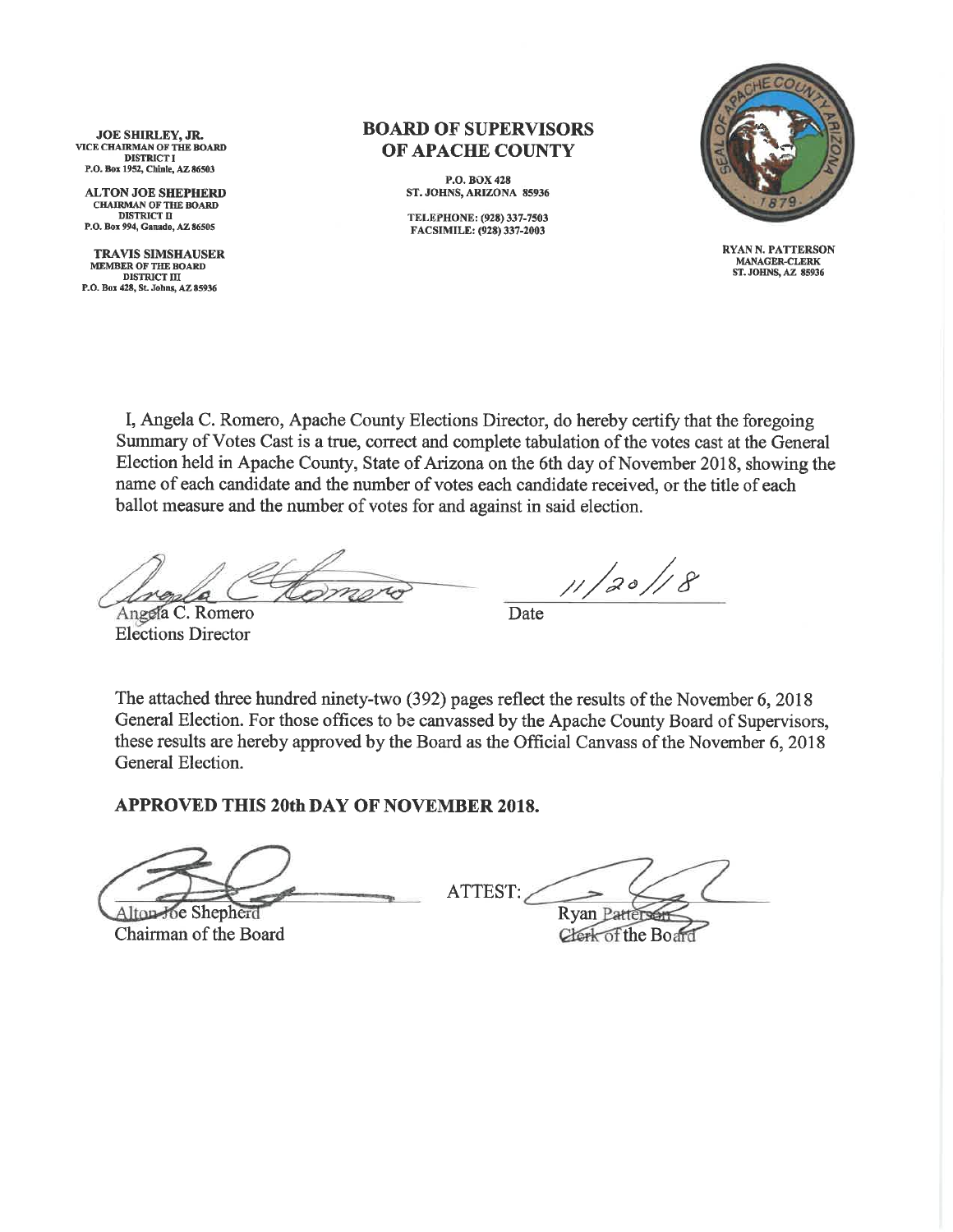| SUMMARY REPORT<br>RUN DATE:11/15/18 APACHE COUNTY, ARIZONA<br>RUN TIME:01:55 PM NOVEMBER 6, 2018 |                              | GENERAL ELECTION                   |        |                           |                                                             |        |                                                                               |                                                                                                                                                                                                                                                                                                                                                                                                                                                            |                                      | OFFICIAL RESULTS |  |
|--------------------------------------------------------------------------------------------------|------------------------------|------------------------------------|--------|---------------------------|-------------------------------------------------------------|--------|-------------------------------------------------------------------------------|------------------------------------------------------------------------------------------------------------------------------------------------------------------------------------------------------------------------------------------------------------------------------------------------------------------------------------------------------------------------------------------------------------------------------------------------------------|--------------------------------------|------------------|--|
|                                                                                                  |                              |                                    |        |                           |                                                             |        |                                                                               |                                                                                                                                                                                                                                                                                                                                                                                                                                                            |                                      | VOTES PERCENT    |  |
|                                                                                                  |                              | PRECINCTS COUNTED (OF 44)          |        |                           |                                                             |        |                                                                               |                                                                                                                                                                                                                                                                                                                                                                                                                                                            | $\sim$ 1                             | 2.27             |  |
|                                                                                                  |                              | REGISTERED VOTERS - TOTAL          |        |                           |                                                             |        |                                                                               |                                                                                                                                                                                                                                                                                                                                                                                                                                                            | 49,800                               |                  |  |
|                                                                                                  |                              | BALLOTS CAST - TOTAL.              |        |                           |                                                             |        |                                                                               |                                                                                                                                                                                                                                                                                                                                                                                                                                                            | 25,559                               |                  |  |
|                                                                                                  |                              | BALLOTS CAST - BLANK.              | $\sim$ |                           | <b>Carl Carl Control</b>                                    |        | $\Delta \phi = \Delta \phi$ and $\Delta \phi$                                 | $\sim$                                                                                                                                                                                                                                                                                                                                                                                                                                                     | 11                                   | .04              |  |
|                                                                                                  |                              | VOTER TURNOUT - TOTAL              |        |                           |                                                             |        | $\mathbf{r}$ , $\mathbf{r}$ , $\mathbf{r}$ , $\mathbf{r}$                     |                                                                                                                                                                                                                                                                                                                                                                                                                                                            |                                      | 51.32            |  |
|                                                                                                  |                              | VOTER TURNOUT - BLANK              |        |                           |                                                             |        |                                                                               |                                                                                                                                                                                                                                                                                                                                                                                                                                                            |                                      | .02              |  |
|                                                                                                  | U.S. Senator<br>(VOTE FOR) 1 |                                    |        |                           |                                                             |        |                                                                               |                                                                                                                                                                                                                                                                                                                                                                                                                                                            |                                      |                  |  |
|                                                                                                  |                              | SINEMA, KYRSTEN (DEM)              |        |                           |                                                             |        |                                                                               |                                                                                                                                                                                                                                                                                                                                                                                                                                                            | $\cdot$ 16,298 64.87                 |                  |  |
|                                                                                                  |                              | MCSALLY, MARTHA (REP)              |        |                           |                                                             |        |                                                                               | $\mathbf{1} \qquad \mathbf{1} \qquad \mathbf{1} \qquad \mathbf{1} \qquad \mathbf{1} \qquad \mathbf{1} \qquad \mathbf{1} \qquad \mathbf{1} \qquad \mathbf{1} \qquad \mathbf{1} \qquad \mathbf{1} \qquad \mathbf{1} \qquad \mathbf{1} \qquad \mathbf{1} \qquad \mathbf{1} \qquad \mathbf{1} \qquad \mathbf{1} \qquad \mathbf{1} \qquad \mathbf{1} \qquad \mathbf{1} \qquad \mathbf{1} \qquad \mathbf{1} \qquad \mathbf{1} \qquad \mathbf{1} \qquad \mathbf{$ | 7,810 31.09                          |                  |  |
|                                                                                                  |                              | GREEN, ANGELA (GRN)                |        |                           |                                                             |        |                                                                               |                                                                                                                                                                                                                                                                                                                                                                                                                                                            |                                      | 961 3.83         |  |
|                                                                                                  |                              | WRITE-IN.                          |        |                           |                                                             |        |                                                                               |                                                                                                                                                                                                                                                                                                                                                                                                                                                            | 54                                   | .21              |  |
|                                                                                                  |                              | U.S. Rep. in Congress Dist. 1      |        |                           |                                                             |        |                                                                               |                                                                                                                                                                                                                                                                                                                                                                                                                                                            |                                      |                  |  |
|                                                                                                  | (VOTE FOR) 1                 |                                    |        |                           |                                                             |        |                                                                               |                                                                                                                                                                                                                                                                                                                                                                                                                                                            |                                      |                  |  |
|                                                                                                  |                              | O'HALLERAN, TOM (DEM) 16,905 67.50 |        |                           |                                                             |        |                                                                               |                                                                                                                                                                                                                                                                                                                                                                                                                                                            |                                      |                  |  |
|                                                                                                  |                              | ROGERS, WENDY (REP) 8,078 32.25    |        |                           |                                                             |        |                                                                               |                                                                                                                                                                                                                                                                                                                                                                                                                                                            |                                      |                  |  |
|                                                                                                  |                              | WRITE-IN.                          |        |                           |                                                             |        |                                                                               |                                                                                                                                                                                                                                                                                                                                                                                                                                                            | 62 62                                | .25              |  |
|                                                                                                  | Governor                     |                                    |        |                           |                                                             |        |                                                                               |                                                                                                                                                                                                                                                                                                                                                                                                                                                            |                                      |                  |  |
|                                                                                                  | (VOTE FOR) 1                 |                                    |        |                           |                                                             |        |                                                                               |                                                                                                                                                                                                                                                                                                                                                                                                                                                            |                                      |                  |  |
|                                                                                                  |                              | GARCIA, DAVID (DEM)                |        |                           |                                                             |        |                                                                               |                                                                                                                                                                                                                                                                                                                                                                                                                                                            |                                      | 14,955 59.61     |  |
|                                                                                                  |                              | DUCEY, DOUG (REP).                 |        |                           |                                                             |        |                                                                               |                                                                                                                                                                                                                                                                                                                                                                                                                                                            |                                      | 9,175 36.57      |  |
|                                                                                                  |                              | TORRES, ANGEL (GRN)                |        |                           |                                                             |        |                                                                               |                                                                                                                                                                                                                                                                                                                                                                                                                                                            |                                      | 912 3.64         |  |
|                                                                                                  |                              | WRITE-IN.                          |        |                           |                                                             |        |                                                                               |                                                                                                                                                                                                                                                                                                                                                                                                                                                            |                                      | 46.18            |  |
|                                                                                                  | (VOTE FOR) 1                 | State Senator Dist. 7              |        |                           |                                                             |        |                                                                               |                                                                                                                                                                                                                                                                                                                                                                                                                                                            |                                      |                  |  |
|                                                                                                  |                              | PESHLAKAI, JAMESCITA (DEM).        |        |                           |                                                             |        |                                                                               |                                                                                                                                                                                                                                                                                                                                                                                                                                                            |                                      |                  |  |
|                                                                                                  |                              | MEALER, JL (REP)                   |        |                           | $\sim$ 100 $\pm$                                            | $\sim$ |                                                                               | $\mathbf{L}$                                                                                                                                                                                                                                                                                                                                                                                                                                               | 17,400      70.20<br>7,353     29.66 |                  |  |
|                                                                                                  |                              | WRITE-IN.                          |        |                           |                                                             |        | $\mathbf{r} = \mathbf{r}$                                                     |                                                                                                                                                                                                                                                                                                                                                                                                                                                            |                                      | 35 .14           |  |
|                                                                                                  |                              |                                    |        |                           |                                                             |        |                                                                               |                                                                                                                                                                                                                                                                                                                                                                                                                                                            |                                      |                  |  |
|                                                                                                  | State Rep Dist. 7            |                                    |        |                           |                                                             |        |                                                                               |                                                                                                                                                                                                                                                                                                                                                                                                                                                            |                                      |                  |  |
|                                                                                                  | (VOTE FOR) 2                 |                                    |        |                           |                                                             |        |                                                                               |                                                                                                                                                                                                                                                                                                                                                                                                                                                            | 10,281                               | 32.21            |  |
|                                                                                                  |                              | TELLER, ARLANDO (DEM)              |        |                           |                                                             |        |                                                                               |                                                                                                                                                                                                                                                                                                                                                                                                                                                            |                                      |                  |  |
|                                                                                                  |                              | TSOSIE, MYRON (DEM).               |        | $\sim$ 100 $\pm$          |                                                             |        |                                                                               |                                                                                                                                                                                                                                                                                                                                                                                                                                                            | 13,430                               | 42.08<br>25.43   |  |
|                                                                                                  |                              | SHAMLEY, DOYEL (REP).              |        |                           |                                                             |        | $\mathbf{r} = \mathbf{r} + \mathbf{r} + \mathbf{r} + \mathbf{r} + \mathbf{r}$ |                                                                                                                                                                                                                                                                                                                                                                                                                                                            | 8,115<br>89                          | .28              |  |
|                                                                                                  |                              | WRITE-IN.                          |        |                           |                                                             |        |                                                                               |                                                                                                                                                                                                                                                                                                                                                                                                                                                            |                                      |                  |  |
|                                                                                                  | Secretary of State           |                                    |        |                           |                                                             |        |                                                                               |                                                                                                                                                                                                                                                                                                                                                                                                                                                            |                                      |                  |  |
|                                                                                                  | (VOTE FOR) 1                 |                                    |        |                           |                                                             |        |                                                                               |                                                                                                                                                                                                                                                                                                                                                                                                                                                            |                                      |                  |  |
|                                                                                                  |                              | HOBBS, KATIE (DEM)                 |        |                           |                                                             |        |                                                                               |                                                                                                                                                                                                                                                                                                                                                                                                                                                            | 17,029                               | 68.20            |  |
|                                                                                                  |                              | GAYNOR, STEVE (REP)                |        |                           |                                                             |        |                                                                               | $\ddot{\phantom{a}}$                                                                                                                                                                                                                                                                                                                                                                                                                                       | 7,889                                | 31.59            |  |
|                                                                                                  |                              | WRITE-IN.                          |        | $\mathbf{A}^{\text{max}}$ | $\bullet$ .<br><br><br><br><br><br><br><br><br><br><br><br> |        |                                                                               |                                                                                                                                                                                                                                                                                                                                                                                                                                                            | 53                                   | .21              |  |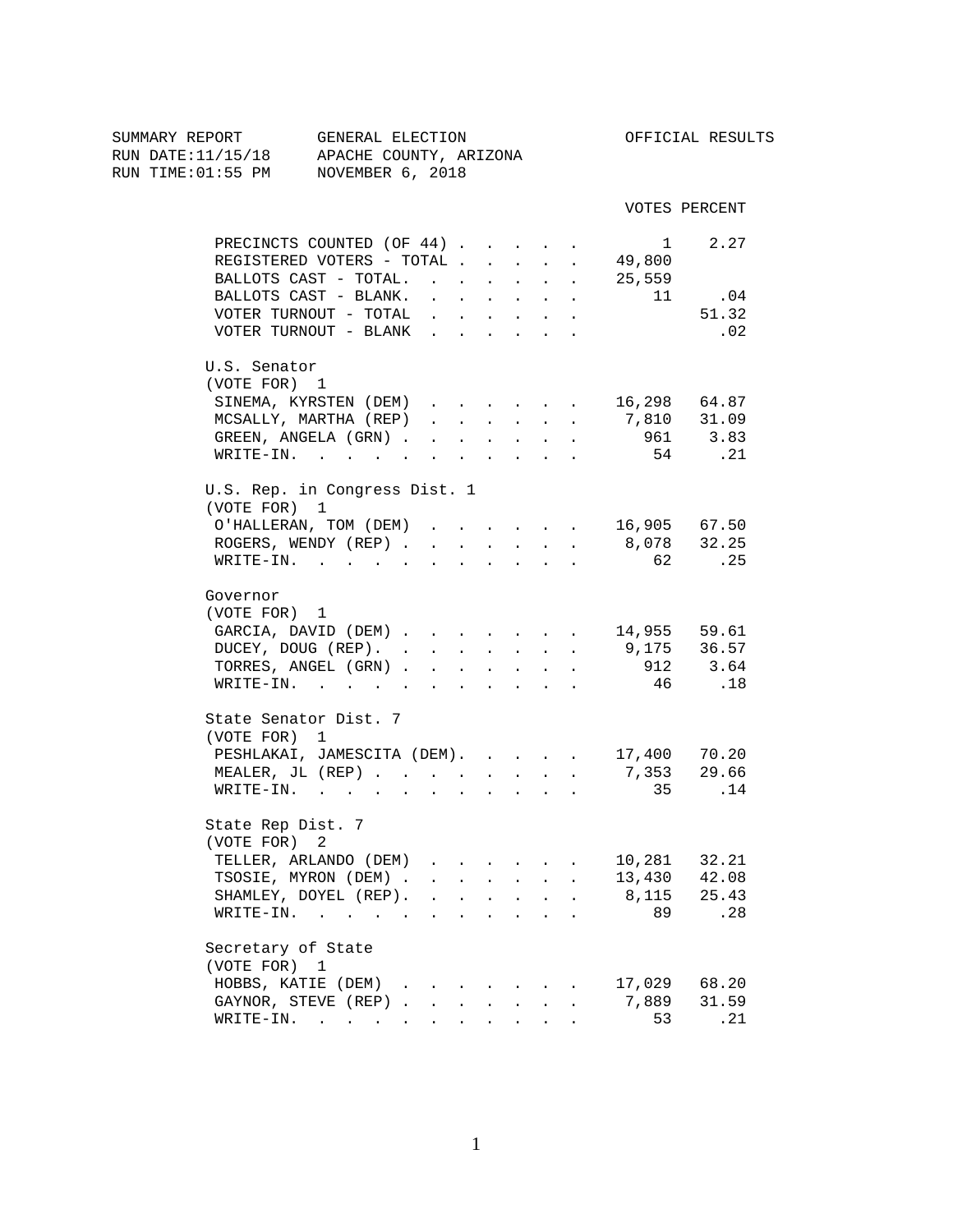| Attorney General                                                                                                        |                |              |
|-------------------------------------------------------------------------------------------------------------------------|----------------|--------------|
| (VOTE FOR)<br>$\mathbf{1}$                                                                                              |                |              |
| CONTRERAS, JANUARY (DEM) 16,309 65.81                                                                                   |                |              |
| BRNOVICH, MARK (REP). 8,401 33.90                                                                                       |                |              |
| WRITE-IN.                                                                                                               | 72             | .29          |
|                                                                                                                         |                |              |
| State Treasurer                                                                                                         |                |              |
| (VOTE FOR) 1                                                                                                            |                |              |
| MANOIL, MARK (DEM)                                                                                                      | 16,203 65.47   |              |
| YEE, KIMBERLY (REP)                                                                                                     |                | 8,496 34.33  |
| $\texttt{WRTTE-IN.}$<br>$\mathbf{r} = \mathbf{r} + \mathbf{r}$                                                          |                | 51<br>.21    |
|                                                                                                                         |                |              |
| Superintendent of Public Instruction                                                                                    |                |              |
| (VOTE FOR) 1                                                                                                            |                |              |
|                                                                                                                         |                |              |
| HOFFMAN, KATHY (DEM). .                                                                                                 | $17,057$ 68.86 |              |
| RIGGS, FRANK (REP).<br>$\sim$<br>$\sim$ 100 $\pm$<br>$\mathbf{z} = \left\{ \mathbf{z}_1, \ldots, \mathbf{z}_n \right\}$ | 7,656 30.91    |              |
| $\texttt{WRTTE-IN.}$<br>$\ddot{\phantom{a}}$                                                                            | 56             | .23          |
|                                                                                                                         |                |              |
| State Mine Inspector                                                                                                    |                |              |
| (VOTE FOR)<br>$\mathbf{1}$                                                                                              |                |              |
| PIERCE, WILLIAM "BILL" (DEM) 16,658 67.43                                                                               |                |              |
| HART, JOE (REP) 7,991 32.35                                                                                             |                |              |
| WRITE-IN.                                                                                                               | 55             | .22          |
|                                                                                                                         |                |              |
| Corporation Commissioner                                                                                                |                |              |
| (VOTE FOR) 2                                                                                                            |                |              |
| KENNEDY, SANDRA (DEM)                                                                                                   |                | 14,620 38.69 |
| SEARS, KIANA MARIA (DEM)                                                                                                |                | 10,195 26.98 |
| GLASSMAN, RODNEY (REP)                                                                                                  | 6,375 16.87    |              |
| OLSON, JUSTIN (REP)                                                                                                     | 6,533 17.29    |              |
| WRITE-IN.                                                                                                               | 65             | .17          |
|                                                                                                                         |                |              |
| Clerk of the Superior Court                                                                                             |                |              |
| (VOTE FOR) 1                                                                                                            |                |              |
| HOUNSHELL, ANNELL (DEM).<br>$\sim$                                                                                      |                | 20,302 97.57 |
| WRITE-IN.                                                                                                               |                | 506 2.43     |
|                                                                                                                         |                |              |
| Justice of the Peace Dist. 1 Round Valley                                                                               |                |              |
| (VOTE FOR)<br>1                                                                                                         |                |              |
| GREGORY, MARSHA (REP)                                                                                                   | 3,628          | 97.53        |
|                                                                                                                         | 92             | 2.47         |
| WRITE-IN.                                                                                                               |                |              |
| Constable Dist. 1 Round Valley                                                                                          |                |              |
|                                                                                                                         |                |              |
| (VOTE FOR) 1                                                                                                            |                |              |
| CURTIS, ROGER (REP)<br>$\mathbf{r} = \mathbf{r}$<br>$\mathbf{A}$<br>$\sim$                                              | 3,633          | 98.35        |
| WRITE-IN.                                                                                                               | 61             | 1.65         |
|                                                                                                                         |                |              |
| Justice of the Peace Dist. 2 St. Johns                                                                                  |                |              |
| (VOTE FOR)<br>1                                                                                                         |                |              |
| GUNNELS, BUTCH (DEM).                                                                                                   |                | 1,493 79.50  |
| WRITE-IN.                                                                                                               | 385            | 20.50        |
|                                                                                                                         |                |              |
| Constable Dist. 2 St. Johns                                                                                             |                |              |
| (VOTE FOR)<br>1                                                                                                         |                |              |
| WRITE-IN.<br>$\sim$                                                                                                     | 757            | 100.00       |
|                                                                                                                         |                |              |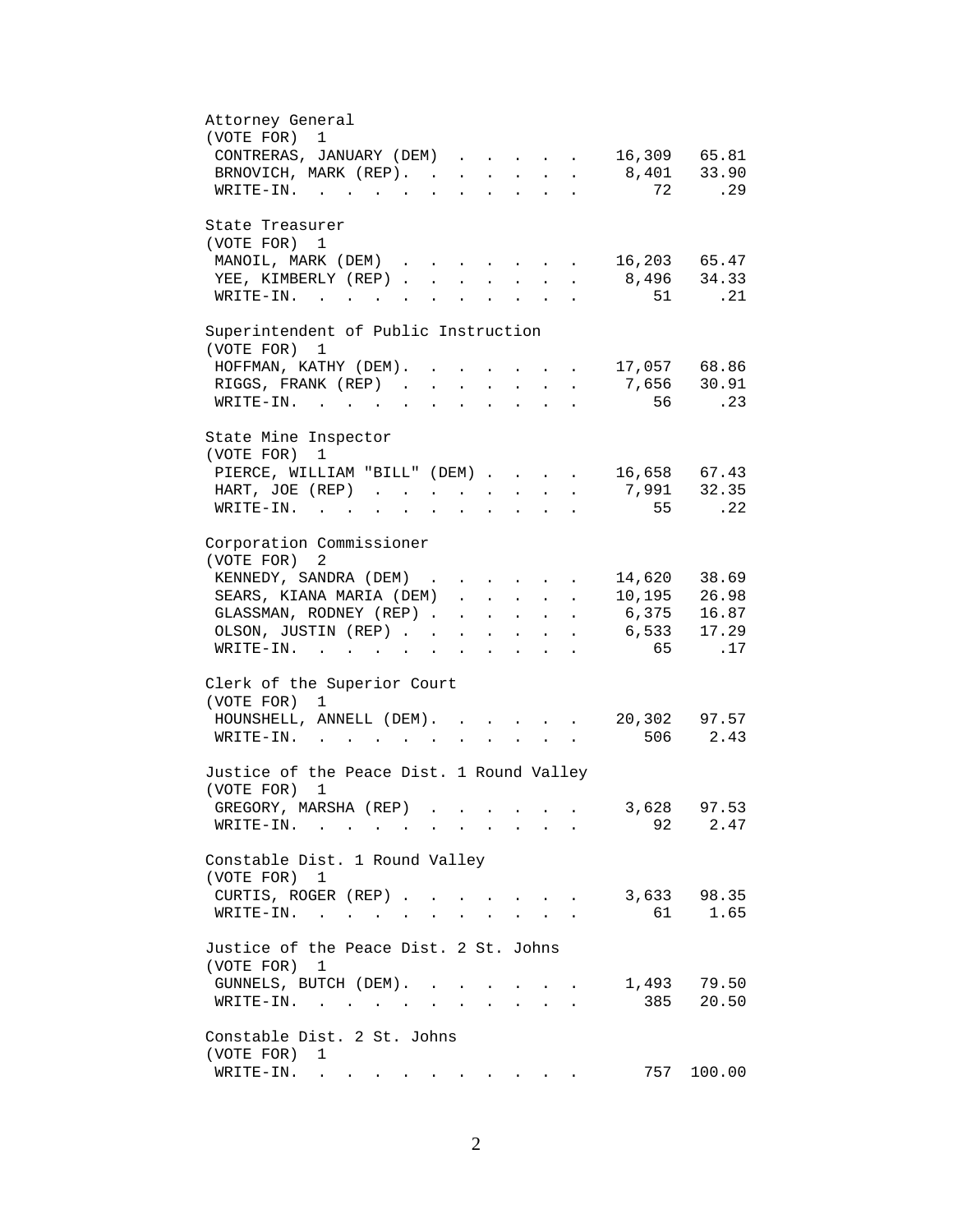| Justice of the Peace Dist. 3 Puerco<br>(VOTE FOR) 1                                                  |                                      |                               |                      |                                                             |                                                             |                                                                  |                            |              |
|------------------------------------------------------------------------------------------------------|--------------------------------------|-------------------------------|----------------------|-------------------------------------------------------------|-------------------------------------------------------------|------------------------------------------------------------------|----------------------------|--------------|
| YELLOWHORSE, JAY (DEM)                                                                               |                                      |                               |                      |                                                             |                                                             |                                                                  |                            | 7,034 82.80  |
| ASERET, LOMARDO (REP)                                                                                |                                      |                               |                      |                                                             |                                                             |                                                                  |                            | 1,447 17.03  |
| WRITE-IN.                                                                                            |                                      |                               |                      |                                                             |                                                             |                                                                  |                            | 14<br>.16    |
| Constable Dist. 3 Puerco                                                                             |                                      |                               |                      |                                                             |                                                             |                                                                  |                            |              |
| (VOTE FOR) 1                                                                                         |                                      |                               |                      |                                                             |                                                             |                                                                  |                            |              |
| ANDERSON, CHARLI (DEM)                                                                               |                                      |                               |                      |                                                             |                                                             |                                                                  |                            | 7,766 98.60  |
| $\texttt{WRTTE-IN.}$                                                                                 |                                      | $\mathbf{L}$                  |                      | $\mathbf{L}^{\text{max}}$                                   |                                                             | $\mathbf{L} = \mathbf{L}$                                        |                            | 110 1.40     |
| Justice of the Peace Dist. 4 Chinle                                                                  |                                      |                               |                      |                                                             |                                                             |                                                                  |                            |              |
| (VOTE FOR) 1                                                                                         |                                      |                               |                      |                                                             |                                                             |                                                                  |                            |              |
| CLYDE, VICTOR J. (DEM) 8,871 98.73                                                                   |                                      |                               |                      |                                                             |                                                             |                                                                  |                            |              |
| WRITE-IN.                                                                                            |                                      |                               |                      |                                                             |                                                             |                                                                  |                            | 114 1.27     |
| Constable Dist. 4 Chinle                                                                             |                                      |                               |                      |                                                             |                                                             |                                                                  |                            |              |
| (VOTE FOR) 1                                                                                         |                                      |                               |                      |                                                             |                                                             |                                                                  |                            |              |
| $WRITE-IN.$                                                                                          |                                      |                               |                      |                                                             |                                                             | $\mathbf{r}$ , $\mathbf{r}$ , $\mathbf{r}$ , $\mathbf{r}$        |                            | 1,212 100.00 |
| Judge of the Superior Court                                                                          |                                      |                               |                      |                                                             |                                                             |                                                                  |                            |              |
| (VOTE FOR) 1                                                                                         |                                      |                               |                      |                                                             |                                                             |                                                                  |                            |              |
| LATHAM, MIKE .                                                                                       |                                      |                               |                      |                                                             |                                                             |                                                                  | $\cdot$ , , , 19,000 98.23 |              |
| WRITE-IN.<br>$\mathbf{r}$ , $\mathbf{r}$ , $\mathbf{r}$ , $\mathbf{r}$ , $\mathbf{r}$ , $\mathbf{r}$ |                                      |                               |                      |                                                             |                                                             | $\mathbf{r} = \mathbf{r} + \mathbf{r} + \mathbf{r} + \mathbf{r}$ |                            | 342 1.77     |
| Board Member Ganado USD #20                                                                          |                                      |                               |                      |                                                             |                                                             |                                                                  |                            |              |
| (VOTE FOR) 3                                                                                         |                                      |                               |                      |                                                             |                                                             |                                                                  |                            |              |
| BEGAY, WANDA                                                                                         | $\sim$                               |                               |                      | $\cdot$ $\cdot$ $\cdot$                                     |                                                             |                                                                  | 862                        | 13.57        |
| ETSITTY, JOLENE .                                                                                    | $\sim$<br>$\ddot{\phantom{0}}$       | $\sim$                        |                      | $\sim$                                                      |                                                             |                                                                  |                            | 471 7.42     |
| ETSITTY, SYLVIA M.                                                                                   | $\mathcal{L}^{\text{max}}$<br>$\sim$ | $\mathbf{L}$                  | $\ddot{\phantom{0}}$ | $\ddot{\phantom{0}}$                                        | $\mathbf{r}$                                                |                                                                  | 699                        | 11.01        |
| GORMAN, TERESA M                                                                                     |                                      |                               |                      | $\mathbf{r} = \mathbf{r}$                                   | $\sim$                                                      |                                                                  | 772                        | 12.16        |
| JAMES, JUDY.                                                                                         |                                      | $\mathbf{L}$ and $\mathbf{L}$ |                      | $\cdot$ $\cdot$ $\cdot$                                     | $\sim$                                                      |                                                                  | 995                        | 15.67        |
| JAMES, JR., WALLACE                                                                                  |                                      |                               |                      | and a strategic state                                       |                                                             | $\ddot{\phantom{a}}$                                             | 769                        | 12.11        |
| KEE, STEVEN.                                                                                         |                                      |                               |                      |                                                             |                                                             | $\ddot{\phantom{0}}$                                             |                            | 466 7.34     |
| NOBLE, FRANCIS.                                                                                      |                                      |                               |                      |                                                             |                                                             | $\bullet$                                                        |                            | 593 9.34     |
| ${\tt ROANHORSE, CALEB}$                                                                             |                                      |                               |                      |                                                             |                                                             |                                                                  | 716                        | 11.27        |
| WRITE-IN.                                                                                            |                                      |                               |                      |                                                             |                                                             |                                                                  | 8 <sup>8</sup>             | .13          |
| Board Member McNary Elem SD #23                                                                      |                                      |                               |                      |                                                             |                                                             |                                                                  |                            |              |
| (VOTE FOR) 2                                                                                         |                                      |                               |                      |                                                             |                                                             |                                                                  |                            |              |
| ALDERETE, ESPERANZA G.                                                                               |                                      |                               |                      |                                                             |                                                             |                                                                  | 49                         | 37.12        |
| ARREDONDO, GLADYS.                                                                                   |                                      |                               |                      |                                                             |                                                             |                                                                  | 28                         | 21.21        |
| MOODY, CAROLINE                                                                                      |                                      |                               |                      |                                                             |                                                             |                                                                  | 26                         | 19.70        |
| HINTON SMITH, LEONA                                                                                  |                                      |                               |                      |                                                             |                                                             |                                                                  | 29                         | 21.97        |
| WRITE-IN.                                                                                            |                                      |                               |                      |                                                             |                                                             |                                                                  | $\overline{0}$             |              |
| Board Member Sanders USD #18                                                                         |                                      |                               |                      |                                                             |                                                             |                                                                  |                            |              |
| (VOTE FOR) 3                                                                                         |                                      |                               |                      |                                                             |                                                             |                                                                  |                            |              |
| APACHEE, MARLENE S.                                                                                  |                                      |                               |                      |                                                             |                                                             |                                                                  | 978                        | 23.01        |
| ASERET, LOMARDO                                                                                      |                                      |                               |                      | $\ddot{\phantom{0}}$                                        |                                                             |                                                                  | 705                        | 16.58        |
| SLIM, DAISY.                                                                                         |                                      |                               | $\ddot{\phantom{0}}$ | $\bullet$ .<br><br><br><br><br><br><br><br><br><br><br><br> | $\bullet$ .<br><br><br><br><br><br><br><br><br><br><br><br> |                                                                  | 895                        | 21.05        |
| WATCHMAN, ANITA                                                                                      |                                      |                               |                      |                                                             |                                                             |                                                                  | 989                        | 23.27        |
| YAZZIE, JR., JACKIE                                                                                  |                                      |                               |                      |                                                             |                                                             |                                                                  | 666                        | 15.67        |
| WRITE-IN.                                                                                            |                                      |                               |                      |                                                             |                                                             |                                                                  | 18                         | .42          |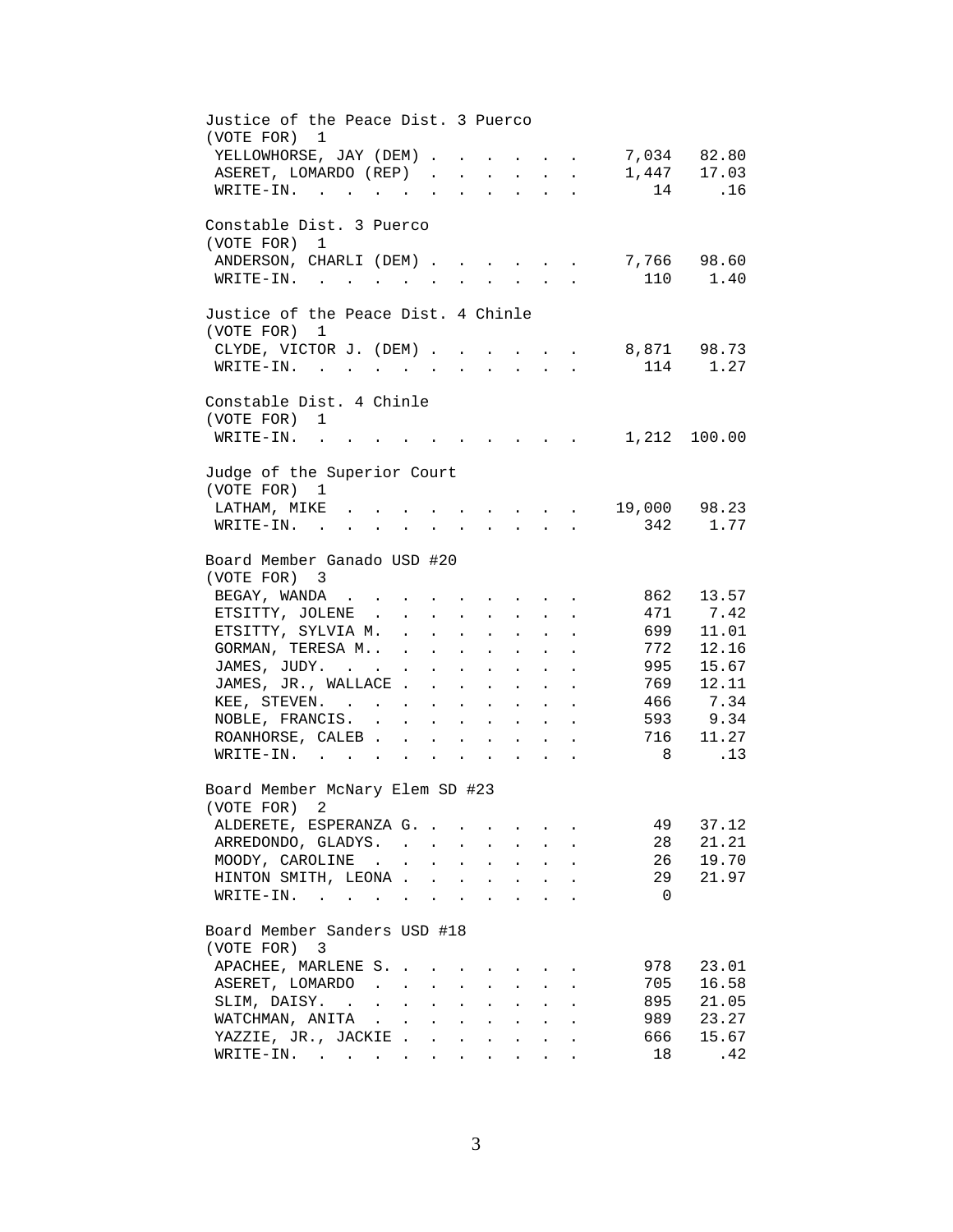| (VOTE FOR)<br>3                                                                                                                                                                                              |                |
|--------------------------------------------------------------------------------------------------------------------------------------------------------------------------------------------------------------|----------------|
|                                                                                                                                                                                                              |                |
| BOWMAN, MARTY<br>1,186                                                                                                                                                                                       | 12.22          |
| FOSTER, E.R. OREE.<br>1,224                                                                                                                                                                                  | 12.61          |
| HILLIS, CARL<br>1,101                                                                                                                                                                                        | 11.34          |
| KEE-BILLISON, YVONNE. .<br>1,794<br>$\sim 10^{-11}$                                                                                                                                                          | 18.48          |
| 515<br>PERRY, LANBERT.                                                                                                                                                                                       | 5.30           |
| STEWART, JR., WILSON C<br>1,590<br>$\mathcal{L}^{\text{max}}$<br>$\cdot$ $\cdot$ $\cdot$<br>$\mathbf{L}$<br>$\sim$ $\sim$                                                                                    | 16.38          |
| WAUNEKA, JACQUELYNE D.<br>1,560                                                                                                                                                                              | 16.07          |
| $\mathbf{L}$<br>$\sim$ 100 $\pm$<br>$\mathbf{L}^{\text{max}}$<br>$\sim$                                                                                                                                      | 711 7.32       |
| WILLIE, SPENCER<br>$\sim$<br>$\mathbf{L}^{\text{max}}$<br>$\ddot{\phantom{0}}$<br>$\mathcal{L}^{\text{max}}$<br>$\ddot{\phantom{0}}$<br>27                                                                   |                |
| WRITE-IN.<br>$\ddot{\phantom{0}}$                                                                                                                                                                            | .28            |
| Retain Justice Supreme-Bolick                                                                                                                                                                                |                |
| (VOTE FOR) 1                                                                                                                                                                                                 |                |
| $\cdot$ 13,855 63.40<br>YES<br>$\mathbf{r}$ , $\mathbf{r}$ , $\mathbf{r}$ , $\mathbf{r}$                                                                                                                     |                |
| . 7,997 36.60<br>NO.                                                                                                                                                                                         |                |
|                                                                                                                                                                                                              |                |
| Retain Justice Supreme-Pelander                                                                                                                                                                              |                |
| (VOTE FOR) 1                                                                                                                                                                                                 |                |
| 13,758 64.24<br>YES<br>$\mathbf{r}$ , $\mathbf{r}$ , $\mathbf{r}$ , $\mathbf{r}$ , $\mathbf{r}$ , $\mathbf{r}$                                                                                               |                |
| $\cdot$ 7,658 35.76<br>NO.<br>$\mathbf{L} = \mathbf{L} \mathbf{L}$                                                                                                                                           |                |
|                                                                                                                                                                                                              |                |
| APACHE COUNTY LEVY                                                                                                                                                                                           |                |
| (VOTE FOR) 1                                                                                                                                                                                                 |                |
| 5,897 24.41<br>YES                                                                                                                                                                                           |                |
| 18,263 75.59<br>NO.<br>$\sim 10^{-11}$<br>$\mathbf{r}$ , $\mathbf{r}$ , $\mathbf{r}$ , $\mathbf{r}$<br>$\mathbf{r} = \mathbf{r}$<br>$\mathbf{r} = \mathbf{r} + \mathbf{r}$ , where $\mathbf{r} = \mathbf{r}$ |                |
| GREER FIRE DIST INTERNATIONAL FIRE CODE                                                                                                                                                                      |                |
| Greer Fire District                                                                                                                                                                                          |                |
| (VOTE FOR) 1                                                                                                                                                                                                 |                |
| 103 82.40                                                                                                                                                                                                    |                |
| YES<br>22                                                                                                                                                                                                    | 17.60          |
| NO.                                                                                                                                                                                                          |                |
| WHITE MOUNTAIN COMMUNITIES SPECIAL HEALTH CARE DIST                                                                                                                                                          |                |
| (VOTE FOR) 1                                                                                                                                                                                                 |                |
| YES<br>$\sim 10^{-10}$                                                                                                                                                                                       | 2,045 43.51    |
| 2,655<br>NO.<br>$\mathbf{L}^{\text{max}}$<br><b>Carl Carl Corp.</b><br>$\sim 10^{-11}$                                                                                                                       | 56.49          |
| $\sim$ $-$                                                                                                                                                                                                   |                |
| WHITE MOUNTAIN COMMUNITIES SPECIAL HEALTH CARE DIST.                                                                                                                                                         |                |
| (VOTE FOR) 1                                                                                                                                                                                                 |                |
| 2,526<br>YES                                                                                                                                                                                                 | 53.97          |
| 2,154<br>NO.                                                                                                                                                                                                 | 46.03          |
|                                                                                                                                                                                                              |                |
| PROPOSITION 125                                                                                                                                                                                              |                |
| (VOTE FOR)<br>$\mathbf{1}$                                                                                                                                                                                   |                |
| 10,930<br>YES<br>$\ddot{\phantom{a}}$                                                                                                                                                                        | 44.87          |
|                                                                                                                                                                                                              | 55.13          |
| 13,430<br>NO.                                                                                                                                                                                                |                |
|                                                                                                                                                                                                              |                |
| PROPOSITION 126                                                                                                                                                                                              |                |
| (VOTE FOR)<br>1                                                                                                                                                                                              |                |
| 12,908<br>YES                                                                                                                                                                                                | 52.59          |
| 11,638<br>NO.                                                                                                                                                                                                | 47.41          |
|                                                                                                                                                                                                              |                |
| PROPOSITION 127                                                                                                                                                                                              |                |
| (VOTE FOR)<br>1                                                                                                                                                                                              |                |
| 5,854<br>YES<br>18,239<br>NO.                                                                                                                                                                                | 24.30<br>75.70 |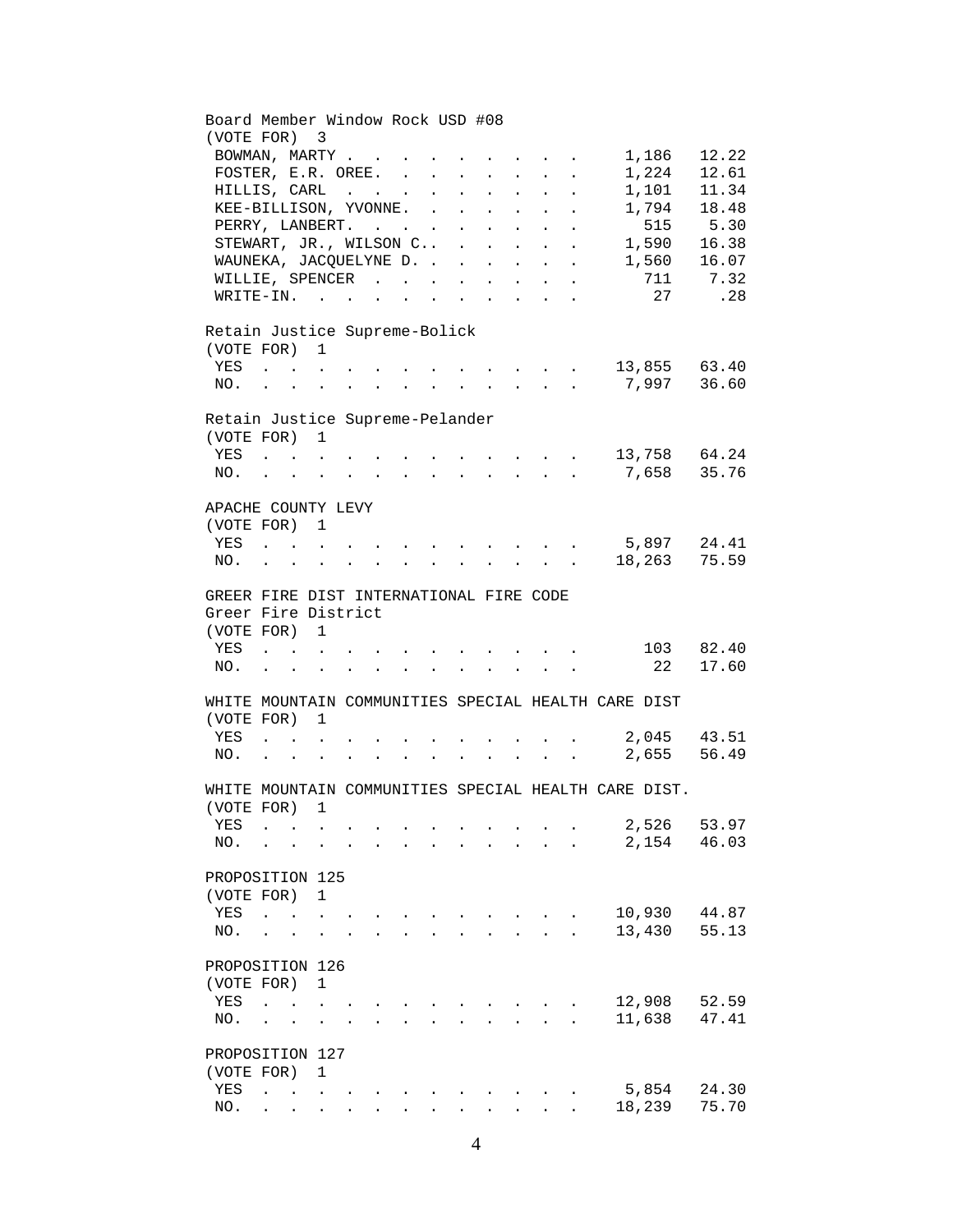| PROPOSITION 305 |                 |           |  |           |        |                          |           |        |       |
|-----------------|-----------------|-----------|--|-----------|--------|--------------------------|-----------|--------|-------|
| (VOTE FOR)      |                 |           |  |           |        |                          |           |        |       |
| YES             | $\cdot$ $\cdot$ | $\bullet$ |  | $\bullet$ | $\sim$ | $\sim$<br>$\sim$         |           | 11,697 | 49.34 |
| NO.             | $\bullet$       |           |  |           |        | $\overline{\phantom{a}}$ |           | 12,009 | 50.66 |
|                 |                 |           |  |           |        |                          |           |        |       |
| PROPOSITION 306 |                 |           |  |           |        |                          |           |        |       |
| (VOTE FOR)      |                 |           |  |           |        |                          |           |        |       |
| YES             |                 |           |  |           |        | $\bullet$                | $\bullet$ | 11,328 | 48.00 |
| NO.             |                 |           |  |           |        |                          |           | 12,270 | 52.00 |
|                 |                 |           |  |           |        |                          |           |        |       |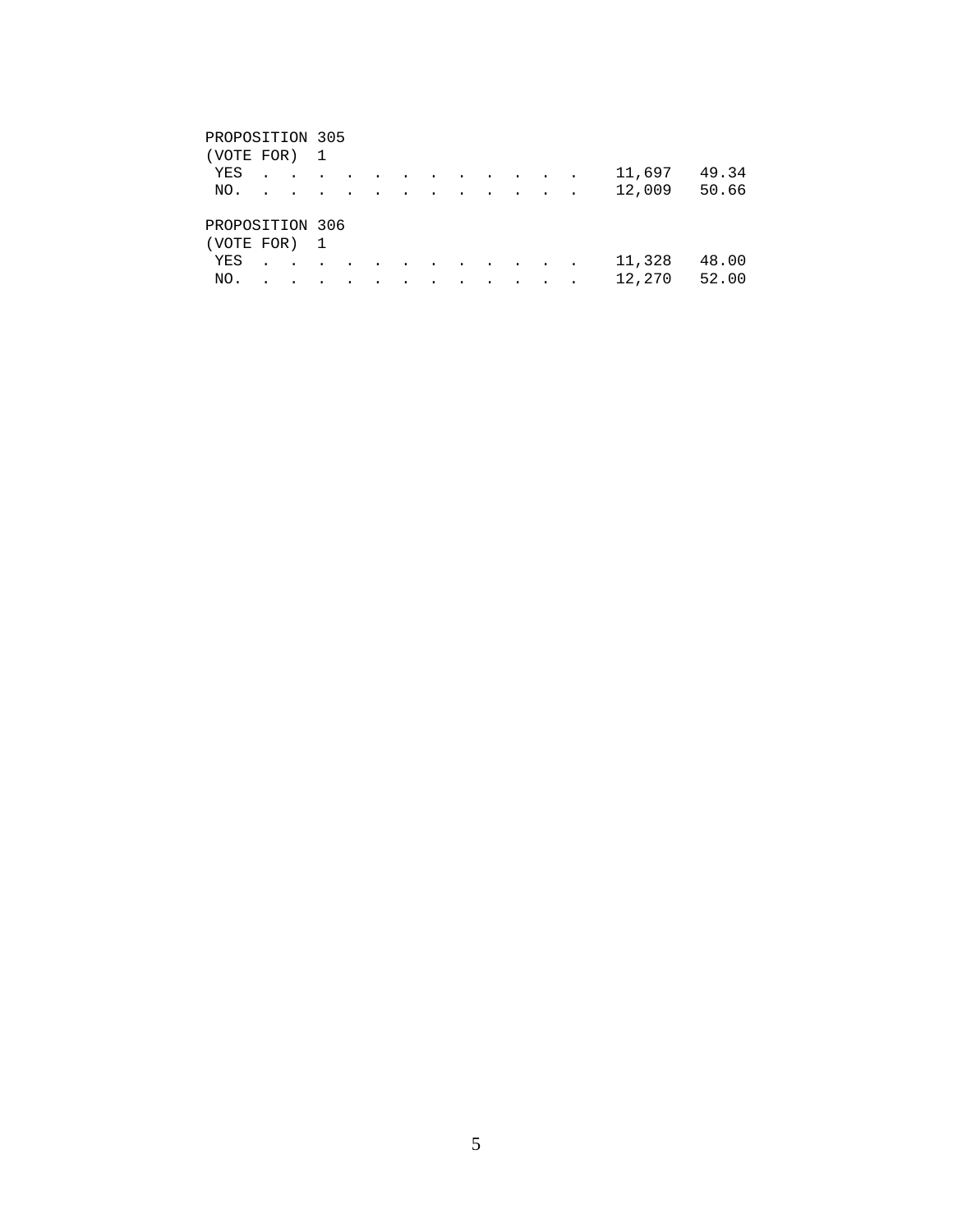| PRECINCT REPORT<br>RUN DATE:11/15/18 APACHE COUNTY, ARIZONA | GENERAL ELECTION              |                                            |                      |                                                         |                                         |                                                                                                                                              |                                              |        |                                                                                                                                                                                                                                                           | OFFICIAL RESULTS |
|-------------------------------------------------------------|-------------------------------|--------------------------------------------|----------------------|---------------------------------------------------------|-----------------------------------------|----------------------------------------------------------------------------------------------------------------------------------------------|----------------------------------------------|--------|-----------------------------------------------------------------------------------------------------------------------------------------------------------------------------------------------------------------------------------------------------------|------------------|
| RUN TIME:02:10 PM NOVEMBER 6, 2018                          |                               |                                            |                      |                                                         |                                         |                                                                                                                                              |                                              |        |                                                                                                                                                                                                                                                           |                  |
|                                                             |                               |                                            |                      |                                                         |                                         |                                                                                                                                              |                                              |        |                                                                                                                                                                                                                                                           |                  |
|                                                             | 0001 02 ALPINE 02.1-02.7      |                                            |                      |                                                         |                                         |                                                                                                                                              |                                              |        |                                                                                                                                                                                                                                                           | VOTES PERCENT    |
|                                                             | REGISTERED VOTERS - TOTAL     |                                            |                      |                                                         |                                         |                                                                                                                                              |                                              |        | 378                                                                                                                                                                                                                                                       |                  |
|                                                             | BALLOTS CAST - TOTAL.         |                                            |                      |                                                         |                                         |                                                                                                                                              |                                              | $\sim$ | . 291                                                                                                                                                                                                                                                     |                  |
|                                                             | BALLOTS CAST - BLANK.         |                                            |                      |                                                         |                                         |                                                                                                                                              |                                              |        | $\overline{0}$                                                                                                                                                                                                                                            |                  |
|                                                             | VOTER TURNOUT - TOTAL         |                                            |                      | and a strategic state                                   |                                         | $\mathbf{r}$ and $\mathbf{r}$<br>$\mathbf{r}$ , $\mathbf{r}$ , $\mathbf{r}$ , $\mathbf{r}$ , $\mathbf{r}$                                    | $\ddot{\phantom{0}}$<br>$\ddot{\phantom{0}}$ | $\sim$ |                                                                                                                                                                                                                                                           | 76.98            |
|                                                             | VOTER TURNOUT - BLANK         |                                            |                      |                                                         |                                         |                                                                                                                                              |                                              |        |                                                                                                                                                                                                                                                           |                  |
|                                                             |                               |                                            |                      |                                                         |                                         |                                                                                                                                              |                                              |        |                                                                                                                                                                                                                                                           |                  |
| U.S. Senator                                                |                               |                                            |                      |                                                         |                                         |                                                                                                                                              |                                              |        |                                                                                                                                                                                                                                                           |                  |
| (VOTE FOR) 1                                                |                               |                                            |                      |                                                         |                                         |                                                                                                                                              |                                              |        |                                                                                                                                                                                                                                                           |                  |
|                                                             | SINEMA, KYRSTEN (DEM)         |                                            |                      |                                                         |                                         |                                                                                                                                              |                                              | $\sim$ |                                                                                                                                                                                                                                                           | 81 27.93         |
|                                                             | MCSALLY, MARTHA (REP)         |                                            |                      |                                                         |                                         | $\mathbf{r} = \mathbf{r} \cdot \mathbf{r}$ , and $\mathbf{r} = \mathbf{r} \cdot \mathbf{r}$ , and $\mathbf{r} = \mathbf{r} \cdot \mathbf{r}$ |                                              |        |                                                                                                                                                                                                                                                           | 202 69.66        |
|                                                             | GREEN, ANGELA (GRN).          | $\mathbf{r}$ , $\mathbf{r}$ , $\mathbf{r}$ |                      |                                                         |                                         | $\mathbf{z} = \mathbf{z} + \mathbf{z}$ . The $\mathbf{z}$                                                                                    | $\mathcal{L}^{\text{max}}$                   |        | 7                                                                                                                                                                                                                                                         | 2.41             |
|                                                             | $\texttt{WRTTE-IN.}$          |                                            |                      | <b>All All Andrew</b>                                   |                                         | $\mathbf{L} = \mathbf{L}$                                                                                                                    | $\sim$                                       | $\sim$ | $\Omega$                                                                                                                                                                                                                                                  |                  |
|                                                             |                               |                                            |                      |                                                         |                                         |                                                                                                                                              |                                              |        |                                                                                                                                                                                                                                                           |                  |
| (VOTE FOR) 1                                                | U.S. Rep. in Congress Dist. 1 |                                            |                      |                                                         |                                         |                                                                                                                                              |                                              |        |                                                                                                                                                                                                                                                           |                  |
|                                                             | O'HALLERAN, TOM (DEM)         |                                            |                      |                                                         |                                         |                                                                                                                                              |                                              |        |                                                                                                                                                                                                                                                           | 87 30.63         |
|                                                             | ROGERS, WENDY (REP)           |                                            |                      |                                                         |                                         |                                                                                                                                              |                                              |        | $\mathbf{r} = \mathbf{r} + \mathbf{r} + \mathbf{r} + \mathbf{r}$ . The set of the set of the set of the set of the set of the set of the set of the set of the set of the set of the set of the set of the set of the set of the set of the set of the se | 196 69.01        |
|                                                             | WRITE-IN.                     |                                            |                      |                                                         |                                         | $\sim$ $\sim$ $\sim$ $\sim$ $\sim$ $\sim$                                                                                                    |                                              |        | $\mathbf{1}$                                                                                                                                                                                                                                              | .35              |
| Governor                                                    |                               |                                            |                      |                                                         |                                         |                                                                                                                                              |                                              |        |                                                                                                                                                                                                                                                           |                  |
| (VOTE FOR) 1                                                |                               |                                            |                      |                                                         |                                         |                                                                                                                                              |                                              |        |                                                                                                                                                                                                                                                           |                  |
|                                                             | GARCIA, DAVID (DEM) 55 18.97  |                                            |                      |                                                         |                                         |                                                                                                                                              |                                              |        |                                                                                                                                                                                                                                                           |                  |
|                                                             | DUCEY, DOUG (REP).            |                                            |                      |                                                         |                                         |                                                                                                                                              |                                              |        |                                                                                                                                                                                                                                                           | 231 79.66        |
|                                                             | TORRES, ANGEL (GRN)           |                                            |                      |                                                         |                                         |                                                                                                                                              |                                              |        |                                                                                                                                                                                                                                                           | $3 \t1.03$       |
|                                                             | WRITE-IN.                     |                                            |                      |                                                         |                                         |                                                                                                                                              |                                              |        |                                                                                                                                                                                                                                                           | 1 .34            |
|                                                             |                               |                                            |                      |                                                         |                                         |                                                                                                                                              |                                              |        |                                                                                                                                                                                                                                                           |                  |
|                                                             | State Senator Dist. 7         |                                            |                      |                                                         |                                         |                                                                                                                                              |                                              |        |                                                                                                                                                                                                                                                           |                  |
| (VOTE FOR) 1                                                |                               |                                            |                      |                                                         |                                         |                                                                                                                                              |                                              |        |                                                                                                                                                                                                                                                           |                  |
|                                                             | PESHLAKAI, JAMESCITA (DEM).   |                                            |                      |                                                         |                                         |                                                                                                                                              |                                              |        |                                                                                                                                                                                                                                                           | 68 24.73         |
|                                                             | MEALER, JL (REP)              |                                            |                      |                                                         |                                         |                                                                                                                                              |                                              |        | 207                                                                                                                                                                                                                                                       | 75.27            |
|                                                             | $\texttt{WRTTE-IN.}$          |                                            |                      |                                                         |                                         |                                                                                                                                              |                                              |        | 0                                                                                                                                                                                                                                                         |                  |
| State Rep Dist. 7                                           |                               |                                            |                      |                                                         |                                         |                                                                                                                                              |                                              |        |                                                                                                                                                                                                                                                           |                  |
| (VOTE FOR)                                                  | 2                             |                                            |                      |                                                         |                                         |                                                                                                                                              |                                              |        |                                                                                                                                                                                                                                                           |                  |
|                                                             | TELLER, ARLANDO (DEM)         |                                            |                      |                                                         | $\cdot$ $\cdot$ $\cdot$ $\cdot$ $\cdot$ |                                                                                                                                              |                                              |        | 69                                                                                                                                                                                                                                                        | 20.12            |
|                                                             | TSOSIE, MYRON (DEM).          |                                            |                      | $\mathbf{r} = \mathbf{r}$ and $\mathbf{r} = \mathbf{r}$ |                                         | $\mathbf{r} = \mathbf{r}$                                                                                                                    |                                              |        | 58                                                                                                                                                                                                                                                        | 16.91            |
|                                                             | SHAMLEY, DOYEL (REP).         |                                            |                      |                                                         |                                         | $\mathbf{r}$ , $\mathbf{r}$ , $\mathbf{r}$ , $\mathbf{r}$                                                                                    | $\ddot{\phantom{0}}$                         |        | 215                                                                                                                                                                                                                                                       | 62.68            |
|                                                             | WRITE-IN.                     |                                            |                      |                                                         |                                         | $\mathbf{r}$ and $\mathbf{r}$                                                                                                                | $\ddot{\phantom{a}}$                         |        | $\mathbf{1}$                                                                                                                                                                                                                                              | .29              |
| Secretary of State                                          |                               |                                            |                      |                                                         |                                         |                                                                                                                                              |                                              |        |                                                                                                                                                                                                                                                           |                  |
| (VOTE FOR) 1                                                |                               |                                            |                      |                                                         |                                         |                                                                                                                                              |                                              |        |                                                                                                                                                                                                                                                           |                  |
|                                                             | HOBBS, KATIE (DEM).           | $\sim$                                     |                      |                                                         |                                         |                                                                                                                                              |                                              |        | 79                                                                                                                                                                                                                                                        | 27.53            |
|                                                             | GAYNOR, STEVE (REP).          | $\sim$                                     |                      |                                                         |                                         |                                                                                                                                              |                                              |        | 206                                                                                                                                                                                                                                                       | 71.78            |
|                                                             | $\texttt{WRTTE-IN.}$          | $\sim 100$                                 | $\ddot{\phantom{0}}$ |                                                         | $\ddot{\phantom{a}}$                    | $\sim$ 100 $\pm$                                                                                                                             |                                              |        | 2                                                                                                                                                                                                                                                         | .70              |
|                                                             |                               |                                            |                      |                                                         |                                         |                                                                                                                                              |                                              |        |                                                                                                                                                                                                                                                           |                  |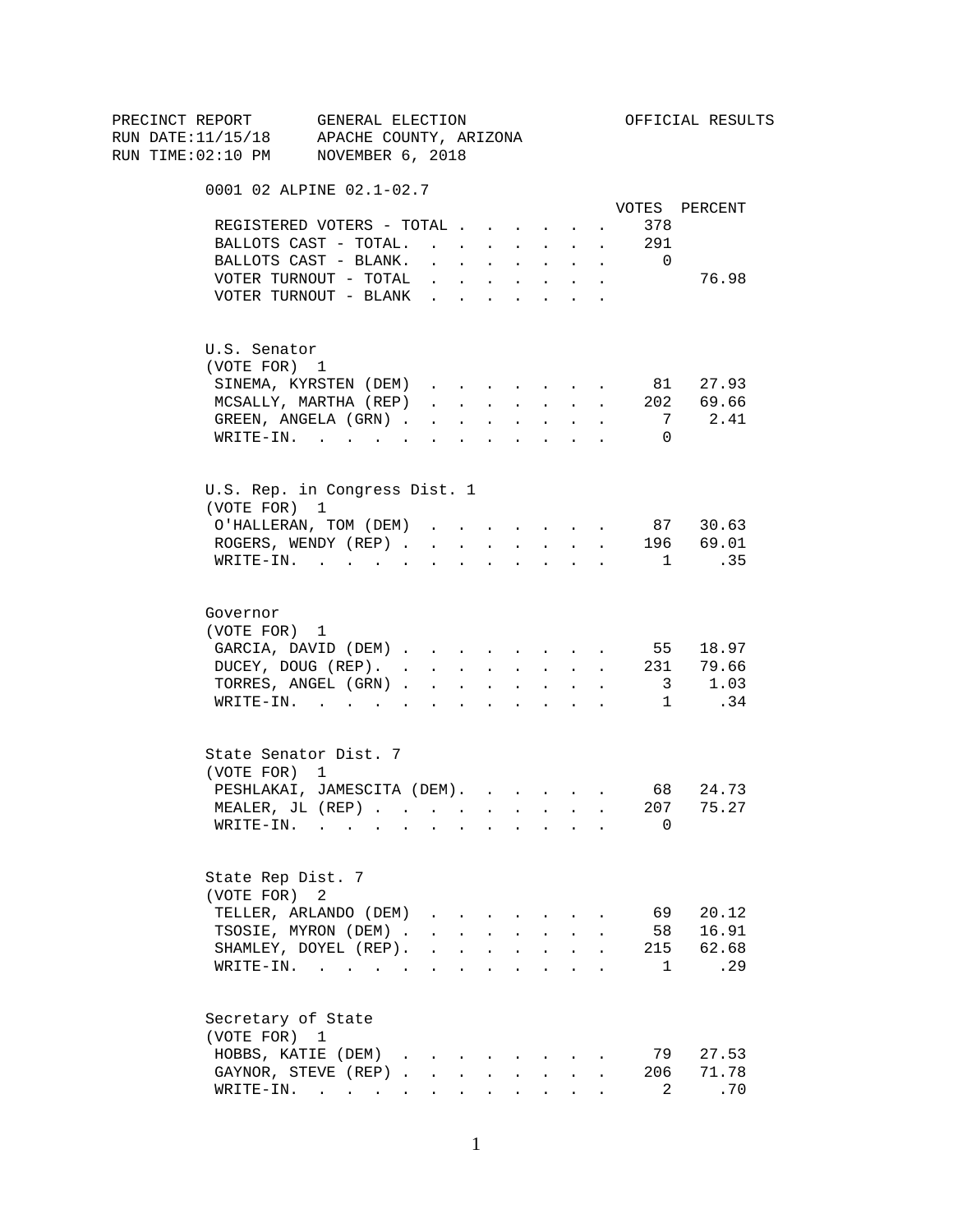| Attorney General                                                                                                                                                                                      |
|-------------------------------------------------------------------------------------------------------------------------------------------------------------------------------------------------------|
| (VOTE FOR)<br>1                                                                                                                                                                                       |
| 24.21<br>69 —<br>CONTRERAS, JANUARY (DEM)<br>$\sim 100$ km s $^{-1}$                                                                                                                                  |
| 75.09<br>BRNOVICH, MARK (REP). .<br>214<br>$\mathcal{L}^{\text{max}}$<br>$\mathbf{r}$<br>$\ddot{\phantom{a}}$<br>$\ddot{\phantom{a}}$<br>$\mathbf{L}^{\text{max}}$<br>$\ddot{\phantom{a}}$            |
| $\overline{2}$<br>.70<br>WRITE-IN.                                                                                                                                                                    |
| State Treasurer                                                                                                                                                                                       |
| (VOTE FOR) 1                                                                                                                                                                                          |
| 24.46<br>MANOIL, MARK (DEM)<br>68 —                                                                                                                                                                   |
| 209<br>75.18<br>YEE, KIMBERLY (REP)<br>$\cdot$ $\cdot$ $\cdot$ $\cdot$ $\cdot$ $\cdot$                                                                                                                |
| .36<br>$\texttt{WRTTE-IN.}$<br>$\sim$ 1<br><b>Contract Contract Contract Contract</b><br>$\ddot{\phantom{a}}$<br>$\ddot{\phantom{a}}$<br>$\ddot{\phantom{a}}$<br>$\ddot{\phantom{a}}$                 |
|                                                                                                                                                                                                       |
| Superintendent of Public Instruction                                                                                                                                                                  |
| (VOTE FOR) 1                                                                                                                                                                                          |
| 88 31.32<br>HOFFMAN, KATHY (DEM).<br>$\sim$ $\sim$<br>$\bullet$                                                                                                                                       |
| 68.33<br>RIGGS, FRANK (REP)<br>192<br>$\mathbf{r} = \mathbf{r} \cdot \mathbf{r}$<br>$\mathbf{L}$<br>$\ddot{\phantom{a}}$                                                                              |
| WRITE-IN.<br>.36<br>$\overline{1}$<br>$\sim$ $\sim$ $\sim$<br>$\sim$ $\sim$ $\sim$<br>$\ddot{\phantom{a}}$<br>$\mathbf{L}$<br>$\sim$ $\sim$<br>$\overline{a}$<br>$\mathbf{r}$<br>$\ddot{\phantom{a}}$ |
|                                                                                                                                                                                                       |
| State Mine Inspector                                                                                                                                                                                  |
| (VOTE FOR)<br>1                                                                                                                                                                                       |
| 68 24.46<br>PIERCE, WILLIAM "BILL" (DEM)                                                                                                                                                              |
| 75.54<br>210<br>HART, JOE (REP).<br>$\ddot{\phantom{a}}$                                                                                                                                              |
| WRITE-IN.<br>$\overline{0}$                                                                                                                                                                           |
|                                                                                                                                                                                                       |
| Corporation Commissioner                                                                                                                                                                              |
| (VOTE FOR)<br>2                                                                                                                                                                                       |
| 13.20<br>KENNEDY, SANDRA (DEM)<br>68                                                                                                                                                                  |
| SEARS, KIANA MARIA (DEM)<br>61<br>11.84<br>$\mathcal{L}^{\text{max}}$<br>$\mathbf{L}$<br>$\mathbf{L}^{\text{max}}$<br>$\sim 10^{-11}$                                                                 |
| 37.28<br>192<br>GLASSMAN, RODNEY (REP).<br>$\mathbf{L}$<br>$\ddot{\phantom{a}}$<br>$\sim$ $-$<br>$\sim$                                                                                               |
| 37.67<br>OLSON, JUSTIN (REP).<br>194                                                                                                                                                                  |
| $W\text{RITE-IN.}$<br>$\overline{0}$<br>$\sim$                                                                                                                                                        |
|                                                                                                                                                                                                       |
| Clerk of the Superior Court                                                                                                                                                                           |
| (VOTE FOR)<br>1                                                                                                                                                                                       |
| 92.90<br>144<br>HOUNSHELL, ANNELL (DEM).                                                                                                                                                              |
| 11<br>7.10<br>WRITE-IN.                                                                                                                                                                               |
|                                                                                                                                                                                                       |
| Justice of the Peace Dist. 1 Round Valley                                                                                                                                                             |
| (VOTE FOR)<br>1                                                                                                                                                                                       |
| 233 98.31<br>GREGORY, MARSHA (REP)                                                                                                                                                                    |
| 1.69<br>$\overline{4}$<br>WRITE-IN.<br>$\mathbf{r}$ , $\mathbf{r}$ , $\mathbf{r}$ , $\mathbf{r}$                                                                                                      |
|                                                                                                                                                                                                       |
| Constable Dist. 1 Round Valley                                                                                                                                                                        |
| (VOTE FOR)<br>1                                                                                                                                                                                       |
| 224<br>96.55<br>CURTIS, ROGER (REP)                                                                                                                                                                   |
| 3.45<br>$\texttt{WRTTE-IN.}$<br>8<br>$\sim$<br>$\sim$<br>$\sim$                                                                                                                                       |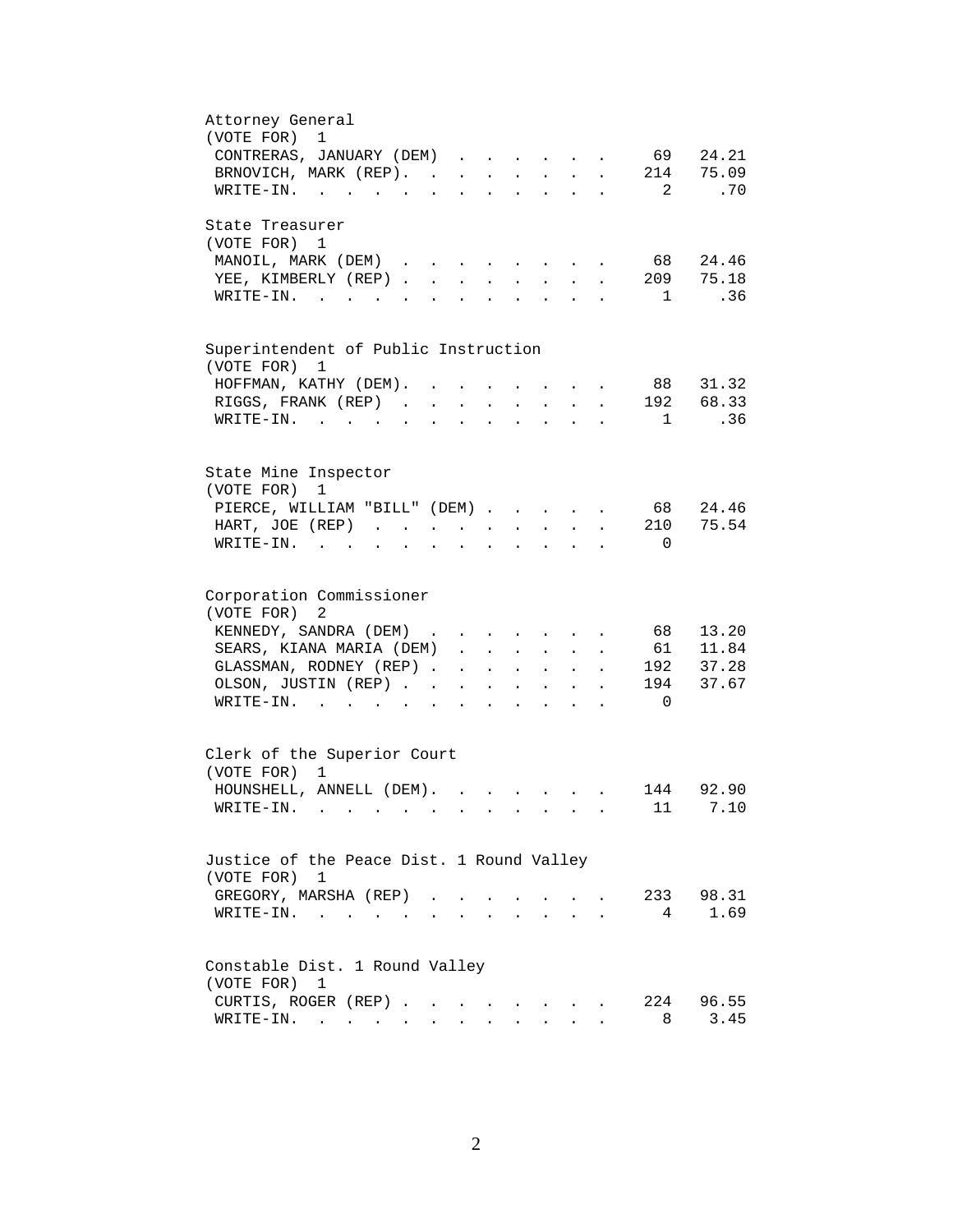| Judge of the Superior Court<br>(VOTE FOR) 1          |                                     |                      |                      |              |                               |                             |                      |                      |                                                                       |                           |                      |     |                |
|------------------------------------------------------|-------------------------------------|----------------------|----------------------|--------------|-------------------------------|-----------------------------|----------------------|----------------------|-----------------------------------------------------------------------|---------------------------|----------------------|-----|----------------|
| LATHAM, MIKE                                         |                                     |                      |                      |              |                               |                             |                      |                      |                                                                       |                           |                      |     | 185 99.46      |
| WRITE-IN.                                            |                                     |                      | $\sim$               |              |                               |                             |                      |                      |                                                                       |                           | $\overline{a}$       | 1   | .54            |
|                                                      |                                     |                      |                      |              |                               |                             |                      |                      |                                                                       |                           |                      |     |                |
| Retain Justice Supreme-Bolick                        |                                     |                      |                      |              |                               |                             |                      |                      |                                                                       |                           |                      |     |                |
| (VOTE FOR)                                           |                                     |                      | $\mathbf{1}$         |              |                               |                             |                      |                      |                                                                       |                           |                      |     |                |
| YES                                                  | $\ddot{\phantom{a}}$                | $\sim$ $\sim$        |                      |              |                               |                             |                      |                      |                                                                       |                           |                      | 179 | 77.16          |
| NO.                                                  | $\ddot{\phantom{a}}$                |                      |                      |              |                               |                             |                      |                      |                                                                       |                           |                      | 53  | 22.84          |
| Retain Justice Supreme-Pelander                      |                                     |                      |                      |              |                               |                             |                      |                      |                                                                       |                           |                      |     |                |
| (VOTE FOR) 1                                         |                                     |                      |                      |              |                               |                             |                      |                      |                                                                       |                           |                      |     |                |
| YES                                                  |                                     |                      |                      |              |                               |                             | $\sim$               |                      | $\mathbf{r}$ , and $\mathbf{r}$ , and $\mathbf{r}$                    |                           |                      | 176 | 78.22          |
| NO.                                                  | $\mathbf{L} = \mathbf{L}$           |                      | $\ddot{\phantom{a}}$ | $\sim$       | $\mathbf{L}$                  |                             |                      |                      | $\mathbf{r}$ , and $\mathbf{r}$ , and $\mathbf{r}$                    | $\mathbf{r}$              |                      | 49  | 21.78          |
|                                                      |                                     |                      |                      |              |                               |                             |                      |                      |                                                                       |                           |                      |     |                |
| APACHE COUNTY LEVY                                   |                                     |                      |                      |              |                               |                             |                      |                      |                                                                       |                           |                      |     |                |
| (VOTE FOR) 1                                         |                                     |                      |                      |              |                               |                             |                      |                      |                                                                       |                           |                      |     |                |
| YES                                                  | $\mathbf{L}$ $\mathbf{L}$           |                      |                      |              |                               |                             |                      |                      |                                                                       |                           |                      |     | 26 9.12        |
| NO.                                                  |                                     |                      |                      |              |                               |                             |                      |                      |                                                                       |                           |                      |     | 259 90.88      |
|                                                      |                                     |                      |                      |              |                               |                             |                      |                      |                                                                       |                           |                      |     |                |
| WHITE MOUNTAIN COMMUNITIES SPECIAL HEALTH CARE DIST  |                                     |                      |                      |              |                               |                             |                      |                      |                                                                       |                           |                      |     |                |
| (VOTE FOR)                                           |                                     |                      | 1                    |              |                               |                             |                      |                      |                                                                       |                           |                      |     |                |
| YES                                                  | $\ddot{\phantom{a}}$                | $\sim$ $\sim$ $\sim$ |                      |              |                               |                             |                      |                      |                                                                       |                           |                      |     | 102 36.30      |
| NO.                                                  | $\ddot{\phantom{a}}$                | $\bullet$            | $\ddot{\phantom{0}}$ |              | $\sim$ $\sim$                 | $\mathbf{L}^{\text{max}}$   | $\ddot{\phantom{0}}$ | $\ddot{\phantom{a}}$ | $\sim 10^{-11}$                                                       | $\ddot{\phantom{0}}$      |                      | 179 | 63.70          |
|                                                      |                                     |                      |                      |              |                               |                             |                      |                      |                                                                       |                           |                      |     |                |
|                                                      |                                     |                      |                      |              |                               |                             |                      |                      |                                                                       |                           |                      |     |                |
| WHITE MOUNTAIN COMMUNITIES SPECIAL HEALTH CARE DIST. |                                     |                      |                      |              |                               |                             |                      |                      |                                                                       |                           |                      |     |                |
| (VOTE FOR)                                           |                                     |                      | $\mathbf{1}$         |              |                               |                             |                      |                      |                                                                       |                           |                      |     |                |
| YES                                                  | and the contract of the contract of |                      |                      |              |                               |                             |                      |                      | $\sim$ $\sim$                                                         |                           |                      |     |                |
|                                                      |                                     |                      |                      |              |                               |                             |                      |                      |                                                                       |                           |                      | 134 |                |
| NO.                                                  | $\mathbf{r}$ $\mathbf{r}$           |                      |                      |              | $\mathbf{r}$ and $\mathbf{r}$ |                             |                      |                      | $\mathbf{r}$ , and $\mathbf{r}$ , and $\mathbf{r}$ , and $\mathbf{r}$ |                           | $\ddot{\phantom{a}}$ | 141 | 48.73<br>51.27 |
| PROPOSITION 125                                      |                                     |                      |                      |              |                               |                             |                      |                      |                                                                       |                           |                      |     |                |
| (VOTE FOR)                                           |                                     |                      | $\mathbf{1}$         |              |                               |                             |                      |                      |                                                                       |                           |                      |     |                |
| YES                                                  | $\ddot{\phantom{a}}$                |                      |                      |              |                               |                             |                      |                      |                                                                       |                           |                      |     |                |
|                                                      |                                     |                      |                      |              |                               |                             |                      |                      |                                                                       |                           |                      |     | 123 44.40      |
| NO.                                                  | $\ddot{\phantom{a}}$                |                      |                      |              |                               |                             |                      |                      |                                                                       |                           |                      | 154 | 55.60          |
| PROPOSITION 126                                      |                                     |                      |                      |              |                               |                             |                      |                      |                                                                       |                           |                      |     |                |
| (VOTE FOR)                                           |                                     |                      | 1                    |              |                               |                             |                      |                      |                                                                       |                           |                      |     |                |
|                                                      |                                     |                      |                      |              |                               |                             |                      |                      |                                                                       |                           |                      |     |                |
| YES                                                  | $\ddot{\phantom{a}}$                | $\ddot{\phantom{a}}$ |                      |              |                               |                             |                      |                      |                                                                       |                           |                      | 204 | 71.83          |
| NO.                                                  |                                     |                      |                      |              |                               |                             |                      |                      |                                                                       |                           |                      | 80  |                |
| PROPOSITION 127                                      |                                     |                      |                      |              |                               |                             |                      |                      |                                                                       |                           |                      |     | 28.17          |
| (VOTE FOR)                                           |                                     |                      | 1                    |              |                               |                             |                      |                      |                                                                       |                           |                      |     |                |
| YES                                                  | $\ddot{\phantom{a}}$                | $\sim$ $\sim$ $\sim$ |                      |              |                               |                             |                      |                      |                                                                       |                           |                      | 36  | 12.59          |
|                                                      |                                     |                      |                      |              |                               |                             |                      |                      |                                                                       |                           |                      |     |                |
| NO.                                                  |                                     |                      |                      |              |                               |                             |                      |                      |                                                                       | $\mathbf{r} = \mathbf{r}$ |                      | 250 | 87.41          |
| PROPOSITION 305                                      |                                     |                      |                      |              |                               |                             |                      |                      |                                                                       |                           |                      |     |                |
|                                                      |                                     |                      | $\mathbf{1}$         |              |                               |                             |                      |                      |                                                                       |                           |                      |     |                |
| (VOTE FOR)<br>YES                                    |                                     |                      |                      |              |                               |                             |                      |                      |                                                                       |                           |                      | 80  | 28.99          |
| NO.                                                  |                                     | $\sim$               | $\mathbf{r}$         | $\mathbf{r}$ | $\sim$                        | $\mathcal{L}^{\mathcal{A}}$ | $\ddot{\phantom{a}}$ |                      | $\mathbf{L}$                                                          | $\mathbf{r}$              |                      | 196 | 71.01          |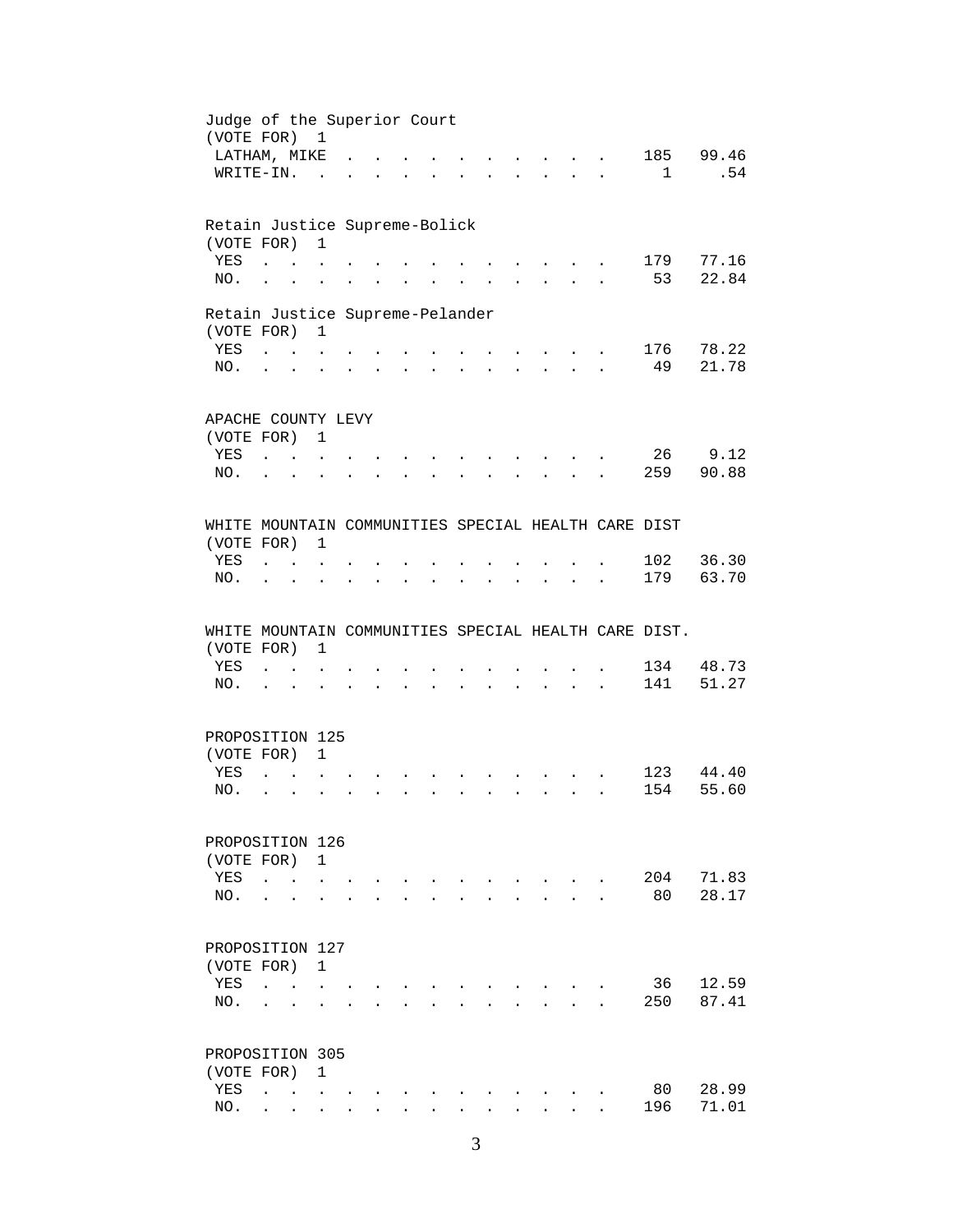# PROPOSITION 306<br>(VOTE FOR) 1

| (VOTE FOR) 1 |  |  |  |  |  |  |               |  |
|--------------|--|--|--|--|--|--|---------------|--|
|              |  |  |  |  |  |  | YES 158 56.83 |  |
|              |  |  |  |  |  |  | NO. 120 43.17 |  |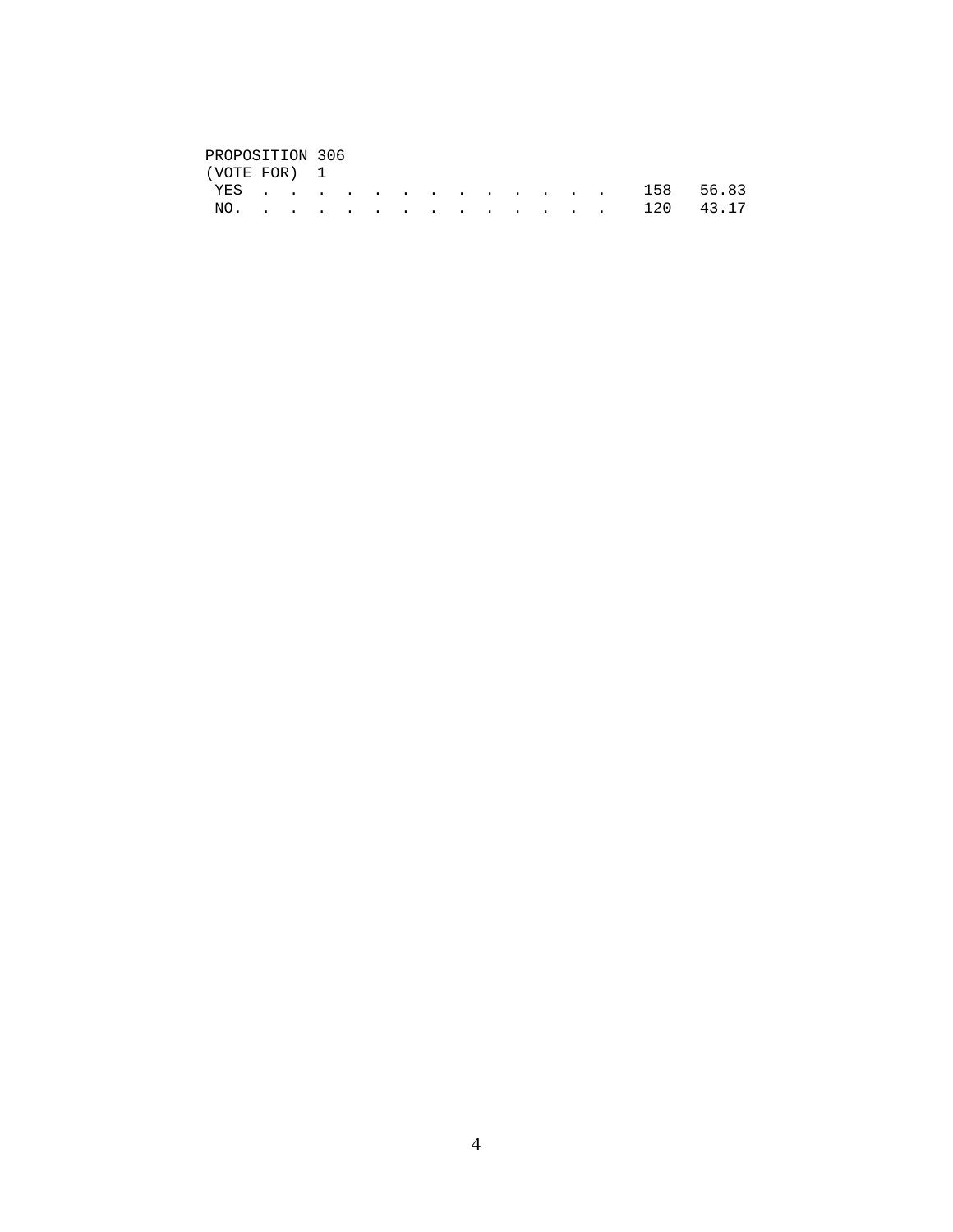| PRECINCT REPORT          | GENERAL ELECTION                                               |                                                                          |                          |              |                                                                                           |                           |                      |                         | OFFICIAL RESULTS  |
|--------------------------|----------------------------------------------------------------|--------------------------------------------------------------------------|--------------------------|--------------|-------------------------------------------------------------------------------------------|---------------------------|----------------------|-------------------------|-------------------|
|                          | RUN DATE:11/15/18 APACHE COUNTY, ARIZONA                       |                                                                          |                          |              |                                                                                           |                           |                      |                         |                   |
|                          | RUN TIME:02:10 PM NOVEMBER 6, 2018                             |                                                                          |                          |              |                                                                                           |                           |                      |                         |                   |
|                          | 0002 03 CANYON DE CHELLY 03.1                                  |                                                                          |                          |              |                                                                                           |                           |                      |                         |                   |
|                          |                                                                |                                                                          |                          |              |                                                                                           |                           |                      |                         | VOTES PERCENT     |
|                          | REGISTERED VOTERS - TOTAL                                      |                                                                          |                          |              |                                                                                           |                           | $\sim$ 100 $\pm$     | 3740                    |                   |
|                          | BALLOTS CAST - TOTAL.                                          |                                                                          |                          |              |                                                                                           |                           |                      | 1610                    |                   |
|                          | BALLOTS CAST - BLANK.                                          | $\mathbf{r} = \mathbf{r} \times \mathbf{r}$                              |                          |              | <b>All Cards</b>                                                                          | $\sim$ $-$                | $\sim$               | $\Omega$                |                   |
|                          | VOTER TURNOUT - TOTAL                                          |                                                                          |                          |              | $\mathbf{r} = \mathbf{r} \times \mathbf{r}$ , $\mathbf{r} = \mathbf{r} \times \mathbf{r}$ |                           | $\sim$               |                         | 43.05             |
|                          | VOTER TURNOUT - BLANK                                          |                                                                          |                          |              |                                                                                           |                           |                      |                         |                   |
| U.S. Senator             |                                                                |                                                                          |                          |              |                                                                                           |                           |                      |                         |                   |
| (VOTE FOR) 1             |                                                                |                                                                          |                          |              |                                                                                           |                           |                      |                         |                   |
|                          | SINEMA, KYRSTEN (DEM)                                          |                                                                          |                          |              |                                                                                           |                           |                      |                         | 1292 81.93        |
|                          | MCSALLY, MARTHA (REP)                                          | $\mathbf{r}$ , $\mathbf{r}$ , $\mathbf{r}$                               |                          |              | <b>All Carried Control</b>                                                                |                           | $\sim$               |                         | 217 13.76         |
|                          | GREEN, ANGELA (GRN).                                           |                                                                          | <b>Contract Contract</b> |              | $\Delta \phi = \Delta \phi$ and $\Delta \phi$                                             | $\mathbf{L}^{\text{max}}$ | $\sim$               |                         | 68 4.31           |
|                          | WRITE-IN.                                                      |                                                                          |                          |              |                                                                                           |                           |                      | $\overline{0}$          |                   |
|                          | U.S. Rep. in Congress Dist. 1                                  |                                                                          |                          |              |                                                                                           |                           |                      |                         |                   |
| (VOTE FOR) 1             |                                                                |                                                                          |                          |              |                                                                                           |                           |                      |                         |                   |
|                          | O'HALLERAN, TOM (DEM) 1348 84.89                               |                                                                          |                          |              |                                                                                           |                           |                      |                         |                   |
|                          | ROGERS, WENDY (REP)                                            |                                                                          |                          |              |                                                                                           |                           |                      |                         | $\cdot$ 238 14.99 |
|                          | $\texttt{WRTTE-IN.}$                                           |                                                                          | $\sim$                   |              |                                                                                           | $\mathbf{L} = \mathbf{L}$ |                      | $\overline{2}$          | $\ldots$ 13       |
| Governor<br>(VOTE FOR) 1 |                                                                |                                                                          |                          |              |                                                                                           |                           |                      |                         |                   |
|                          | GARCIA, DAVID (DEM) 1251 79.08                                 |                                                                          |                          |              |                                                                                           |                           |                      |                         |                   |
|                          | DUCEY, DOUG (REP). 253 15.99                                   |                                                                          |                          |              |                                                                                           |                           |                      |                         |                   |
|                          | TORRES, ANGEL (GRN)                                            |                                                                          |                          |              |                                                                                           |                           | $\sim$ 100 $\pm$     |                         | 75 4.74           |
|                          | WRITE-IN.                                                      |                                                                          |                          |              |                                                                                           |                           |                      | $\overline{\mathbf{3}}$ | .19               |
|                          |                                                                |                                                                          |                          |              |                                                                                           |                           |                      |                         |                   |
| (VOTE FOR) 1             | State Senator Dist. 7                                          |                                                                          |                          |              |                                                                                           |                           |                      |                         |                   |
|                          | PESHLAKAI, JAMESCITA (DEM). 1413 90.58                         |                                                                          |                          |              |                                                                                           |                           |                      |                         |                   |
|                          | MEALER, JL (REP) 143 9.17                                      |                                                                          |                          |              |                                                                                           |                           |                      |                         |                   |
|                          | WRITE-IN.                                                      |                                                                          |                          |              |                                                                                           |                           |                      | $4 \quad$               | .26               |
|                          |                                                                |                                                                          |                          |              |                                                                                           |                           |                      |                         |                   |
| State Rep Dist. 7        |                                                                |                                                                          |                          |              |                                                                                           |                           |                      |                         |                   |
| (VOTE FOR)               | 2                                                              |                                                                          |                          |              |                                                                                           |                           |                      |                         |                   |
|                          | TELLER, ARLANDO (DEM)                                          |                                                                          |                          |              |                                                                                           |                           |                      | 806                     | 37.97             |
|                          | TSOSIE, MYRON (DEM).                                           |                                                                          |                          |              | $\mathbf{r}$ , $\mathbf{r}$ , $\mathbf{r}$ , $\mathbf{r}$ , $\mathbf{r}$                  | $\mathbf{L}$              |                      |                         | 1172 55.20        |
|                          | SHAMLEY, DOYEL (REP).                                          | $\mathbf{r}$ , $\mathbf{r}$ , $\mathbf{r}$ , $\mathbf{r}$ , $\mathbf{r}$ |                          |              |                                                                                           | $\mathbf{L}$              |                      | $\mathbf{r}$            | 142 6.69          |
|                          | WRITE-IN.                                                      |                                                                          |                          |              |                                                                                           |                           |                      | 3                       | .14               |
| Secretary of State       |                                                                |                                                                          |                          |              |                                                                                           |                           |                      |                         |                   |
| (VOTE FOR) 1             |                                                                |                                                                          |                          |              |                                                                                           |                           |                      |                         |                   |
|                          | HOBBS, KATIE (DEM)                                             |                                                                          |                          |              |                                                                                           |                           |                      |                         | 1387 88.23        |
|                          | GAYNOR, STEVE (REP)                                            |                                                                          |                          | $\mathbf{L}$ | $\sim$ $-$                                                                                | $\mathbf{L}$              | $\ddot{\phantom{a}}$ | 183                     | 11.64             |
|                          | $\texttt{WRITE-IN.}\quad .\quad .\quad .\quad .\quad .\quad .$ |                                                                          |                          |              |                                                                                           |                           |                      | $\mathbf{2}$            | .13               |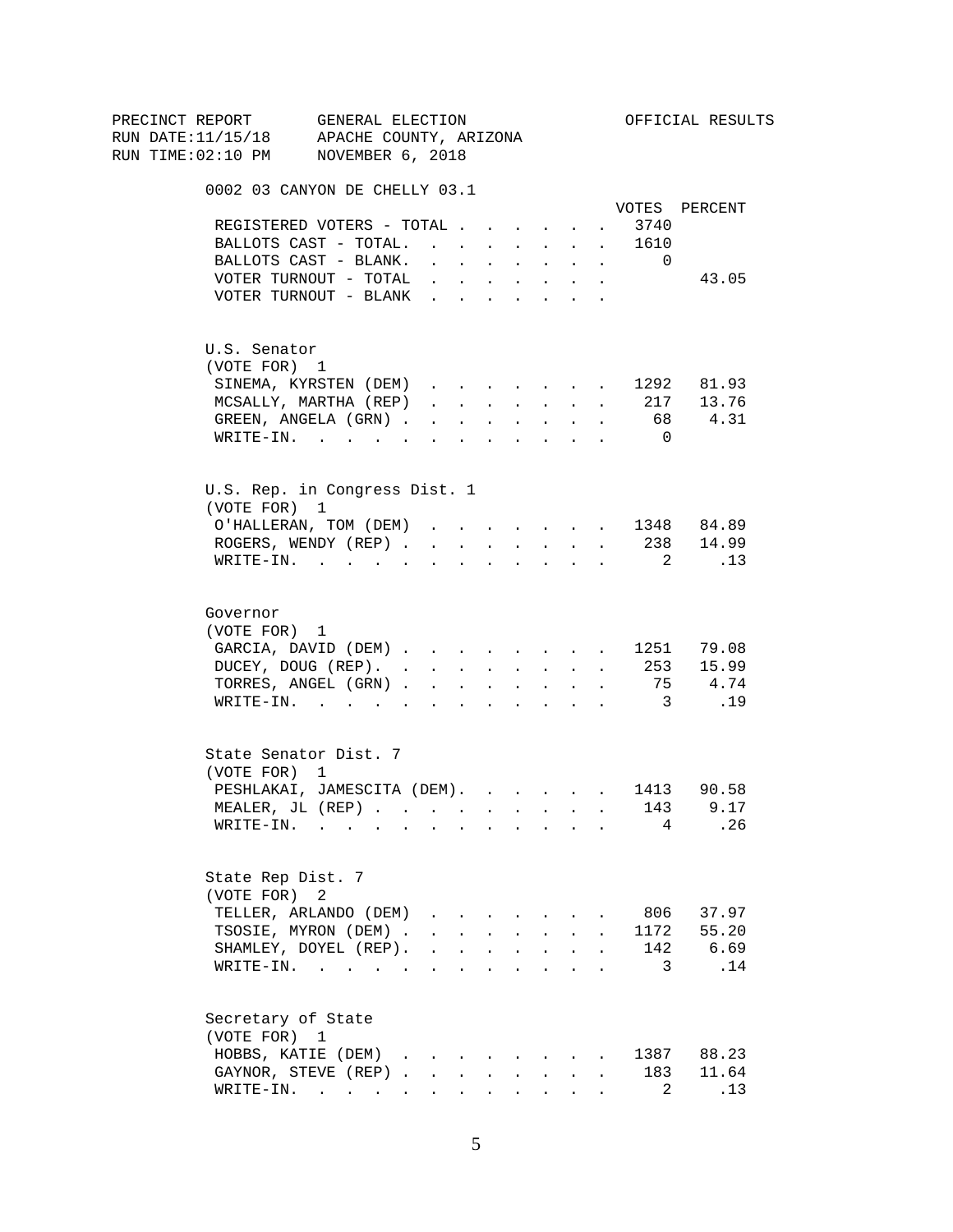| Attorney General                                                                                                                                                                                                                                                |
|-----------------------------------------------------------------------------------------------------------------------------------------------------------------------------------------------------------------------------------------------------------------|
| (VOTE FOR)<br>1                                                                                                                                                                                                                                                 |
| 84.74<br>CONTRERAS, JANUARY (DEM)<br>1333                                                                                                                                                                                                                       |
| 236<br>15.00<br>BRNOVICH, MARK (REP).<br>$\sim 100$ km s $^{-1}$<br>$\ddotsc$ $\ddotsc$<br>$\ddot{\phantom{0}}$<br>$\sim$<br>$\ddot{\phantom{0}}$<br>$\sim$ $\sim$                                                                                              |
| .25<br>$4\overline{ }$<br>WRITE-IN.                                                                                                                                                                                                                             |
| State Treasurer                                                                                                                                                                                                                                                 |
| (VOTE FOR) 1                                                                                                                                                                                                                                                    |
| 82.77<br>MANOIL, MARK (DEM) 1297                                                                                                                                                                                                                                |
|                                                                                                                                                                                                                                                                 |
| 16.85<br>YEE, KIMBERLY (REP)<br>264<br>$\mathbf{r}$ , $\mathbf{r}$ , $\mathbf{r}$ , $\mathbf{r}$                                                                                                                                                                |
| $6\overline{6}$<br>.38<br>WRITE-IN.<br>$\mathbf{r} = \mathbf{r}$ , and $\mathbf{r} = \mathbf{r}$<br>$\ddot{\phantom{a}}$<br>$\ddot{\phantom{a}}$<br>$\ddot{\phantom{a}}$<br>$\ddot{\phantom{a}}$                                                                |
|                                                                                                                                                                                                                                                                 |
| Superintendent of Public Instruction<br>(VOTE FOR) 1                                                                                                                                                                                                            |
| 1378 87.38<br>HOFFMAN, KATHY (DEM).<br>$\mathbf{r}$ and $\mathbf{r}$ and $\mathbf{r}$<br>$\sim$ 100 $\pm$                                                                                                                                                       |
| 198                                                                                                                                                                                                                                                             |
| 12.56<br>RIGGS, FRANK (REP)<br><b>Contract Contract Contract</b><br>$\mathcal{L}^{\text{max}}$<br>$\mathbf{r}$                                                                                                                                                  |
| $1 \quad \blacksquare$<br>WRITE-IN.<br>.06<br><b>Contract Contract</b><br><b>Allen Artists</b><br>$\sim$ $\sim$ $\sim$<br>$\ddot{\phantom{a}}$<br>$\mathbf{L}$<br>$\mathbf{L}$                                                                                  |
|                                                                                                                                                                                                                                                                 |
| State Mine Inspector<br>(VOTE FOR)<br>1                                                                                                                                                                                                                         |
| 86.38<br>PIERCE, WILLIAM "BILL" (DEM) 1363                                                                                                                                                                                                                      |
| 13.31<br>210<br>HART, JOE (REP)<br>$\ddot{\phantom{a}}$<br>$\ddot{\phantom{a}}$                                                                                                                                                                                 |
| .32<br>$5^{\circ}$<br>$WRITE-IN$ .                                                                                                                                                                                                                              |
|                                                                                                                                                                                                                                                                 |
| Corporation Commissioner                                                                                                                                                                                                                                        |
| (VOTE FOR)<br>2                                                                                                                                                                                                                                                 |
|                                                                                                                                                                                                                                                                 |
| KENNEDY, SANDRA (DEM)<br>1142<br>51.81<br>$\sim$                                                                                                                                                                                                                |
| 36.48<br>SEARS, KIANA MARIA (DEM)<br>804<br>$\mathbf{L}^{\text{max}}$<br>$\mathbf{r} = \mathbf{r} + \mathbf{r}$<br>$\ddot{\phantom{0}}$<br>$\bullet$                                                                                                            |
| 5.17<br>GLASSMAN, RODNEY (REP).<br>114<br>$\ddot{\phantom{a}}$<br>$\mathcal{L}^{\text{max}}$<br>$\sim$ $-$<br>$\ddot{\phantom{a}}$                                                                                                                              |
| 6.44<br>OLSON, JUSTIN (REP). .<br>142                                                                                                                                                                                                                           |
| .09<br>$\overline{\phantom{a}}^2$<br>$W\text{RITE}-\text{IN}.$                                                                                                                                                                                                  |
|                                                                                                                                                                                                                                                                 |
| Clerk of the Superior Court<br>(VOTE FOR)<br>$\mathbf{1}$                                                                                                                                                                                                       |
| 1511<br>99.15<br>HOUNSHELL, ANNELL (DEM).                                                                                                                                                                                                                       |
| $\mathbf{r}$ , $\mathbf{r}$<br>$\mathbf{r}$ , $\mathbf{r}$ , $\mathbf{r}$ , $\mathbf{r}$                                                                                                                                                                        |
| 13<br>.85<br>WRITE-IN.                                                                                                                                                                                                                                          |
| Justice of the Peace Dist. 4 Chinle                                                                                                                                                                                                                             |
| (VOTE FOR)<br>-1                                                                                                                                                                                                                                                |
| CLYDE, VICTOR J. (DEM)<br>98.49<br>1503<br>$\mathbf{r} = \mathbf{r} + \mathbf{r} + \mathbf{r}$                                                                                                                                                                  |
| 1.51<br>23<br>WRITE-IN.<br>the contract of the contract of the contract of the contract of the contract of the contract of the contract of<br>$\cdot$ $\cdot$ $\cdot$                                                                                           |
|                                                                                                                                                                                                                                                                 |
| Constable Dist. 4 Chinle                                                                                                                                                                                                                                        |
| (VOTE FOR)<br>1                                                                                                                                                                                                                                                 |
| 202<br>WRITE-IN.<br>100.00<br>$\mathbf{A}$ . The contribution of the contribution of the contribution of the contribution of the contribution of the contribution of the contribution of the contribution of the contribution of the contribution of the contri |
|                                                                                                                                                                                                                                                                 |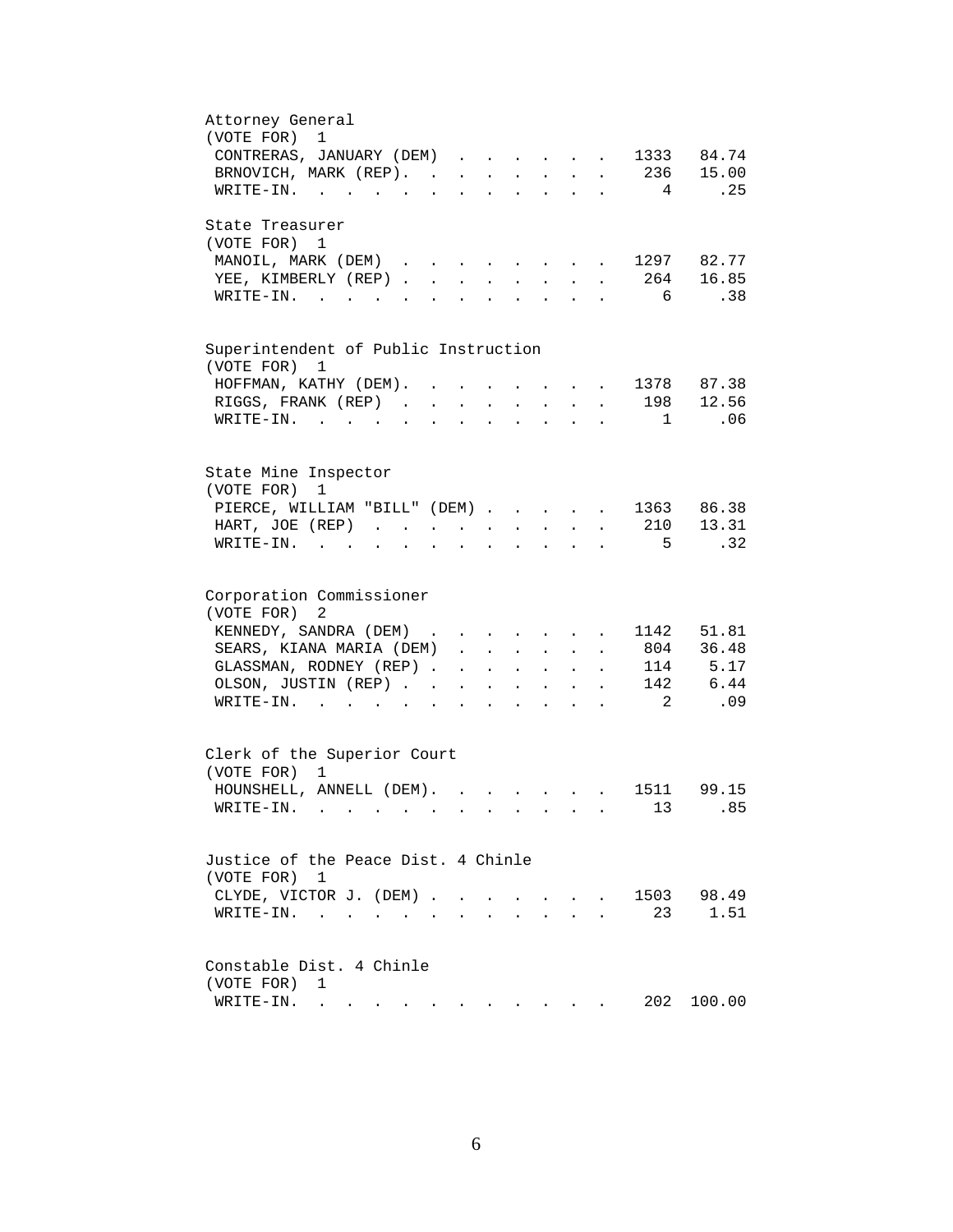| Judge of the Superior Court<br>(VOTE FOR) 1 |                                              |                                      |  |                      |           |                      |              |                                          |                      |              |      |           |
|---------------------------------------------|----------------------------------------------|--------------------------------------|--|----------------------|-----------|----------------------|--------------|------------------------------------------|----------------------|--------------|------|-----------|
|                                             | LATHAM, MIKE                                 |                                      |  |                      |           |                      |              |                                          |                      |              | 1292 | 98.78     |
|                                             | WRITE-IN.                                    | $\overline{a}$                       |  |                      |           |                      |              |                                          |                      |              | 16   | 1.22      |
| Retain Justice Supreme-Bolick               |                                              |                                      |  |                      |           |                      |              |                                          |                      |              |      |           |
| (VOTE FOR)                                  |                                              | $\mathbf{1}$                         |  |                      |           |                      |              |                                          |                      |              |      |           |
| YES                                         |                                              |                                      |  |                      |           |                      |              |                                          |                      |              | 863  | 59.19     |
| NO.                                         | $\ddot{\phantom{a}}$                         |                                      |  |                      |           |                      |              |                                          |                      |              | 595  | 40.81     |
| Retain Justice Supreme-Pelander             |                                              |                                      |  |                      |           |                      |              |                                          |                      |              |      |           |
| (VOTE FOR)                                  |                                              | 1                                    |  |                      |           |                      |              |                                          |                      |              |      |           |
| YES                                         | $\mathbf{L} = \mathbf{L}$                    |                                      |  |                      |           |                      |              |                                          |                      |              | 827  | 58.82     |
| NO.                                         | $\ddot{\phantom{0}}$                         | $\ddot{\phantom{a}}$                 |  | $\ddot{\phantom{a}}$ | $\bullet$ | $\ddot{\phantom{a}}$ |              | $\mathbf{L} = \mathbf{L}$                | $\ddot{\phantom{a}}$ |              | 579  | 41.18     |
|                                             |                                              |                                      |  |                      |           |                      |              |                                          |                      |              |      |           |
| APACHE COUNTY LEVY                          |                                              |                                      |  |                      |           |                      |              |                                          |                      |              |      |           |
| (VOTE FOR) 1                                |                                              |                                      |  |                      |           |                      |              |                                          |                      |              |      | 496 32.46 |
| YES<br>NO.                                  | <b>Carl Carl</b>                             |                                      |  |                      |           |                      |              | <b>Contract Contract</b><br>$\mathbf{r}$ |                      |              | 1032 | 67.54     |
|                                             |                                              |                                      |  |                      |           |                      |              |                                          |                      | $\mathbf{r}$ |      |           |
| PROPOSITION 125                             |                                              |                                      |  |                      |           |                      |              |                                          |                      |              |      |           |
| (VOTE FOR)                                  |                                              | $\mathbf{1}$                         |  |                      |           |                      |              |                                          |                      |              |      |           |
| YES                                         |                                              |                                      |  |                      |           |                      |              |                                          |                      |              | 751  | 48.39     |
| NO.                                         |                                              |                                      |  |                      |           |                      |              |                                          |                      |              | 801  | 51.61     |
|                                             |                                              |                                      |  |                      |           |                      |              |                                          |                      |              |      |           |
| PROPOSITION 126                             |                                              |                                      |  |                      |           |                      |              |                                          |                      |              |      |           |
| (VOTE FOR)                                  |                                              | 1                                    |  |                      |           |                      |              |                                          |                      |              |      |           |
| YES                                         | $\ddot{\phantom{a}}$<br>$\sim$ $\sim$        |                                      |  |                      |           |                      |              |                                          |                      |              | 659  | 42.22     |
| NO.                                         | $\sim$                                       |                                      |  |                      |           |                      | $\sim$       | <b>Contract Contract Street</b>          | $\cdot$              |              | 902  | 57.78     |
|                                             |                                              |                                      |  |                      |           |                      |              |                                          |                      |              |      |           |
| PROPOSITION 127                             |                                              |                                      |  |                      |           |                      |              |                                          |                      |              |      |           |
| (VOTE FOR) 1                                |                                              |                                      |  |                      |           |                      |              |                                          |                      |              |      | 31.77     |
| YES                                         | $\overline{a}$                               |                                      |  |                      |           |                      |              |                                          |                      |              | 466  |           |
| NO.                                         | $\ddot{\phantom{a}}$<br>$\ddot{\phantom{a}}$ |                                      |  |                      |           |                      | $\mathbf{r}$ | $\sim$                                   |                      |              | 1001 | 68.23     |
| PROPOSITION 305                             |                                              |                                      |  |                      |           |                      |              |                                          |                      |              |      |           |
| (VOTE FOR)                                  |                                              | $\mathbf{1}$                         |  |                      |           |                      |              |                                          |                      |              |      |           |
| YES                                         | $\ddot{\phantom{a}}$<br>$\ddot{\phantom{a}}$ |                                      |  |                      |           |                      |              |                                          |                      |              | 777  | 53.29     |
| NO.                                         |                                              |                                      |  |                      |           |                      |              |                                          |                      |              | 681  | 46.71     |
|                                             |                                              |                                      |  |                      |           |                      |              |                                          |                      |              |      |           |
| PROPOSITION 306                             |                                              |                                      |  |                      |           |                      |              |                                          |                      |              |      |           |
| (VOTE FOR)                                  |                                              | $\mathbf 1$                          |  |                      |           |                      |              |                                          |                      |              |      |           |
| YES                                         | $\ddot{\phantom{a}}$                         | <b>Contract Contract Contract</b>    |  |                      |           |                      |              |                                          |                      |              | 610  | 42.01     |
| NO.                                         | $\ddot{\phantom{0}}$                         | $\mathbf{L}$<br>$\ddot{\phantom{0}}$ |  |                      |           |                      |              |                                          |                      |              | 842  | 57.99     |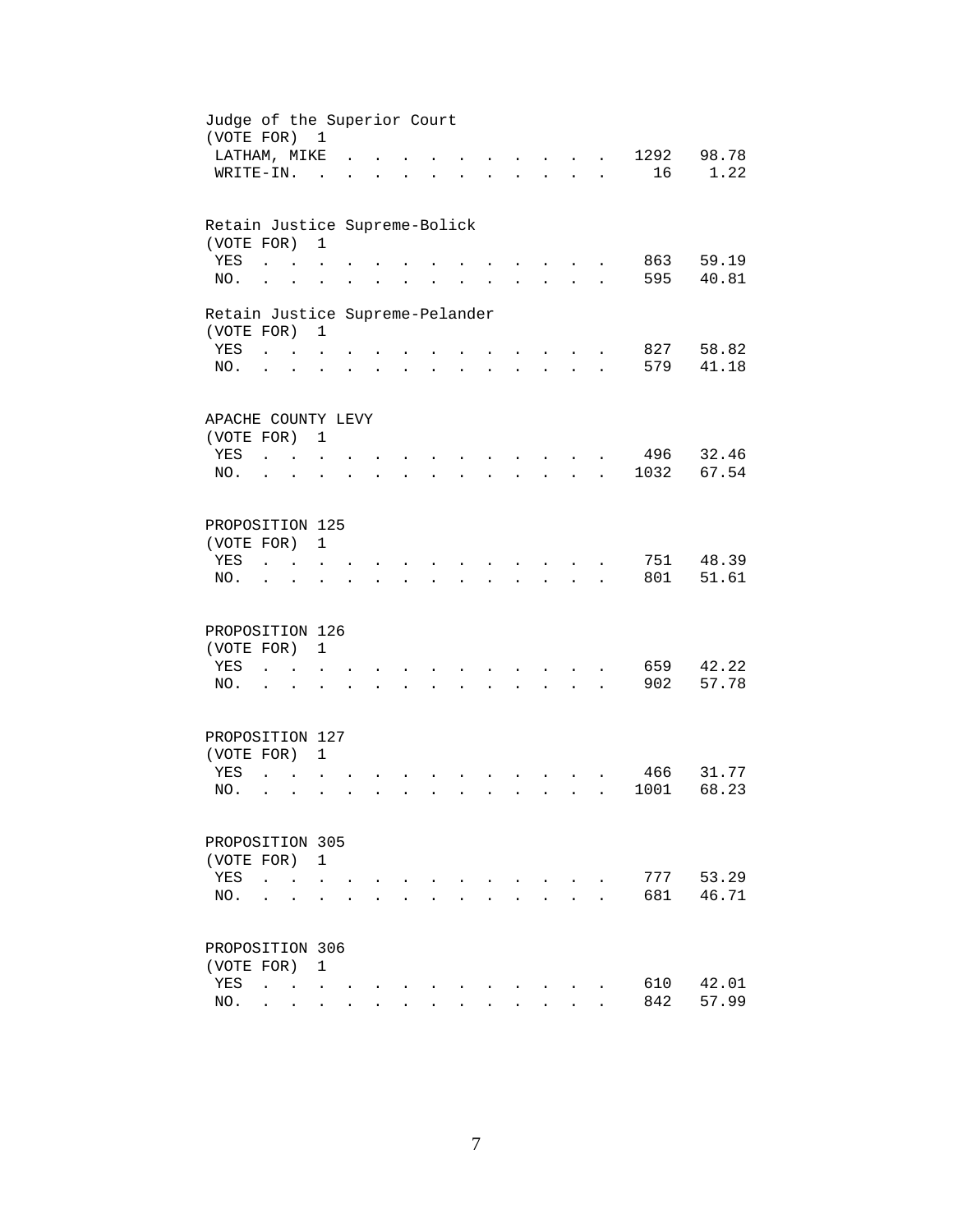|  |                          | PRECINCT REPORT GENERAL ELECTION         |                                                                                            |                      |                                          |                      |                                                           |                                                                       |              |                            | OFFICIAL RESULTS       |
|--|--------------------------|------------------------------------------|--------------------------------------------------------------------------------------------|----------------------|------------------------------------------|----------------------|-----------------------------------------------------------|-----------------------------------------------------------------------|--------------|----------------------------|------------------------|
|  |                          | RUN DATE:11/15/18 APACHE COUNTY, ARIZONA |                                                                                            |                      |                                          |                      |                                                           |                                                                       |              |                            |                        |
|  |                          | RUN TIME:02:10 PM NOVEMBER 6, 2018       |                                                                                            |                      |                                          |                      |                                                           |                                                                       |              |                            |                        |
|  |                          | 0003 05 CHINLE 05.1                      |                                                                                            |                      |                                          |                      |                                                           |                                                                       |              |                            |                        |
|  |                          |                                          |                                                                                            |                      |                                          |                      |                                                           |                                                                       |              |                            | VOTES PERCENT          |
|  |                          | REGISTERED VOTERS - TOTAL                |                                                                                            |                      |                                          |                      |                                                           |                                                                       |              | 1830                       |                        |
|  |                          | BALLOTS CAST - TOTAL.                    |                                                                                            |                      |                                          |                      | $\mathbf{r} = \mathbf{r} + \mathbf{r}$ .                  | $\sim$                                                                | $\sim$       | 767                        |                        |
|  |                          | BALLOTS CAST - BLANK.                    | $\mathbf{r} = \mathbf{r} + \mathbf{r} + \mathbf{r} + \mathbf{r} + \mathbf{r}$              |                      |                                          |                      |                                                           | $\mathbf{L}$                                                          | $\sim$       | $\overline{\phantom{a}}^2$ | .26                    |
|  |                          | VOTER TURNOUT - TOTAL                    |                                                                                            |                      |                                          |                      |                                                           |                                                                       |              |                            | 41.91                  |
|  |                          | VOTER TURNOUT - BLANK                    |                                                                                            |                      |                                          |                      |                                                           |                                                                       |              |                            | $\ldots$ 11            |
|  | U.S. Senator             |                                          |                                                                                            |                      |                                          |                      |                                                           |                                                                       |              |                            |                        |
|  | (VOTE FOR) 1             |                                          |                                                                                            |                      |                                          |                      |                                                           |                                                                       |              |                            |                        |
|  |                          | SINEMA, KYRSTEN (DEM)                    |                                                                                            |                      |                                          |                      |                                                           |                                                                       |              |                            | 601 79.71              |
|  |                          | MCSALLY, MARTHA (REP)                    | $\mathbf{1}$ $\mathbf{1}$ $\mathbf{1}$ $\mathbf{1}$ $\mathbf{1}$ $\mathbf{1}$ $\mathbf{1}$ |                      |                                          |                      |                                                           | $\mathbf{r} = \mathbf{r} \times \mathbf{r}$ . The set of $\mathbf{r}$ | $\sim$       |                            | $112$ $14.85$          |
|  |                          | GREEN, ANGELA (GRN)                      |                                                                                            |                      |                                          |                      | $\Delta \phi = \Delta \phi$ and $\Delta \phi$             | $\ddot{\phantom{0}}$                                                  | $\mathbf{r}$ |                            | 39 5.17                |
|  |                          | WRITE-IN.                                |                                                                                            |                      |                                          |                      |                                                           |                                                                       |              | $\overline{\mathbf{2}}$    | $\ldots$ 27            |
|  |                          | U.S. Rep. in Congress Dist. 1            |                                                                                            |                      |                                          |                      |                                                           |                                                                       |              |                            |                        |
|  | (VOTE FOR) 1             |                                          |                                                                                            |                      |                                          |                      |                                                           |                                                                       |              |                            |                        |
|  |                          | O'HALLERAN, TOM (DEM)                    |                                                                                            |                      |                                          |                      |                                                           |                                                                       |              |                            | 632 83.60              |
|  |                          | ROGERS, WENDY (REP)                      |                                                                                            |                      | $\mathbf{r} = \mathbf{r} + \mathbf{r}$ . |                      |                                                           | <b>All All Andrew</b>                                                 |              |                            | 120 15.87              |
|  |                          | $\texttt{WRTTE-IN.}$                     | $\sim$                                                                                     | $\ddot{\phantom{a}}$ | $\sim$ 100 $\pm$                         | $\sim$               | $\sim$ 100 $\pm$                                          | $\sim$                                                                |              | 4                          | .53                    |
|  | Governor<br>(VOTE FOR) 1 |                                          |                                                                                            |                      |                                          |                      |                                                           |                                                                       |              |                            |                        |
|  |                          | GARCIA, DAVID (DEM)                      |                                                                                            |                      |                                          |                      |                                                           |                                                                       |              |                            | 591 78.59              |
|  |                          | DUCEY, DOUG (REP).                       |                                                                                            |                      |                                          |                      |                                                           |                                                                       |              |                            | 121 16.09              |
|  |                          | TORRES, ANGEL (GRN)                      |                                                                                            |                      |                                          |                      |                                                           |                                                                       |              |                            |                        |
|  |                          | WRITE-IN.                                |                                                                                            |                      |                                          |                      |                                                           |                                                                       |              | $\overline{1}$             | 39 5.19<br>$\ldots$ 13 |
|  |                          |                                          |                                                                                            |                      |                                          |                      |                                                           |                                                                       |              |                            |                        |
|  |                          | State Senator Dist. 7                    |                                                                                            |                      |                                          |                      |                                                           |                                                                       |              |                            |                        |
|  | (VOTE FOR) 1             |                                          |                                                                                            |                      |                                          |                      |                                                           |                                                                       |              |                            |                        |
|  |                          | PESHLAKAI, JAMESCITA (DEM). 653 86.95    |                                                                                            |                      |                                          |                      |                                                           |                                                                       |              |                            |                        |
|  |                          | MEALER, JL (REP)                         |                                                                                            |                      |                                          |                      |                                                           |                                                                       |              | 95                         | 12.65                  |
|  |                          | $\texttt{WRITE-IN.}$                     |                                                                                            |                      |                                          |                      |                                                           |                                                                       |              | 3                          | .40                    |
|  | State Rep Dist. 7        |                                          |                                                                                            |                      |                                          |                      |                                                           |                                                                       |              |                            |                        |
|  | (VOTE FOR)               | 2                                        |                                                                                            |                      |                                          |                      |                                                           |                                                                       |              |                            |                        |
|  |                          | TELLER, ARLANDO (DEM)                    |                                                                                            |                      |                                          |                      |                                                           |                                                                       |              | 430                        | 41.63                  |
|  |                          | TSOSIE, MYRON (DEM).                     |                                                                                            |                      |                                          |                      | $\mathbf{r}$ , $\mathbf{r}$ , $\mathbf{r}$ , $\mathbf{r}$ |                                                                       |              |                            | 513 49.66              |
|  |                          | SHAMLEY, DOYEL (REP).                    | $\sim$                                                                                     |                      | $\mathbf{L} = \mathbf{L}$                | $\ddot{\phantom{a}}$ | $\sim$                                                    | $\ddot{\phantom{a}}$                                                  |              | 89                         | 8.62                   |
|  |                          | $\texttt{WRTTE-IN.}$                     |                                                                                            |                      | $\ddot{\phantom{0}}$                     | $\ddot{\phantom{a}}$ | <b>Contract Contract</b>                                  | $\ddot{\phantom{0}}$                                                  |              | $\mathbf{1}$               | .10                    |
|  | Secretary of State       |                                          |                                                                                            |                      |                                          |                      |                                                           |                                                                       |              |                            |                        |
|  | (VOTE FOR) 1             |                                          |                                                                                            |                      |                                          |                      |                                                           |                                                                       |              |                            |                        |
|  |                          | HOBBS, KATIE (DEM)                       |                                                                                            |                      |                                          |                      |                                                           |                                                                       |              |                            | 645 86.11              |
|  |                          | GAYNOR, STEVE (REP)                      |                                                                                            |                      | $\mathbf{L}^{\text{max}}$                |                      | $\mathbf{L} = \mathbf{L}$                                 | $\mathbf{L}$                                                          |              | 104                        | 13.89                  |
|  |                          | WRITE-IN.                                |                                                                                            |                      |                                          |                      |                                                           |                                                                       |              | 0                          |                        |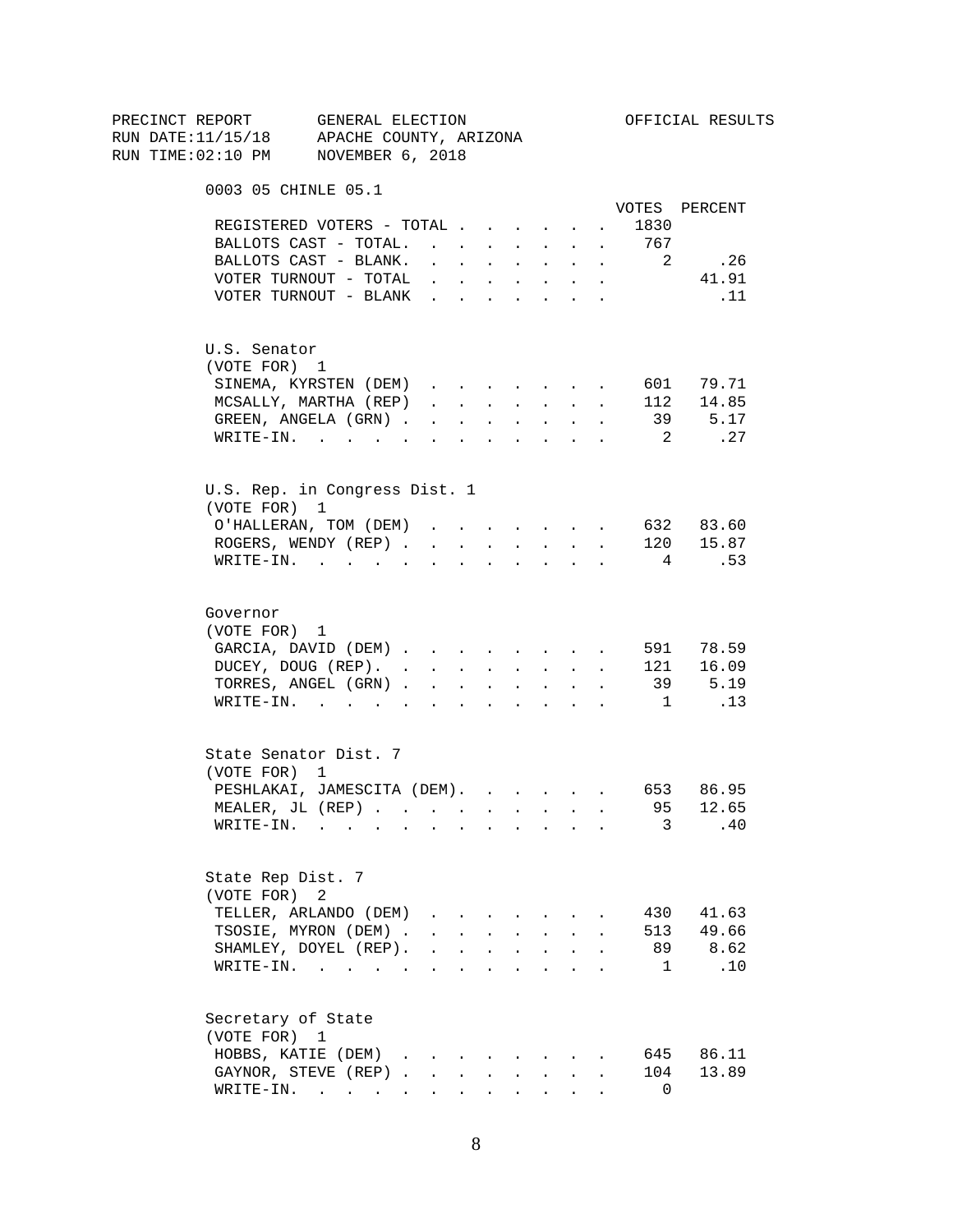| Attorney General<br>(VOTE FOR)<br>1                                                                                                                                                                                           |
|-------------------------------------------------------------------------------------------------------------------------------------------------------------------------------------------------------------------------------|
| 606 81.02                                                                                                                                                                                                                     |
| CONTRERAS, JANUARY (DEM)                                                                                                                                                                                                      |
| 140 18.72<br>BRNOVICH, MARK (REP).                                                                                                                                                                                            |
| .27<br>WRITE-IN.<br>2                                                                                                                                                                                                         |
| State Treasurer                                                                                                                                                                                                               |
| (VOTE FOR) 1                                                                                                                                                                                                                  |
| 602 81.24<br>MANOIL, MARK (DEM)<br>$\ddot{\phantom{a}}$                                                                                                                                                                       |
| 138 18.62<br>YEE, KIMBERLY (REP)<br>$\sim$<br>$\sim$<br>$\sim$<br>$\sim$                                                                                                                                                      |
| $W\text{RITE}-\text{IN}.$<br>.13<br>$\overline{1}$<br>$\mathbf{L}^{\text{max}}$<br>$\mathbf{A}$                                                                                                                               |
|                                                                                                                                                                                                                               |
| Superintendent of Public Instruction<br>(VOTE FOR) 1                                                                                                                                                                          |
| 628 84.41<br>HOFFMAN, KATHY (DEM).                                                                                                                                                                                            |
|                                                                                                                                                                                                                               |
| 113 15.19<br>RIGGS, FRANK (REP).<br>$\ddot{\phantom{a}}$<br>$\sim$ 100 $\sim$                                                                                                                                                 |
| $\texttt{WRTTE-IN.}$<br>$\overline{3}$<br>.40<br>$\ddot{\phantom{a}}$                                                                                                                                                         |
|                                                                                                                                                                                                                               |
| State Mine Inspector<br>(VOTE FOR)                                                                                                                                                                                            |
| 1                                                                                                                                                                                                                             |
| 616 83.13<br>PIERCE, WILLIAM "BILL" (DEM)                                                                                                                                                                                     |
| 124 16.73<br>HART, JOE (REP)<br>$\mathbf{L} = \mathbf{L} \mathbf{L}$<br>$\mathbf{z} = \mathbf{z} + \mathbf{z}$ .<br><b>All Contracts</b>                                                                                      |
| .13<br>$WRITE-IN.$<br>$\overline{1}$<br>$\mathbf{r} = \mathbf{r} + \mathbf{r} + \mathbf{r} + \mathbf{r}$<br>$\mathbf{z} = \mathbf{z} + \mathbf{z}$ .<br>$\ddot{\phantom{a}}$<br>$\bullet$<br>$\ddot{\phantom{0}}$             |
| Corporation Commissioner                                                                                                                                                                                                      |
| (VOTE FOR)<br>2                                                                                                                                                                                                               |
| 520 47.93                                                                                                                                                                                                                     |
| KENNEDY, SANDRA (DEM)                                                                                                                                                                                                         |
| SEARS, KIANA MARIA (DEM)<br>385 35.48                                                                                                                                                                                         |
| 82 7.56<br>GLASSMAN, RODNEY (REP)<br>$\mathbf{r} = \mathbf{r} + \mathbf{r} + \mathbf{r} + \mathbf{r} + \mathbf{r}$                                                                                                            |
| 93 8.57<br>OLSON, JUSTIN (REP).<br>$\mathcal{L}^{\text{max}}$<br>$\mathbf{A}^{(1)}$ and $\mathbf{A}^{(2)}$ and<br>$\sim$ 100 $\pm$<br>$\ddot{\phantom{0}}$                                                                    |
| $5^{\circ}$<br>.46<br>$\texttt{WRITE-IN.}$<br><b>All Contracts</b><br>$\sim$ $\sim$ $\sim$                                                                                                                                    |
| Clerk of the Superior Court                                                                                                                                                                                                   |
| (VOTE FOR) 1                                                                                                                                                                                                                  |
|                                                                                                                                                                                                                               |
| HOUNSHELL, ANNELL (DEM).<br>693 98.58<br>$\mathbf{r}$ , $\mathbf{r}$ , $\mathbf{r}$ , $\mathbf{r}$ , $\mathbf{r}$                                                                                                             |
| 10 1.42<br>WRITE-IN.                                                                                                                                                                                                          |
| Justice of the Peace Dist. 4 Chinle                                                                                                                                                                                           |
|                                                                                                                                                                                                                               |
| (VOTE FOR) 1                                                                                                                                                                                                                  |
| 692 98.16<br>CLYDE, VICTOR J. (DEM).<br>$\sim$                                                                                                                                                                                |
| 1.84<br>13<br>$\texttt{WRITE-IN.}\quad .\quad .\quad .\quad .$<br>$\ddot{\phantom{a}}$                                                                                                                                        |
| Constable Dist. 4 Chinle                                                                                                                                                                                                      |
| (VOTE FOR)<br>1                                                                                                                                                                                                               |
| 96<br>100.00<br>WRITE-IN.                                                                                                                                                                                                     |
| . The contract of the contract of the contract of the contract of the contract of the contract of the contract of the contract of the contract of the contract of the contract of the contract of the contract of the contrac |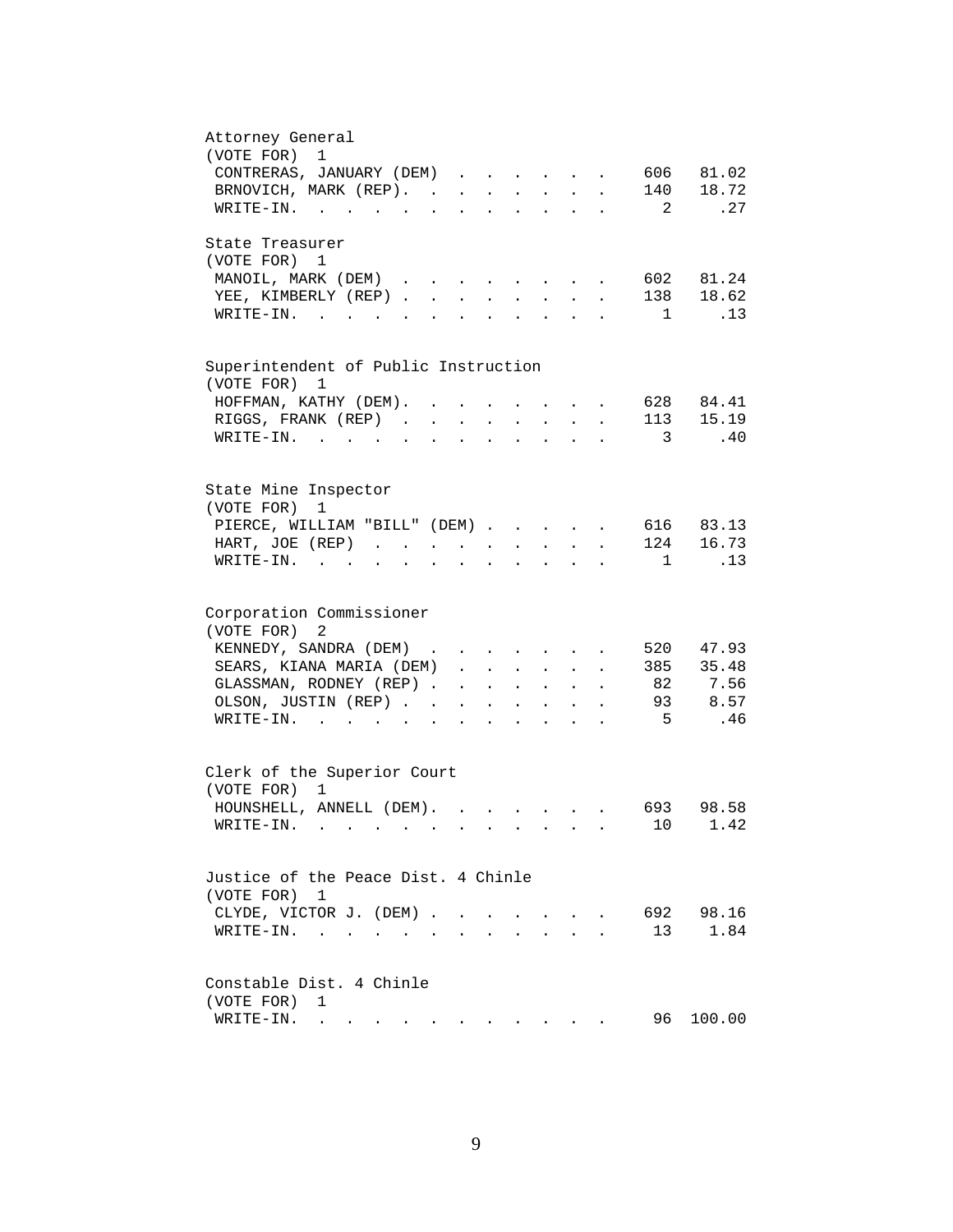| Judge of the Superior Court<br>(VOTE FOR) 1 |                              |                                            |                      |  |                      |                                  |                      |                                          |                      |            |                |
|---------------------------------------------|------------------------------|--------------------------------------------|----------------------|--|----------------------|----------------------------------|----------------------|------------------------------------------|----------------------|------------|----------------|
| LATHAM, MIKE                                |                              |                                            |                      |  |                      |                                  |                      |                                          |                      | 575        | 99.14          |
| WRITE-IN.                                   |                              |                                            | $\sim$               |  |                      |                                  |                      | $\sim$ $\sim$                            | $\mathbf{r}$         | 5          | .86            |
|                                             |                              |                                            |                      |  |                      |                                  |                      |                                          |                      |            |                |
| Retain Justice Supreme-Bolick               |                              |                                            |                      |  |                      |                                  |                      |                                          |                      |            |                |
| (VOTE FOR)                                  |                              |                                            | $\mathbf{1}$         |  |                      |                                  |                      |                                          |                      |            |                |
| YES                                         |                              |                                            |                      |  |                      |                                  |                      |                                          |                      | 412<br>248 | 62.42<br>37.58 |
| NO.                                         | $\ddot{\phantom{a}}$         |                                            |                      |  |                      |                                  |                      |                                          |                      |            |                |
| Retain Justice Supreme-Pelander             |                              |                                            |                      |  |                      |                                  |                      |                                          |                      |            |                |
| (VOTE FOR)                                  |                              |                                            | $\mathbf{1}$         |  |                      |                                  |                      |                                          |                      |            |                |
| YES                                         | <b>Carl Carl Corporation</b> |                                            |                      |  |                      |                                  |                      |                                          |                      |            | 407 62.23      |
| NO.                                         | $\ddot{\phantom{1}}$         |                                            |                      |  | $\ddot{\phantom{a}}$ | $\bullet$ . The set of $\bullet$ | $\ddot{\phantom{a}}$ | $\mathbf{z} = \mathbf{z} + \mathbf{z}$ . |                      | 247        | 37.77          |
| APACHE COUNTY LEVY                          |                              |                                            |                      |  |                      |                                  |                      |                                          |                      |            |                |
| (VOTE FOR) 1                                |                              |                                            |                      |  |                      |                                  |                      |                                          |                      |            |                |
| YES                                         | <b>Carl Carl</b>             |                                            |                      |  |                      |                                  |                      |                                          |                      | 203        | 29.00          |
| NO.                                         |                              | $\sim$                                     |                      |  |                      |                                  |                      |                                          |                      | 497        | 71.00          |
|                                             |                              |                                            |                      |  |                      |                                  |                      |                                          |                      |            |                |
| PROPOSITION 125                             |                              |                                            |                      |  |                      |                                  |                      |                                          |                      |            |                |
| (VOTE FOR)                                  |                              |                                            | $\mathbf{1}$         |  |                      |                                  |                      |                                          |                      |            |                |
| YES                                         |                              |                                            |                      |  |                      |                                  |                      |                                          |                      | 395        | 54.11          |
| NO.                                         |                              |                                            |                      |  |                      |                                  |                      |                                          |                      | 335        | 45.89          |
| PROPOSITION 126                             |                              |                                            |                      |  |                      |                                  |                      |                                          |                      |            |                |
| (VOTE FOR)                                  |                              |                                            | $\mathbf{1}$         |  |                      |                                  |                      |                                          |                      |            |                |
| YES                                         | $\ddot{\phantom{a}}$         | $\sim$ $\sim$                              | $\ddot{\phantom{a}}$ |  |                      |                                  |                      |                                          |                      | 301        | 40.79          |
| NO.                                         | $\cdot$ $\cdot$              |                                            |                      |  |                      |                                  | $\ddot{\phantom{a}}$ | $\mathbf{z} = \mathbf{z} + \mathbf{z}$ . | $\ddot{\phantom{a}}$ | 437        | 59.21          |
|                                             |                              |                                            |                      |  |                      |                                  |                      |                                          |                      |            |                |
| PROPOSITION 127                             |                              |                                            |                      |  |                      |                                  |                      |                                          |                      |            |                |
| (VOTE FOR) 1                                |                              |                                            |                      |  |                      |                                  |                      |                                          |                      |            |                |
| YES                                         | $\ddot{\phantom{a}}$         |                                            |                      |  |                      |                                  |                      |                                          |                      | 282        | 40.75          |
| NO.                                         | $\ddot{\phantom{0}}$         | $\ddot{\phantom{a}}$                       |                      |  |                      |                                  |                      | $\ddot{\phantom{a}}$                     |                      | 410        | 59.25          |
|                                             |                              |                                            |                      |  |                      |                                  |                      |                                          |                      |            |                |
| PROPOSITION 305                             |                              |                                            |                      |  |                      |                                  |                      |                                          |                      |            |                |
| (VOTE FOR) 1<br>YES                         |                              |                                            |                      |  |                      |                                  |                      |                                          |                      |            | 48.70          |
|                                             | $\ddot{\phantom{a}}$         |                                            |                      |  |                      |                                  |                      |                                          |                      | 337        | 51.30          |
| NO.                                         |                              |                                            |                      |  |                      |                                  |                      |                                          |                      | 355        |                |
| PROPOSITION 306                             |                              |                                            |                      |  |                      |                                  |                      |                                          |                      |            |                |
| (VOTE FOR)                                  |                              |                                            | 1                    |  |                      |                                  |                      |                                          |                      |            |                |
| YES                                         | $\ddot{\phantom{a}}$         | $\mathbf{r}$ , $\mathbf{r}$ , $\mathbf{r}$ |                      |  |                      |                                  |                      |                                          |                      | 285        | 41.55          |
| NO.                                         |                              | $\mathbf{r} = \mathbf{r}$                  | $\ddot{\phantom{0}}$ |  |                      |                                  |                      |                                          |                      | 401        | 58.45          |
|                                             |                              |                                            |                      |  |                      |                                  |                      |                                          |                      |            |                |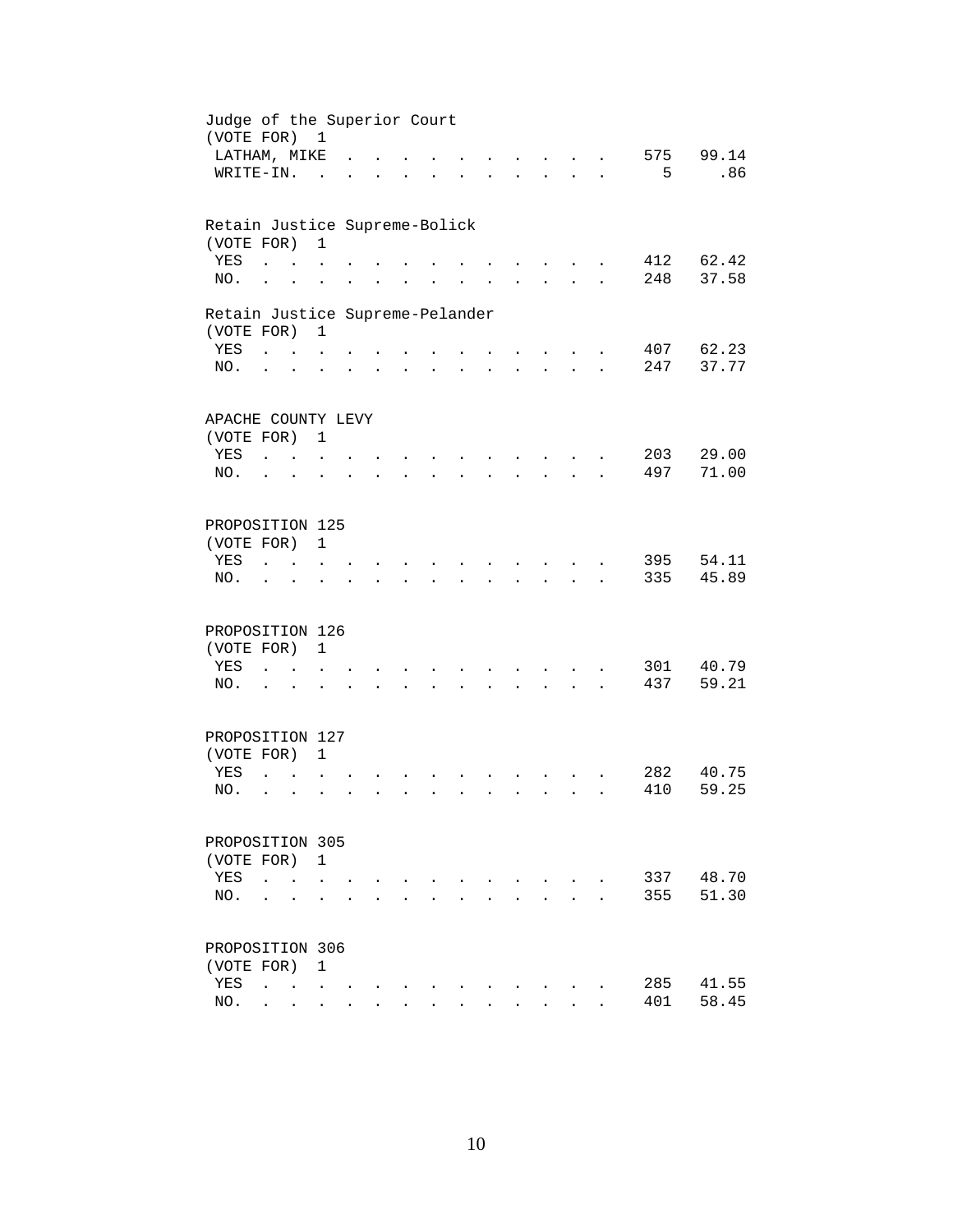| PRECINCT REPORT                          | GENERAL ELECTION                                       |                                                                                                         |                 |                      |                      |                                                                          |                      |            |                                                                                                                                                                                                                                                                                                                                                                                     | OFFICIAL RESULTS |
|------------------------------------------|--------------------------------------------------------|---------------------------------------------------------------------------------------------------------|-----------------|----------------------|----------------------|--------------------------------------------------------------------------|----------------------|------------|-------------------------------------------------------------------------------------------------------------------------------------------------------------------------------------------------------------------------------------------------------------------------------------------------------------------------------------------------------------------------------------|------------------|
| RUN DATE:11/15/18 APACHE COUNTY, ARIZONA |                                                        |                                                                                                         |                 |                      |                      |                                                                          |                      |            |                                                                                                                                                                                                                                                                                                                                                                                     |                  |
| RUN TIME:02:10 PM NOVEMBER 6, 2018       |                                                        |                                                                                                         |                 |                      |                      |                                                                          |                      |            |                                                                                                                                                                                                                                                                                                                                                                                     |                  |
|                                          |                                                        |                                                                                                         |                 |                      |                      |                                                                          |                      |            |                                                                                                                                                                                                                                                                                                                                                                                     |                  |
| 0004 09 CONCHO                           |                                                        |                                                                                                         |                 |                      |                      |                                                                          |                      |            |                                                                                                                                                                                                                                                                                                                                                                                     |                  |
|                                          |                                                        |                                                                                                         |                 |                      |                      |                                                                          |                      |            |                                                                                                                                                                                                                                                                                                                                                                                     | VOTES PERCENT    |
|                                          | REGISTERED VOTERS - TOTAL                              |                                                                                                         |                 |                      |                      |                                                                          |                      |            | 1897                                                                                                                                                                                                                                                                                                                                                                                |                  |
|                                          | BALLOTS CAST - TOTAL.                                  |                                                                                                         |                 |                      |                      | <b>Service</b> State                                                     | $\mathbf{L}$         | $\sim$ $-$ | 1356                                                                                                                                                                                                                                                                                                                                                                                |                  |
|                                          | BALLOTS CAST - BLANK.                                  | $\mathbf{r}$ , $\mathbf{r}$ , $\mathbf{r}$ , $\mathbf{r}$ , $\mathbf{r}$                                |                 |                      |                      |                                                                          |                      | $\sim$     | $\overline{\phantom{0}}$                                                                                                                                                                                                                                                                                                                                                            |                  |
|                                          | VOTER TURNOUT - TOTAL $\cdot$<br>VOTER TURNOUT - BLANK |                                                                                                         |                 |                      |                      |                                                                          |                      |            |                                                                                                                                                                                                                                                                                                                                                                                     | 71.48            |
|                                          |                                                        |                                                                                                         |                 |                      |                      |                                                                          |                      |            |                                                                                                                                                                                                                                                                                                                                                                                     |                  |
| U.S. Senator                             |                                                        |                                                                                                         |                 |                      |                      |                                                                          |                      |            |                                                                                                                                                                                                                                                                                                                                                                                     |                  |
| (VOTE FOR) 1                             |                                                        |                                                                                                         |                 |                      |                      |                                                                          |                      |            |                                                                                                                                                                                                                                                                                                                                                                                     |                  |
|                                          | SINEMA, KYRSTEN (DEM)                                  |                                                                                                         |                 |                      |                      |                                                                          |                      | $\sim$     |                                                                                                                                                                                                                                                                                                                                                                                     | 298 22.21        |
|                                          | MCSALLY, MARTHA (REP)                                  | $\mathbf{r} = \mathbf{r} \times \mathbf{r}$ , where $\mathbf{r} = \mathbf{r} \times \mathbf{r}$ , where |                 |                      |                      |                                                                          |                      |            |                                                                                                                                                                                                                                                                                                                                                                                     | 1002 74.66       |
|                                          | GREEN, ANGELA (GRN) 38 2.83                            |                                                                                                         |                 |                      |                      |                                                                          |                      |            |                                                                                                                                                                                                                                                                                                                                                                                     |                  |
|                                          | WRITE-IN.                                              |                                                                                                         |                 |                      |                      |                                                                          |                      |            | $4\phantom{.0000}\phantom{.0000}\phantom{.0000}\phantom{.0000}\phantom{.0000}\phantom{.0000}\phantom{.0000}\phantom{.0000}\phantom{.0000}\phantom{.0000}\phantom{.0000}\phantom{.0000}\phantom{.0000}\phantom{.0000}\phantom{.0000}\phantom{.0000}\phantom{.0000}\phantom{.0000}\phantom{.0000}\phantom{.0000}\phantom{.0000}\phantom{.0000}\phantom{.0000}\phantom{.0000}\phantom$ | .30              |
|                                          |                                                        |                                                                                                         |                 |                      |                      |                                                                          |                      |            |                                                                                                                                                                                                                                                                                                                                                                                     |                  |
| (VOTE FOR) 1                             | U.S. Rep. in Congress Dist. 1                          |                                                                                                         |                 |                      |                      |                                                                          |                      |            |                                                                                                                                                                                                                                                                                                                                                                                     |                  |
|                                          | O'HALLERAN, TOM (DEM)                                  |                                                                                                         |                 |                      |                      |                                                                          |                      |            |                                                                                                                                                                                                                                                                                                                                                                                     | 338 25.45        |
|                                          | ROGERS, WENDY (REP).                                   | $\sim$                                                                                                  | $\sim 10^{-11}$ | $\sim$ 100 $\pm$     | $\sim$               |                                                                          | <b>Service</b> State |            |                                                                                                                                                                                                                                                                                                                                                                                     | 985 74.17        |
|                                          | $W\text{RITE}-\text{IN}.$                              |                                                                                                         |                 |                      |                      | $\Delta \sim 100$                                                        |                      |            | 5 <sup>5</sup>                                                                                                                                                                                                                                                                                                                                                                      | $\overline{38}$  |
| Governor                                 |                                                        |                                                                                                         |                 |                      |                      |                                                                          |                      |            |                                                                                                                                                                                                                                                                                                                                                                                     |                  |
| (VOTE FOR) 1                             |                                                        |                                                                                                         |                 |                      |                      |                                                                          |                      |            |                                                                                                                                                                                                                                                                                                                                                                                     |                  |
|                                          | GARCIA, DAVID (DEM) 210 15.64                          |                                                                                                         |                 |                      |                      |                                                                          |                      |            |                                                                                                                                                                                                                                                                                                                                                                                     |                  |
|                                          |                                                        |                                                                                                         |                 |                      |                      |                                                                          |                      |            |                                                                                                                                                                                                                                                                                                                                                                                     |                  |
|                                          | DUCEY, DOUG (REP). 1103 82.13<br>TORRES, ANGEL (GRN)   |                                                                                                         |                 |                      |                      |                                                                          |                      |            |                                                                                                                                                                                                                                                                                                                                                                                     | 24 1.79          |
|                                          | WRITE-IN.                                              |                                                                                                         |                 |                      |                      |                                                                          |                      |            | 6                                                                                                                                                                                                                                                                                                                                                                                   | .45              |
|                                          |                                                        |                                                                                                         |                 |                      |                      | $\mathbf{r} = \mathbf{r} + \mathbf{r}$ , where $\mathbf{r} = \mathbf{r}$ |                      |            |                                                                                                                                                                                                                                                                                                                                                                                     |                  |
| State Senator Dist. 7                    |                                                        |                                                                                                         |                 |                      |                      |                                                                          |                      |            |                                                                                                                                                                                                                                                                                                                                                                                     |                  |
| (VOTE FOR) 1                             |                                                        |                                                                                                         |                 |                      |                      |                                                                          |                      |            |                                                                                                                                                                                                                                                                                                                                                                                     |                  |
|                                          | PESHLAKAI, JAMESCITA (DEM). 256 19.57                  |                                                                                                         |                 |                      |                      |                                                                          |                      |            |                                                                                                                                                                                                                                                                                                                                                                                     |                  |
|                                          | MEALER, JL (REP)                                       |                                                                                                         |                 |                      |                      |                                                                          |                      |            | 1047                                                                                                                                                                                                                                                                                                                                                                                | 80.05            |
|                                          | WRITE-IN.                                              |                                                                                                         |                 |                      |                      |                                                                          |                      |            | 5                                                                                                                                                                                                                                                                                                                                                                                   | .38              |
|                                          |                                                        |                                                                                                         |                 |                      |                      |                                                                          |                      |            |                                                                                                                                                                                                                                                                                                                                                                                     |                  |
| State Rep Dist. 7                        |                                                        |                                                                                                         |                 |                      |                      |                                                                          |                      |            |                                                                                                                                                                                                                                                                                                                                                                                     |                  |
| (VOTE FOR)                               | 2                                                      |                                                                                                         |                 |                      |                      |                                                                          |                      |            |                                                                                                                                                                                                                                                                                                                                                                                     |                  |
|                                          | TELLER, ARLANDO (DEM)                                  |                                                                                                         |                 |                      |                      |                                                                          |                      |            | 203                                                                                                                                                                                                                                                                                                                                                                                 | 13.21            |
|                                          | TSOSIE, MYRON (DEM) .                                  |                                                                                                         |                 |                      |                      | $\sim$ $\sim$ $\sim$ $\sim$ $\sim$ $\sim$                                |                      |            | 234                                                                                                                                                                                                                                                                                                                                                                                 | 15.22            |
|                                          | SHAMLEY, DOYEL (REP).                                  | $\ddot{\phantom{a}}$                                                                                    | $\mathbf{L}$    | $\ddot{\phantom{0}}$ | $\ddot{\phantom{a}}$ | <b>Contractor</b>                                                        | $\ddot{\phantom{a}}$ |            | 1084                                                                                                                                                                                                                                                                                                                                                                                | 70.53            |
|                                          | $\texttt{WRTTE-IN.}$                                   |                                                                                                         | $\bullet$       | $\ddot{\phantom{a}}$ | $\ddot{\phantom{a}}$ | <b>Contractor</b>                                                        | $\ddot{\phantom{0}}$ |            | 16                                                                                                                                                                                                                                                                                                                                                                                  | 1.04             |
| Secretary of State                       |                                                        |                                                                                                         |                 |                      |                      |                                                                          |                      |            |                                                                                                                                                                                                                                                                                                                                                                                     |                  |
| (VOTE FOR) 1                             |                                                        |                                                                                                         |                 |                      |                      |                                                                          |                      |            |                                                                                                                                                                                                                                                                                                                                                                                     |                  |
|                                          | HOBBS, KATIE (DEM)                                     |                                                                                                         |                 |                      |                      |                                                                          |                      |            | 302                                                                                                                                                                                                                                                                                                                                                                                 | 22.72            |
|                                          | GAYNOR, STEVE (REP)                                    |                                                                                                         |                 |                      |                      |                                                                          |                      |            | 1021                                                                                                                                                                                                                                                                                                                                                                                | 76.82            |
|                                          | WRITE-IN.                                              |                                                                                                         |                 |                      |                      |                                                                          |                      |            | 6                                                                                                                                                                                                                                                                                                                                                                                   | .45              |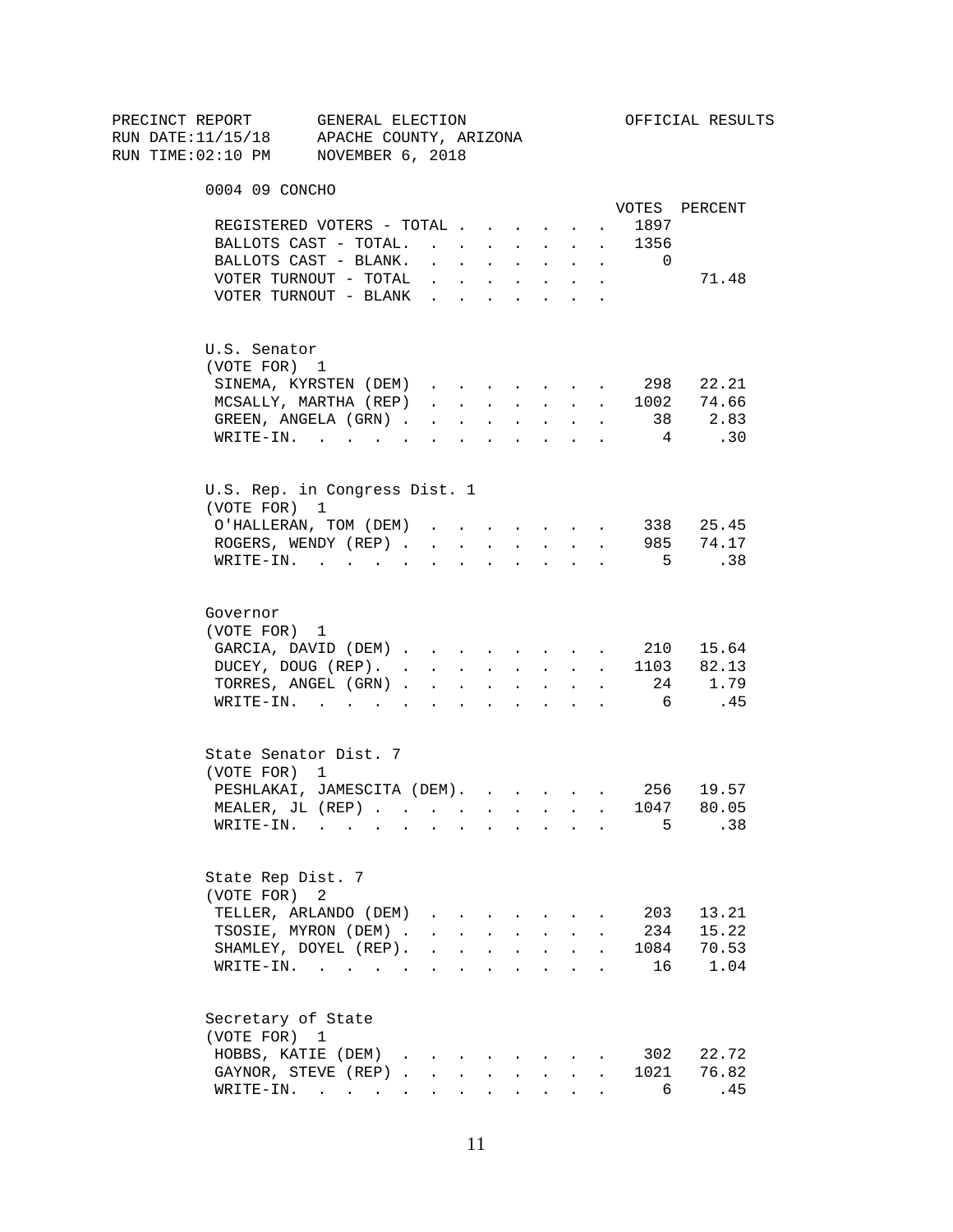| Attorney General                                                                                                                                                                                                                        |
|-----------------------------------------------------------------------------------------------------------------------------------------------------------------------------------------------------------------------------------------|
| (VOTE FOR) 1                                                                                                                                                                                                                            |
| CONTRERAS, JANUARY (DEM) 283<br>21.47                                                                                                                                                                                                   |
| 1029 78.07<br>BRNOVICH, MARK (REP).<br>$\mathbf{L}$                                                                                                                                                                                     |
| .46<br>WRITE-IN.<br>6<br>$\sim$ $\sim$ $\sim$<br>$\mathbf{r} = \mathbf{r} + \mathbf{r} + \mathbf{r} + \mathbf{r}$<br>$\ddot{\phantom{0}}$                                                                                               |
|                                                                                                                                                                                                                                         |
| State Treasurer                                                                                                                                                                                                                         |
|                                                                                                                                                                                                                                         |
| (VOTE FOR) 1                                                                                                                                                                                                                            |
| 267<br>20.21<br>MANOIL, MARK (DEM)                                                                                                                                                                                                      |
| $\cdot$ 1050 79.49<br>YEE, KIMBERLY (REP)                                                                                                                                                                                               |
| .30<br>$W\text{RITE}-\text{IN}.$<br>$\overline{4}$<br><b>Contract Contract</b><br>$\mathbf{L}$<br>$\sim$<br>$\sim$                                                                                                                      |
|                                                                                                                                                                                                                                         |
|                                                                                                                                                                                                                                         |
| Superintendent of Public Instruction                                                                                                                                                                                                    |
| (VOTE FOR) 1                                                                                                                                                                                                                            |
| 304 23.19<br>HOFFMAN, KATHY (DEM). .                                                                                                                                                                                                    |
| 76.51<br>RIGGS, FRANK (REP).<br>1003<br>$\sim$<br>$\mathbf{r}$<br>$\mathbf{r}$<br>$\mathbf{L}$                                                                                                                                          |
|                                                                                                                                                                                                                                         |
| .31<br>$WRITE-TN.$<br>4<br>$\mathbf{L}$                                                                                                                                                                                                 |
|                                                                                                                                                                                                                                         |
|                                                                                                                                                                                                                                         |
| State Mine Inspector                                                                                                                                                                                                                    |
| (VOTE FOR)<br>1                                                                                                                                                                                                                         |
| PIERCE, WILLIAM "BILL" (DEM) 283 21.67                                                                                                                                                                                                  |
| . 1016 77.79<br>HART, JOE (REP)<br>$\mathbf{L} = \mathbf{L} \mathbf{L}$<br>$\sim$ $-$<br>$\mathcal{L}^{\text{max}}$<br>$\ddot{\phantom{a}}$<br>$\ddot{\phantom{a}}$                                                                     |
| .54<br>7<br>$W\text{RITE}-\text{IN}$ .                                                                                                                                                                                                  |
|                                                                                                                                                                                                                                         |
|                                                                                                                                                                                                                                         |
| Corporation Commissioner                                                                                                                                                                                                                |
| (VOTE FOR)<br>2                                                                                                                                                                                                                         |
| 11.93<br>KENNEDY, SANDRA (DEM)<br>265                                                                                                                                                                                                   |
|                                                                                                                                                                                                                                         |
| 236 10.62<br>SEARS, KIANA MARIA (DEM).<br>$\mathbf{L} = \mathbf{L} \mathbf{L} + \mathbf{L} \mathbf{L}$<br>$\ddot{\phantom{0}}$<br>$\ddot{\phantom{a}}$                                                                                  |
| GLASSMAN, RODNEY (REP).<br>868 39.06<br>$\mathbf{A}^{(1)}$ and $\mathbf{A}^{(2)}$ and<br>$\mathcal{L}^{\text{max}}$<br>$\mathbf{L}^{\text{max}}$<br>$\bullet$ .<br><br><br><br><br><br><br><br><br><br><br><br><br>$\ddot{\phantom{a}}$ |
| 848 38.16<br>OLSON, JUSTIN (REP). .<br>$\ddot{\phantom{a}}$<br>$\mathbf{z} = \mathbf{z} + \mathbf{z}$ .<br>$\sim$<br>$\bullet$                                                                                                          |
| $5^{\circ}$<br>.23<br>$WRITE-IN.$ .<br>$\mathbf{r} = \mathbf{r} + \mathbf{r} + \mathbf{r} + \mathbf{r}$                                                                                                                                 |
|                                                                                                                                                                                                                                         |
|                                                                                                                                                                                                                                         |
| Clerk of the Superior Court                                                                                                                                                                                                             |
| (VOTE FOR)<br>$\mathbf{1}$                                                                                                                                                                                                              |
| HOUNSHELL, ANNELL (DEM).<br>521 83.76                                                                                                                                                                                                   |
| 101 16.24<br>WRITE-IN.                                                                                                                                                                                                                  |
|                                                                                                                                                                                                                                         |
|                                                                                                                                                                                                                                         |
| Justice of the Peace Dist. 2 St. Johns                                                                                                                                                                                                  |
|                                                                                                                                                                                                                                         |
| (VOTE FOR) 1                                                                                                                                                                                                                            |
| 492 65.60<br>GUNNELS, BUTCH (DEM). .                                                                                                                                                                                                    |
| 258<br>34.40<br>$\texttt{WRITE-IN.} \quad . \quad . \quad . \quad . \quad . \quad .$<br>$\mathbf{L}$                                                                                                                                    |
|                                                                                                                                                                                                                                         |
|                                                                                                                                                                                                                                         |
| Constable Dist. 2 St. Johns                                                                                                                                                                                                             |
| (VOTE FOR)<br>1                                                                                                                                                                                                                         |
| 308<br>WRITE-IN.<br>100.00                                                                                                                                                                                                              |
| $\mathbf{a}^{(1)} = \mathbf{a}^{(1)} = \mathbf{a}^{(1)} = \mathbf{a}^{(1)} = \mathbf{a}^{(1)} = \mathbf{a}^{(1)} = \mathbf{a}^{(1)} = \mathbf{a}^{(1)} = \mathbf{a}^{(1)} = \mathbf{a}^{(1)} = \mathbf{a}^{(1)} = \mathbf{a}^{(1)}$     |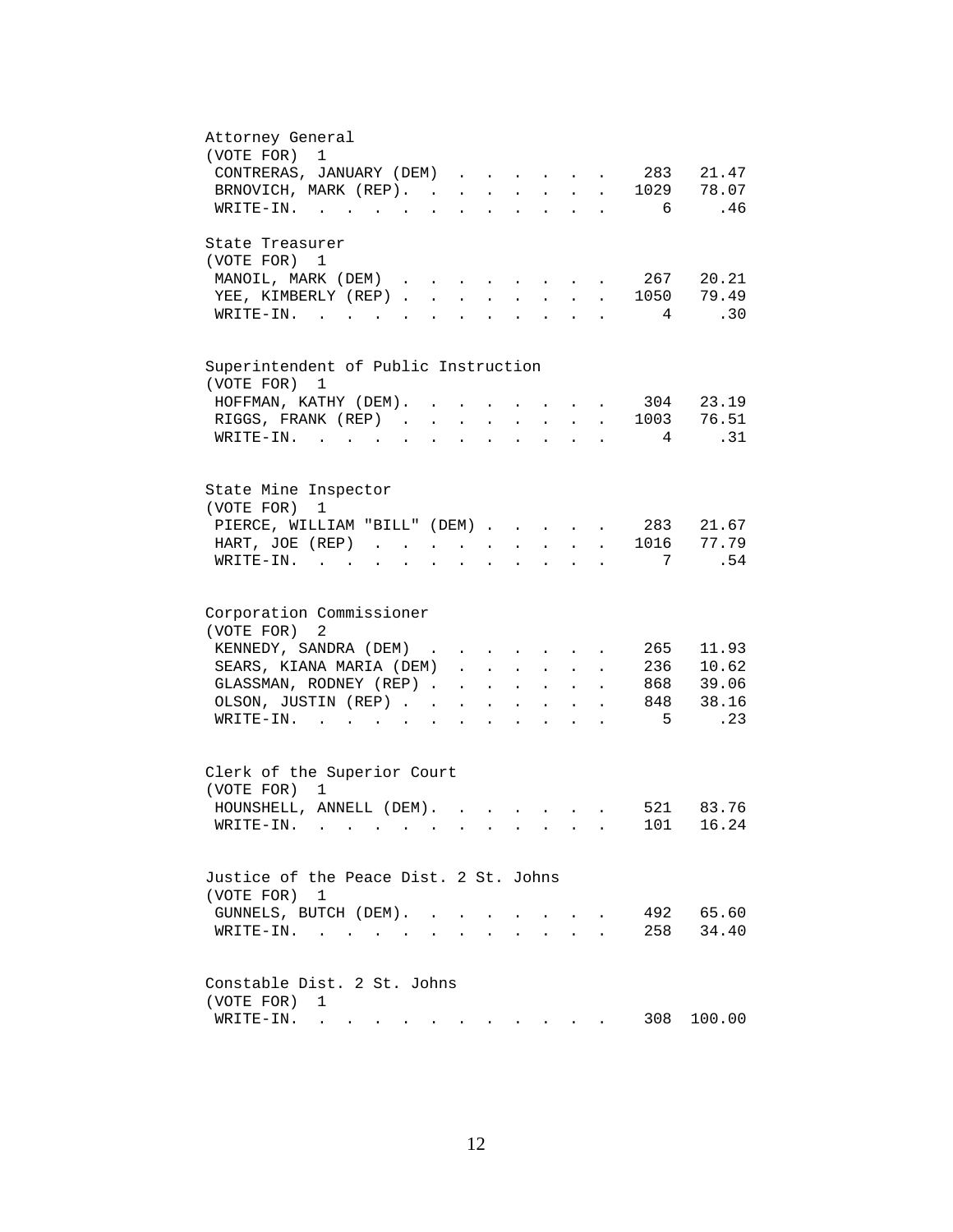| 653 93.55<br>6.45<br>45<br>660<br>68.04<br>31.96<br>310<br>656 69.64<br>286<br>30.36 |
|--------------------------------------------------------------------------------------|
|                                                                                      |
|                                                                                      |
|                                                                                      |
|                                                                                      |
|                                                                                      |
|                                                                                      |
|                                                                                      |
|                                                                                      |
|                                                                                      |
|                                                                                      |
|                                                                                      |
|                                                                                      |
|                                                                                      |
| 4.62                                                                                 |
| 60<br>1239                                                                           |
| 95.38                                                                                |
| WHITE MOUNTAIN COMMUNITIES SPECIAL HEALTH CARE DIST                                  |
|                                                                                      |
| 14.53<br>17                                                                          |
| 85.47<br>100                                                                         |
|                                                                                      |
| WHITE MOUNTAIN COMMUNITIES SPECIAL HEALTH CARE DIST.                                 |
|                                                                                      |
| 29.17<br>35                                                                          |
| 85<br>70.83                                                                          |
|                                                                                      |
|                                                                                      |
|                                                                                      |
| 32.10<br>415                                                                         |
| 878<br>67.90                                                                         |
|                                                                                      |
|                                                                                      |
| 76.12<br>1004                                                                        |
| 315<br>23.88                                                                         |
|                                                                                      |
|                                                                                      |
|                                                                                      |
|                                                                                      |
| 188<br>14.33                                                                         |
|                                                                                      |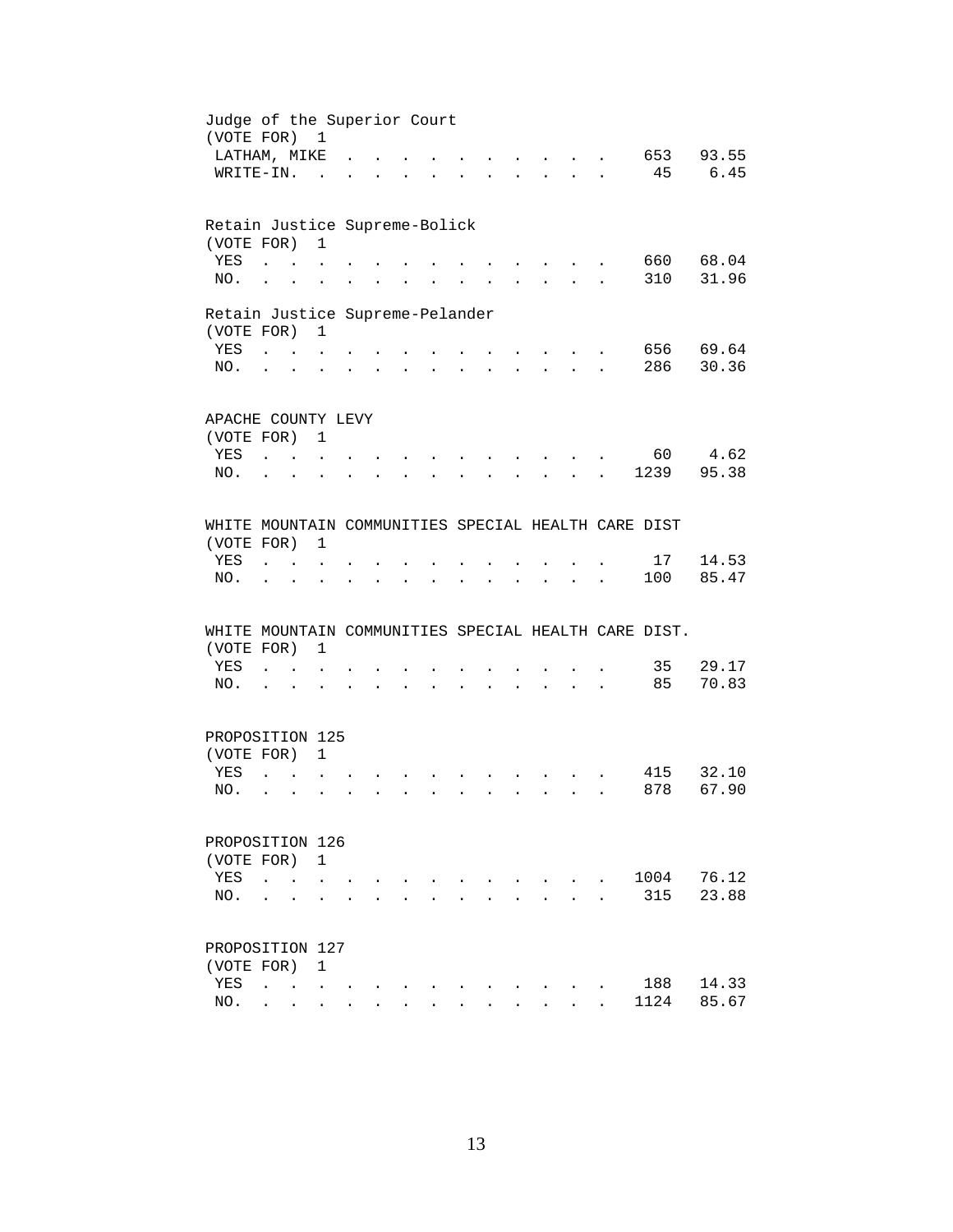#### PROPOSITION 305

| (VOTE FOR) 1                 |  |  |  |  |  |  |                                                                                                                                                                                                                                                                                                                                                                                                                              |     |           |
|------------------------------|--|--|--|--|--|--|------------------------------------------------------------------------------------------------------------------------------------------------------------------------------------------------------------------------------------------------------------------------------------------------------------------------------------------------------------------------------------------------------------------------------|-----|-----------|
| YES                          |  |  |  |  |  |  |                                                                                                                                                                                                                                                                                                                                                                                                                              | 401 | 31.53     |
| NO.                          |  |  |  |  |  |  | $\mathbf{r} = \mathbf{r} + \mathbf{r} + \mathbf{r} + \mathbf{r} + \mathbf{r} + \mathbf{r} + \mathbf{r} + \mathbf{r} + \mathbf{r} + \mathbf{r} + \mathbf{r} + \mathbf{r} + \mathbf{r} + \mathbf{r} + \mathbf{r} + \mathbf{r} + \mathbf{r} + \mathbf{r} + \mathbf{r} + \mathbf{r} + \mathbf{r} + \mathbf{r} + \mathbf{r} + \mathbf{r} + \mathbf{r} + \mathbf{r} + \mathbf{r} + \mathbf{r} + \mathbf{r} + \mathbf{r} + \mathbf$ |     | 871 68.47 |
| PROPOSITION 306<br>VOTE FOR) |  |  |  |  |  |  |                                                                                                                                                                                                                                                                                                                                                                                                                              |     |           |

| $\sqrt{2}$ |  |  |  |  |  |  |               |  |
|------------|--|--|--|--|--|--|---------------|--|
|            |  |  |  |  |  |  | YES 782 61.09 |  |
|            |  |  |  |  |  |  | NO. 498 38.91 |  |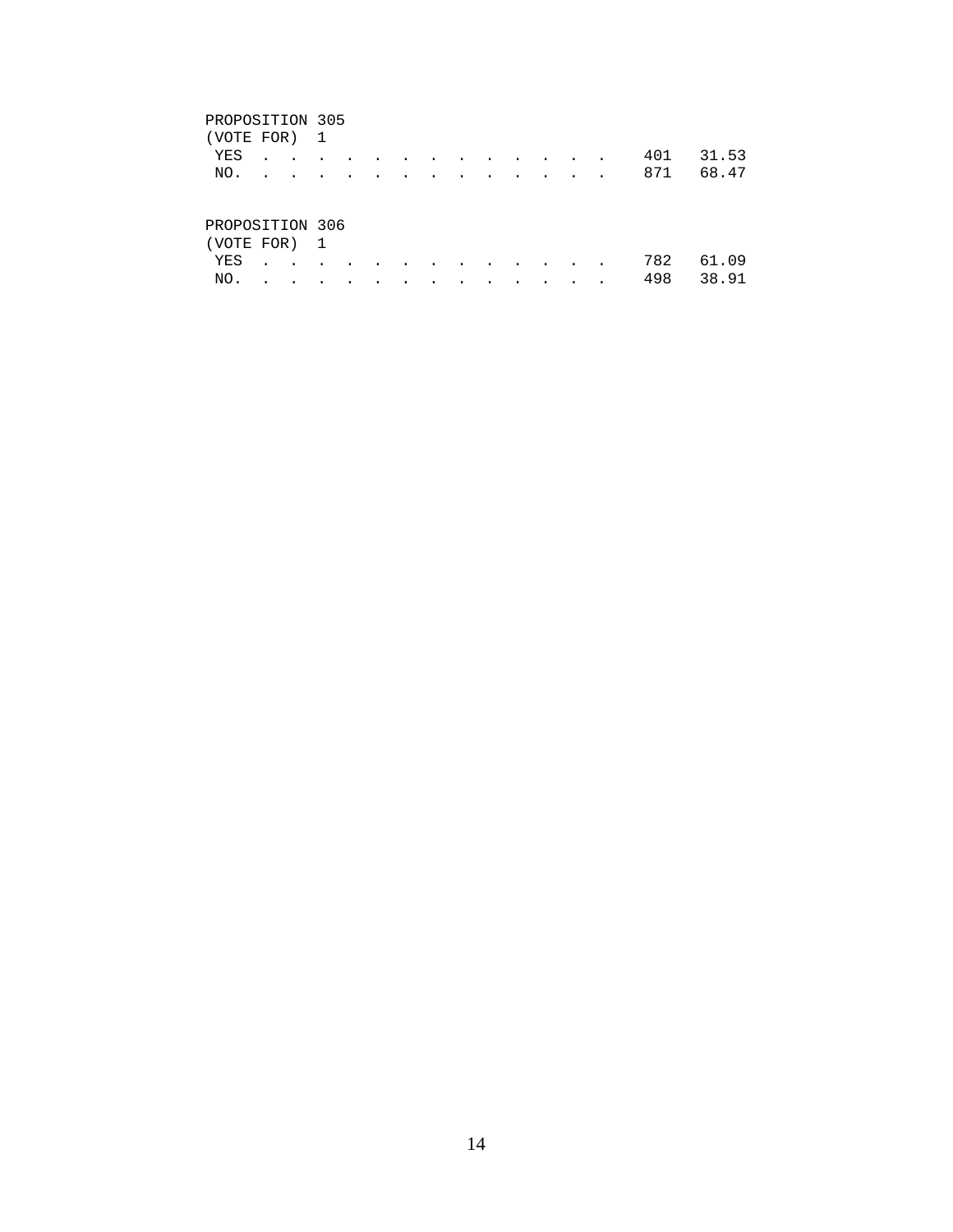| PRECINCT REPORT                          | GENERAL ELECTION                      |                                                |                               |        |                                                                                                                                                                                                                                                                                                                                                                                                                                                                              |                      |                      |                          | OFFICIAL RESULTS |
|------------------------------------------|---------------------------------------|------------------------------------------------|-------------------------------|--------|------------------------------------------------------------------------------------------------------------------------------------------------------------------------------------------------------------------------------------------------------------------------------------------------------------------------------------------------------------------------------------------------------------------------------------------------------------------------------|----------------------|----------------------|--------------------------|------------------|
| RUN DATE:11/15/18 APACHE COUNTY, ARIZONA |                                       |                                                |                               |        |                                                                                                                                                                                                                                                                                                                                                                                                                                                                              |                      |                      |                          |                  |
| RUN TIME:02:10 PM NOVEMBER 6, 2018       |                                       |                                                |                               |        |                                                                                                                                                                                                                                                                                                                                                                                                                                                                              |                      |                      |                          |                  |
|                                          | 0005 10 CORNFIELDS 10.1 SD20          |                                                |                               |        |                                                                                                                                                                                                                                                                                                                                                                                                                                                                              |                      |                      |                          |                  |
|                                          |                                       |                                                |                               |        |                                                                                                                                                                                                                                                                                                                                                                                                                                                                              |                      |                      |                          | VOTES PERCENT    |
|                                          | REGISTERED VOTERS - TOTAL             |                                                |                               |        |                                                                                                                                                                                                                                                                                                                                                                                                                                                                              |                      |                      | 732                      |                  |
|                                          | BALLOTS CAST - TOTAL.                 |                                                |                               |        | $\mathbf{r}$ , $\mathbf{r}$ , $\mathbf{r}$                                                                                                                                                                                                                                                                                                                                                                                                                                   |                      | $\sim$               | 372                      |                  |
|                                          | BALLOTS CAST - BLANK.                 | $\sim$                                         | $\mathbf{r}$ and $\mathbf{r}$ |        | <b>All Cards</b>                                                                                                                                                                                                                                                                                                                                                                                                                                                             | $\sim$               | $\sim$               | $\overline{0}$           |                  |
|                                          | VOTER TURNOUT - TOTAL                 |                                                |                               |        | $\mathbf{r}$ , $\mathbf{r}$ , $\mathbf{r}$ , $\mathbf{r}$ , $\mathbf{r}$                                                                                                                                                                                                                                                                                                                                                                                                     |                      | $\sim$               |                          | 50.82            |
|                                          | VOTER TURNOUT - BLANK                 |                                                |                               |        |                                                                                                                                                                                                                                                                                                                                                                                                                                                                              |                      |                      |                          |                  |
| U.S. Senator                             |                                       |                                                |                               |        |                                                                                                                                                                                                                                                                                                                                                                                                                                                                              |                      |                      |                          |                  |
| (VOTE FOR) 1                             |                                       |                                                |                               |        |                                                                                                                                                                                                                                                                                                                                                                                                                                                                              |                      |                      |                          |                  |
|                                          | SINEMA, KYRSTEN (DEM)                 |                                                |                               |        |                                                                                                                                                                                                                                                                                                                                                                                                                                                                              |                      |                      |                          | 314 84.86        |
|                                          | MCSALLY, MARTHA (REP)                 | $\mathbf{r}$ , $\mathbf{r}$ , $\mathbf{r}$     |                               |        | $\mathbf{r}$ , $\mathbf{r}$ , $\mathbf{r}$                                                                                                                                                                                                                                                                                                                                                                                                                                   |                      | $\ddot{\phantom{a}}$ | 46                       | 12.43            |
|                                          | GREEN, ANGELA (GRN).                  |                                                | $\mathbf{r}$ , $\mathbf{r}$   | $\sim$ | $\sim 100$                                                                                                                                                                                                                                                                                                                                                                                                                                                                   | $\ddot{\phantom{0}}$ |                      |                          | 10 2.70          |
|                                          | WRITE-IN.                             |                                                |                               |        |                                                                                                                                                                                                                                                                                                                                                                                                                                                                              |                      |                      | $\overline{0}$           |                  |
|                                          | U.S. Rep. in Congress Dist. 1         |                                                |                               |        |                                                                                                                                                                                                                                                                                                                                                                                                                                                                              |                      |                      |                          |                  |
| (VOTE FOR) 1                             |                                       |                                                |                               |        |                                                                                                                                                                                                                                                                                                                                                                                                                                                                              |                      |                      |                          |                  |
|                                          | O'HALLERAN, TOM (DEM)                 |                                                |                               |        | $\mathbf{1} \qquad \qquad \mathbf{1} \qquad \qquad \mathbf{1} \qquad \qquad \mathbf{1} \qquad \qquad \mathbf{1} \qquad \qquad \mathbf{1} \qquad \qquad \mathbf{1} \qquad \qquad \mathbf{1} \qquad \qquad \mathbf{1} \qquad \qquad \mathbf{1} \qquad \qquad \mathbf{1} \qquad \qquad \mathbf{1} \qquad \qquad \mathbf{1} \qquad \qquad \mathbf{1} \qquad \qquad \mathbf{1} \qquad \qquad \mathbf{1} \qquad \qquad \mathbf{1} \qquad \qquad \mathbf{1} \qquad \qquad \mathbf{$ |                      |                      |                          | 320 86.72        |
|                                          | ROGERS, WENDY (REP)                   |                                                |                               |        | and a strategic state                                                                                                                                                                                                                                                                                                                                                                                                                                                        |                      |                      |                          | 49 13.28         |
|                                          | $\texttt{WRTTE-IN.}$                  |                                                | $\sim$ $\sim$                 |        |                                                                                                                                                                                                                                                                                                                                                                                                                                                                              |                      |                      | $\overline{\phantom{0}}$ |                  |
| Governor                                 |                                       |                                                |                               |        |                                                                                                                                                                                                                                                                                                                                                                                                                                                                              |                      |                      |                          |                  |
| (VOTE FOR) 1                             |                                       |                                                |                               |        |                                                                                                                                                                                                                                                                                                                                                                                                                                                                              |                      |                      |                          |                  |
|                                          | GARCIA, DAVID (DEM)                   |                                                |                               |        |                                                                                                                                                                                                                                                                                                                                                                                                                                                                              |                      |                      |                          | 292 80.22        |
|                                          | DUCEY, DOUG (REP).                    |                                                |                               |        |                                                                                                                                                                                                                                                                                                                                                                                                                                                                              |                      |                      |                          | 67 18.41         |
|                                          | TORRES, ANGEL (GRN)                   |                                                |                               |        |                                                                                                                                                                                                                                                                                                                                                                                                                                                                              |                      |                      | 5                        | 1.37             |
|                                          | WRITE-IN.                             |                                                |                               |        |                                                                                                                                                                                                                                                                                                                                                                                                                                                                              |                      |                      | $\Omega$                 |                  |
|                                          | State Senator Dist. 7                 |                                                |                               |        |                                                                                                                                                                                                                                                                                                                                                                                                                                                                              |                      |                      |                          |                  |
| (VOTE FOR) 1                             |                                       |                                                |                               |        |                                                                                                                                                                                                                                                                                                                                                                                                                                                                              |                      |                      |                          |                  |
|                                          | PESHLAKAI, JAMESCITA (DEM). 331 90.19 |                                                |                               |        |                                                                                                                                                                                                                                                                                                                                                                                                                                                                              |                      |                      |                          |                  |
|                                          | MEALER, JL (REP) 36 9.81              |                                                |                               |        |                                                                                                                                                                                                                                                                                                                                                                                                                                                                              |                      |                      |                          |                  |
|                                          | $\texttt{WRITE-IN.}$                  |                                                |                               |        |                                                                                                                                                                                                                                                                                                                                                                                                                                                                              |                      |                      | 0                        |                  |
| State Rep Dist. 7                        |                                       |                                                |                               |        |                                                                                                                                                                                                                                                                                                                                                                                                                                                                              |                      |                      |                          |                  |
| (VOTE FOR)                               | 2                                     |                                                |                               |        |                                                                                                                                                                                                                                                                                                                                                                                                                                                                              |                      |                      |                          |                  |
|                                          | TELLER, ARLANDO (DEM)                 |                                                |                               |        |                                                                                                                                                                                                                                                                                                                                                                                                                                                                              |                      |                      | 206                      | 43.10            |
|                                          | TSOSIE, MYRON (DEM).                  |                                                |                               |        | $\mathbf{r} = \mathbf{r} + \mathbf{r} + \mathbf{r} + \mathbf{r} + \mathbf{r}$                                                                                                                                                                                                                                                                                                                                                                                                |                      |                      | 232                      | 48.54            |
|                                          | SHAMLEY, DOYEL (REP).                 | $\mathbf{r}$ and $\mathbf{r}$ and $\mathbf{r}$ |                               |        | $\mathbf{L} = \mathbf{L}$                                                                                                                                                                                                                                                                                                                                                                                                                                                    | $\ddot{\phantom{a}}$ |                      | 40                       | 8.37             |
|                                          | WRITE-IN.                             |                                                |                               |        | $\mathbf{r}$ , $\mathbf{r}$ , $\mathbf{r}$ , $\mathbf{r}$                                                                                                                                                                                                                                                                                                                                                                                                                    |                      |                      | $\overline{0}$           |                  |
| Secretary of State                       |                                       |                                                |                               |        |                                                                                                                                                                                                                                                                                                                                                                                                                                                                              |                      |                      |                          |                  |
| (VOTE FOR) 1                             |                                       |                                                |                               |        |                                                                                                                                                                                                                                                                                                                                                                                                                                                                              |                      |                      |                          |                  |
|                                          | HOBBS, KATIE (DEM)                    |                                                |                               |        |                                                                                                                                                                                                                                                                                                                                                                                                                                                                              |                      |                      |                          | 313 86.70        |
|                                          | GAYNOR, STEVE (REP)                   |                                                | $\mathbf{L}$                  | $\sim$ | $\sim$                                                                                                                                                                                                                                                                                                                                                                                                                                                                       |                      |                      | 48                       | 13.30            |
|                                          | WRITE-IN.                             |                                                | $\mathbf{L}$                  |        | <b>All Card Control</b>                                                                                                                                                                                                                                                                                                                                                                                                                                                      |                      |                      | $\overline{0}$           |                  |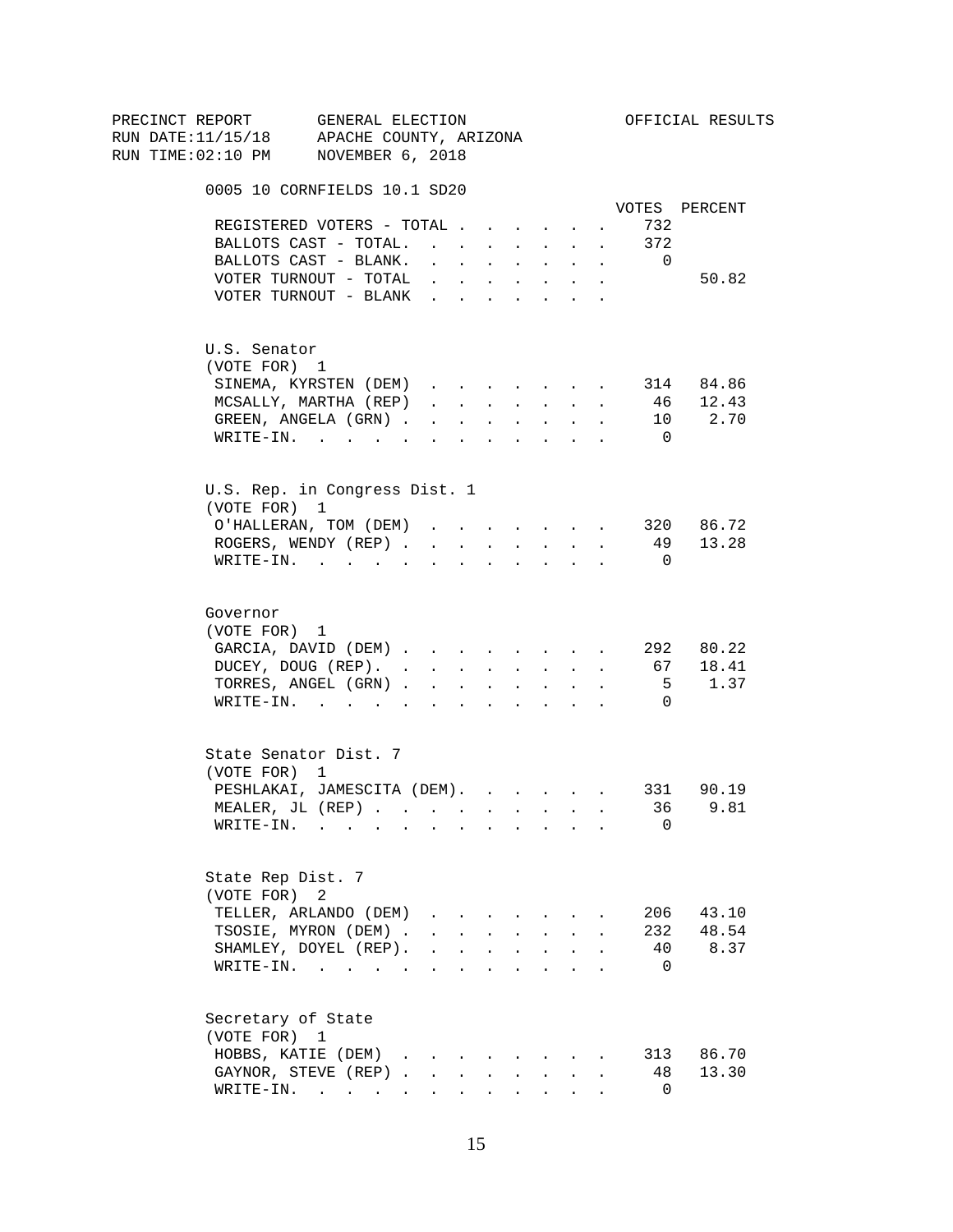| Attorney General                                                                                                                                                                                   |
|----------------------------------------------------------------------------------------------------------------------------------------------------------------------------------------------------|
| (VOTE FOR)<br>1                                                                                                                                                                                    |
| CONTRERAS, JANUARY (DEM)<br>308 85.08                                                                                                                                                              |
| 54 14.92<br>BRNOVICH, MARK (REP). .<br>$\mathbf{r} = \mathbf{r} + \mathbf{r} + \mathbf{r} + \mathbf{r} + \mathbf{r}$<br>$\mathbf{L}^{\text{max}}$                                                  |
| $\overline{0}$<br>$W\text{RITE-IN.}$<br>$\begin{array}{cccccccccccccc} \bullet & \bullet & \bullet & \bullet & \bullet & \bullet & \bullet & \bullet & \bullet & \bullet \end{array}$<br>$\sim$    |
| State Treasurer                                                                                                                                                                                    |
| (VOTE FOR) 1                                                                                                                                                                                       |
| MANOIL, MARK (DEM) 311 85.91                                                                                                                                                                       |
| 51 14.09<br>YEE, KIMBERLY (REP)                                                                                                                                                                    |
| $\overline{0}$<br>$\texttt{WRTTE-IN.}$<br>$\mathbf{r}$ . The set of the set of $\mathbf{r}$                                                                                                        |
|                                                                                                                                                                                                    |
| Superintendent of Public Instruction                                                                                                                                                               |
| (VOTE FOR) 1                                                                                                                                                                                       |
| HOFFMAN, KATHY (DEM).<br>325 89.53<br>$\mathbf{r}$<br>$\sim$ $\sim$<br>$\sim$<br>$\sim$                                                                                                            |
| 38 10.47<br>RIGGS, FRANK (REP)<br>$\mathbf{1}$ $\mathbf{1}$ $\mathbf{1}$ $\mathbf{1}$ $\mathbf{1}$ $\mathbf{1}$ $\mathbf{1}$<br>$\ddot{\phantom{a}}$<br>$\mathbf{L}$                               |
| WRITE-IN.<br>$\overline{0}$<br>$\mathbf{L}$<br>$\mathbf{L}$<br>$\mathbf{L}^{\text{max}}$<br>$\mathbf{L}^{\text{max}}$<br>$\mathbf{L}$                                                              |
|                                                                                                                                                                                                    |
| State Mine Inspector                                                                                                                                                                               |
| (VOTE FOR)<br>1                                                                                                                                                                                    |
| PIERCE, WILLIAM "BILL" (DEM)                                                                                                                                                                       |
| 315 87.26<br>12.74                                                                                                                                                                                 |
| 46<br>HART, JOE (REP).                                                                                                                                                                             |
| $W\text{RITE}-\text{IN}$ .<br>$\overline{0}$                                                                                                                                                       |
|                                                                                                                                                                                                    |
| Corporation Commissioner<br>(VOTE FOR)<br>2                                                                                                                                                        |
| KENNEDY, SANDRA (DEM)<br>275 53.71                                                                                                                                                                 |
| 175 34.18<br>SEARS, KIANA MARIA (DEM).<br>$\mathbf{r} = \mathbf{r} \mathbf{r}$ , where $\mathbf{r} = \mathbf{r} \mathbf{r}$<br>$\sim$<br>$\bullet$                                                 |
| 24 4.69<br>GLASSMAN, RODNEY (REP).<br>$\mathbf{r} = \mathbf{r} \cdot \mathbf{r}$ .<br>$\sim$ 100 $\pm$<br>$\mathbf{L}^{\text{max}}$<br>$\bullet$ .<br><br><br><br><br><br><br><br><br><br><br><br> |
| 37 7.23<br>OLSON, JUSTIN (REP).                                                                                                                                                                    |
| .20<br>$\texttt{WRTTE-IN.}$<br>$\overline{1}$<br>$\ddot{\phantom{0}}$<br>$\sim$                                                                                                                    |
|                                                                                                                                                                                                    |
| Clerk of the Superior Court                                                                                                                                                                        |
| (VOTE FOR)<br>1                                                                                                                                                                                    |
| 351 99.72<br>HOUNSHELL, ANNELL (DEM).                                                                                                                                                              |
| WRITE-IN.<br>1<br>.28                                                                                                                                                                              |
|                                                                                                                                                                                                    |
| Justice of the Peace Dist. 3 Puerco                                                                                                                                                                |
| (VOTE FOR) 1                                                                                                                                                                                       |
| YELLOWHORSE, JAY (DEM)<br>313 85.29                                                                                                                                                                |
| ASERET, LOMARDO (REP)<br>54 14.71                                                                                                                                                                  |
| $\overline{0}$<br>WRITE-IN.<br>$\mathbf{r}$ , and $\mathbf{r}$ , and $\mathbf{r}$<br>$\mathbf{r}$ , $\mathbf{r}$ , $\mathbf{r}$                                                                    |
|                                                                                                                                                                                                    |
| Constable Dist. 3 Puerco                                                                                                                                                                           |
| (VOTE FOR) 1                                                                                                                                                                                       |
| 346 100.00<br>ANDERSON, CHARLI (DEM)                                                                                                                                                               |
| $\texttt{WRTTE-IN.}$<br>$\Omega$<br>$\mathbf{r} = \mathbf{r}$<br>$\sim$                                                                                                                            |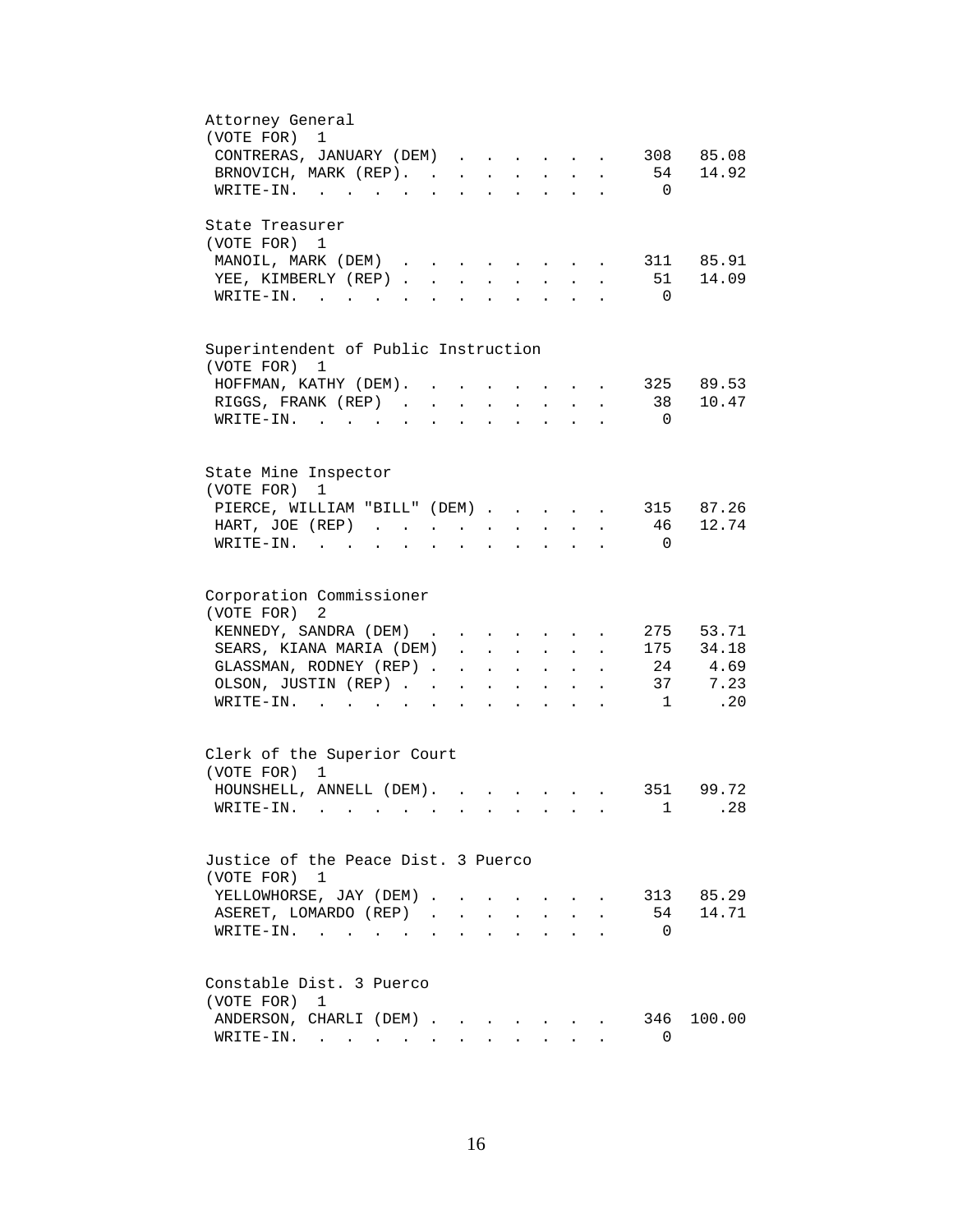| Judge of the Superior Court<br>(VOTE FOR) | $\overline{1}$                                                                    |                      |                                          |                            |                                          |                      |                                                                                   |                                                                 |                           |                      |                |           |
|-------------------------------------------|-----------------------------------------------------------------------------------|----------------------|------------------------------------------|----------------------------|------------------------------------------|----------------------|-----------------------------------------------------------------------------------|-----------------------------------------------------------------|---------------------------|----------------------|----------------|-----------|
| LATHAM, MIKE                              |                                                                                   |                      |                                          |                            |                                          |                      |                                                                                   |                                                                 |                           | $\sim$               |                | 306 99.67 |
| WRITE-IN.                                 | $\sim$ $\sim$                                                                     |                      |                                          |                            |                                          |                      |                                                                                   |                                                                 |                           | $\sim$               | $\overline{1}$ | .33       |
| Board Member Ganado USD #20<br>(VOTE FOR) | $\overline{\mathbf{3}}$                                                           |                      |                                          |                            |                                          |                      |                                                                                   |                                                                 |                           |                      |                |           |
| BEGAY, WANDA                              |                                                                                   |                      |                                          |                            |                                          |                      |                                                                                   |                                                                 |                           |                      | 129            | 15.00     |
| ETSITTY, JOLENE.                          |                                                                                   |                      | $\sim 10^{-11}$                          | $\mathcal{L}^{\text{max}}$ | $\ddot{\phantom{0}}$                     | $\ddot{\phantom{0}}$ | <b>Contract Contract Contract</b><br>$\mathbf{z} = \mathbf{z}$                    | $\sim$                                                          | $\ddot{\phantom{a}}$      |                      | 54             | 6.28      |
| ETSITTY, SYLVIA M. .                      |                                                                                   |                      |                                          | $\ddot{\phantom{a}}$       | $\ddot{\phantom{a}}$                     |                      | $\ddot{\phantom{a}}$                                                              |                                                                 |                           |                      | 102            | 11.86     |
| GORMAN, TERESA M .                        |                                                                                   |                      |                                          | $\sim$                     | $\ddot{\phantom{a}}$                     |                      | $\ddot{\phantom{a}}$                                                              |                                                                 |                           |                      | 69             | 8.02      |
| JAMES, JUDY.                              |                                                                                   |                      | $\sim 10$                                | $\bullet$                  | $\ddot{\phantom{a}}$                     | $\ddot{\phantom{a}}$ | $\ddot{\phantom{a}}$                                                              |                                                                 |                           |                      | 127            | 14.77     |
| JAMES, JR., WALLACE                       |                                                                                   |                      |                                          |                            | $\sim$                                   | $\ddot{\phantom{a}}$ |                                                                                   | $\ddot{\phantom{a}}$                                            | $\ddot{\phantom{0}}$      | $\ddot{\phantom{a}}$ | 146            | 16.98     |
| KEE, STEVEN.                              |                                                                                   |                      |                                          |                            |                                          |                      | $\ddot{\phantom{a}}$                                                              |                                                                 |                           |                      | 50             | 5.81      |
| NOBLE, FRANCIS.                           |                                                                                   |                      |                                          |                            |                                          | $\mathbf{L}$         | $\sim 10^{-10}$                                                                   | $\sim$ $-$                                                      | $\mathbf{L}$              | $\ddot{\phantom{a}}$ |                | 68 7.91   |
| ROANHORSE, CALEB                          |                                                                                   |                      |                                          |                            |                                          |                      | $\mathbf{r} = \mathbf{r} \mathbf{r}$ , where $\mathbf{r} = \mathbf{r} \mathbf{r}$ |                                                                 | $\mathbf{L}$              | $\ddot{\phantom{a}}$ | 115            | 13.37     |
|                                           |                                                                                   |                      |                                          |                            | $\mathbf{r} = \mathbf{r} + \mathbf{r}$ . |                      | and a strategic state                                                             |                                                                 | $\mathbf{L}^{\text{max}}$ | $\ddot{\phantom{a}}$ | $\overline{0}$ |           |
| WRITE-IN.                                 |                                                                                   |                      |                                          | $\ddot{\phantom{a}}$       |                                          |                      | the contract of the contract of                                                   |                                                                 |                           | $\ddot{\phantom{0}}$ |                |           |
| Retain Justice Supreme-Bolick             |                                                                                   |                      |                                          |                            |                                          |                      |                                                                                   |                                                                 |                           |                      |                |           |
| (VOTE FOR) 1                              |                                                                                   |                      |                                          |                            |                                          |                      |                                                                                   |                                                                 |                           |                      |                |           |
| YES                                       | $\mathbf{r}$ . The set of $\mathbf{r}$                                            |                      |                                          |                            |                                          |                      |                                                                                   |                                                                 |                           |                      | 207            | 63.11     |
| NO.                                       | $\ddot{\phantom{a}}$                                                              |                      |                                          |                            |                                          |                      |                                                                                   | $\mathbf{r}$                                                    |                           |                      | 121            | 36.89     |
|                                           |                                                                                   |                      |                                          |                            |                                          |                      |                                                                                   |                                                                 |                           |                      |                |           |
| Retain Justice Supreme-Pelander           |                                                                                   |                      |                                          |                            |                                          |                      |                                                                                   |                                                                 |                           |                      |                |           |
| (VOTE FOR)                                | 1                                                                                 |                      |                                          |                            |                                          |                      |                                                                                   |                                                                 |                           |                      |                |           |
| YES                                       |                                                                                   |                      |                                          |                            |                                          |                      |                                                                                   |                                                                 |                           |                      |                | 212 65.43 |
| NO.                                       |                                                                                   |                      |                                          |                            |                                          |                      |                                                                                   |                                                                 |                           |                      | 112            | 34.57     |
|                                           |                                                                                   |                      |                                          |                            |                                          |                      |                                                                                   |                                                                 |                           |                      |                |           |
| APACHE COUNTY LEVY                        |                                                                                   |                      |                                          |                            |                                          |                      |                                                                                   |                                                                 |                           |                      |                |           |
| (VOTE FOR)                                | 1                                                                                 |                      |                                          |                            |                                          |                      |                                                                                   |                                                                 |                           |                      |                |           |
| YES                                       | $\ddot{\phantom{a}}$ . $\ddot{\phantom{a}}$                                       |                      |                                          |                            |                                          |                      |                                                                                   | <b>Contract Contract Avenue</b>                                 |                           |                      | 109            | 32.15     |
| NO.                                       | $\mathbf{r}$ , $\mathbf{r}$ , $\mathbf{r}$ , $\mathbf{r}$<br>$\ddot{\phantom{a}}$ | $\ddot{\phantom{a}}$ | <b>Contract Contract Contract</b>        | $\ddot{\phantom{a}}$       | $\sim$                                   |                      | $\mathbf{r} = \mathbf{r} + \mathbf{r} + \mathbf{r} + \mathbf{r}$                  |                                                                 |                           |                      | 230            | 67.85     |
|                                           |                                                                                   |                      |                                          |                            |                                          |                      |                                                                                   |                                                                 |                           |                      |                |           |
| PROPOSITION 125                           |                                                                                   |                      |                                          |                            |                                          |                      |                                                                                   |                                                                 |                           |                      |                |           |
| (VOTE FOR) 1                              |                                                                                   |                      |                                          |                            |                                          |                      |                                                                                   |                                                                 |                           |                      |                |           |
| YES .                                     |                                                                                   |                      |                                          |                            |                                          |                      |                                                                                   |                                                                 |                           |                      |                | 167 48.27 |
| NO.                                       |                                                                                   |                      |                                          |                            | $\bullet$                                | $\sim$ $\sim$        | $\sim$                                                                            | $\ddot{\phantom{a}}$                                            | $\mathbf{L}$              |                      | 179            | 51.73     |
|                                           |                                                                                   |                      |                                          |                            |                                          |                      |                                                                                   |                                                                 |                           |                      |                |           |
| PROPOSITION 126                           |                                                                                   |                      |                                          |                            |                                          |                      |                                                                                   |                                                                 |                           |                      |                |           |
| (VOTE FOR)                                | 1                                                                                 |                      |                                          |                            |                                          |                      |                                                                                   |                                                                 |                           |                      |                |           |
| YES                                       |                                                                                   |                      |                                          |                            |                                          |                      |                                                                                   |                                                                 |                           |                      | 159            | 46.63     |
| NO.                                       |                                                                                   |                      |                                          |                            |                                          |                      |                                                                                   |                                                                 |                           |                      | 182            | 53.37     |
| PROPOSITION 127                           |                                                                                   |                      |                                          |                            |                                          |                      |                                                                                   |                                                                 |                           |                      |                |           |
| (VOTE FOR)                                | 1                                                                                 |                      |                                          |                            |                                          |                      |                                                                                   |                                                                 |                           |                      |                |           |
| YES<br>$\ddot{\phantom{a}}$               | $\sim 10^{-10}$ km s $^{-1}$                                                      |                      |                                          |                            |                                          |                      |                                                                                   |                                                                 |                           |                      | 69             | 19.27     |
| NO.                                       |                                                                                   |                      |                                          |                            |                                          |                      |                                                                                   |                                                                 |                           |                      | 289            | 80.73     |
|                                           | $\cdot$ $\cdot$ $\cdot$ $\cdot$                                                   |                      | $\bullet$ . In the case of the $\bullet$ | $\sim$                     |                                          |                      |                                                                                   | $\bullet$ .<br><br><br><br><br><br><br><br><br><br><br><br><br> |                           |                      |                |           |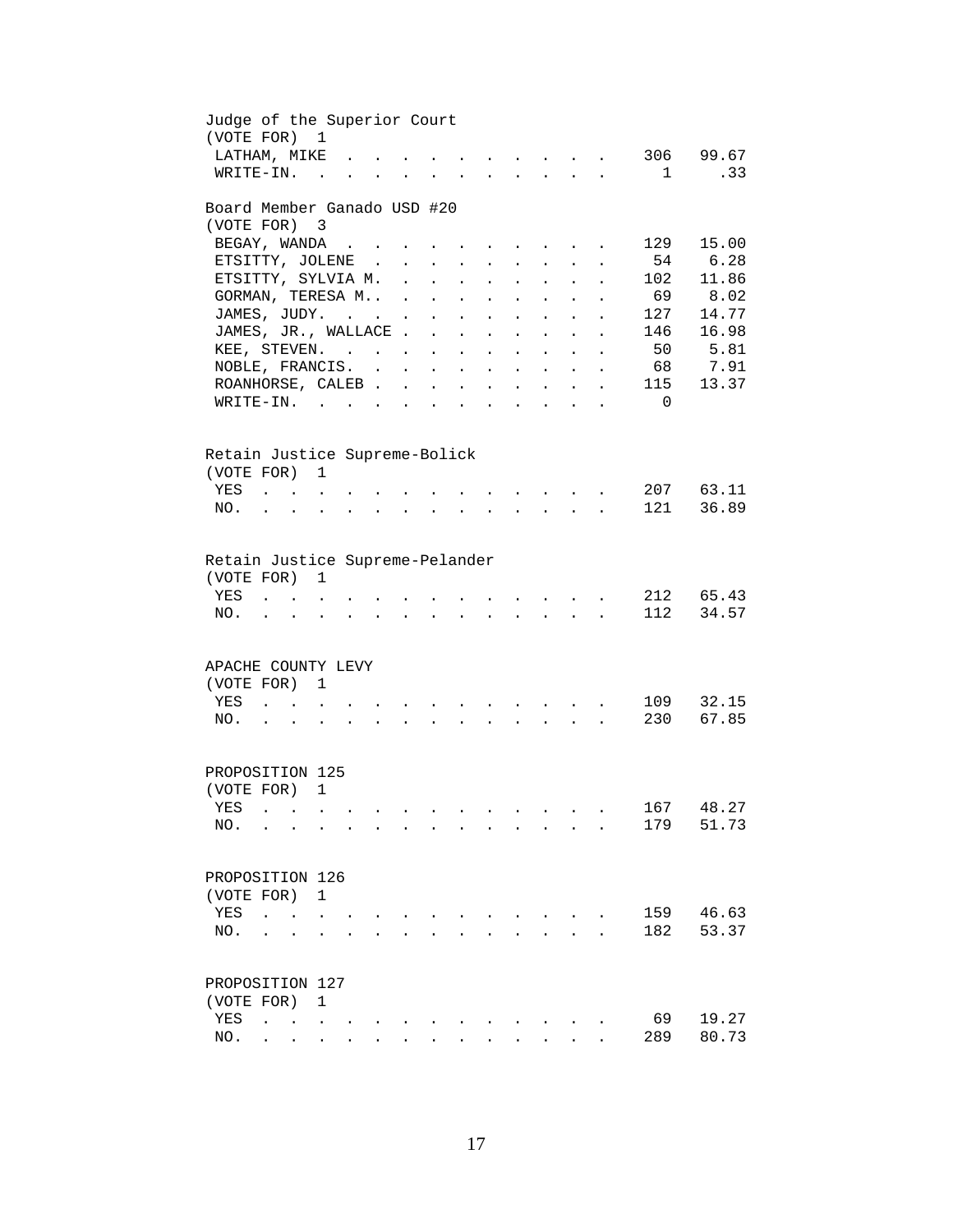### PROPOSITION 305 (VOTE FOR) 1 YES . . . . . . . . . . . . . 203 59.18 NO. . . . . . . . . . . . . . 140 40.82 PROPOSITION 306 (VOTE FOR) 1 YES . . . . . . . . . . . . . 147 43.11 NO. . . . . . . . . . . . . . 194 56.89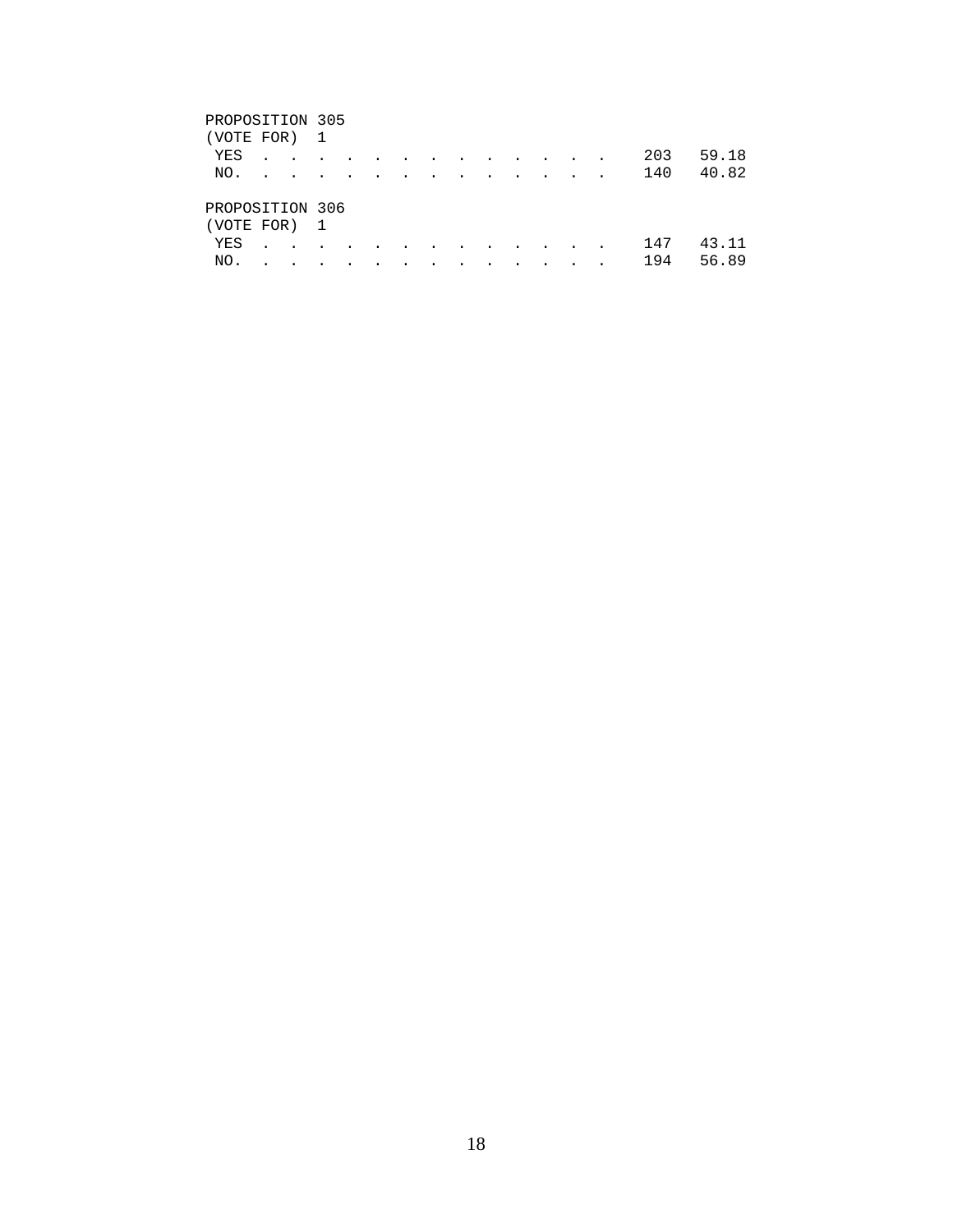| PRECINCT REPORT<br>RUN DATE:11/15/18 APACHE COUNTY, ARIZONA |                       | GENERAL ELECTION                      |                                                                                   |                      |                          |                      |                                                                               |                                                                                            |                      |                         | OFFICIAL RESULTS |
|-------------------------------------------------------------|-----------------------|---------------------------------------|-----------------------------------------------------------------------------------|----------------------|--------------------------|----------------------|-------------------------------------------------------------------------------|--------------------------------------------------------------------------------------------|----------------------|-------------------------|------------------|
|                                                             |                       |                                       |                                                                                   |                      |                          |                      |                                                                               |                                                                                            |                      |                         |                  |
| RUN TIME:02:10 PM NOVEMBER 6, 2018                          |                       |                                       |                                                                                   |                      |                          |                      |                                                                               |                                                                                            |                      |                         |                  |
|                                                             |                       | 0006 11 COTTONWOOD 11.1               |                                                                                   |                      |                          |                      |                                                                               |                                                                                            |                      |                         |                  |
|                                                             |                       |                                       |                                                                                   |                      |                          |                      |                                                                               |                                                                                            |                      |                         | VOTES PERCENT    |
|                                                             |                       | REGISTERED VOTERS - TOTAL             |                                                                                   |                      |                          |                      |                                                                               |                                                                                            | $\ddot{\phantom{0}}$ | 1364                    |                  |
|                                                             |                       | BALLOTS CAST - TOTAL.                 |                                                                                   |                      |                          |                      |                                                                               |                                                                                            |                      | 669                     |                  |
|                                                             |                       | BALLOTS CAST - BLANK.                 | $\mathbf{r} = \mathbf{r} \mathbf{r}$ , where $\mathbf{r} = \mathbf{r} \mathbf{r}$ |                      |                          |                      | $\mathbf{u} = \mathbf{u} \cdot \mathbf{u}$ .                                  | $\sim$                                                                                     | $\sim$               | $\overline{0}$          |                  |
|                                                             |                       | VOTER TURNOUT - TOTAL                 |                                                                                   |                      |                          |                      | $\mathbf{r} = \mathbf{r} + \mathbf{r} + \mathbf{r} + \mathbf{r} + \mathbf{r}$ | $\ddot{\phantom{0}}$                                                                       |                      |                         | 49.05            |
|                                                             |                       | VOTER TURNOUT - BLANK                 |                                                                                   |                      |                          |                      |                                                                               |                                                                                            |                      |                         |                  |
|                                                             | U.S. Senator          |                                       |                                                                                   |                      |                          |                      |                                                                               |                                                                                            |                      |                         |                  |
|                                                             | (VOTE FOR) 1          |                                       |                                                                                   |                      |                          |                      |                                                                               |                                                                                            |                      |                         |                  |
|                                                             |                       | SINEMA, KYRSTEN (DEM)                 |                                                                                   |                      |                          |                      |                                                                               |                                                                                            | $\ddot{\phantom{0}}$ |                         | 559 84.95        |
|                                                             |                       | MCSALLY, MARTHA (REP)                 |                                                                                   |                      |                          |                      |                                                                               | $\mathbf{r} = \mathbf{r} + \mathbf{r} + \mathbf{r} + \mathbf{r} + \mathbf{r} + \mathbf{r}$ |                      |                         | 76 11.55         |
|                                                             |                       | GREEN, ANGELA (GRN).                  | $\mathbf{r}$ , $\mathbf{r}$ , $\mathbf{r}$                                        |                      |                          |                      | <b>All Card Corporation</b>                                                   | $\sim$                                                                                     | $\mathbf{r}$         |                         | 21 3.19          |
|                                                             |                       | $\texttt{WRTTE-IN.}$                  | <b>All All Andrew</b>                                                             |                      |                          |                      | $\mathbf{L} = \mathbf{L}$                                                     | $\sim$ 100 $\pm$                                                                           | $\sim$               | $\overline{2}$          | .30              |
|                                                             |                       | U.S. Rep. in Congress Dist. 1         |                                                                                   |                      |                          |                      |                                                                               |                                                                                            |                      |                         |                  |
|                                                             | (VOTE FOR) 1          |                                       |                                                                                   |                      |                          |                      |                                                                               |                                                                                            |                      |                         |                  |
|                                                             |                       | O'HALLERAN, TOM (DEM)                 |                                                                                   |                      |                          |                      |                                                                               |                                                                                            |                      |                         | 578 87.58        |
|                                                             |                       | ROGERS, WENDY (REP)                   |                                                                                   |                      |                          |                      |                                                                               | $\mathbf{r}$ , $\mathbf{r}$ , $\mathbf{r}$ , $\mathbf{r}$                                  |                      |                         | 80 12.12         |
|                                                             |                       | WRITE-IN.                             |                                                                                   |                      | <b>Contract Contract</b> |                      |                                                                               | $\mathbf{r}$ , $\mathbf{r}$ , $\mathbf{r}$ , $\mathbf{r}$                                  |                      | $\overline{2}$          | .30              |
|                                                             |                       |                                       |                                                                                   |                      |                          |                      |                                                                               |                                                                                            |                      |                         |                  |
|                                                             | Governor              |                                       |                                                                                   |                      |                          |                      |                                                                               |                                                                                            |                      |                         |                  |
|                                                             | (VOTE FOR) 1          |                                       |                                                                                   |                      |                          |                      |                                                                               |                                                                                            |                      |                         |                  |
|                                                             |                       | GARCIA, DAVID (DEM)                   |                                                                                   |                      |                          |                      |                                                                               |                                                                                            |                      |                         | 502 75.60        |
|                                                             |                       | DUCEY, DOUG (REP).                    |                                                                                   |                      |                          |                      |                                                                               |                                                                                            |                      |                         | 133 20.03        |
|                                                             |                       | TORRES, ANGEL (GRN)                   |                                                                                   |                      |                          |                      |                                                                               |                                                                                            |                      |                         | 26 3.92          |
|                                                             |                       | WRITE-IN.                             |                                                                                   |                      |                          |                      |                                                                               |                                                                                            |                      | $\overline{\mathbf{3}}$ | .45              |
|                                                             | State Senator Dist. 7 |                                       |                                                                                   |                      |                          |                      |                                                                               |                                                                                            |                      |                         |                  |
|                                                             | (VOTE FOR) 1          |                                       |                                                                                   |                      |                          |                      |                                                                               |                                                                                            |                      |                         |                  |
|                                                             |                       | PESHLAKAI, JAMESCITA (DEM). 611 92.02 |                                                                                   |                      |                          |                      |                                                                               |                                                                                            |                      |                         |                  |
|                                                             |                       | MEALER, JL (REP)                      |                                                                                   |                      |                          |                      |                                                                               |                                                                                            |                      |                         | 50 7.53          |
|                                                             |                       | $\texttt{WRITE-IN.}$                  |                                                                                   |                      |                          |                      |                                                                               |                                                                                            |                      | 3                       | .45              |
|                                                             |                       |                                       |                                                                                   |                      |                          |                      |                                                                               |                                                                                            |                      |                         |                  |
|                                                             | State Rep Dist. 7     |                                       |                                                                                   |                      |                          |                      |                                                                               |                                                                                            |                      |                         |                  |
|                                                             | (VOTE FOR)            | 2                                     |                                                                                   |                      |                          |                      |                                                                               |                                                                                            |                      |                         |                  |
|                                                             |                       | TELLER, ARLANDO (DEM)                 | $\mathbf{r} = \mathbf{r} + \mathbf{r} + \mathbf{r}$                               |                      |                          |                      |                                                                               |                                                                                            |                      | 268                     | 32.02            |
|                                                             |                       | TSOSIE, MYRON (DEM).                  | $\mathbf{r} = \mathbf{r}$ and $\mathbf{r} = \mathbf{r}$                           |                      |                          |                      | $\mathbf{L} = \mathbf{L}$                                                     | $\sim$                                                                                     |                      | 508                     | 60.69            |
|                                                             |                       | SHAMLEY, DOYEL (REP).                 |                                                                                   |                      |                          |                      | $\mathbf{r}$ , $\mathbf{r}$ , $\mathbf{r}$ , $\mathbf{r}$                     | $\ddot{\phantom{a}}$                                                                       |                      | 59                      | 7.05             |
|                                                             |                       | WRITE-IN.                             |                                                                                   |                      |                          |                      |                                                                               |                                                                                            |                      | 2                       | .24              |
|                                                             | Secretary of State    |                                       |                                                                                   |                      |                          |                      |                                                                               |                                                                                            |                      |                         |                  |
|                                                             | (VOTE FOR) 1          |                                       |                                                                                   |                      |                          |                      |                                                                               |                                                                                            |                      |                         |                  |
|                                                             |                       | HOBBS, KATIE (DEM).                   | $\sim$                                                                            |                      |                          |                      |                                                                               |                                                                                            |                      | 587                     | 89.21            |
|                                                             |                       | GAYNOR, STEVE (REP).                  | $\sim$                                                                            |                      |                          |                      |                                                                               |                                                                                            |                      | 68                      | 10.33            |
|                                                             |                       | WRITE-IN.                             | $\sim 100$                                                                        | $\ddot{\phantom{0}}$ |                          | $\ddot{\phantom{a}}$ | $\bullet$ .                                                                   |                                                                                            |                      | 3                       | .46              |
|                                                             |                       |                                       |                                                                                   |                      |                          |                      |                                                                               |                                                                                            |                      |                         |                  |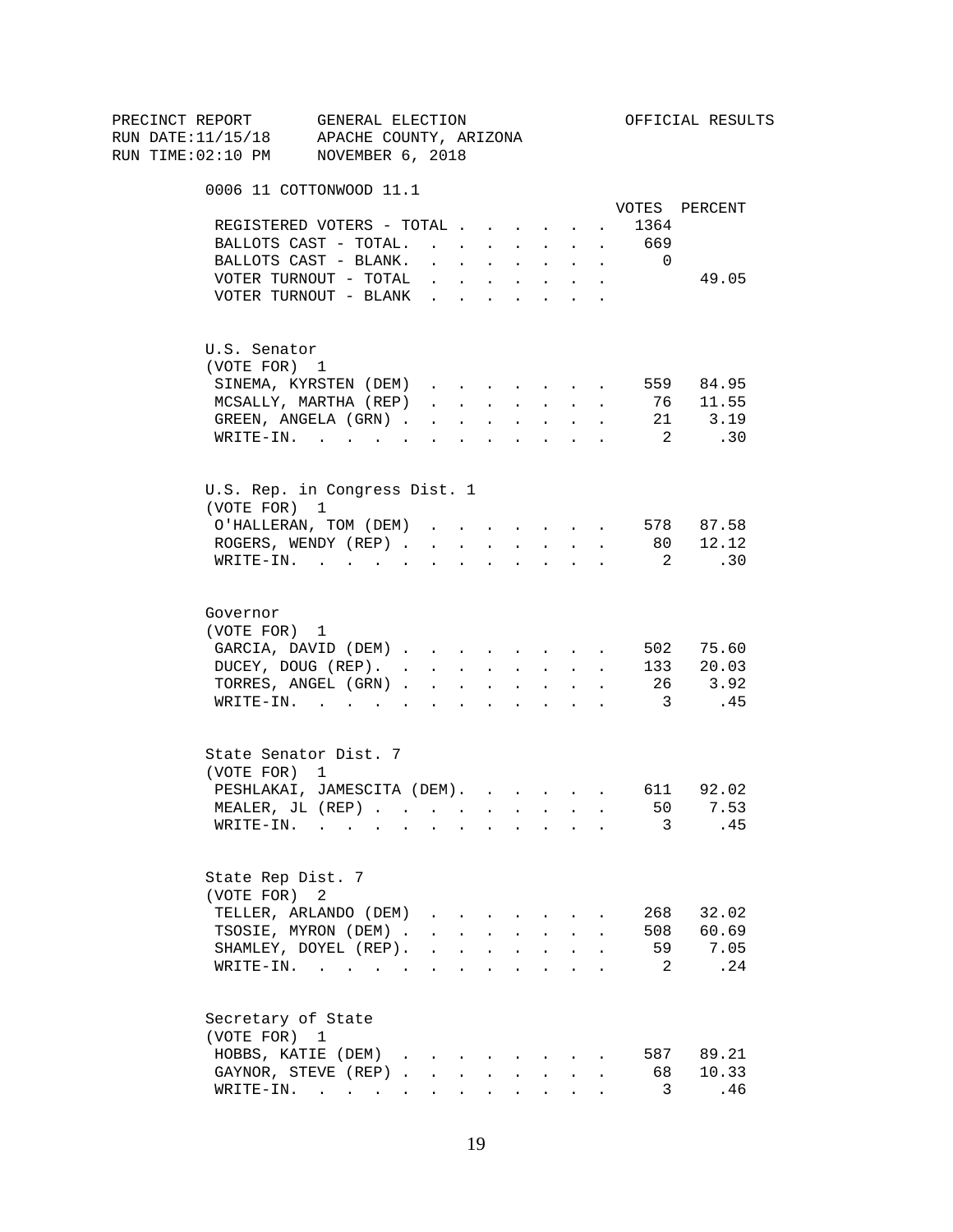| Attorney General<br>(VOTE FOR)<br>$\mathbf 1$                                                                                                                                                                                                               |
|-------------------------------------------------------------------------------------------------------------------------------------------------------------------------------------------------------------------------------------------------------------|
|                                                                                                                                                                                                                                                             |
| CONTRERAS, JANUARY (DEM)<br>561 85.39                                                                                                                                                                                                                       |
| 91 13.85<br>BRNOVICH, MARK (REP).<br>$\ddot{\phantom{a}}$                                                                                                                                                                                                   |
| $5^{\circ}$<br>.76<br>WRITE-IN.                                                                                                                                                                                                                             |
| State Treasurer                                                                                                                                                                                                                                             |
| (VOTE FOR) 1                                                                                                                                                                                                                                                |
| MANOIL, MARK (DEM)<br>555 84.73<br>$\sim$                                                                                                                                                                                                                   |
| 95 14.50<br>YEE, KIMBERLY (REP)<br>$\sim$<br>$\sim$<br>$\sim$                                                                                                                                                                                               |
| .76<br>$W\text{RITE-IN.}$<br>5<br>$\mathbf{L}$<br>$\overline{a}$<br>$\sim$                                                                                                                                                                                  |
|                                                                                                                                                                                                                                                             |
| Superintendent of Public Instruction<br>(VOTE FOR)<br>1                                                                                                                                                                                                     |
| 587 89.21<br>HOFFMAN, KATHY (DEM). .                                                                                                                                                                                                                        |
| 10.03<br>RIGGS, FRANK (REP).<br>66<br>$\ddot{\phantom{a}}$                                                                                                                                                                                                  |
| .76<br>$WRITE-TN.$<br>- 5<br>$\sim$ $\sim$                                                                                                                                                                                                                  |
|                                                                                                                                                                                                                                                             |
| State Mine Inspector                                                                                                                                                                                                                                        |
| (VOTE FOR)<br>1                                                                                                                                                                                                                                             |
| 571 86.91<br>PIERCE, WILLIAM "BILL" (DEM)                                                                                                                                                                                                                   |
| 82 12.48<br>HART, JOE (REP)<br>$\mathbf{z} = \mathbf{z} + \mathbf{z}$ .<br>$\mathbf{z} = \mathbf{z} + \mathbf{z}$ .<br>$\bullet$<br>$\ddot{\phantom{a}}$                                                                                                    |
| $\overline{4}$<br>.61<br>$WRITE-IN.$<br>$\sim$ $\sim$ $\sim$ $\sim$<br>$\sim$<br>$\ddot{\phantom{0}}$<br>$\bullet$<br>$\ddot{\phantom{0}}$<br>$\ddot{\phantom{a}}$<br>$\bullet$ .<br><br><br><br><br><br><br><br><br><br><br><br>                           |
|                                                                                                                                                                                                                                                             |
| Corporation Commissioner                                                                                                                                                                                                                                    |
| (VOTE FOR)<br>2                                                                                                                                                                                                                                             |
| KENNEDY, SANDRA (DEM)<br>487 55.22                                                                                                                                                                                                                          |
| SEARS, KIANA MARIA (DEM)<br>310 35.15<br>$\ddot{\phantom{0}}$                                                                                                                                                                                               |
| 40 4.54<br>GLASSMAN, RODNEY (REP).<br>$\mathbf{r} = \mathbf{r} \cdot \mathbf{r}$<br>$\sim 10^{-11}$<br>$\mathbf{z} = \mathbf{z} + \mathbf{z}$                                                                                                               |
| 4.65<br>41<br>OLSON, JUSTIN (REP)<br>$\mathbf{A}^{(1)}$ and $\mathbf{A}^{(2)}$ .<br>$\mathbf{L}^{\text{max}}$<br>$\ddot{\phantom{a}}$                                                                                                                       |
| $\overline{4}$<br>.45<br>$\texttt{WRITE-IN.}\quad .\quad .\quad .\quad .\quad .\quad .$<br>$\ddot{\phantom{a}}$<br>$\mathbf{z} = \mathbf{z} + \mathbf{z}$ .                                                                                                 |
|                                                                                                                                                                                                                                                             |
| Clerk of the Superior Court<br>(VOTE FOR) 1                                                                                                                                                                                                                 |
|                                                                                                                                                                                                                                                             |
| HOUNSHELL, ANNELL (DEM). .<br>643 98.92<br>$\mathbf{r}$ , $\mathbf{r}$ , $\mathbf{r}$                                                                                                                                                                       |
| 7 1.08<br>WRITE-IN.                                                                                                                                                                                                                                         |
| Justice of the Peace Dist. 4 Chinle                                                                                                                                                                                                                         |
| (VOTE FOR) 1                                                                                                                                                                                                                                                |
| 633<br>98.60<br>CLYDE, VICTOR J. (DEM).                                                                                                                                                                                                                     |
| $\sim$                                                                                                                                                                                                                                                      |
| 1.40<br>9<br>WRITE-IN.<br>$\bullet$ .<br><br><br><br><br><br><br><br><br><br><br><br>                                                                                                                                                                       |
| Constable Dist. 4 Chinle                                                                                                                                                                                                                                    |
| (VOTE FOR)<br>1                                                                                                                                                                                                                                             |
| 130<br>100.00<br>WRITE-IN.<br>. The state of the state of the state of the state of the state of the state of the state of the state of the state of the state of the state of the state of the state of the state of the state of the state of the state o |
|                                                                                                                                                                                                                                                             |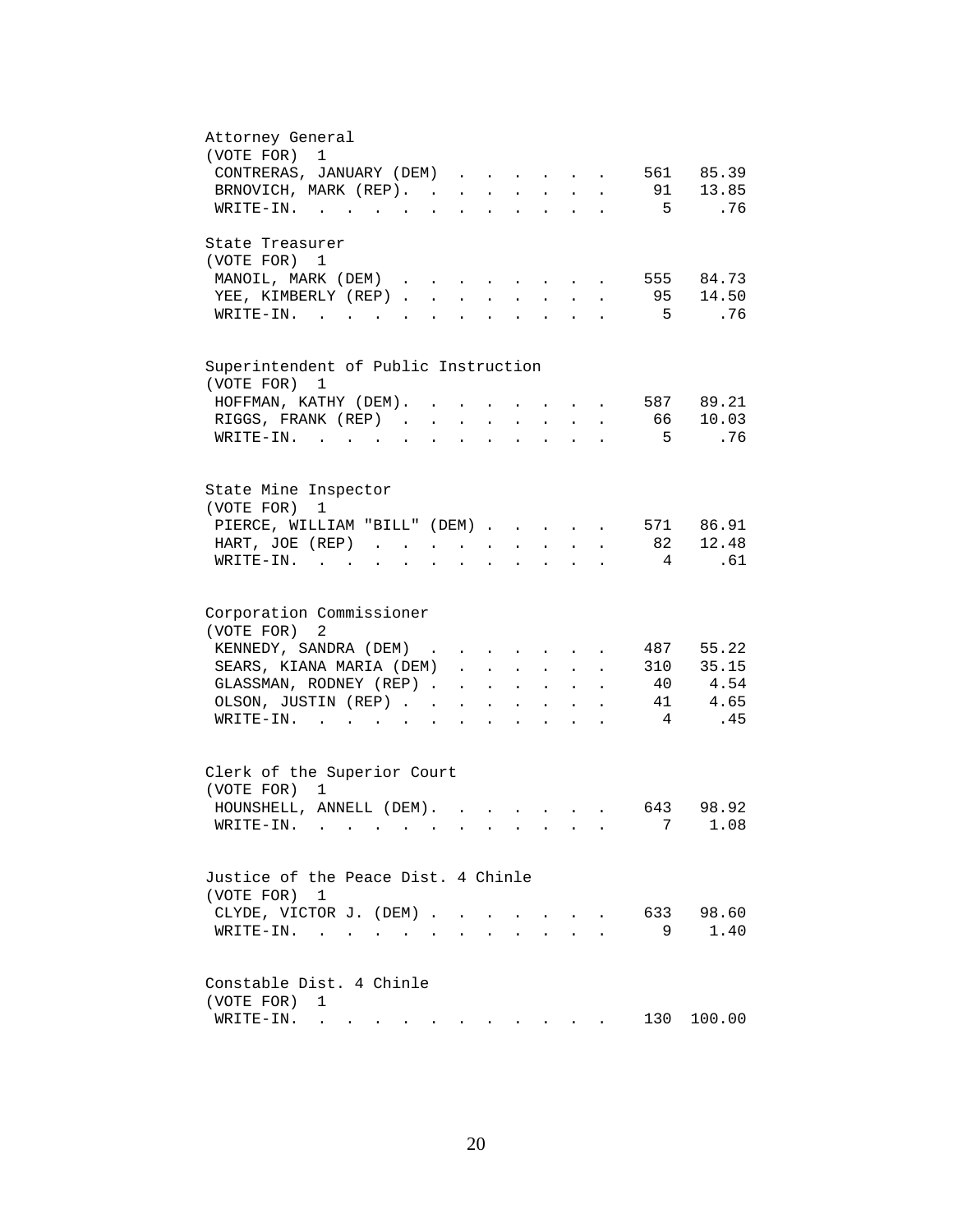| Judge of the Superior Court<br>(VOTE FOR) 1 |                              |                                   |                      |  |                      |  |                      |                                                     |                      |            |                |
|---------------------------------------------|------------------------------|-----------------------------------|----------------------|--|----------------------|--|----------------------|-----------------------------------------------------|----------------------|------------|----------------|
| LATHAM, MIKE                                |                              |                                   |                      |  |                      |  |                      | $\mathbf{r}$ and $\mathbf{r}$                       |                      | 556        | 98.06          |
| WRITE-IN.                                   |                              |                                   | $\sim$               |  |                      |  |                      | $\mathbf{r} = \mathbf{r}$                           | $\mathbf{r}$         | 11         | 1.94           |
|                                             |                              |                                   |                      |  |                      |  |                      |                                                     |                      |            |                |
| Retain Justice Supreme-Bolick               |                              |                                   |                      |  |                      |  |                      |                                                     |                      |            |                |
| (VOTE FOR)                                  |                              |                                   | $\mathbf{1}$         |  |                      |  |                      |                                                     |                      |            |                |
| YES                                         | $\ddot{\phantom{a}}$         |                                   |                      |  |                      |  |                      |                                                     |                      | 364<br>246 | 59.67<br>40.33 |
| NO.                                         | $\ddot{\phantom{a}}$         |                                   |                      |  |                      |  |                      |                                                     |                      |            |                |
| Retain Justice Supreme-Pelander             |                              |                                   |                      |  |                      |  |                      |                                                     |                      |            |                |
| (VOTE FOR)                                  |                              |                                   | $\mathbf{1}$         |  |                      |  |                      |                                                     |                      |            |                |
| YES                                         | <b>Carl Carl Corporation</b> |                                   |                      |  |                      |  |                      |                                                     |                      | 353        | 59.83          |
| NO.                                         | $\cdot$ $\cdot$              |                                   |                      |  | $\ddot{\phantom{a}}$ |  | $\ddot{\phantom{a}}$ | $\mathbf{z} = \mathbf{z} + \mathbf{z}$ .            | $\ddot{\phantom{a}}$ | 237        | 40.17          |
| APACHE COUNTY LEVY                          |                              |                                   |                      |  |                      |  |                      |                                                     |                      |            |                |
| (VOTE FOR) 1                                |                              |                                   |                      |  |                      |  |                      |                                                     |                      |            |                |
| YES                                         | <b>Carl Carl</b>             |                                   |                      |  |                      |  |                      |                                                     |                      | 219        | 34.22          |
| NO.                                         |                              | $\sim$                            |                      |  |                      |  |                      |                                                     |                      | 421        | 65.78          |
|                                             |                              |                                   |                      |  |                      |  |                      |                                                     |                      |            |                |
| PROPOSITION 125                             |                              |                                   |                      |  |                      |  |                      |                                                     |                      |            |                |
| (VOTE FOR)                                  |                              |                                   | $\mathbf{1}$         |  |                      |  |                      |                                                     |                      |            |                |
| YES                                         |                              |                                   |                      |  |                      |  |                      |                                                     |                      | 319        | 49.23          |
| NO.                                         |                              |                                   |                      |  |                      |  |                      |                                                     |                      | 329        | 50.77          |
| PROPOSITION 126                             |                              |                                   |                      |  |                      |  |                      |                                                     |                      |            |                |
| (VOTE FOR)                                  |                              |                                   | $\mathbf{1}$         |  |                      |  |                      |                                                     |                      |            |                |
| YES                                         | $\ddot{\phantom{a}}$         | $\sim$ $\sim$                     | $\ddot{\phantom{a}}$ |  |                      |  |                      |                                                     |                      | 263        | 40.52          |
| NO.                                         | $\cdot$ $\cdot$              |                                   |                      |  |                      |  | $\ddot{\phantom{0}}$ | $\mathbf{r} = \mathbf{r} + \mathbf{r} + \mathbf{r}$ |                      | 386        | 59.48          |
|                                             |                              |                                   |                      |  |                      |  |                      |                                                     |                      |            |                |
| PROPOSITION 127                             |                              |                                   |                      |  |                      |  |                      |                                                     |                      |            |                |
| (VOTE FOR) 1                                |                              |                                   |                      |  |                      |  |                      |                                                     |                      |            |                |
| YES                                         | $\ddot{\phantom{a}}$         |                                   |                      |  |                      |  |                      |                                                     |                      | 176        | 28.90          |
| NO.                                         | $\ddot{\phantom{a}}$         | $\ddot{\phantom{a}}$              |                      |  |                      |  |                      | $\sim$                                              |                      | 433        | 71.10          |
|                                             |                              |                                   |                      |  |                      |  |                      |                                                     |                      |            |                |
| PROPOSITION 305                             |                              |                                   |                      |  |                      |  |                      |                                                     |                      |            |                |
| (VOTE FOR) 1<br>YES                         |                              |                                   |                      |  |                      |  |                      |                                                     |                      | 328        | 55.03          |
|                                             | $\ddot{\phantom{a}}$         |                                   |                      |  |                      |  |                      |                                                     |                      |            |                |
| NO.                                         |                              |                                   |                      |  |                      |  |                      |                                                     |                      | 268        | 44.97          |
| PROPOSITION 306                             |                              |                                   |                      |  |                      |  |                      |                                                     |                      |            |                |
| (VOTE FOR)                                  |                              |                                   | 1                    |  |                      |  |                      |                                                     |                      |            |                |
| YES                                         | $\ddot{\phantom{a}}$         | <b>Contract Contract Contract</b> |                      |  |                      |  |                      |                                                     |                      | 241        | 40.17          |
| NO.                                         |                              | $\cdot$ $\cdot$ $\cdot$           | $\ddot{\phantom{0}}$ |  |                      |  |                      |                                                     |                      | 359        | 59.83          |
|                                             |                              |                                   |                      |  |                      |  |                      |                                                     |                      |            |                |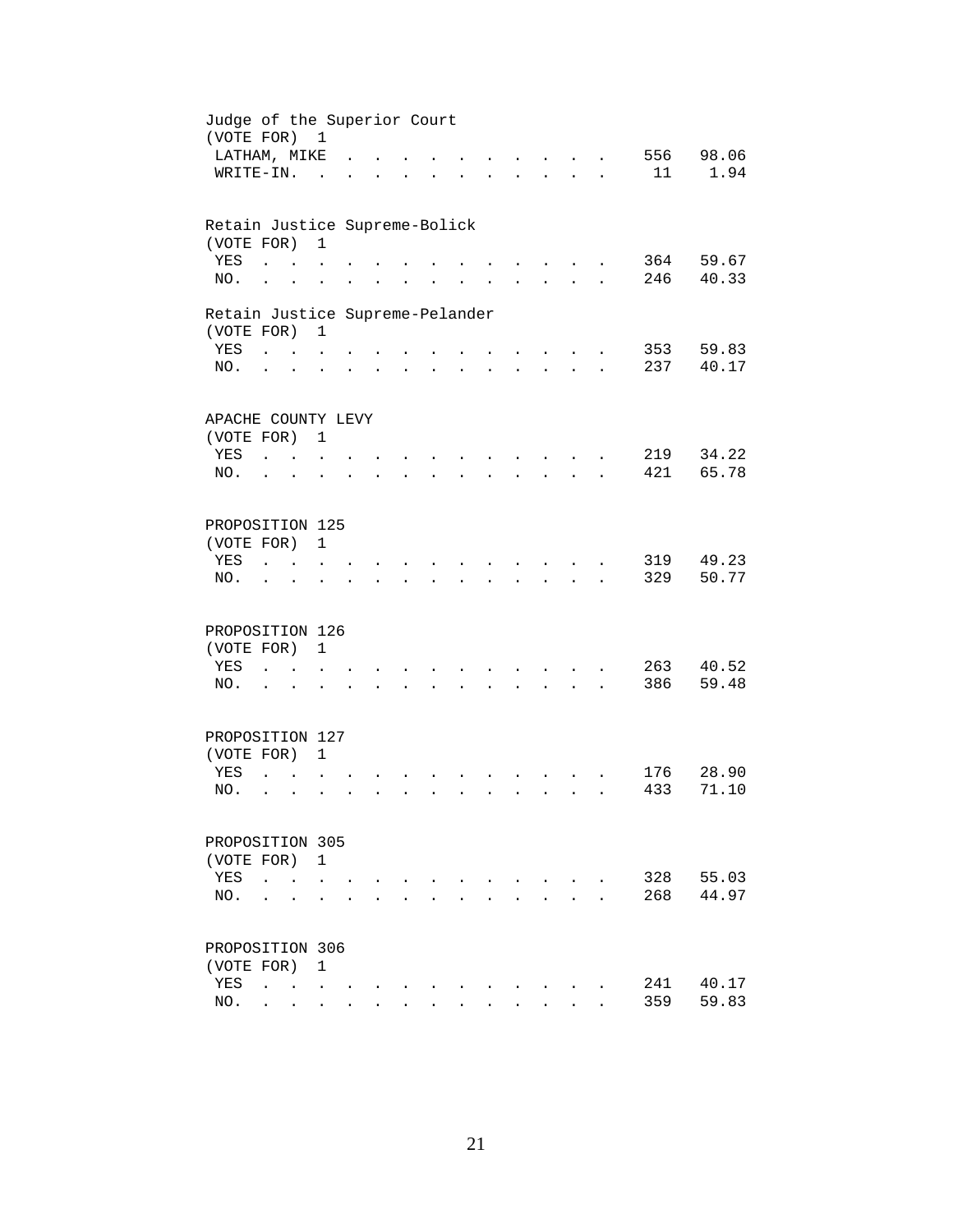| PRECINCT REPORT<br>RUN DATE:11/15/18 APACHE COUNTY, ARIZONA | GENERAL ELECTION                    |                                            |                      |                                             |                                                                                                           |                                                                          |                                                                                                                                                                                                                                                                                                                                                                                                                                                                           |                      |                | OFFICIAL RESULTS |
|-------------------------------------------------------------|-------------------------------------|--------------------------------------------|----------------------|---------------------------------------------|-----------------------------------------------------------------------------------------------------------|--------------------------------------------------------------------------|---------------------------------------------------------------------------------------------------------------------------------------------------------------------------------------------------------------------------------------------------------------------------------------------------------------------------------------------------------------------------------------------------------------------------------------------------------------------------|----------------------|----------------|------------------|
|                                                             |                                     |                                            |                      |                                             |                                                                                                           |                                                                          |                                                                                                                                                                                                                                                                                                                                                                                                                                                                           |                      |                |                  |
| RUN TIME:02:10 PM NOVEMBER 6, 2018                          |                                     |                                            |                      |                                             |                                                                                                           |                                                                          |                                                                                                                                                                                                                                                                                                                                                                                                                                                                           |                      |                |                  |
|                                                             | 0007 12 CORONADO 12.1/12.2          |                                            |                      |                                             |                                                                                                           |                                                                          |                                                                                                                                                                                                                                                                                                                                                                                                                                                                           |                      |                |                  |
|                                                             |                                     |                                            |                      |                                             |                                                                                                           |                                                                          |                                                                                                                                                                                                                                                                                                                                                                                                                                                                           |                      |                | VOTES PERCENT    |
|                                                             | REGISTERED VOTERS - TOTAL           |                                            |                      |                                             |                                                                                                           |                                                                          |                                                                                                                                                                                                                                                                                                                                                                                                                                                                           | $\ddot{\phantom{0}}$ | 919            |                  |
|                                                             | BALLOTS CAST - TOTAL.               |                                            |                      |                                             |                                                                                                           |                                                                          |                                                                                                                                                                                                                                                                                                                                                                                                                                                                           |                      | 643            |                  |
|                                                             | BALLOTS CAST - BLANK.               | $\mathbf{L}$                               |                      | <b>Carl Carl Control</b>                    |                                                                                                           | $\mathbf{r}$ and $\mathbf{r}$                                            | $\ddot{\phantom{0}}$                                                                                                                                                                                                                                                                                                                                                                                                                                                      | $\sim$               | $\overline{0}$ |                  |
|                                                             | VOTER TURNOUT - TOTAL               |                                            |                      |                                             |                                                                                                           | $\mathbf{r}$ , $\mathbf{r}$ , $\mathbf{r}$ , $\mathbf{r}$ , $\mathbf{r}$ | $\ddot{\phantom{0}}$                                                                                                                                                                                                                                                                                                                                                                                                                                                      |                      |                | 69.97            |
|                                                             | VOTER TURNOUT - BLANK               |                                            |                      |                                             |                                                                                                           |                                                                          |                                                                                                                                                                                                                                                                                                                                                                                                                                                                           |                      |                |                  |
| U.S. Senator                                                |                                     |                                            |                      |                                             |                                                                                                           |                                                                          |                                                                                                                                                                                                                                                                                                                                                                                                                                                                           |                      |                |                  |
| (VOTE FOR) 1                                                |                                     |                                            |                      |                                             |                                                                                                           |                                                                          |                                                                                                                                                                                                                                                                                                                                                                                                                                                                           |                      |                |                  |
|                                                             | SINEMA, KYRSTEN (DEM)               |                                            |                      |                                             |                                                                                                           |                                                                          |                                                                                                                                                                                                                                                                                                                                                                                                                                                                           | $\sim$               |                | 85 13.34         |
|                                                             | MCSALLY, MARTHA (REP)               |                                            |                      |                                             |                                                                                                           |                                                                          | $\mathbf{1} \qquad \qquad \mathbf{1} \qquad \qquad \mathbf{1} \qquad \qquad \mathbf{1} \qquad \qquad \mathbf{1} \qquad \qquad \mathbf{1} \qquad \qquad \mathbf{1} \qquad \qquad \mathbf{1} \qquad \qquad \mathbf{1} \qquad \qquad \mathbf{1} \qquad \qquad \mathbf{1} \qquad \qquad \mathbf{1} \qquad \qquad \mathbf{1} \qquad \qquad \mathbf{1} \qquad \qquad \mathbf{1} \qquad \qquad \mathbf{1} \qquad \qquad \mathbf{1} \qquad \mathbf{1} \qquad \qquad \mathbf{1} \$ |                      |                | 531 83.36        |
|                                                             | GREEN, ANGELA (GRN).                | $\mathbf{r}$ , $\mathbf{r}$ , $\mathbf{r}$ |                      |                                             |                                                                                                           | $\mathbf{z} = \mathbf{z} + \mathbf{z}$ . The $\mathbf{z}$                | $\mathcal{L}^{\text{max}}$                                                                                                                                                                                                                                                                                                                                                                                                                                                | $\ddot{\phantom{a}}$ |                | 21 3.30          |
|                                                             | $\texttt{WRTTE-IN.}$                | $\mathbf{L}$                               |                      | $\sim$ $\sim$ $\sim$                        |                                                                                                           | $\mathbf{r} = \mathbf{r}$                                                | $\sim$                                                                                                                                                                                                                                                                                                                                                                                                                                                                    |                      | $\overline{0}$ |                  |
|                                                             |                                     |                                            |                      |                                             |                                                                                                           |                                                                          |                                                                                                                                                                                                                                                                                                                                                                                                                                                                           |                      |                |                  |
|                                                             | U.S. Rep. in Congress Dist. 1       |                                            |                      |                                             |                                                                                                           |                                                                          |                                                                                                                                                                                                                                                                                                                                                                                                                                                                           |                      |                |                  |
| (VOTE FOR) 1                                                |                                     |                                            |                      |                                             |                                                                                                           |                                                                          |                                                                                                                                                                                                                                                                                                                                                                                                                                                                           |                      |                |                  |
|                                                             | O'HALLERAN, TOM (DEM)               |                                            |                      |                                             |                                                                                                           |                                                                          |                                                                                                                                                                                                                                                                                                                                                                                                                                                                           |                      |                | 125 20.00        |
|                                                             | ROGERS, WENDY (REP)                 |                                            |                      |                                             |                                                                                                           |                                                                          | $\mathbf{r}$ , $\mathbf{r}$ , $\mathbf{r}$                                                                                                                                                                                                                                                                                                                                                                                                                                |                      |                | 500 80.00        |
|                                                             | WRITE-IN.                           |                                            |                      |                                             |                                                                                                           |                                                                          |                                                                                                                                                                                                                                                                                                                                                                                                                                                                           |                      | 0              |                  |
| Governor                                                    |                                     |                                            |                      |                                             |                                                                                                           |                                                                          |                                                                                                                                                                                                                                                                                                                                                                                                                                                                           |                      |                |                  |
| (VOTE FOR) 1                                                |                                     |                                            |                      |                                             |                                                                                                           |                                                                          |                                                                                                                                                                                                                                                                                                                                                                                                                                                                           |                      |                |                  |
|                                                             | GARCIA, DAVID (DEM) 71 11.20        |                                            |                      |                                             |                                                                                                           |                                                                          |                                                                                                                                                                                                                                                                                                                                                                                                                                                                           |                      |                |                  |
|                                                             | DUCEY, DOUG (REP).                  |                                            |                      |                                             |                                                                                                           |                                                                          |                                                                                                                                                                                                                                                                                                                                                                                                                                                                           |                      |                | 555 87.54        |
|                                                             | TORRES, ANGEL (GRN)                 |                                            |                      |                                             |                                                                                                           |                                                                          |                                                                                                                                                                                                                                                                                                                                                                                                                                                                           |                      | 8              | 1.26             |
|                                                             | WRITE-IN.                           |                                            |                      |                                             |                                                                                                           |                                                                          |                                                                                                                                                                                                                                                                                                                                                                                                                                                                           |                      | $\Omega$       |                  |
|                                                             |                                     |                                            |                      |                                             |                                                                                                           |                                                                          |                                                                                                                                                                                                                                                                                                                                                                                                                                                                           |                      |                |                  |
|                                                             | State Senator Dist. 7               |                                            |                      |                                             |                                                                                                           |                                                                          |                                                                                                                                                                                                                                                                                                                                                                                                                                                                           |                      |                |                  |
| (VOTE FOR) 1                                                |                                     |                                            |                      |                                             |                                                                                                           |                                                                          |                                                                                                                                                                                                                                                                                                                                                                                                                                                                           |                      |                |                  |
|                                                             | PESHLAKAI, JAMESCITA (DEM).         |                                            |                      |                                             |                                                                                                           |                                                                          |                                                                                                                                                                                                                                                                                                                                                                                                                                                                           |                      |                | 81 13.32         |
|                                                             | MEALER, JL (REP), , , , , , , , , , |                                            |                      |                                             |                                                                                                           |                                                                          |                                                                                                                                                                                                                                                                                                                                                                                                                                                                           |                      |                | 527 86.68        |
|                                                             | WRITE-IN.                           |                                            |                      |                                             |                                                                                                           |                                                                          |                                                                                                                                                                                                                                                                                                                                                                                                                                                                           |                      | 0              |                  |
| State Rep Dist. 7                                           |                                     |                                            |                      |                                             |                                                                                                           |                                                                          |                                                                                                                                                                                                                                                                                                                                                                                                                                                                           |                      |                |                  |
| (VOTE FOR)                                                  | 2                                   |                                            |                      |                                             |                                                                                                           |                                                                          |                                                                                                                                                                                                                                                                                                                                                                                                                                                                           |                      |                |                  |
|                                                             | TELLER, ARLANDO (DEM)               |                                            |                      |                                             | $\mathbf{1}^{\prime}$ , and $\mathbf{1}^{\prime}$ , and $\mathbf{1}^{\prime}$ , and $\mathbf{1}^{\prime}$ |                                                                          |                                                                                                                                                                                                                                                                                                                                                                                                                                                                           |                      | 96             | 13.91            |
|                                                             | TSOSIE, MYRON (DEM).                |                                            |                      | $\mathbf{L} = \mathbf{L} \times \mathbf{L}$ |                                                                                                           | $\mathbf{L} = \mathbf{L}$                                                |                                                                                                                                                                                                                                                                                                                                                                                                                                                                           |                      | 72             | 10.43            |
|                                                             | SHAMLEY, DOYEL (REP).               |                                            |                      |                                             |                                                                                                           | $\mathbf{r}$ , $\mathbf{r}$ , $\mathbf{r}$ , $\mathbf{r}$                | $\ddot{\phantom{a}}$                                                                                                                                                                                                                                                                                                                                                                                                                                                      |                      | 516            | 74.78            |
|                                                             | WRITE-IN.                           |                                            |                      |                                             |                                                                                                           |                                                                          | $\cdot$ $\cdot$ $\cdot$ $\cdot$                                                                                                                                                                                                                                                                                                                                                                                                                                           |                      | 6              | .87              |
|                                                             |                                     |                                            |                      |                                             |                                                                                                           |                                                                          |                                                                                                                                                                                                                                                                                                                                                                                                                                                                           |                      |                |                  |
| Secretary of State<br>(VOTE FOR) 1                          |                                     |                                            |                      |                                             |                                                                                                           |                                                                          |                                                                                                                                                                                                                                                                                                                                                                                                                                                                           |                      |                |                  |
|                                                             | HOBBS, KATIE (DEM).                 | $\sim$                                     |                      |                                             |                                                                                                           |                                                                          |                                                                                                                                                                                                                                                                                                                                                                                                                                                                           |                      | 91             | 14.54            |
|                                                             | GAYNOR, STEVE (REP).                | $\sim$                                     |                      |                                             |                                                                                                           |                                                                          |                                                                                                                                                                                                                                                                                                                                                                                                                                                                           |                      | 535            | 85.46            |
|                                                             | $\texttt{WRTTE-IN.}$                | $\sim 100$                                 | $\ddot{\phantom{0}}$ |                                             | $\ddot{\phantom{a}}$                                                                                      | $\sim$ 100 $\pm$                                                         |                                                                                                                                                                                                                                                                                                                                                                                                                                                                           |                      | $\overline{0}$ |                  |
|                                                             |                                     |                                            |                      |                                             |                                                                                                           |                                                                          |                                                                                                                                                                                                                                                                                                                                                                                                                                                                           |                      |                |                  |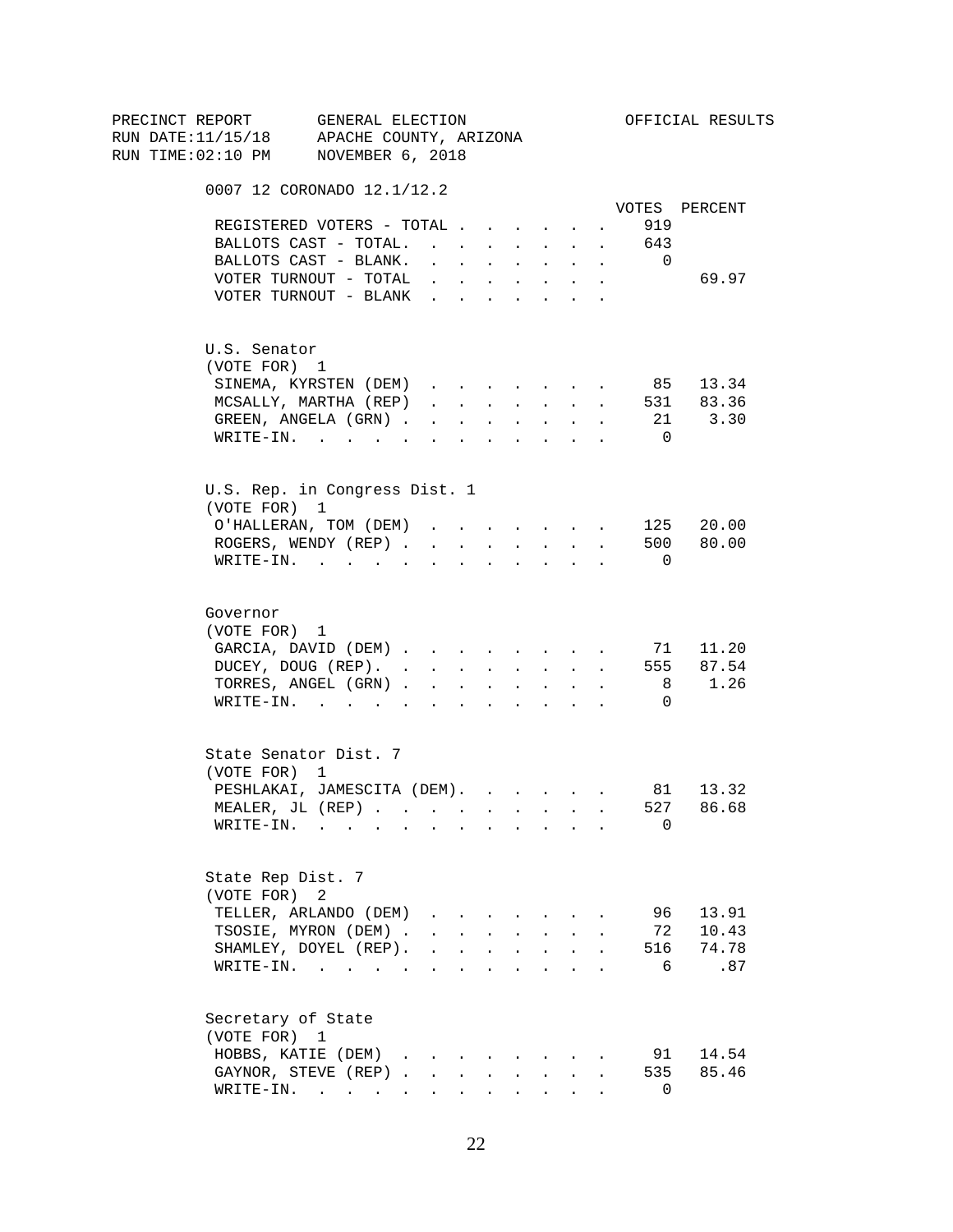| Attorney General<br>1                                                                                                                                                         |
|-------------------------------------------------------------------------------------------------------------------------------------------------------------------------------|
| (VOTE FOR)<br>74 12.09                                                                                                                                                        |
| CONTRERAS, JANUARY (DEM)                                                                                                                                                      |
| 537 87.75<br>BRNOVICH, MARK (REP).<br>$\ddot{\phantom{a}}$                                                                                                                    |
| .16<br>WRITE-IN.<br>$\mathbf{1}$                                                                                                                                              |
| State Treasurer                                                                                                                                                               |
| (VOTE FOR) 1                                                                                                                                                                  |
| 88 14.36<br>MANOIL, MARK (DEM)<br>$\sim$<br>$\mathbf{r} = \mathbf{r} + \mathbf{r}$                                                                                            |
| 522 85.15<br>YEE, KIMBERLY (REP)<br>$\sim$<br>$\sim$                                                                                                                          |
| $W\text{RITE-IN.}$<br>$\overline{\phantom{a}}$<br>.49<br>$\mathbf{L}$<br>$\mathbf{L}$                                                                                         |
|                                                                                                                                                                               |
| Superintendent of Public Instruction<br>(VOTE FOR) 1                                                                                                                          |
| 104 17.02<br>HOFFMAN, KATHY (DEM). .                                                                                                                                          |
| 504 82.49<br>RIGGS, FRANK (REP).<br>$\ddot{\phantom{a}}$                                                                                                                      |
|                                                                                                                                                                               |
| WRITE-IN.<br>$\overline{3}$<br>.49                                                                                                                                            |
| State Mine Inspector                                                                                                                                                          |
| (VOTE FOR)<br>1                                                                                                                                                               |
| 83 13.67                                                                                                                                                                      |
| PIERCE, WILLIAM "BILL" (DEM)                                                                                                                                                  |
| 523 86.16<br>HART, JOE (REP)<br>$\mathbf{r} = \mathbf{r} + \mathbf{r}$ .<br>$\sim 10^{-10}$<br>$\mathbf{z} = \mathbf{z} + \mathbf{z}$ .<br>$\ddot{\phantom{a}}$               |
| .16<br>$WRITE-IN.$<br>$\overline{1}$<br>$\mathbf{r} = \mathbf{r} + \mathbf{r}$<br>$\sim$<br>$\ddot{\phantom{0}}$                                                              |
| Corporation Commissioner                                                                                                                                                      |
| (VOTE FOR)<br>2                                                                                                                                                               |
| 7.28<br>KENNEDY, SANDRA (DEM)<br>80                                                                                                                                           |
| 67 6.10                                                                                                                                                                       |
| SEARS, KIANA MARIA (DEM)<br>$\mathbf{r}$ and $\mathbf{r}$ and $\mathbf{r}$<br>$\cdot$ $\cdot$                                                                                 |
| 477<br>43.40<br>GLASSMAN, RODNEY (REP).<br>$\sim$ $-$<br>$\mathbf{z} = \mathbf{z} + \mathbf{z}$ , where $\mathbf{z} = \mathbf{z}$<br>$\sim 10^{-11}$<br>$\ddot{\phantom{a}}$  |
| 43.13<br>474<br>OLSON, JUSTIN (REP). .<br>$\mathbf{r} = \mathbf{r} + \mathbf{r}$ .<br>$\sim$ $-$<br>$\mathbf{L}^{\text{max}}$<br>$\ddot{\phantom{a}}$<br>$\ddot{\phantom{a}}$ |
| $\overline{1}$<br>.09<br>$\texttt{WRTTE-IN.}$<br>$\ddot{\phantom{a}}$<br>$\mathbf{L} = \mathbf{L}$<br>$\ddot{\phantom{a}}$                                                    |
|                                                                                                                                                                               |
| Clerk of the Superior Court                                                                                                                                                   |
| (VOTE FOR) 1                                                                                                                                                                  |
| HOUNSHELL, ANNELL (DEM).<br>393 95.39<br>$\mathbf{r}$ , $\mathbf{r}$ , $\mathbf{r}$                                                                                           |
| $\sim 19$<br>4.61<br>$\texttt{WRTTE-IN.}$                                                                                                                                     |
| Justice of the Peace Dist. 2 St. Johns                                                                                                                                        |
| (VOTE FOR) 1                                                                                                                                                                  |
| 88.51<br>GUNNELS, BUTCH (DEM).<br>416                                                                                                                                         |
| $\sim$                                                                                                                                                                        |
| 11.49<br>54<br>$\texttt{WRTTE-IN.}$<br>$\sim$                                                                                                                                 |
| Constable Dist. 2 St. Johns                                                                                                                                                   |
| (VOTE FOR)<br>1                                                                                                                                                               |
| 191<br>100.00<br>WRITE-IN.                                                                                                                                                    |
| . The contract of the contract of the contract of the contract of $\mathcal{A}$                                                                                               |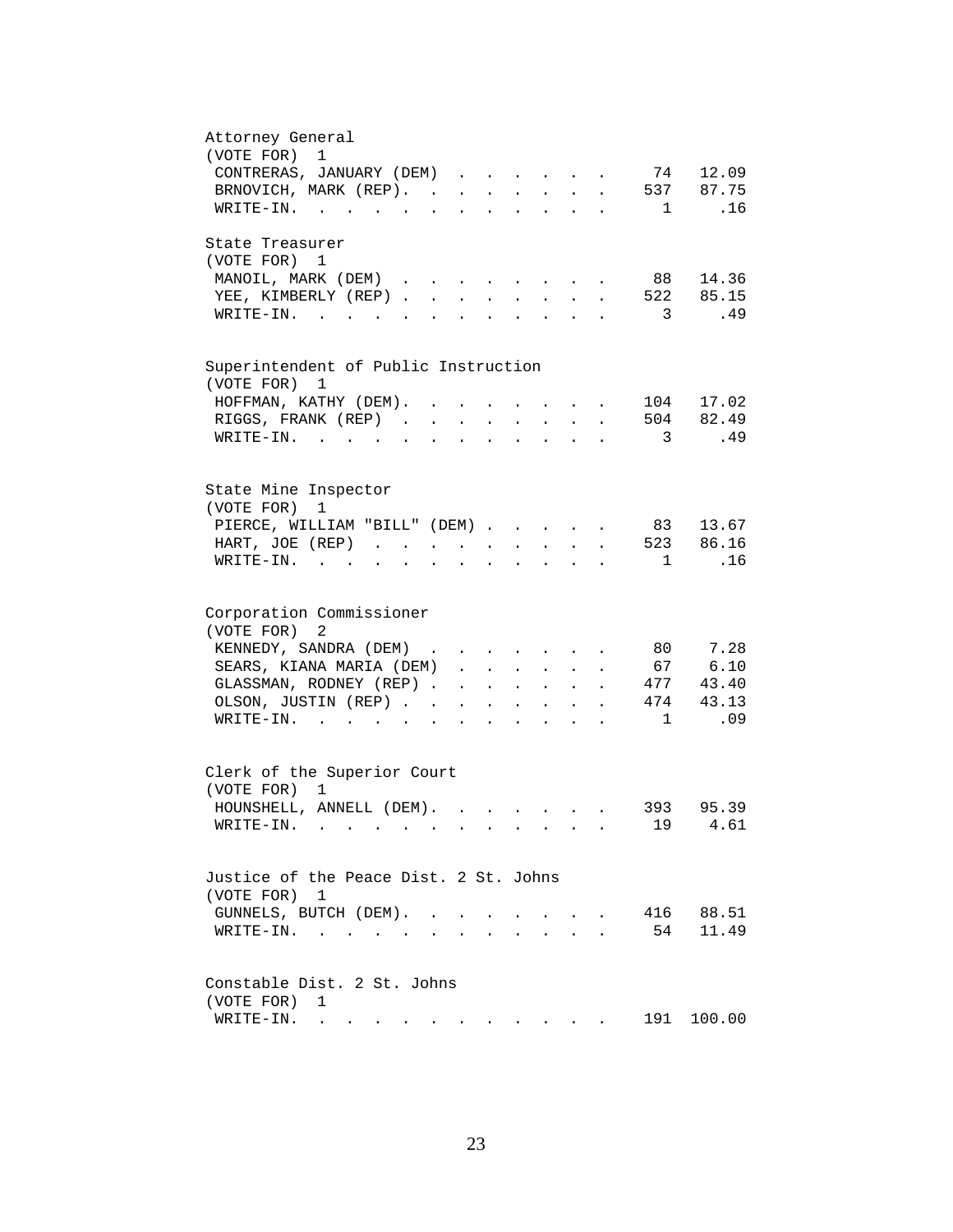| Judge of the Superior Court<br>(VOTE FOR) 1         |                                            |                           |                                   |                      |                      |                                          |                      |                      |                                            |                                                       |                      |                                                      |           |
|-----------------------------------------------------|--------------------------------------------|---------------------------|-----------------------------------|----------------------|----------------------|------------------------------------------|----------------------|----------------------|--------------------------------------------|-------------------------------------------------------|----------------------|------------------------------------------------------|-----------|
| LATHAM, MIKE                                        |                                            |                           |                                   |                      |                      |                                          |                      |                      |                                            |                                                       |                      |                                                      | 436 98.42 |
| WRITE-IN.                                           |                                            |                           | $\sim$                            |                      |                      |                                          |                      |                      |                                            |                                                       |                      | 7                                                    | 1.58      |
|                                                     |                                            |                           |                                   |                      |                      |                                          |                      |                      |                                            |                                                       |                      |                                                      |           |
| Retain Justice Supreme-Bolick                       |                                            |                           |                                   |                      |                      |                                          |                      |                      |                                            |                                                       |                      |                                                      |           |
| (VOTE FOR)                                          |                                            |                           | $\mathbf{1}$                      |                      |                      |                                          |                      |                      |                                            |                                                       |                      |                                                      |           |
| YES                                                 | $\sim$ $\sim$ $\sim$                       |                           |                                   |                      |                      |                                          |                      |                      |                                            |                                                       |                      | 353                                                  | 75.91     |
| NO.,                                                |                                            |                           |                                   |                      |                      |                                          |                      |                      |                                            |                                                       |                      | 112                                                  | 24.09     |
| Retain Justice Supreme-Pelander                     |                                            |                           |                                   |                      |                      |                                          |                      |                      |                                            |                                                       |                      |                                                      |           |
| (VOTE FOR)                                          |                                            |                           | $\overline{1}$                    |                      |                      |                                          |                      |                      |                                            |                                                       |                      |                                                      |           |
| YES                                                 | $\mathbf{r}$ , $\mathbf{r}$ , $\mathbf{r}$ |                           |                                   |                      |                      |                                          |                      |                      |                                            |                                                       |                      |                                                      | 346 76.38 |
| NO.                                                 | $\cdot$ $\cdot$                            |                           | $\ddot{\phantom{a}}$              |                      | $\ddot{\phantom{a}}$ | $\sim$                                   | $\ddot{\phantom{a}}$ | $\ddot{\phantom{0}}$ | $\ddot{\phantom{0}}$                       | $\mathbf{L}$ and $\mathbf{L}$ and $\mathbf{L}$        |                      | 107                                                  | 23.62     |
|                                                     |                                            |                           |                                   |                      |                      |                                          |                      |                      |                                            |                                                       |                      |                                                      |           |
| APACHE COUNTY LEVY                                  |                                            |                           |                                   |                      |                      |                                          |                      |                      |                                            |                                                       |                      |                                                      |           |
| (VOTE FOR) 1                                        |                                            |                           |                                   |                      |                      |                                          |                      |                      |                                            |                                                       |                      |                                                      |           |
| YES                                                 | $\mathbf{r}$ and $\mathbf{r}$              |                           |                                   |                      |                      |                                          |                      |                      |                                            |                                                       |                      | 86                                                   | 14.24     |
| NO.                                                 |                                            | $\sim$                    |                                   |                      |                      |                                          |                      |                      |                                            | $\mathcal{L}^{\text{max}}$                            |                      | 518                                                  | 85.76     |
| WHITE MOUNTAIN COMMUNITIES SPECIAL HEALTH CARE DIST |                                            |                           |                                   |                      |                      |                                          |                      |                      |                                            |                                                       |                      |                                                      |           |
| (VOTE FOR)                                          |                                            |                           | 1                                 |                      |                      |                                          |                      |                      |                                            |                                                       |                      |                                                      |           |
| YES                                                 |                                            | <b>Contract Contract</b>  |                                   |                      |                      |                                          |                      |                      |                                            |                                                       |                      | 250                                                  | 41.32     |
| NO.                                                 |                                            |                           |                                   |                      |                      |                                          |                      |                      |                                            |                                                       |                      | 355                                                  | 58.68     |
|                                                     |                                            |                           |                                   |                      |                      | $\ddot{\phantom{0}}$                     | $\bullet$            |                      |                                            |                                                       |                      |                                                      |           |
|                                                     |                                            |                           |                                   |                      |                      |                                          |                      |                      |                                            |                                                       |                      | WHITE MOUNTAIN COMMUNITIES SPECIAL HEALTH CARE DIST. |           |
| (VOTE FOR)                                          |                                            |                           | $\mathbf{1}$                      |                      |                      |                                          |                      |                      |                                            |                                                       |                      |                                                      |           |
| YES                                                 |                                            | $\mathbf{r} = \mathbf{r}$ |                                   |                      |                      |                                          |                      |                      |                                            |                                                       |                      | 315                                                  | 52.41     |
| NO.                                                 | $\cdot$ $\cdot$                            |                           | $\ddot{\phantom{a}}$              | $\ddot{\phantom{0}}$ |                      | $\mathbf{z} = \mathbf{z} + \mathbf{z}$ . |                      |                      | $\mathbf{r}$ , $\mathbf{r}$ , $\mathbf{r}$ | $\mathbf{r} = \mathbf{r} + \mathbf{r} + \mathbf{r}$ . | $\ddot{\phantom{a}}$ | 286                                                  | 47.59     |
|                                                     |                                            |                           |                                   |                      |                      |                                          |                      |                      |                                            |                                                       |                      |                                                      |           |
| PROPOSITION 125                                     |                                            |                           |                                   |                      |                      |                                          |                      |                      |                                            |                                                       |                      |                                                      |           |
| (VOTE FOR) 1                                        |                                            |                           |                                   |                      |                      |                                          |                      |                      |                                            |                                                       |                      |                                                      |           |
| YES                                                 | $\sim$                                     |                           |                                   |                      |                      |                                          |                      |                      |                                            |                                                       |                      |                                                      | 222 36.22 |
| NO.                                                 | $\mathcal{L}^{\text{max}}$                 | $\ddot{\phantom{a}}$      |                                   |                      |                      | $\mathbf{r}$                             | $\sim$               | $\mathbf{L}$         | $\mathbf{L}$                               | $\mathbf{L} = \mathbf{L}$                             |                      | 391                                                  | 63.78     |
| PROPOSITION 126                                     |                                            |                           |                                   |                      |                      |                                          |                      |                      |                                            |                                                       |                      |                                                      |           |
| (VOTE FOR)                                          |                                            |                           | $\mathbf{1}$                      |                      |                      |                                          |                      |                      |                                            |                                                       |                      |                                                      |           |
| YES                                                 |                                            |                           |                                   |                      |                      |                                          |                      |                      |                                            |                                                       |                      | 439                                                  | 71.04     |
|                                                     | $\ddot{\phantom{a}}$                       | $\ddot{\phantom{a}}$      |                                   |                      |                      |                                          |                      |                      |                                            |                                                       |                      | 179                                                  | 28.96     |
| NO.                                                 |                                            |                           |                                   |                      |                      |                                          |                      |                      |                                            |                                                       |                      |                                                      |           |
| PROPOSITION 127                                     |                                            |                           |                                   |                      |                      |                                          |                      |                      |                                            |                                                       |                      |                                                      |           |
| (VOTE FOR)                                          |                                            |                           | $\mathbf{1}$                      |                      |                      |                                          |                      |                      |                                            |                                                       |                      |                                                      |           |
| YES                                                 | $\ddot{\phantom{a}}$                       |                           | <b>Contract Contract Contract</b> |                      |                      |                                          |                      |                      |                                            |                                                       |                      | 33                                                   | 5.24      |
| NO.                                                 | $\ddot{\phantom{0}}$                       | $\sim$                    | $\ddot{\phantom{0}}$              |                      |                      |                                          |                      |                      |                                            |                                                       |                      | 597                                                  | 94.76     |
|                                                     |                                            |                           |                                   |                      |                      |                                          |                      |                      |                                            |                                                       |                      |                                                      |           |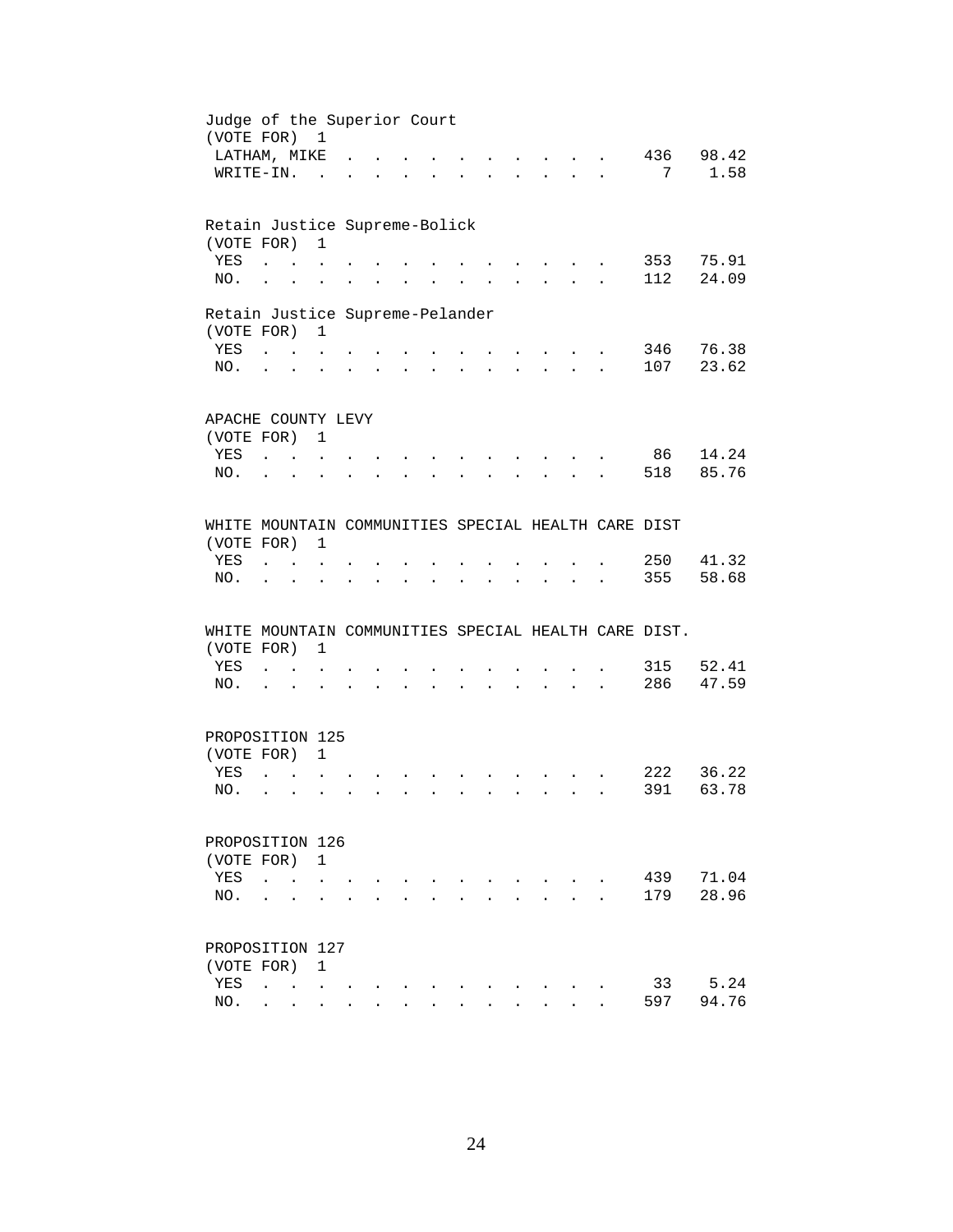#### PROPOSITION 305

| (VOTE FOR) 1                              |  |  |  |  |  |  |  |           |
|-------------------------------------------|--|--|--|--|--|--|--|-----------|
| YES                                       |  |  |  |  |  |  |  | 187 30.31 |
| NO.                                       |  |  |  |  |  |  |  | 430 69.69 |
| PROPOSITION 306<br>ר נתמיד היחמזז) $\sim$ |  |  |  |  |  |  |  |           |

| (VOTE FOR) 1 |  |  |  |  |  |  |               |  |
|--------------|--|--|--|--|--|--|---------------|--|
|              |  |  |  |  |  |  | YES 355 58.01 |  |
|              |  |  |  |  |  |  | NO. 257 41.99 |  |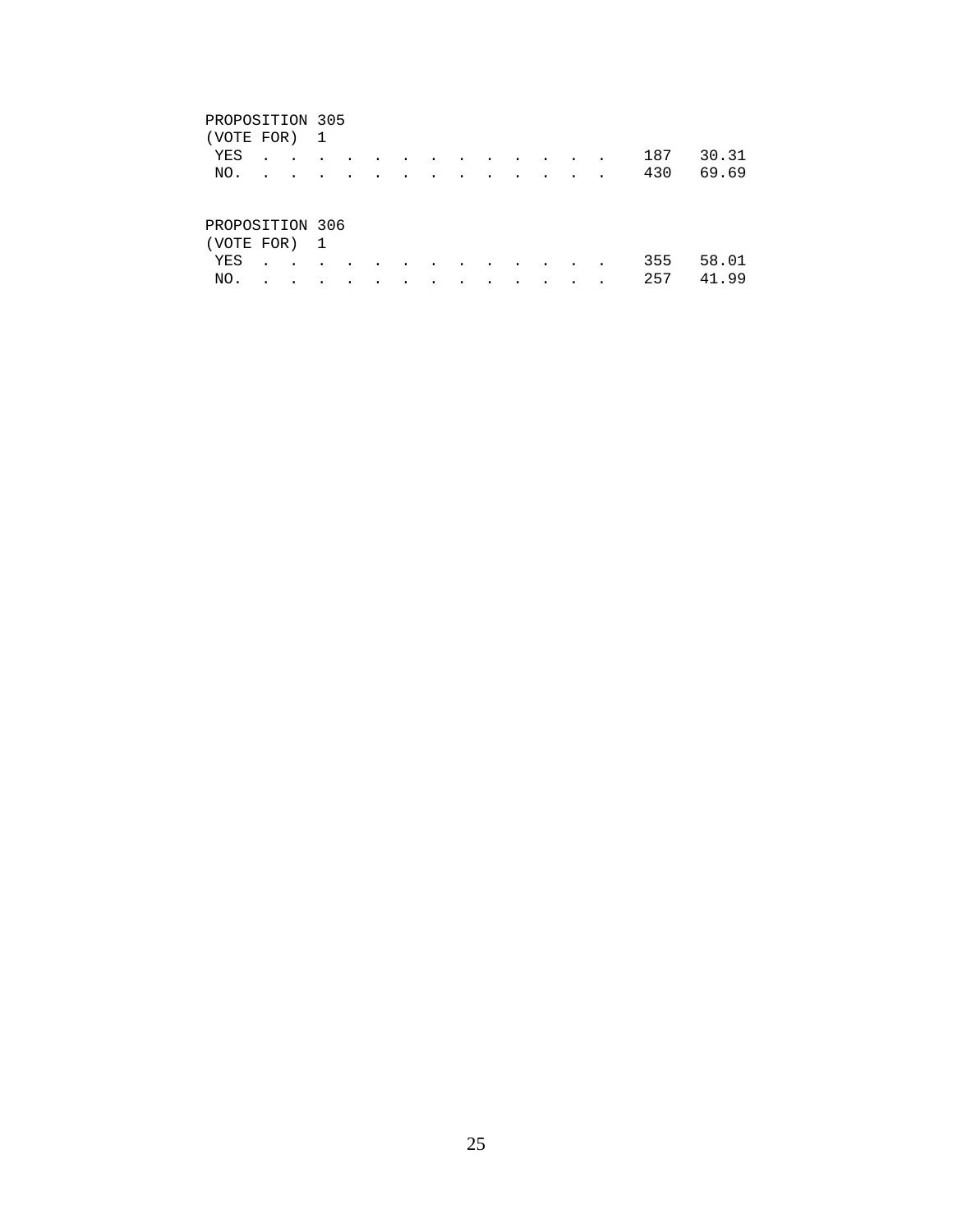| PRECINCT REPORT                          | GENERAL ELECTION                                                                                                                                                                                                              |                                                                                                         |                                                             |                                                           |              |              |                         | OFFICIAL RESULTS |
|------------------------------------------|-------------------------------------------------------------------------------------------------------------------------------------------------------------------------------------------------------------------------------|---------------------------------------------------------------------------------------------------------|-------------------------------------------------------------|-----------------------------------------------------------|--------------|--------------|-------------------------|------------------|
| RUN DATE:11/15/18 APACHE COUNTY, ARIZONA |                                                                                                                                                                                                                               |                                                                                                         |                                                             |                                                           |              |              |                         |                  |
| RUN TIME:02:10 PM NOVEMBER 6, 2018       |                                                                                                                                                                                                                               |                                                                                                         |                                                             |                                                           |              |              |                         |                  |
|                                          | 0008 13 DENNEHOTSO 13.1                                                                                                                                                                                                       |                                                                                                         |                                                             |                                                           |              |              |                         |                  |
|                                          |                                                                                                                                                                                                                               |                                                                                                         |                                                             |                                                           |              |              |                         | VOTES PERCENT    |
|                                          | REGISTERED VOTERS - TOTAL                                                                                                                                                                                                     |                                                                                                         |                                                             |                                                           |              | $\sim 100$   | 1099                    |                  |
|                                          | BALLOTS CAST - TOTAL. 504                                                                                                                                                                                                     |                                                                                                         |                                                             |                                                           |              |              |                         |                  |
|                                          | BALLOTS CAST - BLANK.                                                                                                                                                                                                         | $\mathbf{r} = \mathbf{r} + \mathbf{r} + \mathbf{r} + \mathbf{r} + \mathbf{r} + \mathbf{r} + \mathbf{r}$ |                                                             |                                                           |              |              | $\overline{\mathbf{3}}$ | .60              |
|                                          | VOTER TURNOUT - TOTAL                                                                                                                                                                                                         |                                                                                                         |                                                             |                                                           | $\sim$ $-$   | $\sim$       |                         | 45.86            |
|                                          | VOTER TURNOUT - BLANK                                                                                                                                                                                                         |                                                                                                         |                                                             |                                                           |              |              |                         | . 27             |
| U.S. Senator                             |                                                                                                                                                                                                                               |                                                                                                         |                                                             |                                                           |              |              |                         |                  |
| (VOTE FOR) 1                             |                                                                                                                                                                                                                               |                                                                                                         |                                                             |                                                           |              |              |                         |                  |
|                                          | SINEMA, KYRSTEN (DEM)                                                                                                                                                                                                         |                                                                                                         |                                                             |                                                           |              |              |                         | 390 79.92        |
|                                          | MCSALLY, MARTHA (REP)                                                                                                                                                                                                         |                                                                                                         |                                                             |                                                           |              |              | 71                      | 14.55            |
|                                          | GREEN, ANGELA (GRN)                                                                                                                                                                                                           |                                                                                                         |                                                             |                                                           |              |              | 24                      | 4.92             |
|                                          | $\texttt{WRTTE-IN.}$                                                                                                                                                                                                          | $\mathbf{r}$ , $\mathbf{r}$ , $\mathbf{r}$                                                              |                                                             | $\mathbf{r}$ , $\mathbf{r}$ , $\mathbf{r}$ , $\mathbf{r}$ |              | $\sim$       | $\overline{\mathbf{3}}$ | .61              |
|                                          | U.S. Rep. in Congress Dist. 1                                                                                                                                                                                                 |                                                                                                         |                                                             |                                                           |              |              |                         |                  |
| (VOTE FOR) 1                             |                                                                                                                                                                                                                               |                                                                                                         |                                                             |                                                           |              |              |                         |                  |
|                                          | O'HALLERAN, TOM (DEM) 394 80.57                                                                                                                                                                                               |                                                                                                         |                                                             |                                                           |              |              |                         |                  |
|                                          | ROGERS, WENDY (REP)                                                                                                                                                                                                           |                                                                                                         |                                                             |                                                           |              |              |                         | 91 18.61         |
|                                          | WRITE-IN.                                                                                                                                                                                                                     |                                                                                                         |                                                             |                                                           |              |              | $\overline{4}$          | .82              |
|                                          |                                                                                                                                                                                                                               |                                                                                                         |                                                             |                                                           |              |              |                         |                  |
| Governor                                 |                                                                                                                                                                                                                               |                                                                                                         |                                                             |                                                           |              |              |                         |                  |
| (VOTE FOR) 1                             |                                                                                                                                                                                                                               |                                                                                                         |                                                             |                                                           |              |              |                         |                  |
|                                          | GARCIA, DAVID (DEM)                                                                                                                                                                                                           |                                                                                                         |                                                             |                                                           |              |              |                         | 351 71.93        |
|                                          | DUCEY, DOUG (REP).                                                                                                                                                                                                            |                                                                                                         |                                                             |                                                           |              |              |                         | 105 21.52        |
|                                          | TORRES, ANGEL (GRN)                                                                                                                                                                                                           |                                                                                                         |                                                             |                                                           |              |              |                         | 28 5.74          |
|                                          | WRITE-IN.                                                                                                                                                                                                                     |                                                                                                         |                                                             |                                                           |              |              | $4\overline{4}$         | .82              |
|                                          | State Senator Dist. 7                                                                                                                                                                                                         |                                                                                                         |                                                             |                                                           |              |              |                         |                  |
| (VOTE FOR) 1                             |                                                                                                                                                                                                                               |                                                                                                         |                                                             |                                                           |              |              |                         |                  |
|                                          | PESHLAKAI, JAMESCITA (DEM).                                                                                                                                                                                                   |                                                                                                         |                                                             |                                                           |              |              |                         | 422 87.55        |
|                                          | MEALER, JL (REP), , , , , , , , , ,                                                                                                                                                                                           |                                                                                                         |                                                             |                                                           |              |              |                         | 57 11.83         |
| WRITE-IN.                                | the company of the company of the company of the company of the company of the company of the company of the company of the company of the company of the company of the company of the company of the company of the company |                                                                                                         |                                                             |                                                           |              |              | 3                       | .62              |
|                                          | State Rep Dist. 7                                                                                                                                                                                                             |                                                                                                         |                                                             |                                                           |              |              |                         |                  |
| (VOTE FOR) 2                             |                                                                                                                                                                                                                               |                                                                                                         |                                                             |                                                           |              |              |                         |                  |
|                                          | TELLER, ARLANDO (DEM)                                                                                                                                                                                                         | $\mathbf{r} = \mathbf{r} \cdot \mathbf{r}$ , $\mathbf{r} = \mathbf{r} \cdot \mathbf{r}$                 |                                                             |                                                           |              |              | 142                     | 25.54            |
|                                          | TSOSIE, MYRON (DEM).                                                                                                                                                                                                          | $\mathbf{r} = \mathbf{r} + \mathbf{r}$                                                                  |                                                             | $\mathbf{L} = \mathbf{L} \mathbf{L}$                      | $\mathbf{L}$ | $\mathbf{r}$ |                         | 353 63.49        |
|                                          | SHAMLEY, DOYEL (REP).                                                                                                                                                                                                         |                                                                                                         |                                                             |                                                           | $\cdot$      |              | 60 -                    | 10.79            |
|                                          | WRITE-IN.                                                                                                                                                                                                                     |                                                                                                         |                                                             |                                                           |              |              | $\mathbf{1}$            | .18              |
|                                          | Secretary of State                                                                                                                                                                                                            |                                                                                                         |                                                             |                                                           |              |              |                         |                  |
| (VOTE FOR) 1                             |                                                                                                                                                                                                                               |                                                                                                         |                                                             |                                                           |              |              |                         |                  |
|                                          | HOBBS, KATIE (DEM)                                                                                                                                                                                                            |                                                                                                         |                                                             |                                                           |              |              | 403                     | 82.41            |
|                                          | GAYNOR, STEVE (REP).                                                                                                                                                                                                          | $\sim$                                                                                                  |                                                             |                                                           |              |              | 84                      | 17.18            |
|                                          | WRITE-IN.                                                                                                                                                                                                                     |                                                                                                         | $\bullet$ .<br><br><br><br><br><br><br><br><br><br><br><br> | $\mathbf{z} = \mathbf{z} + \mathbf{z}$ . The $\mathbf{z}$ |              |              | 2                       | .41              |
|                                          |                                                                                                                                                                                                                               |                                                                                                         |                                                             |                                                           |              |              |                         |                  |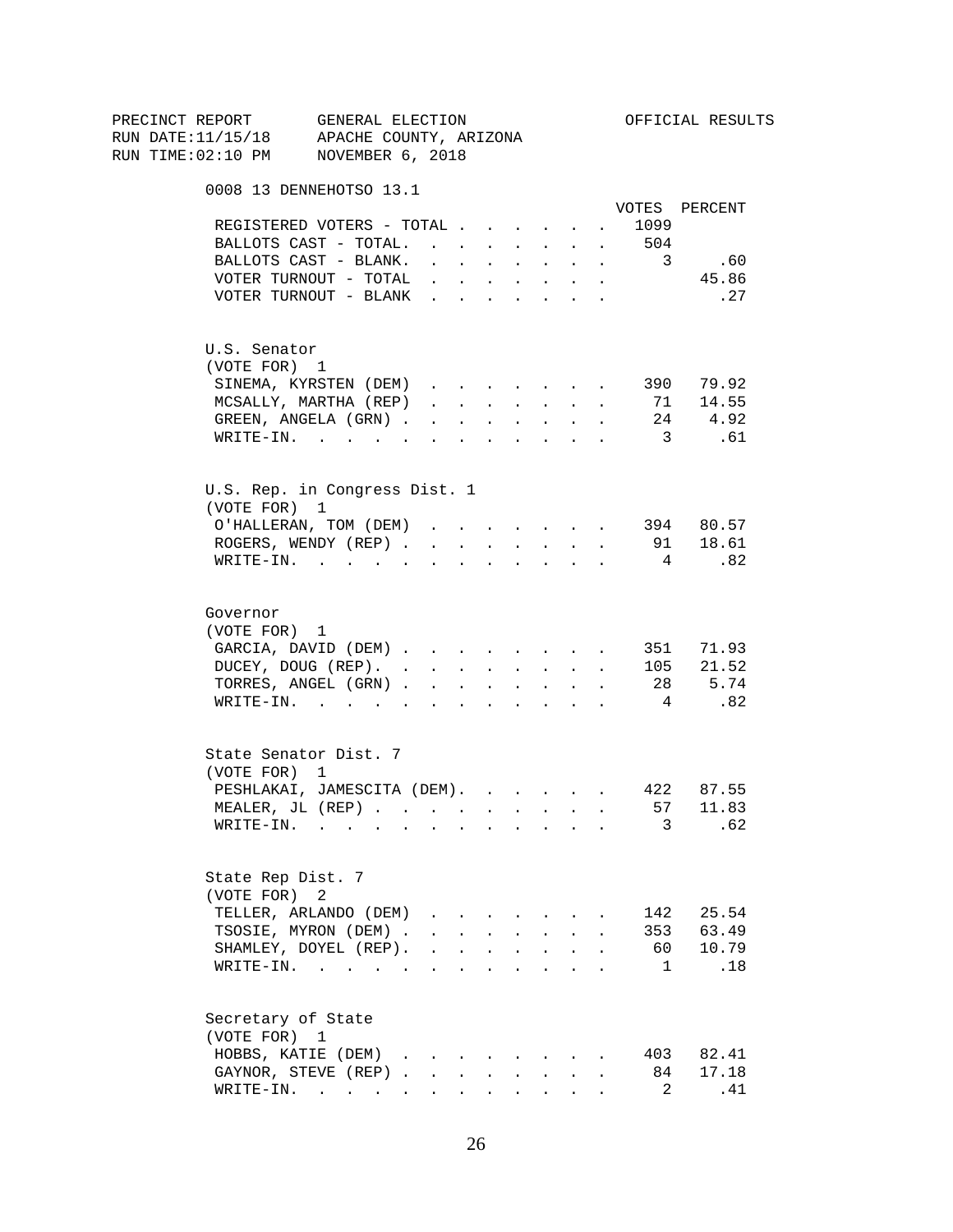| Attorney General                                                                                                                                                                                                                                                                                                                                                                                                                                          |
|-----------------------------------------------------------------------------------------------------------------------------------------------------------------------------------------------------------------------------------------------------------------------------------------------------------------------------------------------------------------------------------------------------------------------------------------------------------|
| (VOTE FOR) 1                                                                                                                                                                                                                                                                                                                                                                                                                                              |
| 392 80.99<br>CONTRERAS, JANUARY (DEM)                                                                                                                                                                                                                                                                                                                                                                                                                     |
| 90 18.60<br>BRNOVICH, MARK (REP).<br>$\ddot{\phantom{a}}$                                                                                                                                                                                                                                                                                                                                                                                                 |
| $\overline{\mathbf{c}}$<br>.41<br>WRITE-IN.                                                                                                                                                                                                                                                                                                                                                                                                               |
|                                                                                                                                                                                                                                                                                                                                                                                                                                                           |
| State Treasurer                                                                                                                                                                                                                                                                                                                                                                                                                                           |
| (VOTE FOR) 1                                                                                                                                                                                                                                                                                                                                                                                                                                              |
| 391 80.79<br>MANOIL, MARK (DEM)<br>$\ddot{\phantom{a}}$                                                                                                                                                                                                                                                                                                                                                                                                   |
| 92 19.01<br>YEE, KIMBERLY (REP)<br>$\mathbf{L}^{\text{max}}$<br>$\mathbf{L} = \mathbf{L} \mathbf{L} + \mathbf{L} \mathbf{L}$<br>$\ddot{\phantom{a}}$                                                                                                                                                                                                                                                                                                      |
| $\mathbf 1$<br>.21<br>$W\text{RITE}-\text{IN}.$<br>$\sim$ $\sim$<br>$\sim$ $\sim$ $\sim$<br>$\sim$                                                                                                                                                                                                                                                                                                                                                        |
|                                                                                                                                                                                                                                                                                                                                                                                                                                                           |
|                                                                                                                                                                                                                                                                                                                                                                                                                                                           |
| Superintendent of Public Instruction                                                                                                                                                                                                                                                                                                                                                                                                                      |
| (VOTE FOR) 1                                                                                                                                                                                                                                                                                                                                                                                                                                              |
| HOFFMAN, KATHY (DEM). .<br>401 83.89                                                                                                                                                                                                                                                                                                                                                                                                                      |
| 76<br>15.90<br>RIGGS, FRANK (REP).<br>$\sim$<br>$\ddot{\phantom{a}}$                                                                                                                                                                                                                                                                                                                                                                                      |
| $W\text{RITE-IN.}$<br>.21<br>1                                                                                                                                                                                                                                                                                                                                                                                                                            |
|                                                                                                                                                                                                                                                                                                                                                                                                                                                           |
|                                                                                                                                                                                                                                                                                                                                                                                                                                                           |
| State Mine Inspector                                                                                                                                                                                                                                                                                                                                                                                                                                      |
| (VOTE FOR)<br>1                                                                                                                                                                                                                                                                                                                                                                                                                                           |
| 393 81.54<br>PIERCE, WILLIAM "BILL" (DEM)                                                                                                                                                                                                                                                                                                                                                                                                                 |
|                                                                                                                                                                                                                                                                                                                                                                                                                                                           |
| 88 18.26<br>HART, JOE (REP)<br>$\mathbf{L} = \mathbf{L} \mathbf{L}$<br>$\mathbf{L} = \mathbf{L}$<br>$\bullet$ .<br><br><br><br><br><br><br><br><br><br><br><br><br>$\bullet$                                                                                                                                                                                                                                                                              |
| . 21<br>WRITE-IN.<br>$\overline{1}$                                                                                                                                                                                                                                                                                                                                                                                                                       |
|                                                                                                                                                                                                                                                                                                                                                                                                                                                           |
| Corporation Commissioner                                                                                                                                                                                                                                                                                                                                                                                                                                  |
| 2                                                                                                                                                                                                                                                                                                                                                                                                                                                         |
| (VOTE FOR)                                                                                                                                                                                                                                                                                                                                                                                                                                                |
| KENNEDY, SANDRA (DEM)<br>317 53.55                                                                                                                                                                                                                                                                                                                                                                                                                        |
| SEARS, KIANA MARIA (DEM).<br>189 31.93<br>$\mathbf{1}$ $\mathbf{1}$ $\mathbf{1}$ $\mathbf{1}$ $\mathbf{1}$ $\mathbf{1}$ $\mathbf{1}$<br>$\ddot{\phantom{0}}$<br>$\ddot{\phantom{0}}$                                                                                                                                                                                                                                                                      |
| 35 5.91<br>GLASSMAN, RODNEY (REP).<br>$\sim$<br>$\ddot{\phantom{0}}$<br>$\mathbf{A}$ and $\mathbf{A}$ and $\mathbf{A}$<br>$\mathbf{L}^{\text{max}}$<br>$\ddot{\phantom{0}}$                                                                                                                                                                                                                                                                               |
| 50 8.45<br>OLSON, JUSTIN (REP). .<br>$\mathbf{r} = \mathbf{r} + \mathbf{r}$ .<br>$\sim$ $-$<br>$\ddot{\phantom{0}}$<br>$\bullet$                                                                                                                                                                                                                                                                                                                          |
| .17<br>WRITE-IN.<br>$\overline{1}$                                                                                                                                                                                                                                                                                                                                                                                                                        |
|                                                                                                                                                                                                                                                                                                                                                                                                                                                           |
|                                                                                                                                                                                                                                                                                                                                                                                                                                                           |
| Clerk of the Superior Court                                                                                                                                                                                                                                                                                                                                                                                                                               |
| (VOTE FOR)<br>$\mathbf{1}$                                                                                                                                                                                                                                                                                                                                                                                                                                |
| HOUNSHELL, ANNELL (DEM).<br>451 99.12<br><b>Contract Contract Street</b>                                                                                                                                                                                                                                                                                                                                                                                  |
| 4<br>88<br>WRITE-IN.                                                                                                                                                                                                                                                                                                                                                                                                                                      |
|                                                                                                                                                                                                                                                                                                                                                                                                                                                           |
|                                                                                                                                                                                                                                                                                                                                                                                                                                                           |
| Justice of the Peace Dist. 4 Chinle                                                                                                                                                                                                                                                                                                                                                                                                                       |
| (VOTE FOR) 1                                                                                                                                                                                                                                                                                                                                                                                                                                              |
| 460<br>98.92<br>CLYDE, VICTOR J. (DEM)<br>$\sim$                                                                                                                                                                                                                                                                                                                                                                                                          |
| 5<br>1.08<br>$\texttt{WRTTE-IN.}$                                                                                                                                                                                                                                                                                                                                                                                                                         |
|                                                                                                                                                                                                                                                                                                                                                                                                                                                           |
|                                                                                                                                                                                                                                                                                                                                                                                                                                                           |
| Constable Dist. 4 Chinle                                                                                                                                                                                                                                                                                                                                                                                                                                  |
| (VOTE FOR)<br>1                                                                                                                                                                                                                                                                                                                                                                                                                                           |
| 82<br>WRITE-IN.<br>100.00<br>$\mathbf{a} = \mathbf{a} + \mathbf{a} + \mathbf{a} + \mathbf{a} + \mathbf{a} + \mathbf{a} + \mathbf{a} + \mathbf{a} + \mathbf{a} + \mathbf{a} + \mathbf{a} + \mathbf{a} + \mathbf{a} + \mathbf{a} + \mathbf{a} + \mathbf{a} + \mathbf{a} + \mathbf{a} + \mathbf{a} + \mathbf{a} + \mathbf{a} + \mathbf{a} + \mathbf{a} + \mathbf{a} + \mathbf{a} + \mathbf{a} + \mathbf{a} + \mathbf{a} + \mathbf{a} + \mathbf{a} + \mathbf$ |
|                                                                                                                                                                                                                                                                                                                                                                                                                                                           |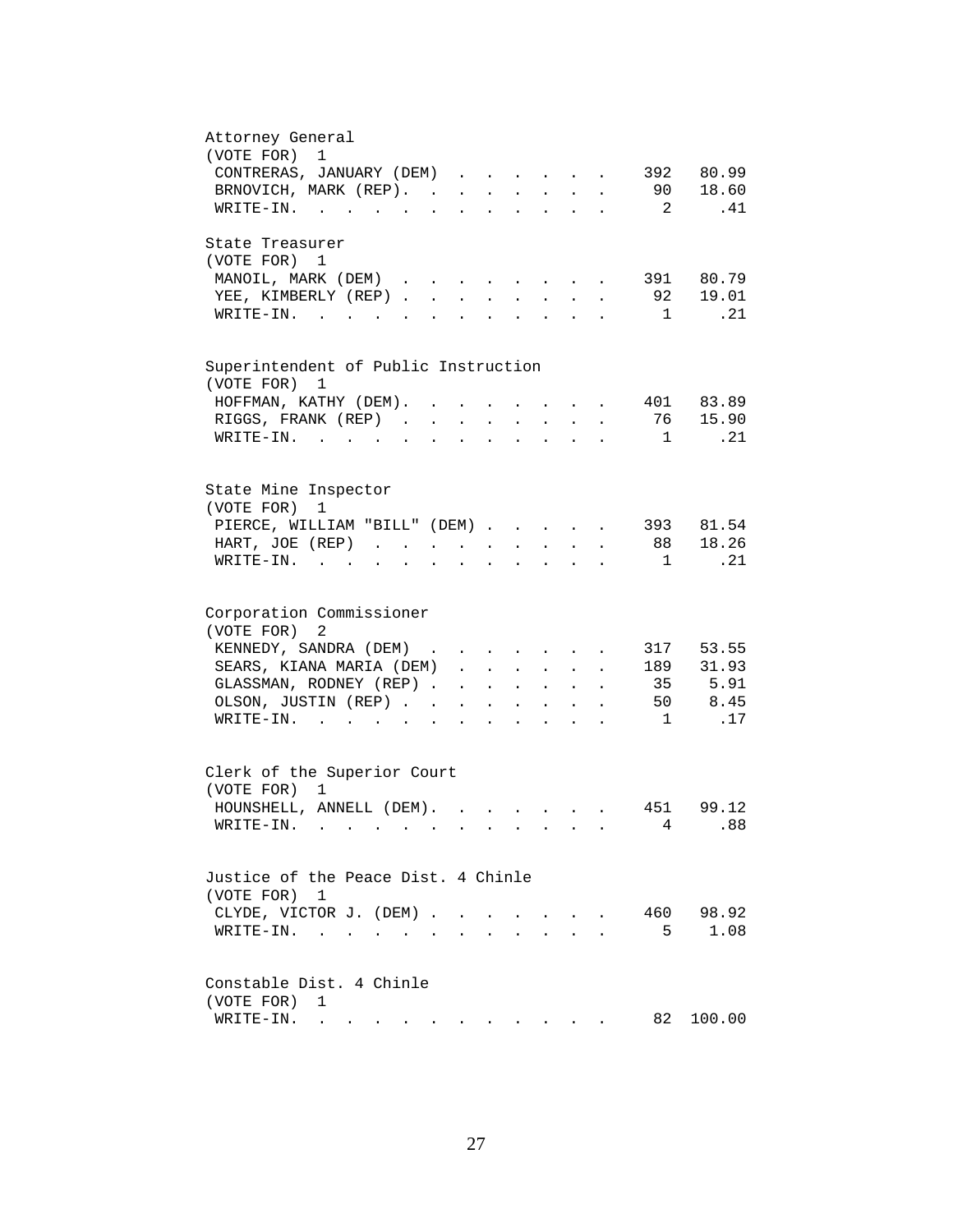| Judge of the Superior Court<br>(VOTE FOR) 1 |                                                |                                            |                      |                      |                      |                      |                      |                      |                      |                                                       |                      |            |                |
|---------------------------------------------|------------------------------------------------|--------------------------------------------|----------------------|----------------------|----------------------|----------------------|----------------------|----------------------|----------------------|-------------------------------------------------------|----------------------|------------|----------------|
| LATHAM, MIKE                                |                                                |                                            |                      |                      |                      |                      |                      |                      |                      | $\mathbf{r}$ and $\mathbf{r}$                         |                      | 386        | 98.72          |
| WRITE-IN.                                   |                                                |                                            | $\sim$               |                      |                      |                      |                      |                      |                      | <b>Contract Contract</b>                              | $\mathbf{L}$         | 5          | 1.28           |
| Retain Justice Supreme-Bolick               |                                                |                                            |                      |                      |                      |                      |                      |                      |                      |                                                       |                      |            |                |
| (VOTE FOR)                                  |                                                |                                            | $\mathbf{1}$         |                      |                      |                      |                      |                      |                      |                                                       |                      |            |                |
| YES                                         | $\ddot{\phantom{a}}$                           |                                            |                      |                      |                      |                      |                      |                      |                      |                                                       |                      | 251        | 57.18          |
| NO.                                         | $\ddot{\phantom{a}}$                           |                                            |                      |                      |                      |                      |                      |                      |                      |                                                       |                      | 188        | 42.82          |
| Retain Justice Supreme-Pelander             |                                                |                                            |                      |                      |                      |                      |                      |                      |                      |                                                       |                      |            |                |
| (VOTE FOR)                                  |                                                |                                            | $\mathbf{1}$         |                      |                      |                      |                      |                      |                      |                                                       |                      |            |                |
| YES                                         | $\mathbf{u}$ and $\mathbf{u}$ and $\mathbf{u}$ |                                            |                      |                      |                      |                      |                      |                      |                      | $\sim$ $\sim$                                         |                      | 248        | 58.77          |
| NO.                                         | $\cdot$ $\cdot$                                |                                            | $\ddot{\phantom{a}}$ |                      |                      | $\ddot{\phantom{0}}$ | $\ddot{\phantom{0}}$ | $\ddot{\phantom{0}}$ | $\ddot{\phantom{0}}$ | $\mathbf{z} = \mathbf{z} + \mathbf{z}$ .              | $\ddot{\phantom{a}}$ | 174        | 41.23          |
| APACHE COUNTY LEVY                          |                                                |                                            |                      |                      |                      |                      |                      |                      |                      |                                                       |                      |            |                |
| (VOTE FOR) 1                                |                                                |                                            |                      |                      |                      |                      |                      |                      |                      |                                                       |                      |            |                |
| YES                                         | $\mathbf{r}$ , $\mathbf{r}$                    |                                            |                      |                      |                      |                      |                      |                      |                      |                                                       |                      | 129        | 27.86          |
| NO.                                         | $\ddot{\phantom{a}}$                           | $\sim$                                     |                      |                      |                      |                      |                      |                      |                      |                                                       |                      | 334        | 72.14          |
|                                             |                                                |                                            |                      |                      |                      |                      |                      |                      |                      |                                                       |                      |            |                |
| PROPOSITION 125                             |                                                |                                            |                      |                      |                      |                      |                      |                      |                      |                                                       |                      |            |                |
| (VOTE FOR)                                  |                                                |                                            | $\mathbf{1}$         |                      |                      |                      |                      |                      |                      |                                                       |                      |            |                |
| YES                                         |                                                |                                            |                      |                      |                      |                      |                      |                      |                      |                                                       |                      | 197        | 42.64          |
| NO.                                         |                                                |                                            |                      |                      |                      |                      |                      |                      |                      |                                                       |                      | 265        | 57.36          |
|                                             |                                                |                                            |                      |                      |                      |                      |                      |                      |                      |                                                       |                      |            |                |
| PROPOSITION 126                             |                                                |                                            |                      |                      |                      |                      |                      |                      |                      |                                                       |                      |            |                |
| (VOTE FOR)                                  |                                                |                                            | $\mathbf{1}$         |                      |                      |                      |                      |                      |                      |                                                       |                      |            |                |
| YES<br>NO.                                  | $\ddot{\phantom{a}}$                           | <b>Contract Contract</b>                   | $\sim$               |                      |                      |                      |                      |                      |                      | $\sim$                                                |                      | 160<br>313 | 33.83<br>66.17 |
|                                             | $\sim$ $\sim$ $\sim$                           |                                            | $\ddot{\phantom{a}}$ | $\ddot{\phantom{a}}$ | $\ddot{\phantom{0}}$ | $\ddot{\phantom{0}}$ | $\ddot{\phantom{a}}$ | $\ddot{\phantom{0}}$ | $\ddot{\phantom{0}}$ | $\mathbf{r} = \mathbf{r} + \mathbf{r} + \mathbf{r}$ . |                      |            |                |
| PROPOSITION 127                             |                                                |                                            |                      |                      |                      |                      |                      |                      |                      |                                                       |                      |            |                |
| (VOTE FOR) 1                                |                                                |                                            |                      |                      |                      |                      |                      |                      |                      |                                                       |                      |            |                |
| YES                                         | $\ddot{\phantom{a}}$                           |                                            |                      |                      |                      |                      |                      |                      |                      |                                                       |                      | 111        | 24.24          |
| NO.                                         | $\ddot{\phantom{a}}$                           | $\ddot{\phantom{a}}$                       |                      |                      |                      |                      |                      |                      |                      | $\sim$                                                |                      | 347        | 75.76          |
|                                             |                                                |                                            |                      |                      |                      |                      |                      |                      |                      |                                                       |                      |            |                |
| PROPOSITION 305                             |                                                |                                            |                      |                      |                      |                      |                      |                      |                      |                                                       |                      |            |                |
| (VOTE FOR) 1                                |                                                |                                            |                      |                      |                      |                      |                      |                      |                      |                                                       |                      |            |                |
| YES                                         | $\ddot{\phantom{a}}$                           |                                            |                      |                      |                      |                      |                      |                      |                      |                                                       |                      | 234        | 52.82          |
| NO.                                         |                                                |                                            |                      |                      |                      |                      |                      |                      |                      |                                                       |                      | 209        | 47.18          |
| PROPOSITION 306                             |                                                |                                            |                      |                      |                      |                      |                      |                      |                      |                                                       |                      |            |                |
| (VOTE FOR)                                  |                                                |                                            | 1                    |                      |                      |                      |                      |                      |                      |                                                       |                      |            |                |
| YES                                         | $\ddot{\phantom{a}}$                           | $\mathbf{r}$ , $\mathbf{r}$ , $\mathbf{r}$ |                      |                      |                      |                      |                      |                      |                      |                                                       |                      | 176        | 39.02          |
| NO.                                         |                                                | $\mathbf{r} = \mathbf{r}$                  | $\ddot{\phantom{0}}$ |                      |                      |                      |                      |                      |                      |                                                       |                      | 275        | 60.98          |
|                                             |                                                |                                            |                      |                      |                      |                      |                      |                      |                      |                                                       |                      |            |                |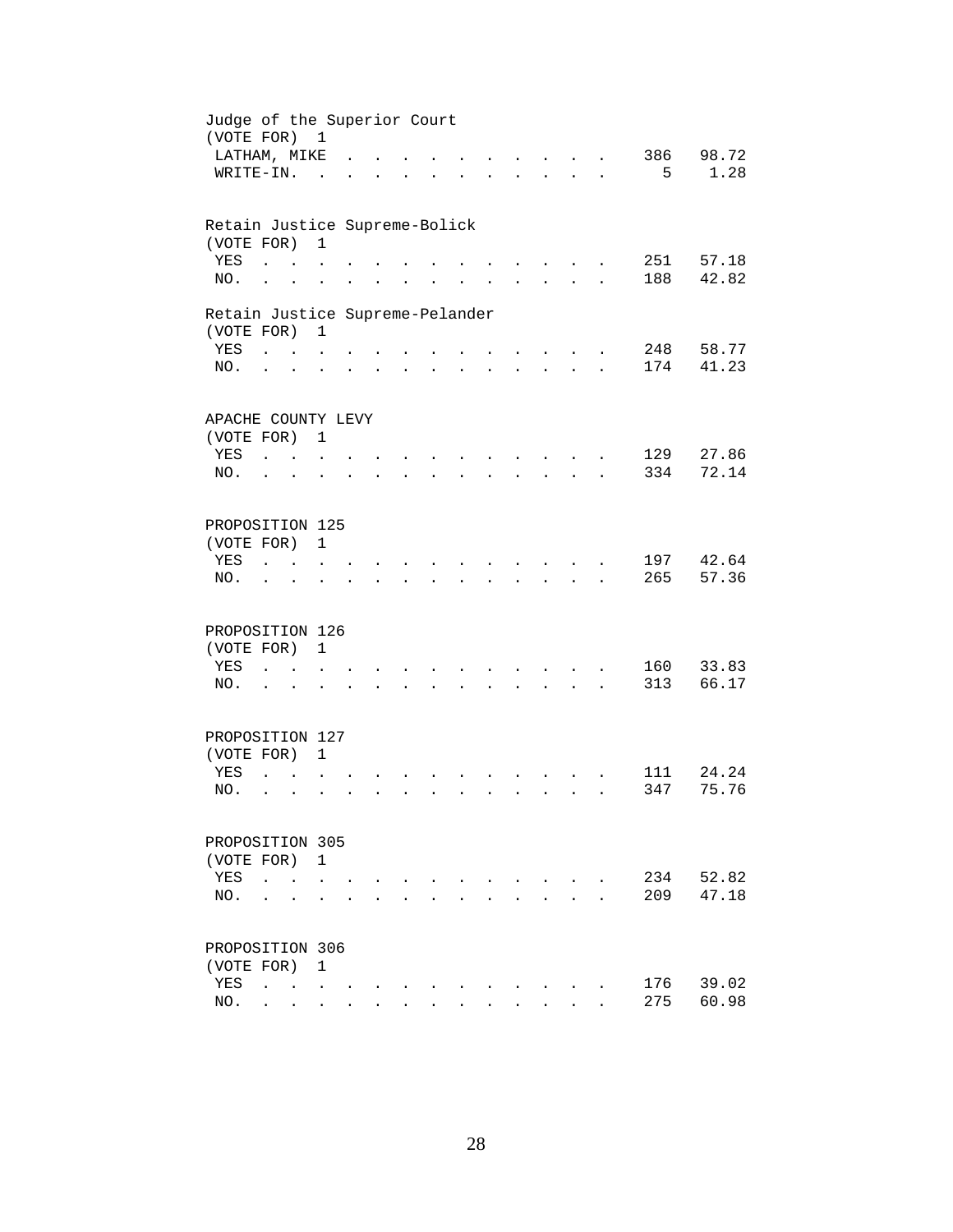| PRECINCT REPORT | GENERAL ELECTION<br>RUN DATE:11/15/18 APACHE COUNTY, ARIZONA                                                             |              |                                 |                           |        |                                                           |                       |                                    | OFFICIAL RESULTS |
|-----------------|--------------------------------------------------------------------------------------------------------------------------|--------------|---------------------------------|---------------------------|--------|-----------------------------------------------------------|-----------------------|------------------------------------|------------------|
|                 | RUN TIME:02:10 PM NOVEMBER 6, 2018                                                                                       |              |                                 |                           |        |                                                           |                       |                                    |                  |
|                 | 0009 16 EAGAR 16.1/16.2                                                                                                  |              |                                 |                           |        |                                                           |                       |                                    | VOTES PERCENT    |
|                 | REGISTERED VOTERS - TOTAL                                                                                                |              |                                 |                           |        |                                                           |                       | 1132<br>$\mathcal{L}^{\text{max}}$ |                  |
|                 | BALLOTS CAST - TOTAL. 858                                                                                                |              |                                 |                           |        |                                                           |                       |                                    |                  |
|                 | BALLOTS CAST - BLANK.                                                                                                    |              |                                 |                           |        | and a series of the series of the series of               |                       | $\overline{0}$                     |                  |
|                 | VOTER TURNOUT - TOTAL $\ldots$                                                                                           |              |                                 |                           |        |                                                           | $\bullet$ . $\bullet$ |                                    | 75.80            |
|                 | VOTER TURNOUT - BLANK                                                                                                    |              |                                 |                           |        |                                                           |                       |                                    |                  |
|                 | U.S. Senator                                                                                                             |              |                                 |                           |        |                                                           |                       |                                    |                  |
|                 | (VOTE FOR) 1                                                                                                             |              |                                 |                           |        |                                                           |                       |                                    |                  |
|                 | SINEMA, KYRSTEN (DEM)                                                                                                    |              |                                 |                           |        |                                                           |                       |                                    | 142 16.77        |
|                 | MCSALLY, MARTHA (REP)                                                                                                    |              |                                 |                           |        |                                                           |                       |                                    | 679 80.17        |
|                 | GREEN, ANGELA (GRN)                                                                                                      |              |                                 |                           |        |                                                           |                       |                                    | 23 2.72          |
|                 | WRITE-IN.                                                                                                                |              |                                 |                           |        |                                                           |                       | $\overline{\mathbf{3}}$            | .35              |
|                 | U.S. Rep. in Congress Dist. 1<br>(VOTE FOR) 1                                                                            |              |                                 |                           |        |                                                           |                       |                                    |                  |
|                 | O'HALLERAN, TOM (DEM)                                                                                                    |              |                                 |                           |        |                                                           |                       |                                    | 181 21.73        |
|                 | ROGERS, WENDY (REP) 647 77.67                                                                                            |              |                                 |                           |        |                                                           |                       |                                    |                  |
|                 | WRITE-IN.                                                                                                                |              |                                 |                           |        |                                                           |                       | $-5$                               | .60              |
| Governor        |                                                                                                                          |              |                                 |                           |        |                                                           |                       |                                    |                  |
|                 | (VOTE FOR) 1                                                                                                             |              |                                 |                           |        |                                                           |                       |                                    |                  |
|                 | GARCIA, DAVID (DEM)                                                                                                      |              |                                 |                           |        |                                                           |                       |                                    | 114 13.41        |
|                 | DUCEY, DOUG (REP).                                                                                                       |              |                                 |                           |        |                                                           |                       |                                    | 725 85.29        |
|                 | TORRES, ANGEL (GRN)                                                                                                      |              |                                 |                           |        |                                                           |                       |                                    | 9 1.06           |
|                 | WRITE-IN. 2 . 24                                                                                                         |              |                                 |                           |        |                                                           |                       |                                    |                  |
|                 | State Senator Dist. 7<br>(VOTE FOR) 1                                                                                    |              |                                 |                           |        |                                                           |                       |                                    |                  |
|                 | PESHLAKAI, JAMESCITA (DEM). 139 17.18                                                                                    |              |                                 |                           |        |                                                           |                       |                                    |                  |
|                 | MEALER, JL (REP) 668 82.57                                                                                               |              |                                 |                           |        |                                                           |                       |                                    |                  |
|                 | WRITE-IN.<br>$\mathbf{r}$ , and $\mathbf{r}$ , and $\mathbf{r}$ , and $\mathbf{r}$ , and $\mathbf{r}$ , and $\mathbf{r}$ |              |                                 |                           |        |                                                           |                       | 2                                  | . 25             |
|                 |                                                                                                                          |              |                                 |                           |        |                                                           |                       |                                    |                  |
|                 | State Rep Dist. 7<br>(VOTE FOR) 2                                                                                        |              |                                 |                           |        |                                                           |                       |                                    |                  |
|                 | TELLER, ARLANDO (DEM)                                                                                                    |              | $\cdot$ $\cdot$ $\cdot$ $\cdot$ |                           |        |                                                           |                       | 135                                | 13.93            |
|                 | TSOSIE, MYRON (DEM).                                                                                                     | $\mathbf{r}$ |                                 | $\mathbf{L} = \mathbf{L}$ | $\sim$ | $\sim$ $-$                                                |                       | 124                                | 12.80            |
|                 | SHAMLEY, DOYEL (REP).                                                                                                    |              |                                 |                           |        | $\mathbf{r}$ , $\mathbf{r}$ , $\mathbf{r}$ , $\mathbf{r}$ |                       | 702                                | 72.45            |
|                 | WRITE-IN.                                                                                                                |              |                                 |                           |        |                                                           |                       | 8                                  | 83               |
|                 | Secretary of State                                                                                                       |              |                                 |                           |        |                                                           |                       |                                    |                  |
|                 | (VOTE FOR) 1                                                                                                             |              |                                 |                           |        |                                                           |                       |                                    |                  |
|                 | HOBBS, KATIE (DEM)                                                                                                       |              |                                 |                           |        |                                                           |                       |                                    | 147 17.63        |
|                 | GAYNOR, STEVE (REP).                                                                                                     | $\sim$       | $\sim$                          | $\ddot{\phantom{0}}$      |        | $\sim 10^{-11}$                                           |                       | 683                                | 81.89            |
|                 | WRITE-IN.                                                                                                                |              |                                 |                           |        | $\cdot$ $\cdot$ $\cdot$ $\cdot$                           |                       | 4                                  | .48              |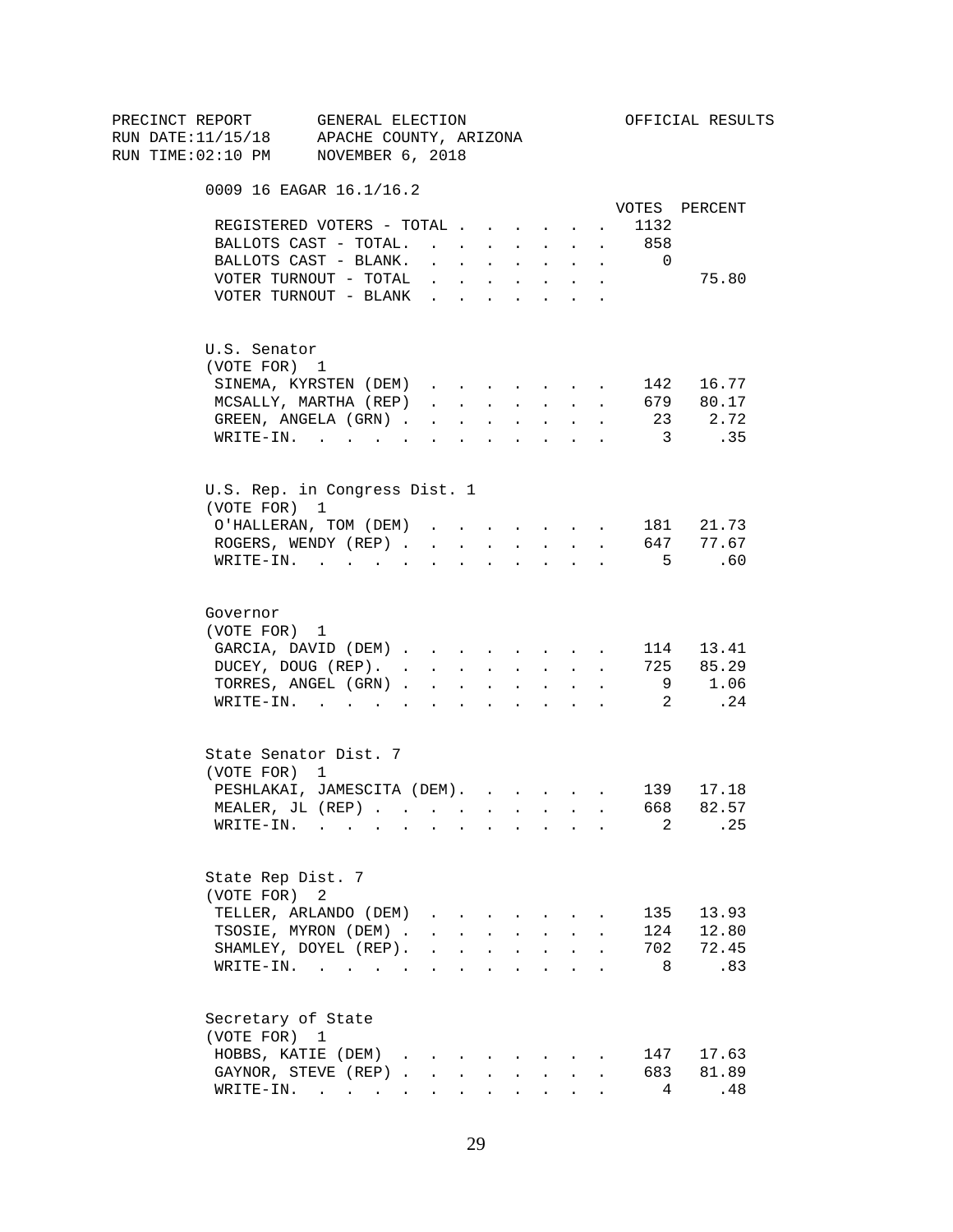| Attorney General<br>(VOTE FOR)<br>$\mathbf{1}$                                                                                                                                                                                                                                                                                                                                                         |
|--------------------------------------------------------------------------------------------------------------------------------------------------------------------------------------------------------------------------------------------------------------------------------------------------------------------------------------------------------------------------------------------------------|
| CONTRERAS, JANUARY (DEM)<br>131 15.73                                                                                                                                                                                                                                                                                                                                                                  |
| 698 83.79<br>BRNOVICH, MARK (REP).                                                                                                                                                                                                                                                                                                                                                                     |
| .48<br>WRITE-IN.<br>$4\phantom{.00000}\phantom{.0000}\phantom{.0000}\phantom{.0000}\phantom{.0000}\phantom{.0000}\phantom{.0000}\phantom{.0000}\phantom{.0000}\phantom{.0000}\phantom{.0000}\phantom{.0000}\phantom{.0000}\phantom{.0000}\phantom{.0000}\phantom{.0000}\phantom{.0000}\phantom{.0000}\phantom{.0000}\phantom{.0000}\phantom{.0000}\phantom{.0000}\phantom{.0000}\phantom{.0000}\phant$ |
|                                                                                                                                                                                                                                                                                                                                                                                                        |
| State Treasurer                                                                                                                                                                                                                                                                                                                                                                                        |
| (VOTE FOR) 1                                                                                                                                                                                                                                                                                                                                                                                           |
| 140 17.14<br>MANOIL, MARK (DEM)                                                                                                                                                                                                                                                                                                                                                                        |
| 675 82.62<br>YEE, KIMBERLY (REP).<br>$\sim 10^{-11}$<br>$\mathbf{r}$<br>$\mathbf{L}$                                                                                                                                                                                                                                                                                                                   |
| .24<br>$\overline{\phantom{a}}^2$<br>$W\text{RITE-IN.}$<br>$\mathbb{R}^{n \times n}$                                                                                                                                                                                                                                                                                                                   |
|                                                                                                                                                                                                                                                                                                                                                                                                        |
|                                                                                                                                                                                                                                                                                                                                                                                                        |
| Superintendent of Public Instruction                                                                                                                                                                                                                                                                                                                                                                   |
| (VOTE FOR)<br>1                                                                                                                                                                                                                                                                                                                                                                                        |
| 160 19.39<br>HOFFMAN, KATHY (DEM). .<br>$\ddot{\phantom{a}}$<br>$\sim$ $-$                                                                                                                                                                                                                                                                                                                             |
| 663 80.36<br>RIGGS, FRANK (REP)<br>$\mathbf{L}^{\text{max}}$ , and $\mathbf{L}^{\text{max}}$                                                                                                                                                                                                                                                                                                           |
| .24<br>$\overline{2}$<br>WRITE-IN.<br>$\sim$ $\sim$                                                                                                                                                                                                                                                                                                                                                    |
|                                                                                                                                                                                                                                                                                                                                                                                                        |
| State Mine Inspector                                                                                                                                                                                                                                                                                                                                                                                   |
| (VOTE FOR)<br>1                                                                                                                                                                                                                                                                                                                                                                                        |
| PIERCE, WILLIAM "BILL" (DEM)<br>131 16.05                                                                                                                                                                                                                                                                                                                                                              |
| 680 83.33<br>HART, JOE (REP)<br>$\ddot{\phantom{a}}$                                                                                                                                                                                                                                                                                                                                                   |
| 5<br>.61<br>$\texttt{WRTTE-IN.}$<br>$\mathbf{r}$ , $\mathbf{r}$ , $\mathbf{r}$<br><b>All Card Control</b><br>$\ddot{\phantom{0}}$<br>$\ddot{\phantom{a}}$<br>$\ddot{\phantom{a}}$<br>$\ddot{\phantom{a}}$                                                                                                                                                                                              |
|                                                                                                                                                                                                                                                                                                                                                                                                        |
|                                                                                                                                                                                                                                                                                                                                                                                                        |
| Corporation Commissioner                                                                                                                                                                                                                                                                                                                                                                               |
| (VOTE FOR)<br>2                                                                                                                                                                                                                                                                                                                                                                                        |
| 138 9.43<br>KENNEDY, SANDRA (DEM)                                                                                                                                                                                                                                                                                                                                                                      |
| 117 7.99<br>SEARS, KIANA MARIA (DEM)<br>$\mathbf{r}$                                                                                                                                                                                                                                                                                                                                                   |
| GLASSMAN, RODNEY (REP)<br>597 40.78<br>$\mathbf{r} = \mathbf{r} \cdot \mathbf{r}$<br>$\mathbf{L}$<br>$\ddot{\phantom{a}}$                                                                                                                                                                                                                                                                              |
| 41.67<br>610<br>OLSON, JUSTIN (REP).<br>$\mathbf{r} = \mathbf{r} \cdot \mathbf{r}$ , where $\mathbf{r} = \mathbf{r} \cdot \mathbf{r}$<br>$\sim$<br>$\ddot{\phantom{0}}$                                                                                                                                                                                                                                |
| 2<br>.14<br>$\texttt{WRTTE-IN.}$<br>$\mathbf{L} = \mathbf{L} \mathbf{L} + \mathbf{L} \mathbf{L}$                                                                                                                                                                                                                                                                                                       |
|                                                                                                                                                                                                                                                                                                                                                                                                        |
|                                                                                                                                                                                                                                                                                                                                                                                                        |
| Clerk of the Superior Court                                                                                                                                                                                                                                                                                                                                                                            |
| (VOTE FOR) 1                                                                                                                                                                                                                                                                                                                                                                                           |
|                                                                                                                                                                                                                                                                                                                                                                                                        |
| HOUNSHELL, ANNELL (DEM).<br>385 93.45<br>$\sim$ $\sim$ $\sim$ $\sim$ $\sim$                                                                                                                                                                                                                                                                                                                            |
| 27 6.55<br>$W\text{RITE}-\text{IN}.$                                                                                                                                                                                                                                                                                                                                                                   |
|                                                                                                                                                                                                                                                                                                                                                                                                        |
|                                                                                                                                                                                                                                                                                                                                                                                                        |
| Justice of the Peace Dist. 1 Round Valley                                                                                                                                                                                                                                                                                                                                                              |
| (VOTE FOR) 1                                                                                                                                                                                                                                                                                                                                                                                           |
| 723<br>97.57<br>GREGORY, MARSHA (REP).                                                                                                                                                                                                                                                                                                                                                                 |
| 2.43<br>18<br>$W{\tt RITE-IN.}$<br>$\sim 100$ km s $^{-1}$                                                                                                                                                                                                                                                                                                                                             |
|                                                                                                                                                                                                                                                                                                                                                                                                        |
| Constable Dist. 1 Round Valley                                                                                                                                                                                                                                                                                                                                                                         |
| (VOTE FOR)<br>1                                                                                                                                                                                                                                                                                                                                                                                        |
| CURTIS, ROGER (REP)<br>730<br>98.65                                                                                                                                                                                                                                                                                                                                                                    |
|                                                                                                                                                                                                                                                                                                                                                                                                        |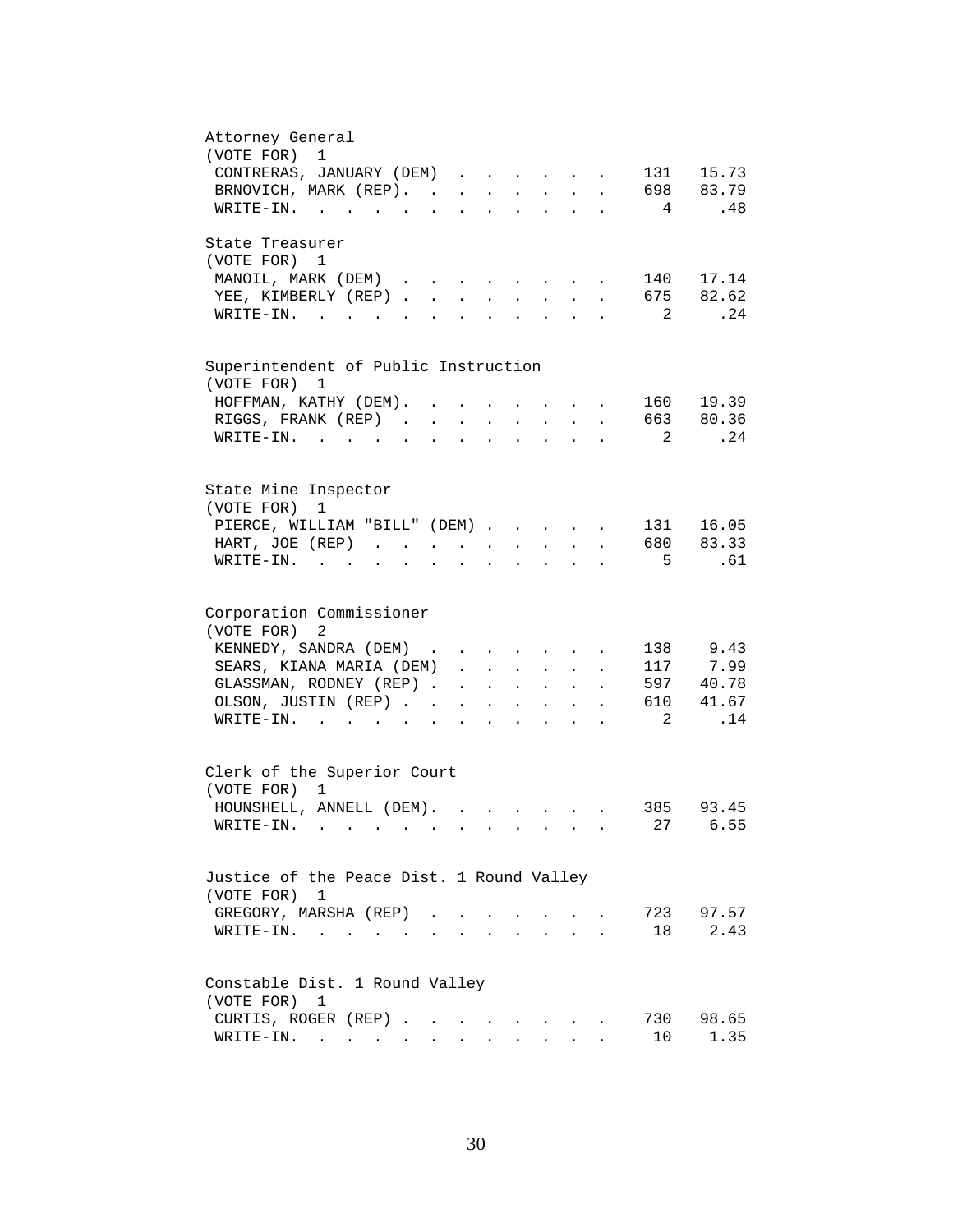| Judge of the Superior Court<br>(VOTE FOR) 1          |                                                         |                           |                                   |                      |                      |        |                      |                                                           |                                                                                                                                                                                                                                |                           |     |       |
|------------------------------------------------------|---------------------------------------------------------|---------------------------|-----------------------------------|----------------------|----------------------|--------|----------------------|-----------------------------------------------------------|--------------------------------------------------------------------------------------------------------------------------------------------------------------------------------------------------------------------------------|---------------------------|-----|-------|
| LATHAM, MIKE                                         |                                                         |                           |                                   |                      |                      |        |                      |                                                           |                                                                                                                                                                                                                                |                           | 602 | 98.69 |
| WRITE-IN.                                            |                                                         |                           | $\sim$                            |                      |                      |        |                      |                                                           |                                                                                                                                                                                                                                | $\mathbf{L} = \mathbf{L}$ | 8   | 1.31  |
|                                                      |                                                         |                           |                                   |                      |                      |        |                      |                                                           |                                                                                                                                                                                                                                |                           |     |       |
| Retain Justice Supreme-Bolick                        |                                                         |                           |                                   |                      |                      |        |                      |                                                           |                                                                                                                                                                                                                                |                           |     |       |
| (VOTE FOR)                                           |                                                         |                           | $\mathbf{1}$                      |                      |                      |        |                      |                                                           |                                                                                                                                                                                                                                |                           |     |       |
| YES                                                  |                                                         |                           |                                   |                      |                      |        |                      |                                                           |                                                                                                                                                                                                                                |                           | 497 | 80.03 |
| NO.                                                  | $\ddot{\phantom{a}}$                                    |                           |                                   |                      |                      |        |                      |                                                           |                                                                                                                                                                                                                                |                           | 124 | 19.97 |
| Retain Justice Supreme-Pelander                      |                                                         |                           |                                   |                      |                      |        |                      |                                                           |                                                                                                                                                                                                                                |                           |     |       |
| (VOTE FOR)                                           |                                                         |                           | $\mathbf{1}$                      |                      |                      |        |                      |                                                           |                                                                                                                                                                                                                                |                           |     |       |
| <b>YES</b>                                           | $\mathcal{L} = \mathcal{L} = \mathcal{L} = \mathcal{L}$ |                           |                                   |                      |                      |        |                      |                                                           |                                                                                                                                                                                                                                |                           | 482 | 79.02 |
| NO.                                                  |                                                         | $\cdot$ $\cdot$ $\cdot$   | $\ddot{\phantom{a}}$              |                      | $\ddot{\phantom{0}}$ | $\sim$ | $\ddot{\phantom{0}}$ | $\mathbf{z} = \mathbf{z} + \mathbf{z}$ . The $\mathbf{z}$ | $\mathbf{r} = \mathbf{r} + \mathbf{r} + \mathbf{r}$                                                                                                                                                                            |                           | 128 | 20.98 |
|                                                      |                                                         |                           |                                   |                      |                      |        |                      |                                                           |                                                                                                                                                                                                                                |                           |     |       |
| APACHE COUNTY LEVY                                   |                                                         |                           |                                   |                      |                      |        |                      |                                                           |                                                                                                                                                                                                                                |                           |     |       |
| (VOTE FOR) 1                                         |                                                         |                           |                                   |                      |                      |        |                      |                                                           |                                                                                                                                                                                                                                |                           |     |       |
| YES                                                  | $\sim$ $\sim$ $\sim$ $\sim$                             |                           | $\ddot{\phantom{a}}$              |                      |                      |        |                      |                                                           |                                                                                                                                                                                                                                |                           | 94  | 11.68 |
| NO.                                                  |                                                         | $\sim$                    |                                   |                      |                      |        |                      |                                                           |                                                                                                                                                                                                                                |                           | 711 | 88.32 |
|                                                      |                                                         |                           |                                   |                      |                      |        |                      |                                                           |                                                                                                                                                                                                                                |                           |     |       |
| WHITE MOUNTAIN COMMUNITIES SPECIAL HEALTH CARE DIST  |                                                         |                           |                                   |                      |                      |        |                      |                                                           |                                                                                                                                                                                                                                |                           |     |       |
| (VOTE FOR)                                           |                                                         |                           | 1                                 |                      |                      |        |                      |                                                           |                                                                                                                                                                                                                                |                           |     |       |
| YES                                                  |                                                         |                           |                                   |                      |                      |        |                      |                                                           |                                                                                                                                                                                                                                |                           | 407 | 50.43 |
| NO.                                                  |                                                         |                           |                                   |                      |                      |        |                      |                                                           |                                                                                                                                                                                                                                |                           | 400 | 49.57 |
| WHITE MOUNTAIN COMMUNITIES SPECIAL HEALTH CARE DIST. |                                                         |                           |                                   |                      |                      |        |                      |                                                           |                                                                                                                                                                                                                                |                           |     |       |
| (VOTE FOR)                                           |                                                         |                           | 1                                 |                      |                      |        |                      |                                                           |                                                                                                                                                                                                                                |                           |     |       |
| YES                                                  | $\mathbf{L}$                                            | $\sim$ $\sim$             |                                   |                      |                      |        |                      |                                                           |                                                                                                                                                                                                                                |                           | 484 | 60.35 |
| NO.                                                  | $\cdot$ $\cdot$                                         |                           | $\ddot{\phantom{a}}$              | $\ddot{\phantom{0}}$ |                      |        |                      |                                                           | and a series of the contract of the series of the series of the series of the series of the series of the series of the series of the series of the series of the series of the series of the series of the series of the seri |                           | 318 | 39.65 |
|                                                      |                                                         |                           |                                   |                      |                      |        |                      |                                                           |                                                                                                                                                                                                                                |                           |     |       |
| PROPOSITION 125                                      |                                                         |                           |                                   |                      |                      |        |                      |                                                           |                                                                                                                                                                                                                                |                           |     |       |
| (VOTE FOR) 1                                         |                                                         |                           |                                   |                      |                      |        |                      |                                                           |                                                                                                                                                                                                                                |                           |     |       |
| YES                                                  | $\ddot{\phantom{a}}$                                    |                           |                                   |                      |                      |        |                      |                                                           |                                                                                                                                                                                                                                |                           | 346 | 41.99 |
| NO.                                                  | $\ddot{\phantom{a}}$                                    | $\sim$                    |                                   |                      |                      |        |                      |                                                           | $\sim$                                                                                                                                                                                                                         |                           | 478 | 58.01 |
|                                                      |                                                         |                           |                                   |                      |                      |        |                      |                                                           |                                                                                                                                                                                                                                |                           |     |       |
| PROPOSITION 126                                      |                                                         |                           |                                   |                      |                      |        |                      |                                                           |                                                                                                                                                                                                                                |                           |     |       |
| (VOTE FOR)                                           |                                                         |                           | $\mathbf{1}$                      |                      |                      |        |                      |                                                           |                                                                                                                                                                                                                                |                           |     |       |
| YES                                                  | $\ddot{\phantom{a}}$                                    |                           |                                   |                      |                      |        |                      |                                                           |                                                                                                                                                                                                                                |                           | 599 | 72.17 |
| NO.                                                  |                                                         |                           |                                   |                      |                      |        |                      |                                                           |                                                                                                                                                                                                                                |                           | 231 | 27.83 |
| PROPOSITION 127                                      |                                                         |                           |                                   |                      |                      |        |                      |                                                           |                                                                                                                                                                                                                                |                           |     |       |
| (VOTE FOR)                                           |                                                         |                           | 1                                 |                      |                      |        |                      |                                                           |                                                                                                                                                                                                                                |                           |     |       |
|                                                      |                                                         |                           |                                   |                      |                      |        |                      |                                                           |                                                                                                                                                                                                                                |                           | 67  | 7.93  |
| YES<br>NO.                                           | $\ddot{\phantom{a}}$                                    |                           | <b>Contract Contract Contract</b> |                      |                      |        |                      |                                                           |                                                                                                                                                                                                                                |                           | 778 | 92.07 |
|                                                      |                                                         | $\mathbf{r} = \mathbf{r}$ | $\ddot{\phantom{0}}$              |                      |                      |        |                      |                                                           |                                                                                                                                                                                                                                |                           |     |       |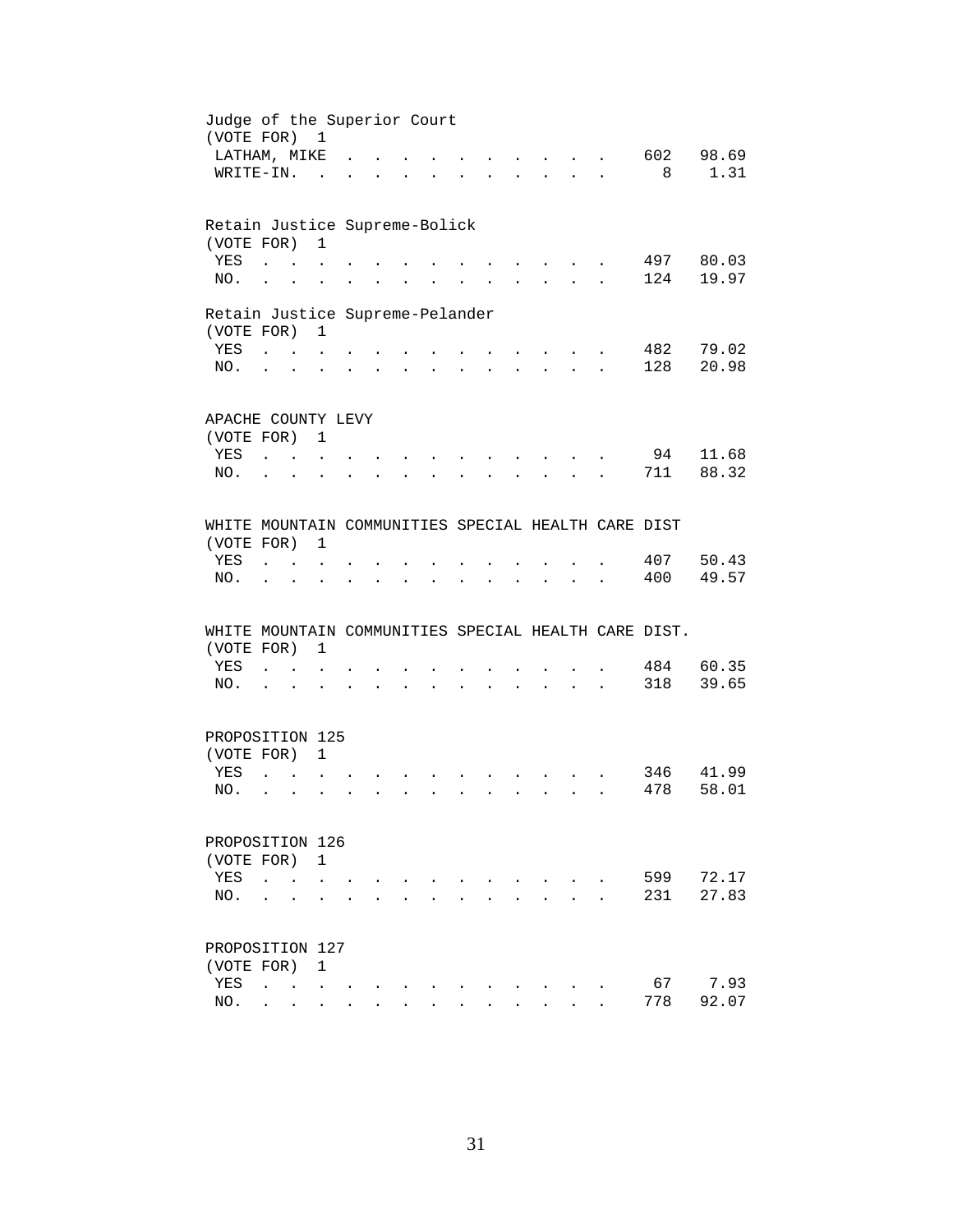| (VOTE FOR) 1                    |  |  |  |  |  |  |           |           |
|---------------------------------|--|--|--|--|--|--|-----------|-----------|
| YES                             |  |  |  |  |  |  | 263 31.88 |           |
| NO.                             |  |  |  |  |  |  |           | 562 68.12 |
| PROPOSITION 306<br>(VOTE FOR) 1 |  |  |  |  |  |  |           |           |

 YES . . . . . . . . . . . . . 518 62.64 NO. . . . . . . . . . . . . . 309 37.36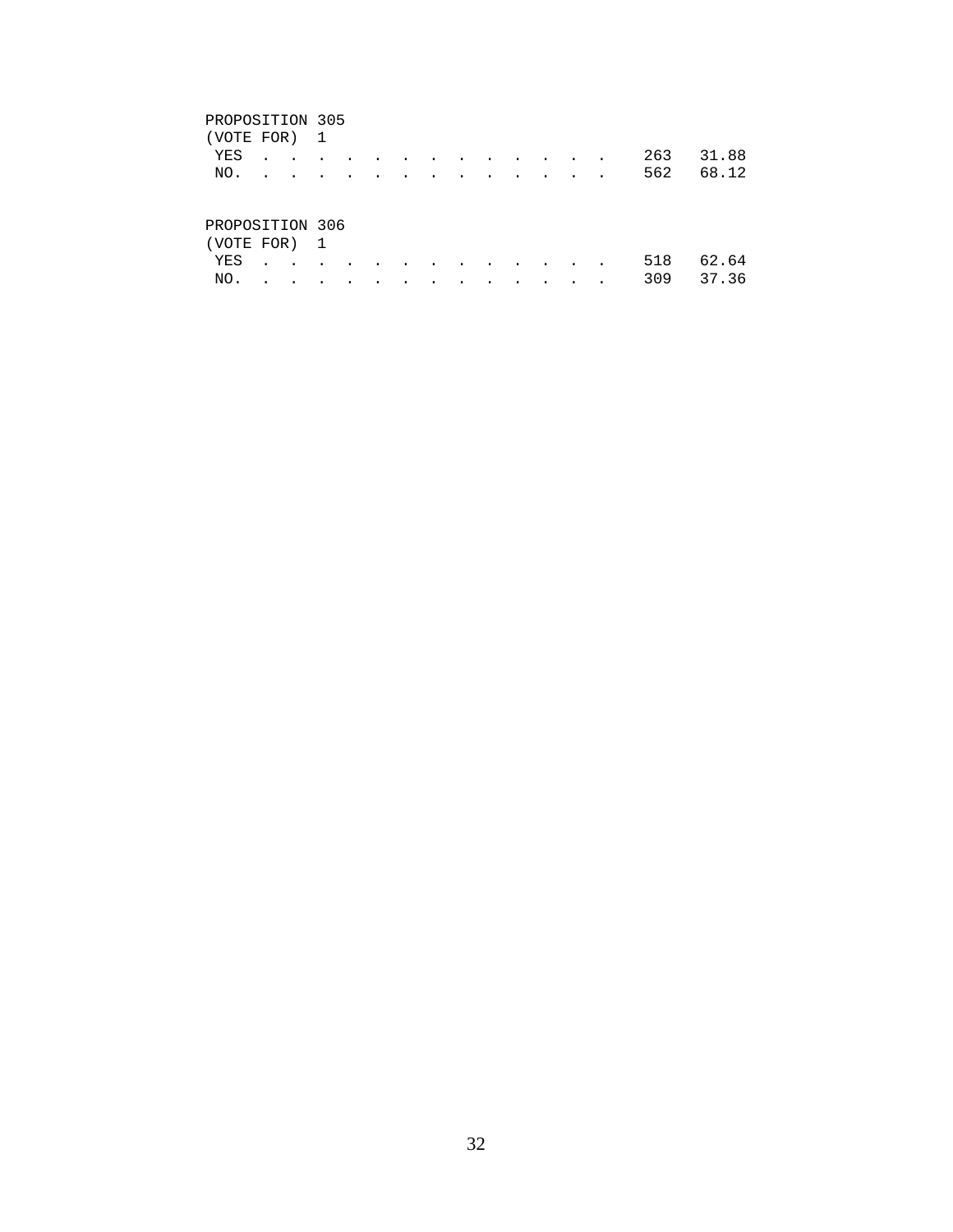| PRECINCT REPORT                          | GENERAL ELECTION                     |                                                                          |                          |        |                                                                               |                                                                                  |        |                | OFFICIAL RESULTS      |
|------------------------------------------|--------------------------------------|--------------------------------------------------------------------------|--------------------------|--------|-------------------------------------------------------------------------------|----------------------------------------------------------------------------------|--------|----------------|-----------------------|
| RUN DATE:11/15/18 APACHE COUNTY, ARIZONA |                                      |                                                                          |                          |        |                                                                               |                                                                                  |        |                |                       |
| RUN TIME:02:10 PM NOVEMBER 6, 2018       |                                      |                                                                          |                          |        |                                                                               |                                                                                  |        |                |                       |
|                                          | 0010 17 FLAT TOP 17.1-17.4           |                                                                          |                          |        |                                                                               |                                                                                  |        |                |                       |
|                                          |                                      |                                                                          |                          |        |                                                                               |                                                                                  |        |                | VOTES PERCENT         |
|                                          | REGISTERED VOTERS - TOTAL            |                                                                          |                          |        |                                                                               |                                                                                  | $\sim$ | 863            |                       |
|                                          | BALLOTS CAST - TOTAL.                |                                                                          |                          |        |                                                                               |                                                                                  |        | 615            |                       |
|                                          | BALLOTS CAST - BLANK.                | $\mathbf{r} = \mathbf{r} \cdot \mathbf{r}$ . The set of $\mathbf{r}$     |                          |        | <b>All Cards</b>                                                              | $\sim$                                                                           | $\sim$ | $\mathbf{1}$   | .16                   |
|                                          | VOTER TURNOUT - TOTAL                |                                                                          |                          |        |                                                                               | $\mathbf{r}$ and $\mathbf{r}$ and $\mathbf{r}$ and $\mathbf{r}$ and $\mathbf{r}$ |        |                | 71.26                 |
|                                          | VOTER TURNOUT - BLANK                |                                                                          |                          |        |                                                                               |                                                                                  |        |                | .12                   |
| U.S. Senator                             |                                      |                                                                          |                          |        |                                                                               |                                                                                  |        |                |                       |
| (VOTE FOR) 1                             |                                      |                                                                          |                          |        |                                                                               |                                                                                  |        |                |                       |
|                                          | SINEMA, KYRSTEN (DEM)                |                                                                          |                          |        |                                                                               |                                                                                  |        |                | 108 17.91             |
|                                          | MCSALLY, MARTHA (REP)                | $\mathbf{r}$ and $\mathbf{r}$ and $\mathbf{r}$                           |                          |        |                                                                               | <b>All Carried Control</b>                                                       | $\sim$ |                | 486 80.60             |
|                                          | GREEN, ANGELA (GRN).                 |                                                                          | <b>Contract Contract</b> | $\sim$ | $\sim 100$                                                                    | $\ddot{\phantom{0}}$                                                             |        | 9              | 1.49                  |
|                                          | WRITE-IN.                            |                                                                          |                          |        |                                                                               |                                                                                  |        | $\overline{0}$ |                       |
|                                          | U.S. Rep. in Congress Dist. 1        |                                                                          |                          |        |                                                                               |                                                                                  |        |                |                       |
| (VOTE FOR) 1                             |                                      |                                                                          |                          |        |                                                                               |                                                                                  |        |                |                       |
|                                          | O'HALLERAN, TOM (DEM)                |                                                                          |                          |        |                                                                               |                                                                                  |        |                | 124 20.63             |
|                                          | ROGERS, WENDY (REP)                  |                                                                          |                          |        |                                                                               | and a strategic state                                                            |        |                | 476 79.20             |
|                                          | $\texttt{WRTTE-IN.}$                 |                                                                          | $\sim$                   |        |                                                                               | $\mathbf{r} = \mathbf{r}$                                                        |        | $\overline{1}$ | .17                   |
| Governor<br>(VOTE FOR) 1                 | GARCIA, DAVID (DEM) 62 10.25         |                                                                          |                          |        |                                                                               |                                                                                  |        |                |                       |
|                                          | DUCEY, DOUG (REP).                   |                                                                          |                          |        |                                                                               |                                                                                  |        |                | 533 88.10             |
|                                          | TORRES, ANGEL (GRN)                  |                                                                          |                          |        |                                                                               |                                                                                  |        |                | 8 1.32                |
|                                          | WRITE-IN.                            |                                                                          |                          |        |                                                                               |                                                                                  |        |                | $\overline{2}$<br>.33 |
| (VOTE FOR) 1                             | State Senator Dist. 7                |                                                                          |                          |        |                                                                               |                                                                                  |        |                |                       |
|                                          | PESHLAKAI, JAMESCITA (DEM). 82 13.95 |                                                                          |                          |        |                                                                               |                                                                                  |        |                |                       |
|                                          | MEALER, JL (REP).                    |                                                                          |                          |        |                                                                               |                                                                                  |        |                | 506 86.05             |
|                                          | WRITE-IN.                            |                                                                          |                          |        |                                                                               |                                                                                  |        | 0              |                       |
| State Rep Dist. 7<br>(VOTE FOR)          | 2                                    |                                                                          |                          |        |                                                                               |                                                                                  |        |                |                       |
|                                          | TELLER, ARLANDO (DEM)                |                                                                          |                          |        |                                                                               |                                                                                  |        | 66             | 10.14                 |
|                                          | TSOSIE, MYRON (DEM).                 |                                                                          |                          |        | $\mathbf{r} = \mathbf{r} + \mathbf{r} + \mathbf{r} + \mathbf{r} + \mathbf{r}$ |                                                                                  |        | 72             | 11.06                 |
|                                          | SHAMLEY, DOYEL (REP).                | $\mathbf{r}$ , $\mathbf{r}$ , $\mathbf{r}$ , $\mathbf{r}$ , $\mathbf{r}$ |                          |        |                                                                               | $\ddot{\phantom{0}}$                                                             |        | 511            | 78.49                 |
|                                          | WRITE-IN.                            |                                                                          |                          |        |                                                                               |                                                                                  |        | 2              | .31                   |
| Secretary of State<br>(VOTE FOR) 1       |                                      |                                                                          |                          |        |                                                                               |                                                                                  |        |                |                       |
|                                          | HOBBS, KATIE (DEM)                   |                                                                          |                          |        |                                                                               |                                                                                  |        | 92             | 15.49                 |
|                                          | GAYNOR, STEVE (REP)                  |                                                                          | $\mathbf{L}$             | $\sim$ | $\sim$                                                                        | $\mathbf{L}$                                                                     |        |                | 501 84.34             |
|                                          | WRITE-IN. $\cdot$                    |                                                                          |                          |        |                                                                               | $\mathbf{r} = \mathbf{r} + \mathbf{r} + \mathbf{r} + \mathbf{r} + \mathbf{r}$    |        | $\mathbf{1}$   | .17                   |
|                                          |                                      |                                                                          |                          |        |                                                                               |                                                                                  |        |                |                       |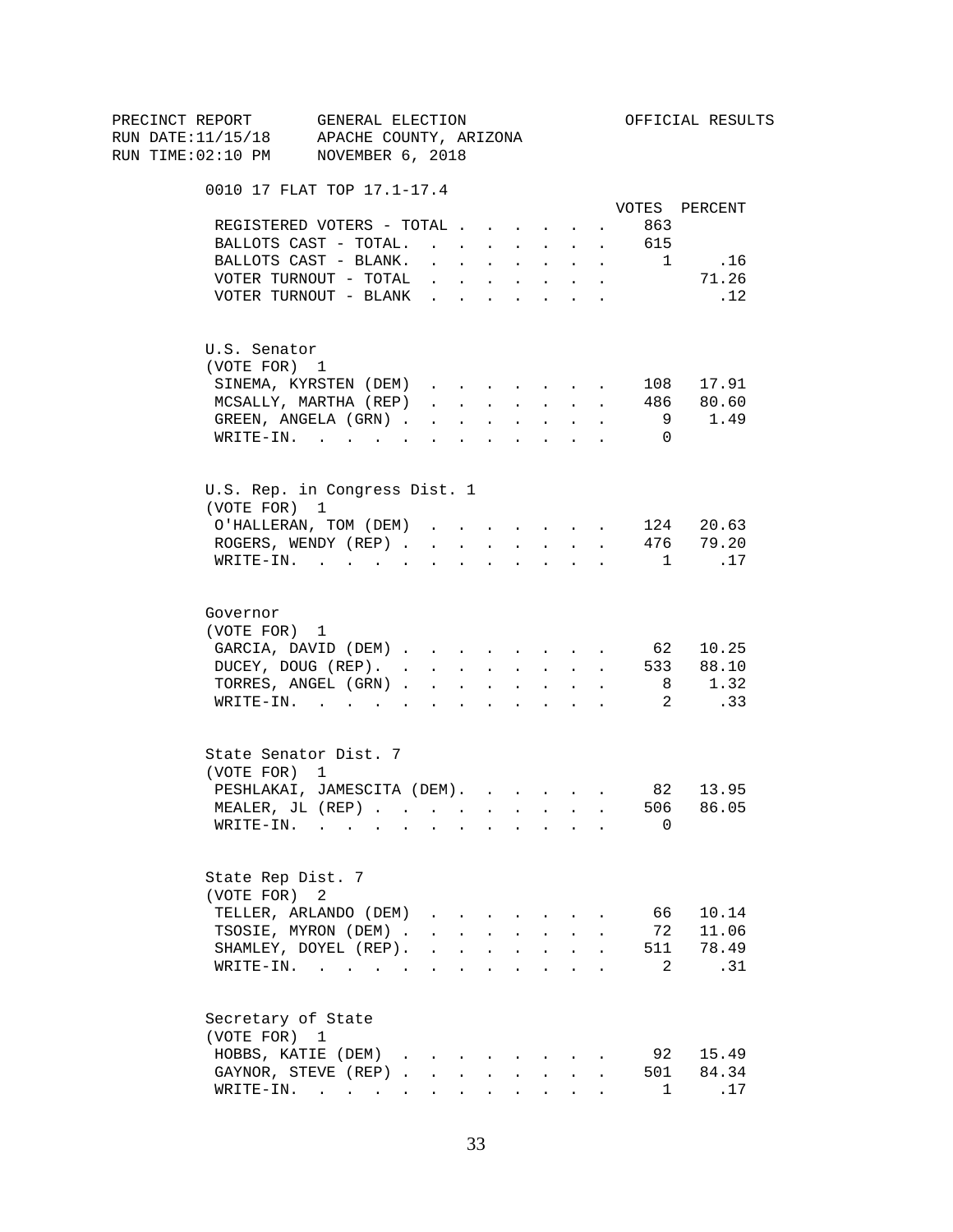| Attorney General<br>(VOTE FOR)<br>$\mathbf 1$<br>CONTRERAS, JANUARY (DEM)<br>85 14.36                                                                                                  |
|----------------------------------------------------------------------------------------------------------------------------------------------------------------------------------------|
| 507 85.64<br>BRNOVICH, MARK (REP).<br>WRITE-IN.<br>$\Omega$                                                                                                                            |
| State Treasurer<br>(VOTE FOR) 1<br>89 15.27                                                                                                                                            |
| MANOIL, MARK (DEM)<br>$\cdots$ $\cdots$ $\cdots$<br>493 84.56<br>YEE, KIMBERLY (REP).<br>$\sim$<br>$\mathbf{L}$<br>$\sim$<br>.17<br>$W\text{RITE}-\text{IN}$ , , , ,<br>$\overline{1}$ |
| Superintendent of Public Instruction<br>(VOTE FOR) 1                                                                                                                                   |
| 111 18.94<br>HOFFMAN, KATHY (DEM). .<br>$\bullet$                                                                                                                                      |
| RIGGS, FRANK (REP)<br>475 81.06<br>$\mathbf{L}^{\text{max}}$ , and $\mathbf{L}^{\text{max}}$                                                                                           |
| WRITE-IN.<br>$\overline{0}$                                                                                                                                                            |
| State Mine Inspector<br>(VOTE FOR)<br>1                                                                                                                                                |
| PIERCE, WILLIAM "BILL" (DEM)<br>87 15.10                                                                                                                                               |
| 487 84.55<br>HART, JOE (REP)<br>$\mathbf{z} = \mathbf{z} + \mathbf{z}$ .<br><b>All Carl Carl Control</b><br>$\ddot{\phantom{a}}$                                                       |
| .35<br>$WRITE-IN.$<br>2<br>$\mathbf{r}$ , $\mathbf{r}$ , $\mathbf{r}$<br>$\mathbf{z} = \mathbf{z} + \mathbf{z}$ .                                                                      |
| Corporation Commissioner                                                                                                                                                               |
| (VOTE FOR)<br>2<br>88 8.63<br>KENNEDY, SANDRA (DEM)                                                                                                                                    |
| 65 6.37<br>SEARS, KIANA MARIA (DEM).<br>$\mathbf{r} = \mathbf{r} \cdot \mathbf{r}$                                                                                                     |
| GLASSMAN, RODNEY (REP).<br>425 41.67<br>$\mathbf{r} = \mathbf{r} \cdot \mathbf{r}$<br>$\mathbf{L}$<br>$\mathbf{L}^{\text{max}}$<br>$\ddot{\phantom{a}}$                                |
| 441 43.24<br>OLSON, JUSTIN (REP). .<br>$\sim$<br><b>All Contracts</b><br>$\bullet$ .<br><br><br><br><br><br><br><br><br><br><br><br><br>$\ddot{\phantom{a}}$                           |
| .10<br>WRITE-IN.<br>1<br>$\mathbf{r} = \mathbf{r}$ and $\mathbf{r} = \mathbf{r}$                                                                                                       |
| Clerk of the Superior Court<br>(VOTE FOR) 1                                                                                                                                            |
| HOUNSHELL, ANNELL (DEM).<br>277<br>94.22                                                                                                                                               |
| 5.78<br>$W\text{RITE}-\text{IN}.$<br>17                                                                                                                                                |
| Justice of the Peace Dist. 1 Round Valley<br>(VOTE FOR) 1                                                                                                                              |
| 524<br>97.58<br>GREGORY, MARSHA (REP).                                                                                                                                                 |
| 2.42<br>$W{\tt RITE-IN.}$<br>13<br>$\sim 100$ km s $^{-1}$                                                                                                                             |
| Constable Dist. 1 Round Valley                                                                                                                                                         |
| (VOTE FOR)<br>1                                                                                                                                                                        |
| CURTIS, ROGER (REP)<br>98.86<br>519<br>1.14                                                                                                                                            |
| WRITE-IN.<br>6                                                                                                                                                                         |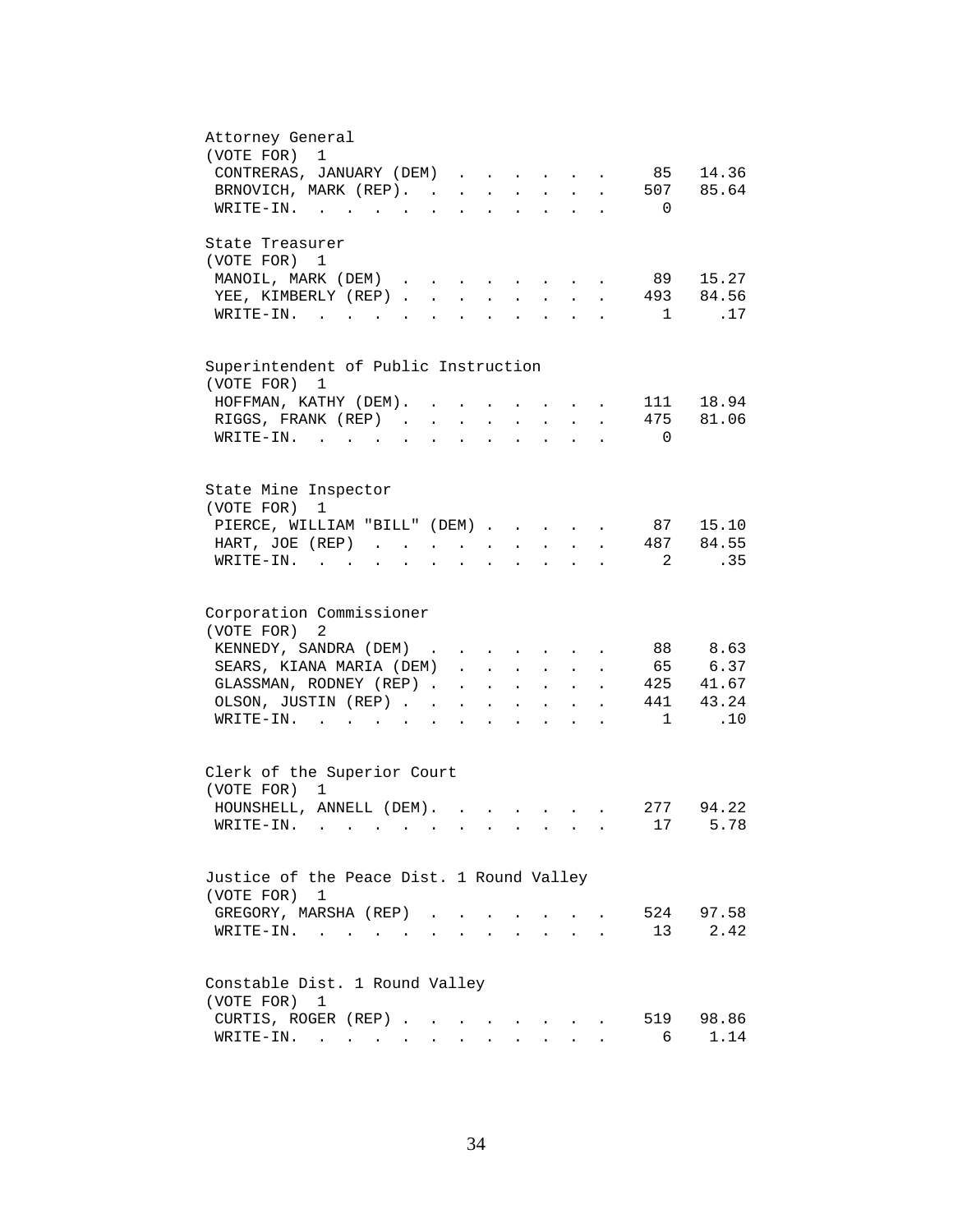| Judge of the Superior Court<br>(VOTE FOR) 1          |                                   |                                                              |                                                              |                                               |        |  |                                        |                      |                                                       |              |              |     |       |
|------------------------------------------------------|-----------------------------------|--------------------------------------------------------------|--------------------------------------------------------------|-----------------------------------------------|--------|--|----------------------------------------|----------------------|-------------------------------------------------------|--------------|--------------|-----|-------|
| LATHAM, MIKE                                         |                                   |                                                              |                                                              |                                               |        |  |                                        |                      |                                                       |              |              | 436 | 98.87 |
| WRITE-IN.                                            |                                   |                                                              | $\sim$                                                       |                                               |        |  |                                        |                      |                                                       | $\mathbf{L}$ | $\mathbf{r}$ | 5   | 1.13  |
| Retain Justice Supreme-Bolick                        |                                   |                                                              |                                                              |                                               |        |  |                                        |                      |                                                       |              |              |     |       |
| (VOTE FOR)                                           |                                   |                                                              | $\mathbf{1}$                                                 |                                               |        |  |                                        |                      |                                                       |              |              |     |       |
| YES                                                  | $\ddot{\phantom{a}}$              |                                                              |                                                              |                                               |        |  |                                        |                      |                                                       |              |              | 368 | 79.83 |
| NO.                                                  | $\ddot{\phantom{a}}$              |                                                              |                                                              |                                               |        |  |                                        |                      |                                                       |              |              | 93  | 20.17 |
| Retain Justice Supreme-Pelander                      |                                   |                                                              |                                                              |                                               |        |  |                                        |                      |                                                       |              |              |     |       |
| (VOTE FOR)                                           |                                   |                                                              | $\mathbf{1}$                                                 |                                               |        |  |                                        |                      |                                                       |              |              |     |       |
| <b>YES</b>                                           | <b>Contract Contract Contract</b> |                                                              |                                                              |                                               |        |  |                                        |                      | <b>Contract Contract Contract</b>                     |              |              | 345 | 77.70 |
| NO.                                                  |                                   | $\cdot$ $\cdot$ $\cdot$                                      | $\ddot{\phantom{a}}$                                         | $\sim$                                        | $\sim$ |  | $\mathbf{r} = \mathbf{r} + \mathbf{r}$ |                      |                                                       |              |              | 99  | 22.30 |
| APACHE COUNTY LEVY                                   |                                   |                                                              |                                                              |                                               |        |  |                                        |                      |                                                       |              |              |     |       |
| (VOTE FOR) 1                                         |                                   |                                                              |                                                              |                                               |        |  |                                        |                      |                                                       |              |              |     |       |
| YES                                                  | $\mathbf{r}$ , $\mathbf{r}$       |                                                              | $\ddot{\phantom{a}}$                                         |                                               |        |  |                                        |                      |                                                       |              |              | 54  | 9.33  |
| NO.                                                  |                                   | $\sim$                                                       |                                                              |                                               |        |  |                                        |                      |                                                       |              |              | 525 | 90.67 |
|                                                      |                                   |                                                              |                                                              |                                               |        |  |                                        |                      |                                                       |              |              |     |       |
| WHITE MOUNTAIN COMMUNITIES SPECIAL HEALTH CARE DIST  |                                   |                                                              |                                                              |                                               |        |  |                                        |                      |                                                       |              |              |     |       |
| (VOTE FOR)                                           |                                   |                                                              | 1                                                            |                                               |        |  |                                        |                      |                                                       |              |              |     |       |
| YES                                                  |                                   |                                                              |                                                              |                                               |        |  |                                        |                      |                                                       |              |              | 238 | 40.20 |
| NO.                                                  |                                   |                                                              |                                                              |                                               |        |  |                                        |                      |                                                       |              |              | 354 | 59.80 |
| WHITE MOUNTAIN COMMUNITIES SPECIAL HEALTH CARE DIST. |                                   |                                                              |                                                              |                                               |        |  |                                        |                      |                                                       |              |              |     |       |
| (VOTE FOR)                                           |                                   |                                                              | 1                                                            |                                               |        |  |                                        |                      |                                                       |              |              |     |       |
| YES                                                  |                                   | $\mathbf{L} = \mathbf{L} \mathbf{L} + \mathbf{L} \mathbf{L}$ |                                                              |                                               |        |  |                                        |                      |                                                       |              |              | 312 | 52.97 |
| NO.                                                  | $\cdot$ $\cdot$                   |                                                              | $\ddot{\phantom{a}}$                                         | and a strong control of the strong strong and |        |  |                                        |                      | $\mathbf{z} = \mathbf{z} + \mathbf{z} + \mathbf{z}$ . |              |              | 277 | 47.03 |
| PROPOSITION 125                                      |                                   |                                                              |                                                              |                                               |        |  |                                        |                      |                                                       |              |              |     |       |
| (VOTE FOR) 1                                         |                                   |                                                              |                                                              |                                               |        |  |                                        |                      |                                                       |              |              |     |       |
| YES                                                  | $\ddot{\phantom{a}}$              |                                                              |                                                              |                                               |        |  |                                        |                      |                                                       |              |              | 225 | 38.20 |
| NO.                                                  | $\ddot{\phantom{a}}$              | $\sim$                                                       |                                                              |                                               |        |  |                                        | $\ddot{\phantom{a}}$ | $\sim$                                                |              |              | 364 | 61.80 |
|                                                      |                                   |                                                              |                                                              |                                               |        |  |                                        |                      |                                                       |              |              |     |       |
| PROPOSITION 126<br>(VOTE FOR)                        |                                   |                                                              | $\overline{1}$                                               |                                               |        |  |                                        |                      |                                                       |              |              |     |       |
| YES                                                  | $\ddot{\phantom{a}}$              |                                                              |                                                              |                                               |        |  |                                        |                      |                                                       |              |              | 434 | 73.43 |
| NO.                                                  |                                   |                                                              |                                                              |                                               |        |  |                                        |                      |                                                       |              |              | 157 | 26.57 |
|                                                      |                                   |                                                              |                                                              |                                               |        |  |                                        |                      |                                                       |              |              |     |       |
| PROPOSITION 127                                      |                                   |                                                              |                                                              |                                               |        |  |                                        |                      |                                                       |              |              |     |       |
| (VOTE FOR)                                           |                                   |                                                              | 1                                                            |                                               |        |  |                                        |                      |                                                       |              |              |     |       |
| YES                                                  | $\ddot{\phantom{a}}$              |                                                              | $\mathbf{r}$ , $\mathbf{r}$ , $\mathbf{r}$ , $\mathbf{r}$    |                                               |        |  |                                        |                      |                                                       |              |              | 27  | 4.44  |
| NO.                                                  |                                   |                                                              | $\mathbf{L} = \mathbf{L} \mathbf{L} = \mathbf{L} \mathbf{L}$ |                                               |        |  |                                        |                      |                                                       |              |              | 581 | 95.56 |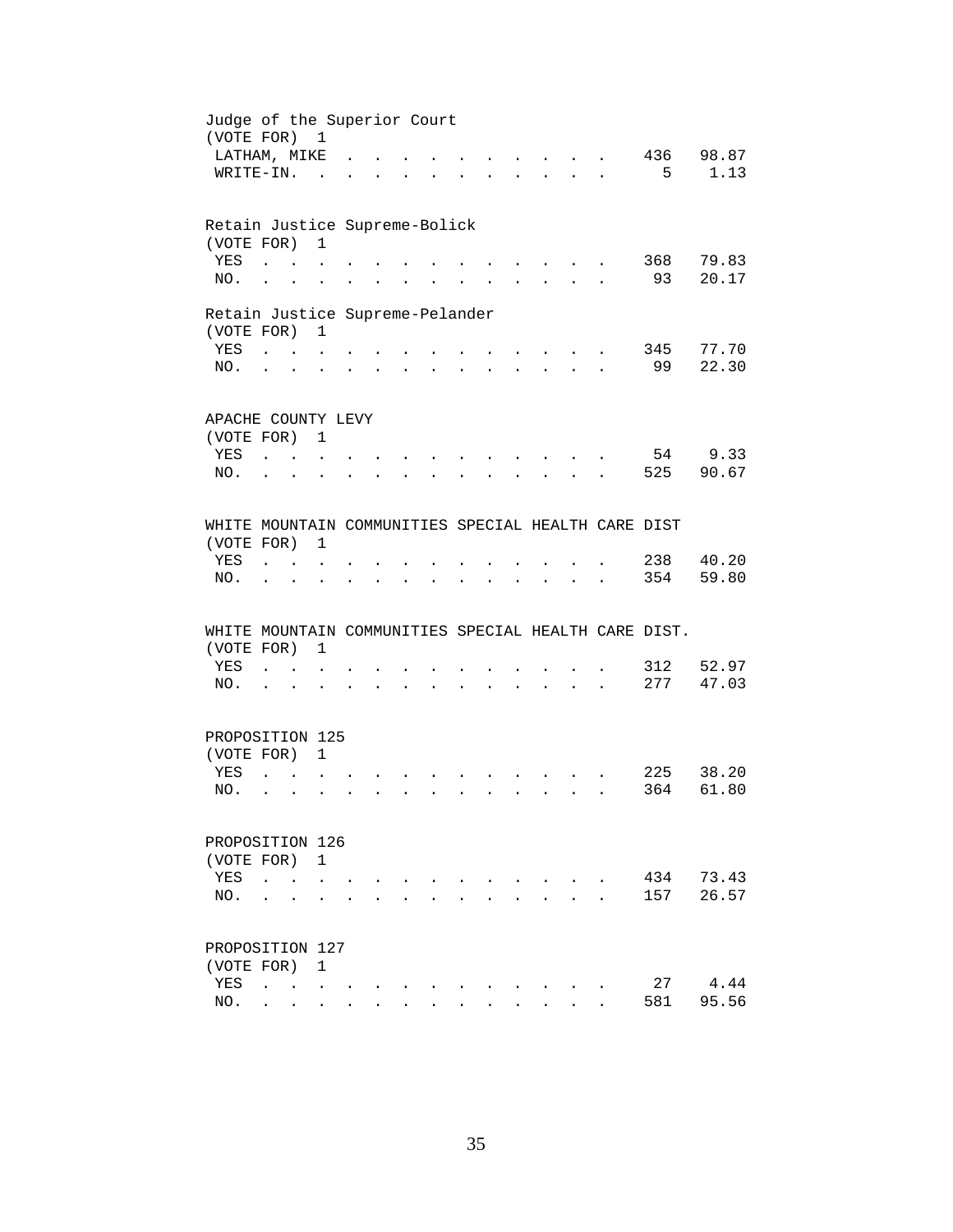| (VOTE FOR) 1    |  |  |  |  |  |  |                                                                                                                 |           |       |
|-----------------|--|--|--|--|--|--|-----------------------------------------------------------------------------------------------------------------|-----------|-------|
| YES             |  |  |  |  |  |  |                                                                                                                 | 182       | 30.80 |
| NO.             |  |  |  |  |  |  | the contract of the contract of the contract of the contract of the contract of the contract of the contract of | 409 69.20 |       |
|                 |  |  |  |  |  |  |                                                                                                                 |           |       |
| PROPOSITION 306 |  |  |  |  |  |  |                                                                                                                 |           |       |
| (VOTE FOR) 1    |  |  |  |  |  |  |                                                                                                                 |           |       |
|                 |  |  |  |  |  |  |                                                                                                                 |           |       |

 YES . . . . . . . . . . . . . 343 59.04 NO. . . . . . . . . . . . . . 238 40.96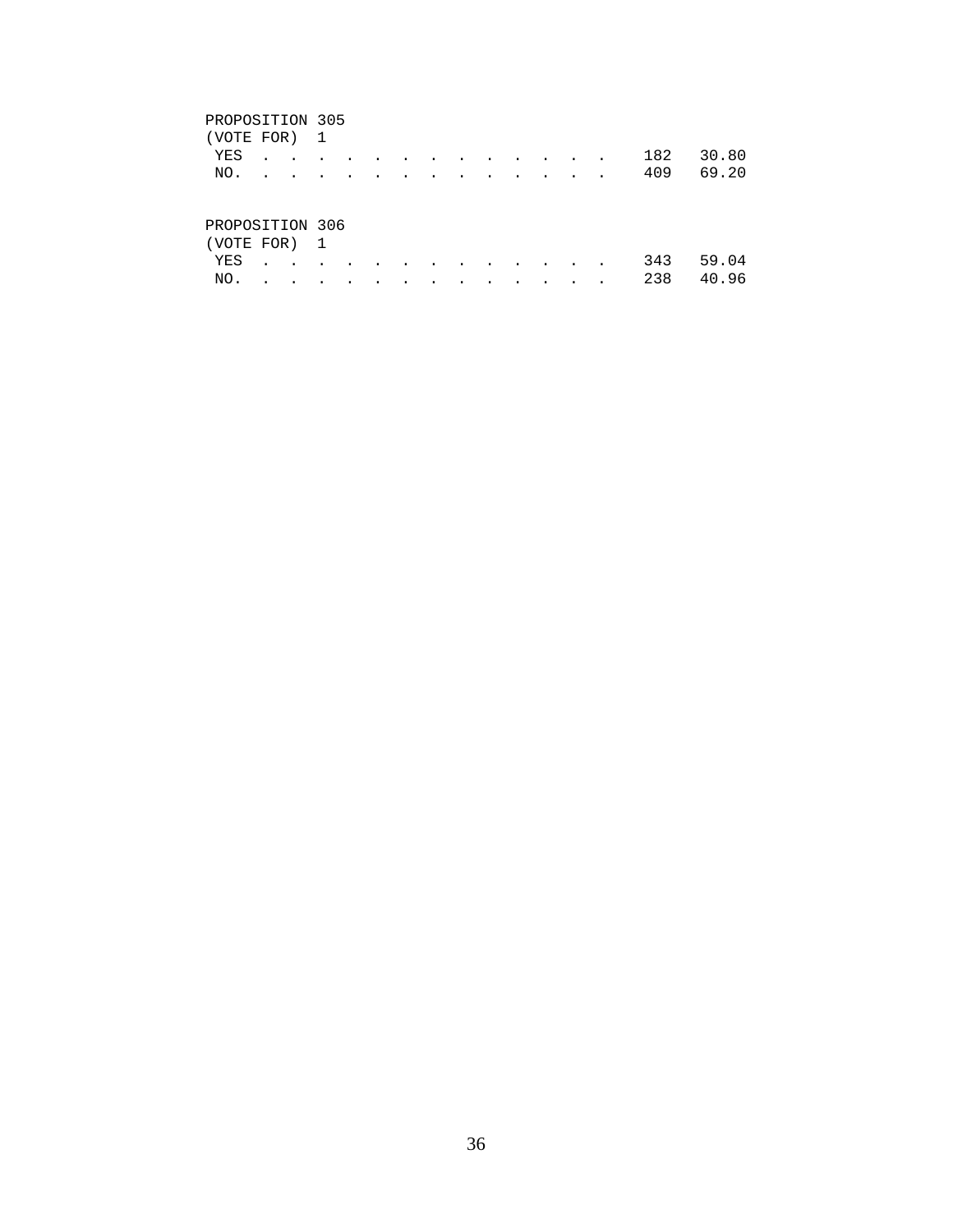| PRECINCT REPORT                                                                                                   | GENERAL ELECTION |                                                                                            |                          |              |                                                                  |                                                                       |                      |                         | OFFICIAL RESULTS        |
|-------------------------------------------------------------------------------------------------------------------|------------------|--------------------------------------------------------------------------------------------|--------------------------|--------------|------------------------------------------------------------------|-----------------------------------------------------------------------|----------------------|-------------------------|-------------------------|
| RUN DATE:11/15/18 APACHE COUNTY, ARIZONA                                                                          |                  |                                                                                            |                          |              |                                                                  |                                                                       |                      |                         |                         |
| RUN TIME:02:10 PM NOVEMBER 6, 2018                                                                                |                  |                                                                                            |                          |              |                                                                  |                                                                       |                      |                         |                         |
| 0011 19 FT DEFIANCE 19.1 SD08                                                                                     |                  |                                                                                            |                          |              |                                                                  |                                                                       |                      |                         |                         |
|                                                                                                                   |                  |                                                                                            |                          |              |                                                                  |                                                                       |                      |                         | VOTES PERCENT           |
| REGISTERED VOTERS - TOTAL                                                                                         |                  |                                                                                            |                          |              |                                                                  |                                                                       | $\sim 100$           | 2996                    |                         |
| BALLOTS CAST - TOTAL.                                                                                             |                  |                                                                                            |                          |              |                                                                  |                                                                       |                      | 1626                    |                         |
| BALLOTS CAST - BLANK.                                                                                             |                  | $\mathbf{r} = \mathbf{r} \cdot \mathbf{r}$                                                 |                          |              | <b>Service Control</b>                                           | $\sim$                                                                | $\sim$               | 2                       | .12                     |
| VOTER TURNOUT - TOTAL                                                                                             |                  |                                                                                            |                          |              |                                                                  | $\mathbf{r}$ , and $\mathbf{r}$ , and $\mathbf{r}$ , and $\mathbf{r}$ |                      |                         | 54.27                   |
| VOTER TURNOUT - BLANK                                                                                             |                  |                                                                                            |                          |              |                                                                  |                                                                       |                      |                         | .07                     |
| U.S. Senator                                                                                                      |                  |                                                                                            |                          |              |                                                                  |                                                                       |                      |                         |                         |
| (VOTE FOR) 1                                                                                                      |                  |                                                                                            |                          |              |                                                                  |                                                                       |                      |                         |                         |
| SINEMA, KYRSTEN (DEM)                                                                                             |                  |                                                                                            |                          |              |                                                                  |                                                                       |                      |                         | 1251 78.43<br>275 17.24 |
| MCSALLY, MARTHA (REP)                                                                                             |                  | $\mathbf{1}$ $\mathbf{1}$ $\mathbf{1}$ $\mathbf{1}$ $\mathbf{1}$ $\mathbf{1}$ $\mathbf{1}$ |                          |              |                                                                  | <b>All Carried Control</b>                                            | $\sim$               |                         |                         |
| GREEN, ANGELA (GRN).                                                                                              |                  |                                                                                            | <b>Contract Contract</b> |              | $\Delta \phi = \Delta \phi$ and $\Delta \phi$                    | $\mathcal{L}^{\text{max}}$                                            | $\sim$               |                         | 66 4.14                 |
| WRITE-IN.                                                                                                         |                  |                                                                                            |                          |              |                                                                  |                                                                       |                      | $\overline{\mathbf{3}}$ | .19                     |
| U.S. Rep. in Congress Dist. 1                                                                                     |                  |                                                                                            |                          |              |                                                                  |                                                                       |                      |                         |                         |
| (VOTE FOR) 1                                                                                                      |                  |                                                                                            |                          |              |                                                                  |                                                                       |                      |                         |                         |
| O'HALLERAN, TOM (DEM) 1264 79.80                                                                                  |                  |                                                                                            |                          |              |                                                                  |                                                                       |                      |                         |                         |
| ROGERS, WENDY (REP)                                                                                               |                  |                                                                                            |                          |              |                                                                  |                                                                       |                      |                         | $\cdot$ 316 19.95       |
| $\texttt{WRTTE-IN.}$                                                                                              |                  |                                                                                            | $\sim$ $\sim$            |              |                                                                  | $\mathbf{r}$ , $\mathbf{r}$ , $\mathbf{r}$                            |                      | $\overline{4}$          | $\ldots$ 25             |
| Governor<br>(VOTE FOR) 1<br>GARCIA, DAVID (DEM) 1128 71.21<br>DUCEY, DOUG (REP). 377 23.80<br>TORRES, ANGEL (GRN) |                  |                                                                                            |                          |              |                                                                  |                                                                       |                      |                         | 76 4.80                 |
| WRITE-IN.<br>State Senator Dist. 7                                                                                |                  |                                                                                            |                          |              |                                                                  |                                                                       |                      | $\overline{\mathbf{3}}$ | .19                     |
| (VOTE FOR) 1                                                                                                      |                  |                                                                                            |                          |              |                                                                  |                                                                       |                      |                         |                         |
| PESHLAKAI, JAMESCITA (DEM). 1391 87.82                                                                            |                  |                                                                                            |                          |              |                                                                  |                                                                       |                      |                         |                         |
| MEALER, JL (REP) 192 12.12                                                                                        |                  |                                                                                            |                          |              |                                                                  |                                                                       |                      |                         |                         |
| $\texttt{WRITE-IN.}\quad .\quad .\quad .\quad .\quad .$                                                           |                  |                                                                                            |                          |              |                                                                  |                                                                       |                      |                         | .06<br>$\mathbf{1}$     |
| State Rep Dist. 7<br>(VOTE FOR)                                                                                   | 2                |                                                                                            |                          |              |                                                                  |                                                                       |                      |                         |                         |
| TELLER, ARLANDO (DEM)                                                                                             |                  |                                                                                            |                          |              |                                                                  |                                                                       |                      |                         | 870 40.09               |
| TSOSIE, MYRON (DEM).                                                                                              |                  |                                                                                            |                          |              | $\mathbf{r} = \mathbf{r} + \mathbf{r} + \mathbf{r} + \mathbf{r}$ | $\mathbf{L}$                                                          |                      |                         | 1032 47.56              |
| SHAMLEY, DOYEL (REP).                                                                                             |                  | $\mathbf{r}$ , $\mathbf{r}$ , $\mathbf{r}$ , $\mathbf{r}$ , $\mathbf{r}$                   |                          |              |                                                                  | $\ddot{\phantom{0}}$                                                  | $\mathbf{r}$         | 267                     | 12.30                   |
| WRITE-IN.                                                                                                         |                  |                                                                                            |                          |              |                                                                  |                                                                       |                      | 1                       | .05                     |
| Secretary of State<br>(VOTE FOR) 1                                                                                |                  |                                                                                            |                          |              |                                                                  |                                                                       |                      |                         |                         |
| HOBBS, KATIE (DEM)                                                                                                |                  |                                                                                            |                          |              |                                                                  |                                                                       |                      |                         | 1304 82.64              |
| GAYNOR, STEVE (REP)                                                                                               |                  |                                                                                            |                          | $\mathbf{L}$ | $\sim$                                                           | $\mathbf{r}$                                                          | $\ddot{\phantom{a}}$ | 269                     | 17.05                   |
| $\texttt{WRITE-IN.}\quad .\quad .\quad .\quad .\quad .\quad .$                                                    |                  |                                                                                            |                          |              |                                                                  |                                                                       |                      | 5                       | .32                     |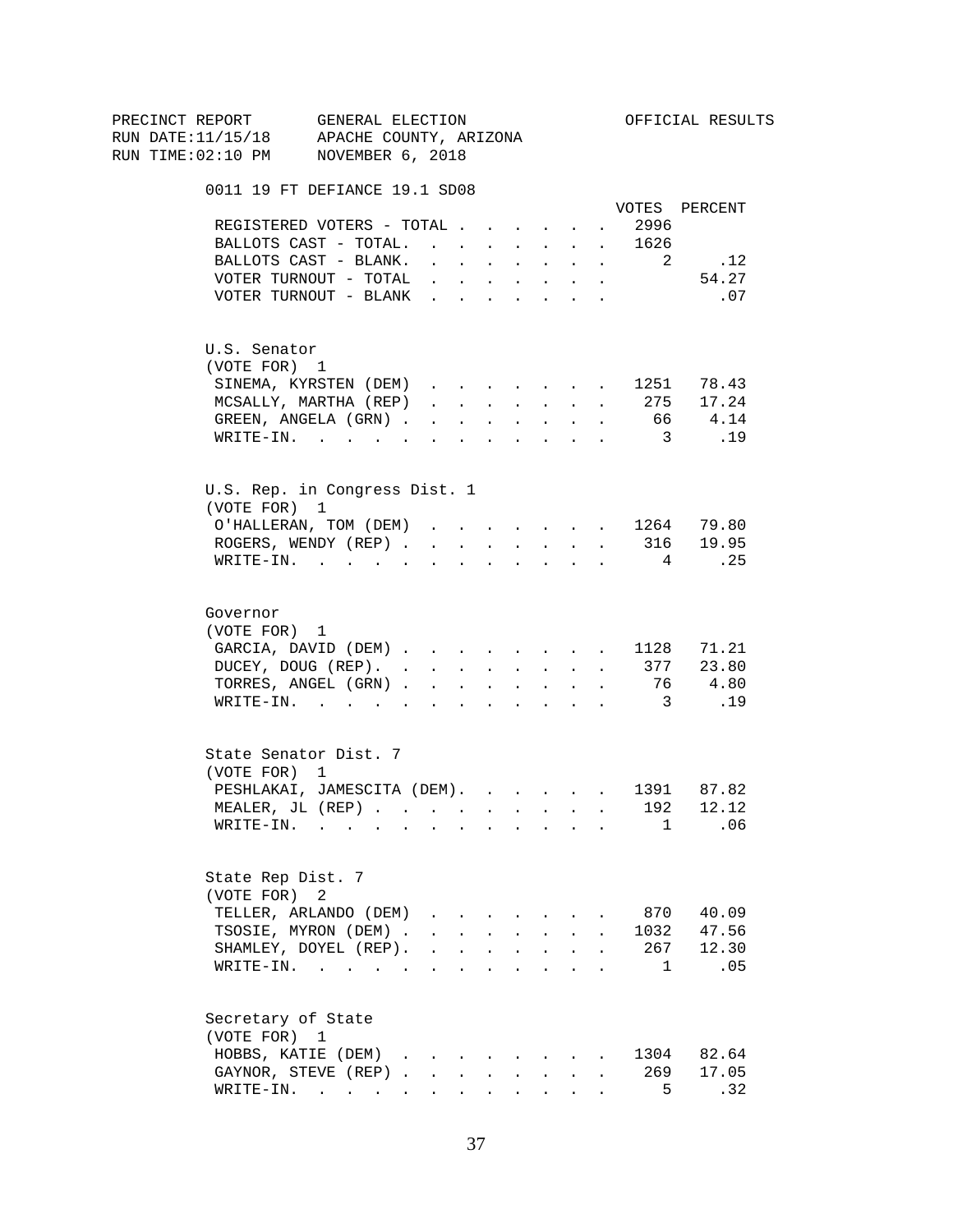| Attorney General                                                                                                                       |
|----------------------------------------------------------------------------------------------------------------------------------------|
| (VOTE FOR) 1                                                                                                                           |
| CONTRERAS, JANUARY (DEM)<br>1253 79.61                                                                                                 |
| BRNOVICH, MARK (REP). 318 20.20                                                                                                        |
| .19<br>WRITE-IN.<br>3                                                                                                                  |
| State Treasurer                                                                                                                        |
| (VOTE FOR) 1                                                                                                                           |
| 1253 79.15<br>MANOIL, MARK (DEM)<br>$\mathbf{r} = \mathbf{r} + \mathbf{r} + \mathbf{r} + \mathbf{r} + \mathbf{r}$                      |
| 328 20.72<br>YEE, KIMBERLY (REP).<br>$\mathbf{r}$<br>$\mathbf{L}$                                                                      |
| .13<br>$\overline{\phantom{a}}^2$<br>WRITE-IN.                                                                                         |
|                                                                                                                                        |
| Superintendent of Public Instruction<br>(VOTE FOR)<br>1                                                                                |
| . 1308 82.99                                                                                                                           |
| HOFFMAN, KATHY (DEM).<br><b>Contract Contract Contract</b><br>$\ddot{\phantom{a}}$                                                     |
| RIGGS, FRANK (REP)<br>. 266 16.88<br>$\mathbf{L} = \mathbf{L}$<br>$\sim 10^{-11}$<br>$\ddot{\phantom{a}}$<br>$\mathbf{L}^{\text{max}}$ |
| 2<br>.13<br>WRITE-IN.<br><b>Contract Contract</b>                                                                                      |
|                                                                                                                                        |
| State Mine Inspector<br>(VOTE FOR)<br>1                                                                                                |
| PIERCE, WILLIAM "BILL" (DEM) 1288 81.93                                                                                                |
| . 282<br>17.94<br>HART, JOE (REP)                                                                                                      |
| 2<br>.13<br>WRITE-IN.                                                                                                                  |
|                                                                                                                                        |
| Corporation Commissioner                                                                                                               |
| (VOTE FOR) 2                                                                                                                           |
| KENNEDY, SANDRA (DEM)<br>1155 48.25                                                                                                    |
| 840 35.09<br>SEARS, KIANA MARIA (DEM)                                                                                                  |
| GLASSMAN, RODNEY (REP)<br>201 8.40<br>$\cdot$ $\cdot$ $\cdot$ $\cdot$ $\cdot$ $\cdot$                                                  |
| 191 7.98<br>OLSON, JUSTIN (REP)<br>$\mathbf{r} = \mathbf{r} + \mathbf{r} + \mathbf{r} + \mathbf{r} + \mathbf{r}$                       |
| $7\phantom{0}$<br>.29<br>WRITE-IN.<br>$\mathbf{r} = \mathbf{r}$ , and $\mathbf{r} = \mathbf{r}$<br>$\sim$                              |
|                                                                                                                                        |
| Clerk of the Superior Court                                                                                                            |
| (VOTE FOR) 1                                                                                                                           |
| HOUNSHELL, ANNELL (DEM).<br>1456 98.71                                                                                                 |
| 19 1.29<br>WRITE-IN.                                                                                                                   |
|                                                                                                                                        |
| Justice of the Peace Dist. 3 Puerco                                                                                                    |
| (VOTE FOR) 1                                                                                                                           |
| 1319 83.53<br>YELLOWHORSE, JAY (DEM).                                                                                                  |
| 258 16.34<br>ASERET, LOMARDO (REP).<br>$\mathbf{r}$                                                                                    |
| .13<br>$WRITE-IN.$<br>2                                                                                                                |
|                                                                                                                                        |
| Constable Dist. 3 Puerco                                                                                                               |
| (VOTE FOR)<br>1                                                                                                                        |
| 1452 98.51<br>ANDERSON, CHARLI (DEM).<br>the contract of the contract of the contract of the contract of the contract of               |
| 22<br>1.49<br>$\texttt{WRTTE-IN.}$                                                                                                     |
|                                                                                                                                        |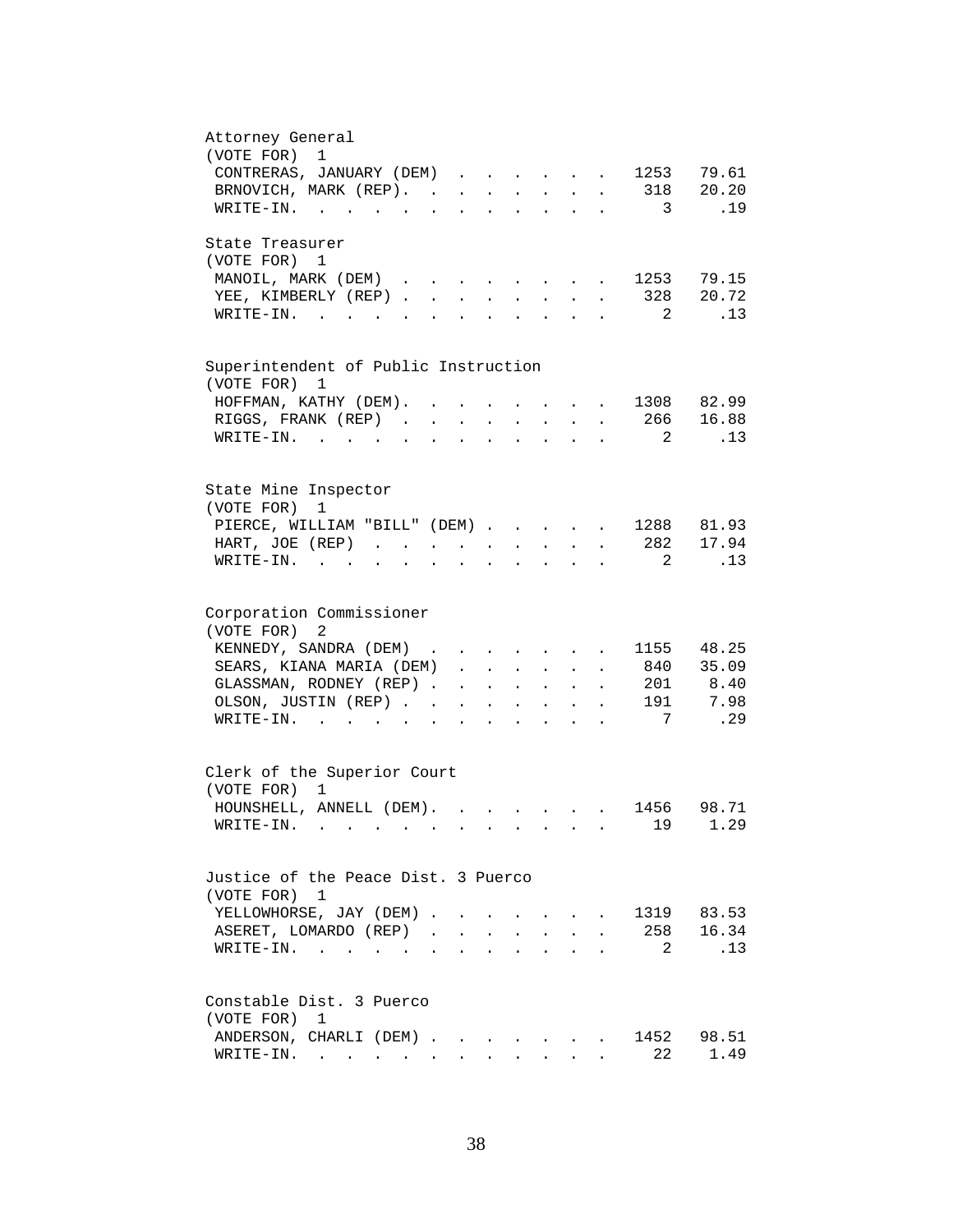| Judge of the Superior Court<br>(VOTE FOR)                   |                           |                                        | $\mathbf{1}$              |  |               |                      |        |                                            |                          |                                                                 |                      |                |                |
|-------------------------------------------------------------|---------------------------|----------------------------------------|---------------------------|--|---------------|----------------------|--------|--------------------------------------------|--------------------------|-----------------------------------------------------------------|----------------------|----------------|----------------|
| LATHAM, MIKE                                                |                           |                                        |                           |  |               |                      |        |                                            |                          |                                                                 |                      | 1316           | 98.36          |
| WRITE-IN.                                                   |                           |                                        | $\overline{a}$            |  |               |                      |        |                                            |                          |                                                                 | $\sim$               | 22             | 1.64           |
| Board Member Window Rock USD #08                            |                           |                                        |                           |  |               |                      |        |                                            |                          |                                                                 |                      |                |                |
| (VOTE FOR)                                                  |                           |                                        | $\overline{\phantom{a}}$  |  |               |                      |        |                                            |                          |                                                                 |                      |                |                |
| BOWMAN, MARTY                                               |                           |                                        |                           |  |               |                      |        |                                            |                          |                                                                 |                      | 473            | 12.33          |
| FOSTER, E.R. OREE.                                          |                           |                                        |                           |  |               | $\ddot{\phantom{a}}$ |        |                                            |                          |                                                                 |                      | 523            | 13.63          |
| HILLIS, CARL                                                |                           |                                        |                           |  | $\cdot$       | $\ddot{\phantom{a}}$ |        | $\ddot{\phantom{a}}$                       |                          |                                                                 |                      | 466            | 12.15          |
| KEE-BILLISON, YVONNE.                                       |                           |                                        |                           |  | $\sim$ $\sim$ | $\ddot{\phantom{a}}$ |        | $\ddot{\phantom{a}}$                       | $\sim$                   |                                                                 |                      | 647            | 16.87          |
| PERRY, LANBERT.                                             |                           |                                        |                           |  |               | $\sim$ $-$           | $\sim$ | $\sim$                                     | $\sim$                   | $\ddot{\phantom{a}}$                                            | $\ddot{\phantom{a}}$ |                | 142 3.70       |
| STEWART, JR., WILSON C                                      |                           |                                        |                           |  |               |                      |        |                                            |                          | $\mathbf{L}$                                                    | $\ddot{\phantom{a}}$ | 633            | 16.50          |
| WAUNEKA, JACQUELYNE D.                                      |                           |                                        |                           |  |               |                      |        | $\mathbf{r}$ , $\mathbf{r}$ , $\mathbf{r}$ |                          | $\mathbf{L}$                                                    | $\ddot{\phantom{a}}$ | 660            | 17.21          |
| WILLIE, SPENCER                                             |                           |                                        |                           |  |               |                      |        | and a strategic state                      |                          | $\mathcal{L}^{\text{max}}$                                      | $\ddot{\phantom{a}}$ | 285            | 7.43           |
| $\texttt{WRTTE-IN.}$                                        |                           |                                        |                           |  | $\bullet$     | <b>Contractor</b>    |        | $\mathbf{L} = \mathbf{L}$                  | <b>Contract Contract</b> | $\bullet$ .<br><br><br><br><br><br><br><br><br><br><br><br><br> | $\bullet$            | $\overline{7}$ | .18            |
| Retain Justice Supreme-Bolick<br>(VOTE FOR) 1               |                           |                                        |                           |  |               |                      |        |                                            |                          |                                                                 |                      |                |                |
| YES                                                         |                           |                                        |                           |  |               |                      |        |                                            | <b>Contract Contract</b> |                                                                 |                      | 892<br>612     | 59.31          |
| NO.                                                         |                           | $\mathbf{r}$                           |                           |  |               |                      |        |                                            | $\mathbf{L}$             |                                                                 |                      |                | 40.69          |
| Retain Justice Supreme-Pelander<br>(VOTE FOR)<br>YES<br>NO. |                           |                                        | 1                         |  |               |                      |        |                                            |                          |                                                                 |                      | 898<br>598     | 60.03<br>39.97 |
| APACHE COUNTY LEVY<br>(VOTE FOR)<br>YES<br>NO.              | $\mathbf{z} = \mathbf{z}$ | $\mathbf{L} = \mathbf{L}$              | 1<br>$\ddot{\phantom{a}}$ |  |               |                      |        |                                            | <b>Contractor</b>        | $\sim$                                                          | $\mathbf{L}$         | 467<br>1079    | 30.21<br>69.79 |
| PROPOSITION 125                                             |                           |                                        |                           |  |               |                      |        |                                            |                          |                                                                 |                      |                |                |
| (VOTE FOR) 1                                                |                           |                                        |                           |  |               |                      |        |                                            |                          |                                                                 |                      |                |                |
| YES                                                         | $\sim$                    | $\mathbf{r}$ . The set of $\mathbf{r}$ |                           |  |               |                      |        |                                            |                          |                                                                 |                      | 819            | 52.40          |
| NO.                                                         |                           |                                        |                           |  |               |                      |        |                                            |                          |                                                                 |                      | 744            | 47.60          |
| PROPOSITION 126<br>(VOTE FOR)<br>YES<br>NO.                 |                           |                                        | 1                         |  |               |                      |        |                                            |                          |                                                                 |                      | 823<br>746     | 52.45<br>47.55 |
|                                                             |                           |                                        |                           |  |               |                      |        |                                            |                          |                                                                 |                      |                |                |
| PROPOSITION 127                                             |                           |                                        |                           |  |               |                      |        |                                            |                          |                                                                 |                      |                |                |
| (VOTE FOR)                                                  |                           |                                        | 1                         |  |               |                      |        |                                            |                          |                                                                 |                      |                |                |
| YES                                                         | $\ddot{\phantom{a}}$      | $\sim$ $\sim$                          |                           |  |               |                      |        |                                            |                          |                                                                 |                      | 534            | 35.48          |
| NO.                                                         |                           |                                        |                           |  |               |                      |        |                                            |                          |                                                                 |                      | 971            | 64.52          |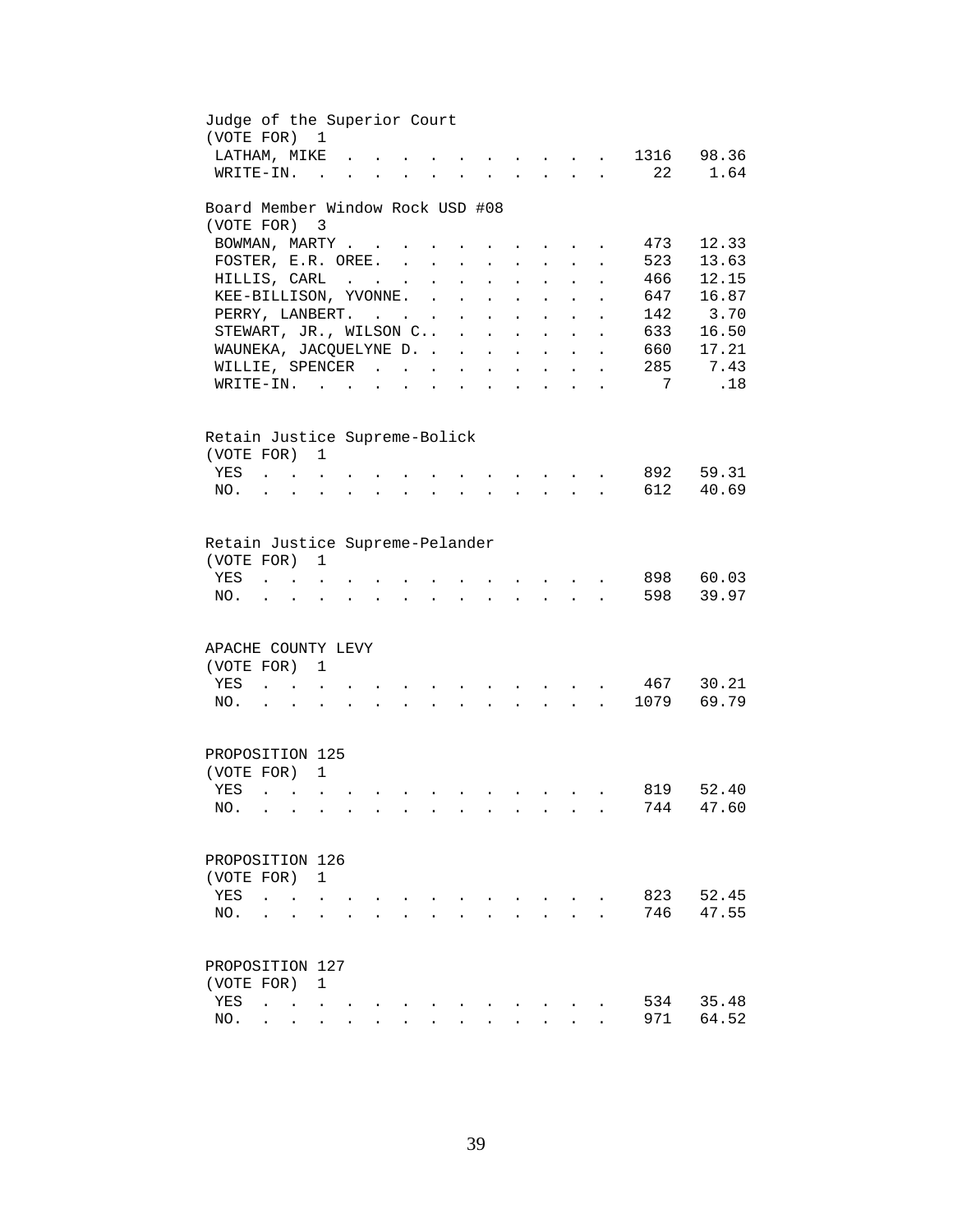| (VOTE FOR) 1        |               |                 |           |                          |                  |                          |        |                                                                                                                 |                 |        |        |     |       |
|---------------------|---------------|-----------------|-----------|--------------------------|------------------|--------------------------|--------|-----------------------------------------------------------------------------------------------------------------|-----------------|--------|--------|-----|-------|
| YES                 | $\sim$        | $\cdot$ $\cdot$ | $\sim$    | $\sim$ $\sim$            | $\sim$ 100 $\pm$ |                          |        | the contract of the contract of the contract of the contract of the contract of the contract of the contract of |                 |        |        | 927 | 62.05 |
| NO.                 | $\sim$ $\sim$ | $\bullet$       | $\bullet$ | $\overline{\phantom{a}}$ | $\cdot$          | $\overline{\phantom{a}}$ | $\sim$ | $\bullet$                                                                                                       | $\sim$          | $\sim$ | $\sim$ | 567 | 37.95 |
| PROPOSITION 306     |               |                 |           |                          |                  |                          |        |                                                                                                                 |                 |        |        |     |       |
| (VOTE FOR) 1<br>YES |               | $\bullet$       |           |                          |                  |                          |        | $\bullet$                                                                                                       | $\cdot$ $\cdot$ | $\sim$ | $\sim$ | 733 | 49.26 |

NO. . . . . . . . . . . . . . 755 50.74

40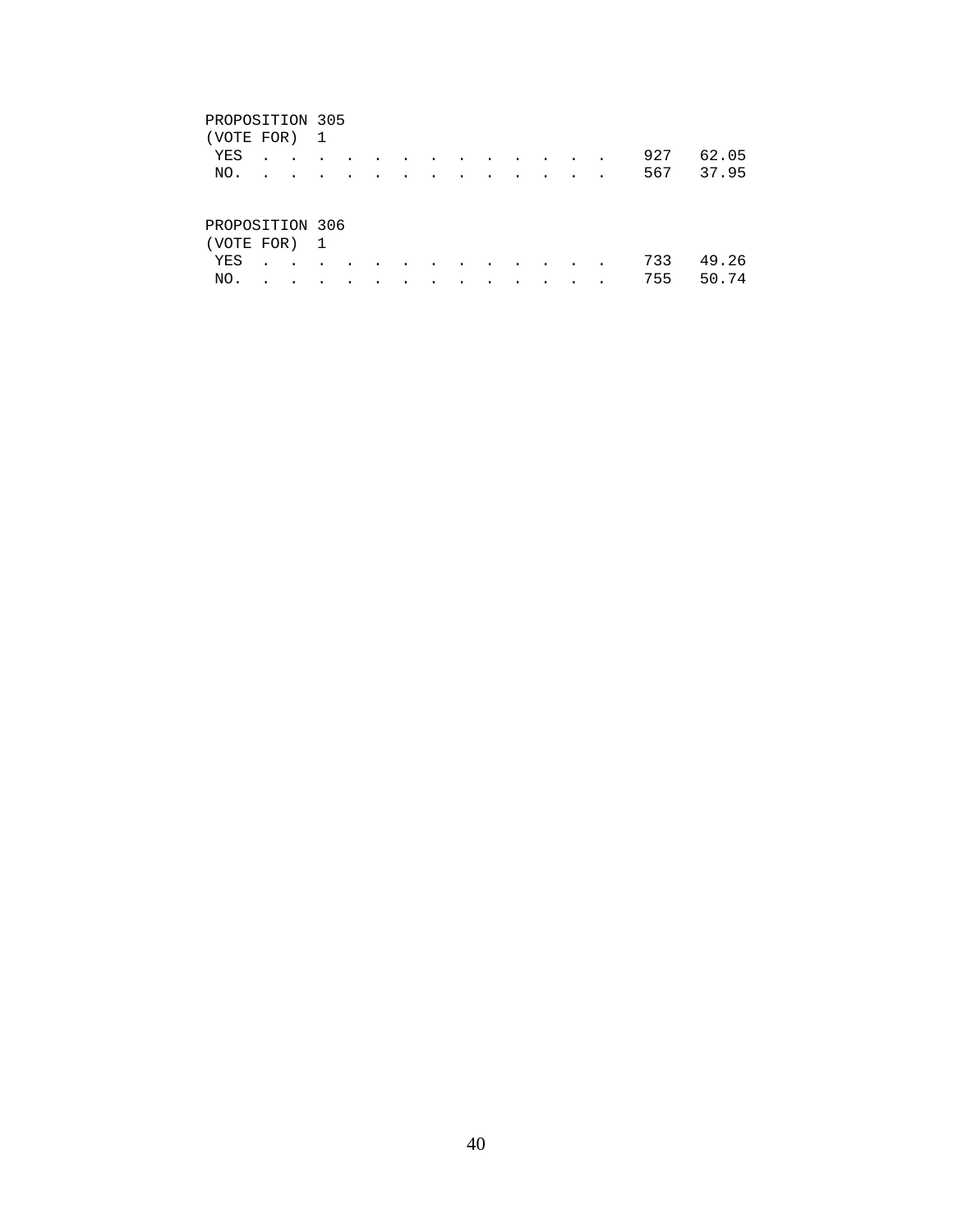| PRECINCT REPORT                          | GENERAL ELECTION                          |                                                                                                         |           |                              |                      |                                                                                 |                      |                      |                         | OFFICIAL RESULTS |
|------------------------------------------|-------------------------------------------|---------------------------------------------------------------------------------------------------------|-----------|------------------------------|----------------------|---------------------------------------------------------------------------------|----------------------|----------------------|-------------------------|------------------|
| RUN DATE:11/15/18 APACHE COUNTY, ARIZONA |                                           |                                                                                                         |           |                              |                      |                                                                                 |                      |                      |                         |                  |
| RUN TIME:02:10 PM NOVEMBER 6, 2018       |                                           |                                                                                                         |           |                              |                      |                                                                                 |                      |                      |                         |                  |
|                                          | 0012 22 GANADO NORTH 22.1 SD20            |                                                                                                         |           |                              |                      |                                                                                 |                      |                      |                         |                  |
|                                          |                                           |                                                                                                         |           |                              |                      |                                                                                 |                      |                      |                         | VOTES PERCENT    |
|                                          | REGISTERED VOTERS - TOTAL                 |                                                                                                         |           |                              |                      |                                                                                 |                      | $\ddot{\phantom{0}}$ | 762                     |                  |
|                                          | BALLOTS CAST - TOTAL.                     |                                                                                                         |           |                              |                      |                                                                                 |                      |                      | 354                     |                  |
|                                          | BALLOTS CAST - BLANK.                     | $\ddot{\phantom{0}}$                                                                                    |           | <b>Carl Carl Corporation</b> |                      | <b>Service Control</b>                                                          | $\sim 10^{-11}$      | $\sim$               | $\overline{0}$          |                  |
|                                          | VOTER TURNOUT - TOTAL                     | <b>All Contracts</b>                                                                                    |           |                              |                      | $\mathbf{u} = \mathbf{u} \cdot \mathbf{u}$ .                                    | $\ddot{\phantom{0}}$ |                      |                         | 46.46            |
|                                          | VOTER TURNOUT - BLANK                     |                                                                                                         |           |                              |                      |                                                                                 |                      |                      |                         |                  |
| U.S. Senator                             |                                           |                                                                                                         |           |                              |                      |                                                                                 |                      |                      |                         |                  |
| (VOTE FOR) 1                             |                                           |                                                                                                         |           |                              |                      |                                                                                 |                      |                      |                         |                  |
|                                          | SINEMA, KYRSTEN (DEM)                     |                                                                                                         |           |                              |                      |                                                                                 |                      |                      |                         | 293 84.20        |
|                                          | MCSALLY, MARTHA (REP)                     | $\mathbf{r} = \mathbf{r} + \mathbf{r} + \mathbf{r} + \mathbf{r} + \mathbf{r} + \mathbf{r} + \mathbf{r}$ |           |                              |                      |                                                                                 |                      | $\sim$               | 40                      | 11.49            |
|                                          | GREEN, ANGELA (GRN).                      | $\mathbf{r}$ , $\mathbf{r}$ , $\mathbf{r}$                                                              |           |                              |                      | $\mathbf{z} = \mathbf{z} + \mathbf{z}$ . The $\mathbf{z}$                       | $\sim$               | $\mathbf{r}$         |                         | 15 4.31          |
|                                          | $\texttt{WRTTE-IN.}$                      | <b>All All Andrew</b>                                                                                   |           |                              |                      | $\mathbf{r} = \mathbf{r} \cdot \mathbf{r}$ .                                    | $\mathbf{L}$         | $\ddot{\phantom{0}}$ | $\overline{0}$          |                  |
|                                          | U.S. Rep. in Congress Dist. 1             |                                                                                                         |           |                              |                      |                                                                                 |                      |                      |                         |                  |
| (VOTE FOR) 1                             |                                           |                                                                                                         |           |                              |                      |                                                                                 |                      |                      |                         |                  |
|                                          | O'HALLERAN, TOM (DEM) 289 83.53           |                                                                                                         |           |                              |                      |                                                                                 |                      |                      |                         |                  |
|                                          | ROGERS, WENDY (REP)                       |                                                                                                         |           |                              |                      | $\mathbf{r}$ , $\mathbf{r}$ , $\mathbf{r}$ , $\mathbf{r}$                       |                      |                      |                         | 56 16.18         |
|                                          | WRITE-IN.                                 |                                                                                                         |           |                              |                      | the contract of the contract of the contract of the contract of the contract of |                      |                      | $\overline{1}$          | $\ldots$ 29      |
|                                          |                                           |                                                                                                         |           |                              |                      |                                                                                 |                      |                      |                         |                  |
| Governor                                 |                                           |                                                                                                         |           |                              |                      |                                                                                 |                      |                      |                         |                  |
| (VOTE FOR) 1                             |                                           |                                                                                                         |           |                              |                      |                                                                                 |                      |                      |                         |                  |
|                                          | GARCIA, DAVID (DEM) 273 78.90             |                                                                                                         |           |                              |                      |                                                                                 |                      |                      |                         |                  |
|                                          | DUCEY, DOUG (REP).                        |                                                                                                         |           |                              |                      |                                                                                 |                      |                      |                         | 59 17.05         |
|                                          | TORRES, ANGEL (GRN)                       |                                                                                                         |           |                              |                      |                                                                                 |                      |                      |                         | 12 3.47          |
|                                          | WRITE-IN.                                 |                                                                                                         |           |                              |                      |                                                                                 |                      |                      | $\overline{\mathbf{c}}$ | .58              |
|                                          | State Senator Dist. 7                     |                                                                                                         |           |                              |                      |                                                                                 |                      |                      |                         |                  |
| (VOTE FOR) 1                             |                                           |                                                                                                         |           |                              |                      |                                                                                 |                      |                      |                         |                  |
|                                          | PESHLAKAI, JAMESCITA (DEM).               |                                                                                                         |           |                              |                      |                                                                                 |                      |                      |                         | 315 90.52        |
|                                          | MEALER, JL (REP), , , , , , , , , 33 9.48 |                                                                                                         |           |                              |                      |                                                                                 |                      |                      |                         |                  |
|                                          | $\texttt{WRTTE-IN.}$                      |                                                                                                         |           |                              |                      |                                                                                 |                      |                      | 0                       |                  |
|                                          |                                           |                                                                                                         |           |                              |                      |                                                                                 |                      |                      |                         |                  |
| State Rep Dist. 7                        |                                           |                                                                                                         |           |                              |                      |                                                                                 |                      |                      |                         |                  |
| (VOTE FOR)                               | 2                                         |                                                                                                         |           |                              |                      |                                                                                 |                      |                      |                         |                  |
|                                          | TELLER, ARLANDO (DEM)                     | $\mathbf{r} = \mathbf{r} + \mathbf{r} + \mathbf{r}$                                                     |           |                              |                      |                                                                                 |                      |                      | 192                     | 39.02            |
|                                          | TSOSIE, MYRON (DEM).                      |                                                                                                         |           |                              |                      | $\mathbf{r} = \mathbf{r} + \mathbf{r} + \mathbf{r} + \mathbf{r}$                | $\sim$               |                      | 258                     | 52.44            |
|                                          | SHAMLEY, DOYEL (REP).                     |                                                                                                         |           |                              |                      | $\mathbf{r}$ , $\mathbf{r}$ , $\mathbf{r}$ , $\mathbf{r}$                       | $\ddot{\phantom{a}}$ |                      | 39                      | 7.93             |
|                                          | WRITE-IN.                                 |                                                                                                         |           |                              |                      |                                                                                 |                      |                      | 3                       | .61              |
| Secretary of State                       |                                           |                                                                                                         |           |                              |                      |                                                                                 |                      |                      |                         |                  |
| (VOTE FOR) 1                             |                                           |                                                                                                         |           |                              |                      |                                                                                 |                      |                      |                         |                  |
|                                          | HOBBS, KATIE (DEM).                       | $\sim$                                                                                                  |           |                              |                      |                                                                                 |                      |                      |                         | 307 87.97        |
|                                          | GAYNOR, STEVE (REP).                      | $\sim$                                                                                                  |           |                              |                      |                                                                                 |                      |                      | 41                      | 11.75            |
|                                          | $\texttt{WRTTE-IN.}$                      | $\sim 100$                                                                                              | $\bullet$ |                              | $\ddot{\phantom{a}}$ | $\sim$ 100 $\pm$                                                                |                      |                      | 1                       | .29              |
|                                          |                                           |                                                                                                         |           |                              |                      |                                                                                 |                      |                      |                         |                  |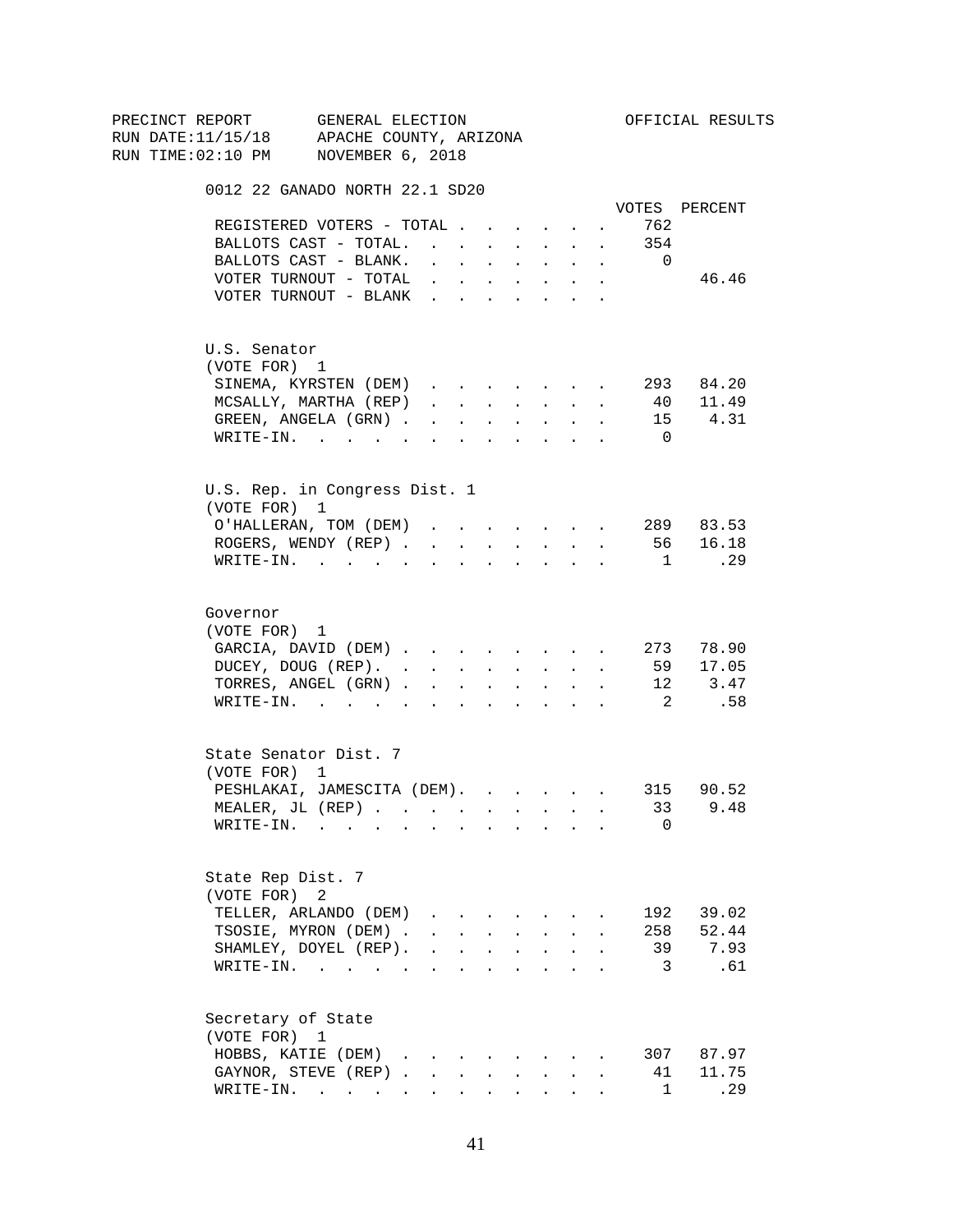| Attorney General<br>(VOTE FOR) 1                                                                                                                                                   |
|------------------------------------------------------------------------------------------------------------------------------------------------------------------------------------|
|                                                                                                                                                                                    |
| CONTRERAS, JANUARY (DEM)<br>301 86.49                                                                                                                                              |
| 13.22<br>BRNOVICH, MARK (REP).<br>46                                                                                                                                               |
| .29<br>$\texttt{WRTTE-IN.}$<br>$\sim$ 1<br>and a strong control of the state of                                                                                                    |
| State Treasurer                                                                                                                                                                    |
| (VOTE FOR) 1                                                                                                                                                                       |
| 291 84.10<br>MANOIL, MARK (DEM)                                                                                                                                                    |
| 54 15.61<br>YEE, KIMBERLY (REP).<br>$\sim$                                                                                                                                         |
| .29<br>$W\text{RITE-IN.}$<br>$\mathbf{1}$<br>$\sim$                                                                                                                                |
|                                                                                                                                                                                    |
| Superintendent of Public Instruction<br>(VOTE FOR) 1                                                                                                                               |
| 307 88.47<br>HOFFMAN, KATHY (DEM). .<br>$\ddot{\phantom{a}}$<br>$\ddot{\phantom{a}}$                                                                                               |
|                                                                                                                                                                                    |
| 37 10.66<br>RIGGS, FRANK (REP)<br>$\ddot{\phantom{a}}$                                                                                                                             |
| 3<br>.86<br>WRITE-IN.<br>$\sim$ $\sim$                                                                                                                                             |
|                                                                                                                                                                                    |
| State Mine Inspector<br>(VOTE FOR)<br>1                                                                                                                                            |
| 300 86.96                                                                                                                                                                          |
| PIERCE, WILLIAM "BILL" (DEM)                                                                                                                                                       |
| 12.75<br>44<br>HART, JOE (REP)<br>$\mathbf{z} = \mathbf{z}$                                                                                                                        |
| .29<br>$WRITE-IN.$<br>$\overline{1}$<br><b>Contract Contract Contract</b><br>$\mathbf{L}$ and $\mathbf{L}$<br>$\ddot{\phantom{a}}$<br>$\ddot{\phantom{a}}$<br>$\ddot{\phantom{a}}$ |
| Corporation Commissioner                                                                                                                                                           |
| (VOTE FOR) 2                                                                                                                                                                       |
| KENNEDY, SANDRA (DEM)<br>263<br>49.72<br>$\mathbf{r}$ , and $\mathbf{r}$ , and $\mathbf{r}$ , and $\mathbf{r}$                                                                     |
| 197 37.24                                                                                                                                                                          |
| SEARS, KIANA MARIA (DEM)                                                                                                                                                           |
| 25 4.73<br>GLASSMAN, RODNEY (REP)<br>$\mathbf{r} = \mathbf{r} + \mathbf{r}$<br>$\ddot{\phantom{a}}$<br>$\bullet$ .<br><br><br><br><br><br><br><br><br><br><br><br>                 |
| 42<br>7.94<br>OLSON, JUSTIN (REP)<br>$\mathcal{L}^{\text{max}}$<br>$\mathbf{A}^{\mathrm{max}}$<br>$\mathbf{L}^{\text{max}}$<br>$\ddot{\phantom{0}}$<br>$\bullet$                   |
| $\overline{\phantom{0}}^2$<br>.38<br>$\texttt{WRTTE-IN.}$<br>$\sim$<br>$\ddot{\phantom{a}}$<br>$\ddot{\phantom{a}}$<br>$\ddot{\phantom{a}}$                                        |
| Clerk of the Superior Court                                                                                                                                                        |
| (VOTE FOR) 1                                                                                                                                                                       |
| HOUNSHELL, ANNELL (DEM). .<br>335 99.11<br>$\mathbf{r}$ , $\mathbf{r}$ , $\mathbf{r}$ , $\mathbf{r}$                                                                               |
| 3.89<br>$W\text{RITE}-\text{IN}.$                                                                                                                                                  |
|                                                                                                                                                                                    |
| Justice of the Peace Dist. 3 Puerco                                                                                                                                                |
| (VOTE FOR) 1                                                                                                                                                                       |
| YELLOWHORSE, JAY (DEM)<br>297 85.34<br>$\mathbf{L}$                                                                                                                                |
| 14.66<br>ASERET, LOMARDO (REP)<br>51<br>$\mathbf{r}$                                                                                                                               |
| $\overline{0}$<br>$\texttt{WRTTE-IN.}$                                                                                                                                             |
|                                                                                                                                                                                    |
| Constable Dist. 3 Puerco                                                                                                                                                           |
| (VOTE FOR)<br>1                                                                                                                                                                    |
| 98.19<br>ANDERSON, CHARLI (DEM)<br>325                                                                                                                                             |
| 1.81<br>WRITE-IN.<br>6                                                                                                                                                             |
|                                                                                                                                                                                    |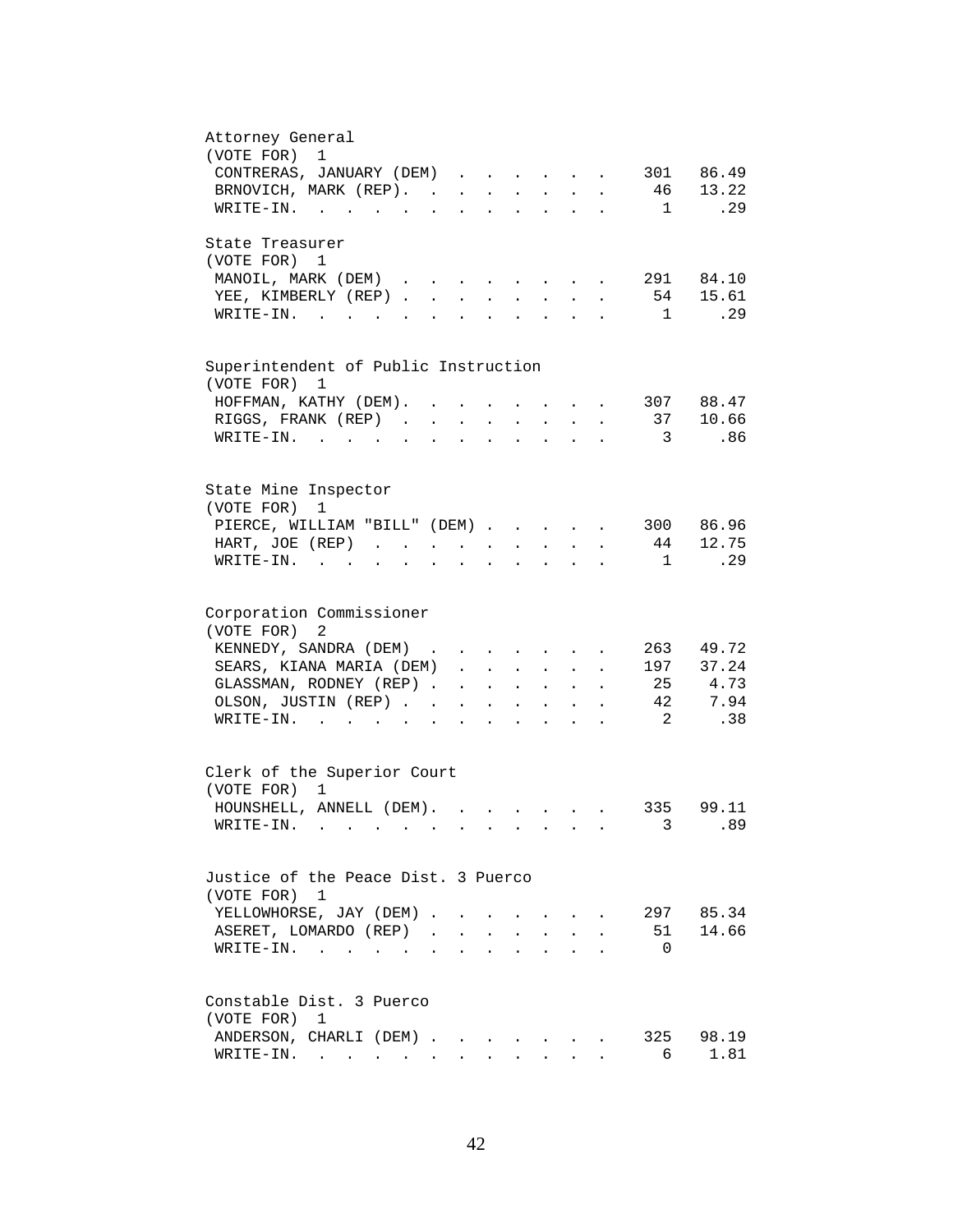| Judge of the Superior Court<br>(VOTE FOR)                   |                                            |                                   | $\mathbf{1}$                    |                      |                                                           |                                 |                            |                      |                           |                                                                          |                                   |                                                             |                      |                |                    |
|-------------------------------------------------------------|--------------------------------------------|-----------------------------------|---------------------------------|----------------------|-----------------------------------------------------------|---------------------------------|----------------------------|----------------------|---------------------------|--------------------------------------------------------------------------|-----------------------------------|-------------------------------------------------------------|----------------------|----------------|--------------------|
| LATHAM, MIKE                                                |                                            |                                   |                                 |                      |                                                           |                                 |                            |                      |                           |                                                                          |                                   |                                                             |                      | 286            | 97.28              |
| WRITE-IN.                                                   |                                            |                                   | $\sim$ $\sim$                   |                      |                                                           |                                 |                            |                      |                           |                                                                          |                                   |                                                             |                      | 8              | 2.72               |
| Board Member Ganado USD #20                                 |                                            |                                   |                                 |                      |                                                           |                                 |                            |                      |                           |                                                                          |                                   |                                                             |                      |                |                    |
| (VOTE FOR)                                                  |                                            |                                   | $\overline{\phantom{a}}$ 3      |                      |                                                           |                                 |                            |                      |                           |                                                                          |                                   |                                                             |                      |                |                    |
| BEGAY, WANDA                                                |                                            |                                   |                                 |                      | $\mathbf{r}$ , $\mathbf{r}$ , $\mathbf{r}$ , $\mathbf{r}$ |                                 |                            |                      |                           |                                                                          |                                   |                                                             |                      | 137            | 15.32              |
| ETSITTY, JOLENE.                                            |                                            |                                   |                                 |                      |                                                           | $\sim 10^{-11}$                 | $\mathcal{L}^{\text{max}}$ | $\ddot{\phantom{a}}$ | $\ddot{\phantom{0}}$      | $\mathbf{z} = \mathbf{z}$                                                |                                   | $\ddot{\phantom{0}}$                                        | $\bullet$            | 93             | 10.40              |
| ETSITTY, SYLVIA M.                                          |                                            |                                   |                                 |                      |                                                           |                                 | $\mathbf{L}$               | $\ddot{\phantom{a}}$ |                           | $\ddot{\phantom{a}}$                                                     |                                   |                                                             |                      | 81             | 9.06               |
| GORMAN, TERESA M .                                          |                                            |                                   |                                 |                      |                                                           |                                 | $\ddot{\phantom{a}}$       | $\ddot{\phantom{a}}$ |                           | $\ddot{\phantom{a}}$                                                     |                                   |                                                             |                      | 107            | 11.97              |
| JAMES, JUDY.                                                |                                            |                                   |                                 |                      |                                                           | $\sim 10$                       | $\ddot{\phantom{0}}$       | $\mathbf{L}$         | $\ddot{\phantom{a}}$      | $\ddot{\phantom{a}}$                                                     |                                   |                                                             |                      | 160            | 17.90              |
| JAMES, JR., WALLACE                                         |                                            |                                   |                                 |                      |                                                           |                                 |                            | $\sim$               | $\ddot{\phantom{a}}$      | $\ddot{\phantom{a}}$                                                     | $\ddot{\phantom{a}}$              | $\ddot{\phantom{a}}$                                        | $\ddot{\phantom{a}}$ | 92             | 10.29              |
| KEE, STEVEN.                                                |                                            |                                   |                                 |                      |                                                           |                                 |                            |                      | $\mathbf{L}^{\text{max}}$ | $\mathbf{L}$                                                             | $\sim$ $\sim$                     | $\mathbf{L}$                                                | $\ddot{\phantom{a}}$ | 56             | 6.26               |
| NOBLE, FRANCIS.                                             |                                            |                                   |                                 |                      |                                                           |                                 |                            |                      |                           | $\mathbf{r} = \mathbf{r} \cdot \mathbf{r}$                               |                                   |                                                             | $\ddot{\phantom{0}}$ | 74             | 8.28               |
| ROANHORSE, CALEB                                            |                                            |                                   |                                 |                      |                                                           |                                 |                            |                      |                           | $\mathbf{z} = \mathbf{z} + \mathbf{z}$ , where $\mathbf{z} = \mathbf{z}$ |                                   | $\bullet$ .<br><br><br><br><br><br><br><br><br><br><br><br> | $\ddot{\phantom{a}}$ | 94             | 10.51              |
| WRITE-IN.                                                   |                                            |                                   |                                 |                      |                                                           |                                 | $\ddot{\phantom{a}}$       |                      |                           |                                                                          |                                   | and the contract of the contract of the contract of         |                      | $\overline{0}$ |                    |
| Retain Justice Supreme-Bolick                               |                                            |                                   |                                 |                      |                                                           |                                 |                            |                      |                           |                                                                          |                                   |                                                             |                      |                |                    |
| (VOTE FOR) 1                                                |                                            |                                   |                                 |                      |                                                           |                                 |                            |                      |                           |                                                                          |                                   |                                                             |                      |                |                    |
| YES                                                         | $\mathbf{r}$ . The set of $\mathbf{r}$     |                                   |                                 |                      |                                                           |                                 |                            |                      |                           |                                                                          |                                   |                                                             |                      | 198            | 60.74              |
| NO.                                                         |                                            | $\ddot{\phantom{a}}$              |                                 |                      |                                                           |                                 |                            |                      |                           |                                                                          | $\mathbf{L}$                      |                                                             |                      | 128            | 39.26              |
| Retain Justice Supreme-Pelander<br>(VOTE FOR)<br>YES<br>NO. |                                            |                                   | 1                               |                      |                                                           |                                 |                            |                      |                           |                                                                          |                                   |                                                             |                      | 125            | 204 62.01<br>37.99 |
| APACHE COUNTY LEVY                                          |                                            |                                   |                                 |                      |                                                           |                                 |                            |                      |                           |                                                                          |                                   |                                                             |                      |                |                    |
| (VOTE FOR)                                                  |                                            |                                   | 1                               |                      |                                                           |                                 |                            |                      |                           |                                                                          |                                   |                                                             |                      |                |                    |
| YES                                                         |                                            | $\ddot{\phantom{a}}$ .            |                                 |                      |                                                           |                                 |                            |                      |                           |                                                                          | <b>Contract Contract Advisers</b> |                                                             |                      | 112            | 33.63              |
| NO.                                                         | $\mathbf{r}$ , $\mathbf{r}$ , $\mathbf{r}$ |                                   | $\ddot{\phantom{a}}$            | $\ddot{\phantom{a}}$ |                                                           | and the state of the state of   | $\ddot{\phantom{a}}$       | $\sim$               |                           |                                                                          |                                   |                                                             |                      | 221            | 66.37              |
| PROPOSITION 125                                             |                                            |                                   |                                 |                      |                                                           |                                 |                            |                      |                           |                                                                          |                                   |                                                             |                      |                |                    |
| (VOTE FOR)                                                  |                                            |                                   | 1                               |                      |                                                           |                                 |                            |                      |                           |                                                                          |                                   |                                                             |                      |                |                    |
| YES .                                                       |                                            |                                   |                                 |                      |                                                           |                                 |                            |                      |                           |                                                                          |                                   |                                                             |                      |                | 165 49.40          |
| NO.                                                         |                                            | <b>Contract Contract Contract</b> | $\ddot{\phantom{a}}$            |                      | $\overline{a}$                                            | $\sim$                          | $\overline{a}$             | $\sim$ $\sim$        |                           |                                                                          |                                   |                                                             |                      | 169            | 50.60              |
| PROPOSITION 126                                             |                                            |                                   |                                 |                      |                                                           |                                 |                            |                      |                           |                                                                          |                                   |                                                             |                      |                |                    |
| (VOTE FOR)                                                  |                                            |                                   | $\mathbf{1}$                    |                      |                                                           |                                 |                            |                      |                           |                                                                          |                                   |                                                             |                      |                |                    |
| YES                                                         | $\ddot{\phantom{a}}$                       |                                   |                                 |                      |                                                           |                                 |                            |                      |                           |                                                                          |                                   |                                                             |                      | 154            | 45.97              |
| NO.                                                         |                                            |                                   |                                 |                      |                                                           |                                 |                            |                      |                           |                                                                          |                                   |                                                             |                      | 181            | 54.03              |
| PROPOSITION 127                                             |                                            |                                   |                                 |                      |                                                           |                                 |                            |                      |                           |                                                                          |                                   |                                                             |                      |                |                    |
| (VOTE FOR)                                                  |                                            |                                   | 1                               |                      |                                                           |                                 |                            |                      |                           |                                                                          |                                   |                                                             |                      |                |                    |
| YES                                                         |                                            |                                   |                                 |                      |                                                           |                                 |                            |                      |                           |                                                                          |                                   |                                                             |                      | 78             | 23.56              |
| NO.                                                         | $\ddot{\phantom{a}}$                       |                                   | <b>Contract Contract</b>        |                      |                                                           |                                 |                            |                      |                           |                                                                          |                                   |                                                             |                      | 253            | 76.44              |
|                                                             |                                            |                                   | $\cdot$ $\cdot$ $\cdot$ $\cdot$ |                      |                                                           | $\cdot$ $\cdot$ $\cdot$ $\cdot$ | $\ddot{\phantom{0}}$       |                      |                           |                                                                          |                                   |                                                             |                      |                |                    |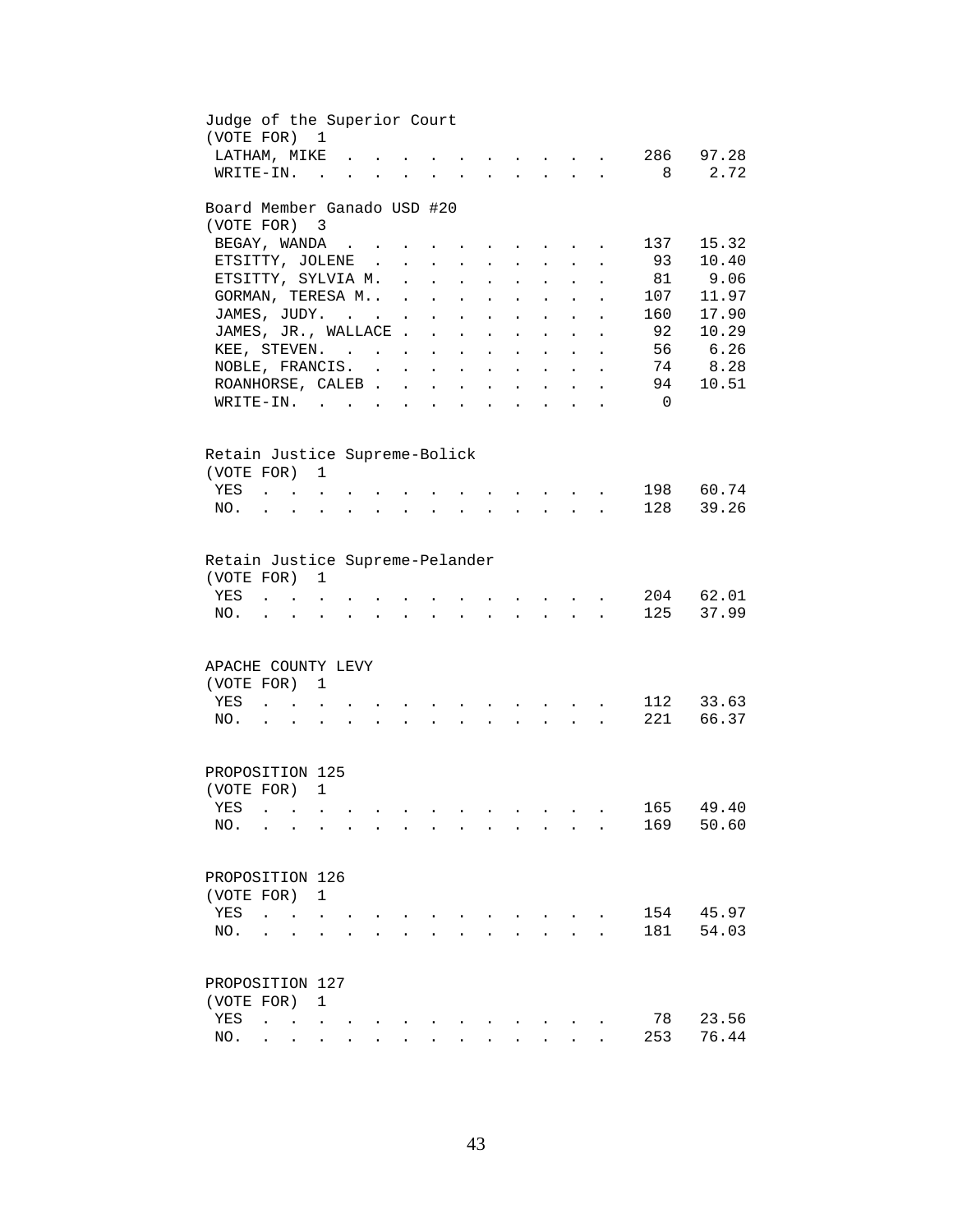# PROPOSITION 305 (VOTE FOR) 1 YES . . . . . . . . . . . . . 190 57.75 NO. . . . . . . . . . . . . . 139 42.25 PROPOSITION 306 (VOTE FOR) 1 YES . . . . . . . . . . . . . 160 48.93 NO. . . . . . . . . . . . . . 167 51.07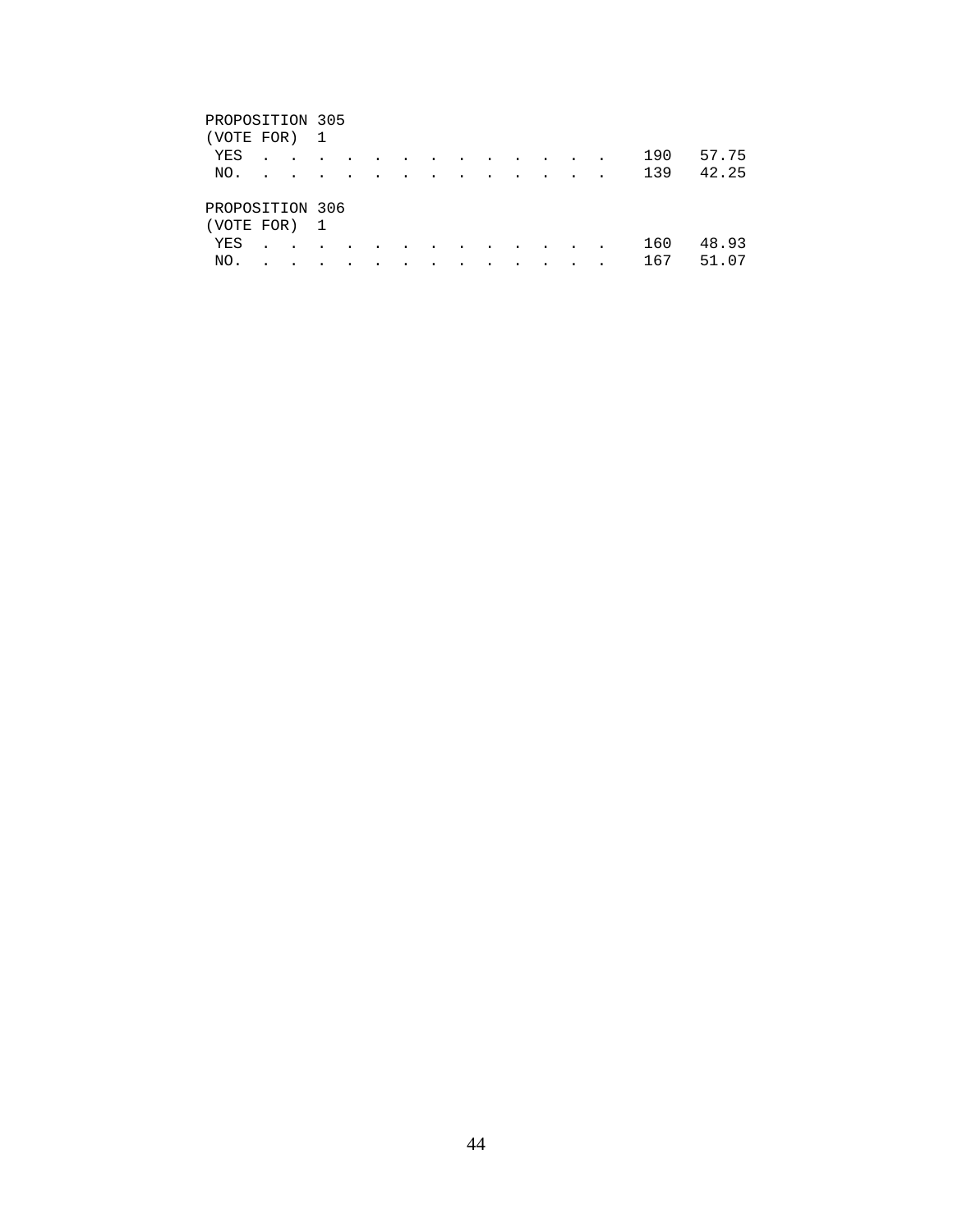| PRECINCT REPORT                          | GENERAL ELECTION                |                                                                                               |                                                             |                                                             |           |                                                                                            |                       |                      |                | OFFICIAL RESULTS |
|------------------------------------------|---------------------------------|-----------------------------------------------------------------------------------------------|-------------------------------------------------------------|-------------------------------------------------------------|-----------|--------------------------------------------------------------------------------------------|-----------------------|----------------------|----------------|------------------|
| RUN DATE:11/15/18 APACHE COUNTY, ARIZONA |                                 |                                                                                               |                                                             |                                                             |           |                                                                                            |                       |                      |                |                  |
| RUN TIME:02:10 PM NOVEMBER 6, 2018       |                                 |                                                                                               |                                                             |                                                             |           |                                                                                            |                       |                      |                |                  |
|                                          | 0013 23 GANADO SOUTH 23.1 SD20  |                                                                                               |                                                             |                                                             |           |                                                                                            |                       |                      |                |                  |
|                                          |                                 |                                                                                               |                                                             |                                                             |           |                                                                                            |                       |                      |                | VOTES PERCENT    |
|                                          | REGISTERED VOTERS - TOTAL       |                                                                                               |                                                             |                                                             |           |                                                                                            |                       | $\ddot{\phantom{a}}$ | 1209           |                  |
|                                          | BALLOTS CAST - TOTAL.           |                                                                                               |                                                             |                                                             |           |                                                                                            |                       |                      | 535            |                  |
|                                          | BALLOTS CAST - BLANK.           | $\ddot{\phantom{0}}$                                                                          |                                                             | <b>Carl Carl Corporation</b>                                |           | <b>Service Control</b>                                                                     | $\bullet$ . $\bullet$ | $\sim$               | $\overline{0}$ |                  |
|                                          | VOTER TURNOUT - TOTAL           | $\mathbf{r} = \mathbf{r} \cdot \mathbf{r}$ , where $\mathbf{r} = \mathbf{r} \cdot \mathbf{r}$ |                                                             |                                                             |           | $\mathbf{u} = \mathbf{u} \cdot \mathbf{u}$ .                                               | $\bullet$ .           |                      |                | 44.25            |
|                                          | VOTER TURNOUT - BLANK           |                                                                                               |                                                             |                                                             |           |                                                                                            |                       |                      |                |                  |
| U.S. Senator                             |                                 |                                                                                               |                                                             |                                                             |           |                                                                                            |                       |                      |                |                  |
| (VOTE FOR) 1                             |                                 |                                                                                               |                                                             |                                                             |           |                                                                                            |                       |                      |                |                  |
|                                          | SINEMA, KYRSTEN (DEM)           |                                                                                               |                                                             |                                                             |           |                                                                                            |                       |                      |                | 430 82.69        |
|                                          | MCSALLY, MARTHA (REP)           |                                                                                               |                                                             |                                                             |           | $\mathbf{r} = \mathbf{r} + \mathbf{r} + \mathbf{r} + \mathbf{r} + \mathbf{r} + \mathbf{r}$ |                       | $\sim$               |                | 67 12.88         |
|                                          | GREEN, ANGELA (GRN).            | $\cdot$ $\cdot$ $\cdot$ $\cdot$                                                               |                                                             |                                                             |           | $\mathbf{z} = \mathbf{z} + \mathbf{z}$ . The $\mathbf{z}$                                  | $\sim$                | $\sim$               | 22             | 4.23             |
|                                          | $\texttt{WRTTE-IN.}$            | $\sim$                                                                                        |                                                             | $\sim$ $\sim$ $\sim$                                        |           | $\mathbf{r} = \mathbf{r} \cdot \mathbf{r}$ .                                               | $\mathbf{L}$          | $\sim$               | 1              | .19              |
|                                          | U.S. Rep. in Congress Dist. 1   |                                                                                               |                                                             |                                                             |           |                                                                                            |                       |                      |                |                  |
| (VOTE FOR) 1                             |                                 |                                                                                               |                                                             |                                                             |           |                                                                                            |                       |                      |                |                  |
|                                          | O'HALLERAN, TOM (DEM) 448 85.17 |                                                                                               |                                                             |                                                             |           |                                                                                            |                       |                      |                |                  |
|                                          | ROGERS, WENDY (REP)             |                                                                                               |                                                             |                                                             |           | $\mathbf{r} = \mathbf{r} + \mathbf{r}$ , where $\mathbf{r} = \mathbf{r}$                   |                       |                      |                | 78 14.83         |
|                                          | WRITE-IN.                       |                                                                                               |                                                             | $\mathcal{L}^{\text{max}}$ , and $\mathcal{L}^{\text{max}}$ |           |                                                                                            |                       |                      | - 0            |                  |
|                                          |                                 |                                                                                               |                                                             |                                                             |           |                                                                                            |                       |                      |                |                  |
| Governor                                 |                                 |                                                                                               |                                                             |                                                             |           |                                                                                            |                       |                      |                |                  |
| (VOTE FOR) 1                             |                                 |                                                                                               |                                                             |                                                             |           |                                                                                            |                       |                      |                |                  |
|                                          | GARCIA, DAVID (DEM) 415 79.05   |                                                                                               |                                                             |                                                             |           |                                                                                            |                       |                      |                |                  |
|                                          | DUCEY, DOUG (REP).              |                                                                                               |                                                             |                                                             |           |                                                                                            |                       |                      |                | 89 16.95         |
|                                          | TORRES, ANGEL (GRN)             |                                                                                               |                                                             |                                                             |           |                                                                                            |                       |                      |                | 21 4.00          |
|                                          | WRITE-IN.                       |                                                                                               |                                                             |                                                             |           |                                                                                            |                       |                      | $\overline{0}$ |                  |
|                                          | State Senator Dist. 7           |                                                                                               |                                                             |                                                             |           |                                                                                            |                       |                      |                |                  |
| (VOTE FOR) 1                             |                                 |                                                                                               |                                                             |                                                             |           |                                                                                            |                       |                      |                |                  |
|                                          | PESHLAKAI, JAMESCITA (DEM).     |                                                                                               |                                                             |                                                             |           |                                                                                            |                       |                      |                | 470 89.69        |
|                                          | MEALER, JL (REP)                |                                                                                               |                                                             |                                                             |           |                                                                                            |                       |                      |                | 54 10.31         |
|                                          | WRITE-IN.                       |                                                                                               |                                                             |                                                             |           |                                                                                            |                       |                      | 0              |                  |
| State Rep Dist. 7                        |                                 |                                                                                               |                                                             |                                                             |           |                                                                                            |                       |                      |                |                  |
| (VOTE FOR)                               | 2                               |                                                                                               |                                                             |                                                             |           |                                                                                            |                       |                      |                |                  |
|                                          | TELLER, ARLANDO (DEM)           | $\mathbf{r}$ , $\mathbf{r}$ , $\mathbf{r}$ , $\mathbf{r}$                                     |                                                             |                                                             |           |                                                                                            |                       |                      |                | 293 42.04        |
|                                          | TSOSIE, MYRON (DEM).            |                                                                                               |                                                             |                                                             |           | $\mathbf{r}$ , $\mathbf{r}$ , $\mathbf{r}$ , $\mathbf{r}$ , $\mathbf{r}$                   | $\mathbf{r}$          |                      | 338            | 48.49            |
|                                          | SHAMLEY, DOYEL (REP).           |                                                                                               |                                                             |                                                             |           | $\mathbf{r}$ , $\mathbf{r}$ , $\mathbf{r}$ , $\mathbf{r}$                                  | $\ddot{\phantom{a}}$  |                      |                | 65 9.33          |
|                                          | WRITE-IN.                       |                                                                                               |                                                             |                                                             |           |                                                                                            |                       |                      | $\mathbf{1}$   | .14              |
| Secretary of State                       |                                 |                                                                                               |                                                             |                                                             |           |                                                                                            |                       |                      |                |                  |
| (VOTE FOR) 1                             |                                 |                                                                                               |                                                             |                                                             |           |                                                                                            |                       |                      |                |                  |
|                                          | HOBBS, KATIE (DEM).             | $\sim$                                                                                        |                                                             |                                                             |           |                                                                                            |                       |                      |                | 460 87.79        |
|                                          | GAYNOR, STEVE (REP).            | $\sim$                                                                                        |                                                             |                                                             |           |                                                                                            |                       |                      | 64             | 12.21            |
|                                          | WRITE-IN.                       |                                                                                               |                                                             | $\ddot{\phantom{0}}$                                        |           | $\sim$ 100 $\pm$                                                                           |                       |                      | $\Omega$       |                  |
|                                          |                                 | $\sim 100$                                                                                    | $\bullet$ .<br><br><br><br><br><br><br><br><br><br><br><br> |                                                             | $\bullet$ |                                                                                            |                       |                      |                |                  |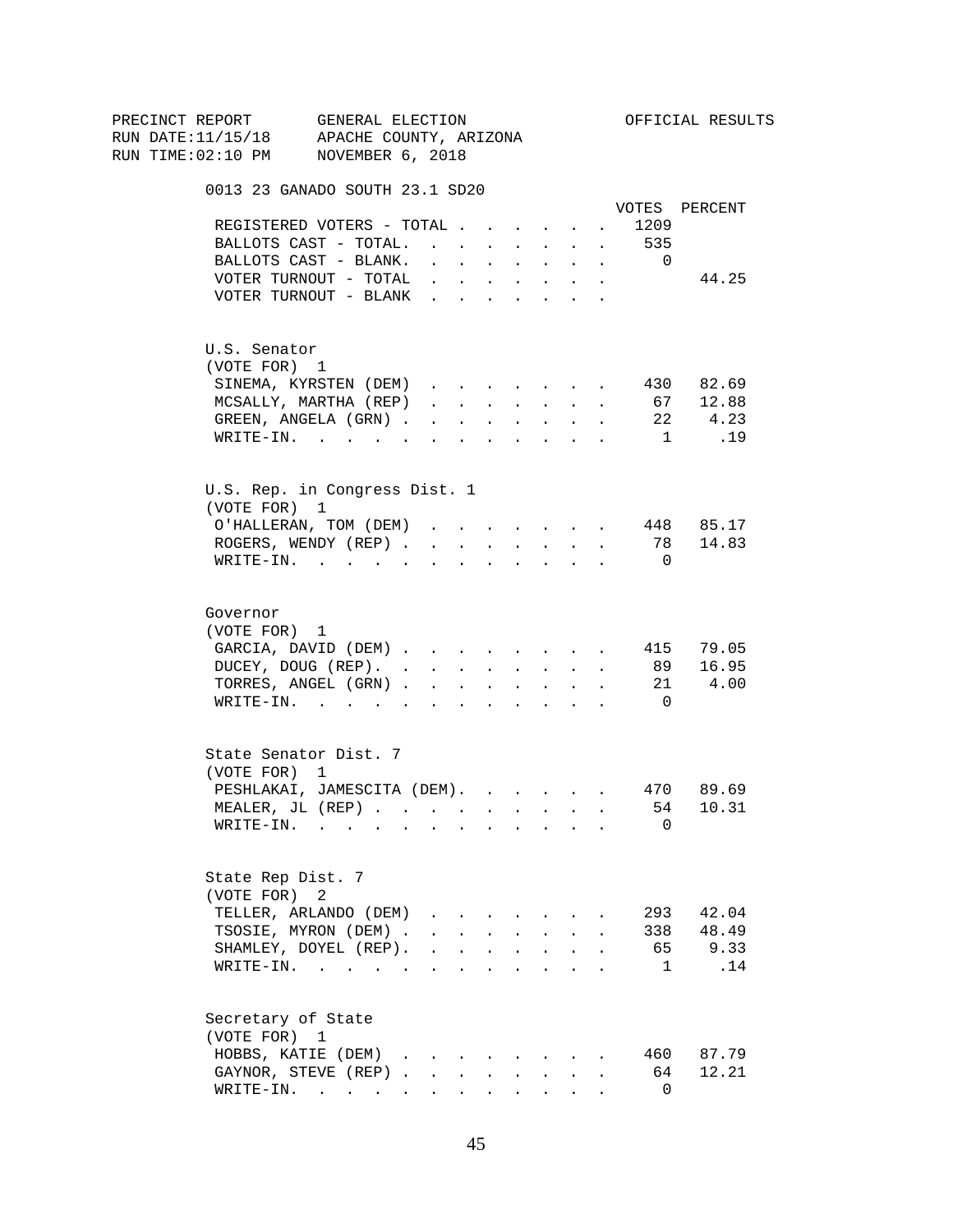| Attorney General<br>(VOTE FOR) 1                                                                                                                                                |
|---------------------------------------------------------------------------------------------------------------------------------------------------------------------------------|
| CONTRERAS, JANUARY (DEM)<br>449 86.35<br>$\mathbf{r}$                                                                                                                           |
| 70 13.46<br>BRNOVICH, MARK (REP).                                                                                                                                               |
| $\overline{1}$<br>.19<br>WRITE-IN.                                                                                                                                              |
|                                                                                                                                                                                 |
| State Treasurer                                                                                                                                                                 |
| (VOTE FOR) 1                                                                                                                                                                    |
| 443 84.54<br>MANOIL, MARK (DEM)                                                                                                                                                 |
| 15.46<br>YEE, KIMBERLY (REP).<br>81<br>$\sim$<br>$\cdot$                                                                                                                        |
| $W\text{RITE}-\text{IN}.$<br>$\overline{0}$                                                                                                                                     |
|                                                                                                                                                                                 |
| Superintendent of Public Instruction<br>(VOTE FOR)<br>1                                                                                                                         |
| 463 88.36<br>HOFFMAN, KATHY (DEM).<br>$\ddot{\phantom{a}}$<br>$\mathbf{L}^{\text{max}}$ and $\mathbf{L}^{\text{max}}$                                                           |
| RIGGS, FRANK (REP)<br>61 11.64<br>$\ddot{\phantom{a}}$<br>$\mathbf{r} = \mathbf{r} + \mathbf{r}$ .<br>$\mathbf{L}^{\text{max}}$<br>$\bullet$                                    |
| $W\text{RITE}-\text{IN}.$<br>$\overline{0}$<br>$\ddot{\phantom{a}}$                                                                                                             |
|                                                                                                                                                                                 |
| State Mine Inspector                                                                                                                                                            |
| (VOTE FOR)<br>1                                                                                                                                                                 |
| PIERCE, WILLIAM "BILL" (DEM)<br>456 87.02                                                                                                                                       |
| 12.98<br>68<br>HART, JOE (REP)                                                                                                                                                  |
| WRITE-IN.<br>$\overline{0}$                                                                                                                                                     |
|                                                                                                                                                                                 |
| Corporation Commissioner                                                                                                                                                        |
| (VOTE FOR) 2                                                                                                                                                                    |
| 410 53.04<br>KENNEDY, SANDRA (DEM)                                                                                                                                              |
| 267 34.54<br>SEARS, KIANA MARIA (DEM)                                                                                                                                           |
| 40 5.17<br>GLASSMAN, RODNEY (REP)<br>$\mathbf{r}$ , $\mathbf{r}$ , $\mathbf{r}$ , $\mathbf{r}$                                                                                  |
| 55 7.12<br>OLSON, JUSTIN (REP)<br>$\begin{array}{cccccccccccccc} \bullet & \bullet & \bullet & \bullet & \bullet & \bullet & \bullet & \bullet & \bullet & \bullet \end{array}$ |
| $\overline{1}$<br>.13<br>$\texttt{WRTTE-IN.}$<br>$\mathbf{r} = \mathbf{r} \cdot \mathbf{r}$<br>$\mathbf{z} = \mathbf{z} + \mathbf{z}$ .                                         |
|                                                                                                                                                                                 |
| Clerk of the Superior Court                                                                                                                                                     |
| (VOTE FOR) 1                                                                                                                                                                    |
| HOUNSHELL, ANNELL (DEM).<br>502 99.21                                                                                                                                           |
| . 79<br>$4\degree$<br>$WRITE-IN.$                                                                                                                                               |
|                                                                                                                                                                                 |
| Justice of the Peace Dist. 3 Puerco                                                                                                                                             |
| (VOTE FOR) 1                                                                                                                                                                    |
| YELLOWHORSE, JAY (DEM).<br>454 85.50                                                                                                                                            |
| 77 14.50<br>ASERET, LOMARDO (REP).<br>$\mathbf{r}$                                                                                                                              |
| WRITE-IN.<br>$\overline{0}$                                                                                                                                                     |
|                                                                                                                                                                                 |
| Constable Dist. 3 Puerco                                                                                                                                                        |
| (VOTE FOR)<br>1                                                                                                                                                                 |
| 494 99.20<br>ANDERSON, CHARLI (DEM)                                                                                                                                             |
| 4<br>$\texttt{WRTTE-IN.}$<br>.80                                                                                                                                                |
|                                                                                                                                                                                 |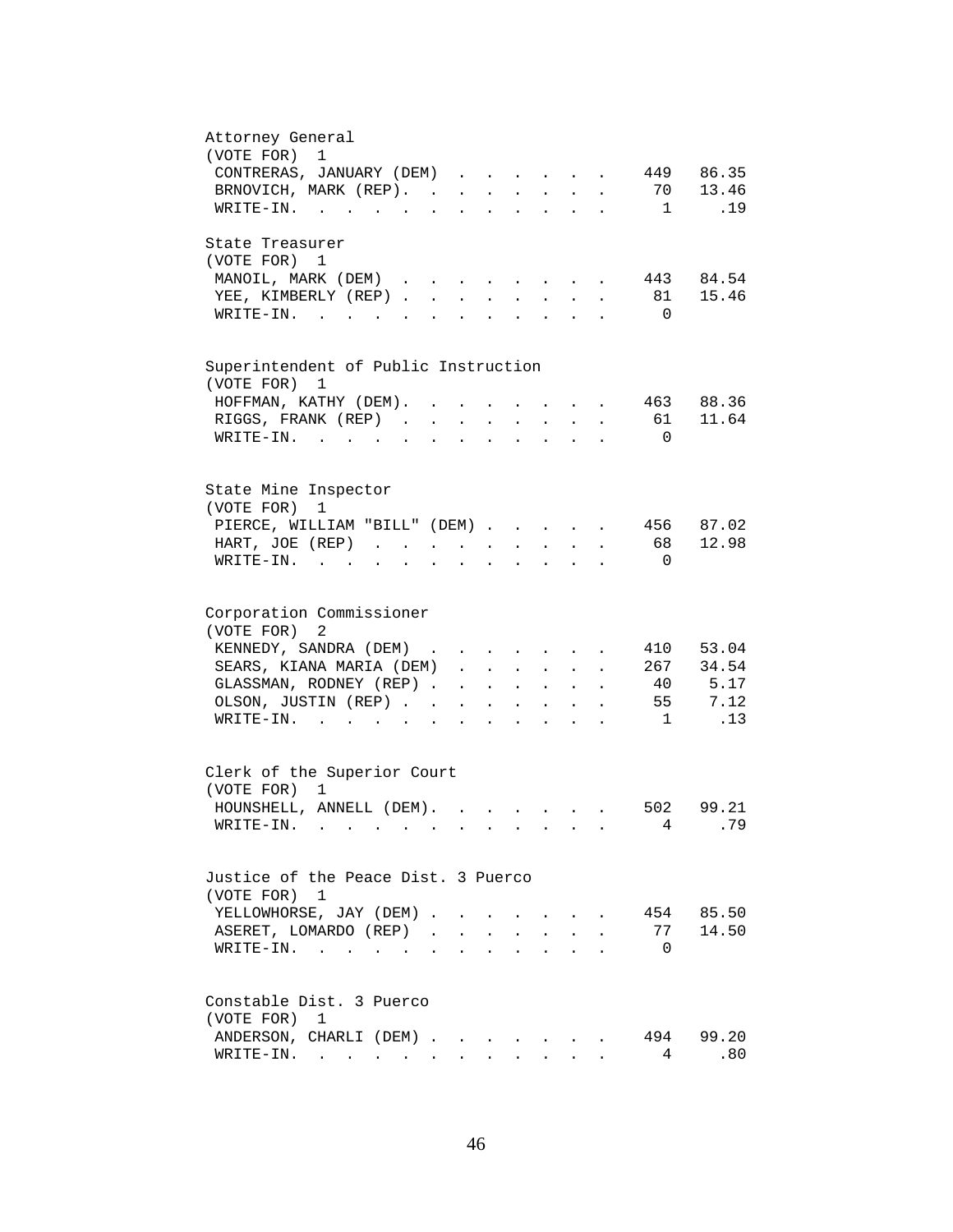| Judge of the Superior Court<br>(VOTE FOR) 1 |                                        |                                        |                                            |  |                                                             |                           |                                                                               |                      |                                                                          |                           |                       |                      |                            |                  |
|---------------------------------------------|----------------------------------------|----------------------------------------|--------------------------------------------|--|-------------------------------------------------------------|---------------------------|-------------------------------------------------------------------------------|----------------------|--------------------------------------------------------------------------|---------------------------|-----------------------|----------------------|----------------------------|------------------|
| LATHAM, MIKE<br>WRITE-IN.                   |                                        |                                        | $\sim$ $\sim$                              |  |                                                             |                           |                                                                               |                      |                                                                          |                           |                       |                      | $\overline{\phantom{0}}^2$ | 450 99.56<br>.44 |
| Board Member Ganado USD #20                 |                                        |                                        |                                            |  |                                                             |                           |                                                                               |                      |                                                                          |                           |                       |                      |                            |                  |
| (VOTE FOR)                                  |                                        |                                        | $\overline{\mathbf{3}}$                    |  |                                                             |                           |                                                                               |                      |                                                                          |                           |                       |                      |                            |                  |
| BEGAY, WANDA                                |                                        |                                        |                                            |  |                                                             |                           |                                                                               |                      |                                                                          |                           |                       |                      | 140                        | 10.99            |
| ETSITTY, JOLENE                             |                                        |                                        |                                            |  |                                                             |                           |                                                                               |                      | $\mathbf{z} = \mathbf{z} + \mathbf{z}$ , where $\mathbf{z} = \mathbf{z}$ |                           | $\bullet$ .           | $\bullet$            | 123                        | 9.65             |
| ETSITTY, SYLVIA M. .                        |                                        |                                        |                                            |  |                                                             | $\mathbf{L}^{\text{max}}$ | $\mathcal{L}^{\text{max}}$                                                    | $\bullet$            | $\mathbf{L}^{\text{max}}$                                                | $\bullet$ .               | $\ddot{\phantom{a}}$  |                      | 185                        | 14.52            |
| GORMAN, TERESA M .                          |                                        |                                        |                                            |  |                                                             | $\sim 10$                 | $\ddot{\phantom{0}}$                                                          | $\bullet$            | $\ddot{\phantom{a}}$                                                     |                           |                       |                      | 158                        | 12.40            |
| JAMES, JUDY.                                |                                        |                                        |                                            |  |                                                             | $\ddot{\phantom{a}}$      | $\ddot{\phantom{a}}$                                                          |                      | $\ddot{\phantom{0}}$                                                     |                           |                       |                      | 216                        | 16.95            |
| JAMES, JR., WALLACE.                        |                                        |                                        |                                            |  |                                                             | $\ddot{\phantom{a}}$      | $\ddot{\phantom{a}}$                                                          | $\ddot{\phantom{a}}$ | $\ddot{\phantom{a}}$                                                     | $\ddot{\phantom{a}}$      | $\ddot{\phantom{a}}$  | $\ddot{\phantom{a}}$ | 151                        | 11.85            |
| KEE, STEVEN.                                |                                        |                                        |                                            |  |                                                             | $\mathbf{L}^{\text{max}}$ | $\ddot{\phantom{0}}$                                                          | $\ddot{\phantom{a}}$ | $\ddot{\phantom{a}}$                                                     | $\ddot{\phantom{a}}$      |                       |                      |                            | 75 5.89          |
| NOBLE, FRANCIS.                             |                                        |                                        |                                            |  |                                                             |                           | $\mathbf{L} = \mathbf{L}$                                                     |                      | $\mathbf{L} = \mathbf{L} \mathbf{L} + \mathbf{L} \mathbf{L}$             |                           | $\ddot{\phantom{a}}$  | $\ddot{\phantom{a}}$ |                            | 110 8.63         |
| ROANHORSE, CALEB                            |                                        |                                        |                                            |  |                                                             |                           |                                                                               |                      | $\mathbf{r}$ and $\mathbf{r}$ and $\mathbf{r}$                           |                           | $\mathbf{L}$          | $\ddot{\phantom{a}}$ |                            | 110 8.63         |
| $\texttt{WRTTE-IN.}$                        |                                        |                                        |                                            |  |                                                             |                           | $\mathbf{r} = \mathbf{r} + \mathbf{r} + \mathbf{r} + \mathbf{r} + \mathbf{r}$ |                      |                                                                          |                           | $\ddot{\phantom{0}}$  | $\ddot{\phantom{a}}$ | $6\overline{6}$            | .47              |
|                                             |                                        |                                        |                                            |  |                                                             |                           |                                                                               |                      |                                                                          |                           |                       |                      |                            |                  |
| Retain Justice Supreme-Bolick               |                                        |                                        |                                            |  |                                                             |                           |                                                                               |                      |                                                                          |                           |                       |                      |                            |                  |
| (VOTE FOR) 1                                |                                        |                                        |                                            |  |                                                             |                           |                                                                               |                      |                                                                          |                           |                       |                      |                            |                  |
| YES                                         | $\mathbf{r}$ . The set of $\mathbf{r}$ |                                        |                                            |  |                                                             |                           |                                                                               |                      |                                                                          |                           |                       |                      | 294                        | 60.12            |
| NO.                                         |                                        |                                        |                                            |  |                                                             |                           |                                                                               |                      |                                                                          |                           |                       |                      | 195                        | 39.88            |
|                                             |                                        |                                        |                                            |  |                                                             |                           |                                                                               |                      |                                                                          |                           |                       |                      |                            |                  |
| Retain Justice Supreme-Pelander             |                                        |                                        |                                            |  |                                                             |                           |                                                                               |                      |                                                                          |                           |                       |                      |                            |                  |
| (VOTE FOR)                                  |                                        |                                        | 1                                          |  |                                                             |                           |                                                                               |                      |                                                                          |                           |                       |                      |                            |                  |
| YES                                         | $\ddot{\phantom{a}}$                   | $\sim$ $\sim$ $\sim$                   |                                            |  |                                                             |                           |                                                                               |                      |                                                                          |                           |                       |                      | 301                        | 61.81            |
| NO.                                         |                                        |                                        |                                            |  | $\bullet$                                                   | $\bullet$                 | $\ddot{\phantom{0}}$                                                          |                      |                                                                          |                           |                       |                      | 186                        | 38.19            |
|                                             |                                        |                                        |                                            |  |                                                             |                           |                                                                               |                      |                                                                          |                           |                       |                      |                            |                  |
| APACHE COUNTY LEVY                          |                                        |                                        |                                            |  |                                                             |                           |                                                                               |                      |                                                                          |                           |                       |                      |                            |                  |
| (VOTE FOR)                                  |                                        |                                        | 1                                          |  |                                                             |                           |                                                                               |                      |                                                                          |                           |                       |                      |                            |                  |
| YES                                         |                                        | $\mathbf{r} = \mathbf{r} - \mathbf{r}$ |                                            |  |                                                             |                           |                                                                               |                      |                                                                          |                           | and a strategic state |                      | 188                        | 36.72            |
| NO.                                         | and the state of the state of          |                                        | $\ddot{\phantom{0}}$                       |  | $\mathbf{r} = \mathbf{r}$ , where $\mathbf{r} = \mathbf{r}$ | $\ddot{\phantom{a}}$      | $\mathbf{A}$                                                                  |                      | $\mathbf{r}$ and $\mathbf{r}$ and $\mathbf{r}$ and $\mathbf{r}$          |                           |                       |                      | 324                        | 63.28            |
|                                             |                                        |                                        |                                            |  |                                                             |                           |                                                                               |                      |                                                                          |                           |                       |                      |                            |                  |
| PROPOSITION 125                             |                                        |                                        |                                            |  |                                                             |                           |                                                                               |                      |                                                                          |                           |                       |                      |                            |                  |
| (VOTE FOR)                                  |                                        |                                        | $\mathbf{1}$                               |  |                                                             |                           |                                                                               |                      |                                                                          |                           |                       |                      |                            |                  |
| YES .                                       |                                        |                                        |                                            |  |                                                             |                           |                                                                               |                      |                                                                          |                           |                       |                      |                            | 253 49.32        |
| NO.                                         |                                        |                                        |                                            |  |                                                             |                           |                                                                               |                      |                                                                          |                           |                       |                      | 260                        | 50.68            |
|                                             |                                        |                                        |                                            |  |                                                             |                           |                                                                               |                      |                                                                          |                           |                       |                      |                            |                  |
| PROPOSITION 126                             |                                        |                                        |                                            |  |                                                             |                           |                                                                               |                      |                                                                          |                           |                       |                      |                            |                  |
| (VOTE FOR)                                  |                                        |                                        | $\mathbf{1}$                               |  |                                                             |                           |                                                                               |                      |                                                                          |                           |                       |                      |                            |                  |
| YES                                         | $\ddot{\phantom{0}}$                   |                                        |                                            |  |                                                             |                           |                                                                               |                      |                                                                          |                           |                       |                      | 254                        | 49.22            |
| NO.                                         |                                        |                                        |                                            |  |                                                             |                           |                                                                               |                      |                                                                          |                           |                       |                      | 262                        | 50.78            |
|                                             |                                        |                                        |                                            |  |                                                             |                           |                                                                               |                      |                                                                          |                           |                       |                      |                            |                  |
| PROPOSITION 127                             |                                        |                                        |                                            |  |                                                             |                           |                                                                               |                      |                                                                          |                           |                       |                      |                            |                  |
| (VOTE FOR)                                  |                                        |                                        | $\mathbf 1$                                |  |                                                             |                           |                                                                               |                      |                                                                          |                           |                       |                      |                            |                  |
| YES                                         | $\ddot{\phantom{a}}$                   |                                        | $\mathbf{r}$ , $\mathbf{r}$ , $\mathbf{r}$ |  |                                                             |                           |                                                                               |                      |                                                                          |                           |                       |                      | 122                        | 24.50            |
| NO.                                         |                                        | $\cdot$ $\cdot$ $\cdot$                | $\ddot{\phantom{0}}$                       |  |                                                             |                           |                                                                               |                      |                                                                          | $\mathbf{L}^{\text{max}}$ |                       |                      | 376                        | 75.50            |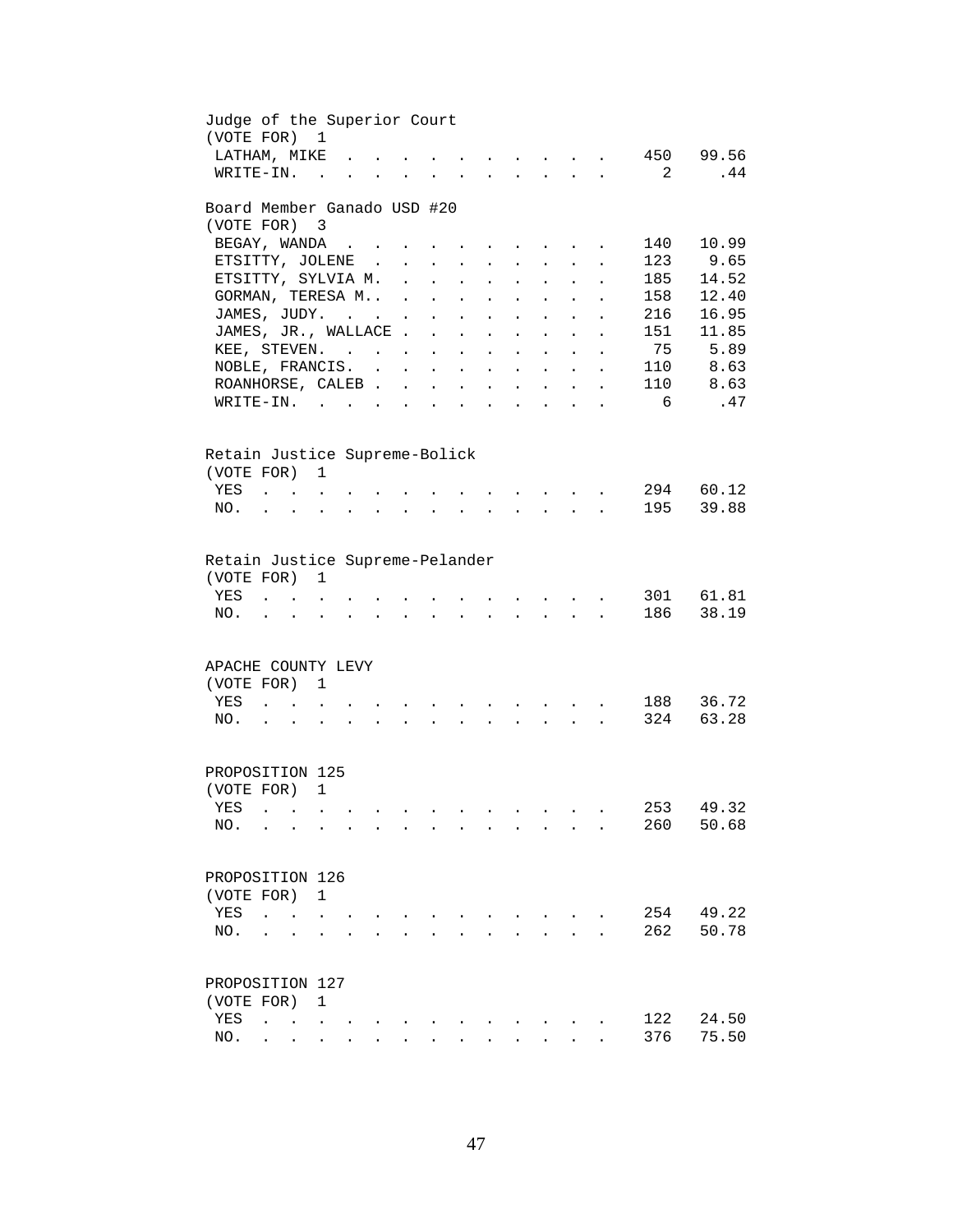# PROPOSITION 305 (VOTE FOR) 1 YES . . . . . . . . . . . . . 298 59.84 NO. . . . . . . . . . . . . . 200 40.16 PROPOSITION 306 (VOTE FOR) 1 YES . . . . . . . . . . . . . 236 48.07 NO. . . . . . . . . . . . . . 255 51.93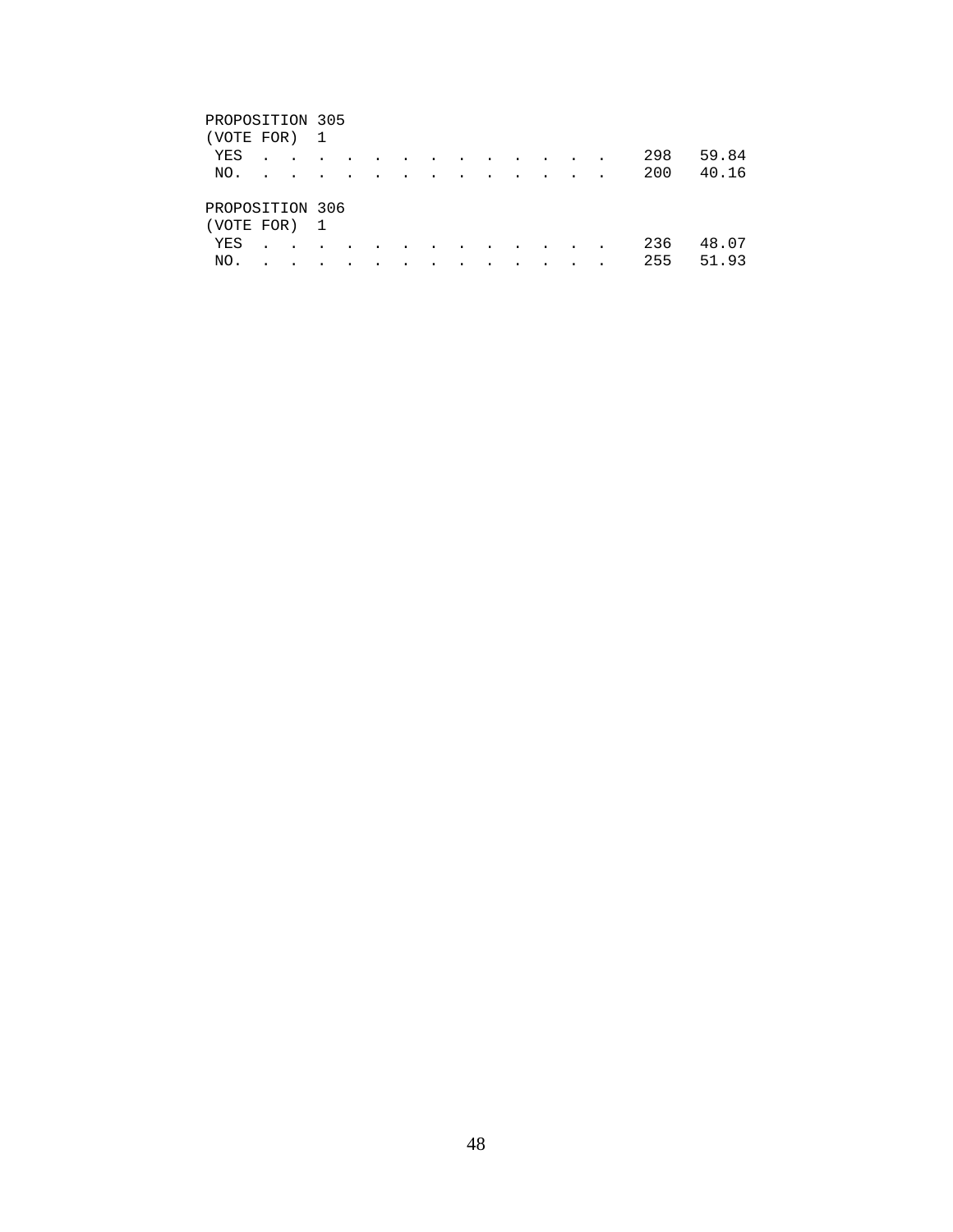| PRECINCT REPORT                          | GENERAL ELECTION |                                 |                           |                             |                      |                                                                                         |                            |              |                | OFFICIAL RESULTS |
|------------------------------------------|------------------|---------------------------------|---------------------------|-----------------------------|----------------------|-----------------------------------------------------------------------------------------|----------------------------|--------------|----------------|------------------|
| RUN DATE:11/15/18 APACHE COUNTY, ARIZONA |                  |                                 |                           |                             |                      |                                                                                         |                            |              |                |                  |
| RUN TIME:02:10 PM NOVEMBER 6, 2018       |                  |                                 |                           |                             |                      |                                                                                         |                            |              |                |                  |
|                                          |                  |                                 |                           |                             |                      |                                                                                         |                            |              |                |                  |
| 0014 25 GREER                            |                  |                                 |                           |                             |                      |                                                                                         |                            |              |                | VOTES PERCENT    |
| REGISTERED VOTERS - TOTAL                |                  |                                 |                           |                             |                      |                                                                                         |                            |              | 150            |                  |
|                                          |                  |                                 |                           |                             |                      |                                                                                         |                            |              |                |                  |
| BALLOTS CAST - TOTAL.                    |                  |                                 |                           |                             |                      |                                                                                         |                            | $\sim$       | 132            |                  |
| BALLOTS CAST - BLANK.                    |                  |                                 |                           |                             |                      | $\mathbf{r}$ , $\mathbf{r}$ , $\mathbf{r}$ , $\mathbf{r}$ , $\mathbf{r}$ , $\mathbf{r}$ |                            |              | $\overline{0}$ |                  |
| VOTER TURNOUT - TOTAL $\cdot$            |                  |                                 |                           |                             |                      |                                                                                         |                            |              |                | 88.00            |
| VOTER TURNOUT - BLANK                    |                  |                                 |                           |                             |                      |                                                                                         |                            |              |                |                  |
| U.S. Senator                             |                  |                                 |                           |                             |                      |                                                                                         |                            |              |                |                  |
| (VOTE FOR) 1                             |                  |                                 |                           |                             |                      |                                                                                         |                            |              |                |                  |
| SINEMA, KYRSTEN (DEM)                    |                  |                                 |                           |                             |                      |                                                                                         |                            |              |                | 41 32.28         |
| MCSALLY, MARTHA (REP)                    |                  |                                 |                           |                             |                      |                                                                                         |                            |              |                | 84 66.14         |
| GREEN, ANGELA (GRN)                      |                  |                                 |                           |                             |                      |                                                                                         |                            |              |                | 2 1.57           |
|                                          |                  |                                 |                           |                             |                      |                                                                                         |                            |              |                |                  |
| WRITE-IN.                                |                  |                                 |                           |                             |                      |                                                                                         |                            |              | $\Omega$       |                  |
| U.S. Rep. in Congress Dist. 1            |                  |                                 |                           |                             |                      |                                                                                         |                            |              |                |                  |
| (VOTE FOR) 1                             |                  |                                 |                           |                             |                      |                                                                                         |                            |              |                |                  |
| O'HALLERAN, TOM (DEM)                    |                  |                                 |                           |                             |                      |                                                                                         |                            |              |                | 42 32.81         |
| ROGERS, WENDY (REP).                     |                  |                                 |                           | $\mathbf{r}$ , $\mathbf{r}$ | $\mathbf{L}$         | $\sim$ $\sim$                                                                           | $\mathcal{L}^{\text{max}}$ | $\mathbf{r}$ |                | 86 67.19         |
| $\texttt{WRTTE-IN.}$                     |                  | $\mathbf{L}^{\text{max}}$       |                           | $\mathbf{L} = \mathbf{L}$   | $\sim$               | $\sim 100$                                                                              | $\mathbf{L}$               |              | $\overline{0}$ |                  |
|                                          |                  |                                 |                           |                             |                      |                                                                                         |                            |              |                |                  |
| Governor                                 |                  |                                 |                           |                             |                      |                                                                                         |                            |              |                |                  |
| (VOTE FOR) 1                             |                  |                                 |                           |                             |                      |                                                                                         |                            |              |                |                  |
| GARCIA, DAVID (DEM)                      |                  |                                 |                           |                             |                      |                                                                                         |                            | $\sim$       |                | 33 25.38         |
| DUCEY, DOUG (REP).                       |                  |                                 |                           |                             |                      | <b>All Carried Control</b>                                                              |                            |              | 94             | 72.31            |
| TORRES, ANGEL (GRN).                     |                  | $\sim$                          | $\sim$                    | $\ddot{\phantom{0}}$        | $\ddot{\phantom{0}}$ | $\mathbf{L}^{\text{max}}$                                                               |                            |              | 3              | 2.31             |
| $\texttt{WRTTE-IN.}$                     |                  | $\cdot$ $\cdot$ $\cdot$ $\cdot$ |                           |                             |                      | $\mathbf{r} = \mathbf{r}$                                                               |                            |              | $\Omega$       |                  |
|                                          |                  |                                 |                           |                             |                      |                                                                                         |                            |              |                |                  |
| State Senator Dist. 7                    |                  |                                 |                           |                             |                      |                                                                                         |                            |              |                |                  |
| (VOTE FOR) 1                             |                  |                                 |                           |                             |                      |                                                                                         |                            |              |                |                  |
| PESHLAKAI, JAMESCITA (DEM).              |                  |                                 |                           |                             |                      |                                                                                         |                            |              |                | 35 28.23         |
| MEALER, JL $(REP)$                       |                  |                                 |                           |                             |                      |                                                                                         |                            |              | 89             | 71.77            |
| $WRITE-IN.$ .                            |                  |                                 |                           |                             |                      |                                                                                         |                            |              | 0              |                  |
|                                          |                  |                                 |                           |                             |                      |                                                                                         |                            |              |                |                  |
| State Rep Dist. 7                        |                  |                                 |                           |                             |                      |                                                                                         |                            |              |                |                  |
| (VOTE FOR)                               | 2                |                                 |                           |                             |                      |                                                                                         |                            |              |                |                  |
| TELLER, ARLANDO (DEM)                    |                  |                                 |                           |                             |                      |                                                                                         |                            |              | 23             | 15.23            |
| TSOSIE, MYRON (DEM).                     |                  |                                 | $\mathbf{L}^{\text{max}}$ |                             |                      | $\sim$                                                                                  |                            |              | 20             | 13.25            |
| SHAMLEY, DOYEL (REP).                    |                  |                                 |                           |                             |                      |                                                                                         |                            |              | 105            | 69.54            |
| $\texttt{WRTTE-IN.}$                     |                  | $\ddot{\phantom{a}}$            |                           |                             |                      |                                                                                         |                            |              | 3              | 1.99             |
| Secretary of State                       |                  |                                 |                           |                             |                      |                                                                                         |                            |              |                |                  |
| (VOTE FOR) 1                             |                  |                                 |                           |                             |                      |                                                                                         |                            |              |                |                  |
|                                          |                  |                                 |                           |                             |                      |                                                                                         |                            |              |                |                  |
| HOBBS, KATIE (DEM)                       |                  |                                 |                           |                             |                      |                                                                                         |                            |              | 39             | 30.47            |
| GAYNOR, STEVE (REP)                      |                  |                                 |                           | $\mathbf{r}$                |                      | $\cdot$ $\cdot$ $\cdot$                                                                 |                            |              | 89             | 69.53            |
| WRITE-IN.                                |                  |                                 |                           |                             |                      | $\mathbf{A}$ and $\mathbf{A}$ and $\mathbf{A}$                                          |                            |              | 0              |                  |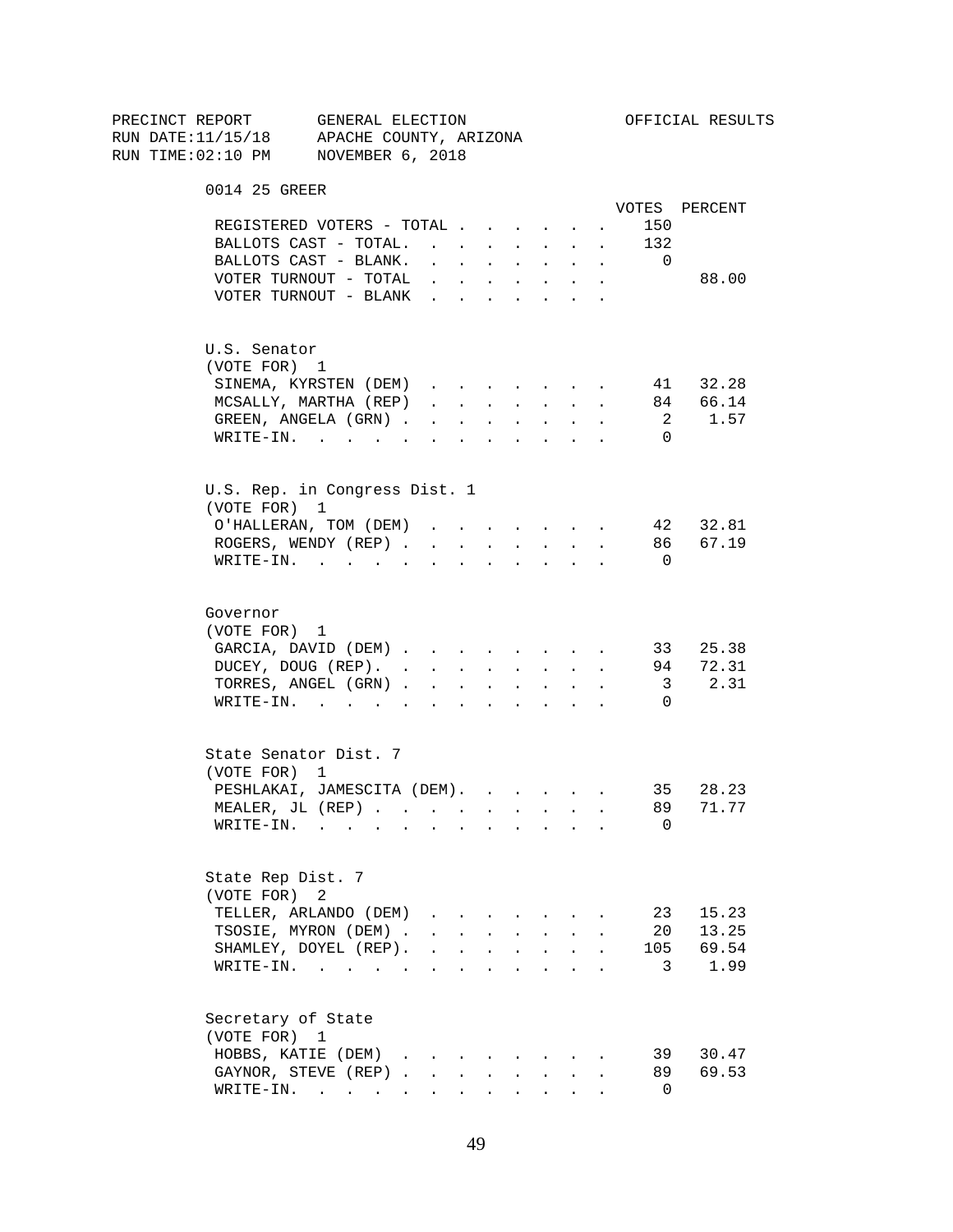| Attorney General<br>(VOTE FOR)<br>$\mathbf 1$<br>CONTRERAS, JANUARY (DEM)<br>35 27.56                                                                                 |
|-----------------------------------------------------------------------------------------------------------------------------------------------------------------------|
| 92 72.44<br>BRNOVICH, MARK (REP).<br>WRITE-IN.<br>$\overline{0}$                                                                                                      |
| State Treasurer<br>(VOTE FOR) 1                                                                                                                                       |
| MANOIL, MARK (DEM)<br>36<br>28.35<br>$\sim$ $\sim$ $\sim$ $\sim$ $\sim$<br>71.65<br>YEE, KIMBERLY (REP).<br>91<br>$\sim$<br>$\mathbf{L}$<br>$\sim$                    |
| $W\text{RITE}-\text{IN}$ , , , ,<br>$\overline{0}$<br>$\mathbf{L}^{\text{max}}$                                                                                       |
| Superintendent of Public Instruction<br>(VOTE FOR)<br>1                                                                                                               |
| 39<br>31.20<br>HOFFMAN, KATHY (DEM).                                                                                                                                  |
| RIGGS, FRANK (REP)<br>86<br>68.80<br>$\sim$<br>$\mathcal{L}^{\text{max}}$                                                                                             |
| $\overline{0}$<br>WRITE-IN.                                                                                                                                           |
| State Mine Inspector<br>(VOTE FOR)<br>1                                                                                                                               |
| PIERCE, WILLIAM "BILL" (DEM)<br>36<br>29.51                                                                                                                           |
| 85 69.67<br>HART, JOE (REP)<br>$\mathbf{z} = \mathbf{z} + \mathbf{z}$ , where $\mathbf{z} = \mathbf{z}$<br>$\sim$                                                     |
| .82<br>$\texttt{WRTTE-IN.}$<br>$\overline{1}$<br>$\ddot{\phantom{0}}$<br>$\ddot{\phantom{a}}$                                                                         |
| Corporation Commissioner<br>2                                                                                                                                         |
| (VOTE FOR)<br>KENNEDY, SANDRA (DEM)<br>39<br>17.18                                                                                                                    |
| SEARS, KIANA MARIA (DEM)<br>38 16.74                                                                                                                                  |
| GLASSMAN, RODNEY (REP)<br>75 33.04<br>$\mathbf{r} = \mathbf{r} \cdot \mathbf{r}$<br>$\ddot{\phantom{a}}$<br>$\ddot{\phantom{0}}$                                      |
| 75<br>33.04<br>OLSON, JUSTIN (REP)<br>$\mathbf{r} = \mathbf{r} \cdot \mathbf{r}$ , where $\mathbf{r} = \mathbf{r} \cdot \mathbf{r}$<br>$\sim$<br>$\ddot{\phantom{0}}$ |
| $\overline{0}$<br>$\texttt{WRTTE-IN.}$<br>$\mathbf{L} = \mathbf{L} \mathbf{L} + \mathbf{L} \mathbf{L}$                                                                |
| Clerk of the Superior Court<br>(VOTE FOR) 1                                                                                                                           |
| HOUNSHELL, ANNELL (DEM).<br>95.77<br>68                                                                                                                               |
| 3<br>4.23<br>$W\text{RITE-IN.}$                                                                                                                                       |
| Justice of the Peace Dist. 1 Round Valley<br>(VOTE FOR) 1                                                                                                             |
| 106 99.07<br>GREGORY, MARSHA (REP).                                                                                                                                   |
| .93<br>$\texttt{WRTTE-IN.}$<br>$\mathbf{1}$<br><b>Contract Contract</b>                                                                                               |
| Constable Dist. 1 Round Valley                                                                                                                                        |
| (VOTE FOR)<br>1<br>102                                                                                                                                                |
| CURTIS, ROGER (REP)<br>99.03<br>WRITE-IN.<br>.97<br>1                                                                                                                 |
|                                                                                                                                                                       |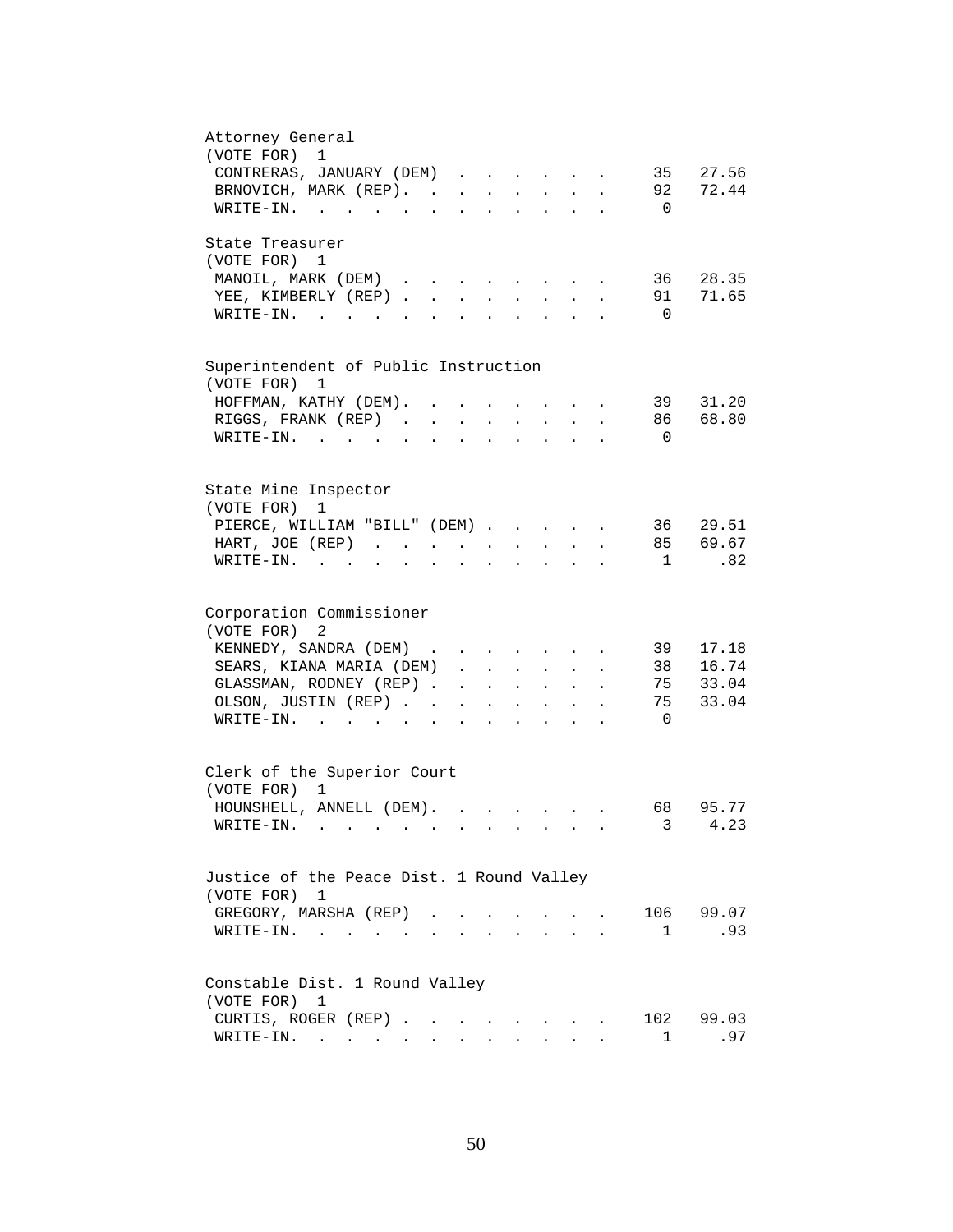| Judge of the Superior Court<br>(VOTE FOR) 1<br>LATHAM, MIKE |                                                |                                        |                      |                      |                      |                      |             |        |        |                                                                                                                           |                           | 78             | 100.00    |  |
|-------------------------------------------------------------|------------------------------------------------|----------------------------------------|----------------------|----------------------|----------------------|----------------------|-------------|--------|--------|---------------------------------------------------------------------------------------------------------------------------|---------------------------|----------------|-----------|--|
| WRITE-IN.                                                   |                                                |                                        | $\sim$               |                      |                      |                      |             |        |        |                                                                                                                           |                           | $\overline{0}$ |           |  |
| Retain Justice Supreme-Bolick<br>(VOTE FOR)                 |                                                |                                        | $\mathbf{1}$         |                      |                      |                      |             |        |        |                                                                                                                           |                           |                |           |  |
| YES                                                         | $\sim$                                         | $\mathbf{r}$ . The set of $\mathbf{r}$ |                      |                      |                      |                      |             |        |        |                                                                                                                           |                           |                | 78 89.66  |  |
| NO.                                                         | $\ddot{\phantom{a}}$                           | <b>Contract Contract</b>               |                      | $\ddot{\phantom{a}}$ | $\sim$ $\sim$        | $\bullet$            |             |        |        |                                                                                                                           |                           | - 9            | 10.34     |  |
| Retain Justice Supreme-Pelander                             |                                                |                                        |                      |                      |                      |                      |             |        |        |                                                                                                                           |                           |                |           |  |
| (VOTE FOR) 1                                                |                                                |                                        |                      |                      |                      |                      |             |        |        |                                                                                                                           |                           |                |           |  |
| YES                                                         | $\mathbf{L}$ and $\mathbf{L}$ and $\mathbf{L}$ |                                        |                      |                      |                      |                      |             |        |        | $\mathbf{r}$ and $\mathbf{r}$ and $\mathbf{r}$                                                                            |                           |                | 77 92.77  |  |
| NO.                                                         |                                                |                                        |                      |                      |                      | $\ddot{\phantom{a}}$ |             |        |        | $\ddot{\phantom{0}}$                                                                                                      | $\mathbf{r} = \mathbf{r}$ | 6              | 7.23      |  |
|                                                             |                                                |                                        |                      |                      |                      |                      |             |        |        |                                                                                                                           |                           |                |           |  |
| APACHE COUNTY LEVY                                          |                                                |                                        |                      |                      |                      |                      |             |        |        |                                                                                                                           |                           |                |           |  |
| (VOTE FOR) 1                                                |                                                |                                        |                      |                      |                      |                      |             |        |        |                                                                                                                           |                           |                |           |  |
| YES                                                         |                                                |                                        |                      |                      |                      |                      |             |        |        |                                                                                                                           |                           |                | 16 12.90  |  |
| NO.                                                         |                                                |                                        |                      |                      |                      |                      |             |        |        |                                                                                                                           |                           |                | 108 87.10 |  |
|                                                             |                                                |                                        |                      |                      |                      |                      |             |        |        |                                                                                                                           |                           |                |           |  |
| GREER FIRE DIST INTERNATIONAL FIRE CODE                     |                                                |                                        |                      |                      |                      |                      |             |        |        |                                                                                                                           |                           |                |           |  |
| Greer Fire District                                         |                                                |                                        |                      |                      |                      |                      |             |        |        |                                                                                                                           |                           |                |           |  |
| (VOTE FOR)                                                  |                                                |                                        | 1                    |                      |                      |                      |             |        |        |                                                                                                                           |                           |                |           |  |
| YES                                                         |                                                |                                        |                      |                      |                      |                      |             |        |        |                                                                                                                           |                           |                | 103 82.40 |  |
| NO.                                                         |                                                |                                        |                      |                      |                      |                      |             |        |        |                                                                                                                           |                           | 22             | 17.60     |  |
|                                                             |                                                |                                        |                      |                      |                      |                      |             |        |        |                                                                                                                           |                           |                |           |  |
| WHITE MOUNTAIN COMMUNITIES SPECIAL HEALTH CARE DIST         |                                                |                                        |                      |                      |                      |                      |             |        |        |                                                                                                                           |                           |                |           |  |
| (VOTE FOR)                                                  |                                                |                                        | $\mathbf 1$          |                      |                      |                      |             |        |        |                                                                                                                           |                           |                |           |  |
| YES                                                         |                                                | $\mathbf{L} = \mathbf{L} \mathbf{L}$   |                      |                      |                      |                      |             |        |        |                                                                                                                           |                           | 63             | 50.81     |  |
| NO.                                                         | $\mathbf{L} = \mathbf{L}$                      |                                        | $\ddot{\phantom{a}}$ | $\ddot{\phantom{a}}$ | $\ddot{\phantom{a}}$ | <b>Contractor</b>    | $\bullet$ . | $\sim$ | $\sim$ | $\begin{array}{cccccccccccccc} \bullet & \bullet & \bullet & \bullet & \bullet & \bullet & \bullet & \bullet \end{array}$ |                           | 61             | 49.19     |  |
|                                                             |                                                |                                        |                      |                      |                      |                      |             |        |        |                                                                                                                           |                           |                |           |  |
| WHITE MOUNTAIN COMMUNITIES SPECIAL HEALTH CARE DIST.        |                                                |                                        |                      |                      |                      |                      |             |        |        |                                                                                                                           |                           |                |           |  |
| (VOTE FOR) 1                                                |                                                |                                        |                      |                      |                      |                      |             |        |        |                                                                                                                           |                           |                |           |  |
| YES                                                         | $\sim$ $\sim$ $\sim$ $\sim$                    |                                        |                      |                      |                      |                      |             |        |        |                                                                                                                           |                           | 73             | 57.94     |  |
| NO.                                                         |                                                |                                        |                      |                      |                      |                      |             |        |        |                                                                                                                           |                           |                | 53 42.06  |  |
|                                                             |                                                |                                        |                      |                      |                      |                      |             |        |        |                                                                                                                           |                           |                |           |  |
| PROPOSITION 125                                             |                                                |                                        |                      |                      |                      |                      |             |        |        |                                                                                                                           |                           |                |           |  |
| (VOTE FOR)                                                  |                                                |                                        | 1                    |                      |                      |                      |             |        |        |                                                                                                                           |                           |                |           |  |
| YES                                                         |                                                |                                        |                      |                      |                      |                      |             |        |        |                                                                                                                           |                           | 63             | 50.40     |  |
| NO.                                                         |                                                |                                        |                      |                      |                      |                      |             |        |        |                                                                                                                           |                           | 62             | 49.60     |  |
|                                                             |                                                |                                        |                      |                      |                      |                      |             |        |        |                                                                                                                           |                           |                |           |  |
| PROPOSITION 126                                             |                                                |                                        |                      |                      |                      |                      |             |        |        |                                                                                                                           |                           |                |           |  |
| (VOTE FOR)                                                  |                                                |                                        | 1                    |                      |                      |                      |             |        |        |                                                                                                                           |                           |                |           |  |
| YES                                                         | $\ddot{\phantom{a}}$                           | $\ddot{\phantom{a}}$                   |                      |                      |                      |                      |             |        |        |                                                                                                                           |                           | 75             | 59.06     |  |
| NO.                                                         |                                                |                                        |                      |                      |                      |                      |             |        |        |                                                                                                                           |                           | 52             | 40.94     |  |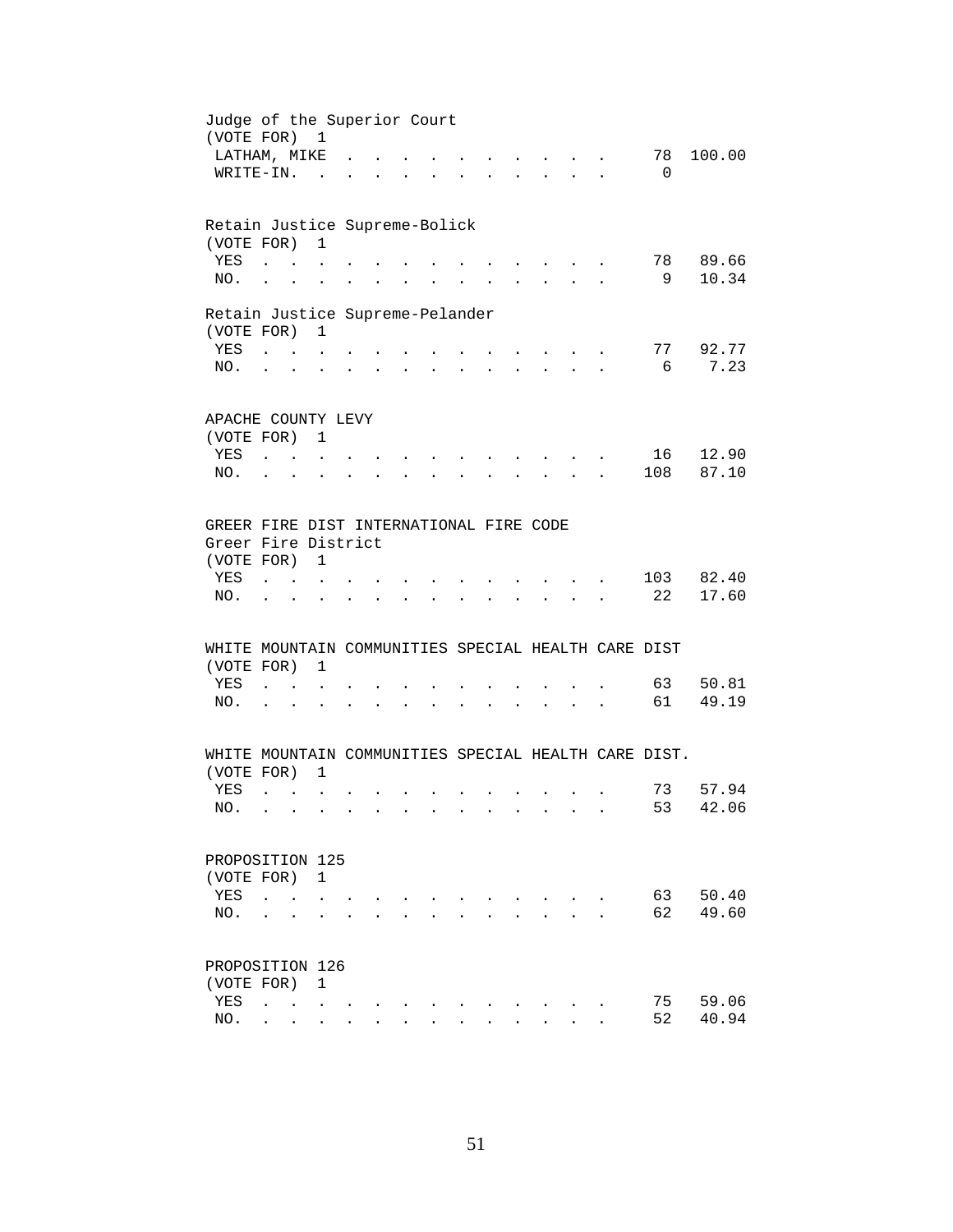| PROPOSITION 127<br>(VOTE FOR) |  | 1 |  |  |  |  |  |    |       |
|-------------------------------|--|---|--|--|--|--|--|----|-------|
|                               |  |   |  |  |  |  |  |    |       |
| YES                           |  |   |  |  |  |  |  | 29 | 22.66 |
| NO.                           |  |   |  |  |  |  |  | 99 | 77.34 |
|                               |  |   |  |  |  |  |  |    |       |
|                               |  |   |  |  |  |  |  |    |       |
| PROPOSITION 305               |  |   |  |  |  |  |  |    |       |
| (VOTE FOR)                    |  | 1 |  |  |  |  |  |    |       |
| YES                           |  |   |  |  |  |  |  | 48 | 37.80 |
| NO.                           |  |   |  |  |  |  |  | 79 | 62.20 |
|                               |  |   |  |  |  |  |  |    |       |
| PROPOSITION 306               |  |   |  |  |  |  |  |    |       |
| (VOTE FOR)                    |  | 1 |  |  |  |  |  |    |       |
| YES                           |  |   |  |  |  |  |  | 63 | 50.00 |
| NO.                           |  |   |  |  |  |  |  | 63 | 50.00 |
|                               |  |   |  |  |  |  |  |    |       |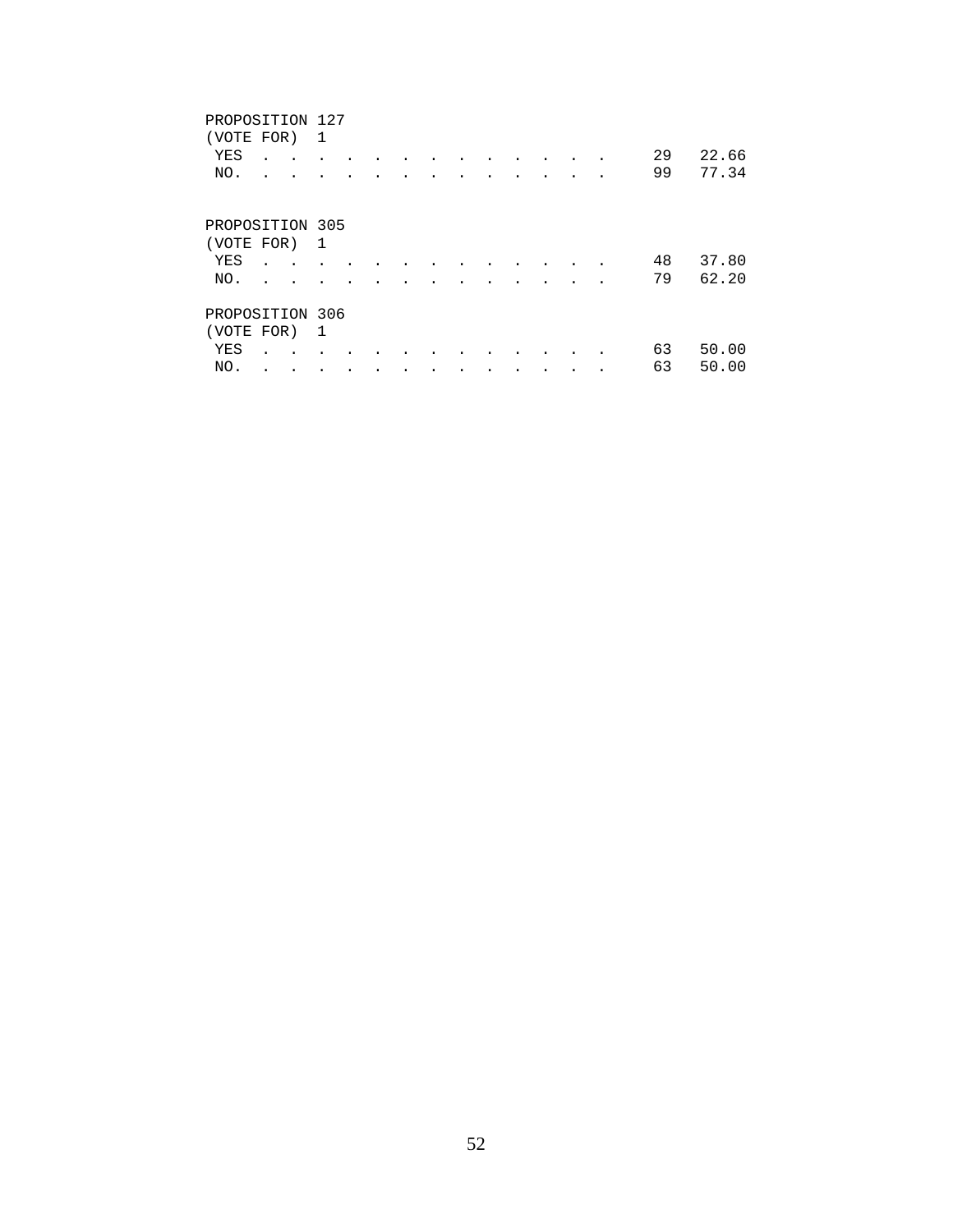| PRECINCT REPORT GENERAL ELECTION<br>RUN DATE: 11/15/18 APACHE COUNTY, ARIZONA<br>RUN TIME: 02:10 PM NOVEMBER 6, 2018 |                                                |                                                                                                         |                      |                                       |                           |                                                              |               |                                              |                | OFFICIAL RESULTS                                                             |
|----------------------------------------------------------------------------------------------------------------------|------------------------------------------------|---------------------------------------------------------------------------------------------------------|----------------------|---------------------------------------|---------------------------|--------------------------------------------------------------|---------------|----------------------------------------------|----------------|------------------------------------------------------------------------------|
|                                                                                                                      | 0015 27 HOUCK 27.1 SD18                        |                                                                                                         |                      |                                       |                           |                                                              |               |                                              |                |                                                                              |
|                                                                                                                      | REGISTERED VOTERS - TOTAL                      |                                                                                                         |                      |                                       |                           |                                                              |               |                                              | 1118           | VOTES PERCENT                                                                |
|                                                                                                                      | BALLOTS CAST - TOTAL.                          |                                                                                                         |                      | $\sim$ $\sim$                         |                           | $\mathbf{L} = \mathbf{L}$                                    | $\sim$        | $\sim$                                       | 549            |                                                                              |
|                                                                                                                      | BALLOTS CAST - BLANK.                          | $1 - 1 - 1 = 1$                                                                                         |                      |                                       |                           | $\cdot$ $\cdot$ $\cdot$ $\cdot$                              |               |                                              | $\overline{0}$ |                                                                              |
|                                                                                                                      | VOTER TURNOUT - TOTAL                          | $\mathbf{r} = \mathbf{r} + \mathbf{r} + \mathbf{r} + \mathbf{r} + \mathbf{r} + \mathbf{r} + \mathbf{r}$ |                      |                                       |                           |                                                              |               |                                              |                | 49.11                                                                        |
|                                                                                                                      | VOTER TURNOUT - BLANK                          |                                                                                                         |                      |                                       |                           |                                                              |               |                                              |                |                                                                              |
| U.S. Senator                                                                                                         |                                                |                                                                                                         |                      |                                       |                           |                                                              |               |                                              |                |                                                                              |
| (VOTE FOR) 1                                                                                                         |                                                |                                                                                                         |                      |                                       |                           |                                                              |               |                                              |                |                                                                              |
|                                                                                                                      | SINEMA, KYRSTEN (DEM)<br>MCSALLY, MARTHA (REP) |                                                                                                         |                      |                                       |                           |                                                              |               | $\sim$                                       |                | 408 76.12<br>98 18.28                                                        |
|                                                                                                                      | GREEN, ANGELA (GRN)                            | $\mathbf{r} = \mathbf{r}$                                                                               |                      | $\mathbf{L}$<br>$\sim$                | $\sim$ $\sim$             | $\sim$ $\sim$<br>$\mathbf{r} = \mathbf{r} \times \mathbf{r}$ | $\sim$ $\sim$ | $\ddot{\phantom{a}}$<br>$\ddot{\phantom{0}}$ |                | 27 5.04                                                                      |
|                                                                                                                      | $\texttt{WRTTE-IN.}$                           |                                                                                                         |                      |                                       | $\ddot{\phantom{a}}$      | <b>Contract Contract Contract</b>                            |               | $\sim$ $\sim$                                |                | 3.56                                                                         |
|                                                                                                                      |                                                |                                                                                                         |                      |                                       |                           |                                                              |               |                                              |                |                                                                              |
|                                                                                                                      | U.S. Rep. in Congress Dist. 1                  |                                                                                                         |                      |                                       |                           |                                                              |               |                                              |                |                                                                              |
| (VOTE FOR) 1                                                                                                         |                                                |                                                                                                         |                      |                                       |                           |                                                              |               |                                              |                |                                                                              |
|                                                                                                                      | O'HALLERAN, TOM (DEM)                          |                                                                                                         |                      |                                       |                           |                                                              |               |                                              |                | 421 79.14<br>$108$ 20.30                                                     |
|                                                                                                                      | ROGERS, WENDY (REP)<br>WRITE-IN.               |                                                                                                         |                      | $\mathbf{r}$                          | $\sim$<br>$\mathbf{L}$    | $\mathbf{L}$<br>$\mathbf{L}$                                 | $\sim$        | $\ddot{\phantom{0}}$                         |                | 3 .56                                                                        |
|                                                                                                                      |                                                |                                                                                                         |                      |                                       |                           |                                                              |               |                                              |                |                                                                              |
| Governor                                                                                                             |                                                |                                                                                                         |                      |                                       |                           |                                                              |               |                                              |                |                                                                              |
| (VOTE FOR) 1                                                                                                         |                                                |                                                                                                         |                      |                                       |                           |                                                              |               |                                              |                |                                                                              |
|                                                                                                                      | GARCIA, DAVID (DEM) 352 65.92                  |                                                                                                         |                      |                                       |                           |                                                              |               |                                              |                |                                                                              |
|                                                                                                                      | DUCEY, DOUG (REP).<br>TORRES, ANGEL (GRN).     |                                                                                                         | $\ddot{\phantom{a}}$ | $\sim$ $\sim$<br>$\ddot{\phantom{0}}$ | $\mathbb{Z}^{\mathbb{Z}}$ |                                                              |               |                                              |                | $\cdot \quad \cdot \quad \cdot \quad \cdot \quad 154 \quad 28.84$<br>27 5.06 |
|                                                                                                                      | $W\text{RITE-IN.}$                             |                                                                                                         |                      |                                       |                           |                                                              |               |                                              | $\mathbf{1}$   | .19                                                                          |
|                                                                                                                      |                                                |                                                                                                         |                      |                                       |                           |                                                              |               |                                              |                |                                                                              |
| State Senator Dist. 7                                                                                                |                                                |                                                                                                         |                      |                                       |                           |                                                              |               |                                              |                |                                                                              |
| (VOTE FOR) 1                                                                                                         |                                                |                                                                                                         |                      |                                       |                           |                                                              |               |                                              |                |                                                                              |
|                                                                                                                      | PESHLAKAI, JAMESCITA (DEM). 445 84.60          |                                                                                                         |                      |                                       |                           |                                                              |               |                                              |                |                                                                              |
| MEALER, JL (REP).<br>WRITE-IN.                                                                                       |                                                |                                                                                                         |                      |                                       |                           |                                                              |               |                                              | 81<br>$\Omega$ | 15.40                                                                        |
|                                                                                                                      |                                                |                                                                                                         |                      |                                       |                           |                                                              |               |                                              |                |                                                                              |
| State Rep Dist. 7                                                                                                    |                                                |                                                                                                         |                      |                                       |                           |                                                              |               |                                              |                |                                                                              |
| (VOTE FOR)                                                                                                           | 2                                              |                                                                                                         |                      |                                       |                           |                                                              |               |                                              |                |                                                                              |
|                                                                                                                      | TELLER, ARLANDO (DEM)                          |                                                                                                         |                      |                                       |                           |                                                              |               |                                              | 215            | 33.65                                                                        |
|                                                                                                                      | TSOSIE, MYRON (DEM) .                          |                                                                                                         | $\ddot{\phantom{0}}$ |                                       |                           |                                                              |               |                                              | 300            | 46.95                                                                        |
|                                                                                                                      | SHAMLEY, DOYEL (REP).                          |                                                                                                         | $\bullet$ .          |                                       |                           |                                                              |               |                                              | 120            | 18.78                                                                        |
|                                                                                                                      | WRITE-IN.                                      |                                                                                                         |                      | $\sim$ $-$                            | $\sim$                    | <b>Contract Contract</b>                                     |               |                                              | 4              | .63                                                                          |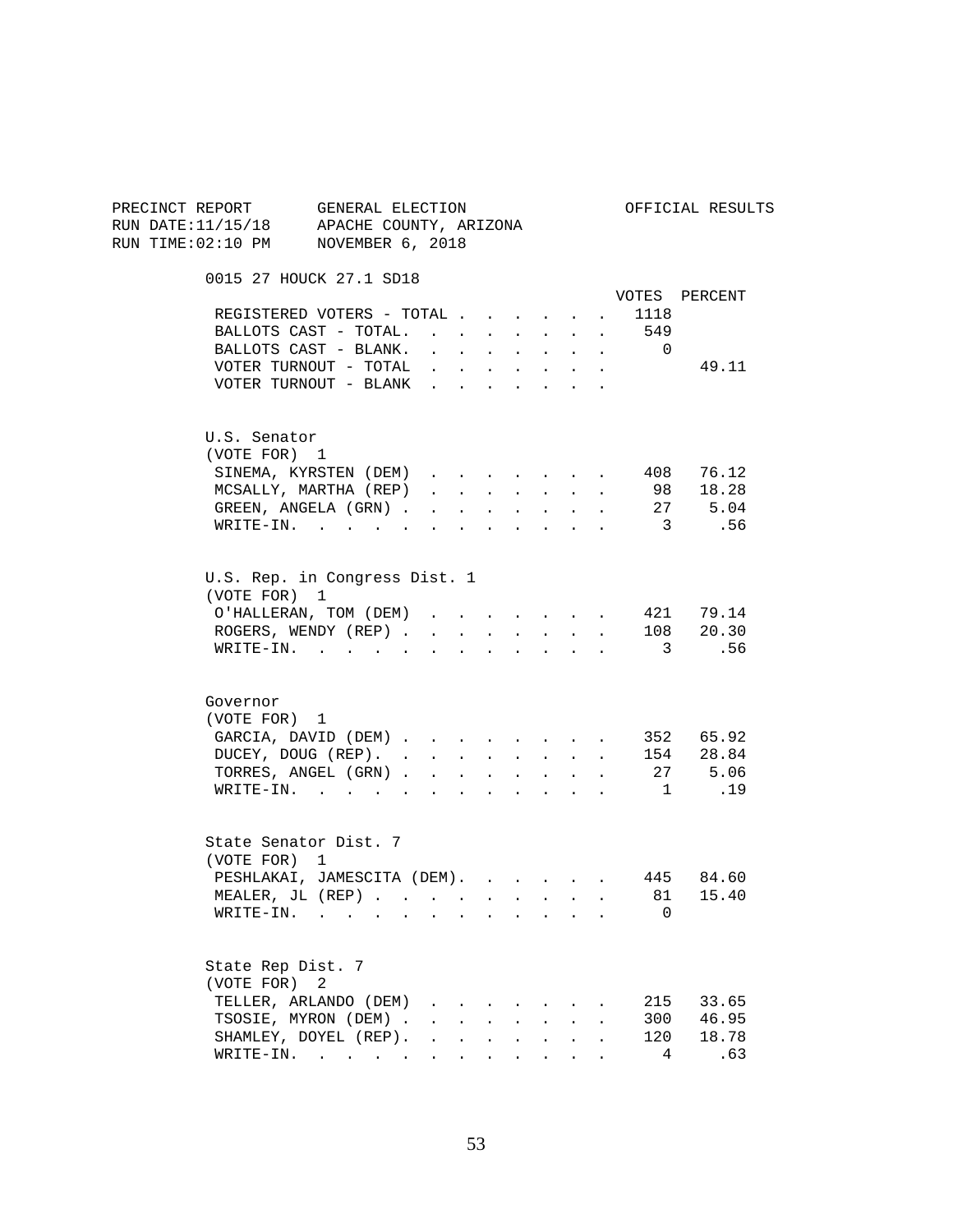| Secretary of State                                                                                                                                                                            |
|-----------------------------------------------------------------------------------------------------------------------------------------------------------------------------------------------|
| (VOTE FOR) 1                                                                                                                                                                                  |
| 420<br>80.00<br>HOBBS, KATIE (DEM)<br>$\cdot$ $\cdot$ $\cdot$ $\cdot$ $\cdot$                                                                                                                 |
| 20.00<br>105<br>GAYNOR, STEVE (REP).<br>$\ddot{\phantom{a}}$<br><b>Contract Contract</b><br>$\mathbf{L}^{\text{max}}$<br>$\ddot{\phantom{a}}$<br>$\ddot{\phantom{a}}$<br>$\ddot{\phantom{a}}$ |
| WRITE-IN. .<br>$\overline{0}$<br>$\mathbf{r}$ $\mathbf{r}$                                                                                                                                    |
|                                                                                                                                                                                               |
|                                                                                                                                                                                               |
| Attorney General                                                                                                                                                                              |
| (VOTE FOR) 1                                                                                                                                                                                  |
| CONTRERAS, JANUARY (DEM)<br>401 77.12                                                                                                                                                         |
| 117 22.50<br>BRNOVICH, MARK (REP).<br>$\mathbf{L}$<br>$\mathbf{L}^{\text{max}}$<br>$\sim$<br>$\ddot{\phantom{0}}$                                                                             |
| $\overline{2}$<br>.38<br>$\bullet$ .<br>$\ddot{\phantom{0}}$                                                                                                                                  |
|                                                                                                                                                                                               |
| State Treasurer                                                                                                                                                                               |
| (VOTE FOR) 1                                                                                                                                                                                  |
| MANOIL, MARK (DEM)<br>391 75.78<br>$\mathbf{r} = \mathbf{r}$<br>$\ddot{\phantom{a}}$                                                                                                          |
| 124 24.03<br>YEE, KIMBERLY (REP)<br>$\mathbf{L}$ $\mathbf{L}$<br>$\mathbf{L}^{\text{max}}$<br>$\mathbf{L}^{\text{max}}$<br>$\ddot{\phantom{a}}$                                               |
| 1 .19<br>WRITE-IN.<br>$\overline{\phantom{a}}$<br>$\mathbf{L}$<br>$\ddot{\phantom{a}}$<br>$\overline{a}$<br>$\mathbf{r}$                                                                      |
|                                                                                                                                                                                               |
|                                                                                                                                                                                               |
| Superintendent of Public Instruction                                                                                                                                                          |
| (VOTE FOR)<br>1                                                                                                                                                                               |
| 419 80.27<br>HOFFMAN, KATHY (DEM). .<br>$\mathbf{L} = \mathbf{L}$<br>$\sim$ $\sim$                                                                                                            |
| 19.54<br>RIGGS, FRANK (REP).<br>102<br>$\ddot{\phantom{a}}$                                                                                                                                   |
| .19<br>WRITE-IN. .<br>$\overline{1}$<br>$\sim$                                                                                                                                                |
|                                                                                                                                                                                               |
|                                                                                                                                                                                               |
| State Mine Inspector                                                                                                                                                                          |
| (VOTE FOR)<br>1                                                                                                                                                                               |
| PIERCE, WILLIAM "BILL" (DEM).<br>410 78.69<br><b>Contract Contract Contract</b><br>$\ddot{\phantom{a}}$<br>$\sim$                                                                             |
| 109 20.92<br>HART, JOE (REP)<br>$\mathbf{L}$<br>$\ddot{\phantom{0}}$<br>$\ddot{\phantom{a}}$<br>$\ddot{\phantom{0}}$<br>$\ddot{\phantom{a}}$                                                  |
| $\overline{2}$<br>.38<br>$WRITE-IN.$<br>$\ddot{\phantom{0}}$<br>$\ddot{\phantom{a}}$<br>$\bullet$<br>$\bullet$                                                                                |
|                                                                                                                                                                                               |
|                                                                                                                                                                                               |
| Corporation Commissioner                                                                                                                                                                      |
| (VOTE FOR)<br>2                                                                                                                                                                               |
| KENNEDY, SANDRA (DEM)<br>347 49.64                                                                                                                                                            |
| SEARS, KIANA MARIA (DEM)<br>212 30.33<br>$\mathbf{r} = \mathbf{r} + \mathbf{r} + \mathbf{r} + \mathbf{r}$<br>$\ddot{\phantom{0}}$                                                             |
| 9.44<br>66<br>GLASSMAN, RODNEY (REP)<br>$\mathbf{r} = \mathbf{r} + \mathbf{r} + \mathbf{r} + \mathbf{r} + \mathbf{r}$                                                                         |
| 70<br>OLSON, JUSTIN (REP)<br>10.01                                                                                                                                                            |
| 4<br>.57<br>WRITE-IN.<br>and the state of the state of<br><b>Contract Contract Street</b>                                                                                                     |
|                                                                                                                                                                                               |
|                                                                                                                                                                                               |
| Clerk of the Superior Court                                                                                                                                                                   |
| (VOTE FOR)<br>$\mathbf{1}$                                                                                                                                                                    |
| HOUNSHELL, ANNELL (DEM).<br>472 97.93                                                                                                                                                         |
| 10<br>2.07<br>$\texttt{WRTTE-IN.}$<br>$\mathbf{L}$                                                                                                                                            |
|                                                                                                                                                                                               |
|                                                                                                                                                                                               |
| Justice of the Peace Dist. 3 Puerco                                                                                                                                                           |
| (VOTE FOR) 1                                                                                                                                                                                  |
| 74.63<br>YELLOWHORSE, JAY (DEM).<br>400                                                                                                                                                       |
| 25.00<br>ASERET, LOMARDO (REP)<br>134                                                                                                                                                         |
| $\overline{a}$<br>.37<br>$\texttt{WRTTE-IN.}$<br>$\ddot{\phantom{0}}$<br>$\bullet$                                                                                                            |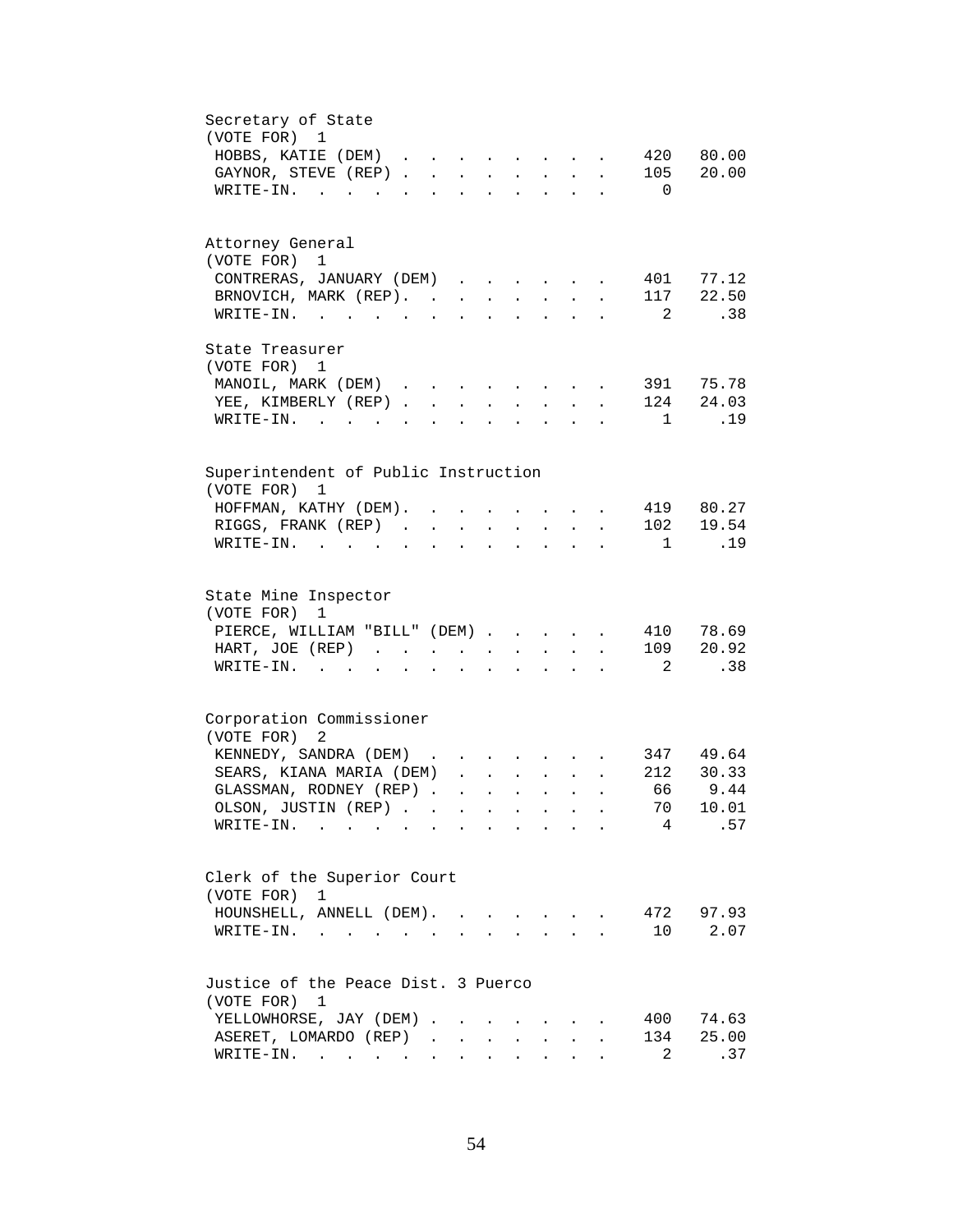| Constable Dist. 3 Puerco<br>(VOTE FOR)                 |                                    |                      | $\overline{1}$                                                           |                           |  |                                                           |                                          |                                                                                                                                                                                                                                |                                                                          |                           |                            |                      |                |                |
|--------------------------------------------------------|------------------------------------|----------------------|--------------------------------------------------------------------------|---------------------------|--|-----------------------------------------------------------|------------------------------------------|--------------------------------------------------------------------------------------------------------------------------------------------------------------------------------------------------------------------------------|--------------------------------------------------------------------------|---------------------------|----------------------------|----------------------|----------------|----------------|
| ANDERSON, CHARLI (DEM).                                |                                    |                      |                                                                          |                           |  |                                                           | $\sim$ $\sim$                            |                                                                                                                                                                                                                                | $\mathbf{r} = \mathbf{r}$                                                | $\sim$                    |                            |                      | 465            | 97.48          |
| $W$ RITE-IN                                            |                                    |                      |                                                                          |                           |  |                                                           |                                          |                                                                                                                                                                                                                                |                                                                          | $\mathbf{L}^{\text{max}}$ | $\mathcal{L}^{\text{max}}$ | $\mathbf{r}$         | 12             | 2.52           |
| Judge of the Superior Court                            |                                    |                      |                                                                          |                           |  |                                                           |                                          |                                                                                                                                                                                                                                |                                                                          |                           |                            |                      |                |                |
| (VOTE FOR) 1                                           |                                    |                      |                                                                          |                           |  |                                                           |                                          |                                                                                                                                                                                                                                |                                                                          |                           |                            |                      |                |                |
| LATHAM, MIKE                                           |                                    |                      |                                                                          |                           |  |                                                           |                                          |                                                                                                                                                                                                                                |                                                                          |                           |                            |                      | 406<br>15      | 96.44<br>3.56  |
| WRITE-IN. .                                            |                                    |                      |                                                                          |                           |  |                                                           |                                          |                                                                                                                                                                                                                                |                                                                          |                           |                            |                      |                |                |
| Board Member Sanders USD #18<br>(VOTE FOR) 3           |                                    |                      |                                                                          |                           |  |                                                           |                                          |                                                                                                                                                                                                                                |                                                                          |                           |                            |                      |                |                |
| APACHEE, MARLENE S.                                    |                                    |                      |                                                                          |                           |  |                                                           |                                          |                                                                                                                                                                                                                                |                                                                          |                           |                            |                      | 227            | 20.96          |
| ASERET, LOMARDO                                        |                                    |                      |                                                                          |                           |  | $\mathbf{r}$ , $\mathbf{r}$ , $\mathbf{r}$ , $\mathbf{r}$ |                                          |                                                                                                                                                                                                                                | $\mathbf{r}$ and $\mathbf{r}$ and $\mathbf{r}$                           |                           | $\mathbf{L}$               | $\ddot{\phantom{a}}$ | 184            | 16.99          |
| SLIM, DAISY.                                           |                                    |                      |                                                                          | and a strong state of the |  |                                                           | $\mathbf{z} = \mathbf{z} + \mathbf{z}$ . |                                                                                                                                                                                                                                | $\mathbf{z} = \mathbf{z} + \mathbf{z}$ , where $\mathbf{z} = \mathbf{z}$ |                           | $\ddot{\phantom{0}}$       | $\ddot{\phantom{a}}$ | 258            | 23.82          |
| WATCHMAN, ANITA                                        |                                    |                      |                                                                          |                           |  |                                                           | $\mathbf{r} = \mathbf{r} + \mathbf{r}$ . | $\ddot{\phantom{0}}$                                                                                                                                                                                                           | $\ddot{\phantom{a}}$                                                     | $\sim$ $-$                | $\ddot{\phantom{0}}$       | $\bullet$            | 262            | 24.19          |
| YAZZIE, JR., JACKIE.                                   |                                    |                      |                                                                          |                           |  | $\ddot{\phantom{a}}$                                      | $\ddot{\phantom{a}}$                     | $\ddot{\phantom{0}}$                                                                                                                                                                                                           | $\ddot{\phantom{0}}$                                                     | $\mathbf{L}^{\text{max}}$ | $\ddot{\phantom{0}}$       |                      | 148            | 13.67          |
| $W\text{RITE}-\text{IN}.$                              |                                    |                      |                                                                          |                           |  |                                                           |                                          |                                                                                                                                                                                                                                |                                                                          |                           |                            |                      | $\overline{4}$ | .37            |
|                                                        |                                    |                      |                                                                          |                           |  |                                                           |                                          |                                                                                                                                                                                                                                |                                                                          |                           |                            |                      |                |                |
| Retain Justice Supreme-Bolick<br>(VOTE FOR)            |                                    |                      | $\mathbf{1}$                                                             |                           |  |                                                           |                                          |                                                                                                                                                                                                                                |                                                                          |                           |                            |                      |                |                |
| YES                                                    | $\sim$ $\sim$ $\sim$ $\sim$ $\sim$ |                      |                                                                          |                           |  |                                                           |                                          |                                                                                                                                                                                                                                |                                                                          |                           |                            |                      | 272            | 55.62          |
| NO.                                                    |                                    |                      | $\mathbf{z} = \mathbf{z} + \mathbf{z}$ , where $\mathbf{z} = \mathbf{z}$ |                           |  |                                                           |                                          | and a series of the contract of the series of the series of the series of the series of the series of the series of the series of the series of the series of the series of the series of the series of the series of the seri |                                                                          |                           |                            |                      | 217            | 44.38          |
| Retain Justice Supreme-Pelander<br>(VOTE FOR) 1<br>YES |                                    |                      |                                                                          |                           |  |                                                           |                                          |                                                                                                                                                                                                                                | $\sim$                                                                   |                           |                            |                      | 294            | 60.00          |
| NO.                                                    |                                    | $\mathbf{r}$         |                                                                          |                           |  |                                                           |                                          |                                                                                                                                                                                                                                | $\sim$                                                                   | $\mathbf{L}$              | $\mathbf{r}$               |                      | 196            | 40.00          |
| APACHE COUNTY LEVY                                     |                                    |                      |                                                                          |                           |  |                                                           |                                          |                                                                                                                                                                                                                                |                                                                          |                           |                            |                      |                |                |
| (VOTE FOR)                                             |                                    |                      | 1                                                                        |                           |  |                                                           |                                          |                                                                                                                                                                                                                                |                                                                          |                           |                            |                      |                |                |
| YES                                                    |                                    | $\ddot{\phantom{a}}$ |                                                                          |                           |  |                                                           |                                          |                                                                                                                                                                                                                                |                                                                          |                           |                            |                      | 108<br>406     | 21.01<br>78.99 |
| NO.                                                    |                                    |                      |                                                                          |                           |  |                                                           |                                          |                                                                                                                                                                                                                                |                                                                          |                           |                            |                      |                |                |
| PROPOSITION 125                                        |                                    |                      |                                                                          |                           |  |                                                           |                                          |                                                                                                                                                                                                                                |                                                                          |                           |                            |                      |                |                |
| (VOTE FOR)                                             |                                    |                      | 1                                                                        |                           |  |                                                           |                                          |                                                                                                                                                                                                                                |                                                                          |                           |                            |                      |                |                |
| YES                                                    | $\ddot{\phantom{a}}$               |                      |                                                                          |                           |  |                                                           |                                          |                                                                                                                                                                                                                                |                                                                          |                           |                            |                      | 201            | 38.88          |
| NO.                                                    | $\ddotsc$                          |                      | $\ddot{\phantom{a}}$                                                     |                           |  |                                                           |                                          |                                                                                                                                                                                                                                |                                                                          | $\cdot$ $\cdot$ $\cdot$   | $\ddot{\phantom{a}}$       |                      | 316            | 61.12          |
| PROPOSITION 126                                        |                                    |                      |                                                                          |                           |  |                                                           |                                          |                                                                                                                                                                                                                                |                                                                          |                           |                            |                      |                |                |
| (VOTE FOR)                                             |                                    |                      | 1                                                                        |                           |  |                                                           |                                          |                                                                                                                                                                                                                                |                                                                          |                           |                            |                      |                |                |
| YES                                                    | $\ddot{\phantom{a}}$               | $\sim$               |                                                                          |                           |  |                                                           |                                          |                                                                                                                                                                                                                                |                                                                          |                           |                            |                      | 212            | 40.54          |
| NO.                                                    |                                    |                      |                                                                          |                           |  |                                                           |                                          |                                                                                                                                                                                                                                |                                                                          |                           |                            |                      | 311            | 59.46          |
| PROPOSITION 127                                        |                                    |                      |                                                                          |                           |  |                                                           |                                          |                                                                                                                                                                                                                                |                                                                          |                           |                            |                      |                |                |
| (VOTE FOR)                                             |                                    |                      | 1                                                                        |                           |  |                                                           |                                          |                                                                                                                                                                                                                                |                                                                          |                           |                            |                      |                |                |
| YES                                                    |                                    |                      | $\ddot{\phantom{0}}$                                                     |                           |  |                                                           |                                          |                                                                                                                                                                                                                                |                                                                          |                           |                            |                      | 111            | 20.98          |
| NO.                                                    |                                    |                      |                                                                          |                           |  |                                                           |                                          |                                                                                                                                                                                                                                |                                                                          |                           |                            |                      | 418            | 79.02          |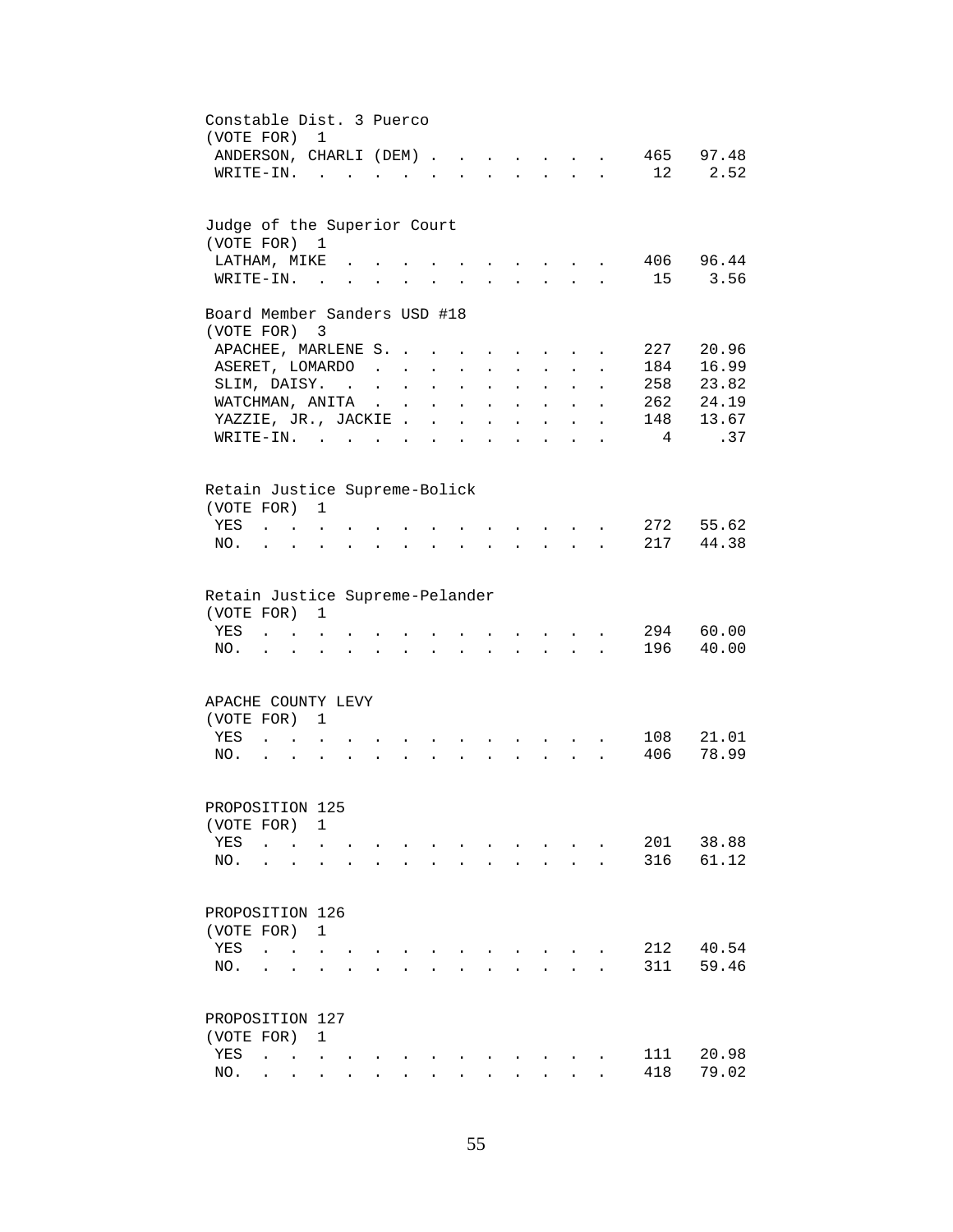| (VOTE FOR) 1                                                                                                                                                                                                                    |  |  |  |  |  |  |  |           |
|---------------------------------------------------------------------------------------------------------------------------------------------------------------------------------------------------------------------------------|--|--|--|--|--|--|--|-----------|
| YES                                                                                                                                                                                                                             |  |  |  |  |  |  |  | 305 59.57 |
| NO.                                                                                                                                                                                                                             |  |  |  |  |  |  |  | 207 40.43 |
|                                                                                                                                                                                                                                 |  |  |  |  |  |  |  |           |
| PROPOSITION 306                                                                                                                                                                                                                 |  |  |  |  |  |  |  |           |
|                                                                                                                                                                                                                                 |  |  |  |  |  |  |  |           |
| $\sim$ . The contract of the contract of the contract of the contract of the contract of the contract of the contract of the contract of the contract of the contract of the contract of the contract of the contract of the co |  |  |  |  |  |  |  |           |

| (VOTE FOR) 1 |  |  |  |  |  |  |               |  |
|--------------|--|--|--|--|--|--|---------------|--|
|              |  |  |  |  |  |  | YES 207 40.51 |  |
|              |  |  |  |  |  |  | NO. 304 59.49 |  |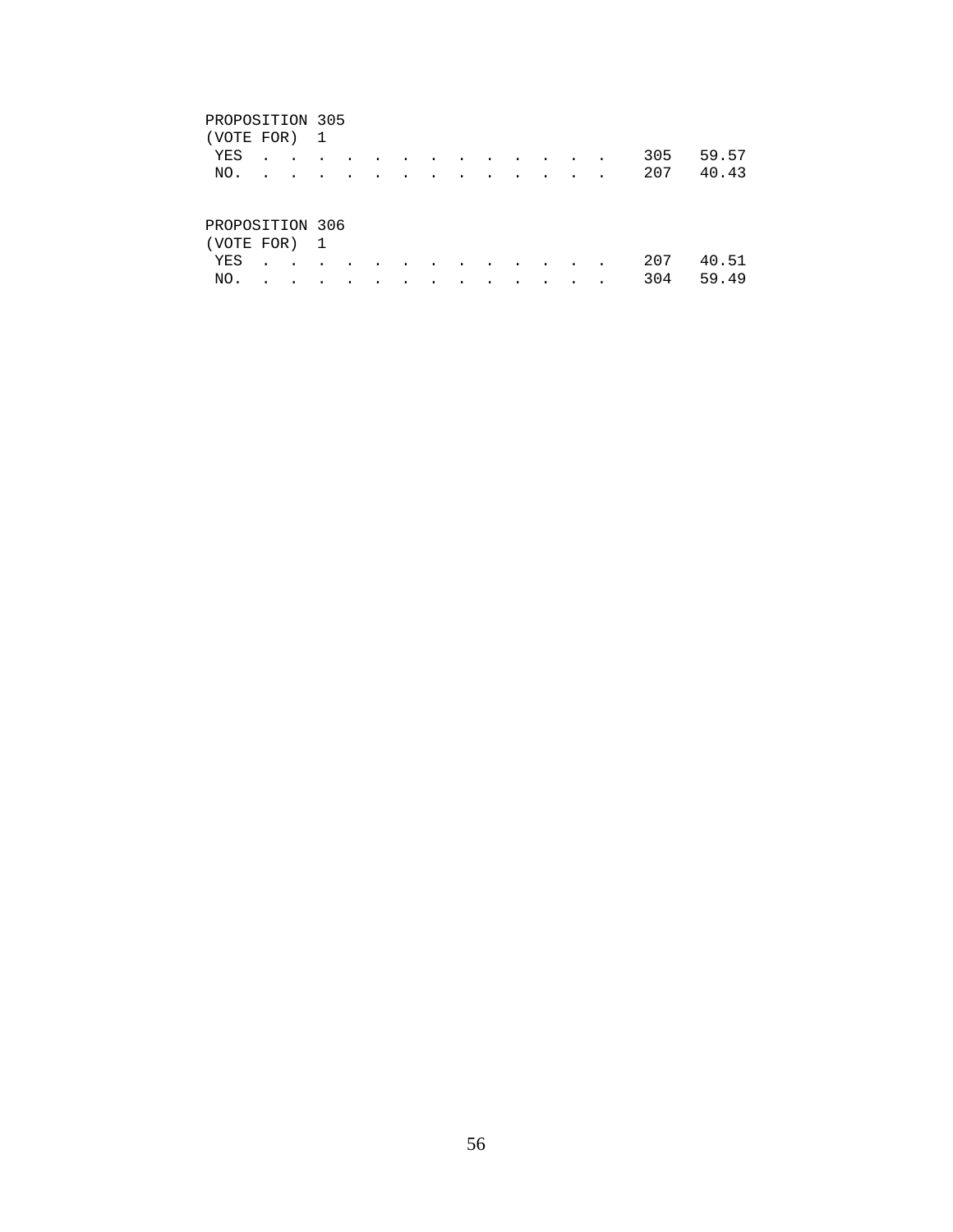| PRECINCT REPORT                          | GENERAL ELECTION |                                                                                  |                      |                                            |        |                                                           |                      |                      |                | OFFICIAL RESULTS |
|------------------------------------------|------------------|----------------------------------------------------------------------------------|----------------------|--------------------------------------------|--------|-----------------------------------------------------------|----------------------|----------------------|----------------|------------------|
| RUN DATE:11/15/18 APACHE COUNTY, ARIZONA |                  |                                                                                  |                      |                                            |        |                                                           |                      |                      |                |                  |
| RUN TIME:02:10 PM NOVEMBER 6, 2018       |                  |                                                                                  |                      |                                            |        |                                                           |                      |                      |                |                  |
| 0016 29 KINLICHEE                        |                  |                                                                                  |                      |                                            |        |                                                           |                      |                      |                |                  |
|                                          |                  |                                                                                  |                      |                                            |        |                                                           |                      |                      |                | VOTES PERCENT    |
| REGISTERED VOTERS - TOTAL                |                  |                                                                                  |                      |                                            |        |                                                           | $\sim$               |                      | 1040           |                  |
| BALLOTS CAST - TOTAL.                    |                  |                                                                                  |                      |                                            |        | $\mathbf{L} = \mathbf{L} \mathbf{L}$                      | $\mathbf{L}$         | $\sim$               | 569            |                  |
| BALLOTS CAST - BLANK.                    |                  | $\mathbf{r}$ , $\mathbf{r}$ , $\mathbf{r}$ , $\mathbf{r}$ , $\mathbf{r}$         |                      |                                            |        |                                                           |                      | $\sim$               | $\overline{0}$ |                  |
| VOTER TURNOUT - TOTAL $\ldots$           |                  |                                                                                  |                      |                                            |        |                                                           |                      |                      |                | 54.71            |
| VOTER TURNOUT - BLANK                    |                  |                                                                                  |                      |                                            |        |                                                           |                      |                      |                |                  |
| U.S. Senator                             |                  |                                                                                  |                      |                                            |        |                                                           |                      |                      |                |                  |
| (VOTE FOR) 1                             |                  |                                                                                  |                      |                                            |        |                                                           |                      |                      |                |                  |
| SINEMA, KYRSTEN (DEM)                    |                  |                                                                                  |                      |                                            |        |                                                           |                      | $\ddot{\phantom{0}}$ |                | 482 85.46        |
| MCSALLY, MARTHA (REP)                    |                  | $\mathbf{r}$ and $\mathbf{r}$ and $\mathbf{r}$ and $\mathbf{r}$ and $\mathbf{r}$ |                      |                                            |        |                                                           |                      | $\sim$               |                | 57 10.11         |
| GREEN, ANGELA (GRN).                     |                  |                                                                                  |                      |                                            |        |                                                           |                      |                      |                | 25 4.43          |
| WRITE-IN.                                |                  |                                                                                  |                      |                                            |        |                                                           |                      |                      | $\overline{0}$ |                  |
| U.S. Rep. in Congress Dist. 1            |                  |                                                                                  |                      |                                            |        |                                                           |                      |                      |                |                  |
| (VOTE FOR) 1                             |                  |                                                                                  |                      |                                            |        |                                                           |                      |                      |                |                  |
| O'HALLERAN, TOM (DEM)                    |                  |                                                                                  |                      |                                            |        |                                                           |                      |                      |                | 482 85.61        |
| ROGERS, WENDY (REP).                     |                  | $\sim$                                                                           | $\sim$               | $\sim$                                     | $\sim$ | $\mathbf{L}^{\text{max}}$                                 | $\ddot{\phantom{0}}$ |                      |                | 81 14.39         |
| $W\text{RITE}-\text{IN}.$                |                  |                                                                                  |                      |                                            |        |                                                           |                      |                      | $\Omega$       |                  |
| Governor                                 |                  |                                                                                  |                      |                                            |        |                                                           |                      |                      |                |                  |
| (VOTE FOR) 1                             |                  |                                                                                  |                      |                                            |        |                                                           |                      |                      |                |                  |
| GARCIA, DAVID (DEM)                      |                  |                                                                                  |                      |                                            |        |                                                           |                      | $\ddot{\phantom{0}}$ |                | 464 82.42        |
| DUCEY, DOUG (REP).                       |                  |                                                                                  |                      |                                            |        |                                                           |                      | $\ddot{\phantom{a}}$ | 77             | 13.68            |
| TORRES, ANGEL (GRN)                      |                  |                                                                                  |                      |                                            |        |                                                           |                      |                      | 22             | 3.91             |
| $\texttt{WRTTE-IN.}$                     |                  | $\mathbf{r}$ , $\mathbf{r}$ , $\mathbf{r}$                                       |                      |                                            |        | $\mathbf{L}^{\text{max}}$ , and $\mathbf{L}^{\text{max}}$ |                      |                      | $\overline{0}$ |                  |
|                                          |                  |                                                                                  |                      |                                            |        |                                                           |                      |                      |                |                  |
| State Senator Dist. 7<br>(VOTE FOR) 1    |                  |                                                                                  |                      |                                            |        |                                                           |                      |                      |                |                  |
| PESHLAKAI, JAMESCITA (DEM). 520 93.86    |                  |                                                                                  |                      |                                            |        |                                                           |                      |                      |                |                  |
|                                          |                  |                                                                                  |                      |                                            |        |                                                           |                      |                      | 34             | 6.14             |
| MEALER, JL (REP)<br>WRITE-IN.            |                  |                                                                                  |                      |                                            |        |                                                           |                      |                      | 0              |                  |
|                                          | $\sim$           |                                                                                  |                      |                                            |        |                                                           |                      |                      |                |                  |
| State Rep Dist. 7                        |                  |                                                                                  |                      |                                            |        |                                                           |                      |                      |                |                  |
| (VOTE FOR)                               | 2                |                                                                                  |                      |                                            |        |                                                           |                      |                      |                |                  |
| TELLER, ARLANDO (DEM)                    |                  | $\mathbf{r}$ , $\mathbf{r}$ , $\mathbf{r}$ , $\mathbf{r}$                        |                      |                                            |        |                                                           |                      |                      |                | 229 33.19        |
| TSOSIE, MYRON (DEM).                     |                  |                                                                                  |                      | $\mathbf{r}$ , $\mathbf{r}$ , $\mathbf{r}$ |        | $\mathbf{L}$ and $\mathbf{L}$                             |                      |                      |                | 406 58.84        |
| SHAMLEY, DOYEL (REP).                    |                  |                                                                                  | $\ddot{\phantom{a}}$ | $\ddot{\phantom{a}}$                       |        | $\bullet$ .                                               |                      |                      | 55             | 7.97             |
| WRITE-IN.                                |                  |                                                                                  | $\ddot{\phantom{a}}$ |                                            |        |                                                           |                      |                      | $\Omega$       |                  |
| Secretary of State                       |                  |                                                                                  |                      |                                            |        |                                                           |                      |                      |                |                  |
| (VOTE FOR) 1                             |                  |                                                                                  |                      |                                            |        |                                                           |                      |                      |                |                  |
| HOBBS, KATIE (DEM)                       |                  |                                                                                  |                      |                                            |        |                                                           |                      |                      |                | 505 89.54        |
| GAYNOR, STEVE (REP)                      |                  |                                                                                  |                      |                                            |        |                                                           |                      |                      | 59             | 10.46            |
| WRITE-IN.                                |                  |                                                                                  |                      | $\mathbf{A}$                               |        | $\sim$ $\sim$                                             |                      |                      | 0              |                  |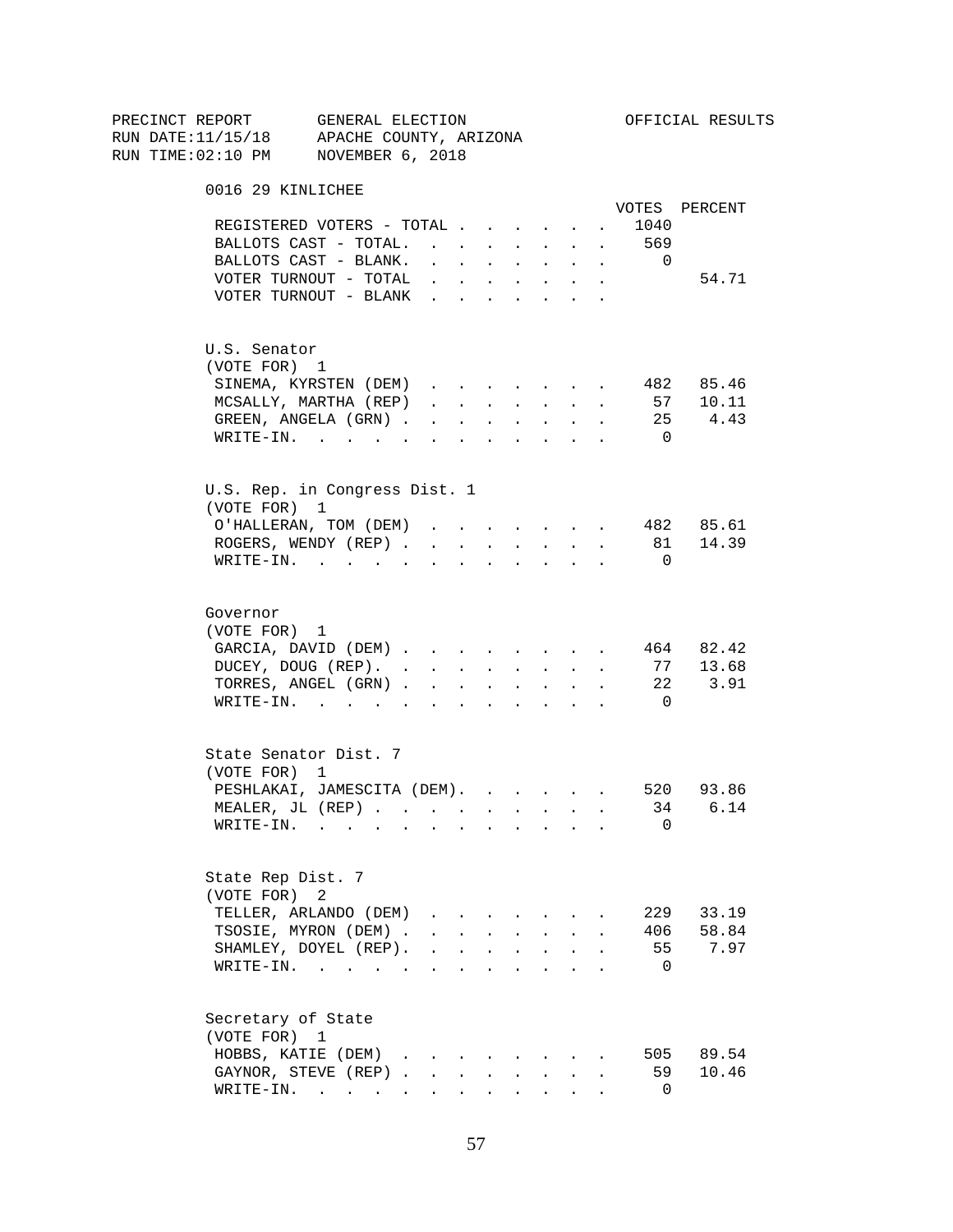| Attorney General                                                                                                                                                                                                               |
|--------------------------------------------------------------------------------------------------------------------------------------------------------------------------------------------------------------------------------|
| (VOTE FOR)<br>1                                                                                                                                                                                                                |
| CONTRERAS, JANUARY (DEM)<br>493 89.31                                                                                                                                                                                          |
| 59<br>10.69<br>BRNOVICH, MARK (REP).                                                                                                                                                                                           |
| $\overline{0}$<br>WRITE-IN.<br>$\sim$ $\sim$<br>$\mathbf{A}$<br>$\cdot$ $\cdot$ $\cdot$ $\cdot$ $\cdot$                                                                                                                        |
| State Treasurer                                                                                                                                                                                                                |
| (VOTE FOR) 1                                                                                                                                                                                                                   |
| MANOIL, MARK (DEM)<br>491 87.84<br>$\sim$ $\sim$ $\sim$ $\sim$ $\sim$                                                                                                                                                          |
| 12.16<br>YEE, KIMBERLY (REP).<br>68<br>$\mathbf{r}$                                                                                                                                                                            |
| $WRITE-IN.$<br>$\overline{0}$                                                                                                                                                                                                  |
|                                                                                                                                                                                                                                |
| Superintendent of Public Instruction<br>(VOTE FOR)<br>1                                                                                                                                                                        |
| 505 90.34<br>HOFFMAN, KATHY (DEM).                                                                                                                                                                                             |
| 9.48<br>RIGGS, FRANK (REP)<br>53<br>$\sim$ $\sim$<br>$\ddot{\phantom{0}}$<br>$\ddot{\phantom{0}}$<br>$\sim$ $-$<br>$\ddot{\phantom{a}}$<br>$\ddot{\phantom{a}}$                                                                |
| .18<br>WRITE-IN.<br>$\overline{1}$<br>$\ddot{\phantom{a}}$<br>$\bullet$                                                                                                                                                        |
|                                                                                                                                                                                                                                |
| State Mine Inspector                                                                                                                                                                                                           |
| (VOTE FOR)<br>1                                                                                                                                                                                                                |
| 90.32<br>PIERCE, WILLIAM "BILL" (DEM)<br>504<br>9.50<br>53                                                                                                                                                                     |
| HART, JOE $(REF)$<br>.18<br>WRITE-IN.<br>$\overline{1}$                                                                                                                                                                        |
| and a strong control of the state of the state of the state of the state of the state of the state of the state of the state of the state of the state of the state of the state of the state of the state of the state of the |
| Corporation Commissioner                                                                                                                                                                                                       |
| (VOTE FOR) 2                                                                                                                                                                                                                   |
| KENNEDY, SANDRA (DEM)<br>435<br>58.00<br><b>Contract Contract Contract</b>                                                                                                                                                     |
| 256 34.13<br>SEARS, KIANA MARIA (DEM)<br>$\mathbf{L}$<br>$\ddot{\phantom{a}}$                                                                                                                                                  |
| 32 4.27<br>GLASSMAN, RODNEY (REP)<br>$\mathbf{r}$ , $\mathbf{r}$ , $\mathbf{r}$<br>$\cdot$ $\cdot$                                                                                                                             |
| 3.60<br>OLSON, JUSTIN (REP)<br>27<br>$\mathbf{L}^{\text{max}}$ , and $\mathbf{L}^{\text{max}}$<br>$\mathbf{L}^{\text{max}}$<br>$\bullet$ .<br><br><br><br><br><br><br><br><br><br><br><br><br>$\ddot{\phantom{a}}$             |
| $\texttt{WRTTE-IN.}$<br>$\overline{0}$<br>$\cdot$ $\cdot$ $\cdot$<br>$\ddot{\phantom{a}}$<br>$\ddot{\phantom{a}}$<br>$\ddot{\phantom{0}}$<br>$\sim$                                                                            |
|                                                                                                                                                                                                                                |
| Clerk of the Superior Court<br>(VOTE FOR) 1                                                                                                                                                                                    |
| HOUNSHELL, ANNELL (DEM).<br>538 98.90                                                                                                                                                                                          |
| 6 1.10<br>WRITE-IN. .                                                                                                                                                                                                          |
|                                                                                                                                                                                                                                |
| Justice of the Peace Dist. 3 Puerco                                                                                                                                                                                            |
| (VOTE FOR) 1                                                                                                                                                                                                                   |
| YELLOWHORSE, JAY (DEM).<br>505 90.18                                                                                                                                                                                           |
| 9.82<br>55<br>ASERET, LOMARDO (REP).                                                                                                                                                                                           |
| WRITE-IN.<br>$\overline{0}$                                                                                                                                                                                                    |
|                                                                                                                                                                                                                                |
| Constable Dist. 3 Puerco                                                                                                                                                                                                       |
| (VOTE FOR)<br>1                                                                                                                                                                                                                |
| 540<br>99.45<br>ANDERSON, CHARLI (DEM)                                                                                                                                                                                         |
| WRITE-IN.<br>3<br>. 55                                                                                                                                                                                                         |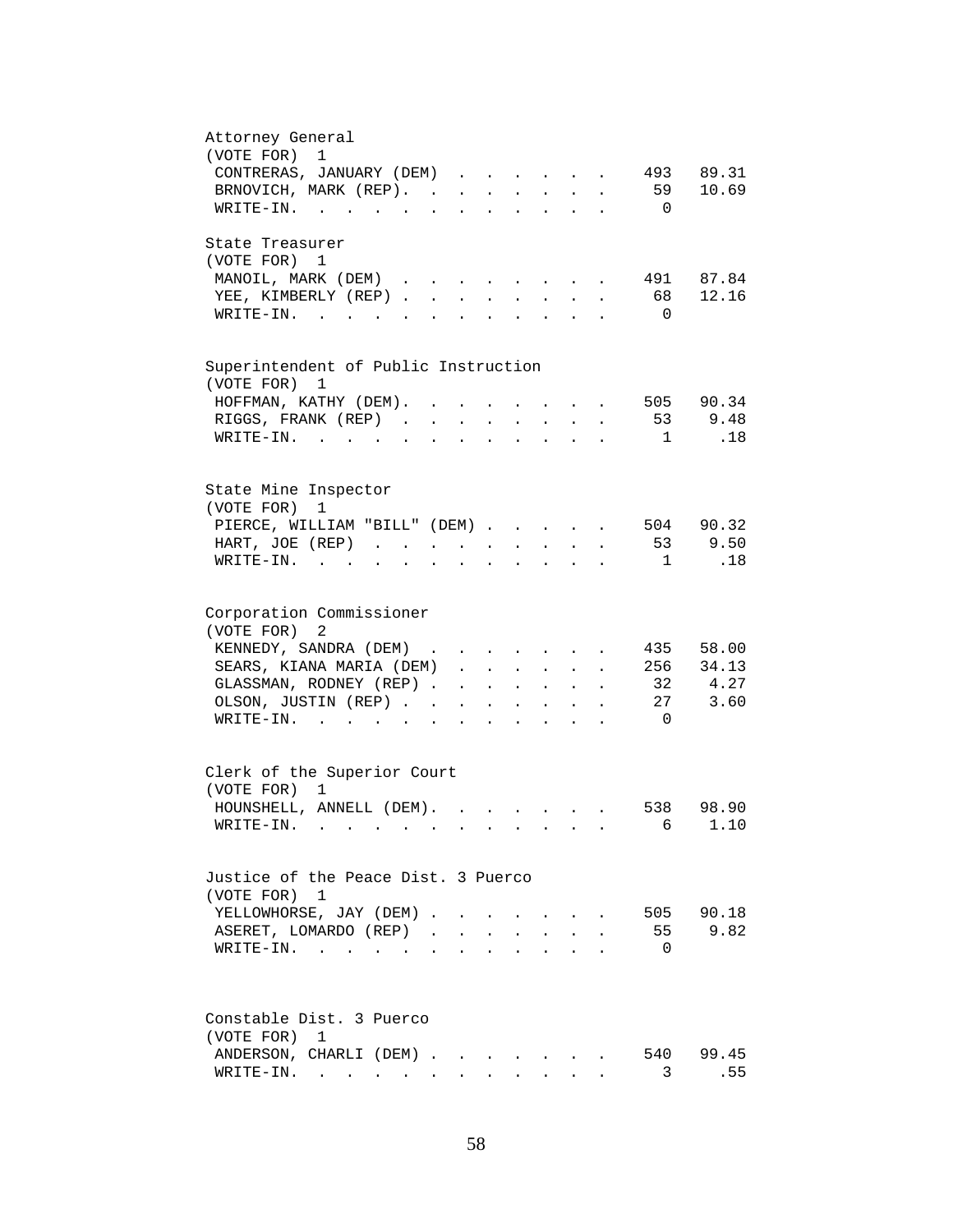| Judge of the Superior Court<br>(VOTE FOR) 1                                                                                                                                                             |                                 |                          |                                                                                            |                                            |                                                                                                                 |                      |                                                             |                      |                      |                               |                                                                                                                                                                                                                                                                                                                                                                                                                                                                  |                      |                                                       |                                                           |
|---------------------------------------------------------------------------------------------------------------------------------------------------------------------------------------------------------|---------------------------------|--------------------------|--------------------------------------------------------------------------------------------|--------------------------------------------|-----------------------------------------------------------------------------------------------------------------|----------------------|-------------------------------------------------------------|----------------------|----------------------|-------------------------------|------------------------------------------------------------------------------------------------------------------------------------------------------------------------------------------------------------------------------------------------------------------------------------------------------------------------------------------------------------------------------------------------------------------------------------------------------------------|----------------------|-------------------------------------------------------|-----------------------------------------------------------|
| LATHAM, MIKE                                                                                                                                                                                            |                                 |                          |                                                                                            |                                            |                                                                                                                 | $\ddot{\phantom{0}}$ | $\sim$                                                      |                      |                      |                               | $\mathbf{1} \qquad \qquad \mathbf{1} \qquad \qquad \mathbf{1} \qquad \qquad \mathbf{1} \qquad \qquad \mathbf{1} \qquad \qquad \mathbf{1} \qquad \qquad \mathbf{1} \qquad \qquad \mathbf{1} \qquad \mathbf{1} \qquad \mathbf{1} \qquad \mathbf{1} \qquad \qquad \mathbf{1} \qquad \mathbf{1} \qquad \mathbf{1} \qquad \mathbf{1} \qquad \mathbf{1} \qquad \mathbf{1} \qquad \mathbf{1} \qquad \mathbf{1} \qquad \mathbf{1} \qquad \mathbf{1} \qquad \mathbf{1} \$ |                      |                                                       | 490 99.39                                                 |
| WRITE-IN.                                                                                                                                                                                               |                                 |                          |                                                                                            | $\mathbf{r}$ , $\mathbf{r}$ , $\mathbf{r}$ |                                                                                                                 |                      | $\mathbf{L} = \mathbf{L}$                                   |                      | $\sim$               |                               | $\mathbf{r} = \mathbf{r}$                                                                                                                                                                                                                                                                                                                                                                                                                                        | $\sim$               | $\overline{\mathbf{3}}$                               | .61                                                       |
| Board Member Ganado USD #20                                                                                                                                                                             |                                 |                          |                                                                                            |                                            |                                                                                                                 |                      |                                                             |                      |                      |                               |                                                                                                                                                                                                                                                                                                                                                                                                                                                                  |                      |                                                       |                                                           |
| (VOTE FOR) 3                                                                                                                                                                                            |                                 |                          |                                                                                            |                                            |                                                                                                                 |                      |                                                             |                      |                      |                               |                                                                                                                                                                                                                                                                                                                                                                                                                                                                  |                      |                                                       |                                                           |
| BEGAY, WANDA                                                                                                                                                                                            |                                 |                          |                                                                                            |                                            |                                                                                                                 |                      |                                                             |                      |                      |                               |                                                                                                                                                                                                                                                                                                                                                                                                                                                                  |                      | 169                                                   | 14.82                                                     |
| ETSITTY, JOLENE                                                                                                                                                                                         |                                 |                          |                                                                                            |                                            |                                                                                                                 |                      |                                                             |                      |                      |                               |                                                                                                                                                                                                                                                                                                                                                                                                                                                                  |                      | 77                                                    | 6.75                                                      |
| ETSITTY, SYLVIA M.                                                                                                                                                                                      |                                 |                          |                                                                                            |                                            |                                                                                                                 |                      |                                                             |                      |                      |                               |                                                                                                                                                                                                                                                                                                                                                                                                                                                                  |                      | 134                                                   | 11.75                                                     |
| GORMAN, TERESA M                                                                                                                                                                                        |                                 |                          |                                                                                            |                                            |                                                                                                                 |                      |                                                             | $\ddot{\phantom{0}}$ | $\sim$ $-$           |                               | $\mathbf{L}$ and $\mathbf{L}$                                                                                                                                                                                                                                                                                                                                                                                                                                    |                      | 185                                                   | 16.23                                                     |
| JAMES, JUDY.                                                                                                                                                                                            |                                 |                          |                                                                                            |                                            |                                                                                                                 |                      | $\sim$ $-$                                                  | $\ddot{\phantom{0}}$ | $\sim$ $\sim$        | $\sim$                        | $\mathbf{L}$                                                                                                                                                                                                                                                                                                                                                                                                                                                     |                      | 143                                                   | 12.54                                                     |
| JAMES, JR., WALLACE                                                                                                                                                                                     |                                 |                          |                                                                                            |                                            |                                                                                                                 |                      |                                                             | $\ddot{\phantom{a}}$ | $\sim$               | $\sim$                        | $\ddot{\phantom{0}}$                                                                                                                                                                                                                                                                                                                                                                                                                                             | $\ddot{\phantom{a}}$ | 126                                                   | 11.05                                                     |
| KEE, STEVEN.                                                                                                                                                                                            |                                 |                          |                                                                                            |                                            |                                                                                                                 |                      |                                                             |                      |                      |                               | $\mathbf{r}$ , $\mathbf{r}$ , $\mathbf{r}$ , $\mathbf{r}$                                                                                                                                                                                                                                                                                                                                                                                                        |                      | 113                                                   | 9.91                                                      |
| NOBLE, FRANCIS.                                                                                                                                                                                         |                                 |                          |                                                                                            |                                            |                                                                                                                 |                      |                                                             |                      |                      |                               |                                                                                                                                                                                                                                                                                                                                                                                                                                                                  |                      | 78                                                    | 6.84                                                      |
| ROANHORSE, CALEB                                                                                                                                                                                        |                                 |                          |                                                                                            |                                            |                                                                                                                 |                      |                                                             |                      |                      |                               |                                                                                                                                                                                                                                                                                                                                                                                                                                                                  |                      | 115                                                   | 10.09                                                     |
| WRITE-IN.                                                                                                                                                                                               |                                 |                          |                                                                                            |                                            |                                                                                                                 |                      |                                                             |                      |                      |                               |                                                                                                                                                                                                                                                                                                                                                                                                                                                                  |                      | $\overline{\phantom{0}}$                              |                                                           |
| Board Member Window Rock USD #08<br>(VOTE FOR) 3<br>BOWMAN, MARTY<br>FOSTER, E.R. OREE.<br>HILLIS, CARL<br>KEE-BILLISON, YVONNE.<br>PERRY, LANBERT.<br>STEWART, JR., WILSON C<br>WAUNEKA, JACQUELYNE D. |                                 |                          |                                                                                            |                                            |                                                                                                                 |                      |                                                             |                      |                      |                               |                                                                                                                                                                                                                                                                                                                                                                                                                                                                  | $\sim$               | 8<br>10<br>- 5<br>21<br>$\overline{\mathbf{3}}$<br>12 | 10.00<br>12.50<br>6.25<br>26.25<br>3.75<br>15.00<br>13.75 |
| WILLIE, SPENCER                                                                                                                                                                                         |                                 |                          |                                                                                            |                                            |                                                                                                                 |                      |                                                             |                      |                      |                               |                                                                                                                                                                                                                                                                                                                                                                                                                                                                  |                      | 11<br>$10 \,$                                         | 12.50                                                     |
|                                                                                                                                                                                                         |                                 |                          |                                                                                            |                                            |                                                                                                                 |                      | $\bullet$ .<br><br><br><br><br><br><br><br><br><br><br><br> |                      |                      |                               | $\begin{array}{cccccccccccccc} \bullet & \bullet & \bullet & \bullet & \bullet & \bullet & \bullet & \bullet & \bullet \end{array}$                                                                                                                                                                                                                                                                                                                              |                      |                                                       |                                                           |
| WRITE-IN.                                                                                                                                                                                               |                                 |                          |                                                                                            | $\sim$                                     |                                                                                                                 |                      |                                                             |                      | $\ddot{\phantom{a}}$ |                               | $\mathbf{r} = \mathbf{r} + \mathbf{r} + \mathbf{r}$ .                                                                                                                                                                                                                                                                                                                                                                                                            |                      | $\overline{\phantom{0}}$                              |                                                           |
| Retain Justice Supreme-Bolick                                                                                                                                                                           |                                 |                          |                                                                                            |                                            |                                                                                                                 |                      |                                                             |                      |                      |                               |                                                                                                                                                                                                                                                                                                                                                                                                                                                                  |                      |                                                       |                                                           |
| (VOTE FOR)                                                                                                                                                                                              |                                 |                          | $\mathbf{1}$                                                                               |                                            |                                                                                                                 |                      |                                                             |                      |                      |                               |                                                                                                                                                                                                                                                                                                                                                                                                                                                                  |                      |                                                       |                                                           |
| YES                                                                                                                                                                                                     |                                 |                          |                                                                                            |                                            | and a series of the contract of the contract of the contract of the contract of the contract of the contract of |                      |                                                             |                      |                      |                               |                                                                                                                                                                                                                                                                                                                                                                                                                                                                  |                      | 344                                                   | 63.12                                                     |
| NO.                                                                                                                                                                                                     |                                 |                          |                                                                                            |                                            |                                                                                                                 |                      |                                                             |                      |                      |                               |                                                                                                                                                                                                                                                                                                                                                                                                                                                                  |                      | 201                                                   | 36.88                                                     |
|                                                                                                                                                                                                         |                                 |                          |                                                                                            |                                            |                                                                                                                 |                      |                                                             |                      |                      |                               |                                                                                                                                                                                                                                                                                                                                                                                                                                                                  |                      |                                                       |                                                           |
| Retain Justice Supreme-Pelander                                                                                                                                                                         |                                 |                          |                                                                                            |                                            |                                                                                                                 |                      |                                                             |                      |                      |                               |                                                                                                                                                                                                                                                                                                                                                                                                                                                                  |                      |                                                       |                                                           |
| (VOTE FOR) 1                                                                                                                                                                                            |                                 |                          |                                                                                            |                                            |                                                                                                                 |                      |                                                             |                      |                      |                               |                                                                                                                                                                                                                                                                                                                                                                                                                                                                  |                      |                                                       |                                                           |
| YES                                                                                                                                                                                                     |                                 | <b>Contract Contract</b> |                                                                                            |                                            |                                                                                                                 |                      |                                                             |                      |                      |                               |                                                                                                                                                                                                                                                                                                                                                                                                                                                                  |                      | 357                                                   | 65.75                                                     |
| NO.                                                                                                                                                                                                     |                                 |                          |                                                                                            |                                            |                                                                                                                 |                      |                                                             |                      |                      | $\mathbf{r}$ and $\mathbf{r}$ |                                                                                                                                                                                                                                                                                                                                                                                                                                                                  |                      | 186                                                   | 34.25                                                     |
| APACHE COUNTY LEVY                                                                                                                                                                                      |                                 |                          |                                                                                            |                                            |                                                                                                                 |                      |                                                             |                      |                      |                               |                                                                                                                                                                                                                                                                                                                                                                                                                                                                  |                      |                                                       |                                                           |
| (VOTE FOR) 1                                                                                                                                                                                            |                                 |                          |                                                                                            |                                            |                                                                                                                 |                      |                                                             |                      |                      |                               |                                                                                                                                                                                                                                                                                                                                                                                                                                                                  |                      |                                                       |                                                           |
| YES                                                                                                                                                                                                     | $\mathcal{L}$ and $\mathcal{L}$ |                          |                                                                                            |                                            |                                                                                                                 |                      |                                                             |                      |                      |                               |                                                                                                                                                                                                                                                                                                                                                                                                                                                                  |                      | 171                                                   | 31.20                                                     |
| NO.                                                                                                                                                                                                     |                                 |                          |                                                                                            |                                            |                                                                                                                 |                      |                                                             |                      |                      |                               |                                                                                                                                                                                                                                                                                                                                                                                                                                                                  |                      | 377                                                   | 68.80                                                     |
|                                                                                                                                                                                                         |                                 |                          |                                                                                            |                                            |                                                                                                                 |                      |                                                             |                      |                      |                               |                                                                                                                                                                                                                                                                                                                                                                                                                                                                  |                      |                                                       |                                                           |
| PROPOSITION 125                                                                                                                                                                                         |                                 |                          |                                                                                            |                                            |                                                                                                                 |                      |                                                             |                      |                      |                               |                                                                                                                                                                                                                                                                                                                                                                                                                                                                  |                      |                                                       |                                                           |
| (VOTE FOR)                                                                                                                                                                                              |                                 |                          | $\mathbf{1}$                                                                               |                                            |                                                                                                                 |                      |                                                             |                      |                      |                               |                                                                                                                                                                                                                                                                                                                                                                                                                                                                  |                      |                                                       |                                                           |
| YES                                                                                                                                                                                                     | $\ddot{\phantom{a}}$            |                          | $\mathcal{L}(\mathcal{A})$ , and $\mathcal{L}(\mathcal{A})$ and $\mathcal{L}(\mathcal{A})$ |                                            |                                                                                                                 |                      |                                                             |                      |                      |                               |                                                                                                                                                                                                                                                                                                                                                                                                                                                                  |                      | 248                                                   | 44.85                                                     |
| NO.                                                                                                                                                                                                     |                                 |                          |                                                                                            |                                            |                                                                                                                 |                      |                                                             |                      |                      |                               |                                                                                                                                                                                                                                                                                                                                                                                                                                                                  |                      | 305                                                   | 55.15                                                     |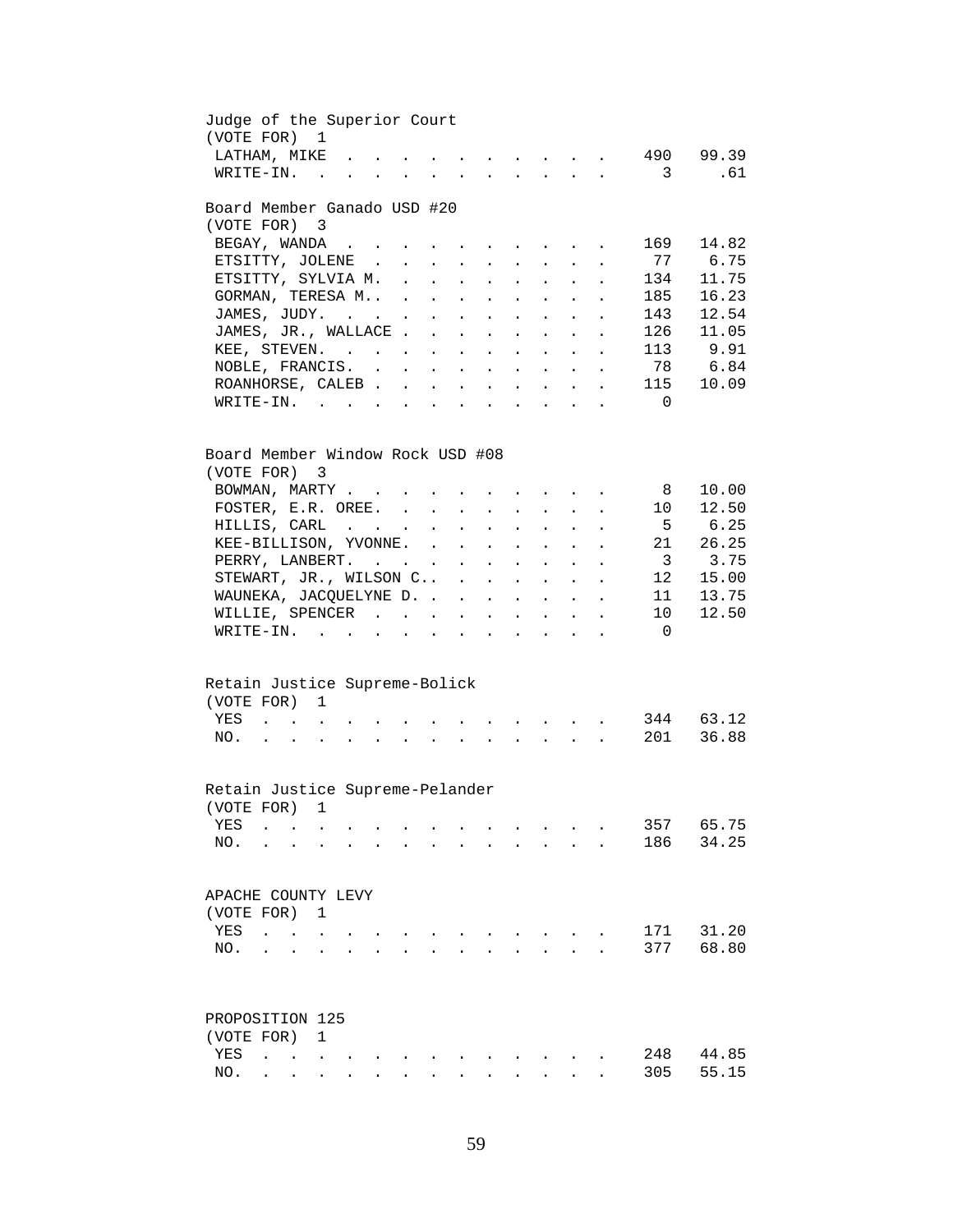| PROPOSITION 126 |  |   |  |  |  |  |           |     |       |
|-----------------|--|---|--|--|--|--|-----------|-----|-------|
| (VOTE FOR)      |  | 1 |  |  |  |  |           |     |       |
| YES             |  |   |  |  |  |  |           | 204 | 36.89 |
| NO.             |  |   |  |  |  |  |           | 349 | 63.11 |
| PROPOSITION 127 |  |   |  |  |  |  |           |     |       |
| (VOTE FOR)      |  | 1 |  |  |  |  |           |     |       |
| YES             |  |   |  |  |  |  |           | 139 | 26.08 |
| NO.             |  |   |  |  |  |  |           | 394 | 73.92 |
| PROPOSITION 305 |  |   |  |  |  |  |           |     |       |
| (VOTE FOR)      |  | 1 |  |  |  |  |           |     |       |
| YES             |  |   |  |  |  |  |           | 303 | 56.95 |
| NO.             |  |   |  |  |  |  |           | 229 | 43.05 |
| PROPOSITION 306 |  |   |  |  |  |  |           |     |       |
| (VOTE FOR)      |  | 1 |  |  |  |  |           |     |       |
| YES             |  |   |  |  |  |  |           | 226 | 42.97 |
| NO.             |  |   |  |  |  |  | $\bullet$ | 300 | 57.03 |
|                 |  |   |  |  |  |  |           |     |       |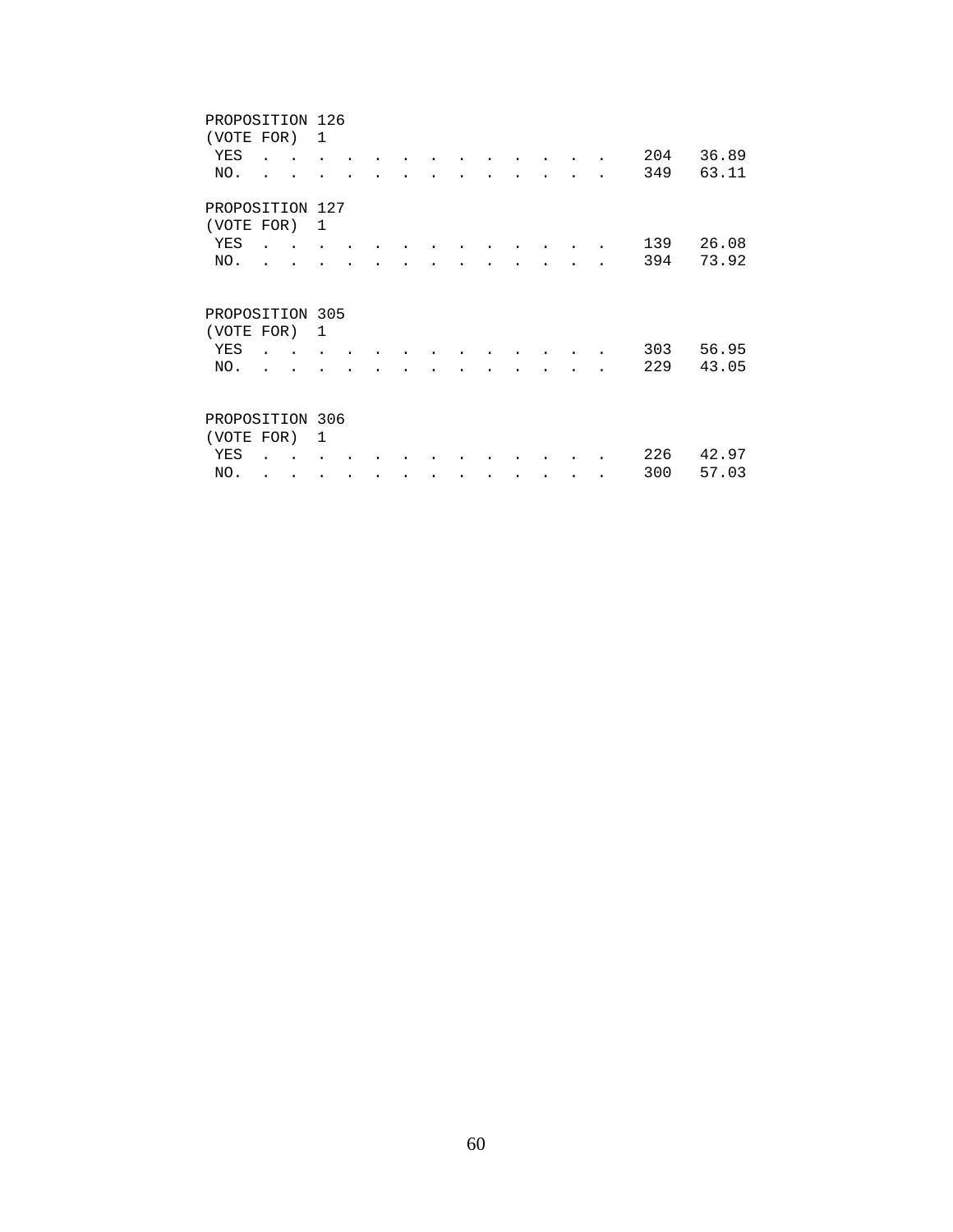| PRECINCT REPORT                          | GENERAL ELECTION                      |                                                                          |                      |                      |                      |                                                             |                      |                      |                | OFFICIAL RESULTS |
|------------------------------------------|---------------------------------------|--------------------------------------------------------------------------|----------------------|----------------------|----------------------|-------------------------------------------------------------|----------------------|----------------------|----------------|------------------|
| RUN DATE:11/15/18 APACHE COUNTY, ARIZONA |                                       |                                                                          |                      |                      |                      |                                                             |                      |                      |                |                  |
| RUN TIME:02:10 PM NOVEMBER 6, 2018       |                                       |                                                                          |                      |                      |                      |                                                             |                      |                      |                |                  |
| 0017 31 KLAGETOH                         |                                       |                                                                          |                      |                      |                      |                                                             |                      |                      |                |                  |
|                                          |                                       |                                                                          |                      |                      |                      |                                                             |                      |                      |                | VOTES PERCENT    |
|                                          | REGISTERED VOTERS - TOTAL             |                                                                          |                      |                      |                      |                                                             | $\ddot{\phantom{0}}$ |                      | 836            |                  |
|                                          | BALLOTS CAST - TOTAL.                 |                                                                          |                      |                      |                      | $\mathbf{L} = \mathbf{L} \mathbf{L}$                        | $\ddot{\phantom{0}}$ | $\sim$               | 432            |                  |
|                                          | BALLOTS CAST - BLANK.                 | $\mathbf{r}$ , $\mathbf{r}$ , $\mathbf{r}$ , $\mathbf{r}$ , $\mathbf{r}$ |                      |                      |                      |                                                             | $\mathbf{L}$         | $\sim$               | $\overline{0}$ |                  |
|                                          | VOTER TURNOUT - TOTAL $\ldots$        |                                                                          |                      |                      |                      |                                                             |                      |                      |                | 51.67            |
|                                          | VOTER TURNOUT - BLANK                 |                                                                          |                      |                      |                      |                                                             |                      |                      |                |                  |
| U.S. Senator                             |                                       |                                                                          |                      |                      |                      |                                                             |                      |                      |                |                  |
| (VOTE FOR) 1                             |                                       |                                                                          |                      |                      |                      |                                                             |                      |                      |                |                  |
|                                          | SINEMA, KYRSTEN (DEM)                 |                                                                          |                      |                      |                      |                                                             |                      | $\sim$               |                | 346 81.60        |
|                                          | MCSALLY, MARTHA (REP)                 | $\mathbf{r}$ and $\mathbf{r}$ and $\mathbf{r}$ and $\mathbf{r}$          |                      |                      |                      |                                                             |                      | $\ddot{\phantom{a}}$ |                | 55 12.97         |
|                                          | GREEN, ANGELA (GRN).                  |                                                                          |                      |                      |                      |                                                             |                      |                      |                | 23 5.42          |
|                                          | WRITE-IN.                             |                                                                          |                      |                      |                      |                                                             |                      |                      | $\overline{0}$ |                  |
| U.S. Rep. in Congress Dist. 1            |                                       |                                                                          |                      |                      |                      |                                                             |                      |                      |                |                  |
| (VOTE FOR) 1                             |                                       |                                                                          |                      |                      |                      |                                                             |                      |                      |                |                  |
|                                          | O'HALLERAN, TOM (DEM)                 |                                                                          |                      |                      |                      |                                                             |                      |                      |                | 367 86.35        |
|                                          | ROGERS, WENDY (REP).                  | $\sim$                                                                   | $\sim$               | $\ddot{\phantom{0}}$ | $\ddot{\phantom{0}}$ | $\sim 10^{-10}$                                             | $\ddot{\phantom{0}}$ | $\ddot{\phantom{a}}$ |                | 58 13.65         |
|                                          | $W\text{RITE}-\text{IN}.$             |                                                                          |                      |                      |                      |                                                             |                      |                      | $\overline{0}$ |                  |
| Governor                                 |                                       |                                                                          |                      |                      |                      |                                                             |                      |                      |                |                  |
| (VOTE FOR) 1                             |                                       |                                                                          |                      |                      |                      |                                                             |                      |                      |                |                  |
|                                          | GARCIA, DAVID (DEM)                   |                                                                          |                      |                      |                      |                                                             |                      |                      |                | 316 75.24        |
|                                          | DUCEY, DOUG (REP).                    |                                                                          |                      |                      |                      |                                                             |                      | $\sim$               | 87             | 20.71            |
|                                          | TORRES, ANGEL (GRN)                   |                                                                          |                      |                      |                      |                                                             |                      |                      | 17             | 4.05             |
|                                          | $\texttt{WRTTE-IN.}$                  | <b>All All Andrew</b>                                                    |                      |                      |                      | $\mathbf{z} = \mathbf{z} + \mathbf{z}$ .                    |                      |                      | $\overline{0}$ |                  |
|                                          |                                       |                                                                          |                      |                      |                      |                                                             |                      |                      |                |                  |
| State Senator Dist. 7<br>(VOTE FOR) 1    |                                       |                                                                          |                      |                      |                      |                                                             |                      |                      |                |                  |
|                                          | PESHLAKAI, JAMESCITA (DEM). 388 91.94 |                                                                          |                      |                      |                      |                                                             |                      |                      |                |                  |
|                                          |                                       |                                                                          |                      |                      |                      |                                                             |                      |                      | 34             | 8.06             |
|                                          | MEALER, JL (REP)                      |                                                                          |                      |                      |                      |                                                             |                      |                      | 0              |                  |
| WRITE-IN.                                | $\sim$ 10 $\pm$<br>$\sim$             |                                                                          |                      |                      |                      |                                                             |                      |                      |                |                  |
| State Rep Dist. 7                        |                                       |                                                                          |                      |                      |                      |                                                             |                      |                      |                |                  |
| (VOTE FOR)                               | 2                                     |                                                                          |                      |                      |                      |                                                             |                      |                      |                |                  |
|                                          | TELLER, ARLANDO (DEM)                 | $\mathbf{r}$ , $\mathbf{r}$ , $\mathbf{r}$ , $\mathbf{r}$                |                      |                      |                      |                                                             |                      |                      | 245            | 41.46            |
|                                          | TSOSIE, MYRON (DEM).                  |                                                                          |                      |                      |                      | $\mathbf{r}$ , $\mathbf{r}$ , $\mathbf{r}$ , $\mathbf{r}$   |                      |                      | 286            | 48.39            |
|                                          | SHAMLEY, DOYEL (REP).                 |                                                                          | $\ddot{\phantom{0}}$ | $\ddot{\phantom{a}}$ | $\ddot{\phantom{a}}$ | $\bullet$ .                                                 |                      |                      | 60 -           | 10.15            |
| WRITE-IN.                                | and the contract of the con-          |                                                                          | $\ddot{\phantom{a}}$ | $\ddot{\phantom{a}}$ |                      | $\bullet$ .<br><br><br><br><br><br><br><br><br><br><br><br> |                      |                      | $\Omega$       |                  |
| Secretary of State                       |                                       |                                                                          |                      |                      |                      |                                                             |                      |                      |                |                  |
| (VOTE FOR) 1                             |                                       |                                                                          |                      |                      |                      |                                                             |                      |                      |                |                  |
|                                          | HOBBS, KATIE (DEM)                    |                                                                          |                      |                      |                      |                                                             |                      |                      |                | 362 84.98        |
|                                          | GAYNOR, STEVE (REP)                   |                                                                          |                      |                      |                      |                                                             |                      |                      | 64             | 15.02            |
|                                          | WRITE-IN.                             |                                                                          |                      |                      |                      |                                                             |                      |                      | $\Omega$       |                  |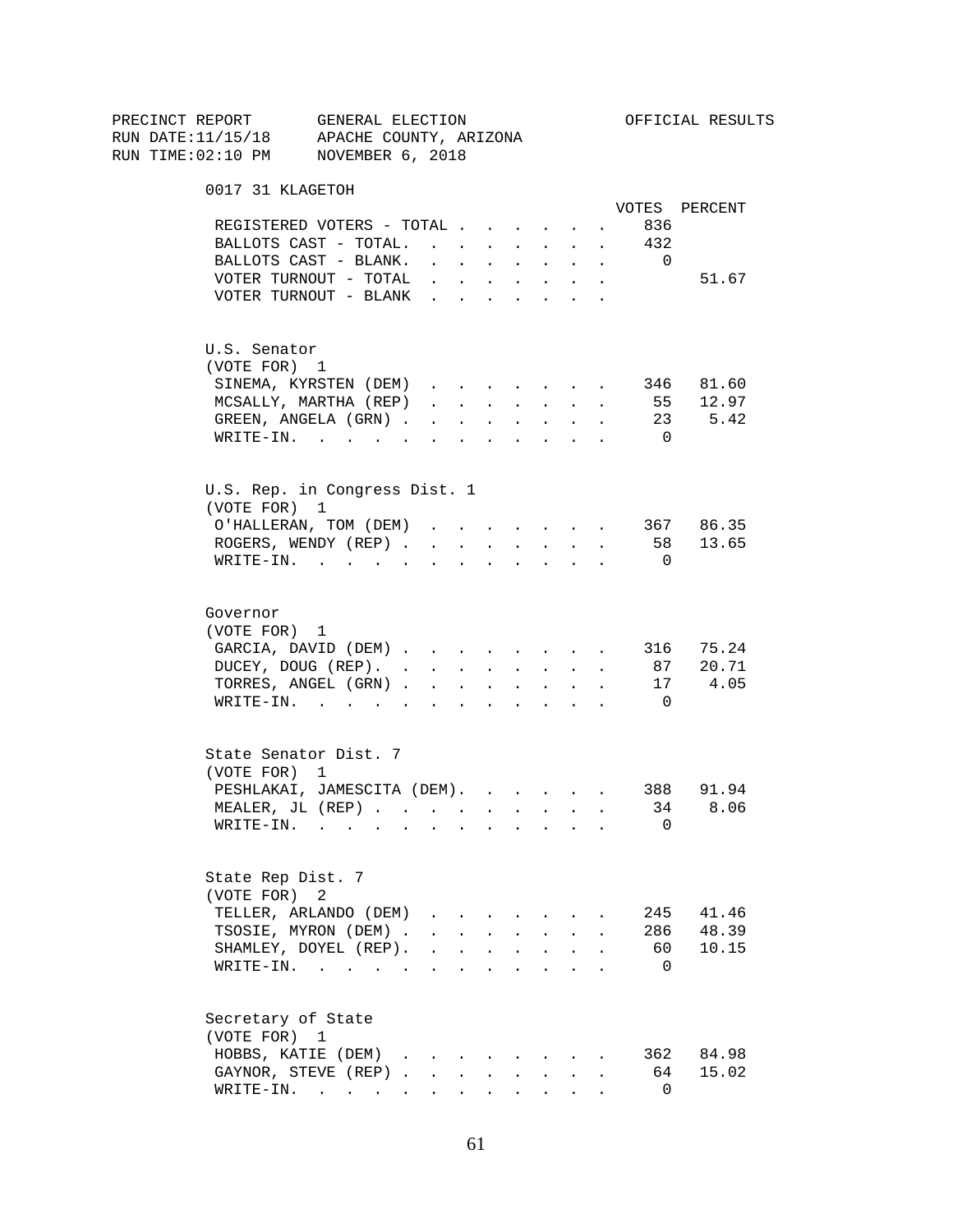| Attorney General                                                                                                                                                   |
|--------------------------------------------------------------------------------------------------------------------------------------------------------------------|
| (VOTE FOR)<br>$\mathbf{1}$                                                                                                                                         |
| 83.17<br>CONTRERAS, JANUARY (DEM) 346                                                                                                                              |
| 16.59<br>BRNOVICH, MARK (REP).<br>69                                                                                                                               |
| .24<br>WRITE-IN.<br>$\overline{1}$<br>$\mathbf{r} = \mathbf{r} + \mathbf{r} + \mathbf{r} + \mathbf{r} + \mathbf{r}$                                                |
| State Treasurer                                                                                                                                                    |
| (VOTE FOR) 1                                                                                                                                                       |
| 82.90<br>MANOIL, MARK (DEM)<br>349<br>$\mathbf{r}$ , and $\mathbf{r}$ , and $\mathbf{r}$                                                                           |
| YEE, KIMBERLY (REP)<br>17.10<br>72<br>$\mathbf{r} = \mathbf{r} \cdot \mathbf{r}$<br>$\mathbf{L}$<br>$\ddot{\phantom{a}}$                                           |
| $\overline{0}$<br>$\texttt{WRTTE-IN.}$<br><b>Contract Contract Contract Contract</b>                                                                               |
|                                                                                                                                                                    |
| Superintendent of Public Instruction<br>(VOTE FOR) 1                                                                                                               |
| 370 88.10<br>HOFFMAN, KATHY (DEM).                                                                                                                                 |
| 11.67<br>RIGGS, FRANK (REP).<br>49<br>$\mathbf{L}$<br>$\mathbf{L}$<br>$\sim$<br>$\mathbf{L}$                                                                       |
| .24<br>$WRITE-IN.$<br>$\overline{1}$                                                                                                                               |
|                                                                                                                                                                    |
| State Mine Inspector                                                                                                                                               |
| (VOTE FOR)<br>1                                                                                                                                                    |
| PIERCE, WILLIAM "BILL" (DEM)<br>354<br>84.89                                                                                                                       |
| 63<br>15.11<br>HART, JOE (REP)                                                                                                                                     |
| $\sim$<br>$\mathbf{L}^{\text{max}}$<br>$\sim$<br>$\ddot{\phantom{a}}$<br>WRITE-IN.<br>$\overline{0}$                                                               |
|                                                                                                                                                                    |
| Corporation Commissioner                                                                                                                                           |
| (VOTE FOR)<br>2                                                                                                                                                    |
| KENNEDY, SANDRA (DEM)<br>334<br>52.43                                                                                                                              |
| 33.91<br>SEARS, KIANA MARIA (DEM).<br>216                                                                                                                          |
| $\mathbf{1}$ and $\mathbf{1}$ and $\mathbf{1}$ and $\mathbf{1}$<br>$\ddot{\phantom{a}}$<br>$\sim$<br>42 6.59                                                       |
| GLASSMAN, RODNEY (REP)<br>$\mathbf{z} = \mathbf{z} + \mathbf{z}$ , where $\mathbf{z} = \mathbf{z}$<br>$\ddot{\phantom{0}}$<br>$\sim$<br>7.06<br>45                 |
| OLSON, JUSTIN (REP). .<br>$\bullet$ .<br><br><br><br><br><br><br><br><br><br><br><br><br>$\ddot{\phantom{a}}$<br>$\sim$ $-$<br>$\bullet$ .<br>$\ddot{\phantom{0}}$ |
| WRITE-IN.<br>$\overline{0}$                                                                                                                                        |
| Clerk of the Superior Court                                                                                                                                        |
| (VOTE FOR)<br>$\mathbf{1}$                                                                                                                                         |
| HOUNSHELL, ANNELL (DEM).<br>405<br>99.26                                                                                                                           |
| 3 .74                                                                                                                                                              |
|                                                                                                                                                                    |
| Justice of the Peace Dist. 3 Puerco                                                                                                                                |
| (VOTE FOR) 1                                                                                                                                                       |
| 76.11<br>YELLOWHORSE, JAY (DEM).<br>325<br>$\mathbf{r}$ and $\mathbf{r}$ and $\mathbf{r}$ and $\mathbf{r}$<br>$\ddot{\phantom{0}}$                                 |
| 101<br>23.65<br>ASERET, LOMARDO (REP)<br>$\mathbf{L}$<br>$\mathbf{r}$ and $\mathbf{r}$<br>$\mathbf{L}$<br>$\sim$                                                   |
| .23<br>$\mathbf{1}$<br>WRITE-IN.<br>$\mathbf{r} = \mathbf{r} + \mathbf{r}$ , where $\mathbf{r} = \mathbf{r} + \mathbf{r}$                                          |
|                                                                                                                                                                    |
|                                                                                                                                                                    |
| Constable Dist. 3 Puerco                                                                                                                                           |
| (VOTE FOR) 1                                                                                                                                                       |
| 394 99.49<br>ANDERSON, CHARLI (DEM)                                                                                                                                |
| .51<br>$\texttt{WRTTE-IN.}$<br>2<br>$\mathbf{L} = \mathbf{L}$<br>$\mathbf{r}$                                                                                      |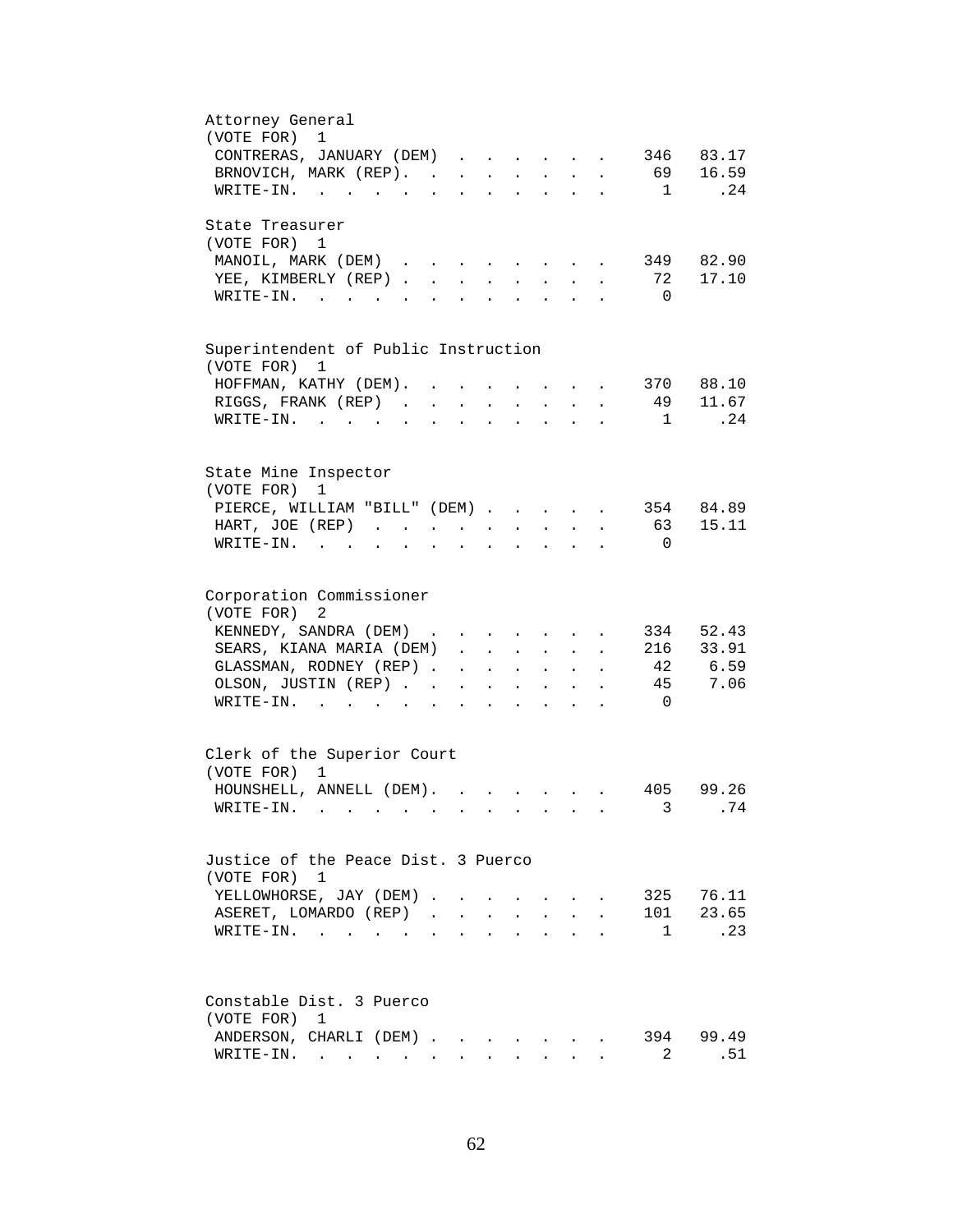| Judge of the Superior Court                               |                                |                          |                                                                                                                 |                           |                           |                            |                                                                                               |                 |                                             |                                                                                                                                                                                                                                   |              |                |
|-----------------------------------------------------------|--------------------------------|--------------------------|-----------------------------------------------------------------------------------------------------------------|---------------------------|---------------------------|----------------------------|-----------------------------------------------------------------------------------------------|-----------------|---------------------------------------------|-----------------------------------------------------------------------------------------------------------------------------------------------------------------------------------------------------------------------------------|--------------|----------------|
| (VOTE FOR) 1                                              |                                |                          |                                                                                                                 |                           |                           |                            |                                                                                               |                 |                                             |                                                                                                                                                                                                                                   |              |                |
| LATHAM, MIKE.                                             |                                |                          |                                                                                                                 |                           |                           |                            |                                                                                               |                 |                                             | $\mathbf{r} = \mathbf{r} \cdot \mathbf{r}$ , and $\mathbf{r} = \mathbf{r} \cdot \mathbf{r}$ , and $\mathbf{r} = \mathbf{r} \cdot \mathbf{r}$                                                                                      | 354          | 98.33          |
| WRITE-IN.                                                 | $\sim$ $\sim$ $\sim$           |                          |                                                                                                                 |                           |                           |                            |                                                                                               |                 |                                             | $\mathbf{r}$ . The contract of the contract of the contract of the contract of the contract of the contract of the contract of the contract of the contract of the contract of the contract of the contract of the contract of th | 6            | 1.67           |
|                                                           |                                |                          |                                                                                                                 |                           |                           |                            |                                                                                               |                 |                                             |                                                                                                                                                                                                                                   |              |                |
| Board Member Ganado USD #20<br>(VOTE FOR) 3               |                                |                          |                                                                                                                 |                           |                           |                            |                                                                                               |                 |                                             |                                                                                                                                                                                                                                   |              |                |
|                                                           |                                |                          |                                                                                                                 |                           |                           |                            |                                                                                               |                 |                                             |                                                                                                                                                                                                                                   | 126          | 13.18          |
| BEGAY, WANDA                                              |                                |                          |                                                                                                                 |                           |                           |                            | $\mathbf{r} = \mathbf{r} \cdot \mathbf{r}$ , where $\mathbf{r} = \mathbf{r} \cdot \mathbf{r}$ |                 |                                             | $\ddot{\phantom{a}}$                                                                                                                                                                                                              |              |                |
| ETSITTY, JOLENE.                                          |                                |                          | $\mathbf{L}$                                                                                                    | $\ddot{\phantom{0}}$      | $\sim$ $-$                |                            | $\bullet$ .                                                                                   |                 |                                             |                                                                                                                                                                                                                                   | 58           | 6.07           |
| ETSITTY, SYLVIA M.                                        |                                |                          | $\mathcal{L}^{\text{max}}$                                                                                      | $\mathbf{L}^{\text{max}}$ | $\mathbf{L}^{\text{max}}$ | $\ddot{\phantom{a}}$       | $\sim$                                                                                        | $\sim$          | $\mathbf{L}$                                |                                                                                                                                                                                                                                   | 76           | 7.95           |
| GORMAN, TERESA M                                          |                                |                          |                                                                                                                 |                           |                           | $\ddot{\phantom{a}}$       | $\sim$                                                                                        | $\sim$          | $\mathbf{L}$                                |                                                                                                                                                                                                                                   | 134          | 14.02          |
| JAMES, JUDY.                                              |                                |                          |                                                                                                                 |                           | $\ddotsc$                 |                            | $\mathbf{r} = \mathbf{r}$ and $\mathbf{r} = \mathbf{r}$                                       |                 | $\mathbf{L}$                                | $\ddot{\phantom{a}}$                                                                                                                                                                                                              | 145          | 15.17          |
| JAMES, JR., WALLACE                                       |                                |                          |                                                                                                                 |                           |                           |                            |                                                                                               |                 |                                             |                                                                                                                                                                                                                                   | 96           | 10.04          |
| KEE, STEVEN.                                              |                                |                          |                                                                                                                 |                           |                           |                            |                                                                                               |                 |                                             |                                                                                                                                                                                                                                   |              | 68 7.11        |
| NOBLE, FRANCIS.                                           |                                |                          |                                                                                                                 |                           |                           |                            |                                                                                               |                 |                                             |                                                                                                                                                                                                                                   | 115          | 12.03          |
| ROANHORSE, CALEB                                          |                                |                          |                                                                                                                 |                           |                           |                            |                                                                                               |                 |                                             |                                                                                                                                                                                                                                   | 137          | 14.33          |
| $\texttt{WRITE-IN.}\quad .\quad .\quad .\quad .$          |                                |                          |                                                                                                                 |                           |                           |                            | and a series of the series of the series of                                                   |                 |                                             |                                                                                                                                                                                                                                   | $\mathbf{1}$ | .10            |
|                                                           |                                |                          |                                                                                                                 |                           |                           |                            |                                                                                               |                 |                                             |                                                                                                                                                                                                                                   |              |                |
| Board Member Sanders USD #18                              |                                |                          |                                                                                                                 |                           |                           |                            |                                                                                               |                 |                                             |                                                                                                                                                                                                                                   |              |                |
| (VOTE FOR)                                                | 3                              |                          |                                                                                                                 |                           |                           |                            |                                                                                               |                 |                                             |                                                                                                                                                                                                                                   |              |                |
| APACHEE, MARLENE S.                                       |                                |                          |                                                                                                                 |                           |                           |                            |                                                                                               |                 |                                             |                                                                                                                                                                                                                                   | 11           | 24.44          |
| ASERET, LOMARDO                                           |                                |                          |                                                                                                                 |                           |                           |                            |                                                                                               |                 |                                             |                                                                                                                                                                                                                                   | 10           | 22.22          |
| SLIM, DAISY.                                              |                                |                          |                                                                                                                 |                           |                           |                            |                                                                                               |                 |                                             |                                                                                                                                                                                                                                   | 6            | 13.33          |
|                                                           |                                |                          |                                                                                                                 |                           |                           |                            |                                                                                               |                 |                                             | $\mathbf{r} = \mathbf{r} + \mathbf{r} + \mathbf{r} + \mathbf{r} + \mathbf{r}$                                                                                                                                                     |              | 22.22          |
| WATCHMAN, ANITA                                           |                                |                          |                                                                                                                 |                           |                           |                            | $\mathbf{r} = \mathbf{r} + \mathbf{r} + \mathbf{r} + \mathbf{r} + \mathbf{r}$                 |                 |                                             |                                                                                                                                                                                                                                   | 10           |                |
| YAZZIE, JR., JACKIE                                       |                                |                          |                                                                                                                 |                           | $\sim 10^{-11}$           | $\ddot{\phantom{0}}$       | $\mathbf{L}^{\text{max}}$                                                                     | $\sim 10^{-11}$ |                                             | $\ddot{\phantom{0}}$                                                                                                                                                                                                              | 8            | 17.78          |
| $\texttt{WRTTE-IN.}$                                      |                                |                          |                                                                                                                 |                           |                           |                            | $\ddot{\phantom{a}}$                                                                          |                 |                                             |                                                                                                                                                                                                                                   | $\Omega$     |                |
| Retain Justice Supreme-Bolick<br>(VOTE FOR)<br>YES<br>NO. | $\mathbf{1}$                   |                          | the contract of the contract of the contract of the contract of the contract of the contract of the contract of |                           |                           |                            |                                                                                               |                 |                                             | and a series of the contract of the contract of the contract of the contract of the contract of the contract of                                                                                                                   | 231<br>165   | 58.33<br>41.67 |
|                                                           |                                |                          |                                                                                                                 |                           |                           |                            |                                                                                               |                 |                                             |                                                                                                                                                                                                                                   |              |                |
| Retain Justice Supreme-Pelander                           |                                |                          |                                                                                                                 |                           |                           |                            |                                                                                               |                 |                                             |                                                                                                                                                                                                                                   |              |                |
| (VOTE FOR) 1                                              |                                |                          |                                                                                                                 |                           |                           |                            |                                                                                               |                 |                                             |                                                                                                                                                                                                                                   |              |                |
| YES                                                       |                                |                          |                                                                                                                 |                           |                           |                            |                                                                                               |                 |                                             |                                                                                                                                                                                                                                   |              | 245 62.34      |
| NO.<br>$\cdot$ $\cdot$                                    | $\sim$<br>$\ddot{\phantom{a}}$ | <b>Contract Contract</b> | $\sim$ $\sim$                                                                                                   | $\mathbf{L}^{\text{max}}$ | $\ddot{\phantom{a}}$      | $\mathcal{L}^{\text{max}}$ |                                                                                               |                 | $\mathbf{L} = \mathbf{L} \times \mathbf{L}$ |                                                                                                                                                                                                                                   | 148          | 37.66          |
|                                                           |                                |                          |                                                                                                                 |                           |                           |                            |                                                                                               |                 |                                             |                                                                                                                                                                                                                                   |              |                |
| APACHE COUNTY LEVY                                        |                                |                          |                                                                                                                 |                           |                           |                            |                                                                                               |                 |                                             |                                                                                                                                                                                                                                   |              |                |
| (VOTE FOR)                                                | 1                              |                          |                                                                                                                 |                           |                           |                            |                                                                                               |                 |                                             |                                                                                                                                                                                                                                   |              |                |
| YES                                                       |                                |                          |                                                                                                                 |                           |                           |                            |                                                                                               |                 |                                             |                                                                                                                                                                                                                                   | 127          | 30.17          |
| NO.                                                       |                                |                          |                                                                                                                 |                           |                           |                            |                                                                                               |                 |                                             |                                                                                                                                                                                                                                   | 294          | 69.83          |
|                                                           |                                |                          |                                                                                                                 |                           |                           |                            |                                                                                               |                 |                                             |                                                                                                                                                                                                                                   |              |                |
|                                                           |                                |                          |                                                                                                                 |                           |                           |                            |                                                                                               |                 |                                             |                                                                                                                                                                                                                                   |              |                |
| PROPOSITION 125                                           |                                |                          |                                                                                                                 |                           |                           |                            |                                                                                               |                 |                                             |                                                                                                                                                                                                                                   |              |                |
| (VOTE FOR)                                                | $\mathbf{1}$                   |                          |                                                                                                                 |                           |                           |                            |                                                                                               |                 |                                             |                                                                                                                                                                                                                                   |              |                |
| YES<br>$\ddot{\phantom{a}}$<br>$\sim$ $\sim$ $\sim$       |                                |                          |                                                                                                                 |                           |                           |                            |                                                                                               |                 |                                             |                                                                                                                                                                                                                                   | 191          | 45.37          |
| NO.<br>$\cdot$ $\cdot$ $\cdot$                            |                                |                          |                                                                                                                 |                           |                           |                            |                                                                                               |                 |                                             |                                                                                                                                                                                                                                   | 230          | 54.63          |
|                                                           |                                |                          |                                                                                                                 |                           |                           |                            |                                                                                               |                 |                                             |                                                                                                                                                                                                                                   |              |                |
| PROPOSITION 126                                           |                                |                          |                                                                                                                 |                           |                           |                            |                                                                                               |                 |                                             |                                                                                                                                                                                                                                   |              |                |
| (VOTE FOR)                                                | $\mathbf{1}$                   |                          |                                                                                                                 |                           |                           |                            |                                                                                               |                 |                                             |                                                                                                                                                                                                                                   |              |                |
| YES                                                       |                                |                          |                                                                                                                 |                           |                           |                            |                                                                                               |                 |                                             |                                                                                                                                                                                                                                   |              | 39.57          |
|                                                           |                                |                          |                                                                                                                 |                           |                           |                            |                                                                                               |                 |                                             |                                                                                                                                                                                                                                   | 165          |                |
| NO.                                                       |                                |                          |                                                                                                                 |                           |                           |                            |                                                                                               |                 |                                             |                                                                                                                                                                                                                                   | 252          | 60.43          |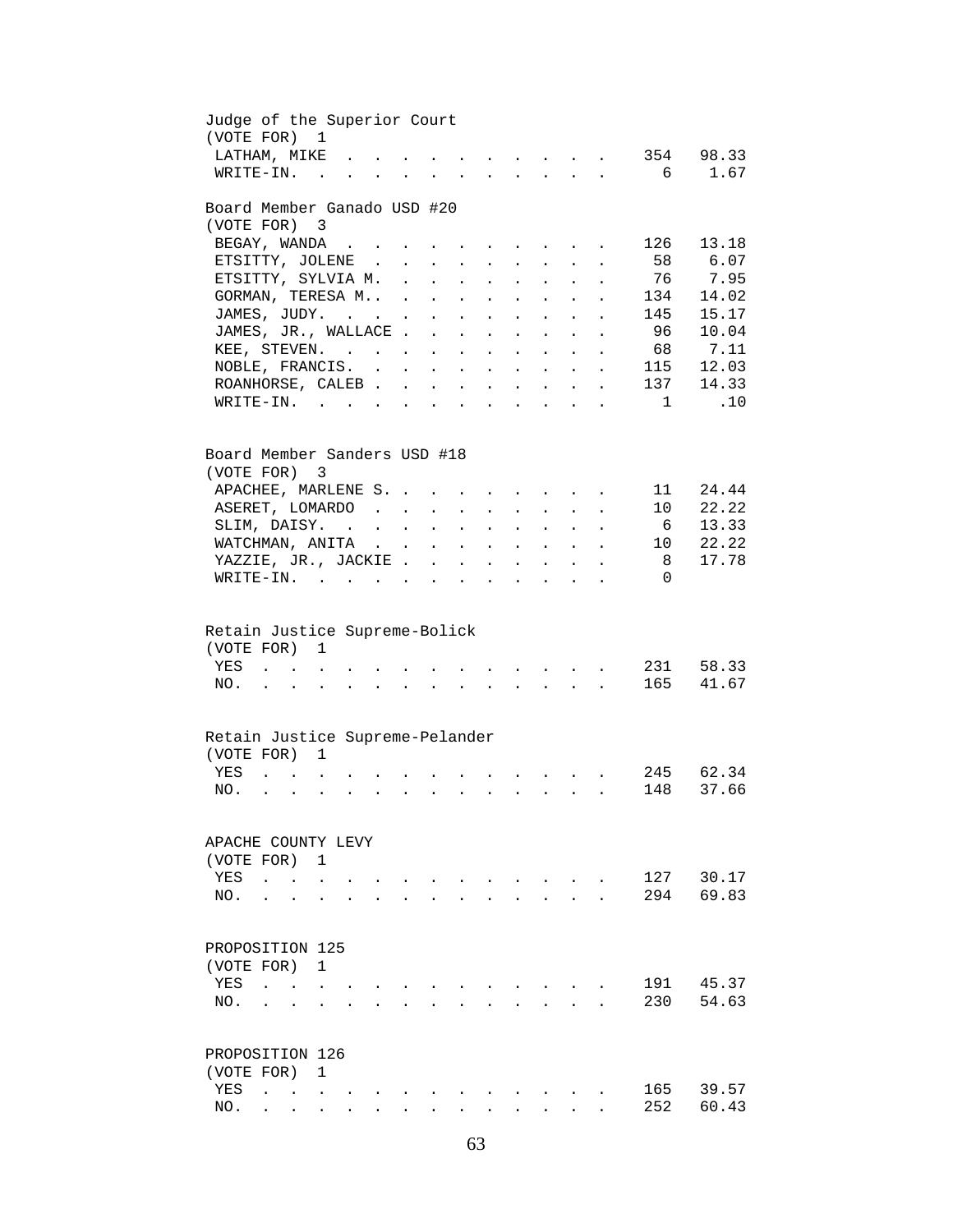| PROPOSITION 127<br>(VOTE FOR)<br>YES |           | 1 |  |  |  |  | ٠ | 99  | 23.91 |
|--------------------------------------|-----------|---|--|--|--|--|---|-----|-------|
| NO.                                  |           |   |  |  |  |  |   | 315 | 76.09 |
| PROPOSITION 305<br>(VOTE FOR)        |           | 1 |  |  |  |  |   |     |       |
| YES                                  |           |   |  |  |  |  |   | 266 | 65.04 |
| NO.                                  |           |   |  |  |  |  |   | 143 | 34.96 |
| PROPOSITION 306                      |           |   |  |  |  |  |   |     |       |
| (VOTE FOR)                           |           | 1 |  |  |  |  |   |     |       |
| YES                                  | $\bullet$ |   |  |  |  |  |   | 164 | 40.20 |
| NO.                                  |           |   |  |  |  |  |   | 244 | 59.80 |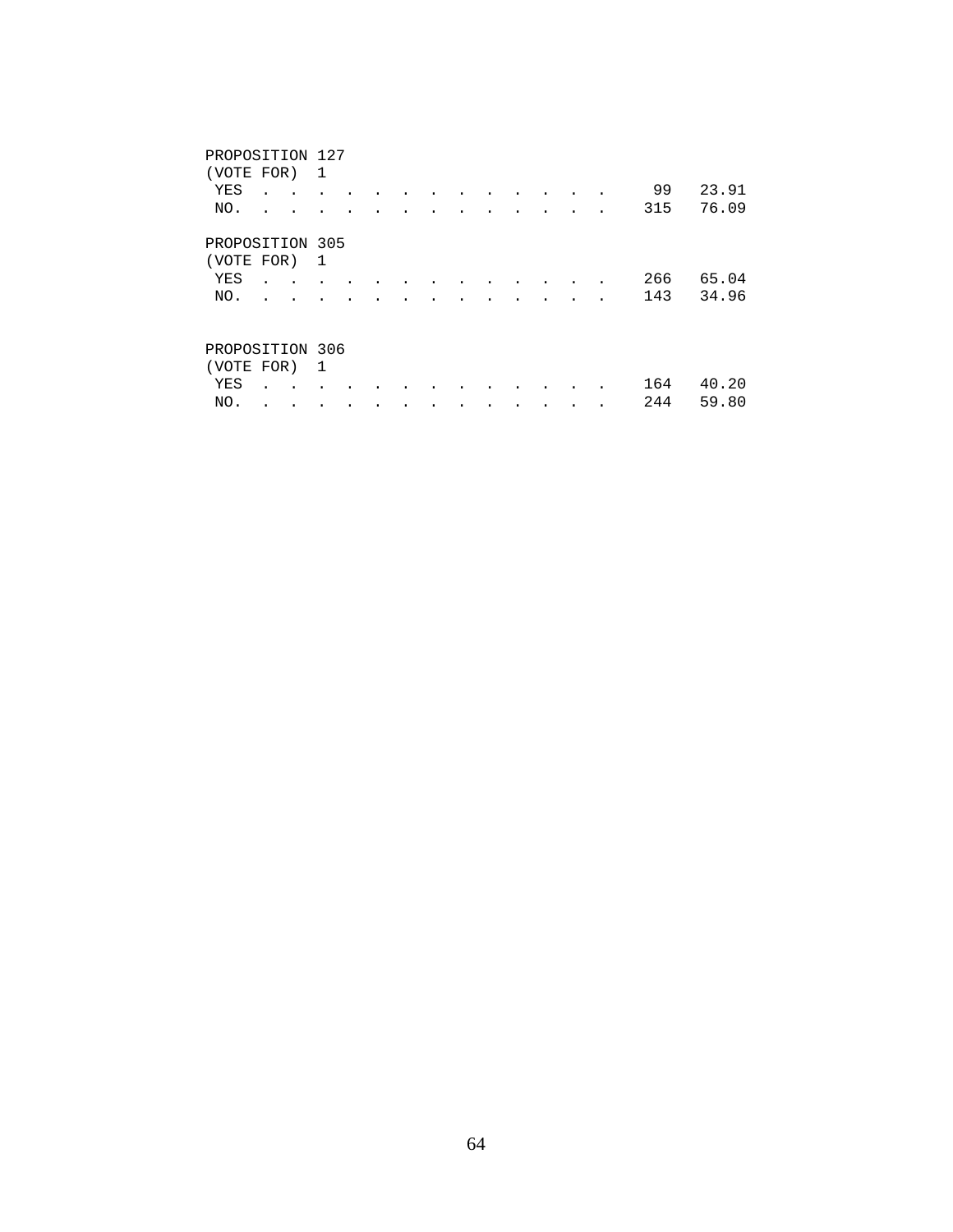|  |          |                                 | PRECINCT REPORT GENERAL ELECTION                                                        |                                                |                      |                                          |                      |                                                           |                               |                      |                            | OFFICIAL RESULTS |
|--|----------|---------------------------------|-----------------------------------------------------------------------------------------|------------------------------------------------|----------------------|------------------------------------------|----------------------|-----------------------------------------------------------|-------------------------------|----------------------|----------------------------|------------------|
|  |          |                                 | RUN DATE:11/15/18 APACHE COUNTY, ARIZONA                                                |                                                |                      |                                          |                      |                                                           |                               |                      |                            |                  |
|  |          |                                 | RUN TIME:02:10 PM NOVEMBER 6, 2018                                                      |                                                |                      |                                          |                      |                                                           |                               |                      |                            |                  |
|  |          |                                 | 0018 33 LUKACHUKAI 33.1/33.2                                                            |                                                |                      |                                          |                      |                                                           |                               |                      |                            |                  |
|  |          |                                 |                                                                                         |                                                |                      |                                          |                      |                                                           |                               |                      |                            | VOTES PERCENT    |
|  |          |                                 | REGISTERED VOTERS - TOTAL                                                               |                                                |                      |                                          |                      |                                                           |                               |                      | 1836                       |                  |
|  |          |                                 | BALLOTS CAST - TOTAL.                                                                   |                                                |                      |                                          |                      | $\mathbf{L}^{\text{max}}$ , and $\mathbf{L}^{\text{max}}$ | $\sim$                        | $\ddot{\phantom{0}}$ | 778                        |                  |
|  |          |                                 | BALLOTS CAST - BLANK.                                                                   | $\mathbf{r} = \mathbf{r} + \mathbf{r}$         |                      |                                          |                      | $\mathbf{r} = \mathbf{r} \cdot \mathbf{r}$ .              | $\ddot{\phantom{0}}$          | $\sim$               | $\frac{1}{2}$              | .13              |
|  |          |                                 | VOTER TURNOUT - TOTAL                                                                   |                                                |                      |                                          |                      |                                                           |                               |                      |                            | 42.37            |
|  |          |                                 | VOTER TURNOUT - BLANK                                                                   |                                                |                      |                                          |                      |                                                           |                               |                      |                            | .05              |
|  |          | U.S. Senator                    |                                                                                         |                                                |                      |                                          |                      |                                                           |                               |                      |                            |                  |
|  |          | (VOTE FOR) 1                    |                                                                                         |                                                |                      |                                          |                      |                                                           |                               |                      |                            |                  |
|  |          |                                 | SINEMA, KYRSTEN (DEM)                                                                   |                                                |                      |                                          |                      |                                                           |                               |                      |                            | 668 87.89        |
|  |          |                                 | MCSALLY, MARTHA (REP)                                                                   | $\mathbf{r}$ and $\mathbf{r}$ and $\mathbf{r}$ |                      |                                          |                      | <b>Service Control</b>                                    |                               | $\ddot{\phantom{0}}$ | 55                         | 7.24             |
|  |          |                                 | GREEN, ANGELA (GRN)                                                                     |                                                |                      |                                          |                      | $\mathbf{r} = \mathbf{r} + \mathbf{r}$ .                  | $\ddot{\phantom{0}}$          | $\sim$               |                            | 35 4.61          |
|  |          |                                 | WRITE-IN.                                                                               |                                                |                      |                                          |                      |                                                           |                               |                      |                            | 2. 26            |
|  |          |                                 | U.S. Rep. in Congress Dist. 1                                                           |                                                |                      |                                          |                      |                                                           |                               |                      |                            |                  |
|  |          | (VOTE FOR) 1                    |                                                                                         |                                                |                      |                                          |                      |                                                           |                               |                      |                            |                  |
|  |          |                                 | O'HALLERAN, TOM (DEM) 674 89.27                                                         |                                                |                      |                                          |                      |                                                           |                               |                      |                            |                  |
|  |          |                                 | ROGERS, WENDY (REP)                                                                     |                                                | $\sim 10^{-11}$      | $\sim$ 100 $\pm$                         | $\ddot{\phantom{0}}$ |                                                           | $\mathbf{L}$ and $\mathbf{L}$ | $\sim$               |                            | 81 10.73         |
|  |          |                                 | $\texttt{WRTTE-IN.}$                                                                    | $\sim$                                         | $\ddot{\phantom{a}}$ | $\ddot{\phantom{a}}$                     |                      | $\Delta \sim 100$                                         | $\ddot{\phantom{0}}$          |                      | $\overline{0}$             |                  |
|  | Governor | (VOTE FOR) 1                    | GARCIA, DAVID (DEM) 628 82.85<br>DUCEY, DOUG (REP).<br>TORRES, ANGEL (GRN)<br>WRITE-IN. |                                                |                      |                                          |                      |                                                           |                               |                      | 41<br>$\overline{0}$       | 89 11.74<br>5.41 |
|  |          | (VOTE FOR) 1                    | State Senator Dist. 7                                                                   |                                                |                      |                                          |                      |                                                           |                               |                      |                            |                  |
|  |          |                                 | PESHLAKAI, JAMESCITA (DEM). 706 93.14                                                   |                                                |                      |                                          |                      |                                                           |                               |                      |                            |                  |
|  |          |                                 | MEALER, JL (REP)                                                                        |                                                |                      |                                          |                      |                                                           |                               |                      | 51                         | 6.73             |
|  |          |                                 | WRITE-IN.                                                                               |                                                |                      |                                          |                      |                                                           |                               |                      | $\mathbf{1}$               | .13              |
|  |          | State Rep Dist. 7<br>(VOTE FOR) | 2                                                                                       |                                                |                      |                                          |                      |                                                           |                               |                      |                            |                  |
|  |          |                                 | TELLER, ARLANDO (DEM)                                                                   |                                                |                      |                                          |                      |                                                           |                               |                      |                            | 378 38.65        |
|  |          |                                 | TSOSIE, MYRON (DEM).                                                                    |                                                |                      |                                          |                      | $\cdot$ $\cdot$ $\cdot$ $\cdot$ $\cdot$ $\cdot$           |                               |                      |                            | 544 55.62        |
|  |          |                                 | SHAMLEY, DOYEL (REP).                                                                   | $\ddot{\phantom{0}}$                           |                      | $\mathbf{z} = \mathbf{z} + \mathbf{z}$ . | $\sim$               | $\sim$                                                    | $\ddot{\phantom{a}}$          |                      |                            | 55 5.62          |
|  |          |                                 | WRITE-IN.                                                                               |                                                |                      |                                          |                      |                                                           |                               |                      | $\mathbf{1}$               | .10              |
|  |          | (VOTE FOR) 1                    | Secretary of State<br>HOBBS, KATIE (DEM)                                                |                                                |                      |                                          |                      |                                                           |                               |                      |                            | 698 92.57        |
|  |          |                                 |                                                                                         |                                                |                      | $\mathbf{L}^{\text{max}}$                |                      |                                                           |                               |                      |                            | 7.03             |
|  |          |                                 | GAYNOR, STEVE (REP)                                                                     |                                                |                      |                                          | $\sim$               | <b>Contractor</b>                                         |                               |                      | 53                         |                  |
|  |          |                                 | WRITE-IN.                                                                               |                                                |                      |                                          |                      |                                                           |                               |                      | $\overline{\phantom{a}}$ 3 | .40              |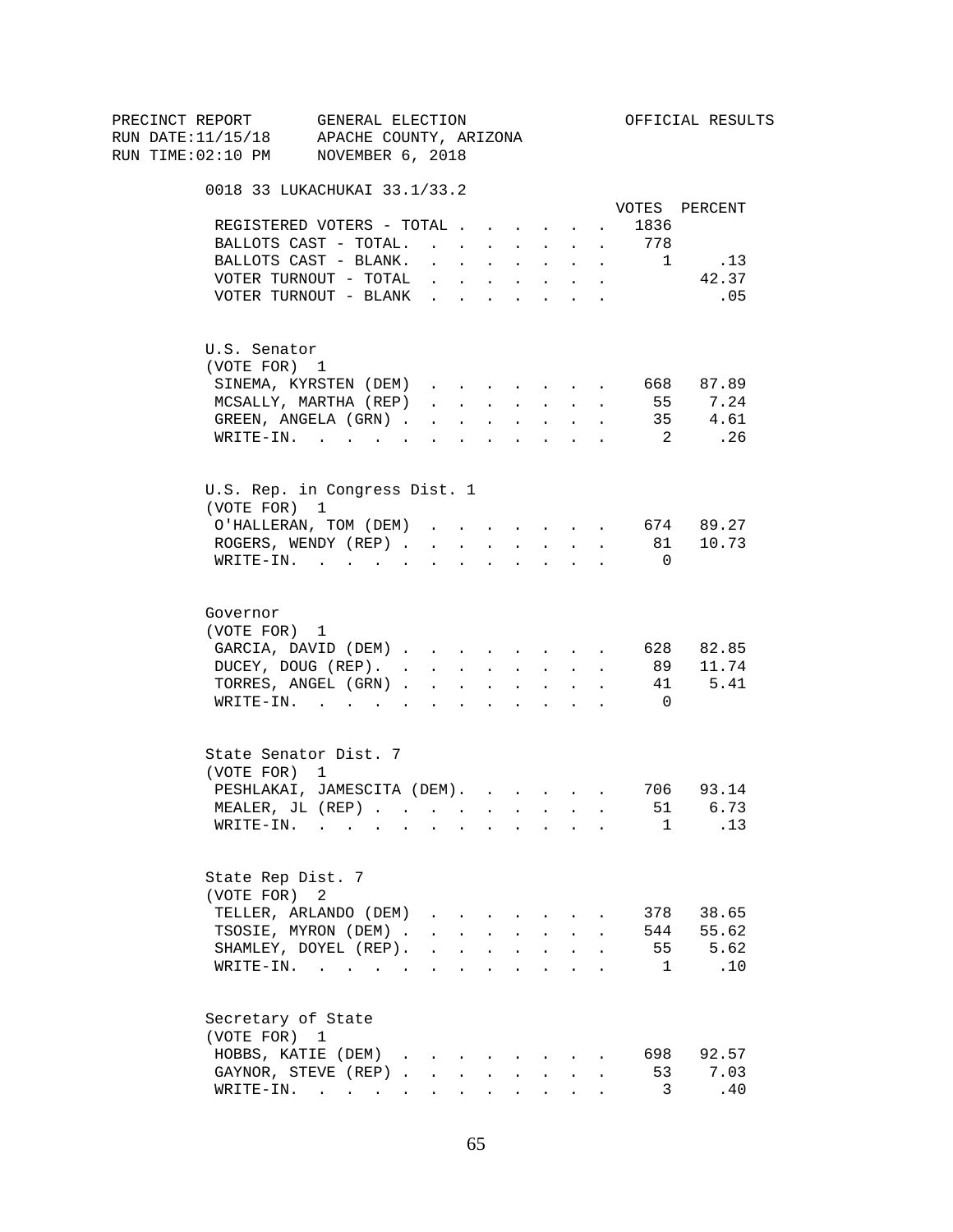| Attorney General<br>(VOTE FOR)<br>1                                                                                                                                                              |
|--------------------------------------------------------------------------------------------------------------------------------------------------------------------------------------------------|
| CONTRERAS, JANUARY (DEM)<br>89.45<br>670                                                                                                                                                         |
| 77<br>10.28<br>BRNOVICH, MARK (REP).                                                                                                                                                             |
| 2<br>.27<br>$\texttt{WRTTE-IN.}$<br>$\mathbf{r} = \mathbf{r} + \mathbf{r} + \mathbf{r} + \mathbf{r}$ .<br>$\ddot{\phantom{a}}$                                                                   |
| State Treasurer                                                                                                                                                                                  |
| (VOTE FOR) 1                                                                                                                                                                                     |
| MANOIL, MARK (DEM)<br>658 87.15<br>$\cdot$ $\cdot$ $\cdot$ $\cdot$ $\cdot$ $\cdot$                                                                                                               |
| 12.72<br>YEE, KIMBERLY (REP)<br>96<br>$\mathbf{L}$<br>$\mathbf{L}$                                                                                                                               |
| .13<br>$\mathbf{1}$<br>$W\text{RITE-IN.}$ , , ,                                                                                                                                                  |
| Superintendent of Public Instruction                                                                                                                                                             |
| (VOTE FOR) 1                                                                                                                                                                                     |
| 695 92.30<br>HOFFMAN, KATHY (DEM). .<br>$\ddot{\phantom{a}}$                                                                                                                                     |
| 57<br>7.57<br>RIGGS, FRANK (REP)<br>$\mathbf{L}$                                                                                                                                                 |
| .13<br>WRITE-IN. .<br>1<br>$\sim$ $\sim$                                                                                                                                                         |
|                                                                                                                                                                                                  |
| State Mine Inspector                                                                                                                                                                             |
| (VOTE FOR)<br>$\mathbf 1$                                                                                                                                                                        |
| PIERCE, WILLIAM "BILL" (DEM) 681 90.68                                                                                                                                                           |
| 69<br>9.19<br>HART, JOE (REP)<br>$\mathbf{z} = \mathbf{z} + \mathbf{z}$ . The $\mathbf{z}$<br>$\mathbf{L}^{\text{max}}$<br>$\ddot{\phantom{0}}$                                                  |
| .13<br>$WRITE-IN.$<br>$\overline{1}$<br>$\mathbf{L}$<br>$\mathbf{z} = \mathbf{z} + \mathbf{z}$ .<br>$\ddot{\phantom{a}}$<br>$\mathbf{L}^{\text{max}}$ and $\mathbf{L}^{\text{max}}$<br>$\bullet$ |
| Corporation Commissioner<br>(VOTE FOR) 2                                                                                                                                                         |
| 54.93<br>KENNEDY, SANDRA (DEM)<br>579<br>$\mathbf{r}$ , $\mathbf{r}$ , $\mathbf{r}$<br>$\mathbf{r}$ , $\mathbf{r}$ , $\mathbf{r}$                                                                |
| 391 37.10<br>SEARS, KIANA MARIA (DEM)<br>$\mathbf{r}$                                                                                                                                            |
| 3.98<br>GLASSMAN, RODNEY (REP)<br>42<br>$\mathbf{r} = \mathbf{r} \mathbf{r}$ , where $\mathbf{r} = \mathbf{r} \mathbf{r}$<br>$\mathbf{L} = \mathbf{L}$                                           |
| 39<br>3.70<br>OLSON, JUSTIN (REP)<br>$\bullet$ .<br>$\ddot{\phantom{a}}$<br>$\mathcal{L}^{\text{max}}$<br>$\ddot{\phantom{a}}$<br>$\ddot{\phantom{a}}$                                           |
| .28<br>$\overline{\mathbf{3}}$<br>WRITE-IN.<br>$\mathbf{L}$<br>$\ddot{\phantom{a}}$<br>$\ddot{\phantom{a}}$                                                                                      |
| Clerk of the Superior Court                                                                                                                                                                      |
| (VOTE FOR) 1                                                                                                                                                                                     |
| HOUNSHELL, ANNELL (DEM).<br>99.05<br>731                                                                                                                                                         |
| 95<br>$W\text{RITE}-\text{IN.}$<br>7.                                                                                                                                                            |
|                                                                                                                                                                                                  |
| Justice of the Peace Dist. 4 Chinle<br>(VOTE FOR) 1                                                                                                                                              |
| 98.63<br>720<br>CLYDE, VICTOR J. (DEM)<br>$\mathbf{L}$<br>$\sim$                                                                                                                                 |
| 1.37<br>WRITE-IN.<br>10<br>$\bullet$ .                                                                                                                                                           |
|                                                                                                                                                                                                  |
| Constable Dist. 4 Chinle                                                                                                                                                                         |
| (VOTE FOR)<br>1                                                                                                                                                                                  |
| 100.00<br>WRITE-IN.<br>90 -<br>the contract of the contract of                                                                                                                                   |
|                                                                                                                                                                                                  |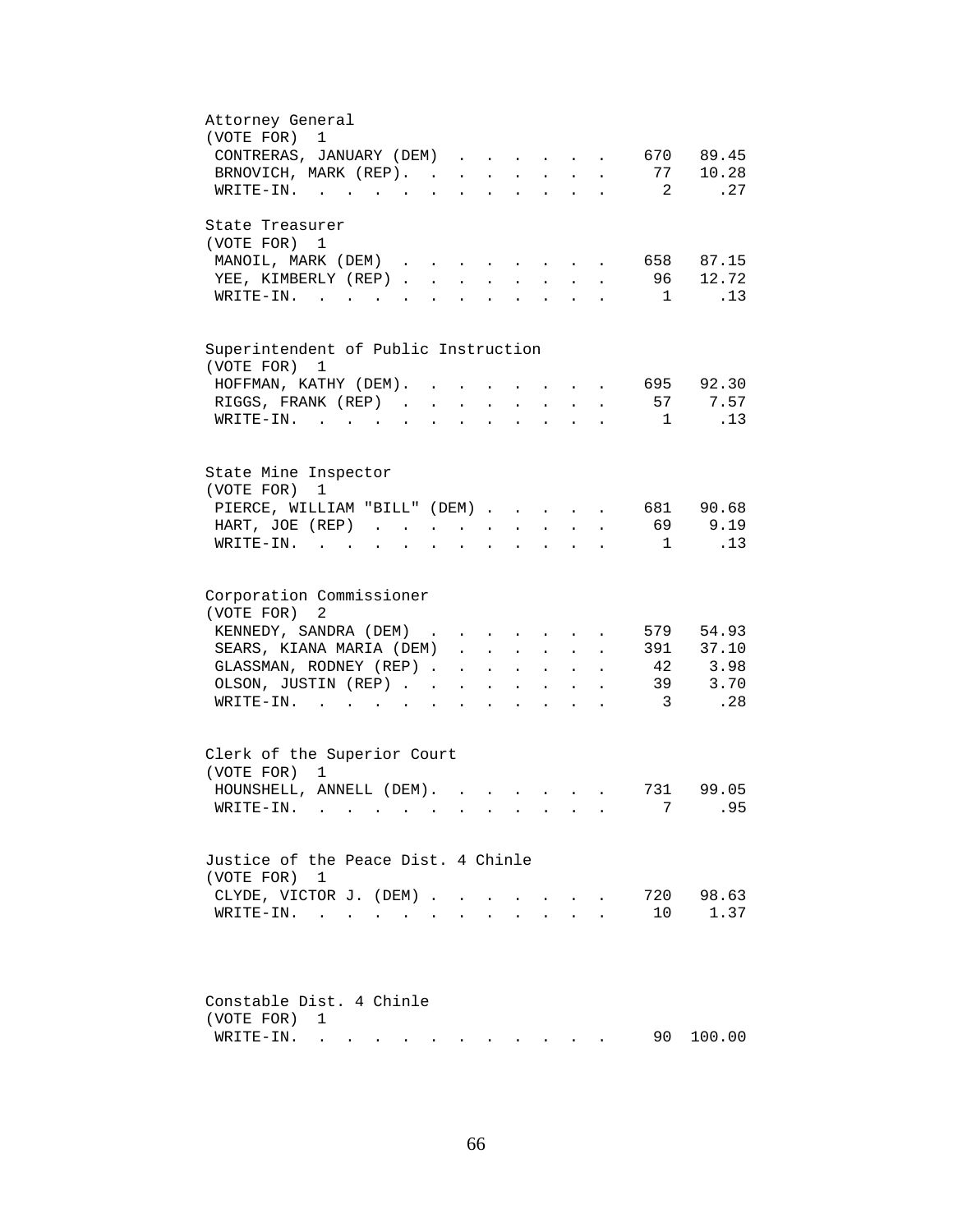| Judge of the Superior Court<br>(VOTE FOR) 1   |                                              |                                            |                      |                      |                      |                      |                      |                      |                                          |                      |            |                |
|-----------------------------------------------|----------------------------------------------|--------------------------------------------|----------------------|----------------------|----------------------|----------------------|----------------------|----------------------|------------------------------------------|----------------------|------------|----------------|
| LATHAM, MIKE                                  |                                              |                                            |                      |                      |                      |                      |                      |                      |                                          |                      | 592        | 98.50          |
| WRITE-IN.                                     |                                              |                                            | $\sim$               |                      |                      |                      |                      |                      | $\sim$ $\sim$                            | $\mathbf{r}$         | 9          | 1.50           |
| Retain Justice Supreme-Bolick                 |                                              |                                            |                      |                      |                      |                      |                      |                      |                                          |                      |            |                |
| (VOTE FOR)                                    |                                              |                                            | $\mathbf{1}$         |                      |                      |                      |                      |                      |                                          |                      |            |                |
| YES<br>NO.                                    |                                              |                                            |                      |                      |                      |                      |                      |                      |                                          |                      | 411<br>281 | 59.39<br>40.61 |
|                                               | $\ddot{\phantom{a}}$                         |                                            |                      |                      |                      |                      |                      |                      |                                          |                      |            |                |
| Retain Justice Supreme-Pelander<br>(VOTE FOR) |                                              |                                            | $\mathbf{1}$         |                      |                      |                      |                      |                      |                                          |                      |            |                |
| YES                                           | <b>Carl Carl Corporation</b>                 |                                            |                      |                      |                      |                      |                      |                      |                                          |                      |            | 401 60.12      |
| NO.                                           | $\cdot$ $\cdot$                              |                                            |                      |                      | $\ddot{\phantom{a}}$ |                      | $\ddot{\phantom{0}}$ | $\ddot{\phantom{a}}$ | $\mathbf{z} = \mathbf{z} + \mathbf{z}$ . | $\bullet$            | 266        | 39.88          |
| APACHE COUNTY LEVY                            |                                              |                                            |                      |                      |                      |                      |                      |                      |                                          |                      |            |                |
| (VOTE FOR) 1                                  |                                              |                                            |                      |                      |                      |                      |                      |                      |                                          |                      |            |                |
| YES                                           | <b>Carl Carl</b>                             |                                            |                      |                      |                      |                      |                      |                      |                                          |                      | 232        | 32.40          |
| NO.                                           | $\ddot{\phantom{a}}$                         | $\sim$                                     |                      |                      |                      |                      |                      |                      |                                          |                      | 484        | 67.60          |
| PROPOSITION 125                               |                                              |                                            |                      |                      |                      |                      |                      |                      |                                          |                      |            |                |
| (VOTE FOR)                                    |                                              |                                            | $\mathbf{1}$         |                      |                      |                      |                      |                      |                                          |                      |            |                |
| YES                                           |                                              |                                            |                      |                      |                      |                      |                      |                      |                                          |                      | 352        | 48.09          |
| NO.                                           |                                              |                                            |                      |                      |                      |                      |                      |                      |                                          |                      | 380        | 51.91          |
| PROPOSITION 126                               |                                              |                                            |                      |                      |                      |                      |                      |                      |                                          |                      |            |                |
| (VOTE FOR)                                    |                                              |                                            | $\mathbf{1}$         |                      |                      |                      |                      |                      |                                          |                      |            |                |
| YES<br>NO.                                    | $\ddot{\phantom{a}}$                         | <b>Contract</b>                            | $\ddot{\phantom{a}}$ |                      |                      |                      |                      |                      |                                          |                      | 321<br>425 | 43.03<br>56.97 |
|                                               | $\cdot$ $\cdot$                              |                                            |                      |                      |                      | $\ddot{\phantom{a}}$ |                      | $\ddot{\phantom{a}}$ | $\mathbf{z} = \mathbf{z} + \mathbf{z}$ . | $\ddot{\phantom{a}}$ |            |                |
| PROPOSITION 127                               |                                              |                                            |                      |                      |                      |                      |                      |                      |                                          |                      |            |                |
| (VOTE FOR) 1                                  |                                              |                                            |                      |                      |                      |                      |                      |                      |                                          |                      |            |                |
| YES<br>NO.                                    | $\ddot{\phantom{a}}$<br>$\ddot{\phantom{a}}$ | $\ddot{\phantom{a}}$                       |                      |                      |                      |                      |                      |                      | $\ddot{\phantom{a}}$                     |                      | 276<br>456 | 37.70<br>62.30 |
|                                               |                                              |                                            |                      |                      |                      |                      |                      |                      |                                          |                      |            |                |
| PROPOSITION 305                               |                                              |                                            |                      |                      |                      |                      |                      |                      |                                          |                      |            |                |
| (VOTE FOR) 1                                  |                                              |                                            |                      |                      |                      |                      |                      |                      |                                          |                      |            |                |
| YES<br>NO.                                    | $\ddot{\phantom{a}}$                         |                                            |                      |                      |                      |                      |                      |                      |                                          |                      | 374<br>351 | 51.59<br>48.41 |
|                                               |                                              |                                            |                      |                      |                      |                      |                      |                      |                                          |                      |            |                |
| PROPOSITION 306                               |                                              |                                            |                      |                      |                      |                      |                      |                      |                                          |                      |            |                |
| (VOTE FOR)                                    |                                              |                                            | 1                    |                      |                      |                      |                      |                      |                                          |                      |            |                |
| YES                                           | $\ddot{\phantom{a}}$                         | $\mathbf{r}$ , $\mathbf{r}$ , $\mathbf{r}$ |                      |                      |                      |                      |                      |                      |                                          |                      | 297<br>420 | 41.42<br>58.58 |
| NO.                                           |                                              | $\mathbf{r} = \mathbf{r}$                  | $\sim$               | $\ddot{\phantom{a}}$ |                      |                      |                      |                      |                                          |                      |            |                |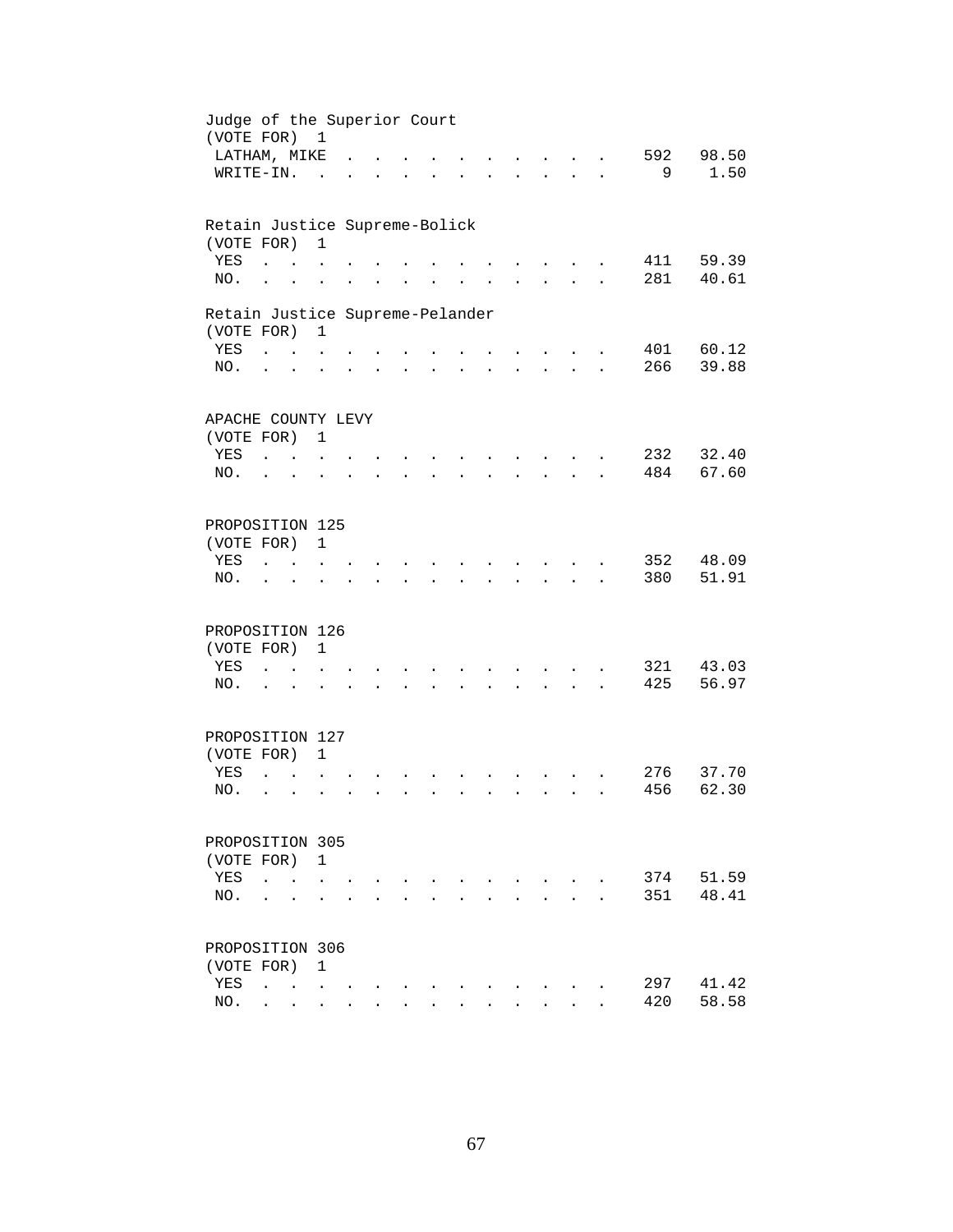| PRECINCT REPORT<br>RUN DATE:11/15/18 APACHE COUNTY, ARIZONA | GENERAL ELECTION                                                                                                |              |              |                                 |        |                                                                             |              |                | OFFICIAL RESULTS |  |
|-------------------------------------------------------------|-----------------------------------------------------------------------------------------------------------------|--------------|--------------|---------------------------------|--------|-----------------------------------------------------------------------------|--------------|----------------|------------------|--|
| RUN TIME:02:10 PM NOVEMBER 6, 2018                          |                                                                                                                 |              |              |                                 |        |                                                                             |              |                |                  |  |
|                                                             | 0019 35 LUPTON 35.1 SD18                                                                                        |              |              |                                 |        |                                                                             |              |                |                  |  |
|                                                             |                                                                                                                 |              |              |                                 |        |                                                                             |              |                | VOTES PERCENT    |  |
|                                                             | REGISTERED VOTERS - TOTAL                                                                                       |              |              |                                 |        |                                                                             |              | 681            |                  |  |
|                                                             | BALLOTS CAST - TOTAL. 321                                                                                       |              |              |                                 |        |                                                                             |              |                |                  |  |
|                                                             | BALLOTS CAST - BLANK.                                                                                           |              |              |                                 |        | and a strong control of the state of the state of the state of the state of |              | $\overline{0}$ |                  |  |
|                                                             | VOTER TURNOUT - TOTAL $\cdot \cdot \cdot \cdot \cdot \cdot$                                                     |              |              |                                 |        |                                                                             |              |                | 47.14            |  |
|                                                             | VOTER TURNOUT - BLANK                                                                                           |              |              |                                 | $\sim$ | $\sim$                                                                      |              |                |                  |  |
| U.S. Senator                                                |                                                                                                                 |              |              |                                 |        |                                                                             |              |                |                  |  |
| (VOTE FOR) 1                                                |                                                                                                                 |              |              |                                 |        |                                                                             |              |                |                  |  |
|                                                             | SINEMA, KYRSTEN (DEM) 244 77.96                                                                                 |              |              |                                 |        |                                                                             |              |                |                  |  |
|                                                             | MCSALLY, MARTHA (REP)                                                                                           |              |              |                                 |        |                                                                             |              |                | 55 17.57         |  |
|                                                             | GREEN, ANGELA (GRN)                                                                                             |              |              |                                 |        |                                                                             |              |                | 13 4.15          |  |
|                                                             | $\texttt{WRITE-IN.}$                                                                                            |              |              |                                 |        | $\mathbf{r}$ , and $\mathbf{r}$ , and $\mathbf{r}$                          |              |                | 1 .32            |  |
| (VOTE FOR) 1                                                | U.S. Rep. in Congress Dist. 1                                                                                   |              |              |                                 |        |                                                                             |              |                |                  |  |
|                                                             | O'HALLERAN, TOM (DEM) 257 82.11                                                                                 |              |              |                                 |        |                                                                             |              |                |                  |  |
|                                                             | ROGERS, WENDY (REP) 55 17.57                                                                                    |              |              |                                 |        |                                                                             |              |                |                  |  |
|                                                             | WRITE-IN. 1                                                                                                     |              |              |                                 |        |                                                                             |              |                | .32              |  |
| Governor<br>(VOTE FOR) 1                                    |                                                                                                                 |              |              |                                 |        |                                                                             |              |                |                  |  |
|                                                             | GARCIA, DAVID (DEM) 238 75.32                                                                                   |              |              |                                 |        |                                                                             |              |                |                  |  |
|                                                             | DUCEY, DOUG (REP). 65 20.57                                                                                     |              |              |                                 |        |                                                                             |              |                |                  |  |
|                                                             | TORRES, ANGEL (GRN) 13 4.11                                                                                     |              |              |                                 |        |                                                                             |              |                |                  |  |
|                                                             | WRITE-IN.                                                                                                       |              |              |                                 |        |                                                                             |              | $\overline{0}$ |                  |  |
| (VOTE FOR) 1                                                | State Senator Dist. 7                                                                                           |              |              |                                 |        |                                                                             |              |                |                  |  |
|                                                             | PESHLAKAI, JAMESCITA (DEM).                                                                                     |              |              |                                 |        |                                                                             |              |                | 270 86.26        |  |
|                                                             | MEALER, JL (REP)                                                                                                |              |              |                                 |        |                                                                             |              |                | . 42 13.42       |  |
| WRITE-IN.                                                   | the contract of the contract of the contract of the contract of the contract of the contract of the contract of |              |              |                                 |        |                                                                             |              | $\mathbf{1}$   | .32              |  |
| State Rep Dist. 7<br>(VOTE FOR) 2                           |                                                                                                                 |              |              |                                 |        |                                                                             |              |                |                  |  |
|                                                             | TELLER, ARLANDO (DEM)                                                                                           |              |              | $\cdot$ $\cdot$ $\cdot$ $\cdot$ |        |                                                                             |              | 160            | 39.80            |  |
|                                                             | TSOSIE, MYRON (DEM).                                                                                            |              | $\mathbf{L}$ |                                 |        |                                                                             |              | 171            | 42.54            |  |
|                                                             | SHAMLEY, DOYEL (REP).                                                                                           | $\mathbf{L}$ |              | $\mathbf{L} = \mathbf{L}$       | $\sim$ | $\sim$                                                                      | $\mathbf{r}$ | 71             | 17.66            |  |
|                                                             | WRITE-IN.                                                                                                       |              |              |                                 |        | $\mathbf{r} = \mathbf{r}$                                                   |              | $\Omega$       |                  |  |
| Secretary of State                                          |                                                                                                                 |              |              |                                 |        |                                                                             |              |                |                  |  |
| (VOTE FOR) 1                                                |                                                                                                                 |              |              |                                 |        |                                                                             |              |                |                  |  |
|                                                             | HOBBS, KATIE (DEM)                                                                                              |              |              |                                 |        |                                                                             |              | 260            | 83.33            |  |
|                                                             | GAYNOR, STEVE (REP).                                                                                            |              | $\sim$       | $\mathbf{L}$                    | $\sim$ | $\sim$                                                                      |              | 50             | 16.03            |  |
|                                                             | WRITE-IN.                                                                                                       |              |              |                                 |        |                                                                             |              | 2              | .64              |  |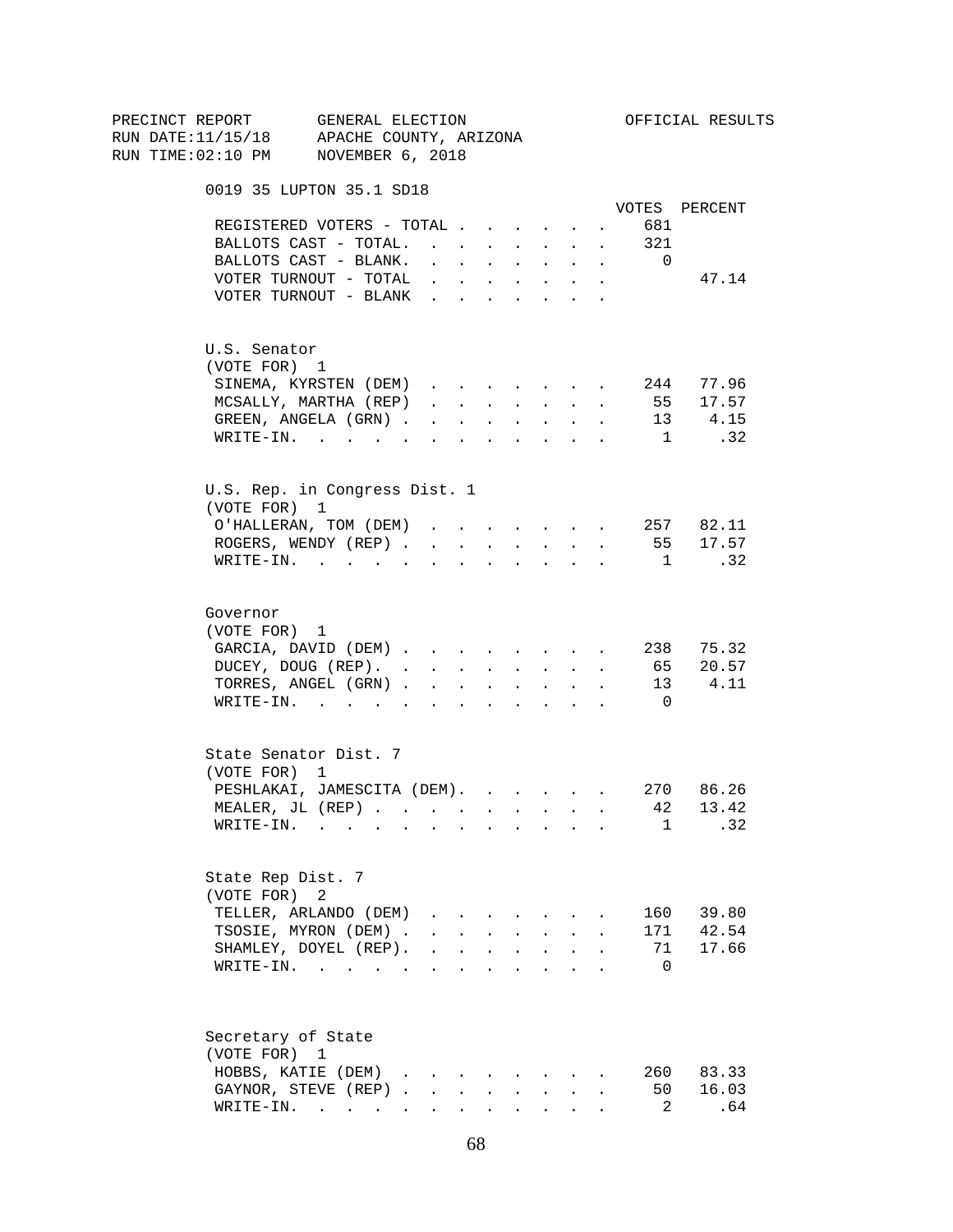| Attorney General<br>(VOTE FOR)<br>$\mathbf 1$                                                                                                                          |
|------------------------------------------------------------------------------------------------------------------------------------------------------------------------|
| 79.29<br>CONTRERAS, JANUARY (DEM)<br>245                                                                                                                               |
| 63<br>BRNOVICH, MARK (REP). .<br>20.39<br>$\sim$<br>$\sim$<br>$\mathbf{L}$<br>$\ddot{\phantom{a}}$                                                                     |
| .32<br>1<br>WRITE-IN.<br>$\mathcal{L}^{\text{max}}$<br><b>Contract Contract</b><br>$\mathbf{r}$                                                                        |
| State Treasurer                                                                                                                                                        |
| (VOTE FOR)<br>1                                                                                                                                                        |
| 77.60<br>239<br>MANOIL, MARK (DEM)<br>$\sim$                                                                                                                           |
| 22.08<br>YEE, KIMBERLY (REP).<br>68<br>$\ddot{\phantom{a}}$                                                                                                            |
| .32<br>$W\text{RITE}-\text{IN.}$ .<br>1                                                                                                                                |
| Superintendent of Public Instruction                                                                                                                                   |
| (VOTE FOR)<br>1                                                                                                                                                        |
| 260 84.69<br>HOFFMAN, KATHY (DEM).                                                                                                                                     |
| 14.98<br>RIGGS, FRANK (REP)<br>46<br>$\mathbf{r} = \mathbf{r} \cdot \mathbf{r}$ .<br>$\sim$ $\sim$<br>$\mathbf{L}^{\text{max}}$<br>$\bullet$ .<br>$\ddot{\phantom{a}}$ |
| .33<br>WRITE-IN.<br>$\overline{1}$<br><b>Contract Contract</b><br>$\ddot{\phantom{a}}$<br>$\ddot{\phantom{a}}$<br>$\sim$                                               |
|                                                                                                                                                                        |
| State Mine Inspector                                                                                                                                                   |
| (VOTE FOR) 1                                                                                                                                                           |
| PIERCE, WILLIAM "BILL" (DEM)<br>250 81.97                                                                                                                              |
| 18.03<br>HART, JOE (REP)<br>55                                                                                                                                         |
| $\texttt{WRTTE-IN.}$<br>$\overline{\phantom{0}}$<br>$\ddot{\phantom{1}}$<br>$\sim$ $\sim$ $\sim$ $\sim$<br>$\ddot{\phantom{a}}$<br>$\ddot{\phantom{a}}$                |
|                                                                                                                                                                        |
| Corporation Commissioner                                                                                                                                               |
| (VOTE FOR) 2                                                                                                                                                           |
| KENNEDY, SANDRA (DEM).<br>51.03<br>223                                                                                                                                 |
| 147 33.64<br>SEARS, KIANA MARIA (DEM).<br>$\mathbf{L}$<br>$\mathbf{L}$<br>$\mathbf{r}$<br>$\mathbf{L}$                                                                 |
| 7.55<br>GLASSMAN, RODNEY (REP)<br>33<br>$\mathbf{r} = \mathbf{r}$ and $\mathbf{r} = \mathbf{r}$<br>$\mathbf{L}$<br>$\ddot{\phantom{a}}$                                |
| OLSON, JUSTIN (REP)<br>7.78<br>34<br><b>Contract Contract</b><br>$\mathbf{A}$<br>$\ddot{\phantom{a}}$<br>$\mathbf{L}$                                                  |
| $W\text{RITE-IN.}$<br>$\overline{0}$<br>$\mathbf{r}$ and $\mathbf{r}$<br>$\mathbf{L}$<br>$\ddot{\phantom{a}}$<br>$\ddot{\phantom{a}}$                                  |
| Clerk of the Superior Court                                                                                                                                            |
| (VOTE FOR) 1                                                                                                                                                           |
| HOUNSHELL, ANNELL (DEM).<br>278 98.93                                                                                                                                  |
| 3 1.07<br>WRITE-IN. .                                                                                                                                                  |
|                                                                                                                                                                        |
| Justice of the Peace Dist. 3 Puerco                                                                                                                                    |
| (VOTE FOR) 1                                                                                                                                                           |
| 262 83.97<br>YELLOWHORSE, JAY (DEM).                                                                                                                                   |
| 15.71<br>ASERET, LOMARDO (REP).<br>49                                                                                                                                  |
| .32<br>$\mathbf{1}$<br>$W$ RITE-IN                                                                                                                                     |
|                                                                                                                                                                        |
| Constable Dist. 3 Puerco                                                                                                                                               |
| (VOTE FOR)<br>1                                                                                                                                                        |
| ANDERSON, CHARLI (DEM)<br>268<br>98.89                                                                                                                                 |
| 1.11<br>$\texttt{WRTTE-IN.}$<br>3                                                                                                                                      |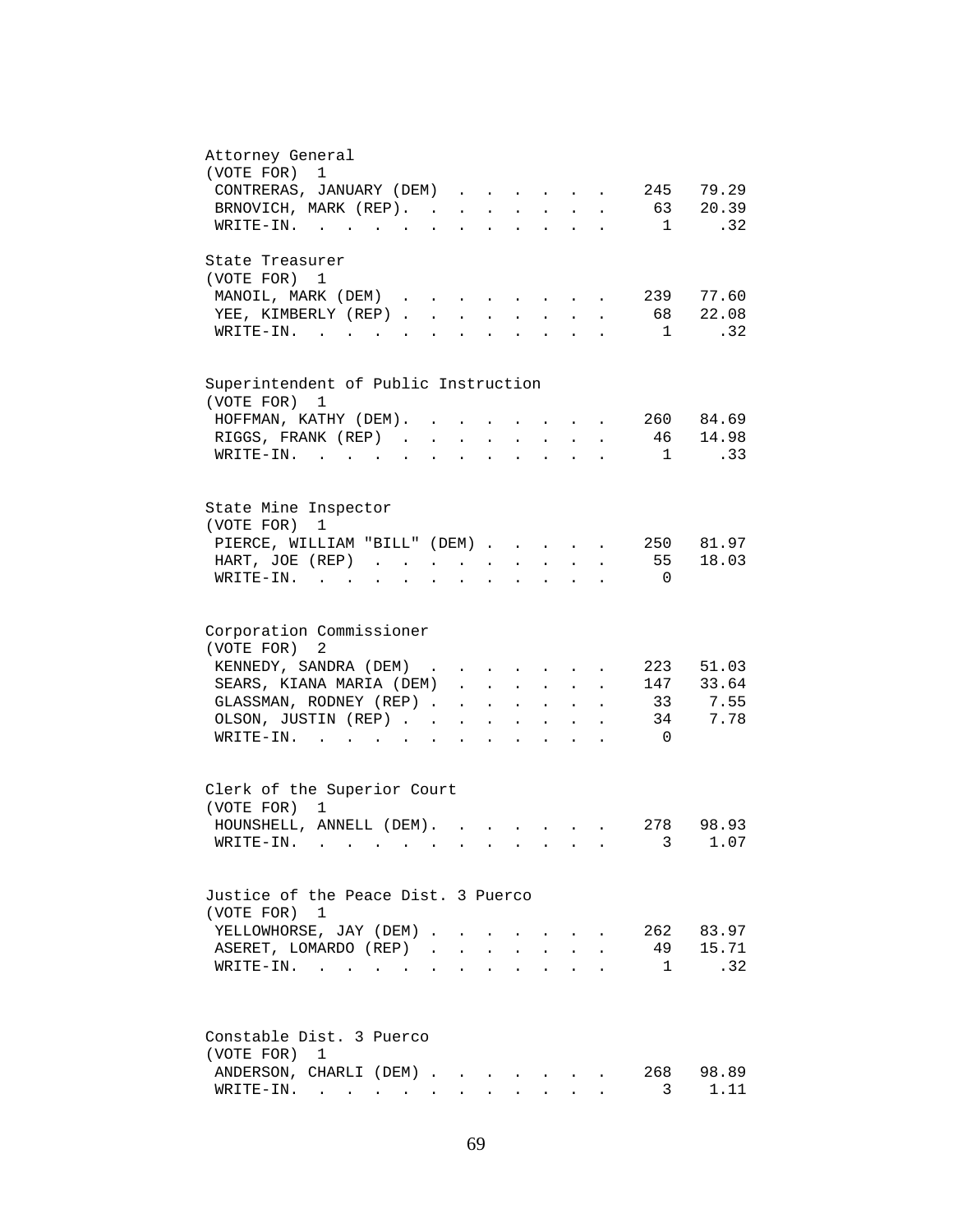| Judge of the Superior Court<br>(VOTE FOR) 1 |                                                           |                      |                         |                           |                                                                                                                                                                                                                                                                                                                                                                                                                                                             |                      |                      |                      |                                                                          |                           |                      |                      |                |           |
|---------------------------------------------|-----------------------------------------------------------|----------------------|-------------------------|---------------------------|-------------------------------------------------------------------------------------------------------------------------------------------------------------------------------------------------------------------------------------------------------------------------------------------------------------------------------------------------------------------------------------------------------------------------------------------------------------|----------------------|----------------------|----------------------|--------------------------------------------------------------------------|---------------------------|----------------------|----------------------|----------------|-----------|
| LATHAM, MIKE                                |                                                           |                      |                         |                           |                                                                                                                                                                                                                                                                                                                                                                                                                                                             |                      |                      |                      |                                                                          | $\mathbf{L} = \mathbf{L}$ |                      |                      | 225            | 98.25     |
| WRITE-IN.                                   |                                                           |                      | $\sim$ $\sim$           | $\overline{a}$            | $\mathbf{L}$                                                                                                                                                                                                                                                                                                                                                                                                                                                |                      |                      |                      |                                                                          |                           |                      |                      | 4              | 1.75      |
| Board Member Sanders USD #18                |                                                           |                      |                         |                           |                                                                                                                                                                                                                                                                                                                                                                                                                                                             |                      |                      |                      |                                                                          |                           |                      |                      |                |           |
| (VOTE FOR)                                  |                                                           |                      | $\overline{\mathbf{3}}$ |                           |                                                                                                                                                                                                                                                                                                                                                                                                                                                             |                      |                      |                      |                                                                          |                           |                      |                      |                |           |
| APACHEE, MARLENE S.                         |                                                           |                      |                         |                           |                                                                                                                                                                                                                                                                                                                                                                                                                                                             |                      | $\sim$               |                      | $\cdot$ $\cdot$ $\cdot$                                                  |                           |                      | $\ddot{\phantom{a}}$ | 166            | 27.81     |
| ASERET, LOMARDO                             |                                                           |                      |                         |                           | $\mathcal{L}(\mathcal{L}(\mathcal{L}(\mathcal{L}(\mathcal{L}(\mathcal{L}(\mathcal{L}(\mathcal{L}(\mathcal{L}(\mathcal{L}(\mathcal{L}(\mathcal{L}(\mathcal{L}(\mathcal{L}(\mathcal{L}(\mathcal{L}(\mathcal{L}(\mathcal{L}(\mathcal{L}(\mathcal{L}(\mathcal{L}(\mathcal{L}(\mathcal{L}(\mathcal{L}(\mathcal{L}(\mathcal{L}(\mathcal{L}(\mathcal{L}(\mathcal{L}(\mathcal{L}(\mathcal{L}(\mathcal{L}(\mathcal{L}(\mathcal{L}(\mathcal{L}(\mathcal{L}(\mathcal{$ |                      |                      | $\ddot{\phantom{a}}$ | $\mathcal{L}^{\text{max}}$                                               | $\mathbf{L}^{\text{max}}$ |                      |                      | 72             | 12.06     |
| SLIM, DAISY.                                |                                                           |                      |                         |                           |                                                                                                                                                                                                                                                                                                                                                                                                                                                             | $\mathbf{L}$         | $\sim$               |                      | $\ddot{\phantom{a}}$                                                     | $\mathbf{L}$              |                      |                      | 109            | 18.26     |
| WATCHMAN, ANITA                             |                                                           |                      |                         |                           |                                                                                                                                                                                                                                                                                                                                                                                                                                                             | $\ddot{\phantom{0}}$ | $\mathbf{L}$         | $\mathbf{r}$         | $\mathbf{L}^{\text{max}}$                                                | $\sim$                    | $\ddot{\phantom{a}}$ | $\mathbf{r}$         | 132            | 22.11     |
| YAZZIE, JR., JACKIE.                        |                                                           |                      |                         |                           |                                                                                                                                                                                                                                                                                                                                                                                                                                                             | $\mathbf{L}$         | $\ddot{\phantom{a}}$ | $\mathbf{r}$         | $\ddot{\phantom{0}}$                                                     | $\mathbf{r}$              | $\ddot{\phantom{0}}$ | $\ddot{\phantom{a}}$ | 118            | 19.77     |
| $\texttt{WRTTE-IN.}$                        |                                                           |                      |                         |                           |                                                                                                                                                                                                                                                                                                                                                                                                                                                             | $\mathbf{L}$         | $\mathbf{r}$         | $\mathbf{L}$         | $\mathbf{r}$                                                             | $\overline{a}$            |                      | $\ddot{\phantom{a}}$ | $\overline{0}$ |           |
| Retain Justice Supreme-Bolick               |                                                           |                      |                         |                           |                                                                                                                                                                                                                                                                                                                                                                                                                                                             |                      |                      |                      |                                                                          |                           |                      |                      |                |           |
| (VOTE FOR) 1                                |                                                           |                      |                         |                           |                                                                                                                                                                                                                                                                                                                                                                                                                                                             |                      |                      |                      |                                                                          |                           |                      |                      |                |           |
| YES                                         | $\mathbf{r}$ . The set of $\mathbf{r}$                    |                      |                         |                           |                                                                                                                                                                                                                                                                                                                                                                                                                                                             |                      |                      |                      |                                                                          |                           |                      |                      | 155            | 57.41     |
| NO.                                         |                                                           |                      |                         |                           |                                                                                                                                                                                                                                                                                                                                                                                                                                                             |                      |                      |                      |                                                                          | $\ddot{\phantom{a}}$      |                      |                      | 115            | 42.59     |
|                                             |                                                           |                      |                         |                           |                                                                                                                                                                                                                                                                                                                                                                                                                                                             |                      |                      |                      |                                                                          |                           |                      |                      |                |           |
| Retain Justice Supreme-Pelander             |                                                           |                      |                         |                           |                                                                                                                                                                                                                                                                                                                                                                                                                                                             |                      |                      |                      |                                                                          |                           |                      |                      |                |           |
| (VOTE FOR)                                  |                                                           |                      | $\mathbf{1}$            |                           |                                                                                                                                                                                                                                                                                                                                                                                                                                                             |                      |                      |                      |                                                                          |                           |                      |                      |                |           |
| YES                                         | $\mathbf{r}$ , $\mathbf{r}$ , $\mathbf{r}$ , $\mathbf{r}$ |                      |                         |                           |                                                                                                                                                                                                                                                                                                                                                                                                                                                             |                      |                      |                      | $\mathbf{r}$ , $\mathbf{r}$ , $\mathbf{r}$ , $\mathbf{r}$ , $\mathbf{r}$ |                           |                      |                      | 157            | 57.72     |
| NO.                                         |                                                           |                      |                         |                           | and a series of the contract of the contract of the contract of the contract of the contract of the contract of                                                                                                                                                                                                                                                                                                                                             |                      |                      |                      |                                                                          |                           |                      |                      | 115            | 42.28     |
| APACHE COUNTY LEVY                          |                                                           |                      |                         |                           |                                                                                                                                                                                                                                                                                                                                                                                                                                                             |                      |                      |                      |                                                                          |                           |                      |                      |                |           |
| (VOTE FOR) 1                                |                                                           |                      |                         |                           |                                                                                                                                                                                                                                                                                                                                                                                                                                                             |                      |                      |                      |                                                                          |                           |                      |                      |                |           |
| YES                                         |                                                           |                      |                         |                           |                                                                                                                                                                                                                                                                                                                                                                                                                                                             |                      |                      |                      |                                                                          |                           |                      |                      | 69             | 24.47     |
| NO.                                         | $\mathbf{r} = \mathbf{r}$                                 |                      | $\overline{a}$          | $\mathbf{L}^{\text{max}}$ |                                                                                                                                                                                                                                                                                                                                                                                                                                                             |                      |                      | $\mathbf{L}$         |                                                                          | $\mathbf{r} = \mathbf{r}$ |                      |                      | 213            | 75.53     |
|                                             |                                                           |                      |                         |                           |                                                                                                                                                                                                                                                                                                                                                                                                                                                             |                      |                      |                      |                                                                          |                           |                      |                      |                |           |
| PROPOSITION 125                             |                                                           |                      |                         |                           |                                                                                                                                                                                                                                                                                                                                                                                                                                                             |                      |                      |                      |                                                                          |                           |                      |                      |                |           |
| (VOTE FOR) 1                                |                                                           |                      |                         |                           |                                                                                                                                                                                                                                                                                                                                                                                                                                                             |                      |                      |                      |                                                                          |                           |                      |                      |                |           |
| YES                                         |                                                           |                      |                         |                           |                                                                                                                                                                                                                                                                                                                                                                                                                                                             |                      |                      |                      |                                                                          |                           |                      |                      |                | 125 42.96 |
| NO.                                         |                                                           |                      |                         |                           |                                                                                                                                                                                                                                                                                                                                                                                                                                                             |                      |                      |                      |                                                                          |                           |                      |                      | 166            | 57.04     |
| PROPOSITION 126                             |                                                           |                      |                         |                           |                                                                                                                                                                                                                                                                                                                                                                                                                                                             |                      |                      |                      |                                                                          |                           |                      |                      |                |           |
| (VOTE FOR)                                  |                                                           |                      | 1                       |                           |                                                                                                                                                                                                                                                                                                                                                                                                                                                             |                      |                      |                      |                                                                          |                           |                      |                      |                |           |
| YES                                         | $\ddot{\phantom{0}}$                                      | $\sim$ $\sim$ $\sim$ |                         |                           |                                                                                                                                                                                                                                                                                                                                                                                                                                                             |                      |                      |                      |                                                                          |                           |                      |                      | 124            | 42.61     |
| NO.                                         | $\ddot{\phantom{0}}$                                      | $\ddot{\phantom{a}}$ | $\bullet$               |                           |                                                                                                                                                                                                                                                                                                                                                                                                                                                             |                      |                      |                      |                                                                          | $\mathbf{L}^{\text{max}}$ | $\ddot{\phantom{0}}$ |                      | 167            | 57.39     |
|                                             |                                                           |                      |                         |                           |                                                                                                                                                                                                                                                                                                                                                                                                                                                             |                      |                      |                      |                                                                          |                           |                      |                      |                |           |
| PROPOSITION 127                             |                                                           |                      |                         |                           |                                                                                                                                                                                                                                                                                                                                                                                                                                                             |                      |                      |                      |                                                                          |                           |                      |                      |                |           |
| (VOTE FOR)                                  |                                                           |                      | 1                       |                           |                                                                                                                                                                                                                                                                                                                                                                                                                                                             |                      |                      |                      |                                                                          |                           |                      |                      |                |           |
| YES                                         | $\ddot{\phantom{a}}$                                      | $\ddot{\phantom{a}}$ |                         |                           |                                                                                                                                                                                                                                                                                                                                                                                                                                                             |                      |                      |                      |                                                                          |                           |                      |                      | 73             | 24.25     |
| NO.                                         |                                                           |                      |                         |                           |                                                                                                                                                                                                                                                                                                                                                                                                                                                             |                      |                      |                      |                                                                          |                           |                      |                      | 228            | 75.75     |
| PROPOSITION 305                             |                                                           |                      |                         |                           |                                                                                                                                                                                                                                                                                                                                                                                                                                                             |                      |                      |                      |                                                                          |                           |                      |                      |                |           |
| (VOTE FOR)                                  |                                                           |                      | 1                       |                           |                                                                                                                                                                                                                                                                                                                                                                                                                                                             |                      |                      |                      |                                                                          |                           |                      |                      |                |           |
| YES                                         |                                                           |                      |                         |                           |                                                                                                                                                                                                                                                                                                                                                                                                                                                             |                      |                      |                      |                                                                          |                           |                      |                      | 157            | 53.58     |
| NO.                                         |                                                           |                      |                         |                           |                                                                                                                                                                                                                                                                                                                                                                                                                                                             |                      |                      |                      |                                                                          |                           |                      |                      | 136            | 46.42     |
|                                             |                                                           |                      |                         |                           |                                                                                                                                                                                                                                                                                                                                                                                                                                                             |                      |                      |                      |                                                                          |                           |                      |                      |                |           |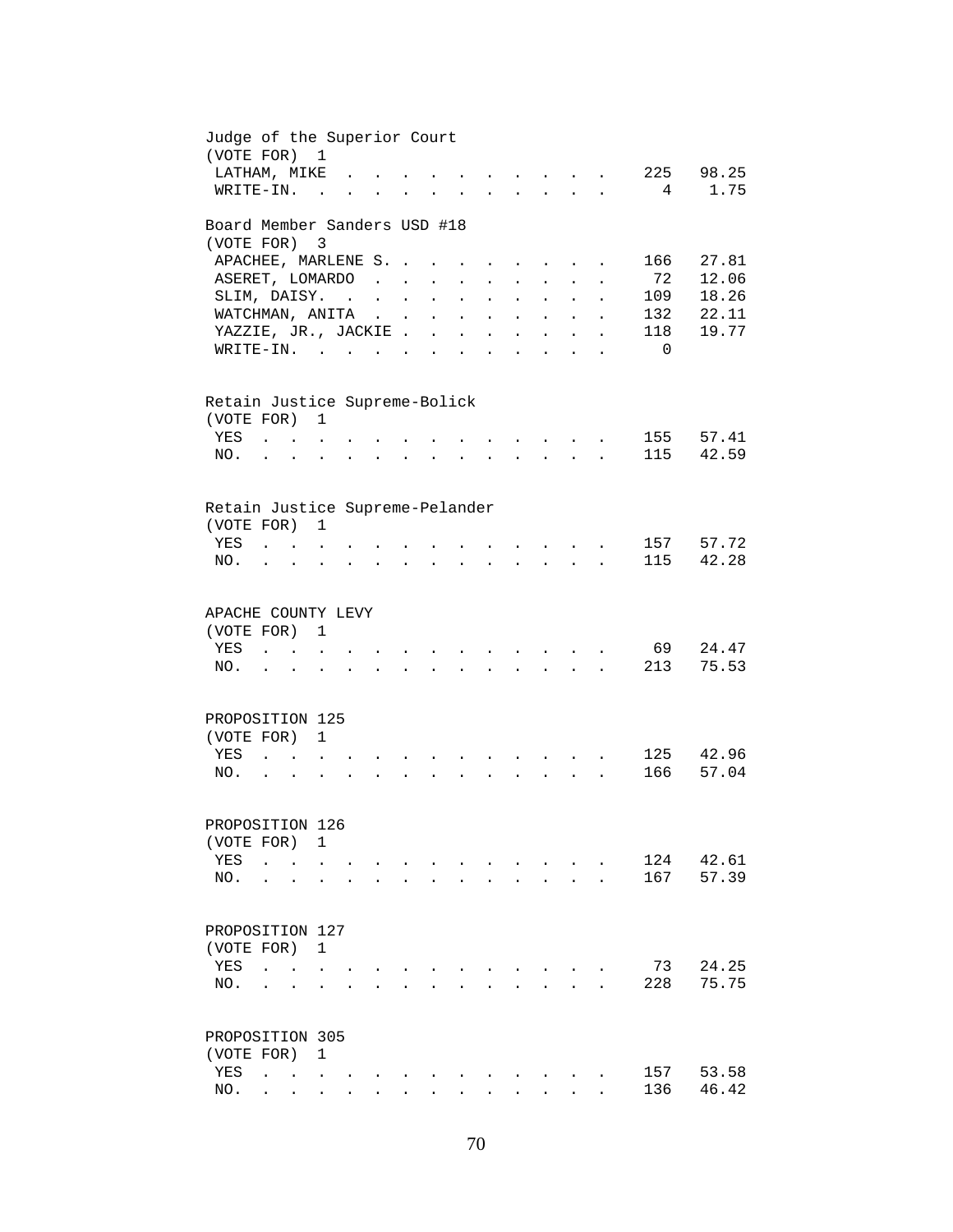| PROPOSITION 306 |  |  |  |  |  |  |
|-----------------|--|--|--|--|--|--|
| (VOTE FOR) 1    |  |  |  |  |  |  |
| YES 126 43.90   |  |  |  |  |  |  |
| NO. 161 56.10   |  |  |  |  |  |  |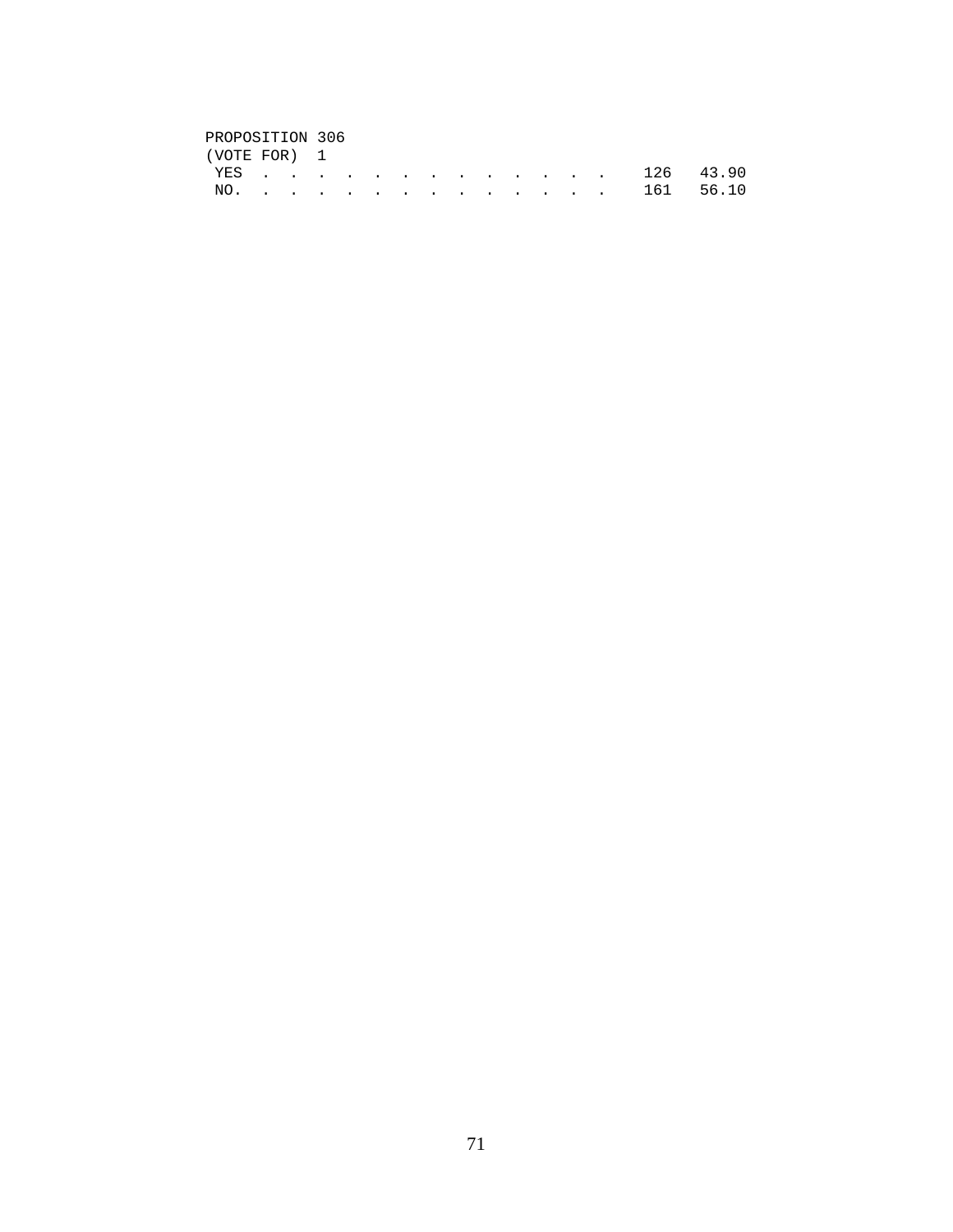| PRECINCT REPORT<br>RUN DATE:11/15/18 APACHE COUNTY, ARIZONA | GENERAL ELECTION                                                                                                                                                                                                                                                                                                   |                                                                                                                                                                                                                                |              |                                                                |              |                                                                          |             |                            | OFFICIAL RESULTS       |
|-------------------------------------------------------------|--------------------------------------------------------------------------------------------------------------------------------------------------------------------------------------------------------------------------------------------------------------------------------------------------------------------|--------------------------------------------------------------------------------------------------------------------------------------------------------------------------------------------------------------------------------|--------------|----------------------------------------------------------------|--------------|--------------------------------------------------------------------------|-------------|----------------------------|------------------------|
| RUN TIME:02:10 PM NOVEMBER 6, 2018                          |                                                                                                                                                                                                                                                                                                                    |                                                                                                                                                                                                                                |              |                                                                |              |                                                                          |             |                            |                        |
|                                                             | 0020 37 MCNARY 37.1 SD23                                                                                                                                                                                                                                                                                           |                                                                                                                                                                                                                                |              |                                                                |              |                                                                          |             |                            |                        |
|                                                             | REGISTERED VOTERS - TOTAL                                                                                                                                                                                                                                                                                          |                                                                                                                                                                                                                                |              |                                                                |              |                                                                          |             | 202                        | VOTES PERCENT          |
|                                                             | BALLOTS CAST - TOTAL.                                                                                                                                                                                                                                                                                              |                                                                                                                                                                                                                                |              |                                                                |              |                                                                          |             | <b>Service</b><br>77       |                        |
|                                                             | BALLOTS CAST - BLANK.                                                                                                                                                                                                                                                                                              | and a strong control of the state of the state of the state of the state of the state of the state of the state of the state of the state of the state of the state of the state of the state of the state of the state of the |              |                                                                |              |                                                                          |             | $\overline{\phantom{0}}$   |                        |
|                                                             | VOTER TURNOUT - TOTAL                                                                                                                                                                                                                                                                                              | <b>All Carl Carl Control</b>                                                                                                                                                                                                   |              |                                                                |              | $\mathbf{A}^{(1)}$ and $\mathbf{A}^{(2)}$ .                              | $\bullet$ . |                            | 38.12                  |
|                                                             | VOTER TURNOUT - BLANK                                                                                                                                                                                                                                                                                              |                                                                                                                                                                                                                                |              |                                                                |              |                                                                          |             |                            |                        |
| U.S. Senator                                                |                                                                                                                                                                                                                                                                                                                    |                                                                                                                                                                                                                                |              |                                                                |              |                                                                          |             |                            |                        |
| (VOTE FOR) 1                                                |                                                                                                                                                                                                                                                                                                                    |                                                                                                                                                                                                                                |              |                                                                |              |                                                                          |             |                            |                        |
|                                                             | SINEMA, KYRSTEN (DEM)                                                                                                                                                                                                                                                                                              |                                                                                                                                                                                                                                |              |                                                                |              |                                                                          |             |                            | 58 78.38               |
|                                                             | MCSALLY, MARTHA (REP)                                                                                                                                                                                                                                                                                              |                                                                                                                                                                                                                                |              |                                                                |              |                                                                          |             | 12                         | 16.22                  |
|                                                             | GREEN, ANGELA (GRN)                                                                                                                                                                                                                                                                                                |                                                                                                                                                                                                                                |              |                                                                |              |                                                                          |             | 4                          | 5.41                   |
|                                                             | WRITE-IN.                                                                                                                                                                                                                                                                                                          |                                                                                                                                                                                                                                |              |                                                                |              | $\mathbf{r} = \mathbf{r} + \mathbf{r}$ , where $\mathbf{r} = \mathbf{r}$ |             | $\overline{0}$             |                        |
| (VOTE FOR) 1                                                | U.S. Rep. in Congress Dist. 1                                                                                                                                                                                                                                                                                      |                                                                                                                                                                                                                                |              |                                                                |              |                                                                          |             |                            |                        |
|                                                             | O'HALLERAN, TOM (DEM) 63 85.14                                                                                                                                                                                                                                                                                     |                                                                                                                                                                                                                                |              |                                                                |              |                                                                          |             |                            |                        |
|                                                             | ROGERS, WENDY (REP)                                                                                                                                                                                                                                                                                                |                                                                                                                                                                                                                                |              |                                                                |              |                                                                          |             |                            | $\cdot$ 10 13.51       |
|                                                             | WRITE-IN.                                                                                                                                                                                                                                                                                                          |                                                                                                                                                                                                                                |              |                                                                |              |                                                                          |             |                            | $1 \t 1.35$            |
| Governor<br>(VOTE FOR) 1                                    | GARCIA, DAVID (DEM) 51 70.83<br>DUCEY, DOUG (REP).<br>TORRES, ANGEL (GRN)<br>WRITE-IN.                                                                                                                                                                                                                             |                                                                                                                                                                                                                                |              |                                                                |              |                                                                          |             | $\Omega$                   | 19 26.39<br>2 2.78     |
| (VOTE FOR) 1<br>WRITE-IN.                                   | State Senator Dist. 7<br>PESHLAKAI, JAMESCITA (DEM). 64 88.89<br>MEALER, JL (REP)<br>the company of the company of the company of the company of the company of the company of the company of the company of the company of the company of the company of the company of the company of the company of the company |                                                                                                                                                                                                                                |              |                                                                |              |                                                                          |             | $\Omega$                   | 8 11.11                |
| State Rep Dist. 7<br>(VOTE FOR) 2                           | TELLER, ARLANDO (DEM)<br>TSOSIE, MYRON (DEM).<br>SHAMLEY, DOYEL (REP).<br>$\texttt{WRITE-IN.}$                                                                                                                                                                                                                     | $\mathbf{r} = \mathbf{r}$<br>$\mathbf{r} = \mathbf{r} \times \mathbf{r}$                                                                                                                                                       |              | $\mathbf{r} = \mathbf{r}$<br><b>Contract Contract Contract</b> | $\mathbf{r}$ | $\Delta \phi = \Delta \phi$ and $\Delta \phi$<br>$\sim$ $\sim$           |             | 41<br>59<br>-8<br>$\Omega$ | 37.96<br>54.63<br>7.41 |
| Secretary of State<br>(VOTE FOR) 1                          | HOBBS, KATIE (DEM)<br>GAYNOR, STEVE (REP).<br>WRITE-IN.                                                                                                                                                                                                                                                            | $\mathbf{r}$                                                                                                                                                                                                                   | $\mathbf{r}$ | $\mathbf{r}$                                                   |              |                                                                          |             | 12<br>$\overline{0}$       | 61 83.56<br>16.44      |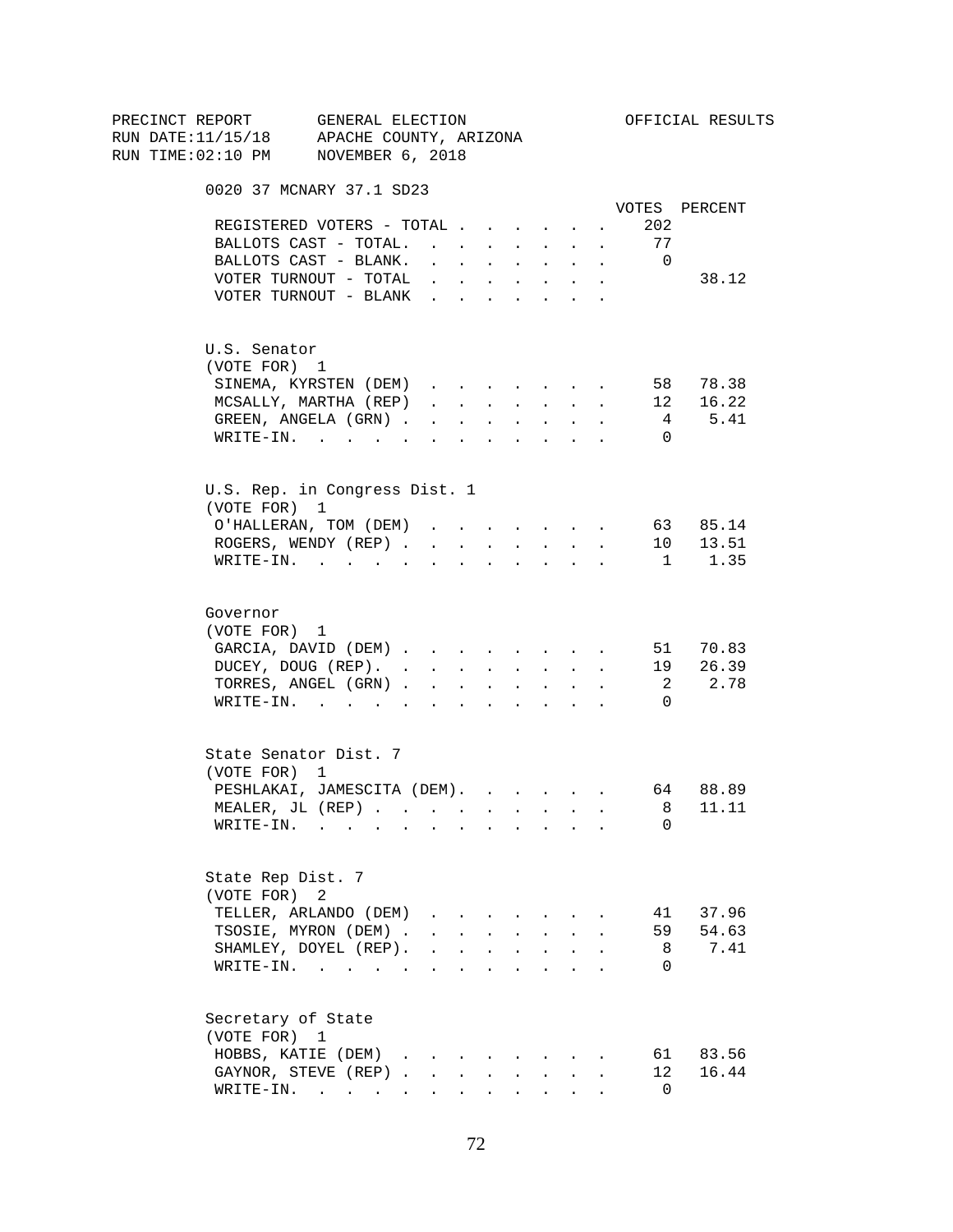| Attorney General                                                                                                                                                                        |
|-----------------------------------------------------------------------------------------------------------------------------------------------------------------------------------------|
| (VOTE FOR)<br>1                                                                                                                                                                         |
| CONTRERAS, JANUARY (DEM)<br>86.30<br>63                                                                                                                                                 |
| BRNOVICH, MARK (REP).<br>10<br>13.70                                                                                                                                                    |
| WRITE-IN.<br>$\overline{0}$                                                                                                                                                             |
| State Treasurer                                                                                                                                                                         |
| (VOTE FOR) 1                                                                                                                                                                            |
| 79.73<br>MANOIL, MARK (DEM)<br>59<br>$\mathbf{r} = \mathbf{r} + \mathbf{r} + \mathbf{r} + \mathbf{r} + \mathbf{r}$                                                                      |
| 20.27<br>YEE, KIMBERLY (REP)<br>15<br>$\mathbf{L}$<br>$\mathbf{r}$                                                                                                                      |
| $\overline{\phantom{0}}$<br>$W\text{RITE}-\text{IN}.$<br>$\mathbf{L}$<br>$\mathcal{L}^{\text{max}}$<br>$\mathbf{L}^{\text{max}}$<br>$\mathbf{r}$                                        |
|                                                                                                                                                                                         |
| Superintendent of Public Instruction                                                                                                                                                    |
| (VOTE FOR)<br>1                                                                                                                                                                         |
| HOFFMAN, KATHY (DEM).<br>88.73<br>63                                                                                                                                                    |
| 11.27<br>RIGGS, FRANK (REP)<br>8                                                                                                                                                        |
| WRITE-IN.<br>$\Omega$<br>$\sim$ 100 $\sim$                                                                                                                                              |
|                                                                                                                                                                                         |
|                                                                                                                                                                                         |
| State Mine Inspector                                                                                                                                                                    |
| (VOTE FOR)<br>1                                                                                                                                                                         |
| PIERCE, WILLIAM "BILL" (DEM)<br>61 84.72                                                                                                                                                |
| 15.28<br>11<br>HART, JOE (REP)<br>$\mathbf{r} = \mathbf{r} + \mathbf{r} + \mathbf{r}$                                                                                                   |
| $\texttt{WRTTE-IN.}$<br>$\Omega$<br>$\mathbf{u} = \mathbf{u} \mathbf{u} + \mathbf{u} \mathbf{u}$ .<br>$\ddot{\phantom{0}}$<br>$\ddot{\phantom{a}}$<br>$\ddot{\phantom{a}}$<br>$\bullet$ |
|                                                                                                                                                                                         |
| Corporation Commissioner                                                                                                                                                                |
| (VOTE FOR)<br>2                                                                                                                                                                         |
| KENNEDY, SANDRA (DEM)<br>58<br>47.15<br>$\mathbf{r}$ , and $\mathbf{r}$ , and $\mathbf{r}$ , and $\mathbf{r}$                                                                           |
| SEARS, KIANA MARIA (DEM)<br>51<br>41.46<br>$\ddot{\phantom{0}}$                                                                                                                         |
| 5.69<br>GLASSMAN, RODNEY (REP)<br>$\overline{7}$<br>$\mathbf{r} = \mathbf{r} \mathbf{r}$ , where $\mathbf{r} = \mathbf{r} \mathbf{r}$<br>$\mathbf{z} = \mathbf{z} + \mathbf{z}$         |
| 5.69<br>7<br>OLSON, JUSTIN (REP)<br>$\bullet$ .<br><br><br><br><br><br><br><br><br><br><br><br>$\ddot{\phantom{a}}$<br>$\bullet$                                                        |
| $\Omega$<br>$\texttt{WRITE-IN.}$<br>$\ddot{\phantom{a}}$<br>$\mathbf{z} = \mathbf{z}$<br>$\ddot{\phantom{a}}$                                                                           |
|                                                                                                                                                                                         |
| Clerk of the Superior Court                                                                                                                                                             |
| (VOTE FOR) 1                                                                                                                                                                            |
| HOUNSHELL, ANNELL (DEM).<br>98.57<br>69                                                                                                                                                 |
| 1.43<br>$\texttt{WRTTE-IN.}$<br>1                                                                                                                                                       |
|                                                                                                                                                                                         |
| Justice of the Peace Dist. 1 Round Valley                                                                                                                                               |
| (VOTE FOR) 1                                                                                                                                                                            |
| 88.46<br>GREGORY, MARSHA (REP).<br>46                                                                                                                                                   |
| 11.54<br>- 6<br>WRITE-IN.                                                                                                                                                               |
|                                                                                                                                                                                         |
|                                                                                                                                                                                         |
|                                                                                                                                                                                         |
| Constable Dist. 1 Round Valley                                                                                                                                                          |
| (VOTE FOR)<br>1                                                                                                                                                                         |
| CURTIS, ROGER (REP)<br>84.00<br>42                                                                                                                                                      |
| 16.00<br>8<br>$\texttt{WRTTE-IN.}$                                                                                                                                                      |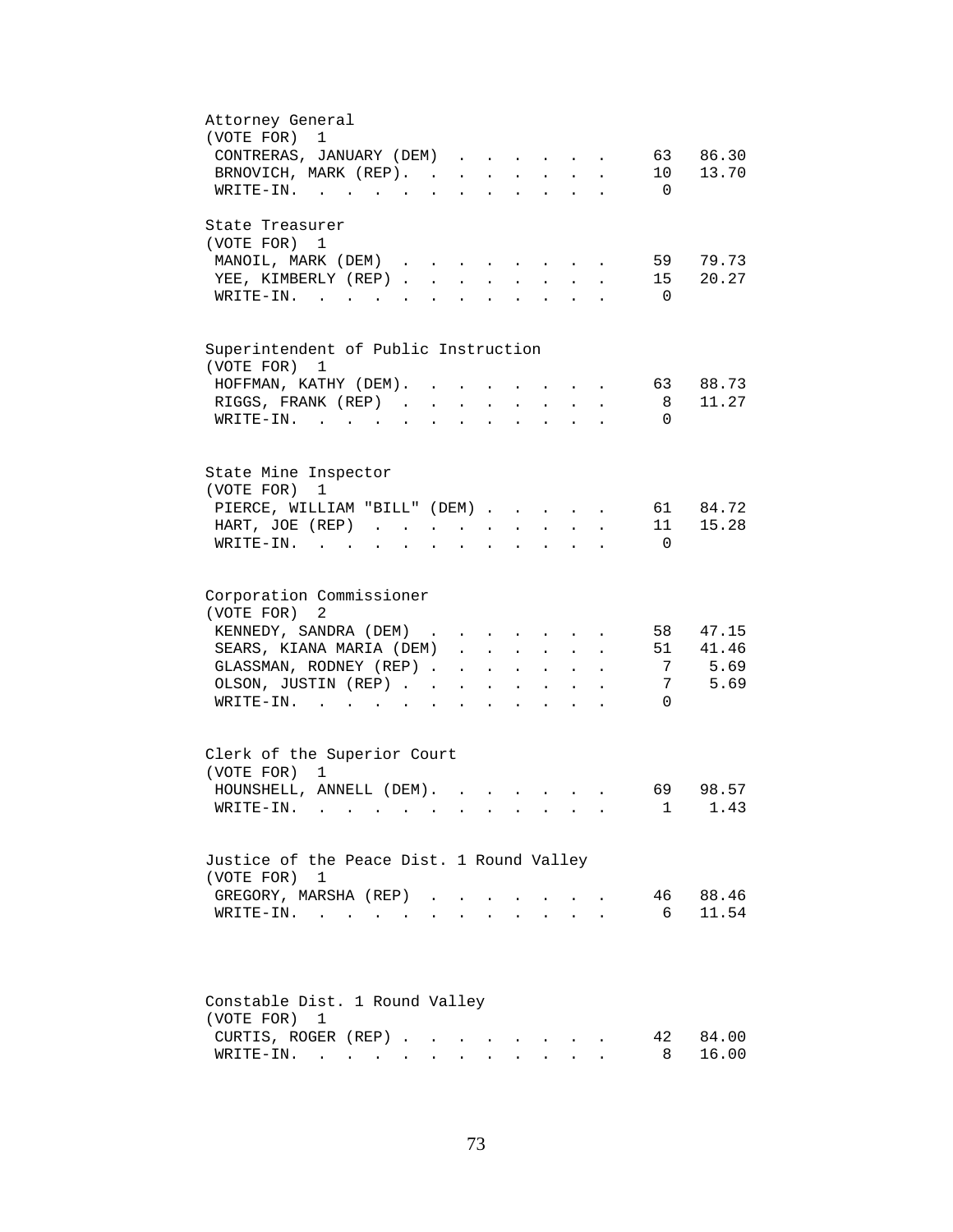| Judge of the Superior Court<br>(VOTE FOR)     |                                                           |                                                             | <sup>1</sup>         |                      |                                      |                      |                      |                      |                      |                                                                 |                               |                      |                |                |
|-----------------------------------------------|-----------------------------------------------------------|-------------------------------------------------------------|----------------------|----------------------|--------------------------------------|----------------------|----------------------|----------------------|----------------------|-----------------------------------------------------------------|-------------------------------|----------------------|----------------|----------------|
| LATHAM, MIKE                                  |                                                           |                                                             |                      |                      |                                      |                      |                      |                      |                      |                                                                 |                               |                      |                | 51 96.23       |
| WRITE-IN.                                     |                                                           |                                                             | $\sim$               |                      |                                      |                      |                      |                      |                      |                                                                 |                               |                      | -2             | 3.77           |
| Board Member McNary Elem SD #23<br>(VOTE FOR) |                                                           |                                                             | 2                    |                      |                                      |                      |                      |                      |                      |                                                                 |                               |                      |                |                |
| ALDERETE, ESPERANZA G.                        |                                                           |                                                             |                      |                      |                                      |                      |                      |                      | $\ddot{\phantom{a}}$ | $\ddot{\phantom{a}}$                                            |                               |                      | 49             | 37.12          |
| ARREDONDO, GLADYS.                            |                                                           |                                                             |                      |                      |                                      |                      |                      | $\ddot{\phantom{0}}$ | $\ddot{\phantom{a}}$ | $\sim$                                                          | $\mathbf{L}^{\text{max}}$     | $\ddot{\phantom{a}}$ | 28             | 21.21          |
| MOODY, CAROLINE                               |                                                           |                                                             |                      |                      |                                      | $\ddot{\phantom{0}}$ | $\ddot{\phantom{a}}$ | $\ddot{\phantom{a}}$ | $\ddot{\phantom{0}}$ | $\sim 10^{-10}$                                                 |                               | $\ddot{\phantom{0}}$ | 26             | 19.70          |
| HINTON SMITH, LEONA.                          |                                                           |                                                             |                      |                      |                                      | $\ddot{\phantom{a}}$ | $\ddot{\phantom{a}}$ |                      |                      |                                                                 | $\ddot{\phantom{a}}$          |                      | 29             | 21.97          |
| $W\text{RITE-IN.}$                            |                                                           |                                                             |                      |                      |                                      |                      |                      |                      |                      |                                                                 |                               |                      | $\overline{0}$ |                |
| Retain Justice Supreme-Bolick<br>(VOTE FOR)   |                                                           |                                                             | 1                    |                      |                                      |                      |                      |                      |                      |                                                                 |                               |                      |                |                |
| YES                                           |                                                           | $\mathbf{L}$ and $\mathbf{L}$                               |                      |                      |                                      |                      |                      |                      |                      |                                                                 |                               |                      | 35             | 50.72          |
| NO.                                           |                                                           | $\mathbf{r} = \mathbf{r} + \mathbf{r} + \mathbf{r}$ .       |                      |                      |                                      |                      |                      |                      |                      |                                                                 | $\mathbf{r}$ and $\mathbf{r}$ |                      | 34             | 49.28          |
|                                               |                                                           |                                                             |                      |                      |                                      |                      |                      |                      |                      |                                                                 |                               |                      |                |                |
| Retain Justice Supreme-Pelander               |                                                           |                                                             |                      |                      |                                      |                      |                      |                      |                      |                                                                 |                               |                      |                |                |
| (VOTE FOR) 1<br>YES                           | $\mathbf{r}$ , $\mathbf{r}$ , $\mathbf{r}$ , $\mathbf{r}$ |                                                             |                      |                      |                                      |                      |                      |                      |                      |                                                                 |                               |                      | 39             | 56.52          |
| NO.                                           |                                                           |                                                             |                      |                      | $\ddot{\phantom{0}}$                 | $\ddot{\phantom{a}}$ |                      |                      |                      | $\cdot$ $\cdot$ $\cdot$ $\cdot$                                 | $\mathbf{r} = \mathbf{r}$     |                      | 30             | 43.48          |
|                                               |                                                           |                                                             |                      |                      |                                      |                      |                      |                      |                      |                                                                 |                               |                      |                |                |
| APACHE COUNTY LEVY                            |                                                           |                                                             |                      |                      |                                      |                      |                      |                      |                      |                                                                 |                               |                      |                |                |
| (VOTE FOR)                                    |                                                           |                                                             | 1                    |                      |                                      |                      |                      |                      |                      |                                                                 |                               |                      |                |                |
| YES                                           |                                                           |                                                             |                      |                      |                                      |                      |                      |                      |                      |                                                                 |                               |                      | 18             | 27.27          |
| NO.                                           |                                                           |                                                             |                      |                      |                                      |                      |                      |                      |                      |                                                                 |                               |                      | 48             | 72.73          |
|                                               |                                                           |                                                             |                      |                      |                                      |                      |                      |                      |                      |                                                                 |                               |                      |                |                |
| PROPOSITION 125                               |                                                           |                                                             |                      |                      |                                      |                      |                      |                      |                      |                                                                 |                               |                      |                |                |
| (VOTE FOR)                                    |                                                           |                                                             | 1                    |                      |                                      |                      |                      |                      |                      |                                                                 |                               |                      |                |                |
| YES<br>NO.                                    | $\ddot{\phantom{a}}$<br>$\mathbf{r} = \mathbf{r}$         | $\sim$ $\sim$                                               |                      |                      |                                      |                      |                      |                      |                      | $\mathbf{L}$                                                    |                               |                      | 46<br>25       | 64.79<br>35.21 |
|                                               |                                                           |                                                             | $\ddot{\phantom{a}}$ |                      |                                      |                      |                      |                      |                      |                                                                 |                               |                      |                |                |
| PROPOSITION 126                               |                                                           |                                                             |                      |                      |                                      |                      |                      |                      |                      |                                                                 |                               |                      |                |                |
| (VOTE FOR) 1                                  |                                                           |                                                             |                      |                      |                                      |                      |                      |                      |                      |                                                                 |                               |                      |                |                |
| YES                                           | $\ddot{\phantom{a}}$                                      | $\sim$ $\sim$                                               |                      |                      |                                      |                      |                      |                      |                      |                                                                 |                               |                      | 32             | 46.38          |
| NO.                                           |                                                           |                                                             |                      |                      |                                      |                      |                      |                      | $\ddot{\phantom{a}}$ | $\sim$ $\sim$ $\sim$                                            |                               |                      | 37             | 53.62          |
|                                               |                                                           |                                                             |                      |                      |                                      |                      |                      |                      |                      |                                                                 |                               |                      |                |                |
| PROPOSITION 127                               |                                                           |                                                             |                      |                      |                                      |                      |                      |                      |                      |                                                                 |                               |                      |                |                |
| (VOTE FOR)<br>YES                             |                                                           |                                                             | $\mathbf{1}$         |                      |                                      |                      |                      |                      |                      |                                                                 |                               |                      |                | 41.67          |
| NO.                                           | $\sim$                                                    |                                                             |                      |                      |                                      |                      |                      |                      |                      |                                                                 |                               |                      | 30<br>42       | 58.33          |
|                                               |                                                           |                                                             |                      |                      |                                      |                      |                      |                      |                      |                                                                 |                               |                      |                |                |
| PROPOSITION 305                               |                                                           |                                                             |                      |                      |                                      |                      |                      |                      |                      |                                                                 |                               |                      |                |                |
| (VOTE FOR)                                    |                                                           |                                                             | 1                    |                      |                                      |                      |                      |                      |                      |                                                                 |                               |                      |                |                |
| YES                                           | $\ddot{\phantom{a}}$                                      | $\sim$ $\sim$ $\sim$                                        |                      |                      |                                      |                      |                      |                      |                      |                                                                 |                               |                      | 28             | 39.44          |
| NO.                                           | $\mathbf{L} = \mathbf{0}$                                 | $\bullet$ .<br><br><br><br><br><br><br><br><br><br><br><br> | $\sim 100$           | $\ddot{\phantom{0}}$ | $\mathbf{L} = \mathbf{L} \mathbf{L}$ | $\ddot{\phantom{0}}$ | $\sim$ 100 $\pm$     |                      |                      | $\bullet$ .<br><br><br><br><br><br><br><br><br><br><br><br><br> |                               |                      | 43             | 60.56          |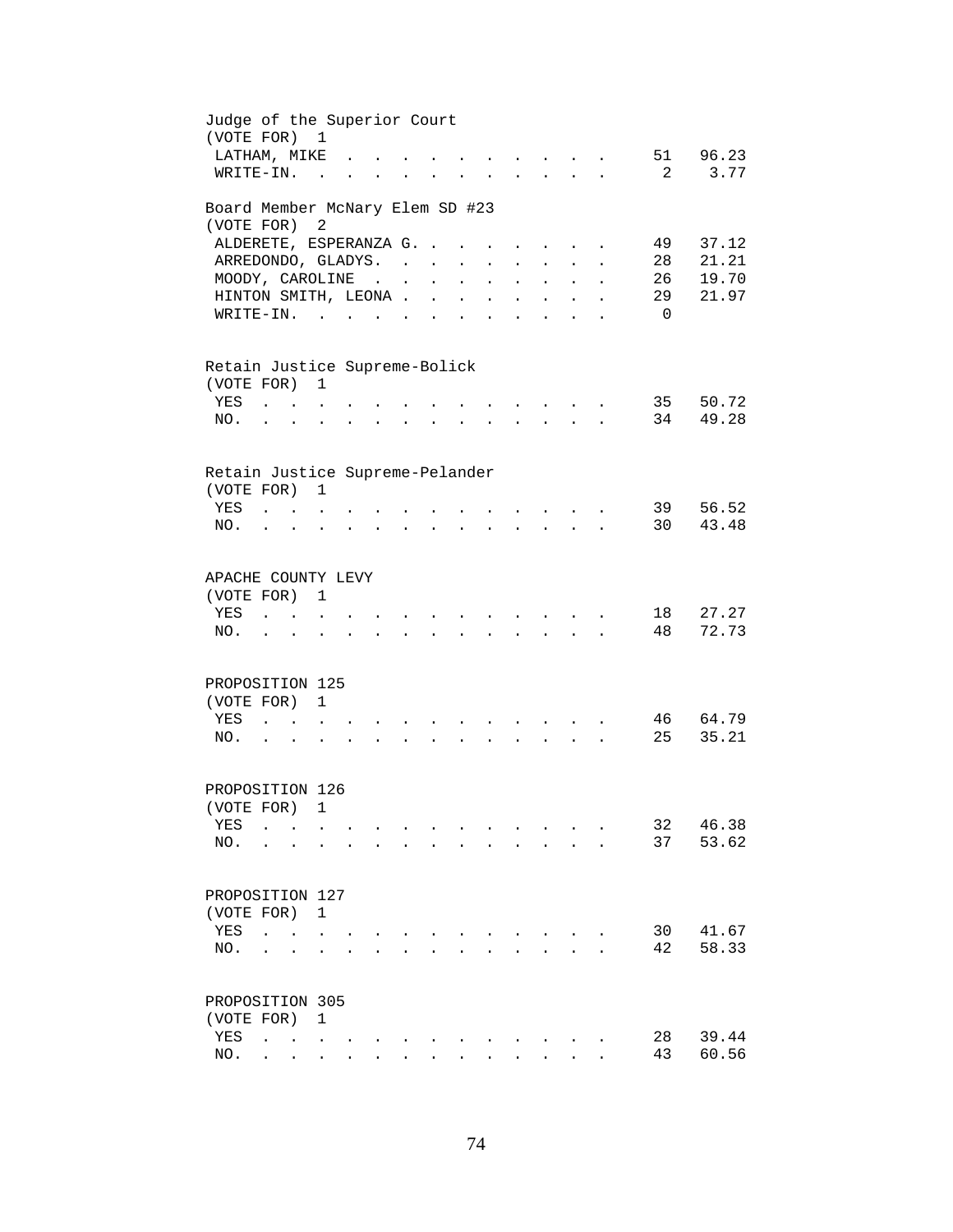## PROPOSITION 306<br>(VOTE FOR) 1

| (VOTE FOR) 1 |  |  |  |  |  |  |              |  |
|--------------|--|--|--|--|--|--|--------------|--|
|              |  |  |  |  |  |  | YES 24 34.29 |  |
|              |  |  |  |  |  |  | NO. 46 65.71 |  |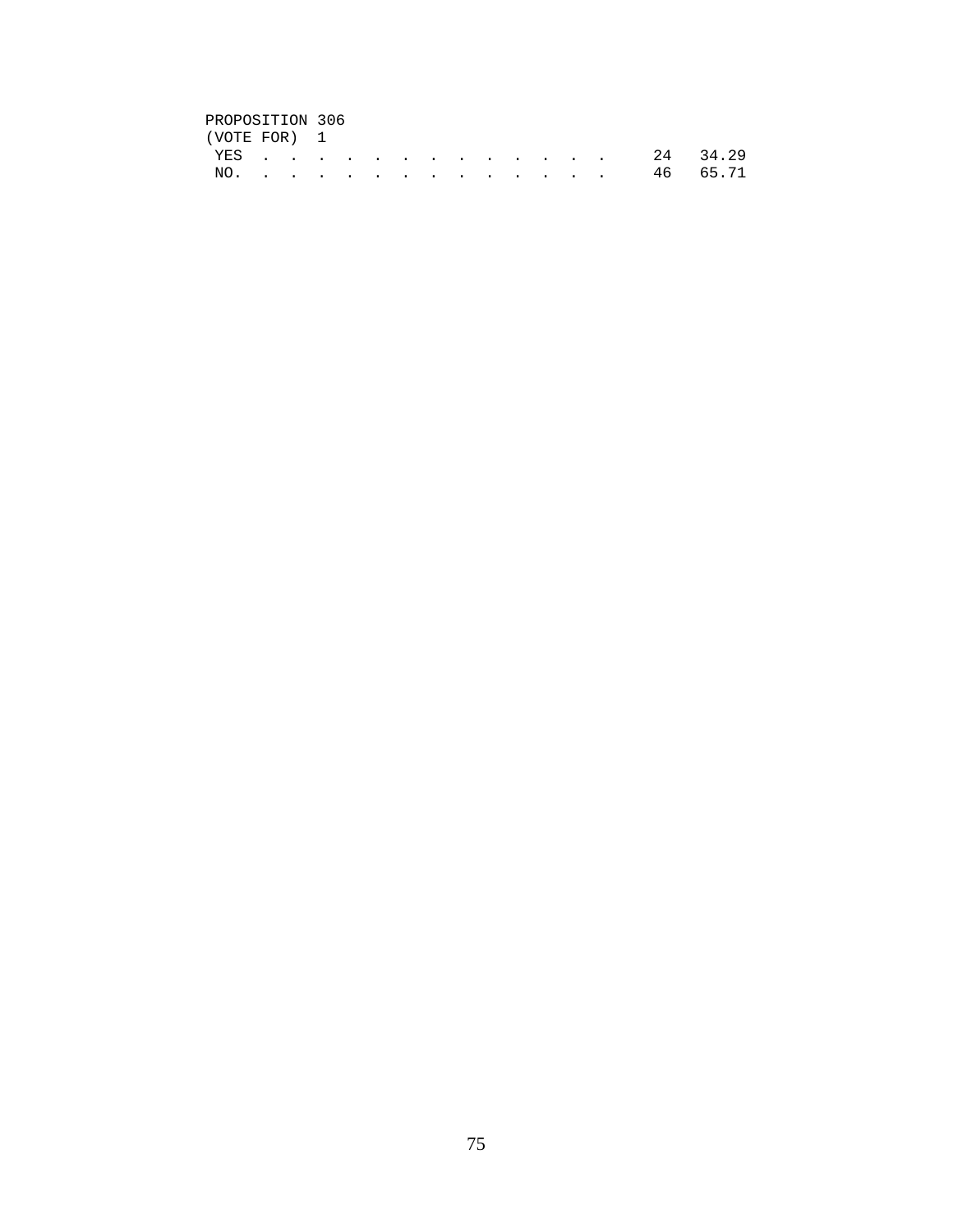| PRECINCT REPORT                          | GENERAL ELECTION                                                           |                                                                          |                                                |        |                                                                          |                      |                      |                          | OFFICIAL RESULTS    |
|------------------------------------------|----------------------------------------------------------------------------|--------------------------------------------------------------------------|------------------------------------------------|--------|--------------------------------------------------------------------------|----------------------|----------------------|--------------------------|---------------------|
| RUN DATE:11/15/18 APACHE COUNTY, ARIZONA |                                                                            |                                                                          |                                                |        |                                                                          |                      |                      |                          |                     |
| RUN TIME:02:10 PM NOVEMBER 6, 2018       |                                                                            |                                                                          |                                                |        |                                                                          |                      |                      |                          |                     |
|                                          | 0021 39 MANY FARMS 39.1/39.2                                               |                                                                          |                                                |        |                                                                          |                      |                      |                          |                     |
|                                          |                                                                            |                                                                          |                                                |        |                                                                          |                      |                      |                          | VOTES PERCENT       |
|                                          | REGISTERED VOTERS - TOTAL                                                  |                                                                          |                                                |        |                                                                          |                      | $\sim$ 100 $\mu$     | 1881                     |                     |
|                                          | BALLOTS CAST - TOTAL.                                                      |                                                                          |                                                |        | $\mathbf{r}$ , $\mathbf{r}$ , $\mathbf{r}$                               |                      | $\sim$               | 728                      |                     |
|                                          | BALLOTS CAST - BLANK.                                                      |                                                                          | $\cdot$ $\cdot$ $\cdot$ $\cdot$                |        | <b>All Cards</b>                                                         | $\sim$               | $\sim$               | $\overline{\phantom{0}}$ |                     |
|                                          | VOTER TURNOUT - TOTAL                                                      |                                                                          |                                                |        | $\mathbf{r}$ , $\mathbf{r}$ , $\mathbf{r}$ , $\mathbf{r}$ , $\mathbf{r}$ |                      | $\ddot{\phantom{a}}$ |                          | 38.70               |
|                                          | VOTER TURNOUT - BLANK                                                      |                                                                          |                                                |        |                                                                          |                      |                      |                          |                     |
| U.S. Senator                             |                                                                            |                                                                          |                                                |        |                                                                          |                      |                      |                          |                     |
| (VOTE FOR) 1                             |                                                                            |                                                                          |                                                |        |                                                                          |                      |                      |                          |                     |
|                                          | SINEMA, KYRSTEN (DEM)                                                      |                                                                          |                                                |        |                                                                          |                      |                      |                          | 620 87.32           |
|                                          | MCSALLY, MARTHA (REP)                                                      |                                                                          | $\mathbf{r}$ and $\mathbf{r}$ and $\mathbf{r}$ |        | <b>All Carried Control</b>                                               |                      | $\ddot{\phantom{a}}$ | 66                       | 9.30                |
|                                          | GREEN, ANGELA (GRN).                                                       |                                                                          | $\mathbf{r}$ , $\mathbf{r}$                    | $\sim$ | $\sim$ $\sim$                                                            | $\ddot{\phantom{0}}$ |                      |                          | $24$ 3.38           |
|                                          | WRITE-IN.                                                                  |                                                                          |                                                |        |                                                                          |                      |                      | $\overline{0}$           |                     |
|                                          | U.S. Rep. in Congress Dist. 1                                              |                                                                          |                                                |        |                                                                          |                      |                      |                          |                     |
| (VOTE FOR) 1                             |                                                                            |                                                                          |                                                |        |                                                                          |                      |                      |                          |                     |
|                                          | O'HALLERAN, TOM (DEM) 640 90.01                                            |                                                                          |                                                |        |                                                                          |                      |                      |                          |                     |
|                                          | ROGERS, WENDY (REP)                                                        |                                                                          |                                                |        | and a strategic state                                                    |                      |                      | 70                       | 9.85                |
|                                          | $\texttt{WRTTE-IN.}$                                                       |                                                                          | $\sim$                                         |        |                                                                          |                      |                      | $\overline{1}$           | .14                 |
| Governor<br>(VOTE FOR) 1                 | GARCIA, DAVID (DEM) 598 84.70<br>DUCEY, DOUG (REP).<br>TORRES, ANGEL (GRN) |                                                                          |                                                |        |                                                                          |                      |                      |                          | 76 10.76<br>31 4.39 |
|                                          | WRITE-IN.                                                                  |                                                                          |                                                |        |                                                                          |                      |                      | 1                        | .14                 |
| (VOTE FOR) 1                             | State Senator Dist. 7                                                      |                                                                          |                                                |        |                                                                          |                      |                      |                          |                     |
|                                          | PESHLAKAI, JAMESCITA (DEM). 652 92.75                                      |                                                                          |                                                |        |                                                                          |                      |                      |                          |                     |
|                                          | MEALER, JL (REP) 51 7.25                                                   |                                                                          |                                                |        |                                                                          |                      |                      |                          |                     |
|                                          | $\texttt{WRITE-IN.}\quad .\quad .\quad .\quad .\quad .$                    |                                                                          |                                                |        |                                                                          |                      |                      | 0                        |                     |
| State Rep Dist. 7<br>(VOTE FOR)          | 2                                                                          |                                                                          |                                                |        |                                                                          |                      |                      |                          |                     |
|                                          | TELLER, ARLANDO (DEM)                                                      |                                                                          |                                                |        |                                                                          |                      |                      |                          | 387 42.39           |
|                                          | TSOSIE, MYRON (DEM).                                                       |                                                                          |                                                |        | $\mathbf{r} = \mathbf{r} + \mathbf{r} + \mathbf{r} + \mathbf{r}$         |                      |                      |                          | 468 51.26           |
|                                          | SHAMLEY, DOYEL (REP).                                                      | $\mathbf{r}$ , $\mathbf{r}$ , $\mathbf{r}$ , $\mathbf{r}$ , $\mathbf{r}$ |                                                |        |                                                                          | $\ddot{\phantom{a}}$ |                      |                          | 55 6.02             |
|                                          | WRITE-IN.                                                                  |                                                                          |                                                |        |                                                                          |                      |                      | $\overline{\mathbf{3}}$  | .33                 |
| Secretary of State<br>(VOTE FOR) 1       |                                                                            |                                                                          |                                                |        |                                                                          |                      |                      |                          |                     |
|                                          | HOBBS, KATIE (DEM)                                                         |                                                                          |                                                |        |                                                                          |                      |                      |                          | 651 91.95           |
|                                          | GAYNOR, STEVE (REP)                                                        |                                                                          | $\mathbf{L}$                                   | $\sim$ | $\sim 10^{-11}$                                                          |                      |                      | 57                       | 8.05                |
|                                          | $\texttt{WRTTE-IN.}$                                                       |                                                                          |                                                |        | $\mathbf{L} = \mathbf{L} \mathbf{L} + \mathbf{L} \mathbf{L}$             |                      |                      | $\overline{0}$           |                     |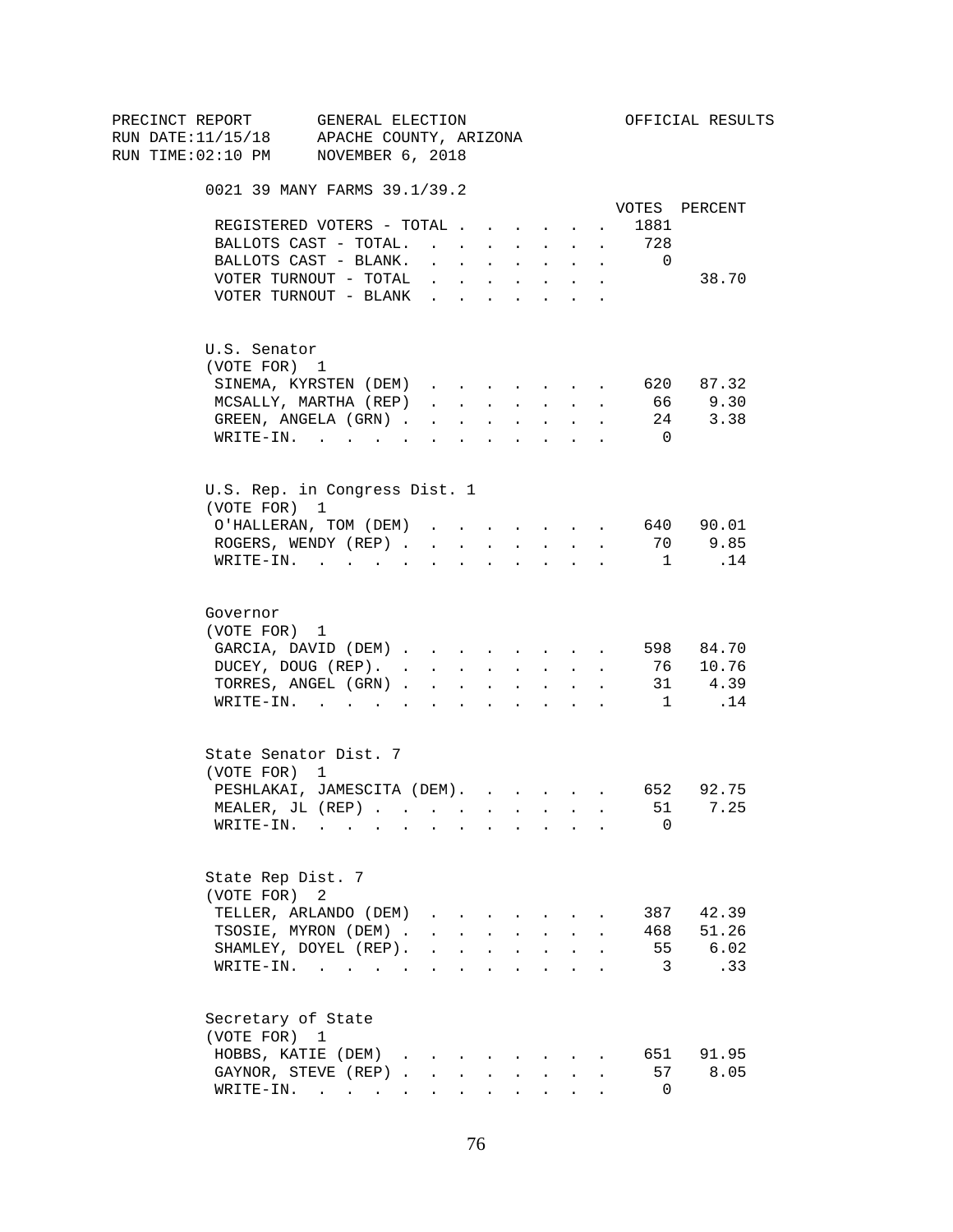| Attorney General<br>(VOTE FOR)<br>$\mathbf{1}$                                                                                                         |
|--------------------------------------------------------------------------------------------------------------------------------------------------------|
| CONTRERAS, JANUARY (DEM)<br>635 90.46                                                                                                                  |
| 9.40<br>BRNOVICH, MARK (REP).<br>66 10                                                                                                                 |
| .14<br>WRITE-IN.<br>$\mathbf{1}$                                                                                                                       |
| State Treasurer                                                                                                                                        |
| (VOTE FOR) 1                                                                                                                                           |
| 619 88.68<br>MANOIL, MARK (DEM)<br>$\mathbf{r}$ , $\mathbf{r}$ , $\mathbf{r}$ , $\mathbf{r}$                                                           |
| 11.32<br>YEE, KIMBERLY (REP).<br>79<br>$\sim$<br>$\mathbf{L}$<br>$\sim$                                                                                |
| $W\text{RITE-IN.}$ , , ,<br>$\overline{0}$<br>$\mathbf{L}^{\text{max}}$                                                                                |
| Superintendent of Public Instruction                                                                                                                   |
| (VOTE FOR)<br>1                                                                                                                                        |
| 645 91.23<br>HOFFMAN, KATHY (DEM).<br>$\sim$                                                                                                           |
| 62<br>8.77<br>RIGGS, FRANK (REP)<br>$\mathcal{L}^{\text{max}}$                                                                                         |
| $\overline{0}$<br>WRITE-IN.<br>$\sim$                                                                                                                  |
|                                                                                                                                                        |
| State Mine Inspector                                                                                                                                   |
| (VOTE FOR)<br>1                                                                                                                                        |
| PIERCE, WILLIAM "BILL" (DEM)<br>639 90.51                                                                                                              |
| 9.49<br>67<br>HART, JOE (REP)<br>$\mathbf{z} = \mathbf{z} + \mathbf{z}$ .<br>$\sim 10^{-11}$<br>$\ddot{\phantom{0}}$                                   |
| $WRITE-IN.$<br>$\overline{0}$<br>$\mathbf{r}$ , $\mathbf{r}$ , $\mathbf{r}$<br><b>All Card Control</b><br>$\ddot{\phantom{0}}$<br>$\ddot{\phantom{a}}$ |
| Corporation Commissioner<br>(VOTE FOR)<br>2                                                                                                            |
| 542 56.87<br>KENNEDY, SANDRA (DEM)                                                                                                                     |
| 315 33.05<br>SEARS, KIANA MARIA (DEM)<br>$\ddot{\phantom{0}}$                                                                                          |
| GLASSMAN, RODNEY (REP)<br>43 4.51<br>$\mathbf{r} = \mathbf{r} \cdot \mathbf{r}$<br>$\mathcal{L}^{\text{max}}$<br>$\ddot{\phantom{a}}$                  |
| 52 5.46<br>OLSON, JUSTIN (REP)<br>$\mathbf{A}^{(1)}$ and $\mathbf{A}^{(2)}$ and<br>$\ddot{\phantom{0}}$<br>$\sim$<br>$\ddot{\phantom{0}}$              |
| .10<br>$\texttt{WRTTE-IN.}$<br>$\overline{1}$<br>$\sim$<br>$\ddot{\phantom{0}}$                                                                        |
|                                                                                                                                                        |
| Clerk of the Superior Court<br>(VOTE FOR) 1                                                                                                            |
|                                                                                                                                                        |
| HOUNSHELL, ANNELL (DEM).<br>664 99.25<br>$\mathbf{r}$ and $\mathbf{r}$ and $\mathbf{r}$<br>5<br>. 75<br>$W\text{RITE}-\text{IN}.$                      |
|                                                                                                                                                        |
| Justice of the Peace Dist. 4 Chinle                                                                                                                    |
| (VOTE FOR) 1                                                                                                                                           |
| 663<br>98.81<br>CLYDE, VICTOR J. (DEM).<br>$\sim$<br>$\sim$<br>$\sim$                                                                                  |
| 1.19<br>$\texttt{WRTTE-IN.}$<br>8<br>$\sim$                                                                                                            |
|                                                                                                                                                        |
|                                                                                                                                                        |
| Constable Dist. 4 Chinle                                                                                                                               |
| (VOTE FOR)<br>1                                                                                                                                        |
| 72<br>100.00<br>WRITE-IN.<br>$\mathcal{A}(\mathbf{z})$ , and $\mathcal{A}(\mathbf{z})$ , and $\mathcal{A}(\mathbf{z})$ , and                           |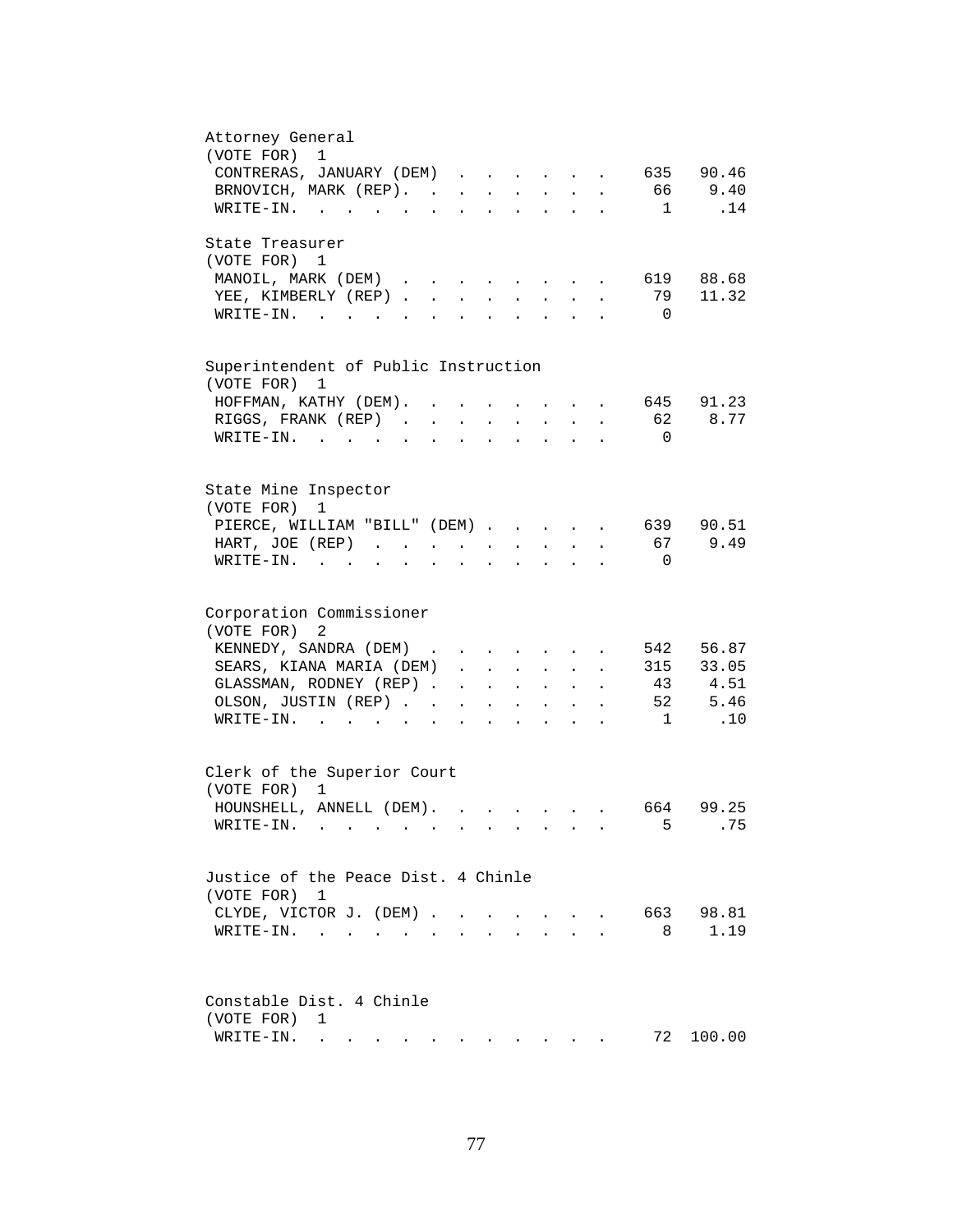| Judge of the Superior Court<br>(VOTE FOR) |                      |                          | 1              |  |  |  |                      |                                   |              |     |       |
|-------------------------------------------|----------------------|--------------------------|----------------|--|--|--|----------------------|-----------------------------------|--------------|-----|-------|
| LATHAM, MIKE                              |                      |                          |                |  |  |  |                      |                                   |              | 550 | 98.92 |
| WRITE-IN.                                 |                      |                          | $\mathbb{R}^2$ |  |  |  |                      | <b>Contract Contract Contract</b> | $\mathbf{L}$ | 6   | 1.08  |
| Retain Justice Supreme-Bolick             |                      |                          |                |  |  |  |                      |                                   |              |     |       |
| (VOTE FOR)                                |                      |                          | $\mathbf{1}$   |  |  |  |                      |                                   |              |     |       |
| YES                                       | $\sim$               |                          |                |  |  |  |                      |                                   |              | 388 | 61.39 |
| NO.                                       |                      |                          |                |  |  |  |                      |                                   |              | 244 | 38.61 |
| Retain Justice Supreme-Pelander           |                      |                          |                |  |  |  |                      |                                   |              |     |       |
| (VOTE FOR)                                |                      |                          | $\mathbf{1}$   |  |  |  |                      |                                   |              |     |       |
| YES                                       | $\ddot{\phantom{0}}$ |                          |                |  |  |  |                      |                                   |              | 375 | 62.19 |
| NO.                                       | $\ddot{\phantom{0}}$ |                          |                |  |  |  |                      | $\ddot{\phantom{0}}$              |              | 228 | 37.81 |
|                                           |                      |                          |                |  |  |  |                      |                                   |              |     |       |
| APACHE COUNTY LEVY<br>(VOTE FOR) 1        |                      |                          |                |  |  |  |                      |                                   |              |     |       |
| YES                                       |                      |                          |                |  |  |  |                      |                                   |              | 213 | 31.56 |
| NO.                                       | $\cdots$ $\cdots$    |                          |                |  |  |  |                      |                                   |              | 462 | 68.44 |
|                                           |                      |                          |                |  |  |  |                      | $\sim$ $\sim$                     |              |     |       |
| PROPOSITION 125                           |                      |                          |                |  |  |  |                      |                                   |              |     |       |
| (VOTE FOR)                                |                      |                          | $\mathbf{1}$   |  |  |  |                      |                                   |              |     |       |
| YES                                       |                      |                          |                |  |  |  |                      |                                   |              | 318 | 46.56 |
| NO.                                       |                      |                          |                |  |  |  |                      |                                   |              | 365 | 53.44 |
|                                           |                      |                          |                |  |  |  |                      |                                   |              |     |       |
| PROPOSITION 126                           |                      |                          |                |  |  |  |                      |                                   |              |     |       |
| (VOTE FOR)                                |                      |                          | $\mathbf{1}$   |  |  |  |                      |                                   |              |     |       |
| YES                                       | $\ddot{\phantom{a}}$ | $\sim$                   |                |  |  |  |                      |                                   |              | 280 | 40.82 |
| NO.                                       | $\ddot{\phantom{0}}$ |                          |                |  |  |  |                      |                                   |              | 406 | 59.18 |
| PROPOSITION 127                           |                      |                          |                |  |  |  |                      |                                   |              |     |       |
| (VOTE FOR) 1                              |                      |                          |                |  |  |  |                      |                                   |              |     |       |
| YES                                       | $\sim$               | $\sim$ 100 $\sim$        | $\mathbf{r}$   |  |  |  |                      |                                   |              | 182 | 27.91 |
| NO.                                       | $\ddot{\phantom{a}}$ | $\cdot$                  |                |  |  |  | $\ddot{\phantom{a}}$ | $\sim$ $\sim$                     |              | 470 | 72.09 |
|                                           |                      |                          |                |  |  |  |                      |                                   |              |     |       |
| PROPOSITION 305                           |                      |                          |                |  |  |  |                      |                                   |              |     |       |
| (VOTE FOR) 1                              |                      |                          |                |  |  |  |                      |                                   |              |     |       |
| YES                                       | $\ddot{\phantom{a}}$ |                          |                |  |  |  |                      |                                   |              | 339 | 52.80 |
| NO.                                       |                      |                          |                |  |  |  |                      |                                   |              | 303 | 47.20 |
|                                           |                      |                          |                |  |  |  |                      |                                   |              |     |       |
| PROPOSITION 306                           |                      |                          |                |  |  |  |                      |                                   |              |     |       |
| (VOTE FOR)                                |                      |                          | 1              |  |  |  |                      |                                   |              |     |       |
| YES                                       | $\ddot{\phantom{a}}$ | <b>Contract Contract</b> |                |  |  |  |                      |                                   |              | 266 | 41.69 |
| NO.                                       |                      | <b>Contract Contract</b> |                |  |  |  |                      |                                   |              | 372 | 58.31 |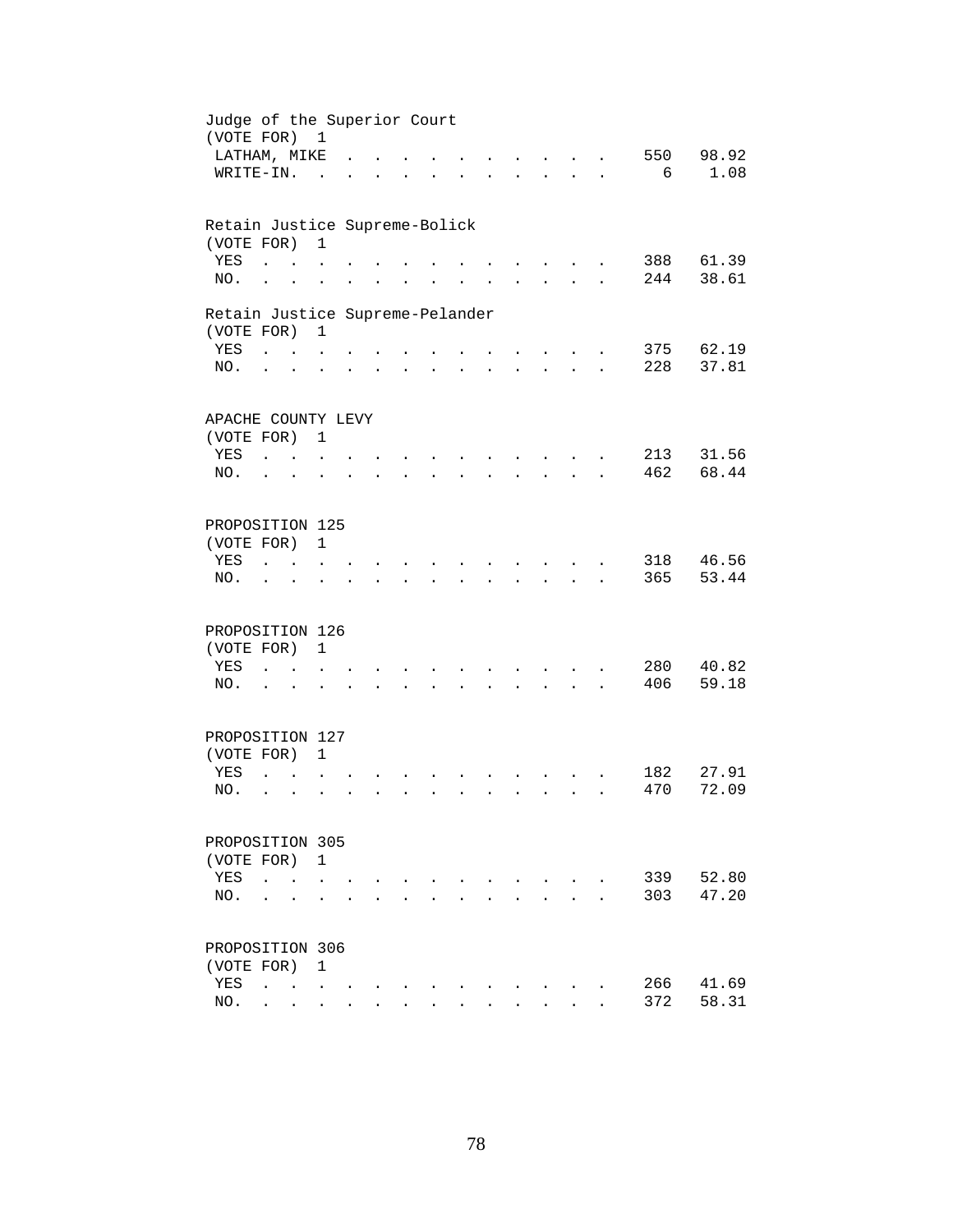| PRECINCT REPORT                          | GENERAL ELECTION                                                                                                |                                                                                                                                                                                                                                |                      |                                                             |                      |                                                                                 |                      |              |                          | OFFICIAL RESULTS     |
|------------------------------------------|-----------------------------------------------------------------------------------------------------------------|--------------------------------------------------------------------------------------------------------------------------------------------------------------------------------------------------------------------------------|----------------------|-------------------------------------------------------------|----------------------|---------------------------------------------------------------------------------|----------------------|--------------|--------------------------|----------------------|
| RUN DATE:11/15/18 APACHE COUNTY, ARIZONA |                                                                                                                 |                                                                                                                                                                                                                                |                      |                                                             |                      |                                                                                 |                      |              |                          |                      |
| RUN TIME:02:10 PM NOVEMBER 6, 2018       |                                                                                                                 |                                                                                                                                                                                                                                |                      |                                                             |                      |                                                                                 |                      |              |                          |                      |
|                                          | 0022 41 MEXICAN WATER 41.1                                                                                      |                                                                                                                                                                                                                                |                      |                                                             |                      |                                                                                 |                      |              |                          |                      |
|                                          |                                                                                                                 |                                                                                                                                                                                                                                |                      |                                                             |                      |                                                                                 |                      |              |                          | VOTES PERCENT        |
|                                          | REGISTERED VOTERS - TOTAL                                                                                       |                                                                                                                                                                                                                                |                      |                                                             |                      |                                                                                 |                      | $\sim$       | 256                      |                      |
|                                          | BALLOTS CAST - TOTAL.                                                                                           |                                                                                                                                                                                                                                |                      |                                                             |                      |                                                                                 |                      |              | 69                       |                      |
|                                          | BALLOTS CAST - BLANK.                                                                                           | $\sim$                                                                                                                                                                                                                         |                      |                                                             |                      | the contract of the contract of the contract of the contract of the contract of |                      |              | $\overline{\phantom{0}}$ |                      |
|                                          | VOTER TURNOUT - TOTAL .                                                                                         |                                                                                                                                                                                                                                |                      | $\mathbf{r}$ and $\mathbf{r}$                               | $\sim$               | $\sim$ $-$                                                                      | $\sim$               |              |                          | 26.95                |
|                                          | VOTER TURNOUT - BLANK                                                                                           |                                                                                                                                                                                                                                |                      |                                                             |                      |                                                                                 | $\sim$               |              |                          |                      |
| U.S. Senator                             |                                                                                                                 |                                                                                                                                                                                                                                |                      |                                                             |                      |                                                                                 |                      |              |                          |                      |
| (VOTE FOR) 1                             |                                                                                                                 |                                                                                                                                                                                                                                |                      |                                                             |                      |                                                                                 |                      |              |                          |                      |
|                                          | SINEMA, KYRSTEN (DEM)                                                                                           |                                                                                                                                                                                                                                |                      |                                                             |                      |                                                                                 |                      | $\sim$       |                          | 57 82.61             |
|                                          | MCSALLY, MARTHA (REP)                                                                                           | and a strong control of the state of the state of the state of the state of the state of the state of the state of the state of the state of the state of the state of the state of the state of the state of the state of the |                      |                                                             |                      |                                                                                 |                      |              | 7                        | 10.14                |
|                                          | GREEN, ANGELA (GRN)                                                                                             |                                                                                                                                                                                                                                |                      |                                                             |                      |                                                                                 |                      |              | 5                        | 7.25                 |
|                                          | WRITE-IN.                                                                                                       | $\sim$                                                                                                                                                                                                                         | $\ddot{\phantom{a}}$ | <b>Contract Contract</b>                                    |                      | $\mathbf{L}^{\text{max}}$ , and $\mathbf{L}^{\text{max}}$                       |                      |              | $\Omega$                 |                      |
|                                          |                                                                                                                 |                                                                                                                                                                                                                                |                      |                                                             |                      |                                                                                 |                      |              |                          |                      |
| (VOTE FOR) 1                             | U.S. Rep. in Congress Dist. 1                                                                                   |                                                                                                                                                                                                                                |                      |                                                             |                      |                                                                                 |                      |              |                          |                      |
|                                          | O'HALLERAN, TOM (DEM)                                                                                           | and a series of the series of the series of                                                                                                                                                                                    |                      |                                                             |                      |                                                                                 |                      |              |                          | 58 85.29             |
|                                          | ROGERS, WENDY (REP)                                                                                             |                                                                                                                                                                                                                                |                      |                                                             |                      | $\mathbf{r}$ , $\mathbf{r}$ , $\mathbf{r}$ , $\mathbf{r}$                       |                      |              |                          | 10 14.71             |
|                                          | WRITE-IN.                                                                                                       |                                                                                                                                                                                                                                |                      |                                                             |                      |                                                                                 |                      |              | - 0                      |                      |
|                                          |                                                                                                                 |                                                                                                                                                                                                                                |                      |                                                             |                      |                                                                                 |                      |              |                          |                      |
| Governor                                 |                                                                                                                 |                                                                                                                                                                                                                                |                      |                                                             |                      |                                                                                 |                      |              |                          |                      |
| (VOTE FOR) 1                             |                                                                                                                 |                                                                                                                                                                                                                                |                      |                                                             |                      |                                                                                 |                      |              |                          |                      |
|                                          | GARCIA, DAVID (DEM) 53 79.10                                                                                    |                                                                                                                                                                                                                                |                      |                                                             |                      |                                                                                 |                      |              |                          |                      |
|                                          | DUCEY, DOUG (REP).                                                                                              |                                                                                                                                                                                                                                |                      |                                                             |                      |                                                                                 |                      |              | 9                        | 13.43                |
|                                          | TORRES, ANGEL (GRN)                                                                                             |                                                                                                                                                                                                                                |                      |                                                             |                      |                                                                                 |                      |              |                          | 4 5.97               |
|                                          | WRITE-IN.                                                                                                       |                                                                                                                                                                                                                                |                      |                                                             |                      |                                                                                 |                      |              |                          | 1 1.49               |
|                                          | State Senator Dist. 7                                                                                           |                                                                                                                                                                                                                                |                      |                                                             |                      |                                                                                 |                      |              |                          |                      |
| (VOTE FOR) 1                             |                                                                                                                 |                                                                                                                                                                                                                                |                      |                                                             |                      |                                                                                 |                      |              |                          |                      |
|                                          | PESHLAKAI, JAMESCITA (DEM).                                                                                     |                                                                                                                                                                                                                                |                      |                                                             |                      |                                                                                 |                      |              |                          | 62 91.18             |
|                                          | MEALER, JL (REP)                                                                                                |                                                                                                                                                                                                                                |                      |                                                             |                      |                                                                                 |                      |              | 5                        | 7.35                 |
| WRITE-IN.                                | the contract of the contract of the contract of the contract of the contract of the contract of the contract of |                                                                                                                                                                                                                                |                      |                                                             |                      |                                                                                 |                      |              |                          | $\mathbf{1}$<br>1.47 |
|                                          |                                                                                                                 |                                                                                                                                                                                                                                |                      |                                                             |                      |                                                                                 |                      |              |                          |                      |
| State Rep Dist. 7                        |                                                                                                                 |                                                                                                                                                                                                                                |                      |                                                             |                      |                                                                                 |                      |              |                          |                      |
| (VOTE FOR) 2                             |                                                                                                                 |                                                                                                                                                                                                                                |                      |                                                             |                      |                                                                                 |                      |              |                          |                      |
|                                          | TELLER, ARLANDO (DEM)                                                                                           | $\mathbf{r}$ , $\mathbf{r}$ , $\mathbf{r}$ , $\mathbf{r}$                                                                                                                                                                      |                      |                                                             | $\sim$               |                                                                                 |                      |              | 26                       | 29.89                |
|                                          | TSOSIE, MYRON (DEM).                                                                                            | $\mathbf{r} = \mathbf{r} + \mathbf{r}$                                                                                                                                                                                         |                      |                                                             | $\mathbf{L}$         | $\sim$                                                                          | $\mathbf{r}$         | $\mathbf{r}$ | 51                       | 58.62                |
|                                          | SHAMLEY, DOYEL (REP).                                                                                           |                                                                                                                                                                                                                                |                      |                                                             |                      |                                                                                 |                      |              | 9                        | 10.34                |
|                                          | WRITE-IN.                                                                                                       |                                                                                                                                                                                                                                |                      |                                                             | $\ddot{\phantom{a}}$ | and the contract of the contract of                                             |                      |              | $\mathbf{1}$             | 1.15                 |
|                                          |                                                                                                                 |                                                                                                                                                                                                                                |                      |                                                             |                      |                                                                                 |                      |              |                          |                      |
| Secretary of State<br>(VOTE FOR) 1       |                                                                                                                 |                                                                                                                                                                                                                                |                      |                                                             |                      |                                                                                 |                      |              |                          |                      |
|                                          | HOBBS, KATIE (DEM)                                                                                              |                                                                                                                                                                                                                                |                      |                                                             |                      |                                                                                 |                      |              | 61                       | 91.04                |
|                                          | GAYNOR, STEVE (REP).                                                                                            | $\sim$                                                                                                                                                                                                                         |                      |                                                             |                      |                                                                                 |                      |              | 4                        | 5.97                 |
|                                          | $\texttt{WRITE-IN.}$                                                                                            |                                                                                                                                                                                                                                |                      | $\bullet$ .<br><br><br><br><br><br><br><br><br><br><br><br> |                      | $\mathbf{z} = \mathbf{z} + \mathbf{z}$ . The $\mathbf{z}$                       | $\ddot{\phantom{0}}$ |              | $\overline{2}$           | 2.99                 |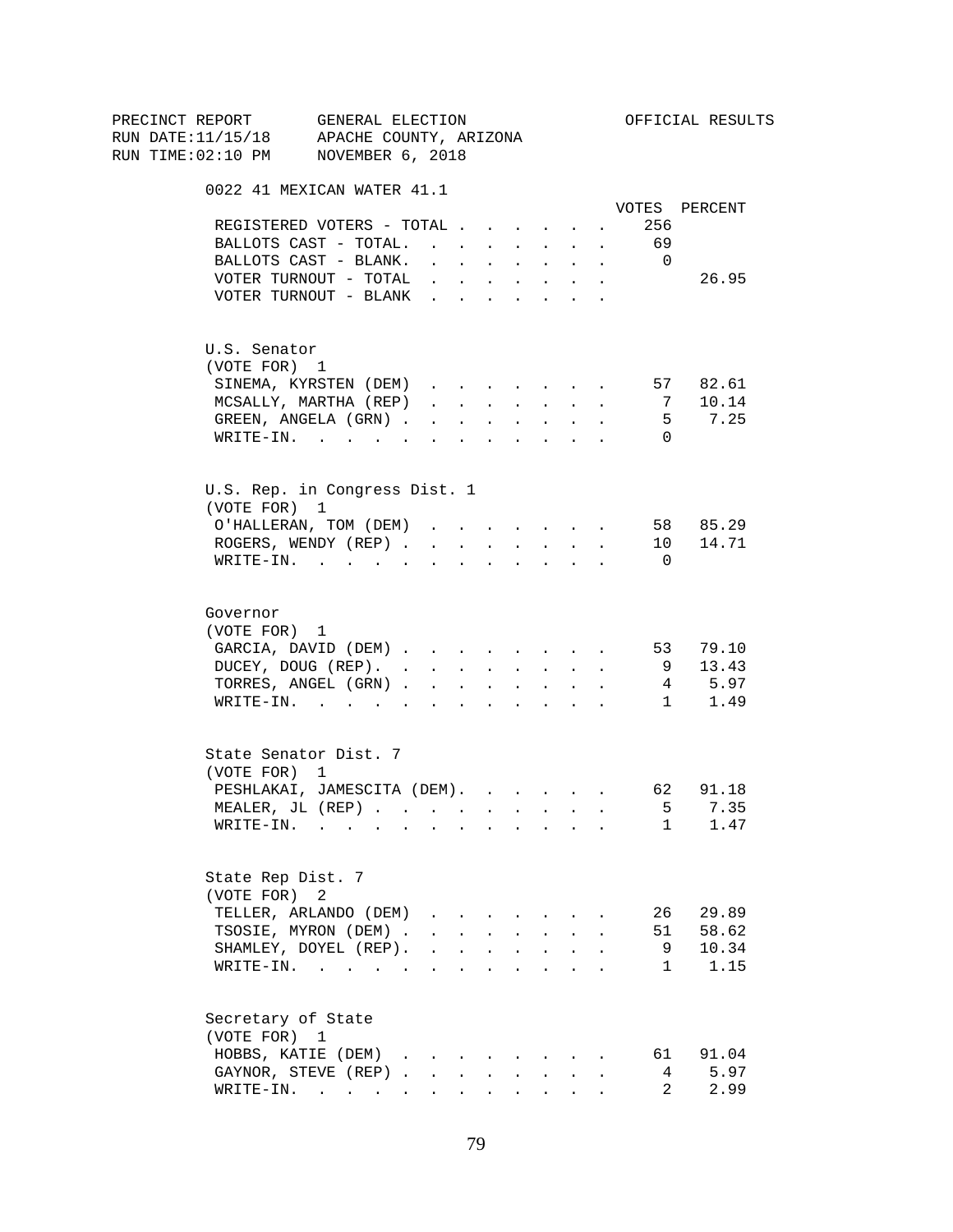| Attorney General<br>(VOTE FOR) 1                                                                                                                                                                                                                          |
|-----------------------------------------------------------------------------------------------------------------------------------------------------------------------------------------------------------------------------------------------------------|
| CONTRERAS, JANUARY (DEM)<br>84.85<br>56                                                                                                                                                                                                                   |
| 9<br>13.64<br>BRNOVICH, MARK (REP).<br>$\mathbf{L}$                                                                                                                                                                                                       |
| 1<br>1.52<br>WRITE-IN.                                                                                                                                                                                                                                    |
| State Treasurer                                                                                                                                                                                                                                           |
| (VOTE FOR) 1                                                                                                                                                                                                                                              |
| 80.30<br>MANOIL, MARK (DEM)<br>53<br>$\mathbf{L} = \mathbf{L} \mathbf{L} + \mathbf{L} \mathbf{L}$                                                                                                                                                         |
| 12<br>YEE, KIMBERLY (REP).<br>18.18<br>$\mathbf{L}$<br>$\ddot{\phantom{a}}$                                                                                                                                                                               |
| 1.52<br>$\mathbf{1}$<br>$W\text{RITE}-\text{IN}$ .                                                                                                                                                                                                        |
| Superintendent of Public Instruction                                                                                                                                                                                                                      |
| (VOTE FOR)<br>1                                                                                                                                                                                                                                           |
| 55 83.33<br>HOFFMAN, KATHY (DEM).                                                                                                                                                                                                                         |
| 15.15<br>RIGGS, FRANK (REP)<br>10<br>$\ddot{\phantom{a}}$<br>$\ddot{\phantom{0}}$<br>$\sim$<br>$\bullet$<br>$\bullet$                                                                                                                                     |
| 1.52<br>WRITE-IN.<br>$1 \quad \blacksquare$<br>$\sim$ $-$<br>$\ddot{\phantom{a}}$<br>$\ddot{\phantom{a}}$                                                                                                                                                 |
|                                                                                                                                                                                                                                                           |
| State Mine Inspector<br>(VOTE FOR)<br>$\mathbf{1}$                                                                                                                                                                                                        |
| 56 84.85<br>PIERCE, WILLIAM "BILL" (DEM)                                                                                                                                                                                                                  |
| 13.64<br>HART, JOE (REP)<br>9<br>$\ddot{\phantom{a}}$                                                                                                                                                                                                     |
| 1.52<br>WRITE-IN.<br>1                                                                                                                                                                                                                                    |
|                                                                                                                                                                                                                                                           |
| Corporation Commissioner                                                                                                                                                                                                                                  |
| (VOTE FOR) 2                                                                                                                                                                                                                                              |
| 60.22<br>KENNEDY, SANDRA (DEM)<br>56<br>$\mathbf{r}$ , $\mathbf{r}$ , $\mathbf{r}$ , $\mathbf{r}$                                                                                                                                                         |
| 29<br>SEARS, KIANA MARIA (DEM)<br>31.18<br>$\mathbf{L} = \mathbf{L}$                                                                                                                                                                                      |
| 3.23<br>GLASSMAN, RODNEY (REP)<br>$\overline{\mathbf{3}}$<br>$\cdot$ $\cdot$                                                                                                                                                                              |
| 4.30<br>OLSON, JUSTIN (REP)<br>$4\overline{ }$<br>$\mathbf{L}^{\text{max}}$<br>$\mathbf{r} = \mathbf{r} + \mathbf{r}$ .<br>$\bullet$ .<br><br><br><br><br><br><br><br><br><br><br><br>                                                                    |
| 1.08<br>WRITE-IN.<br>$\mathbf{1}$<br>$\ddot{\phantom{a}}$<br>$\mathbf{r} = \mathbf{r} + \mathbf{r}$<br>$\ddot{\phantom{0}}$                                                                                                                               |
| Clerk of the Superior Court                                                                                                                                                                                                                               |
| (VOTE FOR) 1                                                                                                                                                                                                                                              |
| HOUNSHELL, ANNELL (DEM).<br>98.41<br>62                                                                                                                                                                                                                   |
| 1 1.59<br>WRITE-IN. .                                                                                                                                                                                                                                     |
|                                                                                                                                                                                                                                                           |
| Justice of the Peace Dist. 4 Chinle                                                                                                                                                                                                                       |
| (VOTE FOR) 1                                                                                                                                                                                                                                              |
| 98.39<br>CLYDE, VICTOR J. (DEM).<br>61                                                                                                                                                                                                                    |
| 1.61<br>$\mathbf{1}$<br>WRITE-IN.                                                                                                                                                                                                                         |
|                                                                                                                                                                                                                                                           |
| Constable Dist. 4 Chinle                                                                                                                                                                                                                                  |
|                                                                                                                                                                                                                                                           |
| (VOTE FOR)<br>1                                                                                                                                                                                                                                           |
| 100.00<br>WRITE-IN.<br>8<br>. The contract contract contract of the contract of the contract of the contract of the contract of the contract of the contract of the contract of the contract of the contract of the contract of the contract of the contr |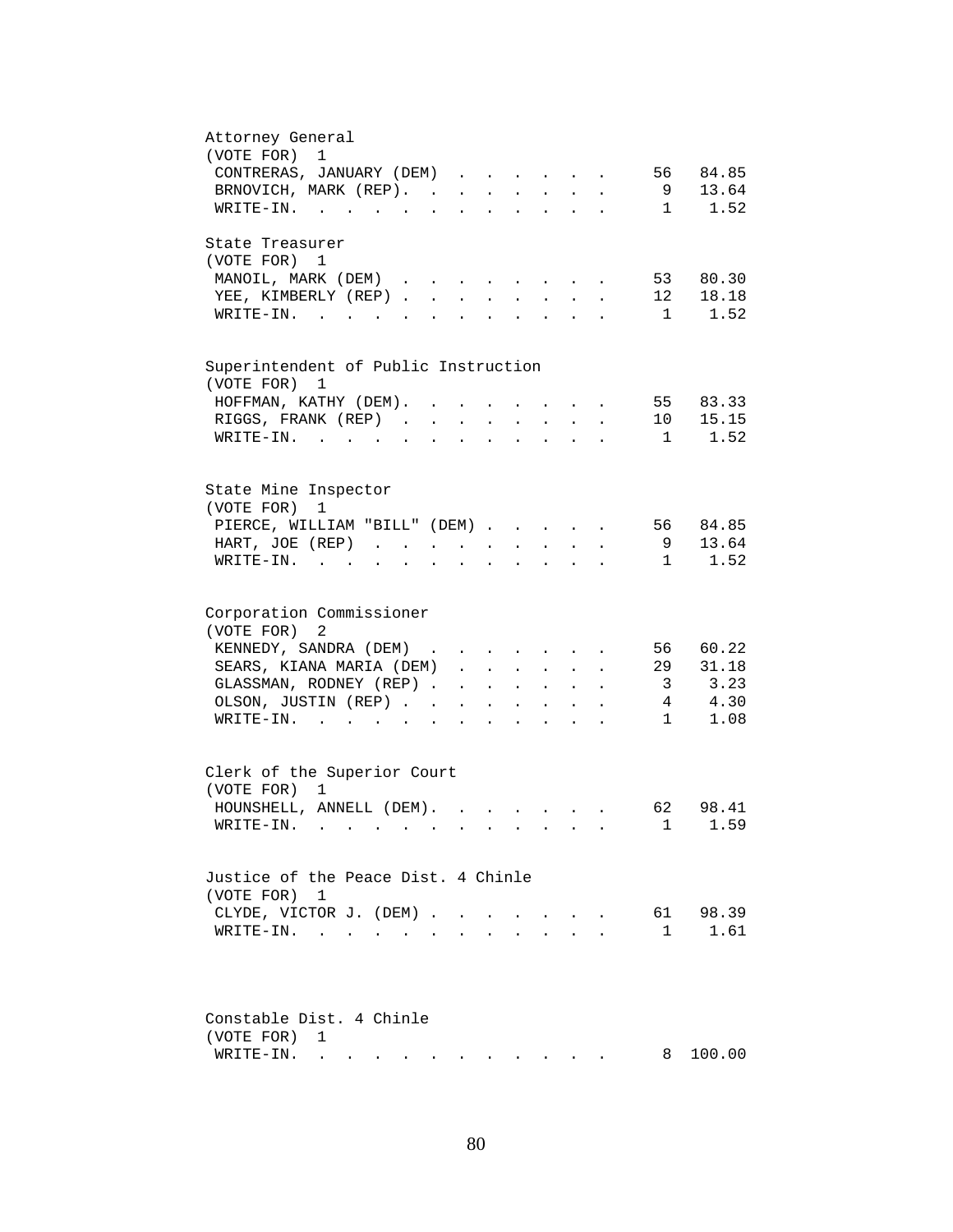| Judge of the Superior Court<br>(VOTE FOR) 1 |                             |                                                           |                      |                      |                      |                      |                      |                      |                      |                                      |                                                           |                      |    |       |
|---------------------------------------------|-----------------------------|-----------------------------------------------------------|----------------------|----------------------|----------------------|----------------------|----------------------|----------------------|----------------------|--------------------------------------|-----------------------------------------------------------|----------------------|----|-------|
| LATHAM, MIKE                                |                             |                                                           |                      |                      |                      |                      |                      |                      |                      |                                      |                                                           |                      | 54 | 98.18 |
| WRITE-IN.                                   |                             |                                                           |                      |                      |                      |                      |                      |                      |                      | $\mathbf{A}$                         | $\sim$                                                    | $\ddot{\phantom{a}}$ | 1  | 1.82  |
|                                             |                             |                                                           |                      |                      |                      |                      |                      |                      |                      |                                      |                                                           |                      |    |       |
| Retain Justice Supreme-Bolick               |                             |                                                           |                      |                      |                      |                      |                      |                      |                      |                                      |                                                           |                      |    |       |
| (VOTE FOR)                                  |                             |                                                           | $\mathbf{1}$         |                      |                      |                      |                      |                      |                      |                                      |                                                           |                      |    |       |
| YES                                         | $\ddot{\phantom{a}}$        |                                                           |                      |                      |                      |                      |                      |                      |                      |                                      |                                                           |                      | 38 | 61.29 |
| NO.                                         | $\ddot{\phantom{a}}$        |                                                           |                      |                      |                      |                      |                      |                      |                      |                                      |                                                           |                      | 24 | 38.71 |
| Retain Justice Supreme-Pelander             |                             |                                                           |                      |                      |                      |                      |                      |                      |                      |                                      |                                                           |                      |    |       |
| (VOTE FOR)                                  |                             |                                                           | 1                    |                      |                      |                      |                      |                      |                      |                                      |                                                           |                      |    |       |
| YES                                         | $\sim$ $\sim$ $\sim$ $\sim$ |                                                           |                      |                      |                      |                      | $\sim$               |                      |                      |                                      |                                                           |                      | 37 | 57.81 |
| NO.                                         | $\ddot{\phantom{0}}$        |                                                           | $\ddot{\phantom{a}}$ |                      | $\bullet$ .          | $\ddot{\phantom{a}}$ | $\ddot{\phantom{0}}$ | $\ddot{\phantom{0}}$ |                      | $\mathbf{L} = \mathbf{L} \mathbf{L}$ | $\ddot{\phantom{a}}$                                      |                      | 27 | 42.19 |
|                                             |                             |                                                           |                      |                      |                      |                      |                      |                      |                      |                                      |                                                           |                      |    |       |
| APACHE COUNTY LEVY                          |                             |                                                           |                      |                      |                      |                      |                      |                      |                      |                                      |                                                           |                      |    |       |
| (VOTE FOR) 1                                |                             |                                                           |                      |                      |                      |                      |                      |                      |                      |                                      |                                                           |                      |    |       |
| YES                                         | $\sim$ $\sim$ $\sim$        |                                                           |                      |                      |                      |                      |                      |                      |                      |                                      |                                                           |                      | 24 | 35.82 |
| NO.                                         |                             |                                                           |                      |                      |                      |                      |                      |                      |                      |                                      |                                                           |                      | 43 | 64.18 |
| PROPOSITION 125                             |                             |                                                           |                      |                      |                      |                      |                      |                      |                      |                                      |                                                           |                      |    |       |
| (VOTE FOR)                                  |                             |                                                           | $\mathbf{1}$         |                      |                      |                      |                      |                      |                      |                                      |                                                           |                      |    |       |
| YES                                         |                             |                                                           |                      |                      |                      |                      |                      |                      |                      |                                      |                                                           |                      | 32 | 47.06 |
| NO.                                         |                             |                                                           |                      |                      |                      |                      |                      |                      |                      |                                      |                                                           |                      | 36 | 52.94 |
|                                             |                             |                                                           |                      |                      |                      |                      |                      |                      |                      |                                      |                                                           |                      |    |       |
| PROPOSITION 126                             |                             |                                                           |                      |                      |                      |                      |                      |                      |                      |                                      |                                                           |                      |    |       |
| (VOTE FOR)                                  |                             |                                                           | $\mathbf{1}$         |                      |                      |                      |                      |                      |                      |                                      |                                                           |                      |    |       |
| YES                                         | $\ddot{\phantom{a}}$        | $\mathbf{r}$ . The set of $\mathbf{r}$                    |                      |                      |                      |                      |                      |                      |                      |                                      |                                                           |                      | 29 | 42.65 |
| NO.                                         | $\ddot{\phantom{0}}$        |                                                           |                      |                      | $\ddot{\phantom{0}}$ | $\ddot{\phantom{a}}$ | $\sim$               | $\ddot{\phantom{0}}$ | $\ddot{\phantom{0}}$ |                                      | $\mathcal{L}^{\text{max}}$ and $\mathcal{L}^{\text{max}}$ |                      | 39 | 57.35 |
|                                             |                             |                                                           |                      |                      |                      |                      |                      |                      |                      |                                      |                                                           |                      |    |       |
| PROPOSITION 127                             |                             |                                                           |                      |                      |                      |                      |                      |                      |                      |                                      |                                                           |                      |    |       |
| (VOTE FOR) 1                                |                             |                                                           |                      |                      |                      |                      |                      |                      |                      |                                      |                                                           |                      |    |       |
| YES                                         | $\ddot{\phantom{a}}$        |                                                           |                      |                      |                      |                      |                      |                      |                      |                                      |                                                           |                      | 26 | 40.00 |
| NO.                                         | $\ddot{\phantom{0}}$        | $\ddot{\phantom{a}}$                                      |                      |                      |                      |                      |                      |                      |                      |                                      |                                                           |                      | 39 | 60.00 |
|                                             |                             |                                                           |                      |                      |                      |                      |                      |                      |                      |                                      |                                                           |                      |    |       |
| PROPOSITION 305                             |                             |                                                           |                      |                      |                      |                      |                      |                      |                      |                                      |                                                           |                      |    |       |
| (VOTE FOR) 1                                |                             |                                                           |                      |                      |                      |                      |                      |                      |                      |                                      |                                                           |                      |    |       |
| YES                                         | $\ddot{\phantom{0}}$        |                                                           |                      |                      |                      |                      |                      |                      |                      |                                      |                                                           |                      | 43 | 66.15 |
| NO.                                         |                             |                                                           |                      |                      |                      |                      |                      |                      |                      |                                      |                                                           |                      | 22 | 33.85 |
| PROPOSITION 306                             |                             |                                                           |                      |                      |                      |                      |                      |                      |                      |                                      |                                                           |                      |    |       |
| (VOTE FOR)                                  |                             |                                                           | 1                    |                      |                      |                      |                      |                      |                      |                                      |                                                           |                      |    |       |
| YES                                         | $\ddot{\phantom{a}}$        | $\mathbf{r}$ , $\mathbf{r}$ , $\mathbf{r}$ , $\mathbf{r}$ |                      |                      |                      |                      |                      |                      |                      |                                      |                                                           |                      | 29 | 43.94 |
| NO.                                         |                             | $\mathbf{r} = \mathbf{r} + \mathbf{r}$                    |                      |                      |                      |                      |                      |                      |                      |                                      |                                                           |                      | 37 | 56.06 |
|                                             |                             |                                                           |                      | $\ddot{\phantom{a}}$ |                      |                      |                      |                      |                      |                                      |                                                           |                      |    |       |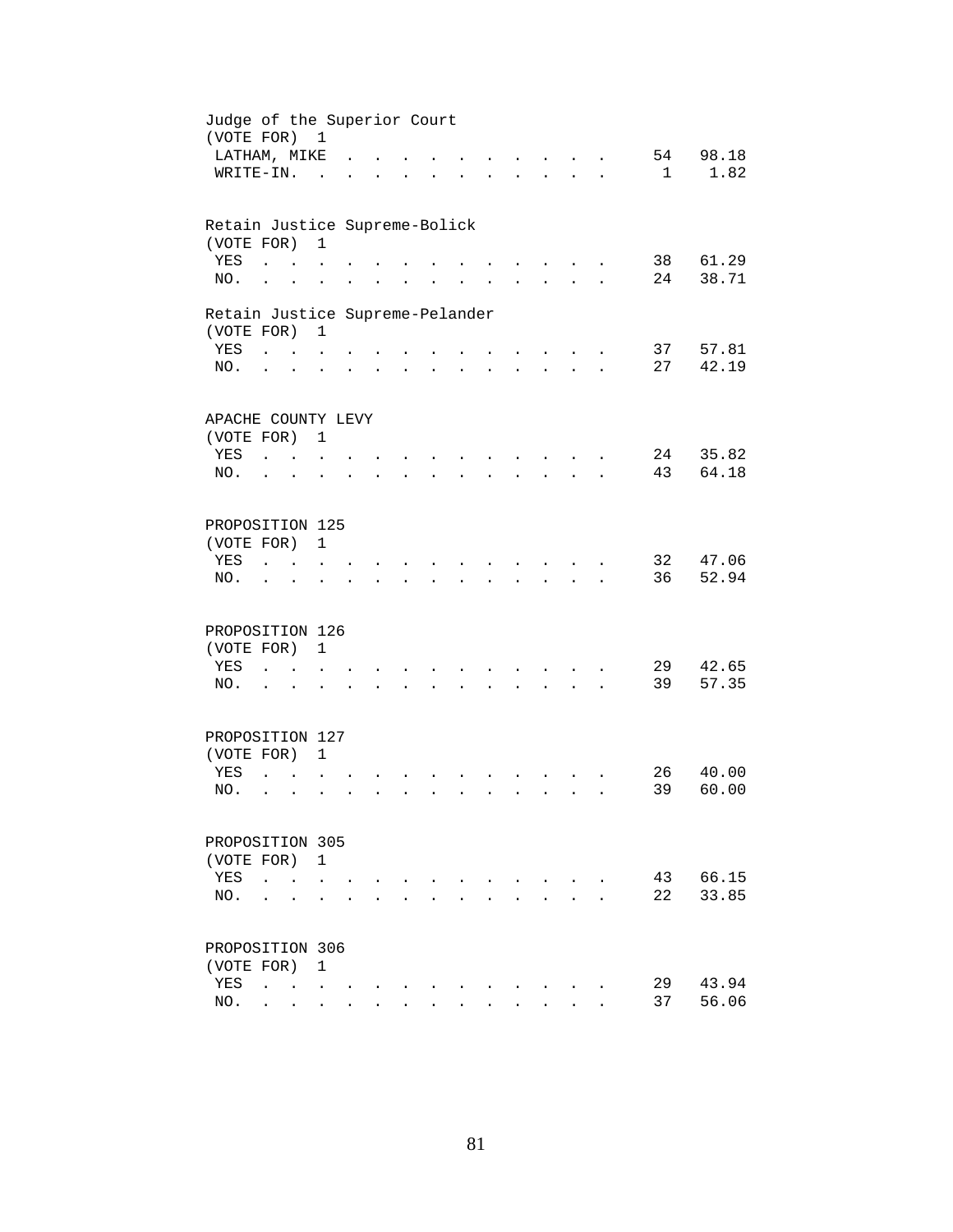| PRECINCT REPORT                          | GENERAL ELECTION                      |                                             |                        |        |                                                                               |                           |                      |                          | OFFICIAL RESULTS |
|------------------------------------------|---------------------------------------|---------------------------------------------|------------------------|--------|-------------------------------------------------------------------------------|---------------------------|----------------------|--------------------------|------------------|
| RUN DATE:11/15/18 APACHE COUNTY, ARIZONA |                                       |                                             |                        |        |                                                                               |                           |                      |                          |                  |
| RUN TIME:02:10 PM NOVEMBER 6, 2018       |                                       |                                             |                        |        |                                                                               |                           |                      |                          |                  |
|                                          | 0023 43 NAZLINI 43.1                  |                                             |                        |        |                                                                               |                           |                      |                          |                  |
|                                          |                                       |                                             |                        |        |                                                                               |                           |                      |                          | VOTES PERCENT    |
|                                          | REGISTERED VOTERS - TOTAL             |                                             |                        |        |                                                                               |                           | $\sim 100$           | 1043                     |                  |
|                                          | BALLOTS CAST - TOTAL.                 |                                             |                        |        |                                                                               |                           |                      | 476                      |                  |
|                                          | BALLOTS CAST - BLANK.                 | $\mathbf{r} = \mathbf{r} \times \mathbf{r}$ |                        |        | <b>All Cards</b>                                                              | $\ddot{\phantom{0}}$      | $\sim$               | $\overline{0}$           |                  |
|                                          | VOTER TURNOUT - TOTAL                 |                                             |                        |        | $\mathbf{r}$ , $\mathbf{r}$ , $\mathbf{r}$ , $\mathbf{r}$ , $\mathbf{r}$      |                           |                      |                          | 45.64            |
|                                          | VOTER TURNOUT - BLANK                 |                                             |                        |        |                                                                               |                           |                      |                          |                  |
| U.S. Senator                             |                                       |                                             |                        |        |                                                                               |                           |                      |                          |                  |
| (VOTE FOR) 1                             |                                       |                                             |                        |        |                                                                               |                           |                      |                          |                  |
|                                          | SINEMA, KYRSTEN (DEM)                 |                                             |                        |        |                                                                               |                           |                      |                          | 398 84.68        |
|                                          | MCSALLY, MARTHA (REP)                 | $\mathbf{r}$ , $\mathbf{r}$ , $\mathbf{r}$  |                        |        | <b>All Carried Control</b>                                                    |                           | $\ddot{\phantom{a}}$ |                          | 58 12.34         |
|                                          | GREEN, ANGELA (GRN).                  |                                             | <b>Carl Carl Corp.</b> |        | $\Delta \phi = \Delta \phi$ and $\Delta \phi$                                 | $\sim$                    |                      |                          | 13 2.77          |
|                                          | WRITE-IN.                             |                                             |                        |        |                                                                               |                           |                      | $\overline{1}$           | .21              |
|                                          | U.S. Rep. in Congress Dist. 1         |                                             |                        |        |                                                                               |                           |                      |                          |                  |
| (VOTE FOR) 1                             |                                       |                                             |                        |        |                                                                               |                           |                      |                          |                  |
|                                          | O'HALLERAN, TOM (DEM) 403 86.11       |                                             |                        |        |                                                                               |                           |                      |                          |                  |
|                                          | ROGERS, WENDY (REP)                   |                                             |                        |        | <b>All All Andrew</b>                                                         |                           |                      |                          | 63 13.46         |
|                                          | $\texttt{WRTTE-IN.}$                  |                                             | $\sim$ $\sim$          |        |                                                                               | $\mathbf{r} = \mathbf{r}$ |                      | $\overline{\mathbf{2}}$  | .43              |
|                                          |                                       |                                             |                        |        |                                                                               |                           |                      |                          |                  |
| Governor                                 |                                       |                                             |                        |        |                                                                               |                           |                      |                          |                  |
| (VOTE FOR) 1                             |                                       |                                             |                        |        |                                                                               |                           |                      |                          |                  |
|                                          | GARCIA, DAVID (DEM)                   |                                             |                        |        |                                                                               |                           |                      |                          | 375 80.82        |
|                                          | DUCEY, DOUG (REP).                    |                                             |                        |        |                                                                               |                           |                      |                          | 74 15.95         |
|                                          | TORRES, ANGEL (GRN)                   |                                             |                        |        |                                                                               |                           |                      |                          | 11 2.37          |
|                                          | WRITE-IN.                             |                                             |                        |        |                                                                               |                           |                      | $\overline{4}$           | .86              |
|                                          | State Senator Dist. 7                 |                                             |                        |        |                                                                               |                           |                      |                          |                  |
| (VOTE FOR) 1                             |                                       |                                             |                        |        |                                                                               |                           |                      |                          |                  |
|                                          | PESHLAKAI, JAMESCITA (DEM). 436 92.96 |                                             |                        |        |                                                                               |                           |                      |                          |                  |
|                                          | MEALER, JL (REP) 33 7.04              |                                             |                        |        |                                                                               |                           |                      |                          |                  |
|                                          | WRITE-IN.                             |                                             |                        |        |                                                                               |                           |                      | 0                        |                  |
| State Rep Dist. 7                        |                                       |                                             |                        |        |                                                                               |                           |                      |                          |                  |
| (VOTE FOR)                               | 2                                     |                                             |                        |        |                                                                               |                           |                      |                          |                  |
|                                          | TELLER, ARLANDO (DEM)                 |                                             |                        |        |                                                                               |                           |                      |                          | 291 44.91        |
|                                          | TSOSIE, MYRON (DEM).                  |                                             |                        |        | $\mathbf{r} = \mathbf{r} + \mathbf{r} + \mathbf{r} + \mathbf{r} + \mathbf{r}$ |                           |                      | 312                      | 48.15            |
|                                          | SHAMLEY, DOYEL (REP).                 |                                             |                        |        | $\mathbf{r}$ , $\mathbf{r}$ , $\mathbf{r}$ , $\mathbf{r}$                     | $\ddot{\phantom{a}}$      |                      |                          | 45 6.94          |
|                                          | WRITE-IN.                             |                                             |                        |        |                                                                               |                           |                      | $\overline{\phantom{0}}$ |                  |
| Secretary of State                       |                                       |                                             |                        |        |                                                                               |                           |                      |                          |                  |
| (VOTE FOR) 1                             |                                       |                                             |                        |        |                                                                               |                           |                      |                          |                  |
|                                          | HOBBS, KATIE (DEM)                    |                                             |                        |        |                                                                               |                           |                      |                          | 426 90.45        |
|                                          | GAYNOR, STEVE (REP)                   |                                             | $\mathbf{L}$           | $\sim$ | $\sim$                                                                        |                           |                      | 43                       | 9.13             |
|                                          | $\texttt{WRTTE-IN.}$                  |                                             |                        |        |                                                                               |                           |                      | $\overline{2}$           | .42              |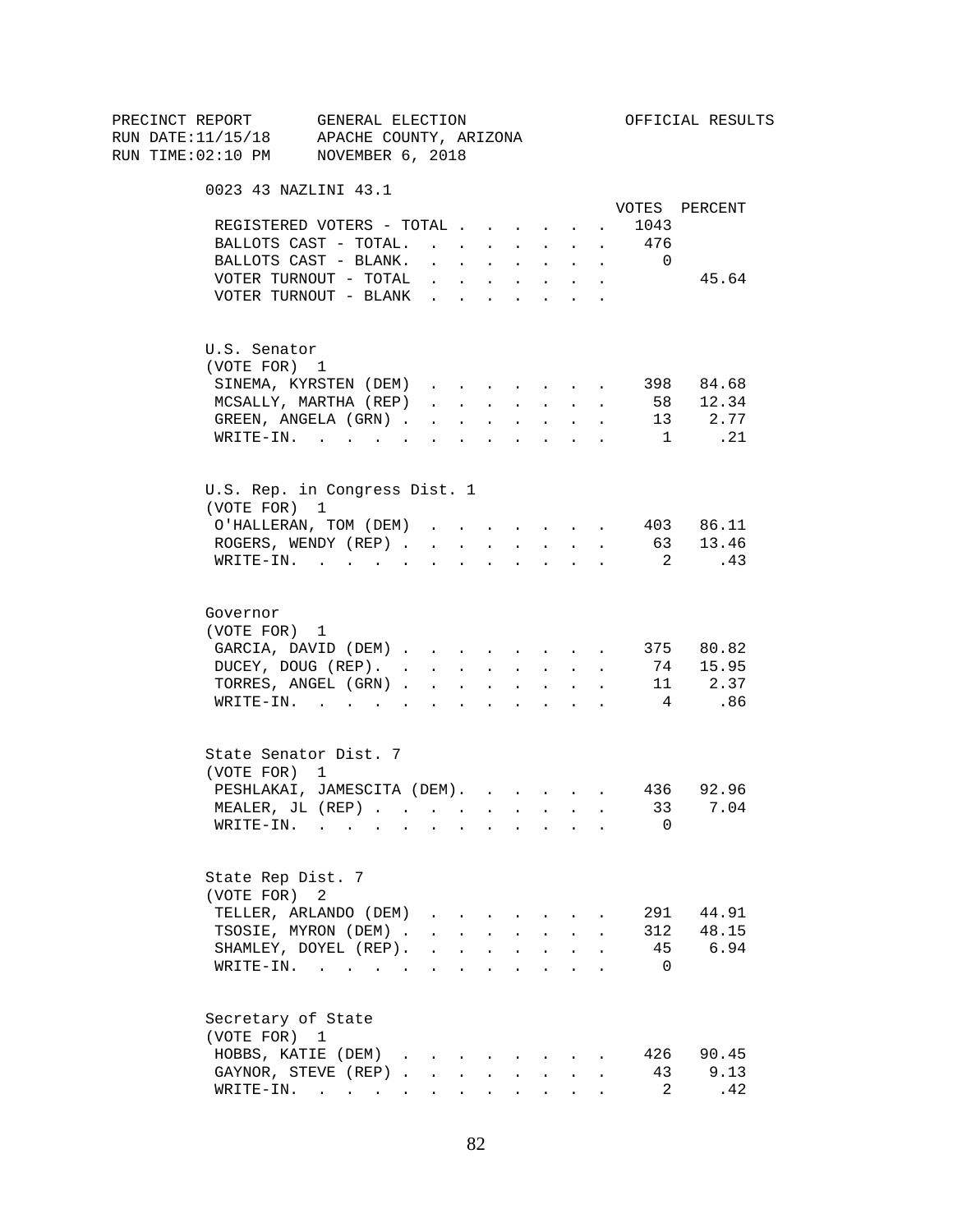| Attorney General<br>1                                                                                                                                                                                                         |
|-------------------------------------------------------------------------------------------------------------------------------------------------------------------------------------------------------------------------------|
| (VOTE FOR)<br>406 87.88                                                                                                                                                                                                       |
| CONTRERAS, JANUARY (DEM)                                                                                                                                                                                                      |
| BRNOVICH, MARK (REP).<br>55 11.90                                                                                                                                                                                             |
| .22<br>WRITE-IN.<br>$\sim$ 1                                                                                                                                                                                                  |
| State Treasurer                                                                                                                                                                                                               |
| (VOTE FOR) 1                                                                                                                                                                                                                  |
| MANOIL, MARK (DEM)<br>406 88.07<br>$\sim$<br>and the contract of the contract of<br>$\ddot{\phantom{a}}$                                                                                                                      |
| 54 11.71<br>YEE, KIMBERLY (REP)<br>$\sim$<br>$\sim$<br>$\sim$                                                                                                                                                                 |
| .22<br>$W\text{RITE}-\text{IN}.$<br>$\mathbf{1}$<br>$\mathbf{L}$<br>$\mathbf{L}$                                                                                                                                              |
|                                                                                                                                                                                                                               |
| Superintendent of Public Instruction<br>(VOTE FOR) 1                                                                                                                                                                          |
| 430 92.08                                                                                                                                                                                                                     |
| HOFFMAN, KATHY (DEM). .                                                                                                                                                                                                       |
| 35<br>7.49<br>RIGGS, FRANK (REP).<br>$\ddot{\phantom{a}}$                                                                                                                                                                     |
| WRITE-IN.<br>$\overline{2}$<br>.43                                                                                                                                                                                            |
|                                                                                                                                                                                                                               |
| State Mine Inspector<br>(VOTE FOR)<br>1                                                                                                                                                                                       |
| 422 90.75<br>PIERCE, WILLIAM "BILL" (DEM)                                                                                                                                                                                     |
| 9.03<br>42<br>HART, JOE (REP)<br><b>Allen Adams</b><br>$\sim$ $-$<br>$\mathbf{z} = \mathbf{z} + \mathbf{z}$ .<br>$\sim$ 100 $\pm$<br>$\ddot{\phantom{a}}$                                                                     |
| .22<br>$WRITE-IN.$<br>$\overline{1}$<br>$\mathbf{r}$ , $\mathbf{r}$ , $\mathbf{r}$ , $\mathbf{r}$<br>$\sim$<br>$\ddot{\phantom{a}}$<br>$\bullet$<br>$\ddot{\phantom{a}}$<br>$\mathbf{L}$                                      |
|                                                                                                                                                                                                                               |
| Corporation Commissioner                                                                                                                                                                                                      |
| (VOTE FOR)<br>2                                                                                                                                                                                                               |
| KENNEDY, SANDRA (DEM)<br>385 55.00                                                                                                                                                                                            |
| SEARS, KIANA MARIA (DEM)<br>265 37.86<br>$\cdot$ $\cdot$                                                                                                                                                                      |
| 25 3.57<br>GLASSMAN, RODNEY (REP).                                                                                                                                                                                            |
| $\sim$ $-$<br>$\mathbf{z} = \mathbf{z} + \mathbf{z}$ , where $\mathbf{z} = \mathbf{z}$<br>$\mathbf{L}^{\text{max}}$ and $\mathbf{L}^{\text{max}}$                                                                             |
| 24 3.43<br>OLSON, JUSTIN (REP). .<br>$\mathbf{r} = \mathbf{r} + \mathbf{r}$ .<br>$\sim$<br>$\mathbf{L}^{\text{max}}$<br>$\bullet$<br>$\ddot{\phantom{0}}$                                                                     |
| .14<br>$\overline{1}$<br>$\texttt{WRTTE-IN.}$<br>$\mathbf{L}^{\text{max}}$ and $\mathbf{L}^{\text{max}}$<br>$\ddot{\phantom{a}}$                                                                                              |
| Clerk of the Superior Court                                                                                                                                                                                                   |
| (VOTE FOR) 1                                                                                                                                                                                                                  |
|                                                                                                                                                                                                                               |
| HOUNSHELL, ANNELL (DEM).<br>452 98.69                                                                                                                                                                                         |
| 6 1.31<br>WRITE-IN.                                                                                                                                                                                                           |
| Justice of the Peace Dist. 4 Chinle                                                                                                                                                                                           |
|                                                                                                                                                                                                                               |
| (VOTE FOR) 1                                                                                                                                                                                                                  |
| 453 98.48<br>CLYDE, VICTOR J. (DEM).<br>$\sim$<br>$\sim$<br>$\sim$<br>$\ddot{\phantom{0}}$                                                                                                                                    |
| 1.52<br>7<br>WRITE-IN.<br>$\ddot{\phantom{a}}$                                                                                                                                                                                |
| Constable Dist. 4 Chinle                                                                                                                                                                                                      |
| (VOTE FOR)<br>1                                                                                                                                                                                                               |
| 61<br>100.00<br>WRITE-IN.                                                                                                                                                                                                     |
| . The simple structure is a structure of the structure of the structure of the structure of the structure of the structure of the structure of the structure of the structure of the structure of the structure of the struct |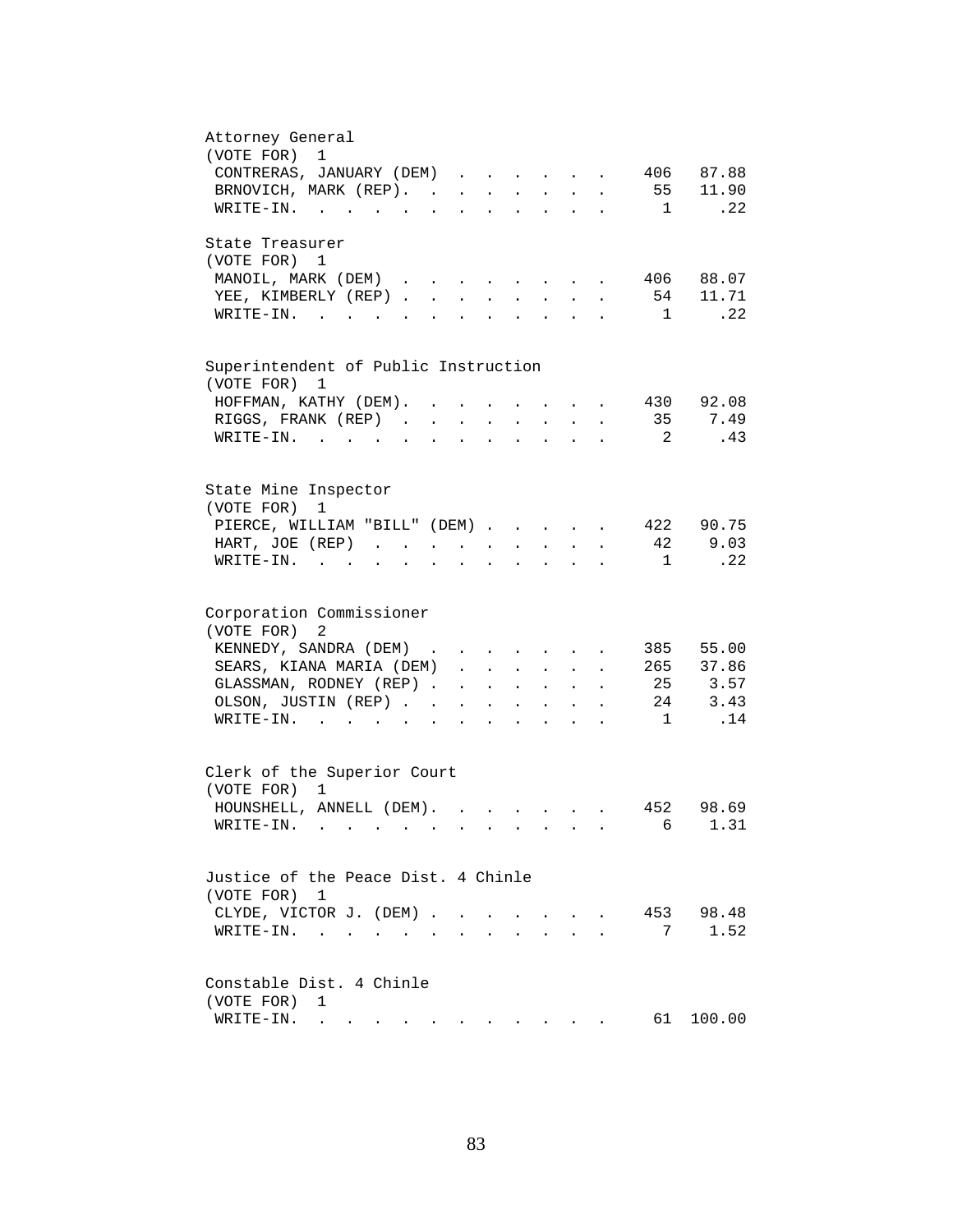| Judge of the Superior Court<br>(VOTE FOR) 1 |                                 |                                      |                      |  |                      |                      |                      |                      |                      |                                      |                      |     |           |
|---------------------------------------------|---------------------------------|--------------------------------------|----------------------|--|----------------------|----------------------|----------------------|----------------------|----------------------|--------------------------------------|----------------------|-----|-----------|
| LATHAM, MIKE                                |                                 |                                      |                      |  |                      |                      |                      |                      |                      |                                      |                      |     | 393 98.74 |
| WRITE-IN.                                   |                                 |                                      | $\sim$               |  |                      |                      |                      |                      |                      |                                      |                      | 5   | 1.26      |
| Retain Justice Supreme-Bolick               |                                 |                                      |                      |  |                      |                      |                      |                      |                      |                                      |                      |     |           |
| (VOTE FOR)                                  |                                 |                                      | $\mathbf{1}$         |  |                      |                      |                      |                      |                      |                                      |                      |     |           |
| YES                                         | $\ddot{\phantom{a}}$            |                                      |                      |  |                      |                      |                      |                      |                      |                                      |                      | 262 | 59.95     |
| NO.                                         | $\ddot{\phantom{a}}$            |                                      |                      |  |                      |                      |                      |                      |                      |                                      |                      | 175 | 40.05     |
| Retain Justice Supreme-Pelander             |                                 |                                      |                      |  |                      |                      |                      |                      |                      |                                      |                      |     |           |
| (VOTE FOR)                                  |                                 |                                      | 1                    |  |                      |                      |                      |                      |                      |                                      |                      |     |           |
| YES                                         |                                 | $\mathbf{L} = \mathbf{L} \mathbf{L}$ |                      |  |                      |                      |                      |                      |                      |                                      |                      | 253 | 59.53     |
| NO.                                         | $\cdot$ $\cdot$                 |                                      | $\ddot{\phantom{a}}$ |  | $\ddot{\phantom{a}}$ |                      | $\ddot{\phantom{a}}$ | $\ddot{\phantom{a}}$ |                      | $\mathbf{L}$ and $\mathbf{L}$        | $\ddot{\phantom{a}}$ | 172 | 40.47     |
|                                             |                                 |                                      |                      |  |                      |                      |                      |                      |                      |                                      |                      |     |           |
| APACHE COUNTY LEVY                          |                                 |                                      |                      |  |                      |                      |                      |                      |                      |                                      |                      |     |           |
| (VOTE FOR) 1<br>YES                         |                                 |                                      |                      |  |                      |                      |                      |                      |                      |                                      |                      |     | 155 33.62 |
| NO.                                         | $\mathcal{L}$ and $\mathcal{L}$ |                                      |                      |  |                      |                      |                      |                      |                      | $\sim$<br>$\mathcal{L}^{\text{max}}$ |                      | 306 | 66.38     |
|                                             |                                 |                                      |                      |  |                      |                      |                      |                      |                      |                                      |                      |     |           |
| PROPOSITION 125                             |                                 |                                      |                      |  |                      |                      |                      |                      |                      |                                      |                      |     |           |
| (VOTE FOR)                                  |                                 |                                      | $\mathbf{1}$         |  |                      |                      |                      |                      |                      |                                      |                      |     |           |
| YES                                         |                                 | $\mathbf{r}$                         |                      |  |                      |                      |                      |                      |                      |                                      |                      | 214 | 46.12     |
| NO.                                         |                                 |                                      |                      |  |                      |                      |                      |                      |                      |                                      |                      | 250 | 53.88     |
|                                             |                                 |                                      |                      |  |                      |                      |                      |                      |                      |                                      |                      |     |           |
| PROPOSITION 126                             |                                 |                                      |                      |  |                      |                      |                      |                      |                      |                                      |                      |     |           |
| (VOTE FOR)                                  |                                 |                                      | $\mathbf{1}$         |  |                      |                      |                      |                      |                      |                                      |                      |     |           |
| YES                                         | $\ddot{\phantom{a}}$            | $\sim$ $\sim$                        |                      |  |                      |                      |                      |                      |                      |                                      |                      | 165 | 35.48     |
| NO.                                         | $\cdot$ $\cdot$                 |                                      | $\ddot{\phantom{a}}$ |  | $\ddot{\phantom{0}}$ |                      |                      |                      |                      | $\mathbf{L}$ and $\mathbf{L}$        | $\ddot{\phantom{a}}$ | 300 | 64.52     |
| PROPOSITION 127                             |                                 |                                      |                      |  |                      |                      |                      |                      |                      |                                      |                      |     |           |
| (VOTE FOR) 1                                |                                 |                                      |                      |  |                      |                      |                      |                      |                      |                                      |                      |     |           |
| YES                                         | $\overline{a}$                  |                                      |                      |  |                      |                      |                      |                      |                      |                                      |                      | 128 | 28.44     |
| NO.                                         | $\ddot{\phantom{a}}$            | $\ddot{\phantom{a}}$                 |                      |  |                      | $\ddot{\phantom{a}}$ | ÷.                   | $\mathbf{r}$         | $\ddot{\phantom{a}}$ | $\sim$ $\sim$                        |                      | 322 | 71.56     |
|                                             |                                 |                                      |                      |  |                      |                      |                      |                      |                      |                                      |                      |     |           |
| PROPOSITION 305                             |                                 |                                      |                      |  |                      |                      |                      |                      |                      |                                      |                      |     |           |
| (VOTE FOR)                                  |                                 |                                      | 1                    |  |                      |                      |                      |                      |                      |                                      |                      |     |           |
| YES                                         | $\ddot{\phantom{a}}$            | $\ddot{\phantom{a}}$                 |                      |  |                      |                      |                      |                      |                      |                                      |                      | 239 | 53.83     |
| NO.                                         |                                 |                                      |                      |  |                      |                      |                      |                      |                      |                                      |                      | 205 | 46.17     |
| PROPOSITION 306                             |                                 |                                      |                      |  |                      |                      |                      |                      |                      |                                      |                      |     |           |
| (VOTE FOR)                                  |                                 |                                      | $\mathbf{1}$         |  |                      |                      |                      |                      |                      |                                      |                      |     |           |
| YES                                         | $\ddot{\phantom{a}}$            | <b>Contract Contract Contract</b>    |                      |  |                      |                      |                      |                      |                      |                                      |                      | 173 | 39.14     |
| NO.                                         | $\ddot{\phantom{0}}$            | $\ddot{\phantom{0}}$                 | $\ddot{\phantom{0}}$ |  |                      |                      |                      |                      |                      |                                      |                      | 269 | 60.86     |
|                                             |                                 |                                      |                      |  |                      |                      |                      |                      |                      |                                      |                      |     |           |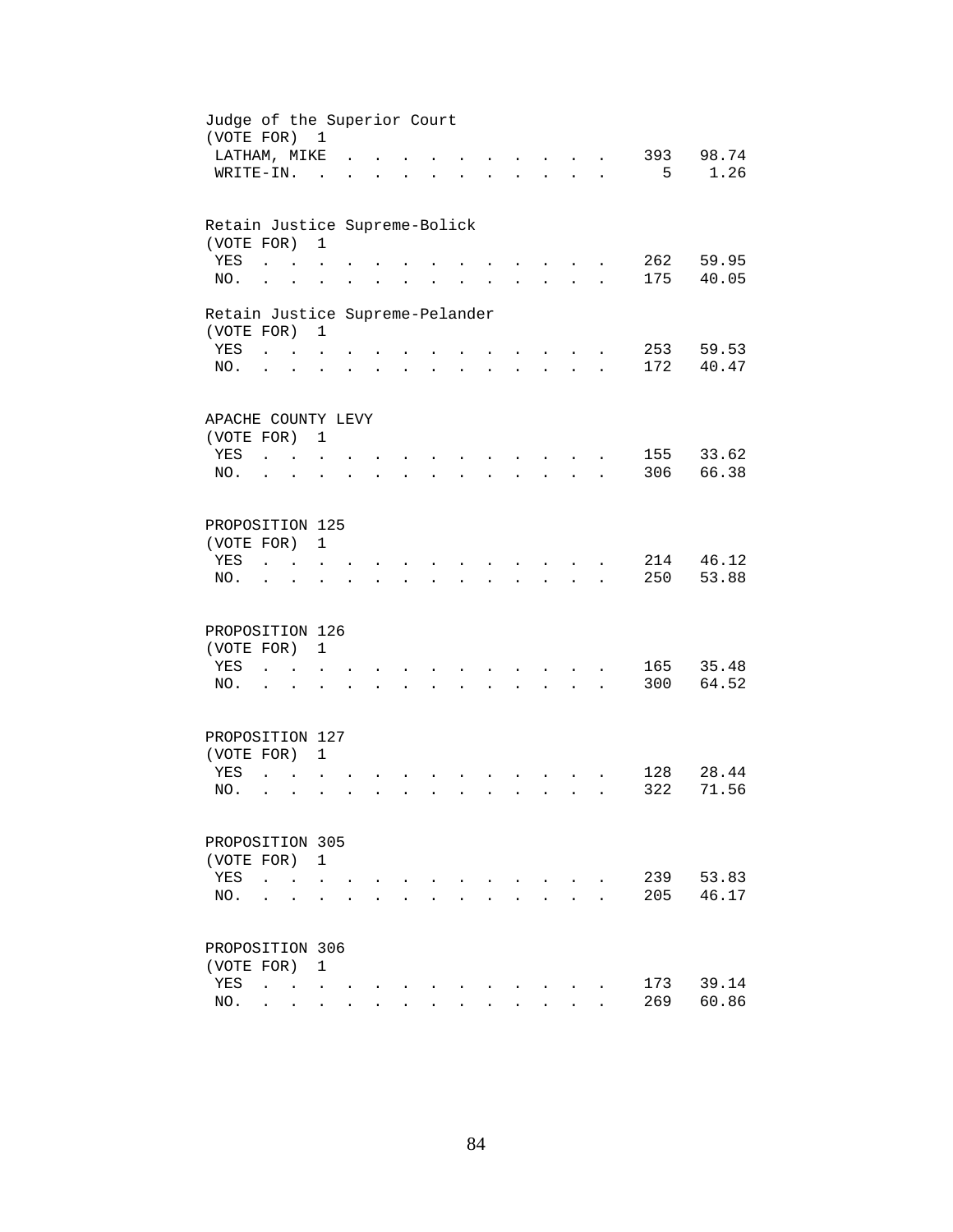| PRECINCT REPORT                          | GENERAL ELECTION                                        |                                                                                                                                                                                                                                |                      |        |                                                           |                      |                      |                | OFFICIAL RESULTS |
|------------------------------------------|---------------------------------------------------------|--------------------------------------------------------------------------------------------------------------------------------------------------------------------------------------------------------------------------------|----------------------|--------|-----------------------------------------------------------|----------------------|----------------------|----------------|------------------|
| RUN DATE:11/15/18 APACHE COUNTY, ARIZONA |                                                         |                                                                                                                                                                                                                                |                      |        |                                                           |                      |                      |                |                  |
| RUN TIME:02:10 PM NOVEMBER 6, 2018       |                                                         |                                                                                                                                                                                                                                |                      |        |                                                           |                      |                      |                |                  |
|                                          | 0024 45 NUTRIOSO 45.1-45.4                              |                                                                                                                                                                                                                                |                      |        |                                                           |                      |                      |                |                  |
|                                          |                                                         |                                                                                                                                                                                                                                |                      |        |                                                           |                      |                      |                | VOTES PERCENT    |
|                                          | REGISTERED VOTERS - TOTAL                               |                                                                                                                                                                                                                                |                      |        |                                                           |                      | $\sim$               | 319            |                  |
|                                          | BALLOTS CAST - TOTAL.                                   |                                                                                                                                                                                                                                |                      |        | $\mathbf{r}$ , $\mathbf{r}$ , $\mathbf{r}$                |                      | $\sim$               | 264            |                  |
|                                          | BALLOTS CAST - BLANK.                                   | $\mathbf{L}$ and $\mathbf{L}$                                                                                                                                                                                                  | $\sim$               |        | <b>All Cards</b>                                          | $\sim$               | $\sim$               | $\overline{0}$ |                  |
|                                          | VOTER TURNOUT - TOTAL                                   | $\mathbf{r}$ , $\mathbf{r}$ , $\mathbf{r}$ , $\mathbf{r}$ , $\mathbf{r}$                                                                                                                                                       |                      |        |                                                           |                      | $\sim$               |                | 82.76            |
|                                          | VOTER TURNOUT - BLANK                                   |                                                                                                                                                                                                                                |                      |        |                                                           |                      |                      |                |                  |
| U.S. Senator                             |                                                         |                                                                                                                                                                                                                                |                      |        |                                                           |                      |                      |                |                  |
| (VOTE FOR) 1                             |                                                         |                                                                                                                                                                                                                                |                      |        |                                                           |                      |                      |                |                  |
|                                          | SINEMA, KYRSTEN (DEM)                                   |                                                                                                                                                                                                                                |                      |        |                                                           |                      |                      |                | 78 29.89         |
|                                          | MCSALLY, MARTHA (REP)                                   | $\mathbf{r}$ and $\mathbf{r}$ and $\mathbf{r}$                                                                                                                                                                                 |                      |        | <b>All Carried Control</b>                                |                      | $\sim$               |                | 177 67.82        |
|                                          | GREEN, ANGELA (GRN).                                    |                                                                                                                                                                                                                                | <b>Service</b> State | $\sim$ | $\sim 10^{-11}$                                           | $\ddot{\phantom{0}}$ | $\ddot{\phantom{a}}$ | 6              | 2.30             |
|                                          | WRITE-IN.                                               |                                                                                                                                                                                                                                |                      |        |                                                           |                      | $\sim$               | $\Omega$       |                  |
|                                          | U.S. Rep. in Congress Dist. 1                           |                                                                                                                                                                                                                                |                      |        |                                                           |                      |                      |                |                  |
| (VOTE FOR) 1                             |                                                         |                                                                                                                                                                                                                                |                      |        |                                                           |                      |                      |                |                  |
|                                          | O'HALLERAN, TOM (DEM)                                   | and a strong control of the state of the state of the state of the state of the state of the state of the state of the state of the state of the state of the state of the state of the state of the state of the state of the |                      |        |                                                           |                      |                      |                | 87 34.12         |
|                                          | ROGERS, WENDY (REP)                                     |                                                                                                                                                                                                                                |                      |        | $\cdot$ $\cdot$ $\cdot$ $\cdot$ $\cdot$                   |                      |                      |                | 168 65.88        |
|                                          | $\texttt{WRTTE-IN.}$                                    |                                                                                                                                                                                                                                |                      |        |                                                           |                      |                      | $\Omega$       |                  |
| Governor<br>(VOTE FOR) 1                 |                                                         |                                                                                                                                                                                                                                |                      |        |                                                           |                      |                      |                |                  |
|                                          | GARCIA, DAVID (DEM)                                     |                                                                                                                                                                                                                                |                      |        |                                                           |                      |                      |                | 50 19.16         |
|                                          | DUCEY, DOUG (REP).                                      |                                                                                                                                                                                                                                |                      |        |                                                           |                      |                      |                | 205 78.54        |
|                                          | TORRES, ANGEL (GRN)                                     |                                                                                                                                                                                                                                |                      |        | $\mathbf{r}$ , $\mathbf{r}$ , $\mathbf{r}$ , $\mathbf{r}$ |                      | $\ddot{\phantom{0}}$ | 6              | 2.30             |
|                                          | WRITE-IN.                                               |                                                                                                                                                                                                                                |                      |        |                                                           |                      |                      | 0              |                  |
|                                          | State Senator Dist. 7                                   |                                                                                                                                                                                                                                |                      |        |                                                           |                      |                      |                |                  |
| (VOTE FOR) 1                             |                                                         |                                                                                                                                                                                                                                |                      |        |                                                           |                      |                      |                |                  |
|                                          | PESHLAKAI, JAMESCITA (DEM).                             |                                                                                                                                                                                                                                |                      |        |                                                           |                      |                      |                | 55 21.40         |
|                                          | MEALER, JL (REP)                                        |                                                                                                                                                                                                                                |                      |        |                                                           |                      |                      |                | 201 78.21        |
|                                          | $\texttt{WRITE-IN.}\quad .\quad .\quad .\quad .\quad .$ |                                                                                                                                                                                                                                |                      |        |                                                           |                      |                      | $\mathbf{1}$   | .39              |
| State Rep Dist. 7                        |                                                         |                                                                                                                                                                                                                                |                      |        |                                                           |                      |                      |                |                  |
| (VOTE FOR)                               | 2                                                       |                                                                                                                                                                                                                                |                      |        |                                                           |                      |                      |                |                  |
|                                          | TELLER, ARLANDO (DEM)                                   |                                                                                                                                                                                                                                |                      |        |                                                           |                      |                      | 51             | 16.45            |
|                                          | TSOSIE, MYRON (DEM).                                    | $\mathbf{r} = \mathbf{r} + \mathbf{r} + \mathbf{r} + \mathbf{r} + \mathbf{r}$                                                                                                                                                  |                      |        |                                                           |                      |                      | 52             | 16.77            |
|                                          | SHAMLEY, DOYEL (REP).                                   | $\mathbf{r}$ , $\mathbf{r}$ , $\mathbf{r}$ , $\mathbf{r}$ , $\mathbf{r}$                                                                                                                                                       |                      |        |                                                           | $\ddot{\phantom{0}}$ |                      | 205            | 66.13            |
|                                          | WRITE-IN.                                               |                                                                                                                                                                                                                                |                      |        |                                                           |                      |                      | 2              | .65              |
|                                          | Secretary of State                                      |                                                                                                                                                                                                                                |                      |        |                                                           |                      |                      |                |                  |
| (VOTE FOR) 1                             |                                                         |                                                                                                                                                                                                                                |                      |        |                                                           |                      |                      |                |                  |
|                                          | HOBBS, KATIE (DEM)                                      |                                                                                                                                                                                                                                |                      |        |                                                           |                      |                      | 67             | 25.77            |
|                                          | GAYNOR, STEVE (REP)                                     |                                                                                                                                                                                                                                |                      |        |                                                           | $\mathbf{L}$         |                      | 193            | 74.23            |
|                                          | $\texttt{WRTTE-IN.}$                                    |                                                                                                                                                                                                                                |                      |        |                                                           |                      |                      | $\Omega$       |                  |

85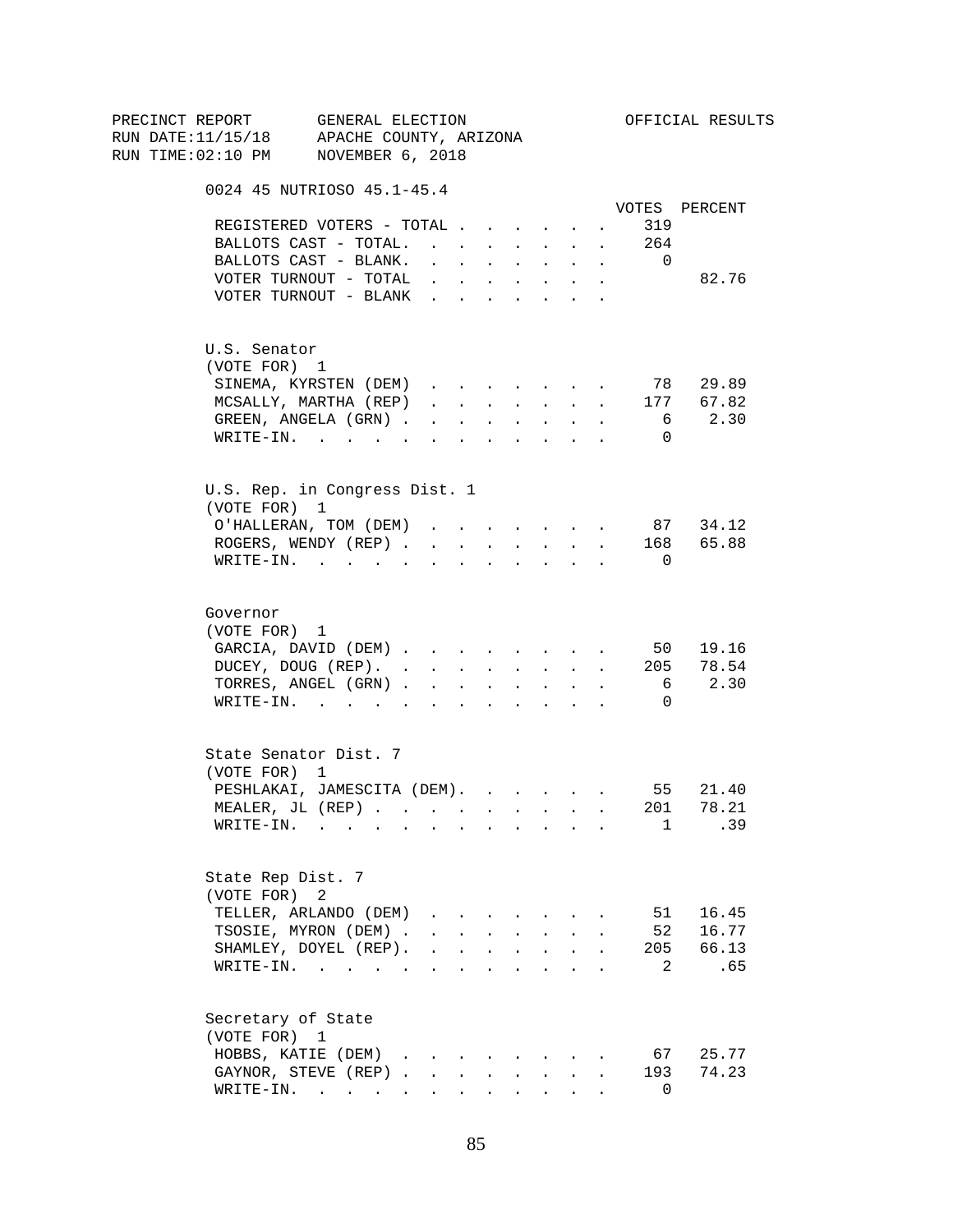| Attorney General<br>(VOTE FOR)<br>$\mathbf 1$<br>CONTRERAS, JANUARY (DEM)<br>64 24.62                                                                                                                                       |
|-----------------------------------------------------------------------------------------------------------------------------------------------------------------------------------------------------------------------------|
| BRNOVICH, MARK (REP).<br>196 75.38<br>$\texttt{WRTTE-IN.}$<br>$\Omega$<br>$\ddot{\phantom{0}}$<br>$\begin{array}{cccccccccccccc} \bullet & \bullet & \bullet & \bullet & \bullet & \bullet & \bullet & \bullet \end{array}$ |
| State Treasurer<br>(VOTE FOR) 1                                                                                                                                                                                             |
| 58<br>22.48<br>MANOIL, MARK (DEM)<br>77.52<br>YEE, KIMBERLY (REP).<br>200<br>$\mathbf{L}$<br>$\sim$<br>$\mathbf{r}$<br>$W\text{RITE}-\text{IN}$ , , , ,<br>$\Omega$                                                         |
|                                                                                                                                                                                                                             |
| Superintendent of Public Instruction<br>(VOTE FOR) 1                                                                                                                                                                        |
| 66<br>25.68<br>HOFFMAN, KATHY (DEM). .                                                                                                                                                                                      |
| 74.32<br>RIGGS, FRANK (REP)<br>191                                                                                                                                                                                          |
| WRITE-IN.<br>$\Omega$                                                                                                                                                                                                       |
| State Mine Inspector<br>(VOTE FOR)<br>1                                                                                                                                                                                     |
| PIERCE, WILLIAM "BILL" (DEM)<br>61 23.74                                                                                                                                                                                    |
| 196 76.26<br>HART, JOE (REP)<br>$\mathbf{r} = \mathbf{r} + \mathbf{r}$ .<br>$\mathbf{z} = \mathbf{z} + \mathbf{z}$ .<br>$\sim 10^{-11}$<br>$\ddot{\phantom{a}}$                                                             |
| $WRITE-IN.$<br>$\Omega$<br>$\sim$ $\sim$ $\sim$ $\sim$ $\sim$<br>$\mathbf{z} = \mathbf{z} + \mathbf{z}$ .                                                                                                                   |
| Corporation Commissioner                                                                                                                                                                                                    |
| (VOTE FOR)<br>2                                                                                                                                                                                                             |
| KENNEDY, SANDRA (DEM)<br>68<br>14.38                                                                                                                                                                                        |
| SEARS, KIANA MARIA (DEM).<br>56 11.84<br>$\mathbf{r} = \mathbf{r} \cdot \mathbf{r}$<br>$\mathbf{L}$                                                                                                                         |
| GLASSMAN, RODNEY (REP).<br>173 36.58<br>$\mathbf{L}^{\text{max}}$ , and $\mathbf{L}^{\text{max}}$<br>$\sim$ 100 $\pm$<br>$\mathcal{L}^{\text{max}}$<br>$\mathbf{L}$<br>$\ddot{\phantom{a}}$                                 |
| 176<br>37.21<br>OLSON, JUSTIN (REP). .<br>$\mathbf{z} = \mathbf{z} + \mathbf{z}$ .<br>$\mathbf{L}$<br>$\ddot{\phantom{0}}$<br>$\ddot{\phantom{a}}$                                                                          |
| WRITE-IN.<br>$\Omega$<br>$\mathbf{L} = \mathbf{L} \mathbf{L} + \mathbf{L} \mathbf{L}$                                                                                                                                       |
| Clerk of the Superior Court<br>(VOTE FOR) 1                                                                                                                                                                                 |
| HOUNSHELL, ANNELL (DEM).<br>127 92.03<br>$\mathbf{r} = \mathbf{r} \cdot \mathbf{r}$ , where $\mathbf{r} = \mathbf{r} \cdot \mathbf{r}$                                                                                      |
| 11 7.97<br>$W\text{RITE}-\text{IN}.$                                                                                                                                                                                        |
| Justice of the Peace Dist. 1 Round Valley                                                                                                                                                                                   |
| (VOTE FOR) 1<br>206<br>97.63<br>GREGORY, MARSHA (REP).                                                                                                                                                                      |
| 2.37<br>5<br>WRITE-IN.<br>$\sim$ 100 $\pm$                                                                                                                                                                                  |
| Constable Dist. 1 Round Valley                                                                                                                                                                                              |
| (VOTE FOR)<br>1                                                                                                                                                                                                             |
| CURTIS, ROGER (REP)<br>203<br>99.02<br>the contract of the contract of the contract of the contract of the contract of the contract of the contract of                                                                      |
| WRITE-IN.<br>2<br>.98                                                                                                                                                                                                       |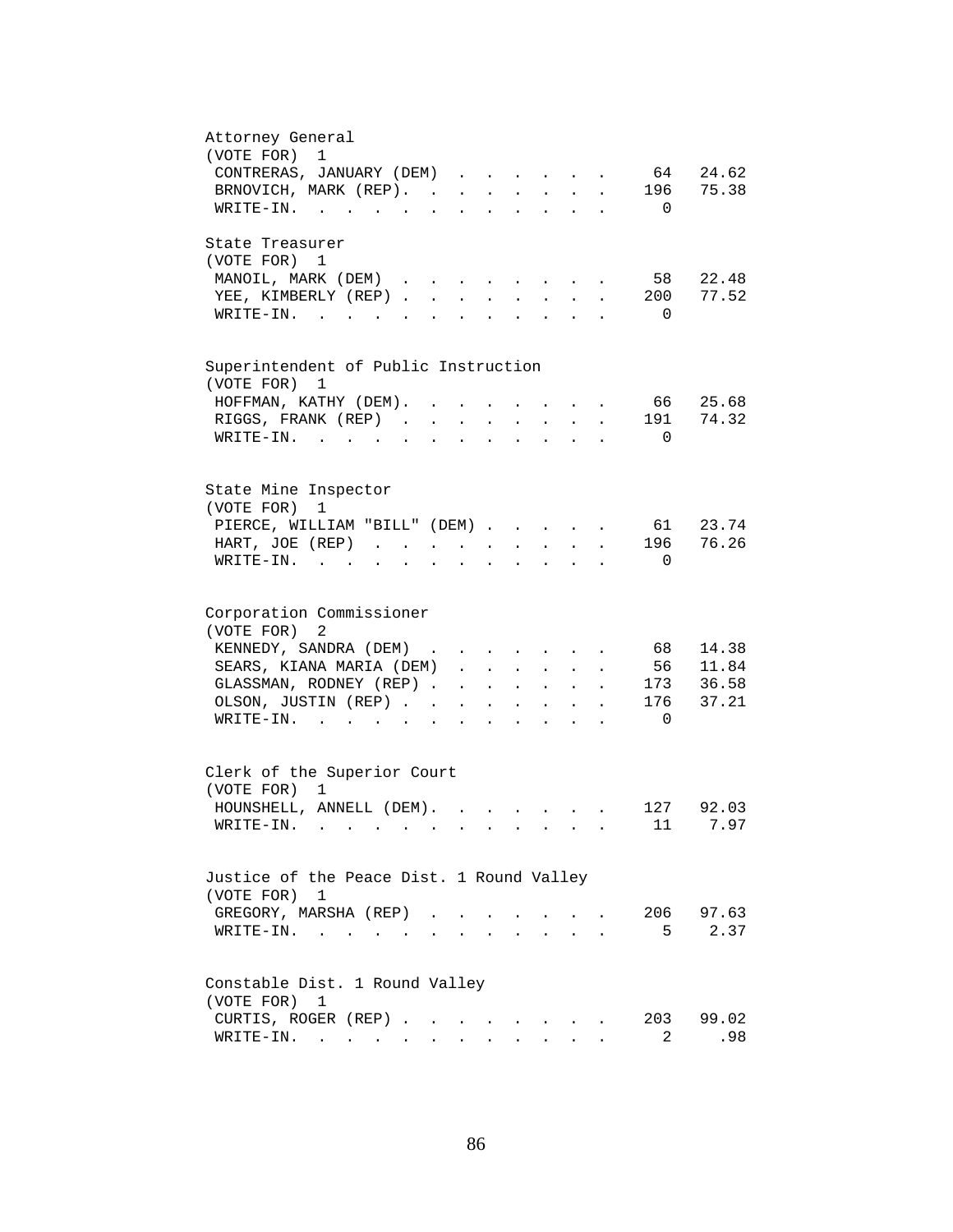| Judge of the Superior Court<br>(VOTE FOR) 1          |                                                           |                                        |                      |                                   |                |                           |                      |                      |                                                                                                                 |                           |                      |           |                |
|------------------------------------------------------|-----------------------------------------------------------|----------------------------------------|----------------------|-----------------------------------|----------------|---------------------------|----------------------|----------------------|-----------------------------------------------------------------------------------------------------------------|---------------------------|----------------------|-----------|----------------|
| LATHAM, MIKE                                         |                                                           |                                        |                      |                                   |                |                           |                      |                      |                                                                                                                 |                           |                      |           | 166 97.08      |
| WRITE-IN.                                            |                                                           |                                        | $\sim$               |                                   |                |                           |                      |                      |                                                                                                                 |                           | $\mathbf{r}$         | 5         | 2.92           |
|                                                      |                                                           |                                        |                      |                                   |                |                           |                      |                      |                                                                                                                 |                           |                      |           |                |
| Retain Justice Supreme-Bolick                        |                                                           |                                        |                      |                                   |                |                           |                      |                      |                                                                                                                 |                           |                      |           |                |
| (VOTE FOR)                                           |                                                           |                                        | $\mathbf{1}$         |                                   |                |                           |                      |                      |                                                                                                                 |                           |                      |           |                |
| YES                                                  | $\ddot{\phantom{a}}$                                      | $\sim$ $\sim$                          |                      |                                   |                |                           |                      |                      |                                                                                                                 |                           |                      |           | 147 73.50      |
| NO.                                                  | $\ddot{\phantom{a}}$                                      |                                        |                      |                                   |                |                           |                      |                      |                                                                                                                 |                           |                      | 53        | 26.50          |
| Retain Justice Supreme-Pelander                      |                                                           |                                        |                      |                                   |                |                           |                      |                      |                                                                                                                 |                           |                      |           |                |
| (VOTE FOR) 1                                         |                                                           |                                        |                      |                                   |                |                           |                      |                      |                                                                                                                 |                           |                      |           |                |
| YES                                                  |                                                           |                                        |                      |                                   |                |                           |                      |                      |                                                                                                                 |                           |                      |           | 145 75.52      |
|                                                      |                                                           |                                        |                      |                                   |                |                           | $\sim$               |                      | $\mathbf{r}$ , $\mathbf{r}$ , $\mathbf{r}$ , $\mathbf{r}$                                                       |                           |                      | 47        |                |
| NO.                                                  | $\mathbf{r}$ , $\mathbf{r}$ , $\mathbf{r}$ , $\mathbf{r}$ |                                        | $\ddot{\phantom{a}}$ | <b>Contract Contract Contract</b> | $\mathbf{L}$   |                           |                      |                      | $\mathbf{r} = \mathbf{r} \cdot \mathbf{r}$ , and $\mathbf{r} = \mathbf{r} \cdot \mathbf{r}$                     |                           |                      |           | 24.48          |
| APACHE COUNTY LEVY                                   |                                                           |                                        |                      |                                   |                |                           |                      |                      |                                                                                                                 |                           |                      |           |                |
| (VOTE FOR) 1                                         |                                                           |                                        |                      |                                   |                |                           |                      |                      |                                                                                                                 |                           |                      |           |                |
| YES                                                  | $\mathbf{r}$ . $\mathbf{r}$                               |                                        |                      |                                   |                |                           |                      |                      |                                                                                                                 |                           |                      |           | 10 3.94        |
|                                                      |                                                           |                                        |                      |                                   |                |                           |                      |                      |                                                                                                                 |                           |                      |           | 244 96.06      |
| NO.                                                  |                                                           |                                        |                      |                                   |                |                           |                      |                      |                                                                                                                 |                           |                      |           |                |
| WHITE MOUNTAIN COMMUNITIES SPECIAL HEALTH CARE DIST  |                                                           |                                        |                      |                                   |                |                           |                      |                      |                                                                                                                 |                           |                      |           |                |
| (VOTE FOR)                                           |                                                           |                                        | 1                    |                                   |                |                           |                      |                      |                                                                                                                 |                           |                      |           |                |
|                                                      |                                                           |                                        |                      |                                   |                |                           |                      |                      |                                                                                                                 |                           |                      |           | 92 35.94       |
| YES                                                  | $\ddot{\phantom{a}}$                                      | $\mathbf{r}$ . The set of $\mathbf{r}$ |                      |                                   |                |                           |                      |                      |                                                                                                                 |                           |                      |           |                |
| NO.                                                  | $\ddot{\phantom{a}}$                                      | $\bullet$                              | $\ddot{\phantom{0}}$ | $\ddot{\phantom{0}}$              | $\sim$ $\sim$  | $\mathbf{L}^{\text{max}}$ | $\ddot{\phantom{0}}$ | $\ddot{\phantom{a}}$ | $\sim 10^{-10}$                                                                                                 | $\ddot{\phantom{0}}$      |                      | 164       | 64.06          |
|                                                      |                                                           |                                        |                      |                                   |                |                           |                      |                      |                                                                                                                 |                           |                      |           |                |
|                                                      |                                                           |                                        |                      |                                   |                |                           |                      |                      |                                                                                                                 |                           |                      |           |                |
| WHITE MOUNTAIN COMMUNITIES SPECIAL HEALTH CARE DIST. |                                                           |                                        |                      |                                   |                |                           |                      |                      |                                                                                                                 |                           |                      |           |                |
| (VOTE FOR)                                           |                                                           |                                        | $\mathbf{1}$         |                                   |                |                           |                      |                      |                                                                                                                 |                           |                      |           |                |
| YES                                                  | $\mathbf{r}$ . The contract of $\mathbf{r}$               |                                        |                      |                                   |                |                           |                      |                      | $\sim$ $\sim$                                                                                                   |                           |                      | 116       |                |
| NO.                                                  | $\mathbf{L}$ $\mathbf{L}$                                 |                                        |                      |                                   |                |                           |                      |                      | the contract of the contract of the contract of the contract of the contract of the contract of the contract of |                           | $\ddot{\phantom{a}}$ | 140       | 45.31<br>54.69 |
|                                                      |                                                           |                                        |                      |                                   |                |                           |                      |                      |                                                                                                                 |                           |                      |           |                |
| PROPOSITION 125                                      |                                                           |                                        |                      |                                   |                |                           |                      |                      |                                                                                                                 |                           |                      |           |                |
| (VOTE FOR)                                           |                                                           |                                        | $\mathbf{1}$         |                                   |                |                           |                      |                      |                                                                                                                 |                           |                      |           |                |
| <b>YES</b>                                           | $\mathbf{r}$                                              |                                        |                      |                                   |                |                           |                      |                      |                                                                                                                 |                           |                      |           | 97 38.19       |
| NO.                                                  | $\ddot{\phantom{a}}$                                      |                                        |                      |                                   |                |                           |                      |                      | $\ddot{\phantom{a}}$                                                                                            |                           |                      | 157       |                |
|                                                      |                                                           |                                        |                      |                                   |                |                           |                      |                      |                                                                                                                 |                           |                      |           | 61.81          |
| PROPOSITION 126                                      |                                                           |                                        |                      |                                   |                |                           |                      |                      |                                                                                                                 |                           |                      |           |                |
| (VOTE FOR)                                           |                                                           |                                        | 1                    |                                   |                |                           |                      |                      |                                                                                                                 |                           |                      |           |                |
| YES                                                  | $\ddot{\phantom{a}}$                                      | $\sim$                                 |                      |                                   |                |                           |                      |                      |                                                                                                                 |                           |                      | 199       | 77.43          |
| NO.                                                  | $\ddot{\phantom{a}}$                                      |                                        |                      |                                   |                |                           |                      |                      |                                                                                                                 |                           |                      | 58        |                |
|                                                      |                                                           |                                        |                      |                                   |                |                           |                      |                      |                                                                                                                 |                           |                      |           | 22.57          |
| PROPOSITION 127                                      |                                                           |                                        |                      |                                   |                |                           |                      |                      |                                                                                                                 |                           |                      |           |                |
| (VOTE FOR)                                           |                                                           |                                        | $\mathbf{1}$         |                                   |                |                           |                      |                      |                                                                                                                 |                           |                      |           |                |
| YES                                                  | $\ddot{\phantom{a}}$                                      | $\mathbf{r}$ . The set of $\mathbf{r}$ |                      |                                   |                |                           |                      |                      |                                                                                                                 |                           |                      | 38        | 14.90          |
| NO.                                                  |                                                           |                                        |                      |                                   |                |                           |                      |                      |                                                                                                                 | $\mathbf{r} = \mathbf{r}$ |                      | 217       | 85.10          |
| PROPOSITION 305                                      |                                                           |                                        |                      |                                   |                |                           |                      |                      |                                                                                                                 |                           |                      |           |                |
|                                                      |                                                           |                                        | $\mathbf{1}$         |                                   |                |                           |                      |                      |                                                                                                                 |                           |                      |           |                |
| (VOTE FOR)                                           |                                                           |                                        |                      |                                   |                |                           |                      |                      |                                                                                                                 |                           |                      |           |                |
| YES<br>NO.                                           |                                                           | $\mathbf{L}$                           | $\mathbf{r}$         | $\mathbf{r}$                      | <b>Service</b> | $\ddot{\phantom{a}}$      | $\ddot{\phantom{a}}$ |                      | $\mathbf{L}$                                                                                                    | $\mathbf{r}$              |                      | 71<br>183 | 27.95<br>72.05 |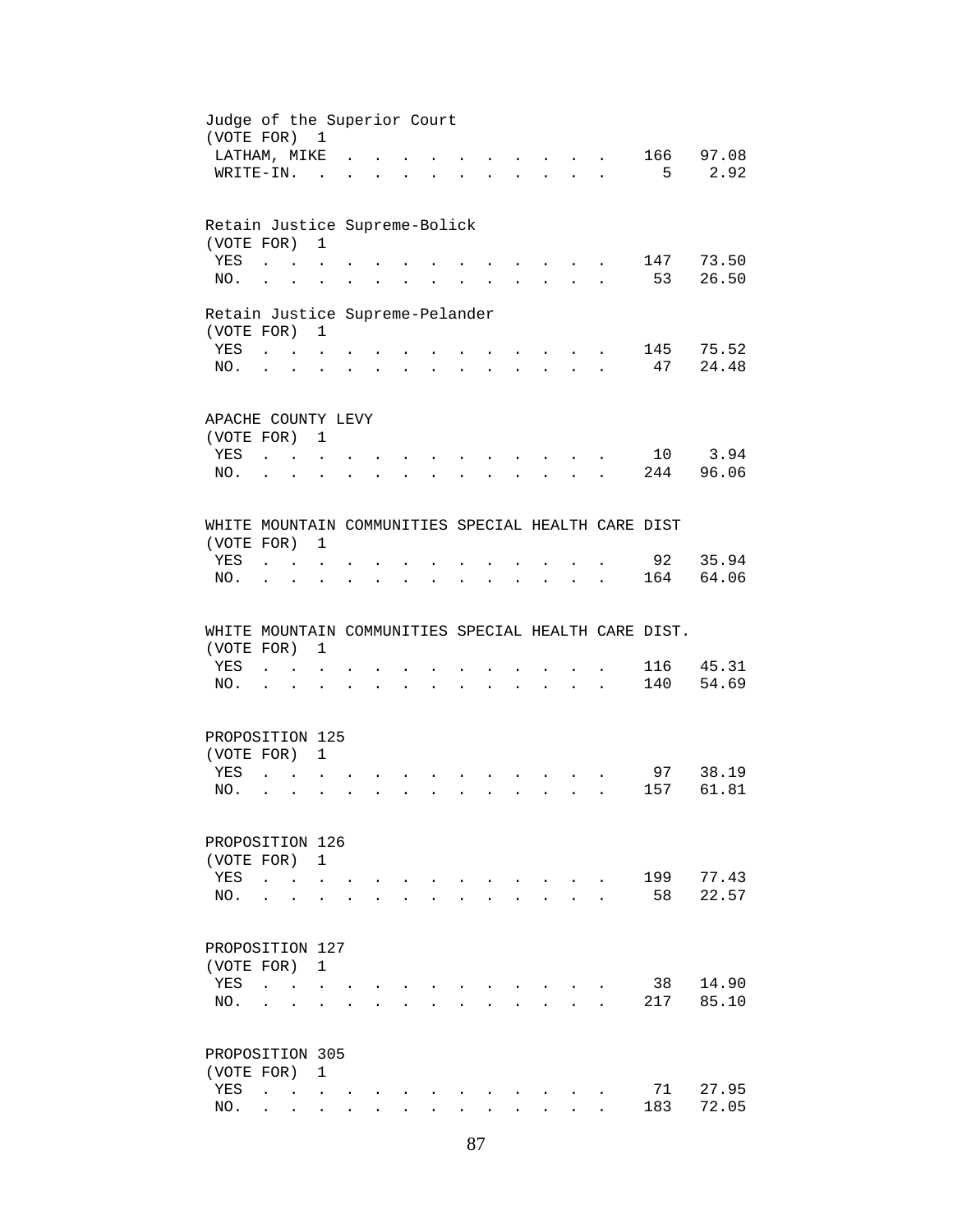## PROPOSITION 306<br>(VOTE FOR) 1

| (VOTE FOR) 1 |  |  |  |  |  |  |               |  |
|--------------|--|--|--|--|--|--|---------------|--|
|              |  |  |  |  |  |  | YES 164 64.82 |  |
|              |  |  |  |  |  |  | NO. 89 35.18  |  |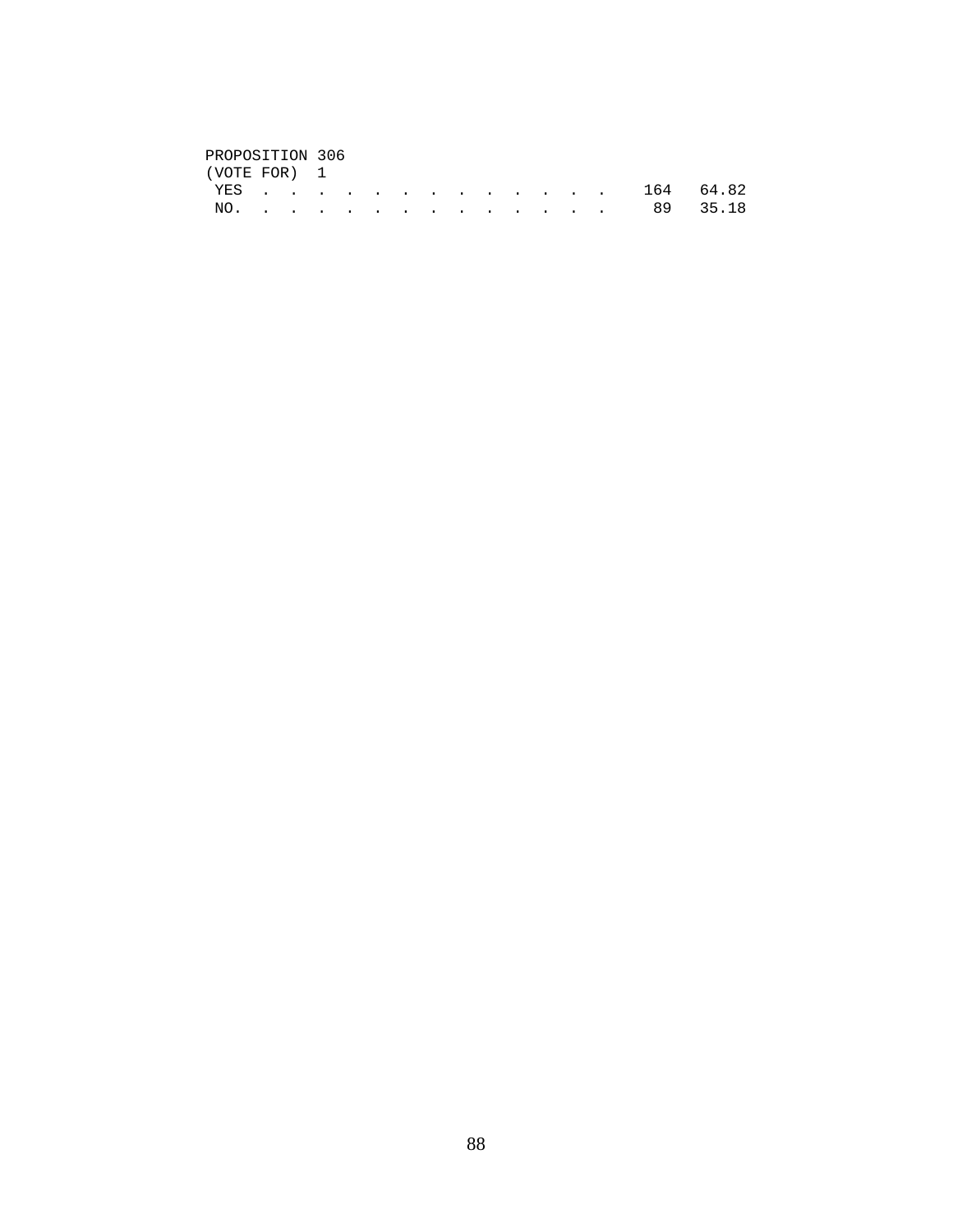| PRECINCT REPORT       | GENERAL ELECTION                                               |                                                                          |                        |        |                                                                               |                            |                      |                | OFFICIAL RESULTS    |
|-----------------------|----------------------------------------------------------------|--------------------------------------------------------------------------|------------------------|--------|-------------------------------------------------------------------------------|----------------------------|----------------------|----------------|---------------------|
|                       | RUN DATE:11/15/18 APACHE COUNTY, ARIZONA                       |                                                                          |                        |        |                                                                               |                            |                      |                |                     |
|                       | RUN TIME:02:10 PM NOVEMBER 6, 2018                             |                                                                          |                        |        |                                                                               |                            |                      |                |                     |
| 0025 46 OAK SPRINGS   |                                                                |                                                                          |                        |        |                                                                               |                            |                      |                |                     |
|                       |                                                                |                                                                          |                        |        |                                                                               |                            |                      |                | VOTES PERCENT       |
|                       | REGISTERED VOTERS - TOTAL                                      |                                                                          |                        |        |                                                                               |                            | $\sim$ $-$           | 454            |                     |
|                       | BALLOTS CAST - TOTAL.                                          |                                                                          |                        |        |                                                                               |                            |                      | 260            |                     |
|                       | BALLOTS CAST - BLANK.                                          | $\mathbf{r} = \mathbf{r} \times \mathbf{r}$                              |                        |        | <b>All Cards</b>                                                              | $\ddot{\phantom{0}}$       | $\sim$               | $\overline{0}$ |                     |
|                       | VOTER TURNOUT - TOTAL                                          | $\mathbf{r}$ , $\mathbf{r}$ , $\mathbf{r}$ , $\mathbf{r}$ , $\mathbf{r}$ |                        |        |                                                                               |                            | $\sim$               |                | 57.27               |
|                       | VOTER TURNOUT - BLANK                                          |                                                                          |                        |        |                                                                               |                            |                      |                |                     |
| U.S. Senator          |                                                                |                                                                          |                        |        |                                                                               |                            |                      |                |                     |
| (VOTE FOR) 1          |                                                                |                                                                          |                        |        |                                                                               |                            |                      |                |                     |
|                       | SINEMA, KYRSTEN (DEM)                                          |                                                                          |                        |        |                                                                               |                            |                      |                | 214 85.26           |
|                       | MCSALLY, MARTHA (REP)                                          | $\mathbf{r}$ , $\mathbf{r}$ , $\mathbf{r}$                               |                        |        |                                                                               | <b>All Carried Control</b> | $\ddot{\phantom{a}}$ | 32             | 12.75               |
|                       | GREEN, ANGELA (GRN).                                           |                                                                          | <b>Carl Carl Corp.</b> | $\sim$ | $\sim 10^{-11}$                                                               | $\ddot{\phantom{0}}$       |                      |                | 5 1.99              |
|                       | WRITE-IN.                                                      |                                                                          |                        |        |                                                                               |                            |                      | $\Omega$       |                     |
|                       | U.S. Rep. in Congress Dist. 1                                  |                                                                          |                        |        |                                                                               |                            |                      |                |                     |
| (VOTE FOR) 1          |                                                                |                                                                          |                        |        |                                                                               |                            |                      |                |                     |
|                       | O'HALLERAN, TOM (DEM) 216 85.71                                |                                                                          |                        |        |                                                                               |                            |                      |                |                     |
|                       | ROGERS, WENDY (REP)                                            |                                                                          |                        |        |                                                                               | and a strategic state      |                      |                | 35 13.89            |
|                       | $\texttt{WRTTE-IN.}$                                           |                                                                          | $\sim 10$              |        |                                                                               | $\mathbf{r} = \mathbf{r}$  |                      | $\overline{1}$ | .40                 |
|                       |                                                                |                                                                          |                        |        |                                                                               |                            |                      |                |                     |
| Governor              |                                                                |                                                                          |                        |        |                                                                               |                            |                      |                |                     |
| (VOTE FOR) 1          |                                                                |                                                                          |                        |        |                                                                               |                            |                      |                |                     |
|                       | GARCIA, DAVID (DEM) 187 75.40                                  |                                                                          |                        |        |                                                                               |                            |                      |                |                     |
|                       | DUCEY, DOUG (REP).                                             |                                                                          |                        |        |                                                                               |                            |                      |                | 52 20.97            |
|                       | TORRES, ANGEL (GRN)                                            |                                                                          |                        |        |                                                                               |                            | $\sim$ $-$           | 9              | 3.63                |
|                       | WRITE-IN.                                                      |                                                                          |                        |        |                                                                               |                            |                      | $\Omega$       |                     |
| State Senator Dist. 7 |                                                                |                                                                          |                        |        |                                                                               |                            |                      |                |                     |
| (VOTE FOR) 1          |                                                                |                                                                          |                        |        |                                                                               |                            |                      |                |                     |
|                       | PESHLAKAI, JAMESCITA (DEM). 233 92.46                          |                                                                          |                        |        |                                                                               |                            |                      |                |                     |
|                       | MEALER, JL (REP) 18 7.14                                       |                                                                          |                        |        |                                                                               |                            |                      |                |                     |
|                       | $\texttt{WRTTE-IN.}$                                           |                                                                          |                        |        |                                                                               |                            |                      |                | .40<br>$\mathbf{1}$ |
| State Rep Dist. 7     |                                                                |                                                                          |                        |        |                                                                               |                            |                      |                |                     |
| (VOTE FOR)            | 2                                                              |                                                                          |                        |        |                                                                               |                            |                      |                |                     |
|                       | TELLER, ARLANDO (DEM)                                          |                                                                          |                        |        |                                                                               |                            |                      | 131            | 38.42               |
|                       | TSOSIE, MYRON (DEM).                                           |                                                                          |                        |        | $\mathbf{r} = \mathbf{r} + \mathbf{r} + \mathbf{r} + \mathbf{r} + \mathbf{r}$ |                            |                      | 153            | 44.87               |
|                       | SHAMLEY, DOYEL (REP).                                          | $\mathbf{r}$ , $\mathbf{r}$ , $\mathbf{r}$ , $\mathbf{r}$ , $\mathbf{r}$ |                        |        |                                                                               | $\ddot{\phantom{a}}$       |                      | 57             | 16.72               |
|                       | WRITE-IN.                                                      |                                                                          |                        |        |                                                                               |                            |                      | - 0            |                     |
| Secretary of State    |                                                                |                                                                          |                        |        |                                                                               |                            |                      |                |                     |
| (VOTE FOR) 1          |                                                                |                                                                          |                        |        |                                                                               |                            |                      |                |                     |
|                       | HOBBS, KATIE (DEM)                                             |                                                                          |                        |        |                                                                               |                            |                      |                | 216 87.45           |
|                       | GAYNOR, STEVE (REP)                                            |                                                                          |                        | $\sim$ | $\sim$                                                                        | $\mathbf{L}$               |                      | 30             | 12.15               |
|                       | $\texttt{WRITE-IN.}\quad .\quad .\quad .\quad .\quad .\quad .$ |                                                                          |                        |        | $\mathbf{L} = \mathbf{L} \mathbf{L} + \mathbf{L} \mathbf{L}$                  |                            |                      | $\mathbf{1}$   | .40                 |
|                       |                                                                |                                                                          |                        |        |                                                                               |                            |                      |                |                     |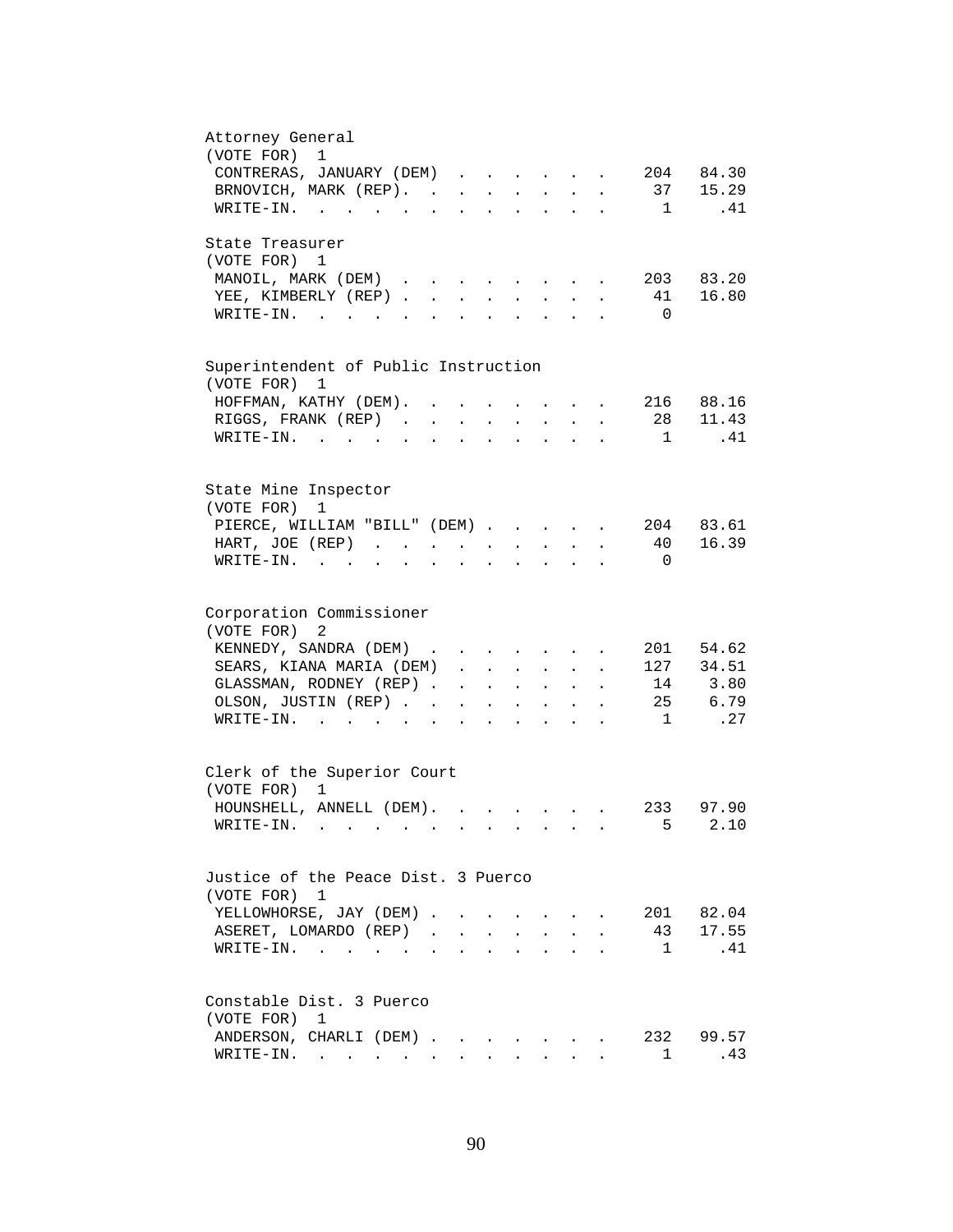| Judge of the Superior Court<br>(VOTE FOR) 1      |                                                   |                            |                           |              |               |                      |                           |                                                                  |                                                                                                                                                         |                           |                           |                         |                  |
|--------------------------------------------------|---------------------------------------------------|----------------------------|---------------------------|--------------|---------------|----------------------|---------------------------|------------------------------------------------------------------|---------------------------------------------------------------------------------------------------------------------------------------------------------|---------------------------|---------------------------|-------------------------|------------------|
| LATHAM, MIKE                                     |                                                   |                            |                           |              |               |                      | $\sim$                    | $\sim$                                                           | $\ddot{\phantom{0}}$                                                                                                                                    |                           | $\ddot{\phantom{a}}$      |                         | 193 96.50        |
| WRITE-IN.                                        |                                                   | <b>Contract</b>            |                           |              |               |                      |                           |                                                                  |                                                                                                                                                         |                           |                           | 7                       | 3.50             |
| Board Member Sanders USD #18                     |                                                   |                            |                           |              |               |                      |                           |                                                                  |                                                                                                                                                         |                           |                           |                         |                  |
| (VOTE FOR)                                       |                                                   | $\overline{\phantom{a}}$ 3 |                           |              |               |                      |                           |                                                                  |                                                                                                                                                         |                           |                           |                         |                  |
| APACHEE, MARLENE S.                              |                                                   |                            |                           |              |               |                      |                           | $\mathbf{r} = \mathbf{r} + \mathbf{r} + \mathbf{r} + \mathbf{r}$ |                                                                                                                                                         |                           | $\sim 100$                | 22                      | 24.72            |
| ASERET, LOMARDO                                  |                                                   |                            |                           |              |               |                      | $\mathbf{L}^{\text{max}}$ | $\bullet$ . $\bullet$                                            | $\sim$ $-$                                                                                                                                              |                           | $\mathbf{L} = \mathbf{L}$ | 17                      | 19.10            |
| SLIM, DAISY.                                     |                                                   |                            |                           |              |               |                      | $\ddot{\phantom{a}}$      | $\ddot{\phantom{a}}$                                             |                                                                                                                                                         |                           |                           | 18                      | 20.22            |
| WATCHMAN, ANITA                                  |                                                   |                            |                           |              | $\sim$        | $\mathbf{r}$         | $\ddot{\phantom{a}}$      | $\ddot{\phantom{a}}$                                             | $\mathbf{L}^{\text{max}}$                                                                                                                               | $\mathbf{L}^{\text{max}}$ |                           | 15                      | 16.85            |
| YAZZIE, JR., JACKIE.                             |                                                   |                            |                           |              | $\sim$        | $\sim$               | $\ddot{\phantom{a}}$      | $\ddot{\phantom{a}}$                                             | $\ddot{\phantom{0}}$                                                                                                                                    |                           |                           | 17                      | 19.10            |
| $W\text{RITE-IN.}$ , , ,                         |                                                   |                            |                           | $\sim$       |               |                      |                           | $\overline{a}$                                                   |                                                                                                                                                         |                           |                           | $\overline{0}$          |                  |
| Board Member Window Rock USD #08<br>(VOTE FOR) 3 |                                                   |                            |                           |              |               |                      |                           |                                                                  |                                                                                                                                                         |                           |                           |                         |                  |
|                                                  |                                                   |                            |                           |              |               |                      |                           |                                                                  |                                                                                                                                                         |                           |                           | 50                      | 10.16            |
| BOWMAN, MARTY                                    |                                                   |                            |                           | $\sim$       | $\sim$        |                      |                           | $\mathbf{r}$ , $\mathbf{r}$ , $\mathbf{r}$                       |                                                                                                                                                         |                           |                           |                         | 14.43            |
| FOSTER, E.R. OREE.                               |                                                   |                            |                           |              |               |                      | $\ddot{\phantom{a}}$      | $\sim$ $-$                                                       |                                                                                                                                                         |                           |                           | 71                      |                  |
| HILLIS, CARL                                     |                                                   |                            |                           |              | $\sim$        | $\ddot{\phantom{a}}$ | $\ddot{\phantom{a}}$      | $\ddot{\phantom{a}}$                                             |                                                                                                                                                         |                           |                           | 76                      | 15.45            |
| KEE-BILLISON, YVONNE.                            |                                                   |                            |                           |              | $\sim$ $\sim$ | $\sim$               | $\mathbf{L}$              | $\ddot{\phantom{a}}$                                             | $\ddot{\phantom{a}}$                                                                                                                                    |                           | $\ddot{\phantom{a}}$      | 79                      | 16.06<br>21 4.27 |
| PERRY, LANBERT.                                  |                                                   |                            |                           |              |               | $\sim$               | $\ddot{\phantom{0}}$      | $\mathbf{r}$                                                     | $\ddot{\phantom{0}}$                                                                                                                                    | $\ddot{\phantom{0}}$      | $\ddot{\phantom{a}}$      |                         |                  |
|                                                  | STEWART, JR., WILSON C                            |                            |                           |              |               |                      |                           |                                                                  | $\mathbf{r} = \mathbf{r}$                                                                                                                               | $\mathbf{L}$              | $\ddot{\phantom{0}}$      | 81                      | 16.46            |
| WAUNEKA, JACQUELYNE D.                           |                                                   |                            |                           |              |               |                      |                           |                                                                  |                                                                                                                                                         |                           |                           | 69                      | 14.02            |
| WILLIE, SPENCER                                  |                                                   |                            |                           |              |               |                      |                           |                                                                  |                                                                                                                                                         |                           |                           | 42                      | 8.54             |
| WRITE-IN.                                        |                                                   |                            |                           |              |               |                      |                           |                                                                  |                                                                                                                                                         |                           |                           | $\overline{\mathbf{3}}$ | .61              |
| Retain Justice Supreme-Bolick<br>(VOTE FOR) 1    |                                                   |                            |                           |              |               |                      |                           |                                                                  |                                                                                                                                                         |                           |                           |                         |                  |
| YES                                              |                                                   |                            |                           |              |               |                      |                           |                                                                  | $\bullet$ .<br><br><br><br><br><br><br><br><br><br><br><br><br><br><br><br><br><br><br><br><br><br><br><br><br><br><br><br><br><br><br><br><br><br><br> |                           |                           | 140                     | 61.95            |
| NO.                                              | <b>Contract Contract Contract</b><br>$\mathbf{r}$ | $\mathbf{r}$               | $\mathbf{r} = \mathbf{r}$ | $\mathbf{L}$ | $\mathbf{L}$  | $\mathbf{r}$         |                           |                                                                  | $\mathbf{r} = \mathbf{r}$                                                                                                                               | $\mathbf{L}$              |                           | 86                      | 38.05            |
|                                                  |                                                   |                            |                           |              |               |                      |                           |                                                                  |                                                                                                                                                         |                           |                           |                         |                  |
| Retain Justice Supreme-Pelander                  |                                                   |                            |                           |              |               |                      |                           |                                                                  |                                                                                                                                                         |                           |                           |                         |                  |
| (VOTE FOR) 1                                     |                                                   |                            |                           |              |               |                      |                           |                                                                  |                                                                                                                                                         |                           |                           |                         |                  |
| YES                                              |                                                   |                            |                           |              |               |                      |                           |                                                                  |                                                                                                                                                         |                           |                           |                         | 137 61.71        |
| NO.                                              |                                                   |                            |                           |              |               |                      |                           |                                                                  |                                                                                                                                                         |                           |                           | 85                      | 38.29            |
|                                                  |                                                   |                            |                           |              |               |                      |                           |                                                                  |                                                                                                                                                         |                           |                           |                         |                  |
| APACHE COUNTY LEVY                               |                                                   |                            |                           |              |               |                      |                           |                                                                  |                                                                                                                                                         |                           |                           |                         |                  |
| (VOTE FOR)                                       |                                                   | 1                          |                           |              |               |                      |                           |                                                                  |                                                                                                                                                         |                           |                           |                         |                  |
| YES                                              | $\ddot{\phantom{0}}$<br>$\sim$                    |                            |                           |              |               |                      |                           |                                                                  |                                                                                                                                                         |                           |                           | 59                      | 24.18<br>75.82   |
| NO.                                              |                                                   |                            |                           |              |               |                      |                           |                                                                  |                                                                                                                                                         |                           |                           | 185                     |                  |
| PROPOSITION 125                                  |                                                   |                            |                           |              |               |                      |                           |                                                                  |                                                                                                                                                         |                           |                           |                         |                  |
| (VOTE FOR)                                       |                                                   | 1                          |                           |              |               |                      |                           |                                                                  |                                                                                                                                                         |                           |                           |                         |                  |
| YES                                              | $\ddot{\phantom{a}}$                              |                            |                           |              |               |                      |                           |                                                                  |                                                                                                                                                         |                           |                           | 99                      | 40.91            |
| NO.                                              |                                                   |                            |                           |              |               |                      |                           |                                                                  |                                                                                                                                                         |                           |                           | 143                     | 59.09            |
|                                                  |                                                   |                            |                           |              |               |                      |                           |                                                                  |                                                                                                                                                         |                           |                           |                         |                  |
| PROPOSITION 126                                  |                                                   |                            |                           |              |               |                      |                           |                                                                  |                                                                                                                                                         |                           |                           |                         |                  |
| (VOTE FOR)                                       |                                                   | 1                          |                           |              |               |                      |                           |                                                                  |                                                                                                                                                         |                           |                           |                         |                  |
| YES                                              |                                                   |                            |                           |              |               |                      |                           |                                                                  |                                                                                                                                                         |                           |                           | 100                     | 41.32            |
| NO.                                              |                                                   |                            |                           |              |               |                      |                           |                                                                  |                                                                                                                                                         |                           |                           | 142                     | 58.68            |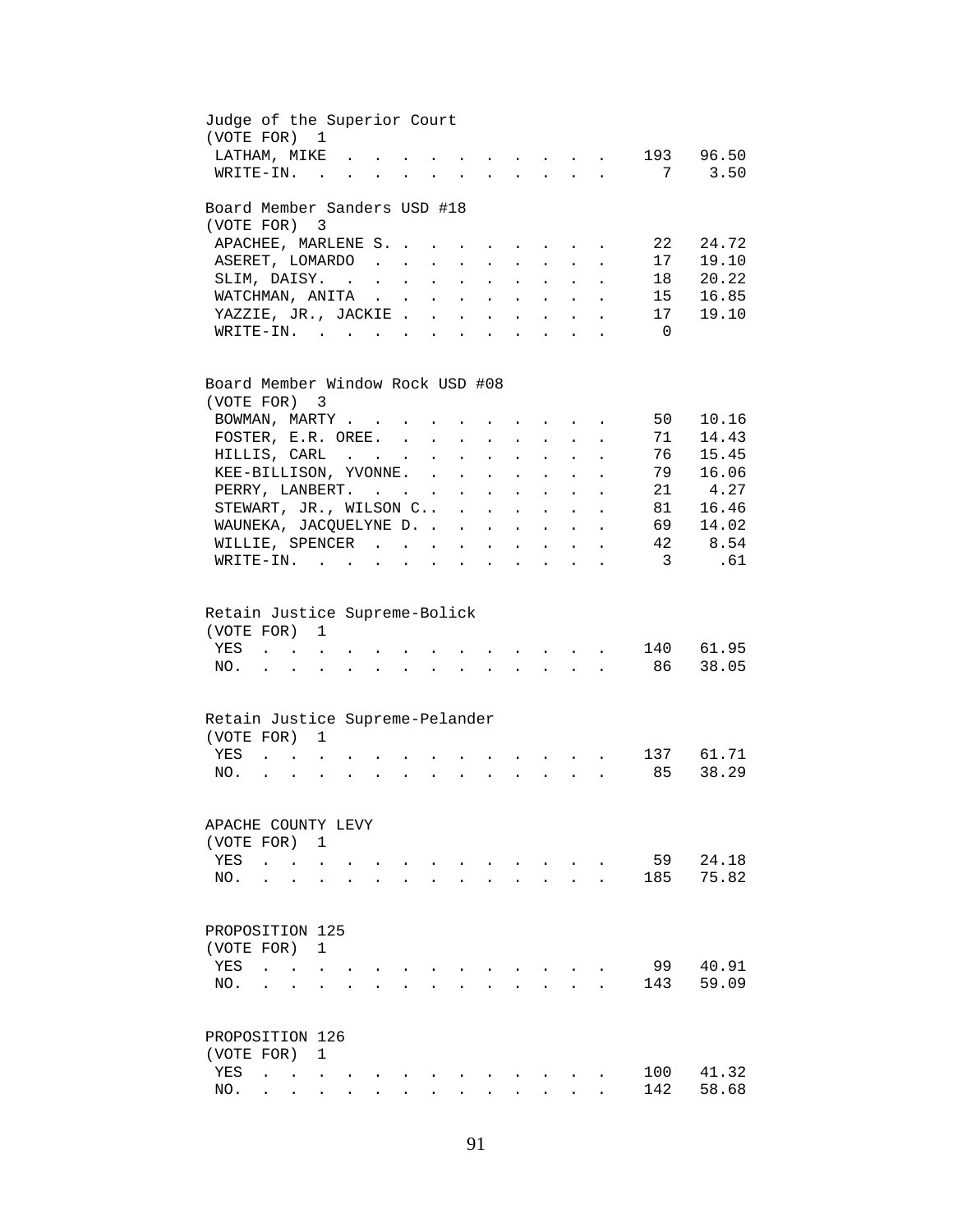| PROPOSITION 127 |  |  |   |  |  |  |  |  |  |  |  |  |  |     |       |
|-----------------|--|--|---|--|--|--|--|--|--|--|--|--|--|-----|-------|
| (VOTE FOR)      |  |  | 1 |  |  |  |  |  |  |  |  |  |  |     |       |
| YES             |  |  |   |  |  |  |  |  |  |  |  |  |  | 52  | 21.31 |
| NO.             |  |  |   |  |  |  |  |  |  |  |  |  |  | 192 | 78.69 |
| PROPOSITION 305 |  |  |   |  |  |  |  |  |  |  |  |  |  |     |       |
| (VOTE FOR)      |  |  | 1 |  |  |  |  |  |  |  |  |  |  |     |       |
| YES             |  |  |   |  |  |  |  |  |  |  |  |  |  | 133 | 55.88 |
| NO.             |  |  |   |  |  |  |  |  |  |  |  |  |  | 105 | 44.12 |
| PROPOSITION 306 |  |  |   |  |  |  |  |  |  |  |  |  |  |     |       |
|                 |  |  |   |  |  |  |  |  |  |  |  |  |  |     |       |
| (VOTE FOR)      |  |  | 1 |  |  |  |  |  |  |  |  |  |  |     |       |
| YES             |  |  |   |  |  |  |  |  |  |  |  |  |  | 100 | 42.37 |
| NO.             |  |  |   |  |  |  |  |  |  |  |  |  |  | 136 | 57.63 |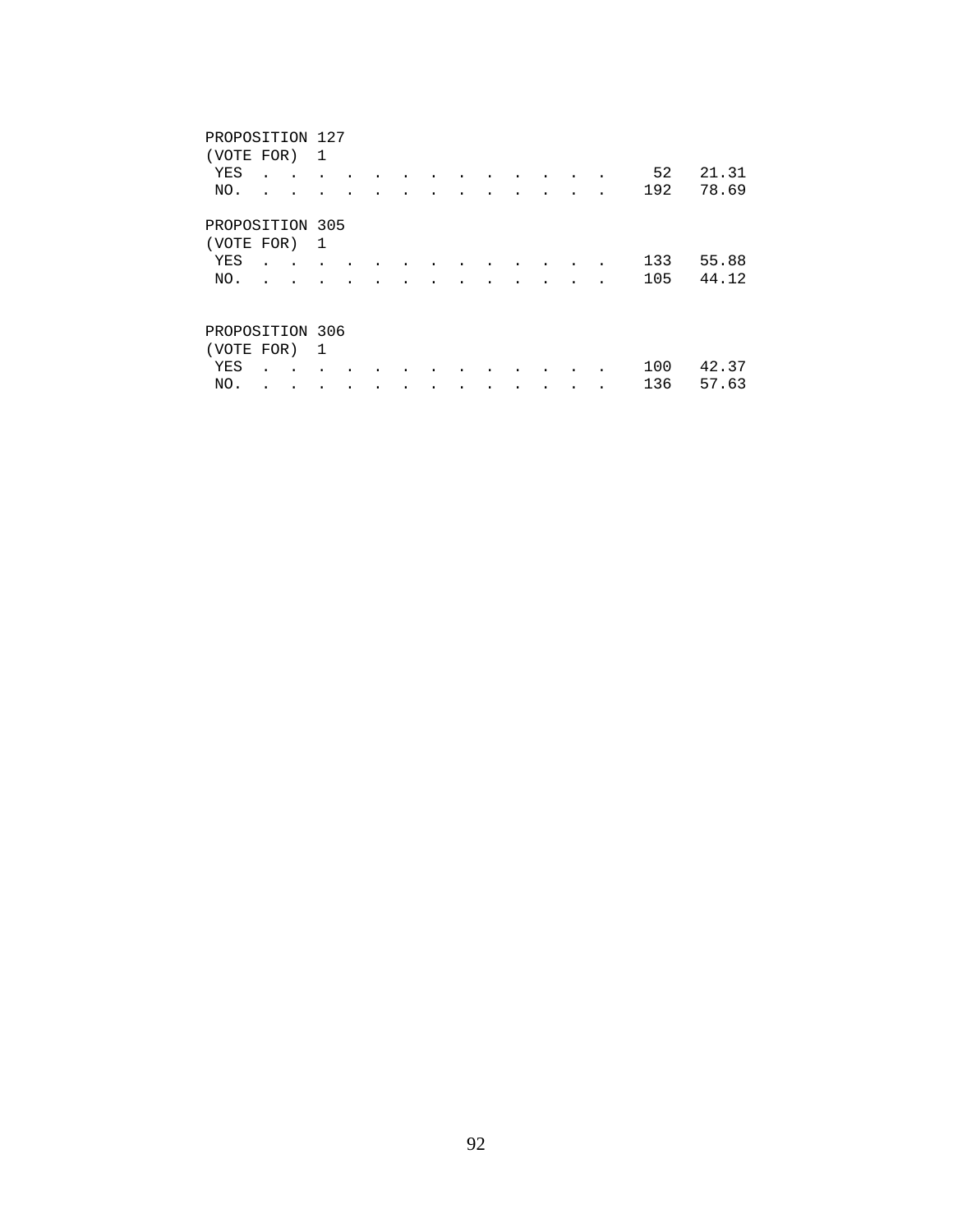| PRECINCT REPORT | GENERAL ELECTION<br>RUN DATE:11/15/18 APACHE COUNTY, ARIZONA                                                                 |                                                                                                                                                 |                      |                               |                      |                                                                                               |                       |                    | OFFICIAL RESULTS               |
|-----------------|------------------------------------------------------------------------------------------------------------------------------|-------------------------------------------------------------------------------------------------------------------------------------------------|----------------------|-------------------------------|----------------------|-----------------------------------------------------------------------------------------------|-----------------------|--------------------|--------------------------------|
|                 | RUN TIME:02:10 PM NOVEMBER 6, 2018                                                                                           |                                                                                                                                                 |                      |                               |                      |                                                                                               |                       |                    |                                |
|                 | 0026 48 PUERCO 48.1 SD18                                                                                                     |                                                                                                                                                 |                      |                               |                      |                                                                                               |                       |                    |                                |
|                 |                                                                                                                              |                                                                                                                                                 |                      |                               |                      |                                                                                               |                       |                    | VOTES PERCENT                  |
|                 | REGISTERED VOTERS - TOTAL                                                                                                    |                                                                                                                                                 |                      |                               |                      |                                                                                               |                       | 1466<br>$\sim 100$ |                                |
|                 | BALLOTS CAST - TOTAL. 758                                                                                                    |                                                                                                                                                 |                      |                               |                      |                                                                                               |                       |                    |                                |
|                 | BALLOTS CAST - BLANK.                                                                                                        | $\mathbf{u} = \mathbf{u} \times \mathbf{u}$ , and $\mathbf{u} = \mathbf{u} \times \mathbf{u}$ , and $\mathbf{u} = \mathbf{u} \times \mathbf{u}$ |                      |                               |                      |                                                                                               |                       | $\overline{0}$     |                                |
|                 | VOTER TURNOUT - TOTAL $\ldots$                                                                                               |                                                                                                                                                 |                      |                               |                      |                                                                                               | $\bullet$ . $\bullet$ |                    | 51.71                          |
|                 | VOTER TURNOUT - BLANK                                                                                                        |                                                                                                                                                 |                      |                               |                      |                                                                                               |                       |                    |                                |
|                 | U.S. Senator                                                                                                                 |                                                                                                                                                 |                      |                               |                      |                                                                                               |                       |                    |                                |
|                 | (VOTE FOR) 1                                                                                                                 |                                                                                                                                                 |                      |                               |                      |                                                                                               |                       |                    |                                |
|                 | SINEMA, KYRSTEN (DEM)                                                                                                        |                                                                                                                                                 |                      |                               |                      |                                                                                               |                       |                    | 481 65.18                      |
|                 | MCSALLY, MARTHA (REP)                                                                                                        |                                                                                                                                                 |                      |                               |                      |                                                                                               |                       |                    | 202 27.37                      |
|                 | GREEN, ANGELA (GRN)                                                                                                          |                                                                                                                                                 |                      |                               |                      |                                                                                               |                       |                    | 51 6.91                        |
|                 | WRITE-IN.                                                                                                                    |                                                                                                                                                 |                      |                               |                      |                                                                                               |                       | $4\overline{4}$    | .54                            |
|                 | U.S. Rep. in Congress Dist. 1                                                                                                |                                                                                                                                                 |                      |                               |                      |                                                                                               |                       |                    |                                |
|                 | (VOTE FOR) 1                                                                                                                 |                                                                                                                                                 |                      |                               |                      |                                                                                               |                       |                    |                                |
|                 | O'HALLERAN, TOM (DEM) 525 70.95                                                                                              |                                                                                                                                                 |                      |                               |                      |                                                                                               |                       |                    |                                |
|                 | ROGERS, WENDY (REP) 212 28.65                                                                                                |                                                                                                                                                 |                      |                               |                      |                                                                                               |                       |                    |                                |
|                 | WRITE-IN.                                                                                                                    |                                                                                                                                                 |                      |                               |                      |                                                                                               |                       |                    | $\overline{\mathbf{3}}$<br>.41 |
| Governor        |                                                                                                                              |                                                                                                                                                 |                      |                               |                      |                                                                                               |                       |                    |                                |
|                 | (VOTE FOR) 1                                                                                                                 |                                                                                                                                                 |                      |                               |                      |                                                                                               |                       |                    |                                |
|                 | GARCIA, DAVID (DEM)                                                                                                          |                                                                                                                                                 |                      |                               |                      |                                                                                               |                       |                    | 432 58.30                      |
|                 | DUCEY, DOUG (REP). 282 38.06                                                                                                 |                                                                                                                                                 |                      |                               |                      |                                                                                               |                       |                    |                                |
|                 | TORRES, ANGEL (GRN) 27 3.64                                                                                                  |                                                                                                                                                 |                      |                               |                      |                                                                                               |                       |                    |                                |
|                 | WRITE-IN.                                                                                                                    |                                                                                                                                                 |                      |                               |                      |                                                                                               |                       | $\overline{0}$     |                                |
|                 | State Senator Dist. 7                                                                                                        |                                                                                                                                                 |                      |                               |                      |                                                                                               |                       |                    |                                |
|                 | (VOTE FOR) 1                                                                                                                 |                                                                                                                                                 |                      |                               |                      |                                                                                               |                       |                    |                                |
|                 | PESHLAKAI, JAMESCITA (DEM). 563 76.08                                                                                        |                                                                                                                                                 |                      |                               |                      |                                                                                               |                       |                    |                                |
|                 | MEALER, JL (REP)                                                                                                             |                                                                                                                                                 |                      |                               |                      |                                                                                               |                       | 177                | 23.92                          |
|                 | WRITE-IN.<br>the contract of the contract of the contract of the contract of the contract of the contract of the contract of |                                                                                                                                                 |                      |                               |                      |                                                                                               |                       | 0                  |                                |
|                 | State Rep Dist. 7                                                                                                            |                                                                                                                                                 |                      |                               |                      |                                                                                               |                       |                    |                                |
|                 | (VOTE FOR) 2                                                                                                                 |                                                                                                                                                 |                      |                               |                      |                                                                                               |                       |                    |                                |
|                 | TELLER, ARLANDO (DEM)                                                                                                        | $\mathbf{r} = \mathbf{r} \cdot \mathbf{r}$                                                                                                      |                      |                               |                      |                                                                                               |                       | 258                | 27.13                          |
|                 | TSOSIE, MYRON (DEM).                                                                                                         |                                                                                                                                                 |                      | $\mathbf{L}$ and $\mathbf{L}$ | $\sim$               | $\sim$                                                                                        |                       |                    | 448 47.11                      |
|                 | SHAMLEY, DOYEL (REP).                                                                                                        |                                                                                                                                                 |                      |                               |                      | $\mathbf{r} = \mathbf{r} \cdot \mathbf{r}$ , where $\mathbf{r} = \mathbf{r} \cdot \mathbf{r}$ |                       | 243                | 25.55                          |
|                 | WRITE-IN.                                                                                                                    |                                                                                                                                                 |                      |                               | $\ddot{\phantom{a}}$ | <b>Contract Contract</b>                                                                      |                       | 2                  | $\ldots$ 21                    |
|                 | Secretary of State                                                                                                           |                                                                                                                                                 |                      |                               |                      |                                                                                               |                       |                    |                                |
|                 | (VOTE FOR) 1                                                                                                                 |                                                                                                                                                 |                      |                               |                      |                                                                                               |                       |                    |                                |
|                 | HOBBS, KATIE (DEM).                                                                                                          |                                                                                                                                                 |                      |                               |                      |                                                                                               |                       | 525                | 71.04                          |
|                 | GAYNOR, STEVE (REP).                                                                                                         | $\sim$                                                                                                                                          | $\ddot{\phantom{0}}$ |                               |                      |                                                                                               |                       | 213                | 28.82                          |
|                 | WRITE-IN.                                                                                                                    |                                                                                                                                                 |                      | $\mathbf{L}$                  |                      | $\mathbf{r} = \mathbf{r}$                                                                     |                       | $\mathbf{1}$       | .14                            |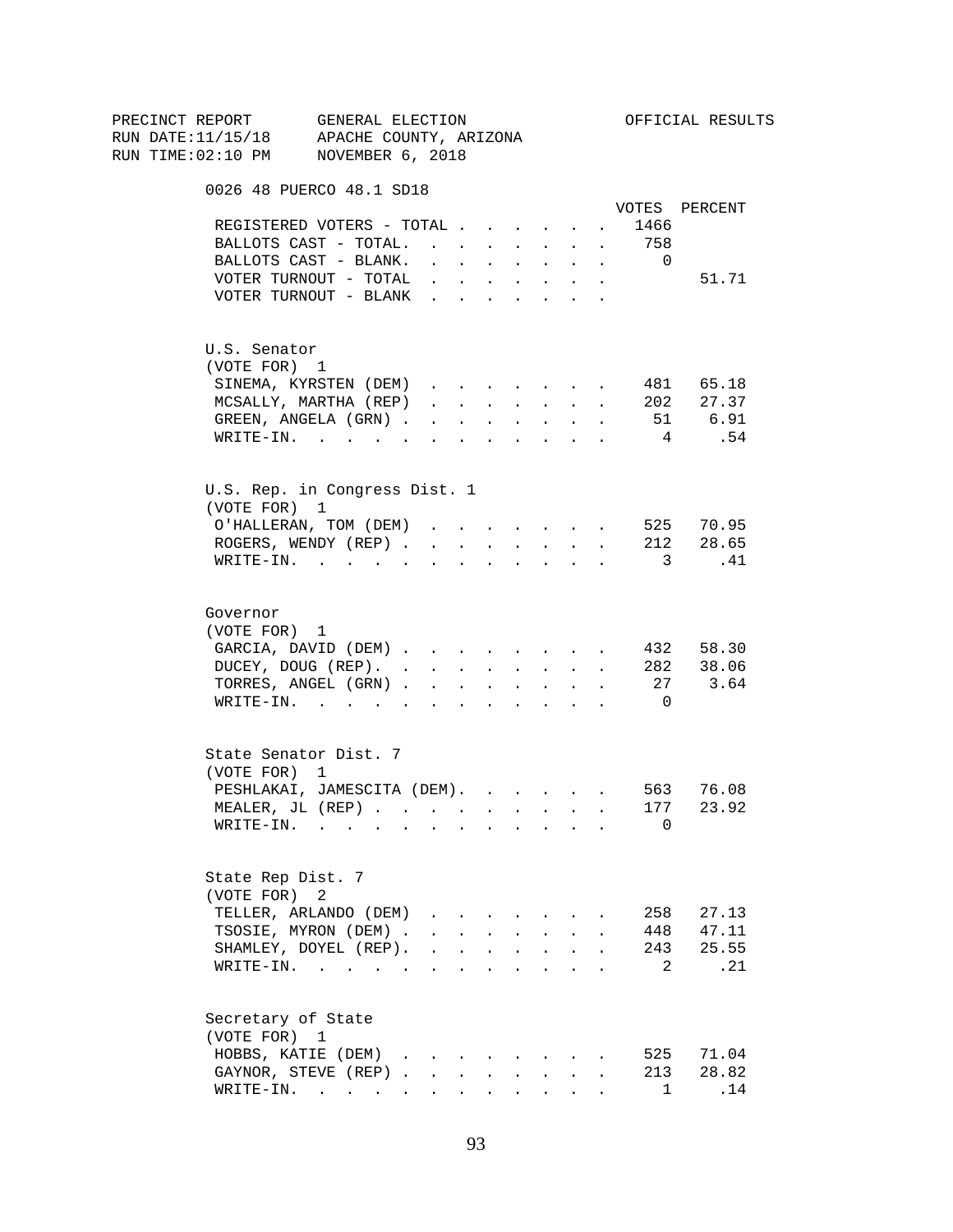| Attorney General<br>(VOTE FOR) 1                                                                                                                                                     |
|--------------------------------------------------------------------------------------------------------------------------------------------------------------------------------------|
|                                                                                                                                                                                      |
| CONTRERAS, JANUARY (DEM)<br>512 69.95<br>$\ddot{\phantom{a}}$                                                                                                                        |
| 215 29.37<br>BRNOVICH, MARK (REP).                                                                                                                                                   |
| 5 <sub>5</sub><br>.68<br>$\texttt{WRTTE-IN.}$<br>$\mathbf{r} = \mathbf{r} \cdot \mathbf{r}$ , where $\mathbf{r} = \mathbf{r} \cdot \mathbf{r}$                                       |
| State Treasurer                                                                                                                                                                      |
| (VOTE FOR) 1                                                                                                                                                                         |
| MANOIL, MARK (DEM)<br>511 69.71<br>$\cdot$ $\cdot$ $\cdot$ $\cdot$ $\cdot$ $\cdot$                                                                                                   |
| 220 30.01<br>YEE, KIMBERLY (REP).<br>$\sim$<br>$\mathbf{L}$                                                                                                                          |
| $\overline{\phantom{a}}^2$<br>.27<br>$W\text{RITE-IN.}$<br>$\sim$                                                                                                                    |
|                                                                                                                                                                                      |
| Superintendent of Public Instruction<br>(VOTE FOR) 1                                                                                                                                 |
| 530 71.82                                                                                                                                                                            |
| HOFFMAN, KATHY (DEM). .<br>$\ddot{\phantom{a}}$<br>$\sim$                                                                                                                            |
| RIGGS, FRANK (REP)<br>206 27.91<br>$\ddot{\phantom{a}}$<br>$\mathbf{L}^{\text{max}}$                                                                                                 |
| .27<br>2<br>WRITE-IN.<br>$\sim$ $\sim$                                                                                                                                               |
|                                                                                                                                                                                      |
| State Mine Inspector                                                                                                                                                                 |
| (VOTE FOR)<br>1                                                                                                                                                                      |
| PIERCE, WILLIAM "BILL" (DEM)<br>518<br>70.67                                                                                                                                         |
| 214 29.20<br>HART, JOE (REP)                                                                                                                                                         |
| .14<br>$WRITE-IN.$<br>$\mathbf{1}$<br>$\mathbf{L} = \mathbf{L} \mathbf{L} + \mathbf{L} \mathbf{L} + \mathbf{L} \mathbf{L}$<br>$\sim$<br>$\ddot{\phantom{a}}$<br>$\ddot{\phantom{0}}$ |
| Corporation Commissioner                                                                                                                                                             |
| (VOTE FOR) 2                                                                                                                                                                         |
| 41.90<br>463                                                                                                                                                                         |
| KENNEDY, SANDRA (DEM)<br>and the contract of the contract of the contract of the contract of the contract of                                                                         |
| 330 29.86<br>SEARS, KIANA MARIA (DEM)<br>$\ddot{\phantom{0}}$                                                                                                                        |
| GLASSMAN, RODNEY (REP)<br>156<br>14.12<br>$\mathbf{r} = \mathbf{r} \cdot \mathbf{r}$<br>$\bullet$ .<br><br><br><br><br><br><br><br><br><br><br><br><br>$\ddot{\phantom{a}}$          |
| 154 13.94<br>OLSON, JUSTIN (REP)<br><b>Contract Contract</b><br>$\mathbf{L}^{\text{max}}$<br>$\ddot{\phantom{a}}$                                                                    |
| .18<br>$\overline{2}$<br>WRITE-IN.<br>$\cdot$ $\cdot$ $\cdot$ $\cdot$                                                                                                                |
| Clerk of the Superior Court                                                                                                                                                          |
| (VOTE FOR) 1                                                                                                                                                                         |
| HOUNSHELL, ANNELL (DEM).<br>623<br>95.55<br>$\ddot{\phantom{a}}$                                                                                                                     |
| 29<br>4.45<br>$W\text{RITE-IN.}$                                                                                                                                                     |
|                                                                                                                                                                                      |
| Justice of the Peace Dist. 3 Puerco                                                                                                                                                  |
| (VOTE FOR) 1                                                                                                                                                                         |
| 524 70.24<br>YELLOWHORSE, JAY (DEM)                                                                                                                                                  |
| 219 29.36<br>ASERET, LOMARDO (REP).<br>$\sim$                                                                                                                                        |
| .40<br>3<br>WRITE-IN.<br>$\sim$ $\sim$                                                                                                                                               |
|                                                                                                                                                                                      |
| Constable Dist. 3 Puerco                                                                                                                                                             |
| (VOTE FOR)<br>1                                                                                                                                                                      |
| 624<br>96.00<br>ANDERSON, CHARLI (DEM)                                                                                                                                               |
| 26<br>4.00<br>WRITE-IN.                                                                                                                                                              |
|                                                                                                                                                                                      |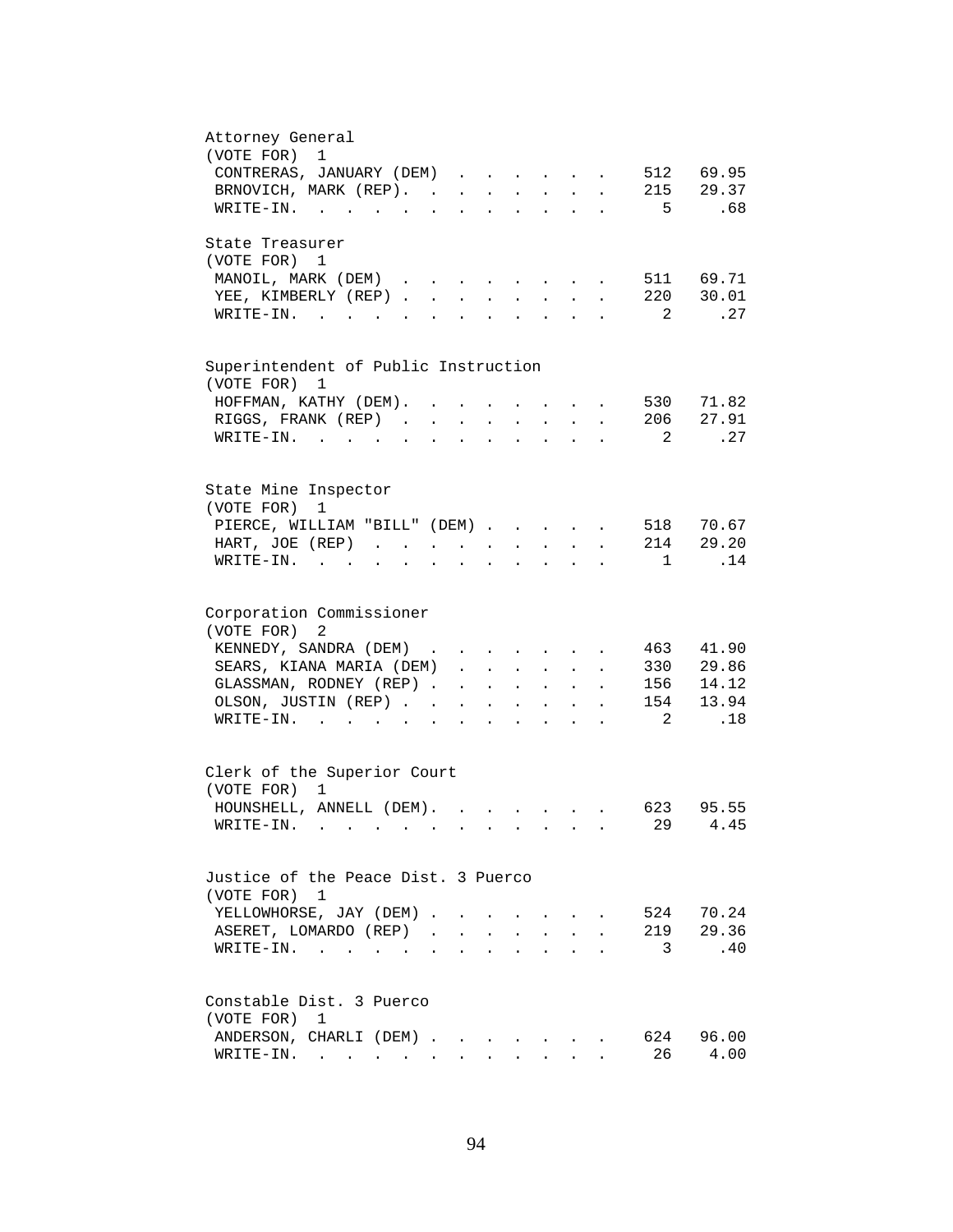| Judge of the Superior Court<br>(VOTE FOR) 1 |                                                |                               |                |                                                                                                                                                                   |                 |                           |                                      |                      |                                                           |                                            |                      |                      |     |       |
|---------------------------------------------|------------------------------------------------|-------------------------------|----------------|-------------------------------------------------------------------------------------------------------------------------------------------------------------------|-----------------|---------------------------|--------------------------------------|----------------------|-----------------------------------------------------------|--------------------------------------------|----------------------|----------------------|-----|-------|
| LATHAM, MIKE                                |                                                |                               |                |                                                                                                                                                                   |                 |                           |                                      |                      | $\mathbf{r}$ , $\mathbf{r}$ , $\mathbf{r}$                |                                            |                      |                      | 584 | 96.53 |
| WRITE-IN.                                   |                                                |                               | $\sim$ $\sim$  |                                                                                                                                                                   |                 |                           | $\mathbf{L} = \mathbf{L} \mathbf{L}$ |                      | $\mathbf{r}$ , $\mathbf{r}$ , $\mathbf{r}$ , $\mathbf{r}$ |                                            |                      |                      | 21  | 3.47  |
| Board Member Sanders USD #18                |                                                |                               |                |                                                                                                                                                                   |                 |                           |                                      |                      |                                                           |                                            |                      |                      |     |       |
| (VOTE FOR) 3                                |                                                |                               |                |                                                                                                                                                                   |                 |                           |                                      |                      |                                                           |                                            |                      |                      |     |       |
| APACHEE, MARLENE S. .                       |                                                |                               |                |                                                                                                                                                                   |                 |                           |                                      |                      | $\sim$ $\sim$                                             |                                            |                      |                      | 356 | 21.76 |
| ASERET, LOMARDO                             |                                                |                               |                | $\sim$ $\sim$ $\sim$ $\sim$                                                                                                                                       |                 | $\mathbf{L}^{\text{max}}$ | $\ddot{\phantom{a}}$                 |                      | $\ddot{\phantom{a}}$                                      |                                            |                      |                      | 293 | 17.91 |
| SLIM, DAISY.                                |                                                |                               |                |                                                                                                                                                                   | $\sim$ $\sim$   | $\ddot{\phantom{a}}$      | $\mathcal{L}^{\text{max}}$           | $\mathbf{r}$         | $\ddot{\phantom{a}}$                                      | $\mathbf{L}^{\text{max}}$                  | $\ddot{\phantom{0}}$ |                      | 346 | 21.15 |
| WATCHMAN, ANITA                             |                                                |                               |                | $\sim 10^{-1}$ and $\sim 10^{-1}$                                                                                                                                 |                 | $\sim$                    | $\mathbf{L}$                         | $\mathbf{r}$         | $\sim$                                                    | $\sim$                                     | $\ddot{\phantom{a}}$ |                      | 372 | 22.74 |
| YAZZIE, JR., JACKIE                         |                                                |                               |                |                                                                                                                                                                   |                 |                           |                                      |                      | $\mathbf{r} = \mathbf{r} + \mathbf{r}$                    |                                            | $\mathbf{r}$         | $\ddot{\phantom{a}}$ | 256 | 15.65 |
| $\texttt{WRTTE-IN.}$                        |                                                |                               |                |                                                                                                                                                                   |                 |                           |                                      |                      | $\mathbf{r}$ , $\mathbf{r}$ , $\mathbf{r}$ , $\mathbf{r}$ |                                            |                      | $\mathbf{r}$         | 13  | .79   |
| Retain Justice Supreme-Bolick               |                                                |                               |                |                                                                                                                                                                   |                 |                           |                                      |                      |                                                           |                                            |                      |                      |     |       |
| (VOTE FOR) 1                                |                                                |                               |                |                                                                                                                                                                   |                 |                           |                                      |                      |                                                           |                                            |                      |                      |     |       |
| YES                                         | $\mathbf{r}$ . The set of $\mathbf{r}$         |                               |                |                                                                                                                                                                   |                 |                           |                                      |                      |                                                           |                                            |                      |                      | 387 | 55.92 |
| NO.                                         |                                                |                               |                |                                                                                                                                                                   |                 |                           |                                      |                      |                                                           |                                            |                      |                      | 305 | 44.08 |
| Retain Justice Supreme-Pelander             |                                                |                               | $\mathbf{1}$   |                                                                                                                                                                   |                 |                           |                                      |                      |                                                           |                                            |                      |                      |     |       |
| (VOTE FOR)<br>YES                           |                                                |                               |                |                                                                                                                                                                   |                 |                           |                                      |                      |                                                           |                                            |                      |                      | 397 | 57.12 |
|                                             | $\mathbf{L}$ and $\mathbf{L}$ and $\mathbf{L}$ |                               |                |                                                                                                                                                                   |                 |                           |                                      |                      |                                                           |                                            |                      |                      | 298 | 42.88 |
| NO.                                         |                                                | $\mathbf{r}$ and $\mathbf{r}$ |                | $\mathbf{1}$ $\mathbf{1}$ $\mathbf{1}$ $\mathbf{1}$ $\mathbf{1}$ $\mathbf{1}$ $\mathbf{1}$                                                                        |                 | $\bullet$ .               | $\ddot{\phantom{0}}$                 | $\ddot{\phantom{a}}$ |                                                           | $\mathbf{r} = \mathbf{r} \cdot \mathbf{r}$ |                      |                      |     |       |
| APACHE COUNTY LEVY                          |                                                |                               |                |                                                                                                                                                                   |                 |                           |                                      |                      |                                                           |                                            |                      |                      |     |       |
| (VOTE FOR) 1                                |                                                |                               |                |                                                                                                                                                                   |                 |                           |                                      |                      |                                                           |                                            |                      |                      |     |       |
| YES                                         | $\mathbf{r}$ , $\mathbf{r}$ , $\mathbf{r}$     |                               |                |                                                                                                                                                                   | $\sim 10^{-11}$ | $\ddot{\phantom{a}}$      | $\sim$ $\sim$                        |                      | $\mathbf{r}$ , $\mathbf{r}$ , $\mathbf{r}$                |                                            |                      |                      | 163 | 22.21 |
| NO.                                         |                                                | $\sim$ 100 $\mu$              | $\overline{a}$ | $\mathbf{r} = \mathbf{r} - \mathbf{r}$ , $\mathbf{r} = \mathbf{r} - \mathbf{r}$ , $\mathbf{r} = \mathbf{r} - \mathbf{r}$ , $\mathbf{r} = \mathbf{r} - \mathbf{r}$ |                 |                           |                                      |                      |                                                           |                                            |                      |                      | 571 | 77.79 |
|                                             |                                                |                               |                |                                                                                                                                                                   |                 |                           |                                      |                      |                                                           |                                            |                      |                      |     |       |
| PROPOSITION 125                             |                                                |                               |                |                                                                                                                                                                   |                 |                           |                                      |                      |                                                           |                                            |                      |                      |     |       |
| (VOTE FOR) 1                                |                                                |                               |                |                                                                                                                                                                   |                 |                           |                                      |                      |                                                           |                                            |                      |                      |     |       |
| YES                                         | $\overline{a}$                                 |                               |                |                                                                                                                                                                   |                 |                           |                                      |                      |                                                           |                                            |                      |                      | 319 | 43.58 |
| NO.                                         | $\ddot{\phantom{0}}$                           |                               |                |                                                                                                                                                                   |                 |                           |                                      |                      |                                                           |                                            |                      |                      | 413 | 56.42 |
|                                             |                                                |                               |                |                                                                                                                                                                   |                 |                           |                                      |                      |                                                           |                                            |                      |                      |     |       |
| PROPOSITION 126                             |                                                |                               |                |                                                                                                                                                                   |                 |                           |                                      |                      |                                                           |                                            |                      |                      |     |       |
| (VOTE FOR) 1                                |                                                |                               |                |                                                                                                                                                                   |                 |                           |                                      |                      |                                                           |                                            |                      |                      |     |       |
| YES                                         | $\ddot{\phantom{a}}$                           |                               |                |                                                                                                                                                                   |                 |                           |                                      |                      |                                                           |                                            |                      |                      | 349 | 47.48 |
| NO.                                         |                                                |                               |                |                                                                                                                                                                   |                 |                           |                                      |                      |                                                           | $\ddot{\phantom{a}}$                       | $\ddot{\phantom{a}}$ |                      | 386 | 52.52 |
| PROPOSITION 127                             |                                                |                               |                |                                                                                                                                                                   |                 |                           |                                      |                      |                                                           |                                            |                      |                      |     |       |
| (VOTE FOR) 1                                |                                                |                               |                |                                                                                                                                                                   |                 |                           |                                      |                      |                                                           |                                            |                      |                      |     |       |
| YES                                         | $\sim$                                         | $\sim$ $\sim$ $\sim$          |                |                                                                                                                                                                   |                 |                           |                                      |                      |                                                           |                                            |                      |                      | 159 | 22.21 |
| NO.                                         |                                                |                               |                |                                                                                                                                                                   |                 |                           |                                      |                      |                                                           |                                            |                      |                      | 557 | 77.79 |
|                                             |                                                |                               |                |                                                                                                                                                                   |                 |                           |                                      |                      |                                                           |                                            |                      |                      |     |       |
| PROPOSITION 305                             |                                                |                               |                |                                                                                                                                                                   |                 |                           |                                      |                      |                                                           |                                            |                      |                      |     |       |
| (VOTE FOR)                                  |                                                |                               | 1              |                                                                                                                                                                   |                 |                           |                                      |                      |                                                           |                                            |                      |                      |     |       |
| YES                                         |                                                |                               |                |                                                                                                                                                                   |                 |                           |                                      |                      |                                                           |                                            |                      |                      | 370 | 52.56 |
| NO.                                         |                                                |                               |                |                                                                                                                                                                   |                 |                           |                                      |                      |                                                           |                                            |                      |                      | 334 | 47.44 |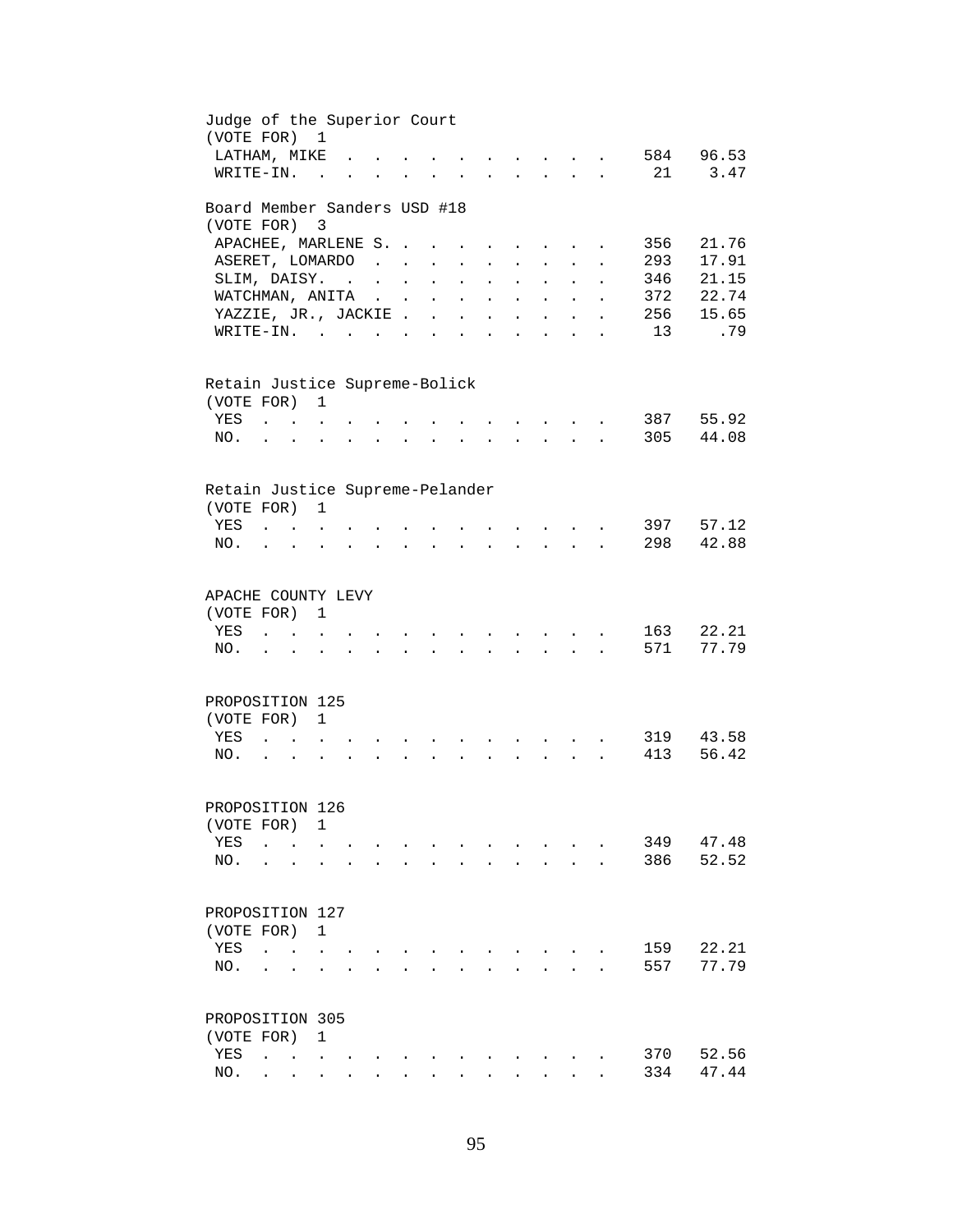## PROPOSITION 306<br>(VOTE FOR) 1

| (VOTE FOR) 1 |  |  |  |  |  |  |  |               |  |
|--------------|--|--|--|--|--|--|--|---------------|--|
|              |  |  |  |  |  |  |  | YES 323 45.69 |  |
|              |  |  |  |  |  |  |  | NO. 384 54.31 |  |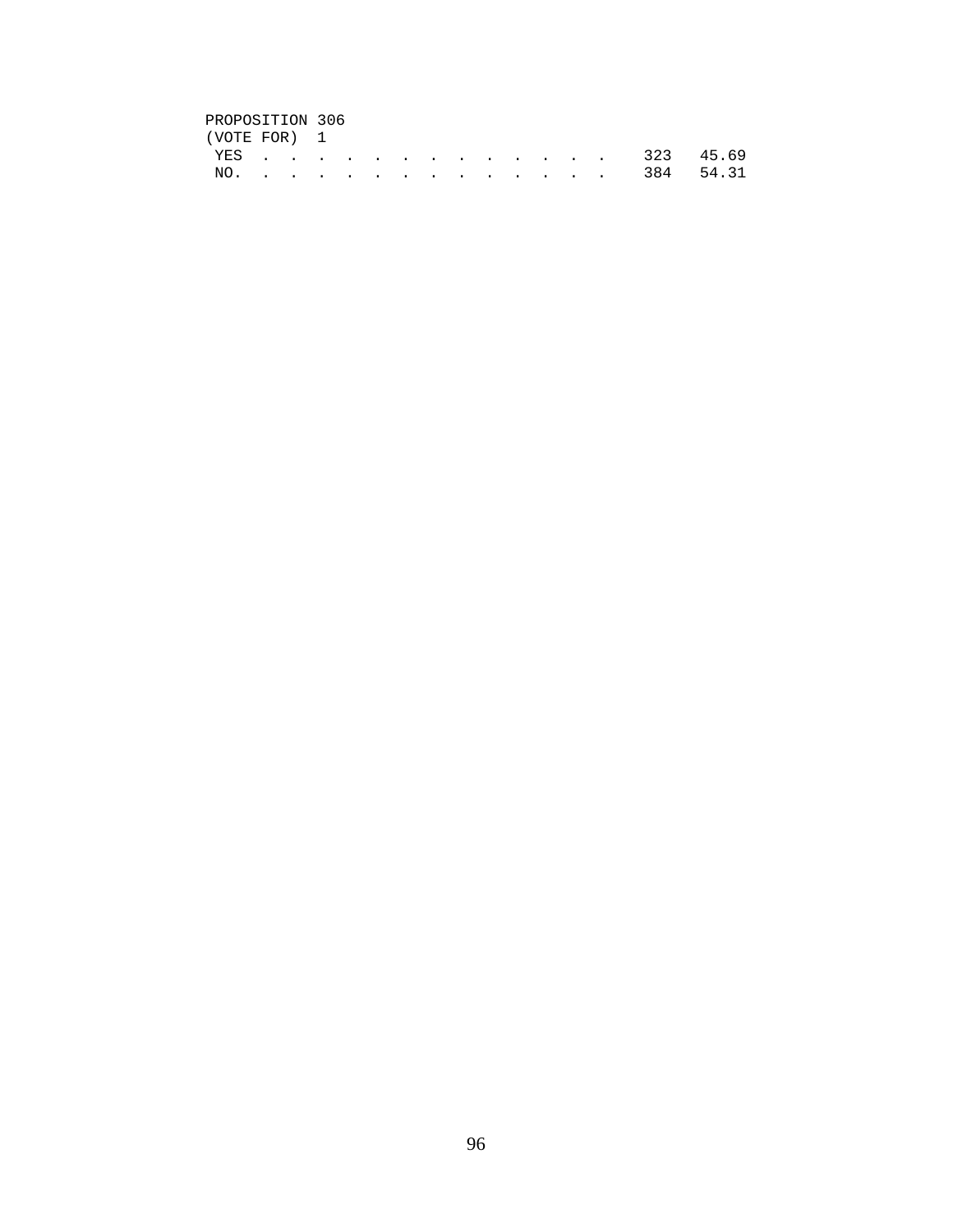| PRECINCT REPORT                          | GENERAL ELECTION                                                                                                                                                                                                               |                                                                                                                                                                                                                                                                                                                                                                                                                                                                           |                      |                          |        |                                        |                                                           |                               |                | OFFICIAL RESULTS                                                                            |
|------------------------------------------|--------------------------------------------------------------------------------------------------------------------------------------------------------------------------------------------------------------------------------|---------------------------------------------------------------------------------------------------------------------------------------------------------------------------------------------------------------------------------------------------------------------------------------------------------------------------------------------------------------------------------------------------------------------------------------------------------------------------|----------------------|--------------------------|--------|----------------------------------------|-----------------------------------------------------------|-------------------------------|----------------|---------------------------------------------------------------------------------------------|
| RUN DATE:11/15/18 APACHE COUNTY, ARIZONA |                                                                                                                                                                                                                                |                                                                                                                                                                                                                                                                                                                                                                                                                                                                           |                      |                          |        |                                        |                                                           |                               |                |                                                                                             |
| RUN TIME:02:10 PM NOVEMBER 6, 2018       |                                                                                                                                                                                                                                |                                                                                                                                                                                                                                                                                                                                                                                                                                                                           |                      |                          |        |                                        |                                                           |                               |                |                                                                                             |
|                                          | 0027 51 RED MESA 51.1                                                                                                                                                                                                          |                                                                                                                                                                                                                                                                                                                                                                                                                                                                           |                      |                          |        |                                        |                                                           |                               |                |                                                                                             |
|                                          |                                                                                                                                                                                                                                |                                                                                                                                                                                                                                                                                                                                                                                                                                                                           |                      |                          |        |                                        |                                                           |                               |                | VOTES PERCENT                                                                               |
|                                          | REGISTERED VOTERS - TOTAL                                                                                                                                                                                                      |                                                                                                                                                                                                                                                                                                                                                                                                                                                                           |                      |                          |        |                                        |                                                           | $\mathbf{A}$ and $\mathbf{A}$ | 466            |                                                                                             |
|                                          | BALLOTS CAST - TOTAL.                                                                                                                                                                                                          |                                                                                                                                                                                                                                                                                                                                                                                                                                                                           |                      |                          |        |                                        |                                                           |                               | 104            |                                                                                             |
|                                          | BALLOTS CAST - BLANK.                                                                                                                                                                                                          | $\mathbf{1} \qquad \qquad \mathbf{1} \qquad \qquad \mathbf{1} \qquad \qquad \mathbf{1} \qquad \qquad \mathbf{1} \qquad \qquad \mathbf{1} \qquad \qquad \mathbf{1} \qquad \qquad \mathbf{1} \qquad \qquad \mathbf{1} \qquad \qquad \mathbf{1} \qquad \qquad \mathbf{1} \qquad \qquad \mathbf{1} \qquad \qquad \mathbf{1} \qquad \qquad \mathbf{1} \qquad \qquad \mathbf{1} \qquad \qquad \mathbf{1} \qquad \qquad \mathbf{1} \qquad \mathbf{1} \qquad \qquad \mathbf{1} \$ |                      |                          |        |                                        |                                                           | $\ddot{\phantom{0}}$          | $\overline{0}$ |                                                                                             |
|                                          | VOTER TURNOUT - TOTAL<br>VOTER TURNOUT - BLANK                                                                                                                                                                                 |                                                                                                                                                                                                                                                                                                                                                                                                                                                                           |                      |                          |        | $\mathbf{L} = \mathbf{L}$              | $\sim$                                                    |                               |                | 22.32                                                                                       |
|                                          |                                                                                                                                                                                                                                |                                                                                                                                                                                                                                                                                                                                                                                                                                                                           |                      |                          |        |                                        |                                                           |                               |                |                                                                                             |
| U.S. Senator                             |                                                                                                                                                                                                                                |                                                                                                                                                                                                                                                                                                                                                                                                                                                                           |                      |                          |        |                                        |                                                           |                               |                |                                                                                             |
| (VOTE FOR) 1                             |                                                                                                                                                                                                                                |                                                                                                                                                                                                                                                                                                                                                                                                                                                                           |                      |                          |        |                                        |                                                           |                               |                |                                                                                             |
|                                          | SINEMA, KYRSTEN (DEM)                                                                                                                                                                                                          |                                                                                                                                                                                                                                                                                                                                                                                                                                                                           |                      |                          |        |                                        |                                                           |                               |                | 75 75.00                                                                                    |
|                                          | MCSALLY, MARTHA (REP)                                                                                                                                                                                                          | $\mathbf{1} \qquad \qquad \mathbf{1} \qquad \qquad \mathbf{1} \qquad \qquad \mathbf{1} \qquad \qquad \mathbf{1} \qquad \qquad \mathbf{1} \qquad \qquad \mathbf{1} \qquad \qquad \mathbf{1} \qquad \qquad \mathbf{1} \qquad \qquad \mathbf{1} \qquad \qquad \mathbf{1} \qquad \qquad \mathbf{1} \qquad \qquad \mathbf{1} \qquad \qquad \mathbf{1} \qquad \qquad \mathbf{1} \qquad \qquad \mathbf{1} \qquad \qquad \mathbf{1} \qquad \mathbf{1} \qquad \qquad \mathbf{1} \$ |                      |                          |        |                                        |                                                           |                               | 19             |                                                                                             |
|                                          | GREEN, ANGELA (GRN)                                                                                                                                                                                                            |                                                                                                                                                                                                                                                                                                                                                                                                                                                                           |                      |                          |        |                                        |                                                           |                               |                |                                                                                             |
|                                          | WRITE-IN.                                                                                                                                                                                                                      | $\sim$                                                                                                                                                                                                                                                                                                                                                                                                                                                                    | $\ddot{\phantom{a}}$ | <b>Contract Contract</b> |        |                                        | $\cdot$ $\cdot$ $\cdot$ $\cdot$                           |                               |                | $\begin{bmatrix} . & . & 0 & 0 \\ . & . & . & 5 & . & 0 \\ 1 & . & . & . & . \end{bmatrix}$ |
|                                          | U.S. Rep. in Congress Dist. 1                                                                                                                                                                                                  |                                                                                                                                                                                                                                                                                                                                                                                                                                                                           |                      |                          |        |                                        |                                                           |                               |                |                                                                                             |
| (VOTE FOR) 1                             |                                                                                                                                                                                                                                |                                                                                                                                                                                                                                                                                                                                                                                                                                                                           |                      |                          |        |                                        |                                                           |                               |                |                                                                                             |
|                                          | O'HALLERAN, TOM (DEM)                                                                                                                                                                                                          | and a series of the series of the                                                                                                                                                                                                                                                                                                                                                                                                                                         |                      |                          |        |                                        |                                                           |                               |                | 85 83.33                                                                                    |
|                                          | ROGERS, WENDY (REP)                                                                                                                                                                                                            |                                                                                                                                                                                                                                                                                                                                                                                                                                                                           |                      |                          |        |                                        | $\mathbf{r}$ , $\mathbf{r}$ , $\mathbf{r}$ , $\mathbf{r}$ |                               |                | 17 16.67                                                                                    |
|                                          | WRITE-IN.                                                                                                                                                                                                                      |                                                                                                                                                                                                                                                                                                                                                                                                                                                                           |                      |                          |        |                                        |                                                           |                               | $\overline{0}$ |                                                                                             |
| Governor                                 |                                                                                                                                                                                                                                |                                                                                                                                                                                                                                                                                                                                                                                                                                                                           |                      |                          |        |                                        |                                                           |                               |                |                                                                                             |
| (VOTE FOR) 1                             |                                                                                                                                                                                                                                |                                                                                                                                                                                                                                                                                                                                                                                                                                                                           |                      |                          |        |                                        |                                                           |                               |                |                                                                                             |
|                                          | GARCIA, DAVID (DEM)                                                                                                                                                                                                            |                                                                                                                                                                                                                                                                                                                                                                                                                                                                           |                      |                          |        |                                        |                                                           |                               |                | 75 76.53                                                                                    |
|                                          | DUCEY, DOUG (REP).                                                                                                                                                                                                             |                                                                                                                                                                                                                                                                                                                                                                                                                                                                           |                      |                          |        |                                        |                                                           |                               |                | 20 20.41                                                                                    |
|                                          | TORRES, ANGEL (GRN)                                                                                                                                                                                                            |                                                                                                                                                                                                                                                                                                                                                                                                                                                                           |                      |                          |        |                                        |                                                           |                               |                | 2 2.04                                                                                      |
|                                          | WRITE-IN.                                                                                                                                                                                                                      |                                                                                                                                                                                                                                                                                                                                                                                                                                                                           |                      |                          |        |                                        |                                                           |                               |                | 1<br>1.02                                                                                   |
|                                          |                                                                                                                                                                                                                                |                                                                                                                                                                                                                                                                                                                                                                                                                                                                           |                      |                          |        |                                        |                                                           |                               |                |                                                                                             |
|                                          | State Senator Dist. 7                                                                                                                                                                                                          |                                                                                                                                                                                                                                                                                                                                                                                                                                                                           |                      |                          |        |                                        |                                                           |                               |                |                                                                                             |
| (VOTE FOR) 1                             |                                                                                                                                                                                                                                |                                                                                                                                                                                                                                                                                                                                                                                                                                                                           |                      |                          |        |                                        |                                                           |                               |                |                                                                                             |
|                                          | PESHLAKAI, JAMESCITA (DEM). 87 87.00                                                                                                                                                                                           |                                                                                                                                                                                                                                                                                                                                                                                                                                                                           |                      |                          |        |                                        |                                                           |                               |                |                                                                                             |
|                                          | MEALER. JL (REP).                                                                                                                                                                                                              |                                                                                                                                                                                                                                                                                                                                                                                                                                                                           |                      |                          |        |                                        |                                                           |                               |                | 13 13.00                                                                                    |
| WRITE-IN.                                | the contract of the contract of the contract of the contract of the contract of the contract of the contract of the contract of the contract of the contract of the contract of the contract of the contract of the contract o |                                                                                                                                                                                                                                                                                                                                                                                                                                                                           |                      |                          |        |                                        |                                                           |                               | 0              |                                                                                             |
| State Rep Dist. 7                        |                                                                                                                                                                                                                                |                                                                                                                                                                                                                                                                                                                                                                                                                                                                           |                      |                          |        |                                        |                                                           |                               |                |                                                                                             |
| (VOTE FOR) 2                             |                                                                                                                                                                                                                                |                                                                                                                                                                                                                                                                                                                                                                                                                                                                           |                      |                          |        |                                        |                                                           |                               |                |                                                                                             |
|                                          | TELLER, ARLANDO (DEM)                                                                                                                                                                                                          | $\mathbf{r}$ and $\mathbf{r}$                                                                                                                                                                                                                                                                                                                                                                                                                                             |                      |                          |        |                                        |                                                           |                               | 49             | 38.89                                                                                       |
|                                          | TSOSIE, MYRON (DEM).                                                                                                                                                                                                           |                                                                                                                                                                                                                                                                                                                                                                                                                                                                           |                      |                          | $\sim$ | $\sim$                                 | $\mathbf{r}$                                              |                               | 60             | 47.62                                                                                       |
|                                          | SHAMLEY, DOYEL (REP).                                                                                                                                                                                                          | $\mathbf{r} = \mathbf{r} + \mathbf{r} + \mathbf{r} + \mathbf{r} + \mathbf{r}$                                                                                                                                                                                                                                                                                                                                                                                             |                      |                          |        |                                        |                                                           |                               | 17             | 13.49                                                                                       |
|                                          | WRITE-IN.                                                                                                                                                                                                                      |                                                                                                                                                                                                                                                                                                                                                                                                                                                                           |                      |                          |        | $\mathbf{r}$ . The set of $\mathbf{r}$ |                                                           |                               | 0              |                                                                                             |
|                                          |                                                                                                                                                                                                                                |                                                                                                                                                                                                                                                                                                                                                                                                                                                                           |                      |                          |        |                                        |                                                           |                               |                |                                                                                             |
| Secretary of State<br>(VOTE FOR) 1       |                                                                                                                                                                                                                                |                                                                                                                                                                                                                                                                                                                                                                                                                                                                           |                      |                          |        |                                        |                                                           |                               |                |                                                                                             |
|                                          | HOBBS, KATIE (DEM)                                                                                                                                                                                                             |                                                                                                                                                                                                                                                                                                                                                                                                                                                                           |                      |                          |        |                                        |                                                           |                               | 83             | 82.18                                                                                       |
|                                          | GAYNOR, STEVE (REP).                                                                                                                                                                                                           |                                                                                                                                                                                                                                                                                                                                                                                                                                                                           | $\sim$               | $\sim$                   |        | $\mathbf{L}$                           |                                                           |                               | 18             | 17.82                                                                                       |
|                                          | WRITE-IN.                                                                                                                                                                                                                      |                                                                                                                                                                                                                                                                                                                                                                                                                                                                           |                      |                          |        |                                        |                                                           |                               | 0              |                                                                                             |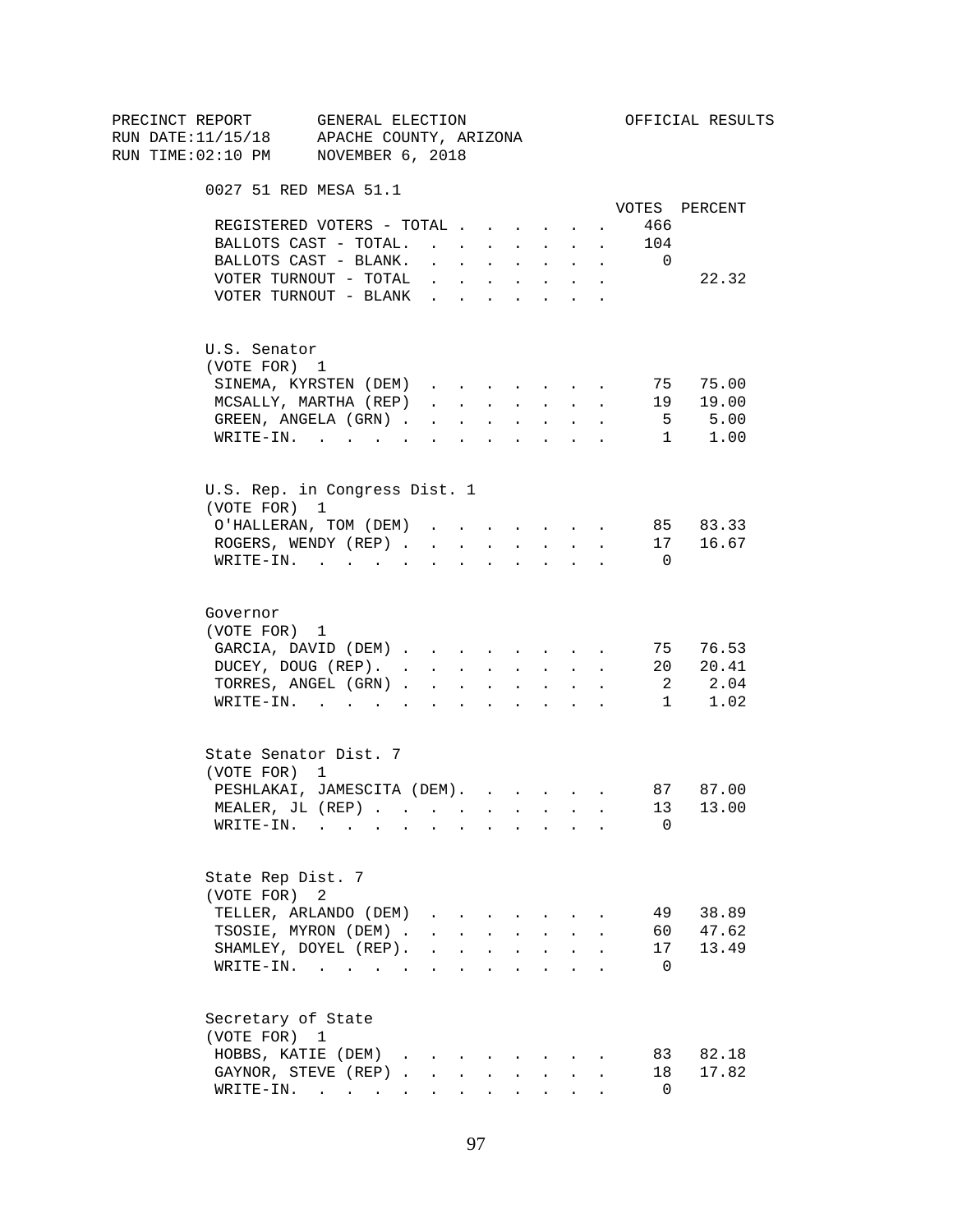| Attorney General<br>(VOTE FOR)<br>1                                                                                                                                                             |
|-------------------------------------------------------------------------------------------------------------------------------------------------------------------------------------------------|
| 78<br>78.79                                                                                                                                                                                     |
| CONTRERAS, JANUARY (DEM)                                                                                                                                                                        |
| 21.21<br>BRNOVICH, MARK (REP).<br>21                                                                                                                                                            |
| WRITE-IN.<br>$\overline{0}$                                                                                                                                                                     |
| State Treasurer                                                                                                                                                                                 |
| (VOTE FOR) 1                                                                                                                                                                                    |
| MANOIL, MARK (DEM)<br>84 84.00<br>and the contract of the contract of                                                                                                                           |
| 16.00<br>YEE, KIMBERLY (REP)<br>16<br>$\mathcal{L}^{\text{max}}$<br>$\sim$<br>$\sim$                                                                                                            |
| $W\text{RITE}-\text{IN}.$<br>$\overline{0}$<br>$\mathbf{r} = \mathbf{r}$                                                                                                                        |
|                                                                                                                                                                                                 |
| Superintendent of Public Instruction                                                                                                                                                            |
| (VOTE FOR)<br>1                                                                                                                                                                                 |
| 84 83.17<br>HOFFMAN, KATHY (DEM).                                                                                                                                                               |
| 16.83<br>RIGGS, FRANK (REP).<br>17<br>$\sim$ $\sim$                                                                                                                                             |
| WRITE-IN.<br>$\overline{0}$                                                                                                                                                                     |
|                                                                                                                                                                                                 |
| State Mine Inspector                                                                                                                                                                            |
| (VOTE FOR)<br>1                                                                                                                                                                                 |
| 81 82.65                                                                                                                                                                                        |
| PIERCE, WILLIAM "BILL" (DEM)<br>17 17.35<br>HART, JOE (REP)                                                                                                                                     |
| $\mathbf{z} = \mathbf{z} + \mathbf{z}$ .<br>$\mathbf{z} = \mathbf{z} + \mathbf{z}$                                                                                                              |
| $\texttt{WRTTE-IN.}$<br>$\overline{0}$<br>$\mathbf{r} = \mathbf{r} + \mathbf{r} + \mathbf{r}$<br>$\ddot{\phantom{a}}$<br>$\ddot{\phantom{a}}$                                                   |
|                                                                                                                                                                                                 |
| Corporation Commissioner                                                                                                                                                                        |
| (VOTE FOR)<br>2                                                                                                                                                                                 |
| KENNEDY, SANDRA (DEM)<br>64 49.61                                                                                                                                                               |
| SEARS, KIANA MARIA (DEM)<br>40 31.01                                                                                                                                                            |
| 11 8.53<br>GLASSMAN, RODNEY (REP)<br>$\mathbf{r} = \mathbf{r} \cdot \mathbf{r} = \mathbf{r} \cdot \mathbf{r} = \mathbf{r} \cdot \mathbf{r}$                                                     |
| 14<br>10.85<br>OLSON, JUSTIN (REP)<br>$\mathbf{L}^{\text{max}}$ , and $\mathbf{L}^{\text{max}}$<br>$\bullet$ .<br><br><br><br><br><br><br><br><br><br><br><br><br>$\sim$ 100 $\pm$<br>$\bullet$ |
| $\overline{0}$<br>$\texttt{WRITE-IN.}\quad .\quad .\quad .\quad .\quad .\quad .$<br>$\mathbf{r}$ , $\mathbf{r}$ , $\mathbf{r}$ , $\mathbf{r}$<br>$\ddot{\phantom{a}}$                           |
|                                                                                                                                                                                                 |
| Clerk of the Superior Court                                                                                                                                                                     |
| (VOTE FOR) 1                                                                                                                                                                                    |
| 95<br>100.00<br>HOUNSHELL, ANNELL (DEM).                                                                                                                                                        |
| WRITE-IN.<br>$\mathbf{0}$                                                                                                                                                                       |
|                                                                                                                                                                                                 |
| Justice of the Peace Dist. 4 Chinle                                                                                                                                                             |
| (VOTE FOR) 1                                                                                                                                                                                    |
| 96<br>98.97<br>CLYDE, VICTOR J. (DEM).<br>$\sim$<br>$\sim$                                                                                                                                      |
| 1.03<br>$\mathbf{1}$<br>WRITE-IN.<br>$\sim$                                                                                                                                                     |
|                                                                                                                                                                                                 |
| Constable Dist. 4 Chinle                                                                                                                                                                        |
| (VOTE FOR)<br>1                                                                                                                                                                                 |
| 12<br>100.00<br>WRITE-IN.<br>. The contribution of the contribution of the contribution of $\mathcal{A}$                                                                                        |
|                                                                                                                                                                                                 |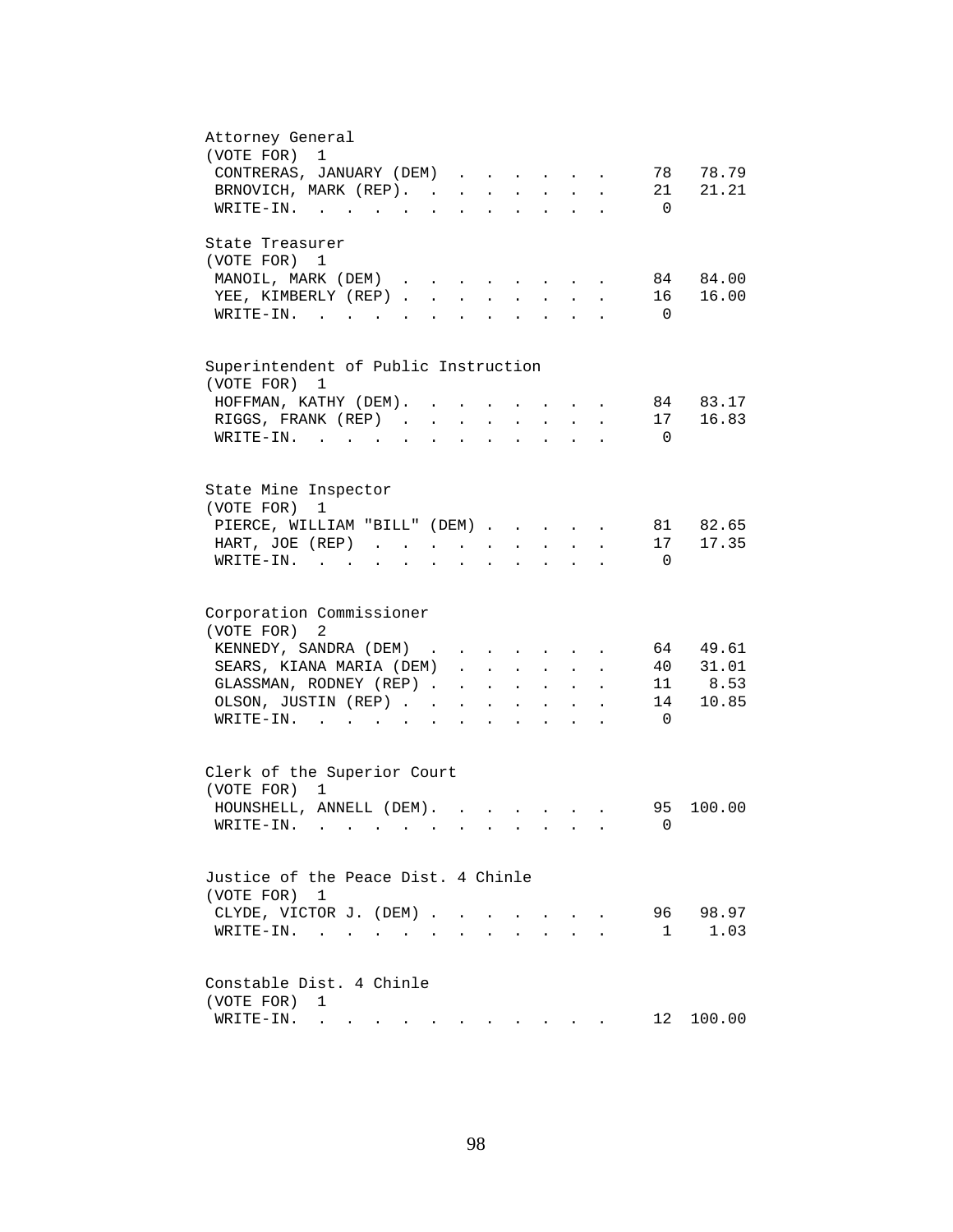| Judge of the Superior Court<br>(VOTE FOR) 1   |                                              |                                                              |                      |                      |                      |                      |                      |                             |                                                             |                      |                                   |                                 |          |                |
|-----------------------------------------------|----------------------------------------------|--------------------------------------------------------------|----------------------|----------------------|----------------------|----------------------|----------------------|-----------------------------|-------------------------------------------------------------|----------------------|-----------------------------------|---------------------------------|----------|----------------|
| LATHAM, MIKE                                  |                                              |                                                              |                      |                      |                      |                      |                      |                             |                                                             |                      | $\mathbf{r}$ and $\mathbf{r}$     |                                 | 69       | 93.24          |
| WRITE-IN.                                     |                                              |                                                              | $\sim$               |                      |                      |                      |                      |                             |                                                             |                      |                                   | $\cdot$ $\cdot$ $\cdot$ $\cdot$ | 5        | 6.76           |
| Retain Justice Supreme-Bolick                 |                                              |                                                              |                      |                      |                      |                      |                      |                             |                                                             |                      |                                   |                                 |          |                |
| (VOTE FOR)                                    |                                              |                                                              | $\mathbf{1}$         |                      |                      |                      |                      |                             |                                                             |                      |                                   |                                 |          |                |
| YES<br>NO.                                    | $\ddot{\phantom{a}}$<br>$\ddot{\phantom{a}}$ |                                                              |                      |                      |                      |                      |                      |                             |                                                             |                      |                                   |                                 | 50<br>34 | 59.52<br>40.48 |
|                                               |                                              |                                                              |                      |                      |                      |                      |                      |                             |                                                             |                      |                                   |                                 |          |                |
| Retain Justice Supreme-Pelander<br>(VOTE FOR) |                                              |                                                              | $\mathbf{1}$         |                      |                      |                      |                      |                             |                                                             |                      |                                   |                                 |          |                |
| YES                                           | $\cdots$ $\cdots$                            |                                                              |                      |                      |                      |                      |                      | $\sim$ $\sim$ $\sim$ $\sim$ |                                                             |                      | <b>Contract Contract Contract</b> |                                 | 53       | 63.10          |
| NO.                                           | $\mathbf{L} = \mathbf{L}$                    |                                                              | $\ddot{\phantom{a}}$ |                      | $\ddot{\phantom{a}}$ | $\sim$ 100 $\pm$     | $\sim$               | $\mathbf{L} = \mathbf{0}$   | $\bullet$ .<br><br><br><br><br><br><br><br><br><br><br><br> |                      |                                   | <b>Allen Adams</b>              | 31       | 36.90          |
| APACHE COUNTY LEVY                            |                                              |                                                              |                      |                      |                      |                      |                      |                             |                                                             |                      |                                   |                                 |          |                |
| (VOTE FOR) 1                                  |                                              |                                                              |                      |                      |                      |                      |                      |                             |                                                             |                      |                                   |                                 |          |                |
| YES                                           | $\sim$ $\sim$ $\sim$                         |                                                              | $\ddot{\phantom{a}}$ |                      |                      |                      |                      |                             |                                                             |                      |                                   |                                 | 35       | 38.04          |
| NO.                                           | $\ddot{\phantom{a}}$                         | $\overline{a}$                                               |                      |                      |                      |                      |                      |                             |                                                             |                      |                                   |                                 | 57       | 61.96          |
| PROPOSITION 125                               |                                              |                                                              |                      |                      |                      |                      |                      |                             |                                                             |                      |                                   |                                 |          |                |
| (VOTE FOR)                                    |                                              |                                                              | $\mathbf{1}$         |                      |                      |                      |                      |                             |                                                             |                      |                                   |                                 |          |                |
| YES                                           |                                              |                                                              |                      |                      |                      |                      |                      |                             |                                                             |                      |                                   |                                 | 43       | 48.31          |
| NO.                                           |                                              |                                                              |                      |                      |                      |                      |                      |                             |                                                             |                      |                                   |                                 | 46       | 51.69          |
| PROPOSITION 126                               |                                              |                                                              |                      |                      |                      |                      |                      |                             |                                                             |                      |                                   |                                 |          |                |
| (VOTE FOR)                                    |                                              |                                                              | $\mathbf{1}$         |                      |                      |                      |                      |                             |                                                             |                      |                                   |                                 |          |                |
| YES                                           | $\ddot{\phantom{a}}$                         | $\mathbf{r}$ , $\mathbf{r}$ , $\mathbf{r}$                   |                      |                      |                      |                      |                      |                             |                                                             |                      | $\sim$                            |                                 | 53       | 55.21          |
| NO.                                           | $\cdot$ $\cdot$                              |                                                              | $\ddot{\phantom{a}}$ | $\ddot{\phantom{a}}$ | $\ddot{\phantom{0}}$ | $\sim$               | $\sim$               | $\ddot{\phantom{0}}$        | $\sim$                                                      |                      |                                   | <b>All Carl Adams</b>           | 43       | 44.79          |
| PROPOSITION 127                               |                                              |                                                              |                      |                      |                      |                      |                      |                             |                                                             |                      |                                   |                                 |          |                |
| (VOTE FOR) 1                                  |                                              |                                                              |                      |                      |                      |                      |                      |                             |                                                             |                      |                                   |                                 |          |                |
| YES                                           | $\ddot{\phantom{a}}$                         |                                                              |                      |                      |                      |                      |                      |                             |                                                             |                      |                                   |                                 | 38       | 41.76          |
| NO.                                           | $\ddot{\phantom{a}}$                         | $\ddot{\phantom{a}}$                                         |                      |                      |                      | $\ddot{\phantom{a}}$ | $\ddot{\phantom{a}}$ |                             |                                                             | $\ddot{\phantom{a}}$ | $\sim$                            |                                 | 53       | 58.24          |
| PROPOSITION 305                               |                                              |                                                              |                      |                      |                      |                      |                      |                             |                                                             |                      |                                   |                                 |          |                |
| (VOTE FOR) 1                                  |                                              |                                                              |                      |                      |                      |                      |                      |                             |                                                             |                      |                                   |                                 |          |                |
| YES                                           | $\ddot{\phantom{a}}$                         |                                                              |                      |                      |                      |                      |                      |                             |                                                             |                      |                                   |                                 | 62       | 70.45          |
| NO.                                           |                                              |                                                              |                      |                      |                      |                      |                      |                             |                                                             |                      |                                   |                                 | 26       | 29.55          |
| PROPOSITION 306                               |                                              |                                                              |                      |                      |                      |                      |                      |                             |                                                             |                      |                                   |                                 |          |                |
| (VOTE FOR)                                    |                                              |                                                              | $\mathbf{1}$         |                      |                      |                      |                      |                             |                                                             |                      |                                   |                                 |          |                |
| YES                                           | $\ddot{\phantom{a}}$                         | $\mathbf{r}$ , $\mathbf{r}$ , $\mathbf{r}$ , $\mathbf{r}$    |                      |                      |                      |                      |                      |                             |                                                             |                      |                                   |                                 | 45       | 51.14          |
| NO.                                           |                                              | $\mathbf{L} = \mathbf{L} \mathbf{L} = \mathbf{L} \mathbf{L}$ |                      | $\ddot{\phantom{0}}$ | $\ddot{\phantom{0}}$ |                      |                      |                             |                                                             |                      |                                   |                                 | 43       | 48.86          |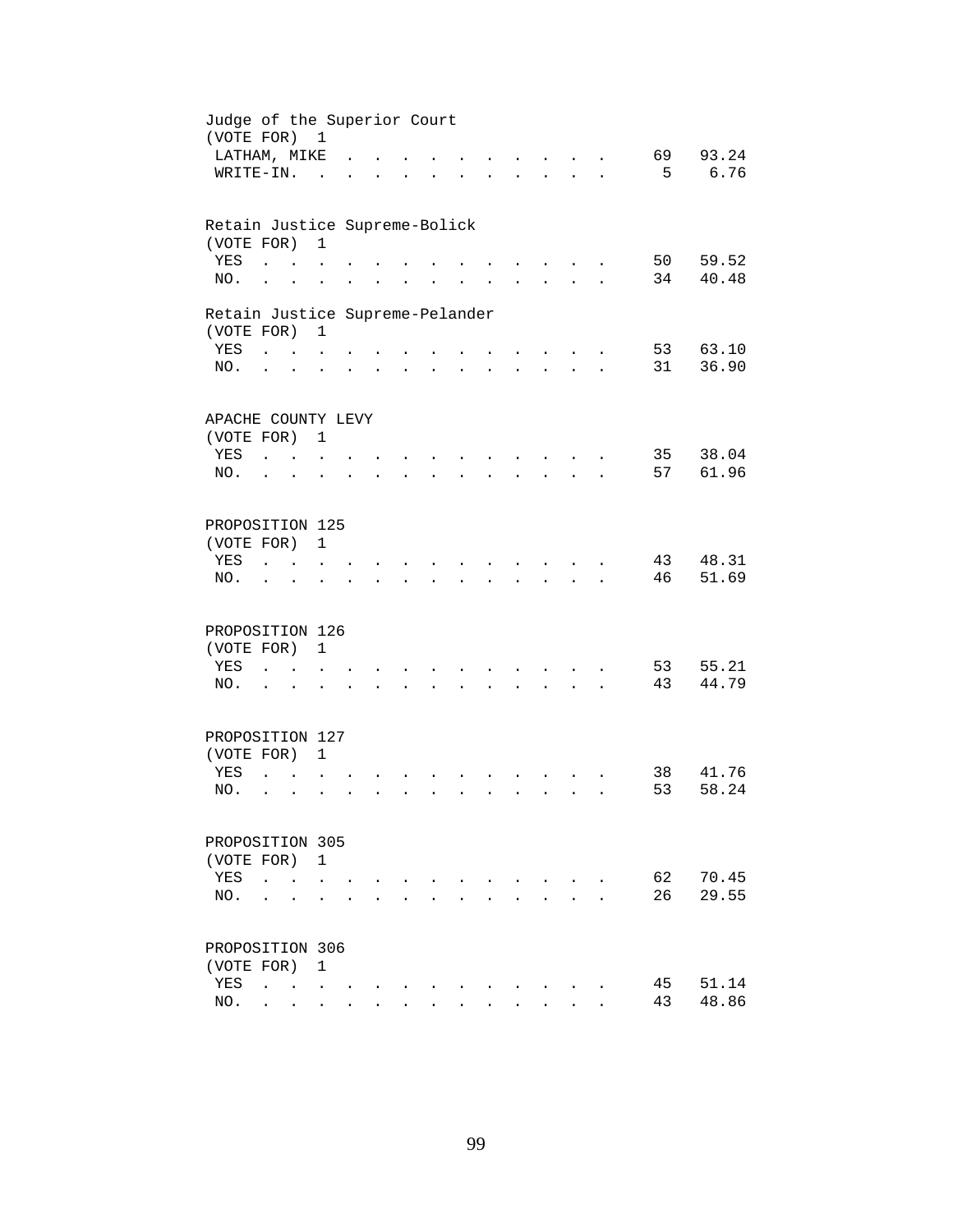| PRECINCT REPORT<br>RUN DATE:11/15/18 APACHE COUNTY, ARIZONA | GENERAL ELECTION                                           |                                              |                      |                               |        |                                   |                                                           |                      |                             | OFFICIAL RESULTS                         |
|-------------------------------------------------------------|------------------------------------------------------------|----------------------------------------------|----------------------|-------------------------------|--------|-----------------------------------|-----------------------------------------------------------|----------------------|-----------------------------|------------------------------------------|
| RUN TIME:02:10 PM NOVEMBER 6, 2018                          |                                                            |                                              |                      |                               |        |                                   |                                                           |                      |                             |                                          |
|                                                             |                                                            |                                              |                      |                               |        |                                   |                                                           |                      |                             |                                          |
| 0028 52 RED VALLEY 52.1                                     |                                                            |                                              |                      |                               |        |                                   |                                                           |                      |                             |                                          |
|                                                             |                                                            |                                              |                      |                               |        |                                   |                                                           |                      |                             | VOTES PERCENT                            |
| REGISTERED VOTERS - TOTAL                                   |                                                            |                                              |                      |                               |        |                                   |                                                           |                      | 985<br><b>Allen Control</b> |                                          |
| BALLOTS CAST - TOTAL. 339                                   |                                                            |                                              |                      |                               |        |                                   |                                                           |                      |                             |                                          |
| BALLOTS CAST - BLANK.                                       |                                                            | and a series of the control of the series of |                      |                               |        |                                   |                                                           |                      | 1                           | .29                                      |
| VOTER TURNOUT - TOTAL                                       |                                                            | and a strong control of the strong strong    |                      |                               |        |                                   | $\bullet$ . $\bullet$                                     | $\ddot{\phantom{0}}$ |                             | 34.42                                    |
| VOTER TURNOUT - BLANK                                       |                                                            |                                              |                      |                               |        |                                   | $\sim$                                                    | $\ddot{\phantom{0}}$ |                             | .10                                      |
| U.S. Senator                                                |                                                            |                                              |                      |                               |        |                                   |                                                           |                      |                             |                                          |
| (VOTE FOR) 1                                                |                                                            |                                              |                      |                               |        |                                   |                                                           |                      |                             |                                          |
| SINEMA, KYRSTEN (DEM)                                       |                                                            |                                              |                      |                               |        |                                   |                                                           |                      |                             | 238 71.69                                |
| MCSALLY, MARTHA (REP)                                       |                                                            |                                              |                      |                               |        |                                   |                                                           |                      |                             | 75 22.59                                 |
| GREEN, ANGELA (GRN)                                         |                                                            |                                              |                      |                               |        |                                   |                                                           |                      |                             |                                          |
|                                                             |                                                            |                                              |                      |                               |        |                                   |                                                           |                      | 1                           | 18 5.42<br>.30                           |
| WRITE-IN.                                                   |                                                            |                                              |                      |                               |        |                                   | $\mathbf{r}$ , $\mathbf{r}$ , $\mathbf{r}$ , $\mathbf{r}$ | $\sim$               |                             |                                          |
| U.S. Rep. in Congress Dist. 1                               |                                                            |                                              |                      |                               |        |                                   |                                                           |                      |                             |                                          |
| (VOTE FOR) 1                                                |                                                            |                                              |                      |                               |        |                                   |                                                           |                      |                             |                                          |
| O'HALLERAN, TOM (DEM) 236 71.52                             |                                                            |                                              |                      |                               |        |                                   |                                                           |                      |                             |                                          |
| ROGERS, WENDY (REP)                                         |                                                            |                                              |                      |                               |        |                                   |                                                           |                      |                             | $\cdot$ $\cdot$ $\cdot$ $\cdot$ 94 28.48 |
| WRITE-IN.                                                   |                                                            |                                              |                      |                               |        |                                   |                                                           |                      | $\overline{0}$              |                                          |
| Governor                                                    |                                                            |                                              |                      |                               |        |                                   |                                                           |                      |                             |                                          |
| (VOTE FOR) 1                                                |                                                            |                                              |                      |                               |        |                                   |                                                           |                      |                             |                                          |
| GARCIA, DAVID (DEM) 231 70.86                               |                                                            |                                              |                      |                               |        |                                   |                                                           |                      |                             |                                          |
| DUCEY, DOUG (REP).                                          |                                                            |                                              |                      |                               |        |                                   |                                                           |                      |                             | 71 21.78                                 |
| TORRES, ANGEL (GRN)                                         |                                                            |                                              |                      |                               |        |                                   |                                                           |                      |                             | 24 7.36                                  |
| WRITE-IN.                                                   |                                                            |                                              |                      |                               |        |                                   |                                                           |                      | $\overline{0}$              |                                          |
|                                                             |                                                            |                                              |                      |                               |        |                                   |                                                           |                      |                             |                                          |
| State Senator Dist. 7                                       |                                                            |                                              |                      |                               |        |                                   |                                                           |                      |                             |                                          |
| (VOTE FOR) 1                                                |                                                            |                                              |                      |                               |        |                                   |                                                           |                      |                             |                                          |
| PESHLAKAI, JAMESCITA (DEM). 267 81.40                       |                                                            |                                              |                      |                               |        |                                   |                                                           |                      |                             |                                          |
| MEALER, JL (REP) 61 18.60                                   |                                                            |                                              |                      |                               |        |                                   |                                                           |                      |                             |                                          |
| WRITE-IN.                                                   | والموارد والمتواطن والمتواطن والمتواطن والمتواطن والمتواطن |                                              |                      |                               |        |                                   |                                                           |                      | 0                           |                                          |
| State Rep Dist. 7                                           |                                                            |                                              |                      |                               |        |                                   |                                                           |                      |                             |                                          |
| (VOTE FOR) 2                                                |                                                            |                                              |                      |                               |        |                                   |                                                           |                      |                             |                                          |
| TELLER, ARLANDO (DEM)                                       |                                                            | $\mathbf{L} = \mathbf{L}$                    |                      |                               |        |                                   |                                                           |                      | 130                         | 30.81                                    |
| TSOSIE, MYRON (DEM).                                        |                                                            |                                              |                      | $\mathbf{L}$ and $\mathbf{L}$ |        | $\sim$                            |                                                           |                      | 225                         | 53.32                                    |
| SHAMLEY, DOYEL (REP).                                       |                                                            | $\mathbf{r} = \mathbf{r} \cdot \mathbf{r}$   |                      |                               |        | $\Delta \sim 100$ km s $^{-1}$    |                                                           |                      | 67                          | 15.88                                    |
|                                                             |                                                            |                                              |                      |                               |        |                                   |                                                           |                      |                             |                                          |
| $\texttt{WRTTE-IN.}$                                        |                                                            |                                              |                      |                               | $\sim$ | <b>Contract Contract Contract</b> |                                                           |                      | 0                           |                                          |
| Secretary of State                                          |                                                            |                                              |                      |                               |        |                                   |                                                           |                      |                             |                                          |
| (VOTE FOR) 1                                                |                                                            |                                              |                      |                               |        |                                   |                                                           |                      |                             |                                          |
| HOBBS, KATIE (DEM)                                          |                                                            |                                              |                      |                               |        |                                   |                                                           |                      | 253                         | 77.61                                    |
| GAYNOR, STEVE (REP).                                        |                                                            | $\mathbf{r}$                                 | $\ddot{\phantom{a}}$ |                               |        |                                   |                                                           |                      | 73                          | 22.39                                    |
| WRITE-IN.                                                   |                                                            |                                              |                      |                               |        |                                   |                                                           |                      | 0                           |                                          |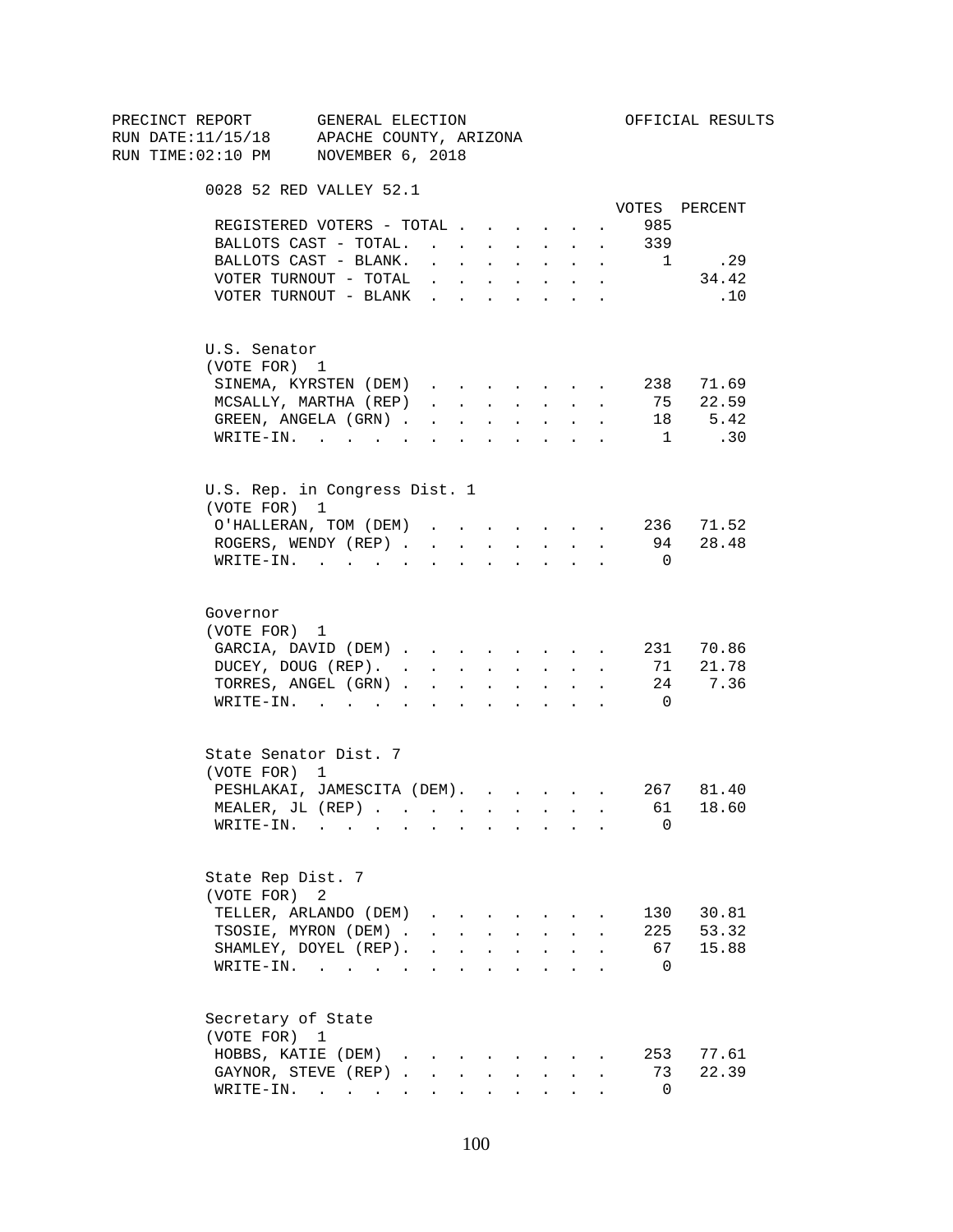| Attorney General<br>(VOTE FOR)<br>1                                                                                                                                                   |
|---------------------------------------------------------------------------------------------------------------------------------------------------------------------------------------|
| CONTRERAS, JANUARY (DEM)<br>234 73.13                                                                                                                                                 |
| BRNOVICH, MARK (REP).<br>86<br>26.88                                                                                                                                                  |
| WRITE-IN.<br>$\overline{0}$                                                                                                                                                           |
|                                                                                                                                                                                       |
| State Treasurer                                                                                                                                                                       |
| (VOTE FOR) 1                                                                                                                                                                          |
| 227 70.28<br>MANOIL, MARK (DEM)<br>$\sim$<br>and the contract of the contract of                                                                                                      |
| 29.72<br>YEE, KIMBERLY (REP)<br>96<br>$\sim$<br>$\sim$<br>$\sim$                                                                                                                      |
| $\overline{0}$<br>$W\text{RITE}-\text{IN}$ , , , ,<br>$\mathbf{L}$<br>$\sim$                                                                                                          |
|                                                                                                                                                                                       |
|                                                                                                                                                                                       |
| Superintendent of Public Instruction                                                                                                                                                  |
| (VOTE FOR) 1                                                                                                                                                                          |
| 251 78.19<br>HOFFMAN, KATHY (DEM). .                                                                                                                                                  |
| 21.50<br>RIGGS, FRANK (REP).<br>69<br>$\ddot{\phantom{a}}$                                                                                                                            |
| .31<br>WRITE-IN.<br>$\mathbf{1}$<br>$\sim$ 100 $\sim$                                                                                                                                 |
|                                                                                                                                                                                       |
|                                                                                                                                                                                       |
| State Mine Inspector<br>(VOTE FOR)<br>1                                                                                                                                               |
| 238 74.38<br>PIERCE, WILLIAM "BILL" (DEM)                                                                                                                                             |
| 82 25.63<br>HART, JOE (REP)                                                                                                                                                           |
| $\mathbf{z} = \mathbf{z} + \mathbf{z}$ .<br>$\mathbf{z} = \mathbf{z} + \mathbf{z}$ .<br>$\bullet$ .<br><br><br><br><br><br><br><br><br><br><br><br><br>$\ddot{\phantom{a}}$           |
| $WRITE-IN.$<br>$\Omega$<br>and the state of the state of the<br>$\mathbf{z} = \mathbf{z} + \mathbf{z}$ .<br>$\ddot{\phantom{a}}$<br>$\bullet$<br>$\ddot{\phantom{0}}$<br>$\mathbf{L}$ |
|                                                                                                                                                                                       |
| Corporation Commissioner                                                                                                                                                              |
| (VOTE FOR)<br>2                                                                                                                                                                       |
| KENNEDY, SANDRA (DEM)<br>211 47.20                                                                                                                                                    |
| 126 28.19<br>SEARS, KIANA MARIA (DEM)                                                                                                                                                 |
| 11.19<br>GLASSMAN, RODNEY (REP)<br>50<br><b>All Contract Contracts</b><br>$\mathbf{L}^{\text{max}}$ and $\mathbf{L}^{\text{max}}$                                                     |
| 59 13.20<br>OLSON, JUSTIN (REP)<br>$\mathbf{r} = \mathbf{r} + \mathbf{r}$ .<br>$\bullet$ .<br><br><br><br><br><br><br><br><br><br><br><br><br>$\bullet$<br>$\bullet$ .                |
| .22<br>$\texttt{WRITE-IN.}$<br>$\overline{\phantom{a}}$<br>$\mathbf{r} = \mathbf{r}$ and $\mathbf{r} = \mathbf{r}$                                                                    |
|                                                                                                                                                                                       |
|                                                                                                                                                                                       |
| Clerk of the Superior Court<br>(VOTE FOR) 1                                                                                                                                           |
|                                                                                                                                                                                       |
| 99.31<br>HOUNSHELL, ANNELL (DEM).<br>288<br>$\mathbf{r}$ , $\mathbf{r}$ , $\mathbf{r}$ , $\mathbf{r}$ , $\mathbf{r}$                                                                  |
| 2<br>.69<br>WRITE-IN.                                                                                                                                                                 |
|                                                                                                                                                                                       |
| Justice of the Peace Dist. 4 Chinle                                                                                                                                                   |
| (VOTE FOR) 1                                                                                                                                                                          |
| 287 99.31<br>CLYDE, VICTOR J. (DEM).<br>$\sim$<br>$\sim$<br>$\sim$<br>$\ddot{\phantom{0}}$                                                                                            |
| .69<br>2<br>WRITE-IN.<br>$\ddot{\phantom{a}}$                                                                                                                                         |
|                                                                                                                                                                                       |
|                                                                                                                                                                                       |
| Constable Dist. 4 Chinle                                                                                                                                                              |
| (VOTE FOR)<br>1                                                                                                                                                                       |
| 37<br>100.00<br>WRITE-IN.<br>. The simple state is a strong strong of the state of the state of the state $\alpha$                                                                    |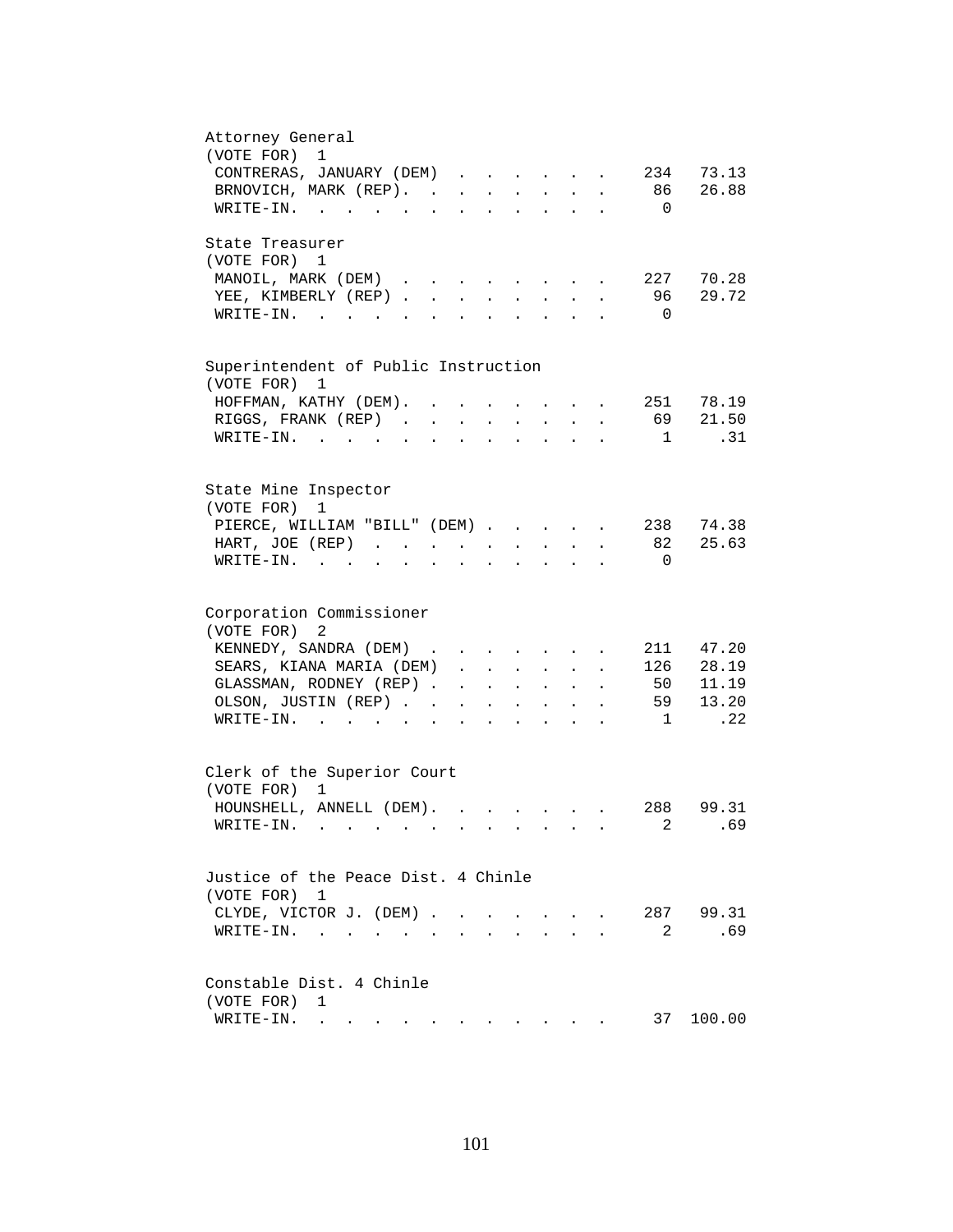| Judge of the Superior Court<br>(VOTE FOR) 1   |                          |                                            |                      |                      |                      |                      |                      |                      |                      |                                                     |                      |              |           |
|-----------------------------------------------|--------------------------|--------------------------------------------|----------------------|----------------------|----------------------|----------------------|----------------------|----------------------|----------------------|-----------------------------------------------------|----------------------|--------------|-----------|
| LATHAM, MIKE                                  |                          |                                            |                      |                      |                      |                      |                      |                      |                      | $\mathbf{L} = \mathbf{L}$                           |                      | 232          | 99.57     |
| WRITE-IN.                                     |                          |                                            | $\sim$               |                      |                      |                      |                      |                      |                      | $\sim$ $\sim$                                       | $\ddot{\phantom{a}}$ | $\mathbf{1}$ | .43       |
| Retain Justice Supreme-Bolick                 |                          |                                            |                      |                      |                      |                      |                      |                      |                      |                                                     |                      |              |           |
| (VOTE FOR)                                    |                          |                                            | $\mathbf{1}$         |                      |                      |                      |                      |                      |                      |                                                     |                      |              |           |
| YES                                           | $\ddot{\phantom{a}}$     |                                            |                      |                      |                      |                      |                      |                      |                      |                                                     |                      | 174          | 61.05     |
| NO.                                           | $\ddot{\phantom{a}}$     |                                            |                      |                      |                      |                      |                      |                      |                      |                                                     |                      | 111          | 38.95     |
| Retain Justice Supreme-Pelander<br>(VOTE FOR) |                          |                                            | $\mathbf{1}$         |                      |                      |                      |                      |                      |                      |                                                     |                      |              |           |
| YES                                           | <b>Carl Carl Control</b> |                                            |                      |                      |                      |                      |                      |                      |                      |                                                     |                      |              | 164 60.74 |
| NO.                                           | $\cdot$ $\cdot$          |                                            |                      |                      |                      | $\ddot{\phantom{0}}$ |                      | $\ddot{\phantom{0}}$ | $\ddot{\phantom{0}}$ | $\mathbf{r} = \mathbf{r} + \mathbf{r} + \mathbf{r}$ |                      | 106          | 39.26     |
|                                               |                          |                                            |                      |                      |                      |                      |                      |                      |                      |                                                     |                      |              |           |
| APACHE COUNTY LEVY<br>(VOTE FOR) 1            |                          |                                            |                      |                      |                      |                      |                      |                      |                      |                                                     |                      |              |           |
| YES                                           | <b>Carl Carl</b>         |                                            |                      |                      |                      |                      |                      |                      |                      |                                                     |                      | 98           | 32.34     |
| NO.                                           | $\ddot{\phantom{a}}$     | $\sim$                                     |                      |                      |                      |                      |                      |                      |                      |                                                     |                      | 205          | 67.66     |
|                                               |                          |                                            |                      |                      |                      |                      |                      |                      |                      |                                                     |                      |              |           |
| PROPOSITION 125                               |                          |                                            |                      |                      |                      |                      |                      |                      |                      |                                                     |                      |              |           |
| (VOTE FOR)                                    |                          |                                            | $\mathbf{1}$         |                      |                      |                      |                      |                      |                      |                                                     |                      |              |           |
| YES                                           |                          |                                            |                      |                      |                      |                      |                      |                      |                      |                                                     |                      | 156          | 51.83     |
| NO.                                           |                          |                                            |                      |                      |                      |                      |                      |                      |                      |                                                     |                      | 145          | 48.17     |
| PROPOSITION 126                               |                          |                                            |                      |                      |                      |                      |                      |                      |                      |                                                     |                      |              |           |
| (VOTE FOR)                                    |                          |                                            | $\mathbf{1}$         |                      |                      |                      |                      |                      |                      |                                                     |                      |              |           |
| YES                                           | $\ddot{\phantom{a}}$     | <b>Contractor</b>                          | $\ddot{\phantom{0}}$ |                      |                      |                      |                      |                      |                      |                                                     |                      | 162          | 52.77     |
| NO.                                           | $\cdot$ $\cdot$          |                                            |                      |                      | $\ddot{\phantom{0}}$ | $\ddot{\phantom{a}}$ | $\ddot{\phantom{a}}$ |                      | $\ddot{\phantom{0}}$ | $\mathbf{z} = \mathbf{z} + \mathbf{z} + \mathbf{z}$ |                      | 145          | 47.23     |
| PROPOSITION 127                               |                          |                                            |                      |                      |                      |                      |                      |                      |                      |                                                     |                      |              |           |
| (VOTE FOR) 1                                  |                          |                                            |                      |                      |                      |                      |                      |                      |                      |                                                     |                      |              |           |
| YES                                           | $\ddot{\phantom{a}}$     |                                            |                      |                      |                      |                      |                      |                      |                      |                                                     |                      | 105          | 36.21     |
| NO.                                           | $\ddot{\phantom{a}}$     | $\ddot{\phantom{a}}$                       |                      |                      |                      |                      |                      |                      |                      | $\mathbf{r}$                                        |                      | 185          | 63.79     |
| PROPOSITION 305                               |                          |                                            |                      |                      |                      |                      |                      |                      |                      |                                                     |                      |              |           |
| (VOTE FOR) 1                                  |                          |                                            |                      |                      |                      |                      |                      |                      |                      |                                                     |                      |              |           |
| YES                                           | $\ddot{\phantom{a}}$     |                                            |                      |                      |                      |                      |                      |                      |                      |                                                     |                      | 193          | 67.25     |
| NO.                                           |                          |                                            |                      |                      |                      |                      |                      |                      |                      |                                                     |                      | 94           | 32.75     |
|                                               |                          |                                            |                      |                      |                      |                      |                      |                      |                      |                                                     |                      |              |           |
| PROPOSITION 306                               |                          |                                            |                      |                      |                      |                      |                      |                      |                      |                                                     |                      |              |           |
| (VOTE FOR)                                    |                          |                                            | $\mathbf{1}$         |                      |                      |                      |                      |                      |                      |                                                     |                      |              | 44.84     |
| YES                                           | $\ddot{\phantom{a}}$     | $\mathbf{r}$ , $\mathbf{r}$ , $\mathbf{r}$ |                      |                      |                      |                      |                      |                      |                      |                                                     |                      | 126<br>155   | 55.16     |
| NO.                                           |                          | $\mathbf{r} = \mathbf{r}$                  | $\sim$               | $\ddot{\phantom{a}}$ |                      |                      |                      |                      |                      |                                                     |                      |              |           |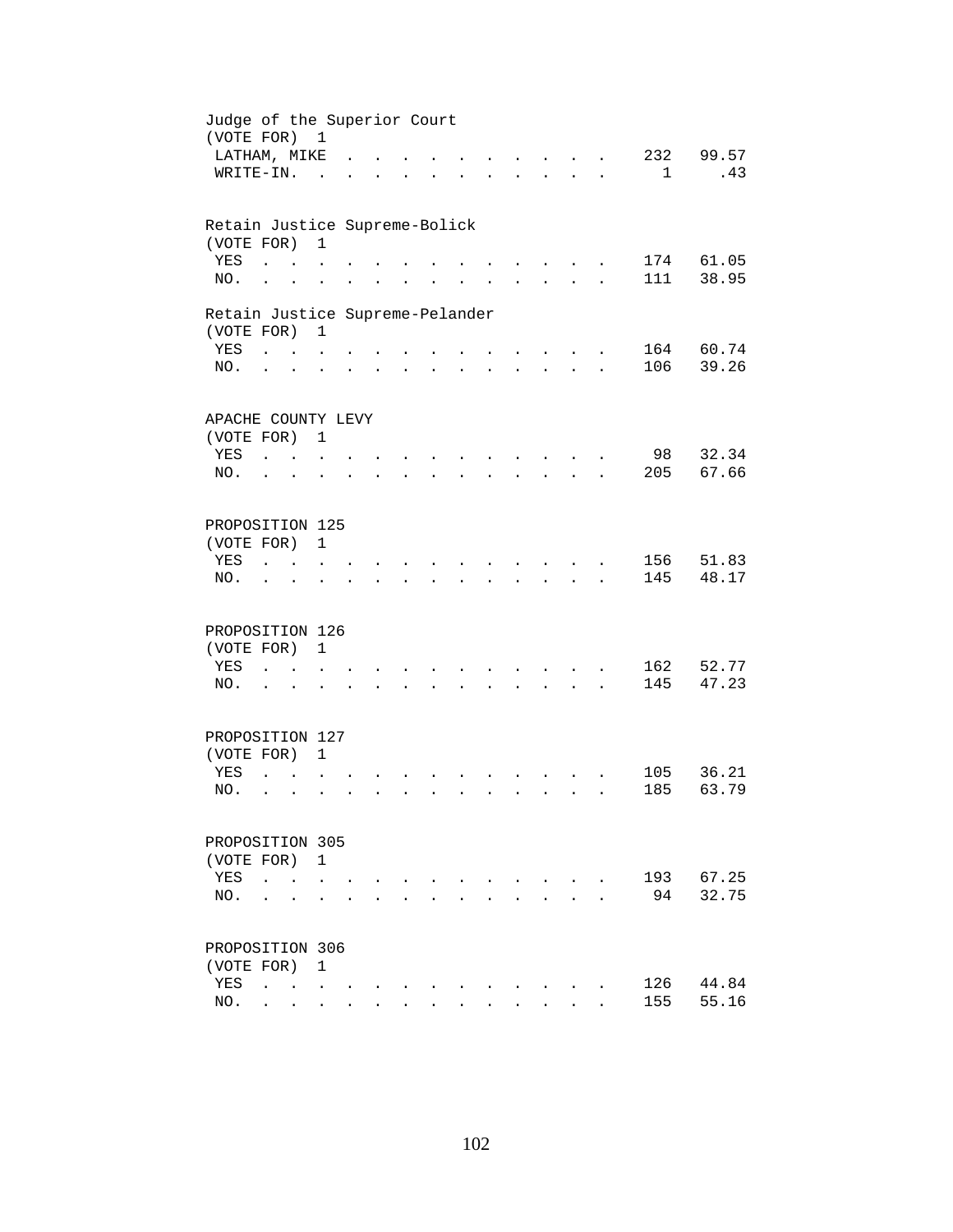| PRECINCT REPORT<br>RUN DATE:11/15/18 APACHE COUNTY, ARIZONA | GENERAL ELECTION                                           |                                                                                                 |                      |                                   |              |                                                           |                      |                 |                | OFFICIAL RESULTS                                                           |
|-------------------------------------------------------------|------------------------------------------------------------|-------------------------------------------------------------------------------------------------|----------------------|-----------------------------------|--------------|-----------------------------------------------------------|----------------------|-----------------|----------------|----------------------------------------------------------------------------|
| RUN TIME:02:10 PM NOVEMBER 6, 2018                          |                                                            |                                                                                                 |                      |                                   |              |                                                           |                      |                 |                |                                                                            |
|                                                             |                                                            |                                                                                                 |                      |                                   |              |                                                           |                      |                 |                |                                                                            |
|                                                             | 0029 54 ROCK POINT 54.1                                    |                                                                                                 |                      |                                   |              |                                                           |                      |                 |                |                                                                            |
|                                                             |                                                            |                                                                                                 |                      |                                   |              |                                                           |                      |                 |                | VOTES PERCENT                                                              |
|                                                             | REGISTERED VOTERS - TOTAL                                  |                                                                                                 |                      |                                   |              |                                                           |                      | $\sim 10^{-10}$ | 1443           |                                                                            |
|                                                             | BALLOTS CAST - TOTAL. 628                                  |                                                                                                 |                      |                                   |              |                                                           |                      |                 |                |                                                                            |
|                                                             | BALLOTS CAST - BLANK.                                      | and a strong control of the state of the                                                        |                      |                                   |              |                                                           |                      |                 | $\Omega$       |                                                                            |
|                                                             | VOTER TURNOUT - TOTAL                                      | $\mathbf{r} = \mathbf{r} \times \mathbf{r}$ , where $\mathbf{r} = \mathbf{r} \times \mathbf{r}$ |                      |                                   |              |                                                           | $\ddot{\phantom{0}}$ |                 |                | 43.52                                                                      |
|                                                             | VOTER TURNOUT - BLANK                                      |                                                                                                 |                      |                                   |              |                                                           |                      |                 |                |                                                                            |
| U.S. Senator                                                |                                                            |                                                                                                 |                      |                                   |              |                                                           |                      |                 |                |                                                                            |
| (VOTE FOR) 1                                                |                                                            |                                                                                                 |                      |                                   |              |                                                           |                      |                 |                |                                                                            |
|                                                             | SINEMA, KYRSTEN (DEM)                                      |                                                                                                 |                      |                                   |              |                                                           |                      |                 |                | 540 86.96                                                                  |
|                                                             | MCSALLY, MARTHA (REP)                                      |                                                                                                 |                      |                                   |              |                                                           |                      |                 |                | 66 10.63                                                                   |
|                                                             | GREEN, ANGELA (GRN)                                        |                                                                                                 |                      |                                   |              |                                                           |                      |                 |                | 15 2.42                                                                    |
|                                                             |                                                            |                                                                                                 |                      |                                   |              |                                                           |                      |                 | $\overline{0}$ |                                                                            |
|                                                             | WRITE-IN.                                                  |                                                                                                 |                      |                                   |              | $\mathbf{r}$ , $\mathbf{r}$ , $\mathbf{r}$                |                      |                 |                |                                                                            |
|                                                             | U.S. Rep. in Congress Dist. 1                              |                                                                                                 |                      |                                   |              |                                                           |                      |                 |                |                                                                            |
| (VOTE FOR) 1                                                |                                                            |                                                                                                 |                      |                                   |              |                                                           |                      |                 |                |                                                                            |
|                                                             | O'HALLERAN, TOM (DEM) 528 85.71                            |                                                                                                 |                      |                                   |              |                                                           |                      |                 |                |                                                                            |
|                                                             | ROGERS, WENDY (REP)                                        |                                                                                                 |                      |                                   |              |                                                           |                      |                 |                | $\begin{array}{cccccccccccccc} . & . & . & . & . & 87 & 14.12 \end{array}$ |
|                                                             | WRITE-IN.                                                  |                                                                                                 |                      |                                   |              |                                                           |                      |                 | $\frac{1}{2}$  | .16                                                                        |
| Governor                                                    |                                                            |                                                                                                 |                      |                                   |              |                                                           |                      |                 |                |                                                                            |
| (VOTE FOR) 1                                                |                                                            |                                                                                                 |                      |                                   |              |                                                           |                      |                 |                |                                                                            |
|                                                             | GARCIA, DAVID (DEM) 514 82.50                              |                                                                                                 |                      |                                   |              |                                                           |                      |                 |                |                                                                            |
|                                                             | DUCEY, DOUG (REP). 85 13.64                                |                                                                                                 |                      |                                   |              |                                                           |                      |                 |                |                                                                            |
|                                                             | TORRES, ANGEL (GRN) 24 3.85                                |                                                                                                 |                      |                                   |              |                                                           |                      |                 |                |                                                                            |
|                                                             | WRITE-IN.                                                  |                                                                                                 |                      |                                   |              |                                                           |                      |                 | $\overline{0}$ |                                                                            |
|                                                             |                                                            |                                                                                                 |                      |                                   |              |                                                           |                      |                 |                |                                                                            |
|                                                             | State Senator Dist. 7                                      |                                                                                                 |                      |                                   |              |                                                           |                      |                 |                |                                                                            |
| (VOTE FOR) 1                                                |                                                            |                                                                                                 |                      |                                   |              |                                                           |                      |                 |                |                                                                            |
|                                                             | PESHLAKAI, JAMESCITA (DEM).                                |                                                                                                 |                      |                                   |              |                                                           |                      |                 |                | 565 91.42                                                                  |
|                                                             | MEALER, JL (REP)                                           |                                                                                                 |                      |                                   |              |                                                           |                      |                 |                | 53 8.58                                                                    |
| WRITE-IN.                                                   | والموارد والمتواطن والمتواطن والمتواطن والمتواطن والمتواطن |                                                                                                 |                      |                                   |              |                                                           |                      |                 | 0              |                                                                            |
| State Rep Dist. 7                                           |                                                            |                                                                                                 |                      |                                   |              |                                                           |                      |                 |                |                                                                            |
| (VOTE FOR) 2                                                |                                                            |                                                                                                 |                      |                                   |              |                                                           |                      |                 |                |                                                                            |
|                                                             | TELLER, ARLANDO (DEM)                                      | $\mathbf{r}$ $\mathbf{r}$                                                                       |                      |                                   |              |                                                           |                      |                 | 351            | 42.86                                                                      |
|                                                             | TSOSIE, MYRON (DEM).                                       |                                                                                                 |                      | $\mathbf{L}$ and $\mathbf{L}$     |              | $\sim$                                                    |                      |                 | 413            | 50.43                                                                      |
|                                                             | SHAMLEY, DOYEL (REP).                                      | $\mathbf{r} = \mathbf{r} \times \mathbf{r}$                                                     |                      |                                   |              | $\mathcal{L}^{\text{max}}$ and $\mathcal{L}^{\text{max}}$ |                      |                 | 55             | 6.72                                                                       |
|                                                             |                                                            |                                                                                                 |                      |                                   |              |                                                           |                      |                 |                |                                                                            |
|                                                             | $\texttt{WRITE-IN.}$                                       |                                                                                                 |                      | <b>Contract Contract Contract</b> | $\mathbf{r}$ | $\sim$ $\sim$                                             |                      |                 | - 0            |                                                                            |
| Secretary of State                                          |                                                            |                                                                                                 |                      |                                   |              |                                                           |                      |                 |                |                                                                            |
| (VOTE FOR) 1                                                |                                                            |                                                                                                 |                      |                                   |              |                                                           |                      |                 |                |                                                                            |
|                                                             | HOBBS, KATIE (DEM)                                         |                                                                                                 |                      |                                   |              |                                                           |                      |                 |                | 564 90.82                                                                  |
|                                                             | GAYNOR, STEVE (REP).                                       | $\mathbf{r}$                                                                                    | $\ddot{\phantom{a}}$ |                                   |              |                                                           |                      |                 | 57             | 9.18                                                                       |
|                                                             | WRITE-IN.                                                  |                                                                                                 |                      |                                   |              |                                                           |                      |                 | $\mathbf{0}$   |                                                                            |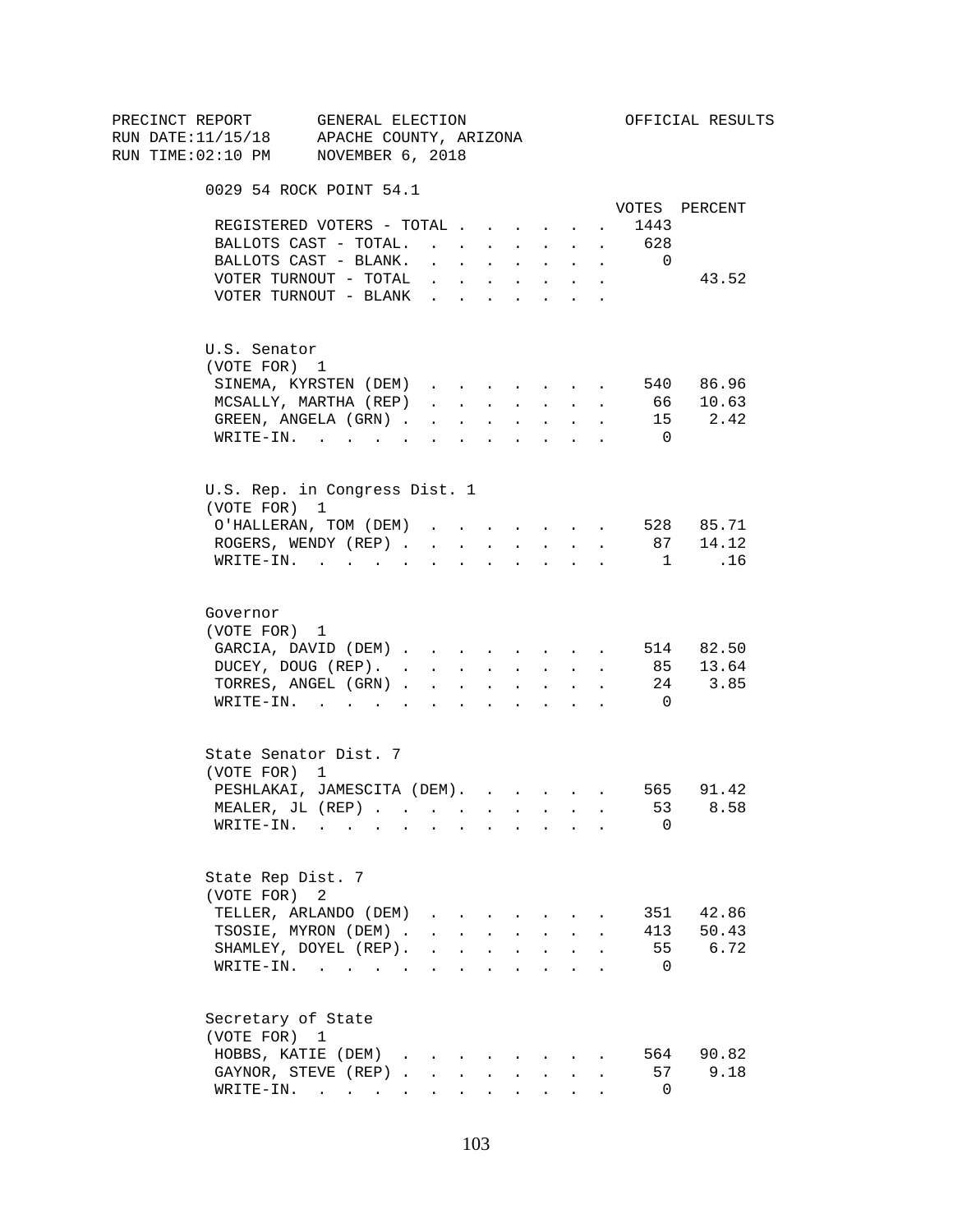| Attorney General<br>(VOTE FOR)<br>1                                                                                                                                                             |
|-------------------------------------------------------------------------------------------------------------------------------------------------------------------------------------------------|
| 542 87.84                                                                                                                                                                                       |
| CONTRERAS, JANUARY (DEM)                                                                                                                                                                        |
| BRNOVICH, MARK (REP).<br>75<br>12.16                                                                                                                                                            |
| WRITE-IN.<br>$\overline{0}$                                                                                                                                                                     |
| State Treasurer                                                                                                                                                                                 |
| (VOTE FOR) 1                                                                                                                                                                                    |
| 544 87.60<br>MANOIL, MARK (DEM)<br>and the state of the state of the                                                                                                                            |
| 75 12.08<br>YEE, KIMBERLY (REP)<br>$\sim$<br>$\sim$<br>$\sim$                                                                                                                                   |
| $\overline{2}$<br>.32 <sub>1</sub><br>$W\text{RITE}-\text{IN}$ , , , ,<br>$\mathbf{r}$ and $\mathbf{r}$<br>$\mathbf{L}^{\text{max}}$<br>$\sim$                                                  |
|                                                                                                                                                                                                 |
| Superintendent of Public Instruction                                                                                                                                                            |
| (VOTE FOR) 1                                                                                                                                                                                    |
| 548 88.53<br>HOFFMAN, KATHY (DEM).                                                                                                                                                              |
| 11.47<br>RIGGS, FRANK (REP).<br>71<br>$\ddot{\phantom{a}}$                                                                                                                                      |
| $WRITE-IN.$<br>$\overline{0}$<br>$\sim$ $\sim$                                                                                                                                                  |
|                                                                                                                                                                                                 |
| State Mine Inspector                                                                                                                                                                            |
| (VOTE FOR)<br>1                                                                                                                                                                                 |
| 548 88.67<br>PIERCE, WILLIAM "BILL" (DEM)                                                                                                                                                       |
| 69 11.17<br>HART, JOE (REP)<br><b>Allen Adams</b><br>$\mathbf{z} = \mathbf{z} + \mathbf{z}$ .<br>$\mathcal{L}^{\text{max}}$<br>$\ddot{\phantom{0}}$                                             |
| .16<br>$WRITE-IN.$<br>$\overline{1}$<br>$\mathbf{r}$ and $\mathbf{r}$ and $\mathbf{r}$<br>$\mathbf{z} = \mathbf{z} + \mathbf{z}$ .<br>$\ddot{\phantom{a}}$<br>$\bullet$<br>$\ddot{\phantom{0}}$ |
|                                                                                                                                                                                                 |
| Corporation Commissioner                                                                                                                                                                        |
| (VOTE FOR)<br>2                                                                                                                                                                                 |
| KENNEDY, SANDRA (DEM)<br>476 54.46                                                                                                                                                              |
| 308 35.24<br>SEARS, KIANA MARIA (DEM)<br>$\mathbf{L}$                                                                                                                                           |
| 45 5.15<br>GLASSMAN, RODNEY (REP)<br><b>All Contract Contracts</b><br>$\mathbf{r} = \mathbf{r} \cdot \mathbf{r}$                                                                                |
| 43 4.92<br>OLSON, JUSTIN (REP)<br>$\mathbf{r} = \mathbf{r} + \mathbf{r}$ .<br>$\bullet$ .<br><br><br><br><br><br><br><br><br><br><br><br><br>$\ddot{\phantom{0}}$                               |
| $\overline{\phantom{a}}^2$<br>.23<br>$\texttt{WRITE-IN.}$<br><b>Allen Adams</b>                                                                                                                 |
|                                                                                                                                                                                                 |
| Clerk of the Superior Court                                                                                                                                                                     |
| (VOTE FOR) 1                                                                                                                                                                                    |
| HOUNSHELL, ANNELL (DEM).<br>601<br>99.50                                                                                                                                                        |
| 3<br>50<br>WRITE-IN.                                                                                                                                                                            |
|                                                                                                                                                                                                 |
| Justice of the Peace Dist. 4 Chinle                                                                                                                                                             |
| (VOTE FOR) 1                                                                                                                                                                                    |
| 594 99.50<br>CLYDE, VICTOR J. (DEM).<br>$\sim$<br>$\sim$                                                                                                                                        |
| .50<br>3<br>$\texttt{WRITE-IN.}\quad .\quad .\quad .\quad .$<br>$\ddot{\phantom{a}}$                                                                                                            |
|                                                                                                                                                                                                 |
| Constable Dist. 4 Chinle                                                                                                                                                                        |
| (VOTE FOR)<br>1                                                                                                                                                                                 |
| 62<br>100.00<br>WRITE-IN.<br>. The simple state is a strong strong of the state of the state of the state $\alpha$                                                                              |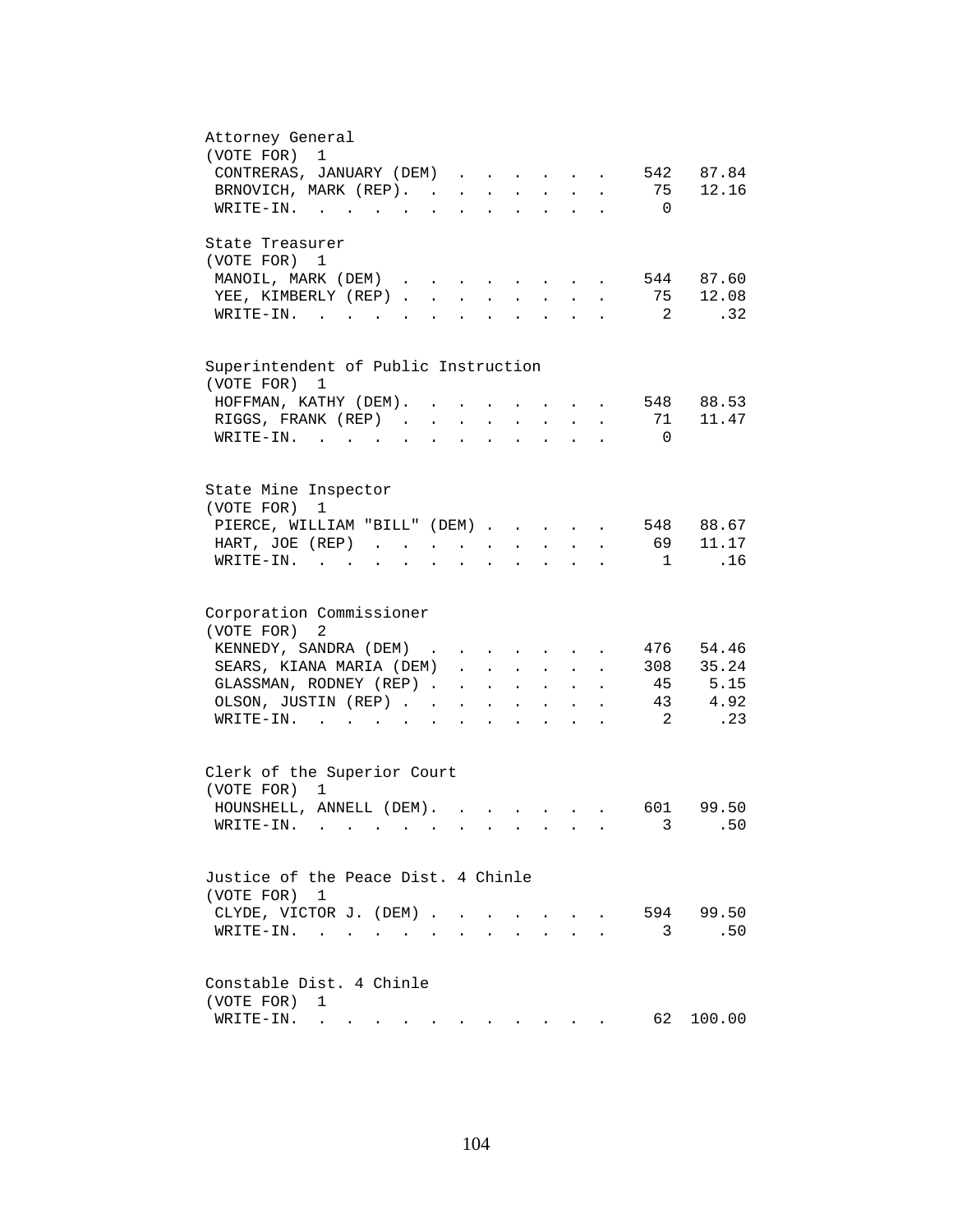| Judge of the Superior Court<br>(VOTE FOR) 1 |                              |                                            |                      |                      |                      |                      |                      |                      |                                          |                      |            |           |
|---------------------------------------------|------------------------------|--------------------------------------------|----------------------|----------------------|----------------------|----------------------|----------------------|----------------------|------------------------------------------|----------------------|------------|-----------|
| LATHAM, MIKE                                |                              |                                            |                      |                      |                      |                      |                      |                      | $\sim$ $\sim$ $\sim$                     |                      | 482        | 99.18     |
| WRITE-IN.                                   |                              |                                            | $\sim$               |                      |                      |                      |                      |                      | <b>Contract Contract</b>                 | $\ddot{\phantom{a}}$ | 4          | .82       |
|                                             |                              |                                            |                      |                      |                      |                      |                      |                      |                                          |                      |            |           |
| Retain Justice Supreme-Bolick               |                              |                                            |                      |                      |                      |                      |                      |                      |                                          |                      |            |           |
| (VOTE FOR)                                  |                              |                                            | $\mathbf{1}$         |                      |                      |                      |                      |                      |                                          |                      |            |           |
| YES                                         | $\ddot{\phantom{a}}$         |                                            |                      |                      |                      |                      |                      |                      |                                          |                      |            | 367 65.42 |
| NO.                                         | $\ddot{\phantom{a}}$         |                                            |                      |                      |                      |                      |                      |                      |                                          |                      | 194        | 34.58     |
| Retain Justice Supreme-Pelander             |                              |                                            |                      |                      |                      |                      |                      |                      |                                          |                      |            |           |
| (VOTE FOR)                                  |                              |                                            | $\mathbf{1}$         |                      |                      |                      |                      |                      |                                          |                      |            |           |
| YES                                         | <b>Carl Carl Corporation</b> |                                            |                      |                      |                      |                      |                      |                      |                                          |                      |            | 360 66.18 |
| NO.                                         | $\cdot$ $\cdot$              |                                            | $\ddot{\phantom{a}}$ |                      | $\ddot{\phantom{a}}$ |                      | $\ddot{\phantom{0}}$ | $\ddot{\phantom{0}}$ | $\mathbf{z} = \mathbf{z} + \mathbf{z}$ . | $\ddot{\phantom{a}}$ | 184        | 33.82     |
|                                             |                              |                                            |                      |                      |                      |                      |                      |                      |                                          |                      |            |           |
| APACHE COUNTY LEVY                          |                              |                                            |                      |                      |                      |                      |                      |                      |                                          |                      |            |           |
| (VOTE FOR) 1                                |                              |                                            |                      |                      |                      |                      |                      |                      |                                          |                      |            |           |
| YES                                         | <b>Carl Carl</b>             |                                            | $\ddot{\phantom{a}}$ |                      |                      |                      |                      |                      |                                          |                      | 416        | 184 30.67 |
| NO.                                         | $\ddot{\phantom{a}}$         | $\sim$                                     |                      |                      |                      |                      |                      |                      |                                          |                      |            | 69.33     |
| PROPOSITION 125                             |                              |                                            |                      |                      |                      |                      |                      |                      |                                          |                      |            |           |
| (VOTE FOR)                                  |                              |                                            | $\mathbf{1}$         |                      |                      |                      |                      |                      |                                          |                      |            |           |
| YES                                         |                              |                                            |                      |                      |                      |                      |                      |                      |                                          |                      | 292        | 48.03     |
| NO.                                         |                              |                                            |                      |                      |                      |                      |                      |                      |                                          |                      | 316        | 51.97     |
|                                             |                              |                                            |                      |                      |                      |                      |                      |                      |                                          |                      |            |           |
| PROPOSITION 126                             |                              |                                            |                      |                      |                      |                      |                      |                      |                                          |                      |            |           |
| (VOTE FOR)                                  |                              |                                            | $\mathbf{1}$         |                      |                      |                      |                      |                      |                                          |                      |            |           |
| YES                                         | $\ddot{\phantom{a}}$         | <b>Contract</b>                            | $\ddot{\phantom{a}}$ |                      |                      |                      |                      |                      |                                          |                      |            | 270 44.05 |
| NO.                                         | $\cdot$ $\cdot$              |                                            |                      | $\ddot{\phantom{0}}$ | $\ddot{\phantom{a}}$ | $\ddot{\phantom{a}}$ | $\mathbf{A}$         | $\ddot{\phantom{0}}$ | $\mathbf{r} = \mathbf{r} + \mathbf{r}$ . | $\ddot{\phantom{a}}$ | 343        | 55.95     |
|                                             |                              |                                            |                      |                      |                      |                      |                      |                      |                                          |                      |            |           |
| PROPOSITION 127                             |                              |                                            |                      |                      |                      |                      |                      |                      |                                          |                      |            |           |
| (VOTE FOR) 1                                |                              |                                            |                      |                      |                      |                      |                      |                      |                                          |                      |            |           |
| YES                                         | $\ddot{\phantom{a}}$         |                                            |                      |                      |                      |                      |                      |                      |                                          |                      | 185        | 31.41     |
| NO.                                         | $\ddot{\phantom{a}}$         | $\ddot{\phantom{a}}$                       |                      |                      |                      |                      |                      |                      | $\sim$                                   |                      | 404        | 68.59     |
|                                             |                              |                                            |                      |                      |                      |                      |                      |                      |                                          |                      |            |           |
| PROPOSITION 305                             |                              |                                            |                      |                      |                      |                      |                      |                      |                                          |                      |            |           |
| (VOTE FOR) 1                                |                              |                                            |                      |                      |                      |                      |                      |                      |                                          |                      |            |           |
| YES                                         | $\ddot{\phantom{0}}$         |                                            |                      |                      |                      |                      |                      |                      |                                          |                      | 347        | 59.72     |
| NO.                                         |                              |                                            |                      |                      |                      |                      |                      |                      |                                          |                      | 234        | 40.28     |
|                                             |                              |                                            |                      |                      |                      |                      |                      |                      |                                          |                      |            |           |
| PROPOSITION 306                             |                              |                                            |                      |                      |                      |                      |                      |                      |                                          |                      |            |           |
| (VOTE FOR)                                  |                              |                                            | 1                    |                      |                      |                      |                      |                      |                                          |                      |            | 44.31     |
| YES<br>NO.                                  | $\ddot{\phantom{a}}$         | $\mathbf{r}$ , $\mathbf{r}$ , $\mathbf{r}$ |                      |                      |                      |                      |                      |                      |                                          |                      | 257<br>323 | 55.69     |
|                                             |                              | $\mathbf{r} = \mathbf{r}$                  | $\ddot{\phantom{0}}$ |                      |                      |                      |                      |                      |                                          |                      |            |           |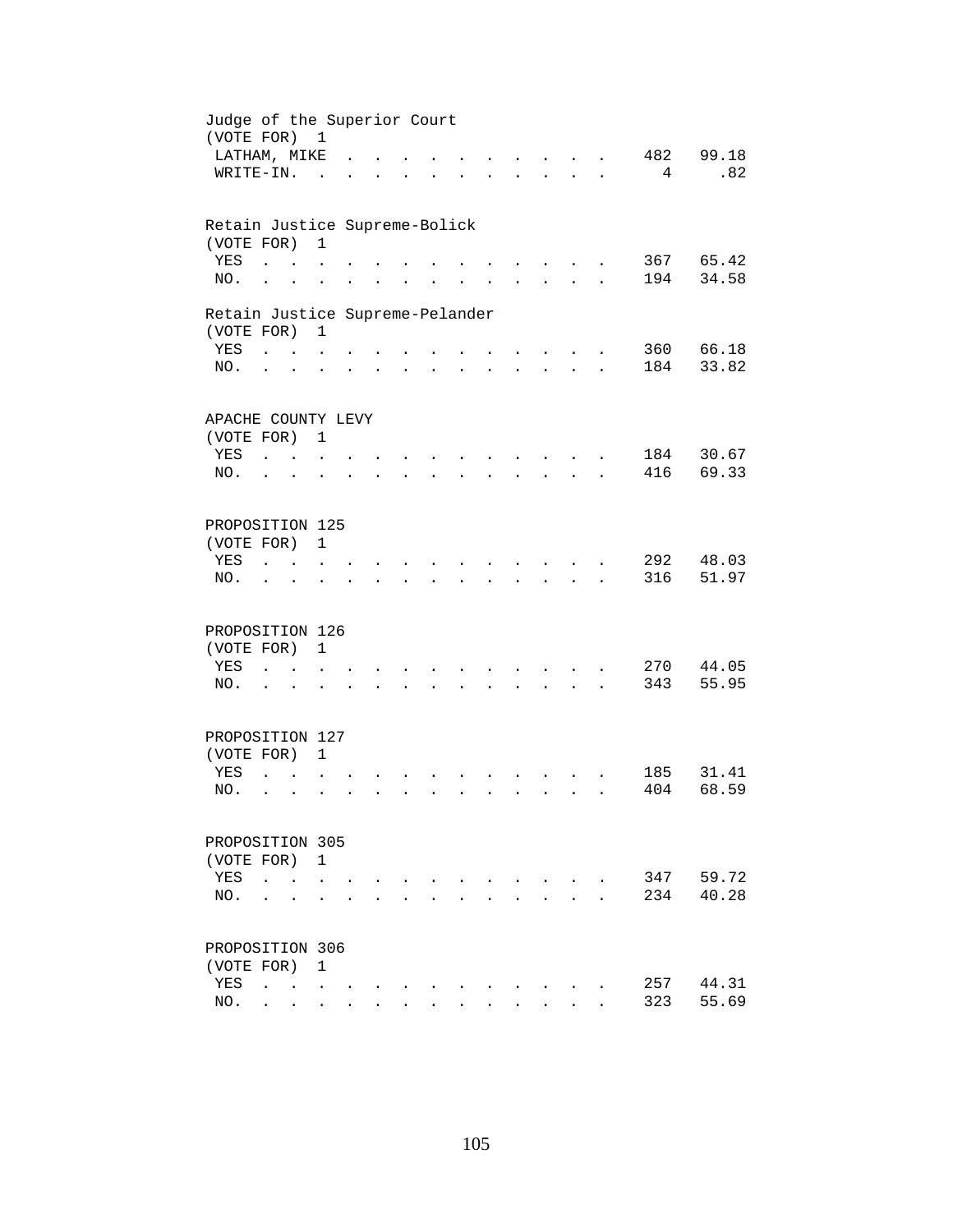| PRECINCT REPORT                          | GENERAL ELECTION                                        |        |                                                |        |                                                                                                                                                                                                                                                                                                                                                                                                                                                                              |                           |                      |                | OFFICIAL RESULTS    |
|------------------------------------------|---------------------------------------------------------|--------|------------------------------------------------|--------|------------------------------------------------------------------------------------------------------------------------------------------------------------------------------------------------------------------------------------------------------------------------------------------------------------------------------------------------------------------------------------------------------------------------------------------------------------------------------|---------------------------|----------------------|----------------|---------------------|
| RUN DATE:11/15/18 APACHE COUNTY, ARIZONA |                                                         |        |                                                |        |                                                                                                                                                                                                                                                                                                                                                                                                                                                                              |                           |                      |                |                     |
| RUN TIME:02:10 PM NOVEMBER 6, 2018       |                                                         |        |                                                |        |                                                                                                                                                                                                                                                                                                                                                                                                                                                                              |                           |                      |                |                     |
|                                          | 0030 56 ROUGH ROCK 56.1/56.2                            |        |                                                |        |                                                                                                                                                                                                                                                                                                                                                                                                                                                                              |                           |                      |                |                     |
|                                          |                                                         |        |                                                |        |                                                                                                                                                                                                                                                                                                                                                                                                                                                                              |                           |                      |                | VOTES PERCENT       |
|                                          | REGISTERED VOTERS - TOTAL                               |        |                                                |        |                                                                                                                                                                                                                                                                                                                                                                                                                                                                              |                           |                      | 796            |                     |
|                                          | BALLOTS CAST - TOTAL.                                   |        |                                                |        | $\mathbf{r}$ , $\mathbf{r}$ , $\mathbf{r}$                                                                                                                                                                                                                                                                                                                                                                                                                                   |                           | $\sim$               | 390            |                     |
|                                          | BALLOTS CAST - BLANK.                                   | $\sim$ | $\mathbf{r}$ and $\mathbf{r}$                  |        | <b>All Cards</b>                                                                                                                                                                                                                                                                                                                                                                                                                                                             | $\sim$                    | $\sim$               | $\overline{0}$ |                     |
|                                          | VOTER TURNOUT - TOTAL<br>VOTER TURNOUT - BLANK          |        |                                                |        | $\mathbf{r}$ , $\mathbf{r}$ , $\mathbf{r}$ , $\mathbf{r}$ , $\mathbf{r}$                                                                                                                                                                                                                                                                                                                                                                                                     |                           | $\sim$               |                | 48.99               |
|                                          |                                                         |        |                                                |        |                                                                                                                                                                                                                                                                                                                                                                                                                                                                              |                           |                      |                |                     |
| U.S. Senator                             |                                                         |        |                                                |        |                                                                                                                                                                                                                                                                                                                                                                                                                                                                              |                           |                      |                |                     |
| (VOTE FOR) 1                             |                                                         |        |                                                |        |                                                                                                                                                                                                                                                                                                                                                                                                                                                                              |                           |                      |                |                     |
|                                          | SINEMA, KYRSTEN (DEM)                                   |        |                                                |        |                                                                                                                                                                                                                                                                                                                                                                                                                                                                              |                           |                      |                | 322 83.20           |
|                                          | MCSALLY, MARTHA (REP)                                   |        | $\mathbf{r}$ and $\mathbf{r}$ and $\mathbf{r}$ |        | <b>All Carried Control</b>                                                                                                                                                                                                                                                                                                                                                                                                                                                   |                           | $\ddot{\phantom{a}}$ |                | 50 12.92            |
|                                          | GREEN, ANGELA (GRN).                                    |        | <b>Contract Contract</b>                       | $\sim$ | $\sim 10$                                                                                                                                                                                                                                                                                                                                                                                                                                                                    | $\ddot{\phantom{0}}$      |                      |                | 14 3.62             |
|                                          | WRITE-IN.                                               |        |                                                |        |                                                                                                                                                                                                                                                                                                                                                                                                                                                                              |                           |                      | 1              | .26                 |
|                                          | U.S. Rep. in Congress Dist. 1                           |        |                                                |        |                                                                                                                                                                                                                                                                                                                                                                                                                                                                              |                           |                      |                |                     |
| (VOTE FOR) 1                             |                                                         |        |                                                |        |                                                                                                                                                                                                                                                                                                                                                                                                                                                                              |                           |                      |                |                     |
|                                          | O'HALLERAN, TOM (DEM)                                   |        |                                                |        | $\mathbf{1} \qquad \qquad \mathbf{1} \qquad \qquad \mathbf{1} \qquad \qquad \mathbf{1} \qquad \qquad \mathbf{1} \qquad \qquad \mathbf{1} \qquad \qquad \mathbf{1} \qquad \qquad \mathbf{1} \qquad \qquad \mathbf{1} \qquad \qquad \mathbf{1} \qquad \qquad \mathbf{1} \qquad \qquad \mathbf{1} \qquad \qquad \mathbf{1} \qquad \qquad \mathbf{1} \qquad \qquad \mathbf{1} \qquad \qquad \mathbf{1} \qquad \qquad \mathbf{1} \qquad \qquad \mathbf{1} \qquad \qquad \mathbf{$ |                           |                      |                | 326 84.46           |
|                                          | ROGERS, WENDY (REP)                                     |        |                                                |        | and a strategic state                                                                                                                                                                                                                                                                                                                                                                                                                                                        |                           |                      |                | 59 15.28            |
|                                          | $\texttt{WRTTE-IN.}$                                    |        | $\sim$                                         |        |                                                                                                                                                                                                                                                                                                                                                                                                                                                                              | $\mathbf{L} = \mathbf{L}$ |                      | $\overline{1}$ | $\ldots$ 26         |
|                                          |                                                         |        |                                                |        |                                                                                                                                                                                                                                                                                                                                                                                                                                                                              |                           |                      |                |                     |
| Governor                                 |                                                         |        |                                                |        |                                                                                                                                                                                                                                                                                                                                                                                                                                                                              |                           |                      |                |                     |
| (VOTE FOR) 1                             |                                                         |        |                                                |        |                                                                                                                                                                                                                                                                                                                                                                                                                                                                              |                           |                      |                |                     |
|                                          | GARCIA, DAVID (DEM) 313 81.94                           |        |                                                |        |                                                                                                                                                                                                                                                                                                                                                                                                                                                                              |                           |                      |                |                     |
|                                          | DUCEY, DOUG (REP).                                      |        |                                                |        |                                                                                                                                                                                                                                                                                                                                                                                                                                                                              |                           |                      |                | 50 13.09<br>19 4.97 |
|                                          | TORRES, ANGEL (GRN)<br>WRITE-IN.                        |        |                                                |        |                                                                                                                                                                                                                                                                                                                                                                                                                                                                              |                           |                      | $\overline{0}$ |                     |
|                                          |                                                         |        |                                                |        |                                                                                                                                                                                                                                                                                                                                                                                                                                                                              |                           |                      |                |                     |
|                                          | State Senator Dist. 7                                   |        |                                                |        |                                                                                                                                                                                                                                                                                                                                                                                                                                                                              |                           |                      |                |                     |
| (VOTE FOR) 1                             |                                                         |        |                                                |        |                                                                                                                                                                                                                                                                                                                                                                                                                                                                              |                           |                      |                |                     |
|                                          | PESHLAKAI, JAMESCITA (DEM). 352 91.67                   |        |                                                |        |                                                                                                                                                                                                                                                                                                                                                                                                                                                                              |                           |                      |                |                     |
|                                          | MEALER, JL (REP) 32 8.33                                |        |                                                |        |                                                                                                                                                                                                                                                                                                                                                                                                                                                                              |                           |                      |                |                     |
|                                          | $\texttt{WRITE-IN.}\quad .\quad .\quad .\quad .\quad .$ |        |                                                |        |                                                                                                                                                                                                                                                                                                                                                                                                                                                                              |                           |                      | 0              |                     |
| State Rep Dist. 7                        |                                                         |        |                                                |        |                                                                                                                                                                                                                                                                                                                                                                                                                                                                              |                           |                      |                |                     |
| (VOTE FOR)                               | 2                                                       |        |                                                |        |                                                                                                                                                                                                                                                                                                                                                                                                                                                                              |                           |                      |                |                     |
|                                          | TELLER, ARLANDO (DEM)                                   |        |                                                |        |                                                                                                                                                                                                                                                                                                                                                                                                                                                                              |                           |                      |                | 182 37.45           |
|                                          | TSOSIE, MYRON (DEM).                                    |        |                                                |        | $\mathbf{r} = \mathbf{r} + \mathbf{r} + \mathbf{r} + \mathbf{r} + \mathbf{r}$                                                                                                                                                                                                                                                                                                                                                                                                |                           |                      |                | 271 55.76           |
|                                          | SHAMLEY, DOYEL (REP).                                   |        | $\mathbf{r}$ , $\mathbf{r}$ , $\mathbf{r}$     |        | $\mathbf{L} = \mathbf{L}$                                                                                                                                                                                                                                                                                                                                                                                                                                                    | $\ddot{\phantom{0}}$      |                      |                | 33<br>6.79          |
|                                          | WRITE-IN.                                               |        |                                                |        |                                                                                                                                                                                                                                                                                                                                                                                                                                                                              |                           |                      | $\overline{0}$ |                     |
| Secretary of State                       |                                                         |        |                                                |        |                                                                                                                                                                                                                                                                                                                                                                                                                                                                              |                           |                      |                |                     |
| (VOTE FOR) 1                             |                                                         |        |                                                |        |                                                                                                                                                                                                                                                                                                                                                                                                                                                                              |                           |                      |                |                     |
|                                          | HOBBS, KATIE (DEM)                                      |        |                                                |        |                                                                                                                                                                                                                                                                                                                                                                                                                                                                              |                           |                      |                | 337 87.76           |
|                                          | GAYNOR, STEVE (REP)                                     |        | $\mathbf{L}$                                   | $\sim$ | $\sim$                                                                                                                                                                                                                                                                                                                                                                                                                                                                       |                           |                      | 47             | 12.24               |
|                                          | $\texttt{WRTTE-IN.}$                                    |        | $\mathbf{L}$                                   |        | <b>All Card Corporation</b>                                                                                                                                                                                                                                                                                                                                                                                                                                                  |                           |                      | $\overline{0}$ |                     |
|                                          |                                                         |        |                                                |        |                                                                                                                                                                                                                                                                                                                                                                                                                                                                              |                           |                      |                |                     |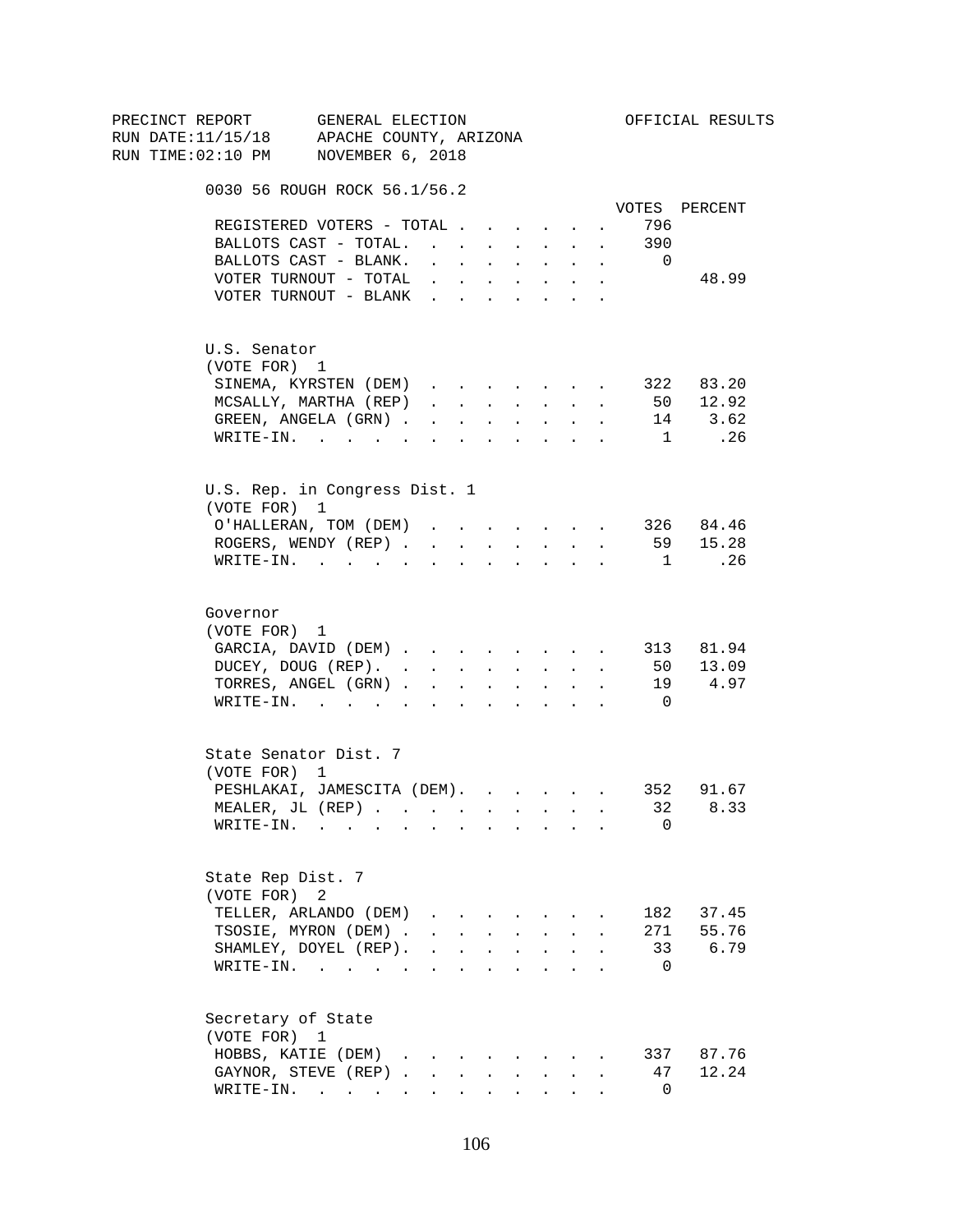| Attorney General                                                                                                                                                                                                                                                                                                                                                                                                                                          |
|-----------------------------------------------------------------------------------------------------------------------------------------------------------------------------------------------------------------------------------------------------------------------------------------------------------------------------------------------------------------------------------------------------------------------------------------------------------|
| (VOTE FOR) 1                                                                                                                                                                                                                                                                                                                                                                                                                                              |
| 334 87.43<br>CONTRERAS, JANUARY (DEM)                                                                                                                                                                                                                                                                                                                                                                                                                     |
| BRNOVICH, MARK (REP). 48 12.57                                                                                                                                                                                                                                                                                                                                                                                                                            |
| WRITE-IN.<br>$\overline{0}$                                                                                                                                                                                                                                                                                                                                                                                                                               |
|                                                                                                                                                                                                                                                                                                                                                                                                                                                           |
| State Treasurer                                                                                                                                                                                                                                                                                                                                                                                                                                           |
| (VOTE FOR) 1                                                                                                                                                                                                                                                                                                                                                                                                                                              |
| 327 85.60<br>MANOIL, MARK (DEM)                                                                                                                                                                                                                                                                                                                                                                                                                           |
| 55 14.40                                                                                                                                                                                                                                                                                                                                                                                                                                                  |
| YEE, KIMBERLY (REP)<br>$\ddot{\phantom{a}}$                                                                                                                                                                                                                                                                                                                                                                                                               |
| $W\text{RITE}-\text{IN}.$<br>$\overline{\mathbf{0}}$<br>$\mathbf{r}$ , $\mathbf{r}$ , $\mathbf{r}$ , $\mathbf{r}$                                                                                                                                                                                                                                                                                                                                         |
|                                                                                                                                                                                                                                                                                                                                                                                                                                                           |
|                                                                                                                                                                                                                                                                                                                                                                                                                                                           |
| Superintendent of Public Instruction                                                                                                                                                                                                                                                                                                                                                                                                                      |
| (VOTE FOR) 1                                                                                                                                                                                                                                                                                                                                                                                                                                              |
| 340 89.01<br>HOFFMAN, KATHY (DEM).                                                                                                                                                                                                                                                                                                                                                                                                                        |
| 10.99<br>RIGGS, FRANK (REP).<br>42<br>$\sim$<br>$\ddot{\phantom{a}}$                                                                                                                                                                                                                                                                                                                                                                                      |
| $W\text{RITE-IN.}$<br>$\overline{0}$                                                                                                                                                                                                                                                                                                                                                                                                                      |
|                                                                                                                                                                                                                                                                                                                                                                                                                                                           |
|                                                                                                                                                                                                                                                                                                                                                                                                                                                           |
| State Mine Inspector                                                                                                                                                                                                                                                                                                                                                                                                                                      |
| (VOTE FOR)<br>1                                                                                                                                                                                                                                                                                                                                                                                                                                           |
| 329 86.13<br>PIERCE, WILLIAM "BILL" (DEM)                                                                                                                                                                                                                                                                                                                                                                                                                 |
| 53 13.87<br>HART, JOE (REP)<br>$\mathbf{r} = \mathbf{r} + \mathbf{r}$ .<br>$\mathbf{r} = \mathbf{r} + \mathbf{r}$ .<br>$\mathcal{L}^{\text{max}}$<br>$\sim 10^{-11}$<br>$\ddot{\phantom{a}}$                                                                                                                                                                                                                                                              |
| $WRITE-IN.$<br>$\overline{0}$                                                                                                                                                                                                                                                                                                                                                                                                                             |
|                                                                                                                                                                                                                                                                                                                                                                                                                                                           |
|                                                                                                                                                                                                                                                                                                                                                                                                                                                           |
| Corporation Commissioner                                                                                                                                                                                                                                                                                                                                                                                                                                  |
| (VOTE FOR)<br>2                                                                                                                                                                                                                                                                                                                                                                                                                                           |
| 277 53.58<br>KENNEDY, SANDRA (DEM)                                                                                                                                                                                                                                                                                                                                                                                                                        |
| SEARS, KIANA MARIA (DEM).<br>184 35.59<br>$\mathbf{r} = \mathbf{r} \mathbf{r}$ , where $\mathbf{r} = \mathbf{r} \mathbf{r}$                                                                                                                                                                                                                                                                                                                               |
| $\mathbf{r} = \mathbf{r} \cdot \mathbf{r}$                                                                                                                                                                                                                                                                                                                                                                                                                |
| 21 4.06<br>GLASSMAN, RODNEY (REP)<br>$\Delta \phi = \Delta \phi$ and $\Delta \phi$<br>$\mathbf{L}^{\text{max}}$<br>$\ddot{\phantom{0}}$                                                                                                                                                                                                                                                                                                                   |
| 35 6.77<br>OLSON, JUSTIN (REP)<br>$\mathbf{z} = \mathbf{z} + \mathbf{z}$ .<br>$\sim$<br>$\bullet$ .<br><br><br><br><br><br><br><br><br><br><br><br><br>$\bullet$ .<br><br><br><br><br><br><br><br><br><br><br><br>                                                                                                                                                                                                                                        |
| $\texttt{WRTTE-IN.}$<br>$\overline{0}$                                                                                                                                                                                                                                                                                                                                                                                                                    |
|                                                                                                                                                                                                                                                                                                                                                                                                                                                           |
|                                                                                                                                                                                                                                                                                                                                                                                                                                                           |
| Clerk of the Superior Court                                                                                                                                                                                                                                                                                                                                                                                                                               |
| (VOTE FOR) 1                                                                                                                                                                                                                                                                                                                                                                                                                                              |
| HOUNSHELL, ANNELL (DEM).<br>367 99.19                                                                                                                                                                                                                                                                                                                                                                                                                     |
| 3 .81                                                                                                                                                                                                                                                                                                                                                                                                                                                     |
|                                                                                                                                                                                                                                                                                                                                                                                                                                                           |
|                                                                                                                                                                                                                                                                                                                                                                                                                                                           |
| Justice of the Peace Dist. 4 Chinle                                                                                                                                                                                                                                                                                                                                                                                                                       |
| (VOTE FOR) 1                                                                                                                                                                                                                                                                                                                                                                                                                                              |
| 363 98.64<br>CLYDE, VICTOR J. (DEM)<br>$\sim$ $-$<br>$\sim$                                                                                                                                                                                                                                                                                                                                                                                               |
| 5<br>1.36<br>$\texttt{WRTTE-IN.}$                                                                                                                                                                                                                                                                                                                                                                                                                         |
|                                                                                                                                                                                                                                                                                                                                                                                                                                                           |
|                                                                                                                                                                                                                                                                                                                                                                                                                                                           |
| Constable Dist. 4 Chinle                                                                                                                                                                                                                                                                                                                                                                                                                                  |
| (VOTE FOR)<br>1                                                                                                                                                                                                                                                                                                                                                                                                                                           |
| 41<br>WRITE-IN.<br>100.00<br>$\mathbf{a} = \mathbf{a} + \mathbf{a} + \mathbf{a} + \mathbf{a} + \mathbf{a} + \mathbf{a} + \mathbf{a} + \mathbf{a} + \mathbf{a} + \mathbf{a} + \mathbf{a} + \mathbf{a} + \mathbf{a} + \mathbf{a} + \mathbf{a} + \mathbf{a} + \mathbf{a} + \mathbf{a} + \mathbf{a} + \mathbf{a} + \mathbf{a} + \mathbf{a} + \mathbf{a} + \mathbf{a} + \mathbf{a} + \mathbf{a} + \mathbf{a} + \mathbf{a} + \mathbf{a} + \mathbf{a} + \mathbf$ |
|                                                                                                                                                                                                                                                                                                                                                                                                                                                           |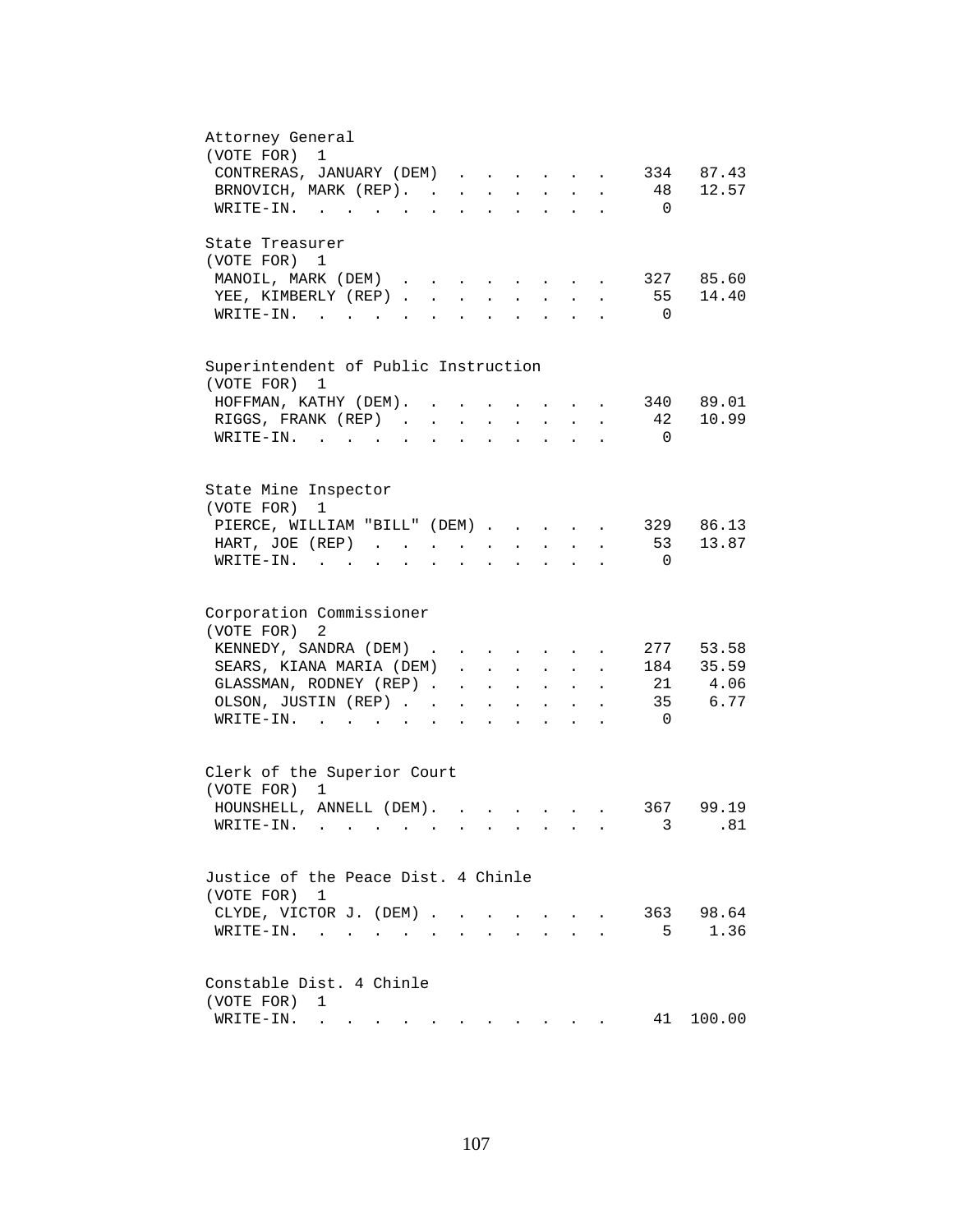| Judge of the Superior Court<br>(VOTE FOR) 1 |                                   |                                            |                      |                      |                      |                      |                      |                      |                      |                                                     |                      |                |                 |       |
|---------------------------------------------|-----------------------------------|--------------------------------------------|----------------------|----------------------|----------------------|----------------------|----------------------|----------------------|----------------------|-----------------------------------------------------|----------------------|----------------|-----------------|-------|
| LATHAM, MIKE                                |                                   |                                            |                      |                      |                      |                      |                      |                      |                      | $\mathbf{r}$ and $\mathbf{r}$                       |                      | $\overline{a}$ | 311             | 98.73 |
| WRITE-IN.                                   |                                   |                                            | $\sim$               |                      |                      |                      |                      |                      |                      | <b>Contract Contract</b>                            | $\mathbf{L}$         |                | $4\overline{ }$ | 1.27  |
| Retain Justice Supreme-Bolick               |                                   |                                            |                      |                      |                      |                      |                      |                      |                      |                                                     |                      |                |                 |       |
| (VOTE FOR)                                  |                                   |                                            | $\mathbf{1}$         |                      |                      |                      |                      |                      |                      |                                                     |                      |                |                 |       |
| YES                                         | $\ddot{\phantom{a}}$              |                                            |                      |                      |                      |                      |                      |                      |                      |                                                     |                      |                | 210             | 61.40 |
| NO.                                         | $\ddot{\phantom{a}}$              |                                            |                      |                      |                      |                      |                      |                      |                      |                                                     |                      |                | 132             | 38.60 |
| Retain Justice Supreme-Pelander             |                                   |                                            |                      |                      |                      |                      |                      |                      |                      |                                                     |                      |                |                 |       |
| (VOTE FOR)                                  |                                   |                                            | $\mathbf{1}$         |                      |                      |                      |                      |                      |                      |                                                     |                      |                |                 |       |
| YES                                         | <b>Contract Contract Contract</b> |                                            |                      |                      |                      |                      |                      |                      |                      |                                                     |                      |                | 204             | 62.39 |
| NO.                                         | $\cdot$ $\cdot$                   |                                            | $\ddot{\phantom{a}}$ |                      |                      | $\ddot{\phantom{0}}$ | $\ddot{\phantom{0}}$ | $\ddot{\phantom{0}}$ | $\ddot{\phantom{0}}$ | $\mathbf{z} = \mathbf{z} + \mathbf{z}$ .            | $\ddot{\phantom{a}}$ |                | 123             | 37.61 |
| APACHE COUNTY LEVY                          |                                   |                                            |                      |                      |                      |                      |                      |                      |                      |                                                     |                      |                |                 |       |
| (VOTE FOR) 1                                |                                   |                                            |                      |                      |                      |                      |                      |                      |                      |                                                     |                      |                |                 |       |
| YES                                         | <b>Carl Carl</b>                  |                                            |                      |                      |                      |                      |                      |                      |                      |                                                     |                      |                | 124             | 32.89 |
| NO.                                         | $\ddot{\phantom{a}}$              | $\sim$                                     |                      |                      |                      |                      |                      |                      |                      |                                                     |                      |                | 253             | 67.11 |
|                                             |                                   |                                            |                      |                      |                      |                      |                      |                      |                      |                                                     |                      |                |                 |       |
| PROPOSITION 125                             |                                   |                                            |                      |                      |                      |                      |                      |                      |                      |                                                     |                      |                |                 |       |
| (VOTE FOR)                                  |                                   |                                            | $\mathbf{1}$         |                      |                      |                      |                      |                      |                      |                                                     |                      |                |                 |       |
| YES                                         |                                   |                                            |                      |                      |                      |                      |                      |                      |                      |                                                     |                      |                | 187             | 49.47 |
| NO.                                         |                                   |                                            |                      |                      |                      |                      |                      |                      |                      |                                                     |                      |                | 191             | 50.53 |
|                                             |                                   |                                            |                      |                      |                      |                      |                      |                      |                      |                                                     |                      |                |                 |       |
| PROPOSITION 126                             |                                   |                                            |                      |                      |                      |                      |                      |                      |                      |                                                     |                      |                |                 |       |
| (VOTE FOR)                                  |                                   |                                            | $\mathbf{1}$         |                      |                      |                      |                      |                      |                      |                                                     |                      |                |                 |       |
| YES                                         | $\ddot{\phantom{a}}$              | <b>Contract Contract</b>                   | $\sim$               |                      |                      |                      |                      |                      |                      | $\sim$                                              |                      |                | 151             | 39.95 |
| NO.                                         | $\cdot$ $\cdot$                   |                                            | $\ddot{\phantom{a}}$ | $\ddot{\phantom{a}}$ | $\ddot{\phantom{0}}$ | $\ddot{\phantom{a}}$ | $\ddot{\phantom{a}}$ | $\mathbf{A}$         | $\ddot{\phantom{0}}$ | $\mathbf{r} = \mathbf{r} + \mathbf{r} + \mathbf{r}$ |                      |                | 227             | 60.05 |
| PROPOSITION 127                             |                                   |                                            |                      |                      |                      |                      |                      |                      |                      |                                                     |                      |                |                 |       |
| (VOTE FOR) 1                                |                                   |                                            |                      |                      |                      |                      |                      |                      |                      |                                                     |                      |                |                 |       |
| YES                                         | $\ddot{\phantom{a}}$              |                                            |                      |                      |                      |                      |                      |                      |                      |                                                     |                      |                | 112             | 31.55 |
| NO.                                         | $\ddot{\phantom{a}}$              | $\ddot{\phantom{a}}$                       |                      |                      |                      |                      |                      |                      |                      | $\ddot{\phantom{a}}$                                |                      |                | 243             | 68.45 |
|                                             |                                   |                                            |                      |                      |                      |                      |                      |                      |                      |                                                     |                      |                |                 |       |
| PROPOSITION 305                             |                                   |                                            |                      |                      |                      |                      |                      |                      |                      |                                                     |                      |                |                 |       |
| (VOTE FOR) 1                                |                                   |                                            |                      |                      |                      |                      |                      |                      |                      |                                                     |                      |                |                 |       |
| YES                                         | $\ddot{\phantom{a}}$              |                                            |                      |                      |                      |                      |                      |                      |                      |                                                     |                      |                | 214             | 61.32 |
| NO.                                         |                                   |                                            |                      |                      |                      |                      |                      |                      |                      |                                                     |                      |                | 135             | 38.68 |
| PROPOSITION 306                             |                                   |                                            |                      |                      |                      |                      |                      |                      |                      |                                                     |                      |                |                 |       |
|                                             |                                   |                                            |                      |                      |                      |                      |                      |                      |                      |                                                     |                      |                |                 |       |
| (VOTE FOR)                                  |                                   |                                            | $\mathbf{1}$         |                      |                      |                      |                      |                      |                      |                                                     |                      |                | 153             | 43.47 |
| YES                                         | $\ddot{\phantom{a}}$              | $\mathbf{r}$ , $\mathbf{r}$ , $\mathbf{r}$ |                      |                      |                      |                      |                      |                      |                      |                                                     |                      |                | 199             | 56.53 |
| NO.                                         |                                   | $\mathbf{r} = \mathbf{r}$                  | $\sim$               | $\ddot{\phantom{a}}$ |                      |                      |                      |                      |                      |                                                     |                      |                |                 |       |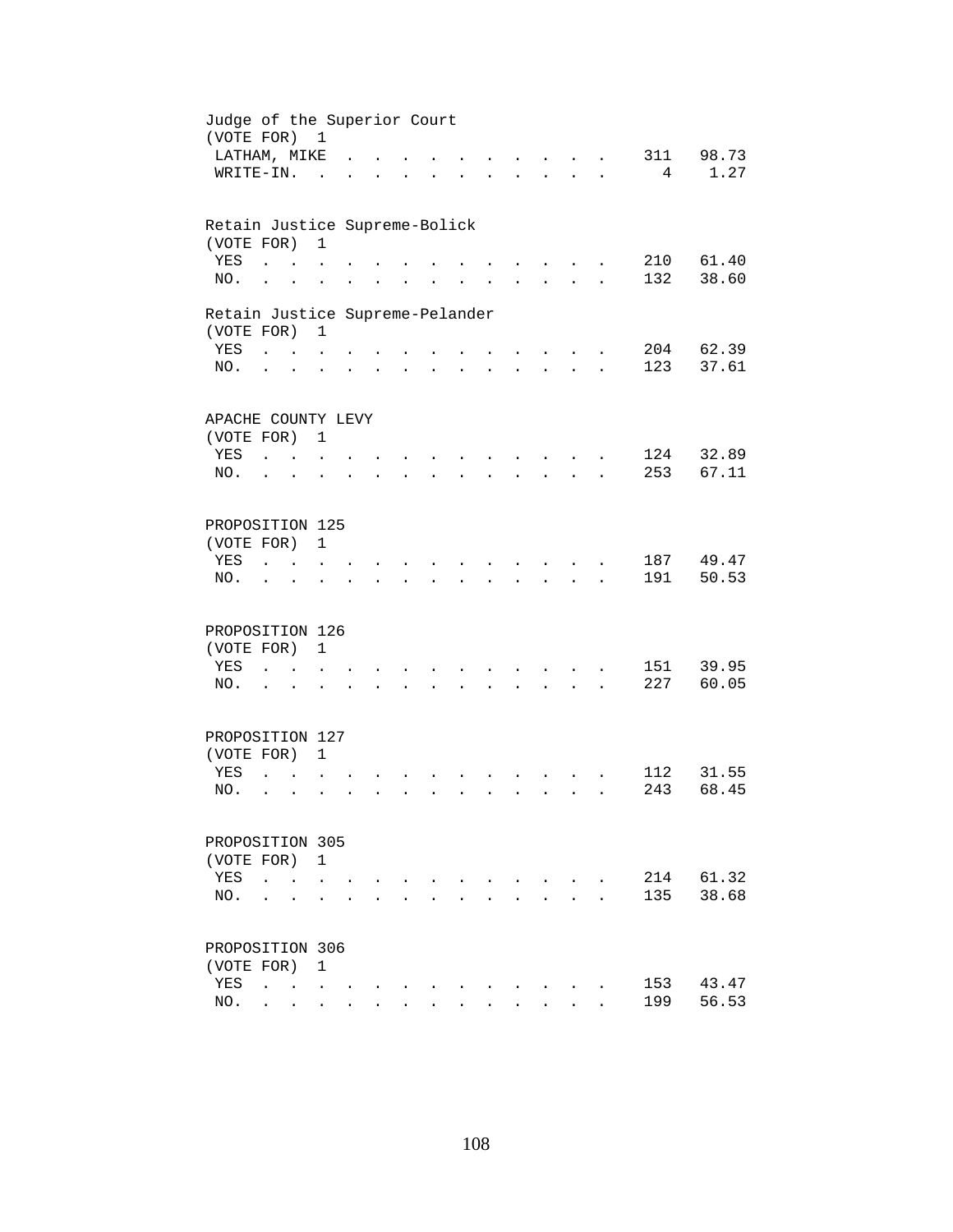| PRECINCT REPORT |          |                    | GENERAL ELECTION<br>RUN DATE:11/15/18 APACHE COUNTY, ARIZONA                                                    |              |                      |                                 |        |                                                                                                 |                                          |        |                        | OFFICIAL RESULTS |
|-----------------|----------|--------------------|-----------------------------------------------------------------------------------------------------------------|--------------|----------------------|---------------------------------|--------|-------------------------------------------------------------------------------------------------|------------------------------------------|--------|------------------------|------------------|
|                 |          |                    | RUN TIME:02:10 PM NOVEMBER 6, 2018                                                                              |              |                      |                                 |        |                                                                                                 |                                          |        |                        |                  |
|                 |          |                    | 0031 58 ROUND ROCK 58.1                                                                                         |              |                      |                                 |        |                                                                                                 |                                          |        |                        |                  |
|                 |          |                    |                                                                                                                 |              |                      |                                 |        |                                                                                                 |                                          |        |                        | VOTES PERCENT    |
|                 |          |                    | REGISTERED VOTERS - TOTAL                                                                                       |              |                      |                                 |        |                                                                                                 |                                          |        | 988<br>$\sim 10^{-10}$ |                  |
|                 |          |                    | BALLOTS CAST - TOTAL. 451                                                                                       |              |                      |                                 |        |                                                                                                 |                                          |        |                        |                  |
|                 |          |                    | BALLOTS CAST - BLANK.                                                                                           |              |                      |                                 |        |                                                                                                 | and a strong control of the state of the |        | $\overline{0}$         | 45.65            |
|                 |          |                    | VOTER TURNOUT - TOTAL<br>VOTER TURNOUT - BLANK                                                                  |              |                      |                                 |        | $\mathbf{r} = \mathbf{r} \times \mathbf{r}$ , where $\mathbf{r} = \mathbf{r} \times \mathbf{r}$ | $\ddot{\phantom{0}}$                     |        |                        |                  |
|                 |          |                    |                                                                                                                 |              |                      |                                 |        |                                                                                                 |                                          |        |                        |                  |
|                 |          | U.S. Senator       |                                                                                                                 |              |                      |                                 |        |                                                                                                 |                                          |        |                        |                  |
|                 |          | (VOTE FOR) 1       |                                                                                                                 |              |                      |                                 |        |                                                                                                 |                                          |        |                        |                  |
|                 |          |                    | SINEMA, KYRSTEN (DEM)                                                                                           |              |                      |                                 |        |                                                                                                 |                                          |        |                        | 390 87.64        |
|                 |          |                    | MCSALLY, MARTHA (REP)                                                                                           |              |                      |                                 |        |                                                                                                 |                                          |        |                        | 43 9.66          |
|                 |          |                    | GREEN, ANGELA (GRN)                                                                                             |              |                      |                                 |        |                                                                                                 |                                          |        |                        | 11 2.47          |
|                 |          |                    | WRITE-IN.                                                                                                       |              |                      |                                 |        |                                                                                                 |                                          | $\sim$ | 1                      | .22              |
|                 |          |                    | U.S. Rep. in Congress Dist. 1                                                                                   |              |                      |                                 |        |                                                                                                 |                                          |        |                        |                  |
|                 |          | (VOTE FOR) 1       |                                                                                                                 |              |                      |                                 |        |                                                                                                 |                                          |        |                        |                  |
|                 |          |                    | O'HALLERAN, TOM (DEM) 389 87.02                                                                                 |              |                      |                                 |        |                                                                                                 |                                          |        |                        |                  |
|                 |          |                    | ROGERS, WENDY (REP) 57 12.75                                                                                    |              |                      |                                 |        |                                                                                                 |                                          |        |                        |                  |
|                 |          |                    | WRITE-IN. 1                                                                                                     |              |                      |                                 |        |                                                                                                 |                                          |        |                        | .22              |
|                 | Governor |                    |                                                                                                                 |              |                      |                                 |        |                                                                                                 |                                          |        |                        |                  |
|                 |          | (VOTE FOR) 1       |                                                                                                                 |              |                      |                                 |        |                                                                                                 |                                          |        |                        |                  |
|                 |          |                    | GARCIA, DAVID (DEM) 377 84.91                                                                                   |              |                      |                                 |        |                                                                                                 |                                          |        |                        |                  |
|                 |          |                    | DUCEY, DOUG (REP). 49 11.04                                                                                     |              |                      |                                 |        |                                                                                                 |                                          |        |                        |                  |
|                 |          |                    | TORRES, ANGEL (GRN) 18 4.05                                                                                     |              |                      |                                 |        |                                                                                                 |                                          |        |                        |                  |
|                 |          |                    | WRITE-IN.                                                                                                       |              |                      |                                 |        |                                                                                                 |                                          |        | $\overline{0}$         |                  |
|                 |          |                    |                                                                                                                 |              |                      |                                 |        |                                                                                                 |                                          |        |                        |                  |
|                 |          |                    | State Senator Dist. 7                                                                                           |              |                      |                                 |        |                                                                                                 |                                          |        |                        |                  |
|                 |          | (VOTE FOR) 1       | PESHLAKAI, JAMESCITA (DEM).                                                                                     |              |                      |                                 |        |                                                                                                 |                                          |        |                        | 418 93.72        |
|                 |          |                    | MEALER, JL (REP)                                                                                                |              |                      |                                 |        |                                                                                                 |                                          |        |                        | . 27 6.05        |
|                 |          | WRITE-IN.          | the contract of the contract of the contract of the contract of the contract of the contract of the contract of |              |                      |                                 |        |                                                                                                 |                                          |        | $\mathbf{1}$           | . 22             |
|                 |          |                    |                                                                                                                 |              |                      |                                 |        |                                                                                                 |                                          |        |                        |                  |
|                 |          | State Rep Dist. 7  |                                                                                                                 |              |                      |                                 |        |                                                                                                 |                                          |        |                        |                  |
|                 |          | (VOTE FOR) 2       |                                                                                                                 |              |                      |                                 |        |                                                                                                 |                                          |        |                        |                  |
|                 |          |                    | TELLER, ARLANDO (DEM)                                                                                           |              |                      | $\cdot$ $\cdot$ $\cdot$ $\cdot$ |        |                                                                                                 |                                          |        | 262                    | 46.62            |
|                 |          |                    | TSOSIE, MYRON (DEM).                                                                                            | $\mathbf{r}$ |                      | $\mathbf{L} = \mathbf{L}$       | $\sim$ | $\sim$ $\sim$                                                                                   | $\mathbf{L}$                             |        |                        | 273 48.58        |
|                 |          |                    | SHAMLEY, DOYEL (REP).                                                                                           |              |                      |                                 |        | $\mathbf{r}$ and $\mathbf{r}$ and $\mathbf{r}$ and $\mathbf{r}$                                 |                                          |        |                        | 26 4.63          |
|                 |          |                    | WRITE-IN.                                                                                                       |              |                      |                                 |        |                                                                                                 |                                          |        | $\mathbf{1}$           | .18              |
|                 |          | Secretary of State |                                                                                                                 |              |                      |                                 |        |                                                                                                 |                                          |        |                        |                  |
|                 |          | (VOTE FOR) 1       |                                                                                                                 |              |                      |                                 |        |                                                                                                 |                                          |        |                        |                  |
|                 |          |                    | HOBBS, KATIE (DEM)                                                                                              |              |                      |                                 |        |                                                                                                 |                                          |        |                        | 405 91.42        |
|                 |          |                    | GAYNOR, STEVE (REP).                                                                                            | $\sim$       | $\ddot{\phantom{0}}$ | $\ddot{\phantom{a}}$            |        |                                                                                                 |                                          |        | 37                     | 8.35             |
|                 |          |                    | WRITE-IN.                                                                                                       |              |                      |                                 |        | $\mathbf{r} = \mathbf{r}$                                                                       |                                          |        | $\mathbf{1}$           | .23              |

109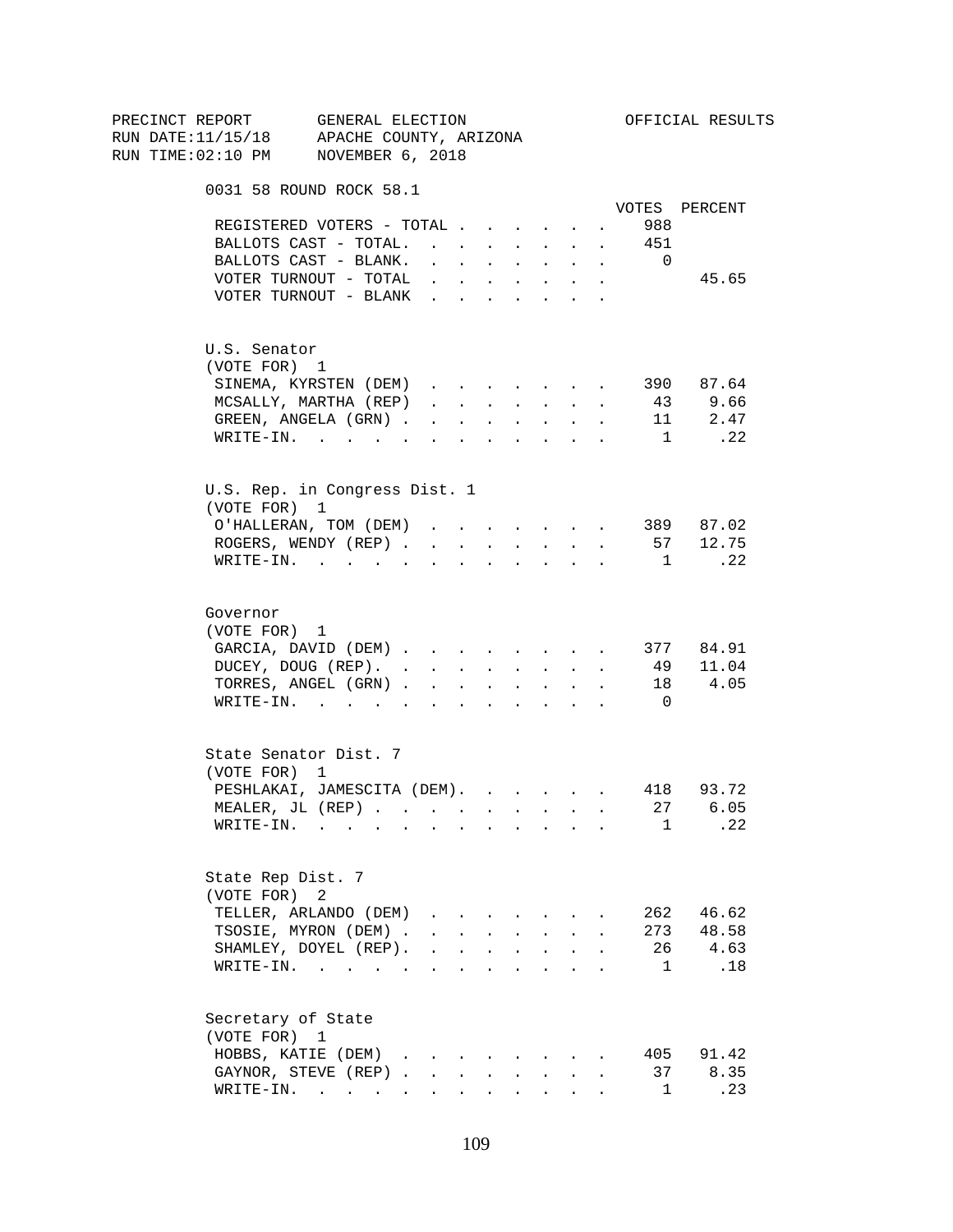| Attorney General                                                                                                                                                                      |
|---------------------------------------------------------------------------------------------------------------------------------------------------------------------------------------|
| (VOTE FOR)<br>$\mathbf{1}$                                                                                                                                                            |
| CONTRERAS, JANUARY (DEM)<br>395 89.16                                                                                                                                                 |
| BRNOVICH, MARK (REP).<br>47 10.61                                                                                                                                                     |
| .23<br>WRITE-IN.<br>$\overline{1}$                                                                                                                                                    |
| State Treasurer                                                                                                                                                                       |
| (VOTE FOR) 1                                                                                                                                                                          |
| MANOIL, MARK (DEM)<br>395 88.76<br>$\sim$ $\sim$ $\sim$ $\sim$ $\sim$ $\sim$                                                                                                          |
| 49 11.01<br>YEE, KIMBERLY (REP)<br>$\mathbf{L}$<br>$\sim$<br>$\sim$                                                                                                                   |
| .22<br>$W\text{RITE}-\text{IN}.$<br>$\overline{1}$<br>$\mathcal{L}^{\text{max}}$<br>$\mathbf{L}$                                                                                      |
|                                                                                                                                                                                       |
| Superintendent of Public Instruction<br>(VOTE FOR) 1                                                                                                                                  |
| 411 92.78                                                                                                                                                                             |
| HOFFMAN, KATHY (DEM).                                                                                                                                                                 |
| 32<br>7.22<br>RIGGS, FRANK (REP).<br>$\ddot{\phantom{a}}$                                                                                                                             |
| WRITE-IN.<br>$\overline{0}$<br>$\sim$ 100 $\sim$                                                                                                                                      |
|                                                                                                                                                                                       |
| State Mine Inspector<br>(VOTE FOR)<br>1                                                                                                                                               |
| 395 88.96<br>PIERCE, WILLIAM "BILL" (DEM)                                                                                                                                             |
| 48 10.81<br>HART, JOE (REP)<br>$\mathbf{r} = \mathbf{r} + \mathbf{r}$ .<br>$\mathbf{r} = \mathbf{r} \cdot \mathbf{r}$ .<br>$\sim$<br>$\ddot{\phantom{a}}$                             |
| .23<br>$WRITE-IN.$<br>$\overline{1}$<br>$\mathbf{r}$ and $\mathbf{r}$ and $\mathbf{r}$<br>$\mathbf{z} = \mathbf{z} + \mathbf{z}$ .<br>$\ddot{\phantom{a}}$<br>$\ddot{\phantom{a}}$    |
|                                                                                                                                                                                       |
| Corporation Commissioner                                                                                                                                                              |
| (VOTE FOR)<br>2                                                                                                                                                                       |
| KENNEDY, SANDRA (DEM)<br>326 54.70                                                                                                                                                    |
| 222 37.25<br>SEARS, KIANA MARIA (DEM)                                                                                                                                                 |
| $\cdot$ $\cdot$                                                                                                                                                                       |
| 20 3.36<br>GLASSMAN, RODNEY (REP)<br>$\mathbf{r}=(\mathbf{r}_1,\ldots,\mathbf{r}_n)$ . The contract of the $\mathbf{r}_1$                                                             |
| 27 4.53<br>OLSON, JUSTIN (REP)<br>$\mathbf{z} = \mathbf{z} + \mathbf{z}$ .<br>$\bullet$ .<br><br><br><br><br><br><br><br><br><br><br><br><br>$\sim$ 100 $\pm$<br>$\ddot{\phantom{0}}$ |
| .17<br>$\overline{1}$<br>$\texttt{WRTTE-IN.}$<br>$\mathbf{L}$ and $\mathbf{L}$<br>$\ddot{\phantom{a}}$                                                                                |
|                                                                                                                                                                                       |
| Clerk of the Superior Court                                                                                                                                                           |
| (VOTE FOR) 1                                                                                                                                                                          |
| HOUNSHELL, ANNELL (DEM).<br>437 99.77                                                                                                                                                 |
| $\ldots$ . 23<br>WRITE-IN.<br>1                                                                                                                                                       |
|                                                                                                                                                                                       |
| Justice of the Peace Dist. 4 Chinle                                                                                                                                                   |
| (VOTE FOR) 1                                                                                                                                                                          |
| 423<br>99.30<br>CLYDE, VICTOR J. (DEM).<br>$\ddot{\phantom{0}}$<br>$\mathbf{L}$<br>$\sim$                                                                                             |
| 3<br>.70<br>WRITE-IN.<br>$\ddot{\phantom{0}}$                                                                                                                                         |
|                                                                                                                                                                                       |
| Constable Dist. 4 Chinle                                                                                                                                                              |
| (VOTE FOR)<br>1                                                                                                                                                                       |
| 37<br>100.00<br>WRITE-IN.<br>والمتواطن والمستنقل والمتواطن والمتواطن والمتواطن والمتواطن                                                                                              |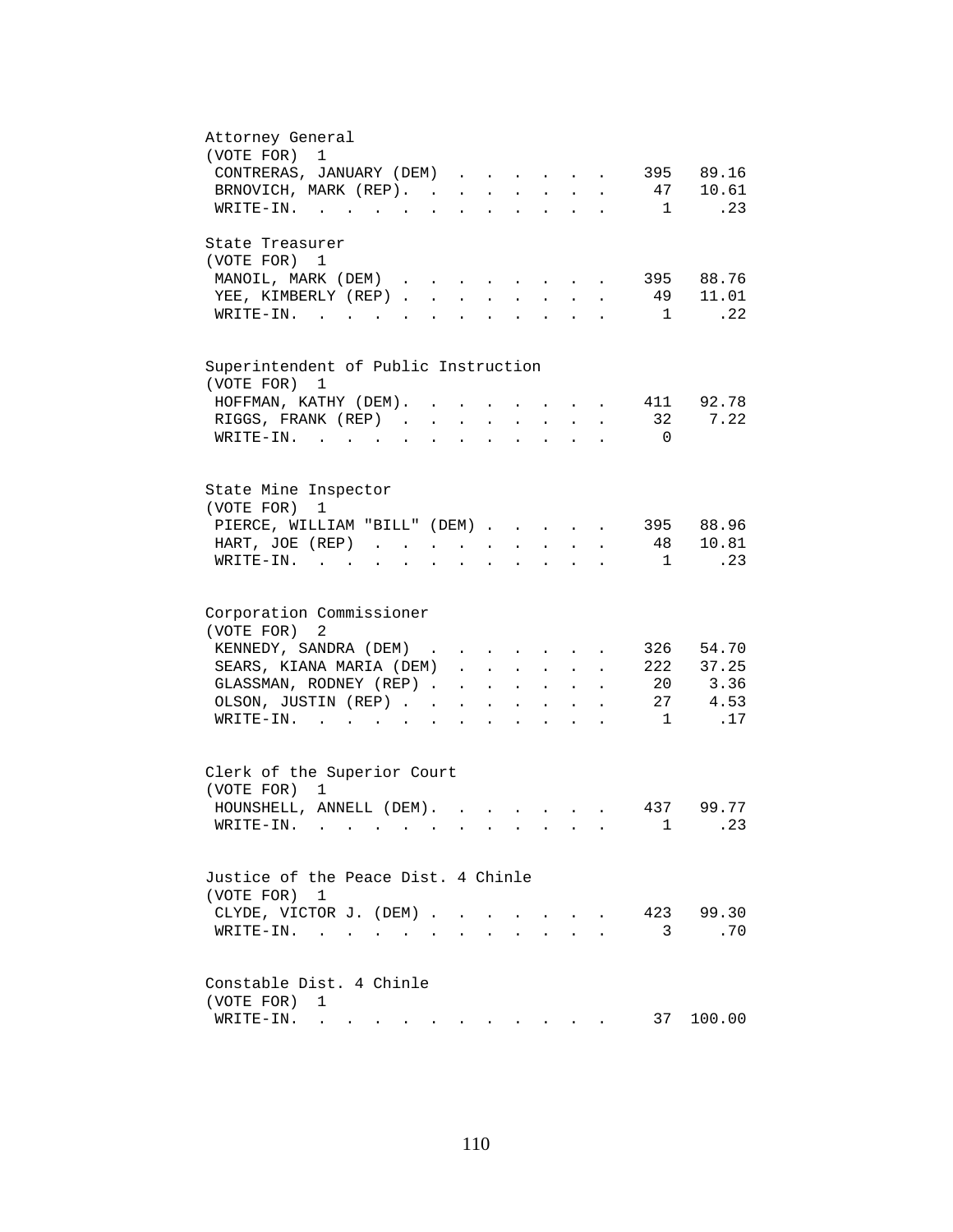| Judge of the Superior Court<br>(VOTE FOR) 1   |                                              |                                   |                      |                      |                      |                      |                      |                      |                                          |                      |            |                |
|-----------------------------------------------|----------------------------------------------|-----------------------------------|----------------------|----------------------|----------------------|----------------------|----------------------|----------------------|------------------------------------------|----------------------|------------|----------------|
| LATHAM, MIKE                                  |                                              |                                   |                      |                      |                      |                      |                      |                      | $\mathbf{r}$ .                           |                      | 345        | 98.85          |
| WRITE-IN.                                     |                                              |                                   | $\sim$               |                      |                      |                      |                      |                      | <b>Contract Contract</b>                 | $\ddot{\phantom{a}}$ | 4          | 1.15           |
| Retain Justice Supreme-Bolick                 |                                              |                                   |                      |                      |                      |                      |                      |                      |                                          |                      |            |                |
| (VOTE FOR)                                    |                                              |                                   | $\mathbf{1}$         |                      |                      |                      |                      |                      |                                          |                      |            |                |
| YES<br>NO.                                    | $\ddot{\phantom{a}}$<br>$\ddot{\phantom{a}}$ |                                   |                      |                      |                      |                      |                      |                      |                                          |                      | 248<br>171 | 59.19<br>40.81 |
|                                               |                                              |                                   |                      |                      |                      |                      |                      |                      |                                          |                      |            |                |
| Retain Justice Supreme-Pelander<br>(VOTE FOR) |                                              |                                   | $\mathbf{1}$         |                      |                      |                      |                      |                      |                                          |                      |            |                |
| YES                                           | <b>Contract Contract Contract</b>            |                                   |                      |                      |                      |                      |                      |                      |                                          |                      |            | 246 60.44      |
| NO.                                           | $\cdot$ $\cdot$                              |                                   | $\ddot{\phantom{a}}$ |                      | $\ddot{\phantom{a}}$ |                      | $\ddot{\phantom{0}}$ | $\ddot{\phantom{a}}$ | $\mathbf{z} = \mathbf{z} + \mathbf{z}$ . | $\ddot{\phantom{a}}$ | 161        | 39.56          |
| APACHE COUNTY LEVY                            |                                              |                                   |                      |                      |                      |                      |                      |                      |                                          |                      |            |                |
| (VOTE FOR) 1                                  |                                              |                                   |                      |                      |                      |                      |                      |                      |                                          |                      |            |                |
| YES                                           | $\mathbf{r}$ , $\mathbf{r}$                  |                                   |                      |                      |                      |                      |                      |                      |                                          |                      | 160        | 36.36          |
| NO.                                           | $\ddot{\phantom{a}}$                         | $\sim$                            |                      |                      |                      |                      |                      |                      |                                          |                      | 280        | 63.64          |
| PROPOSITION 125                               |                                              |                                   |                      |                      |                      |                      |                      |                      |                                          |                      |            |                |
| (VOTE FOR)                                    |                                              |                                   | $\mathbf{1}$         |                      |                      |                      |                      |                      |                                          |                      |            |                |
| YES                                           |                                              |                                   |                      |                      |                      |                      |                      |                      |                                          |                      | 200        | 45.45          |
| NO.                                           |                                              |                                   |                      |                      |                      |                      |                      |                      |                                          |                      | 240        | 54.55          |
| PROPOSITION 126                               |                                              |                                   |                      |                      |                      |                      |                      |                      |                                          |                      |            |                |
| (VOTE FOR)                                    |                                              |                                   | $\mathbf{1}$         |                      |                      |                      |                      |                      |                                          |                      |            |                |
| YES                                           | $\ddot{\phantom{a}}$                         | <b>Contract Contract</b>          | $\ddot{\phantom{a}}$ |                      |                      |                      |                      |                      |                                          |                      | 170        | 38.81          |
| NO.                                           | $\cdot$ $\cdot$                              |                                   |                      | $\ddot{\phantom{a}}$ | $\ddot{\phantom{a}}$ | $\ddot{\phantom{a}}$ |                      | $\ddot{\phantom{a}}$ | $\mathbf{z} = \mathbf{z} + \mathbf{z}$ . | $\ddot{\phantom{a}}$ | 268        | 61.19          |
| PROPOSITION 127                               |                                              |                                   |                      |                      |                      |                      |                      |                      |                                          |                      |            |                |
| (VOTE FOR) 1                                  |                                              |                                   |                      |                      |                      |                      |                      |                      |                                          |                      |            |                |
| YES                                           | $\ddot{\phantom{a}}$                         |                                   |                      |                      |                      |                      |                      |                      |                                          |                      | 115        | 26.14          |
| NO.                                           | $\ddot{\phantom{a}}$                         | $\ddot{\phantom{a}}$              |                      |                      |                      |                      |                      |                      | $\mathbf{r}$                             |                      | 325        | 73.86          |
| PROPOSITION 305                               |                                              |                                   |                      |                      |                      |                      |                      |                      |                                          |                      |            |                |
| (VOTE FOR)                                    |                                              |                                   | $\overline{1}$       |                      |                      |                      |                      |                      |                                          |                      |            |                |
| YES                                           | $\ddot{\phantom{a}}$                         |                                   |                      |                      |                      |                      |                      |                      |                                          |                      | 257        | 59.08          |
| NO.                                           |                                              |                                   |                      |                      |                      |                      |                      |                      |                                          |                      | 178        | 40.92          |
| PROPOSITION 306                               |                                              |                                   |                      |                      |                      |                      |                      |                      |                                          |                      |            |                |
| (VOTE FOR)                                    |                                              |                                   | 1                    |                      |                      |                      |                      |                      |                                          |                      |            |                |
| YES                                           | $\ddot{\phantom{a}}$                         | <b>Contract Contract Contract</b> |                      |                      |                      |                      |                      |                      |                                          |                      | 173        | 39.86          |
| NO.                                           | $\ddot{\phantom{0}}$                         | $\sim$                            | $\ddot{\phantom{0}}$ |                      |                      |                      |                      |                      |                                          |                      | 261        | 60.14          |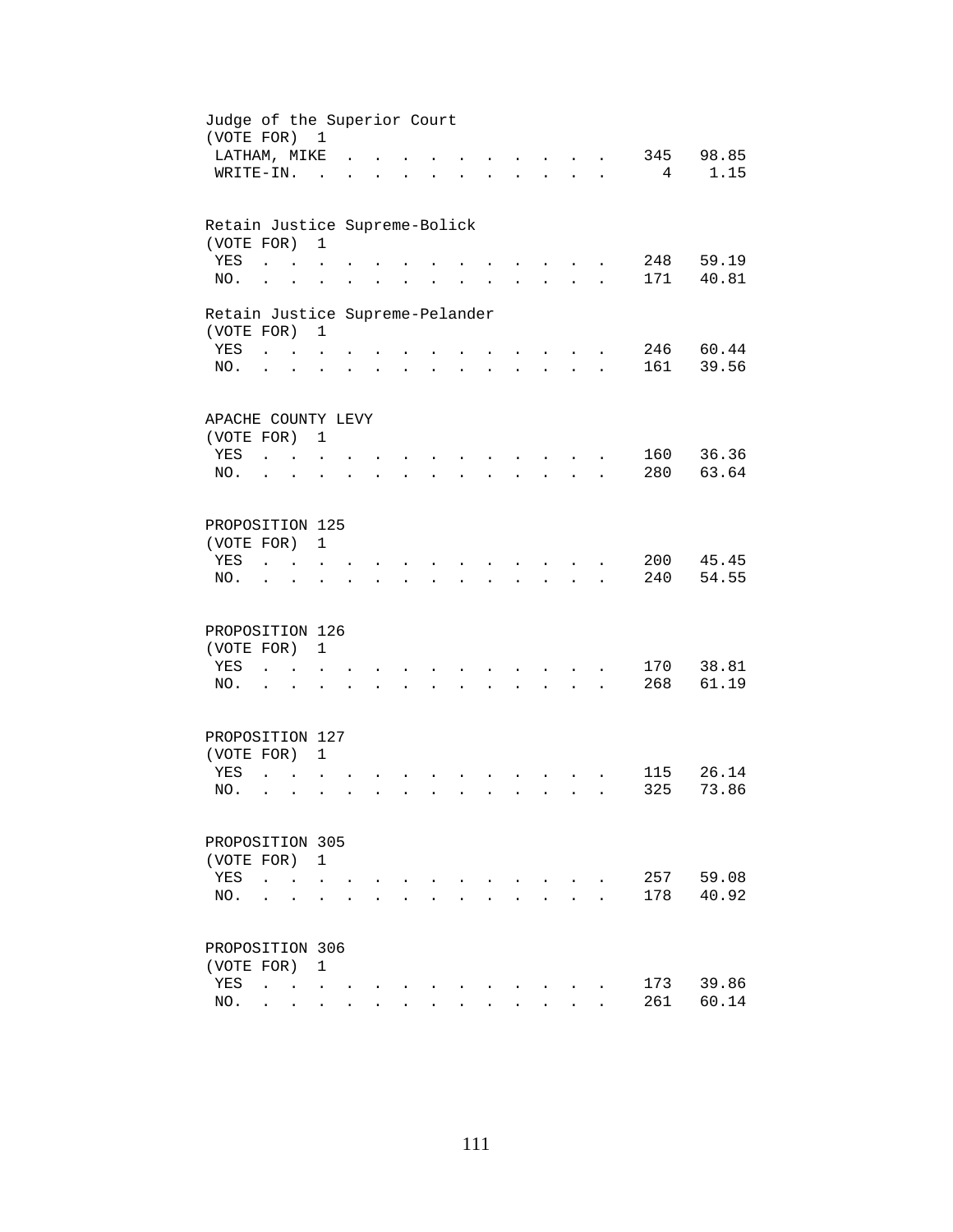| PRECINCT REPORT |                    | GENERAL ELECTION                                                                                                |                                 |                                        |                      |                                                                                                                                                                                                                                                                                                                                                                                                                                                            |                  |            |                | OFFICIAL RESULTS |
|-----------------|--------------------|-----------------------------------------------------------------------------------------------------------------|---------------------------------|----------------------------------------|----------------------|------------------------------------------------------------------------------------------------------------------------------------------------------------------------------------------------------------------------------------------------------------------------------------------------------------------------------------------------------------------------------------------------------------------------------------------------------------|------------------|------------|----------------|------------------|
|                 |                    | RUN DATE:11/15/18 APACHE COUNTY, ARIZONA                                                                        |                                 |                                        |                      |                                                                                                                                                                                                                                                                                                                                                                                                                                                            |                  |            |                |                  |
|                 |                    | RUN TIME:02:10 PM NOVEMBER 6, 2018                                                                              |                                 |                                        |                      |                                                                                                                                                                                                                                                                                                                                                                                                                                                            |                  |            |                |                  |
|                 |                    | 0032 59 ROUND VALLEY 59.1-59.5                                                                                  |                                 |                                        |                      |                                                                                                                                                                                                                                                                                                                                                                                                                                                            |                  |            |                |                  |
|                 |                    |                                                                                                                 |                                 |                                        |                      |                                                                                                                                                                                                                                                                                                                                                                                                                                                            |                  |            |                | VOTES PERCENT    |
|                 |                    | REGISTERED VOTERS - TOTAL                                                                                       |                                 |                                        |                      |                                                                                                                                                                                                                                                                                                                                                                                                                                                            |                  | $\sim$     | 701            |                  |
|                 |                    | BALLOTS CAST - TOTAL.                                                                                           |                                 |                                        |                      |                                                                                                                                                                                                                                                                                                                                                                                                                                                            |                  |            | 505            |                  |
|                 |                    | BALLOTS CAST - BLANK.                                                                                           | $\sim$                          |                                        |                      | $\mathbf{u} = \mathbf{u} + \mathbf{u} + \mathbf{u} + \mathbf{u} + \mathbf{u} + \mathbf{u}$                                                                                                                                                                                                                                                                                                                                                                 |                  |            | $\overline{1}$ | .20              |
|                 |                    | VOTER TURNOUT - TOTAL                                                                                           |                                 |                                        |                      | <b>All Cards</b>                                                                                                                                                                                                                                                                                                                                                                                                                                           | $\sim$ 100 $\pm$ | $\sim$     |                | 72.04            |
|                 |                    | VOTER TURNOUT - BLANK                                                                                           |                                 |                                        |                      |                                                                                                                                                                                                                                                                                                                                                                                                                                                            |                  |            |                | .14              |
|                 | U.S. Senator       |                                                                                                                 |                                 |                                        |                      |                                                                                                                                                                                                                                                                                                                                                                                                                                                            |                  |            |                |                  |
|                 | (VOTE FOR) 1       |                                                                                                                 |                                 |                                        |                      |                                                                                                                                                                                                                                                                                                                                                                                                                                                            |                  |            |                |                  |
|                 |                    | SINEMA, KYRSTEN (DEM)                                                                                           |                                 |                                        |                      |                                                                                                                                                                                                                                                                                                                                                                                                                                                            |                  | $\sim$ $-$ | 88             | 17.60            |
|                 |                    | MCSALLY, MARTHA (REP)                                                                                           |                                 |                                        |                      | $\mathbf{1} \qquad \mathbf{1} \qquad \mathbf{1} \qquad \mathbf{1} \qquad \mathbf{1} \qquad \mathbf{1} \qquad \mathbf{1} \qquad \mathbf{1} \qquad \mathbf{1} \qquad \mathbf{1} \qquad \mathbf{1} \qquad \mathbf{1} \qquad \mathbf{1} \qquad \mathbf{1} \qquad \mathbf{1} \qquad \mathbf{1} \qquad \mathbf{1} \qquad \mathbf{1} \qquad \mathbf{1} \qquad \mathbf{1} \qquad \mathbf{1} \qquad \mathbf{1} \qquad \mathbf{1} \qquad \mathbf{1} \qquad \mathbf{$ |                  |            | 398            | 79.60            |
|                 |                    | GREEN, ANGELA (GRN)                                                                                             |                                 |                                        |                      |                                                                                                                                                                                                                                                                                                                                                                                                                                                            |                  |            | 13             | 2.60             |
|                 |                    | $\texttt{WRTTE-IN.}$                                                                                            | $\sim$                          | <b>All Cards</b>                       |                      | $\mathbf{r} = \mathbf{r} + \mathbf{r}$ , where $\mathbf{r} = \mathbf{r}$                                                                                                                                                                                                                                                                                                                                                                                   |                  |            | 1              | $\overline{20}$  |
|                 |                    | U.S. Rep. in Congress Dist. 1                                                                                   |                                 |                                        |                      |                                                                                                                                                                                                                                                                                                                                                                                                                                                            |                  |            |                |                  |
|                 | (VOTE FOR) 1       |                                                                                                                 |                                 |                                        |                      |                                                                                                                                                                                                                                                                                                                                                                                                                                                            |                  |            |                |                  |
|                 |                    | O'HALLERAN, TOM (DEM)                                                                                           |                                 |                                        |                      | and a series of the series of the series of                                                                                                                                                                                                                                                                                                                                                                                                                |                  |            |                | 102 20.69        |
|                 |                    | ROGERS, WENDY (REP)                                                                                             |                                 |                                        |                      |                                                                                                                                                                                                                                                                                                                                                                                                                                                            |                  |            |                | 390 79.11        |
|                 |                    | WRITE-IN.                                                                                                       |                                 |                                        |                      |                                                                                                                                                                                                                                                                                                                                                                                                                                                            |                  |            | $\frac{1}{2}$  | .20              |
|                 | Governor           |                                                                                                                 |                                 |                                        |                      |                                                                                                                                                                                                                                                                                                                                                                                                                                                            |                  |            |                |                  |
|                 | (VOTE FOR) 1       |                                                                                                                 |                                 |                                        |                      |                                                                                                                                                                                                                                                                                                                                                                                                                                                            |                  |            |                |                  |
|                 |                    | GARCIA, DAVID (DEM) 52 10.34                                                                                    |                                 |                                        |                      |                                                                                                                                                                                                                                                                                                                                                                                                                                                            |                  |            |                |                  |
|                 |                    | DUCEY, DOUG (REP). 437 86.88                                                                                    |                                 |                                        |                      |                                                                                                                                                                                                                                                                                                                                                                                                                                                            |                  |            |                |                  |
|                 |                    | TORRES, ANGEL (GRN) 13 2.58                                                                                     |                                 |                                        |                      |                                                                                                                                                                                                                                                                                                                                                                                                                                                            |                  |            |                |                  |
|                 |                    | WRITE-IN.                                                                                                       |                                 |                                        |                      |                                                                                                                                                                                                                                                                                                                                                                                                                                                            |                  |            |                | 1 .20            |
|                 |                    |                                                                                                                 |                                 |                                        |                      |                                                                                                                                                                                                                                                                                                                                                                                                                                                            |                  |            |                |                  |
|                 |                    | State Senator Dist. 7                                                                                           |                                 |                                        |                      |                                                                                                                                                                                                                                                                                                                                                                                                                                                            |                  |            |                |                  |
|                 | (VOTE FOR) 1       |                                                                                                                 |                                 |                                        |                      |                                                                                                                                                                                                                                                                                                                                                                                                                                                            |                  |            |                |                  |
|                 |                    | PESHLAKAI, JAMESCITA (DEM).                                                                                     |                                 |                                        |                      |                                                                                                                                                                                                                                                                                                                                                                                                                                                            |                  |            |                | 73 15.47         |
|                 |                    | MEALER. JL $(REP)$ , , , , , , , , , , ,                                                                        |                                 |                                        |                      |                                                                                                                                                                                                                                                                                                                                                                                                                                                            |                  |            |                | 399 84.53        |
|                 | WRITE-IN.          | the contract of the contract of the contract of the contract of the contract of the contract of the contract of |                                 |                                        |                      |                                                                                                                                                                                                                                                                                                                                                                                                                                                            |                  |            | 0              |                  |
|                 | State Rep Dist. 7  |                                                                                                                 |                                 |                                        |                      |                                                                                                                                                                                                                                                                                                                                                                                                                                                            |                  |            |                |                  |
|                 | (VOTE FOR) 2       |                                                                                                                 |                                 |                                        |                      |                                                                                                                                                                                                                                                                                                                                                                                                                                                            |                  |            |                |                  |
|                 |                    | TELLER, ARLANDO (DEM)                                                                                           | $\cdot$ $\cdot$ $\cdot$ $\cdot$ |                                        |                      |                                                                                                                                                                                                                                                                                                                                                                                                                                                            |                  |            | 64             | 11.90            |
|                 |                    | TSOSIE, MYRON (DEM).                                                                                            |                                 | $\mathbf{r} = \mathbf{r} + \mathbf{r}$ | $\mathbf{L}$         | $\sim$                                                                                                                                                                                                                                                                                                                                                                                                                                                     | $\mathbf{A}$     |            | 61             | 11.34            |
|                 |                    | SHAMLEY, DOYEL (REP).                                                                                           |                                 |                                        |                      | $\mathbf{r}$ , $\mathbf{r}$ , $\mathbf{r}$ , $\mathbf{r}$                                                                                                                                                                                                                                                                                                                                                                                                  |                  |            | 408            | 75.84            |
|                 |                    | WRITE-IN.                                                                                                       |                                 | <b>Contract Contract</b>               | $\ddot{\phantom{a}}$ | $\sim$ $\sim$ $\sim$                                                                                                                                                                                                                                                                                                                                                                                                                                       |                  |            | 5              | .93              |
|                 | Secretary of State |                                                                                                                 |                                 |                                        |                      |                                                                                                                                                                                                                                                                                                                                                                                                                                                            |                  |            |                |                  |
|                 | (VOTE FOR) 1       |                                                                                                                 |                                 |                                        |                      |                                                                                                                                                                                                                                                                                                                                                                                                                                                            |                  |            |                |                  |
|                 |                    | HOBBS, KATIE (DEM)                                                                                              |                                 |                                        |                      |                                                                                                                                                                                                                                                                                                                                                                                                                                                            |                  |            | 92             | 18.81            |
|                 |                    | GAYNOR, STEVE (REP).                                                                                            | $\sim$                          |                                        |                      |                                                                                                                                                                                                                                                                                                                                                                                                                                                            |                  |            | 396            | 80.98            |
|                 |                    | $\texttt{WRITE-IN.}$                                                                                            |                                 | $\bullet$ .                            |                      | <b>All Card Corporation</b>                                                                                                                                                                                                                                                                                                                                                                                                                                | $\sim$           |            | 1              | .20              |
|                 |                    |                                                                                                                 |                                 |                                        |                      |                                                                                                                                                                                                                                                                                                                                                                                                                                                            |                  |            |                |                  |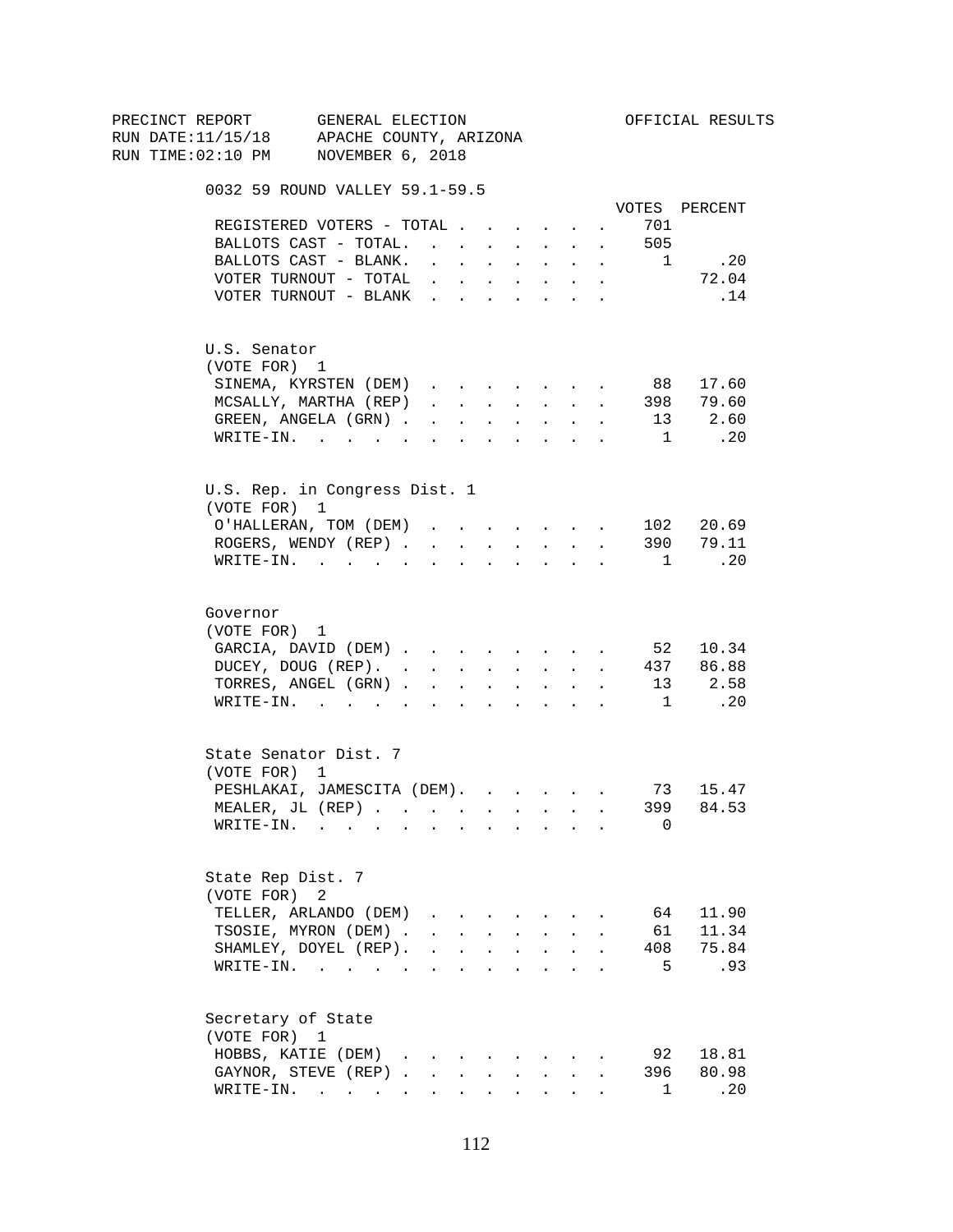| Attorney General<br>(VOTE FOR)<br>$\mathbf 1$                                                                                                                                |
|------------------------------------------------------------------------------------------------------------------------------------------------------------------------------|
| CONTRERAS, JANUARY (DEM)<br>73 15.11                                                                                                                                         |
| BRNOVICH, MARK (REP).<br>409 84.68                                                                                                                                           |
| . 21<br>WRITE-IN.<br>$\mathbf{1}$                                                                                                                                            |
| State Treasurer                                                                                                                                                              |
| (VOTE FOR) 1                                                                                                                                                                 |
| MANOIL, MARK (DEM)<br>75 15.72<br>$\cdots$ $\cdots$ $\cdots$<br>402 84.28                                                                                                    |
| YEE, KIMBERLY (REP).<br>$\sim$<br>$\mathbf{L}$<br>$\sim$<br>$WRITE-TN.$<br>$\overline{0}$                                                                                    |
|                                                                                                                                                                              |
| Superintendent of Public Instruction                                                                                                                                         |
| (VOTE FOR) 1                                                                                                                                                                 |
| 93<br>19.42<br>HOFFMAN, KATHY (DEM). .                                                                                                                                       |
| RIGGS, FRANK (REP)<br>386<br>80.58                                                                                                                                           |
| WRITE-IN.<br>$\overline{0}$                                                                                                                                                  |
|                                                                                                                                                                              |
| State Mine Inspector                                                                                                                                                         |
| (VOTE FOR)<br>1                                                                                                                                                              |
| PIERCE, WILLIAM "BILL" (DEM)<br>77 16.08                                                                                                                                     |
| 401 83.72<br>HART, JOE (REP)<br>$\mathbf{z} = \mathbf{z} + \mathbf{z}$ .<br>$\mathbf{z} = \mathbf{z} + \mathbf{z}$ , where $\mathbf{z} = \mathbf{z}$<br>$\ddot{\phantom{a}}$ |
| . 21<br>$WRITE-IN.$<br>$\mathbf{1}$<br>$\mathbf{r}$ . The set of $\mathbf{r}$<br>$\mathbf{L} = \mathbf{L}$                                                                   |
| Corporation Commissioner                                                                                                                                                     |
| (VOTE FOR)<br>2                                                                                                                                                              |
| 76 8.81<br>KENNEDY, SANDRA (DEM)                                                                                                                                             |
| 65 7.53<br>SEARS, KIANA MARIA (DEM).<br>$\mathbf{r} = \mathbf{r}$ and $\mathbf{r} = \mathbf{r}$<br>$\ddot{\phantom{1}}$                                                      |
| GLASSMAN, RODNEY (REP).<br>358 41.48<br>$\mathbf{r} = \mathbf{r} \cdot \mathbf{r}$<br>$\sim$<br>$\mathbf{L}$<br>$\ddot{\phantom{a}}$                                         |
| 42.18<br>364<br>OLSON, JUSTIN (REP). .<br>$\mathbf{L}^{\text{max}}$<br>$\mathbf{A}^{(1)}$ and $\mathbf{A}^{(2)}$ and<br>$\ddot{\phantom{0}}$<br>$\bullet$                    |
| WRITE-IN.<br>$\Omega$<br>$\mathbf{L} = \mathbf{L} \mathbf{L} + \mathbf{L} \mathbf{L}$                                                                                        |
|                                                                                                                                                                              |
| Clerk of the Superior Court                                                                                                                                                  |
| (VOTE FOR) 1                                                                                                                                                                 |
| HOUNSHELL, ANNELL (DEM).<br>232 93.55<br>$\mathbf{r} = \mathbf{r} \cdot \mathbf{r}$ and $\mathbf{r} = \mathbf{r} \cdot \mathbf{r}$                                           |
| . 16 6.45<br>$W\text{RITE}-\text{IN}$ , , , , , , ,                                                                                                                          |
| Justice of the Peace Dist. 1 Round Valley                                                                                                                                    |
| (VOTE FOR) 1                                                                                                                                                                 |
| 97.88<br>GREGORY, MARSHA (REP).<br>415                                                                                                                                       |
| 2.12<br>$\texttt{WRTTE-IN.}$<br>9<br>$\sim 100$ km s $^{-1}$                                                                                                                 |
|                                                                                                                                                                              |
| Constable Dist. 1 Round Valley                                                                                                                                               |
| (VOTE FOR)<br>1                                                                                                                                                              |
| CURTIS, ROGER (REP)<br>428<br>99.07                                                                                                                                          |
| WRITE-IN.<br>4<br>.93                                                                                                                                                        |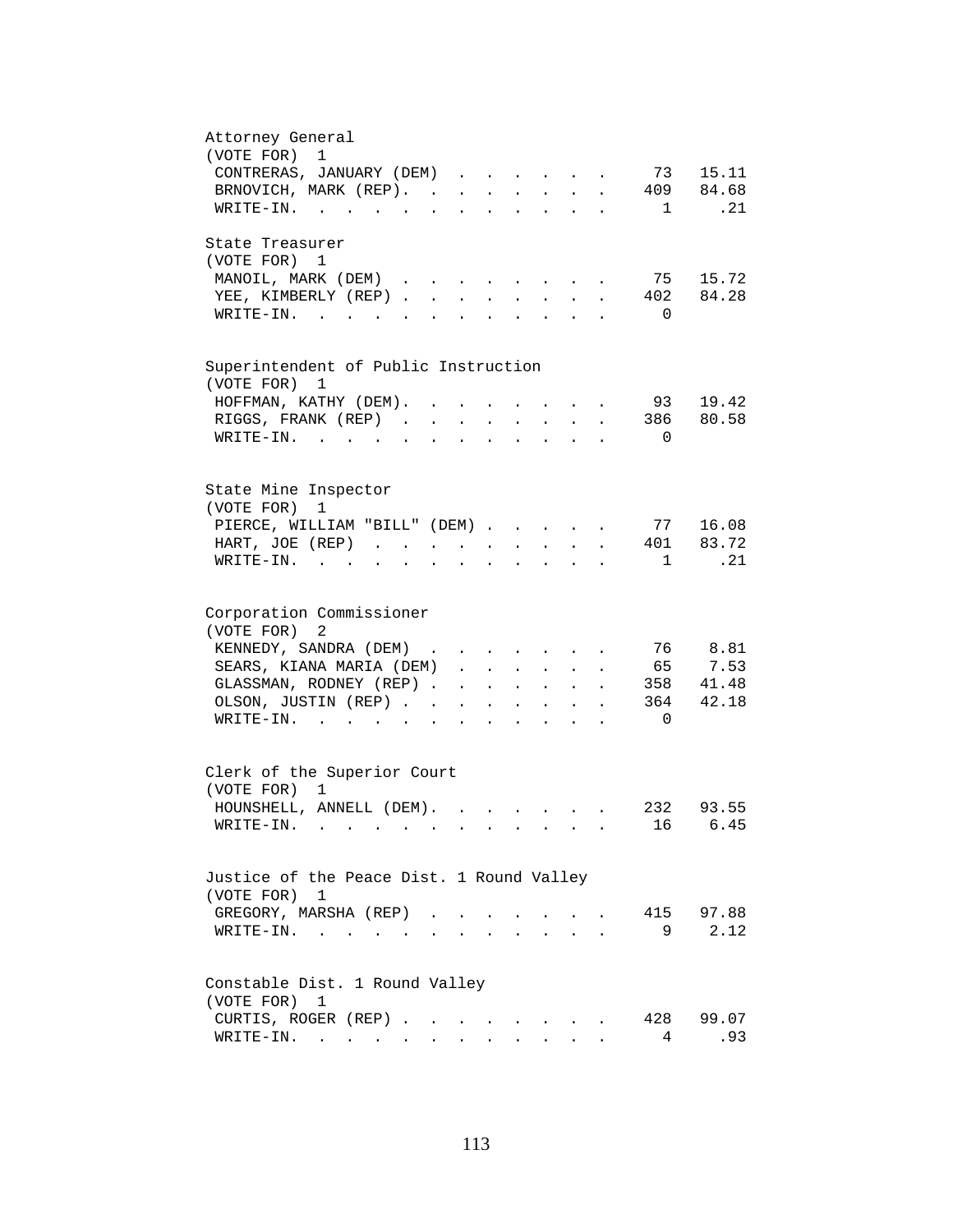| Judge of the Superior Court<br>(VOTE FOR) 1         |                                |                                 |                                            |                      |              |                                            |                           |               |              |                      |                                                                                                                                  |                           |                      |                                                      |                |
|-----------------------------------------------------|--------------------------------|---------------------------------|--------------------------------------------|----------------------|--------------|--------------------------------------------|---------------------------|---------------|--------------|----------------------|----------------------------------------------------------------------------------------------------------------------------------|---------------------------|----------------------|------------------------------------------------------|----------------|
| LATHAM, MIKE                                        |                                |                                 |                                            |                      |              |                                            |                           |               |              |                      |                                                                                                                                  |                           |                      |                                                      | 346 97.19      |
| WRITE-IN.                                           |                                |                                 |                                            |                      |              |                                            |                           |               |              |                      |                                                                                                                                  |                           |                      | 10                                                   | 2.81           |
|                                                     |                                |                                 | $\sim$                                     |                      |              |                                            |                           |               |              |                      |                                                                                                                                  |                           | $\mathbf{r}$         |                                                      |                |
| Retain Justice Supreme-Bolick                       |                                |                                 |                                            |                      |              |                                            |                           |               |              |                      |                                                                                                                                  |                           |                      |                                                      |                |
| (VOTE FOR)                                          |                                |                                 | $\mathbf{1}$                               |                      |              |                                            |                           |               |              |                      |                                                                                                                                  |                           |                      |                                                      |                |
| YES                                                 | $\ddot{\phantom{0}}$           |                                 |                                            |                      |              |                                            |                           |               |              |                      |                                                                                                                                  |                           |                      | 286                                                  | 77.51          |
| NO.                                                 | $\ddot{\phantom{a}}$           |                                 |                                            |                      |              |                                            |                           |               |              |                      |                                                                                                                                  |                           |                      | 83                                                   | 22.49          |
| Retain Justice Supreme-Pelander                     |                                |                                 |                                            |                      |              |                                            |                           |               |              |                      |                                                                                                                                  |                           |                      |                                                      |                |
| (VOTE FOR) 1                                        |                                |                                 |                                            |                      |              |                                            |                           |               |              |                      |                                                                                                                                  |                           |                      |                                                      |                |
| YES                                                 |                                |                                 |                                            |                      |              |                                            |                           | $\sim$ $\sim$ |              |                      |                                                                                                                                  |                           |                      | 278                                                  | 77.22          |
| NO.                                                 |                                | $\mathbf{r} = \mathbf{r}$       | $\ddot{\phantom{a}}$                       | $\ddot{\phantom{a}}$ |              | $\mathbf{r}$ , $\mathbf{r}$ , $\mathbf{r}$ |                           |               |              |                      | $\mathbf{r}$ , and $\mathbf{r}$ , and $\mathbf{r}$                                                                               | $\cdot$                   |                      | 82                                                   | 22.78          |
|                                                     |                                |                                 |                                            |                      |              |                                            |                           |               |              |                      |                                                                                                                                  |                           |                      |                                                      |                |
| APACHE COUNTY LEVY                                  |                                |                                 |                                            |                      |              |                                            |                           |               |              |                      |                                                                                                                                  |                           |                      |                                                      |                |
| (VOTE FOR) 1                                        |                                |                                 |                                            |                      |              |                                            |                           |               |              |                      |                                                                                                                                  |                           |                      |                                                      |                |
| YES                                                 | <b>Contract Contract</b>       |                                 |                                            |                      |              |                                            |                           |               |              |                      |                                                                                                                                  |                           |                      | 53                                                   | 11.09          |
| NO.                                                 |                                |                                 |                                            |                      |              |                                            |                           |               |              |                      |                                                                                                                                  |                           |                      | 425                                                  | 88.91          |
|                                                     |                                |                                 |                                            |                      |              |                                            |                           |               |              |                      |                                                                                                                                  |                           |                      |                                                      |                |
| WHITE MOUNTAIN COMMUNITIES SPECIAL HEALTH CARE DIST |                                |                                 |                                            |                      |              |                                            |                           |               |              |                      |                                                                                                                                  |                           |                      |                                                      |                |
| (VOTE FOR)                                          |                                |                                 | 1                                          |                      |              |                                            |                           |               |              |                      |                                                                                                                                  |                           |                      |                                                      |                |
| YES                                                 | $\ddot{\phantom{a}}$           | <b>Contract Contract Street</b> |                                            |                      |              |                                            |                           |               |              |                      |                                                                                                                                  |                           |                      | 244                                                  | 51.15          |
| NO.                                                 | $\bullet$                      | $\bullet$                       |                                            |                      |              | $\sim$ 100 $\pm$                           | $\mathbf{L}^{\text{max}}$ |               |              | $\ddot{\phantom{a}}$ | $\ddot{\phantom{a}}$                                                                                                             | $\bullet$                 |                      | 233                                                  | 48.85          |
|                                                     |                                |                                 |                                            |                      |              |                                            |                           |               |              |                      |                                                                                                                                  |                           |                      |                                                      |                |
|                                                     |                                |                                 |                                            |                      |              |                                            |                           |               |              |                      |                                                                                                                                  |                           |                      |                                                      |                |
|                                                     |                                |                                 |                                            |                      |              |                                            |                           |               |              |                      |                                                                                                                                  |                           |                      | WHITE MOUNTAIN COMMUNITIES SPECIAL HEALTH CARE DIST. |                |
| (VOTE FOR)                                          |                                |                                 | $\mathbf{1}$                               |                      |              |                                            |                           |               |              |                      |                                                                                                                                  |                           |                      |                                                      |                |
| YES                                                 |                                | $1 - 1 - 1$                     |                                            |                      |              |                                            |                           |               |              |                      |                                                                                                                                  |                           |                      | 284                                                  |                |
| NO.                                                 | $\mathbf{r}$ $\mathbf{r}$      |                                 |                                            | $\mathbf{r}$         |              |                                            |                           |               |              |                      | $\mathbf{r} = \mathbf{r} - \mathbf{r}$ , and $\mathbf{r} = \mathbf{r} - \mathbf{r}$ , and $\mathbf{r} = \mathbf{r} - \mathbf{r}$ |                           | $\ddot{\phantom{a}}$ | 193                                                  |                |
|                                                     |                                |                                 |                                            |                      |              |                                            |                           |               |              |                      |                                                                                                                                  |                           |                      |                                                      | 59.54<br>40.46 |
| PROPOSITION 125                                     |                                |                                 |                                            |                      |              |                                            |                           |               |              |                      |                                                                                                                                  |                           |                      |                                                      |                |
| (VOTE FOR)                                          |                                |                                 | $\mathbf{1}$                               |                      |              |                                            |                           |               |              |                      |                                                                                                                                  |                           |                      |                                                      |                |
| YES                                                 | $\mathbf{r}$                   |                                 |                                            |                      |              |                                            |                           |               |              |                      |                                                                                                                                  |                           |                      | 184                                                  |                |
| NO.                                                 | $\ddot{\phantom{a}}$           |                                 |                                            |                      |              |                                            |                           |               |              |                      |                                                                                                                                  |                           |                      | 293                                                  |                |
|                                                     |                                |                                 |                                            |                      |              |                                            |                           |               |              |                      |                                                                                                                                  |                           |                      |                                                      | 38.57<br>61.43 |
| PROPOSITION 126                                     |                                |                                 |                                            |                      |              |                                            |                           |               |              |                      |                                                                                                                                  |                           |                      |                                                      |                |
| (VOTE FOR)                                          |                                |                                 | 1                                          |                      |              |                                            |                           |               |              |                      |                                                                                                                                  |                           |                      |                                                      |                |
| YES                                                 | $\ddot{\phantom{a}}$           | $\ddot{\phantom{a}}$            |                                            |                      |              |                                            |                           |               |              |                      |                                                                                                                                  |                           |                      | 339                                                  | 70.63          |
| NO.                                                 |                                |                                 |                                            |                      |              |                                            |                           |               |              |                      |                                                                                                                                  |                           |                      | 141                                                  |                |
|                                                     |                                |                                 |                                            |                      |              |                                            |                           |               |              |                      |                                                                                                                                  |                           |                      |                                                      | 29.38          |
| PROPOSITION 127                                     |                                |                                 |                                            |                      |              |                                            |                           |               |              |                      |                                                                                                                                  |                           |                      |                                                      |                |
| (VOTE FOR)                                          |                                |                                 | $\mathbf{1}$                               |                      |              |                                            |                           |               |              |                      |                                                                                                                                  |                           |                      |                                                      |                |
| YES                                                 | $\ddot{\phantom{a}}$           |                                 | $\mathbf{r}$ , $\mathbf{r}$ , $\mathbf{r}$ |                      |              |                                            |                           |               |              |                      |                                                                                                                                  |                           |                      | 34                                                   | 6.85           |
| NO.                                                 |                                |                                 |                                            |                      |              |                                            |                           |               |              |                      |                                                                                                                                  | $\mathbf{L} = \mathbf{L}$ |                      | 462                                                  |                |
|                                                     |                                |                                 |                                            |                      |              |                                            |                           |               |              |                      |                                                                                                                                  |                           |                      |                                                      | 93.15          |
| PROPOSITION 305                                     |                                |                                 |                                            |                      |              |                                            |                           |               |              |                      |                                                                                                                                  |                           |                      |                                                      |                |
| (VOTE FOR)                                          |                                |                                 | $\mathbf{1}$                               |                      |              |                                            |                           |               |              |                      |                                                                                                                                  |                           |                      |                                                      |                |
| YES<br>NO.                                          | $\overline{a}$<br>$\mathbf{r}$ | $\mathbf{L}$                    | $\mathbf{r}$                               |                      | $\mathbf{L}$ | $\mathbf{r}$                               | $\ddot{\phantom{a}}$      | $\mathbf{r}$  | $\mathbf{r}$ |                      | $\mathbf{L}$                                                                                                                     | $\mathbf{A}$              |                      | 143<br>340                                           | 29.61<br>70.39 |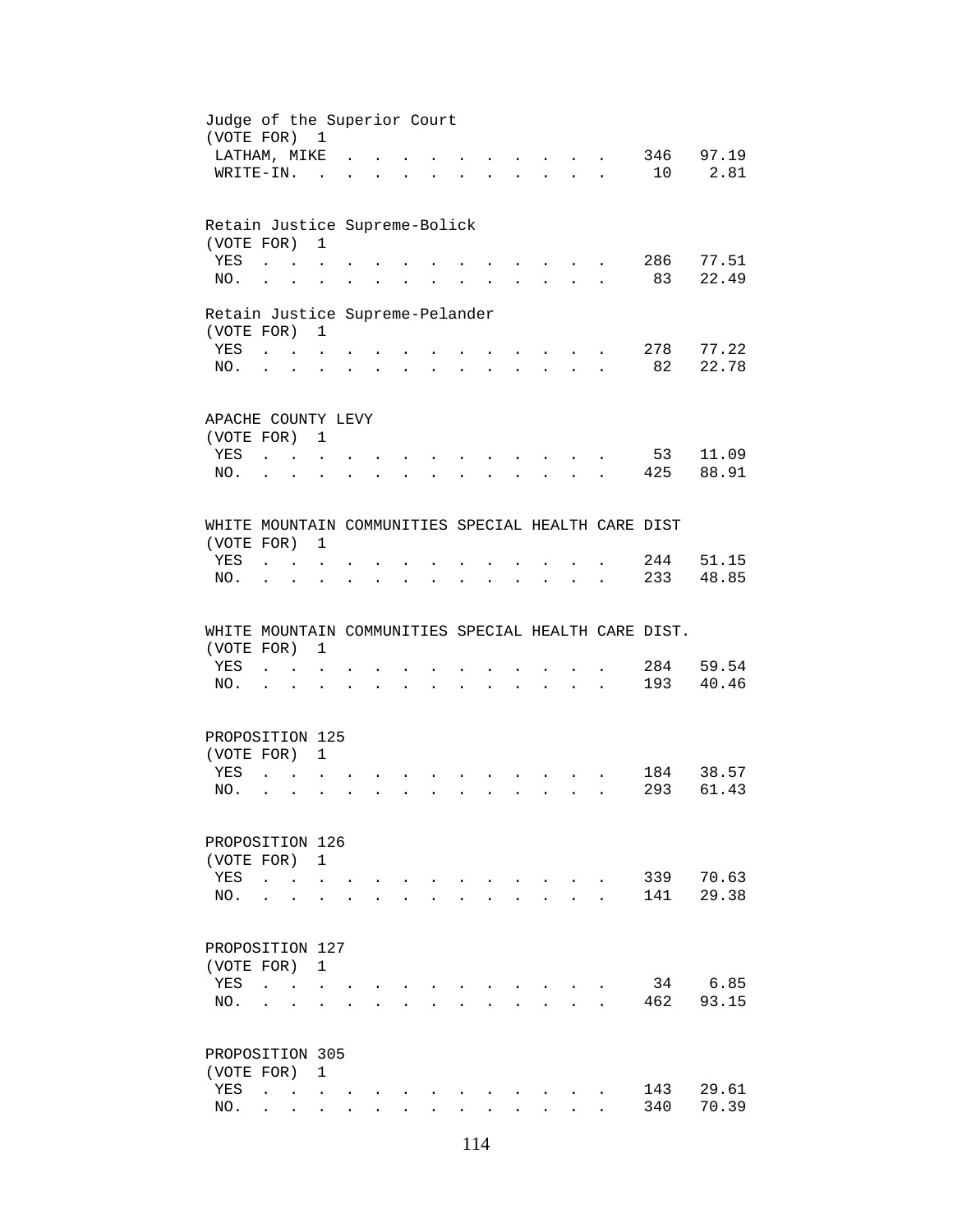# PROPOSITION 306<br>(VOTE FOR) 1

| (VOTE FOR) 1 |  |  |  |  |  |  |  |               |  |
|--------------|--|--|--|--|--|--|--|---------------|--|
|              |  |  |  |  |  |  |  | YES 250 52.52 |  |
|              |  |  |  |  |  |  |  | NO. 226 47.48 |  |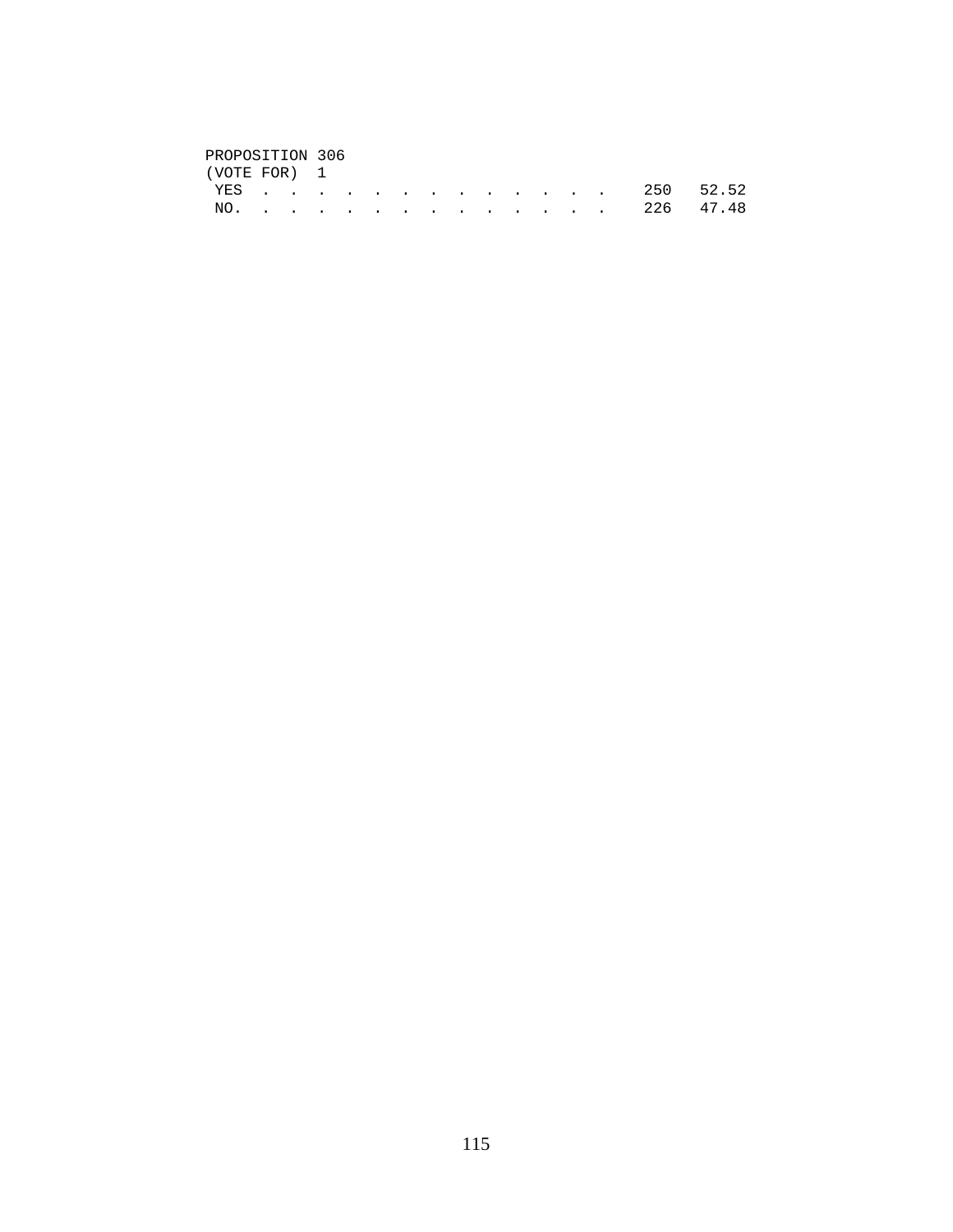| PRECINCT REPORT                          | GENERAL ELECTION                               |                                                |                 |                                            |              |                                                           |                            |                      |                            | OFFICIAL RESULTS |
|------------------------------------------|------------------------------------------------|------------------------------------------------|-----------------|--------------------------------------------|--------------|-----------------------------------------------------------|----------------------------|----------------------|----------------------------|------------------|
| RUN DATE:11/15/18 APACHE COUNTY, ARIZONA |                                                |                                                |                 |                                            |              |                                                           |                            |                      |                            |                  |
| RUN TIME:02:10 PM NOVEMBER 6, 2018       |                                                |                                                |                 |                                            |              |                                                           |                            |                      |                            |                  |
|                                          | 0033 61 ST JOHNS 61.1-61.4                     |                                                |                 |                                            |              |                                                           |                            |                      |                            |                  |
|                                          |                                                |                                                |                 |                                            |              |                                                           |                            |                      | 1364                       | VOTES PERCENT    |
|                                          | REGISTERED VOTERS - TOTAL                      |                                                |                 |                                            |              |                                                           |                            |                      |                            |                  |
|                                          | BALLOTS CAST - TOTAL.                          |                                                |                 |                                            |              | $\mathbf{L}^{\text{max}}$ , and $\mathbf{L}^{\text{max}}$ | $\sim$                     | $\sim$               | 859                        |                  |
|                                          | BALLOTS CAST - BLANK.                          |                                                |                 | $\mathbf{r} = \mathbf{r} \cdot \mathbf{r}$ |              | $\mathbf{r} = \mathbf{r} \cdot \mathbf{r}$ .              | $\ddot{\phantom{0}}$       | $\sim$               | $\overline{0}$             |                  |
|                                          | VOTER TURNOUT - TOTAL<br>VOTER TURNOUT - BLANK |                                                |                 |                                            |              |                                                           |                            |                      |                            | 62.98            |
|                                          |                                                |                                                |                 |                                            |              |                                                           |                            |                      |                            |                  |
| U.S. Senator                             |                                                |                                                |                 |                                            |              |                                                           |                            |                      |                            |                  |
| (VOTE FOR) 1                             |                                                |                                                |                 |                                            |              |                                                           |                            |                      |                            |                  |
|                                          | SINEMA, KYRSTEN (DEM)                          |                                                |                 |                                            |              |                                                           |                            |                      |                            | 213 25.00        |
|                                          | MCSALLY, MARTHA (REP)                          | $\mathbf{r}$ and $\mathbf{r}$ and $\mathbf{r}$ |                 |                                            |              | <b>Service</b> State                                      | $\mathcal{L}^{\text{max}}$ | $\sim$               |                            | 608 71.36        |
|                                          | GREEN, ANGELA (GRN)                            |                                                |                 |                                            |              | $\mathbf{r} = \mathbf{r} + \mathbf{r}$ .                  | $\ddot{\phantom{0}}$       | $\ddot{\phantom{a}}$ |                            | 25 2.93          |
|                                          | WRITE-IN.                                      |                                                |                 |                                            |              |                                                           |                            |                      | 6                          | .70              |
|                                          | U.S. Rep. in Congress Dist. 1                  |                                                |                 |                                            |              |                                                           |                            |                      |                            |                  |
| (VOTE FOR) 1                             |                                                |                                                |                 |                                            |              |                                                           |                            |                      |                            |                  |
|                                          | O'HALLERAN, TOM (DEM)                          |                                                |                 |                                            |              |                                                           |                            |                      |                            | 242 28.61        |
|                                          | ROGERS, WENDY (REP).                           |                                                | $\sim 10^{-11}$ | $\sim$                                     | $\mathbf{L}$ |                                                           | <b>Service</b> State       |                      |                            | 602 71.16        |
|                                          | $\texttt{WRTTE-IN.}$                           |                                                |                 | $\ddot{\phantom{a}}$                       |              | $\Delta \sim 100$                                         | $\ddot{\phantom{0}}$       |                      | $\overline{\mathbf{2}}$    | .24              |
|                                          |                                                |                                                |                 |                                            |              |                                                           |                            |                      |                            |                  |
| Governor                                 |                                                |                                                |                 |                                            |              |                                                           |                            |                      |                            |                  |
| (VOTE FOR) 1                             |                                                |                                                |                 |                                            |              |                                                           |                            |                      |                            |                  |
|                                          | GARCIA, DAVID (DEM)                            |                                                |                 |                                            |              |                                                           |                            |                      |                            | 159 18.84        |
|                                          | DUCEY, DOUG (REP). 660 78.20                   |                                                |                 |                                            |              |                                                           |                            |                      |                            |                  |
|                                          | TORRES, ANGEL (GRN)                            |                                                |                 |                                            |              |                                                           |                            |                      |                            | 23 2.73          |
|                                          | WRITE-IN.                                      |                                                |                 |                                            |              |                                                           |                            |                      | $\overline{\phantom{a}}^2$ | .24              |
| State Senator Dist. 7                    |                                                |                                                |                 |                                            |              |                                                           |                            |                      |                            |                  |
| (VOTE FOR) 1                             |                                                |                                                |                 |                                            |              |                                                           |                            |                      |                            |                  |
|                                          | PESHLAKAI, JAMESCITA (DEM).                    |                                                |                 |                                            |              |                                                           |                            |                      |                            | 208 25.55        |
|                                          | MEALER, JL (REP)                               |                                                |                 |                                            |              |                                                           |                            |                      | 604                        | 74.20            |
|                                          | WRITE-IN.                                      |                                                |                 |                                            |              |                                                           |                            |                      | 2                          | .25              |
| State Rep Dist. 7                        |                                                |                                                |                 |                                            |              |                                                           |                            |                      |                            |                  |
| (VOTE FOR)                               | 2                                              |                                                |                 |                                            |              |                                                           |                            |                      |                            |                  |
|                                          | TELLER, ARLANDO (DEM)                          |                                                |                 |                                            |              |                                                           |                            |                      | 182                        | 18.78            |
|                                          | TSOSIE, MYRON (DEM).                           |                                                |                 |                                            |              | $\cdot$ $\cdot$ $\cdot$ $\cdot$ $\cdot$ $\cdot$           |                            |                      |                            | 161 16.62        |
|                                          | SHAMLEY, DOYEL (REP).                          | $\ddot{\phantom{0}}$                           |                 | $\mathbf{L} = \mathbf{L}$                  |              | $\mathbf{z} = \mathbf{z} + \mathbf{z}$ .                  | $\ddot{\phantom{a}}$       |                      |                            | 622 64.19        |
|                                          | WRITE-IN.                                      |                                                |                 |                                            |              | $\mathbf{a}$ , and $\mathbf{a}$ , and $\mathbf{a}$        | $\ddot{\phantom{0}}$       |                      | 4                          | .41              |
| Secretary of State                       |                                                |                                                |                 |                                            |              |                                                           |                            |                      |                            |                  |
| (VOTE FOR) 1                             |                                                |                                                |                 |                                            |              |                                                           |                            |                      |                            |                  |
|                                          | HOBBS, KATIE (DEM)                             |                                                |                 |                                            |              |                                                           |                            |                      | 225                        | 26.85            |
|                                          | GAYNOR, STEVE (REP)                            |                                                |                 | $\mathbf{L}^{\text{max}}$                  | $\sim$       | <b>Contract Contract</b>                                  |                            |                      | 610                        | 72.79            |
|                                          | WRITE-IN.                                      |                                                |                 |                                            |              |                                                           |                            |                      | 3 <sup>7</sup>             | .36              |
|                                          |                                                |                                                |                 |                                            |              |                                                           |                            |                      |                            |                  |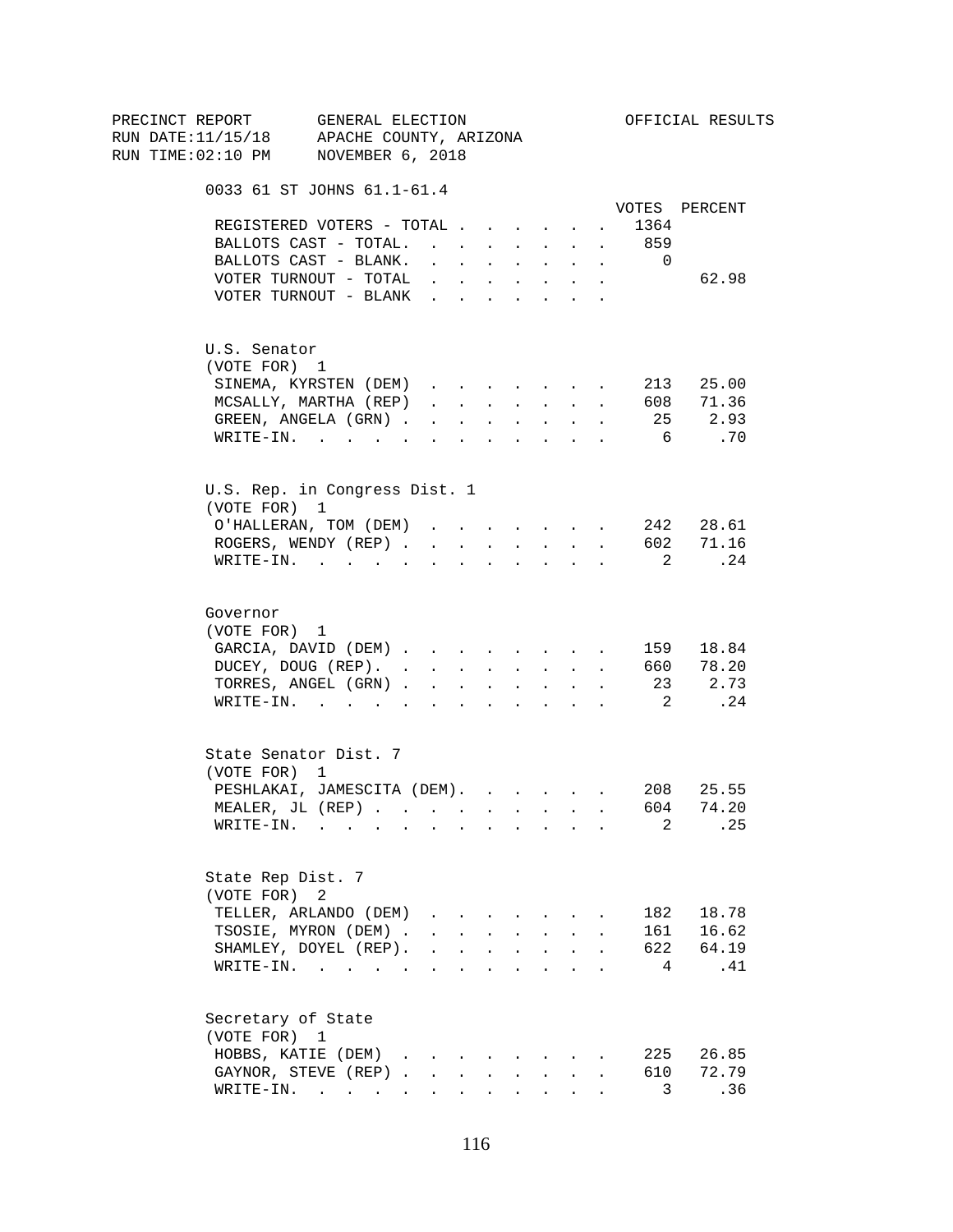| Attorney General<br>(VOTE FOR)<br>$\mathbf 1$                                                                                                                                             |
|-------------------------------------------------------------------------------------------------------------------------------------------------------------------------------------------|
|                                                                                                                                                                                           |
| CONTRERAS, JANUARY (DEM)<br>197 23.73                                                                                                                                                     |
| 629 75.78<br>BRNOVICH, MARK (REP).<br>$\mathbf{L}$ and $\mathbf{L}$                                                                                                                       |
| .48<br>WRITE-IN.<br>4                                                                                                                                                                     |
| State Treasurer                                                                                                                                                                           |
| (VOTE FOR) 1                                                                                                                                                                              |
| 204 24.76<br>MANOIL, MARK (DEM)<br>the contract of the contract of the contract of                                                                                                        |
| 620 75.24<br>YEE, KIMBERLY (REP)<br>$\mathbf{L} = \mathbf{L}$<br>$\sim$<br>$\sim$                                                                                                         |
| $W\text{RITE}-\text{IN}.$<br>$\Omega$<br>$\mathbf{L}$<br>$\mathbf{r}$<br>$\mathbf{r}$                                                                                                     |
|                                                                                                                                                                                           |
| Superintendent of Public Instruction<br>(VOTE FOR)<br>1                                                                                                                                   |
|                                                                                                                                                                                           |
| 231 28.21<br>HOFFMAN, KATHY (DEM).                                                                                                                                                        |
| 587 71.67<br>RIGGS, FRANK (REP).<br>$\mathbf{L} = \mathbf{L}$<br>$\sim$                                                                                                                   |
| .12<br>$WRITE-TN.$<br>1<br>$\sim$ $\sim$                                                                                                                                                  |
|                                                                                                                                                                                           |
| State Mine Inspector<br>(VOTE FOR)<br>1                                                                                                                                                   |
| 228 28.01<br>PIERCE, WILLIAM "BILL" (DEM)                                                                                                                                                 |
| 583 71.62<br>HART, JOE (REP)<br>$\mathbf{z} = \mathbf{z} + \mathbf{z}$ .<br>$\mathbf{r} = \mathbf{r} + \mathbf{r}$ .<br>$\sim 10^{-11}$<br>$\ddot{\phantom{a}}$                           |
| $\overline{\phantom{a}}$ 3<br>.37<br>$WRITE-IN.$                                                                                                                                          |
| $\mathbf{L} = \mathbf{L} \mathbf{L}$<br>$\mathbf{z} = \mathbf{z} + \mathbf{z}$ .<br>$\bullet$ .<br><br><br><br><br><br><br><br><br><br><br><br><br>$\bullet$<br>$\bullet$                 |
| Corporation Commissioner                                                                                                                                                                  |
| (VOTE FOR)<br>2                                                                                                                                                                           |
| 13.82<br>KENNEDY, SANDRA (DEM)<br>195                                                                                                                                                     |
| 176 12.47                                                                                                                                                                                 |
| SEARS, KIANA MARIA (DEM)<br>$\ddot{\phantom{a}}$<br>$\mathbf{A}$ and $\mathbf{A}$                                                                                                         |
| 520 36.85<br>GLASSMAN, RODNEY (REP)<br>$\mathbf{z} = \mathbf{z} + \mathbf{z}$ , where $\mathbf{z} = \mathbf{z}$<br>$\mathcal{L}^{\text{max}}$ and $\mathcal{L}^{\text{max}}$              |
| 516 36.57<br>OLSON, JUSTIN (REP).<br>$\mathbf{z} = \mathbf{z} + \mathbf{z}$ , where $\mathbf{z} = \mathbf{z}$<br>$\bullet$ .<br><br><br><br><br><br><br><br><br><br><br><br><br>$\bullet$ |
| .28<br>4<br>$\texttt{WRTTE-IN.}$<br><b>All All Andrew</b>                                                                                                                                 |
|                                                                                                                                                                                           |
| Clerk of the Superior Court                                                                                                                                                               |
| (VOTE FOR) 1                                                                                                                                                                              |
| HOUNSHELL, ANNELL (DEM).<br>530 93.81                                                                                                                                                     |
| 35<br>6.19<br>WRITE-IN.                                                                                                                                                                   |
|                                                                                                                                                                                           |
| Justice of the Peace Dist. 2 St. Johns<br>(VOTE FOR) 1                                                                                                                                    |
| 585 88.91<br>GUNNELS, BUTCH (DEM).<br><b>Contract Contract Contract</b>                                                                                                                   |
| 73<br>11.09<br>WRITE-IN.<br>$\sim$ 100 $\mu$                                                                                                                                              |
|                                                                                                                                                                                           |
| Constable Dist. 2 St. Johns                                                                                                                                                               |
| (VOTE FOR)<br>1                                                                                                                                                                           |
| 258<br>100.00<br>WRITE-IN.<br>. The simple state is a strong of the state of the state of the state $\alpha$                                                                              |
|                                                                                                                                                                                           |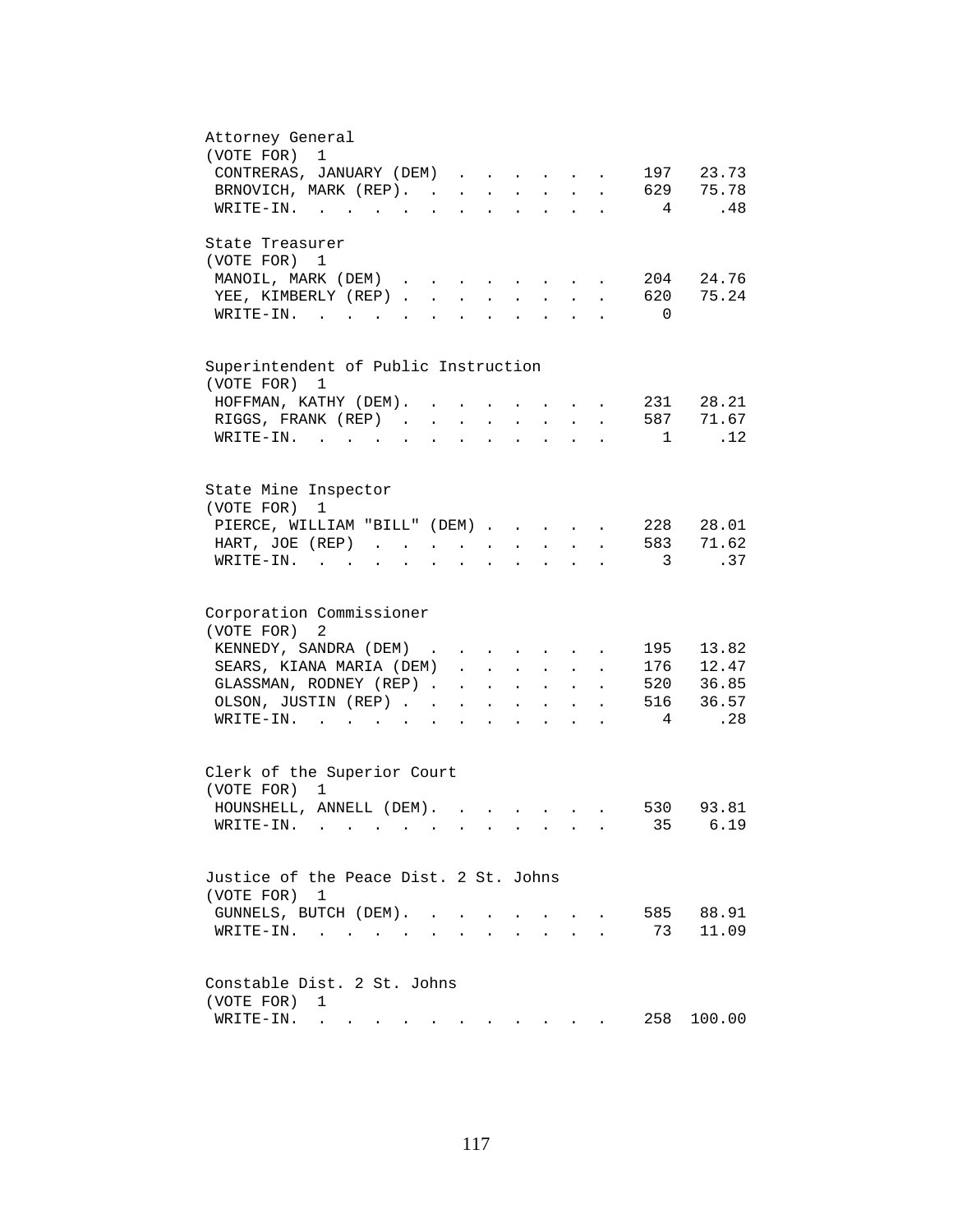| Judge of the Superior Court<br>(VOTE FOR) 1          |                                                             |                         |                                                           |                      |                                 |                            |                      |              |                      |                                                                                                                                  |                           |                      |            |                    |
|------------------------------------------------------|-------------------------------------------------------------|-------------------------|-----------------------------------------------------------|----------------------|---------------------------------|----------------------------|----------------------|--------------|----------------------|----------------------------------------------------------------------------------------------------------------------------------|---------------------------|----------------------|------------|--------------------|
| LATHAM, MIKE                                         |                                                             |                         |                                                           |                      |                                 |                            |                      |              |                      |                                                                                                                                  |                           |                      |            | 572 97.28          |
| WRITE-IN.                                            |                                                             |                         | $\sim$                                                    |                      |                                 |                            |                      |              |                      | $\mathbb{R}^2$                                                                                                                   | $\mathbf{r}$              | $\ddot{\phantom{a}}$ | 16         | 2.72               |
|                                                      |                                                             |                         |                                                           |                      |                                 |                            |                      |              |                      |                                                                                                                                  |                           |                      |            |                    |
| Retain Justice Supreme-Bolick                        |                                                             |                         |                                                           |                      |                                 |                            |                      |              |                      |                                                                                                                                  |                           |                      |            |                    |
| (VOTE FOR)                                           |                                                             |                         | $\mathbf{1}$                                              |                      |                                 |                            |                      |              |                      |                                                                                                                                  |                           |                      |            |                    |
| YES                                                  |                                                             | $\ddot{\phantom{a}}$    |                                                           |                      |                                 |                            |                      |              |                      |                                                                                                                                  |                           |                      |            | 455 73.39          |
| NO.                                                  | $\ddot{\phantom{a}}$                                        | $\ddot{\phantom{a}}$    |                                                           |                      |                                 |                            |                      |              |                      |                                                                                                                                  |                           |                      | 165        | 26.61              |
| Retain Justice Supreme-Pelander                      |                                                             |                         |                                                           |                      |                                 |                            |                      |              |                      |                                                                                                                                  |                           |                      |            |                    |
| (VOTE FOR) 1                                         |                                                             |                         |                                                           |                      |                                 |                            |                      |              |                      |                                                                                                                                  |                           |                      |            |                    |
| YES                                                  |                                                             |                         |                                                           |                      |                                 |                            |                      |              |                      | $\mathbf{r}$ , $\mathbf{r}$ , $\mathbf{r}$ , $\mathbf{r}$ , $\mathbf{r}$                                                         |                           |                      |            | 464 74.72          |
| NO.                                                  | $\mathbf{r}$ , $\mathbf{r}$ , $\mathbf{r}$ , $\mathbf{r}$   |                         | $\ddot{\phantom{a}}$                                      |                      | $\cdot$ $\cdot$ $\cdot$ $\cdot$ |                            |                      |              |                      | $\mathbf{r} = \mathbf{r} + \mathbf{r} + \mathbf{r} + \mathbf{r} + \mathbf{r} + \mathbf{r}$                                       |                           |                      | 157        | 25.28              |
|                                                      |                                                             |                         |                                                           |                      |                                 |                            |                      |              |                      |                                                                                                                                  |                           |                      |            |                    |
| APACHE COUNTY LEVY                                   |                                                             |                         |                                                           |                      |                                 |                            |                      |              |                      |                                                                                                                                  |                           |                      |            |                    |
| (VOTE FOR) 1                                         |                                                             |                         |                                                           |                      |                                 |                            |                      |              |                      |                                                                                                                                  |                           |                      |            |                    |
| YES                                                  | $\mathbf{r}$ . $\mathbf{r}$                                 |                         |                                                           |                      |                                 |                            |                      |              |                      |                                                                                                                                  |                           |                      | 94         | 11.35              |
| NO.                                                  |                                                             |                         |                                                           |                      |                                 |                            |                      |              |                      |                                                                                                                                  |                           |                      | 734        | 88.65              |
|                                                      |                                                             |                         |                                                           |                      |                                 |                            |                      |              |                      |                                                                                                                                  |                           |                      |            |                    |
| WHITE MOUNTAIN COMMUNITIES SPECIAL HEALTH CARE DIST  |                                                             |                         |                                                           |                      |                                 |                            |                      |              |                      |                                                                                                                                  |                           |                      |            |                    |
| (VOTE FOR)                                           |                                                             |                         | 1                                                         |                      |                                 |                            |                      |              |                      |                                                                                                                                  |                           |                      |            |                    |
| YES                                                  |                                                             | $\cdot$ $\cdot$ $\cdot$ |                                                           |                      |                                 |                            |                      |              |                      |                                                                                                                                  |                           |                      |            | 304 37.21          |
| NO.                                                  | $\bullet$ .<br><br><br><br><br><br><br><br><br><br><br><br> | $\ddot{\phantom{a}}$    | $\ddot{\phantom{0}}$                                      | $\ddot{\phantom{0}}$ | <b>Contract Contract</b>        | $\mathcal{L}^{\text{max}}$ | $\ddot{\phantom{0}}$ |              | $\ddot{\phantom{0}}$ | $\sim$ 100 $\pm$                                                                                                                 | $\ddot{\phantom{0}}$      |                      | 513        | 62.79              |
|                                                      |                                                             |                         |                                                           |                      |                                 |                            |                      |              |                      |                                                                                                                                  |                           |                      |            |                    |
|                                                      |                                                             |                         |                                                           |                      |                                 |                            |                      |              |                      |                                                                                                                                  |                           |                      |            |                    |
| WHITE MOUNTAIN COMMUNITIES SPECIAL HEALTH CARE DIST. |                                                             |                         |                                                           |                      |                                 |                            |                      |              |                      |                                                                                                                                  |                           |                      |            |                    |
| (VOTE FOR)                                           |                                                             |                         | $\mathbf{1}$                                              |                      |                                 |                            |                      |              |                      |                                                                                                                                  |                           |                      |            |                    |
| YES                                                  | $\mathbf{r}$ . The contract of the contract of $\mathbf{r}$ |                         |                                                           |                      |                                 |                            |                      |              |                      | $\mathbf{r} = \mathbf{r} + \mathbf{r}$                                                                                           |                           |                      |            |                    |
| NO.                                                  | $\mathbf{L}$ $\mathbf{L}$                                   |                         | $\ddot{\phantom{a}}$                                      |                      |                                 |                            |                      |              |                      | $\mathbf{r} = \mathbf{r} - \mathbf{r}$ , and $\mathbf{r} = \mathbf{r} - \mathbf{r}$ , and $\mathbf{r} = \mathbf{r} - \mathbf{r}$ |                           | $\ddot{\phantom{a}}$ | 399<br>411 |                    |
|                                                      |                                                             |                         |                                                           |                      |                                 |                            |                      |              |                      |                                                                                                                                  |                           |                      |            | 49.26<br>50.74     |
| PROPOSITION 125                                      |                                                             |                         |                                                           |                      |                                 |                            |                      |              |                      |                                                                                                                                  |                           |                      |            |                    |
| (VOTE FOR)                                           |                                                             |                         | $\mathbf{1}$                                              |                      |                                 |                            |                      |              |                      |                                                                                                                                  |                           |                      |            |                    |
| YES                                                  | $\mathbf{r}$                                                |                         |                                                           |                      |                                 |                            |                      |              |                      |                                                                                                                                  |                           |                      |            |                    |
| NO.                                                  | $\ddot{\phantom{0}}$                                        | $\ddot{\phantom{0}}$    |                                                           |                      |                                 |                            |                      |              |                      |                                                                                                                                  |                           |                      | 522        | 302 36.65<br>63.35 |
|                                                      |                                                             |                         |                                                           |                      |                                 |                            |                      |              |                      |                                                                                                                                  |                           |                      |            |                    |
| PROPOSITION 126                                      |                                                             |                         |                                                           |                      |                                 |                            |                      |              |                      |                                                                                                                                  |                           |                      |            |                    |
| (VOTE FOR)                                           |                                                             |                         | 1                                                         |                      |                                 |                            |                      |              |                      |                                                                                                                                  |                           |                      |            |                    |
| YES                                                  | $\ddot{\phantom{a}}$                                        | $\sim$                  |                                                           |                      |                                 |                            |                      |              |                      |                                                                                                                                  |                           |                      | 605        | 72.98              |
| NO.                                                  |                                                             |                         |                                                           |                      |                                 |                            |                      |              |                      |                                                                                                                                  |                           |                      | 224        |                    |
|                                                      |                                                             |                         |                                                           |                      |                                 |                            |                      |              |                      |                                                                                                                                  |                           |                      |            | 27.02              |
| PROPOSITION 127                                      |                                                             |                         |                                                           |                      |                                 |                            |                      |              |                      |                                                                                                                                  |                           |                      |            |                    |
| (VOTE FOR)                                           |                                                             |                         | 1                                                         |                      |                                 |                            |                      |              |                      |                                                                                                                                  |                           |                      |            |                    |
| YES                                                  | $\ddot{\phantom{a}}$                                        |                         | $\mathbf{r}$ , $\mathbf{r}$ , $\mathbf{r}$ , $\mathbf{r}$ |                      |                                 |                            |                      |              |                      |                                                                                                                                  |                           |                      | 81         | 9.64               |
| NO.                                                  |                                                             |                         |                                                           |                      |                                 |                            |                      |              |                      |                                                                                                                                  | $\mathbf{L} = \mathbf{L}$ |                      | 759        | 90.36              |
|                                                      |                                                             |                         |                                                           |                      |                                 |                            |                      |              |                      |                                                                                                                                  |                           |                      |            |                    |
| PROPOSITION 305                                      |                                                             |                         |                                                           |                      |                                 |                            |                      |              |                      |                                                                                                                                  |                           |                      |            |                    |
| (VOTE FOR)                                           |                                                             |                         | $\mathbf{1}$                                              |                      |                                 |                            |                      |              |                      |                                                                                                                                  |                           |                      |            |                    |
| YES                                                  |                                                             |                         |                                                           |                      |                                 |                            |                      |              |                      |                                                                                                                                  |                           |                      | 254        | 31.20              |
| NO.                                                  | $\mathbf{r}$                                                | $\mathbf{L}$            | $\mathbf{r}$                                              | $\mathbf{r}$         | $\mathbf{r}$                    | $\ddot{\phantom{a}}$       | $\ddot{\phantom{a}}$ | $\mathbf{r}$ |                      | $\mathbf{L}$                                                                                                                     | $\mathbf{A}$              |                      | 560        | 68.80              |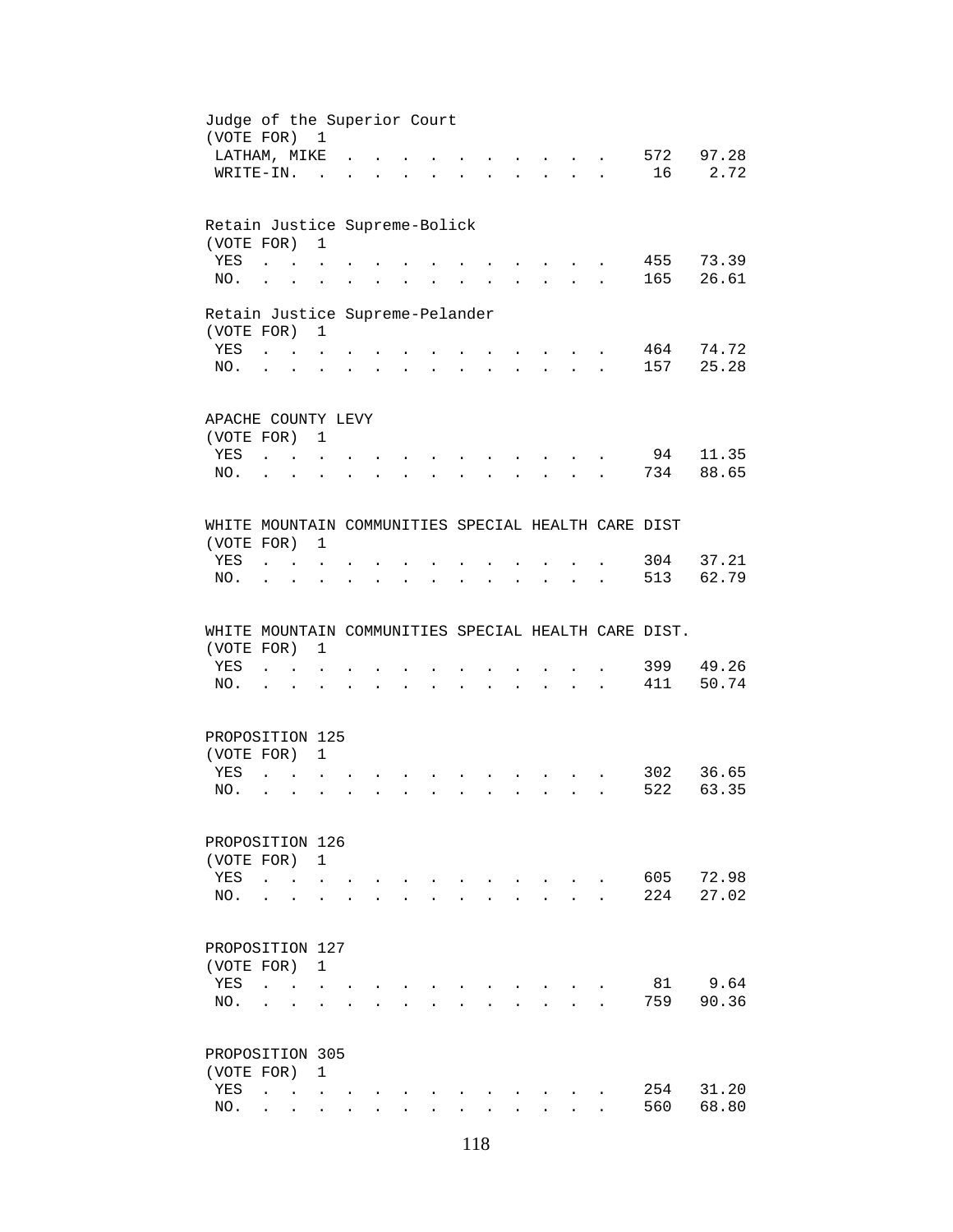# PROPOSITION 306<br>(VOTE FOR) 1

| (VOTE FOR) 1 |  |  |  |  |  |  |               |  |
|--------------|--|--|--|--|--|--|---------------|--|
|              |  |  |  |  |  |  | YES 476 58.69 |  |
|              |  |  |  |  |  |  | NO. 335 41.31 |  |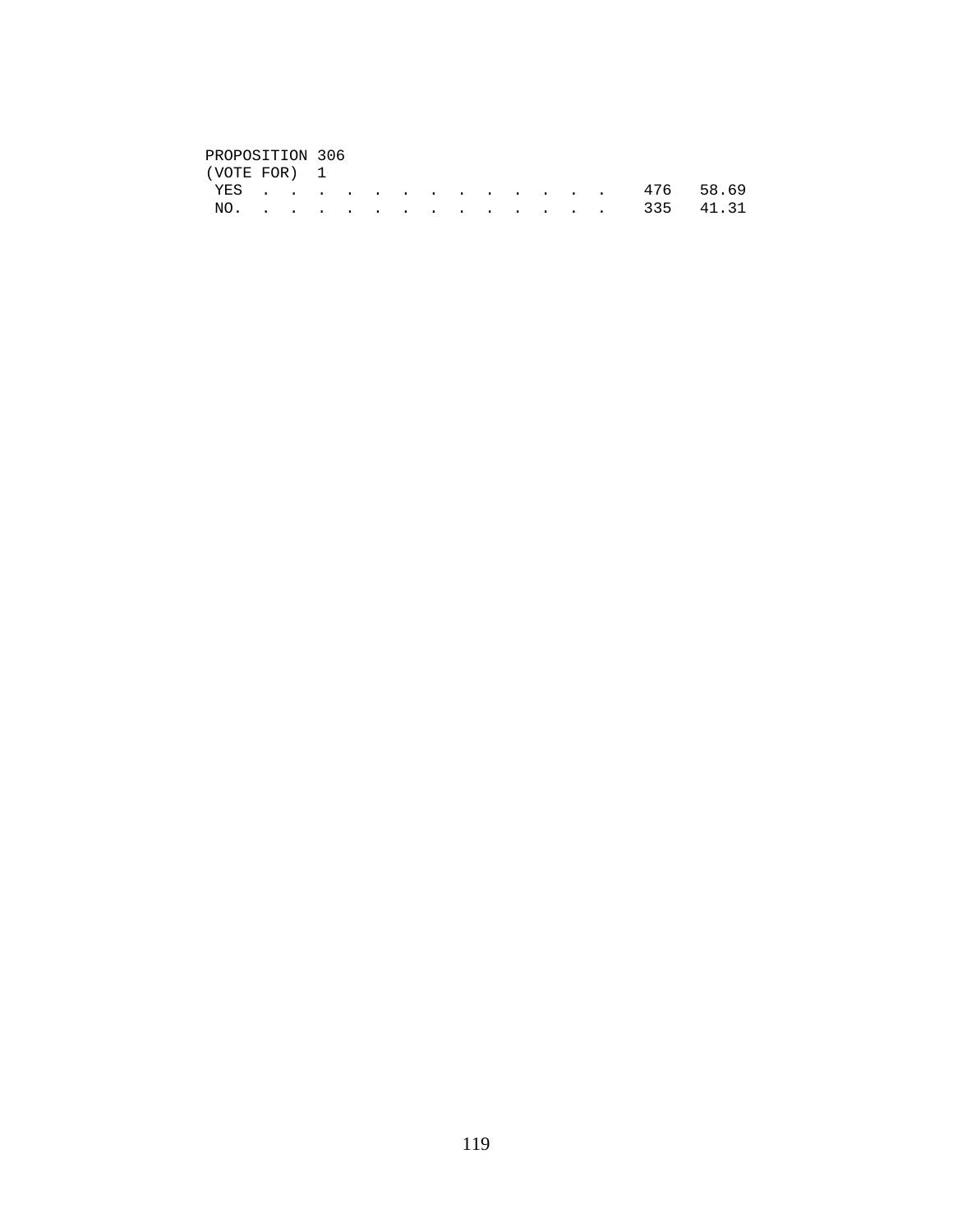| PRECINCT REPORT                          |                       | GENERAL ELECTION                                               |                                                                          |                             |              |                                                                                                                                                                                                                                                                                                                                                                                                                                                                              |                               |                      |                         | OFFICIAL RESULTS         |
|------------------------------------------|-----------------------|----------------------------------------------------------------|--------------------------------------------------------------------------|-----------------------------|--------------|------------------------------------------------------------------------------------------------------------------------------------------------------------------------------------------------------------------------------------------------------------------------------------------------------------------------------------------------------------------------------------------------------------------------------------------------------------------------------|-------------------------------|----------------------|-------------------------|--------------------------|
| RUN DATE:11/15/18 APACHE COUNTY, ARIZONA |                       |                                                                |                                                                          |                             |              |                                                                                                                                                                                                                                                                                                                                                                                                                                                                              |                               |                      |                         |                          |
| RUN TIME:02:10 PM NOVEMBER 6, 2018       |                       |                                                                |                                                                          |                             |              |                                                                                                                                                                                                                                                                                                                                                                                                                                                                              |                               |                      |                         |                          |
|                                          |                       | 0034 65 ST MICHAELS 65.1 SD08                                  |                                                                          |                             |              |                                                                                                                                                                                                                                                                                                                                                                                                                                                                              |                               |                      |                         |                          |
|                                          |                       |                                                                |                                                                          |                             |              |                                                                                                                                                                                                                                                                                                                                                                                                                                                                              |                               |                      |                         | VOTES PERCENT            |
|                                          |                       | REGISTERED VOTERS - TOTAL                                      |                                                                          |                             |              |                                                                                                                                                                                                                                                                                                                                                                                                                                                                              |                               | $\sim$               | 2116                    |                          |
|                                          |                       | BALLOTS CAST - TOTAL.                                          |                                                                          |                             |              |                                                                                                                                                                                                                                                                                                                                                                                                                                                                              |                               |                      | 1060                    |                          |
|                                          |                       | BALLOTS CAST - BLANK.                                          | $\cdot$ $\cdot$ $\cdot$ $\cdot$                                          |                             |              | <b>All Cards</b>                                                                                                                                                                                                                                                                                                                                                                                                                                                             | $\sim$                        | $\ddot{\phantom{0}}$ | $\overline{0}$          |                          |
|                                          |                       | VOTER TURNOUT - TOTAL                                          |                                                                          |                             |              | $\mathbf{r}$ , $\mathbf{r}$ , $\mathbf{r}$ , $\mathbf{r}$ , $\mathbf{r}$                                                                                                                                                                                                                                                                                                                                                                                                     |                               | $\sim$               |                         | 50.09                    |
|                                          |                       | VOTER TURNOUT - BLANK                                          |                                                                          |                             |              |                                                                                                                                                                                                                                                                                                                                                                                                                                                                              |                               |                      |                         |                          |
|                                          | U.S. Senator          |                                                                |                                                                          |                             |              |                                                                                                                                                                                                                                                                                                                                                                                                                                                                              |                               |                      |                         |                          |
|                                          | (VOTE FOR) 1          |                                                                |                                                                          |                             |              |                                                                                                                                                                                                                                                                                                                                                                                                                                                                              |                               |                      |                         |                          |
|                                          |                       | SINEMA, KYRSTEN (DEM)                                          |                                                                          |                             |              |                                                                                                                                                                                                                                                                                                                                                                                                                                                                              |                               |                      |                         | 850 81.65                |
|                                          |                       | MCSALLY, MARTHA (REP)                                          | $\mathbf{r}$ and $\mathbf{r}$ and $\mathbf{r}$                           |                             |              | <b>All Carried Control</b>                                                                                                                                                                                                                                                                                                                                                                                                                                                   |                               | $\sim$               |                         | 141 13.54                |
|                                          |                       | GREEN, ANGELA (GRN).                                           |                                                                          | $\mathbf{r}$ , $\mathbf{r}$ | $\sim$ $-$   | $\sim 10$                                                                                                                                                                                                                                                                                                                                                                                                                                                                    | $\ddot{\phantom{0}}$          |                      |                         | 45 4.32                  |
|                                          |                       | WRITE-IN.                                                      |                                                                          |                             |              |                                                                                                                                                                                                                                                                                                                                                                                                                                                                              |                               |                      | 5 <sup>5</sup>          | .48                      |
|                                          |                       | U.S. Rep. in Congress Dist. 1                                  |                                                                          |                             |              |                                                                                                                                                                                                                                                                                                                                                                                                                                                                              |                               |                      |                         |                          |
|                                          | (VOTE FOR) 1          |                                                                |                                                                          |                             |              |                                                                                                                                                                                                                                                                                                                                                                                                                                                                              |                               |                      |                         |                          |
|                                          |                       | O'HALLERAN, TOM (DEM)                                          |                                                                          |                             |              | $\mathbf{1} \qquad \qquad \mathbf{1} \qquad \qquad \mathbf{1} \qquad \qquad \mathbf{1} \qquad \qquad \mathbf{1} \qquad \qquad \mathbf{1} \qquad \qquad \mathbf{1} \qquad \qquad \mathbf{1} \qquad \qquad \mathbf{1} \qquad \qquad \mathbf{1} \qquad \qquad \mathbf{1} \qquad \qquad \mathbf{1} \qquad \qquad \mathbf{1} \qquad \qquad \mathbf{1} \qquad \qquad \mathbf{1} \qquad \qquad \mathbf{1} \qquad \qquad \mathbf{1} \qquad \qquad \mathbf{1} \qquad \qquad \mathbf{$ |                               |                      |                         | 873 83.22                |
|                                          |                       | ROGERS, WENDY (REP)                                            |                                                                          |                             |              | and a strategic state                                                                                                                                                                                                                                                                                                                                                                                                                                                        |                               |                      |                         | 173 16.49                |
|                                          |                       | $\texttt{WRTTE-IN.}$                                           |                                                                          | $\sim$                      |              |                                                                                                                                                                                                                                                                                                                                                                                                                                                                              | $\mathbf{r}$ and $\mathbf{r}$ |                      | $\overline{\mathbf{3}}$ | $\ldots$ 29              |
|                                          |                       |                                                                |                                                                          |                             |              |                                                                                                                                                                                                                                                                                                                                                                                                                                                                              |                               |                      |                         |                          |
|                                          | Governor              |                                                                |                                                                          |                             |              |                                                                                                                                                                                                                                                                                                                                                                                                                                                                              |                               |                      |                         |                          |
|                                          | (VOTE FOR) 1          |                                                                |                                                                          |                             |              |                                                                                                                                                                                                                                                                                                                                                                                                                                                                              |                               |                      |                         |                          |
|                                          |                       | GARCIA, DAVID (DEM)                                            |                                                                          |                             |              |                                                                                                                                                                                                                                                                                                                                                                                                                                                                              |                               |                      |                         | 817 78.33                |
|                                          |                       | DUCEY, DOUG (REP).                                             |                                                                          |                             |              |                                                                                                                                                                                                                                                                                                                                                                                                                                                                              |                               |                      |                         | 176 16.87                |
|                                          |                       | TORRES, ANGEL (GRN)                                            |                                                                          |                             |              |                                                                                                                                                                                                                                                                                                                                                                                                                                                                              |                               |                      |                         | 48 4.60                  |
|                                          |                       | WRITE-IN.                                                      |                                                                          |                             |              |                                                                                                                                                                                                                                                                                                                                                                                                                                                                              |                               |                      | $\overline{2}$          | .19                      |
|                                          | State Senator Dist. 7 |                                                                |                                                                          |                             |              |                                                                                                                                                                                                                                                                                                                                                                                                                                                                              |                               |                      |                         |                          |
|                                          | (VOTE FOR) 1          |                                                                |                                                                          |                             |              |                                                                                                                                                                                                                                                                                                                                                                                                                                                                              |                               |                      |                         |                          |
|                                          |                       | PESHLAKAI, JAMESCITA (DEM). 932 89.44                          |                                                                          |                             |              |                                                                                                                                                                                                                                                                                                                                                                                                                                                                              |                               |                      |                         |                          |
|                                          |                       | MEALER, JL (REP).                                              |                                                                          |                             |              |                                                                                                                                                                                                                                                                                                                                                                                                                                                                              |                               |                      | 109                     | 10.46                    |
|                                          |                       | WRITE-IN.                                                      |                                                                          |                             |              |                                                                                                                                                                                                                                                                                                                                                                                                                                                                              |                               |                      |                         | .10<br>$1 \qquad \qquad$ |
|                                          | State Rep Dist. 7     |                                                                |                                                                          |                             |              |                                                                                                                                                                                                                                                                                                                                                                                                                                                                              |                               |                      |                         |                          |
|                                          | (VOTE FOR)            | 2                                                              |                                                                          |                             |              |                                                                                                                                                                                                                                                                                                                                                                                                                                                                              |                               |                      |                         |                          |
|                                          |                       | TELLER, ARLANDO (DEM)                                          |                                                                          |                             |              |                                                                                                                                                                                                                                                                                                                                                                                                                                                                              |                               |                      |                         | 546 36.50                |
|                                          |                       | TSOSIE, MYRON (DEM).                                           |                                                                          |                             |              | $\mathbf{r} = \mathbf{r} + \mathbf{r} + \mathbf{r} + \mathbf{r} + \mathbf{r}$                                                                                                                                                                                                                                                                                                                                                                                                |                               |                      |                         | 735 49.13                |
|                                          |                       | SHAMLEY, DOYEL (REP).                                          | $\mathbf{r}$ , $\mathbf{r}$ , $\mathbf{r}$ , $\mathbf{r}$ , $\mathbf{r}$ |                             |              |                                                                                                                                                                                                                                                                                                                                                                                                                                                                              | $\ddot{\phantom{a}}$          |                      | 211                     | 14.10                    |
|                                          |                       | WRITE-IN.                                                      |                                                                          |                             |              |                                                                                                                                                                                                                                                                                                                                                                                                                                                                              |                               |                      | 4                       | .27                      |
|                                          | Secretary of State    |                                                                |                                                                          |                             |              |                                                                                                                                                                                                                                                                                                                                                                                                                                                                              |                               |                      |                         |                          |
|                                          | (VOTE FOR) 1          |                                                                |                                                                          |                             |              |                                                                                                                                                                                                                                                                                                                                                                                                                                                                              |                               |                      |                         |                          |
|                                          |                       | HOBBS, KATIE (DEM)                                             |                                                                          |                             |              |                                                                                                                                                                                                                                                                                                                                                                                                                                                                              |                               |                      |                         | 885 84.85                |
|                                          |                       | GAYNOR, STEVE (REP)                                            |                                                                          |                             | $\mathbf{L}$ | $\sim$                                                                                                                                                                                                                                                                                                                                                                                                                                                                       | $\mathbf{L}$                  |                      | 155                     | 14.86                    |
|                                          |                       | $\texttt{WRITE-IN.}\quad .\quad .\quad .\quad .\quad .\quad .$ |                                                                          |                             |              | $\mathbf{r}$ , and $\mathbf{r}$ , and $\mathbf{r}$                                                                                                                                                                                                                                                                                                                                                                                                                           |                               |                      | 3                       | .29                      |
|                                          |                       |                                                                |                                                                          |                             |              |                                                                                                                                                                                                                                                                                                                                                                                                                                                                              |                               |                      |                         |                          |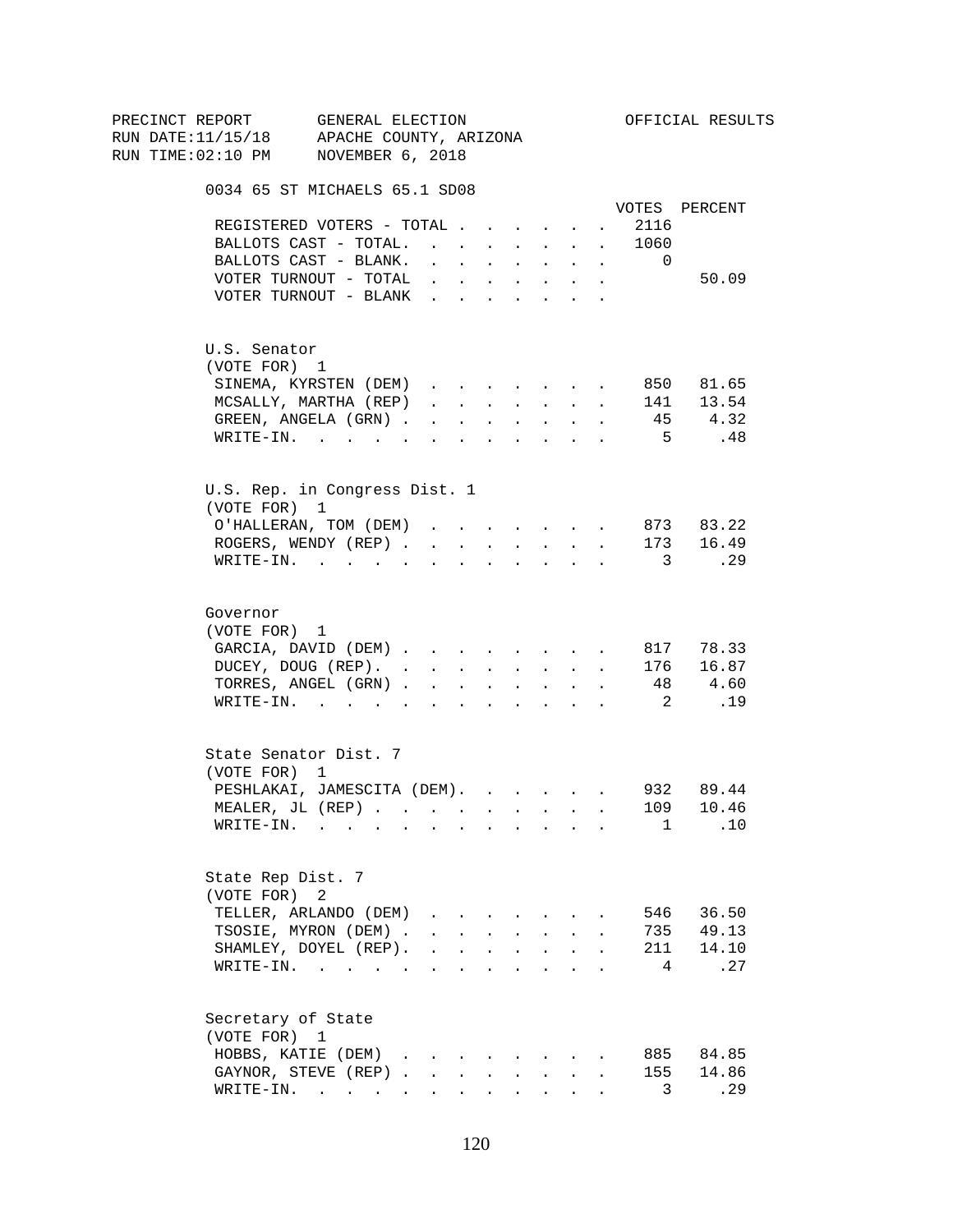| Attorney General                                                                                                                                         |
|----------------------------------------------------------------------------------------------------------------------------------------------------------|
| (VOTE FOR) 1                                                                                                                                             |
| CONTRERAS, JANUARY (DEM)<br>868 83.86                                                                                                                    |
| 164 15.85<br>BRNOVICH, MARK (REP).                                                                                                                       |
| .29<br>WRITE-IN.<br>$\sim$ 3                                                                                                                             |
| State Treasurer                                                                                                                                          |
| (VOTE FOR) 1                                                                                                                                             |
| MANOIL, MARK (DEM)<br>863 83.06                                                                                                                          |
| 171 16.46<br>YEE, KIMBERLY (REP).<br>$\mathbf{r}$                                                                                                        |
| 5<br>.48<br>WRITE-IN.                                                                                                                                    |
|                                                                                                                                                          |
| Superintendent of Public Instruction<br>(VOTE FOR)<br>1                                                                                                  |
| 891 85.67<br>HOFFMAN, KATHY (DEM). .<br>$\ddot{\phantom{a}}$<br>$\mathbf{L}^{\text{max}}$ and $\mathbf{L}^{\text{max}}$                                  |
| RIGGS, FRANK (REP)                                                                                                                                       |
| 148 14.23<br>$\sim 10^{-11}$<br>$\ddot{\phantom{a}}$<br>$\mathcal{L}^{\text{max}}$<br>$\sim 10^{-11}$<br>$\mathbf{L}^{\text{max}}$<br>$\bullet$          |
| .10<br>WRITE-IN.<br>$\frac{1}{2}$<br>$\sim$ $\sim$                                                                                                       |
|                                                                                                                                                          |
| State Mine Inspector<br>(VOTE FOR)<br>1                                                                                                                  |
| PIERCE, WILLIAM "BILL" (DEM)<br>878 84.59                                                                                                                |
| 15.22<br>158<br>HART, JOE (REP)                                                                                                                          |
| .19<br>$\texttt{WRTTE-IN.}$<br>2<br>$\mathbf{r}$ , $\mathbf{r}$ , $\mathbf{r}$ , $\mathbf{r}$                                                            |
|                                                                                                                                                          |
| Corporation Commissioner                                                                                                                                 |
| (VOTE FOR) 2                                                                                                                                             |
| 807 49.09<br>KENNEDY, SANDRA (DEM)<br>$\mathbf{r}$ , and $\mathbf{r}$ , and $\mathbf{r}$ , and $\mathbf{r}$                                              |
| 604 36.74<br>SEARS, KIANA MARIA (DEM)<br>$\ddot{\phantom{0}}$                                                                                            |
| 107 6.51<br>GLASSMAN, RODNEY (REP)<br>$\mathbf{1}$ $\mathbf{1}$ $\mathbf{1}$ $\mathbf{1}$ $\mathbf{1}$ $\mathbf{1}$ $\mathbf{1}$<br>$\ddot{\phantom{1}}$ |
| 124 7.54<br>OLSON, JUSTIN (REP)<br><b>Contract Contract</b>                                                                                              |
| $\mathbf{L}^{\text{max}}$ and $\mathbf{L}^{\text{max}}$<br>$\overline{2}$<br>.12<br>WRITE-IN.                                                            |
| $\mathbf{L}$<br>$\ddot{\phantom{a}}$<br>$\ddot{\phantom{0}}$<br>$\ddot{\phantom{0}}$                                                                     |
| Clerk of the Superior Court                                                                                                                              |
| (VOTE FOR) 1                                                                                                                                             |
| HOUNSHELL, ANNELL (DEM).<br>967 99.18                                                                                                                    |
| 8.82<br>$WRITE-IN.$ .                                                                                                                                    |
|                                                                                                                                                          |
| Justice of the Peace Dist. 3 Puerco                                                                                                                      |
| (VOTE FOR) 1                                                                                                                                             |
| 918 88.52<br>YELLOWHORSE, JAY (DEM).                                                                                                                     |
| 118 11.38<br>ASERET, LOMARDO (REP).<br>$\mathbf{r}$                                                                                                      |
| $1 \quad .10$<br>$WRITE-IN.$                                                                                                                             |
|                                                                                                                                                          |
| Constable Dist. 3 Puerco                                                                                                                                 |
| (VOTE FOR)<br>1                                                                                                                                          |
| 951<br>98.96<br>ANDERSON, CHARLI (DEM).                                                                                                                  |
| 10<br>1.04<br>$\texttt{WRTTE-IN.}$                                                                                                                       |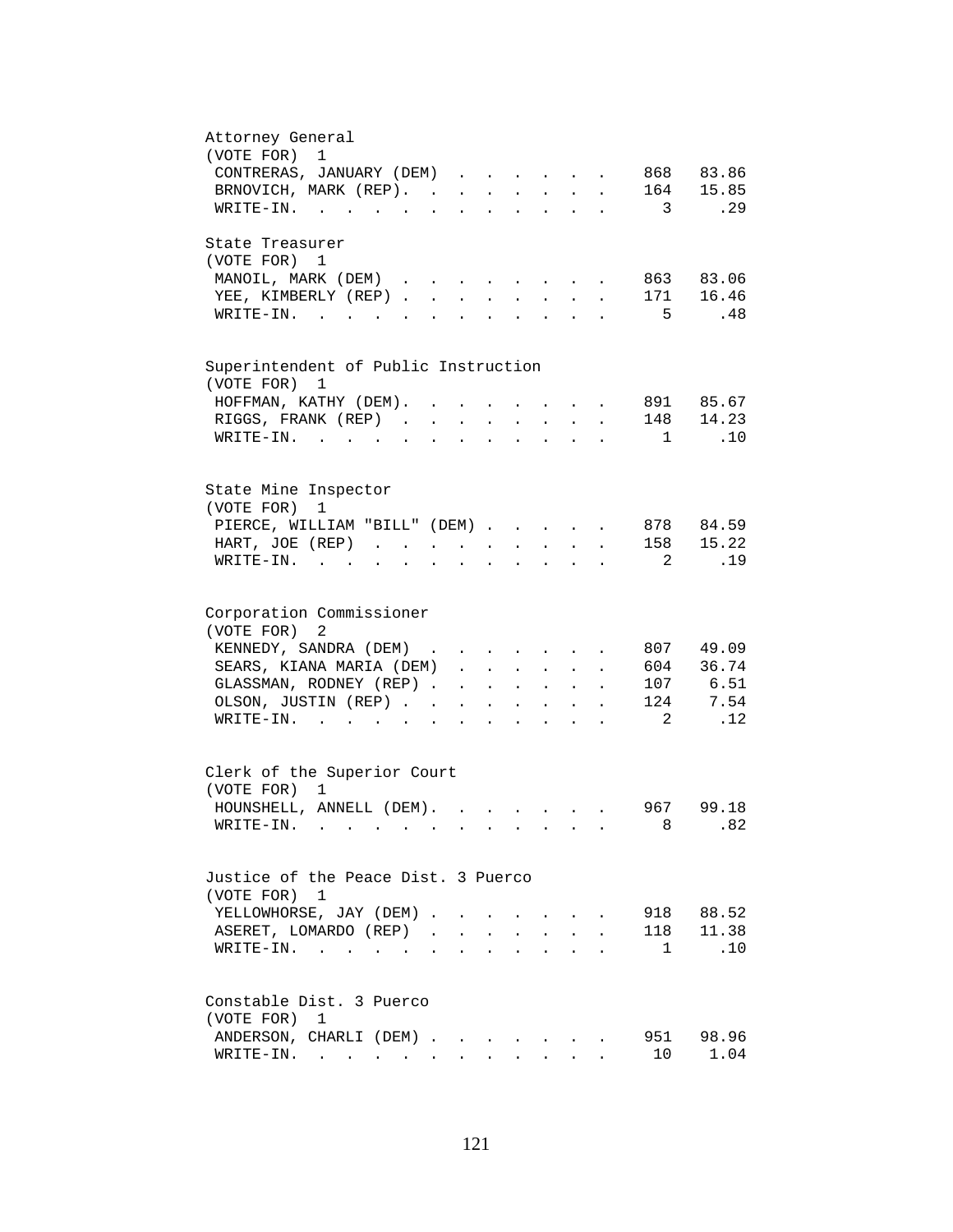| Judge of the Superior Court<br>(VOTE FOR)               |                                            |                           | $\mathbf{1}$             |  |                      |               |                      |                                                                       |                                                 |                        |                                                             |                      |     |          |
|---------------------------------------------------------|--------------------------------------------|---------------------------|--------------------------|--|----------------------|---------------|----------------------|-----------------------------------------------------------------------|-------------------------------------------------|------------------------|-------------------------------------------------------------|----------------------|-----|----------|
| LATHAM, MIKE                                            |                                            |                           |                          |  |                      |               |                      |                                                                       |                                                 |                        |                                                             |                      | 865 | 98.86    |
| WRITE-IN.                                               |                                            |                           | $\overline{a}$           |  |                      |               |                      |                                                                       |                                                 |                        |                                                             | $\overline{a}$       | 10  | 1.14     |
| Board Member Window Rock USD #08                        |                                            |                           |                          |  |                      |               |                      |                                                                       |                                                 |                        |                                                             |                      |     |          |
| (VOTE FOR)                                              |                                            |                           | $\overline{\phantom{a}}$ |  |                      |               |                      |                                                                       |                                                 |                        |                                                             |                      |     |          |
| BOWMAN, MARTY                                           |                                            |                           |                          |  | $\ddot{\phantom{a}}$ |               |                      |                                                                       |                                                 |                        |                                                             |                      | 311 | 12.53    |
| FOSTER, E.R. OREE.                                      |                                            |                           |                          |  |                      |               | $\ddot{\phantom{a}}$ |                                                                       |                                                 |                        |                                                             |                      | 282 | 11.36    |
| HILLIS, CARL                                            |                                            |                           |                          |  |                      | $\cdot$       | $\ddot{\phantom{a}}$ |                                                                       | $\ddot{\phantom{a}}$                            |                        |                                                             |                      | 261 | 10.52    |
| KEE-BILLISON, YVONNE.                                   |                                            |                           |                          |  |                      | $\sim$ $\sim$ | $\ddot{\phantom{a}}$ |                                                                       | $\ddot{\phantom{a}}$                            | $\sim$                 |                                                             |                      | 501 | 20.19    |
| PERRY, LANBERT.                                         |                                            |                           |                          |  |                      |               | $\sim$ $-$           | $\sim$                                                                | $\sim$                                          | $\sim$                 | $\ddot{\phantom{a}}$                                        | $\ddot{\phantom{a}}$ |     | 162 6.53 |
| STEWART, JR., WILSON C .                                |                                            |                           |                          |  |                      |               |                      |                                                                       | $\mathbf{L} = \mathbf{L} \mathbf{L} \mathbf{L}$ |                        | $\ddot{\phantom{a}}$                                        | $\ddot{\phantom{a}}$ | 389 | 15.67    |
| WAUNEKA, JACQUELYNE D.                                  |                                            |                           |                          |  |                      |               |                      |                                                                       | $\mathbf{r}$ , $\mathbf{r}$ , $\mathbf{r}$      |                        | $\mathbf{L}$                                                | $\ddot{\phantom{a}}$ | 389 | 15.67    |
| WILLIE, SPENCER                                         |                                            |                           |                          |  |                      |               |                      |                                                                       | and a strategic state                           |                        | $\mathbf{L}^{\text{max}}$                                   | $\ddot{\phantom{a}}$ | 182 | 7.33     |
| $\texttt{WRITE-IN.}\quad .\quad .\quad .\quad .\quad .$ |                                            |                           |                          |  |                      |               |                      | $\mathbf{r}$ , and $\mathbf{r}$ , and $\mathbf{r}$ , and $\mathbf{r}$ |                                                 |                        | $\bullet$ .<br><br><br><br><br><br><br><br><br><br><br><br> | $\bullet$            | 5   | .20      |
|                                                         |                                            |                           |                          |  |                      |               |                      |                                                                       |                                                 |                        |                                                             |                      |     |          |
| Retain Justice Supreme-Bolick                           |                                            |                           |                          |  |                      |               |                      |                                                                       |                                                 |                        |                                                             |                      |     |          |
| (VOTE FOR) 1                                            |                                            |                           |                          |  |                      |               |                      |                                                                       |                                                 |                        |                                                             |                      |     |          |
| YES                                                     |                                            |                           |                          |  |                      |               |                      |                                                                       | $\sim$ $\sim$ $\sim$ $\sim$                     |                        |                                                             |                      | 524 | 53.69    |
| NO.                                                     |                                            | $\mathbf{r}$              |                          |  |                      |               |                      |                                                                       |                                                 | $\Delta \sim 10^{-11}$ |                                                             |                      | 452 | 46.31    |
|                                                         |                                            |                           |                          |  |                      |               |                      |                                                                       |                                                 |                        |                                                             |                      |     |          |
| Retain Justice Supreme-Pelander                         |                                            |                           |                          |  |                      |               |                      |                                                                       |                                                 |                        |                                                             |                      |     |          |
| (VOTE FOR)                                              |                                            |                           | 1                        |  |                      |               |                      |                                                                       |                                                 |                        |                                                             |                      |     |          |
| YES                                                     |                                            |                           |                          |  |                      |               |                      |                                                                       |                                                 |                        |                                                             |                      | 540 | 55.27    |
| NO.                                                     |                                            |                           |                          |  |                      |               |                      |                                                                       |                                                 |                        |                                                             |                      | 437 | 44.73    |
|                                                         |                                            |                           |                          |  |                      |               |                      |                                                                       |                                                 |                        |                                                             |                      |     |          |
|                                                         |                                            |                           |                          |  |                      |               |                      |                                                                       |                                                 |                        |                                                             |                      |     |          |
| APACHE COUNTY LEVY                                      |                                            |                           |                          |  |                      |               |                      |                                                                       |                                                 |                        |                                                             |                      |     |          |
| (VOTE FOR)                                              |                                            |                           | 1                        |  |                      |               |                      |                                                                       |                                                 |                        |                                                             |                      |     |          |
| YES                                                     |                                            | $\mathbf{L} = \mathbf{L}$ |                          |  |                      |               |                      |                                                                       |                                                 |                        |                                                             |                      | 238 | 23.71    |
| NO.                                                     |                                            |                           | $\ddot{\phantom{a}}$     |  |                      |               |                      |                                                                       |                                                 | $\sim 10^{-10}$        |                                                             |                      | 766 | 76.29    |
|                                                         |                                            |                           |                          |  |                      |               |                      |                                                                       |                                                 |                        |                                                             |                      |     |          |
| PROPOSITION 125                                         |                                            |                           |                          |  |                      |               |                      |                                                                       |                                                 |                        |                                                             |                      |     |          |
| (VOTE FOR) 1                                            |                                            |                           |                          |  |                      |               |                      |                                                                       |                                                 |                        |                                                             |                      |     |          |
| YES                                                     | $\mathbf{r}$ , $\mathbf{r}$ , $\mathbf{r}$ |                           |                          |  |                      |               |                      |                                                                       |                                                 |                        |                                                             |                      | 455 | 45.05    |
| NO.                                                     |                                            |                           |                          |  |                      |               |                      |                                                                       |                                                 |                        |                                                             |                      | 555 | 54.95    |
|                                                         |                                            |                           |                          |  |                      |               |                      |                                                                       |                                                 |                        |                                                             |                      |     |          |
| PROPOSITION 126                                         |                                            |                           |                          |  |                      |               |                      |                                                                       |                                                 |                        |                                                             |                      |     |          |
| (VOTE FOR)                                              |                                            |                           | 1                        |  |                      |               |                      |                                                                       |                                                 |                        |                                                             |                      |     |          |
| YES                                                     |                                            |                           |                          |  |                      |               |                      |                                                                       |                                                 |                        |                                                             |                      | 503 | 49.56    |
| NO.                                                     |                                            |                           |                          |  |                      |               |                      |                                                                       |                                                 |                        |                                                             |                      | 512 | 50.44    |
|                                                         |                                            |                           |                          |  |                      |               |                      |                                                                       |                                                 |                        |                                                             |                      |     |          |
| PROPOSITION 127                                         |                                            |                           |                          |  |                      |               |                      |                                                                       |                                                 |                        |                                                             |                      |     |          |
| (VOTE FOR)                                              |                                            |                           | 1                        |  |                      |               |                      |                                                                       |                                                 |                        |                                                             |                      |     |          |
| YES                                                     | $\ddot{\phantom{a}}$                       | $\ddot{\phantom{0}}$      |                          |  |                      |               |                      |                                                                       |                                                 |                        |                                                             |                      | 352 | 35.02    |
| NO.                                                     |                                            |                           |                          |  |                      |               |                      |                                                                       |                                                 |                        |                                                             |                      | 653 | 64.98    |
|                                                         |                                            |                           |                          |  |                      |               |                      |                                                                       |                                                 |                        |                                                             |                      |     |          |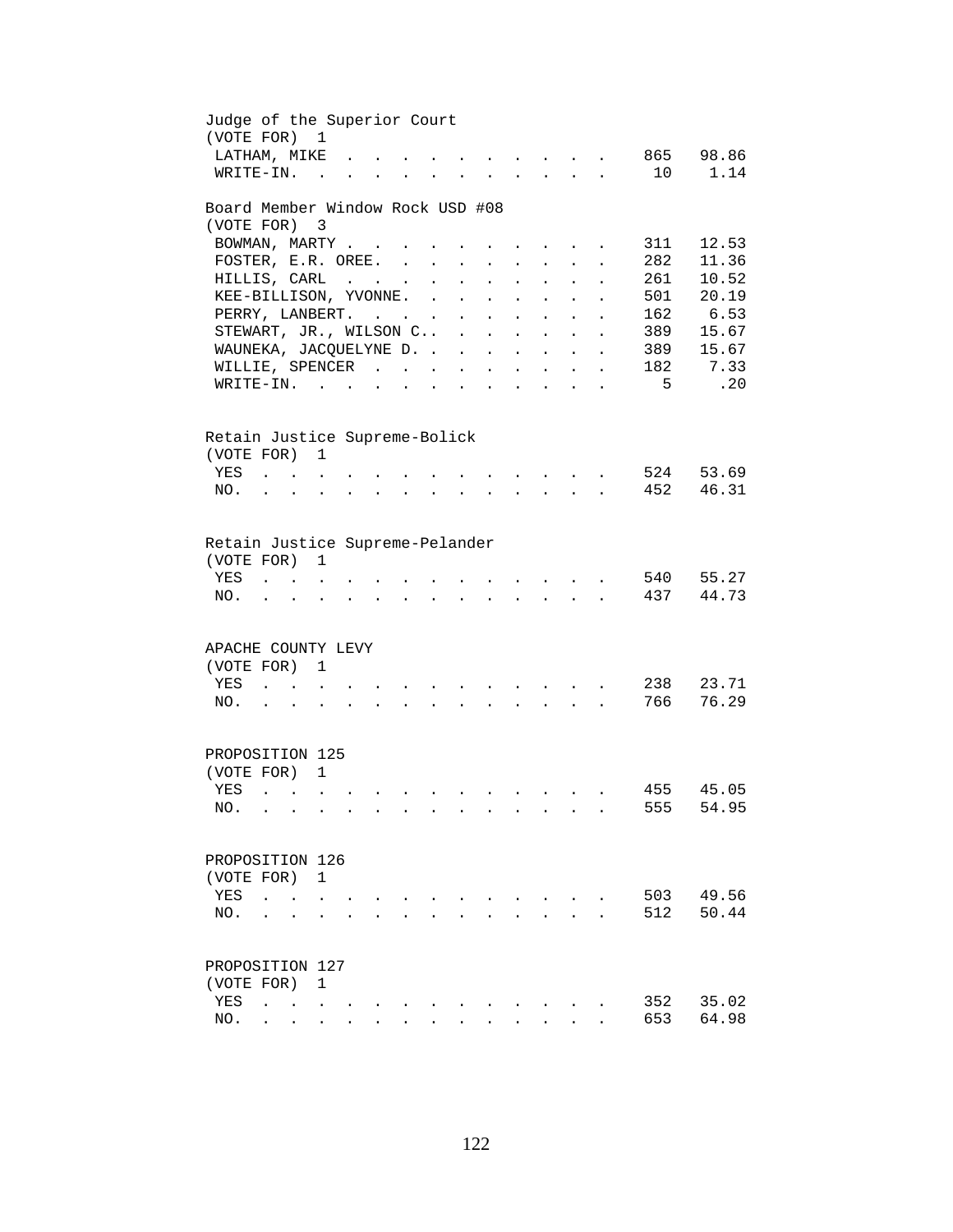### PROPOSITION 305

| (VOTE FOR) 1    |  |  |  |  |  |  |     |           |
|-----------------|--|--|--|--|--|--|-----|-----------|
| YES             |  |  |  |  |  |  |     | 578 57.92 |
| NO.             |  |  |  |  |  |  | 420 | 42.08     |
|                 |  |  |  |  |  |  |     |           |
|                 |  |  |  |  |  |  |     |           |
| PROPOSITION 306 |  |  |  |  |  |  |     |           |
| (VOTE FOR) 1    |  |  |  |  |  |  |     |           |

 YES . . . . . . . . . . . . . 440 44.40 NO. . . . . . . . . . . . . . 551 55.60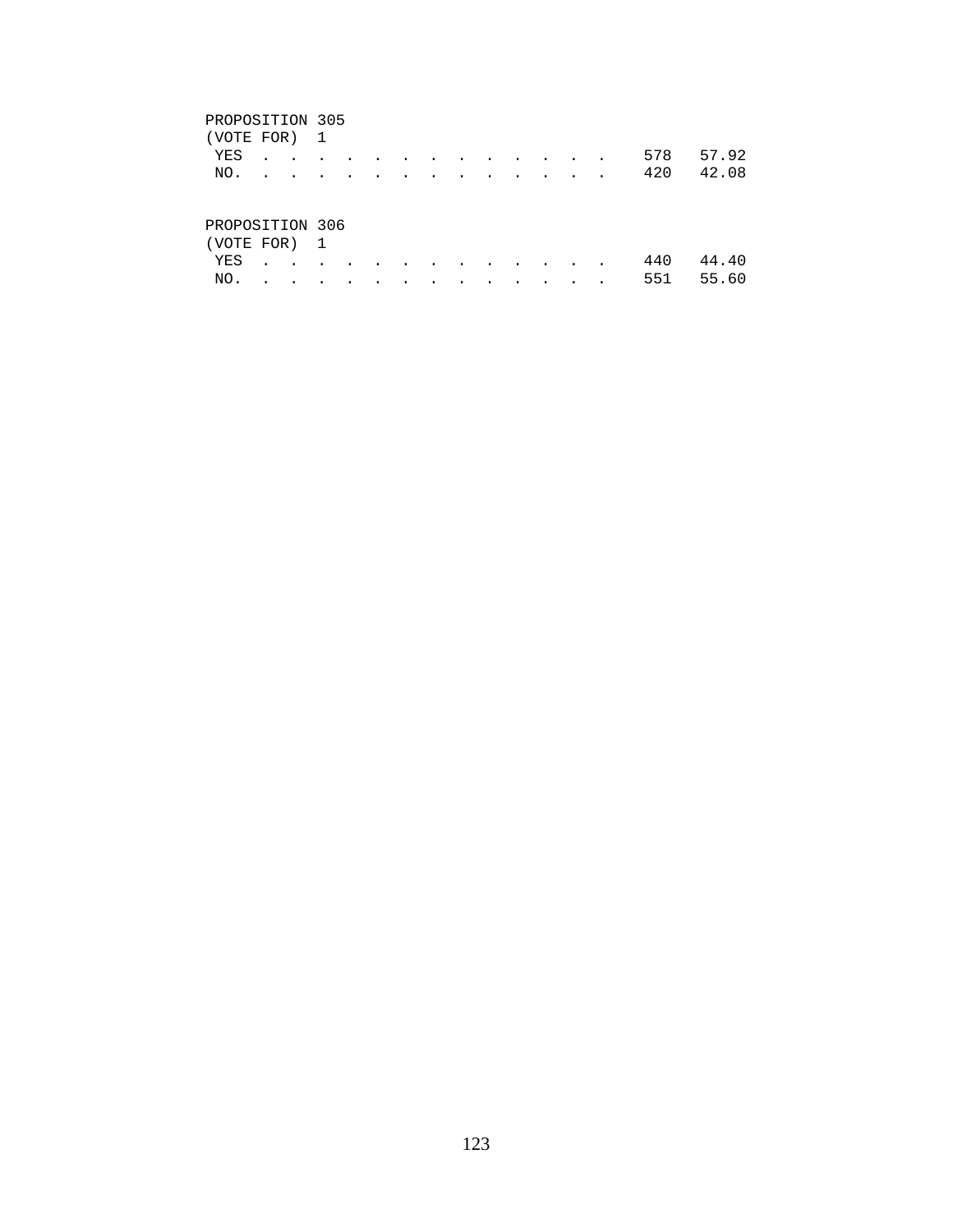| PRECINCT REPORT                          | GENERAL ELECTION                      |                                                                                  |                      |                                   |        |                                          |                      |              |                          | OFFICIAL RESULTS |
|------------------------------------------|---------------------------------------|----------------------------------------------------------------------------------|----------------------|-----------------------------------|--------|------------------------------------------|----------------------|--------------|--------------------------|------------------|
| RUN DATE:11/15/18 APACHE COUNTY, ARIZONA |                                       |                                                                                  |                      |                                   |        |                                          |                      |              |                          |                  |
| RUN TIME:02:10 PM NOVEMBER 6, 2018       |                                       |                                                                                  |                      |                                   |        |                                          |                      |              |                          |                  |
| 0035 67 SAWMILL                          |                                       |                                                                                  |                      |                                   |        |                                          |                      |              |                          |                  |
|                                          |                                       |                                                                                  |                      |                                   |        |                                          |                      |              |                          | VOTES PERCENT    |
|                                          | REGISTERED VOTERS - TOTAL             |                                                                                  |                      |                                   |        |                                          | $\ddot{\phantom{0}}$ |              | 721                      |                  |
|                                          | BALLOTS CAST - TOTAL.                 |                                                                                  |                      |                                   |        | $\mathbf{L} = \mathbf{L} \mathbf{L}$     | $\ddot{\phantom{0}}$ | $\sim$       | 401                      |                  |
|                                          | BALLOTS CAST - BLANK.                 | $\mathbf{r}$ , $\mathbf{r}$ , $\mathbf{r}$ , $\mathbf{r}$ , $\mathbf{r}$         |                      |                                   |        |                                          | $\sim$               | $\sim$       | $\overline{\phantom{0}}$ |                  |
|                                          | VOTER TURNOUT - TOTAL $\cdot$         |                                                                                  |                      |                                   |        |                                          |                      |              |                          | 55.62            |
|                                          | VOTER TURNOUT - BLANK                 |                                                                                  |                      |                                   |        |                                          |                      |              |                          |                  |
| U.S. Senator                             |                                       |                                                                                  |                      |                                   |        |                                          |                      |              |                          |                  |
| (VOTE FOR) 1                             |                                       |                                                                                  |                      |                                   |        |                                          |                      |              |                          |                  |
|                                          | SINEMA, KYRSTEN (DEM)                 |                                                                                  |                      |                                   |        |                                          |                      | $\sim$       |                          | 336 85.71        |
|                                          | MCSALLY, MARTHA (REP)                 | $\mathbf{r}$ and $\mathbf{r}$ and $\mathbf{r}$ and $\mathbf{r}$ and $\mathbf{r}$ |                      |                                   |        |                                          |                      | $\mathbf{r}$ |                          | 37 9.44          |
|                                          | GREEN, ANGELA (GRN).                  |                                                                                  |                      |                                   |        |                                          |                      |              |                          | 19 4.85          |
|                                          | WRITE-IN.                             |                                                                                  |                      |                                   |        |                                          |                      |              | $\overline{0}$           |                  |
|                                          |                                       |                                                                                  |                      |                                   |        |                                          |                      |              |                          |                  |
| U.S. Rep. in Congress Dist. 1            |                                       |                                                                                  |                      |                                   |        |                                          |                      |              |                          |                  |
| (VOTE FOR) 1                             |                                       |                                                                                  |                      |                                   |        |                                          |                      |              |                          |                  |
|                                          | O'HALLERAN, TOM (DEM)                 |                                                                                  |                      |                                   |        |                                          |                      |              |                          | 345 88.24        |
|                                          | ROGERS, WENDY (REP).                  | $\sim$                                                                           | $\sim 10^{-11}$      | $\ddot{\phantom{0}}$              | $\sim$ | $\sim$ 100 $\pm$                         | $\sim$               |              | 46                       | 11.76            |
|                                          | $W\text{RITE}-\text{IN.}$             |                                                                                  |                      |                                   |        |                                          |                      |              | $\overline{0}$           |                  |
| Governor                                 |                                       |                                                                                  |                      |                                   |        |                                          |                      |              |                          |                  |
| (VOTE FOR) 1                             |                                       |                                                                                  |                      |                                   |        |                                          |                      |              |                          |                  |
|                                          | GARCIA, DAVID (DEM)                   |                                                                                  |                      |                                   |        |                                          |                      |              |                          | 322 81.93        |
|                                          | DUCEY, DOUG (REP).                    |                                                                                  |                      |                                   |        |                                          |                      | $\sim$ $-$   |                          | 54 13.74         |
|                                          | TORRES, ANGEL (GRN)                   |                                                                                  |                      |                                   |        |                                          |                      |              | 17                       | 4.33             |
|                                          | $\texttt{WRTTE-IN.}$                  | <b>All Carried Control</b>                                                       |                      |                                   |        | $\mathbf{z} = \mathbf{z} + \mathbf{z}$ . |                      |              | $\Omega$                 |                  |
|                                          |                                       |                                                                                  |                      |                                   |        |                                          |                      |              |                          |                  |
| State Senator Dist. 7<br>(VOTE FOR) 1    |                                       |                                                                                  |                      |                                   |        |                                          |                      |              |                          |                  |
|                                          | PESHLAKAI, JAMESCITA (DEM). 361 92.33 |                                                                                  |                      |                                   |        |                                          |                      |              |                          |                  |
|                                          | MEALER, JL (REP)                      |                                                                                  |                      |                                   |        |                                          |                      |              | 30                       | 7.67             |
| WRITE-IN.                                | $\sim$ $\sim$                         | <b>Contract Contract Street</b>                                                  |                      |                                   |        |                                          |                      |              | 0                        |                  |
|                                          |                                       |                                                                                  |                      |                                   |        |                                          |                      |              |                          |                  |
| State Rep Dist. 7                        |                                       |                                                                                  |                      |                                   |        |                                          |                      |              |                          |                  |
| (VOTE FOR)                               | 2                                     |                                                                                  |                      |                                   |        |                                          |                      |              |                          |                  |
|                                          | TELLER, ARLANDO (DEM)                 |                                                                                  |                      |                                   |        |                                          |                      |              |                          | 241 43.50        |
|                                          | TSOSIE, MYRON (DEM).                  |                                                                                  |                      | <b>Contract Contract Contract</b> |        | $\mathbf{L} = \mathbf{L}$                |                      |              |                          | 259 46.75        |
|                                          | SHAMLEY, DOYEL (REP).                 |                                                                                  | $\ddot{\phantom{a}}$ | $\ddot{\phantom{a}}$              |        | $\bullet$ .                              |                      |              |                          | 54 9.75          |
|                                          | $\texttt{WRTTE-IN.}$                  |                                                                                  | $\ddot{\phantom{a}}$ |                                   |        |                                          |                      |              | $\Omega$                 |                  |
| Secretary of State                       |                                       |                                                                                  |                      |                                   |        |                                          |                      |              |                          |                  |
| (VOTE FOR) 1                             |                                       |                                                                                  |                      |                                   |        |                                          |                      |              |                          |                  |
|                                          | HOBBS, KATIE (DEM)                    |                                                                                  |                      |                                   |        |                                          |                      |              |                          | 349 89.49        |
|                                          | GAYNOR, STEVE (REP)                   |                                                                                  |                      |                                   |        |                                          |                      |              | 41                       | 10.51            |
|                                          | WRITE-IN.                             |                                                                                  |                      |                                   |        | $\sim$ $\sim$                            |                      |              | 0                        |                  |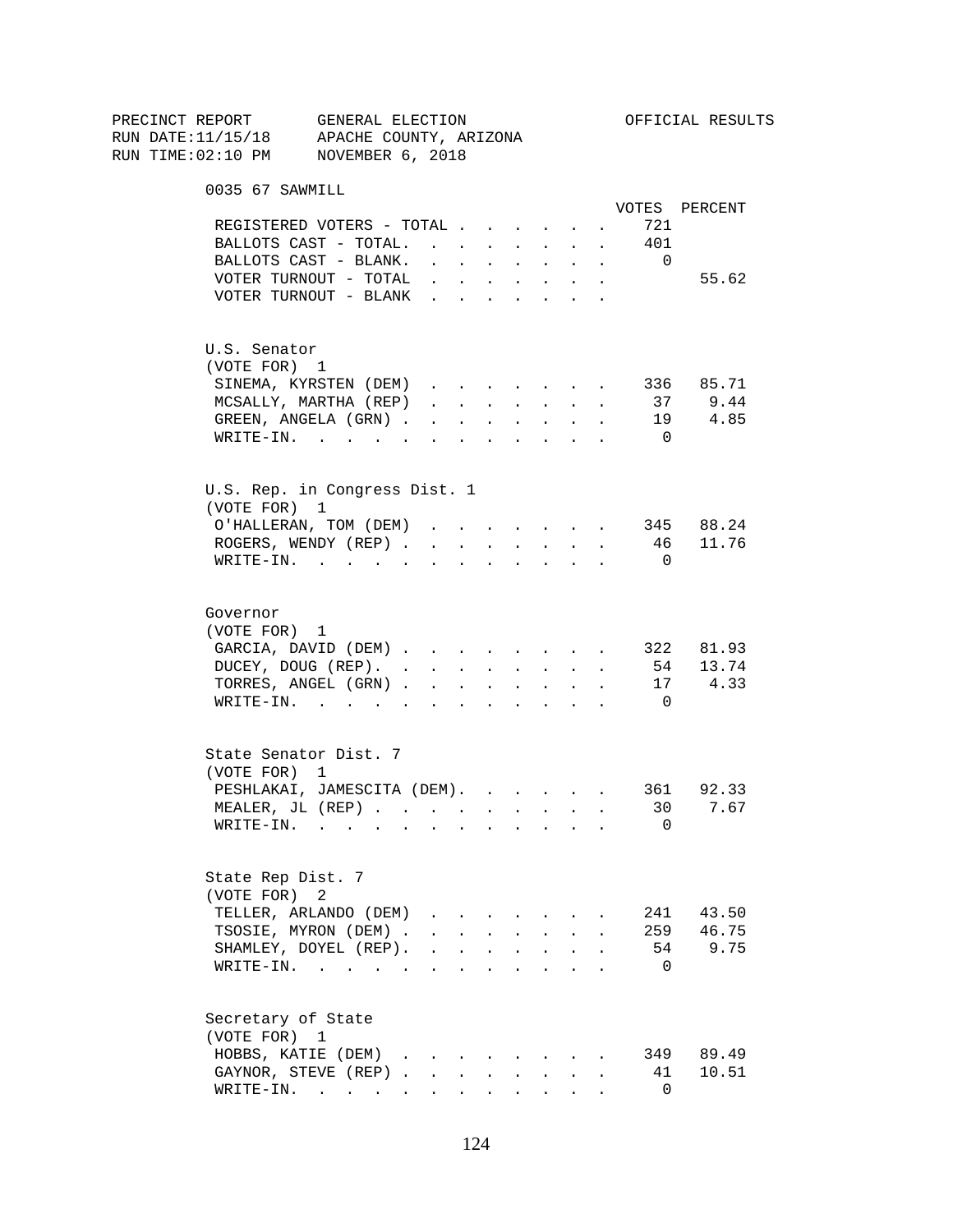| Attorney General<br>(VOTE FOR)<br>1                                                                                                                                                                                                                        |
|------------------------------------------------------------------------------------------------------------------------------------------------------------------------------------------------------------------------------------------------------------|
| CONTRERAS, JANUARY (DEM)<br>339 86.92                                                                                                                                                                                                                      |
| BRNOVICH, MARK (REP). 51<br>13.08                                                                                                                                                                                                                          |
| $\overline{0}$                                                                                                                                                                                                                                             |
| WRITE-IN.                                                                                                                                                                                                                                                  |
| State Treasurer                                                                                                                                                                                                                                            |
| (VOTE FOR) 1                                                                                                                                                                                                                                               |
| MANOIL, MARK (DEM)<br>339 87.37<br>and the state of the state of the<br>$\ddot{\phantom{a}}$                                                                                                                                                               |
| 12.63<br>YEE, KIMBERLY (REP)<br>49<br>$\sim$<br>$\sim$<br>$\sim$                                                                                                                                                                                           |
| $W\text{RITE}-\text{IN}.$<br>$\overline{0}$<br>$\mathbf{A}$ and $\mathbf{A}$<br>$\mathbf{L}^{\text{max}}$                                                                                                                                                  |
|                                                                                                                                                                                                                                                            |
| Superintendent of Public Instruction                                                                                                                                                                                                                       |
| (VOTE FOR) 1                                                                                                                                                                                                                                               |
| 347 88.75<br>HOFFMAN, KATHY (DEM).                                                                                                                                                                                                                         |
| 43 11.00<br>RIGGS, FRANK (REP).<br>$\ddot{\phantom{a}}$                                                                                                                                                                                                    |
| .26<br>$WRITE-IN.$<br>1<br>$\sim$ $\sim$                                                                                                                                                                                                                   |
|                                                                                                                                                                                                                                                            |
| State Mine Inspector                                                                                                                                                                                                                                       |
| (VOTE FOR)<br>1                                                                                                                                                                                                                                            |
| 345 88.24<br>PIERCE, WILLIAM "BILL" (DEM)                                                                                                                                                                                                                  |
| 46 11.76<br>HART, JOE (REP)                                                                                                                                                                                                                                |
| $\mathbf{z} = \mathbf{z} + \mathbf{z}$ .<br>$\mathbf{r} = \mathbf{r} + \mathbf{r}$ .<br>$\sim 10^{-10}$<br>$\ddot{\phantom{0}}$<br>$WRITE-IN.$<br>$\overline{0}$<br>$\mathbf{r} = \mathbf{r} + \mathbf{r} + \mathbf{r}$                                    |
| $\mathbf{z} = \mathbf{z} + \mathbf{z}$ . The $\mathbf{z}$<br>$\ddot{\phantom{a}}$<br>$\bullet$<br>$\ddot{\phantom{0}}$                                                                                                                                     |
|                                                                                                                                                                                                                                                            |
| Corporation Commissioner                                                                                                                                                                                                                                   |
| (VOTE FOR)<br>2                                                                                                                                                                                                                                            |
| KENNEDY, SANDRA (DEM)<br>305 53.04                                                                                                                                                                                                                         |
| SEARS, KIANA MARIA (DEM)<br>208 36.17                                                                                                                                                                                                                      |
| 27 4.70<br>GLASSMAN, RODNEY (REP)<br>and a series of the series of the                                                                                                                                                                                     |
| . 34 5.91<br>OLSON, JUSTIN (REP)<br>$\mathbf{A}^{(1)}$ and $\mathbf{A}^{(2)}$ and<br>$\bullet$ .<br><br><br><br><br><br><br><br><br><br><br><br><br>$\sim$ 100 $\pm$                                                                                       |
| .17<br>$\texttt{WRTTE-IN.}$<br>$\cdot$ $\cdot$ $\cdot$ 1<br><b>All Contracts</b>                                                                                                                                                                           |
|                                                                                                                                                                                                                                                            |
| Clerk of the Superior Court                                                                                                                                                                                                                                |
| (VOTE FOR) 1                                                                                                                                                                                                                                               |
| HOUNSHELL, ANNELL (DEM).<br>376 99.73                                                                                                                                                                                                                      |
| .27<br>WRITE-IN.<br>1                                                                                                                                                                                                                                      |
|                                                                                                                                                                                                                                                            |
| Justice of the Peace Dist. 4 Chinle                                                                                                                                                                                                                        |
| (VOTE FOR) 1                                                                                                                                                                                                                                               |
| 379 99.48<br>CLYDE, VICTOR J. (DEM).<br>$\sim$<br>$\sim$<br>$\ddot{\phantom{0}}$                                                                                                                                                                           |
| .52<br>2<br>WRITE-IN.<br>$\sim$ $\sim$                                                                                                                                                                                                                     |
|                                                                                                                                                                                                                                                            |
| Constable Dist. 4 Chinle                                                                                                                                                                                                                                   |
| (VOTE FOR)<br>1                                                                                                                                                                                                                                            |
| 55<br>100.00<br>WRITE-IN.<br>. The contract of the contract of the contract of the contract of the contract of the contract of the contract of the contract of the contract of the contract of the contract of the contract of the contract of the contrac |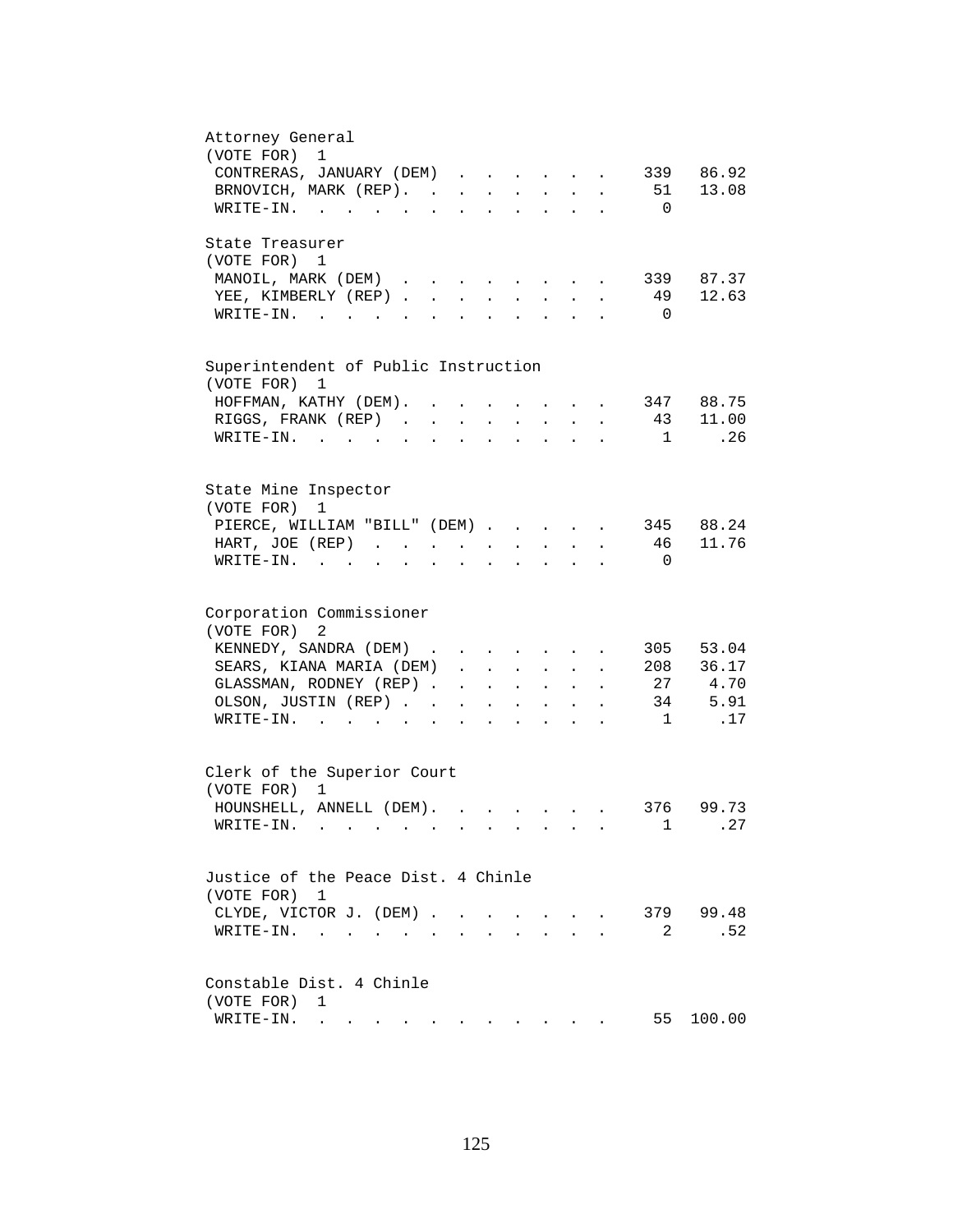| Judge of the Superior Court<br>(VOTE FOR) 1    |                                            |                           |                          |  |                      |               |                      |                                                 |                                                 |                          |                      |                                        |          |                |
|------------------------------------------------|--------------------------------------------|---------------------------|--------------------------|--|----------------------|---------------|----------------------|-------------------------------------------------|-------------------------------------------------|--------------------------|----------------------|----------------------------------------|----------|----------------|
| LATHAM, MIKE                                   |                                            |                           |                          |  |                      |               |                      |                                                 |                                                 |                          |                      |                                        | 319      | 99.38          |
| WRITE-IN.                                      |                                            |                           | $\overline{a}$           |  |                      |               |                      |                                                 |                                                 |                          |                      |                                        | 2        | .62            |
| Board Member Window Rock USD #08<br>(VOTE FOR) |                                            |                           |                          |  |                      |               |                      |                                                 |                                                 |                          |                      |                                        |          |                |
|                                                |                                            |                           | $\overline{\phantom{a}}$ |  |                      |               |                      |                                                 |                                                 |                          |                      |                                        |          |                |
| BOWMAN, MARTY                                  |                                            |                           |                          |  | $\ddot{\phantom{a}}$ |               |                      |                                                 |                                                 |                          |                      |                                        | 77<br>87 | 11.42<br>12.91 |
| FOSTER, E.R. OREE.<br>HILLIS, CARL             |                                            |                           |                          |  |                      |               | $\ddot{\phantom{a}}$ |                                                 |                                                 |                          |                      |                                        | 68       | 10.09          |
|                                                |                                            |                           |                          |  |                      | $\cdot$       | $\ddot{\phantom{a}}$ |                                                 |                                                 |                          |                      |                                        | 107      | 15.88          |
| KEE-BILLISON, YVONNE.                          |                                            |                           |                          |  |                      | $\sim$ $\sim$ | $\ddot{\phantom{a}}$ |                                                 | $\ddot{\phantom{a}}$                            | $\mathbf{r}$             |                      |                                        |          | 6.23           |
| PERRY, LANBERT.                                |                                            |                           |                          |  |                      |               | $\sim$ $-$           | $\sim$                                          | <b>Contract Contract</b>                        | $\sim$                   | $\ddot{\phantom{a}}$ | $\ddot{\phantom{a}}$                   | 42       |                |
| STEWART, JR., WILSON C .                       |                                            |                           |                          |  |                      |               |                      |                                                 | $\mathbf{L} = \mathbf{L} \mathbf{L} \mathbf{L}$ |                          | $\ddot{\phantom{a}}$ | $\ddot{\phantom{a}}$                   | 139      | 20.62          |
| WAUNEKA, JACQUELYNE D.                         |                                            |                           |                          |  |                      |               |                      |                                                 | $\mathbf{r}$ , $\mathbf{r}$ , $\mathbf{r}$      |                          |                      | $\mathbf{L} = \mathbf{L}$              | 104      | 15.43          |
| WILLIE, SPENCER                                |                                            |                           |                          |  |                      |               |                      |                                                 | and a strategic state                           |                          |                      | $\mathbf{L} = \mathbf{L}$              | 49       | 7.27           |
| $\texttt{WRTTE-IN.}$                           |                                            |                           |                          |  |                      | $\bullet$     |                      | the contract of the contract of the contract of |                                                 |                          |                      | $\mathbf{z} = \mathbf{z} - \mathbf{z}$ | 1        | .15            |
| Retain Justice Supreme-Bolick                  |                                            |                           |                          |  |                      |               |                      |                                                 |                                                 |                          |                      |                                        |          |                |
| (VOTE FOR) 1                                   |                                            |                           |                          |  |                      |               |                      |                                                 |                                                 |                          |                      |                                        |          |                |
| YES                                            |                                            |                           |                          |  |                      |               |                      |                                                 |                                                 | <b>Contract Contract</b> |                      |                                        | 223      | 60.43          |
| NO.                                            |                                            | $\mathbf{r}$              |                          |  |                      |               |                      |                                                 |                                                 | $\mathbf{L}$             |                      |                                        | 146      | 39.57          |
|                                                |                                            |                           |                          |  |                      |               |                      |                                                 |                                                 |                          |                      |                                        |          |                |
| Retain Justice Supreme-Pelander                |                                            |                           |                          |  |                      |               |                      |                                                 |                                                 |                          |                      |                                        |          |                |
| (VOTE FOR)                                     |                                            |                           | 1                        |  |                      |               |                      |                                                 |                                                 |                          |                      |                                        |          |                |
| YES                                            |                                            |                           |                          |  |                      |               |                      |                                                 |                                                 |                          |                      |                                        | 229      | 63.09          |
| NO.                                            |                                            |                           |                          |  |                      |               |                      |                                                 |                                                 |                          |                      |                                        | 134      | 36.91          |
|                                                |                                            |                           |                          |  |                      |               |                      |                                                 |                                                 |                          |                      |                                        |          |                |
| APACHE COUNTY LEVY                             |                                            |                           |                          |  |                      |               |                      |                                                 |                                                 |                          |                      |                                        |          |                |
| (VOTE FOR)                                     |                                            |                           | 1                        |  |                      |               |                      |                                                 |                                                 |                          |                      |                                        |          |                |
| YES                                            |                                            | $\mathbf{L} = \mathbf{L}$ |                          |  |                      |               |                      |                                                 |                                                 |                          |                      |                                        | 134      | 35.36          |
| NO.                                            |                                            |                           | $\ddot{\phantom{a}}$     |  |                      |               |                      |                                                 |                                                 | $\sim 10^{-11}$          |                      |                                        | 245      | 64.64          |
| PROPOSITION 125                                |                                            |                           |                          |  |                      |               |                      |                                                 |                                                 |                          |                      |                                        |          |                |
| (VOTE FOR) 1                                   |                                            |                           |                          |  |                      |               |                      |                                                 |                                                 |                          |                      |                                        |          |                |
| YES                                            | $\mathbf{r}$ , $\mathbf{r}$ , $\mathbf{r}$ |                           |                          |  |                      |               |                      |                                                 |                                                 |                          |                      |                                        | 178      | 46.11          |
| NO.                                            |                                            |                           |                          |  |                      |               |                      |                                                 |                                                 |                          |                      |                                        | 208      | 53.89          |
|                                                |                                            |                           |                          |  |                      |               |                      |                                                 |                                                 |                          |                      |                                        |          |                |
| PROPOSITION 126                                |                                            |                           |                          |  |                      |               |                      |                                                 |                                                 |                          |                      |                                        |          |                |
| (VOTE FOR)                                     |                                            |                           | 1                        |  |                      |               |                      |                                                 |                                                 |                          |                      |                                        |          |                |
| YES                                            |                                            |                           |                          |  |                      |               |                      |                                                 |                                                 |                          |                      |                                        | 181      | 47.14          |
| NO.                                            |                                            |                           |                          |  |                      |               |                      |                                                 |                                                 |                          |                      |                                        | 203      | 52.86          |
| PROPOSITION 127                                |                                            |                           |                          |  |                      |               |                      |                                                 |                                                 |                          |                      |                                        |          |                |
| (VOTE FOR)                                     |                                            |                           | 1                        |  |                      |               |                      |                                                 |                                                 |                          |                      |                                        |          |                |
| YES                                            | $\ddot{\phantom{a}}$                       | $\sim$ $\sim$             |                          |  |                      |               |                      |                                                 |                                                 |                          |                      |                                        | 85       | 24.01          |
| NO.                                            |                                            |                           |                          |  |                      |               |                      |                                                 |                                                 |                          |                      |                                        | 269      | 75.99          |
|                                                |                                            |                           |                          |  |                      |               |                      |                                                 |                                                 |                          |                      |                                        |          |                |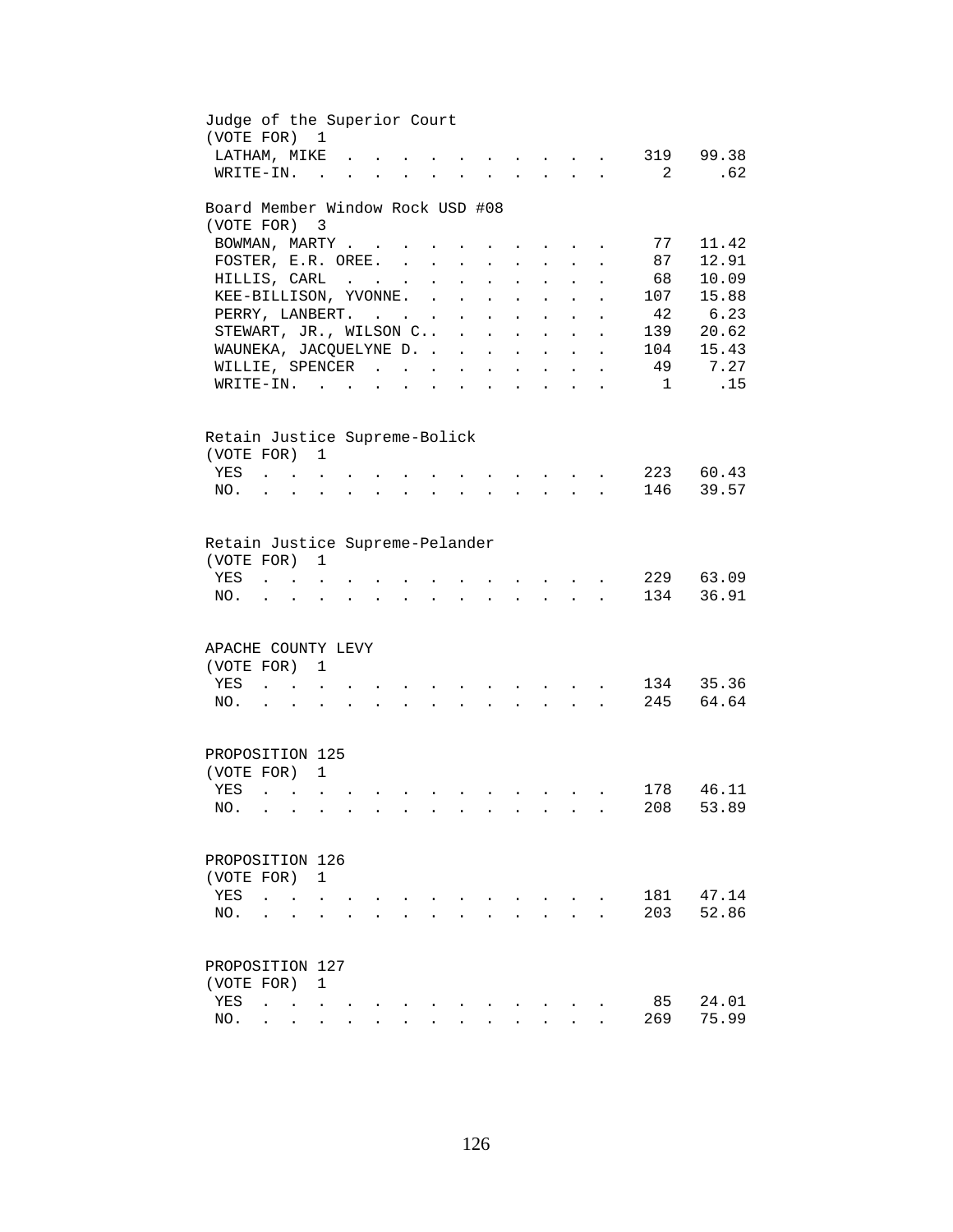### PROPOSITION 305

| (VOTE FOR) 1    |  |                         |           |                      |                          |                          |           |           |                                                                                                                 |               |        |               |               |     |       |
|-----------------|--|-------------------------|-----------|----------------------|--------------------------|--------------------------|-----------|-----------|-----------------------------------------------------------------------------------------------------------------|---------------|--------|---------------|---------------|-----|-------|
| YES             |  | $\sim 100$ km s $^{-1}$ | $\sim$    | $\sim$ $\sim$ $\sim$ |                          | <b>Contract Contract</b> |           |           | the contract of the contract of the contract of the contract of the contract of the contract of the contract of |               |        |               |               | 221 | 62.25 |
| NO.             |  | $\sim 100$ km s $^{-1}$ | $\cdot$   | $\sim$               | $\overline{\phantom{a}}$ | $\sim$                   | $\sim$    | $\sim$    | $\sim$                                                                                                          | $\sim$ $\sim$ |        |               |               | 134 | 37.75 |
|                 |  |                         |           |                      |                          |                          |           |           |                                                                                                                 |               |        |               |               |     |       |
| PROPOSITION 306 |  |                         |           |                      |                          |                          |           |           |                                                                                                                 |               |        |               |               |     |       |
| (VOTE FOR) 1    |  |                         |           |                      |                          |                          |           |           |                                                                                                                 |               |        |               |               |     |       |
| YES             |  | $\bullet$               | $\bullet$ |                      |                          |                          | $\bullet$ | $\bullet$ | $\overline{\phantom{a}}$                                                                                        | $\sim$ $\sim$ | $\sim$ | $\sim$ $\sim$ | $\sim$ $\sim$ | 147 | . 64  |

NO. . . . . . . . . . . . . . 206 58.36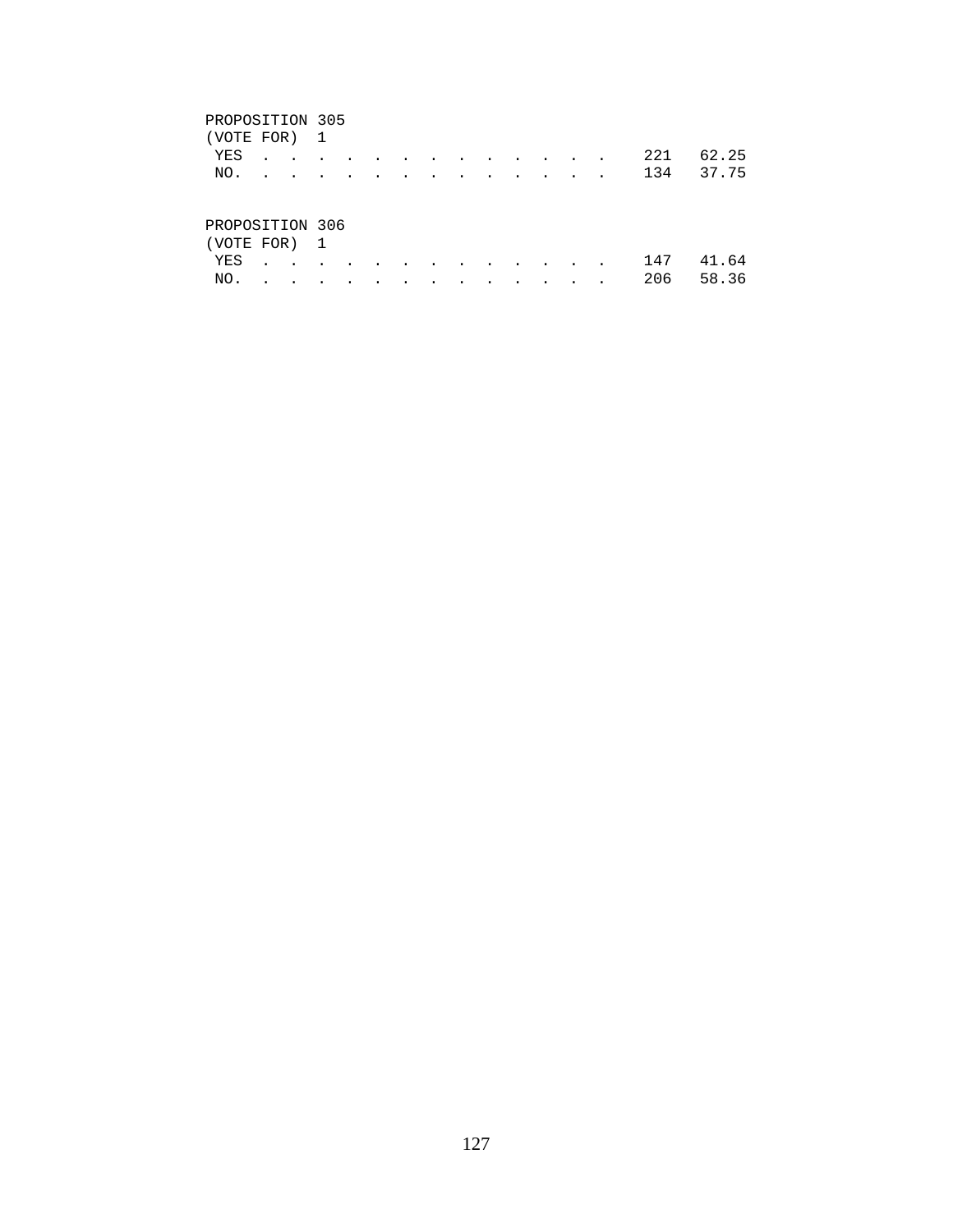| PRECINCT REPORT | GENERAL ELECTION                                                                                                             |                                            |             |                      |                                                                                                                                                                                                                                                                                                                                                                                                                                                                           |                      |            |                            | OFFICIAL RESULTS  |
|-----------------|------------------------------------------------------------------------------------------------------------------------------|--------------------------------------------|-------------|----------------------|---------------------------------------------------------------------------------------------------------------------------------------------------------------------------------------------------------------------------------------------------------------------------------------------------------------------------------------------------------------------------------------------------------------------------------------------------------------------------|----------------------|------------|----------------------------|-------------------|
|                 | RUN DATE:11/15/18 APACHE COUNTY, ARIZONA                                                                                     |                                            |             |                      |                                                                                                                                                                                                                                                                                                                                                                                                                                                                           |                      |            |                            |                   |
|                 | RUN TIME:02:10 PM NOVEMBER 6, 2018                                                                                           |                                            |             |                      |                                                                                                                                                                                                                                                                                                                                                                                                                                                                           |                      |            |                            |                   |
|                 | 0036 70 SPRINGERVILLE 70.1/70.2                                                                                              |                                            |             |                      |                                                                                                                                                                                                                                                                                                                                                                                                                                                                           |                      |            |                            |                   |
|                 |                                                                                                                              |                                            |             |                      |                                                                                                                                                                                                                                                                                                                                                                                                                                                                           |                      |            |                            | VOTES PERCENT     |
|                 | REGISTERED VOTERS - TOTAL                                                                                                    |                                            |             |                      |                                                                                                                                                                                                                                                                                                                                                                                                                                                                           |                      | $\sim 100$ | 930                        |                   |
|                 | BALLOTS CAST - TOTAL. 660                                                                                                    |                                            |             |                      |                                                                                                                                                                                                                                                                                                                                                                                                                                                                           |                      |            |                            |                   |
|                 | BALLOTS CAST - BLANK.                                                                                                        | $\sim$                                     |             |                      | the contract of the contract of the                                                                                                                                                                                                                                                                                                                                                                                                                                       |                      |            | $\Omega$                   |                   |
|                 | VOTER TURNOUT - TOTAL                                                                                                        |                                            |             |                      | <b>All Cards</b>                                                                                                                                                                                                                                                                                                                                                                                                                                                          | $\bullet$ .          |            |                            | 70.97             |
|                 | VOTER TURNOUT - BLANK                                                                                                        |                                            |             |                      |                                                                                                                                                                                                                                                                                                                                                                                                                                                                           |                      |            |                            |                   |
|                 | U.S. Senator                                                                                                                 |                                            |             |                      |                                                                                                                                                                                                                                                                                                                                                                                                                                                                           |                      |            |                            |                   |
|                 | (VOTE FOR) 1                                                                                                                 |                                            |             |                      |                                                                                                                                                                                                                                                                                                                                                                                                                                                                           |                      |            |                            |                   |
|                 | SINEMA, KYRSTEN (DEM)                                                                                                        |                                            |             |                      |                                                                                                                                                                                                                                                                                                                                                                                                                                                                           |                      |            |                            | 185 28.37         |
|                 | MCSALLY, MARTHA (REP)                                                                                                        |                                            |             |                      | $\mathbf{1} \qquad \qquad \mathbf{1} \qquad \qquad \mathbf{1} \qquad \qquad \mathbf{1} \qquad \qquad \mathbf{1} \qquad \qquad \mathbf{1} \qquad \qquad \mathbf{1} \qquad \qquad \mathbf{1} \qquad \qquad \mathbf{1} \qquad \qquad \mathbf{1} \qquad \qquad \mathbf{1} \qquad \qquad \mathbf{1} \qquad \qquad \mathbf{1} \qquad \qquad \mathbf{1} \qquad \qquad \mathbf{1} \qquad \qquad \mathbf{1} \qquad \qquad \mathbf{1} \qquad \qquad \mathbf{1} \qquad \mathbf{1} \$ |                      |            |                            | 448 68.71         |
|                 | GREEN, ANGELA (GRN)                                                                                                          |                                            |             |                      |                                                                                                                                                                                                                                                                                                                                                                                                                                                                           |                      |            |                            | 17 2.61           |
|                 | WRITE-IN.                                                                                                                    | <b>All All Andrew</b>                      |             |                      | $\mathbf{r} = \mathbf{r} + \mathbf{r}$ , where $\mathbf{r} = \mathbf{r}$                                                                                                                                                                                                                                                                                                                                                                                                  |                      |            | $\overline{\phantom{0}}^2$ | .31               |
|                 | U.S. Rep. in Congress Dist. 1                                                                                                |                                            |             |                      |                                                                                                                                                                                                                                                                                                                                                                                                                                                                           |                      |            |                            |                   |
|                 | (VOTE FOR) 1                                                                                                                 |                                            |             |                      |                                                                                                                                                                                                                                                                                                                                                                                                                                                                           |                      |            |                            |                   |
|                 | O'HALLERAN, TOM (DEM)                                                                                                        |                                            |             |                      | and a series of the series of the series of                                                                                                                                                                                                                                                                                                                                                                                                                               |                      |            |                            | 205 31.73         |
|                 | ROGERS, WENDY (REP)                                                                                                          |                                            |             |                      |                                                                                                                                                                                                                                                                                                                                                                                                                                                                           |                      |            |                            | $\cdot$ 437 67.65 |
|                 | WRITE-IN.                                                                                                                    |                                            |             |                      |                                                                                                                                                                                                                                                                                                                                                                                                                                                                           |                      |            | 4                          | .62               |
| Governor        |                                                                                                                              |                                            |             |                      |                                                                                                                                                                                                                                                                                                                                                                                                                                                                           |                      |            |                            |                   |
|                 | (VOTE FOR) 1                                                                                                                 |                                            |             |                      |                                                                                                                                                                                                                                                                                                                                                                                                                                                                           |                      |            |                            |                   |
|                 | GARCIA, DAVID (DEM)                                                                                                          |                                            |             |                      |                                                                                                                                                                                                                                                                                                                                                                                                                                                                           |                      |            |                            | 121 18.53         |
|                 | DUCEY, DOUG (REP).                                                                                                           |                                            |             |                      |                                                                                                                                                                                                                                                                                                                                                                                                                                                                           |                      |            |                            | 518 79.33         |
|                 | TORRES, ANGEL (GRN) 13 1.99                                                                                                  |                                            |             |                      |                                                                                                                                                                                                                                                                                                                                                                                                                                                                           |                      |            |                            |                   |
|                 | WRITE-IN. 1                                                                                                                  |                                            |             |                      |                                                                                                                                                                                                                                                                                                                                                                                                                                                                           |                      |            |                            | $\ldots$ 15       |
|                 | State Senator Dist. 7                                                                                                        |                                            |             |                      |                                                                                                                                                                                                                                                                                                                                                                                                                                                                           |                      |            |                            |                   |
|                 | (VOTE FOR) 1                                                                                                                 |                                            |             |                      |                                                                                                                                                                                                                                                                                                                                                                                                                                                                           |                      |            |                            |                   |
|                 | PESHLAKAI, JAMESCITA (DEM).                                                                                                  |                                            |             |                      |                                                                                                                                                                                                                                                                                                                                                                                                                                                                           |                      |            |                            | 164 25.95         |
|                 | MEALER, JL (REP)                                                                                                             |                                            |             |                      |                                                                                                                                                                                                                                                                                                                                                                                                                                                                           |                      |            | 468                        | 74.05             |
|                 | WRITE-IN.<br>the contract of the contract of the contract of the contract of the contract of the contract of the contract of |                                            |             |                      |                                                                                                                                                                                                                                                                                                                                                                                                                                                                           |                      |            | 0                          |                   |
|                 | State Rep Dist. 7                                                                                                            |                                            |             |                      |                                                                                                                                                                                                                                                                                                                                                                                                                                                                           |                      |            |                            |                   |
|                 | (VOTE FOR) 2                                                                                                                 |                                            |             |                      |                                                                                                                                                                                                                                                                                                                                                                                                                                                                           |                      |            |                            |                   |
|                 | TELLER, ARLANDO (DEM)                                                                                                        | $\mathbf{r} = \mathbf{r} \cdot \mathbf{r}$ |             |                      |                                                                                                                                                                                                                                                                                                                                                                                                                                                                           |                      |            | 99                         | 13.06             |
|                 | TSOSIE, MYRON (DEM).                                                                                                         | $\mathbf{r} = \mathbf{r} + \mathbf{r}$     |             | $\mathbf{r}$         | $\sim$                                                                                                                                                                                                                                                                                                                                                                                                                                                                    |                      |            | 154                        | 20.32             |
|                 | SHAMLEY, DOYEL (REP).                                                                                                        |                                            |             |                      |                                                                                                                                                                                                                                                                                                                                                                                                                                                                           |                      |            | 503                        | 66.36             |
|                 | WRITE-IN.                                                                                                                    |                                            |             | $\ddot{\phantom{a}}$ | <b>Contract Contract Contract</b>                                                                                                                                                                                                                                                                                                                                                                                                                                         |                      |            | 2                          | .26               |
|                 | Secretary of State                                                                                                           |                                            |             |                      |                                                                                                                                                                                                                                                                                                                                                                                                                                                                           |                      |            |                            |                   |
|                 | (VOTE FOR) 1                                                                                                                 |                                            |             |                      |                                                                                                                                                                                                                                                                                                                                                                                                                                                                           |                      |            |                            |                   |
|                 | HOBBS, KATIE (DEM)                                                                                                           |                                            |             |                      |                                                                                                                                                                                                                                                                                                                                                                                                                                                                           |                      |            | 180                        | 27.69             |
|                 | GAYNOR, STEVE (REP).                                                                                                         | $\sim$                                     |             |                      |                                                                                                                                                                                                                                                                                                                                                                                                                                                                           |                      |            | 469                        | 72.15             |
|                 | WRITE-IN.                                                                                                                    | <b>Service</b> State                       | $\bullet$ . |                      | $\mathbf{z} = \mathbf{z} + \mathbf{z}$ . The $\mathbf{z}$                                                                                                                                                                                                                                                                                                                                                                                                                 | $\ddot{\phantom{0}}$ |            | $\mathbf{1}$               | .15               |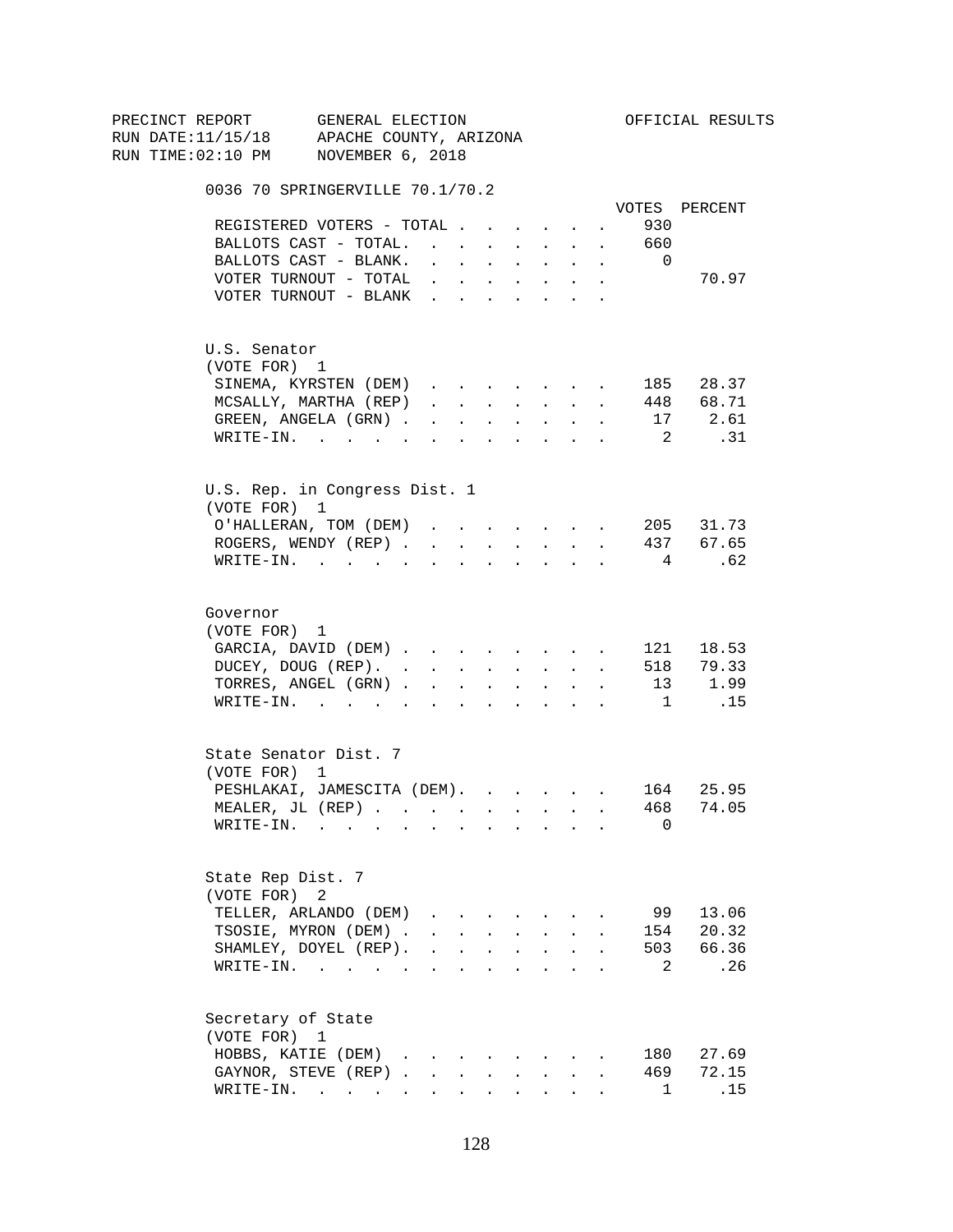| Attorney General<br>(VOTE FOR) 1                                                                                                                                                        |
|-----------------------------------------------------------------------------------------------------------------------------------------------------------------------------------------|
| CONTRERAS, JANUARY (DEM)<br>152 23.60<br>$\sim$                                                                                                                                         |
| 489 75.93<br>BRNOVICH, MARK (REP).                                                                                                                                                      |
| $\overline{\mathbf{3}}$<br>WRITE-IN.<br>.47                                                                                                                                             |
|                                                                                                                                                                                         |
| State Treasurer                                                                                                                                                                         |
| (VOTE FOR) 1                                                                                                                                                                            |
| 172 26.96<br>MANOIL, MARK (DEM)<br>$\mathbf{r} = \mathbf{r} + \mathbf{r} + \mathbf{r}$<br>463 72.57                                                                                     |
| YEE, KIMBERLY (REP).<br>$\sim$<br>$\mathbf{L}$<br>$\mathbf{L}$                                                                                                                          |
| $\overline{\phantom{a}}$<br>.47<br>$\texttt{WRTTE-IN.}$<br>$\sim$                                                                                                                       |
|                                                                                                                                                                                         |
| Superintendent of Public Instruction<br>(VOTE FOR) 1                                                                                                                                    |
| 187 29.54<br>HOFFMAN, KATHY (DEM). .<br>$\ddot{\phantom{a}}$<br>$\sim$                                                                                                                  |
| 442 69.83<br>RIGGS, FRANK (REP)<br>$\sim$ $\sim$                                                                                                                                        |
| 4<br>.63<br>WRITE-IN.<br>$\sim$ $\sim$                                                                                                                                                  |
|                                                                                                                                                                                         |
| State Mine Inspector                                                                                                                                                                    |
| (VOTE FOR)<br>1                                                                                                                                                                         |
| PIERCE, WILLIAM "BILL" (DEM)<br>177 27.87                                                                                                                                               |
| 457 71.97<br>HART, JOE (REP)<br>$\ddot{\phantom{a}}$                                                                                                                                    |
| .16<br>$WRITE-IN.$<br>$\overline{1}$<br>$\mathbf{r}$ , $\mathbf{r}$ , $\mathbf{r}$<br>$\mathbf{L} = \mathbf{L}$<br>$\ddot{\phantom{0}}$<br>$\ddot{\phantom{a}}$<br>$\ddot{\phantom{a}}$ |
|                                                                                                                                                                                         |
| Corporation Commissioner                                                                                                                                                                |
| (VOTE FOR) 2                                                                                                                                                                            |
| 164 15.02<br>KENNEDY, SANDRA (DEM)                                                                                                                                                      |
| 140 12.82<br>SEARS, KIANA MARIA (DEM)<br>$\ddot{\phantom{0}}$                                                                                                                           |
| GLASSMAN, RODNEY (REP)<br>399 36.54<br>$\mathbf{r} = \mathbf{r} + \mathbf{r}$<br>$\bullet$ .<br><br><br><br><br><br><br><br><br><br><br><br><br>$\ddot{\phantom{a}}$                    |
| 388 35.53<br>OLSON, JUSTIN (REP)<br><b>All Contracts</b><br>$\mathbf{L}^{\text{max}}$ , $\mathbf{L}^{\text{max}}$                                                                       |
| .09<br>$\texttt{WRTTE-IN.}$<br>$\sim$ 1<br>$\sim$ $\sim$ $\sim$<br>$\cdot$ $\cdot$                                                                                                      |
|                                                                                                                                                                                         |
| Clerk of the Superior Court                                                                                                                                                             |
| (VOTE FOR) 1                                                                                                                                                                            |
| HOUNSHELL, ANNELL (DEM).<br>344 93.73<br>$\mathbf{r} = \mathbf{r}$ , $\mathbf{r} = \mathbf{r}$ , $\mathbf{r} = \mathbf{r}$                                                              |
| 23 6.27<br>$W\text{RITE}-\text{IN}.$                                                                                                                                                    |
|                                                                                                                                                                                         |
| Justice of the Peace Dist. 1 Round Valley                                                                                                                                               |
| (VOTE FOR) 1                                                                                                                                                                            |
| 526<br>97.05<br>GREGORY, MARSHA (REP).                                                                                                                                                  |
| 2.95<br>16<br>$W{\tt RITE-IN.}$                                                                                                                                                         |
|                                                                                                                                                                                         |
| Constable Dist. 1 Round Valley                                                                                                                                                          |
| (VOTE FOR)<br>1                                                                                                                                                                         |
| CURTIS, ROGER (REP)<br>529<br>97.96                                                                                                                                                     |
| 11<br>2.04<br>WRITE-IN.                                                                                                                                                                 |
|                                                                                                                                                                                         |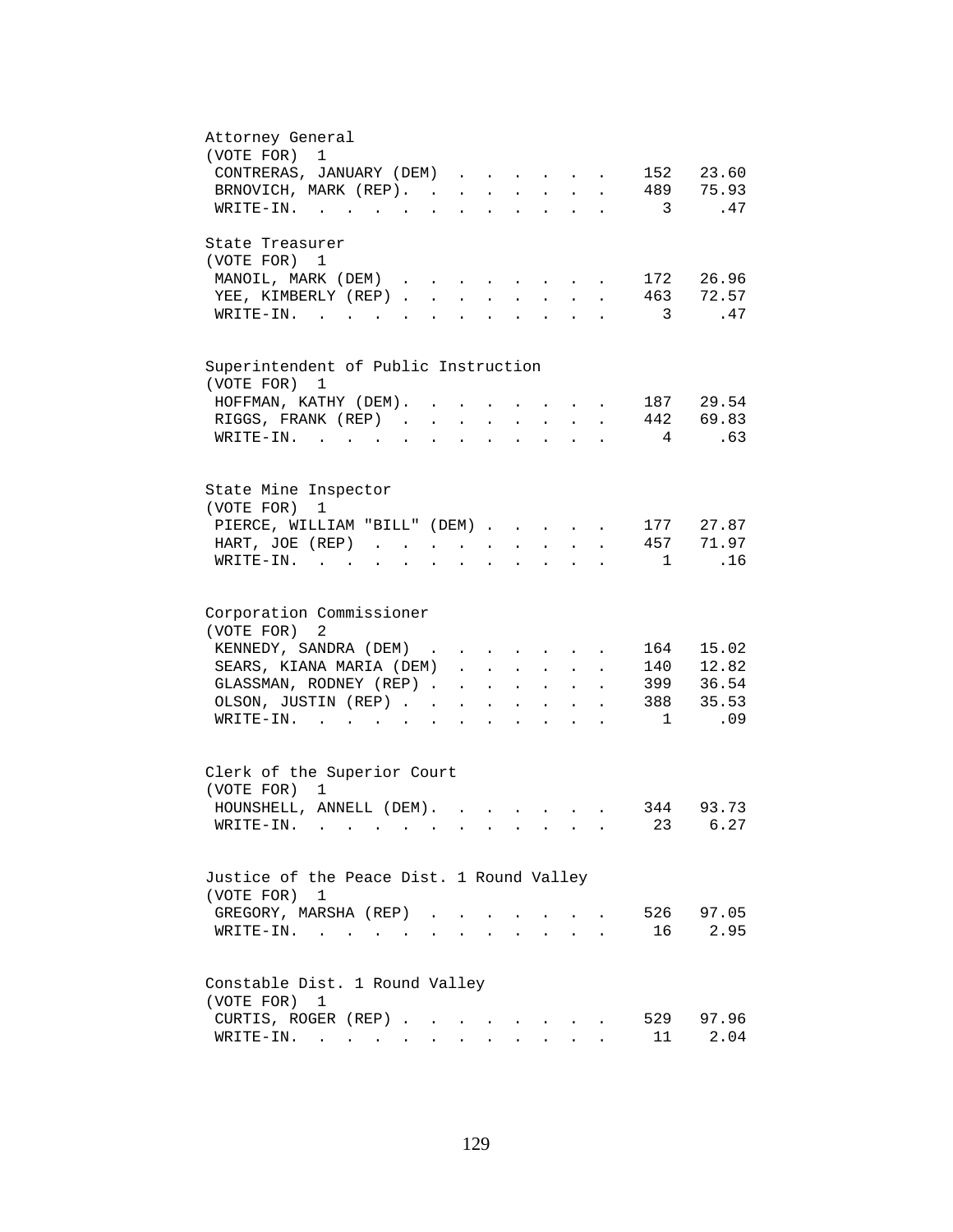| Judge of the Superior Court<br>(VOTE FOR) 1          |                                     |                                      |                                                           |              |                                   |               |                           |              |              |                      |                                                                                                                 |                           |                      |            |                |
|------------------------------------------------------|-------------------------------------|--------------------------------------|-----------------------------------------------------------|--------------|-----------------------------------|---------------|---------------------------|--------------|--------------|----------------------|-----------------------------------------------------------------------------------------------------------------|---------------------------|----------------------|------------|----------------|
| LATHAM, MIKE                                         |                                     |                                      |                                                           |              |                                   |               |                           |              |              |                      |                                                                                                                 |                           |                      | 454 97.84  |                |
| WRITE-IN.                                            |                                     |                                      | $\sim$                                                    |              |                                   |               |                           |              |              |                      | $\mathbb{R}^2$                                                                                                  |                           | $\mathbf{r}$         | 10         | 2.16           |
|                                                      |                                     |                                      |                                                           |              |                                   |               |                           |              |              |                      |                                                                                                                 |                           |                      |            |                |
| Retain Justice Supreme-Bolick                        |                                     |                                      |                                                           |              |                                   |               |                           |              |              |                      |                                                                                                                 |                           |                      |            |                |
| (VOTE FOR)                                           |                                     |                                      | $\mathbf{1}$                                              |              |                                   |               |                           |              |              |                      |                                                                                                                 |                           |                      |            |                |
| YES                                                  | $\ddot{\phantom{a}}$                | $\sim$                               |                                                           |              |                                   |               |                           |              |              |                      |                                                                                                                 |                           |                      | 433        | 81.85          |
| NO.                                                  | $\ddot{\phantom{a}}$                |                                      |                                                           |              |                                   |               |                           |              |              |                      |                                                                                                                 |                           |                      | 96         | 18.15          |
| Retain Justice Supreme-Pelander                      |                                     |                                      |                                                           |              |                                   |               |                           |              |              |                      |                                                                                                                 |                           |                      |            |                |
| (VOTE FOR) 1                                         |                                     |                                      |                                                           |              |                                   |               |                           |              |              |                      |                                                                                                                 |                           |                      |            |                |
| YES                                                  |                                     |                                      |                                                           |              |                                   |               |                           |              |              |                      | and the state of the state of the state of                                                                      |                           |                      | 417        | 81.76          |
| NO.                                                  |                                     | $\mathbf{L} = \mathbf{L} \mathbf{L}$ | $\ddot{\phantom{a}}$                                      |              | <b>Contract Contract Contract</b> | $\mathbf{L}$  |                           |              |              |                      | $\mathbf{r} = \mathbf{r} \cdot \mathbf{r}$ , and $\mathbf{r} = \mathbf{r} \cdot \mathbf{r}$                     |                           |                      | 93         | 18.24          |
|                                                      |                                     |                                      |                                                           |              |                                   |               |                           |              |              |                      |                                                                                                                 |                           |                      |            |                |
| APACHE COUNTY LEVY                                   |                                     |                                      |                                                           |              |                                   |               |                           |              |              |                      |                                                                                                                 |                           |                      |            |                |
| (VOTE FOR) 1                                         |                                     |                                      |                                                           |              |                                   |               |                           |              |              |                      |                                                                                                                 |                           |                      |            |                |
| YES                                                  | $\mathbf{r}$ . $\mathbf{r}$         |                                      |                                                           |              |                                   |               |                           |              |              |                      |                                                                                                                 |                           |                      | 81         | 12.92          |
| NO.                                                  |                                     |                                      |                                                           |              |                                   |               |                           |              |              |                      |                                                                                                                 |                           |                      | 546        | 87.08          |
|                                                      |                                     |                                      |                                                           |              |                                   |               |                           |              |              |                      |                                                                                                                 |                           |                      |            |                |
| WHITE MOUNTAIN COMMUNITIES SPECIAL HEALTH CARE DIST  |                                     |                                      |                                                           |              |                                   |               |                           |              |              |                      |                                                                                                                 |                           |                      |            |                |
| (VOTE FOR)                                           |                                     |                                      | 1                                                         |              |                                   |               |                           |              |              |                      |                                                                                                                 |                           |                      |            |                |
| YES                                                  | $\ddot{\phantom{a}}$                | $\sim$ $\sim$ $\sim$                 |                                                           |              |                                   |               |                           |              |              |                      |                                                                                                                 |                           |                      | 328        | 52.56          |
| NO.                                                  | $\ddot{\phantom{a}}$                | $\bullet$                            | $\ddot{\phantom{0}}$                                      |              |                                   | $\sim$ $\sim$ | $\mathbf{L}^{\text{max}}$ |              |              | $\ddot{\phantom{a}}$ | $\sim 10^{-11}$                                                                                                 | $\ddot{\phantom{0}}$      |                      | 296        | 47.44          |
|                                                      |                                     |                                      |                                                           |              |                                   |               |                           |              |              |                      |                                                                                                                 |                           |                      |            |                |
|                                                      |                                     |                                      |                                                           |              |                                   |               |                           |              |              |                      |                                                                                                                 |                           |                      |            |                |
| WHITE MOUNTAIN COMMUNITIES SPECIAL HEALTH CARE DIST. |                                     |                                      |                                                           |              |                                   |               |                           |              |              |                      |                                                                                                                 |                           |                      |            |                |
| (VOTE FOR)                                           |                                     |                                      | $\mathbf{1}$                                              |              |                                   |               |                           |              |              |                      |                                                                                                                 |                           |                      |            |                |
|                                                      |                                     |                                      |                                                           |              |                                   |               |                           |              |              |                      |                                                                                                                 |                           |                      |            |                |
| YES                                                  | and the contract of the contract of |                                      |                                                           |              |                                   |               |                           |              |              |                      | $\sim$ $\sim$                                                                                                   |                           |                      | 374        |                |
| NO.                                                  | $\mathbf{L}$ $\mathbf{L}$           |                                      |                                                           |              |                                   |               |                           |              |              |                      | the contract of the contract of the contract of the contract of the contract of the contract of the contract of |                           | $\ddot{\phantom{a}}$ | 250        | 59.94<br>40.06 |
| PROPOSITION 125                                      |                                     |                                      |                                                           |              |                                   |               |                           |              |              |                      |                                                                                                                 |                           |                      |            |                |
| (VOTE FOR)                                           |                                     |                                      | $\mathbf{1}$                                              |              |                                   |               |                           |              |              |                      |                                                                                                                 |                           |                      |            |                |
| <b>YES</b>                                           | $\ddot{\phantom{a}}$                |                                      |                                                           |              |                                   |               |                           |              |              |                      |                                                                                                                 |                           |                      |            |                |
|                                                      | $\ddot{\phantom{a}}$                |                                      |                                                           |              |                                   |               |                           |              |              |                      |                                                                                                                 |                           |                      |            | 261 41.36      |
| NO.                                                  |                                     |                                      |                                                           |              |                                   |               |                           |              |              |                      |                                                                                                                 |                           |                      | 370        |                |
| PROPOSITION 126                                      |                                     |                                      |                                                           |              |                                   |               |                           |              |              |                      |                                                                                                                 |                           |                      |            | 58.64          |
| (VOTE FOR)                                           |                                     |                                      | 1                                                         |              |                                   |               |                           |              |              |                      |                                                                                                                 |                           |                      |            |                |
| YES                                                  | $\ddot{\phantom{a}}$                | $\sim$                               |                                                           |              |                                   |               |                           |              |              |                      |                                                                                                                 |                           |                      | 468        |                |
|                                                      |                                     |                                      |                                                           |              |                                   |               |                           |              |              |                      |                                                                                                                 |                           |                      |            | 74.05          |
| NO.                                                  | $\ddot{\phantom{a}}$                |                                      |                                                           |              |                                   |               |                           |              |              |                      |                                                                                                                 |                           |                      | 164        |                |
| PROPOSITION 127                                      |                                     |                                      |                                                           |              |                                   |               |                           |              |              |                      |                                                                                                                 |                           |                      |            | 25.95          |
| (VOTE FOR)                                           |                                     |                                      | $\mathbf{1}$                                              |              |                                   |               |                           |              |              |                      |                                                                                                                 |                           |                      |            |                |
|                                                      |                                     |                                      |                                                           |              |                                   |               |                           |              |              |                      |                                                                                                                 |                           |                      |            |                |
| YES                                                  | $\ddot{\phantom{a}}$                |                                      | $\mathbf{r}$ , $\mathbf{r}$ , $\mathbf{r}$ , $\mathbf{r}$ |              |                                   |               |                           |              |              |                      |                                                                                                                 |                           |                      | 61         | 9.43           |
| NO.                                                  |                                     |                                      |                                                           |              |                                   |               |                           |              |              |                      |                                                                                                                 | $\mathbf{r} = \mathbf{r}$ |                      | 586        | 90.57          |
| PROPOSITION 305                                      |                                     |                                      |                                                           |              |                                   |               |                           |              |              |                      |                                                                                                                 |                           |                      |            |                |
|                                                      |                                     |                                      | $\mathbf{1}$                                              |              |                                   |               |                           |              |              |                      |                                                                                                                 |                           |                      |            |                |
| (VOTE FOR)                                           |                                     |                                      |                                                           |              |                                   |               |                           |              |              |                      |                                                                                                                 |                           |                      |            | 31.65          |
| YES<br>NO.                                           | $\mathbf{L}$                        | $\mathbf{L}$                         | $\mathbf{r}$                                              | $\mathbf{r}$ | $\mathbf{L}$                      | $\mathbf{L}$  | $\mathbf{L}$              | $\mathbf{r}$ | $\mathbf{r}$ |                      | $\mathbf{L}$                                                                                                    | $\mathbf{r}$              |                      | 201<br>434 | 68.35          |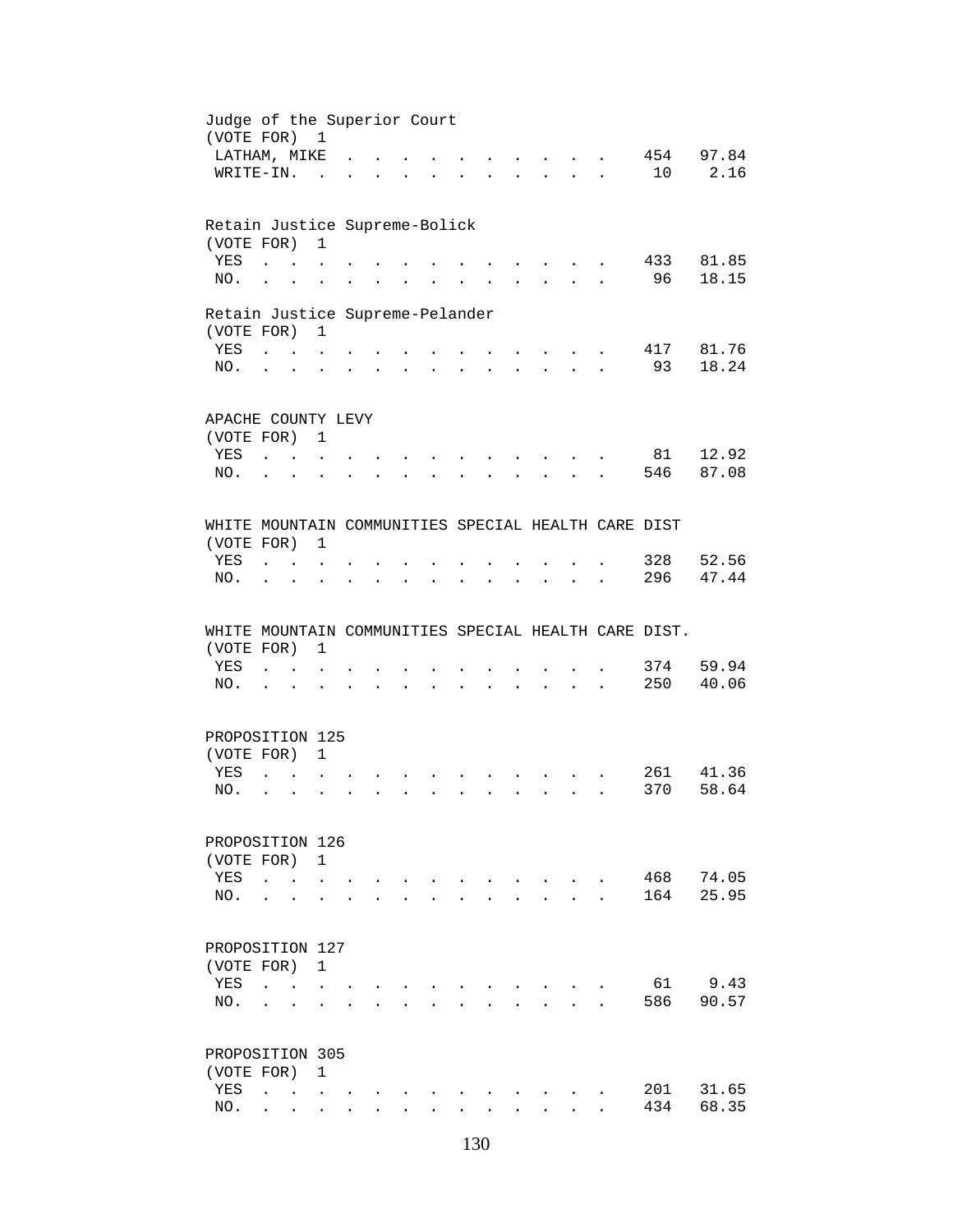# PROPOSITION 306<br>(VOTE FOR) 1

| (VOTE FOR) 1 |  |  |  |  |  |  |  |               |
|--------------|--|--|--|--|--|--|--|---------------|
|              |  |  |  |  |  |  |  | YES 354 55.84 |
|              |  |  |  |  |  |  |  | NO. 280 44.16 |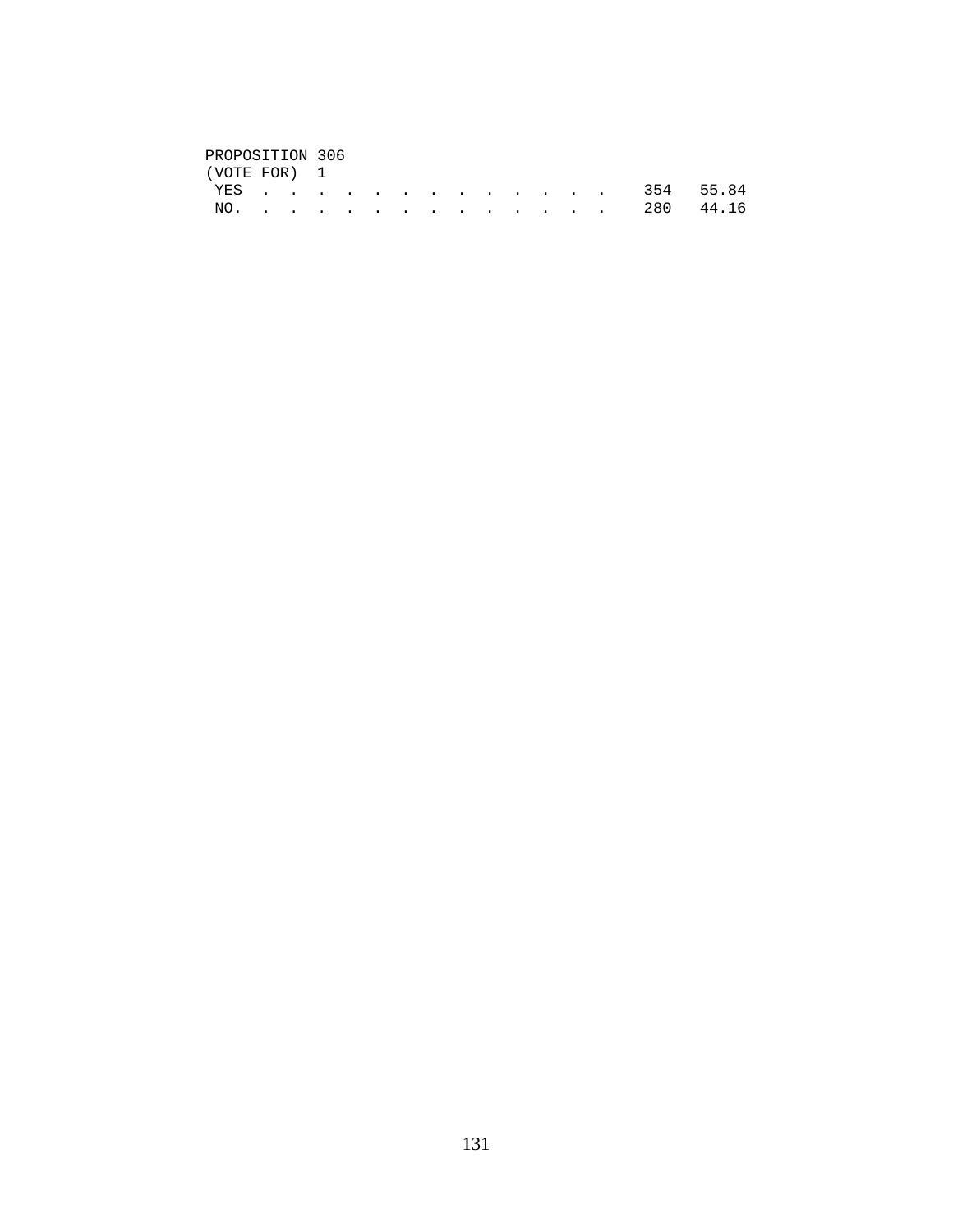| PRECINCT REPORT                          | GENERAL ELECTION |                                                                          |                      |                      |                      |                                                             |                      |                      |                          | OFFICIAL RESULTS |
|------------------------------------------|------------------|--------------------------------------------------------------------------|----------------------|----------------------|----------------------|-------------------------------------------------------------|----------------------|----------------------|--------------------------|------------------|
| RUN DATE:11/15/18 APACHE COUNTY, ARIZONA |                  |                                                                          |                      |                      |                      |                                                             |                      |                      |                          |                  |
| RUN TIME:02:10 PM NOVEMBER 6, 2018       |                  |                                                                          |                      |                      |                      |                                                             |                      |                      |                          |                  |
| 0037 74 STEAMBOAT                        |                  |                                                                          |                      |                      |                      |                                                             |                      |                      |                          |                  |
|                                          |                  |                                                                          |                      |                      |                      |                                                             |                      |                      |                          | VOTES PERCENT    |
| REGISTERED VOTERS - TOTAL                |                  |                                                                          |                      |                      |                      |                                                             | $\sim$               |                      | 1253                     |                  |
| BALLOTS CAST - TOTAL.                    |                  |                                                                          |                      |                      |                      | $\mathbf{L} = \mathbf{L}$                                   | $\mathbf{L}$         | $\sim$               | 624                      |                  |
| BALLOTS CAST - BLANK.                    |                  | $\mathbf{r}$ , $\mathbf{r}$ , $\mathbf{r}$ , $\mathbf{r}$ , $\mathbf{r}$ |                      |                      |                      |                                                             |                      | $\sim$               | $\overline{\phantom{0}}$ |                  |
| VOTER TURNOUT - TOTAL $\ldots$           |                  |                                                                          |                      |                      |                      |                                                             |                      |                      |                          | 49.80            |
| VOTER TURNOUT - BLANK                    |                  |                                                                          |                      |                      |                      |                                                             |                      |                      |                          |                  |
| U.S. Senator                             |                  |                                                                          |                      |                      |                      |                                                             |                      |                      |                          |                  |
| (VOTE FOR) 1                             |                  |                                                                          |                      |                      |                      |                                                             |                      |                      |                          |                  |
| SINEMA, KYRSTEN (DEM)                    |                  |                                                                          |                      |                      |                      |                                                             |                      | $\ddot{\phantom{0}}$ |                          | 539 88.94        |
| MCSALLY, MARTHA (REP)                    |                  | $\mathbf{r}$ and $\mathbf{r}$ and $\mathbf{r}$ and $\mathbf{r}$          |                      |                      |                      |                                                             |                      | $\sim$               |                          | 45 7.43          |
| GREEN, ANGELA (GRN).                     |                  |                                                                          |                      |                      |                      |                                                             |                      |                      | 22                       | 3.63             |
| WRITE-IN.                                |                  |                                                                          |                      |                      |                      |                                                             |                      |                      | $\overline{0}$           |                  |
| U.S. Rep. in Congress Dist. 1            |                  |                                                                          |                      |                      |                      |                                                             |                      |                      |                          |                  |
| (VOTE FOR) 1                             |                  |                                                                          |                      |                      |                      |                                                             |                      |                      |                          |                  |
| O'HALLERAN, TOM (DEM)                    |                  |                                                                          |                      |                      |                      |                                                             |                      |                      |                          | 539 89.09        |
| ROGERS, WENDY (REP).                     |                  | $\sim$                                                                   | $\sim$ 100 $\mu$     | $\sim$ 100 $\pm$     | $\sim$               | $\sim$ 100 $\pm$                                            | $\sim$               | $\sim$               |                          | 65 10.74         |
| $W\text{RITE}-\text{IN}.$                |                  |                                                                          |                      |                      |                      |                                                             |                      |                      | $\overline{1}$           | .17              |
| Governor                                 |                  |                                                                          |                      |                      |                      |                                                             |                      |                      |                          |                  |
| (VOTE FOR) 1                             |                  |                                                                          |                      |                      |                      |                                                             |                      |                      |                          |                  |
| GARCIA, DAVID (DEM)                      |                  |                                                                          |                      |                      |                      |                                                             |                      |                      |                          | 503 83.28        |
| DUCEY, DOUG (REP).                       |                  |                                                                          |                      |                      |                      |                                                             |                      | $\sim$               |                          | 80 13.25         |
| TORRES, ANGEL (GRN)                      |                  |                                                                          |                      |                      |                      |                                                             |                      |                      |                          | 20 3.31          |
| $\texttt{WRTTE-IN.}$                     |                  | $\mathbf{r}$ , $\mathbf{r}$ , $\mathbf{r}$                               |                      |                      |                      | <b>Service Control</b>                                      | $\ddot{\phantom{0}}$ |                      | 1                        | .17              |
| State Senator Dist. 7                    |                  |                                                                          |                      |                      |                      |                                                             |                      |                      |                          |                  |
| (VOTE FOR) 1                             |                  |                                                                          |                      |                      |                      |                                                             |                      |                      |                          |                  |
| PESHLAKAI, JAMESCITA (DEM). 571 94.85    |                  |                                                                          |                      |                      |                      |                                                             |                      |                      |                          |                  |
| MEALER, JL (REP)                         |                  |                                                                          |                      |                      |                      |                                                             |                      |                      | 31                       | 5.15             |
| $WRITE-IN.$                              |                  | the contract of the contract of the contract of                          |                      | $\bullet$            |                      |                                                             |                      |                      | 0                        |                  |
| State Rep Dist. 7                        |                  |                                                                          |                      |                      |                      |                                                             |                      |                      |                          |                  |
| (VOTE FOR)                               | 2                |                                                                          |                      |                      |                      |                                                             |                      |                      |                          |                  |
| TELLER, ARLANDO (DEM)                    |                  |                                                                          |                      |                      |                      |                                                             |                      |                      |                          | 349 44.46        |
| TSOSIE, MYRON (DEM).                     |                  |                                                                          |                      |                      |                      | $\mathbf{r}$ , $\mathbf{r}$ , $\mathbf{r}$ , $\mathbf{r}$   | $\ddot{\phantom{a}}$ |                      |                          | 392 49.94        |
| SHAMLEY, DOYEL (REP).                    |                  | $\ddot{\phantom{a}}$                                                     | $\ddot{\phantom{0}}$ | $\ddot{\phantom{a}}$ | $\ddot{\phantom{a}}$ | $\sim 10^{-10}$                                             |                      |                      |                          | 44 5.61          |
| WRITE-IN.                                |                  |                                                                          | $\ddot{\phantom{a}}$ | $\ddot{\phantom{a}}$ |                      | $\bullet$ .<br><br><br><br><br><br><br><br><br><br><br><br> |                      |                      | $\overline{0}$           |                  |
| Secretary of State                       |                  |                                                                          |                      |                      |                      |                                                             |                      |                      |                          |                  |
| (VOTE FOR) 1                             |                  |                                                                          |                      |                      |                      |                                                             |                      |                      |                          |                  |
| HOBBS, KATIE (DEM)                       |                  |                                                                          |                      |                      |                      |                                                             |                      |                      |                          | 556 92.67        |
| GAYNOR, STEVE (REP)                      |                  |                                                                          |                      |                      |                      |                                                             |                      |                      | 44                       | 7.33             |
| WRITE-IN.                                |                  |                                                                          |                      |                      |                      |                                                             | $\sim$ $\sim$ $\sim$ |                      | 0                        |                  |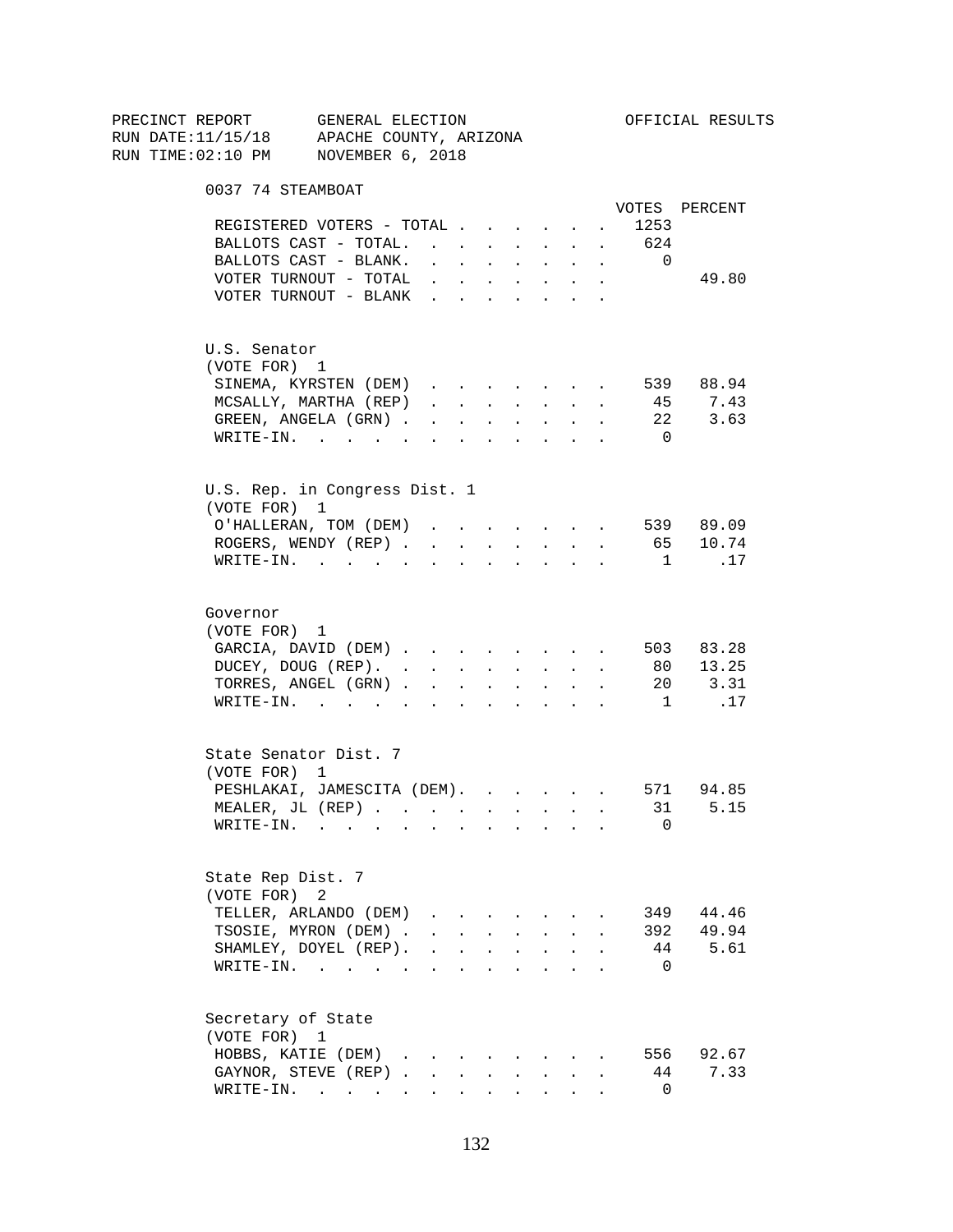| Attorney General<br>(VOTE FOR) 1                                                                                                   |
|------------------------------------------------------------------------------------------------------------------------------------|
| CONTRERAS, JANUARY (DEM)<br>550 91.06                                                                                              |
| 53 8.77<br>BRNOVICH, MARK (REP).                                                                                                   |
| $\overline{1}$<br>.17<br>WRITE-IN.                                                                                                 |
|                                                                                                                                    |
| State Treasurer                                                                                                                    |
| (VOTE FOR) 1                                                                                                                       |
| 547 91.47<br>MANOIL, MARK (DEM)                                                                                                    |
| 8.53<br>YEE, KIMBERLY (REP).<br>51<br>$\sim$                                                                                       |
| $W\text{RITE}-\text{IN}.$<br>$\overline{0}$                                                                                        |
|                                                                                                                                    |
| Superintendent of Public Instruction                                                                                               |
| (VOTE FOR)<br>1<br>555 92.04                                                                                                       |
| HOFFMAN, KATHY (DEM).<br>$\ddot{\phantom{a}}$<br>$\bullet$<br>48                                                                   |
| RIGGS, FRANK (REP)<br>7.96<br>$\sim 10^{-11}$<br>$\mathbf{r} = \mathbf{r} \cdot \mathbf{r}$ .<br>$\ddot{\phantom{a}}$<br>$\bullet$ |
| $\texttt{WRTTE-IN.}$<br>$\overline{0}$<br>$\ddot{\phantom{a}}$                                                                     |
|                                                                                                                                    |
| State Mine Inspector                                                                                                               |
| (VOTE FOR)<br>1                                                                                                                    |
| PIERCE, WILLIAM "BILL" (DEM)<br>556 92.51                                                                                          |
| 7.49<br>45<br>HART, JOE (REP)                                                                                                      |
| WRITE-IN.<br>$\overline{0}$                                                                                                        |
|                                                                                                                                    |
| Corporation Commissioner<br>(VOTE FOR) 2                                                                                           |
| 499 59.19<br>KENNEDY, SANDRA (DEM)                                                                                                 |
| 282 33.45<br>SEARS, KIANA MARIA (DEM)                                                                                              |
| GLASSMAN, RODNEY (REP)<br>30 3.56                                                                                                  |
| OLSON, JUSTIN (REP)<br>32<br>3.80<br>and a strong control of the state of                                                          |
| WRITE-IN.<br>$\overline{0}$<br>$\mathbf{L}$<br>$\mathbf{r} = \mathbf{r}$                                                           |
| $\mathbf{z} = \mathbf{z} + \mathbf{z}$                                                                                             |
| Clerk of the Superior Court                                                                                                        |
| (VOTE FOR) 1                                                                                                                       |
| HOUNSHELL, ANNELL (DEM).<br>573 99.65                                                                                              |
| . 35<br>$2 \left( \frac{1}{2} \right)$<br>WRITE-IN.                                                                                |
|                                                                                                                                    |
| Justice of the Peace Dist. 3 Puerco                                                                                                |
| (VOTE FOR) 1                                                                                                                       |
| YELLOWHORSE, JAY (DEM).<br>512 85.19                                                                                               |
| ASERET, LOMARDO (REP).<br>89<br>14.81<br>$\mathbf{r}$                                                                              |
| WRITE-IN.<br>$\overline{0}$                                                                                                        |
|                                                                                                                                    |
| Constable Dist. 3 Puerco                                                                                                           |
| (VOTE FOR)<br>1                                                                                                                    |
| ANDERSON, CHARLI (DEM).<br>565 99.47<br>$\mathbf{r}$ , and $\mathbf{r}$ , and $\mathbf{r}$ , and $\mathbf{r}$                      |
| WRITE-IN.<br>3<br>.53                                                                                                              |
|                                                                                                                                    |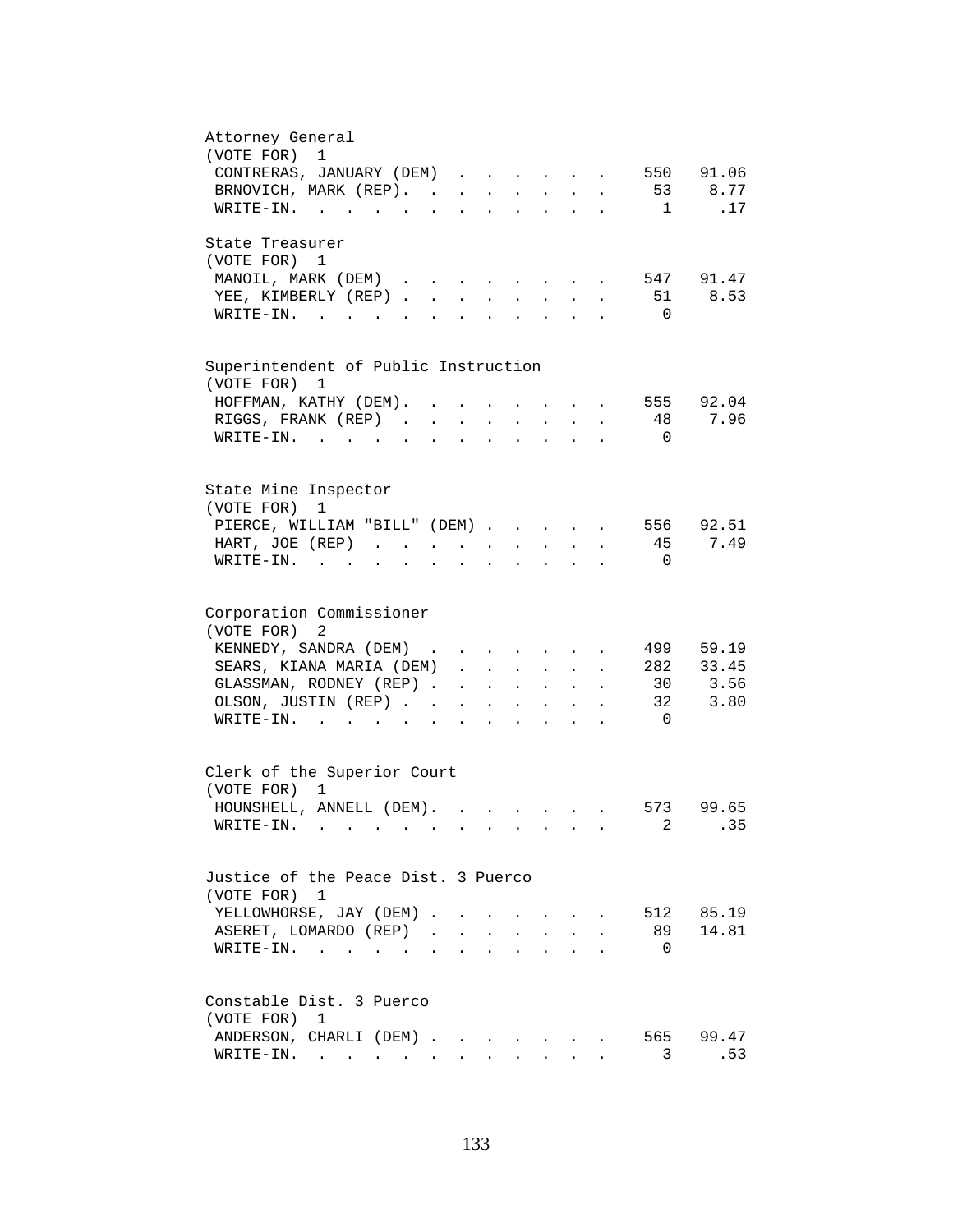| Judge of the Superior Court<br>(VOTE FOR) 1   |                                            |                                                                                                                                                                                                                                                                                                                                                                                                                              |                      |                         |                            |                                                           |                           |                                    |                                          |                                                             |                      |                |                    |
|-----------------------------------------------|--------------------------------------------|------------------------------------------------------------------------------------------------------------------------------------------------------------------------------------------------------------------------------------------------------------------------------------------------------------------------------------------------------------------------------------------------------------------------------|----------------------|-------------------------|----------------------------|-----------------------------------------------------------|---------------------------|------------------------------------|------------------------------------------|-------------------------------------------------------------|----------------------|----------------|--------------------|
| LATHAM, MIKE                                  |                                            |                                                                                                                                                                                                                                                                                                                                                                                                                              |                      |                         |                            |                                                           |                           |                                    |                                          |                                                             |                      |                | 480 99.17          |
| WRITE-IN.                                     |                                            | $\sim$ 100 $\sim$                                                                                                                                                                                                                                                                                                                                                                                                            |                      |                         |                            |                                                           |                           |                                    |                                          |                                                             |                      | 4              | .83                |
| Board Member Ganado USD #20                   |                                            |                                                                                                                                                                                                                                                                                                                                                                                                                              |                      |                         |                            |                                                           |                           |                                    |                                          |                                                             |                      |                |                    |
| (VOTE FOR)                                    |                                            | $\overline{\phantom{a}}$                                                                                                                                                                                                                                                                                                                                                                                                     |                      |                         |                            |                                                           |                           |                                    |                                          |                                                             |                      |                |                    |
| BEGAY, WANDA                                  |                                            |                                                                                                                                                                                                                                                                                                                                                                                                                              |                      |                         |                            |                                                           |                           | $\sim$ $\sim$ $\sim$ $\sim$ $\sim$ |                                          |                                                             |                      | 161            | 13.12              |
| ETSITTY, JOLENE.                              |                                            |                                                                                                                                                                                                                                                                                                                                                                                                                              |                      | $\sim 100$              | $\mathcal{L}^{\text{max}}$ | $\ddot{\phantom{a}}$                                      | $\bullet$                 | $\mathbf{L}^{\text{max}}$          | $\bullet$ .                              | $\bullet$                                                   |                      | 66             | 5.38               |
| ETSITTY, SYLVIA M. .                          |                                            |                                                                                                                                                                                                                                                                                                                                                                                                                              |                      |                         | $\ddot{\phantom{a}}$       | $\ddot{\phantom{a}}$                                      |                           | $\ddot{\phantom{a}}$               |                                          |                                                             |                      | 121            | 9.86               |
| GORMAN, TERESA M .                            |                                            |                                                                                                                                                                                                                                                                                                                                                                                                                              |                      |                         | $\ddot{\phantom{a}}$       | $\ddot{\phantom{a}}$                                      |                           | $\ddot{\phantom{a}}$               |                                          |                                                             |                      | 119            | 9.70               |
| JAMES, JUDY.                                  |                                            |                                                                                                                                                                                                                                                                                                                                                                                                                              |                      | $\ddot{\phantom{0}}$    | $\ddot{\phantom{a}}$       | $\ddot{\phantom{a}}$                                      | $\ddot{\phantom{0}}$      | $\ddot{\phantom{a}}$               |                                          |                                                             | $\ddot{\phantom{a}}$ | 204            | 16.63              |
| JAMES, JR., WALLACE.                          |                                            |                                                                                                                                                                                                                                                                                                                                                                                                                              |                      |                         | $\sim$                     | $\ddot{\phantom{a}}$                                      | $\ddot{\phantom{a}}$      | $\ddot{\phantom{a}}$               | $\ddot{\phantom{a}}$                     |                                                             | $\ddot{\phantom{a}}$ | 158            | 12.88              |
| KEE, STEVEN.                                  |                                            |                                                                                                                                                                                                                                                                                                                                                                                                                              |                      |                         |                            |                                                           | $\mathbf{L}^{\text{max}}$ |                                    | $\mathbf{L} = \mathbf{L}$                | $\ddot{\phantom{a}}$                                        | $\ddot{\phantom{a}}$ |                | 104 8.48           |
| NOBLE, FRANCIS.                               |                                            |                                                                                                                                                                                                                                                                                                                                                                                                                              |                      |                         |                            |                                                           | $\mathbf{L}^{\text{max}}$ |                                    | $\mathbf{L}$ and $\mathbf{L}$            | $\ddot{\phantom{a}}$                                        | $\ddot{\phantom{a}}$ | 148            | 12.06              |
| ROANHORSE, CALEB                              |                                            |                                                                                                                                                                                                                                                                                                                                                                                                                              |                      |                         |                            | $\mathbf{L}^{\text{max}}$ , and $\mathbf{L}^{\text{max}}$ | $\sim 10^{-11}$           |                                    | $\mathbf{r} = \mathbf{r} + \mathbf{r}$ . | $\bullet$ .<br><br><br><br><br><br><br><br><br><br><br><br> | $\bullet$            | 145            | 11.82              |
| WRITE-IN.                                     |                                            |                                                                                                                                                                                                                                                                                                                                                                                                                              |                      |                         | $\ddot{\phantom{a}}$       | <b>Contract Contract Contract</b>                         |                           |                                    | $\mathbf{z} = \mathbf{z} + \mathbf{z}$ . | $\bullet$                                                   | $\ddot{\phantom{a}}$ | $\overline{1}$ | .08                |
| Retain Justice Supreme-Bolick<br>(VOTE FOR) 1 |                                            |                                                                                                                                                                                                                                                                                                                                                                                                                              |                      |                         |                            |                                                           |                           |                                    |                                          |                                                             |                      |                |                    |
| YES                                           | $\mathbf{r}$ , $\mathbf{r}$ , $\mathbf{r}$ |                                                                                                                                                                                                                                                                                                                                                                                                                              |                      |                         |                            |                                                           |                           |                                    |                                          |                                                             |                      |                | 342 60.53          |
| NO.                                           |                                            | $\mathbf{r}$                                                                                                                                                                                                                                                                                                                                                                                                                 |                      |                         |                            |                                                           |                           |                                    |                                          |                                                             |                      | 223            | 39.47              |
| (VOTE FOR)<br>YES<br>NO.                      |                                            | 1                                                                                                                                                                                                                                                                                                                                                                                                                            |                      |                         |                            |                                                           |                           |                                    |                                          |                                                             |                      | 209            | 347 62.41<br>37.59 |
| APACHE COUNTY LEVY                            |                                            |                                                                                                                                                                                                                                                                                                                                                                                                                              |                      |                         |                            |                                                           |                           |                                    |                                          |                                                             |                      |                |                    |
| (VOTE FOR)                                    |                                            | 1                                                                                                                                                                                                                                                                                                                                                                                                                            |                      |                         |                            |                                                           |                           |                                    |                                          |                                                             |                      |                |                    |
| YES                                           |                                            | $\ddot{\phantom{a}}$ . $\ddot{\phantom{a}}$                                                                                                                                                                                                                                                                                                                                                                                  |                      |                         |                            |                                                           |                           |                                    | <b>Contract Contract Street</b>          |                                                             |                      | 218            | 37.26              |
| NO.                                           | $\mathbf{L} = \mathbf{L}$                  | $\ddot{\phantom{a}}$                                                                                                                                                                                                                                                                                                                                                                                                         | $\ddot{\phantom{a}}$ | $\cdot$ $\cdot$ $\cdot$ | $\bullet$                  | $\sim$                                                    | $\sim$                    |                                    |                                          | <b>Contract Contract Contract</b>                           |                      | 367            | 62.74              |
| PROPOSITION 125                               |                                            |                                                                                                                                                                                                                                                                                                                                                                                                                              |                      |                         |                            |                                                           |                           |                                    |                                          |                                                             |                      |                |                    |
| (VOTE FOR) 1                                  |                                            |                                                                                                                                                                                                                                                                                                                                                                                                                              |                      |                         |                            |                                                           |                           |                                    |                                          |                                                             |                      |                |                    |
| YES .                                         |                                            |                                                                                                                                                                                                                                                                                                                                                                                                                              |                      |                         |                            |                                                           |                           |                                    |                                          |                                                             |                      |                | 262 44.63          |
| NO.                                           | $\sim$                                     |                                                                                                                                                                                                                                                                                                                                                                                                                              |                      |                         |                            | $\sim$                                                    | $\sim$ 100 $\mu$          | $\ddot{\phantom{a}}$               | $\sim$                                   | $\sim$ $\sim$                                               |                      | 325            | 55.37              |
| PROPOSITION 126                               |                                            |                                                                                                                                                                                                                                                                                                                                                                                                                              |                      |                         |                            |                                                           |                           |                                    |                                          |                                                             |                      |                |                    |
| (VOTE FOR)                                    |                                            | $\mathbf{1}$                                                                                                                                                                                                                                                                                                                                                                                                                 |                      |                         |                            |                                                           |                           |                                    |                                          |                                                             |                      |                |                    |
| YES                                           |                                            |                                                                                                                                                                                                                                                                                                                                                                                                                              |                      |                         |                            |                                                           |                           |                                    |                                          |                                                             |                      | 228            | 38.71              |
| NO.                                           |                                            |                                                                                                                                                                                                                                                                                                                                                                                                                              |                      |                         |                            |                                                           |                           |                                    |                                          |                                                             |                      | 361            | 61.29              |
|                                               |                                            |                                                                                                                                                                                                                                                                                                                                                                                                                              |                      |                         |                            |                                                           |                           |                                    |                                          |                                                             |                      |                |                    |
| PROPOSITION 127                               |                                            |                                                                                                                                                                                                                                                                                                                                                                                                                              |                      |                         |                            |                                                           |                           |                                    |                                          |                                                             |                      |                |                    |
| (VOTE FOR)                                    |                                            | 1                                                                                                                                                                                                                                                                                                                                                                                                                            |                      |                         |                            |                                                           |                           |                                    |                                          |                                                             |                      |                |                    |
| YES                                           | $\ddot{\phantom{a}}$                       | <b>Contract Contract</b>                                                                                                                                                                                                                                                                                                                                                                                                     |                      |                         |                            |                                                           |                           |                                    |                                          |                                                             |                      | 143            | 25.13              |
| NO.                                           |                                            | $\mathbf{r} = \mathbf{r} + \mathbf{r} + \mathbf{r} + \mathbf{r} + \mathbf{r} + \mathbf{r} + \mathbf{r} + \mathbf{r} + \mathbf{r} + \mathbf{r} + \mathbf{r} + \mathbf{r} + \mathbf{r} + \mathbf{r} + \mathbf{r} + \mathbf{r} + \mathbf{r} + \mathbf{r} + \mathbf{r} + \mathbf{r} + \mathbf{r} + \mathbf{r} + \mathbf{r} + \mathbf{r} + \mathbf{r} + \mathbf{r} + \mathbf{r} + \mathbf{r} + \mathbf{r} + \mathbf{r} + \mathbf$ |                      |                         |                            |                                                           |                           |                                    | $\mathbf{L} = \mathbf{L} \mathbf{L}$     |                                                             |                      | 426            | 74.87              |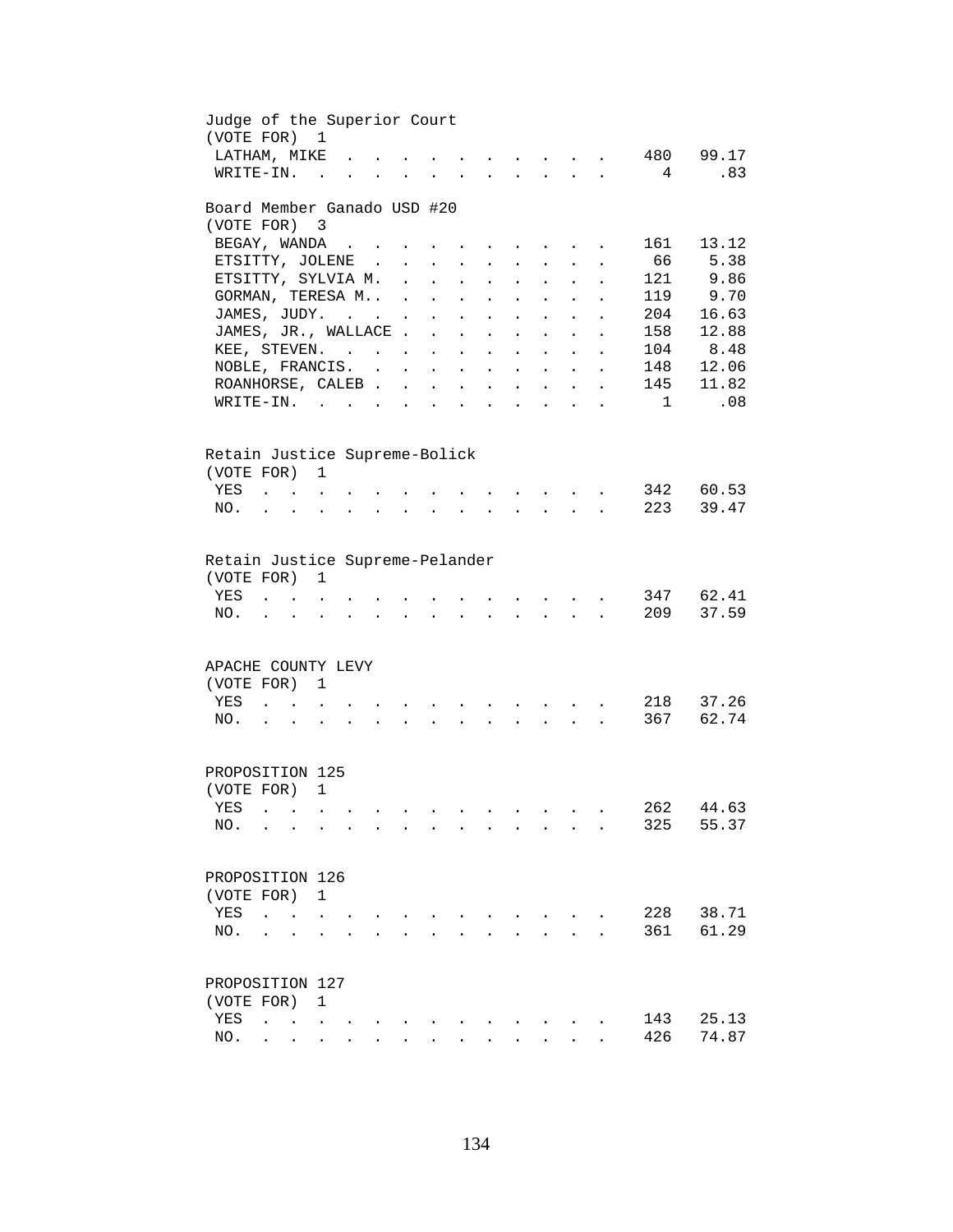## PROPOSITION 305 (VOTE FOR) 1 YES . . . . . . . . . . . . . 323 57.37 NO. . . . . . . . . . . . . . 240 42.63 PROPOSITION 306 (VOTE FOR) 1 YES . . . . . . . . . . . . . 233 42.44 NO. . . . . . . . . . . . . . 316 57.56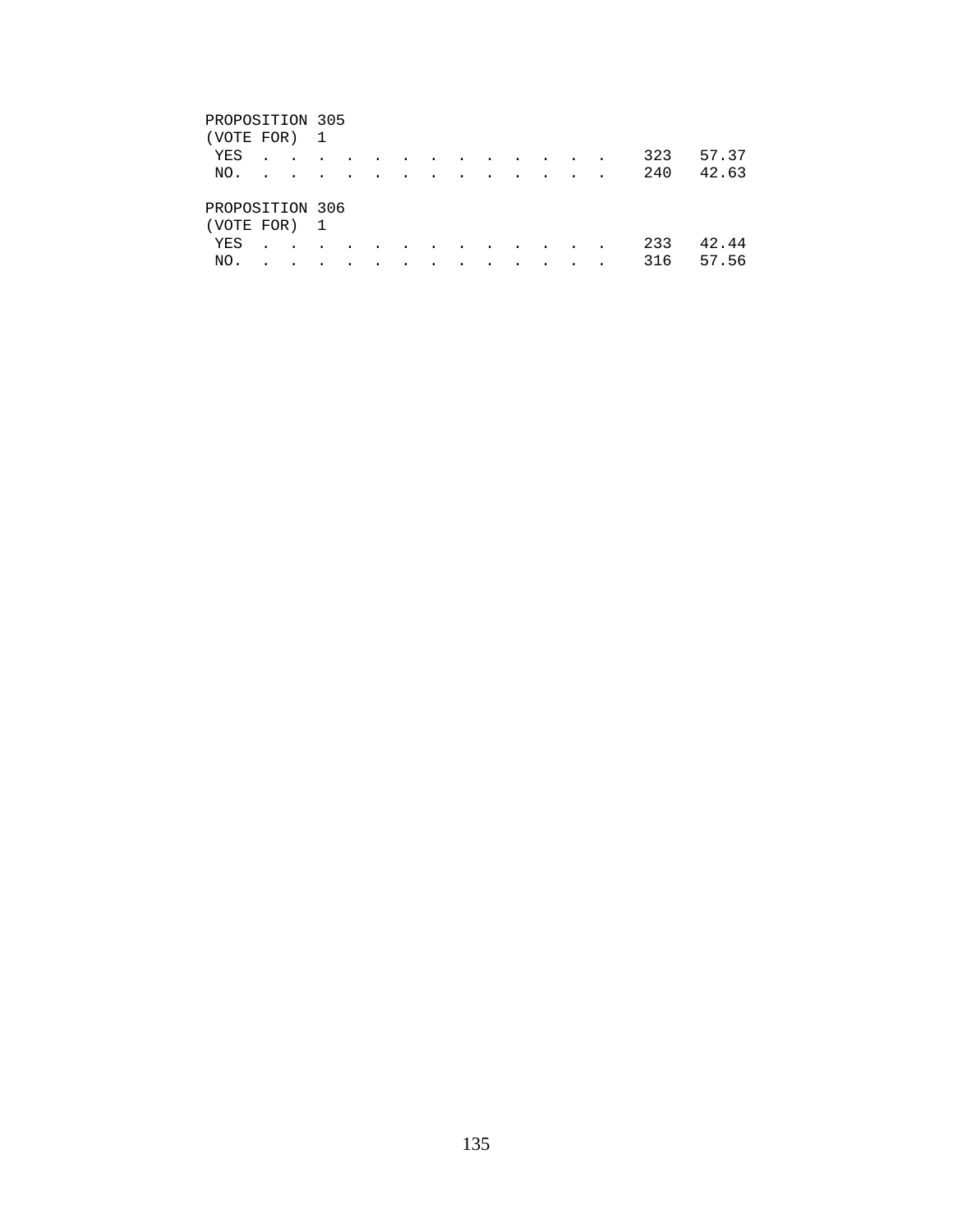| PRECINCT REPORT                          | GENERAL ELECTION                                                                                                |                                                                                                                                                                                                                                                                                                                                                                                                                                                                           |                      |                               |                      |                                                                       |                      |                      |                | OFFICIAL RESULTS  |
|------------------------------------------|-----------------------------------------------------------------------------------------------------------------|---------------------------------------------------------------------------------------------------------------------------------------------------------------------------------------------------------------------------------------------------------------------------------------------------------------------------------------------------------------------------------------------------------------------------------------------------------------------------|----------------------|-------------------------------|----------------------|-----------------------------------------------------------------------|----------------------|----------------------|----------------|-------------------|
| RUN DATE:11/15/18 APACHE COUNTY, ARIZONA |                                                                                                                 |                                                                                                                                                                                                                                                                                                                                                                                                                                                                           |                      |                               |                      |                                                                       |                      |                      |                |                   |
| RUN TIME:02:10 PM NOVEMBER 6, 2018       |                                                                                                                 |                                                                                                                                                                                                                                                                                                                                                                                                                                                                           |                      |                               |                      |                                                                       |                      |                      |                |                   |
|                                          | 0038 76 SWEETWATER 76.1                                                                                         |                                                                                                                                                                                                                                                                                                                                                                                                                                                                           |                      |                               |                      |                                                                       |                      |                      |                |                   |
|                                          |                                                                                                                 |                                                                                                                                                                                                                                                                                                                                                                                                                                                                           |                      |                               |                      |                                                                       |                      |                      |                | VOTES PERCENT     |
|                                          | REGISTERED VOTERS - TOTAL                                                                                       |                                                                                                                                                                                                                                                                                                                                                                                                                                                                           |                      |                               |                      |                                                                       |                      | $\sim$ $-$           | 796            |                   |
|                                          | BALLOTS CAST - TOTAL. 314                                                                                       |                                                                                                                                                                                                                                                                                                                                                                                                                                                                           |                      |                               |                      |                                                                       |                      |                      |                |                   |
|                                          | BALLOTS CAST - BLANK.                                                                                           | $\sim$                                                                                                                                                                                                                                                                                                                                                                                                                                                                    |                      |                               |                      | $\mathbf{r}$ , and $\mathbf{r}$ , and $\mathbf{r}$ , and $\mathbf{r}$ |                      | $\ddot{\phantom{0}}$ | $\overline{0}$ |                   |
|                                          | VOTER TURNOUT - TOTAL .                                                                                         |                                                                                                                                                                                                                                                                                                                                                                                                                                                                           |                      | $\mathbf{r}$ and $\mathbf{r}$ | $\sim$               | $\sim$ 100 $\pm$                                                      | $\ddot{\phantom{0}}$ |                      |                | 39.45             |
|                                          | VOTER TURNOUT - BLANK                                                                                           |                                                                                                                                                                                                                                                                                                                                                                                                                                                                           |                      |                               |                      |                                                                       | $\sim$               |                      |                |                   |
| U.S. Senator                             |                                                                                                                 |                                                                                                                                                                                                                                                                                                                                                                                                                                                                           |                      |                               |                      |                                                                       |                      |                      |                |                   |
| (VOTE FOR) 1                             |                                                                                                                 |                                                                                                                                                                                                                                                                                                                                                                                                                                                                           |                      |                               |                      |                                                                       |                      |                      |                |                   |
|                                          | SINEMA, KYRSTEN (DEM)                                                                                           |                                                                                                                                                                                                                                                                                                                                                                                                                                                                           |                      |                               |                      |                                                                       |                      |                      |                | 243 79.67         |
|                                          | MCSALLY, MARTHA (REP)                                                                                           | $\mathbf{1} \qquad \qquad \mathbf{1} \qquad \qquad \mathbf{1} \qquad \qquad \mathbf{1} \qquad \qquad \mathbf{1} \qquad \qquad \mathbf{1} \qquad \qquad \mathbf{1} \qquad \qquad \mathbf{1} \qquad \qquad \mathbf{1} \qquad \qquad \mathbf{1} \qquad \qquad \mathbf{1} \qquad \qquad \mathbf{1} \qquad \qquad \mathbf{1} \qquad \qquad \mathbf{1} \qquad \qquad \mathbf{1} \qquad \qquad \mathbf{1} \qquad \qquad \mathbf{1} \qquad \mathbf{1} \qquad \qquad \mathbf{1} \$ |                      |                               |                      |                                                                       |                      |                      | 53             | 17.38             |
|                                          | GREEN, ANGELA (GRN)                                                                                             |                                                                                                                                                                                                                                                                                                                                                                                                                                                                           |                      |                               |                      | $\mathbf{r}$ , and $\mathbf{r}$ , and $\mathbf{r}$                    |                      |                      | 9              | 2.95              |
|                                          | $\texttt{WRTTE-IN.}$                                                                                            | $\sim$                                                                                                                                                                                                                                                                                                                                                                                                                                                                    | $\ddot{\phantom{a}}$ | $\ddot{\phantom{0}}$          | $\sim$               | $\sim$ $-$                                                            |                      |                      | $\Omega$       |                   |
|                                          | U.S. Rep. in Congress Dist. 1                                                                                   |                                                                                                                                                                                                                                                                                                                                                                                                                                                                           |                      |                               |                      |                                                                       |                      |                      |                |                   |
| (VOTE FOR) 1                             |                                                                                                                 |                                                                                                                                                                                                                                                                                                                                                                                                                                                                           |                      |                               |                      |                                                                       |                      |                      |                |                   |
|                                          | O'HALLERAN, TOM (DEM)                                                                                           |                                                                                                                                                                                                                                                                                                                                                                                                                                                                           |                      |                               |                      |                                                                       |                      |                      |                | $\cdot$ 244 79.48 |
|                                          | ROGERS, WENDY (REP)                                                                                             |                                                                                                                                                                                                                                                                                                                                                                                                                                                                           |                      |                               |                      | $\mathbf{r}$ , $\mathbf{r}$ , $\mathbf{r}$                            |                      | $\sim$ $-$           |                | 63 20.52          |
|                                          | WRITE-IN.                                                                                                       |                                                                                                                                                                                                                                                                                                                                                                                                                                                                           |                      |                               |                      |                                                                       |                      |                      | $\overline{0}$ |                   |
| Governor                                 |                                                                                                                 |                                                                                                                                                                                                                                                                                                                                                                                                                                                                           |                      |                               |                      |                                                                       |                      |                      |                |                   |
| (VOTE FOR) 1                             |                                                                                                                 |                                                                                                                                                                                                                                                                                                                                                                                                                                                                           |                      |                               |                      |                                                                       |                      |                      |                |                   |
|                                          | GARCIA, DAVID (DEM) 245 79.80                                                                                   |                                                                                                                                                                                                                                                                                                                                                                                                                                                                           |                      |                               |                      |                                                                       |                      |                      |                |                   |
|                                          | DUCEY, DOUG (REP).                                                                                              |                                                                                                                                                                                                                                                                                                                                                                                                                                                                           |                      |                               |                      |                                                                       |                      |                      |                | 49 15.96          |
|                                          | TORRES, ANGEL (GRN)                                                                                             |                                                                                                                                                                                                                                                                                                                                                                                                                                                                           |                      |                               |                      |                                                                       |                      |                      |                | 13 4.23           |
|                                          | WRITE-IN.                                                                                                       |                                                                                                                                                                                                                                                                                                                                                                                                                                                                           |                      |                               |                      |                                                                       |                      |                      | $\overline{0}$ |                   |
|                                          | State Senator Dist. 7                                                                                           |                                                                                                                                                                                                                                                                                                                                                                                                                                                                           |                      |                               |                      |                                                                       |                      |                      |                |                   |
| (VOTE FOR) 1                             |                                                                                                                 |                                                                                                                                                                                                                                                                                                                                                                                                                                                                           |                      |                               |                      |                                                                       |                      |                      |                |                   |
|                                          | PESHLAKAI, JAMESCITA (DEM).                                                                                     |                                                                                                                                                                                                                                                                                                                                                                                                                                                                           |                      |                               |                      |                                                                       |                      |                      |                | 259 85.48         |
|                                          | MEALER. JL (REP).                                                                                               |                                                                                                                                                                                                                                                                                                                                                                                                                                                                           |                      |                               |                      |                                                                       |                      |                      |                | 44 14.52          |
| WRITE-IN.                                | the contract of the contract of the contract of the contract of the contract of the contract of the contract of |                                                                                                                                                                                                                                                                                                                                                                                                                                                                           |                      |                               |                      |                                                                       |                      |                      | 0              |                   |
| State Rep Dist. 7                        |                                                                                                                 |                                                                                                                                                                                                                                                                                                                                                                                                                                                                           |                      |                               |                      |                                                                       |                      |                      |                |                   |
| (VOTE FOR) 2                             |                                                                                                                 |                                                                                                                                                                                                                                                                                                                                                                                                                                                                           |                      |                               |                      |                                                                       |                      |                      |                |                   |
|                                          | TELLER, ARLANDO (DEM)                                                                                           | $\mathbf{r}$ , $\mathbf{r}$ , $\mathbf{r}$                                                                                                                                                                                                                                                                                                                                                                                                                                |                      |                               |                      |                                                                       |                      |                      |                | 95 26.84          |
|                                          | TSOSIE, MYRON (DEM).                                                                                            | $\mathbf{r} = \mathbf{r} + \mathbf{r}$                                                                                                                                                                                                                                                                                                                                                                                                                                    |                      |                               | $\mathbf{L}$         | $\sim$                                                                | $\mathbf{r}$         |                      |                | 214 60.45         |
|                                          | SHAMLEY, DOYEL (REP).                                                                                           | $\mathbf{r}$ , $\mathbf{r}$ , $\mathbf{r}$ , $\mathbf{r}$ , $\mathbf{r}$                                                                                                                                                                                                                                                                                                                                                                                                  |                      |                               |                      |                                                                       |                      |                      | 44             | 12.43             |
|                                          | WRITE-IN.                                                                                                       |                                                                                                                                                                                                                                                                                                                                                                                                                                                                           |                      |                               | $\ddot{\phantom{a}}$ | $\mathbf{r}$ . The set of $\mathbf{r}$                                |                      |                      | $\mathbf{1}$   | .28               |
|                                          |                                                                                                                 |                                                                                                                                                                                                                                                                                                                                                                                                                                                                           |                      |                               |                      |                                                                       |                      |                      |                |                   |
| Secretary of State<br>(VOTE FOR) 1       |                                                                                                                 |                                                                                                                                                                                                                                                                                                                                                                                                                                                                           |                      |                               |                      |                                                                       |                      |                      |                |                   |
|                                          | HOBBS, KATIE (DEM)                                                                                              |                                                                                                                                                                                                                                                                                                                                                                                                                                                                           |                      |                               |                      |                                                                       |                      |                      |                | 254 83.28         |
|                                          | GAYNOR, STEVE (REP).                                                                                            |                                                                                                                                                                                                                                                                                                                                                                                                                                                                           | $\sim$               | $\mathbf{L}$                  |                      | $\mathbf{L}$                                                          |                      |                      | 51             | 16.72             |
|                                          | WRITE-IN.                                                                                                       |                                                                                                                                                                                                                                                                                                                                                                                                                                                                           |                      |                               |                      |                                                                       |                      |                      | $\mathbf 0$    |                   |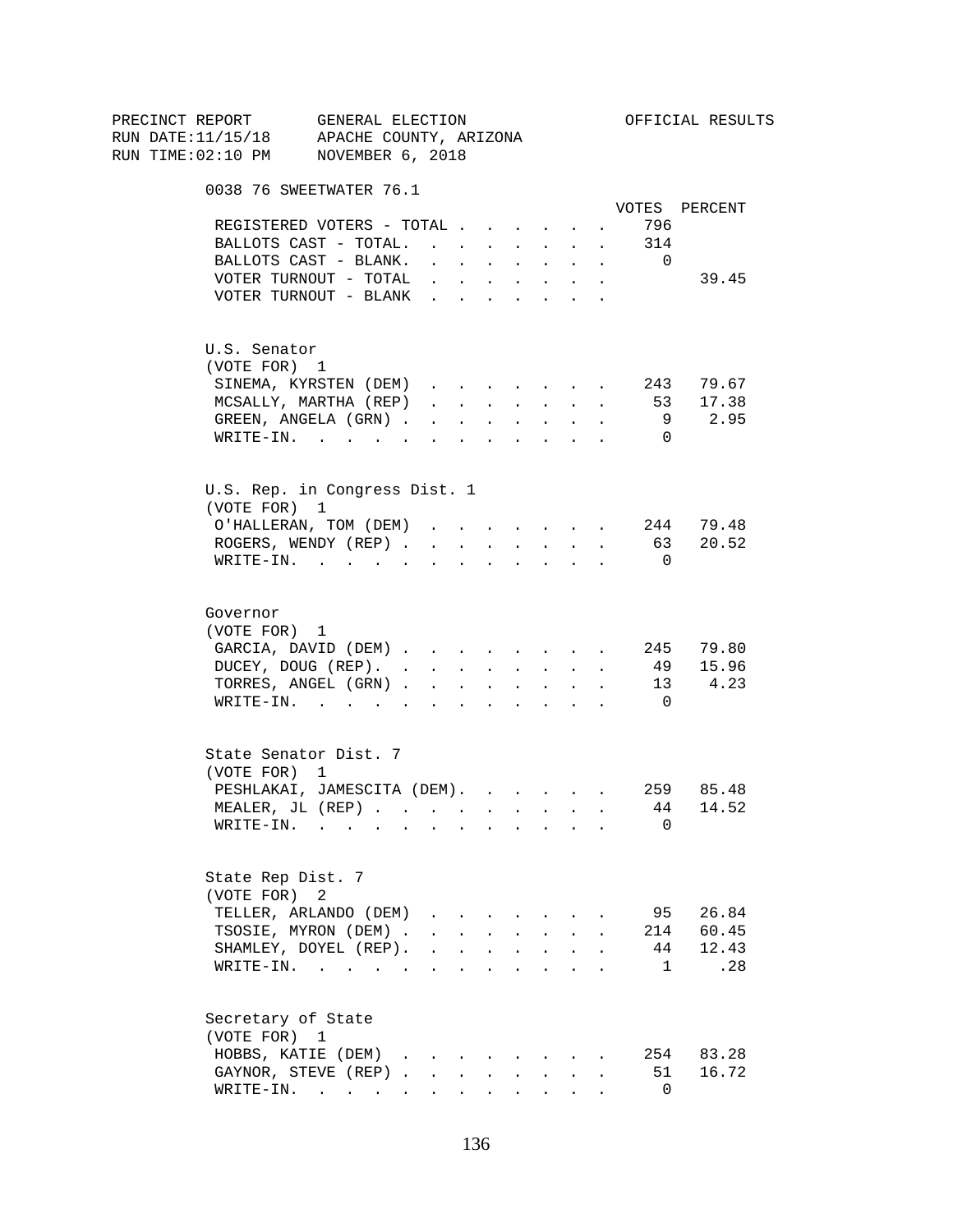| Attorney General<br>1                                                                                                                                                                                                                                      |
|------------------------------------------------------------------------------------------------------------------------------------------------------------------------------------------------------------------------------------------------------------|
| (VOTE FOR)<br>243 79.67                                                                                                                                                                                                                                    |
| CONTRERAS, JANUARY (DEM)                                                                                                                                                                                                                                   |
| BRNOVICH, MARK (REP).<br>60 19.67                                                                                                                                                                                                                          |
| .66<br>WRITE-IN.<br>$\overline{\phantom{a}}^2$                                                                                                                                                                                                             |
| State Treasurer                                                                                                                                                                                                                                            |
| (VOTE FOR) 1                                                                                                                                                                                                                                               |
| 250 82.24<br>MANOIL, MARK (DEM)<br>$\sim$<br>and the state of the state of the<br>$\ddot{\phantom{a}}$                                                                                                                                                     |
| 54 17.76<br>YEE, KIMBERLY (REP)<br>$\sim$<br>$\sim$<br>$\sim$                                                                                                                                                                                              |
| $W\text{RITE-IN.}$<br>$\overline{0}$<br>$\mathbf{L}$<br>$\mathbf{L}$<br>$\sim$                                                                                                                                                                             |
|                                                                                                                                                                                                                                                            |
| Superintendent of Public Instruction<br>(VOTE FOR) 1                                                                                                                                                                                                       |
| 253 83.22<br>HOFFMAN, KATHY (DEM). .                                                                                                                                                                                                                       |
| 16.45<br>RIGGS, FRANK (REP).<br>50<br>$\ddot{\phantom{a}}$                                                                                                                                                                                                 |
|                                                                                                                                                                                                                                                            |
| .33<br>$WRITE-IN.$<br>$\mathbf{1}$<br>$\sim$ $\sim$                                                                                                                                                                                                        |
| State Mine Inspector                                                                                                                                                                                                                                       |
| (VOTE FOR)<br>1                                                                                                                                                                                                                                            |
| 246 81.73                                                                                                                                                                                                                                                  |
| PIERCE, WILLIAM "BILL" (DEM)                                                                                                                                                                                                                               |
| 55 18.27<br>HART, JOE (REP)<br>$\mathbf{z} = \mathbf{z} + \mathbf{z}$ .<br>$\mathbf{z} = \mathbf{z} + \mathbf{z}$ .<br>$\mathbf{L}^{\text{max}}$<br>$\ddot{\phantom{0}}$                                                                                   |
| $WRITE-IN.$<br>$\overline{0}$<br>$\mathbf{r} = \mathbf{r} + \mathbf{r} + \mathbf{r} + \mathbf{r}$<br><b>Contractor</b><br>$\ddot{\phantom{a}}$<br>$\bullet$<br>$\ddot{\phantom{0}}$                                                                        |
| Corporation Commissioner                                                                                                                                                                                                                                   |
| (VOTE FOR)<br>2                                                                                                                                                                                                                                            |
|                                                                                                                                                                                                                                                            |
| KENNEDY, SANDRA (DEM)<br>185 48.94                                                                                                                                                                                                                         |
| SEARS, KIANA MARIA (DEM)<br>121 32.01<br>$\ddot{\phantom{1}}$                                                                                                                                                                                              |
| 30 7.94<br>GLASSMAN, RODNEY (REP)<br><b>All Contract Contracts</b><br>$\mathbf{r} = \mathbf{r} \cdot \mathbf{r}$                                                                                                                                           |
| 41 10.85<br>OLSON, JUSTIN (REP)<br>$\mathbf{r} = \mathbf{r} + \mathbf{r}$ .<br>$\bullet$ .<br><br><br><br><br><br><br><br><br><br><br><br><br>$\bullet$<br>$\ddot{\phantom{0}}$                                                                            |
| .26<br>$\overline{1}$<br>$\texttt{WRITE-IN.}$<br><b>Allen Adams</b><br>$\ddot{\phantom{0}}$                                                                                                                                                                |
|                                                                                                                                                                                                                                                            |
| Clerk of the Superior Court                                                                                                                                                                                                                                |
| (VOTE FOR) 1                                                                                                                                                                                                                                               |
| HOUNSHELL, ANNELL (DEM).<br>277 97.88<br>$\mathbf{r}$ , $\mathbf{r}$ , $\mathbf{r}$ , $\mathbf{r}$ , $\mathbf{r}$ , $\mathbf{r}$                                                                                                                           |
| 6 2.12<br>WRITE-IN.                                                                                                                                                                                                                                        |
|                                                                                                                                                                                                                                                            |
| Justice of the Peace Dist. 4 Chinle                                                                                                                                                                                                                        |
| (VOTE FOR) 1                                                                                                                                                                                                                                               |
| 287 98.63<br>CLYDE, VICTOR J. (DEM).<br>$\sim$<br>$\sim$                                                                                                                                                                                                   |
| 1.37<br>$\texttt{WRITE-IN.}\quad .\quad .\quad .\quad .$<br>4<br>$\ddot{\phantom{a}}$                                                                                                                                                                      |
|                                                                                                                                                                                                                                                            |
| Constable Dist. 4 Chinle                                                                                                                                                                                                                                   |
| (VOTE FOR)<br>1                                                                                                                                                                                                                                            |
| 40<br>100.00<br>WRITE-IN.<br>. The contract of the contract of the contract of the contract of the contract of the contract of the contract of the contract of the contract of the contract of the contract of the contract of the contract of the contrac |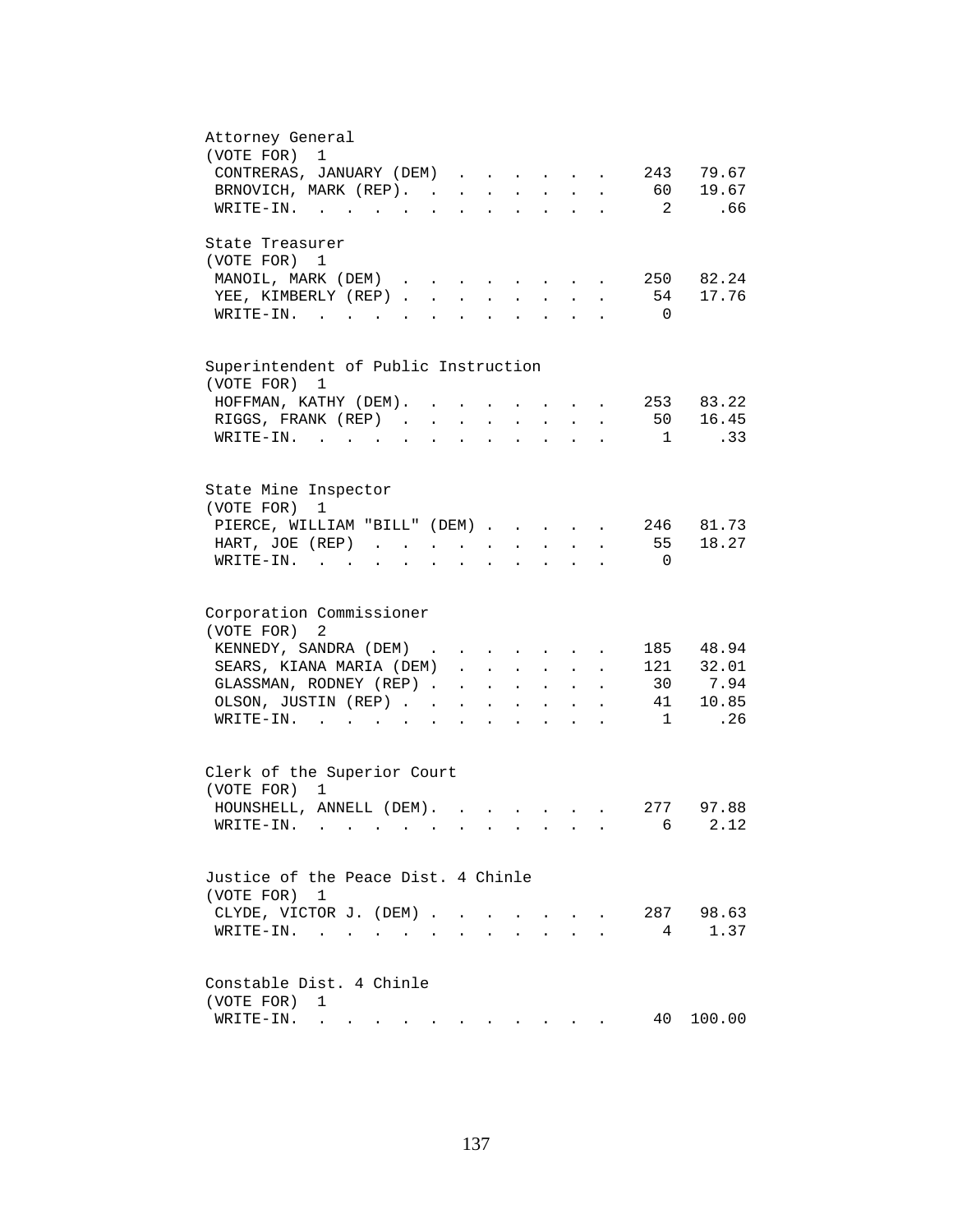| Judge of the Superior Court<br>(VOTE FOR) |                      |                                        | $\mathbf{1}$         |  |                      |                      |           |        |                      |                         |                      |             |                |
|-------------------------------------------|----------------------|----------------------------------------|----------------------|--|----------------------|----------------------|-----------|--------|----------------------|-------------------------|----------------------|-------------|----------------|
| LATHAM, MIKE                              |                      |                                        |                      |  |                      |                      |           |        |                      |                         |                      | 223         | 100.00         |
| WRITE-IN.                                 |                      |                                        | $\overline{a}$       |  |                      |                      |           |        |                      |                         |                      | $\mathbf 0$ |                |
|                                           |                      |                                        |                      |  |                      |                      |           |        |                      |                         |                      |             |                |
| Retain Justice Supreme-Bolick             |                      |                                        |                      |  |                      |                      |           |        |                      |                         |                      |             |                |
| (VOTE FOR)                                |                      |                                        | $\mathbf{1}$         |  |                      |                      |           |        |                      |                         |                      |             |                |
| YES<br>NO.                                |                      |                                        |                      |  |                      |                      |           |        |                      |                         |                      | 161<br>109  | 59.63<br>40.37 |
|                                           | $\ddot{\phantom{a}}$ |                                        |                      |  |                      |                      |           |        |                      |                         |                      |             |                |
| Retain Justice Supreme-Pelander           |                      |                                        |                      |  |                      |                      |           |        |                      |                         |                      |             |                |
| (VOTE FOR)                                |                      |                                        | $\overline{1}$       |  |                      |                      |           |        |                      |                         |                      |             |                |
| YES                                       |                      | $\mathbf{L}$ and $\mathbf{L}$          |                      |  |                      |                      |           |        |                      |                         |                      |             | 156 60.47      |
| NO.                                       | $\ddot{\phantom{0}}$ |                                        | $\ddot{\phantom{0}}$ |  | $\ddot{\phantom{a}}$ | $\ddot{\phantom{a}}$ | $\bullet$ | $\sim$ |                      | $\cdot$ $\cdot$ $\cdot$ | $\ddot{\phantom{a}}$ | 102         | 39.53          |
|                                           |                      |                                        |                      |  |                      |                      |           |        |                      |                         |                      |             |                |
| APACHE COUNTY LEVY                        |                      |                                        |                      |  |                      |                      |           |        |                      |                         |                      |             |                |
| (VOTE FOR) 1                              |                      |                                        |                      |  |                      |                      |           |        |                      |                         |                      |             |                |
| YES                                       | $\sim$ $\sim$ $\sim$ |                                        |                      |  |                      |                      |           |        |                      |                         |                      | 89          | 31.01          |
| NO.                                       | $\ddot{\phantom{a}}$ |                                        |                      |  |                      |                      |           |        |                      |                         |                      | 198         | 68.99          |
| PROPOSITION 125                           |                      |                                        |                      |  |                      |                      |           |        |                      |                         |                      |             |                |
| (VOTE FOR)                                |                      |                                        | $\mathbf{1}$         |  |                      |                      |           |        |                      |                         |                      |             |                |
| YES                                       |                      |                                        |                      |  |                      |                      |           |        |                      |                         |                      | 124         | 43.06          |
| NO.                                       |                      |                                        |                      |  |                      |                      |           |        |                      |                         |                      | 164         | 56.94          |
|                                           |                      |                                        |                      |  |                      |                      |           |        |                      |                         |                      |             |                |
| PROPOSITION 126                           |                      |                                        |                      |  |                      |                      |           |        |                      |                         |                      |             |                |
| (VOTE FOR)                                |                      |                                        | $\mathbf{1}$         |  |                      |                      |           |        |                      |                         |                      |             |                |
| YES                                       | $\ddot{\phantom{a}}$ | $\sim$ $\sim$                          |                      |  |                      |                      |           |        |                      |                         |                      | 120         | 40.82          |
| NO.                                       | $\ddot{\phantom{1}}$ |                                        | $\ddot{\phantom{a}}$ |  | $\cdot$              |                      |           |        |                      | $\cdot$ $\cdot$ $\cdot$ | $\ddot{\phantom{a}}$ | 174         | 59.18          |
| PROPOSITION 127                           |                      |                                        |                      |  |                      |                      |           |        |                      |                         |                      |             |                |
| (VOTE FOR) 1                              |                      |                                        |                      |  |                      |                      |           |        |                      |                         |                      |             |                |
| YES                                       | $\ddot{\phantom{a}}$ |                                        |                      |  |                      |                      |           |        |                      |                         |                      | 86          | 31.16          |
| NO.                                       | $\ddot{\phantom{a}}$ | $\ddot{\phantom{a}}$                   |                      |  |                      |                      |           |        | $\ddot{\phantom{a}}$ | $\mathbf{r}$            |                      | 190         | 68.84          |
|                                           |                      |                                        |                      |  |                      |                      |           |        |                      |                         |                      |             |                |
| PROPOSITION 305                           |                      |                                        |                      |  |                      |                      |           |        |                      |                         |                      |             |                |
| (VOTE FOR)                                |                      |                                        | 1                    |  |                      |                      |           |        |                      |                         |                      |             |                |
| YES                                       | $\ddot{\phantom{a}}$ | $\ddot{\phantom{a}}$                   |                      |  |                      |                      |           |        |                      |                         |                      | 154         | 56.83          |
| NO.                                       |                      |                                        |                      |  |                      |                      |           |        |                      |                         |                      | 117         | 43.17          |
|                                           |                      |                                        |                      |  |                      |                      |           |        |                      |                         |                      |             |                |
| PROPOSITION 306                           |                      |                                        |                      |  |                      |                      |           |        |                      |                         |                      |             |                |
| (VOTE FOR)                                |                      |                                        | 1                    |  |                      |                      |           |        |                      |                         |                      |             |                |
| YES                                       | $\ddot{\phantom{a}}$ | $\mathbf{r}$ . The set of $\mathbf{r}$ |                      |  |                      |                      |           |        |                      |                         |                      | 112         | 41.79          |
| NO.                                       |                      | $\cdot$ $\cdot$ $\cdot$                | $\ddot{\phantom{0}}$ |  |                      |                      |           |        |                      |                         |                      | 156         | 58.21          |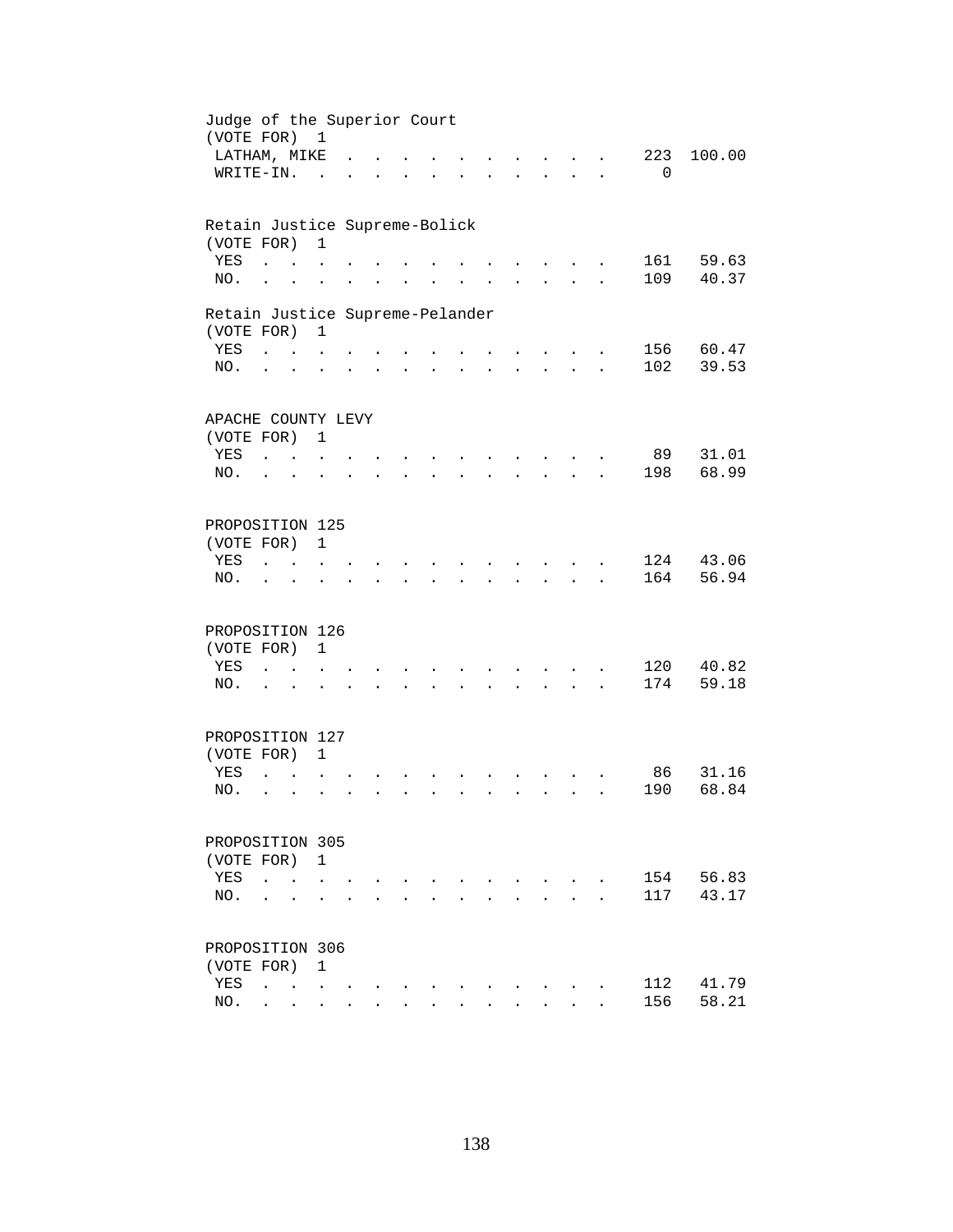| RUN DATE:11/15/18 APACHE COUNTY, ARIZONA<br>RUN TIME:02:10 PM NOVEMBER 6, 2018<br>0039 78 TACHEE 78.1<br>VOTES PERCENT<br>REGISTERED VOTERS - TOTAL<br>631<br>$\sim$<br>$\cdot$ 250<br>BALLOTS CAST - TOTAL.<br>BALLOTS CAST - BLANK.<br>$\overline{0}$<br>$\mathbf{r} = \mathbf{r} \cdot \mathbf{r}$<br>$\mathbf{r} = \mathbf{r} + \mathbf{r}$ .<br>$\sim$ $-$<br>$\sim$<br>39.62<br>VOTER TURNOUT - TOTAL<br>$\mathbf{r} = \mathbf{r} + \mathbf{r} + \mathbf{r} + \mathbf{r} + \mathbf{r}$<br>$\bullet$ .<br>VOTER TURNOUT - BLANK<br>U.S. Senator<br>(VOTE FOR) 1<br>207 83.47<br>SINEMA, KYRSTEN (DEM)<br>MCSALLY, MARTHA (REP)<br>13.31<br>33<br>$\mathbf{1} \qquad \qquad \mathbf{1} \qquad \qquad \mathbf{1} \qquad \qquad \mathbf{1} \qquad \qquad \mathbf{1} \qquad \qquad \mathbf{1} \qquad \qquad \mathbf{1} \qquad \qquad \mathbf{1} \qquad \qquad \mathbf{1} \qquad \qquad \mathbf{1} \qquad \qquad \mathbf{1} \qquad \qquad \mathbf{1} \qquad \qquad \mathbf{1} \qquad \qquad \mathbf{1} \qquad \qquad \mathbf{1} \qquad \qquad \mathbf{1} \qquad \qquad \mathbf{1} \qquad \mathbf{1} \qquad \qquad \mathbf{1} \$<br>$\sim$<br>3.23<br>GREEN, ANGELA (GRN)<br>8<br>$\mathbf{A}^{(1)}$ and $\mathbf{A}^{(2)}$ and $\mathbf{A}^{(3)}$<br>$\sim 10^{-11}$<br>$\sim$<br>$\texttt{WRTTE-IN.}$<br>$\overline{0}$<br><b>Allen Allen Adams</b><br><b>All All Andrew</b><br>$\sim$<br>U.S. Rep. in Congress Dist. 1<br>(VOTE FOR) 1<br>O'HALLERAN, TOM (DEM) 213 86.59<br>ROGERS, WENDY (REP)<br>33 13.41<br>$\cdot$ $\cdot$ $\cdot$ $\cdot$ $\cdot$<br>WRITE-IN.<br>$\overline{0}$<br>$\mathbf{r}$ , and $\mathbf{r}$ , and $\mathbf{r}$<br>Governor<br>(VOTE FOR) 1<br>GARCIA, DAVID (DEM) 183 74.39<br>DUCEY, DOUG (REP).<br>49 19.92<br>14 5.69<br>TORRES, ANGEL (GRN)<br>WRITE-IN.<br>$\overline{0}$<br>State Senator Dist. 7<br>(VOTE FOR) 1<br>PESHLAKAI, JAMESCITA (DEM). 221 90.57<br>MEALER, JL (REP) 23 9.43<br>0<br>$WRITE-IN.$<br>State Rep Dist. 7<br>(VOTE FOR)<br>2<br>TELLER, ARLANDO (DEM)<br>44.84<br>139<br>$\mathbf{r}$ , $\mathbf{r}$ , $\mathbf{r}$<br>TSOSIE, MYRON (DEM).<br>149<br>48.06<br>$\mathbf{r} = \mathbf{r}$ and $\mathbf{r} = \mathbf{r}$<br>$\mathbf{r} = \mathbf{r}$<br>SHAMLEY, DOYEL (REP).<br>22<br>7.10<br>$1 - 1 - 1 = 1 - 1$<br><b>Contract Contract Contract</b><br>$\sim$<br>WRITE-IN.<br>- 0<br><b>Contract Contract Contract</b><br>$\ddot{\phantom{a}}$<br>Secretary of State<br>(VOTE FOR) 1<br>HOBBS, KATIE (DEM)<br>214<br>87.70<br>GAYNOR, STEVE (REP).<br>12.30<br>30<br>$\sim$<br>$\sim$<br>$\texttt{WRTTE-IN.}$<br>$\Omega$ | PRECINCT REPORT | GENERAL ELECTION |  |  |  |  | OFFICIAL RESULTS |
|------------------------------------------------------------------------------------------------------------------------------------------------------------------------------------------------------------------------------------------------------------------------------------------------------------------------------------------------------------------------------------------------------------------------------------------------------------------------------------------------------------------------------------------------------------------------------------------------------------------------------------------------------------------------------------------------------------------------------------------------------------------------------------------------------------------------------------------------------------------------------------------------------------------------------------------------------------------------------------------------------------------------------------------------------------------------------------------------------------------------------------------------------------------------------------------------------------------------------------------------------------------------------------------------------------------------------------------------------------------------------------------------------------------------------------------------------------------------------------------------------------------------------------------------------------------------------------------------------------------------------------------------------------------------------------------------------------------------------------------------------------------------------------------------------------------------------------------------------------------------------------------------------------------------------------------------------------------------------------------------------------------------------------------------------------------------------------------------------------------------------------------------------------------------------------------------------------------------------------------------------------------------------------------------------------------------------------------------------------------------------------------------------------------------------------------------------------------------------------------------------------------------------------------------------------------------------------------|-----------------|------------------|--|--|--|--|------------------|
|                                                                                                                                                                                                                                                                                                                                                                                                                                                                                                                                                                                                                                                                                                                                                                                                                                                                                                                                                                                                                                                                                                                                                                                                                                                                                                                                                                                                                                                                                                                                                                                                                                                                                                                                                                                                                                                                                                                                                                                                                                                                                                                                                                                                                                                                                                                                                                                                                                                                                                                                                                                          |                 |                  |  |  |  |  |                  |
|                                                                                                                                                                                                                                                                                                                                                                                                                                                                                                                                                                                                                                                                                                                                                                                                                                                                                                                                                                                                                                                                                                                                                                                                                                                                                                                                                                                                                                                                                                                                                                                                                                                                                                                                                                                                                                                                                                                                                                                                                                                                                                                                                                                                                                                                                                                                                                                                                                                                                                                                                                                          |                 |                  |  |  |  |  |                  |
|                                                                                                                                                                                                                                                                                                                                                                                                                                                                                                                                                                                                                                                                                                                                                                                                                                                                                                                                                                                                                                                                                                                                                                                                                                                                                                                                                                                                                                                                                                                                                                                                                                                                                                                                                                                                                                                                                                                                                                                                                                                                                                                                                                                                                                                                                                                                                                                                                                                                                                                                                                                          |                 |                  |  |  |  |  |                  |
|                                                                                                                                                                                                                                                                                                                                                                                                                                                                                                                                                                                                                                                                                                                                                                                                                                                                                                                                                                                                                                                                                                                                                                                                                                                                                                                                                                                                                                                                                                                                                                                                                                                                                                                                                                                                                                                                                                                                                                                                                                                                                                                                                                                                                                                                                                                                                                                                                                                                                                                                                                                          |                 |                  |  |  |  |  |                  |
|                                                                                                                                                                                                                                                                                                                                                                                                                                                                                                                                                                                                                                                                                                                                                                                                                                                                                                                                                                                                                                                                                                                                                                                                                                                                                                                                                                                                                                                                                                                                                                                                                                                                                                                                                                                                                                                                                                                                                                                                                                                                                                                                                                                                                                                                                                                                                                                                                                                                                                                                                                                          |                 |                  |  |  |  |  |                  |
|                                                                                                                                                                                                                                                                                                                                                                                                                                                                                                                                                                                                                                                                                                                                                                                                                                                                                                                                                                                                                                                                                                                                                                                                                                                                                                                                                                                                                                                                                                                                                                                                                                                                                                                                                                                                                                                                                                                                                                                                                                                                                                                                                                                                                                                                                                                                                                                                                                                                                                                                                                                          |                 |                  |  |  |  |  |                  |
|                                                                                                                                                                                                                                                                                                                                                                                                                                                                                                                                                                                                                                                                                                                                                                                                                                                                                                                                                                                                                                                                                                                                                                                                                                                                                                                                                                                                                                                                                                                                                                                                                                                                                                                                                                                                                                                                                                                                                                                                                                                                                                                                                                                                                                                                                                                                                                                                                                                                                                                                                                                          |                 |                  |  |  |  |  |                  |
|                                                                                                                                                                                                                                                                                                                                                                                                                                                                                                                                                                                                                                                                                                                                                                                                                                                                                                                                                                                                                                                                                                                                                                                                                                                                                                                                                                                                                                                                                                                                                                                                                                                                                                                                                                                                                                                                                                                                                                                                                                                                                                                                                                                                                                                                                                                                                                                                                                                                                                                                                                                          |                 |                  |  |  |  |  |                  |
|                                                                                                                                                                                                                                                                                                                                                                                                                                                                                                                                                                                                                                                                                                                                                                                                                                                                                                                                                                                                                                                                                                                                                                                                                                                                                                                                                                                                                                                                                                                                                                                                                                                                                                                                                                                                                                                                                                                                                                                                                                                                                                                                                                                                                                                                                                                                                                                                                                                                                                                                                                                          |                 |                  |  |  |  |  |                  |
|                                                                                                                                                                                                                                                                                                                                                                                                                                                                                                                                                                                                                                                                                                                                                                                                                                                                                                                                                                                                                                                                                                                                                                                                                                                                                                                                                                                                                                                                                                                                                                                                                                                                                                                                                                                                                                                                                                                                                                                                                                                                                                                                                                                                                                                                                                                                                                                                                                                                                                                                                                                          |                 |                  |  |  |  |  |                  |
|                                                                                                                                                                                                                                                                                                                                                                                                                                                                                                                                                                                                                                                                                                                                                                                                                                                                                                                                                                                                                                                                                                                                                                                                                                                                                                                                                                                                                                                                                                                                                                                                                                                                                                                                                                                                                                                                                                                                                                                                                                                                                                                                                                                                                                                                                                                                                                                                                                                                                                                                                                                          |                 |                  |  |  |  |  |                  |
|                                                                                                                                                                                                                                                                                                                                                                                                                                                                                                                                                                                                                                                                                                                                                                                                                                                                                                                                                                                                                                                                                                                                                                                                                                                                                                                                                                                                                                                                                                                                                                                                                                                                                                                                                                                                                                                                                                                                                                                                                                                                                                                                                                                                                                                                                                                                                                                                                                                                                                                                                                                          |                 |                  |  |  |  |  |                  |
|                                                                                                                                                                                                                                                                                                                                                                                                                                                                                                                                                                                                                                                                                                                                                                                                                                                                                                                                                                                                                                                                                                                                                                                                                                                                                                                                                                                                                                                                                                                                                                                                                                                                                                                                                                                                                                                                                                                                                                                                                                                                                                                                                                                                                                                                                                                                                                                                                                                                                                                                                                                          |                 |                  |  |  |  |  |                  |
|                                                                                                                                                                                                                                                                                                                                                                                                                                                                                                                                                                                                                                                                                                                                                                                                                                                                                                                                                                                                                                                                                                                                                                                                                                                                                                                                                                                                                                                                                                                                                                                                                                                                                                                                                                                                                                                                                                                                                                                                                                                                                                                                                                                                                                                                                                                                                                                                                                                                                                                                                                                          |                 |                  |  |  |  |  |                  |
|                                                                                                                                                                                                                                                                                                                                                                                                                                                                                                                                                                                                                                                                                                                                                                                                                                                                                                                                                                                                                                                                                                                                                                                                                                                                                                                                                                                                                                                                                                                                                                                                                                                                                                                                                                                                                                                                                                                                                                                                                                                                                                                                                                                                                                                                                                                                                                                                                                                                                                                                                                                          |                 |                  |  |  |  |  |                  |
|                                                                                                                                                                                                                                                                                                                                                                                                                                                                                                                                                                                                                                                                                                                                                                                                                                                                                                                                                                                                                                                                                                                                                                                                                                                                                                                                                                                                                                                                                                                                                                                                                                                                                                                                                                                                                                                                                                                                                                                                                                                                                                                                                                                                                                                                                                                                                                                                                                                                                                                                                                                          |                 |                  |  |  |  |  |                  |
|                                                                                                                                                                                                                                                                                                                                                                                                                                                                                                                                                                                                                                                                                                                                                                                                                                                                                                                                                                                                                                                                                                                                                                                                                                                                                                                                                                                                                                                                                                                                                                                                                                                                                                                                                                                                                                                                                                                                                                                                                                                                                                                                                                                                                                                                                                                                                                                                                                                                                                                                                                                          |                 |                  |  |  |  |  |                  |
|                                                                                                                                                                                                                                                                                                                                                                                                                                                                                                                                                                                                                                                                                                                                                                                                                                                                                                                                                                                                                                                                                                                                                                                                                                                                                                                                                                                                                                                                                                                                                                                                                                                                                                                                                                                                                                                                                                                                                                                                                                                                                                                                                                                                                                                                                                                                                                                                                                                                                                                                                                                          |                 |                  |  |  |  |  |                  |
|                                                                                                                                                                                                                                                                                                                                                                                                                                                                                                                                                                                                                                                                                                                                                                                                                                                                                                                                                                                                                                                                                                                                                                                                                                                                                                                                                                                                                                                                                                                                                                                                                                                                                                                                                                                                                                                                                                                                                                                                                                                                                                                                                                                                                                                                                                                                                                                                                                                                                                                                                                                          |                 |                  |  |  |  |  |                  |
|                                                                                                                                                                                                                                                                                                                                                                                                                                                                                                                                                                                                                                                                                                                                                                                                                                                                                                                                                                                                                                                                                                                                                                                                                                                                                                                                                                                                                                                                                                                                                                                                                                                                                                                                                                                                                                                                                                                                                                                                                                                                                                                                                                                                                                                                                                                                                                                                                                                                                                                                                                                          |                 |                  |  |  |  |  |                  |
|                                                                                                                                                                                                                                                                                                                                                                                                                                                                                                                                                                                                                                                                                                                                                                                                                                                                                                                                                                                                                                                                                                                                                                                                                                                                                                                                                                                                                                                                                                                                                                                                                                                                                                                                                                                                                                                                                                                                                                                                                                                                                                                                                                                                                                                                                                                                                                                                                                                                                                                                                                                          |                 |                  |  |  |  |  |                  |
|                                                                                                                                                                                                                                                                                                                                                                                                                                                                                                                                                                                                                                                                                                                                                                                                                                                                                                                                                                                                                                                                                                                                                                                                                                                                                                                                                                                                                                                                                                                                                                                                                                                                                                                                                                                                                                                                                                                                                                                                                                                                                                                                                                                                                                                                                                                                                                                                                                                                                                                                                                                          |                 |                  |  |  |  |  |                  |
|                                                                                                                                                                                                                                                                                                                                                                                                                                                                                                                                                                                                                                                                                                                                                                                                                                                                                                                                                                                                                                                                                                                                                                                                                                                                                                                                                                                                                                                                                                                                                                                                                                                                                                                                                                                                                                                                                                                                                                                                                                                                                                                                                                                                                                                                                                                                                                                                                                                                                                                                                                                          |                 |                  |  |  |  |  |                  |
|                                                                                                                                                                                                                                                                                                                                                                                                                                                                                                                                                                                                                                                                                                                                                                                                                                                                                                                                                                                                                                                                                                                                                                                                                                                                                                                                                                                                                                                                                                                                                                                                                                                                                                                                                                                                                                                                                                                                                                                                                                                                                                                                                                                                                                                                                                                                                                                                                                                                                                                                                                                          |                 |                  |  |  |  |  |                  |
|                                                                                                                                                                                                                                                                                                                                                                                                                                                                                                                                                                                                                                                                                                                                                                                                                                                                                                                                                                                                                                                                                                                                                                                                                                                                                                                                                                                                                                                                                                                                                                                                                                                                                                                                                                                                                                                                                                                                                                                                                                                                                                                                                                                                                                                                                                                                                                                                                                                                                                                                                                                          |                 |                  |  |  |  |  |                  |
|                                                                                                                                                                                                                                                                                                                                                                                                                                                                                                                                                                                                                                                                                                                                                                                                                                                                                                                                                                                                                                                                                                                                                                                                                                                                                                                                                                                                                                                                                                                                                                                                                                                                                                                                                                                                                                                                                                                                                                                                                                                                                                                                                                                                                                                                                                                                                                                                                                                                                                                                                                                          |                 |                  |  |  |  |  |                  |
|                                                                                                                                                                                                                                                                                                                                                                                                                                                                                                                                                                                                                                                                                                                                                                                                                                                                                                                                                                                                                                                                                                                                                                                                                                                                                                                                                                                                                                                                                                                                                                                                                                                                                                                                                                                                                                                                                                                                                                                                                                                                                                                                                                                                                                                                                                                                                                                                                                                                                                                                                                                          |                 |                  |  |  |  |  |                  |
|                                                                                                                                                                                                                                                                                                                                                                                                                                                                                                                                                                                                                                                                                                                                                                                                                                                                                                                                                                                                                                                                                                                                                                                                                                                                                                                                                                                                                                                                                                                                                                                                                                                                                                                                                                                                                                                                                                                                                                                                                                                                                                                                                                                                                                                                                                                                                                                                                                                                                                                                                                                          |                 |                  |  |  |  |  |                  |
|                                                                                                                                                                                                                                                                                                                                                                                                                                                                                                                                                                                                                                                                                                                                                                                                                                                                                                                                                                                                                                                                                                                                                                                                                                                                                                                                                                                                                                                                                                                                                                                                                                                                                                                                                                                                                                                                                                                                                                                                                                                                                                                                                                                                                                                                                                                                                                                                                                                                                                                                                                                          |                 |                  |  |  |  |  |                  |
|                                                                                                                                                                                                                                                                                                                                                                                                                                                                                                                                                                                                                                                                                                                                                                                                                                                                                                                                                                                                                                                                                                                                                                                                                                                                                                                                                                                                                                                                                                                                                                                                                                                                                                                                                                                                                                                                                                                                                                                                                                                                                                                                                                                                                                                                                                                                                                                                                                                                                                                                                                                          |                 |                  |  |  |  |  |                  |
|                                                                                                                                                                                                                                                                                                                                                                                                                                                                                                                                                                                                                                                                                                                                                                                                                                                                                                                                                                                                                                                                                                                                                                                                                                                                                                                                                                                                                                                                                                                                                                                                                                                                                                                                                                                                                                                                                                                                                                                                                                                                                                                                                                                                                                                                                                                                                                                                                                                                                                                                                                                          |                 |                  |  |  |  |  |                  |
|                                                                                                                                                                                                                                                                                                                                                                                                                                                                                                                                                                                                                                                                                                                                                                                                                                                                                                                                                                                                                                                                                                                                                                                                                                                                                                                                                                                                                                                                                                                                                                                                                                                                                                                                                                                                                                                                                                                                                                                                                                                                                                                                                                                                                                                                                                                                                                                                                                                                                                                                                                                          |                 |                  |  |  |  |  |                  |
|                                                                                                                                                                                                                                                                                                                                                                                                                                                                                                                                                                                                                                                                                                                                                                                                                                                                                                                                                                                                                                                                                                                                                                                                                                                                                                                                                                                                                                                                                                                                                                                                                                                                                                                                                                                                                                                                                                                                                                                                                                                                                                                                                                                                                                                                                                                                                                                                                                                                                                                                                                                          |                 |                  |  |  |  |  |                  |
|                                                                                                                                                                                                                                                                                                                                                                                                                                                                                                                                                                                                                                                                                                                                                                                                                                                                                                                                                                                                                                                                                                                                                                                                                                                                                                                                                                                                                                                                                                                                                                                                                                                                                                                                                                                                                                                                                                                                                                                                                                                                                                                                                                                                                                                                                                                                                                                                                                                                                                                                                                                          |                 |                  |  |  |  |  |                  |
|                                                                                                                                                                                                                                                                                                                                                                                                                                                                                                                                                                                                                                                                                                                                                                                                                                                                                                                                                                                                                                                                                                                                                                                                                                                                                                                                                                                                                                                                                                                                                                                                                                                                                                                                                                                                                                                                                                                                                                                                                                                                                                                                                                                                                                                                                                                                                                                                                                                                                                                                                                                          |                 |                  |  |  |  |  |                  |
|                                                                                                                                                                                                                                                                                                                                                                                                                                                                                                                                                                                                                                                                                                                                                                                                                                                                                                                                                                                                                                                                                                                                                                                                                                                                                                                                                                                                                                                                                                                                                                                                                                                                                                                                                                                                                                                                                                                                                                                                                                                                                                                                                                                                                                                                                                                                                                                                                                                                                                                                                                                          |                 |                  |  |  |  |  |                  |
|                                                                                                                                                                                                                                                                                                                                                                                                                                                                                                                                                                                                                                                                                                                                                                                                                                                                                                                                                                                                                                                                                                                                                                                                                                                                                                                                                                                                                                                                                                                                                                                                                                                                                                                                                                                                                                                                                                                                                                                                                                                                                                                                                                                                                                                                                                                                                                                                                                                                                                                                                                                          |                 |                  |  |  |  |  |                  |
|                                                                                                                                                                                                                                                                                                                                                                                                                                                                                                                                                                                                                                                                                                                                                                                                                                                                                                                                                                                                                                                                                                                                                                                                                                                                                                                                                                                                                                                                                                                                                                                                                                                                                                                                                                                                                                                                                                                                                                                                                                                                                                                                                                                                                                                                                                                                                                                                                                                                                                                                                                                          |                 |                  |  |  |  |  |                  |
|                                                                                                                                                                                                                                                                                                                                                                                                                                                                                                                                                                                                                                                                                                                                                                                                                                                                                                                                                                                                                                                                                                                                                                                                                                                                                                                                                                                                                                                                                                                                                                                                                                                                                                                                                                                                                                                                                                                                                                                                                                                                                                                                                                                                                                                                                                                                                                                                                                                                                                                                                                                          |                 |                  |  |  |  |  |                  |
|                                                                                                                                                                                                                                                                                                                                                                                                                                                                                                                                                                                                                                                                                                                                                                                                                                                                                                                                                                                                                                                                                                                                                                                                                                                                                                                                                                                                                                                                                                                                                                                                                                                                                                                                                                                                                                                                                                                                                                                                                                                                                                                                                                                                                                                                                                                                                                                                                                                                                                                                                                                          |                 |                  |  |  |  |  |                  |
|                                                                                                                                                                                                                                                                                                                                                                                                                                                                                                                                                                                                                                                                                                                                                                                                                                                                                                                                                                                                                                                                                                                                                                                                                                                                                                                                                                                                                                                                                                                                                                                                                                                                                                                                                                                                                                                                                                                                                                                                                                                                                                                                                                                                                                                                                                                                                                                                                                                                                                                                                                                          |                 |                  |  |  |  |  |                  |
|                                                                                                                                                                                                                                                                                                                                                                                                                                                                                                                                                                                                                                                                                                                                                                                                                                                                                                                                                                                                                                                                                                                                                                                                                                                                                                                                                                                                                                                                                                                                                                                                                                                                                                                                                                                                                                                                                                                                                                                                                                                                                                                                                                                                                                                                                                                                                                                                                                                                                                                                                                                          |                 |                  |  |  |  |  |                  |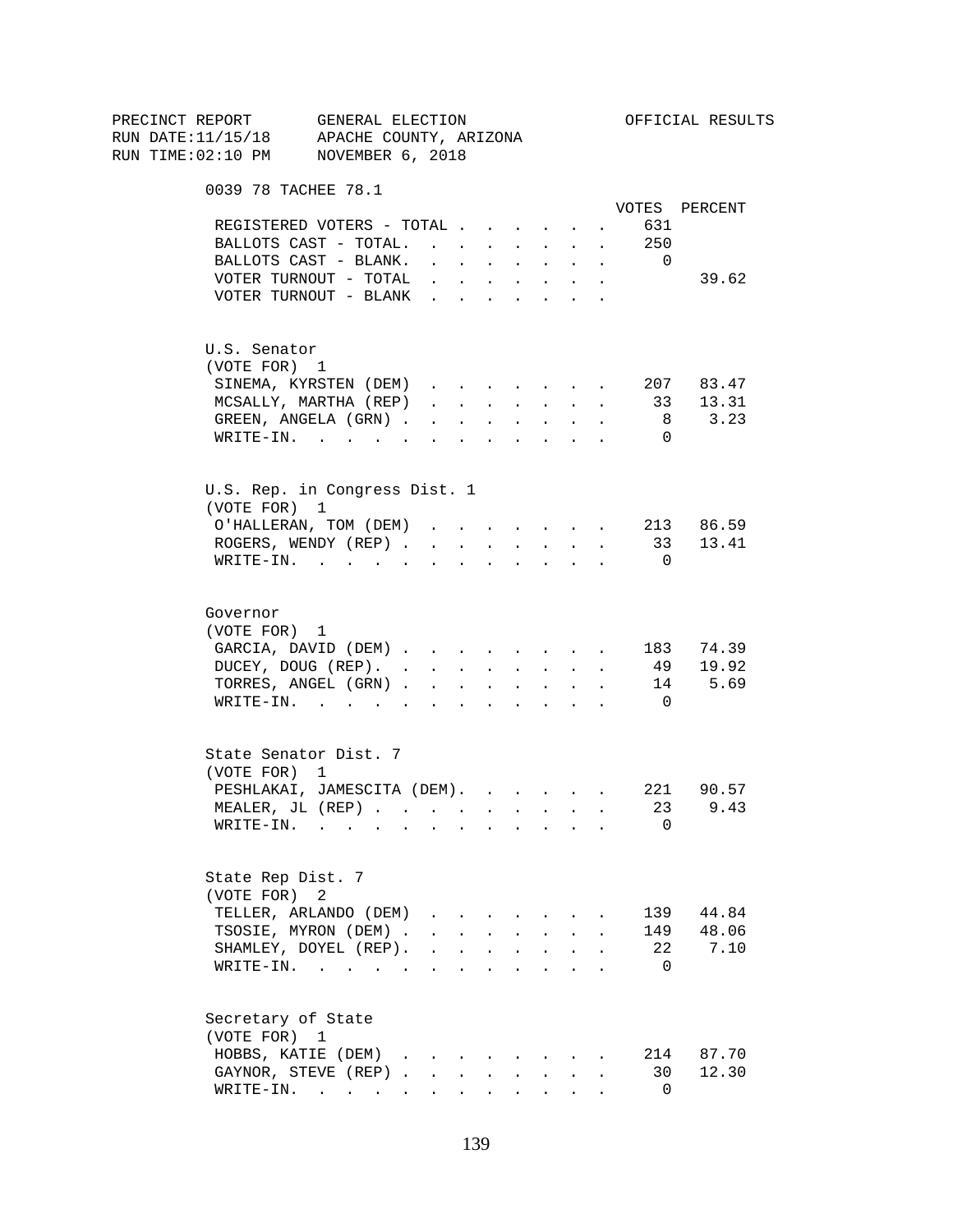| Attorney General                                                                                                                                                                                                                                                                                                                                                                                                                                          |
|-----------------------------------------------------------------------------------------------------------------------------------------------------------------------------------------------------------------------------------------------------------------------------------------------------------------------------------------------------------------------------------------------------------------------------------------------------------|
| (VOTE FOR) 1                                                                                                                                                                                                                                                                                                                                                                                                                                              |
| 207 85.89<br>CONTRERAS, JANUARY (DEM)                                                                                                                                                                                                                                                                                                                                                                                                                     |
| BRNOVICH, MARK (REP). 34 14.11                                                                                                                                                                                                                                                                                                                                                                                                                            |
| $\texttt{WRITE-IN.}\quad .\quad .\quad .\quad .\quad .\quad .$<br>$\overline{\phantom{0}}$                                                                                                                                                                                                                                                                                                                                                                |
|                                                                                                                                                                                                                                                                                                                                                                                                                                                           |
| State Treasurer                                                                                                                                                                                                                                                                                                                                                                                                                                           |
| (VOTE FOR) 1                                                                                                                                                                                                                                                                                                                                                                                                                                              |
| MANOIL, MARK (DEM)<br>203 84.23                                                                                                                                                                                                                                                                                                                                                                                                                           |
| 38 15.77<br>YEE, KIMBERLY (REP)<br>$\mathbf{r}$                                                                                                                                                                                                                                                                                                                                                                                                           |
| $W\text{RITE}-\text{IN}.$<br>$\overline{0}$<br><b>Contract Contract Contract Contract</b><br>$\sim$                                                                                                                                                                                                                                                                                                                                                       |
|                                                                                                                                                                                                                                                                                                                                                                                                                                                           |
|                                                                                                                                                                                                                                                                                                                                                                                                                                                           |
| Superintendent of Public Instruction                                                                                                                                                                                                                                                                                                                                                                                                                      |
| (VOTE FOR) 1                                                                                                                                                                                                                                                                                                                                                                                                                                              |
| 213 88.38<br>HOFFMAN, KATHY (DEM).                                                                                                                                                                                                                                                                                                                                                                                                                        |
| 28<br>11.62<br>RIGGS, FRANK (REP).<br>$\mathbf{L}$<br>$\mathbf{L}$<br>$\ddot{\phantom{a}}$<br>$\ddot{\phantom{a}}$                                                                                                                                                                                                                                                                                                                                        |
| $W\text{RITE-IN.}$<br>$\overline{0}$                                                                                                                                                                                                                                                                                                                                                                                                                      |
|                                                                                                                                                                                                                                                                                                                                                                                                                                                           |
|                                                                                                                                                                                                                                                                                                                                                                                                                                                           |
| State Mine Inspector                                                                                                                                                                                                                                                                                                                                                                                                                                      |
| (VOTE FOR)<br>1                                                                                                                                                                                                                                                                                                                                                                                                                                           |
|                                                                                                                                                                                                                                                                                                                                                                                                                                                           |
| 205 85.77<br>PIERCE, WILLIAM "BILL" (DEM)                                                                                                                                                                                                                                                                                                                                                                                                                 |
| 33 13.81<br>HART, JOE (REP)<br>$\mathbf{L} = \mathbf{L} \mathbf{L}$<br>$\mathbf{z} = \mathbf{z} + \mathbf{z}$ .<br>$\sim 100$<br>$\sim 100$<br>$\ddot{\phantom{0}}$                                                                                                                                                                                                                                                                                       |
| .42<br>WRITE-IN.<br>$\overline{1}$                                                                                                                                                                                                                                                                                                                                                                                                                        |
|                                                                                                                                                                                                                                                                                                                                                                                                                                                           |
|                                                                                                                                                                                                                                                                                                                                                                                                                                                           |
| Corporation Commissioner                                                                                                                                                                                                                                                                                                                                                                                                                                  |
| (VOTE FOR)<br>2                                                                                                                                                                                                                                                                                                                                                                                                                                           |
| KENNEDY, SANDRA (DEM)<br>182 55.32                                                                                                                                                                                                                                                                                                                                                                                                                        |
| 110 33.43<br>SEARS, KIANA MARIA (DEM).<br>$\mathbf{L} = \mathbf{L} \times \mathbf{L}$<br>$\mathbf{L}$<br>$\ddot{\phantom{0}}$                                                                                                                                                                                                                                                                                                                             |
| 23 6.99<br>GLASSMAN, RODNEY (REP)<br>$\Delta \phi = \Delta \phi$ and $\Delta \phi$<br>$\mathcal{L}^{\text{max}}$<br>$\bullet$ .<br><br><br><br><br><br><br><br><br><br><br><br><br>$\bullet$ .                                                                                                                                                                                                                                                            |
| 14 4.26<br>OLSON, JUSTIN (REP)<br>$\mathbf{L}^{\text{max}}$<br>$\mathbf{z} = \mathbf{z} + \mathbf{z}$ .<br>$\sim$ 100 $\pm$<br>$\bullet$                                                                                                                                                                                                                                                                                                                  |
| $\texttt{WRTTE-IN.}$<br>$\overline{0}$<br>$\sim$                                                                                                                                                                                                                                                                                                                                                                                                          |
|                                                                                                                                                                                                                                                                                                                                                                                                                                                           |
|                                                                                                                                                                                                                                                                                                                                                                                                                                                           |
| Clerk of the Superior Court                                                                                                                                                                                                                                                                                                                                                                                                                               |
| (VOTE FOR) 1                                                                                                                                                                                                                                                                                                                                                                                                                                              |
| HOUNSHELL, ANNELL (DEM). 233 99.15                                                                                                                                                                                                                                                                                                                                                                                                                        |
| 2.35<br>WRITE-IN.                                                                                                                                                                                                                                                                                                                                                                                                                                         |
|                                                                                                                                                                                                                                                                                                                                                                                                                                                           |
|                                                                                                                                                                                                                                                                                                                                                                                                                                                           |
| Justice of the Peace Dist. 4 Chinle                                                                                                                                                                                                                                                                                                                                                                                                                       |
| (VOTE FOR) 1                                                                                                                                                                                                                                                                                                                                                                                                                                              |
| 98.75<br>CLYDE, VICTOR J. (DEM).<br>237<br>$\sim$                                                                                                                                                                                                                                                                                                                                                                                                         |
| $\mathbf{3}$<br>1.25                                                                                                                                                                                                                                                                                                                                                                                                                                      |
| $\texttt{WRTTE-IN.}$                                                                                                                                                                                                                                                                                                                                                                                                                                      |
|                                                                                                                                                                                                                                                                                                                                                                                                                                                           |
| Constable Dist. 4 Chinle                                                                                                                                                                                                                                                                                                                                                                                                                                  |
|                                                                                                                                                                                                                                                                                                                                                                                                                                                           |
| (VOTE FOR)<br>1                                                                                                                                                                                                                                                                                                                                                                                                                                           |
| 39<br>100.00<br>WRITE-IN.<br>$\mathbf{a} = \mathbf{a} + \mathbf{a} + \mathbf{a} + \mathbf{a} + \mathbf{a} + \mathbf{a} + \mathbf{a} + \mathbf{a} + \mathbf{a} + \mathbf{a} + \mathbf{a} + \mathbf{a} + \mathbf{a} + \mathbf{a} + \mathbf{a} + \mathbf{a} + \mathbf{a} + \mathbf{a} + \mathbf{a} + \mathbf{a} + \mathbf{a} + \mathbf{a} + \mathbf{a} + \mathbf{a} + \mathbf{a} + \mathbf{a} + \mathbf{a} + \mathbf{a} + \mathbf{a} + \mathbf{a} + \mathbf$ |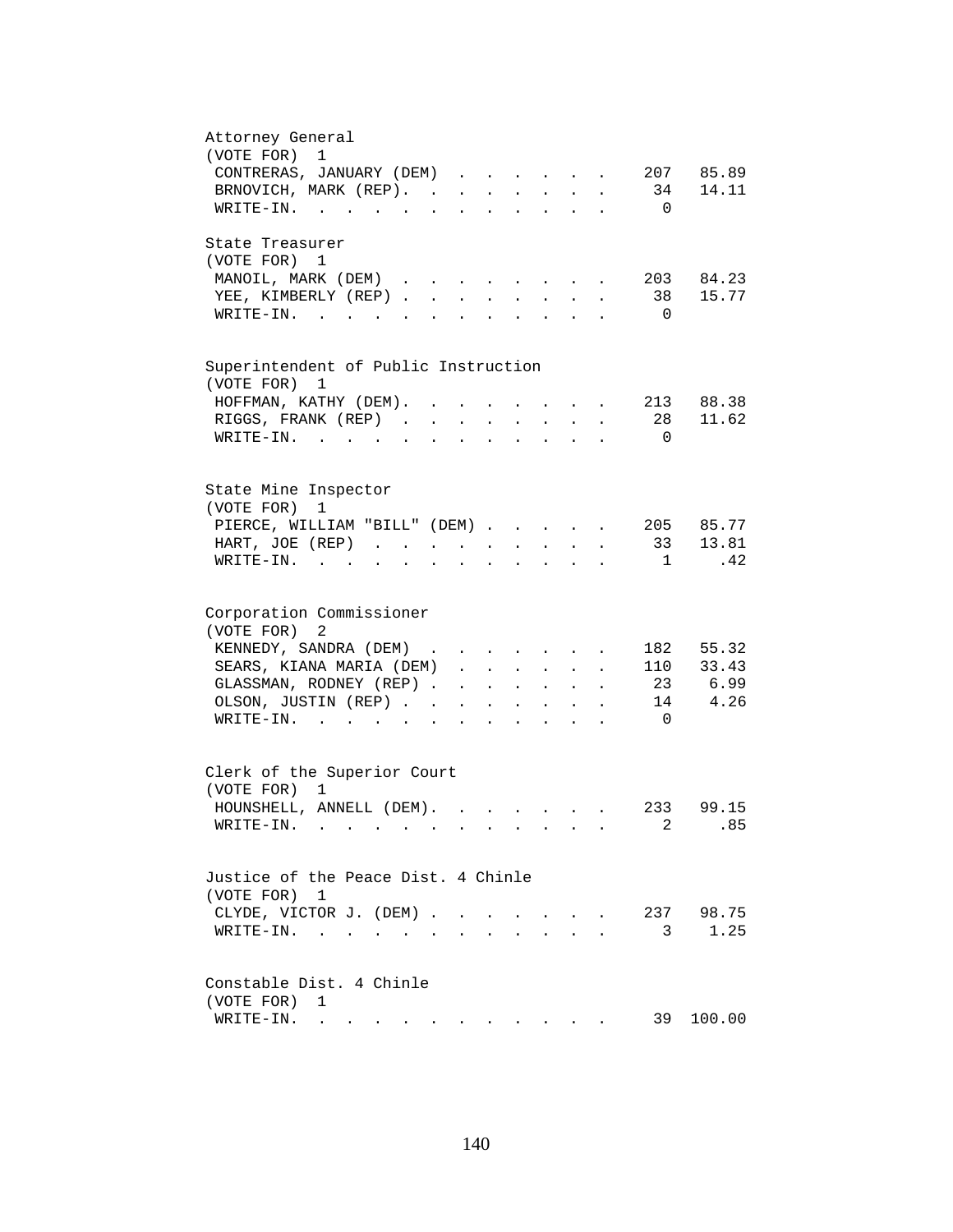| Judge of the Superior Court<br>(VOTE FOR) 1 |                             |                                            |                      |                      |                      |                      |                |                                  |                      |                                                     |                      |     |       |
|---------------------------------------------|-----------------------------|--------------------------------------------|----------------------|----------------------|----------------------|----------------------|----------------|----------------------------------|----------------------|-----------------------------------------------------|----------------------|-----|-------|
| LATHAM, MIKE                                |                             |                                            |                      |                      |                      |                      |                |                                  |                      |                                                     |                      | 208 | 98.58 |
| WRITE-IN.                                   |                             |                                            | $\sim$               |                      |                      |                      |                |                                  |                      | $\sim$ $\sim$                                       | $\mathbf{r}$         | 3   | 1.42  |
|                                             |                             |                                            |                      |                      |                      |                      |                |                                  |                      |                                                     |                      |     |       |
| Retain Justice Supreme-Bolick               |                             |                                            | $\mathbf{1}$         |                      |                      |                      |                |                                  |                      |                                                     |                      |     |       |
| (VOTE FOR)<br>YES                           | $\ddot{\phantom{a}}$        |                                            |                      |                      |                      |                      |                |                                  |                      |                                                     |                      | 142 | 64.84 |
| NO.                                         | $\ddot{\phantom{a}}$        |                                            |                      |                      |                      |                      |                |                                  |                      |                                                     |                      | 77  | 35.16 |
|                                             |                             |                                            |                      |                      |                      |                      |                |                                  |                      |                                                     |                      |     |       |
| Retain Justice Supreme-Pelander             |                             |                                            |                      |                      |                      |                      |                |                                  |                      |                                                     |                      |     |       |
| (VOTE FOR)                                  |                             |                                            | $\mathbf{1}$         |                      |                      |                      |                |                                  |                      |                                                     |                      |     |       |
| YES                                         | <b>Carl Carl Control</b>    |                                            |                      |                      |                      |                      |                |                                  |                      | $\sim$ $\sim$                                       |                      | 134 | 62.33 |
| NO.                                         | $\cdot$ $\cdot$             |                                            |                      |                      |                      | $\ddot{\phantom{a}}$ |                | $\bullet$ . The set of $\bullet$ | $\ddot{\phantom{a}}$ | $\mathbf{z} = \mathbf{z} + \mathbf{z}$ .            | $\ddot{\phantom{a}}$ | 81  | 37.67 |
|                                             |                             |                                            |                      |                      |                      |                      |                |                                  |                      |                                                     |                      |     |       |
| APACHE COUNTY LEVY                          |                             |                                            |                      |                      |                      |                      |                |                                  |                      |                                                     |                      |     |       |
| (VOTE FOR) 1                                |                             |                                            |                      |                      |                      |                      |                |                                  |                      |                                                     |                      |     |       |
| YES                                         | $\mathbf{r}$ , $\mathbf{r}$ |                                            |                      |                      |                      |                      |                |                                  |                      |                                                     |                      | 79  | 34.80 |
| NO.                                         | $\ddot{\phantom{a}}$        | $\sim$                                     |                      |                      |                      |                      |                |                                  |                      |                                                     |                      | 148 | 65.20 |
|                                             |                             |                                            |                      |                      |                      |                      |                |                                  |                      |                                                     |                      |     |       |
| PROPOSITION 125                             |                             |                                            |                      |                      |                      |                      |                |                                  |                      |                                                     |                      |     |       |
| (VOTE FOR)                                  |                             |                                            | $\mathbf{1}$         |                      |                      |                      |                |                                  |                      |                                                     |                      |     |       |
| YES                                         |                             |                                            |                      |                      |                      |                      |                |                                  |                      |                                                     |                      | 108 | 46.96 |
| NO.                                         |                             |                                            |                      |                      |                      |                      |                |                                  |                      |                                                     |                      | 122 | 53.04 |
| PROPOSITION 126                             |                             |                                            |                      |                      |                      |                      |                |                                  |                      |                                                     |                      |     |       |
| (VOTE FOR)                                  |                             |                                            | $\mathbf{1}$         |                      |                      |                      |                |                                  |                      |                                                     |                      |     |       |
| YES                                         | $\ddot{\phantom{a}}$        | <b>Contractor</b>                          | $\ddot{\phantom{a}}$ |                      |                      |                      |                |                                  |                      | $\sim$                                              |                      | 96  | 40.85 |
| NO.                                         | $\cdot$ $\cdot$             |                                            |                      |                      | $\ddot{\phantom{a}}$ |                      | $\overline{a}$ |                                  | $\ddot{\phantom{a}}$ | $\mathbf{z} = \mathbf{z} + \mathbf{z} + \mathbf{z}$ |                      | 139 | 59.15 |
|                                             |                             |                                            |                      |                      |                      |                      |                |                                  |                      |                                                     |                      |     |       |
| PROPOSITION 127                             |                             |                                            |                      |                      |                      |                      |                |                                  |                      |                                                     |                      |     |       |
| (VOTE FOR) 1                                |                             |                                            |                      |                      |                      |                      |                |                                  |                      |                                                     |                      |     |       |
| YES                                         | $\ddot{\phantom{a}}$        |                                            |                      |                      |                      |                      |                |                                  |                      |                                                     |                      | 52  | 23.01 |
| NO.                                         | $\ddot{\phantom{0}}$        | $\ddot{\phantom{a}}$                       |                      |                      |                      |                      |                |                                  |                      | $\mathbf{L}$                                        |                      | 174 | 76.99 |
|                                             |                             |                                            |                      |                      |                      |                      |                |                                  |                      |                                                     |                      |     |       |
| PROPOSITION 305                             |                             |                                            |                      |                      |                      |                      |                |                                  |                      |                                                     |                      |     |       |
| (VOTE FOR) 1                                |                             |                                            |                      |                      |                      |                      |                |                                  |                      |                                                     |                      |     |       |
| YES                                         | $\ddot{\phantom{a}}$        |                                            |                      |                      |                      |                      |                |                                  |                      |                                                     |                      | 133 | 61.57 |
| NO.                                         |                             |                                            |                      |                      |                      |                      |                |                                  |                      |                                                     |                      | 83  | 38.43 |
| PROPOSITION 306                             |                             |                                            |                      |                      |                      |                      |                |                                  |                      |                                                     |                      |     |       |
| (VOTE FOR)                                  |                             |                                            | 1                    |                      |                      |                      |                |                                  |                      |                                                     |                      |     |       |
| YES                                         | $\ddot{\phantom{a}}$        | $\mathbf{r}$ , $\mathbf{r}$ , $\mathbf{r}$ |                      |                      |                      |                      |                |                                  |                      |                                                     |                      | 93  | 41.70 |
| NO.                                         |                             | $\mathbf{r} = \mathbf{r}$                  | $\sim$               | $\ddot{\phantom{a}}$ | $\overline{a}$       |                      |                |                                  |                      |                                                     |                      | 130 | 58.30 |
|                                             |                             |                                            |                      |                      |                      |                      |                |                                  |                      |                                                     |                      |     |       |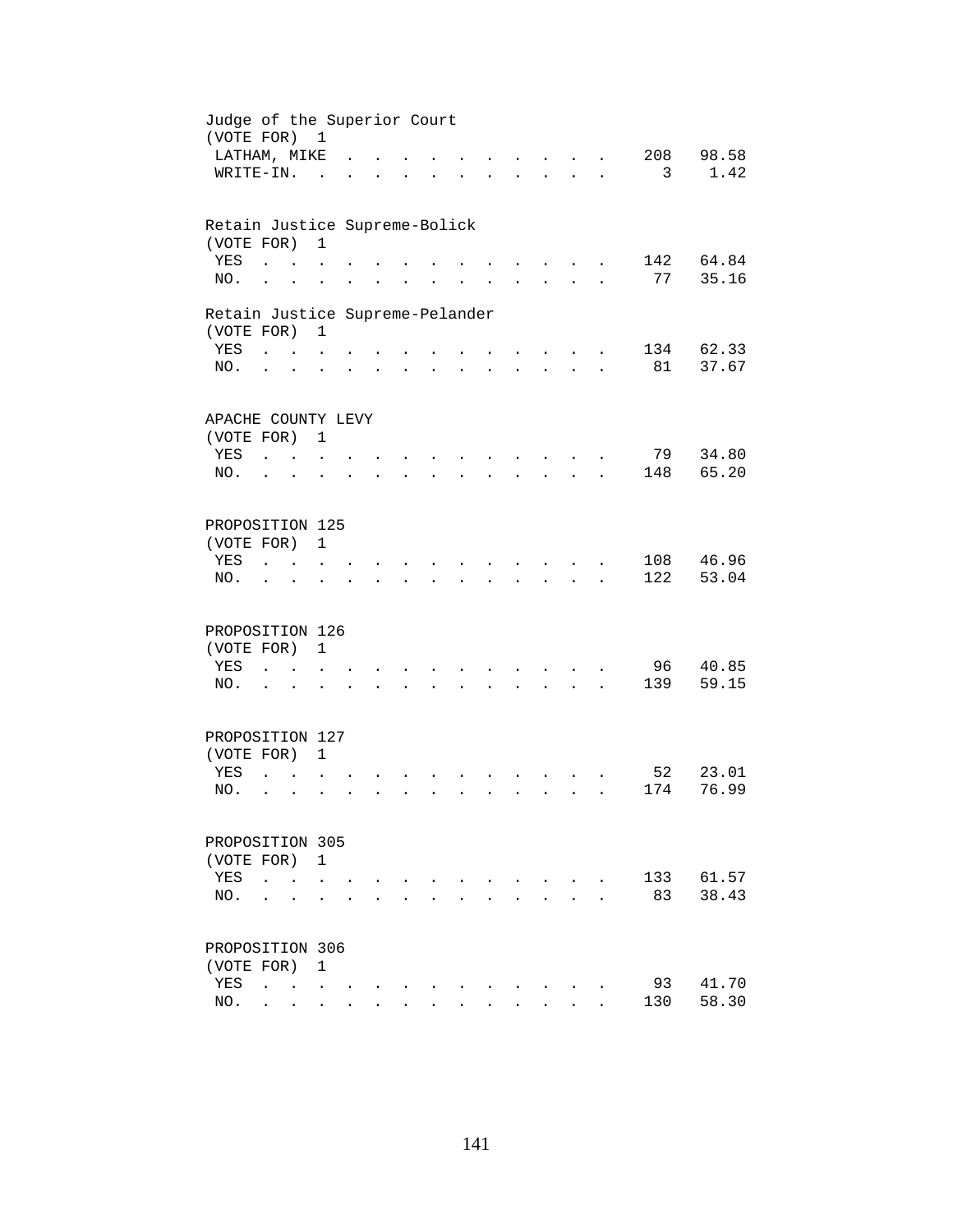| PRECINCT REPORT                          | GENERAL ELECTION                      |                                                                          |                        |        |                                                                  |                                                                          |                      |                | OFFICIAL RESULTS      |
|------------------------------------------|---------------------------------------|--------------------------------------------------------------------------|------------------------|--------|------------------------------------------------------------------|--------------------------------------------------------------------------|----------------------|----------------|-----------------------|
| RUN DATE:11/15/18 APACHE COUNTY, ARIZONA |                                       |                                                                          |                        |        |                                                                  |                                                                          |                      |                |                       |
| RUN TIME:02:10 PM NOVEMBER 6, 2018       |                                       |                                                                          |                        |        |                                                                  |                                                                          |                      |                |                       |
|                                          | 0040 80 TEEC NOS POS 80.1             |                                                                          |                        |        |                                                                  |                                                                          |                      |                |                       |
|                                          |                                       |                                                                          |                        |        |                                                                  |                                                                          |                      |                | VOTES PERCENT         |
|                                          | REGISTERED VOTERS - TOTAL             |                                                                          |                        |        |                                                                  |                                                                          | $\sim$               | 953            |                       |
|                                          | BALLOTS CAST - TOTAL.                 |                                                                          |                        |        |                                                                  |                                                                          |                      | 332            |                       |
|                                          | BALLOTS CAST - BLANK.                 | $\mathbf{r} = \mathbf{r} \cdot \mathbf{r}$                               |                        |        | <b>All Cards</b>                                                 | $\sim$                                                                   | $\sim$               | $\overline{0}$ |                       |
|                                          | VOTER TURNOUT - TOTAL                 |                                                                          |                        |        |                                                                  | $\mathbf{r}$ , $\mathbf{r}$ , $\mathbf{r}$ , $\mathbf{r}$ , $\mathbf{r}$ | $\ddot{\phantom{a}}$ |                | 34.84                 |
|                                          | VOTER TURNOUT - BLANK                 |                                                                          |                        |        |                                                                  |                                                                          |                      |                |                       |
| U.S. Senator                             |                                       |                                                                          |                        |        |                                                                  |                                                                          |                      |                |                       |
| (VOTE FOR) 1                             |                                       |                                                                          |                        |        |                                                                  |                                                                          |                      |                |                       |
|                                          | SINEMA, KYRSTEN (DEM)                 |                                                                          |                        |        |                                                                  |                                                                          |                      |                |                       |
|                                          | MCSALLY, MARTHA (REP)                 | $\mathbf{r}$ , $\mathbf{r}$ , $\mathbf{r}$                               |                        |        |                                                                  | <b>All Carried Control</b>                                               | $\ddot{\phantom{a}}$ |                | 261 79.57<br>52 15.85 |
|                                          | GREEN, ANGELA (GRN).                  |                                                                          | <b>Carl Carl Corp.</b> | $\sim$ | $\sim$ $-$                                                       | $\ddot{\phantom{0}}$                                                     |                      |                | 15 4.57               |
|                                          | WRITE-IN.                             |                                                                          |                        |        |                                                                  |                                                                          |                      | $\overline{0}$ |                       |
|                                          | U.S. Rep. in Congress Dist. 1         |                                                                          |                        |        |                                                                  |                                                                          |                      |                |                       |
| (VOTE FOR) 1                             |                                       |                                                                          |                        |        |                                                                  |                                                                          |                      |                |                       |
|                                          | O'HALLERAN, TOM (DEM) 274 83.79       |                                                                          |                        |        |                                                                  |                                                                          |                      |                |                       |
|                                          | ROGERS, WENDY (REP)                   |                                                                          |                        |        |                                                                  | and a strategic state                                                    |                      |                | 53 16.21              |
|                                          | $\texttt{WRTTE-IN.}$                  |                                                                          | $\sim$                 |        |                                                                  |                                                                          |                      | $\overline{0}$ |                       |
|                                          |                                       |                                                                          |                        |        |                                                                  |                                                                          |                      |                |                       |
| Governor                                 |                                       |                                                                          |                        |        |                                                                  |                                                                          |                      |                |                       |
| (VOTE FOR) 1                             |                                       |                                                                          |                        |        |                                                                  |                                                                          |                      |                |                       |
|                                          | GARCIA, DAVID (DEM)                   |                                                                          |                        |        |                                                                  |                                                                          |                      |                | 264 80.49             |
|                                          | DUCEY, DOUG (REP).                    |                                                                          |                        |        |                                                                  |                                                                          |                      |                | 53 16.16              |
|                                          | TORRES, ANGEL (GRN)                   |                                                                          |                        |        |                                                                  |                                                                          |                      |                | 11 3.35               |
|                                          | WRITE-IN.                             |                                                                          |                        |        |                                                                  |                                                                          |                      | $\overline{0}$ |                       |
|                                          | State Senator Dist. 7                 |                                                                          |                        |        |                                                                  |                                                                          |                      |                |                       |
| (VOTE FOR) 1                             |                                       |                                                                          |                        |        |                                                                  |                                                                          |                      |                |                       |
|                                          | PESHLAKAI, JAMESCITA (DEM). 282 86.50 |                                                                          |                        |        |                                                                  |                                                                          |                      |                |                       |
|                                          | MEALER, JL (REP)                      |                                                                          |                        |        |                                                                  |                                                                          |                      | 44             | 13.50                 |
|                                          | $\texttt{WRITE-IN.}$                  |                                                                          |                        |        |                                                                  |                                                                          |                      | 0              |                       |
| State Rep Dist. 7                        |                                       |                                                                          |                        |        |                                                                  |                                                                          |                      |                |                       |
| (VOTE FOR)                               | 2                                     |                                                                          |                        |        |                                                                  |                                                                          |                      |                |                       |
|                                          | TELLER, ARLANDO (DEM)                 |                                                                          |                        |        |                                                                  |                                                                          |                      | 130            | 30.23                 |
|                                          | TSOSIE, MYRON (DEM).                  |                                                                          |                        |        | $\mathbf{r} = \mathbf{r} + \mathbf{r} + \mathbf{r} + \mathbf{r}$ |                                                                          |                      |                | 246 57.21             |
|                                          | SHAMLEY, DOYEL (REP).                 | $\mathbf{r}$ , $\mathbf{r}$ , $\mathbf{r}$ , $\mathbf{r}$ , $\mathbf{r}$ |                        |        |                                                                  | $\ddot{\phantom{a}}$                                                     |                      | 54             | 12.56                 |
|                                          | WRITE-IN.                             |                                                                          |                        |        |                                                                  |                                                                          |                      | $\overline{0}$ |                       |
| Secretary of State                       |                                       |                                                                          |                        |        |                                                                  |                                                                          |                      |                |                       |
| (VOTE FOR) 1                             |                                       |                                                                          |                        |        |                                                                  |                                                                          |                      |                |                       |
|                                          | HOBBS, KATIE (DEM)                    |                                                                          |                        |        |                                                                  |                                                                          |                      |                | 271 83.13             |
|                                          | GAYNOR, STEVE (REP)                   |                                                                          | $\mathbf{L}$           | $\sim$ | $\sim$                                                           |                                                                          |                      | 55             | 16.87                 |
|                                          | $\texttt{WRTTE-IN.}$                  |                                                                          |                        |        |                                                                  |                                                                          |                      | $\overline{0}$ |                       |
|                                          |                                       |                                                                          |                        |        |                                                                  |                                                                          |                      |                |                       |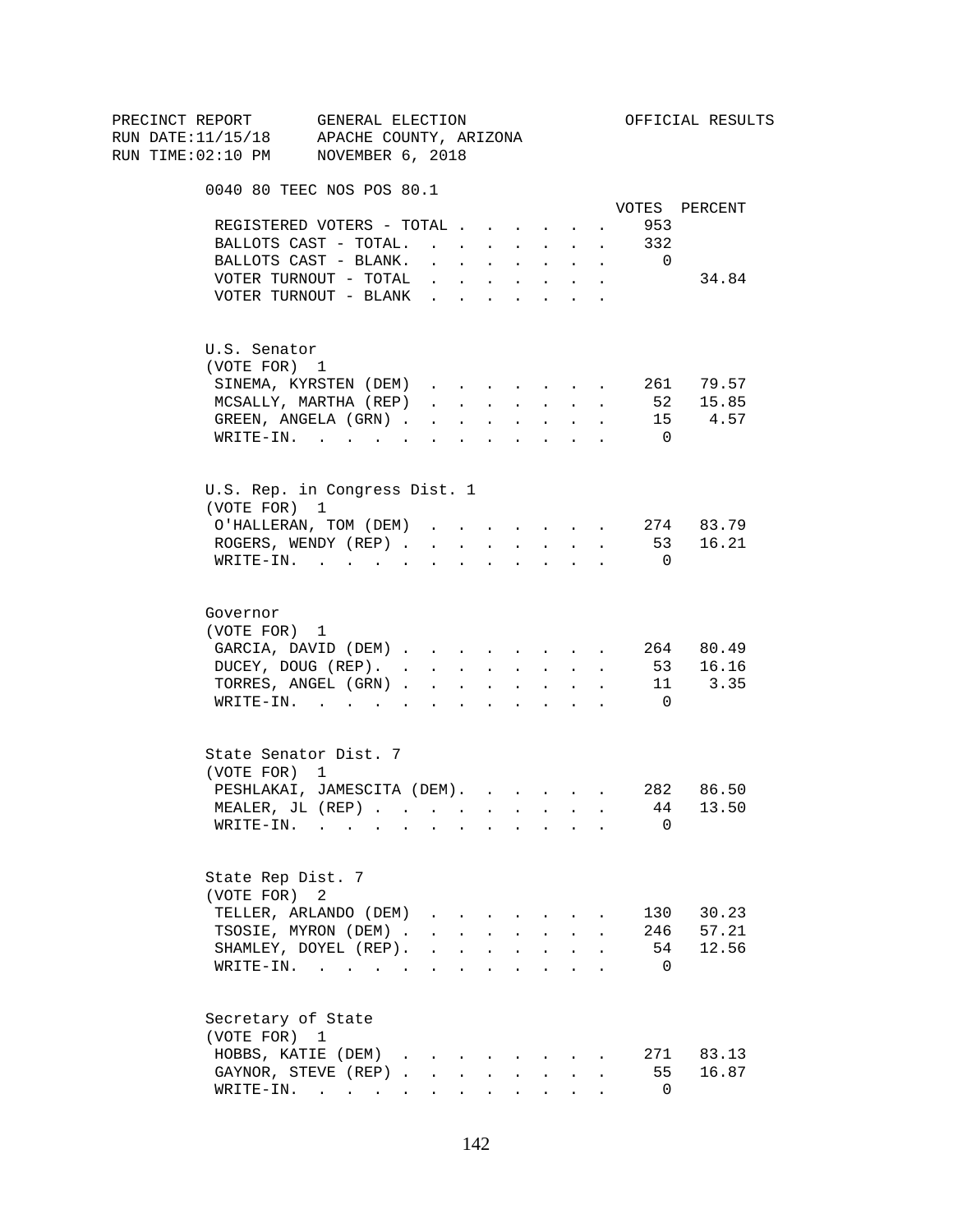| Attorney General                                                                                                                                                                       |
|----------------------------------------------------------------------------------------------------------------------------------------------------------------------------------------|
| (VOTE FOR)<br>$\mathbf{1}$                                                                                                                                                             |
| CONTRERAS, JANUARY (DEM)<br>257 81.07                                                                                                                                                  |
| BRNOVICH, MARK (REP). 59 18.61                                                                                                                                                         |
| .32 <sub>1</sub><br>WRITE-IN.<br>$\sim$ 1                                                                                                                                              |
| State Treasurer                                                                                                                                                                        |
| (VOTE FOR) 1                                                                                                                                                                           |
| 259 79.94<br>MANOIL, MARK (DEM)<br>and the contract of the contract of                                                                                                                 |
| 64 19.75<br>YEE, KIMBERLY (REP)<br>$\mathbf{L}$<br>$\sim$<br>$\sim$<br>$\sim$                                                                                                          |
| $\mathbf{1}$<br>.31<br>$W\text{RITE}-\text{IN}.$ $\qquad \qquad \ldots$<br>$\mathbf{L} = \mathbf{L}$                                                                                   |
|                                                                                                                                                                                        |
| Superintendent of Public Instruction                                                                                                                                                   |
| (VOTE FOR) 1                                                                                                                                                                           |
| 267 81.65<br>HOFFMAN, KATHY (DEM).                                                                                                                                                     |
| 59 18.04<br>RIGGS, FRANK (REP).<br>$\ddot{\phantom{a}}$                                                                                                                                |
| .31<br>WRITE-IN.<br>$\mathbf{1}$<br>$\sim$ $\sim$ $\sim$<br>$\ddot{\phantom{a}}$                                                                                                       |
|                                                                                                                                                                                        |
| State Mine Inspector<br>(VOTE FOR)<br>1                                                                                                                                                |
|                                                                                                                                                                                        |
| 270 82.57<br>PIERCE, WILLIAM "BILL" (DEM)                                                                                                                                              |
| 56 17.13<br>HART, JOE (REP)<br>$\mathbf{r} = \mathbf{r} + \mathbf{r}$ .<br>$\mathbf{r} = \mathbf{r} \cdot \mathbf{r}$ .<br>$\mathcal{L}^{\text{max}}$<br>$\bullet$ .                   |
| .31<br>$WRITE-IN.$<br>$\overline{\phantom{a}}$<br>$\mathbf{r} = \mathbf{r} + \mathbf{r} + \mathbf{r}$<br>$\mathbf{z} = \mathbf{z} + \mathbf{z}$ .<br>$\bullet$<br>$\ddot{\phantom{a}}$ |
| Corporation Commissioner                                                                                                                                                               |
|                                                                                                                                                                                        |
| (VOTE FOR)<br>2                                                                                                                                                                        |
| KENNEDY, SANDRA (DEM)<br>221 47.63                                                                                                                                                     |
| SEARS, KIANA MARIA (DEM)<br>167 35.99<br>$\cdot$ $\cdot$                                                                                                                               |
| 40 8.62<br>GLASSMAN, RODNEY (REP)<br>$\mathbf{r} = \mathbf{r} + \mathbf{r} + \mathbf{r} + \mathbf{r} + \mathbf{r}$                                                                     |
| 7.76<br>36<br>OLSON, JUSTIN (REP)<br>$\mathbf{z} = \mathbf{z} + \mathbf{z}$ .<br>$\bullet$ .<br><br><br><br><br><br><br><br><br><br><br><br><br>$\mathbf{z} = \mathbf{z} + \mathbf{z}$ |
| $\texttt{WRTTE-IN.}$<br>$\overline{0}$<br>$\mathbf{L}$ and $\mathbf{L}$<br>$\ddot{\phantom{a}}$                                                                                        |
|                                                                                                                                                                                        |
| Clerk of the Superior Court<br>(VOTE FOR) 1                                                                                                                                            |
|                                                                                                                                                                                        |
| HOUNSHELL, ANNELL (DEM).<br>302 98.69                                                                                                                                                  |
| 4 1.31<br>WRITE-IN.                                                                                                                                                                    |
| Justice of the Peace Dist. 4 Chinle                                                                                                                                                    |
|                                                                                                                                                                                        |
| (VOTE FOR) 1                                                                                                                                                                           |
| 303 98.06<br>CLYDE, VICTOR J. (DEM).<br>$\sim$<br>$\sim$<br>$\sim$                                                                                                                     |
| 1.94<br>6<br>$\texttt{WRITE-IN.}\quad .\quad .\quad .\quad .$                                                                                                                          |
|                                                                                                                                                                                        |
| Constable Dist. 4 Chinle                                                                                                                                                               |
| (VOTE FOR)<br>1                                                                                                                                                                        |
| 42<br>100.00<br>WRITE-IN.<br>. The contribution of the contribution of the contribution of $\mathcal{A}$                                                                               |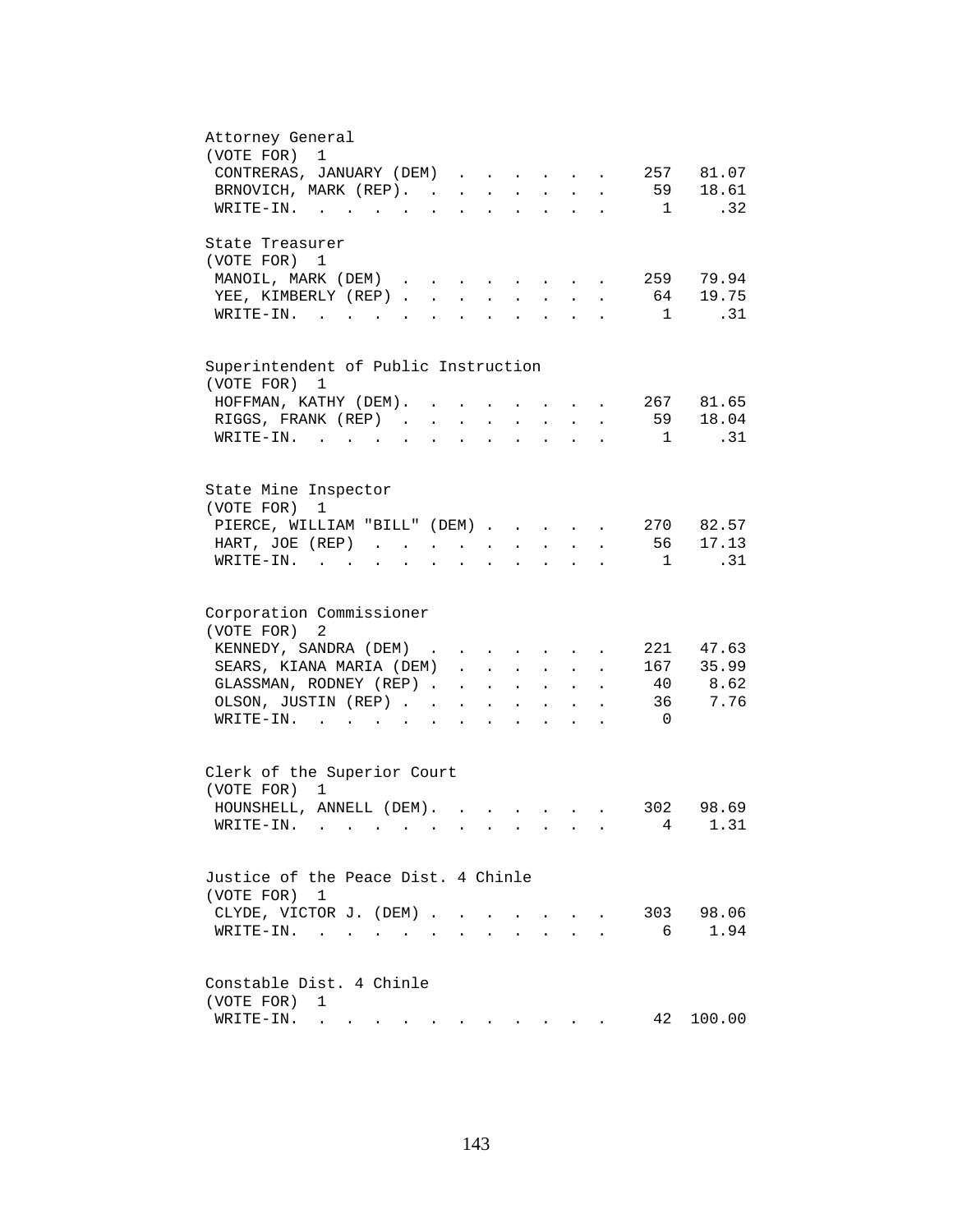| Judge of the Superior Court<br>(VOTE FOR) 1 |                                 |                                      |                      |  |                      |                      |                      |                      |                                          |                      |                |       |
|---------------------------------------------|---------------------------------|--------------------------------------|----------------------|--|----------------------|----------------------|----------------------|----------------------|------------------------------------------|----------------------|----------------|-------|
| LATHAM, MIKE                                |                                 |                                      |                      |  |                      |                      |                      |                      |                                          |                      | 242            | 98.37 |
| WRITE-IN.                                   |                                 |                                      | $\sim$               |  |                      |                      |                      |                      |                                          |                      | $\overline{4}$ | 1.63  |
| Retain Justice Supreme-Bolick               |                                 |                                      |                      |  |                      |                      |                      |                      |                                          |                      |                |       |
| (VOTE FOR)                                  |                                 |                                      | $\mathbf{1}$         |  |                      |                      |                      |                      |                                          |                      |                |       |
| YES                                         |                                 |                                      |                      |  |                      |                      |                      |                      |                                          |                      | 150            | 52.26 |
| NO.                                         | $\ddot{\phantom{a}}$            |                                      |                      |  |                      |                      |                      |                      |                                          |                      | 137            | 47.74 |
| Retain Justice Supreme-Pelander             |                                 |                                      |                      |  |                      |                      |                      |                      |                                          |                      |                |       |
| (VOTE FOR)                                  |                                 |                                      | 1                    |  |                      |                      |                      |                      |                                          |                      |                |       |
| YES                                         |                                 | $\mathbf{L} = \mathbf{L} \mathbf{L}$ |                      |  |                      |                      |                      |                      |                                          |                      | 169            | 60.14 |
| NO.                                         | $\cdot$ $\cdot$                 |                                      | $\ddot{\phantom{0}}$ |  | $\ddot{\phantom{a}}$ | $\ddot{\phantom{a}}$ | $\ddot{\phantom{a}}$ |                      | $\mathbf{z} = \mathbf{z} + \mathbf{z}$ . | $\ddot{\phantom{a}}$ | 112            | 39.86 |
|                                             |                                 |                                      |                      |  |                      |                      |                      |                      |                                          |                      |                |       |
| APACHE COUNTY LEVY                          |                                 |                                      |                      |  |                      |                      |                      |                      |                                          |                      |                |       |
| (VOTE FOR) 1                                |                                 |                                      |                      |  |                      |                      |                      |                      |                                          |                      |                |       |
| YES                                         | $\mathcal{L}$ and $\mathcal{L}$ |                                      |                      |  |                      |                      |                      |                      | $\sim$                                   |                      | 97             | 32.44 |
| NO.                                         |                                 |                                      |                      |  |                      |                      |                      |                      | in 19                                    |                      | 202            | 67.56 |
| PROPOSITION 125                             |                                 |                                      |                      |  |                      |                      |                      |                      |                                          |                      |                |       |
| (VOTE FOR)                                  |                                 |                                      | $\mathbf{1}$         |  |                      |                      |                      |                      |                                          |                      |                |       |
| YES                                         |                                 | $\mathbf{r}$                         |                      |  |                      |                      |                      |                      |                                          |                      | 180            | 59.02 |
| NO.                                         |                                 |                                      |                      |  |                      |                      |                      |                      |                                          |                      | 125            | 40.98 |
|                                             |                                 |                                      |                      |  |                      |                      |                      |                      |                                          |                      |                |       |
| PROPOSITION 126                             |                                 |                                      |                      |  |                      |                      |                      |                      |                                          |                      |                |       |
| (VOTE FOR)                                  |                                 |                                      | $\mathbf{1}$         |  |                      |                      |                      |                      |                                          |                      |                |       |
| YES                                         | $\ddot{\phantom{a}}$            | $\sim$ $\sim$                        |                      |  |                      |                      |                      |                      |                                          |                      | 154            | 50.00 |
| NO.                                         | $\cdot$ $\cdot$                 |                                      | $\ddot{\phantom{a}}$ |  |                      |                      |                      |                      | $\cdot$ $\cdot$ $\cdot$                  |                      | 154            | 50.00 |
| PROPOSITION 127                             |                                 |                                      |                      |  |                      |                      |                      |                      |                                          |                      |                |       |
| (VOTE FOR) 1                                |                                 |                                      |                      |  |                      |                      |                      |                      |                                          |                      |                |       |
| YES                                         | $\overline{a}$                  |                                      |                      |  |                      |                      |                      |                      |                                          |                      | 122            | 40.67 |
| NO.                                         | $\ddot{\phantom{a}}$            | $\ddot{\phantom{a}}$                 |                      |  |                      | ÷.                   |                      | $\ddot{\phantom{a}}$ | $\sim$ $\sim$                            |                      | 178            | 59.33 |
|                                             |                                 |                                      |                      |  |                      |                      |                      |                      |                                          |                      |                |       |
| PROPOSITION 305                             |                                 |                                      |                      |  |                      |                      |                      |                      |                                          |                      |                |       |
| (VOTE FOR)                                  |                                 |                                      | 1                    |  |                      |                      |                      |                      |                                          |                      |                |       |
| YES                                         | $\ddot{\phantom{a}}$            | $\ddot{\phantom{a}}$                 |                      |  |                      |                      |                      |                      |                                          |                      | 182            | 62.33 |
| NO.                                         |                                 |                                      |                      |  |                      |                      |                      |                      |                                          |                      | 110            | 37.67 |
|                                             |                                 |                                      |                      |  |                      |                      |                      |                      |                                          |                      |                |       |
| PROPOSITION 306                             |                                 |                                      |                      |  |                      |                      |                      |                      |                                          |                      |                |       |
| (VOTE FOR)                                  |                                 |                                      | $\mathbf{1}$         |  |                      |                      |                      |                      |                                          |                      |                |       |
| YES                                         | $\ddot{\phantom{a}}$            | <b>Contract Contract Contract</b>    |                      |  |                      |                      |                      |                      |                                          |                      | 145            | 50.17 |
| NO.                                         |                                 | $\cdot$ $\cdot$ $\cdot$              | $\ddot{\phantom{0}}$ |  |                      |                      |                      |                      |                                          |                      | 144            | 49.83 |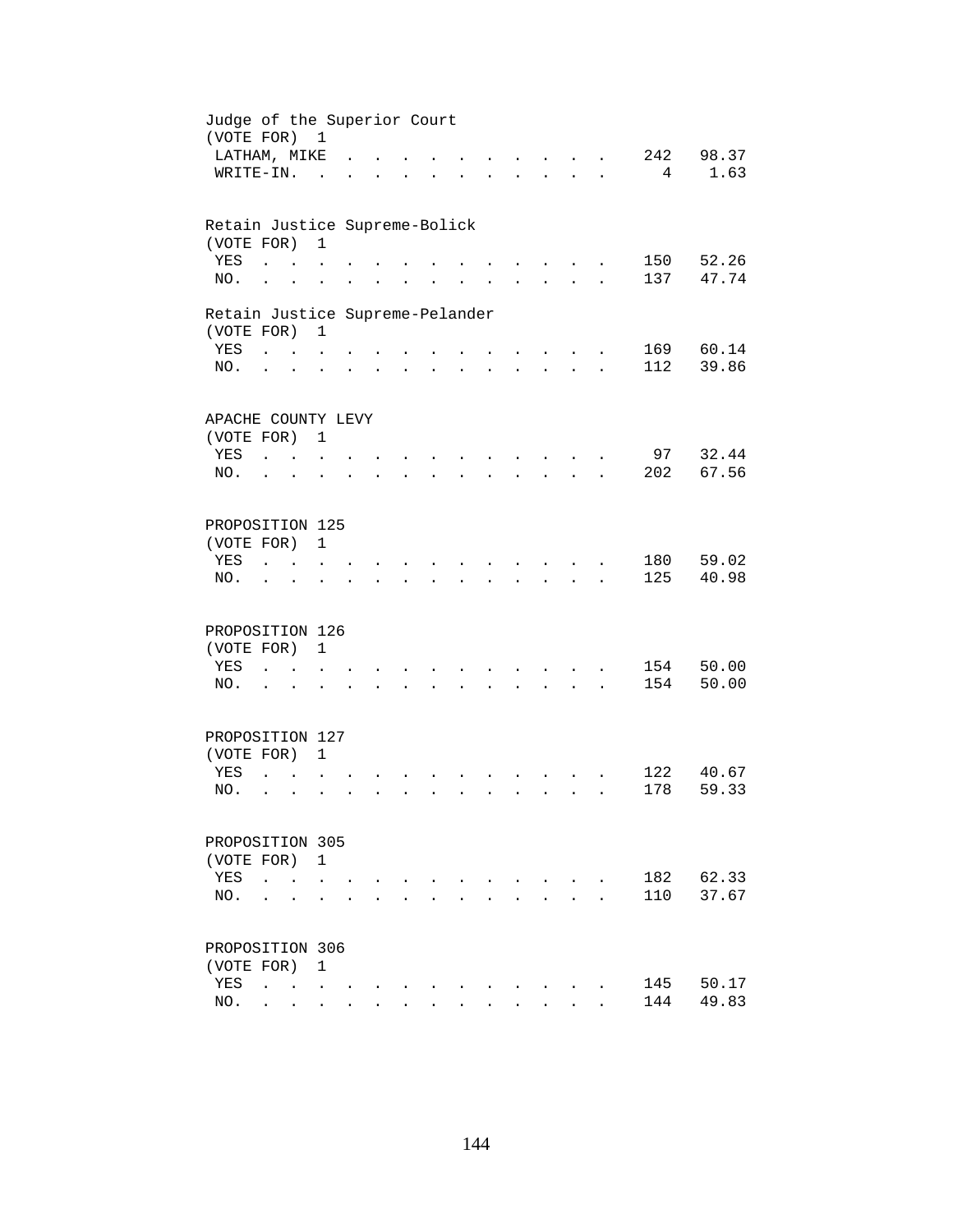| PRECINCT REPORT                          | GENERAL ELECTION                                                                                                |                                                                                                                                                                                                                                                                                                                                                                                                                                                            |        |                          |                      |                                                                          |                  |                                       | OFFICIAL RESULTS  |
|------------------------------------------|-----------------------------------------------------------------------------------------------------------------|------------------------------------------------------------------------------------------------------------------------------------------------------------------------------------------------------------------------------------------------------------------------------------------------------------------------------------------------------------------------------------------------------------------------------------------------------------|--------|--------------------------|----------------------|--------------------------------------------------------------------------|------------------|---------------------------------------|-------------------|
| RUN DATE:11/15/18 APACHE COUNTY, ARIZONA |                                                                                                                 |                                                                                                                                                                                                                                                                                                                                                                                                                                                            |        |                          |                      |                                                                          |                  |                                       |                   |
| RUN TIME:02:10 PM NOVEMBER 6, 2018       |                                                                                                                 |                                                                                                                                                                                                                                                                                                                                                                                                                                                            |        |                          |                      |                                                                          |                  |                                       |                   |
|                                          | 0041 82 VERNON 82.1-82.6                                                                                        |                                                                                                                                                                                                                                                                                                                                                                                                                                                            |        |                          |                      |                                                                          |                  |                                       |                   |
|                                          |                                                                                                                 |                                                                                                                                                                                                                                                                                                                                                                                                                                                            |        |                          |                      |                                                                          |                  |                                       | VOTES PERCENT     |
|                                          | REGISTERED VOTERS - TOTAL                                                                                       |                                                                                                                                                                                                                                                                                                                                                                                                                                                            |        |                          |                      |                                                                          |                  | 1393<br>$\mathbf{A}$ and $\mathbf{A}$ |                   |
|                                          | BALLOTS CAST - TOTAL. 1032                                                                                      |                                                                                                                                                                                                                                                                                                                                                                                                                                                            |        |                          |                      |                                                                          |                  |                                       |                   |
|                                          | BALLOTS CAST - BLANK.                                                                                           | $\mathbf{r} = \mathbf{r} + \mathbf{r} + \mathbf{r} + \mathbf{r} + \mathbf{r} + \mathbf{r} + \mathbf{r} + \mathbf{r}$                                                                                                                                                                                                                                                                                                                                       |        |                          |                      |                                                                          |                  | $\Omega$                              |                   |
|                                          | VOTER TURNOUT - TOTAL                                                                                           |                                                                                                                                                                                                                                                                                                                                                                                                                                                            |        |                          |                      |                                                                          | $\sim$ 100 $\pm$ |                                       | 74.08             |
|                                          | VOTER TURNOUT - BLANK                                                                                           |                                                                                                                                                                                                                                                                                                                                                                                                                                                            |        |                          |                      |                                                                          |                  |                                       |                   |
| U.S. Senator                             |                                                                                                                 |                                                                                                                                                                                                                                                                                                                                                                                                                                                            |        |                          |                      |                                                                          |                  |                                       |                   |
| (VOTE FOR) 1                             |                                                                                                                 |                                                                                                                                                                                                                                                                                                                                                                                                                                                            |        |                          |                      |                                                                          |                  |                                       |                   |
|                                          | SINEMA, KYRSTEN (DEM)                                                                                           |                                                                                                                                                                                                                                                                                                                                                                                                                                                            |        |                          |                      |                                                                          |                  |                                       | 224 21.92         |
|                                          | MCSALLY, MARTHA (REP)                                                                                           | $\mathbf{1} \qquad \mathbf{1} \qquad \mathbf{1} \qquad \mathbf{1} \qquad \mathbf{1} \qquad \mathbf{1} \qquad \mathbf{1} \qquad \mathbf{1} \qquad \mathbf{1} \qquad \mathbf{1} \qquad \mathbf{1} \qquad \mathbf{1} \qquad \mathbf{1} \qquad \mathbf{1} \qquad \mathbf{1} \qquad \mathbf{1} \qquad \mathbf{1} \qquad \mathbf{1} \qquad \mathbf{1} \qquad \mathbf{1} \qquad \mathbf{1} \qquad \mathbf{1} \qquad \mathbf{1} \qquad \mathbf{1} \qquad \mathbf{$ |        |                          |                      |                                                                          |                  |                                       | 764 74.76         |
|                                          | GREEN, ANGELA (GRN)                                                                                             |                                                                                                                                                                                                                                                                                                                                                                                                                                                            |        |                          |                      |                                                                          |                  | 32                                    | 3.13              |
|                                          | $\texttt{WRTTE-IN.}$                                                                                            | <b>All Carl Adams</b>                                                                                                                                                                                                                                                                                                                                                                                                                                      |        |                          |                      | $\mathbf{r} = \mathbf{r} + \mathbf{r}$ , where $\mathbf{r} = \mathbf{r}$ |                  | $\overline{2}$                        | $\overline{20}$   |
|                                          | U.S. Rep. in Congress Dist. 1                                                                                   |                                                                                                                                                                                                                                                                                                                                                                                                                                                            |        |                          |                      |                                                                          |                  |                                       |                   |
| (VOTE FOR) 1                             |                                                                                                                 |                                                                                                                                                                                                                                                                                                                                                                                                                                                            |        |                          |                      |                                                                          |                  |                                       |                   |
|                                          | O'HALLERAN, TOM (DEM)                                                                                           |                                                                                                                                                                                                                                                                                                                                                                                                                                                            |        |                          |                      |                                                                          |                  |                                       | 257 25.37         |
|                                          | ROGERS, WENDY (REP)                                                                                             |                                                                                                                                                                                                                                                                                                                                                                                                                                                            |        |                          |                      |                                                                          |                  |                                       | $\cdot$ 752 74.23 |
|                                          | WRITE-IN.                                                                                                       |                                                                                                                                                                                                                                                                                                                                                                                                                                                            |        |                          |                      |                                                                          |                  | 4                                     | .39               |
| Governor<br>(VOTE FOR) 1                 |                                                                                                                 |                                                                                                                                                                                                                                                                                                                                                                                                                                                            |        |                          |                      |                                                                          |                  |                                       |                   |
|                                          | GARCIA, DAVID (DEM)                                                                                             |                                                                                                                                                                                                                                                                                                                                                                                                                                                            |        |                          |                      |                                                                          |                  |                                       | 135 13.22         |
|                                          | DUCEY, DOUG (REP). 866 84.82                                                                                    |                                                                                                                                                                                                                                                                                                                                                                                                                                                            |        |                          |                      |                                                                          |                  |                                       |                   |
|                                          |                                                                                                                 |                                                                                                                                                                                                                                                                                                                                                                                                                                                            |        |                          |                      |                                                                          |                  |                                       |                   |
|                                          | TORRES, ANGEL (GRN) 19 1.86                                                                                     |                                                                                                                                                                                                                                                                                                                                                                                                                                                            |        |                          |                      |                                                                          |                  |                                       | $1 \qquad .10$    |
|                                          | WRITE-IN.                                                                                                       |                                                                                                                                                                                                                                                                                                                                                                                                                                                            |        |                          |                      |                                                                          |                  |                                       |                   |
|                                          | State Senator Dist. 7                                                                                           |                                                                                                                                                                                                                                                                                                                                                                                                                                                            |        |                          |                      |                                                                          |                  |                                       |                   |
| (VOTE FOR) 1                             |                                                                                                                 |                                                                                                                                                                                                                                                                                                                                                                                                                                                            |        |                          |                      |                                                                          |                  |                                       |                   |
|                                          | PESHLAKAI, JAMESCITA (DEM).                                                                                     |                                                                                                                                                                                                                                                                                                                                                                                                                                                            |        |                          |                      |                                                                          |                  |                                       | 189 19.01         |
|                                          | MEALER, JL (REP)                                                                                                |                                                                                                                                                                                                                                                                                                                                                                                                                                                            |        |                          |                      |                                                                          |                  |                                       | 804 80.89         |
| WRITE-IN.                                | the contract of the contract of the contract of the contract of the contract of the contract of the contract of |                                                                                                                                                                                                                                                                                                                                                                                                                                                            |        |                          |                      |                                                                          |                  | 1                                     | .10               |
| State Rep Dist. 7                        |                                                                                                                 |                                                                                                                                                                                                                                                                                                                                                                                                                                                            |        |                          |                      |                                                                          |                  |                                       |                   |
| (VOTE FOR) 2                             |                                                                                                                 |                                                                                                                                                                                                                                                                                                                                                                                                                                                            |        |                          |                      |                                                                          |                  |                                       |                   |
|                                          | TELLER, ARLANDO (DEM)                                                                                           | $\mathbf{r} = \mathbf{r} \cdot \mathbf{r}$                                                                                                                                                                                                                                                                                                                                                                                                                 |        |                          |                      |                                                                          |                  | 162                                   | 14.09             |
|                                          | TSOSIE, MYRON (DEM).                                                                                            | $1 - 1 - 1 = 1$                                                                                                                                                                                                                                                                                                                                                                                                                                            |        |                          | $\mathbf{L}$         | $\sim$                                                                   | $\mathbf{A}$     | 148                                   | 12.87             |
|                                          | SHAMLEY, DOYEL (REP).                                                                                           | $\mathbf{r}$ , $\mathbf{r}$ , $\mathbf{r}$ , $\mathbf{r}$                                                                                                                                                                                                                                                                                                                                                                                                  |        |                          |                      |                                                                          |                  | 834                                   | 72.52             |
|                                          | WRITE-IN.                                                                                                       |                                                                                                                                                                                                                                                                                                                                                                                                                                                            |        | <b>Contract Contract</b> | $\ddot{\phantom{a}}$ | <b>Contract Contract Contract</b>                                        |                  | 6                                     | .52               |
| Secretary of State                       |                                                                                                                 |                                                                                                                                                                                                                                                                                                                                                                                                                                                            |        |                          |                      |                                                                          |                  |                                       |                   |
| (VOTE FOR) 1                             |                                                                                                                 |                                                                                                                                                                                                                                                                                                                                                                                                                                                            |        |                          |                      |                                                                          |                  |                                       |                   |
|                                          | HOBBS, KATIE (DEM)                                                                                              |                                                                                                                                                                                                                                                                                                                                                                                                                                                            |        |                          |                      |                                                                          |                  | 215                                   | 21.18             |
|                                          | GAYNOR, STEVE (REP).                                                                                            |                                                                                                                                                                                                                                                                                                                                                                                                                                                            | $\sim$ | $\mathbf{L}$             | $\sim$               | $\mathbf{A}$                                                             |                  | 800                                   | 78.82             |
|                                          | WRITE-IN.                                                                                                       |                                                                                                                                                                                                                                                                                                                                                                                                                                                            |        |                          |                      |                                                                          |                  | $\Omega$                              |                   |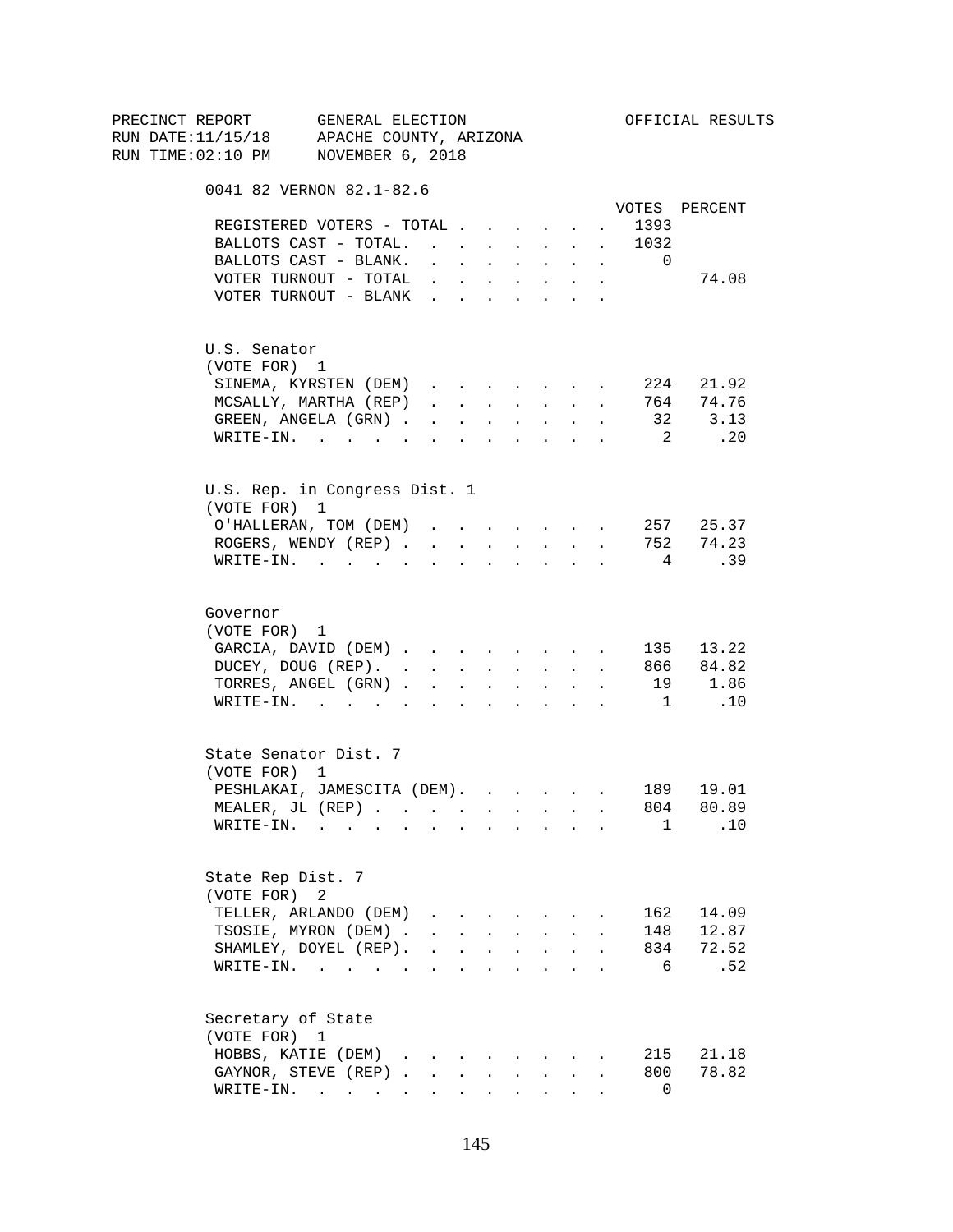| Attorney General<br>(VOTE FOR)<br>$\mathbf 1$                                                                                                                                                     |
|---------------------------------------------------------------------------------------------------------------------------------------------------------------------------------------------------|
| CONTRERAS, JANUARY (DEM)<br>188 18.69                                                                                                                                                             |
| BRNOVICH, MARK (REP).<br>817 81.21                                                                                                                                                                |
| .10<br>WRITE-IN.<br>$\mathbf{1}$                                                                                                                                                                  |
| State Treasurer                                                                                                                                                                                   |
| (VOTE FOR) 1                                                                                                                                                                                      |
| 191 19.22<br>MANOIL, MARK (DEM)<br>$\mathbf{r}$ , $\mathbf{r}$ , $\mathbf{r}$ , $\mathbf{r}$                                                                                                      |
| 801 80.58<br>YEE, KIMBERLY (REP).<br>$\sim$<br>$\mathbf{r}$<br>$\mathbf{L}$                                                                                                                       |
| .20<br>2<br>$WRITE-IN.$<br>$\mathcal{L}^{\text{max}}$                                                                                                                                             |
| Superintendent of Public Instruction                                                                                                                                                              |
| (VOTE FOR)<br>1                                                                                                                                                                                   |
| 219 21.97<br>HOFFMAN, KATHY (DEM). .                                                                                                                                                              |
| 777 77.93<br>RIGGS, FRANK (REP)                                                                                                                                                                   |
| .10<br>$WRITE-IN.$<br>$\overline{1}$                                                                                                                                                              |
|                                                                                                                                                                                                   |
| State Mine Inspector                                                                                                                                                                              |
| (VOTE FOR)<br>1                                                                                                                                                                                   |
| PIERCE, WILLIAM "BILL" (DEM)<br>209<br>21.01                                                                                                                                                      |
| 784 78.79<br>HART, JOE (REP)<br><b>All Cards</b><br>$\mathbf{L}^{\text{max}}$                                                                                                                     |
| -2<br>.20<br>$\texttt{WRTTE-IN.}$<br>$\mathbf{z} = \mathbf{z} + \mathbf{z}$ .<br>$\ddot{\phantom{a}}$                                                                                             |
| Corporation Commissioner                                                                                                                                                                          |
| (VOTE FOR)<br>2                                                                                                                                                                                   |
| 11.40<br>KENNEDY, SANDRA (DEM)<br>199                                                                                                                                                             |
| $\mathbf{r}$ , $\mathbf{r}$ , $\mathbf{r}$ , $\mathbf{r}$ , $\mathbf{r}$ , $\mathbf{r}$<br>178 10.19<br>SEARS, KIANA MARIA (DEM)                                                                  |
| $\mathbf{r}$<br>GLASSMAN, RODNEY (REP)<br>707 40.49                                                                                                                                               |
| $\mathbf{r} = \mathbf{r} \cdot \mathbf{r}$<br>$\ddot{\phantom{0}}$<br>$\ddot{\phantom{0}}$<br>662<br>37.92                                                                                        |
| OLSON, JUSTIN (REP).<br>$\mathbf{r} = \mathbf{r} \cdot \mathbf{r}$ , where $\mathbf{r} = \mathbf{r} \cdot \mathbf{r}$<br>$\bullet$ .<br><br><br><br><br><br><br><br><br><br><br><br><br>$\bullet$ |
| $\overline{0}$<br>$\texttt{WRTTE-IN.}$<br>$\mathbf{L} = \mathbf{L} \mathbf{L} + \mathbf{L} \mathbf{L}$                                                                                            |
| Clerk of the Superior Court                                                                                                                                                                       |
| (VOTE FOR) 1                                                                                                                                                                                      |
| HOUNSHELL, ANNELL (DEM).<br>427 89.71                                                                                                                                                             |
| 49<br>10.29<br>$W\text{RITE-IN.}$                                                                                                                                                                 |
|                                                                                                                                                                                                   |
| Justice of the Peace Dist. 1 Round Valley                                                                                                                                                         |
| (VOTE FOR) 1                                                                                                                                                                                      |
| 97.70<br>GREGORY, MARSHA (REP).<br>849                                                                                                                                                            |
| 2.30<br>20<br>$W{\tt RITE-IN.}$<br>$\sim$                                                                                                                                                         |
| Constable Dist. 1 Round Valley                                                                                                                                                                    |
| (VOTE FOR)<br>1                                                                                                                                                                                   |
| CURTIS, ROGER (REP)<br>856<br>98.73<br>the contract of the contract of the contract of the contract of the contract of the contract of the contract of                                            |
| 11<br>1.27<br>WRITE-IN.                                                                                                                                                                           |
|                                                                                                                                                                                                   |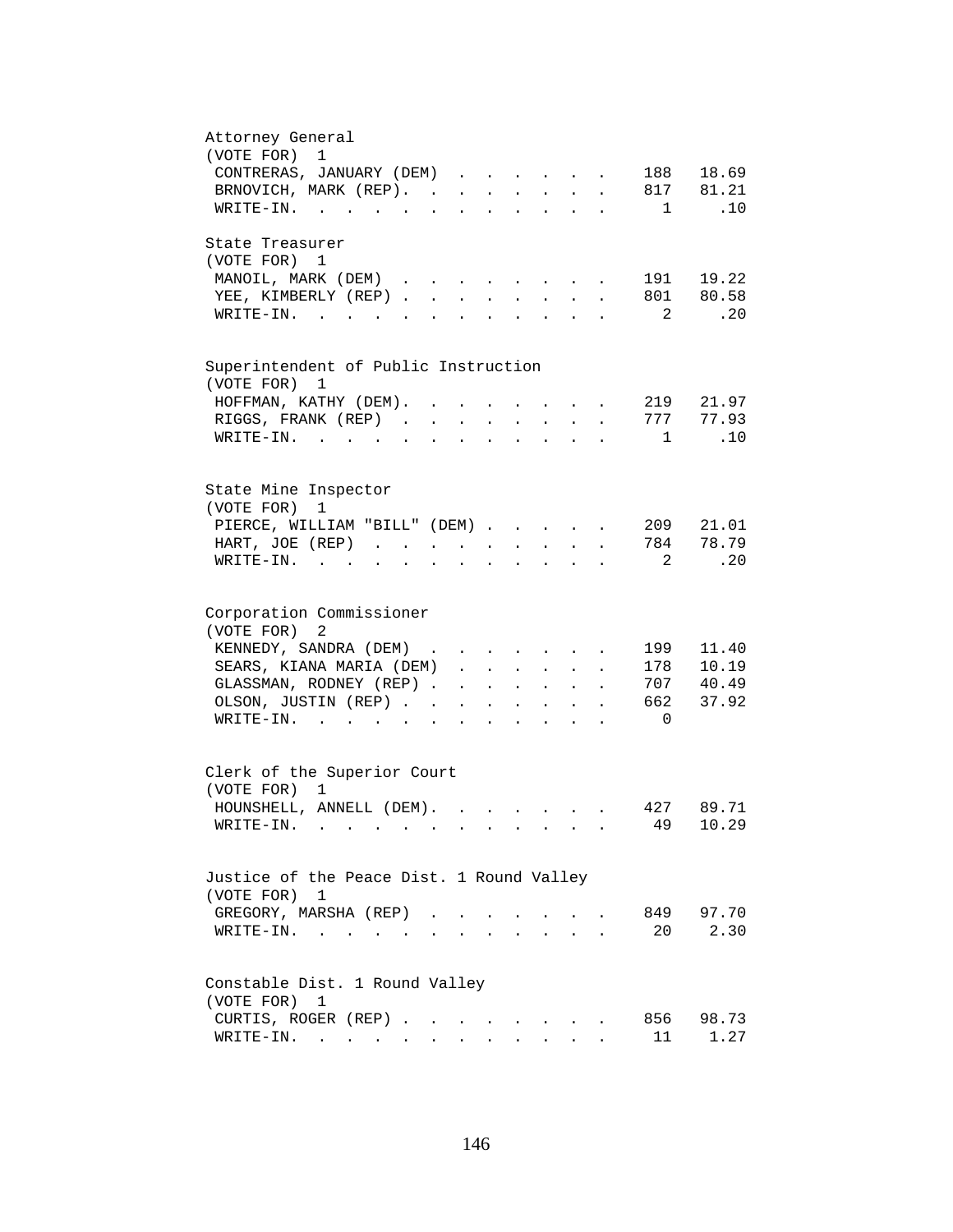| Judge of the Superior Court<br>(VOTE FOR) 1   |                                   |                           |                      |                      |                      |                |                      |                      |                      |                                          |                      |            |                |
|-----------------------------------------------|-----------------------------------|---------------------------|----------------------|----------------------|----------------------|----------------|----------------------|----------------------|----------------------|------------------------------------------|----------------------|------------|----------------|
| LATHAM, MIKE                                  |                                   |                           |                      |                      |                      |                |                      |                      |                      |                                          |                      | 609        | 96.82          |
| WRITE-IN.                                     |                                   |                           | $\sim$               |                      |                      |                |                      |                      |                      | <b>Contract Contract</b>                 | $\sim$               | 20         | 3.18           |
| Retain Justice Supreme-Bolick                 |                                   |                           |                      |                      |                      |                |                      |                      |                      |                                          |                      |            |                |
| (VOTE FOR)                                    |                                   |                           | $\mathbf{1}$         |                      |                      |                |                      |                      |                      |                                          |                      |            |                |
| YES                                           | $\ddot{\phantom{a}}$              |                           |                      |                      |                      |                |                      |                      |                      |                                          |                      | 580<br>198 | 74.55          |
| NO.                                           | $\ddot{\phantom{a}}$              |                           |                      |                      |                      |                |                      |                      |                      |                                          |                      |            | 25.45          |
| Retain Justice Supreme-Pelander<br>(VOTE FOR) |                                   |                           | $\mathbf{1}$         |                      |                      |                |                      |                      |                      |                                          |                      |            |                |
| YES                                           | <b>Contract Contract Contract</b> |                           |                      |                      |                      |                |                      |                      |                      |                                          |                      | 564        | 74.60          |
| NO.                                           | $\ddot{\phantom{0}}$              |                           |                      |                      | $\ddot{\phantom{a}}$ |                | $\ddot{\phantom{0}}$ | $\ddot{\phantom{0}}$ |                      | $\mathbf{r} = \mathbf{r} + \mathbf{r}$ . | $\ddot{\phantom{a}}$ | 192        | 25.40          |
| APACHE COUNTY LEVY                            |                                   |                           |                      |                      |                      |                |                      |                      |                      |                                          |                      |            |                |
| (VOTE FOR) 1                                  |                                   |                           |                      |                      |                      |                |                      |                      |                      |                                          |                      |            |                |
| YES                                           | $\sim$ $\sim$ $\sim$              |                           |                      |                      |                      |                |                      |                      |                      |                                          |                      | 56         | 5.64           |
| NO.                                           | $\ddot{\phantom{a}}$              |                           |                      |                      |                      |                |                      |                      |                      |                                          |                      | 937        | 94.36          |
| PROPOSITION 125                               |                                   |                           |                      |                      |                      |                |                      |                      |                      |                                          |                      |            |                |
| (VOTE FOR)                                    |                                   |                           | $\mathbf{1}$         |                      |                      |                |                      |                      |                      |                                          |                      |            |                |
| YES                                           |                                   |                           |                      |                      |                      |                |                      |                      |                      |                                          |                      | 381        | 38.21          |
| NO.                                           |                                   |                           |                      |                      |                      |                |                      |                      |                      |                                          |                      | 616        | 61.79          |
| PROPOSITION 126                               |                                   |                           |                      |                      |                      |                |                      |                      |                      |                                          |                      |            |                |
| (VOTE FOR)                                    |                                   |                           | $\mathbf{1}$         |                      |                      |                |                      |                      |                      |                                          |                      |            |                |
| YES<br>NO.                                    | $\ddot{\phantom{a}}$              | <b>Contract Contract</b>  | $\ddot{\phantom{a}}$ |                      |                      |                |                      |                      |                      |                                          |                      | 790<br>225 | 77.83<br>22.17 |
|                                               | $\cdot$ $\cdot$                   |                           |                      | $\ddot{\phantom{a}}$ | $\ddot{\phantom{a}}$ | $\overline{a}$ | $\mathbf{r}$         | $\ddot{\phantom{0}}$ | $\ddot{\phantom{a}}$ | <b>Contract Contract</b>                 | $\ddot{\phantom{a}}$ |            |                |
| PROPOSITION 127                               |                                   |                           |                      |                      |                      |                |                      |                      |                      |                                          |                      |            |                |
| (VOTE FOR) 1<br>YES                           | $\ddot{\phantom{a}}$              |                           |                      |                      |                      |                |                      |                      |                      |                                          |                      | 115        | 11.33          |
| NO.                                           | $\ddot{\phantom{0}}$              | $\ddot{\phantom{a}}$      |                      |                      |                      |                |                      |                      |                      |                                          |                      | 900        | 88.67          |
| PROPOSITION 305                               |                                   |                           |                      |                      |                      |                |                      |                      |                      |                                          |                      |            |                |
| (VOTE FOR)                                    |                                   |                           | $\mathbf{1}$         |                      |                      |                |                      |                      |                      |                                          |                      |            |                |
| YES                                           | $\ddot{\phantom{0}}$              |                           |                      |                      |                      |                |                      |                      |                      |                                          |                      | 327        | 32.90          |
| NO.                                           |                                   |                           |                      |                      |                      |                |                      |                      |                      |                                          |                      | 667        | 67.10          |
| PROPOSITION 306                               |                                   |                           |                      |                      |                      |                |                      |                      |                      |                                          |                      |            |                |
| (VOTE FOR)                                    |                                   |                           | $\mathbf{1}$         |                      |                      |                |                      |                      |                      |                                          |                      |            |                |
| YES                                           | $\ddot{\phantom{a}}$              | $\sim$ $\sim$ $\sim$      |                      |                      |                      |                |                      |                      |                      |                                          |                      | 591        | 59.64          |
| NO.                                           |                                   | $\mathbf{r} = \mathbf{r}$ | $\ddot{\phantom{0}}$ |                      |                      |                |                      |                      |                      |                                          |                      | 400        | 40.36          |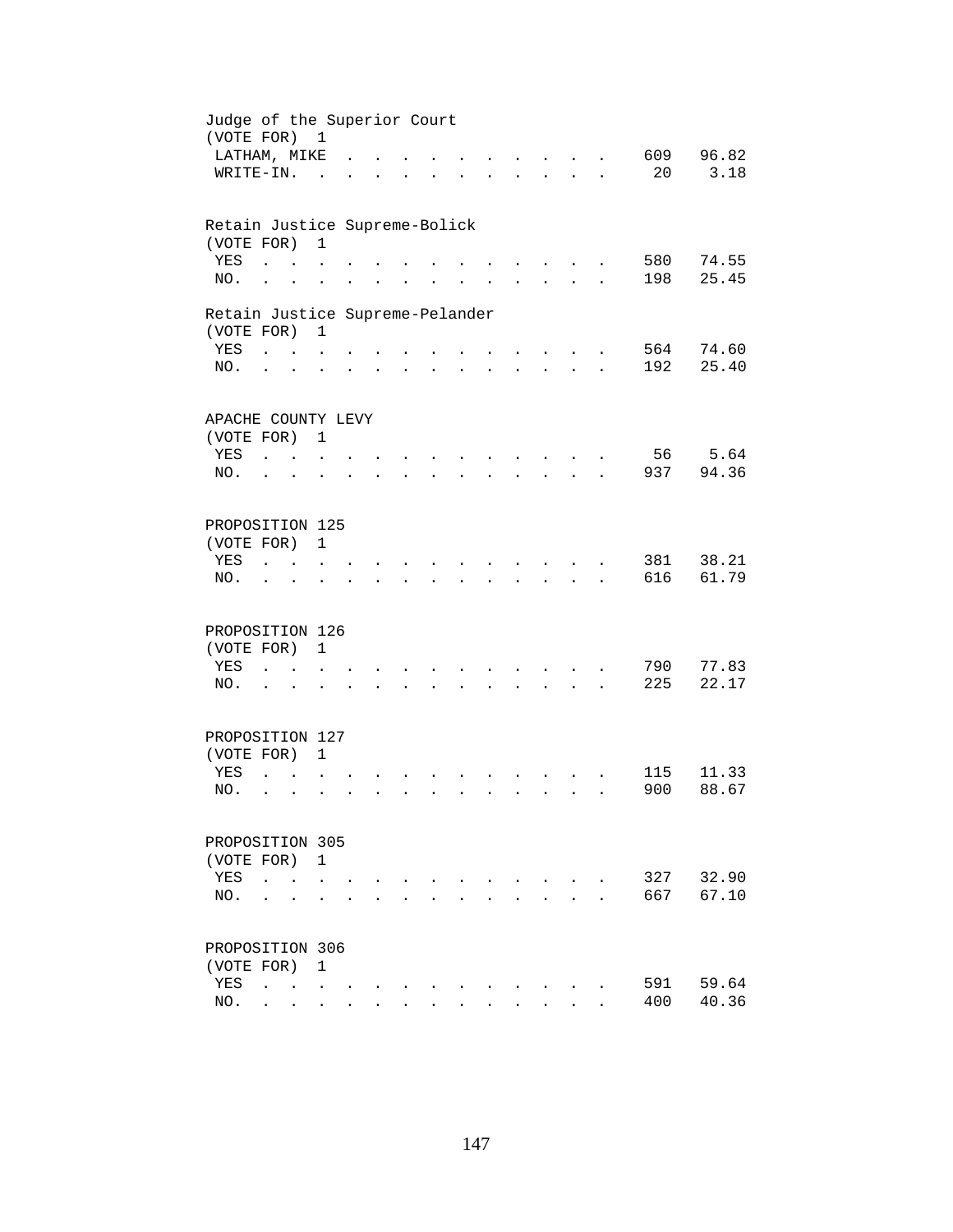|  | PRECINCT REPORT |                   | GENERAL ELECTION<br>RUN DATE:11/15/18 APACHE COUNTY, ARIZONA                                                    |              |                           |                                      |              |               |                                                 |                | OFFICIAL RESULTS |  |
|--|-----------------|-------------------|-----------------------------------------------------------------------------------------------------------------|--------------|---------------------------|--------------------------------------|--------------|---------------|-------------------------------------------------|----------------|------------------|--|
|  |                 |                   | RUN TIME: $02:10$ PM NOVEMBER 6, 2018                                                                           |              |                           |                                      |              |               |                                                 |                |                  |  |
|  |                 |                   | 0042 84 WHEATFIELDS 84.1                                                                                        |              |                           |                                      |              |               |                                                 |                |                  |  |
|  |                 |                   |                                                                                                                 |              |                           |                                      |              |               |                                                 |                | VOTES PERCENT    |  |
|  |                 |                   | REGISTERED VOTERS - TOTAL 1571                                                                                  |              |                           |                                      |              |               |                                                 |                |                  |  |
|  |                 |                   | BALLOTS CAST - TOTAL. 766                                                                                       |              |                           |                                      |              |               |                                                 |                |                  |  |
|  |                 |                   | BALLOTS CAST - BLANK.                                                                                           |              |                           |                                      |              |               | and a series of the series of the series of     | $\overline{0}$ |                  |  |
|  |                 |                   | VOTER TURNOUT - TOTAL $\ldots$                                                                                  |              |                           |                                      |              |               |                                                 |                | 48.76            |  |
|  |                 |                   | VOTER TURNOUT - BLANK                                                                                           |              |                           |                                      | $\sim$       | $\sim$        |                                                 |                |                  |  |
|  |                 | U.S. Senator      |                                                                                                                 |              |                           |                                      |              |               |                                                 |                |                  |  |
|  |                 | (VOTE FOR) 1      |                                                                                                                 |              |                           |                                      |              |               |                                                 |                |                  |  |
|  |                 |                   | SINEMA, KYRSTEN (DEM) 656 87.47                                                                                 |              |                           |                                      |              |               |                                                 |                |                  |  |
|  |                 |                   | MCSALLY, MARTHA (REP)                                                                                           |              |                           |                                      |              |               |                                                 |                | 55 7.33          |  |
|  |                 |                   | GREEN, ANGELA (GRN)                                                                                             |              |                           |                                      |              |               |                                                 |                | 38 5.07          |  |
|  |                 |                   | $\texttt{WRTTE-IN.}$                                                                                            |              |                           |                                      |              |               | the contract of the contract of the contract of |                | $1 \qquad .13$   |  |
|  |                 |                   | U.S. Rep. in Congress Dist. 1                                                                                   |              |                           |                                      |              |               |                                                 |                |                  |  |
|  |                 | (VOTE FOR) 1      |                                                                                                                 |              |                           |                                      |              |               |                                                 |                |                  |  |
|  |                 |                   | O'HALLERAN, TOM (DEM) 667 88.70                                                                                 |              |                           |                                      |              |               |                                                 |                |                  |  |
|  |                 |                   | ROGERS, WENDY (REP) 84 11.17                                                                                    |              |                           |                                      |              |               |                                                 |                |                  |  |
|  |                 |                   | WRITE-IN. 1                                                                                                     |              |                           |                                      |              |               |                                                 |                | .13              |  |
|  | Governor        |                   |                                                                                                                 |              |                           |                                      |              |               |                                                 |                |                  |  |
|  |                 | (VOTE FOR) 1      |                                                                                                                 |              |                           |                                      |              |               |                                                 |                |                  |  |
|  |                 |                   | GARCIA, DAVID (DEM) 658 87.27                                                                                   |              |                           |                                      |              |               |                                                 |                |                  |  |
|  |                 |                   | DUCEY, DOUG (REP).                                                                                              |              |                           |                                      |              |               |                                                 |                | 66 8.75          |  |
|  |                 |                   | TORRES, ANGEL (GRN) 29 3.85                                                                                     |              |                           |                                      |              |               |                                                 |                |                  |  |
|  |                 |                   | WRITE-IN. 1 $\quad$ .13                                                                                         |              |                           |                                      |              |               |                                                 |                |                  |  |
|  |                 |                   | State Senator Dist. 7                                                                                           |              |                           |                                      |              |               |                                                 |                |                  |  |
|  |                 | (VOTE FOR) 1      |                                                                                                                 |              |                           |                                      |              |               |                                                 |                |                  |  |
|  |                 |                   | PESHLAKAI, JAMESCITA (DEM).                                                                                     |              |                           |                                      |              |               |                                                 |                | 706 94.01        |  |
|  |                 |                   | MEALER, JL (REP)                                                                                                |              |                           |                                      |              |               |                                                 |                | 43 5.73          |  |
|  |                 | WRITE-IN.         | the contract of the contract of the contract of the contract of the contract of the contract of the contract of |              |                           |                                      |              |               |                                                 | 2              | . 27             |  |
|  |                 | State Rep Dist. 7 |                                                                                                                 |              |                           |                                      |              |               |                                                 |                |                  |  |
|  |                 | (VOTE FOR) 2      |                                                                                                                 |              |                           |                                      |              |               |                                                 |                |                  |  |
|  |                 |                   | TELLER, ARLANDO (DEM)                                                                                           |              | $\mathbf{r} = \mathbf{r}$ |                                      |              |               |                                                 | 380            | 37.77            |  |
|  |                 |                   | TSOSIE, MYRON (DEM).                                                                                            |              | $\mathbf{r}$              |                                      |              |               |                                                 | 582            | 57.85            |  |
|  |                 |                   | SHAMLEY, DOYEL (REP).                                                                                           | $\mathbf{L}$ |                           | $\mathbf{L} = \mathbf{L} \mathbf{L}$ | $\sim$       | $\sim$        | $\mathbf{r}$                                    | 42             | 4.17             |  |
|  |                 |                   | WRITE-IN.                                                                                                       |              |                           |                                      | $\mathbf{r}$ | $\sim$ $\sim$ |                                                 | 2              | .20              |  |
|  |                 |                   | Secretary of State                                                                                              |              |                           |                                      |              |               |                                                 |                |                  |  |
|  |                 | (VOTE FOR) 1      |                                                                                                                 |              |                           |                                      |              |               |                                                 |                |                  |  |
|  |                 |                   | HOBBS, KATIE (DEM)                                                                                              |              |                           |                                      |              |               |                                                 | 694            | 91.68            |  |
|  |                 |                   | GAYNOR, STEVE (REP)                                                                                             |              |                           |                                      |              |               |                                                 | 61             | 8.06             |  |
|  |                 |                   | WRITE-IN.                                                                                                       | $\sim$       | $\mathbf{L}$              |                                      |              | $\sim$        |                                                 | 2              | .26              |  |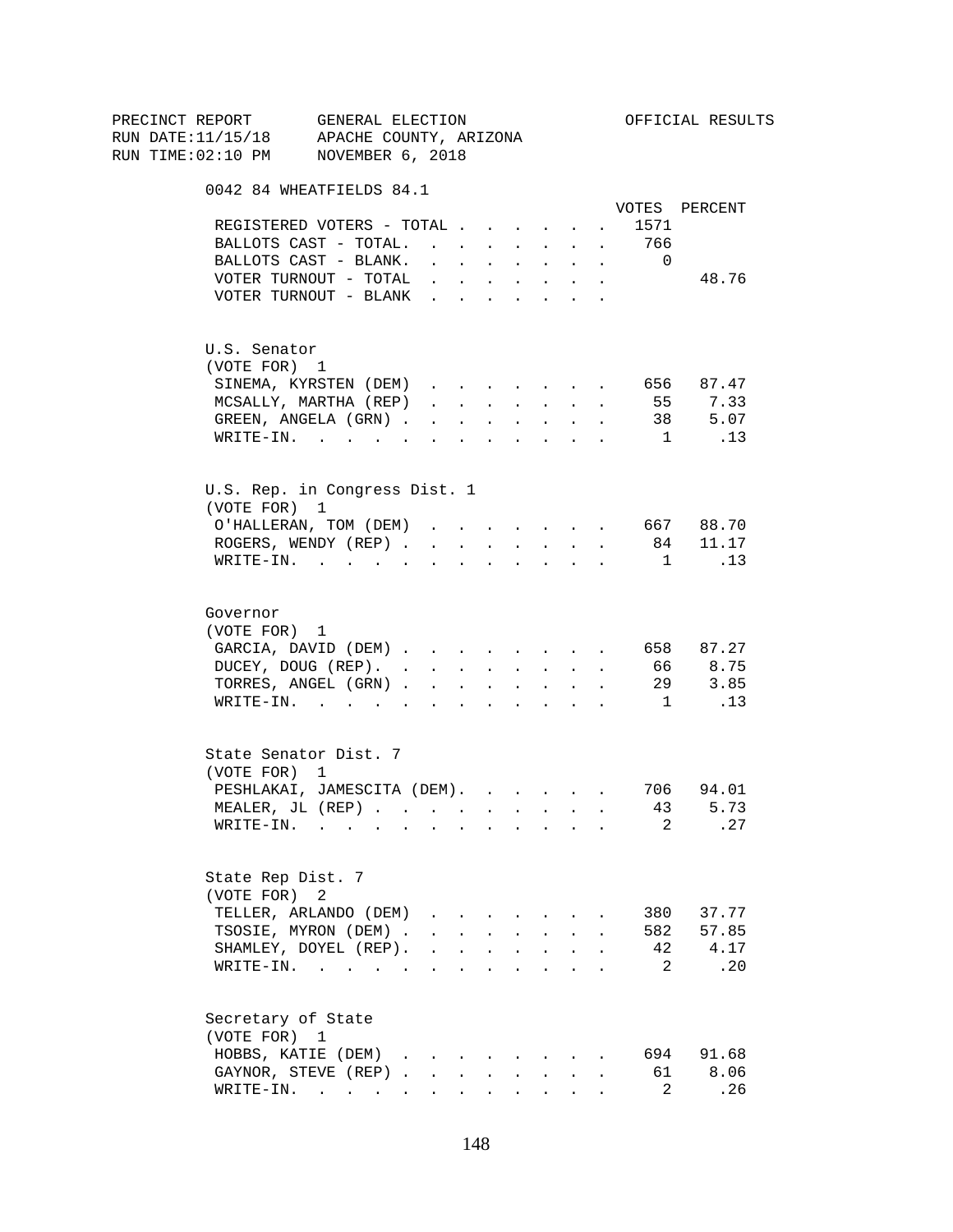| Attorney General<br>(VOTE FOR)<br>1                                                                                                                                                                                                                         |
|-------------------------------------------------------------------------------------------------------------------------------------------------------------------------------------------------------------------------------------------------------------|
| 681 91.29                                                                                                                                                                                                                                                   |
| CONTRERAS, JANUARY (DEM)                                                                                                                                                                                                                                    |
| BRNOVICH, MARK (REP).<br>63<br>8.45                                                                                                                                                                                                                         |
| $\overline{\phantom{a}}^2$<br>.27<br>WRITE-IN.                                                                                                                                                                                                              |
| State Treasurer                                                                                                                                                                                                                                             |
| (VOTE FOR) 1                                                                                                                                                                                                                                                |
| 672 89.24<br>MANOIL, MARK (DEM)<br>$\sim$<br>$\mathbf{r} = \mathbf{r} + \mathbf{r}$<br>$\ddot{\phantom{a}}$                                                                                                                                                 |
| 80 10.62<br>YEE, KIMBERLY (REP)<br>$\sim$<br>$\sim$<br>$\sim$                                                                                                                                                                                               |
| $WRITE-TN.$<br>$\mathbf{1}$<br>.13<br>$\mathbf{L}$<br>$\mathbf{L}$                                                                                                                                                                                          |
|                                                                                                                                                                                                                                                             |
| Superintendent of Public Instruction                                                                                                                                                                                                                        |
| (VOTE FOR) 1                                                                                                                                                                                                                                                |
| 684 91.08<br>HOFFMAN, KATHY (DEM). .                                                                                                                                                                                                                        |
| 66<br>8.79<br>RIGGS, FRANK (REP).<br>$\ddot{\phantom{a}}$                                                                                                                                                                                                   |
| WRITE-IN. .<br>.13<br>1<br>$\ddot{\phantom{a}}$                                                                                                                                                                                                             |
|                                                                                                                                                                                                                                                             |
| State Mine Inspector                                                                                                                                                                                                                                        |
| (VOTE FOR)<br>1                                                                                                                                                                                                                                             |
| 678 90.16<br>PIERCE, WILLIAM "BILL" (DEM)                                                                                                                                                                                                                   |
| 9.44<br>71<br>HART, JOE (REP)<br>$\mathbf{L}$ and $\mathbf{L}$<br>$\sim 100$<br>$\mathbf{z} = \mathbf{z} + \mathbf{z}$ .<br>$\ddot{\phantom{a}}$                                                                                                            |
| $\overline{\phantom{a}}$<br>.40<br>$WRITE-IN.$<br>$\sim$ $\sim$<br>$\sim$<br>$\ddot{\phantom{a}}$<br>$\bullet$<br>$\ddot{\phantom{a}}$                                                                                                                      |
|                                                                                                                                                                                                                                                             |
| Corporation Commissioner                                                                                                                                                                                                                                    |
| (VOTE FOR)<br>2                                                                                                                                                                                                                                             |
| KENNEDY, SANDRA (DEM)<br>562 54.35                                                                                                                                                                                                                          |
| 393 38.01<br>SEARS, KIANA MARIA (DEM)<br>$\mathbf{r}$ and $\mathbf{r}$ and $\mathbf{r}$<br>$\cdot$ $\cdot$                                                                                                                                                  |
| 31 3.00<br>GLASSMAN, RODNEY (REP).<br>$\sim$ $-$<br><b>All Contracts</b><br>$\mathbf{L}^{\text{max}}$ and $\mathbf{L}^{\text{max}}$                                                                                                                         |
| 46 4.45<br>OLSON, JUSTIN (REP). .<br>$\mathbf{z} = \mathbf{z} + \mathbf{z}$ .<br>$\sim$<br>$\mathbf{L}^{\text{max}}$<br>$\bullet$<br>$\ddot{\phantom{a}}$                                                                                                   |
| $\overline{2}$<br>.19<br>$\texttt{WRITE-IN.}$<br>$\ddot{\phantom{0}}$<br>$\ddot{\phantom{a}}$                                                                                                                                                               |
|                                                                                                                                                                                                                                                             |
| Clerk of the Superior Court                                                                                                                                                                                                                                 |
| (VOTE FOR) 1                                                                                                                                                                                                                                                |
| HOUNSHELL, ANNELL (DEM).<br>732 99.19                                                                                                                                                                                                                       |
| 6.81<br>WRITE-IN.                                                                                                                                                                                                                                           |
|                                                                                                                                                                                                                                                             |
| Justice of the Peace Dist. 4 Chinle                                                                                                                                                                                                                         |
| (VOTE FOR) 1                                                                                                                                                                                                                                                |
| 717 98.76<br>CLYDE, VICTOR J. (DEM).<br>$\sim$<br>$\sim$                                                                                                                                                                                                    |
| 1.24<br>9<br>WRITE-IN.<br>$\ddot{\phantom{a}}$                                                                                                                                                                                                              |
|                                                                                                                                                                                                                                                             |
| Constable Dist. 4 Chinle                                                                                                                                                                                                                                    |
| (VOTE FOR)<br>1                                                                                                                                                                                                                                             |
| 106<br>100.00<br>WRITE-IN.<br>. The state of the state of the state of the state of the state of the state of the state of the state of the state of the state of the state of the state of the state of the state of the state of the state of the state o |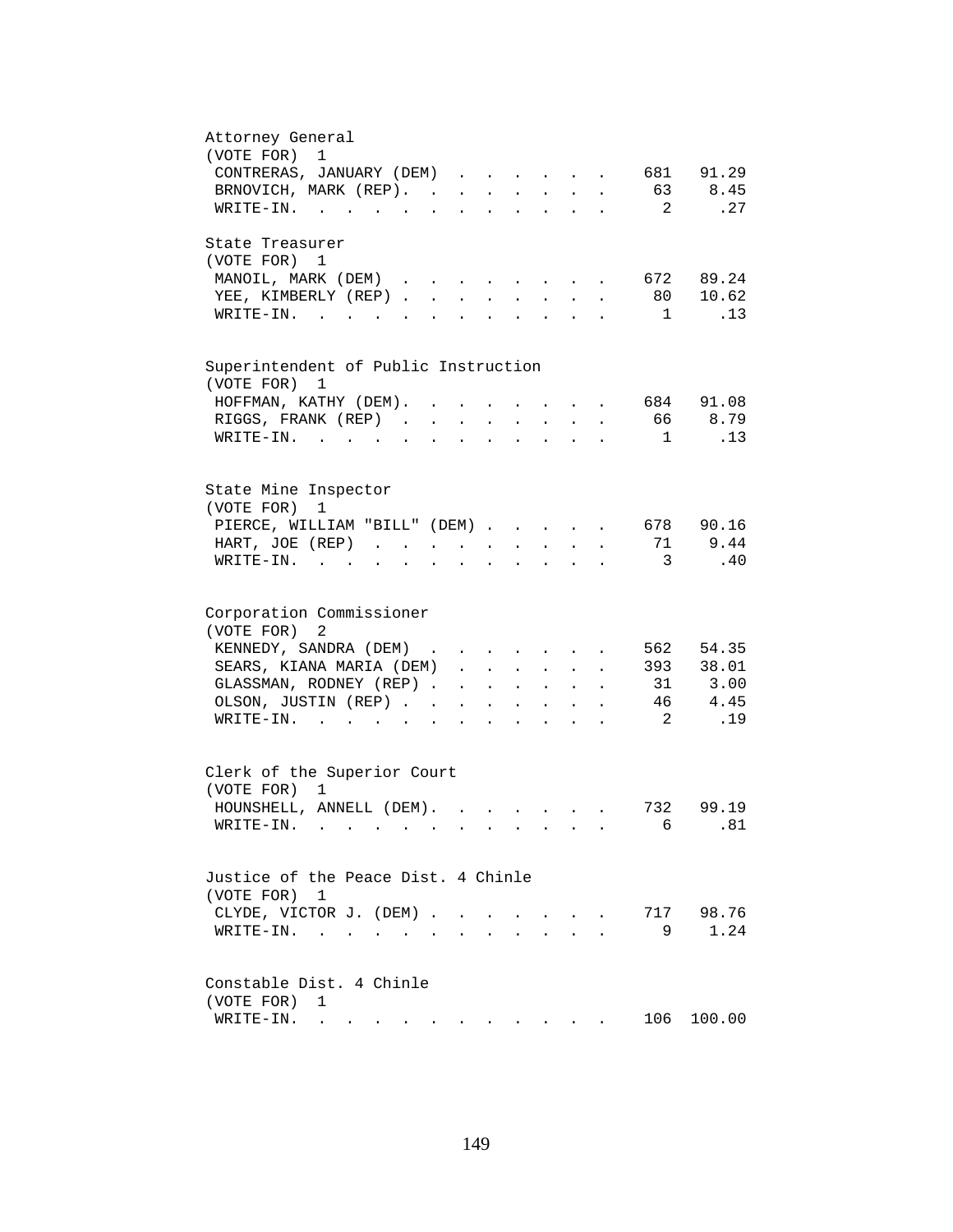| Judge of the Superior Court<br>(VOTE FOR) 1   |                                         |                                            |                      |                      |                      |                                  |                      |                      |                                                           |                      |            |                |
|-----------------------------------------------|-----------------------------------------|--------------------------------------------|----------------------|----------------------|----------------------|----------------------------------|----------------------|----------------------|-----------------------------------------------------------|----------------------|------------|----------------|
| LATHAM, MIKE                                  |                                         |                                            |                      |                      |                      |                                  |                      |                      |                                                           |                      | 623        | 98.89          |
| WRITE-IN.                                     |                                         |                                            | $\sim$               |                      |                      |                                  |                      |                      | $\sim$ $\sim$                                             | $\ddot{\phantom{a}}$ | 7          | 1.11           |
| Retain Justice Supreme-Bolick                 |                                         |                                            |                      |                      |                      |                                  |                      |                      |                                                           |                      |            |                |
| (VOTE FOR)                                    |                                         |                                            | $\mathbf{1}$         |                      |                      |                                  |                      |                      |                                                           |                      |            |                |
| YES<br>NO.                                    | $\ddot{\phantom{a}}$                    |                                            |                      |                      |                      |                                  |                      |                      |                                                           |                      | 395<br>289 | 57.75<br>42.25 |
|                                               | $\ddot{\phantom{a}}$                    |                                            |                      |                      |                      |                                  |                      |                      |                                                           |                      |            |                |
| Retain Justice Supreme-Pelander<br>(VOTE FOR) |                                         |                                            | $\mathbf{1}$         |                      |                      |                                  |                      |                      |                                                           |                      |            |                |
| YES                                           | <b>Contract Contract Contract</b>       |                                            |                      |                      |                      |                                  |                      |                      |                                                           |                      |            | 367 55.69      |
| NO.                                           | $\cdot$ $\cdot$                         |                                            | $\ddot{\phantom{a}}$ |                      | $\ddot{\phantom{a}}$ | $\bullet$ . The set of $\bullet$ | $\ddot{\phantom{0}}$ | $\ddot{\phantom{0}}$ | $\mathbf{L}^{\text{max}}$ , and $\mathbf{L}^{\text{max}}$ | $\ddot{\phantom{a}}$ | 292        | 44.31          |
| APACHE COUNTY LEVY                            |                                         |                                            |                      |                      |                      |                                  |                      |                      |                                                           |                      |            |                |
| (VOTE FOR) 1                                  |                                         |                                            |                      |                      |                      |                                  |                      |                      |                                                           |                      |            |                |
| YES                                           | <b>Carl Carl</b>                        |                                            |                      |                      |                      |                                  |                      |                      |                                                           |                      | 230        | 31.64          |
| NO.                                           | $\ddot{\phantom{a}}$                    | $\sim$                                     |                      |                      |                      |                                  |                      |                      |                                                           |                      | 497        | 68.36          |
| PROPOSITION 125                               |                                         |                                            |                      |                      |                      |                                  |                      |                      |                                                           |                      |            |                |
| (VOTE FOR)                                    |                                         |                                            | 1                    |                      |                      |                                  |                      |                      |                                                           |                      |            |                |
| YES                                           |                                         |                                            |                      |                      |                      |                                  |                      |                      |                                                           |                      | 334        | 45.88          |
| NO.                                           |                                         |                                            |                      |                      |                      |                                  |                      |                      |                                                           |                      | 394        | 54.12          |
| PROPOSITION 126                               |                                         |                                            |                      |                      |                      |                                  |                      |                      |                                                           |                      |            |                |
| (VOTE FOR)                                    |                                         |                                            | $\mathbf{1}$         |                      |                      |                                  |                      |                      |                                                           |                      |            |                |
| YES<br>NO.                                    | $\ddot{\phantom{a}}$<br>$\cdot$ $\cdot$ | <b>Contract Contract</b>                   | $\sim$               | $\ddot{\phantom{0}}$ | $\ddot{\phantom{a}}$ | $\ddot{\phantom{a}}$             |                      | $\ddot{\phantom{0}}$ | $\mathbf{r} = \mathbf{r} + \mathbf{r} + \mathbf{r}$       |                      | 308<br>429 | 41.79<br>58.21 |
|                                               |                                         |                                            |                      |                      |                      |                                  |                      |                      |                                                           |                      |            |                |
| PROPOSITION 127                               |                                         |                                            |                      |                      |                      |                                  |                      |                      |                                                           |                      |            |                |
| (VOTE FOR) 1<br>YES                           | $\ddot{\phantom{a}}$                    |                                            |                      |                      |                      |                                  |                      |                      |                                                           |                      | 262        | 35.65          |
| NO.                                           | $\ddot{\phantom{a}}$                    | $\ddot{\phantom{a}}$                       |                      |                      |                      |                                  |                      |                      | $\mathbf{r}$                                              |                      | 473        | 64.35          |
| PROPOSITION 305                               |                                         |                                            |                      |                      |                      |                                  |                      |                      |                                                           |                      |            |                |
| (VOTE FOR) 1                                  |                                         |                                            |                      |                      |                      |                                  |                      |                      |                                                           |                      |            |                |
| YES                                           | $\ddot{\phantom{a}}$                    |                                            |                      |                      |                      |                                  |                      |                      |                                                           |                      | 320        | 43.78          |
| NO.                                           |                                         |                                            |                      |                      |                      |                                  |                      |                      |                                                           |                      | 411        | 56.22          |
| PROPOSITION 306                               |                                         |                                            |                      |                      |                      |                                  |                      |                      |                                                           |                      |            |                |
| (VOTE FOR)                                    |                                         |                                            | 1                    |                      |                      |                                  |                      |                      |                                                           |                      |            |                |
| YES                                           | $\ddot{\phantom{a}}$                    | $\mathbf{r}$ , $\mathbf{r}$ , $\mathbf{r}$ |                      |                      |                      |                                  |                      |                      |                                                           |                      | 277        | 38.05          |
| NO.                                           |                                         | $\mathbf{r} = \mathbf{r}$                  | $\sim$               |                      |                      |                                  |                      |                      |                                                           |                      | 451        | 61.95          |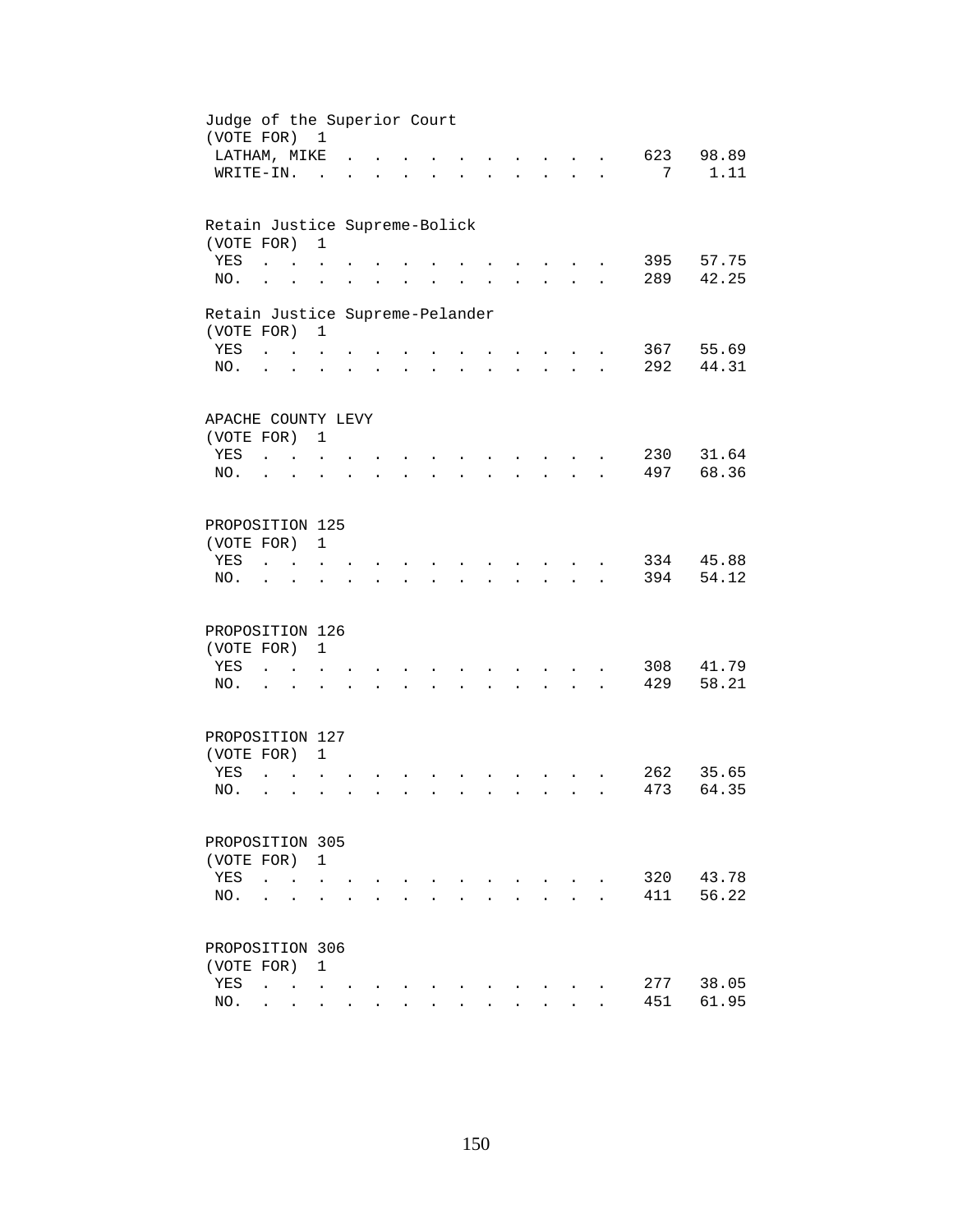| PRECINCT REPORT                          | GENERAL ELECTION                                        |                                                                          |                          |                                                                                                                                                                                                                                                                                                                                                                                                                               |                                                                          |                           |        |                            | OFFICIAL RESULTS |
|------------------------------------------|---------------------------------------------------------|--------------------------------------------------------------------------|--------------------------|-------------------------------------------------------------------------------------------------------------------------------------------------------------------------------------------------------------------------------------------------------------------------------------------------------------------------------------------------------------------------------------------------------------------------------|--------------------------------------------------------------------------|---------------------------|--------|----------------------------|------------------|
| RUN DATE:11/15/18 APACHE COUNTY, ARIZONA |                                                         |                                                                          |                          |                                                                                                                                                                                                                                                                                                                                                                                                                               |                                                                          |                           |        |                            |                  |
| RUN TIME:02:10 PM NOVEMBER 6, 2018       |                                                         |                                                                          |                          |                                                                                                                                                                                                                                                                                                                                                                                                                               |                                                                          |                           |        |                            |                  |
|                                          | 0043 86 WIDE RUINS 86.1 SD18                            |                                                                          |                          |                                                                                                                                                                                                                                                                                                                                                                                                                               |                                                                          |                           |        |                            |                  |
|                                          |                                                         |                                                                          |                          |                                                                                                                                                                                                                                                                                                                                                                                                                               |                                                                          |                           |        |                            | VOTES PERCENT    |
|                                          | REGISTERED VOTERS - TOTAL                               |                                                                          |                          |                                                                                                                                                                                                                                                                                                                                                                                                                               |                                                                          |                           | $\sim$ | 720                        |                  |
|                                          | BALLOTS CAST - TOTAL.                                   |                                                                          |                          |                                                                                                                                                                                                                                                                                                                                                                                                                               |                                                                          |                           |        | 379                        |                  |
|                                          | BALLOTS CAST - BLANK.                                   | $\cdot$ $\cdot$ $\cdot$ $\cdot$                                          |                          |                                                                                                                                                                                                                                                                                                                                                                                                                               | <b>All Cards</b>                                                         | $\sim$                    | $\sim$ | $\overline{0}$             |                  |
|                                          | VOTER TURNOUT - TOTAL                                   |                                                                          |                          |                                                                                                                                                                                                                                                                                                                                                                                                                               | $\mathbf{r}$ , $\mathbf{r}$ , $\mathbf{r}$ , $\mathbf{r}$ , $\mathbf{r}$ |                           | $\sim$ |                            | 52.64            |
|                                          | VOTER TURNOUT - BLANK                                   |                                                                          |                          |                                                                                                                                                                                                                                                                                                                                                                                                                               |                                                                          |                           |        |                            |                  |
| U.S. Senator                             |                                                         |                                                                          |                          |                                                                                                                                                                                                                                                                                                                                                                                                                               |                                                                          |                           |        |                            |                  |
| (VOTE FOR) 1                             |                                                         |                                                                          |                          |                                                                                                                                                                                                                                                                                                                                                                                                                               |                                                                          |                           |        |                            |                  |
|                                          | SINEMA, KYRSTEN (DEM)                                   |                                                                          |                          |                                                                                                                                                                                                                                                                                                                                                                                                                               |                                                                          |                           |        |                            | 320 85.11        |
|                                          | MCSALLY, MARTHA (REP)                                   | $\mathbf{r}$ , $\mathbf{r}$ , $\mathbf{r}$                               |                          |                                                                                                                                                                                                                                                                                                                                                                                                                               | <b>All Carried Control</b>                                               |                           | $\sim$ | 36                         | 9.57             |
|                                          | GREEN, ANGELA (GRN).                                    |                                                                          | <b>Contract Contract</b> | $\sim$                                                                                                                                                                                                                                                                                                                                                                                                                        | $\sim 10$                                                                | $\ddot{\phantom{0}}$      |        |                            | 18 4.79          |
|                                          | WRITE-IN.                                               |                                                                          |                          |                                                                                                                                                                                                                                                                                                                                                                                                                               |                                                                          |                           |        | $\overline{2}$             | .53              |
|                                          | U.S. Rep. in Congress Dist. 1                           |                                                                          |                          |                                                                                                                                                                                                                                                                                                                                                                                                                               |                                                                          |                           |        |                            |                  |
| (VOTE FOR) 1                             |                                                         |                                                                          |                          |                                                                                                                                                                                                                                                                                                                                                                                                                               |                                                                          |                           |        |                            |                  |
|                                          | O'HALLERAN, TOM (DEM)                                   |                                                                          |                          |                                                                                                                                                                                                                                                                                                                                                                                                                               |                                                                          |                           |        |                            | 335 88.62        |
|                                          | ROGERS, WENDY (REP)                                     |                                                                          |                          |                                                                                                                                                                                                                                                                                                                                                                                                                               | and a strategic state                                                    |                           |        |                            | 43 11.38         |
|                                          | $\texttt{WRTTE-IN.}$                                    |                                                                          | $\sim$                   |                                                                                                                                                                                                                                                                                                                                                                                                                               |                                                                          | $\mathbf{r} = \mathbf{r}$ |        | $\overline{\phantom{0}}$   |                  |
|                                          |                                                         |                                                                          |                          |                                                                                                                                                                                                                                                                                                                                                                                                                               |                                                                          |                           |        |                            |                  |
| Governor                                 |                                                         |                                                                          |                          |                                                                                                                                                                                                                                                                                                                                                                                                                               |                                                                          |                           |        |                            |                  |
| (VOTE FOR) 1                             |                                                         |                                                                          |                          |                                                                                                                                                                                                                                                                                                                                                                                                                               |                                                                          |                           |        |                            |                  |
|                                          | GARCIA, DAVID (DEM) 277 74.66                           |                                                                          |                          |                                                                                                                                                                                                                                                                                                                                                                                                                               |                                                                          |                           |        |                            |                  |
|                                          | DUCEY, DOUG (REP).                                      |                                                                          |                          |                                                                                                                                                                                                                                                                                                                                                                                                                               |                                                                          |                           |        |                            | 74 19.95         |
|                                          | TORRES, ANGEL (GRN)                                     |                                                                          |                          |                                                                                                                                                                                                                                                                                                                                                                                                                               |                                                                          |                           |        |                            | 18 4.85          |
|                                          | WRITE-IN.                                               |                                                                          |                          |                                                                                                                                                                                                                                                                                                                                                                                                                               |                                                                          |                           |        | $\overline{\phantom{a}}^2$ | .54              |
|                                          | State Senator Dist. 7                                   |                                                                          |                          |                                                                                                                                                                                                                                                                                                                                                                                                                               |                                                                          |                           |        |                            |                  |
| (VOTE FOR) 1                             |                                                         |                                                                          |                          |                                                                                                                                                                                                                                                                                                                                                                                                                               |                                                                          |                           |        |                            |                  |
|                                          | PESHLAKAI, JAMESCITA (DEM). 343 91.71                   |                                                                          |                          |                                                                                                                                                                                                                                                                                                                                                                                                                               |                                                                          |                           |        |                            |                  |
|                                          | MEALER, JL $(REP)$ . 31                                 |                                                                          |                          |                                                                                                                                                                                                                                                                                                                                                                                                                               |                                                                          |                           |        |                            | 8.29             |
|                                          | $\texttt{WRITE-IN.}\quad .\quad .\quad .\quad .\quad .$ |                                                                          |                          |                                                                                                                                                                                                                                                                                                                                                                                                                               |                                                                          |                           |        | 0                          |                  |
| State Rep Dist. 7                        |                                                         |                                                                          |                          |                                                                                                                                                                                                                                                                                                                                                                                                                               |                                                                          |                           |        |                            |                  |
| (VOTE FOR)                               | 2                                                       |                                                                          |                          |                                                                                                                                                                                                                                                                                                                                                                                                                               |                                                                          |                           |        |                            |                  |
|                                          | TELLER, ARLANDO (DEM)                                   |                                                                          |                          |                                                                                                                                                                                                                                                                                                                                                                                                                               |                                                                          |                           |        |                            | 233 43.96        |
|                                          | TSOSIE, MYRON (DEM).                                    |                                                                          |                          |                                                                                                                                                                                                                                                                                                                                                                                                                               | $\mathbf{r} = \mathbf{r} + \mathbf{r} + \mathbf{r} + \mathbf{r}$         |                           |        |                            | 253 47.74        |
|                                          | SHAMLEY, DOYEL (REP).                                   | $\mathbf{r}$ , $\mathbf{r}$ , $\mathbf{r}$ , $\mathbf{r}$ , $\mathbf{r}$ |                          |                                                                                                                                                                                                                                                                                                                                                                                                                               |                                                                          | $\ddot{\phantom{a}}$      |        |                            | 43 8.11          |
|                                          | WRITE-IN.                                               |                                                                          |                          |                                                                                                                                                                                                                                                                                                                                                                                                                               |                                                                          |                           |        | $\mathbf{1}$               | .19              |
| Secretary of State                       |                                                         |                                                                          |                          |                                                                                                                                                                                                                                                                                                                                                                                                                               |                                                                          |                           |        |                            |                  |
| (VOTE FOR) 1                             |                                                         |                                                                          |                          |                                                                                                                                                                                                                                                                                                                                                                                                                               |                                                                          |                           |        |                            |                  |
|                                          | HOBBS, KATIE (DEM)                                      |                                                                          |                          |                                                                                                                                                                                                                                                                                                                                                                                                                               |                                                                          |                           |        |                            | 334 89.30        |
|                                          | GAYNOR, STEVE (REP)                                     |                                                                          | $\mathbf{L}$             | $\mathcal{L}^{\mathcal{L}^{\mathcal{L}^{\mathcal{L}^{\mathcal{L}^{\mathcal{L}^{\mathcal{L}^{\mathcal{L}^{\mathcal{L}^{\mathcal{L}^{\mathcal{L}^{\mathcal{L}^{\mathcal{L}^{\mathcal{L}^{\mathcal{L}^{\mathcal{L}^{\mathcal{L}^{\mathcal{L}^{\mathcal{L}^{\mathcal{L}^{\mathcal{L}^{\mathcal{L}^{\mathcal{L}^{\mathcal{L}^{\mathcal{L}^{\mathcal{L}^{\mathcal{L}^{\mathcal{L}^{\mathcal{L}^{\mathcal{L}^{\mathcal{L}^{\mathcal$ | $\sim$                                                                   | $\mathbf{L}$              |        | 40                         | 10.70            |
|                                          | $\texttt{WRTTE-IN.}$                                    |                                                                          |                          |                                                                                                                                                                                                                                                                                                                                                                                                                               | $\mathbf{L} = \mathbf{L} \mathbf{L} + \mathbf{L} \mathbf{L}$             |                           |        | $\overline{0}$             |                  |
|                                          |                                                         |                                                                          |                          |                                                                                                                                                                                                                                                                                                                                                                                                                               |                                                                          |                           |        |                            |                  |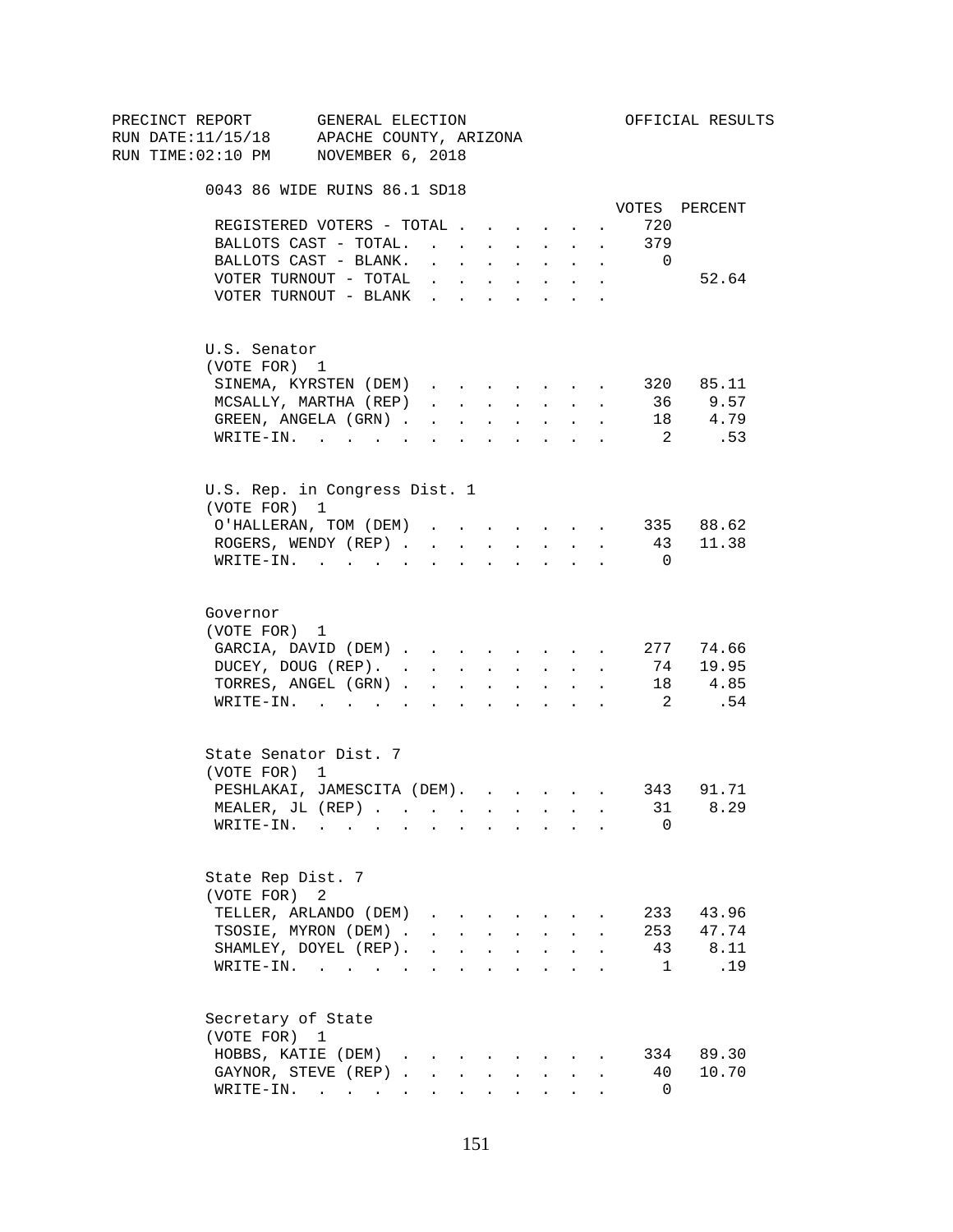| Attorney General<br>(VOTE FOR) 1                                                                                                                                                 |
|----------------------------------------------------------------------------------------------------------------------------------------------------------------------------------|
| CONTRERAS, JANUARY (DEM)<br>323 86.83                                                                                                                                            |
| 46<br>12.37<br>BRNOVICH, MARK (REP).                                                                                                                                             |
| $\overline{\mathbf{3}}$<br>.81<br>WRITE-IN.                                                                                                                                      |
|                                                                                                                                                                                  |
| State Treasurer                                                                                                                                                                  |
| (VOTE FOR) 1                                                                                                                                                                     |
| 325 87.84<br>MANOIL, MARK (DEM)                                                                                                                                                  |
| 44 11.89<br>YEE, KIMBERLY (REP).<br>$\mathbf{r}$                                                                                                                                 |
| $1$ <sup><math>-1</math></sup><br>.27<br>$W\text{RITE}-\text{IN}.$                                                                                                               |
|                                                                                                                                                                                  |
| Superintendent of Public Instruction<br>(VOTE FOR)<br>1                                                                                                                          |
| 333 89.28<br>HOFFMAN, KATHY (DEM).<br>$\sim$                                                                                                                                     |
| 38 10.19<br>RIGGS, FRANK (REP)<br>$\sim 10^{-11}$<br>$\mathcal{L}^{\text{max}}$<br>$\ddot{\phantom{a}}$<br>$\mathcal{L}^{\text{max}}$<br>$\mathcal{L}^{\text{max}}$<br>$\bullet$ |
| 2<br>.54<br>WRITE-IN.<br><b>Contract Contract</b>                                                                                                                                |
|                                                                                                                                                                                  |
| State Mine Inspector                                                                                                                                                             |
| (VOTE FOR)<br>1                                                                                                                                                                  |
| 334 89.78<br>PIERCE, WILLIAM "BILL" (DEM)                                                                                                                                        |
| 9.95<br>37<br>HART, JOE (REP)                                                                                                                                                    |
| .27<br>WRITE-IN.<br>$\overline{1}$<br>$\mathbf{r} = \mathbf{r} + \mathbf{r} + \mathbf{r} + \mathbf{r} + \mathbf{r}$                                                              |
|                                                                                                                                                                                  |
| Corporation Commissioner                                                                                                                                                         |
| (VOTE FOR) 2                                                                                                                                                                     |
| KENNEDY, SANDRA (DEM)<br>303<br>53.06                                                                                                                                            |
| 211 36.95<br>SEARS, KIANA MARIA (DEM)                                                                                                                                            |
| 28 4.90<br>GLASSMAN, RODNEY (REP)<br>$\ddot{\phantom{a}}$                                                                                                                        |
| 29<br>OLSON, JUSTIN (REP)<br>5.08<br><b>Contract Contract</b><br>$\mathbf{z} = \mathbf{z}$                                                                                       |
| $\overline{0}$<br>WRITE-IN.<br>$\mathbf{L}$<br>$\ddot{\phantom{a}}$<br>$\cdot$ $\cdot$                                                                                           |
|                                                                                                                                                                                  |
| Clerk of the Superior Court                                                                                                                                                      |
| (VOTE FOR) 1                                                                                                                                                                     |
| HOUNSHELL, ANNELL (DEM).<br>357 98.35                                                                                                                                            |
| 6 1.65<br>WRITE-IN.                                                                                                                                                              |
|                                                                                                                                                                                  |
| Justice of the Peace Dist. 3 Puerco                                                                                                                                              |
| (VOTE FOR) 1                                                                                                                                                                     |
| YELLOWHORSE, JAY (DEM).<br>310 83.11                                                                                                                                             |
| 16.62<br>ASERET, LOMARDO (REP).<br>62<br>$\mathbf{r}$                                                                                                                            |
| .27<br>$W{\tt RITE-IN.}$<br>1                                                                                                                                                    |
|                                                                                                                                                                                  |
| Constable Dist. 3 Puerco                                                                                                                                                         |
| (VOTE FOR)<br>1                                                                                                                                                                  |
| 352 99.15<br>ANDERSON, CHARLI (DEM)                                                                                                                                              |
| $\texttt{WRTTE-IN.}$<br>3<br>.85                                                                                                                                                 |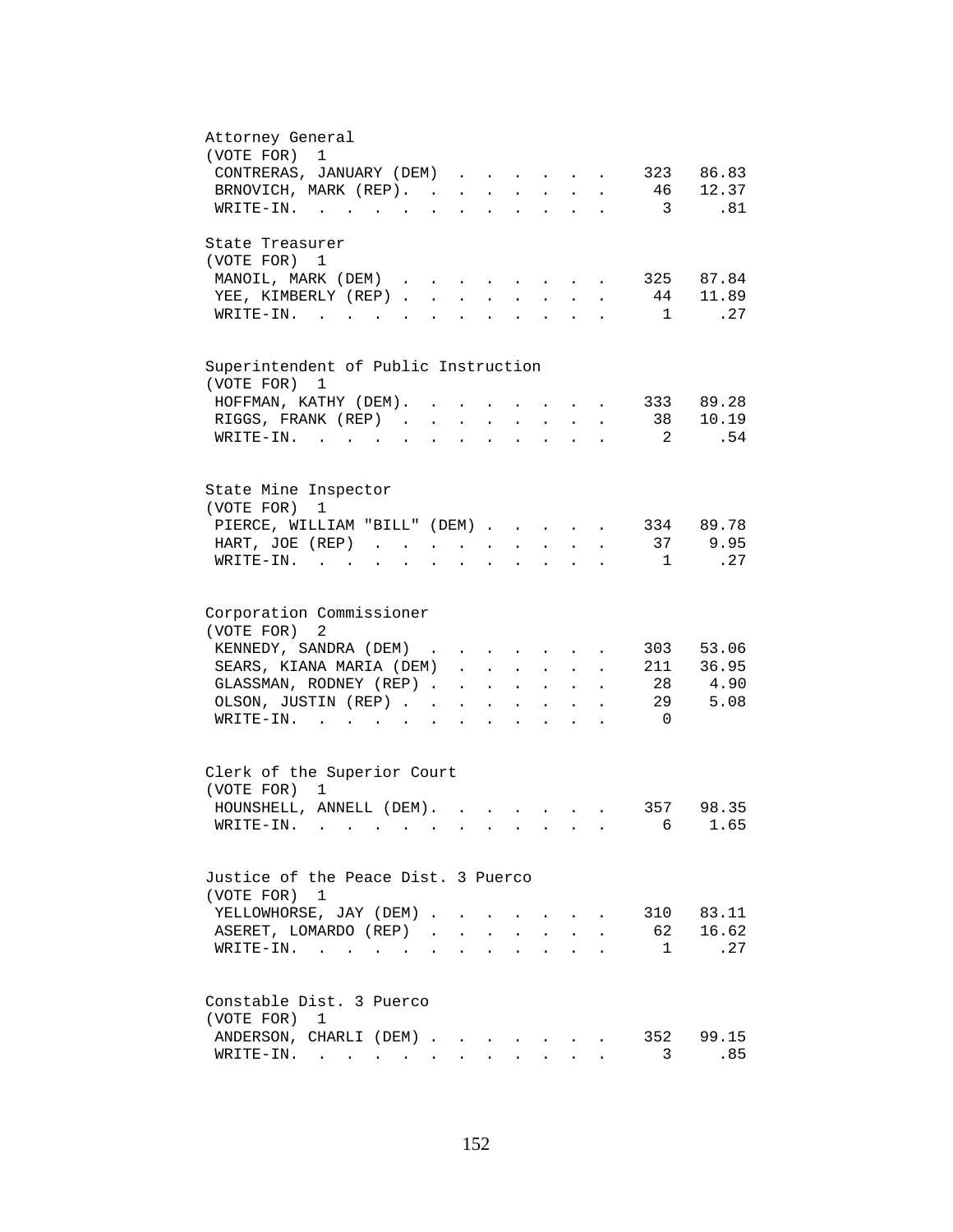| Judge of the Superior Court<br>(VOTE FOR) 1   |                                                           |                                        |               |                      |                                                                                          |                               |                                 |                           |                      |                                                           |                                            |              |                      |              |       |
|-----------------------------------------------|-----------------------------------------------------------|----------------------------------------|---------------|----------------------|------------------------------------------------------------------------------------------|-------------------------------|---------------------------------|---------------------------|----------------------|-----------------------------------------------------------|--------------------------------------------|--------------|----------------------|--------------|-------|
| LATHAM, MIKE                                  |                                                           |                                        |               |                      |                                                                                          |                               |                                 |                           |                      | $\mathbf{r}$ , $\mathbf{r}$ , $\mathbf{r}$ , $\mathbf{r}$ |                                            |              | $\sim$               | 317          | 98.14 |
| WRITE-IN.                                     |                                                           |                                        | $\sim$ $\sim$ |                      |                                                                                          |                               |                                 | $\mathbf{L} = \mathbf{L}$ |                      |                                                           | $\mathbf{r}$ , $\mathbf{r}$ , $\mathbf{r}$ |              |                      | 6            | 1.86  |
| Board Member Sanders USD #18                  |                                                           |                                        |               |                      |                                                                                          |                               |                                 |                           |                      |                                                           |                                            |              |                      |              |       |
| (VOTE FOR) 3                                  |                                                           |                                        |               |                      |                                                                                          |                               |                                 |                           |                      |                                                           |                                            |              |                      |              |       |
| APACHEE, MARLENE S. .                         |                                                           |                                        |               |                      |                                                                                          |                               |                                 |                           |                      | $\ddot{\phantom{a}}$                                      |                                            |              |                      | 196          | 24.47 |
| ASERET, LOMARDO                               |                                                           |                                        |               |                      | $\sim$ $\sim$                                                                            | $\sim 10^{-11}$               | $\mathbf{L}^{\text{max}}$       | $\ddot{\phantom{a}}$      |                      | $\ddot{\phantom{0}}$                                      | $\mathcal{L}^{\text{max}}$                 |              |                      | 129          | 16.10 |
| SLIM, DAISY.                                  |                                                           |                                        |               |                      |                                                                                          | $\sim 10^{-11}$               | $\sim$                          | $\sim$                    | $\ddot{\phantom{0}}$ | $\ddot{\phantom{a}}$                                      | $\ddot{\phantom{0}}$                       |              |                      | 158          | 19.73 |
| WATCHMAN, ANITA                               |                                                           |                                        |               |                      | $\mathcal{L}(\mathcal{L})$ and $\mathcal{L}(\mathcal{L})$                                |                               | $\ddot{\phantom{a}}$            | $\mathbf{L}$              | $\mathbf{r}$         | $\mathbf{L}$                                              | $\sim$                                     | $\mathbf{r}$ |                      | 198          | 24.72 |
| YAZZIE, JR., JACKIE                           |                                                           |                                        |               |                      |                                                                                          |                               |                                 |                           | $\mathbf{L}$         |                                                           | $\mathbf{r} = \mathbf{r}$                  | $\mathbf{A}$ | $\ddot{\phantom{a}}$ | 119          | 14.86 |
| WRITE-IN.                                     |                                                           |                                        |               |                      |                                                                                          |                               |                                 |                           |                      |                                                           |                                            | $\sim$       | $\ddot{\phantom{a}}$ | $\mathbf{1}$ | .12   |
| Retain Justice Supreme-Bolick<br>(VOTE FOR) 1 |                                                           |                                        |               |                      |                                                                                          |                               |                                 |                           |                      |                                                           |                                            |              |                      |              |       |
| YES                                           | $\sim$ $\sim$ $\sim$                                      |                                        |               |                      |                                                                                          |                               |                                 |                           |                      |                                                           |                                            |              |                      | 216          | 60.85 |
| NO.                                           |                                                           |                                        |               |                      |                                                                                          |                               |                                 |                           |                      |                                                           |                                            |              |                      | 139          | 39.15 |
|                                               |                                                           |                                        |               |                      |                                                                                          |                               |                                 |                           |                      |                                                           |                                            |              |                      |              |       |
| Retain Justice Supreme-Pelander               |                                                           |                                        |               |                      |                                                                                          |                               |                                 |                           |                      |                                                           |                                            |              |                      |              |       |
| (VOTE FOR)                                    |                                                           |                                        | $\mathbf{1}$  |                      |                                                                                          |                               |                                 |                           |                      |                                                           |                                            |              |                      |              |       |
| YES                                           | $\mathbf{r} = \mathbf{r} \mathbf{r}$ . The $\mathbf{r}$   |                                        |               |                      |                                                                                          |                               |                                 |                           |                      |                                                           | <b>Contract Contract Street</b>            |              |                      | 222          | 63.61 |
| NO.                                           | $\mathbf{r} = \mathbf{r} + \mathbf{r}$                    |                                        |               | $\ddot{\phantom{0}}$ |                                                                                          | $\mathbf{L}$ and $\mathbf{L}$ | $\sim$ 100 $\pm$                | $\ddot{\phantom{0}}$      | $\sim$               |                                                           | $\mathbf{r} = \mathbf{r} \cdot \mathbf{r}$ |              |                      | 127          | 36.39 |
| APACHE COUNTY LEVY<br>(VOTE FOR) 1            |                                                           |                                        |               |                      |                                                                                          |                               |                                 |                           |                      |                                                           |                                            |              |                      |              |       |
| YES                                           | $\mathbf{r}$ , $\mathbf{r}$ , $\mathbf{r}$ , $\mathbf{r}$ |                                        |               |                      |                                                                                          |                               | $\mathbf{a}$ , and $\mathbf{a}$ |                           |                      | $\mathbf{r}$ , $\mathbf{r}$ , $\mathbf{r}$ , $\mathbf{r}$ |                                            |              |                      | 113          | 31.39 |
| NO.                                           | $\mathbf{L} = \mathbf{L}$                                 |                                        |               |                      | $\mathbf{r}$ , and $\mathbf{r}$ , and $\mathbf{r}$ , and $\mathbf{r}$ , and $\mathbf{r}$ |                               |                                 |                           |                      |                                                           |                                            |              |                      | 247          | 68.61 |
| PROPOSITION 125                               |                                                           |                                        |               |                      |                                                                                          |                               |                                 |                           |                      |                                                           |                                            |              |                      |              |       |
| (VOTE FOR) 1                                  |                                                           |                                        |               |                      |                                                                                          |                               |                                 |                           |                      |                                                           |                                            |              |                      |              |       |
| YES                                           |                                                           |                                        |               |                      |                                                                                          |                               |                                 |                           |                      |                                                           |                                            |              |                      | 180          | 49.45 |
| NO.                                           | $\ddot{\phantom{0}}$                                      |                                        |               |                      |                                                                                          |                               |                                 |                           |                      |                                                           |                                            |              |                      | 184          | 50.55 |
|                                               |                                                           |                                        |               |                      |                                                                                          |                               |                                 |                           |                      |                                                           |                                            |              |                      |              |       |
| PROPOSITION 126                               |                                                           |                                        |               |                      |                                                                                          |                               |                                 |                           |                      |                                                           |                                            |              |                      |              |       |
| (VOTE FOR) 1                                  |                                                           |                                        |               |                      |                                                                                          |                               |                                 |                           |                      |                                                           |                                            |              |                      |              |       |
| YES                                           | $\ddot{\phantom{a}}$                                      |                                        |               |                      |                                                                                          |                               |                                 |                           |                      |                                                           |                                            |              |                      | 169          | 46.17 |
| NO.                                           |                                                           |                                        |               |                      |                                                                                          |                               |                                 |                           |                      |                                                           |                                            |              |                      | 197          | 53.83 |
| PROPOSITION 127                               |                                                           |                                        |               |                      |                                                                                          |                               |                                 |                           |                      |                                                           |                                            |              |                      |              |       |
| (VOTE FOR) 1                                  |                                                           |                                        |               |                      |                                                                                          |                               |                                 |                           |                      |                                                           |                                            |              |                      |              |       |
| YES                                           | $\sim$                                                    | $\mathbf{r}$ . The set of $\mathbf{r}$ |               |                      |                                                                                          |                               |                                 |                           |                      |                                                           |                                            |              |                      | 78           | 21.85 |
| NO.                                           |                                                           |                                        |               |                      |                                                                                          |                               |                                 |                           |                      |                                                           |                                            |              |                      | 279          | 78.15 |
|                                               |                                                           |                                        |               |                      |                                                                                          |                               |                                 |                           |                      |                                                           |                                            |              |                      |              |       |
| PROPOSITION 305                               |                                                           |                                        |               |                      |                                                                                          |                               |                                 |                           |                      |                                                           |                                            |              |                      |              |       |
| (VOTE FOR)                                    |                                                           |                                        | 1             |                      |                                                                                          |                               |                                 |                           |                      |                                                           |                                            |              |                      |              |       |
| YES                                           |                                                           |                                        |               |                      |                                                                                          |                               |                                 |                           |                      |                                                           |                                            |              |                      | 228          | 65.33 |
| NO.                                           |                                                           |                                        |               |                      |                                                                                          |                               |                                 |                           |                      |                                                           |                                            |              |                      | 121          | 34.67 |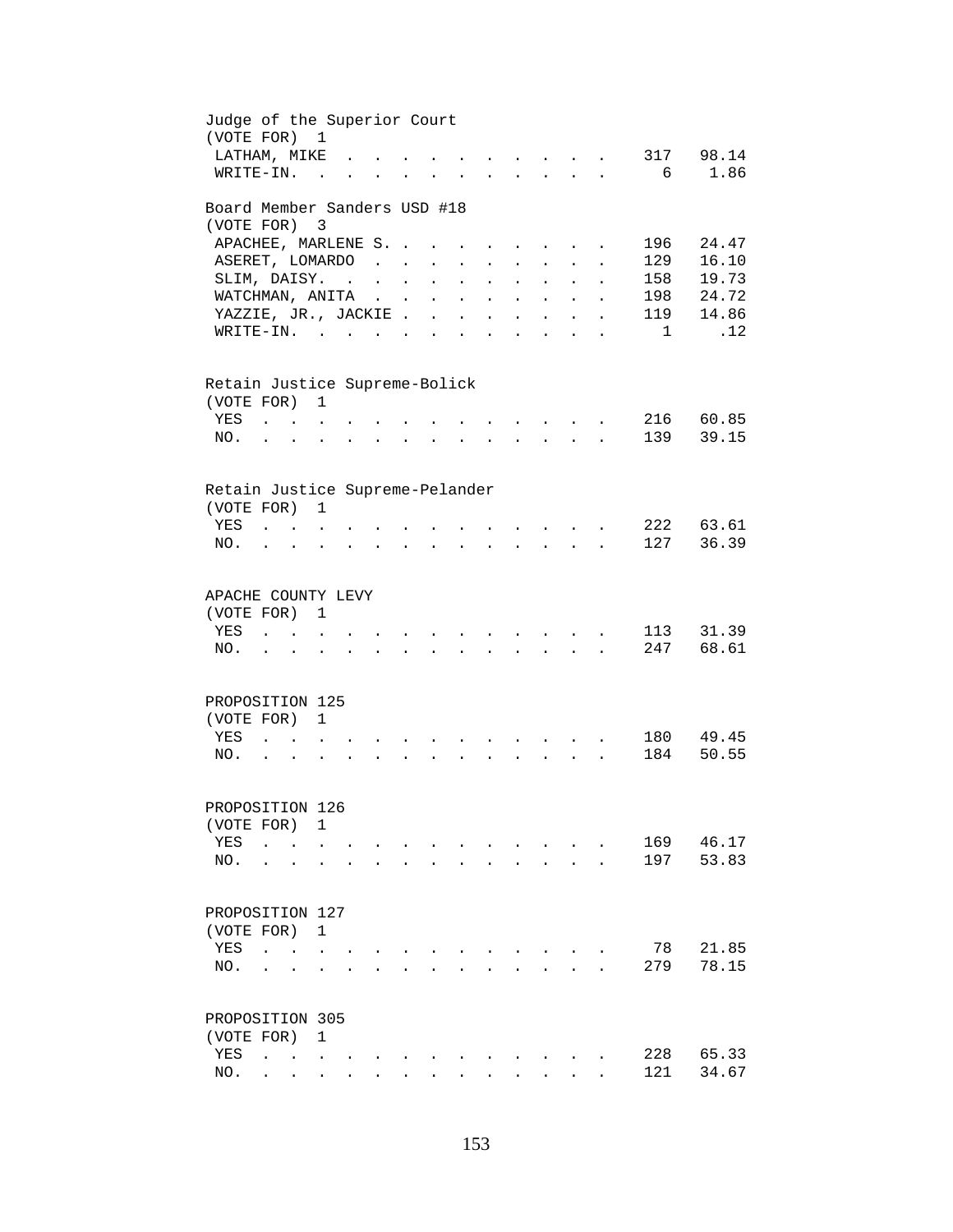# PROPOSITION 306<br>(VOTE FOR) 1

| (VOTE FOR) 1 |  |  |  |  |  |  |               |  |
|--------------|--|--|--|--|--|--|---------------|--|
|              |  |  |  |  |  |  | YES 147 42.73 |  |
|              |  |  |  |  |  |  | NO. 197 57.27 |  |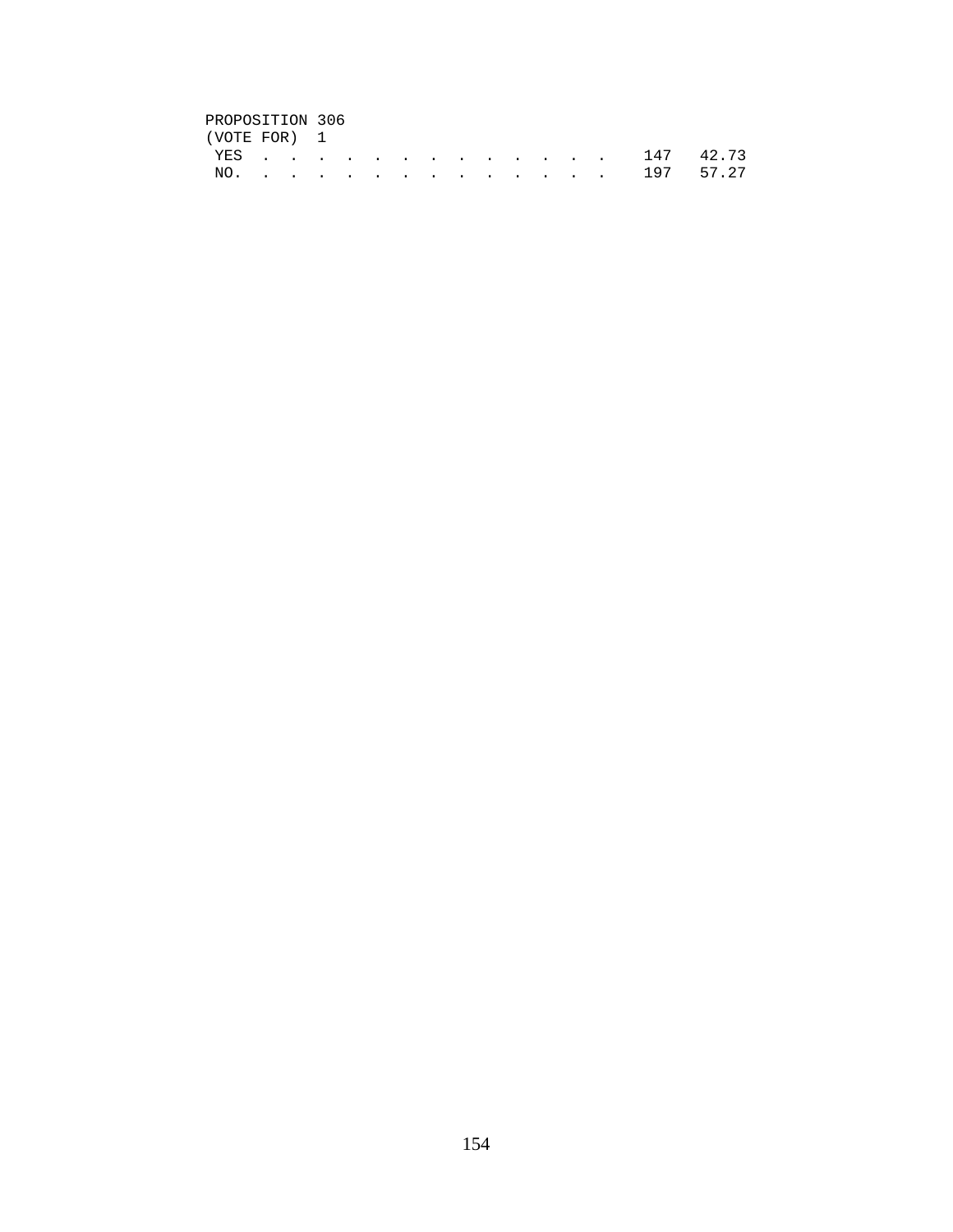| PRECINCT REPORT                          | GENERAL ELECTION              |                      |                                                                                                                                                                                                                                                                                                                                                                                                                                                                           |                                                             |                      |                                                           |                       |                      |                                     | OFFICIAL RESULTS |
|------------------------------------------|-------------------------------|----------------------|---------------------------------------------------------------------------------------------------------------------------------------------------------------------------------------------------------------------------------------------------------------------------------------------------------------------------------------------------------------------------------------------------------------------------------------------------------------------------|-------------------------------------------------------------|----------------------|-----------------------------------------------------------|-----------------------|----------------------|-------------------------------------|------------------|
| RUN DATE:11/15/18 APACHE COUNTY, ARIZONA |                               |                      |                                                                                                                                                                                                                                                                                                                                                                                                                                                                           |                                                             |                      |                                                           |                       |                      |                                     |                  |
| RUN TIME:02:10 PM NOVEMBER 6, 2018       |                               |                      |                                                                                                                                                                                                                                                                                                                                                                                                                                                                           |                                                             |                      |                                                           |                       |                      |                                     |                  |
|                                          | 0044 88 WINDOW ROCK 88.1 SD08 |                      |                                                                                                                                                                                                                                                                                                                                                                                                                                                                           |                                                             |                      |                                                           |                       |                      |                                     |                  |
|                                          |                               |                      |                                                                                                                                                                                                                                                                                                                                                                                                                                                                           |                                                             |                      |                                                           |                       |                      |                                     | VOTES PERCENT    |
|                                          | REGISTERED VOTERS - TOTAL     |                      |                                                                                                                                                                                                                                                                                                                                                                                                                                                                           |                                                             |                      |                                                           |                       | $\ddot{\phantom{a}}$ | 1770                                |                  |
|                                          | BALLOTS CAST - TOTAL          |                      |                                                                                                                                                                                                                                                                                                                                                                                                                                                                           |                                                             |                      |                                                           |                       |                      | $\cdot$ $\cdot$ $\cdot$ $\cdot$ 852 |                  |
|                                          | BALLOTS CAST - BLANK.         | $\ddot{\phantom{0}}$ | <b>Carl Carl Control</b>                                                                                                                                                                                                                                                                                                                                                                                                                                                  |                                                             |                      | <b>Service Control</b>                                    | $\bullet$ . $\bullet$ | $\sim$               | $\overline{0}$                      |                  |
|                                          | VOTER TURNOUT - TOTAL         |                      | $\mathbf{r} = \mathbf{r} \cdot \mathbf{r}$ , where $\mathbf{r} = \mathbf{r} \cdot \mathbf{r}$                                                                                                                                                                                                                                                                                                                                                                             |                                                             |                      | $\mathbf{u} = \mathbf{u} \cdot \mathbf{u}$ .              | $\bullet$ .           |                      |                                     | 48.14            |
|                                          | VOTER TURNOUT - BLANK         |                      |                                                                                                                                                                                                                                                                                                                                                                                                                                                                           |                                                             |                      |                                                           |                       |                      |                                     |                  |
| U.S. Senator                             |                               |                      |                                                                                                                                                                                                                                                                                                                                                                                                                                                                           |                                                             |                      |                                                           |                       |                      |                                     |                  |
| (VOTE FOR) 1                             |                               |                      |                                                                                                                                                                                                                                                                                                                                                                                                                                                                           |                                                             |                      |                                                           |                       |                      |                                     |                  |
|                                          | SINEMA, KYRSTEN (DEM)         |                      |                                                                                                                                                                                                                                                                                                                                                                                                                                                                           |                                                             |                      |                                                           |                       |                      |                                     | 672 80.00        |
|                                          | MCSALLY, MARTHA (REP)         |                      | $\mathbf{1} \qquad \qquad \mathbf{1} \qquad \qquad \mathbf{1} \qquad \qquad \mathbf{1} \qquad \qquad \mathbf{1} \qquad \qquad \mathbf{1} \qquad \qquad \mathbf{1} \qquad \qquad \mathbf{1} \qquad \qquad \mathbf{1} \qquad \qquad \mathbf{1} \qquad \qquad \mathbf{1} \qquad \qquad \mathbf{1} \qquad \qquad \mathbf{1} \qquad \qquad \mathbf{1} \qquad \qquad \mathbf{1} \qquad \qquad \mathbf{1} \qquad \qquad \mathbf{1} \qquad \mathbf{1} \qquad \qquad \mathbf{1} \$ |                                                             |                      |                                                           |                       |                      | 125                                 | 14.88            |
|                                          | GREEN, ANGELA (GRN).          |                      | $\mathbf{r}$ , $\mathbf{r}$ , $\mathbf{r}$                                                                                                                                                                                                                                                                                                                                                                                                                                |                                                             |                      | $\mathbf{z} = \mathbf{z} + \mathbf{z}$ . The $\mathbf{z}$ | $\sim$ $-$            | $\ddot{\phantom{a}}$ |                                     | 41 4.88          |
|                                          | $\texttt{WRTTE-IN.}$          |                      | <b>All All Andrew</b>                                                                                                                                                                                                                                                                                                                                                                                                                                                     |                                                             |                      | $\mathbf{r} = \mathbf{r} \cdot \mathbf{r}$ .              | $\sim$                | $\sim$               | 2                                   | .24              |
|                                          | U.S. Rep. in Congress Dist. 1 |                      |                                                                                                                                                                                                                                                                                                                                                                                                                                                                           |                                                             |                      |                                                           |                       |                      |                                     |                  |
| (VOTE FOR) 1                             |                               |                      |                                                                                                                                                                                                                                                                                                                                                                                                                                                                           |                                                             |                      |                                                           |                       |                      |                                     |                  |
|                                          | O'HALLERAN, TOM (DEM)         |                      |                                                                                                                                                                                                                                                                                                                                                                                                                                                                           |                                                             |                      |                                                           |                       |                      |                                     | 682 81.38        |
|                                          | ROGERS, WENDY (REP)           |                      |                                                                                                                                                                                                                                                                                                                                                                                                                                                                           |                                                             |                      |                                                           |                       |                      |                                     | 154 18.38        |
|                                          | WRITE-IN.                     |                      |                                                                                                                                                                                                                                                                                                                                                                                                                                                                           | <b>Contract Contract</b>                                    |                      | $\sim$ $\sim$ $\sim$ $\sim$ $\sim$                        |                       |                      | $\overline{\phantom{a}}^2$          | .24              |
| Governor                                 |                               |                      |                                                                                                                                                                                                                                                                                                                                                                                                                                                                           |                                                             |                      |                                                           |                       |                      |                                     |                  |
| (VOTE FOR) 1                             |                               |                      |                                                                                                                                                                                                                                                                                                                                                                                                                                                                           |                                                             |                      |                                                           |                       |                      |                                     |                  |
|                                          | GARCIA, DAVID (DEM)           |                      |                                                                                                                                                                                                                                                                                                                                                                                                                                                                           |                                                             |                      |                                                           |                       |                      |                                     | 617 73.37        |
|                                          | DUCEY, DOUG (REP).            |                      |                                                                                                                                                                                                                                                                                                                                                                                                                                                                           |                                                             |                      |                                                           |                       |                      |                                     | 184 21.88        |
|                                          | TORRES, ANGEL (GRN)           |                      |                                                                                                                                                                                                                                                                                                                                                                                                                                                                           |                                                             |                      |                                                           |                       |                      | 40                                  | 4.76             |
|                                          | WRITE-IN.                     |                      |                                                                                                                                                                                                                                                                                                                                                                                                                                                                           |                                                             |                      |                                                           |                       |                      | $\overline{0}$                      |                  |
|                                          | State Senator Dist. 7         |                      |                                                                                                                                                                                                                                                                                                                                                                                                                                                                           |                                                             |                      |                                                           |                       |                      |                                     |                  |
| (VOTE FOR) 1                             |                               |                      |                                                                                                                                                                                                                                                                                                                                                                                                                                                                           |                                                             |                      |                                                           |                       |                      |                                     |                  |
|                                          | PESHLAKAI, JAMESCITA (DEM).   |                      |                                                                                                                                                                                                                                                                                                                                                                                                                                                                           |                                                             |                      |                                                           |                       |                      |                                     | 741 88.11        |
|                                          | MEALER, JL (REP).             |                      |                                                                                                                                                                                                                                                                                                                                                                                                                                                                           |                                                             |                      |                                                           |                       |                      |                                     | 98 11.65         |
|                                          | $\texttt{WRITE-IN.}$          |                      |                                                                                                                                                                                                                                                                                                                                                                                                                                                                           |                                                             |                      |                                                           |                       |                      | 2                                   | .24              |
| State Rep Dist. 7                        |                               |                      |                                                                                                                                                                                                                                                                                                                                                                                                                                                                           |                                                             |                      |                                                           |                       |                      |                                     |                  |
| (VOTE FOR)                               | 2                             |                      |                                                                                                                                                                                                                                                                                                                                                                                                                                                                           |                                                             |                      |                                                           |                       |                      |                                     |                  |
|                                          | TELLER, ARLANDO (DEM)         |                      | $\mathbf{r} = \mathbf{r} + \mathbf{r} + \mathbf{r}$                                                                                                                                                                                                                                                                                                                                                                                                                       |                                                             |                      |                                                           |                       |                      | 476                                 | 38.54            |
|                                          | TSOSIE, MYRON (DEM).          |                      | $\mathbf{r} = \mathbf{r} + \mathbf{r} + \mathbf{r} + \mathbf{r}$                                                                                                                                                                                                                                                                                                                                                                                                          |                                                             |                      |                                                           | $\sim$                |                      | 598                                 | 48.42            |
|                                          | SHAMLEY, DOYEL (REP).         |                      | $\mathbf{r}$ , $\mathbf{r}$ , $\mathbf{r}$ , $\mathbf{r}$                                                                                                                                                                                                                                                                                                                                                                                                                 |                                                             |                      |                                                           | $\ddot{\phantom{a}}$  |                      | 159                                 | 12.87            |
|                                          | WRITE-IN.                     |                      |                                                                                                                                                                                                                                                                                                                                                                                                                                                                           |                                                             |                      |                                                           |                       |                      | 2                                   | .16              |
| Secretary of State                       |                               |                      |                                                                                                                                                                                                                                                                                                                                                                                                                                                                           |                                                             |                      |                                                           |                       |                      |                                     |                  |
| (VOTE FOR) 1                             |                               |                      |                                                                                                                                                                                                                                                                                                                                                                                                                                                                           |                                                             |                      |                                                           |                       |                      |                                     |                  |
|                                          | HOBBS, KATIE (DEM).           | $\sim$               |                                                                                                                                                                                                                                                                                                                                                                                                                                                                           |                                                             |                      |                                                           |                       |                      | 710                                 | 84.42            |
|                                          | GAYNOR, STEVE (REP).          | $\sim$               |                                                                                                                                                                                                                                                                                                                                                                                                                                                                           |                                                             |                      |                                                           |                       |                      | 126                                 | 14.98            |
|                                          | WRITE-IN.                     | $\sim 100$           | $\bullet$ .<br><br><br><br><br><br><br><br><br><br><br><br>                                                                                                                                                                                                                                                                                                                                                                                                               | $\bullet$ .<br><br><br><br><br><br><br><br><br><br><br><br> | $\ddot{\phantom{0}}$ | <b>Contractor</b>                                         |                       |                      | 5                                   | .59              |
|                                          |                               |                      |                                                                                                                                                                                                                                                                                                                                                                                                                                                                           |                                                             |                      |                                                           |                       |                      |                                     |                  |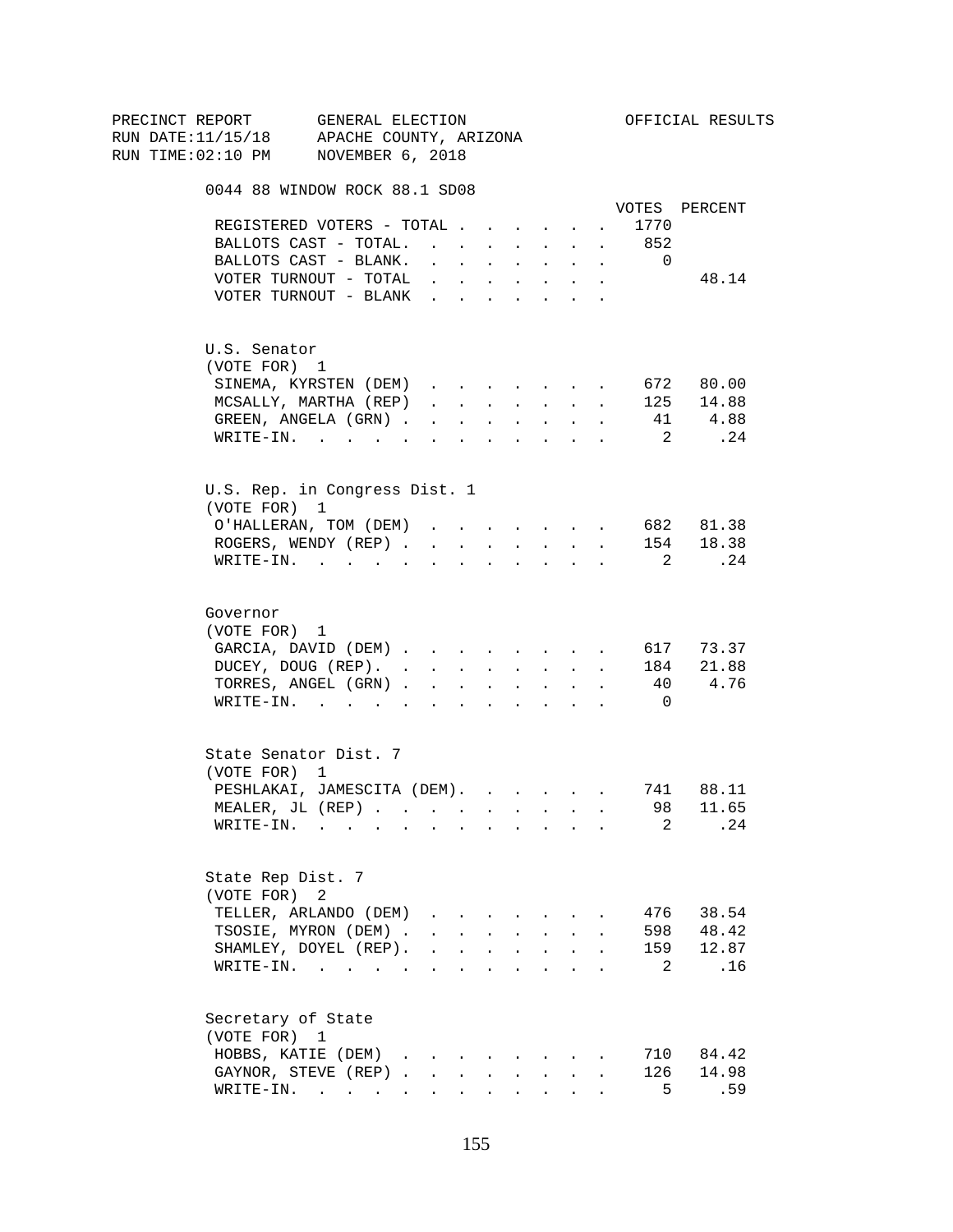| Attorney General<br>(VOTE FOR) 1                                                                                                                                 |
|------------------------------------------------------------------------------------------------------------------------------------------------------------------|
| CONTRERAS, JANUARY (DEM)<br>673 80.89<br>$\ddot{\phantom{a}}$                                                                                                    |
| 155 18.63<br>BRNOVICH, MARK (REP).                                                                                                                               |
| .48<br>WRITE-IN.<br>4                                                                                                                                            |
|                                                                                                                                                                  |
| State Treasurer                                                                                                                                                  |
| (VOTE FOR) 1                                                                                                                                                     |
| MANOIL, MARK (DEM)<br>658 78.80                                                                                                                                  |
| 176 21.08<br>YEE, KIMBERLY (REP).<br>$\mathbf{r}$                                                                                                                |
| .12<br>WRITE-IN.<br>$\overline{1}$                                                                                                                               |
|                                                                                                                                                                  |
| Superintendent of Public Instruction<br>(VOTE FOR)<br>1                                                                                                          |
| 693 83.80<br>HOFFMAN, KATHY (DEM). .<br>$\ddot{\phantom{a}}$<br>$\bullet$                                                                                        |
| 128 15.48<br>RIGGS, FRANK (REP)<br>$\sim 10^{-11}$<br>$\sim 10^{-11}$<br>$\ddot{\phantom{a}}$<br>$\ddot{\phantom{a}}$<br>$\mathcal{L}^{\text{max}}$<br>$\bullet$ |
| .73<br>6<br>WRITE-IN.                                                                                                                                            |
| $\sim$ $\sim$                                                                                                                                                    |
|                                                                                                                                                                  |
| State Mine Inspector<br>(VOTE FOR)<br>1                                                                                                                          |
| 714 85.20<br>PIERCE, WILLIAM "BILL" (DEM)                                                                                                                        |
| 14.68<br>123<br>HART, JOE (REP)                                                                                                                                  |
| .12<br>$WRITE-IN.$<br>1<br>$\mathbf{r}$ and $\mathbf{r}$ and $\mathbf{r}$ and $\mathbf{r}$<br>$\mathbf{L} = \mathbf{L}$<br>$\sim$<br>$\ddot{\phantom{a}}$        |
|                                                                                                                                                                  |
| Corporation Commissioner                                                                                                                                         |
| (VOTE FOR) 2                                                                                                                                                     |
| 46.15<br>KENNEDY, SANDRA (DEM)<br>630<br>$\mathbf{r}$ , and $\mathbf{r}$ , and $\mathbf{r}$ , and $\mathbf{r}$                                                   |
| 514 37.66<br>SEARS, KIANA MARIA (DEM)<br>$\mathbf{L}$                                                                                                            |
| 97 7.11<br>GLASSMAN, RODNEY (REP)<br>$\mathbf{1}$ $\mathbf{1}$ $\mathbf{1}$ $\mathbf{1}$ $\mathbf{1}$ $\mathbf{1}$ $\mathbf{1}$<br>$\ddot{\phantom{1}}$          |
| 119 8.72<br>OLSON, JUSTIN (REP)<br><b>Contract Contract</b><br>$\mathbf{L}^{\text{max}}$ .                                                                       |
| .37<br>5<br>WRITE-IN.<br>$\mathbf{r}$ . The contract of the contract of $\mathbf{r}$<br>$\sim$<br>$\ddot{\phantom{a}}$                                           |
| $\ddot{\phantom{0}}$                                                                                                                                             |
| Clerk of the Superior Court                                                                                                                                      |
| (VOTE FOR) 1                                                                                                                                                     |
| HOUNSHELL, ANNELL (DEM).<br>780 98.36<br>$\mathbf{r}$ , $\mathbf{r}$ , $\mathbf{r}$                                                                              |
| 13 1.64<br>WRITE-IN.                                                                                                                                             |
|                                                                                                                                                                  |
| Justice of the Peace Dist. 3 Puerco                                                                                                                              |
| (VOTE FOR) 1                                                                                                                                                     |
| YELLOWHORSE, JAY (DEM).<br>694<br>83.31                                                                                                                          |
| 137 16.45<br>ASERET, LOMARDO (REP).<br>$\mathbf{r}$                                                                                                              |
| 2<br>.24<br>$WRITE-IN.$                                                                                                                                          |
|                                                                                                                                                                  |
| Constable Dist. 3 Puerco                                                                                                                                         |
| (VOTE FOR)<br>1                                                                                                                                                  |
| 758<br>ANDERSON, CHARLI (DEM).<br>98.06                                                                                                                          |
| 15<br>1.94<br>$\texttt{WRTTE-IN.}$                                                                                                                               |
|                                                                                                                                                                  |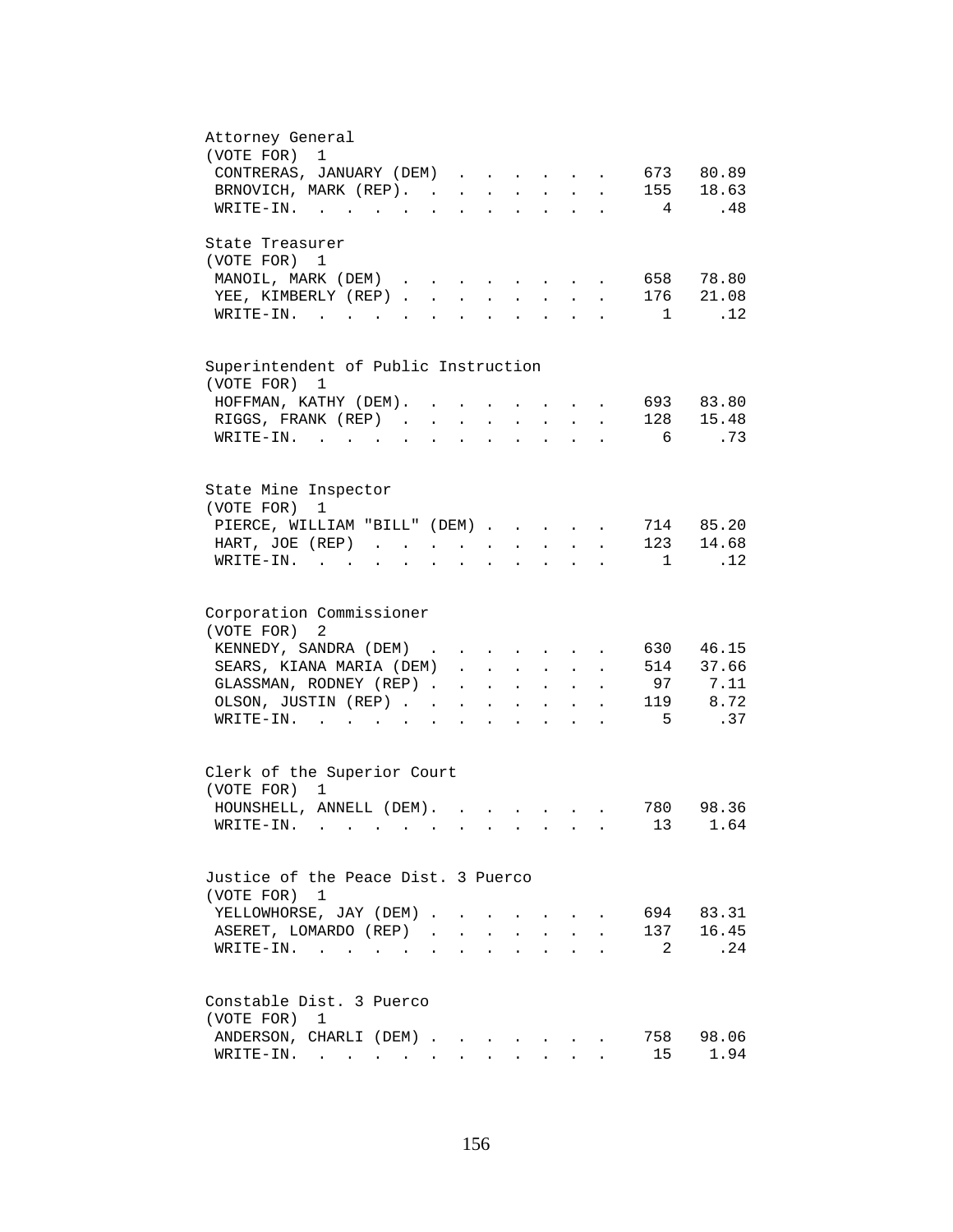| Judge of the Superior Court<br>(VOTE FOR) |                                        |                               | $\mathbf{1}$             |  |                      |                          |                           |                                                              |                                      |                            |                      |     |          |
|-------------------------------------------|----------------------------------------|-------------------------------|--------------------------|--|----------------------|--------------------------|---------------------------|--------------------------------------------------------------|--------------------------------------|----------------------------|----------------------|-----|----------|
| LATHAM, MIKE                              |                                        |                               |                          |  |                      |                          |                           |                                                              |                                      |                            |                      | 688 | 98.29    |
| WRITE-IN.                                 |                                        |                               | $\overline{a}$           |  |                      |                          |                           |                                                              |                                      |                            |                      | 12  | 1.71     |
| Board Member Window Rock USD #08          |                                        |                               |                          |  |                      |                          |                           |                                                              |                                      |                            |                      |     |          |
| (VOTE FOR)                                |                                        |                               | $\overline{\phantom{a}}$ |  |                      |                          |                           |                                                              |                                      |                            |                      |     |          |
| BOWMAN, MARTY                             |                                        |                               |                          |  |                      |                          |                           |                                                              |                                      |                            |                      | 267 | 12.45    |
| FOSTER, E.R. OREE.                        |                                        |                               |                          |  |                      | $\ddot{\phantom{0}}$     |                           |                                                              |                                      |                            |                      | 251 | 11.71    |
| HILLIS, CARL                              |                                        |                               |                          |  | $\ddot{\phantom{a}}$ | $\ddot{\phantom{a}}$     |                           |                                                              |                                      |                            |                      | 225 | 10.49    |
| KEE-BILLISON, YVONNE.                     |                                        |                               |                          |  | $\sim$ $\sim$        | $\ddot{\phantom{a}}$     |                           | $\ddot{\phantom{a}}$                                         |                                      |                            |                      | 439 | 20.48    |
| PERRY, LANBERT.                           |                                        |                               |                          |  |                      | $\sim$ $-$               | $\mathbf{r}$              | <b>Contract Contract</b>                                     | $\sim$                               | $\ddot{\phantom{0}}$       | $\ddot{\phantom{a}}$ |     | 145 6.76 |
| STEWART, JR., WILSON C .                  |                                        |                               |                          |  |                      |                          |                           | $\mathbf{L} = \mathbf{L} \mathbf{L} + \mathbf{L} \mathbf{L}$ |                                      | $\ddot{\phantom{0}}$       | $\ddot{\phantom{a}}$ | 336 | 15.67    |
| WAUNEKA, JACQUELYNE D.                    |                                        |                               |                          |  |                      |                          |                           | $\mathbf{r} = \mathbf{r}$ and $\mathbf{r} = \mathbf{r}$      |                                      | $\mathbf{r}$               | $\ddot{\phantom{a}}$ | 327 | 15.25    |
| WILLIE, SPENCER                           |                                        |                               |                          |  |                      |                          |                           | <b>All Carl Adams</b>                                        |                                      | $\mathcal{L}^{\text{max}}$ | $\ddot{\phantom{a}}$ |     | 143 6.67 |
| $\texttt{WRTTE-IN.}$                      |                                        |                               |                          |  | $\bullet$            | <b>Contract Contract</b> | $\mathbf{L}^{\text{max}}$ | $\ddot{\phantom{a}}$                                         | <b>Contract Contract</b>             | $\mathbf{L} = \mathbf{L}$  | $\bullet$            | 11  | .51      |
|                                           |                                        |                               |                          |  |                      |                          |                           |                                                              |                                      |                            |                      |     |          |
| Retain Justice Supreme-Bolick             |                                        |                               |                          |  |                      |                          |                           |                                                              |                                      |                            |                      |     |          |
| (VOTE FOR) 1                              |                                        |                               |                          |  |                      |                          |                           |                                                              |                                      |                            |                      |     |          |
| YES                                       | $\mathbf{r}$ . The set of $\mathbf{r}$ |                               | $\sim$ $\sim$            |  |                      |                          |                           |                                                              | $\mathbf{L} = \mathbf{L} \mathbf{L}$ |                            |                      | 473 | 60.64    |
| NO.                                       |                                        | $\mathbf{r}$                  |                          |  |                      |                          |                           |                                                              | $\mathbf{L}$                         |                            |                      | 307 | 39.36    |
|                                           |                                        |                               |                          |  |                      |                          |                           |                                                              |                                      |                            |                      |     |          |
| Retain Justice Supreme-Pelander           |                                        |                               |                          |  |                      |                          |                           |                                                              |                                      |                            |                      |     |          |
| (VOTE FOR)                                |                                        |                               | 1                        |  |                      |                          |                           |                                                              |                                      |                            |                      |     |          |
| YES                                       |                                        |                               |                          |  |                      |                          |                           |                                                              |                                      |                            |                      | 475 | 60.98    |
| NO.                                       |                                        |                               |                          |  |                      |                          |                           |                                                              |                                      |                            |                      | 304 | 39.02    |
|                                           |                                        |                               |                          |  |                      |                          |                           |                                                              |                                      |                            |                      |     |          |
| APACHE COUNTY LEVY                        |                                        |                               |                          |  |                      |                          |                           |                                                              |                                      |                            |                      |     |          |
| (VOTE FOR)                                |                                        |                               | 1                        |  |                      |                          |                           |                                                              |                                      |                            |                      |     |          |
| YES                                       |                                        | $\mathbf{L}$ and $\mathbf{L}$ |                          |  |                      |                          |                           |                                                              |                                      |                            |                      | 206 | 25.28    |
| NO.                                       | $\mathbf{z} = \mathbf{z}$              |                               | $\ddot{\phantom{a}}$     |  |                      |                          |                           |                                                              | $\sim 10^{-10}$                      |                            |                      | 609 | 74.72    |
|                                           |                                        |                               |                          |  |                      |                          |                           |                                                              |                                      |                            |                      |     |          |
| PROPOSITION 125                           |                                        |                               |                          |  |                      |                          |                           |                                                              |                                      |                            |                      |     |          |
| (VOTE FOR) 1                              |                                        |                               |                          |  |                      |                          |                           |                                                              |                                      |                            |                      |     |          |
| YES                                       | $\sim$                                 | $\sim$ $\sim$ $\sim$          | $\ddot{\phantom{a}}$     |  |                      |                          |                           |                                                              |                                      |                            |                      | 401 | 48.90    |
| NO.                                       |                                        |                               |                          |  |                      |                          |                           |                                                              |                                      |                            |                      | 419 | 51.10    |
| PROPOSITION 126                           |                                        |                               |                          |  |                      |                          |                           |                                                              |                                      |                            |                      |     |          |
|                                           |                                        |                               |                          |  |                      |                          |                           |                                                              |                                      |                            |                      |     |          |
| (VOTE FOR)                                |                                        |                               | 1                        |  |                      |                          |                           |                                                              |                                      |                            |                      |     |          |
| YES                                       |                                        |                               |                          |  |                      |                          |                           |                                                              |                                      |                            |                      | 433 | 52.36    |
| NO.                                       |                                        |                               |                          |  |                      |                          |                           |                                                              |                                      |                            |                      | 394 | 47.64    |
|                                           |                                        |                               |                          |  |                      |                          |                           |                                                              |                                      |                            |                      |     |          |
| PROPOSITION 127                           |                                        |                               |                          |  |                      |                          |                           |                                                              |                                      |                            |                      |     |          |
| (VOTE FOR)                                |                                        |                               | 1                        |  |                      |                          |                           |                                                              |                                      |                            |                      |     |          |
| YES                                       | $\ddot{\phantom{a}}$                   | $\ddot{\phantom{0}}$          |                          |  |                      |                          |                           |                                                              |                                      |                            |                      | 297 | 36.31    |
| NO.                                       |                                        |                               |                          |  |                      |                          |                           |                                                              |                                      |                            |                      | 521 | 63.69    |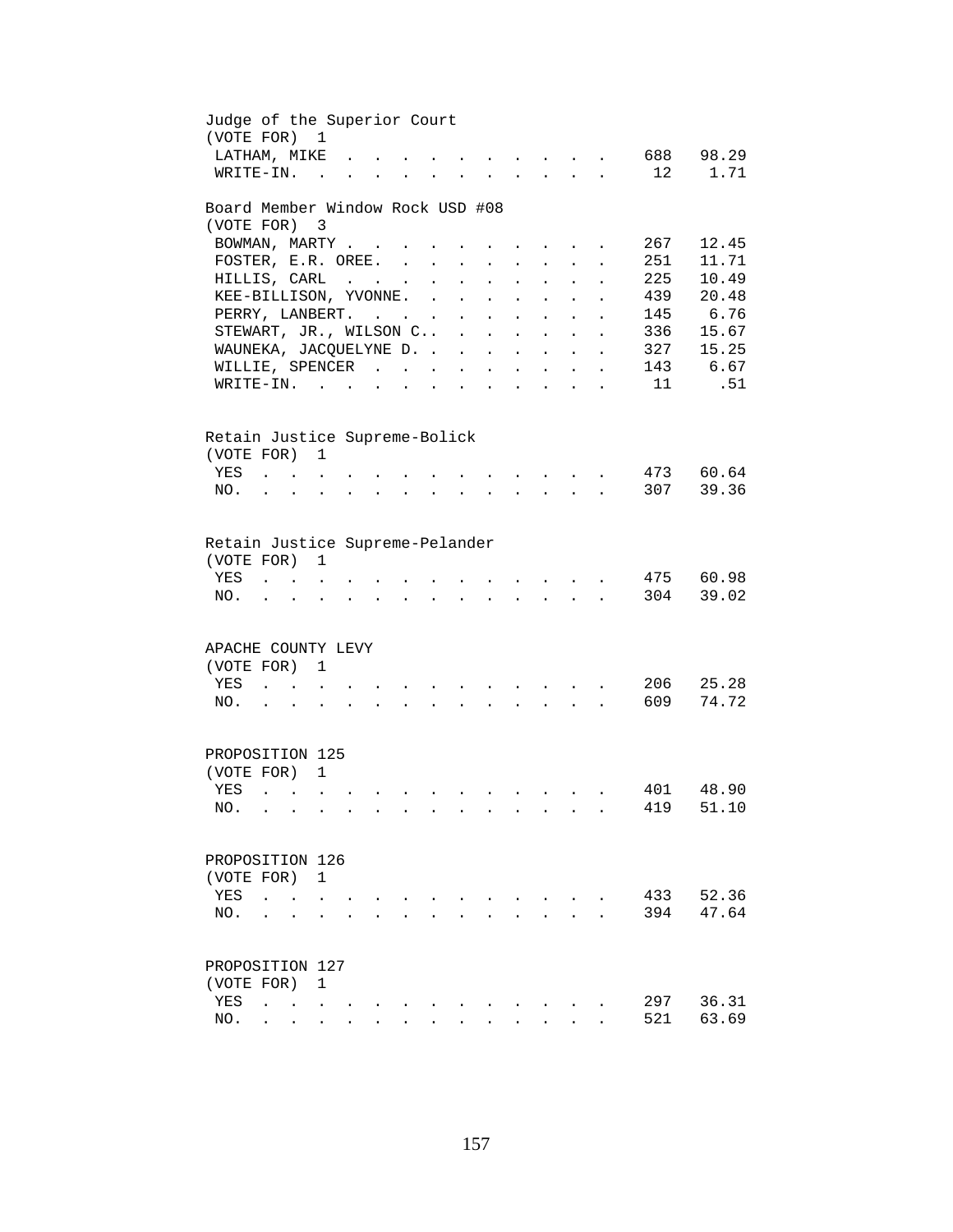# PROPOSITION 305

| (VOTE FOR) 1    |  |  |  |  |  |  |     |       |
|-----------------|--|--|--|--|--|--|-----|-------|
| YES             |  |  |  |  |  |  | 477 | 58.53 |
| NO.             |  |  |  |  |  |  | 338 | 41.47 |
|                 |  |  |  |  |  |  |     |       |
|                 |  |  |  |  |  |  |     |       |
| PROPOSITION 306 |  |  |  |  |  |  |     |       |

| (VOTE FOR) 1 |  |  |  |  |  |  |               |  |
|--------------|--|--|--|--|--|--|---------------|--|
|              |  |  |  |  |  |  | YES 403 50.06 |  |
|              |  |  |  |  |  |  | NO. 402 49.94 |  |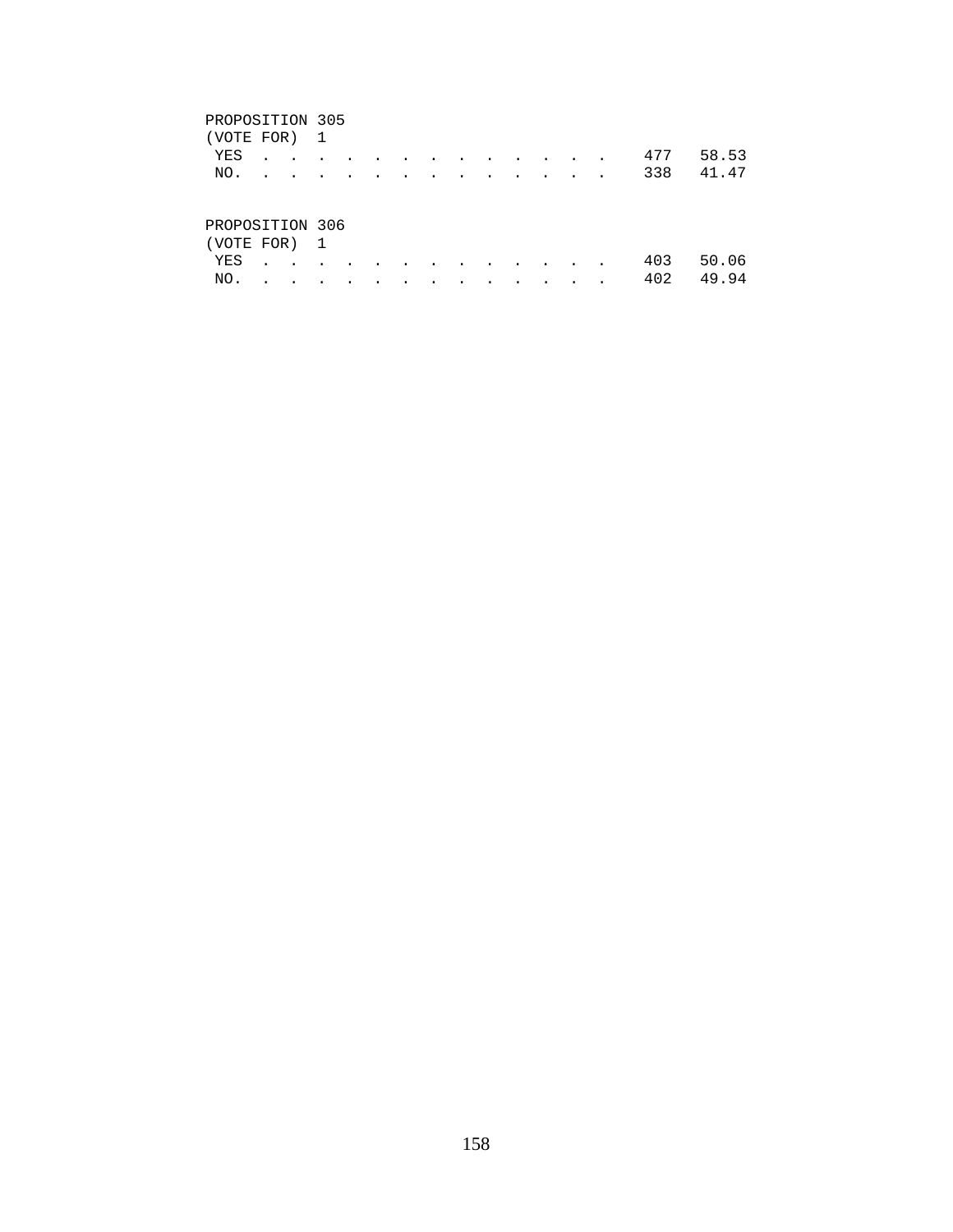## SUMMARY REPT-GROUP DETAIL GENERAL ELECTION OFFICIAL RESULTS

 APACHE COUNTY, ARIZONA NOVEMBER 6, 2018

RUN DATE:11/15/18 02:15 PM

|                                    |                                                                 |                                                                                              |  |                                                           | TOTAL VOTES    | ႜ            | EARLY  | ELEC DAY | PROV         |
|------------------------------------|-----------------------------------------------------------------|----------------------------------------------------------------------------------------------|--|-----------------------------------------------------------|----------------|--------------|--------|----------|--------------|
| PRECINCTS COUNTED (OF 44)          |                                                                 |                                                                                              |  |                                                           | $\overline{1}$ | 2.27         |        |          |              |
| REGISTERED VOTERS - TOTAL .        |                                                                 |                                                                                              |  | $\mathbf{r}$ , $\mathbf{r}$ , $\mathbf{r}$ , $\mathbf{r}$ | 49,800         |              |        |          |              |
| BALLOTS CAST - TOTAL.              | and the contract of the contract of                             |                                                                                              |  |                                                           | 25,559         |              | 11,922 | 13,445   | 192          |
| BALLOTS CAST - BLANK.              |                                                                 |                                                                                              |  |                                                           | 11             | .04          | 1      | 9        | $\mathbf{1}$ |
| VOTER TURNOUT - TOTAL .            |                                                                 | $\mathcal{L}^{\text{max}}$ , and $\mathcal{L}^{\text{max}}$ , and $\mathcal{L}^{\text{max}}$ |  |                                                           |                | 51.32        |        |          |              |
| VOTER TURNOUT - BLANK              |                                                                 |                                                                                              |  |                                                           |                | .02          |        |          |              |
| U.S. Senator                       |                                                                 |                                                                                              |  |                                                           |                |              |        |          |              |
| (VOTE FOR) 1                       |                                                                 |                                                                                              |  |                                                           |                |              |        |          |              |
| SINEMA, KYRSTEN (DEM)              |                                                                 |                                                                                              |  |                                                           | 16,298         | 64.87        | 6,707  | 9,454    | 137          |
| MCSALLY, MARTHA (REP)              | $\mathbf{r}$ and $\mathbf{r}$ and $\mathbf{r}$ and $\mathbf{r}$ |                                                                                              |  |                                                           |                | 7,810 31.09  | 4,596  | 3,184    | 30           |
| GREEN, ANGELA (GRN).               |                                                                 |                                                                                              |  |                                                           | 961            | 3.83         | 439    | 508      | 14           |
| $\texttt{WRTTE-IN.}$               |                                                                 |                                                                                              |  |                                                           | 54             | $\ldots$     | 19     | 33       | 2            |
| U.S. Rep. in Congress Dist. 1      |                                                                 |                                                                                              |  |                                                           |                |              |        |          |              |
| (VOTE FOR) 1                       |                                                                 |                                                                                              |  |                                                           |                |              |        |          |              |
| O'HALLERAN, TOM (DEM)              |                                                                 |                                                                                              |  |                                                           |                | 16,905 67.50 | 7,098  | 9,661    | 146          |
| ROGERS, WENDY (REP)                |                                                                 |                                                                                              |  |                                                           |                | 8,078 32.25  | 4,592  | 3,444    | 42           |
| WRITE-IN.                          |                                                                 |                                                                                              |  |                                                           | 62             | .25          | 26     | 36       | $\Omega$     |
| Governor                           |                                                                 |                                                                                              |  |                                                           |                |              |        |          |              |
| (VOTE FOR) 1                       |                                                                 |                                                                                              |  |                                                           |                |              |        |          |              |
| GARCIA, DAVID (DEM)                |                                                                 |                                                                                              |  |                                                           | 14,955         | 59.61        | 5,964  | 8,853    | 138          |
| DUCEY, DOUG (REP).                 |                                                                 |                                                                                              |  |                                                           |                | 9,175 36.57  | 5,419  | 3,718    | 38           |
| TORRES, ANGEL (GRN)                |                                                                 |                                                                                              |  |                                                           | 912            | 3.64         | 370    | 532      | 10           |
| WRITE-IN.                          |                                                                 |                                                                                              |  |                                                           | 46             | .18          | 17     | 29       | $\Omega$     |
| State Senator Dist. 7              |                                                                 |                                                                                              |  |                                                           |                |              |        |          |              |
| (VOTE FOR) 1                       |                                                                 |                                                                                              |  |                                                           |                |              |        |          |              |
| PESHLAKAI, JAMESCITA (DEM). 17,400 |                                                                 |                                                                                              |  |                                                           |                | 70.20        | 7,041  | 10,209   | 150          |
| MEALER, JL (REP) 7,353             |                                                                 |                                                                                              |  |                                                           |                | 29.66        | 4,499  | 2,821    | 33           |
| WRITE-IN.                          |                                                                 |                                                                                              |  |                                                           | 35             | .14          | 12     | 23       | $\Omega$     |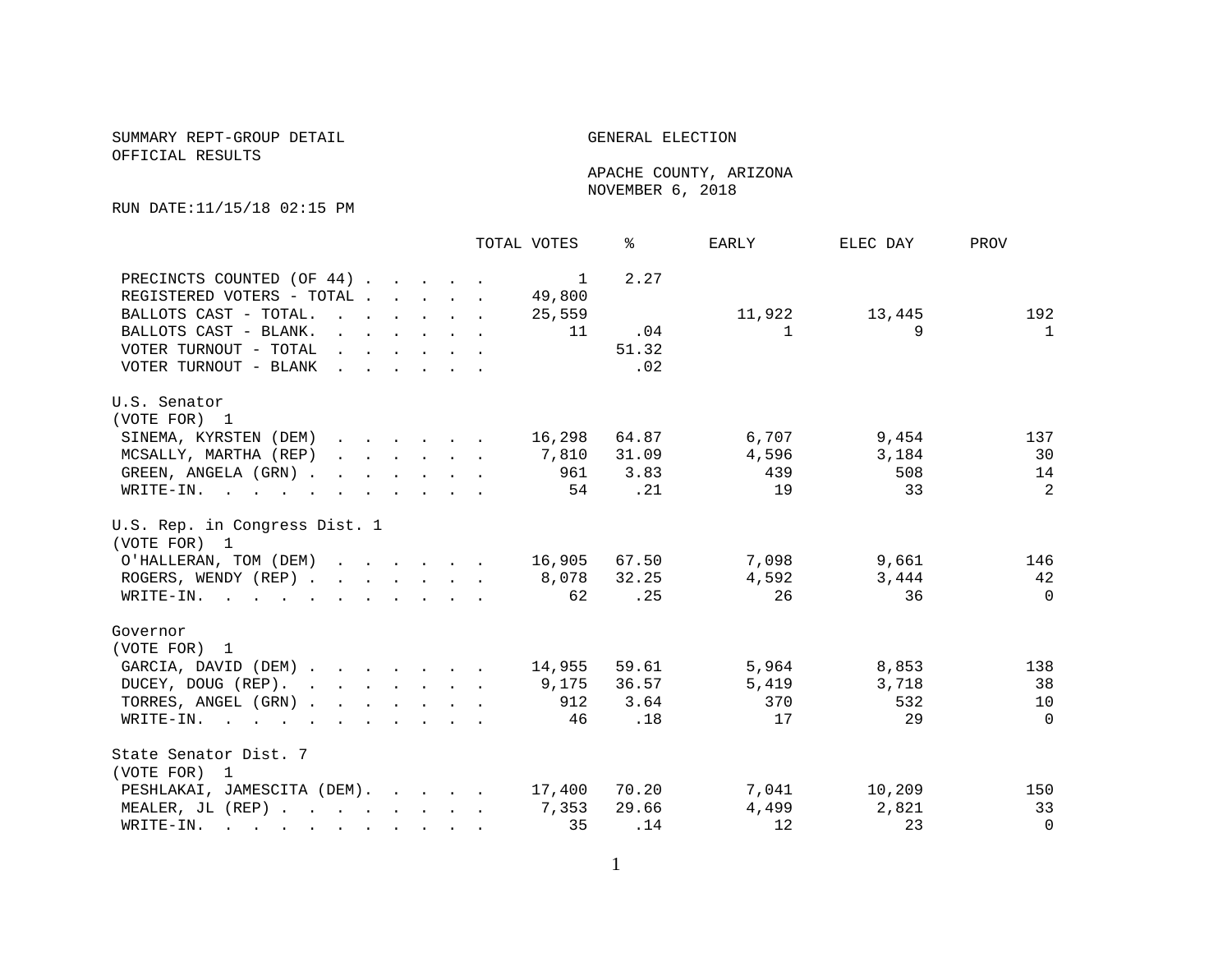| State Rep Dist. 7                                                                                                                                                                                                                                              |        |       |       |       |          |
|----------------------------------------------------------------------------------------------------------------------------------------------------------------------------------------------------------------------------------------------------------------|--------|-------|-------|-------|----------|
| (VOTE FOR) 2                                                                                                                                                                                                                                                   |        |       |       |       |          |
| TELLER, ARLANDO (DEM)<br>$\mathbf{r}$ and $\mathbf{r}$ and $\mathbf{r}$ and $\mathbf{r}$                                                                                                                                                                       | 10,281 | 32.21 | 4,601 | 5,600 | 80       |
| TSOSIE, MYRON (DEM).<br>$\mathbf{r}$ , $\mathbf{r}$ , $\mathbf{r}$ , $\mathbf{r}$ , $\mathbf{r}$ , $\mathbf{r}$                                                                                                                                                | 13,430 | 42.08 | 5,739 | 7,574 | 117      |
| SHAMLEY, DOYEL (REP).<br>$\mathbf{r}$ , $\mathbf{r}$ , $\mathbf{r}$ , $\mathbf{r}$ , $\mathbf{r}$                                                                                                                                                              | 8,115  | 25.43 | 4,911 | 3,172 | 32       |
| $\texttt{WRTTE-IN.}$                                                                                                                                                                                                                                           | 89     | .28   | 51    | 38    | $\Omega$ |
| Secretary of State                                                                                                                                                                                                                                             |        |       |       |       |          |
| (VOTE FOR) 1                                                                                                                                                                                                                                                   |        |       |       |       |          |
| HOBBS, KATIE (DEM)<br>$\mathbf{r} = \mathbf{r} - \mathbf{r}$ , $\mathbf{r} = \mathbf{r} - \mathbf{r}$ , $\mathbf{r} = \mathbf{r} - \mathbf{r}$                                                                                                                 | 17,029 | 68.20 | 6,979 | 9,903 | 147      |
| GAYNOR, STEVE (REP).<br>$\mathcal{L}(\mathbf{r},\mathbf{r})$ and $\mathcal{L}(\mathbf{r},\mathbf{r})$ . The contribution of $\mathcal{L}(\mathbf{r},\mathbf{r})$                                                                                               | 7,889  | 31.59 | 4,702 | 3,150 | 37       |
| $WRITE-IN$ , , , ,<br>$\mathbf{r}$ , $\mathbf{r}$ , $\mathbf{r}$ , $\mathbf{r}$                                                                                                                                                                                | 53     | .21   | 22    | 31    | $\Omega$ |
| Attorney General                                                                                                                                                                                                                                               |        |       |       |       |          |
| (VOTE FOR) 1                                                                                                                                                                                                                                                   |        |       |       |       |          |
| CONTRERAS, JANUARY (DEM)                                                                                                                                                                                                                                       | 16,309 | 65.81 | 6,686 | 9,476 | 147      |
| BRNOVICH, MARK (REP).                                                                                                                                                                                                                                          | 8,401  | 33.90 | 4,899 | 3,466 | 36       |
| WRITE-IN.                                                                                                                                                                                                                                                      | 72     | .29   | 24    | 48    | $\Omega$ |
| State Treasurer                                                                                                                                                                                                                                                |        |       |       |       |          |
| (VOTE FOR) 1                                                                                                                                                                                                                                                   |        |       |       |       |          |
| MANOIL, MARK (DEM)                                                                                                                                                                                                                                             | 16,203 | 65.47 | 6,590 | 9,474 | 139      |
| YEE, KIMBERLY (REP)                                                                                                                                                                                                                                            | 8,496  | 34.33 | 4,952 | 3,500 | 44       |
| $W\text{RITE}-\text{IN}.$<br>$\mathbf{r}$ . The contract of the contract of the contract of the contract of the contract of the contract of the contract of the contract of the contract of the contract of the contract of the contract of the contract of th | 51     | .21   | 22    | 29    | $\Omega$ |
| Superintendent of Public Instruction                                                                                                                                                                                                                           |        |       |       |       |          |
| (VOTE FOR) 1                                                                                                                                                                                                                                                   |        |       |       |       |          |
| HOFFMAN, KATHY (DEM).<br>$\mathbf{r}$ , $\mathbf{r}$ , $\mathbf{r}$ , $\mathbf{r}$ , $\mathbf{r}$                                                                                                                                                              | 17,057 | 68.86 | 7,016 | 9,889 | 152      |
| RIGGS, FRANK (REP)                                                                                                                                                                                                                                             | 7,656  | 30.91 | 4,515 | 3.109 | 32       |
| WRITE-IN.                                                                                                                                                                                                                                                      | 56     | .23   | 16    | 40    | $\Omega$ |
| State Mine Inspector                                                                                                                                                                                                                                           |        |       |       |       |          |
| (VOTE FOR) 1                                                                                                                                                                                                                                                   |        |       |       |       |          |
| PIERCE, WILLIAM "BILL" (DEM)                                                                                                                                                                                                                                   | 16,658 | 67.43 | 6,769 | 9,743 | 146      |
| HART, JOE (REP)<br><u>in the second contract of the second contract of the second contract of the second contract of the second contract of the second contract of the second contract of the second contract of the second contract of the second </u>        | 7,991  | 32.35 | 4,716 | 3,236 | 39       |
| WRITE-IN.<br>and the contract of the contract of the contract of the contract of the contract of the contract of the contract of the contract of the contract of the contract of the contract of the contract of the contract of the contra                    | 55     | .22   | 29    | 26    | $\Omega$ |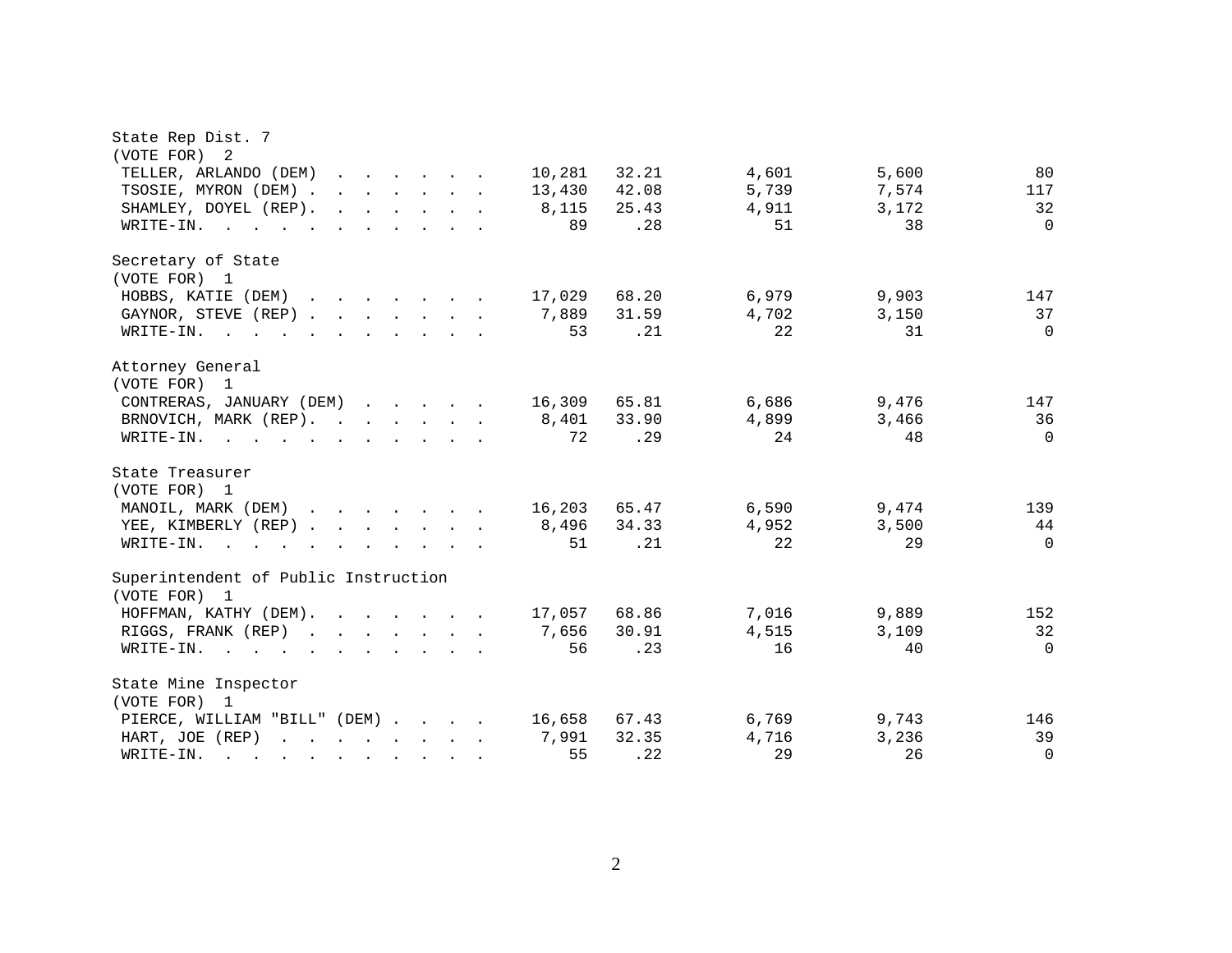| Corporation Commissioner<br>(VOTE FOR)<br>-2                                          |        |            |       |        |              |
|---------------------------------------------------------------------------------------|--------|------------|-------|--------|--------------|
| KENNEDY, SANDRA (DEM)                                                                 | 14,620 | 38.69      | 6,181 | 8,323  | 116          |
| SEARS, KIANA MARIA (DEM)<br>$\mathbf{r}$ , $\mathbf{r}$ , $\mathbf{r}$ , $\mathbf{r}$ | 10,195 | 26.98      | 4,728 | 5,382  | 85           |
| GLASSMAN, RODNEY (REP)                                                                | 6,375  | 16.87      | 4,024 | 2,330  | 21           |
| OLSON, JUSTIN (REP)                                                                   | 6,533  | 17.29      | 4,073 | 2,433  | 27           |
|                                                                                       | 65     | .17        | 20    | 43     | 2            |
| WRITE-IN.                                                                             |        |            |       |        |              |
| Clerk of the Superior Court                                                           |        |            |       |        |              |
| (VOTE FOR) 1                                                                          |        |            |       |        |              |
| HOUNSHELL, ANNELL (DEM).                                                              | 20,302 | 97.57      | 8,701 | 11,435 | 166          |
| WRITE-IN.                                                                             | 506    | 2.43       | 286   | 218    | 2            |
| Justice of the Peace Dist. 1 Round Valley                                             |        |            |       |        |              |
| (VOTE FOR) 1                                                                          |        |            |       |        |              |
| GREGORY, MARSHA (REP)                                                                 | 3,628  | 97.53      | 2,500 | 1,118  | 10           |
| WRITE-IN.                                                                             | 92     | 2.47       | 61    | 30     | $\mathbf{1}$ |
|                                                                                       |        |            |       |        |              |
| Constable Dist. 1 Round Valley                                                        |        |            |       |        |              |
| (VOTE FOR) 1                                                                          |        |            |       |        |              |
| CURTIS, ROGER (REP)                                                                   | 3,633  | 98.35      | 2,505 | 1,117  | 11           |
| $\texttt{WRTTE-IN.}$                                                                  | 61     | 1.65       | 41    | 19     | $\mathbf{1}$ |
|                                                                                       |        |            |       |        |              |
| Justice of the Peace Dist. 2 St. Johns                                                |        |            |       |        |              |
| (VOTE FOR) 1                                                                          |        |            |       |        |              |
| GUNNELS, BUTCH (DEM).                                                                 | 1,493  | 79.50      | 984   | 507    | 2            |
| WRITE-IN.                                                                             | 385    | 20.50      | 197   | 188    | $\Omega$     |
| Constable Dist. 2 St. Johns                                                           |        |            |       |        |              |
| (VOTE FOR) 1                                                                          |        |            |       |        |              |
| $W\text{RITE}-\text{IN}.$<br>$\mathbf{r}$ and $\mathbf{r}$ and $\mathbf{r}$           |        | 757 100.00 | 365   | 389    | 3            |
|                                                                                       |        |            |       |        |              |
| Justice of the Peace Dist. 3 Puerco                                                   |        |            |       |        |              |
| (VOTE FOR) 1                                                                          |        |            |       |        |              |
| YELLOWHORSE, JAY (DEM)                                                                | 7,034  | 82.80      | 3,030 | 3,949  | 55           |
| ASERET, LOMARDO (REP)                                                                 | 1,447  | 17.03      | 608   | 831    | 8            |
| WRITE-IN.<br>$\mathbf{r}$ and $\mathbf{r}$                                            | 14     | .16        | 9     | 5      | $\Omega$     |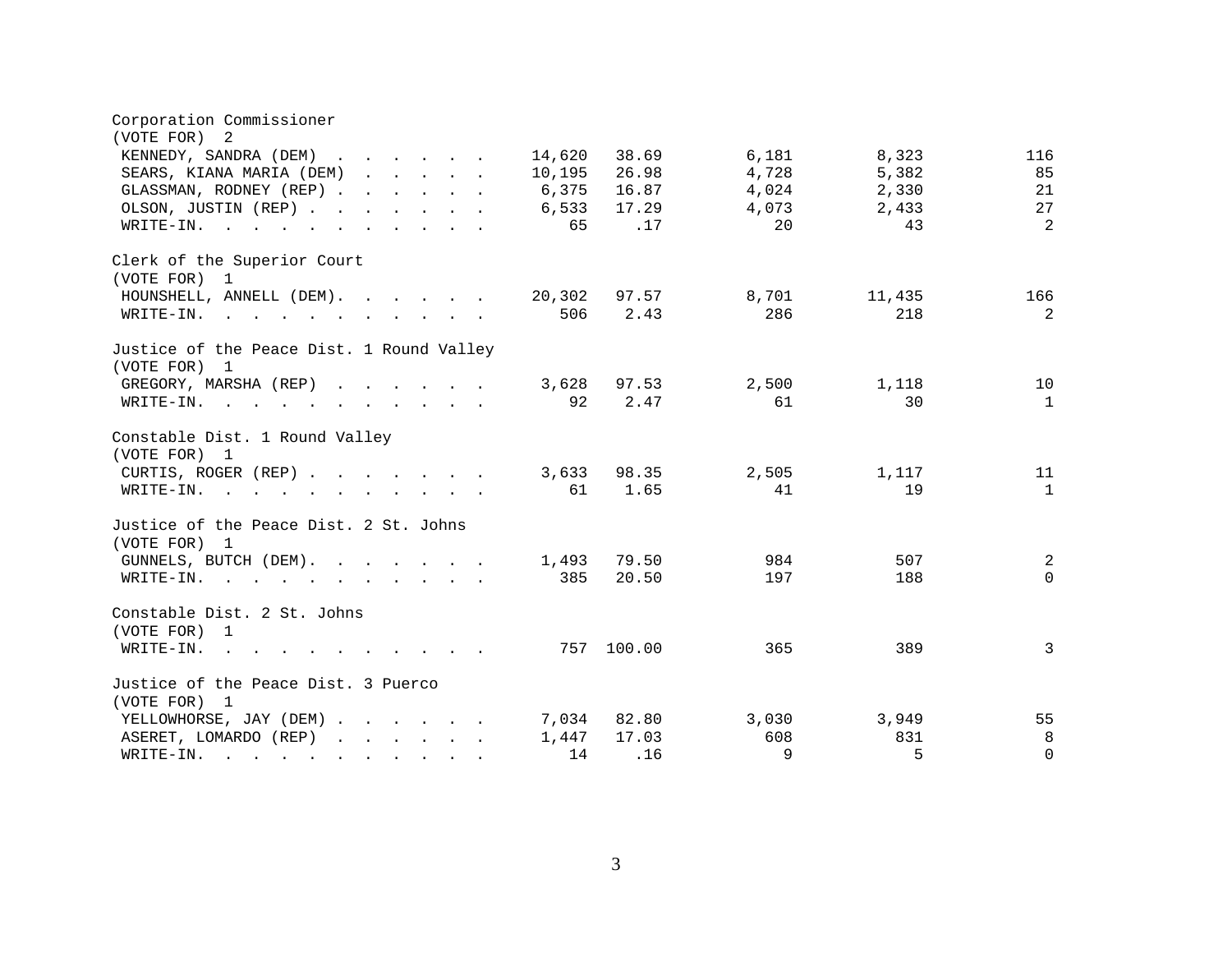| Constable Dist. 3 Puerco<br>(VOTE FOR)<br>1                                                                                                                                                                                                          |          |              |          |                |                     |
|------------------------------------------------------------------------------------------------------------------------------------------------------------------------------------------------------------------------------------------------------|----------|--------------|----------|----------------|---------------------|
| ANDERSON, CHARLI (DEM)                                                                                                                                                                                                                               | 7,766    | 98.60        | 3,348    | 4,358          | 60                  |
| $\mathbf{r}$ , and $\mathbf{r}$ , and $\mathbf{r}$ , and $\mathbf{r}$ , and $\mathbf{r}$<br>WRITE-IN.                                                                                                                                                | 110      | 1.40         | 42       | 67             | $\mathbf{1}$        |
|                                                                                                                                                                                                                                                      |          |              |          |                |                     |
| Justice of the Peace Dist. 4 Chinle<br>(VOTE FOR) 1                                                                                                                                                                                                  |          |              |          |                |                     |
| CLYDE, VICTOR J. (DEM)                                                                                                                                                                                                                               | 8,871    | 98.73        | 2,939    | 5,836          | 96                  |
| WRITE-IN.                                                                                                                                                                                                                                            | 114      | 1.27         | 39       | 75             | $\Omega$            |
|                                                                                                                                                                                                                                                      |          |              |          |                |                     |
| Constable Dist. 4 Chinle<br>(VOTE FOR) 1                                                                                                                                                                                                             |          |              |          |                |                     |
| $W\text{RITE}-\text{IN}.$<br>$\mathbf{r}$ , and $\mathbf{r}$ , and $\mathbf{r}$ , and $\mathbf{r}$                                                                                                                                                   |          | 1,212 100.00 | 387      | 815            | 10                  |
| Judge of the Superior Court<br>(VOTE FOR) 1                                                                                                                                                                                                          |          |              |          |                |                     |
| LATHAM, MIKE 19,000                                                                                                                                                                                                                                  |          | 98.23        | 8,692    | 10,167         | 141                 |
|                                                                                                                                                                                                                                                      | 342      | 1.77         | 167      | 174            | $\mathbf{1}$        |
| Board Member Ganado USD #20<br>(VOTE FOR) 3                                                                                                                                                                                                          |          |              |          |                |                     |
| BEGAY, WANDA<br>$\mathbf{r}$ . The contract of the contract of the contract of the contract of the contract of the contract of the contract of the contract of the contract of the contract of the contract of the contract of the contract of th    | 862      | 13.57        | 341      | 515            | $\epsilon$          |
| ETSITTY, JOLENE<br>$\mathbf{r}$ . The contract of the contract of the contract of the contract of the contract of the contract of the contract of the contract of the contract of the contract of the contract of the contract of the contract of th | 471      | 7.42         | 159      | 310            | 2                   |
| ETSITTY, SYLVIA M.                                                                                                                                                                                                                                   | 699      | 11.01        | 250      | 445            | $\overline{4}$      |
| GORMAN, TERESA M                                                                                                                                                                                                                                     | 772      | 12.16        | 290      | 476            | $\sqrt{6}$          |
| JAMES, JUDY.                                                                                                                                                                                                                                         | 995      | 15.67        | 345      | 644            | $6\phantom{1}$      |
| JAMES, JR., WALLACE                                                                                                                                                                                                                                  | 769      | 12.11        | 257      | 508            | $\overline{4}$      |
| KEE, STEVEN.                                                                                                                                                                                                                                         | 466      | 7.34         | 183      | 281            | $\overline{a}$      |
| NOBLE, FRANCIS.                                                                                                                                                                                                                                      | 593      | 9.34         | 214      | 371            | $\,8\,$             |
| ROANHORSE, CALEB                                                                                                                                                                                                                                     | 716      | 11.27        | 280      | 431            | 5                   |
| WRITE-IN.                                                                                                                                                                                                                                            | 8        | .13          | 6        | $\overline{2}$ | $\Omega$            |
| Board Member McNary Elem SD #23                                                                                                                                                                                                                      |          |              |          |                |                     |
| (VOTE FOR) 2                                                                                                                                                                                                                                         |          |              |          |                |                     |
| ALDERETE, ESPERANZA G.                                                                                                                                                                                                                               | 49       | 37.12        | 10       | 38             | 1                   |
| ARREDONDO, GLADYS.                                                                                                                                                                                                                                   | 28       | 21.21        | 3        | 25             | $\mathsf{O}\xspace$ |
| MOODY, CAROLINE<br>$\mathbf{r}$ . The contract of the contract of the contract of the contract of the contract of the contract of the contract of the contract of the contract of the contract of the contract of the contract of the contract of th | 26       | 19.70        | 5        | 21             | $\mathsf{O}$        |
| HINTON SMITH, LEONA                                                                                                                                                                                                                                  | 29       | 21.97        | 6        | 23             | $\mathbf 0$         |
| WRITE-IN.<br><u>no provincialmente de la característica de la característica de la característica de la característica de la c</u>                                                                                                                   | $\Omega$ |              | $\Omega$ | $\Omega$       | $\mathbf{0}$        |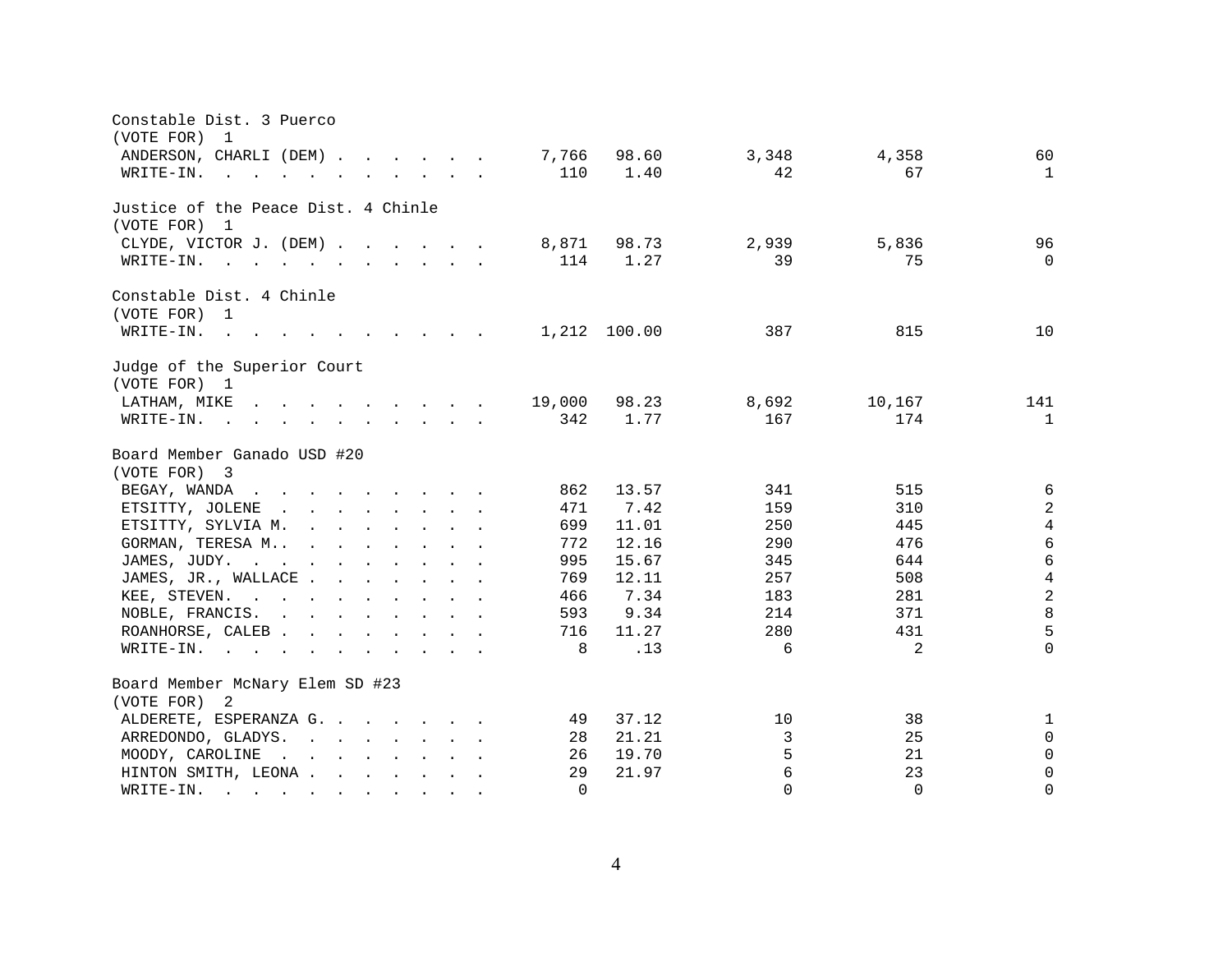| Board Member Sanders USD #18                                                                                                                                                                                                                    |        |       |       |       |                |
|-------------------------------------------------------------------------------------------------------------------------------------------------------------------------------------------------------------------------------------------------|--------|-------|-------|-------|----------------|
| (VOTE FOR)<br>3                                                                                                                                                                                                                                 |        |       |       |       |                |
| APACHEE, MARLENE S.                                                                                                                                                                                                                             | 978    | 23.01 | 441   | 536   | $\mathbf{1}$   |
| ASERET, LOMARDO                                                                                                                                                                                                                                 | 705    | 16.58 | 295   | 408   | $\overline{2}$ |
| SLIM, DAISY.                                                                                                                                                                                                                                    | 895    | 21.05 | 384   | 507   | $\overline{4}$ |
| WATCHMAN, ANITA<br>$\mathbf{r}$ , and $\mathbf{r}$ , and $\mathbf{r}$ , and $\mathbf{r}$                                                                                                                                                        | 989    | 23.27 | 431   | 556   | $\overline{2}$ |
| YAZZIE, JR., JACKIE.                                                                                                                                                                                                                            | 666    | 15.67 | 280   | 384   | $\overline{a}$ |
| WRITE-IN.                                                                                                                                                                                                                                       | 18     | .42   | 10    | 8     | $\mathbf{0}$   |
| Board Member Window Rock USD #08                                                                                                                                                                                                                |        |       |       |       |                |
| (VOTE FOR) 3                                                                                                                                                                                                                                    |        |       |       |       |                |
| BOWMAN, MARTY                                                                                                                                                                                                                                   | 1,186  | 12.22 | 583   | 591   | 12             |
| FOSTER, E.R. OREE.                                                                                                                                                                                                                              | 1,224  | 12.61 | 723   | 492   | $\overline{9}$ |
| HILLIS, CARL                                                                                                                                                                                                                                    | 1,101  | 11.34 | 643   | 449   | $\overline{9}$ |
| KEE-BILLISON, YVONNE.                                                                                                                                                                                                                           | 1,794  | 18.48 | 963   | 821   | 10             |
| PERRY, LANBERT.                                                                                                                                                                                                                                 | 515    | 5.30  | 292   | 223   | $\overline{0}$ |
| STEWART, JR., WILSON C                                                                                                                                                                                                                          | 1,590  | 16.38 | 859   | 722   | $\overline{9}$ |
| WAUNEKA, JACQUELYNE D.                                                                                                                                                                                                                          | 1,560  | 16.07 | 737   | 805   | 18             |
| WILLIE, SPENCER                                                                                                                                                                                                                                 | 711    | 7.32  | 361   | 344   | 6              |
| WRITE-IN.                                                                                                                                                                                                                                       | 27     | .28   | 14    | 13    | $\Omega$       |
| Retain Justice Supreme-Bolick                                                                                                                                                                                                                   |        |       |       |       |                |
| (VOTE FOR) 1                                                                                                                                                                                                                                    |        |       |       |       |                |
| YES 13,855                                                                                                                                                                                                                                      |        | 63.40 | 6,696 | 7,061 | 98             |
| $\mathcal{L}(\mathbf{r})$ . The set of the set of the set of the set of the set of the set of the set of the set of the set of the set of the set of the set of the set of the set of the set of the set of the set of the set of the se<br>NO. | 7,997  | 36.60 | 3,266 | 4,670 | 61             |
|                                                                                                                                                                                                                                                 |        |       |       |       |                |
| Retain Justice Supreme-Pelander                                                                                                                                                                                                                 |        |       |       |       |                |
| (VOTE FOR) 1                                                                                                                                                                                                                                    |        |       |       |       |                |
| . 13,758 64.24<br>YES                                                                                                                                                                                                                           |        |       | 6,636 | 7,019 | 103            |
| NO.                                                                                                                                                                                                                                             | 7,658  | 35.76 | 3,192 | 4,413 | 53             |
| APACHE COUNTY LEVY                                                                                                                                                                                                                              |        |       |       |       |                |
| (VOTE FOR) 1                                                                                                                                                                                                                                    |        |       |       |       |                |
| YES<br>the contract of the contract of the contract of the                                                                                                                                                                                      | 5,897  | 24.41 | 2,515 | 3,330 | 52             |
| NO.<br>. The contribution of the contribution of the contribution of $\mathcal{A}$                                                                                                                                                              | 18,263 | 75.59 | 8,893 | 9,245 | 125            |
| GREER FIRE DIST INTERNATIONAL FIRE CODE                                                                                                                                                                                                         |        |       |       |       |                |
| Greer Fire District                                                                                                                                                                                                                             |        |       |       |       |                |
| (VOTE FOR) 1                                                                                                                                                                                                                                    |        |       |       |       |                |
| YES<br>$\mathbf{a}$ and $\mathbf{a}$ are the set of the set of the set of the set of the set of the set of the set of the set of the set of the set of the set of the set of the set of the set of the set of the set of the set of the set     | 103    | 82.40 | 76    | 27    | $\mathbf 0$    |
| NO.<br>$\mathbf{r}$ , and $\mathbf{r}$ , and $\mathbf{r}$ , and $\mathbf{r}$ , and $\mathbf{r}$ , and $\mathbf{r}$                                                                                                                              | 22     | 17.60 | 17    | 5     | $\mathbf 0$    |
|                                                                                                                                                                                                                                                 |        |       |       |       |                |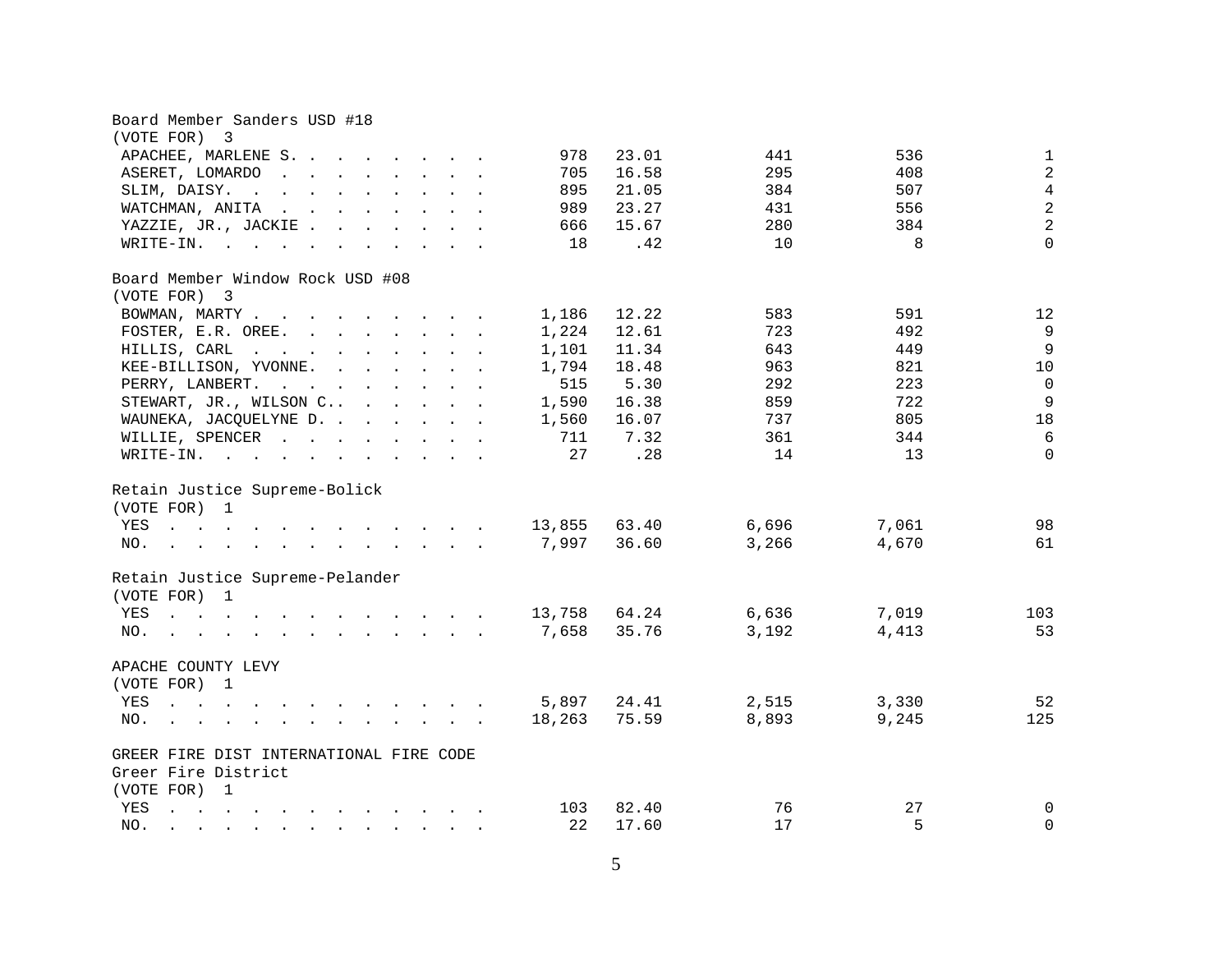|                 |                                                                                                                                                                                                                                                                                                                                                                                                                                                             |  |  |  |  |                                                    | WHITE MOUNTAIN COMMUNITIES SPECIAL HEALTH CARE DIST  |       |       |       |     |
|-----------------|-------------------------------------------------------------------------------------------------------------------------------------------------------------------------------------------------------------------------------------------------------------------------------------------------------------------------------------------------------------------------------------------------------------------------------------------------------------|--|--|--|--|----------------------------------------------------|------------------------------------------------------|-------|-------|-------|-----|
| (VOTE FOR) 1    |                                                                                                                                                                                                                                                                                                                                                                                                                                                             |  |  |  |  |                                                    |                                                      |       |       |       |     |
|                 | YES                                                                                                                                                                                                                                                                                                                                                                                                                                                         |  |  |  |  | $\mathbf{r}$ , and $\mathbf{r}$ , and $\mathbf{r}$ | 2,045                                                | 43.51 | 1,235 | 805   | 5   |
| NO.             | $\mathbf{r}$ . The set of the set of the set of the set of the set of the set of the set of the set of the set of the set of the set of the set of the set of the set of the set of the set of the set of the set of the set of t                                                                                                                                                                                                                           |  |  |  |  |                                                    | 2,655                                                | 56.49 | 1,923 | 726   | 6   |
|                 |                                                                                                                                                                                                                                                                                                                                                                                                                                                             |  |  |  |  |                                                    |                                                      |       |       |       |     |
|                 |                                                                                                                                                                                                                                                                                                                                                                                                                                                             |  |  |  |  |                                                    | WHITE MOUNTAIN COMMUNITIES SPECIAL HEALTH CARE DIST. |       |       |       |     |
| (VOTE FOR) 1    |                                                                                                                                                                                                                                                                                                                                                                                                                                                             |  |  |  |  |                                                    |                                                      |       |       |       |     |
| YES             | the contract of the contract of the contract of the contract of the contract of the contract of the contract of                                                                                                                                                                                                                                                                                                                                             |  |  |  |  |                                                    | 2,526                                                | 53.97 | 1,588 | 932   | 6   |
| NO.             | $\mathbf{r}$ , and $\mathbf{r}$ , and $\mathbf{r}$ , and $\mathbf{r}$ , and $\mathbf{r}$ , and $\mathbf{r}$                                                                                                                                                                                                                                                                                                                                                 |  |  |  |  |                                                    | 2,154                                                | 46.03 | 1,560 | 589   | 5   |
|                 |                                                                                                                                                                                                                                                                                                                                                                                                                                                             |  |  |  |  |                                                    |                                                      |       |       |       |     |
| PROPOSITION 125 |                                                                                                                                                                                                                                                                                                                                                                                                                                                             |  |  |  |  |                                                    |                                                      |       |       |       |     |
| (VOTE FOR) 1    |                                                                                                                                                                                                                                                                                                                                                                                                                                                             |  |  |  |  |                                                    |                                                      |       |       |       |     |
|                 | YES                                                                                                                                                                                                                                                                                                                                                                                                                                                         |  |  |  |  |                                                    | 10,930                                               | 44.87 | 5,074 | 5,770 | 86  |
|                 | NO.                                                                                                                                                                                                                                                                                                                                                                                                                                                         |  |  |  |  |                                                    | 13,430                                               | 55.13 | 6,388 | 6,949 | 93  |
|                 |                                                                                                                                                                                                                                                                                                                                                                                                                                                             |  |  |  |  |                                                    |                                                      |       |       |       |     |
| PROPOSITION 126 |                                                                                                                                                                                                                                                                                                                                                                                                                                                             |  |  |  |  |                                                    |                                                      |       |       |       |     |
| (VOTE FOR) 1    |                                                                                                                                                                                                                                                                                                                                                                                                                                                             |  |  |  |  |                                                    |                                                      |       |       |       |     |
|                 | YES                                                                                                                                                                                                                                                                                                                                                                                                                                                         |  |  |  |  |                                                    | 12,908                                               | 52.59 | 7,010 | 5,816 | 82  |
| NO.             | $\mathcal{L}(\mathbf{r}) = \mathbf{r} \cdot \mathbf{r} + \mathbf{r} \cdot \mathbf{r} + \mathbf{r} \cdot \mathbf{r} + \mathbf{r} \cdot \mathbf{r} + \mathbf{r} \cdot \mathbf{r} + \mathbf{r} \cdot \mathbf{r} + \mathbf{r} \cdot \mathbf{r} + \mathbf{r} \cdot \mathbf{r} + \mathbf{r} \cdot \mathbf{r} + \mathbf{r} \cdot \mathbf{r} + \mathbf{r} \cdot \mathbf{r} + \mathbf{r} \cdot \mathbf{r} + \mathbf{r} \cdot \mathbf{r} + \mathbf{r} \cdot \mathbf{$ |  |  |  |  |                                                    | 11,638                                               | 47.41 | 4,569 | 6,971 | 98  |
|                 |                                                                                                                                                                                                                                                                                                                                                                                                                                                             |  |  |  |  |                                                    |                                                      |       |       |       |     |
| PROPOSITION 127 |                                                                                                                                                                                                                                                                                                                                                                                                                                                             |  |  |  |  |                                                    |                                                      |       |       |       |     |
| (VOTE FOR) 1    |                                                                                                                                                                                                                                                                                                                                                                                                                                                             |  |  |  |  |                                                    |                                                      |       |       |       |     |
|                 | YES                                                                                                                                                                                                                                                                                                                                                                                                                                                         |  |  |  |  |                                                    | 5,854                                                | 24.30 | 2,512 | 3,286 | 56  |
|                 | NO.                                                                                                                                                                                                                                                                                                                                                                                                                                                         |  |  |  |  |                                                    | 18,239                                               | 75.70 | 9,016 | 9,111 | 112 |
|                 |                                                                                                                                                                                                                                                                                                                                                                                                                                                             |  |  |  |  |                                                    |                                                      |       |       |       |     |
| PROPOSITION 305 |                                                                                                                                                                                                                                                                                                                                                                                                                                                             |  |  |  |  |                                                    |                                                      |       |       |       |     |
| (VOTE FOR) 1    |                                                                                                                                                                                                                                                                                                                                                                                                                                                             |  |  |  |  |                                                    |                                                      |       |       |       |     |
| YES             | the contract of the contract of the contract of the contract of the contract of the contract of the contract of                                                                                                                                                                                                                                                                                                                                             |  |  |  |  |                                                    | 11,697                                               | 49.34 | 5,150 | 6,452 | 95  |
|                 | NO.                                                                                                                                                                                                                                                                                                                                                                                                                                                         |  |  |  |  |                                                    | 12,009                                               | 50.66 | 6,192 | 5,747 | 70  |
|                 |                                                                                                                                                                                                                                                                                                                                                                                                                                                             |  |  |  |  |                                                    |                                                      |       |       |       |     |
| PROPOSITION 306 |                                                                                                                                                                                                                                                                                                                                                                                                                                                             |  |  |  |  |                                                    |                                                      |       |       |       |     |
| (VOTE FOR) 1    |                                                                                                                                                                                                                                                                                                                                                                                                                                                             |  |  |  |  |                                                    |                                                      |       |       |       |     |
| YES             | $\mathbf{r}$ , and $\mathbf{r}$ , and $\mathbf{r}$ , and $\mathbf{r}$ , and $\mathbf{r}$ , and $\mathbf{r}$                                                                                                                                                                                                                                                                                                                                                 |  |  |  |  |                                                    | 11,328                                               | 48.00 | 5,926 | 5,324 | 78  |
|                 |                                                                                                                                                                                                                                                                                                                                                                                                                                                             |  |  |  |  |                                                    |                                                      |       |       |       | 87  |
| NO.             | $\mathbf{r}$ . The state of the state of the state $\mathbf{r}$                                                                                                                                                                                                                                                                                                                                                                                             |  |  |  |  |                                                    | 12,270                                               | 52.00 | 5,368 | 6,815 |     |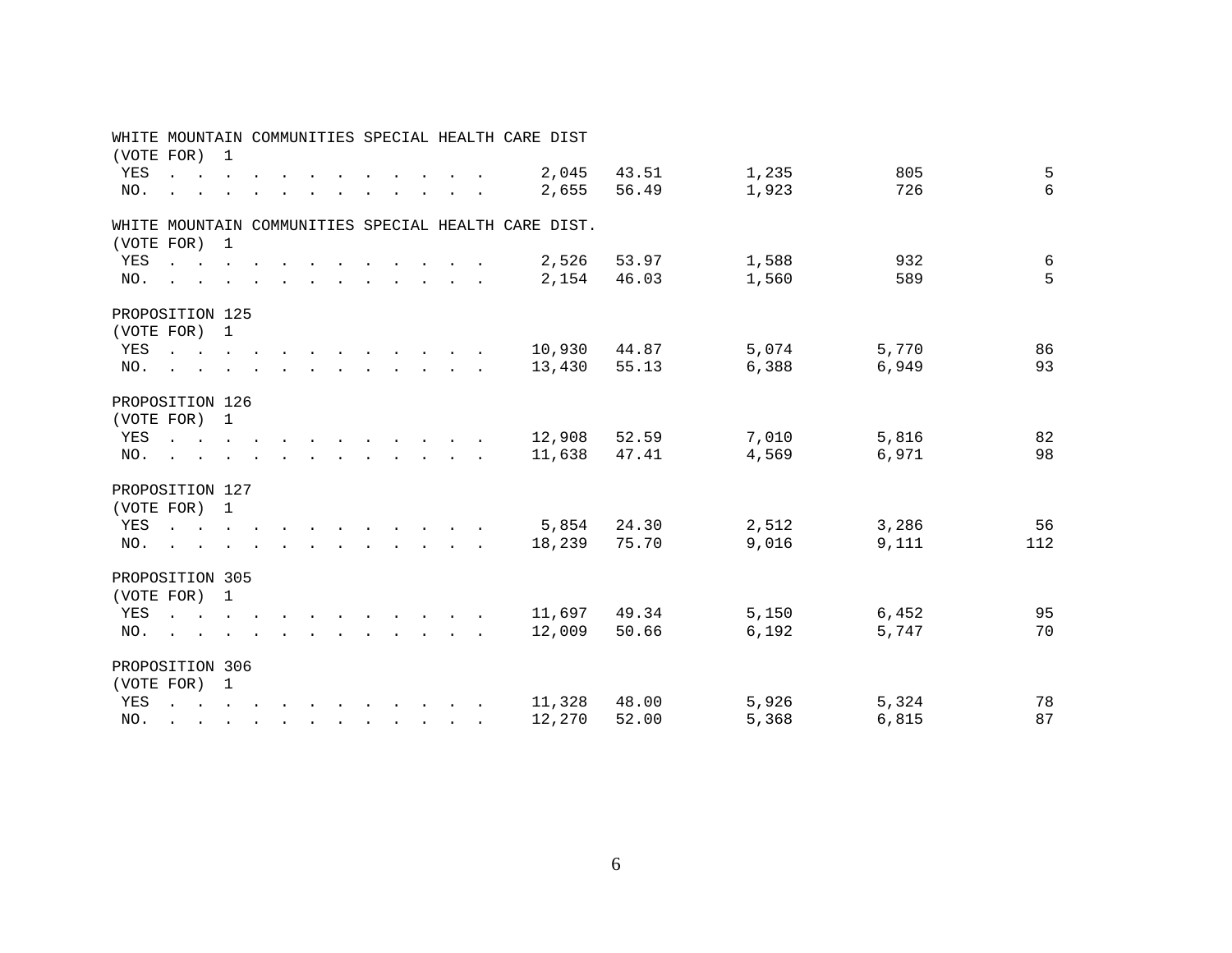### PREC REPORT-GROUP DETAIL GENERAL ELECTION OFFICIAL RESULTS

 APACHE COUNTY, ARIZONA NOVEMBER 6, 2018

RUN DATE:11/15/18 02:13 PM

0001 02 ALPINE 02.1-02.7

|                                                                                                                          |                                                                                                                                                                                                                                   |  |  |                                                                 | TOTAL VOTES | °     | EARLY    | ELEC DAY     | PROV     |
|--------------------------------------------------------------------------------------------------------------------------|-----------------------------------------------------------------------------------------------------------------------------------------------------------------------------------------------------------------------------------|--|--|-----------------------------------------------------------------|-------------|-------|----------|--------------|----------|
| REGISTERED VOTERS - TOTAL                                                                                                |                                                                                                                                                                                                                                   |  |  |                                                                 | 378         |       |          |              |          |
| BALLOTS CAST - TOTAL.                                                                                                    |                                                                                                                                                                                                                                   |  |  |                                                                 | 291         |       | 235      | 56           | $\Omega$ |
| BALLOTS CAST - BLANK.                                                                                                    |                                                                                                                                                                                                                                   |  |  | $\cdot$ $\cdot$ $\cdot$ $\cdot$ $\cdot$ $\cdot$ $\cdot$ $\cdot$ | $\Omega$    |       | $\Omega$ | $\Omega$     | $\Omega$ |
| VOTER TURNOUT - TOTAL                                                                                                    | $\mathbf{r}$ . The contract of the contract of the contract of the contract of the contract of the contract of the contract of the contract of the contract of the contract of the contract of the contract of the contract of th |  |  |                                                                 |             | 76.98 |          |              |          |
| VOTER TURNOUT - BLANK                                                                                                    |                                                                                                                                                                                                                                   |  |  |                                                                 |             |       |          |              |          |
| U.S. Senator                                                                                                             |                                                                                                                                                                                                                                   |  |  |                                                                 |             |       |          |              |          |
| (VOTE FOR) 1                                                                                                             |                                                                                                                                                                                                                                   |  |  |                                                                 |             |       |          |              |          |
| SINEMA, KYRSTEN (DEM)                                                                                                    |                                                                                                                                                                                                                                   |  |  |                                                                 | 81          | 27.93 | 70       | 11           | $\Omega$ |
| MCSALLY, MARTHA (REP)                                                                                                    |                                                                                                                                                                                                                                   |  |  |                                                                 | 202         | 69.66 | 159      | 43           | $\cap$   |
| GREEN, ANGELA (GRN)                                                                                                      |                                                                                                                                                                                                                                   |  |  |                                                                 | 7           | 2.41  | 5        | 2            | $\Omega$ |
| WRITE-IN.                                                                                                                |                                                                                                                                                                                                                                   |  |  |                                                                 | $\Omega$    |       | $\Omega$ | $\Omega$     | $\Omega$ |
| U.S. Rep. in Congress Dist. 1                                                                                            |                                                                                                                                                                                                                                   |  |  |                                                                 |             |       |          |              |          |
| (VOTE FOR) 1                                                                                                             |                                                                                                                                                                                                                                   |  |  |                                                                 |             |       |          |              |          |
| O'HALLERAN, TOM (DEM)                                                                                                    |                                                                                                                                                                                                                                   |  |  |                                                                 | 87          | 30.63 | 73       | 14           | $\Omega$ |
| ROGERS, WENDY (REP)                                                                                                      |                                                                                                                                                                                                                                   |  |  |                                                                 | 196         | 69.01 | 158      | 38           | $\Omega$ |
| WRITE-IN.                                                                                                                |                                                                                                                                                                                                                                   |  |  |                                                                 | 1           | . 35  | $\Omega$ | $\mathbf{1}$ | $\cap$   |
| Governor                                                                                                                 |                                                                                                                                                                                                                                   |  |  |                                                                 |             |       |          |              |          |
| (VOTE FOR) 1                                                                                                             |                                                                                                                                                                                                                                   |  |  |                                                                 |             |       |          |              |          |
| GARCIA, DAVID (DEM)                                                                                                      |                                                                                                                                                                                                                                   |  |  |                                                                 | 55          | 18.97 | 50       | 5            | $\cap$   |
| $\mathbf{r}$ , and $\mathbf{r}$ , and $\mathbf{r}$ , and $\mathbf{r}$<br>DUCEY, DOUG (REP).                              |                                                                                                                                                                                                                                   |  |  |                                                                 | 231         | 79.66 | 183      | 48           | $\Omega$ |
| TORRES, ANGEL (GRN)                                                                                                      |                                                                                                                                                                                                                                   |  |  |                                                                 | 3           | 1.03  | 1        | 2            | $\Omega$ |
| WRITE-IN.<br>$\mathbf{r}$ , and $\mathbf{r}$ , and $\mathbf{r}$ , and $\mathbf{r}$ , and $\mathbf{r}$ , and $\mathbf{r}$ |                                                                                                                                                                                                                                   |  |  |                                                                 | 1           | .34   | $\Omega$ | 1            | $\Omega$ |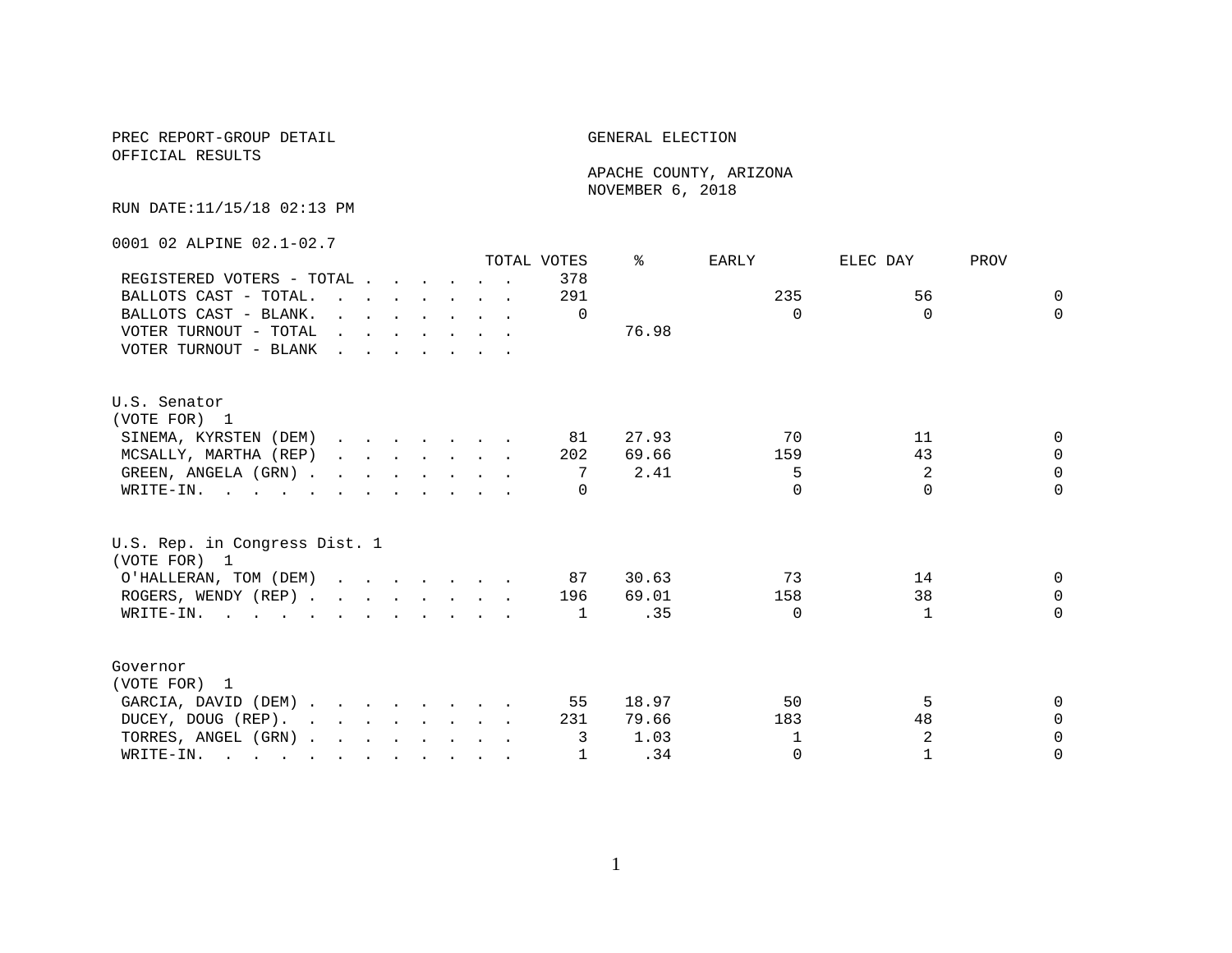| State Senator Dist. 7<br>(VOTE FOR)<br>$\mathbf 1$                                                                                                                                                                                                                                            |                                                             |
|-----------------------------------------------------------------------------------------------------------------------------------------------------------------------------------------------------------------------------------------------------------------------------------------------|-------------------------------------------------------------|
| PESHLAKAI, JAMESCITA (DEM).<br>68                                                                                                                                                                                                                                                             | 24.73<br>57<br>0<br>11                                      |
| MEALER, JL (REP)<br>207                                                                                                                                                                                                                                                                       | 75.27<br>43<br>0<br>164                                     |
| WRITE-IN.<br>$\Omega$<br>$\mathbf{r}$ , and $\mathbf{r}$ , and $\mathbf{r}$ , and $\mathbf{r}$ , and $\mathbf{r}$                                                                                                                                                                             | $\Omega$<br>$\Omega$<br>$\Omega$                            |
|                                                                                                                                                                                                                                                                                               |                                                             |
| State Rep Dist. 7                                                                                                                                                                                                                                                                             |                                                             |
| (VOTE FOR) 2                                                                                                                                                                                                                                                                                  |                                                             |
| TELLER, ARLANDO (DEM)<br>69<br>$\mathbf{r}$ . The contract of the contract of the contract of the contract of the contract of the contract of the contract of the contract of the contract of the contract of the contract of the contract of the contract of th                              | 56<br>20.12<br>13<br>$\mathbf{0}$                           |
| TSOSIE, MYRON (DEM)<br>58                                                                                                                                                                                                                                                                     | 9<br>16.91<br>49<br>$\mathbf 0$                             |
| $\mathbf{r}$ . The set of the set of the set of the set of the set of the set of the set of the set of the set of the set of the set of the set of the set of the set of the set of the set of the set of the set of the set of t<br>SHAMLEY, DOYEL (REP).<br>215                             | 45<br>0<br>62.68<br>170                                     |
| WRITE-IN.                                                                                                                                                                                                                                                                                     | .29<br>$\Omega$<br>$\mathbf{1}$<br>$\Omega$<br>$\mathbf{1}$ |
| Secretary of State                                                                                                                                                                                                                                                                            |                                                             |
| (VOTE FOR) 1                                                                                                                                                                                                                                                                                  |                                                             |
| HOBBS, KATIE (DEM)<br>$\mathbf{r}$ , $\mathbf{r}$ , $\mathbf{r}$ , $\mathbf{r}$ , $\mathbf{r}$ , $\mathbf{r}$ , $\mathbf{r}$<br>79                                                                                                                                                            | 27.53<br>69<br>10<br>0                                      |
| GAYNOR, STEVE (REP)<br>206                                                                                                                                                                                                                                                                    | 71.78<br>42<br>$\mathbf 0$<br>164                           |
| WRITE-IN.<br>$\mathbf{r}$ , $\mathbf{r}$ , $\mathbf{r}$ , $\mathbf{r}$ , $\mathbf{r}$ , $\mathbf{r}$ , $\mathbf{r}$ , $\mathbf{r}$                                                                                                                                                            | $\Omega$<br>2<br>.70<br>$\mathbf{1}$<br>$\mathbf{1}$        |
| Attorney General<br>(VOTE FOR) 1                                                                                                                                                                                                                                                              |                                                             |
| CONTRERAS, JANUARY (DEM)<br>69                                                                                                                                                                                                                                                                | 24.21<br>59<br>10<br>$\mathbf 0$                            |
| BRNOVICH, MARK (REP).<br>214                                                                                                                                                                                                                                                                  | 75.09<br>41<br>173<br>$\mathbf{0}$                          |
| WRITE-IN.                                                                                                                                                                                                                                                                                     | $\overline{a}$<br>2<br>.70<br>$\Omega$<br>$\mathbf{0}$      |
| State Treasurer                                                                                                                                                                                                                                                                               |                                                             |
| (VOTE FOR) 1                                                                                                                                                                                                                                                                                  |                                                             |
| MANOIL, MARK (DEM)<br>68                                                                                                                                                                                                                                                                      | 24.46<br>55<br>13<br>$\mathbf 0$                            |
| YEE, KIMBERLY (REP)<br>209                                                                                                                                                                                                                                                                    | 40<br>75.18<br>169<br>0                                     |
|                                                                                                                                                                                                                                                                                               |                                                             |
| WRITE-IN.<br>and the state of the state of the<br>$\mathbf{r}$ . The set of the set of the set of the set of the set of the set of the set of the set of the set of the set of the set of the set of the set of the set of the set of the set of the set of the set of the set of t<br>$\sim$ | .36<br>$\mathbf{1}$<br>$\Omega$<br>$\Omega$<br>1            |
| Superintendent of Public Instruction                                                                                                                                                                                                                                                          |                                                             |
| (VOTE FOR) 1                                                                                                                                                                                                                                                                                  |                                                             |
| HOFFMAN, KATHY (DEM).<br>$\mathbf{r}$ , $\mathbf{r}$ , $\mathbf{r}$ , $\mathbf{r}$ , $\mathbf{r}$ , $\mathbf{r}$<br>88                                                                                                                                                                        | 31.32<br>77<br>0<br>11                                      |
| RIGGS, FRANK (REP)<br>192                                                                                                                                                                                                                                                                     | 68.33<br>152<br>40<br>0                                     |
| WRITE-IN.<br>$\mathbf{r}$ , $\mathbf{r}$ , $\mathbf{r}$<br>$\mathbf{r}$ . The set of $\mathbf{r}$<br>$\sim$ $\sim$                                                                                                                                                                            | .36<br>$\mathbf{1}$<br>$\Omega$<br>$\mathbf{1}$<br>$\Omega$ |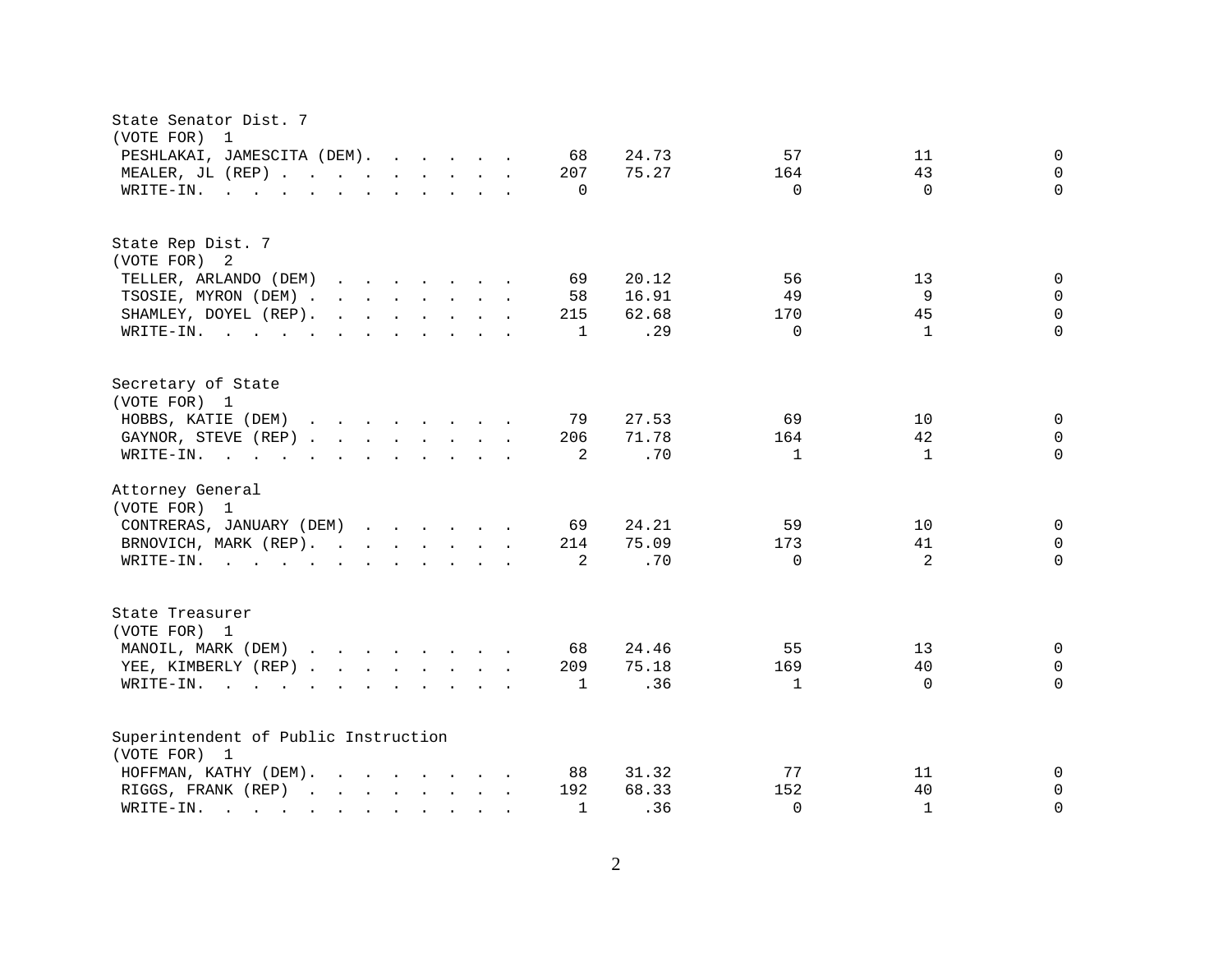| State Mine Inspector                                                                                                           |              |       |              |          |                |
|--------------------------------------------------------------------------------------------------------------------------------|--------------|-------|--------------|----------|----------------|
| (VOTE FOR)<br>1                                                                                                                |              | 24.46 |              |          | $\Omega$       |
| PIERCE, WILLIAM "BILL" (DEM)<br>HART, JOE (REP)                                                                                | 68<br>210    | 75.54 | 57<br>169    | 11<br>41 | $\Omega$       |
|                                                                                                                                | $\Omega$     |       | $\Omega$     | $\Omega$ | $\Omega$       |
| WRITE-IN.                                                                                                                      |              |       |              |          |                |
| Corporation Commissioner                                                                                                       |              |       |              |          |                |
| (VOTE FOR) 2                                                                                                                   |              |       |              |          |                |
| KENNEDY, SANDRA (DEM)                                                                                                          | 68           | 13.20 | 58           | 10       | $\Omega$       |
| SEARS, KIANA MARIA (DEM)                                                                                                       | 61           | 11.84 | 51           | 10       | $\mathbf 0$    |
| GLASSMAN, RODNEY (REP)                                                                                                         | 192          | 37.28 | 155          | 37       | $\Omega$       |
| OLSON, JUSTIN (REP)                                                                                                            | 194          | 37.67 | 158          | 36       | $\Omega$       |
| WRITE-IN.                                                                                                                      | $\Omega$     |       | $\Omega$     | $\Omega$ | $\Omega$       |
| Clerk of the Superior Court<br>(VOTE FOR) 1                                                                                    |              |       |              |          |                |
| HOUNSHELL, ANNELL (DEM).                                                                                                       | 144          | 92.90 | 122          | 22       | $\Omega$       |
| WRITE-IN.                                                                                                                      | 11           | 7.10  | 7            | 4        | $\Omega$       |
| Justice of the Peace Dist. 1 Round Valley<br>(VOTE FOR) 1                                                                      |              |       |              |          |                |
| GREGORY, MARSHA (REP)                                                                                                          | 233          | 98.31 | 185          | 48       | $\Omega$       |
| $W\text{RITE}-\text{IN}.$<br>$\mathbf{r}$ , $\mathbf{r}$ , $\mathbf{r}$ , $\mathbf{r}$ , $\mathbf{r}$                          | 4            | 1.69  | 4            | $\Omega$ | $\Omega$       |
| Constable Dist. 1 Round Valley<br>(VOTE FOR) 1                                                                                 |              |       |              |          |                |
| CURTIS, ROGER (REP)                                                                                                            | 224          | 96.55 | 177          | 47       | $\mathbf 0$    |
| WRITE-IN.<br>$\mathbf{r}$ , $\mathbf{r}$ , $\mathbf{r}$ , $\mathbf{r}$ , $\mathbf{r}$ , $\mathbf{r}$ , $\mathbf{r}$            | 8            | 3.45  | 8            | $\Omega$ | $\Omega$       |
| Judge of the Superior Court<br>(VOTE FOR) 1                                                                                    |              |       |              |          |                |
| LATHAM, MIKE<br>the contract of the contract of the contract of                                                                | 185          | 99.46 | 149          | 36       | $\overline{0}$ |
| WRITE-IN.<br>$\mathcal{L}(\mathbf{A})$ . The contribution of the contribution of the contribution of $\mathcal{L}(\mathbf{A})$ | $\mathbf{1}$ | .54   | $\mathbf{1}$ | $\Omega$ | $\mathbf 0$    |

3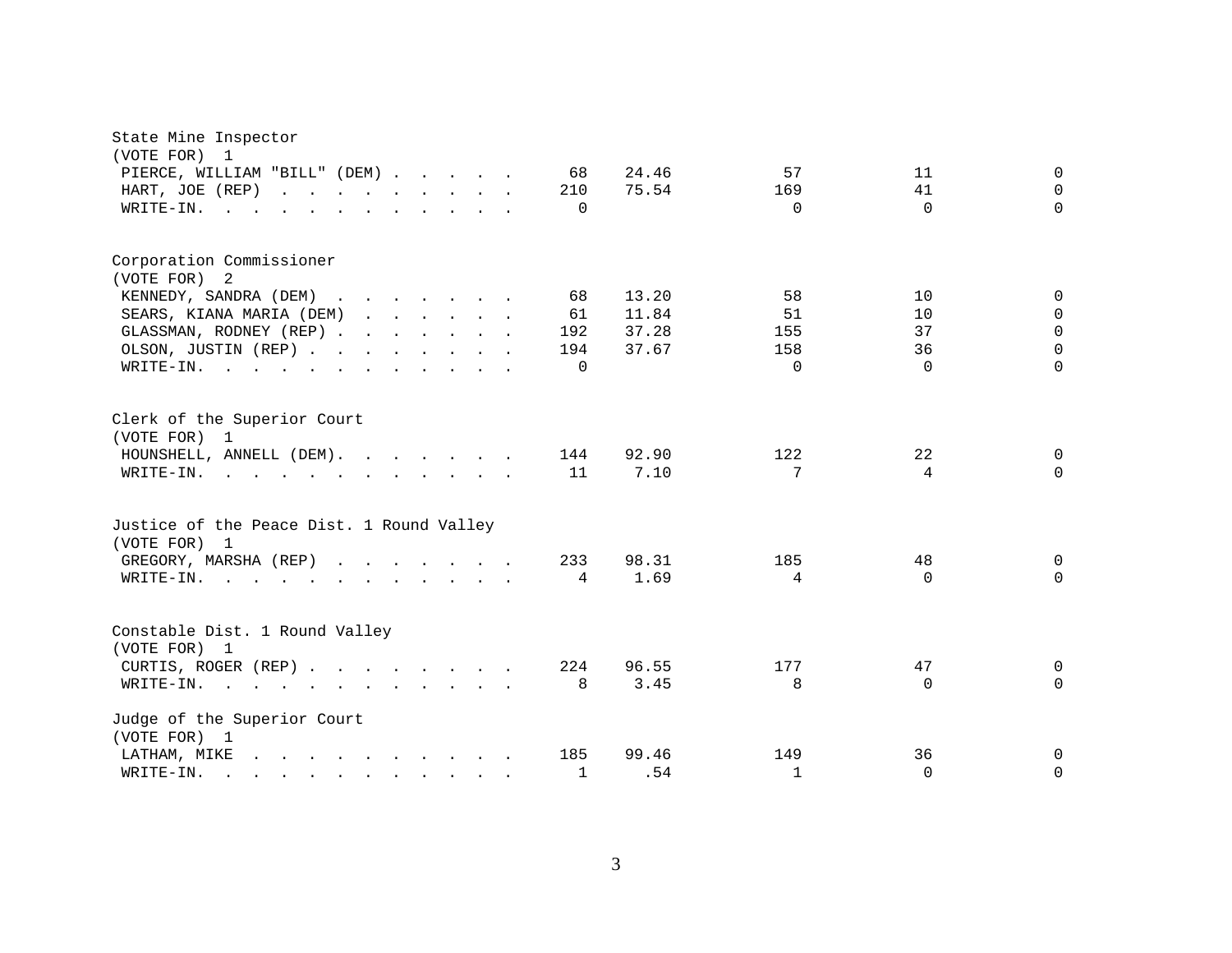| Retain Justice Supreme-Bolick   |                                                                                                                                                     |                                 |                                                                                                 |  |  |                                                                                                                                                                                                                                   |  |                                                      |       |     |    |                |
|---------------------------------|-----------------------------------------------------------------------------------------------------------------------------------------------------|---------------------------------|-------------------------------------------------------------------------------------------------|--|--|-----------------------------------------------------------------------------------------------------------------------------------------------------------------------------------------------------------------------------------|--|------------------------------------------------------|-------|-----|----|----------------|
| (VOTE FOR)                      |                                                                                                                                                     | 1                               |                                                                                                 |  |  |                                                                                                                                                                                                                                   |  |                                                      |       |     |    |                |
| YES                             |                                                                                                                                                     |                                 | $\mathbf{r}$ , $\mathbf{r}$ , $\mathbf{r}$ , $\mathbf{r}$                                       |  |  | $\mathbf{r}$ . The contract of the contract of the contract of the contract of the contract of the contract of the contract of the contract of the contract of the contract of the contract of the contract of the contract of th |  | 179                                                  | 77.16 | 146 | 33 | $\mathbf 0$    |
| NO.                             |                                                                                                                                                     |                                 |                                                                                                 |  |  | and a series of the contract of the series of the series of the series of the series of the series of the series of the series of the series of the series of the series of the series of the series of the series of the seri    |  | 53                                                   | 22.84 | 45  | 8  | $\Omega$       |
|                                 |                                                                                                                                                     |                                 |                                                                                                 |  |  |                                                                                                                                                                                                                                   |  |                                                      |       |     |    |                |
| Retain Justice Supreme-Pelander |                                                                                                                                                     |                                 |                                                                                                 |  |  |                                                                                                                                                                                                                                   |  |                                                      |       |     |    |                |
| (VOTE FOR) 1                    |                                                                                                                                                     |                                 |                                                                                                 |  |  |                                                                                                                                                                                                                                   |  |                                                      |       |     |    |                |
| YES                             | $\mathbf{r}$ , $\mathbf{r}$ , $\mathbf{r}$ , $\mathbf{r}$ , $\mathbf{r}$ , $\mathbf{r}$ , $\mathbf{r}$ , $\mathbf{r}$ , $\mathbf{r}$ , $\mathbf{r}$ |                                 |                                                                                                 |  |  |                                                                                                                                                                                                                                   |  | 176                                                  | 78.22 | 146 | 30 | $\mathbf 0$    |
| NO.                             |                                                                                                                                                     |                                 |                                                                                                 |  |  | $\mathbf{r}$ , $\mathbf{r}$ , $\mathbf{r}$ , $\mathbf{r}$ , $\mathbf{r}$ , $\mathbf{r}$ , $\mathbf{r}$ , $\mathbf{r}$ , $\mathbf{r}$ , $\mathbf{r}$                                                                               |  | 49                                                   | 21.78 | 42  | 7  | $\Omega$       |
|                                 |                                                                                                                                                     |                                 |                                                                                                 |  |  |                                                                                                                                                                                                                                   |  |                                                      |       |     |    |                |
|                                 |                                                                                                                                                     |                                 |                                                                                                 |  |  |                                                                                                                                                                                                                                   |  |                                                      |       |     |    |                |
| APACHE COUNTY LEVY              |                                                                                                                                                     |                                 |                                                                                                 |  |  |                                                                                                                                                                                                                                   |  |                                                      |       |     |    |                |
| (VOTE FOR) 1                    |                                                                                                                                                     |                                 |                                                                                                 |  |  |                                                                                                                                                                                                                                   |  |                                                      |       | 19  | 7  |                |
| YES                             |                                                                                                                                                     |                                 |                                                                                                 |  |  | and a series of the contract of the contract of the                                                                                                                                                                               |  | 26                                                   | 9.12  |     |    | 0<br>$\Omega$  |
| NO.                             |                                                                                                                                                     |                                 |                                                                                                 |  |  | and the contract of the contract of the contract of the contract of the contract of the contract of the contract of the contract of the contract of the contract of the contract of the contract of the contract of the contra    |  | 259                                                  | 90.88 | 212 | 47 |                |
|                                 |                                                                                                                                                     |                                 |                                                                                                 |  |  |                                                                                                                                                                                                                                   |  |                                                      |       |     |    |                |
|                                 |                                                                                                                                                     |                                 |                                                                                                 |  |  |                                                                                                                                                                                                                                   |  | WHITE MOUNTAIN COMMUNITIES SPECIAL HEALTH CARE DIST  |       |     |    |                |
| (VOTE FOR) 1                    |                                                                                                                                                     |                                 |                                                                                                 |  |  |                                                                                                                                                                                                                                   |  |                                                      |       |     |    |                |
| YES                             |                                                                                                                                                     | $\cdot$ $\cdot$ $\cdot$ $\cdot$ |                                                                                                 |  |  | $\mathbf{L}$                                                                                                                                                                                                                      |  | 102                                                  | 36.30 | 77  | 25 | 0              |
| NO.                             |                                                                                                                                                     |                                 |                                                                                                 |  |  |                                                                                                                                                                                                                                   |  | 179                                                  | 63.70 | 151 | 28 | $\overline{0}$ |
|                                 |                                                                                                                                                     |                                 |                                                                                                 |  |  |                                                                                                                                                                                                                                   |  |                                                      |       |     |    |                |
|                                 |                                                                                                                                                     |                                 |                                                                                                 |  |  |                                                                                                                                                                                                                                   |  | WHITE MOUNTAIN COMMUNITIES SPECIAL HEALTH CARE DIST. |       |     |    |                |
| (VOTE FOR)                      |                                                                                                                                                     | $\overline{1}$                  |                                                                                                 |  |  |                                                                                                                                                                                                                                   |  |                                                      |       |     |    |                |
| YES                             |                                                                                                                                                     |                                 | $\mathbf{r} = \mathbf{r} \times \mathbf{r}$ , where $\mathbf{r} = \mathbf{r} \times \mathbf{r}$ |  |  | and the contract of the contract of the contract of the contract of the contract of                                                                                                                                               |  | 134                                                  | 48.73 | 103 | 31 | 0              |
| NO.                             |                                                                                                                                                     |                                 | $\mathbf{r}$ , and $\mathbf{r}$ , and $\mathbf{r}$                                              |  |  | $\mathbf{r}$ , and $\mathbf{r}$ , and $\mathbf{r}$ , and $\mathbf{r}$ , and $\mathbf{r}$                                                                                                                                          |  | 141                                                  | 51.27 | 120 | 21 | $\Omega$       |
|                                 |                                                                                                                                                     |                                 |                                                                                                 |  |  |                                                                                                                                                                                                                                   |  |                                                      |       |     |    |                |
| PROPOSITION 125                 |                                                                                                                                                     |                                 |                                                                                                 |  |  |                                                                                                                                                                                                                                   |  |                                                      |       |     |    |                |
| (VOTE FOR) 1                    |                                                                                                                                                     |                                 |                                                                                                 |  |  |                                                                                                                                                                                                                                   |  |                                                      |       |     |    |                |
| YES                             |                                                                                                                                                     |                                 |                                                                                                 |  |  | $\mathbf{r}$ , $\mathbf{r}$ , $\mathbf{r}$ , $\mathbf{r}$ , $\mathbf{r}$ , $\mathbf{r}$ , $\mathbf{r}$ , $\mathbf{r}$ , $\mathbf{r}$ , $\mathbf{r}$                                                                               |  | 123                                                  | 44.40 | 104 | 19 | 0              |
| NO.                             |                                                                                                                                                     |                                 |                                                                                                 |  |  | and a contract and a contract of the contract of the contract of the contract of the contract of the contract of                                                                                                                  |  | 154                                                  | 55.60 | 123 | 31 | $\Omega$       |
|                                 |                                                                                                                                                     |                                 |                                                                                                 |  |  |                                                                                                                                                                                                                                   |  |                                                      |       |     |    |                |
| PROPOSITION 126                 |                                                                                                                                                     |                                 |                                                                                                 |  |  |                                                                                                                                                                                                                                   |  |                                                      |       |     |    |                |
| (VOTE FOR) 1                    |                                                                                                                                                     |                                 |                                                                                                 |  |  |                                                                                                                                                                                                                                   |  |                                                      |       |     |    |                |
| YES                             |                                                                                                                                                     |                                 |                                                                                                 |  |  | $\frac{1}{2}$ , $\frac{1}{2}$ , $\frac{1}{2}$ , $\frac{1}{2}$ , $\frac{1}{2}$ , $\frac{1}{2}$ , $\frac{1}{2}$ , $\frac{1}{2}$ , $\frac{1}{2}$ , $\frac{1}{2}$                                                                     |  | 204                                                  | 71.83 | 172 | 32 | 0              |
| NO.                             |                                                                                                                                                     |                                 |                                                                                                 |  |  | $\mathbf{r}$ , $\mathbf{r}$ , $\mathbf{r}$ , $\mathbf{r}$ , $\mathbf{r}$ , $\mathbf{r}$ , $\mathbf{r}$ , $\mathbf{r}$                                                                                                             |  | 80                                                   | 28.17 | 59  | 21 | 0              |
|                                 |                                                                                                                                                     |                                 |                                                                                                 |  |  |                                                                                                                                                                                                                                   |  |                                                      |       |     |    |                |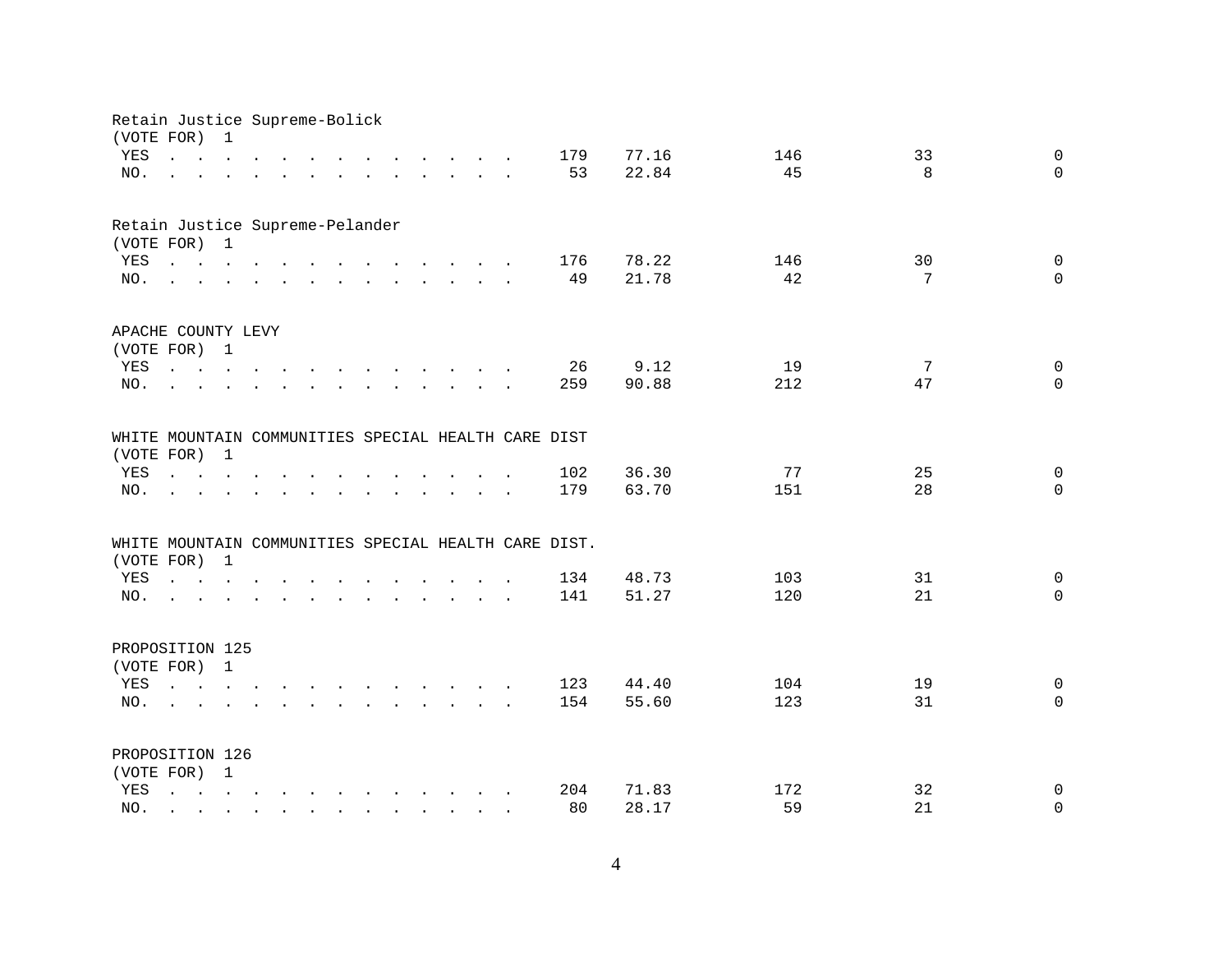| PROPOSITION 127 |                                |               |  |  |                |        |        |     |       |     |    |                     |
|-----------------|--------------------------------|---------------|--|--|----------------|--------|--------|-----|-------|-----|----|---------------------|
| (VOTE FOR) 1    |                                |               |  |  |                |        |        |     |       |     |    |                     |
| YES             | <b>All Contract Contract</b>   |               |  |  |                |        |        | 36  | 12.59 | 33  |    | $\overline{0}$<br>3 |
| NO.             |                                |               |  |  |                | $\sim$ | $\sim$ | 250 | 87.41 | 198 | 52 | $\overline{0}$      |
| PROPOSITION 305 |                                |               |  |  |                |        |        |     |       |     |    |                     |
| (VOTE FOR) 1    |                                |               |  |  |                |        |        |     |       |     |    |                     |
| YES             | <b>Service Control</b>         | $\sim$ $\sim$ |  |  | $\overline{a}$ |        |        | 80  | 28.99 | 63  | 17 | $\overline{0}$      |
| NO.             | $\sim$ $\sim$ $\sim$ $\sim$    |               |  |  |                |        |        | 196 | 71.01 | 162 | 34 | $\overline{0}$      |
| PROPOSITION 306 |                                |               |  |  |                |        |        |     |       |     |    |                     |
| (VOTE FOR) 1    |                                |               |  |  |                |        |        |     |       |     |    |                     |
| YES             | $\ddot{\phantom{a}}$<br>$\sim$ |               |  |  |                |        |        | 158 | 56.83 | 127 | 31 | $\overline{0}$      |
| NO.             | $\ddot{\phantom{1}}$<br>$\sim$ |               |  |  |                |        |        | 120 | 43.17 | 98  | 22 | $\overline{0}$      |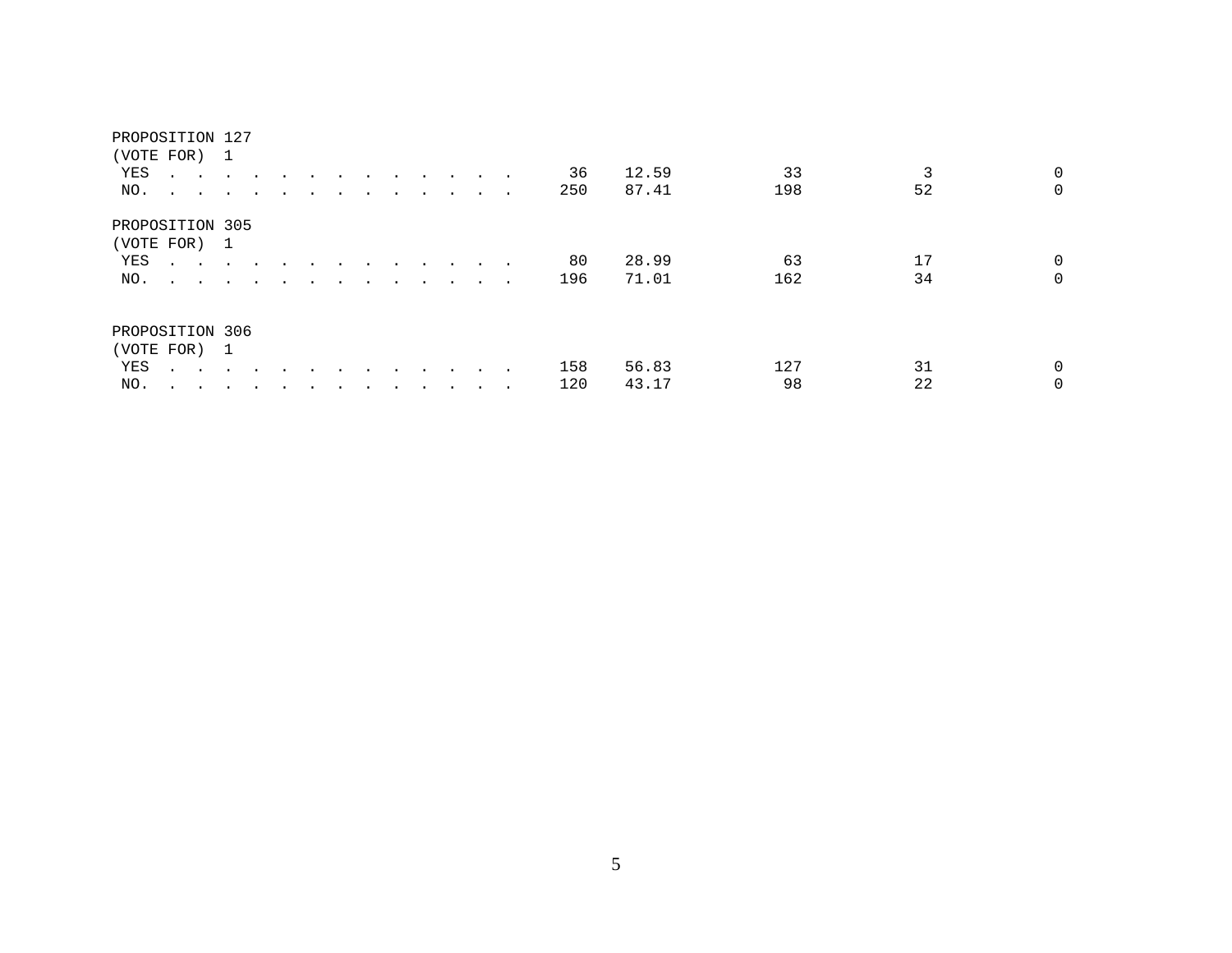PREC REPORT-GROUP DETAIL GENERAL ELECTION

OFFICIAL RESULTS

 APACHE COUNTY, ARIZONA NOVEMBER 6, 2018

RUN DATE:11/15/18 02:13 PM

0002 03 CANYON DE CHELLY 03.1

|                                                                                                                          |                                                                                                                                                                                                                                |  |  |                                                                                  |                                                                                                                          | TOTAL VOTES | ⊱     | <b>EARLY</b>   | ELEC DAY | PROV           |
|--------------------------------------------------------------------------------------------------------------------------|--------------------------------------------------------------------------------------------------------------------------------------------------------------------------------------------------------------------------------|--|--|----------------------------------------------------------------------------------|--------------------------------------------------------------------------------------------------------------------------|-------------|-------|----------------|----------|----------------|
| REGISTERED VOTERS - TOTAL                                                                                                |                                                                                                                                                                                                                                |  |  |                                                                                  |                                                                                                                          | 3,740       |       |                |          |                |
| BALLOTS CAST - TOTAL.                                                                                                    |                                                                                                                                                                                                                                |  |  |                                                                                  | $\mathbf{r}$ , and $\mathbf{r}$ , and $\mathbf{r}$ , and $\mathbf{r}$                                                    | 1,610       |       | 765            | 842      | 3              |
| BALLOTS CAST - BLANK.                                                                                                    |                                                                                                                                                                                                                                |  |  | $\mathbf{r}$ and $\mathbf{r}$ and $\mathbf{r}$ and $\mathbf{r}$ and $\mathbf{r}$ |                                                                                                                          | $\Omega$    |       | $\Omega$       | $\Omega$ | $\Omega$       |
| VOTER TURNOUT - TOTAL                                                                                                    | $\mathbf{r}$ , and $\mathbf{r}$ , and $\mathbf{r}$ , and $\mathbf{r}$                                                                                                                                                          |  |  |                                                                                  |                                                                                                                          |             | 43.05 |                |          |                |
| VOTER TURNOUT - BLANK                                                                                                    | and the contract of the contract of the contract of the contract of the contract of the contract of the contract of the contract of the contract of the contract of the contract of the contract of the contract of the contra |  |  |                                                                                  |                                                                                                                          |             |       |                |          |                |
|                                                                                                                          |                                                                                                                                                                                                                                |  |  |                                                                                  |                                                                                                                          |             |       |                |          |                |
| U.S. Senator                                                                                                             |                                                                                                                                                                                                                                |  |  |                                                                                  |                                                                                                                          |             |       |                |          |                |
| (VOTE FOR) 1                                                                                                             |                                                                                                                                                                                                                                |  |  |                                                                                  |                                                                                                                          |             |       |                |          |                |
| SINEMA, KYRSTEN (DEM) 1,292                                                                                              |                                                                                                                                                                                                                                |  |  |                                                                                  |                                                                                                                          |             | 81.93 | 622            | 668      | 2              |
| MCSALLY, MARTHA (REP)                                                                                                    |                                                                                                                                                                                                                                |  |  |                                                                                  | $\mathbf{r} = \mathbf{r} - \mathbf{r}$ , $\mathbf{r} = \mathbf{r} - \mathbf{r}$ , $\mathbf{r} = \mathbf{r} - \mathbf{r}$ | 217         | 13.76 | 89             | 127      | $\mathbf{1}$   |
| GREEN, ANGELA (GRN).                                                                                                     |                                                                                                                                                                                                                                |  |  |                                                                                  |                                                                                                                          | 68          | 4.31  | 34             | 34       | $\Omega$       |
| WRITE-IN.                                                                                                                |                                                                                                                                                                                                                                |  |  |                                                                                  |                                                                                                                          | $\Omega$    |       | $\Omega$       | $\Omega$ | $\Omega$       |
| U.S. Rep. in Congress Dist. 1<br>(VOTE FOR) 1                                                                            |                                                                                                                                                                                                                                |  |  |                                                                                  |                                                                                                                          |             |       |                |          |                |
| O'HALLERAN, TOM (DEM) 1,348                                                                                              |                                                                                                                                                                                                                                |  |  |                                                                                  |                                                                                                                          |             | 84.89 | 643            | 703      | $\overline{a}$ |
| ROGERS, WENDY (REP)                                                                                                      |                                                                                                                                                                                                                                |  |  |                                                                                  |                                                                                                                          | 238         | 14.99 | 108            | 129      | $\mathbf{1}$   |
| WRITE-IN.                                                                                                                |                                                                                                                                                                                                                                |  |  |                                                                                  |                                                                                                                          | -2.         | .13   | $\mathfrak{D}$ | $\Omega$ | $\Omega$       |
| Governor                                                                                                                 |                                                                                                                                                                                                                                |  |  |                                                                                  |                                                                                                                          |             |       |                |          |                |
| (VOTE FOR) 1                                                                                                             |                                                                                                                                                                                                                                |  |  |                                                                                  |                                                                                                                          |             |       |                |          |                |
| GARCIA, DAVID (DEM)                                                                                                      |                                                                                                                                                                                                                                |  |  |                                                                                  |                                                                                                                          | 1,251       | 79.08 | 593            | 656      | 2              |
| DUCEY, DOUG (REP).                                                                                                       |                                                                                                                                                                                                                                |  |  |                                                                                  |                                                                                                                          | 253         | 15.99 | 123            | 129      | $\mathbf 1$    |
| TORRES, ANGEL (GRN)                                                                                                      |                                                                                                                                                                                                                                |  |  |                                                                                  |                                                                                                                          | 75          | 4.74  | 37             | 38       | $\Omega$       |
| WRITE-IN.<br>$\mathbf{r}$ , and $\mathbf{r}$ , and $\mathbf{r}$ , and $\mathbf{r}$ , and $\mathbf{r}$ , and $\mathbf{r}$ |                                                                                                                                                                                                                                |  |  |                                                                                  |                                                                                                                          | 3           | .19   | $\mathbf{1}$   | 2        | $\Omega$       |
|                                                                                                                          |                                                                                                                                                                                                                                |  |  |                                                                                  |                                                                                                                          |             |       |                |          |                |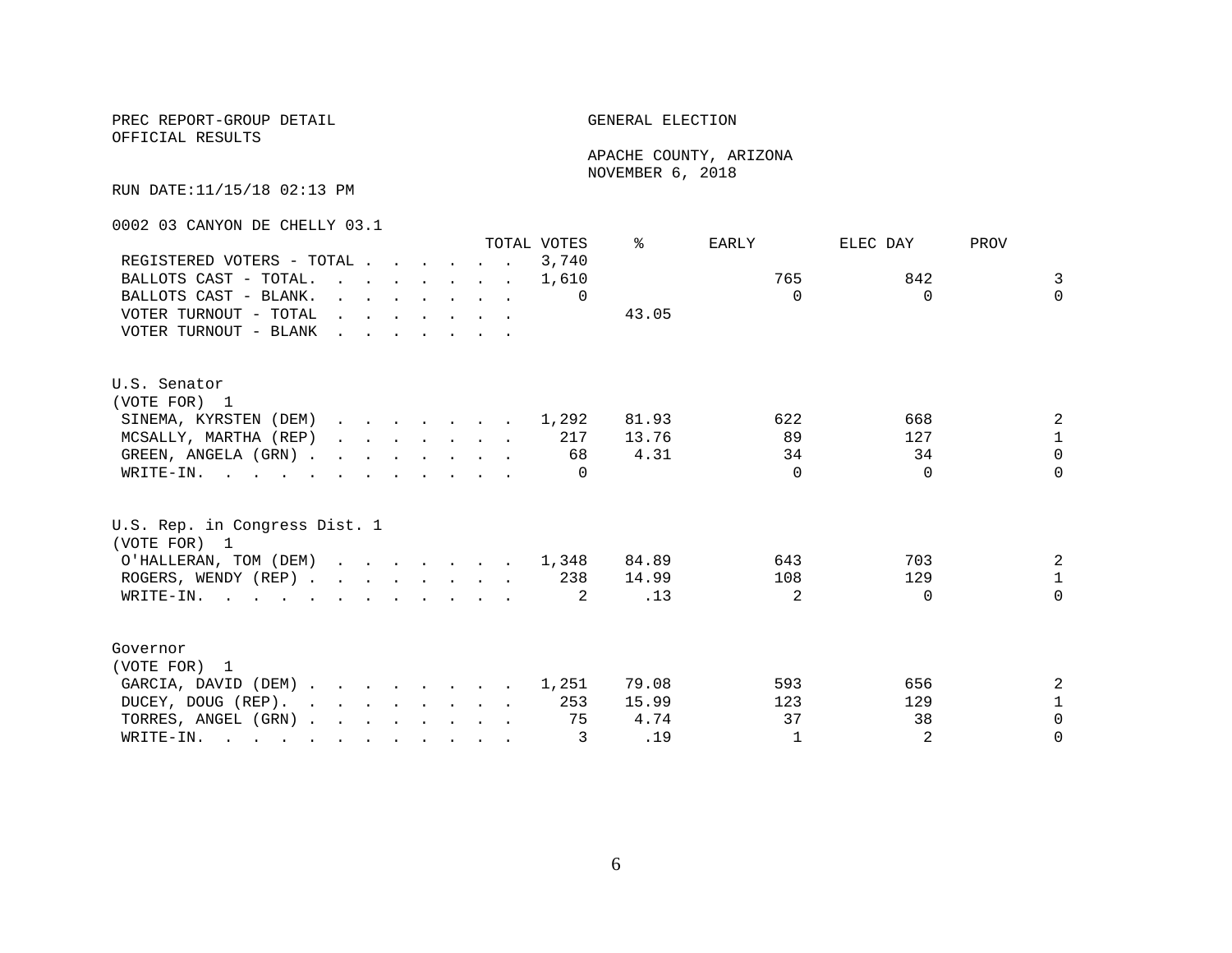| State Senator Dist. 7<br>(VOTE FOR)<br>$\overline{1}$                                                                                                                                                                                                                      |                                             |
|----------------------------------------------------------------------------------------------------------------------------------------------------------------------------------------------------------------------------------------------------------------------------|---------------------------------------------|
| PESHLAKAI, JAMESCITA (DEM).<br>90.58<br>1,413                                                                                                                                                                                                                              | $\overline{a}$<br>673<br>738                |
| MEALER, JL (REP) 143<br>9.17                                                                                                                                                                                                                                               | 67<br>76<br>$\mathbf 0$                     |
| $\mathbf{r}$ . The state of the state $\mathbf{r}$ is the state of the state $\mathbf{r}$<br>4<br>WRITE-IN.                                                                                                                                                                | 3<br>$\Omega$<br>.26<br>$\mathbf{1}$        |
|                                                                                                                                                                                                                                                                            |                                             |
| State Rep Dist. 7                                                                                                                                                                                                                                                          |                                             |
| (VOTE FOR) 2                                                                                                                                                                                                                                                               |                                             |
| 37.97<br>TELLER, ARLANDO (DEM)<br>806<br>$\mathbf{r}$ . The contract of the contract of the contract of the contract of the contract of the contract of the contract of the contract of the contract of the contract of the contract of the contract of the contract of th | $\overline{c}$<br>399<br>405                |
| TSOSIE, MYRON (DEM)<br>55.20<br>1,172                                                                                                                                                                                                                                      | $\sqrt{2}$<br>560<br>610                    |
| SHAMLEY, DOYEL (REP).<br>$\mathbf{r}$ , and $\mathbf{r}$ , and $\mathbf{r}$ , and $\mathbf{r}$<br>142<br>6.69                                                                                                                                                              | $\mathbf 0$<br>67<br>75                     |
| $\overline{3}$<br>WRITE-IN.                                                                                                                                                                                                                                                | 2<br>$\Omega$<br>.14<br>$\overline{1}$      |
| Secretary of State<br>(VOTE FOR) 1                                                                                                                                                                                                                                         |                                             |
| HOBBS, KATIE (DEM)<br>1,387<br>88.23                                                                                                                                                                                                                                       | 658<br>726                                  |
| GAYNOR, STEVE (REP)<br>183<br>11.64                                                                                                                                                                                                                                        | 3<br>90<br>93<br>$\mathsf{O}$               |
| 2<br>WRITE-IN.<br>$\mathbf{r}$ , and $\mathbf{r}$ , and $\mathbf{r}$ , and $\mathbf{r}$ , and $\mathbf{r}$                                                                                                                                                                 | 2<br>$\Omega$<br>$\Omega$<br>.13            |
|                                                                                                                                                                                                                                                                            |                                             |
| Attorney General<br>(VOTE FOR) 1                                                                                                                                                                                                                                           |                                             |
| CONTRERAS, JANUARY (DEM)<br>84.74<br>1,333                                                                                                                                                                                                                                 | 2<br>637<br>694                             |
| 15.00<br>BRNOVICH, MARK (REP).<br>236                                                                                                                                                                                                                                      | 127<br>108<br>$\mathbf{1}$                  |
| WRITE-IN.<br>4                                                                                                                                                                                                                                                             | 3<br>.25<br>$\mathbf{1}$<br>$\Omega$        |
| State Treasurer                                                                                                                                                                                                                                                            |                                             |
| (VOTE FOR) 1                                                                                                                                                                                                                                                               |                                             |
| MANOIL, MARK (DEM)<br>82.77<br>1,297                                                                                                                                                                                                                                       | $\overline{3}$<br>614<br>680                |
| YEE, KIMBERLY (REP)<br>264<br>16.85                                                                                                                                                                                                                                        | 129<br>135<br>$\Omega$                      |
| WRITE-IN.<br>6<br>$\sim$ $\sim$ $\sim$ $\sim$ $\sim$ $\sim$<br>$\mathbf{r}$ , and $\mathbf{r}$ , and $\mathbf{r}$ , and $\mathbf{r}$                                                                                                                                       | .38<br>4<br>2<br>$\Omega$                   |
|                                                                                                                                                                                                                                                                            |                                             |
| Superintendent of Public Instruction<br>(VOTE FOR) 1                                                                                                                                                                                                                       |                                             |
| HOFFMAN, KATHY (DEM).<br>87.38<br>1,378                                                                                                                                                                                                                                    | 720<br>3<br>655                             |
| 198<br>12.56<br>RIGGS, FRANK (REP)                                                                                                                                                                                                                                         | 94<br>104<br>$\mathbf 0$                    |
| WRITE-IN.<br>$\mathbf{1}$<br>and the contract of the contract of                                                                                                                                                                                                           | .06<br>$\mathbf{1}$<br>$\Omega$<br>$\Omega$ |
| $\mathbf{r}$ , $\mathbf{r}$ , $\mathbf{r}$ , $\mathbf{r}$                                                                                                                                                                                                                  |                                             |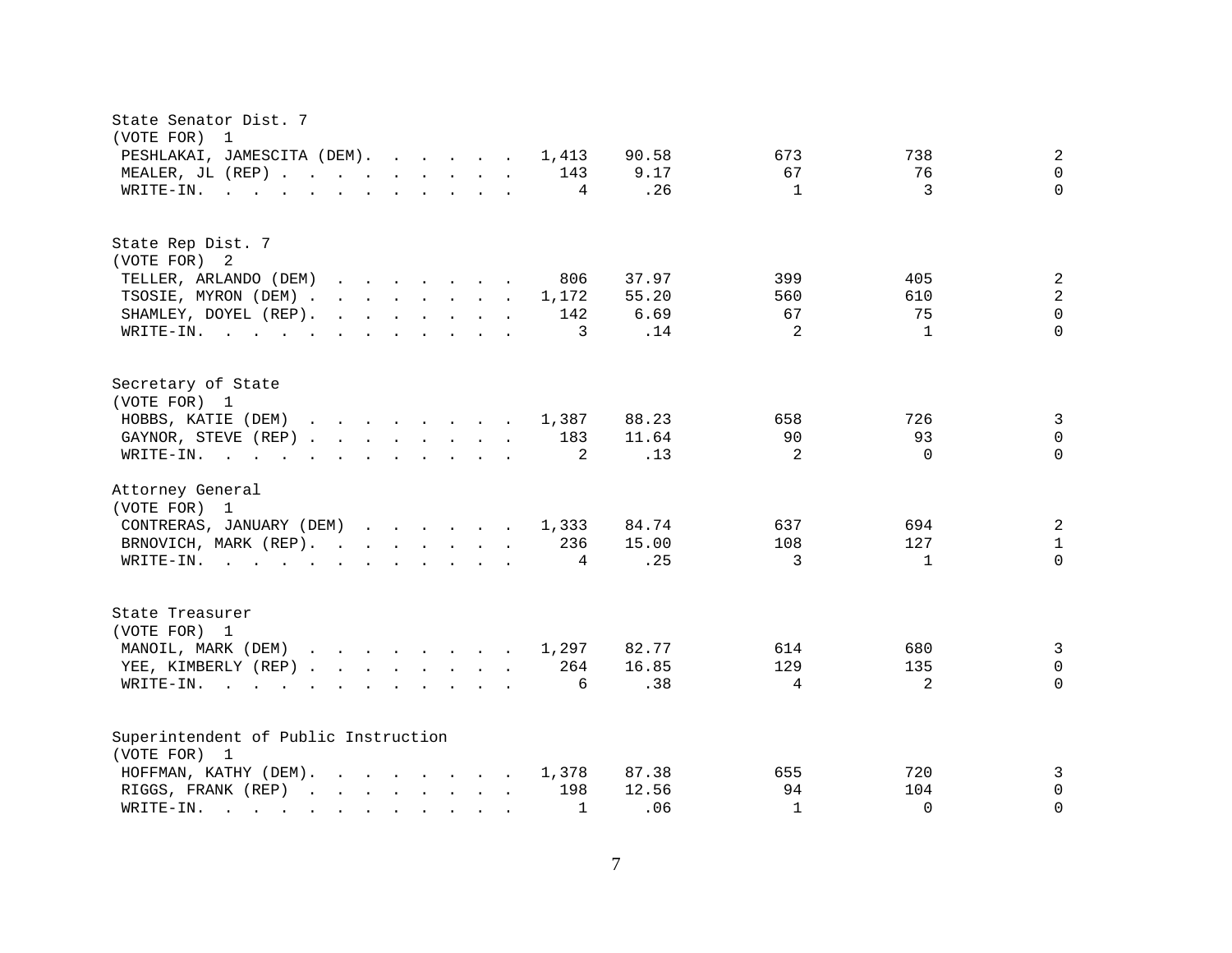| State Mine Inspector                                                                                                                                                                                                                                                                       |                                     |
|--------------------------------------------------------------------------------------------------------------------------------------------------------------------------------------------------------------------------------------------------------------------------------------------|-------------------------------------|
| (VOTE FOR) 1<br>PIERCE, WILLIAM "BILL" (DEM) 1,363                                                                                                                                                                                                                                         | 2<br>86.38<br>645<br>716            |
| HART, JOE (REP)<br>210                                                                                                                                                                                                                                                                     | $\mathbf{1}$<br>107<br>13.31<br>102 |
| 5<br>WRITE-IN.                                                                                                                                                                                                                                                                             | 2<br>$\Omega$<br>.32<br>3           |
|                                                                                                                                                                                                                                                                                            |                                     |
| Corporation Commissioner                                                                                                                                                                                                                                                                   |                                     |
| (VOTE FOR) 2                                                                                                                                                                                                                                                                               |                                     |
| KENNEDY, SANDRA (DEM)<br>1,142                                                                                                                                                                                                                                                             | 3<br>51.81<br>561<br>578            |
| 804<br>SEARS, KIANA MARIA (DEM)                                                                                                                                                                                                                                                            | $\mathbf{1}$<br>36.48<br>386<br>417 |
| GLASSMAN, RODNEY (REP)<br>114                                                                                                                                                                                                                                                              | $\mathsf{O}$<br>55<br>59<br>5.17    |
| OLSON, JUSTIN (REP)<br>142                                                                                                                                                                                                                                                                 | $\Omega$<br>82<br>6.44<br>60        |
| WRITE-IN.<br>2<br>$\mathbf{r}$ . The set of $\mathbf{r}$<br>and the contract of the contract of the contract of the contract of the contract of the contract of the contract of the contract of the contract of the contract of the contract of the contract of the contract of the contra | $\Omega$<br>.09<br>$\Omega$<br>2    |
| Clerk of the Superior Court                                                                                                                                                                                                                                                                |                                     |
| (VOTE FOR) 1<br>HOUNSHELL, ANNELL (DEM). 1,511                                                                                                                                                                                                                                             | 791<br>718<br>2                     |
| 13<br>WRITE-IN.<br>$\mathbf{r}$ , and $\mathbf{r}$ , and $\mathbf{r}$ , and $\mathbf{r}$ , and $\mathbf{r}$ , and $\mathbf{r}$                                                                                                                                                             | 99.15<br>7<br>.85<br>6<br>$\Omega$  |
|                                                                                                                                                                                                                                                                                            |                                     |
| Justice of the Peace Dist. 4 Chinle                                                                                                                                                                                                                                                        |                                     |
| (VOTE FOR) 1                                                                                                                                                                                                                                                                               |                                     |
| CLYDE, VICTOR J. (DEM)<br>1,503                                                                                                                                                                                                                                                            | 787<br>2<br>98.49<br>714            |
| 23<br>WRITE-IN.<br>$\mathbf{r}$ , and $\mathbf{r}$ , and $\mathbf{r}$ , and $\mathbf{r}$<br>$\sim$ $\sim$ $\sim$ $\sim$ $\sim$<br>$\sim$                                                                                                                                                   | 12<br>11<br>$\Omega$<br>1.51        |
| Constable Dist. 4 Chinle                                                                                                                                                                                                                                                                   |                                     |
| (VOTE FOR) 1                                                                                                                                                                                                                                                                               |                                     |
| 202<br>WRITE-IN.<br>$\mathbf{r}$ , $\mathbf{r}$ , $\mathbf{r}$ , $\mathbf{r}$ , $\mathbf{r}$ , $\mathbf{r}$<br><b><i>Contract Contract States</i></b><br>$\sim$                                                                                                                            | 100.00<br>97<br>105<br>$\mathbf 0$  |
| Judge of the Superior Court                                                                                                                                                                                                                                                                |                                     |
| (VOTE FOR) 1<br>and the contract of the contract of the contract of the contract of the contract of the contract of the contract of the contract of the contract of the contract of the contract of the contract of the contract of the contra<br>LATHAM, MIKE<br>1,292                    | 98.78<br>624<br>667                 |
| 16<br>WRITE-IN.<br>$\mathbf{r} = \mathbf{r} - \mathbf{r}$ , $\mathbf{r} = \mathbf{r} - \mathbf{r}$ , $\mathbf{r} = \mathbf{r} - \mathbf{r}$                                                                                                                                                | 1<br>6<br>10<br>$\mathbf 0$<br>1.22 |
|                                                                                                                                                                                                                                                                                            |                                     |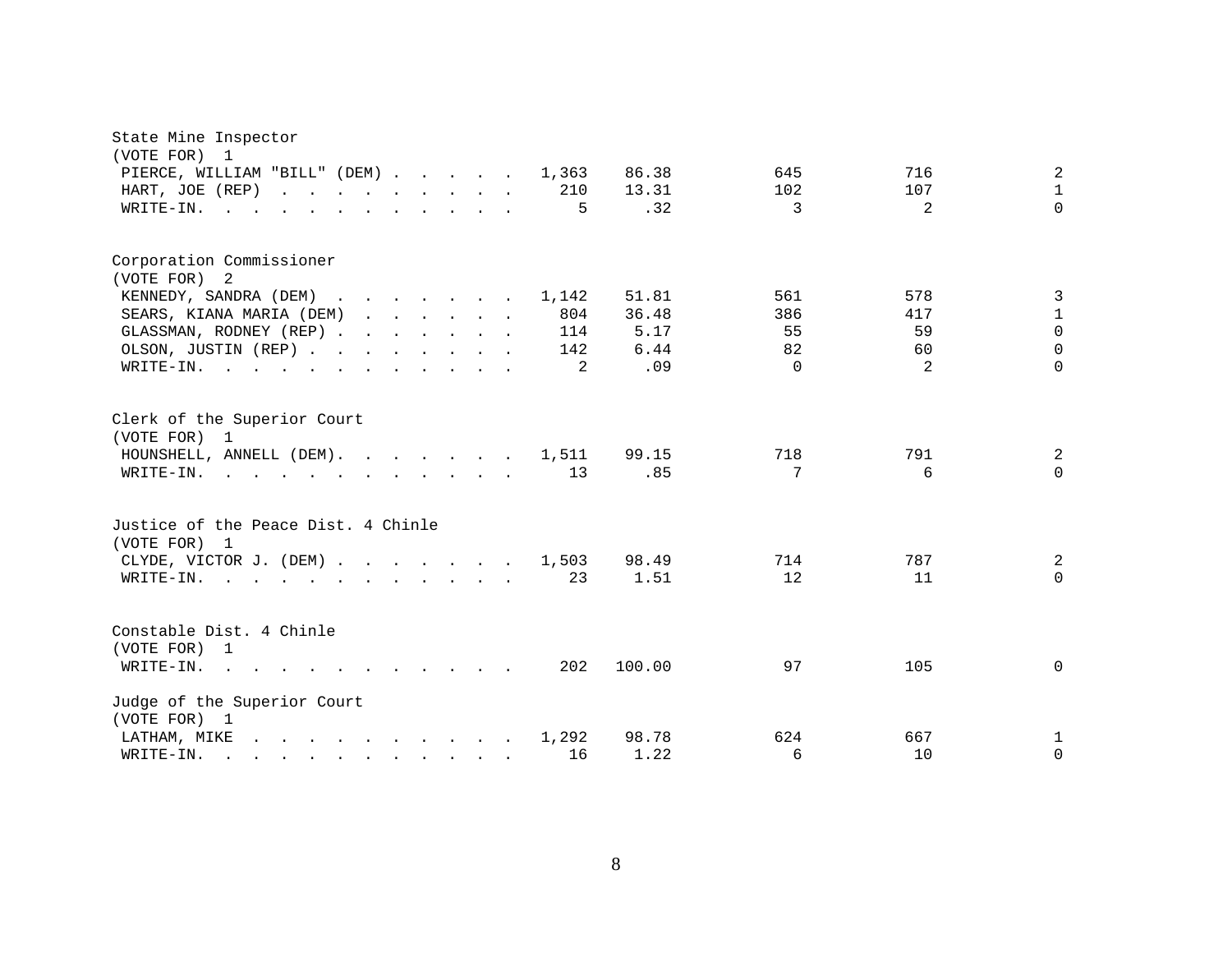| Retain Justice Supreme-Bolick<br>(VOTE FOR) |                                                                                                                                                                                | 1            |                                                                                                                                                                                                                                                                                                                                                                                                                                                                                                              |              |                                                                                                                 |                                        |  |                                                                                                                      |       |       |     |     |                |
|---------------------------------------------|--------------------------------------------------------------------------------------------------------------------------------------------------------------------------------|--------------|--------------------------------------------------------------------------------------------------------------------------------------------------------------------------------------------------------------------------------------------------------------------------------------------------------------------------------------------------------------------------------------------------------------------------------------------------------------------------------------------------------------|--------------|-----------------------------------------------------------------------------------------------------------------|----------------------------------------|--|----------------------------------------------------------------------------------------------------------------------|-------|-------|-----|-----|----------------|
| YES                                         | $\mathbf{r}$ , $\mathbf{r}$ , $\mathbf{r}$ , $\mathbf{r}$ , $\mathbf{r}$                                                                                                       |              |                                                                                                                                                                                                                                                                                                                                                                                                                                                                                                              |              | $\mathbf{r}$ , $\mathbf{r}$ , $\mathbf{r}$ , $\mathbf{r}$ , $\mathbf{r}$ , $\mathbf{r}$                         |                                        |  |                                                                                                                      | 863   | 59.19 | 438 | 423 | $\overline{a}$ |
| NO.                                         |                                                                                                                                                                                | $\mathbf{L}$ | $\mathbf{r} = \mathbf{r} \times \mathbf{r} \times \mathbf{r} \times \mathbf{r} \times \mathbf{r} \times \mathbf{r} \times \mathbf{r} \times \mathbf{r} \times \mathbf{r} \times \mathbf{r} \times \mathbf{r} \times \mathbf{r} \times \mathbf{r} \times \mathbf{r} \times \mathbf{r} \times \mathbf{r} \times \mathbf{r} \times \mathbf{r} \times \mathbf{r} \times \mathbf{r} \times \mathbf{r} \times \mathbf{r} \times \mathbf{r} \times \mathbf{r} \times \mathbf{r} \times \mathbf{r} \times \mathbf{r$ |              |                                                                                                                 |                                        |  |                                                                                                                      | 595   | 40.81 | 261 | 334 | $\Omega$       |
|                                             |                                                                                                                                                                                |              |                                                                                                                                                                                                                                                                                                                                                                                                                                                                                                              |              |                                                                                                                 |                                        |  |                                                                                                                      |       |       |     |     |                |
| Retain Justice Supreme-Pelander             |                                                                                                                                                                                |              |                                                                                                                                                                                                                                                                                                                                                                                                                                                                                                              |              |                                                                                                                 |                                        |  |                                                                                                                      |       |       |     |     |                |
| (VOTE FOR) 1                                |                                                                                                                                                                                |              |                                                                                                                                                                                                                                                                                                                                                                                                                                                                                                              |              |                                                                                                                 |                                        |  |                                                                                                                      |       |       |     |     |                |
| YES                                         | $\mathbf{r}$ , and $\mathbf{r}$ , and $\mathbf{r}$ , and $\mathbf{r}$ , and $\mathbf{r}$ , and $\mathbf{r}$                                                                    |              |                                                                                                                                                                                                                                                                                                                                                                                                                                                                                                              |              |                                                                                                                 |                                        |  |                                                                                                                      | 827   | 58.82 | 422 | 403 | 2              |
| NO.                                         | $\mathbf{r}$ , and $\mathbf{r}$ , and $\mathbf{r}$ , and $\mathbf{r}$ , and $\mathbf{r}$ , and $\mathbf{r}$                                                                    |              |                                                                                                                                                                                                                                                                                                                                                                                                                                                                                                              |              |                                                                                                                 |                                        |  |                                                                                                                      | 579   | 41.18 | 259 | 320 | $\Omega$       |
| APACHE COUNTY LEVY                          |                                                                                                                                                                                |              |                                                                                                                                                                                                                                                                                                                                                                                                                                                                                                              |              |                                                                                                                 |                                        |  |                                                                                                                      |       |       |     |     |                |
| (VOTE FOR) 1                                |                                                                                                                                                                                |              |                                                                                                                                                                                                                                                                                                                                                                                                                                                                                                              |              |                                                                                                                 |                                        |  |                                                                                                                      |       |       |     |     |                |
| YES                                         | $\mathbf{r}$ , $\mathbf{r}$ , $\mathbf{r}$ , $\mathbf{r}$                                                                                                                      |              |                                                                                                                                                                                                                                                                                                                                                                                                                                                                                                              |              | $\mathbf{r}$ , and $\mathbf{r}$ , and $\mathbf{r}$ , and $\mathbf{r}$                                           |                                        |  |                                                                                                                      | 496   | 32.46 | 237 | 259 | $\mathsf{O}$   |
| NO.                                         |                                                                                                                                                                                |              |                                                                                                                                                                                                                                                                                                                                                                                                                                                                                                              |              |                                                                                                                 |                                        |  | $\mathbf{r} = \mathbf{r} + \mathbf{r} + \mathbf{r} + \mathbf{r} + \mathbf{r} + \mathbf{r} + \mathbf{r} + \mathbf{r}$ | 1,032 | 67.54 | 494 | 535 | $\mathbf{3}$   |
|                                             |                                                                                                                                                                                |              |                                                                                                                                                                                                                                                                                                                                                                                                                                                                                                              |              |                                                                                                                 |                                        |  |                                                                                                                      |       |       |     |     |                |
| PROPOSITION 125                             |                                                                                                                                                                                |              |                                                                                                                                                                                                                                                                                                                                                                                                                                                                                                              |              |                                                                                                                 |                                        |  |                                                                                                                      |       |       |     |     |                |
| (VOTE FOR) 1                                |                                                                                                                                                                                |              |                                                                                                                                                                                                                                                                                                                                                                                                                                                                                                              |              |                                                                                                                 |                                        |  |                                                                                                                      |       |       |     |     |                |
| YES                                         | $\cdot$ $\cdot$ $\cdot$ $\cdot$                                                                                                                                                |              |                                                                                                                                                                                                                                                                                                                                                                                                                                                                                                              |              | the contract of the contract of the contract of the contract of the contract of the contract of the contract of |                                        |  |                                                                                                                      | 751   | 48.39 | 360 | 390 | $\mathbf{1}$   |
| NO.                                         |                                                                                                                                                                                |              |                                                                                                                                                                                                                                                                                                                                                                                                                                                                                                              |              |                                                                                                                 | $\mathbf{r}$ . The set of $\mathbf{r}$ |  |                                                                                                                      | 801   | 51.61 | 380 | 419 | $\overline{a}$ |
| PROPOSITION 126                             |                                                                                                                                                                                |              |                                                                                                                                                                                                                                                                                                                                                                                                                                                                                                              |              |                                                                                                                 |                                        |  |                                                                                                                      |       |       |     |     |                |
| (VOTE FOR) 1                                |                                                                                                                                                                                |              |                                                                                                                                                                                                                                                                                                                                                                                                                                                                                                              |              |                                                                                                                 |                                        |  |                                                                                                                      |       |       |     |     |                |
| YES                                         | $\mathbf{r}$ , and $\mathbf{r}$ , and $\mathbf{r}$ , and $\mathbf{r}$ , and $\mathbf{r}$ , and $\mathbf{r}$                                                                    |              |                                                                                                                                                                                                                                                                                                                                                                                                                                                                                                              |              |                                                                                                                 |                                        |  |                                                                                                                      | 659   | 42.22 | 313 | 344 | $\sqrt{2}$     |
| NO.                                         | <u>na na kama na kama na kama na kama</u>                                                                                                                                      |              |                                                                                                                                                                                                                                                                                                                                                                                                                                                                                                              |              |                                                                                                                 |                                        |  |                                                                                                                      | 902   | 57.78 | 433 | 468 | $\mathbf{1}$   |
|                                             |                                                                                                                                                                                |              |                                                                                                                                                                                                                                                                                                                                                                                                                                                                                                              |              |                                                                                                                 |                                        |  |                                                                                                                      |       |       |     |     |                |
| PROPOSITION 127                             |                                                                                                                                                                                |              |                                                                                                                                                                                                                                                                                                                                                                                                                                                                                                              |              |                                                                                                                 |                                        |  |                                                                                                                      |       |       |     |     |                |
|                                             | (VOTE FOR) 1                                                                                                                                                                   |              |                                                                                                                                                                                                                                                                                                                                                                                                                                                                                                              |              |                                                                                                                 |                                        |  |                                                                                                                      |       |       |     |     |                |
| YES                                         |                                                                                                                                                                                |              |                                                                                                                                                                                                                                                                                                                                                                                                                                                                                                              |              |                                                                                                                 |                                        |  |                                                                                                                      | 466   | 31.77 | 210 | 255 | $\mathbf{1}$   |
| NO.                                         | <b>Contract Contract Contract</b>                                                                                                                                              |              |                                                                                                                                                                                                                                                                                                                                                                                                                                                                                                              |              |                                                                                                                 |                                        |  |                                                                                                                      | 1,001 | 68.23 | 500 | 499 | $\overline{a}$ |
|                                             |                                                                                                                                                                                |              |                                                                                                                                                                                                                                                                                                                                                                                                                                                                                                              |              |                                                                                                                 |                                        |  |                                                                                                                      |       |       |     |     |                |
| PROPOSITION 305                             |                                                                                                                                                                                |              |                                                                                                                                                                                                                                                                                                                                                                                                                                                                                                              |              |                                                                                                                 |                                        |  |                                                                                                                      |       |       |     |     |                |
| (VOTE FOR) 1                                |                                                                                                                                                                                |              |                                                                                                                                                                                                                                                                                                                                                                                                                                                                                                              |              |                                                                                                                 |                                        |  |                                                                                                                      |       |       |     |     |                |
| YES                                         | $\mathbf{r} = \mathbf{r} - \mathbf{r}$ , $\mathbf{r} = \mathbf{r} - \mathbf{r}$ , $\mathbf{r} = \mathbf{r} - \mathbf{r} - \mathbf{r}$ , $\mathbf{r} = \mathbf{r} - \mathbf{r}$ |              |                                                                                                                                                                                                                                                                                                                                                                                                                                                                                                              |              |                                                                                                                 |                                        |  |                                                                                                                      | 777   | 53.29 | 366 | 409 | $\overline{c}$ |
| NO.                                         |                                                                                                                                                                                |              |                                                                                                                                                                                                                                                                                                                                                                                                                                                                                                              | $\mathbf{r}$ | $\mathbf{r}$ , $\mathbf{r}$ , $\mathbf{r}$ , $\mathbf{r}$ , $\mathbf{r}$                                        |                                        |  |                                                                                                                      | 681   | 46.71 | 337 | 343 | $\mathbf{1}$   |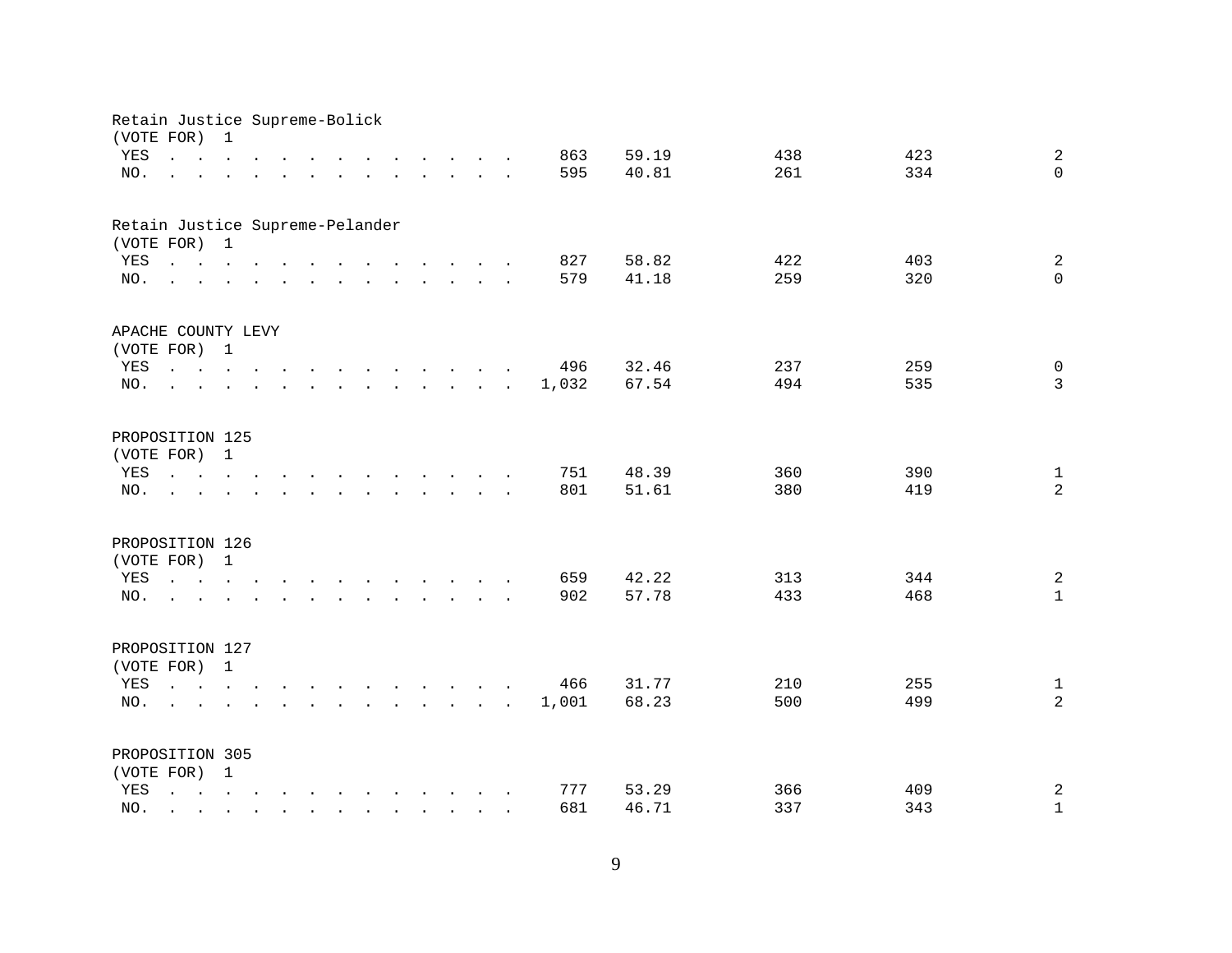| PROPOSITION 306 |  |  |  |  |  |  |                |     |     |  |
|-----------------|--|--|--|--|--|--|----------------|-----|-----|--|
| (VOTE FOR) 1    |  |  |  |  |  |  |                |     |     |  |
|                 |  |  |  |  |  |  | YES. 610 42.01 | 311 | 297 |  |
|                 |  |  |  |  |  |  | NO. 842 57.99  | 389 |     |  |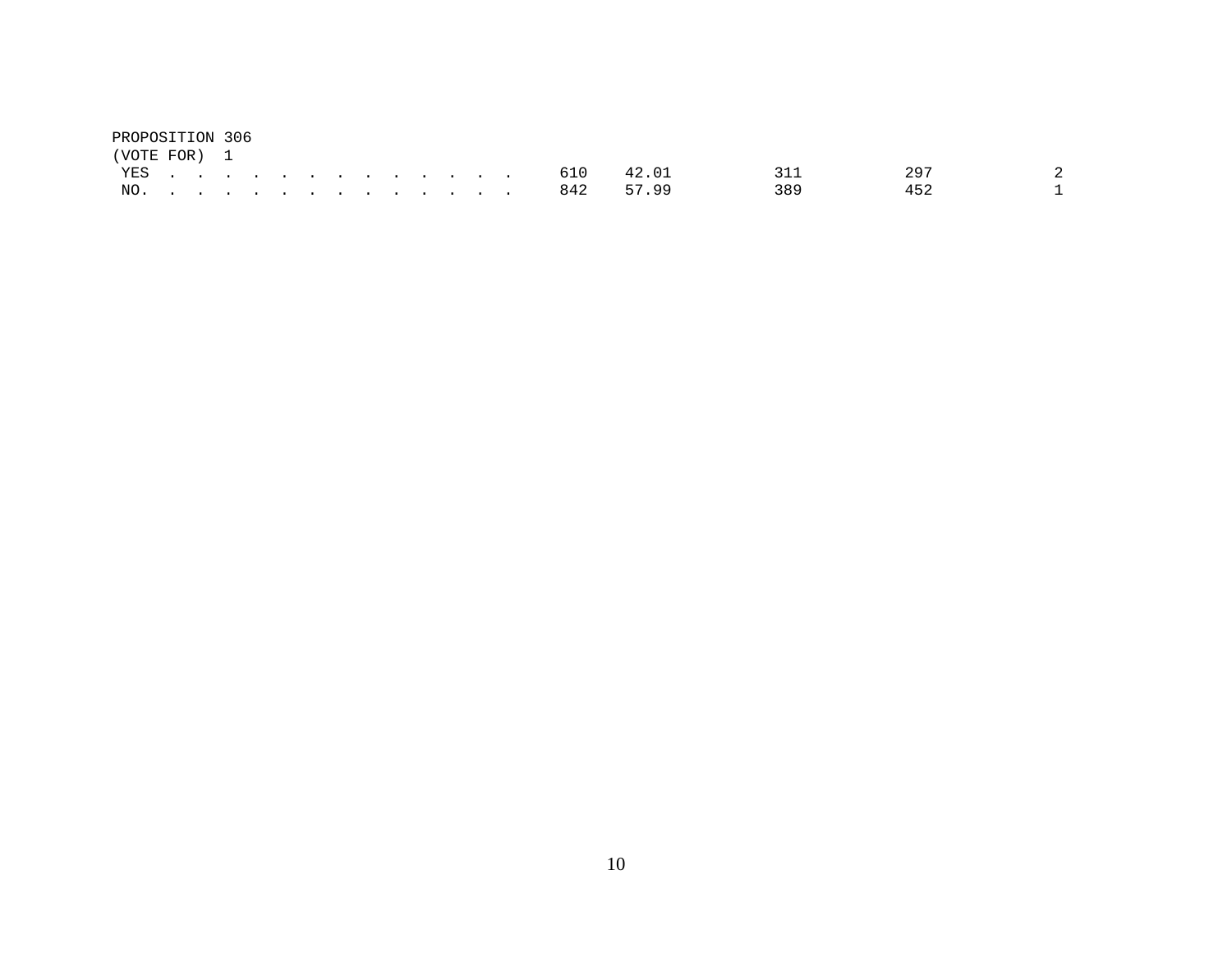OFFICIAL RESULTS

 APACHE COUNTY, ARIZONA NOVEMBER 6, 2018

#### RUN DATE:11/15/18 02:13 PM

0003 05 CHINLE 05.1

|                                                                                                       |              |                                                                                                                                                                                                                                      |  |  |                                                                                         | TOTAL VOTES | °≈    | EARLY          | ELEC DAY | PROV         |
|-------------------------------------------------------------------------------------------------------|--------------|--------------------------------------------------------------------------------------------------------------------------------------------------------------------------------------------------------------------------------------|--|--|-----------------------------------------------------------------------------------------|-------------|-------|----------------|----------|--------------|
| REGISTERED VOTERS - TOTAL                                                                             |              |                                                                                                                                                                                                                                      |  |  |                                                                                         | 1,830       |       |                |          |              |
| BALLOTS CAST - TOTAL.                                                                                 |              |                                                                                                                                                                                                                                      |  |  | $\mathbf{r}$ , $\mathbf{r}$ , $\mathbf{r}$ , $\mathbf{r}$ , $\mathbf{r}$ , $\mathbf{r}$ | 767         |       | 365            | 399      | 3            |
| BALLOTS CAST - BLANK.                                                                                 | $\mathbf{r}$ | $\mathbf{r}$ . The set of the set of the set of $\mathbf{r}$                                                                                                                                                                         |  |  |                                                                                         | 2           | .26   | $\Omega$       |          | $\mathbf{1}$ |
| VOTER TURNOUT - TOTAL                                                                                 |              | $\mathbf{r}$ and $\mathbf{r}$ are the set of the set of the set of the set of the set of the set of the set of the set of the set of the set of the set of the set of the set of the set of the set of the set of the set of the set |  |  |                                                                                         |             | 41.91 |                |          |              |
| VOTER TURNOUT - BLANK                                                                                 |              | $\mathbf{r}$ , $\mathbf{r}$ , $\mathbf{r}$ , $\mathbf{r}$ , $\mathbf{r}$ , $\mathbf{r}$                                                                                                                                              |  |  |                                                                                         |             | .11   |                |          |              |
| U.S. Senator                                                                                          |              |                                                                                                                                                                                                                                      |  |  |                                                                                         |             |       |                |          |              |
| (VOTE FOR) 1                                                                                          |              |                                                                                                                                                                                                                                      |  |  |                                                                                         |             |       |                |          |              |
| SINEMA, KYRSTEN (DEM)                                                                                 |              |                                                                                                                                                                                                                                      |  |  |                                                                                         | 601         | 79.71 | 294            | 306      | $\mathbf{1}$ |
| MCSALLY, MARTHA (REP)                                                                                 |              | $\mathbf{r} = \mathbf{r} + \mathbf{r} + \mathbf{r} + \mathbf{r} + \mathbf{r} + \mathbf{r} + \mathbf{r}$                                                                                                                              |  |  |                                                                                         | 112         | 14.85 | 52             | 59       | $\mathbf{1}$ |
| GREEN, ANGELA (GRN)                                                                                   |              |                                                                                                                                                                                                                                      |  |  |                                                                                         | 39          | 5.17  | 17             | 22       | $\Omega$     |
| WRITE-IN.                                                                                             |              |                                                                                                                                                                                                                                      |  |  |                                                                                         |             | .27   | $\Omega$       | 2        | $\Omega$     |
| U.S. Rep. in Congress Dist. 1<br>(VOTE FOR) 1                                                         |              |                                                                                                                                                                                                                                      |  |  |                                                                                         |             |       |                |          |              |
| O'HALLERAN, TOM (DEM)                                                                                 |              |                                                                                                                                                                                                                                      |  |  |                                                                                         | 632         | 83.60 | 308            | 323      | $\mathbf{1}$ |
| ROGERS, WENDY (REP)                                                                                   |              |                                                                                                                                                                                                                                      |  |  |                                                                                         | 120         | 15.87 | 53             | 66       | $\mathbf{1}$ |
| WRITE-IN.                                                                                             |              |                                                                                                                                                                                                                                      |  |  |                                                                                         | 4           | .53   | $\overline{2}$ | 2        | $\Omega$     |
| Governor                                                                                              |              |                                                                                                                                                                                                                                      |  |  |                                                                                         |             |       |                |          |              |
| (VOTE FOR) 1                                                                                          |              |                                                                                                                                                                                                                                      |  |  |                                                                                         |             |       |                |          |              |
| GARCIA, DAVID (DEM)                                                                                   |              |                                                                                                                                                                                                                                      |  |  |                                                                                         | 591         | 78.59 | 277            | 313      | $\mathbf{1}$ |
| DUCEY, DOUG (REP).                                                                                    |              |                                                                                                                                                                                                                                      |  |  |                                                                                         | 121         | 16.09 | 62             | 58       | $\mathbf{1}$ |
| TORRES, ANGEL (GRN)                                                                                   |              |                                                                                                                                                                                                                                      |  |  |                                                                                         | 39          | 5.19  | 20             | 19       | $\Omega$     |
| WRITE-IN.<br>$\mathbf{r}$ , and $\mathbf{r}$ , and $\mathbf{r}$ , and $\mathbf{r}$ , and $\mathbf{r}$ |              |                                                                                                                                                                                                                                      |  |  |                                                                                         | 1           | .13   | $\Omega$       |          | $\Omega$     |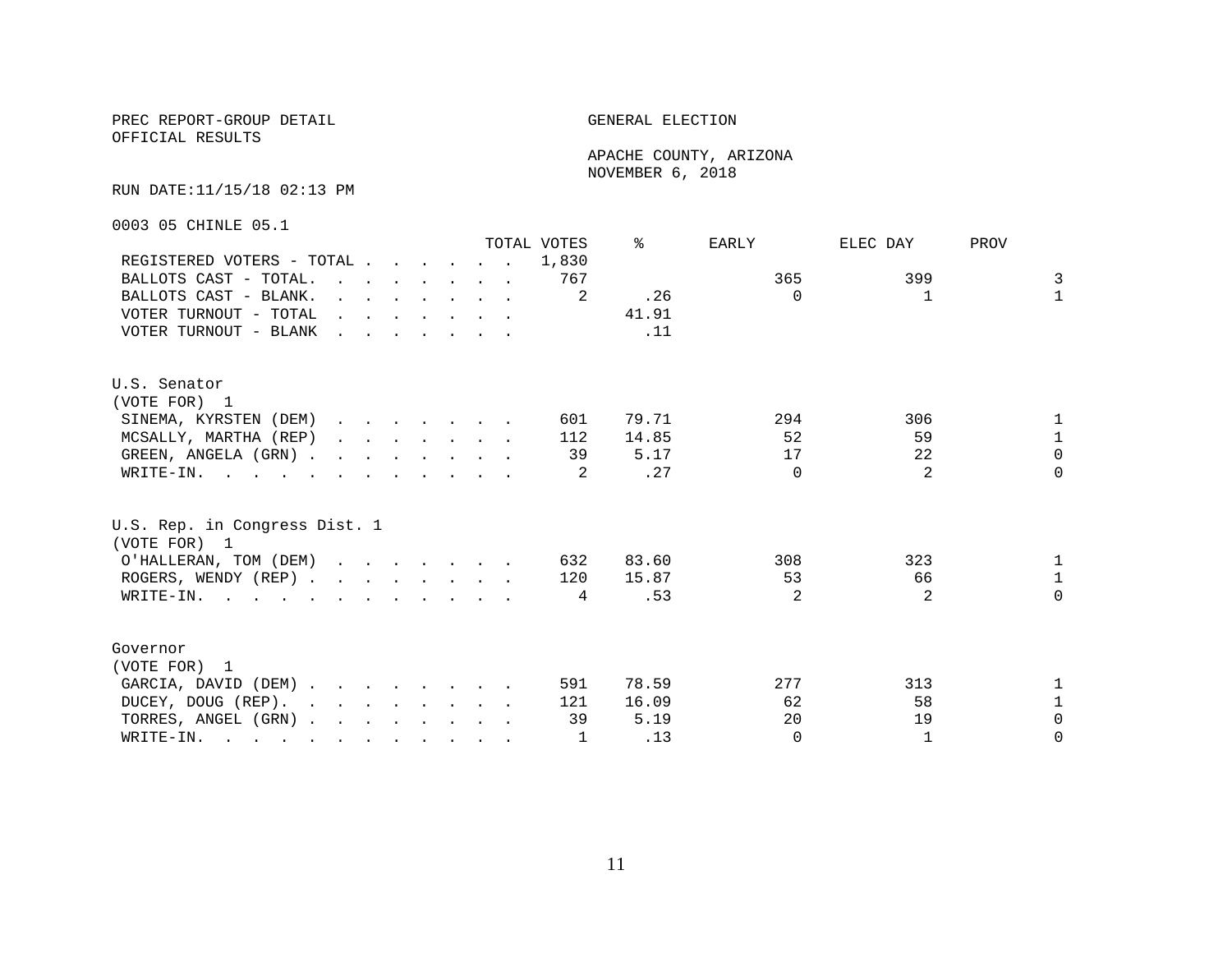| State Senator Dist. 7<br>(VOTE FOR)<br>$\overline{1}$                                                                                                                                                                                                                      |                          |              |
|----------------------------------------------------------------------------------------------------------------------------------------------------------------------------------------------------------------------------------------------------------------------------|--------------------------|--------------|
| 86.95<br>PESHLAKAI, JAMESCITA (DEM).<br>653                                                                                                                                                                                                                                | 308<br>344               | $\mathbf{1}$ |
| 95<br>12.65<br>MEALER, JL (REP)                                                                                                                                                                                                                                            | 47<br>47                 | $\mathbf{1}$ |
| 3<br>.40<br>WRITE-IN.<br>$\mathbf{r}$ , and $\mathbf{r}$ , and $\mathbf{r}$ , and $\mathbf{r}$ , and $\mathbf{r}$                                                                                                                                                          | 2<br>$\mathbf{1}$        | $\Omega$     |
|                                                                                                                                                                                                                                                                            |                          |              |
| State Rep Dist. 7                                                                                                                                                                                                                                                          |                          |              |
| (VOTE FOR) 2                                                                                                                                                                                                                                                               |                          |              |
| TELLER, ARLANDO (DEM)<br>430<br>41.63<br>$\mathbf{r}$ . The set of the set of the set of the set of the set of the set of the set of the set of the set of the set of the set of the set of the set of the set of the set of the set of the set of the set of the set of t | 219<br>211               | 0            |
| TSOSIE, MYRON (DEM)<br>513<br>49.66                                                                                                                                                                                                                                        | 262<br>250               | $\mathbf 1$  |
| 8.62<br>SHAMLEY, DOYEL (REP).<br>$\mathbf{r}$ . The set of the set of the set of the set of the set of the set of the set of the set of the set of the set of the set of the set of the set of the set of the set of the set of the set of the set of the set of t<br>89   | 47<br>41                 | $\mathbf{1}$ |
| .10<br>WRITE-IN.<br>1                                                                                                                                                                                                                                                      | $\Omega$<br>$\mathbf{1}$ | $\Omega$     |
| Secretary of State                                                                                                                                                                                                                                                         |                          |              |
| (VOTE FOR) 1                                                                                                                                                                                                                                                               |                          |              |
| HOBBS, KATIE (DEM)<br>$\mathbf{r}$ . The set of the set of the set of the set of the set of the set of the set of the set of the set of the set of the set of the set of the set of the set of the set of the set of the set of the set of the set of t<br>645<br>86.11    | 310<br>334               | $\mathbf 1$  |
| 13.89<br>GAYNOR, STEVE (REP)<br>104                                                                                                                                                                                                                                        | 49<br>54                 | $\mathbf{1}$ |
| WRITE-IN.<br>$\Omega$<br>$\mathbf{r}$ , and $\mathbf{r}$ , and $\mathbf{r}$ , and $\mathbf{r}$ , and $\mathbf{r}$                                                                                                                                                          | $\Omega$<br>$\Omega$     | $\Omega$     |
| Attorney General<br>(VOTE FOR) 1                                                                                                                                                                                                                                           |                          |              |
| CONTRERAS, JANUARY (DEM)<br>81.02<br>606                                                                                                                                                                                                                                   | 290<br>315               | 1            |
| 18.72<br>BRNOVICH, MARK (REP).<br>140                                                                                                                                                                                                                                      | 72<br>67                 | $\mathbf{1}$ |
| .27<br>2                                                                                                                                                                                                                                                                   | 2<br>$\Omega$            | $\Omega$     |
| WRITE-IN.                                                                                                                                                                                                                                                                  |                          |              |
| State Treasurer<br>(VOTE FOR) 1                                                                                                                                                                                                                                            |                          |              |
| MANOIL, MARK (DEM)<br>81.24<br>602                                                                                                                                                                                                                                         | 283<br>318               | $\mathbf{1}$ |
| 138<br>18.62<br>YEE, KIMBERLY (REP)                                                                                                                                                                                                                                        | 72<br>65                 | $\mathbf{1}$ |
| .13<br>WRITE-IN.<br>1<br>$\mathbf{r}$ . The set of $\mathbf{r}$<br>$\sim$<br>$\mathbf{r}$<br>$\mathbf{r}$ , $\mathbf{r}$ , $\mathbf{r}$ , $\mathbf{r}$ , $\mathbf{r}$<br>$\sim$                                                                                            | $\Omega$<br>$\mathbf{1}$ | $\Omega$     |
| Superintendent of Public Instruction                                                                                                                                                                                                                                       |                          |              |
| (VOTE FOR) 1                                                                                                                                                                                                                                                               |                          |              |
| HOFFMAN, KATHY (DEM).<br>628<br>84.41<br>$\mathbf{r}$ , $\mathbf{r}$ , $\mathbf{r}$ , $\mathbf{r}$ , $\mathbf{r}$ , $\mathbf{r}$                                                                                                                                           | 301<br>326               | $\mathbf{1}$ |
| 113<br>RIGGS, FRANK (REP)<br>15.19<br>$\mathbf{r}$ . The set of the set of the set of the set of the set of the set of the set of the set of the set of the set of the set of the set of the set of the set of the set of the set of the set of the set of the set of t    | 53<br>59                 | $\mathbf{1}$ |
| WRITE-IN.<br>3<br>.40<br><b><i>Committee State Committee State State State</i></b>                                                                                                                                                                                         | 3<br>$\Omega$            | $\Omega$     |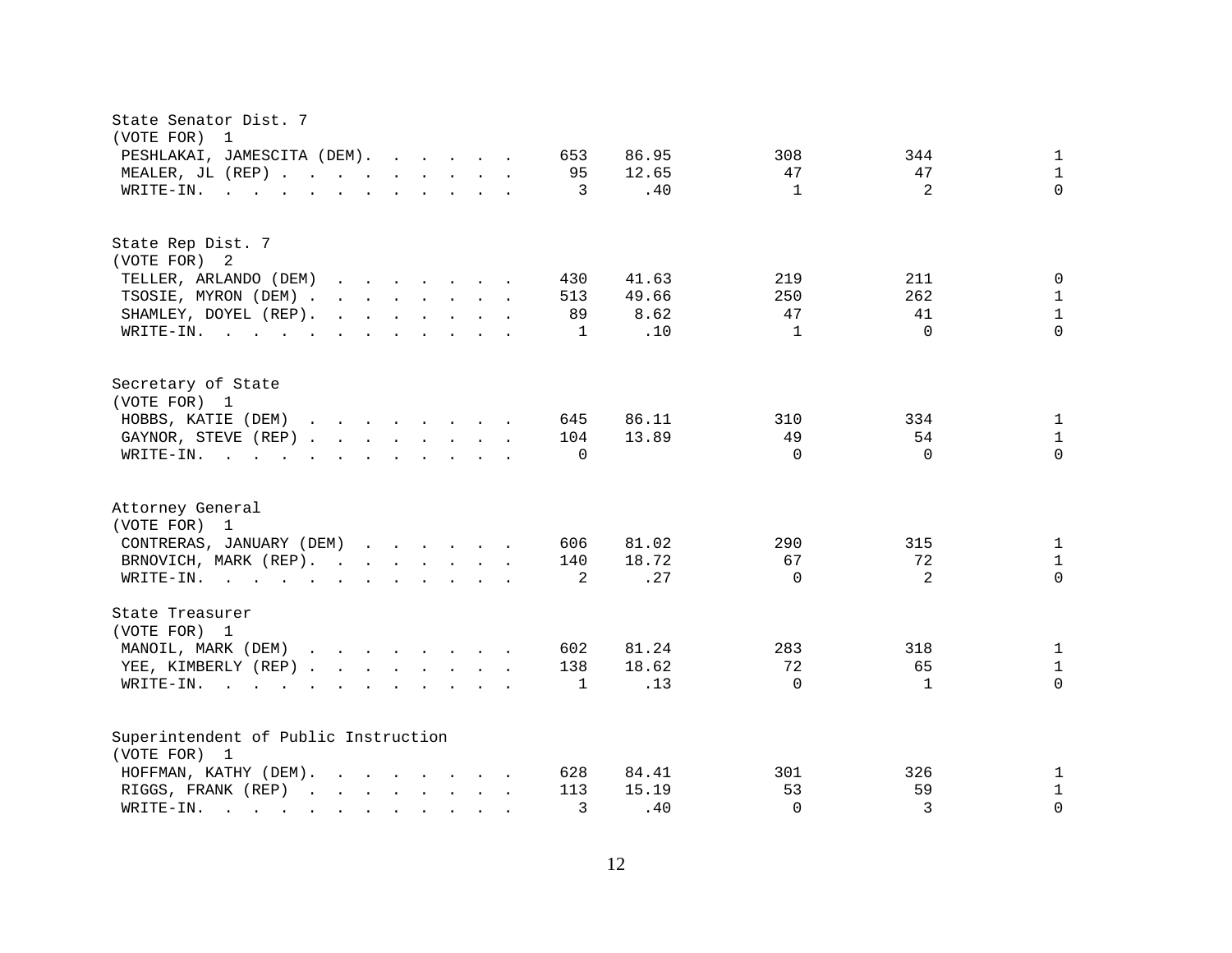| State Mine Inspector<br>(VOTE FOR) 1                                                                                                                                                                                                                  |                                                  |
|-------------------------------------------------------------------------------------------------------------------------------------------------------------------------------------------------------------------------------------------------------|--------------------------------------------------|
| PIERCE, WILLIAM "BILL" (DEM)<br>616                                                                                                                                                                                                                   | 83.13<br>287<br>327<br>2                         |
| HART, JOE (REP)<br>124                                                                                                                                                                                                                                | 16.73<br>63<br>61<br>$\Omega$                    |
| $\texttt{WRTTE-IN.}$<br>$\mathbf{r}$ , $\mathbf{r}$ , $\mathbf{r}$ , $\mathbf{r}$<br>$\sim$                                                                                                                                                           | $\Omega$<br>.13<br>$\Omega$<br>1<br>$\mathbf{1}$ |
| Corporation Commissioner<br>(VOTE FOR) 2                                                                                                                                                                                                              |                                                  |
| KENNEDY, SANDRA (DEM)<br>520                                                                                                                                                                                                                          | 247<br>272<br>47.93<br>$\mathbf{1}$              |
| SEARS, KIANA MARIA (DEM)<br>385                                                                                                                                                                                                                       | 35.48<br>203<br>181<br>$\mathbf{1}$              |
| GLASSMAN, RODNEY (REP)                                                                                                                                                                                                                                | 36<br>$\Omega$<br>82<br>7.56<br>46               |
| OLSON, JUSTIN (REP)                                                                                                                                                                                                                                   | $\mathbf{1}$<br>93<br>8.57<br>48<br>44           |
| WRITE-IN.                                                                                                                                                                                                                                             | 5<br>$\Omega$<br>5<br>.46<br>$\Omega$            |
|                                                                                                                                                                                                                                                       |                                                  |
| Clerk of the Superior Court<br>(VOTE FOR) 1                                                                                                                                                                                                           |                                                  |
| HOUNSHELL, ANNELL (DEM).<br>693                                                                                                                                                                                                                       | 332<br>98.58<br>360<br>1                         |
| $W\text{RITE-IN.}$ , , , , , , , , , , ,                                                                                                                                                                                                              | 10<br>1.42<br>5<br>$\mathbf{1}$<br>4             |
| Justice of the Peace Dist. 4 Chinle<br>(VOTE FOR) 1                                                                                                                                                                                                   |                                                  |
| CLYDE, VICTOR J. (DEM)<br>692                                                                                                                                                                                                                         | 327<br>98.16<br>364<br>1                         |
| WRITE-IN.<br>$\mathbf{r}$ . The state of the state $\mathbf{r}$ is the state of the state $\mathbf{r}$                                                                                                                                                | 1.84<br>$\Omega$<br>13<br>5<br>8                 |
|                                                                                                                                                                                                                                                       |                                                  |
| Constable Dist. 4 Chinle<br>(VOTE FOR) 1                                                                                                                                                                                                              |                                                  |
| WRITE-IN.<br><b>Contract</b><br>$\mathbf{r}$ , and $\mathbf{r}$ , and $\mathbf{r}$ , and $\mathbf{r}$                                                                                                                                                 | 100.00<br>$\Omega$<br>96<br>46<br>50             |
| Judge of the Superior Court                                                                                                                                                                                                                           |                                                  |
| (VOTE FOR) 1                                                                                                                                                                                                                                          |                                                  |
| and the contract of the contract of the contract of the contract of the contract of the contract of the contract of the contract of the contract of the contract of the contract of the contract of the contract of the contra<br>575<br>LATHAM, MIKE | 279<br>296<br>99.14<br>$\mathbf 0$               |
| WRITE-IN.<br>$\mathbf{r} = \mathbf{r} - \mathbf{r}$ , $\mathbf{r} = \mathbf{r} - \mathbf{r}$ , $\mathbf{r} = \mathbf{r} - \mathbf{r}$                                                                                                                 | $\overline{a}$<br>$\Omega$<br>5<br>.86<br>3      |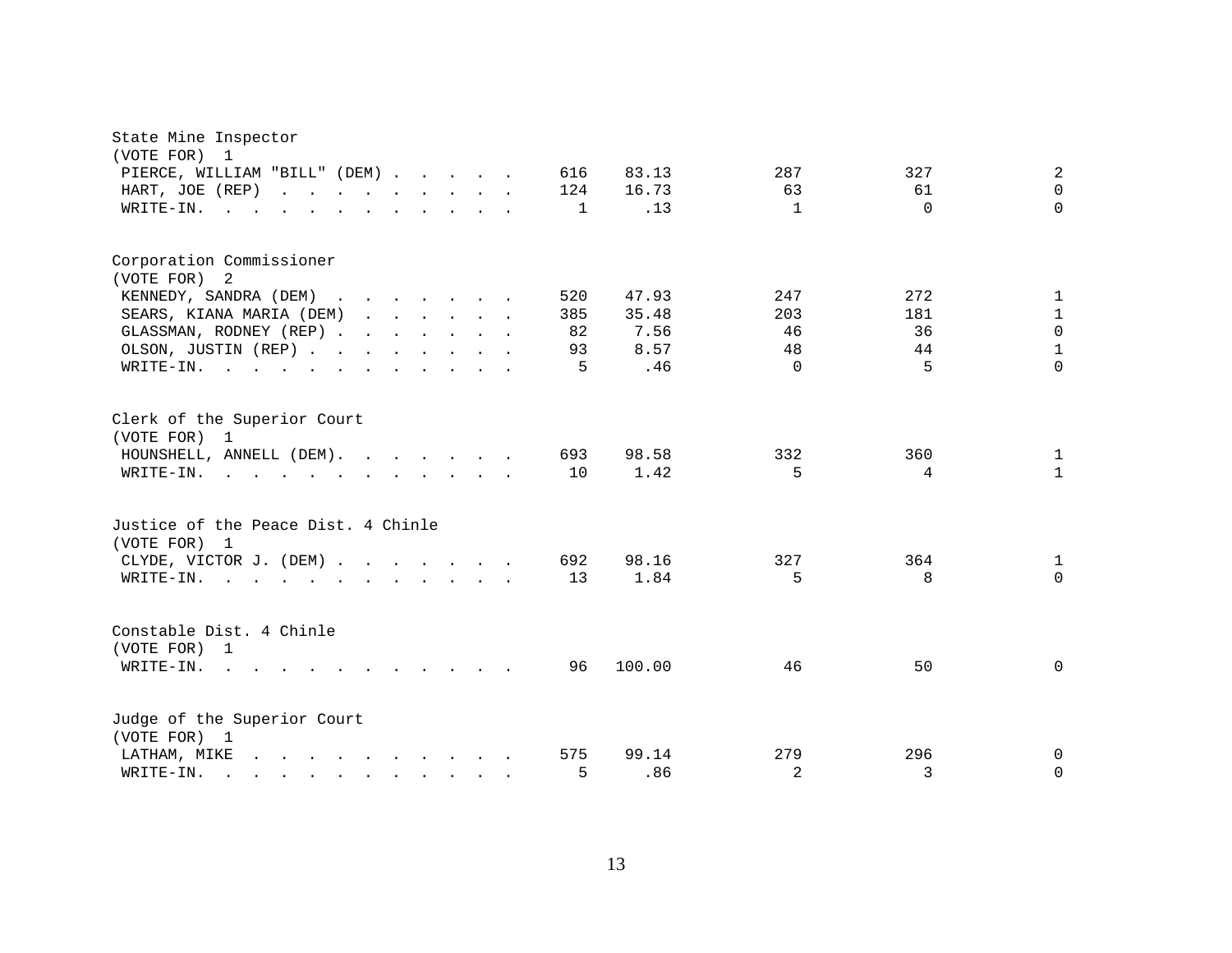| Retain Justice Supreme-Bolick<br>(VOTE FOR) |                                                                                                                                                                                | 1                         |                                                              |  |  |                           |                                                                                                                                                                                                                                      |  |     |       |     |     |                |
|---------------------------------------------|--------------------------------------------------------------------------------------------------------------------------------------------------------------------------------|---------------------------|--------------------------------------------------------------|--|--|---------------------------|--------------------------------------------------------------------------------------------------------------------------------------------------------------------------------------------------------------------------------------|--|-----|-------|-----|-----|----------------|
| YES                                         | $\mathbf{r}$ and $\mathbf{r}$ and $\mathbf{r}$ and $\mathbf{r}$                                                                                                                |                           |                                                              |  |  |                           | $\mathbf{r}$ . The set of the set of $\mathbf{r}$                                                                                                                                                                                    |  | 412 | 62.42 | 197 | 213 | $\overline{a}$ |
| NO.                                         | $\mathbf{L} = \mathbf{L} \mathbf{L}$                                                                                                                                           | $\mathbf{L}^{\text{max}}$ |                                                              |  |  |                           | $\mathbf{r}$ and $\mathbf{r}$ are the set of the set of the set of the set of the set of the set of the set of the set of the set of the set of the set of the set of the set of the set of the set of the set of the set of the set |  | 248 | 37.58 | 118 | 130 | $\Omega$       |
|                                             |                                                                                                                                                                                |                           |                                                              |  |  |                           |                                                                                                                                                                                                                                      |  |     |       |     |     |                |
| Retain Justice Supreme-Pelander             |                                                                                                                                                                                |                           |                                                              |  |  |                           |                                                                                                                                                                                                                                      |  |     |       |     |     |                |
| (VOTE FOR) 1                                |                                                                                                                                                                                |                           |                                                              |  |  |                           |                                                                                                                                                                                                                                      |  |     |       |     |     |                |
| YES                                         |                                                                                                                                                                                |                           |                                                              |  |  |                           |                                                                                                                                                                                                                                      |  | 407 | 62.23 | 198 | 207 | $\overline{a}$ |
| NO.                                         | $\mathbf{r} = \mathbf{r} - \mathbf{r}$ , $\mathbf{r} = \mathbf{r} - \mathbf{r}$ , $\mathbf{r} = \mathbf{r} - \mathbf{r} - \mathbf{r}$ , $\mathbf{r} = \mathbf{r} - \mathbf{r}$ |                           |                                                              |  |  |                           |                                                                                                                                                                                                                                      |  | 247 | 37.77 | 117 | 130 | $\mathbf 0$    |
| APACHE COUNTY LEVY                          |                                                                                                                                                                                |                           |                                                              |  |  |                           |                                                                                                                                                                                                                                      |  |     |       |     |     |                |
| (VOTE FOR) 1                                |                                                                                                                                                                                |                           |                                                              |  |  |                           |                                                                                                                                                                                                                                      |  |     |       |     |     |                |
| YES                                         | $\mathbf{L} = \mathbf{L}$                                                                                                                                                      |                           | $\mathbf{L} = \mathbf{L} \mathbf{L} + \mathbf{L} \mathbf{L}$ |  |  |                           | the contract of the contract of the contract of the contract of the contract of the contract of the contract of                                                                                                                      |  | 203 | 29.00 | 109 | 94  | $\mathsf{O}$   |
| NO.                                         |                                                                                                                                                                                |                           |                                                              |  |  |                           | $\mathbf{r} = \mathbf{r} - \mathbf{r}$ , where $\mathbf{r} = \mathbf{r} - \mathbf{r}$                                                                                                                                                |  | 497 | 71.00 | 225 | 270 | $\overline{a}$ |
|                                             |                                                                                                                                                                                |                           |                                                              |  |  |                           |                                                                                                                                                                                                                                      |  |     |       |     |     |                |
| PROPOSITION 125                             |                                                                                                                                                                                |                           |                                                              |  |  |                           |                                                                                                                                                                                                                                      |  |     |       |     |     |                |
| (VOTE FOR)                                  |                                                                                                                                                                                | 1                         |                                                              |  |  |                           |                                                                                                                                                                                                                                      |  |     |       |     |     |                |
| YES                                         | $\mathbf{r}$ , $\mathbf{r}$ , $\mathbf{r}$                                                                                                                                     |                           |                                                              |  |  |                           | the contract of the contract of the contract of the contract of the contract of the contract of the contract of                                                                                                                      |  | 395 | 54.11 | 198 | 195 | $\overline{a}$ |
| NO.                                         |                                                                                                                                                                                |                           |                                                              |  |  | $\mathbf{L} = \mathbf{L}$ |                                                                                                                                                                                                                                      |  | 335 | 45.89 | 149 | 186 | $\mathbf 0$    |
| PROPOSITION 126                             |                                                                                                                                                                                |                           |                                                              |  |  |                           |                                                                                                                                                                                                                                      |  |     |       |     |     |                |
| (VOTE FOR)                                  |                                                                                                                                                                                | $\mathbf{1}$              |                                                              |  |  |                           |                                                                                                                                                                                                                                      |  |     |       |     |     |                |
| YES                                         |                                                                                                                                                                                |                           |                                                              |  |  |                           | $\mathbf{r} = \mathbf{r} - \mathbf{r}$ , $\mathbf{r} = \mathbf{r} - \mathbf{r}$ , $\mathbf{r} = \mathbf{r} - \mathbf{r} - \mathbf{r}$ , $\mathbf{r} = \mathbf{r} - \mathbf{r}$                                                       |  | 301 | 40.79 | 150 | 149 | $\overline{a}$ |
| NO.                                         | $\mathbf{r}$ $\mathbf{r}$                                                                                                                                                      | $\mathbf{r}$              |                                                              |  |  |                           | $\mathbf{r}$ , and $\mathbf{r}$ , and $\mathbf{r}$ , and $\mathbf{r}$ , and $\mathbf{r}$                                                                                                                                             |  | 437 | 59.21 | 199 | 238 | $\Omega$       |
|                                             |                                                                                                                                                                                |                           |                                                              |  |  |                           |                                                                                                                                                                                                                                      |  |     |       |     |     |                |
| PROPOSITION 127                             |                                                                                                                                                                                |                           |                                                              |  |  |                           |                                                                                                                                                                                                                                      |  |     |       |     |     |                |
| (VOTE FOR) 1                                |                                                                                                                                                                                |                           |                                                              |  |  |                           |                                                                                                                                                                                                                                      |  |     |       |     |     |                |
| YES                                         |                                                                                                                                                                                |                           |                                                              |  |  |                           | $\mathbf{r} = \mathbf{r} - \mathbf{r}$ , $\mathbf{r} = \mathbf{r} - \mathbf{r}$ , $\mathbf{r} = \mathbf{r} - \mathbf{r} - \mathbf{r}$ , $\mathbf{r} = \mathbf{r} - \mathbf{r}$                                                       |  | 282 | 40.75 | 142 | 140 | $\overline{0}$ |
| NO.                                         | $\mathbf{r}$                                                                                                                                                                   |                           |                                                              |  |  |                           | $\mathbf{r} = \mathbf{r} - \mathbf{r}$ , $\mathbf{r} = \mathbf{r} - \mathbf{r}$ , $\mathbf{r} = \mathbf{r} - \mathbf{r} - \mathbf{r}$                                                                                                |  | 410 | 59.25 | 197 | 211 | $\overline{a}$ |
|                                             |                                                                                                                                                                                |                           |                                                              |  |  |                           |                                                                                                                                                                                                                                      |  |     |       |     |     |                |
| PROPOSITION 305<br>(VOTE FOR) 1             |                                                                                                                                                                                |                           |                                                              |  |  |                           |                                                                                                                                                                                                                                      |  |     |       |     |     |                |
| YES                                         |                                                                                                                                                                                |                           |                                                              |  |  |                           | $\mathbf{r}$ , $\mathbf{r}$ , $\mathbf{r}$ , $\mathbf{r}$ , $\mathbf{r}$ , $\mathbf{r}$ , $\mathbf{r}$ , $\mathbf{r}$ , $\mathbf{r}$                                                                                                 |  | 337 | 48.70 | 160 | 176 | $\mathbf 1$    |
| NO.                                         |                                                                                                                                                                                |                           |                                                              |  |  |                           | $\mathbf{r}$ , $\mathbf{r}$ , $\mathbf{r}$ , $\mathbf{r}$ , $\mathbf{r}$ , $\mathbf{r}$ , $\mathbf{r}$                                                                                                                               |  | 355 | 51.30 | 178 | 176 | $\mathbf 1$    |
|                                             |                                                                                                                                                                                |                           |                                                              |  |  |                           |                                                                                                                                                                                                                                      |  |     |       |     |     |                |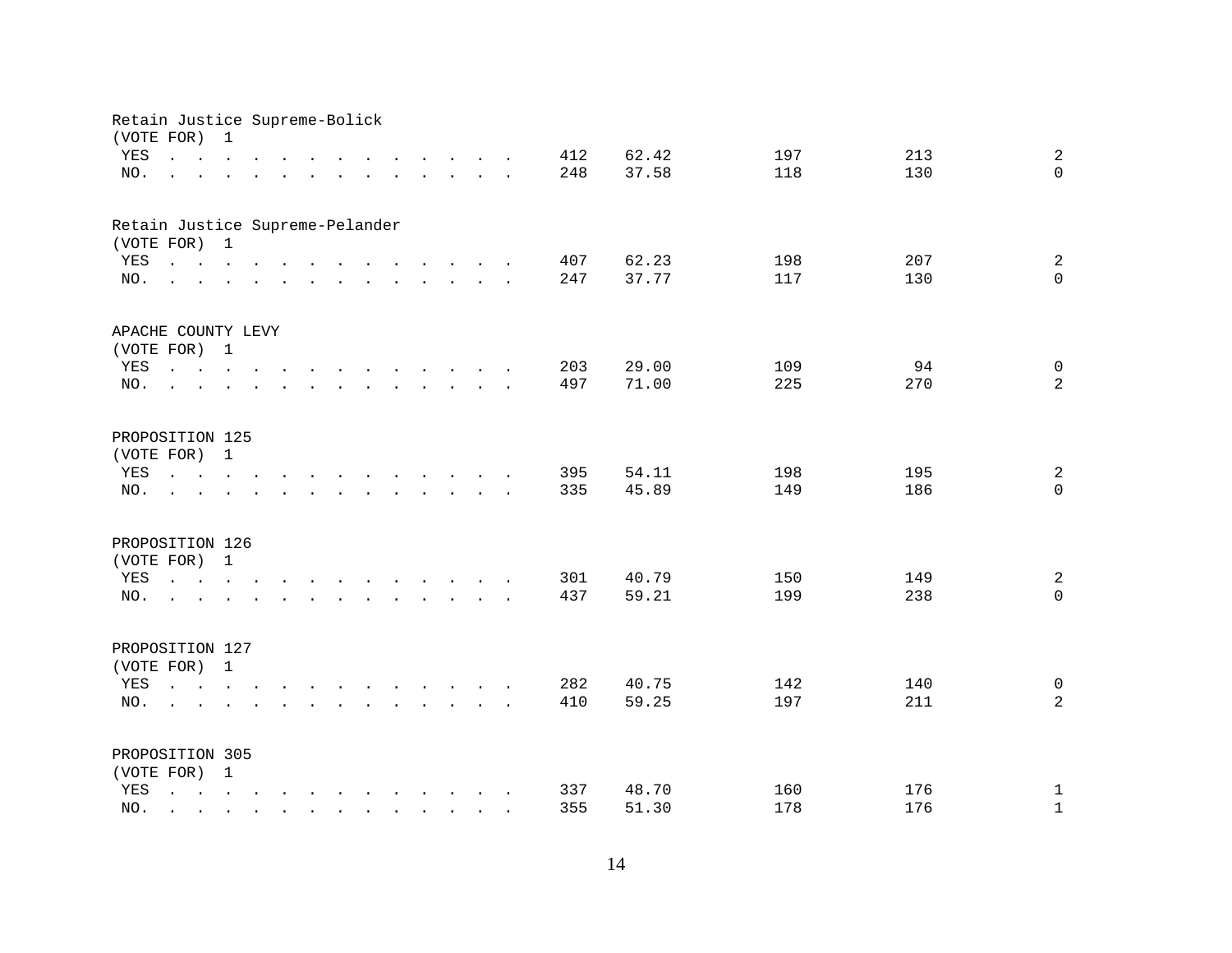| PROPOSITION 306 |  |  |  |  |  |  |     |       |     |     |  |
|-----------------|--|--|--|--|--|--|-----|-------|-----|-----|--|
| (VOTE FOR) 1    |  |  |  |  |  |  |     |       |     |     |  |
| YES.            |  |  |  |  |  |  | 285 | 41.55 | 137 | 146 |  |
| NO.             |  |  |  |  |  |  | 401 | 58.45 | 199 | 202 |  |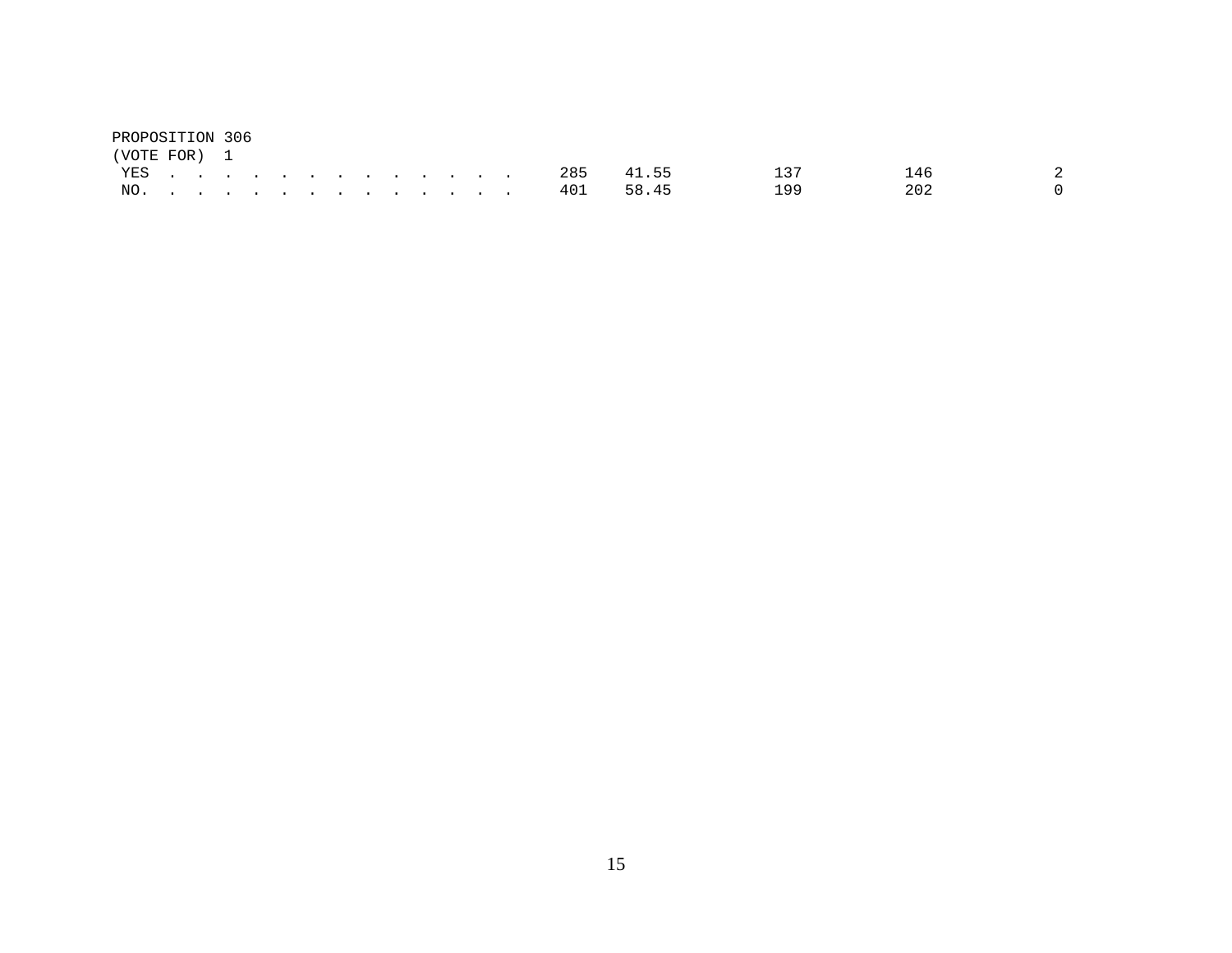OFFICIAL RESULTS

 APACHE COUNTY, ARIZONA NOVEMBER 6, 2018

#### RUN DATE:11/15/18 02:13 PM

0004 09 CONCHO

|                                                                                                                                                                                                                                                |                                                                                                                                                                                                                                   |  |  |                                                                                                                                                                                                                                      |                                                                       | TOTAL VOTES | ⊱     | EARLY    | ELEC DAY       | PROV           |
|------------------------------------------------------------------------------------------------------------------------------------------------------------------------------------------------------------------------------------------------|-----------------------------------------------------------------------------------------------------------------------------------------------------------------------------------------------------------------------------------|--|--|--------------------------------------------------------------------------------------------------------------------------------------------------------------------------------------------------------------------------------------|-----------------------------------------------------------------------|-------------|-------|----------|----------------|----------------|
| REGISTERED VOTERS - TOTAL                                                                                                                                                                                                                      |                                                                                                                                                                                                                                   |  |  |                                                                                                                                                                                                                                      |                                                                       | 1,897       |       |          |                |                |
| BALLOTS CAST - TOTAL.                                                                                                                                                                                                                          |                                                                                                                                                                                                                                   |  |  |                                                                                                                                                                                                                                      | $\mathbf{r}$ , and $\mathbf{r}$ , and $\mathbf{r}$ , and $\mathbf{r}$ | 1,356       |       | 1,000    | 353            | $\overline{3}$ |
| BALLOTS CAST - BLANK.                                                                                                                                                                                                                          |                                                                                                                                                                                                                                   |  |  | $\mathbf{r}$ , $\mathbf{r}$ , $\mathbf{r}$ , $\mathbf{r}$ , $\mathbf{r}$ , $\mathbf{r}$                                                                                                                                              |                                                                       | 0           |       | $\Omega$ | $\Omega$       | $\Omega$       |
| VOTER TURNOUT - TOTAL                                                                                                                                                                                                                          |                                                                                                                                                                                                                                   |  |  | $\mathbf{r}$ and $\mathbf{r}$ are the set of the set of the set of the set of the set of the set of the set of the set of the set of the set of the set of the set of the set of the set of the set of the set of the set of the set |                                                                       |             | 71.48 |          |                |                |
| VOTER TURNOUT - BLANK                                                                                                                                                                                                                          | $\mathbf{r}$ . The contract of the contract of the contract of the contract of the contract of the contract of the contract of the contract of the contract of the contract of the contract of the contract of the contract of th |  |  |                                                                                                                                                                                                                                      |                                                                       |             |       |          |                |                |
| U.S. Senator                                                                                                                                                                                                                                   |                                                                                                                                                                                                                                   |  |  |                                                                                                                                                                                                                                      |                                                                       |             |       |          |                |                |
| (VOTE FOR) 1                                                                                                                                                                                                                                   |                                                                                                                                                                                                                                   |  |  |                                                                                                                                                                                                                                      |                                                                       |             |       |          |                |                |
| SINEMA, KYRSTEN (DEM)                                                                                                                                                                                                                          |                                                                                                                                                                                                                                   |  |  |                                                                                                                                                                                                                                      |                                                                       | 298         | 22.21 | 234      | 64             | $\Omega$       |
| MCSALLY, MARTHA (REP)                                                                                                                                                                                                                          |                                                                                                                                                                                                                                   |  |  |                                                                                                                                                                                                                                      |                                                                       | . 1,002     | 74.66 | 726      | 275            | $\mathbf{1}$   |
| GREEN, ANGELA (GRN)                                                                                                                                                                                                                            |                                                                                                                                                                                                                                   |  |  |                                                                                                                                                                                                                                      |                                                                       | 38          | 2.83  | 29       | 9              | $\Omega$       |
| WRITE-IN.                                                                                                                                                                                                                                      |                                                                                                                                                                                                                                   |  |  |                                                                                                                                                                                                                                      |                                                                       | 4           | .30   | 2        | $\overline{2}$ | $\Omega$       |
| U.S. Rep. in Congress Dist. 1<br>(VOTE FOR) 1                                                                                                                                                                                                  |                                                                                                                                                                                                                                   |  |  |                                                                                                                                                                                                                                      |                                                                       |             |       |          |                |                |
| O'HALLERAN, TOM (DEM)                                                                                                                                                                                                                          |                                                                                                                                                                                                                                   |  |  |                                                                                                                                                                                                                                      |                                                                       | 338         | 25.45 | 260      | 77             | $\mathbf{1}$   |
| ROGERS, WENDY (REP)                                                                                                                                                                                                                            |                                                                                                                                                                                                                                   |  |  |                                                                                                                                                                                                                                      |                                                                       | 985         | 74.17 | 715      | 268            | $\overline{a}$ |
| WRITE-IN.                                                                                                                                                                                                                                      |                                                                                                                                                                                                                                   |  |  |                                                                                                                                                                                                                                      |                                                                       | 5           | .38   | 3        | 2              | $\Omega$       |
| Governor<br>(VOTE FOR) 1                                                                                                                                                                                                                       |                                                                                                                                                                                                                                   |  |  |                                                                                                                                                                                                                                      |                                                                       |             |       |          |                |                |
| GARCIA, DAVID (DEM)                                                                                                                                                                                                                            |                                                                                                                                                                                                                                   |  |  |                                                                                                                                                                                                                                      |                                                                       | 210         | 15.64 | 167      | 43             | $\Omega$       |
| DUCEY, DOUG (REP).                                                                                                                                                                                                                             |                                                                                                                                                                                                                                   |  |  |                                                                                                                                                                                                                                      |                                                                       | 1,103       | 82.13 | 804      | 297            | $\overline{a}$ |
| TORRES, ANGEL (GRN)                                                                                                                                                                                                                            |                                                                                                                                                                                                                                   |  |  |                                                                                                                                                                                                                                      |                                                                       | 24          | 1.79  | 17       | 6              | $\mathbf{1}$   |
| WRITE-IN.<br>$\mathbf{r}$ . The contract of the contract of the contract of the contract of the contract of the contract of the contract of the contract of the contract of the contract of the contract of the contract of the contract of th |                                                                                                                                                                                                                                   |  |  |                                                                                                                                                                                                                                      |                                                                       | 6           | .45   | 4        | 2              | $\Omega$       |
|                                                                                                                                                                                                                                                |                                                                                                                                                                                                                                   |  |  |                                                                                                                                                                                                                                      |                                                                       |             |       |          |                |                |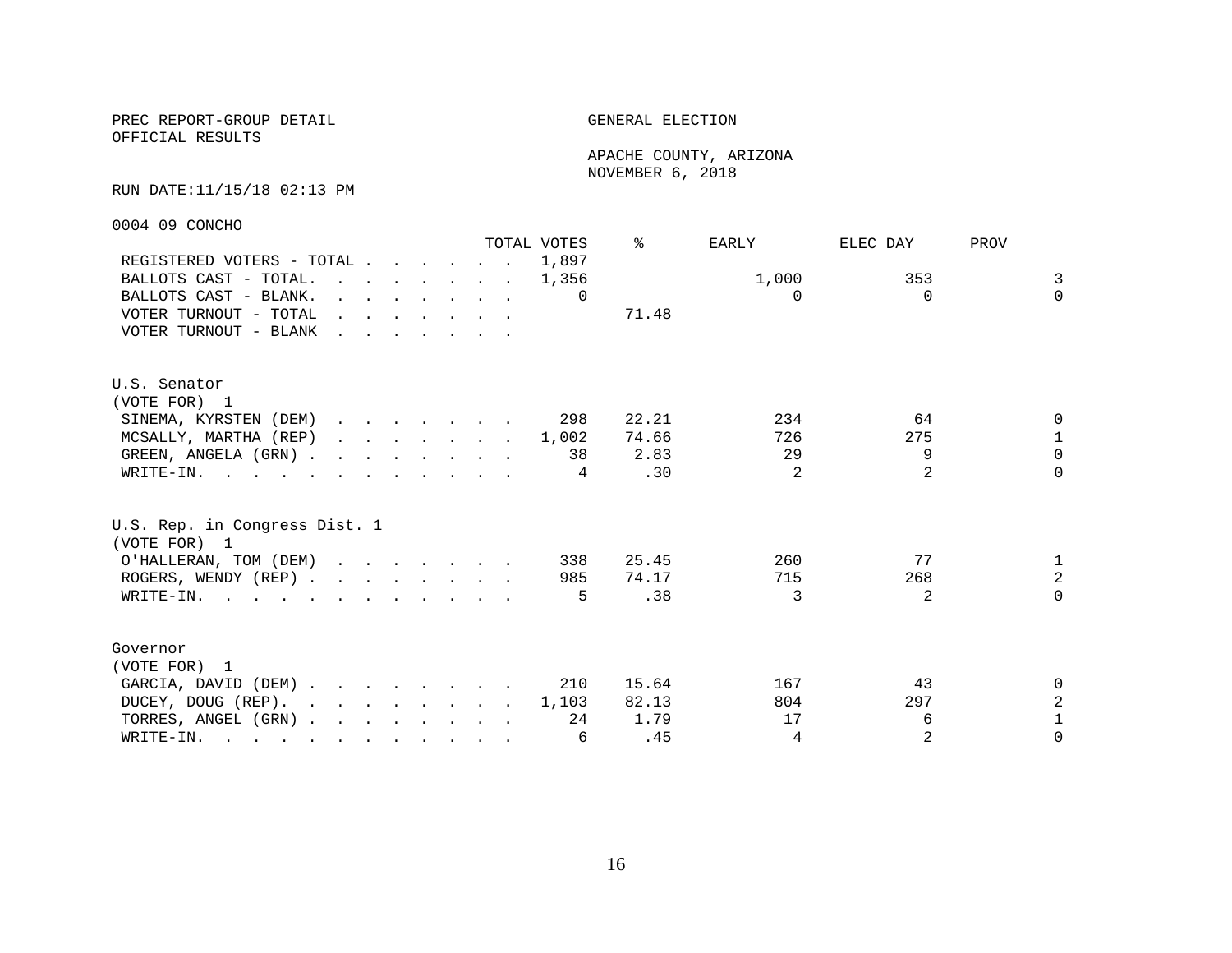| State Senator Dist. 7<br>(VOTE FOR)<br>$\overline{1}$                                                                                                                                                                                                                        |                                 |
|------------------------------------------------------------------------------------------------------------------------------------------------------------------------------------------------------------------------------------------------------------------------------|---------------------------------|
| PESHLAKAI, JAMESCITA (DEM).<br>256<br>19.57                                                                                                                                                                                                                                  | 58<br>$\mathbf 0$<br>198        |
| MEALER, JL (REP)<br>1,047<br>80.05                                                                                                                                                                                                                                           | $\mathfrak{Z}$<br>763<br>281    |
| .38<br>$\mathbf{r}$ . The state of the state of the state $\mathbf{r}$ is the state of the state of the state of the state of the state of the state of the state of the state of the state of the state of the state of the state of the st<br>5<br>WRITE-IN.               | $\Omega$<br>4<br>$\mathbf{1}$   |
|                                                                                                                                                                                                                                                                              |                                 |
| State Rep Dist. 7                                                                                                                                                                                                                                                            |                                 |
| (VOTE FOR) 2                                                                                                                                                                                                                                                                 |                                 |
| 13.21<br>TELLER, ARLANDO (DEM)<br>203<br>$\mathbf{r}$ . The contract of the contract of the contract of the contract of the contract of the contract of the contract of the contract of the contract of the contract of the contract of the contract of the contract of th   | 37<br>166<br>$\mathbf 0$        |
| 15.22<br>TSOSIE, MYRON (DEM)<br>234                                                                                                                                                                                                                                          | 187<br>47<br>0                  |
| SHAMLEY, DOYEL (REP).<br>$\mathbf{r}$ . The set of the set of the set of the set of the set of the set of the set of the set of the set of the set of the set of the set of the set of the set of the set of the set of the set of the set of the set of t<br>70.53<br>1,084 | 3<br>786<br>295                 |
| 1.04<br>WRITE-IN.<br>16                                                                                                                                                                                                                                                      | $\Omega$<br>12<br>4             |
| Secretary of State                                                                                                                                                                                                                                                           |                                 |
| (VOTE FOR) 1                                                                                                                                                                                                                                                                 |                                 |
| HOBBS, KATIE (DEM)<br>22.72<br>302                                                                                                                                                                                                                                           | 69<br>$\mathbf 0$<br>233        |
| GAYNOR, STEVE (REP)<br>1,021<br>76.82                                                                                                                                                                                                                                        | $\sqrt{2}$<br>747<br>272        |
| 6<br>.45<br>WRITE-IN.<br>$\mathbf{r}$ , $\mathbf{r}$ , $\mathbf{r}$ , $\mathbf{r}$ , $\mathbf{r}$ , $\mathbf{r}$ , $\mathbf{r}$ , $\mathbf{r}$                                                                                                                               | $\Omega$<br>4<br>$\overline{2}$ |
| Attorney General                                                                                                                                                                                                                                                             |                                 |
| (VOTE FOR) 1                                                                                                                                                                                                                                                                 |                                 |
| CONTRERAS, JANUARY (DEM)<br>283<br>21.47                                                                                                                                                                                                                                     | 222<br>61<br>0                  |
| BRNOVICH, MARK (REP).<br>1,029<br>78.07                                                                                                                                                                                                                                      | 277<br>$\sqrt{2}$<br>750        |
| .46<br>WRITE-IN.<br><u>in the contract of the contract of the contract of the contract of the contract of the contract of the contract of the contract of the contract of the contract of the contract of the contract of the contract of the contra</u><br>6                | $\mathbf 0$<br>3<br>3           |
| State Treasurer<br>(VOTE FOR) 1                                                                                                                                                                                                                                              |                                 |
| MANOIL, MARK (DEM)<br>267<br>20.21                                                                                                                                                                                                                                           | 57<br>$\mathbf{1}$<br>209       |
| YEE, KIMBERLY (REP)<br>79.49<br>1,050                                                                                                                                                                                                                                        | 766<br>283<br>$\mathbf{1}$      |
|                                                                                                                                                                                                                                                                              | 3<br>$\Omega$                   |
| .30<br>WRITE-IN.<br>4<br>$\sim$ $\sim$ $\sim$ $\sim$<br>$\mathbf{r}$ , and $\mathbf{r}$ , and $\mathbf{r}$ , and $\mathbf{r}$                                                                                                                                                | 1                               |
| Superintendent of Public Instruction                                                                                                                                                                                                                                         |                                 |
| (VOTE FOR) 1                                                                                                                                                                                                                                                                 |                                 |
| 23.19<br>HOFFMAN, KATHY (DEM).<br>$\mathbf{r}$ , $\mathbf{r}$ , $\mathbf{r}$ , $\mathbf{r}$ , $\mathbf{r}$ , $\mathbf{r}$<br>304                                                                                                                                             | 235<br>$\mathbf 0$<br>69        |
| 76.51<br>RIGGS, FRANK (REP)<br>1,003                                                                                                                                                                                                                                         | $\sqrt{2}$<br>730<br>271        |
| .31<br>4<br>WRITE-IN.<br>$\sim$ $\sim$ $\sim$ $\sim$ $\sim$ $\sim$<br>$\mathbf{r}$ , $\mathbf{r}$ , $\mathbf{r}$ , $\mathbf{r}$                                                                                                                                              | 3<br>$\Omega$<br>$\mathbf{1}$   |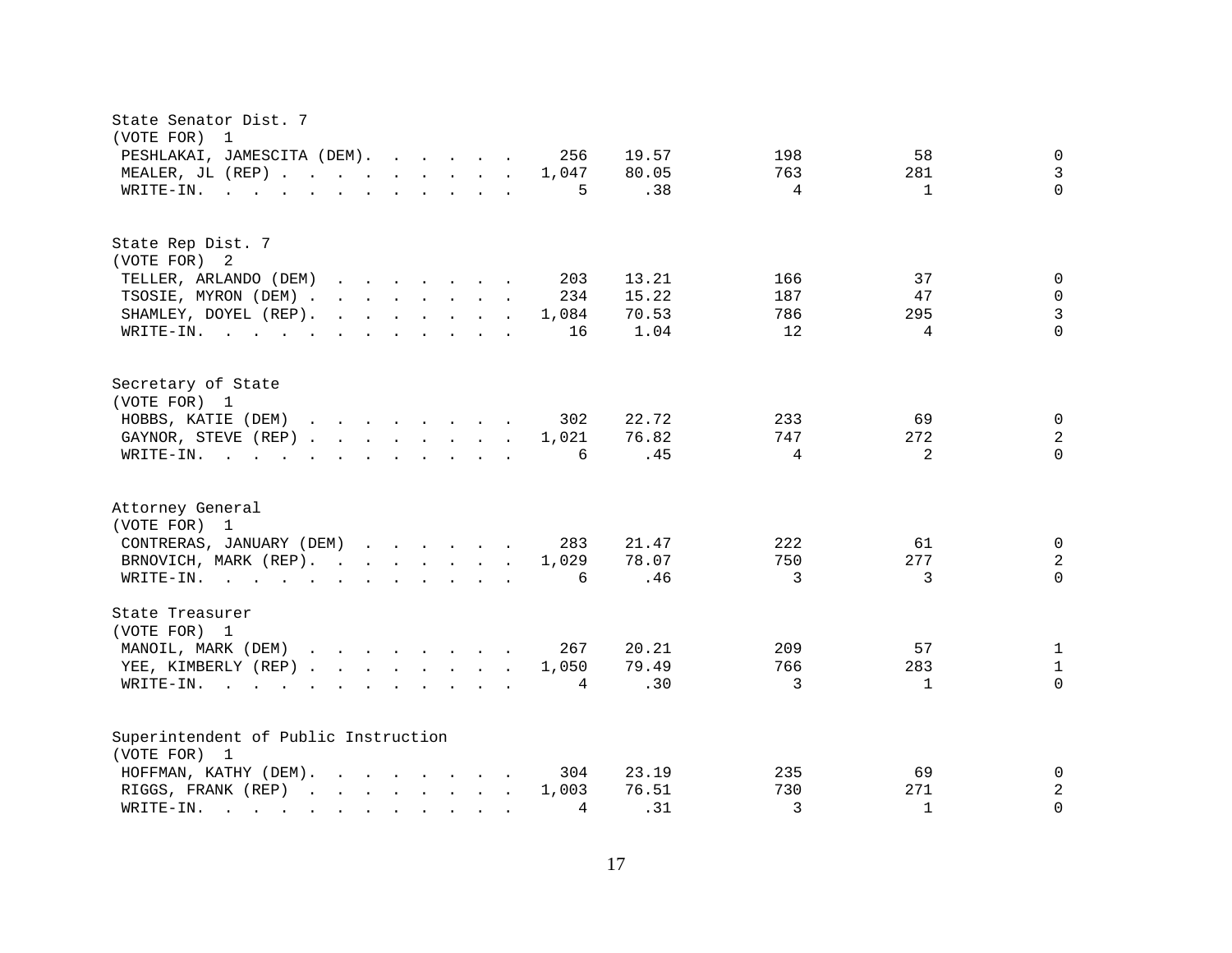| State Mine Inspector<br>(VOTE FOR)<br>1                                                                                                                                                                                                            |                                                                                         |  |  |       |        |     |                |                     |
|----------------------------------------------------------------------------------------------------------------------------------------------------------------------------------------------------------------------------------------------------|-----------------------------------------------------------------------------------------|--|--|-------|--------|-----|----------------|---------------------|
| PIERCE, WILLIAM "BILL" (DEM)                                                                                                                                                                                                                       |                                                                                         |  |  | 283   | 21.67  | 211 | 72             | $\mathbf 0$         |
| HART, JOE (REP)                                                                                                                                                                                                                                    |                                                                                         |  |  | 1,016 | 77.79  | 750 | 264            | 2                   |
| WRITE-IN.<br><b>College</b>                                                                                                                                                                                                                        |                                                                                         |  |  | 7     | .54    | 5   | $\overline{a}$ | $\Omega$            |
|                                                                                                                                                                                                                                                    |                                                                                         |  |  |       |        |     |                |                     |
| Corporation Commissioner                                                                                                                                                                                                                           |                                                                                         |  |  |       |        |     |                |                     |
| (VOTE FOR) 2                                                                                                                                                                                                                                       |                                                                                         |  |  |       |        |     |                |                     |
| KENNEDY, SANDRA (DEM)                                                                                                                                                                                                                              |                                                                                         |  |  | 265   | 11.93  | 205 | 60             | $\mathbf 0$         |
| SEARS, KIANA MARIA (DEM)                                                                                                                                                                                                                           |                                                                                         |  |  | 236   | 10.62  | 194 | 42             | $\mathsf{O}\xspace$ |
| GLASSMAN, RODNEY (REP)                                                                                                                                                                                                                             |                                                                                         |  |  | 868   | 39.06  | 646 | 219            | $\mathfrak{Z}$      |
| OLSON, JUSTIN (REP)                                                                                                                                                                                                                                |                                                                                         |  |  | 848   | 38.16  | 625 | 221            | $\overline{a}$      |
| WRITE-IN.                                                                                                                                                                                                                                          |                                                                                         |  |  | 5     | .23    | 3   | 2              | $\Omega$            |
| Clerk of the Superior Court<br>(VOTE FOR) 1                                                                                                                                                                                                        |                                                                                         |  |  |       |        |     |                |                     |
| HOUNSHELL, ANNELL (DEM).                                                                                                                                                                                                                           |                                                                                         |  |  | 521   | 83.76  | 388 | 132            | $\mathbf{1}$        |
| WRITE-IN.<br>$\mathbf{r}$ , and $\mathbf{r}$ , and $\mathbf{r}$ , and $\mathbf{r}$ , and $\mathbf{r}$                                                                                                                                              |                                                                                         |  |  | 101   | 16.24  | 64  | 37             | $\Omega$            |
| Justice of the Peace Dist. 2 St. Johns<br>(VOTE FOR) 1                                                                                                                                                                                             |                                                                                         |  |  |       |        |     |                |                     |
| GUNNELS, BUTCH (DEM).                                                                                                                                                                                                                              |                                                                                         |  |  | 492   | 65.60  | 389 | 102            | $\mathbf{1}$        |
| WRITE-IN.<br>the contract of the contract of the contract of the contract of the contract of the contract of the contract of                                                                                                                       |                                                                                         |  |  | 258   | 34.40  | 124 | 134            | $\Omega$            |
| Constable Dist. 2 St. Johns<br>(VOTE FOR) 1<br>WRITE-IN.<br><b>Contract</b>                                                                                                                                                                        | $\mathbf{r}$ , $\mathbf{r}$ , $\mathbf{r}$ , $\mathbf{r}$ , $\mathbf{r}$ , $\mathbf{r}$ |  |  | 308   | 100.00 | 147 | 159            | 2                   |
| Judge of the Superior Court<br>(VOTE FOR) 1                                                                                                                                                                                                        |                                                                                         |  |  |       |        |     |                |                     |
| $\mathcal{A}$ . The set of the set of the set of the set of the set of the set of the set of the set of the set of the set of the set of the set of the set of the set of the set of the set of the set of the set of the set of t<br>LATHAM, MIKE |                                                                                         |  |  | 653   | 93.55  | 480 | 172            | 1                   |
| WRITE-IN.<br>$\mathbf{r} = \mathbf{r} - \mathbf{r}$ , $\mathbf{r} = \mathbf{r} - \mathbf{r}$ , $\mathbf{r} = \mathbf{r} - \mathbf{r}$                                                                                                              |                                                                                         |  |  | 45    | 6.45   | 32  | 13             | $\mathbf 0$         |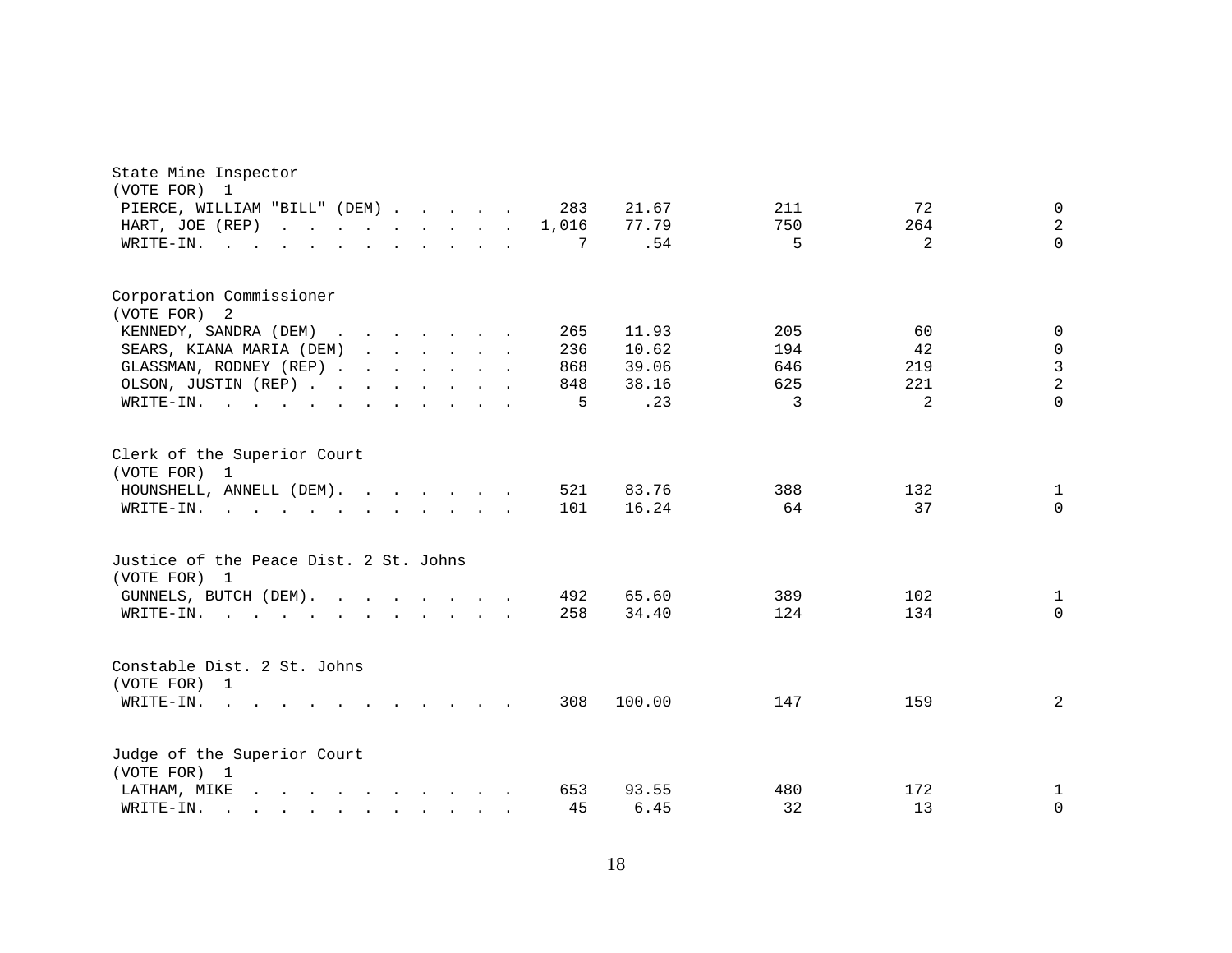|            | Retain Justice Supreme-Bolick<br>(VOTE FOR) 1                                                                                                                                                                                                                                                                                                                                                                                                              |  |  |  |  |                                        |                                                                                                                                                                                                                                |                                                      |       |      |     |     |                          |
|------------|------------------------------------------------------------------------------------------------------------------------------------------------------------------------------------------------------------------------------------------------------------------------------------------------------------------------------------------------------------------------------------------------------------------------------------------------------------|--|--|--|--|----------------------------------------|--------------------------------------------------------------------------------------------------------------------------------------------------------------------------------------------------------------------------------|------------------------------------------------------|-------|------|-----|-----|--------------------------|
| YES        | $\mathbf{L}$ and $\mathbf{L}$ and $\mathbf{L}$                                                                                                                                                                                                                                                                                                                                                                                                             |  |  |  |  |                                        |                                                                                                                                                                                                                                | 660                                                  | 68.04 |      | 495 | 164 | $\mathbf{1}$             |
| NO.        |                                                                                                                                                                                                                                                                                                                                                                                                                                                            |  |  |  |  |                                        | $\mathbf{r}$ and $\mathbf{r}$ and $\mathbf{r}$                                                                                                                                                                                 | 310                                                  | 31.96 |      | 215 | 95  | $\Omega$                 |
|            | Retain Justice Supreme-Pelander                                                                                                                                                                                                                                                                                                                                                                                                                            |  |  |  |  |                                        |                                                                                                                                                                                                                                |                                                      |       |      |     |     |                          |
|            | (VOTE FOR) 1                                                                                                                                                                                                                                                                                                                                                                                                                                               |  |  |  |  |                                        |                                                                                                                                                                                                                                |                                                      | 69.64 |      | 499 | 156 |                          |
| YES<br>NO. | the contract of the contract of the contract of the contract of the contract of the contract of the contract of<br>$\mathbf{r} = \mathbf{r} - \mathbf{r}$ , $\mathbf{r} = \mathbf{r} - \mathbf{r}$ , $\mathbf{r} = \mathbf{r} - \mathbf{r} - \mathbf{r}$ , $\mathbf{r} = \mathbf{r} - \mathbf{r}$                                                                                                                                                          |  |  |  |  |                                        |                                                                                                                                                                                                                                | 656<br>286                                           | 30.36 |      | 202 | 84  | $\mathbf{1}$<br>$\Omega$ |
|            |                                                                                                                                                                                                                                                                                                                                                                                                                                                            |  |  |  |  |                                        |                                                                                                                                                                                                                                |                                                      |       |      |     |     |                          |
|            | APACHE COUNTY LEVY                                                                                                                                                                                                                                                                                                                                                                                                                                         |  |  |  |  |                                        |                                                                                                                                                                                                                                |                                                      |       |      |     |     |                          |
|            | (VOTE FOR) 1                                                                                                                                                                                                                                                                                                                                                                                                                                               |  |  |  |  |                                        |                                                                                                                                                                                                                                |                                                      |       |      |     |     |                          |
| YES        | $\mathbf{r}$ , and $\mathbf{r}$ , and $\mathbf{r}$ , and $\mathbf{r}$ , and $\mathbf{r}$ , and $\mathbf{r}$                                                                                                                                                                                                                                                                                                                                                |  |  |  |  |                                        |                                                                                                                                                                                                                                | 60                                                   |       | 4.62 | 46  | 13  | $\mathbf{1}$             |
| NO.        |                                                                                                                                                                                                                                                                                                                                                                                                                                                            |  |  |  |  |                                        | and the contract of the contract of the contract of the contract of the contract of the contract of the contract of the contract of the contract of the contract of the contract of the contract of the contract of the contra | 1,239                                                | 95.38 |      | 922 | 316 | $\mathbf{1}$             |
|            |                                                                                                                                                                                                                                                                                                                                                                                                                                                            |  |  |  |  |                                        |                                                                                                                                                                                                                                | WHITE MOUNTAIN COMMUNITIES SPECIAL HEALTH CARE DIST  |       |      |     |     |                          |
|            | (VOTE FOR) 1                                                                                                                                                                                                                                                                                                                                                                                                                                               |  |  |  |  |                                        |                                                                                                                                                                                                                                |                                                      |       |      |     |     |                          |
| YES        | <b><i>Command Command</i></b>                                                                                                                                                                                                                                                                                                                                                                                                                              |  |  |  |  |                                        |                                                                                                                                                                                                                                | 17                                                   | 14.53 |      | 10  | 7   | $\mathbf 0$              |
| NO.        |                                                                                                                                                                                                                                                                                                                                                                                                                                                            |  |  |  |  | $\mathbf{r}$ . The set of $\mathbf{r}$ | $\sim$                                                                                                                                                                                                                         | 100                                                  | 85.47 |      | 75  | 25  | $\Omega$                 |
|            |                                                                                                                                                                                                                                                                                                                                                                                                                                                            |  |  |  |  |                                        |                                                                                                                                                                                                                                | WHITE MOUNTAIN COMMUNITIES SPECIAL HEALTH CARE DIST. |       |      |     |     |                          |
|            | (VOTE FOR) 1                                                                                                                                                                                                                                                                                                                                                                                                                                               |  |  |  |  |                                        |                                                                                                                                                                                                                                |                                                      |       |      |     |     |                          |
| YES        | $\mathbf{1} \qquad \mathbf{1} \qquad \mathbf{1} \qquad \mathbf{1} \qquad \mathbf{1} \qquad \mathbf{1} \qquad \mathbf{1} \qquad \mathbf{1} \qquad \mathbf{1} \qquad \mathbf{1} \qquad \mathbf{1} \qquad \mathbf{1} \qquad \mathbf{1} \qquad \mathbf{1} \qquad \mathbf{1} \qquad \mathbf{1} \qquad \mathbf{1} \qquad \mathbf{1} \qquad \mathbf{1} \qquad \mathbf{1} \qquad \mathbf{1} \qquad \mathbf{1} \qquad \mathbf{1} \qquad \mathbf{1} \qquad \mathbf{$ |  |  |  |  |                                        |                                                                                                                                                                                                                                | 35                                                   | 29.17 |      | 26  | 9   | $\mathbf 0$              |
| NO.        | $\mathbf{r}$ , and $\mathbf{r}$ , and $\mathbf{r}$ , and $\mathbf{r}$ , and $\mathbf{r}$ , and $\mathbf{r}$<br>$\sim$                                                                                                                                                                                                                                                                                                                                      |  |  |  |  |                                        |                                                                                                                                                                                                                                | 85                                                   | 70.83 |      | 63  | 22  | $\Omega$                 |
|            |                                                                                                                                                                                                                                                                                                                                                                                                                                                            |  |  |  |  |                                        |                                                                                                                                                                                                                                |                                                      |       |      |     |     |                          |
|            | PROPOSITION 125                                                                                                                                                                                                                                                                                                                                                                                                                                            |  |  |  |  |                                        |                                                                                                                                                                                                                                |                                                      |       |      |     |     |                          |
|            | (VOTE FOR) 1                                                                                                                                                                                                                                                                                                                                                                                                                                               |  |  |  |  |                                        |                                                                                                                                                                                                                                |                                                      |       |      |     |     |                          |
| YES        |                                                                                                                                                                                                                                                                                                                                                                                                                                                            |  |  |  |  |                                        |                                                                                                                                                                                                                                | 415                                                  | 32.10 |      | 316 | 97  | $\overline{a}$           |
| NO.        | $\mathbf{r}$ , $\mathbf{r}$ , $\mathbf{r}$ , $\mathbf{r}$ , $\mathbf{r}$ , $\mathbf{r}$ , $\mathbf{r}$ , $\mathbf{r}$ , $\mathbf{r}$                                                                                                                                                                                                                                                                                                                       |  |  |  |  |                                        |                                                                                                                                                                                                                                | 878                                                  | 67.90 |      | 644 | 233 | $\mathbf 1$              |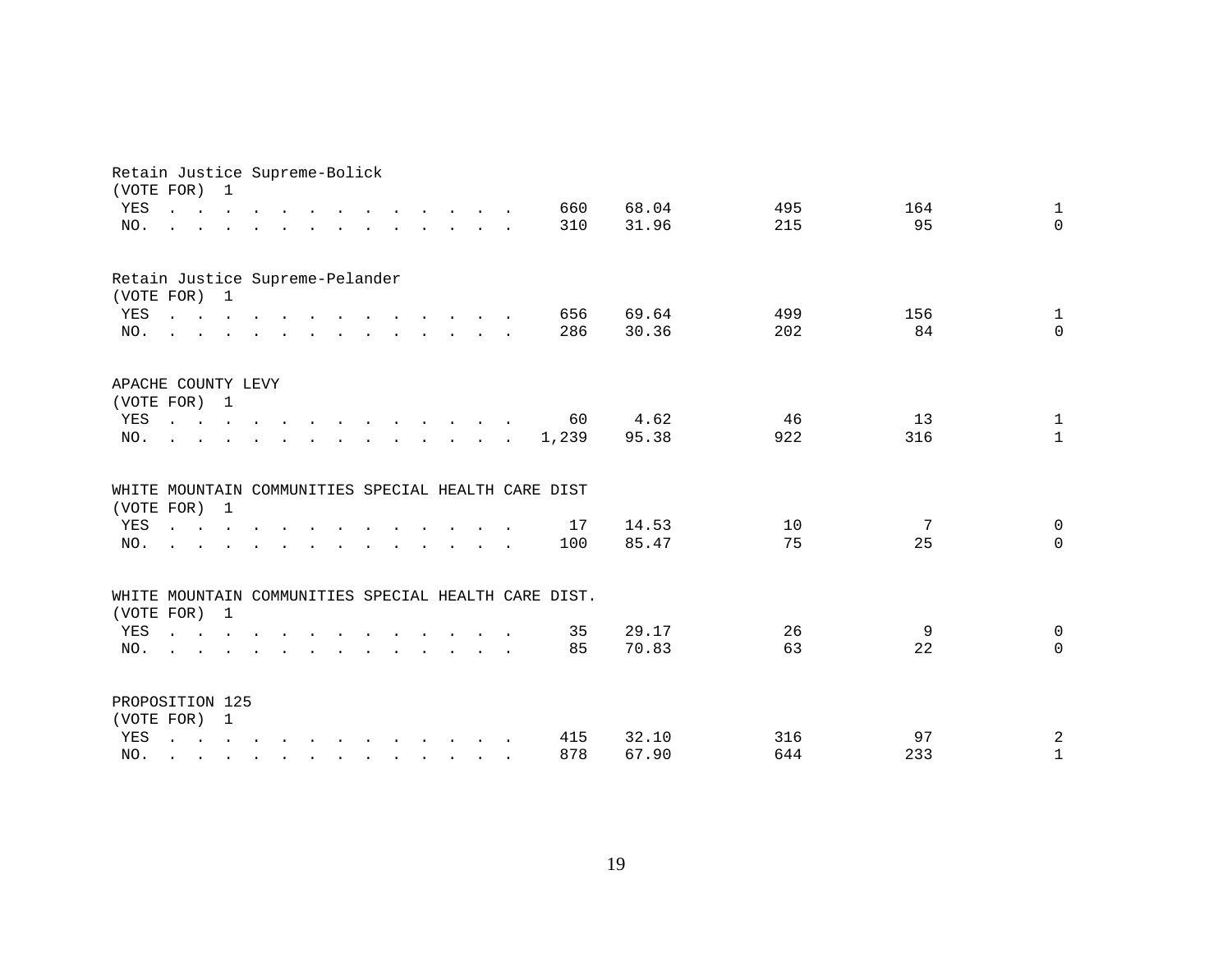### PROPOSITION 126

| YES<br>NO.        | (VOTE FOR) 1<br>$\mathbf{r} = \mathbf{r} + \mathbf{r} + \mathbf{r} + \mathbf{r} + \mathbf{r} + \mathbf{r} + \mathbf{r}$<br>$\cdot$ $\cdot$ | $\overline{\phantom{a}}$ |                      |  | $\sim$ | the contract of the contract of the contract of the contract of the contract of the contract of the contract of |                      |                      | $\ddot{\phantom{a}}$ | $\sim$                   | 1,004<br>315 | 76.12<br>23.88 | 771<br>212 | 231<br>102 | $\overline{2}$<br>$\mathbf{1}$ |
|-------------------|--------------------------------------------------------------------------------------------------------------------------------------------|--------------------------|----------------------|--|--------|-----------------------------------------------------------------------------------------------------------------|----------------------|----------------------|----------------------|--------------------------|--------------|----------------|------------|------------|--------------------------------|
| YES               | PROPOSITION 127<br>(VOTE FOR) 1<br>$\cdot$ $\cdot$                                                                                         |                          |                      |  |        |                                                                                                                 |                      |                      | $\sim$               | $\sim$                   | 188          | 14.33          | 154<br>821 | 34<br>300  | $\mathbf 0$<br>3               |
| NO.<br>(VOTE FOR) | $\mathbf{r}$ , $\mathbf{r}$ , $\mathbf{r}$ , $\mathbf{r}$<br>PROPOSITION 305                                                               | $\mathbf{1}$             |                      |  |        |                                                                                                                 | $\ddot{\phantom{a}}$ |                      | <b>All Contracts</b> |                          | 1,124        | 85.67          |            |            |                                |
| YES<br>NO.        | $\mathbf{z} = \mathbf{z} - \mathbf{z}$<br>$\ddot{\phantom{1}}$                                                                             |                          |                      |  |        |                                                                                                                 |                      | $\ddot{\phantom{0}}$ | $\bullet$            | $\overline{\phantom{a}}$ | 401<br>871   | 31.53<br>68.47 | 291<br>658 | 110<br>210 | $\mathbf 0$<br>3               |
|                   | PROPOSITION 306<br>(VOTE FOR) 1                                                                                                            |                          |                      |  |        |                                                                                                                 |                      |                      |                      |                          |              |                |            |            |                                |
| YES<br>NO.        | $\sim$ $\sim$ $\sim$<br>$\sim$ $\sim$                                                                                                      |                          | $\ddot{\phantom{0}}$ |  |        |                                                                                                                 |                      |                      |                      | $\sim$ $\sim$            | 782<br>498   | 61.09<br>38.91 | 584<br>371 | 197<br>125 | 2                              |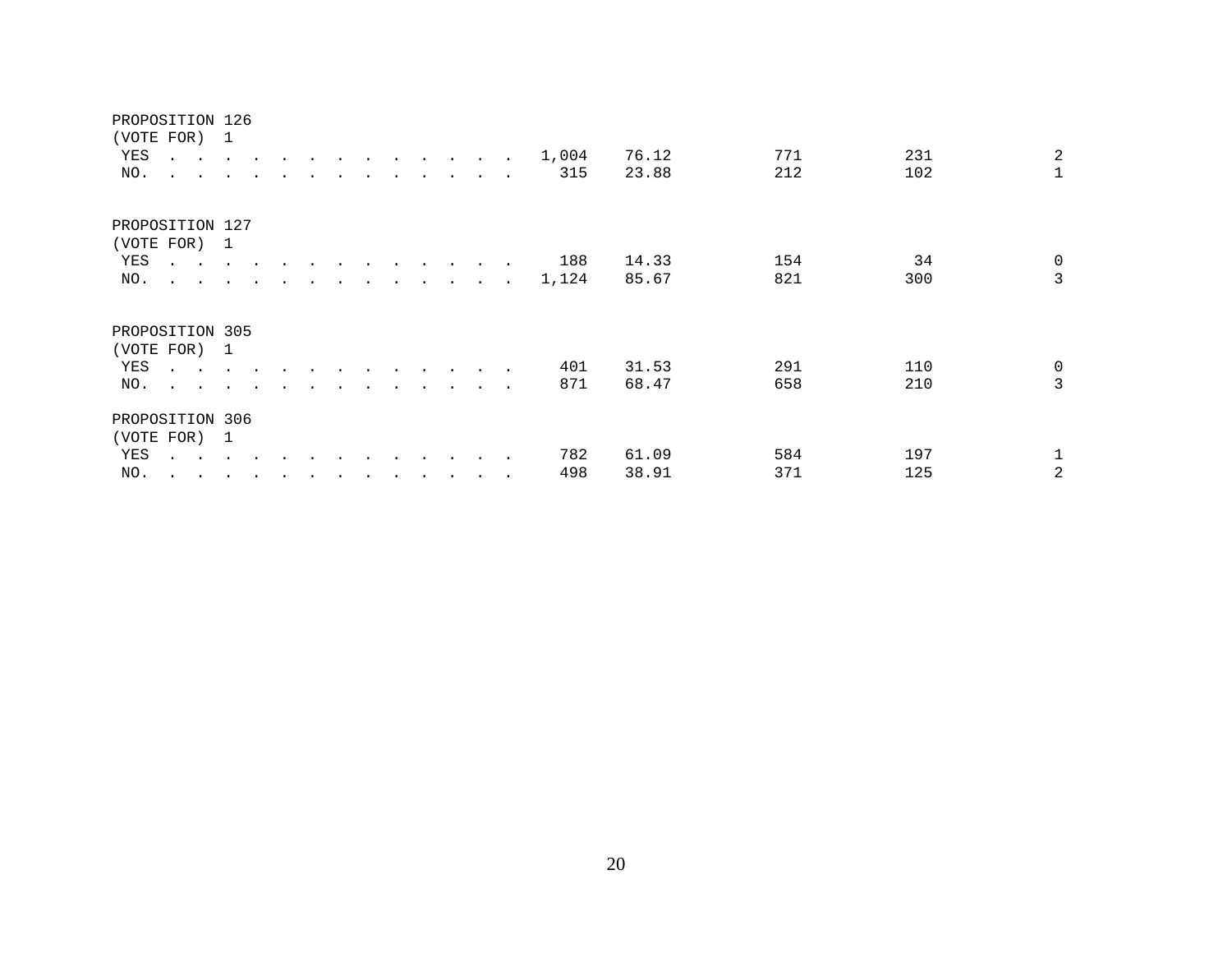OFFICIAL RESULTS

 APACHE COUNTY, ARIZONA NOVEMBER 6, 2018

RUN DATE:11/15/18 02:13 PM

0005 10 CORNFIELDS 10.1 SD20

|                                                                                                                          |                                                                                                                                                                                                                                   |                                                                                             |  |  | TOTAL VOTES      | ⊱     | EARLY        | ELEC DAY | PROV         |
|--------------------------------------------------------------------------------------------------------------------------|-----------------------------------------------------------------------------------------------------------------------------------------------------------------------------------------------------------------------------------|---------------------------------------------------------------------------------------------|--|--|------------------|-------|--------------|----------|--------------|
| REGISTERED VOTERS - TOTAL                                                                                                |                                                                                                                                                                                                                                   |                                                                                             |  |  | 732              |       |              |          |              |
| BALLOTS CAST - TOTAL.                                                                                                    | $\mathbf{r}$ , and $\mathbf{r}$ , and $\mathbf{r}$ , and $\mathbf{r}$                                                                                                                                                             |                                                                                             |  |  | 372              |       | 102          | 266      | 4            |
| BALLOTS CAST - BLANK.                                                                                                    |                                                                                                                                                                                                                                   | $\mathbf{r} = \mathbf{r} \cdot \mathbf{r}$ , and $\mathbf{r} = \mathbf{r} \cdot \mathbf{r}$ |  |  | $\Omega$         |       | $\Omega$     | $\Omega$ | $\Omega$     |
| VOTER TURNOUT - TOTAL                                                                                                    | $\mathbf{r}$ . The contract of the contract of the contract of the contract of the contract of the contract of the contract of the contract of the contract of the contract of the contract of the contract of the contract of th |                                                                                             |  |  |                  | 50.82 |              |          |              |
| VOTER TURNOUT - BLANK                                                                                                    |                                                                                                                                                                                                                                   |                                                                                             |  |  |                  |       |              |          |              |
| U.S. Senator                                                                                                             |                                                                                                                                                                                                                                   |                                                                                             |  |  |                  |       |              |          |              |
| (VOTE FOR) 1                                                                                                             |                                                                                                                                                                                                                                   |                                                                                             |  |  |                  |       |              |          |              |
| SINEMA, KYRSTEN (DEM)                                                                                                    |                                                                                                                                                                                                                                   |                                                                                             |  |  | 314              | 84.86 | 88           | 223      | 3            |
| MCSALLY, MARTHA (REP)                                                                                                    |                                                                                                                                                                                                                                   | $\mathbf{r}$ , $\mathbf{r}$ , $\mathbf{r}$ , $\mathbf{r}$ , $\mathbf{r}$                    |  |  | 46               | 12.43 | 13           | 33       | $\Omega$     |
| GREEN, ANGELA (GRN)                                                                                                      |                                                                                                                                                                                                                                   |                                                                                             |  |  | 10               | 2.70  | 1            | 8        | $\mathbf{1}$ |
| WRITE-IN.                                                                                                                |                                                                                                                                                                                                                                   |                                                                                             |  |  |                  |       | $\cap$       | $\Omega$ | $\Omega$     |
| U.S. Rep. in Congress Dist. 1<br>(VOTE FOR) 1                                                                            |                                                                                                                                                                                                                                   |                                                                                             |  |  |                  |       |              |          |              |
| O'HALLERAN, TOM (DEM)                                                                                                    |                                                                                                                                                                                                                                   |                                                                                             |  |  | 320              | 86.72 | 85           | 231      | 4            |
| ROGERS, WENDY (REP)                                                                                                      |                                                                                                                                                                                                                                   |                                                                                             |  |  | 49               | 13.28 | 16           | 33       | $\Omega$     |
| WRITE-IN.                                                                                                                |                                                                                                                                                                                                                                   |                                                                                             |  |  | $\left( \right)$ |       | $\Omega$     | $\Omega$ | $\Omega$     |
| Governor                                                                                                                 |                                                                                                                                                                                                                                   |                                                                                             |  |  |                  |       |              |          |              |
| (VOTE FOR) 1                                                                                                             |                                                                                                                                                                                                                                   |                                                                                             |  |  |                  |       |              |          |              |
| GARCIA, DAVID (DEM)                                                                                                      |                                                                                                                                                                                                                                   |                                                                                             |  |  | 292              | 80.22 | 81           | 208      | 3            |
| DUCEY, DOUG (REP).                                                                                                       |                                                                                                                                                                                                                                   |                                                                                             |  |  | 67               | 18.41 | 19           | 47       | 1            |
| TORRES, ANGEL (GRN)                                                                                                      |                                                                                                                                                                                                                                   |                                                                                             |  |  | 5                | 1.37  | $\mathbf{1}$ | 4        | $\Omega$     |
| WRITE-IN.<br>$\mathbf{r}$ , and $\mathbf{r}$ , and $\mathbf{r}$ , and $\mathbf{r}$ , and $\mathbf{r}$ , and $\mathbf{r}$ |                                                                                                                                                                                                                                   |                                                                                             |  |  | $\Omega$         |       | $\Omega$     | $\Omega$ | $\Omega$     |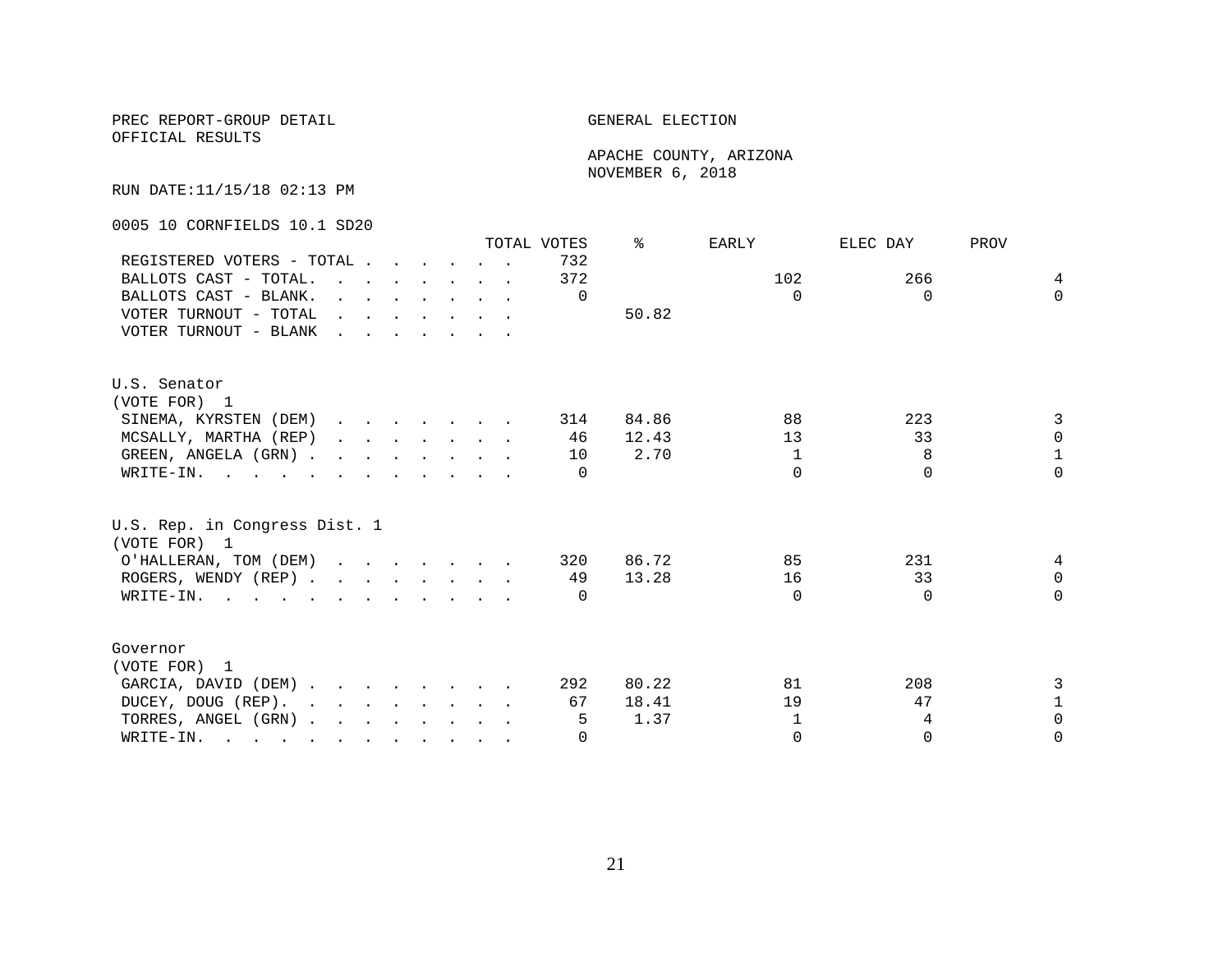| State Senator Dist. 7<br>(VOTE FOR)<br>$\overline{1}$                                                                                                                                                                                                                                  |                                  |
|----------------------------------------------------------------------------------------------------------------------------------------------------------------------------------------------------------------------------------------------------------------------------------------|----------------------------------|
| PESHLAKAI, JAMESCITA (DEM).<br>331<br>90.19                                                                                                                                                                                                                                            | 84<br>243<br>4                   |
| MEALER, JL (REP)<br>9.81<br>36                                                                                                                                                                                                                                                         | 16<br>20<br>$\mathbf 0$          |
| $\Omega$                                                                                                                                                                                                                                                                               | $\Omega$<br>$\Omega$<br>$\Omega$ |
| WRITE-IN.<br>$\mathbf{r}$ , and $\mathbf{r}$ , and $\mathbf{r}$ , and $\mathbf{r}$ , and $\mathbf{r}$                                                                                                                                                                                  |                                  |
| State Rep Dist. 7                                                                                                                                                                                                                                                                      |                                  |
| (VOTE FOR) 2                                                                                                                                                                                                                                                                           |                                  |
| TELLER, ARLANDO (DEM)<br>206<br>43.10                                                                                                                                                                                                                                                  | 60<br>143<br>3                   |
| TSOSIE, MYRON (DEM)<br>48.54<br>232                                                                                                                                                                                                                                                    | $\mathbf{3}$<br>63<br>166        |
| $\mathbf{r}$ , and $\mathbf{r}$ , and $\mathbf{r}$ , and $\mathbf{r}$<br>8.37<br>SHAMLEY, DOYEL (REP).<br>40                                                                                                                                                                           | $\mathbf 0$<br>28<br>12          |
| WRITE-IN.<br>$\Omega$                                                                                                                                                                                                                                                                  | $\Omega$<br>$\Omega$<br>$\Omega$ |
| Secretary of State                                                                                                                                                                                                                                                                     |                                  |
| (VOTE FOR) 1                                                                                                                                                                                                                                                                           |                                  |
| HOBBS, KATIE (DEM)<br>86.70<br>313                                                                                                                                                                                                                                                     | 83<br>226<br>4                   |
| GAYNOR, STEVE (REP)<br>48<br>13.30                                                                                                                                                                                                                                                     | 18<br>30<br>$\Omega$             |
| WRITE-IN.<br>$\mathbf{r}$ . The state of the state of the state $\mathbf{r}$<br>$\Omega$                                                                                                                                                                                               | $\Omega$<br>$\Omega$<br>$\Omega$ |
|                                                                                                                                                                                                                                                                                        |                                  |
| Attorney General                                                                                                                                                                                                                                                                       |                                  |
| (VOTE FOR) 1                                                                                                                                                                                                                                                                           |                                  |
| CONTRERAS, JANUARY (DEM)<br>308<br>85.08                                                                                                                                                                                                                                               | 81<br>223<br>4                   |
| 14.92<br>BRNOVICH, MARK (REP).<br>54                                                                                                                                                                                                                                                   | 20<br>34<br>0                    |
| WRITE-IN.<br>$\Omega$                                                                                                                                                                                                                                                                  | $\Omega$<br>$\Omega$<br>$\Omega$ |
| State Treasurer                                                                                                                                                                                                                                                                        |                                  |
| (VOTE FOR) 1                                                                                                                                                                                                                                                                           |                                  |
| MANOIL, MARK (DEM)<br>311<br>85.91                                                                                                                                                                                                                                                     | 82<br>225<br>4                   |
| YEE, KIMBERLY (REP)<br>51<br>14.09                                                                                                                                                                                                                                                     | 16<br>35<br>$\mathbf 0$          |
| $W\text{RITE-IN.}$<br>$\Omega$<br>$\mathbf{r} = \mathbf{r} \cdot \mathbf{r}$ , and $\mathbf{r} = \mathbf{r} \cdot \mathbf{r}$                                                                                                                                                          | $\Omega$<br>$\Omega$<br>$\Omega$ |
| Superintendent of Public Instruction                                                                                                                                                                                                                                                   |                                  |
| (VOTE FOR) 1                                                                                                                                                                                                                                                                           |                                  |
| $\mathcal{L}(\mathbf{r},\mathbf{r})$ . The contribution of the contribution of the contribution of the contribution of the contribution of the contribution of the contribution of the contribution of the contribution of the contribution o<br>89.53<br>HOFFMAN, KATHY (DEM).<br>325 | 82<br>239<br>4                   |
| RIGGS, FRANK (REP)<br>38<br>10.47                                                                                                                                                                                                                                                      | 17<br>21<br>$\mathbf 0$          |
| WRITE-IN.<br>$\Omega$<br>$\mathcal{L}^{\mathcal{L}}$ , and $\mathcal{L}^{\mathcal{L}}$ , and $\mathcal{L}^{\mathcal{L}}$<br>$\sim$ $\sim$<br>$\mathbf{r}$ . The set of $\mathbf{r}$                                                                                                    | $\Omega$<br>$\Omega$<br>$\Omega$ |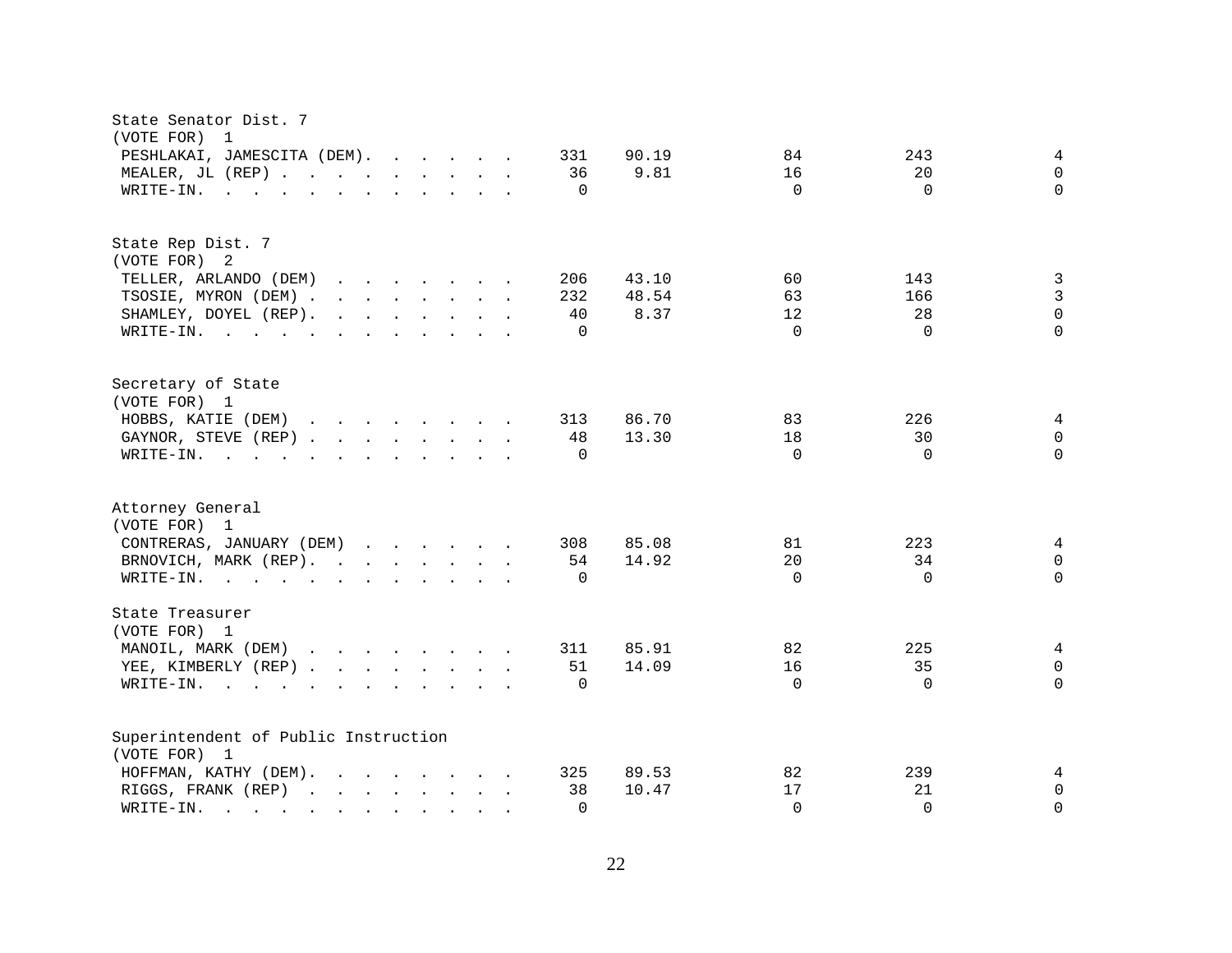| State Mine Inspector<br>(VOTE FOR)<br>$\mathbf{1}$<br>PIERCE, WILLIAM "BILL" (DEM)<br>HART, JOE (REP)<br>WRITE-IN.<br><b>Contract</b>                                                                                                                                             |                                                           |  | 315<br>46<br>$\Omega$       | 87.26<br>12.74                        | 82<br>17<br>$\Omega$             | 229<br>29<br>$\Omega$       | 4<br>$\Omega$<br>$\Omega$                           |
|-----------------------------------------------------------------------------------------------------------------------------------------------------------------------------------------------------------------------------------------------------------------------------------|-----------------------------------------------------------|--|-----------------------------|---------------------------------------|----------------------------------|-----------------------------|-----------------------------------------------------|
| Corporation Commissioner<br>(VOTE FOR)<br>2<br>KENNEDY, SANDRA (DEM)<br>SEARS, KIANA MARIA (DEM)<br>GLASSMAN, RODNEY (REP)<br>OLSON, JUSTIN (REP)<br>WRITE-IN.<br>the contract of the contract of the contract of the contract of the contract of the contract of the contract of |                                                           |  | 275<br>175<br>24<br>37<br>1 | 53.71<br>34.18<br>4.69<br>7.23<br>.20 | 76<br>52<br>11<br>12<br>$\Omega$ | 196<br>120<br>13<br>25<br>1 | 3<br>3<br>$\overline{0}$<br>$\mathsf 0$<br>$\Omega$ |
| Clerk of the Superior Court<br>(VOTE FOR) 1<br>HOUNSHELL, ANNELL (DEM).<br>WRITE-IN.                                                                                                                                                                                              |                                                           |  | 351<br>$\mathbf{1}$         | 99.72<br>.28                          | 98<br>1                          | 249<br>$\Omega$             | 4<br>$\Omega$                                       |
| Justice of the Peace Dist. 3 Puerco<br>(VOTE FOR) 1<br>YELLOWHORSE, JAY (DEM)<br>ASERET, LOMARDO (REP)<br>$W\text{RITE}-\text{IN}.$                                                                                                                                               | $\mathbf{r}$ , $\mathbf{r}$ , $\mathbf{r}$ , $\mathbf{r}$ |  | 313<br>54<br>$\Omega$       | 85.29<br>14.71                        | 87<br>15<br>$\Omega$             | 222<br>39<br>$\Omega$       | 4<br>$\mathbf 0$<br>$\Omega$                        |
| Constable Dist. 3 Puerco<br>(VOTE FOR) 1<br>ANDERSON, CHARLI (DEM)<br>WRITE-IN.<br>the contract of the contract of the contract of the contract of the contract of the contract of the contract of                                                                                |                                                           |  | 346<br>$\Omega$             | 100.00                                | 98<br>$\Omega$                   | 244<br>$\Omega$             | 4<br>$\Omega$                                       |
| Judge of the Superior Court<br>(VOTE FOR) 1<br>LATHAM, MIKE<br>$\mathbf{r}$ , and $\mathbf{r}$ , and $\mathbf{r}$ , and $\mathbf{r}$ , and $\mathbf{r}$<br>WRITE-IN.<br>$\mathbf{r}$ , and $\mathbf{r}$ , and $\mathbf{r}$ , and $\mathbf{r}$ , and $\mathbf{r}$                  |                                                           |  | 306<br>1                    | 99.67<br>.33                          | 91<br>$\mathbf{1}$               | 211<br>$\Omega$             | 4<br>$\mathbf 0$                                    |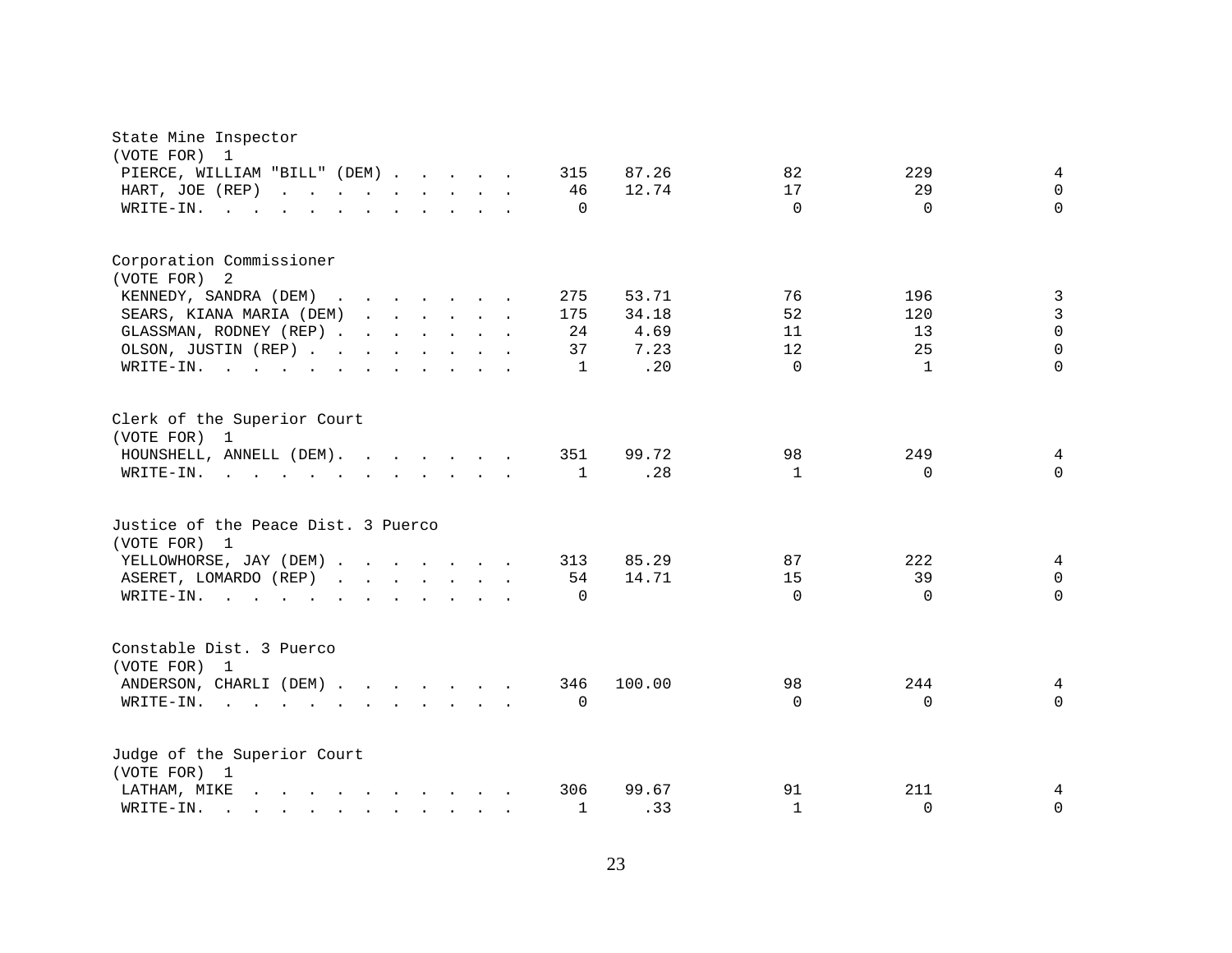| Board Member Ganado USD #20                                                                                                                                                   |          |       |          |                           |
|-------------------------------------------------------------------------------------------------------------------------------------------------------------------------------|----------|-------|----------|---------------------------|
| (VOTE FOR) 3                                                                                                                                                                  |          |       |          |                           |
| BEGAY, WANDA<br>$\sim$ $\sim$ $\sim$<br>$\mathbf{r}$ and $\mathbf{r}$ and $\mathbf{r}$                                                                                        | 129      | 15.00 | 42       | $\sqrt{2}$<br>85          |
| ETSITTY, JOLENE<br>$\mathbf{r}$ , $\mathbf{r}$ , $\mathbf{r}$ , $\mathbf{r}$ , $\mathbf{r}$<br>$\sim$                                                                         | 54       | 6.28  | 20       | $\mathsf{O}\xspace$<br>34 |
| ETSITTY, SYLVIA M.<br>$\mathbf{r}$ , and $\mathbf{r}$ , and $\mathbf{r}$ , and $\mathbf{r}$<br>$\ddot{\phantom{a}}$                                                           | 102      | 11.86 | 23       | 79<br>$\mathsf{O}$        |
| GORMAN, TERESA M<br>$\mathbf{r}$ , and $\mathbf{r}$ , and $\mathbf{r}$ , and $\mathbf{r}$<br>$\ddot{\phantom{a}}$                                                             | 69       | 8.02  | 20       | $\mathbf 1$<br>48         |
| JAMES, JUDY.<br>. The contract of the contract of the contract of $\mathcal{O}(1)$                                                                                            | 127      | 14.77 | 33       | $\overline{a}$<br>92      |
| JAMES, JR., WALLACE                                                                                                                                                           | 146      | 16.98 | 39       | $\overline{a}$<br>105     |
| KEE, STEVEN.                                                                                                                                                                  | 50       | 5.81  | 15       | $\mathsf{O}\xspace$<br>35 |
| NOBLE, FRANCIS.                                                                                                                                                               | 68       | 7.91  | 20       | $\mathfrak{Z}$<br>45      |
| ROANHORSE, CALEB                                                                                                                                                              | 115      | 13.37 | 31       | $\overline{a}$<br>82      |
| WRITE-IN.                                                                                                                                                                     | $\Omega$ |       | $\Omega$ | $\mathbf 0$<br>$\Omega$   |
| Retain Justice Supreme-Bolick<br>(VOTE FOR) 1<br>YES<br>$\mathbf{r}$ . The set of the set of $\mathbf{r}$<br>$\mathbf{r} = \mathbf{r} + \mathbf{r} + \mathbf{r} + \mathbf{r}$ | 207      | 63.11 | 63       | 140<br>4                  |
| NO.<br>$\mathbf{r}$ , and $\mathbf{r}$ , and $\mathbf{r}$ , and $\mathbf{r}$ , and $\mathbf{r}$ , and $\mathbf{r}$                                                            | 121      | 36.89 | 30       | $\mathbf 0$<br>91         |
|                                                                                                                                                                               |          |       |          |                           |
| Retain Justice Supreme-Pelander<br>(VOTE FOR) 1                                                                                                                               |          |       |          |                           |
| YES                                                                                                                                                                           | 212      | 65.43 | 62       | $\mathbf{3}$<br>147       |
| $\mathbf{r}$ , and $\mathbf{r}$ , and $\mathbf{r}$ , and $\mathbf{r}$ , and $\mathbf{r}$ , and $\mathbf{r}$<br>NO.                                                            | 112      | 34.57 | 32       | 79<br>$\mathbf{1}$        |
| APACHE COUNTY LEVY<br>(VOTE FOR) 1                                                                                                                                            |          |       |          |                           |
| YES<br>$\mathbf{r}$ and $\mathbf{r}$ and $\mathbf{r}$ and $\mathbf{r}$                                                                                                        | 109      | 32.15 | 35       | 73<br>$\mathbf{1}$        |
| NO.<br>$\mathbf{r}$ , $\mathbf{r}$ , $\mathbf{r}$ , $\mathbf{r}$ , $\mathbf{r}$ , $\mathbf{r}$ , $\mathbf{r}$                                                                 | 230      | 67.85 | 64       | $\overline{3}$<br>163     |
|                                                                                                                                                                               |          |       |          |                           |
| PROPOSITION 125<br>(VOTE FOR) 1                                                                                                                                               |          |       |          |                           |
| YES<br>$\mathbf{r}$ , $\mathbf{r}$ , $\mathbf{r}$ , $\mathbf{r}$ , $\mathbf{r}$ , $\mathbf{r}$ , $\mathbf{r}$ , $\mathbf{r}$ , $\mathbf{r}$ , $\mathbf{r}$                    | 167      | 48.27 | 43       | 122<br>2                  |
| NO.<br>$\mathbf{r} = \mathbf{r} - \mathbf{r}$ , $\mathbf{r} = \mathbf{r} - \mathbf{r}$ , $\mathbf{r} = \mathbf{r} - \mathbf{r} - \mathbf{r}$                                  | 179      | 51.73 | 58       | $\overline{2}$<br>119     |
|                                                                                                                                                                               |          |       |          |                           |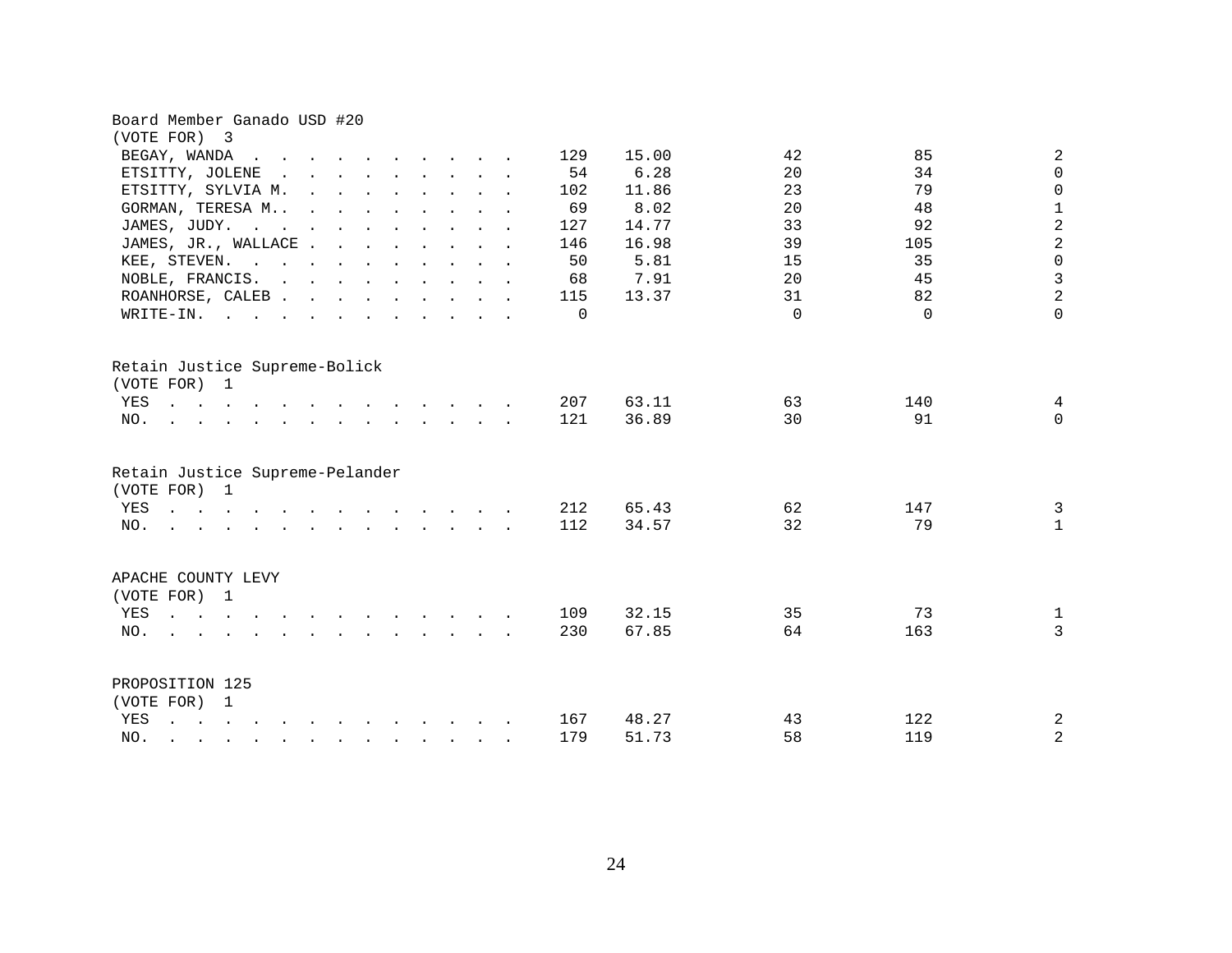| PROPOSITION 126<br>(VOTE FOR) 1 |                                                                                                                                     |                |               |                      |           |  |           |                      |                      |           |        |     |       |    |     |              |
|---------------------------------|-------------------------------------------------------------------------------------------------------------------------------------|----------------|---------------|----------------------|-----------|--|-----------|----------------------|----------------------|-----------|--------|-----|-------|----|-----|--------------|
| YES                             | $\sim$ $\sim$                                                                                                                       | $\sim$         | $\sim$ $\sim$ |                      |           |  |           |                      |                      |           |        | 159 | 46.63 | 38 | 118 | $\mathbf{3}$ |
| NO.                             | <b>All Card Corporation</b>                                                                                                         |                |               |                      |           |  |           |                      |                      | $\bullet$ | $\sim$ | 182 | 53.37 | 61 | 120 | $\mathbf{1}$ |
| PROPOSITION 127                 |                                                                                                                                     |                |               |                      |           |  |           |                      |                      |           |        |     |       |    |     |              |
| (VOTE FOR) 1                    |                                                                                                                                     |                |               |                      |           |  |           |                      |                      |           |        |     |       |    |     |              |
| YES                             | $\begin{array}{cccccccccccccc} \bullet & \bullet & \bullet & \bullet & \bullet & \bullet & \bullet & \bullet & \bullet \end{array}$ |                |               |                      |           |  | $\bullet$ | $\bullet$            | $\ddot{\phantom{1}}$ |           |        | 69  | 19.27 | 19 | 49  | $\mathbf{1}$ |
| NO.                             | $\ddot{\phantom{a}}$<br>$\sim$ $\sim$                                                                                               |                |               |                      |           |  | $\bullet$ | $\ddot{\phantom{0}}$ | $\cdot$              | $\sim$    | $\sim$ | 289 | 80.73 | 78 | 208 | $\mathbf{3}$ |
| PROPOSITION 305                 |                                                                                                                                     |                |               |                      |           |  |           |                      |                      |           |        |     |       |    |     |              |
| (VOTE FOR)                      |                                                                                                                                     | $\overline{1}$ |               |                      |           |  |           |                      |                      |           |        |     |       |    |     |              |
| YES                             | $\cdot$ .                                                                                                                           |                |               |                      |           |  |           |                      |                      | $\bullet$ |        | 203 | 59.18 | 59 | 141 | $\mathbf{3}$ |
| NO.                             | $\mathbf{r}$ . The set of $\mathbf{r}$                                                                                              |                |               |                      |           |  |           |                      |                      |           |        | 140 | 40.82 | 37 | 102 | $\mathbf{1}$ |
| PROPOSITION 306                 |                                                                                                                                     |                |               |                      |           |  |           |                      |                      |           |        |     |       |    |     |              |
| (VOTE FOR)                      |                                                                                                                                     | -1             |               |                      |           |  |           |                      |                      |           |        |     |       |    |     |              |
| YES                             |                                                                                                                                     |                |               |                      |           |  |           |                      |                      | $\sim$    |        | 147 | 43.11 | 43 | 101 | 3            |
| NO.                             | $\ddot{\phantom{a}}$<br>$\ddot{\phantom{0}}$                                                                                        | $\cdot$        | $\cdot$       | $\ddot{\phantom{0}}$ | $\bullet$ |  | $\bullet$ | $\ddot{\phantom{1}}$ |                      |           |        | 194 | 56.89 | 53 | 140 | 1            |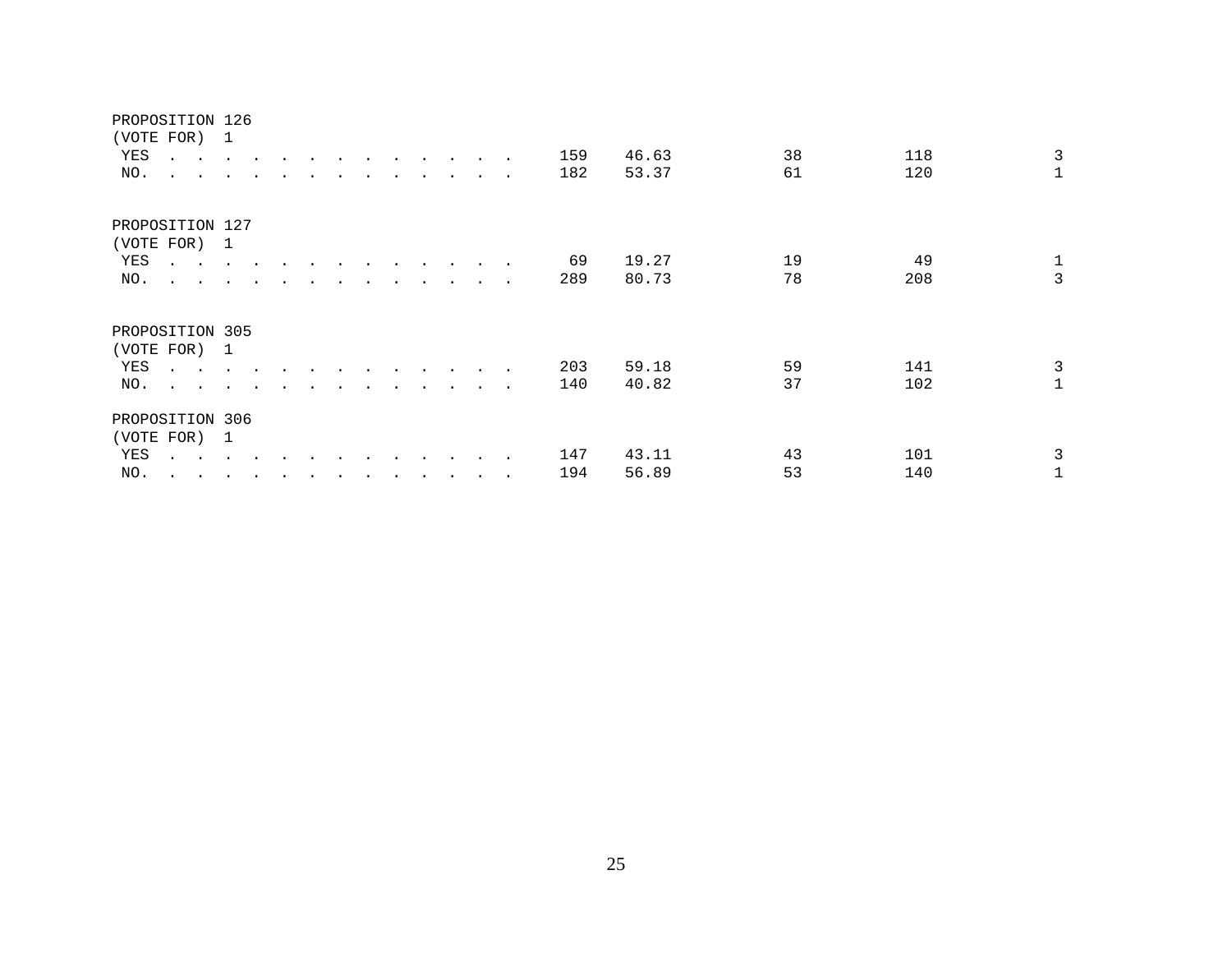OFFICIAL RESULTS

 APACHE COUNTY, ARIZONA NOVEMBER 6, 2018

RUN DATE:11/15/18 02:13 PM

0006 11 COTTONWOOD 11.1

|                                                                                                       |                                                                                                                                                                                                                                   |                                                                                                                          |  |  | TOTAL VOTES | °     | EARLY    | ELEC DAY     | PROV         |
|-------------------------------------------------------------------------------------------------------|-----------------------------------------------------------------------------------------------------------------------------------------------------------------------------------------------------------------------------------|--------------------------------------------------------------------------------------------------------------------------|--|--|-------------|-------|----------|--------------|--------------|
| REGISTERED VOTERS - TOTAL                                                                             |                                                                                                                                                                                                                                   |                                                                                                                          |  |  | 1,364       |       |          |              |              |
| BALLOTS CAST - TOTAL.                                                                                 | $\mathbf{r}$ . The contract of the contract of the contract of the contract of the contract of the contract of the contract of the contract of the contract of the contract of the contract of the contract of the contract of th |                                                                                                                          |  |  | 669         |       | 191      | 470          | 8            |
| BALLOTS CAST - BLANK.                                                                                 |                                                                                                                                                                                                                                   | $\mathbf{r}$ , $\mathbf{r}$ , $\mathbf{r}$ , $\mathbf{r}$ , $\mathbf{r}$                                                 |  |  | $\Omega$    |       | $\Omega$ | $\Omega$     | $\Omega$     |
| VOTER TURNOUT - TOTAL                                                                                 |                                                                                                                                                                                                                                   | $\mathbf{r} = \mathbf{r} + \mathbf{r}$ , $\mathbf{r} = \mathbf{r} + \mathbf{r}$ , $\mathbf{r} = \mathbf{r} + \mathbf{r}$ |  |  |             | 49.05 |          |              |              |
| VOTER TURNOUT - BLANK                                                                                 | $\mathbf{r}$ , $\mathbf{r}$ , $\mathbf{r}$ , $\mathbf{r}$ , $\mathbf{r}$ , $\mathbf{r}$                                                                                                                                           |                                                                                                                          |  |  |             |       |          |              |              |
| U.S. Senator                                                                                          |                                                                                                                                                                                                                                   |                                                                                                                          |  |  |             |       |          |              |              |
| (VOTE FOR) 1                                                                                          |                                                                                                                                                                                                                                   |                                                                                                                          |  |  |             |       |          |              |              |
| SINEMA, KYRSTEN (DEM)                                                                                 |                                                                                                                                                                                                                                   |                                                                                                                          |  |  | 559         | 84.95 | 161      | 392          | 6            |
| MCSALLY, MARTHA (REP)                                                                                 |                                                                                                                                                                                                                                   |                                                                                                                          |  |  | 76          | 11.55 | 20       | 55           | $\mathbf{1}$ |
| GREEN, ANGELA (GRN).                                                                                  |                                                                                                                                                                                                                                   |                                                                                                                          |  |  | 21          | 3.19  | 5        | 15           | $\mathbf{1}$ |
| WRITE-IN.                                                                                             |                                                                                                                                                                                                                                   |                                                                                                                          |  |  | 2           | .30   |          | $\mathbf{1}$ | $\Omega$     |
| U.S. Rep. in Congress Dist. 1<br>(VOTE FOR) 1                                                         |                                                                                                                                                                                                                                   |                                                                                                                          |  |  |             |       |          |              |              |
| O'HALLERAN, TOM (DEM)                                                                                 |                                                                                                                                                                                                                                   |                                                                                                                          |  |  | 578         | 87.58 | 165      | 405          | 8            |
| ROGERS, WENDY (REP)                                                                                   |                                                                                                                                                                                                                                   |                                                                                                                          |  |  | 80          | 12.12 | 23       | 57           | $\Omega$     |
| WRITE-IN.                                                                                             |                                                                                                                                                                                                                                   |                                                                                                                          |  |  | 2           | .30   | 1        | -1           | $\Omega$     |
| Governor                                                                                              |                                                                                                                                                                                                                                   |                                                                                                                          |  |  |             |       |          |              |              |
| (VOTE FOR) 1                                                                                          |                                                                                                                                                                                                                                   |                                                                                                                          |  |  |             |       |          |              |              |
| GARCIA, DAVID (DEM)                                                                                   |                                                                                                                                                                                                                                   |                                                                                                                          |  |  | 502         | 75.60 | 143      | 351          | 8            |
| DUCEY, DOUG (REP).                                                                                    |                                                                                                                                                                                                                                   |                                                                                                                          |  |  | 133         | 20.03 | 44       | 89           | $\Omega$     |
| TORRES, ANGEL (GRN)                                                                                   |                                                                                                                                                                                                                                   |                                                                                                                          |  |  | 26          | 3.92  | 2        | 24           | $\Omega$     |
| WRITE-IN.<br>$\mathbf{r}$ , and $\mathbf{r}$ , and $\mathbf{r}$ , and $\mathbf{r}$ , and $\mathbf{r}$ |                                                                                                                                                                                                                                   |                                                                                                                          |  |  | 3           | .45   | 2        | $\mathbf{1}$ | $\Omega$     |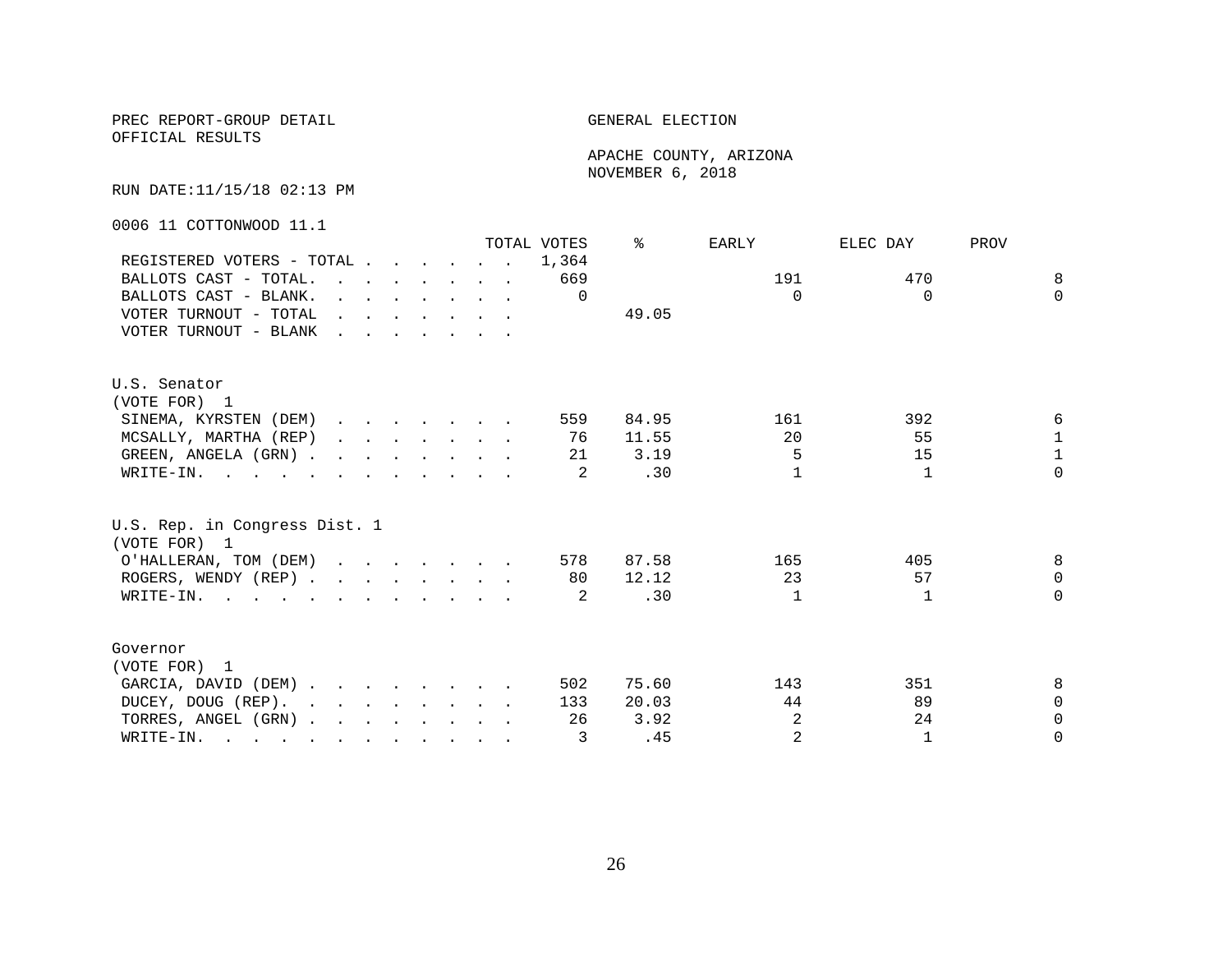| State Senator Dist. 7<br>(VOTE FOR)<br>$\overline{1}$                                                                                                                                                                                                                      |                                                   |
|----------------------------------------------------------------------------------------------------------------------------------------------------------------------------------------------------------------------------------------------------------------------------|---------------------------------------------------|
| PESHLAKAI, JAMESCITA (DEM).<br>611<br>92.02                                                                                                                                                                                                                                | 8<br>176<br>427                                   |
| MEALER, JL (REP)<br>50                                                                                                                                                                                                                                                     | 7.53<br>13<br>37<br>$\mathbf 0$                   |
| $\mathbf{r}$ , and $\mathbf{r}$ , and $\mathbf{r}$ , and $\mathbf{r}$ , and $\mathbf{r}$<br>3<br>WRITE-IN.                                                                                                                                                                 | $\mathbf{1}$<br>$\overline{2}$<br>$\Omega$<br>.45 |
|                                                                                                                                                                                                                                                                            |                                                   |
| State Rep Dist. 7                                                                                                                                                                                                                                                          |                                                   |
| (VOTE FOR) 2                                                                                                                                                                                                                                                               |                                                   |
| TELLER, ARLANDO (DEM)<br>268<br>32.02<br>$\mathbf{r}$ . The contract of the contract of the contract of the contract of the contract of the contract of the contract of the contract of the contract of the contract of the contract of the contract of the contract of th | $\sqrt{2}$<br>90<br>176                           |
| TSOSIE, MYRON (DEM)<br>508<br>60.69                                                                                                                                                                                                                                        | $\epsilon$<br>357<br>145                          |
| SHAMLEY, DOYEL (REP).<br>$\mathbf{r}$ , $\mathbf{r}$ , $\mathbf{r}$ , $\mathbf{r}$ , $\mathbf{r}$ , $\mathbf{r}$<br>59                                                                                                                                                     | $\mathbf 1$<br>41<br>7.05<br>17                   |
| WRITE-IN.<br>2                                                                                                                                                                                                                                                             | $\Omega$<br>$\mathbf{1}$<br>.24<br>$\mathbf{1}$   |
| Secretary of State                                                                                                                                                                                                                                                         |                                                   |
| (VOTE FOR) 1                                                                                                                                                                                                                                                               |                                                   |
| HOBBS, KATIE (DEM)<br>89.21<br>587                                                                                                                                                                                                                                         | 7<br>165<br>415                                   |
| GAYNOR, STEVE (REP)<br>68<br>10.33                                                                                                                                                                                                                                         | 22<br>46<br>$\mathsf{O}\xspace$                   |
| WRITE-IN.<br>$\mathbf{r}$ , $\mathbf{r}$ , $\mathbf{r}$ , $\mathbf{r}$ , $\mathbf{r}$ , $\mathbf{r}$ , $\mathbf{r}$ , $\mathbf{r}$<br>3                                                                                                                                    | 2<br>$\mathbf{1}$<br>$\Omega$<br>.46              |
| Attorney General<br>(VOTE FOR) 1                                                                                                                                                                                                                                           |                                                   |
| CONTRERAS, JANUARY (DEM)<br>561                                                                                                                                                                                                                                            | 8<br>85.39<br>398<br>155                          |
| 13.85<br>BRNOVICH, MARK (REP).<br>91                                                                                                                                                                                                                                       | 30<br>61<br>$\mathbf 0$                           |
| WRITE-IN.<br>5                                                                                                                                                                                                                                                             | $\overline{4}$<br>$\Omega$<br>.76<br>$\mathbf{1}$ |
| State Treasurer                                                                                                                                                                                                                                                            |                                                   |
| (VOTE FOR) 1                                                                                                                                                                                                                                                               |                                                   |
| MANOIL, MARK (DEM)<br>84.73<br>555                                                                                                                                                                                                                                         | $\epsilon$<br>162<br>387                          |
| YEE, KIMBERLY (REP)<br>95<br>14.50                                                                                                                                                                                                                                         | 22<br>$\overline{a}$<br>71                        |
| 5<br>$W\text{RITE}-\text{IN}.$<br>$\mathbf{r}$ , and $\mathbf{r}$ , and $\mathbf{r}$ , and $\mathbf{r}$                                                                                                                                                                    | .76<br>4<br>$\Omega$<br>$\mathbf{1}$              |
| Superintendent of Public Instruction                                                                                                                                                                                                                                       |                                                   |
| (VOTE FOR) 1                                                                                                                                                                                                                                                               |                                                   |
| 89.21<br>HOFFMAN, KATHY (DEM).<br>587                                                                                                                                                                                                                                      | 8<br>166<br>413                                   |
| 10.03<br>RIGGS, FRANK (REP)<br>66                                                                                                                                                                                                                                          | 21<br>45<br>0                                     |
| 5<br>WRITE-IN.<br>$\mathbf{r}$ . The set of $\mathbf{r}$<br>$\mathbf{r}$ , $\mathbf{r}$ , $\mathbf{r}$ , $\mathbf{r}$                                                                                                                                                      | .76<br>$\mathbf{1}$<br>4<br>$\Omega$              |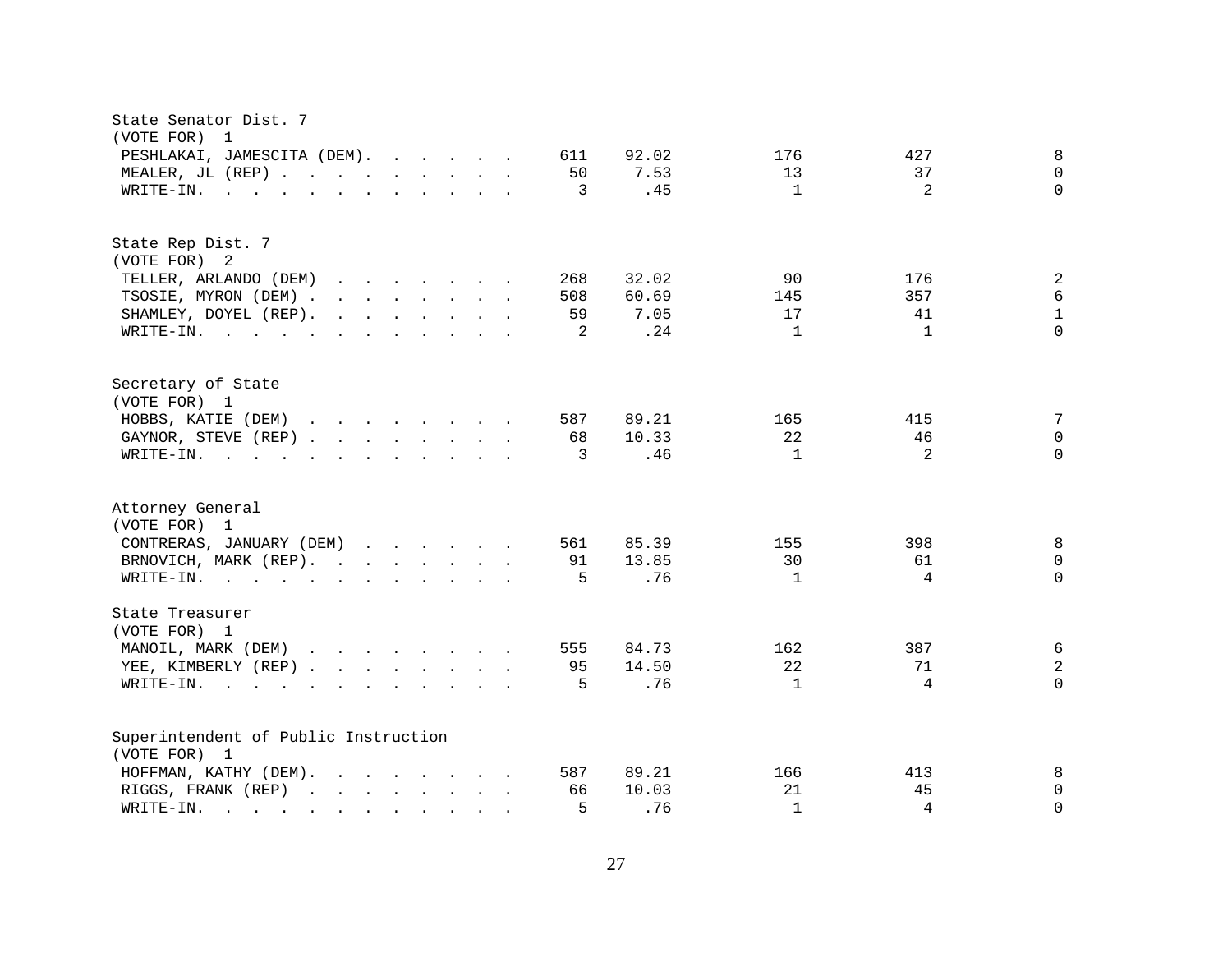| State Mine Inspector<br>(VOTE FOR)<br>$\overline{\phantom{a}}$                                                                                                                                                                                 |     |        |              |                   |
|------------------------------------------------------------------------------------------------------------------------------------------------------------------------------------------------------------------------------------------------|-----|--------|--------------|-------------------|
| PIERCE, WILLIAM "BILL" (DEM)                                                                                                                                                                                                                   | 571 | 86.91  | 165          | 398<br>8          |
| HART, JOE (REP)                                                                                                                                                                                                                                | 82  | 12.48  | 22           | 60<br>$\Omega$    |
| WRITE-IN.<br>$\mathbf{r}$ , and $\mathbf{r}$ , and $\mathbf{r}$ , and $\mathbf{r}$ , and $\mathbf{r}$                                                                                                                                          | 4   | .61    | $\mathbf{1}$ | 3<br>$\Omega$     |
| Corporation Commissioner<br>(VOTE FOR) 2                                                                                                                                                                                                       |     |        |              |                   |
| KENNEDY, SANDRA (DEM)                                                                                                                                                                                                                          | 487 | 55.22  | 142          | 337<br>8          |
| SEARS, KIANA MARIA (DEM)                                                                                                                                                                                                                       | 310 | 35.15  | 96           | 3<br>211          |
| GLASSMAN, RODNEY (REP)                                                                                                                                                                                                                         | 40  | 4.54   | 12           | $\Omega$<br>28    |
| OLSON, JUSTIN (REP)                                                                                                                                                                                                                            | 41  | 4.65   | 14           | 27<br>$\Omega$    |
| WRITE-IN.                                                                                                                                                                                                                                      | 4   | .45    | $\mathbf{1}$ | $\Omega$<br>3     |
|                                                                                                                                                                                                                                                |     |        |              |                   |
| Clerk of the Superior Court<br>(VOTE FOR) 1                                                                                                                                                                                                    |     |        |              |                   |
| HOUNSHELL, ANNELL (DEM).                                                                                                                                                                                                                       | 643 | 98.92  | 184          | 451<br>8          |
| WRITE-IN.                                                                                                                                                                                                                                      | 7   | 1.08   | 2            | $\Omega$<br>5     |
| Justice of the Peace Dist. 4 Chinle<br>(VOTE FOR) 1                                                                                                                                                                                            |     |        |              |                   |
| CLYDE, VICTOR J. (DEM)                                                                                                                                                                                                                         | 633 | 98.60  | 178          | 447<br>8          |
| WRITE-IN.<br>$\mathbf{r}$ . The state of the state $\mathbf{r}$ is the state of the state $\mathbf{r}$                                                                                                                                         | 9   | 1.40   | 3            | $\Omega$<br>6     |
|                                                                                                                                                                                                                                                |     |        |              |                   |
| Constable Dist. 4 Chinle<br>(VOTE FOR) 1                                                                                                                                                                                                       |     |        |              |                   |
| WRITE-IN.<br><b>Contract Contract Contract</b><br>$\mathbf{r}$ , $\mathbf{r}$ , $\mathbf{r}$ , $\mathbf{r}$ , $\mathbf{r}$ , $\mathbf{r}$ , $\mathbf{r}$                                                                                       | 130 | 100.00 | 43           | $\mathbf 1$<br>86 |
| Judge of the Superior Court                                                                                                                                                                                                                    |     |        |              |                   |
| (VOTE FOR) 1                                                                                                                                                                                                                                   |     |        |              |                   |
| and the contract of the contract of the contract of the contract of the contract of the contract of the contract of the contract of the contract of the contract of the contract of the contract of the contract of the contra<br>LATHAM, MIKE | 556 | 98.06  | 160          | 389<br>7          |
| WRITE-IN.<br>$\mathbf{r} = \mathbf{r} - \mathbf{r}$ , $\mathbf{r} = \mathbf{r} - \mathbf{r}$ , $\mathbf{r} = \mathbf{r} - \mathbf{r}$                                                                                                          | 11  | 1.94   | 4            | 7<br>$\Omega$     |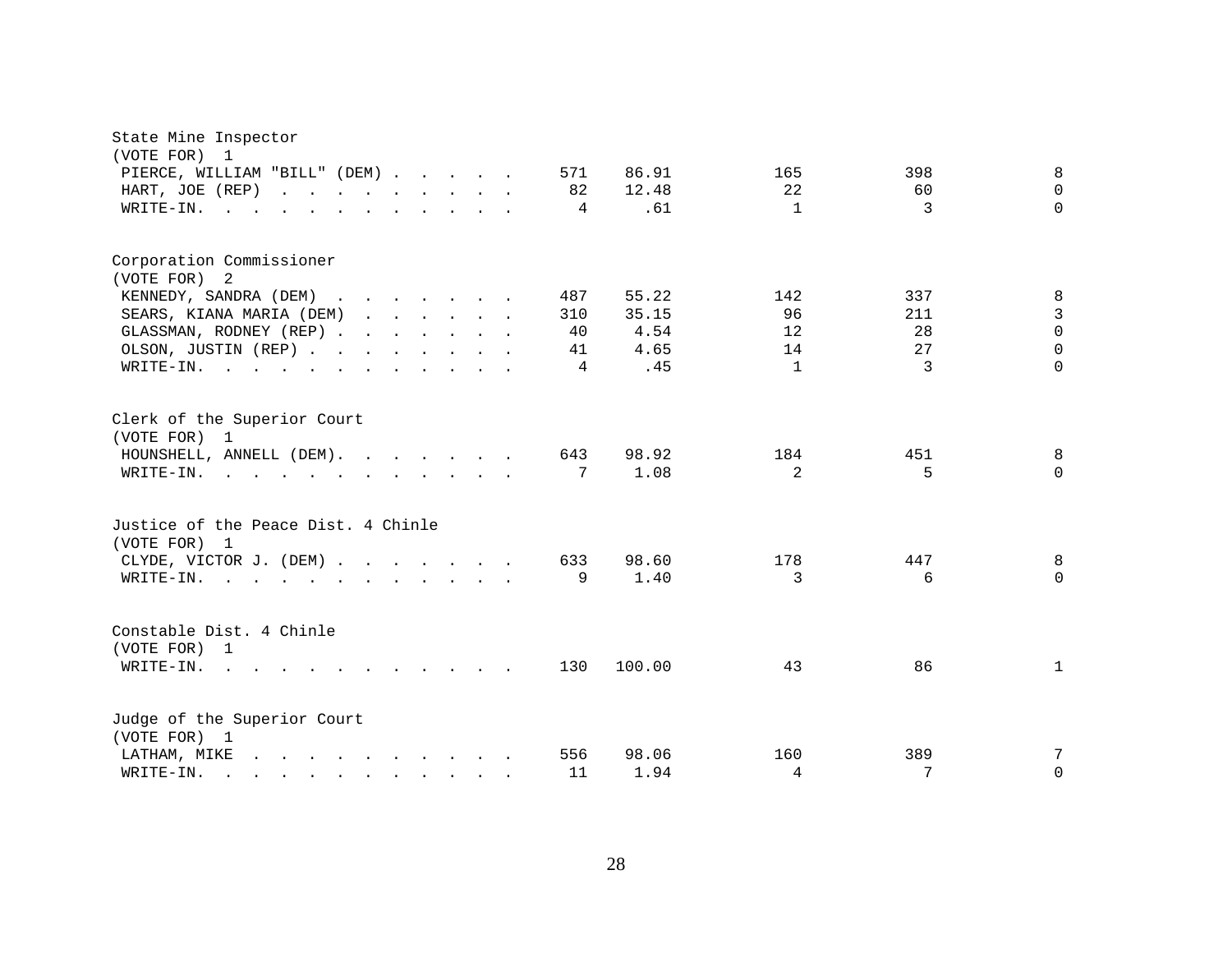|     | Retain Justice Supreme-Bolick<br>(VOTE FOR)                                                                                                                                                                                    | 1                                                                                                                                     |                                        |                                                                                                                    |                                                                                                                                                                                                                                   |  |                                                                          |                                                                 |        |     |       |     |     |                |
|-----|--------------------------------------------------------------------------------------------------------------------------------------------------------------------------------------------------------------------------------|---------------------------------------------------------------------------------------------------------------------------------------|----------------------------------------|--------------------------------------------------------------------------------------------------------------------|-----------------------------------------------------------------------------------------------------------------------------------------------------------------------------------------------------------------------------------|--|--------------------------------------------------------------------------|-----------------------------------------------------------------|--------|-----|-------|-----|-----|----------------|
| YES | $\mathbf{L} = \mathbf{L}$                                                                                                                                                                                                      | $\sim$                                                                                                                                | $\mathbf{r}$ . The set of $\mathbf{r}$ |                                                                                                                    |                                                                                                                                                                                                                                   |  |                                                                          | $\cdot$ $\cdot$ $\cdot$ $\cdot$ $\cdot$ $\cdot$                 |        | 364 | 59.67 | 119 | 242 | $\mathbf{3}$   |
| NO. |                                                                                                                                                                                                                                |                                                                                                                                       | $\ddot{\phantom{a}}$                   | $\sim$                                                                                                             | $\ddot{\phantom{a}}$                                                                                                                                                                                                              |  |                                                                          | $\mathbf{r}$ and $\mathbf{r}$ and $\mathbf{r}$ and $\mathbf{r}$ |        | 246 | 40.33 | 51  | 192 | $\overline{3}$ |
|     |                                                                                                                                                                                                                                |                                                                                                                                       |                                        |                                                                                                                    |                                                                                                                                                                                                                                   |  |                                                                          |                                                                 |        |     |       |     |     |                |
|     | Retain Justice Supreme-Pelander                                                                                                                                                                                                |                                                                                                                                       |                                        |                                                                                                                    |                                                                                                                                                                                                                                   |  |                                                                          |                                                                 |        |     |       |     |     |                |
|     | (VOTE FOR) 1                                                                                                                                                                                                                   |                                                                                                                                       |                                        |                                                                                                                    |                                                                                                                                                                                                                                   |  |                                                                          |                                                                 |        |     |       |     |     |                |
| YES | $\mathbf{r}$ , and $\mathbf{r}$ , and $\mathbf{r}$ , and $\mathbf{r}$ , and $\mathbf{r}$ , and $\mathbf{r}$                                                                                                                    |                                                                                                                                       |                                        |                                                                                                                    |                                                                                                                                                                                                                                   |  |                                                                          |                                                                 |        | 353 | 59.83 | 115 | 234 | $\overline{4}$ |
| NO. |                                                                                                                                                                                                                                |                                                                                                                                       |                                        |                                                                                                                    |                                                                                                                                                                                                                                   |  |                                                                          |                                                                 |        | 237 | 40.17 | 51  | 184 | $\overline{a}$ |
|     | APACHE COUNTY LEVY                                                                                                                                                                                                             |                                                                                                                                       |                                        |                                                                                                                    |                                                                                                                                                                                                                                   |  |                                                                          |                                                                 |        |     |       |     |     |                |
|     | (VOTE FOR) 1                                                                                                                                                                                                                   |                                                                                                                                       |                                        |                                                                                                                    |                                                                                                                                                                                                                                   |  |                                                                          |                                                                 |        |     |       |     |     |                |
| YES |                                                                                                                                                                                                                                |                                                                                                                                       |                                        |                                                                                                                    |                                                                                                                                                                                                                                   |  |                                                                          |                                                                 |        | 219 | 34.22 | 73  | 144 | $\sqrt{2}$     |
| NO. | $\mathbf{r}$                                                                                                                                                                                                                   |                                                                                                                                       |                                        |                                                                                                                    | $\mathcal{A}=\mathcal{A}=\mathcal{A}=\mathcal{A}=\mathcal{A}=\mathcal{A}=\mathcal{A}=\mathcal{A}=\mathcal{A}=\mathcal{A}$                                                                                                         |  |                                                                          |                                                                 |        | 421 | 65.78 | 109 | 306 | 6              |
|     |                                                                                                                                                                                                                                |                                                                                                                                       |                                        |                                                                                                                    |                                                                                                                                                                                                                                   |  |                                                                          |                                                                 |        |     |       |     |     |                |
|     | PROPOSITION 125                                                                                                                                                                                                                |                                                                                                                                       |                                        |                                                                                                                    |                                                                                                                                                                                                                                   |  |                                                                          |                                                                 |        |     |       |     |     |                |
|     | (VOTE FOR)                                                                                                                                                                                                                     | $\mathbf{1}$                                                                                                                          |                                        |                                                                                                                    |                                                                                                                                                                                                                                   |  |                                                                          |                                                                 |        |     |       |     |     |                |
| YES | $\mathbf{r} = \mathbf{r} \cdot \mathbf{r}$ , where $\mathbf{r} = \mathbf{r} \cdot \mathbf{r}$                                                                                                                                  |                                                                                                                                       |                                        |                                                                                                                    | $\mathbf{r}$ . The contract of the contract of the contract of the contract of the contract of the contract of the contract of the contract of the contract of the contract of the contract of the contract of the contract of th |  |                                                                          |                                                                 |        | 319 | 49.23 | 97  | 219 | $\overline{3}$ |
| NO. |                                                                                                                                                                                                                                |                                                                                                                                       |                                        |                                                                                                                    |                                                                                                                                                                                                                                   |  | $\mathbf{L} = \mathbf{L} \mathbf{L} + \mathbf{L} \mathbf{L}$             |                                                                 | $\sim$ | 329 | 50.77 | 88  | 236 | 5              |
|     | PROPOSITION 126                                                                                                                                                                                                                |                                                                                                                                       |                                        |                                                                                                                    |                                                                                                                                                                                                                                   |  |                                                                          |                                                                 |        |     |       |     |     |                |
|     | (VOTE FOR)                                                                                                                                                                                                                     | $\mathbf{1}$                                                                                                                          |                                        |                                                                                                                    |                                                                                                                                                                                                                                   |  |                                                                          |                                                                 |        |     |       |     |     |                |
| YES | and a series of the contract and a series of the contract of the contract of the contract of the contract of the contract of the contract of the contract of the contract of the contract of the contract of the contract of t |                                                                                                                                       |                                        |                                                                                                                    |                                                                                                                                                                                                                                   |  |                                                                          |                                                                 |        | 263 | 40.52 | 87  | 170 | $\sqrt{6}$     |
| NO. | the contract of the contract of the contract of the contract of the contract of the contract of the contract of                                                                                                                |                                                                                                                                       |                                        |                                                                                                                    |                                                                                                                                                                                                                                   |  |                                                                          |                                                                 |        | 386 | 59.48 | 100 | 284 | $\overline{a}$ |
|     |                                                                                                                                                                                                                                |                                                                                                                                       |                                        |                                                                                                                    |                                                                                                                                                                                                                                   |  |                                                                          |                                                                 |        |     |       |     |     |                |
|     | PROPOSITION 127                                                                                                                                                                                                                |                                                                                                                                       |                                        |                                                                                                                    |                                                                                                                                                                                                                                   |  |                                                                          |                                                                 |        |     |       |     |     |                |
|     | (VOTE FOR) 1                                                                                                                                                                                                                   |                                                                                                                                       |                                        |                                                                                                                    |                                                                                                                                                                                                                                   |  |                                                                          |                                                                 |        |     |       |     |     |                |
| YES | $\mathbf{r} = \mathbf{r} - \mathbf{r}$ , $\mathbf{r} = \mathbf{r} - \mathbf{r}$ , $\mathbf{r} = \mathbf{r} - \mathbf{r} - \mathbf{r}$ , $\mathbf{r} = \mathbf{r} - \mathbf{r}$                                                 |                                                                                                                                       |                                        |                                                                                                                    |                                                                                                                                                                                                                                   |  |                                                                          |                                                                 |        | 176 | 28.90 | 51  | 124 | $\mathbf{1}$   |
| NO. | $\sim$                                                                                                                                                                                                                         |                                                                                                                                       |                                        | $\mathbf{r}$ and $\mathbf{r}$ and $\mathbf{r}$ and $\mathbf{r}$ and $\mathbf{r}$ and $\mathbf{r}$ and $\mathbf{r}$ |                                                                                                                                                                                                                                   |  |                                                                          |                                                                 |        | 433 | 71.10 | 134 | 294 | 5              |
|     |                                                                                                                                                                                                                                |                                                                                                                                       |                                        |                                                                                                                    |                                                                                                                                                                                                                                   |  |                                                                          |                                                                 |        |     |       |     |     |                |
|     | PROPOSITION 305                                                                                                                                                                                                                |                                                                                                                                       |                                        |                                                                                                                    |                                                                                                                                                                                                                                   |  |                                                                          |                                                                 |        |     |       |     |     |                |
|     | (VOTE FOR) 1                                                                                                                                                                                                                   |                                                                                                                                       |                                        |                                                                                                                    |                                                                                                                                                                                                                                   |  |                                                                          |                                                                 |        |     |       |     |     |                |
| YES | $\mathbf{L}$                                                                                                                                                                                                                   | $\mathbf{r} = \mathbf{r} - \mathbf{r}$ , $\mathbf{r} = \mathbf{r} - \mathbf{r}$ , $\mathbf{r} = \mathbf{r} - \mathbf{r} - \mathbf{r}$ |                                        |                                                                                                                    |                                                                                                                                                                                                                                   |  |                                                                          |                                                                 |        | 328 | 55.03 | 107 | 215 | 6              |
| NO. |                                                                                                                                                                                                                                |                                                                                                                                       |                                        |                                                                                                                    | $\sim$                                                                                                                                                                                                                            |  | $\mathbf{r}$ , $\mathbf{r}$ , $\mathbf{r}$ , $\mathbf{r}$ , $\mathbf{r}$ |                                                                 |        | 268 | 44.97 | 70  | 198 | $\mathbf 0$    |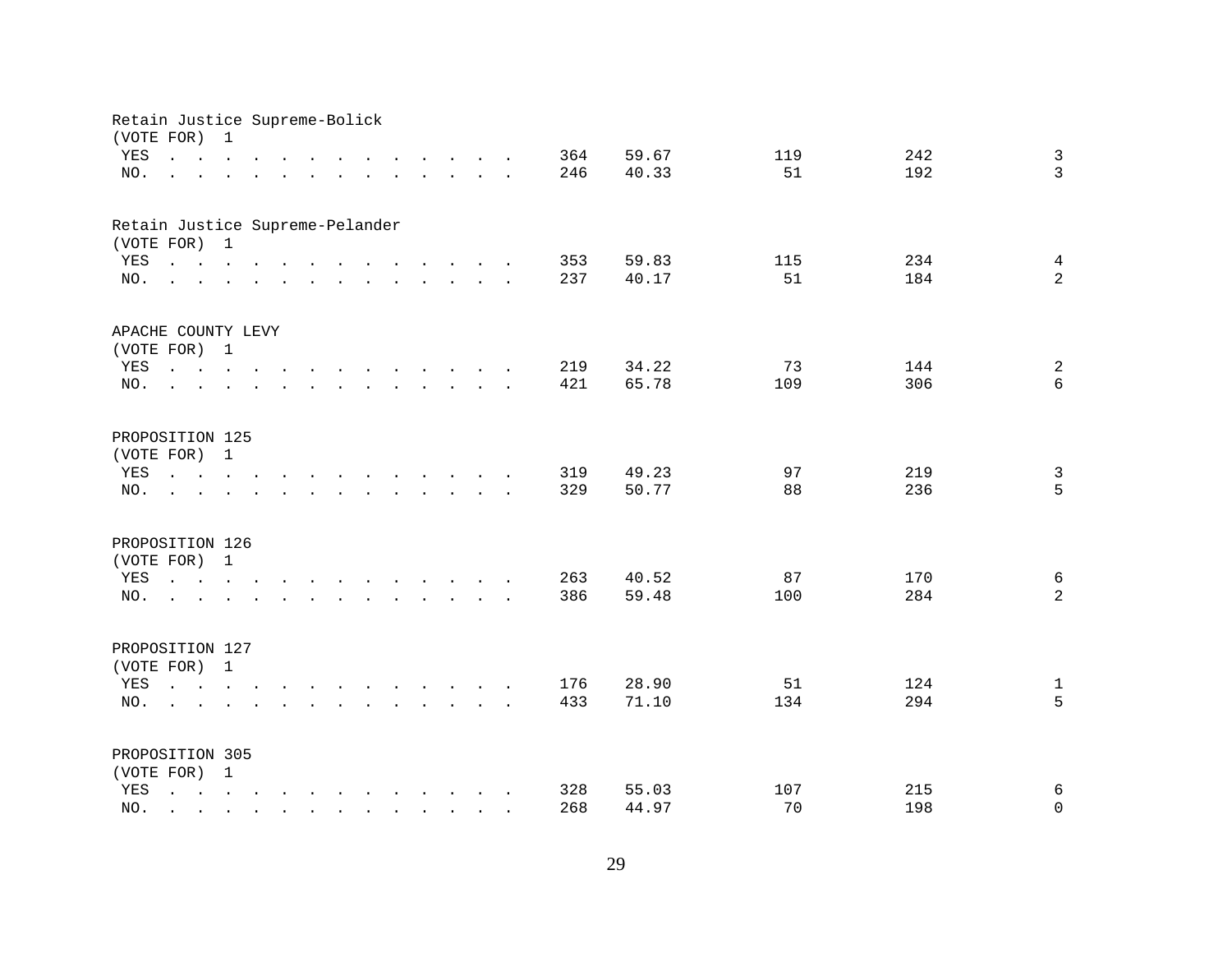| PROPOSITION 306 |  |  |  |  |  |  |               |       |     |     |               |
|-----------------|--|--|--|--|--|--|---------------|-------|-----|-----|---------------|
| (VOTE FOR) 1    |  |  |  |  |  |  |               |       |     |     |               |
|                 |  |  |  |  |  |  | YES 241       | 40.17 | 88. | 149 |               |
|                 |  |  |  |  |  |  | NO. 359 59.83 |       |     | 265 | $\mathcal{L}$ |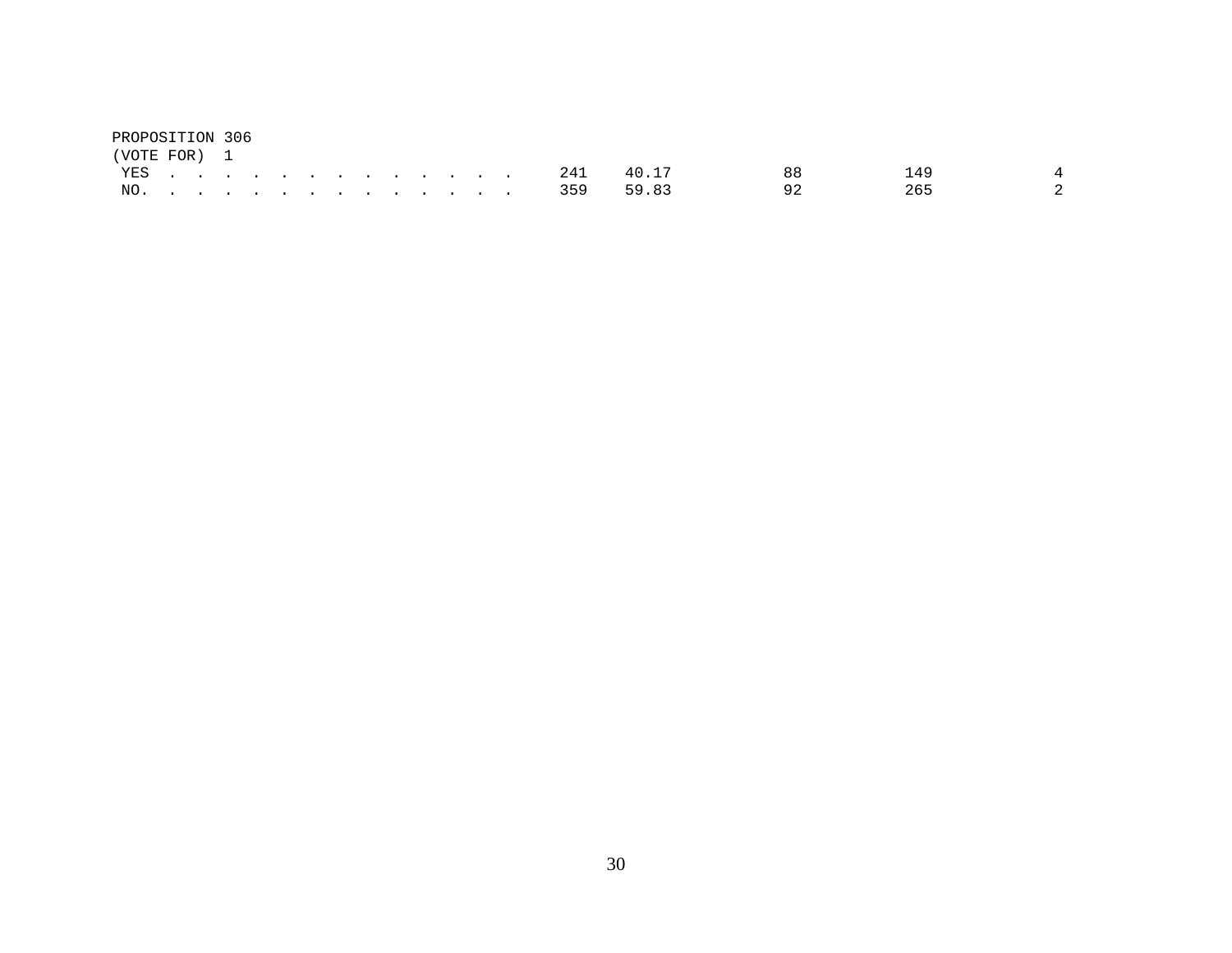OFFICIAL RESULTS

 APACHE COUNTY, ARIZONA NOVEMBER 6, 2018

RUN DATE:11/15/18 02:13 PM

0007 12 CORONADO 12.1/12.2

|                                                                                                       |                                                    |  |                                                                                                                                                                                                                                      |  | TOTAL VOTES | ⊱     | <b>EARLY</b> | ELEC DAY | PROV           |
|-------------------------------------------------------------------------------------------------------|----------------------------------------------------|--|--------------------------------------------------------------------------------------------------------------------------------------------------------------------------------------------------------------------------------------|--|-------------|-------|--------------|----------|----------------|
| REGISTERED VOTERS - TOTAL                                                                             |                                                    |  |                                                                                                                                                                                                                                      |  | 919         |       |              |          |                |
| BALLOTS CAST - TOTAL.                                                                                 |                                                    |  | $\mathbf{r}$ , $\mathbf{r}$ , $\mathbf{r}$ , $\mathbf{r}$ , $\mathbf{r}$                                                                                                                                                             |  | 643         |       | 386          | 255      | $\overline{a}$ |
| BALLOTS CAST - BLANK.                                                                                 |                                                    |  | $\mathbf{r}$ and $\mathbf{r}$ and $\mathbf{r}$ and $\mathbf{r}$ and $\mathbf{r}$                                                                                                                                                     |  | $\Omega$    |       | $\Omega$     | $\Omega$ | $\Omega$       |
| VOTER TURNOUT - TOTAL                                                                                 |                                                    |  | $\mathbf{r}$ and $\mathbf{r}$ are the set of the set of the set of the set of the set of the set of the set of the set of the set of the set of the set of the set of the set of the set of the set of the set of the set of the set |  |             | 69.97 |              |          |                |
| VOTER TURNOUT - BLANK                                                                                 | <u>in the second contract of the second second</u> |  |                                                                                                                                                                                                                                      |  |             |       |              |          |                |
|                                                                                                       |                                                    |  |                                                                                                                                                                                                                                      |  |             |       |              |          |                |
| U.S. Senator                                                                                          |                                                    |  |                                                                                                                                                                                                                                      |  |             |       |              |          |                |
| (VOTE FOR) 1                                                                                          |                                                    |  |                                                                                                                                                                                                                                      |  |             |       |              |          |                |
| SINEMA, KYRSTEN (DEM)                                                                                 |                                                    |  |                                                                                                                                                                                                                                      |  | 85          | 13.34 | 62           | 23       | $\Omega$       |
| MCSALLY, MARTHA (REP)                                                                                 |                                                    |  | $\mathbf{r}$ , $\mathbf{r}$ , $\mathbf{r}$ , $\mathbf{r}$ , $\mathbf{r}$                                                                                                                                                             |  | 531         | 83.36 | 309          | 220      | $\overline{a}$ |
| GREEN, ANGELA (GRN).                                                                                  |                                                    |  |                                                                                                                                                                                                                                      |  | 21          | 3.30  | 10           | 11       | $\Omega$       |
| WRITE-IN.                                                                                             |                                                    |  |                                                                                                                                                                                                                                      |  | $\Omega$    |       | $\Omega$     | $\Omega$ | $\Omega$       |
| U.S. Rep. in Congress Dist. 1<br>(VOTE FOR) 1                                                         |                                                    |  |                                                                                                                                                                                                                                      |  |             |       |              |          |                |
| O'HALLERAN, TOM (DEM)                                                                                 |                                                    |  |                                                                                                                                                                                                                                      |  | 125         | 20.00 | 80           | 45       | $\Omega$       |
| ROGERS, WENDY (REP)                                                                                   |                                                    |  |                                                                                                                                                                                                                                      |  | 500         | 80.00 | 293          | 205      | $\overline{a}$ |
| WRITE-IN.                                                                                             |                                                    |  |                                                                                                                                                                                                                                      |  | $\Omega$    |       | $\Omega$     | $\Omega$ | $\Omega$       |
| Governor                                                                                              |                                                    |  |                                                                                                                                                                                                                                      |  |             |       |              |          |                |
| (VOTE FOR) 1                                                                                          |                                                    |  |                                                                                                                                                                                                                                      |  |             |       |              |          |                |
| GARCIA, DAVID (DEM)                                                                                   |                                                    |  |                                                                                                                                                                                                                                      |  | 71          | 11.20 | 49           | 22       | 0              |
| DUCEY, DOUG (REP).                                                                                    |                                                    |  |                                                                                                                                                                                                                                      |  | 555         | 87.54 | 328          | 225      | $\overline{a}$ |
| TORRES, ANGEL (GRN)                                                                                   |                                                    |  |                                                                                                                                                                                                                                      |  | 8           | 1.26  | 4            | 4        | $\Omega$       |
| WRITE-IN.<br>$\mathbf{r}$ , and $\mathbf{r}$ , and $\mathbf{r}$ , and $\mathbf{r}$ , and $\mathbf{r}$ |                                                    |  |                                                                                                                                                                                                                                      |  | $\Omega$    |       | $\Omega$     | $\Omega$ | $\Omega$       |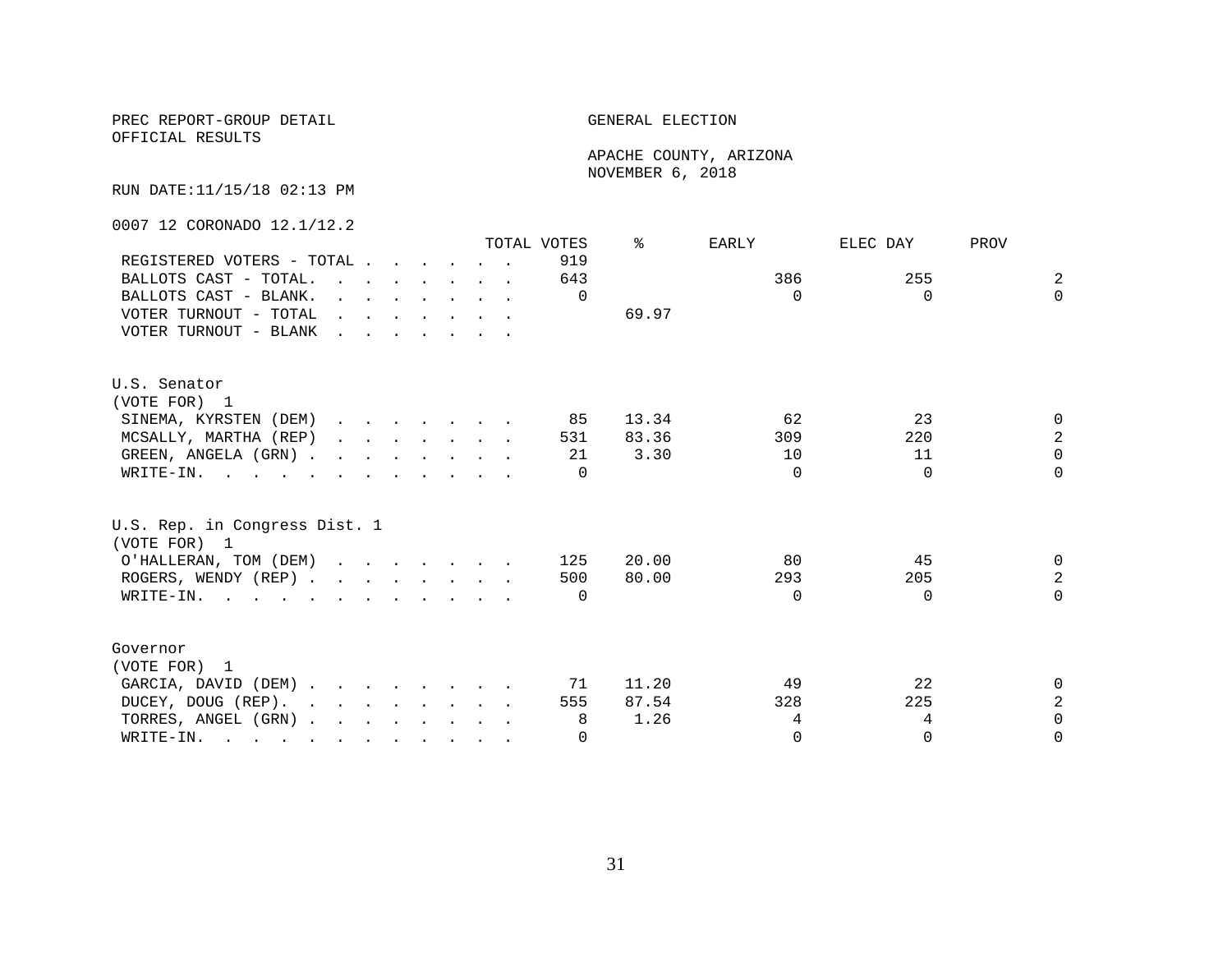| PESHLAKAI, JAMESCITA (DEM).<br>13.32<br>55<br>26<br>81<br>$\mathbf{0}$<br>86.68<br>$\mathbf{2}$<br>MEALER, JL (REP)<br>527<br>309<br>216<br>$\Omega$<br>$\mathbf 0$<br>$\Omega$<br>$\Omega$<br>WRITE-IN.<br>$\mathbf{r}$ , and $\mathbf{r}$ , and $\mathbf{r}$ , and $\mathbf{r}$ , and $\mathbf{r}$<br>State Rep Dist. 7<br>(VOTE FOR) 2<br>59<br>TELLER, ARLANDO (DEM)<br>96<br>13.91<br>36<br>$\mathbf{r}$ . The set of the set of the set of the set of the set of the set of the set of the set of the set of the set of the set of the set of the set of the set of the set of the set of the set of the set of the set of t<br>1<br>TSOSIE, MYRON (DEM) .<br>10.43<br>24<br>$\mathbf{r}$ , $\mathbf{r}$ , $\mathbf{r}$ , $\mathbf{r}$ , $\mathbf{r}$ , $\mathbf{r}$<br>72<br>47<br>$\mathbf{1}$<br>$\mathbf{1}$<br>516<br>74.78<br>206<br>SHAMLEY, DOYEL (REP).<br>$\mathbf{r}$ , $\mathbf{r}$ , $\mathbf{r}$ , $\mathbf{r}$ , $\mathbf{r}$ , $\mathbf{r}$<br>309<br>.87<br>$\Omega$<br>6<br>$\overline{4}$<br>$\mathfrak{D}$<br>WRITE-IN.<br>Secretary of State<br>(VOTE FOR) 1<br>HOBBS, KATIE (DEM)<br>$\mathbf{r}$ , and $\mathbf{r}$ , and $\mathbf{r}$ , and $\mathbf{r}$<br>14.54<br>54<br>37<br>91<br>$\mathbf{0}$<br>85.46<br>2<br>GAYNOR, STEVE (REP)<br>535<br>318<br>215<br>$\Omega$<br>$\Omega$<br>$\Omega$<br>WRITE-IN.<br>$\Omega$<br>$\mathbf{r}$ , $\mathbf{r}$ , $\mathbf{r}$ , $\mathbf{r}$ , $\mathbf{r}$ , $\mathbf{r}$ , $\mathbf{r}$ , $\mathbf{r}$<br>(VOTE FOR) 1<br>CONTRERAS, JANUARY (DEM)<br>12.09<br>52<br>22<br>74<br>$\mathbf{0}$<br>2<br>BRNOVICH, MARK (REP).<br>537<br>87.75<br>314<br>221<br>.16<br>$\Omega$<br>$\mathbf{1}$<br>$\Omega$<br>WRITE-IN.<br>$\mathbf{1}$<br>State Treasurer<br>(VOTE FOR) 1<br>MANOIL, MARK (DEM)<br>88<br>14.36<br>59<br>29<br>0<br>$\mathbf{r}$ . The contract of the contract of the contract of the contract of the contract of the contract of the contract of the contract of the contract of the contract of the contract of the contract of the contract of th<br>85.15<br>$\sqrt{2}$<br>YEE, KIMBERLY (REP)<br>522<br>308<br>212<br>.49<br>$\Omega$<br>$\overline{3}$<br>2<br>WRITE-IN.<br>$\mathbf{1}$<br>$\mathbf{r}$ , and $\mathbf{r}$ , and $\mathbf{r}$ , and $\mathbf{r}$ , and $\mathbf{r}$<br>Superintendent of Public Instruction<br>(VOTE FOR) 1<br>HOFFMAN, KATHY (DEM).<br>$\mathbf{r}$ . The set of the set of the set of the set of the set of the set of the set of the set of the set of the set of the set of the set of the set of the set of the set of the set of the set of the set of the set of t<br>104<br>17.02<br>73<br>31<br>0<br>504<br>292<br>2<br>RIGGS, FRANK (REP)<br>82.49<br>210<br>2<br>$\Omega$<br>3<br>.49<br>$\mathbf{1}$<br>WRITE-IN.<br><u>na na manang mga sangayon ng mga sangayon ng mga sangayon ng mga sangayon ng mga sangayon ng mga sangayon ng mga sangayon ng mga sangayon ng mga sangayon ng mga sangayon ng mga sangayon ng mga sangayon ng mga sangayon ng </u> | State Senator Dist. 7<br>(VOTE FOR)<br>1 |  |
|--------------------------------------------------------------------------------------------------------------------------------------------------------------------------------------------------------------------------------------------------------------------------------------------------------------------------------------------------------------------------------------------------------------------------------------------------------------------------------------------------------------------------------------------------------------------------------------------------------------------------------------------------------------------------------------------------------------------------------------------------------------------------------------------------------------------------------------------------------------------------------------------------------------------------------------------------------------------------------------------------------------------------------------------------------------------------------------------------------------------------------------------------------------------------------------------------------------------------------------------------------------------------------------------------------------------------------------------------------------------------------------------------------------------------------------------------------------------------------------------------------------------------------------------------------------------------------------------------------------------------------------------------------------------------------------------------------------------------------------------------------------------------------------------------------------------------------------------------------------------------------------------------------------------------------------------------------------------------------------------------------------------------------------------------------------------------------------------------------------------------------------------------------------------------------------------------------------------------------------------------------------------------------------------------------------------------------------------------------------------------------------------------------------------------------------------------------------------------------------------------------------------------------------------------------------------------------------------------------------------------------------------------------------------------------------------------------------------------------------------------------------------------------------------------------------------------------------------------------------------------------------------------------------------------------------------------------------------------------------------------------|------------------------------------------|--|
|                                                                                                                                                                                                                                                                                                                                                                                                                                                                                                                                                                                                                                                                                                                                                                                                                                                                                                                                                                                                                                                                                                                                                                                                                                                                                                                                                                                                                                                                                                                                                                                                                                                                                                                                                                                                                                                                                                                                                                                                                                                                                                                                                                                                                                                                                                                                                                                                                                                                                                                                                                                                                                                                                                                                                                                                                                                                                                                                                                                                        |                                          |  |
|                                                                                                                                                                                                                                                                                                                                                                                                                                                                                                                                                                                                                                                                                                                                                                                                                                                                                                                                                                                                                                                                                                                                                                                                                                                                                                                                                                                                                                                                                                                                                                                                                                                                                                                                                                                                                                                                                                                                                                                                                                                                                                                                                                                                                                                                                                                                                                                                                                                                                                                                                                                                                                                                                                                                                                                                                                                                                                                                                                                                        |                                          |  |
|                                                                                                                                                                                                                                                                                                                                                                                                                                                                                                                                                                                                                                                                                                                                                                                                                                                                                                                                                                                                                                                                                                                                                                                                                                                                                                                                                                                                                                                                                                                                                                                                                                                                                                                                                                                                                                                                                                                                                                                                                                                                                                                                                                                                                                                                                                                                                                                                                                                                                                                                                                                                                                                                                                                                                                                                                                                                                                                                                                                                        |                                          |  |
|                                                                                                                                                                                                                                                                                                                                                                                                                                                                                                                                                                                                                                                                                                                                                                                                                                                                                                                                                                                                                                                                                                                                                                                                                                                                                                                                                                                                                                                                                                                                                                                                                                                                                                                                                                                                                                                                                                                                                                                                                                                                                                                                                                                                                                                                                                                                                                                                                                                                                                                                                                                                                                                                                                                                                                                                                                                                                                                                                                                                        |                                          |  |
|                                                                                                                                                                                                                                                                                                                                                                                                                                                                                                                                                                                                                                                                                                                                                                                                                                                                                                                                                                                                                                                                                                                                                                                                                                                                                                                                                                                                                                                                                                                                                                                                                                                                                                                                                                                                                                                                                                                                                                                                                                                                                                                                                                                                                                                                                                                                                                                                                                                                                                                                                                                                                                                                                                                                                                                                                                                                                                                                                                                                        |                                          |  |
|                                                                                                                                                                                                                                                                                                                                                                                                                                                                                                                                                                                                                                                                                                                                                                                                                                                                                                                                                                                                                                                                                                                                                                                                                                                                                                                                                                                                                                                                                                                                                                                                                                                                                                                                                                                                                                                                                                                                                                                                                                                                                                                                                                                                                                                                                                                                                                                                                                                                                                                                                                                                                                                                                                                                                                                                                                                                                                                                                                                                        |                                          |  |
|                                                                                                                                                                                                                                                                                                                                                                                                                                                                                                                                                                                                                                                                                                                                                                                                                                                                                                                                                                                                                                                                                                                                                                                                                                                                                                                                                                                                                                                                                                                                                                                                                                                                                                                                                                                                                                                                                                                                                                                                                                                                                                                                                                                                                                                                                                                                                                                                                                                                                                                                                                                                                                                                                                                                                                                                                                                                                                                                                                                                        |                                          |  |
|                                                                                                                                                                                                                                                                                                                                                                                                                                                                                                                                                                                                                                                                                                                                                                                                                                                                                                                                                                                                                                                                                                                                                                                                                                                                                                                                                                                                                                                                                                                                                                                                                                                                                                                                                                                                                                                                                                                                                                                                                                                                                                                                                                                                                                                                                                                                                                                                                                                                                                                                                                                                                                                                                                                                                                                                                                                                                                                                                                                                        |                                          |  |
|                                                                                                                                                                                                                                                                                                                                                                                                                                                                                                                                                                                                                                                                                                                                                                                                                                                                                                                                                                                                                                                                                                                                                                                                                                                                                                                                                                                                                                                                                                                                                                                                                                                                                                                                                                                                                                                                                                                                                                                                                                                                                                                                                                                                                                                                                                                                                                                                                                                                                                                                                                                                                                                                                                                                                                                                                                                                                                                                                                                                        |                                          |  |
|                                                                                                                                                                                                                                                                                                                                                                                                                                                                                                                                                                                                                                                                                                                                                                                                                                                                                                                                                                                                                                                                                                                                                                                                                                                                                                                                                                                                                                                                                                                                                                                                                                                                                                                                                                                                                                                                                                                                                                                                                                                                                                                                                                                                                                                                                                                                                                                                                                                                                                                                                                                                                                                                                                                                                                                                                                                                                                                                                                                                        |                                          |  |
|                                                                                                                                                                                                                                                                                                                                                                                                                                                                                                                                                                                                                                                                                                                                                                                                                                                                                                                                                                                                                                                                                                                                                                                                                                                                                                                                                                                                                                                                                                                                                                                                                                                                                                                                                                                                                                                                                                                                                                                                                                                                                                                                                                                                                                                                                                                                                                                                                                                                                                                                                                                                                                                                                                                                                                                                                                                                                                                                                                                                        | Attorney General                         |  |
|                                                                                                                                                                                                                                                                                                                                                                                                                                                                                                                                                                                                                                                                                                                                                                                                                                                                                                                                                                                                                                                                                                                                                                                                                                                                                                                                                                                                                                                                                                                                                                                                                                                                                                                                                                                                                                                                                                                                                                                                                                                                                                                                                                                                                                                                                                                                                                                                                                                                                                                                                                                                                                                                                                                                                                                                                                                                                                                                                                                                        |                                          |  |
|                                                                                                                                                                                                                                                                                                                                                                                                                                                                                                                                                                                                                                                                                                                                                                                                                                                                                                                                                                                                                                                                                                                                                                                                                                                                                                                                                                                                                                                                                                                                                                                                                                                                                                                                                                                                                                                                                                                                                                                                                                                                                                                                                                                                                                                                                                                                                                                                                                                                                                                                                                                                                                                                                                                                                                                                                                                                                                                                                                                                        |                                          |  |
|                                                                                                                                                                                                                                                                                                                                                                                                                                                                                                                                                                                                                                                                                                                                                                                                                                                                                                                                                                                                                                                                                                                                                                                                                                                                                                                                                                                                                                                                                                                                                                                                                                                                                                                                                                                                                                                                                                                                                                                                                                                                                                                                                                                                                                                                                                                                                                                                                                                                                                                                                                                                                                                                                                                                                                                                                                                                                                                                                                                                        |                                          |  |
|                                                                                                                                                                                                                                                                                                                                                                                                                                                                                                                                                                                                                                                                                                                                                                                                                                                                                                                                                                                                                                                                                                                                                                                                                                                                                                                                                                                                                                                                                                                                                                                                                                                                                                                                                                                                                                                                                                                                                                                                                                                                                                                                                                                                                                                                                                                                                                                                                                                                                                                                                                                                                                                                                                                                                                                                                                                                                                                                                                                                        |                                          |  |
|                                                                                                                                                                                                                                                                                                                                                                                                                                                                                                                                                                                                                                                                                                                                                                                                                                                                                                                                                                                                                                                                                                                                                                                                                                                                                                                                                                                                                                                                                                                                                                                                                                                                                                                                                                                                                                                                                                                                                                                                                                                                                                                                                                                                                                                                                                                                                                                                                                                                                                                                                                                                                                                                                                                                                                                                                                                                                                                                                                                                        |                                          |  |
|                                                                                                                                                                                                                                                                                                                                                                                                                                                                                                                                                                                                                                                                                                                                                                                                                                                                                                                                                                                                                                                                                                                                                                                                                                                                                                                                                                                                                                                                                                                                                                                                                                                                                                                                                                                                                                                                                                                                                                                                                                                                                                                                                                                                                                                                                                                                                                                                                                                                                                                                                                                                                                                                                                                                                                                                                                                                                                                                                                                                        |                                          |  |
|                                                                                                                                                                                                                                                                                                                                                                                                                                                                                                                                                                                                                                                                                                                                                                                                                                                                                                                                                                                                                                                                                                                                                                                                                                                                                                                                                                                                                                                                                                                                                                                                                                                                                                                                                                                                                                                                                                                                                                                                                                                                                                                                                                                                                                                                                                                                                                                                                                                                                                                                                                                                                                                                                                                                                                                                                                                                                                                                                                                                        |                                          |  |
|                                                                                                                                                                                                                                                                                                                                                                                                                                                                                                                                                                                                                                                                                                                                                                                                                                                                                                                                                                                                                                                                                                                                                                                                                                                                                                                                                                                                                                                                                                                                                                                                                                                                                                                                                                                                                                                                                                                                                                                                                                                                                                                                                                                                                                                                                                                                                                                                                                                                                                                                                                                                                                                                                                                                                                                                                                                                                                                                                                                                        |                                          |  |
|                                                                                                                                                                                                                                                                                                                                                                                                                                                                                                                                                                                                                                                                                                                                                                                                                                                                                                                                                                                                                                                                                                                                                                                                                                                                                                                                                                                                                                                                                                                                                                                                                                                                                                                                                                                                                                                                                                                                                                                                                                                                                                                                                                                                                                                                                                                                                                                                                                                                                                                                                                                                                                                                                                                                                                                                                                                                                                                                                                                                        |                                          |  |
|                                                                                                                                                                                                                                                                                                                                                                                                                                                                                                                                                                                                                                                                                                                                                                                                                                                                                                                                                                                                                                                                                                                                                                                                                                                                                                                                                                                                                                                                                                                                                                                                                                                                                                                                                                                                                                                                                                                                                                                                                                                                                                                                                                                                                                                                                                                                                                                                                                                                                                                                                                                                                                                                                                                                                                                                                                                                                                                                                                                                        |                                          |  |
|                                                                                                                                                                                                                                                                                                                                                                                                                                                                                                                                                                                                                                                                                                                                                                                                                                                                                                                                                                                                                                                                                                                                                                                                                                                                                                                                                                                                                                                                                                                                                                                                                                                                                                                                                                                                                                                                                                                                                                                                                                                                                                                                                                                                                                                                                                                                                                                                                                                                                                                                                                                                                                                                                                                                                                                                                                                                                                                                                                                                        |                                          |  |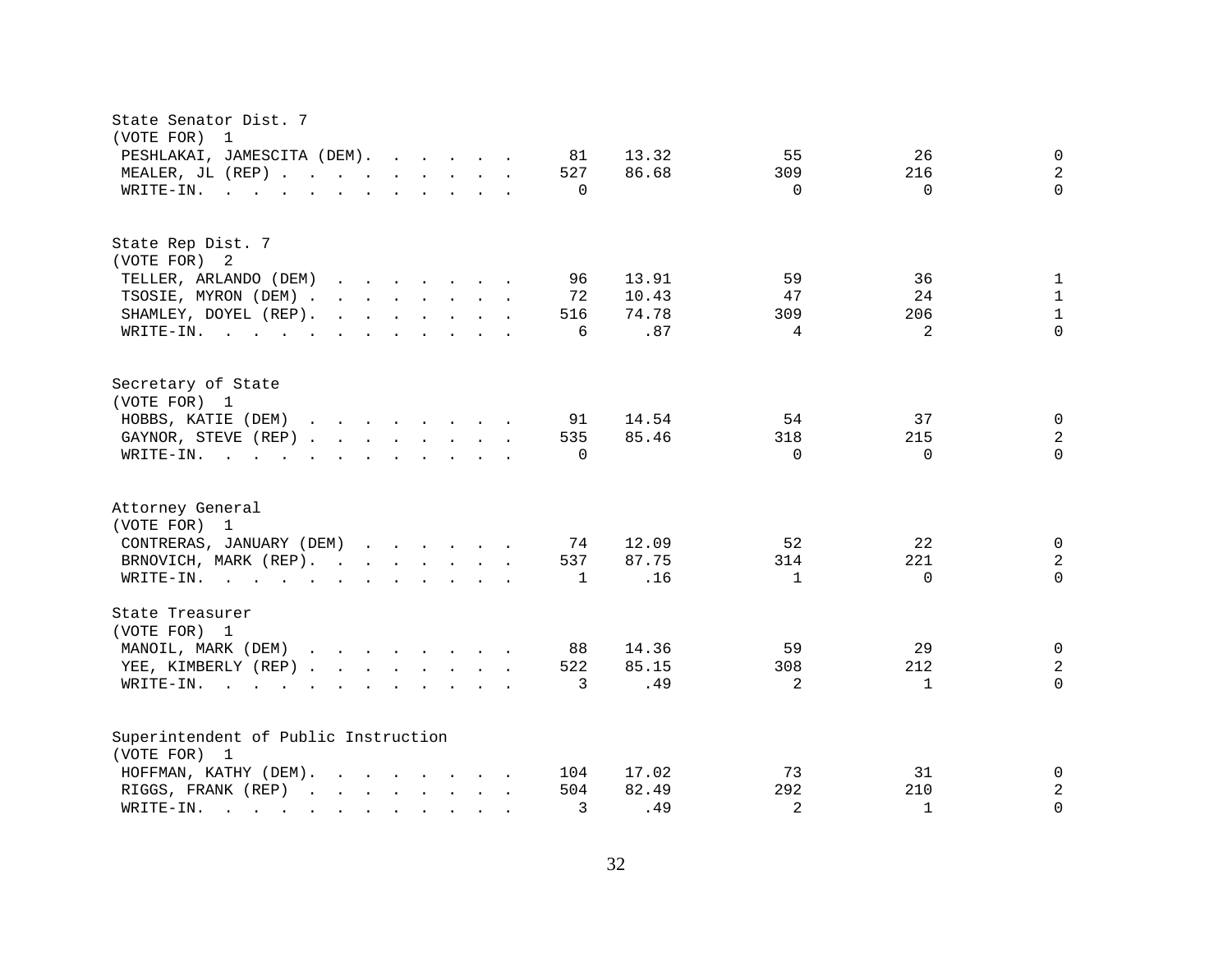| State Mine Inspector                                                                                                                                                                                                                                                                                                                                                                                                                                 |              |        |              |              |                |
|------------------------------------------------------------------------------------------------------------------------------------------------------------------------------------------------------------------------------------------------------------------------------------------------------------------------------------------------------------------------------------------------------------------------------------------------------|--------------|--------|--------------|--------------|----------------|
| (VOTE FOR)<br>1<br>PIERCE, WILLIAM "BILL" (DEM)                                                                                                                                                                                                                                                                                                                                                                                                      | 83           | 13.67  | 56           | 27           | $\mathbf{0}$   |
| HART, JOE (REP)                                                                                                                                                                                                                                                                                                                                                                                                                                      | 523          | 86.16  | 306          | 215          | $\overline{a}$ |
| $W\text{RITE}-\text{IN}.$                                                                                                                                                                                                                                                                                                                                                                                                                            | 1            | .16    | $\mathbf{1}$ | $\Omega$     | $\Omega$       |
| $\mathbf{r}$ . The set of $\mathbf{r}$<br>$\cdot$ $\cdot$ $\cdot$ $\cdot$ $\cdot$ $\cdot$                                                                                                                                                                                                                                                                                                                                                            |              |        |              |              |                |
| Corporation Commissioner                                                                                                                                                                                                                                                                                                                                                                                                                             |              |        |              |              |                |
| (VOTE FOR) 2                                                                                                                                                                                                                                                                                                                                                                                                                                         |              |        |              |              |                |
| KENNEDY, SANDRA (DEM)                                                                                                                                                                                                                                                                                                                                                                                                                                | 80           | 7.28   | 52           | 28           | $\mathbf{0}$   |
| SEARS, KIANA MARIA (DEM)<br>$\mathbf{r}$ . The set of the set of the set of the set of the set of the set of the set of the set of the set of the set of the set of the set of the set of the set of the set of the set of the set of the set of the set of t                                                                                                                                                                                        | 67           | 6.10   | 46           | 21           | $\Omega$       |
| GLASSMAN, RODNEY (REP)                                                                                                                                                                                                                                                                                                                                                                                                                               | 477          | 43.40  | 289          | 186          | $\overline{a}$ |
| OLSON, JUSTIN (REP)                                                                                                                                                                                                                                                                                                                                                                                                                                  | 474          | 43.13  | 285          | 187          | $\overline{a}$ |
| WRITE-IN.                                                                                                                                                                                                                                                                                                                                                                                                                                            | $\mathbf{1}$ | .09    | $\Omega$     | $\mathbf{1}$ | $\Omega$       |
| Clerk of the Superior Court<br>(VOTE FOR) 1                                                                                                                                                                                                                                                                                                                                                                                                          |              |        |              |              |                |
| HOUNSHELL, ANNELL (DEM).                                                                                                                                                                                                                                                                                                                                                                                                                             | 393          | 95.39  | 230          | 162          | 1              |
| WRITE-IN.<br>$\mathbf{r}$ , and $\mathbf{r}$ , and $\mathbf{r}$ , and $\mathbf{r}$ , and $\mathbf{r}$                                                                                                                                                                                                                                                                                                                                                | 19           | 4.61   | 10           | 9            | $\Omega$       |
| Justice of the Peace Dist. 2 St. Johns<br>(VOTE FOR) 1                                                                                                                                                                                                                                                                                                                                                                                               |              |        |              |              |                |
| GUNNELS, BUTCH (DEM).                                                                                                                                                                                                                                                                                                                                                                                                                                | 416          | 88.51  | 234          | 181          | 1              |
| WRITE-IN.<br>$\mathbf{r}$ , and $\mathbf{r}$ , and $\mathbf{r}$ , and $\mathbf{r}$ , and $\mathbf{r}$                                                                                                                                                                                                                                                                                                                                                | 54           | 11.49  | 31           | 23           | $\Omega$       |
| Constable Dist. 2 St. Johns<br>(VOTE FOR) 1                                                                                                                                                                                                                                                                                                                                                                                                          |              |        |              |              |                |
| WRITE-IN.<br>$\sim$<br>$\mathbf{r}$ and $\mathbf{r}$ and $\mathbf{r}$ and $\mathbf{r}$                                                                                                                                                                                                                                                                                                                                                               | 191          | 100.00 | 86           | 104          | $\mathbf{1}$   |
| Judge of the Superior Court<br>(VOTE FOR) 1                                                                                                                                                                                                                                                                                                                                                                                                          |              |        |              |              |                |
| LATHAM, MIKE<br>$\label{eq:2.1} \begin{array}{cccccccccccccc} \mathbf{1} & \mathbf{1} & \mathbf{1} & \mathbf{1} & \mathbf{1} & \mathbf{1} & \mathbf{1} & \mathbf{1} & \mathbf{1} & \mathbf{1} & \mathbf{1} & \mathbf{1} & \mathbf{1} & \mathbf{1} & \mathbf{1} & \mathbf{1} & \mathbf{1} & \mathbf{1} & \mathbf{1} & \mathbf{1} & \mathbf{1} & \mathbf{1} & \mathbf{1} & \mathbf{1} & \mathbf{1} & \mathbf{1} & \mathbf{1} & \mathbf{1} & \mathbf{1$ | 436          | 98.42  | 255          | 179          | 2              |
| WRITE-IN.<br>$\mathbf{r}$ , and $\mathbf{r}$ , and $\mathbf{r}$ , and $\mathbf{r}$ , and $\mathbf{r}$<br>$\mathcal{L}^{\mathcal{L}}$                                                                                                                                                                                                                                                                                                                 | 7            | 1.58   | 5            | 2            | $\mathbf 0$    |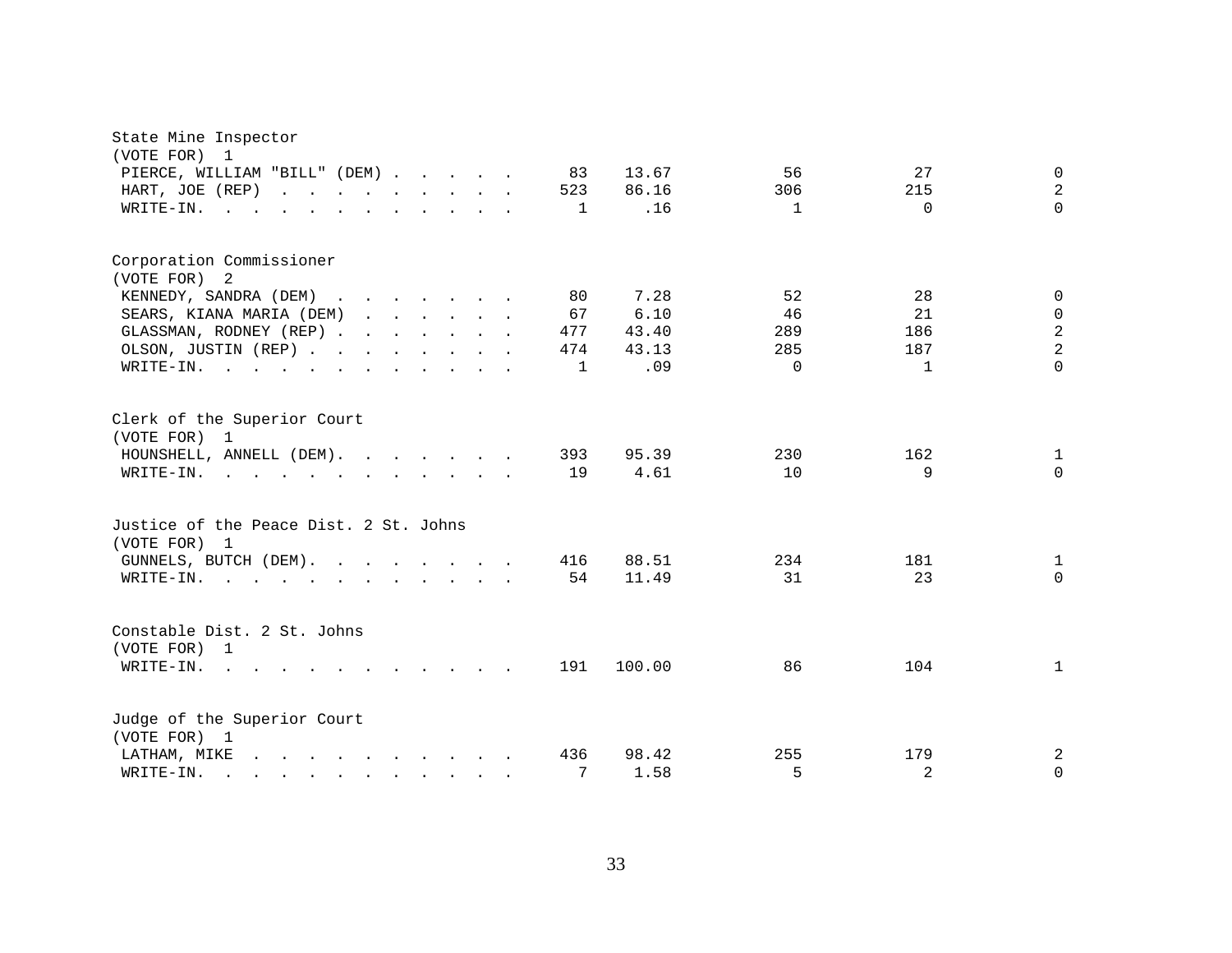| Retain Justice Supreme-Bolick   |                                                                                                                                                                                |                                                                                                                                       |        |  |                                                                                                                                                                                                                                      |        |                                                                          |               |                                                                                            |        |                                                      |                |           |           |                     |
|---------------------------------|--------------------------------------------------------------------------------------------------------------------------------------------------------------------------------|---------------------------------------------------------------------------------------------------------------------------------------|--------|--|--------------------------------------------------------------------------------------------------------------------------------------------------------------------------------------------------------------------------------------|--------|--------------------------------------------------------------------------|---------------|--------------------------------------------------------------------------------------------|--------|------------------------------------------------------|----------------|-----------|-----------|---------------------|
|                                 | (VOTE FOR)                                                                                                                                                                     | $\mathbf 1$                                                                                                                           |        |  |                                                                                                                                                                                                                                      |        |                                                                          |               |                                                                                            |        |                                                      |                |           |           |                     |
| YES                             | $\mathbf{r}$ , $\mathbf{r}$ , $\mathbf{r}$ , $\mathbf{r}$ , $\mathbf{r}$                                                                                                       |                                                                                                                                       |        |  |                                                                                                                                                                                                                                      |        |                                                                          |               | $\mathbf{r} = \mathbf{r} + \mathbf{r} + \mathbf{r} + \mathbf{r} + \mathbf{r} + \mathbf{r}$ |        | 353                                                  | 75.91          | 225       | 126       | 2                   |
| NO.                             | and a series of the contract of the contract of the contract of the contract of the contract of the contract of                                                                |                                                                                                                                       |        |  |                                                                                                                                                                                                                                      |        |                                                                          |               |                                                                                            |        | 112                                                  | 24.09          | 59        | 53        | $\Omega$            |
| Retain Justice Supreme-Pelander |                                                                                                                                                                                |                                                                                                                                       |        |  |                                                                                                                                                                                                                                      |        |                                                                          |               |                                                                                            |        |                                                      |                |           |           |                     |
|                                 | (VOTE FOR) 1                                                                                                                                                                   |                                                                                                                                       |        |  |                                                                                                                                                                                                                                      |        |                                                                          |               |                                                                                            |        |                                                      |                |           |           |                     |
| YES                             | $\mathbf{r}$ , and $\mathbf{r}$ , and $\mathbf{r}$ , and $\mathbf{r}$ , and $\mathbf{r}$ , and $\mathbf{r}$                                                                    |                                                                                                                                       |        |  |                                                                                                                                                                                                                                      |        |                                                                          |               |                                                                                            |        | 346                                                  | 76.38          | 223       | 121       | $\overline{a}$      |
| NO.                             | $\mathbf{r}$ , and $\mathbf{r}$ , and $\mathbf{r}$ , and $\mathbf{r}$ , and $\mathbf{r}$ , and $\mathbf{r}$                                                                    |                                                                                                                                       |        |  |                                                                                                                                                                                                                                      |        |                                                                          |               |                                                                                            |        | 107                                                  | 23.62          | 56        | 51        | $\mathbf 0$         |
| APACHE COUNTY LEVY              |                                                                                                                                                                                |                                                                                                                                       |        |  |                                                                                                                                                                                                                                      |        |                                                                          |               |                                                                                            |        |                                                      |                |           |           |                     |
|                                 | (VOTE FOR) 1                                                                                                                                                                   |                                                                                                                                       |        |  |                                                                                                                                                                                                                                      |        |                                                                          |               |                                                                                            |        |                                                      |                |           |           |                     |
| YES                             | $\mathbf{r}$ . The set of $\mathbf{r}$                                                                                                                                         |                                                                                                                                       |        |  | $\mathbf{r}$ , and $\mathbf{r}$ , and $\mathbf{r}$ , and $\mathbf{r}$                                                                                                                                                                |        |                                                                          |               |                                                                                            |        | 86                                                   | 14.24          | 45        | 41        | $\mathsf{O}\xspace$ |
| NO.                             |                                                                                                                                                                                |                                                                                                                                       |        |  | <u>in the contract of the contract of the contract of the contract of the contract of the contract of the contract of the contract of the contract of the contract of the contract of the contract of the contract of the contra</u> |        |                                                                          |               |                                                                                            |        | 518                                                  | 85.76          | 326       | 190       | $\overline{a}$      |
|                                 |                                                                                                                                                                                |                                                                                                                                       |        |  |                                                                                                                                                                                                                                      |        |                                                                          |               |                                                                                            |        | WHITE MOUNTAIN COMMUNITIES SPECIAL HEALTH CARE DIST  |                |           |           |                     |
| (VOTE FOR)                      |                                                                                                                                                                                | $\mathbf{1}$                                                                                                                          |        |  |                                                                                                                                                                                                                                      |        |                                                                          |               |                                                                                            |        |                                                      |                |           |           |                     |
| YES                             | $\begin{array}{cccccccccccccc} \bullet & \bullet & \bullet & \bullet & \bullet & \bullet & \bullet & \bullet & \bullet & \bullet \end{array}$                                  |                                                                                                                                       |        |  |                                                                                                                                                                                                                                      |        |                                                                          | $\sim$        | $\sim$                                                                                     |        | 250                                                  | 41.32          | 127       | 123       | $\overline{0}$      |
| NO.                             |                                                                                                                                                                                |                                                                                                                                       |        |  |                                                                                                                                                                                                                                      | $\sim$ | $\sim$                                                                   | $\sim$ $\sim$ | $\ddot{\phantom{0}}$                                                                       | $\sim$ | 355                                                  | 58.68          | 234       | 119       | $\overline{a}$      |
|                                 |                                                                                                                                                                                |                                                                                                                                       |        |  |                                                                                                                                                                                                                                      |        |                                                                          |               |                                                                                            |        | WHITE MOUNTAIN COMMUNITIES SPECIAL HEALTH CARE DIST. |                |           |           |                     |
|                                 | (VOTE FOR) 1                                                                                                                                                                   |                                                                                                                                       |        |  |                                                                                                                                                                                                                                      |        |                                                                          |               |                                                                                            |        |                                                      |                |           |           |                     |
| YES                             | $\mathbf{r} = \mathbf{r} + \mathbf{r} + \mathbf{r} + \mathbf{r} + \mathbf{r} + \mathbf{r}$                                                                                     |                                                                                                                                       |        |  |                                                                                                                                                                                                                                      |        |                                                                          |               |                                                                                            |        | 315                                                  | 52.41          | 172       | 143       | $\mathsf{O}$        |
| NO.                             | the contract of the contract of the contract of the contract of the contract of the contract of the contract of                                                                |                                                                                                                                       |        |  |                                                                                                                                                                                                                                      |        |                                                                          |               |                                                                                            |        | 286                                                  | 47.59          | 188       | 96        | 2                   |
| PROPOSITION 125                 |                                                                                                                                                                                |                                                                                                                                       |        |  |                                                                                                                                                                                                                                      |        |                                                                          |               |                                                                                            |        |                                                      |                |           |           |                     |
|                                 | (VOTE FOR) 1                                                                                                                                                                   |                                                                                                                                       |        |  |                                                                                                                                                                                                                                      |        |                                                                          |               |                                                                                            |        |                                                      |                |           |           |                     |
| YES                             | $\mathbf{r} = \mathbf{r} - \mathbf{r}$ , $\mathbf{r} = \mathbf{r} - \mathbf{r}$ , $\mathbf{r} = \mathbf{r} - \mathbf{r} - \mathbf{r}$ , $\mathbf{r} = \mathbf{r} - \mathbf{r}$ |                                                                                                                                       |        |  |                                                                                                                                                                                                                                      |        |                                                                          |               |                                                                                            |        | 222                                                  | 36.22          | 148       | 73        | $\mathbf{1}$        |
| NO.                             | $\mathbf{L} = \mathbf{L} \mathbf{L}$                                                                                                                                           |                                                                                                                                       |        |  | $\mathbf{r}$ and $\mathbf{r}$ and $\mathbf{r}$ and $\mathbf{r}$ and $\mathbf{r}$ and $\mathbf{r}$                                                                                                                                    |        |                                                                          |               |                                                                                            |        | 391                                                  | 63.78          | 223       | 167       | $\mathbf{1}$        |
|                                 |                                                                                                                                                                                |                                                                                                                                       |        |  |                                                                                                                                                                                                                                      |        |                                                                          |               |                                                                                            |        |                                                      |                |           |           |                     |
| PROPOSITION 126                 |                                                                                                                                                                                |                                                                                                                                       |        |  |                                                                                                                                                                                                                                      |        |                                                                          |               |                                                                                            |        |                                                      |                |           |           |                     |
|                                 | (VOTE FOR) 1                                                                                                                                                                   |                                                                                                                                       |        |  |                                                                                                                                                                                                                                      |        |                                                                          |               |                                                                                            |        |                                                      |                |           |           |                     |
| YES                             | $\mathbf{L}$                                                                                                                                                                   | $\mathbf{r} = \mathbf{r} - \mathbf{r}$ , $\mathbf{r} = \mathbf{r} - \mathbf{r}$ , $\mathbf{r} = \mathbf{r} - \mathbf{r} - \mathbf{r}$ |        |  |                                                                                                                                                                                                                                      |        |                                                                          |               |                                                                                            |        | 439<br>179                                           | 71.04<br>28.96 | 282<br>93 | 156<br>85 | $\mathbf{1}$        |
| NO.                             |                                                                                                                                                                                |                                                                                                                                       | $\sim$ |  |                                                                                                                                                                                                                                      |        | $\mathbf{r}$ , $\mathbf{r}$ , $\mathbf{r}$ , $\mathbf{r}$ , $\mathbf{r}$ |               |                                                                                            |        |                                                      |                |           |           | $\mathbf{1}$        |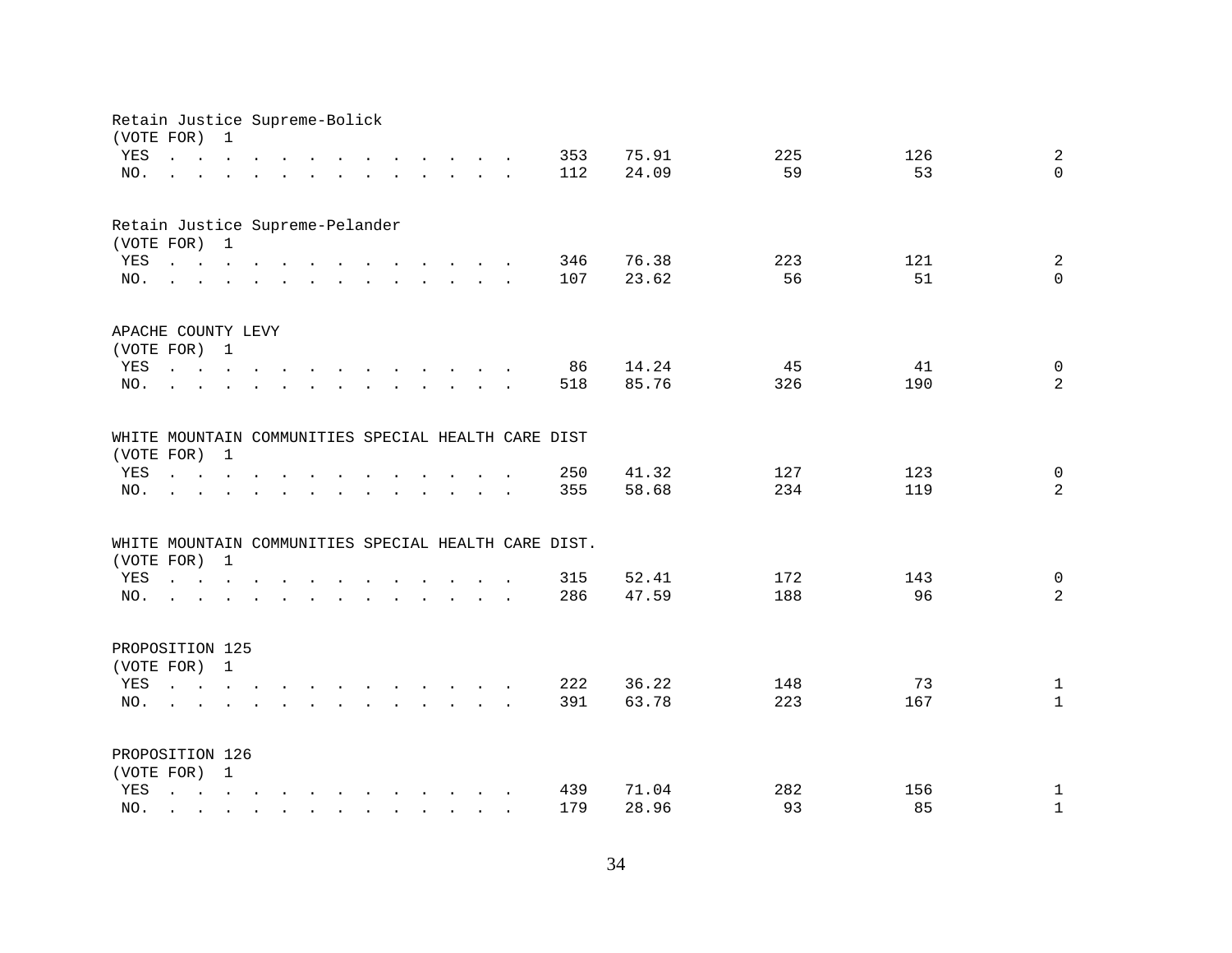### PROPOSITION 127

|                                 | (VOTE FOR) 1                                              |        |                      |                      |  |         |                      |        |                 |        |     |       |     |     |             |
|---------------------------------|-----------------------------------------------------------|--------|----------------------|----------------------|--|---------|----------------------|--------|-----------------|--------|-----|-------|-----|-----|-------------|
| YES                             | $\mathbf{r}$ , and $\mathbf{r}$ , and $\mathbf{r}$        |        | $\sim$               | $\ddot{\phantom{0}}$ |  | $\cdot$ | $\bullet$            | $\sim$ | $\sim$          |        | 33  | 5.24  | 25  | 8   | $\mathbf 0$ |
| NO.                             | $\sim$ $\sim$ $\sim$ $\sim$ $\sim$ $\sim$                 |        | $\ddot{\phantom{a}}$ |                      |  |         | $\ddot{\phantom{a}}$ |        | $\cdot$ $\cdot$ | $\sim$ | 597 | 94.76 | 354 | 241 | 2           |
| PROPOSITION 305<br>(VOTE FOR) 1 |                                                           |        |                      |                      |  |         |                      |        |                 |        |     |       |     |     |             |
| YES                             | $\mathbf{r}$ , $\mathbf{r}$ , $\mathbf{r}$ , $\mathbf{r}$ |        |                      | $\overline{a}$       |  |         | $\cdot$              |        | $\sim$          |        | 187 | 30.31 | 104 | 82  |             |
| NO.                             | and the contract of the                                   |        |                      |                      |  |         | $\bullet$            |        | $\sim$          | $\sim$ | 430 | 69.69 | 270 | 159 |             |
| PROPOSITION 306                 |                                                           |        |                      |                      |  |         |                      |        |                 |        |     |       |     |     |             |
| (VOTE FOR) 1                    |                                                           |        |                      |                      |  |         |                      |        |                 |        |     |       |     |     |             |
| YES                             | $\sim$ $\sim$                                             | $\sim$ |                      |                      |  |         |                      |        |                 |        | 355 | 58.01 | 217 | 137 |             |
| NO.                             |                                                           |        |                      |                      |  |         |                      |        |                 |        | 257 | 41.99 | 156 | 100 |             |
|                                 |                                                           |        |                      |                      |  |         |                      |        |                 |        |     |       |     |     |             |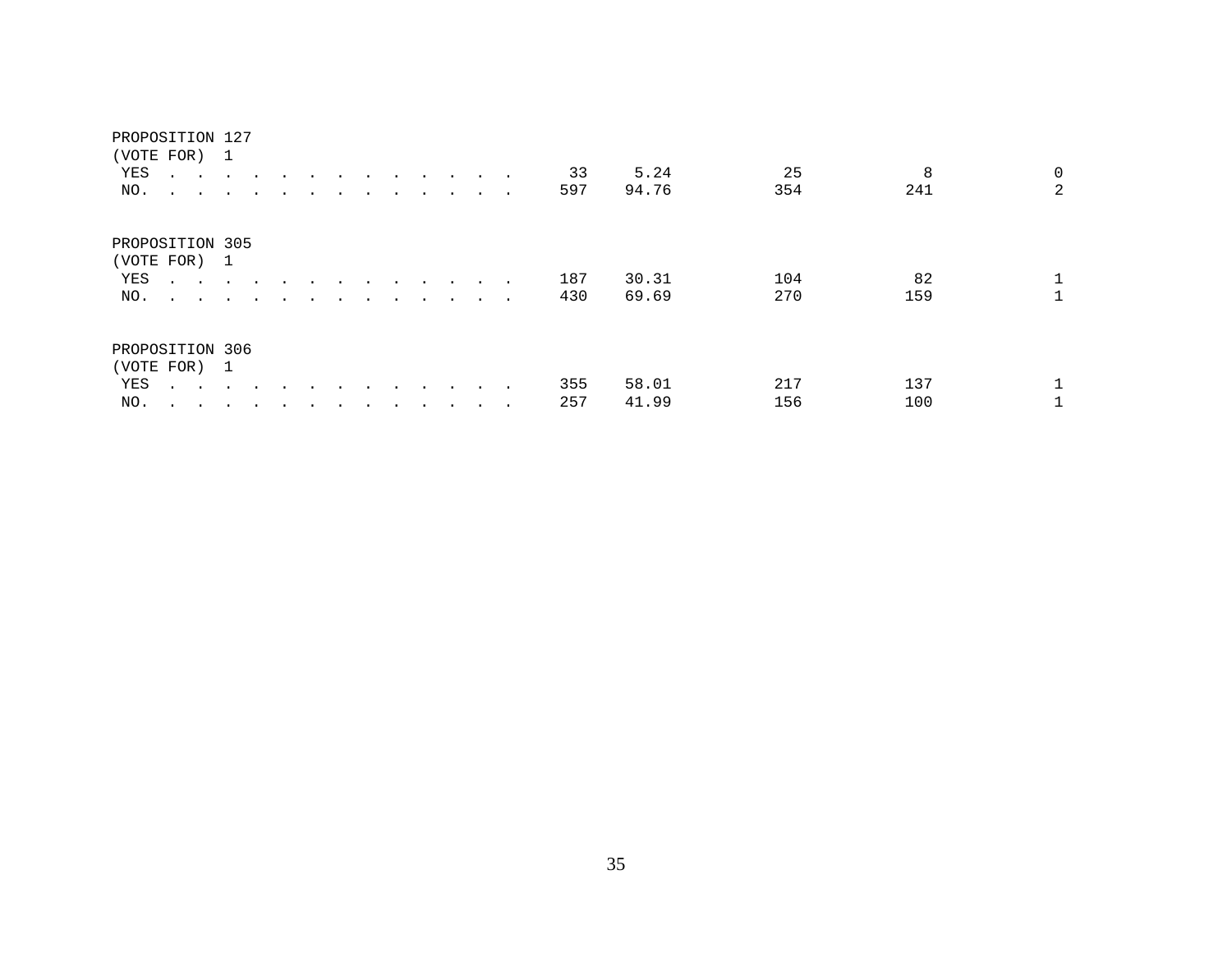OFFICIAL RESULTS

 APACHE COUNTY, ARIZONA NOVEMBER 6, 2018

RUN DATE:11/15/18 02:13 PM

0008 13 DENNEHOTSO 13.1

|                                                                                                                                                                                                                                                 |                                                                                         |  |  | TOTAL VOTES | °≈    | EARLY    | ELEC DAY | PROV         |
|-------------------------------------------------------------------------------------------------------------------------------------------------------------------------------------------------------------------------------------------------|-----------------------------------------------------------------------------------------|--|--|-------------|-------|----------|----------|--------------|
| REGISTERED VOTERS - TOTAL                                                                                                                                                                                                                       |                                                                                         |  |  | 1,099       |       |          |          |              |
| BALLOTS CAST - TOTAL.                                                                                                                                                                                                                           |                                                                                         |  |  | 504         |       | 71       | 431      | 2            |
| BALLOTS CAST - BLANK.                                                                                                                                                                                                                           | $\mathbf{r}$ , $\mathbf{r}$ , $\mathbf{r}$ , $\mathbf{r}$ , $\mathbf{r}$ , $\mathbf{r}$ |  |  | 3           | .60   | $\Omega$ | 3        | $\Omega$     |
| VOTER TURNOUT - TOTAL                                                                                                                                                                                                                           |                                                                                         |  |  |             | 45.86 |          |          |              |
| VOTER TURNOUT - BLANK                                                                                                                                                                                                                           |                                                                                         |  |  |             | .27   |          |          |              |
| U.S. Senator                                                                                                                                                                                                                                    |                                                                                         |  |  |             |       |          |          |              |
| (VOTE FOR) 1                                                                                                                                                                                                                                    |                                                                                         |  |  |             |       |          |          |              |
| SINEMA, KYRSTEN (DEM)                                                                                                                                                                                                                           |                                                                                         |  |  | 390         | 79.92 | 56       | 333      | $\mathbf{1}$ |
| MCSALLY, MARTHA (REP)                                                                                                                                                                                                                           |                                                                                         |  |  | 71          | 14.55 | 6        | 64       | $\mathbf{1}$ |
| GREEN, ANGELA (GRN)                                                                                                                                                                                                                             |                                                                                         |  |  | 24          | 4.92  | 6        | 18       | $\Omega$     |
| WRITE-IN.                                                                                                                                                                                                                                       |                                                                                         |  |  | 3           | .61   | $\cap$   | 3        | $\Omega$     |
| U.S. Rep. in Congress Dist. 1<br>(VOTE FOR) 1                                                                                                                                                                                                   |                                                                                         |  |  |             |       |          |          |              |
| O'HALLERAN, TOM (DEM) 394                                                                                                                                                                                                                       |                                                                                         |  |  |             | 80.57 | 62       | 331      | $\mathbf{1}$ |
| ROGERS, WENDY (REP)                                                                                                                                                                                                                             |                                                                                         |  |  | 91          | 18.61 | 9        | 81       | $\mathbf{1}$ |
| WRITE-IN.                                                                                                                                                                                                                                       |                                                                                         |  |  | 4           | .82   | $\Omega$ | 4        | $\Omega$     |
| Governor                                                                                                                                                                                                                                        |                                                                                         |  |  |             |       |          |          |              |
| (VOTE FOR) 1                                                                                                                                                                                                                                    |                                                                                         |  |  |             |       |          |          |              |
| GARCIA, DAVID (DEM).                                                                                                                                                                                                                            |                                                                                         |  |  | 351         | 71.93 | 43       | 307      | $\mathbf{1}$ |
| DUCEY, DOUG (REP).                                                                                                                                                                                                                              |                                                                                         |  |  | 105         | 21.52 | 19       | 85       | $\mathbf{1}$ |
| TORRES, ANGEL (GRN)                                                                                                                                                                                                                             |                                                                                         |  |  | 28          | 5.74  |          | 21       | $\Omega$     |
| WRITE-IN.<br>$\mathcal{L}$ . The contract of the contract of the contract of the contract of the contract of the contract of the contract of the contract of the contract of the contract of the contract of the contract of the contract of th |                                                                                         |  |  | 4           | .82   | 1        | 3        | $\Omega$     |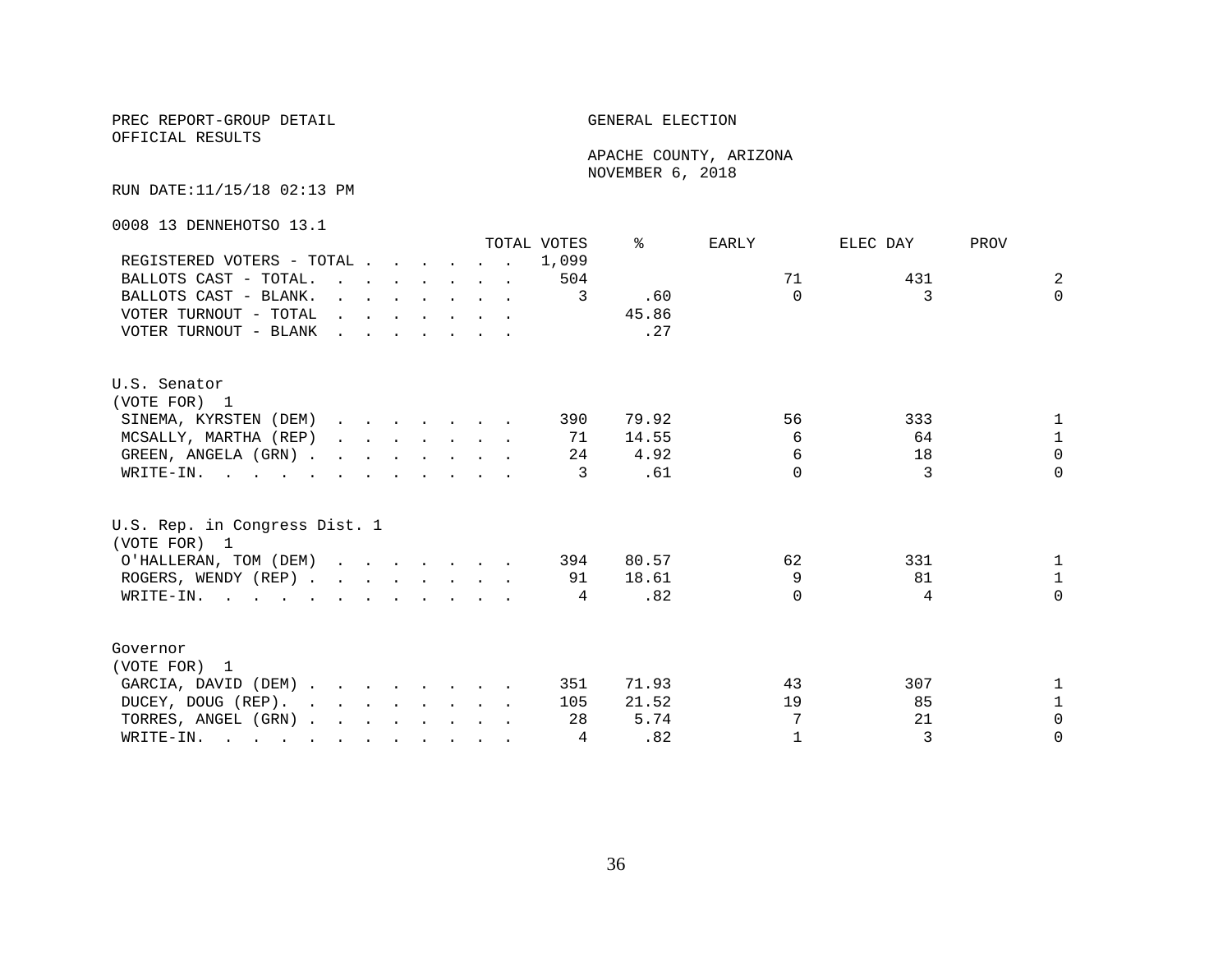| State Senator Dist. 7<br>(VOTE FOR)<br>1                                                                                                                                                                                                                                  |                                               |
|---------------------------------------------------------------------------------------------------------------------------------------------------------------------------------------------------------------------------------------------------------------------------|-----------------------------------------------|
| PESHLAKAI, JAMESCITA (DEM).<br>422<br>87.55                                                                                                                                                                                                                               | $\mathbf{1}$<br>65<br>356                     |
| MEALER, JL (REP)<br>57<br>11.83                                                                                                                                                                                                                                           | 5<br>51<br>$\mathbf{1}$                       |
| $\mathbf{r}$ . The state of the state of the state $\mathbf{r}$<br>3<br>WRITE-IN.                                                                                                                                                                                         | $\Omega$<br>$\Omega$<br>.62<br>3              |
|                                                                                                                                                                                                                                                                           |                                               |
| State Rep Dist. 7                                                                                                                                                                                                                                                         |                                               |
| (VOTE FOR) 2                                                                                                                                                                                                                                                              |                                               |
| 25.54<br>TELLER, ARLANDO (DEM)<br>142                                                                                                                                                                                                                                     | 27<br>$\mathbf 0$<br>115                      |
| TSOSIE, MYRON (DEM)<br>353<br>63.49                                                                                                                                                                                                                                       | 59<br>293<br>$\mathbf{1}$                     |
| SHAMLEY, DOYEL (REP).<br>$\mathbf{r}$ . The contract of the contract of the contract of the contract of the contract of the contract of the contract of the contract of the contract of the contract of the contract of the contract of the contract of th<br>10.79<br>60 | $\mathbf{1}$<br>6<br>53                       |
| WRITE-IN.<br>1                                                                                                                                                                                                                                                            | $\Omega$<br>$\Omega$<br>.18<br>1              |
| Secretary of State                                                                                                                                                                                                                                                        |                                               |
| (VOTE FOR) 1                                                                                                                                                                                                                                                              |                                               |
| HOBBS, KATIE (DEM)<br>82.41<br>403                                                                                                                                                                                                                                        | $\mathbf{1}$<br>62<br>340                     |
| GAYNOR, STEVE (REP)<br>84<br>17.18                                                                                                                                                                                                                                        | 9<br>74<br>$\mathbf{1}$                       |
| 2<br>WRITE-IN.                                                                                                                                                                                                                                                            | $\Omega$<br>$\overline{2}$<br>$\Omega$<br>.41 |
| Attorney General<br>(VOTE FOR) 1                                                                                                                                                                                                                                          |                                               |
| CONTRERAS, JANUARY (DEM)<br>80.99<br>392                                                                                                                                                                                                                                  | 64<br>327<br>$\mathbf{1}$                     |
| BRNOVICH, MARK (REP).<br>18.60<br>90                                                                                                                                                                                                                                      | 7<br>82<br>$\mathbf{1}$                       |
| WRITE-IN.<br>2                                                                                                                                                                                                                                                            | $\Omega$<br>2<br>$\mathbf 0$<br>.41           |
|                                                                                                                                                                                                                                                                           |                                               |
| State Treasurer<br>(VOTE FOR) 1                                                                                                                                                                                                                                           |                                               |
| MANOIL, MARK (DEM)<br>80.79<br>391                                                                                                                                                                                                                                        | $\mathbf{1}$<br>61<br>329                     |
| YEE, KIMBERLY (REP)<br>92<br>19.01                                                                                                                                                                                                                                        | 9<br>82<br>$\mathbf{1}$                       |
| WRITE-IN.<br>1<br>$\mathbf{r}$ , $\mathbf{r}$ , $\mathbf{r}$ , $\mathbf{r}$<br>$\mathbf{r}$ , and $\mathbf{r}$ , and $\mathbf{r}$ , and $\mathbf{r}$                                                                                                                      | $\Omega$<br>$\Omega$<br>.21<br>1              |
|                                                                                                                                                                                                                                                                           |                                               |
| Superintendent of Public Instruction                                                                                                                                                                                                                                      |                                               |
| (VOTE FOR) 1                                                                                                                                                                                                                                                              |                                               |
| HOFFMAN, KATHY (DEM).<br>83.89<br>401                                                                                                                                                                                                                                     | 60<br>340<br>$\mathbf{1}$                     |
| RIGGS, FRANK (REP)<br>76<br>15.90                                                                                                                                                                                                                                         | 8<br>67<br>$\mathbf{1}$                       |
| $\mathbf{1}$<br>WRITE-IN.<br>$\mathbf{r}$ . The set of $\mathbf{r}$<br>$\mathbf{r}$ , $\mathbf{r}$ , $\mathbf{r}$ , $\mathbf{r}$ , $\mathbf{r}$                                                                                                                           | .21<br>$\Omega$<br>$\Omega$<br>$\mathbf{1}$   |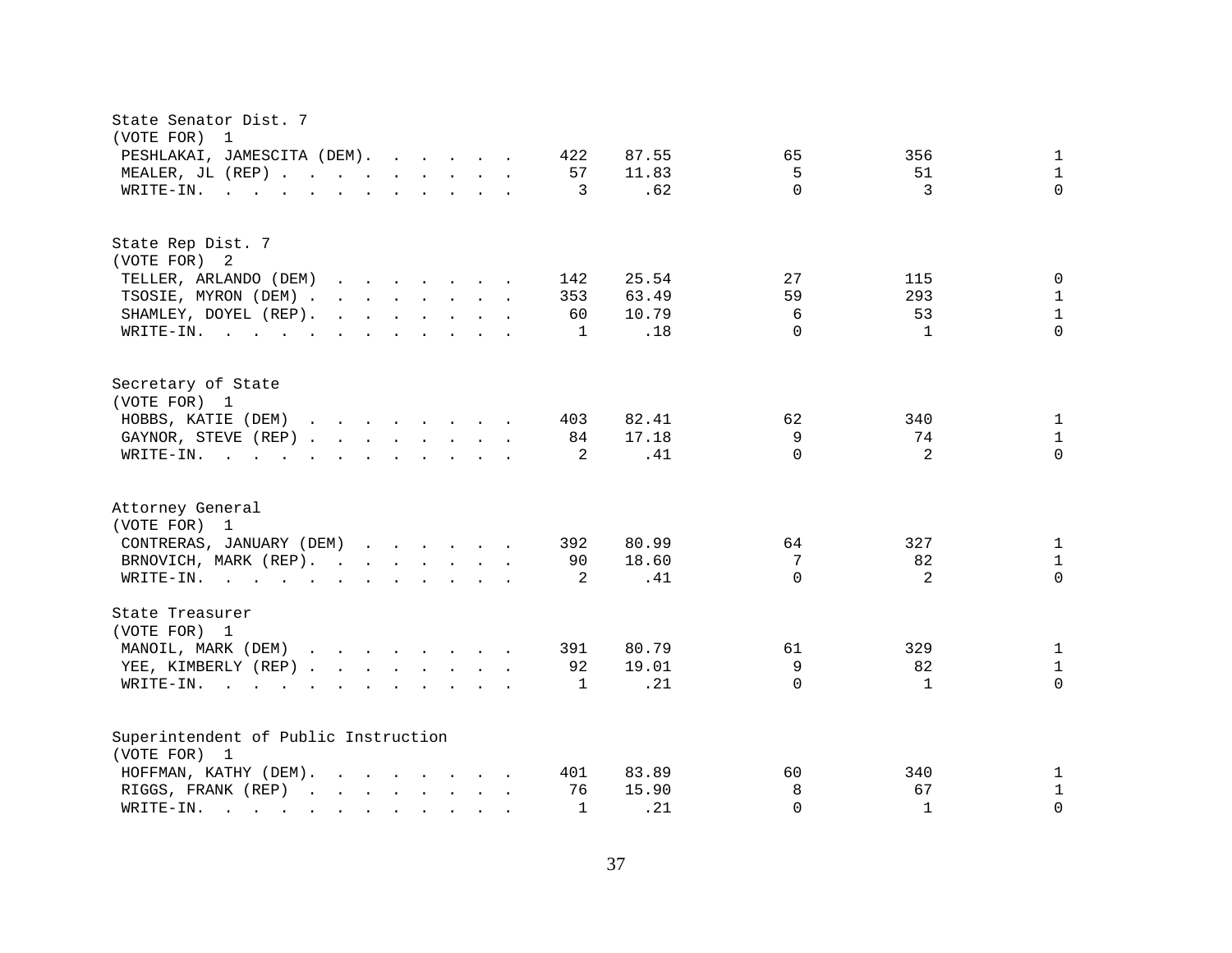| State Mine Inspector<br>(VOTE FOR)<br>1                                                                                                                                                                                                               |                                                                 |
|-------------------------------------------------------------------------------------------------------------------------------------------------------------------------------------------------------------------------------------------------------|-----------------------------------------------------------------|
| PIERCE, WILLIAM "BILL" (DEM)<br>393                                                                                                                                                                                                                   | 81.54<br>59<br>333<br>1                                         |
| HART, JOE (REP)                                                                                                                                                                                                                                       | 18.26<br>9<br>78<br>$\mathbf{1}$<br>88                          |
| WRITE-IN.                                                                                                                                                                                                                                             | $\Omega$<br>.21<br>$\Omega$<br>1<br>$\mathbf{1}$                |
|                                                                                                                                                                                                                                                       |                                                                 |
| Corporation Commissioner<br>(VOTE FOR) 2                                                                                                                                                                                                              |                                                                 |
| KENNEDY, SANDRA (DEM)<br>317                                                                                                                                                                                                                          | 53.55<br>267<br>50<br>$\Omega$                                  |
| SEARS, KIANA MARIA (DEM)<br>189                                                                                                                                                                                                                       | 33<br>$\mathbf{1}$<br>31.93<br>155                              |
| GLASSMAN, RODNEY (REP)                                                                                                                                                                                                                                | $\mathsf 0$<br>5.91<br>3<br>32<br>35                            |
| OLSON, JUSTIN (REP)                                                                                                                                                                                                                                   | $\mathbf{1}$<br>9<br>8.45<br>40<br>50                           |
| WRITE-IN.                                                                                                                                                                                                                                             | $\Omega$<br>$\Omega$<br>.17<br>$\mathbf{1}$<br>1                |
|                                                                                                                                                                                                                                                       |                                                                 |
| Clerk of the Superior Court<br>(VOTE FOR) 1                                                                                                                                                                                                           |                                                                 |
| HOUNSHELL, ANNELL (DEM).                                                                                                                                                                                                                              | 451<br>99.12<br>68<br>381<br>2                                  |
| WRITE-IN.                                                                                                                                                                                                                                             | .88<br>$\Omega$<br>$\overline{4}$<br>$\Omega$<br>$\overline{4}$ |
| Justice of the Peace Dist. 4 Chinle<br>(VOTE FOR) 1                                                                                                                                                                                                   |                                                                 |
| CLYDE, VICTOR J. (DEM)                                                                                                                                                                                                                                | 98.92<br>392<br>2<br>460<br>66                                  |
| WRITE-IN.<br>$\mathcal{L}$ . The contract of the contract of the contract of the contract of the contract of the contract of the contract of the contract of the contract of the contract of the contract of the contract of the contract of th       | 1.08<br>5<br>$\mathbf 0$<br>$\Omega$<br>5.                      |
| Constable Dist. 4 Chinle<br>(VOTE FOR) 1                                                                                                                                                                                                              |                                                                 |
| $WRITE-IN.$ .<br>$\cdots$                                                                                                                                                                                                                             | 100.00<br>73<br>$\mathbf 0$<br>82<br>9                          |
| Judge of the Superior Court<br>(VOTE FOR) 1                                                                                                                                                                                                           |                                                                 |
| and the contract of the contract of the contract of the contract of the contract of the contract of the contract of the contract of the contract of the contract of the contract of the contract of the contract of the contra<br>LATHAM, MIKE<br>386 | 98.72<br>59<br>325<br>2                                         |
| WRITE-IN.<br>$\mathbf{r}$ , $\mathbf{r}$ , $\mathbf{r}$ , $\mathbf{r}$ , $\mathbf{r}$ , $\mathbf{r}$ , $\mathbf{r}$ , $\mathbf{r}$                                                                                                                    | 5<br>5<br>1.28<br>$\Omega$<br>$\mathbf 0$                       |
|                                                                                                                                                                                                                                                       |                                                                 |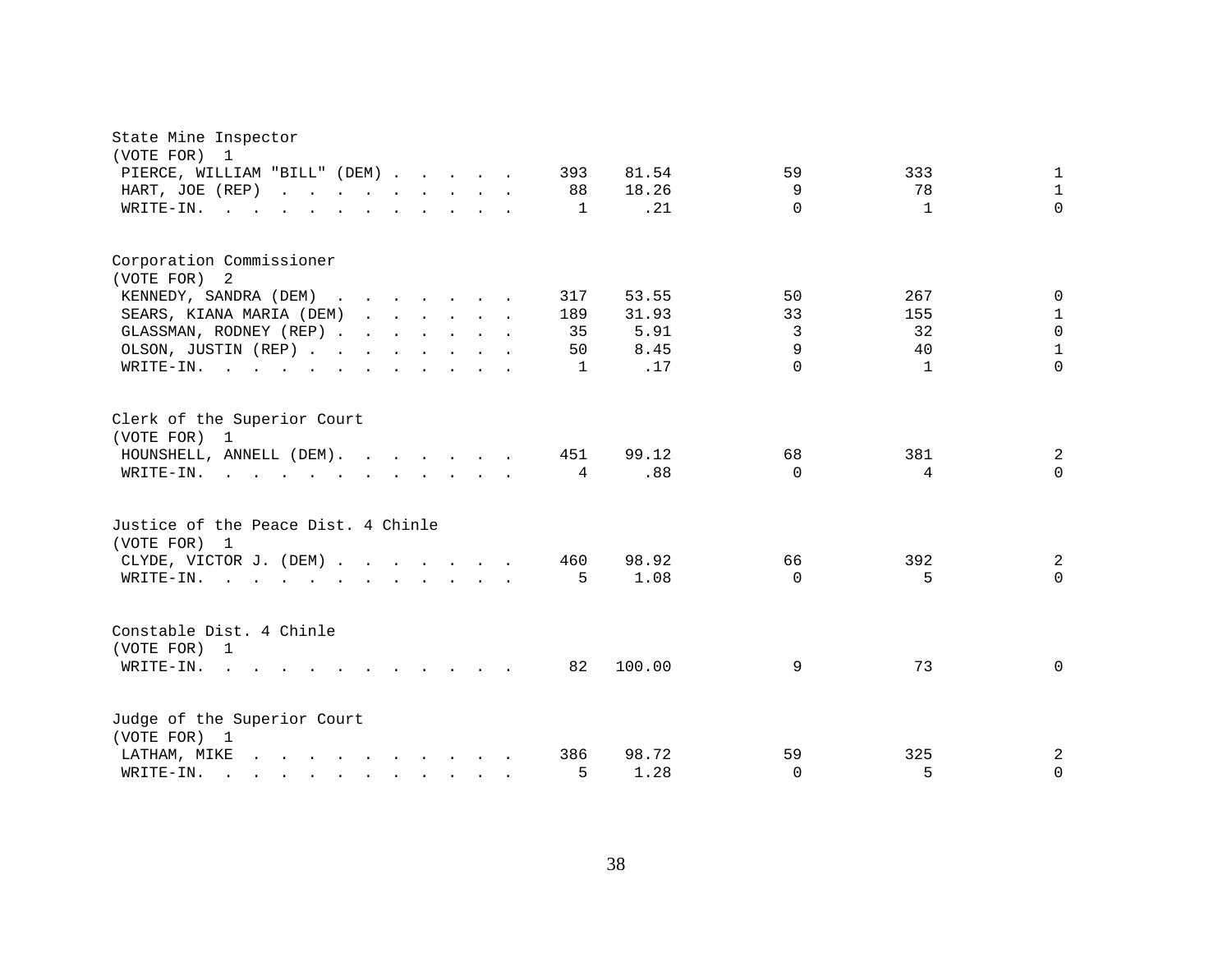| Retain Justice Supreme-Bolick   |                                                                                                                                                                                             |              |  |              |                                                                                                                                                                                                                                |                                        |        |  |            |                |          |            |                                     |
|---------------------------------|---------------------------------------------------------------------------------------------------------------------------------------------------------------------------------------------|--------------|--|--------------|--------------------------------------------------------------------------------------------------------------------------------------------------------------------------------------------------------------------------------|----------------------------------------|--------|--|------------|----------------|----------|------------|-------------------------------------|
| (VOTE FOR)<br>YES<br>NO.        | $\mathbf{r}$ , $\mathbf{r}$ , $\mathbf{r}$ , $\mathbf{r}$ , $\mathbf{r}$<br>and a series of the contract of the contract of the contract of the contract of the contract of the contract of | $\mathbf 1$  |  |              | $\mathbf{r}$ , $\mathbf{r}$ , $\mathbf{r}$ , $\mathbf{r}$ , $\mathbf{r}$ , $\mathbf{r}$                                                                                                                                        |                                        |        |  | 251<br>188 | 57.18<br>42.82 | 46<br>20 | 205<br>167 | $\mathbf 0$<br>$\mathbf{1}$         |
| Retain Justice Supreme-Pelander |                                                                                                                                                                                             |              |  |              |                                                                                                                                                                                                                                |                                        |        |  |            |                |          |            |                                     |
| (VOTE FOR) 1                    |                                                                                                                                                                                             |              |  |              |                                                                                                                                                                                                                                |                                        |        |  |            |                |          |            |                                     |
| YES                             |                                                                                                                                                                                             |              |  |              |                                                                                                                                                                                                                                |                                        |        |  | 248        | 58.77          | 45       | 202        | $\mathbf{1}$                        |
| NO.                             | $\mathbf{r}$ , and $\mathbf{r}$ , and $\mathbf{r}$ , and $\mathbf{r}$ , and $\mathbf{r}$ , and $\mathbf{r}$                                                                                 |              |  |              |                                                                                                                                                                                                                                |                                        |        |  | 174        | 41.23          | 19       | 155        | $\mathbf 0$                         |
| APACHE COUNTY LEVY              |                                                                                                                                                                                             |              |  |              |                                                                                                                                                                                                                                |                                        |        |  |            |                |          |            |                                     |
| (VOTE FOR) 1                    |                                                                                                                                                                                             |              |  |              |                                                                                                                                                                                                                                |                                        |        |  |            |                |          |            |                                     |
| YES                             |                                                                                                                                                                                             |              |  |              |                                                                                                                                                                                                                                |                                        |        |  | 129        | 27.86          | 21       | 108        | $\mathbf 0$                         |
| NO.                             | $\sim$                                                                                                                                                                                      |              |  |              | $\mathbf{r}$ , $\mathbf{r}$ , $\mathbf{r}$ , $\mathbf{r}$ , $\mathbf{r}$ , $\mathbf{r}$                                                                                                                                        |                                        |        |  | 334        | 72.14          | 48       | 285        | $\mathbf{1}$                        |
| PROPOSITION 125                 |                                                                                                                                                                                             |              |  |              |                                                                                                                                                                                                                                |                                        |        |  |            |                |          |            |                                     |
| (VOTE FOR)                      |                                                                                                                                                                                             | $\mathbf{1}$ |  |              |                                                                                                                                                                                                                                |                                        |        |  |            |                |          |            |                                     |
| YES                             | $\mathbf{r} = \mathbf{r} \times \mathbf{r}$ , where $\mathbf{r} = \mathbf{r} \times \mathbf{r}$                                                                                             |              |  | $\sim$       | and the contract of the contract of the contract of the contract of the contract of the contract of the contract of the contract of the contract of the contract of the contract of the contract of the contract of the contra |                                        |        |  | 197        | 42.64          | 35       | 161        | $\mathbf{1}$                        |
| NO.                             |                                                                                                                                                                                             |              |  |              | $\ddot{\phantom{a}}$                                                                                                                                                                                                           | $\mathbf{r}$ . The set of $\mathbf{r}$ | $\sim$ |  | 265        | 57.36          | 32       | 233        | $\mathbf 0$                         |
| PROPOSITION 126                 |                                                                                                                                                                                             |              |  |              |                                                                                                                                                                                                                                |                                        |        |  |            |                |          |            |                                     |
| (VOTE FOR)                      |                                                                                                                                                                                             | $\mathbf{1}$ |  |              |                                                                                                                                                                                                                                |                                        |        |  |            |                |          |            |                                     |
| YES                             |                                                                                                                                                                                             |              |  |              |                                                                                                                                                                                                                                |                                        |        |  | 160        | 33.83          | 25       | 134        | $\mathbf{1}$                        |
| NO.                             | <u>na kama sa sana sa sa sa sa sa sa sa</u>                                                                                                                                                 |              |  |              |                                                                                                                                                                                                                                |                                        |        |  | 313        | 66.17          | 45       | 268        | $\Omega$                            |
| PROPOSITION 127                 |                                                                                                                                                                                             |              |  |              |                                                                                                                                                                                                                                |                                        |        |  |            |                |          |            |                                     |
| (VOTE FOR) 1                    |                                                                                                                                                                                             |              |  |              |                                                                                                                                                                                                                                |                                        |        |  |            |                |          |            |                                     |
| YES                             |                                                                                                                                                                                             |              |  |              |                                                                                                                                                                                                                                |                                        |        |  | 111        | 24.24          | 21       | 89         | $\mathbf{1}$                        |
| NO.                             | $\mathbf{r} = \mathbf{r}$                                                                                                                                                                   |              |  |              |                                                                                                                                                                                                                                |                                        |        |  | 347        | 75.76          | 46       | 300        | $\mathbf{1}$                        |
|                                 |                                                                                                                                                                                             |              |  |              |                                                                                                                                                                                                                                |                                        |        |  |            |                |          |            |                                     |
| PROPOSITION 305                 |                                                                                                                                                                                             |              |  |              |                                                                                                                                                                                                                                |                                        |        |  |            |                |          |            |                                     |
| (VOTE FOR) 1                    |                                                                                                                                                                                             |              |  |              |                                                                                                                                                                                                                                |                                        |        |  |            |                |          |            |                                     |
| YES                             |                                                                                                                                                                                             |              |  |              |                                                                                                                                                                                                                                |                                        |        |  | 234<br>209 | 52.82<br>47.18 | 41<br>26 | 191<br>183 | $\mathbf{2}$<br>$\mathsf{O}\xspace$ |
| NO.                             |                                                                                                                                                                                             |              |  | $\mathbf{r}$ | $\mathbf{r}$ . The set of $\mathbf{r}$                                                                                                                                                                                         |                                        |        |  |            |                |          |            |                                     |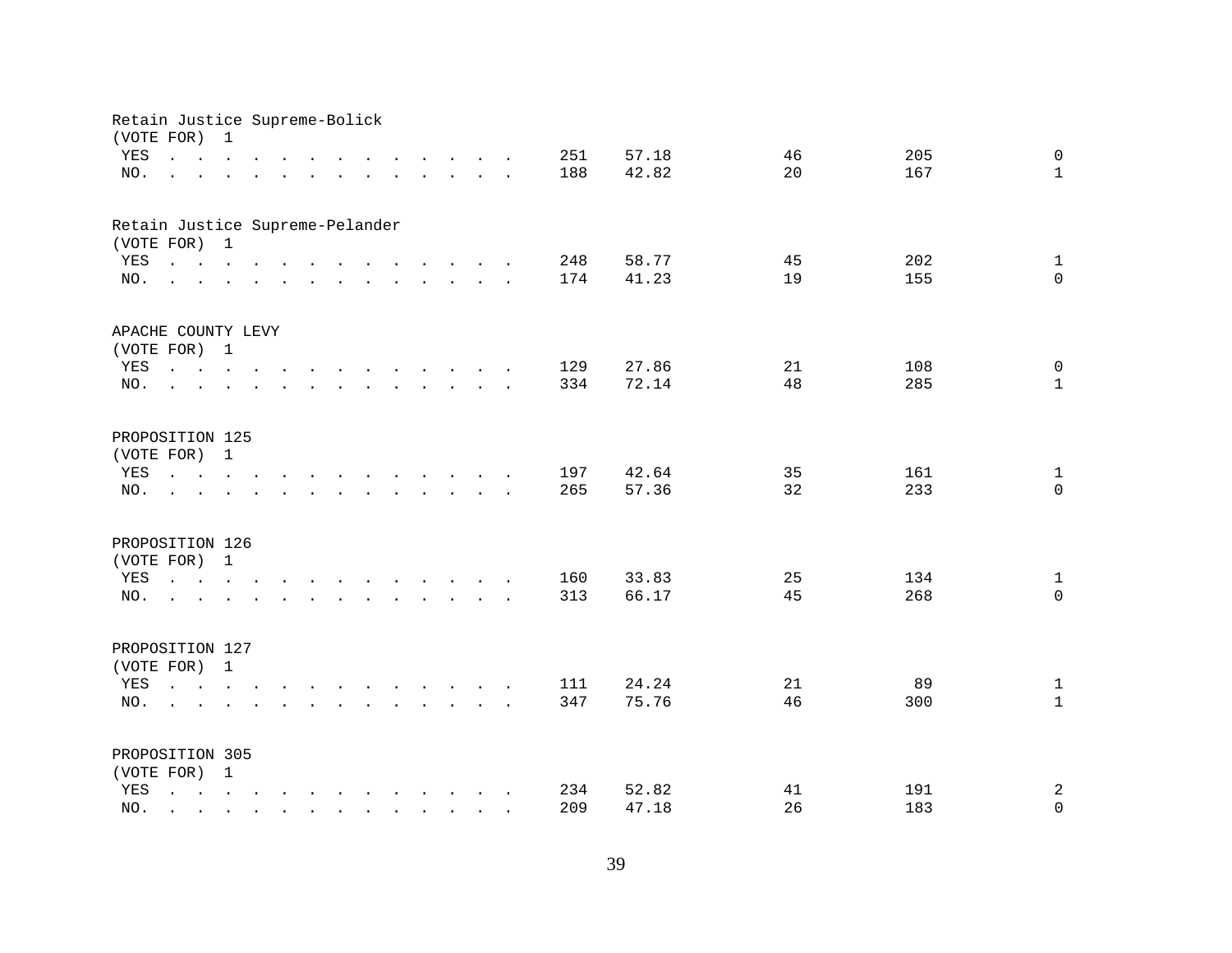| PROPOSITION 306 |  |  |  |  |  |  |               |  |       |     |        |
|-----------------|--|--|--|--|--|--|---------------|--|-------|-----|--------|
| (VOTE FOR) 1    |  |  |  |  |  |  |               |  |       |     |        |
|                 |  |  |  |  |  |  | YES 176 39.02 |  | 3 Q C | 144 |        |
|                 |  |  |  |  |  |  | NO. 275 60.98 |  | - 37  | 238 | $\cap$ |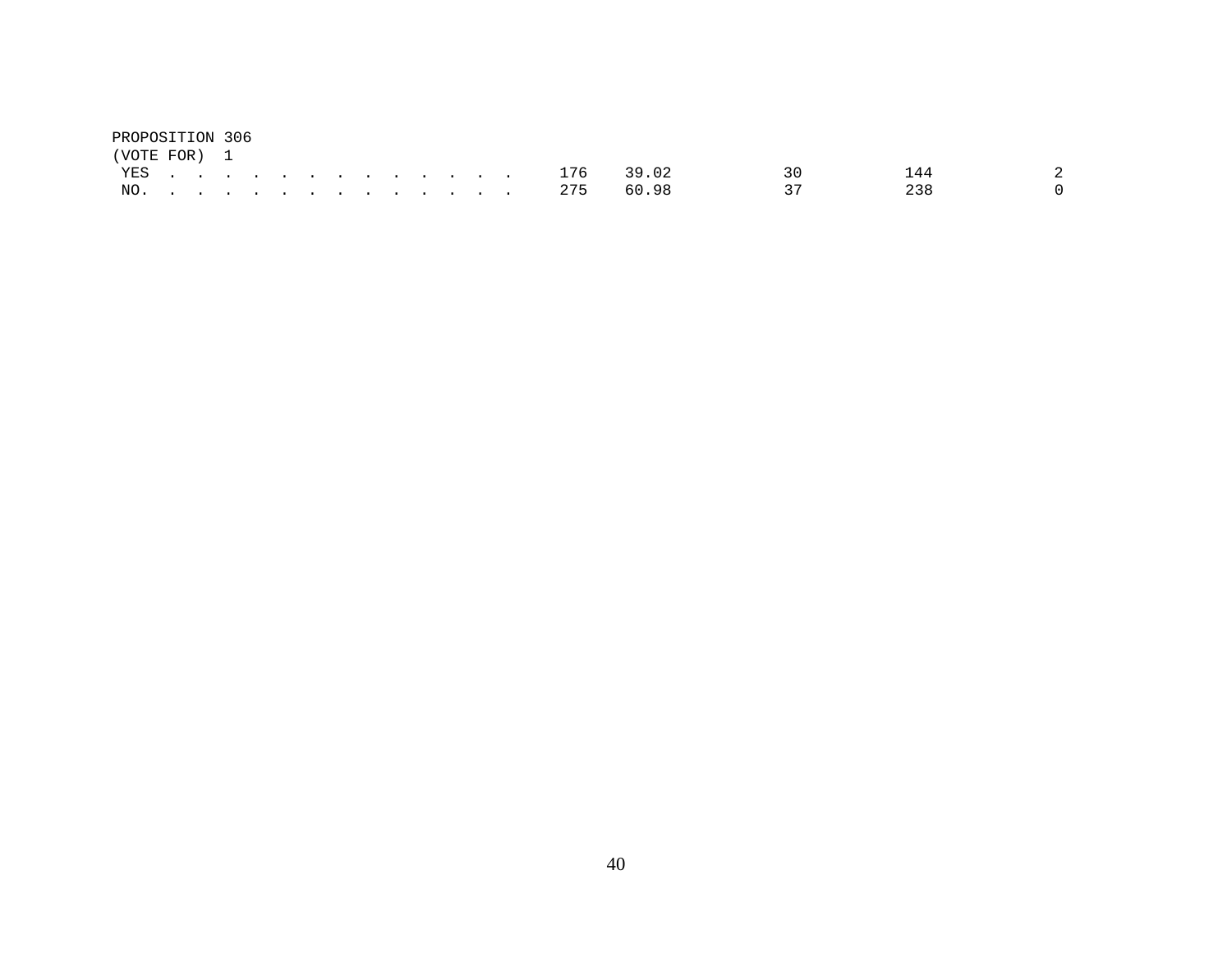OFFICIAL RESULTS

 APACHE COUNTY, ARIZONA NOVEMBER 6, 2018

RUN DATE:11/15/18 02:13 PM

0009 16 EAGAR 16.1/16.2

|                                                                                                                          |                                                                                                                                                                                                                                   |  |  |                                                                                         | TOTAL VOTES | ిన    | EARLY        | ELEC DAY       | PROV           |
|--------------------------------------------------------------------------------------------------------------------------|-----------------------------------------------------------------------------------------------------------------------------------------------------------------------------------------------------------------------------------|--|--|-----------------------------------------------------------------------------------------|-------------|-------|--------------|----------------|----------------|
| REGISTERED VOTERS - TOTAL                                                                                                |                                                                                                                                                                                                                                   |  |  |                                                                                         | 1,132       |       |              |                |                |
| BALLOTS CAST - TOTAL.                                                                                                    | $\mathbf{r}$ , $\mathbf{r}$ , $\mathbf{r}$ , $\mathbf{r}$ , $\mathbf{r}$ , $\mathbf{r}$                                                                                                                                           |  |  |                                                                                         | 858         |       | 594          | 261            | 3              |
| BALLOTS CAST - BLANK.                                                                                                    |                                                                                                                                                                                                                                   |  |  | $\mathbf{r}$ and $\mathbf{r}$ and $\mathbf{r}$ and $\mathbf{r}$ and $\mathbf{r}$        | $\Omega$    |       | $\Omega$     | $\Omega$       | $\Omega$       |
| VOTER TURNOUT - TOTAL                                                                                                    |                                                                                                                                                                                                                                   |  |  | $\mathbf{r}$ , $\mathbf{r}$ , $\mathbf{r}$ , $\mathbf{r}$ , $\mathbf{r}$ , $\mathbf{r}$ |             | 75.80 |              |                |                |
| VOTER TURNOUT - BLANK                                                                                                    | $\mathbf{r}$ . The set of the set of the set of the set of the set of the set of the set of the set of the set of the set of the set of the set of the set of the set of the set of the set of the set of the set of the set of t |  |  |                                                                                         |             |       |              |                |                |
| U.S. Senator                                                                                                             |                                                                                                                                                                                                                                   |  |  |                                                                                         |             |       |              |                |                |
| (VOTE FOR) 1                                                                                                             |                                                                                                                                                                                                                                   |  |  |                                                                                         |             |       |              |                |                |
| SINEMA, KYRSTEN (DEM)                                                                                                    |                                                                                                                                                                                                                                   |  |  |                                                                                         | 142         | 16.77 | 99           | 42             | 1              |
| MCSALLY, MARTHA (REP)                                                                                                    |                                                                                                                                                                                                                                   |  |  |                                                                                         | 679         | 80.17 | 471          | 206            | $\overline{a}$ |
| GREEN, ANGELA (GRN).                                                                                                     |                                                                                                                                                                                                                                   |  |  |                                                                                         | 23          | 2.72  | 16           | 7              | $\Omega$       |
| WRITE-IN.                                                                                                                |                                                                                                                                                                                                                                   |  |  |                                                                                         | 3           | .35   | 1            | $\mathfrak{D}$ | $\Omega$       |
| U.S. Rep. in Congress Dist. 1<br>(VOTE FOR) 1                                                                            |                                                                                                                                                                                                                                   |  |  |                                                                                         |             |       |              |                |                |
| O'HALLERAN, TOM (DEM)                                                                                                    |                                                                                                                                                                                                                                   |  |  |                                                                                         | 181         | 21.73 | 127          | 53             | $\mathbf{1}$   |
| ROGERS, WENDY (REP)                                                                                                      |                                                                                                                                                                                                                                   |  |  |                                                                                         | 647         | 77.67 | 446          | 199            | $\overline{a}$ |
| WRITE-IN.                                                                                                                |                                                                                                                                                                                                                                   |  |  |                                                                                         | 5           | .60   | ζ            | 2              | $\Omega$       |
| Governor                                                                                                                 |                                                                                                                                                                                                                                   |  |  |                                                                                         |             |       |              |                |                |
| (VOTE FOR) 1                                                                                                             |                                                                                                                                                                                                                                   |  |  |                                                                                         |             |       |              |                |                |
| GARCIA, DAVID (DEM)                                                                                                      |                                                                                                                                                                                                                                   |  |  |                                                                                         | 114         | 13.41 | 74           | 39             | 1              |
| DUCEY, DOUG (REP).                                                                                                       |                                                                                                                                                                                                                                   |  |  |                                                                                         | 725         | 85.29 | 507          | 216            | $\overline{a}$ |
| TORRES, ANGEL (GRN)                                                                                                      |                                                                                                                                                                                                                                   |  |  |                                                                                         | 9           | 1.06  | 5            | 4              | $\Omega$       |
| WRITE-IN.<br>$\mathbf{r}$ , and $\mathbf{r}$ , and $\mathbf{r}$ , and $\mathbf{r}$ , and $\mathbf{r}$ , and $\mathbf{r}$ |                                                                                                                                                                                                                                   |  |  |                                                                                         |             | .24   | $\mathbf{1}$ | 1              | $\Omega$       |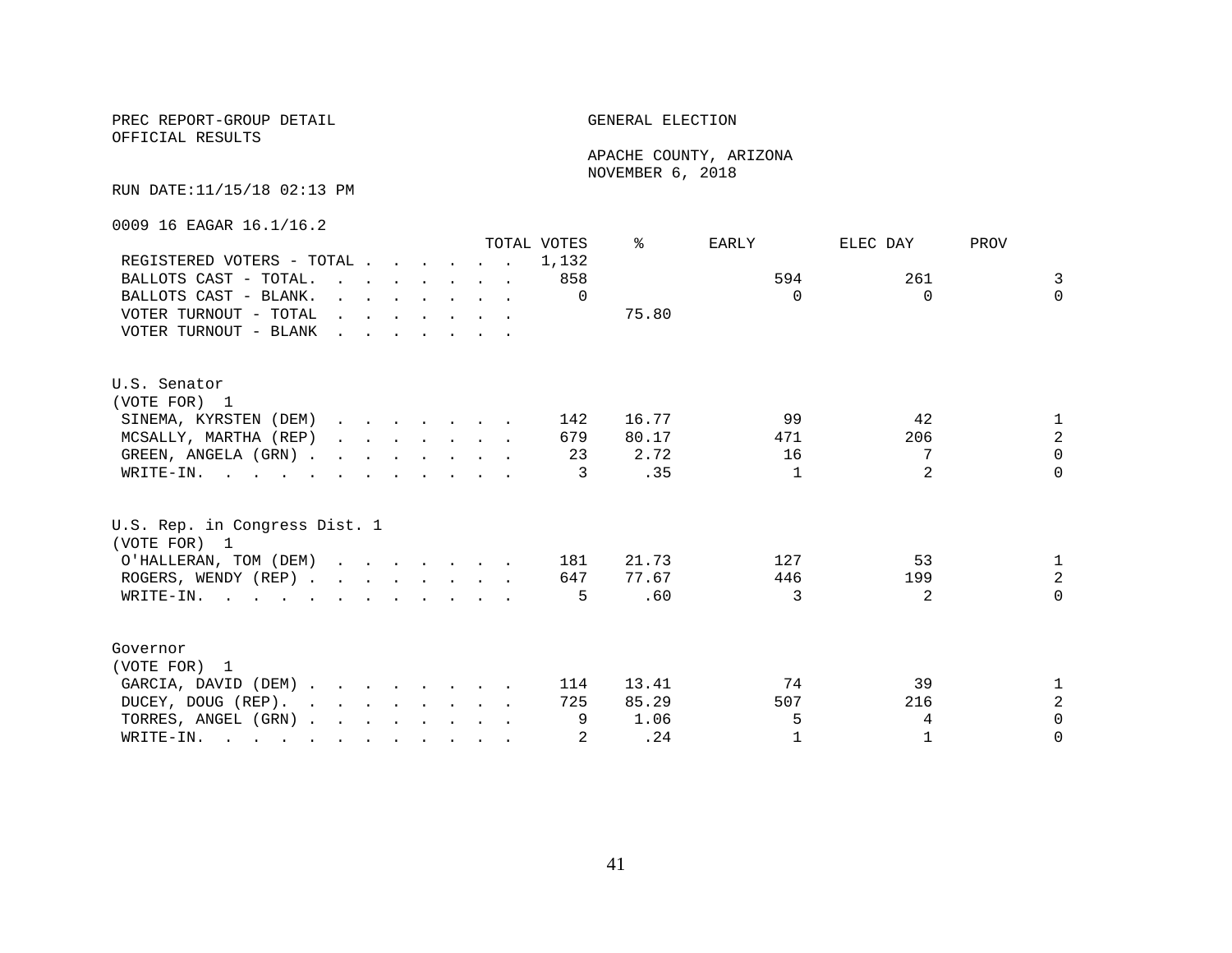| State Senator Dist. 7<br>(VOTE FOR)<br>$\mathbf 1$                                                                                                                                                                                                                         |                                                 |
|----------------------------------------------------------------------------------------------------------------------------------------------------------------------------------------------------------------------------------------------------------------------------|-------------------------------------------------|
| PESHLAKAI, JAMESCITA (DEM).<br>139<br>17.18                                                                                                                                                                                                                                | 47<br>91<br>$\mathbf{1}$                        |
| 82.57<br>MEALER, JL (REP)<br>668                                                                                                                                                                                                                                           | $\sqrt{2}$<br>468<br>198                        |
| 2<br>WRITE-IN.<br>$\mathbf{r}$ , $\mathbf{r}$ , $\mathbf{r}$ , $\mathbf{r}$ , $\mathbf{r}$ , $\mathbf{r}$ , $\mathbf{r}$ , $\mathbf{r}$                                                                                                                                    | $\Omega$<br>.25<br>$\mathbf{1}$<br>$\mathbf{1}$ |
|                                                                                                                                                                                                                                                                            |                                                 |
| State Rep Dist. 7                                                                                                                                                                                                                                                          |                                                 |
| (VOTE FOR) 2                                                                                                                                                                                                                                                               |                                                 |
| TELLER, ARLANDO (DEM)<br>135<br>13.93<br>$\mathbf{r}$ . The set of the set of the set of the set of the set of the set of the set of the set of the set of the set of the set of the set of the set of the set of the set of the set of the set of the set of the set of t | 96<br>39<br>$\mathbf 0$                         |
| 12.80<br>TSOSIE, MYRON (DEM).<br>$\mathbf{r}$ , and $\mathbf{r}$ , and $\mathbf{r}$ , and $\mathbf{r}$<br>124                                                                                                                                                              | 88<br>35<br>$\mathbf{1}$                        |
| 702<br>72.45<br>SHAMLEY, DOYEL (REP).<br>$\mathbf{r}$ . The contract of the contract of the contract of the contract of the contract of the contract of the contract of the contract of the contract of the contract of the contract of the contract of the contract of th | $\overline{a}$<br>491<br>209                    |
| 8<br>WRITE-IN.                                                                                                                                                                                                                                                             | $\Omega$<br>.83<br>4<br>4                       |
| Secretary of State                                                                                                                                                                                                                                                         |                                                 |
| (VOTE FOR) 1                                                                                                                                                                                                                                                               |                                                 |
| HOBBS, KATIE (DEM)<br>17.63<br>$\mathbf{r}$ , and $\mathbf{r}$ , and $\mathbf{r}$ , and $\mathbf{r}$<br>147                                                                                                                                                                | 97<br>49<br>$\mathbf{1}$                        |
| 81.89<br>GAYNOR, STEVE (REP)<br>683                                                                                                                                                                                                                                        | $\sqrt{2}$<br>480<br>201                        |
| WRITE-IN.<br>$\mathbf{r}$ and $\mathbf{r}$ and $\mathbf{r}$ and $\mathbf{r}$ and $\mathbf{r}$ and $\mathbf{r}$<br>4                                                                                                                                                        | 3<br>$\Omega$<br>.48<br>1                       |
| Attorney General<br>(VOTE FOR) 1                                                                                                                                                                                                                                           |                                                 |
| 15.73<br>CONTRERAS, JANUARY (DEM)<br>131                                                                                                                                                                                                                                   | 87<br>43<br>$\mathbf{1}$                        |
| 83.79<br>BRNOVICH, MARK (REP).<br>698                                                                                                                                                                                                                                      | $\sqrt{2}$<br>486<br>210                        |
| WRITE-IN.<br>$\mathbf{r}$ . The contract of the contract of the contract of the contract of the contract of the contract of the contract of the contract of the contract of the contract of the contract of the contract of the contract of th<br>4                        | $\Omega$<br>.48<br>3<br>$\mathbf 1$             |
| State Treasurer<br>(VOTE FOR) 1                                                                                                                                                                                                                                            |                                                 |
|                                                                                                                                                                                                                                                                            | 99<br>40                                        |
| MANOIL, MARK (DEM)<br>17.14<br>140                                                                                                                                                                                                                                         | $\mathbf{1}$                                    |
| 82.62<br>YEE, KIMBERLY (REP)<br>675                                                                                                                                                                                                                                        | $\overline{c}$<br>465<br>208                    |
| 2<br>WRITE-IN.<br>$\sim$ $\sim$<br>$\mathbf{L} = \mathbf{L}$<br>$\mathbf{r}$ , and $\mathbf{r}$ , and $\mathbf{r}$ , and $\mathbf{r}$                                                                                                                                      | .24<br>$\Omega$<br>$\mathbf{1}$<br>1            |
| Superintendent of Public Instruction                                                                                                                                                                                                                                       |                                                 |
| (VOTE FOR) 1                                                                                                                                                                                                                                                               |                                                 |
| 19.39<br>HOFFMAN, KATHY (DEM).<br>$\mathbf{r}$ , $\mathbf{r}$ , $\mathbf{r}$ , $\mathbf{r}$ , $\mathbf{r}$ , $\mathbf{r}$<br>160                                                                                                                                           | 48<br>111<br>$\mathbf{1}$                       |
| 80.36<br>RIGGS, FRANK (REP)<br>663                                                                                                                                                                                                                                         | $\sqrt{2}$<br>459<br>202                        |
| 2<br>WRITE-IN.<br>$\mathbf{r}$ . The set of $\mathbf{r}$<br>$\mathbf{r}$<br>$\sim$<br>$\sim$ $\sim$                                                                                                                                                                        | .24<br>$\Omega$<br>$\mathbf{1}$<br>$\mathbf{1}$ |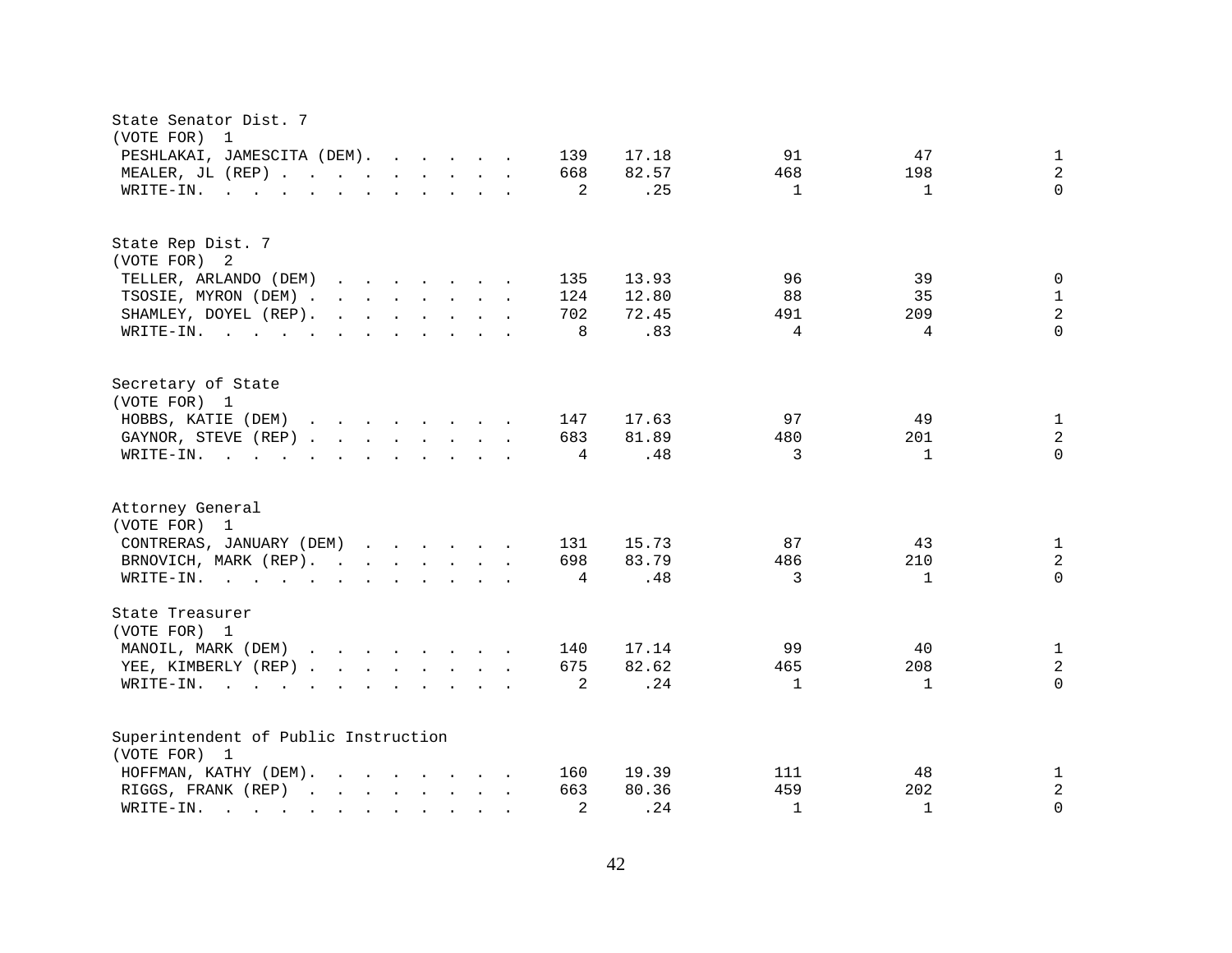| State Mine Inspector<br>(VOTE FOR)<br>1                                                                                                                                                                                                                |              |                              |                |
|--------------------------------------------------------------------------------------------------------------------------------------------------------------------------------------------------------------------------------------------------------|--------------|------------------------------|----------------|
| PIERCE, WILLIAM "BILL" (DEM)                                                                                                                                                                                                                           | 16.05<br>131 | 86<br>44                     | $\mathbf{1}$   |
| HART, JOE (REP)<br>and the contract of the contract of<br>$\mathbf{L}$ $\mathbf{L}$                                                                                                                                                                    | 680<br>83.33 | 472<br>206                   | $\overline{2}$ |
| WRITE-IN.<br>$\sim$ $\sim$<br>$\ddot{\phantom{a}}$                                                                                                                                                                                                     | .61<br>5     | $\overline{4}$<br>1          | $\Omega$       |
|                                                                                                                                                                                                                                                        |              |                              |                |
| Corporation Commissioner                                                                                                                                                                                                                               |              |                              |                |
| (VOTE FOR) 2                                                                                                                                                                                                                                           |              |                              |                |
| KENNEDY, SANDRA (DEM)<br>$\cdots$<br>$\sim$                                                                                                                                                                                                            | 138<br>9.43  | 99<br>38                     | $\mathbf{1}$   |
| SEARS, KIANA MARIA (DEM)<br>$\mathbf{r}$ , $\mathbf{r}$ , $\mathbf{r}$ , $\mathbf{r}$ , $\mathbf{r}$                                                                                                                                                   | 117<br>7.99  | 37<br>79                     | $\mathbf{1}$   |
| GLASSMAN, RODNEY (REP)                                                                                                                                                                                                                                 | 597<br>40.78 | 167<br>428                   | $\sqrt{2}$     |
| OLSON, JUSTIN (REP)                                                                                                                                                                                                                                    | 41.67<br>610 | 430<br>179                   | $\mathbf{1}$   |
| WRITE-IN.<br>$\sim$ $\sim$<br>$\mathbf{L}^{\text{max}}$<br>$\mathbf{r}$ and $\mathbf{r}$ and $\mathbf{r}$<br>$\sim$                                                                                                                                    | 2<br>.14     | $\mathbf{1}$<br>$\mathbf{1}$ | $\Omega$       |
| Clerk of the Superior Court<br>(VOTE FOR) 1                                                                                                                                                                                                            |              |                              |                |
| HOUNSHELL, ANNELL (DEM).                                                                                                                                                                                                                               | 385<br>93.45 | 259<br>125                   | $\mathbf{1}$   |
| WRITE-IN.<br>$\mathbf{r}$ , and $\mathbf{r}$ , and $\mathbf{r}$ , and $\mathbf{r}$ , and $\mathbf{r}$<br>$\mathbf{L}$                                                                                                                                  | 27<br>6.55   | 19<br>8                      | $\Omega$       |
| Justice of the Peace Dist. 1 Round Valley<br>(VOTE FOR) 1                                                                                                                                                                                              |              |                              |                |
| GREGORY, MARSHA (REP)<br>$\mathbf{r}$ , $\mathbf{r}$ , $\mathbf{r}$ , $\mathbf{r}$ , $\mathbf{r}$ , $\mathbf{r}$                                                                                                                                       | 723<br>97.57 | 224<br>498                   | $\mathbf{1}$   |
| WRITE-IN.<br>$\mathbf{a}$ and $\mathbf{a}$ are all the contributions of the contribution of the contribution of the contribution of the contribution of the contribution of the contribution of the contribution of the contribution of the contri     | 18<br>2.43   | 8<br>9                       | $\mathbf{1}$   |
| Constable Dist. 1 Round Valley<br>(VOTE FOR) 1                                                                                                                                                                                                         |              |                              |                |
| CURTIS, ROGER (REP).<br>and the contract of the contract of the contract of the contract of the contract of the contract of the contract of the contract of the contract of the contract of the contract of the contract of the contract of the contra | 730<br>98.65 | 498<br>230                   | 2              |
| WRITE-IN.                                                                                                                                                                                                                                              | 10<br>1.35   | $\overline{2}$<br>7          | $\mathbf{1}$   |
| Judge of the Superior Court<br>(VOTE FOR) 1                                                                                                                                                                                                            |              |                              |                |
| LATHAM, MIKE<br>$\mathbf{r}$ and $\mathbf{r}$ and $\mathbf{r}$ and $\mathbf{r}$ and $\mathbf{r}$ and $\mathbf{r}$                                                                                                                                      | 602<br>98.69 | 420<br>180                   | 2              |
| WRITE-IN.<br>$\mathbf{r}$ , $\mathbf{r}$ , $\mathbf{r}$ , $\mathbf{r}$ , $\mathbf{r}$ , $\mathbf{r}$ , $\mathbf{r}$                                                                                                                                    | 8<br>1.31    | 6<br>2                       | $\mathbf 0$    |
|                                                                                                                                                                                                                                                        |              |                              |                |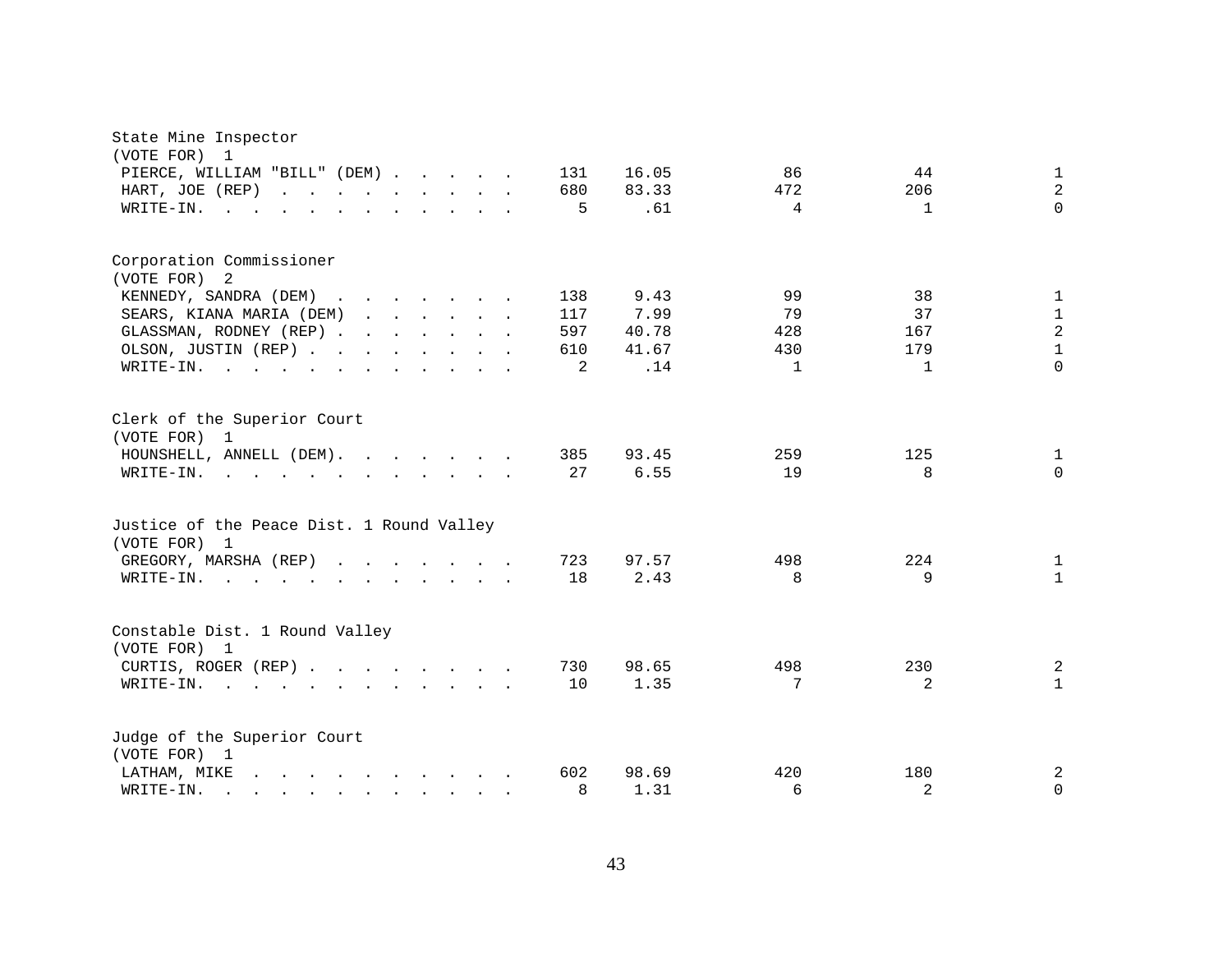| Retain Justice Supreme-Bolick<br>(VOTE FOR) |                                                                                                                                                                                                                                | $\mathbf 1$                                                                                                                           |  |                                                                                                                                       |                      |                                        |        |                                                                                  |  |                                                      |       |     |     |                |
|---------------------------------------------|--------------------------------------------------------------------------------------------------------------------------------------------------------------------------------------------------------------------------------|---------------------------------------------------------------------------------------------------------------------------------------|--|---------------------------------------------------------------------------------------------------------------------------------------|----------------------|----------------------------------------|--------|----------------------------------------------------------------------------------|--|------------------------------------------------------|-------|-----|-----|----------------|
| YES                                         | $\mathbf{r} = \mathbf{r} \cdot \mathbf{r}$ and $\mathbf{r} = \mathbf{r} \cdot \mathbf{r}$                                                                                                                                      |                                                                                                                                       |  |                                                                                                                                       |                      |                                        |        | $\mathbf{r}$ and $\mathbf{r}$ and $\mathbf{r}$ and $\mathbf{r}$ and $\mathbf{r}$ |  | 497                                                  | 80.03 | 342 | 154 | $\mathbf{1}$   |
| NO.                                         | $\mathbf{L} = \mathbf{L} \mathbf{L}$                                                                                                                                                                                           |                                                                                                                                       |  | $\mathbf{r} = \mathbf{r} - \mathbf{r}$ , $\mathbf{r} = \mathbf{r} - \mathbf{r}$ , $\mathbf{r} = \mathbf{r} - \mathbf{r} - \mathbf{r}$ |                      |                                        |        |                                                                                  |  | 124                                                  | 19.97 | 87  | 36  | $\mathbf{1}$   |
|                                             |                                                                                                                                                                                                                                |                                                                                                                                       |  |                                                                                                                                       |                      |                                        |        |                                                                                  |  |                                                      |       |     |     |                |
| Retain Justice Supreme-Pelander             |                                                                                                                                                                                                                                |                                                                                                                                       |  |                                                                                                                                       |                      |                                        |        |                                                                                  |  |                                                      |       |     |     |                |
| (VOTE FOR) 1                                |                                                                                                                                                                                                                                |                                                                                                                                       |  |                                                                                                                                       |                      |                                        |        |                                                                                  |  |                                                      |       |     |     |                |
| YES                                         | $\mathbf{r}$ , and $\mathbf{r}$ , and $\mathbf{r}$ , and $\mathbf{r}$ , and $\mathbf{r}$ , and $\mathbf{r}$                                                                                                                    |                                                                                                                                       |  |                                                                                                                                       |                      |                                        |        |                                                                                  |  | 482                                                  | 79.02 | 332 | 149 | $\mathbf{1}$   |
| NO.                                         | $\mathbf{r}$ , $\mathbf{r}$ , $\mathbf{r}$ , $\mathbf{r}$ , $\mathbf{r}$ , $\mathbf{r}$ , $\mathbf{r}$ , $\mathbf{r}$ , $\mathbf{r}$ , $\mathbf{r}$                                                                            |                                                                                                                                       |  |                                                                                                                                       |                      |                                        |        |                                                                                  |  | 128                                                  | 20.98 | 89  | 38  | $\mathbf{1}$   |
| APACHE COUNTY LEVY                          |                                                                                                                                                                                                                                |                                                                                                                                       |  |                                                                                                                                       |                      |                                        |        |                                                                                  |  |                                                      |       |     |     |                |
| (VOTE FOR) 1                                |                                                                                                                                                                                                                                |                                                                                                                                       |  |                                                                                                                                       |                      |                                        |        |                                                                                  |  |                                                      |       |     |     |                |
| YES                                         | $\mathbf{r}$ , $\mathbf{r}$ , $\mathbf{r}$ , $\mathbf{r}$                                                                                                                                                                      |                                                                                                                                       |  |                                                                                                                                       |                      |                                        |        |                                                                                  |  | 94                                                   | 11.68 | 58  | 36  | $\mathsf 0$    |
| NO.                                         |                                                                                                                                                                                                                                |                                                                                                                                       |  |                                                                                                                                       |                      |                                        |        | $\mathbf{r}$ . The set of the set of $\mathbf{r}$                                |  | 711                                                  | 88.32 | 503 | 205 | 3              |
|                                             |                                                                                                                                                                                                                                |                                                                                                                                       |  |                                                                                                                                       |                      |                                        |        |                                                                                  |  | WHITE MOUNTAIN COMMUNITIES SPECIAL HEALTH CARE DIST  |       |     |     |                |
| (VOTE FOR)                                  |                                                                                                                                                                                                                                | $\mathbf{1}$                                                                                                                          |  |                                                                                                                                       |                      |                                        |        |                                                                                  |  |                                                      |       |     |     |                |
| YES                                         | $\mathbf{r} = \mathbf{r}$ , and $\mathbf{r} = \mathbf{r}$                                                                                                                                                                      |                                                                                                                                       |  |                                                                                                                                       |                      |                                        | $\sim$ | $\ddot{\phantom{a}}$                                                             |  | 407                                                  | 50.43 | 260 | 144 | $\overline{3}$ |
| NO.                                         |                                                                                                                                                                                                                                |                                                                                                                                       |  |                                                                                                                                       | $\ddot{\phantom{a}}$ | $\mathbf{r}$ . The set of $\mathbf{r}$ |        | $\sim$                                                                           |  | 400                                                  | 49.57 | 302 | 98  | $\mathbf{0}$   |
|                                             |                                                                                                                                                                                                                                |                                                                                                                                       |  |                                                                                                                                       |                      |                                        |        |                                                                                  |  | WHITE MOUNTAIN COMMUNITIES SPECIAL HEALTH CARE DIST. |       |     |     |                |
| (VOTE FOR)                                  |                                                                                                                                                                                                                                | $\mathbf{1}$                                                                                                                          |  |                                                                                                                                       |                      |                                        |        |                                                                                  |  |                                                      |       |     |     |                |
| YES                                         | $\mathbf{r} = \mathbf{r} + \mathbf{r} + \mathbf{r} + \mathbf{r} + \mathbf{r} + \mathbf{r}$                                                                                                                                     |                                                                                                                                       |  | $\mathbf{r}$ , $\mathbf{r}$ , $\mathbf{r}$ , $\mathbf{r}$ , $\mathbf{r}$                                                              |                      |                                        |        |                                                                                  |  | 484                                                  | 60.35 | 322 | 159 | $\mathbf{3}$   |
| NO.                                         | and a series of the contract and a series of the contract of the contract of the contract of the contract of the contract of the contract of the contract of the contract of the contract of the contract of the contract of t |                                                                                                                                       |  |                                                                                                                                       |                      |                                        |        |                                                                                  |  | 318                                                  | 39.65 | 236 | 82  | $\Omega$       |
|                                             |                                                                                                                                                                                                                                |                                                                                                                                       |  |                                                                                                                                       |                      |                                        |        |                                                                                  |  |                                                      |       |     |     |                |
| PROPOSITION 125                             |                                                                                                                                                                                                                                |                                                                                                                                       |  |                                                                                                                                       |                      |                                        |        |                                                                                  |  |                                                      |       |     |     |                |
| (VOTE FOR) 1                                |                                                                                                                                                                                                                                |                                                                                                                                       |  |                                                                                                                                       |                      |                                        |        |                                                                                  |  |                                                      |       |     |     |                |
| YES                                         | $\mathbf{r} = \mathbf{r} - \mathbf{r}$ , $\mathbf{r} = \mathbf{r} - \mathbf{r}$ , $\mathbf{r} = \mathbf{r} - \mathbf{r} - \mathbf{r}$                                                                                          |                                                                                                                                       |  |                                                                                                                                       |                      |                                        |        |                                                                                  |  | 346                                                  | 41.99 | 238 | 105 | $\overline{3}$ |
| NO.                                         |                                                                                                                                                                                                                                |                                                                                                                                       |  |                                                                                                                                       |                      |                                        |        |                                                                                  |  | 478                                                  | 58.01 | 332 | 146 | $\Omega$       |
| PROPOSITION 126                             |                                                                                                                                                                                                                                |                                                                                                                                       |  |                                                                                                                                       |                      |                                        |        |                                                                                  |  |                                                      |       |     |     |                |
| (VOTE FOR) 1                                |                                                                                                                                                                                                                                |                                                                                                                                       |  |                                                                                                                                       |                      |                                        |        |                                                                                  |  |                                                      |       |     |     |                |
| YES                                         | $\mathbf{L}$                                                                                                                                                                                                                   | $\mathbf{r} = \mathbf{r} - \mathbf{r}$ , $\mathbf{r} = \mathbf{r} - \mathbf{r}$ , $\mathbf{r} = \mathbf{r} - \mathbf{r} - \mathbf{r}$ |  |                                                                                                                                       |                      |                                        |        |                                                                                  |  | 599                                                  | 72.17 | 420 | 178 | $\mathbf{1}$   |
| NO.                                         |                                                                                                                                                                                                                                |                                                                                                                                       |  | $\sim$                                                                                                                                |                      | $\cdot$                                |        |                                                                                  |  | 231                                                  | 27.83 | 156 | 73  | $\overline{a}$ |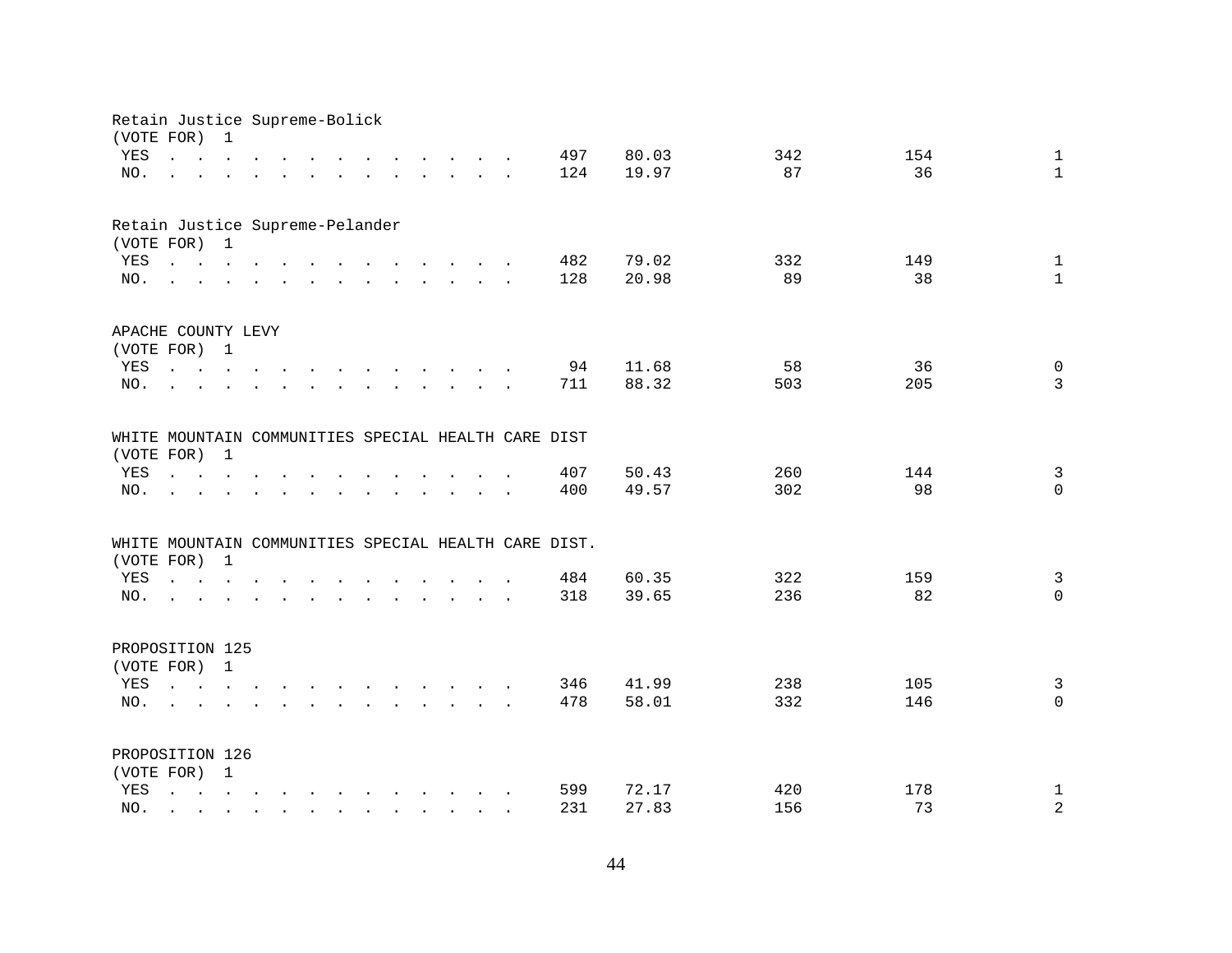### PROPOSITION 127

| (VOTE FOR)      |                                                           |                          |         |                          |  |  |                      |        |        |     |       |     |     |                |
|-----------------|-----------------------------------------------------------|--------------------------|---------|--------------------------|--|--|----------------------|--------|--------|-----|-------|-----|-----|----------------|
| YES             | $\sim$ $\sim$<br>$\ddot{\phantom{1}}$                     |                          |         |                          |  |  | $\ddot{\phantom{0}}$ | $\sim$ |        | 67  | 7.93  | 48  | 18  |                |
| NO.             | $\sim$<br>$\sim$                                          | $\sim$                   | $\cdot$ | $\overline{\phantom{a}}$ |  |  |                      |        |        | 778 | 92.07 | 535 | 241 | $\overline{2}$ |
| PROPOSITION 305 |                                                           |                          |         |                          |  |  |                      |        |        |     |       |     |     |                |
| (VOTE FOR)      |                                                           | $\overline{1}$           |         |                          |  |  |                      |        |        |     |       |     |     |                |
| YES             | $\mathbf{r}$ , $\mathbf{r}$ , $\mathbf{r}$ , $\mathbf{r}$ |                          |         |                          |  |  |                      |        | $\sim$ | 263 | 31.88 | 173 | 88  | $\overline{2}$ |
| NO.             |                                                           |                          |         |                          |  |  |                      |        |        | 562 | 68.12 | 398 | 163 |                |
| PROPOSITION 306 |                                                           |                          |         |                          |  |  |                      |        |        |     |       |     |     |                |
| (VOTE FOR) 1    |                                                           |                          |         |                          |  |  |                      |        |        |     |       |     |     |                |
| YES             | $\mathbf{r}$ , $\mathbf{r}$ , $\mathbf{r}$                |                          | $\cdot$ |                          |  |  |                      |        |        | 518 | 62.64 | 357 | 158 | 3              |
| NO.             | $\sim$<br>$\sim$ $\sim$                                   | $\overline{\phantom{a}}$ |         |                          |  |  |                      |        | $\sim$ | 309 | 37.36 | 218 | 91  | 0              |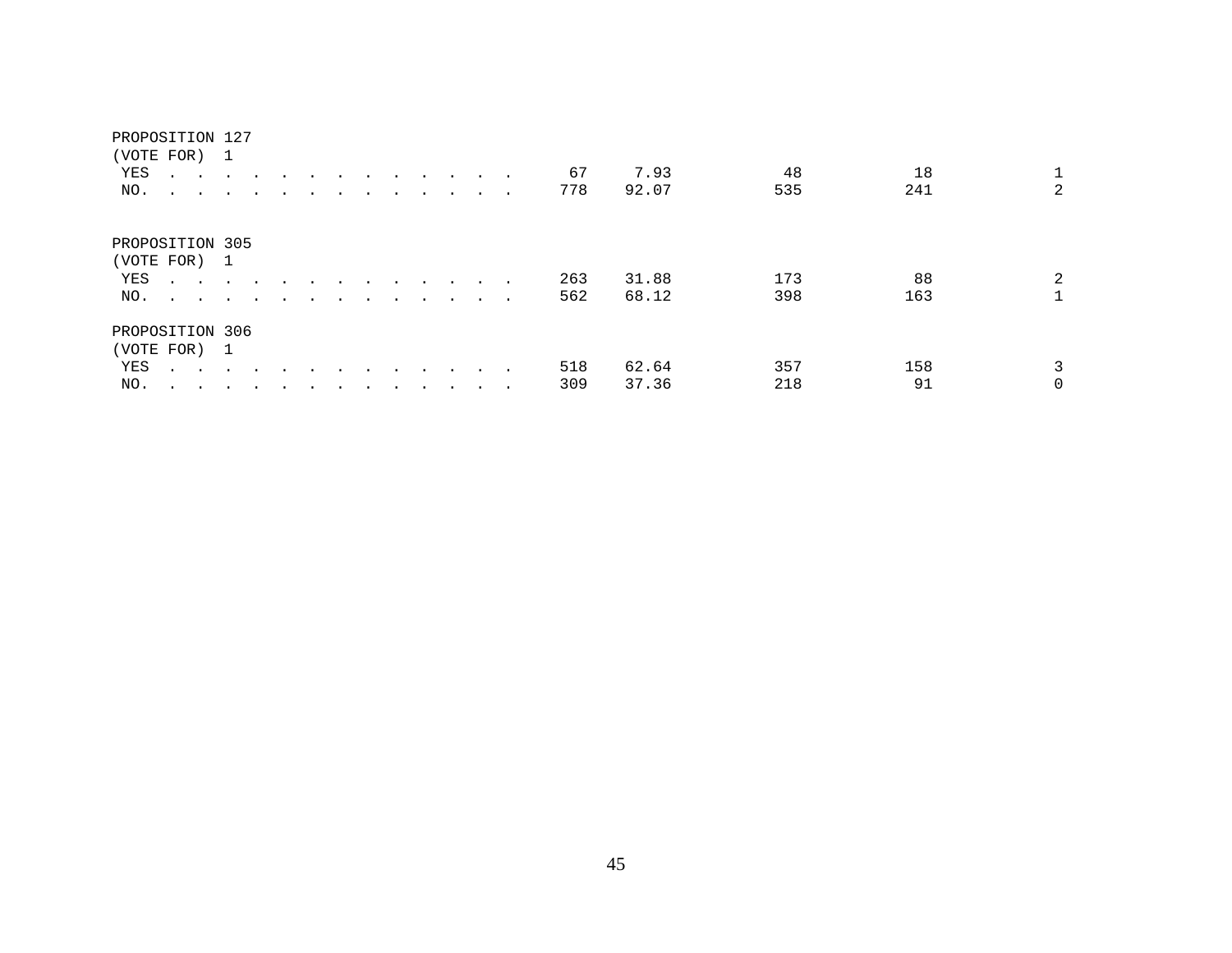OFFICIAL RESULTS

 APACHE COUNTY, ARIZONA NOVEMBER 6, 2018

RUN DATE:11/15/18 02:13 PM

0010 17 FLAT TOP 17.1-17.4

|                                                                                                       |                                                                                                                                                                                                                                   |  |                                                                          |  | TOTAL VOTES | °≈    | EARLY        | ELEC DAY     | PROV         |
|-------------------------------------------------------------------------------------------------------|-----------------------------------------------------------------------------------------------------------------------------------------------------------------------------------------------------------------------------------|--|--------------------------------------------------------------------------|--|-------------|-------|--------------|--------------|--------------|
| REGISTERED VOTERS - TOTAL                                                                             |                                                                                                                                                                                                                                   |  |                                                                          |  | 863         |       |              |              |              |
| BALLOTS CAST - TOTAL.                                                                                 |                                                                                                                                                                                                                                   |  |                                                                          |  | 615         |       | 407          | 207          | $\mathbf{1}$ |
| BALLOTS CAST - BLANK.                                                                                 |                                                                                                                                                                                                                                   |  | $\mathbf{r}$ , $\mathbf{r}$ , $\mathbf{r}$ , $\mathbf{r}$ , $\mathbf{r}$ |  | 1           | .16   | $\Omega$     |              | $\Omega$     |
| VOTER TURNOUT - TOTAL                                                                                 | $\mathbf{r}$ . The contract of the contract of the contract of the contract of the contract of the contract of the contract of the contract of the contract of the contract of the contract of the contract of the contract of th |  |                                                                          |  |             | 71.26 |              |              |              |
| VOTER TURNOUT - BLANK                                                                                 |                                                                                                                                                                                                                                   |  |                                                                          |  |             | .12   |              |              |              |
| U.S. Senator                                                                                          |                                                                                                                                                                                                                                   |  |                                                                          |  |             |       |              |              |              |
| (VOTE FOR) 1                                                                                          |                                                                                                                                                                                                                                   |  |                                                                          |  |             |       |              |              |              |
| SINEMA, KYRSTEN (DEM)                                                                                 |                                                                                                                                                                                                                                   |  |                                                                          |  | 108         | 17.91 | 79           | 29           | <sup>n</sup> |
| MCSALLY, MARTHA (REP)                                                                                 |                                                                                                                                                                                                                                   |  |                                                                          |  | 486         | 80.60 | 320          | 165          | $\mathbf{1}$ |
| GREEN, ANGELA (GRN)                                                                                   |                                                                                                                                                                                                                                   |  |                                                                          |  | 9           | 1.49  | 5            | 4            | $\Omega$     |
| WRITE-IN. $\cdot$ , $\cdot$ , $\cdot$ , $\cdot$ , $\cdot$ , $\cdot$ , $\cdot$                         |                                                                                                                                                                                                                                   |  |                                                                          |  |             |       | $\cap$       | $\Omega$     | $\Omega$     |
| U.S. Rep. in Congress Dist. 1<br>(VOTE FOR) 1                                                         |                                                                                                                                                                                                                                   |  |                                                                          |  |             |       |              |              |              |
| O'HALLERAN, TOM (DEM)                                                                                 |                                                                                                                                                                                                                                   |  |                                                                          |  | 124         | 20.63 | 89           | 35           | $\Omega$     |
| ROGERS, WENDY (REP)                                                                                   |                                                                                                                                                                                                                                   |  |                                                                          |  | 476         | 79.20 | 314          | 161          | $\mathbf{1}$ |
| $\texttt{WRTTE-IN.}$                                                                                  |                                                                                                                                                                                                                                   |  |                                                                          |  | 1           | .17   | $\Omega$     | $\mathbf{1}$ | $\Omega$     |
| Governor                                                                                              |                                                                                                                                                                                                                                   |  |                                                                          |  |             |       |              |              |              |
| (VOTE FOR) 1                                                                                          |                                                                                                                                                                                                                                   |  |                                                                          |  |             |       |              |              |              |
| GARCIA, DAVID (DEM)                                                                                   |                                                                                                                                                                                                                                   |  |                                                                          |  | 62          | 10.25 | 47           | 15           | $\Omega$     |
| DUCEY, DOUG (REP).                                                                                    |                                                                                                                                                                                                                                   |  |                                                                          |  | 533         | 88.10 | 350          | 182          | 1            |
| TORRES, ANGEL (GRN)                                                                                   |                                                                                                                                                                                                                                   |  |                                                                          |  | 8           | 1.32  | 6            | 2            | $\Omega$     |
| WRITE-IN.<br>$\mathbf{r}$ , and $\mathbf{r}$ , and $\mathbf{r}$ , and $\mathbf{r}$ , and $\mathbf{r}$ |                                                                                                                                                                                                                                   |  |                                                                          |  |             | .33   | $\mathbf{1}$ |              | $\Omega$     |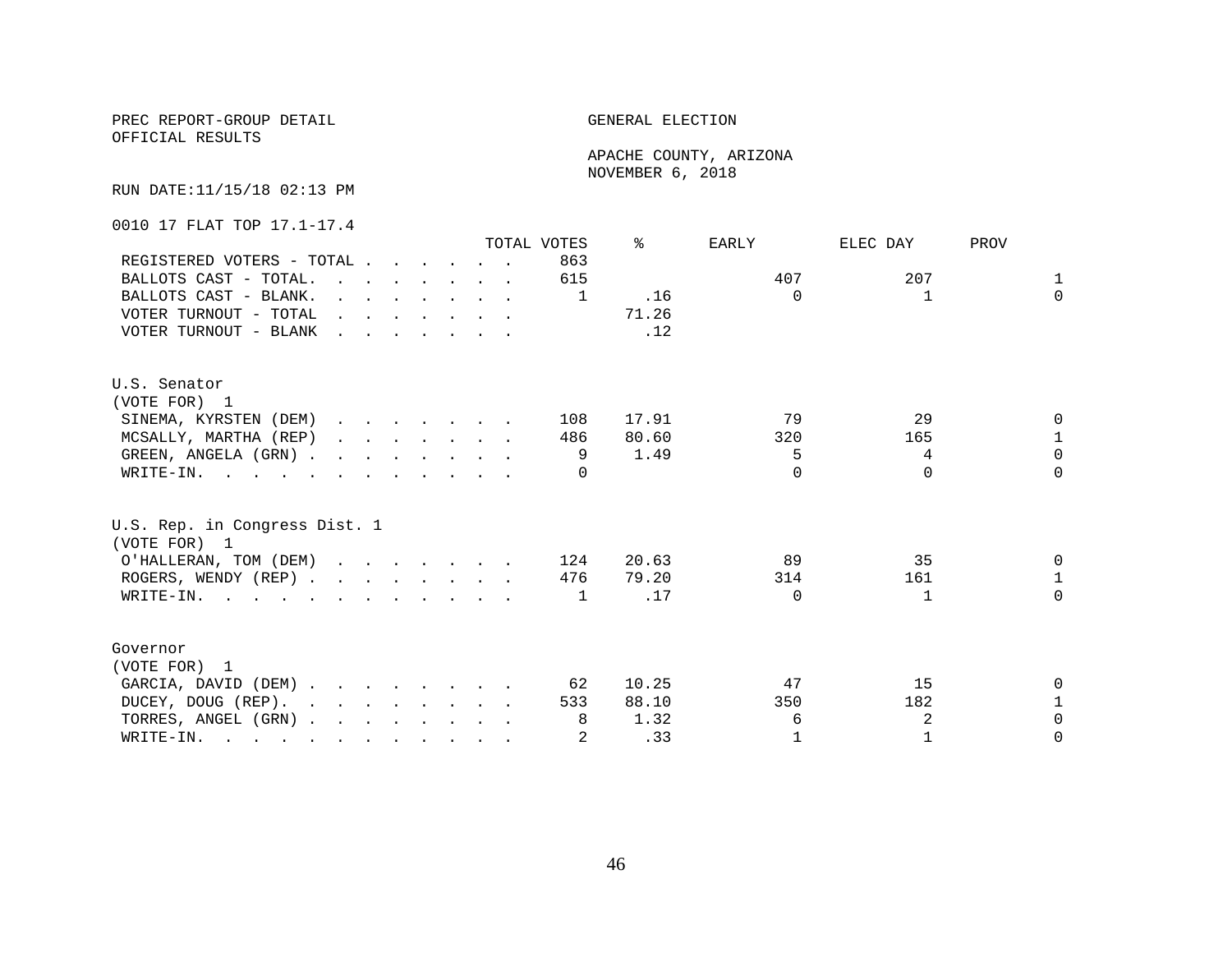| State Senator Dist. 7<br>(VOTE FOR)<br>1                                                                                                                                                                                                                          |                                                                                                   |
|-------------------------------------------------------------------------------------------------------------------------------------------------------------------------------------------------------------------------------------------------------------------|---------------------------------------------------------------------------------------------------|
| PESHLAKAI, JAMESCITA (DEM).<br>82<br>MEALER, JL (REP)<br>506<br>WRITE-IN.<br>0                                                                                                                                                                                    | 13.95<br>63<br>19<br>0<br>86.05<br>330<br>175<br>$\mathbf{1}$<br>$\Omega$<br>$\Omega$<br>$\Omega$ |
| $\mathbf{r}$ , and $\mathbf{r}$ , and $\mathbf{r}$ , and $\mathbf{r}$ , and $\mathbf{r}$                                                                                                                                                                          |                                                                                                   |
| State Rep Dist. 7<br>(VOTE FOR) 2                                                                                                                                                                                                                                 |                                                                                                   |
| TELLER, ARLANDO (DEM)<br>$\mathbf{r}$ . The contract of the contract of the contract of the contract of the contract of the contract of the contract of the contract of the contract of the contract of the contract of the contract of the contract of th<br>66  | 10.14<br>53<br>13<br>$\Omega$                                                                     |
| TSOSIE, MYRON (DEM) .<br>$\mathbf{r}$ , $\mathbf{r}$ , $\mathbf{r}$ , $\mathbf{r}$ , $\mathbf{r}$ , $\mathbf{r}$<br>72                                                                                                                                            | 11.06<br>54<br>18<br>$\Omega$                                                                     |
| $\mathbf{r}$ . The set of the set of the set of the set of the set of the set of the set of the set of the set of the set of the set of the set of the set of the set of the set of the set of the set of the set of the set of t<br>511<br>SHAMLEY, DOYEL (REP). | 78.49<br>176<br>$\mathbf{1}$<br>334                                                               |
| $\overline{2}$<br>WRITE-IN.                                                                                                                                                                                                                                       | $\Omega$<br>.31<br>2<br>$\Omega$                                                                  |
| Secretary of State<br>(VOTE FOR) 1                                                                                                                                                                                                                                |                                                                                                   |
| HOBBS, KATIE (DEM)<br>$\mathbf{r}$ . The set of the set of the set of the set of the set of the set of the set of the set of the set of the set of the set of the set of the set of the set of the set of the set of the set of the set of the set of t<br>92     | 15.49<br>68<br>24<br>$\Omega$                                                                     |
| GAYNOR, STEVE (REP)<br>501                                                                                                                                                                                                                                        | 84.34<br>329<br>171<br>$\mathbf{1}$                                                               |
| WRITE-IN.<br>$\mathbf{1}$<br>$\mathbf{r}$ , $\mathbf{r}$ , $\mathbf{r}$ , $\mathbf{r}$ , $\mathbf{r}$ , $\mathbf{r}$ , $\mathbf{r}$ , $\mathbf{r}$                                                                                                                | $\Omega$<br>.17<br>$\Omega$<br>$\mathbf{1}$                                                       |
| Attorney General                                                                                                                                                                                                                                                  |                                                                                                   |
| (VOTE FOR) 1                                                                                                                                                                                                                                                      |                                                                                                   |
| CONTRERAS, JANUARY (DEM)<br>85                                                                                                                                                                                                                                    | 14.36<br>67<br>18<br>0                                                                            |
| BRNOVICH, MARK (REP).<br>507                                                                                                                                                                                                                                      | 85.64<br>330<br>176<br>$\mathbf{1}$                                                               |
| WRITE-IN.<br>$\Omega$                                                                                                                                                                                                                                             | $\Omega$<br>$\Omega$<br>$\Omega$                                                                  |
| State Treasurer<br>(VOTE FOR) 1                                                                                                                                                                                                                                   |                                                                                                   |
| MANOIL, MARK (DEM)<br>89                                                                                                                                                                                                                                          | 15.27<br>64<br>25<br>0                                                                            |
| YEE, KIMBERLY (REP)<br>493                                                                                                                                                                                                                                        | 84.56<br>326<br>166<br>$\mathbf 1$                                                                |
| WRITE-IN.<br>$\mathbf{1}$<br>$\mathbf{r}$ , and $\mathbf{r}$ , and $\mathbf{r}$ , and $\mathbf{r}$ , and $\mathbf{r}$                                                                                                                                             | $\Omega$<br>.17<br>$\mathbf{1}$<br>$\Omega$                                                       |
| Superintendent of Public Instruction                                                                                                                                                                                                                              |                                                                                                   |
| (VOTE FOR) 1                                                                                                                                                                                                                                                      |                                                                                                   |
| HOFFMAN, KATHY (DEM).<br>$\mathbf{r}$ , and $\mathbf{r}$ , and $\mathbf{r}$ , and $\mathbf{r}$<br>111                                                                                                                                                             | 18.94<br>25<br>86<br>0                                                                            |
| RIGGS, FRANK (REP)<br>475                                                                                                                                                                                                                                         | 81.06<br>304<br>170<br>1<br>$\Omega$<br>$\Omega$<br>$\Omega$                                      |
| $\mathbf 0$<br>WRITE-IN.                                                                                                                                                                                                                                          |                                                                                                   |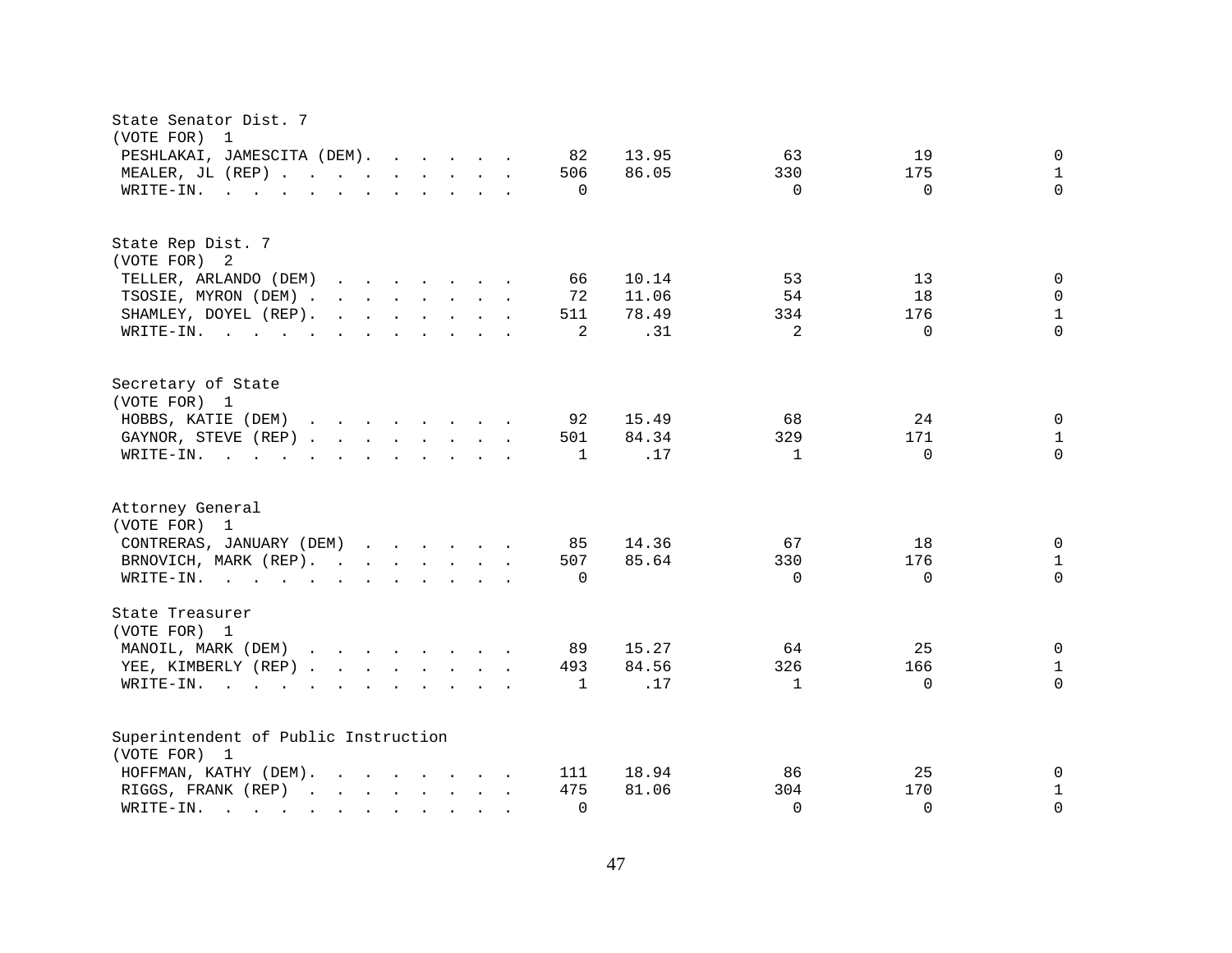| State Mine Inspector<br>(VOTE FOR)<br>1                                                                                                                                                                                                                             |                                                                          |
|---------------------------------------------------------------------------------------------------------------------------------------------------------------------------------------------------------------------------------------------------------------------|--------------------------------------------------------------------------|
| 87<br>PIERCE, WILLIAM "BILL" (DEM)                                                                                                                                                                                                                                  | 15.10<br>67<br>20<br>$\mathbf 0$                                         |
| HART, JOE (REP)<br>487<br>and the contract of the contract of the                                                                                                                                                                                                   | $\mathbf{1}$<br>84.55<br>317<br>169                                      |
| WRITE-IN.<br>$\sim$ $\sim$                                                                                                                                                                                                                                          | $\Omega$<br>.35<br>$\overline{2}$<br>2<br>$\Omega$                       |
| $\ddot{\phantom{a}}$<br>$\sim$ $\sim$ $\sim$ $\sim$ $\sim$                                                                                                                                                                                                          |                                                                          |
| Corporation Commissioner                                                                                                                                                                                                                                            |                                                                          |
| (VOTE FOR) 2                                                                                                                                                                                                                                                        |                                                                          |
| KENNEDY, SANDRA (DEM)<br>88<br>$\mathbf{r}$ , $\mathbf{r}$ , $\mathbf{r}$ , $\mathbf{r}$ , $\mathbf{r}$ , $\mathbf{r}$<br>$\sim$                                                                                                                                    | 24<br>8.63<br>64<br>$\mathbf 0$                                          |
| SEARS, KIANA MARIA (DEM)<br>65<br>$\mathbf{r}$ . The set of the set of the set of the set of the set of the set of the set of the set of the set of the set of the set of the set of the set of the set of the set of the set of the set of the set of the set of t | 52<br>13<br>6.37<br>$\mathbf 0$                                          |
| GLASSMAN, RODNEY (REP)<br>425                                                                                                                                                                                                                                       | $\mathbf 1$<br>41.67<br>286<br>138                                       |
| OLSON, JUSTIN (REP)<br>441                                                                                                                                                                                                                                          | $\mathbf{1}$<br>43.24<br>292<br>148                                      |
| WRITE-IN.<br>$\sim$ $\sim$<br>$\mathbf{L} = \mathbf{L} \mathbf{L} + \mathbf{L} \mathbf{L}$<br>$\mathbf{L}$<br>$\sim$                                                                                                                                                | .10<br>$\Omega$<br>$\mathbf{1}$<br>$\Omega$<br>$\mathbf{1}$              |
| Clerk of the Superior Court<br>(VOTE FOR) 1<br>HOUNSHELL, ANNELL (DEM).<br>277<br>17<br>WRITE-IN.<br>$\mathbf{r}$ , $\mathbf{r}$ , $\mathbf{r}$ , $\mathbf{r}$ , $\mathbf{r}$ , $\mathbf{r}$ , $\mathbf{r}$ , $\mathbf{r}$                                          | 94.22<br>186<br>91<br>$\mathbf{0}$<br>10<br>5.78<br>7<br>$\Omega$        |
| Justice of the Peace Dist. 1 Round Valley<br>(VOTE FOR) 1                                                                                                                                                                                                           |                                                                          |
| 524<br>GREGORY, MARSHA (REP)                                                                                                                                                                                                                                        | 97.58<br>182<br>341<br>1                                                 |
| WRITE-IN.<br>13<br>$\mathbf{r} = \mathbf{r} - \mathbf{r}$ , and $\mathbf{r} = \mathbf{r} - \mathbf{r}$ , and $\mathbf{r} = \mathbf{r} - \mathbf{r}$                                                                                                                 | $\Omega$<br>2.42<br>11<br>2                                              |
| Constable Dist. 1 Round Valley<br>(VOTE FOR) 1<br>519<br>CURTIS, ROGER (REP)<br>WRITE-IN.<br>$\mathbf{r}$ , $\mathbf{r}$ , $\mathbf{r}$ , $\mathbf{r}$                                                                                                              | 98.86<br>341<br>177<br>1<br>$\overline{a}$<br>$\Omega$<br>1.14<br>4<br>6 |
| Judge of the Superior Court<br>(VOTE FOR) 1                                                                                                                                                                                                                         |                                                                          |
| LATHAM, MIKE<br>436<br>$\mathbf{r}$ , and $\mathbf{r}$ , and $\mathbf{r}$ , and $\mathbf{r}$                                                                                                                                                                        | 292<br>98.87<br>143<br>1                                                 |
| WRITE-IN.<br>$\mathbf{r}$ , and $\mathbf{r}$ , and $\mathbf{r}$ , and $\mathbf{r}$                                                                                                                                                                                  | 2<br>5<br>3<br>0<br>1.13                                                 |
|                                                                                                                                                                                                                                                                     |                                                                          |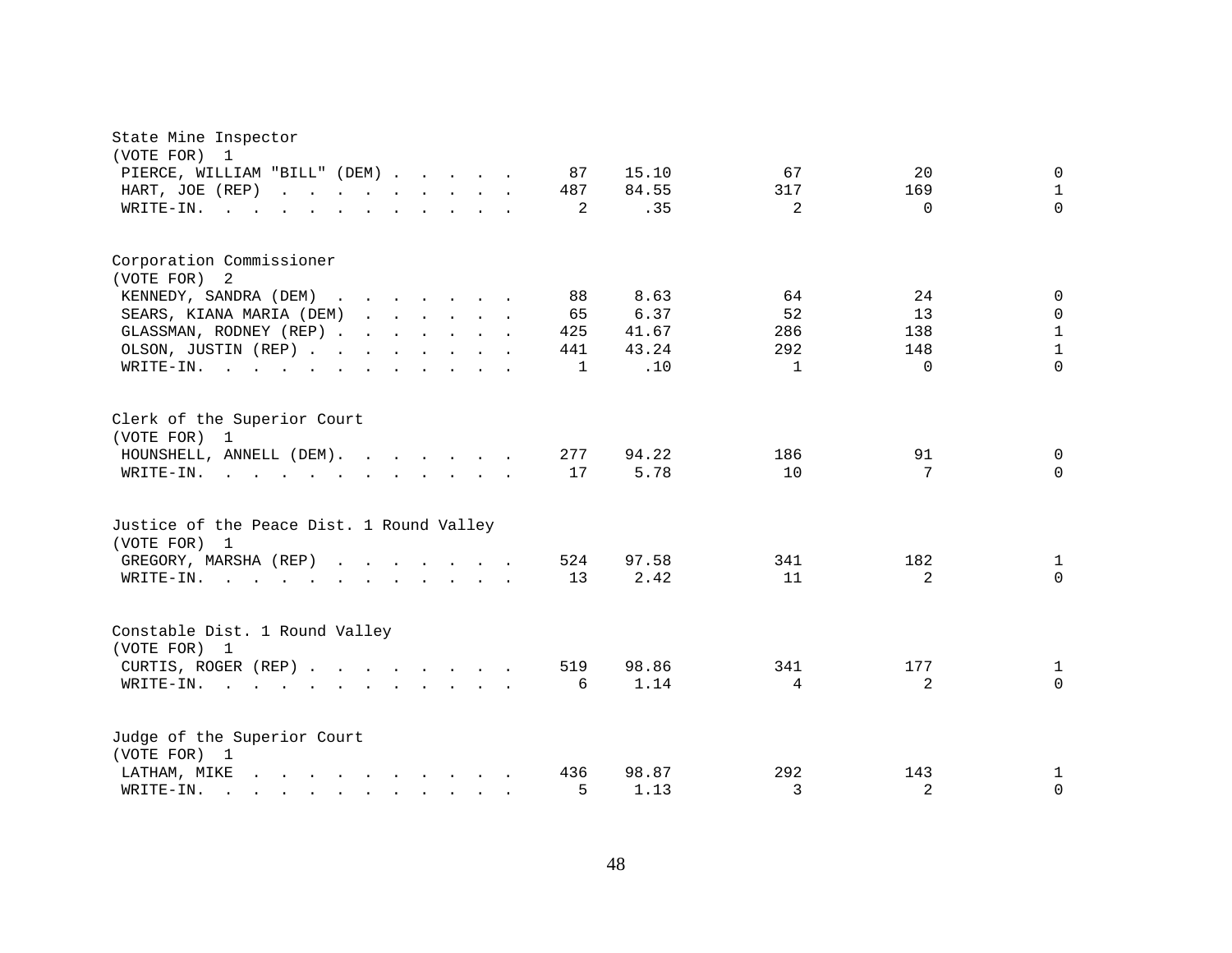| (VOTE FOR) | Retain Justice Supreme-Bolick                                                                                   | 1                    |                                        |                           |                      |                                                                                                                                                                                                                                   |                                                           |                                                                       |  |                                                      |       |     |     |                     |
|------------|-----------------------------------------------------------------------------------------------------------------|----------------------|----------------------------------------|---------------------------|----------------------|-----------------------------------------------------------------------------------------------------------------------------------------------------------------------------------------------------------------------------------|-----------------------------------------------------------|-----------------------------------------------------------------------|--|------------------------------------------------------|-------|-----|-----|---------------------|
| YES        | $\ddot{\phantom{0}}$                                                                                            | $\sim$ $\sim$        | $\mathbf{r}$ . The set of $\mathbf{r}$ |                           |                      |                                                                                                                                                                                                                                   |                                                           | $\cdot$ $\cdot$ $\cdot$ $\cdot$ $\cdot$ $\cdot$                       |  | 368                                                  | 79.83 | 236 |     | 131<br>$\mathbf{1}$ |
| NO.        |                                                                                                                 | $\ddot{\phantom{a}}$ |                                        | $\mathbf{L}$              | $\ddot{\phantom{0}}$ | $\sim$                                                                                                                                                                                                                            |                                                           | $\mathbf{r}$ , and $\mathbf{r}$ , and $\mathbf{r}$ , and $\mathbf{r}$ |  | 93                                                   | 20.17 | 60  |     | 33<br>$\mathbf 0$   |
|            |                                                                                                                 |                      |                                        |                           |                      |                                                                                                                                                                                                                                   |                                                           |                                                                       |  |                                                      |       |     |     |                     |
|            | Retain Justice Supreme-Pelander                                                                                 |                      |                                        |                           |                      |                                                                                                                                                                                                                                   |                                                           |                                                                       |  |                                                      |       |     |     |                     |
|            | (VOTE FOR) 1                                                                                                    |                      |                                        |                           |                      |                                                                                                                                                                                                                                   |                                                           |                                                                       |  |                                                      |       |     |     |                     |
| YES        | $\mathbf{r}$ , and $\mathbf{r}$ , and $\mathbf{r}$ , and $\mathbf{r}$ , and $\mathbf{r}$ , and $\mathbf{r}$     |                      |                                        |                           |                      |                                                                                                                                                                                                                                   |                                                           |                                                                       |  | 345                                                  | 77.70 | 225 |     | 119<br>$\mathbf{1}$ |
| NO.        | $\mathbf{r}$ , and $\mathbf{r}$ , and $\mathbf{r}$ , and $\mathbf{r}$ , and $\mathbf{r}$ , and $\mathbf{r}$     |                      |                                        |                           |                      |                                                                                                                                                                                                                                   |                                                           |                                                                       |  | 99                                                   | 22.30 | 64  |     | 35<br>$\Omega$      |
|            | APACHE COUNTY LEVY                                                                                              |                      |                                        |                           |                      |                                                                                                                                                                                                                                   |                                                           |                                                                       |  |                                                      |       |     |     |                     |
|            | (VOTE FOR) 1                                                                                                    |                      |                                        |                           |                      |                                                                                                                                                                                                                                   |                                                           |                                                                       |  |                                                      |       |     |     |                     |
| YES        |                                                                                                                 |                      |                                        |                           |                      |                                                                                                                                                                                                                                   |                                                           |                                                                       |  | 54                                                   | 9.33  | 33  |     | 21<br>$\mathbf 0$   |
| NO.        | $\Delta \sim 10^{-11}$                                                                                          |                      |                                        | $\mathbf{r} = \mathbf{r}$ |                      | $\mathbf{r}$ . The contract of the contract of the contract of the contract of the contract of the contract of the contract of the contract of the contract of the contract of the contract of the contract of the contract of th |                                                           |                                                                       |  | 525                                                  | 90.67 | 357 |     | 167<br>$\mathbf{1}$ |
|            |                                                                                                                 |                      |                                        |                           |                      |                                                                                                                                                                                                                                   |                                                           |                                                                       |  | WHITE MOUNTAIN COMMUNITIES SPECIAL HEALTH CARE DIST  |       |     |     |                     |
| (VOTE FOR) |                                                                                                                 | $\mathbf{1}$         |                                        |                           |                      |                                                                                                                                                                                                                                   |                                                           |                                                                       |  |                                                      |       |     |     |                     |
| YES        | $\cdot$ $\cdot$ $\cdot$ $\cdot$ $\cdot$                                                                         |                      |                                        |                           |                      |                                                                                                                                                                                                                                   |                                                           |                                                                       |  | 238                                                  | 40.20 | 143 |     | 95<br>$\mathsf{O}$  |
| NO.        |                                                                                                                 |                      |                                        |                           |                      |                                                                                                                                                                                                                                   |                                                           |                                                                       |  | 354                                                  | 59.80 | 249 |     | 104<br>$\mathbf{1}$ |
|            |                                                                                                                 |                      |                                        |                           |                      |                                                                                                                                                                                                                                   |                                                           |                                                                       |  |                                                      |       |     |     |                     |
|            | (VOTE FOR)                                                                                                      | $\mathbf{1}$         |                                        |                           |                      |                                                                                                                                                                                                                                   |                                                           |                                                                       |  | WHITE MOUNTAIN COMMUNITIES SPECIAL HEALTH CARE DIST. |       |     |     |                     |
| YES        |                                                                                                                 |                      |                                        |                           |                      |                                                                                                                                                                                                                                   |                                                           |                                                                       |  | 312                                                  | 52.97 | 199 |     | 113<br>$\mathbf 0$  |
| NO.        |                                                                                                                 |                      |                                        |                           |                      | and the contract of the contract of the contract of the contract of the contract of                                                                                                                                               |                                                           |                                                                       |  | 277                                                  | 47.03 | 194 |     | 82<br>$\mathbf{1}$  |
|            | and a series of the contract of the contract of the contract of the contract of the contract of the contract of |                      |                                        |                           |                      |                                                                                                                                                                                                                                   |                                                           |                                                                       |  |                                                      |       |     |     |                     |
|            | PROPOSITION 125                                                                                                 |                      |                                        |                           |                      |                                                                                                                                                                                                                                   |                                                           |                                                                       |  |                                                      |       |     |     |                     |
|            | (VOTE FOR) 1                                                                                                    |                      |                                        |                           |                      |                                                                                                                                                                                                                                   |                                                           |                                                                       |  |                                                      |       |     |     |                     |
| YES        | $\mathbf{r}$ , and $\mathbf{r}$ , and $\mathbf{r}$ , and $\mathbf{r}$ , and $\mathbf{r}$ , and $\mathbf{r}$     |                      |                                        |                           |                      |                                                                                                                                                                                                                                   |                                                           |                                                                       |  | 225                                                  | 38.20 | 145 |     | 80<br>$\mathbf 0$   |
| NO.        | $\sim$                                                                                                          |                      |                                        |                           |                      |                                                                                                                                                                                                                                   |                                                           |                                                                       |  | 364                                                  | 61.80 | 248 | 115 | $\mathbf{1}$        |
|            | PROPOSITION 126                                                                                                 |                      |                                        |                           |                      |                                                                                                                                                                                                                                   |                                                           |                                                                       |  |                                                      |       |     |     |                     |
|            | (VOTE FOR) 1                                                                                                    |                      |                                        |                           |                      |                                                                                                                                                                                                                                   |                                                           |                                                                       |  |                                                      |       |     |     |                     |
| YES        | $\mathbf{L}$                                                                                                    |                      |                                        |                           |                      | $\mathbf{r} = \mathbf{r} - \mathbf{r}$ , $\mathbf{r} = \mathbf{r} - \mathbf{r}$ , $\mathbf{r} = \mathbf{r} - \mathbf{r} - \mathbf{r}$                                                                                             |                                                           |                                                                       |  | 434                                                  | 73.43 | 289 |     | 144<br>$\mathbf{1}$ |
| NO.        |                                                                                                                 |                      |                                        |                           | $\sim$               |                                                                                                                                                                                                                                   | $\mathbf{r}$ , $\mathbf{r}$ , $\mathbf{r}$ , $\mathbf{r}$ |                                                                       |  | 157                                                  | 26.57 | 107 |     | 50<br>$\mathbf 0$   |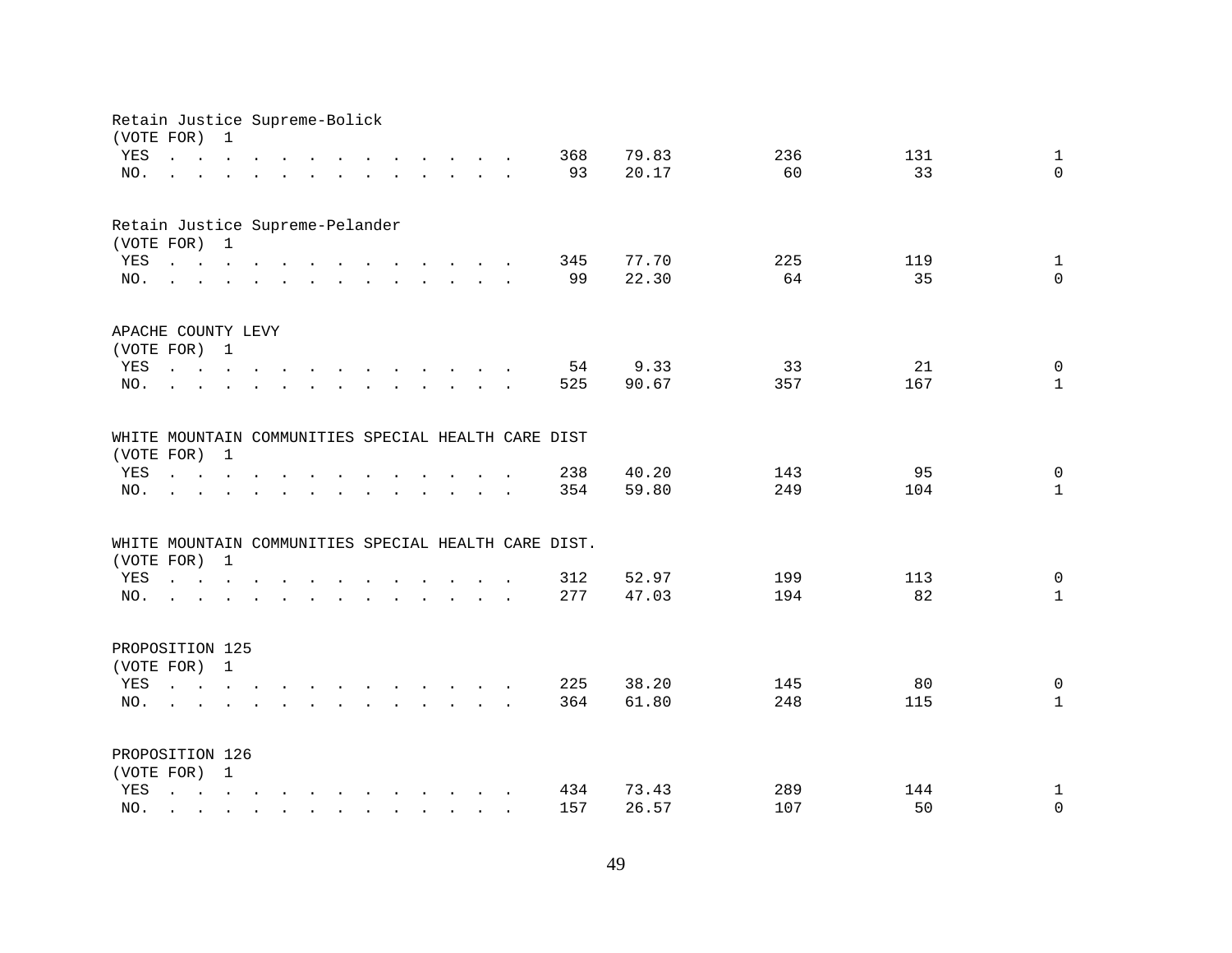|     | (VOTE FOR) 1                   |               |                      |  |  |  |           |        |     |       |     |     |   |
|-----|--------------------------------|---------------|----------------------|--|--|--|-----------|--------|-----|-------|-----|-----|---|
| YES |                                |               |                      |  |  |  | $\sim$    |        | 27  | 4.44  | 21  | 6   | 0 |
| NO. | $\ddot{\phantom{a}}$<br>$\sim$ | $\sim$        | $\cdot$              |  |  |  | $\cdot$   | $\sim$ | 581 | 95.56 | 383 | 197 |   |
|     | PROPOSITION 305                |               |                      |  |  |  |           |        |     |       |     |     |   |
|     | (VOTE FOR) 1                   |               |                      |  |  |  |           |        |     |       |     |     |   |
| YES | $\sim$ $\sim$                  |               |                      |  |  |  |           | $\sim$ | 182 | 30.80 | 119 | 63  | 0 |
| NO. | $\sim$ $\sim$                  | $\sim$ $\sim$ | $\ddot{\phantom{1}}$ |  |  |  |           | $\sim$ | 409 | 69.20 | 275 | 133 |   |
|     | PROPOSITION 306                |               |                      |  |  |  |           |        |     |       |     |     |   |
|     | (VOTE FOR) 1                   |               |                      |  |  |  |           |        |     |       |     |     |   |
| YES | $\mathbf{A}$ and $\mathbf{A}$  | $\sim$ $\sim$ |                      |  |  |  |           |        | 343 | 59.04 | 229 | 113 |   |
| NO. | $\ddot{\phantom{0}}$<br>$\sim$ |               |                      |  |  |  | $\bullet$ | $\sim$ | 238 | 40.96 | 161 | 77  | 0 |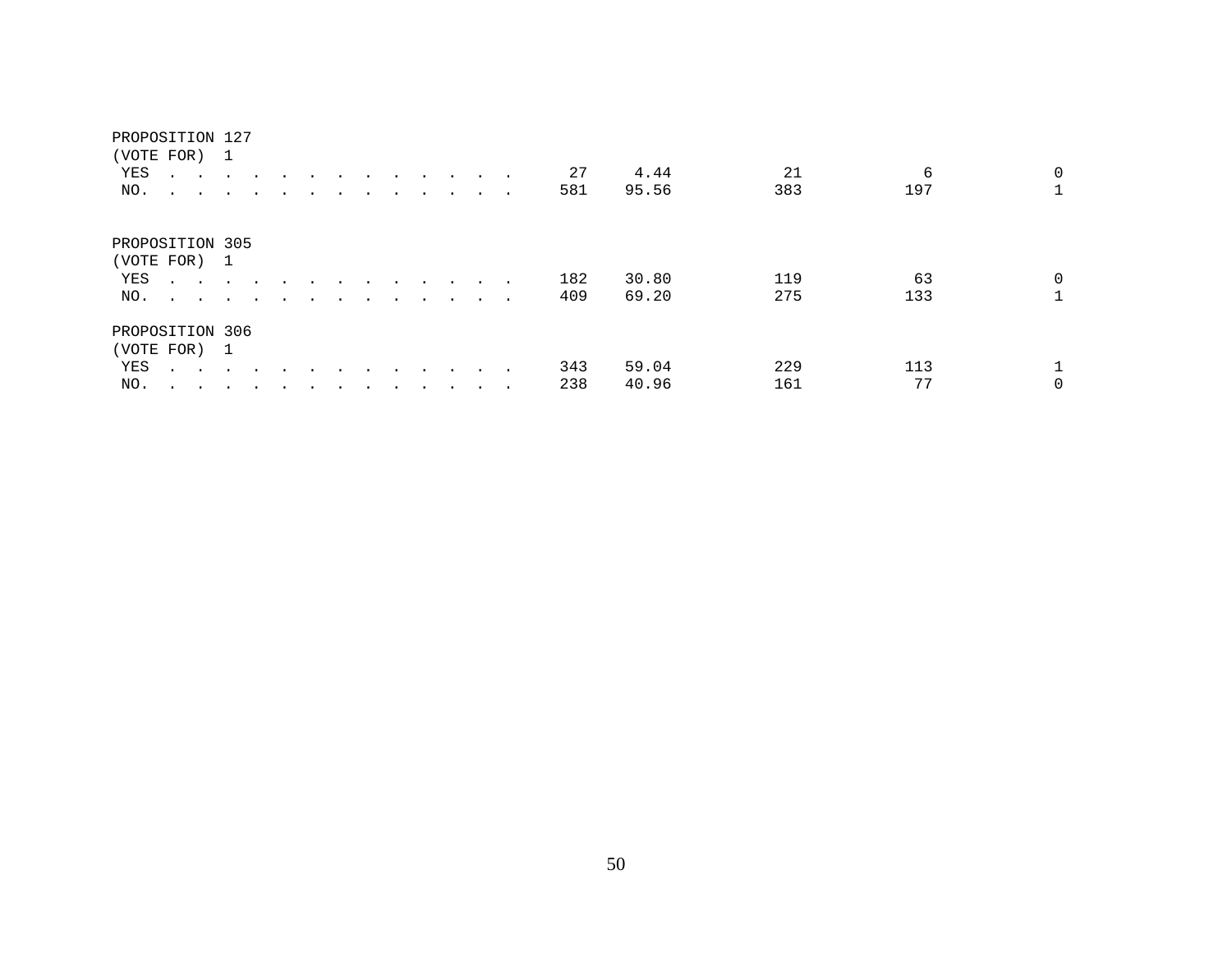OFFICIAL RESULTS

 APACHE COUNTY, ARIZONA NOVEMBER 6, 2018

RUN DATE:11/15/18 02:13 PM

0011 19 FT DEFIANCE 19.1 SD08

|                                                                                                                                                                                                                                                      |                                                                                                                                                                                                                                   |                                                                       |  |  |                                                                                                                          | TOTAL VOTES | ⊱     | <b>EARLY</b>   | ELEC DAY     | PROV           |
|------------------------------------------------------------------------------------------------------------------------------------------------------------------------------------------------------------------------------------------------------|-----------------------------------------------------------------------------------------------------------------------------------------------------------------------------------------------------------------------------------|-----------------------------------------------------------------------|--|--|--------------------------------------------------------------------------------------------------------------------------|-------------|-------|----------------|--------------|----------------|
| REGISTERED VOTERS - TOTAL                                                                                                                                                                                                                            |                                                                                                                                                                                                                                   |                                                                       |  |  |                                                                                                                          | 2,996       |       |                |              |                |
| BALLOTS CAST - TOTAL.                                                                                                                                                                                                                                | $\sim$                                                                                                                                                                                                                            |                                                                       |  |  | $\mathbf{r}$ , and $\mathbf{r}$ , and $\mathbf{r}$ , and $\mathbf{r}$                                                    | 1,626       |       | 831            | 772          | 23             |
| BALLOTS CAST - BLANK.                                                                                                                                                                                                                                |                                                                                                                                                                                                                                   | $\mathbf{r}$ , and $\mathbf{r}$ , and $\mathbf{r}$ , and $\mathbf{r}$ |  |  |                                                                                                                          | -2          | .12   | $\mathbf{1}$   | $\mathbf{1}$ | $\Omega$       |
| VOTER TURNOUT - TOTAL                                                                                                                                                                                                                                | $\mathbf{r}$ , and $\mathbf{r}$ , and $\mathbf{r}$ , and $\mathbf{r}$                                                                                                                                                             |                                                                       |  |  |                                                                                                                          |             | 54.27 |                |              |                |
| VOTER TURNOUT - BLANK                                                                                                                                                                                                                                | $\mathbf{r}$ . The contract of the contract of the contract of the contract of the contract of the contract of the contract of the contract of the contract of the contract of the contract of the contract of the contract of th |                                                                       |  |  |                                                                                                                          |             | .07   |                |              |                |
| U.S. Senator                                                                                                                                                                                                                                         |                                                                                                                                                                                                                                   |                                                                       |  |  |                                                                                                                          |             |       |                |              |                |
| (VOTE FOR) 1                                                                                                                                                                                                                                         |                                                                                                                                                                                                                                   |                                                                       |  |  |                                                                                                                          |             |       |                |              |                |
| SINEMA, KYRSTEN (DEM) 1,251                                                                                                                                                                                                                          |                                                                                                                                                                                                                                   |                                                                       |  |  |                                                                                                                          |             | 78.43 | 638            | 592          | 21             |
| MCSALLY, MARTHA (REP)                                                                                                                                                                                                                                |                                                                                                                                                                                                                                   |                                                                       |  |  | $\mathbf{r} = \mathbf{r} - \mathbf{r}$ , $\mathbf{r} = \mathbf{r} - \mathbf{r}$ , $\mathbf{r} = \mathbf{r} - \mathbf{r}$ | 275         | 17.24 | 139            | 136          | $\Omega$       |
| GREEN, ANGELA (GRN).                                                                                                                                                                                                                                 |                                                                                                                                                                                                                                   |                                                                       |  |  |                                                                                                                          | 66          | 4.14  | 40             | 24           | $\overline{a}$ |
| WRITE-IN.                                                                                                                                                                                                                                            |                                                                                                                                                                                                                                   |                                                                       |  |  |                                                                                                                          | 3           | .19   | $\mathfrak{D}$ | $\mathbf{1}$ | $\Omega$       |
| U.S. Rep. in Congress Dist. 1<br>(VOTE FOR) 1                                                                                                                                                                                                        |                                                                                                                                                                                                                                   |                                                                       |  |  |                                                                                                                          |             |       |                |              |                |
| O'HALLERAN, TOM (DEM) 1,264                                                                                                                                                                                                                          |                                                                                                                                                                                                                                   |                                                                       |  |  |                                                                                                                          |             | 79.80 | 661            | 581          | 22             |
| ROGERS, WENDY (REP)                                                                                                                                                                                                                                  |                                                                                                                                                                                                                                   |                                                                       |  |  |                                                                                                                          | 316         | 19.95 | 152            | 163          | $\mathbf{1}$   |
| WRITE-IN.                                                                                                                                                                                                                                            |                                                                                                                                                                                                                                   |                                                                       |  |  |                                                                                                                          | 4           | .25   | $\mathbf{1}$   | 3            | $\Omega$       |
| Governor                                                                                                                                                                                                                                             |                                                                                                                                                                                                                                   |                                                                       |  |  |                                                                                                                          |             |       |                |              |                |
| (VOTE FOR) 1                                                                                                                                                                                                                                         |                                                                                                                                                                                                                                   |                                                                       |  |  |                                                                                                                          |             |       |                |              |                |
| GARCIA, DAVID (DEM)                                                                                                                                                                                                                                  |                                                                                                                                                                                                                                   |                                                                       |  |  |                                                                                                                          | 1,128       | 71.21 | 588            | 521          | 19             |
| DUCEY, DOUG (REP).<br>and the contract of the contract of the contract of the contract of the contract of the contract of the contract of the contract of the contract of the contract of the contract of the contract of the contract of the contra |                                                                                                                                                                                                                                   |                                                                       |  |  |                                                                                                                          | 377         | 23.80 | 191            | 184          | $\overline{a}$ |
| TORRES, ANGEL (GRN)                                                                                                                                                                                                                                  |                                                                                                                                                                                                                                   |                                                                       |  |  |                                                                                                                          | 76          | 4.80  | 38             | 36           | $\overline{2}$ |
| WRITE-IN.<br>$\mathbf{r}$ , and $\mathbf{r}$ , and $\mathbf{r}$ , and $\mathbf{r}$ , and $\mathbf{r}$ , and $\mathbf{r}$                                                                                                                             |                                                                                                                                                                                                                                   |                                                                       |  |  |                                                                                                                          | 3           | .19   | $\mathbf{1}$   | 2            | $\Omega$       |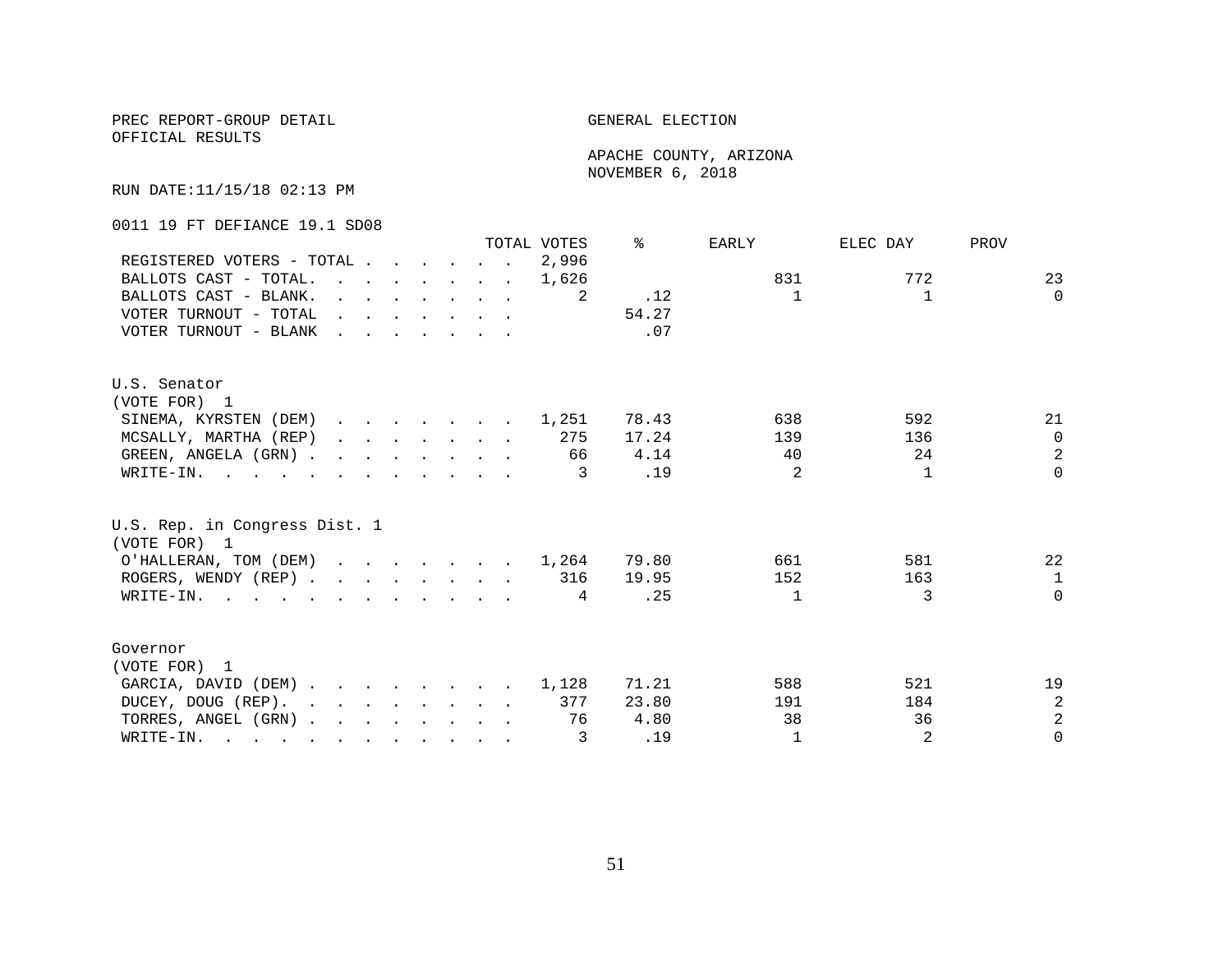| State Senator Dist. 7<br>(VOTE FOR)<br>- 1                                                                                                                                                                                                                                                                            |                     |              |                |
|-----------------------------------------------------------------------------------------------------------------------------------------------------------------------------------------------------------------------------------------------------------------------------------------------------------------------|---------------------|--------------|----------------|
| PESHLAKAI, JAMESCITA (DEM).<br>1,391                                                                                                                                                                                                                                                                                  | 87.82<br>711        | 657          | 23             |
| MEALER, JL (REP) 192                                                                                                                                                                                                                                                                                                  | 12.12<br>103        | 89           | $\mathbf 0$    |
| $\mathbf{r}$ , and $\mathbf{r}$ , and $\mathbf{r}$ , and $\mathbf{r}$ , and $\mathbf{r}$<br>1<br>WRITE-IN.                                                                                                                                                                                                            | .06<br>$\mathbf 1$  | $\Omega$     | $\Omega$       |
|                                                                                                                                                                                                                                                                                                                       |                     |              |                |
| State Rep Dist. 7                                                                                                                                                                                                                                                                                                     |                     |              |                |
| (VOTE FOR) 2                                                                                                                                                                                                                                                                                                          |                     |              |                |
| TELLER, ARLANDO (DEM)<br>870<br>$\mathbf{r}$ . The set of the set of the set of the set of the set of the set of the set of the set of the set of the set of the set of the set of the set of the set of the set of the set of the set of the set of the set of t                                                     | 40.09<br>486        | 371          | 13             |
| TSOSIE, MYRON (DEM).<br>$\mathbf{r}$ . The set of the set of the set of the set of the set of the set of the set of the set of the set of the set of the set of the set of the set of the set of the set of the set of the set of the set of the set of t<br>1,032                                                    | 47.56<br>564        | 451          | 17             |
| $\mathbf{r}$ . The set of the set of the set of the set of the set of the set of the set of the set of the set of the set of the set of the set of the set of the set of the set of the set of the set of the set of the set of t<br>267<br>SHAMLEY, DOYEL (REP).                                                     | 12.30<br>151        | 116          | $\Omega$       |
| WRITE-IN.<br>1                                                                                                                                                                                                                                                                                                        | .05<br>$\Omega$     | $\mathbf{1}$ | $\Omega$       |
| Secretary of State<br>(VOTE FOR) 1                                                                                                                                                                                                                                                                                    |                     |              |                |
| $\mathbf{r}$ . The contract of the contract of the contract of the contract of the contract of the contract of the contract of the contract of the contract of the contract of the contract of the contract of the contract of th<br>HOBBS, KATIE (DEM)<br>1,304                                                      | 82.64<br>674        | 609          | 21             |
| 269<br>GAYNOR, STEVE (REP)                                                                                                                                                                                                                                                                                            | 17.05<br>136        | 131          | 2              |
| WRITE-IN.<br>5<br>$\mathbf{r}$ , and $\mathbf{r}$ , and $\mathbf{r}$ , and $\mathbf{r}$ , and $\mathbf{r}$                                                                                                                                                                                                            | .32<br>3            | 2            | $\Omega$       |
|                                                                                                                                                                                                                                                                                                                       |                     |              |                |
| Attorney General<br>(VOTE FOR) 1                                                                                                                                                                                                                                                                                      |                     |              |                |
| CONTRERAS, JANUARY (DEM)<br>1,253                                                                                                                                                                                                                                                                                     | 79.61<br>655        | 577          | 21             |
| BRNOVICH, MARK (REP).<br>318                                                                                                                                                                                                                                                                                          | 20.20<br>157        | 159          | $\overline{c}$ |
| 3                                                                                                                                                                                                                                                                                                                     | .19<br>$\mathbf{1}$ | 2            | $\Omega$       |
| WRITE-IN.                                                                                                                                                                                                                                                                                                             |                     |              |                |
| State Treasurer<br>(VOTE FOR) 1                                                                                                                                                                                                                                                                                       |                     |              |                |
| MANOIL, MARK (DEM)<br>1,253<br>$\mathbf{r}$ , $\mathbf{r}$ , $\mathbf{r}$ , $\mathbf{r}$ , $\mathbf{r}$ , $\mathbf{r}$                                                                                                                                                                                                | 79.15<br>645        | 586          | 22             |
| 328<br>YEE, KIMBERLY (REP)                                                                                                                                                                                                                                                                                            | 20.72<br>171        | 157          | $\mathbf 0$    |
| 2<br>WRITE-IN.<br>$\mathbf{r}$ and $\mathbf{r}$ and $\mathbf{r}$<br>$\mathbf{r}$ . The contract of the contract of the contract of the contract of the contract of the contract of the contract of the contract of the contract of the contract of the contract of the contract of the contract of th<br>$\mathbf{r}$ | .13<br>$\mathbf{1}$ | $\mathbf{1}$ | $\Omega$       |
|                                                                                                                                                                                                                                                                                                                       |                     |              |                |
| Superintendent of Public Instruction                                                                                                                                                                                                                                                                                  |                     |              |                |
| (VOTE FOR) 1                                                                                                                                                                                                                                                                                                          |                     |              |                |
| HOFFMAN, KATHY (DEM).<br>$\mathbf{r}$ . The contract of the contract of the contract of the contract of the contract of the contract of the contract of the contract of the contract of the contract of the contract of the contract of the contract of th<br>1,308                                                   | 82.99<br>670        | 616          | 22             |
| 266<br>RIGGS, FRANK (REP)                                                                                                                                                                                                                                                                                             | 16.88<br>141        | 124          | $\mathbf 1$    |
| 2<br>WRITE-IN.<br><u>na kama sa sa sa sa sa sa sa sa sa</u>                                                                                                                                                                                                                                                           | .13<br>$\mathbf{1}$ | $\mathbf{1}$ | $\Omega$       |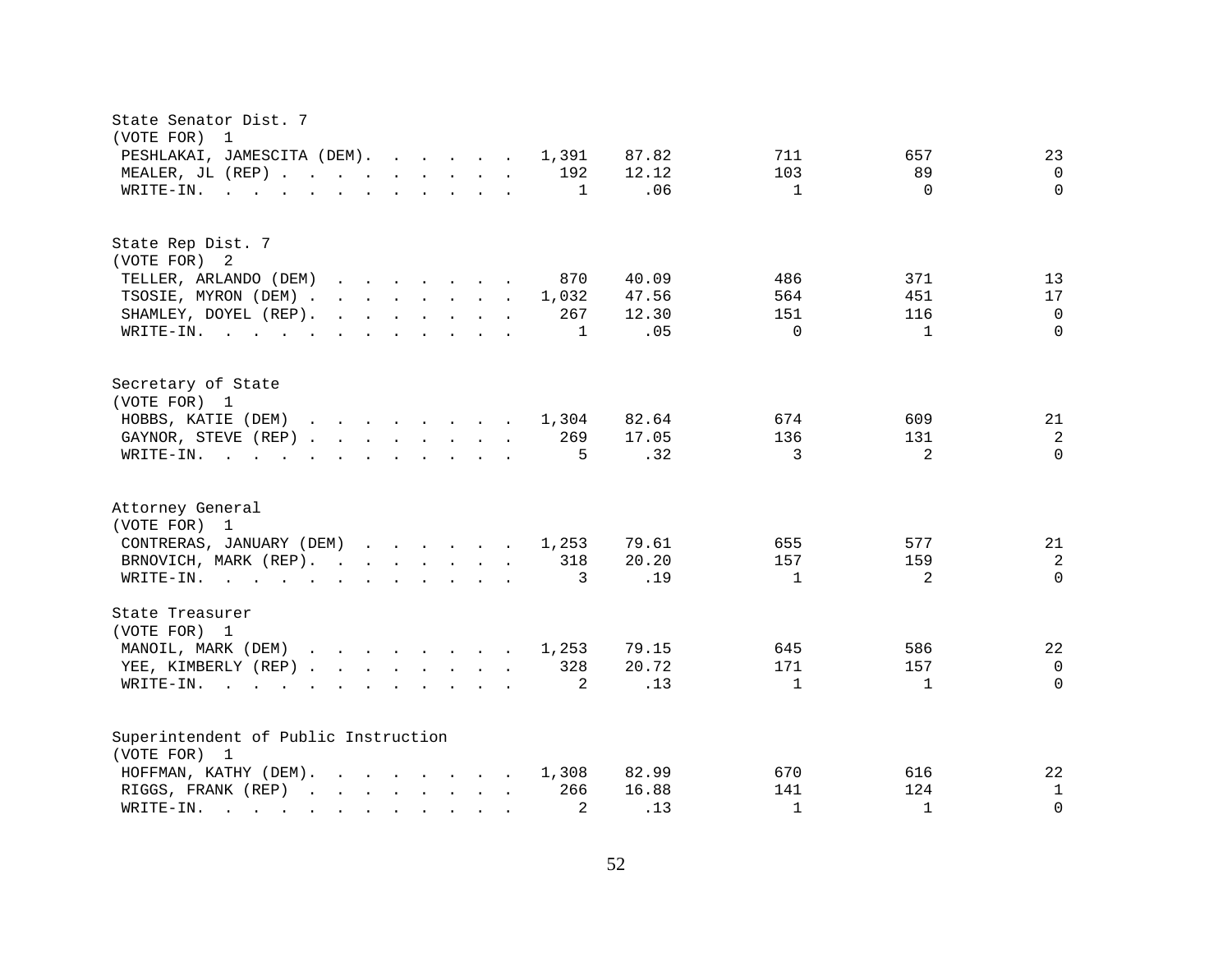| State Mine Inspector                                                                                                                                                                                                                                                                                                                                                                                                                            |                                                 |
|-------------------------------------------------------------------------------------------------------------------------------------------------------------------------------------------------------------------------------------------------------------------------------------------------------------------------------------------------------------------------------------------------------------------------------------------------|-------------------------------------------------|
| (VOTE FOR) 1<br>PIERCE, WILLIAM "BILL" (DEM)<br>1,288<br>81.93                                                                                                                                                                                                                                                                                                                                                                                  | 662<br>603<br>23                                |
| 282<br>17.94<br>HART, JOE (REP)<br>$\mathbf{r}$ , and $\mathbf{r}$ , and $\mathbf{r}$ , and $\mathbf{r}$ , and $\mathbf{r}$                                                                                                                                                                                                                                                                                                                     | 147<br>135<br>$\mathbf 0$                       |
| 2<br>WRITE-IN.<br>$\sim$ $\sim$                                                                                                                                                                                                                                                                                                                                                                                                                 | $\mathbf{1}$<br>$\Omega$<br>.13<br>$\mathbf{1}$ |
|                                                                                                                                                                                                                                                                                                                                                                                                                                                 |                                                 |
| Corporation Commissioner                                                                                                                                                                                                                                                                                                                                                                                                                        |                                                 |
| (VOTE FOR)<br>2                                                                                                                                                                                                                                                                                                                                                                                                                                 |                                                 |
| KENNEDY, SANDRA (DEM)<br>48.25<br>1,155                                                                                                                                                                                                                                                                                                                                                                                                         | 19<br>628<br>508                                |
| SEARS, KIANA MARIA (DEM)<br>840<br>35.09                                                                                                                                                                                                                                                                                                                                                                                                        | 494<br>332<br>14                                |
| GLASSMAN, RODNEY (REP)<br>201                                                                                                                                                                                                                                                                                                                                                                                                                   | 8.40<br>92<br>$\mathbf 0$<br>109                |
| OLSON, JUSTIN (REP)<br>191                                                                                                                                                                                                                                                                                                                                                                                                                      | 7.98<br>79<br>$\Omega$<br>112                   |
| 7<br>WRITE-IN.<br>$\mathbf{r}$ , and $\mathbf{r}$ , and $\mathbf{r}$ , and $\mathbf{r}$ , and $\mathbf{r}$                                                                                                                                                                                                                                                                                                                                      | $5\overline{5}$<br>.29<br>2<br>$\Omega$         |
| Clerk of the Superior Court<br>(VOTE FOR) 1<br>HOUNSHELL, ANNELL (DEM).<br>98.71<br>1,456                                                                                                                                                                                                                                                                                                                                                       | 759<br>674<br>23                                |
| 19<br>WRITE-IN.<br>$\mathbf{r}$ , and $\mathbf{r}$ , and $\mathbf{r}$ , and $\mathbf{r}$ , and $\mathbf{r}$                                                                                                                                                                                                                                                                                                                                     | 13<br>1.29<br>6<br>$\mathbf 0$                  |
|                                                                                                                                                                                                                                                                                                                                                                                                                                                 |                                                 |
| Justice of the Peace Dist. 3 Puerco<br>(VOTE FOR) 1                                                                                                                                                                                                                                                                                                                                                                                             |                                                 |
| YELLOWHORSE, JAY (DEM)<br>1,319<br>83.53                                                                                                                                                                                                                                                                                                                                                                                                        | 697<br>600<br>22                                |
| 258<br>16.34<br>ASERET, LOMARDO (REP)                                                                                                                                                                                                                                                                                                                                                                                                           | 121<br>136<br>$\mathbf{1}$                      |
| $\overline{2}$<br>$W\text{RITE-IN.}$                                                                                                                                                                                                                                                                                                                                                                                                            | .13<br>$\Omega$<br>$\mathbf{1}$<br>1            |
|                                                                                                                                                                                                                                                                                                                                                                                                                                                 |                                                 |
| Constable Dist. 3 Puerco<br>(VOTE FOR) 1                                                                                                                                                                                                                                                                                                                                                                                                        |                                                 |
| ANDERSON, CHARLI (DEM)<br>98.51<br>1,452                                                                                                                                                                                                                                                                                                                                                                                                        | 754<br>675<br>23                                |
| 22<br>WRITE-IN.<br>$\mathbf{r} = \mathbf{r} + \mathbf{r} + \mathbf{r} + \mathbf{r} + \mathbf{r} + \mathbf{r} + \mathbf{r} + \mathbf{r} + \mathbf{r} + \mathbf{r} + \mathbf{r} + \mathbf{r} + \mathbf{r} + \mathbf{r} + \mathbf{r} + \mathbf{r} + \mathbf{r} + \mathbf{r} + \mathbf{r} + \mathbf{r} + \mathbf{r} + \mathbf{r} + \mathbf{r} + \mathbf{r} + \mathbf{r} + \mathbf{r} + \mathbf{r} + \mathbf{r} + \mathbf{r} + \mathbf{r} + \mathbf$ | 1.49<br>10<br>12<br>$\Omega$                    |
|                                                                                                                                                                                                                                                                                                                                                                                                                                                 |                                                 |
| Judge of the Superior Court<br>(VOTE FOR) 1                                                                                                                                                                                                                                                                                                                                                                                                     |                                                 |
| $\mathcal{A}=\mathcal{A}=\mathcal{A}=\mathcal{A}=\mathcal{A}=\mathcal{A}=\mathcal{A}=\mathcal{A}=\mathcal{A}=\mathcal{A}$<br>1,316<br>98.36<br>LATHAM, MIKE                                                                                                                                                                                                                                                                                     | 680<br>615<br>21                                |
| 22<br>WRITE-IN.<br>and a strong control of the state of the state of the state of the state of the state of the state of the state of the state of the state of the state of the state of the state of the state of the state of the state of the                                                                                                                                                                                               | 8<br>14<br>$\mathbf 0$<br>1.64                  |
|                                                                                                                                                                                                                                                                                                                                                                                                                                                 |                                                 |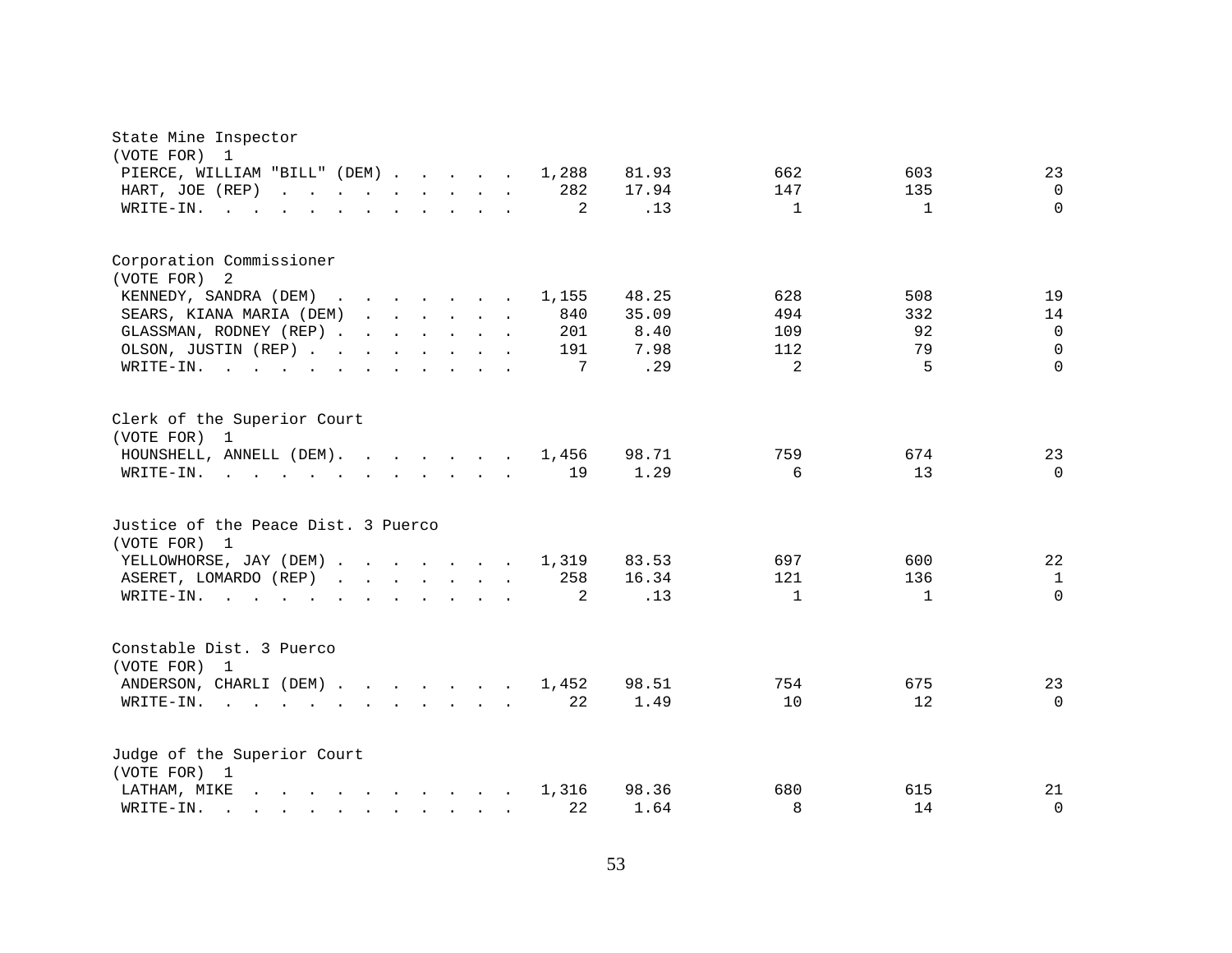| Board Member Window Rock USD #08<br>(VOTE FOR) 3                                                                                                                                                                                                                                       |                                        |
|----------------------------------------------------------------------------------------------------------------------------------------------------------------------------------------------------------------------------------------------------------------------------------------|----------------------------------------|
| BOWMAN, MARTY<br>473                                                                                                                                                                                                                                                                   | 9<br>12.33<br>207<br>257               |
| 523<br>FOSTER, E.R. OREE.                                                                                                                                                                                                                                                              | $\,8\,$<br>13.63<br>308<br>207         |
| HILLIS, CARL<br>466<br>$\mathbf{r}$ , and $\mathbf{r}$ , and $\mathbf{r}$ , and $\mathbf{r}$ , and $\mathbf{r}$                                                                                                                                                                        | 7<br>12.15<br>273<br>186               |
| KEE-BILLISON, YVONNE.<br>647<br>$\mathcal{L}(\mathcal{A})$ . The contribution of the contribution of                                                                                                                                                                                   | $6\phantom{1}6$<br>16.87<br>373<br>268 |
| PERRY, LANBERT.<br>142                                                                                                                                                                                                                                                                 | $\mathsf 0$<br>3.70<br>91<br>51        |
| the contract of the contract of the contract of the contract of the contract of the contract of the contract of<br>STEWART, JR., WILSON C<br>633                                                                                                                                       | $\overline{4}$<br>16.50<br>274<br>355  |
| WAUNEKA, JACQUELYNE D.<br>660                                                                                                                                                                                                                                                          | 17.21<br>299<br>347<br>14              |
| WILLIE, SPENCER<br>285                                                                                                                                                                                                                                                                 | 7.43<br>$\mathbf{1}$<br>151<br>133     |
| 7                                                                                                                                                                                                                                                                                      | .18<br>5<br>2<br>$\Omega$              |
| WRITE-IN.                                                                                                                                                                                                                                                                              |                                        |
| Retain Justice Supreme-Bolick                                                                                                                                                                                                                                                          |                                        |
| (VOTE FOR) 1                                                                                                                                                                                                                                                                           |                                        |
| 892<br>YES                                                                                                                                                                                                                                                                             | 59.31<br>480<br>399<br>13              |
| 612<br>NO.<br>the contract of the contract of the contract of the contract of the contract of the contract of the contract of                                                                                                                                                          | 9<br>40.69<br>282<br>321               |
| Retain Justice Supreme-Pelander<br>(VOTE FOR) 1                                                                                                                                                                                                                                        |                                        |
| YES<br>898<br>$\mathbf{r}$ , and $\mathbf{r}$ , and $\mathbf{r}$ , and $\mathbf{r}$ , and $\mathbf{r}$ , and $\mathbf{r}$                                                                                                                                                              | 395<br>14<br>60.03<br>489              |
| 598<br>NO.<br>$\mathcal{L}(\mathbf{r})$ . The contribution of the contribution of the contribution of the contribution of the contribution of the contribution of the contribution of the contribution of the contribution of the contribution of the                                  | 8<br>39.97<br>271<br>319               |
| APACHE COUNTY LEVY                                                                                                                                                                                                                                                                     |                                        |
| (VOTE FOR) 1                                                                                                                                                                                                                                                                           |                                        |
| 467<br>YES<br>the contract of the contract of the contract of the contract of the contract of the contract of the contract of                                                                                                                                                          | 5<br>30.21<br>195<br>267               |
| 1,079<br>$\mathbf{r}$ , $\mathbf{r}$ , $\mathbf{r}$ , $\mathbf{r}$ , $\mathbf{r}$ , $\mathbf{r}$<br>NO.                                                                                                                                                                                | 69.79<br>531<br>531<br>17              |
| PROPOSITION 125<br>(VOTE FOR) 1                                                                                                                                                                                                                                                        |                                        |
| YES<br>819<br>$\mathbf{r}$ , $\mathbf{r}$ , $\mathbf{r}$ , $\mathbf{r}$<br>$\mathbf{r}$ , $\mathbf{r}$ , $\mathbf{r}$ , $\mathbf{r}$ , $\mathbf{r}$ , $\mathbf{r}$ , $\mathbf{r}$                                                                                                      | 371<br>52.40<br>438<br>10              |
| 744<br>NO.<br>$\mathbf{r}$ . The set of the set of the set of the set of the set of the set of the set of the set of the set of the set of the set of the set of the set of the set of the set of the set of the set of the set of the set of t<br><b><i>Committee State State</i></b> | 47.60<br>370<br>362<br>12              |
|                                                                                                                                                                                                                                                                                        |                                        |
| PROPOSITION 126<br>(VOTE FOR) 1                                                                                                                                                                                                                                                        |                                        |
| 823<br>YES                                                                                                                                                                                                                                                                             | 9<br>454<br>360<br>52.45               |
| 746<br>NO.<br>$\mathbf{r}$ , and $\mathbf{r}$ , and $\mathbf{r}$ , and $\mathbf{r}$<br>$\mathbf{r}$ , $\mathbf{r}$ , $\mathbf{r}$                                                                                                                                                      | 358<br>376<br>12<br>47.55              |
|                                                                                                                                                                                                                                                                                        |                                        |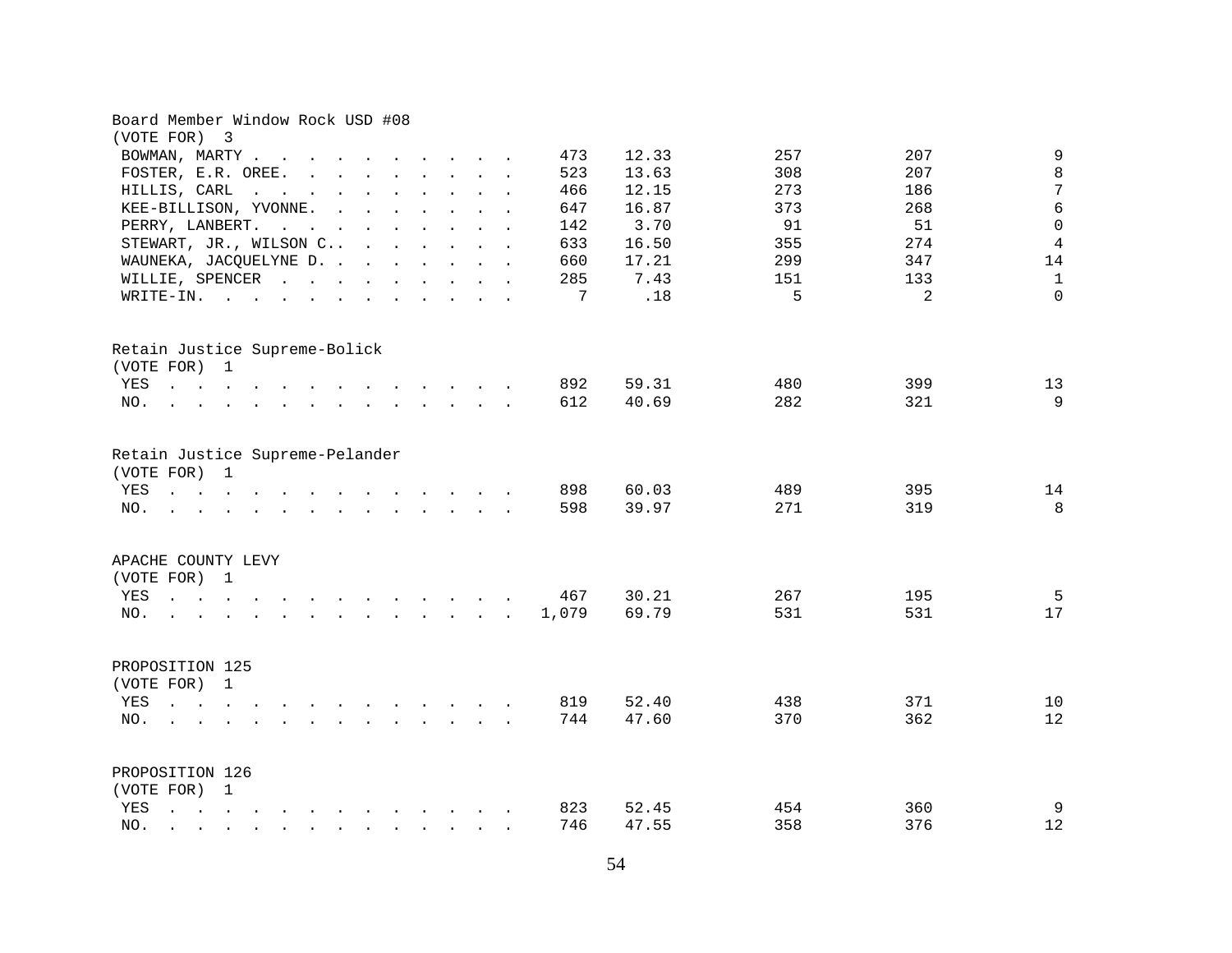| (VOTE FOR) 1    |                                     |               |                      |                      |  |         |                      |                      |                  |               |        |     |       |     |     |                 |
|-----------------|-------------------------------------|---------------|----------------------|----------------------|--|---------|----------------------|----------------------|------------------|---------------|--------|-----|-------|-----|-----|-----------------|
| YES             | <b>All Contract Contract</b>        |               | $\ddot{\phantom{a}}$ |                      |  |         |                      | $\cdot$              | $\sim$           |               |        | 534 | 35.48 | 266 | 260 | 8               |
| NO.             | $\sim$ $\sim$                       |               |                      |                      |  |         |                      |                      |                  |               | $\sim$ | 971 | 64.52 | 544 | 417 | 10              |
|                 |                                     |               |                      |                      |  |         |                      |                      |                  |               |        |     |       |     |     |                 |
| PROPOSITION 305 |                                     |               |                      |                      |  |         |                      |                      |                  |               |        |     |       |     |     |                 |
| (VOTE FOR) 1    |                                     |               |                      |                      |  |         |                      |                      |                  |               |        |     |       |     |     |                 |
| YES             | $\cdots$ $\cdots$                   |               | $\cdot$              | $\ddot{\phantom{a}}$ |  |         |                      | $\ddot{\phantom{0}}$ | $\sim$ 100 $\pm$ |               |        | 927 | 62.05 | 495 | 421 | 11              |
| NO.             | the contract of the contract of the |               |                      | $\ddot{\phantom{a}}$ |  | $\cdot$ | $\ddot{\phantom{a}}$ | $\ddot{\phantom{a}}$ | $\cdot$          | $\sim$ $\sim$ | $\sim$ | 567 | 37.95 | 308 | 252 | $7\phantom{.0}$ |
| PROPOSITION 306 |                                     |               |                      |                      |  |         |                      |                      |                  |               |        |     |       |     |     |                 |
| (VOTE FOR) 1    |                                     |               |                      |                      |  |         |                      |                      |                  |               |        |     |       |     |     |                 |
| YES             | $\cdot$ $\cdot$ $\cdot$ $\cdot$     |               |                      |                      |  |         |                      |                      |                  |               |        | 733 | 49.26 | 403 | 322 | 8               |
| NO.             | $\cdot$ $\cdot$                     | $\sim$ $\sim$ | $\bullet$            |                      |  |         |                      |                      |                  | $\cdot$       | $\sim$ | 755 | 50.74 | 395 | 351 | 9               |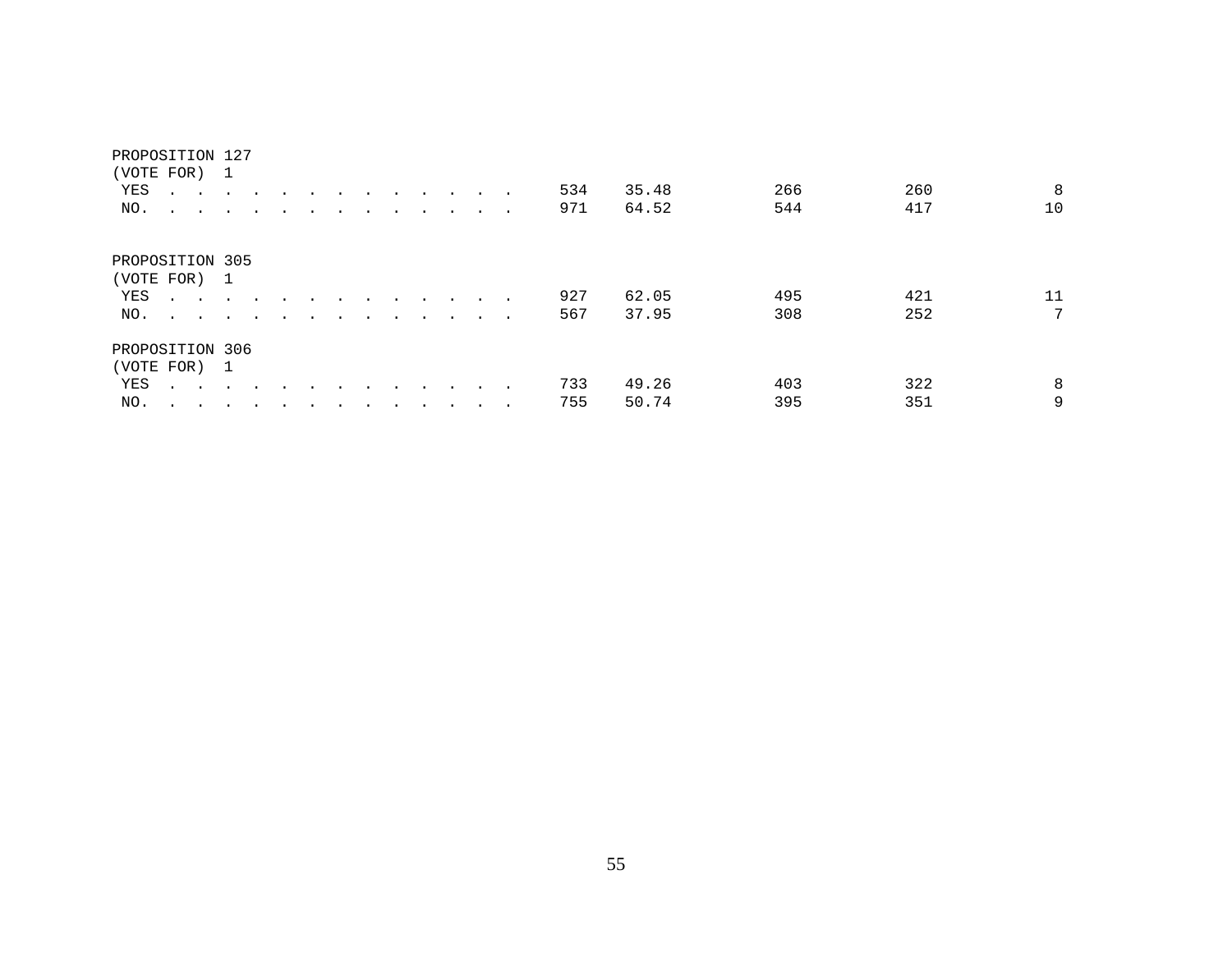OFFICIAL RESULTS

 APACHE COUNTY, ARIZONA NOVEMBER 6, 2018

RUN DATE:11/15/18 02:13 PM

0012 22 GANADO NORTH 22.1 SD20

|                                                                                                       |                                                                                                                                                                                                                                |  |  |                                                                                  | TOTAL VOTES | °     | EARLY    | ELEC DAY     | PROV           |
|-------------------------------------------------------------------------------------------------------|--------------------------------------------------------------------------------------------------------------------------------------------------------------------------------------------------------------------------------|--|--|----------------------------------------------------------------------------------|-------------|-------|----------|--------------|----------------|
| REGISTERED VOTERS - TOTAL                                                                             |                                                                                                                                                                                                                                |  |  |                                                                                  | 762         |       |          |              |                |
| BALLOTS CAST - TOTAL.                                                                                 |                                                                                                                                                                                                                                |  |  |                                                                                  | 354         |       | 139      | 212          | $\overline{3}$ |
| BALLOTS CAST - BLANK.                                                                                 |                                                                                                                                                                                                                                |  |  | $\mathbf{r}$ and $\mathbf{r}$ and $\mathbf{r}$ and $\mathbf{r}$ and $\mathbf{r}$ | $\Omega$    |       | $\Omega$ | $\Omega$     | $\Omega$       |
| VOTER TURNOUT - TOTAL                                                                                 | and the contract of the contract of the contract of the contract of the contract of the contract of the contract of the contract of the contract of the contract of the contract of the contract of the contract of the contra |  |  |                                                                                  |             | 46.46 |          |              |                |
| VOTER TURNOUT - BLANK                                                                                 |                                                                                                                                                                                                                                |  |  |                                                                                  |             |       |          |              |                |
| U.S. Senator                                                                                          |                                                                                                                                                                                                                                |  |  |                                                                                  |             |       |          |              |                |
| (VOTE FOR) 1                                                                                          |                                                                                                                                                                                                                                |  |  |                                                                                  |             |       |          |              |                |
| SINEMA, KYRSTEN (DEM)                                                                                 |                                                                                                                                                                                                                                |  |  |                                                                                  | 293         | 84.20 | 116      | 174          | 3              |
| MCSALLY, MARTHA (REP)                                                                                 |                                                                                                                                                                                                                                |  |  |                                                                                  | 40          | 11.49 | 15       | 25           | $\Omega$       |
| GREEN, ANGELA (GRN)                                                                                   |                                                                                                                                                                                                                                |  |  |                                                                                  | 15          | 4.31  | 8        | 7            | $\Omega$       |
| WRITE-IN.                                                                                             |                                                                                                                                                                                                                                |  |  |                                                                                  | $\Omega$    |       | $\cap$   | $\cap$       | $\Omega$       |
| U.S. Rep. in Congress Dist. 1<br>(VOTE FOR) 1                                                         |                                                                                                                                                                                                                                |  |  |                                                                                  |             |       |          |              |                |
| O'HALLERAN, TOM (DEM)                                                                                 |                                                                                                                                                                                                                                |  |  |                                                                                  | 289         | 83.53 | 122      | 164          | 3              |
| ROGERS, WENDY (REP)                                                                                   |                                                                                                                                                                                                                                |  |  |                                                                                  | 56          | 16.18 | 15       | 41           | $\Omega$       |
| WRITE-IN.                                                                                             |                                                                                                                                                                                                                                |  |  |                                                                                  | 1           | .29   | $\Omega$ | $\mathbf{1}$ | $\Omega$       |
|                                                                                                       |                                                                                                                                                                                                                                |  |  |                                                                                  |             |       |          |              |                |
| Governor                                                                                              |                                                                                                                                                                                                                                |  |  |                                                                                  |             |       |          |              |                |
| (VOTE FOR) 1                                                                                          |                                                                                                                                                                                                                                |  |  |                                                                                  |             |       |          |              |                |
| GARCIA, DAVID (DEM)                                                                                   |                                                                                                                                                                                                                                |  |  |                                                                                  | 273         | 78.90 | 115      | 155          | 3              |
| DUCEY, DOUG (REP).                                                                                    |                                                                                                                                                                                                                                |  |  |                                                                                  | 59          | 17.05 | 18       | 41           | $\Omega$       |
| TORRES, ANGEL (GRN)                                                                                   |                                                                                                                                                                                                                                |  |  |                                                                                  | 12          | 3.47  | 6        | 6            | $\Omega$       |
| WRITE-IN.<br>$\mathbf{r}$ , and $\mathbf{r}$ , and $\mathbf{r}$ , and $\mathbf{r}$ , and $\mathbf{r}$ |                                                                                                                                                                                                                                |  |  |                                                                                  | 2           | .58   | $\Omega$ | 2            | $\Omega$       |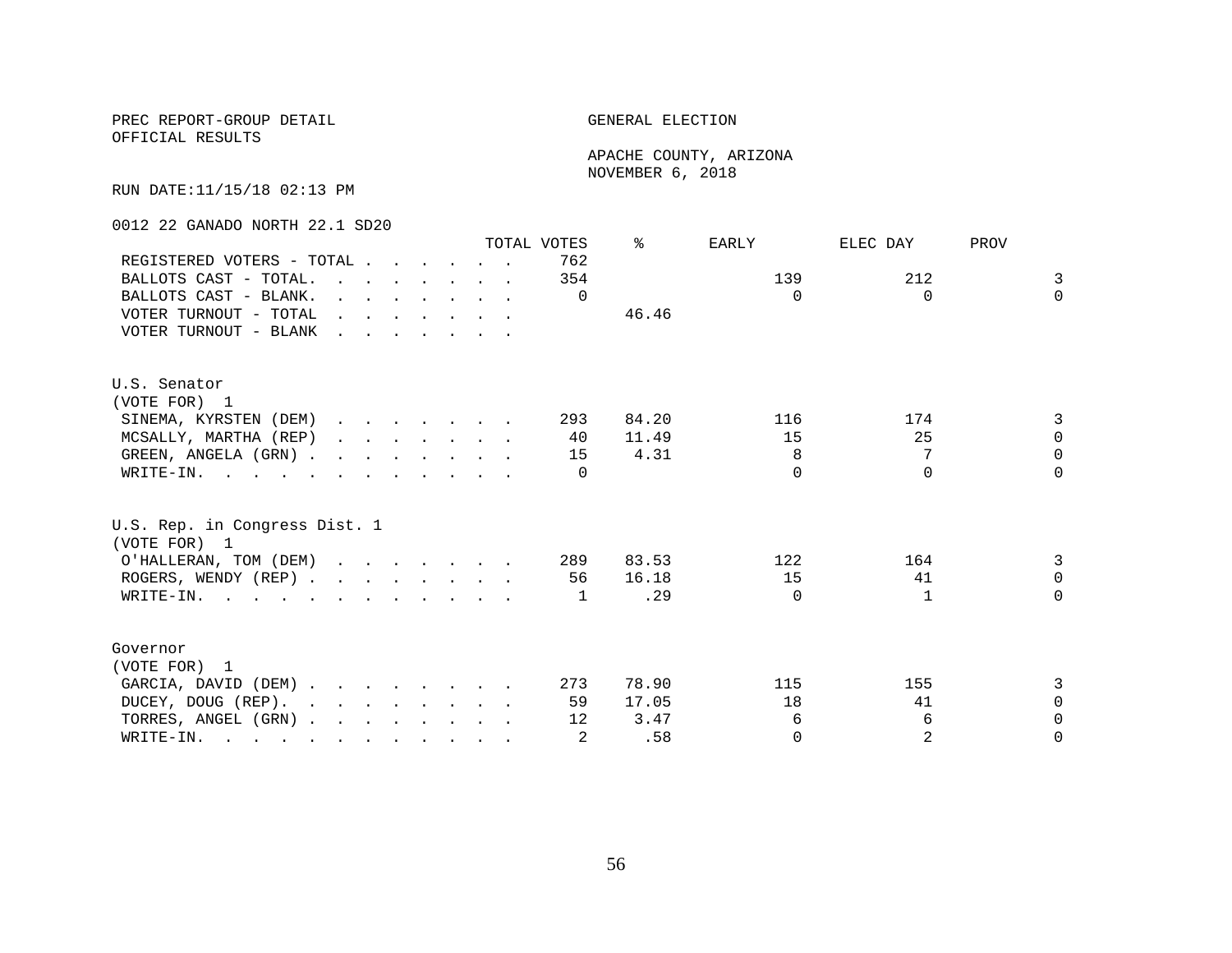| State Senator Dist. 7<br>(VOTE FOR)<br>$\overline{1}$                                                                                                           |                                             |
|-----------------------------------------------------------------------------------------------------------------------------------------------------------------|---------------------------------------------|
| PESHLAKAI, JAMESCITA (DEM).<br>315<br>90.52                                                                                                                     | $\mathbf{3}$<br>132<br>180                  |
| MEALER, JL (REP)<br>33<br>9.48                                                                                                                                  | $\mathbf 0$<br>7<br>26                      |
| $\mathbf{r}$ , and $\mathbf{r}$ , and $\mathbf{r}$ , and $\mathbf{r}$ , and $\mathbf{r}$<br>$\Omega$<br>WRITE-IN.                                               | $\Omega$<br>$\Omega$<br>$\Omega$            |
|                                                                                                                                                                 |                                             |
| State Rep Dist. 7                                                                                                                                               |                                             |
| (VOTE FOR) 2                                                                                                                                                    |                                             |
| TELLER, ARLANDO (DEM)<br>192<br>39.02<br>$\mathbf{r}$ , $\mathbf{r}$ , $\mathbf{r}$ , $\mathbf{r}$ , $\mathbf{r}$ , $\mathbf{r}$                                | $\mathbf 0$<br>80<br>112                    |
| TSOSIE, MYRON (DEM)<br>52.44<br>258                                                                                                                             | $\mathsf 3$<br>149<br>106                   |
| SHAMLEY, DOYEL (REP).<br>$\mathbf{r}$ , $\mathbf{r}$ , $\mathbf{r}$ , $\mathbf{r}$ , $\mathbf{r}$ , $\mathbf{r}$<br>39<br>7.93                                  | $\mathsf 0$<br>10<br>29                     |
| WRITE-IN.<br>3                                                                                                                                                  | $\Omega$<br>3<br>$\Omega$<br>.61            |
| Secretary of State                                                                                                                                              |                                             |
| (VOTE FOR) 1                                                                                                                                                    |                                             |
| HOBBS, KATIE (DEM)<br>307<br>87.97                                                                                                                              | 3<br>128<br>176                             |
| GAYNOR, STEVE (REP)<br>41<br>11.75                                                                                                                              | $\mathsf{O}\xspace$<br>11<br>30             |
| WRITE-IN.<br>$\mathbf{r}$ , and $\mathbf{r}$ , and $\mathbf{r}$ , and $\mathbf{r}$ , and $\mathbf{r}$<br>1                                                      | $\Omega$<br>.29<br>$\mathbf{1}$<br>$\Omega$ |
| Attorney General<br>(VOTE FOR) 1                                                                                                                                |                                             |
| CONTRERAS, JANUARY (DEM)<br>86.49<br>301                                                                                                                        | 3<br>126<br>172                             |
| 13.22                                                                                                                                                           | 13                                          |
| BRNOVICH, MARK (REP).<br>46                                                                                                                                     | 33<br>0<br>$\Omega$                         |
| WRITE-IN.<br>1                                                                                                                                                  | $\mathbf 0$<br>.29<br>$\mathbf{1}$          |
| State Treasurer<br>(VOTE FOR) 1                                                                                                                                 |                                             |
| MANOIL, MARK (DEM)<br>84.10<br>291                                                                                                                              | 3<br>120<br>168                             |
| YEE, KIMBERLY (REP)<br>54<br>15.61                                                                                                                              | 16<br>38<br>$\Omega$                        |
| WRITE-IN.<br>1<br>$\mathbf{r}$ , $\mathbf{r}$ , $\mathbf{r}$ , $\mathbf{r}$<br>$\mathbf{r}$ and $\mathbf{r}$ and $\mathbf{r}$ and $\mathbf{r}$ and $\mathbf{r}$ | .29<br>$\Omega$<br>$\Omega$<br>1            |
|                                                                                                                                                                 |                                             |
| Superintendent of Public Instruction                                                                                                                            |                                             |
| (VOTE FOR) 1                                                                                                                                                    |                                             |
| 88.47<br>HOFFMAN, KATHY (DEM).<br>307                                                                                                                           | 126<br>3<br>178                             |
| 37<br>10.66<br>RIGGS, FRANK (REP)                                                                                                                               | 11<br>26<br>0                               |
| 3<br>WRITE-IN.<br>$\mathbf{r}$ . The set of $\mathbf{r}$<br>$\mathbf{r}$ , $\mathbf{r}$ , $\mathbf{r}$ , $\mathbf{r}$ , $\mathbf{r}$ , $\mathbf{r}$             | 3<br>.86<br>$\Omega$<br>$\Omega$            |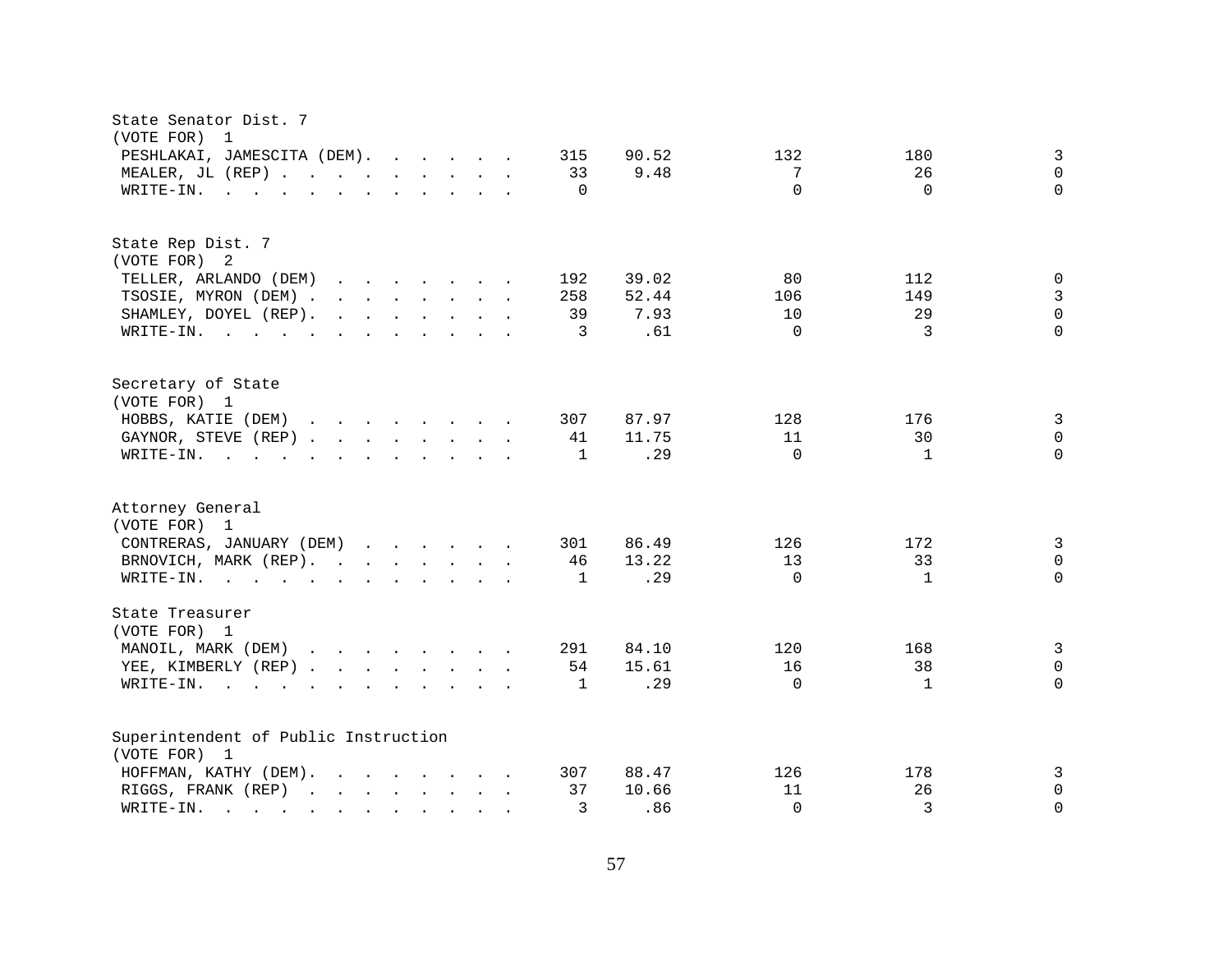| State Mine Inspector<br>(VOTE FOR)<br>$\mathbf{1}$                                                                                                                                                                                             |                                                             |
|------------------------------------------------------------------------------------------------------------------------------------------------------------------------------------------------------------------------------------------------|-------------------------------------------------------------|
| PIERCE, WILLIAM "BILL" (DEM)<br>300                                                                                                                                                                                                            | $\mathbf{3}$<br>86.96<br>123<br>174                         |
| HART, JOE (REP)                                                                                                                                                                                                                                | $\Omega$<br>12.75<br>13<br>31<br>44                         |
| WRITE-IN.                                                                                                                                                                                                                                      | .29<br>$\Omega$<br>$\mathbf{1}$<br>$\Omega$<br>$\mathbf{1}$ |
|                                                                                                                                                                                                                                                |                                                             |
| Corporation Commissioner                                                                                                                                                                                                                       |                                                             |
| (VOTE FOR)<br>-2                                                                                                                                                                                                                               |                                                             |
| KENNEDY, SANDRA (DEM)                                                                                                                                                                                                                          | $\overline{a}$<br>49.72<br>263<br>114<br>147                |
| SEARS, KIANA MARIA (DEM)<br>197                                                                                                                                                                                                                | $\overline{a}$<br>79<br>37.24<br>116                        |
| GLASSMAN, RODNEY (REP)                                                                                                                                                                                                                         | $\Omega$<br>4.73<br>7<br>25<br>18                           |
| OLSON, JUSTIN (REP)                                                                                                                                                                                                                            | 7.94<br>28<br>$\Omega$<br>42<br>14                          |
| WRITE-IN.<br>$\mathcal{A}=\mathcal{A}=\mathcal{A}=\mathcal{A}=\mathcal{A}$ .<br>the contract of the contract of the contract of the contract of the contract of the contract of the contract of                                                | $\Omega$<br>2<br>.38<br>$\Omega$<br>2                       |
| Clerk of the Superior Court<br>(VOTE FOR) 1                                                                                                                                                                                                    |                                                             |
| HOUNSHELL, ANNELL (DEM).<br>335                                                                                                                                                                                                                | 99.11<br>134<br>198<br>$\overline{3}$                       |
| WRITE-IN.<br>$\mathbf{r}$ . The contribution of the contribution of the contribution of the contribution of the contribution of the contribution of the contribution of the contribution of the contribution of the contribution of the contri | $\mathbf 0$<br>.89<br>$\Omega$<br>3<br>3                    |
| Justice of the Peace Dist. 3 Puerco<br>(VOTE FOR) 1                                                                                                                                                                                            |                                                             |
| YELLOWHORSE, JAY (DEM)                                                                                                                                                                                                                         | $\mathbf{3}$<br>297<br>85.34<br>121<br>173                  |
| ASERET, LOMARDO (REP)                                                                                                                                                                                                                          | 17<br>$\mathbf 0$<br>34<br>51<br>14.66                      |
| WRITE-IN.<br>$\mathbf{r}$ , $\mathbf{r}$ , $\mathbf{r}$ , $\mathbf{r}$                                                                                                                                                                         | $\Omega$<br>$\Omega$<br>$\Omega$<br>$\Omega$                |
| Constable Dist. 3 Puerco<br>(VOTE FOR)<br>$\mathbf{1}$                                                                                                                                                                                         |                                                             |
| ANDERSON, CHARLI (DEM)<br>325                                                                                                                                                                                                                  | 98.19<br>191<br>131<br>3                                    |
| WRITE-IN.<br>$\mathcal{A}=\mathcal{A}=\mathcal{A}=\mathcal{A}=\mathcal{A}=\mathcal{A}=\mathcal{A}=\mathcal{A}=\mathcal{A}=\mathcal{A}=\mathcal{A}$                                                                                             | 1.81<br>$\Omega$<br>$\Omega$<br>6<br>6                      |
| Judge of the Superior Court<br>(VOTE FOR) 1                                                                                                                                                                                                    |                                                             |
| 286<br>LATHAM, MIKE<br>$\mathbf{r}$ , and $\mathbf{r}$ , and $\mathbf{r}$ , and $\mathbf{r}$ , and $\mathbf{r}$                                                                                                                                | 97.28<br>167<br>2<br>117                                    |
| WRITE-IN.<br>$\mathbf{r} = \mathbf{r} - \mathbf{r} = \mathbf{r} - \mathbf{r} = \mathbf{r} - \mathbf{r} = \mathbf{r} - \mathbf{r}$                                                                                                              | 5<br>8<br>2.72<br>3<br>$\mathbf 0$                          |
|                                                                                                                                                                                                                                                |                                                             |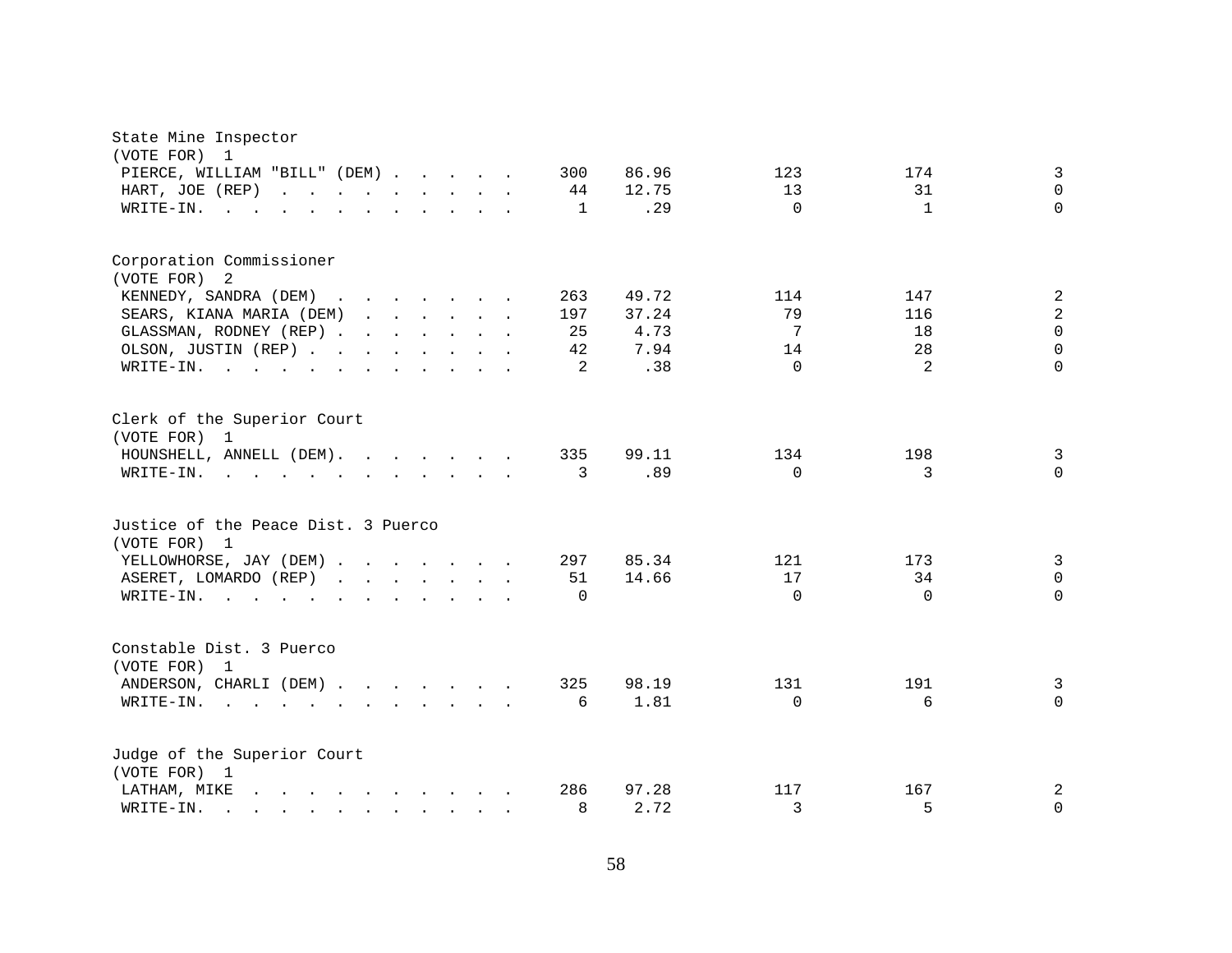| Board Member Ganado USD #20                                                                                                                                                                                                                                                                 |                              |          |           |                               |
|---------------------------------------------------------------------------------------------------------------------------------------------------------------------------------------------------------------------------------------------------------------------------------------------|------------------------------|----------|-----------|-------------------------------|
| (VOTE FOR) 3                                                                                                                                                                                                                                                                                |                              |          |           |                               |
| BEGAY, WANDA<br>$\sim$ $\sim$ $\sim$<br>$\mathbf{r}$ , and $\mathbf{r}$ , and $\mathbf{r}$ , and $\mathbf{r}$                                                                                                                                                                               | 15.32<br>137                 | 67       | 69        | $\mathbf 1$                   |
| ETSITTY, JOLENE<br>$\mathbf{r}$ , $\mathbf{r}$ , $\mathbf{r}$ , $\mathbf{r}$ , $\mathbf{r}$ , $\mathbf{r}$<br>$\sim$                                                                                                                                                                        | 93<br>10.40                  | 34       | 58        | $\mathbf 1$                   |
| ETSITTY, SYLVIA M.<br>$\mathbf{r} = \mathbf{r} - \mathbf{r}$ , and $\mathbf{r} = \mathbf{r} - \mathbf{r}$ , and $\mathbf{r} = \mathbf{r} - \mathbf{r}$                                                                                                                                      | 9.06<br>81                   | 30       | 51        | $\mathsf 0$                   |
| GORMAN, TERESA M                                                                                                                                                                                                                                                                            | 11.97<br>107                 | 39       | 67        | $\mathbf 1$                   |
| JAMES, JUDY.<br>the contract of the contract of the contract of                                                                                                                                                                                                                             | 160<br>17.90                 | 56       | 102       | $\overline{a}$                |
| JAMES, JR., WALLACE                                                                                                                                                                                                                                                                         | 92<br>10.29                  | 38       | 53        | $\mathbf 1$                   |
| KEE, STEVEN.                                                                                                                                                                                                                                                                                | 6.26<br>56                   | 24       | 32        | $\mathsf{O}\xspace$           |
| NOBLE, FRANCIS.                                                                                                                                                                                                                                                                             | 8.28<br>74                   | 35       | 38        | $\mathbf 1$                   |
| ROANHORSE, CALEB                                                                                                                                                                                                                                                                            | 10.51<br>94                  | 40       | 53        | $\mathbf 1$                   |
| WRITE-IN.                                                                                                                                                                                                                                                                                   | $\Omega$                     | $\Omega$ | $\Omega$  | $\mathbf 0$                   |
| Retain Justice Supreme-Bolick<br>(VOTE FOR) 1<br>YES<br>$\mathbf{r}$ , and $\mathbf{r}$ , and $\mathbf{r}$ , and $\mathbf{r}$ , and $\mathbf{r}$ , and $\mathbf{r}$<br>NO.<br>$\mathbf{r}$ , and $\mathbf{r}$ , and $\mathbf{r}$ , and $\mathbf{r}$ , and $\mathbf{r}$ , and $\mathbf{r}$   | 60.74<br>198<br>128<br>39.26 | 76<br>53 | 122<br>73 | $\mathbf 0$<br>$\overline{2}$ |
| Retain Justice Supreme-Pelander<br>(VOTE FOR) 1<br>$\mathbf{r}$ . The set of the set of the set of the set of the set of the set of the set of the set of the set of the set of the set of the set of the set of the set of the set of the set of the set of the set of the set of t<br>YES | 62.01<br>204                 | 75       | 128       | $\mathbf 1$                   |
| $\mathbf{r}$ , and $\mathbf{r}$ , and $\mathbf{r}$ , and $\mathbf{r}$ , and $\mathbf{r}$ , and $\mathbf{r}$<br>NO.                                                                                                                                                                          | 125<br>37.99                 | 55       | 69        | $\mathbf{1}$                  |
| APACHE COUNTY LEVY<br>(VOTE FOR) 1<br>YES<br>$\mathbf{r}$ , $\mathbf{r}$ , $\mathbf{r}$ , $\mathbf{r}$ , $\mathbf{r}$                                                                                                                                                                       | 112<br>33.63                 | 49       | 61        | 2                             |
| NO.<br>$\mathbf{r}$ , $\mathbf{r}$ , $\mathbf{r}$ , $\mathbf{r}$ , $\mathbf{r}$ , $\mathbf{r}$ , $\mathbf{r}$                                                                                                                                                                               | 66.37<br>221                 | 81       | 139       | $\mathbf{1}$                  |
| PROPOSITION 125                                                                                                                                                                                                                                                                             |                              |          |           |                               |
| (VOTE FOR) 1                                                                                                                                                                                                                                                                                |                              |          |           |                               |
| YES<br>$\mathbf{r}$ , $\mathbf{r}$ , $\mathbf{r}$ , $\mathbf{r}$ , $\mathbf{r}$ , $\mathbf{r}$ , $\mathbf{r}$ , $\mathbf{r}$ , $\mathbf{r}$ , $\mathbf{r}$                                                                                                                                  | 165<br>49.40                 | 76       | 87        | 2                             |
| NO.<br>$\mathbf{r} = \mathbf{r} - \mathbf{r}$ , $\mathbf{r} = \mathbf{r} - \mathbf{r}$ , $\mathbf{r} = \mathbf{r} - \mathbf{r} - \mathbf{r}$ , $\mathbf{r} = \mathbf{r} - \mathbf{r}$                                                                                                       | 169<br>50.60                 | 58       | 110       | $\mathbf{1}$                  |
|                                                                                                                                                                                                                                                                                             |                              |          |           |                               |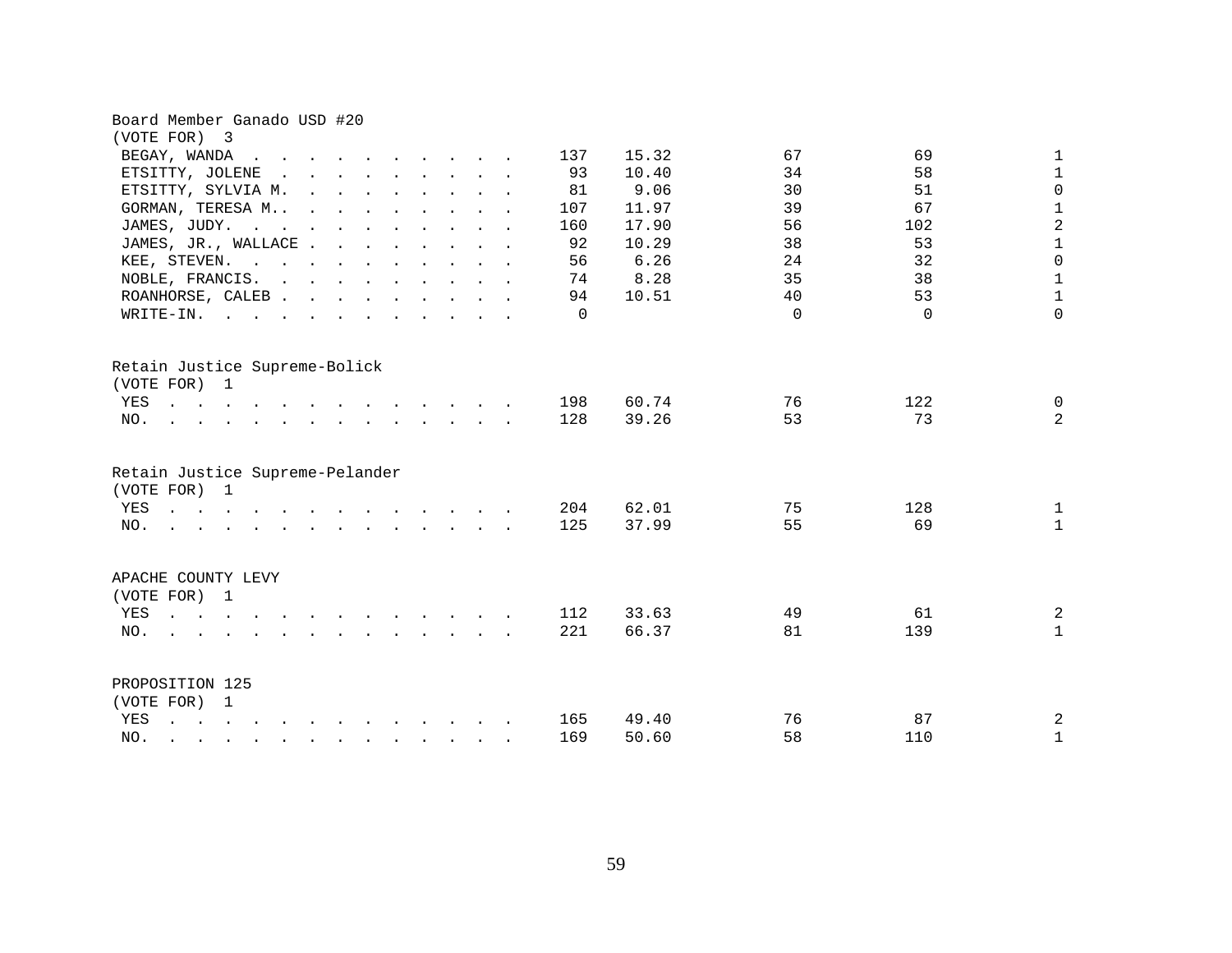| (VOTE FOR)<br>YES<br>NO. | $\sim$ $\sim$<br>$\cdot$ $\cdot$       | $\sim$ $\sim$ $\sim$     | $\sim$ |  |  | $\cdot$ |         |           | $\bullet$                | 154<br>181 | 45.97<br>54.03 | 69<br>63 | 83<br>117 | $\overline{2}$<br>$\mathbf{1}$ |
|--------------------------|----------------------------------------|--------------------------|--------|--|--|---------|---------|-----------|--------------------------|------------|----------------|----------|-----------|--------------------------------|
|                          | PROPOSITION 127                        |                          |        |  |  |         |         |           |                          |            |                |          |           |                                |
| (VOTE FOR)               |                                        | $\overline{\phantom{0}}$ |        |  |  |         |         |           |                          |            |                |          |           |                                |
| YES                      | $\cdot$ $\cdot$                        |                          |        |  |  |         |         |           |                          | 78         | 23.56          | 35       | 42        | $\mathbf{1}$                   |
| NO.                      | $\mathbf{z} = \mathbf{z} + \mathbf{z}$ |                          |        |  |  |         |         |           | $\sim$                   | 253        | 76.44          | 100      | 151       | 2                              |
| (VOTE FOR)               | PROPOSITION 305                        | $\overline{\phantom{0}}$ |        |  |  |         |         |           |                          |            |                |          |           |                                |
| YES                      | $\sim 10^{-1}$ and $\sim 10^{-1}$      |                          |        |  |  |         |         |           |                          | 190        | 57.75          | 79       | 109       | 2                              |
| NO.                      | $\ddot{\phantom{1}}$                   |                          |        |  |  |         | $\cdot$ | $\bullet$ | $\overline{\phantom{a}}$ | 139        | 42.25          | 55       | 83        |                                |
|                          | PROPOSITION 306                        |                          |        |  |  |         |         |           |                          |            |                |          |           |                                |
|                          | (VOTE FOR) 1                           |                          |        |  |  |         |         |           |                          |            |                |          |           |                                |
| YES                      | $\sim$ $\sim$                          |                          |        |  |  |         |         |           |                          | 160        | 48.93          | 73       | 86        |                                |
| NO.                      | $\ddot{\phantom{0}}$<br>$\sim$         |                          |        |  |  |         |         |           |                          | 167        | 51.07          | 60       | 105       | 2                              |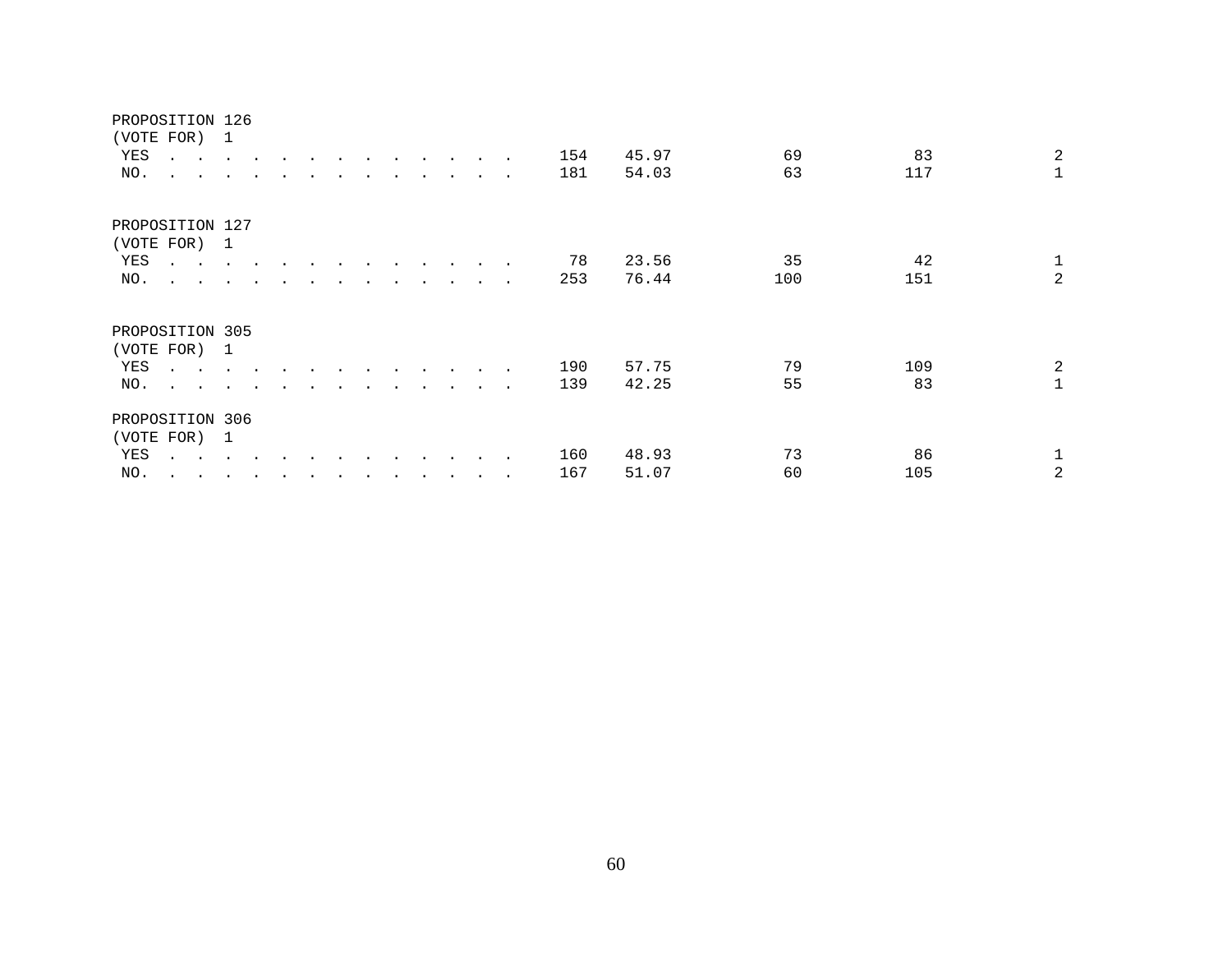OFFICIAL RESULTS

 APACHE COUNTY, ARIZONA NOVEMBER 6, 2018

RUN DATE:11/15/18 02:13 PM

0013 23 GANADO SOUTH 23.1 SD20

|                                                                                                       |                                                                                                                                                                                                                                   |  |                                                                                                         |  | TOTAL VOTES | ⊱     | EARLY        | ELEC DAY | PROV     |
|-------------------------------------------------------------------------------------------------------|-----------------------------------------------------------------------------------------------------------------------------------------------------------------------------------------------------------------------------------|--|---------------------------------------------------------------------------------------------------------|--|-------------|-------|--------------|----------|----------|
| REGISTERED VOTERS - TOTAL                                                                             |                                                                                                                                                                                                                                   |  |                                                                                                         |  | 1,209       |       |              |          |          |
| BALLOTS CAST - TOTAL.                                                                                 | $\mathbf{r}$ , and $\mathbf{r}$ , and $\mathbf{r}$ , and $\mathbf{r}$                                                                                                                                                             |  |                                                                                                         |  | 535         |       | 201          | 334      | $\Omega$ |
| BALLOTS CAST - BLANK.                                                                                 |                                                                                                                                                                                                                                   |  | $\mathbf{r} = \mathbf{r} + \mathbf{r} + \mathbf{r} + \mathbf{r} + \mathbf{r} + \mathbf{r} + \mathbf{r}$ |  | $\Omega$    |       | $\Omega$     | $\Omega$ | $\Omega$ |
| VOTER TURNOUT - TOTAL                                                                                 | $\mathbf{r}$ . The contract of the contract of the contract of the contract of the contract of the contract of the contract of the contract of the contract of the contract of the contract of the contract of the contract of th |  |                                                                                                         |  |             | 44.25 |              |          |          |
| VOTER TURNOUT - BLANK                                                                                 | <u>in the second contract of the second second</u>                                                                                                                                                                                |  |                                                                                                         |  |             |       |              |          |          |
| U.S. Senator                                                                                          |                                                                                                                                                                                                                                   |  |                                                                                                         |  |             |       |              |          |          |
| (VOTE FOR) 1                                                                                          |                                                                                                                                                                                                                                   |  |                                                                                                         |  |             |       |              |          |          |
| SINEMA, KYRSTEN (DEM)                                                                                 |                                                                                                                                                                                                                                   |  |                                                                                                         |  | 430         | 82.69 | 169          | 261      | 0        |
| MCSALLY, MARTHA (REP)                                                                                 |                                                                                                                                                                                                                                   |  |                                                                                                         |  | 67          | 12.88 | 18           | 49       | $\Omega$ |
| GREEN, ANGELA (GRN).                                                                                  |                                                                                                                                                                                                                                   |  |                                                                                                         |  | 22          | 4.23  | 10           | 12       | $\Omega$ |
| WRITE-IN.                                                                                             |                                                                                                                                                                                                                                   |  |                                                                                                         |  | 1           | .19   | $\mathbf{1}$ | $\Omega$ | $\Omega$ |
| U.S. Rep. in Congress Dist. 1<br>(VOTE FOR) 1                                                         |                                                                                                                                                                                                                                   |  |                                                                                                         |  |             |       |              |          |          |
| O'HALLERAN, TOM (DEM)                                                                                 |                                                                                                                                                                                                                                   |  |                                                                                                         |  | 448         | 85.17 | 176          | 272      | $\Omega$ |
| ROGERS, WENDY (REP)                                                                                   |                                                                                                                                                                                                                                   |  |                                                                                                         |  | 78          | 14.83 | 21           | 57       | $\Omega$ |
| WRITE-IN.                                                                                             |                                                                                                                                                                                                                                   |  |                                                                                                         |  | $\Omega$    |       | $\Omega$     | $\Omega$ | $\Omega$ |
| Governor                                                                                              |                                                                                                                                                                                                                                   |  |                                                                                                         |  |             |       |              |          |          |
| (VOTE FOR) 1                                                                                          |                                                                                                                                                                                                                                   |  |                                                                                                         |  |             |       |              |          |          |
| GARCIA, DAVID (DEM)                                                                                   |                                                                                                                                                                                                                                   |  |                                                                                                         |  | 415         | 79.05 | 160          | 255      | 0        |
| DUCEY, DOUG (REP).                                                                                    |                                                                                                                                                                                                                                   |  |                                                                                                         |  | 89          | 16.95 | 34           | 55       | $\Omega$ |
| TORRES, ANGEL (GRN)                                                                                   |                                                                                                                                                                                                                                   |  |                                                                                                         |  | 21          | 4.00  | 6            | 15       | $\Omega$ |
| WRITE-IN.<br>$\mathbf{r}$ , and $\mathbf{r}$ , and $\mathbf{r}$ , and $\mathbf{r}$ , and $\mathbf{r}$ |                                                                                                                                                                                                                                   |  |                                                                                                         |  | $\Omega$    |       | $\Omega$     | $\Omega$ | $\Omega$ |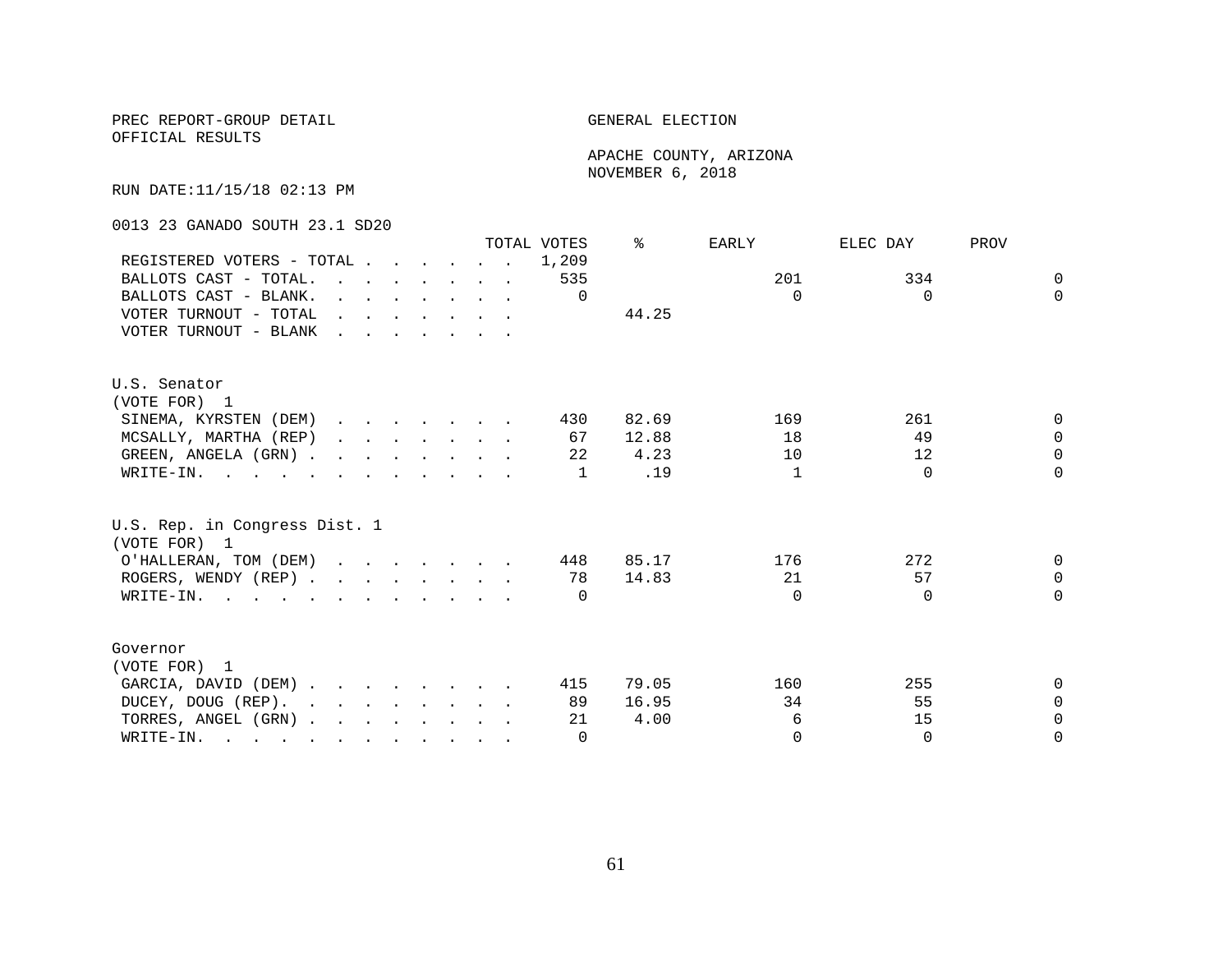| State Senator Dist. 7<br>(VOTE FOR)<br>$\overline{\phantom{0}}$                                                                                                                                                                                                        |                 |                          |
|------------------------------------------------------------------------------------------------------------------------------------------------------------------------------------------------------------------------------------------------------------------------|-----------------|--------------------------|
| PESHLAKAI, JAMESCITA (DEM).<br>470                                                                                                                                                                                                                                     | 89.69<br>178    | 292<br>$\mathbf 0$       |
| MEALER, JL (REP)<br>54                                                                                                                                                                                                                                                 | 10.31<br>21     | 33<br>$\Omega$           |
| WRITE-IN.<br>$\mathbf{r}$ . The state of the state of the state $\mathbf{r}$<br>$\Omega$                                                                                                                                                                               | $\Omega$        | $\Omega$<br>$\Omega$     |
|                                                                                                                                                                                                                                                                        |                 |                          |
| State Rep Dist. 7                                                                                                                                                                                                                                                      |                 |                          |
| (VOTE FOR) 2                                                                                                                                                                                                                                                           |                 |                          |
| TELLER, ARLANDO (DEM)<br>293<br>and the contract of the contract of the contract of the contract of the contract of the contract of the contract of the contract of the contract of the contract of the contract of the contract of the contract of the contra         | 122<br>42.04    | 171<br>$\Omega$          |
| TSOSIE, MYRON (DEM)<br>338                                                                                                                                                                                                                                             | 48.49<br>144    | 194<br>0                 |
| SHAMLEY, DOYEL (REP).<br>$\mathbf{r}$ , $\mathbf{r}$ , $\mathbf{r}$ , $\mathbf{r}$ , $\mathbf{r}$ , $\mathbf{r}$ , $\mathbf{r}$<br>65                                                                                                                                  | 24<br>9.33      | $\Omega$<br>41           |
| WRITE-IN.<br>1                                                                                                                                                                                                                                                         | $\Omega$<br>.14 | $\Omega$<br>$\mathbf{1}$ |
| Secretary of State                                                                                                                                                                                                                                                     |                 |                          |
| (VOTE FOR) 1                                                                                                                                                                                                                                                           |                 |                          |
| HOBBS, KATIE (DEM)<br>460                                                                                                                                                                                                                                              | 87.79<br>177    | 283<br>$\mathbf 0$       |
| GAYNOR, STEVE (REP)<br>64                                                                                                                                                                                                                                              | 12.21<br>21     | 43<br>$\mathbf 0$        |
| WRITE-IN.<br>$\mathbf{r}$ , and $\mathbf{r}$ , and $\mathbf{r}$ , and $\mathbf{r}$ , and $\mathbf{r}$<br>$\Omega$                                                                                                                                                      | $\Omega$        | $\Omega$<br>$\Omega$     |
|                                                                                                                                                                                                                                                                        |                 |                          |
| Attorney General<br>(VOTE FOR) 1                                                                                                                                                                                                                                       |                 |                          |
| CONTRERAS, JANUARY (DEM)<br>449                                                                                                                                                                                                                                        | 86.35<br>176    | 273<br>$\Omega$          |
| BRNOVICH, MARK (REP).<br>70                                                                                                                                                                                                                                            | 13.46<br>23     | 47<br>0                  |
| 1                                                                                                                                                                                                                                                                      | $\Omega$<br>.19 | $\Omega$<br>$\mathbf{1}$ |
| WRITE-IN.                                                                                                                                                                                                                                                              |                 |                          |
| State Treasurer                                                                                                                                                                                                                                                        |                 |                          |
| (VOTE FOR) 1                                                                                                                                                                                                                                                           |                 |                          |
| MANOIL, MARK (DEM)<br>443                                                                                                                                                                                                                                              | 84.54<br>171    | 272<br>$\mathbf 0$       |
| YEE, KIMBERLY (REP)<br>81                                                                                                                                                                                                                                              | 27<br>15.46     | 54<br>$\mathbf 0$        |
| WRITE-IN.<br>$\mathcal{L}(\mathbf{r},\mathbf{r})$ . The contribution of the contribution of the contribution of the contribution of the contribution of the contribution of the contribution of the contribution of the contribution of the contribution o<br>$\Omega$ | $\Omega$        | $\Omega$<br>$\Omega$     |
| Superintendent of Public Instruction                                                                                                                                                                                                                                   |                 |                          |
| (VOTE FOR) 1                                                                                                                                                                                                                                                           |                 |                          |
| HOFFMAN, KATHY (DEM).<br>463                                                                                                                                                                                                                                           | 88.36<br>177    | 286<br>0                 |
| RIGGS, FRANK (REP)<br>61                                                                                                                                                                                                                                               | 11.64<br>20     | $\mathbf 0$<br>41        |
| $\Omega$<br>WRITE-IN.<br>and the contract of the contract of the contract of the contract of the contract of the contract of the contract of<br>$\mathbf{L} = \mathbf{L} \mathbf{L}$                                                                                   | $\Omega$        | $\Omega$<br>$\Omega$     |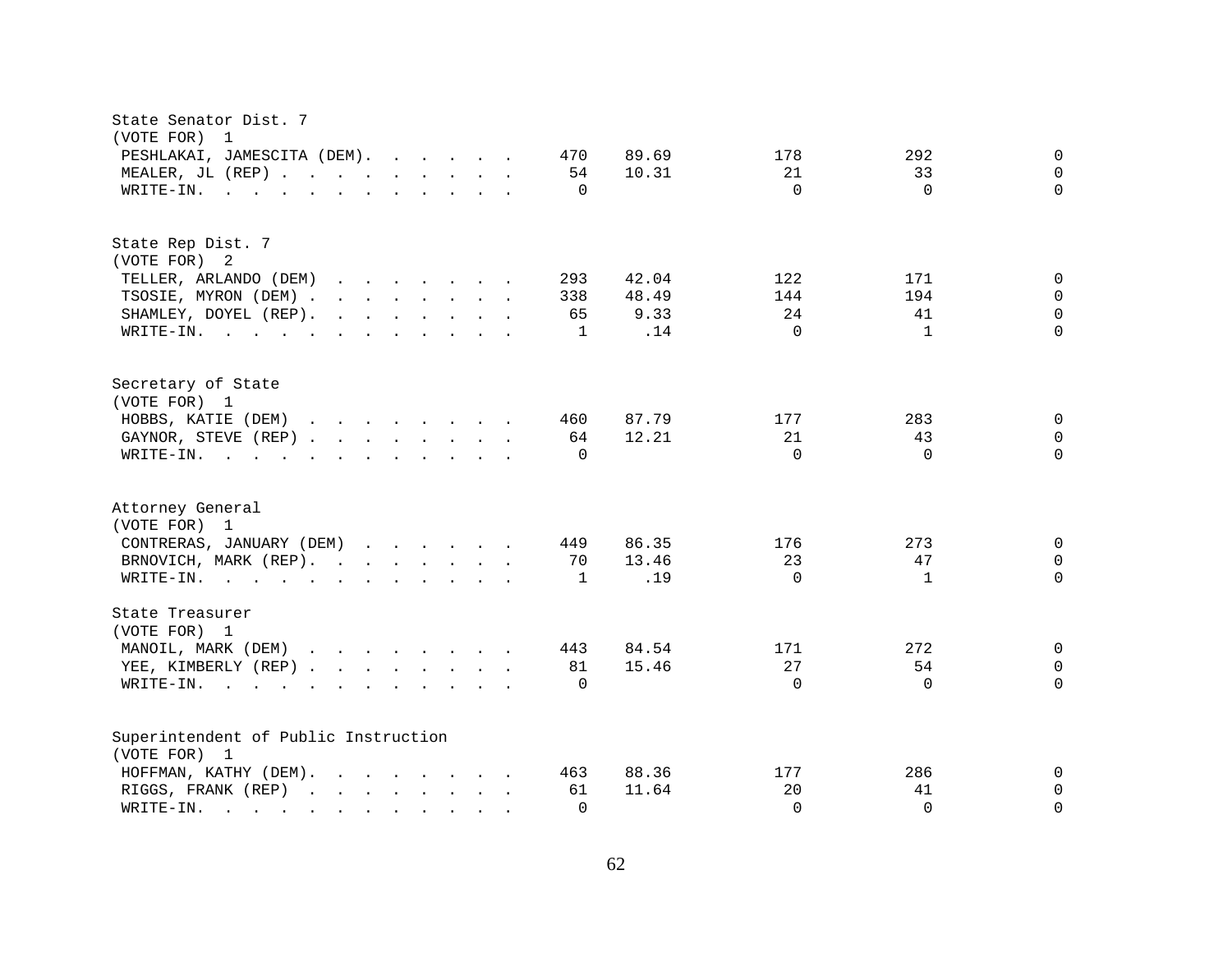| State Mine Inspector<br>(VOTE FOR)<br>$\mathbf{1}$                                                                                            |              |              |                |             |
|-----------------------------------------------------------------------------------------------------------------------------------------------|--------------|--------------|----------------|-------------|
| PIERCE, WILLIAM "BILL" (DEM)                                                                                                                  | 87.02<br>456 | 175          | 281            | $\mathbf 0$ |
| HART, JOE (REP)<br>and the contract of the contract of                                                                                        | 68<br>12.98  | 22           | 46             | $\Omega$    |
| WRITE-IN.<br>$\sim$ 100 $\sim$                                                                                                                | $\Omega$     | $\Omega$     | $\Omega$       | $\Omega$    |
|                                                                                                                                               |              |              |                |             |
| Corporation Commissioner                                                                                                                      |              |              |                |             |
| (VOTE FOR)<br>-2                                                                                                                              |              |              |                |             |
| KENNEDY, SANDRA (DEM)                                                                                                                         | 410<br>53.04 | 165          | 245            | 0           |
| SEARS, KIANA MARIA (DEM)                                                                                                                      | 267<br>34.54 | 114          | 153            | $\Omega$    |
| GLASSMAN, RODNEY (REP)                                                                                                                        | 5.17<br>40   | 14           | 26             | $\Omega$    |
| OLSON, JUSTIN (REP)                                                                                                                           | 7.12<br>55   | 21           | 34             | $\Omega$    |
| WRITE-IN.<br>the contract of the contract of the contract of the contract of the contract of the contract of the contract of                  | .13<br>1     | $\Omega$     | $\mathbf{1}$   | $\Omega$    |
| Clerk of the Superior Court<br>(VOTE FOR) 1                                                                                                   |              |              |                |             |
| HOUNSHELL, ANNELL (DEM).                                                                                                                      | 502<br>99.21 | 193          | 309            | 0           |
| WRITE-IN.                                                                                                                                     | .79<br>4     | $\Omega$     | 4              | $\Omega$    |
| Justice of the Peace Dist. 3 Puerco<br>(VOTE FOR) 1                                                                                           |              |              |                |             |
| YELLOWHORSE, JAY (DEM)                                                                                                                        | 85.50<br>454 | 175          | 279            | $\mathbf 0$ |
| ASERET, LOMARDO (REP)                                                                                                                         | 77<br>14.50  | 25           | 52             | $\mathbf 0$ |
| WRITE-IN.<br>$\cdot$ $\cdot$ $\cdot$ $\cdot$ $\cdot$ $\cdot$                                                                                  | $\Omega$     | $\Omega$     | $\Omega$       | $\Omega$    |
|                                                                                                                                               |              |              |                |             |
| Constable Dist. 3 Puerco<br>(VOTE FOR) 1                                                                                                      |              |              |                |             |
| ANDERSON, CHARLI (DEM)                                                                                                                        | 99.20<br>494 | 187          | 307            | $\Omega$    |
| WRITE-IN.<br>$\mathbf{r} = \mathbf{r} - \mathbf{r}$ , and $\mathbf{r} = \mathbf{r} - \mathbf{r}$ , and $\mathbf{r} = \mathbf{r} - \mathbf{r}$ | .80<br>4     | $\mathbf{1}$ | 3              | $\Omega$    |
|                                                                                                                                               |              |              |                |             |
| Judge of the Superior Court<br>(VOTE FOR) 1                                                                                                   |              |              |                |             |
| LATHAM, MIKE<br>$\mathbf{r}$ , and $\mathbf{r}$ , and $\mathbf{r}$ , and $\mathbf{r}$ , and $\mathbf{r}$                                      | 450<br>99.56 | 178          | 272            | 0           |
| WRITE-IN.<br>$\mathbf{r} = \mathbf{r} - \mathbf{r}$ , $\mathbf{r} = \mathbf{r} - \mathbf{r}$ , $\mathbf{r} = \mathbf{r} - \mathbf{r}$         | 2<br>.44     | $\Omega$     | $\overline{2}$ | 0           |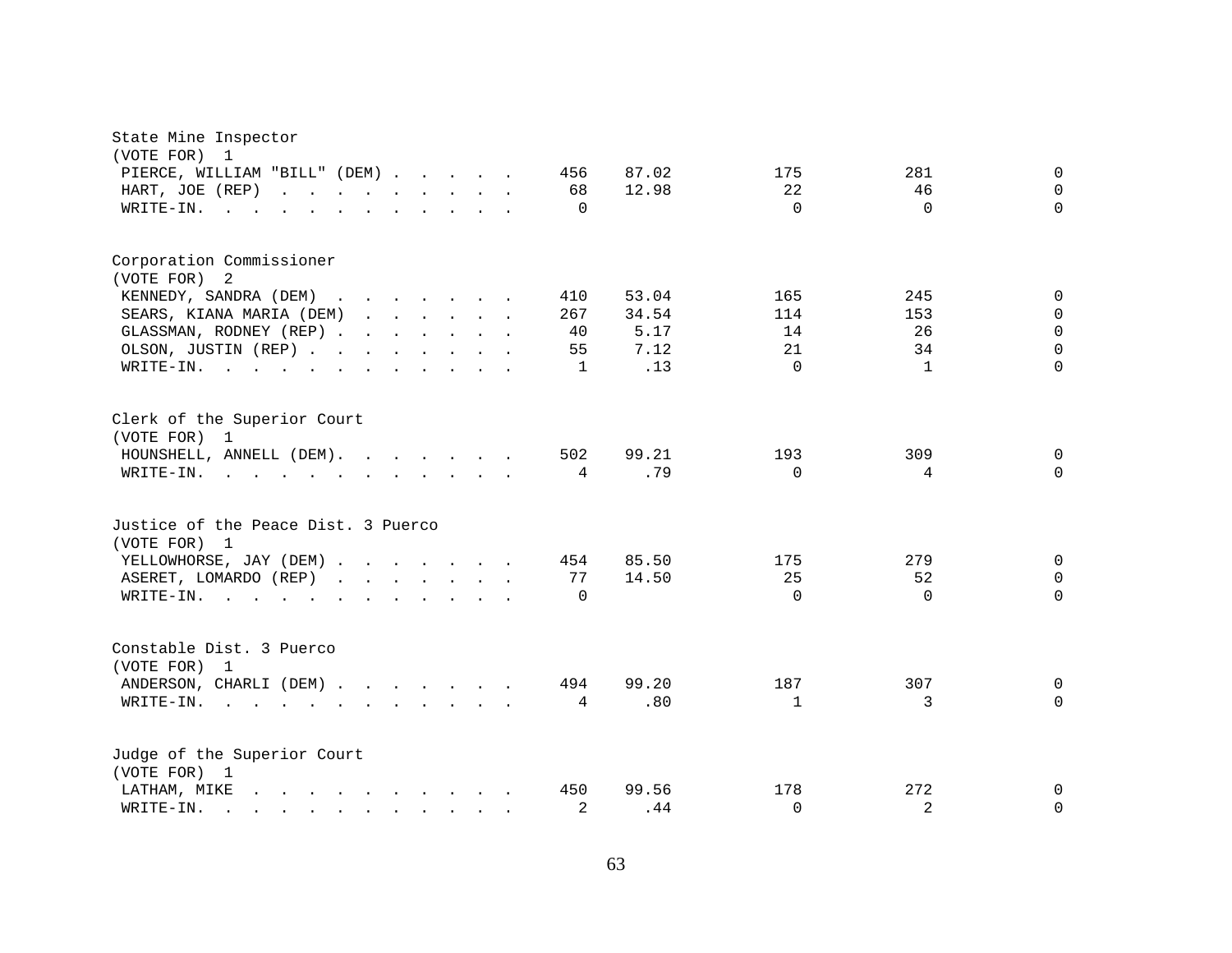| Board Member Ganado USD #20                                                                                                                                                                                                                           |              |     |          |              |
|-------------------------------------------------------------------------------------------------------------------------------------------------------------------------------------------------------------------------------------------------------|--------------|-----|----------|--------------|
| (VOTE FOR) 3                                                                                                                                                                                                                                          |              |     |          |              |
| BEGAY, WANDA<br>$\ddot{\phantom{a}}$                                                                                                                                                                                                                  | 140<br>10.99 | 48  | 92       | 0            |
| ETSITTY, JOLENE<br>$\mathbf{r}$ , and $\mathbf{r}$ , and $\mathbf{r}$ , and $\mathbf{r}$<br>$\sim$                                                                                                                                                    | 123<br>9.65  | 41  | 82       | $\mathbf 0$  |
| ETSITTY, SYLVIA M.<br>$\mathbf{r} = \mathbf{r} - \mathbf{r}$ , and $\mathbf{r} = \mathbf{r} - \mathbf{r}$ , and $\mathbf{r} = \mathbf{r} - \mathbf{r}$                                                                                                | 14.52<br>185 | 83  | 102      | $\mathbf 0$  |
| GORMAN, TERESA M<br>$\mathbf{r}$ . The contract of the contract of the contract of the contract of the contract of the contract of the contract of the contract of the contract of the contract of the contract of the contract of the contract of th | 158<br>12.40 | 64  | 94       | $\mathbf 0$  |
| JAMES, JUDY.<br>the contract of the contract of the contract of the contract of the contract of the contract of the contract of                                                                                                                       | 16.95<br>216 | 79  | 137      | $\mathbf 0$  |
| JAMES, JR., WALLACE                                                                                                                                                                                                                                   | 151<br>11.85 | 50  | 101      | $\mathbf 0$  |
| KEE, STEVEN.                                                                                                                                                                                                                                          | 75<br>5.89   | 40  | 35       | $\mathbf 0$  |
| NOBLE, FRANCIS.                                                                                                                                                                                                                                       | 8.63<br>110  | 50  | 60       | $\mathsf{O}$ |
| ROANHORSE, CALEB.<br>$\mathbf{r}$ , $\mathbf{r}$ , $\mathbf{r}$ , $\mathbf{r}$ , $\mathbf{r}$ , $\mathbf{r}$ , $\mathbf{r}$                                                                                                                           | 8.63<br>110  | 42  | 68       | 0            |
| $W\text{RITE}-\text{IN}.$<br>$\sim$ $\sim$<br>$\mathbf{r} = \mathbf{r}$ , $\mathbf{r} = \mathbf{r}$                                                                                                                                                   | .47<br>6     | 6   | $\Omega$ | $\mathbf 0$  |
| Retain Justice Supreme-Bolick<br>(VOTE FOR) 1                                                                                                                                                                                                         |              |     |          |              |
| YES                                                                                                                                                                                                                                                   | 294<br>60.12 | 126 | 168      | $\mathbf 0$  |
| NO.<br>$\mathbf{r}$ , and $\mathbf{r}$ , and $\mathbf{r}$ , and $\mathbf{r}$ , and $\mathbf{r}$                                                                                                                                                       | 39.88<br>195 | 57  | 138      | $\Omega$     |
| Retain Justice Supreme-Pelander<br>(VOTE FOR) 1                                                                                                                                                                                                       |              |     |          |              |
| and the contract of the contract of the contract of the contract of the contract of the contract of the contract of the contract of the contract of the contract of the contract of the contract of the contract of the contra<br>YES                 | 301<br>61.81 | 124 | 177      | 0            |
| $\mathcal{L}$ . The state of the state of the state $\mathcal{L}$ is the state of the state of the state of the state of the state of the state of the state of the state of the state of the state of the state of the state of the st<br>NO.        | 186<br>38.19 | 59  | 127      | $\Omega$     |
| APACHE COUNTY LEVY<br>(VOTE FOR) 1                                                                                                                                                                                                                    |              |     |          |              |
| YES<br>$\sim$                                                                                                                                                                                                                                         | 36.72<br>188 | 72  | 116      | $\mathbf 0$  |
| NO.                                                                                                                                                                                                                                                   | 63.28<br>324 | 117 | 207      | $\mathbf 0$  |
|                                                                                                                                                                                                                                                       |              |     |          |              |
| PROPOSITION 125                                                                                                                                                                                                                                       |              |     |          |              |
| (VOTE FOR) 1                                                                                                                                                                                                                                          |              |     |          |              |
| YES<br>$\mathbf{r}$ , $\mathbf{r}$ , $\mathbf{r}$ , $\mathbf{r}$ , $\mathbf{r}$ , $\mathbf{r}$ , $\mathbf{r}$ , $\mathbf{r}$ , $\mathbf{r}$ , $\mathbf{r}$                                                                                            | 253<br>49.32 | 100 | 153      | 0            |
| NO.<br>$\mathbf{r} = \mathbf{r} - \mathbf{r} = \mathbf{r} - \mathbf{r} - \mathbf{r} = \mathbf{r} - \mathbf{r} - \mathbf{r} - \mathbf{r} - \mathbf{r}$                                                                                                 | 260<br>50.68 | 93  | 167      | $\mathbf 0$  |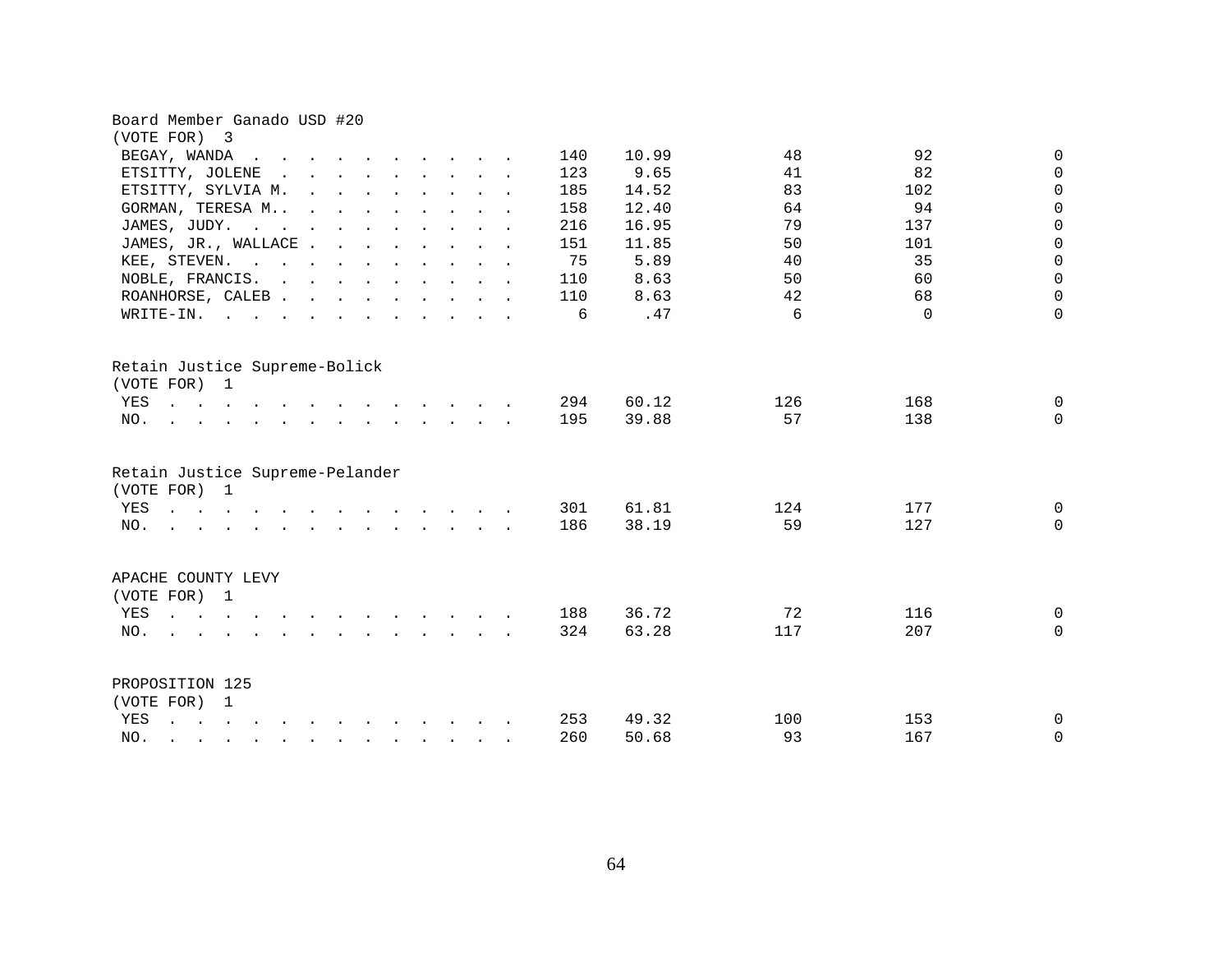| (VOTE FOR)      |                                                           | $\mathbf{1}$   |           |  |  |                      |                      |                      |        |     |       |     |     |                |
|-----------------|-----------------------------------------------------------|----------------|-----------|--|--|----------------------|----------------------|----------------------|--------|-----|-------|-----|-----|----------------|
| YES             | $\sim$ $\sim$ $\sim$                                      |                |           |  |  | $\ddot{\phantom{0}}$ | $\ddot{\phantom{0}}$ |                      |        | 254 | 49.22 | 115 | 139 | $\mathbf 0$    |
| NO.             | $\sim$ $\sim$<br>$\sim$                                   |                |           |  |  |                      |                      |                      |        | 262 | 50.78 | 77  | 185 | $\mathbf 0$    |
| PROPOSITION 127 |                                                           |                |           |  |  |                      |                      |                      |        |     |       |     |     |                |
| (VOTE FOR)      |                                                           | $\overline{1}$ |           |  |  |                      |                      |                      |        |     |       |     |     |                |
| YES             | $\cdot$ $\cdot$                                           |                |           |  |  |                      |                      |                      |        | 122 | 24.50 | 37  | 85  | $\overline{0}$ |
| NO.             | $\mathbf{r}$ , $\mathbf{r}$ , $\mathbf{r}$ , $\mathbf{r}$ |                |           |  |  |                      |                      | $\ddot{\phantom{0}}$ | $\sim$ | 376 | 75.50 | 158 | 218 | $\mathbf 0$    |
| PROPOSITION 305 | (VOTE FOR) 1                                              |                |           |  |  |                      |                      |                      |        |     |       |     |     |                |
| YES             | $\ddot{\phantom{0}}$<br>$\sim$                            |                |           |  |  |                      |                      |                      |        | 298 | 59.84 | 114 | 184 | $\overline{0}$ |
| NO.             | $\ddot{\phantom{a}}$<br>$\sim$                            |                |           |  |  |                      |                      | $\ddot{\phantom{1}}$ | $\sim$ | 200 | 40.16 | 79  | 121 | $\mathbf 0$    |
| PROPOSITION 306 |                                                           |                |           |  |  |                      |                      |                      |        |     |       |     |     |                |
|                 | (VOTE FOR) 1                                              |                |           |  |  |                      |                      |                      |        |     |       |     |     |                |
| YES             | $\sim$ $\sim$                                             |                |           |  |  |                      |                      |                      |        | 236 | 48.07 | 98  | 138 | 0              |
| NO.             | $\ddot{\phantom{0}}$<br>$\sim$                            |                | $\bullet$ |  |  |                      |                      |                      | $\sim$ | 255 | 51.93 | 94  | 161 | $\mathbf 0$    |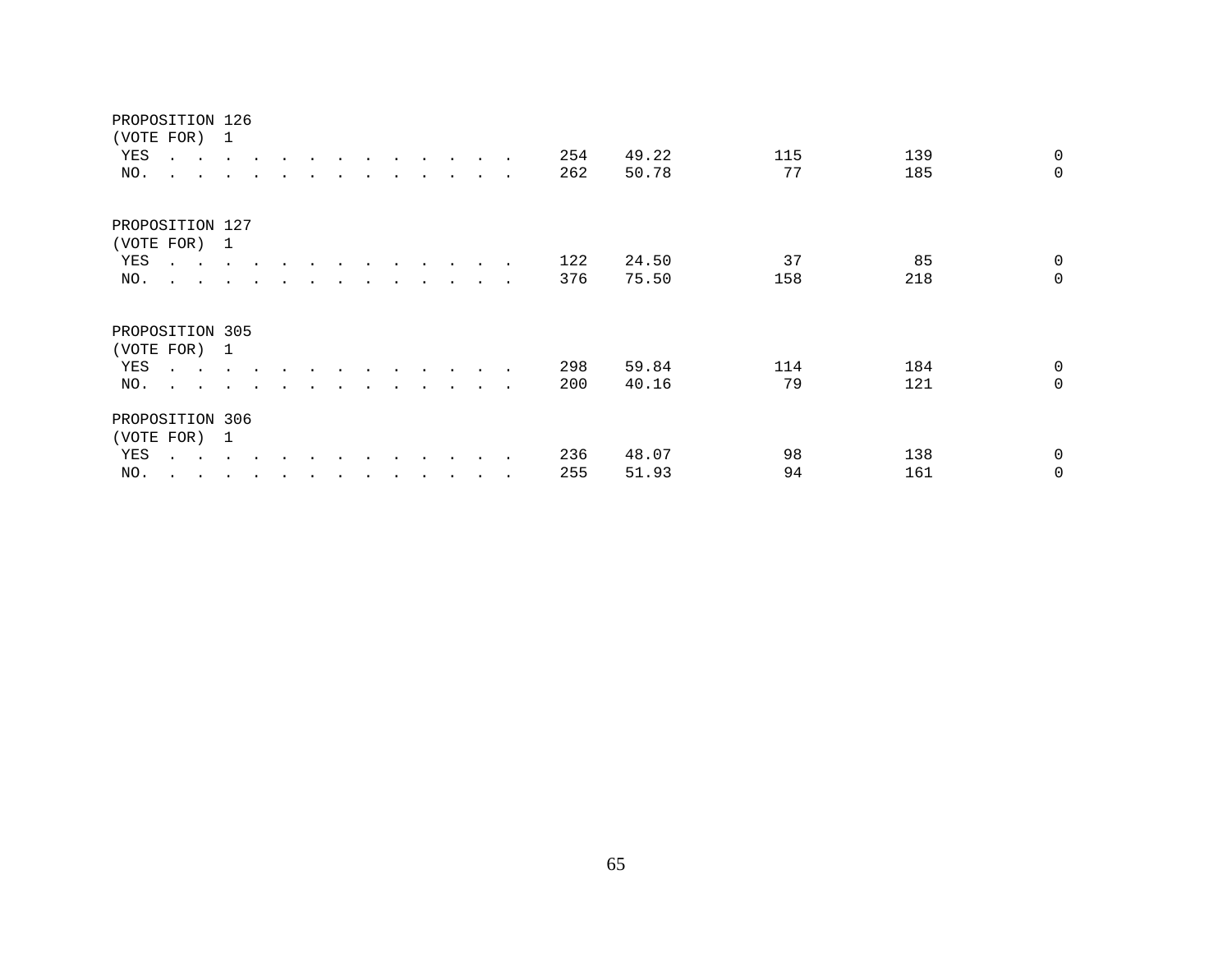OFFICIAL RESULTS

 APACHE COUNTY, ARIZONA NOVEMBER 6, 2018

### RUN DATE:11/15/18 02:13 PM

0014 25 GREER

|                                                                                                       |                                                                                                                                                                                                                                   |  |  |  | TOTAL VOTES | ⊱     | EARLY        | ELEC DAY | PROV     |
|-------------------------------------------------------------------------------------------------------|-----------------------------------------------------------------------------------------------------------------------------------------------------------------------------------------------------------------------------------|--|--|--|-------------|-------|--------------|----------|----------|
| REGISTERED VOTERS - TOTAL                                                                             |                                                                                                                                                                                                                                   |  |  |  | 150         |       |              |          |          |
| BALLOTS CAST - TOTAL.                                                                                 | $\mathbf{r}$ , $\mathbf{r}$ , $\mathbf{r}$ , $\mathbf{r}$ , $\mathbf{r}$ , $\mathbf{r}$                                                                                                                                           |  |  |  | 132         |       | 97           | 35       | $\Omega$ |
| BALLOTS CAST - BLANK.                                                                                 | $\mathbf{r}$ , $\mathbf{r}$ , $\mathbf{r}$ , $\mathbf{r}$ , $\mathbf{r}$ , $\mathbf{r}$                                                                                                                                           |  |  |  | $\Omega$    |       | $\Omega$     | $\Omega$ | $\Omega$ |
| VOTER TURNOUT - TOTAL                                                                                 | $\mathbf{r}$ , and $\mathbf{r}$ , and $\mathbf{r}$ , and $\mathbf{r}$                                                                                                                                                             |  |  |  |             | 88.00 |              |          |          |
| VOTER TURNOUT - BLANK                                                                                 | $\mathbf{r}$ . The set of the set of the set of the set of the set of the set of the set of the set of the set of the set of the set of the set of the set of the set of the set of the set of the set of the set of the set of t |  |  |  |             |       |              |          |          |
| U.S. Senator                                                                                          |                                                                                                                                                                                                                                   |  |  |  |             |       |              |          |          |
| (VOTE FOR) 1                                                                                          |                                                                                                                                                                                                                                   |  |  |  |             |       |              |          |          |
| SINEMA, KYRSTEN (DEM)                                                                                 |                                                                                                                                                                                                                                   |  |  |  | 41          | 32.28 | 33           | 8        | $\Omega$ |
| MCSALLY, MARTHA (REP)                                                                                 |                                                                                                                                                                                                                                   |  |  |  | 84          | 66.14 | 60           | 24       | $\Omega$ |
| GREEN, ANGELA (GRN).                                                                                  |                                                                                                                                                                                                                                   |  |  |  | -2          | 1.57  | $\Omega$     | 2        | $\Omega$ |
| WRITE-IN.                                                                                             |                                                                                                                                                                                                                                   |  |  |  | $\Omega$    |       | $\Omega$     | $\Omega$ | $\Omega$ |
| U.S. Rep. in Congress Dist. 1<br>(VOTE FOR) 1                                                         |                                                                                                                                                                                                                                   |  |  |  |             |       |              |          |          |
| O'HALLERAN, TOM (DEM)                                                                                 |                                                                                                                                                                                                                                   |  |  |  | 42          | 32.81 | 33           | 9        | $\Omega$ |
| ROGERS, WENDY (REP)                                                                                   |                                                                                                                                                                                                                                   |  |  |  | 86          | 67.19 | 61           | 25       | $\Omega$ |
| WRITE-IN.                                                                                             |                                                                                                                                                                                                                                   |  |  |  | $\bigcap$   |       | $\Omega$     | $\Omega$ | $\Omega$ |
| Governor                                                                                              |                                                                                                                                                                                                                                   |  |  |  |             |       |              |          |          |
| (VOTE FOR) 1                                                                                          |                                                                                                                                                                                                                                   |  |  |  |             |       |              |          |          |
| GARCIA, DAVID (DEM)                                                                                   |                                                                                                                                                                                                                                   |  |  |  | 33          | 25.38 | 26           |          | $\Omega$ |
| DUCEY, DOUG (REP).                                                                                    |                                                                                                                                                                                                                                   |  |  |  | 94          | 72.31 | 68           | 26       | $\Omega$ |
| TORRES, ANGEL (GRN)                                                                                   |                                                                                                                                                                                                                                   |  |  |  | 3           | 2.31  | $\mathbf{1}$ | 2        | $\Omega$ |
| WRITE-IN.<br>$\mathbf{r}$ , and $\mathbf{r}$ , and $\mathbf{r}$ , and $\mathbf{r}$ , and $\mathbf{r}$ |                                                                                                                                                                                                                                   |  |  |  | $\Omega$    |       | $\Omega$     | $\Omega$ | $\Omega$ |
|                                                                                                       |                                                                                                                                                                                                                                   |  |  |  |             |       |              |          |          |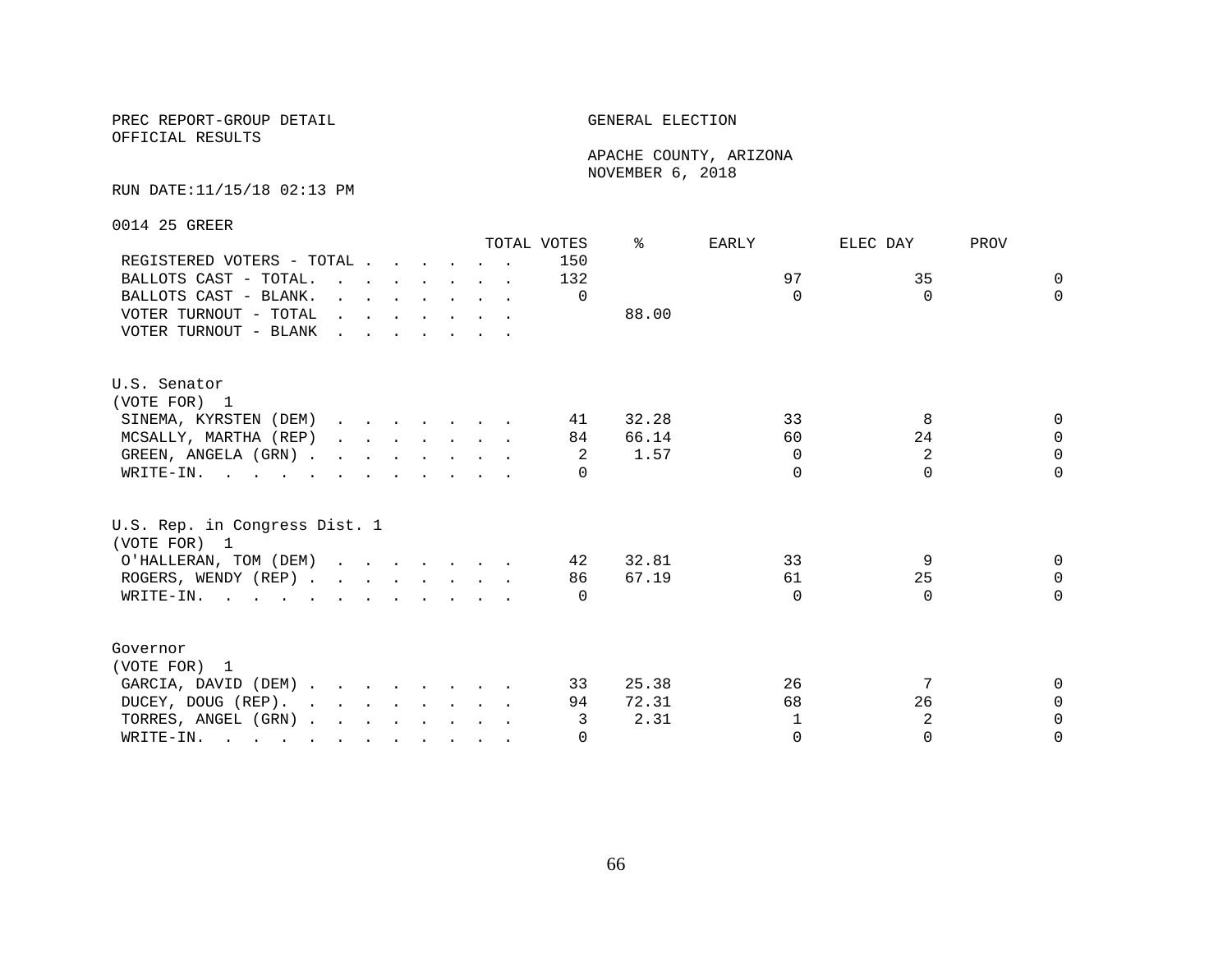| State Senator Dist. 7<br>(VOTE FOR)<br>1                                                                                                                                                                                                                                                                                                                          |                                  |
|-------------------------------------------------------------------------------------------------------------------------------------------------------------------------------------------------------------------------------------------------------------------------------------------------------------------------------------------------------------------|----------------------------------|
| PESHLAKAI, JAMESCITA (DEM).                                                                                                                                                                                                                                                                                                                                       | 9                                |
| 35                                                                                                                                                                                                                                                                                                                                                                | 26                               |
| 28.23                                                                                                                                                                                                                                                                                                                                                             | $\mathsf{O}$                     |
| MEALER, JL (REP)                                                                                                                                                                                                                                                                                                                                                  | 65                               |
| 71.77                                                                                                                                                                                                                                                                                                                                                             | 24                               |
| 89                                                                                                                                                                                                                                                                                                                                                                | $\mathbf 0$                      |
| WRITE-IN.                                                                                                                                                                                                                                                                                                                                                         | $\Omega$                         |
| $\mathbf{r}$ , and $\mathbf{r}$ , and $\mathbf{r}$ , and $\mathbf{r}$ , and $\mathbf{r}$                                                                                                                                                                                                                                                                          | $\Omega$                         |
| $\Omega$                                                                                                                                                                                                                                                                                                                                                          | $\Omega$                         |
|                                                                                                                                                                                                                                                                                                                                                                   |                                  |
| State Rep Dist. 7                                                                                                                                                                                                                                                                                                                                                 |                                  |
| (VOTE FOR) 2                                                                                                                                                                                                                                                                                                                                                      |                                  |
| TELLER, ARLANDO (DEM)                                                                                                                                                                                                                                                                                                                                             | 17                               |
| 15.23                                                                                                                                                                                                                                                                                                                                                             | 6                                |
| 23                                                                                                                                                                                                                                                                                                                                                                | $\mathbf 0$                      |
| TSOSIE, MYRON (DEM)                                                                                                                                                                                                                                                                                                                                               | 5                                |
| 13.25                                                                                                                                                                                                                                                                                                                                                             | 15                               |
| 20                                                                                                                                                                                                                                                                                                                                                                | $\Omega$                         |
| SHAMLEY, DOYEL (REP).                                                                                                                                                                                                                                                                                                                                             | 80                               |
| 69.54                                                                                                                                                                                                                                                                                                                                                             | 25                               |
| 105                                                                                                                                                                                                                                                                                                                                                               | $\Omega$                         |
| 1.99                                                                                                                                                                                                                                                                                                                                                              | 2                                |
| WRITE-IN.                                                                                                                                                                                                                                                                                                                                                         | $\mathbf{1}$                     |
| 3                                                                                                                                                                                                                                                                                                                                                                 | $\Omega$                         |
| Secretary of State                                                                                                                                                                                                                                                                                                                                                |                                  |
| (VOTE FOR) 1                                                                                                                                                                                                                                                                                                                                                      |                                  |
| HOBBS, KATIE (DEM)                                                                                                                                                                                                                                                                                                                                                | 29                               |
| 39                                                                                                                                                                                                                                                                                                                                                                | 10                               |
| 30.47                                                                                                                                                                                                                                                                                                                                                             | 0                                |
| GAYNOR, STEVE (REP)                                                                                                                                                                                                                                                                                                                                               | 65                               |
| 89                                                                                                                                                                                                                                                                                                                                                                | 24                               |
| 69.53                                                                                                                                                                                                                                                                                                                                                             | $\mathbf 0$                      |
| WRITE-IN.                                                                                                                                                                                                                                                                                                                                                         | $\Omega$                         |
| $\mathbf{r}$ . The state of the state of the state $\mathbf{r}$                                                                                                                                                                                                                                                                                                   | $\Omega$                         |
| $\Omega$                                                                                                                                                                                                                                                                                                                                                          | $\Omega$                         |
|                                                                                                                                                                                                                                                                                                                                                                   |                                  |
| Attorney General                                                                                                                                                                                                                                                                                                                                                  |                                  |
| (VOTE FOR) 1                                                                                                                                                                                                                                                                                                                                                      |                                  |
| 27.56                                                                                                                                                                                                                                                                                                                                                             | 27                               |
| CONTRERAS, JANUARY (DEM)                                                                                                                                                                                                                                                                                                                                          | 8                                |
| 35                                                                                                                                                                                                                                                                                                                                                                | $\mathbf 0$                      |
| BRNOVICH, MARK (REP).                                                                                                                                                                                                                                                                                                                                             | 66                               |
| 92                                                                                                                                                                                                                                                                                                                                                                | 26                               |
| 72.44                                                                                                                                                                                                                                                                                                                                                             | $\mathbf 0$                      |
| WRITE-IN.<br>$\Omega$                                                                                                                                                                                                                                                                                                                                             | $\Omega$<br>$\Omega$<br>$\Omega$ |
| State Treasurer                                                                                                                                                                                                                                                                                                                                                   |                                  |
| (VOTE FOR) 1                                                                                                                                                                                                                                                                                                                                                      |                                  |
| MANOIL, MARK (DEM)                                                                                                                                                                                                                                                                                                                                                | 28                               |
| 28.35                                                                                                                                                                                                                                                                                                                                                             | 8                                |
| 36                                                                                                                                                                                                                                                                                                                                                                | $\mathbf 0$                      |
| YEE, KIMBERLY (REP)                                                                                                                                                                                                                                                                                                                                               | 26                               |
| 91                                                                                                                                                                                                                                                                                                                                                                | 65                               |
| 71.65                                                                                                                                                                                                                                                                                                                                                             | $\mathbf 0$                      |
| WRITE-IN.<br>and the contract of the contract of the contract of the contract of the contract of the contract of the contract of the contract of the contract of the contract of the contract of the contract of the contract of the contra<br>$\Omega$<br>$\mathbf{r}$ , $\mathbf{r}$ , $\mathbf{r}$ , $\mathbf{r}$ , $\mathbf{r}$ , $\mathbf{r}$ , $\mathbf{r}$ | $\Omega$<br>$\Omega$<br>$\Omega$ |
| Superintendent of Public Instruction                                                                                                                                                                                                                                                                                                                              |                                  |
| (VOTE FOR) 1                                                                                                                                                                                                                                                                                                                                                      |                                  |
| HOFFMAN, KATHY (DEM).                                                                                                                                                                                                                                                                                                                                             | 31                               |
| 31.20                                                                                                                                                                                                                                                                                                                                                             | 8                                |
| 39                                                                                                                                                                                                                                                                                                                                                                | $\mathbf 0$                      |
| 68.80                                                                                                                                                                                                                                                                                                                                                             | 60                               |
| RIGGS, FRANK (REP)                                                                                                                                                                                                                                                                                                                                                | 26                               |
| 86                                                                                                                                                                                                                                                                                                                                                                | $\mathbf 0$                      |
| $\Omega$                                                                                                                                                                                                                                                                                                                                                          | $\Omega$                         |
| WRITE-IN.                                                                                                                                                                                                                                                                                                                                                         | $\Omega$                         |
| the contract of the contract of the                                                                                                                                                                                                                                                                                                                               | $\Omega$                         |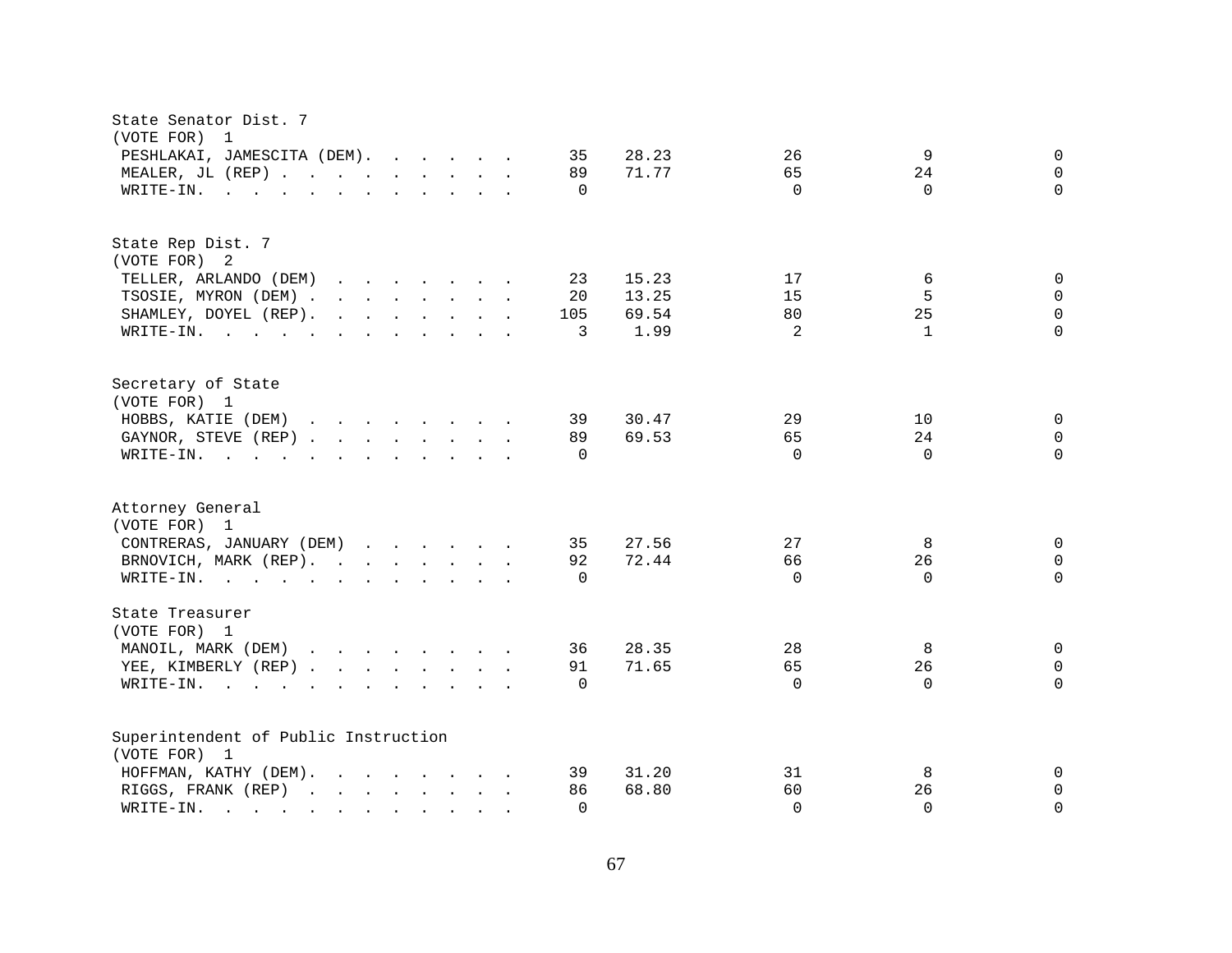| State Mine Inspector<br>(VOTE FOR) 1<br>PIERCE, WILLIAM "BILL" (DEM)<br>HART, JOE (REP)<br>WRITE-IN. .                                                                                                                                                                                                                                                                                                 |                                                                                                                                                                                                                                   |  | 36<br>85<br>1                    | 29.51<br>69.67<br>.82            | 28<br>60<br>$\mathbf{1}$         | 8<br>25<br>$\Omega$            | $\overline{0}$<br>$\mathbf 0$<br>$\Omega$                     |
|--------------------------------------------------------------------------------------------------------------------------------------------------------------------------------------------------------------------------------------------------------------------------------------------------------------------------------------------------------------------------------------------------------|-----------------------------------------------------------------------------------------------------------------------------------------------------------------------------------------------------------------------------------|--|----------------------------------|----------------------------------|----------------------------------|--------------------------------|---------------------------------------------------------------|
| Corporation Commissioner<br>(VOTE FOR) 2<br>KENNEDY, SANDRA (DEM)<br>SEARS, KIANA MARIA (DEM)<br>GLASSMAN, RODNEY (REP)<br>OLSON, JUSTIN (REP)<br>WRITE-IN.<br>$\mathbf{r}$ , and $\mathbf{r}$ , and $\mathbf{r}$ , and $\mathbf{r}$ , and $\mathbf{r}$                                                                                                                                                | $\mathbf{r}$ . The set of the set of the set of the set of the set of the set of the set of the set of the set of the set of the set of the set of the set of the set of the set of the set of the set of the set of the set of t |  | 39<br>38<br>75<br>75<br>$\Omega$ | 17.18<br>16.74<br>33.04<br>33.04 | 31<br>30<br>53<br>55<br>$\Omega$ | 8<br>8<br>22<br>20<br>$\Omega$ | 0<br>$\mathbf 0$<br>$\mathbf 0$<br>$\overline{0}$<br>$\Omega$ |
| Clerk of the Superior Court<br>(VOTE FOR) 1<br>HOUNSHELL, ANNELL $(DEM)$ .<br>WRITE-IN.<br>$\mathbf{r}$ , and $\mathbf{r}$ , and $\mathbf{r}$ , and $\mathbf{r}$ , and $\mathbf{r}$                                                                                                                                                                                                                    |                                                                                                                                                                                                                                   |  | 68<br>3                          | 95.77<br>4.23                    | 48<br>3                          | 20<br>$\Omega$                 | $\Omega$<br>$\Omega$                                          |
| Justice of the Peace Dist. 1 Round Valley<br>(VOTE FOR) 1<br>GREGORY, MARSHA (REP)<br>WRITE-IN.<br>$\mathbf{r}$ . The set of the set of the set of the set of the set of the set of the set of the set of the set of the set of the set of the set of the set of the set of the set of the set of the set of the set of the set of t                                                                   |                                                                                                                                                                                                                                   |  | 106<br>1                         | 99.07<br>.93                     | 74<br>$\mathbf{1}$               | 32<br>$\Omega$                 | 0<br>$\Omega$                                                 |
| Constable Dist. 1 Round Valley<br>(VOTE FOR) 1<br>CURTIS, ROGER (REP)<br>WRITE-IN.<br>$\mathbf{L} = \mathbf{L}$                                                                                                                                                                                                                                                                                        | $\mathbf{r}$ , and $\mathbf{r}$ , and $\mathbf{r}$ , and $\mathbf{r}$                                                                                                                                                             |  | 102<br>$\mathbf{1}$              | 99.03<br>.97                     | 72<br>$\mathbf{1}$               | 30<br>$\mathbf 0$              | 0<br>$\Omega$                                                 |
| Judge of the Superior Court<br>(VOTE FOR) 1<br>and the contract of the contract of the contract of the contract of the contract of the contract of the contract of the contract of the contract of the contract of the contract of the contract of the contract of the contra<br>LATHAM, MIKE<br>WRITE-IN.<br>$\mathbf{r}$ , and $\mathbf{r}$ , and $\mathbf{r}$ , and $\mathbf{r}$ , and $\mathbf{r}$ |                                                                                                                                                                                                                                   |  | 78<br>$\Omega$                   | 100.00                           | 59<br>$\mathbf{0}$               | 19<br>$\Omega$                 | 0<br>$\Omega$                                                 |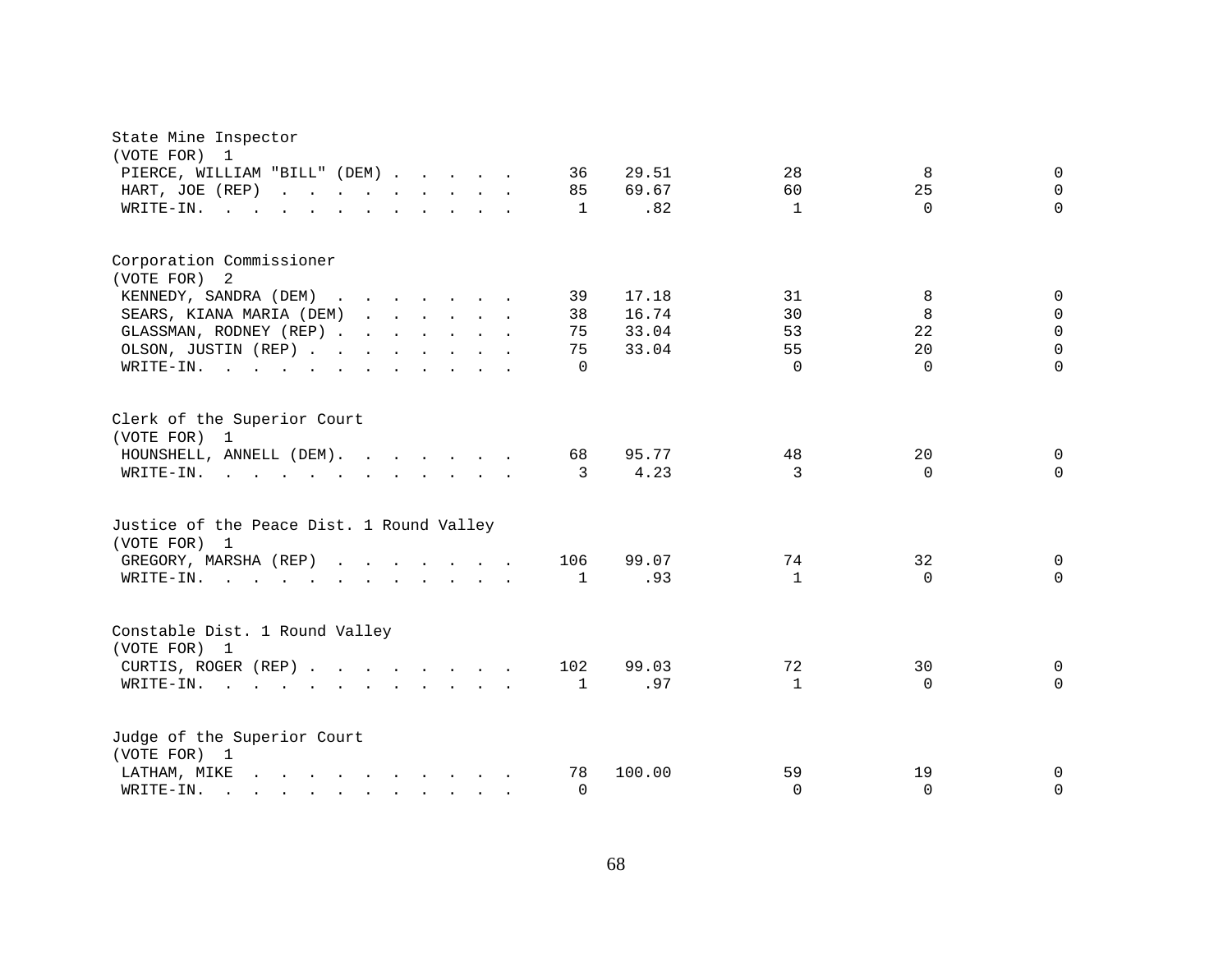|            | Retain Justice Supreme-Bolick<br>(VOTE FOR)                                                                                                                                                                                    | 1              |               |               |                                                                                                                                                                                                                                   |                                      |                                                                                                                                                                                                                                      |                                                      |       |    |              |             |
|------------|--------------------------------------------------------------------------------------------------------------------------------------------------------------------------------------------------------------------------------|----------------|---------------|---------------|-----------------------------------------------------------------------------------------------------------------------------------------------------------------------------------------------------------------------------------|--------------------------------------|--------------------------------------------------------------------------------------------------------------------------------------------------------------------------------------------------------------------------------------|------------------------------------------------------|-------|----|--------------|-------------|
| YES        | $\mathbf{r}$ , $\mathbf{r}$ , $\mathbf{r}$ , $\mathbf{r}$ , $\mathbf{r}$                                                                                                                                                       |                |               |               |                                                                                                                                                                                                                                   |                                      | $\mathbf{r}$ , $\mathbf{r}$ , $\mathbf{r}$ , $\mathbf{r}$ , $\mathbf{r}$                                                                                                                                                             | 78                                                   | 89.66 | 60 | 18           | $\mathbf 0$ |
| NO.        |                                                                                                                                                                                                                                |                |               |               |                                                                                                                                                                                                                                   |                                      |                                                                                                                                                                                                                                      | 9                                                    | 10.34 | 6  | 3            | $\mathbf 0$ |
|            | $\mathbf{r}$ , $\mathbf{r}$ , $\mathbf{r}$                                                                                                                                                                                     |                |               |               |                                                                                                                                                                                                                                   |                                      | and a series of the contract of the series of the series of the series of the series of the series of the series of the series of the series of the series of the series of the series of the series of the series of the seri       |                                                      |       |    |              |             |
|            | Retain Justice Supreme-Pelander                                                                                                                                                                                                |                |               |               |                                                                                                                                                                                                                                   |                                      |                                                                                                                                                                                                                                      |                                                      |       |    |              |             |
|            | (VOTE FOR) 1                                                                                                                                                                                                                   |                |               |               |                                                                                                                                                                                                                                   |                                      |                                                                                                                                                                                                                                      |                                                      |       |    |              |             |
| YES        | the contract of the contract of the contract of the contract of the contract of the contract of the contract of                                                                                                                |                |               |               |                                                                                                                                                                                                                                   |                                      |                                                                                                                                                                                                                                      | 77                                                   | 92.77 | 60 | 17           | $\mathbf 0$ |
| NO.        | and a series of the contract and a series of the contract of the contract of the contract of the contract of the contract of the contract of the contract of the contract of the contract of the contract of the contract of t |                |               |               |                                                                                                                                                                                                                                   |                                      |                                                                                                                                                                                                                                      | 6                                                    | 7.23  | 5  | $\mathbf{1}$ | $\Omega$    |
|            | APACHE COUNTY LEVY                                                                                                                                                                                                             |                |               |               |                                                                                                                                                                                                                                   |                                      |                                                                                                                                                                                                                                      |                                                      |       |    |              |             |
|            | (VOTE FOR) 1                                                                                                                                                                                                                   |                |               |               |                                                                                                                                                                                                                                   |                                      |                                                                                                                                                                                                                                      |                                                      |       |    |              |             |
| YES        | $\mathbf{r} = \mathbf{r} + \mathbf{r} + \mathbf{r} + \mathbf{r} + \mathbf{r}$                                                                                                                                                  |                |               |               | $\mathbf{r}$ , and $\mathbf{r}$ , and $\mathbf{r}$ , and $\mathbf{r}$                                                                                                                                                             |                                      |                                                                                                                                                                                                                                      | 16                                                   | 12.90 | 12 | 4            | $\mathbf 0$ |
| NO.        | $\mathbf{r}$ , $\mathbf{r}$ , $\mathbf{r}$ , $\mathbf{r}$ , $\mathbf{r}$                                                                                                                                                       |                |               | $\sim$        |                                                                                                                                                                                                                                   |                                      | and the contract of the contract of the contract of the contract of the contract of the contract of the contract of the contract of the contract of the contract of the contract of the contract of the contract of the contra       | 108                                                  | 87.10 | 82 | 26           | $\Omega$    |
|            | GREER FIRE DIST INTERNATIONAL FIRE CODE                                                                                                                                                                                        |                |               |               |                                                                                                                                                                                                                                   |                                      |                                                                                                                                                                                                                                      |                                                      |       |    |              |             |
|            | Greer Fire District<br>(VOTE FOR) 1                                                                                                                                                                                            |                |               |               |                                                                                                                                                                                                                                   |                                      |                                                                                                                                                                                                                                      |                                                      |       |    |              |             |
| YES        | $\mathbf{r}$ , $\mathbf{r}$ , $\mathbf{r}$ , $\mathbf{r}$                                                                                                                                                                      |                |               | $\sim$ $\sim$ | $\mathbf{r}$ , and $\mathbf{r}$ , and $\mathbf{r}$ , and $\mathbf{r}$                                                                                                                                                             |                                      |                                                                                                                                                                                                                                      | 103                                                  | 82.40 | 76 | 27           | $\mathbf 0$ |
| NO.        |                                                                                                                                                                                                                                |                |               |               |                                                                                                                                                                                                                                   |                                      | $\mathbf{r}$ and $\mathbf{r}$ are the set of the set of the set of the set of the set of the set of the set of the set of the set of the set of the set of the set of the set of the set of the set of the set of the set of the set | 22                                                   | 17.60 | 17 | 5            | $\Omega$    |
|            |                                                                                                                                                                                                                                |                |               |               |                                                                                                                                                                                                                                   |                                      |                                                                                                                                                                                                                                      | WHITE MOUNTAIN COMMUNITIES SPECIAL HEALTH CARE DIST  |       |    |              |             |
|            | (VOTE FOR) 1                                                                                                                                                                                                                   |                |               |               |                                                                                                                                                                                                                                   |                                      |                                                                                                                                                                                                                                      |                                                      |       |    |              |             |
| YES        | $\mathbf{r}$ , $\mathbf{r}$ , $\mathbf{r}$ , $\mathbf{r}$                                                                                                                                                                      |                |               |               |                                                                                                                                                                                                                                   | $\mathbf{L} = \mathbf{L} \mathbf{L}$ |                                                                                                                                                                                                                                      | 63                                                   | 50.81 | 44 | 19           | $\mathbf 0$ |
| NO.        |                                                                                                                                                                                                                                |                |               |               |                                                                                                                                                                                                                                   |                                      |                                                                                                                                                                                                                                      | 61                                                   | 49.19 | 49 | 12           | $\Omega$    |
|            |                                                                                                                                                                                                                                |                |               |               |                                                                                                                                                                                                                                   |                                      |                                                                                                                                                                                                                                      |                                                      |       |    |              |             |
| (VOTE FOR) |                                                                                                                                                                                                                                | $\overline{1}$ |               |               |                                                                                                                                                                                                                                   |                                      |                                                                                                                                                                                                                                      | WHITE MOUNTAIN COMMUNITIES SPECIAL HEALTH CARE DIST. |       |    |              |             |
| YES        |                                                                                                                                                                                                                                |                |               |               |                                                                                                                                                                                                                                   |                                      |                                                                                                                                                                                                                                      | 73                                                   | 57.94 | 48 | 25           | $\mathbf 0$ |
| NO.        |                                                                                                                                                                                                                                |                |               |               | $\mathbf{r}$ . The contract of the contract of the contract of the contract of the contract of the contract of the contract of the contract of the contract of the contract of the contract of the contract of the contract of th |                                      |                                                                                                                                                                                                                                      | 53                                                   | 42.06 | 45 | 8            | $\Omega$    |
|            | $\mathbf{L}^{\text{max}}$                                                                                                                                                                                                      |                |               |               |                                                                                                                                                                                                                                   |                                      | $\mathbf{r}$ . The contract of the contract of the contract of the contract of the contract of the contract of the contract of the contract of the contract of the contract of the contract of the contract of the contract of th    |                                                      |       |    |              |             |
|            | PROPOSITION 125                                                                                                                                                                                                                |                |               |               |                                                                                                                                                                                                                                   |                                      |                                                                                                                                                                                                                                      |                                                      |       |    |              |             |
|            | (VOTE FOR) 1                                                                                                                                                                                                                   |                |               |               |                                                                                                                                                                                                                                   |                                      |                                                                                                                                                                                                                                      |                                                      |       |    |              |             |
| YES        | $\mathbf{r} = \mathbf{r} - \mathbf{r}$ , $\mathbf{r} = \mathbf{r} - \mathbf{r}$ , $\mathbf{r} = \mathbf{r} - \mathbf{r} - \mathbf{r}$ , $\mathbf{r} = \mathbf{r} - \mathbf{r}$                                                 |                |               |               |                                                                                                                                                                                                                                   |                                      |                                                                                                                                                                                                                                      | 63                                                   | 50.40 | 51 | 12           | $\mathbf 0$ |
| NO.        |                                                                                                                                                                                                                                | $\sim$         | $\sim$ $\sim$ |               | $\mathbf{r}$ , $\mathbf{r}$ , $\mathbf{r}$ , $\mathbf{r}$ , $\mathbf{r}$ , $\mathbf{r}$                                                                                                                                           |                                      |                                                                                                                                                                                                                                      | 62                                                   | 49.60 | 41 | 21           | $\mathbf 0$ |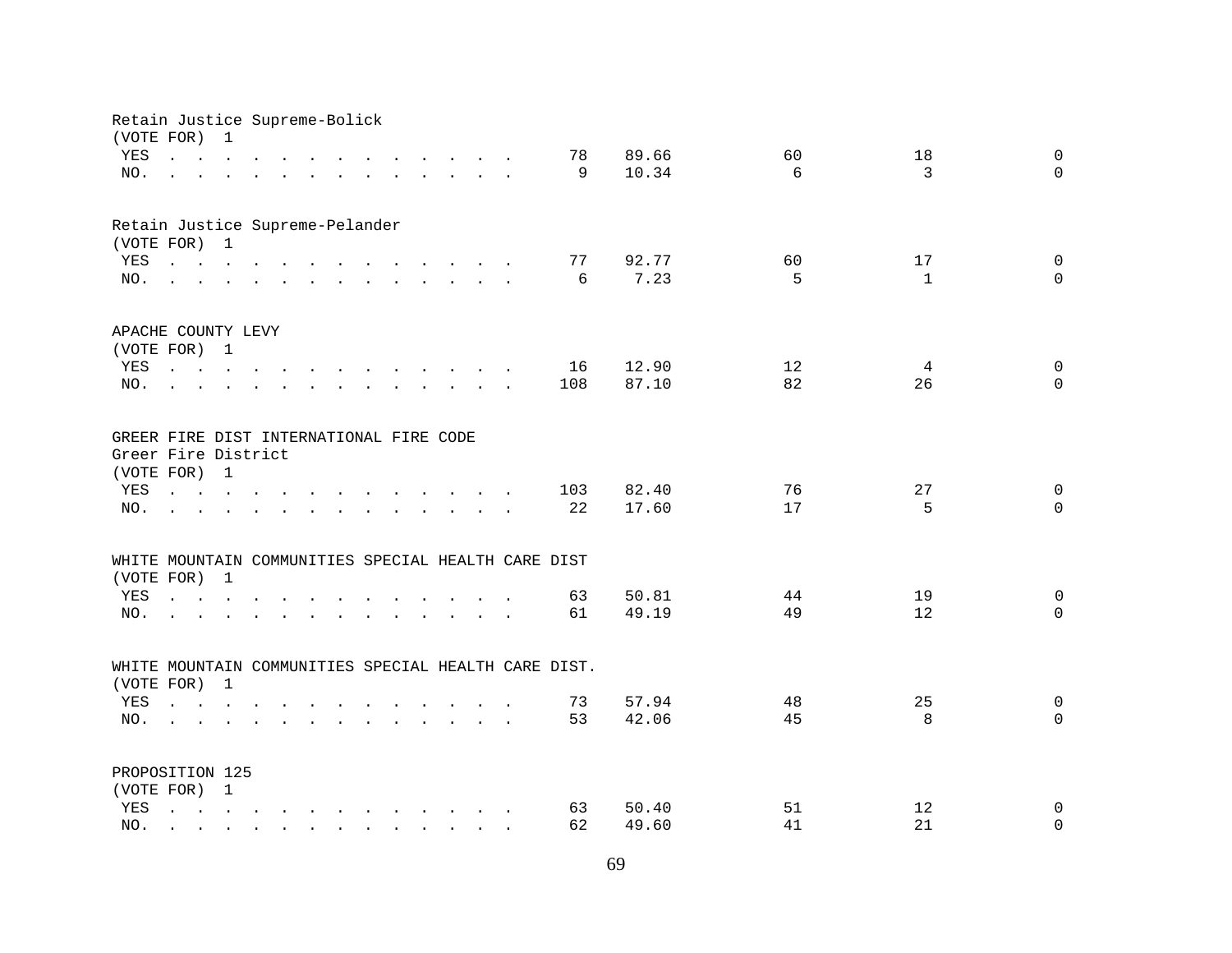|            | PROPOSITION 126                                       |                      |                      |  |  |  |                      |                 |    |       |    |    |             |
|------------|-------------------------------------------------------|----------------------|----------------------|--|--|--|----------------------|-----------------|----|-------|----|----|-------------|
|            | (VOTE FOR)                                            | 1                    |                      |  |  |  |                      |                 |    |       |    |    |             |
| YES        | $\cdot$ $\cdot$                                       |                      | $\bullet$            |  |  |  |                      | $\blacksquare$  | 75 | 59.06 | 60 | 15 | $\mathbf 0$ |
| NO.        |                                                       |                      |                      |  |  |  | $\ddot{\phantom{0}}$ | $\sim$          | 52 | 40.94 | 34 | 18 | $\mathbf 0$ |
|            | PROPOSITION 127                                       |                      |                      |  |  |  |                      |                 |    |       |    |    |             |
| (VOTE FOR) |                                                       | 1                    |                      |  |  |  |                      |                 |    |       |    |    |             |
| YES        | $\mathbf{L} = \mathbf{L}$                             |                      |                      |  |  |  |                      | $\cdot$ $\cdot$ | 29 | 22.66 | 22 | 7  | $\mathbf 0$ |
| NO.        | $\cdot$ $\cdot$                                       |                      |                      |  |  |  |                      |                 | 99 | 77.34 | 73 | 26 | $\mathbf 0$ |
|            |                                                       |                      |                      |  |  |  |                      |                 |    |       |    |    |             |
|            | PROPOSITION 305                                       |                      |                      |  |  |  |                      |                 |    |       |    |    |             |
| (VOTE FOR) |                                                       | 1                    |                      |  |  |  |                      |                 |    |       |    |    |             |
| YES        | $\mathbf{u} = \mathbf{u} + \mathbf{u} + \mathbf{u}$ . |                      | $\ddot{\phantom{1}}$ |  |  |  |                      | $\bullet$       | 48 | 37.80 | 35 | 13 | $\mathbf 0$ |
| NO.        | $\sim$                                                |                      |                      |  |  |  |                      |                 | 79 | 62.20 | 59 | 20 | $\mathbf 0$ |
|            |                                                       |                      |                      |  |  |  |                      |                 |    |       |    |    |             |
|            | PROPOSITION 306                                       |                      |                      |  |  |  |                      |                 |    |       |    |    |             |
| YES        | (VOTE FOR) 1<br>$\cdot$ $\cdot$                       | $\ddot{\phantom{a}}$ |                      |  |  |  |                      |                 | 63 | 50.00 | 49 | 14 | 0           |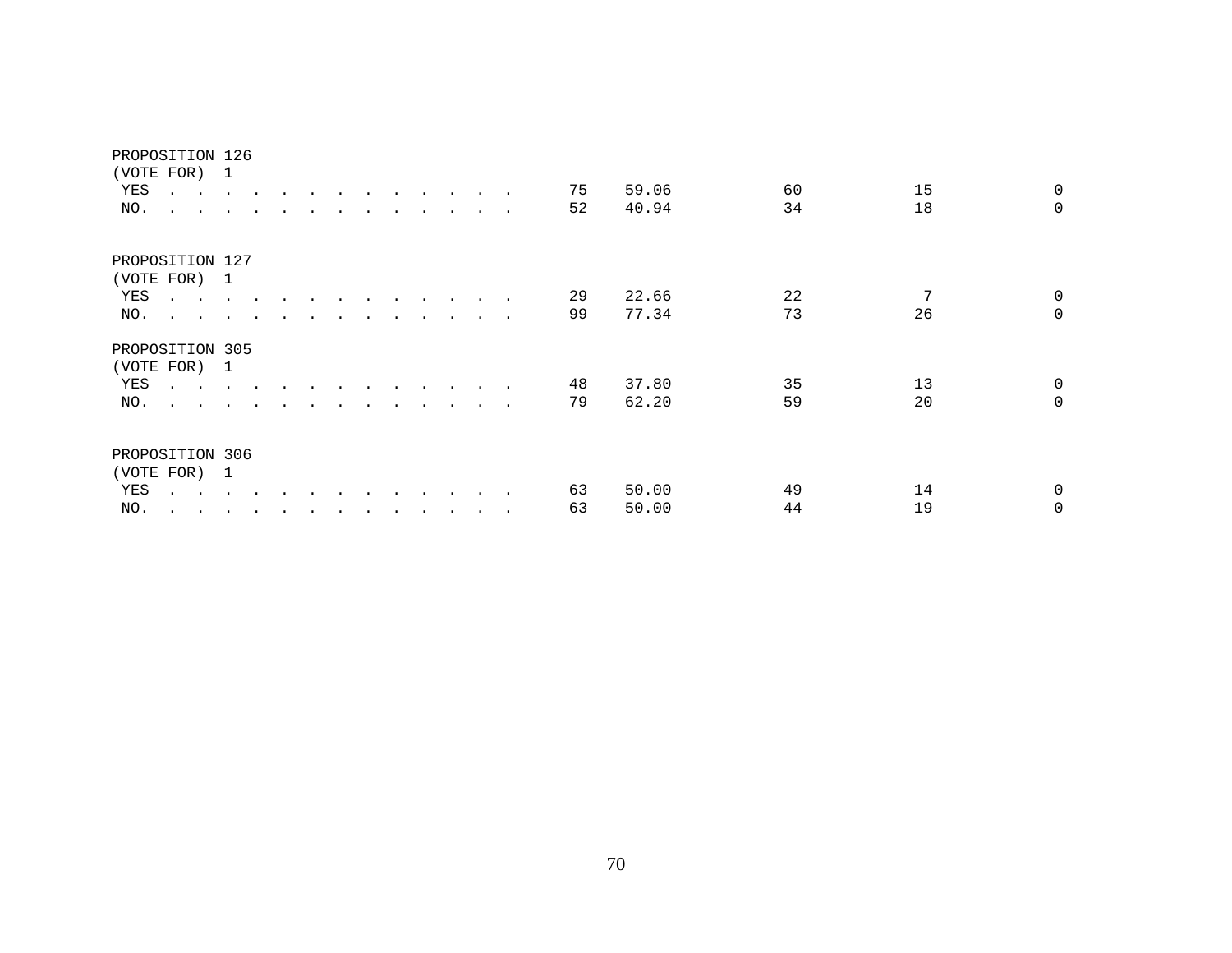OFFICIAL RESULTS

 APACHE COUNTY, ARIZONA NOVEMBER 6, 2018

RUN DATE:11/15/18 02:13 PM

0015 27 HOUCK 27.1 SD18

|                                                                                                                          |                                                                                                                                                                                                                                   |                                                                                  |  |  | TOTAL VOTES | ⊱     | EARLY          | ELEC DAY     | PROV           |
|--------------------------------------------------------------------------------------------------------------------------|-----------------------------------------------------------------------------------------------------------------------------------------------------------------------------------------------------------------------------------|----------------------------------------------------------------------------------|--|--|-------------|-------|----------------|--------------|----------------|
| REGISTERED VOTERS - TOTAL                                                                                                |                                                                                                                                                                                                                                   |                                                                                  |  |  | 1,118       |       |                |              |                |
| BALLOTS CAST - TOTAL.                                                                                                    | $\mathbf{r}$ . The contract of the contract of the contract of the contract of the contract of the contract of the contract of the contract of the contract of the contract of the contract of the contract of the contract of th |                                                                                  |  |  | 549         |       | 217            | 324          | 8              |
| BALLOTS CAST - BLANK.                                                                                                    |                                                                                                                                                                                                                                   | $\mathbf{r}$ and $\mathbf{r}$ and $\mathbf{r}$ and $\mathbf{r}$ and $\mathbf{r}$ |  |  | $\Omega$    |       | $\Omega$       | $\Omega$     | $\Omega$       |
| VOTER TURNOUT - TOTAL                                                                                                    | $\mathbf{r}$ . The contract of the contract of the contract of the contract of the contract of the contract of the contract of the contract of the contract of the contract of the contract of the contract of the contract of th |                                                                                  |  |  |             | 49.11 |                |              |                |
| VOTER TURNOUT - BLANK                                                                                                    | $\mathbf{r}$ . The contract of the contract of the contract of the contract of the contract of the contract of the contract of the contract of the contract of the contract of the contract of the contract of the contract of th |                                                                                  |  |  |             |       |                |              |                |
| U.S. Senator                                                                                                             |                                                                                                                                                                                                                                   |                                                                                  |  |  |             |       |                |              |                |
| (VOTE FOR) 1                                                                                                             |                                                                                                                                                                                                                                   |                                                                                  |  |  |             |       |                |              |                |
| SINEMA, KYRSTEN (DEM)                                                                                                    |                                                                                                                                                                                                                                   |                                                                                  |  |  | 408         | 76.12 | 162            | 242          | 4              |
| MCSALLY, MARTHA (REP)                                                                                                    |                                                                                                                                                                                                                                   |                                                                                  |  |  | 98          | 18.28 | 39             | 59           | $\Omega$       |
| GREEN, ANGELA (GRN).                                                                                                     |                                                                                                                                                                                                                                   |                                                                                  |  |  | 27          | 5.04  | 8              | 16           | $\overline{3}$ |
| WRITE-IN.                                                                                                                |                                                                                                                                                                                                                                   |                                                                                  |  |  | 3           | .56   | 1              | 1            | $\mathbf{1}$   |
| U.S. Rep. in Congress Dist. 1<br>(VOTE FOR) 1                                                                            |                                                                                                                                                                                                                                   |                                                                                  |  |  |             |       |                |              |                |
| O'HALLERAN, TOM (DEM)                                                                                                    |                                                                                                                                                                                                                                   |                                                                                  |  |  | 421         | 79.14 | 170            | 245          | 6              |
| ROGERS, WENDY (REP)                                                                                                      |                                                                                                                                                                                                                                   |                                                                                  |  |  | 108         | 20.30 | 39             | 67           | $\overline{a}$ |
| WRITE-IN.                                                                                                                |                                                                                                                                                                                                                                   |                                                                                  |  |  | 3           | .56   | $\mathfrak{D}$ | -1           | $\Omega$       |
| Governor                                                                                                                 |                                                                                                                                                                                                                                   |                                                                                  |  |  |             |       |                |              |                |
| (VOTE FOR) 1                                                                                                             |                                                                                                                                                                                                                                   |                                                                                  |  |  |             |       |                |              |                |
| GARCIA, DAVID (DEM)                                                                                                      |                                                                                                                                                                                                                                   |                                                                                  |  |  | 352         | 65.92 | 139            | 208          | 5              |
| DUCEY, DOUG (REP).                                                                                                       |                                                                                                                                                                                                                                   |                                                                                  |  |  | 154         | 28.84 | 64             | 87           | 3              |
| TORRES, ANGEL (GRN)                                                                                                      |                                                                                                                                                                                                                                   |                                                                                  |  |  | 27          | 5.06  | 9              | 18           | $\Omega$       |
| WRITE-IN.<br>$\mathbf{r}$ , and $\mathbf{r}$ , and $\mathbf{r}$ , and $\mathbf{r}$ , and $\mathbf{r}$ , and $\mathbf{r}$ |                                                                                                                                                                                                                                   |                                                                                  |  |  |             | .19   | $\Omega$       | $\mathbf{1}$ | $\Omega$       |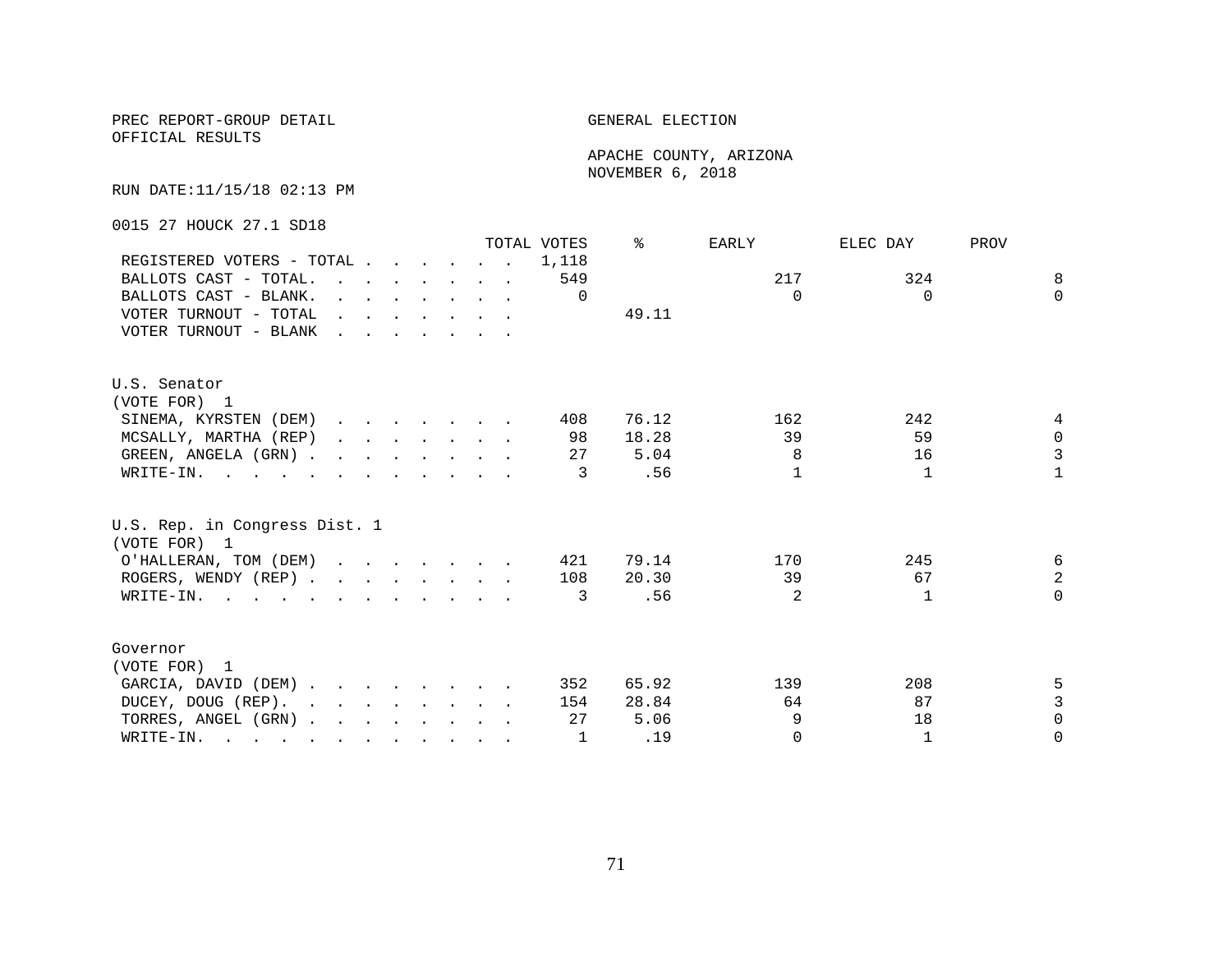| State Senator Dist. 7<br>(VOTE FOR)<br>1                                                                                                                                                                                                                                                                     |                                                                                                   |
|--------------------------------------------------------------------------------------------------------------------------------------------------------------------------------------------------------------------------------------------------------------------------------------------------------------|---------------------------------------------------------------------------------------------------|
| PESHLAKAI, JAMESCITA (DEM).<br>445<br>MEALER, JL (REP)<br>81<br>$\mathbf 0$<br>WRITE-IN.<br>$\mathbf{r}$ , $\mathbf{r}$ , $\mathbf{r}$ , $\mathbf{r}$ , $\mathbf{r}$ , $\mathbf{r}$ , $\mathbf{r}$ , $\mathbf{r}$                                                                                            | 84.60<br>175<br>264<br>6<br>15.40<br>34<br>46<br>$\mathbf{1}$<br>$\Omega$<br>$\Omega$<br>$\Omega$ |
| State Rep Dist. 7<br>(VOTE FOR) 2                                                                                                                                                                                                                                                                            |                                                                                                   |
| TELLER, ARLANDO (DEM)<br>215<br>$\mathbf{r}$ . The contract of the contract of the contract of the contract of the contract of the contract of the contract of the contract of the contract of the contract of the contract of the contract of the contract of th                                            | 33.65<br>90<br>122<br>3                                                                           |
| 300<br>TSOSIE, MYRON (DEM)                                                                                                                                                                                                                                                                                   | 3<br>46.95<br>165<br>132                                                                          |
| $\mathbf{r}$ . The set of the set of the set of the set of the set of the set of the set of the set of the set of the set of the set of the set of the set of the set of the set of the set of the set of the set of the set of t<br>120<br>SHAMLEY, DOYEL (REP).                                            | 3<br>18.78<br>52<br>65                                                                            |
| WRITE-IN.<br>4                                                                                                                                                                                                                                                                                               | .63<br>3<br>$\Omega$<br>$\mathbf{1}$                                                              |
| Secretary of State<br>(VOTE FOR) 1                                                                                                                                                                                                                                                                           |                                                                                                   |
| HOBBS, KATIE (DEM)<br>$\mathbf{r}$ . The set of the set of the set of the set of the set of the set of the set of the set of the set of the set of the set of the set of the set of the set of the set of the set of the set of the set of the set of t<br>420                                               | 80.00<br>169<br>246<br>5                                                                          |
| GAYNOR, STEVE (REP)<br>105                                                                                                                                                                                                                                                                                   | 3<br>20.00<br>36<br>66                                                                            |
| WRITE-IN.<br>$\Omega$<br>$\mathbf{r}$ , and $\mathbf{r}$ , and $\mathbf{r}$ , and $\mathbf{r}$ , and $\mathbf{r}$                                                                                                                                                                                            | $\Omega$<br>$\Omega$<br>$\Omega$                                                                  |
|                                                                                                                                                                                                                                                                                                              |                                                                                                   |
| Attorney General<br>(VOTE FOR) 1                                                                                                                                                                                                                                                                             |                                                                                                   |
| CONTRERAS, JANUARY (DEM)<br>401                                                                                                                                                                                                                                                                              | 77.12<br>161<br>234<br>6                                                                          |
| BRNOVICH, MARK (REP).<br>117                                                                                                                                                                                                                                                                                 | $\overline{a}$<br>22.50<br>43<br>72                                                               |
| 2<br>WRITE-IN.                                                                                                                                                                                                                                                                                               | 2<br>$\Omega$<br>.38<br>$\Omega$                                                                  |
|                                                                                                                                                                                                                                                                                                              |                                                                                                   |
| State Treasurer<br>(VOTE FOR) 1                                                                                                                                                                                                                                                                              |                                                                                                   |
| MANOIL, MARK (DEM)<br>391                                                                                                                                                                                                                                                                                    | 75.78<br>229<br>5<br>157                                                                          |
| YEE, KIMBERLY (REP)<br>124                                                                                                                                                                                                                                                                                   | 24.03<br>46<br>75<br>3                                                                            |
| $\mathbf{1}$<br>WRITE-IN.<br><b><i>Committee State Committee State State State</i></b><br>$\mathbf{r}$ , $\mathbf{r}$ , $\mathbf{r}$ , $\mathbf{r}$ , $\mathbf{r}$ , $\mathbf{r}$                                                                                                                            | .19<br>$\Omega$<br>$\Omega$<br>$\mathbf{1}$                                                       |
| Superintendent of Public Instruction                                                                                                                                                                                                                                                                         |                                                                                                   |
| (VOTE FOR) 1                                                                                                                                                                                                                                                                                                 |                                                                                                   |
| HOFFMAN, KATHY (DEM).<br>$\mathbf{r}$ , $\mathbf{r}$ , $\mathbf{r}$ , $\mathbf{r}$ , $\mathbf{r}$ , $\mathbf{r}$ , $\mathbf{r}$<br>419                                                                                                                                                                       | 80.27<br>167<br>246<br>6                                                                          |
| RIGGS, FRANK (REP)<br>102                                                                                                                                                                                                                                                                                    | $\overline{c}$<br>39<br>19.54<br>61                                                               |
| WRITE-IN.<br>1<br>and the contract of the contract of the contract of the contract of the contract of the contract of the contract of the contract of the contract of the contract of the contract of the contract of the contract of the contra<br>$\sim$<br>and the state of the state of<br>$\mathcal{L}$ | .19<br>$\Omega$<br>$\mathbf{1}$<br>$\Omega$                                                       |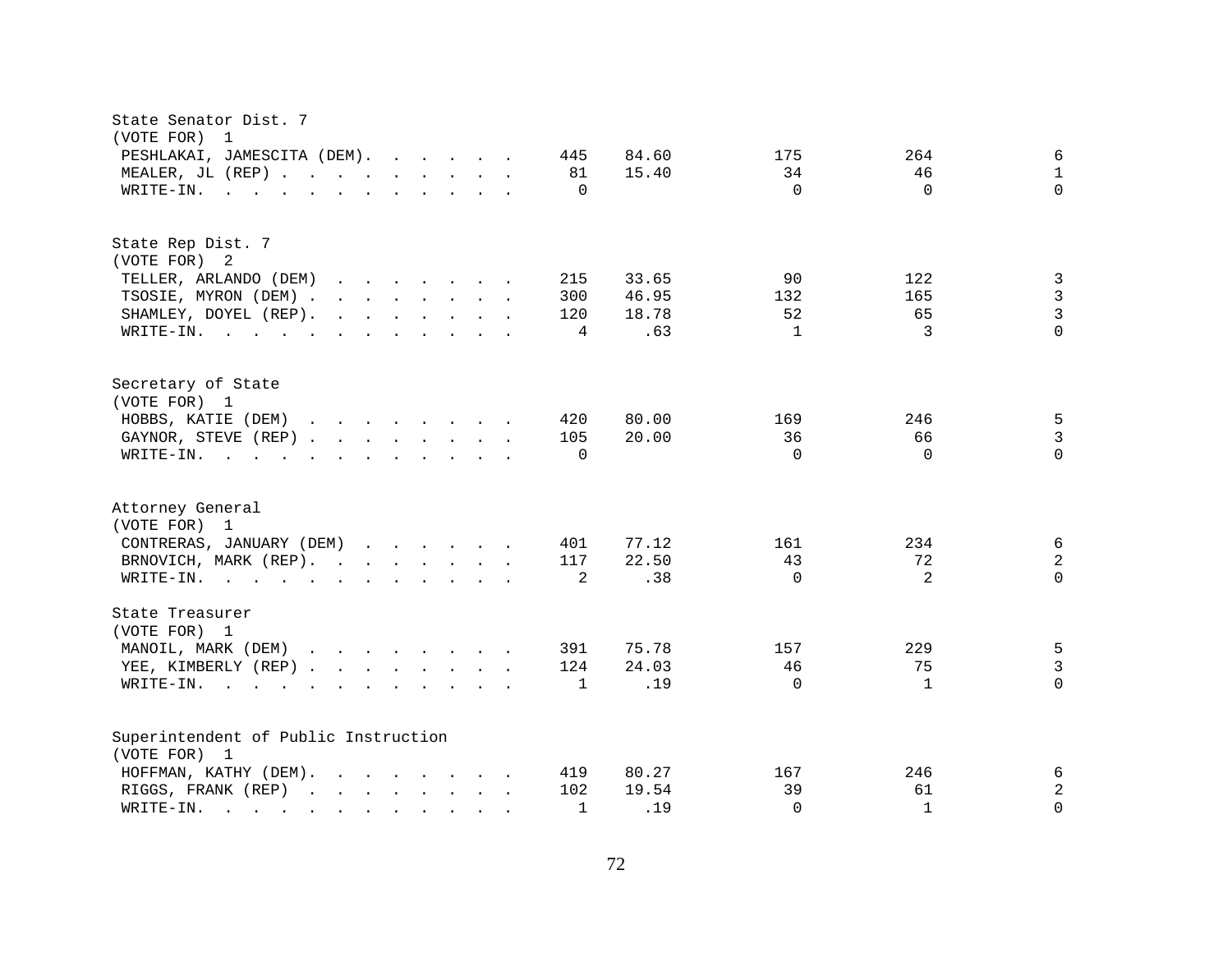| State Mine Inspector<br>(VOTE FOR)<br>1                                                                                                                                                                                                    |              |                              |                |
|--------------------------------------------------------------------------------------------------------------------------------------------------------------------------------------------------------------------------------------------|--------------|------------------------------|----------------|
| PIERCE, WILLIAM "BILL" (DEM)                                                                                                                                                                                                               | 78.69<br>410 | 240<br>165                   | 5              |
| HART, JOE (REP)<br>and the contract of the contract of<br>$\cdot$ $\cdot$                                                                                                                                                                  | 20.92<br>109 | 39<br>67                     | $\overline{3}$ |
| WRITE-IN.                                                                                                                                                                                                                                  | .38<br>2     | $\mathbf{1}$<br>$\mathbf{1}$ | $\Omega$       |
|                                                                                                                                                                                                                                            |              |                              |                |
| Corporation Commissioner                                                                                                                                                                                                                   |              |                              |                |
| (VOTE FOR)<br>2                                                                                                                                                                                                                            |              |                              |                |
| KENNEDY, SANDRA (DEM)                                                                                                                                                                                                                      | 347<br>49.64 | 201<br>144                   | $\sqrt{2}$     |
| SEARS, KIANA MARIA (DEM)                                                                                                                                                                                                                   | 30.33<br>212 | 99<br>108                    | 5              |
| GLASSMAN, RODNEY (REP)                                                                                                                                                                                                                     | 66<br>9.44   | 26<br>39                     | $\mathbf{1}$   |
| OLSON, JUSTIN (REP)                                                                                                                                                                                                                        | 10.01<br>70  | 28<br>41                     | $\mathbf{1}$   |
| WRITE-IN.<br>. The contract of the contract of the contract of the contract of the contract of the contract of the contract of the contract of the contract of the contract of the contract of the contract of the contract of the contrac | .57<br>4     | 3<br>1                       | $\Omega$       |
| Clerk of the Superior Court<br>(VOTE FOR) 1                                                                                                                                                                                                |              |                              |                |
| HOUNSHELL, ANNELL (DEM).                                                                                                                                                                                                                   | 472<br>97.93 | 277<br>188                   | 7              |
| WRITE-IN.<br>$\mathbf{r}$ , and $\mathbf{r}$ , and $\mathbf{r}$ , and $\mathbf{r}$ , and $\mathbf{r}$                                                                                                                                      | 10<br>2.07   | 5<br>5                       | $\Omega$       |
| Justice of the Peace Dist. 3 Puerco<br>(VOTE FOR) 1                                                                                                                                                                                        |              |                              |                |
| YELLOWHORSE, JAY (DEM)                                                                                                                                                                                                                     | 74.63<br>400 | 150<br>246                   | 4              |
| ASERET, LOMARDO (REP)<br>$\mathbf{r}$ , $\mathbf{r}$ , $\mathbf{r}$ , $\mathbf{r}$ , $\mathbf{r}$ , $\mathbf{r}$                                                                                                                           | 134<br>25.00 | 61<br>69                     | $\overline{4}$ |
| WRITE-IN.<br>$\mathbf{r} = \mathbf{r}$ , and $\mathbf{r} = \mathbf{r}$                                                                                                                                                                     | .37<br>2     | $\mathbf{1}$<br>1            | $\Omega$       |
| Constable Dist. 3 Puerco<br>(VOTE FOR) 1                                                                                                                                                                                                   |              |                              |                |
| ANDERSON, CHARLI (DEM)                                                                                                                                                                                                                     | 465<br>97.48 | 271<br>188                   | 6              |
| WRITE-IN.                                                                                                                                                                                                                                  | 2.52<br>12   | 3<br>8                       | $\mathbf{1}$   |
| Judge of the Superior Court<br>(VOTE FOR) 1                                                                                                                                                                                                |              |                              |                |
| LATHAM, MIKE<br>$\mathbf{r}$ , and $\mathbf{r}$ , and $\mathbf{r}$ , and $\mathbf{r}$ , and $\mathbf{r}$                                                                                                                                   | 406<br>96.44 | 162<br>238                   | 6              |
| WRITE-IN.<br>$\mathbf{r}$ , and $\mathbf{r}$ , and $\mathbf{r}$ , and $\mathbf{r}$                                                                                                                                                         | 15<br>3.56   | 6<br>8                       | $\mathbf 1$    |
|                                                                                                                                                                                                                                            |              |                              |                |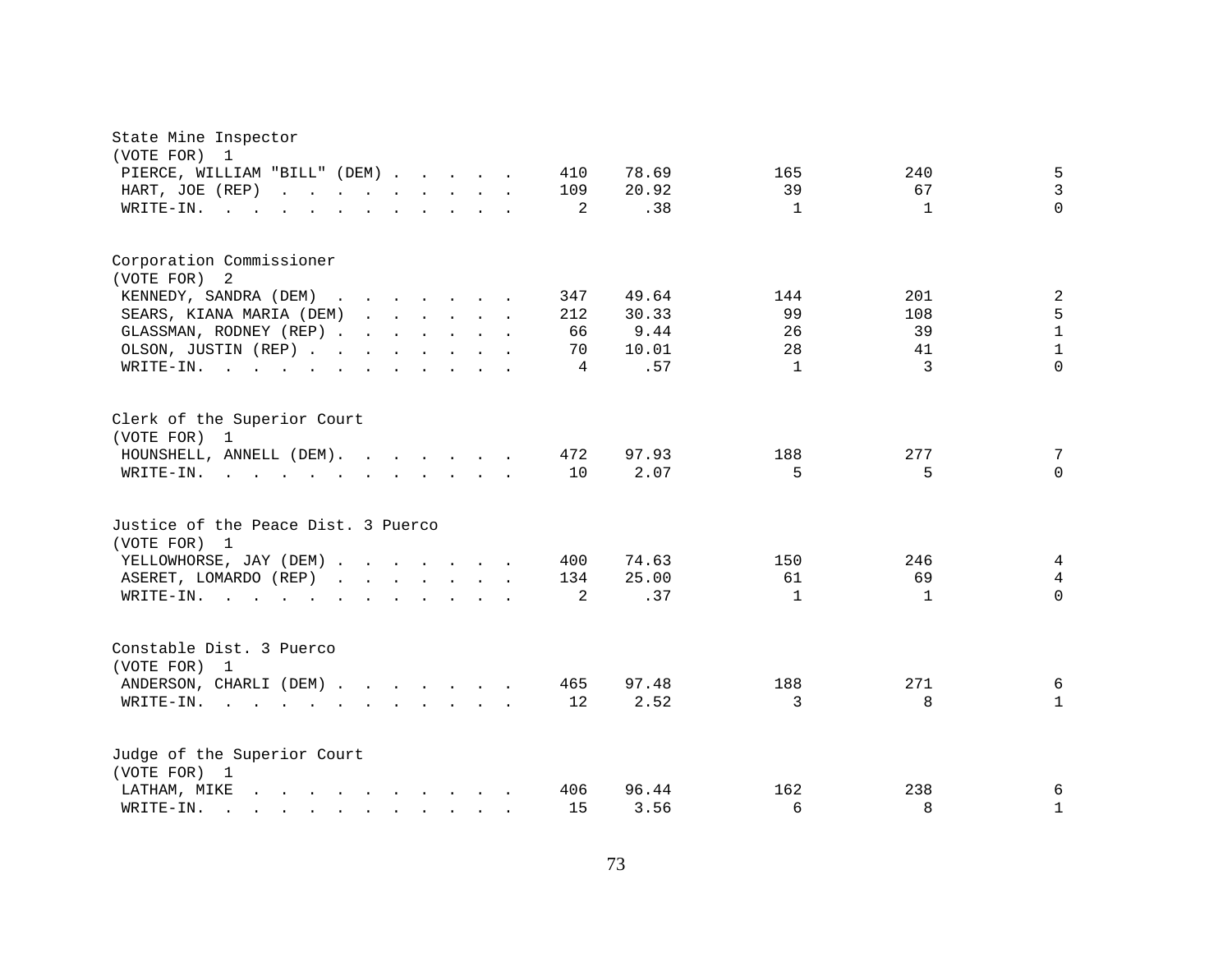| Board Member Sanders USD #18<br>(VOTE FOR) 3                                                                                                                                                                                                              |                                                                                                        |                                                                                                                 |                                            |  |                |       |     |     |                |
|-----------------------------------------------------------------------------------------------------------------------------------------------------------------------------------------------------------------------------------------------------------|--------------------------------------------------------------------------------------------------------|-----------------------------------------------------------------------------------------------------------------|--------------------------------------------|--|----------------|-------|-----|-----|----------------|
| APACHEE, MARLENE S.                                                                                                                                                                                                                                       |                                                                                                        |                                                                                                                 |                                            |  | 227            | 20.96 | 107 | 119 | $\mathbf{1}$   |
| ASERET, LOMARDO<br>$\sim$                                                                                                                                                                                                                                 | $\mathbf{r}$ , $\mathbf{r}$ , $\mathbf{r}$ , $\mathbf{r}$ , $\mathbf{r}$ , $\mathbf{r}$ , $\mathbf{r}$ |                                                                                                                 |                                            |  | 184            | 16.99 | 88  | 94  | $\sqrt{2}$     |
| SLIM, DAISY.<br>$\sim$<br>$\sim$                                                                                                                                                                                                                          | $\mathbf{r}$ , $\mathbf{r}$ , $\mathbf{r}$ , $\mathbf{r}$ , $\mathbf{r}$ , $\mathbf{r}$                |                                                                                                                 |                                            |  | 258            | 23.82 | 107 | 147 | $\overline{4}$ |
| WATCHMAN, ANITA                                                                                                                                                                                                                                           | $\mathbf{r}$ , $\mathbf{r}$ , $\mathbf{r}$ , $\mathbf{r}$ , $\mathbf{r}$ , $\mathbf{r}$ , $\mathbf{r}$ |                                                                                                                 |                                            |  | 262            | 24.19 | 105 | 156 | $\mathbf 1$    |
| YAZZIE, JR., JACKIE                                                                                                                                                                                                                                       |                                                                                                        |                                                                                                                 |                                            |  | 148            | 13.67 | 73  | 73  | $\overline{a}$ |
| WRITE-IN.<br>$\sim$ $\sim$ $\sim$ $\sim$ $\sim$                                                                                                                                                                                                           |                                                                                                        |                                                                                                                 |                                            |  | $\overline{4}$ | .37   | 3   | 1   | $\Omega$       |
| Retain Justice Supreme-Bolick                                                                                                                                                                                                                             |                                                                                                        |                                                                                                                 |                                            |  |                |       |     |     |                |
| (VOTE FOR) 1                                                                                                                                                                                                                                              |                                                                                                        |                                                                                                                 |                                            |  |                |       |     |     |                |
| YES                                                                                                                                                                                                                                                       |                                                                                                        |                                                                                                                 |                                            |  | 272            | 55.62 | 119 | 149 | 4              |
| $\mathcal{L}$ . The contract of the contract of the contract of the contract of the contract of the contract of the contract of the contract of the contract of the contract of the contract of the contract of the contract of th<br>NO.                 |                                                                                                        |                                                                                                                 |                                            |  | 217            | 44.38 | 77  | 136 | $\overline{4}$ |
| Retain Justice Supreme-Pelander<br>(VOTE FOR) 1                                                                                                                                                                                                           |                                                                                                        |                                                                                                                 |                                            |  |                |       |     |     |                |
| YES<br>$\mathbf{r}$ , $\mathbf{r}$ , $\mathbf{r}$ , $\mathbf{r}$ , $\mathbf{r}$ , $\mathbf{r}$ , $\mathbf{r}$ , $\mathbf{r}$ , $\mathbf{r}$ , $\mathbf{r}$                                                                                                |                                                                                                        |                                                                                                                 |                                            |  | 294            | 60.00 | 124 | 164 | 6              |
| NO.                                                                                                                                                                                                                                                       |                                                                                                        |                                                                                                                 |                                            |  | 196            | 40.00 | 70  | 124 | $\overline{a}$ |
| APACHE COUNTY LEVY<br>(VOTE FOR) 1                                                                                                                                                                                                                        |                                                                                                        |                                                                                                                 |                                            |  |                |       |     |     |                |
| YES<br>$\cdot$ $\cdot$ $\cdot$ $\cdot$ $\cdot$ $\cdot$                                                                                                                                                                                                    | $\sim$ $\sim$                                                                                          | the contract of the contract of the contract of the contract of the contract of the contract of the contract of |                                            |  | 108            | 21.01 | 50  | 55  | $\mathfrak{Z}$ |
| NO.<br>$\mathbf{r} = \mathbf{r} - \mathbf{r} = \mathbf{r} - \mathbf{r} = \mathbf{r} - \mathbf{r} = \mathbf{r} - \mathbf{r} = \mathbf{r}$                                                                                                                  |                                                                                                        |                                                                                                                 |                                            |  | 406            | 78.99 | 155 | 246 | 5              |
| PROPOSITION 125<br>(VOTE FOR) 1                                                                                                                                                                                                                           |                                                                                                        |                                                                                                                 |                                            |  |                |       |     |     |                |
| YES<br>$\mathbf{r}$ , $\mathbf{r}$ , $\mathbf{r}$ , $\mathbf{r}$                                                                                                                                                                                          | $\mathbf{r}$ , and $\mathbf{r}$ , and $\mathbf{r}$ , and $\mathbf{r}$                                  |                                                                                                                 |                                            |  | 201            | 38.88 | 80  | 116 | 5              |
| NO.                                                                                                                                                                                                                                                       |                                                                                                        |                                                                                                                 | $\mathbf{r}$ , $\mathbf{r}$ , $\mathbf{r}$ |  | 316            | 61.12 | 129 | 184 | $\overline{3}$ |
| PROPOSITION 126                                                                                                                                                                                                                                           |                                                                                                        |                                                                                                                 |                                            |  |                |       |     |     |                |
| (VOTE FOR) 1                                                                                                                                                                                                                                              |                                                                                                        |                                                                                                                 |                                            |  |                |       |     |     |                |
| YES<br>$\mathbf{r}$ , and $\mathbf{r}$ , and $\mathbf{r}$ , and $\mathbf{r}$ , and $\mathbf{r}$ , and $\mathbf{r}$                                                                                                                                        |                                                                                                        |                                                                                                                 |                                            |  | 212            | 40.54 | 97  | 113 | $\sqrt{2}$     |
| NO.<br>$\mathcal{L}$ . The contract of the contract of the contract of the contract of the contract of the contract of the contract of the contract of the contract of the contract of the contract of the contract of the contract of th<br>$\mathbf{r}$ |                                                                                                        |                                                                                                                 |                                            |  | 311            | 59.46 | 113 | 192 | $\epsilon$     |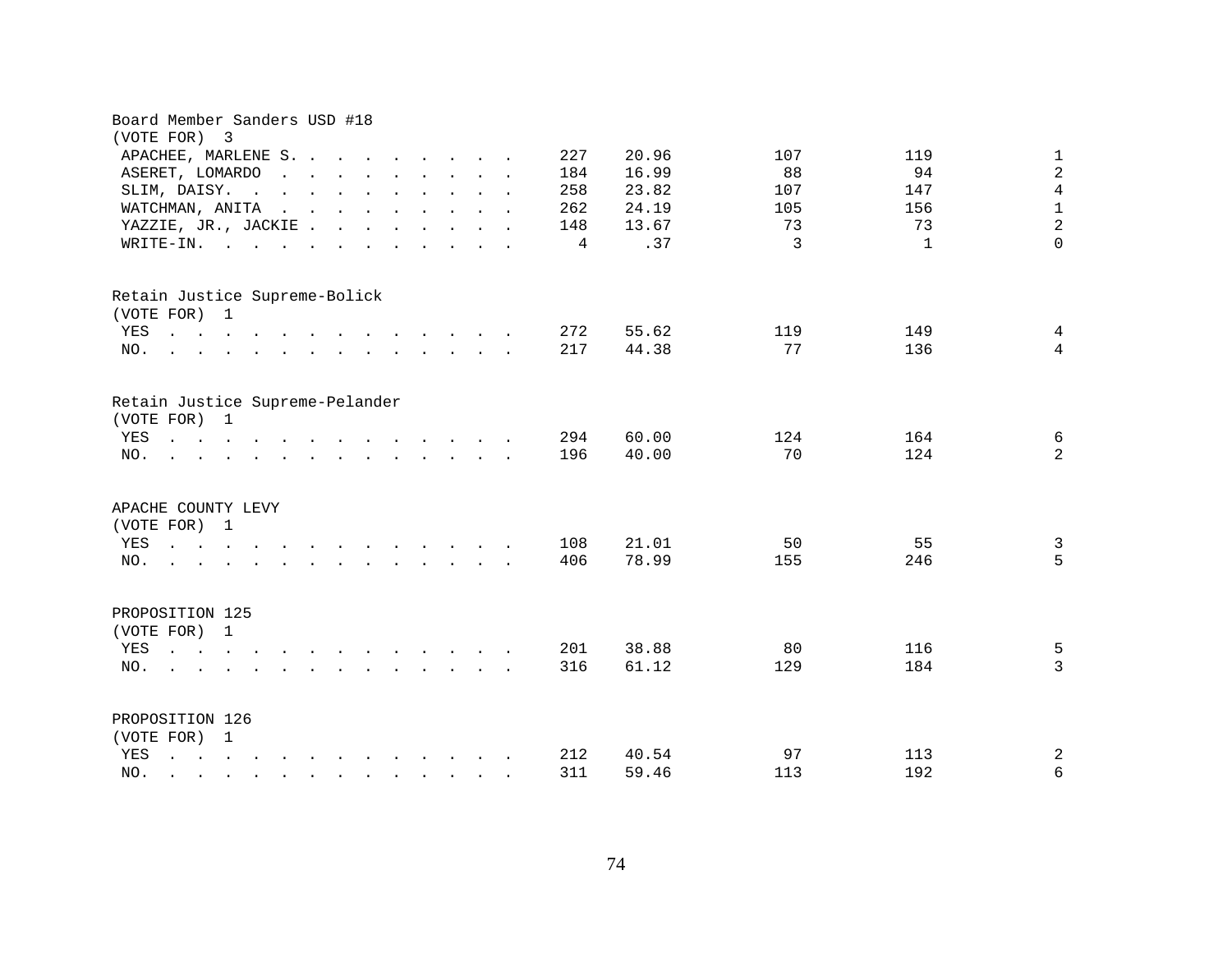| PROPOSITION 127<br>(VOTE FOR)<br>YES<br>NO.   |                            | $\sim$ $\sim$<br>$\sim$ $\sim$ | 1<br>$\ddot{\phantom{a}}$       | $\sim$                     |  |         |         |           |           | $\sim$<br>$\cdot$ $\cdot$ | $\sim$ $\sim$ | 111<br>418 | 20.98<br>79.02 | 44<br>170 | 242        | 1<br>66<br>6 |
|-----------------------------------------------|----------------------------|--------------------------------|---------------------------------|----------------------------|--|---------|---------|-----------|-----------|---------------------------|---------------|------------|----------------|-----------|------------|--------------|
| PROPOSITION 305<br>(VOTE FOR) 1<br>YES<br>NO. |                            | $\mathbf{L}$<br>$\sim$ $\sim$  | $\ddot{\phantom{1}}$<br>$\cdot$ | $\sim$ 100 $\pm$<br>$\sim$ |  | $\cdot$ | $\cdot$ | $\bullet$ | $\bullet$ | $\bullet$                 |               | 305<br>207 | 59.57<br>40.43 | 125<br>79 | 176<br>125 | 4<br>3       |
| PROPOSITION 306<br>(VOTE FOR) 1<br>YES<br>NO. | $\sim$ $\sim$<br>$\bullet$ |                                |                                 |                            |  |         |         |           |           | $\cdot$                   |               | 207<br>304 | 40.51<br>59.49 | 91<br>113 | 114<br>186 | 2<br>5       |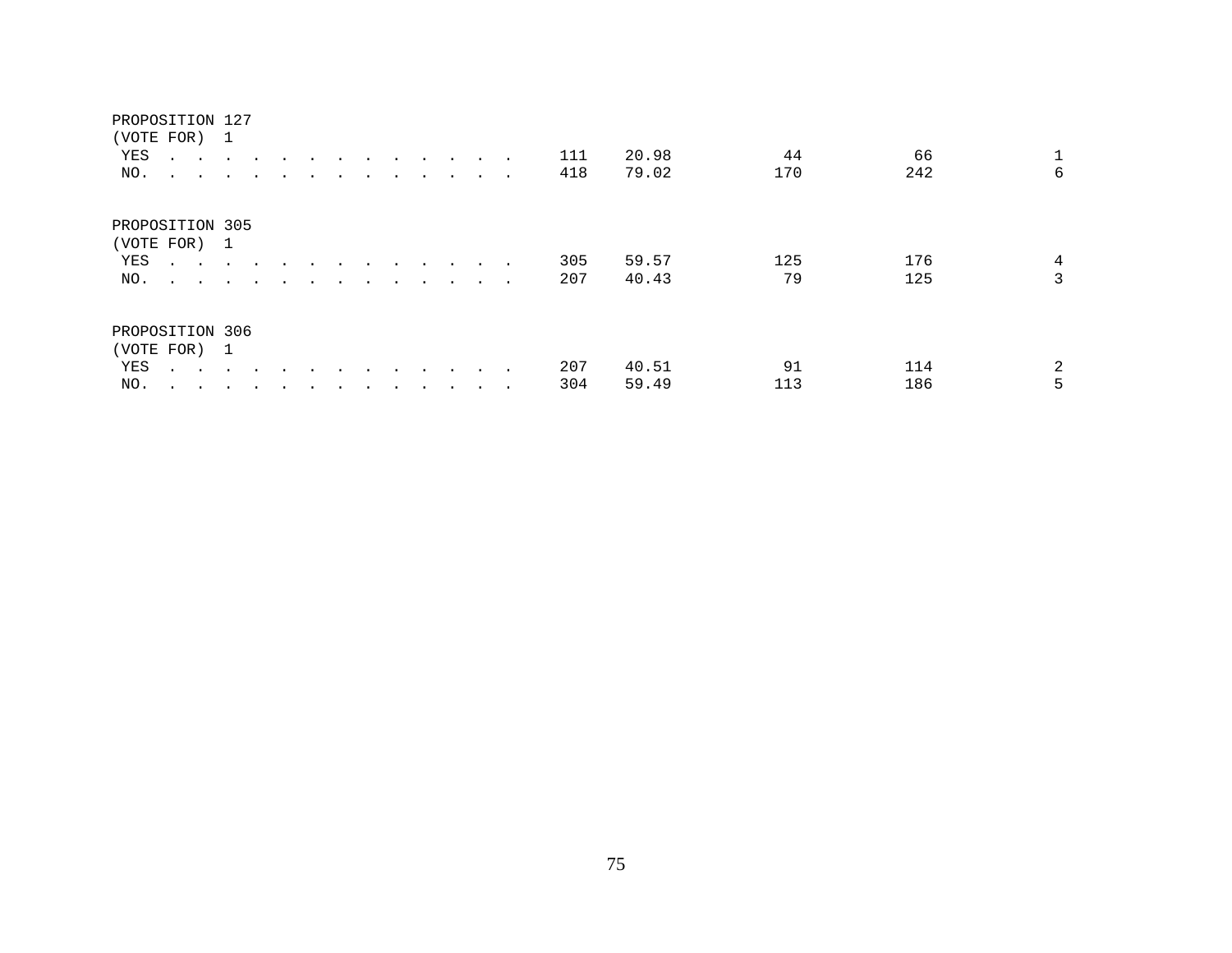OFFICIAL RESULTS

 APACHE COUNTY, ARIZONA NOVEMBER 6, 2018

### RUN DATE:11/15/18 02:13 PM

0016 29 KINLICHEE

|                                                                                                       |  |                                                                                             |  | TOTAL VOTES | °≈    | EARLY    | ELEC DAY | PROV           |
|-------------------------------------------------------------------------------------------------------|--|---------------------------------------------------------------------------------------------|--|-------------|-------|----------|----------|----------------|
| REGISTERED VOTERS - TOTAL                                                                             |  |                                                                                             |  | 1,040       |       |          |          |                |
| BALLOTS CAST - TOTAL.                                                                                 |  |                                                                                             |  | 569         |       | 171      | 388      | 10             |
| BALLOTS CAST - BLANK.                                                                                 |  | $\mathbf{r} = \mathbf{r} \cdot \mathbf{r}$ , and $\mathbf{r} = \mathbf{r} \cdot \mathbf{r}$ |  | $\Omega$    |       | $\Omega$ | $\Omega$ | $\Omega$       |
| VOTER TURNOUT - TOTAL $\cdot \cdot \cdot \cdot \cdot \cdot$                                           |  |                                                                                             |  |             | 54.71 |          |          |                |
| VOTER TURNOUT - BLANK                                                                                 |  |                                                                                             |  |             |       |          |          |                |
| U.S. Senator                                                                                          |  |                                                                                             |  |             |       |          |          |                |
| (VOTE FOR) 1                                                                                          |  |                                                                                             |  |             |       |          |          |                |
| SINEMA, KYRSTEN (DEM)                                                                                 |  |                                                                                             |  | 482         | 85.46 | 143      | 330      | 9              |
| MCSALLY, MARTHA (REP)                                                                                 |  |                                                                                             |  | 57          | 10.11 | 21       | 35       | $\mathbf{1}$   |
| GREEN, ANGELA (GRN)                                                                                   |  |                                                                                             |  | 25          | 4.43  | 7        | 18       | $\Omega$       |
| WRITE-IN.                                                                                             |  |                                                                                             |  | $\Omega$    |       | $\Omega$ | $\Omega$ | $\Omega$       |
| U.S. Rep. in Congress Dist. 1<br>(VOTE FOR) 1                                                         |  |                                                                                             |  |             |       |          |          |                |
| O'HALLERAN, TOM (DEM)                                                                                 |  |                                                                                             |  | 482         | 85.61 | 145      | 329      | 8              |
| ROGERS, WENDY (REP)                                                                                   |  |                                                                                             |  | 81          | 14.39 | 25       | 54       | $\overline{a}$ |
| WRITE-IN.                                                                                             |  |                                                                                             |  | $\bigcap$   |       | $\Omega$ | $\Omega$ | $\Omega$       |
| Governor                                                                                              |  |                                                                                             |  |             |       |          |          |                |
| (VOTE FOR) 1                                                                                          |  |                                                                                             |  |             |       |          |          |                |
| GARCIA, DAVID (DEM)                                                                                   |  |                                                                                             |  | 464         | 82.42 | 142      | 315      | 7              |
| DUCEY, DOUG (REP).                                                                                    |  |                                                                                             |  | 77          | 13.68 | 21       | 53       | 3              |
| TORRES, ANGEL (GRN)                                                                                   |  |                                                                                             |  | 22          | 3.91  | 7        | 15       | $\Omega$       |
| WRITE-IN.<br>$\mathbf{r}$ , and $\mathbf{r}$ , and $\mathbf{r}$ , and $\mathbf{r}$ , and $\mathbf{r}$ |  |                                                                                             |  | $\Omega$    |       | $\Omega$ | $\Omega$ | $\Omega$       |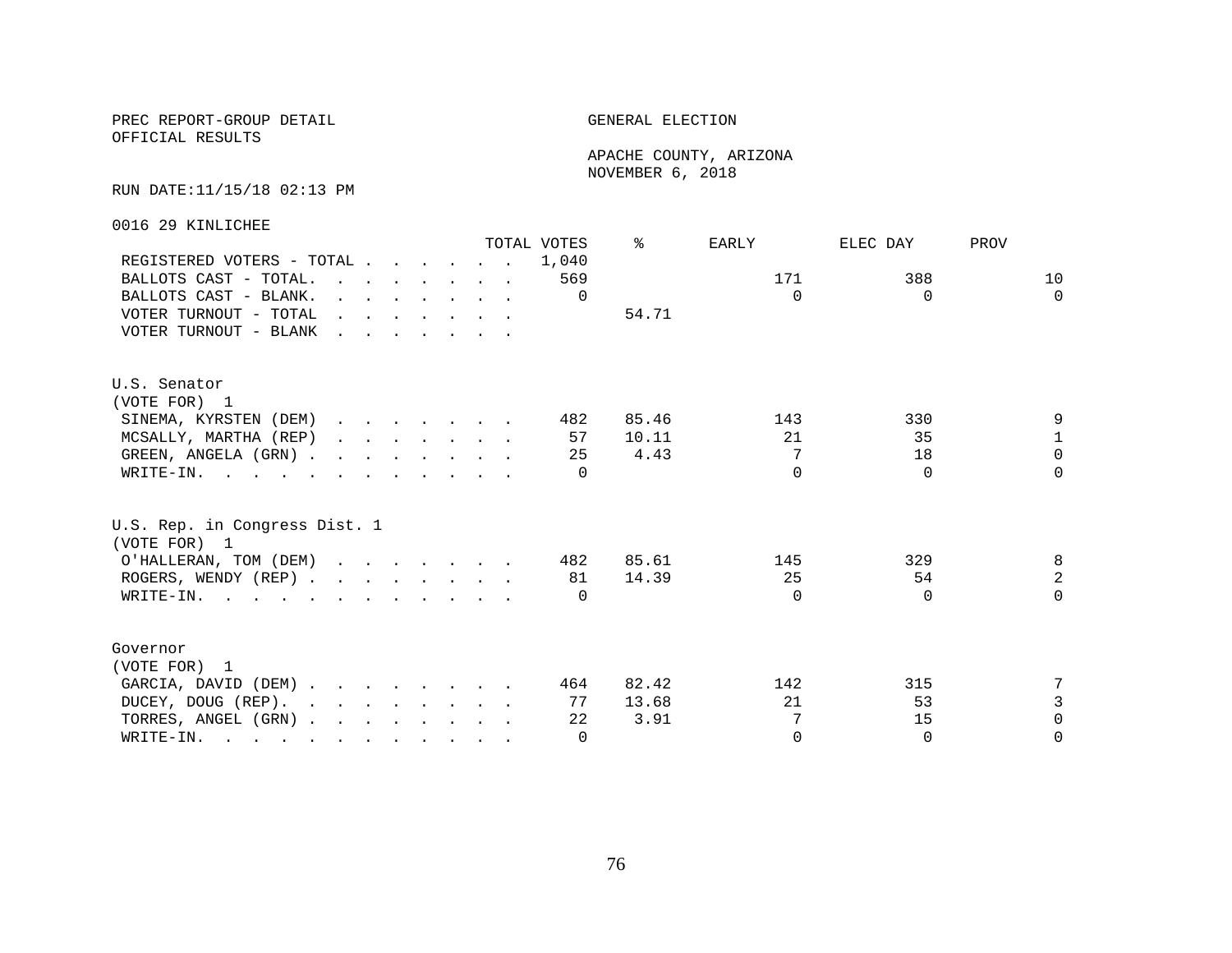| State Senator Dist. 7<br>(VOTE FOR)<br>1                                                                                                                                                                                                                   |              |               |           |              |                  |
|------------------------------------------------------------------------------------------------------------------------------------------------------------------------------------------------------------------------------------------------------------|--------------|---------------|-----------|--------------|------------------|
| PESHLAKAI, JAMESCITA (DEM).<br>MEALER, JL (REP)                                                                                                                                                                                                            | 520<br>34    | 93.86<br>6.14 | 157<br>12 | 355<br>21    | 8<br>$\mathbf 1$ |
| WRITE-IN.<br>$\mathbf{r}$ , and $\mathbf{r}$ , and $\mathbf{r}$ , and $\mathbf{r}$ , and $\mathbf{r}$                                                                                                                                                      | $\Omega$     |               | $\Omega$  | $\Omega$     | $\Omega$         |
| State Rep Dist. 7<br>(VOTE FOR) 2                                                                                                                                                                                                                          |              |               |           |              |                  |
| TELLER, ARLANDO (DEM)<br>$\mathbf{r}$ . The contract of the contract of the contract of the contract of the contract of the contract of the contract of the contract of the contract of the contract of the contract of the contract of the contract of th | 229          | 33.19         | 94        | 132          | 3                |
| TSOSIE, MYRON (DEM).<br>$\mathbf{r}$ , $\mathbf{r}$ , $\mathbf{r}$ , $\mathbf{r}$ , $\mathbf{r}$ , $\mathbf{r}$                                                                                                                                            | 406          | 58.84         | 127       | 272          | 7                |
| SHAMLEY, DOYEL (REP).<br>$\mathbf{r}$ , $\mathbf{r}$ , $\mathbf{r}$ , $\mathbf{r}$ , $\mathbf{r}$ , $\mathbf{r}$                                                                                                                                           | 55           | 7.97          | 17        | 36           | 2                |
| WRITE-IN.                                                                                                                                                                                                                                                  | $\mathbf 0$  |               | $\Omega$  | $\Omega$     | $\Omega$         |
| Secretary of State<br>(VOTE FOR) 1                                                                                                                                                                                                                         |              |               |           |              |                  |
| HOBBS, KATIE (DEM)                                                                                                                                                                                                                                         | 505          | 89.54         | 153       | 343          | 9                |
| GAYNOR, STEVE (REP)                                                                                                                                                                                                                                        | 59           | 10.46         | 18        | 40           | $\mathbf{1}$     |
| WRITE-IN.<br>the contract of the contract of the contract of the contract of the contract of the contract of the contract of                                                                                                                               | $\Omega$     |               | $\Omega$  | $\Omega$     | $\Omega$         |
| Attorney General<br>(VOTE FOR) 1                                                                                                                                                                                                                           |              |               |           |              |                  |
| CONTRERAS, JANUARY (DEM)                                                                                                                                                                                                                                   | 493          | 89.31         | 153       | 332          | 8                |
| BRNOVICH, MARK (REP).                                                                                                                                                                                                                                      | 59           | 10.69         | 16        | 41           | $\overline{c}$   |
| WRITE-IN.                                                                                                                                                                                                                                                  | $\Omega$     |               | $\Omega$  | $\Omega$     | $\Omega$         |
| State Treasurer<br>(VOTE FOR) 1                                                                                                                                                                                                                            |              |               |           |              |                  |
| MANOIL, MARK (DEM)                                                                                                                                                                                                                                         | 491          | 87.84         | 148       | 335          | 8                |
| YEE, KIMBERLY (REP)                                                                                                                                                                                                                                        | 68           | 12.16         | 22        | 44           | 2                |
| WRITE-IN.<br>$\mathbf{r}$ , $\mathbf{r}$ , $\mathbf{r}$ , $\mathbf{r}$ , $\mathbf{r}$ , $\mathbf{r}$ , $\mathbf{r}$ , $\mathbf{r}$                                                                                                                         | $\Omega$     |               | $\Omega$  | $\Omega$     | $\Omega$         |
| Superintendent of Public Instruction<br>(VOTE FOR) 1                                                                                                                                                                                                       |              |               |           |              |                  |
| $\mathbf{r}$ . The contract of the contract of the contract of the contract of the contract of the contract of the contract of the contract of the contract of the contract of the contract of the contract of the contract of th<br>HOFFMAN, KATHY (DEM). | 505          | 90.34         | 157       | 340          | 8                |
| RIGGS, FRANK (REP)                                                                                                                                                                                                                                         | 53           | 9.48          | 13        | 38           | 2                |
| WRITE-IN.<br>the contract of the contract of the contract of                                                                                                                                                                                               | $\mathbf{1}$ | .18           | $\Omega$  | $\mathbf{1}$ | $\Omega$         |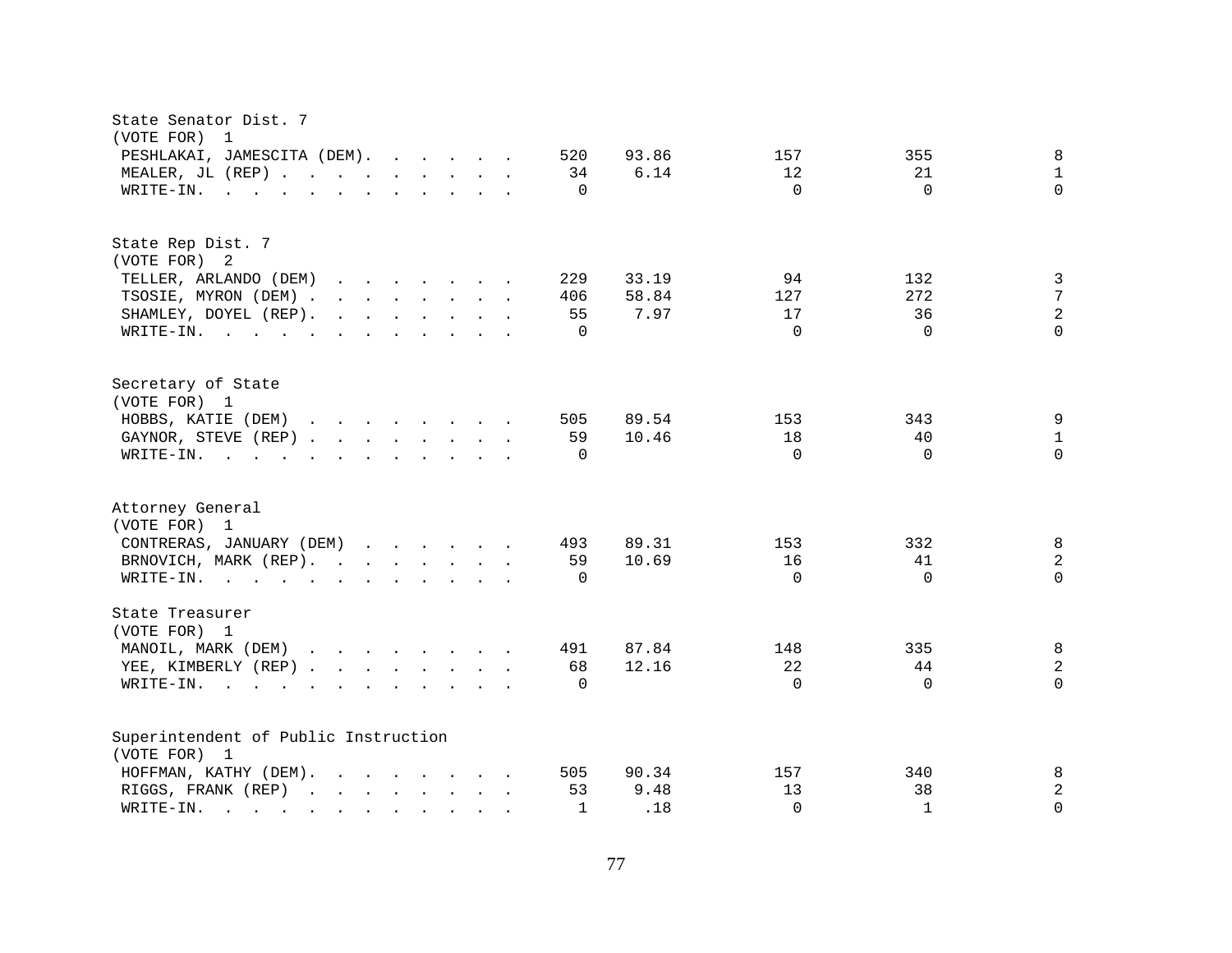| State Mine Inspector<br>(VOTE FOR)<br>$\mathbf{1}$                                                                                                      |                                             |
|---------------------------------------------------------------------------------------------------------------------------------------------------------|---------------------------------------------|
| PIERCE, WILLIAM "BILL" (DEM)<br>504                                                                                                                     | $\overline{7}$<br>151<br>90.32<br>346       |
| HART, JOE (REP)<br>53<br>$\mathcal{L}(\mathcal{A})$ . The contribution of the contribution of $\mathcal{A}$<br>$\mathbf{r}$ . The set of $\mathbf{r}$   | $\overline{3}$<br>9.50<br>19<br>31          |
| WRITE-IN.<br>$\mathbf{1}$<br>$\sim$ 100 $\sim$                                                                                                          | $\Omega$<br>$\Omega$<br>$\mathbf{1}$<br>.18 |
| Corporation Commissioner                                                                                                                                |                                             |
| (VOTE FOR)<br>-2                                                                                                                                        |                                             |
| KENNEDY, SANDRA (DEM)<br>435                                                                                                                            | 7<br>58.00<br>295<br>133                    |
| SEARS, KIANA MARIA (DEM)<br>256                                                                                                                         | 111<br>4<br>34.13<br>141                    |
| GLASSMAN, RODNEY (REP)<br>32                                                                                                                            | $\mathbf{1}$<br>4.27<br>14<br>17            |
| OLSON, JUSTIN (REP)<br>27                                                                                                                               | $\mathbf{1}$<br>15<br>3.60<br>11            |
| WRITE-IN.<br>$\Omega$<br>the contract of the contract of the contract of the contract of the contract of the contract of the contract of                | $\Omega$<br>$\Omega$<br>$\Omega$            |
| Clerk of the Superior Court<br>(VOTE FOR) 1                                                                                                             |                                             |
| HOUNSHELL, ANNELL (DEM).<br>538                                                                                                                         | 98.90<br>8<br>164<br>366                    |
| 6<br>WRITE-IN.                                                                                                                                          | 1.10<br>$\Omega$<br>5.<br>$\mathbf{1}$      |
|                                                                                                                                                         |                                             |
| Justice of the Peace Dist. 3 Puerco<br>(VOTE FOR) 1                                                                                                     |                                             |
| YELLOWHORSE, JAY (DEM)<br>505                                                                                                                           | $\,8\,$<br>90.18<br>151<br>346              |
| 55<br>ASERET, LOMARDO (REP)                                                                                                                             | $\overline{2}$<br>9.82<br>17<br>36          |
| WRITE-IN.<br>$\Omega$<br>$\cdot$ $\cdot$ $\cdot$ $\cdot$                                                                                                | $\Omega$<br>$\Omega$<br>$\Omega$            |
|                                                                                                                                                         |                                             |
| Constable Dist. 3 Puerco                                                                                                                                |                                             |
| (VOTE FOR)<br>1<br>ANDERSON, CHARLI (DEM)<br>540                                                                                                        | 366<br>99.45<br>165<br>9                    |
| WRITE-IN.<br>$\mathcal{A}=\mathcal{A}=\mathcal{A}=\mathcal{A}=\mathcal{A}=\mathcal{A}=\mathcal{A}=\mathcal{A}=\mathcal{A}=\mathcal{A}=\mathcal{A}$<br>3 | .55<br>$\Omega$<br>3<br>$\Omega$            |
|                                                                                                                                                         |                                             |
| Judge of the Superior Court                                                                                                                             |                                             |
| (VOTE FOR) 1<br>490                                                                                                                                     | 333<br>9<br>99.39<br>148                    |
| LATHAM, MIKE<br>$\mathbf{r}$ , and $\mathbf{r}$ , and $\mathbf{r}$ , and $\mathbf{r}$<br>3                                                              | 2<br>$\mathbf{1}$<br>$\mathbf 0$            |
| WRITE-IN.                                                                                                                                               | .61                                         |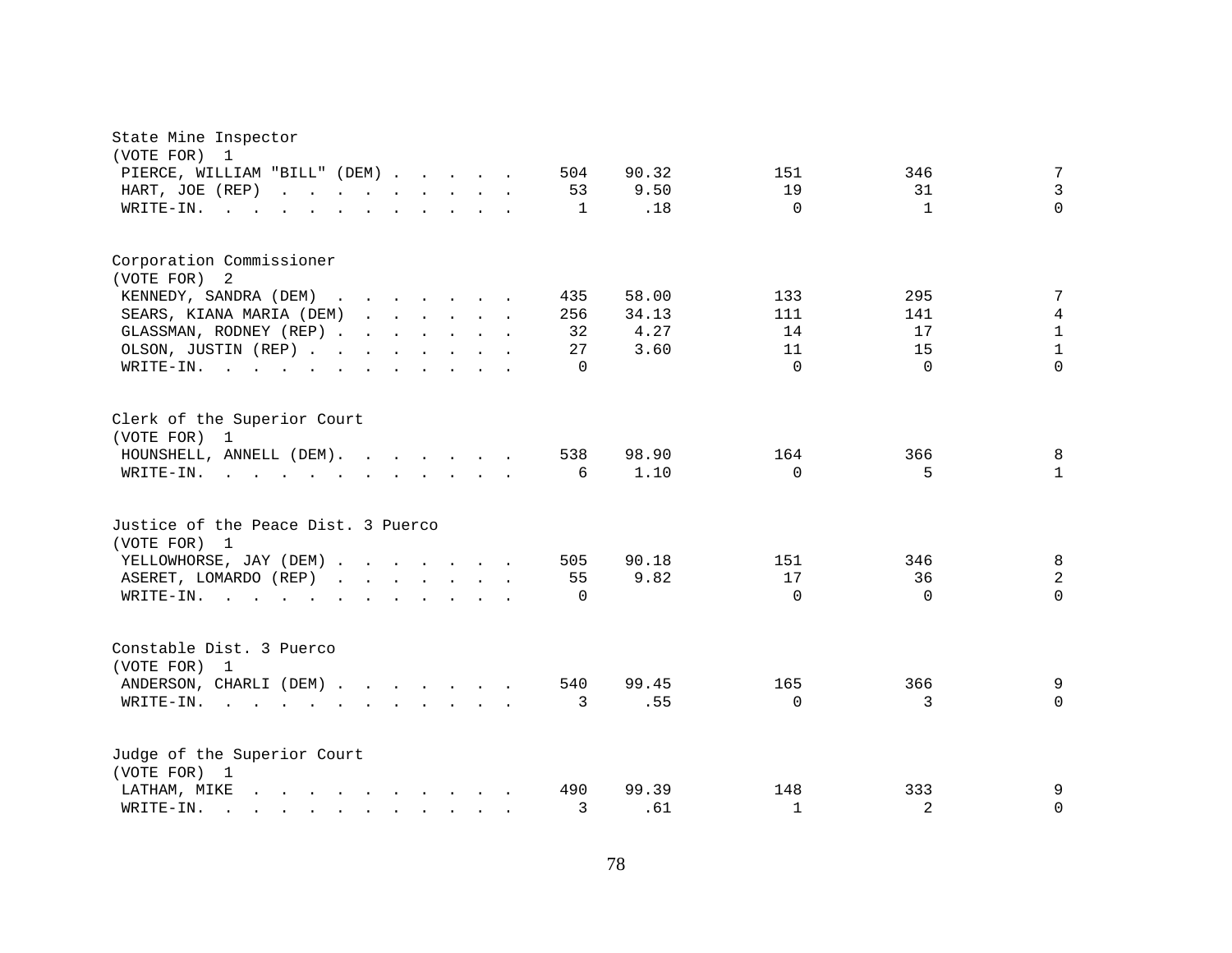| (VOTE FOR) 3<br>BEGAY, WANDA<br>14.82<br>55<br>111<br>169<br>$\mathbf{r}$ , and $\mathbf{r}$ , and $\mathbf{r}$ , and $\mathbf{r}$<br>$\mathbf{r}$ , $\mathbf{r}$ , $\mathbf{r}$                                                                                                    | 3              |
|-------------------------------------------------------------------------------------------------------------------------------------------------------------------------------------------------------------------------------------------------------------------------------------|----------------|
|                                                                                                                                                                                                                                                                                     |                |
|                                                                                                                                                                                                                                                                                     |                |
| 77<br>6.75<br>23<br>53<br>ETSITTY, JOLENE<br>$\mathbf{r}$ , and $\mathbf{r}$ , and $\mathbf{r}$ , and $\mathbf{r}$                                                                                                                                                                  | $\mathbf{1}$   |
| 96<br>11.75<br>34<br>ETSITTY, SYLVIA M.<br>134                                                                                                                                                                                                                                      | $\overline{4}$ |
| 16.23<br>64<br>117<br>GORMAN, TERESA M<br>185                                                                                                                                                                                                                                       | $\overline{4}$ |
| 12.54<br>58<br>83<br>JAMES, JUDY.<br>143                                                                                                                                                                                                                                            | $\overline{a}$ |
| 88<br>JAMES, JR., WALLACE.<br>11.05<br>37<br>126                                                                                                                                                                                                                                    | $\mathbf{1}$   |
| 67<br>9.91<br>45<br>KEE, STEVEN.<br>113                                                                                                                                                                                                                                             | $\mathbf{1}$   |
| 6.84<br>29<br>47<br>NOBLE, FRANCIS.<br>78                                                                                                                                                                                                                                           | $\overline{a}$ |
| 45<br>69<br>115<br>10.09<br>ROANHORSE, CALEB                                                                                                                                                                                                                                        | $\mathbf{1}$   |
| $\Omega$<br>$\Omega$<br>$\Omega$<br>WRITE-IN.<br><u>no provincialmente de la característica de la característica de la característica de la característica de la c</u>                                                                                                              | $\Omega$       |
| Board Member Window Rock USD #08<br>(VOTE FOR) 3                                                                                                                                                                                                                                    |                |
| 2<br>BOWMAN, MARTY<br>10.00<br>6<br>-8                                                                                                                                                                                                                                              | $\Omega$       |
| 6<br>4<br>FOSTER, E.R. OREE.<br>12.50<br>10                                                                                                                                                                                                                                         | $\Omega$       |
| 4<br>6.25<br>$\mathbf{1}$<br>HILLIS, CARL<br>5<br>$\mathbf{r}$ . The contract of the contract of the contract of the contract of the contract of the contract of the contract of the contract of the contract of the contract of the contract of the contract of the contract of th | $\Omega$       |
| $\overline{4}$<br>26.25<br>17<br>KEE-BILLISON, YVONNE.<br>21                                                                                                                                                                                                                        | $\overline{0}$ |
| $\overline{2}$<br>$\mathbf{1}$<br>PERRY, LANBERT.<br>3<br>3.75                                                                                                                                                                                                                      | $\overline{0}$ |
| $\overline{2}$<br>STEWART, JR., WILSON C<br>15.00<br>10<br>12                                                                                                                                                                                                                       | $\mathbf 0$    |
| 6<br>5<br>WAUNEKA, JACQUELYNE D.<br>13.75<br>11                                                                                                                                                                                                                                     | $\mathsf 0$    |
| $\mathbf{1}$<br>9<br>WILLIE, SPENCER<br>12.50<br>10                                                                                                                                                                                                                                 | $\mathbf 0$    |
| $\Omega$<br>$\Omega$<br>$W\text{RITE-IN.}$ , , , , , , , , , , ,<br>$\Omega$                                                                                                                                                                                                        | $\Omega$       |
|                                                                                                                                                                                                                                                                                     |                |
| Retain Justice Supreme-Bolick<br>(VOTE FOR) 1                                                                                                                                                                                                                                       |                |
| 225<br>YES<br>344<br>63.12<br>112                                                                                                                                                                                                                                                   | 7              |
| 201<br>50<br>148<br>NO.<br>$\mathbf{r} = \mathbf{r} - \mathbf{r}$ , $\mathbf{r} = \mathbf{r} - \mathbf{r}$ , $\mathbf{r} = \mathbf{r} - \mathbf{r} - \mathbf{r}$ , $\mathbf{r} = \mathbf{r} - \mathbf{r} - \mathbf{r}$<br>36.88                                                     | 3              |
| Retain Justice Supreme-Pelander                                                                                                                                                                                                                                                     |                |
| (VOTE FOR) 1                                                                                                                                                                                                                                                                        |                |
| YES<br>$\mathbf{r}$ , $\mathbf{r}$ , $\mathbf{r}$ , $\mathbf{r}$ , $\mathbf{r}$ , $\mathbf{r}$ , $\mathbf{r}$ , $\mathbf{r}$ , $\mathbf{r}$ , $\mathbf{r}$<br>357<br>65.75<br>229<br>121                                                                                            | 7              |
| 186<br>34.25<br>41<br>142<br>NO.                                                                                                                                                                                                                                                    | 3              |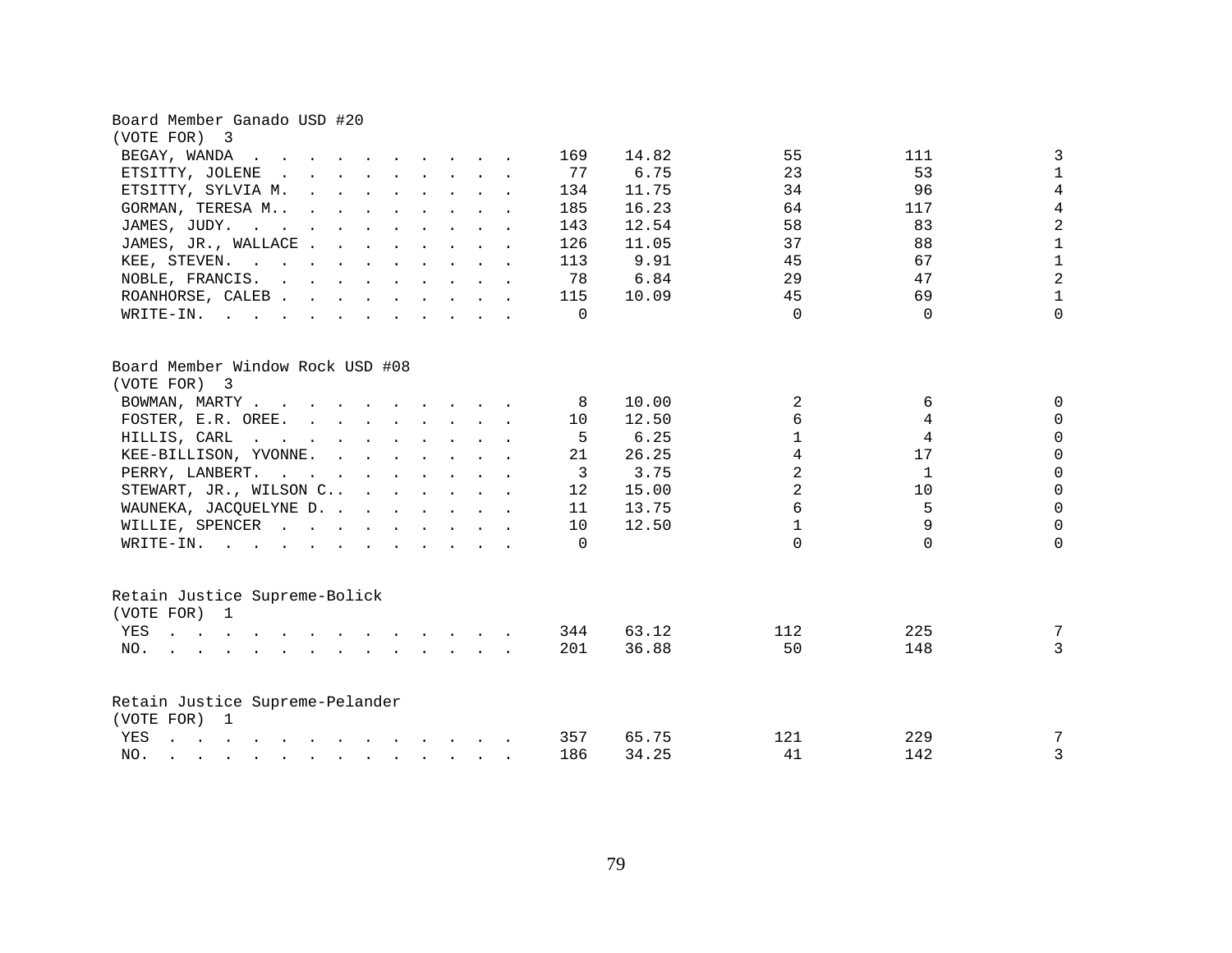| APACHE COUNTY LEVY  |                                                                                                                                      |  |  |        |                                                                                                                          |                                                                          |  |                                                                                         |            |                |           |            |                     |
|---------------------|--------------------------------------------------------------------------------------------------------------------------------------|--|--|--------|--------------------------------------------------------------------------------------------------------------------------|--------------------------------------------------------------------------|--|-----------------------------------------------------------------------------------------|------------|----------------|-----------|------------|---------------------|
| (VOTE FOR) 1<br>YES | $\mathbf{r}$ , and $\mathbf{r}$ , and $\mathbf{r}$ , and $\mathbf{r}$ , and $\mathbf{r}$ , and $\mathbf{r}$                          |  |  |        |                                                                                                                          |                                                                          |  |                                                                                         | 171        | 31.20          | 64        | 103        | $\overline{4}$      |
| NO.                 | $\sim$                                                                                                                               |  |  |        | $\mathbf{r} = \mathbf{r} - \mathbf{r}$ , $\mathbf{r} = \mathbf{r} - \mathbf{r}$ , $\mathbf{r} = \mathbf{r} - \mathbf{r}$ |                                                                          |  |                                                                                         | 377        | 68.80          | 101       | 270        | 6                   |
|                     |                                                                                                                                      |  |  |        |                                                                                                                          |                                                                          |  |                                                                                         |            |                |           |            |                     |
| PROPOSITION 125     |                                                                                                                                      |  |  |        |                                                                                                                          |                                                                          |  |                                                                                         |            |                |           |            |                     |
| (VOTE FOR) 1        |                                                                                                                                      |  |  |        |                                                                                                                          |                                                                          |  |                                                                                         |            |                |           |            |                     |
| YES                 | $\mathbf{r}$ . The set of $\mathbf{r}$                                                                                               |  |  |        |                                                                                                                          |                                                                          |  |                                                                                         | 248        | 44.85          | 92        | 153        | $\mathfrak{Z}$      |
| NO.                 | $\ddot{\phantom{a}}$                                                                                                                 |  |  |        |                                                                                                                          |                                                                          |  | $\mathbf{r}$ , $\mathbf{r}$ , $\mathbf{r}$ , $\mathbf{r}$ , $\mathbf{r}$                | 305        | 55.15          | 72        | 226        | 7                   |
|                     |                                                                                                                                      |  |  |        |                                                                                                                          |                                                                          |  |                                                                                         |            |                |           |            |                     |
| PROPOSITION 126     |                                                                                                                                      |  |  |        |                                                                                                                          |                                                                          |  |                                                                                         |            |                |           |            |                     |
| (VOTE FOR) 1        |                                                                                                                                      |  |  |        |                                                                                                                          |                                                                          |  |                                                                                         |            |                |           |            |                     |
| YES<br>NO.          | $\mathbf{r}$ , and $\mathbf{r}$ , and $\mathbf{r}$ , and $\mathbf{r}$ , and $\mathbf{r}$ , and $\mathbf{r}$                          |  |  |        | $\mathbf{r}$ , $\mathbf{r}$ , $\mathbf{r}$ , $\mathbf{r}$ , $\mathbf{r}$                                                 |                                                                          |  |                                                                                         | 204<br>349 | 36.89<br>63.11 | 73<br>93  | 131<br>246 | $\Omega$<br>10      |
|                     | $\sim$                                                                                                                               |  |  |        |                                                                                                                          |                                                                          |  |                                                                                         |            |                |           |            |                     |
| PROPOSITION 127     |                                                                                                                                      |  |  |        |                                                                                                                          |                                                                          |  |                                                                                         |            |                |           |            |                     |
| (VOTE FOR) 1        |                                                                                                                                      |  |  |        |                                                                                                                          |                                                                          |  |                                                                                         |            |                |           |            |                     |
| YES                 | $\mathbf{r}$ , $\mathbf{r}$ , $\mathbf{r}$ , $\mathbf{r}$ , $\mathbf{r}$ , $\mathbf{r}$                                              |  |  |        |                                                                                                                          | $\mathbf{r}$ , $\mathbf{r}$ , $\mathbf{r}$ , $\mathbf{r}$ , $\mathbf{r}$ |  |                                                                                         | 139        | 26.08          | 49        | 87         | $\overline{3}$      |
| NO.                 | $\sim$                                                                                                                               |  |  | $\sim$ |                                                                                                                          |                                                                          |  | $\mathbf{r}$ , $\mathbf{r}$ , $\mathbf{r}$ , $\mathbf{r}$ , $\mathbf{r}$ , $\mathbf{r}$ | 394        | 73.92          | 114       | 274        | 6                   |
|                     |                                                                                                                                      |  |  |        |                                                                                                                          |                                                                          |  |                                                                                         |            |                |           |            |                     |
| PROPOSITION 305     |                                                                                                                                      |  |  |        |                                                                                                                          |                                                                          |  |                                                                                         |            |                |           |            |                     |
| (VOTE FOR) 1        |                                                                                                                                      |  |  |        |                                                                                                                          |                                                                          |  |                                                                                         |            |                |           | 195        |                     |
| YES<br>NO.          | $\mathbf{r}$ , and $\mathbf{r}$ , and $\mathbf{r}$ , and $\mathbf{r}$ , and $\mathbf{r}$ , and $\mathbf{r}$                          |  |  |        |                                                                                                                          |                                                                          |  |                                                                                         | 303<br>229 | 56.95<br>43.05 | 106<br>57 | 165        | $\overline{a}$<br>7 |
|                     |                                                                                                                                      |  |  |        |                                                                                                                          |                                                                          |  |                                                                                         |            |                |           |            |                     |
| PROPOSITION 306     |                                                                                                                                      |  |  |        |                                                                                                                          |                                                                          |  |                                                                                         |            |                |           |            |                     |
| (VOTE FOR) 1        |                                                                                                                                      |  |  |        |                                                                                                                          |                                                                          |  |                                                                                         |            |                |           |            |                     |
| YES                 | $\mathbf{r}$ , $\mathbf{r}$ , $\mathbf{r}$ , $\mathbf{r}$ , $\mathbf{r}$ , $\mathbf{r}$ , $\mathbf{r}$ , $\mathbf{r}$ , $\mathbf{r}$ |  |  |        |                                                                                                                          |                                                                          |  |                                                                                         | 226        | 42.97          | 98        | 128        | $\mathbf 0$         |
| NO.                 |                                                                                                                                      |  |  |        |                                                                                                                          |                                                                          |  |                                                                                         | 300        | 57.03          | 62        | 229        | $\mathsf 9$         |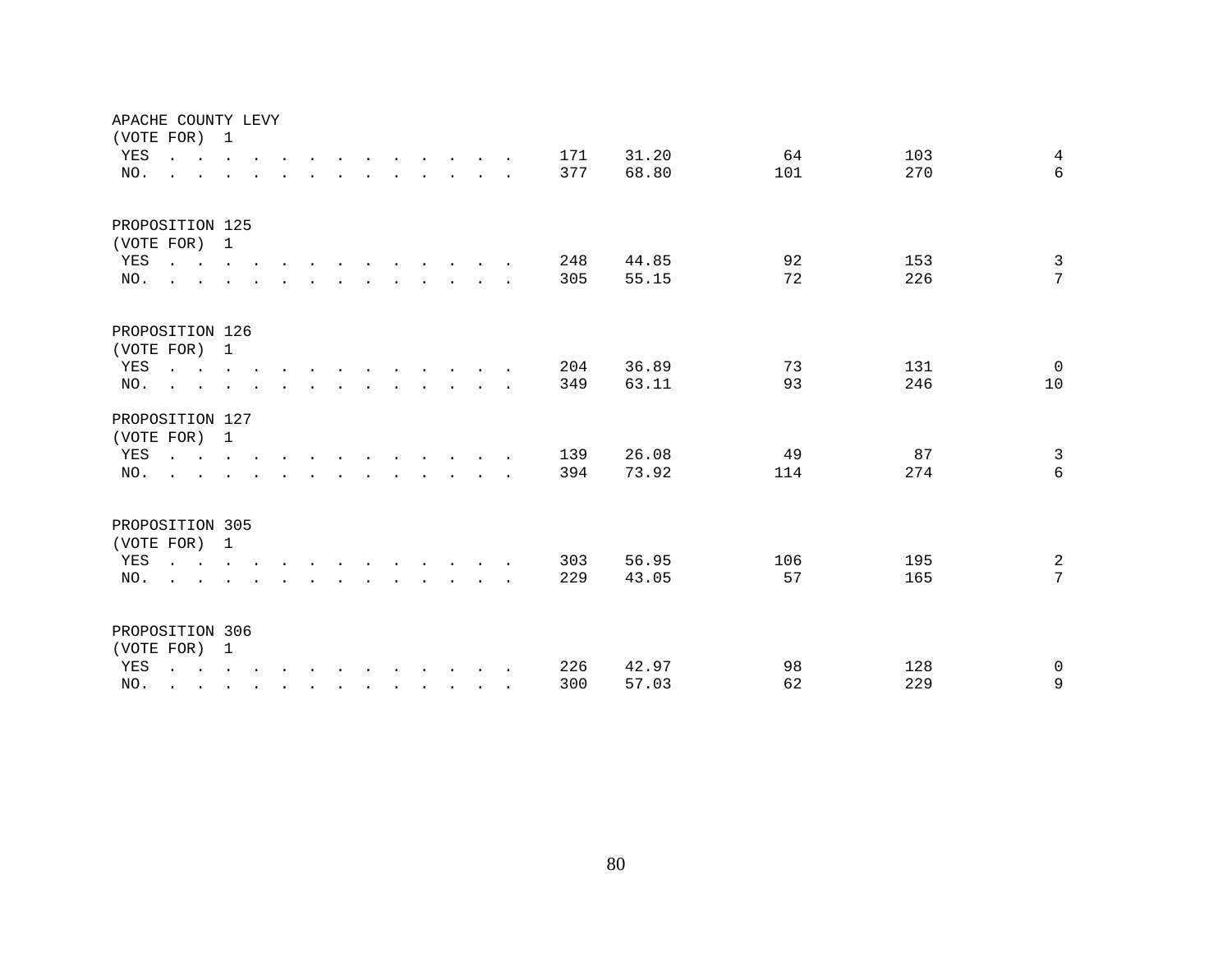OFFICIAL RESULTS

 APACHE COUNTY, ARIZONA NOVEMBER 6, 2018

### RUN DATE:11/15/18 02:13 PM

0017 31 KLAGETOH

|                                               |                                                                                                                                                                                                                                   |  |                                                                                                                                      |  | TOTAL VOTES | °     | EARLY    | ELEC DAY | PROV         |
|-----------------------------------------------|-----------------------------------------------------------------------------------------------------------------------------------------------------------------------------------------------------------------------------------|--|--------------------------------------------------------------------------------------------------------------------------------------|--|-------------|-------|----------|----------|--------------|
| REGISTERED VOTERS - TOTAL                     |                                                                                                                                                                                                                                   |  |                                                                                                                                      |  | 836         |       |          |          |              |
| BALLOTS CAST - TOTAL.                         | $\mathbf{r}$ , and $\mathbf{r}$ , and $\mathbf{r}$ , and $\mathbf{r}$                                                                                                                                                             |  |                                                                                                                                      |  | 432         |       | 166      | 265      | $\mathbf{1}$ |
| BALLOTS CAST - BLANK.                         |                                                                                                                                                                                                                                   |  | $\mathbf{r} = \mathbf{r} \cdot \mathbf{r}$ , $\mathbf{r} = \mathbf{r} \cdot \mathbf{r}$ , $\mathbf{r} = \mathbf{r} \cdot \mathbf{r}$ |  | 0           |       | $\Omega$ | $\Omega$ | $\Omega$     |
| VOTER TURNOUT - TOTAL                         | $\mathbf{r}$ . The contract of the contract of the contract of the contract of the contract of the contract of the contract of the contract of the contract of the contract of the contract of the contract of the contract of th |  |                                                                                                                                      |  |             | 51.67 |          |          |              |
| VOTER TURNOUT - BLANK                         | $\mathbf{r}$ . The set of the set of the set of the set of the set of the set of the set of the set of the set of the set of the set of the set of the set of the set of the set of the set of the set of the set of the set of t |  |                                                                                                                                      |  |             |       |          |          |              |
| U.S. Senator                                  |                                                                                                                                                                                                                                   |  |                                                                                                                                      |  |             |       |          |          |              |
| (VOTE FOR) 1                                  |                                                                                                                                                                                                                                   |  |                                                                                                                                      |  |             |       |          |          |              |
| SINEMA, KYRSTEN (DEM)                         |                                                                                                                                                                                                                                   |  |                                                                                                                                      |  | 346         | 81.60 | 129      | 216      | 1            |
| MCSALLY, MARTHA (REP)                         |                                                                                                                                                                                                                                   |  |                                                                                                                                      |  | 55          | 12.97 | 24       | 31       | $\Omega$     |
| GREEN, ANGELA (GRN)                           |                                                                                                                                                                                                                                   |  |                                                                                                                                      |  | 23          | 5.42  | 10       | 13       | $\Omega$     |
| WRITE-IN.                                     |                                                                                                                                                                                                                                   |  |                                                                                                                                      |  |             |       | $\Omega$ | $\Omega$ | $\Omega$     |
| U.S. Rep. in Congress Dist. 1<br>(VOTE FOR) 1 |                                                                                                                                                                                                                                   |  |                                                                                                                                      |  |             |       |          |          |              |
| O'HALLERAN, TOM (DEM)                         |                                                                                                                                                                                                                                   |  |                                                                                                                                      |  | 367         | 86.35 | 143      | 223      | $\mathbf{1}$ |
| ROGERS, WENDY (REP)                           |                                                                                                                                                                                                                                   |  |                                                                                                                                      |  | 58          | 13.65 | 21       | 37       | $\Omega$     |
| WRITE-IN.                                     |                                                                                                                                                                                                                                   |  |                                                                                                                                      |  | $\Box$      |       | $\Omega$ | $\Omega$ | $\Omega$     |
|                                               |                                                                                                                                                                                                                                   |  |                                                                                                                                      |  |             |       |          |          |              |
| Governor                                      |                                                                                                                                                                                                                                   |  |                                                                                                                                      |  |             |       |          |          |              |
| (VOTE FOR) 1                                  |                                                                                                                                                                                                                                   |  |                                                                                                                                      |  |             |       |          |          |              |
| GARCIA, DAVID (DEM)                           |                                                                                                                                                                                                                                   |  |                                                                                                                                      |  | 316         | 75.24 | 118      | 197      | $\mathbf{1}$ |
| DUCEY, DOUG (REP).                            |                                                                                                                                                                                                                                   |  |                                                                                                                                      |  | 87          | 20.71 | 42       | 45       | $\Omega$     |
| TORRES, ANGEL (GRN)                           |                                                                                                                                                                                                                                   |  |                                                                                                                                      |  | 17          | 4.05  | 4        | 13       | $\Omega$     |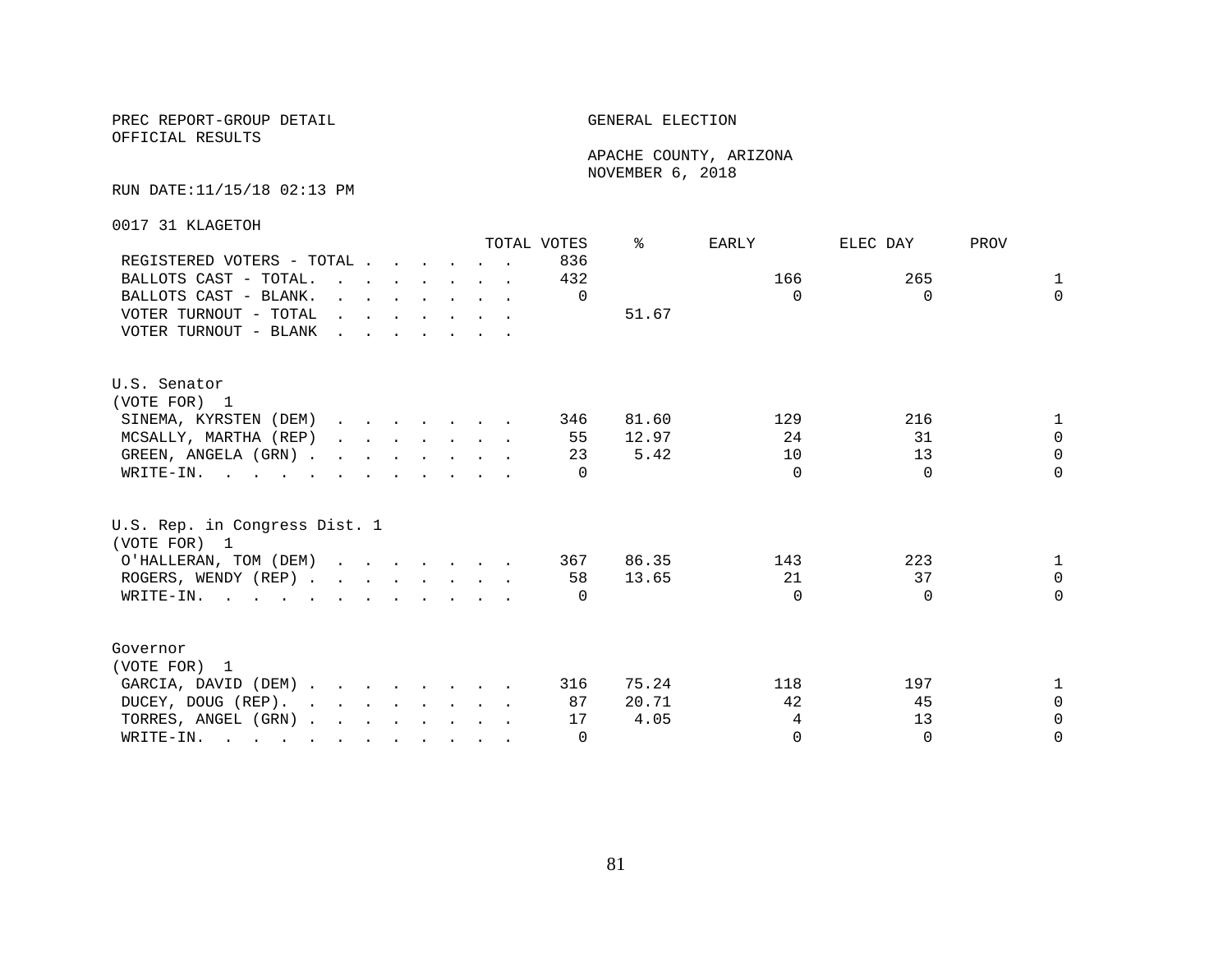| State Senator Dist. 7<br>(VOTE FOR) 1                                                                                                    |                 |              |              |
|------------------------------------------------------------------------------------------------------------------------------------------|-----------------|--------------|--------------|
| PESHLAKAI, JAMESCITA (DEM).<br>388                                                                                                       | 91.94<br>147    | 240          | $\mathbf{1}$ |
| MEALER, JL (REP)<br>34                                                                                                                   | 8.06<br>15      | 19           | $\mathbf 0$  |
| $\Omega$<br>WRITE-IN.<br>$\mathbf{r}$ , and $\mathbf{r}$ , and $\mathbf{r}$ , and $\mathbf{r}$ , and $\mathbf{r}$                        | $\Omega$        | $\Omega$     | $\Omega$     |
|                                                                                                                                          |                 |              |              |
| State Rep Dist. 7                                                                                                                        |                 |              |              |
| (VOTE FOR) 2                                                                                                                             |                 |              |              |
| TELLER, ARLANDO (DEM)<br>245<br>$\mathbf{r}$ , $\mathbf{r}$ , $\mathbf{r}$ , $\mathbf{r}$ , $\mathbf{r}$ , $\mathbf{r}$ , $\mathbf{r}$   | 41.46<br>90     | 154          | $\mathbf{1}$ |
| TSOSIE, MYRON (DEM)<br>286                                                                                                               | 48.39<br>129    | 157          | $\mathbf 0$  |
| $\mathbf{r}$ , $\mathbf{r}$ , $\mathbf{r}$ , $\mathbf{r}$ , $\mathbf{r}$ , $\mathbf{r}$ , $\mathbf{r}$<br>60<br>SHAMLEY, DOYEL (REP).    | 10.15<br>26     | 34           | $\Omega$     |
| $\Omega$<br>WRITE-IN.                                                                                                                    | $\Omega$        | $\Omega$     | $\Omega$     |
| Secretary of State<br>(VOTE FOR) 1                                                                                                       |                 |              |              |
| HOBBS, KATIE (DEM)<br>362                                                                                                                | 84.98<br>140    | 222          | 0            |
| 64<br>GAYNOR, STEVE (REP)                                                                                                                | 15.02<br>24     | 39           | $\mathbf{1}$ |
| WRITE-IN.<br>$\Omega$<br>$\mathbf{r}$ , and $\mathbf{r}$ , and $\mathbf{r}$ , and $\mathbf{r}$ , and $\mathbf{r}$ , and $\mathbf{r}$     | $\Omega$        | $\Omega$     | $\Omega$     |
|                                                                                                                                          |                 |              |              |
| Attorney General<br>(VOTE FOR) 1                                                                                                         |                 |              |              |
| CONTRERAS, JANUARY (DEM)<br>346                                                                                                          | 83.17<br>126    | 220          | 0            |
| BRNOVICH, MARK (REP).<br>69                                                                                                              | 16.59<br>34     | 34           | $\mathbf{1}$ |
| WRITE-IN.<br>1                                                                                                                           | $\Omega$<br>.24 | $\mathbf{1}$ | $\Omega$     |
|                                                                                                                                          |                 |              |              |
| State Treasurer<br>(VOTE FOR) 1                                                                                                          |                 |              |              |
| MANOIL, MARK (DEM)<br>349                                                                                                                | 82.90<br>133    | 216          | 0            |
| 72<br>YEE, KIMBERLY (REP)                                                                                                                | 28<br>17.10     | 43           | $\mathbf{1}$ |
| $\Omega$<br>WRITE-IN.<br>the contract of the contract of the contract of the contract of the contract of the contract of the contract of | $\Omega$        | $\Omega$     | $\Omega$     |
|                                                                                                                                          |                 |              |              |
| Superintendent of Public Instruction                                                                                                     |                 |              |              |
| (VOTE FOR) 1                                                                                                                             |                 |              |              |
| HOFFMAN, KATHY (DEM).<br>370                                                                                                             | 88.10<br>142    | 227          | $\mathbf{1}$ |
| RIGGS, FRANK (REP)<br>49                                                                                                                 | 11.67<br>19     | 30           | 0            |
| WRITE-IN.<br>$\mathbf{1}$<br>$\sim$                                                                                                      | .24<br>$\Omega$ | $\mathbf{1}$ | $\Omega$     |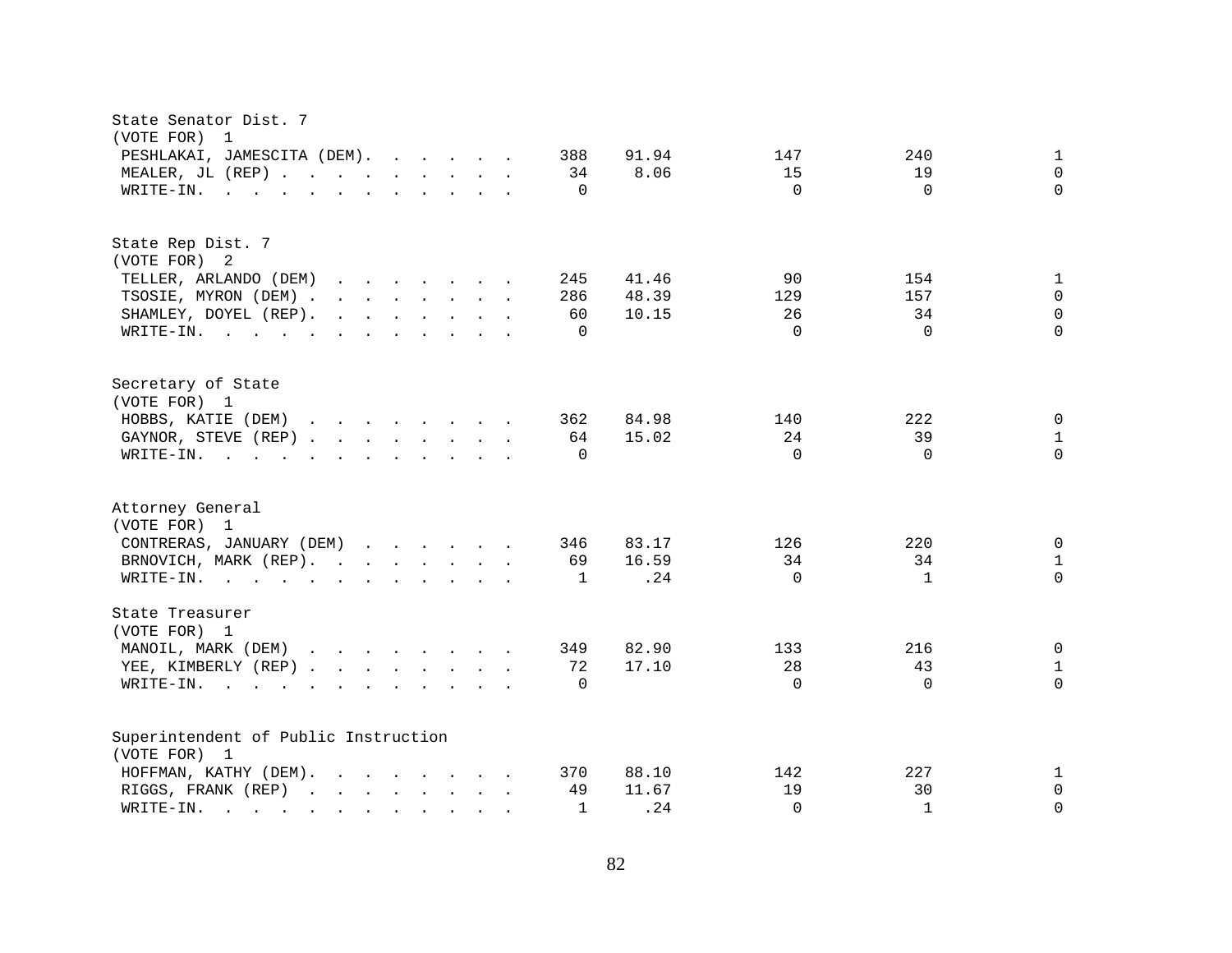| State Mine Inspector<br>(VOTE FOR) 1                                                                                                                                                                                                            |                                                 |
|-------------------------------------------------------------------------------------------------------------------------------------------------------------------------------------------------------------------------------------------------|-------------------------------------------------|
| PIERCE, WILLIAM "BILL" (DEM)<br>354                                                                                                                                                                                                             | 84.89<br>213<br>140<br>$\mathbf{1}$             |
| HART, JOE (REP)<br>63<br>and the contract of the contract of the                                                                                                                                                                                | $\Omega$<br>20<br>43<br>15.11                   |
| $\Omega$<br>WRITE-IN.<br><b>Contract</b>                                                                                                                                                                                                        | $\Omega$<br>$\Omega$<br>$\Omega$                |
|                                                                                                                                                                                                                                                 |                                                 |
| Corporation Commissioner                                                                                                                                                                                                                        |                                                 |
| (VOTE FOR)<br>2                                                                                                                                                                                                                                 |                                                 |
| KENNEDY, SANDRA (DEM)<br>334                                                                                                                                                                                                                    | 52.43<br>136<br>197<br>$\mathbf 1$              |
| SEARS, KIANA MARIA (DEM)<br>216                                                                                                                                                                                                                 | $\Omega$<br>33.91<br>89<br>127                  |
| GLASSMAN, RODNEY (REP)<br>42                                                                                                                                                                                                                    | $\Omega$<br>6.59<br>28<br>14                    |
| OLSON, JUSTIN (REP)<br>45                                                                                                                                                                                                                       | 7.06<br>23<br>22<br>$\Omega$                    |
| WRITE-IN.<br>$\Omega$<br>the contract of the contract of the contract of the contract of the contract of the contract of the contract of                                                                                                        | $\Omega$<br>$\Omega$<br>$\Omega$                |
| Clerk of the Superior Court<br>(VOTE FOR) 1                                                                                                                                                                                                     |                                                 |
| HOUNSHELL, ANNELL (DEM).<br>405                                                                                                                                                                                                                 | 99.26<br>154<br>250<br>$\mathbf{1}$             |
| 3<br>WRITE-IN.                                                                                                                                                                                                                                  | .74<br>3<br>$\Omega$<br>$\Omega$                |
|                                                                                                                                                                                                                                                 |                                                 |
| Justice of the Peace Dist. 3 Puerco<br>(VOTE FOR) 1                                                                                                                                                                                             |                                                 |
| YELLOWHORSE, JAY (DEM)<br>325                                                                                                                                                                                                                   | 76.11<br>129<br>195<br>$\mathbf{1}$             |
| ASERET, LOMARDO (REP)<br>101                                                                                                                                                                                                                    | 34<br>67<br>$\mathbf 0$<br>23.65                |
| WRITE-IN.<br>$\mathbf 1$<br>$\mathbf{r} = \mathbf{r} + \mathbf{r} + \mathbf{r} + \mathbf{r}$                                                                                                                                                    | .23<br>$\Omega$<br>$\mathbf{1}$<br>$\Omega$     |
|                                                                                                                                                                                                                                                 |                                                 |
| Constable Dist. 3 Puerco                                                                                                                                                                                                                        |                                                 |
| (VOTE FOR) 1                                                                                                                                                                                                                                    |                                                 |
| ANDERSON, CHARLI (DEM)<br>394                                                                                                                                                                                                                   | 241<br>99.49<br>152<br>$\mathbf{1}$<br>$\Omega$ |
| 2<br>WRITE-IN.<br>. The contract of the contract of the contract of the contract of the contract of the contract of the contract of the contract of the contract of the contract of the contract of the contract of the contract of the contrac | .51<br>$\mathbf{1}$<br>$\mathbf{1}$             |
| Judge of the Superior Court                                                                                                                                                                                                                     |                                                 |
| (VOTE FOR) 1<br>354<br>LATHAM, MIKE<br>$\mathbf{r}$ , and $\mathbf{r}$ , and $\mathbf{r}$ , and $\mathbf{r}$ , and $\mathbf{r}$                                                                                                                 | 224<br>98.33<br>129<br>$\mathbf 1$              |
| WRITE-IN.<br>6                                                                                                                                                                                                                                  | 3<br>3<br>$\mathbf 0$<br>1.67                   |
| $\mathbf{r} = \mathbf{r} - \mathbf{r}$ , $\mathbf{r} = \mathbf{r} - \mathbf{r}$ , $\mathbf{r} = \mathbf{r} - \mathbf{r}$                                                                                                                        |                                                 |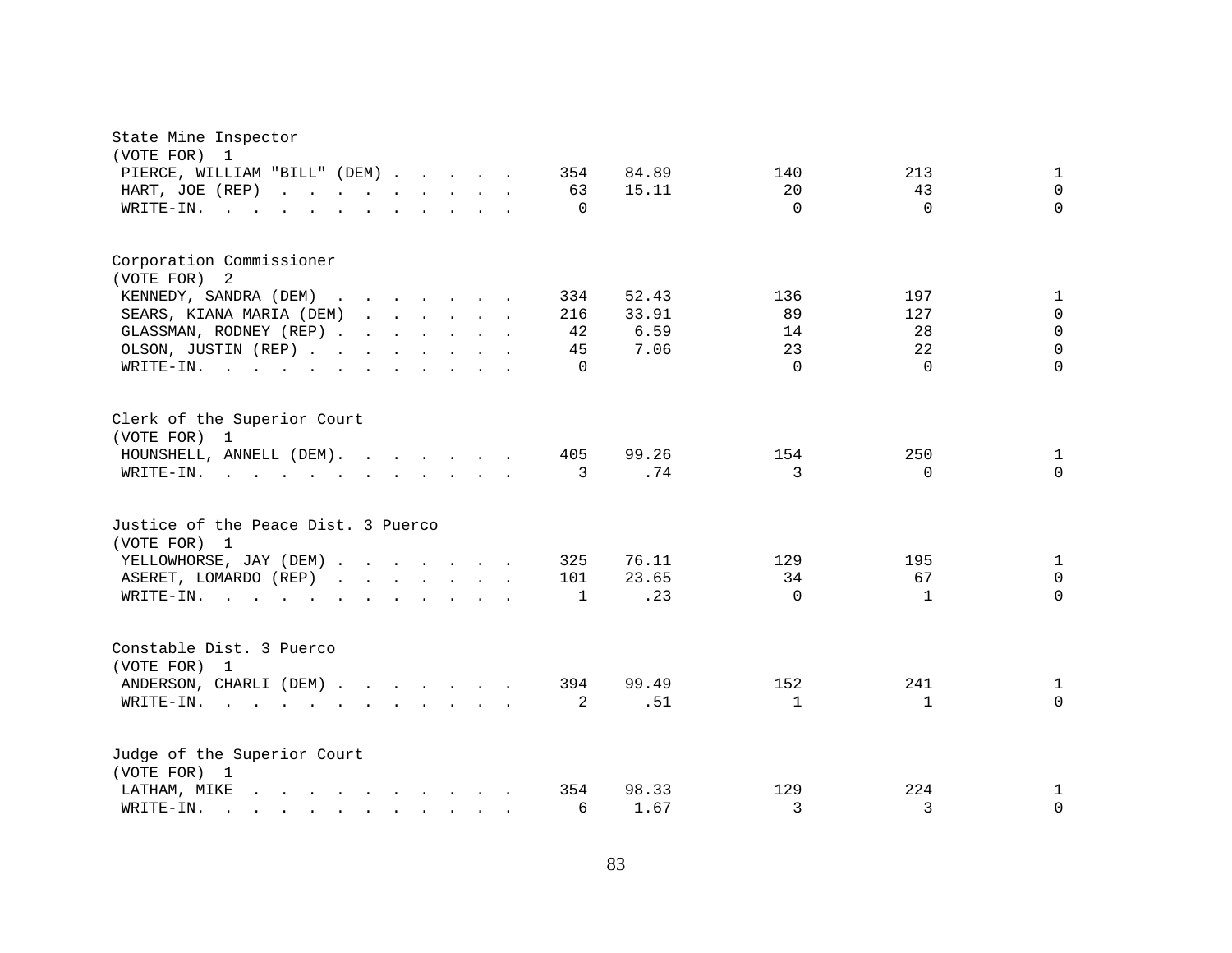| Board Member Ganado USD #20                                                                                                                                                                                                                       |          |       |          |                |              |
|---------------------------------------------------------------------------------------------------------------------------------------------------------------------------------------------------------------------------------------------------|----------|-------|----------|----------------|--------------|
| (VOTE FOR)<br>3                                                                                                                                                                                                                                   |          |       |          |                |              |
| BEGAY, WANDA<br>$\mathbf{r}$ , and $\mathbf{r}$ , and $\mathbf{r}$ , and $\mathbf{r}$ , and $\mathbf{r}$                                                                                                                                          | 126      | 13.18 | 59       | 67             | 0            |
| ETSITTY, JOLENE<br>$\mathbf{r}$ , and $\mathbf{r}$ , and $\mathbf{r}$ , and $\mathbf{r}$ , and $\mathbf{r}$                                                                                                                                       | 58       | 6.07  | 24       | 34             | $\Omega$     |
| ETSITTY, SYLVIA M.                                                                                                                                                                                                                                | 76       | 7.95  | 37       | 39             | $\mathbf 0$  |
| GORMAN, TERESA M                                                                                                                                                                                                                                  | 134      | 14.02 | 52       | 82             | $\mathbf 0$  |
| JAMES, JUDY.                                                                                                                                                                                                                                      | 145      | 15.17 | 58       | 87             | $\mathbf 0$  |
| JAMES, JR., WALLACE                                                                                                                                                                                                                               | 96       | 10.04 | 36       | 60             | $\mathbf 0$  |
| KEE, STEVEN.                                                                                                                                                                                                                                      | 68       | 7.11  | 27       | 41             | $\mathbf 0$  |
| NOBLE, FRANCIS.                                                                                                                                                                                                                                   | 115      | 12.03 | 32       | 83             | 0            |
| ROANHORSE, CALEB                                                                                                                                                                                                                                  | 137      | 14.33 | 61       | 75             | $\mathbf{1}$ |
| WRITE-IN.                                                                                                                                                                                                                                         | 1        | .10   | $\Omega$ | $\mathbf{1}$   | $\Omega$     |
| Board Member Sanders USD #18                                                                                                                                                                                                                      |          |       |          |                |              |
| (VOTE FOR) 3                                                                                                                                                                                                                                      |          |       |          |                |              |
| APACHEE, MARLENE S.                                                                                                                                                                                                                               | 11       | 24.44 | 9        | 2              | 0            |
| ASERET, LOMARDO.                                                                                                                                                                                                                                  | 10       | 22.22 | 7        | 3              | $\mathbf 0$  |
| SLIM, DAISY.<br>$\mathbf{r}$ . The set of the set of the set of the set of the set of the set of the set of the set of the set of the set of the set of the set of the set of the set of the set of the set of the set of the set of the set of t | 6        | 13.33 | 6        | $\Omega$       | $\mathbf 0$  |
| WATCHMAN, ANITA                                                                                                                                                                                                                                   | 10       | 22.22 | 8        | $\overline{a}$ | $\Omega$     |
| YAZZIE, JR., JACKIE.                                                                                                                                                                                                                              | 8        | 17.78 | 7        | $\mathbf{1}$   | $\Omega$     |
| WRITE-IN.                                                                                                                                                                                                                                         | $\Omega$ |       | $\Omega$ | $\Omega$       | $\Omega$     |
| Retain Justice Supreme-Bolick                                                                                                                                                                                                                     |          |       |          |                |              |
| (VOTE FOR) 1                                                                                                                                                                                                                                      |          |       |          |                |              |
| YES                                                                                                                                                                                                                                               | 231      | 58.33 | 85       | 146            | 0            |
| NO.                                                                                                                                                                                                                                               | 165      | 41.67 | 59       | 105            | $\mathbf{1}$ |
| Retain Justice Supreme-Pelander                                                                                                                                                                                                                   |          |       |          |                |              |
| (VOTE FOR) 1                                                                                                                                                                                                                                      |          |       |          |                |              |
| YES                                                                                                                                                                                                                                               | 245      | 62.34 | 87       | 157            | $\mathbf{1}$ |
| NO.                                                                                                                                                                                                                                               | 148      | 37.66 | 56       | 92             | $\Omega$     |
| APACHE COUNTY LEVY                                                                                                                                                                                                                                |          |       |          |                |              |
| (VOTE FOR) 1                                                                                                                                                                                                                                      |          |       |          |                |              |
| YES<br>the contract of the contract of the contract of the contract of the contract of the contract of the contract of                                                                                                                            | 127      | 30.17 | 74       | 52             | $\mathbf 1$  |
| NO.<br>$\mathbf{r}$ , $\mathbf{r}$ , $\mathbf{r}$ , $\mathbf{r}$ , $\mathbf{r}$ , $\mathbf{r}$ , $\mathbf{r}$ , $\mathbf{r}$                                                                                                                      | 294      | 69.83 | 84       | 210            | $\Omega$     |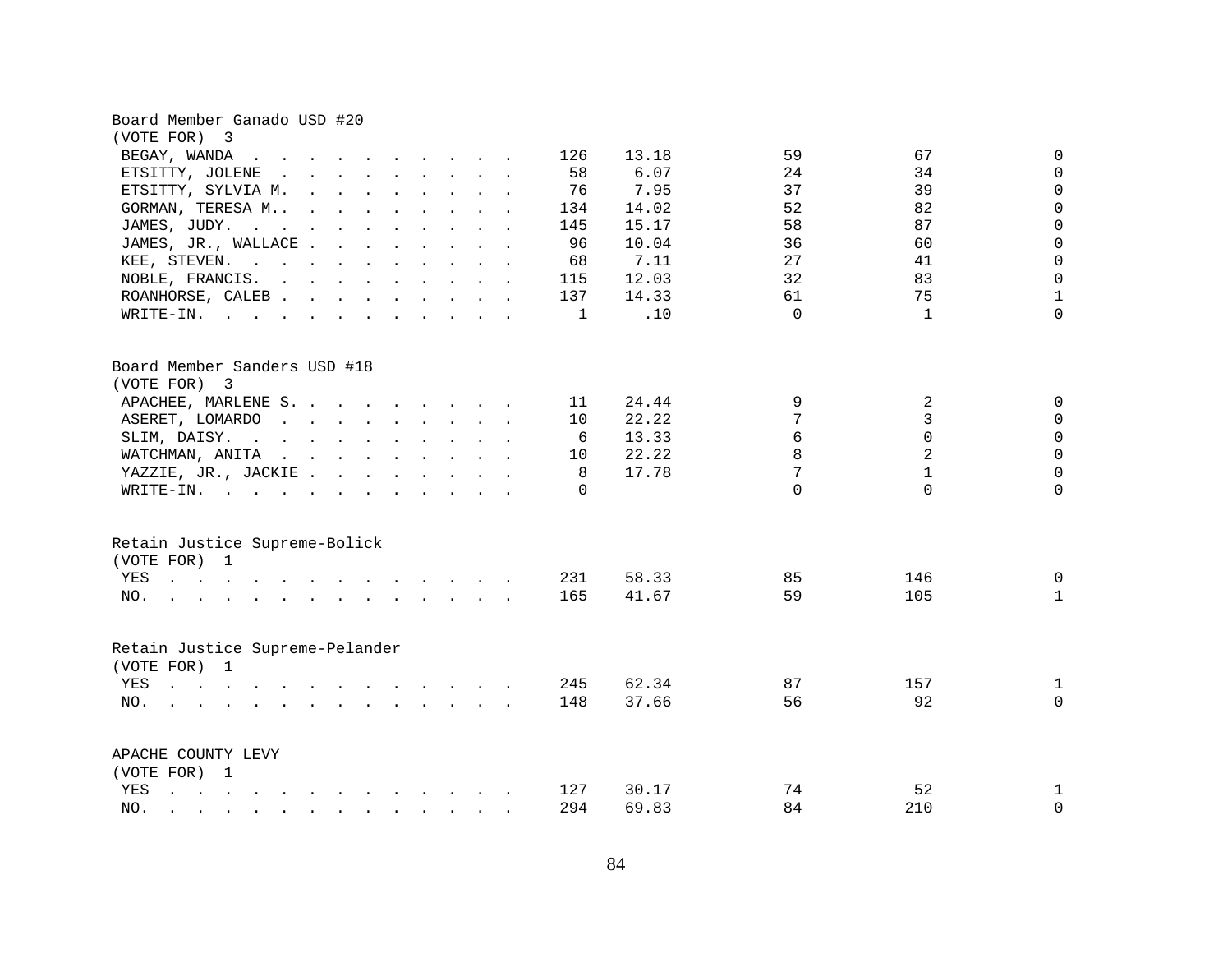| YES | PROPOSITION 125<br>(VOTE FOR) 1<br>$\mathbf{r}$ , $\mathbf{r}$ , $\mathbf{r}$ , $\mathbf{r}$ , $\mathbf{r}$ |                      |  |  |  |  | 191 | 45.37 | 80  | 111 | 0                   |
|-----|-------------------------------------------------------------------------------------------------------------|----------------------|--|--|--|--|-----|-------|-----|-----|---------------------|
| NO. | $\overline{a}$<br>$\sim$ $\sim$                                                                             |                      |  |  |  |  | 230 | 54.63 | 78  | 151 | $\mathbf{1}$        |
|     | PROPOSITION 126<br>(VOTE FOR) 1                                                                             |                      |  |  |  |  |     |       |     |     |                     |
| YES | $\mathbf{r}$ , $\mathbf{r}$ , $\mathbf{r}$ , $\mathbf{r}$                                                   |                      |  |  |  |  | 165 | 39.57 | 76  | 89  | $\mathsf 0$         |
| NO. | <b>All Carl Carl Control</b>                                                                                |                      |  |  |  |  | 252 | 60.43 | 81  | 170 | $\overline{1}$      |
|     | PROPOSITION 127<br>(VOTE FOR) 1                                                                             |                      |  |  |  |  |     |       |     |     |                     |
| YES | $\mathcal{A}$ is a set of $\mathcal{A}$ . The set of $\mathcal{A}$ is a set of $\mathcal{A}$                |                      |  |  |  |  | 99  | 23.91 | 44  | 54  | $\mathbf 1$         |
| NO. | $\mathbf{r} = \mathbf{r}$ and $\mathbf{r} = \mathbf{r}$                                                     |                      |  |  |  |  | 315 | 76.09 | 116 | 199 | $\mathsf{O}\xspace$ |
|     | PROPOSITION 305<br>(VOTE FOR) 1                                                                             |                      |  |  |  |  |     |       |     |     |                     |
| YES | $\mathbf{r}$ , $\mathbf{r}$ , $\mathbf{r}$ , $\mathbf{r}$ , $\mathbf{r}$                                    |                      |  |  |  |  | 266 | 65.04 | 106 | 159 | $1\,$               |
| NO. | $\ddot{\phantom{a}}$<br>the contract of the contract of the contract of the contract of the contract of     |                      |  |  |  |  | 143 | 34.96 | 53  | 90  | $\mathsf 0$         |
|     | PROPOSITION 306<br>(VOTE FOR) 1                                                                             |                      |  |  |  |  |     |       |     |     |                     |
| YES | $\mathbf{r} = \mathbf{r} + \mathbf{r} + \mathbf{r} + \mathbf{r}$                                            |                      |  |  |  |  | 164 | 40.20 | 79  | 84  | $\mathbf 1$         |
| NO. | $\ddot{\phantom{a}}$<br><b>Contract Contract Contract Contract</b>                                          | $\ddot{\phantom{a}}$ |  |  |  |  | 244 | 59.80 | 77  | 167 | $\overline{0}$      |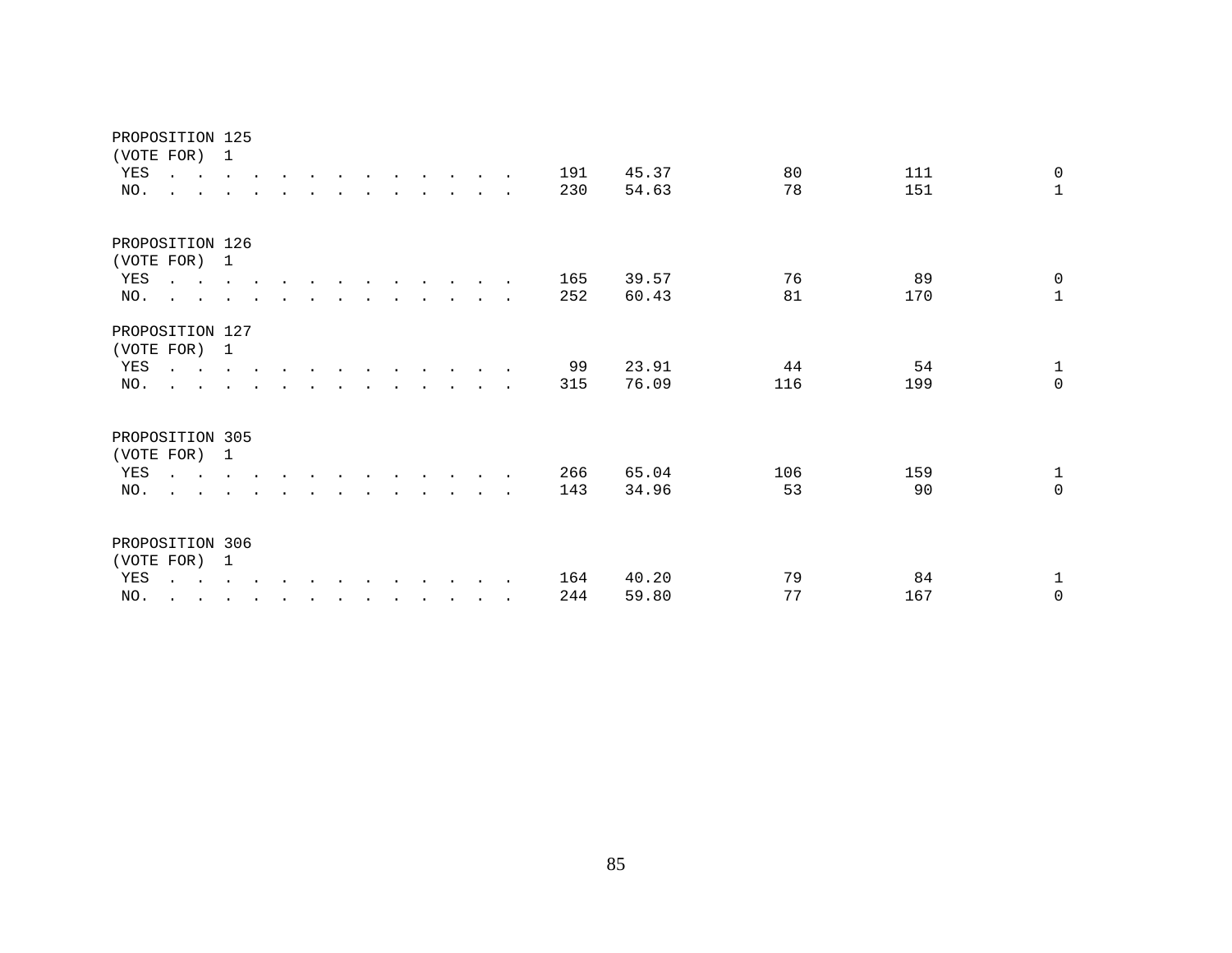OFFICIAL RESULTS

 APACHE COUNTY, ARIZONA NOVEMBER 6, 2018

RUN DATE:11/15/18 02:13 PM

0018 33 LUKACHUKAI 33.1/33.2

|                                                                                                                          |                                                                                         |  |                                                                                         |  | TOTAL VOTES | ⊱     | EARLY    | ELEC DAY     | PROV           |
|--------------------------------------------------------------------------------------------------------------------------|-----------------------------------------------------------------------------------------|--|-----------------------------------------------------------------------------------------|--|-------------|-------|----------|--------------|----------------|
| REGISTERED VOTERS - TOTAL                                                                                                |                                                                                         |  |                                                                                         |  | 1,836       |       |          |              |                |
| BALLOTS CAST - TOTAL.                                                                                                    | $\mathbf{r}$ , $\mathbf{r}$ , $\mathbf{r}$ , $\mathbf{r}$ , $\mathbf{r}$ , $\mathbf{r}$ |  |                                                                                         |  | 778         |       | 196      | 574          | 8              |
| BALLOTS CAST - BLANK.                                                                                                    |                                                                                         |  | $\mathbf{r}$ and $\mathbf{r}$ and $\mathbf{r}$ and $\mathbf{r}$ and $\mathbf{r}$        |  | 1           | .13   | $\Omega$ | $\mathbf{1}$ | $\Omega$       |
| VOTER TURNOUT - TOTAL                                                                                                    |                                                                                         |  | $\mathbf{r}$ , $\mathbf{r}$ , $\mathbf{r}$ , $\mathbf{r}$ , $\mathbf{r}$ , $\mathbf{r}$ |  |             | 42.37 |          |              |                |
| VOTER TURNOUT - BLANK                                                                                                    |                                                                                         |  |                                                                                         |  |             | .05   |          |              |                |
| U.S. Senator                                                                                                             |                                                                                         |  |                                                                                         |  |             |       |          |              |                |
| (VOTE FOR) 1                                                                                                             |                                                                                         |  |                                                                                         |  |             |       |          |              |                |
| SINEMA, KYRSTEN (DEM)                                                                                                    |                                                                                         |  |                                                                                         |  | 668         | 87.89 | 174      | 489          | 5              |
| MCSALLY, MARTHA (REP)                                                                                                    |                                                                                         |  | $\mathbf{r}$ , $\mathbf{r}$ , $\mathbf{r}$ , $\mathbf{r}$ , $\mathbf{r}$ , $\mathbf{r}$ |  | 55          | 7.24  | 10       | 44           | $\mathbf{1}$   |
| GREEN, ANGELA (GRN).                                                                                                     |                                                                                         |  |                                                                                         |  | 35          | 4.61  | 10       | 24           | $\mathbf{1}$   |
| WRITE-IN.                                                                                                                |                                                                                         |  |                                                                                         |  |             | .26   | $\Omega$ | 1            | $\mathbf{1}$   |
| U.S. Rep. in Congress Dist. 1<br>(VOTE FOR) 1                                                                            |                                                                                         |  |                                                                                         |  |             |       |          |              |                |
| O'HALLERAN, TOM (DEM)                                                                                                    |                                                                                         |  |                                                                                         |  | 674         | 89.27 | 182      | 488          | 4              |
| ROGERS, WENDY (REP)                                                                                                      |                                                                                         |  |                                                                                         |  | 81          | 10.73 | 13       | 64           | $\overline{4}$ |
| WRITE-IN.                                                                                                                |                                                                                         |  |                                                                                         |  | $\Omega$    |       | $\Omega$ | $\Omega$     | $\Omega$       |
| Governor                                                                                                                 |                                                                                         |  |                                                                                         |  |             |       |          |              |                |
| (VOTE FOR) 1                                                                                                             |                                                                                         |  |                                                                                         |  |             |       |          |              |                |
| GARCIA, DAVID (DEM)                                                                                                      |                                                                                         |  |                                                                                         |  | 628         | 82.85 | 168      | 456          | 4              |
| DUCEY, DOUG (REP).                                                                                                       |                                                                                         |  |                                                                                         |  | 89          | 11.74 | 16       | 70           | 3              |
| TORRES, ANGEL (GRN)                                                                                                      |                                                                                         |  |                                                                                         |  | 41          | 5.41  | 10       | 30           | $\mathbf{1}$   |
| WRITE-IN.<br>$\mathbf{r}$ , and $\mathbf{r}$ , and $\mathbf{r}$ , and $\mathbf{r}$ , and $\mathbf{r}$ , and $\mathbf{r}$ |                                                                                         |  |                                                                                         |  | $\Omega$    |       | $\Omega$ | $\Omega$     | $\Omega$       |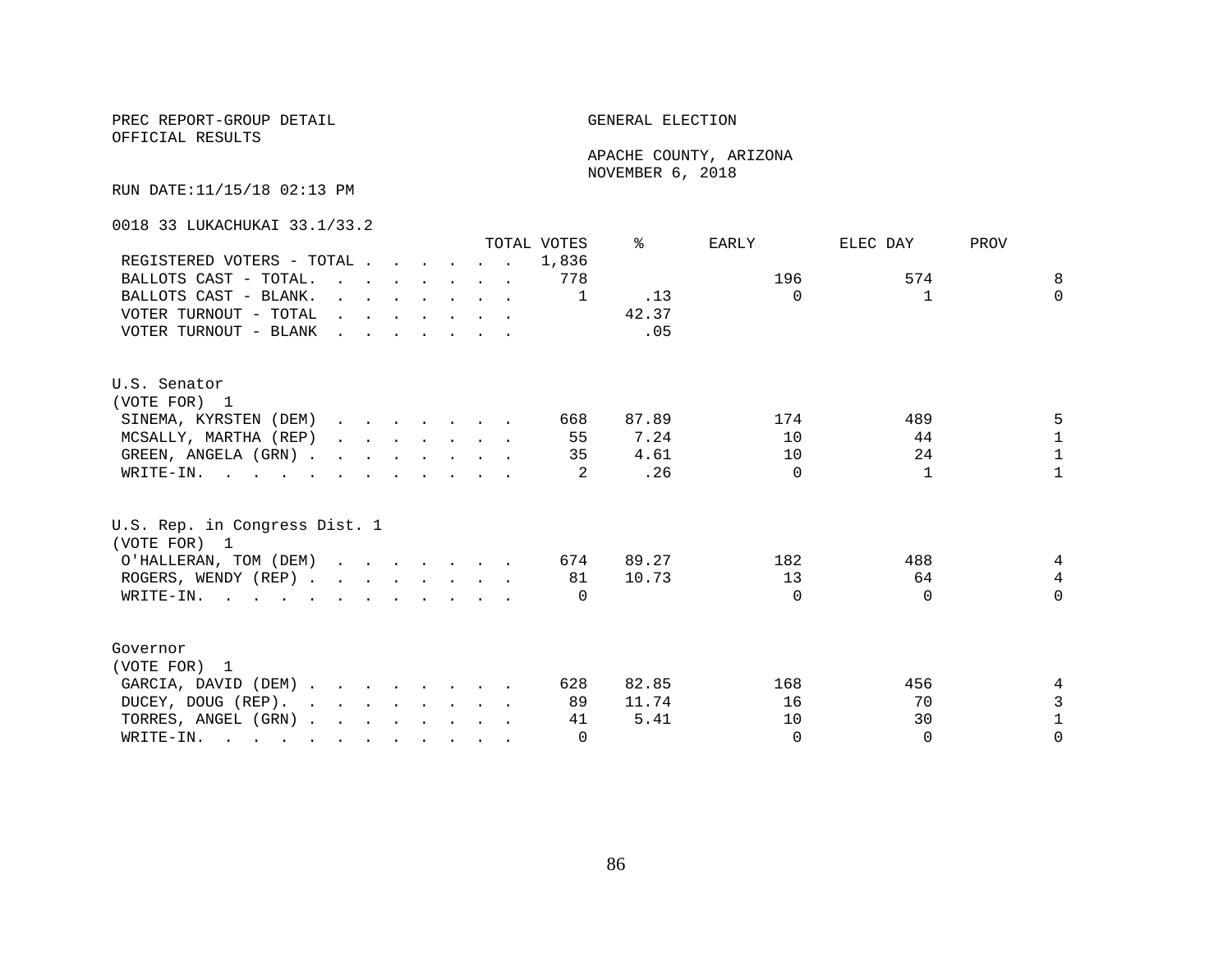| State Senator Dist. 7<br>(VOTE FOR)<br>1                                                                                                                                                                                                                          |                                                                             |
|-------------------------------------------------------------------------------------------------------------------------------------------------------------------------------------------------------------------------------------------------------------------|-----------------------------------------------------------------------------|
| PESHLAKAI, JAMESCITA (DEM).<br>706                                                                                                                                                                                                                                | 93.14<br>187<br>513<br>6                                                    |
| MEALER, JL (REP)<br>51                                                                                                                                                                                                                                            | $\overline{2}$<br>6.73<br>8<br>41                                           |
| WRITE-IN.<br>$\mathbf 1$<br>$\mathbf{r}$ , $\mathbf{r}$ , $\mathbf{r}$ , $\mathbf{r}$ , $\mathbf{r}$ , $\mathbf{r}$ , $\mathbf{r}$ , $\mathbf{r}$                                                                                                                 | $\Omega$<br>$\Omega$<br>.13<br>$\mathbf{1}$                                 |
| State Rep Dist. 7                                                                                                                                                                                                                                                 |                                                                             |
| (VOTE FOR) 2                                                                                                                                                                                                                                                      |                                                                             |
| TELLER, ARLANDO (DEM)<br>378<br>$\mathbf{r}$ . The set of the set of the set of the set of the set of the set of the set of the set of the set of the set of the set of the set of the set of the set of the set of the set of the set of the set of the set of t | 38.65<br>101<br>271<br>6                                                    |
| TSOSIE, MYRON (DEM).<br>$\mathbf{r}$ , $\mathbf{r}$ , $\mathbf{r}$ , $\mathbf{r}$ , $\mathbf{r}$ , $\mathbf{r}$<br>544                                                                                                                                            | 155<br>385<br>4<br>55.62                                                    |
| SHAMLEY, DOYEL (REP).<br>$\mathbf{r}$ , and $\mathbf{r}$ , and $\mathbf{r}$ , and $\mathbf{r}$<br>55                                                                                                                                                              | $\mathbf{1}$<br>5.62<br>7<br>47                                             |
| WRITE-IN.<br>$\mathbf 1$                                                                                                                                                                                                                                          | $\Omega$<br>$\Omega$<br>.10<br>$\mathbf{1}$                                 |
| Secretary of State<br>(VOTE FOR) 1                                                                                                                                                                                                                                |                                                                             |
| HOBBS, KATIE (DEM)<br>698                                                                                                                                                                                                                                         | 92.57<br>186<br>505<br>7                                                    |
| 53<br>GAYNOR, STEVE (REP)                                                                                                                                                                                                                                         | 7.03<br>9<br>43<br>$\mathbf{1}$                                             |
| 3<br>WRITE-IN.<br>$\mathbf{r}$ , and $\mathbf{r}$ , and $\mathbf{r}$ , and $\mathbf{r}$ , and $\mathbf{r}$                                                                                                                                                        | .40<br>$\Omega$<br>3<br>$\Omega$                                            |
|                                                                                                                                                                                                                                                                   |                                                                             |
| Attorney General                                                                                                                                                                                                                                                  |                                                                             |
| (VOTE FOR) 1<br>670                                                                                                                                                                                                                                               | 89.45<br>178<br>485<br>7                                                    |
| CONTRERAS, JANUARY (DEM)                                                                                                                                                                                                                                          | 15                                                                          |
| BRNOVICH, MARK (REP).<br>77                                                                                                                                                                                                                                       | 10.28<br>61<br>$\mathbf 1$<br>.27<br>$\mathfrak{D}$<br>$\Omega$<br>$\Omega$ |
| 2<br>WRITE-IN.                                                                                                                                                                                                                                                    |                                                                             |
| State Treasurer<br>(VOTE FOR) 1                                                                                                                                                                                                                                   |                                                                             |
| MANOIL, MARK (DEM)<br>658                                                                                                                                                                                                                                         | 87.15<br>176<br>5<br>477                                                    |
| 96<br>YEE, KIMBERLY (REP)                                                                                                                                                                                                                                         | 3<br>12.72<br>18<br>75                                                      |
| WRITE-IN.<br>1<br>$\mathbf{r}$ . The contract of the contract of the contract of the contract of the contract of the contract of the contract of the contract of the contract of the contract of the contract of the contract of the contract of th               | .13<br>$\mathbf{1}$<br>$\Omega$<br>$\Omega$                                 |
|                                                                                                                                                                                                                                                                   |                                                                             |
| Superintendent of Public Instruction                                                                                                                                                                                                                              |                                                                             |
| (VOTE FOR) 1                                                                                                                                                                                                                                                      |                                                                             |
| HOFFMAN, KATHY (DEM).<br>695<br>$\mathbf{r}$ . The contract of the contract of the contract of the contract of the contract of the contract of the contract of the contract of the contract of the contract of the contract of the contract of the contract of th | 92.30<br>184<br>505<br>6                                                    |
| 57<br>RIGGS, FRANK (REP)                                                                                                                                                                                                                                          | 45<br>2<br>7.57<br>10                                                       |
| WRITE-IN.<br>$\mathbf{1}$<br>and the state of the state of the state of the state of the state of the state of the state of the state of the<br><b><i>Contract Contract States</i></b><br>$\mathcal{L}$                                                           | .13<br>$\Omega$<br>$\mathbf{1}$<br>$\Omega$                                 |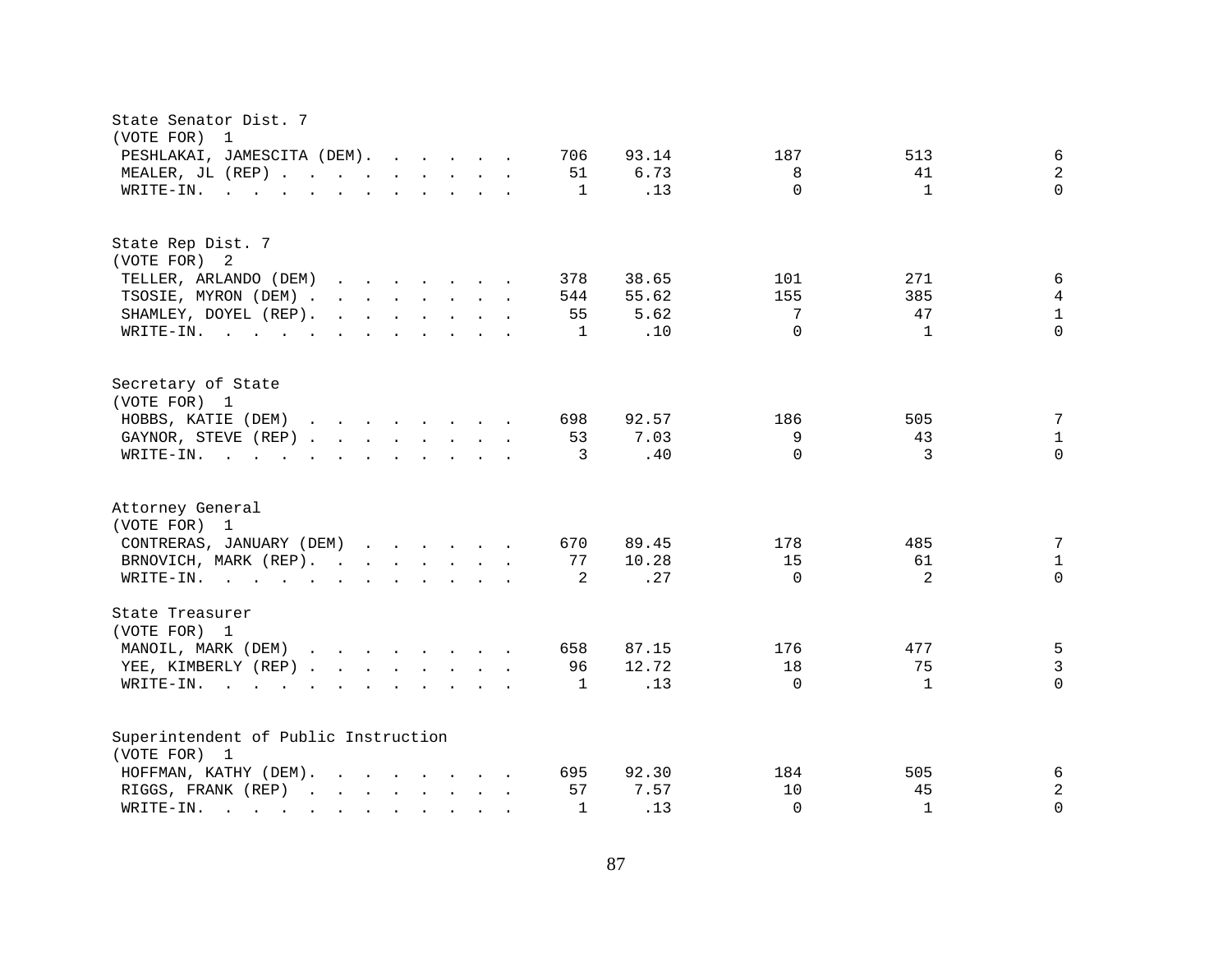| State Mine Inspector<br>(VOTE FOR)<br>1                                                                                                                                                                                                                       |                                               |
|---------------------------------------------------------------------------------------------------------------------------------------------------------------------------------------------------------------------------------------------------------------|-----------------------------------------------|
| PIERCE, WILLIAM "BILL" (DEM)<br>681                                                                                                                                                                                                                           | 6<br>90.68<br>181<br>494                      |
| 69<br>HART, JOE (REP)                                                                                                                                                                                                                                         | $\sqrt{2}$<br>9.19<br>13<br>54                |
| WRITE-IN.<br>1<br>the contract of the contract of the<br>$\cdot$ $\cdot$ $\cdot$ $\cdot$ $\cdot$ $\cdot$                                                                                                                                                      | $\Omega$<br>$\Omega$<br>.13<br>1              |
|                                                                                                                                                                                                                                                               |                                               |
| Corporation Commissioner<br>(VOTE FOR) 2                                                                                                                                                                                                                      |                                               |
| KENNEDY, SANDRA (DEM)<br>579                                                                                                                                                                                                                                  | 54.93<br>156<br>6<br>417                      |
| SEARS, KIANA MARIA (DEM)<br>391                                                                                                                                                                                                                               | 3<br>273<br>37.10<br>115                      |
| GLASSMAN, RODNEY (REP)<br>42                                                                                                                                                                                                                                  | $\mathsf 0$<br>3.98<br>9<br>33                |
| OLSON, JUSTIN (REP)<br>39                                                                                                                                                                                                                                     | $\mathbf 1$<br>7<br>3.70<br>31                |
| WRITE-IN.<br>3                                                                                                                                                                                                                                                | $\Omega$<br>$\overline{3}$<br>$\Omega$<br>.28 |
|                                                                                                                                                                                                                                                               |                                               |
| Clerk of the Superior Court<br>(VOTE FOR) 1                                                                                                                                                                                                                   |                                               |
| HOUNSHELL, ANNELL (DEM).<br>731                                                                                                                                                                                                                               | 99.05<br>188<br>535<br>8                      |
| 7<br>WRITE-IN.<br>$\mathbf{r}$ , and $\mathbf{r}$ , and $\mathbf{r}$ , and $\mathbf{r}$ , and $\mathbf{r}$                                                                                                                                                    | 2<br>5<br>$\Omega$<br>.95                     |
| Justice of the Peace Dist. 4 Chinle<br>(VOTE FOR) 1                                                                                                                                                                                                           |                                               |
| CLYDE, VICTOR J. (DEM)<br>720                                                                                                                                                                                                                                 | 98.63<br>182<br>532<br>6                      |
| 10<br>WRITE-IN.<br>$\mathbf{r}$ , and $\mathbf{r}$ , and $\mathbf{r}$ , and $\mathbf{r}$ , and $\mathbf{r}$                                                                                                                                                   | 4<br>6<br>$\mathbf 0$<br>1.37                 |
| Constable Dist. 4 Chinle<br>(VOTE FOR) 1                                                                                                                                                                                                                      |                                               |
| WRITE-IN.<br>90<br>$\sim$<br>$\mathbf{r}$ , $\mathbf{r}$ , $\mathbf{r}$ , $\mathbf{r}$ , $\mathbf{r}$                                                                                                                                                         | 100.00<br>74<br>15<br>$\mathbf{1}$            |
| Judge of the Superior Court<br>(VOTE FOR) 1                                                                                                                                                                                                                   |                                               |
| 592<br>LATHAM, MIKE<br>$\mathbf{r}$ , $\mathbf{r}$ , $\mathbf{r}$ , $\mathbf{r}$ , $\mathbf{r}$ , $\mathbf{r}$ , $\mathbf{r}$                                                                                                                                 | 98.50<br>148<br>436<br>8                      |
| 9<br>WRITE-IN.<br>$\mathbf{r}$ . The set of the set of the set of the set of the set of the set of the set of the set of the set of the set of the set of the set of the set of the set of the set of the set of the set of the set of the set of t<br>$\sim$ | 2<br>7<br>1.50<br>0                           |
|                                                                                                                                                                                                                                                               |                                               |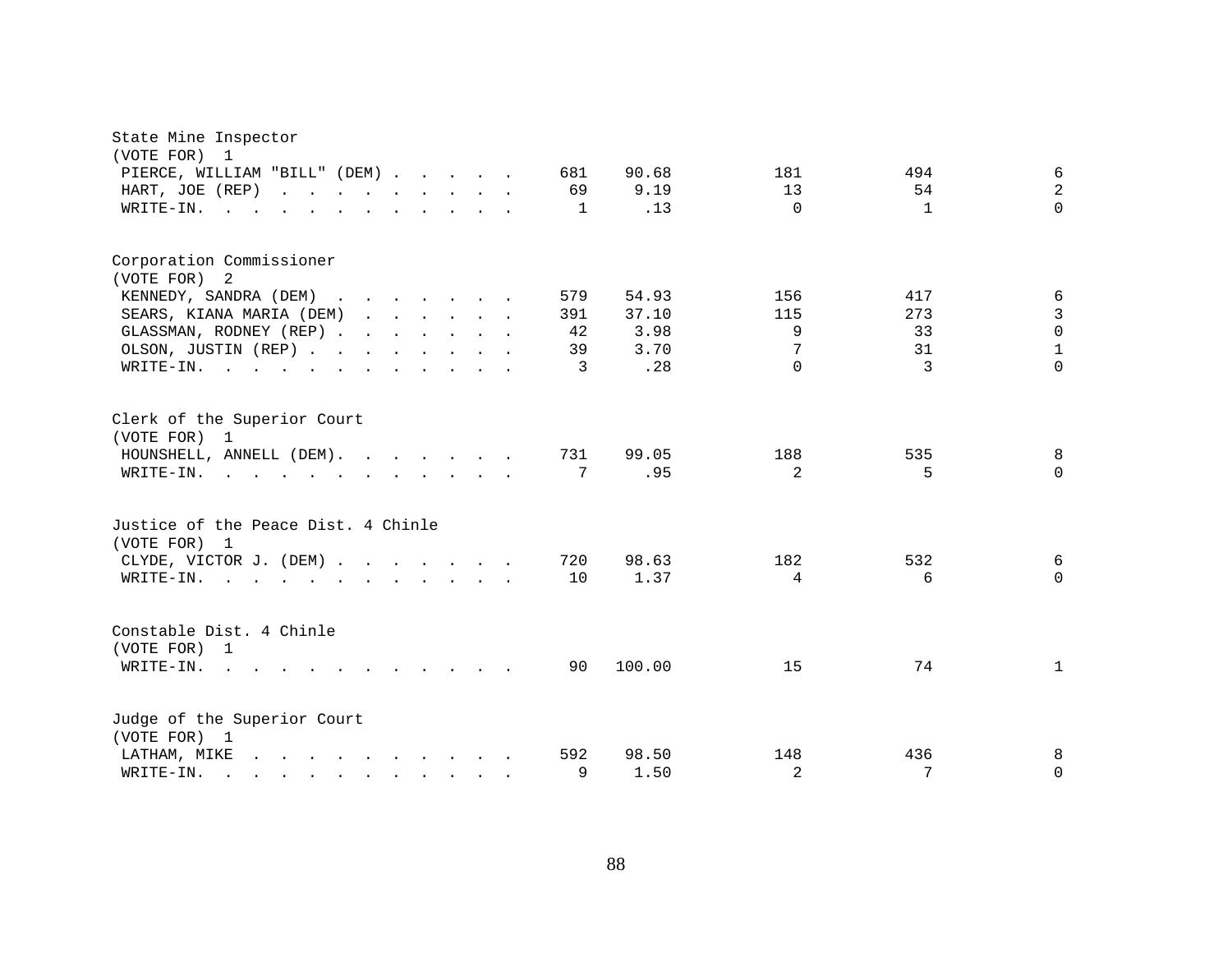|     | Retain Justice Supreme-Bolick<br>(VOTE FOR)                                                                                                                                    | 1             |          |                                                                                                                                                                         |                                                                                                                                                                                                                                   |              |                                                           |                            |                 |     |       |     |     |                |
|-----|--------------------------------------------------------------------------------------------------------------------------------------------------------------------------------|---------------|----------|-------------------------------------------------------------------------------------------------------------------------------------------------------------------------|-----------------------------------------------------------------------------------------------------------------------------------------------------------------------------------------------------------------------------------|--------------|-----------------------------------------------------------|----------------------------|-----------------|-----|-------|-----|-----|----------------|
| YES | $\mathbf{L} = \mathbf{L}$                                                                                                                                                      | $\sim$ $\sim$ | $\cdots$ |                                                                                                                                                                         |                                                                                                                                                                                                                                   |              |                                                           | $\cdots$ $\cdots$ $\cdots$ |                 | 411 | 59.39 | 118 | 289 | $\overline{4}$ |
| NO. |                                                                                                                                                                                |               |          |                                                                                                                                                                         | $\ddot{\phantom{a}}$                                                                                                                                                                                                              |              | $\mathbf{L}$ and $\mathbf{L}$                             | $\sim 10$                  | $\cdot$ $\cdot$ | 281 | 40.61 | 66  | 212 | $\mathbf{3}$   |
|     |                                                                                                                                                                                |               |          |                                                                                                                                                                         |                                                                                                                                                                                                                                   |              |                                                           |                            |                 |     |       |     |     |                |
|     | Retain Justice Supreme-Pelander                                                                                                                                                |               |          |                                                                                                                                                                         |                                                                                                                                                                                                                                   |              |                                                           |                            |                 |     |       |     |     |                |
|     | (VOTE FOR) 1                                                                                                                                                                   |               |          |                                                                                                                                                                         |                                                                                                                                                                                                                                   |              |                                                           |                            |                 |     |       |     |     |                |
| YES | $\mathbf{r}$ , and $\mathbf{r}$ , and $\mathbf{r}$ , and $\mathbf{r}$ , and $\mathbf{r}$ , and $\mathbf{r}$                                                                    |               |          |                                                                                                                                                                         |                                                                                                                                                                                                                                   |              |                                                           |                            |                 | 401 | 60.12 | 113 | 282 | $\epsilon$     |
| NO. | the contract of the contract of the contract of the contract of the contract of the contract of the contract of                                                                |               |          |                                                                                                                                                                         |                                                                                                                                                                                                                                   |              |                                                           |                            |                 | 266 | 39.88 | 68  | 197 | $\mathbf{1}$   |
|     | APACHE COUNTY LEVY                                                                                                                                                             |               |          |                                                                                                                                                                         |                                                                                                                                                                                                                                   |              |                                                           |                            |                 |     |       |     |     |                |
|     | (VOTE FOR) 1                                                                                                                                                                   |               |          |                                                                                                                                                                         |                                                                                                                                                                                                                                   |              |                                                           |                            |                 |     |       |     |     |                |
| YES | $\mathbf{r}$ , $\mathbf{r}$ , $\mathbf{r}$ , $\mathbf{r}$ , $\mathbf{r}$ , $\mathbf{r}$ , $\mathbf{r}$ , $\mathbf{r}$ , $\mathbf{r}$                                           |               |          |                                                                                                                                                                         |                                                                                                                                                                                                                                   |              |                                                           |                            |                 | 232 | 32.40 | 53  | 175 | $\overline{4}$ |
| NO. | $\mathcal{L}$                                                                                                                                                                  |               |          |                                                                                                                                                                         | and the contract of the contract of the contract of the contract of the contract of the contract of the contract of the contract of the contract of the contract of the contract of the contract of the contract of the contra    |              |                                                           |                            |                 | 484 | 67.60 | 135 | 345 | $\overline{4}$ |
|     |                                                                                                                                                                                |               |          |                                                                                                                                                                         |                                                                                                                                                                                                                                   |              |                                                           |                            |                 |     |       |     |     |                |
|     | PROPOSITION 125                                                                                                                                                                |               |          |                                                                                                                                                                         |                                                                                                                                                                                                                                   |              |                                                           |                            |                 |     |       |     |     |                |
|     | (VOTE FOR) 1                                                                                                                                                                   |               |          |                                                                                                                                                                         |                                                                                                                                                                                                                                   |              |                                                           |                            |                 |     |       |     |     |                |
| YES | $\mathbf{r}$ , $\mathbf{r}$ , $\mathbf{r}$                                                                                                                                     |               |          |                                                                                                                                                                         | $\mathbf{r}$ . The contract of the contract of the contract of the contract of the contract of the contract of the contract of the contract of the contract of the contract of the contract of the contract of the contract of th |              |                                                           |                            |                 | 352 | 48.09 | 83  | 267 | $\overline{a}$ |
| NO. |                                                                                                                                                                                |               |          |                                                                                                                                                                         |                                                                                                                                                                                                                                   | $\mathbf{L}$ | $\sim$                                                    |                            |                 | 380 | 51.91 | 109 | 266 | 5              |
|     |                                                                                                                                                                                |               |          |                                                                                                                                                                         |                                                                                                                                                                                                                                   |              |                                                           |                            |                 |     |       |     |     |                |
|     | PROPOSITION 126                                                                                                                                                                |               |          |                                                                                                                                                                         |                                                                                                                                                                                                                                   |              |                                                           |                            |                 |     |       |     |     |                |
|     | (VOTE FOR)                                                                                                                                                                     | $\mathbf{1}$  |          |                                                                                                                                                                         |                                                                                                                                                                                                                                   |              |                                                           |                            |                 |     |       |     |     |                |
| YES | the contract of the contract of the contract of the contract of the contract of the contract of the contract of                                                                |               |          |                                                                                                                                                                         |                                                                                                                                                                                                                                   |              |                                                           |                            |                 | 321 | 43.03 | 91  | 227 | $\mathsf{3}$   |
| NO. | $\mathbf{r}$ , $\mathbf{r}$ , $\mathbf{r}$ , $\mathbf{r}$                                                                                                                      |               |          | $\mathbf{r} = \mathbf{r} \times \mathbf{r} = \mathbf{r} \times \mathbf{r} = \mathbf{r} \times \mathbf{r} = \mathbf{r} \times \mathbf{r} = \mathbf{r} \times \mathbf{r}$ |                                                                                                                                                                                                                                   |              |                                                           |                            |                 | 425 | 56.97 | 103 | 318 | $\overline{4}$ |
|     |                                                                                                                                                                                |               |          |                                                                                                                                                                         |                                                                                                                                                                                                                                   |              |                                                           |                            |                 |     |       |     |     |                |
|     | PROPOSITION 127                                                                                                                                                                |               |          |                                                                                                                                                                         |                                                                                                                                                                                                                                   |              |                                                           |                            |                 |     |       |     |     |                |
|     | (VOTE FOR) 1                                                                                                                                                                   |               |          |                                                                                                                                                                         |                                                                                                                                                                                                                                   |              |                                                           |                            |                 |     |       |     |     |                |
| YES | $\mathbf{r} = \mathbf{r} - \mathbf{r}$ , $\mathbf{r} = \mathbf{r} - \mathbf{r}$ , $\mathbf{r} = \mathbf{r} - \mathbf{r} - \mathbf{r}$ , $\mathbf{r} = \mathbf{r} - \mathbf{r}$ |               |          |                                                                                                                                                                         |                                                                                                                                                                                                                                   |              |                                                           |                            |                 | 276 | 37.70 | 59  | 213 | $\overline{4}$ |
| NO. | <b>Carl Carl Control</b>                                                                                                                                                       |               |          | $\mathbf{r}$ , $\mathbf{r}$ , $\mathbf{r}$ , $\mathbf{r}$ , $\mathbf{r}$ , $\mathbf{r}$ , $\mathbf{r}$ , $\mathbf{r}$                                                   |                                                                                                                                                                                                                                   |              |                                                           |                            |                 | 456 | 62.30 | 132 | 321 | $\mathbf{3}$   |
|     |                                                                                                                                                                                |               |          |                                                                                                                                                                         |                                                                                                                                                                                                                                   |              |                                                           |                            |                 |     |       |     |     |                |
|     | PROPOSITION 305                                                                                                                                                                |               |          |                                                                                                                                                                         |                                                                                                                                                                                                                                   |              |                                                           |                            |                 |     |       |     |     |                |
|     | (VOTE FOR) 1                                                                                                                                                                   |               |          |                                                                                                                                                                         |                                                                                                                                                                                                                                   |              |                                                           |                            |                 |     |       |     |     |                |
| YES | $\mathbf{r} = \mathbf{r} - \mathbf{r}$ , $\mathbf{r} = \mathbf{r} - \mathbf{r}$ , $\mathbf{r} = \mathbf{r} - \mathbf{r} - \mathbf{r}$ , $\mathbf{r} = \mathbf{r} - \mathbf{r}$ |               |          |                                                                                                                                                                         |                                                                                                                                                                                                                                   |              |                                                           |                            |                 | 374 | 51.59 | 100 | 268 | $\epsilon$     |
| NO. | $\mathcal{L}^{\mathcal{L}}$                                                                                                                                                    |               |          |                                                                                                                                                                         |                                                                                                                                                                                                                                   |              | $\mathbf{r}$ , $\mathbf{r}$ , $\mathbf{r}$ , $\mathbf{r}$ |                            |                 | 351 | 48.41 | 90  | 260 | $1\,$          |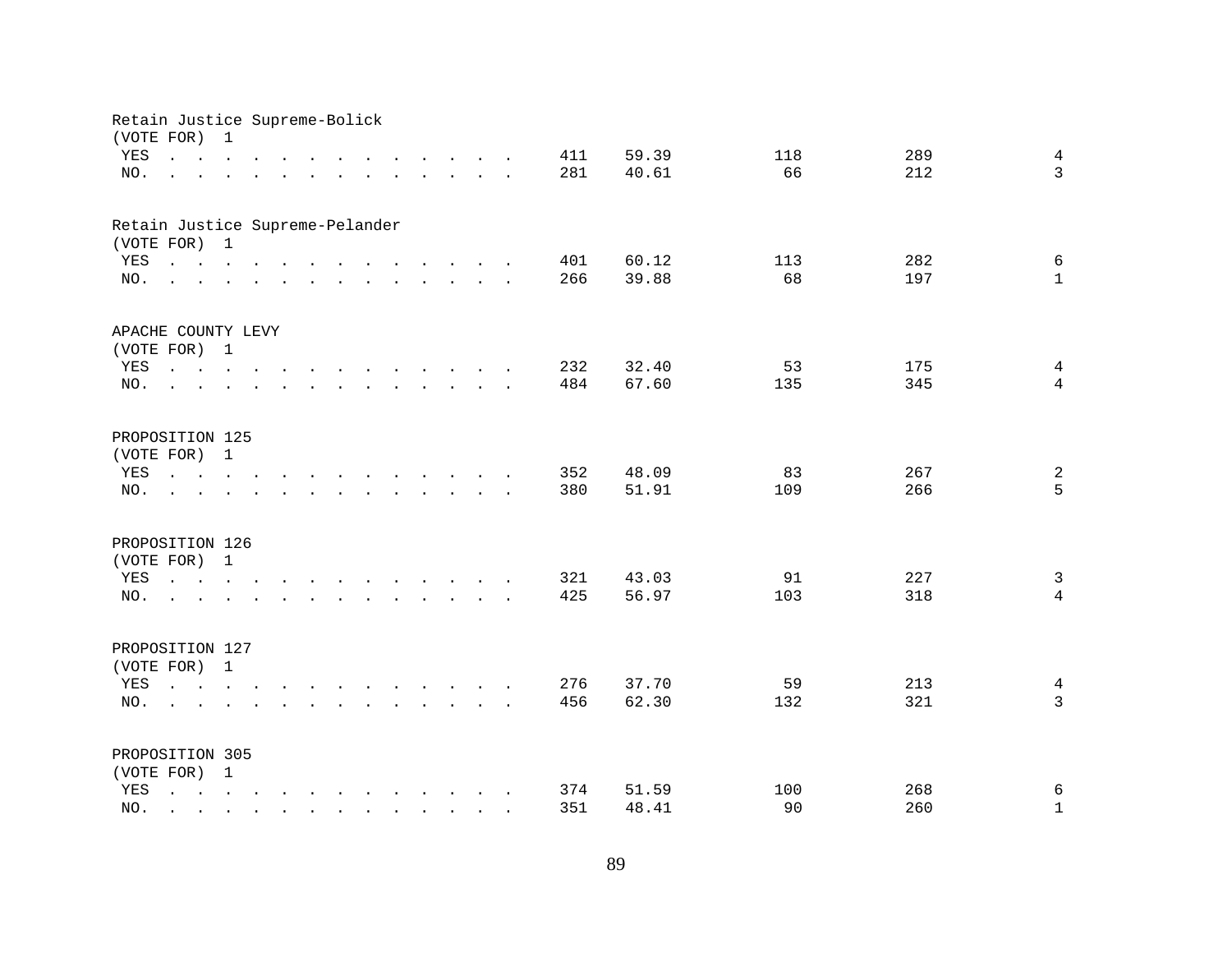| PROPOSITION 306 |  |  |  |  |  |  |         |           |    |     |      |
|-----------------|--|--|--|--|--|--|---------|-----------|----|-----|------|
| (VOTE FOR) 1    |  |  |  |  |  |  |         |           |    |     |      |
|                 |  |  |  |  |  |  | YES 297 | 41.42     | 77 |     |      |
| NO.             |  |  |  |  |  |  |         | 420 58.58 |    | 303 | $-5$ |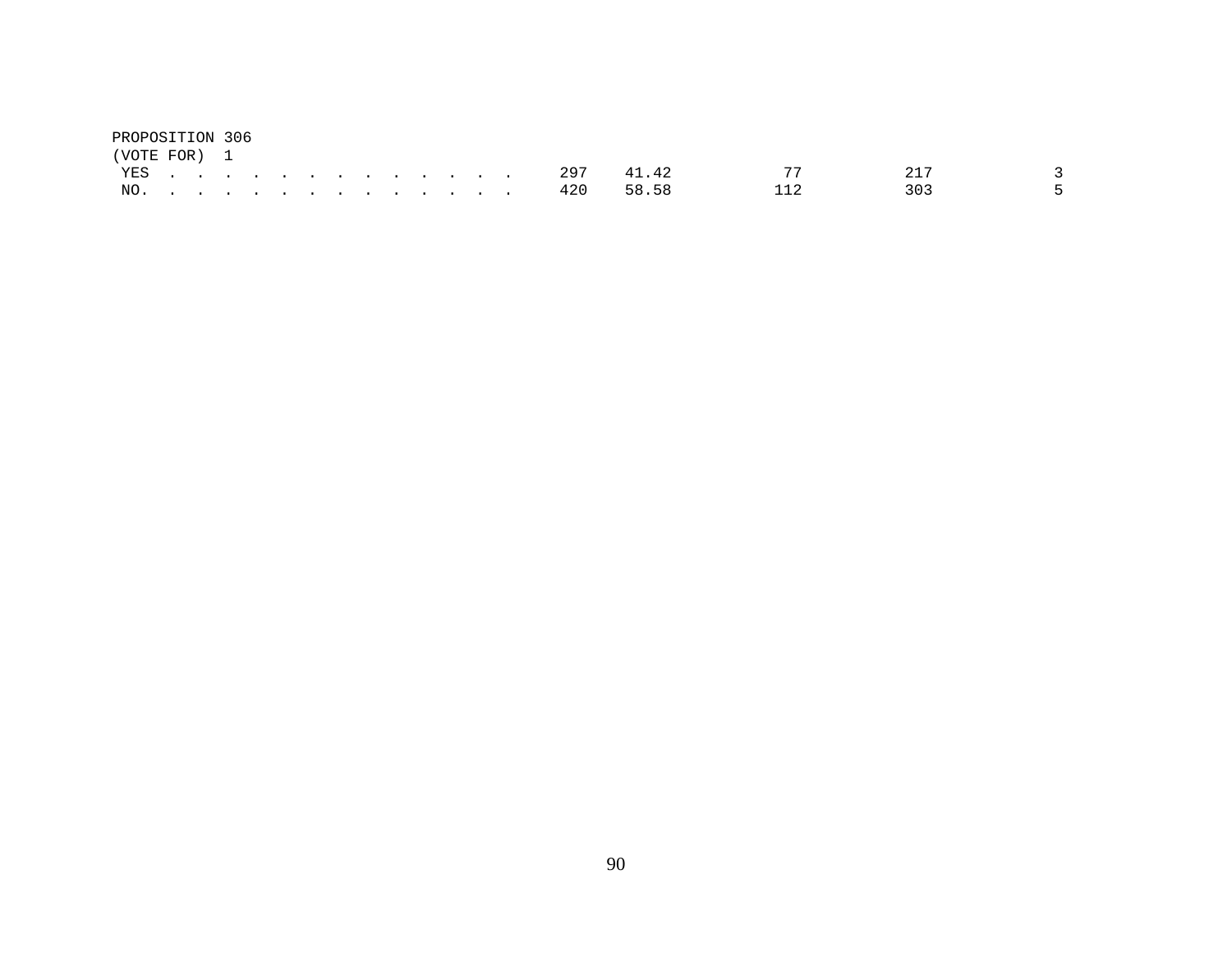OFFICIAL RESULTS

 APACHE COUNTY, ARIZONA NOVEMBER 6, 2018

RUN DATE:11/15/18 02:13 PM

0019 35 LUPTON 35.1 SD18

|                                                                                                                                                                                                                                                 |                                                                                         |  |  |                                                                                                                                         | TOTAL VOTES | ⊱     | EARLY    | ELEC DAY | PROV         |
|-------------------------------------------------------------------------------------------------------------------------------------------------------------------------------------------------------------------------------------------------|-----------------------------------------------------------------------------------------|--|--|-----------------------------------------------------------------------------------------------------------------------------------------|-------------|-------|----------|----------|--------------|
| REGISTERED VOTERS - TOTAL                                                                                                                                                                                                                       |                                                                                         |  |  |                                                                                                                                         | 681         |       |          |          |              |
| BALLOTS CAST - TOTAL.                                                                                                                                                                                                                           | $\mathbf{r}$ , $\mathbf{r}$ , $\mathbf{r}$ , $\mathbf{r}$ , $\mathbf{r}$ , $\mathbf{r}$ |  |  |                                                                                                                                         | 321         |       | 96       | 225      | $\Omega$     |
| BALLOTS CAST - BLANK.                                                                                                                                                                                                                           |                                                                                         |  |  | $\mathbf{r} = \mathbf{r} \times \mathbf{r}$ , $\mathbf{r} = \mathbf{r} \times \mathbf{r}$ , $\mathbf{r} = \mathbf{r} \times \mathbf{r}$ | $\Omega$    |       | $\Omega$ | $\Omega$ | $\Omega$     |
| VOTER TURNOUT - TOTAL                                                                                                                                                                                                                           | $\mathbf{r}$ , and $\mathbf{r}$ , and $\mathbf{r}$ , and $\mathbf{r}$                   |  |  |                                                                                                                                         |             | 47.14 |          |          |              |
| VOTER TURNOUT - BLANK                                                                                                                                                                                                                           |                                                                                         |  |  |                                                                                                                                         |             |       |          |          |              |
| U.S. Senator                                                                                                                                                                                                                                    |                                                                                         |  |  |                                                                                                                                         |             |       |          |          |              |
| (VOTE FOR) 1                                                                                                                                                                                                                                    |                                                                                         |  |  |                                                                                                                                         |             |       |          |          |              |
| SINEMA, KYRSTEN (DEM)                                                                                                                                                                                                                           |                                                                                         |  |  |                                                                                                                                         | 244         | 77.96 | 82       | 162      | <sup>n</sup> |
| MCSALLY, MARTHA (REP)                                                                                                                                                                                                                           |                                                                                         |  |  |                                                                                                                                         | 55          | 17.57 | 10       | 45       | $\Omega$     |
| GREEN, ANGELA (GRN)                                                                                                                                                                                                                             |                                                                                         |  |  |                                                                                                                                         | 13          | 4.15  | 4        | 9        | $\Omega$     |
| WRITE-IN.                                                                                                                                                                                                                                       |                                                                                         |  |  |                                                                                                                                         | 1           | .32   | $\Omega$ |          | $\Omega$     |
| U.S. Rep. in Congress Dist. 1<br>(VOTE FOR) 1                                                                                                                                                                                                   |                                                                                         |  |  |                                                                                                                                         |             |       |          |          |              |
| O'HALLERAN, TOM (DEM)                                                                                                                                                                                                                           |                                                                                         |  |  |                                                                                                                                         | 257         | 82.11 | 86       | 171      | $\Omega$     |
| ROGERS, WENDY (REP)                                                                                                                                                                                                                             |                                                                                         |  |  |                                                                                                                                         | 55          | 17.57 | 8        | 47       | $\Omega$     |
| WRITE-IN.                                                                                                                                                                                                                                       |                                                                                         |  |  |                                                                                                                                         | 1           | .32   | 1        | $\Omega$ | $\Omega$     |
| Governor                                                                                                                                                                                                                                        |                                                                                         |  |  |                                                                                                                                         |             |       |          |          |              |
| (VOTE FOR) 1                                                                                                                                                                                                                                    |                                                                                         |  |  |                                                                                                                                         |             |       |          |          |              |
| GARCIA, DAVID (DEM)                                                                                                                                                                                                                             |                                                                                         |  |  |                                                                                                                                         | 238         | 75.32 | 80       | 158      | 0            |
| DUCEY, DOUG (REP).                                                                                                                                                                                                                              |                                                                                         |  |  |                                                                                                                                         | 65          | 20.57 | 12       | 53       | $\Omega$     |
| TORRES, ANGEL (GRN)                                                                                                                                                                                                                             |                                                                                         |  |  |                                                                                                                                         | 13          | 4.11  | 4        | 9        | $\Omega$     |
| WRITE-IN.<br>$\mathcal{L}$ . The contract of the contract of the contract of the contract of the contract of the contract of the contract of the contract of the contract of the contract of the contract of the contract of the contract of th |                                                                                         |  |  |                                                                                                                                         | $\Omega$    |       | $\Omega$ | $\Omega$ | $\Omega$     |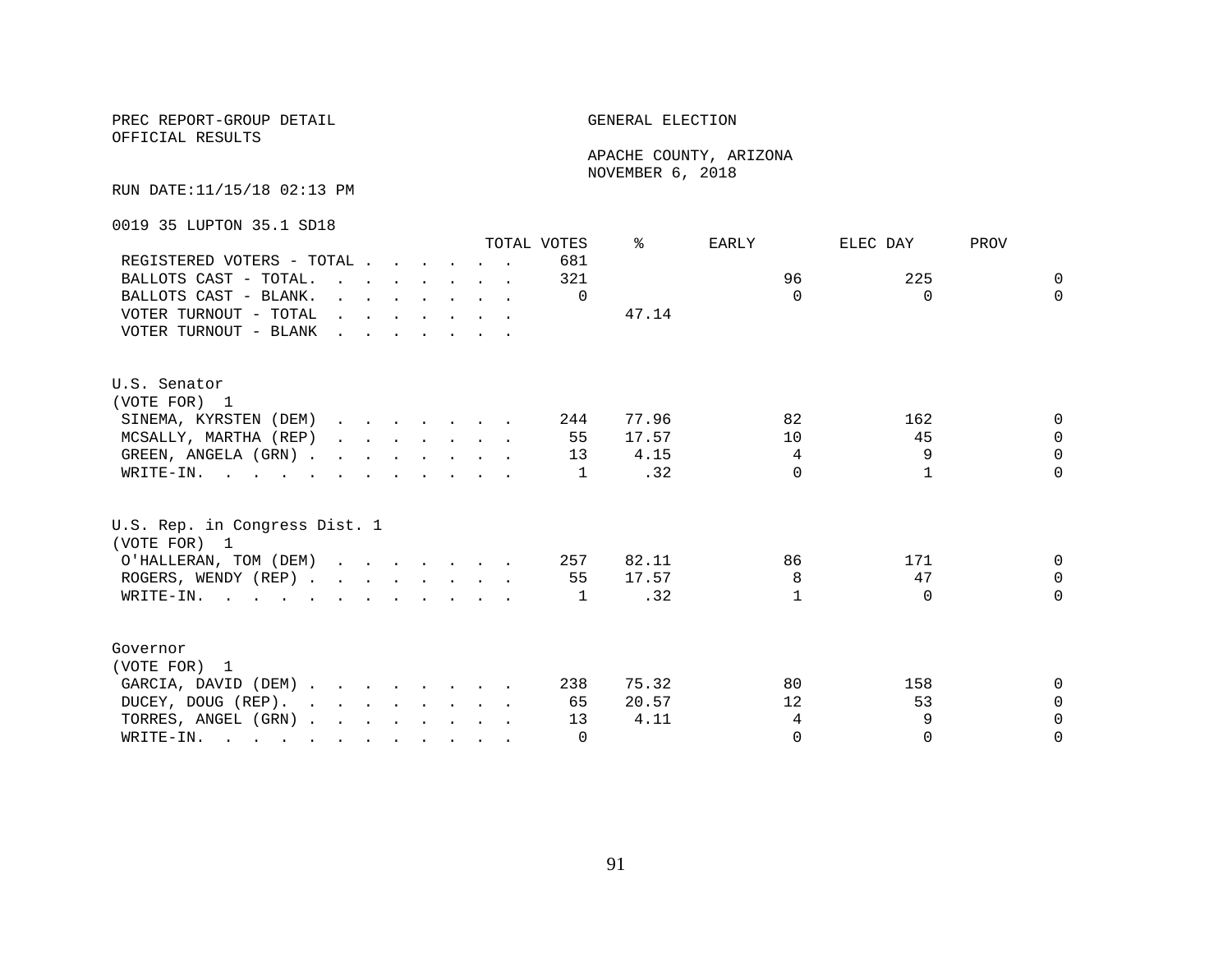| State Senator Dist. 7<br>(VOTE FOR)<br>1                                                                                                                     |                                          |
|--------------------------------------------------------------------------------------------------------------------------------------------------------------|------------------------------------------|
| PESHLAKAI, JAMESCITA (DEM).<br>270<br>86.26                                                                                                                  | 182<br>88<br>0                           |
| MEALER, JL (REP)<br>-42<br>13.42                                                                                                                             | 8<br>34<br>0                             |
| .32<br>WRITE-IN.<br>1<br>$\mathbf{r}$ , and $\mathbf{r}$ , and $\mathbf{r}$ , and $\mathbf{r}$ , and $\mathbf{r}$                                            | $\Omega$<br>$\Omega$<br>$\mathbf{1}$     |
|                                                                                                                                                              |                                          |
| State Rep Dist. 7                                                                                                                                            |                                          |
| (VOTE FOR) 2                                                                                                                                                 |                                          |
| TELLER, ARLANDO (DEM)<br>39.80<br>160                                                                                                                        | 55<br>105<br>$\mathbf 0$                 |
| TSOSIE, MYRON (DEM)<br>171<br>42.54                                                                                                                          | 65<br>$\mathbf 0$<br>106                 |
| SHAMLEY, DOYEL (REP).<br>$\mathbf{r}$ , $\mathbf{r}$ , $\mathbf{r}$ , $\mathbf{r}$ , $\mathbf{r}$ , $\mathbf{r}$<br>71<br>17.66                              | 0<br>18<br>53                            |
| WRITE-IN.<br>$\Omega$                                                                                                                                        | $\Omega$<br>$\Omega$<br>$\Omega$         |
| Secretary of State                                                                                                                                           |                                          |
| (VOTE FOR) 1                                                                                                                                                 |                                          |
| HOBBS, KATIE (DEM)<br>83.33<br>260                                                                                                                           | 87<br>0<br>173                           |
| 16.03<br>GAYNOR, STEVE (REP)<br>50                                                                                                                           | 8<br>42<br>$\mathbf 0$                   |
| .64<br>WRITE-IN.<br>$\mathbf{r}$ , and $\mathbf{r}$ , and $\mathbf{r}$ , and $\mathbf{r}$ , and $\mathbf{r}$<br>2                                            | $\mathbf{1}$<br>$\Omega$<br>$\mathbf{1}$ |
| Attorney General<br>(VOTE FOR) 1                                                                                                                             |                                          |
| CONTRERAS, JANUARY (DEM)<br>79.29<br>245                                                                                                                     | 80<br>165<br>$\mathbf 0$                 |
| 20.39<br>BRNOVICH, MARK (REP).<br>63                                                                                                                         | 13<br>50<br>0                            |
| .32<br>WRITE-IN.<br>1                                                                                                                                        | $\mathbf{1}$<br>$\Omega$<br>$\Omega$     |
|                                                                                                                                                              |                                          |
| State Treasurer<br>(VOTE FOR) 1                                                                                                                              |                                          |
| MANOIL, MARK (DEM)<br>77.60<br>239                                                                                                                           | $\mathbf 0$<br>81<br>158                 |
| YEE, KIMBERLY (REP)<br>68<br>22.08                                                                                                                           | 12<br>56<br>0                            |
| .32<br>WRITE-IN.<br>1<br>$\mathbf{r}$ , $\mathbf{r}$ , $\mathbf{r}$ , $\mathbf{r}$<br>$\mathbf{r}$ , and $\mathbf{r}$ , and $\mathbf{r}$ , and $\mathbf{r}$  | $\mathbf{1}$<br>$\Omega$<br>$\Omega$     |
|                                                                                                                                                              |                                          |
| Superintendent of Public Instruction                                                                                                                         |                                          |
| (VOTE FOR) 1                                                                                                                                                 |                                          |
| HOFFMAN, KATHY (DEM).<br>84.69<br>260                                                                                                                        | 88<br>172<br>0                           |
| 14.98<br>RIGGS, FRANK (REP)<br>46                                                                                                                            | 5<br>41<br>0                             |
| .33<br>$\mathbf{1}$<br>WRITE-IN.<br>$\mathbf{r}$ . The contract of the contract of $\mathbf{r}$<br>$\mathbf{r}$ , $\mathbf{r}$ , $\mathbf{r}$ , $\mathbf{r}$ | $\mathbf{1}$<br>$\Omega$<br>$\Omega$     |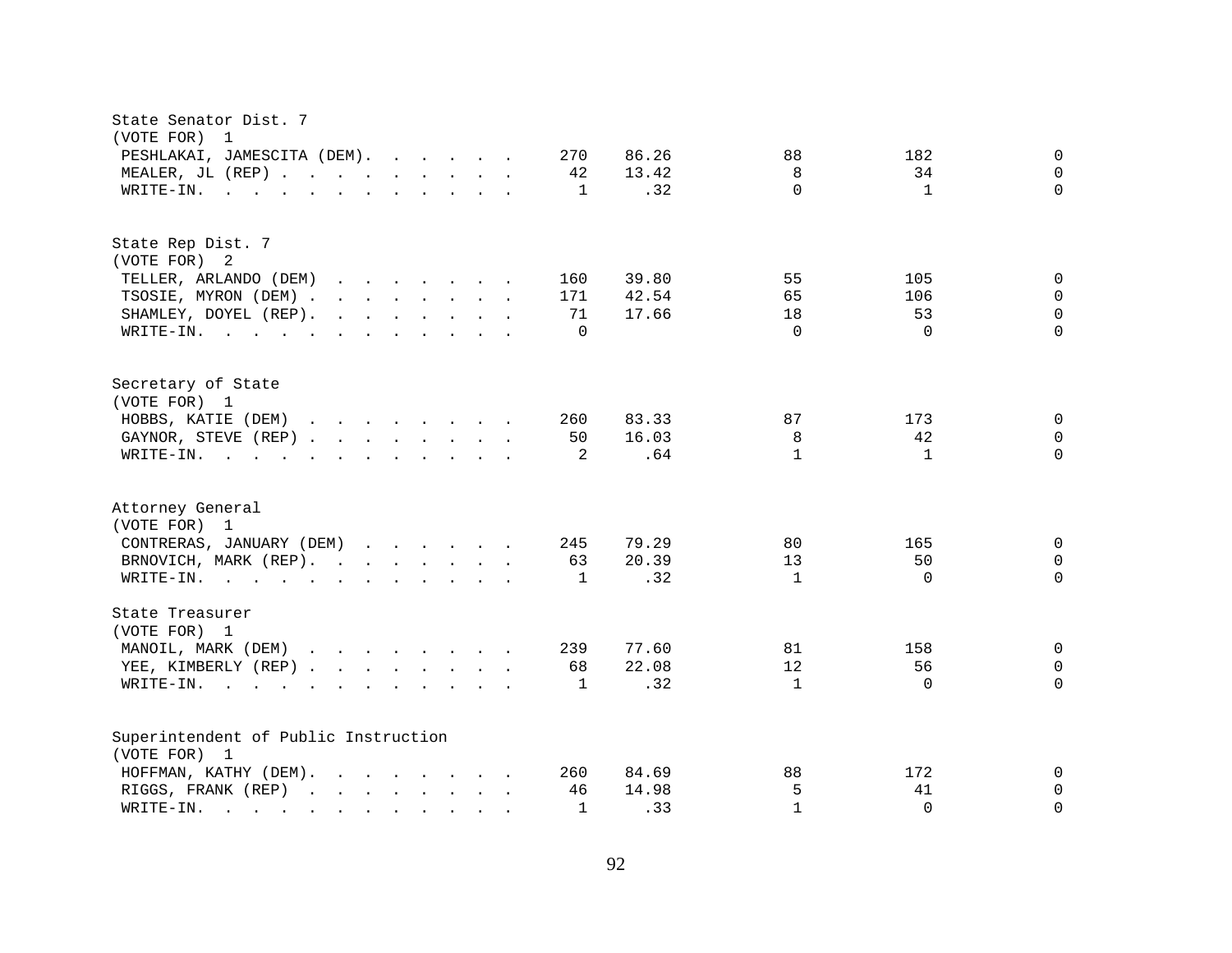| State Mine Inspector<br>(VOTE FOR)<br>$\mathbf{1}$<br>PIERCE, WILLIAM "BILL" (DEM)<br>HART, JOE (REP)<br>WRITE-IN.<br><b>Contract</b>                                                                                                                                             |  | 250<br>55<br>$\Omega$              | 81.97<br>18.03                 | 85<br>9<br>$\Omega$            | 165<br>46<br>$\Omega$             | $\mathbf 0$<br>$\mathbf 0$<br>$\Omega$                   |
|-----------------------------------------------------------------------------------------------------------------------------------------------------------------------------------------------------------------------------------------------------------------------------------|--|------------------------------------|--------------------------------|--------------------------------|-----------------------------------|----------------------------------------------------------|
| Corporation Commissioner<br>(VOTE FOR)<br>2<br>KENNEDY, SANDRA (DEM)<br>SEARS, KIANA MARIA (DEM)<br>GLASSMAN, RODNEY (REP)<br>OLSON, JUSTIN (REP)<br>WRITE-IN.<br>the contract of the contract of the contract of the contract of the contract of the contract of the contract of |  | 223<br>147<br>33<br>34<br>$\Omega$ | 51.03<br>33.64<br>7.55<br>7.78 | 78<br>62<br>4<br>7<br>$\Omega$ | 145<br>85<br>29<br>27<br>$\Omega$ | 0<br>$\Omega$<br>$\Omega$<br>$\mathbf{0}$<br>$\mathbf 0$ |
| Clerk of the Superior Court<br>(VOTE FOR) 1<br>HOUNSHELL, ANNELL (DEM).<br>WRITE-IN.                                                                                                                                                                                              |  | 278<br>3                           | 98.93<br>1.07                  | 81<br>2                        | 197<br>$\mathbf{1}$               | $\mathbf 0$<br>$\Omega$                                  |
| Justice of the Peace Dist. 3 Puerco<br>(VOTE FOR) 1<br>YELLOWHORSE, JAY (DEM)<br>ASERET, LOMARDO (REP)<br>$W\text{RITE}-\text{IN}.$<br>$\mathbf{r}$ , $\mathbf{r}$ , $\mathbf{r}$ , $\mathbf{r}$                                                                                  |  | 262<br>49<br>1                     | 83.97<br>15.71<br>.32          | 76<br>16<br>$\mathbf{1}$       | 186<br>33<br>$\Omega$             | $\mathbf 0$<br>$\mathbf 0$<br>$\Omega$                   |
| Constable Dist. 3 Puerco<br>(VOTE FOR) 1<br>ANDERSON, CHARLI (DEM)<br>WRITE-IN.<br>$\mathbf{r}$ , and $\mathbf{r}$ , and $\mathbf{r}$ , and $\mathbf{r}$ , and $\mathbf{r}$                                                                                                       |  | 268<br>3                           | 98.89<br>1.11                  | 81<br>2                        | 187<br>$\mathbf{1}$               | 0<br>$\Omega$                                            |
| Judge of the Superior Court<br>(VOTE FOR) 1<br>LATHAM, MIKE<br>$\mathbf{r}$ , and $\mathbf{r}$ , and $\mathbf{r}$ , and $\mathbf{r}$ , and $\mathbf{r}$<br>WRITE-IN.<br>$\mathbf{r}$ , and $\mathbf{r}$ , and $\mathbf{r}$ , and $\mathbf{r}$ , and $\mathbf{r}$                  |  | 225<br>4                           | 98.25<br>1.75                  | 68<br>2                        | 157<br>2                          | 0<br>$\mathbf 0$                                         |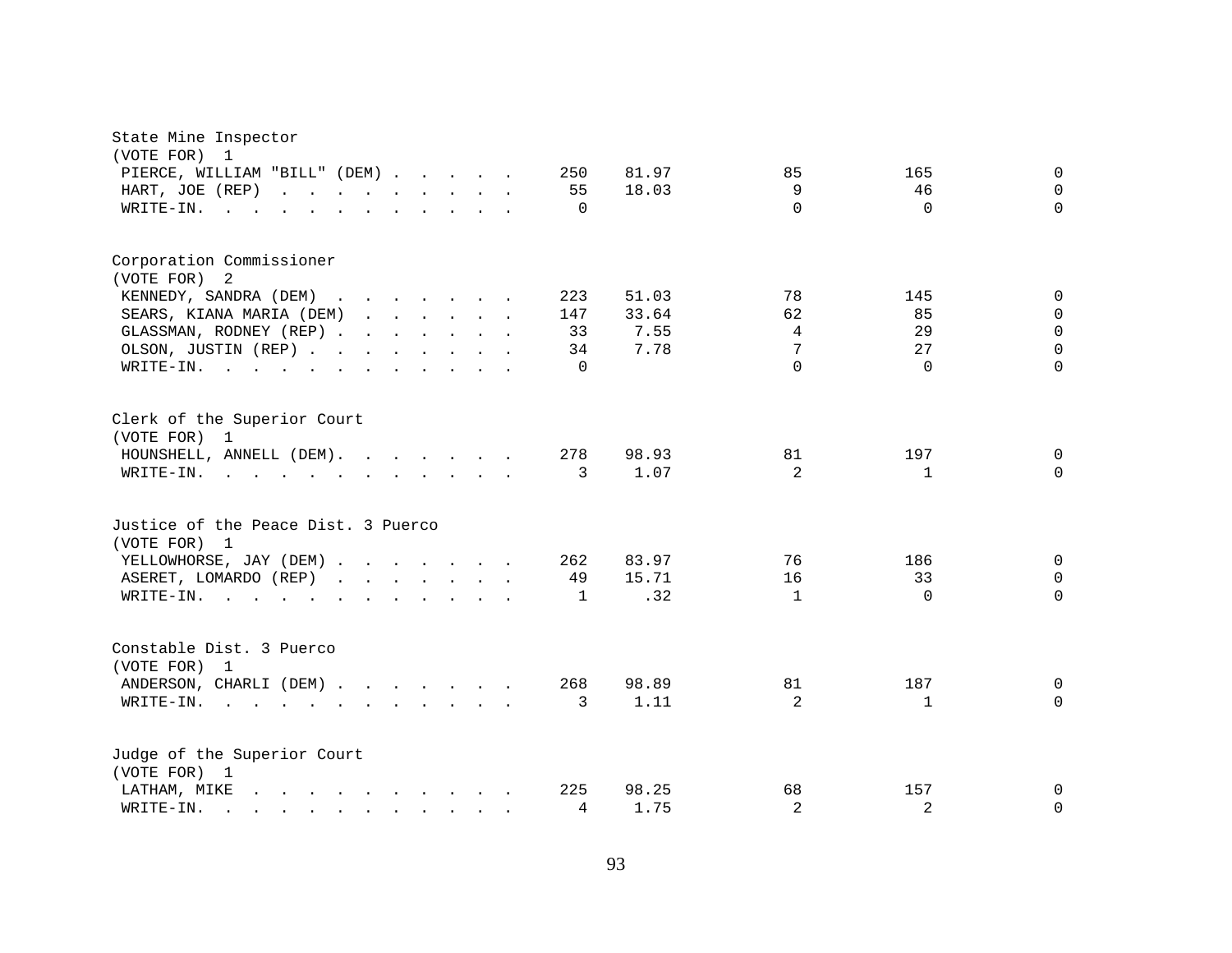| Board Member Sanders USD #18<br>(VOTE FOR)<br>3                                                                                                                                                                                                                     |                                          |
|---------------------------------------------------------------------------------------------------------------------------------------------------------------------------------------------------------------------------------------------------------------------|------------------------------------------|
| APACHEE, MARLENE S.<br>166                                                                                                                                                                                                                                          | 59<br>27.81<br>107<br>$\mathsf{O}$       |
| 72<br>ASERET, LOMARDO<br>$\mathbf{r}$ , $\mathbf{r}$ , $\mathbf{r}$ , $\mathbf{r}$ , $\mathbf{r}$ , $\mathbf{r}$ , $\mathbf{r}$                                                                                                                                     | 12.06<br>28<br>44<br>$\mathbf 0$         |
| SLIM, DAISY.<br>109<br>$\mathbf{r}$ . The set of the set of the set of the set of the set of the set of the set of the set of the set of the set of the set of the set of the set of the set of the set of the set of the set of the set of the set of t            | $\mathbf 0$<br>18.26<br>28<br>81         |
| WATCHMAN, ANITA<br>$\mathcal{A}^{\mathcal{A}}$ . The set of the set of the set of the set of the set of the set of the set of the set of the set of the set of the set of the set of the set of the set of the set of the set of the set of the set of the s<br>132 | $\mathsf{O}\xspace$<br>82<br>22.11<br>50 |
| YAZZIE, JR., JACKIE<br>118                                                                                                                                                                                                                                          | $\mathbf 0$<br>19.77<br>38<br>80         |
| $\Omega$<br>WRITE-IN.<br>$\mathbf{r}$ , $\mathbf{r}$ , $\mathbf{r}$ , $\mathbf{r}$ , $\mathbf{r}$ , $\mathbf{r}$ , $\mathbf{r}$ , $\mathbf{r}$                                                                                                                      | $\Omega$<br>$\Omega$<br>$\Omega$         |
|                                                                                                                                                                                                                                                                     |                                          |
| Retain Justice Supreme-Bolick                                                                                                                                                                                                                                       |                                          |
| (VOTE FOR) 1                                                                                                                                                                                                                                                        |                                          |
| YES<br>155                                                                                                                                                                                                                                                          | 112<br>57.41<br>43<br>0                  |
| 115<br>NO.<br>$\mathbf{r} = \mathbf{r} - \mathbf{r}$ , $\mathbf{r} = \mathbf{r} - \mathbf{r}$ , $\mathbf{r} = \mathbf{r} - \mathbf{r} - \mathbf{r}$ , $\mathbf{r} = \mathbf{r} - \mathbf{r}$                                                                        | 42.59<br>39<br>76<br>$\Omega$            |
| Retain Justice Supreme-Pelander<br>(VOTE FOR)<br>$\overline{1}$                                                                                                                                                                                                     |                                          |
| 157<br>YES<br>$\mathbf{r} = \mathbf{r} - \mathbf{r}$ , $\mathbf{r} = \mathbf{r} - \mathbf{r}$ , $\mathbf{r} = \mathbf{r} - \mathbf{r} - \mathbf{r}$ , $\mathbf{r} = \mathbf{r} - \mathbf{r}$                                                                        | 57.72<br>107<br>50<br>0                  |
| 115<br>NO.<br>and a series of the contract of the series of                                                                                                                                                                                                         | 42.28<br>34<br>81<br>$\Omega$            |
| APACHE COUNTY LEVY<br>(VOTE FOR) 1                                                                                                                                                                                                                                  |                                          |
| 69<br>YES                                                                                                                                                                                                                                                           | 24.47<br>20<br>49<br>$\overline{0}$      |
| 213<br>NO.<br>$\mathbf{r}$ . The contract of the contract of the contract of the contract of the contract of the contract of the contract of the contract of the contract of the contract of the contract of the contract of the contract of th                     | 75.53<br>65<br>148<br>$\overline{0}$     |
| PROPOSITION 125<br>(VOTE FOR) 1                                                                                                                                                                                                                                     |                                          |
| 125<br>YES                                                                                                                                                                                                                                                          | 42.96<br>32<br>93<br>$\mathbf 0$         |
| 166<br>NO.<br>$\mathbf{r}$ . The contract of the contract of the contract of the contract of the contract of the contract of the contract of the contract of the contract of the contract of the contract of the contract of the contract of th                     | 57.04<br>55<br>111<br>0                  |
| PROPOSITION 126                                                                                                                                                                                                                                                     |                                          |
| (VOTE FOR) 1                                                                                                                                                                                                                                                        |                                          |
| YES<br>and a series of the contract of the contract of<br>124                                                                                                                                                                                                       | 40<br>84<br>42.61<br>0                   |
| 167<br>NO.<br>$\mathbf{r}$ , and $\mathbf{r}$ , and $\mathbf{r}$ , and $\mathbf{r}$ , and $\mathbf{r}$                                                                                                                                                              | 57.39<br>47<br>120<br>0                  |
|                                                                                                                                                                                                                                                                     |                                          |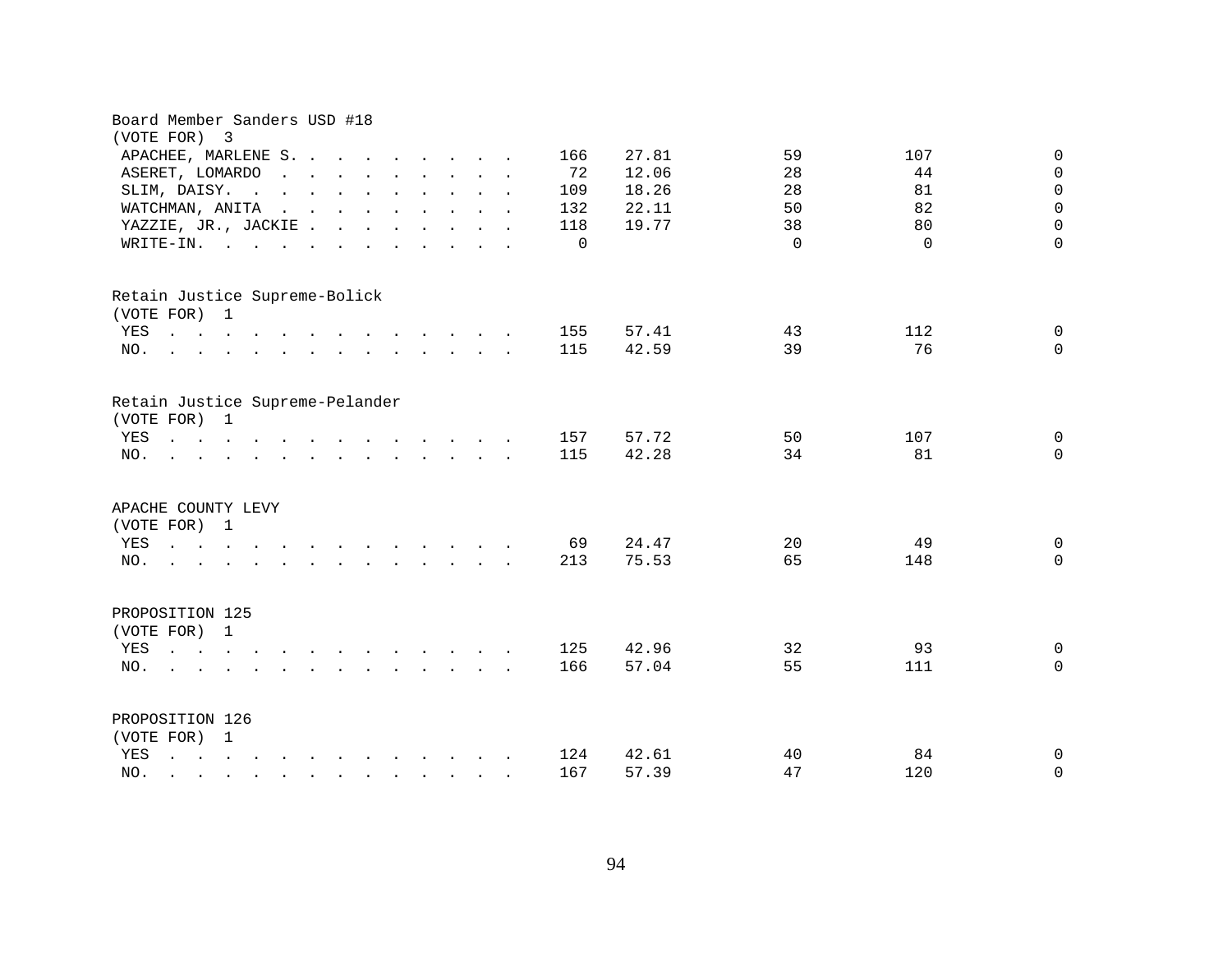#### PROPOSITION 127

|                               | (VOTE FOR) 1                        |               |               |               |  |  |                                                                                                                 |               |        |     |       |    |     |                |
|-------------------------------|-------------------------------------|---------------|---------------|---------------|--|--|-----------------------------------------------------------------------------------------------------------------|---------------|--------|-----|-------|----|-----|----------------|
| YES                           | $\sim$ $\sim$                       | $\sim$ $\sim$ | $\sim$ $\sim$ |               |  |  | and the state of the state of the state of the state of the state of the state of the state of the state of the |               |        | 73  | 24.25 | 24 | 49  | $\overline{0}$ |
| NO.                           | $\sim$ $\sim$ $\sim$ $\sim$         |               | $\cdot$       |               |  |  |                                                                                                                 |               | $\sim$ | 228 | 75.75 | 67 | 161 | $\mathbf 0$    |
| PROPOSITION 305<br>(VOTE FOR) |                                     | $\mathbf{1}$  |               |               |  |  |                                                                                                                 |               |        |     |       |    |     |                |
| YES                           | the contract of the contract of the |               |               | $\sim$ $\sim$ |  |  |                                                                                                                 | $\sim$ $\sim$ | $\sim$ | 157 | 53.58 | 43 | 114 | 0              |
| NO.                           | $\sim$ $\sim$ $\sim$ $\sim$         |               | $\sim$ $\sim$ |               |  |  |                                                                                                                 |               |        | 136 | 46.42 | 44 | 92  | $\Omega$       |
| PROPOSITION 306               |                                     |               |               |               |  |  |                                                                                                                 |               |        |     |       |    |     |                |
| (VOTE FOR) 1                  |                                     |               |               |               |  |  |                                                                                                                 |               |        |     |       |    |     |                |
| YES                           | $\sim$ $\sim$                       | $\sim$        |               |               |  |  |                                                                                                                 |               |        | 126 | 43.90 | 43 | 83  | 0              |
| NO.                           | $\cdot$<br>$\sim$                   | $\sim$        | $\bullet$     |               |  |  |                                                                                                                 |               |        | 161 | 56.10 | 41 | 120 | $\Omega$       |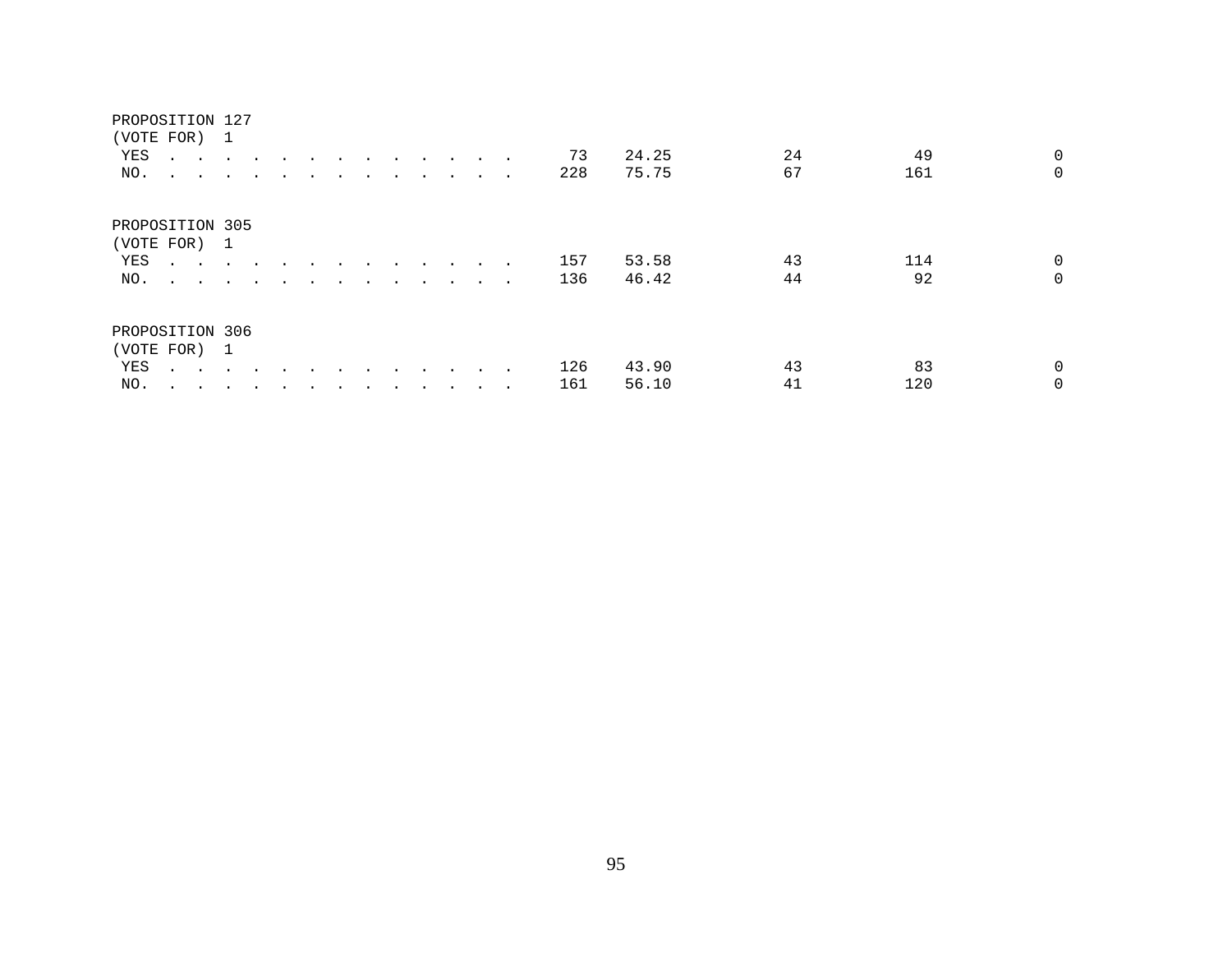OFFICIAL RESULTS

 APACHE COUNTY, ARIZONA NOVEMBER 6, 2018

RUN DATE:11/15/18 02:13 PM

0020 37 MCNARY 37.1 SD23

|                                               |  |  |                                                                          | TOTAL VOTES     | °≈    | EARLY          | ELEC DAY       | PROV         |
|-----------------------------------------------|--|--|--------------------------------------------------------------------------|-----------------|-------|----------------|----------------|--------------|
| REGISTERED VOTERS - TOTAL                     |  |  |                                                                          | 202             |       |                |                |              |
| BALLOTS CAST - TOTAL.                         |  |  |                                                                          | 77              |       | 14             | 62             | $\mathbf{1}$ |
| BALLOTS CAST - BLANK.                         |  |  | $\mathbf{r}$ , $\mathbf{r}$ , $\mathbf{r}$ , $\mathbf{r}$ , $\mathbf{r}$ | $\Omega$        |       | $\Omega$       | $\Omega$       | $\Omega$     |
| VOTER TURNOUT - TOTAL $\ldots$                |  |  |                                                                          |                 | 38.12 |                |                |              |
| VOTER TURNOUT - BLANK                         |  |  |                                                                          |                 |       |                |                |              |
| U.S. Senator                                  |  |  |                                                                          |                 |       |                |                |              |
| (VOTE FOR) 1                                  |  |  |                                                                          |                 |       |                |                |              |
| SINEMA, KYRSTEN (DEM)                         |  |  |                                                                          | 58              | 78.38 | 9              | 48             |              |
| MCSALLY, MARTHA (REP)                         |  |  |                                                                          | 12 <sup>°</sup> | 16.22 | 3              | 9              | $\Omega$     |
| GREEN, ANGELA (GRN)                           |  |  |                                                                          | 4               | 5.41  | $\overline{2}$ | $\overline{2}$ | $\Omega$     |
| WRITE-IN.                                     |  |  |                                                                          | $\cap$          |       | $\cap$         | $\cap$         | $\cap$       |
| U.S. Rep. in Congress Dist. 1<br>(VOTE FOR) 1 |  |  |                                                                          |                 |       |                |                |              |
| O'HALLERAN, TOM (DEM)                         |  |  |                                                                          | 63              | 85.14 | 13             | 49             |              |
| ROGERS, WENDY (REP)                           |  |  |                                                                          | 10              | 13.51 | 1              | 9              | $\Omega$     |
| WRITE-IN.                                     |  |  |                                                                          | 1               | 1.35  | $\cap$         |                | $\Omega$     |
|                                               |  |  |                                                                          |                 |       |                |                |              |
| Governor                                      |  |  |                                                                          |                 |       |                |                |              |
| (VOTE FOR) 1                                  |  |  |                                                                          |                 |       |                |                |              |
| GARCIA, DAVID (DEM)                           |  |  |                                                                          | 51              | 70.83 | 8              | 42             |              |
| DUCEY, DOUG (REP).                            |  |  |                                                                          | 19              | 26.39 | 4              | 15             | $\Omega$     |
| TORRES, ANGEL (GRN)                           |  |  |                                                                          | 2               | 2.78  |                | $\Omega$       | $\Omega$     |
| WRITE-IN.                                     |  |  |                                                                          | $\Omega$        |       | $\Omega$       | $\Omega$       | $\Omega$     |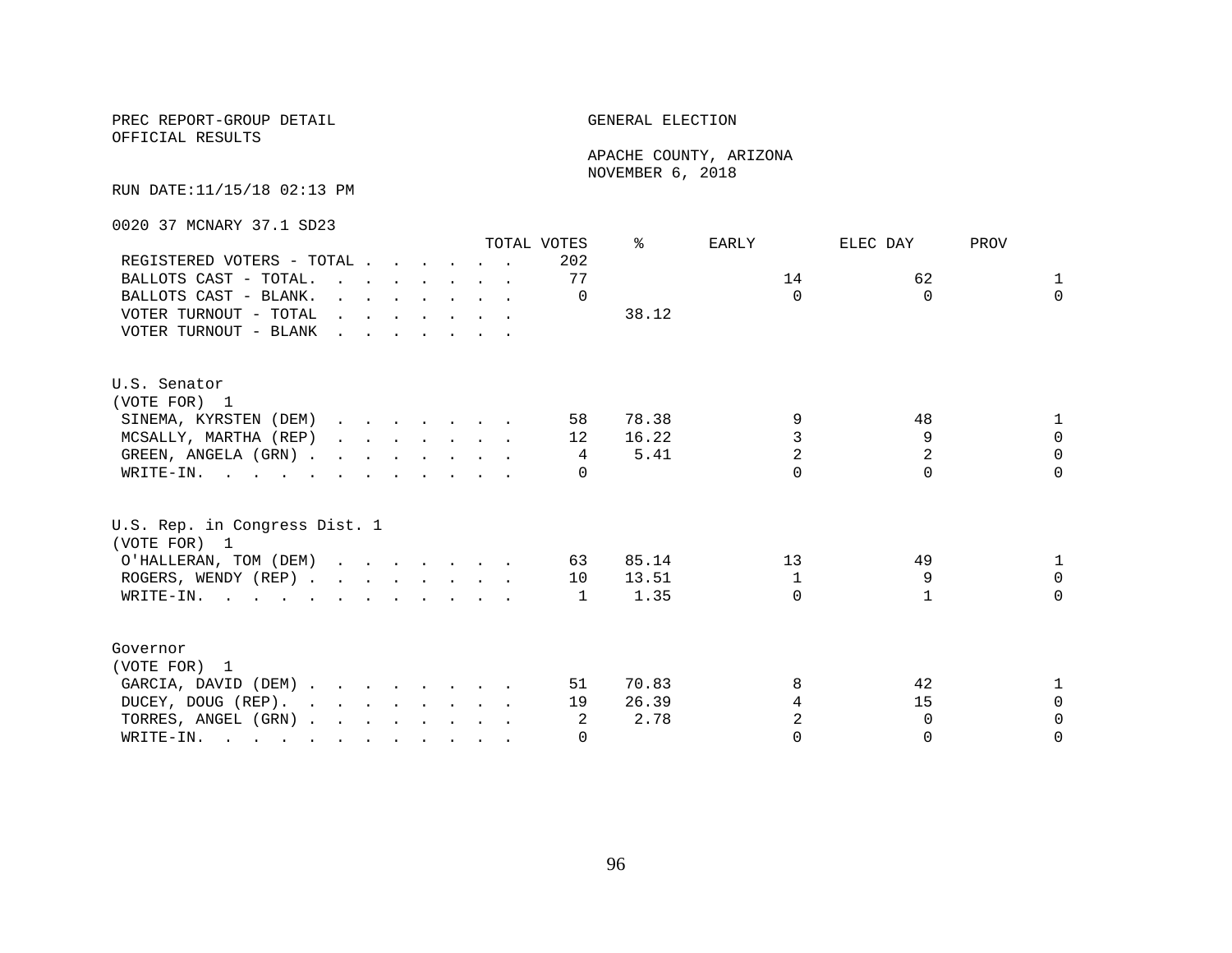| State Senator Dist. 7<br>(VOTE FOR)<br>1                                                 |                                  |
|------------------------------------------------------------------------------------------|----------------------------------|
| 88.89                                                                                    | 10                               |
| PESHLAKAI, JAMESCITA (DEM).                                                              | 53                               |
| 64                                                                                       | $\mathbf{1}$                     |
| MEALER, JL (REP)                                                                         | $\mathbf 0$                      |
| 8                                                                                        | 3                                |
| 11.11                                                                                    | 5                                |
| WRITE-IN.                                                                                | $\Omega$                         |
| $\mathbf{r}$ , and $\mathbf{r}$ , and $\mathbf{r}$ , and $\mathbf{r}$ , and $\mathbf{r}$ | $\Omega$                         |
| $\Omega$                                                                                 | $\Omega$                         |
| State Rep Dist. 7                                                                        |                                  |
| (VOTE FOR) 2                                                                             |                                  |
| 37.96                                                                                    | 34                               |
| TELLER, ARLANDO (DEM)                                                                    | 6                                |
| 41                                                                                       | 1                                |
| 54.63                                                                                    | 12                               |
| TSOSIE, MYRON (DEM)                                                                      | 46                               |
| 59                                                                                       | 1                                |
| SHAMLEY, DOYEL (REP).                                                                    | $\overline{a}$                   |
| 8                                                                                        | $\mathsf 0$                      |
| 7.41                                                                                     | 6                                |
| WRITE-IN.<br>$\Omega$                                                                    | $\Omega$<br>$\Omega$<br>$\Omega$ |
| Secretary of State<br>(VOTE FOR) 1                                                       |                                  |
| HOBBS, KATIE (DEM)                                                                       | 9                                |
| 83.56                                                                                    | 51                               |
| 61                                                                                       | 1                                |
| 16.44                                                                                    | 5                                |
| GAYNOR, STEVE (REP)                                                                      | $\Omega$                         |
| 12                                                                                       | 7                                |
| WRITE-IN.                                                                                | $\cap$                           |
| $\mathbf{r}$ , and $\mathbf{r}$ , and $\mathbf{r}$ , and $\mathbf{r}$ , and $\mathbf{r}$ | $\Omega$                         |
| $\Omega$                                                                                 | $\Omega$                         |
|                                                                                          |                                  |
| Attorney General                                                                         |                                  |
| (VOTE FOR) 1                                                                             |                                  |
| CONTRERAS, JANUARY (DEM)                                                                 | 11                               |
| 86.30                                                                                    | 51                               |
| 63                                                                                       | 1                                |
| BRNOVICH, MARK (REP).                                                                    | 2                                |
| 13.70                                                                                    | 8                                |
| 10                                                                                       | $\mathbf 0$                      |
| WRITE-IN.<br>$\Omega$                                                                    | $\Omega$<br>$\Omega$<br>$\Omega$ |
| State Treasurer<br>(VOTE FOR) 1                                                          |                                  |
| MANOIL, MARK (DEM)                                                                       | 48                               |
| 79.73                                                                                    | 10                               |
| 59                                                                                       | $\mathbf{1}$                     |
| YEE, KIMBERLY (REP)                                                                      | 4                                |
| 15                                                                                       | 11                               |
| 20.27                                                                                    | $\mathbf 0$                      |
| WRITE-IN.<br>$\Omega$                                                                    | $\Omega$<br>$\Omega$<br>$\Omega$ |
|                                                                                          |                                  |
| Superintendent of Public Instruction                                                     |                                  |
| (VOTE FOR) 1                                                                             |                                  |
| HOFFMAN, KATHY (DEM).                                                                    | 11                               |
| 88.73                                                                                    | 51                               |
| 63                                                                                       | 1                                |
| 11.27                                                                                    | $\mathbf{1}$                     |
| RIGGS, FRANK (REP)                                                                       | 7                                |
| 8                                                                                        | $\mathbf 0$                      |
| $\texttt{WRTTE-IN.}$<br>$\Omega$                                                         | $\Omega$<br>$\Omega$<br>$\Omega$ |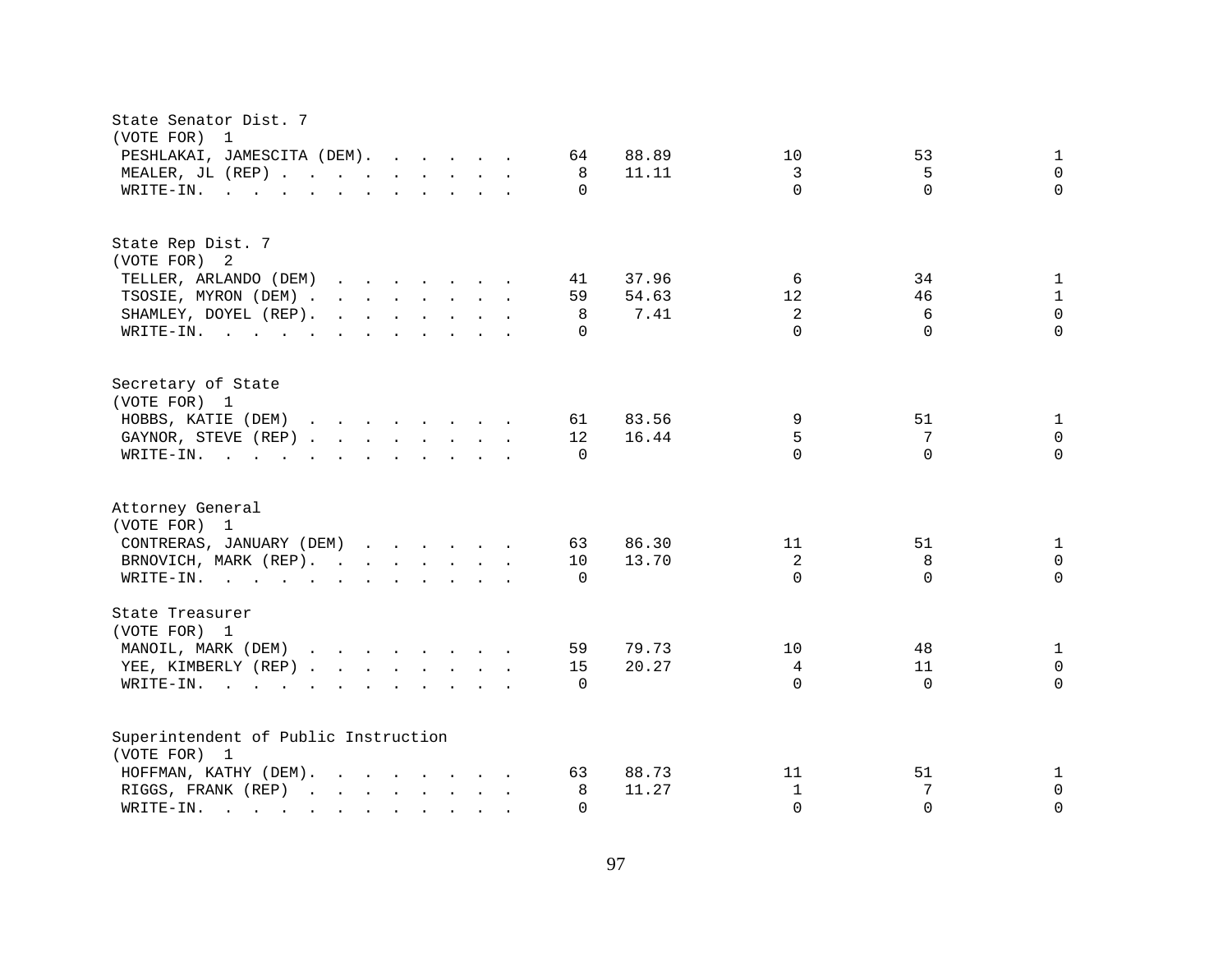| State Mine Inspector<br>(VOTE FOR) 1<br>PIERCE, WILLIAM "BILL" (DEM)<br>HART, JOE (REP)<br>WRITE-IN.<br><b>Contract Contract</b><br>$\sim$<br>$\ddot{\phantom{1}}$                                                                                                      | $\ddot{\phantom{a}}$                                                                                                                                                                                                              | $\mathbf{r}$ , $\mathbf{r}$ , $\mathbf{r}$ , $\mathbf{r}$ , $\mathbf{r}$ | 61<br>11<br>0      | 84.72<br>15.28                 | 10<br>3<br>$\Omega$           | 50<br>8<br>$\Omega$ | 1<br>$\Omega$<br>$\Omega$      |
|-------------------------------------------------------------------------------------------------------------------------------------------------------------------------------------------------------------------------------------------------------------------------|-----------------------------------------------------------------------------------------------------------------------------------------------------------------------------------------------------------------------------------|--------------------------------------------------------------------------|--------------------|--------------------------------|-------------------------------|---------------------|--------------------------------|
| Corporation Commissioner<br>(VOTE FOR) 2<br>KENNEDY, SANDRA (DEM)<br>SEARS, KIANA MARIA (DEM)<br>GLASSMAN, RODNEY (REP)<br>OLSON, JUSTIN (REP)                                                                                                                          | $\mathbf{r}$ . The contract of the contract of the contract of the contract of the contract of the contract of the contract of the contract of the contract of the contract of the contract of the contract of the contract of th |                                                                          | 58<br>51<br>7<br>7 | 47.15<br>41.46<br>5.69<br>5.69 | 9<br>8<br>$\overline{a}$<br>2 | 48<br>42<br>5<br>5  | 1<br>1<br>$\Omega$<br>$\Omega$ |
| WRITE-IN.<br>$\mathbf{r}$ , and $\mathbf{r}$ , and $\mathbf{r}$ , and $\mathbf{r}$ , and $\mathbf{r}$<br>Clerk of the Superior Court                                                                                                                                    |                                                                                                                                                                                                                                   |                                                                          | $\Omega$           |                                | $\Omega$                      | $\Omega$            | $\Omega$                       |
| (VOTE FOR) 1<br>HOUNSHELL, ANNELL (DEM).<br>WRITE-IN.<br>the contract of the contract of the contract of the contract of the contract of the contract of the contract of                                                                                                |                                                                                                                                                                                                                                   |                                                                          | 69<br>$\mathbf{1}$ | 98.57<br>1.43                  | 12<br>$\mathbf{1}$            | 56<br>$\Omega$      | 1<br>$\Omega$                  |
| Justice of the Peace Dist. 1 Round Valley<br>(VOTE FOR) 1                                                                                                                                                                                                               |                                                                                                                                                                                                                                   |                                                                          |                    |                                |                               |                     |                                |
| GREGORY, MARSHA (REP)<br>WRITE-IN.<br>$\mathbf{r}$ . The set of the set of the set of the set of the set of the set of the set of the set of the set of the set of the set of the set of the set of the set of the set of the set of the set of the set of the set of t |                                                                                                                                                                                                                                   |                                                                          | 46<br>6            | 88.46<br>11.54                 | 11<br>$\overline{1}$          | 35<br>5             | 0<br>$\Omega$                  |
| Constable Dist. 1 Round Valley<br>(VOTE FOR) 1                                                                                                                                                                                                                          |                                                                                                                                                                                                                                   |                                                                          |                    |                                |                               |                     |                                |
| CURTIS, ROGER (REP)<br>WRITE-IN.<br><b>Contract Contract Contract</b>                                                                                                                                                                                                   | $\mathbf{r}$ and $\mathbf{r}$ and $\mathbf{r}$ and $\mathbf{r}$ and $\mathbf{r}$                                                                                                                                                  |                                                                          | 42<br>8            | 84.00<br>16.00                 | 11<br>$\mathbf{1}$            | 31<br>7             | 0<br>$\mathbf{0}$              |
| Judge of the Superior Court<br>(VOTE FOR) 1                                                                                                                                                                                                                             |                                                                                                                                                                                                                                   |                                                                          |                    |                                |                               |                     |                                |
| $\mathbf{r}$ , and $\mathbf{r}$ , and $\mathbf{r}$ , and $\mathbf{r}$ , and $\mathbf{r}$<br>LATHAM, MIKE<br>WRITE-IN.<br>$\mathbf{r}$ , and $\mathbf{r}$ , and $\mathbf{r}$ , and $\mathbf{r}$ , and $\mathbf{r}$                                                       |                                                                                                                                                                                                                                   |                                                                          | 51<br>2            | 96.23<br>3.77                  | 13<br>$\Omega$                | 38<br>2             | 0<br>$\Omega$                  |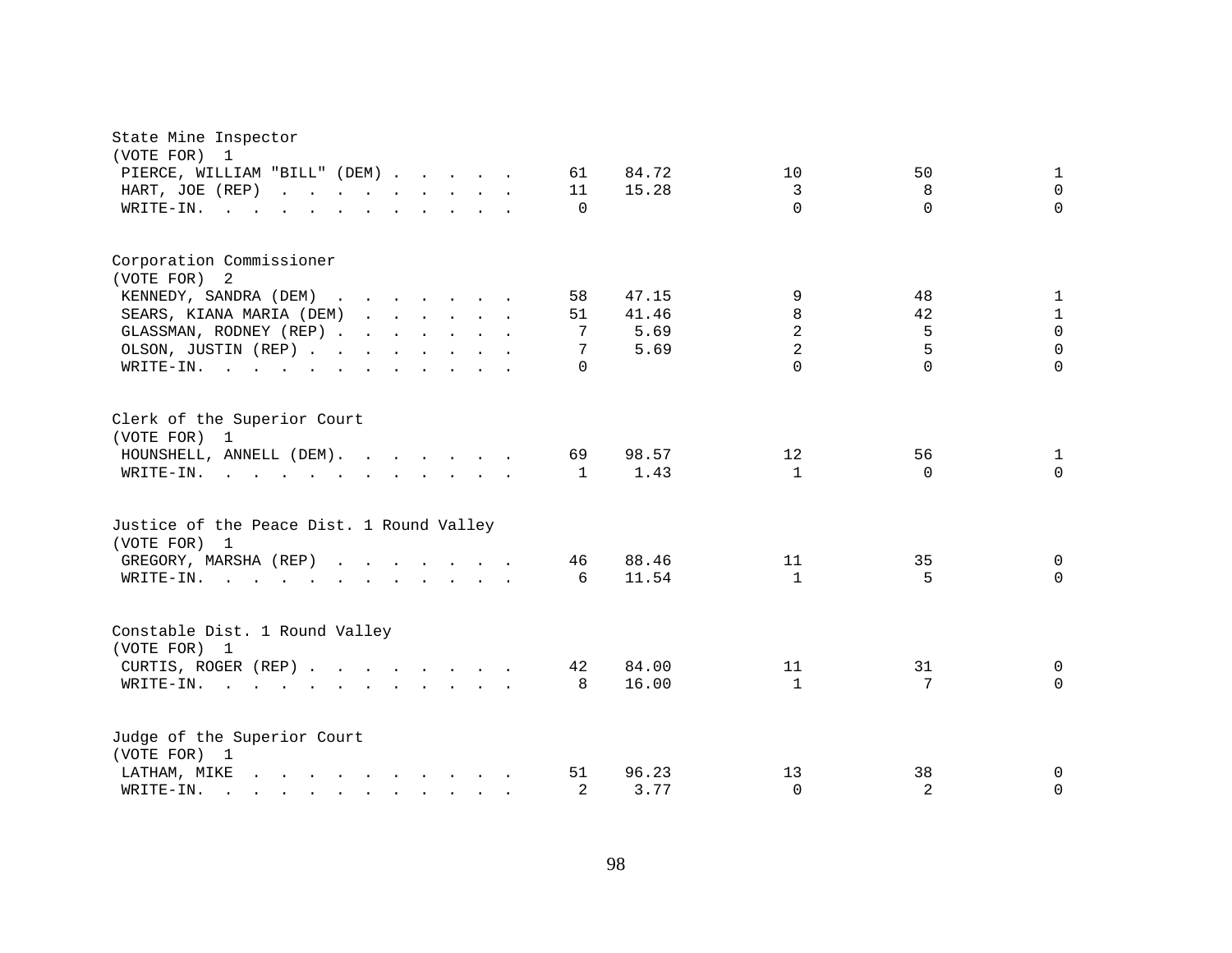| Board Member McNary Elem SD #23<br>(VOTE FOR) |                                                                                                                                                                                                                                      | $\overline{a}$ |  |  |  |                                                                                                                                                                                                                                   |  |    |          |       |                |          |              |
|-----------------------------------------------|--------------------------------------------------------------------------------------------------------------------------------------------------------------------------------------------------------------------------------------|----------------|--|--|--|-----------------------------------------------------------------------------------------------------------------------------------------------------------------------------------------------------------------------------------|--|----|----------|-------|----------------|----------|--------------|
|                                               | ALDERETE, ESPERANZA G.                                                                                                                                                                                                               |                |  |  |  |                                                                                                                                                                                                                                   |  | 49 |          | 37.12 | 10             | 38       | $\mathbf 1$  |
|                                               | ARREDONDO, GLADYS.                                                                                                                                                                                                                   |                |  |  |  |                                                                                                                                                                                                                                   |  | 28 |          | 21.21 | 3              | 25       | $\Omega$     |
|                                               | MOODY, CAROLINE                                                                                                                                                                                                                      |                |  |  |  | $\mathbf{r}$ . The contract of the contract of the contract of the contract of the contract of the contract of the contract of the contract of the contract of the contract of the contract of the contract of the contract of th |  | 26 |          | 19.70 | 5              | 21       | $\mathbf 0$  |
|                                               |                                                                                                                                                                                                                                      |                |  |  |  |                                                                                                                                                                                                                                   |  |    |          | 21.97 | $\epsilon$     | 23       | $\mathbf 0$  |
|                                               | HINTON SMITH, LEONA                                                                                                                                                                                                                  |                |  |  |  |                                                                                                                                                                                                                                   |  | 29 |          |       | $\Omega$       |          | $\Omega$     |
|                                               | WRITE-IN.                                                                                                                                                                                                                            |                |  |  |  |                                                                                                                                                                                                                                   |  |    | $\Omega$ |       |                | $\Omega$ |              |
| Retain Justice Supreme-Bolick                 |                                                                                                                                                                                                                                      |                |  |  |  |                                                                                                                                                                                                                                   |  |    |          |       |                |          |              |
| (VOTE FOR) 1                                  |                                                                                                                                                                                                                                      |                |  |  |  |                                                                                                                                                                                                                                   |  |    |          |       |                |          |              |
|                                               | YES                                                                                                                                                                                                                                  |                |  |  |  |                                                                                                                                                                                                                                   |  | 35 |          | 50.72 | 8              | 27       | $\mathbf 0$  |
| NO.                                           | $\mathbf{r}$ . The contract of the contract of the contract of the contract of the contract of the contract of the contract of the contract of the contract of the contract of the contract of the contract of the contract of th    |                |  |  |  |                                                                                                                                                                                                                                   |  | 34 |          | 49.28 | 5              | 28       | $\mathbf{1}$ |
| Retain Justice Supreme-Pelander               |                                                                                                                                                                                                                                      |                |  |  |  |                                                                                                                                                                                                                                   |  |    |          |       |                |          |              |
| (VOTE FOR) 1                                  |                                                                                                                                                                                                                                      |                |  |  |  |                                                                                                                                                                                                                                   |  |    |          |       |                |          |              |
|                                               | YES                                                                                                                                                                                                                                  |                |  |  |  |                                                                                                                                                                                                                                   |  | 39 |          | 56.52 | 7              | 32       | $\mathbf 0$  |
| NO.                                           | <u>na kama sa sana sa sa sa sa sa sa sa</u>                                                                                                                                                                                          |                |  |  |  |                                                                                                                                                                                                                                   |  | 30 |          | 43.48 | 6              | 23       | $\mathbf{1}$ |
| APACHE COUNTY LEVY                            |                                                                                                                                                                                                                                      |                |  |  |  |                                                                                                                                                                                                                                   |  |    |          |       |                |          |              |
| (VOTE FOR) 1                                  |                                                                                                                                                                                                                                      |                |  |  |  |                                                                                                                                                                                                                                   |  |    |          |       |                |          |              |
| YES                                           | $\mathbf{a}$ and $\mathbf{a}$ are all the set of the set of the set of the set of the set of the set of the set of the set of the set of the set of the set of the set of the set of the set of the set of the set of the set of the |                |  |  |  |                                                                                                                                                                                                                                   |  | 18 |          | 27.27 | 4              | 14       | $\Omega$     |
| NO.                                           | the contract of the contract of the contract of the                                                                                                                                                                                  |                |  |  |  |                                                                                                                                                                                                                                   |  | 48 |          | 72.73 | 6              | 41       | $\mathbf{1}$ |
| PROPOSITION 125                               |                                                                                                                                                                                                                                      |                |  |  |  |                                                                                                                                                                                                                                   |  |    |          |       |                |          |              |
| (VOTE FOR) 1                                  |                                                                                                                                                                                                                                      |                |  |  |  |                                                                                                                                                                                                                                   |  |    |          |       |                |          |              |
| YES                                           | the contract of the contract of the contract of the contract of the contract of the contract of the contract of                                                                                                                      |                |  |  |  |                                                                                                                                                                                                                                   |  | 46 |          | 64.79 | 7              | 38       | $\mathbf{1}$ |
| NO.                                           | <u>na na manana na manana na manana na manana na manana na manana na manana na manana na manana na manana na manana na manana na manana na manana na manana na manana na manana na manana na manana na manana na manana na manan</u> |                |  |  |  |                                                                                                                                                                                                                                   |  | 25 |          | 35.21 | 5              | 20       | $\mathbf 0$  |
|                                               |                                                                                                                                                                                                                                      |                |  |  |  |                                                                                                                                                                                                                                   |  |    |          |       |                |          |              |
| PROPOSITION 126                               |                                                                                                                                                                                                                                      |                |  |  |  |                                                                                                                                                                                                                                   |  |    |          |       |                |          |              |
| (VOTE FOR) 1                                  |                                                                                                                                                                                                                                      |                |  |  |  |                                                                                                                                                                                                                                   |  |    |          |       |                |          |              |
| YES                                           |                                                                                                                                                                                                                                      |                |  |  |  |                                                                                                                                                                                                                                   |  | 32 |          | 46.38 | 10             | 22       | 0            |
| NO.                                           | $\mathbf{r} = \mathbf{r} - \mathbf{r}$ , $\mathbf{r} = \mathbf{r} - \mathbf{r}$ , $\mathbf{r} = \mathbf{r} - \mathbf{r} - \mathbf{r}$                                                                                                |                |  |  |  |                                                                                                                                                                                                                                   |  | 37 |          | 53.62 | $\overline{a}$ | 34       | $\mathbf 1$  |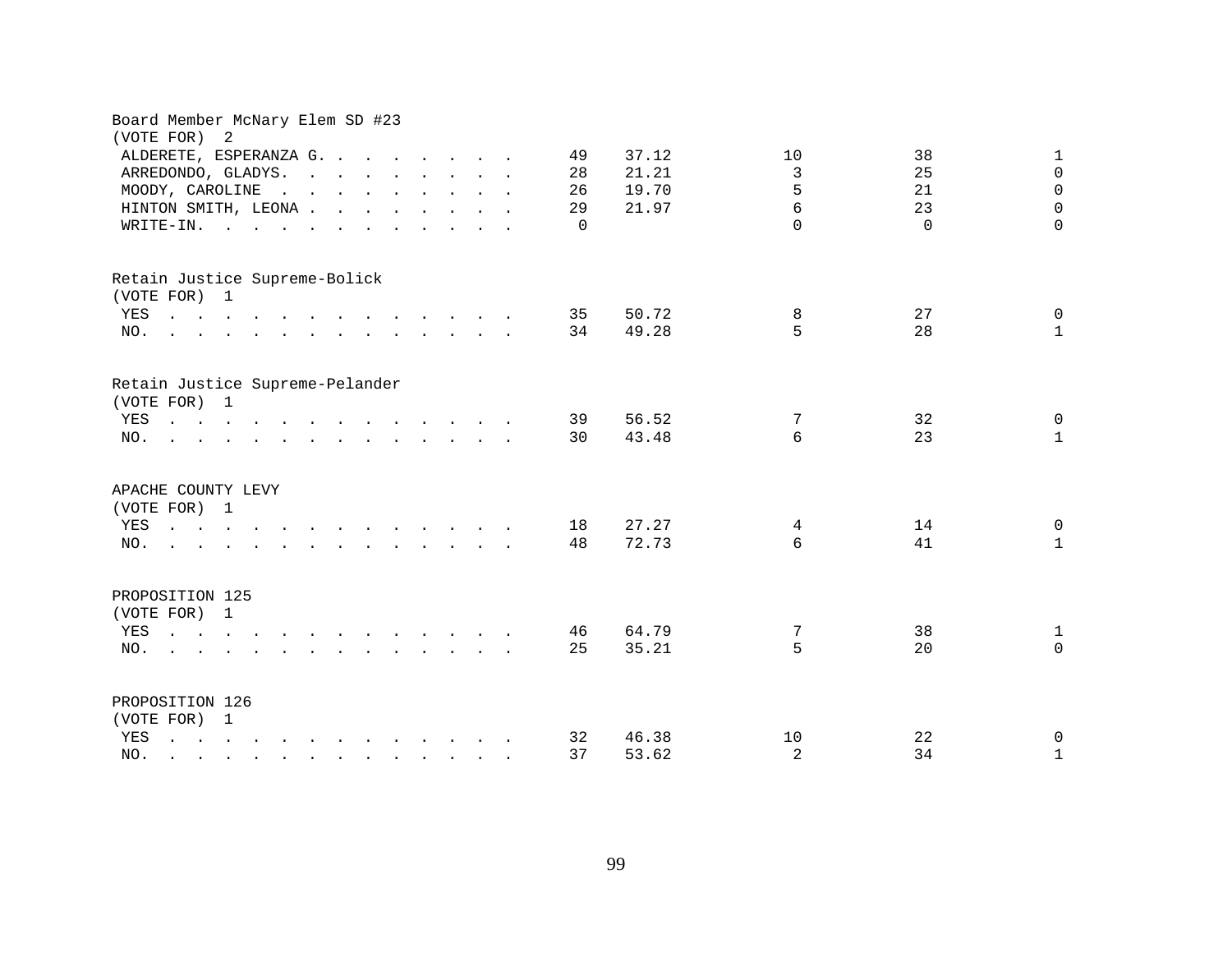# PROPOSITION 127 (VOTE FOR) 1 YES . . . . . . . . . . . . . . 30 41.67 7 22 1<br>NO. . . . . . . . . . . . . . 42 58.33 7 35 0 NO. . . . . . . . . . . . . . PROPOSITION 305 (VOTE FOR) 1 YES . . . . . . . . . . . . . . 28 39.44 5 23 0<br>NO. . . . . . . . . . . . . . 43 60.56 8 34 1 NO. . . . . . . . . . . . . . PROPOSITION 306 (VOTE FOR) 1 YES . . . . . . . . . . . . . 24 34.29 7 17 0<br>NO. . . . . . . . . . . . . 46 65.71 6 39 1 NO. . . . . . . . . . . . . . . 46 65.71 6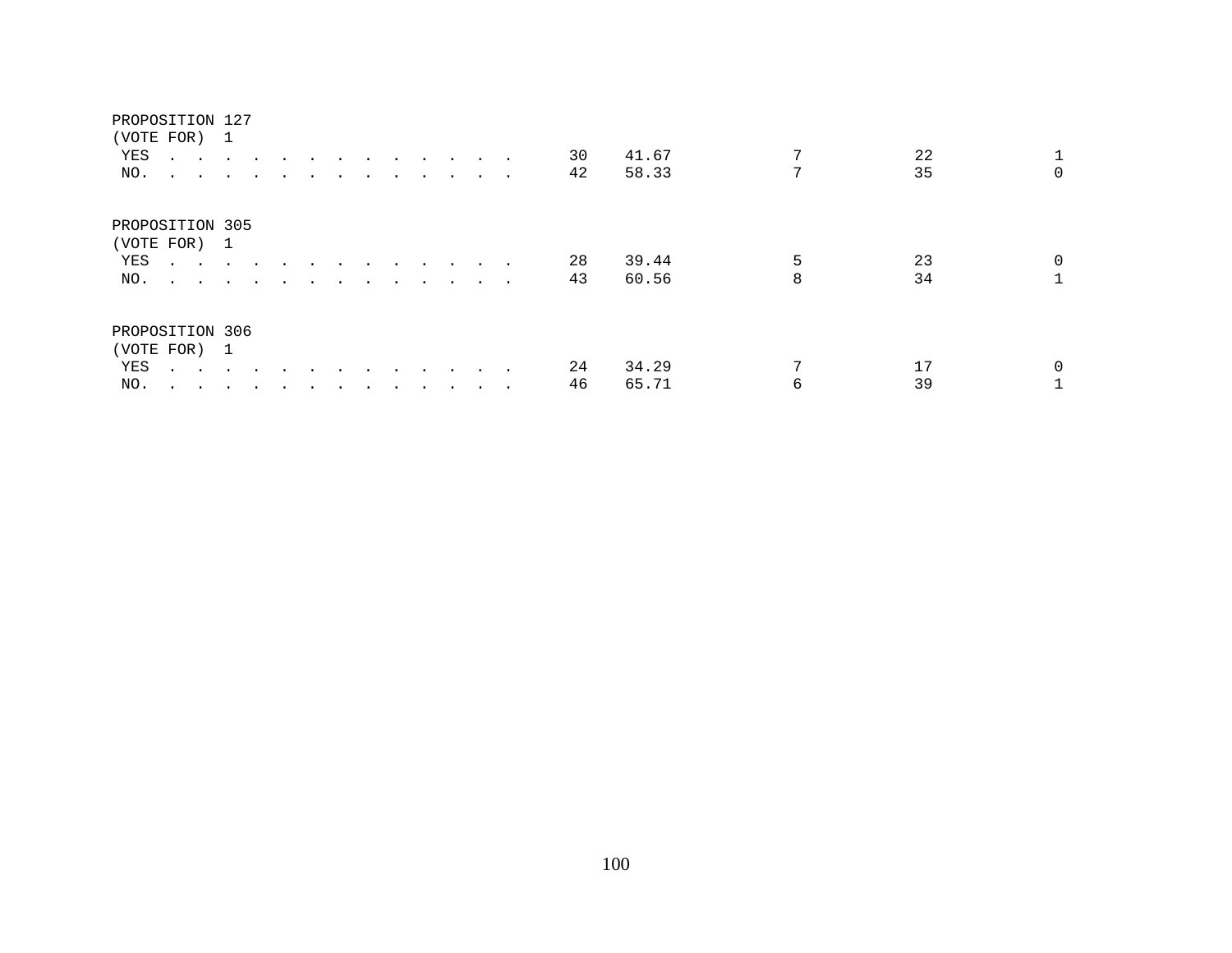PREC REPORT-GROUP DETAIL **ELECTION** 

OFFICIAL RESULTS

 APACHE COUNTY, ARIZONA NOVEMBER 6, 2018

RUN DATE:11/15/18 02:13 PM

0021 39 MANY FARMS 39.1/39.2

|                                                                                                                                                                                                                                                |                                                                                                                                                                                                                                   |  |  |                                                                                                                                                                                                                                      | TOTAL VOTES | ిన    | EARLY        | ELEC DAY     | PROV         |
|------------------------------------------------------------------------------------------------------------------------------------------------------------------------------------------------------------------------------------------------|-----------------------------------------------------------------------------------------------------------------------------------------------------------------------------------------------------------------------------------|--|--|--------------------------------------------------------------------------------------------------------------------------------------------------------------------------------------------------------------------------------------|-------------|-------|--------------|--------------|--------------|
| REGISTERED VOTERS - TOTAL                                                                                                                                                                                                                      |                                                                                                                                                                                                                                   |  |  |                                                                                                                                                                                                                                      | 1,881       |       |              |              |              |
| BALLOTS CAST - TOTAL.                                                                                                                                                                                                                          | $\mathbf{r}$ . The contract of the contract of the contract of the contract of the contract of the contract of the contract of the contract of the contract of the contract of the contract of the contract of the contract of th |  |  |                                                                                                                                                                                                                                      | 728         |       | 312          | 409          | 7            |
| BALLOTS CAST - BLANK.                                                                                                                                                                                                                          |                                                                                                                                                                                                                                   |  |  | $\mathbf{r}$ and $\mathbf{r}$ and $\mathbf{r}$ and $\mathbf{r}$ and $\mathbf{r}$                                                                                                                                                     | $\Omega$    |       | $\Omega$     | $\Omega$     | $\Omega$     |
| VOTER TURNOUT - TOTAL                                                                                                                                                                                                                          |                                                                                                                                                                                                                                   |  |  | $\mathbf{r}$ , $\mathbf{r}$ , $\mathbf{r}$ , $\mathbf{r}$ , $\mathbf{r}$ , $\mathbf{r}$                                                                                                                                              |             | 38.70 |              |              |              |
| VOTER TURNOUT - BLANK                                                                                                                                                                                                                          | <u>in the second contract of the second second</u>                                                                                                                                                                                |  |  |                                                                                                                                                                                                                                      |             |       |              |              |              |
| U.S. Senator                                                                                                                                                                                                                                   |                                                                                                                                                                                                                                   |  |  |                                                                                                                                                                                                                                      |             |       |              |              |              |
| (VOTE FOR) 1                                                                                                                                                                                                                                   |                                                                                                                                                                                                                                   |  |  |                                                                                                                                                                                                                                      |             |       |              |              |              |
| SINEMA, KYRSTEN (DEM)                                                                                                                                                                                                                          |                                                                                                                                                                                                                                   |  |  |                                                                                                                                                                                                                                      | 620         | 87.32 | 266          | 348          | 6            |
| MCSALLY, MARTHA (REP)                                                                                                                                                                                                                          |                                                                                                                                                                                                                                   |  |  | $\mathbf{r}$ and $\mathbf{r}$ are the set of the set of the set of the set of the set of the set of the set of the set of the set of the set of the set of the set of the set of the set of the set of the set of the set of the set | 66          | 9.30  | 27           | 38           | $\mathbf{1}$ |
| GREEN, ANGELA (GRN).                                                                                                                                                                                                                           |                                                                                                                                                                                                                                   |  |  |                                                                                                                                                                                                                                      | 24          | 3.38  | 15           | 9            | $\Omega$     |
| WRITE-IN.                                                                                                                                                                                                                                      |                                                                                                                                                                                                                                   |  |  |                                                                                                                                                                                                                                      |             |       | $\Omega$     | $\Omega$     | $\Omega$     |
| U.S. Rep. in Congress Dist. 1<br>(VOTE FOR) 1                                                                                                                                                                                                  |                                                                                                                                                                                                                                   |  |  |                                                                                                                                                                                                                                      |             |       |              |              |              |
| O'HALLERAN, TOM (DEM)                                                                                                                                                                                                                          |                                                                                                                                                                                                                                   |  |  |                                                                                                                                                                                                                                      | 640         | 90.01 | 281          | 353          | 6            |
| ROGERS, WENDY (REP)                                                                                                                                                                                                                            |                                                                                                                                                                                                                                   |  |  |                                                                                                                                                                                                                                      | 70          | 9.85  | 27           | 42           | $\mathbf{1}$ |
| WRITE-IN.                                                                                                                                                                                                                                      |                                                                                                                                                                                                                                   |  |  |                                                                                                                                                                                                                                      | 1           | .14   | $\Omega$     | $\mathbf{1}$ | $\Omega$     |
| Governor                                                                                                                                                                                                                                       |                                                                                                                                                                                                                                   |  |  |                                                                                                                                                                                                                                      |             |       |              |              |              |
| (VOTE FOR) 1                                                                                                                                                                                                                                   |                                                                                                                                                                                                                                   |  |  |                                                                                                                                                                                                                                      |             |       |              |              |              |
| GARCIA, DAVID (DEM)                                                                                                                                                                                                                            |                                                                                                                                                                                                                                   |  |  |                                                                                                                                                                                                                                      | 598         | 84.70 | 249          | 343          | 6            |
| DUCEY, DOUG (REP).                                                                                                                                                                                                                             |                                                                                                                                                                                                                                   |  |  |                                                                                                                                                                                                                                      | 76          | 10.76 | 38           | 37           | $\mathbf{1}$ |
| TORRES, ANGEL (GRN)                                                                                                                                                                                                                            |                                                                                                                                                                                                                                   |  |  |                                                                                                                                                                                                                                      | 31          | 4.39  | 14           | 17           | $\Omega$     |
| WRITE-IN.<br>$\mathbf{r}$ . The contract of the contract of the contract of the contract of the contract of the contract of the contract of the contract of the contract of the contract of the contract of the contract of the contract of th |                                                                                                                                                                                                                                   |  |  |                                                                                                                                                                                                                                      | 1           | .14   | $\mathbf{1}$ | $\Omega$     | $\Omega$     |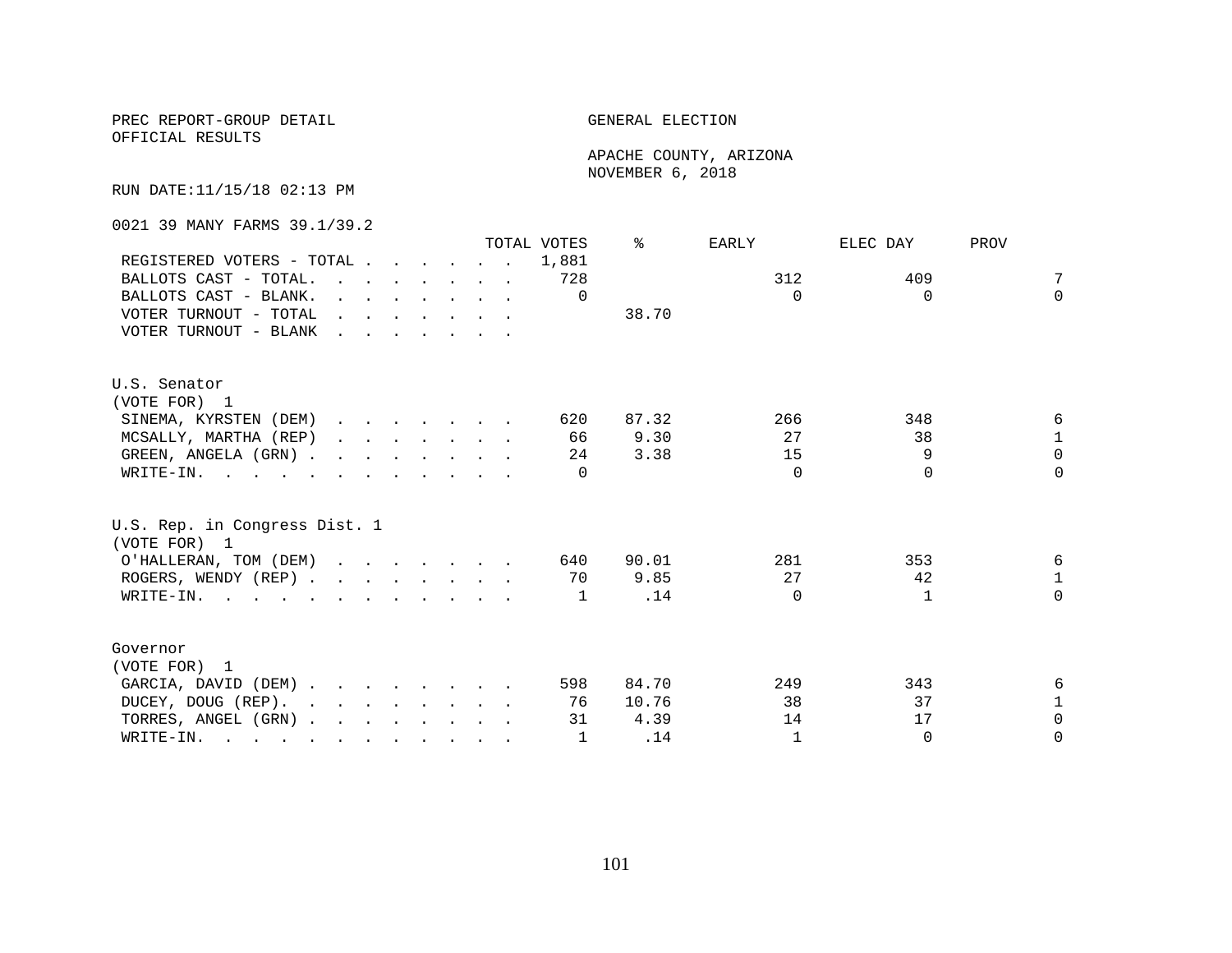| State Senator Dist. 7<br>(VOTE FOR) 1                                                                                                                                                                                                                             |                                             |
|-------------------------------------------------------------------------------------------------------------------------------------------------------------------------------------------------------------------------------------------------------------------|---------------------------------------------|
| PESHLAKAI, JAMESCITA (DEM).<br>652                                                                                                                                                                                                                                | 6<br>92.75<br>276<br>370                    |
| MEALER, JL (REP)<br>51                                                                                                                                                                                                                                            | 7.25<br>23<br>27<br>$\mathbf{1}$            |
| WRITE-IN.<br>$\mathbf{r}$ . The state of the state of the state $\mathbf{r}$<br>$\Omega$                                                                                                                                                                          | $\Omega$<br>$\Omega$<br>$\Omega$            |
|                                                                                                                                                                                                                                                                   |                                             |
| State Rep Dist. 7                                                                                                                                                                                                                                                 |                                             |
| (VOTE FOR) 2                                                                                                                                                                                                                                                      |                                             |
| TELLER, ARLANDO (DEM)<br>$\mathbf{r}$ . The set of the set of the set of the set of the set of the set of the set of the set of the set of the set of the set of the set of the set of the set of the set of the set of the set of the set of the set of t<br>387 | $\sqrt{2}$<br>42.39<br>177<br>208           |
| TSOSIE, MYRON (DEM)<br>468                                                                                                                                                                                                                                        | $\overline{4}$<br>51.26<br>211<br>253       |
| SHAMLEY, DOYEL (REP).<br>$\mathbf{r}$ . The set of the set of the set of the set of the set of the set of the set of the set of the set of the set of the set of the set of the set of the set of the set of the set of the set of the set of the set of t<br>55  | $\mathbf{1}$<br>6.02<br>24<br>30            |
| WRITE-IN.<br>3                                                                                                                                                                                                                                                    | 3<br>$\Omega$<br>$\Omega$<br>.33            |
| Secretary of State                                                                                                                                                                                                                                                |                                             |
| (VOTE FOR) 1                                                                                                                                                                                                                                                      |                                             |
| HOBBS, KATIE (DEM)<br>651                                                                                                                                                                                                                                         | 91.95<br>281<br>364<br>6                    |
| 57<br>GAYNOR, STEVE (REP)                                                                                                                                                                                                                                         | 8.05<br>24<br>32<br>$\mathbf{1}$            |
| $\mathbf{r}$ . The state of the state of the state $\mathbf{r}$<br>$\Omega$<br>WRITE-IN.                                                                                                                                                                          | $\Omega$<br>$\Omega$<br>$\Omega$            |
|                                                                                                                                                                                                                                                                   |                                             |
| Attorney General                                                                                                                                                                                                                                                  |                                             |
| (VOTE FOR) 1                                                                                                                                                                                                                                                      |                                             |
| CONTRERAS, JANUARY (DEM)<br>635                                                                                                                                                                                                                                   | 272<br>6<br>90.46<br>357                    |
| BRNOVICH, MARK (REP).<br>66                                                                                                                                                                                                                                       | 9.40<br>30<br>35<br>$\mathbf{1}$            |
| WRITE-IN.<br>1                                                                                                                                                                                                                                                    | $\Omega$<br>.14<br>$\mathbf{1}$<br>$\Omega$ |
| State Treasurer                                                                                                                                                                                                                                                   |                                             |
| (VOTE FOR) 1                                                                                                                                                                                                                                                      |                                             |
| MANOIL, MARK (DEM)<br>619                                                                                                                                                                                                                                         | 6<br>88.68<br>262<br>351                    |
| YEE, KIMBERLY (REP)<br>79                                                                                                                                                                                                                                         | 39<br>11.32<br>39<br>$\mathbf{1}$           |
| WRITE-IN.<br>$\Omega$<br>$\mathbf{r}$ and $\mathbf{r}$ and $\mathbf{r}$ and $\mathbf{r}$ and $\mathbf{r}$                                                                                                                                                         | $\Omega$<br>$\Omega$<br>$\Omega$            |
| Superintendent of Public Instruction                                                                                                                                                                                                                              |                                             |
| (VOTE FOR) 1                                                                                                                                                                                                                                                      |                                             |
| HOFFMAN, KATHY (DEM).<br>645                                                                                                                                                                                                                                      | 91.23<br>276<br>363<br>6                    |
| RIGGS, FRANK (REP)<br>62                                                                                                                                                                                                                                          | $\mathbf{1}$<br>8.77<br>29<br>32            |
| WRITE-IN.<br>$\Omega$<br>$\mathbf{r}$ . The set of $\mathbf{r}$<br>$\mathbf{r}$ , $\mathbf{r}$ , $\mathbf{r}$ , $\mathbf{r}$                                                                                                                                      | $\Omega$<br>$\Omega$<br>$\Omega$            |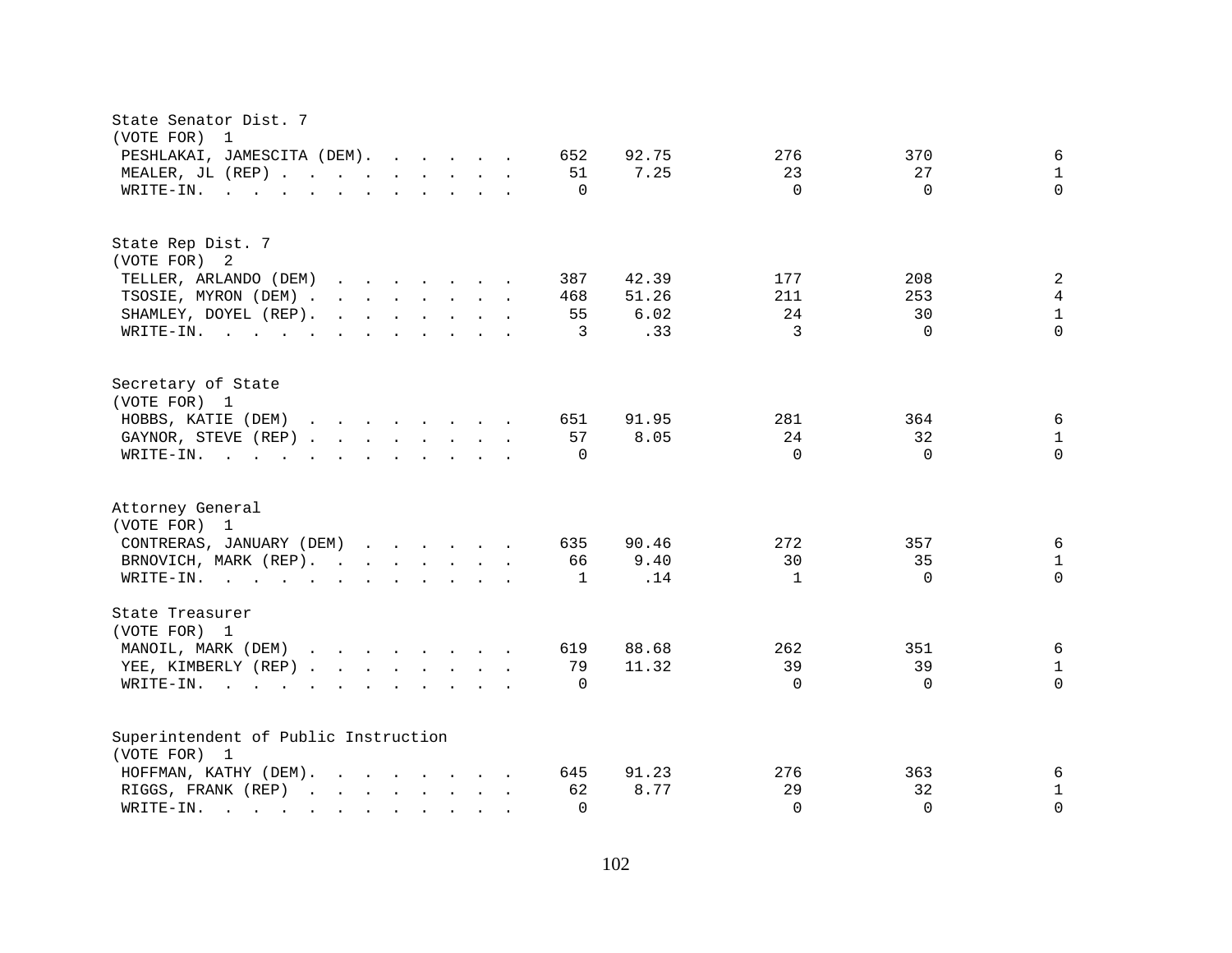| State Mine Inspector<br>(VOTE FOR) 1<br>PIERCE, WILLIAM "BILL" (DEM)<br>HART, JOE (REP)<br>WRITE-IN.                                           |  |  | 639<br>67<br>$\Omega$  | 90.51<br>9.49                  | 272<br>34<br>$\Omega$  | 361<br>32<br>$\Omega$  | 6<br>$\mathbf{1}$<br>$\Omega$                   |
|------------------------------------------------------------------------------------------------------------------------------------------------|--|--|------------------------|--------------------------------|------------------------|------------------------|-------------------------------------------------|
| Corporation Commissioner<br>(VOTE FOR) 2<br>KENNEDY, SANDRA (DEM)<br>SEARS, KIANA MARIA (DEM)<br>GLASSMAN, RODNEY (REP)<br>OLSON, JUSTIN (REP) |  |  | 542<br>315<br>43<br>52 | 56.87<br>33.05<br>4.51<br>5.46 | 231<br>157<br>24<br>19 | 307<br>156<br>19<br>32 | 4<br>$\overline{2}$<br>$\Omega$<br>$\mathbf{1}$ |
| WRITE-IN.<br>Clerk of the Superior Court<br>(VOTE FOR) 1                                                                                       |  |  | 1                      | .10                            | $\mathbf{1}$           | $\Omega$               | $\Omega$                                        |
| HOUNSHELL, ANNELL (DEM).<br>WRITE-IN.                                                                                                          |  |  | 664<br>5               | 99.25<br>.75                   | 286<br>$\overline{2}$  | 371<br>3               | 7<br>$\Omega$                                   |
| Justice of the Peace Dist. 4 Chinle<br>(VOTE FOR) 1                                                                                            |  |  |                        |                                |                        |                        |                                                 |
| CLYDE, VICTOR J. (DEM)<br>WRITE-IN.                                                                                                            |  |  | 663<br>8               | 98.81<br>1.19                  | 282<br>$4\overline{ }$ | 374<br>4               | 7<br>$\Omega$                                   |
| Constable Dist. 4 Chinle<br>(VOTE FOR) 1<br>WRITE-IN.                                                                                          |  |  | 72                     | 100.00                         | 36                     | 35                     | $\mathbf{1}$                                    |
| Judge of the Superior Court<br>(VOTE FOR) 1                                                                                                    |  |  |                        |                                |                        |                        |                                                 |
| LATHAM, MIKE<br>WRITE-IN.<br>$\mathbf{r}$ , and $\mathbf{r}$ , and $\mathbf{r}$ , and $\mathbf{r}$ , and $\mathbf{r}$                          |  |  | 550<br>6               | 98.92<br>1.08                  | 239<br>4               | 305<br>2               | 6<br>$\Omega$                                   |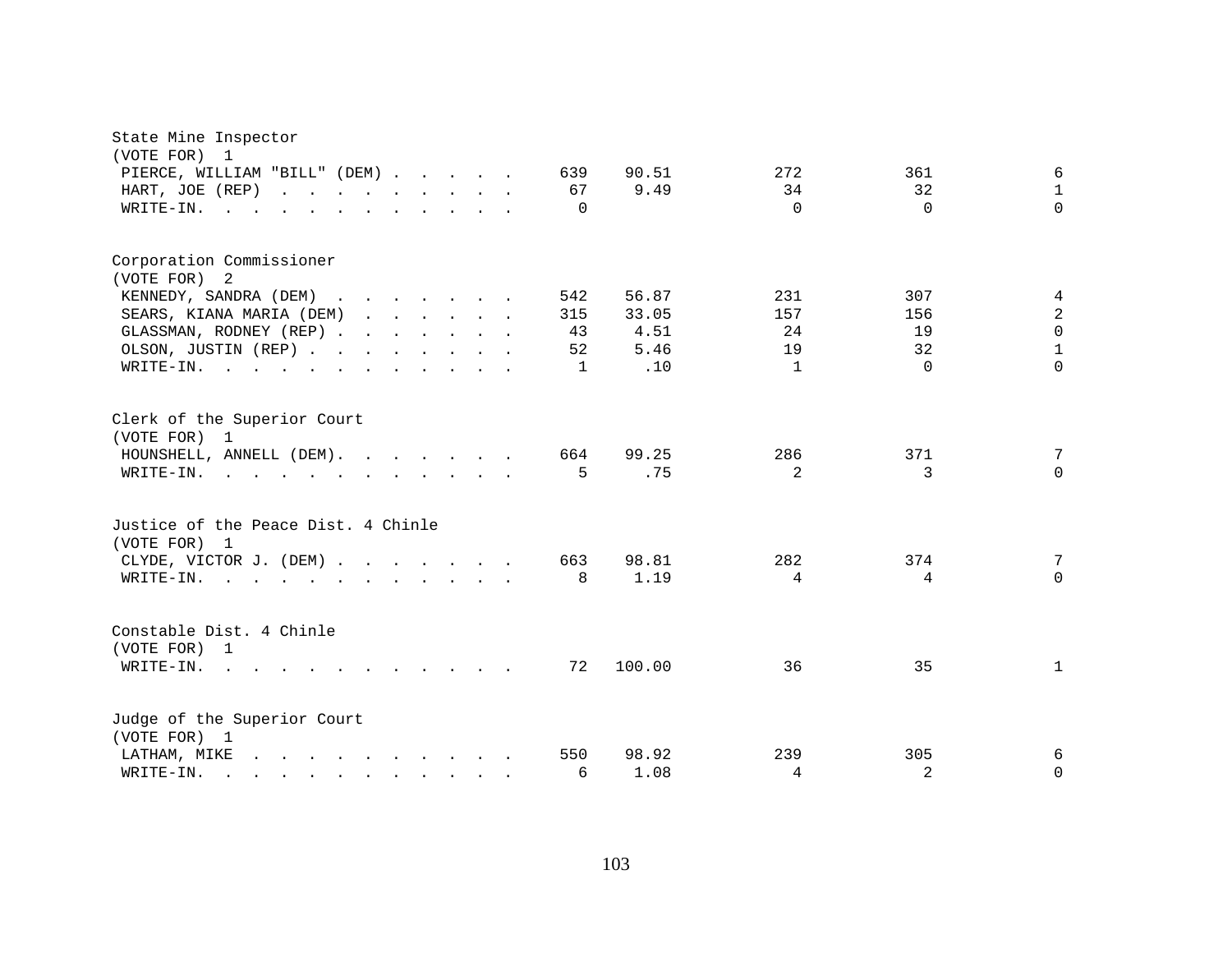| Retain Justice Supreme-Bolick<br>(VOTE FOR) |                                                                                                                                                                                                                                      | 1                           |                  |                                                                                                                                                                                                                   |        |                                                                                                                                                                                                                                   |  |                                 |                                                 |  |     |       |     |     |                         |
|---------------------------------------------|--------------------------------------------------------------------------------------------------------------------------------------------------------------------------------------------------------------------------------------|-----------------------------|------------------|-------------------------------------------------------------------------------------------------------------------------------------------------------------------------------------------------------------------|--------|-----------------------------------------------------------------------------------------------------------------------------------------------------------------------------------------------------------------------------------|--|---------------------------------|-------------------------------------------------|--|-----|-------|-----|-----|-------------------------|
| YES                                         | $\mathbf{L} = \mathbf{L}$                                                                                                                                                                                                            | $\sim$                      |                  | $\sim$ $\sim$ $\sim$                                                                                                                                                                                              |        |                                                                                                                                                                                                                                   |  |                                 | $\cdot$ $\cdot$ $\cdot$ $\cdot$ $\cdot$ $\cdot$ |  | 388 | 61.39 | 177 | 205 | 6                       |
| NO.                                         | $\overline{a}$                                                                                                                                                                                                                       | $\mathcal{L}^{\mathcal{L}}$ |                  | $\mathbf{L}$ $\mathbf{L}$                                                                                                                                                                                         | $\sim$ | and the contract of the contract of the contract of the contract of the contract of the contract of the contract of the contract of the contract of the contract of the contract of the contract of the contract of the contra    |  |                                 |                                                 |  | 244 | 38.61 | 100 | 144 | $\Omega$                |
|                                             |                                                                                                                                                                                                                                      |                             |                  |                                                                                                                                                                                                                   |        |                                                                                                                                                                                                                                   |  |                                 |                                                 |  |     |       |     |     |                         |
| Retain Justice Supreme-Pelander             |                                                                                                                                                                                                                                      |                             |                  |                                                                                                                                                                                                                   |        |                                                                                                                                                                                                                                   |  |                                 |                                                 |  |     |       |     |     |                         |
| (VOTE FOR) 1                                |                                                                                                                                                                                                                                      |                             |                  |                                                                                                                                                                                                                   |        |                                                                                                                                                                                                                                   |  |                                 |                                                 |  |     |       |     |     |                         |
| YES                                         | <u>na kaominina mpikambana amin'ny fivondronan-kaominin'i Gregory ao amin'ny fivondronan-kaominin'i Amerika amin'ny fivondronan-kaominin'i Amerika amin'ny fivondronan-kaominin'i Amerika ao amin'ny fivondronan-kaominin'i Amer</u> |                             |                  |                                                                                                                                                                                                                   |        |                                                                                                                                                                                                                                   |  |                                 |                                                 |  | 375 | 62.19 | 169 | 201 | 5                       |
| NO.                                         | $\mathbf{r}$ , and $\mathbf{r}$ , and $\mathbf{r}$ , and $\mathbf{r}$ , and $\mathbf{r}$ , and $\mathbf{r}$                                                                                                                          |                             |                  |                                                                                                                                                                                                                   |        |                                                                                                                                                                                                                                   |  |                                 |                                                 |  | 228 | 37.81 | 98  | 129 | $\mathbf{1}$            |
| APACHE COUNTY LEVY                          |                                                                                                                                                                                                                                      |                             |                  |                                                                                                                                                                                                                   |        |                                                                                                                                                                                                                                   |  |                                 |                                                 |  |     |       |     |     |                         |
| (VOTE FOR) 1                                |                                                                                                                                                                                                                                      |                             |                  |                                                                                                                                                                                                                   |        |                                                                                                                                                                                                                                   |  |                                 |                                                 |  |     |       |     |     |                         |
| YES                                         |                                                                                                                                                                                                                                      |                             |                  |                                                                                                                                                                                                                   |        |                                                                                                                                                                                                                                   |  |                                 |                                                 |  | 213 | 31.56 | 102 | 108 | $\mathbf{3}$            |
| NO.                                         | $\sim$                                                                                                                                                                                                                               |                             |                  | $\sim$ $\sim$                                                                                                                                                                                                     |        | $\mathbf{r}$ . The set of the set of the set of the set of the set of the set of the set of the set of the set of the set of the set of the set of the set of the set of the set of the set of the set of the set of the set of t |  |                                 |                                                 |  | 462 | 68.44 | 191 | 267 | $\overline{4}$          |
| PROPOSITION 125                             |                                                                                                                                                                                                                                      |                             |                  |                                                                                                                                                                                                                   |        |                                                                                                                                                                                                                                   |  |                                 |                                                 |  |     |       |     |     |                         |
| (VOTE FOR) 1                                |                                                                                                                                                                                                                                      |                             |                  |                                                                                                                                                                                                                   |        |                                                                                                                                                                                                                                   |  |                                 |                                                 |  |     |       |     |     |                         |
| YES                                         | $\mathbf{L}$ , $\mathbf{L}$ , $\mathbf{L}$                                                                                                                                                                                           |                             |                  |                                                                                                                                                                                                                   |        |                                                                                                                                                                                                                                   |  |                                 | $\cdots$ $\cdots$                               |  | 318 | 46.56 | 156 | 159 | $\mathbf{3}$            |
| NO.                                         |                                                                                                                                                                                                                                      |                             |                  |                                                                                                                                                                                                                   |        |                                                                                                                                                                                                                                   |  | $\sim$                          |                                                 |  | 365 | 53.44 | 137 | 224 | $\overline{4}$          |
|                                             |                                                                                                                                                                                                                                      |                             |                  |                                                                                                                                                                                                                   |        |                                                                                                                                                                                                                                   |  |                                 |                                                 |  |     |       |     |     |                         |
| PROPOSITION 126                             |                                                                                                                                                                                                                                      |                             |                  |                                                                                                                                                                                                                   |        |                                                                                                                                                                                                                                   |  |                                 |                                                 |  |     |       |     |     |                         |
| (VOTE FOR) 1                                |                                                                                                                                                                                                                                      |                             |                  |                                                                                                                                                                                                                   |        |                                                                                                                                                                                                                                   |  |                                 |                                                 |  |     |       |     |     |                         |
| YES                                         | the contract of the contract of the contract of the contract of the contract of the contract of the contract of                                                                                                                      |                             |                  |                                                                                                                                                                                                                   |        |                                                                                                                                                                                                                                   |  |                                 |                                                 |  | 280 | 40.82 | 125 | 153 | $\overline{\mathbf{c}}$ |
| NO.                                         | $\cdot$ $\cdot$                                                                                                                                                                                                                      |                             | $\sim$ 100 $\pm$ | $\mathbf{r} = \left( \mathbf{r} - \mathbf{r} \right) \left( \mathbf{r} - \mathbf{r} \right) \left( \mathbf{r} - \mathbf{r} \right) \left( \mathbf{r} - \mathbf{r} \right) \left( \mathbf{r} - \mathbf{r} \right)$ |        |                                                                                                                                                                                                                                   |  |                                 |                                                 |  | 406 | 59.18 | 171 | 230 | 5                       |
| PROPOSITION 127                             |                                                                                                                                                                                                                                      |                             |                  |                                                                                                                                                                                                                   |        |                                                                                                                                                                                                                                   |  |                                 |                                                 |  |     |       |     |     |                         |
| (VOTE FOR) 1                                |                                                                                                                                                                                                                                      |                             |                  |                                                                                                                                                                                                                   |        |                                                                                                                                                                                                                                   |  |                                 |                                                 |  |     |       |     |     |                         |
| YES                                         | $\mathbf{r} = \mathbf{r} - \mathbf{r}$ , $\mathbf{r} = \mathbf{r} - \mathbf{r}$ , $\mathbf{r} = \mathbf{r} - \mathbf{r} - \mathbf{r}$ , $\mathbf{r} = \mathbf{r} - \mathbf{r}$                                                       |                             |                  |                                                                                                                                                                                                                   |        |                                                                                                                                                                                                                                   |  |                                 |                                                 |  | 182 | 27.91 | 87  | 93  | $\sqrt{2}$              |
| NO.                                         | <b>Carl Carl Control</b>                                                                                                                                                                                                             |                             |                  |                                                                                                                                                                                                                   |        |                                                                                                                                                                                                                                   |  |                                 |                                                 |  | 470 | 72.09 | 198 | 269 | $\mathbf{3}$            |
| PROPOSITION 305                             |                                                                                                                                                                                                                                      |                             |                  |                                                                                                                                                                                                                   |        |                                                                                                                                                                                                                                   |  |                                 |                                                 |  |     |       |     |     |                         |
| (VOTE FOR) 1                                |                                                                                                                                                                                                                                      |                             |                  |                                                                                                                                                                                                                   |        |                                                                                                                                                                                                                                   |  |                                 |                                                 |  |     |       |     |     |                         |
| YES                                         | $\mathbf{r} = \mathbf{r} - \mathbf{r}$ , $\mathbf{r} = \mathbf{r} - \mathbf{r}$ , $\mathbf{r} = \mathbf{r} - \mathbf{r} - \mathbf{r}$ , $\mathbf{r} = \mathbf{r} - \mathbf{r}$                                                       |                             |                  |                                                                                                                                                                                                                   |        |                                                                                                                                                                                                                                   |  |                                 |                                                 |  | 339 | 52.80 | 149 | 187 | 3                       |
| NO.                                         |                                                                                                                                                                                                                                      |                             |                  |                                                                                                                                                                                                                   |        |                                                                                                                                                                                                                                   |  | <b>Contract Contract Street</b> |                                                 |  | 303 | 47.20 | 132 | 170 | $\mathbf 1$             |
|                                             |                                                                                                                                                                                                                                      |                             |                  |                                                                                                                                                                                                                   |        |                                                                                                                                                                                                                                   |  |                                 |                                                 |  |     |       |     |     |                         |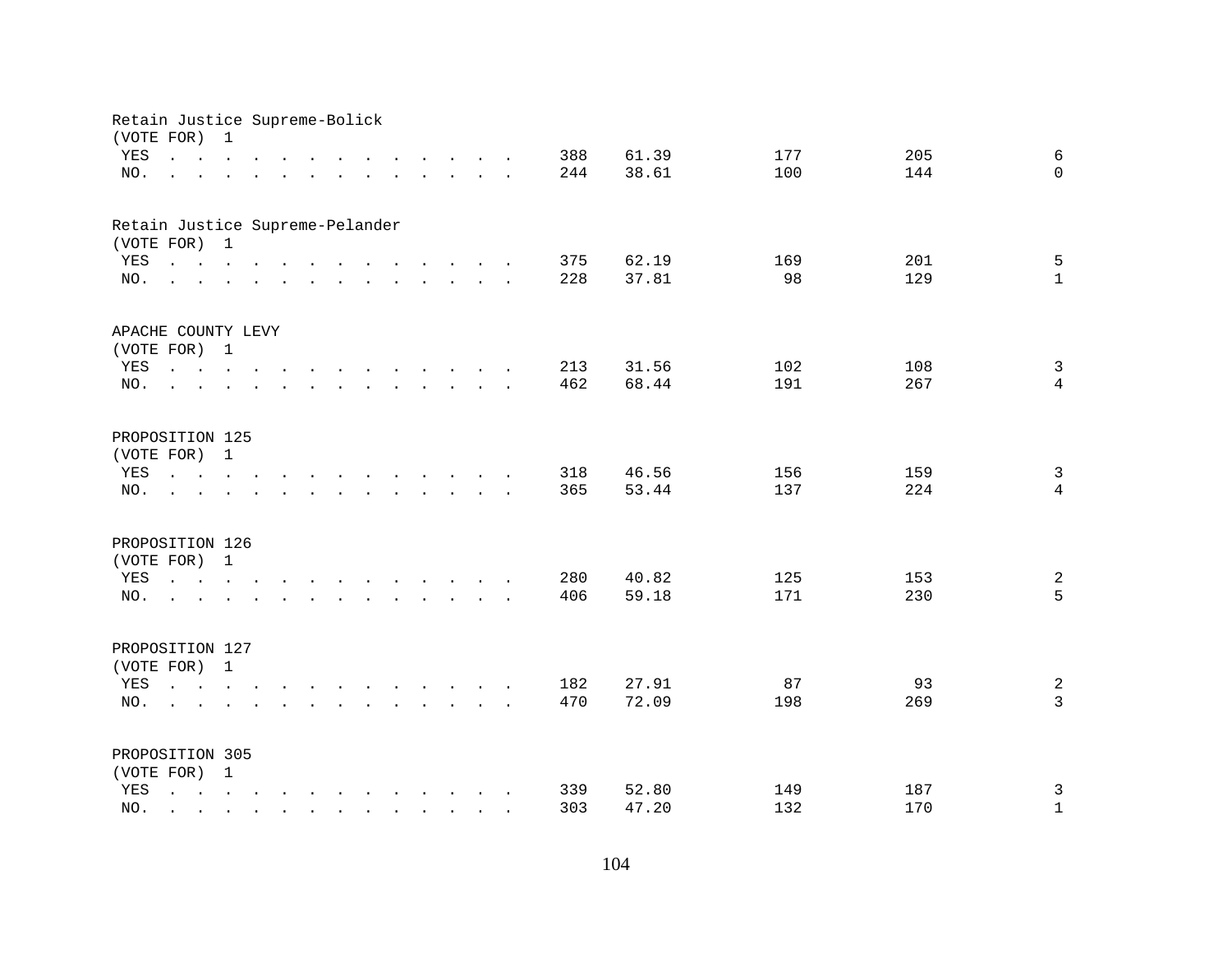| PROPOSITION 306 |  |  |  |  |  |  |               |     |     |  |
|-----------------|--|--|--|--|--|--|---------------|-----|-----|--|
| (VOTE FOR) 1    |  |  |  |  |  |  |               |     |     |  |
|                 |  |  |  |  |  |  | YES 266 41.69 | 130 | 134 |  |
|                 |  |  |  |  |  |  | NO. 372 58.31 | 149 | 220 |  |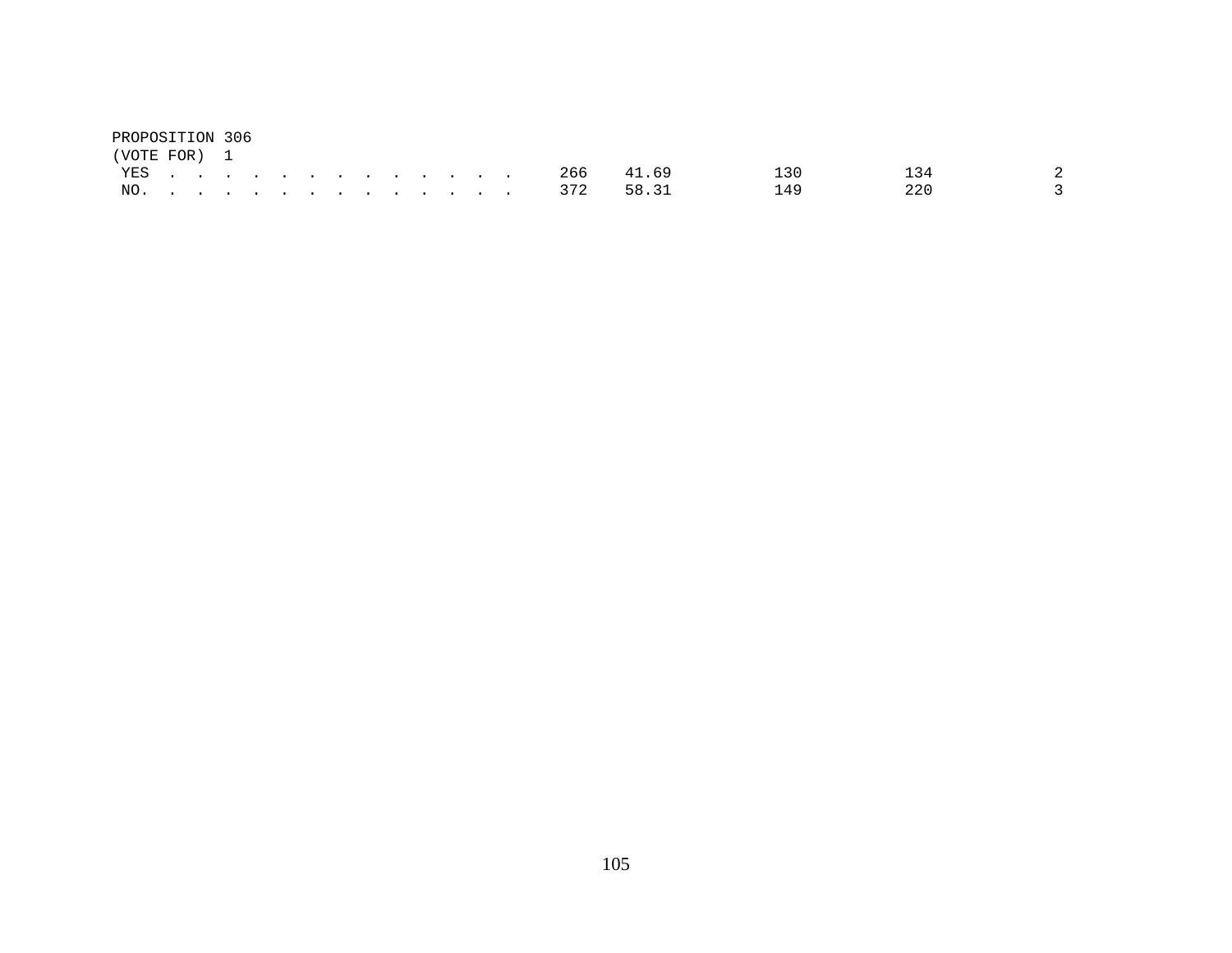#### PREC REPORT-GROUP DETAIL **ELECTION**

OFFICIAL RESULTS

 APACHE COUNTY, ARIZONA NOVEMBER 6, 2018

RUN DATE:11/15/18 02:13 PM

0022 41 MEXICAN WATER 41.1

|                                               |                                                                                                                                                                                                                                   |  |  |  | TOTAL VOTES | ⊱     | EARLY          | ELEC DAY | PROV           |
|-----------------------------------------------|-----------------------------------------------------------------------------------------------------------------------------------------------------------------------------------------------------------------------------------|--|--|--|-------------|-------|----------------|----------|----------------|
| REGISTERED VOTERS - TOTAL                     |                                                                                                                                                                                                                                   |  |  |  | 256         |       |                |          |                |
| BALLOTS CAST - TOTAL.                         |                                                                                                                                                                                                                                   |  |  |  | 69          |       | 19             | 48       | $\overline{2}$ |
| BALLOTS CAST - BLANK.                         | $\mathbf{r}$ . The contract of the contract of the contract of the contract of the contract of the contract of the contract of the contract of the contract of the contract of the contract of the contract of the contract of th |  |  |  | $\Omega$    |       | $\Omega$       | $\Omega$ | $\Omega$       |
| VOTER TURNOUT - TOTAL                         |                                                                                                                                                                                                                                   |  |  |  |             | 26.95 |                |          |                |
| VOTER TURNOUT - BLANK                         |                                                                                                                                                                                                                                   |  |  |  |             |       |                |          |                |
| U.S. Senator                                  |                                                                                                                                                                                                                                   |  |  |  |             |       |                |          |                |
| (VOTE FOR) 1                                  |                                                                                                                                                                                                                                   |  |  |  |             |       |                |          |                |
| SINEMA, KYRSTEN (DEM)                         |                                                                                                                                                                                                                                   |  |  |  | 57          | 82.61 | 16             | 40       |                |
| MCSALLY, MARTHA (REP)                         |                                                                                                                                                                                                                                   |  |  |  | 7           | 10.14 | $\mathbf{1}$   | 5        | $\mathbf{1}$   |
| GREEN, ANGELA (GRN)                           |                                                                                                                                                                                                                                   |  |  |  | -5          | 7.25  | $\overline{2}$ |          | $\Omega$       |
| WRITE-IN.                                     |                                                                                                                                                                                                                                   |  |  |  |             |       | $\cap$         | $\Omega$ | $\Omega$       |
| U.S. Rep. in Congress Dist. 1<br>(VOTE FOR) 1 |                                                                                                                                                                                                                                   |  |  |  |             |       |                |          |                |
| O'HALLERAN, TOM (DEM)                         |                                                                                                                                                                                                                                   |  |  |  | 58          | 85.29 | 17             | 40       |                |
| ROGERS, WENDY (REP)                           |                                                                                                                                                                                                                                   |  |  |  | 10          | 14.71 | $\overline{a}$ | 7        | $\mathbf{1}$   |
| WRITE-IN.                                     |                                                                                                                                                                                                                                   |  |  |  | $\bigcap$   |       | $\cap$         | $\Omega$ | $\Omega$       |
| Governor                                      |                                                                                                                                                                                                                                   |  |  |  |             |       |                |          |                |
| (VOTE FOR) 1                                  |                                                                                                                                                                                                                                   |  |  |  |             |       |                |          |                |
| GARCIA, DAVID (DEM)                           |                                                                                                                                                                                                                                   |  |  |  | 53          | 79.10 | 16             | 37       |                |
| DUCEY, DOUG (REP).                            |                                                                                                                                                                                                                                   |  |  |  |             | 13.43 | 1              |          |                |
| TORRES, ANGEL (GRN)                           |                                                                                                                                                                                                                                   |  |  |  | 4           | 5.97  | 1              |          | $\Omega$       |
| WRITE-IN.                                     |                                                                                                                                                                                                                                   |  |  |  |             | 1.49  | $\Omega$       |          | $\Omega$       |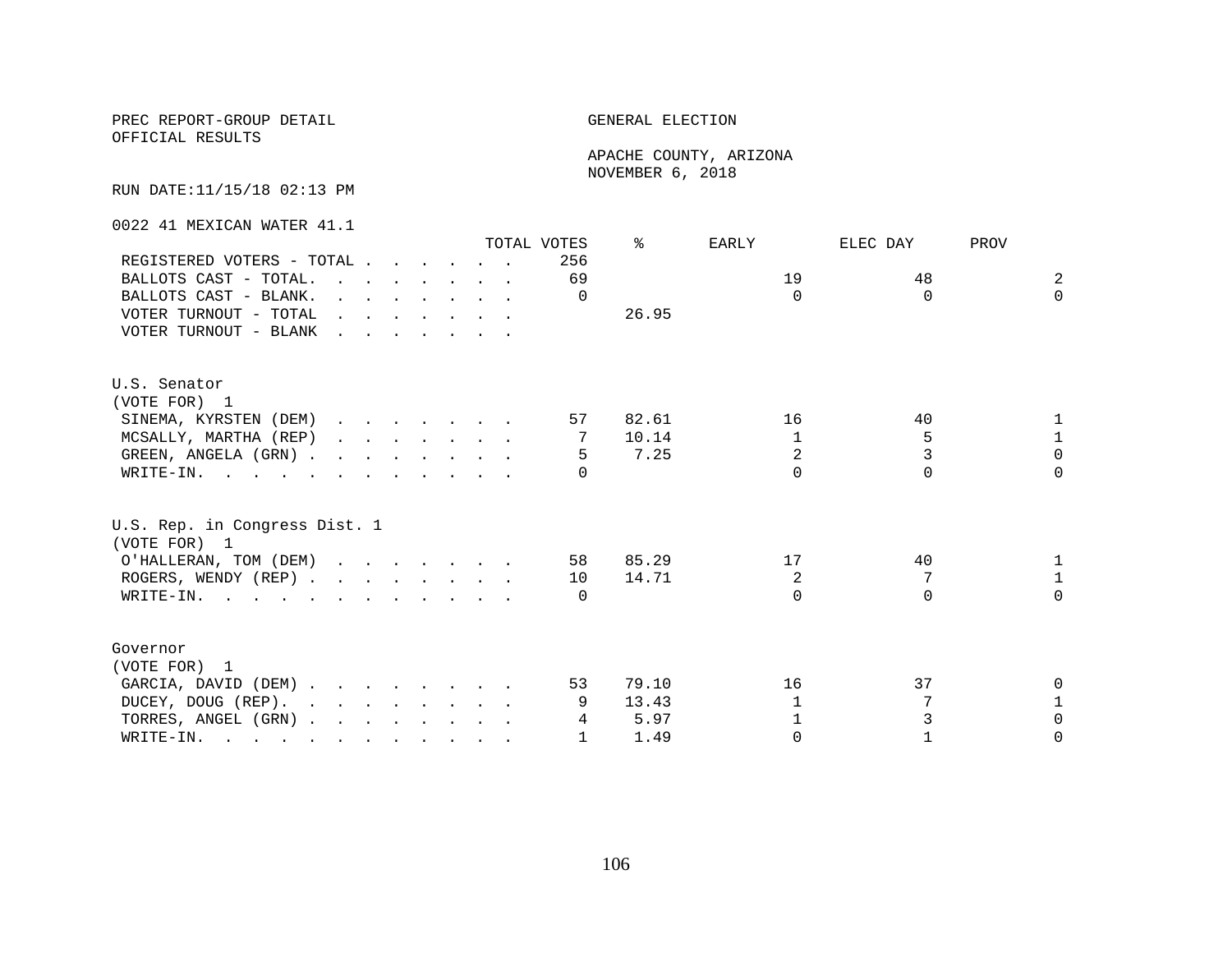| State Senator Dist. 7<br>(VOTE FOR)<br>$\overline{1}$                                                                  |                                                        |
|------------------------------------------------------------------------------------------------------------------------|--------------------------------------------------------|
| PESHLAKAI, JAMESCITA (DEM).<br>62                                                                                      | 91.18<br>18<br>44<br>0                                 |
| MEALER, JL (REP)<br>5                                                                                                  | 3<br>7.35<br>$\mathbf{1}$<br>$\mathbf{1}$              |
| WRITE-IN.<br>$\mathbf{1}$<br>$\mathbf{r}$ , and $\mathbf{r}$ , and $\mathbf{r}$ , and $\mathbf{r}$ , and $\mathbf{r}$  | $\Omega$<br>$\mathbf{1}$<br>$\Omega$<br>1.47           |
| State Rep Dist. 7                                                                                                      |                                                        |
| (VOTE FOR) 2                                                                                                           |                                                        |
| TELLER, ARLANDO (DEM)<br>26                                                                                            | 29.89<br>19<br>7<br>0                                  |
| TSOSIE, MYRON (DEM)<br>51                                                                                              | 15<br>36<br>$\Omega$<br>58.62                          |
| SHAMLEY, DOYEL (REP).<br>9                                                                                             | 7<br>$\mathbf{1}$<br>10.34<br>$\mathbf{1}$             |
| WRITE-IN.<br>$\mathbf{1}$                                                                                              | $\Omega$<br>$\Omega$<br>$\mathbf{1}$<br>1.15           |
| Secretary of State<br>(VOTE FOR) 1                                                                                     |                                                        |
| HOBBS, KATIE (DEM)<br>61                                                                                               | 91.04<br>18<br>43<br>0                                 |
| GAYNOR, STEVE (REP)<br>4                                                                                               | $\overline{a}$<br>5.97<br>$\mathbf{1}$<br>$\mathbf{1}$ |
| $\mathcal{L}$<br>WRITE-IN.<br>$\mathbf{r}$ , and $\mathbf{r}$ , and $\mathbf{r}$ , and $\mathbf{r}$ , and $\mathbf{r}$ | $\Omega$<br>2<br>$\Omega$<br>2.99                      |
|                                                                                                                        |                                                        |
| Attorney General<br>(VOTE FOR) 1                                                                                       |                                                        |
| CONTRERAS, JANUARY (DEM)<br>56                                                                                         | 84.85<br>17<br>39<br>$\overline{0}$                    |
|                                                                                                                        |                                                        |
| BRNOVICH, MARK (REP).<br>9                                                                                             | 13.64<br>$\mathbf{1}$<br>7<br>$\mathbf{1}$             |
| WRITE-IN.<br>1                                                                                                         | $\Omega$<br>$\mathbf{1}$<br>$\Omega$<br>1.52           |
| State Treasurer<br>(VOTE FOR) 1                                                                                        |                                                        |
| 53                                                                                                                     | 15<br>38<br>$\mathbf 0$<br>80.30                       |
| MANOIL, MARK (DEM)                                                                                                     |                                                        |
| YEE, KIMBERLY (REP)<br>12                                                                                              | $\mathfrak{Z}$<br>$\,8\,$<br>18.18<br>$\mathbf{1}$     |
| WRITE-IN.<br>1                                                                                                         | 1.52<br>$\Omega$<br>$\mathbf{1}$<br>$\Omega$           |
| Superintendent of Public Instruction                                                                                   |                                                        |
| (VOTE FOR) 1                                                                                                           |                                                        |
| HOFFMAN, KATHY (DEM).<br>55                                                                                            | 83.33<br>16<br>39<br>0                                 |
| RIGGS, FRANK (REP)<br>10                                                                                               | 2<br>7<br>$\mathbf{1}$<br>15.15                        |
| $\texttt{WRTTE-IN.}$<br>$\mathbf{1}$                                                                                   | $\Omega$<br>$\Omega$<br>1.52<br>$\mathbf{1}$           |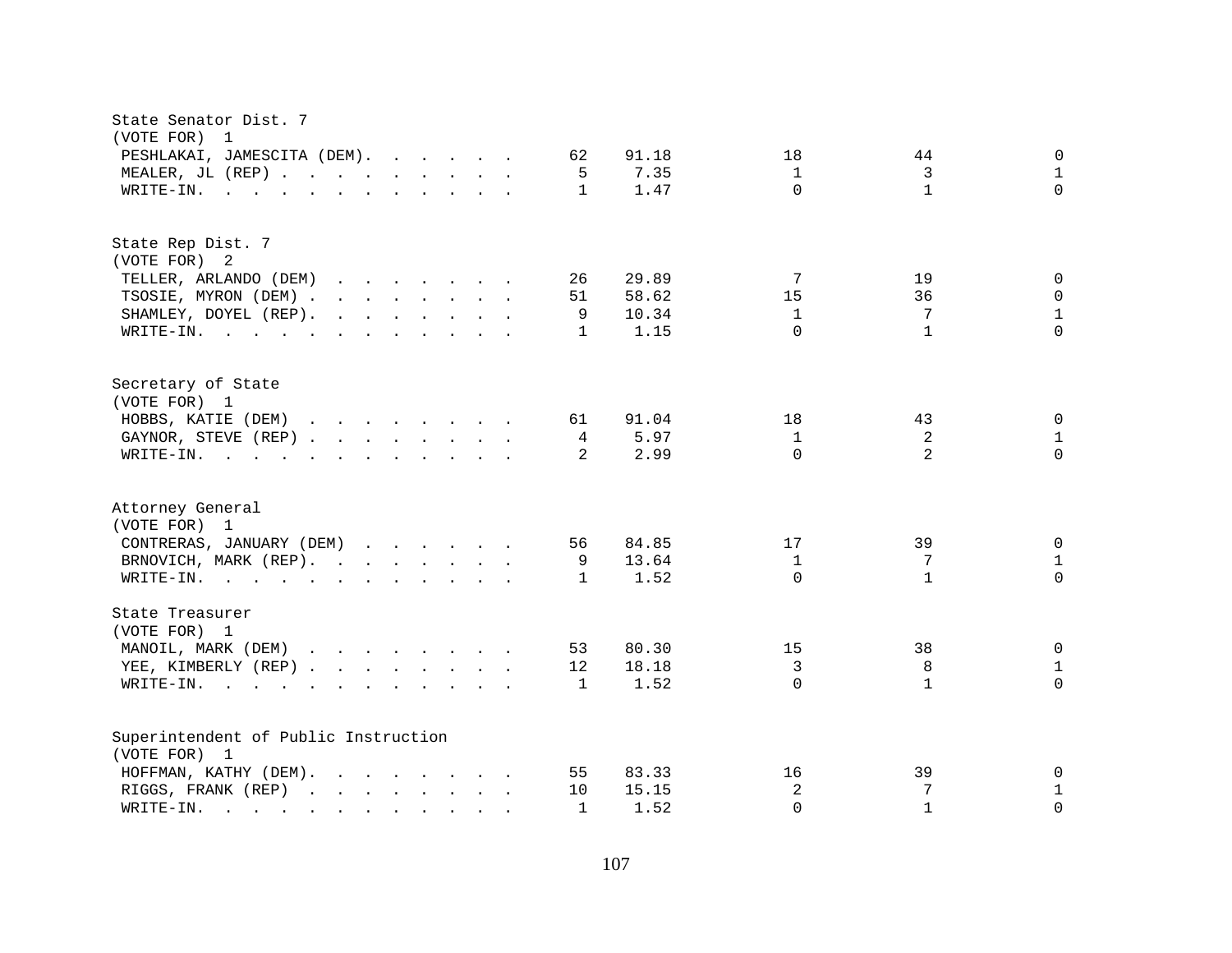| State Mine Inspector<br>(VOTE FOR) 1                                                                                                                                                                                                                 |                                                      |
|------------------------------------------------------------------------------------------------------------------------------------------------------------------------------------------------------------------------------------------------------|------------------------------------------------------|
| PIERCE, WILLIAM "BILL" (DEM)<br>56                                                                                                                                                                                                                   | 84.85<br>39<br>$\mathbf 0$<br>17                     |
| HART, JOE (REP)<br>9                                                                                                                                                                                                                                 | 13.64<br>$\mathbf{1}$<br>7<br>$\mathbf{1}$           |
| WRITE-IN.<br>$\mathbf{1}$                                                                                                                                                                                                                            | 1.52<br>$\Omega$<br>$\mathbf{1}$<br>$\Omega$         |
|                                                                                                                                                                                                                                                      |                                                      |
| Corporation Commissioner                                                                                                                                                                                                                             |                                                      |
| (VOTE FOR) 2                                                                                                                                                                                                                                         |                                                      |
| KENNEDY, SANDRA (DEM)<br>56                                                                                                                                                                                                                          | 60.22<br>16<br>40<br>$\Omega$                        |
| SEARS, KIANA MARIA (DEM)<br>29                                                                                                                                                                                                                       | 22<br>31.18<br>7<br>$\Omega$                         |
| GLASSMAN, RODNEY (REP)<br>3                                                                                                                                                                                                                          | 3.23<br>$\mathbf{1}$<br>$\mathbf{1}$<br>$\mathbf{1}$ |
| OLSON, JUSTIN (REP)<br>4                                                                                                                                                                                                                             | $\Omega$<br>3<br>4.30<br>$\mathbf{1}$                |
| WRITE-IN.<br>$\mathbf{1}$                                                                                                                                                                                                                            | $\Omega$<br>$\mathbf{1}$<br>$\Omega$<br>1.08         |
| Clerk of the Superior Court<br>(VOTE FOR) 1                                                                                                                                                                                                          |                                                      |
| HOUNSHELL, ANNELL (DEM).<br>62                                                                                                                                                                                                                       | 98.41<br>17<br>45<br>$\Omega$                        |
| WRITE-IN.<br>1                                                                                                                                                                                                                                       | 1.59<br>$\Omega$<br>$\Omega$<br>$\mathbf{1}$         |
| Justice of the Peace Dist. 4 Chinle<br>(VOTE FOR) 1                                                                                                                                                                                                  |                                                      |
| CLYDE, VICTOR J. (DEM)<br>61                                                                                                                                                                                                                         | 98.39<br>17<br>44<br>$\Omega$                        |
| WRITE-IN.<br>1                                                                                                                                                                                                                                       | 1.61<br>$\Omega$<br>$\mathbf{1}$<br>$\Omega$         |
| Constable Dist. 4 Chinle                                                                                                                                                                                                                             |                                                      |
| (VOTE FOR) 1                                                                                                                                                                                                                                         |                                                      |
| $W\text{RITE-IN.}$ , , ,<br>8<br>$\mathbf{r}$ , $\mathbf{r}$ , $\mathbf{r}$ , $\mathbf{r}$ , $\mathbf{r}$ , $\mathbf{r}$                                                                                                                             | 100.00<br>5<br>$\Omega$<br>3                         |
| Judge of the Superior Court<br>(VOTE FOR) 1                                                                                                                                                                                                          |                                                      |
| and the contract of the contract of the contract of the contract of the contract of the contract of the contract of the contract of the contract of the contract of the contract of the contract of the contract of the contra<br>LATHAM, MIKE<br>54 | 98.18<br>16<br>38<br>0                               |
| WRITE-IN.<br>1<br>$\mathbf{r}$ , and $\mathbf{r}$ , and $\mathbf{r}$ , and $\mathbf{r}$ , and $\mathbf{r}$                                                                                                                                           | 1.82<br>$\Omega$<br>$\mathbf{1}$<br>$\Omega$         |
|                                                                                                                                                                                                                                                      |                                                      |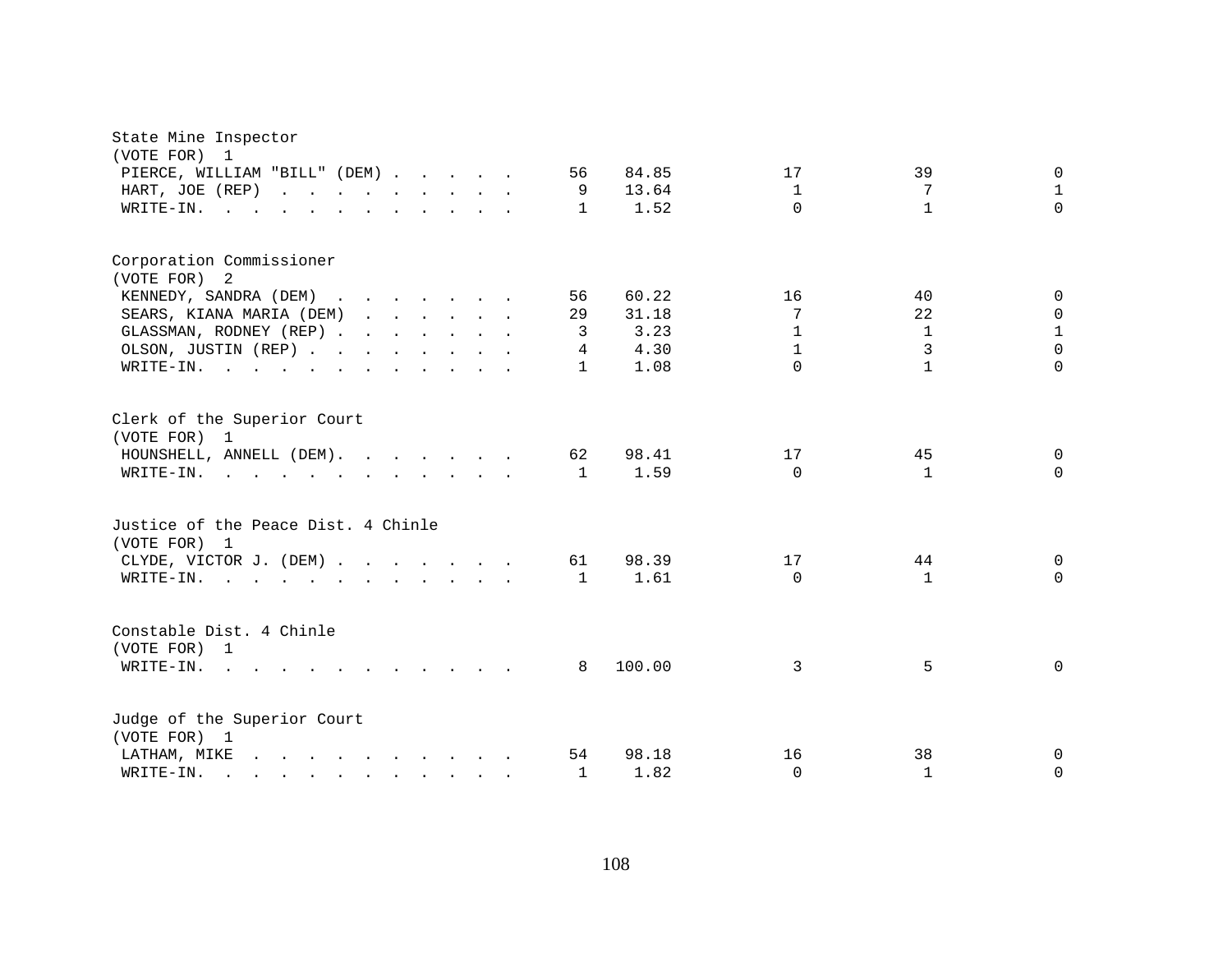|     | Retain Justice Supreme-Bolick<br>(VOTE FOR)                                                                                                                                                                                       | $\mathbf{1}$              |                                                                                                                       |               |                                                                                                                                                                                                                                   |  |  |  |    |       |                |    |              |
|-----|-----------------------------------------------------------------------------------------------------------------------------------------------------------------------------------------------------------------------------------|---------------------------|-----------------------------------------------------------------------------------------------------------------------|---------------|-----------------------------------------------------------------------------------------------------------------------------------------------------------------------------------------------------------------------------------|--|--|--|----|-------|----------------|----|--------------|
| YES | and a series of the contract of the contract of the contract of the contract of the contract of the contract of                                                                                                                   |                           |                                                                                                                       |               |                                                                                                                                                                                                                                   |  |  |  | 38 | 61.29 | 12             | 25 | $\mathbf{1}$ |
| NO. | and a series of the contract of the contract of the contract of the contract of the contract of the contract of                                                                                                                   |                           |                                                                                                                       |               |                                                                                                                                                                                                                                   |  |  |  | 24 | 38.71 | б.             | 18 | $\Omega$     |
|     |                                                                                                                                                                                                                                   |                           |                                                                                                                       |               |                                                                                                                                                                                                                                   |  |  |  |    |       |                |    |              |
|     | Retain Justice Supreme-Pelander                                                                                                                                                                                                   |                           |                                                                                                                       |               |                                                                                                                                                                                                                                   |  |  |  |    |       |                |    |              |
|     | (VOTE FOR) 1                                                                                                                                                                                                                      |                           |                                                                                                                       |               |                                                                                                                                                                                                                                   |  |  |  |    |       |                |    |              |
| YES | and the contract of the contract of the contract of the contract of the contract of the contract of the contract of the contract of the contract of the contract of the contract of the contract of the contract of the contra    |                           |                                                                                                                       |               |                                                                                                                                                                                                                                   |  |  |  | 37 | 57.81 | 8              | 28 | $\mathbf{1}$ |
| NO. | $\mathbf{r}$ , and $\mathbf{r}$ , and $\mathbf{r}$ , and $\mathbf{r}$ , and $\mathbf{r}$ , and $\mathbf{r}$                                                                                                                       |                           |                                                                                                                       |               |                                                                                                                                                                                                                                   |  |  |  | 27 | 42.19 | $\mathsf{R}$   | 19 | $\Omega$     |
|     | APACHE COUNTY LEVY                                                                                                                                                                                                                |                           |                                                                                                                       |               |                                                                                                                                                                                                                                   |  |  |  |    |       |                |    |              |
|     | (VOTE FOR) 1                                                                                                                                                                                                                      |                           |                                                                                                                       |               |                                                                                                                                                                                                                                   |  |  |  |    |       |                |    |              |
| YES | the contract of the contract of the contract of the contract of the contract of the contract of the contract of                                                                                                                   |                           |                                                                                                                       |               |                                                                                                                                                                                                                                   |  |  |  | 24 | 35.82 | 6              | 18 | $\mathbf 0$  |
| NO. | $\mathcal{L}^{\text{max}}$                                                                                                                                                                                                        |                           | $\mathbf{r}$ . The state of the state of the state $\mathbf{r}$                                                       |               |                                                                                                                                                                                                                                   |  |  |  | 43 | 64.18 | 13             | 29 | $\mathbf{1}$ |
|     |                                                                                                                                                                                                                                   |                           |                                                                                                                       |               |                                                                                                                                                                                                                                   |  |  |  |    |       |                |    |              |
|     | PROPOSITION 125                                                                                                                                                                                                                   |                           |                                                                                                                       |               |                                                                                                                                                                                                                                   |  |  |  |    |       |                |    |              |
|     | (VOTE FOR) 1                                                                                                                                                                                                                      |                           |                                                                                                                       |               |                                                                                                                                                                                                                                   |  |  |  |    |       |                |    |              |
| YES |                                                                                                                                                                                                                                   |                           |                                                                                                                       |               |                                                                                                                                                                                                                                   |  |  |  | 32 | 47.06 | 8              | 24 | $\mathbf 0$  |
| NO. |                                                                                                                                                                                                                                   |                           |                                                                                                                       | $\sim$ $\sim$ | $\mathbf{r}$ . The contract of the contract of the contract of the contract of the contract of the contract of the contract of the contract of the contract of the contract of the contract of the contract of the contract of th |  |  |  | 36 | 52.94 | 11             | 24 | $\mathbf{1}$ |
|     | PROPOSITION 126                                                                                                                                                                                                                   |                           |                                                                                                                       |               |                                                                                                                                                                                                                                   |  |  |  |    |       |                |    |              |
|     | (VOTE FOR) 1                                                                                                                                                                                                                      |                           |                                                                                                                       |               |                                                                                                                                                                                                                                   |  |  |  |    |       |                |    |              |
| YES | and a series of the contract of the contract of the                                                                                                                                                                               |                           |                                                                                                                       |               |                                                                                                                                                                                                                                   |  |  |  | 29 | 42.65 | 8              | 20 | $\mathbf{1}$ |
| NO. | $\mathbf{r}$ . The set of the set of the set of the set of the set of the set of the set of the set of the set of the set of the set of the set of the set of the set of the set of the set of the set of the set of the set of t |                           |                                                                                                                       |               |                                                                                                                                                                                                                                   |  |  |  | 39 | 57.35 | 11             | 28 | $\Omega$     |
|     |                                                                                                                                                                                                                                   |                           |                                                                                                                       |               |                                                                                                                                                                                                                                   |  |  |  |    |       |                |    |              |
|     | PROPOSITION 127                                                                                                                                                                                                                   |                           |                                                                                                                       |               |                                                                                                                                                                                                                                   |  |  |  |    |       |                |    |              |
|     | (VOTE FOR) 1                                                                                                                                                                                                                      |                           |                                                                                                                       |               |                                                                                                                                                                                                                                   |  |  |  |    |       |                |    |              |
| YES |                                                                                                                                                                                                                                   |                           |                                                                                                                       |               |                                                                                                                                                                                                                                   |  |  |  | 26 | 40.00 | $\overline{3}$ | 22 | $\mathbf{1}$ |
| NO. |                                                                                                                                                                                                                                   |                           |                                                                                                                       |               |                                                                                                                                                                                                                                   |  |  |  | 39 | 60.00 | 14             | 25 | $\Omega$     |
|     |                                                                                                                                                                                                                                   |                           |                                                                                                                       |               |                                                                                                                                                                                                                                   |  |  |  |    |       |                |    |              |
|     | PROPOSITION 305                                                                                                                                                                                                                   |                           |                                                                                                                       |               |                                                                                                                                                                                                                                   |  |  |  |    |       |                |    |              |
|     | (VOTE FOR) 1                                                                                                                                                                                                                      |                           |                                                                                                                       |               |                                                                                                                                                                                                                                   |  |  |  |    |       |                |    |              |
| YES | and a series of the contract of the contract of the contract of the contract of the contract of the contract of                                                                                                                   |                           |                                                                                                                       |               |                                                                                                                                                                                                                                   |  |  |  | 43 | 66.15 | 13             | 29 | $\mathbf{1}$ |
| NO. | $\sim$                                                                                                                                                                                                                            | $\mathbf{L} = \mathbf{L}$ | $\mathbf{r}$ , $\mathbf{r}$ , $\mathbf{r}$ , $\mathbf{r}$ , $\mathbf{r}$ , $\mathbf{r}$ , $\mathbf{r}$ , $\mathbf{r}$ |               |                                                                                                                                                                                                                                   |  |  |  | 22 | 33.85 | 5              | 17 | $\Omega$     |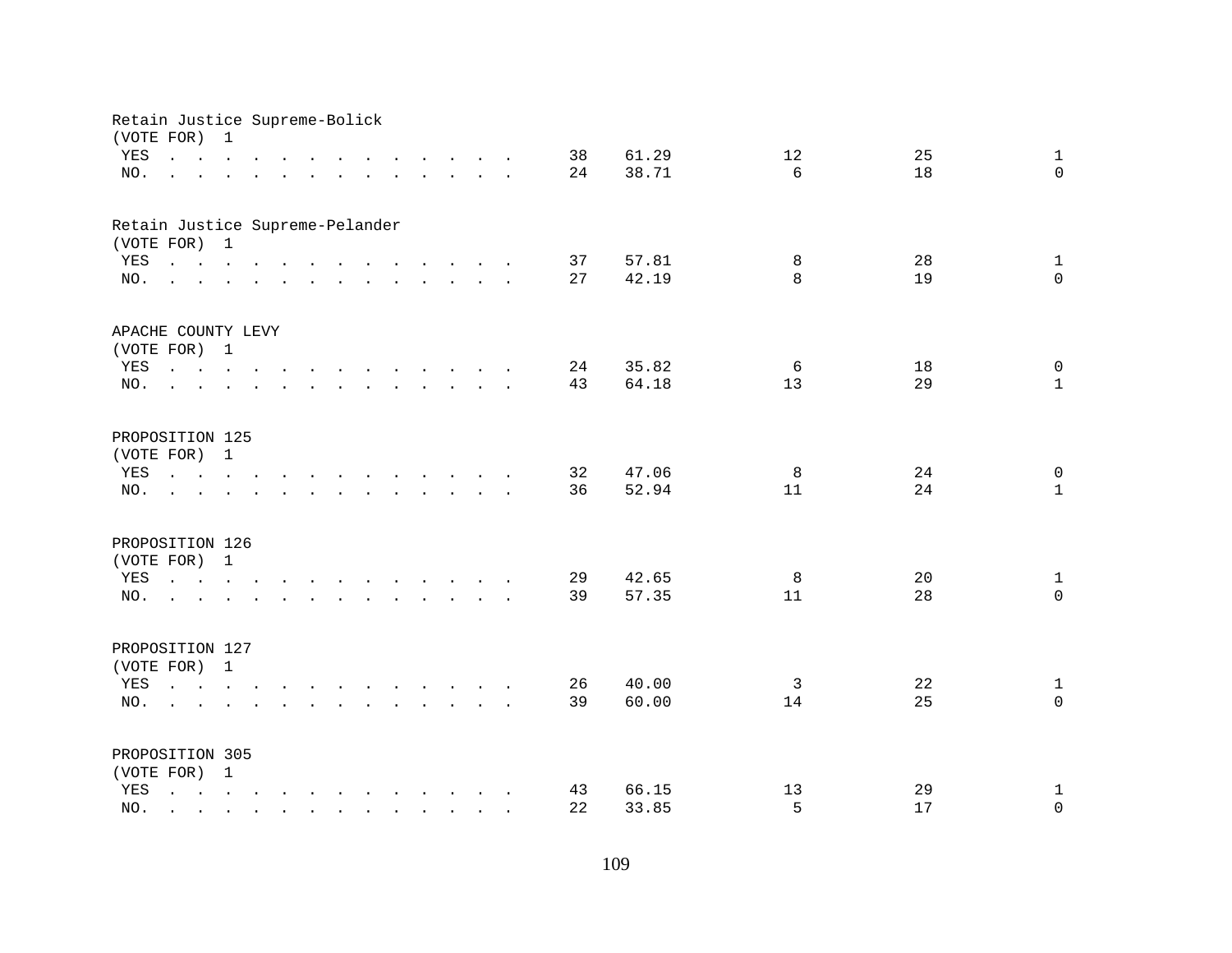| PROPOSITION 306 |  |  |  |  |  |  |        |       |              |     |  |
|-----------------|--|--|--|--|--|--|--------|-------|--------------|-----|--|
| (VOTE FOR) 1    |  |  |  |  |  |  |        |       |              |     |  |
|                 |  |  |  |  |  |  | YES 29 | 43.94 | $\mathsf{R}$ | 2 O |  |
|                 |  |  |  |  |  |  | NO. 37 | 56.06 | 1 N          | つワ  |  |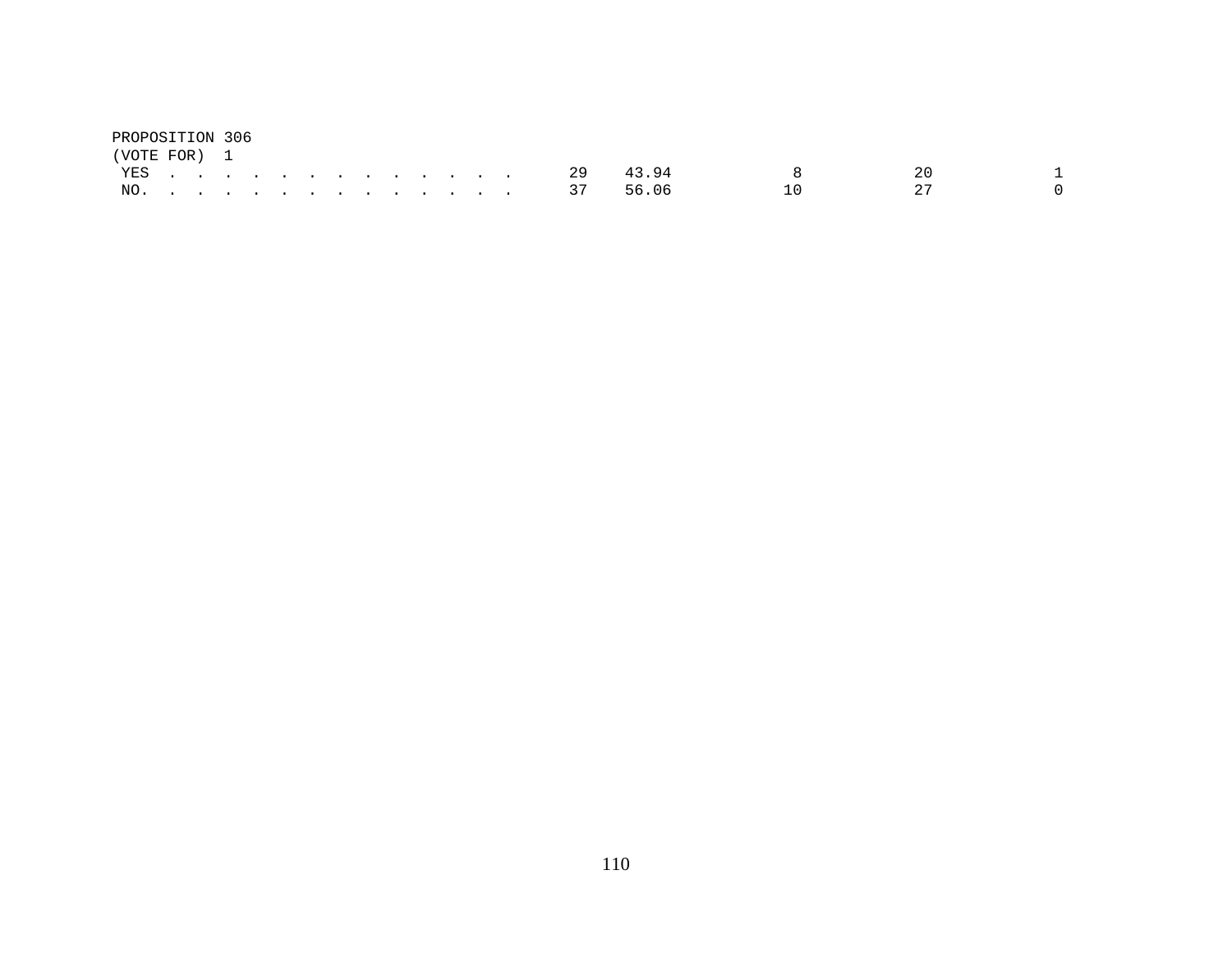OFFICIAL RESULTS

 APACHE COUNTY, ARIZONA NOVEMBER 6, 2018

RUN DATE:11/15/18 02:13 PM

0023 43 NAZLINI 43.1

|                                                                                                       |                                                                                                                                                                                                                                   |  |  |                                                                                             | TOTAL VOTES | ⊱     | EARLY    | ELEC DAY     | PROV     |
|-------------------------------------------------------------------------------------------------------|-----------------------------------------------------------------------------------------------------------------------------------------------------------------------------------------------------------------------------------|--|--|---------------------------------------------------------------------------------------------|-------------|-------|----------|--------------|----------|
| REGISTERED VOTERS - TOTAL                                                                             |                                                                                                                                                                                                                                   |  |  |                                                                                             | 1,043       |       |          |              |          |
| BALLOTS CAST - TOTAL.                                                                                 | $\mathbf{r}$ . The contract of the contract of the contract of the contract of the contract of the contract of the contract of the contract of the contract of the contract of the contract of the contract of the contract of th |  |  |                                                                                             | 476         |       | 212      | 260          | 4        |
| BALLOTS CAST - BLANK.                                                                                 |                                                                                                                                                                                                                                   |  |  | $\mathbf{r} = \mathbf{r} \cdot \mathbf{r}$ , and $\mathbf{r} = \mathbf{r} \cdot \mathbf{r}$ | $\Omega$    |       | $\Omega$ | $\Omega$     | $\Omega$ |
| VOTER TURNOUT - TOTAL                                                                                 | $\mathbf{r}$ . The contract of the contract of the contract of the contract of the contract of the contract of the contract of the contract of the contract of the contract of the contract of the contract of the contract of th |  |  |                                                                                             |             | 45.64 |          |              |          |
| VOTER TURNOUT - BLANK                                                                                 | and the contract of the contract of the contract of the contract of the contract of the contract of the contract of the contract of the contract of the contract of the contract of the contract of the contract of the contra    |  |  |                                                                                             |             |       |          |              |          |
| U.S. Senator                                                                                          |                                                                                                                                                                                                                                   |  |  |                                                                                             |             |       |          |              |          |
| (VOTE FOR) 1                                                                                          |                                                                                                                                                                                                                                   |  |  |                                                                                             |             |       |          |              |          |
| SINEMA, KYRSTEN (DEM)                                                                                 |                                                                                                                                                                                                                                   |  |  |                                                                                             | 398         | 84.68 | 179      | 215          |          |
| MCSALLY, MARTHA (REP)                                                                                 |                                                                                                                                                                                                                                   |  |  | $\mathbf{r}$ , $\mathbf{r}$ , $\mathbf{r}$ , $\mathbf{r}$ , $\mathbf{r}$ , $\mathbf{r}$     | 58          | 12.34 | 25       | 33           | $\Omega$ |
| GREEN, ANGELA (GRN)                                                                                   |                                                                                                                                                                                                                                   |  |  |                                                                                             | 13          | 2.77  | 6        | 7            | $\Omega$ |
| WRITE-IN.                                                                                             |                                                                                                                                                                                                                                   |  |  |                                                                                             | 1           | .21   | $\Omega$ | $\mathbf{1}$ | $\Omega$ |
| U.S. Rep. in Congress Dist. 1<br>(VOTE FOR) 1                                                         |                                                                                                                                                                                                                                   |  |  |                                                                                             |             |       |          |              |          |
| O'HALLERAN, TOM (DEM)                                                                                 |                                                                                                                                                                                                                                   |  |  |                                                                                             | 403         | 86.11 | 185      | 214          | 4        |
| ROGERS, WENDY (REP)                                                                                   |                                                                                                                                                                                                                                   |  |  |                                                                                             | 63          | 13.46 | 23       | 40           | $\Omega$ |
| WRITE-IN.                                                                                             |                                                                                                                                                                                                                                   |  |  |                                                                                             | 2           | .43   |          | 1            | $\Omega$ |
|                                                                                                       |                                                                                                                                                                                                                                   |  |  |                                                                                             |             |       |          |              |          |
| Governor                                                                                              |                                                                                                                                                                                                                                   |  |  |                                                                                             |             |       |          |              |          |
| (VOTE FOR) 1                                                                                          |                                                                                                                                                                                                                                   |  |  |                                                                                             |             |       |          |              |          |
| GARCIA, DAVID (DEM)                                                                                   |                                                                                                                                                                                                                                   |  |  |                                                                                             | 375         | 80.82 | 169      | 202          | 4        |
| DUCEY, DOUG (REP).                                                                                    |                                                                                                                                                                                                                                   |  |  |                                                                                             | 74          | 15.95 | 36       | 38           | $\Omega$ |
| TORRES, ANGEL (GRN)                                                                                   |                                                                                                                                                                                                                                   |  |  |                                                                                             | 11          | 2.37  | 4        | 7            | $\Omega$ |
| WRITE-IN.<br>$\mathbf{r}$ , and $\mathbf{r}$ , and $\mathbf{r}$ , and $\mathbf{r}$ , and $\mathbf{r}$ |                                                                                                                                                                                                                                   |  |  |                                                                                             | 4           | .86   | $\Omega$ | 4            | $\Omega$ |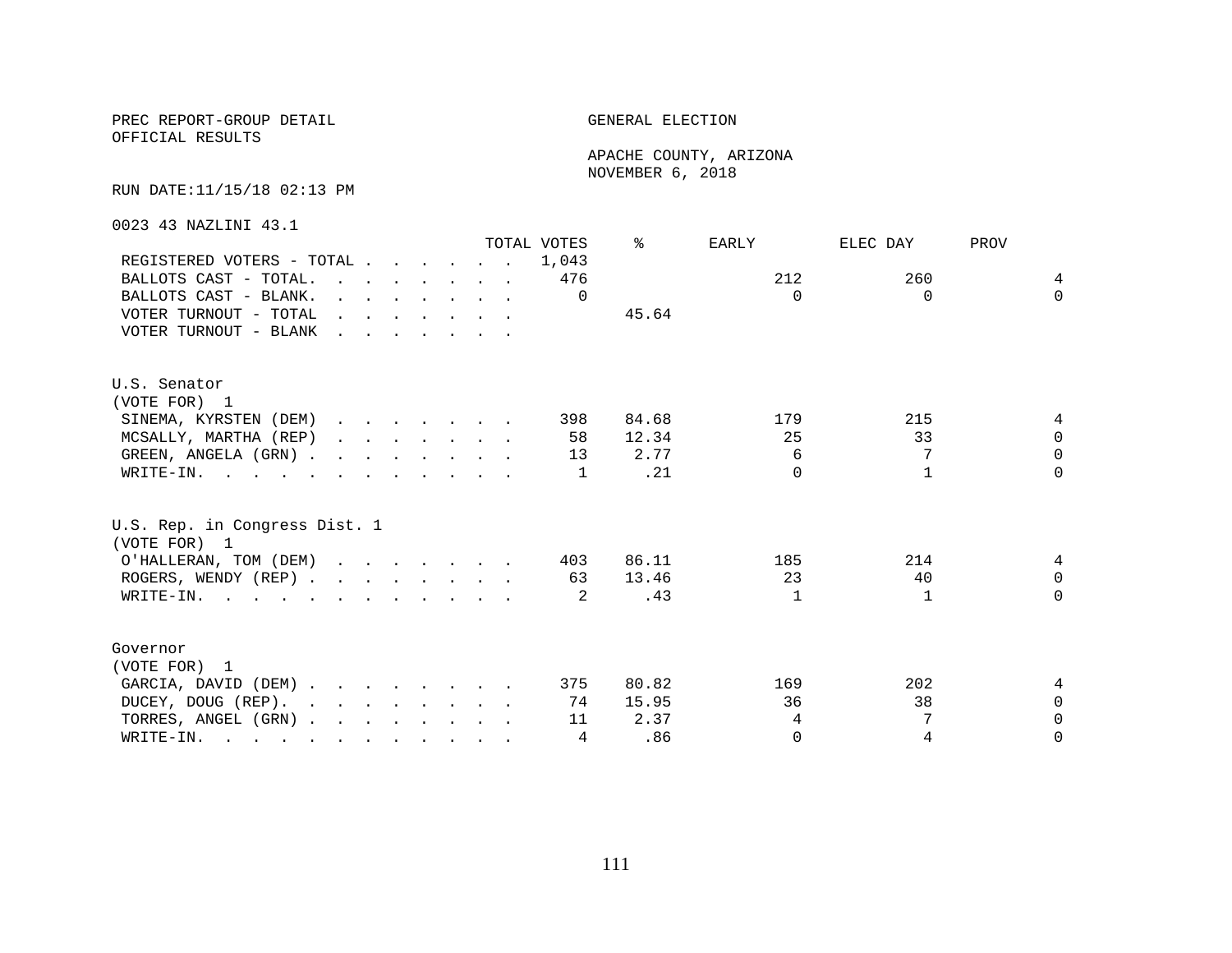| State Senator Dist. 7<br>(VOTE FOR)<br>$\overline{1}$                                                                                                                                                                                                                                          |                                                           |
|------------------------------------------------------------------------------------------------------------------------------------------------------------------------------------------------------------------------------------------------------------------------------------------------|-----------------------------------------------------------|
| PESHLAKAI, JAMESCITA (DEM).<br>436                                                                                                                                                                                                                                                             | 92.96<br>199<br>233<br>4                                  |
| MEALER, JL (REP)<br>33                                                                                                                                                                                                                                                                         | 7.04<br>12<br>21<br>$\Omega$                              |
| $\Omega$<br>WRITE-IN.<br>$\mathbf{r}$ , and $\mathbf{r}$ , and $\mathbf{r}$ , and $\mathbf{r}$ , and $\mathbf{r}$                                                                                                                                                                              | $\Omega$<br>$\Omega$<br>$\Omega$                          |
| State Rep Dist. 7                                                                                                                                                                                                                                                                              |                                                           |
| (VOTE FOR) 2                                                                                                                                                                                                                                                                                   |                                                           |
| TELLER, ARLANDO (DEM)<br>291<br>$\mathbf{r}$ . The set of the set of the set of the set of the set of the set of the set of the set of the set of the set of the set of the set of the set of the set of the set of the set of the set of the set of the set of t                              | 44.91<br>137<br>152<br>2                                  |
| TSOSIE, MYRON (DEM) .<br>312<br>$\mathbf{r}$ , $\mathbf{r}$ , $\mathbf{r}$ , $\mathbf{r}$ , $\mathbf{r}$ , $\mathbf{r}$                                                                                                                                                                        | $\overline{2}$<br>48.15<br>151<br>159                     |
| 45<br>SHAMLEY, DOYEL (REP).<br>$\mathbf{r}$ , $\mathbf{r}$ , $\mathbf{r}$ , $\mathbf{r}$ , $\mathbf{r}$ , $\mathbf{r}$                                                                                                                                                                         | 6.94<br>21<br>$\Omega$<br>24                              |
| WRITE-IN.<br>$\Omega$                                                                                                                                                                                                                                                                          | $\Omega$<br>$\Omega$<br>$\Omega$                          |
| Secretary of State<br>(VOTE FOR) 1                                                                                                                                                                                                                                                             |                                                           |
| HOBBS, KATIE (DEM)<br>$\mathbf{r}$ . The set of the set of the set of the set of the set of the set of the set of the set of the set of the set of the set of the set of the set of the set of the set of the set of the set of the set of the set of t<br>426                                 | 195<br>227<br>90.45<br>4                                  |
| 43<br>GAYNOR, STEVE (REP)                                                                                                                                                                                                                                                                      | 9.13<br>15<br>28<br>$\Omega$                              |
| 2<br>WRITE-IN.<br>$\mathbf{r}$ , and $\mathbf{r}$ , and $\mathbf{r}$ , and $\mathbf{r}$ , and $\mathbf{r}$                                                                                                                                                                                     | $\mathfrak{D}$<br>$\Omega$<br>.42<br>$\Omega$             |
|                                                                                                                                                                                                                                                                                                |                                                           |
| Attorney General                                                                                                                                                                                                                                                                               |                                                           |
| (VOTE FOR) 1                                                                                                                                                                                                                                                                                   |                                                           |
| CONTRERAS, JANUARY (DEM)<br>406                                                                                                                                                                                                                                                                | 87.88<br>185<br>219<br>2                                  |
| BRNOVICH, MARK (REP).<br>55                                                                                                                                                                                                                                                                    | 24<br>30<br>11.90<br>$\mathbf{1}$<br>$\Omega$<br>$\Omega$ |
| WRITE-IN.<br>$\mathbf{1}$                                                                                                                                                                                                                                                                      | .22<br>$\mathbf{1}$                                       |
| State Treasurer<br>(VOTE FOR) 1                                                                                                                                                                                                                                                                |                                                           |
| MANOIL, MARK (DEM)<br>406<br>$\mathbf{r}$ . The set of the set of the set of the set of the set of the set of the set of the set of the set of the set of the set of the set of the set of the set of the set of the set of the set of the set of the set of t                                 | 182<br>220<br>88.07<br>4                                  |
| 54<br>YEE, KIMBERLY (REP)                                                                                                                                                                                                                                                                      | 23<br>11.71<br>31<br>0                                    |
| WRITE-IN.<br>$\mathbf{1}$<br>$\mathbf{r}$ , and $\mathbf{r}$ , and $\mathbf{r}$ , and $\mathbf{r}$ , and $\mathbf{r}$                                                                                                                                                                          | $\Omega$<br>.22<br>$\Omega$<br>1                          |
| Superintendent of Public Instruction                                                                                                                                                                                                                                                           |                                                           |
| (VOTE FOR) 1                                                                                                                                                                                                                                                                                   |                                                           |
| HOFFMAN, KATHY (DEM).<br>$\mathbf{r}$ , $\mathbf{r}$ , $\mathbf{r}$ , $\mathbf{r}$ , $\mathbf{r}$ , $\mathbf{r}$ , $\mathbf{r}$<br>430                                                                                                                                                         | 92.08<br>196<br>230<br>4                                  |
| 35<br>RIGGS, FRANK (REP)                                                                                                                                                                                                                                                                       | 22<br>7.49<br>13<br>0                                     |
| 2<br>WRITE-IN.<br>and the contract of the contract of the contract of the contract of the contract of the contract of the contract of the contract of the contract of the contract of the contract of the contract of the contract of the contra<br>$\mathbf{r} = \mathbf{r} \cdot \mathbf{r}$ | 2<br>.43<br>$\Omega$<br>$\Omega$                          |
|                                                                                                                                                                                                                                                                                                |                                                           |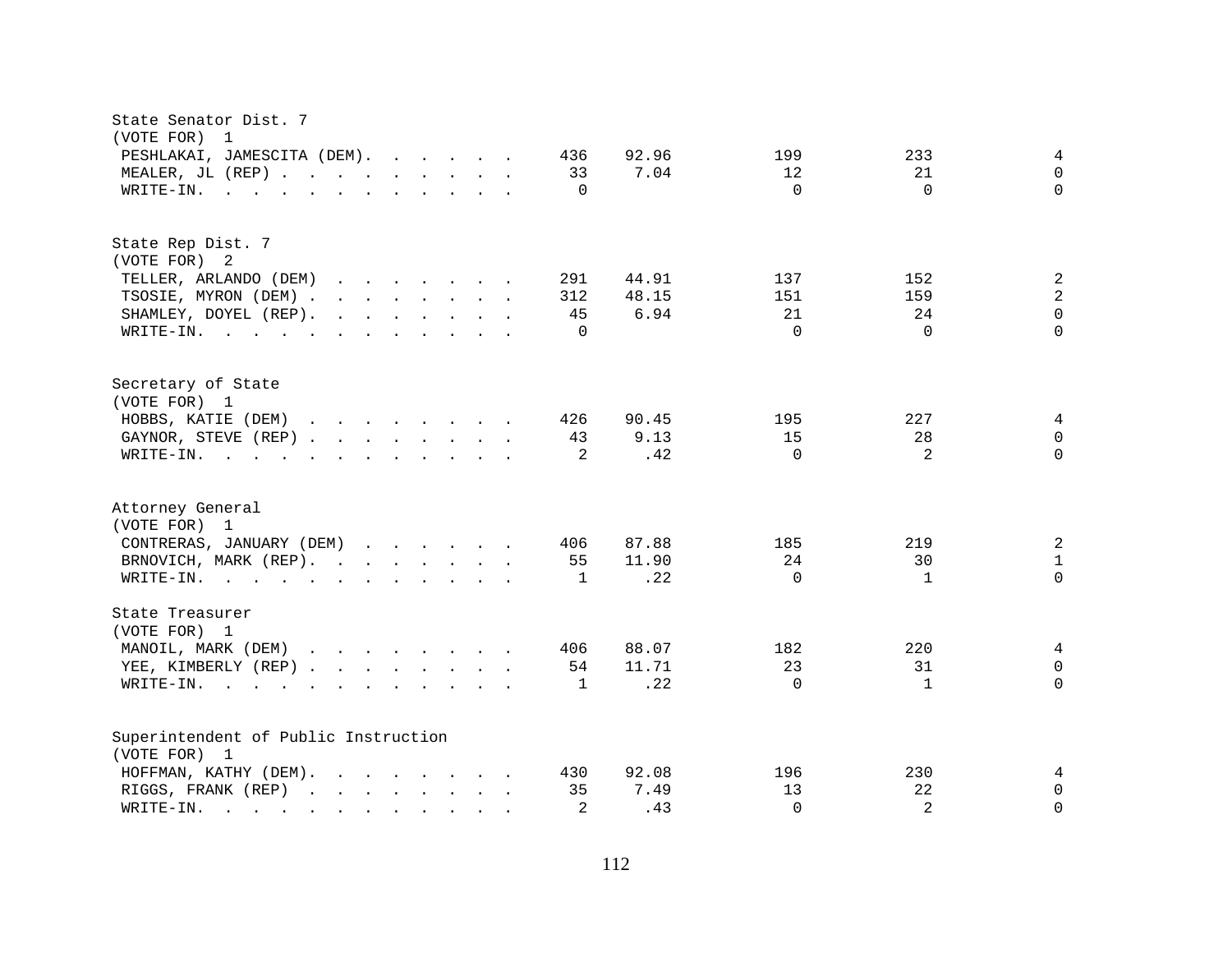| State Mine Inspector<br>(VOTE FOR)<br>1                                                                                                                                                                                                                        |                                      |  |
|----------------------------------------------------------------------------------------------------------------------------------------------------------------------------------------------------------------------------------------------------------------|--------------------------------------|--|
| PIERCE, WILLIAM "BILL" (DEM)<br>422<br>90.75                                                                                                                                                                                                                   | 192<br>226<br>4                      |  |
| 42<br>9.03<br>HART, JOE (REP)                                                                                                                                                                                                                                  | 25<br>17<br>$\Omega$                 |  |
| .22<br>$W\text{RITE-IN.}$ , , , , , , , , , , ,<br>1                                                                                                                                                                                                           | $\Omega$<br>$\mathbf{1}$<br>$\Omega$ |  |
| Corporation Commissioner<br>(VOTE FOR) 2                                                                                                                                                                                                                       |                                      |  |
| 55.00<br>KENNEDY, SANDRA (DEM)<br>385                                                                                                                                                                                                                          | 176<br>205<br>4                      |  |
| SEARS, KIANA MARIA (DEM)<br>37.86<br>265                                                                                                                                                                                                                       | 130<br>135<br>$\Omega$               |  |
| GLASSMAN, RODNEY (REP)<br>25<br>3.57                                                                                                                                                                                                                           | 15<br>$\Omega$<br>10                 |  |
| OLSON, JUSTIN (REP)<br>24<br>3.43                                                                                                                                                                                                                              | $\mathbf{1}$<br>12<br>11             |  |
| .14<br>WRITE-IN.<br>1                                                                                                                                                                                                                                          | $\Omega$<br>$\Omega$<br>$\mathbf{1}$ |  |
| Clerk of the Superior Court<br>(VOTE FOR) 1                                                                                                                                                                                                                    |                                      |  |
| 452<br>98.69<br>HOUNSHELL, ANNELL (DEM).                                                                                                                                                                                                                       | 205<br>243<br>4                      |  |
| 1.31<br>6<br>WRITE-IN.                                                                                                                                                                                                                                         | $\Omega$<br>6<br>$\Omega$            |  |
| Justice of the Peace Dist. 4 Chinle<br>(VOTE FOR) 1                                                                                                                                                                                                            |                                      |  |
| 98.48<br>CLYDE, VICTOR J. (DEM)<br>453                                                                                                                                                                                                                         | 210<br>239<br>4                      |  |
| 1.52<br>7<br>WRITE-IN.<br>$\mathbf{r}$ , and $\mathbf{r}$ , and $\mathbf{r}$ , and $\mathbf{r}$ , and $\mathbf{r}$                                                                                                                                             | $\Omega$<br>7<br>$\Omega$            |  |
| Constable Dist. 4 Chinle<br>(VOTE FOR) 1                                                                                                                                                                                                                       |                                      |  |
| 100.00<br>WRITE-IN.<br>61<br>$\mathbf{r}$ . The contract of the contract of the contract of the contract of the contract of the contract of the contract of the contract of the contract of the contract of the contract of the contract of the contract of th | 24<br>37<br>0                        |  |
| Judge of the Superior Court<br>(VOTE FOR) 1                                                                                                                                                                                                                    |                                      |  |
| LATHAM, MIKE<br>393<br>98.74                                                                                                                                                                                                                                   | 186<br>204<br>3                      |  |
| 5<br>1.26<br>WRITE-IN.<br>$\mathbf{r}$ , and $\mathbf{r}$ , and $\mathbf{r}$ , and $\mathbf{r}$ , and $\mathbf{r}$                                                                                                                                             | $\mathbf{1}$<br>$\Omega$<br>4        |  |
|                                                                                                                                                                                                                                                                |                                      |  |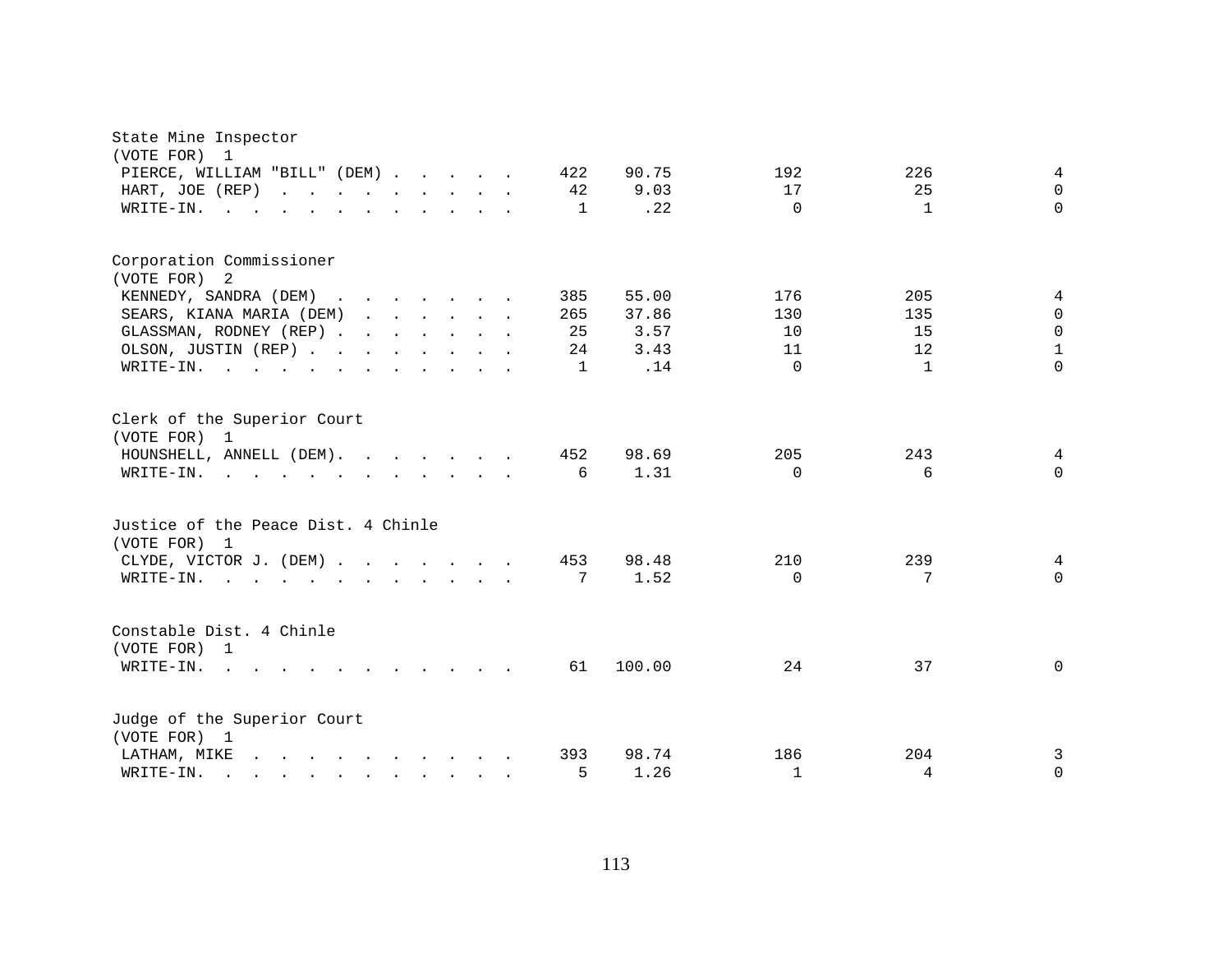| Retain Justice Supreme-Bolick<br>(VOTE FOR) |                                                                                                                                                                               | $\mathbf 1$                                                                                                                           |               |                                                                                                                                       |  |                                                                                                                                                                                                                                   |        |                                                                          |  |     |       |     |     |                |
|---------------------------------------------|-------------------------------------------------------------------------------------------------------------------------------------------------------------------------------|---------------------------------------------------------------------------------------------------------------------------------------|---------------|---------------------------------------------------------------------------------------------------------------------------------------|--|-----------------------------------------------------------------------------------------------------------------------------------------------------------------------------------------------------------------------------------|--------|--------------------------------------------------------------------------|--|-----|-------|-----|-----|----------------|
| YES                                         | $\mathbf{r}$ , $\mathbf{r}$ , $\mathbf{r}$ , $\mathbf{r}$ , $\mathbf{r}$                                                                                                      |                                                                                                                                       |               |                                                                                                                                       |  |                                                                                                                                                                                                                                   |        | $\mathbf{r}$ , $\mathbf{r}$ , $\mathbf{r}$ , $\mathbf{r}$ , $\mathbf{r}$ |  | 262 | 59.95 | 131 | 128 | $\mathfrak{Z}$ |
| NO.                                         |                                                                                                                                                                               |                                                                                                                                       |               | $\mathbf{r} = \mathbf{r} - \mathbf{r}$ , $\mathbf{r} = \mathbf{r} - \mathbf{r}$ , $\mathbf{r} = \mathbf{r} - \mathbf{r} - \mathbf{r}$ |  |                                                                                                                                                                                                                                   |        |                                                                          |  | 175 | 40.05 | 69  | 105 | $\mathbf{1}$   |
|                                             |                                                                                                                                                                               |                                                                                                                                       |               |                                                                                                                                       |  |                                                                                                                                                                                                                                   |        |                                                                          |  |     |       |     |     |                |
| Retain Justice Supreme-Pelander             |                                                                                                                                                                               |                                                                                                                                       |               |                                                                                                                                       |  |                                                                                                                                                                                                                                   |        |                                                                          |  |     |       |     |     |                |
| (VOTE FOR) 1                                |                                                                                                                                                                               |                                                                                                                                       |               |                                                                                                                                       |  |                                                                                                                                                                                                                                   |        |                                                                          |  |     |       |     |     |                |
| YES                                         | $\mathbf{r}$ , $\mathbf{r}$ , $\mathbf{r}$ , $\mathbf{r}$ , $\mathbf{r}$ , $\mathbf{r}$ , $\mathbf{r}$ , $\mathbf{r}$ , $\mathbf{r}$ , $\mathbf{r}$                           |                                                                                                                                       |               |                                                                                                                                       |  |                                                                                                                                                                                                                                   |        |                                                                          |  | 253 | 59.53 | 125 | 128 | $\mathsf{O}$   |
| NO.                                         | $\mathbf{r}$ , and $\mathbf{r}$ , and $\mathbf{r}$ , and $\mathbf{r}$ , and $\mathbf{r}$ , and $\mathbf{r}$                                                                   |                                                                                                                                       |               |                                                                                                                                       |  |                                                                                                                                                                                                                                   |        |                                                                          |  | 172 | 40.47 | 71  | 98  | $\mathbf{3}$   |
| APACHE COUNTY LEVY                          |                                                                                                                                                                               |                                                                                                                                       |               |                                                                                                                                       |  |                                                                                                                                                                                                                                   |        |                                                                          |  |     |       |     |     |                |
| (VOTE FOR) 1                                |                                                                                                                                                                               |                                                                                                                                       |               |                                                                                                                                       |  |                                                                                                                                                                                                                                   |        |                                                                          |  |     |       |     |     |                |
| YES                                         |                                                                                                                                                                               |                                                                                                                                       |               |                                                                                                                                       |  |                                                                                                                                                                                                                                   |        |                                                                          |  | 155 | 33.62 | 81  | 73  | $\mathbf{1}$   |
| NO.                                         | $\sim$                                                                                                                                                                        |                                                                                                                                       |               | $\sim 10^7$                                                                                                                           |  | $\mathbf{r}$ . The set of the set of the set of the set of the set of the set of the set of the set of the set of the set of the set of the set of the set of the set of the set of the set of the set of the set of the set of t |        |                                                                          |  | 306 | 66.38 | 124 | 179 | $\mathbf{3}$   |
|                                             |                                                                                                                                                                               |                                                                                                                                       |               |                                                                                                                                       |  |                                                                                                                                                                                                                                   |        |                                                                          |  |     |       |     |     |                |
| PROPOSITION 125                             |                                                                                                                                                                               |                                                                                                                                       |               |                                                                                                                                       |  |                                                                                                                                                                                                                                   |        |                                                                          |  |     |       |     |     |                |
| (VOTE FOR)                                  |                                                                                                                                                                               | 1                                                                                                                                     |               |                                                                                                                                       |  |                                                                                                                                                                                                                                   |        |                                                                          |  |     |       |     |     |                |
| YES                                         | $\mathbf{L} = \mathbf{L} \mathbf{L} + \mathbf{L} \mathbf{L}$                                                                                                                  |                                                                                                                                       | $\sim$ $\sim$ |                                                                                                                                       |  | $\mathbf{r}$ , and $\mathbf{r}$ , and $\mathbf{r}$ , and $\mathbf{r}$                                                                                                                                                             |        |                                                                          |  | 214 | 46.12 | 101 | 111 | $\overline{a}$ |
| NO.                                         |                                                                                                                                                                               |                                                                                                                                       |               |                                                                                                                                       |  |                                                                                                                                                                                                                                   | $\sim$ |                                                                          |  | 250 | 53.88 | 104 | 144 | $\overline{a}$ |
| PROPOSITION 126                             |                                                                                                                                                                               |                                                                                                                                       |               |                                                                                                                                       |  |                                                                                                                                                                                                                                   |        |                                                                          |  |     |       |     |     |                |
| (VOTE FOR)                                  |                                                                                                                                                                               | $\mathbf{1}$                                                                                                                          |               |                                                                                                                                       |  |                                                                                                                                                                                                                                   |        |                                                                          |  |     |       |     |     |                |
| YES                                         | $\mathbf{r} = \mathbf{r} - \mathbf{r}$ , and $\mathbf{r} = \mathbf{r} - \mathbf{r}$ , and $\mathbf{r} = \mathbf{r} - \mathbf{r}$ , and $\mathbf{r} = \mathbf{r} - \mathbf{r}$ |                                                                                                                                       |               |                                                                                                                                       |  |                                                                                                                                                                                                                                   |        |                                                                          |  | 165 | 35.48 | 86  | 77  | $\overline{a}$ |
| NO.                                         | <b>Contract Contract Contract</b>                                                                                                                                             |                                                                                                                                       |               | $\mathbf{r}$ , $\mathbf{r}$ , $\mathbf{r}$ , $\mathbf{r}$ , $\mathbf{r}$ , $\mathbf{r}$ , $\mathbf{r}$ , $\mathbf{r}$                 |  |                                                                                                                                                                                                                                   |        |                                                                          |  | 300 | 64.52 | 121 | 177 | $\overline{a}$ |
|                                             |                                                                                                                                                                               |                                                                                                                                       |               |                                                                                                                                       |  |                                                                                                                                                                                                                                   |        |                                                                          |  |     |       |     |     |                |
| PROPOSITION 127                             |                                                                                                                                                                               |                                                                                                                                       |               |                                                                                                                                       |  |                                                                                                                                                                                                                                   |        |                                                                          |  |     |       |     |     |                |
| (VOTE FOR) 1                                |                                                                                                                                                                               |                                                                                                                                       |               |                                                                                                                                       |  |                                                                                                                                                                                                                                   |        |                                                                          |  |     |       |     |     |                |
| YES                                         |                                                                                                                                                                               |                                                                                                                                       |               |                                                                                                                                       |  |                                                                                                                                                                                                                                   |        |                                                                          |  | 128 | 28.44 | 55  | 71  | $\sqrt{2}$     |
| NO.                                         |                                                                                                                                                                               |                                                                                                                                       |               | $\mathbf{r} = \mathbf{r} - \mathbf{r}$ , $\mathbf{r} = \mathbf{r} - \mathbf{r}$ , $\mathbf{r} = \mathbf{r} - \mathbf{r} - \mathbf{r}$ |  |                                                                                                                                                                                                                                   |        |                                                                          |  | 322 | 71.56 | 149 | 171 | $\overline{a}$ |
| PROPOSITION 305                             |                                                                                                                                                                               |                                                                                                                                       |               |                                                                                                                                       |  |                                                                                                                                                                                                                                   |        |                                                                          |  |     |       |     |     |                |
| (VOTE FOR) 1                                |                                                                                                                                                                               |                                                                                                                                       |               |                                                                                                                                       |  |                                                                                                                                                                                                                                   |        |                                                                          |  |     |       |     |     |                |
| YES                                         | $\mathbf{L}$                                                                                                                                                                  | $\mathbf{r} = \mathbf{r} - \mathbf{r}$ , $\mathbf{r} = \mathbf{r} - \mathbf{r}$ , $\mathbf{r} = \mathbf{r} - \mathbf{r} - \mathbf{r}$ |               |                                                                                                                                       |  |                                                                                                                                                                                                                                   |        |                                                                          |  | 239 | 53.83 | 118 | 120 | $\mathbf 1$    |
| NO.                                         |                                                                                                                                                                               |                                                                                                                                       |               |                                                                                                                                       |  |                                                                                                                                                                                                                                   |        |                                                                          |  | 205 | 46.17 | 85  | 117 | 3              |
|                                             |                                                                                                                                                                               |                                                                                                                                       |               |                                                                                                                                       |  | $\mathbf{r} = \mathbf{r} \cdot \mathbf{r}$ and $\mathbf{r} = \mathbf{r} \cdot \mathbf{r}$                                                                                                                                         |        |                                                                          |  |     |       |     |     |                |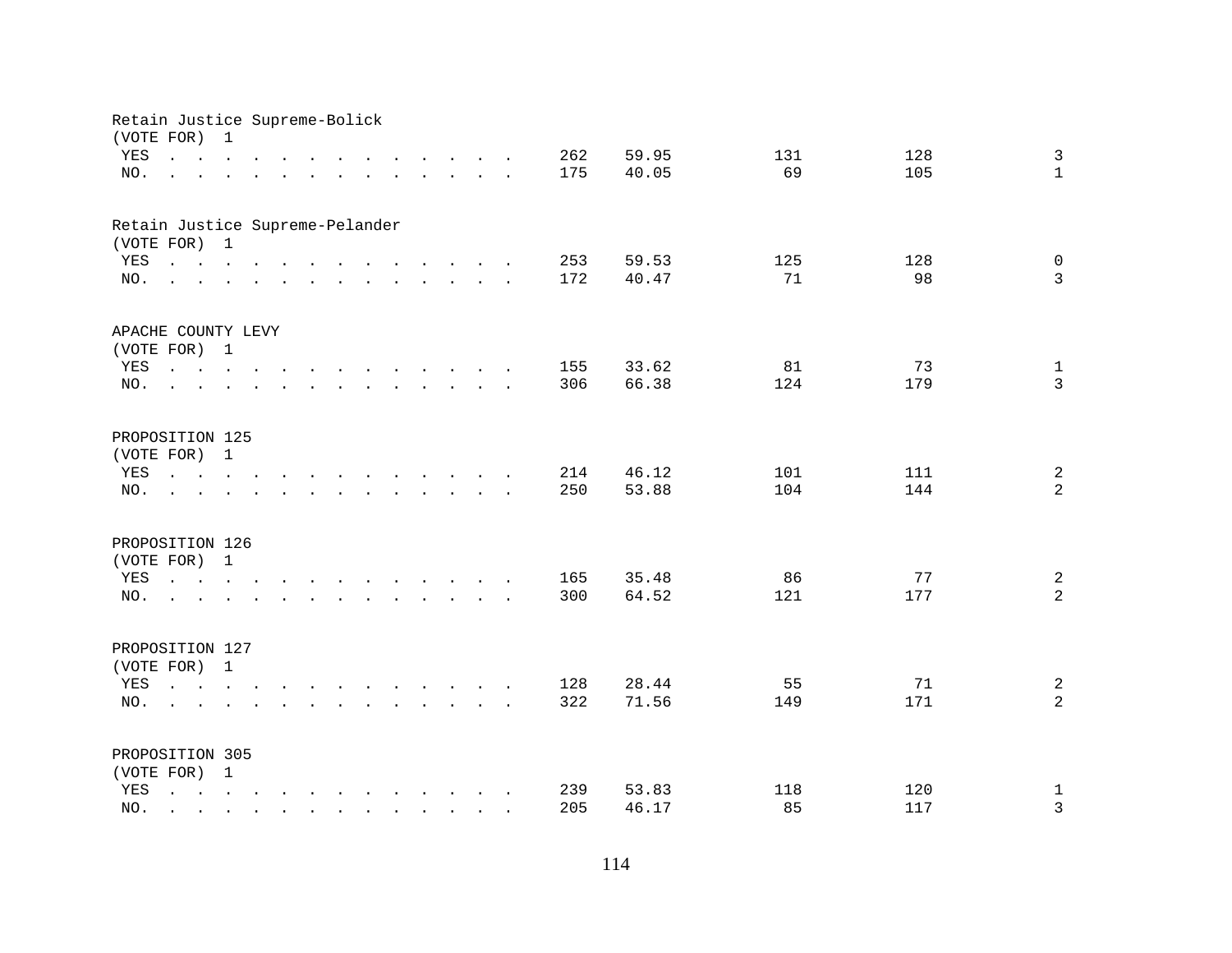| PROPOSITION 306 |  |  |  |  |  |  |               |       |     |               |
|-----------------|--|--|--|--|--|--|---------------|-------|-----|---------------|
| (VOTE FOR) 1    |  |  |  |  |  |  |               |       |     |               |
|                 |  |  |  |  |  |  | YES 173 39.14 |       |     | $\mathcal{D}$ |
|                 |  |  |  |  |  |  | NO. 269       | 60.86 | 153 |               |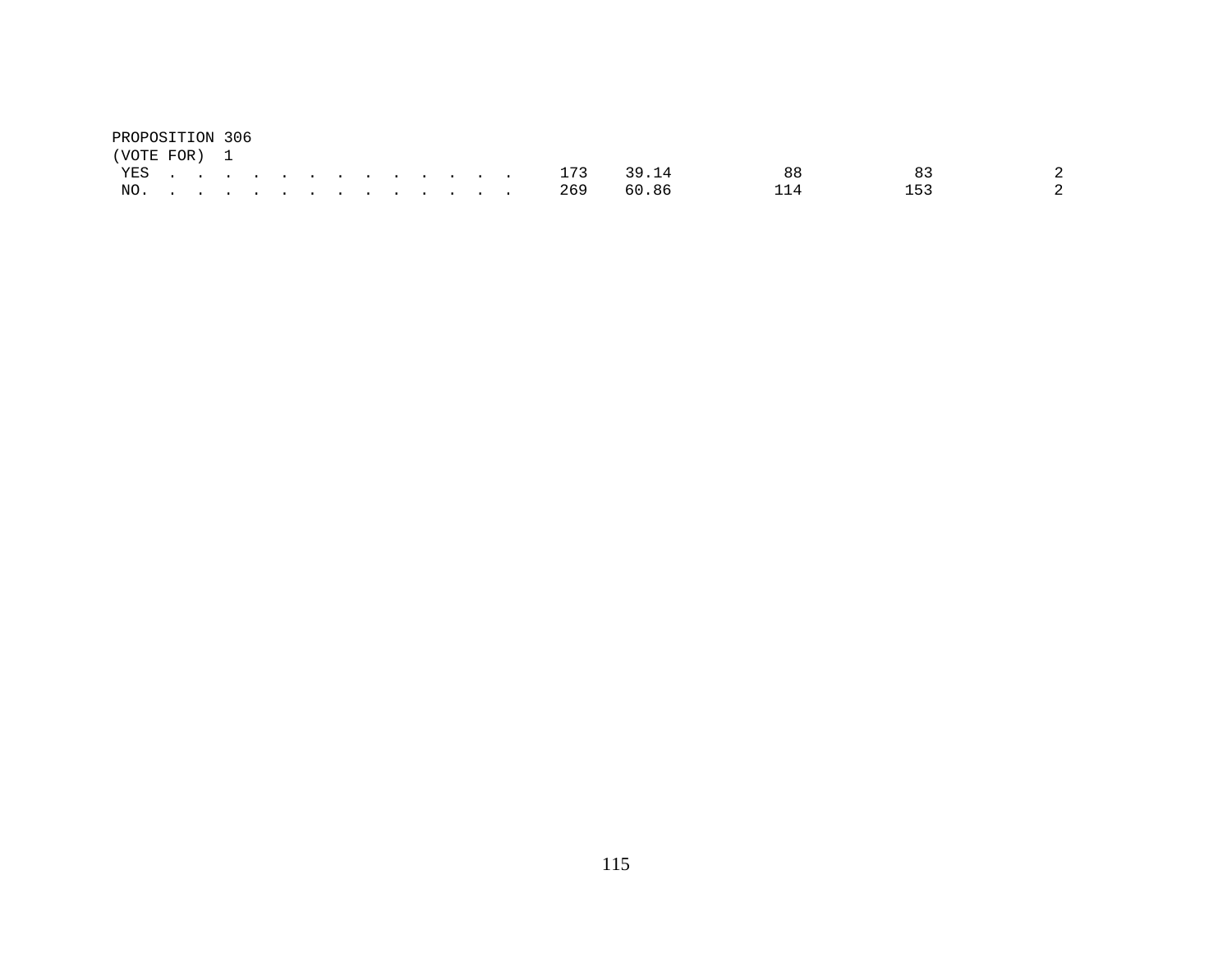PREC REPORT-GROUP DETAIL **ELECTION** 

OFFICIAL RESULTS

 APACHE COUNTY, ARIZONA NOVEMBER 6, 2018

RUN DATE:11/15/18 02:13 PM

0024 45 NUTRIOSO 45.1-45.4

|                                                                                                                              |                                                                       |  |  |                                                                                             | TOTAL VOTES | °     | EARLY    | ELEC DAY | PROV              |
|------------------------------------------------------------------------------------------------------------------------------|-----------------------------------------------------------------------|--|--|---------------------------------------------------------------------------------------------|-------------|-------|----------|----------|-------------------|
| REGISTERED VOTERS - TOTAL                                                                                                    |                                                                       |  |  |                                                                                             | 319         |       |          |          |                   |
| BALLOTS CAST - TOTAL                                                                                                         |                                                                       |  |  |                                                                                             | 264         |       | 213      | 49       | 2                 |
| BALLOTS CAST - BLANK.                                                                                                        |                                                                       |  |  | $\mathbf{r} = \mathbf{r} \cdot \mathbf{r}$ , and $\mathbf{r} = \mathbf{r} \cdot \mathbf{r}$ | $\Omega$    |       | $\Omega$ | $\Omega$ | $\Omega$          |
| VOTER TURNOUT - TOTAL                                                                                                        | $\mathbf{r}$ , and $\mathbf{r}$ , and $\mathbf{r}$ , and $\mathbf{r}$ |  |  |                                                                                             |             | 82.76 |          |          |                   |
| VOTER TURNOUT - BLANK                                                                                                        |                                                                       |  |  |                                                                                             |             |       |          |          |                   |
| U.S. Senator                                                                                                                 |                                                                       |  |  |                                                                                             |             |       |          |          |                   |
| (VOTE FOR) 1                                                                                                                 |                                                                       |  |  |                                                                                             |             |       |          |          |                   |
| SINEMA, KYRSTEN (DEM)                                                                                                        |                                                                       |  |  |                                                                                             | 78          | 29.89 | 62       | 15       |                   |
| MCSALLY, MARTHA (REP)                                                                                                        |                                                                       |  |  |                                                                                             | 177         | 67.82 | 144      | 32       | $\mathbf{1}$      |
| GREEN, ANGELA (GRN)                                                                                                          |                                                                       |  |  |                                                                                             | 6           | 2.30  | 5        | 1        | $\Omega$          |
| WRITE-IN.                                                                                                                    |                                                                       |  |  |                                                                                             | $\Omega$    |       | $\Omega$ | $\Omega$ | $\Omega$          |
| U.S. Rep. in Congress Dist. 1<br>(VOTE FOR) 1                                                                                |                                                                       |  |  |                                                                                             |             |       |          |          |                   |
|                                                                                                                              |                                                                       |  |  |                                                                                             | 87          | 34.12 | 69       | 17       |                   |
| O'HALLERAN, TOM (DEM)                                                                                                        |                                                                       |  |  |                                                                                             |             |       |          | 31       | 1<br>$\mathbf{1}$ |
| ROGERS, WENDY (REP)                                                                                                          |                                                                       |  |  |                                                                                             | 168         | 65.88 | 136      |          | $\Omega$          |
| WRITE-IN.                                                                                                                    |                                                                       |  |  |                                                                                             | $\Omega$    |       | $\Omega$ | $\Omega$ |                   |
| Governor                                                                                                                     |                                                                       |  |  |                                                                                             |             |       |          |          |                   |
| (VOTE FOR) 1                                                                                                                 |                                                                       |  |  |                                                                                             |             |       |          |          |                   |
| GARCIA, DAVID (DEM)                                                                                                          |                                                                       |  |  |                                                                                             | 50          | 19.16 | 41       | 9        | 0                 |
| DUCEY, DOUG (REP).                                                                                                           |                                                                       |  |  |                                                                                             | 205         | 78.54 | 165      | 39       | 1                 |
| TORRES, ANGEL (GRN)                                                                                                          |                                                                       |  |  |                                                                                             | 6           | 2.30  | 5        | $\Omega$ | 1                 |
| WRITE-IN.<br>the contract of the contract of the contract of the contract of the contract of the contract of the contract of |                                                                       |  |  |                                                                                             | $\Omega$    |       | $\Omega$ | $\Omega$ | 0                 |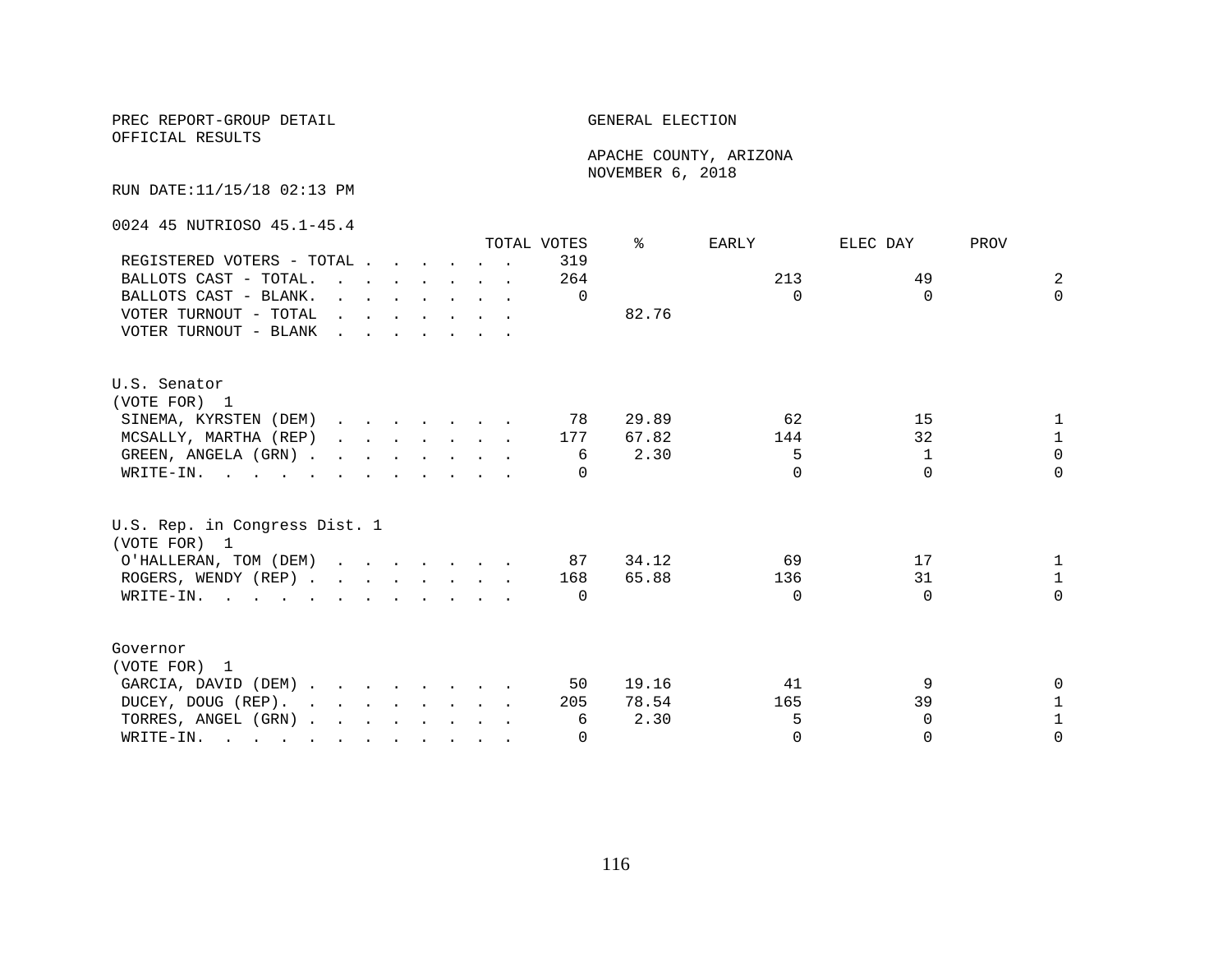| PESHLAKAI, JAMESCITA (DEM).<br>55<br>21.40<br>46<br>9<br>$\mathbf 0$<br>$\overline{a}$<br>78.21<br>39<br>MEALER, JL (REP)<br>201<br>160<br>.39<br>$\Omega$<br>1<br>$\mathbf{1}$<br>$\Omega$<br>WRITE-IN.<br>$\mathbf{r}$ , and $\mathbf{r}$ , and $\mathbf{r}$ , and $\mathbf{r}$ , and $\mathbf{r}$<br>State Rep Dist. 7<br>(VOTE FOR) 2<br>TELLER, ARLANDO (DEM)<br>16.45<br>37<br>14<br>51<br>0<br>$\mathbf{r}$ , $\mathbf{r}$ , $\mathbf{r}$ , $\mathbf{r}$ , $\mathbf{r}$ , $\mathbf{r}$<br>TSOSIE, MYRON (DEM)<br>52<br>16.77<br>42<br>10<br>$\Omega$<br>$\overline{2}$<br>$\mathbf{r}$ . The contract of the contract of the contract of the contract of the contract of the contract of the contract of the contract of the contract of the contract of the contract of the contract of the contract of th<br>66.13<br>38<br>SHAMLEY, DOYEL (REP).<br>205<br>165<br>.65<br>$\Omega$<br>2<br>$\mathbf{1}$<br>$\mathbf{1}$<br>WRITE-IN.<br>Secretary of State<br>(VOTE FOR) 1<br>HOBBS, KATIE (DEM)<br>25.77<br>52<br>15<br>67<br>0<br>34<br>2<br>GAYNOR, STEVE (REP)<br>193<br>74.23<br>157<br>$\Omega$<br>$\Omega$<br>$\Omega$<br>$\Omega$<br>WRITE-IN.<br>$\mathbf{r}$ , and $\mathbf{r}$ , and $\mathbf{r}$ , and $\mathbf{r}$ , and $\mathbf{r}$<br>Attorney General<br>(VOTE FOR) 1<br>CONTRERAS, JANUARY (DEM)<br>24.62<br>64<br>51<br>12<br>$\mathbf 1$<br>75.38<br>37<br>BRNOVICH, MARK (REP).<br>158<br>$\mathbf{1}$<br>196<br>$\Omega$<br>$\Omega$<br>$\Omega$<br>WRITE-IN.<br>$\Omega$<br><u>no provincialmente de la característica de la característica de la característica de la característica de la c</u><br>State Treasurer<br>(VOTE FOR) 1<br>MANOIL, MARK (DEM)<br>22.48<br>49<br>9<br>58<br>$\mathbf 0$<br>77.52<br>39<br>2<br>YEE, KIMBERLY (REP)<br>200<br>159<br>$\Omega$<br>$W\text{RITE}-\text{IN}.$<br>$\Omega$<br>$\Omega$<br>$\Omega$<br>Superintendent of Public Instruction<br>(VOTE FOR) 1<br>25.68<br>55<br>HOFFMAN, KATHY (DEM).<br>$\mathbf{r}$ , $\mathbf{r}$ , $\mathbf{r}$ , $\mathbf{r}$ , $\mathbf{r}$ , $\mathbf{r}$<br>66<br>10<br>1<br>74.32<br>153<br>37<br>$\mathbf{1}$<br>RIGGS, FRANK (REP)<br>191<br>$\Omega$<br>$\Omega$<br>$\Omega$<br>WRITE-IN.<br>$\Omega$<br>$\mathbf{r}$ . The set of $\mathbf{r}$ | State Senator Dist. 7<br>(VOTE FOR)<br>$\overline{1}$ |  |
|-----------------------------------------------------------------------------------------------------------------------------------------------------------------------------------------------------------------------------------------------------------------------------------------------------------------------------------------------------------------------------------------------------------------------------------------------------------------------------------------------------------------------------------------------------------------------------------------------------------------------------------------------------------------------------------------------------------------------------------------------------------------------------------------------------------------------------------------------------------------------------------------------------------------------------------------------------------------------------------------------------------------------------------------------------------------------------------------------------------------------------------------------------------------------------------------------------------------------------------------------------------------------------------------------------------------------------------------------------------------------------------------------------------------------------------------------------------------------------------------------------------------------------------------------------------------------------------------------------------------------------------------------------------------------------------------------------------------------------------------------------------------------------------------------------------------------------------------------------------------------------------------------------------------------------------------------------------------------------------------------------------------------------------------------------------------------------------------------------------------------------------------------------------------------------------------------------------------------------------------------------------------|-------------------------------------------------------|--|
|                                                                                                                                                                                                                                                                                                                                                                                                                                                                                                                                                                                                                                                                                                                                                                                                                                                                                                                                                                                                                                                                                                                                                                                                                                                                                                                                                                                                                                                                                                                                                                                                                                                                                                                                                                                                                                                                                                                                                                                                                                                                                                                                                                                                                                                                 |                                                       |  |
|                                                                                                                                                                                                                                                                                                                                                                                                                                                                                                                                                                                                                                                                                                                                                                                                                                                                                                                                                                                                                                                                                                                                                                                                                                                                                                                                                                                                                                                                                                                                                                                                                                                                                                                                                                                                                                                                                                                                                                                                                                                                                                                                                                                                                                                                 |                                                       |  |
|                                                                                                                                                                                                                                                                                                                                                                                                                                                                                                                                                                                                                                                                                                                                                                                                                                                                                                                                                                                                                                                                                                                                                                                                                                                                                                                                                                                                                                                                                                                                                                                                                                                                                                                                                                                                                                                                                                                                                                                                                                                                                                                                                                                                                                                                 |                                                       |  |
|                                                                                                                                                                                                                                                                                                                                                                                                                                                                                                                                                                                                                                                                                                                                                                                                                                                                                                                                                                                                                                                                                                                                                                                                                                                                                                                                                                                                                                                                                                                                                                                                                                                                                                                                                                                                                                                                                                                                                                                                                                                                                                                                                                                                                                                                 |                                                       |  |
|                                                                                                                                                                                                                                                                                                                                                                                                                                                                                                                                                                                                                                                                                                                                                                                                                                                                                                                                                                                                                                                                                                                                                                                                                                                                                                                                                                                                                                                                                                                                                                                                                                                                                                                                                                                                                                                                                                                                                                                                                                                                                                                                                                                                                                                                 |                                                       |  |
|                                                                                                                                                                                                                                                                                                                                                                                                                                                                                                                                                                                                                                                                                                                                                                                                                                                                                                                                                                                                                                                                                                                                                                                                                                                                                                                                                                                                                                                                                                                                                                                                                                                                                                                                                                                                                                                                                                                                                                                                                                                                                                                                                                                                                                                                 |                                                       |  |
|                                                                                                                                                                                                                                                                                                                                                                                                                                                                                                                                                                                                                                                                                                                                                                                                                                                                                                                                                                                                                                                                                                                                                                                                                                                                                                                                                                                                                                                                                                                                                                                                                                                                                                                                                                                                                                                                                                                                                                                                                                                                                                                                                                                                                                                                 |                                                       |  |
|                                                                                                                                                                                                                                                                                                                                                                                                                                                                                                                                                                                                                                                                                                                                                                                                                                                                                                                                                                                                                                                                                                                                                                                                                                                                                                                                                                                                                                                                                                                                                                                                                                                                                                                                                                                                                                                                                                                                                                                                                                                                                                                                                                                                                                                                 |                                                       |  |
|                                                                                                                                                                                                                                                                                                                                                                                                                                                                                                                                                                                                                                                                                                                                                                                                                                                                                                                                                                                                                                                                                                                                                                                                                                                                                                                                                                                                                                                                                                                                                                                                                                                                                                                                                                                                                                                                                                                                                                                                                                                                                                                                                                                                                                                                 |                                                       |  |
|                                                                                                                                                                                                                                                                                                                                                                                                                                                                                                                                                                                                                                                                                                                                                                                                                                                                                                                                                                                                                                                                                                                                                                                                                                                                                                                                                                                                                                                                                                                                                                                                                                                                                                                                                                                                                                                                                                                                                                                                                                                                                                                                                                                                                                                                 |                                                       |  |
|                                                                                                                                                                                                                                                                                                                                                                                                                                                                                                                                                                                                                                                                                                                                                                                                                                                                                                                                                                                                                                                                                                                                                                                                                                                                                                                                                                                                                                                                                                                                                                                                                                                                                                                                                                                                                                                                                                                                                                                                                                                                                                                                                                                                                                                                 |                                                       |  |
|                                                                                                                                                                                                                                                                                                                                                                                                                                                                                                                                                                                                                                                                                                                                                                                                                                                                                                                                                                                                                                                                                                                                                                                                                                                                                                                                                                                                                                                                                                                                                                                                                                                                                                                                                                                                                                                                                                                                                                                                                                                                                                                                                                                                                                                                 |                                                       |  |
|                                                                                                                                                                                                                                                                                                                                                                                                                                                                                                                                                                                                                                                                                                                                                                                                                                                                                                                                                                                                                                                                                                                                                                                                                                                                                                                                                                                                                                                                                                                                                                                                                                                                                                                                                                                                                                                                                                                                                                                                                                                                                                                                                                                                                                                                 |                                                       |  |
|                                                                                                                                                                                                                                                                                                                                                                                                                                                                                                                                                                                                                                                                                                                                                                                                                                                                                                                                                                                                                                                                                                                                                                                                                                                                                                                                                                                                                                                                                                                                                                                                                                                                                                                                                                                                                                                                                                                                                                                                                                                                                                                                                                                                                                                                 |                                                       |  |
|                                                                                                                                                                                                                                                                                                                                                                                                                                                                                                                                                                                                                                                                                                                                                                                                                                                                                                                                                                                                                                                                                                                                                                                                                                                                                                                                                                                                                                                                                                                                                                                                                                                                                                                                                                                                                                                                                                                                                                                                                                                                                                                                                                                                                                                                 |                                                       |  |
|                                                                                                                                                                                                                                                                                                                                                                                                                                                                                                                                                                                                                                                                                                                                                                                                                                                                                                                                                                                                                                                                                                                                                                                                                                                                                                                                                                                                                                                                                                                                                                                                                                                                                                                                                                                                                                                                                                                                                                                                                                                                                                                                                                                                                                                                 |                                                       |  |
|                                                                                                                                                                                                                                                                                                                                                                                                                                                                                                                                                                                                                                                                                                                                                                                                                                                                                                                                                                                                                                                                                                                                                                                                                                                                                                                                                                                                                                                                                                                                                                                                                                                                                                                                                                                                                                                                                                                                                                                                                                                                                                                                                                                                                                                                 |                                                       |  |
|                                                                                                                                                                                                                                                                                                                                                                                                                                                                                                                                                                                                                                                                                                                                                                                                                                                                                                                                                                                                                                                                                                                                                                                                                                                                                                                                                                                                                                                                                                                                                                                                                                                                                                                                                                                                                                                                                                                                                                                                                                                                                                                                                                                                                                                                 |                                                       |  |
|                                                                                                                                                                                                                                                                                                                                                                                                                                                                                                                                                                                                                                                                                                                                                                                                                                                                                                                                                                                                                                                                                                                                                                                                                                                                                                                                                                                                                                                                                                                                                                                                                                                                                                                                                                                                                                                                                                                                                                                                                                                                                                                                                                                                                                                                 |                                                       |  |
|                                                                                                                                                                                                                                                                                                                                                                                                                                                                                                                                                                                                                                                                                                                                                                                                                                                                                                                                                                                                                                                                                                                                                                                                                                                                                                                                                                                                                                                                                                                                                                                                                                                                                                                                                                                                                                                                                                                                                                                                                                                                                                                                                                                                                                                                 |                                                       |  |
|                                                                                                                                                                                                                                                                                                                                                                                                                                                                                                                                                                                                                                                                                                                                                                                                                                                                                                                                                                                                                                                                                                                                                                                                                                                                                                                                                                                                                                                                                                                                                                                                                                                                                                                                                                                                                                                                                                                                                                                                                                                                                                                                                                                                                                                                 |                                                       |  |
|                                                                                                                                                                                                                                                                                                                                                                                                                                                                                                                                                                                                                                                                                                                                                                                                                                                                                                                                                                                                                                                                                                                                                                                                                                                                                                                                                                                                                                                                                                                                                                                                                                                                                                                                                                                                                                                                                                                                                                                                                                                                                                                                                                                                                                                                 |                                                       |  |
|                                                                                                                                                                                                                                                                                                                                                                                                                                                                                                                                                                                                                                                                                                                                                                                                                                                                                                                                                                                                                                                                                                                                                                                                                                                                                                                                                                                                                                                                                                                                                                                                                                                                                                                                                                                                                                                                                                                                                                                                                                                                                                                                                                                                                                                                 |                                                       |  |
|                                                                                                                                                                                                                                                                                                                                                                                                                                                                                                                                                                                                                                                                                                                                                                                                                                                                                                                                                                                                                                                                                                                                                                                                                                                                                                                                                                                                                                                                                                                                                                                                                                                                                                                                                                                                                                                                                                                                                                                                                                                                                                                                                                                                                                                                 |                                                       |  |
|                                                                                                                                                                                                                                                                                                                                                                                                                                                                                                                                                                                                                                                                                                                                                                                                                                                                                                                                                                                                                                                                                                                                                                                                                                                                                                                                                                                                                                                                                                                                                                                                                                                                                                                                                                                                                                                                                                                                                                                                                                                                                                                                                                                                                                                                 |                                                       |  |
|                                                                                                                                                                                                                                                                                                                                                                                                                                                                                                                                                                                                                                                                                                                                                                                                                                                                                                                                                                                                                                                                                                                                                                                                                                                                                                                                                                                                                                                                                                                                                                                                                                                                                                                                                                                                                                                                                                                                                                                                                                                                                                                                                                                                                                                                 |                                                       |  |
|                                                                                                                                                                                                                                                                                                                                                                                                                                                                                                                                                                                                                                                                                                                                                                                                                                                                                                                                                                                                                                                                                                                                                                                                                                                                                                                                                                                                                                                                                                                                                                                                                                                                                                                                                                                                                                                                                                                                                                                                                                                                                                                                                                                                                                                                 |                                                       |  |
|                                                                                                                                                                                                                                                                                                                                                                                                                                                                                                                                                                                                                                                                                                                                                                                                                                                                                                                                                                                                                                                                                                                                                                                                                                                                                                                                                                                                                                                                                                                                                                                                                                                                                                                                                                                                                                                                                                                                                                                                                                                                                                                                                                                                                                                                 |                                                       |  |
|                                                                                                                                                                                                                                                                                                                                                                                                                                                                                                                                                                                                                                                                                                                                                                                                                                                                                                                                                                                                                                                                                                                                                                                                                                                                                                                                                                                                                                                                                                                                                                                                                                                                                                                                                                                                                                                                                                                                                                                                                                                                                                                                                                                                                                                                 |                                                       |  |
|                                                                                                                                                                                                                                                                                                                                                                                                                                                                                                                                                                                                                                                                                                                                                                                                                                                                                                                                                                                                                                                                                                                                                                                                                                                                                                                                                                                                                                                                                                                                                                                                                                                                                                                                                                                                                                                                                                                                                                                                                                                                                                                                                                                                                                                                 |                                                       |  |
|                                                                                                                                                                                                                                                                                                                                                                                                                                                                                                                                                                                                                                                                                                                                                                                                                                                                                                                                                                                                                                                                                                                                                                                                                                                                                                                                                                                                                                                                                                                                                                                                                                                                                                                                                                                                                                                                                                                                                                                                                                                                                                                                                                                                                                                                 |                                                       |  |
|                                                                                                                                                                                                                                                                                                                                                                                                                                                                                                                                                                                                                                                                                                                                                                                                                                                                                                                                                                                                                                                                                                                                                                                                                                                                                                                                                                                                                                                                                                                                                                                                                                                                                                                                                                                                                                                                                                                                                                                                                                                                                                                                                                                                                                                                 |                                                       |  |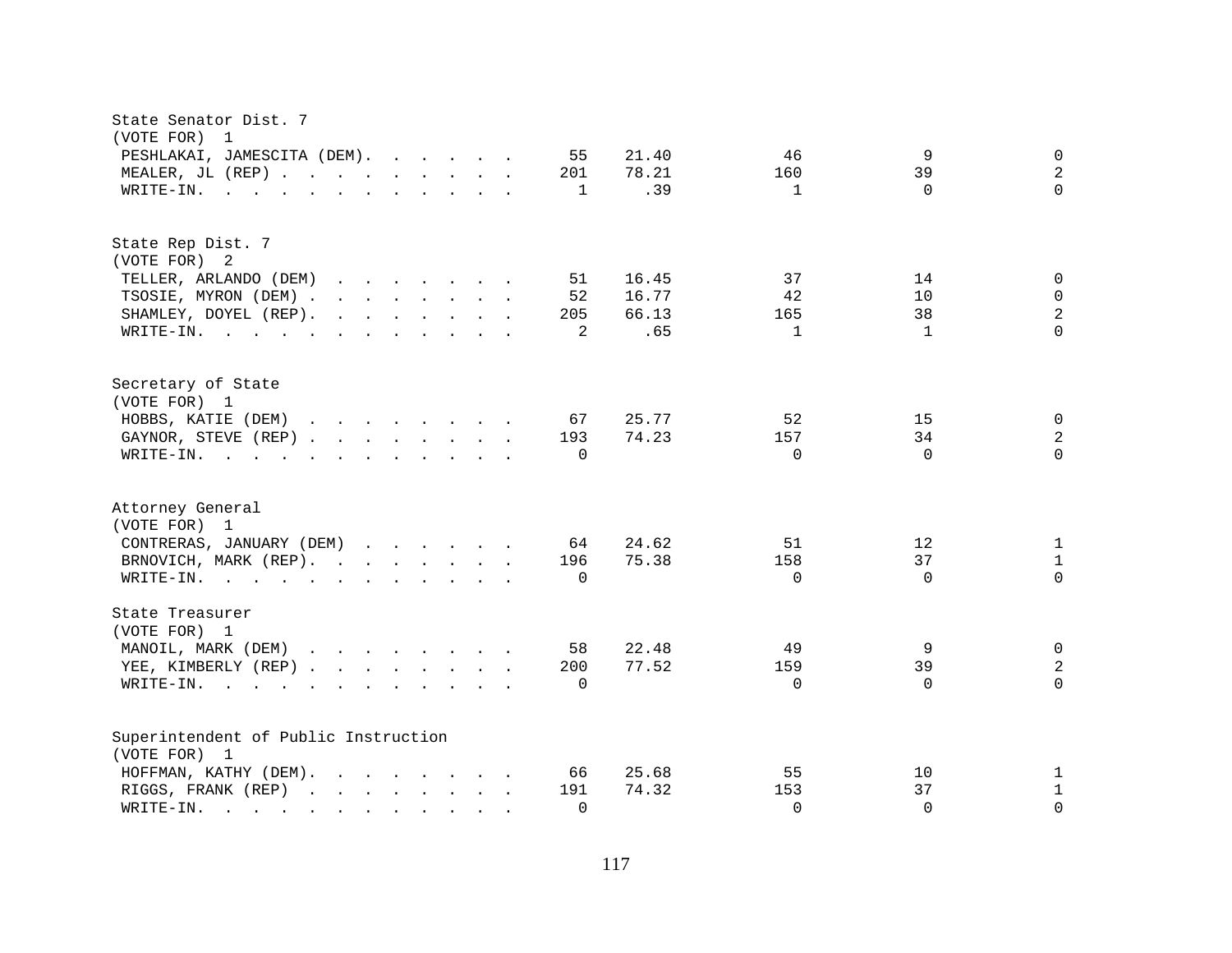| State Mine Inspector<br>(VOTE FOR)<br>1                                                                                                                                                                                                                                                                                       |                     |              |              |
|-------------------------------------------------------------------------------------------------------------------------------------------------------------------------------------------------------------------------------------------------------------------------------------------------------------------------------|---------------------|--------------|--------------|
| PIERCE, WILLIAM "BILL" (DEM)<br>61                                                                                                                                                                                                                                                                                            | 23.74<br>48         | 12           | 1            |
| HART, JOE (REP)<br>196<br>and the contract of the contract of<br>$\mathbf{L} = \mathbf{L}$                                                                                                                                                                                                                                    | 76.26<br>159        | 36           | $\mathbf{1}$ |
| WRITE-IN.<br>$\Omega$<br>$\sim$ $\sim$                                                                                                                                                                                                                                                                                        | $\Omega$            | $\Omega$     | $\Omega$     |
| Corporation Commissioner                                                                                                                                                                                                                                                                                                      |                     |              |              |
| (VOTE FOR) 2                                                                                                                                                                                                                                                                                                                  |                     |              |              |
| KENNEDY, SANDRA (DEM)<br>68<br><u>in the second contract of the second second</u><br>$\sim$                                                                                                                                                                                                                                   | 14.38<br>56         | 12           | $\mathbf 0$  |
| 56<br>SEARS, KIANA MARIA (DEM)<br><u>in the second contract of the second second</u>                                                                                                                                                                                                                                          | 11.84<br>44         | 11           | $\mathbf{1}$ |
| GLASSMAN, RODNEY (REP)<br>173                                                                                                                                                                                                                                                                                                 | 36.58<br>137        | 35           | $\mathbf 1$  |
| OLSON, JUSTIN (REP)<br>176                                                                                                                                                                                                                                                                                                    | 37.21<br>143        | 32           | $\mathbf 1$  |
| WRITE-IN.<br>$\Omega$<br>$\sim$ $\sim$<br>$\mathbf{r}$ . The set of the set of the set of the set of the set of the set of the set of the set of the set of the set of the set of the set of the set of the set of the set of the set of the set of the set of the set of t<br>$\mathcal{L}^{\text{max}}$<br>$\sim$<br>$\sim$ | $\Omega$            | $\Omega$     | $\Omega$     |
| Clerk of the Superior Court<br>(VOTE FOR) 1                                                                                                                                                                                                                                                                                   |                     |              |              |
| HOUNSHELL, ANNELL (DEM).<br>127                                                                                                                                                                                                                                                                                               | 92.03<br>101        | 25           | 1            |
| 11<br>WRITE-IN.<br>$\mathbf{r}$ , $\mathbf{r}$ , $\mathbf{r}$ , $\mathbf{r}$ , $\mathbf{r}$ , $\mathbf{r}$ , $\mathbf{r}$ , $\mathbf{r}$                                                                                                                                                                                      | 7.97<br>8           | 3            | $\Omega$     |
| Justice of the Peace Dist. 1 Round Valley<br>(VOTE FOR) 1                                                                                                                                                                                                                                                                     |                     |              |              |
| 206<br>GREGORY, MARSHA (REP)                                                                                                                                                                                                                                                                                                  | 97.63<br>167        | 37           | 2            |
| WRITE-IN.<br>5<br>$\mathbf{r}$ , and $\mathbf{r}$ , and $\mathbf{r}$ , and $\mathbf{r}$ , and $\mathbf{r}$                                                                                                                                                                                                                    | 2.37<br>3           | 2            | $\Omega$     |
| Constable Dist. 1 Round Valley<br>(VOTE FOR) 1                                                                                                                                                                                                                                                                                |                     |              |              |
| 203<br>CURTIS, ROGER (REP)                                                                                                                                                                                                                                                                                                    | 162<br>99.02        | 39           | 2            |
| $\overline{2}$<br>WRITE-IN.<br>$\mathbf{r}$ , $\mathbf{r}$ , $\mathbf{r}$ , $\mathbf{r}$                                                                                                                                                                                                                                      | .98<br>$\mathbf{1}$ | $\mathbf{1}$ | $\mathbf 0$  |
| Judge of the Superior Court<br>(VOTE FOR) 1                                                                                                                                                                                                                                                                                   |                     |              |              |
| LATHAM, MIKE<br>$\mathbf{r} = \mathbf{r} - \mathbf{r}$ , $\mathbf{r} = \mathbf{r} - \mathbf{r}$ , $\mathbf{r} = \mathbf{r} - \mathbf{r}$<br>166                                                                                                                                                                               | 97.08<br>132        | 32           | 2            |
| 5<br>WRITE-IN.<br>$\mathbf{r}$ and $\mathbf{r}$ and $\mathbf{r}$ and $\mathbf{r}$ and $\mathbf{r}$                                                                                                                                                                                                                            | 2.92<br>3           | 2            | 0            |
|                                                                                                                                                                                                                                                                                                                               |                     |              |              |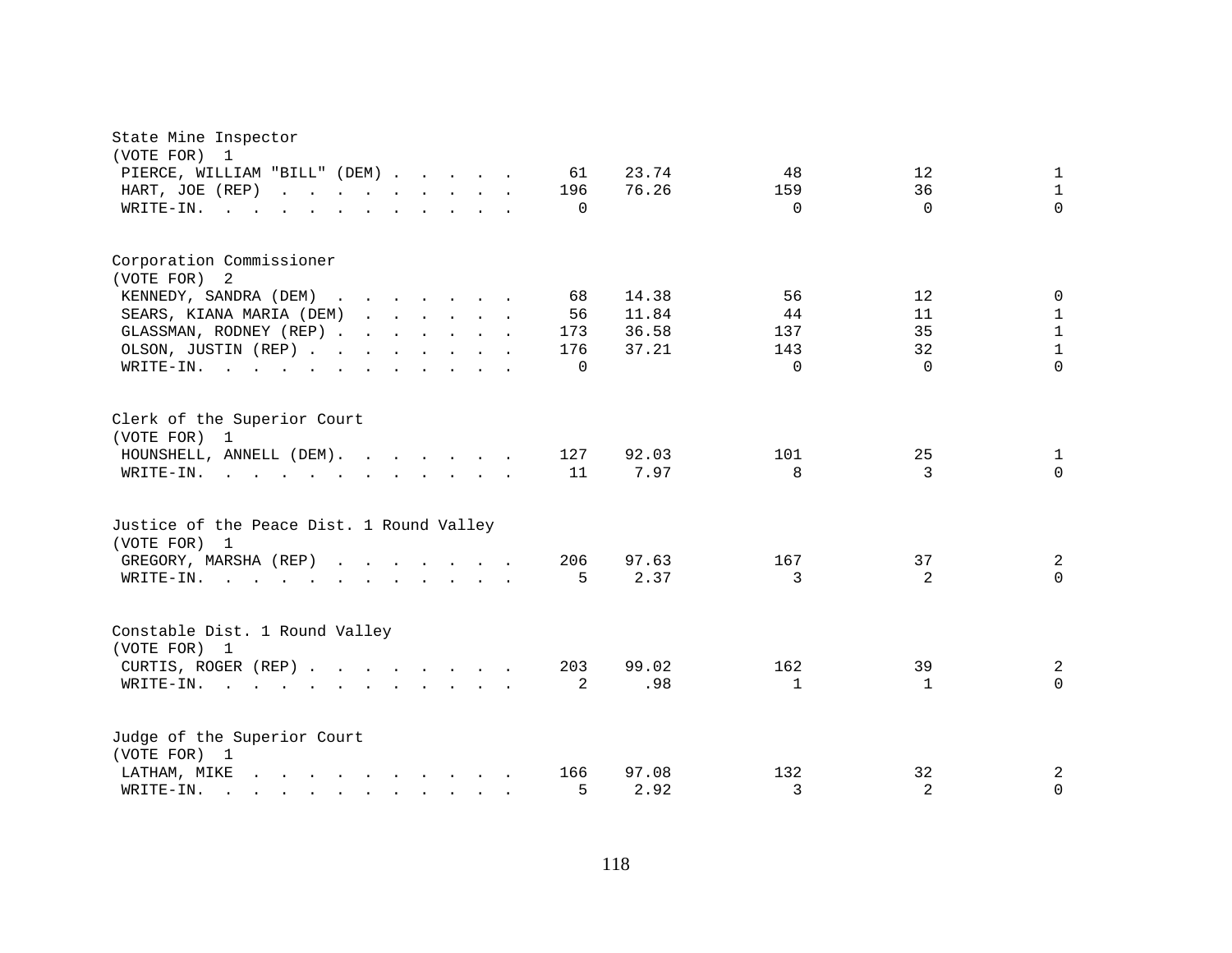| Retain Justice Supreme-Bolick<br>(VOTE FOR)         |                                                                                                                                                                                | 1              |  |              |                                                                                                                                                                                                                                   |                                                           |        |                                                                                  |                                        |                                                      |       |     |    |                              |
|-----------------------------------------------------|--------------------------------------------------------------------------------------------------------------------------------------------------------------------------------|----------------|--|--------------|-----------------------------------------------------------------------------------------------------------------------------------------------------------------------------------------------------------------------------------|-----------------------------------------------------------|--------|----------------------------------------------------------------------------------|----------------------------------------|------------------------------------------------------|-------|-----|----|------------------------------|
| YES                                                 | $\mathbf{r}$ and $\mathbf{r}$ and $\mathbf{r}$ and $\mathbf{r}$                                                                                                                |                |  |              |                                                                                                                                                                                                                                   |                                                           |        | $\mathbf{r}$ and $\mathbf{r}$ and $\mathbf{r}$ and $\mathbf{r}$ and $\mathbf{r}$ |                                        | 147                                                  | 73.50 | 113 | 32 | $\overline{a}$               |
| NO.                                                 | $\mathbf{r} = \mathbf{r} - \mathbf{r}$ , $\mathbf{r} = \mathbf{r} - \mathbf{r}$ , $\mathbf{r} = \mathbf{r} - \mathbf{r} - \mathbf{r}$ , $\mathbf{r} = \mathbf{r} - \mathbf{r}$ |                |  |              |                                                                                                                                                                                                                                   |                                                           |        |                                                                                  |                                        | 53                                                   | 26.50 | 43  | 10 | $\Omega$                     |
|                                                     |                                                                                                                                                                                |                |  |              |                                                                                                                                                                                                                                   |                                                           |        |                                                                                  |                                        |                                                      |       |     |    |                              |
| Retain Justice Supreme-Pelander                     |                                                                                                                                                                                |                |  |              |                                                                                                                                                                                                                                   |                                                           |        |                                                                                  |                                        |                                                      |       |     |    |                              |
| (VOTE FOR) 1                                        |                                                                                                                                                                                |                |  |              |                                                                                                                                                                                                                                   |                                                           |        |                                                                                  |                                        |                                                      |       |     |    |                              |
| YES                                                 | $\mathbf{r}$ , and $\mathbf{r}$ , and $\mathbf{r}$ , and $\mathbf{r}$ , and $\mathbf{r}$ , and $\mathbf{r}$                                                                    |                |  |              |                                                                                                                                                                                                                                   |                                                           |        |                                                                                  |                                        | 145                                                  | 75.52 | 111 | 32 | $\overline{a}$               |
| NO.                                                 | $\mathbf{r}$ , and $\mathbf{r}$ , and $\mathbf{r}$ , and $\mathbf{r}$ , and $\mathbf{r}$ , and $\mathbf{r}$                                                                    |                |  |              |                                                                                                                                                                                                                                   |                                                           |        |                                                                                  |                                        | 47                                                   | 24.48 | 38  | 9  | $\mathbf 0$                  |
| APACHE COUNTY LEVY                                  |                                                                                                                                                                                |                |  |              |                                                                                                                                                                                                                                   |                                                           |        |                                                                                  |                                        |                                                      |       |     |    |                              |
| (VOTE FOR) 1                                        |                                                                                                                                                                                |                |  |              |                                                                                                                                                                                                                                   |                                                           |        |                                                                                  |                                        |                                                      |       |     |    |                              |
| YES                                                 | the contract of the contract of the contract of the contract of the contract of the contract of the contract of                                                                |                |  |              |                                                                                                                                                                                                                                   |                                                           |        |                                                                                  |                                        | 10                                                   | 3.94  | 8   | 2  | $\mathsf{O}$                 |
| NO.                                                 |                                                                                                                                                                                |                |  |              | $\mathbf{r}$ , $\mathbf{r}$ , $\mathbf{r}$ , $\mathbf{r}$ , $\mathbf{r}$ , $\mathbf{r}$                                                                                                                                           |                                                           |        |                                                                                  |                                        | 244                                                  | 96.06 | 197 | 45 | $\overline{a}$               |
| WHITE MOUNTAIN COMMUNITIES SPECIAL HEALTH CARE DIST |                                                                                                                                                                                |                |  |              |                                                                                                                                                                                                                                   |                                                           |        |                                                                                  |                                        |                                                      |       |     |    |                              |
| (VOTE FOR)                                          |                                                                                                                                                                                | $\overline{1}$ |  |              |                                                                                                                                                                                                                                   |                                                           |        |                                                                                  |                                        |                                                      |       |     |    |                              |
| YES                                                 | $\mathbf{r}$ , $\mathbf{r}$ , $\mathbf{r}$ , $\mathbf{r}$                                                                                                                      |                |  |              |                                                                                                                                                                                                                                   |                                                           | $\sim$ | $\sim$                                                                           |                                        | 92                                                   | 35.94 | 70  | 22 | $\mathbf 0$                  |
| NO.                                                 |                                                                                                                                                                                |                |  | $\sim$       | $\mathbf{r}$ . The set of $\mathbf{r}$                                                                                                                                                                                            | $\mathbf{r}$ , $\mathbf{r}$ , $\mathbf{r}$ , $\mathbf{r}$ |        |                                                                                  | $\mathbf{r}$ . The set of $\mathbf{r}$ | 164                                                  | 64.06 | 136 | 26 | $\overline{a}$               |
|                                                     |                                                                                                                                                                                |                |  |              |                                                                                                                                                                                                                                   |                                                           |        |                                                                                  |                                        |                                                      |       |     |    |                              |
|                                                     |                                                                                                                                                                                |                |  |              |                                                                                                                                                                                                                                   |                                                           |        |                                                                                  |                                        | WHITE MOUNTAIN COMMUNITIES SPECIAL HEALTH CARE DIST. |       |     |    |                              |
| (VOTE FOR) 1                                        |                                                                                                                                                                                |                |  |              |                                                                                                                                                                                                                                   |                                                           |        |                                                                                  |                                        |                                                      | 45.31 | 90  | 25 |                              |
| YES                                                 | $\mathbf{r}$ and $\mathbf{r}$ and $\mathbf{r}$ and $\mathbf{r}$                                                                                                                |                |  |              | $\mathbf{r}$ . The contract of the contract of the contract of the contract of the contract of the contract of the contract of the contract of the contract of the contract of the contract of the contract of the contract of th |                                                           |        |                                                                                  |                                        | 116                                                  | 54.69 | 116 | 23 | $\mathbf{1}$<br>$\mathbf{1}$ |
| NO.                                                 | the contract of the contract of the contract of the contract of the contract of the contract of the contract of                                                                |                |  |              |                                                                                                                                                                                                                                   |                                                           |        |                                                                                  |                                        | 140                                                  |       |     |    |                              |
| PROPOSITION 125                                     |                                                                                                                                                                                |                |  |              |                                                                                                                                                                                                                                   |                                                           |        |                                                                                  |                                        |                                                      |       |     |    |                              |
| (VOTE FOR) 1                                        |                                                                                                                                                                                |                |  |              |                                                                                                                                                                                                                                   |                                                           |        |                                                                                  |                                        |                                                      |       |     |    |                              |
| YES                                                 |                                                                                                                                                                                |                |  |              |                                                                                                                                                                                                                                   |                                                           |        |                                                                                  |                                        | 97                                                   | 38.19 | 79  | 17 | $\mathbf{1}$                 |
| NO.                                                 | $\mathbf{L} = \mathbf{L} \mathbf{L}$                                                                                                                                           |                |  |              | $\mathbf{r}$ , $\mathbf{r}$ , $\mathbf{r}$ , $\mathbf{r}$ , $\mathbf{r}$ , $\mathbf{r}$ , $\mathbf{r}$ , $\mathbf{r}$                                                                                                             |                                                           |        |                                                                                  |                                        | 157                                                  | 61.81 | 128 | 28 | $\mathbf{1}$                 |
| PROPOSITION 126                                     |                                                                                                                                                                                |                |  |              |                                                                                                                                                                                                                                   |                                                           |        |                                                                                  |                                        |                                                      |       |     |    |                              |
| (VOTE FOR) 1                                        |                                                                                                                                                                                |                |  |              |                                                                                                                                                                                                                                   |                                                           |        |                                                                                  |                                        |                                                      |       |     |    |                              |
| YES                                                 |                                                                                                                                                                                |                |  |              |                                                                                                                                                                                                                                   |                                                           |        |                                                                                  |                                        | 199                                                  | 77.43 | 165 | 32 | $\overline{c}$               |
| NO.                                                 |                                                                                                                                                                                |                |  | $\mathbf{r}$ | $\mathbf{r}$ , $\mathbf{r}$ , $\mathbf{r}$ , $\mathbf{r}$ , $\mathbf{r}$                                                                                                                                                          |                                                           |        |                                                                                  |                                        | 58                                                   | 22.57 | 44  | 14 | $\mathbf 0$                  |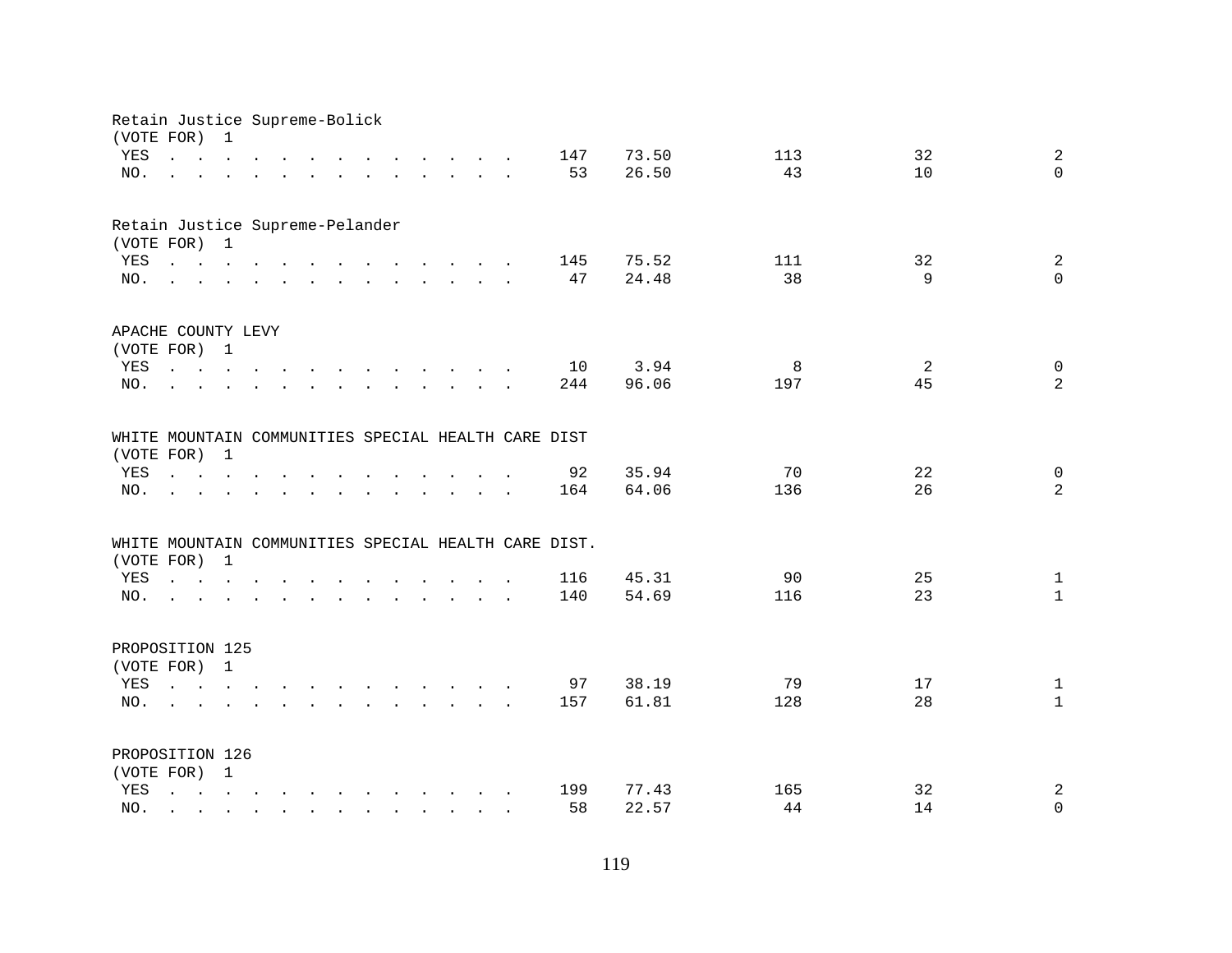#### PROPOSITION 127

| (VOTE FOR)      |                                | -1                      |                |  |  |  |         |                      |        |     |       |     |    |                |
|-----------------|--------------------------------|-------------------------|----------------|--|--|--|---------|----------------------|--------|-----|-------|-----|----|----------------|
| YES             | $\cdot$<br>$\sim$              |                         |                |  |  |  | $\sim$  | $\sim$               | $\sim$ | 38  | 14.90 | 32  |    | 6<br>0         |
| NO.             | $\ddot{\phantom{0}}$<br>$\sim$ | $\sim$                  | $\overline{a}$ |  |  |  |         | $\ddot{\phantom{a}}$ |        | 217 | 85.10 | 176 | 39 | $\overline{2}$ |
| PROPOSITION 305 |                                |                         |                |  |  |  |         |                      |        |     |       |     |    |                |
| (VOTE FOR) 1    |                                |                         |                |  |  |  |         |                      |        |     |       |     |    |                |
| YES             | $\cdot$ $\cdot$                |                         |                |  |  |  |         |                      |        | 71  | 27.95 | 51  | 19 |                |
| NO.             | $\sim$ $\sim$ $\sim$ $\sim$    |                         | $\cdot$        |  |  |  |         |                      | $\sim$ | 183 | 72.05 | 155 | 27 |                |
| PROPOSITION 306 |                                |                         |                |  |  |  |         |                      |        |     |       |     |    |                |
| (VOTE FOR) 1    |                                |                         |                |  |  |  |         |                      |        |     |       |     |    |                |
| YES             | $\sim$ $\sim$                  | $\sim 100$ km s $^{-1}$ | $\cdot$        |  |  |  | $\cdot$ |                      |        | 164 | 64.82 | 135 | 29 | $\Omega$       |
| NO.             |                                |                         |                |  |  |  |         |                      |        | 89  | 35.18 | 70  | 17 | 2              |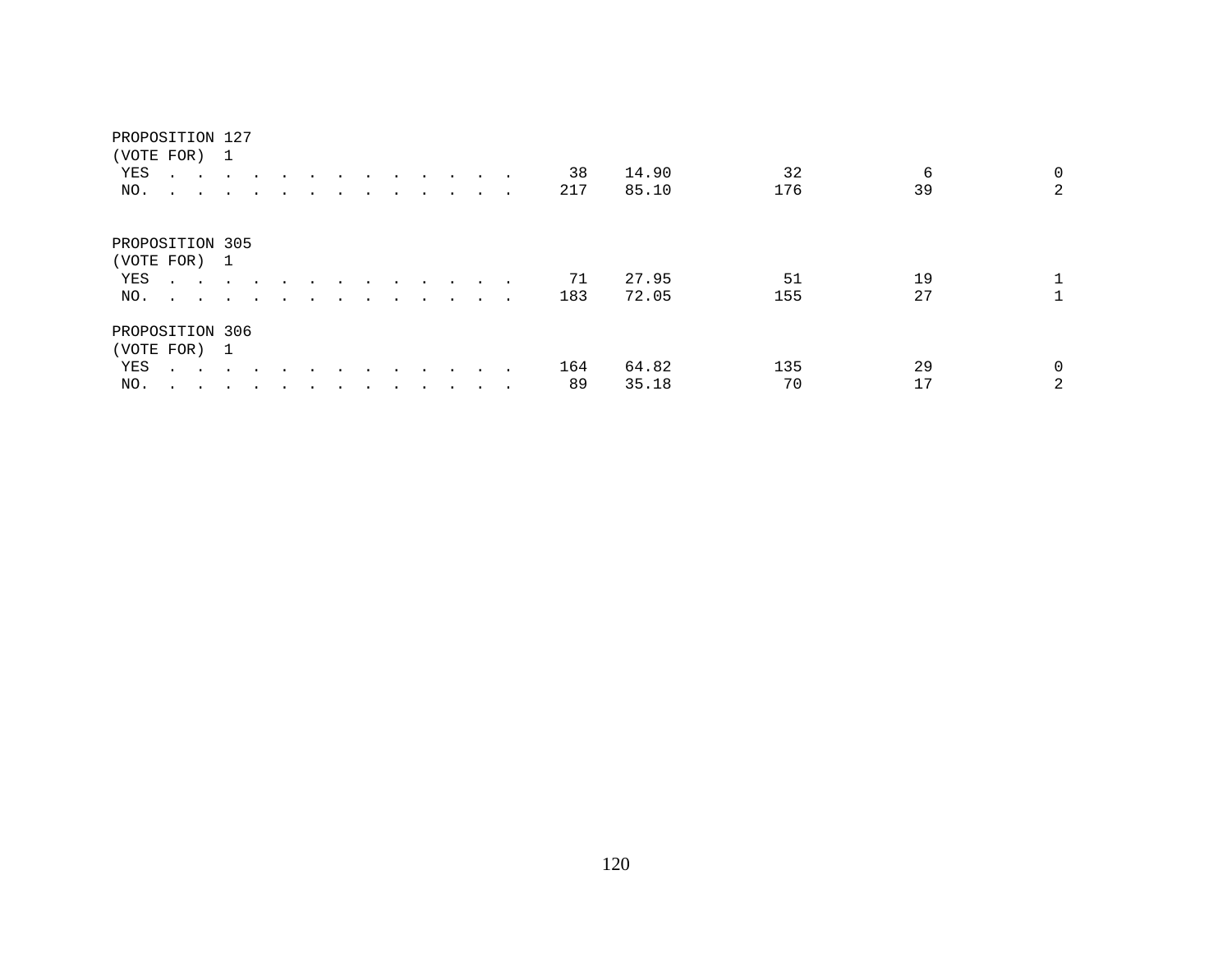OFFICIAL RESULTS

 APACHE COUNTY, ARIZONA NOVEMBER 6, 2018

RUN DATE:11/15/18 02:13 PM

0025 46 OAK SPRINGS

|                                                                                                       |                                                                                                                                                                                                                                   |  |  |  | TOTAL VOTES | ⊱     | EARLY    | ELEC DAY     | PROV     |
|-------------------------------------------------------------------------------------------------------|-----------------------------------------------------------------------------------------------------------------------------------------------------------------------------------------------------------------------------------|--|--|--|-------------|-------|----------|--------------|----------|
| REGISTERED VOTERS - TOTAL                                                                             |                                                                                                                                                                                                                                   |  |  |  | 454         |       |          |              |          |
| BALLOTS CAST - TOTAL.                                                                                 | $\mathbf{r}$ , $\mathbf{r}$ , $\mathbf{r}$ , $\mathbf{r}$ , $\mathbf{r}$ , $\mathbf{r}$                                                                                                                                           |  |  |  | 260         |       | 114      | 143          | 3        |
| BALLOTS CAST - BLANK.                                                                                 | $\mathbf{r}$ . The contract of the contract of the contract of the contract of the contract of the contract of the contract of the contract of the contract of the contract of the contract of the contract of the contract of th |  |  |  | $\Omega$    |       | $\Omega$ | $\Omega$     | $\Omega$ |
| VOTER TURNOUT - TOTAL                                                                                 | $\mathbf{r}$ , and $\mathbf{r}$ , and $\mathbf{r}$ , and $\mathbf{r}$                                                                                                                                                             |  |  |  |             | 57.27 |          |              |          |
| VOTER TURNOUT - BLANK                                                                                 | $\mathbf{r}$ . The set of the set of the set of the set of the set of the set of the set of the set of the set of the set of the set of the set of the set of the set of the set of the set of the set of the set of the set of t |  |  |  |             |       |          |              |          |
| U.S. Senator                                                                                          |                                                                                                                                                                                                                                   |  |  |  |             |       |          |              |          |
| (VOTE FOR) 1                                                                                          |                                                                                                                                                                                                                                   |  |  |  |             |       |          |              |          |
| SINEMA, KYRSTEN (DEM)                                                                                 |                                                                                                                                                                                                                                   |  |  |  | 214         | 85.26 | 99       | 112          | 3        |
| MCSALLY, MARTHA (REP)                                                                                 |                                                                                                                                                                                                                                   |  |  |  | 32          | 12.75 | 13       | 19           | $\Omega$ |
| GREEN, ANGELA (GRN)                                                                                   |                                                                                                                                                                                                                                   |  |  |  | -5          | 1.99  | 1        | 4            | $\Omega$ |
| WRITE-IN.                                                                                             |                                                                                                                                                                                                                                   |  |  |  |             |       | $\Omega$ | $\Omega$     | $\Omega$ |
| U.S. Rep. in Congress Dist. 1<br>(VOTE FOR) 1                                                         |                                                                                                                                                                                                                                   |  |  |  |             |       |          |              |          |
|                                                                                                       |                                                                                                                                                                                                                                   |  |  |  |             | 85.71 | 102      | 111          | 3        |
| O'HALLERAN, TOM (DEM)                                                                                 |                                                                                                                                                                                                                                   |  |  |  | 216         | 13.89 | 11       | 24           | $\Omega$ |
| ROGERS, WENDY (REP)                                                                                   |                                                                                                                                                                                                                                   |  |  |  | 35          |       | $\Omega$ | $\mathbf{1}$ | $\Omega$ |
| WRITE-IN.                                                                                             |                                                                                                                                                                                                                                   |  |  |  | 1           | .40   |          |              |          |
| Governor                                                                                              |                                                                                                                                                                                                                                   |  |  |  |             |       |          |              |          |
| (VOTE FOR) 1                                                                                          |                                                                                                                                                                                                                                   |  |  |  |             |       |          |              |          |
| GARCIA, DAVID (DEM)                                                                                   |                                                                                                                                                                                                                                   |  |  |  | 187         | 75.40 | 83       | 101          | 3        |
| DUCEY, DOUG (REP).                                                                                    |                                                                                                                                                                                                                                   |  |  |  | 52          | 20.97 | 26       | 26           | $\Omega$ |
| TORRES, ANGEL (GRN)                                                                                   |                                                                                                                                                                                                                                   |  |  |  | 9           | 3.63  | 5        | 4            | $\Omega$ |
| WRITE-IN.<br>$\mathbf{r}$ , and $\mathbf{r}$ , and $\mathbf{r}$ , and $\mathbf{r}$ , and $\mathbf{r}$ |                                                                                                                                                                                                                                   |  |  |  | $\Omega$    |       | $\Omega$ | $\Omega$     | $\Omega$ |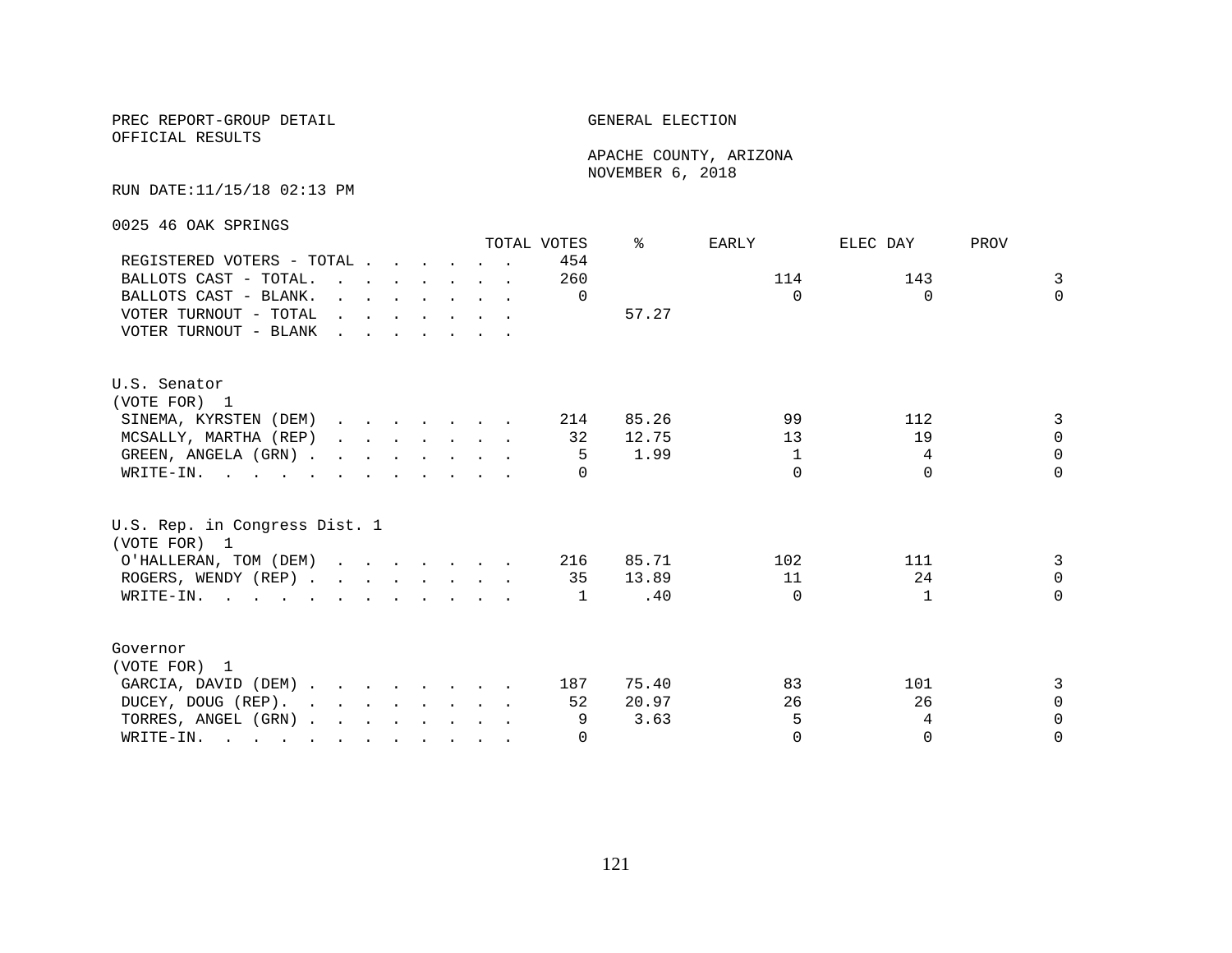| State Senator Dist. 7<br>(VOTE FOR)<br>$\overline{1}$                                                                                                                                                                                                                     |                                             |  |  |  |  |  |  |  |  |  |  |  |  |  |
|---------------------------------------------------------------------------------------------------------------------------------------------------------------------------------------------------------------------------------------------------------------------------|---------------------------------------------|--|--|--|--|--|--|--|--|--|--|--|--|--|
| PESHLAKAI, JAMESCITA (DEM).<br>233<br>92.46<br>110<br>120<br>3<br>$\Omega$<br>MEALER, JL (REP)<br>7.14<br>3<br>15<br>18                                                                                                                                                   |                                             |  |  |  |  |  |  |  |  |  |  |  |  |  |
|                                                                                                                                                                                                                                                                           |                                             |  |  |  |  |  |  |  |  |  |  |  |  |  |
| $\mathbf{1}$<br>WRITE-IN.<br>$\mathbf{r}$ . The state of the state of the state $\mathbf{r}$                                                                                                                                                                              | $\Omega$<br>$\mathbf{1}$<br>$\Omega$<br>.40 |  |  |  |  |  |  |  |  |  |  |  |  |  |
|                                                                                                                                                                                                                                                                           |                                             |  |  |  |  |  |  |  |  |  |  |  |  |  |
| State Rep Dist. 7                                                                                                                                                                                                                                                         |                                             |  |  |  |  |  |  |  |  |  |  |  |  |  |
| (VOTE FOR) 2                                                                                                                                                                                                                                                              |                                             |  |  |  |  |  |  |  |  |  |  |  |  |  |
| 38.42<br>TELLER, ARLANDO (DEM)<br>131<br>$\mathbf{r}$ , $\mathbf{r}$ , $\mathbf{r}$ , $\mathbf{r}$ , $\mathbf{r}$ , $\mathbf{r}$ , $\mathbf{r}$                                                                                                                           | 65<br>64<br>2                               |  |  |  |  |  |  |  |  |  |  |  |  |  |
| TSOSIE, MYRON (DEM)<br>153<br>44.87                                                                                                                                                                                                                                       | 2<br>80<br>71                               |  |  |  |  |  |  |  |  |  |  |  |  |  |
| SHAMLEY, DOYEL (REP).<br>$\mathbf{r}$ . The set of the set of the set of the set of the set of the set of the set of the set of the set of the set of the set of the set of the set of the set of the set of the set of the set of the set of the set of t<br>57<br>16.72 | $\Omega$<br>37<br>20                        |  |  |  |  |  |  |  |  |  |  |  |  |  |
| $\mathbf 0$<br>WRITE-IN.                                                                                                                                                                                                                                                  | $\Omega$<br>$\Omega$<br>$\Omega$            |  |  |  |  |  |  |  |  |  |  |  |  |  |
| Secretary of State                                                                                                                                                                                                                                                        |                                             |  |  |  |  |  |  |  |  |  |  |  |  |  |
| (VOTE FOR) 1                                                                                                                                                                                                                                                              |                                             |  |  |  |  |  |  |  |  |  |  |  |  |  |
| HOBBS, KATIE (DEM)<br>216<br>87.45                                                                                                                                                                                                                                        | 3<br>103<br>110                             |  |  |  |  |  |  |  |  |  |  |  |  |  |
| 12.15<br>GAYNOR, STEVE (REP)<br>30                                                                                                                                                                                                                                        | 10<br>20<br>$\Omega$                        |  |  |  |  |  |  |  |  |  |  |  |  |  |
| WRITE-IN.<br>$\mathbf{1}$<br>$\mathbf{r}$ , and $\mathbf{r}$ , and $\mathbf{r}$ , and $\mathbf{r}$ , and $\mathbf{r}$                                                                                                                                                     | $\Omega$<br>$\Omega$<br>.40<br>$\mathbf{1}$ |  |  |  |  |  |  |  |  |  |  |  |  |  |
| Attorney General                                                                                                                                                                                                                                                          |                                             |  |  |  |  |  |  |  |  |  |  |  |  |  |
| (VOTE FOR) 1                                                                                                                                                                                                                                                              |                                             |  |  |  |  |  |  |  |  |  |  |  |  |  |
| CONTRERAS, JANUARY (DEM)<br>84.30<br>204                                                                                                                                                                                                                                  | 96<br>105<br>3                              |  |  |  |  |  |  |  |  |  |  |  |  |  |
| 15.29<br>BRNOVICH, MARK (REP).<br>37                                                                                                                                                                                                                                      | 24<br>$\mathbf 0$<br>13                     |  |  |  |  |  |  |  |  |  |  |  |  |  |
| WRITE-IN.<br>1                                                                                                                                                                                                                                                            | $\Omega$<br>.41<br>$\Omega$<br>$\mathbf{1}$ |  |  |  |  |  |  |  |  |  |  |  |  |  |
| State Treasurer<br>(VOTE FOR) 1                                                                                                                                                                                                                                           |                                             |  |  |  |  |  |  |  |  |  |  |  |  |  |
| MANOIL, MARK (DEM)<br>83.20<br>203                                                                                                                                                                                                                                        | 99<br>101<br>3                              |  |  |  |  |  |  |  |  |  |  |  |  |  |
| 16.80<br>YEE, KIMBERLY (REP)<br>41                                                                                                                                                                                                                                        | 28<br>$\Omega$<br>13                        |  |  |  |  |  |  |  |  |  |  |  |  |  |
| WRITE-IN.<br>$\Omega$<br>$\mathbf{r}$ , and $\mathbf{r}$ , and $\mathbf{r}$ , and $\mathbf{r}$ , and $\mathbf{r}$                                                                                                                                                         | 0<br>$\Omega$<br>$\Omega$                   |  |  |  |  |  |  |  |  |  |  |  |  |  |
|                                                                                                                                                                                                                                                                           |                                             |  |  |  |  |  |  |  |  |  |  |  |  |  |
| Superintendent of Public Instruction                                                                                                                                                                                                                                      |                                             |  |  |  |  |  |  |  |  |  |  |  |  |  |
| (VOTE FOR) 1                                                                                                                                                                                                                                                              |                                             |  |  |  |  |  |  |  |  |  |  |  |  |  |
| 88.16<br>HOFFMAN, KATHY (DEM).<br>$\mathbf{r}$ , $\mathbf{r}$ , $\mathbf{r}$ , $\mathbf{r}$ , $\mathbf{r}$ , $\mathbf{r}$<br>216                                                                                                                                          | 102<br>111<br>3                             |  |  |  |  |  |  |  |  |  |  |  |  |  |
| RIGGS, FRANK (REP)<br>28<br>11.43                                                                                                                                                                                                                                         | 9<br>19<br>$\mathbf 0$                      |  |  |  |  |  |  |  |  |  |  |  |  |  |
| WRITE-IN.<br>$\mathbf{1}$<br>and the contract of the contract of the contract of the contract of the contract of the contract of the contract of the contract of the contract of the contract of the contract of the contract of the contract of the contra               | $\mathbf{1}$<br>$\Omega$<br>.41<br>$\Omega$ |  |  |  |  |  |  |  |  |  |  |  |  |  |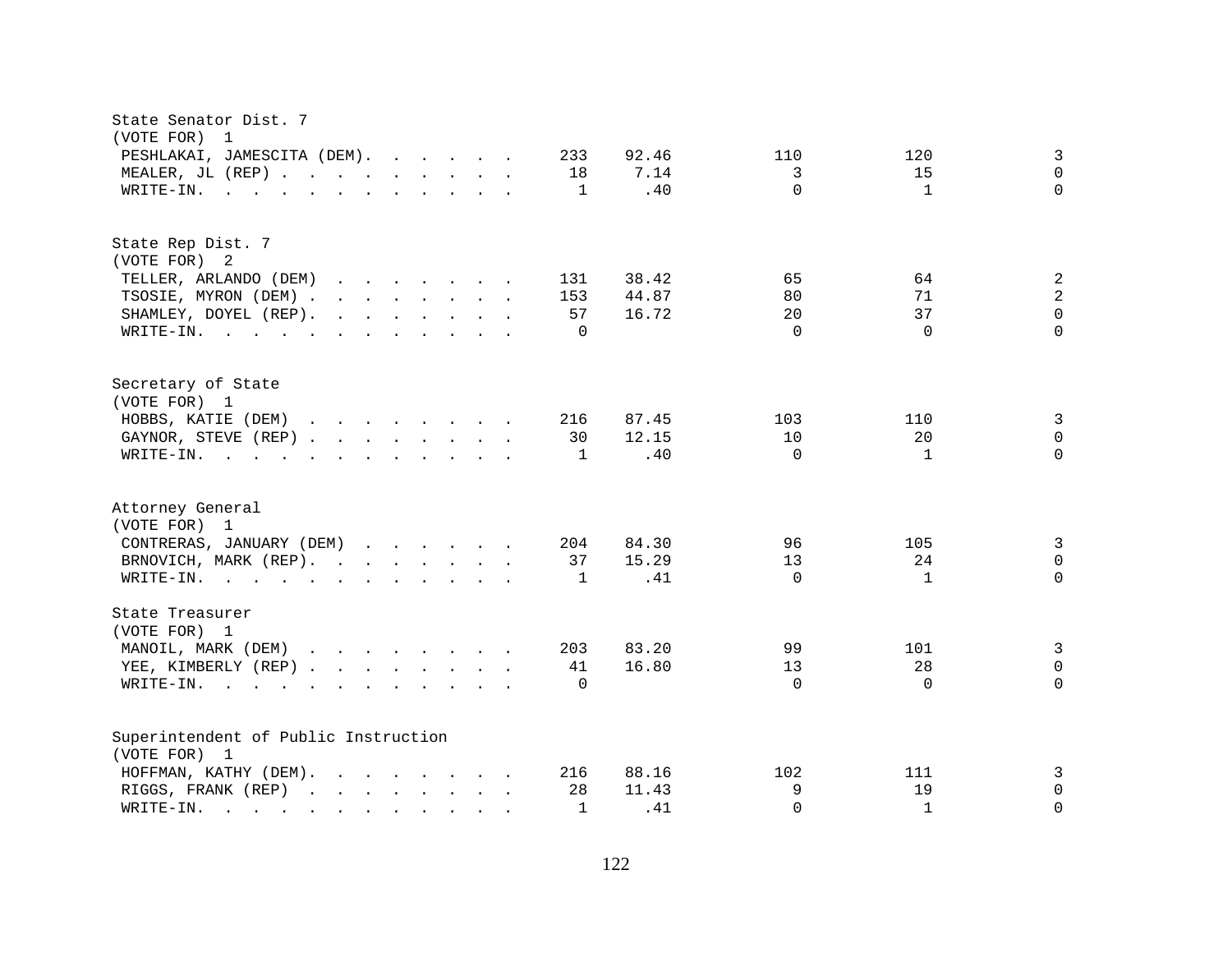| State Mine Inspector<br>(VOTE FOR)<br>$\mathbf{1}$                                                                                                                       |                                            |  |              |               |          |              |                   |
|--------------------------------------------------------------------------------------------------------------------------------------------------------------------------|--------------------------------------------|--|--------------|---------------|----------|--------------|-------------------|
| PIERCE, WILLIAM "BILL" (DEM)                                                                                                                                             |                                            |  | 204          | 83.61         | 95       | 106          | $\mathbf{3}$      |
| HART, JOE (REP)                                                                                                                                                          |                                            |  | 40           | 16.39         | 15       | 25           | $\Omega$          |
| WRITE-IN.<br><b>Contract</b>                                                                                                                                             |                                            |  | $\Omega$     |               | $\Omega$ | $\Omega$     | $\Omega$          |
| Corporation Commissioner                                                                                                                                                 |                                            |  |              |               |          |              |                   |
| (VOTE FOR)<br>-2                                                                                                                                                         |                                            |  |              |               |          |              |                   |
| KENNEDY, SANDRA (DEM)                                                                                                                                                    |                                            |  | 201          | 54.62         | 99<br>64 | 99<br>62     | 3<br>$\mathbf{1}$ |
| SEARS, KIANA MARIA (DEM)<br>GLASSMAN, RODNEY (REP)                                                                                                                       |                                            |  | 127<br>14    | 34.51<br>3.80 | 3        | 11           | $\Omega$          |
| OLSON, JUSTIN (REP)                                                                                                                                                      |                                            |  | 25           | 6.79          | 7        | 18           | $\Omega$          |
| WRITE-IN.<br>$\mathcal{A}=\mathcal{A}=\mathcal{A}=\mathcal{A}=\mathcal{A}$ .<br>$\mathbf{r}$ , and $\mathbf{r}$ , and $\mathbf{r}$ , and $\mathbf{r}$ , and $\mathbf{r}$ |                                            |  | $\mathbf{1}$ | .27           | $\Omega$ | 1            | $\Omega$          |
|                                                                                                                                                                          |                                            |  |              |               |          |              |                   |
| Clerk of the Superior Court<br>(VOTE FOR) 1                                                                                                                              |                                            |  |              |               |          |              |                   |
| HOUNSHELL, ANNELL (DEM).                                                                                                                                                 |                                            |  | 233          | 97.90         | 111      | 119          | $\overline{3}$    |
| WRITE-IN.                                                                                                                                                                |                                            |  | 5            | 2.10          | $\Omega$ | 5            | $\mathbf 0$       |
| Justice of the Peace Dist. 3 Puerco<br>(VOTE FOR) 1                                                                                                                      |                                            |  |              |               |          |              |                   |
| YELLOWHORSE, JAY (DEM)                                                                                                                                                   |                                            |  | 201          | 82.04         | 97       | 101          | $\overline{3}$    |
| ASERET, LOMARDO (REP)                                                                                                                                                    |                                            |  | 43           | 17.55         | 15       | 28           | $\mathbf 0$       |
| WRITE-IN.                                                                                                                                                                | $\mathbf{r}$ , $\mathbf{r}$ , $\mathbf{r}$ |  | $\mathbf{1}$ | .41           | $\Omega$ | $\mathbf{1}$ | $\Omega$          |
| Constable Dist. 3 Puerco<br>(VOTE FOR) 1                                                                                                                                 |                                            |  |              |               |          |              |                   |
| ANDERSON, CHARLI (DEM)                                                                                                                                                   |                                            |  | 232          | 99.57         | 109      | 120          | 3                 |
| WRITE-IN.<br>$\mathcal{A}=\mathcal{A}=\mathcal{A}=\mathcal{A}=\mathcal{A}=\mathcal{A}=\mathcal{A}=\mathcal{A}=\mathcal{A}=\mathcal{A}=\mathcal{A}$                       |                                            |  | $\mathbf{1}$ | .43           | $\Omega$ | $\mathbf{1}$ | $\Omega$          |
| Judge of the Superior Court<br>(VOTE FOR) 1                                                                                                                              |                                            |  |              |               |          |              |                   |
| LATHAM, MIKE<br>$\mathbf{r}$ , $\mathbf{r}$ , $\mathbf{r}$ , $\mathbf{r}$ , $\mathbf{r}$ , $\mathbf{r}$ , $\mathbf{r}$ , $\mathbf{r}$                                    |                                            |  | 193          | 96.50         | 93       | 98           | 2                 |
| WRITE-IN.<br>$\mathbf{r}$ , and $\mathbf{r}$ , and $\mathbf{r}$ , and $\mathbf{r}$ , and $\mathbf{r}$                                                                    |                                            |  | 7            | 3.50          | 2        | 5            | $\mathbf 0$       |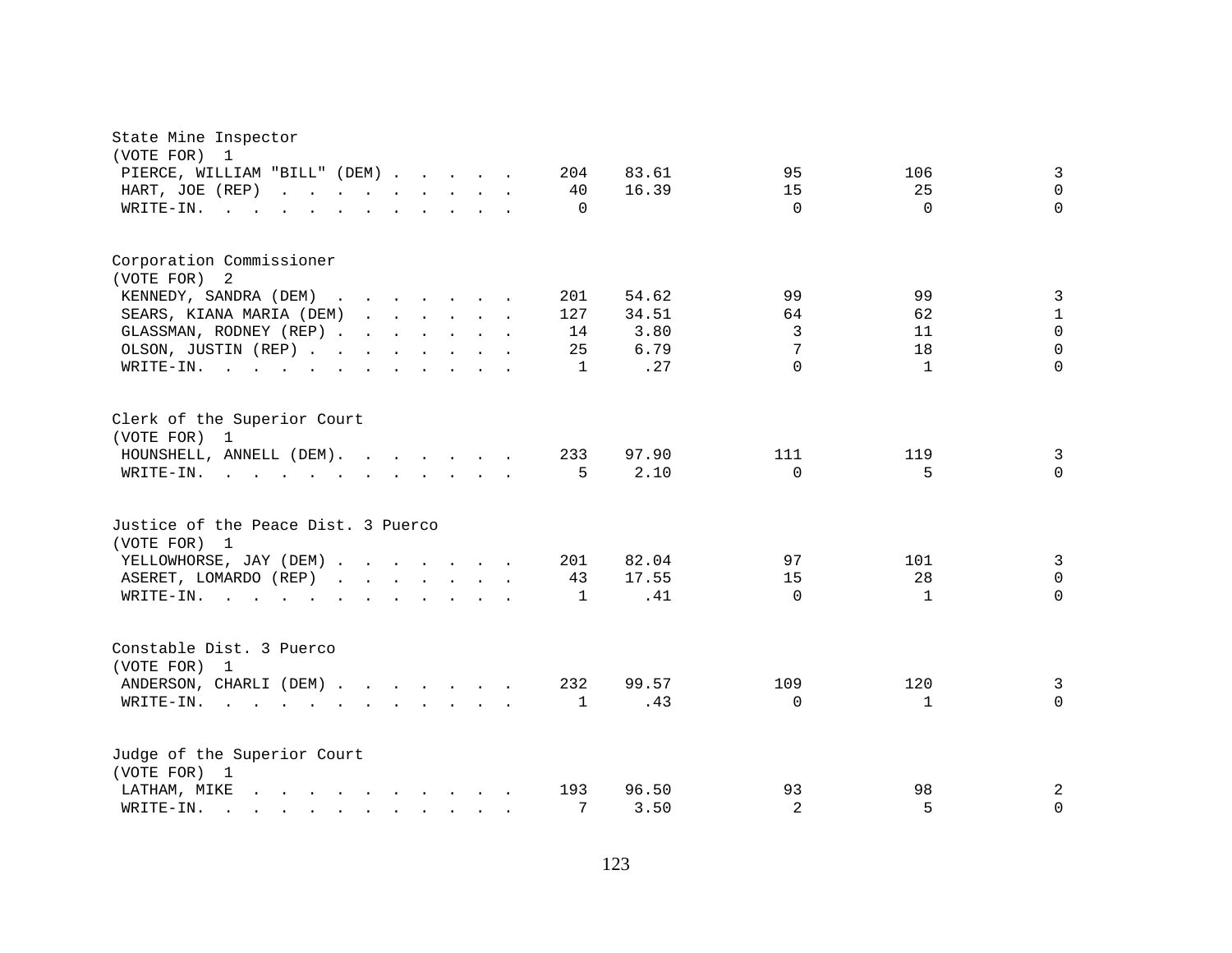| Board Member Sanders USD #18<br>(VOTE FOR) 3                                                                                                                                                                                                                                                                                                                      |           |                |          |           |                              |  |  |  |  |  |  |  |  |  |
|-------------------------------------------------------------------------------------------------------------------------------------------------------------------------------------------------------------------------------------------------------------------------------------------------------------------------------------------------------------------|-----------|----------------|----------|-----------|------------------------------|--|--|--|--|--|--|--|--|--|
| 24.72<br>9<br>13<br>$\Omega$<br>APACHEE, MARLENE S.<br>22<br>5<br>19.10<br>12<br>$\mathbf 0$<br>ASERET, LOMARDO<br>$\mathbf{r}$ , $\mathbf{r}$ , $\mathbf{r}$ , $\mathbf{r}$ , $\mathbf{r}$ , $\mathbf{r}$ , $\mathbf{r}$<br>17                                                                                                                                   |           |                |          |           |                              |  |  |  |  |  |  |  |  |  |
|                                                                                                                                                                                                                                                                                                                                                                   |           |                |          |           |                              |  |  |  |  |  |  |  |  |  |
| $\mathbf{r}$ , $\mathbf{r}$ , $\mathbf{r}$ , $\mathbf{r}$ , $\mathbf{r}$ , $\mathbf{r}$ , $\mathbf{r}$ , $\mathbf{r}$<br>SLIM, DAISY.                                                                                                                                                                                                                             | 18        | 20.22          | 3        | 15        | $\mathbf 0$                  |  |  |  |  |  |  |  |  |  |
| $\mathbf{r}$ . The contract of the contract of the contract of the contract of the contract of the contract of the contract of the contract of the contract of the contract of the contract of the contract of the contract of th<br>WATCHMAN, ANITA                                                                                                              | 15        | 16.85          | 8        | 7         | $\mathsf 0$                  |  |  |  |  |  |  |  |  |  |
| YAZZIE, JR., JACKIE                                                                                                                                                                                                                                                                                                                                               | 17        | 19.10          | 8        | 9         | $\mathbf 0$                  |  |  |  |  |  |  |  |  |  |
| WRITE-IN.                                                                                                                                                                                                                                                                                                                                                         | $\Omega$  |                | $\Omega$ | $\Omega$  | $\Omega$                     |  |  |  |  |  |  |  |  |  |
| Board Member Window Rock USD #08<br>(VOTE FOR) 3                                                                                                                                                                                                                                                                                                                  |           |                |          |           |                              |  |  |  |  |  |  |  |  |  |
| BOWMAN, MARTY                                                                                                                                                                                                                                                                                                                                                     | 50        | 10.16          | 26       | 23        | $\mathbf{1}$                 |  |  |  |  |  |  |  |  |  |
| FOSTER, E.R. OREE.                                                                                                                                                                                                                                                                                                                                                | 71        | 14.43          | 39       | 32        | $\mathbf 0$                  |  |  |  |  |  |  |  |  |  |
| HILLIS, CARL<br>$\mathbf{r}$ , and $\mathbf{r}$ , and $\mathbf{r}$ , and $\mathbf{r}$ , and $\mathbf{r}$                                                                                                                                                                                                                                                          | 76        | 15.45          | 44       | 32        | $\mathbf 0$                  |  |  |  |  |  |  |  |  |  |
| KEE-BILLISON, YVONNE.<br>$\mathbf{r}$ . The set of the set of the set of the set of the set of the set of the set of the set of the set of the set of the set of the set of the set of the set of the set of the set of the set of the set of the set of t                                                                                                        | 79        | 16.06          | 34       | 44        | $\mathbf 1$                  |  |  |  |  |  |  |  |  |  |
| PERRY, LANBERT.<br>$\mathbf{r}$ , $\mathbf{r}$ , $\mathbf{r}$ , $\mathbf{r}$ , $\mathbf{r}$ , $\mathbf{r}$ , $\mathbf{r}$                                                                                                                                                                                                                                         | 21        | 4.27           | 11       | 10        | $\mathsf 0$                  |  |  |  |  |  |  |  |  |  |
| STEWART, JR., WILSON C                                                                                                                                                                                                                                                                                                                                            | 81        | 16.46          | 47       | 34        | $\mathbf 0$                  |  |  |  |  |  |  |  |  |  |
| WAUNEKA, JACQUELYNE D.                                                                                                                                                                                                                                                                                                                                            | 69        | 14.02          | 35       | 33        | $\mathbf{1}$                 |  |  |  |  |  |  |  |  |  |
| WILLIE, SPENCER                                                                                                                                                                                                                                                                                                                                                   | 42        | 8.54           | 18       | 22        | $\overline{2}$               |  |  |  |  |  |  |  |  |  |
| WRITE-IN.                                                                                                                                                                                                                                                                                                                                                         | 3         | .61            | $\Omega$ | 3         | $\Omega$                     |  |  |  |  |  |  |  |  |  |
| Retain Justice Supreme-Bolick<br>(VOTE FOR) 1<br>YES<br>the contract of the contract of the contract of the contract of the contract of the contract of the contract of<br>NO.<br>$\mathbf{r}$ and $\mathbf{r}$ and $\mathbf{r}$ and $\mathbf{r}$ and $\mathbf{r}$ and $\mathbf{r}$                                                                               | 140<br>86 | 61.95<br>38.05 | 67<br>34 | 71<br>52  | 2<br>$\Omega$                |  |  |  |  |  |  |  |  |  |
| Retain Justice Supreme-Pelander<br>(VOTE FOR) 1<br>YES<br>$\mathcal{A}^{\mathcal{A}}$ . The set of the set of the set of the set of the set of the set of the set of the set of the set of the set of the set of the set of the set of the set of the set of the set of the set of the set of the s<br>and a series of the contract of the contract of the<br>NO. | 137<br>85 | 61.71<br>38.29 | 67<br>34 | 69<br>50  | $\mathbf{1}$<br>$\mathbf{1}$ |  |  |  |  |  |  |  |  |  |
| APACHE COUNTY LEVY<br>(VOTE FOR) 1<br>YES<br>and a series of the contract of the contract of<br>NO.<br>$\mathbf{r} = \mathbf{r} - \mathbf{r} = \mathbf{r} - \mathbf{r} - \mathbf{r} = \mathbf{r} - \mathbf{r} - \mathbf{r} - \mathbf{r} - \mathbf{r}$                                                                                                             | 59<br>185 | 24.18<br>75.82 | 33<br>78 | 25<br>105 | $\mathbf{1}$<br>$\mathbf{2}$ |  |  |  |  |  |  |  |  |  |
|                                                                                                                                                                                                                                                                                                                                                                   |           |                |          |           |                              |  |  |  |  |  |  |  |  |  |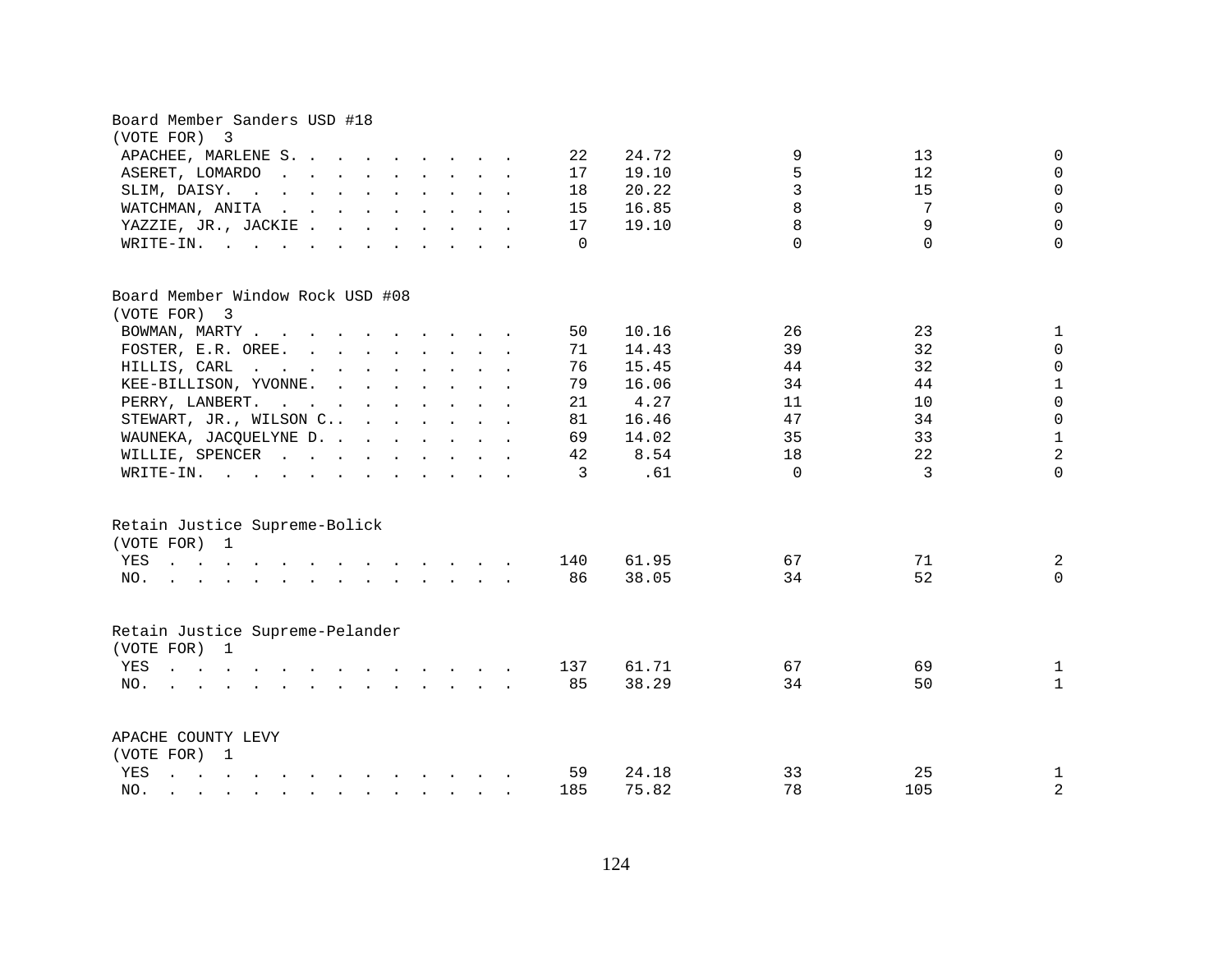| PROPOSITION 125<br>(VOTE FOR) 1<br>YES<br>NO. | $\sim$ $\sim$<br>$\cdot$ $\cdot$                                                                                                        | <b>Contract Contract</b>                  |        |        |         |                      |                      |                          |                      |  | 99<br>143  | 40.91<br>59.09 | 42<br>68 | 56<br>73 | $\mathbf{1}$<br>$\overline{a}$ |
|-----------------------------------------------|-----------------------------------------------------------------------------------------------------------------------------------------|-------------------------------------------|--------|--------|---------|----------------------|----------------------|--------------------------|----------------------|--|------------|----------------|----------|----------|--------------------------------|
| PROPOSITION 126<br>(VOTE FOR) 1<br>YES<br>NO. | $\mathbf{r}$ , $\mathbf{r}$ , $\mathbf{r}$ , $\mathbf{r}$ , $\mathbf{r}$<br>$\mathcal{L}^{\text{max}}$ , and $\mathcal{L}^{\text{max}}$ |                                           |        |        |         |                      |                      |                          |                      |  | 100<br>142 | 41.32<br>58.68 | 47<br>60 | 52<br>80 | $\mathbf{1}$<br>$\overline{a}$ |
| PROPOSITION 127<br>(VOTE FOR) 1<br>YES<br>NO. | $\mathbf{r}$ , $\mathbf{r}$ , $\mathbf{r}$ , $\mathbf{r}$ , $\mathbf{r}$<br>$\mathbf{L} = \mathbf{L}$                                   |                                           |        |        |         |                      |                      |                          |                      |  | 52<br>192  | 21.31<br>78.69 | 21<br>92 | 31<br>97 | $\mathsf{O}$<br>$\overline{3}$ |
| PROPOSITION 305<br>(VOTE FOR) 1<br>YES<br>NO. | $\sim$ $\sim$<br>$\cdot$ $\cdot$                                                                                                        | <b>Contract Contract</b><br>$\sim$ $\sim$ |        |        |         |                      |                      |                          |                      |  | 133<br>105 | 55.88<br>44.12 | 59<br>52 | 72<br>52 | $\overline{a}$<br>$\mathbf{1}$ |
| PROPOSITION 306<br>(VOTE FOR)<br>YES<br>NO.   | $\ddot{\phantom{a}}$<br>$\ddot{\phantom{0}}$<br>$\ddot{\phantom{a}}$                                                                    | 1<br><b>Contract Contract Contract</b>    | $\sim$ | $\sim$ | $\cdot$ | $\ddot{\phantom{0}}$ | $\ddot{\phantom{a}}$ | <b>Service Contracts</b> | $\ddot{\phantom{0}}$ |  | 100<br>136 | 42.37<br>57.63 | 51<br>59 | 47<br>76 | $\overline{a}$<br>$\mathbf{1}$ |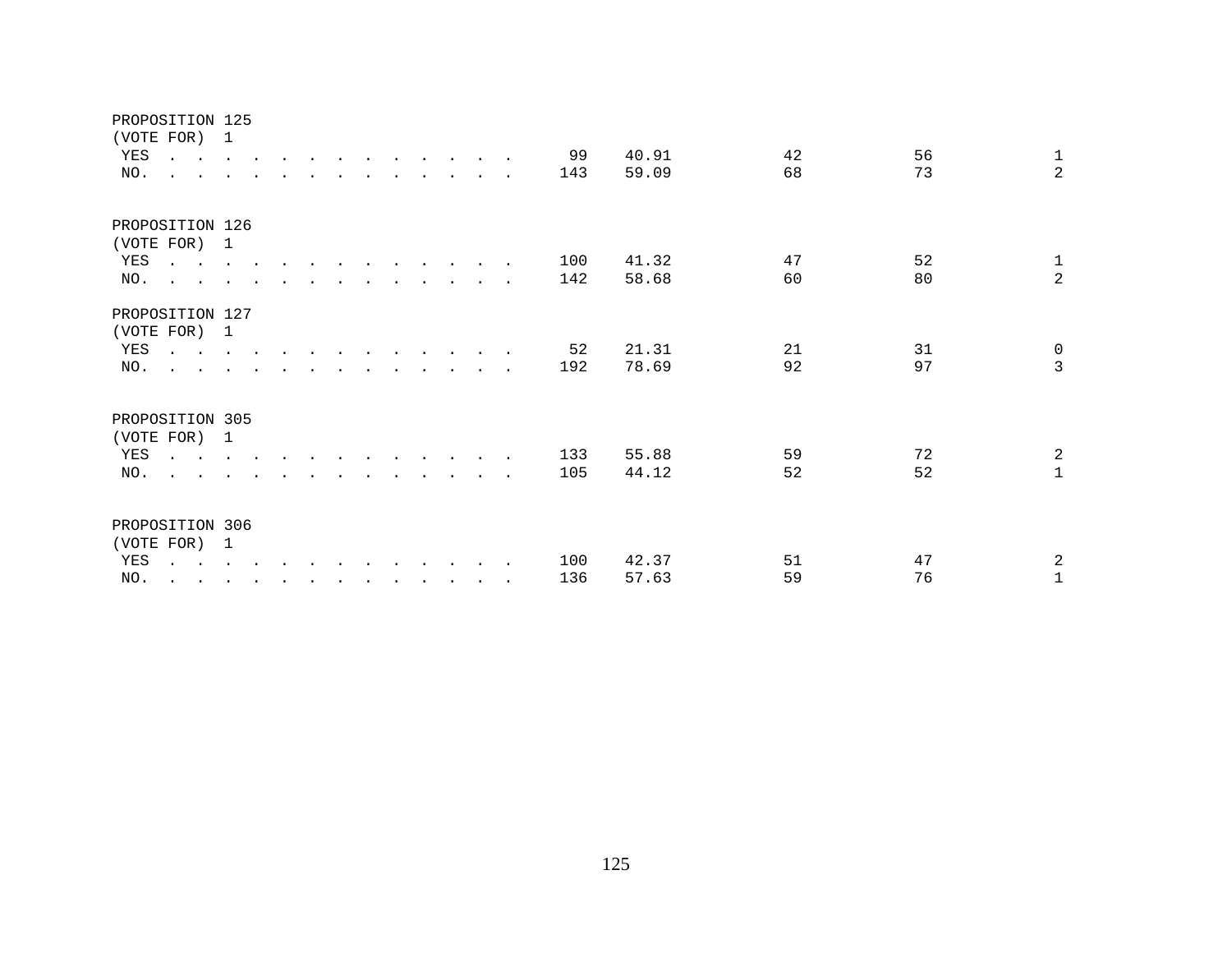OFFICIAL RESULTS

 APACHE COUNTY, ARIZONA NOVEMBER 6, 2018

RUN DATE:11/15/18 02:13 PM

0026 48 PUERCO 48.1 SD18

|                                                                                                                          |                                                                                                                                                                                                                                   |                                                                                                                                                                                                                                   |  |  | TOTAL VOTES | °     | EARLY    | ELEC DAY | PROV         |
|--------------------------------------------------------------------------------------------------------------------------|-----------------------------------------------------------------------------------------------------------------------------------------------------------------------------------------------------------------------------------|-----------------------------------------------------------------------------------------------------------------------------------------------------------------------------------------------------------------------------------|--|--|-------------|-------|----------|----------|--------------|
| REGISTERED VOTERS - TOTAL                                                                                                |                                                                                                                                                                                                                                   |                                                                                                                                                                                                                                   |  |  | 1,466       |       |          |          |              |
| BALLOTS CAST - TOTAL.                                                                                                    | $\mathbf{r}$ , and $\mathbf{r}$ , and $\mathbf{r}$ , and $\mathbf{r}$                                                                                                                                                             |                                                                                                                                                                                                                                   |  |  | 758         |       | 336      | 421      | $\mathbf{1}$ |
| BALLOTS CAST - BLANK.                                                                                                    | $\mathbf{r}$                                                                                                                                                                                                                      | $\mathbf{r}$ . The set of the set of the set of the set of the set of the set of the set of the set of the set of the set of the set of the set of the set of the set of the set of the set of the set of the set of the set of t |  |  | $\Omega$    |       | $\Omega$ | $\Omega$ | $\Omega$     |
| VOTER TURNOUT - TOTAL                                                                                                    | $\mathbf{r}$ . The contract of the contract of the contract of the contract of the contract of the contract of the contract of the contract of the contract of the contract of the contract of the contract of the contract of th |                                                                                                                                                                                                                                   |  |  |             | 51.71 |          |          |              |
| VOTER TURNOUT - BLANK                                                                                                    | $\mathbf{r}$ . The contract of the contract of the contract of the contract of the contract of the contract of the contract of the contract of the contract of the contract of the contract of the contract of the contract of th |                                                                                                                                                                                                                                   |  |  |             |       |          |          |              |
| U.S. Senator                                                                                                             |                                                                                                                                                                                                                                   |                                                                                                                                                                                                                                   |  |  |             |       |          |          |              |
| (VOTE FOR) 1                                                                                                             |                                                                                                                                                                                                                                   |                                                                                                                                                                                                                                   |  |  |             |       |          |          |              |
| SINEMA, KYRSTEN (DEM)                                                                                                    |                                                                                                                                                                                                                                   |                                                                                                                                                                                                                                   |  |  | 481         | 65.18 | 214      | 266      |              |
| MCSALLY, MARTHA (REP)                                                                                                    |                                                                                                                                                                                                                                   |                                                                                                                                                                                                                                   |  |  | 202         | 27.37 | 96       | 106      | $\Omega$     |
| GREEN, ANGELA (GRN).                                                                                                     |                                                                                                                                                                                                                                   |                                                                                                                                                                                                                                   |  |  | 51          | 6.91  | 18       | 33       | $\Omega$     |
| WRITE-IN.                                                                                                                |                                                                                                                                                                                                                                   |                                                                                                                                                                                                                                   |  |  | 4           | .54   | $\Omega$ | 4        | $\Omega$     |
| U.S. Rep. in Congress Dist. 1<br>(VOTE FOR) 1                                                                            |                                                                                                                                                                                                                                   |                                                                                                                                                                                                                                   |  |  |             |       |          |          |              |
| O'HALLERAN, TOM (DEM)                                                                                                    |                                                                                                                                                                                                                                   |                                                                                                                                                                                                                                   |  |  | 525         | 70.95 | 235      | 289      | 1            |
| ROGERS, WENDY (REP)                                                                                                      |                                                                                                                                                                                                                                   |                                                                                                                                                                                                                                   |  |  | 212         | 28.65 | 96       | 116      | $\Omega$     |
| WRITE-IN.                                                                                                                |                                                                                                                                                                                                                                   |                                                                                                                                                                                                                                   |  |  | 3           | .41   | $\Omega$ | 3        | $\Omega$     |
|                                                                                                                          |                                                                                                                                                                                                                                   |                                                                                                                                                                                                                                   |  |  |             |       |          |          |              |
| Governor                                                                                                                 |                                                                                                                                                                                                                                   |                                                                                                                                                                                                                                   |  |  |             |       |          |          |              |
| (VOTE FOR) 1                                                                                                             |                                                                                                                                                                                                                                   |                                                                                                                                                                                                                                   |  |  |             |       |          |          |              |
| GARCIA, DAVID (DEM)                                                                                                      |                                                                                                                                                                                                                                   |                                                                                                                                                                                                                                   |  |  | 432         | 58.30 | 181      | 251      | $\Omega$     |
| DUCEY, DOUG (REP).                                                                                                       |                                                                                                                                                                                                                                   |                                                                                                                                                                                                                                   |  |  | 282         | 38.06 | 138      | 144      | $\Omega$     |
| TORRES, ANGEL (GRN)                                                                                                      |                                                                                                                                                                                                                                   |                                                                                                                                                                                                                                   |  |  | 27          | 3.64  | 10       | 17       | $\Omega$     |
| WRITE-IN.<br>$\mathbf{r}$ , and $\mathbf{r}$ , and $\mathbf{r}$ , and $\mathbf{r}$ , and $\mathbf{r}$ , and $\mathbf{r}$ |                                                                                                                                                                                                                                   |                                                                                                                                                                                                                                   |  |  | $\Omega$    |       | $\Omega$ | $\Omega$ | $\Omega$     |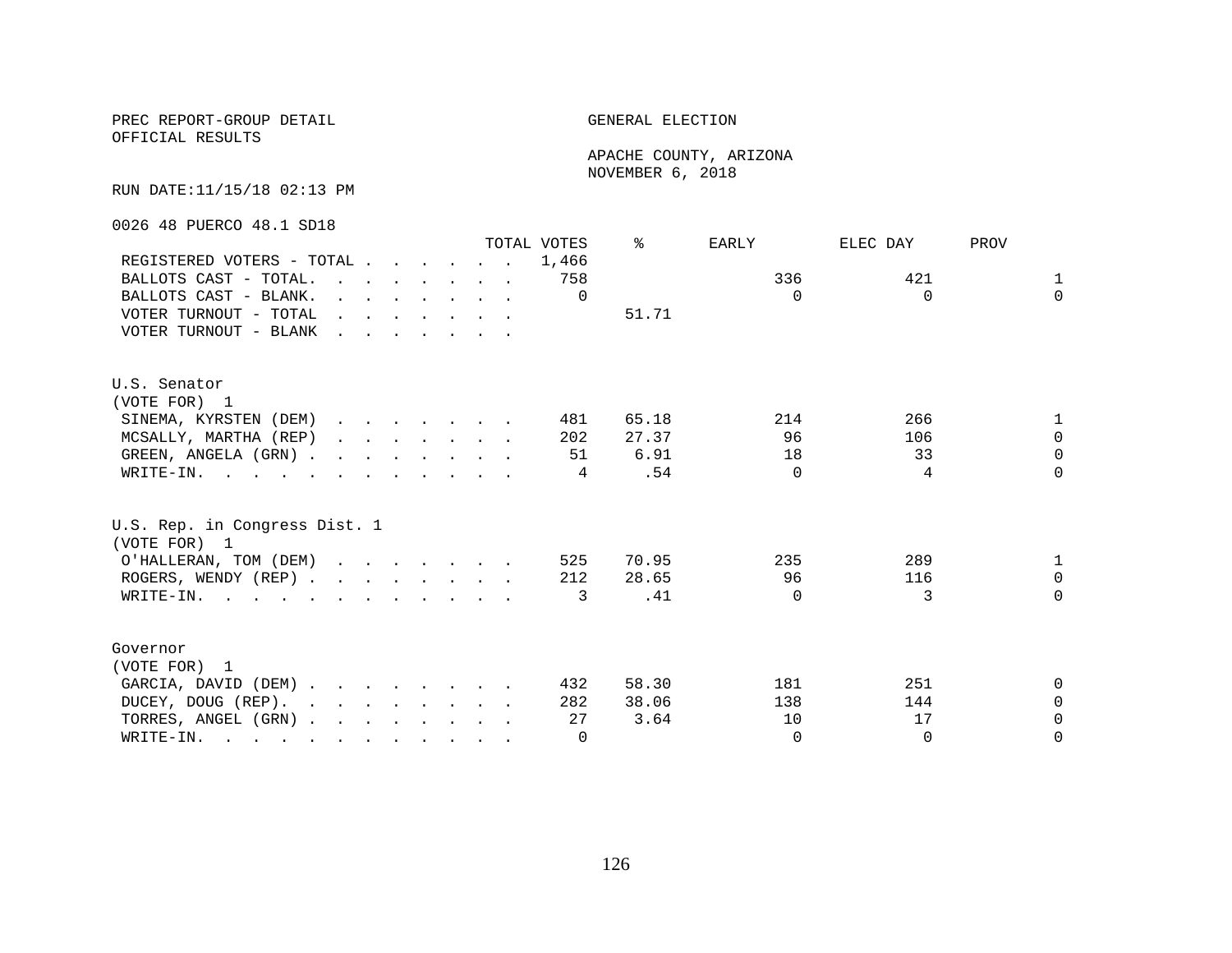| State Senator Dist. 7<br>(VOTE FOR)<br>$\overline{1}$                                                                                                                                                                                                             |                                           |
|-------------------------------------------------------------------------------------------------------------------------------------------------------------------------------------------------------------------------------------------------------------------|-------------------------------------------|
| PESHLAKAI, JAMESCITA (DEM).<br>563                                                                                                                                                                                                                                | 76.08<br>241<br>322<br>0                  |
| MEALER, JL (REP)<br>177                                                                                                                                                                                                                                           | 23.92<br>89<br>88<br>$\Omega$             |
| $\mathbf 0$<br>WRITE-IN.<br>$\mathbf{r}$ , and $\mathbf{r}$ , and $\mathbf{r}$ , and $\mathbf{r}$ , and $\mathbf{r}$                                                                                                                                              | $\Omega$<br>$\Omega$<br>$\Omega$          |
|                                                                                                                                                                                                                                                                   |                                           |
| State Rep Dist. 7                                                                                                                                                                                                                                                 |                                           |
| (VOTE FOR) 2                                                                                                                                                                                                                                                      |                                           |
| TELLER, ARLANDO (DEM)<br>$\mathbf{r}$ . The set of the set of the set of the set of the set of the set of the set of the set of the set of the set of the set of the set of the set of the set of the set of the set of the set of the set of the set of t<br>258 | 27.13<br>120<br>138<br>0                  |
| TSOSIE, MYRON (DEM) .<br>448<br>$\mathbf{r}$ . The contract of the contract of the contract of the contract of the contract of the contract of the contract of the contract of the contract of the contract of the contract of the contract of the contract of th | 205<br>243<br>47.11<br>$\Omega$           |
| $\mathbf{r}$ , $\mathbf{r}$ , $\mathbf{r}$ , $\mathbf{r}$ , $\mathbf{r}$ , $\mathbf{r}$<br>243<br>SHAMLEY, DOYEL (REP).                                                                                                                                           | 25.55<br>113<br>130<br>$\Omega$           |
| WRITE-IN.                                                                                                                                                                                                                                                         | 2<br>.21<br>$\mathbf{1}$<br>$\cap$<br>1   |
| Secretary of State<br>(VOTE FOR) 1                                                                                                                                                                                                                                |                                           |
| HOBBS, KATIE (DEM)<br>$\mathbf{r}$ , $\mathbf{r}$ , $\mathbf{r}$ , $\mathbf{r}$ , $\mathbf{r}$ , $\mathbf{r}$ , $\mathbf{r}$<br>525                                                                                                                               | 71.04<br>234<br>291<br>$\Omega$           |
| 213<br>GAYNOR, STEVE (REP)                                                                                                                                                                                                                                        | 28.82<br>95<br>118<br>$\Omega$            |
| WRITE-IN.<br>$\mathbf 1$<br>$\mathbf{r}$ , and $\mathbf{r}$ , and $\mathbf{r}$ , and $\mathbf{r}$ , and $\mathbf{r}$                                                                                                                                              | $\Omega$<br>.14<br>$\Omega$<br>1          |
|                                                                                                                                                                                                                                                                   |                                           |
| Attorney General                                                                                                                                                                                                                                                  |                                           |
| (VOTE FOR) 1                                                                                                                                                                                                                                                      |                                           |
| CONTRERAS, JANUARY (DEM)<br>512                                                                                                                                                                                                                                   | 69.95<br>228<br>284<br>0                  |
| BRNOVICH, MARK (REP).<br>215                                                                                                                                                                                                                                      | 29.37<br>97<br>118<br>$\Omega$            |
| WRITE-IN.                                                                                                                                                                                                                                                         | 5<br>.68<br>$\mathbf{1}$<br>4<br>$\Omega$ |
| State Treasurer<br>(VOTE FOR) 1                                                                                                                                                                                                                                   |                                           |
| MANOIL, MARK (DEM)<br>511                                                                                                                                                                                                                                         | 216<br>295<br>69.71<br>0                  |
| 220<br>YEE, KIMBERLY (REP)                                                                                                                                                                                                                                        | 30.01<br>106<br>114<br>0                  |
| WRITE-IN.<br>$\mathbf{r}$ , and $\mathbf{r}$ , and $\mathbf{r}$ , and $\mathbf{r}$ , and $\mathbf{r}$ , and $\mathbf{r}$                                                                                                                                          | .27<br>2<br>2<br>$\Omega$<br>$\Omega$     |
|                                                                                                                                                                                                                                                                   |                                           |
| Superintendent of Public Instruction                                                                                                                                                                                                                              |                                           |
| (VOTE FOR) 1                                                                                                                                                                                                                                                      |                                           |
| HOFFMAN, KATHY (DEM).<br>530<br>$\mathbf{r}$ , $\mathbf{r}$ , $\mathbf{r}$ , $\mathbf{r}$ , $\mathbf{r}$ , $\mathbf{r}$                                                                                                                                           | 71.82<br>234<br>296<br>0                  |
| 206<br>RIGGS, FRANK (REP)<br>$\mathbf{r}$ , and $\mathbf{r}$ , and $\mathbf{r}$ , and $\mathbf{r}$                                                                                                                                                                | 92<br>27.91<br>114<br>0                   |
| WRITE-IN.<br>$\mathbf{r}$ . The set of $\mathbf{r}$ is the set of $\mathbf{r}$<br>$\sim$<br><b>College</b>                                                                                                                                                        | 2<br>2<br>.27<br>$\Omega$<br>$\Omega$     |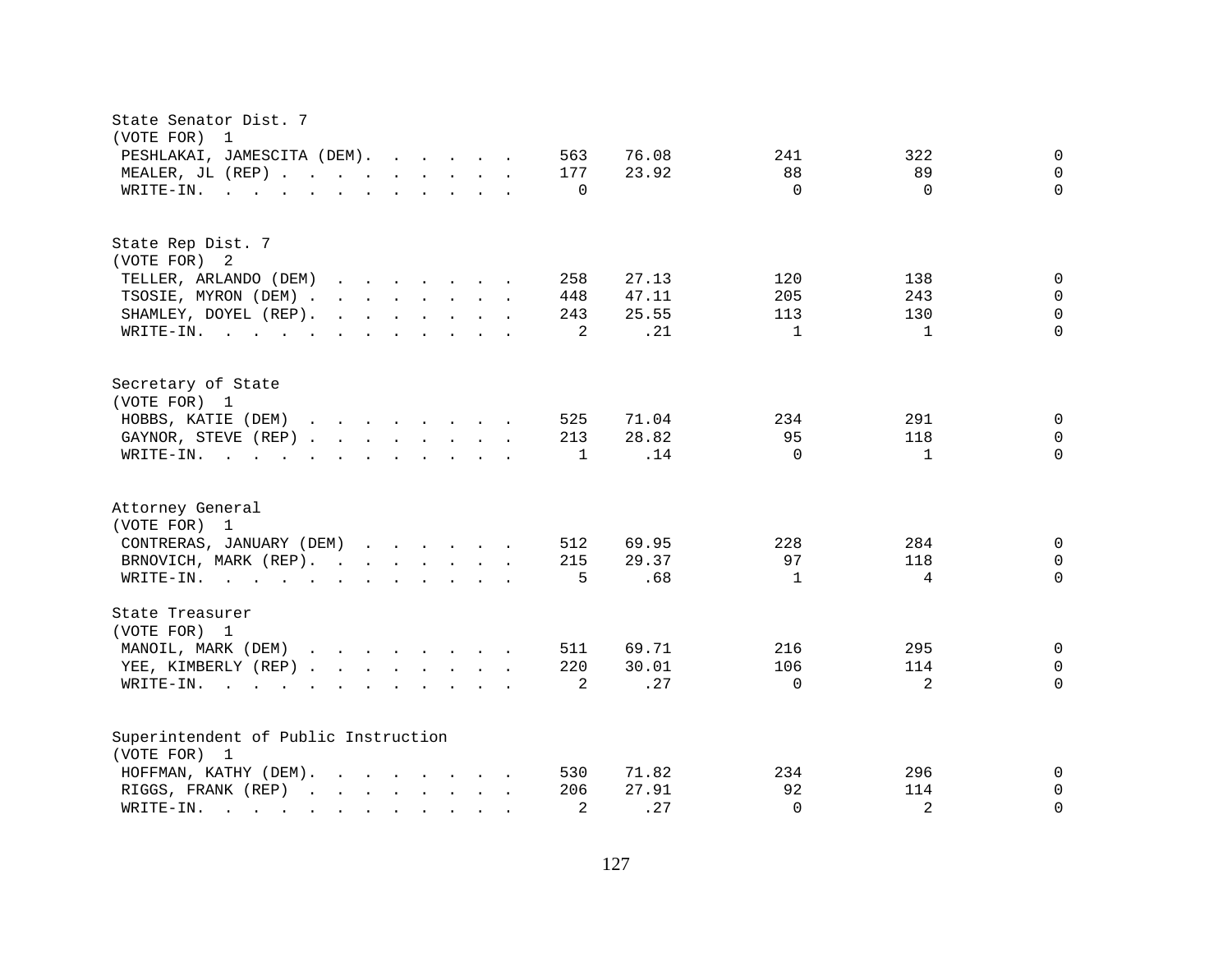| State Mine Inspector<br>(VOTE FOR)<br>$\mathbf{1}$                                                                                                                                                                                                                                                          |  |  |              |       |          |              |              |
|-------------------------------------------------------------------------------------------------------------------------------------------------------------------------------------------------------------------------------------------------------------------------------------------------------------|--|--|--------------|-------|----------|--------------|--------------|
| PIERCE, WILLIAM "BILL" (DEM)                                                                                                                                                                                                                                                                                |  |  | 518          | 70.67 | 223      | 295          | $\mathbf 0$  |
| HART, JOE (REP)<br>$\mathbf{r}$ , $\mathbf{r}$ , $\mathbf{r}$ , $\mathbf{r}$ , $\mathbf{r}$ , $\mathbf{r}$<br>$\mathbf{r}$ $\mathbf{r}$                                                                                                                                                                     |  |  | 214          | 29.20 | 103      | 111          | $\Omega$     |
| WRITE-IN.<br>$\sim$ $\sim$                                                                                                                                                                                                                                                                                  |  |  | $\mathbf{1}$ | .14   | $\Omega$ | $\mathbf{1}$ | $\Omega$     |
| Corporation Commissioner                                                                                                                                                                                                                                                                                    |  |  |              |       |          |              |              |
| (VOTE FOR)<br>-2                                                                                                                                                                                                                                                                                            |  |  |              |       |          |              |              |
| KENNEDY, SANDRA (DEM)                                                                                                                                                                                                                                                                                       |  |  | 463          | 41.90 | 211      | 252          | 0            |
| SEARS, KIANA MARIA (DEM)                                                                                                                                                                                                                                                                                    |  |  | 330          | 29.86 | 174      | 156          | $\mathbf 0$  |
| GLASSMAN, RODNEY (REP)                                                                                                                                                                                                                                                                                      |  |  | 156          | 14.12 | 79       | 77           | $\Omega$     |
| OLSON, JUSTIN (REP)                                                                                                                                                                                                                                                                                         |  |  | 154          | 13.94 | 70       | 84           | $\Omega$     |
| WRITE-IN.<br>$\mathbf{r}$ , $\mathbf{r}$ , $\mathbf{r}$ , $\mathbf{r}$<br>$\mathbf{r}$ . The contract of the contract of the contract of the contract of the contract of the contract of the contract of the contract of the contract of the contract of the contract of the contract of the contract of th |  |  | 2            | .18   | 1        | 1            | $\Omega$     |
| Clerk of the Superior Court<br>(VOTE FOR) 1                                                                                                                                                                                                                                                                 |  |  |              |       |          |              |              |
| HOUNSHELL, ANNELL (DEM).                                                                                                                                                                                                                                                                                    |  |  | 623          | 95.55 | 263      | 360          | $\mathsf{O}$ |
| WRITE-IN.<br>$\mathbf{r}$ , and $\mathbf{r}$ , and $\mathbf{r}$ , and $\mathbf{r}$ , and $\mathbf{r}$                                                                                                                                                                                                       |  |  | 29           | 4.45  | 20       | 9            | $\Omega$     |
| Justice of the Peace Dist. 3 Puerco<br>(VOTE FOR) 1                                                                                                                                                                                                                                                         |  |  |              |       |          |              |              |
| YELLOWHORSE, JAY (DEM)                                                                                                                                                                                                                                                                                      |  |  | 524          | 70.24 | 218      | 306          | $\mathbf 0$  |
| ASERET, LOMARDO (REP)                                                                                                                                                                                                                                                                                       |  |  | 219          | 29.36 | 107      | 112          | $\mathbf 0$  |
| WRITE-IN.                                                                                                                                                                                                                                                                                                   |  |  | 3            | .40   | 3        | $\Omega$     | $\Omega$     |
| Constable Dist. 3 Puerco<br>(VOTE FOR)<br>1                                                                                                                                                                                                                                                                 |  |  |              |       |          |              |              |
| ANDERSON, CHARLI (DEM)                                                                                                                                                                                                                                                                                      |  |  | 624          | 96.00 | 268      | 356          | 0            |
| WRITE-IN.                                                                                                                                                                                                                                                                                                   |  |  | 26           | 4.00  | 13       | 13           | $\Omega$     |
| Judge of the Superior Court<br>(VOTE FOR) 1                                                                                                                                                                                                                                                                 |  |  |              |       |          |              |              |
| LATHAM, MIKE                                                                                                                                                                                                                                                                                                |  |  | 584          | 96.53 | 261      | 323          | 0            |
| WRITE-IN.<br>$\mathbf{r} = \mathbf{r} - \mathbf{r} = \mathbf{r} - \mathbf{r} = \mathbf{r} - \mathbf{r} = \mathbf{r} - \mathbf{r}$                                                                                                                                                                           |  |  | 21           | 3.47  | 11       | 10           | 0            |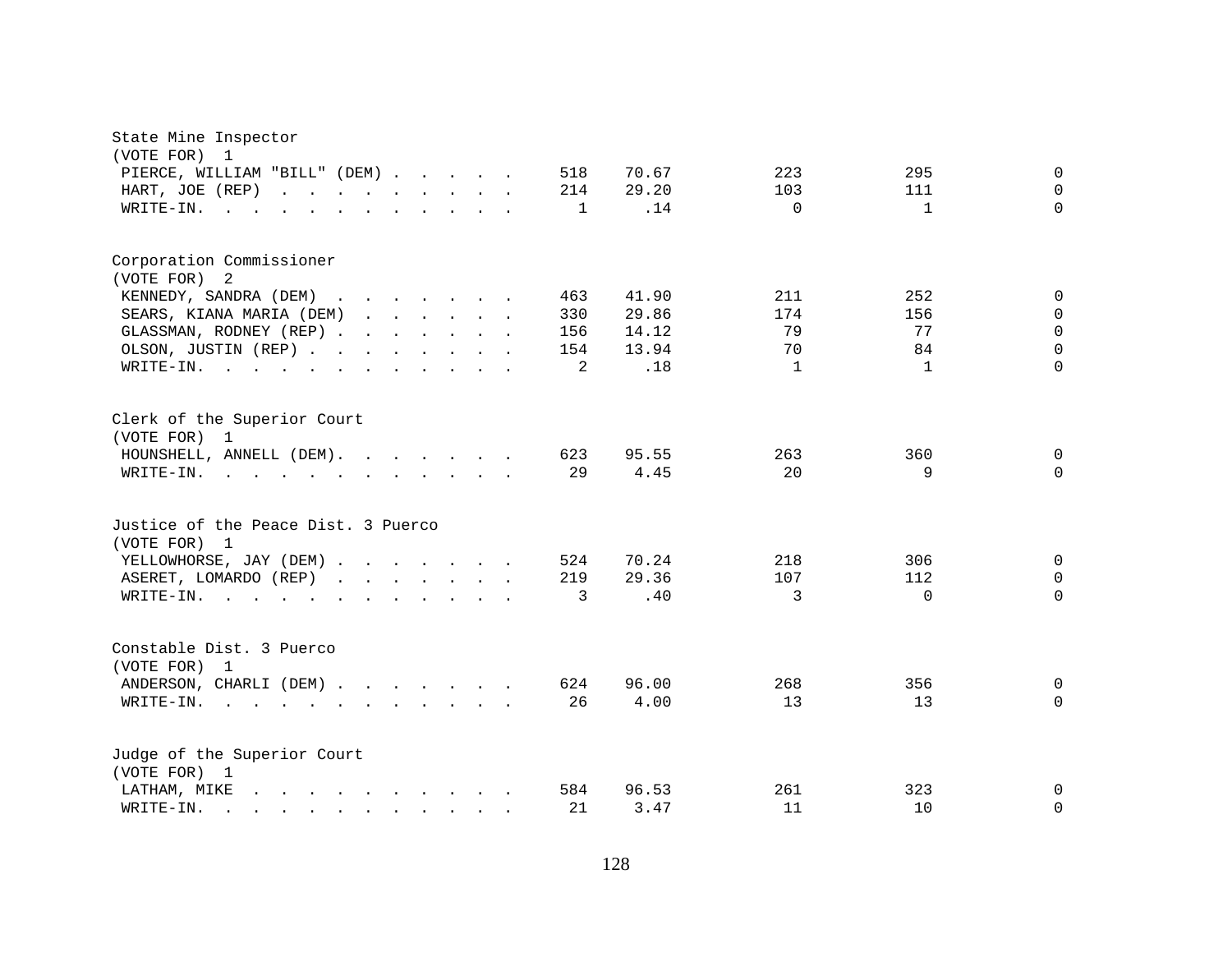| Board Member Sanders USD #18<br>(VOTE FOR) 3                                                                                                                                                                                                                                                                                        |        |                                                                                                                                                                                                                                   |  |  |                                                              |  |  |  |     |       |     |     |                     |
|-------------------------------------------------------------------------------------------------------------------------------------------------------------------------------------------------------------------------------------------------------------------------------------------------------------------------------------|--------|-----------------------------------------------------------------------------------------------------------------------------------------------------------------------------------------------------------------------------------|--|--|--------------------------------------------------------------|--|--|--|-----|-------|-----|-----|---------------------|
| $\mathbf 0$<br>APACHEE, MARLENE S.<br>356<br>21.76<br>181<br>175<br>$\mathsf{O}\xspace$<br>293<br>17.91<br>138<br>155<br>ASERET, LOMARDO<br>$\mathbf{r}$ , $\mathbf{r}$ , $\mathbf{r}$ , $\mathbf{r}$ , $\mathbf{r}$ , $\mathbf{r}$<br>$\sim$<br>$\sim$<br>$\mathbf{r}$ , $\mathbf{r}$ , $\mathbf{r}$ , $\mathbf{r}$ , $\mathbf{r}$ |        |                                                                                                                                                                                                                                   |  |  |                                                              |  |  |  |     |       |     |     |                     |
|                                                                                                                                                                                                                                                                                                                                     |        |                                                                                                                                                                                                                                   |  |  |                                                              |  |  |  |     |       |     |     |                     |
| SLIM, DAISY.<br>$\sim$<br>$\sim$                                                                                                                                                                                                                                                                                                    | $\sim$ |                                                                                                                                                                                                                                   |  |  |                                                              |  |  |  | 346 | 21.15 | 178 | 168 | $\mathsf{O}\xspace$ |
| WATCHMAN, ANITA                                                                                                                                                                                                                                                                                                                     |        | $\mathbf{r}$ . The set of the set of the set of the set of the set of the set of the set of the set of the set of the set of the set of the set of the set of the set of the set of the set of the set of the set of the set of t |  |  |                                                              |  |  |  | 372 | 22.74 | 176 | 196 | $\mathbf 0$         |
| YAZZIE, JR., JACKIE                                                                                                                                                                                                                                                                                                                 |        |                                                                                                                                                                                                                                   |  |  |                                                              |  |  |  | 256 | 15.65 | 109 | 147 | $\Omega$            |
| $WRITE-IN.$                                                                                                                                                                                                                                                                                                                         |        |                                                                                                                                                                                                                                   |  |  |                                                              |  |  |  | 13  | .79   | 7   | 6   | $\Omega$            |
|                                                                                                                                                                                                                                                                                                                                     |        |                                                                                                                                                                                                                                   |  |  |                                                              |  |  |  |     |       |     |     |                     |
| Retain Justice Supreme-Bolick                                                                                                                                                                                                                                                                                                       |        |                                                                                                                                                                                                                                   |  |  |                                                              |  |  |  |     |       |     |     |                     |
| (VOTE FOR) 1                                                                                                                                                                                                                                                                                                                        |        |                                                                                                                                                                                                                                   |  |  |                                                              |  |  |  |     |       |     |     |                     |
| $\mathbf{r}$ . The set of the set of the set of the set of the set of the set of the set of the set of the set of the set of the set of the set of the set of the set of the set of the set of the set of the set of the set of t<br>YES                                                                                            |        |                                                                                                                                                                                                                                   |  |  |                                                              |  |  |  | 387 | 55.92 | 182 | 205 | $\mathsf{O}$        |
| NO.<br>$\mathcal{L}$ . The contract of the contract of the contract of the contract of the contract of the contract of the contract of the contract of the contract of the contract of the contract of the contract of the contract of th                                                                                           |        |                                                                                                                                                                                                                                   |  |  |                                                              |  |  |  | 305 | 44.08 | 129 | 176 | $\Omega$            |
| Retain Justice Supreme-Pelander                                                                                                                                                                                                                                                                                                     |        |                                                                                                                                                                                                                                   |  |  |                                                              |  |  |  |     |       |     |     |                     |
| (VOTE FOR) 1                                                                                                                                                                                                                                                                                                                        |        |                                                                                                                                                                                                                                   |  |  |                                                              |  |  |  |     |       |     |     |                     |
| YES<br>the contract of the contract of the contract of the                                                                                                                                                                                                                                                                          |        |                                                                                                                                                                                                                                   |  |  |                                                              |  |  |  | 397 | 57.12 | 180 | 217 | $\mathbf 0$         |
| NO.                                                                                                                                                                                                                                                                                                                                 |        |                                                                                                                                                                                                                                   |  |  |                                                              |  |  |  | 298 | 42.88 | 129 | 169 | $\Omega$            |
| APACHE COUNTY LEVY                                                                                                                                                                                                                                                                                                                  |        |                                                                                                                                                                                                                                   |  |  |                                                              |  |  |  |     |       |     |     |                     |
| (VOTE FOR) 1                                                                                                                                                                                                                                                                                                                        |        |                                                                                                                                                                                                                                   |  |  |                                                              |  |  |  |     |       |     |     |                     |
| YES<br>the contract of the contract of the contract of the contract of the contract of the contract of the contract of                                                                                                                                                                                                              |        |                                                                                                                                                                                                                                   |  |  |                                                              |  |  |  | 163 | 22.21 | 78  | 85  | $\mathbf 0$         |
| NO.<br>$\mathbf{r}$ , $\mathbf{r}$ , $\mathbf{r}$ , $\mathbf{r}$ , $\mathbf{r}$ , $\mathbf{r}$ , $\mathbf{r}$                                                                                                                                                                                                                       |        |                                                                                                                                                                                                                                   |  |  |                                                              |  |  |  | 571 | 77.79 | 247 | 324 | $\Omega$            |
| PROPOSITION 125                                                                                                                                                                                                                                                                                                                     |        |                                                                                                                                                                                                                                   |  |  |                                                              |  |  |  |     |       |     |     |                     |
| (VOTE FOR) 1                                                                                                                                                                                                                                                                                                                        |        |                                                                                                                                                                                                                                   |  |  |                                                              |  |  |  |     |       |     |     |                     |
| YES<br>$\mathbf{r}$ . The set of $\mathbf{r}$                                                                                                                                                                                                                                                                                       |        | $\mathbf{r}$ . The contract of the contract of the contract of the contract of the contract of the contract of the contract of the contract of the contract of the contract of the contract of the contract of the contract of th |  |  |                                                              |  |  |  | 319 | 43.58 | 138 | 181 | $\mathbf 0$         |
| NO.                                                                                                                                                                                                                                                                                                                                 |        |                                                                                                                                                                                                                                   |  |  | $\mathbf{L} = \mathbf{L} \mathbf{L} = \mathbf{L} \mathbf{L}$ |  |  |  | 413 | 56.42 | 187 | 226 | $\mathbf 0$         |
|                                                                                                                                                                                                                                                                                                                                     |        |                                                                                                                                                                                                                                   |  |  |                                                              |  |  |  |     |       |     |     |                     |
| PROPOSITION 126                                                                                                                                                                                                                                                                                                                     |        |                                                                                                                                                                                                                                   |  |  |                                                              |  |  |  |     |       |     |     |                     |
| (VOTE FOR) 1                                                                                                                                                                                                                                                                                                                        |        |                                                                                                                                                                                                                                   |  |  |                                                              |  |  |  |     |       |     |     |                     |
| YES<br>$\mathbf{r} = \mathbf{r} - \mathbf{r} = \mathbf{r} - \mathbf{r} = \mathbf{r} - \mathbf{r} = \mathbf{r} - \mathbf{r} - \mathbf{r} = \mathbf{r} - \mathbf{r}$                                                                                                                                                                  |        |                                                                                                                                                                                                                                   |  |  |                                                              |  |  |  | 349 | 47.48 | 185 | 164 | 0                   |
| NO.<br>$\mathbf{r} = \mathbf{r} - \mathbf{r}$ , $\mathbf{r} = \mathbf{r} - \mathbf{r}$ , $\mathbf{r} = \mathbf{r} - \mathbf{r}$ , $\mathbf{r} = \mathbf{r} - \mathbf{r}$                                                                                                                                                            |        |                                                                                                                                                                                                                                   |  |  |                                                              |  |  |  | 386 | 52.52 | 143 | 243 | 0                   |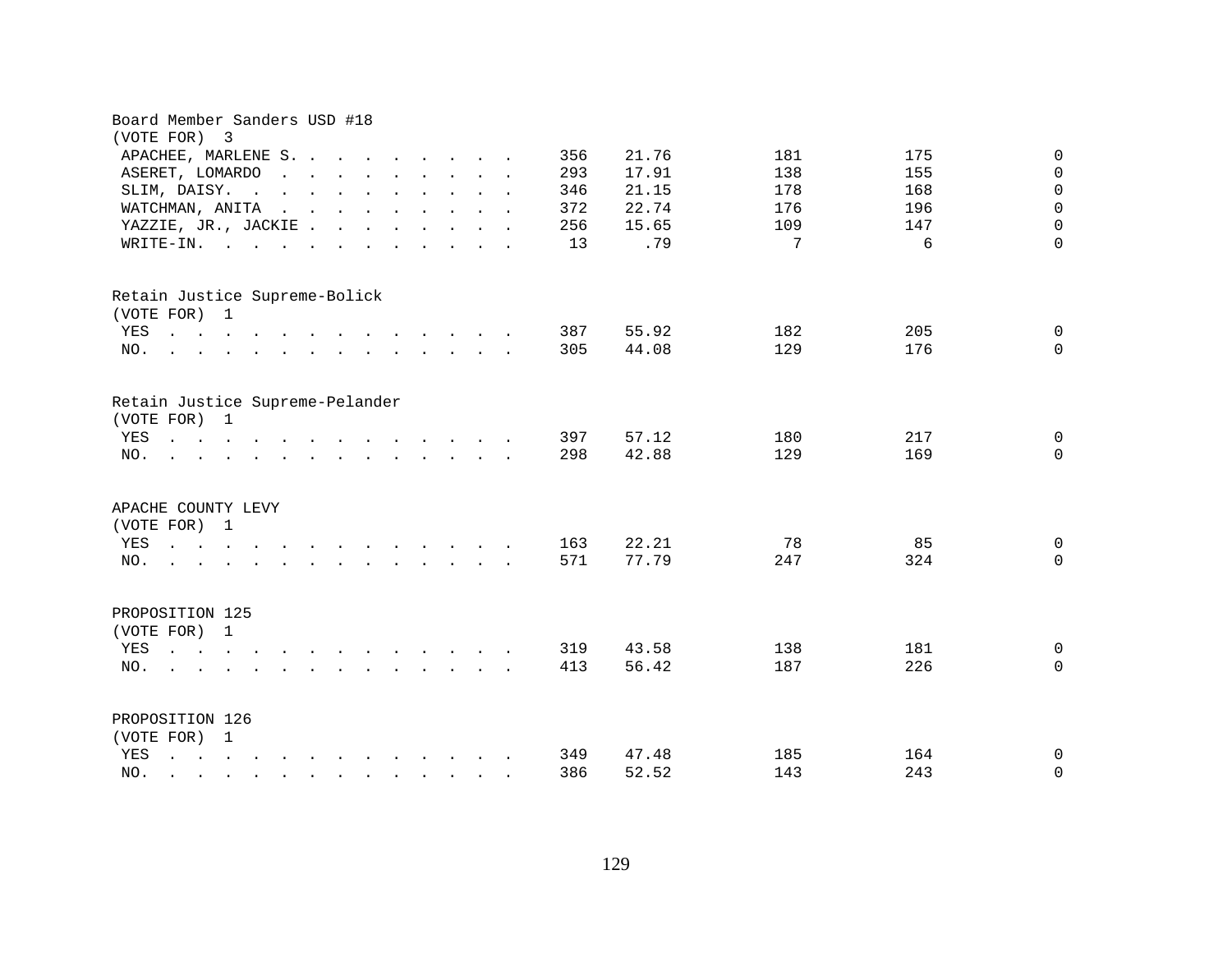#### PROPOSITION 127

|     | (VOTE FOR) 1                                       |                                     |           |        |  |  |                      |                      |        |     |       |     |     |                |
|-----|----------------------------------------------------|-------------------------------------|-----------|--------|--|--|----------------------|----------------------|--------|-----|-------|-----|-----|----------------|
| YES | $\sim$ $\sim$                                      | and the contract of the contract of |           |        |  |  | $\ddot{\phantom{0}}$ | $\sim$ $\sim$ $\sim$ |        | 159 | 22.21 | 68  | 91  | $\overline{0}$ |
| NO. | $\sim$ $\sim$ $\sim$                               | $\sim$ $\sim$                       | $\sim$    |        |  |  |                      |                      | $\sim$ | 557 | 77.79 | 260 | 297 | $\Omega$       |
|     | PROPOSITION 305                                    |                                     |           |        |  |  |                      |                      |        |     |       |     |     |                |
|     | (VOTE FOR) 1                                       |                                     |           |        |  |  |                      |                      |        |     |       |     |     |                |
| YES | $\mathbf{r}$ , and $\mathbf{r}$ , and $\mathbf{r}$ |                                     |           | $\sim$ |  |  | $\ddot{\phantom{0}}$ |                      |        | 370 | 52.56 | 155 | 215 | $\mathbf 0$    |
| NO. | and the state of the state of the                  |                                     | $\sim$    |        |  |  |                      |                      | $\sim$ | 334 | 47.44 | 166 | 168 | $\Omega$       |
|     | PROPOSITION 306                                    |                                     |           |        |  |  |                      |                      |        |     |       |     |     |                |
|     | (VOTE FOR) 1                                       |                                     |           |        |  |  |                      |                      |        |     |       |     |     |                |
| YES | $\sim$ $\sim$                                      | $\sim$                              |           |        |  |  |                      |                      |        | 323 | 45.69 | 154 | 169 | $\overline{0}$ |
| NO. | $\cdot$<br>$\sim$                                  | $\sim$                              | $\bullet$ |        |  |  |                      |                      |        | 384 | 54.31 | 169 | 215 | $\Omega$       |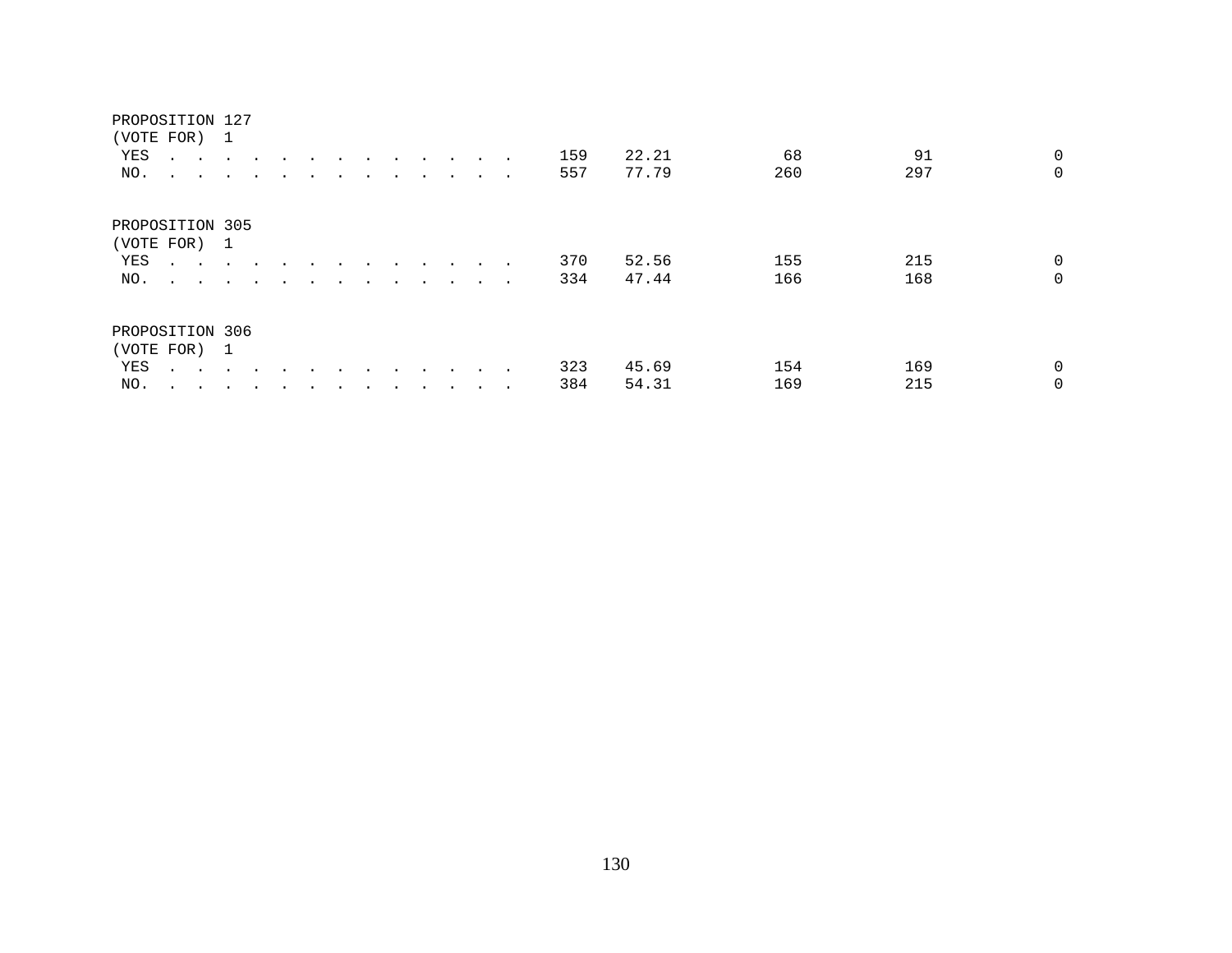OFFICIAL RESULTS

 APACHE COUNTY, ARIZONA NOVEMBER 6, 2018

RUN DATE:11/15/18 02:13 PM

0027 51 RED MESA 51.1

|                                                                                                                          |                                     |                                                                                                                                              |  |  | TOTAL VOTES | °     | EARLY          | ELEC DAY     | PROV         |
|--------------------------------------------------------------------------------------------------------------------------|-------------------------------------|----------------------------------------------------------------------------------------------------------------------------------------------|--|--|-------------|-------|----------------|--------------|--------------|
| REGISTERED VOTERS - TOTAL                                                                                                |                                     |                                                                                                                                              |  |  | 466         |       |                |              |              |
| BALLOTS CAST - TOTAL.                                                                                                    |                                     |                                                                                                                                              |  |  | 104         |       | 34             | 69           | $\mathbf{1}$ |
| BALLOTS CAST - BLANK.                                                                                                    |                                     | $\mathbf{r} = \mathbf{r} \cdot \mathbf{r}$ , and $\mathbf{r} = \mathbf{r} \cdot \mathbf{r}$ , and $\mathbf{r} = \mathbf{r} \cdot \mathbf{r}$ |  |  | $\Omega$    |       | $\Omega$       | $\Omega$     | $\Omega$     |
| VOTER TURNOUT - TOTAL                                                                                                    | and the contract of the contract of |                                                                                                                                              |  |  |             | 22.32 |                |              |              |
| VOTER TURNOUT - BLANK                                                                                                    |                                     |                                                                                                                                              |  |  |             |       |                |              |              |
| U.S. Senator                                                                                                             |                                     |                                                                                                                                              |  |  |             |       |                |              |              |
| (VOTE FOR) 1                                                                                                             |                                     |                                                                                                                                              |  |  |             |       |                |              |              |
| SINEMA, KYRSTEN (DEM)                                                                                                    |                                     |                                                                                                                                              |  |  | 75          | 75.00 | 25             | 49           |              |
| MCSALLY, MARTHA (REP)                                                                                                    |                                     |                                                                                                                                              |  |  | 19          | 19.00 | 6              | 13           | $\Omega$     |
| GREEN, ANGELA (GRN)                                                                                                      |                                     |                                                                                                                                              |  |  |             | 5.00  | $\overline{2}$ | 3            | $\Omega$     |
| WRITE-IN.                                                                                                                |                                     |                                                                                                                                              |  |  |             | 1.00  | $\cap$         | $\mathbf{1}$ | $\Omega$     |
| U.S. Rep. in Congress Dist. 1<br>(VOTE FOR) 1                                                                            |                                     |                                                                                                                                              |  |  |             |       |                |              |              |
| O'HALLERAN, TOM (DEM)                                                                                                    |                                     |                                                                                                                                              |  |  | 85          | 83.33 | 29             | 55           |              |
| ROGERS, WENDY (REP)                                                                                                      |                                     |                                                                                                                                              |  |  | 17          | 16.67 | 4              | 13           | $\Omega$     |
| WRITE-IN.                                                                                                                |                                     |                                                                                                                                              |  |  | $\Omega$    |       | $\cap$         | $\Omega$     | $\Omega$     |
|                                                                                                                          |                                     |                                                                                                                                              |  |  |             |       |                |              |              |
| Governor                                                                                                                 |                                     |                                                                                                                                              |  |  |             |       |                |              |              |
| (VOTE FOR) 1                                                                                                             |                                     |                                                                                                                                              |  |  |             |       |                |              |              |
| GARCIA, DAVID (DEM)                                                                                                      |                                     |                                                                                                                                              |  |  | 75          | 76.53 | 26             | 48           |              |
| DUCEY, DOUG (REP).                                                                                                       |                                     |                                                                                                                                              |  |  | 20          | 20.41 | 5              | 15           | $\Omega$     |
| TORRES, ANGEL (GRN)                                                                                                      |                                     |                                                                                                                                              |  |  | -2          | 2.04  | <sup>0</sup>   | 2            | $\Omega$     |
| WRITE-IN.<br>$\mathbf{r}$ , and $\mathbf{r}$ , and $\mathbf{r}$ , and $\mathbf{r}$ , and $\mathbf{r}$ , and $\mathbf{r}$ |                                     |                                                                                                                                              |  |  |             | 1.02  | $\Omega$       | $\mathbf{1}$ | $\Omega$     |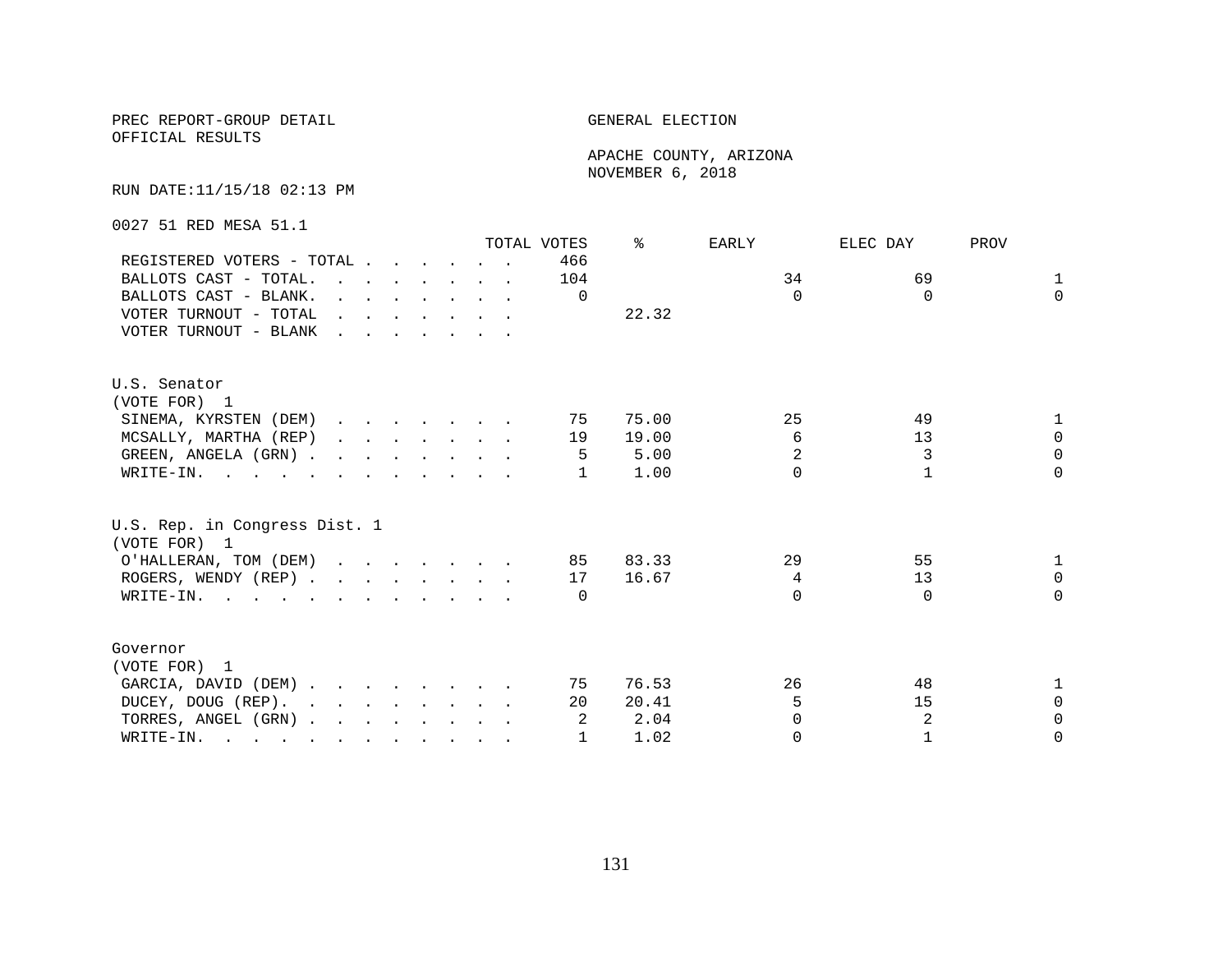| State Senator Dist. 7<br>(VOTE FOR)<br>1                                                                                                                                                                                                                    |                           |                            |                                          |
|-------------------------------------------------------------------------------------------------------------------------------------------------------------------------------------------------------------------------------------------------------------|---------------------------|----------------------------|------------------------------------------|
| PESHLAKAI, JAMESCITA (DEM).<br>87<br>87.00                                                                                                                                                                                                                  | 29                        | 57                         | $\mathbf{1}$                             |
| MEALER, JL (REP)<br>13<br>13.00                                                                                                                                                                                                                             | 4                         | 9                          | $\mathbf 0$                              |
| WRITE-IN.<br>and the contract of the contract of the contract of the contract of the contract of the contract of the contract of the contract of the contract of the contract of the contract of the contract of the contract of the contra<br>$\Omega$     | $\Omega$                  | $\Omega$                   | $\Omega$                                 |
| State Rep Dist. 7<br>(VOTE FOR) 2<br>38.89<br>TELLER, ARLANDO (DEM)<br>49<br>TSOSIE, MYRON (DEM)<br>60<br>47.62<br>SHAMLEY, DOYEL (REP).<br>17<br>13.49                                                                                                     | 16<br>20<br>5<br>$\Omega$ | 32<br>40<br>12<br>$\Omega$ | 1<br>$\Omega$<br>$\mathbf 0$<br>$\Omega$ |
| WRITE-IN.<br>$\Omega$                                                                                                                                                                                                                                       |                           |                            |                                          |
| Secretary of State<br>(VOTE FOR) 1                                                                                                                                                                                                                          |                           |                            |                                          |
| HOBBS, KATIE (DEM)<br>83<br>82.18                                                                                                                                                                                                                           | 28                        | 54                         | 1                                        |
| GAYNOR, STEVE (REP)<br>18<br>17.82                                                                                                                                                                                                                          | 5                         | 13                         | $\Omega$                                 |
| WRITE-IN.<br>$\mathbf{r}$ , and $\mathbf{r}$ , and $\mathbf{r}$ , and $\mathbf{r}$ , and $\mathbf{r}$ , and $\mathbf{r}$<br>$\Omega$                                                                                                                        | $\cap$                    | $\Omega$                   | $\Omega$                                 |
| Attorney General<br>(VOTE FOR) 1                                                                                                                                                                                                                            |                           |                            |                                          |
| CONTRERAS, JANUARY (DEM)<br>78<br>78.79                                                                                                                                                                                                                     | 26                        | 51                         | 1                                        |
| 21.21<br>BRNOVICH, MARK (REP).<br>21                                                                                                                                                                                                                        | 7                         | 14                         | $\mathbf 0$                              |
| WRITE-IN.<br>$\Omega$                                                                                                                                                                                                                                       | $\Omega$                  | $\Omega$                   | $\Omega$                                 |
| State Treasurer<br>(VOTE FOR) 1                                                                                                                                                                                                                             |                           |                            |                                          |
| MANOIL, MARK (DEM)<br>84<br>84.00                                                                                                                                                                                                                           | 29                        | 54                         | $\mathbf{1}$                             |
| YEE, KIMBERLY (REP)<br>16<br>16.00                                                                                                                                                                                                                          | 4                         | 12                         | $\mathbf 0$                              |
| WRITE-IN.<br>$\Omega$                                                                                                                                                                                                                                       | $\Omega$                  | $\Omega$                   | $\Omega$                                 |
| Superintendent of Public Instruction<br>(VOTE FOR) 1                                                                                                                                                                                                        |                           |                            |                                          |
| HOFFMAN, KATHY (DEM).<br>83.17<br>84                                                                                                                                                                                                                        | 29                        | 54                         | 1                                        |
| 16.83<br>RIGGS, FRANK (REP)<br>17                                                                                                                                                                                                                           | 3                         | 14                         | 0                                        |
| WRITE-IN.<br>$\Omega$<br>$\mathcal{L}$ . The contract of the contract of the contract of the contract of the contract of the contract of the contract of the contract of the contract of the contract of the contract of the contract of the contract of th | $\Omega$                  | $\Omega$                   | $\Omega$                                 |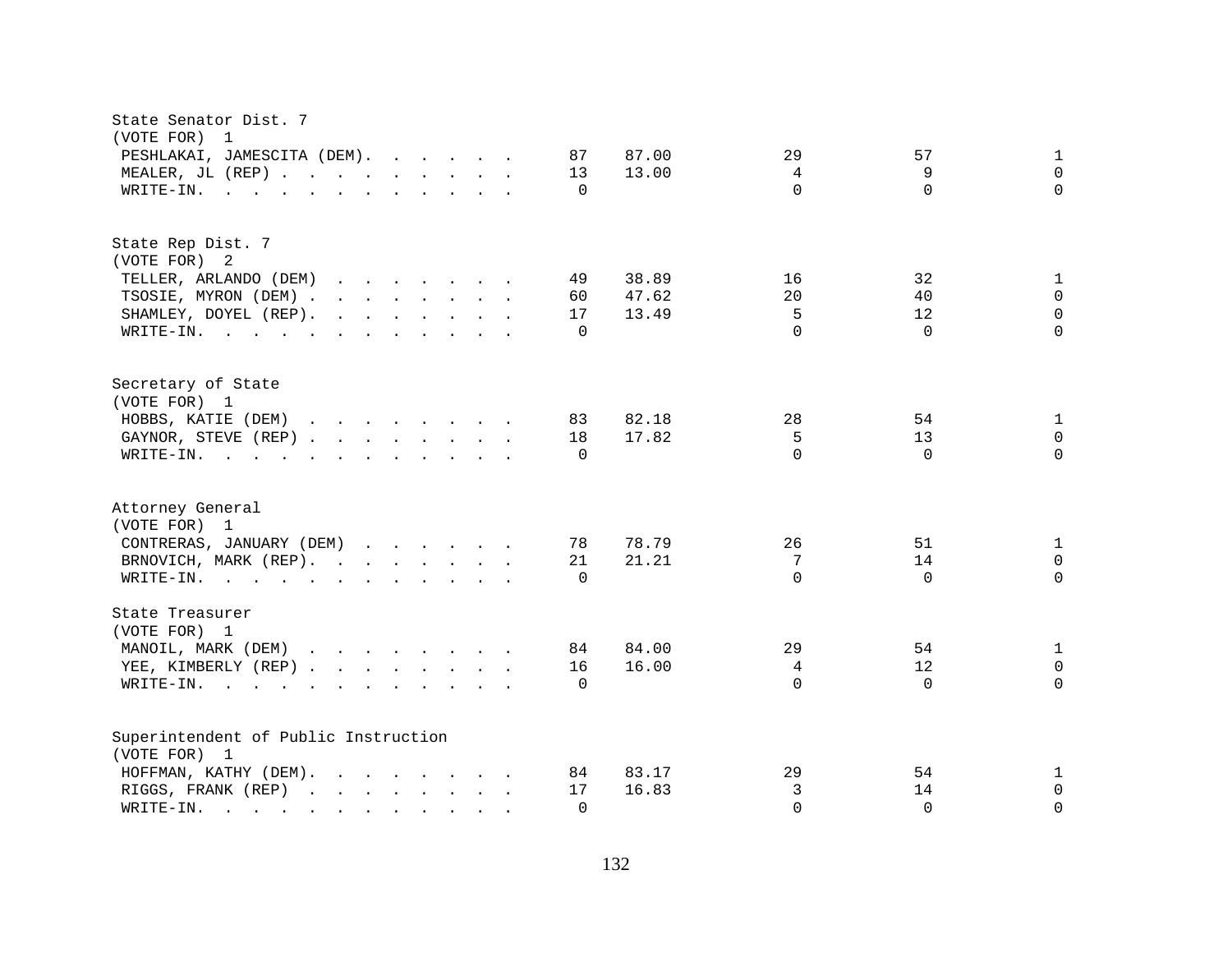| State Mine Inspector<br>(VOTE FOR)<br>1                                                                                                                                                                                                        |              |          |              |             |
|------------------------------------------------------------------------------------------------------------------------------------------------------------------------------------------------------------------------------------------------|--------------|----------|--------------|-------------|
| PIERCE, WILLIAM "BILL" (DEM)                                                                                                                                                                                                                   | 82.65<br>81  | 26       | 54           | 1           |
| HART, JOE (REP)                                                                                                                                                                                                                                | 17<br>17.35  | 6        | 11           | $\Omega$    |
| WRITE-IN.                                                                                                                                                                                                                                      | $\Omega$     | $\Omega$ | $\Omega$     | $\Omega$    |
| Corporation Commissioner<br>(VOTE FOR) 2<br>KENNEDY, SANDRA (DEM)                                                                                                                                                                              | 64<br>49.61  | 22       | 42           | $\mathbf 0$ |
| SEARS, KIANA MARIA (DEM)                                                                                                                                                                                                                       | 40<br>31.01  | 13       | 26           | $\mathbf 1$ |
| GLASSMAN, RODNEY (REP)                                                                                                                                                                                                                         | 8.53<br>11   | 3        | 8            | $\Omega$    |
| OLSON, JUSTIN (REP)                                                                                                                                                                                                                            | 10.85<br>14  | 4        | 10           | $\Omega$    |
| WRITE-IN.                                                                                                                                                                                                                                      | $\Omega$     | $\Omega$ | $\Omega$     | $\Omega$    |
| Clerk of the Superior Court<br>(VOTE FOR) 1<br>HOUNSHELL, ANNELL (DEM).                                                                                                                                                                        | 100.00<br>95 | 29       | 65           | 1           |
| WRITE-IN.                                                                                                                                                                                                                                      | $\Omega$     | $\Omega$ | $\Omega$     | $\Omega$    |
| Justice of the Peace Dist. 4 Chinle<br>(VOTE FOR) 1                                                                                                                                                                                            |              |          |              |             |
| CLYDE, VICTOR J. (DEM)                                                                                                                                                                                                                         | 98.97<br>96  | 29       | 66           | 1           |
| WRITE-IN.                                                                                                                                                                                                                                      | 1.03<br>1    | $\Omega$ | $\mathbf{1}$ | $\Omega$    |
| Constable Dist. 4 Chinle<br>(VOTE FOR) 1                                                                                                                                                                                                       |              |          |              |             |
| $W$ RITE-IN<br>$\cdots$                                                                                                                                                                                                                        | 100.00<br>12 | 2        | 10           | $\mathbf 0$ |
| Judge of the Superior Court<br>(VOTE FOR) 1                                                                                                                                                                                                    |              |          |              |             |
| and the contract of the contract of the contract of the contract of the contract of the contract of the contract of the contract of the contract of the contract of the contract of the contract of the contract of the contra<br>LATHAM, MIKE | 69<br>93.24  | 20       | 48           | 1           |
| WRITE-IN.<br>$\mathbf{r}$ , $\mathbf{r}$ , $\mathbf{r}$ , $\mathbf{r}$ , $\mathbf{r}$ , $\mathbf{r}$ , $\mathbf{r}$ , $\mathbf{r}$                                                                                                             | 5<br>6.76    | $\Omega$ | 5            | $\mathbf 0$ |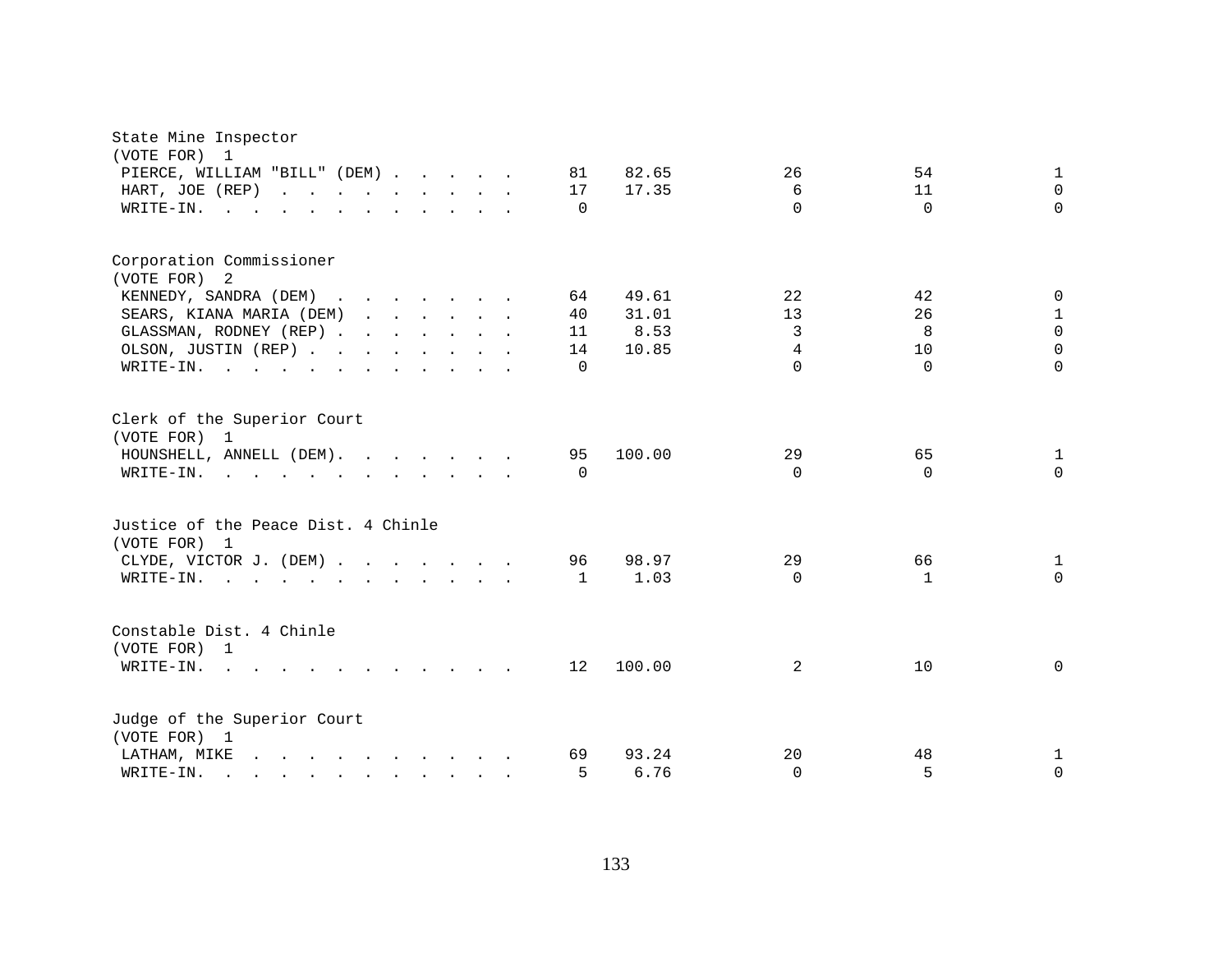| Retain Justice Supreme-Bolick<br>(VOTE FOR) |                                                                                                                                                                                                                                                                                                                                                                                                                                                            | $\mathbf{1}$         |                      |                               |        |                                                                          |  |                                                                                                                                      |                      |    |       |              |                    |
|---------------------------------------------|------------------------------------------------------------------------------------------------------------------------------------------------------------------------------------------------------------------------------------------------------------------------------------------------------------------------------------------------------------------------------------------------------------------------------------------------------------|----------------------|----------------------|-------------------------------|--------|--------------------------------------------------------------------------|--|--------------------------------------------------------------------------------------------------------------------------------------|----------------------|----|-------|--------------|--------------------|
| YES                                         | $\mathbf{1} \qquad \mathbf{1} \qquad \mathbf{1} \qquad \mathbf{1} \qquad \mathbf{1} \qquad \mathbf{1} \qquad \mathbf{1} \qquad \mathbf{1} \qquad \mathbf{1} \qquad \mathbf{1} \qquad \mathbf{1} \qquad \mathbf{1} \qquad \mathbf{1} \qquad \mathbf{1} \qquad \mathbf{1} \qquad \mathbf{1} \qquad \mathbf{1} \qquad \mathbf{1} \qquad \mathbf{1} \qquad \mathbf{1} \qquad \mathbf{1} \qquad \mathbf{1} \qquad \mathbf{1} \qquad \mathbf{1} \qquad \mathbf{$ |                      |                      |                               |        |                                                                          |  |                                                                                                                                      |                      | 50 | 59.52 | 18           | 31<br>$\mathbf{1}$ |
| NO.                                         |                                                                                                                                                                                                                                                                                                                                                                                                                                                            |                      |                      |                               |        |                                                                          |  |                                                                                                                                      |                      | 34 | 40.48 | 7            | 27<br>$\Omega$     |
|                                             | and a series of the contract of the contract of the contract of the contract of the contract of the contract of                                                                                                                                                                                                                                                                                                                                            |                      |                      |                               |        |                                                                          |  |                                                                                                                                      |                      |    |       |              |                    |
| Retain Justice Supreme-Pelander             |                                                                                                                                                                                                                                                                                                                                                                                                                                                            |                      |                      |                               |        |                                                                          |  |                                                                                                                                      |                      |    |       |              |                    |
| (VOTE FOR) 1                                |                                                                                                                                                                                                                                                                                                                                                                                                                                                            |                      |                      |                               |        |                                                                          |  |                                                                                                                                      |                      |    |       |              |                    |
| YES                                         | $\mathbf{r}$ , and $\mathbf{r}$ , and $\mathbf{r}$ , and $\mathbf{r}$ , and $\mathbf{r}$ , and $\mathbf{r}$                                                                                                                                                                                                                                                                                                                                                |                      |                      |                               |        |                                                                          |  |                                                                                                                                      |                      | 53 | 63.10 | 17           | 35<br>$\mathbf{1}$ |
| NO.                                         | $\mathbf{r}$ , and $\mathbf{r}$ , and $\mathbf{r}$ , and $\mathbf{r}$ , and $\mathbf{r}$ , and $\mathbf{r}$                                                                                                                                                                                                                                                                                                                                                |                      |                      |                               |        |                                                                          |  |                                                                                                                                      |                      | 31 | 36.90 | $\mathsf{Q}$ | $\Omega$<br>22     |
| APACHE COUNTY LEVY                          |                                                                                                                                                                                                                                                                                                                                                                                                                                                            |                      |                      |                               |        |                                                                          |  |                                                                                                                                      |                      |    |       |              |                    |
| (VOTE FOR) 1                                |                                                                                                                                                                                                                                                                                                                                                                                                                                                            |                      |                      |                               |        |                                                                          |  |                                                                                                                                      |                      |    |       |              |                    |
| YES                                         |                                                                                                                                                                                                                                                                                                                                                                                                                                                            |                      |                      |                               |        |                                                                          |  |                                                                                                                                      |                      | 35 | 38.04 | 12           | 23<br>$\mathbf 0$  |
| NO.                                         | $\mathbf{L} = \mathbf{L}$                                                                                                                                                                                                                                                                                                                                                                                                                                  |                      |                      |                               |        |                                                                          |  | $\mathbf{r}$ , $\mathbf{r}$ , $\mathbf{r}$ , $\mathbf{r}$ , $\mathbf{r}$ , $\mathbf{r}$ , $\mathbf{r}$ , $\mathbf{r}$ , $\mathbf{r}$ |                      | 57 | 61.96 | 15           | 41<br>$\mathbf{1}$ |
|                                             |                                                                                                                                                                                                                                                                                                                                                                                                                                                            |                      |                      |                               |        |                                                                          |  |                                                                                                                                      |                      |    |       |              |                    |
| PROPOSITION 125                             |                                                                                                                                                                                                                                                                                                                                                                                                                                                            |                      |                      |                               |        |                                                                          |  |                                                                                                                                      |                      |    |       |              |                    |
| (VOTE FOR) 1                                |                                                                                                                                                                                                                                                                                                                                                                                                                                                            |                      |                      |                               |        |                                                                          |  |                                                                                                                                      |                      |    |       |              |                    |
| YES                                         |                                                                                                                                                                                                                                                                                                                                                                                                                                                            |                      |                      |                               |        |                                                                          |  |                                                                                                                                      |                      | 43 | 48.31 | 10           | $\mathbf 0$<br>33  |
| NO.                                         | $\Delta$ and $\Delta$                                                                                                                                                                                                                                                                                                                                                                                                                                      | $\ddot{\phantom{a}}$ | $\ddot{\phantom{a}}$ |                               | $\sim$ | $\mathbf{r}$ , $\mathbf{r}$ , $\mathbf{r}$ , $\mathbf{r}$ , $\mathbf{r}$ |  |                                                                                                                                      | $\sim$ $\sim$ $\sim$ | 46 | 51.69 | 15           | 30<br>$\mathbf{1}$ |
| PROPOSITION 126                             |                                                                                                                                                                                                                                                                                                                                                                                                                                                            |                      |                      |                               |        |                                                                          |  |                                                                                                                                      |                      |    |       |              |                    |
| (VOTE FOR)                                  |                                                                                                                                                                                                                                                                                                                                                                                                                                                            | $\mathbf{1}$         |                      |                               |        |                                                                          |  |                                                                                                                                      |                      |    |       |              |                    |
| YES                                         | $\mathbf{r} = \mathbf{r} - \mathbf{r}$ , $\mathbf{r} = \mathbf{r} - \mathbf{r}$ , $\mathbf{r} = \mathbf{r} - \mathbf{r} - \mathbf{r}$ , $\mathbf{r} = \mathbf{r} - \mathbf{r}$                                                                                                                                                                                                                                                                             |                      |                      |                               |        |                                                                          |  |                                                                                                                                      |                      | 53 | 55.21 | 19           | 33<br>$\mathbf{1}$ |
| NO.                                         | <u>na kana ana ana ana ana ana ana</u>                                                                                                                                                                                                                                                                                                                                                                                                                     |                      |                      |                               |        |                                                                          |  |                                                                                                                                      |                      | 43 | 44.79 | 12           | $\Omega$<br>31     |
|                                             |                                                                                                                                                                                                                                                                                                                                                                                                                                                            |                      |                      |                               |        |                                                                          |  |                                                                                                                                      |                      |    |       |              |                    |
| PROPOSITION 127                             |                                                                                                                                                                                                                                                                                                                                                                                                                                                            |                      |                      |                               |        |                                                                          |  |                                                                                                                                      |                      |    |       |              |                    |
| (VOTE FOR) 1                                |                                                                                                                                                                                                                                                                                                                                                                                                                                                            |                      |                      |                               |        |                                                                          |  |                                                                                                                                      |                      |    |       |              |                    |
| YES                                         |                                                                                                                                                                                                                                                                                                                                                                                                                                                            |                      |                      |                               |        |                                                                          |  |                                                                                                                                      |                      | 38 | 41.76 | 18           | 20<br>0            |
| NO.                                         |                                                                                                                                                                                                                                                                                                                                                                                                                                                            |                      |                      |                               |        |                                                                          |  |                                                                                                                                      |                      | 53 | 58.24 | 12           | $\mathbf{1}$<br>40 |
|                                             |                                                                                                                                                                                                                                                                                                                                                                                                                                                            |                      |                      |                               |        |                                                                          |  |                                                                                                                                      |                      |    |       |              |                    |
| PROPOSITION 305                             |                                                                                                                                                                                                                                                                                                                                                                                                                                                            |                      |                      |                               |        |                                                                          |  |                                                                                                                                      |                      |    |       |              |                    |
| (VOTE FOR) 1                                |                                                                                                                                                                                                                                                                                                                                                                                                                                                            |                      |                      |                               |        |                                                                          |  |                                                                                                                                      |                      |    |       |              |                    |
| YES                                         | and a series of the contract of the contract of                                                                                                                                                                                                                                                                                                                                                                                                            |                      |                      |                               |        |                                                                          |  |                                                                                                                                      |                      | 62 | 70.45 | 18           | 43<br>$\mathbf{1}$ |
| NO.                                         | and the                                                                                                                                                                                                                                                                                                                                                                                                                                                    | $\mathbf{r}$         |                      | $\mathbf{r}$ and $\mathbf{r}$ |        |                                                                          |  | $\mathbf{r}$ , $\mathbf{r}$ , $\mathbf{r}$ , $\mathbf{r}$ , $\mathbf{r}$ , $\mathbf{r}$                                              |                      | 26 | 29.55 | 9            | 17<br>$\mathsf 0$  |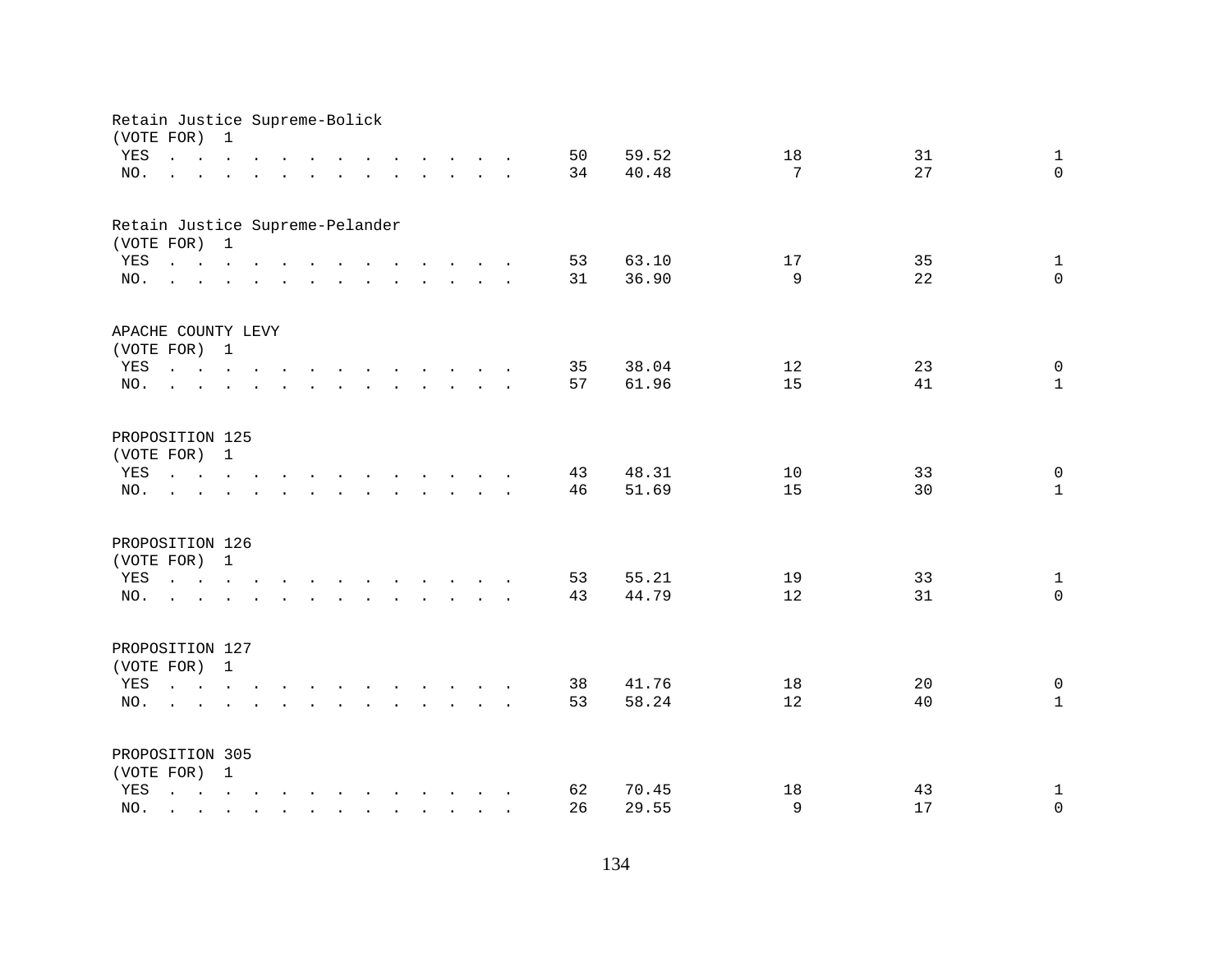| PROPOSITION 306 |  |  |  |  |  |  |  |              |    |    |  |
|-----------------|--|--|--|--|--|--|--|--------------|----|----|--|
| (VOTE FOR) 1    |  |  |  |  |  |  |  |              |    |    |  |
|                 |  |  |  |  |  |  |  | YES 45 51.14 |    |    |  |
| NO.             |  |  |  |  |  |  |  | 43 48.86     | 14 | 29 |  |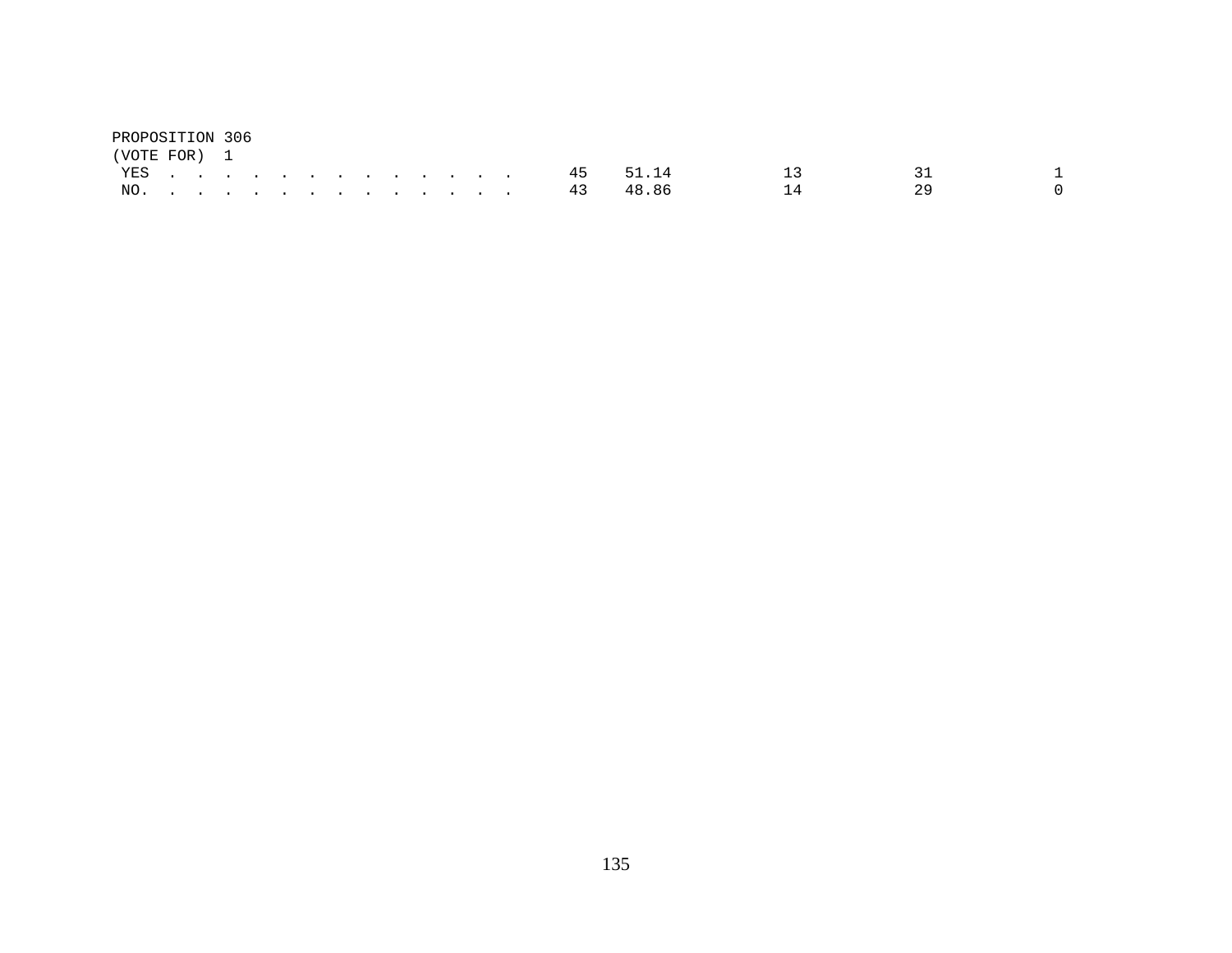OFFICIAL RESULTS

 APACHE COUNTY, ARIZONA NOVEMBER 6, 2018

RUN DATE:11/15/18 02:13 PM

0028 52 RED VALLEY 52.1

|                                                             |  |                                                                          |  | TOTAL VOTES | °≈    | EARLY          | ELEC DAY     | PROV         |
|-------------------------------------------------------------|--|--------------------------------------------------------------------------|--|-------------|-------|----------------|--------------|--------------|
| REGISTERED VOTERS - TOTAL                                   |  |                                                                          |  | 985         |       |                |              |              |
| BALLOTS CAST - TOTAL.                                       |  |                                                                          |  | 339         |       | 83             | 249          | 7            |
| BALLOTS CAST - BLANK.                                       |  | $\mathbf{r}$ , $\mathbf{r}$ , $\mathbf{r}$ , $\mathbf{r}$ , $\mathbf{r}$ |  | 1           | .29   | $\Omega$       | $\mathbf{1}$ | $\Omega$     |
| VOTER TURNOUT - TOTAL $\cdot \cdot \cdot \cdot \cdot \cdot$ |  |                                                                          |  |             | 34.42 |                |              |              |
| VOTER TURNOUT - BLANK                                       |  |                                                                          |  |             | .10   |                |              |              |
| U.S. Senator                                                |  |                                                                          |  |             |       |                |              |              |
| (VOTE FOR) 1                                                |  |                                                                          |  |             |       |                |              |              |
| SINEMA, KYRSTEN (DEM)                                       |  |                                                                          |  | 238         | 71.69 | 61             | 173          |              |
| MCSALLY, MARTHA (REP)                                       |  |                                                                          |  | 75          | 22.59 | 17             | 57           | $\mathbf 1$  |
| GREEN, ANGELA (GRN)                                         |  |                                                                          |  | 18          | 5.42  | 4              | 14           | $\Omega$     |
| WRITE-IN.                                                   |  |                                                                          |  | 1           | .30   | $\Omega$       | $\mathbf{1}$ | $\Omega$     |
| U.S. Rep. in Congress Dist. 1<br>(VOTE FOR) 1               |  |                                                                          |  |             |       |                |              |              |
| O'HALLERAN, TOM (DEM) 236                                   |  |                                                                          |  |             | 71.52 | 64             | 168          | 4            |
| ROGERS, WENDY (REP)                                         |  |                                                                          |  | 94          | 28.48 | 18             | 75           | $\mathbf{1}$ |
| WRITE-IN.                                                   |  |                                                                          |  | $\Omega$    |       | $\Omega$       | $\Omega$     | $\Omega$     |
| Governor                                                    |  |                                                                          |  |             |       |                |              |              |
| (VOTE FOR) 1                                                |  |                                                                          |  |             |       |                |              |              |
|                                                             |  |                                                                          |  | 231         | 70.86 | 60             | 167          |              |
| GARCIA, DAVID (DEM)                                         |  |                                                                          |  |             |       |                |              |              |
| DUCEY, DOUG (REP).                                          |  |                                                                          |  | 71          | 21.78 | 15             | 55           | $\mathbf 1$  |
| TORRES, ANGEL (GRN)                                         |  |                                                                          |  | 24          | 7.36  | $\overline{2}$ | 21           | $\mathbf{1}$ |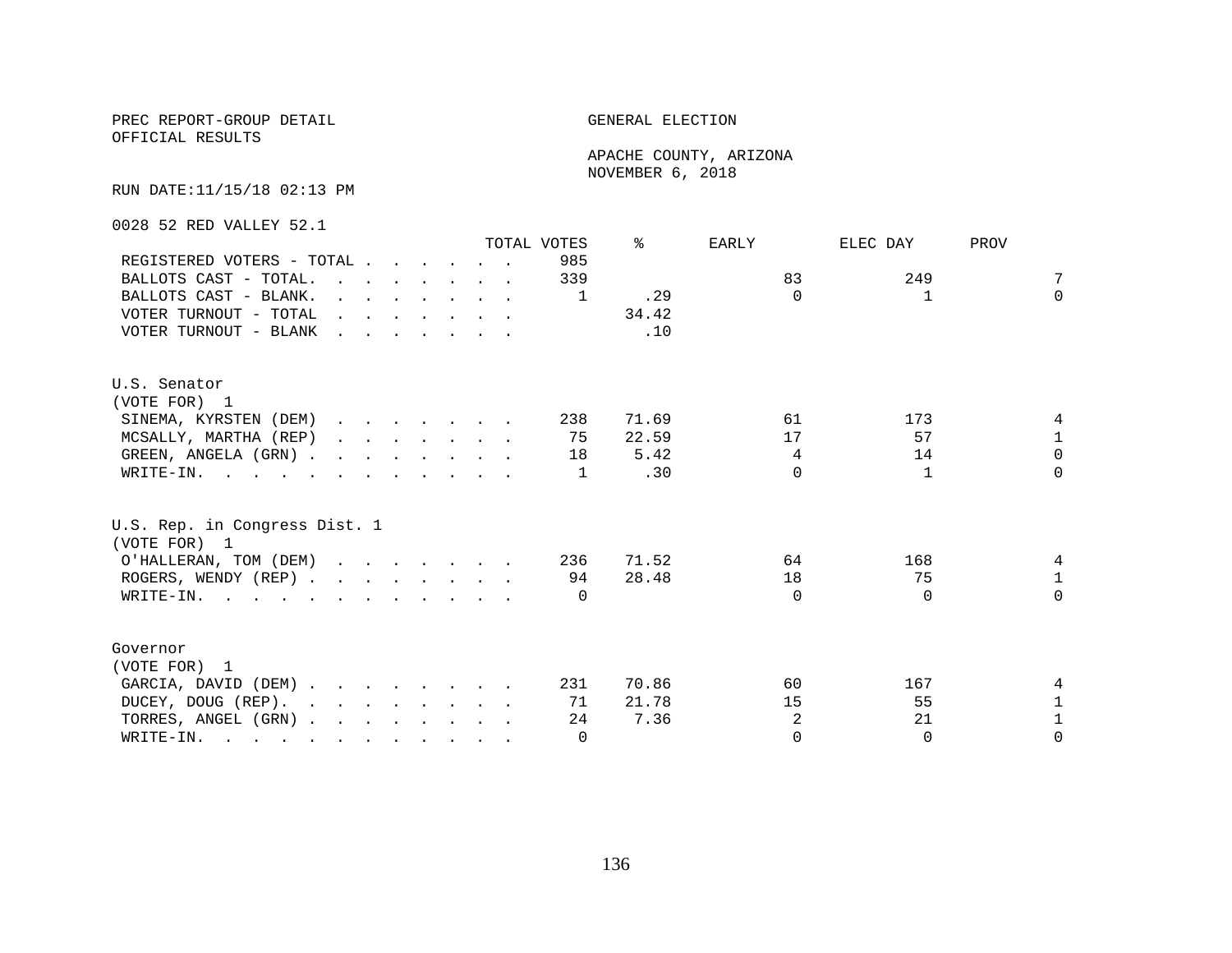| State Senator Dist. 7<br>(VOTE FOR)<br>1                                                                                                                                                                                                                                                                                                                                                                                                                   |                                                                                                                                                                                                                                   |  |                          |                         |                      |                       |                                 |
|------------------------------------------------------------------------------------------------------------------------------------------------------------------------------------------------------------------------------------------------------------------------------------------------------------------------------------------------------------------------------------------------------------------------------------------------------------|-----------------------------------------------------------------------------------------------------------------------------------------------------------------------------------------------------------------------------------|--|--------------------------|-------------------------|----------------------|-----------------------|---------------------------------|
| PESHLAKAI, JAMESCITA (DEM).<br>MEALER, JL (REP)<br>WRITE-IN.<br>$\mathbf{r}$ , $\mathbf{r}$ , $\mathbf{r}$ , $\mathbf{r}$ , $\mathbf{r}$ , $\mathbf{r}$ , $\mathbf{r}$ , $\mathbf{r}$                                                                                                                                                                                                                                                                      |                                                                                                                                                                                                                                   |  | 267<br>61<br>$\mathbf 0$ | 81.40<br>18.60          | 70<br>9<br>$\Omega$  | 193<br>51<br>$\Omega$ | 4<br>$\mathbf{1}$<br>$\Omega$   |
| State Rep Dist. 7<br>(VOTE FOR) 2<br>TELLER, ARLANDO (DEM)<br>TSOSIE, MYRON (DEM).<br>$\mathbf{r}$ , $\mathbf{r}$ , $\mathbf{r}$ , $\mathbf{r}$ , $\mathbf{r}$ , $\mathbf{r}$ , $\mathbf{r}$<br>$\mathbf{r}$ . The set of the set of the set of the set of the set of the set of the set of the set of the set of the set of the set of the set of the set of the set of the set of the set of the set of the set of the set of t<br>SHAMLEY, DOYEL (REP). | $\mathbf{r}$ . The set of the set of the set of the set of the set of the set of the set of the set of the set of the set of the set of the set of the set of the set of the set of the set of the set of the set of the set of t |  | 130<br>225<br>67         | 30.81<br>53.32<br>15.88 | 45<br>57<br>12       | 83<br>164<br>55       | 2<br>$\overline{4}$<br>$\Omega$ |
| WRITE-IN.                                                                                                                                                                                                                                                                                                                                                                                                                                                  |                                                                                                                                                                                                                                   |  | $\Omega$                 |                         | $\Omega$             | $\Omega$              | $\Omega$                        |
| Secretary of State<br>(VOTE FOR) 1<br>HOBBS, KATIE (DEM)<br>GAYNOR, STEVE (REP)<br>WRITE-IN.<br>$\mathbf{r}$ , and $\mathbf{r}$ , and $\mathbf{r}$ , and $\mathbf{r}$ , and $\mathbf{r}$                                                                                                                                                                                                                                                                   |                                                                                                                                                                                                                                   |  | 253<br>73<br>$\Omega$    | 77.61<br>22.39          | 65<br>15<br>$\Omega$ | 183<br>58<br>$\Omega$ | 5<br>$\Omega$<br>$\Omega$       |
| Attorney General<br>(VOTE FOR) 1<br>CONTRERAS, JANUARY (DEM)<br>BRNOVICH, MARK (REP).<br>WRITE-IN.                                                                                                                                                                                                                                                                                                                                                         |                                                                                                                                                                                                                                   |  | 234<br>86<br>$\Omega$    | 73.13<br>26.88          | 60<br>17<br>$\Omega$ | 170<br>68<br>$\Omega$ | 4<br>$\mathbf{1}$<br>$\Omega$   |
| State Treasurer<br>(VOTE FOR) 1<br>MANOIL, MARK (DEM)<br>YEE, KIMBERLY (REP)<br>WRITE-IN.<br>$\mathbf{r}$ , and $\mathbf{r}$ , and $\mathbf{r}$ , and $\mathbf{r}$ , and $\mathbf{r}$                                                                                                                                                                                                                                                                      |                                                                                                                                                                                                                                   |  | 227<br>96<br>$\Omega$    | 70.28<br>29.72          | 60<br>17<br>$\Omega$ | 163<br>78<br>$\Omega$ | 4<br>$\mathbf{1}$<br>$\Omega$   |
| Superintendent of Public Instruction<br>(VOTE FOR) 1<br>HOFFMAN, KATHY (DEM).                                                                                                                                                                                                                                                                                                                                                                              |                                                                                                                                                                                                                                   |  | 251                      | 78.19                   | 63                   | 183                   | 5                               |
| RIGGS, FRANK (REP)<br>WRITE-IN.                                                                                                                                                                                                                                                                                                                                                                                                                            |                                                                                                                                                                                                                                   |  | 69<br>$\mathbf{1}$       | 21.50<br>.31            | 14<br>$\mathbf{1}$   | 55<br>$\Omega$        | 0<br>$\Omega$                   |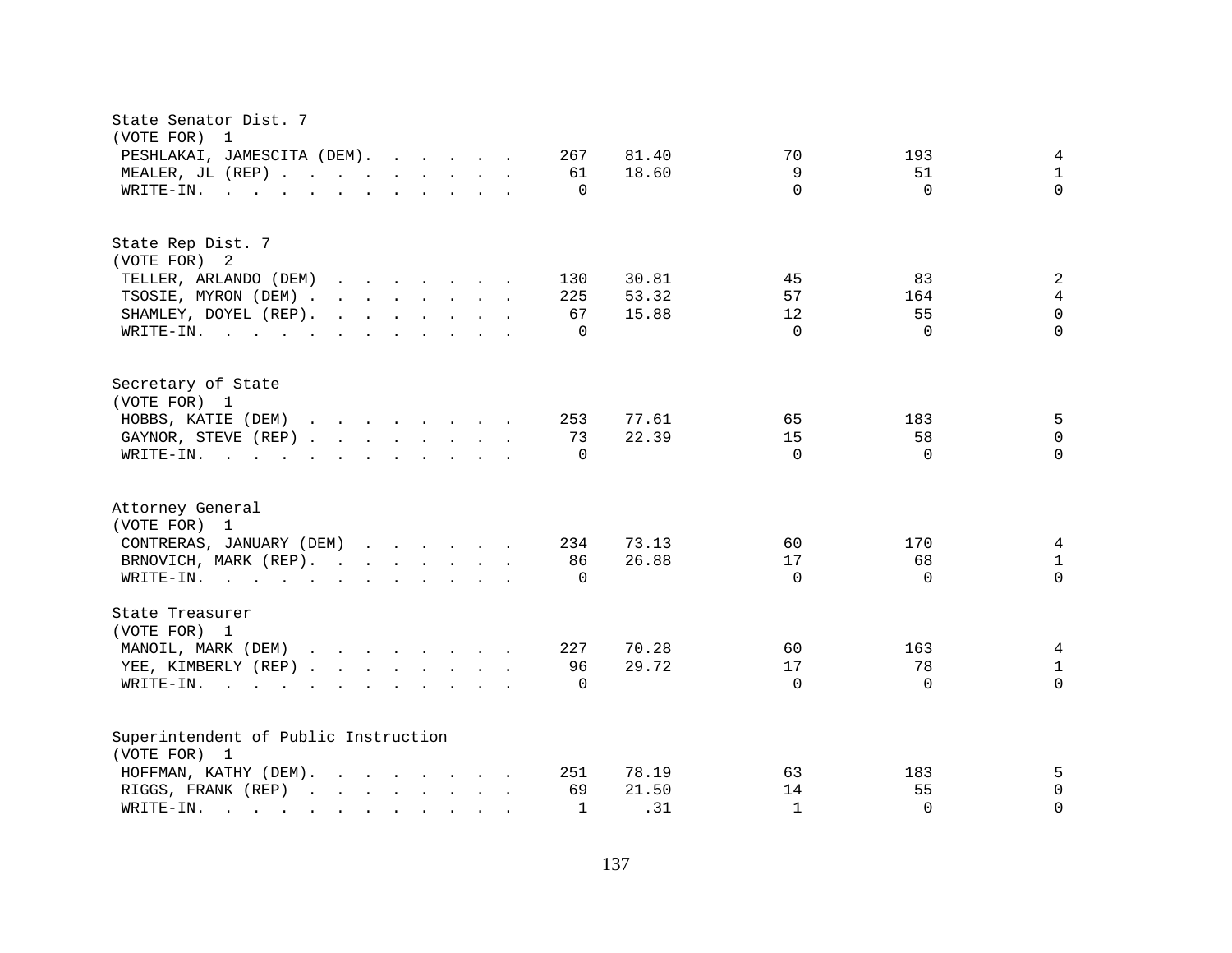| State Mine Inspector<br>(VOTE FOR)<br>1                                                                                                                                                                                                                  |              |        |              |              |              |
|----------------------------------------------------------------------------------------------------------------------------------------------------------------------------------------------------------------------------------------------------------|--------------|--------|--------------|--------------|--------------|
| PIERCE, WILLIAM "BILL" (DEM)                                                                                                                                                                                                                             | 238          | 74.38  | 59           | 175          | 4            |
| HART, JOE (REP)                                                                                                                                                                                                                                          | 82           | 25.63  | 16           | 65           | $\mathbf 1$  |
| WRITE-IN.<br>the contract of the contract of the contract of the contract of the contract of the contract of the contract of                                                                                                                             | $\Omega$     |        | $\Omega$     | $\Omega$     | $\Omega$     |
|                                                                                                                                                                                                                                                          |              |        |              |              |              |
| Corporation Commissioner<br>(VOTE FOR) 2                                                                                                                                                                                                                 |              |        |              |              |              |
| KENNEDY, SANDRA (DEM)                                                                                                                                                                                                                                    | 211          | 47.20  | 59           | 147          | 5            |
| SEARS, KIANA MARIA (DEM)                                                                                                                                                                                                                                 | 126          | 28.19  | 35           | 90           | $\mathbf{1}$ |
| GLASSMAN, RODNEY (REP)                                                                                                                                                                                                                                   | 50           | 11.19  | 11           | 39           | $\Omega$     |
| OLSON, JUSTIN (REP)                                                                                                                                                                                                                                      | 59           | 13.20  | 15           | 44           | $\Omega$     |
| WRITE-IN.                                                                                                                                                                                                                                                | 1            | .22    | $\mathbf{1}$ | $\Omega$     | $\Omega$     |
|                                                                                                                                                                                                                                                          |              |        |              |              |              |
| Clerk of the Superior Court<br>(VOTE FOR) 1                                                                                                                                                                                                              |              |        |              |              |              |
| HOUNSHELL, ANNELL (DEM).                                                                                                                                                                                                                                 | 288          | 99.31  | 68           | 215          | 5            |
| WRITE-IN.<br>$\mathbf{r}$ , and $\mathbf{r}$ , and $\mathbf{r}$ , and $\mathbf{r}$ , and $\mathbf{r}$                                                                                                                                                    | 2            | .69    | $\Omega$     | 2            | $\Omega$     |
|                                                                                                                                                                                                                                                          |              |        |              |              |              |
| Justice of the Peace Dist. 4 Chinle<br>(VOTE FOR) 1                                                                                                                                                                                                      |              |        |              |              |              |
| CLYDE, VICTOR J. (DEM)                                                                                                                                                                                                                                   | 287          | 99.31  | 70           | 212          | 5            |
| WRITE-IN.<br>$\mathbf{r}$ , and $\mathbf{r}$ , and $\mathbf{r}$ , and $\mathbf{r}$ , and $\mathbf{r}$                                                                                                                                                    | 2            | .69    | $\Omega$     | 2            | $\mathbf{0}$ |
|                                                                                                                                                                                                                                                          |              |        |              |              |              |
| Constable Dist. 4 Chinle<br>(VOTE FOR) 1                                                                                                                                                                                                                 |              |        |              |              |              |
| WRITE-IN.<br>$\sim$<br>$\mathbf{r}$ , $\mathbf{r}$ , $\mathbf{r}$ , $\mathbf{r}$ , $\mathbf{r}$ , $\mathbf{r}$                                                                                                                                           | 37           | 100.00 | 6            | 31           | $\mathbf 0$  |
|                                                                                                                                                                                                                                                          |              |        |              |              |              |
| Judge of the Superior Court<br>(VOTE FOR) 1                                                                                                                                                                                                              |              |        |              |              |              |
| $\mathbf{r}$ , and $\mathbf{r}$ , and $\mathbf{r}$ , and $\mathbf{r}$ , and $\mathbf{r}$<br>LATHAM, MIKE                                                                                                                                                 | 232          | 99.57  | 55           | 174          | 3            |
| WRITE-IN.<br>$\mathbf{r}$ . The set of the set of the set of the set of the set of the set of the set of the set of the set of the set of the set of the set of the set of the set of the set of the set of the set of the set of the set of t<br>$\sim$ | $\mathbf{1}$ | .43    | $\Omega$     | $\mathbf{1}$ | 0            |
|                                                                                                                                                                                                                                                          |              |        |              |              |              |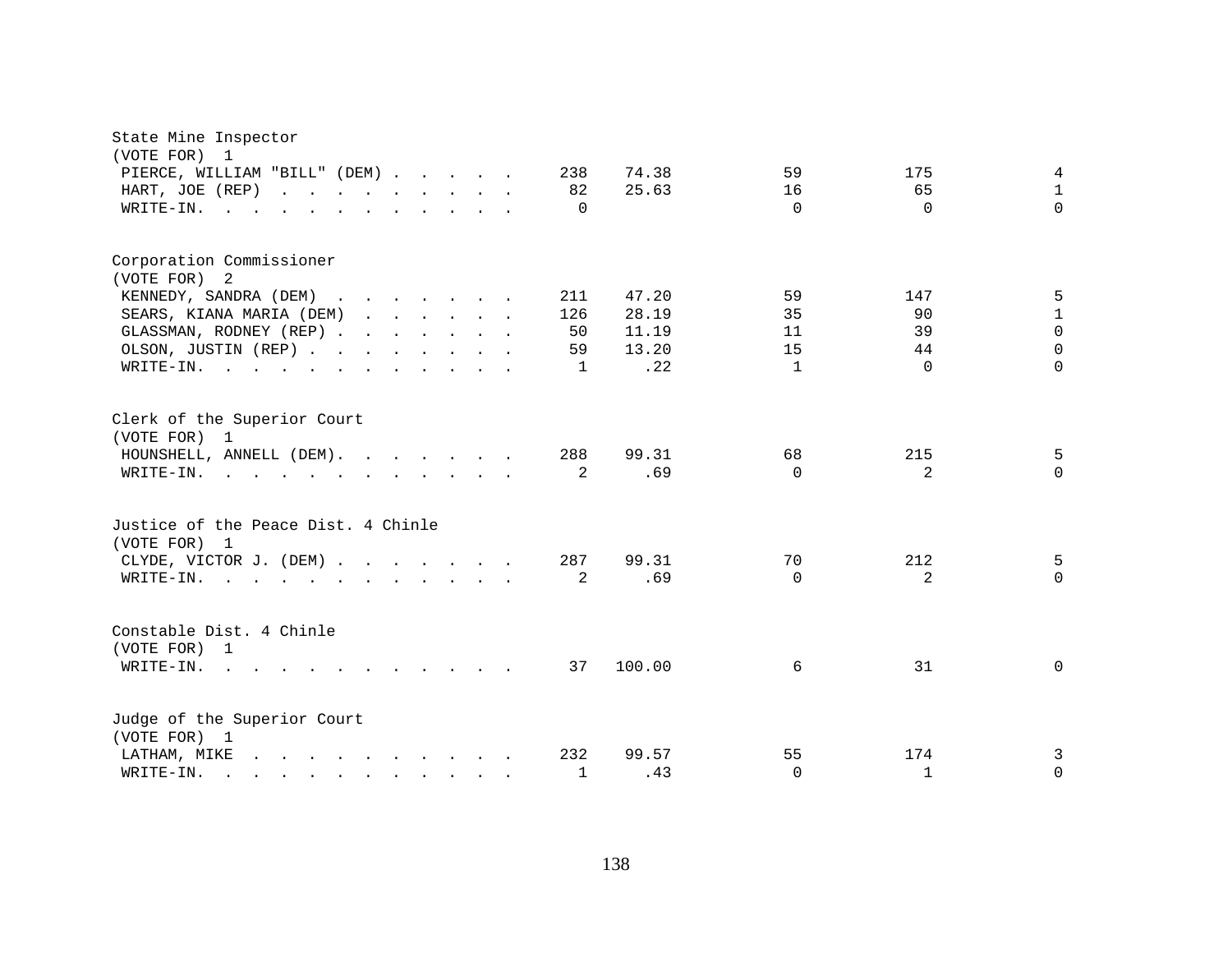| Retain Justice Supreme-Bolick   |                                                                                                                                                                                |   |  |              |                      |                                                                                                                                                                                                                                |                                                           |        |            |                |          |            |                                  |
|---------------------------------|--------------------------------------------------------------------------------------------------------------------------------------------------------------------------------|---|--|--------------|----------------------|--------------------------------------------------------------------------------------------------------------------------------------------------------------------------------------------------------------------------------|-----------------------------------------------------------|--------|------------|----------------|----------|------------|----------------------------------|
| (VOTE FOR)<br>YES<br>NO.        | $\mathbf{r}$ , $\mathbf{r}$ , $\mathbf{r}$ , $\mathbf{r}$ , $\mathbf{r}$                                                                                                       | 1 |  |              |                      | $\mathbf{r}$ , $\mathbf{r}$ , $\mathbf{r}$ , $\mathbf{r}$ , $\mathbf{r}$ , $\mathbf{r}$<br>and a series of the contract of the contract of the contract of the contract of the contract of the contract of                     |                                                           |        | 174<br>111 | 61.05<br>38.95 | 35<br>32 | 136<br>77  | $\mathbf{3}$<br>$\overline{a}$   |
| Retain Justice Supreme-Pelander |                                                                                                                                                                                |   |  |              |                      |                                                                                                                                                                                                                                |                                                           |        |            |                |          |            |                                  |
| (VOTE FOR) 1                    |                                                                                                                                                                                |   |  |              |                      |                                                                                                                                                                                                                                |                                                           |        |            |                |          |            |                                  |
| YES                             |                                                                                                                                                                                |   |  |              |                      |                                                                                                                                                                                                                                |                                                           |        | 164        | 60.74          | 39       | 121        | $\overline{4}$                   |
| NO.                             | $\mathbf{r}$ , and $\mathbf{r}$ , and $\mathbf{r}$ , and $\mathbf{r}$ , and $\mathbf{r}$ , and $\mathbf{r}$                                                                    |   |  |              |                      |                                                                                                                                                                                                                                |                                                           |        | 106        | 39.26          | 27       | 78         | $\mathbf{1}$                     |
| APACHE COUNTY LEVY              |                                                                                                                                                                                |   |  |              |                      |                                                                                                                                                                                                                                |                                                           |        |            |                |          |            |                                  |
| (VOTE FOR) 1                    |                                                                                                                                                                                |   |  |              |                      |                                                                                                                                                                                                                                |                                                           |        |            |                |          |            |                                  |
| YES<br>NO.                      | the contract of the contract of the contract of the contract of the contract of the contract of the contract of                                                                |   |  |              |                      | $\mathbf{r}$ , $\mathbf{r}$ , $\mathbf{r}$ , $\mathbf{r}$ , $\mathbf{r}$ , $\mathbf{r}$                                                                                                                                        |                                                           |        | 98<br>205  | 32.34<br>67.66 | 21<br>56 | 75<br>146  | $\sqrt{2}$<br>$\overline{3}$     |
|                                 | $\sim$                                                                                                                                                                         |   |  |              |                      |                                                                                                                                                                                                                                |                                                           |        |            |                |          |            |                                  |
| PROPOSITION 125                 |                                                                                                                                                                                |   |  |              |                      |                                                                                                                                                                                                                                |                                                           |        |            |                |          |            |                                  |
| (VOTE FOR) 1                    |                                                                                                                                                                                |   |  |              |                      |                                                                                                                                                                                                                                |                                                           |        |            |                |          |            |                                  |
| YES<br>NO.                      | $\mathbf{r}$ , $\mathbf{r}$ , $\mathbf{r}$ , $\mathbf{r}$                                                                                                                      |   |  | $\sim$       |                      | and the contract of the contract of the contract of the contract of the contract of the contract of the contract of the contract of the contract of the contract of the contract of the contract of the contract of the contra |                                                           | $\sim$ | 156<br>145 | 51.83<br>48.17 | 38<br>39 | 115<br>103 | $\mathbf{3}$<br>$\mathbf{3}$     |
|                                 |                                                                                                                                                                                |   |  |              | $\sim$ $\sim$ $\sim$ |                                                                                                                                                                                                                                | $\mathbf{r}$ , $\mathbf{r}$ , $\mathbf{r}$ , $\mathbf{r}$ |        |            |                |          |            |                                  |
| PROPOSITION 126                 |                                                                                                                                                                                |   |  |              |                      |                                                                                                                                                                                                                                |                                                           |        |            |                |          |            |                                  |
| (VOTE FOR)                      |                                                                                                                                                                                | 1 |  |              |                      |                                                                                                                                                                                                                                |                                                           |        |            |                |          |            |                                  |
| YES                             | $\mathbf{r} = \mathbf{r} - \mathbf{r}$ , $\mathbf{r} = \mathbf{r} - \mathbf{r}$ , $\mathbf{r} = \mathbf{r} - \mathbf{r} - \mathbf{r}$ , $\mathbf{r} = \mathbf{r} - \mathbf{r}$ |   |  |              |                      |                                                                                                                                                                                                                                |                                                           |        | 162        | 52.77          | 46       | 113        | $\mathfrak{Z}$<br>$\overline{3}$ |
| NO.                             | <u>na kama sa sana sa sa sa sa sa sa sa</u>                                                                                                                                    |   |  |              |                      |                                                                                                                                                                                                                                |                                                           |        | 145        | 47.23          | 31       | 111        |                                  |
| PROPOSITION 127                 |                                                                                                                                                                                |   |  |              |                      |                                                                                                                                                                                                                                |                                                           |        |            |                |          |            |                                  |
| (VOTE FOR) 1                    |                                                                                                                                                                                |   |  |              |                      |                                                                                                                                                                                                                                |                                                           |        |            |                |          |            |                                  |
| YES                             |                                                                                                                                                                                |   |  |              |                      |                                                                                                                                                                                                                                |                                                           |        | 105        | 36.21          | 34       | 71         | $\mathsf{O}$                     |
| NO.                             | $\mathbf{r} = \mathbf{r}$                                                                                                                                                      |   |  |              |                      |                                                                                                                                                                                                                                |                                                           |        | 185        | 63.79          | 43       | 137        | 5                                |
| PROPOSITION 305                 |                                                                                                                                                                                |   |  |              |                      |                                                                                                                                                                                                                                |                                                           |        |            |                |          |            |                                  |
| (VOTE FOR) 1                    |                                                                                                                                                                                |   |  |              |                      |                                                                                                                                                                                                                                |                                                           |        |            |                |          |            |                                  |
| YES                             | $\mathbf{r}$ , $\mathbf{r}$ , $\mathbf{r}$ , $\mathbf{r}$ , $\mathbf{r}$ , $\mathbf{r}$ , $\mathbf{r}$ , $\mathbf{r}$ , $\mathbf{r}$                                           |   |  |              |                      |                                                                                                                                                                                                                                |                                                           |        | 193        | 67.25          | 48       | 143        | $\boldsymbol{2}$                 |
| NO.                             |                                                                                                                                                                                |   |  | $\mathbf{r}$ |                      | $\mathbf{r}$ . The set of $\mathbf{r}$                                                                                                                                                                                         |                                                           |        | 94         | 32.75          | 29       | 62         | 3                                |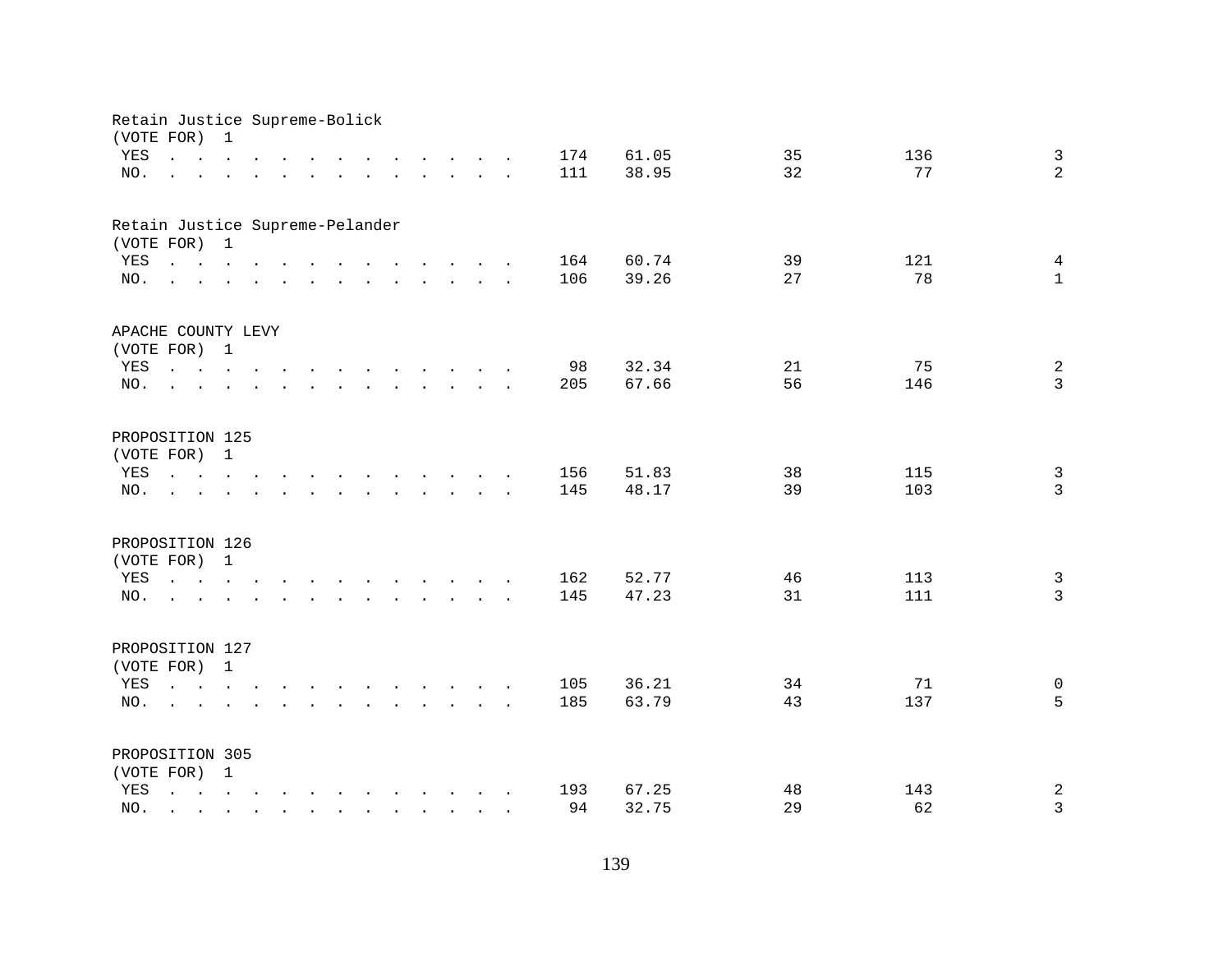| PROPOSITION 306 |  |  |  |  |  |  |  |               |                 |     |  |
|-----------------|--|--|--|--|--|--|--|---------------|-----------------|-----|--|
| (VOTE FOR) 1    |  |  |  |  |  |  |  |               |                 |     |  |
|                 |  |  |  |  |  |  |  | YES 126 44.84 | $\overline{34}$ | -91 |  |
|                 |  |  |  |  |  |  |  | NO. 155 55.16 | $\sim$ 39       |     |  |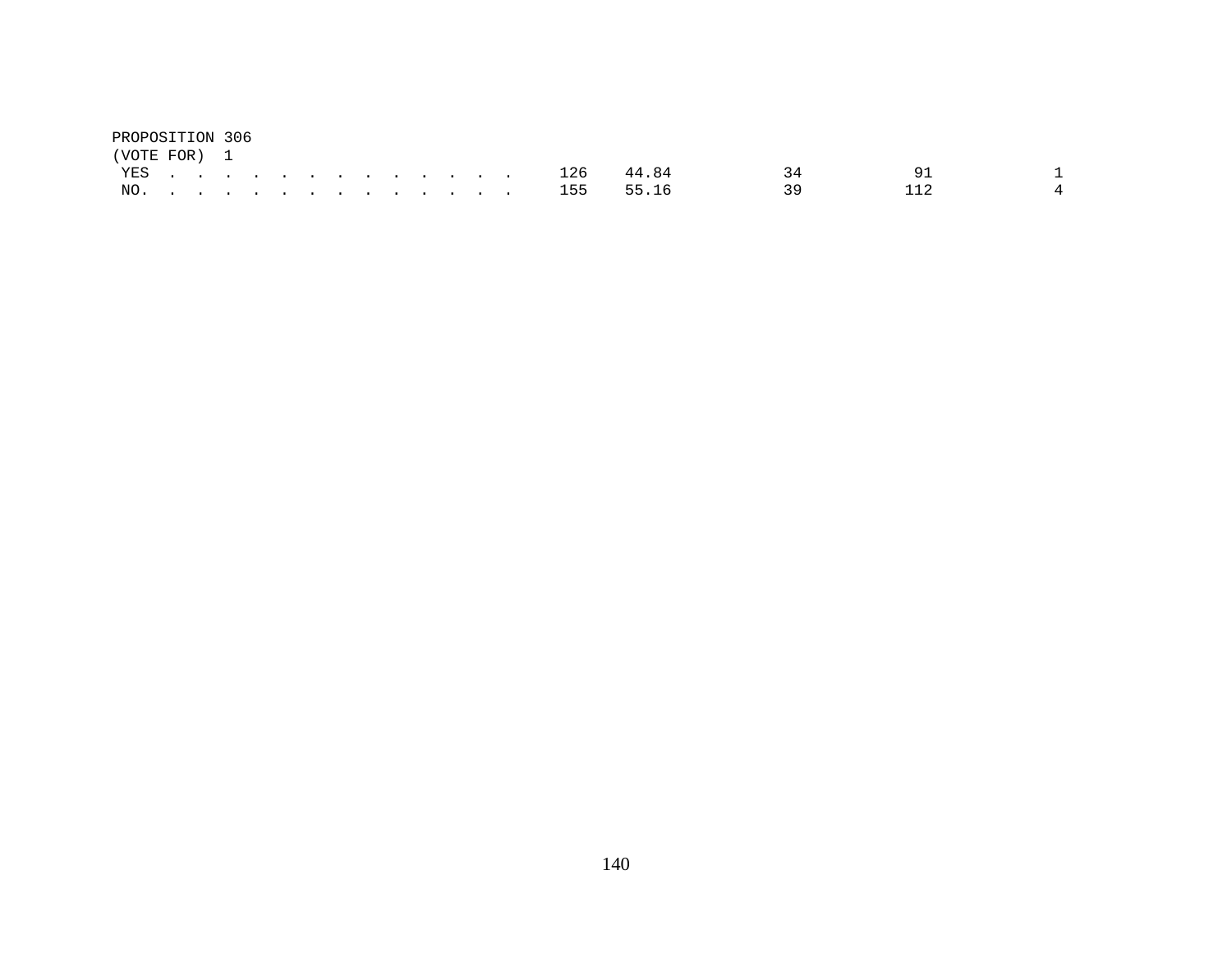OFFICIAL RESULTS

 APACHE COUNTY, ARIZONA NOVEMBER 6, 2018

RUN DATE:11/15/18 02:13 PM

0029 54 ROCK POINT 54.1

|                                                                                                                                                                                                                                                 |                                                                          |  |  | TOTAL VOTES | °≈    | EARLY    | ELEC DAY | PROV         |
|-------------------------------------------------------------------------------------------------------------------------------------------------------------------------------------------------------------------------------------------------|--------------------------------------------------------------------------|--|--|-------------|-------|----------|----------|--------------|
| REGISTERED VOTERS - TOTAL                                                                                                                                                                                                                       |                                                                          |  |  | 1,443       |       |          |          |              |
| BALLOTS CAST - TOTAL                                                                                                                                                                                                                            |                                                                          |  |  | 628         |       | 128      | 494      | 6            |
| BALLOTS CAST - BLANK.                                                                                                                                                                                                                           | $\mathbf{r}$ , $\mathbf{r}$ , $\mathbf{r}$ , $\mathbf{r}$ , $\mathbf{r}$ |  |  | $\Omega$    |       | $\Omega$ | $\Omega$ | $\Omega$     |
| VOTER TURNOUT - TOTAL $\cdot \cdot \cdot \cdot \cdot \cdot$                                                                                                                                                                                     |                                                                          |  |  |             | 43.52 |          |          |              |
| VOTER TURNOUT - BLANK                                                                                                                                                                                                                           |                                                                          |  |  |             |       |          |          |              |
| U.S. Senator                                                                                                                                                                                                                                    |                                                                          |  |  |             |       |          |          |              |
| (VOTE FOR) 1                                                                                                                                                                                                                                    |                                                                          |  |  |             |       |          |          |              |
| SINEMA, KYRSTEN (DEM)                                                                                                                                                                                                                           |                                                                          |  |  | 540         | 86.96 | 106      | 428      | 6            |
| MCSALLY, MARTHA (REP)                                                                                                                                                                                                                           |                                                                          |  |  | 66          | 10.63 | 16       | 50       | $\Omega$     |
| GREEN, ANGELA (GRN)                                                                                                                                                                                                                             |                                                                          |  |  | 15          | 2.42  | 5        | 10       | $\Omega$     |
| WRITE-IN.                                                                                                                                                                                                                                       |                                                                          |  |  | $\cap$      |       | $\cap$   | $\Omega$ | $\Omega$     |
| U.S. Rep. in Congress Dist. 1<br>(VOTE FOR) 1                                                                                                                                                                                                   |                                                                          |  |  |             |       |          |          |              |
| O'HALLERAN, TOM (DEM)                                                                                                                                                                                                                           |                                                                          |  |  | 528         | 85.71 | 105      | 418      | 5            |
| ROGERS, WENDY (REP)                                                                                                                                                                                                                             |                                                                          |  |  | 87          | 14.12 | 19       | 67       | $\mathbf{1}$ |
| WRITE-IN.                                                                                                                                                                                                                                       |                                                                          |  |  | 1           | .16   | $\Omega$ |          | $\Omega$     |
| Governor                                                                                                                                                                                                                                        |                                                                          |  |  |             |       |          |          |              |
| (VOTE FOR) 1                                                                                                                                                                                                                                    |                                                                          |  |  |             |       |          |          |              |
| GARCIA, DAVID (DEM)                                                                                                                                                                                                                             |                                                                          |  |  | 514         | 82.50 | 101      | 408      | 5.           |
| DUCEY, DOUG (REP).                                                                                                                                                                                                                              |                                                                          |  |  | 85          | 13.64 | 21       | 63       | $\mathbf{1}$ |
| TORRES, ANGEL (GRN)                                                                                                                                                                                                                             |                                                                          |  |  | 24          | 3.85  | 6        | 18       | $\Omega$     |
| WRITE-IN.<br>$\mathcal{L}$ . The contract of the contract of the contract of the contract of the contract of the contract of the contract of the contract of the contract of the contract of the contract of the contract of the contract of th |                                                                          |  |  | $\Omega$    |       | $\Omega$ | $\Omega$ | $\Omega$     |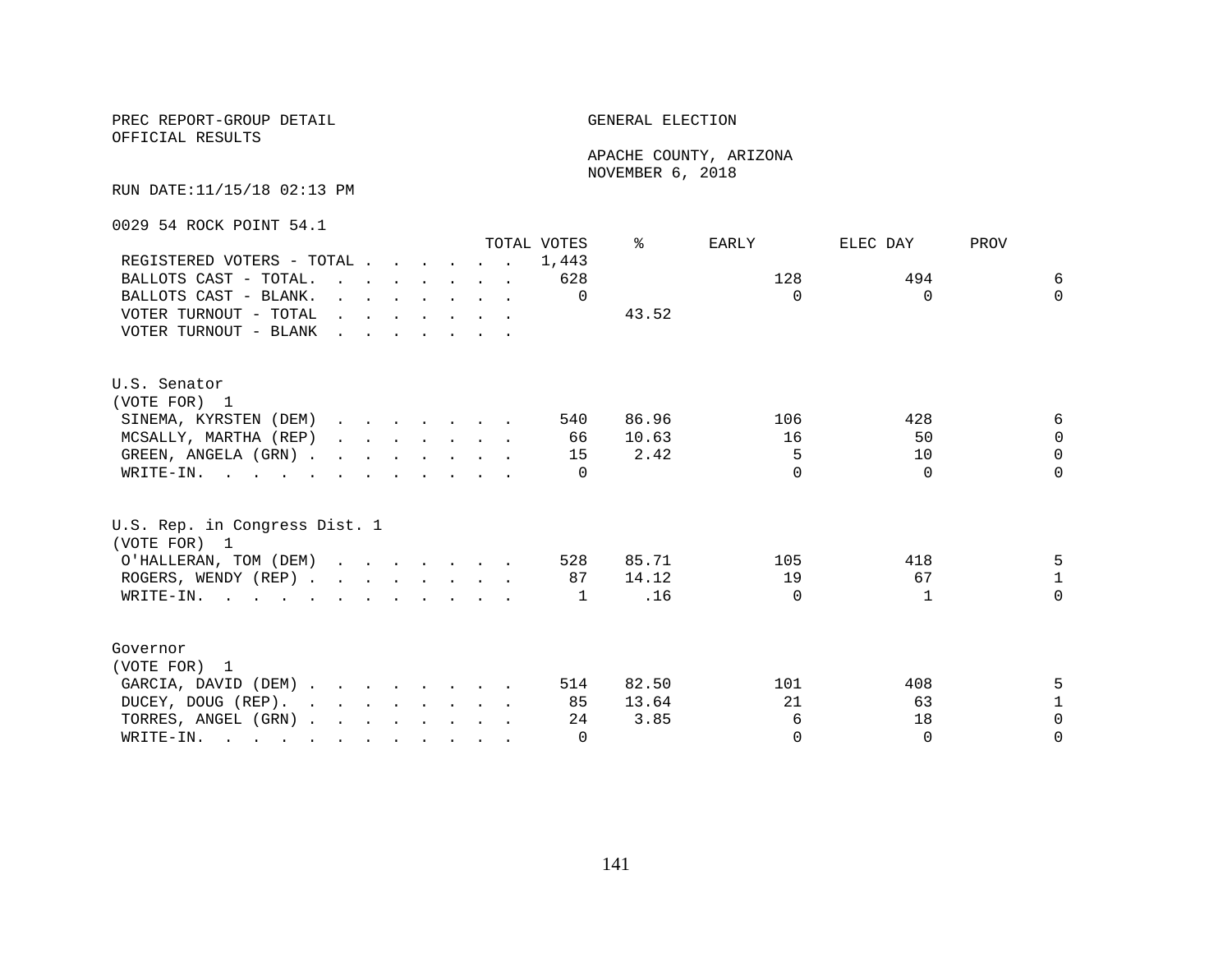| State Senator Dist. 7<br>(VOTE FOR)<br>$\overline{1}$                                                                                                                                                                                                             |                                                |
|-------------------------------------------------------------------------------------------------------------------------------------------------------------------------------------------------------------------------------------------------------------------|------------------------------------------------|
| PESHLAKAI, JAMESCITA (DEM).<br>565                                                                                                                                                                                                                                | $\epsilon$<br>91.42<br>114<br>445              |
| MEALER, JL (REP)<br>53                                                                                                                                                                                                                                            | 8.58<br>11<br>42<br>$\mathbf 0$                |
| WRITE-IN.<br>$\mathbf{r}$ , and $\mathbf{r}$ , and $\mathbf{r}$ , and $\mathbf{r}$ , and $\mathbf{r}$<br>$\Omega$                                                                                                                                                 | $\Omega$<br>$\Omega$<br>$\Omega$               |
|                                                                                                                                                                                                                                                                   |                                                |
| State Rep Dist. 7                                                                                                                                                                                                                                                 |                                                |
| (VOTE FOR) 2                                                                                                                                                                                                                                                      |                                                |
| TELLER, ARLANDO (DEM)<br>351                                                                                                                                                                                                                                      | $\mathbf{3}$<br>69<br>42.86<br>279             |
| TSOSIE, MYRON (DEM)<br>413                                                                                                                                                                                                                                        | $\overline{4}$<br>50.43<br>92<br>317           |
| SHAMLEY, DOYEL (REP).<br>$\mathbf{r}$ , and $\mathbf{r}$ , and $\mathbf{r}$ , and $\mathbf{r}$<br>55                                                                                                                                                              | $\mathsf 0$<br>43<br>6.72<br>$12 \overline{ }$ |
| WRITE-IN.<br>$\Omega$                                                                                                                                                                                                                                             | $\Omega$<br>$\Omega$<br>$\Omega$               |
| Secretary of State                                                                                                                                                                                                                                                |                                                |
| (VOTE FOR) 1                                                                                                                                                                                                                                                      |                                                |
| HOBBS, KATIE (DEM)<br>564                                                                                                                                                                                                                                         | 6<br>90.82<br>442<br>116                       |
| 57<br>GAYNOR, STEVE (REP)                                                                                                                                                                                                                                         | 9.18<br>11<br>46<br>$\mathbf 0$                |
| WRITE-IN.<br>$\mathbf{r}$ . The state of the state of the state $\mathbf{r}$<br>$\Omega$                                                                                                                                                                          | $\Omega$<br>$\Omega$<br>$\Omega$               |
|                                                                                                                                                                                                                                                                   |                                                |
| Attorney General                                                                                                                                                                                                                                                  |                                                |
| (VOTE FOR) 1                                                                                                                                                                                                                                                      |                                                |
| CONTRERAS, JANUARY (DEM)<br>542                                                                                                                                                                                                                                   | 87.84<br>6<br>109<br>427                       |
| BRNOVICH, MARK (REP).<br>75                                                                                                                                                                                                                                       | 12.16<br>58<br>17<br>0                         |
| WRITE-IN.<br>$\Omega$                                                                                                                                                                                                                                             | $\Omega$<br>$\Omega$<br>$\Omega$               |
| State Treasurer                                                                                                                                                                                                                                                   |                                                |
| (VOTE FOR) 1                                                                                                                                                                                                                                                      |                                                |
| MANOIL, MARK (DEM)<br>544                                                                                                                                                                                                                                         | 5<br>87.60<br>106<br>433                       |
| YEE, KIMBERLY (REP)<br>75                                                                                                                                                                                                                                         | 12.08<br>21<br>53<br>$\mathbf{1}$              |
| 2<br>$W\text{RITE-IN.}$<br>$\mathbf{r}$ , and $\mathbf{r}$ , and $\mathbf{r}$ , and $\mathbf{r}$                                                                                                                                                                  | 2<br>.32<br>$\Omega$<br>$\Omega$               |
| Superintendent of Public Instruction                                                                                                                                                                                                                              |                                                |
| (VOTE FOR) 1                                                                                                                                                                                                                                                      |                                                |
| HOFFMAN, KATHY (DEM).<br>$\mathbf{r}$ . The contract of the contract of the contract of the contract of the contract of the contract of the contract of the contract of the contract of the contract of the contract of the contract of the contract of th<br>548 | 88.53<br>107<br>436<br>5                       |
| RIGGS, FRANK (REP)<br>71                                                                                                                                                                                                                                          | $\mathbf{1}$<br>17<br>53<br>11.47              |
| WRITE-IN.<br>$\Omega$<br>$\mathcal{L}^{\mathcal{L}}$ , and $\mathcal{L}^{\mathcal{L}}$ , and $\mathcal{L}^{\mathcal{L}}$<br>$\sim$ $\sim$ $\sim$ $\sim$<br>$\mathbf{r}$ , $\mathbf{r}$ , $\mathbf{r}$                                                             | $\Omega$<br>$\Omega$<br>$\Omega$               |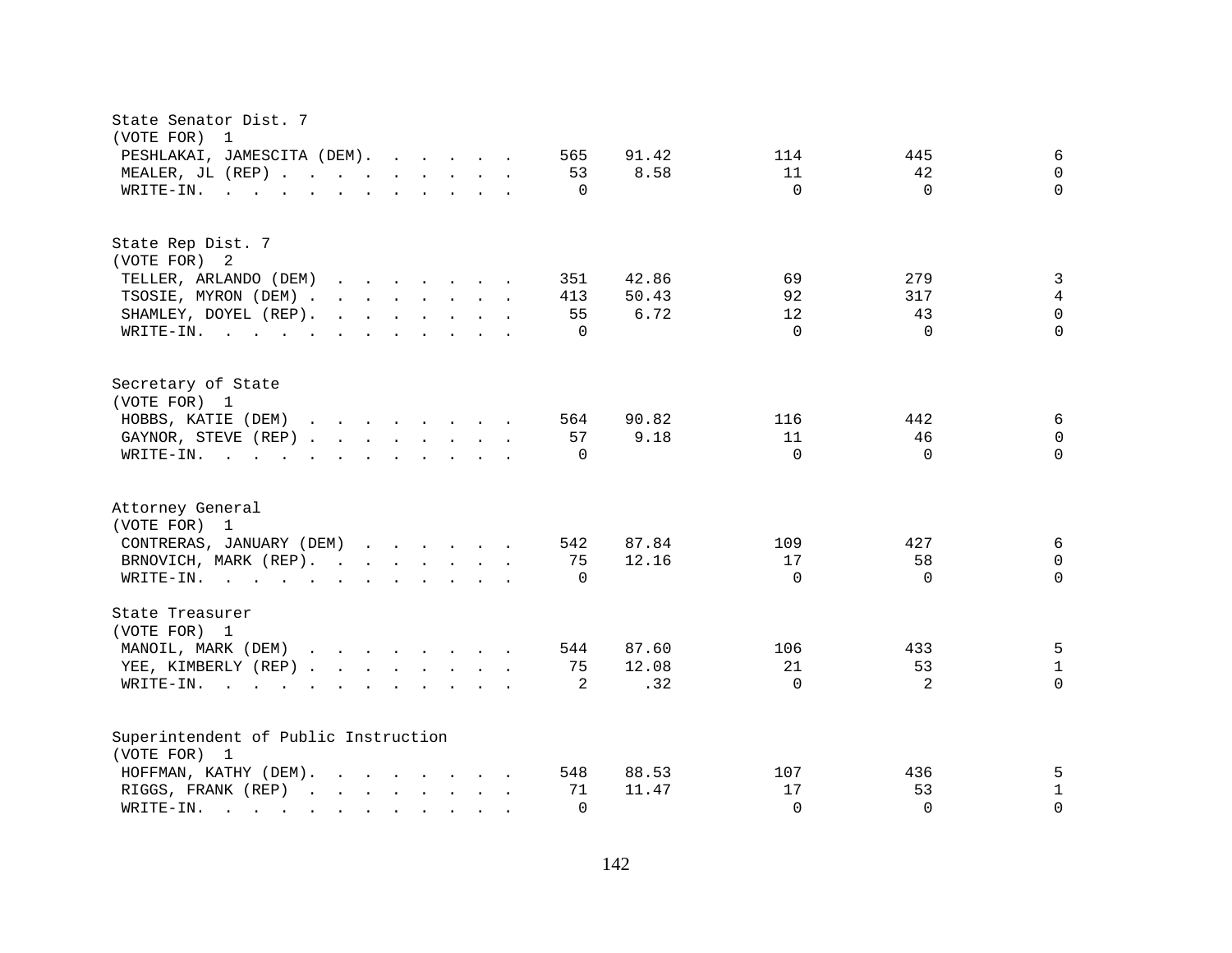| State Mine Inspector<br>(VOTE FOR) 1                                                                                                                                                                                                        |     |        |              |              |             |
|---------------------------------------------------------------------------------------------------------------------------------------------------------------------------------------------------------------------------------------------|-----|--------|--------------|--------------|-------------|
| PIERCE, WILLIAM "BILL" (DEM)                                                                                                                                                                                                                | 548 | 88.67  | 107          | 435          | 6           |
| HART, JOE (REP)<br>$\mathbf{r}$ , $\mathbf{r}$ , $\mathbf{r}$ , $\mathbf{r}$ , $\mathbf{r}$ , $\mathbf{r}$ , $\mathbf{r}$                                                                                                                   | 69  | 11.17  | 17           | 52           | $\Omega$    |
| WRITE-IN.<br>$\mathbf{r}$ , and $\mathbf{r}$ , and $\mathbf{r}$ , and $\mathbf{r}$ , and $\mathbf{r}$                                                                                                                                       | 1   | .16    | $\mathbf{1}$ | $\Omega$     | $\Omega$    |
|                                                                                                                                                                                                                                             |     |        |              |              |             |
| Corporation Commissioner<br>(VOTE FOR) 2                                                                                                                                                                                                    |     |        |              |              |             |
| KENNEDY, SANDRA (DEM)                                                                                                                                                                                                                       | 476 | 54.46  | 98           | 373          | 5           |
| SEARS, KIANA MARIA (DEM)                                                                                                                                                                                                                    | 308 | 35.24  | 60           | 245          | 3           |
| GLASSMAN, RODNEY (REP)                                                                                                                                                                                                                      | 45  | 5.15   | 8            | 37           | $\Omega$    |
| OLSON, JUSTIN (REP)                                                                                                                                                                                                                         | 43  | 4.92   | 10           | 33           | $\Omega$    |
| $\texttt{WRTTE-IN.}$<br>$\cdot$ $\cdot$                                                                                                                                                                                                     | 2   | .23    | $\mathbf{1}$ | $\mathbf{1}$ | $\Omega$    |
|                                                                                                                                                                                                                                             |     |        |              |              |             |
| Clerk of the Superior Court<br>(VOTE FOR) 1                                                                                                                                                                                                 |     |        |              |              |             |
| HOUNSHELL, ANNELL (DEM).                                                                                                                                                                                                                    | 601 | 99.50  | 122          | 473          | 6           |
| WRITE-IN.<br>and the contract of the contract of the contract of the contract of the contract of the contract of the contract of the contract of the contract of the contract of the contract of the contract of the contract of the contra | 3   | .50    | $\mathbf{1}$ | 2            | $\Omega$    |
|                                                                                                                                                                                                                                             |     |        |              |              |             |
| Justice of the Peace Dist. 4 Chinle                                                                                                                                                                                                         |     |        |              |              |             |
| (VOTE FOR) 1                                                                                                                                                                                                                                |     |        |              |              |             |
| CLYDE, VICTOR J. (DEM)                                                                                                                                                                                                                      | 594 | 99.50  | 120          | 468          | 6           |
| WRITE-IN.<br>$\mathbf{r}$ , and $\mathbf{r}$ , and $\mathbf{r}$ , and $\mathbf{r}$ , and $\mathbf{r}$ , and $\mathbf{r}$                                                                                                                    | 3   | .50    | 2            | 1            | $\Omega$    |
| Constable Dist. 4 Chinle<br>(VOTE FOR) 1                                                                                                                                                                                                    |     |        |              |              |             |
| WRITE-IN.<br>$\sim$ 100 $\sim$<br>$\mathbf{r}$ , and $\mathbf{r}$ , and $\mathbf{r}$ , and $\mathbf{r}$                                                                                                                                     | 62  | 100.00 | 15           | 47           | $\mathbf 0$ |
|                                                                                                                                                                                                                                             |     |        |              |              |             |
| Judge of the Superior Court<br>(VOTE FOR) 1                                                                                                                                                                                                 |     |        |              |              |             |
| LATHAM, MIKE<br>$\mathbf{r}$ , and $\mathbf{r}$ , and $\mathbf{r}$ , and $\mathbf{r}$                                                                                                                                                       | 482 | 99.18  | 103          | 379          | 0           |
| WRITE-IN.<br>$\mathbf{r}$ , and $\mathbf{r}$ , and $\mathbf{r}$ , and $\mathbf{r}$ , and $\mathbf{r}$                                                                                                                                       | 4   | .82    | $\mathbf{1}$ | 3            | $\Omega$    |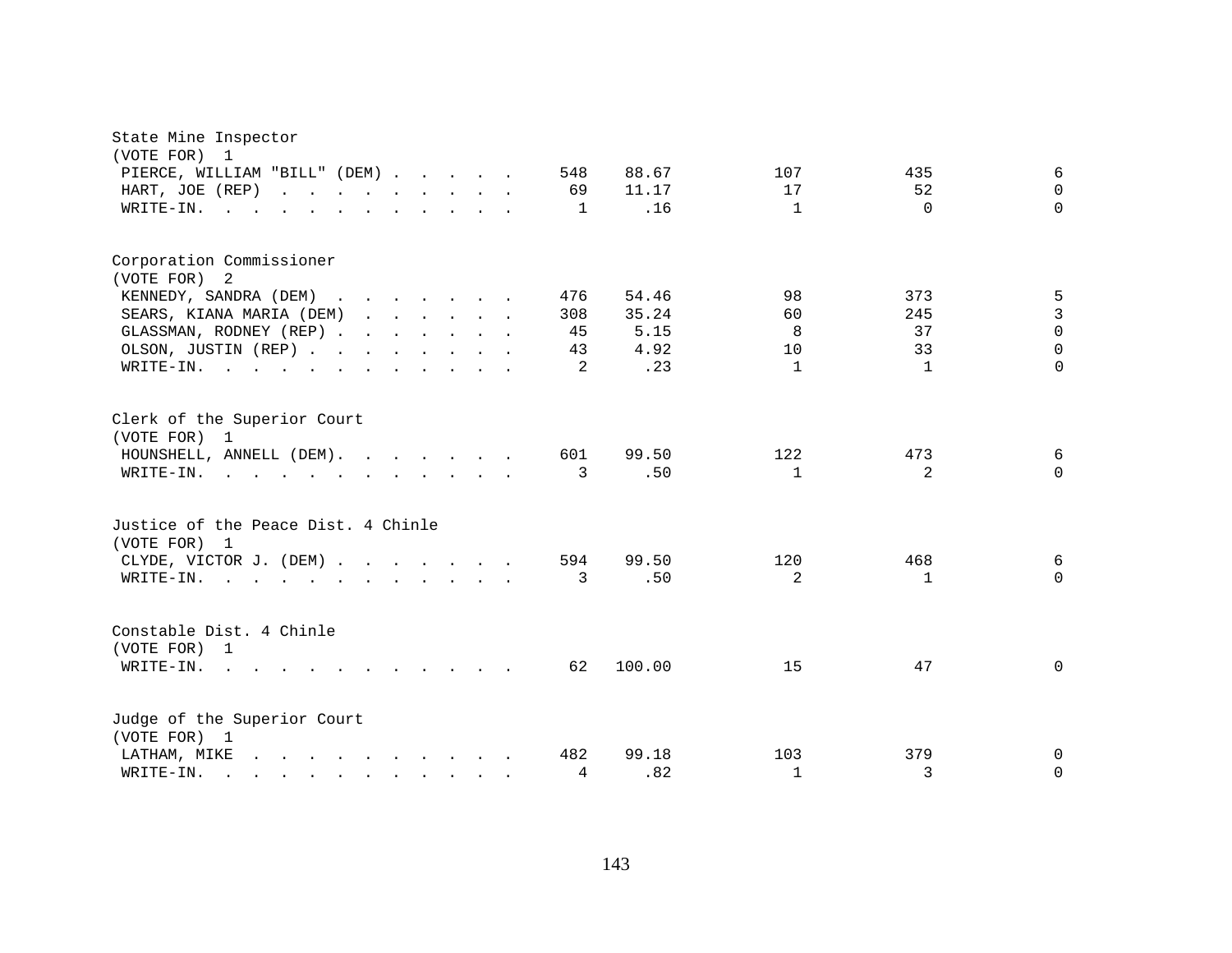| Retain Justice Supreme-Bolick   |                                                                                                                                                                                                                                  |              |  |        |                                                                                                                    |                                        |        |  |            |                |          |            |                                |
|---------------------------------|----------------------------------------------------------------------------------------------------------------------------------------------------------------------------------------------------------------------------------|--------------|--|--------|--------------------------------------------------------------------------------------------------------------------|----------------------------------------|--------|--|------------|----------------|----------|------------|--------------------------------|
| (VOTE FOR)<br>YES               | $\mathbf{r}$ , $\mathbf{r}$ , $\mathbf{r}$ , $\mathbf{r}$ , $\mathbf{r}$                                                                                                                                                         | 1            |  |        | $\mathbf{r}$ , $\mathbf{r}$ , $\mathbf{r}$ , $\mathbf{r}$ , $\mathbf{r}$ , $\mathbf{r}$                            |                                        |        |  | 367        | 65.42          | 77       | 287        | $\mathbf{3}$                   |
| NO.                             | and a series of the contract of the contract of the contract of the contract of the contract of the contract of                                                                                                                  |              |  |        |                                                                                                                    |                                        |        |  | 194        | 34.58          | 45       | 147        | $\overline{a}$                 |
| Retain Justice Supreme-Pelander |                                                                                                                                                                                                                                  |              |  |        |                                                                                                                    |                                        |        |  |            |                |          |            |                                |
| (VOTE FOR) 1                    |                                                                                                                                                                                                                                  |              |  |        |                                                                                                                    |                                        |        |  |            |                |          |            |                                |
| YES<br>NO.                      | $\mathbf{r}$ , and $\mathbf{r}$ , and $\mathbf{r}$ , and $\mathbf{r}$ , and $\mathbf{r}$ , and $\mathbf{r}$                                                                                                                      |              |  |        |                                                                                                                    |                                        |        |  | 360<br>184 | 66.18<br>33.82 | 67<br>52 | 290<br>130 | $\mathbf{3}$<br>$\overline{a}$ |
|                                 |                                                                                                                                                                                                                                  |              |  |        |                                                                                                                    |                                        |        |  |            |                |          |            |                                |
| APACHE COUNTY LEVY              |                                                                                                                                                                                                                                  |              |  |        |                                                                                                                    |                                        |        |  |            |                |          |            |                                |
| (VOTE FOR) 1                    |                                                                                                                                                                                                                                  |              |  |        |                                                                                                                    |                                        |        |  |            |                |          |            |                                |
| YES                             |                                                                                                                                                                                                                                  |              |  |        |                                                                                                                    |                                        |        |  | 184        | 30.67          | 25       | 157        | $\sqrt{2}$                     |
| NO.                             | $\sim$                                                                                                                                                                                                                           |              |  |        | $\mathbf{r}$ , $\mathbf{r}$ , $\mathbf{r}$ , $\mathbf{r}$ , $\mathbf{r}$ , $\mathbf{r}$                            |                                        |        |  | 416        | 69.33          | 98       | 315        | $\overline{3}$                 |
| PROPOSITION 125                 |                                                                                                                                                                                                                                  |              |  |        |                                                                                                                    |                                        |        |  |            |                |          |            |                                |
| (VOTE FOR) 1                    |                                                                                                                                                                                                                                  |              |  |        |                                                                                                                    |                                        |        |  |            |                |          |            |                                |
| YES                             | $\begin{array}{cccccccccccccc} \bullet & \bullet & \bullet & \bullet & \bullet & \bullet & \bullet & \bullet & \bullet & \bullet \end{array}$                                                                                    |              |  | $\sim$ | the contract of the contract of the contract of the contract of the contract of the contract of the contract of    |                                        |        |  | 292        | 48.03          | 57       | 235        | 0                              |
| NO.                             |                                                                                                                                                                                                                                  |              |  |        |                                                                                                                    | $\mathbf{r}$ . The set of $\mathbf{r}$ | $\sim$ |  | 316        | 51.97          | 68       | 243        | 5                              |
| PROPOSITION 126                 |                                                                                                                                                                                                                                  |              |  |        |                                                                                                                    |                                        |        |  |            |                |          |            |                                |
| (VOTE FOR)                      |                                                                                                                                                                                                                                  | $\mathbf{1}$ |  |        |                                                                                                                    |                                        |        |  |            |                |          |            |                                |
| YES                             | $\mathbf{r} = \mathbf{r} - \mathbf{r}$ , $\mathbf{r} = \mathbf{r} - \mathbf{r}$ , $\mathbf{r} = \mathbf{r} - \mathbf{r} - \mathbf{r}$ , $\mathbf{r} = \mathbf{r} - \mathbf{r}$                                                   |              |  |        |                                                                                                                    |                                        |        |  | 270        | 44.05          | 69       | 200        | $\mathbf{1}$                   |
| NO.                             | $\mathbf{r}$ , and the set of the set of the set of the set of the set of the set of the set of the set of the set of the set of the set of the set of the set of the set of the set of the set of the set of the set of the set |              |  |        |                                                                                                                    |                                        |        |  | 343        | 55.95          | 59       | 280        | $\overline{4}$                 |
| PROPOSITION 127                 |                                                                                                                                                                                                                                  |              |  |        |                                                                                                                    |                                        |        |  |            |                |          |            |                                |
| (VOTE FOR) 1                    |                                                                                                                                                                                                                                  |              |  |        |                                                                                                                    |                                        |        |  |            |                |          |            |                                |
| YES                             |                                                                                                                                                                                                                                  |              |  |        |                                                                                                                    |                                        |        |  | 185        | 31.41          | 33       | 150        | $\overline{a}$                 |
| NO.                             | $\mathbf{L} = \mathbf{L}$                                                                                                                                                                                                        |              |  |        | $\mathbf{r}$ and $\mathbf{r}$ and $\mathbf{r}$ and $\mathbf{r}$ and $\mathbf{r}$ and $\mathbf{r}$ and $\mathbf{r}$ |                                        |        |  | 404        | 68.59          | 94       | 308        | $\overline{a}$                 |
|                                 |                                                                                                                                                                                                                                  |              |  |        |                                                                                                                    |                                        |        |  |            |                |          |            |                                |
| PROPOSITION 305                 |                                                                                                                                                                                                                                  |              |  |        |                                                                                                                    |                                        |        |  |            |                |          |            |                                |
| (VOTE FOR) 1                    |                                                                                                                                                                                                                                  |              |  |        |                                                                                                                    |                                        |        |  |            |                |          |            |                                |
| YES                             | $\mathbf{r} = \mathbf{r} - \mathbf{r}$ , $\mathbf{r} = \mathbf{r} - \mathbf{r}$ , $\mathbf{r} = \mathbf{r} - \mathbf{r} - \mathbf{r}$ , $\mathbf{r} = \mathbf{r} - \mathbf{r}$                                                   |              |  |        |                                                                                                                    |                                        |        |  | 347        | 59.72          | 72       | 273        | $\boldsymbol{2}$               |
| NO.                             |                                                                                                                                                                                                                                  |              |  |        | $\mathbf{r}$ , $\mathbf{r}$ , $\mathbf{r}$ , $\mathbf{r}$                                                          |                                        |        |  | 234        | 40.28          | 52       | 180        | $\overline{a}$                 |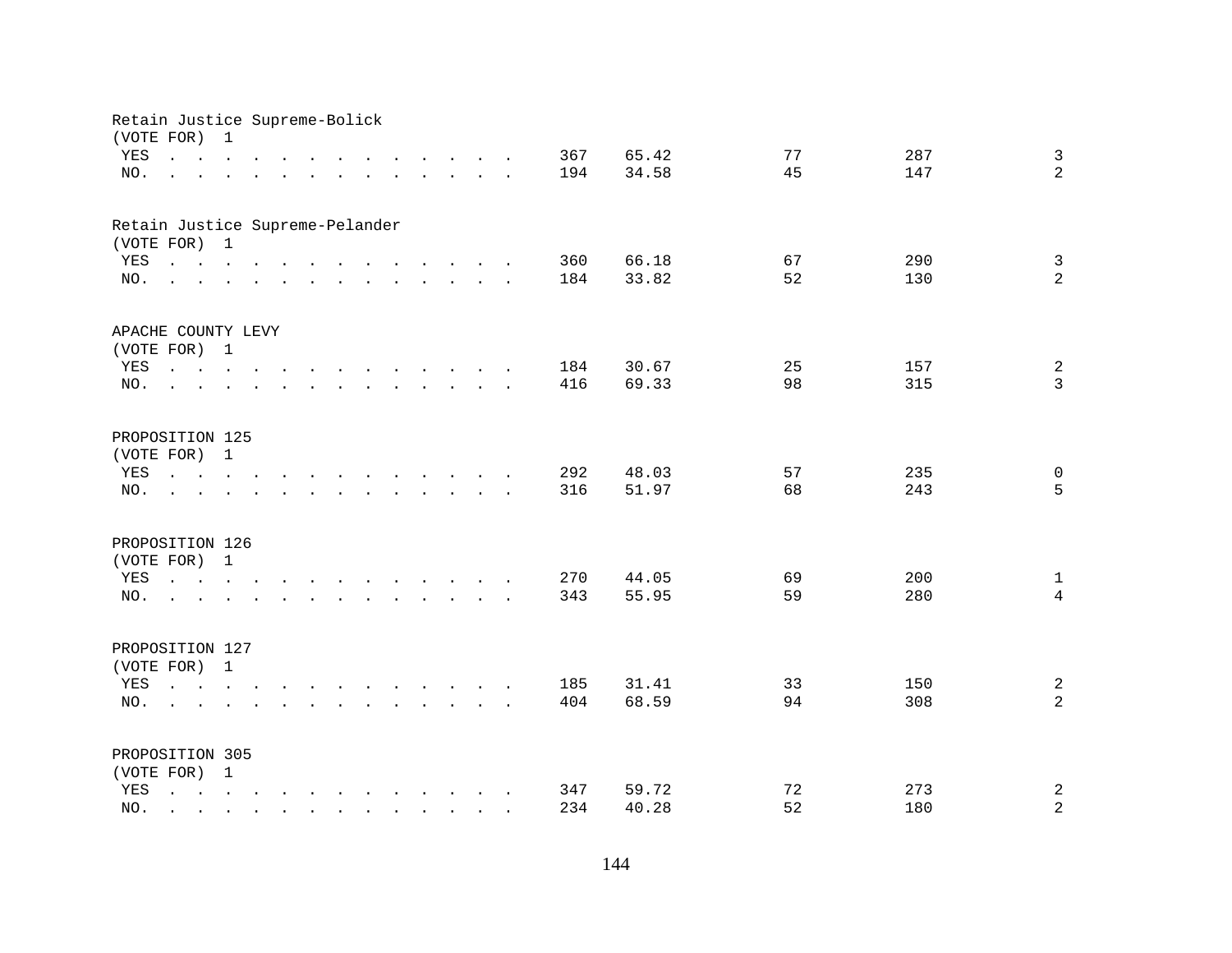| PROPOSITION 306 |  |  |  |  |  |  |               |       |    |     |               |
|-----------------|--|--|--|--|--|--|---------------|-------|----|-----|---------------|
| (VOTE FOR) 1    |  |  |  |  |  |  |               |       |    |     |               |
|                 |  |  |  |  |  |  | YES 257       | 44.31 | 54 | 201 |               |
|                 |  |  |  |  |  |  | NO. 323 55.69 |       |    | 252 | $\mathcal{L}$ |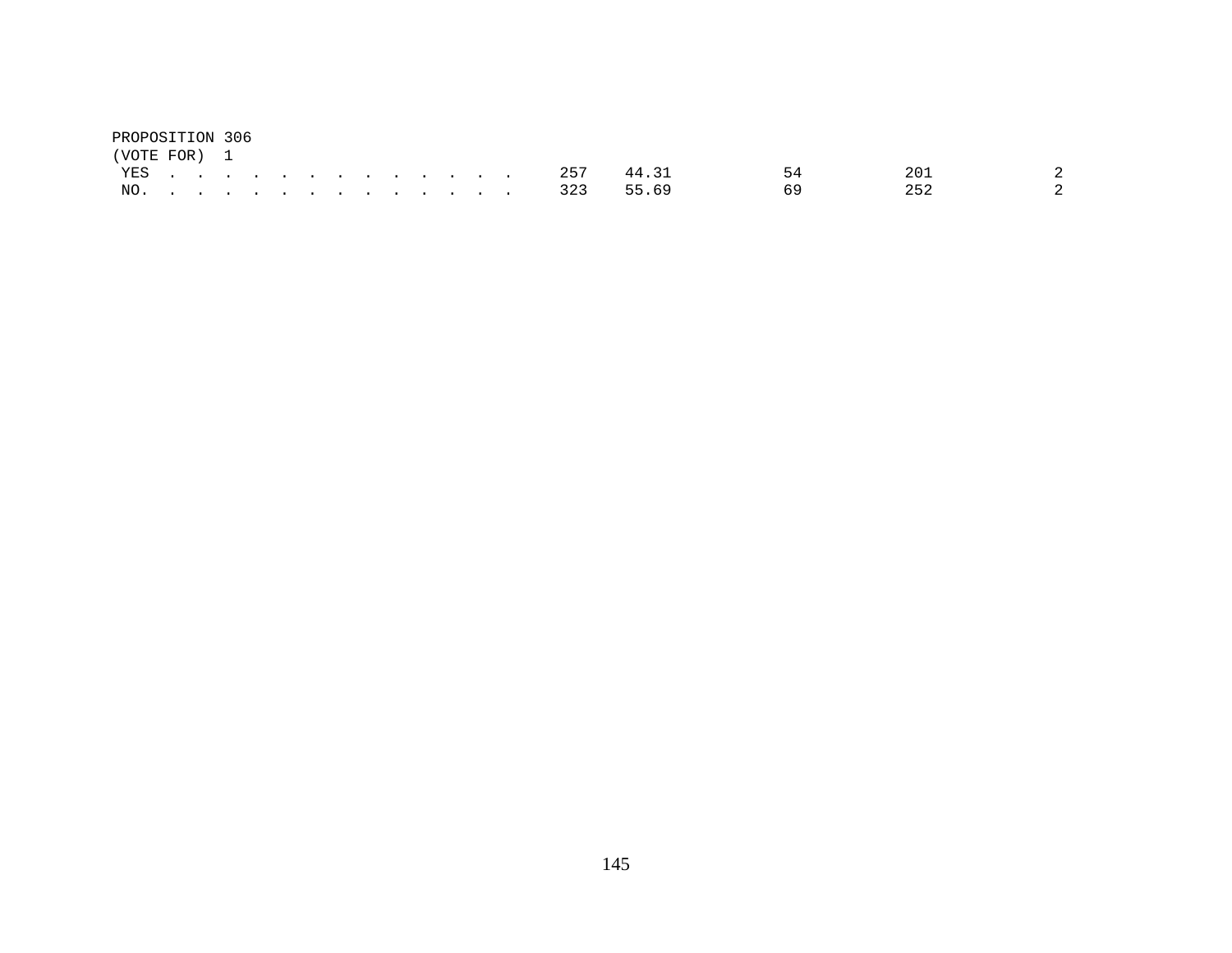OFFICIAL RESULTS

 APACHE COUNTY, ARIZONA NOVEMBER 6, 2018

RUN DATE:11/15/18 02:13 PM

0030 56 ROUGH ROCK 56.1/56.2

|                                                                                                                          |                                                    |  |  |                                                                                         | TOTAL VOTES | ⊱     | EARLY    | ELEC DAY | PROV           |
|--------------------------------------------------------------------------------------------------------------------------|----------------------------------------------------|--|--|-----------------------------------------------------------------------------------------|-------------|-------|----------|----------|----------------|
| REGISTERED VOTERS - TOTAL                                                                                                |                                                    |  |  |                                                                                         | 796         |       |          |          |                |
| BALLOTS CAST - TOTAL.                                                                                                    |                                                    |  |  | $\mathbf{r}$ , $\mathbf{r}$ , $\mathbf{r}$ , $\mathbf{r}$ , $\mathbf{r}$                | 390         |       | 95       | 283      | 12             |
| BALLOTS CAST - BLANK.                                                                                                    |                                                    |  |  | $\mathbf{r}$ and $\mathbf{r}$ and $\mathbf{r}$ and $\mathbf{r}$ and $\mathbf{r}$        | $\Omega$    |       | $\Omega$ | $\Omega$ | $\Omega$       |
| VOTER TURNOUT - TOTAL                                                                                                    |                                                    |  |  | $\mathbf{r}$ , $\mathbf{r}$ , $\mathbf{r}$ , $\mathbf{r}$ , $\mathbf{r}$ , $\mathbf{r}$ |             | 48.99 |          |          |                |
| VOTER TURNOUT - BLANK                                                                                                    | <u>in the second contract of the second second</u> |  |  |                                                                                         |             |       |          |          |                |
| U.S. Senator                                                                                                             |                                                    |  |  |                                                                                         |             |       |          |          |                |
| (VOTE FOR) 1                                                                                                             |                                                    |  |  |                                                                                         |             |       |          |          |                |
| SINEMA, KYRSTEN (DEM)                                                                                                    |                                                    |  |  |                                                                                         | 322         | 83.20 | 76       | 237      | 9              |
| MCSALLY, MARTHA (REP)                                                                                                    |                                                    |  |  | $\mathbf{r}$ , $\mathbf{r}$ , $\mathbf{r}$ , $\mathbf{r}$ , $\mathbf{r}$                | 50          | 12.92 | 15       | 33       | $\overline{a}$ |
| GREEN, ANGELA (GRN).                                                                                                     |                                                    |  |  |                                                                                         | 14          | 3.62  | 4        | 9        | $\mathbf 1$    |
| WRITE-IN.                                                                                                                |                                                    |  |  |                                                                                         | 1           | .26   | $\Omega$ |          | $\Omega$       |
| U.S. Rep. in Congress Dist. 1<br>(VOTE FOR) 1                                                                            |                                                    |  |  |                                                                                         |             |       |          |          |                |
| O'HALLERAN, TOM (DEM)                                                                                                    |                                                    |  |  |                                                                                         | 326         | 84.46 | 78       | 240      | 8              |
| ROGERS, WENDY (REP)                                                                                                      |                                                    |  |  |                                                                                         | 59          | 15.28 | 17       | 38       | $\overline{4}$ |
| WRITE-IN.                                                                                                                |                                                    |  |  |                                                                                         | 1           | .26   | $\Omega$ | 1        | $\Omega$       |
|                                                                                                                          |                                                    |  |  |                                                                                         |             |       |          |          |                |
| Governor                                                                                                                 |                                                    |  |  |                                                                                         |             |       |          |          |                |
| (VOTE FOR) 1                                                                                                             |                                                    |  |  |                                                                                         |             |       |          |          |                |
| GARCIA, DAVID (DEM)                                                                                                      |                                                    |  |  |                                                                                         | 313         | 81.94 | 73       | 231      | 9              |
| DUCEY, DOUG (REP).                                                                                                       |                                                    |  |  |                                                                                         | 50          | 13.09 | 17       | 32       | $\mathbf 1$    |
| TORRES, ANGEL (GRN)                                                                                                      |                                                    |  |  |                                                                                         | 19          | 4.97  | 4        | 13       | $\overline{a}$ |
| WRITE-IN.<br>$\mathbf{r}$ , and $\mathbf{r}$ , and $\mathbf{r}$ , and $\mathbf{r}$ , and $\mathbf{r}$ , and $\mathbf{r}$ |                                                    |  |  |                                                                                         | $\Omega$    |       | $\Omega$ | $\Omega$ | $\Omega$       |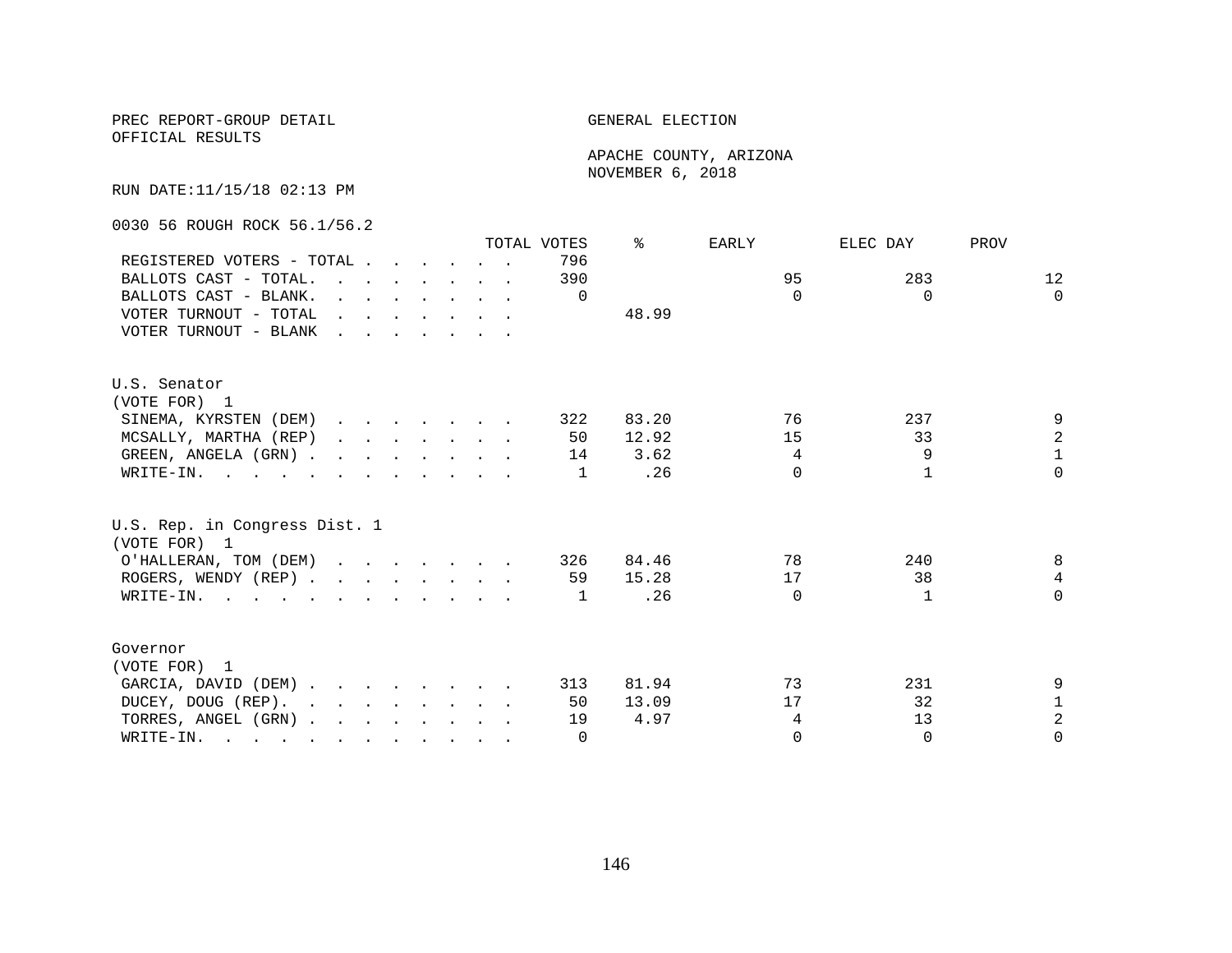| State Senator Dist. 7<br>(VOTE FOR)<br>$\overline{\phantom{0}}$                                                                                                                                                                    |                                     |
|------------------------------------------------------------------------------------------------------------------------------------------------------------------------------------------------------------------------------------|-------------------------------------|
| PESHLAKAI, JAMESCITA (DEM).<br>352                                                                                                                                                                                                 | 9<br>91.67<br>84<br>259             |
| MEALER, JL (REP)<br>32                                                                                                                                                                                                             | $\mathbf{3}$<br>9<br>8.33<br>20     |
| $\Omega$<br>WRITE-IN.                                                                                                                                                                                                              | $\Omega$<br>$\Omega$<br>$\Omega$    |
| $\mathcal{L}$ . The contract of the contract of the contract of the contract of the contract of the contract of the contract of the contract of the contract of the contract of the contract of the contract of the contract of th |                                     |
| State Rep Dist. 7                                                                                                                                                                                                                  |                                     |
| (VOTE FOR) 2                                                                                                                                                                                                                       |                                     |
| TELLER, ARLANDO (DEM)<br>182<br>$\mathbf{r}$ , $\mathbf{r}$ , $\mathbf{r}$ , $\mathbf{r}$ , $\mathbf{r}$ , $\mathbf{r}$                                                                                                            | 37.45<br>48<br>130<br>4             |
| TSOSIE, MYRON (DEM)<br>271                                                                                                                                                                                                         | 9<br>55.76<br>62<br>200             |
| SHAMLEY, DOYEL (REP).<br>33                                                                                                                                                                                                        | $\mathbf{1}$<br>6.79<br>14<br>18    |
| WRITE-IN.<br>$\Omega$                                                                                                                                                                                                              | $\Omega$<br>$\Omega$<br>$\Omega$    |
| Secretary of State                                                                                                                                                                                                                 |                                     |
| (VOTE FOR) 1                                                                                                                                                                                                                       |                                     |
| HOBBS, KATIE (DEM)<br>337                                                                                                                                                                                                          | 87.76<br>77<br>250<br>10            |
| GAYNOR, STEVE (REP)<br>47                                                                                                                                                                                                          | 12.24<br>17<br>28<br>2              |
| WRITE-IN.<br>$\mathbf{r}$ . The state of the state of the state $\mathbf{r}$<br>$\Omega$                                                                                                                                           | $\Omega$<br>$\Omega$<br>$\Omega$    |
|                                                                                                                                                                                                                                    |                                     |
| Attorney General                                                                                                                                                                                                                   |                                     |
| (VOTE FOR) 1                                                                                                                                                                                                                       |                                     |
| CONTRERAS, JANUARY (DEM)<br>334                                                                                                                                                                                                    | 87.43<br>77<br>247<br>10            |
| BRNOVICH, MARK (REP).<br>48                                                                                                                                                                                                        | 12.57<br>$\overline{c}$<br>16<br>30 |
| $\Omega$<br>WRITE-IN.                                                                                                                                                                                                              | $\Omega$<br>$\Omega$<br>$\Omega$    |
| State Treasurer                                                                                                                                                                                                                    |                                     |
| (VOTE FOR) 1                                                                                                                                                                                                                       |                                     |
| MANOIL, MARK (DEM)<br>327                                                                                                                                                                                                          | 8<br>85.60<br>74<br>245             |
| YEE, KIMBERLY (REP)<br>55                                                                                                                                                                                                          | $\overline{4}$<br>19<br>32<br>14.40 |
| $W\text{RITE}-\text{IN}.$<br>$\Omega$<br>$\mathbf{r}$ , $\mathbf{r}$ , $\mathbf{r}$ , $\mathbf{r}$ , $\mathbf{r}$                                                                                                                  | $\Omega$<br>$\Omega$<br>$\Omega$    |
| Superintendent of Public Instruction                                                                                                                                                                                               |                                     |
| (VOTE FOR) 1                                                                                                                                                                                                                       |                                     |
| HOFFMAN, KATHY (DEM).<br>340                                                                                                                                                                                                       | 89.01<br>78<br>253<br>9             |
| RIGGS, FRANK (REP)<br>42                                                                                                                                                                                                           | 3<br>10.99<br>14<br>25              |
| $\Omega$<br>WRITE-IN.<br>$\mathcal{L}(\mathcal{A})$ and $\mathcal{L}(\mathcal{A})$ and $\mathcal{L}(\mathcal{A})$                                                                                                                  | $\Omega$<br>$\Omega$<br>$\Omega$    |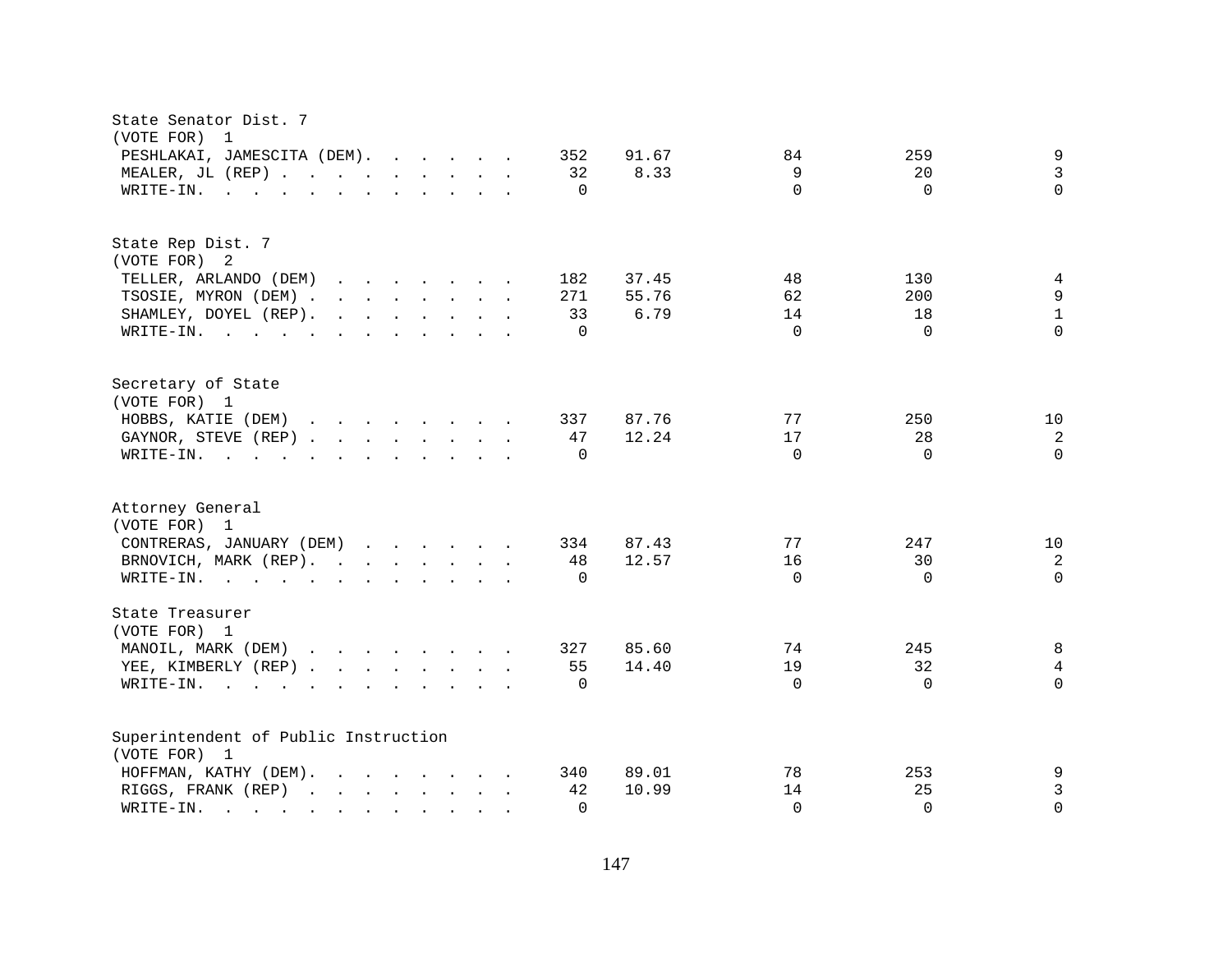| State Mine Inspector<br>(VOTE FOR)<br>$\mathbf{1}$                                                                                                                                                                                             |                                                                      |                                 |                                    |                                                                       |
|------------------------------------------------------------------------------------------------------------------------------------------------------------------------------------------------------------------------------------------------|----------------------------------------------------------------------|---------------------------------|------------------------------------|-----------------------------------------------------------------------|
| PIERCE, WILLIAM "BILL" (DEM)                                                                                                                                                                                                                   | 329<br>86.13                                                         | 76                              | 244                                | 9                                                                     |
| HART, JOE (REP)                                                                                                                                                                                                                                | 53<br>13.87                                                          | 17                              | 33                                 | $\mathbf{3}$                                                          |
| WRITE-IN.                                                                                                                                                                                                                                      | $\Omega$                                                             | $\Omega$                        | $\Omega$                           | $\Omega$                                                              |
| Corporation Commissioner<br>(VOTE FOR) 2<br>KENNEDY, SANDRA (DEM)<br>SEARS, KIANA MARIA (DEM)<br>GLASSMAN, RODNEY (REP)<br>OLSON, JUSTIN (REP)<br>WRITE-IN.                                                                                    | 53.58<br>277<br>184<br>35.59<br>4.06<br>21<br>35<br>6.77<br>$\Omega$ | 65<br>50<br>8<br>10<br>$\Omega$ | 205<br>129<br>13<br>23<br>$\Omega$ | 7<br>$\mathsf S$<br>$\mathsf{O}\xspace$<br>$\overline{a}$<br>$\Omega$ |
| Clerk of the Superior Court<br>(VOTE FOR) 1<br>HOUNSHELL, ANNELL (DEM).<br>WRITE-IN.                                                                                                                                                           | 99.19<br>367<br>.81<br>3                                             | 88<br>2                         | 267<br>$\mathbf{1}$                | 12<br>$\Omega$                                                        |
| Justice of the Peace Dist. 4 Chinle<br>(VOTE FOR) 1                                                                                                                                                                                            |                                                                      |                                 |                                    |                                                                       |
| CLYDE, VICTOR J. (DEM)                                                                                                                                                                                                                         | 98.64<br>363                                                         | 87                              | 265                                | 11                                                                    |
| WRITE-IN.<br>$\mathbf{r}$ , $\mathbf{r}$ , $\mathbf{r}$ , $\mathbf{r}$ , $\mathbf{r}$ , $\mathbf{r}$ , $\mathbf{r}$ , $\mathbf{r}$                                                                                                             | 1.36<br>5                                                            | 2                               | 3                                  | $\Omega$                                                              |
| Constable Dist. 4 Chinle<br>(VOTE FOR) 1<br>WRITE-IN.<br>$\sim$ 100 $\pm$<br>$\mathbf{r}$ , $\mathbf{r}$ , $\mathbf{r}$ , $\mathbf{r}$ , $\mathbf{r}$ , $\mathbf{r}$                                                                           | 100.00<br>41                                                         | 8                               | 32                                 | $\mathbf{1}$                                                          |
| Judge of the Superior Court<br>(VOTE FOR) 1<br>LATHAM, MIKE<br>$\mathbf{r}$ , $\mathbf{r}$ , $\mathbf{r}$ , $\mathbf{r}$ , $\mathbf{r}$ , $\mathbf{r}$ , $\mathbf{r}$                                                                          | 311<br>98.73                                                         | 74                              | 227                                | 10                                                                    |
| WRITE-IN.<br>$\mathbf{r}$ . The set of the set of the set of the set of the set of the set of the set of the set of the set of the set of the set of the set of the set of the set of the set of the set of the set of the set of the set of t | 4<br>1.27                                                            | 2                               | 2                                  | $\mathbf 0$                                                           |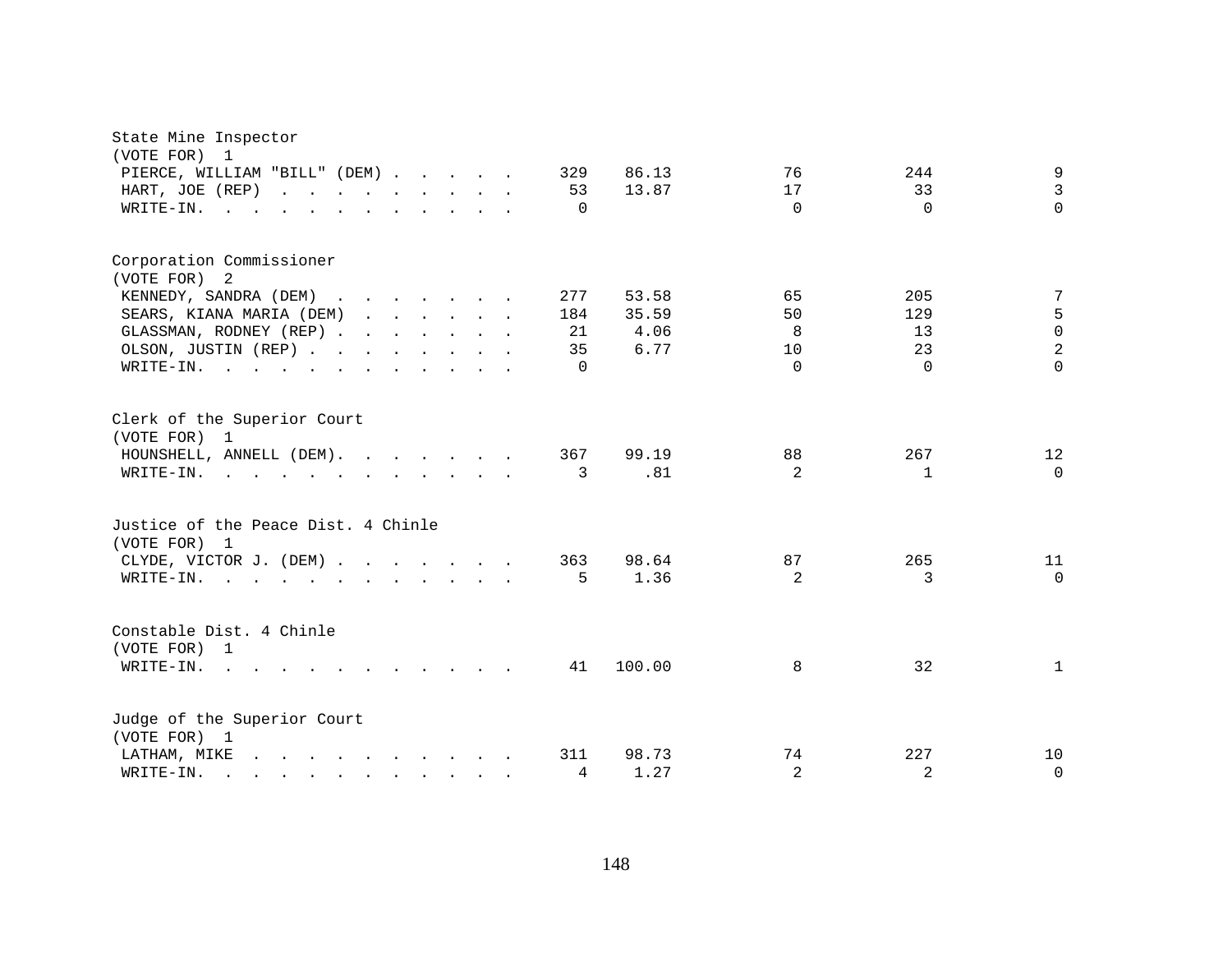| Retain Justice Supreme-Bolick<br>(VOTE FOR) 1 |                                                                                                                                                                                                                                                                                                                                               |  |                                                                                                                    |                      |                                                                                                                                                                                                                                   |  |        |            |                |          |           |                     |
|-----------------------------------------------|-----------------------------------------------------------------------------------------------------------------------------------------------------------------------------------------------------------------------------------------------------------------------------------------------------------------------------------------------|--|--------------------------------------------------------------------------------------------------------------------|----------------------|-----------------------------------------------------------------------------------------------------------------------------------------------------------------------------------------------------------------------------------|--|--------|------------|----------------|----------|-----------|---------------------|
| YES                                           | $\mathbf{r}$ , $\mathbf{r}$ , $\mathbf{r}$ , $\mathbf{r}$ , $\mathbf{r}$ , $\mathbf{r}$                                                                                                                                                                                                                                                       |  |                                                                                                                    |                      | $\mathbf{r}$ . The set of the set of the set of the set of the set of the set of the set of the set of the set of the set of the set of the set of the set of the set of the set of the set of the set of the set of the set of t |  |        | 210        | 61.40          | 47       | 159       | $\overline{4}$      |
| NO.                                           | $\mathbf{r}$ , and $\mathbf{r}$ , and $\mathbf{r}$ , and $\mathbf{r}$ , and $\mathbf{r}$ , and $\mathbf{r}$                                                                                                                                                                                                                                   |  |                                                                                                                    |                      |                                                                                                                                                                                                                                   |  |        | 132        | 38.60          | 36       | 90        | $6\overline{6}$     |
| Retain Justice Supreme-Pelander               |                                                                                                                                                                                                                                                                                                                                               |  |                                                                                                                    |                      |                                                                                                                                                                                                                                   |  |        |            |                |          |           |                     |
| (VOTE FOR) 1                                  |                                                                                                                                                                                                                                                                                                                                               |  |                                                                                                                    |                      |                                                                                                                                                                                                                                   |  |        |            |                |          |           |                     |
| YES<br>NO.                                    | $\mathbf{r}$ , and $\mathbf{r}$ , and $\mathbf{r}$ , and $\mathbf{r}$ , and $\mathbf{r}$ , and $\mathbf{r}$<br>and the contract of the contract of the contract of the contract of the contract of the contract of the contract of the contract of the contract of the contract of the contract of the contract of the contract of the contra |  |                                                                                                                    |                      |                                                                                                                                                                                                                                   |  |        | 204<br>123 | 62.39<br>37.61 | 46<br>32 | 152<br>88 | $\epsilon$<br>3     |
|                                               |                                                                                                                                                                                                                                                                                                                                               |  |                                                                                                                    |                      |                                                                                                                                                                                                                                   |  |        |            |                |          |           |                     |
| APACHE COUNTY LEVY                            |                                                                                                                                                                                                                                                                                                                                               |  |                                                                                                                    |                      |                                                                                                                                                                                                                                   |  |        |            |                |          |           |                     |
| (VOTE FOR) 1                                  |                                                                                                                                                                                                                                                                                                                                               |  |                                                                                                                    |                      |                                                                                                                                                                                                                                   |  |        |            |                |          |           |                     |
| YES<br>NO.                                    | the contract of the contract of the contract of the contract of the contract of the contract of the contract of<br><b>Contract</b>                                                                                                                                                                                                            |  |                                                                                                                    |                      | $\mathbf{r}$ . The set of the set of the set of the set of the set of the set of the set of the set of the set of the set of the set of the set of the set of the set of the set of the set of the set of the set of the set of t |  |        | 124<br>253 | 32.89<br>67.11 | 27<br>65 | 91<br>182 | 6<br>6              |
|                                               |                                                                                                                                                                                                                                                                                                                                               |  |                                                                                                                    |                      |                                                                                                                                                                                                                                   |  |        |            |                |          |           |                     |
| PROPOSITION 125                               |                                                                                                                                                                                                                                                                                                                                               |  |                                                                                                                    |                      |                                                                                                                                                                                                                                   |  |        |            |                |          |           |                     |
| (VOTE FOR) 1                                  |                                                                                                                                                                                                                                                                                                                                               |  |                                                                                                                    |                      |                                                                                                                                                                                                                                   |  |        |            |                |          |           |                     |
| YES                                           | $\mathbf{r}$ , $\mathbf{r}$ , $\mathbf{r}$ , $\mathbf{r}$                                                                                                                                                                                                                                                                                     |  |                                                                                                                    | $\sim$               | $\mathbf{r}$ , and $\mathbf{r}$ , and $\mathbf{r}$ , and $\mathbf{r}$                                                                                                                                                             |  |        | 187        | 49.47          | 46       | 133       | 8                   |
| NO.                                           |                                                                                                                                                                                                                                                                                                                                               |  |                                                                                                                    | $\ddot{\phantom{a}}$ | $\mathbf{r}$ , $\mathbf{r}$ , $\mathbf{r}$ , $\mathbf{r}$                                                                                                                                                                         |  | $\sim$ | 191        | 50.53          | 48       | 139       | $\overline{4}$      |
| PROPOSITION 126                               |                                                                                                                                                                                                                                                                                                                                               |  |                                                                                                                    |                      |                                                                                                                                                                                                                                   |  |        |            |                |          |           |                     |
| (VOTE FOR) 1                                  |                                                                                                                                                                                                                                                                                                                                               |  |                                                                                                                    |                      |                                                                                                                                                                                                                                   |  |        |            |                |          |           |                     |
| YES                                           | $\mathbf{r}$ , and $\mathbf{r}$ , and $\mathbf{r}$ , and $\mathbf{r}$ , and $\mathbf{r}$ , and $\mathbf{r}$                                                                                                                                                                                                                                   |  |                                                                                                                    |                      |                                                                                                                                                                                                                                   |  |        | 151        | 39.95          | 53       | 93        | 5                   |
| NO.                                           | the contract of the contract of the contract of the contract of the contract of the contract of the contract of                                                                                                                                                                                                                               |  |                                                                                                                    |                      |                                                                                                                                                                                                                                   |  |        | 227        | 60.05          | 41       | 179       | $7\overline{ }$     |
| PROPOSITION 127                               |                                                                                                                                                                                                                                                                                                                                               |  |                                                                                                                    |                      |                                                                                                                                                                                                                                   |  |        |            |                |          |           |                     |
| (VOTE FOR) 1                                  |                                                                                                                                                                                                                                                                                                                                               |  |                                                                                                                    |                      |                                                                                                                                                                                                                                   |  |        |            |                |          |           |                     |
| YES                                           |                                                                                                                                                                                                                                                                                                                                               |  |                                                                                                                    |                      |                                                                                                                                                                                                                                   |  |        | 112        | 31.55          | 33       | 72        | 7                   |
| NO.                                           | $\sim$ $\sim$ $\sim$ $\sim$                                                                                                                                                                                                                                                                                                                   |  | $\mathbf{r}$ and $\mathbf{r}$ and $\mathbf{r}$ and $\mathbf{r}$ and $\mathbf{r}$ and $\mathbf{r}$ and $\mathbf{r}$ |                      |                                                                                                                                                                                                                                   |  |        | 243        | 68.45          | 59       | 180       | $\overline{4}$      |
|                                               |                                                                                                                                                                                                                                                                                                                                               |  |                                                                                                                    |                      |                                                                                                                                                                                                                                   |  |        |            |                |          |           |                     |
| PROPOSITION 305                               |                                                                                                                                                                                                                                                                                                                                               |  |                                                                                                                    |                      |                                                                                                                                                                                                                                   |  |        |            |                |          |           |                     |
| (VOTE FOR) 1                                  |                                                                                                                                                                                                                                                                                                                                               |  |                                                                                                                    |                      |                                                                                                                                                                                                                                   |  |        |            |                |          |           |                     |
| YES                                           | $\mathbf{r}$ , $\mathbf{r}$ , $\mathbf{r}$ , $\mathbf{r}$ , $\mathbf{r}$ , $\mathbf{r}$ , $\mathbf{r}$ , $\mathbf{r}$ , $\mathbf{r}$                                                                                                                                                                                                          |  |                                                                                                                    |                      |                                                                                                                                                                                                                                   |  |        | 214<br>135 | 61.32<br>38.68 | 49<br>41 | 156<br>92 | 9<br>$\overline{a}$ |
| NO.                                           | $\mathbb{R}^n$                                                                                                                                                                                                                                                                                                                                |  |                                                                                                                    | $\mathbf{r}$         | $\mathbf{r}$ . The set of $\mathbf{r}$                                                                                                                                                                                            |  |        |            |                |          |           |                     |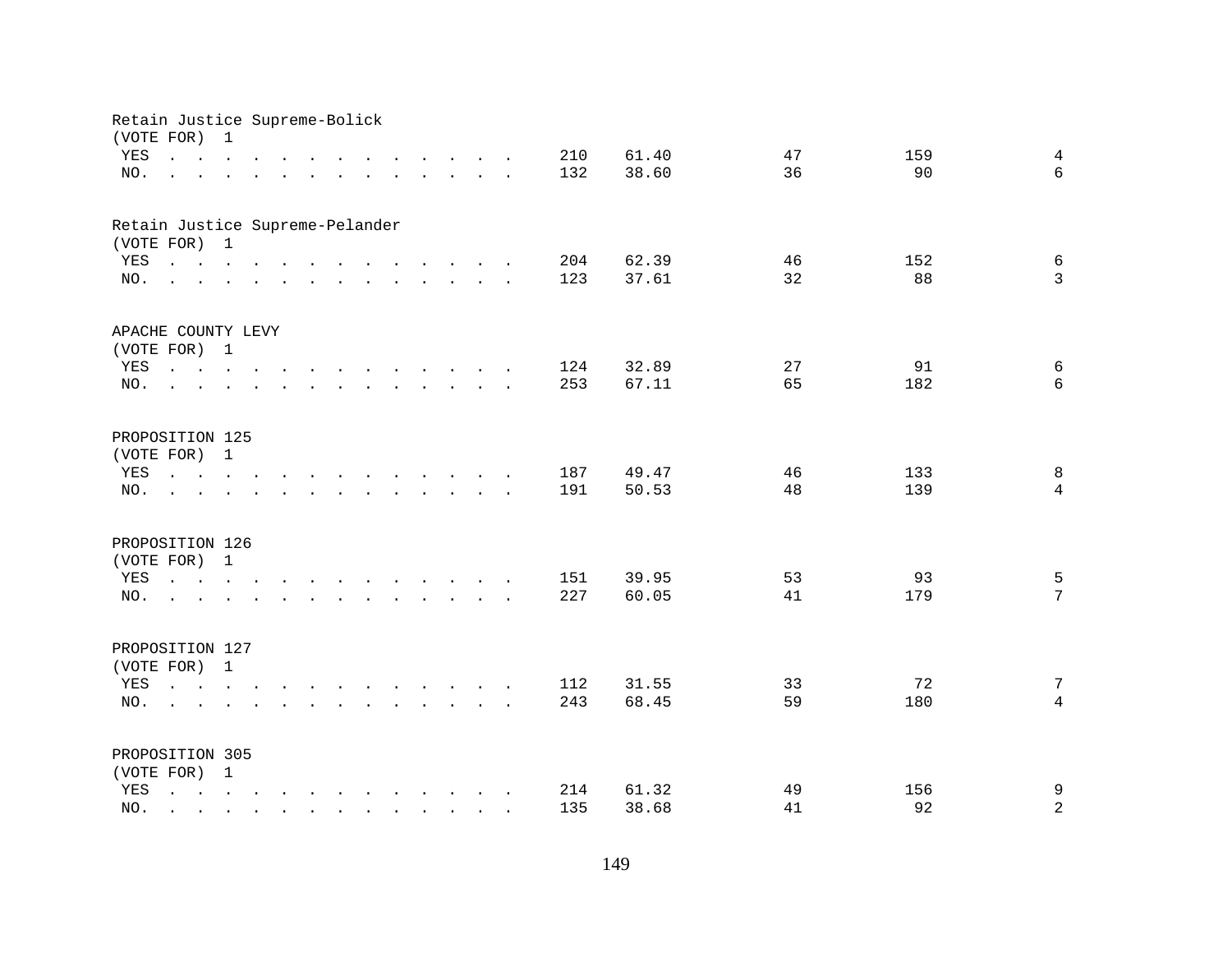| PROPOSITION 306 |  |  |  |  |  |  |               |               |    |     |     |
|-----------------|--|--|--|--|--|--|---------------|---------------|----|-----|-----|
| (VOTE FOR) 1    |  |  |  |  |  |  |               |               |    |     |     |
|                 |  |  |  |  |  |  |               | YES 153 43.47 | 45 |     | - 5 |
|                 |  |  |  |  |  |  | NO. 199 56.53 |               | 47 | 146 | - 6 |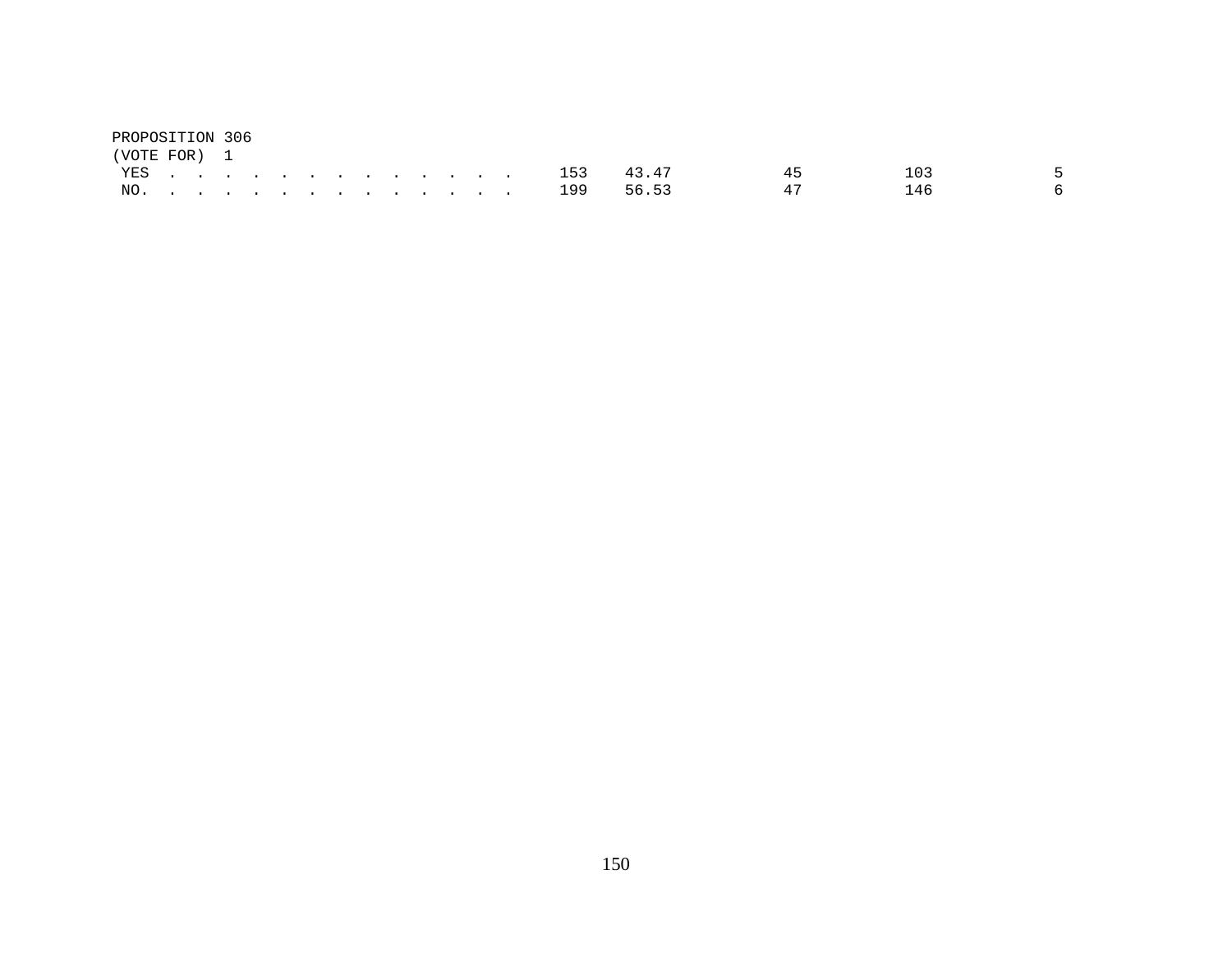OFFICIAL RESULTS

 APACHE COUNTY, ARIZONA NOVEMBER 6, 2018

RUN DATE:11/15/18 02:13 PM

0031 58 ROUND ROCK 58.1

|                                                                                                                          |                                                                                                                                                                                                                                   |  |  |                                                                                  | TOTAL VOTES | °     | EARLY        | ELEC DAY | PROV           |
|--------------------------------------------------------------------------------------------------------------------------|-----------------------------------------------------------------------------------------------------------------------------------------------------------------------------------------------------------------------------------|--|--|----------------------------------------------------------------------------------|-------------|-------|--------------|----------|----------------|
| REGISTERED VOTERS - TOTAL                                                                                                |                                                                                                                                                                                                                                   |  |  |                                                                                  | 988         |       |              |          |                |
| BALLOTS CAST - TOTAL.                                                                                                    |                                                                                                                                                                                                                                   |  |  |                                                                                  | 451         |       | 108          | 337      | 6              |
| BALLOTS CAST - BLANK.                                                                                                    |                                                                                                                                                                                                                                   |  |  | $\mathbf{r}$ and $\mathbf{r}$ and $\mathbf{r}$ and $\mathbf{r}$ and $\mathbf{r}$ | $\Omega$    |       | $\Omega$     | $\Omega$ | $\Omega$       |
| VOTER TURNOUT - TOTAL                                                                                                    | $\mathbf{r}$ . The set of the set of the set of the set of the set of the set of the set of the set of the set of the set of the set of the set of the set of the set of the set of the set of the set of the set of the set of t |  |  |                                                                                  |             | 45.65 |              |          |                |
| VOTER TURNOUT - BLANK                                                                                                    |                                                                                                                                                                                                                                   |  |  |                                                                                  |             |       |              |          |                |
| U.S. Senator                                                                                                             |                                                                                                                                                                                                                                   |  |  |                                                                                  |             |       |              |          |                |
| (VOTE FOR) 1                                                                                                             |                                                                                                                                                                                                                                   |  |  |                                                                                  |             |       |              |          |                |
| SINEMA, KYRSTEN (DEM)                                                                                                    |                                                                                                                                                                                                                                   |  |  |                                                                                  | 390         | 87.64 | 94           | 293      | 3              |
| MCSALLY, MARTHA (REP)                                                                                                    |                                                                                                                                                                                                                                   |  |  |                                                                                  | 43          | 9.66  | 11           | 31       | $\mathbf{1}$   |
| GREEN, ANGELA (GRN).                                                                                                     |                                                                                                                                                                                                                                   |  |  |                                                                                  | 11          | 2.47  | 2            | 8        | $\mathbf{1}$   |
| WRITE-IN.                                                                                                                |                                                                                                                                                                                                                                   |  |  |                                                                                  | 1           | .22   | $\mathbf{1}$ | $\Omega$ | $\Omega$       |
| U.S. Rep. in Congress Dist. 1<br>(VOTE FOR) 1                                                                            |                                                                                                                                                                                                                                   |  |  |                                                                                  |             |       |              |          |                |
| O'HALLERAN, TOM (DEM)                                                                                                    |                                                                                                                                                                                                                                   |  |  |                                                                                  | 389         | 87.02 | 93           | 293      | 3              |
| ROGERS, WENDY (REP)                                                                                                      |                                                                                                                                                                                                                                   |  |  |                                                                                  | 57          | 12.75 | 14           | 40       | $\overline{3}$ |
| WRITE-IN.                                                                                                                |                                                                                                                                                                                                                                   |  |  |                                                                                  | 1           | .22   | $\mathbf{1}$ | $\Omega$ | $\Omega$       |
| Governor                                                                                                                 |                                                                                                                                                                                                                                   |  |  |                                                                                  |             |       |              |          |                |
| (VOTE FOR) 1                                                                                                             |                                                                                                                                                                                                                                   |  |  |                                                                                  |             |       |              |          |                |
| GARCIA, DAVID (DEM)                                                                                                      |                                                                                                                                                                                                                                   |  |  |                                                                                  | 377         | 84.91 | 88           | 286      | 3              |
| DUCEY, DOUG (REP).                                                                                                       |                                                                                                                                                                                                                                   |  |  |                                                                                  | 49          | 11.04 | 10           | 37       | $\overline{a}$ |
| TORRES, ANGEL (GRN)                                                                                                      |                                                                                                                                                                                                                                   |  |  |                                                                                  | 18          | 4.05  | 9            | 9        | $\Omega$       |
| WRITE-IN.<br>$\mathbf{r}$ , and $\mathbf{r}$ , and $\mathbf{r}$ , and $\mathbf{r}$ , and $\mathbf{r}$ , and $\mathbf{r}$ |                                                                                                                                                                                                                                   |  |  |                                                                                  | $\Omega$    |       | $\Omega$     | $\Omega$ | $\Omega$       |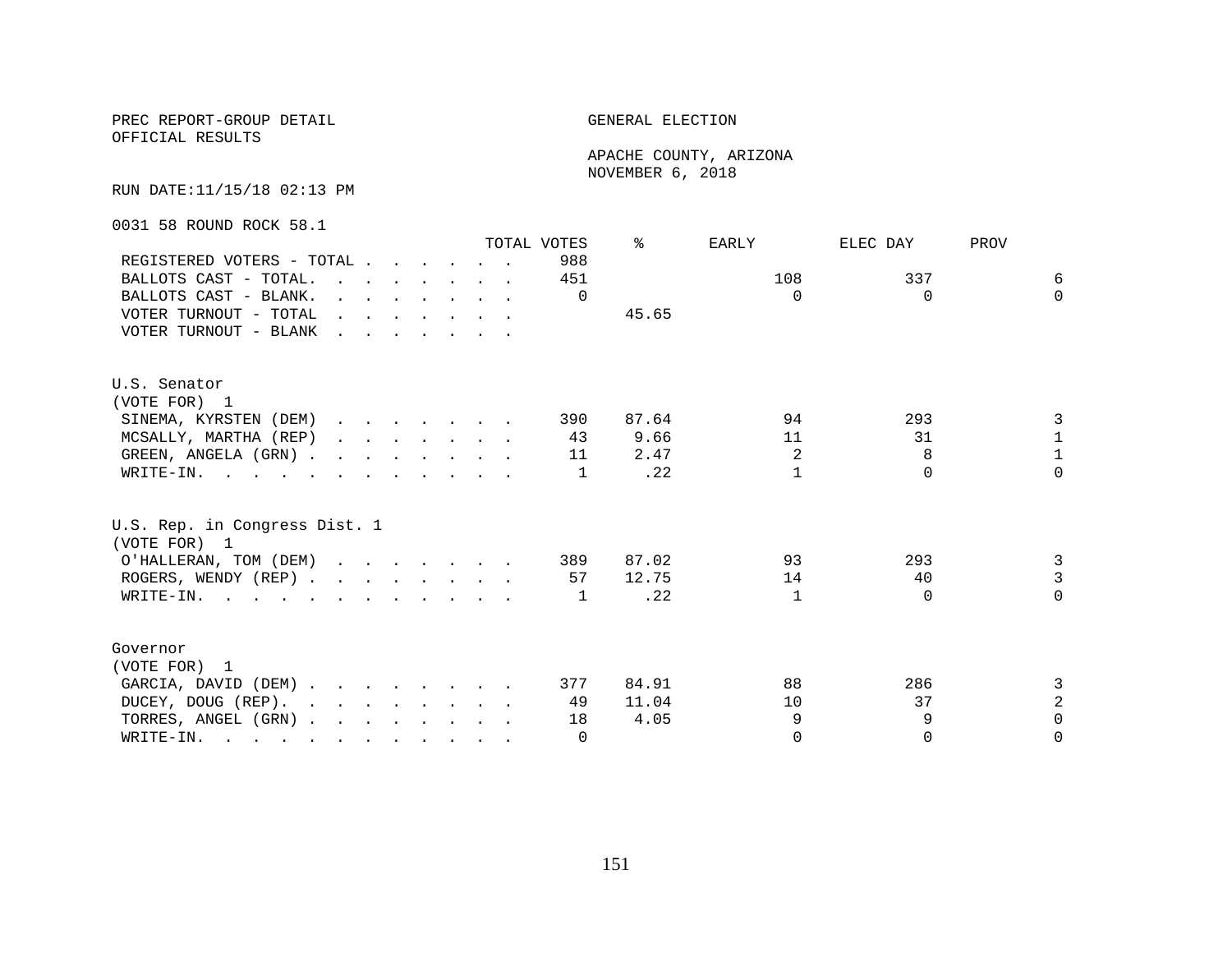| State Senator Dist. 7<br>(VOTE FOR)<br>$\overline{1}$                                                                                          |                                             |
|------------------------------------------------------------------------------------------------------------------------------------------------|---------------------------------------------|
| PESHLAKAI, JAMESCITA (DEM).<br>93.72<br>418                                                                                                    | 5<br>102<br>311                             |
| MEALER, JL (REP)<br>27<br>6.05                                                                                                                 | 5<br>21<br>$\mathbf{1}$                     |
| $\mathbf{r}$ , and $\mathbf{r}$ , and $\mathbf{r}$ , and $\mathbf{r}$ , and $\mathbf{r}$<br>1<br>WRITE-IN.                                     | $\Omega$<br>$\Omega$<br>.22<br>1            |
|                                                                                                                                                |                                             |
| State Rep Dist. 7                                                                                                                              |                                             |
| (VOTE FOR) 2                                                                                                                                   |                                             |
| TELLER, ARLANDO (DEM)<br>262<br>46.62                                                                                                          | $\sqrt{2}$<br>66<br>194                     |
| TSOSIE, MYRON (DEM)<br>48.58<br>273                                                                                                            | $\mathbf{3}$<br>64<br>206                   |
| SHAMLEY, DOYEL (REP).<br>$\mathbf{r}$ , $\mathbf{r}$ , $\mathbf{r}$ , $\mathbf{r}$ , $\mathbf{r}$ , $\mathbf{r}$<br>4.63<br>26                 | $\mathbf 1$<br>3<br>22                      |
| WRITE-IN.<br>1                                                                                                                                 | $\Omega$<br>$\cap$<br>.18<br>$\mathbf{1}$   |
| Secretary of State                                                                                                                             |                                             |
| (VOTE FOR) 1                                                                                                                                   |                                             |
| HOBBS, KATIE (DEM)<br>405<br>91.42                                                                                                             | $\mathbf{3}$<br>100<br>302                  |
| GAYNOR, STEVE (REP)<br>37<br>8.35                                                                                                              | $\sqrt{2}$<br>28<br>7                       |
| WRITE-IN.<br>$\mathbf{r}$ , and $\mathbf{r}$ , and $\mathbf{r}$ , and $\mathbf{r}$ , and $\mathbf{r}$<br>1                                     | $\Omega$<br>$\Omega$<br>.23<br>$\mathbf{1}$ |
| Attorney General<br>(VOTE FOR) 1                                                                                                               |                                             |
| CONTRERAS, JANUARY (DEM)<br>89.16<br>395                                                                                                       | $\mathbf{3}$<br>96<br>296                   |
| BRNOVICH, MARK (REP).<br>10.61<br>47                                                                                                           | 9<br>$\sqrt{2}$<br>36                       |
| WRITE-IN.<br>1                                                                                                                                 | $\Omega$<br>$\Omega$<br>.23<br>$\mathbf{1}$ |
| State Treasurer<br>(VOTE FOR) 1                                                                                                                |                                             |
| MANOIL, MARK (DEM)<br>88.76<br>395                                                                                                             | $\mathbf{3}$<br>99<br>293                   |
| YEE, KIMBERLY (REP)<br>11.01<br>49                                                                                                             | $\overline{a}$<br>7<br>40                   |
| $W\text{RITE-IN.}$<br>1<br>$\mathbf{r}$ , and $\mathbf{r}$ , and $\mathbf{r}$ , and $\mathbf{r}$                                               | $\Omega$<br>.22<br>$\Omega$<br>1            |
| Superintendent of Public Instruction                                                                                                           |                                             |
| (VOTE FOR) 1                                                                                                                                   |                                             |
| HOFFMAN, KATHY (DEM).<br>92.78<br>411                                                                                                          | 96<br>311<br>4                              |
| 7.22<br>RIGGS, FRANK (REP)<br>32                                                                                                               | $\mathbf{1}$<br>8<br>23                     |
| WRITE-IN.<br>$\Omega$<br>$\mathcal{L}^{\mathcal{A}}$ . The contribution of the contribution of the contribution of $\mathcal{L}^{\mathcal{A}}$ | $\Omega$<br>$\Omega$<br>$\Omega$            |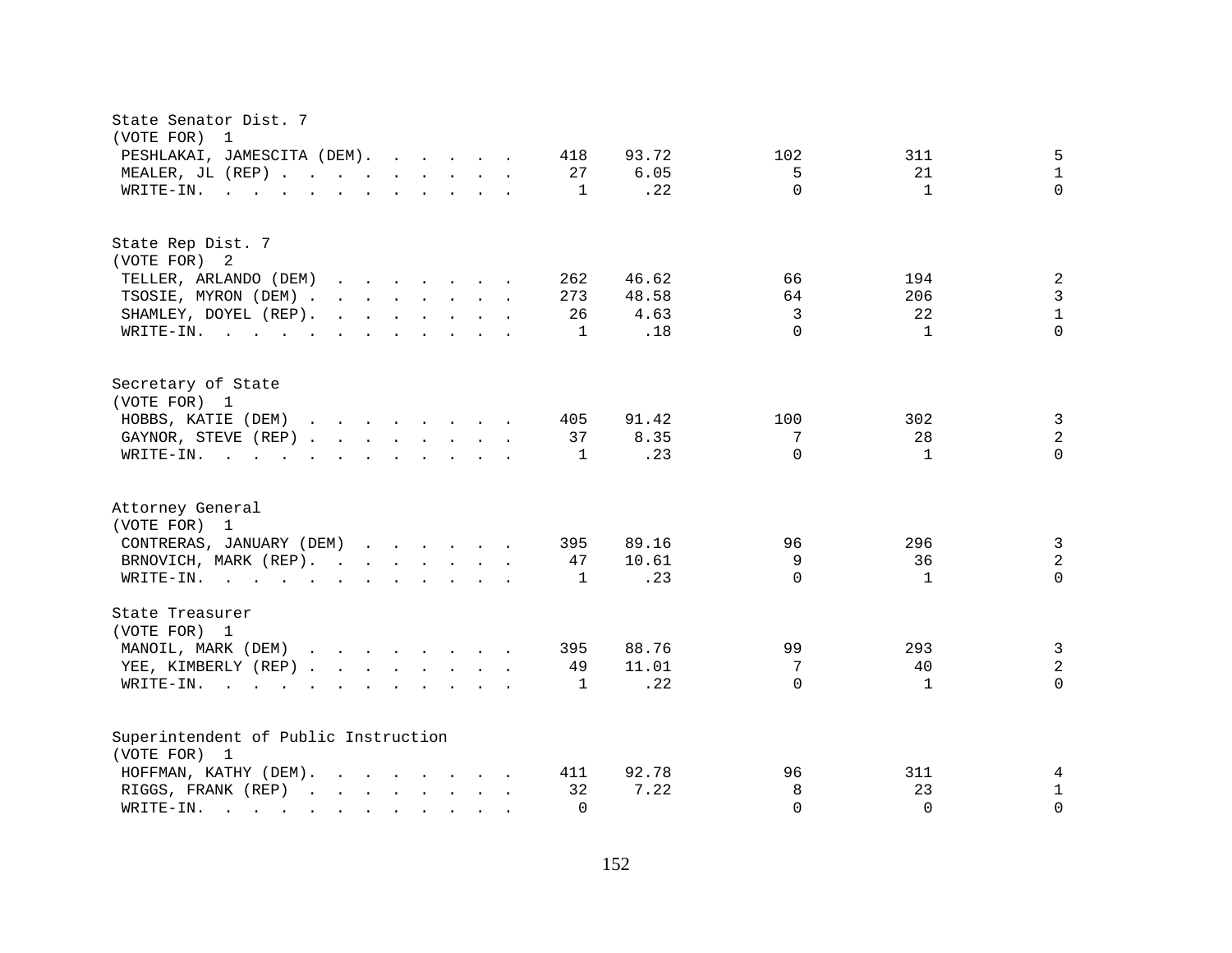| State Mine Inspector<br>(VOTE FOR) 1<br>PIERCE, WILLIAM "BILL" (DEM)<br>HART, JOE (REP)<br>WRITE-IN.                                                                                                                                                                                                                                                                                                  |  |  | 395<br>48<br>$\mathbf{1}$   | 88.96<br>10.81<br>.23                 | 98<br>7<br>$\Omega$            | 294<br>39<br>$\mathbf{1}$              | 3<br>$\overline{2}$<br>$\Omega$                |
|-------------------------------------------------------------------------------------------------------------------------------------------------------------------------------------------------------------------------------------------------------------------------------------------------------------------------------------------------------------------------------------------------------|--|--|-----------------------------|---------------------------------------|--------------------------------|----------------------------------------|------------------------------------------------|
| Corporation Commissioner<br>(VOTE FOR) 2<br>KENNEDY, SANDRA (DEM)<br>SEARS, KIANA MARIA (DEM)<br>GLASSMAN, RODNEY (REP)<br>OLSON, JUSTIN (REP)<br>WRITE-IN.                                                                                                                                                                                                                                           |  |  | 326<br>222<br>20<br>27<br>1 | 54.70<br>37.25<br>3.36<br>4.53<br>.17 | 72<br>59<br>3<br>4<br>$\Omega$ | 251<br>162<br>17<br>22<br>$\mathbf{1}$ | 3<br>1<br>$\Omega$<br>$\mathbf{1}$<br>$\Omega$ |
| Clerk of the Superior Court<br>(VOTE FOR) 1<br>HOUNSHELL, ANNELL (DEM).<br>WRITE-IN.                                                                                                                                                                                                                                                                                                                  |  |  | 437<br>$\mathbf{1}$         | 99.77<br>.23                          | 105<br>$\Omega$                | 326<br>$\mathbf{1}$                    | 6<br>$\Omega$                                  |
| Justice of the Peace Dist. 4 Chinle<br>(VOTE FOR) 1<br>CLYDE, VICTOR J. (DEM)<br>WRITE-IN.<br>$\mathbf{r}$ , and $\mathbf{r}$ , and $\mathbf{r}$ , and $\mathbf{r}$ , and $\mathbf{r}$                                                                                                                                                                                                                |  |  | 423<br>3                    | 99.30<br>.70                          | 102<br>$\mathbf{1}$            | 315<br>2                               | 6<br>$\Omega$                                  |
| Constable Dist. 4 Chinle<br>(VOTE FOR) 1<br>WRITE-IN.<br><b>Contract Contract Contract</b><br>$\mathbf{r}$ , and $\mathbf{r}$ , and $\mathbf{r}$ , and $\mathbf{r}$                                                                                                                                                                                                                                   |  |  | 37                          | 100.00                                | 10                             | 26                                     | $\mathbf 1$                                    |
| Judge of the Superior Court<br>(VOTE FOR) 1<br>. The contract of the contract of the contract of the contract of the contract of the contract of the contract of the contract of the contract of the contract of the contract of the contract of the contract of the contrac<br>LATHAM, MIKE<br>WRITE-IN.<br>$\mathbf{r}$ , and $\mathbf{r}$ , and $\mathbf{r}$ , and $\mathbf{r}$ , and $\mathbf{r}$ |  |  | 345<br>4                    | 98.85<br>1.15                         | 90<br>$\Omega$                 | 251<br>4                               | 4<br>$\Omega$                                  |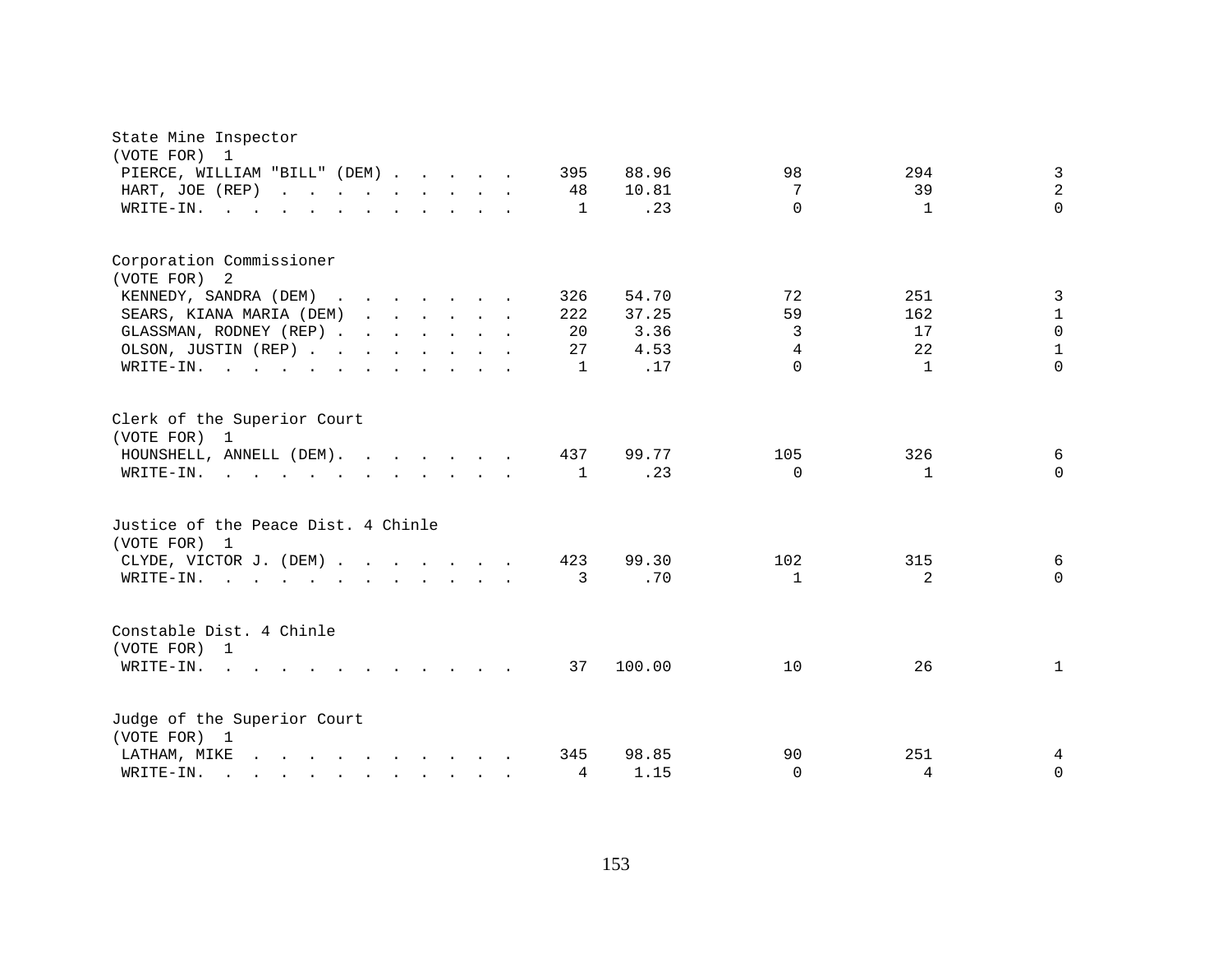| Retain Justice Supreme-Bolick<br>(VOTE FOR) |                                                                                                                                                     | $\mathbf{1}$                                                                                                    |                                                                                                                                                                                                                                      |        |                                                                                                                                                                                                                                   |                                         |                   |  |     |       |    |     |                |
|---------------------------------------------|-----------------------------------------------------------------------------------------------------------------------------------------------------|-----------------------------------------------------------------------------------------------------------------|--------------------------------------------------------------------------------------------------------------------------------------------------------------------------------------------------------------------------------------|--------|-----------------------------------------------------------------------------------------------------------------------------------------------------------------------------------------------------------------------------------|-----------------------------------------|-------------------|--|-----|-------|----|-----|----------------|
| YES                                         | $\mathbf{r}$ , $\mathbf{r}$ , $\mathbf{r}$ , $\mathbf{r}$ , $\mathbf{r}$ , $\mathbf{r}$                                                             |                                                                                                                 |                                                                                                                                                                                                                                      |        | $\mathbf{r}$ . The set of the set of the set of the set of the set of the set of the set of the set of the set of the set of the set of the set of the set of the set of the set of the set of the set of the set of the set of t |                                         |                   |  | 248 | 59.19 | 64 | 181 | $\mathbf{3}$   |
| NO.                                         |                                                                                                                                                     | the contract of the contract of the contract of the contract of the contract of the contract of the contract of |                                                                                                                                                                                                                                      |        |                                                                                                                                                                                                                                   |                                         |                   |  | 171 | 40.81 | 39 | 131 | $\mathbf{1}$   |
|                                             |                                                                                                                                                     |                                                                                                                 |                                                                                                                                                                                                                                      |        |                                                                                                                                                                                                                                   |                                         |                   |  |     |       |    |     |                |
| Retain Justice Supreme-Pelander             |                                                                                                                                                     |                                                                                                                 |                                                                                                                                                                                                                                      |        |                                                                                                                                                                                                                                   |                                         |                   |  |     |       |    |     |                |
| (VOTE FOR) 1                                |                                                                                                                                                     |                                                                                                                 |                                                                                                                                                                                                                                      |        |                                                                                                                                                                                                                                   |                                         |                   |  |     |       |    |     |                |
| YES                                         | and the contract of the contract of the contract of                                                                                                 |                                                                                                                 |                                                                                                                                                                                                                                      |        |                                                                                                                                                                                                                                   |                                         |                   |  | 246 | 60.44 | 58 | 185 | $\mathfrak{Z}$ |
| NO.                                         | $\mathbf{r}$ , and $\mathbf{r}$ , and $\mathbf{r}$ , and $\mathbf{r}$ , and $\mathbf{r}$ , and $\mathbf{r}$                                         |                                                                                                                 |                                                                                                                                                                                                                                      |        |                                                                                                                                                                                                                                   |                                         |                   |  | 161 | 39.56 | 43 | 116 | $\overline{a}$ |
| APACHE COUNTY LEVY                          |                                                                                                                                                     |                                                                                                                 |                                                                                                                                                                                                                                      |        |                                                                                                                                                                                                                                   |                                         |                   |  |     |       |    |     |                |
| (VOTE FOR) 1                                |                                                                                                                                                     |                                                                                                                 |                                                                                                                                                                                                                                      |        |                                                                                                                                                                                                                                   |                                         |                   |  |     |       |    |     |                |
| YES                                         | the contract of the contract of the contract of the contract of the contract of the contract of the contract of                                     |                                                                                                                 |                                                                                                                                                                                                                                      |        |                                                                                                                                                                                                                                   |                                         |                   |  | 160 | 36.36 | 40 | 117 | $\mathbf{3}$   |
| NO.                                         |                                                                                                                                                     |                                                                                                                 |                                                                                                                                                                                                                                      |        | $\mathbf{r}$ . The set of the set of the set of the set of the set of the set of the set of the set of the set of the set of the set of the set of the set of the set of the set of the set of the set of the set of the set of t |                                         |                   |  | 280 | 63.64 | 66 | 212 | 2              |
|                                             |                                                                                                                                                     |                                                                                                                 |                                                                                                                                                                                                                                      |        |                                                                                                                                                                                                                                   |                                         |                   |  |     |       |    |     |                |
| PROPOSITION 125                             |                                                                                                                                                     |                                                                                                                 |                                                                                                                                                                                                                                      |        |                                                                                                                                                                                                                                   |                                         |                   |  |     |       |    |     |                |
| (VOTE FOR)                                  |                                                                                                                                                     | $\mathbf{1}$                                                                                                    |                                                                                                                                                                                                                                      |        |                                                                                                                                                                                                                                   |                                         |                   |  |     |       |    |     |                |
| YES                                         | $\mathbf{r}$ , $\mathbf{r}$ , $\mathbf{r}$ , $\mathbf{r}$                                                                                           |                                                                                                                 |                                                                                                                                                                                                                                      | $\sim$ | $\mathbf{r}$ . The contract of the contract of the contract of the contract of the contract of the contract of the contract of the contract of the contract of the contract of the contract of the contract of the contract of th |                                         |                   |  | 200 | 45.45 | 55 | 144 | $\mathbf{1}$   |
| NO.                                         |                                                                                                                                                     |                                                                                                                 |                                                                                                                                                                                                                                      |        | $\ddot{\phantom{a}}$                                                                                                                                                                                                              | $\cdot$ $\cdot$ $\cdot$ $\cdot$ $\cdot$ |                   |  | 240 | 54.55 | 51 | 185 | $\overline{4}$ |
| PROPOSITION 126                             |                                                                                                                                                     |                                                                                                                 |                                                                                                                                                                                                                                      |        |                                                                                                                                                                                                                                   |                                         |                   |  |     |       |    |     |                |
| (VOTE FOR) 1                                |                                                                                                                                                     |                                                                                                                 |                                                                                                                                                                                                                                      |        |                                                                                                                                                                                                                                   |                                         |                   |  |     |       |    |     |                |
| YES                                         | $\mathbf{r}$ , and $\mathbf{r}$ , and $\mathbf{r}$ , and $\mathbf{r}$ , and $\mathbf{r}$ , and $\mathbf{r}$                                         |                                                                                                                 |                                                                                                                                                                                                                                      |        |                                                                                                                                                                                                                                   |                                         |                   |  | 170 | 38.81 | 40 | 128 | $\overline{a}$ |
| NO.                                         | $\mathbf{r}$ , and $\mathbf{r}$ , and $\mathbf{r}$ , and $\mathbf{r}$ , and $\mathbf{r}$ , and $\mathbf{r}$                                         |                                                                                                                 |                                                                                                                                                                                                                                      |        |                                                                                                                                                                                                                                   |                                         |                   |  | 268 | 61.19 | 66 | 198 | $\overline{4}$ |
|                                             |                                                                                                                                                     |                                                                                                                 |                                                                                                                                                                                                                                      |        |                                                                                                                                                                                                                                   |                                         |                   |  |     |       |    |     |                |
| PROPOSITION 127                             |                                                                                                                                                     |                                                                                                                 |                                                                                                                                                                                                                                      |        |                                                                                                                                                                                                                                   |                                         |                   |  |     |       |    |     |                |
| (VOTE FOR) 1                                |                                                                                                                                                     |                                                                                                                 |                                                                                                                                                                                                                                      |        |                                                                                                                                                                                                                                   |                                         |                   |  |     |       |    |     |                |
| YES                                         | $\mathbf{r}$ , $\mathbf{r}$ , $\mathbf{r}$ , $\mathbf{r}$ , $\mathbf{r}$ , $\mathbf{r}$ , $\mathbf{r}$ , $\mathbf{r}$ , $\mathbf{r}$ , $\mathbf{r}$ |                                                                                                                 |                                                                                                                                                                                                                                      |        |                                                                                                                                                                                                                                   |                                         |                   |  | 115 | 26.14 | 26 | 88  | $\mathbf{1}$   |
| NO.                                         | $\sim$                                                                                                                                              |                                                                                                                 | $\mathbf{r}$ and $\mathbf{r}$ are the set of the set of the set of the set of the set of the set of the set of the set of the set of the set of the set of the set of the set of the set of the set of the set of the set of the set |        |                                                                                                                                                                                                                                   |                                         |                   |  | 325 | 73.86 | 81 | 240 | $\overline{4}$ |
|                                             |                                                                                                                                                     |                                                                                                                 |                                                                                                                                                                                                                                      |        |                                                                                                                                                                                                                                   |                                         |                   |  |     |       |    |     |                |
| PROPOSITION 305                             |                                                                                                                                                     |                                                                                                                 |                                                                                                                                                                                                                                      |        |                                                                                                                                                                                                                                   |                                         |                   |  |     |       |    |     |                |
| (VOTE FOR) 1                                |                                                                                                                                                     |                                                                                                                 |                                                                                                                                                                                                                                      |        |                                                                                                                                                                                                                                   |                                         |                   |  |     |       |    |     |                |
| YES                                         | $\mathbf{r}$ , and $\mathbf{r}$ , and $\mathbf{r}$ , and $\mathbf{r}$ , and $\mathbf{r}$ , and $\mathbf{r}$                                         |                                                                                                                 |                                                                                                                                                                                                                                      |        |                                                                                                                                                                                                                                   |                                         |                   |  | 257 | 59.08 | 62 | 193 | $\sqrt{2}$     |
| NO.                                         | $\sim$ $\sim$                                                                                                                                       |                                                                                                                 |                                                                                                                                                                                                                                      |        | $\ddot{\phantom{a}}$                                                                                                                                                                                                              |                                         | $\cdots$ $\cdots$ |  | 178 | 40.92 | 44 | 131 | $\mathbf{3}$   |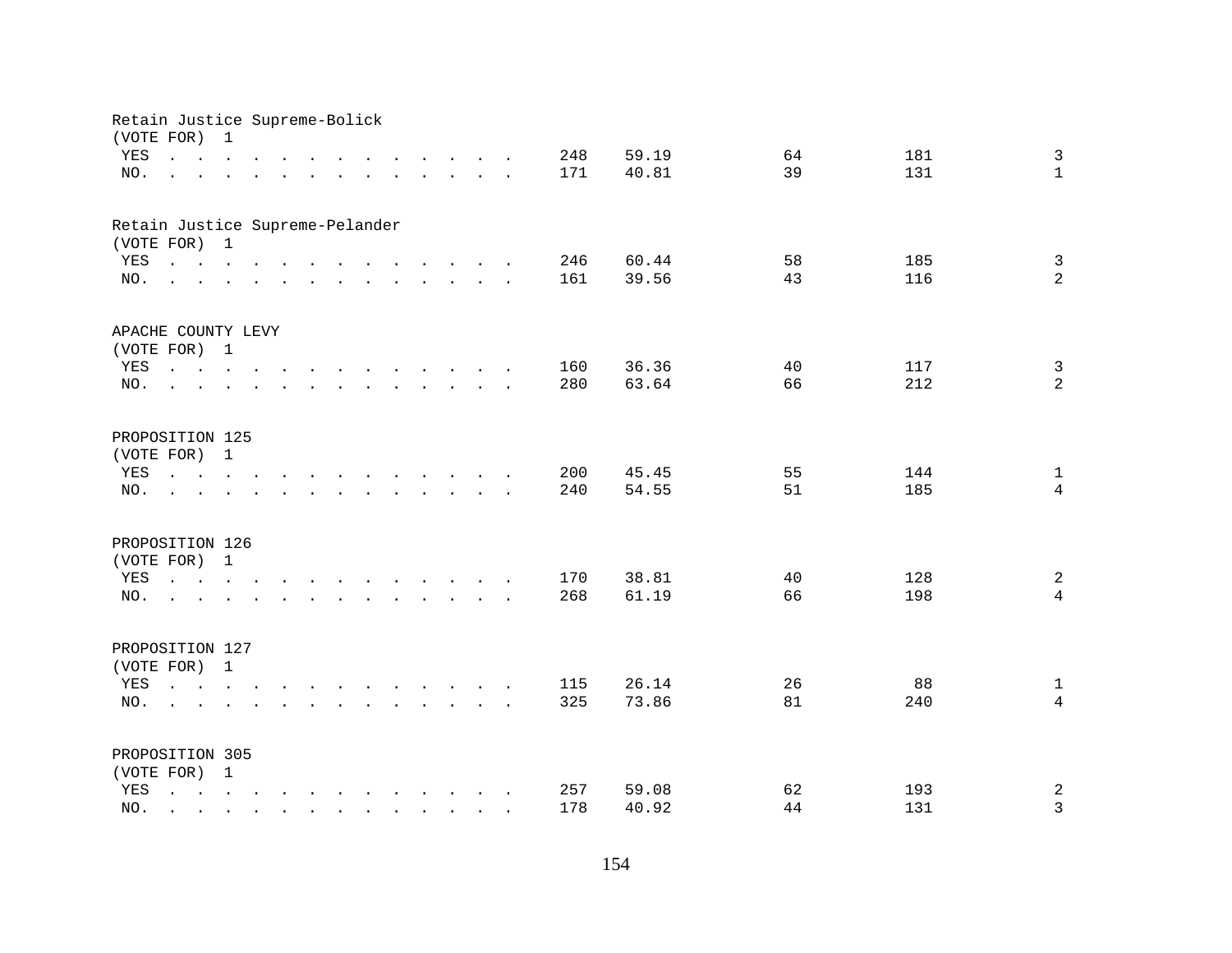| PROPOSITION 306 |  |  |  |  |  |  |                |       |     |     |                |
|-----------------|--|--|--|--|--|--|----------------|-------|-----|-----|----------------|
| (VOTE FOR) 1    |  |  |  |  |  |  |                |       |     |     |                |
|                 |  |  |  |  |  |  | YES. 173 39.86 |       | 3.R | 13つ |                |
|                 |  |  |  |  |  |  | NO. 261        | 60.14 |     | 190 | $\overline{2}$ |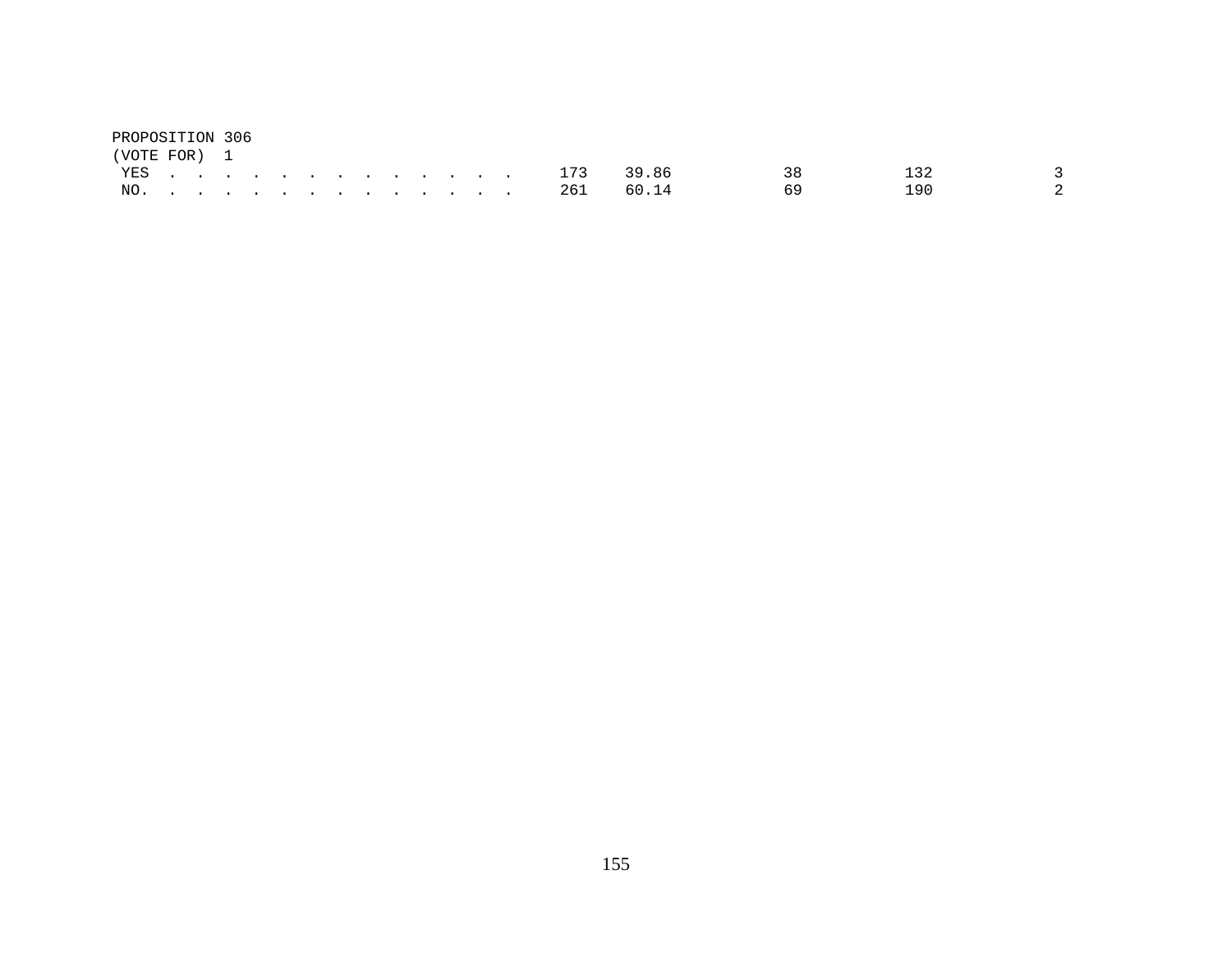OFFICIAL RESULTS

 APACHE COUNTY, ARIZONA NOVEMBER 6, 2018

RUN DATE:11/15/18 02:13 PM

0032 59 ROUND VALLEY 59.1-59.5

| 701<br>REGISTERED VOTERS - TOTAL<br>318<br>183<br>505<br>BALLOTS CAST - TOTAL.<br>$\mathbf{r}$ . The contract of the contract of the contract of the contract of the contract of the contract of the contract of the contract of the contract of the contract of the contract of the contract of the contract of th<br>BALLOTS CAST - BLANK.<br>.20<br>$\Omega$<br>$\mathbf{1}$<br>$\mathbf{r}$ , $\mathbf{r}$ , $\mathbf{r}$ , $\mathbf{r}$ , $\mathbf{r}$<br>1<br>72.04<br>VOTER TURNOUT - TOTAL<br>$\mathbf{r} = \mathbf{r} - \mathbf{r}$ , and $\mathbf{r} = \mathbf{r} - \mathbf{r}$<br>VOTER TURNOUT - BLANK<br>.14<br>$\mathbf{r}$ . The set of the set of the set of the set of the set of the set of the set of the set of the set of the set of the set of the set of the set of the set of the set of the set of the set of the set of the set of t | $\overline{4}$<br>$\Omega$ |
|----------------------------------------------------------------------------------------------------------------------------------------------------------------------------------------------------------------------------------------------------------------------------------------------------------------------------------------------------------------------------------------------------------------------------------------------------------------------------------------------------------------------------------------------------------------------------------------------------------------------------------------------------------------------------------------------------------------------------------------------------------------------------------------------------------------------------------------------------------------|----------------------------|
|                                                                                                                                                                                                                                                                                                                                                                                                                                                                                                                                                                                                                                                                                                                                                                                                                                                                |                            |
|                                                                                                                                                                                                                                                                                                                                                                                                                                                                                                                                                                                                                                                                                                                                                                                                                                                                |                            |
|                                                                                                                                                                                                                                                                                                                                                                                                                                                                                                                                                                                                                                                                                                                                                                                                                                                                |                            |
|                                                                                                                                                                                                                                                                                                                                                                                                                                                                                                                                                                                                                                                                                                                                                                                                                                                                |                            |
|                                                                                                                                                                                                                                                                                                                                                                                                                                                                                                                                                                                                                                                                                                                                                                                                                                                                |                            |
| U.S. Senator                                                                                                                                                                                                                                                                                                                                                                                                                                                                                                                                                                                                                                                                                                                                                                                                                                                   |                            |
| (VOTE FOR) 1                                                                                                                                                                                                                                                                                                                                                                                                                                                                                                                                                                                                                                                                                                                                                                                                                                                   |                            |
| 57<br>31<br>SINEMA, KYRSTEN (DEM)<br>88<br>17.60                                                                                                                                                                                                                                                                                                                                                                                                                                                                                                                                                                                                                                                                                                                                                                                                               | $\Omega$                   |
| MCSALLY, MARTHA (REP)<br>79.60<br>248<br>146<br>398                                                                                                                                                                                                                                                                                                                                                                                                                                                                                                                                                                                                                                                                                                                                                                                                            | $\overline{4}$             |
| 2<br>GREEN, ANGELA (GRN).<br>13<br>2.60<br>11                                                                                                                                                                                                                                                                                                                                                                                                                                                                                                                                                                                                                                                                                                                                                                                                                  | $\Omega$                   |
| $\Omega$<br>.20<br>$\mathbf{1}$<br>WRITE-IN.<br>1                                                                                                                                                                                                                                                                                                                                                                                                                                                                                                                                                                                                                                                                                                                                                                                                              | $\Omega$                   |
| U.S. Rep. in Congress Dist. 1<br>(VOTE FOR) 1                                                                                                                                                                                                                                                                                                                                                                                                                                                                                                                                                                                                                                                                                                                                                                                                                  |                            |
| 37<br>O'HALLERAN, TOM (DEM)<br>20.69<br>65<br>102                                                                                                                                                                                                                                                                                                                                                                                                                                                                                                                                                                                                                                                                                                                                                                                                              | $\Omega$                   |
| ROGERS, WENDY (REP)<br>79.11<br>243<br>143<br>390                                                                                                                                                                                                                                                                                                                                                                                                                                                                                                                                                                                                                                                                                                                                                                                                              | 4                          |
| .20<br>WRITE-IN.<br>$\Omega$<br>1<br>1                                                                                                                                                                                                                                                                                                                                                                                                                                                                                                                                                                                                                                                                                                                                                                                                                         | $\Omega$                   |
| Governor                                                                                                                                                                                                                                                                                                                                                                                                                                                                                                                                                                                                                                                                                                                                                                                                                                                       |                            |
| (VOTE FOR) 1                                                                                                                                                                                                                                                                                                                                                                                                                                                                                                                                                                                                                                                                                                                                                                                                                                                   |                            |
| GARCIA, DAVID (DEM)<br>10.34<br>33<br>19<br>52                                                                                                                                                                                                                                                                                                                                                                                                                                                                                                                                                                                                                                                                                                                                                                                                                 | $\Omega$                   |
|                                                                                                                                                                                                                                                                                                                                                                                                                                                                                                                                                                                                                                                                                                                                                                                                                                                                | 4                          |
| DUCEY, DOUG (REP).<br>86.88<br>274<br>159<br>437                                                                                                                                                                                                                                                                                                                                                                                                                                                                                                                                                                                                                                                                                                                                                                                                               |                            |
| 3<br>2.58<br>TORRES, ANGEL (GRN)<br>13<br>10                                                                                                                                                                                                                                                                                                                                                                                                                                                                                                                                                                                                                                                                                                                                                                                                                   | $\Omega$                   |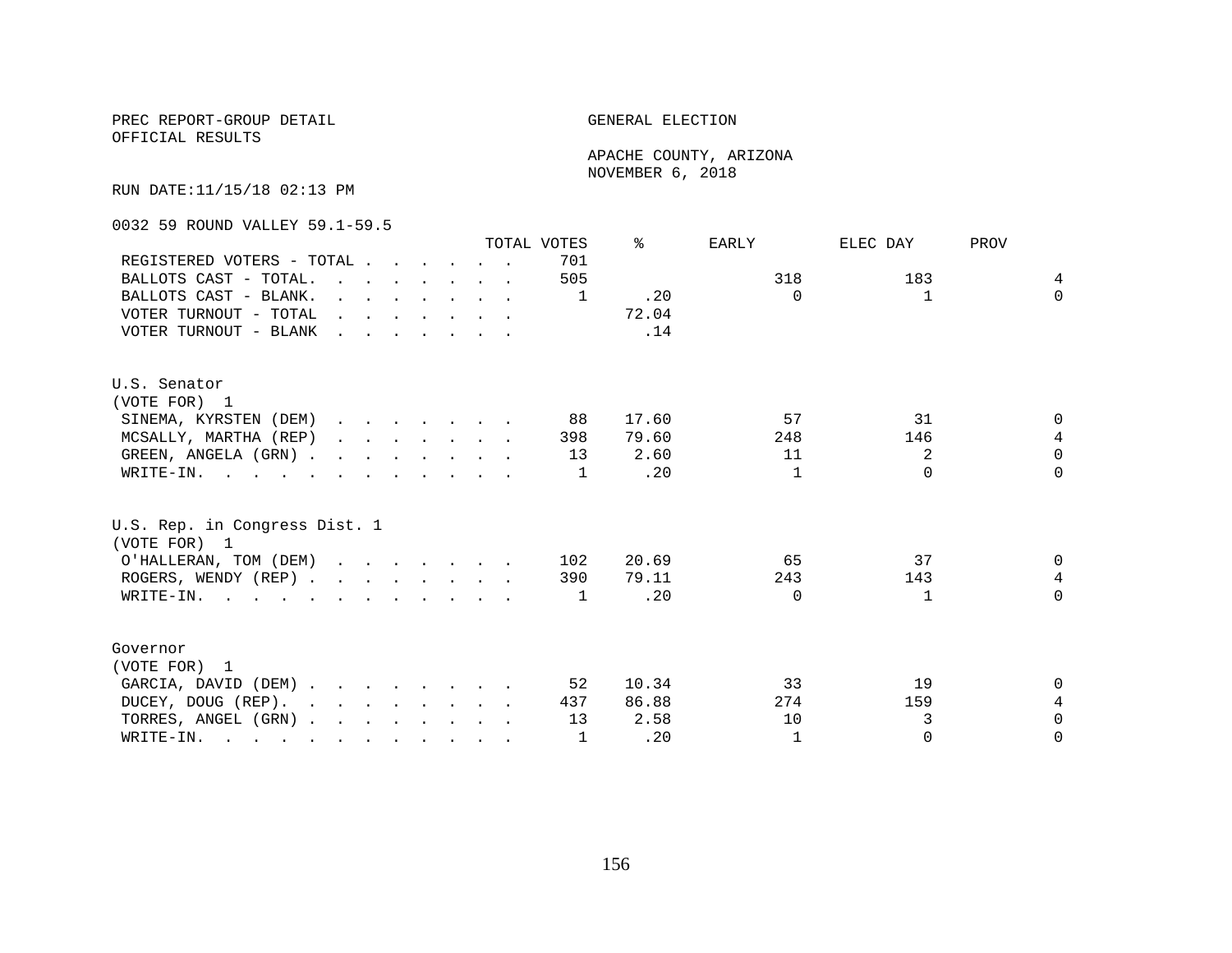| State Senator Dist. 7<br>(VOTE FOR)<br>$\overline{\phantom{0}}$                                                                                                                                                                                                            |                          |                |
|----------------------------------------------------------------------------------------------------------------------------------------------------------------------------------------------------------------------------------------------------------------------------|--------------------------|----------------|
| PESHLAKAI, JAMESCITA (DEM).<br>15.47<br>73                                                                                                                                                                                                                                 | 47<br>26                 | 0              |
| MEALER, JL (REP)<br>399<br>84.53                                                                                                                                                                                                                                           | 148<br>247               | $\overline{4}$ |
| $\Omega$<br>WRITE-IN.<br>$\mathbf{r}$ , and $\mathbf{r}$ , and $\mathbf{r}$ , and $\mathbf{r}$ , and $\mathbf{r}$                                                                                                                                                          | $\Omega$<br>$\Omega$     | $\Omega$       |
|                                                                                                                                                                                                                                                                            |                          |                |
| State Rep Dist. 7                                                                                                                                                                                                                                                          |                          |                |
| (VOTE FOR) 2                                                                                                                                                                                                                                                               |                          |                |
| TELLER, ARLANDO (DEM)<br>11.90<br>$\mathbf{r}$ , $\mathbf{r}$ , $\mathbf{r}$ , $\mathbf{r}$ , $\mathbf{r}$ , $\mathbf{r}$<br>64                                                                                                                                            | 22<br>42                 | 0              |
| 11.34<br>TSOSIE, MYRON (DEM)<br>61                                                                                                                                                                                                                                         | 22<br>39                 | $\mathbf 0$    |
| SHAMLEY, DOYEL (REP).<br>75.84<br>408                                                                                                                                                                                                                                      | 152<br>252               | 4              |
| .93<br>WRITE-IN.<br>5                                                                                                                                                                                                                                                      | 4<br>$\mathbf{1}$        | $\Omega$       |
| Secretary of State                                                                                                                                                                                                                                                         |                          |                |
| (VOTE FOR) 1                                                                                                                                                                                                                                                               |                          |                |
| HOBBS, KATIE (DEM)<br>92<br>18.81                                                                                                                                                                                                                                          | 53<br>39                 | $\mathbf 0$    |
| GAYNOR, STEVE (REP)<br>80.98<br>396                                                                                                                                                                                                                                        | 255<br>137               | $\overline{4}$ |
| .20<br>WRITE-IN.<br>$\mathbf{r}$ . The state of the state of the state $\mathbf{r}$<br>$\mathbf{1}$                                                                                                                                                                        | $\Omega$<br>$\mathbf{1}$ | $\Omega$       |
| Attorney General<br>(VOTE FOR) 1                                                                                                                                                                                                                                           |                          |                |
| CONTRERAS, JANUARY (DEM)<br>73<br>15.11                                                                                                                                                                                                                                    | 49<br>24                 | 0              |
| 84.68<br>BRNOVICH, MARK (REP).<br>409                                                                                                                                                                                                                                      | 253<br>152               | $\overline{4}$ |
| .21<br>WRITE-IN.<br>1                                                                                                                                                                                                                                                      | $\Omega$<br>$\mathbf{1}$ | $\Omega$       |
|                                                                                                                                                                                                                                                                            |                          |                |
| State Treasurer<br>(VOTE FOR) 1                                                                                                                                                                                                                                            |                          |                |
| MANOIL, MARK (DEM)<br>75<br>15.72                                                                                                                                                                                                                                          | 28<br>47                 | $\mathbf 0$    |
| 84.28<br>YEE, KIMBERLY (REP)<br>402                                                                                                                                                                                                                                        | 257<br>141               | $\overline{4}$ |
| $\Omega$<br>$W\text{RITE}-\text{IN}.$<br>$\mathbf{r}$ . The set of the set of the set of the set of the set of the set of the set of the set of the set of the set of the set of the set of the set of the set of the set of the set of the set of the set of the set of t | $\Omega$<br>$\Omega$     | $\Omega$       |
| Superintendent of Public Instruction                                                                                                                                                                                                                                       |                          |                |
| (VOTE FOR) 1                                                                                                                                                                                                                                                               |                          |                |
| 19.42<br>HOFFMAN, KATHY (DEM).<br>$\mathbf{r}$ . The contract of the contract of the contract of the contract of the contract of the contract of the contract of the contract of the contract of the contract of the contract of the contract of the contract of th<br>93  | 30<br>63                 | 0              |
| 80.58<br>RIGGS, FRANK (REP)<br>386                                                                                                                                                                                                                                         | 238<br>144               | 4              |
| $\Omega$<br>WRITE-IN.<br>$\mathcal{L}(\mathcal{A})$ and $\mathcal{L}(\mathcal{A})$ and $\mathcal{L}(\mathcal{A})$<br>$\sim$                                                                                                                                                | $\Omega$<br>$\Omega$     | $\Omega$       |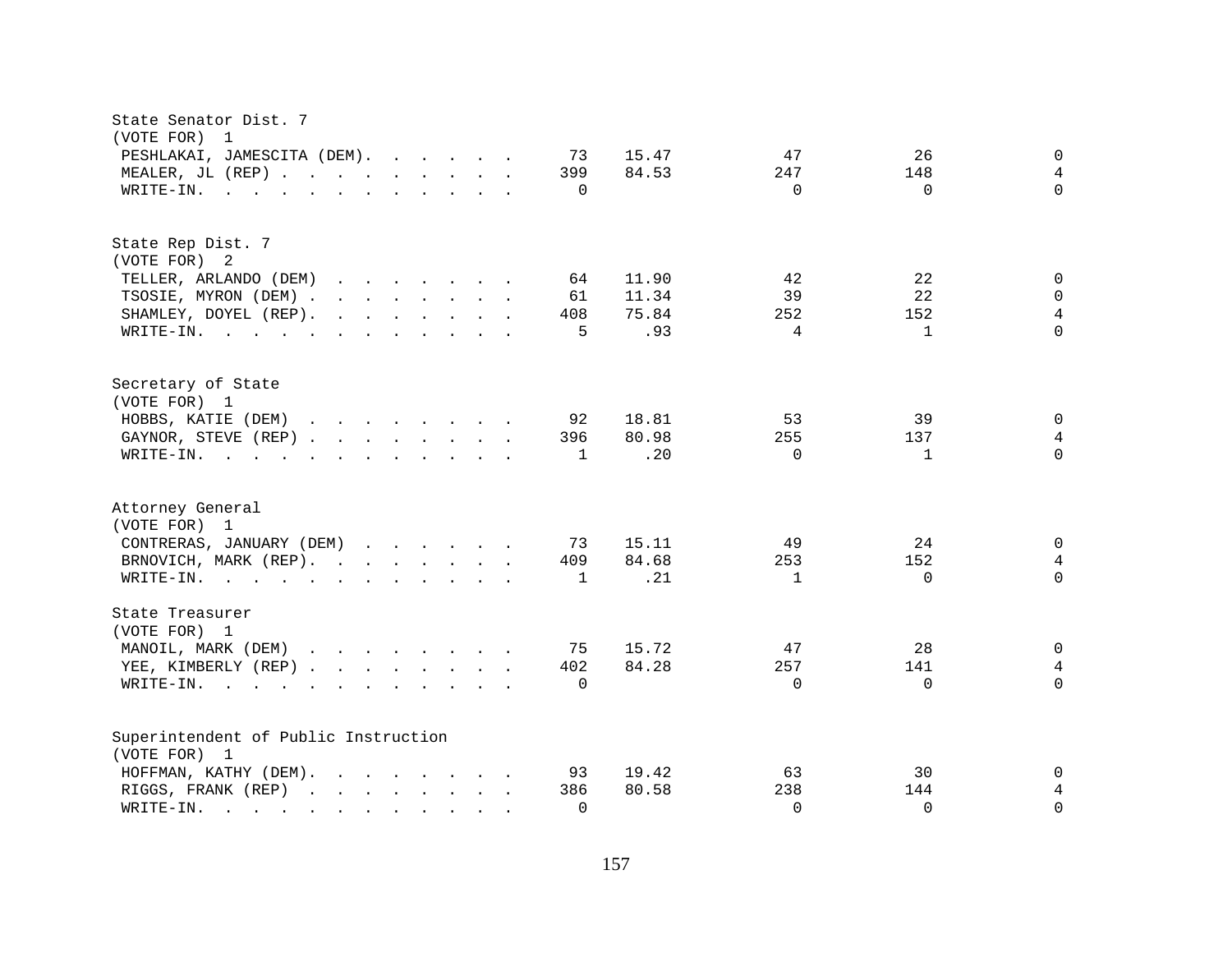| State Mine Inspector<br>(VOTE FOR)<br>1                                                                                                                                |                     |              |              |                |
|------------------------------------------------------------------------------------------------------------------------------------------------------------------------|---------------------|--------------|--------------|----------------|
| PIERCE, WILLIAM "BILL" (DEM)                                                                                                                                           | 16.08<br>77         | 44           | 33           | $\mathbf 0$    |
| HART, JOE (REP)<br>and the contract of the contract of<br>$\mathbf{L}$                                                                                                 | 83.72<br>401        | 254          | 143          | $\overline{4}$ |
| WRITE-IN.<br>$\sim$ $\sim$                                                                                                                                             | .21<br>$\mathbf{1}$ | $\mathbf{1}$ | $\Omega$     | $\Omega$       |
|                                                                                                                                                                        |                     |              |              |                |
| Corporation Commissioner<br>(VOTE FOR) 2                                                                                                                               |                     |              |              |                |
| KENNEDY, SANDRA (DEM)<br><u>in the second contract of the second second</u>                                                                                            | 76<br>8.81          | 48           | 28           | $\mathbf 0$    |
| $\sim$<br><u>in the second contract of the second second</u>                                                                                                           | 65<br>7.53          | 43           | 22           | $\Omega$       |
| SEARS, KIANA MARIA (DEM)                                                                                                                                               |                     | 227          | 127          | $\overline{4}$ |
| GLASSMAN, RODNEY (REP)                                                                                                                                                 | 41.48<br>358        |              |              |                |
| OLSON, JUSTIN (REP)                                                                                                                                                    | 42.18<br>364        | 230          | 130          | $\overline{4}$ |
| WRITE-IN.<br>$\sim$ $\sim$<br>$\mathbf{r}$ , $\mathbf{r}$ , $\mathbf{r}$ , $\mathbf{r}$ , $\mathbf{r}$ , $\mathbf{r}$<br>$\mathbf{L}^{\text{max}}$<br>$\sim$<br>$\sim$ | $\Omega$            | $\Omega$     | $\Omega$     | $\Omega$       |
| Clerk of the Superior Court<br>(VOTE FOR) 1                                                                                                                            |                     |              |              |                |
| HOUNSHELL, ANNELL (DEM).                                                                                                                                               | 232<br>93.55        | 146          | 86           | 0              |
| WRITE-IN.<br>$\mathbf{r}$ and $\mathbf{r}$ and $\mathbf{r}$ and $\mathbf{r}$ and $\mathbf{r}$ and $\mathbf{r}$ and $\mathbf{r}$                                        | 16<br>6.45          | 10           | 6            | $\Omega$       |
|                                                                                                                                                                        |                     |              |              |                |
| Justice of the Peace Dist. 1 Round Valley<br>(VOTE FOR) 1                                                                                                              |                     |              |              |                |
| GREGORY, MARSHA (REP)                                                                                                                                                  | 415<br>97.88        | 257          | 155          | 3              |
| WRITE-IN.<br>$\mathbf{r}$ , and $\mathbf{r}$ , and $\mathbf{r}$ , and $\mathbf{r}$ , and $\mathbf{r}$ , and $\mathbf{r}$                                               | 9<br>2.12           | 7            | 2            | $\Omega$       |
|                                                                                                                                                                        |                     |              |              |                |
| Constable Dist. 1 Round Valley<br>(VOTE FOR) 1                                                                                                                         |                     |              |              |                |
| CURTIS, ROGER (REP)                                                                                                                                                    | 428<br>99.07        | 263          | 162          | 3              |
| WRITE-IN.<br>$\mathbf{r}$ , $\mathbf{r}$ , $\mathbf{r}$ , $\mathbf{r}$                                                                                                 | .93<br>4            | 3            | $\mathbf{1}$ | $\mathbf 0$    |
|                                                                                                                                                                        |                     |              |              |                |
| Judge of the Superior Court<br>(VOTE FOR) 1                                                                                                                            |                     |              |              |                |
| LATHAM, MIKE<br>$\mathbf{r} = \mathbf{r} - \mathbf{r}$ , $\mathbf{r} = \mathbf{r} - \mathbf{r}$ , $\mathbf{r} = \mathbf{r} - \mathbf{r}$                               | 346<br>97.19        | 219          | 126          | 1              |
| WRITE-IN.                                                                                                                                                              | 10<br>2.81          | 5            | 5            | 0              |
| $\mathbf{r}$ , $\mathbf{r}$ , $\mathbf{r}$ , $\mathbf{r}$ , $\mathbf{r}$ , $\mathbf{r}$ , $\mathbf{r}$                                                                 |                     |              |              |                |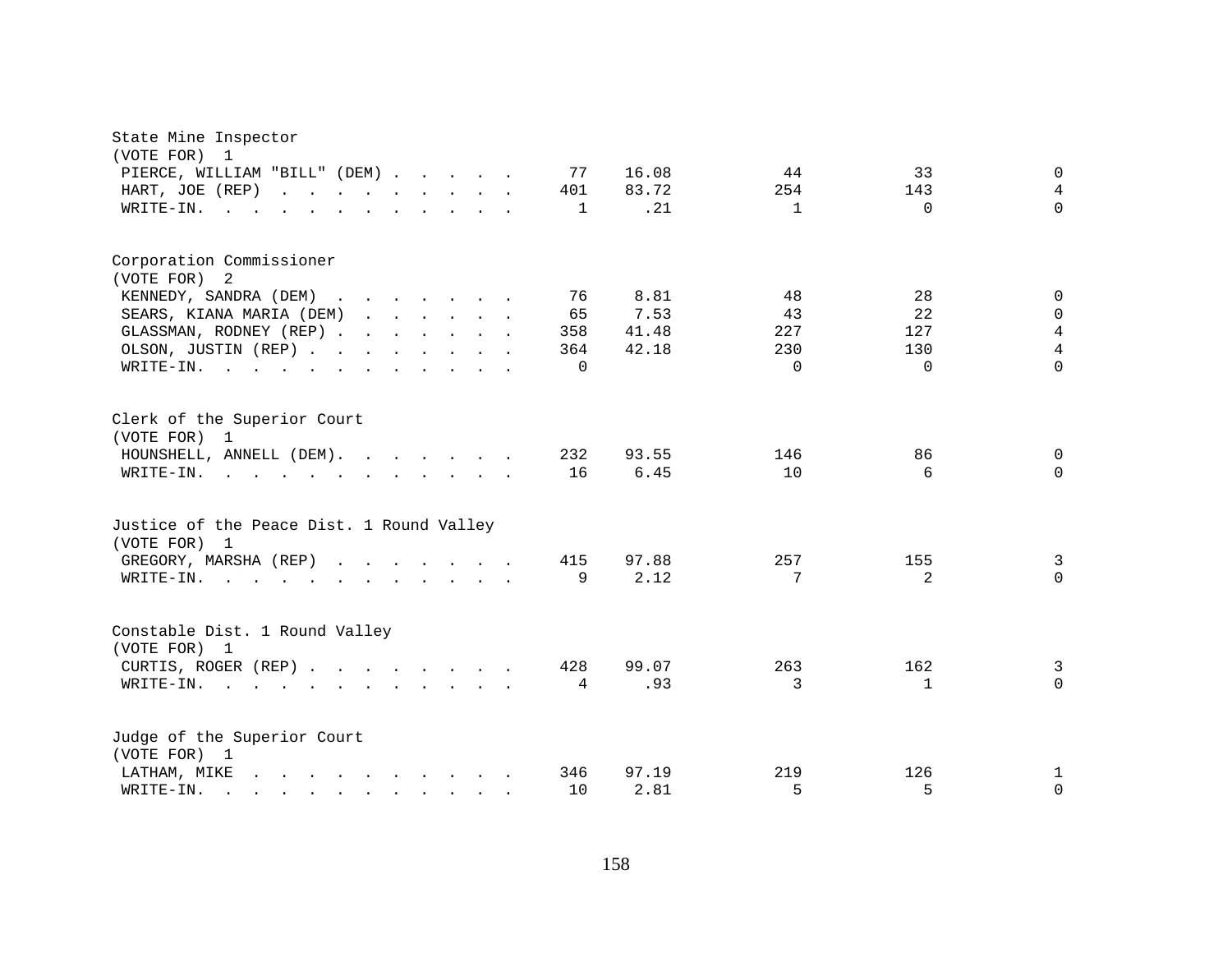|                                 | Retain Justice Supreme-Bolick<br>(VOTE FOR)                                                                 | 1              |        |        |                                                                                                                                                                                                                                   |        |                                            |                                                                                  |  |                                                      |       |     |     |              |
|---------------------------------|-------------------------------------------------------------------------------------------------------------|----------------|--------|--------|-----------------------------------------------------------------------------------------------------------------------------------------------------------------------------------------------------------------------------------|--------|--------------------------------------------|----------------------------------------------------------------------------------|--|------------------------------------------------------|-------|-----|-----|--------------|
| YES                             | $\mathbf{r} = \mathbf{r} \cdot \mathbf{r}$ and $\mathbf{r} = \mathbf{r} \cdot \mathbf{r}$                   |                |        |        |                                                                                                                                                                                                                                   |        |                                            | $\mathbf{r}$ and $\mathbf{r}$ and $\mathbf{r}$ and $\mathbf{r}$ and $\mathbf{r}$ |  | 286                                                  | 77.51 | 177 | 108 | $\mathbf{1}$ |
| NO.                             | $\mathbf{L}$                                                                                                |                |        |        | $\mathbf{r} = \mathbf{r} - \mathbf{r}$ , $\mathbf{r} = \mathbf{r} - \mathbf{r}$ , $\mathbf{r} = \mathbf{r} - \mathbf{r} - \mathbf{r}$ , $\mathbf{r} = \mathbf{r} - \mathbf{r}$                                                    |        |                                            |                                                                                  |  | 83                                                   | 22.49 | 55  | 28  | $\Omega$     |
|                                 |                                                                                                             |                |        |        |                                                                                                                                                                                                                                   |        |                                            |                                                                                  |  |                                                      |       |     |     |              |
| Retain Justice Supreme-Pelander |                                                                                                             |                |        |        |                                                                                                                                                                                                                                   |        |                                            |                                                                                  |  |                                                      |       |     |     |              |
|                                 | (VOTE FOR) 1                                                                                                |                |        |        |                                                                                                                                                                                                                                   |        |                                            |                                                                                  |  |                                                      |       |     |     |              |
| YES                             | $\mathbf{r}$ , and $\mathbf{r}$ , and $\mathbf{r}$ , and $\mathbf{r}$ , and $\mathbf{r}$ , and $\mathbf{r}$ |                |        |        |                                                                                                                                                                                                                                   |        |                                            |                                                                                  |  | 278                                                  | 77.22 | 175 | 102 | $\mathbf{1}$ |
| NO.                             |                                                                                                             |                |        |        |                                                                                                                                                                                                                                   |        |                                            |                                                                                  |  | 82                                                   | 22.78 | 55  | 27  | $\mathbf 0$  |
| APACHE COUNTY LEVY              |                                                                                                             |                |        |        |                                                                                                                                                                                                                                   |        |                                            |                                                                                  |  |                                                      |       |     |     |              |
|                                 | (VOTE FOR) 1                                                                                                |                |        |        |                                                                                                                                                                                                                                   |        |                                            |                                                                                  |  |                                                      |       |     |     |              |
| YES                             | $\mathbf{r}$ , $\mathbf{r}$ , $\mathbf{r}$ , $\mathbf{r}$                                                   |                |        |        | $\mathbf{r}$ , and $\mathbf{r}$ , and $\mathbf{r}$ , and $\mathbf{r}$ , and $\mathbf{r}$                                                                                                                                          |        |                                            |                                                                                  |  | 53                                                   | 11.09 | 28  | 25  | $\mathsf{O}$ |
| NO.                             |                                                                                                             |                |        |        | $\mathbf{r}$ . The contract of the contract of the contract of the contract of the contract of the contract of the contract of the contract of the contract of the contract of the contract of the contract of the contract of th |        |                                            |                                                                                  |  | 425                                                  | 88.91 | 277 | 145 | 3            |
|                                 |                                                                                                             |                |        |        |                                                                                                                                                                                                                                   |        |                                            |                                                                                  |  | WHITE MOUNTAIN COMMUNITIES SPECIAL HEALTH CARE DIST  |       |     |     |              |
| (VOTE FOR)                      |                                                                                                             | $\overline{1}$ |        |        |                                                                                                                                                                                                                                   |        |                                            |                                                                                  |  |                                                      |       |     |     |              |
| YES                             | $\mathbf{r}$ , $\mathbf{r}$ , $\mathbf{r}$ , $\mathbf{r}$                                                   |                |        |        |                                                                                                                                                                                                                                   |        |                                            | $\ddot{\phantom{a}}$                                                             |  | 244                                                  | 51.15 | 157 | 86  | $\mathbf{1}$ |
| NO.                             |                                                                                                             |                |        | $\sim$ | $\sim$                                                                                                                                                                                                                            | $\sim$ | $\mathbf{r}$ . The set of $\mathbf{r}$     | $\sim$ $\sim$                                                                    |  | 233                                                  | 48.85 | 148 | 84  | $\mathbf{1}$ |
|                                 |                                                                                                             |                |        |        |                                                                                                                                                                                                                                   |        |                                            |                                                                                  |  |                                                      |       |     |     |              |
|                                 | (VOTE FOR) 1                                                                                                |                |        |        |                                                                                                                                                                                                                                   |        |                                            |                                                                                  |  | WHITE MOUNTAIN COMMUNITIES SPECIAL HEALTH CARE DIST. |       |     |     |              |
| YES                             | $\mathbf{r}$ and $\mathbf{r}$ and $\mathbf{r}$ and $\mathbf{r}$                                             |                |        |        | $\mathbf{r}$ , $\mathbf{r}$ , $\mathbf{r}$ , $\mathbf{r}$ , $\mathbf{r}$                                                                                                                                                          |        |                                            |                                                                                  |  | 284                                                  | 59.54 | 178 | 105 | $\mathbf{1}$ |
| NO.                             | design and a strain and a strain and a strain and                                                           |                |        |        |                                                                                                                                                                                                                                   |        |                                            |                                                                                  |  | 193                                                  | 40.46 | 128 | 64  | $\mathbf{1}$ |
|                                 |                                                                                                             |                |        |        |                                                                                                                                                                                                                                   |        |                                            |                                                                                  |  |                                                      |       |     |     |              |
| PROPOSITION 125                 |                                                                                                             |                |        |        |                                                                                                                                                                                                                                   |        |                                            |                                                                                  |  |                                                      |       |     |     |              |
|                                 | (VOTE FOR) 1                                                                                                |                |        |        |                                                                                                                                                                                                                                   |        |                                            |                                                                                  |  |                                                      |       |     |     |              |
| YES                             |                                                                                                             |                |        |        |                                                                                                                                                                                                                                   |        |                                            |                                                                                  |  | 184                                                  | 38.57 | 117 | 65  | 2            |
| NO.                             |                                                                                                             |                |        |        | $\mathbf{r} = \mathbf{r} - \mathbf{r}$ , $\mathbf{r} = \mathbf{r} - \mathbf{r}$ , $\mathbf{r} = \mathbf{r} - \mathbf{r} - \mathbf{r}$ , $\mathbf{r} = \mathbf{r} - \mathbf{r}$                                                    |        |                                            |                                                                                  |  | 293                                                  | 61.43 | 188 | 104 | $\mathbf{1}$ |
| PROPOSITION 126                 |                                                                                                             |                |        |        |                                                                                                                                                                                                                                   |        |                                            |                                                                                  |  |                                                      |       |     |     |              |
|                                 | (VOTE FOR) 1                                                                                                |                |        |        |                                                                                                                                                                                                                                   |        |                                            |                                                                                  |  |                                                      |       |     |     |              |
| YES                             | $\mathcal{L}^{\text{max}}$                                                                                  |                |        |        | $\mathbf{r} = \mathbf{r} - \mathbf{r}$ , and $\mathbf{r} = \mathbf{r} - \mathbf{r}$ , and $\mathbf{r} = \mathbf{r} - \mathbf{r}$                                                                                                  |        |                                            |                                                                                  |  | 339                                                  | 70.63 | 220 | 116 | $\mathsf{3}$ |
| NO.                             |                                                                                                             | $\sim$         | $\sim$ | $\sim$ | $\sim$                                                                                                                                                                                                                            |        | $\mathbf{r}$ , $\mathbf{r}$ , $\mathbf{r}$ |                                                                                  |  | 141                                                  | 29.38 | 86  | 54  | $1\,$        |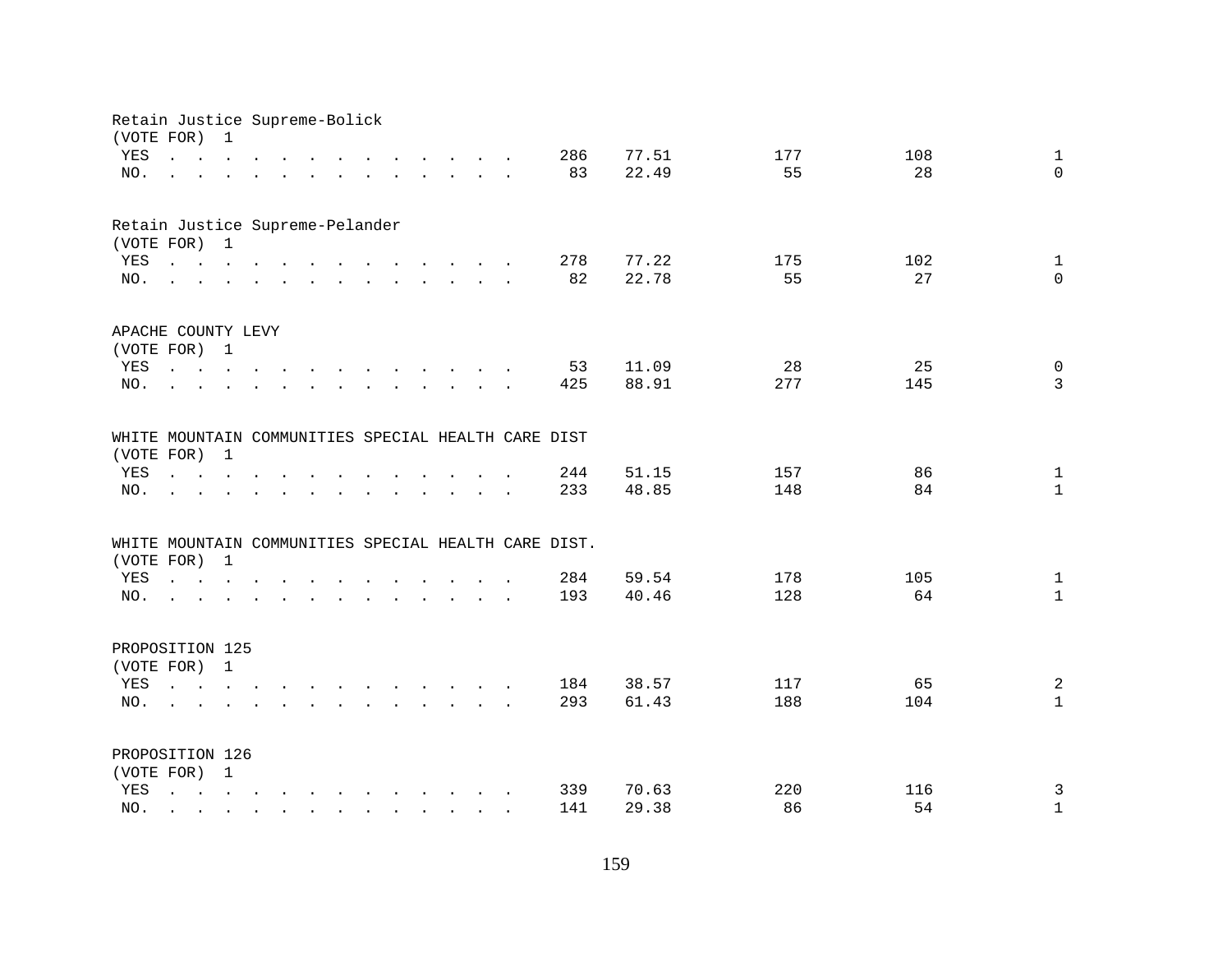| (VOTE FOR)      |                                                                          | $\overline{\phantom{1}}$ |                      |  |  |  |         |                          |     |       |     |     |                |
|-----------------|--------------------------------------------------------------------------|--------------------------|----------------------|--|--|--|---------|--------------------------|-----|-------|-----|-----|----------------|
| YES             | $\ddot{\phantom{0}}$<br>$\sim$                                           |                          |                      |  |  |  | $\sim$  | $\sim$                   | 34  | 6.85  | 23  | 11  | $\mathbf 0$    |
| NO.             | $\ddot{\phantom{0}}$<br>$\sim$                                           | $\sim$                   | $\ddot{\phantom{a}}$ |  |  |  |         |                          | 462 | 93.15 | 292 | 166 | $\overline{4}$ |
| PROPOSITION 305 |                                                                          |                          |                      |  |  |  |         |                          |     |       |     |     |                |
| (VOTE FOR)      |                                                                          | $\overline{1}$           |                      |  |  |  |         |                          |     |       |     |     |                |
| YES             | $\sim$ $\sim$                                                            |                          |                      |  |  |  |         | $\sim$                   | 143 | 29.61 | 84  | 58  |                |
| NO.             |                                                                          |                          | $\overline{a}$       |  |  |  | $\cdot$ | $\sim$                   | 340 | 70.39 | 225 | 113 | $\overline{2}$ |
| PROPOSITION 306 |                                                                          |                          |                      |  |  |  |         |                          |     |       |     |     |                |
| (VOTE FOR) 1    |                                                                          |                          |                      |  |  |  |         |                          |     |       |     |     |                |
| YES             | $\mathbf{L} = \mathbf{L} \cdot \mathbf{L} = \mathbf{L} \cdot \mathbf{L}$ |                          |                      |  |  |  |         |                          | 250 | 52.52 | 167 | 80  | 3              |
| NO.             | $\ddot{\phantom{1}}$<br>$\sim$                                           |                          |                      |  |  |  |         | $\overline{\phantom{a}}$ | 226 | 47.48 | 137 | 89  | 0              |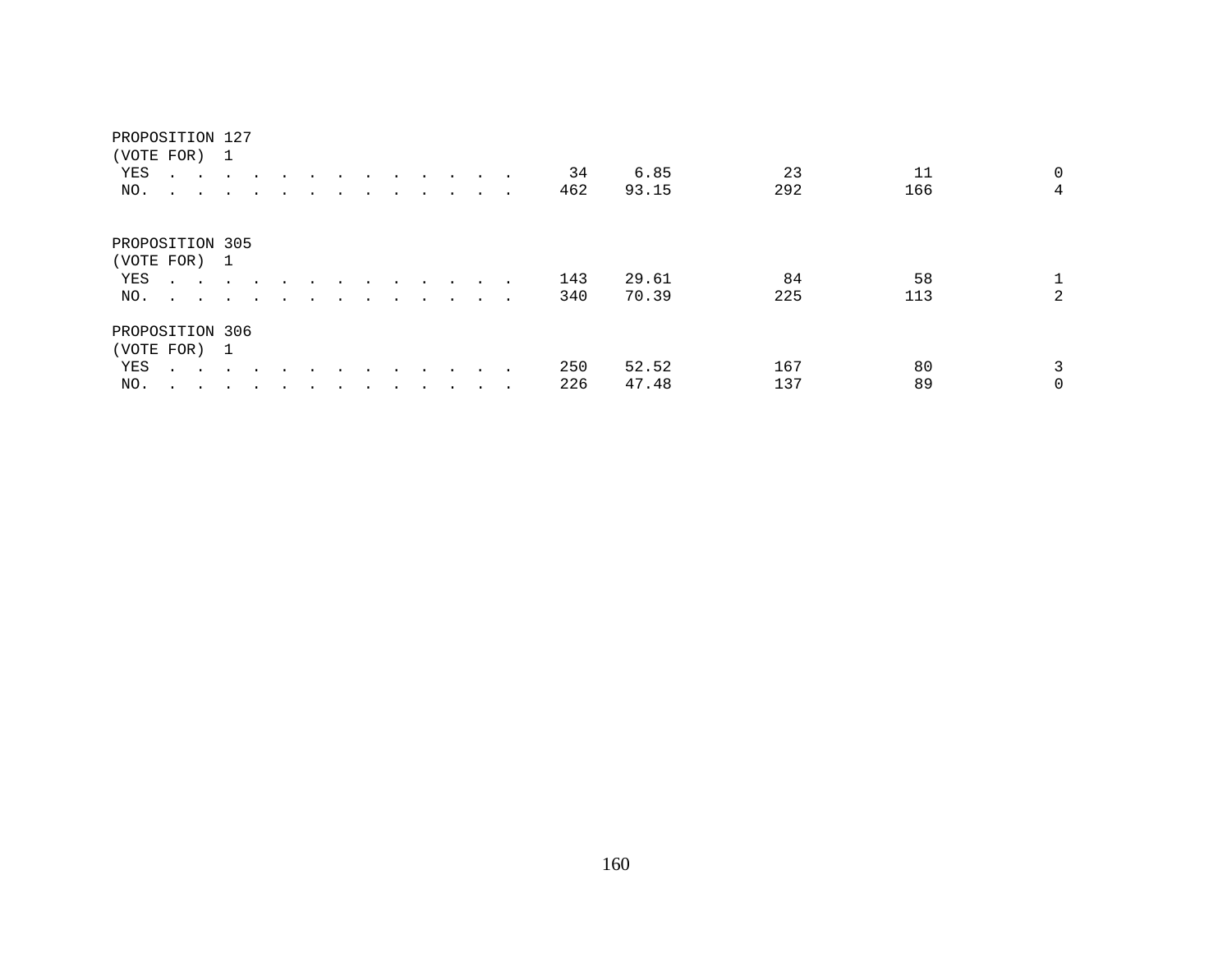OFFICIAL RESULTS

 APACHE COUNTY, ARIZONA NOVEMBER 6, 2018

RUN DATE:11/15/18 02:13 PM

0033 61 ST JOHNS 61.1-61.4

|                                                                                                                          |                                                                                                                                                                                                                                   |  |  |                                                                                                                                                                                                                                      | TOTAL VOTES | °     | EARLY          | ELEC DAY       | PROV     |
|--------------------------------------------------------------------------------------------------------------------------|-----------------------------------------------------------------------------------------------------------------------------------------------------------------------------------------------------------------------------------|--|--|--------------------------------------------------------------------------------------------------------------------------------------------------------------------------------------------------------------------------------------|-------------|-------|----------------|----------------|----------|
| REGISTERED VOTERS - TOTAL                                                                                                |                                                                                                                                                                                                                                   |  |  |                                                                                                                                                                                                                                      | 1,364       |       |                |                |          |
| BALLOTS CAST - TOTAL.                                                                                                    | $\mathbf{r}$ . The set of the set of the set of the set of the set of the set of the set of the set of the set of the set of the set of the set of the set of the set of the set of the set of the set of the set of the set of t |  |  |                                                                                                                                                                                                                                      | 859         |       | 550            | 309            | $\Omega$ |
| BALLOTS CAST - BLANK.                                                                                                    |                                                                                                                                                                                                                                   |  |  | $\mathbf{r} = \mathbf{r} \cdot \mathbf{r}$ , $\mathbf{r} = \mathbf{r} \cdot \mathbf{r}$ , $\mathbf{r} = \mathbf{r} \cdot \mathbf{r}$                                                                                                 | $\Omega$    |       | $\Omega$       | $\Omega$       | $\Omega$ |
| VOTER TURNOUT - TOTAL                                                                                                    |                                                                                                                                                                                                                                   |  |  | $\mathbf{r}$ and $\mathbf{r}$ are the set of the set of the set of the set of the set of the set of the set of the set of the set of the set of the set of the set of the set of the set of the set of the set of the set of the set |             | 62.98 |                |                |          |
| VOTER TURNOUT - BLANK                                                                                                    | $\mathbf{r}$ , $\mathbf{r}$ , $\mathbf{r}$ , $\mathbf{r}$ , $\mathbf{r}$ , $\mathbf{r}$                                                                                                                                           |  |  |                                                                                                                                                                                                                                      |             |       |                |                |          |
| U.S. Senator                                                                                                             |                                                                                                                                                                                                                                   |  |  |                                                                                                                                                                                                                                      |             |       |                |                |          |
| (VOTE FOR) 1                                                                                                             |                                                                                                                                                                                                                                   |  |  |                                                                                                                                                                                                                                      |             |       |                |                |          |
| SINEMA, KYRSTEN (DEM)                                                                                                    |                                                                                                                                                                                                                                   |  |  |                                                                                                                                                                                                                                      | 213         | 25.00 | 142            | 71             | $\Omega$ |
| MCSALLY, MARTHA (REP)                                                                                                    |                                                                                                                                                                                                                                   |  |  | $\mathbf{r}$ and $\mathbf{r}$ are the set of the set of the set of the set of the set of the set of the set of the set of the set of the set of the set of the set of the set of the set of the set of the set of the set of the set | 608         | 71.36 | 380            | 228            | $\Omega$ |
| GREEN, ANGELA (GRN).                                                                                                     |                                                                                                                                                                                                                                   |  |  |                                                                                                                                                                                                                                      | 25          | 2.93  | 18             | 7              | $\Omega$ |
| WRITE-IN.                                                                                                                |                                                                                                                                                                                                                                   |  |  |                                                                                                                                                                                                                                      | 6           | .70   | 4              | $\overline{a}$ | $\Omega$ |
| U.S. Rep. in Congress Dist. 1<br>(VOTE FOR) 1                                                                            |                                                                                                                                                                                                                                   |  |  |                                                                                                                                                                                                                                      |             |       |                |                |          |
| O'HALLERAN, TOM (DEM)                                                                                                    |                                                                                                                                                                                                                                   |  |  |                                                                                                                                                                                                                                      | 242         | 28.61 | 162            | 80             | $\Omega$ |
| ROGERS, WENDY (REP)                                                                                                      |                                                                                                                                                                                                                                   |  |  |                                                                                                                                                                                                                                      | 602         | 71.16 | 380            | 222            | $\Omega$ |
| WRITE-IN.                                                                                                                |                                                                                                                                                                                                                                   |  |  |                                                                                                                                                                                                                                      | 2           | .24   | $\mathfrak{D}$ | $\Omega$       | $\Omega$ |
| Governor                                                                                                                 |                                                                                                                                                                                                                                   |  |  |                                                                                                                                                                                                                                      |             |       |                |                |          |
| (VOTE FOR) 1                                                                                                             |                                                                                                                                                                                                                                   |  |  |                                                                                                                                                                                                                                      |             |       |                |                |          |
| GARCIA, DAVID (DEM)                                                                                                      |                                                                                                                                                                                                                                   |  |  |                                                                                                                                                                                                                                      | 159         | 18.84 | 102            | 57             | $\Omega$ |
| DUCEY, DOUG (REP).                                                                                                       |                                                                                                                                                                                                                                   |  |  |                                                                                                                                                                                                                                      | 660         | 78.20 | 419            | 241            | $\Omega$ |
| TORRES, ANGEL (GRN)                                                                                                      |                                                                                                                                                                                                                                   |  |  |                                                                                                                                                                                                                                      | 23          | 2.73  | 18             | 5              | $\Omega$ |
| WRITE-IN.<br>$\mathbf{r}$ , and $\mathbf{r}$ , and $\mathbf{r}$ , and $\mathbf{r}$ , and $\mathbf{r}$ , and $\mathbf{r}$ |                                                                                                                                                                                                                                   |  |  |                                                                                                                                                                                                                                      | 2           | .24   | $\mathbf{1}$   |                | $\Omega$ |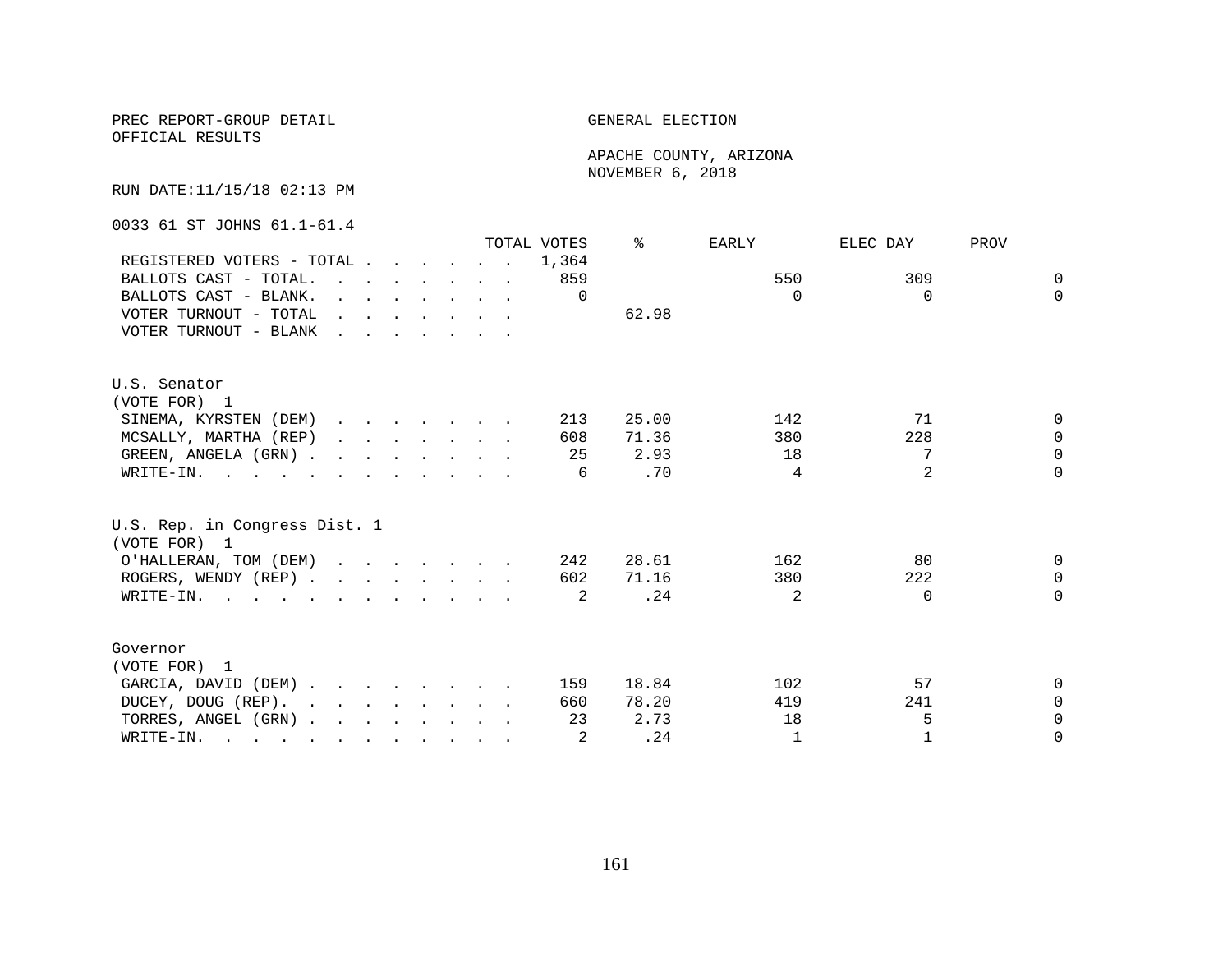| State Senator Dist. 7<br>(VOTE FOR)<br>$\overline{1}$                                                                                                                                                                                                                                                                                                                                                                                                                                                                                                                 |                                                          |                              |                                 |                                           |
|-----------------------------------------------------------------------------------------------------------------------------------------------------------------------------------------------------------------------------------------------------------------------------------------------------------------------------------------------------------------------------------------------------------------------------------------------------------------------------------------------------------------------------------------------------------------------|----------------------------------------------------------|------------------------------|---------------------------------|-------------------------------------------|
| PESHLAKAI, JAMESCITA (DEM).<br>MEALER, JL (REP)<br>WRITE-IN.<br>$\mathbf{r}$ , and $\mathbf{r}$ , and $\mathbf{r}$ , and $\mathbf{r}$ , and $\mathbf{r}$ , and $\mathbf{r}$                                                                                                                                                                                                                                                                                                                                                                                           | 208<br>25.55<br>74.20<br>604<br>.25<br>2                 | 134<br>387<br>$\overline{2}$ | 74<br>217<br>$\Omega$           | $\mathbf 0$<br>$\mathbf 0$<br>$\Omega$    |
| State Rep Dist. 7<br>(VOTE FOR) 2<br>TELLER, ARLANDO (DEM)<br>$\mathbf{r}$ . The set of the set of the set of the set of the set of the set of the set of the set of the set of the set of the set of the set of the set of the set of the set of the set of the set of the set of the set of t<br>TSOSIE, MYRON (DEM)<br>SHAMLEY, DOYEL (REP).<br>$\mathbf{r}$ , $\mathbf{r}$ , $\mathbf{r}$ , $\mathbf{r}$ , $\mathbf{r}$ , $\mathbf{r}$<br>WRITE-IN.                                                                                                               | 18.78<br>182<br>161<br>16.62<br>622<br>64.19<br>.41<br>4 | 123<br>106<br>402<br>3       | 59<br>55<br>220<br>$\mathbf{1}$ | 0<br>$\Omega$<br>$\mathbf{0}$<br>$\Omega$ |
| Secretary of State<br>(VOTE FOR) 1<br>HOBBS, KATIE (DEM)<br>$\mathbf{r}$ . The set of the set of the set of the set of the set of the set of the set of the set of the set of the set of the set of the set of the set of the set of the set of the set of the set of the set of the set of t<br>GAYNOR, STEVE (REP)<br>WRITE-IN.<br>$\mathbf{r}$ , and $\mathbf{r}$ , and $\mathbf{r}$ , and $\mathbf{r}$ , and $\mathbf{r}$                                                                                                                                         | 225<br>26.85<br>72.79<br>610<br>.36<br>3                 | 152<br>382<br>3              | 73<br>228<br>$\Omega$           | $\mathbf 0$<br>$\mathbf 0$<br>$\Omega$    |
| Attorney General<br>(VOTE FOR) 1<br>CONTRERAS, JANUARY (DEM)<br>BRNOVICH, MARK (REP).<br>WRITE-IN.                                                                                                                                                                                                                                                                                                                                                                                                                                                                    | 23.73<br>197<br>75.78<br>629<br>.48<br>4                 | 132<br>398<br>2              | 65<br>231<br>2                  | 0<br>$\mathbf 0$<br>$\Omega$              |
| State Treasurer<br>(VOTE FOR) 1<br>MANOIL, MARK (DEM)<br>YEE, KIMBERLY (REP)<br>WRITE-IN.<br>the contract of the contract of the contract of the contract of the contract of the contract of the contract of                                                                                                                                                                                                                                                                                                                                                          | 24.76<br>204<br>75.24<br>620<br>$\Omega$                 | 137<br>390<br>$\Omega$       | 67<br>230<br>$\Omega$           | 0<br>0<br>$\Omega$                        |
| Superintendent of Public Instruction<br>(VOTE FOR) 1<br>HOFFMAN, KATHY (DEM).<br>$\mathbf{r}$ . The contract of the contract of the contract of the contract of the contract of the contract of the contract of the contract of the contract of the contract of the contract of the contract of the contract of th<br>RIGGS, FRANK (REP)<br>$\mathbf{r}$ , and $\mathbf{r}$ , and $\mathbf{r}$ , and $\mathbf{r}$<br>WRITE-IN.<br>and the contract of the contract of the contract of the contract of the contract of the contract of the contract of<br>$\mathbf{L}$ | 28.21<br>231<br>587<br>71.67<br>.12<br>$\mathbf{1}$      | 149<br>375<br>$\mathbf{1}$   | 82<br>212<br>$\Omega$           | $\mathbf 0$<br>$\mathbf{0}$<br>$\Omega$   |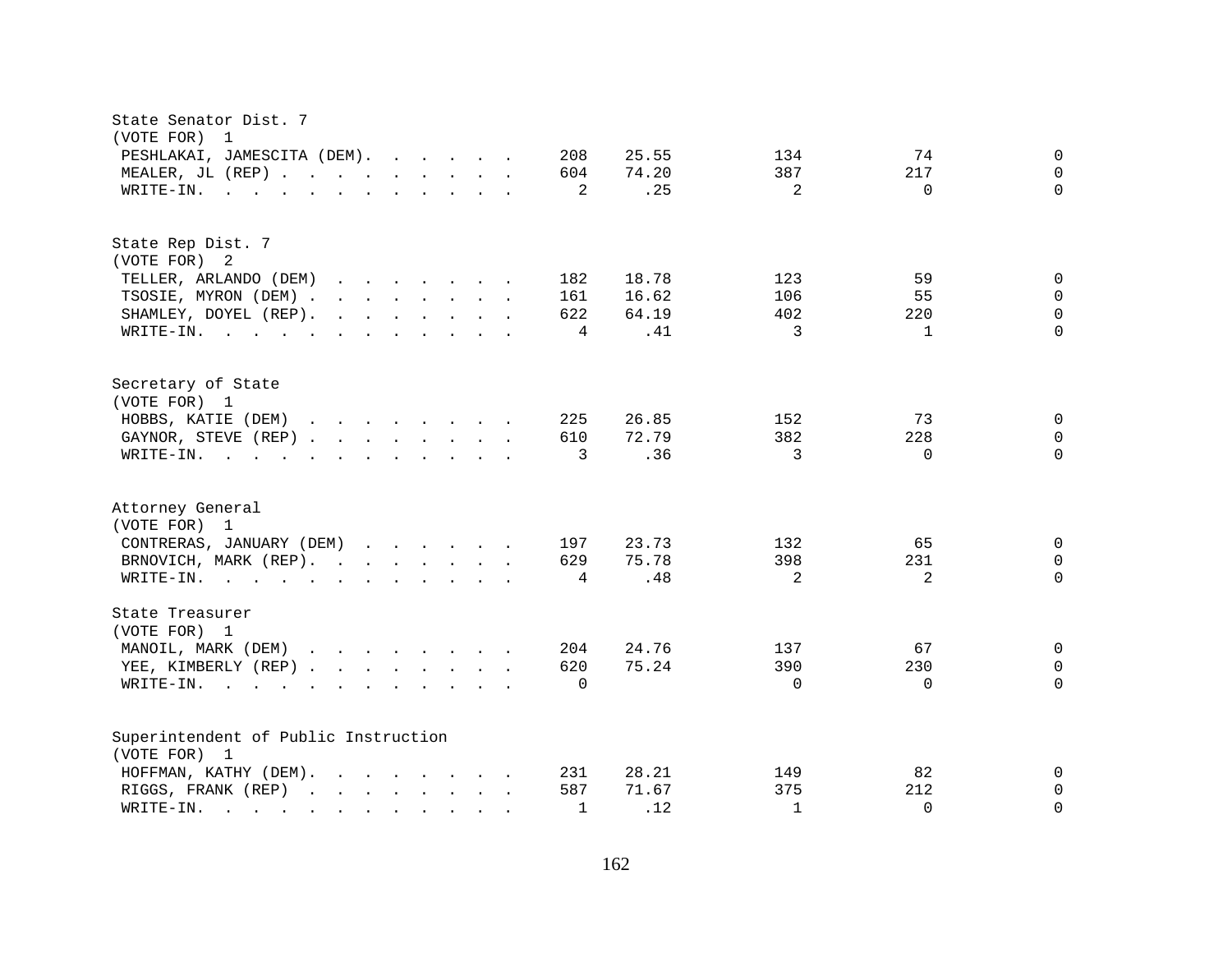| State Mine Inspector<br>(VOTE FOR)<br>1                                                                                                                                                                                                              |     |        |                |          |              |
|------------------------------------------------------------------------------------------------------------------------------------------------------------------------------------------------------------------------------------------------------|-----|--------|----------------|----------|--------------|
| PIERCE, WILLIAM "BILL" (DEM)                                                                                                                                                                                                                         | 228 | 28.01  | 150            | 78       | $\mathbf{0}$ |
| HART, JOE (REP)<br>and the contract of the contract of the contract of the contract of the contract of the contract of the contract of the contract of the contract of the contract of the contract of the contract of the contract of the contra    | 583 | 71.62  | 368            | 215      | $\Omega$     |
| WRITE-IN.<br>$\mathbf{r}$ , $\mathbf{r}$ , $\mathbf{r}$<br>$\cdot$ $\cdot$<br>$\cdot$ $\cdot$ $\cdot$ $\cdot$ $\cdot$ $\cdot$                                                                                                                        | 3   | .37    | 3              | $\Omega$ | $\Omega$     |
|                                                                                                                                                                                                                                                      |     |        |                |          |              |
| Corporation Commissioner                                                                                                                                                                                                                             |     |        |                |          |              |
| (VOTE FOR) 2                                                                                                                                                                                                                                         |     |        |                |          |              |
| KENNEDY, SANDRA (DEM)                                                                                                                                                                                                                                | 195 | 13.82  | 130            | 65       | $\Omega$     |
| SEARS, KIANA MARIA (DEM)<br>$\mathbf{r}$ , $\mathbf{r}$ , $\mathbf{r}$ , $\mathbf{r}$ , $\mathbf{r}$                                                                                                                                                 | 176 | 12.47  | 115            | 61       | $\Omega$     |
| GLASSMAN, RODNEY (REP)                                                                                                                                                                                                                               | 520 | 36.85  | 339            | 181      | $\mathbf 0$  |
| OLSON, JUSTIN (REP)                                                                                                                                                                                                                                  | 516 | 36.57  | 343            | 173      | $\Omega$     |
| WRITE-IN.                                                                                                                                                                                                                                            | 4   | .28    | $\overline{4}$ | $\Omega$ | $\Omega$     |
| Clerk of the Superior Court<br>(VOTE FOR) 1                                                                                                                                                                                                          |     |        |                |          |              |
| HOUNSHELL, ANNELL (DEM).                                                                                                                                                                                                                             | 530 | 93.81  | 323            | 207      | $\mathbf{0}$ |
| WRITE-IN.<br>$\mathbf{r}$ , and $\mathbf{r}$ , and $\mathbf{r}$ , and $\mathbf{r}$ , and $\mathbf{r}$                                                                                                                                                | 35  | 6.19   | 24             | 11       | $\Omega$     |
| Justice of the Peace Dist. 2 St. Johns<br>(VOTE FOR) 1                                                                                                                                                                                               |     |        |                |          |              |
| GUNNELS, BUTCH (DEM).                                                                                                                                                                                                                                | 585 | 88.91  | 361            | 224      | 0            |
| WRITE-IN.<br>$\mathbf{r}$ , and $\mathbf{r}$ , and $\mathbf{r}$ , and $\mathbf{r}$ , and $\mathbf{r}$                                                                                                                                                | 73  | 11.09  | 42             | 31       | $\mathbf 0$  |
| Constable Dist. 2 St. Johns<br>(VOTE FOR) 1                                                                                                                                                                                                          |     |        |                |          |              |
| WRITE-IN.<br>$\mathbf{r}$ , $\mathbf{r}$ , $\mathbf{r}$ , $\mathbf{r}$<br>$\sim$                                                                                                                                                                     | 258 | 100.00 | 132            | 126      | $\mathbf 0$  |
| Judge of the Superior Court<br>(VOTE FOR) 1                                                                                                                                                                                                          |     |        |                |          |              |
| LATHAM, MIKE<br>$\mathbf{r}$ and $\mathbf{r}$ are the set of the set of the set of the set of the set of the set of the set of the set of the set of the set of the set of the set of the set of the set of the set of the set of the set of the set | 572 | 97.28  | 359            | 213      | 0            |
| WRITE-IN.<br>$\mathbf{r}$ , and $\mathbf{r}$ , and $\mathbf{r}$ , and $\mathbf{r}$                                                                                                                                                                   | 16  | 2.72   | 10             | 6        | 0            |
|                                                                                                                                                                                                                                                      |     |        |                |          |              |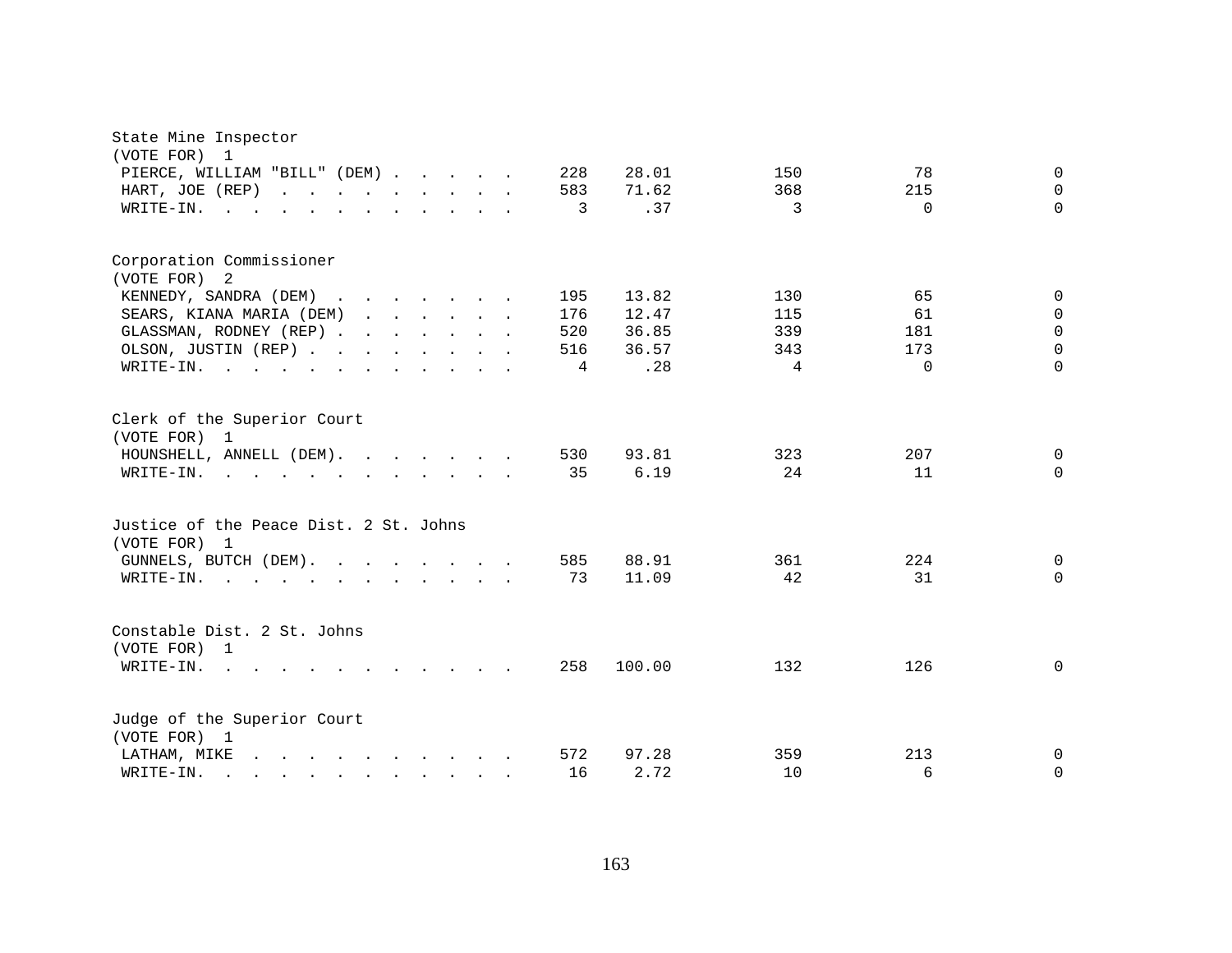| Retain Justice Supreme-Bolick<br>(VOTE FOR)         |                                                                                                                                       | 1                                                                                                                                     |  |           |                                                                                                                                                                                                                                   |                                            |                                                           |  |                                                      |       |     |     |              |
|-----------------------------------------------------|---------------------------------------------------------------------------------------------------------------------------------------|---------------------------------------------------------------------------------------------------------------------------------------|--|-----------|-----------------------------------------------------------------------------------------------------------------------------------------------------------------------------------------------------------------------------------|--------------------------------------------|-----------------------------------------------------------|--|------------------------------------------------------|-------|-----|-----|--------------|
| YES                                                 | $\mathbf{r}$ , $\mathbf{r}$ , $\mathbf{r}$ , $\mathbf{r}$ , $\mathbf{r}$                                                              |                                                                                                                                       |  |           | $\mathbf{r}$ . The contract of the contract of the contract of the contract of the contract of the contract of the contract of the contract of the contract of the contract of the contract of the contract of the contract of th |                                            |                                                           |  | 455                                                  | 73.39 | 290 | 165 | $\mathbf 0$  |
| NO.                                                 |                                                                                                                                       |                                                                                                                                       |  |           | $\mathbf{r}$ , and $\mathbf{r}$ , and $\mathbf{r}$ , and $\mathbf{r}$ , and $\mathbf{r}$                                                                                                                                          |                                            |                                                           |  | 165                                                  | 26.61 | 103 | 62  | $\Omega$     |
|                                                     |                                                                                                                                       |                                                                                                                                       |  |           |                                                                                                                                                                                                                                   |                                            |                                                           |  |                                                      |       |     |     |              |
| Retain Justice Supreme-Pelander                     |                                                                                                                                       |                                                                                                                                       |  |           |                                                                                                                                                                                                                                   |                                            |                                                           |  |                                                      |       |     |     |              |
| (VOTE FOR) 1                                        |                                                                                                                                       |                                                                                                                                       |  |           |                                                                                                                                                                                                                                   |                                            |                                                           |  |                                                      |       |     |     |              |
| YES                                                 | $\mathbf{r}$ , and $\mathbf{r}$ , and $\mathbf{r}$ , and $\mathbf{r}$ , and $\mathbf{r}$ , and $\mathbf{r}$                           |                                                                                                                                       |  |           |                                                                                                                                                                                                                                   |                                            |                                                           |  | 464                                                  | 74.72 | 301 | 163 | $\mathbf 0$  |
| NO.                                                 | $\mathbf{r}$ , and $\mathbf{r}$ , and $\mathbf{r}$ , and $\mathbf{r}$ , and $\mathbf{r}$ , and $\mathbf{r}$                           |                                                                                                                                       |  |           |                                                                                                                                                                                                                                   |                                            |                                                           |  | 157                                                  | 25.28 | 98  | 59  | $\Omega$     |
| APACHE COUNTY LEVY                                  |                                                                                                                                       |                                                                                                                                       |  |           |                                                                                                                                                                                                                                   |                                            |                                                           |  |                                                      |       |     |     |              |
| (VOTE FOR) 1                                        |                                                                                                                                       |                                                                                                                                       |  |           |                                                                                                                                                                                                                                   |                                            |                                                           |  |                                                      |       |     |     |              |
| YES                                                 |                                                                                                                                       |                                                                                                                                       |  |           |                                                                                                                                                                                                                                   |                                            |                                                           |  | 94                                                   | 11.35 | 50  | 44  | $\mathbf 0$  |
| NO.                                                 | $\mathbf{L}$                                                                                                                          |                                                                                                                                       |  | $\sim 10$ | $\mathbf{r}$ . The contract of the contract of the contract of the contract of the contract of the contract of the contract of the contract of the contract of the contract of the contract of the contract of the contract of th |                                            |                                                           |  | 734                                                  | 88.65 | 487 | 247 | $\mathbf 0$  |
| WHITE MOUNTAIN COMMUNITIES SPECIAL HEALTH CARE DIST |                                                                                                                                       |                                                                                                                                       |  |           |                                                                                                                                                                                                                                   |                                            |                                                           |  |                                                      |       |     |     |              |
| (VOTE FOR)                                          |                                                                                                                                       | $\mathbf{1}$                                                                                                                          |  |           |                                                                                                                                                                                                                                   |                                            |                                                           |  |                                                      |       |     |     |              |
| YES                                                 | $\cdot$ $\cdot$ $\cdot$ $\cdot$ $\cdot$                                                                                               |                                                                                                                                       |  |           |                                                                                                                                                                                                                                   |                                            |                                                           |  | 304                                                  | 37.21 | 163 | 141 | $\mathbf 0$  |
| NO.                                                 |                                                                                                                                       |                                                                                                                                       |  |           |                                                                                                                                                                                                                                   |                                            |                                                           |  | 513                                                  | 62.79 | 365 | 148 | $\mathbf 0$  |
|                                                     |                                                                                                                                       |                                                                                                                                       |  |           |                                                                                                                                                                                                                                   |                                            |                                                           |  |                                                      |       |     |     |              |
|                                                     |                                                                                                                                       | $\mathbf{1}$                                                                                                                          |  |           |                                                                                                                                                                                                                                   |                                            |                                                           |  | WHITE MOUNTAIN COMMUNITIES SPECIAL HEALTH CARE DIST. |       |     |     |              |
| (VOTE FOR)<br>YES                                   |                                                                                                                                       |                                                                                                                                       |  |           |                                                                                                                                                                                                                                   |                                            |                                                           |  | 399                                                  | 49.26 | 230 | 169 | $\mathbf 0$  |
| NO.                                                 | $\mathbf{r}$ , $\mathbf{r}$ , $\mathbf{r}$ , $\mathbf{r}$ , $\mathbf{r}$                                                              |                                                                                                                                       |  |           |                                                                                                                                                                                                                                   |                                            | $\mathbf{r}$ , $\mathbf{r}$ , $\mathbf{r}$ , $\mathbf{r}$ |  | 411                                                  | 50.74 | 291 | 120 | $\Omega$     |
|                                                     | and a series of the contract of the contract of the contract of the contract of the contract of the contract of                       |                                                                                                                                       |  |           |                                                                                                                                                                                                                                   |                                            |                                                           |  |                                                      |       |     |     |              |
| PROPOSITION 125                                     |                                                                                                                                       |                                                                                                                                       |  |           |                                                                                                                                                                                                                                   |                                            |                                                           |  |                                                      |       |     |     |              |
| (VOTE FOR) 1                                        |                                                                                                                                       |                                                                                                                                       |  |           |                                                                                                                                                                                                                                   |                                            |                                                           |  |                                                      |       |     |     |              |
| YES                                                 | $\mathbf{r} = \mathbf{r} - \mathbf{r}$ , $\mathbf{r} = \mathbf{r} - \mathbf{r}$ , $\mathbf{r} = \mathbf{r} - \mathbf{r} - \mathbf{r}$ |                                                                                                                                       |  |           |                                                                                                                                                                                                                                   |                                            |                                                           |  | 302                                                  | 36.65 | 175 | 127 | $\mathsf{O}$ |
| NO.                                                 |                                                                                                                                       |                                                                                                                                       |  |           | $\mathbf{r}$ , $\mathbf{r}$ , $\mathbf{r}$ , $\mathbf{r}$ , $\mathbf{r}$ , $\mathbf{r}$ , $\mathbf{r}$ , $\mathbf{r}$                                                                                                             |                                            |                                                           |  | 522                                                  | 63.35 | 352 | 170 | $\Omega$     |
| PROPOSITION 126                                     |                                                                                                                                       |                                                                                                                                       |  |           |                                                                                                                                                                                                                                   |                                            |                                                           |  |                                                      |       |     |     |              |
| (VOTE FOR) 1                                        |                                                                                                                                       |                                                                                                                                       |  |           |                                                                                                                                                                                                                                   |                                            |                                                           |  |                                                      |       |     |     |              |
| YES                                                 | $\mathbf{L}$                                                                                                                          | $\mathbf{r} = \mathbf{r} - \mathbf{r}$ , $\mathbf{r} = \mathbf{r} - \mathbf{r}$ , $\mathbf{r} = \mathbf{r} - \mathbf{r} - \mathbf{r}$ |  |           |                                                                                                                                                                                                                                   |                                            |                                                           |  | 605                                                  | 72.98 | 405 | 200 | 0            |
| NO.                                                 |                                                                                                                                       |                                                                                                                                       |  |           |                                                                                                                                                                                                                                   | $\mathbf{r}$ , $\mathbf{r}$ , $\mathbf{r}$ |                                                           |  | 224                                                  | 27.02 | 126 | 98  | $\mathbf 0$  |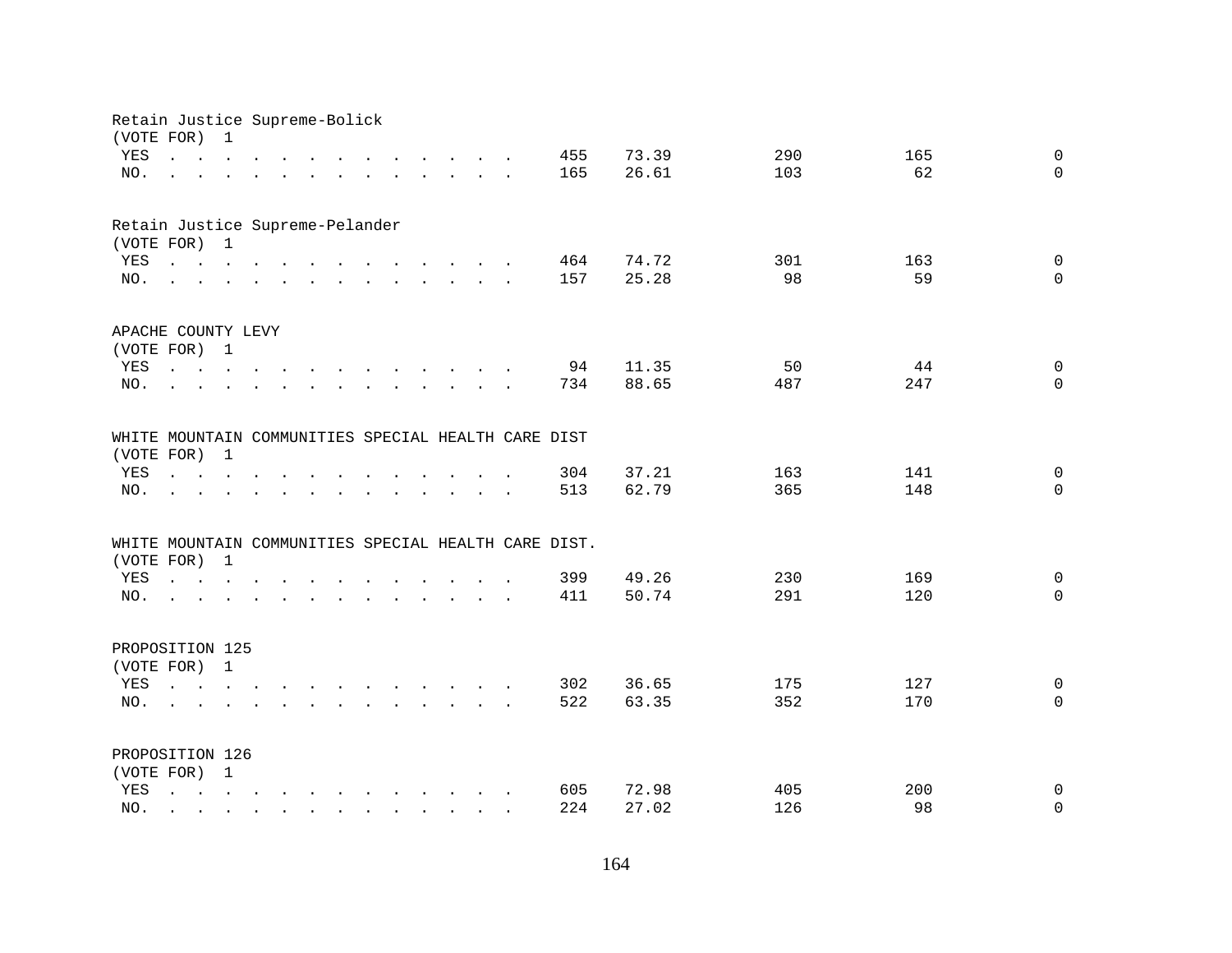|                 | (VOTE FOR) 1                   |               |                      |  |  |  |           |        |     |       |     |     |             |
|-----------------|--------------------------------|---------------|----------------------|--|--|--|-----------|--------|-----|-------|-----|-----|-------------|
| YES             |                                |               |                      |  |  |  | $\sim$    |        | 81  | 9.64  | 56  | 25  | 0           |
| NO.             | $\ddot{\phantom{0}}$<br>$\sim$ | $\sim$        | $\cdot$              |  |  |  |           | $\sim$ | 759 | 90.36 | 479 | 280 | $\mathbf 0$ |
| PROPOSITION 305 |                                |               |                      |  |  |  |           |        |     |       |     |     |             |
|                 | (VOTE FOR) 1                   |               |                      |  |  |  |           |        |     |       |     |     |             |
| YES             | $\sim$ $\sim$                  |               |                      |  |  |  |           |        | 254 | 31.20 | 153 | 101 | $\mathbf 0$ |
| NO.             | $\sim$ $\sim$                  | $\sim$ $\sim$ | $\ddot{\phantom{1}}$ |  |  |  | $\cdot$   | $\sim$ | 560 | 68.80 | 368 | 192 | 0           |
| PROPOSITION 306 |                                |               |                      |  |  |  |           |        |     |       |     |     |             |
|                 | (VOTE FOR) 1                   |               |                      |  |  |  |           |        |     |       |     |     |             |
| YES             | $\mathbf{A}$ and $\mathbf{A}$  | $\sim$ $\sim$ |                      |  |  |  |           |        | 476 | 58.69 | 305 | 171 | $\Omega$    |
| NO.             | $\ddot{\phantom{0}}$<br>$\sim$ |               |                      |  |  |  | $\bullet$ | $\sim$ | 335 | 41.31 | 214 | 121 | 0           |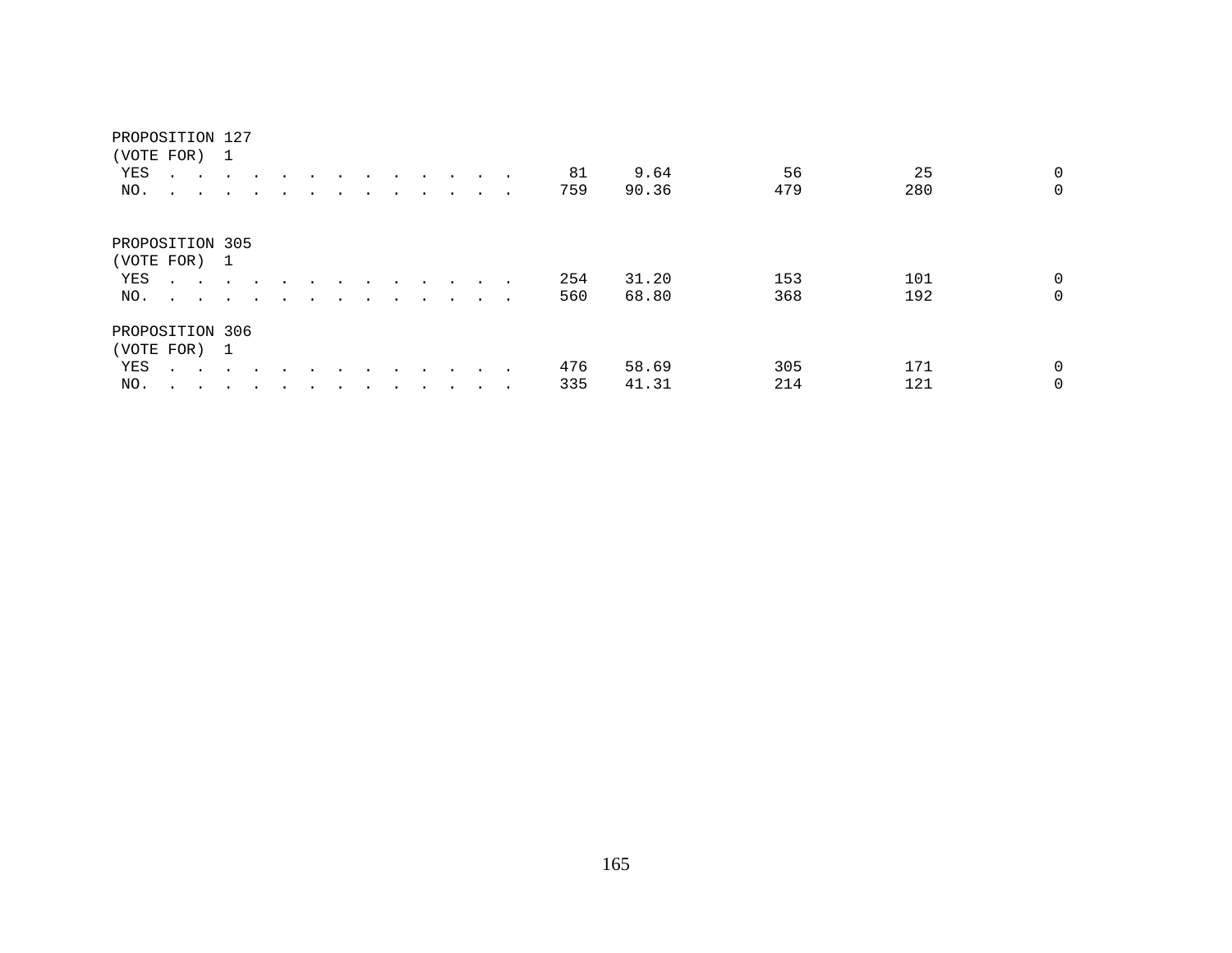OFFICIAL RESULTS

 APACHE COUNTY, ARIZONA NOVEMBER 6, 2018

RUN DATE:11/15/18 02:13 PM

0034 65 ST MICHAELS 65.1 SD08

|                                                                                                                          |                                                    |  |  |                                                                                         |                                                                       | TOTAL VOTES | ⊱     | <b>EARLY</b> | ELEC DAY       | PROV           |
|--------------------------------------------------------------------------------------------------------------------------|----------------------------------------------------|--|--|-----------------------------------------------------------------------------------------|-----------------------------------------------------------------------|-------------|-------|--------------|----------------|----------------|
| REGISTERED VOTERS - TOTAL                                                                                                |                                                    |  |  |                                                                                         |                                                                       | 2,116       |       |              |                |                |
| BALLOTS CAST - TOTAL.                                                                                                    |                                                    |  |  |                                                                                         | $\mathbf{r}$ , and $\mathbf{r}$ , and $\mathbf{r}$ , and $\mathbf{r}$ | 1,060       |       | 494          | 562            | $\overline{4}$ |
| BALLOTS CAST - BLANK.                                                                                                    |                                                    |  |  | $\mathbf{r}$ and $\mathbf{r}$ and $\mathbf{r}$ and $\mathbf{r}$ and $\mathbf{r}$        |                                                                       | $\Omega$    |       | $\Omega$     | $\Omega$       | $\Omega$       |
| VOTER TURNOUT - TOTAL                                                                                                    |                                                    |  |  | $\mathbf{r}$ , $\mathbf{r}$ , $\mathbf{r}$ , $\mathbf{r}$ , $\mathbf{r}$ , $\mathbf{r}$ |                                                                       |             | 50.09 |              |                |                |
| VOTER TURNOUT - BLANK                                                                                                    | <u>in the second contract of the second second</u> |  |  |                                                                                         |                                                                       |             |       |              |                |                |
| U.S. Senator                                                                                                             |                                                    |  |  |                                                                                         |                                                                       |             |       |              |                |                |
| (VOTE FOR) 1                                                                                                             |                                                    |  |  |                                                                                         |                                                                       |             |       |              |                |                |
| SINEMA, KYRSTEN (DEM)                                                                                                    |                                                    |  |  |                                                                                         |                                                                       | 850         | 81.65 | 400          | 447            | 3              |
| MCSALLY, MARTHA (REP)                                                                                                    |                                                    |  |  | $\mathbf{r}$ , $\mathbf{r}$ , $\mathbf{r}$ , $\mathbf{r}$ , $\mathbf{r}$                |                                                                       | 141         | 13.54 | 67           | 73             | $\mathbf{1}$   |
| GREEN, ANGELA (GRN).                                                                                                     |                                                    |  |  |                                                                                         |                                                                       | 45          | 4.32  | 17           | 28             | $\Omega$       |
| WRITE-IN.                                                                                                                |                                                    |  |  |                                                                                         |                                                                       | 5           | .48   | $\mathbf{1}$ | 4              | $\Omega$       |
| U.S. Rep. in Congress Dist. 1<br>(VOTE FOR) 1                                                                            |                                                    |  |  |                                                                                         |                                                                       |             |       |              |                |                |
| O'HALLERAN, TOM (DEM)                                                                                                    |                                                    |  |  |                                                                                         |                                                                       | 873         | 83.22 | 417          | 452            | 4              |
| ROGERS, WENDY (REP)                                                                                                      |                                                    |  |  |                                                                                         |                                                                       | 173         | 16.49 | 74           | 99             | $\Omega$       |
| WRITE-IN.                                                                                                                |                                                    |  |  |                                                                                         |                                                                       | 3           | .29   | $\mathbf{1}$ | $\mathfrak{D}$ | $\Omega$       |
| Governor                                                                                                                 |                                                    |  |  |                                                                                         |                                                                       |             |       |              |                |                |
| (VOTE FOR) 1                                                                                                             |                                                    |  |  |                                                                                         |                                                                       |             |       |              |                |                |
| GARCIA, DAVID (DEM)                                                                                                      |                                                    |  |  |                                                                                         |                                                                       | 817         | 78.33 | 390          | 423            | 4              |
| DUCEY, DOUG (REP).                                                                                                       |                                                    |  |  |                                                                                         |                                                                       | 176         | 16.87 | 84           | 92             | $\Omega$       |
| TORRES, ANGEL (GRN)                                                                                                      |                                                    |  |  |                                                                                         |                                                                       | 48          | 4.60  | 18           | 30             | $\Omega$       |
| WRITE-IN.<br>$\mathbf{r}$ , and $\mathbf{r}$ , and $\mathbf{r}$ , and $\mathbf{r}$ , and $\mathbf{r}$ , and $\mathbf{r}$ |                                                    |  |  |                                                                                         |                                                                       |             | .19   | $\Omega$     | 2              | $\Omega$       |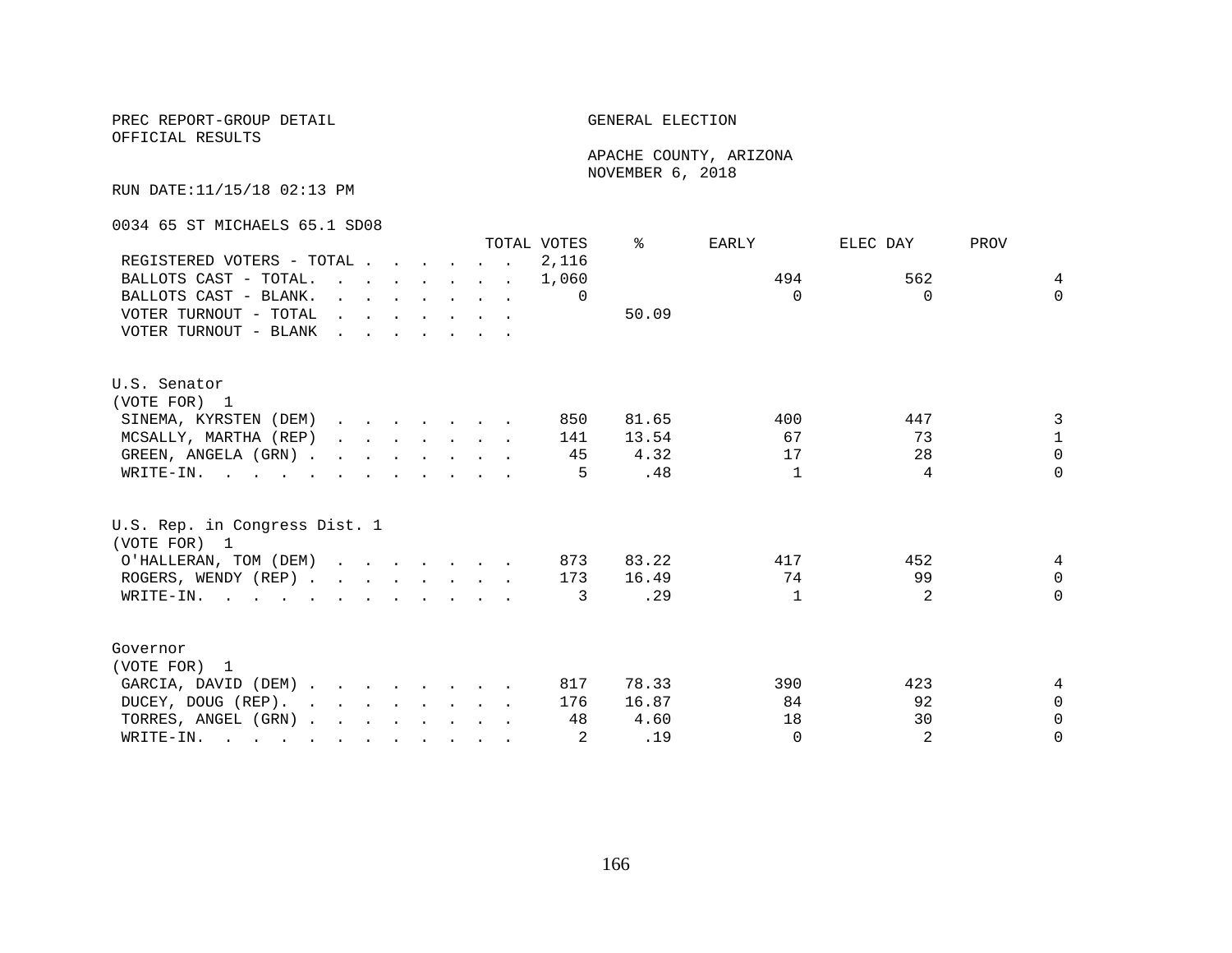| State Senator Dist. 7<br>(VOTE FOR) 1                                                                                                                                                                                                                                                                                     |                                                   |
|---------------------------------------------------------------------------------------------------------------------------------------------------------------------------------------------------------------------------------------------------------------------------------------------------------------------------|---------------------------------------------------|
| PESHLAKAI, JAMESCITA (DEM).<br>932                                                                                                                                                                                                                                                                                        | 3<br>89.44<br>442<br>487                          |
| MEALER, JL (REP)<br>109                                                                                                                                                                                                                                                                                                   | $\Omega$<br>10.46<br>47<br>62                     |
| WRITE-IN.<br>$\mathbf{r}$ , and $\mathbf{r}$ , and $\mathbf{r}$ , and $\mathbf{r}$ , and $\mathbf{r}$<br>1                                                                                                                                                                                                                | $\Omega$<br>$\Omega$<br>.10<br>$\mathbf{1}$       |
|                                                                                                                                                                                                                                                                                                                           |                                                   |
| State Rep Dist. 7                                                                                                                                                                                                                                                                                                         |                                                   |
| (VOTE FOR) 2                                                                                                                                                                                                                                                                                                              |                                                   |
| TELLER, ARLANDO (DEM)<br>546<br><u>na na manang mga sangayon ng mga sangayon ng mga sangayon ng mga sangayon ng mga sangayon ng mga sangayon ng mga sangayon ng mga sangayon ng mga sangayon ng mga sangayon ng mga sangayon ng mga sangayon ng mga sangayon ng </u>                                                      | 36.50<br>274<br>271<br>1                          |
| TSOSIE, MYRON (DEM)<br>735                                                                                                                                                                                                                                                                                                | 4<br>49.13<br>358<br>373                          |
| SHAMLEY, DOYEL (REP).<br>$\mathbf{r}$ , $\mathbf{r}$ , $\mathbf{r}$ , $\mathbf{r}$ , $\mathbf{r}$ , $\mathbf{r}$ , $\mathbf{r}$<br>211                                                                                                                                                                                    | 95<br>$\mathbf{1}$<br>14.10<br>115                |
| 4<br>WRITE-IN.                                                                                                                                                                                                                                                                                                            | 3<br>$\Omega$<br>.27<br>$\mathbf{1}$              |
| Secretary of State                                                                                                                                                                                                                                                                                                        |                                                   |
| (VOTE FOR) 1                                                                                                                                                                                                                                                                                                              |                                                   |
| HOBBS, KATIE (DEM)<br>885                                                                                                                                                                                                                                                                                                 | 84.85<br>413<br>468<br>4                          |
| GAYNOR, STEVE (REP)<br>155                                                                                                                                                                                                                                                                                                | 74<br>81<br>$\Omega$<br>14.86                     |
| WRITE-IN.<br>3<br>$\mathbf{r}$ , and $\mathbf{r}$ , and $\mathbf{r}$ , and $\mathbf{r}$ , and $\mathbf{r}$                                                                                                                                                                                                                | 2<br>$\Omega$<br>.29<br>$\mathbf{1}$              |
| Attorney General<br>(VOTE FOR) 1                                                                                                                                                                                                                                                                                          |                                                   |
| CONTRERAS, JANUARY (DEM)<br>868                                                                                                                                                                                                                                                                                           | 83.86<br>411<br>453<br>4                          |
| BRNOVICH, MARK (REP).<br>164                                                                                                                                                                                                                                                                                              | 89<br>15.85<br>75<br>$\Omega$                     |
| WRITE-IN.<br>3                                                                                                                                                                                                                                                                                                            | $\overline{2}$<br>.29<br>$\mathbf{1}$<br>$\Omega$ |
|                                                                                                                                                                                                                                                                                                                           |                                                   |
| State Treasurer<br>(VOTE FOR) 1                                                                                                                                                                                                                                                                                           |                                                   |
| MANOIL, MARK (DEM)<br>863                                                                                                                                                                                                                                                                                                 | 83.06<br>410<br>449<br>4                          |
| 171<br>YEE, KIMBERLY (REP)                                                                                                                                                                                                                                                                                                | 77<br>$\Omega$<br>16.46<br>94                     |
| 5<br>WRITE-IN.<br>$\mathbf{r}$ . The contract of the contract of the contract of the contract of the contract of the contract of the contract of the contract of the contract of the contract of the contract of the contract of the contract of th                                                                       | 3<br>2<br>$\Omega$<br>.48                         |
| Superintendent of Public Instruction                                                                                                                                                                                                                                                                                      |                                                   |
| (VOTE FOR) 1                                                                                                                                                                                                                                                                                                              |                                                   |
| HOFFMAN, KATHY (DEM).<br>$\mathbf{r}$ . The set of the set of the set of the set of the set of the set of the set of the set of the set of the set of the set of the set of the set of the set of the set of the set of the set of the set of the set of t<br>891                                                         | 85.67<br>415<br>472<br>4                          |
| RIGGS, FRANK (REP)<br>148                                                                                                                                                                                                                                                                                                 | 73<br>75<br>14.23<br>$\mathbf 0$                  |
| WRITE-IN.<br>$\mathbf{1}$<br>and the contract of the contract of the contract of the contract of the contract of the contract of the contract of the contract of the contract of the contract of the contract of the contract of the contract of the contra<br>$\mathbf{r} = \mathbf{r} \cdot \mathbf{r}$<br>$\mathbf{L}$ | $\Omega$<br>.10<br>$\mathbf{1}$<br>$\Omega$       |
|                                                                                                                                                                                                                                                                                                                           |                                                   |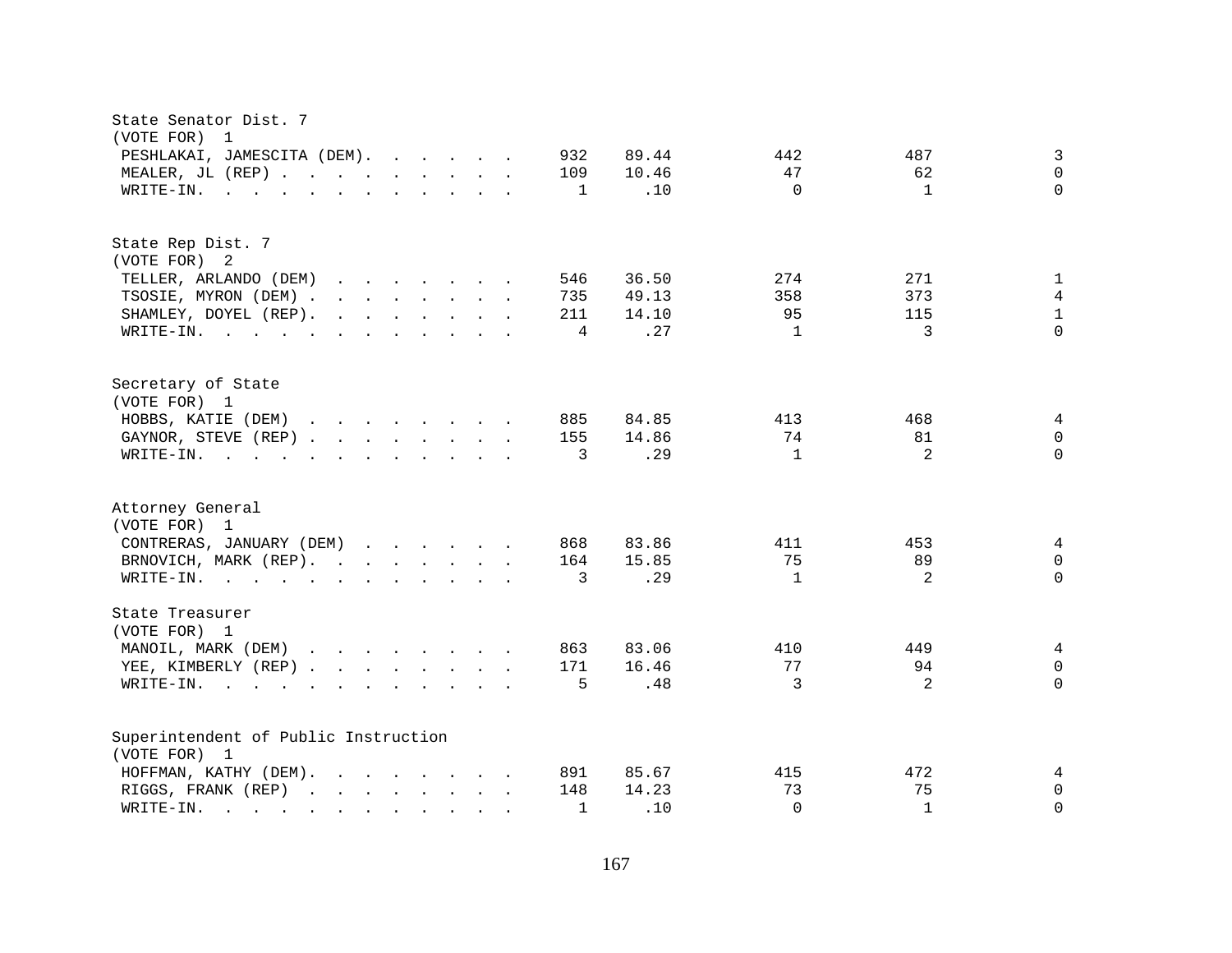| State Mine Inspector                                                                                                            |              |       |              |          |                |
|---------------------------------------------------------------------------------------------------------------------------------|--------------|-------|--------------|----------|----------------|
| (VOTE FOR) 1                                                                                                                    | 878          | 84.59 | 412          | 463      | $\mathfrak{Z}$ |
| PIERCE, WILLIAM "BILL" (DEM)<br>HART, JOE (REP)<br>and the contract of the contract of                                          | 158          | 15.22 | 74           | 83       | $\mathbf{1}$   |
| WRITE-IN.<br>$\sim$ $\sim$ $\sim$                                                                                               | 2            | .19   | $\Omega$     | 2        | $\Omega$       |
|                                                                                                                                 |              |       |              |          |                |
| Corporation Commissioner                                                                                                        |              |       |              |          |                |
| (VOTE FOR)<br>2                                                                                                                 |              |       |              |          |                |
| KENNEDY, SANDRA (DEM)<br>$\mathbf{r}$ , $\mathbf{r}$ , $\mathbf{r}$ , $\mathbf{r}$ , $\mathbf{r}$ , $\mathbf{r}$ , $\mathbf{r}$ | 807          | 49.09 | 379          | 426      | $\sqrt{2}$     |
| SEARS, KIANA MARIA (DEM)                                                                                                        | 604          | 36.74 | 311          | 291      | $\sqrt{2}$     |
| GLASSMAN, RODNEY (REP)                                                                                                          | 107          | 6.51  | 56           | 51       | $\mathbf 0$    |
| OLSON, JUSTIN (REP)                                                                                                             | 124          | 7.54  | 55           | 69       | $\mathbf 0$    |
| WRITE-IN.<br>$\mathbf{r}$ , and $\mathbf{r}$ , and $\mathbf{r}$ , and $\mathbf{r}$ , and $\mathbf{r}$                           | 2            | .12   | $\Omega$     | $\Omega$ | $\overline{2}$ |
| Clerk of the Superior Court<br>(VOTE FOR) 1                                                                                     | 967          | 99.18 | 447          |          |                |
| HOUNSHELL, ANNELL (DEM).                                                                                                        |              |       |              | 516      | 4              |
| WRITE-IN.<br>$\mathbf{r}$ , and $\mathbf{r}$ , and $\mathbf{r}$ , and $\mathbf{r}$ , and $\mathbf{r}$                           | 8            | .82   | 6            | 2        | $\Omega$       |
| Justice of the Peace Dist. 3 Puerco<br>(VOTE FOR) 1                                                                             |              |       |              |          |                |
| YELLOWHORSE, JAY (DEM)                                                                                                          | 918          | 88.52 | 426          | 489      | $\mathfrak{Z}$ |
|                                                                                                                                 |              | 11.38 | 58           |          | $\mathbf{1}$   |
| ASERET, LOMARDO (REP)<br>$\mathbf{r}$ , $\mathbf{r}$ , $\mathbf{r}$ , $\mathbf{r}$ , $\mathbf{r}$ , $\mathbf{r}$                | 118          | .10   |              | 59       | $\Omega$       |
| $W\text{RITE}-\text{IN}.$<br>$\mathbf{r}$ , $\mathbf{r}$ , $\mathbf{r}$                                                         | $\mathbf{1}$ |       | $\mathbf{1}$ | $\Omega$ |                |
| Constable Dist. 3 Puerco<br>(VOTE FOR) 1                                                                                        |              |       |              |          |                |
| ANDERSON, CHARLI (DEM)                                                                                                          | 951          | 98.96 | 446          | 501      | 4              |
| WRITE-IN.                                                                                                                       | 10           | 1.04  | 5            | 5        | $\Omega$       |
|                                                                                                                                 |              |       |              |          |                |
| Judge of the Superior Court<br>(VOTE FOR) 1                                                                                     |              |       |              |          |                |
| LATHAM, MIKE<br>$\mathbf{r}$ , and $\mathbf{r}$ , and $\mathbf{r}$ , and $\mathbf{r}$ , and $\mathbf{r}$                        | 865          | 98.86 | 410          | 451      | 4              |
| WRITE-IN.<br>$\mathbf{r}$ , and $\mathbf{r}$ , and $\mathbf{r}$ , and $\mathbf{r}$                                              | 10           | 1.14  | 6            | 4        | 0              |
|                                                                                                                                 |              |       |              |          |                |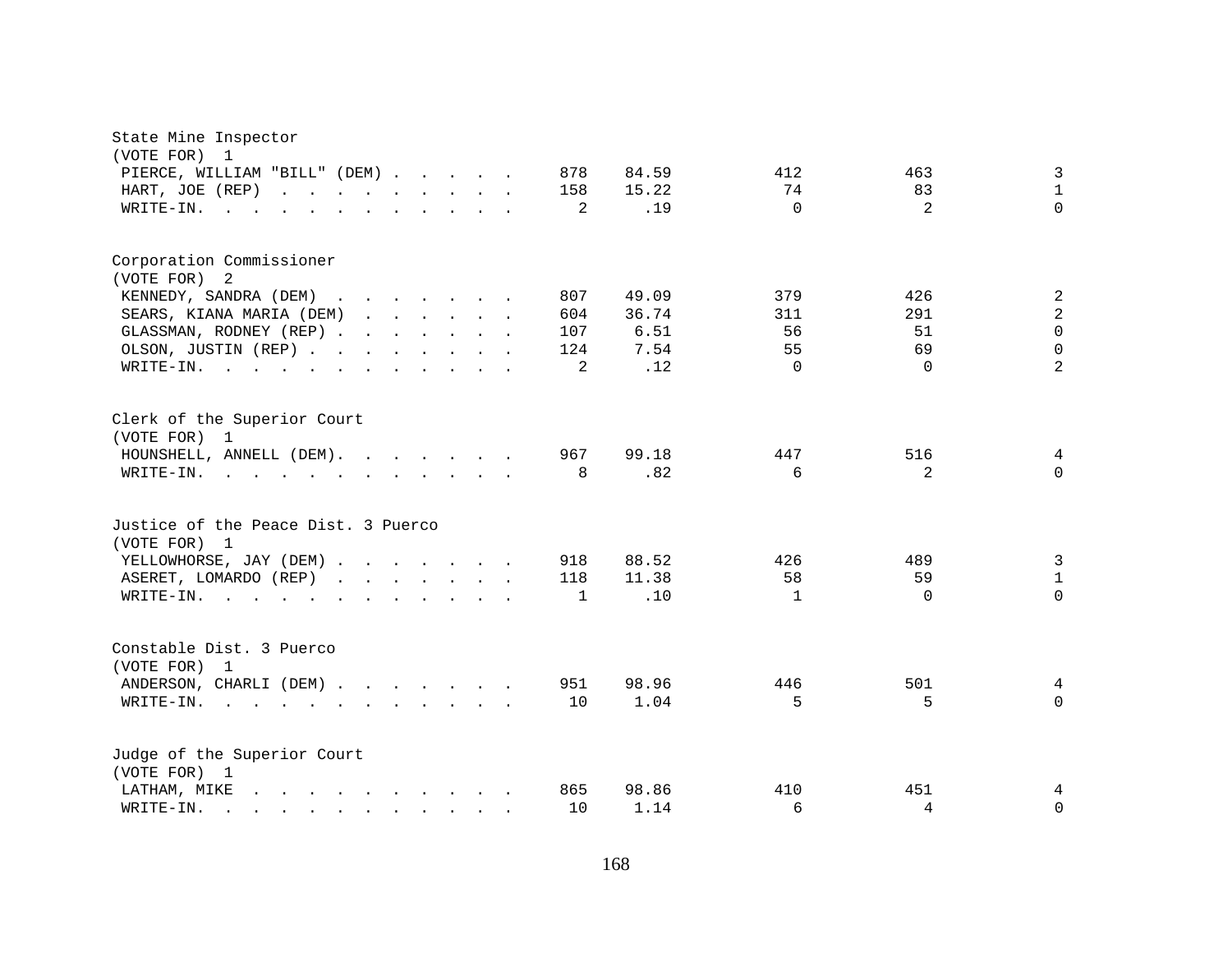| 12.53<br>132<br>179<br>BOWMAN, MARTY<br>311<br>11.36<br>FOSTER, E.R. OREE.<br>282<br>151<br>131<br>261<br>10.52<br>144<br>117<br>HILLIS, CARL<br>20.19<br>243<br>256<br>KEE-BILLISON, YVONNE.<br>501<br>6.53<br>82<br>80<br>PERRY, LANBERT.<br>162<br>$\mathbf{r}$ . The contract of the contract of the contract of the contract of the contract of the contract of the contract of the contract of the contract of the contract of the contract of the contract of the contract of th<br>STEWART, JR., WILSON C<br>389<br>15.67<br>200<br>187<br>WAUNEKA, JACQUELYNE D.<br>15.67<br>183<br>204<br>389<br>89<br>91<br>7.33<br>WILLIE, SPENCER<br>182<br>.20<br>$\overline{2}$<br>3<br>5<br>WRITE-IN.<br>Retain Justice Supreme-Bolick<br>(VOTE FOR) 1<br>264<br>524<br>53.69<br>259<br>YES<br>the contract of the contract of the contract of the contract of the contract of the contract of the contract of<br>452<br>46.31<br>206<br>243<br>NO.<br>the contract of the contract of the contract of the contract of the contract of the contract of the contract of<br>Retain Justice Supreme-Pelander<br>(VOTE FOR) 1<br>281<br>55.27<br>258<br>YES<br>540<br>the contract of the contract of the contract of the contract of the contract of the contract of the contract of<br>44.73<br>205<br>229<br>437<br>NO.<br>the contract of the contract of the contract of the contract of the contract of the contract of the contract of<br>APACHE COUNTY LEVY<br>(VOTE FOR) 1<br>238<br>23.71<br>123<br>115<br>YES<br>76.29<br>356<br>407<br>766<br>NO.<br>$\mathbf{r}$ , and $\mathbf{r}$ , and $\mathbf{r}$ , and $\mathbf{r}$<br>$\sim 10^{-1}$<br>PROPOSITION 125<br>(VOTE FOR) 1<br>225<br>YES<br>455<br>45.05<br>229<br>$\mathbf{r}$ , $\mathbf{r}$ , $\mathbf{r}$ , $\mathbf{r}$ , $\mathbf{r}$<br>$\mathbf{r}$ , and $\mathbf{r}$ , and $\mathbf{r}$ , and $\mathbf{r}$<br>555<br>54.95<br>306<br>247<br>NO.<br>the contract of the contract of the contract of<br>$\mathbf{r}$ . The contract of the contract of the contract of the contract of the contract of the contract of the contract of the contract of the contract of the contract of the contract of the contract of the contract of th<br>PROPOSITION 126<br>(VOTE FOR) 1<br>49.56<br>270<br>231<br>YES<br>503<br>214<br>297<br>512<br>50.44<br>NO.<br>$\mathbf{r}$ , and $\mathbf{r}$ , and $\mathbf{r}$ , and $\mathbf{r}$ , and $\mathbf{r}$ , and $\mathbf{r}$<br>$\ddot{\phantom{a}}$ | Board Member Window Rock USD #08<br>(VOTE FOR) 3 |  |                   |
|--------------------------------------------------------------------------------------------------------------------------------------------------------------------------------------------------------------------------------------------------------------------------------------------------------------------------------------------------------------------------------------------------------------------------------------------------------------------------------------------------------------------------------------------------------------------------------------------------------------------------------------------------------------------------------------------------------------------------------------------------------------------------------------------------------------------------------------------------------------------------------------------------------------------------------------------------------------------------------------------------------------------------------------------------------------------------------------------------------------------------------------------------------------------------------------------------------------------------------------------------------------------------------------------------------------------------------------------------------------------------------------------------------------------------------------------------------------------------------------------------------------------------------------------------------------------------------------------------------------------------------------------------------------------------------------------------------------------------------------------------------------------------------------------------------------------------------------------------------------------------------------------------------------------------------------------------------------------------------------------------------------------------------------------------------------------------------------------------------------------------------------------------------------------------------------------------------------------------------------------------------------------------------------------------------------------------------------------------------------------------------------------------------------------------------------------------------------------|--------------------------------------------------|--|-------------------|
|                                                                                                                                                                                                                                                                                                                                                                                                                                                                                                                                                                                                                                                                                                                                                                                                                                                                                                                                                                                                                                                                                                                                                                                                                                                                                                                                                                                                                                                                                                                                                                                                                                                                                                                                                                                                                                                                                                                                                                                                                                                                                                                                                                                                                                                                                                                                                                                                                                                                    |                                                  |  | $\mathbf 0$       |
|                                                                                                                                                                                                                                                                                                                                                                                                                                                                                                                                                                                                                                                                                                                                                                                                                                                                                                                                                                                                                                                                                                                                                                                                                                                                                                                                                                                                                                                                                                                                                                                                                                                                                                                                                                                                                                                                                                                                                                                                                                                                                                                                                                                                                                                                                                                                                                                                                                                                    |                                                  |  | $\mathbf 0$       |
|                                                                                                                                                                                                                                                                                                                                                                                                                                                                                                                                                                                                                                                                                                                                                                                                                                                                                                                                                                                                                                                                                                                                                                                                                                                                                                                                                                                                                                                                                                                                                                                                                                                                                                                                                                                                                                                                                                                                                                                                                                                                                                                                                                                                                                                                                                                                                                                                                                                                    |                                                  |  | $\mathsf 0$       |
|                                                                                                                                                                                                                                                                                                                                                                                                                                                                                                                                                                                                                                                                                                                                                                                                                                                                                                                                                                                                                                                                                                                                                                                                                                                                                                                                                                                                                                                                                                                                                                                                                                                                                                                                                                                                                                                                                                                                                                                                                                                                                                                                                                                                                                                                                                                                                                                                                                                                    |                                                  |  | $\overline{c}$    |
|                                                                                                                                                                                                                                                                                                                                                                                                                                                                                                                                                                                                                                                                                                                                                                                                                                                                                                                                                                                                                                                                                                                                                                                                                                                                                                                                                                                                                                                                                                                                                                                                                                                                                                                                                                                                                                                                                                                                                                                                                                                                                                                                                                                                                                                                                                                                                                                                                                                                    |                                                  |  | $\overline{0}$    |
|                                                                                                                                                                                                                                                                                                                                                                                                                                                                                                                                                                                                                                                                                                                                                                                                                                                                                                                                                                                                                                                                                                                                                                                                                                                                                                                                                                                                                                                                                                                                                                                                                                                                                                                                                                                                                                                                                                                                                                                                                                                                                                                                                                                                                                                                                                                                                                                                                                                                    |                                                  |  | $\sqrt{2}$        |
|                                                                                                                                                                                                                                                                                                                                                                                                                                                                                                                                                                                                                                                                                                                                                                                                                                                                                                                                                                                                                                                                                                                                                                                                                                                                                                                                                                                                                                                                                                                                                                                                                                                                                                                                                                                                                                                                                                                                                                                                                                                                                                                                                                                                                                                                                                                                                                                                                                                                    |                                                  |  | $\overline{a}$    |
|                                                                                                                                                                                                                                                                                                                                                                                                                                                                                                                                                                                                                                                                                                                                                                                                                                                                                                                                                                                                                                                                                                                                                                                                                                                                                                                                                                                                                                                                                                                                                                                                                                                                                                                                                                                                                                                                                                                                                                                                                                                                                                                                                                                                                                                                                                                                                                                                                                                                    |                                                  |  | $\overline{a}$    |
|                                                                                                                                                                                                                                                                                                                                                                                                                                                                                                                                                                                                                                                                                                                                                                                                                                                                                                                                                                                                                                                                                                                                                                                                                                                                                                                                                                                                                                                                                                                                                                                                                                                                                                                                                                                                                                                                                                                                                                                                                                                                                                                                                                                                                                                                                                                                                                                                                                                                    |                                                  |  | $\Omega$          |
|                                                                                                                                                                                                                                                                                                                                                                                                                                                                                                                                                                                                                                                                                                                                                                                                                                                                                                                                                                                                                                                                                                                                                                                                                                                                                                                                                                                                                                                                                                                                                                                                                                                                                                                                                                                                                                                                                                                                                                                                                                                                                                                                                                                                                                                                                                                                                                                                                                                                    |                                                  |  |                   |
|                                                                                                                                                                                                                                                                                                                                                                                                                                                                                                                                                                                                                                                                                                                                                                                                                                                                                                                                                                                                                                                                                                                                                                                                                                                                                                                                                                                                                                                                                                                                                                                                                                                                                                                                                                                                                                                                                                                                                                                                                                                                                                                                                                                                                                                                                                                                                                                                                                                                    |                                                  |  |                   |
|                                                                                                                                                                                                                                                                                                                                                                                                                                                                                                                                                                                                                                                                                                                                                                                                                                                                                                                                                                                                                                                                                                                                                                                                                                                                                                                                                                                                                                                                                                                                                                                                                                                                                                                                                                                                                                                                                                                                                                                                                                                                                                                                                                                                                                                                                                                                                                                                                                                                    |                                                  |  | $\mathbf 1$       |
|                                                                                                                                                                                                                                                                                                                                                                                                                                                                                                                                                                                                                                                                                                                                                                                                                                                                                                                                                                                                                                                                                                                                                                                                                                                                                                                                                                                                                                                                                                                                                                                                                                                                                                                                                                                                                                                                                                                                                                                                                                                                                                                                                                                                                                                                                                                                                                                                                                                                    |                                                  |  | $\overline{3}$    |
|                                                                                                                                                                                                                                                                                                                                                                                                                                                                                                                                                                                                                                                                                                                                                                                                                                                                                                                                                                                                                                                                                                                                                                                                                                                                                                                                                                                                                                                                                                                                                                                                                                                                                                                                                                                                                                                                                                                                                                                                                                                                                                                                                                                                                                                                                                                                                                                                                                                                    |                                                  |  | $\mathbf{1}$<br>3 |
|                                                                                                                                                                                                                                                                                                                                                                                                                                                                                                                                                                                                                                                                                                                                                                                                                                                                                                                                                                                                                                                                                                                                                                                                                                                                                                                                                                                                                                                                                                                                                                                                                                                                                                                                                                                                                                                                                                                                                                                                                                                                                                                                                                                                                                                                                                                                                                                                                                                                    |                                                  |  |                   |
|                                                                                                                                                                                                                                                                                                                                                                                                                                                                                                                                                                                                                                                                                                                                                                                                                                                                                                                                                                                                                                                                                                                                                                                                                                                                                                                                                                                                                                                                                                                                                                                                                                                                                                                                                                                                                                                                                                                                                                                                                                                                                                                                                                                                                                                                                                                                                                                                                                                                    |                                                  |  | $\mathbf 0$       |
|                                                                                                                                                                                                                                                                                                                                                                                                                                                                                                                                                                                                                                                                                                                                                                                                                                                                                                                                                                                                                                                                                                                                                                                                                                                                                                                                                                                                                                                                                                                                                                                                                                                                                                                                                                                                                                                                                                                                                                                                                                                                                                                                                                                                                                                                                                                                                                                                                                                                    |                                                  |  | $\overline{3}$    |
|                                                                                                                                                                                                                                                                                                                                                                                                                                                                                                                                                                                                                                                                                                                                                                                                                                                                                                                                                                                                                                                                                                                                                                                                                                                                                                                                                                                                                                                                                                                                                                                                                                                                                                                                                                                                                                                                                                                                                                                                                                                                                                                                                                                                                                                                                                                                                                                                                                                                    |                                                  |  |                   |
|                                                                                                                                                                                                                                                                                                                                                                                                                                                                                                                                                                                                                                                                                                                                                                                                                                                                                                                                                                                                                                                                                                                                                                                                                                                                                                                                                                                                                                                                                                                                                                                                                                                                                                                                                                                                                                                                                                                                                                                                                                                                                                                                                                                                                                                                                                                                                                                                                                                                    |                                                  |  | $\mathbf 1$       |
|                                                                                                                                                                                                                                                                                                                                                                                                                                                                                                                                                                                                                                                                                                                                                                                                                                                                                                                                                                                                                                                                                                                                                                                                                                                                                                                                                                                                                                                                                                                                                                                                                                                                                                                                                                                                                                                                                                                                                                                                                                                                                                                                                                                                                                                                                                                                                                                                                                                                    |                                                  |  | $\overline{a}$    |
|                                                                                                                                                                                                                                                                                                                                                                                                                                                                                                                                                                                                                                                                                                                                                                                                                                                                                                                                                                                                                                                                                                                                                                                                                                                                                                                                                                                                                                                                                                                                                                                                                                                                                                                                                                                                                                                                                                                                                                                                                                                                                                                                                                                                                                                                                                                                                                                                                                                                    |                                                  |  |                   |
|                                                                                                                                                                                                                                                                                                                                                                                                                                                                                                                                                                                                                                                                                                                                                                                                                                                                                                                                                                                                                                                                                                                                                                                                                                                                                                                                                                                                                                                                                                                                                                                                                                                                                                                                                                                                                                                                                                                                                                                                                                                                                                                                                                                                                                                                                                                                                                                                                                                                    |                                                  |  |                   |
|                                                                                                                                                                                                                                                                                                                                                                                                                                                                                                                                                                                                                                                                                                                                                                                                                                                                                                                                                                                                                                                                                                                                                                                                                                                                                                                                                                                                                                                                                                                                                                                                                                                                                                                                                                                                                                                                                                                                                                                                                                                                                                                                                                                                                                                                                                                                                                                                                                                                    |                                                  |  | $\overline{c}$    |
|                                                                                                                                                                                                                                                                                                                                                                                                                                                                                                                                                                                                                                                                                                                                                                                                                                                                                                                                                                                                                                                                                                                                                                                                                                                                                                                                                                                                                                                                                                                                                                                                                                                                                                                                                                                                                                                                                                                                                                                                                                                                                                                                                                                                                                                                                                                                                                                                                                                                    |                                                  |  | $\mathbf 1$       |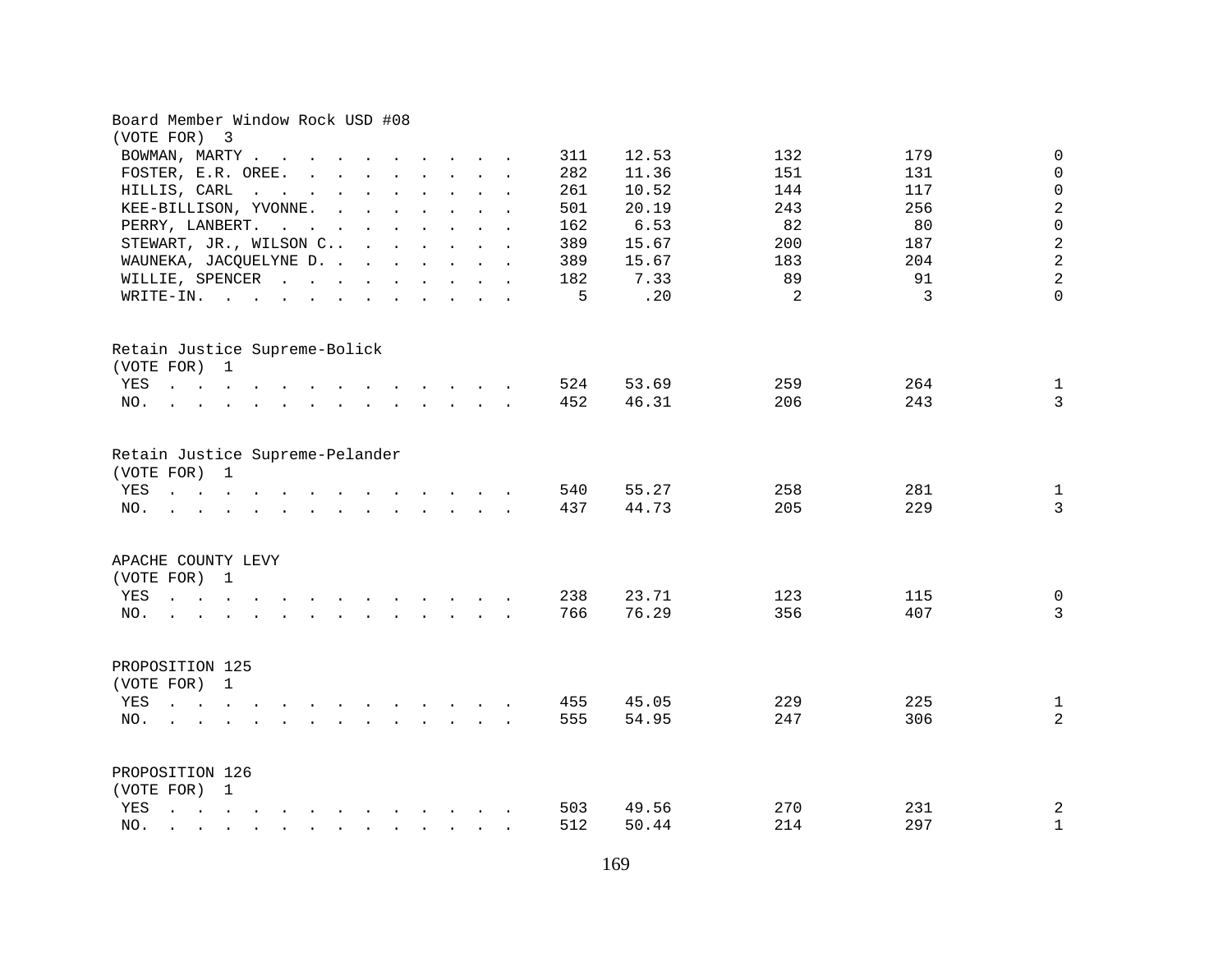| (VOTE FOR) 1<br>YES<br>NO.                    | <b>All Contracts</b><br>$\sim$ $\sim$ $\sim$ $\sim$                                                                                                                                                                                       | $\sim$<br>$\ddot{\phantom{0}}$ |        |  |        |         |                      | $\sim$               |        | $\sim$ | 352<br>653 | 35.02<br>64.98 | 172<br>299 | 180<br>351 | $\overline{0}$<br>3 |
|-----------------------------------------------|-------------------------------------------------------------------------------------------------------------------------------------------------------------------------------------------------------------------------------------------|--------------------------------|--------|--|--------|---------|----------------------|----------------------|--------|--------|------------|----------------|------------|------------|---------------------|
| PROPOSITION 305<br>(VOTE FOR) 1<br>YES<br>NO. | $\cdot$<br>and the contract of the contract of the contract of the contract of the contract of the contract of the contract of the contract of the contract of the contract of the contract of the contract of the contract of the contra |                                | $\sim$ |  | $\sim$ | $\cdot$ | $\cdot$<br>$\cdot$   |                      | $\sim$ | $\sim$ | 578<br>420 | 57.92<br>42.08 | 263<br>207 | 314<br>211 | 2                   |
| PROPOSITION 306<br>(VOTE FOR) 1<br>YES<br>NO. | $\cdot$                                                                                                                                                                                                                                   |                                | $\sim$ |  |        | $\cdot$ | $\ddot{\phantom{0}}$ | $\sim$ $\sim$ $\sim$ |        |        | 440<br>551 | 44.40<br>55.60 | 218<br>246 | 221<br>303 | 2                   |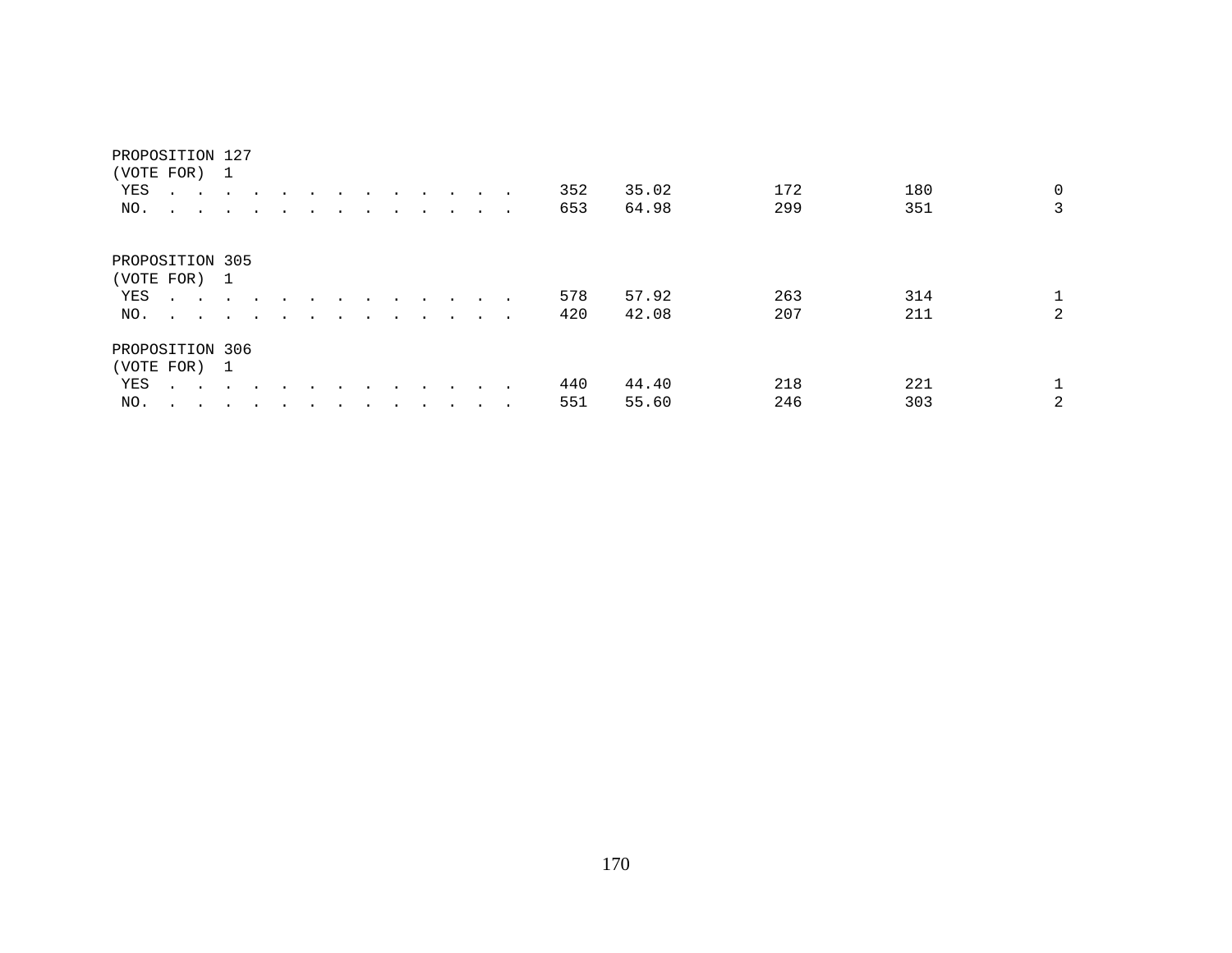OFFICIAL RESULTS

 APACHE COUNTY, ARIZONA NOVEMBER 6, 2018

#### RUN DATE:11/15/18 02:13 PM

0035 67 SAWMILL

|                                                                                                                          |                                                                       |  |  |                                                                          | TOTAL VOTES | ⊱     | EARLY    | ELEC DAY | PROV         |
|--------------------------------------------------------------------------------------------------------------------------|-----------------------------------------------------------------------|--|--|--------------------------------------------------------------------------|-------------|-------|----------|----------|--------------|
| REGISTERED VOTERS - TOTAL                                                                                                |                                                                       |  |  |                                                                          | 721         |       |          |          |              |
| BALLOTS CAST - TOTAL.                                                                                                    | $\mathbf{r}$ , and $\mathbf{r}$ , and $\mathbf{r}$ , and $\mathbf{r}$ |  |  |                                                                          | 401         |       | 134      | 266      | $\mathbf{1}$ |
| BALLOTS CAST - BLANK.                                                                                                    |                                                                       |  |  | $\mathbf{r}$ and $\mathbf{r}$ are the set of $\mathbf{r}$                | $\Omega$    |       | $\Omega$ | $\Omega$ | $\Omega$     |
| VOTER TURNOUT - TOTAL                                                                                                    | $\mathbf{r}$ , and $\mathbf{r}$ , and $\mathbf{r}$ , and $\mathbf{r}$ |  |  |                                                                          |             | 55.62 |          |          |              |
| VOTER TURNOUT - BLANK                                                                                                    | <u>in the second contract of the second second</u>                    |  |  |                                                                          |             |       |          |          |              |
| U.S. Senator                                                                                                             |                                                                       |  |  |                                                                          |             |       |          |          |              |
| (VOTE FOR) 1                                                                                                             |                                                                       |  |  |                                                                          |             |       |          |          |              |
| SINEMA, KYRSTEN (DEM)                                                                                                    |                                                                       |  |  |                                                                          | 336         | 85.71 | 117      | 219      | $\Omega$     |
| MCSALLY, MARTHA (REP)                                                                                                    |                                                                       |  |  | $\mathbf{r}$ , $\mathbf{r}$ , $\mathbf{r}$ , $\mathbf{r}$ , $\mathbf{r}$ | 37          | 9.44  | 9        | 27       | $\mathbf{1}$ |
| GREEN, ANGELA (GRN).                                                                                                     |                                                                       |  |  |                                                                          | 19          | 4.85  | 6        | 13       | $\Omega$     |
| WRITE-IN.                                                                                                                |                                                                       |  |  |                                                                          | $\Omega$    |       | $\cap$   | $\Omega$ | $\Omega$     |
| U.S. Rep. in Congress Dist. 1<br>(VOTE FOR) 1                                                                            |                                                                       |  |  |                                                                          |             |       |          |          |              |
| O'HALLERAN, TOM (DEM)                                                                                                    |                                                                       |  |  |                                                                          | 345         | 88.24 | 118      | 226      |              |
| ROGERS, WENDY (REP)                                                                                                      |                                                                       |  |  |                                                                          | 46          | 11.76 | 13       | 33       | $\Omega$     |
| WRITE-IN.                                                                                                                |                                                                       |  |  |                                                                          | $\Box$      |       | $\Omega$ | $\Omega$ | $\Omega$     |
|                                                                                                                          |                                                                       |  |  |                                                                          |             |       |          |          |              |
| Governor                                                                                                                 |                                                                       |  |  |                                                                          |             |       |          |          |              |
| (VOTE FOR) 1                                                                                                             |                                                                       |  |  |                                                                          |             |       |          |          |              |
| GARCIA, DAVID (DEM)                                                                                                      |                                                                       |  |  |                                                                          | 322         | 81.93 | 108      | 214      | $\Omega$     |
| DUCEY, DOUG (REP).                                                                                                       |                                                                       |  |  |                                                                          | 54          | 13.74 | 21       | 33       | $\Omega$     |
| TORRES, ANGEL (GRN)                                                                                                      |                                                                       |  |  |                                                                          | 17          | 4.33  | 3        | 13       | 1            |
| WRITE-IN.<br>$\mathbf{r}$ , and $\mathbf{r}$ , and $\mathbf{r}$ , and $\mathbf{r}$ , and $\mathbf{r}$ , and $\mathbf{r}$ |                                                                       |  |  |                                                                          | $\Omega$    |       | $\Omega$ | $\Omega$ | $\Omega$     |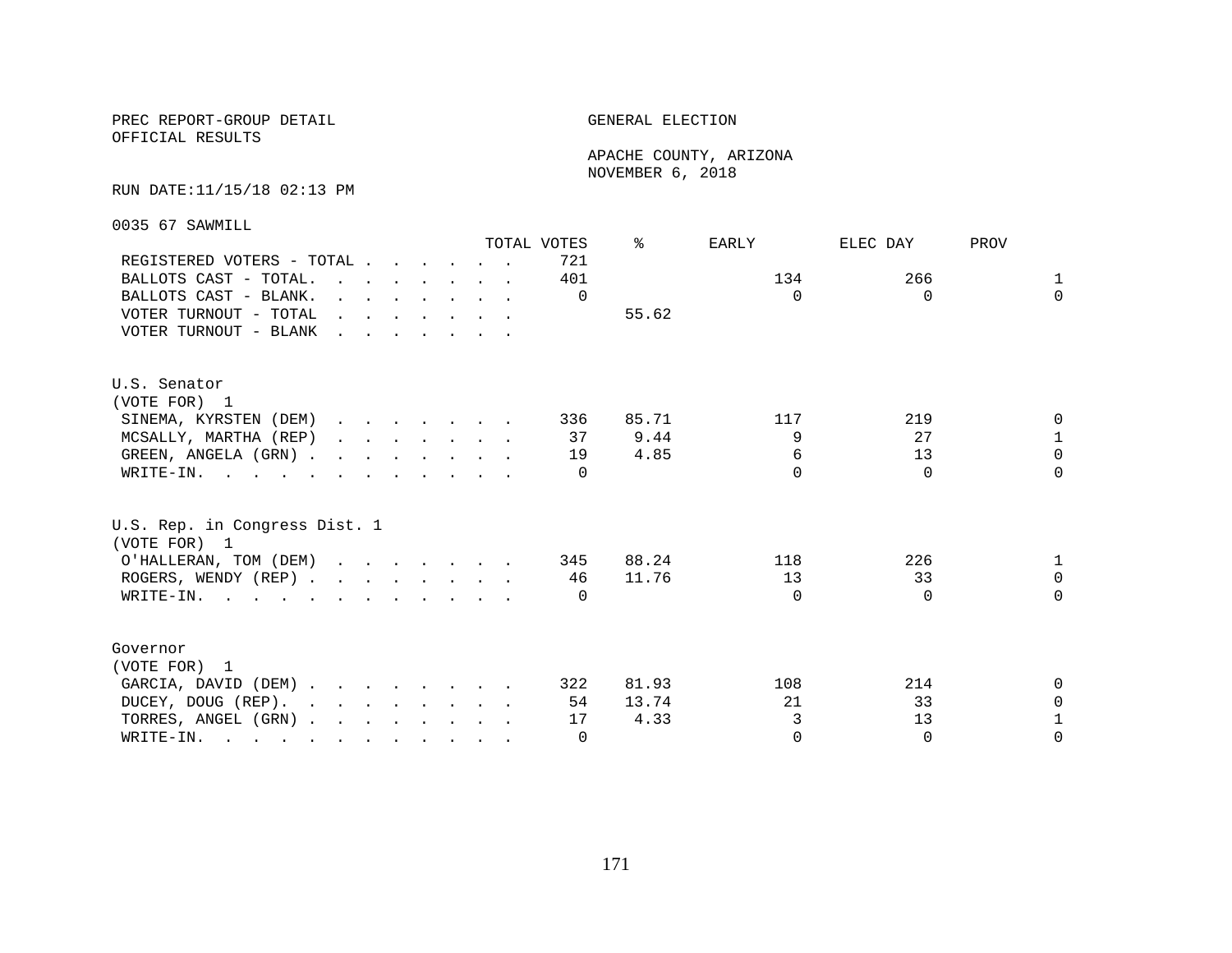| State Senator Dist. 7<br>(VOTE FOR)<br>-1                                                                                                                                                                                                                                  |                                                              |  |
|----------------------------------------------------------------------------------------------------------------------------------------------------------------------------------------------------------------------------------------------------------------------------|--------------------------------------------------------------|--|
| PESHLAKAI, JAMESCITA (DEM).<br>361<br>92.33                                                                                                                                                                                                                                | 123<br>237<br>$\mathbf{1}$                                   |  |
| 7.67<br>MEALER, JL (REP)<br>30                                                                                                                                                                                                                                             | 9<br>21<br>$\Omega$                                          |  |
| $\Omega$<br>WRITE-IN.<br>$\mathbf{r}$ , and $\mathbf{r}$ , and $\mathbf{r}$ , and $\mathbf{r}$ , and $\mathbf{r}$                                                                                                                                                          | $\Omega$<br>$\Omega$<br>$\Omega$                             |  |
|                                                                                                                                                                                                                                                                            |                                                              |  |
| State Rep Dist. 7                                                                                                                                                                                                                                                          |                                                              |  |
| (VOTE FOR) 2                                                                                                                                                                                                                                                               |                                                              |  |
| 43.50<br>TELLER, ARLANDO (DEM)<br>241<br>$\mathbf{r}$ . The set of the set of the set of the set of the set of the set of the set of the set of the set of the set of the set of the set of the set of the set of the set of the set of the set of the set of the set of t | 89<br>151<br>$\mathbf 1$                                     |  |
| TSOSIE, MYRON (DEM)<br>259<br>46.75                                                                                                                                                                                                                                        | 108<br>151<br>$\Omega$                                       |  |
| 9.75<br>SHAMLEY, DOYEL (REP).<br>$\mathbf{r}$ . The contract of the contract of the contract of the contract of the contract of the contract of the contract of the contract of the contract of the contract of the contract of the contract of the contract of th<br>54   | $\Omega$<br>40<br>14                                         |  |
| $\mathbf 0$<br>WRITE-IN.                                                                                                                                                                                                                                                   | $\Omega$<br>$\Omega$<br>$\Omega$                             |  |
| Secretary of State<br>(VOTE FOR) 1                                                                                                                                                                                                                                         |                                                              |  |
| $\mathbf{r}$ . The contract of the contract of the contract of the contract of the contract of the contract of the contract of the contract of the contract of the contract of the contract of the contract of the contract of th<br>349                                   |                                                              |  |
| HOBBS, KATIE (DEM)<br>89.49                                                                                                                                                                                                                                                | 233<br>0<br>116                                              |  |
| 10.51<br>GAYNOR, STEVE (REP)<br>41                                                                                                                                                                                                                                         | 14<br>26<br>$\mathbf{1}$<br>$\Omega$<br>$\Omega$<br>$\Omega$ |  |
| $\Omega$<br>WRITE-IN.<br>$\mathbf{r}$ , and $\mathbf{r}$ , and $\mathbf{r}$ , and $\mathbf{r}$ , and $\mathbf{r}$                                                                                                                                                          |                                                              |  |
| Attorney General<br>(VOTE FOR) 1                                                                                                                                                                                                                                           |                                                              |  |
| 86.92<br>CONTRERAS, JANUARY (DEM)<br>339                                                                                                                                                                                                                                   | 220<br>118<br>$\mathbf{1}$                                   |  |
| 13.08<br>BRNOVICH, MARK (REP).<br>51                                                                                                                                                                                                                                       | 13<br>38<br>0                                                |  |
| $\mathbf 0$<br>WRITE-IN.                                                                                                                                                                                                                                                   | $\Omega$<br>$\Omega$<br>$\Omega$                             |  |
|                                                                                                                                                                                                                                                                            |                                                              |  |
| State Treasurer<br>(VOTE FOR) 1                                                                                                                                                                                                                                            |                                                              |  |
| MANOIL, MARK (DEM)<br>87.37<br>339                                                                                                                                                                                                                                         | 226<br>0<br>113                                              |  |
| 12.63<br>YEE, KIMBERLY (REP)<br>49                                                                                                                                                                                                                                         | 17<br>31<br>$\mathbf{1}$                                     |  |
| WRITE-IN.<br>$\Omega$<br>$\mathbf{r}$ . The set of $\mathbf{r}$<br>$\mathbf{L}$<br>$\mathbf{r}$ , $\mathbf{r}$ , $\mathbf{r}$ , $\mathbf{r}$ , $\mathbf{r}$<br>$\sim$<br>$\sim$                                                                                            | $\Omega$<br>$\Omega$<br>$\Omega$                             |  |
| Superintendent of Public Instruction                                                                                                                                                                                                                                       |                                                              |  |
| (VOTE FOR) 1                                                                                                                                                                                                                                                               |                                                              |  |
| 88.75<br>HOFFMAN, KATHY (DEM).<br>347<br>$\mathbf{r}$ , $\mathbf{r}$ , $\mathbf{r}$ , $\mathbf{r}$ , $\mathbf{r}$ , $\mathbf{r}$                                                                                                                                           | 228<br>118<br>$\mathbf 1$                                    |  |
| RIGGS, FRANK (REP)<br>43<br>11.00<br>$\mathbf{r}$ . The set of the set of the set of the set of the set of the set of the set of the set of the set of the set of the set of the set of the set of the set of the set of the set of the set of the set of the set of t     | 14<br>29<br>0                                                |  |
| .26<br>WRITE-IN.<br>$\mathbf 1$<br>and the contract of the contract of the                                                                                                                                                                                                 | $\Omega$<br>$\mathbf{1}$<br>0                                |  |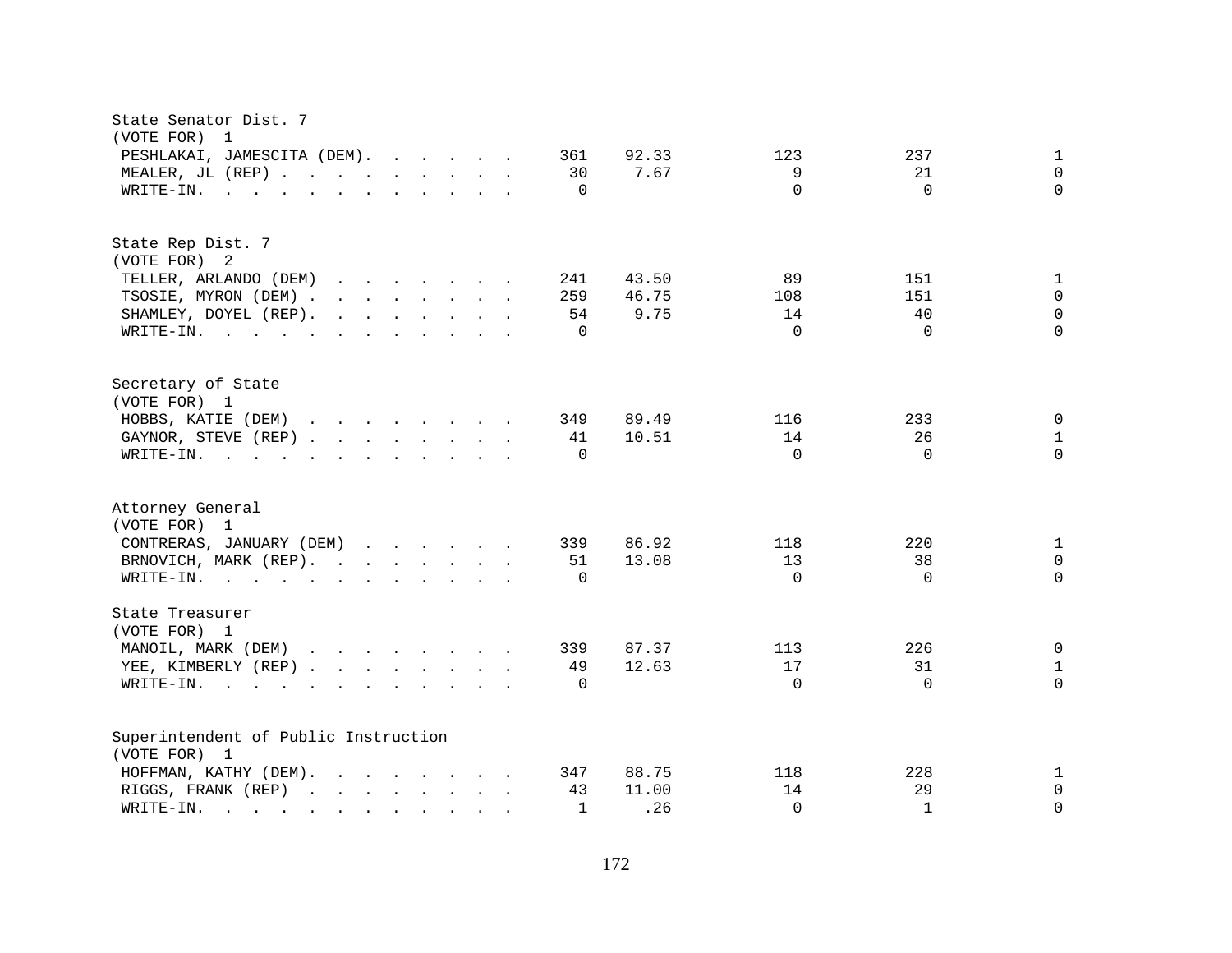| State Mine Inspector<br>(VOTE FOR) 1<br>PIERCE, WILLIAM "BILL" (DEM)<br>HART, JOE (REP)<br>WRITE-IN.  |  |  | 345<br>46<br>$\Omega$ | 88.24<br>11.76 | 120<br>12<br>$\Omega$ | 224<br>34<br>$\Omega$ | $\mathbf 1$<br>$\Omega$<br>$\Omega$ |
|-------------------------------------------------------------------------------------------------------|--|--|-----------------------|----------------|-----------------------|-----------------------|-------------------------------------|
| Corporation Commissioner<br>(VOTE FOR) 2<br>KENNEDY, SANDRA (DEM)                                     |  |  | 305                   | 53.04          | 105                   | 200                   | $\Omega$                            |
| SEARS, KIANA MARIA (DEM)                                                                              |  |  | 208                   | 36.17          | 89                    | 119                   | $\Omega$                            |
| GLASSMAN, RODNEY (REP)                                                                                |  |  | 27                    | 4.70           | 7                     | 19                    | $\mathbf{1}$                        |
| OLSON, JUSTIN (REP)                                                                                   |  |  | 34                    | 5.91           | 11                    | 23                    | $\Omega$                            |
| WRITE-IN.                                                                                             |  |  | $\mathbf{1}$          | .17            | $\mathbf{1}$          | $\Omega$              | $\Omega$                            |
| Clerk of the Superior Court<br>(VOTE FOR) 1                                                           |  |  |                       |                |                       |                       |                                     |
| HOUNSHELL, ANNELL (DEM).                                                                              |  |  | 376                   | 99.73          | 124                   | 251                   | 1                                   |
| WRITE-IN.                                                                                             |  |  | $\mathbf{1}$          | .27            | $\Omega$              | $\mathbf{1}$          | $\Omega$                            |
| Justice of the Peace Dist. 4 Chinle<br>(VOTE FOR) 1                                                   |  |  |                       |                |                       |                       |                                     |
| CLYDE, VICTOR J. (DEM)                                                                                |  |  | 379                   | 99.48          | 126                   | 252                   | $\mathbf 1$                         |
| WRITE-IN.<br>$\mathbf{r}$ , and $\mathbf{r}$ , and $\mathbf{r}$ , and $\mathbf{r}$ , and $\mathbf{r}$ |  |  | 2                     | .52            | $\Omega$              | 2                     | $\Omega$                            |
| Constable Dist. 4 Chinle<br>(VOTE FOR) 1                                                              |  |  |                       |                |                       |                       |                                     |
| WRITE-IN.<br>$\mathbf{r}$ , and $\mathbf{r}$ , and $\mathbf{r}$ , and $\mathbf{r}$ , and $\mathbf{r}$ |  |  | 55                    | 100.00         | 14                    | 41                    | $\Omega$                            |
| Judge of the Superior Court<br>(VOTE FOR) 1                                                           |  |  |                       |                |                       |                       |                                     |
| LATHAM, MIKE                                                                                          |  |  | 319                   | 99.38          | 106                   | 213                   | 0                                   |
| WRITE-IN.<br>$\mathbf{r}$ , and $\mathbf{r}$ , and $\mathbf{r}$ , and $\mathbf{r}$ , and $\mathbf{r}$ |  |  | 2                     | .62            | $\Omega$              | $\overline{a}$        | $\Omega$                            |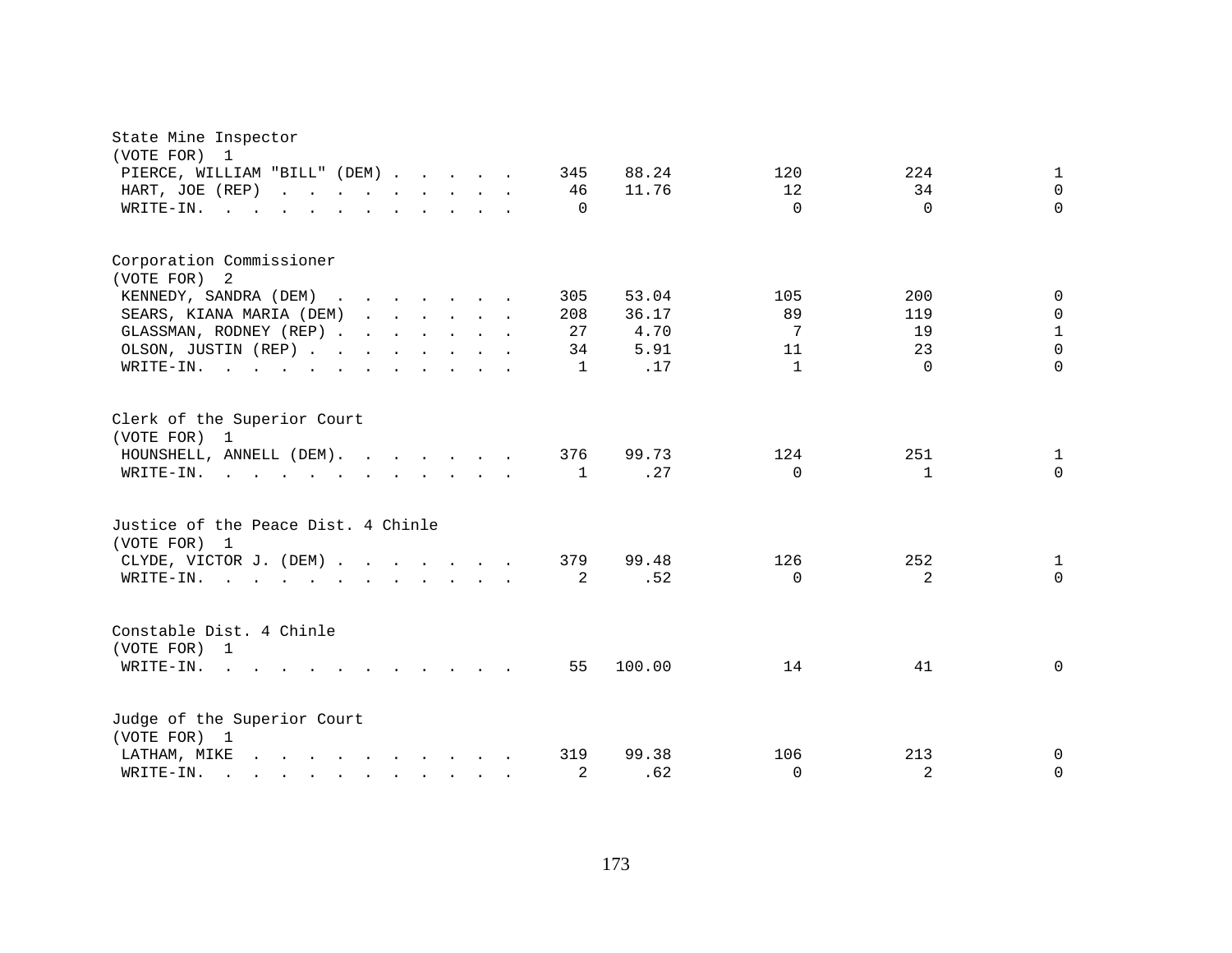| Board Member Window Rock USD #08<br>(VOTE FOR) 3                                                                                                                                      |                                                             |
|---------------------------------------------------------------------------------------------------------------------------------------------------------------------------------------|-------------------------------------------------------------|
|                                                                                                                                                                                       | 55<br>21                                                    |
| BOWMAN, MARTY                                                                                                                                                                         | $\mathbf 1$<br>77<br>11.42                                  |
| FOSTER, E.R. OREE.                                                                                                                                                                    | 87<br>12.91<br>41<br>46<br>$\mathsf 0$                      |
| HILLIS, CARL                                                                                                                                                                          | $\mathsf{O}\xspace$<br>10.09<br>31<br>37<br>68              |
| KEE-BILLISON, YVONNE.                                                                                                                                                                 | $\mathsf 0$<br>45<br>62<br>15.88<br>107                     |
| PERRY, LANBERT.<br>the contract of the contract of the contract of the contract of the contract of the contract of the contract of                                                    | $\mathsf 0$<br>6.23<br>17<br>25<br>42                       |
| STEWART, JR., WILSON C                                                                                                                                                                | $\mathsf 0$<br>20.62<br>46<br>93<br>139                     |
| WAUNEKA, JACQUELYNE D.                                                                                                                                                                | $\mathsf 0$<br>15.43<br>46<br>58<br>104                     |
| WILLIE, SPENCER                                                                                                                                                                       | 7.27<br>35<br>0<br>49<br>14                                 |
| WRITE-IN.                                                                                                                                                                             | .15<br>$\Omega$<br>$\mathbf{1}$<br>$\Omega$<br>$\mathbf{1}$ |
| Retain Justice Supreme-Bolick                                                                                                                                                         |                                                             |
| (VOTE FOR) 1                                                                                                                                                                          |                                                             |
| YES<br>$\mathbf{r}$ , and $\mathbf{r}$ , and $\mathbf{r}$ , and $\mathbf{r}$ , and $\mathbf{r}$ , and $\mathbf{r}$                                                                    | 60.43<br>84<br>139<br>0<br>223                              |
| NO.<br>the contract of the contract of the contract of the contract of the contract of the contract of the contract of                                                                | 39.57<br>38<br>146<br>108<br>$\mathbf 0$                    |
|                                                                                                                                                                                       |                                                             |
| Retain Justice Supreme-Pelander<br>(VOTE FOR) 1                                                                                                                                       |                                                             |
| YES<br>the contract of the contract of the contract of the contract of the contract of the contract of the contract of                                                                | 63.09<br>87<br>142<br>$\mathbf 0$<br>229                    |
| NO.<br>the contract of the contract of the contract of the contract of the contract of the contract of the contract of                                                                | 36.91<br>36<br>98<br>134<br>$\mathbf 0$                     |
|                                                                                                                                                                                       |                                                             |
| APACHE COUNTY LEVY                                                                                                                                                                    |                                                             |
| (VOTE FOR) 1                                                                                                                                                                          |                                                             |
| YES<br>the contract of the contract of the contract of the contract of the contract of the contract of the contract of                                                                | 35.36<br>48<br>86<br>0<br>134                               |
| NO.<br>$\mathbf{r}$ , and $\mathbf{r}$ , and $\mathbf{r}$ , and $\mathbf{r}$<br>$\mathbf{r}$ . The set of $\mathbf{r}$                                                                | 64.64<br>80<br>164<br>$\mathbf{1}$<br>245                   |
| PROPOSITION 125                                                                                                                                                                       |                                                             |
| (VOTE FOR) 1                                                                                                                                                                          |                                                             |
| YES<br>$\mathbf{r}$ , $\mathbf{r}$ , $\mathbf{r}$ , $\mathbf{r}$ , $\mathbf{r}$ , $\mathbf{r}$<br>$\mathbf{r}$ . The contract of the contract of $\mathbf{r}$                         | $\mathbf 0$<br>178<br>46.11<br>60<br>118                    |
| NO.<br>$\mathbf{r}$ , $\mathbf{r}$ , $\mathbf{r}$ , $\mathbf{r}$ , $\mathbf{r}$ , $\mathbf{r}$ , $\mathbf{r}$                                                                         | 208<br>53.89<br>72<br>135<br>$\mathbf{1}$                   |
| <b><i>Charles Committee Committee States</i></b>                                                                                                                                      |                                                             |
| PROPOSITION 126                                                                                                                                                                       |                                                             |
| (VOTE FOR) 1                                                                                                                                                                          |                                                             |
| YES                                                                                                                                                                                   | 47.14<br>69<br>112<br>$\mathbf 0$<br>181                    |
| NO.<br>$\mathbf{r} = \mathbf{r} - \mathbf{r}$ , $\mathbf{r} = \mathbf{r} - \mathbf{r}$ , $\mathbf{r} = \mathbf{r} - \mathbf{r} - \mathbf{r}$ , $\mathbf{r} = \mathbf{r} - \mathbf{r}$ | 64<br>138<br>$\mathbf 1$<br>203<br>52.86                    |
|                                                                                                                                                                                       |                                                             |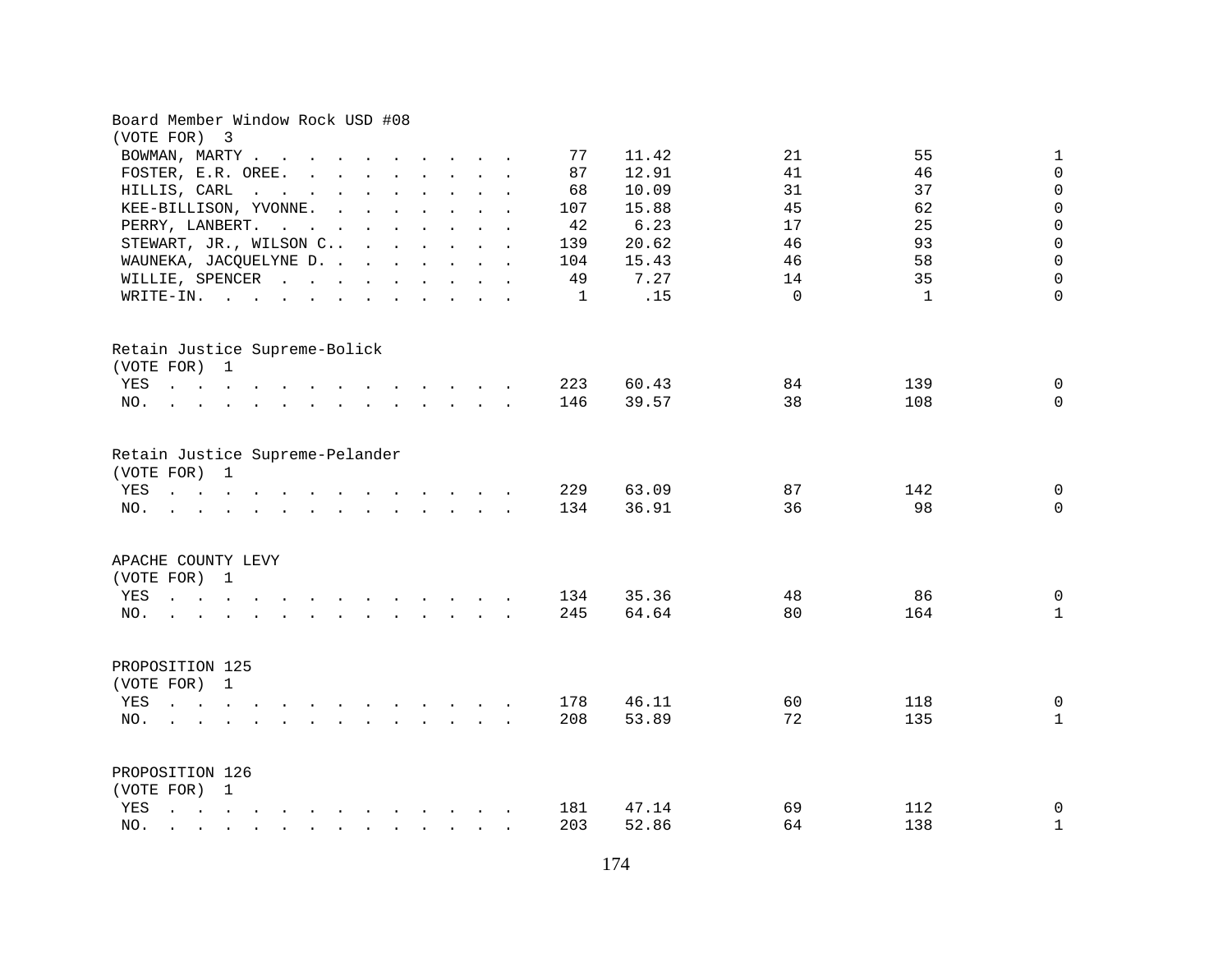| (VOTE FOR) 1    |                                                           |        |         |                      |  |         |                      |                      |         |                         |        |     |       |     |     |              |
|-----------------|-----------------------------------------------------------|--------|---------|----------------------|--|---------|----------------------|----------------------|---------|-------------------------|--------|-----|-------|-----|-----|--------------|
| YES             | $\cdot$ $\cdot$ $\cdot$ $\cdot$                           |        | $\sim$  |                      |  |         |                      |                      | $\cdot$ | $\sim$                  |        | 85  | 24.01 | 31  | 54  | $\mathbf{0}$ |
| NO.             | $\sim$ $\sim$                                             |        |         |                      |  |         |                      |                      |         |                         |        | 269 | 75.99 | 101 | 167 | $\mathbf{1}$ |
|                 |                                                           |        |         |                      |  |         |                      |                      |         |                         |        |     |       |     |     |              |
| PROPOSITION 305 |                                                           |        |         |                      |  |         |                      |                      |         |                         |        |     |       |     |     |              |
| (VOTE FOR) 1    |                                                           |        |         |                      |  |         |                      |                      |         |                         |        |     |       |     |     |              |
| YES             | $\mathbf{r}$ , $\mathbf{r}$ , $\mathbf{r}$ , $\mathbf{r}$ |        | $\sim$  | $\ddot{\phantom{a}}$ |  |         |                      | $\ddot{\phantom{a}}$ |         |                         |        | 221 | 62.25 | 82  | 139 | $\Omega$     |
| NO.             |                                                           |        |         |                      |  | $\cdot$ | $\ddot{\phantom{a}}$ | $\ddot{\phantom{a}}$ | $\sim$  | $\sim 100$ km s $^{-1}$ | $\sim$ | 134 | 37.75 | 51  | 82  | $\mathbf{1}$ |
| PROPOSITION 306 |                                                           |        |         |                      |  |         |                      |                      |         |                         |        |     |       |     |     |              |
| (VOTE FOR) 1    |                                                           |        |         |                      |  |         |                      |                      |         |                         |        |     |       |     |     |              |
| YES             | $\mathbf{r}$ , $\mathbf{r}$ , $\mathbf{r}$ , $\mathbf{r}$ |        |         |                      |  |         |                      |                      |         |                         |        | 147 | 41.64 | 52  | 95  | $\Omega$     |
| NO.             | $\cdot$ $\cdot$                                           | $\sim$ | $\cdot$ |                      |  |         |                      |                      |         |                         | $\sim$ | 206 | 58.36 | 80  | 125 |              |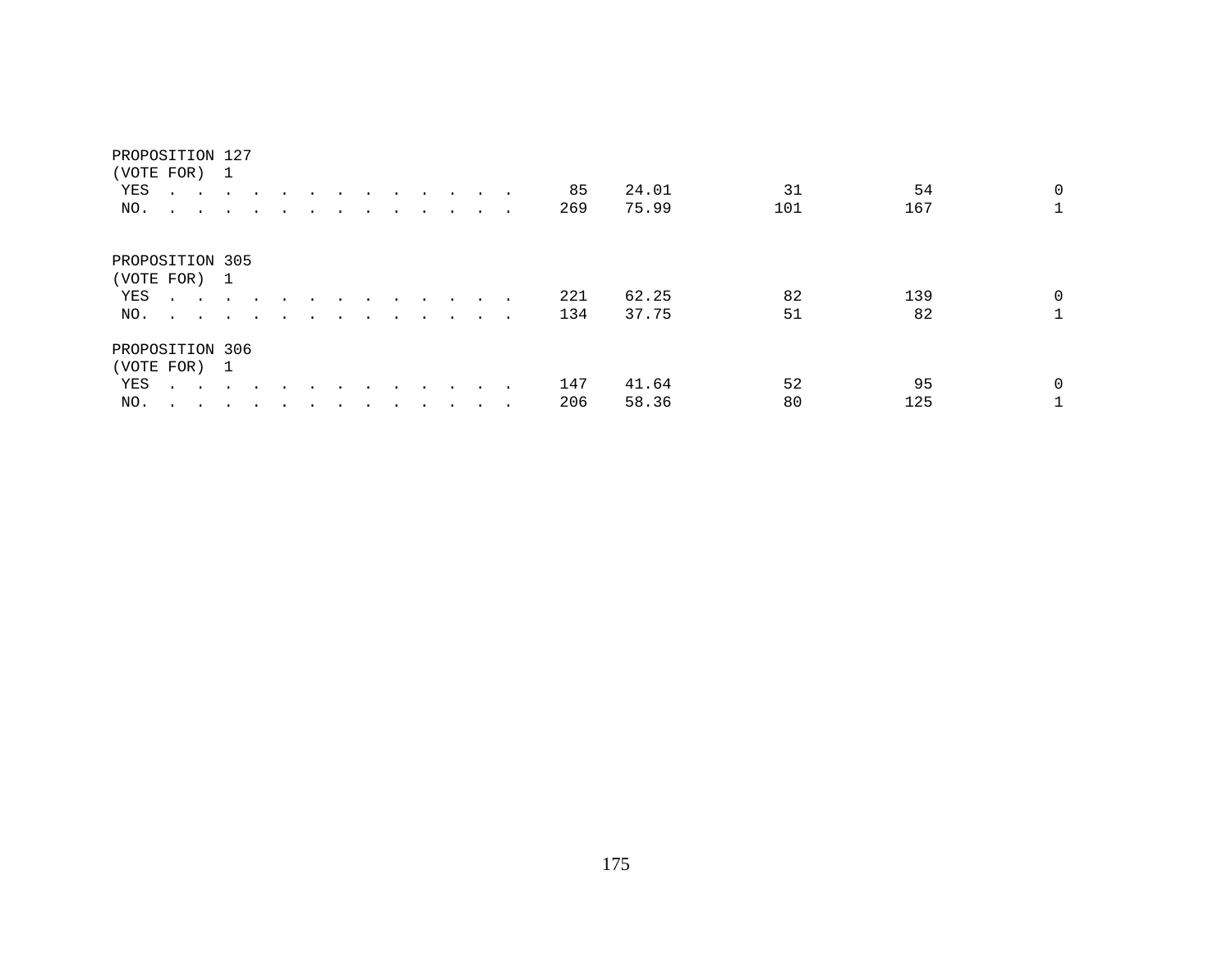OFFICIAL RESULTS

 APACHE COUNTY, ARIZONA NOVEMBER 6, 2018

RUN DATE:11/15/18 02:13 PM

0036 70 SPRINGERVILLE 70.1/70.2

|                                                                                                                                                                                                                                                      |                                                                                         |  |  |                                                                                                                                              | TOTAL VOTES | ⊱     | EARLY        | ELEC DAY | PROV           |
|------------------------------------------------------------------------------------------------------------------------------------------------------------------------------------------------------------------------------------------------------|-----------------------------------------------------------------------------------------|--|--|----------------------------------------------------------------------------------------------------------------------------------------------|-------------|-------|--------------|----------|----------------|
| REGISTERED VOTERS - TOTAL                                                                                                                                                                                                                            |                                                                                         |  |  |                                                                                                                                              | 930         |       |              |          |                |
| BALLOTS CAST - TOTAL.                                                                                                                                                                                                                                |                                                                                         |  |  | $\mathbf{r}$ , $\mathbf{r}$ , $\mathbf{r}$ , $\mathbf{r}$ , $\mathbf{r}$                                                                     | 660         |       | 419          | 239      | $\overline{2}$ |
| BALLOTS CAST - BLANK.                                                                                                                                                                                                                                |                                                                                         |  |  | $\mathbf{r}$ and $\mathbf{r}$ and $\mathbf{r}$ and $\mathbf{r}$ and $\mathbf{r}$                                                             | $\Omega$    |       | $\Omega$     | $\Omega$ | $\Omega$       |
| VOTER TURNOUT - TOTAL                                                                                                                                                                                                                                |                                                                                         |  |  | $\mathbf{r} = \mathbf{r} \cdot \mathbf{r}$ , and $\mathbf{r} = \mathbf{r} \cdot \mathbf{r}$ , and $\mathbf{r} = \mathbf{r} \cdot \mathbf{r}$ |             | 70.97 |              |          |                |
| VOTER TURNOUT - BLANK                                                                                                                                                                                                                                | $\mathbf{r}$ , $\mathbf{r}$ , $\mathbf{r}$ , $\mathbf{r}$ , $\mathbf{r}$ , $\mathbf{r}$ |  |  |                                                                                                                                              |             |       |              |          |                |
| U.S. Senator                                                                                                                                                                                                                                         |                                                                                         |  |  |                                                                                                                                              |             |       |              |          |                |
| (VOTE FOR) 1                                                                                                                                                                                                                                         |                                                                                         |  |  |                                                                                                                                              |             |       |              |          |                |
| SINEMA, KYRSTEN (DEM)                                                                                                                                                                                                                                |                                                                                         |  |  |                                                                                                                                              | 185         | 28.37 | 128          | 57       | $\Omega$       |
| MCSALLY, MARTHA (REP)                                                                                                                                                                                                                                |                                                                                         |  |  | $\mathbf{r}$ , $\mathbf{r}$ , $\mathbf{r}$ , $\mathbf{r}$ , $\mathbf{r}$                                                                     | 448         | 68.71 | 272          | 174      | $\overline{a}$ |
| GREEN, ANGELA (GRN).                                                                                                                                                                                                                                 |                                                                                         |  |  |                                                                                                                                              | 17          | 2.61  | 14           | 3        | $\Omega$       |
| WRITE-IN.                                                                                                                                                                                                                                            |                                                                                         |  |  |                                                                                                                                              | -2          | .31   | $\mathbf{1}$ |          | $\Omega$       |
| U.S. Rep. in Congress Dist. 1<br>(VOTE FOR) 1                                                                                                                                                                                                        |                                                                                         |  |  |                                                                                                                                              |             |       |              |          |                |
| O'HALLERAN, TOM (DEM)                                                                                                                                                                                                                                |                                                                                         |  |  |                                                                                                                                              | 205         | 31.73 | 141          | 64       | 0              |
| ROGERS, WENDY (REP)                                                                                                                                                                                                                                  |                                                                                         |  |  |                                                                                                                                              | 437         | 67.65 | 267          | 168      | $\overline{a}$ |
| WRITE-IN.                                                                                                                                                                                                                                            |                                                                                         |  |  |                                                                                                                                              | 4           | .62   | 4            | $\Omega$ | $\Omega$       |
|                                                                                                                                                                                                                                                      |                                                                                         |  |  |                                                                                                                                              |             |       |              |          |                |
| Governor                                                                                                                                                                                                                                             |                                                                                         |  |  |                                                                                                                                              |             |       |              |          |                |
| (VOTE FOR) 1                                                                                                                                                                                                                                         |                                                                                         |  |  |                                                                                                                                              |             |       |              |          |                |
| GARCIA, DAVID (DEM)                                                                                                                                                                                                                                  |                                                                                         |  |  |                                                                                                                                              | 121         | 18.53 | 87           | 34       | 0              |
| DUCEY, DOUG (REP).<br>and the contract of the contract of the contract of the contract of the contract of the contract of the contract of the contract of the contract of the contract of the contract of the contract of the contract of the contra |                                                                                         |  |  |                                                                                                                                              | 518         | 79.33 | 318          | 198      | $\sqrt{2}$     |
| TORRES, ANGEL (GRN)                                                                                                                                                                                                                                  |                                                                                         |  |  |                                                                                                                                              | 13          | 1.99  | 9            | 4        | $\Omega$       |
| WRITE-IN.<br>$\mathbf{r}$ , and $\mathbf{r}$ , and $\mathbf{r}$ , and $\mathbf{r}$ , and $\mathbf{r}$ , and $\mathbf{r}$                                                                                                                             |                                                                                         |  |  |                                                                                                                                              |             | .15   | $\mathbf{1}$ | $\Omega$ | $\Omega$       |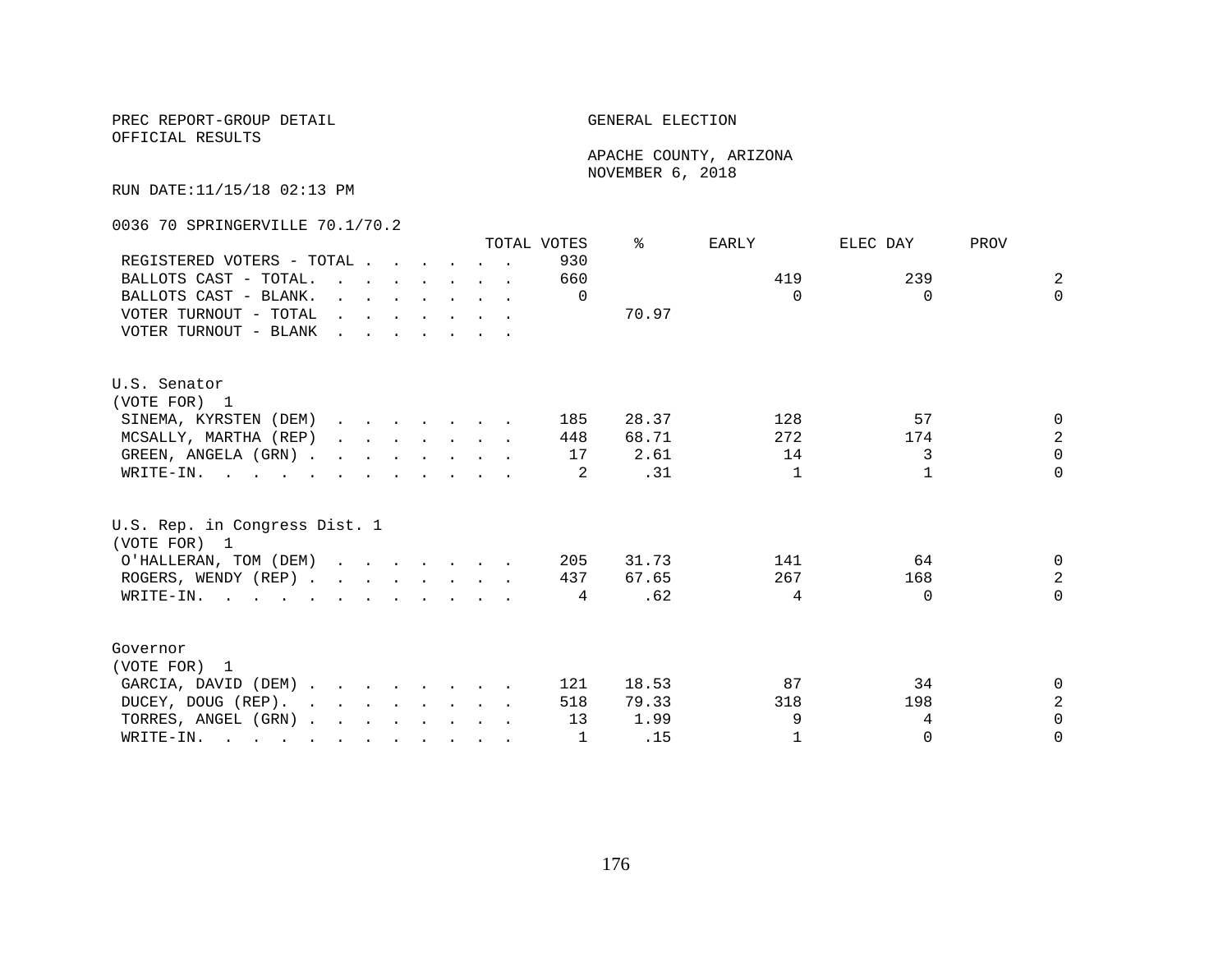| State Senator Dist. 7<br>(VOTE FOR)<br>$\overline{1}$                                                                                                                                                                                                                      |                                              |
|----------------------------------------------------------------------------------------------------------------------------------------------------------------------------------------------------------------------------------------------------------------------------|----------------------------------------------|
| 25.95<br>PESHLAKAI, JAMESCITA (DEM).<br>164                                                                                                                                                                                                                                | 50<br>$\mathbf 0$<br>114                     |
| MEALER, JL (REP)<br>74.05<br>468                                                                                                                                                                                                                                           | $\overline{c}$<br>286<br>180                 |
| $\mathbf{r}$ . The state of the state of the state $\mathbf{r}$<br>$\Omega$<br>WRITE-IN.                                                                                                                                                                                   | $\Omega$<br>$\Omega$<br>$\Omega$             |
|                                                                                                                                                                                                                                                                            |                                              |
| State Rep Dist. 7                                                                                                                                                                                                                                                          |                                              |
| (VOTE FOR) 2                                                                                                                                                                                                                                                               |                                              |
| 13.06<br>TELLER, ARLANDO (DEM)<br>99<br>$\mathbf{r}$ . The set of the set of the set of the set of the set of the set of the set of the set of the set of the set of the set of the set of the set of the set of the set of the set of the set of the set of the set of t  | 72<br>27<br>$\mathbf{0}$                     |
| TSOSIE, MYRON (DEM)<br>20.32<br>154                                                                                                                                                                                                                                        | 38<br>0<br>116                               |
| SHAMLEY, DOYEL (REP).<br>$\mathbf{r}$ . The set of the set of the set of the set of the set of the set of the set of the set of the set of the set of the set of the set of the set of the set of the set of the set of the set of the set of the set of t<br>503<br>66.36 | $\overline{a}$<br>307<br>194                 |
| .26<br>WRITE-IN.<br>2                                                                                                                                                                                                                                                      | $\Omega$<br>$\mathbf{1}$<br>$\mathbf{1}$     |
| Secretary of State                                                                                                                                                                                                                                                         |                                              |
| (VOTE FOR) 1                                                                                                                                                                                                                                                               |                                              |
| HOBBS, KATIE (DEM)<br>27.69<br>$\mathbf{r}$ , $\mathbf{r}$ , $\mathbf{r}$ , $\mathbf{r}$ , $\mathbf{r}$ , $\mathbf{r}$<br>180                                                                                                                                              | 56<br>$\mathbf 0$<br>124                     |
| GAYNOR, STEVE (REP)<br>469<br>72.15                                                                                                                                                                                                                                        | $\sqrt{2}$<br>289<br>178                     |
| .15<br>WRITE-IN.<br>$\mathbf{r}$ , and $\mathbf{r}$ , and $\mathbf{r}$ , and $\mathbf{r}$ , and $\mathbf{r}$<br>1                                                                                                                                                          | $\Omega$<br>$\mathbf{1}$<br>$\Omega$         |
| Attorney General<br>(VOTE FOR) 1                                                                                                                                                                                                                                           |                                              |
| 23.60                                                                                                                                                                                                                                                                      | 42                                           |
| CONTRERAS, JANUARY (DEM)<br>152                                                                                                                                                                                                                                            | 0<br>110                                     |
| 75.93<br>BRNOVICH, MARK (REP).<br>489                                                                                                                                                                                                                                      | $\sqrt{2}$<br>300<br>187                     |
| .47<br>WRITE-IN.<br>3                                                                                                                                                                                                                                                      | $\Omega$<br>$\overline{a}$<br>$\mathbf{1}$   |
| State Treasurer<br>(VOTE FOR) 1                                                                                                                                                                                                                                            |                                              |
| MANOIL, MARK (DEM)<br>26.96<br>172                                                                                                                                                                                                                                         | $\mathbf 0$<br>119<br>53                     |
| 72.57<br>YEE, KIMBERLY (REP)<br>463                                                                                                                                                                                                                                        | $\overline{c}$<br>285<br>176                 |
| .47<br>WRITE-IN.<br>3<br>$\sim$ $\sim$ $\sim$ $\sim$                                                                                                                                                                                                                       | $\overline{2}$<br>$\Omega$<br>$\mathbf{1}$   |
| $\mathbf{r}$ , and $\mathbf{r}$ , and $\mathbf{r}$ , and $\mathbf{r}$                                                                                                                                                                                                      |                                              |
| Superintendent of Public Instruction                                                                                                                                                                                                                                       |                                              |
| (VOTE FOR) 1                                                                                                                                                                                                                                                               |                                              |
| 29.54<br>HOFFMAN, KATHY (DEM).<br>$\mathbf{r}$ . The set of the set of the set of the set of the set of the set of the set of the set of the set of the set of the set of the set of the set of the set of the set of the set of the set of the set of the set of t<br>187 | 52<br>$\mathbf 0$<br>135                     |
| 69.83<br>RIGGS, FRANK (REP)<br>442                                                                                                                                                                                                                                         | 265<br>$\mathbf 1$<br>176                    |
| .63<br>4<br>WRITE-IN.<br>$\sim$ $\sim$ $\sim$ $\sim$ $\sim$ $\sim$<br>$\sim$<br>$\sim$ $\sim$<br>$\sim$ $\sim$                                                                                                                                                             | $\overline{2}$<br>$\overline{a}$<br>$\Omega$ |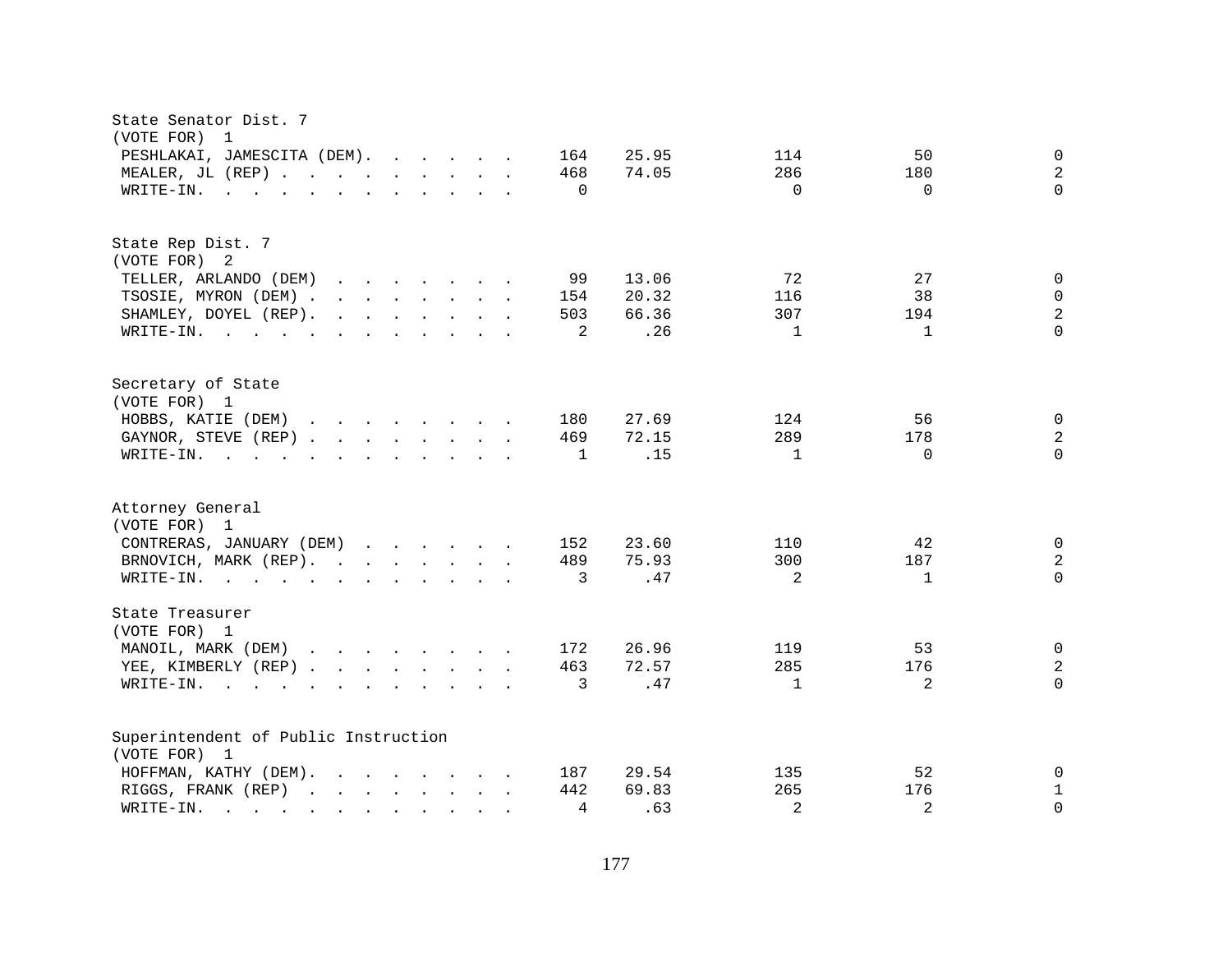| State Mine Inspector<br>(VOTE FOR)<br>1                                                                                                                                                                                                        |              |               |              |                |                |
|------------------------------------------------------------------------------------------------------------------------------------------------------------------------------------------------------------------------------------------------|--------------|---------------|--------------|----------------|----------------|
| PIERCE, WILLIAM "BILL" (DEM)                                                                                                                                                                                                                   | 177          | 27.87         | 121          | 56             | $\mathbf 0$    |
| HART, JOE (REP)                                                                                                                                                                                                                                | 457          | 71.97         | 279          | 176            | $\overline{a}$ |
| WRITE-IN.<br><b>Carl Controller</b><br>$\cdot$ $\cdot$<br>$\mathbf{r} = \mathbf{r}$ , and $\mathbf{r} = \mathbf{r}$                                                                                                                            | 1            | .16           | $\mathbf{1}$ | $\Omega$       | $\Omega$       |
|                                                                                                                                                                                                                                                |              |               |              |                |                |
| Corporation Commissioner                                                                                                                                                                                                                       |              |               |              |                |                |
| (VOTE FOR) 2                                                                                                                                                                                                                                   |              |               |              |                |                |
| KENNEDY, SANDRA (DEM) .<br>$\mathbf{r}$ , $\mathbf{r}$ , $\mathbf{r}$ , $\mathbf{r}$ , $\mathbf{r}$                                                                                                                                            | 164          | 15.02         | 110          | 54             | $\mathbf 0$    |
| SEARS, KIANA MARIA (DEM)<br>$\mathbf{r}$ , $\mathbf{r}$ , $\mathbf{r}$ , $\mathbf{r}$ , $\mathbf{r}$                                                                                                                                           | 140          | 12.82         | 97           | 43             | $\mathbf 0$    |
| GLASSMAN, RODNEY (REP)                                                                                                                                                                                                                         | 399          | 36.54         | 260          | 137            | $\sqrt{2}$     |
| OLSON, JUSTIN (REP)                                                                                                                                                                                                                            | 388          | 35.53         | 244          | 143            | $\mathbf 1$    |
| WRITE-IN.<br><b>Carl Controller</b>                                                                                                                                                                                                            | $\mathbf{1}$ | .09           | $\Omega$     | $\mathbf{1}$   | $\Omega$       |
| Clerk of the Superior Court<br>(VOTE FOR) 1<br>HOUNSHELL, ANNELL (DEM).<br>WRITE-IN.<br>$\mathbf{r}$ , $\mathbf{r}$ , $\mathbf{r}$ , $\mathbf{r}$ , $\mathbf{r}$ , $\mathbf{r}$ , $\mathbf{r}$ , $\mathbf{r}$                                  | 344<br>23    | 93.73<br>6.27 | 218<br>14    | 125<br>9       | 1<br>$\Omega$  |
| Justice of the Peace Dist. 1 Round Valley<br>(VOTE FOR) 1                                                                                                                                                                                      |              |               |              |                |                |
| GREGORY, MARSHA (REP)                                                                                                                                                                                                                          | 526          | 97.05         | 327          | 197            | 2              |
| WRITE-IN.<br>$\mathbf{r}$ . The set of the set of the set of the set of the set of the set of the set of the set of the set of the set of the set of the set of the set of the set of the set of the set of the set of the set of the set of t | 16           | 2.95          | 9            | 7              | $\Omega$       |
| Constable Dist. 1 Round Valley<br>(VOTE FOR) 1                                                                                                                                                                                                 |              |               |              |                |                |
| CURTIS, ROGER (REP)                                                                                                                                                                                                                            | 529          | 97.96         | 330          | 197            | 2              |
| WRITE-IN.<br>$\mathbf{r}$ , $\mathbf{r}$ , $\mathbf{r}$                                                                                                                                                                                        | 11           | 2.04          | 7            | $\overline{4}$ | $\Omega$       |
| Judge of the Superior Court<br>(VOTE FOR) 1                                                                                                                                                                                                    |              |               |              |                |                |
| LATHAM, MIKE<br>$\mathbf{r}$ and $\mathbf{r}$ and $\mathbf{r}$ and $\mathbf{r}$ and $\mathbf{r}$ and $\mathbf{r}$                                                                                                                              | 454          | 97.84         | 279          | 174            | 1              |
| WRITE-IN.<br>$\mathbf{r}$ , $\mathbf{r}$ , $\mathbf{r}$ , $\mathbf{r}$ , $\mathbf{r}$ , $\mathbf{r}$ , $\mathbf{r}$                                                                                                                            | 10           | 2.16          | 7            | 3              | 0              |
|                                                                                                                                                                                                                                                |              |               |              |                |                |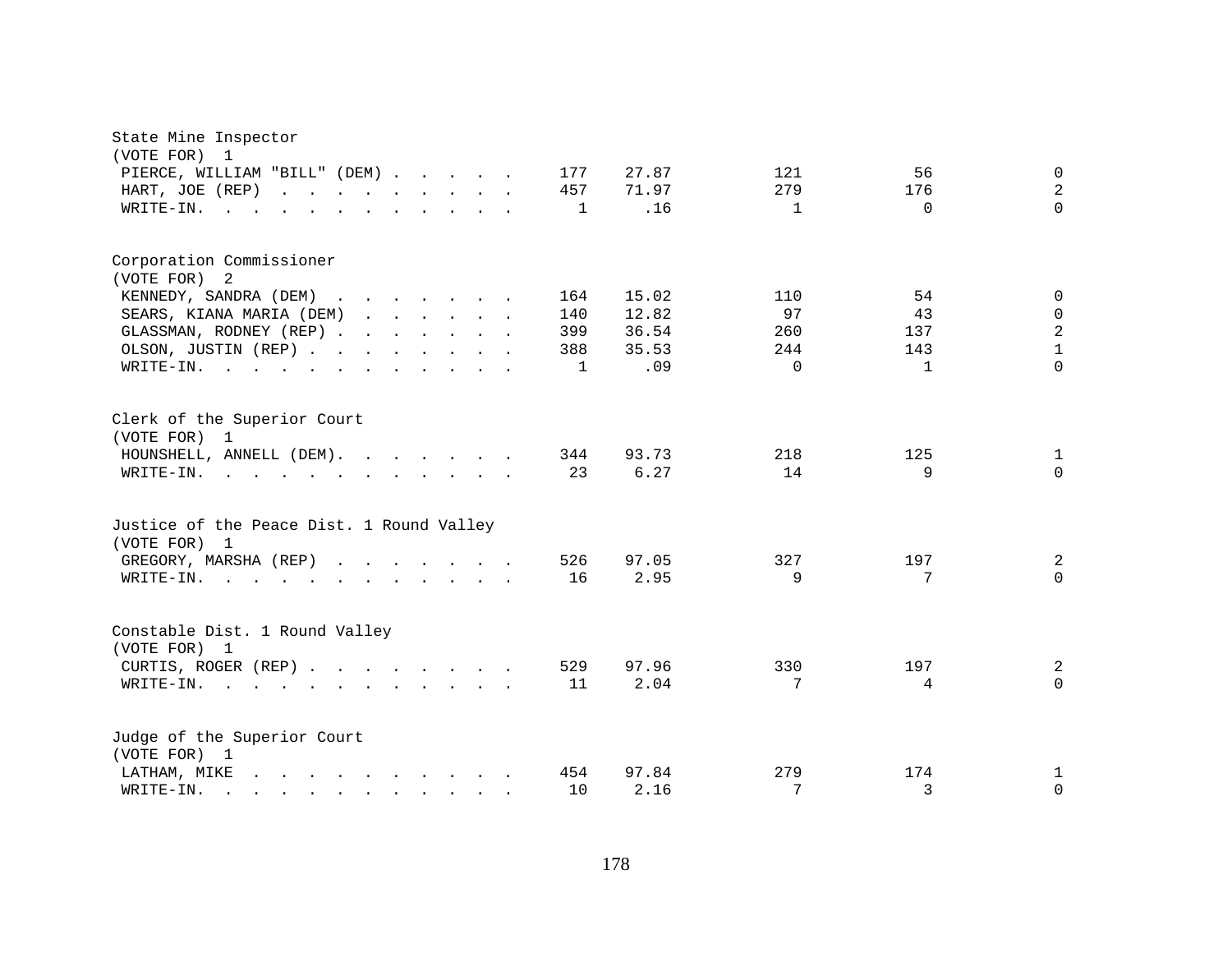| Retain Justice Supreme-Bolick<br>(VOTE FOR) |                                                                                                                                                     | $\mathbf{1}$                                                                                                                          |                |                                                                                                                                                                                                                                   |                                                           |               |  |                                                      |       |     |     |                     |
|---------------------------------------------|-----------------------------------------------------------------------------------------------------------------------------------------------------|---------------------------------------------------------------------------------------------------------------------------------------|----------------|-----------------------------------------------------------------------------------------------------------------------------------------------------------------------------------------------------------------------------------|-----------------------------------------------------------|---------------|--|------------------------------------------------------|-------|-----|-----|---------------------|
| YES                                         | $\mathbf{r}$ , $\mathbf{r}$ , $\mathbf{r}$ , $\mathbf{r}$ , $\mathbf{r}$                                                                            |                                                                                                                                       |                | $\mathbf{r}$ , and $\mathbf{r}$ , and $\mathbf{r}$ , and $\mathbf{r}$                                                                                                                                                             |                                                           |               |  | 433                                                  | 81.85 | 284 | 148 | $\mathbf 1$         |
| NO.                                         |                                                                                                                                                     | $\sim$                                                                                                                                |                | $\mathbf{r}$ , and $\mathbf{r}$ , and $\mathbf{r}$ , and $\mathbf{r}$ , and $\mathbf{r}$                                                                                                                                          |                                                           |               |  | 96                                                   | 18.15 | 55  | 41  | $\Omega$            |
|                                             |                                                                                                                                                     |                                                                                                                                       |                |                                                                                                                                                                                                                                   |                                                           |               |  |                                                      |       |     |     |                     |
| Retain Justice Supreme-Pelander             |                                                                                                                                                     |                                                                                                                                       |                |                                                                                                                                                                                                                                   |                                                           |               |  |                                                      |       |     |     |                     |
| (VOTE FOR) 1                                |                                                                                                                                                     |                                                                                                                                       |                |                                                                                                                                                                                                                                   |                                                           |               |  |                                                      |       |     |     |                     |
| YES                                         | $\mathbf{r}$ , and $\mathbf{r}$ , and $\mathbf{r}$ , and $\mathbf{r}$ , and $\mathbf{r}$ , and $\mathbf{r}$                                         |                                                                                                                                       |                |                                                                                                                                                                                                                                   |                                                           |               |  | 417                                                  | 81.76 | 276 | 139 | $\overline{a}$      |
| NO.                                         | $\mathbf{r}$ , and $\mathbf{r}$ , and $\mathbf{r}$ , and $\mathbf{r}$ , and $\mathbf{r}$ , and $\mathbf{r}$                                         |                                                                                                                                       |                |                                                                                                                                                                                                                                   |                                                           |               |  | 93                                                   | 18.24 | 50  | 43  | $\Omega$            |
| APACHE COUNTY LEVY                          |                                                                                                                                                     |                                                                                                                                       |                |                                                                                                                                                                                                                                   |                                                           |               |  |                                                      |       |     |     |                     |
| (VOTE FOR) 1                                |                                                                                                                                                     |                                                                                                                                       |                |                                                                                                                                                                                                                                   |                                                           |               |  |                                                      |       |     |     |                     |
| YES                                         |                                                                                                                                                     |                                                                                                                                       |                |                                                                                                                                                                                                                                   |                                                           |               |  | 81                                                   | 12.92 | 49  | 32  | $\mathsf{O}\xspace$ |
| NO.                                         | <b>College</b>                                                                                                                                      |                                                                                                                                       | <b>Service</b> | $\mathbf{r}$ . The set of the set of the set of the set of the set of the set of the set of the set of the set of the set of the set of the set of the set of the set of the set of the set of the set of the set of the set of t |                                                           |               |  | 546                                                  | 87.08 | 355 | 189 | $\overline{a}$      |
|                                             |                                                                                                                                                     |                                                                                                                                       |                |                                                                                                                                                                                                                                   |                                                           |               |  | WHITE MOUNTAIN COMMUNITIES SPECIAL HEALTH CARE DIST  |       |     |     |                     |
| (VOTE FOR)                                  |                                                                                                                                                     | <sup>1</sup>                                                                                                                          |                |                                                                                                                                                                                                                                   |                                                           |               |  |                                                      |       |     |     |                     |
| YES                                         | $\cdot$ $\cdot$ $\cdot$ $\cdot$ $\cdot$                                                                                                             |                                                                                                                                       |                |                                                                                                                                                                                                                                   |                                                           | $\sim$ $\sim$ |  | 328                                                  | 52.56 | 184 | 143 | $\mathbf{1}$        |
| NO.                                         |                                                                                                                                                     |                                                                                                                                       |                |                                                                                                                                                                                                                                   |                                                           |               |  | 296                                                  | 47.44 | 214 | 82  | $\mathsf{O}$        |
|                                             |                                                                                                                                                     |                                                                                                                                       |                |                                                                                                                                                                                                                                   |                                                           |               |  | WHITE MOUNTAIN COMMUNITIES SPECIAL HEALTH CARE DIST. |       |     |     |                     |
|                                             | (VOTE FOR)                                                                                                                                          | $\mathbf{1}$                                                                                                                          |                |                                                                                                                                                                                                                                   |                                                           |               |  |                                                      |       |     |     |                     |
| YES                                         | $\mathbf{r}$ , $\mathbf{r}$ , $\mathbf{r}$ , $\mathbf{r}$ , $\mathbf{r}$                                                                            |                                                                                                                                       |                | $\mathbf{r}$ , $\mathbf{r}$ , $\mathbf{r}$ , $\mathbf{r}$ , $\mathbf{r}$ , $\mathbf{r}$                                                                                                                                           |                                                           |               |  | 374                                                  | 59.94 | 220 | 153 | $\mathbf{1}$        |
| NO.                                         | and a series of the contract of the contract of the contract of the contract of the contract of the contract of                                     |                                                                                                                                       |                |                                                                                                                                                                                                                                   |                                                           |               |  | 250                                                  | 40.06 | 179 | 71  | $\Omega$            |
|                                             |                                                                                                                                                     |                                                                                                                                       |                |                                                                                                                                                                                                                                   |                                                           |               |  |                                                      |       |     |     |                     |
| PROPOSITION 125                             |                                                                                                                                                     |                                                                                                                                       |                |                                                                                                                                                                                                                                   |                                                           |               |  |                                                      |       |     |     |                     |
|                                             | (VOTE FOR) 1                                                                                                                                        |                                                                                                                                       |                |                                                                                                                                                                                                                                   |                                                           |               |  |                                                      |       |     |     |                     |
| YES                                         | $\mathbf{r}$ , $\mathbf{r}$ , $\mathbf{r}$ , $\mathbf{r}$ , $\mathbf{r}$ , $\mathbf{r}$ , $\mathbf{r}$ , $\mathbf{r}$ , $\mathbf{r}$ , $\mathbf{r}$ |                                                                                                                                       |                |                                                                                                                                                                                                                                   |                                                           |               |  | 261                                                  | 41.36 | 163 | 97  | $\mathbf{1}$        |
| NO.                                         | $\mathbf{L}$                                                                                                                                        |                                                                                                                                       |                | $\mathbf{r}$ , $\mathbf{r}$ , $\mathbf{r}$ , $\mathbf{r}$ , $\mathbf{r}$ , $\mathbf{r}$ , $\mathbf{r}$ , $\mathbf{r}$                                                                                                             |                                                           |               |  | 370                                                  | 58.64 | 239 | 130 | $\mathbf{1}$        |
| PROPOSITION 126                             |                                                                                                                                                     |                                                                                                                                       |                |                                                                                                                                                                                                                                   |                                                           |               |  |                                                      |       |     |     |                     |
| (VOTE FOR) 1                                |                                                                                                                                                     |                                                                                                                                       |                |                                                                                                                                                                                                                                   |                                                           |               |  |                                                      |       |     |     |                     |
| YES                                         | $\mathbf{L}$                                                                                                                                        | $\mathbf{r} = \mathbf{r} - \mathbf{r}$ , $\mathbf{r} = \mathbf{r} - \mathbf{r}$ , $\mathbf{r} = \mathbf{r} - \mathbf{r} - \mathbf{r}$ |                |                                                                                                                                                                                                                                   |                                                           |               |  | 468                                                  | 74.05 | 294 | 172 | $\overline{c}$      |
| NO.                                         |                                                                                                                                                     |                                                                                                                                       |                |                                                                                                                                                                                                                                   | $\mathbf{r}$ , $\mathbf{r}$ , $\mathbf{r}$ , $\mathbf{r}$ |               |  | 164                                                  | 25.95 | 108 | 56  | $\Omega$            |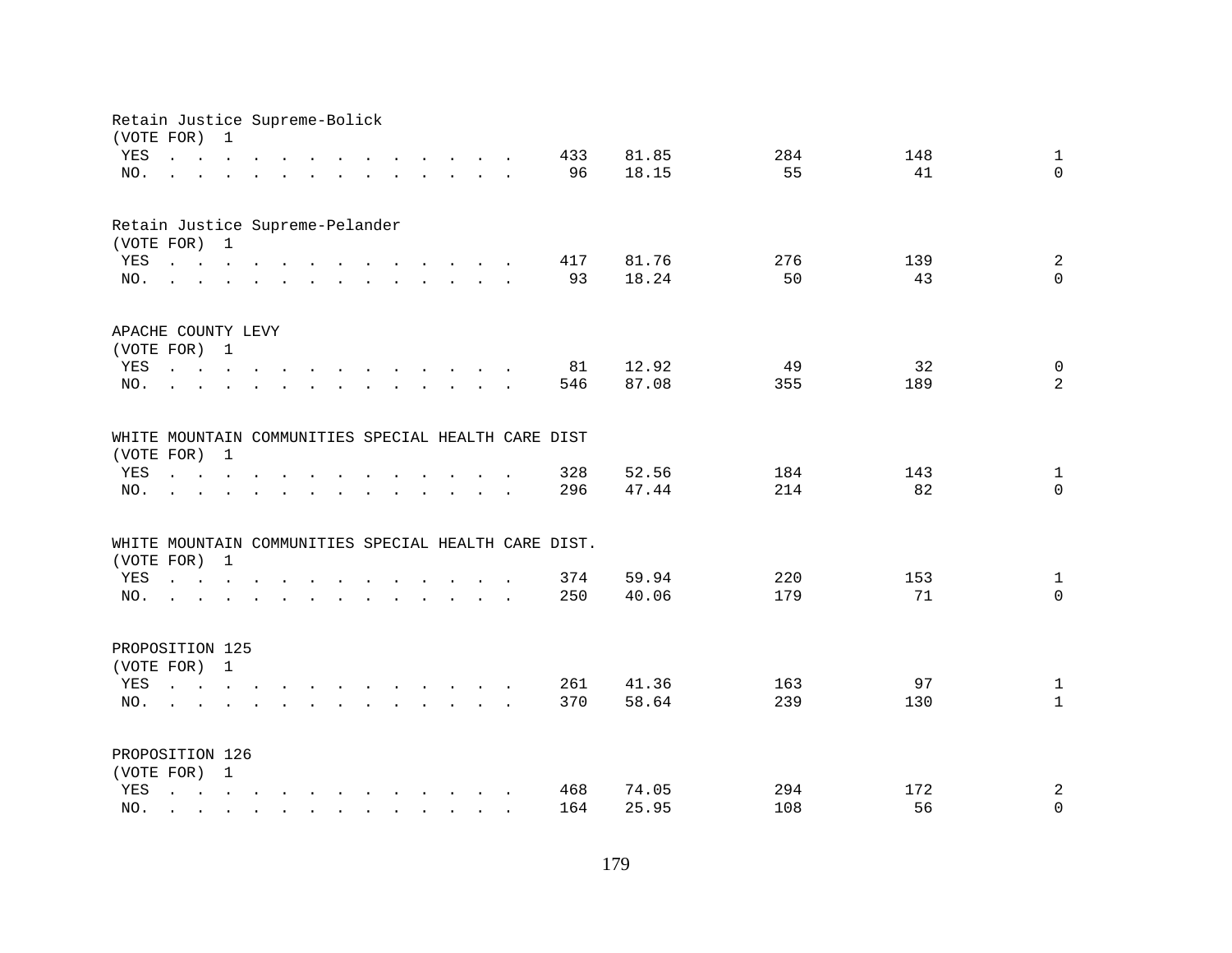| (VOTE FOR)      |                                            | -1     |                      |  |  |         |        |               |        |     |       |     |     |                |
|-----------------|--------------------------------------------|--------|----------------------|--|--|---------|--------|---------------|--------|-----|-------|-----|-----|----------------|
| YES             | $\ddot{\phantom{0}}$<br>$\sim$ $\sim$      |        |                      |  |  |         |        | $\sim$        | $\sim$ | 61  | 9.43  | 42  | 19  | $\mathsf{O}$   |
| NO.             | $\ddot{\phantom{0}}$<br>$\sim$             | $\sim$ | $\cdot$              |  |  |         |        | $\cdot$       | $\sim$ | 586 | 90.57 | 368 | 216 | $\overline{a}$ |
| PROPOSITION 305 |                                            |        |                      |  |  |         |        |               |        |     |       |     |     |                |
| (VOTE FOR) 1    |                                            |        |                      |  |  |         |        |               |        |     |       |     |     |                |
| YES             | $\mathbf{r}$ , $\mathbf{r}$ , $\mathbf{r}$ |        |                      |  |  |         |        |               |        | 201 | 31.65 | 117 | 83  |                |
| NO.             | $\sim$ $\sim$ $\sim$ $\sim$                |        | $\ddot{\phantom{a}}$ |  |  |         |        |               | $\sim$ | 434 | 68.35 | 285 | 148 |                |
| PROPOSITION 306 |                                            |        |                      |  |  |         |        |               |        |     |       |     |     |                |
| (VOTE FOR) 1    |                                            |        |                      |  |  |         |        |               |        |     |       |     |     |                |
| YES             | $\sim$ $\sim$ $\sim$ $\sim$ $\sim$         |        | $\ddot{\phantom{a}}$ |  |  | $\cdot$ | $\sim$ | $\sim$ $\sim$ |        | 354 | 55.84 | 225 | 127 | 2              |
| NO.             |                                            |        |                      |  |  |         |        |               |        | 280 | 44.16 | 179 | 101 | 0              |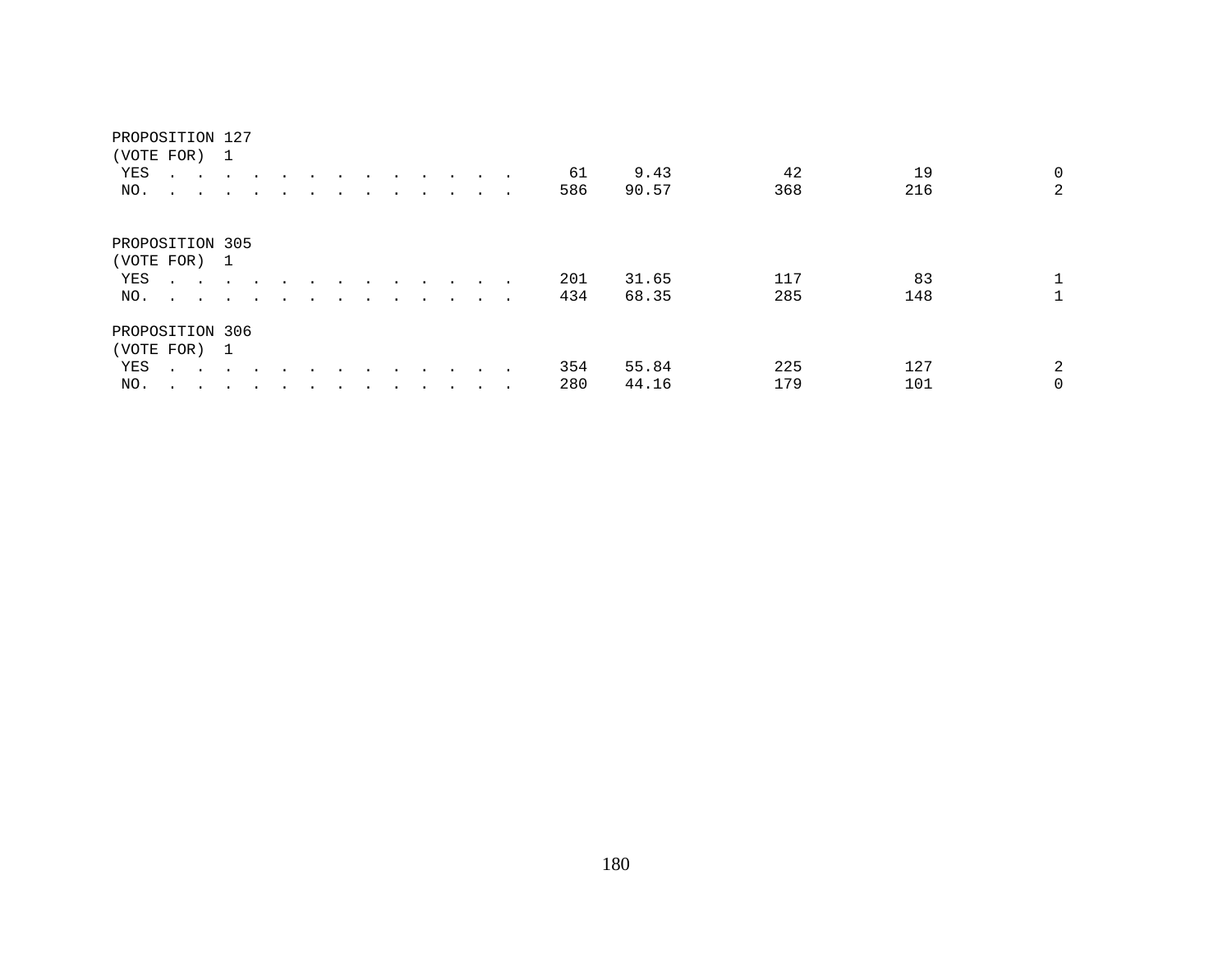OFFICIAL RESULTS

 APACHE COUNTY, ARIZONA NOVEMBER 6, 2018

#### RUN DATE:11/15/18 02:13 PM

0037 74 STEAMBOAT

|                                                                                                       |                                                                                         |                                                                                           |  |  |                                                                                                                                                                                                                                   | TOTAL VOTES | ⊱     | EARLY    | ELEC DAY | PROV           |
|-------------------------------------------------------------------------------------------------------|-----------------------------------------------------------------------------------------|-------------------------------------------------------------------------------------------|--|--|-----------------------------------------------------------------------------------------------------------------------------------------------------------------------------------------------------------------------------------|-------------|-------|----------|----------|----------------|
| REGISTERED VOTERS - TOTAL                                                                             |                                                                                         |                                                                                           |  |  |                                                                                                                                                                                                                                   | 1,253       |       |          |          |                |
| BALLOTS CAST - TOTAL.                                                                                 |                                                                                         |                                                                                           |  |  | $\mathbf{r}$ . The contract of the contract of the contract of the contract of the contract of the contract of the contract of the contract of the contract of the contract of the contract of the contract of the contract of th | 624         |       | 215      | 407      | $\overline{2}$ |
| BALLOTS CAST - BLANK.                                                                                 |                                                                                         | $\mathbf{r}$ , $\mathbf{r}$ , $\mathbf{r}$ , $\mathbf{r}$ , $\mathbf{r}$ , $\mathbf{r}$   |  |  |                                                                                                                                                                                                                                   | $\Omega$    |       | $\Omega$ | $\Omega$ | $\Omega$       |
| VOTER TURNOUT - TOTAL                                                                                 |                                                                                         | $\mathbf{r}$ , and $\mathbf{r}$ , and $\mathbf{r}$ , and $\mathbf{r}$                     |  |  |                                                                                                                                                                                                                                   |             | 49.80 |          |          |                |
| VOTER TURNOUT - BLANK                                                                                 | $\mathbf{r}$ , $\mathbf{r}$ , $\mathbf{r}$ , $\mathbf{r}$ , $\mathbf{r}$ , $\mathbf{r}$ |                                                                                           |  |  |                                                                                                                                                                                                                                   |             |       |          |          |                |
| U.S. Senator                                                                                          |                                                                                         |                                                                                           |  |  |                                                                                                                                                                                                                                   |             |       |          |          |                |
| (VOTE FOR) 1                                                                                          |                                                                                         |                                                                                           |  |  |                                                                                                                                                                                                                                   |             |       |          |          |                |
| SINEMA, KYRSTEN (DEM)                                                                                 |                                                                                         |                                                                                           |  |  |                                                                                                                                                                                                                                   | 539         | 88.94 | 185      | 353      | 1              |
| MCSALLY, MARTHA (REP)                                                                                 |                                                                                         | $\begin{array}{cccccccccccccccccc} . & . & . & . & . & . & . & . & . & . & . \end{array}$ |  |  |                                                                                                                                                                                                                                   | 45          | 7.43  | 13       | 32       | $\Omega$       |
| GREEN, ANGELA (GRN)                                                                                   |                                                                                         |                                                                                           |  |  |                                                                                                                                                                                                                                   | 22          | 3.63  | 9        | 12       | $\mathbf{1}$   |
| WRITE-IN.                                                                                             |                                                                                         |                                                                                           |  |  |                                                                                                                                                                                                                                   |             |       | $\cap$   | $\Omega$ | $\Omega$       |
| U.S. Rep. in Congress Dist. 1<br>(VOTE FOR) 1                                                         |                                                                                         |                                                                                           |  |  |                                                                                                                                                                                                                                   |             |       |          |          |                |
| O'HALLERAN, TOM (DEM)                                                                                 |                                                                                         |                                                                                           |  |  |                                                                                                                                                                                                                                   | 539         | 89.09 | 187      | 350      | 2              |
| ROGERS, WENDY (REP)                                                                                   |                                                                                         |                                                                                           |  |  |                                                                                                                                                                                                                                   | 65          | 10.74 | 20       | 45       | $\Omega$       |
| WRITE-IN.                                                                                             |                                                                                         |                                                                                           |  |  |                                                                                                                                                                                                                                   | 1           | .17   | $\Omega$ |          | $\Omega$       |
| Governor                                                                                              |                                                                                         |                                                                                           |  |  |                                                                                                                                                                                                                                   |             |       |          |          |                |
| (VOTE FOR) 1                                                                                          |                                                                                         |                                                                                           |  |  |                                                                                                                                                                                                                                   |             |       |          |          |                |
| GARCIA, DAVID (DEM)                                                                                   |                                                                                         |                                                                                           |  |  |                                                                                                                                                                                                                                   | 503         | 83.28 | 166      | 335      | 2              |
| DUCEY, DOUG (REP).                                                                                    |                                                                                         |                                                                                           |  |  |                                                                                                                                                                                                                                   | 80          | 13.25 | 34       | 46       | $\Omega$       |
| TORRES, ANGEL (GRN)                                                                                   |                                                                                         |                                                                                           |  |  |                                                                                                                                                                                                                                   | 20          | 3.31  | 7        | 13       | $\Omega$       |
| WRITE-IN.<br>$\mathbf{r}$ , and $\mathbf{r}$ , and $\mathbf{r}$ , and $\mathbf{r}$ , and $\mathbf{r}$ |                                                                                         |                                                                                           |  |  |                                                                                                                                                                                                                                   | 1           | .17   | $\Omega$ | 1        | $\Omega$       |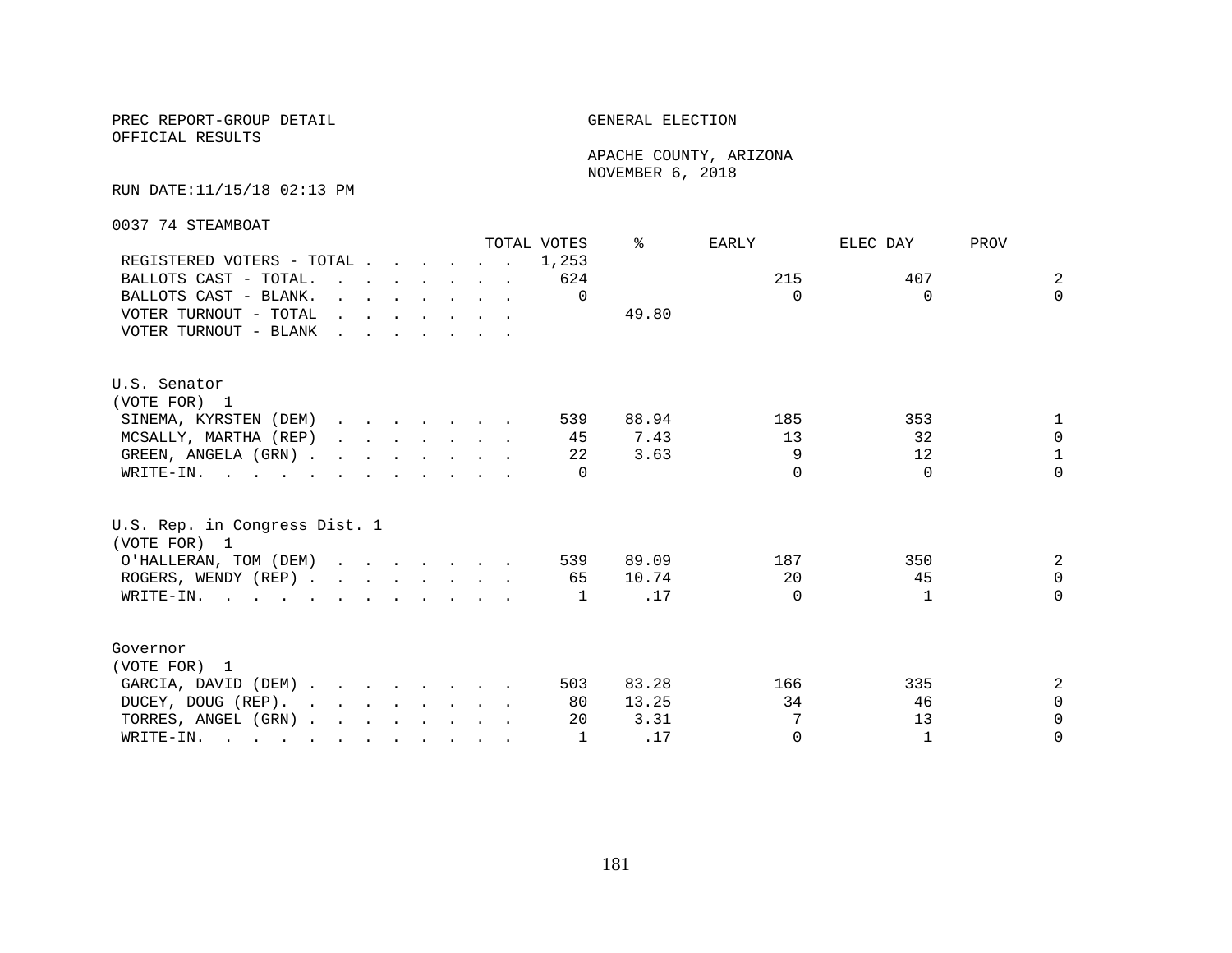| State Senator Dist. 7<br>(VOTE FOR)<br>$\overline{1}$                                                                                                                                                                                                                                             |                                                |
|---------------------------------------------------------------------------------------------------------------------------------------------------------------------------------------------------------------------------------------------------------------------------------------------------|------------------------------------------------|
| PESHLAKAI, JAMESCITA (DEM).<br>571                                                                                                                                                                                                                                                                | $\sqrt{2}$<br>94.85<br>191<br>378              |
| MEALER, JL (REP)<br>31                                                                                                                                                                                                                                                                            | 5.15<br>15<br>16<br>$\mathbf 0$                |
| WRITE-IN.<br>$\mathbf{r}$ , and $\mathbf{r}$ , and $\mathbf{r}$ , and $\mathbf{r}$ , and $\mathbf{r}$<br>$\Omega$                                                                                                                                                                                 | $\Omega$<br>$\Omega$<br>$\Omega$               |
|                                                                                                                                                                                                                                                                                                   |                                                |
| State Rep Dist. 7                                                                                                                                                                                                                                                                                 |                                                |
| (VOTE FOR) 2                                                                                                                                                                                                                                                                                      |                                                |
| TELLER, ARLANDO (DEM)<br>349                                                                                                                                                                                                                                                                      | $\mathbf{1}$<br>44.46<br>130<br>218            |
| TSOSIE, MYRON (DEM)<br>392                                                                                                                                                                                                                                                                        | $\sqrt{2}$<br>49.94<br>146<br>244              |
| SHAMLEY, DOYEL (REP).<br>$\mathbf{r}$ , $\mathbf{r}$ , $\mathbf{r}$ , $\mathbf{r}$ , $\mathbf{r}$ , $\mathbf{r}$<br>44                                                                                                                                                                            | $\mathsf 0$<br>27<br>17<br>5.61                |
| WRITE-IN.<br>$\Omega$                                                                                                                                                                                                                                                                             | $\Omega$<br>$\Omega$<br>$\Omega$               |
| Secretary of State                                                                                                                                                                                                                                                                                |                                                |
| (VOTE FOR) 1                                                                                                                                                                                                                                                                                      |                                                |
| HOBBS, KATIE (DEM)<br>556                                                                                                                                                                                                                                                                         | 2<br>92.67<br>194<br>360                       |
| GAYNOR, STEVE (REP)<br>44                                                                                                                                                                                                                                                                         | 15<br>29<br>$\mathsf{O}\xspace$<br>7.33        |
| WRITE-IN.<br>$\mathbf{r}$ , $\mathbf{r}$ , $\mathbf{r}$ , $\mathbf{r}$ , $\mathbf{r}$ , $\mathbf{r}$ , $\mathbf{r}$ , $\mathbf{r}$<br>$\Omega$                                                                                                                                                    | $\Omega$<br>$\Omega$<br>$\Omega$               |
| Attorney General<br>(VOTE FOR) 1                                                                                                                                                                                                                                                                  |                                                |
| CONTRERAS, JANUARY (DEM)<br>550                                                                                                                                                                                                                                                                   | 91.06<br>191<br>358<br>$\mathbf{1}$            |
| BRNOVICH, MARK (REP).<br>53                                                                                                                                                                                                                                                                       | 8.77<br>17<br>35<br>$\mathbf 1$                |
| WRITE-IN.<br>1                                                                                                                                                                                                                                                                                    | $\mathsf 0$<br>$\Omega$<br>.17<br>$\mathbf{1}$ |
|                                                                                                                                                                                                                                                                                                   |                                                |
| State Treasurer<br>(VOTE FOR) 1                                                                                                                                                                                                                                                                   |                                                |
| MANOIL, MARK (DEM)<br>547                                                                                                                                                                                                                                                                         | $\mathbf{1}$<br>91.47<br>188<br>358            |
| YEE, KIMBERLY (REP)<br>51                                                                                                                                                                                                                                                                         | 8.53<br>18<br>32<br>$\mathbf{1}$               |
| $W\text{RITE-IN.}$<br>$\Omega$<br>$\mathbf{r}$ , $\mathbf{r}$ , $\mathbf{r}$ , $\mathbf{r}$ , $\mathbf{r}$ , $\mathbf{r}$                                                                                                                                                                         | $\Omega$<br>$\Omega$<br>$\Omega$               |
|                                                                                                                                                                                                                                                                                                   |                                                |
| Superintendent of Public Instruction                                                                                                                                                                                                                                                              |                                                |
| (VOTE FOR) 1                                                                                                                                                                                                                                                                                      |                                                |
| HOFFMAN, KATHY (DEM).<br>555                                                                                                                                                                                                                                                                      | $\overline{a}$<br>92.04<br>194<br>359          |
| RIGGS, FRANK (REP)<br>48                                                                                                                                                                                                                                                                          | 7.96<br>13<br>35<br>0                          |
| WRITE-IN.<br>$\Omega$<br>$\mathbf{r}$ . The set of $\mathbf{r}$<br>and the contract of the contract of the contract of the contract of the contract of the contract of the contract of the contract of the contract of the contract of the contract of the contract of the contract of the contra | $\Omega$<br>$\Omega$<br>$\Omega$               |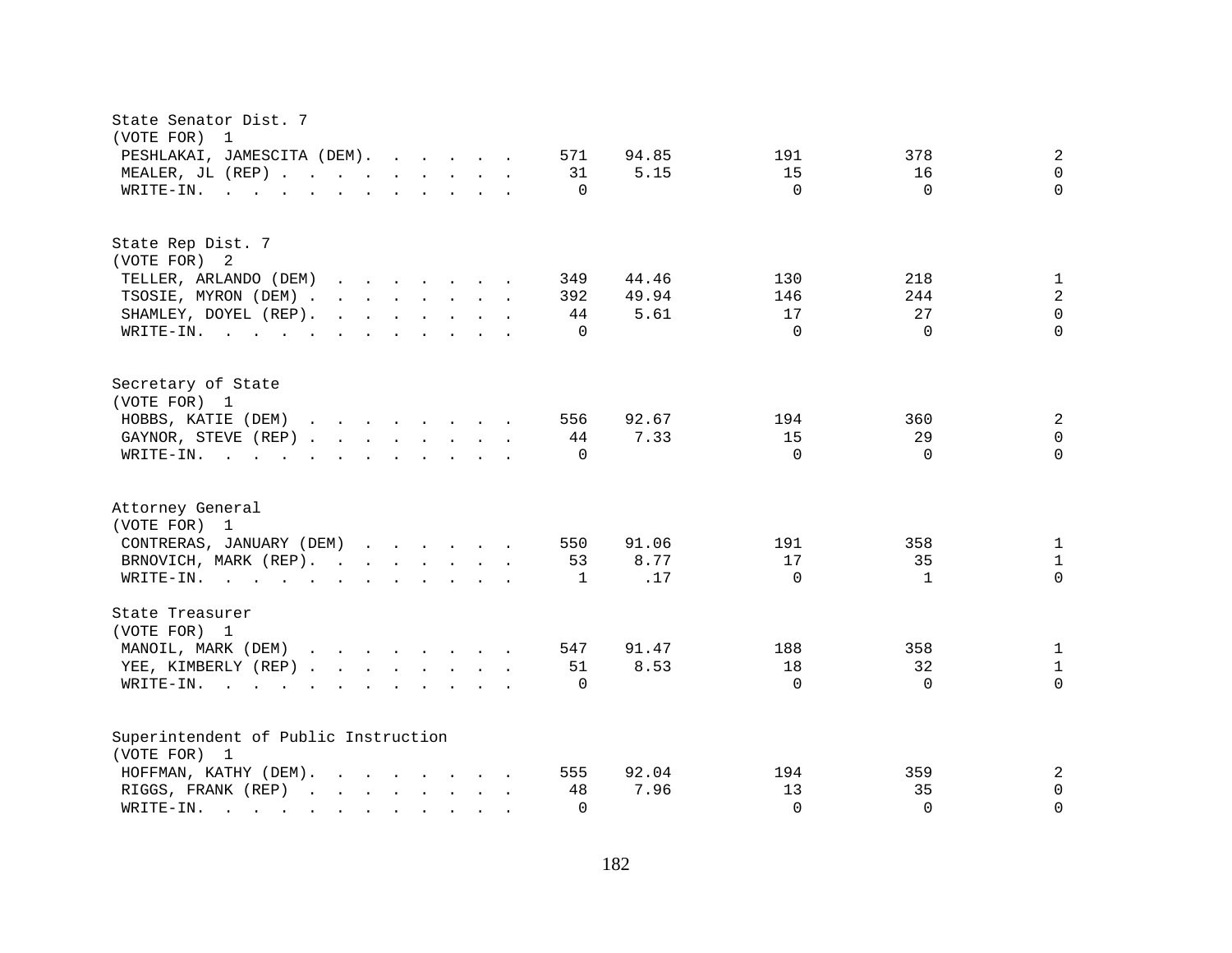| State Mine Inspector<br>(VOTE FOR)<br>$\mathbf{1}$                                                                                                                                                                                                                                                                                                                                                                                        |                                              |
|-------------------------------------------------------------------------------------------------------------------------------------------------------------------------------------------------------------------------------------------------------------------------------------------------------------------------------------------------------------------------------------------------------------------------------------------|----------------------------------------------|
| PIERCE, WILLIAM "BILL" (DEM)                                                                                                                                                                                                                                                                                                                                                                                                              | 92.51<br>192<br>556<br>363<br>$\mathbf 1$    |
| HART, JOE (REP)<br>and the contract of the contract of the<br>$\mathbf{r}$ . The set of $\mathbf{r}$                                                                                                                                                                                                                                                                                                                                      | $\mathbf{1}$<br>16<br>28<br>45<br>7.49       |
| WRITE-IN.<br>$\sim$ 100 $\sim$                                                                                                                                                                                                                                                                                                                                                                                                            | $\Omega$<br>$\Omega$<br>$\Omega$<br>$\Omega$ |
| Corporation Commissioner                                                                                                                                                                                                                                                                                                                                                                                                                  |                                              |
| (VOTE FOR)<br>-2                                                                                                                                                                                                                                                                                                                                                                                                                          |                                              |
| KENNEDY, SANDRA (DEM)                                                                                                                                                                                                                                                                                                                                                                                                                     | 499<br>59.19<br>2<br>183<br>314              |
| SEARS, KIANA MARIA (DEM)                                                                                                                                                                                                                                                                                                                                                                                                                  | $\mathbf 0$<br>118<br>164<br>282<br>33.45    |
| GLASSMAN, RODNEY (REP)                                                                                                                                                                                                                                                                                                                                                                                                                    | $\mathbf{1}$<br>3.56<br>30<br>12<br>17       |
| OLSON, JUSTIN (REP)                                                                                                                                                                                                                                                                                                                                                                                                                       | $\Omega$<br>3.80<br>22<br>32<br>10           |
| WRITE-IN.<br>the contract of the contract of the contract of the contract of the contract of the contract of the contract of                                                                                                                                                                                                                                                                                                              | $\Omega$<br>$\Omega$<br>$\Omega$<br>$\Omega$ |
| Clerk of the Superior Court<br>(VOTE FOR) 1                                                                                                                                                                                                                                                                                                                                                                                               |                                              |
| HOUNSHELL, ANNELL (DEM).                                                                                                                                                                                                                                                                                                                                                                                                                  | 99.65<br>200<br>2<br>573<br>371              |
| WRITE-IN.                                                                                                                                                                                                                                                                                                                                                                                                                                 | 2<br>$\Omega$<br>2<br>.35<br>$\Omega$        |
|                                                                                                                                                                                                                                                                                                                                                                                                                                           |                                              |
| Justice of the Peace Dist. 3 Puerco<br>(VOTE FOR) 1                                                                                                                                                                                                                                                                                                                                                                                       |                                              |
| YELLOWHORSE, JAY (DEM)                                                                                                                                                                                                                                                                                                                                                                                                                    | 2<br>512<br>85.19<br>183<br>327              |
| ASERET, LOMARDO (REP)                                                                                                                                                                                                                                                                                                                                                                                                                     | 26<br>$\mathbf 0$<br>89<br>14.81<br>63       |
| WRITE-IN.<br>$\cdot$ $\cdot$ $\cdot$ $\cdot$ $\cdot$ $\cdot$                                                                                                                                                                                                                                                                                                                                                                              | $\Omega$<br>$\Omega$<br>$\Omega$<br>$\Omega$ |
| Constable Dist. 3 Puerco                                                                                                                                                                                                                                                                                                                                                                                                                  |                                              |
| (VOTE FOR)<br>1                                                                                                                                                                                                                                                                                                                                                                                                                           |                                              |
| ANDERSON, CHARLI (DEM)                                                                                                                                                                                                                                                                                                                                                                                                                    | 369<br>565<br>99.47<br>194<br>2              |
| WRITE-IN.<br>$\mathbf{r} = \mathbf{r} + \mathbf{r} + \mathbf{r} + \mathbf{r} + \mathbf{r} + \mathbf{r} + \mathbf{r} + \mathbf{r} + \mathbf{r} + \mathbf{r} + \mathbf{r} + \mathbf{r} + \mathbf{r} + \mathbf{r} + \mathbf{r} + \mathbf{r} + \mathbf{r} + \mathbf{r} + \mathbf{r} + \mathbf{r} + \mathbf{r} + \mathbf{r} + \mathbf{r} + \mathbf{r} + \mathbf{r} + \mathbf{r} + \mathbf{r} + \mathbf{r} + \mathbf{r} + \mathbf{r} + \mathbf$ | .53<br>$\Omega$<br>3<br>$\Omega$<br>3        |
|                                                                                                                                                                                                                                                                                                                                                                                                                                           |                                              |
| Judge of the Superior Court<br>(VOTE FOR) 1                                                                                                                                                                                                                                                                                                                                                                                               |                                              |
| LATHAM, MIKE<br>$\mathbf{r}$ , and $\mathbf{r}$ , and $\mathbf{r}$ , and $\mathbf{r}$ , and $\mathbf{r}$                                                                                                                                                                                                                                                                                                                                  | 309<br>2<br>480<br>99.17<br>169              |
| WRITE-IN.<br><b>Professor Professor Professor Professor</b>                                                                                                                                                                                                                                                                                                                                                                               | .83<br>$\Omega$<br>4<br>$\mathbf 0$<br>4     |
|                                                                                                                                                                                                                                                                                                                                                                                                                                           |                                              |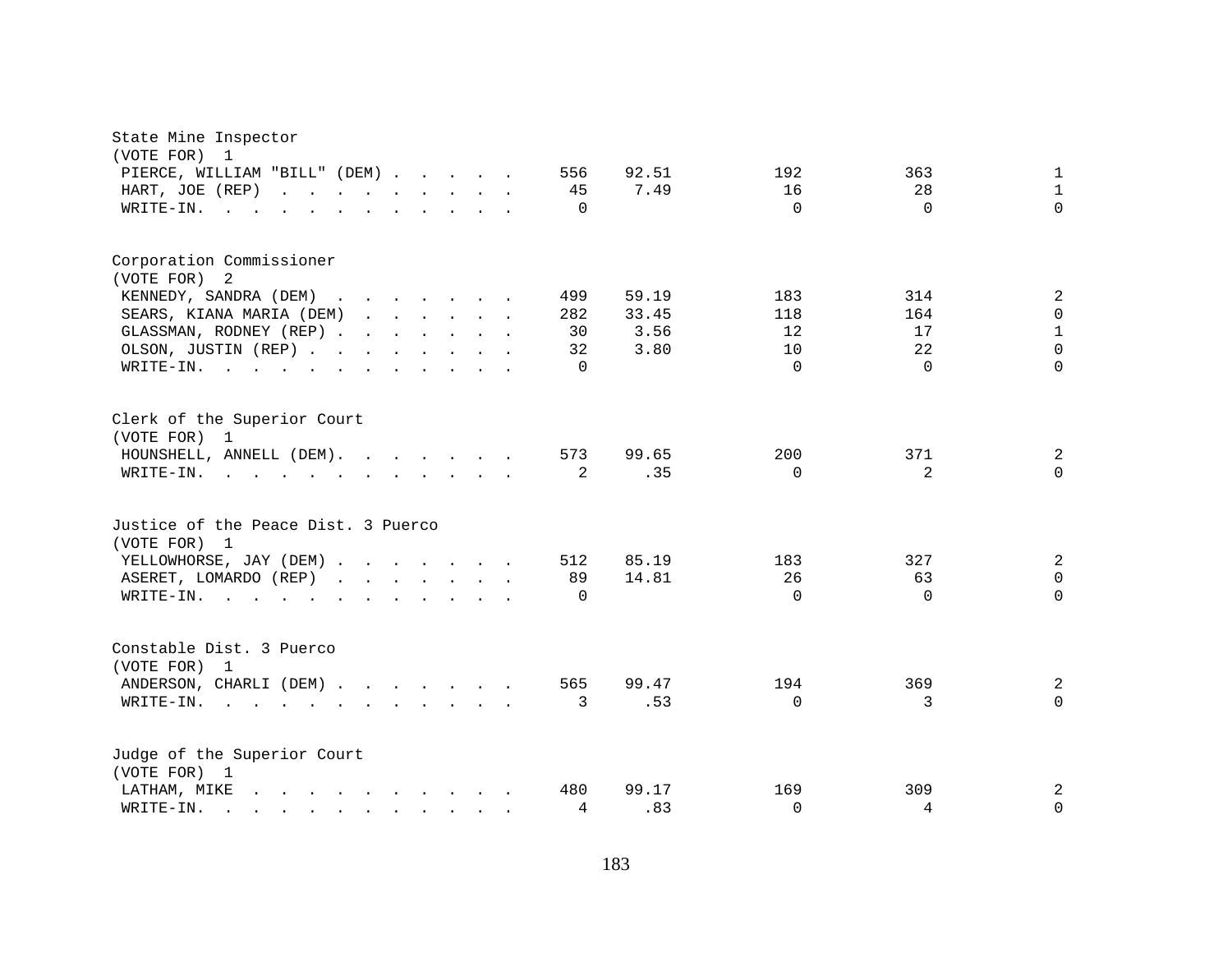| Board Member Ganado USD #20                                                                                                                                                                                                                                            |                     |          |                             |
|------------------------------------------------------------------------------------------------------------------------------------------------------------------------------------------------------------------------------------------------------------------------|---------------------|----------|-----------------------------|
| (VOTE FOR) 3                                                                                                                                                                                                                                                           |                     |          |                             |
| BEGAY, WANDA<br>$\sim$<br>$\sim$ $\sim$ $\sim$                                                                                                                                                                                                                         | 13.12<br>161        | 70       | 91<br>0                     |
| ETSITTY, JOLENE<br>$\mathbf{r}$ , and $\mathbf{r}$ , and $\mathbf{r}$ , and $\mathbf{r}$<br>$\ddot{\phantom{0}}$                                                                                                                                                       | 66<br>5.38          | 17       | 49<br>$\mathbf 0$           |
| ETSITTY, SYLVIA M.<br>$\mathbf{r} = \mathbf{r} - \mathbf{r}$ , and $\mathbf{r} = \mathbf{r} - \mathbf{r}$ , and $\mathbf{r} = \mathbf{r} - \mathbf{r}$                                                                                                                 | 9.86<br>121         | 43       | 78<br>$\mathbf 0$           |
| GORMAN, TERESA M<br>$\mathbf{r}$ . The contract of the contract of the contract of the contract of the contract of the contract of the contract of the contract of the contract of the contract of the contract of the contract of the contract of th                  | 9.70<br>119         | 51       | 68<br>$\mathbf 0$           |
| JAMES, JUDY.<br>the contract of the contract of the contract of the contract of the contract of the contract of the contract of                                                                                                                                        | 204<br>16.63        | 61       | $\mathsf{O}\xspace$<br>143  |
| JAMES, JR., WALLACE                                                                                                                                                                                                                                                    | 158<br>12.88        | 57       | $\mathsf{O}\xspace$<br>101  |
| KEE, STEVEN.                                                                                                                                                                                                                                                           | 8.48<br>104         | 32       | $\frac{1}{2}$<br>71         |
| NOBLE, FRANCIS.                                                                                                                                                                                                                                                        | 12.06<br>148        | 48       | 98                          |
| ROANHORSE, CALEB                                                                                                                                                                                                                                                       | 11.82<br>145        | 61       | $\mathbf 0$<br>84           |
| $W\text{RITE-IN.}$<br>$\mathbf{r} = \mathbf{r}$ , $\mathbf{r} = \mathbf{r}$                                                                                                                                                                                            | .08<br>$\mathbf{1}$ | $\Omega$ | $\mathbf 0$<br>$\mathbf{1}$ |
| Retain Justice Supreme-Bolick<br>(VOTE FOR) 1                                                                                                                                                                                                                          |                     |          |                             |
| YES                                                                                                                                                                                                                                                                    | 60.53<br>342        | 113      | 228<br>$\mathbf{1}$         |
| NO.<br>$\mathbf{r} = \mathbf{r} - \mathbf{r}$ , $\mathbf{r} = \mathbf{r} - \mathbf{r}$ , $\mathbf{r} = \mathbf{r} - \mathbf{r} - \mathbf{r}$ , $\mathbf{r} = \mathbf{r} - \mathbf{r}$                                                                                  | 223<br>39.47        | 81       | 141<br>$\mathbf{1}$         |
| Retain Justice Supreme-Pelander<br>(VOTE FOR) 1                                                                                                                                                                                                                        |                     |          |                             |
| YES<br>$\mathbf{r}$ , and $\mathbf{r}$ , and $\mathbf{r}$ , and $\mathbf{r}$ , and $\mathbf{r}$ , and $\mathbf{r}$                                                                                                                                                     | 347<br>62.41        | 117      | 229<br>$\mathbf{1}$         |
| $\mathbf{r} = \mathbf{r} - \mathbf{r}$ , $\mathbf{r} = \mathbf{r} - \mathbf{r}$ , $\mathbf{r} = \mathbf{r} - \mathbf{r} - \mathbf{r}$ , $\mathbf{r} = \mathbf{r} - \mathbf{r}$<br>NO.                                                                                  | 209<br>37.59        | 73       | 135<br>$\mathbf{1}$         |
| APACHE COUNTY LEVY                                                                                                                                                                                                                                                     |                     |          |                             |
| (VOTE FOR) 1                                                                                                                                                                                                                                                           |                     |          |                             |
| YES<br>$\mathbf{r}$ and $\mathbf{r}$<br>and the contract of the contract of the contract of the contract of the contract of the contract of the contract of the contract of the contract of the contract of the contract of the contract of the contract of the contra | 37.26<br>218        | 80       | 137<br>$\mathbf{1}$         |
| NO.                                                                                                                                                                                                                                                                    | 62.74<br>367        | 122      | 244<br>$\mathbf{1}$         |
| PROPOSITION 125                                                                                                                                                                                                                                                        |                     |          |                             |
| (VOTE FOR) 1                                                                                                                                                                                                                                                           |                     |          |                             |
| YES<br>$\mathbf{r}$ , $\mathbf{r}$ , $\mathbf{r}$ , $\mathbf{r}$ , $\mathbf{r}$ , $\mathbf{r}$ , $\mathbf{r}$ , $\mathbf{r}$ , $\mathbf{r}$ , $\mathbf{r}$                                                                                                             | 262<br>44.63        | 93       | 168<br>$\mathbf{1}$         |
| NO.<br>$\mathbf{r} = \mathbf{r} - \mathbf{r}$ , $\mathbf{r} = \mathbf{r} - \mathbf{r}$ , $\mathbf{r} = \mathbf{r} - \mathbf{r}$ , $\mathbf{r} = \mathbf{r} - \mathbf{r}$                                                                                               | 325<br>55.37        | 111      | 213<br>$\mathbf{1}$         |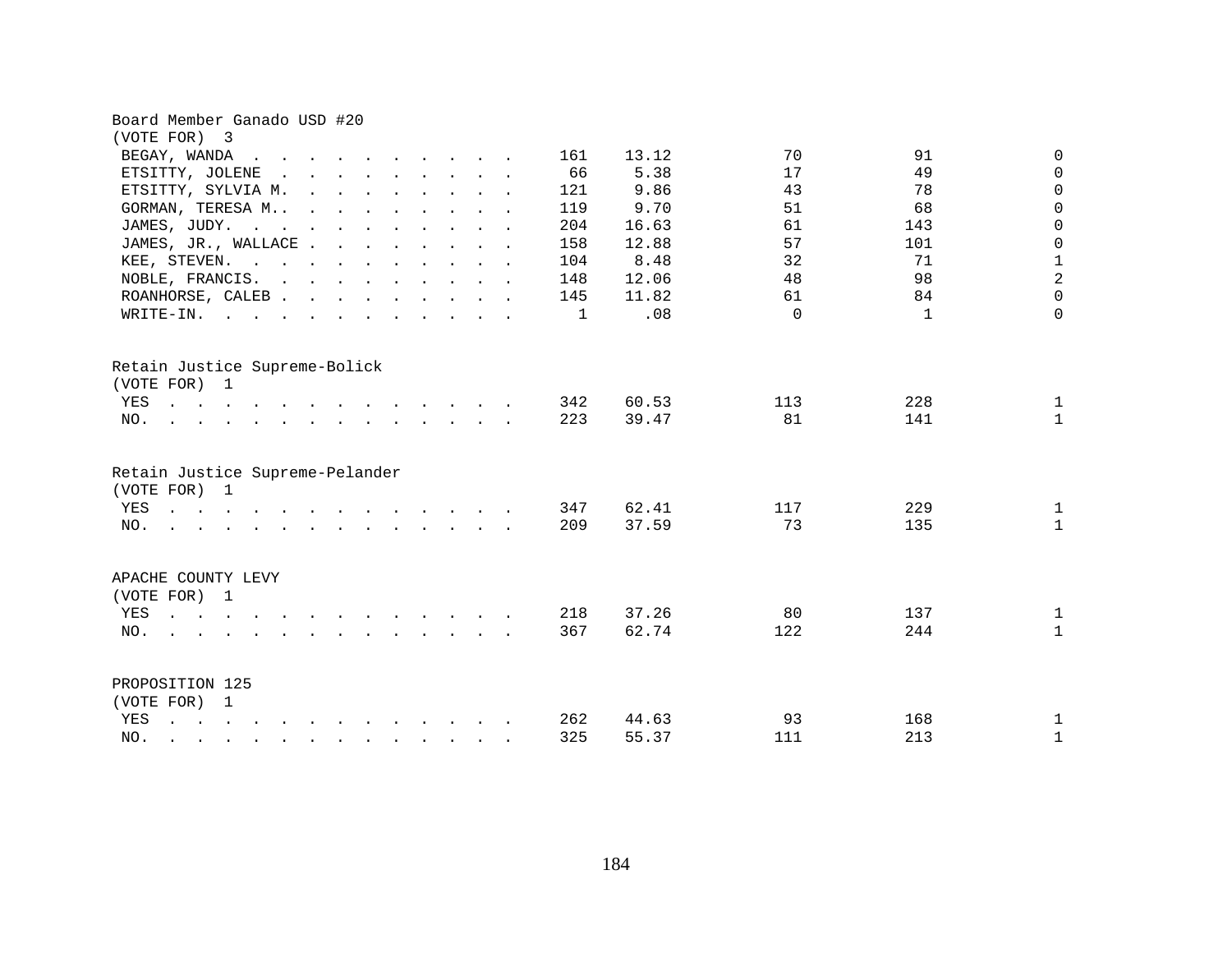| YES             | (VOTE FOR) 1<br>$\mathbf{r}$ , and $\mathbf{r}$ , and $\mathbf{r}$                                                 |                      |           | $\cdot$              | $\bullet$ |         | $\bullet$ . The set of $\bullet$ |                      | $\cdot$ $\cdot$ |                  | $\sim$                   | 228 | 38.71 | 95  | 132 | 1              |
|-----------------|--------------------------------------------------------------------------------------------------------------------|----------------------|-----------|----------------------|-----------|---------|----------------------------------|----------------------|-----------------|------------------|--------------------------|-----|-------|-----|-----|----------------|
| NO.             | $\ddot{\phantom{0}}$<br>$\sim$                                                                                     |                      |           |                      |           |         |                                  |                      |                 |                  | $\sim$                   | 361 | 61.29 | 113 | 247 | $\mathbf 1$    |
| PROPOSITION 127 |                                                                                                                    |                      |           |                      |           |         |                                  |                      |                 |                  |                          |     |       |     |     |                |
| YES             | (VOTE FOR) 1                                                                                                       |                      |           |                      |           |         |                                  |                      |                 |                  |                          | 143 | 25.13 | 43  | 99  | $\mathbf{1}$   |
| NO.             | the contract of the contract of the contract of the contract of the contract of<br>$\cdot$ $\cdot$ $\cdot$ $\cdot$ |                      |           |                      | $\bullet$ |         | $\bullet$                        | $\ddot{\phantom{1}}$ | $\sim$ $\sim$   | $\sim$<br>$\sim$ | $\sim$<br>$\sim$         | 426 | 74.87 | 161 | 264 | $\mathbf{1}$   |
|                 |                                                                                                                    |                      |           |                      |           |         |                                  |                      |                 |                  |                          |     |       |     |     |                |
| PROPOSITION 305 |                                                                                                                    |                      |           |                      |           |         |                                  |                      |                 |                  |                          |     |       |     |     |                |
|                 | (VOTE FOR) 1                                                                                                       |                      |           |                      |           |         |                                  |                      |                 |                  |                          |     |       |     |     |                |
| YES             | $\mathbf{r}$ , $\mathbf{r}$ , $\mathbf{r}$ , $\mathbf{r}$                                                          |                      | $\cdot$   | $\ddot{\phantom{0}}$ |           |         |                                  |                      | $\cdot$         | $\cdot$          |                          | 323 | 57.37 | 119 | 202 | $\overline{a}$ |
| NO.             | $\mathbf{L}$ $\mathbf{L}$                                                                                          |                      |           |                      |           |         |                                  |                      |                 |                  | $\overline{\phantom{a}}$ | 240 | 42.63 | 83  | 157 | $\mathsf{O}$   |
| PROPOSITION 306 |                                                                                                                    |                      |           |                      |           |         |                                  |                      |                 |                  |                          |     |       |     |     |                |
|                 | (VOTE FOR) 1                                                                                                       |                      |           |                      |           |         |                                  |                      |                 |                  |                          |     |       |     |     |                |
| YES             | $\sim$ $\sim$                                                                                                      |                      |           |                      |           |         |                                  |                      |                 |                  |                          | 233 | 42.44 | 87  | 145 | $\mathbf{1}$   |
| NO.             | $\bullet$<br>$\cdot$                                                                                               | $\ddot{\phantom{1}}$ | $\bullet$ |                      | $\bullet$ | $\cdot$ | $\bullet$                        | $\bullet$            |                 |                  | $\sim$                   | 316 | 57.56 | 108 | 208 | 0              |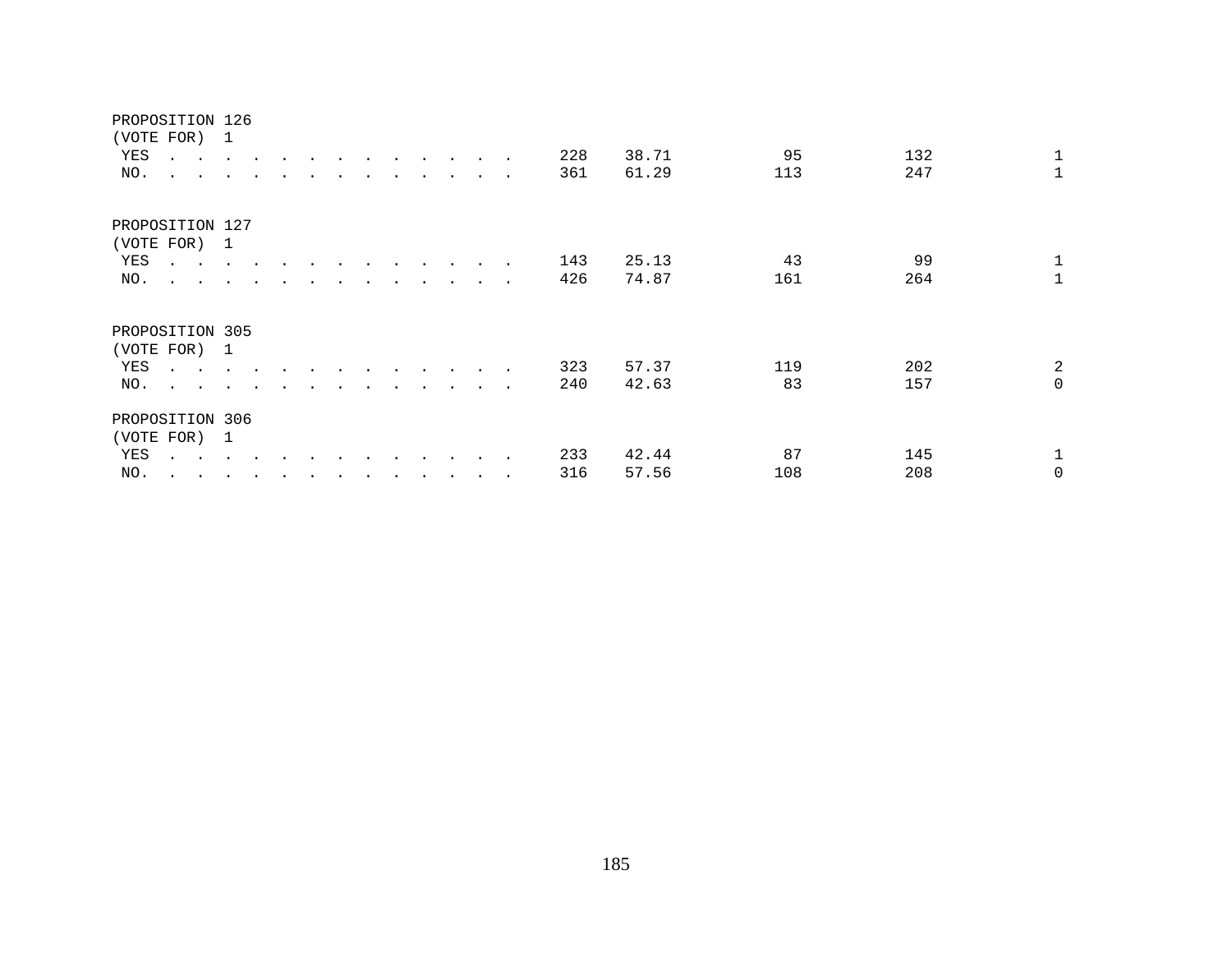OFFICIAL RESULTS

 APACHE COUNTY, ARIZONA NOVEMBER 6, 2018

RUN DATE:11/15/18 02:13 PM

0038 76 SWEETWATER 76.1

|                                                                                                                                                                                                                                                 |  |  |                                                                                             | TOTAL VOTES | °     | EARLY        | ELEC DAY | PROV         |
|-------------------------------------------------------------------------------------------------------------------------------------------------------------------------------------------------------------------------------------------------|--|--|---------------------------------------------------------------------------------------------|-------------|-------|--------------|----------|--------------|
| REGISTERED VOTERS - TOTAL                                                                                                                                                                                                                       |  |  |                                                                                             | 796         |       |              |          |              |
| BALLOTS CAST - TOTAL.                                                                                                                                                                                                                           |  |  |                                                                                             | 314         |       | 75           | 239      | $\Omega$     |
| BALLOTS CAST - BLANK.                                                                                                                                                                                                                           |  |  | $\mathbf{r} = \mathbf{r} \cdot \mathbf{r}$ , and $\mathbf{r} = \mathbf{r} \cdot \mathbf{r}$ | $\Omega$    |       | $\Omega$     | $\Omega$ | $\Omega$     |
| VOTER TURNOUT - TOTAL $\cdot \cdot \cdot \cdot \cdot \cdot$                                                                                                                                                                                     |  |  |                                                                                             |             | 39.45 |              |          |              |
| VOTER TURNOUT - BLANK                                                                                                                                                                                                                           |  |  |                                                                                             |             |       |              |          |              |
| U.S. Senator                                                                                                                                                                                                                                    |  |  |                                                                                             |             |       |              |          |              |
| (VOTE FOR) 1                                                                                                                                                                                                                                    |  |  |                                                                                             |             |       |              |          |              |
| SINEMA, KYRSTEN (DEM)                                                                                                                                                                                                                           |  |  |                                                                                             | 243         | 79.67 | 59           | 184      | <sup>n</sup> |
| MCSALLY, MARTHA (REP)                                                                                                                                                                                                                           |  |  |                                                                                             | 53          | 17.38 | 11           | 42       | $\Omega$     |
| GREEN, ANGELA (GRN)                                                                                                                                                                                                                             |  |  |                                                                                             | 9           | 2.95  | 2            | 7        | $\Omega$     |
| WRITE-IN.                                                                                                                                                                                                                                       |  |  |                                                                                             |             |       | $\cap$       | $\cap$   | $\cap$       |
| U.S. Rep. in Congress Dist. 1<br>(VOTE FOR) 1                                                                                                                                                                                                   |  |  |                                                                                             |             |       |              |          |              |
| O'HALLERAN, TOM (DEM) 244                                                                                                                                                                                                                       |  |  |                                                                                             |             | 79.48 | 61           | 183      | $\Omega$     |
| ROGERS, WENDY (REP)                                                                                                                                                                                                                             |  |  |                                                                                             | 63          | 20.52 | 13           | 50       | $\Omega$     |
| WRITE-IN.                                                                                                                                                                                                                                       |  |  |                                                                                             | $\bigcap$   |       | $\Omega$     | $\Omega$ | $\Omega$     |
| Governor                                                                                                                                                                                                                                        |  |  |                                                                                             |             |       |              |          |              |
| (VOTE FOR) 1                                                                                                                                                                                                                                    |  |  |                                                                                             |             |       |              |          |              |
| GARCIA, DAVID (DEM)                                                                                                                                                                                                                             |  |  |                                                                                             | 245         | 79.80 | 60           | 185      | 0            |
| DUCEY, DOUG (REP).                                                                                                                                                                                                                              |  |  |                                                                                             | 49          | 15.96 | 12           | 37       | $\Omega$     |
| TORRES, ANGEL (GRN)                                                                                                                                                                                                                             |  |  |                                                                                             | 13          | 4.23  | $\mathbf{1}$ | 12       | $\Omega$     |
| WRITE-IN.<br>$\mathcal{L}$ . The contract of the contract of the contract of the contract of the contract of the contract of the contract of the contract of the contract of the contract of the contract of the contract of the contract of th |  |  |                                                                                             | $\Omega$    |       | $\Omega$     | $\Omega$ | $\Omega$     |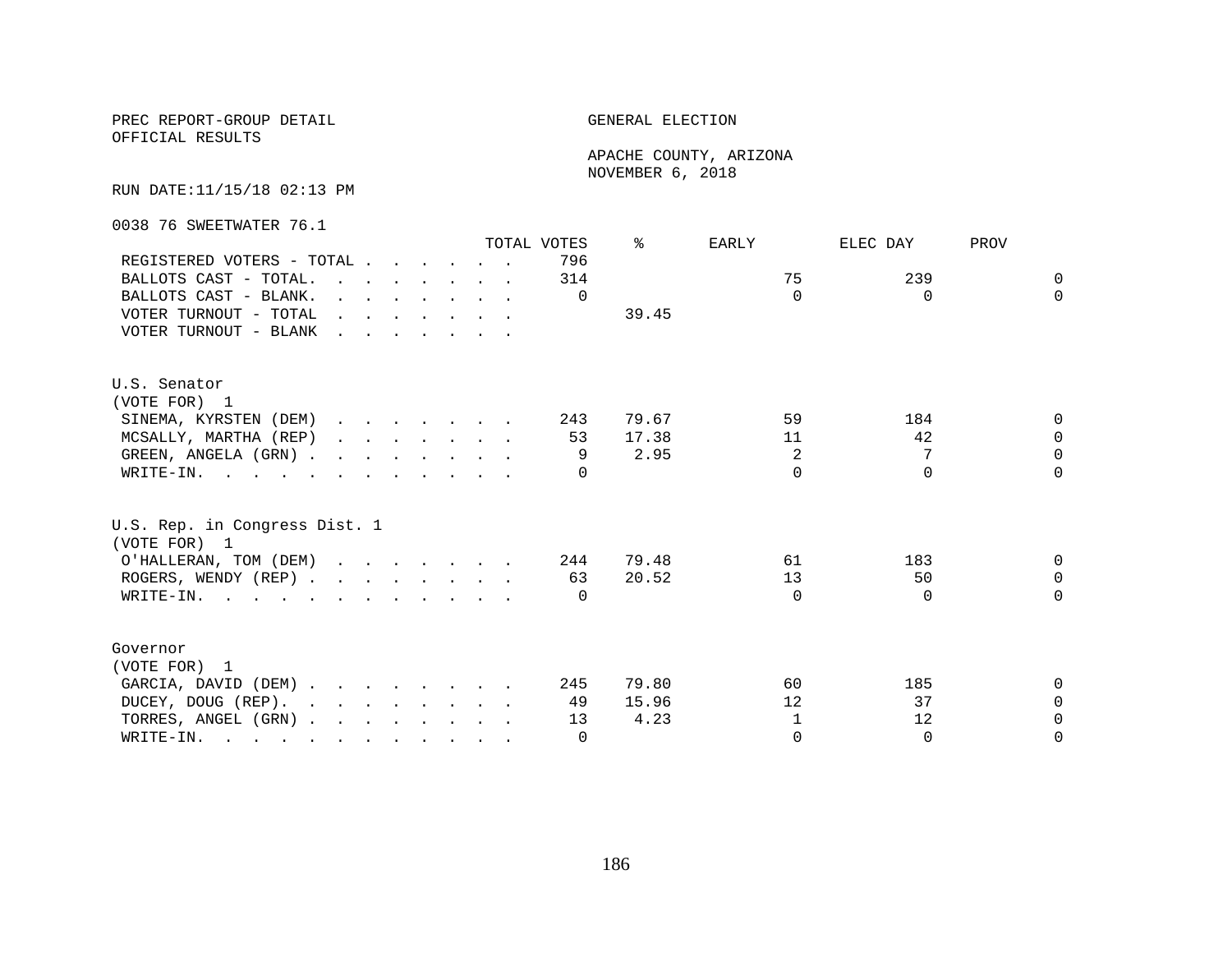| State Senator Dist. 7<br>(VOTE FOR)<br>$\overline{1}$                                                                                                                                                                                                                     |                              |             |
|---------------------------------------------------------------------------------------------------------------------------------------------------------------------------------------------------------------------------------------------------------------------------|------------------------------|-------------|
| PESHLAKAI, JAMESCITA (DEM).<br>259<br>85.48                                                                                                                                                                                                                               | 63<br>196                    | $\mathbf 0$ |
| MEALER, JL (REP)<br>14.52<br>44                                                                                                                                                                                                                                           | 9<br>35                      | $\Omega$    |
| $\Omega$<br>WRITE-IN.<br>$\mathbf{r}$ . The state of the state of the state $\mathbf{r}$                                                                                                                                                                                  | $\Omega$<br>$\Omega$         | $\Omega$    |
|                                                                                                                                                                                                                                                                           |                              |             |
| State Rep Dist. 7                                                                                                                                                                                                                                                         |                              |             |
| (VOTE FOR) 2                                                                                                                                                                                                                                                              |                              |             |
| 95<br>26.84<br>TELLER, ARLANDO (DEM)<br>$\mathbf{r}$ , and $\mathbf{r}$ , and $\mathbf{r}$ , and $\mathbf{r}$                                                                                                                                                             | 16<br>79                     | $\Omega$    |
| TSOSIE, MYRON (DEM)<br>60.45<br>214                                                                                                                                                                                                                                       | 59<br>155                    | $\Omega$    |
| SHAMLEY, DOYEL (REP).<br>$\mathbf{r}$ . The contract of the contract of the contract of the contract of the contract of the contract of the contract of the contract of the contract of the contract of the contract of the contract of the contract of th<br>44<br>12.43 | 29<br>15                     | $\Omega$    |
| .28<br>WRITE-IN.<br>$\mathbf{1}$                                                                                                                                                                                                                                          | $\Omega$<br>$\mathbf{1}$     | $\Omega$    |
| Secretary of State                                                                                                                                                                                                                                                        |                              |             |
| (VOTE FOR) 1                                                                                                                                                                                                                                                              |                              |             |
| HOBBS, KATIE (DEM)<br>83.28<br>254                                                                                                                                                                                                                                        | 63<br>191                    | $\mathbf 0$ |
| 16.72<br>GAYNOR, STEVE (REP)<br>51                                                                                                                                                                                                                                        | 10<br>41                     | $\Omega$    |
| $\Omega$<br>WRITE-IN.<br>$\mathbf{r}$ , and $\mathbf{r}$ , and $\mathbf{r}$ , and $\mathbf{r}$ , and $\mathbf{r}$                                                                                                                                                         | $\Omega$<br>$\Omega$         | $\Omega$    |
| Attorney General<br>(VOTE FOR) 1                                                                                                                                                                                                                                          |                              |             |
| CONTRERAS, JANUARY (DEM)<br>79.67<br>243                                                                                                                                                                                                                                  | 60<br>183                    | $\Omega$    |
| 19.67<br>60                                                                                                                                                                                                                                                               | 12<br>48                     | $\Omega$    |
| BRNOVICH, MARK (REP).<br>.66                                                                                                                                                                                                                                              | $\mathbf{1}$<br>$\mathbf{1}$ | $\Omega$    |
| 2<br>WRITE-IN.                                                                                                                                                                                                                                                            |                              |             |
| State Treasurer<br>(VOTE FOR) 1                                                                                                                                                                                                                                           |                              |             |
| MANOIL, MARK (DEM)<br>82.24<br>250                                                                                                                                                                                                                                        | 58<br>192                    | 0           |
| 17.76<br>YEE, KIMBERLY (REP)<br>54                                                                                                                                                                                                                                        | 15<br>39                     | $\Omega$    |
| WRITE-IN.<br>$\Omega$<br>$\mathbf{r}$ . The contract of the contract of the contract of the contract of the contract of the contract of the contract of the contract of the contract of the contract of the contract of the contract of the contract of th                | $\Omega$<br>$\Omega$         | $\Omega$    |
| Superintendent of Public Instruction                                                                                                                                                                                                                                      |                              |             |
| (VOTE FOR) 1                                                                                                                                                                                                                                                              |                              |             |
| 83.22<br>HOFFMAN, KATHY (DEM).<br>$\mathbf{r}$ , $\mathbf{r}$ , $\mathbf{r}$ , $\mathbf{r}$ , $\mathbf{r}$ , $\mathbf{r}$<br>253                                                                                                                                          | 60<br>193                    | 0           |
| RIGGS, FRANK (REP)<br>50<br>16.45                                                                                                                                                                                                                                         | 37<br>13                     | $\mathbf 0$ |
| .33<br>WRITE-IN.<br>$\mathbf{1}$<br>and the company of the company of the                                                                                                                                                                                                 | $\Omega$<br>$\mathbf{1}$     | $\Omega$    |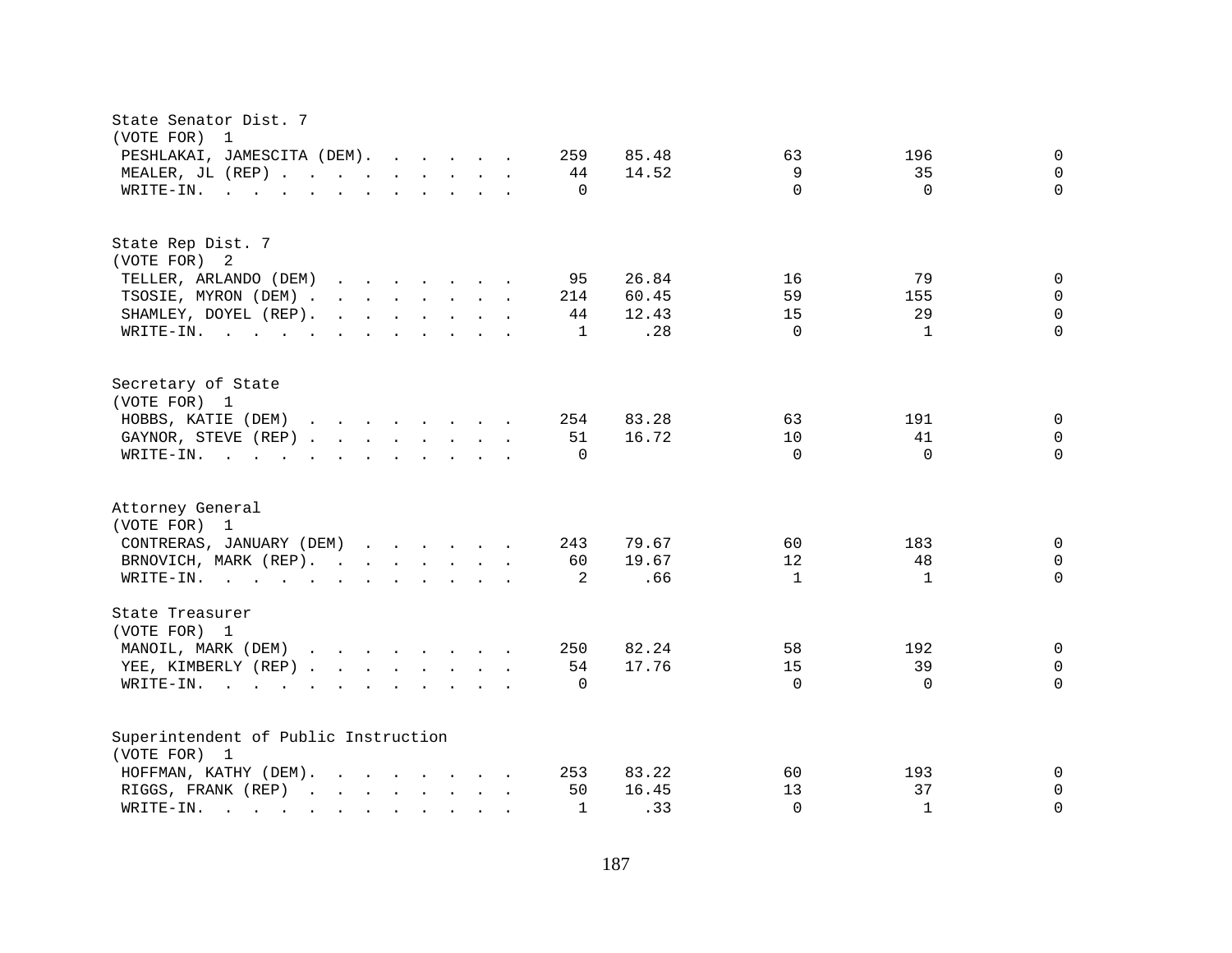| State Mine Inspector<br>(VOTE FOR)<br>$\mathbf{1}$                                                                                                                                                                                                                                                                                    |                                                              |
|---------------------------------------------------------------------------------------------------------------------------------------------------------------------------------------------------------------------------------------------------------------------------------------------------------------------------------------|--------------------------------------------------------------|
| PIERCE, WILLIAM "BILL" (DEM)<br>246                                                                                                                                                                                                                                                                                                   | 81.73<br>59<br>187<br>0                                      |
| 55<br>HART, JOE (REP)                                                                                                                                                                                                                                                                                                                 | 18.27<br>13<br>42<br>$\Omega$                                |
| WRITE-IN.<br>$\Omega$<br>the contract of the contract of the contract of the contract of the contract of the contract of the contract of                                                                                                                                                                                              | $\Omega$<br>$\Omega$<br>$\Omega$                             |
| Corporation Commissioner<br>(VOTE FOR) 2                                                                                                                                                                                                                                                                                              |                                                              |
| KENNEDY, SANDRA (DEM)<br>185                                                                                                                                                                                                                                                                                                          | 48.94<br>45<br>140<br>0                                      |
| SEARS, KIANA MARIA (DEM)<br>$\mathbf{r}$ . The contract of the contract of the contract of the contract of the contract of the contract of the contract of the contract of the contract of the contract of the contract of the contract of the contract of th<br>121                                                                  | 28<br>93<br>32.01<br>$\Omega$                                |
| GLASSMAN, RODNEY (REP)<br>30                                                                                                                                                                                                                                                                                                          | 9<br>7.94<br>21<br>$\Omega$                                  |
| OLSON, JUSTIN (REP)<br>41                                                                                                                                                                                                                                                                                                             | 29<br>10.85<br>12<br>$\Omega$                                |
| WRITE-IN.<br>$\mathbf{1}$                                                                                                                                                                                                                                                                                                             | .26<br>$\Omega$<br>$\mathbf{1}$<br>$\Omega$                  |
| Clerk of the Superior Court<br>(VOTE FOR) 1<br>HOUNSHELL, ANNELL (DEM).<br>277<br>WRITE-IN.<br>6<br>$\mathbf{r}$ . The contract of the contract of the contract of the contract of the contract of the contract of the contract of the contract of the contract of the contract of the contract of the contract of the contract of th | 97.88<br>68<br>209<br>0<br>2.12<br>$\Omega$<br>6<br>$\Omega$ |
| Justice of the Peace Dist. 4 Chinle<br>(VOTE FOR) 1<br>CLYDE, VICTOR J. (DEM)<br>287<br>WRITE-IN.<br>4<br>$\mathbf{r} = \mathbf{r} - \mathbf{r}$ , $\mathbf{r} = \mathbf{r} - \mathbf{r}$ , $\mathbf{r} = \mathbf{r} - \mathbf{r} - \mathbf{r}$                                                                                       | 98.63<br>70<br>217<br>0<br>1.37<br>4<br>$\Omega$<br>0        |
| Constable Dist. 4 Chinle<br>(VOTE FOR) 1<br>WRITE-IN.<br>40<br>$\sim 100$<br>$\mathbf{r}$ , $\mathbf{r}$ , $\mathbf{r}$ , $\mathbf{r}$                                                                                                                                                                                                | 100.00<br>8<br>32<br>0                                       |
| Judge of the Superior Court<br>(VOTE FOR) 1                                                                                                                                                                                                                                                                                           |                                                              |
| 223<br>LATHAM, MIKE<br>$\mathbf{r}$ and $\mathbf{r}$ and $\mathbf{r}$ and $\mathbf{r}$ and $\mathbf{r}$                                                                                                                                                                                                                               | 100.00<br>163<br>60<br>0                                     |
| $\mathbf 0$<br>WRITE-IN.<br>$\mathbf{r} = \mathbf{r} - \mathbf{r}$ , and $\mathbf{r} = \mathbf{r} - \mathbf{r}$ , and $\mathbf{r} = \mathbf{r} - \mathbf{r}$                                                                                                                                                                          | $\Omega$<br>$\Omega$<br>0                                    |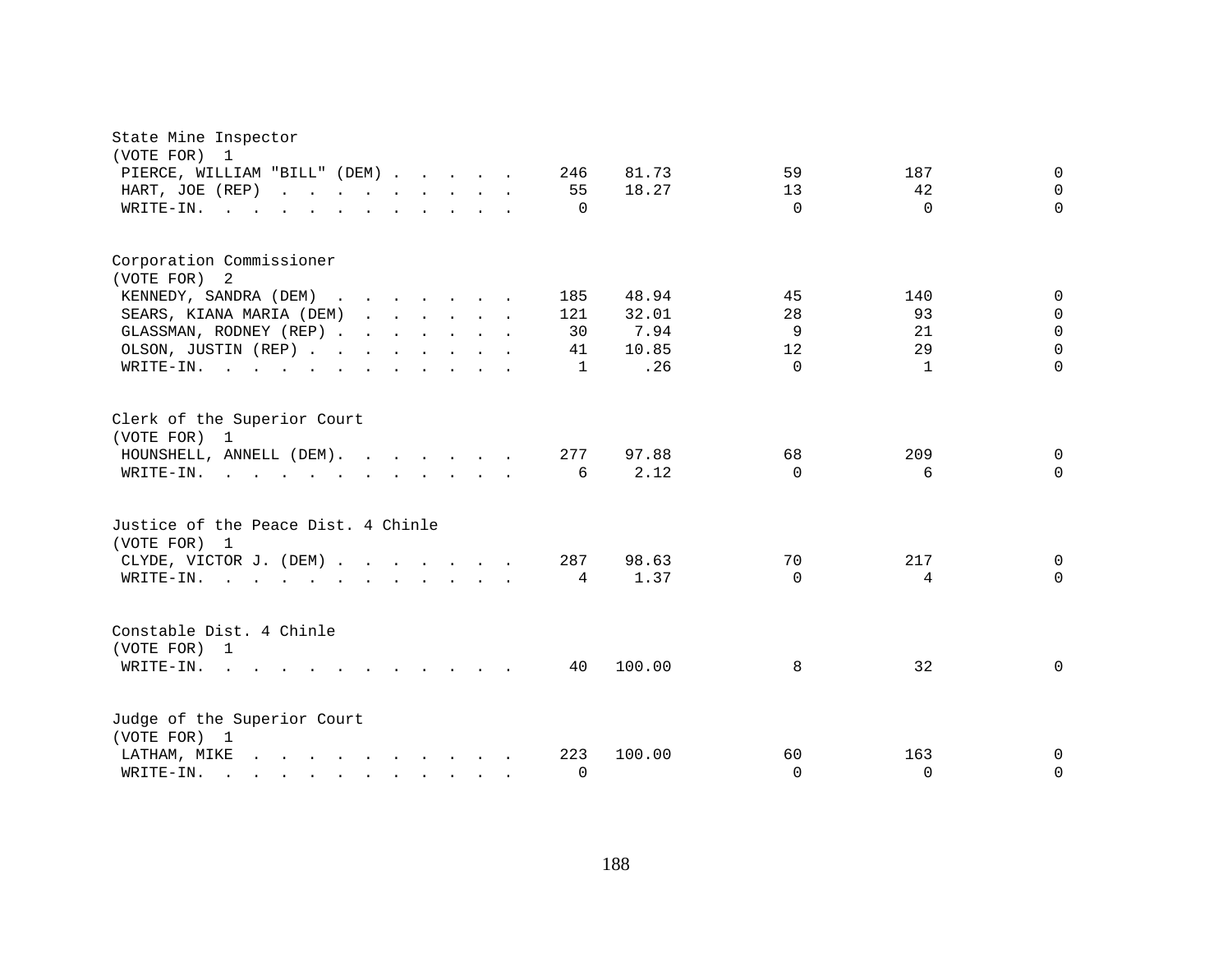| Retain Justice Supreme-Bolick<br>(VOTE FOR) |                                                                                                                                                                                                                                                                                                                                                                                                                                                                           | $\mathbf 1$  |        |                                                                                                                                                                                                                                      |               |                                                                       |  |                                            |        |            |                |    |     |                         |
|---------------------------------------------|---------------------------------------------------------------------------------------------------------------------------------------------------------------------------------------------------------------------------------------------------------------------------------------------------------------------------------------------------------------------------------------------------------------------------------------------------------------------------|--------------|--------|--------------------------------------------------------------------------------------------------------------------------------------------------------------------------------------------------------------------------------------|---------------|-----------------------------------------------------------------------|--|--------------------------------------------|--------|------------|----------------|----|-----|-------------------------|
| YES                                         | $\mathbf{1} \qquad \qquad \mathbf{1} \qquad \qquad \mathbf{1} \qquad \qquad \mathbf{1} \qquad \qquad \mathbf{1} \qquad \qquad \mathbf{1} \qquad \qquad \mathbf{1} \qquad \qquad \mathbf{1} \qquad \qquad \mathbf{1} \qquad \qquad \mathbf{1} \qquad \qquad \mathbf{1} \qquad \qquad \mathbf{1} \qquad \qquad \mathbf{1} \qquad \qquad \mathbf{1} \qquad \qquad \mathbf{1} \qquad \qquad \mathbf{1} \qquad \qquad \mathbf{1} \qquad \mathbf{1} \qquad \qquad \mathbf{1} \$ |              |        |                                                                                                                                                                                                                                      |               | $\mathbf{r}$ , and $\mathbf{r}$ , and $\mathbf{r}$ , and $\mathbf{r}$ |  |                                            |        | 161        | 59.63          | 34 | 127 | $\mathbf 0$             |
| NO.                                         | $\overline{a}$                                                                                                                                                                                                                                                                                                                                                                                                                                                            |              |        | $\mathbf{r}$ , and $\mathbf{r}$ , and $\mathbf{r}$ , and $\mathbf{r}$ , and $\mathbf{r}$ , and $\mathbf{r}$                                                                                                                          |               |                                                                       |  |                                            |        | 109        | 40.37          | 31 | 78  | $\Omega$                |
|                                             |                                                                                                                                                                                                                                                                                                                                                                                                                                                                           |              |        |                                                                                                                                                                                                                                      |               |                                                                       |  |                                            |        |            |                |    |     |                         |
| Retain Justice Supreme-Pelander             |                                                                                                                                                                                                                                                                                                                                                                                                                                                                           |              |        |                                                                                                                                                                                                                                      |               |                                                                       |  |                                            |        |            |                |    |     |                         |
| (VOTE FOR) 1                                |                                                                                                                                                                                                                                                                                                                                                                                                                                                                           |              |        |                                                                                                                                                                                                                                      |               |                                                                       |  |                                            |        |            |                |    |     |                         |
| YES                                         | . The contract of the contract of the contract of the contract of the contract of the contract of the contract of the contract of the contract of the contract of the contract of the contract of the contract of the contrac                                                                                                                                                                                                                                             |              |        |                                                                                                                                                                                                                                      |               |                                                                       |  |                                            |        | 156        | 60.47          | 36 | 120 | $\mathbf 0$             |
| NO.                                         | $\mathbf{r}$ , and $\mathbf{r}$ , and $\mathbf{r}$ , and $\mathbf{r}$ , and $\mathbf{r}$ , and $\mathbf{r}$                                                                                                                                                                                                                                                                                                                                                               |              |        |                                                                                                                                                                                                                                      |               |                                                                       |  |                                            |        | 102        | 39.53          | 29 | 73  | $\Omega$                |
| APACHE COUNTY LEVY                          |                                                                                                                                                                                                                                                                                                                                                                                                                                                                           |              |        |                                                                                                                                                                                                                                      |               |                                                                       |  |                                            |        |            |                |    |     |                         |
| (VOTE FOR) 1                                |                                                                                                                                                                                                                                                                                                                                                                                                                                                                           |              |        |                                                                                                                                                                                                                                      |               |                                                                       |  |                                            |        |            |                |    |     |                         |
| YES                                         |                                                                                                                                                                                                                                                                                                                                                                                                                                                                           |              |        |                                                                                                                                                                                                                                      |               |                                                                       |  |                                            |        | 89         | 31.01          | 22 | 67  | $\mathbf 0$             |
| NO.                                         | $\mathbf{L}$                                                                                                                                                                                                                                                                                                                                                                                                                                                              |              |        | $\mathbf{r}$ and $\mathbf{r}$ are the set of the set of the set of the set of the set of the set of the set of the set of the set of the set of the set of the set of the set of the set of the set of the set of the set of the set |               |                                                                       |  |                                            |        | 198        | 68.99          | 49 | 149 | $\Omega$                |
|                                             |                                                                                                                                                                                                                                                                                                                                                                                                                                                                           |              |        |                                                                                                                                                                                                                                      |               |                                                                       |  |                                            |        |            |                |    |     |                         |
| PROPOSITION 125                             |                                                                                                                                                                                                                                                                                                                                                                                                                                                                           |              |        |                                                                                                                                                                                                                                      |               |                                                                       |  |                                            |        |            |                |    |     |                         |
| (VOTE FOR)                                  |                                                                                                                                                                                                                                                                                                                                                                                                                                                                           | $\mathbf{1}$ |        |                                                                                                                                                                                                                                      |               |                                                                       |  |                                            |        |            |                |    |     |                         |
| YES                                         | $\mathbf{r}$ , $\mathbf{r}$ , $\mathbf{r}$ , $\mathbf{r}$                                                                                                                                                                                                                                                                                                                                                                                                                 |              |        |                                                                                                                                                                                                                                      | $\sim$ $\sim$ | $\mathbf{r}$ , and $\mathbf{r}$ , and $\mathbf{r}$ , and $\mathbf{r}$ |  |                                            |        | 124        | 43.06          | 29 | 95  | $\mathbf 0$             |
| NO.                                         |                                                                                                                                                                                                                                                                                                                                                                                                                                                                           |              |        |                                                                                                                                                                                                                                      |               |                                                                       |  | $\mathbf{r}$ , $\mathbf{r}$ , $\mathbf{r}$ | $\sim$ | 164        | 56.94          | 43 | 121 | $\mathbf 0$             |
|                                             |                                                                                                                                                                                                                                                                                                                                                                                                                                                                           |              |        |                                                                                                                                                                                                                                      |               |                                                                       |  |                                            |        |            |                |    |     |                         |
| PROPOSITION 126                             |                                                                                                                                                                                                                                                                                                                                                                                                                                                                           |              |        |                                                                                                                                                                                                                                      |               |                                                                       |  |                                            |        |            |                |    |     |                         |
| (VOTE FOR)                                  |                                                                                                                                                                                                                                                                                                                                                                                                                                                                           | $\mathbf{1}$ |        |                                                                                                                                                                                                                                      |               |                                                                       |  |                                            |        |            |                | 35 | 85  |                         |
| YES<br>NO.                                  | $\mathbf{r} = \mathbf{r} - \mathbf{r}$ , $\mathbf{r} = \mathbf{r} - \mathbf{r}$ , $\mathbf{r} = \mathbf{r} - \mathbf{r} - \mathbf{r}$ , $\mathbf{r} = \mathbf{r} - \mathbf{r}$                                                                                                                                                                                                                                                                                            |              |        |                                                                                                                                                                                                                                      |               |                                                                       |  |                                            |        | 120<br>174 | 40.82<br>59.18 | 36 | 138 | $\mathbf 0$<br>$\Omega$ |
|                                             | $\mathbf{r}$ , and $\mathbf{r}$ , and $\mathbf{r}$ , and $\mathbf{r}$ , and $\mathbf{r}$ , and $\mathbf{r}$                                                                                                                                                                                                                                                                                                                                                               |              |        |                                                                                                                                                                                                                                      |               |                                                                       |  |                                            |        |            |                |    |     |                         |
| PROPOSITION 127                             |                                                                                                                                                                                                                                                                                                                                                                                                                                                                           |              |        |                                                                                                                                                                                                                                      |               |                                                                       |  |                                            |        |            |                |    |     |                         |
| (VOTE FOR) 1                                |                                                                                                                                                                                                                                                                                                                                                                                                                                                                           |              |        |                                                                                                                                                                                                                                      |               |                                                                       |  |                                            |        |            |                |    |     |                         |
| YES                                         |                                                                                                                                                                                                                                                                                                                                                                                                                                                                           |              |        |                                                                                                                                                                                                                                      |               |                                                                       |  |                                            |        | 86         | 31.16          | 21 | 65  | $\mathsf{O}$            |
| NO.                                         | $\mathcal{L}^{\text{max}}$                                                                                                                                                                                                                                                                                                                                                                                                                                                |              |        | $\mathbf{r}$ and $\mathbf{r}$ and $\mathbf{r}$ and $\mathbf{r}$ and $\mathbf{r}$ and $\mathbf{r}$ and $\mathbf{r}$                                                                                                                   |               |                                                                       |  |                                            |        | 190        | 68.84          | 51 | 139 | $\Omega$                |
|                                             |                                                                                                                                                                                                                                                                                                                                                                                                                                                                           |              |        |                                                                                                                                                                                                                                      |               |                                                                       |  |                                            |        |            |                |    |     |                         |
| PROPOSITION 305                             |                                                                                                                                                                                                                                                                                                                                                                                                                                                                           |              |        |                                                                                                                                                                                                                                      |               |                                                                       |  |                                            |        |            |                |    |     |                         |
| (VOTE FOR) 1                                |                                                                                                                                                                                                                                                                                                                                                                                                                                                                           |              |        |                                                                                                                                                                                                                                      |               |                                                                       |  |                                            |        |            |                |    |     |                         |
| YES                                         | $\mathbf{L}$                                                                                                                                                                                                                                                                                                                                                                                                                                                              |              |        | $\mathbf{r}$ , $\mathbf{r}$ , $\mathbf{r}$ , $\mathbf{r}$ , $\mathbf{r}$ , $\mathbf{r}$ , $\mathbf{r}$ , $\mathbf{r}$ , $\mathbf{r}$                                                                                                 |               |                                                                       |  |                                            |        | 154        | 56.83          | 41 | 113 | 0                       |
| NO.                                         |                                                                                                                                                                                                                                                                                                                                                                                                                                                                           |              | $\sim$ |                                                                                                                                                                                                                                      | $\mathbf{r}$  | $\mathbf{r}$ . The set of $\mathbf{r}$                                |  |                                            |        | 117        | 43.17          | 30 | 87  | $\mathbf 0$             |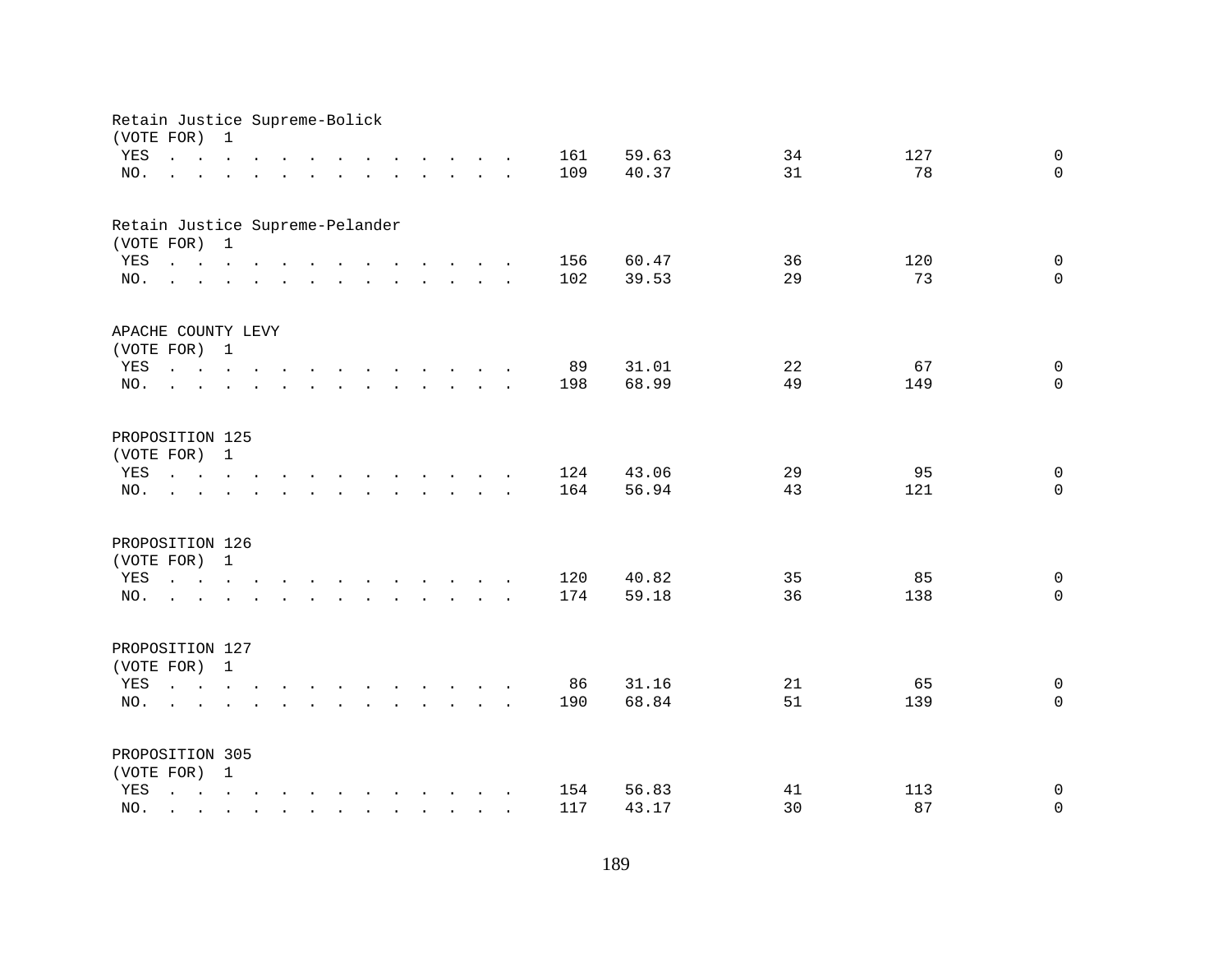| PROPOSITION 306 |  |  |  |  |  |  |               |               |                 |     |  |
|-----------------|--|--|--|--|--|--|---------------|---------------|-----------------|-----|--|
| (VOTE FOR) 1    |  |  |  |  |  |  |               |               |                 |     |  |
|                 |  |  |  |  |  |  | YES 112 41.79 |               | $\sim$ 32       | 8 Q |  |
|                 |  |  |  |  |  |  |               | NO. 156 58.21 | $\overline{37}$ | 119 |  |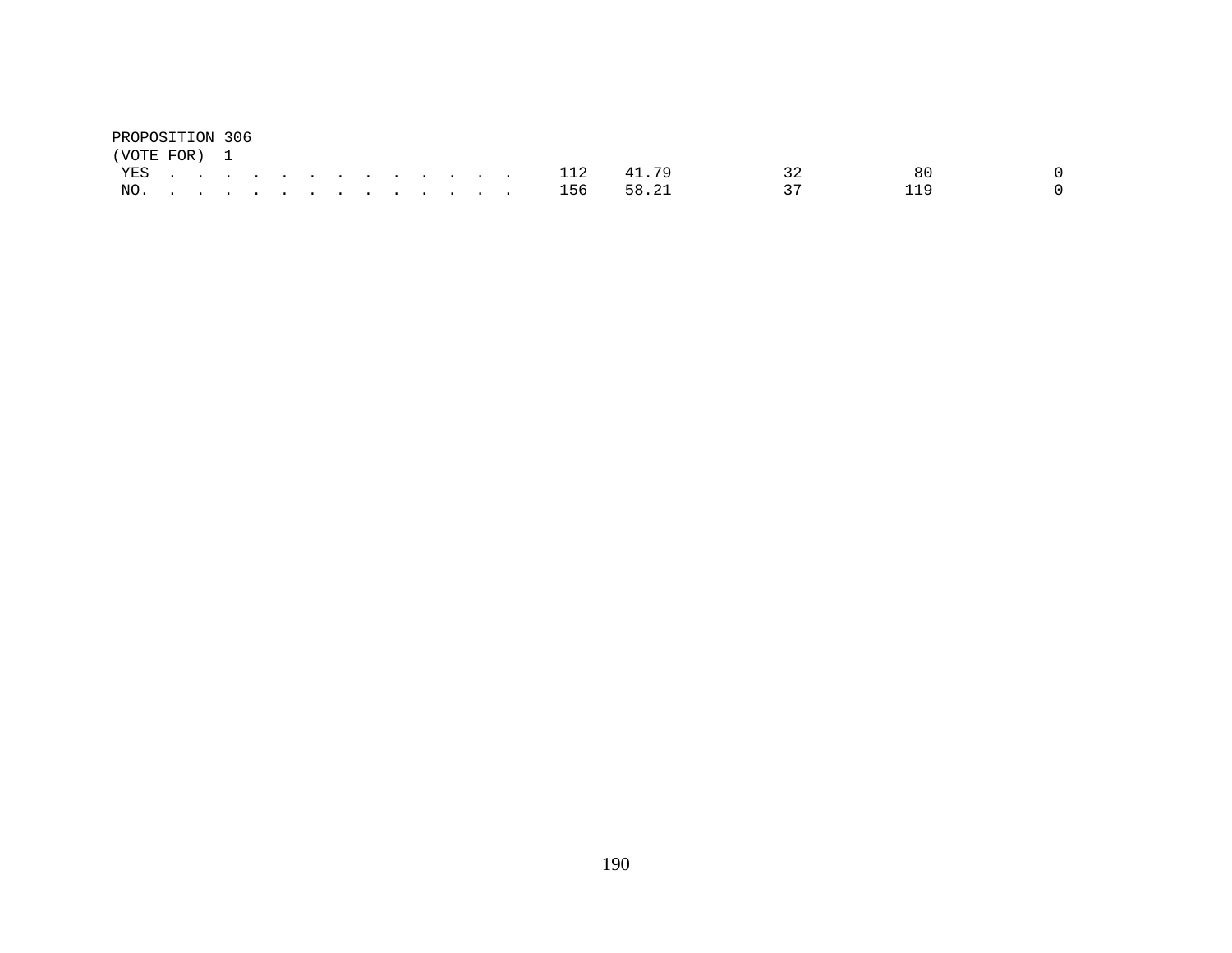## PREC REPORT-GROUP DETAIL GENERAL ELECTION

OFFICIAL RESULTS

 APACHE COUNTY, ARIZONA NOVEMBER 6, 2018

#### RUN DATE:11/15/18 02:13 PM

0039 78 TACHEE 78.1

|                                                             |  |  |                                                                          | TOTAL VOTES      | °     | EARLY    | ELEC DAY | PROV     |
|-------------------------------------------------------------|--|--|--------------------------------------------------------------------------|------------------|-------|----------|----------|----------|
| REGISTERED VOTERS - TOTAL                                   |  |  |                                                                          | 631              |       |          |          |          |
| BALLOTS CAST - TOTAL.                                       |  |  |                                                                          | 250              |       | 81       | 169      | $\Omega$ |
| BALLOTS CAST - BLANK.                                       |  |  | $\mathbf{r}$ , $\mathbf{r}$ , $\mathbf{r}$ , $\mathbf{r}$ , $\mathbf{r}$ | $\Omega$         |       | $\Omega$ | $\Omega$ | $\Omega$ |
| VOTER TURNOUT - TOTAL $\cdot \cdot \cdot \cdot \cdot \cdot$ |  |  |                                                                          |                  | 39.62 |          |          |          |
| VOTER TURNOUT - BLANK                                       |  |  |                                                                          |                  |       |          |          |          |
| U.S. Senator                                                |  |  |                                                                          |                  |       |          |          |          |
| (VOTE FOR) 1                                                |  |  |                                                                          |                  |       |          |          |          |
| SINEMA, KYRSTEN (DEM)                                       |  |  |                                                                          | 207              | 83.47 | 68       | 139      | 0        |
| MCSALLY, MARTHA (REP)                                       |  |  |                                                                          | 33               | 13.31 | 10       | 23       | $\Omega$ |
| GREEN, ANGELA (GRN)                                         |  |  |                                                                          | 8                | 3.23  | 2        | 6        | $\Omega$ |
| WRITE-IN.                                                   |  |  |                                                                          |                  |       | $\Omega$ | $\Omega$ | $\cap$   |
| U.S. Rep. in Congress Dist. 1<br>(VOTE FOR) 1               |  |  |                                                                          |                  |       |          |          |          |
| O'HALLERAN, TOM (DEM) 213                                   |  |  |                                                                          |                  | 86.59 | 66       | 147      | $\Omega$ |
| ROGERS, WENDY (REP)                                         |  |  |                                                                          | 33               | 13.41 | 13       | 20       | $\Omega$ |
| WRITE-IN.                                                   |  |  |                                                                          | $\left( \right)$ |       | $\cap$   | $\Omega$ | $\Omega$ |
| Governor                                                    |  |  |                                                                          |                  |       |          |          |          |
| (VOTE FOR) 1                                                |  |  |                                                                          |                  |       |          |          |          |
| GARCIA, DAVID (DEM)                                         |  |  |                                                                          | 183              | 74.39 | 59       | 124      | 0        |
| DUCEY, DOUG (REP).                                          |  |  |                                                                          | 49               | 19.92 | 19       | 30       | $\Omega$ |
| TORRES, ANGEL (GRN)                                         |  |  |                                                                          | 14               | 5.69  | 2        | 12       | $\Omega$ |
| WRITE-IN.                                                   |  |  |                                                                          | $\Omega$         |       | $\Omega$ | $\Omega$ | $\Omega$ |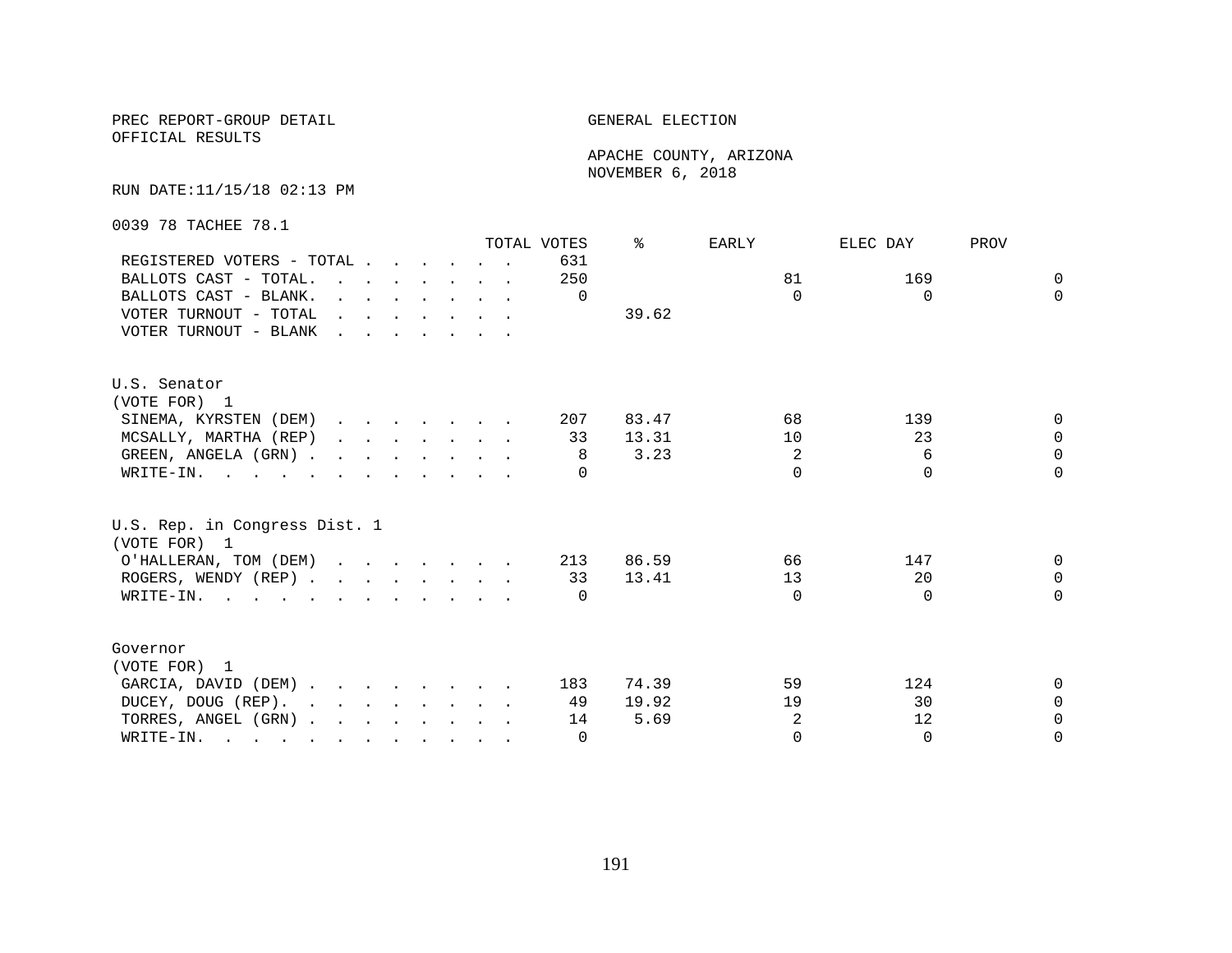| State Senator Dist. 7<br>(VOTE FOR)<br>$\overline{\phantom{0}}$                                                                                                               |                                    |
|-------------------------------------------------------------------------------------------------------------------------------------------------------------------------------|------------------------------------|
| PESHLAKAI, JAMESCITA (DEM).<br>221                                                                                                                                            | 90.57<br>71<br>150<br>$\mathbf 0$  |
| MEALER, JL (REP)<br>23                                                                                                                                                        | 9.43<br>8<br>15<br>$\mathbf 0$     |
| $\mathbf{r}$ , and $\mathbf{r}$ , and $\mathbf{r}$ , and $\mathbf{r}$ , and $\mathbf{r}$<br>$\Omega$<br>WRITE-IN.                                                             | $\Omega$<br>$\Omega$<br>$\Omega$   |
|                                                                                                                                                                               |                                    |
| State Rep Dist. 7                                                                                                                                                             |                                    |
| (VOTE FOR) 2                                                                                                                                                                  |                                    |
| TELLER, ARLANDO (DEM)<br>139                                                                                                                                                  | 91<br>44.84<br>48<br>$\Omega$      |
| TSOSIE, MYRON (DEM)<br>149                                                                                                                                                    | 45<br>48.06<br>104<br>$\mathbf 0$  |
| $\mathbf{r}$ , and $\mathbf{r}$ , and $\mathbf{r}$ , and $\mathbf{r}$<br>22<br>SHAMLEY, DOYEL (REP).                                                                          | 9<br>13<br>$\mathbf 0$<br>7.10     |
| $\Omega$<br>WRITE-IN.                                                                                                                                                         | $\Omega$<br>$\Omega$<br>$\Omega$   |
| Secretary of State                                                                                                                                                            |                                    |
| (VOTE FOR) 1                                                                                                                                                                  |                                    |
| HOBBS, KATIE (DEM)<br>214                                                                                                                                                     | 87.70<br>70<br>144<br>0            |
| GAYNOR, STEVE (REP)<br>30                                                                                                                                                     | 9<br>12.30<br>21<br>$\mathbf 0$    |
| WRITE-IN.<br>$\Omega$                                                                                                                                                         | $\Omega$<br>$\Omega$<br>$\Omega$   |
|                                                                                                                                                                               |                                    |
| Attorney General                                                                                                                                                              |                                    |
| (VOTE FOR) 1                                                                                                                                                                  |                                    |
| CONTRERAS, JANUARY (DEM)<br>207                                                                                                                                               | 85.89<br>66<br>141<br>$\mathbf{0}$ |
| BRNOVICH, MARK (REP).<br>34                                                                                                                                                   | 14.11<br>13<br>21<br>$\mathbf 0$   |
| WRITE-IN.<br>$\Omega$                                                                                                                                                         | $\Omega$<br>$\Omega$<br>$\Omega$   |
| State Treasurer                                                                                                                                                               |                                    |
| (VOTE FOR) 1                                                                                                                                                                  |                                    |
| MANOIL, MARK (DEM)<br>203                                                                                                                                                     | 66<br>$\mathbf 0$<br>84.23<br>137  |
| 38<br>YEE, KIMBERLY (REP)                                                                                                                                                     | 12<br>26<br>15.77<br>$\Omega$      |
| $W\text{RITE-IN.}$<br>$\Omega$<br>$\mathbf{r}$ and $\mathbf{r}$ and $\mathbf{r}$ and $\mathbf{r}$ and $\mathbf{r}$                                                            | $\Omega$<br>$\Omega$<br>$\Omega$   |
| Superintendent of Public Instruction                                                                                                                                          |                                    |
| (VOTE FOR) 1                                                                                                                                                                  |                                    |
| HOFFMAN, KATHY (DEM).<br>213                                                                                                                                                  | 88.38<br>68<br>145<br>0            |
| RIGGS, FRANK (REP)<br>28                                                                                                                                                      | 11.62<br>9<br>19<br>$\mathbf 0$    |
| WRITE-IN.<br>$\Omega$<br>and the state of the state of the<br>the contract of the contract of the contract of the contract of the contract of the contract of the contract of | $\Omega$<br>$\Omega$<br>$\Omega$   |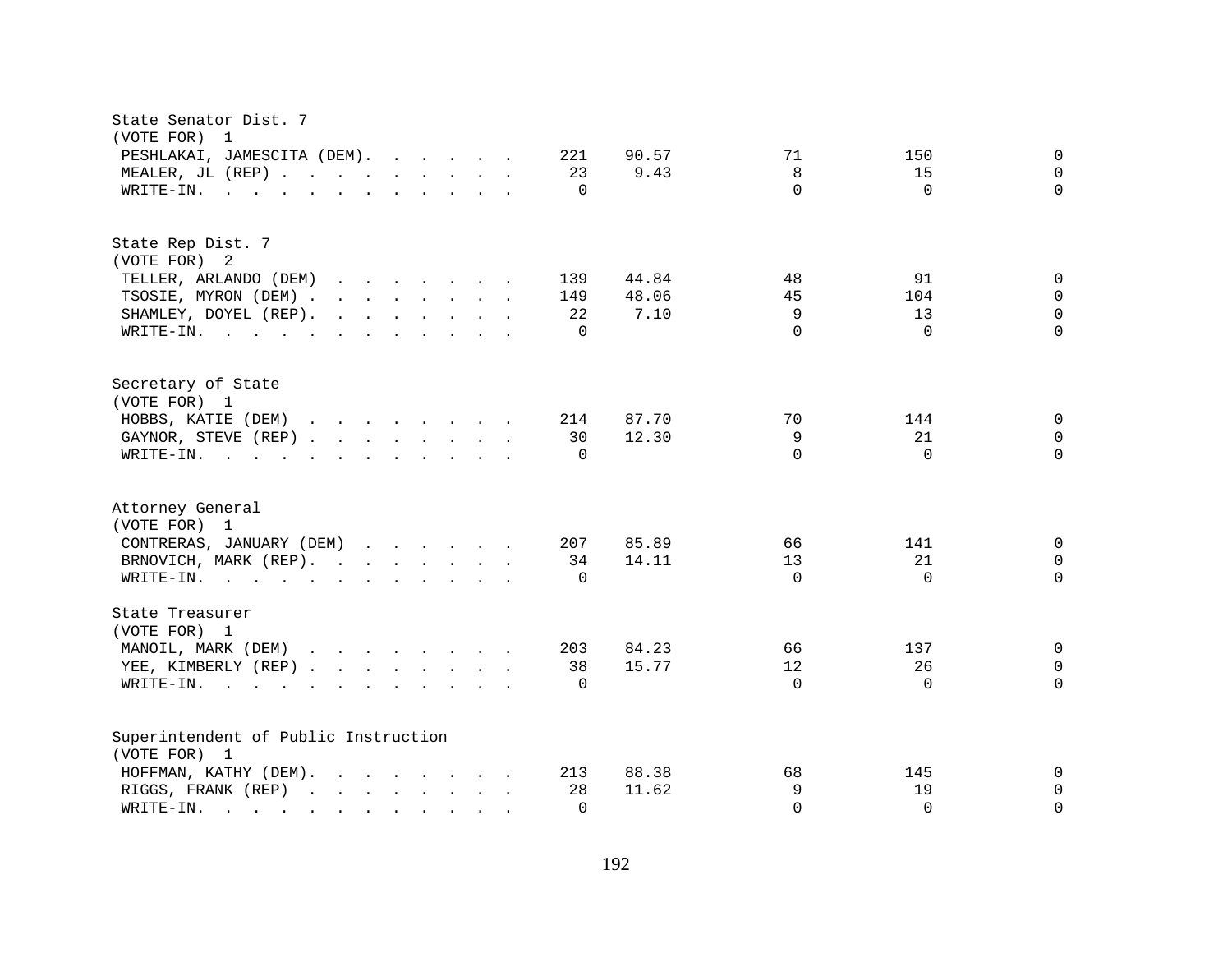| State Mine Inspector<br>(VOTE FOR)<br>1<br>PIERCE, WILLIAM "BILL" (DEM)<br>HART, JOE (REP)<br>WRITE-IN.                                                                                                                                                                                                                                     |  |  | 205<br>33<br>$\overline{1}$        | 85.77<br>13.81<br>.42          | 62<br>14<br>$\Omega$                    | 143<br>19<br>$\mathbf{1}$        | $\Omega$<br>$\Omega$<br>$\Omega$                         |
|---------------------------------------------------------------------------------------------------------------------------------------------------------------------------------------------------------------------------------------------------------------------------------------------------------------------------------------------|--|--|------------------------------------|--------------------------------|-----------------------------------------|----------------------------------|----------------------------------------------------------|
| Corporation Commissioner<br>(VOTE FOR)<br>$\overline{2}$<br>KENNEDY, SANDRA (DEM)<br>SEARS, KIANA MARIA (DEM)<br>GLASSMAN, RODNEY (REP)<br>OLSON, JUSTIN (REP)<br>WRITE-IN.                                                                                                                                                                 |  |  | 182<br>110<br>23<br>14<br>$\Omega$ | 55.32<br>33.43<br>6.99<br>4.26 | 63<br>33<br>9<br>$\epsilon$<br>$\Omega$ | 119<br>77<br>14<br>8<br>$\Omega$ | $\Omega$<br>$\Omega$<br>$\Omega$<br>$\Omega$<br>$\Omega$ |
| Clerk of the Superior Court<br>(VOTE FOR) 1<br>HOUNSHELL, ANNELL (DEM).<br>WRITE-IN.                                                                                                                                                                                                                                                        |  |  | 233<br>2                           | 99.15<br>.85                   | 74<br>$\overline{2}$                    | 159<br>$\Omega$                  | $\Omega$<br>$\Omega$                                     |
| Justice of the Peace Dist. 4 Chinle<br>(VOTE FOR) 1<br>CLYDE, VICTOR J. (DEM)<br>WRITE-IN.<br>$\mathcal{L}(\mathbf{r},\mathbf{r})$ . The contribution of the contribution of the contribution of the contribution of the contribution of the contribution of the contribution of the contribution of the contribution of the contribution o |  |  | 237<br>3                           | 98.75<br>1.25                  | 77<br>2                                 | 160<br>$\mathbf{1}$              | 0<br>$\Omega$                                            |
| Constable Dist. 4 Chinle<br>(VOTE FOR) 1<br>WRITE-IN.<br>$\mathbf{r}$ , and $\mathbf{r}$ , and $\mathbf{r}$ , and $\mathbf{r}$ , and $\mathbf{r}$                                                                                                                                                                                           |  |  | 39                                 | 100.00                         | 10                                      | 29                               | 0                                                        |
| Judge of the Superior Court<br>(VOTE FOR) 1<br>LATHAM, MIKE<br>WRITE-IN.<br>$\mathbf{r}$ , and $\mathbf{r}$ , and $\mathbf{r}$ , and $\mathbf{r}$ , and $\mathbf{r}$                                                                                                                                                                        |  |  | 208<br>3                           | 98.58<br>1.42                  | 70<br>$\overline{a}$                    | 138<br>$\mathbf{1}$              | $\Omega$<br>$\Omega$                                     |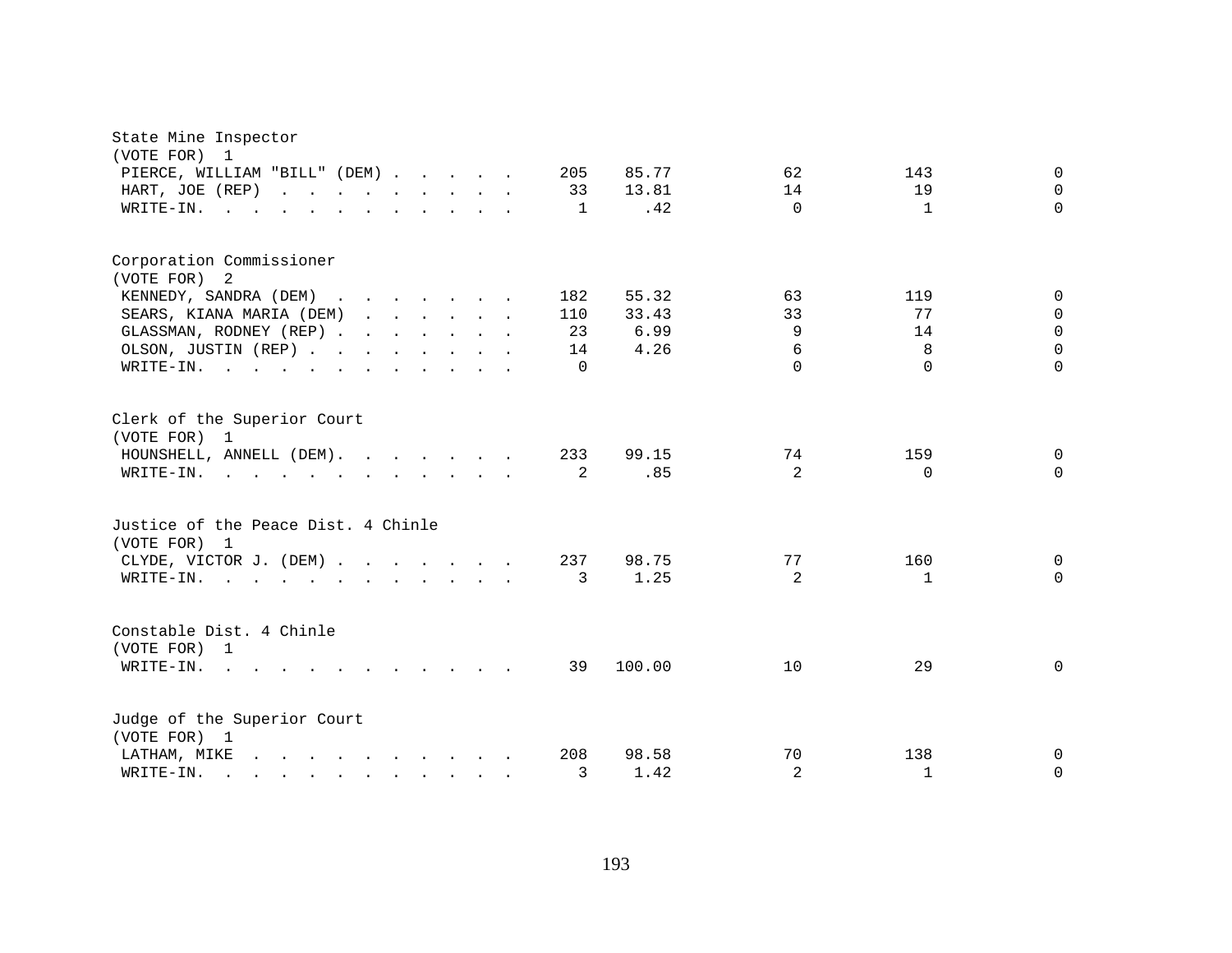| Retain Justice Supreme-Bolick<br>(VOTE FOR) |                                                                                                             | 1            |                                                                          |              |                                        |                                                                                                                                                                                                                                   |                                        |  |           |                |                   |           |                            |
|---------------------------------------------|-------------------------------------------------------------------------------------------------------------|--------------|--------------------------------------------------------------------------|--------------|----------------------------------------|-----------------------------------------------------------------------------------------------------------------------------------------------------------------------------------------------------------------------------------|----------------------------------------|--|-----------|----------------|-------------------|-----------|----------------------------|
| YES                                         |                                                                                                             |              | $\mathbf{r}$ , $\mathbf{r}$ , $\mathbf{r}$ , $\mathbf{r}$ , $\mathbf{r}$ |              |                                        | $\mathbf{r}$ , $\mathbf{r}$ , $\mathbf{r}$ , $\mathbf{r}$ , $\mathbf{r}$                                                                                                                                                          |                                        |  | 142       | 64.84          | 46                | 96        | $\Omega$                   |
| NO.                                         |                                                                                                             |              |                                                                          |              |                                        | and a series of the contract of the contract of the contract of the contract of the contract of the contract of                                                                                                                   |                                        |  | 77        | 35.16          | 25                | 52        | $\Omega$                   |
| Retain Justice Supreme-Pelander             |                                                                                                             |              |                                                                          |              |                                        |                                                                                                                                                                                                                                   |                                        |  |           |                |                   |           |                            |
| (VOTE FOR) 1                                |                                                                                                             |              |                                                                          |              |                                        |                                                                                                                                                                                                                                   |                                        |  |           |                |                   |           |                            |
| YES<br>NO.                                  | $\mathbf{r}$ , and $\mathbf{r}$ , and $\mathbf{r}$ , and $\mathbf{r}$ , and $\mathbf{r}$ , and $\mathbf{r}$ |              |                                                                          |              |                                        |                                                                                                                                                                                                                                   |                                        |  | 134<br>81 | 62.33<br>37.67 | 45<br>25          | 89<br>56  | $\mathbf 0$<br>$\Omega$    |
|                                             |                                                                                                             |              |                                                                          |              |                                        |                                                                                                                                                                                                                                   |                                        |  |           |                |                   |           |                            |
| APACHE COUNTY LEVY                          |                                                                                                             |              |                                                                          |              |                                        |                                                                                                                                                                                                                                   |                                        |  |           |                |                   |           |                            |
| (VOTE FOR) 1                                |                                                                                                             |              |                                                                          |              |                                        |                                                                                                                                                                                                                                   |                                        |  |           |                |                   |           |                            |
| YES<br>NO.                                  |                                                                                                             |              |                                                                          |              |                                        | $\mathbf{r}$ . The set of the set of the set of the set of the set of the set of the set of the set of the set of the set of the set of the set of the set of the set of the set of the set of the set of the set of the set of t |                                        |  | 79<br>148 | 34.80<br>65.20 | 31<br>47          | 48<br>101 | $\mathbf 0$<br>$\Omega$    |
|                                             | $\sim$                                                                                                      |              |                                                                          |              |                                        |                                                                                                                                                                                                                                   |                                        |  |           |                |                   |           |                            |
| PROPOSITION 125                             |                                                                                                             |              |                                                                          |              |                                        |                                                                                                                                                                                                                                   |                                        |  |           |                |                   |           |                            |
| (VOTE FOR) 1                                |                                                                                                             |              |                                                                          |              |                                        |                                                                                                                                                                                                                                   |                                        |  |           |                |                   |           |                            |
| YES                                         | $\mathbf{r}$ and $\mathbf{r}$ and $\mathbf{r}$ and $\mathbf{r}$                                             |              |                                                                          |              |                                        | the contract of the contract of the contract of the contract of the contract of the contract of the contract of                                                                                                                   |                                        |  | 108       | 46.96          | 33                | 75        | $\mathbf 0$                |
| NO.                                         |                                                                                                             |              |                                                                          |              | $\mathbf{L}$ . The set of $\mathbf{L}$ |                                                                                                                                                                                                                                   | $\mathbf{L}$ $\mathbf{L}$ $\mathbf{L}$ |  | 122       | 53.04          | 43                | 79        | $\mathbf 0$                |
| PROPOSITION 126                             |                                                                                                             |              |                                                                          |              |                                        |                                                                                                                                                                                                                                   |                                        |  |           |                |                   |           |                            |
| (VOTE FOR) 1                                |                                                                                                             |              |                                                                          |              |                                        |                                                                                                                                                                                                                                   |                                        |  |           |                |                   |           |                            |
| YES                                         |                                                                                                             |              |                                                                          |              |                                        |                                                                                                                                                                                                                                   |                                        |  | 96        | 40.85          | 31                | 65        | $\Omega$                   |
| NO.                                         | the contract of the contract of the contract of the                                                         |              |                                                                          |              |                                        |                                                                                                                                                                                                                                   |                                        |  | 139       | 59.15          | 47                | 92        | $\Omega$                   |
| PROPOSITION 127                             |                                                                                                             |              |                                                                          |              |                                        |                                                                                                                                                                                                                                   |                                        |  |           |                |                   |           |                            |
| (VOTE FOR) 1                                |                                                                                                             |              |                                                                          |              |                                        |                                                                                                                                                                                                                                   |                                        |  |           |                |                   |           |                            |
| YES                                         |                                                                                                             |              |                                                                          |              |                                        |                                                                                                                                                                                                                                   |                                        |  | 52        | 23.01          | $12 \overline{ }$ | 40        | $\mathbf 0$                |
| NO.                                         | $\mathbf{r} = \mathbf{r}$                                                                                   |              |                                                                          |              |                                        | $\mathbf{r}$ and $\mathbf{r}$ and $\mathbf{r}$ and $\mathbf{r}$ and $\mathbf{r}$ and $\mathbf{r}$                                                                                                                                 |                                        |  | 174       | 76.99          | 67                | 107       | $\Omega$                   |
|                                             |                                                                                                             |              |                                                                          |              |                                        |                                                                                                                                                                                                                                   |                                        |  |           |                |                   |           |                            |
| PROPOSITION 305                             |                                                                                                             |              |                                                                          |              |                                        |                                                                                                                                                                                                                                   |                                        |  |           |                |                   |           |                            |
| (VOTE FOR) 1                                |                                                                                                             |              |                                                                          |              |                                        |                                                                                                                                                                                                                                   |                                        |  |           |                |                   |           |                            |
| YES                                         |                                                                                                             |              |                                                                          |              |                                        |                                                                                                                                                                                                                                   |                                        |  | 133<br>83 | 61.57<br>38.43 | 45<br>31          | 88<br>52  | $\mathbf 0$<br>$\mathbf 0$ |
| NO.                                         | $\mathcal{L}^{\text{max}}$                                                                                  | $\mathbf{r}$ | $\mathbf{L}$ and $\mathbf{L}$                                            | $\mathbf{r}$ |                                        | $\mathbf{r}$ , $\mathbf{r}$ , $\mathbf{r}$ , $\mathbf{r}$ , $\mathbf{r}$                                                                                                                                                          |                                        |  |           |                |                   |           |                            |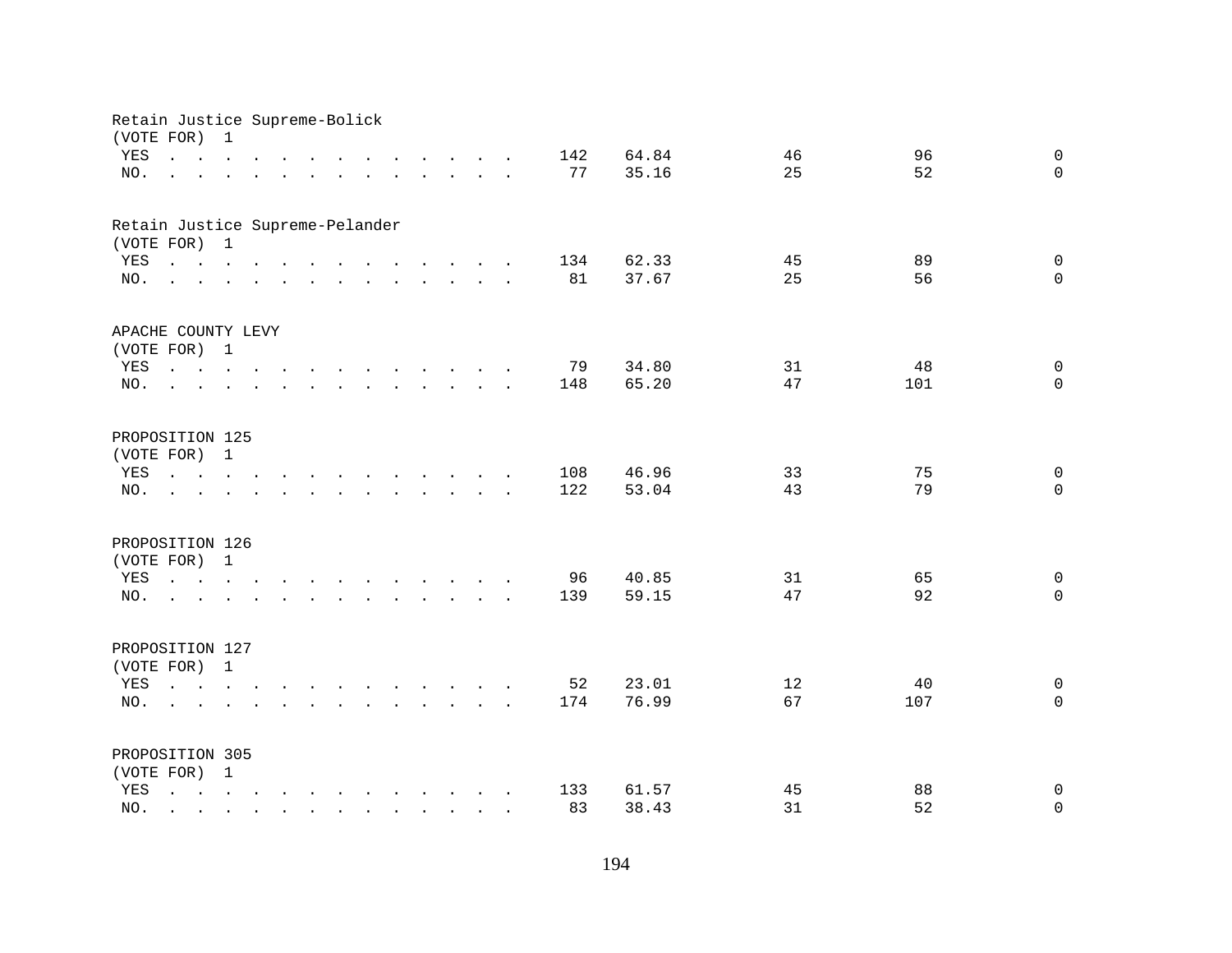| PROPOSITION 306 |  |  |  |  |  |  |               |    |    |  |
|-----------------|--|--|--|--|--|--|---------------|----|----|--|
| (VOTE FOR) 1    |  |  |  |  |  |  |               |    |    |  |
|                 |  |  |  |  |  |  | YES 93 41.70  | २४ | 59 |  |
|                 |  |  |  |  |  |  | NO. 130 58.30 | 45 | R5 |  |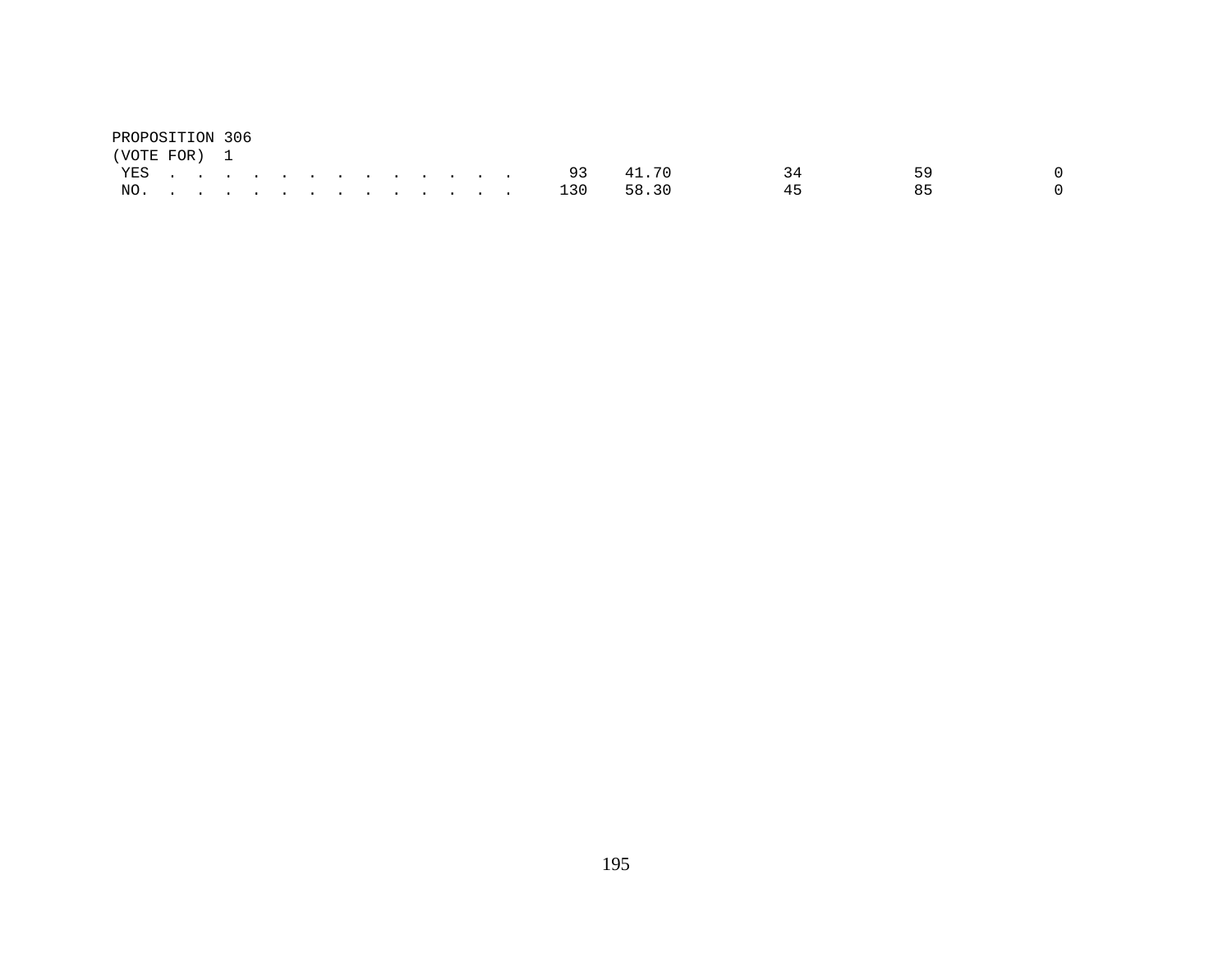## PREC REPORT-GROUP DETAIL **ELECTION**

OFFICIAL RESULTS

 APACHE COUNTY, ARIZONA NOVEMBER 6, 2018

RUN DATE:11/15/18 02:13 PM

0040 80 TEEC NOS POS 80.1

|                                                                                                       |                                                                                                                                                                                                                                   |                                                                          |  |  | TOTAL VOTES      | °     | EARLY    | ELEC DAY | PROV         |
|-------------------------------------------------------------------------------------------------------|-----------------------------------------------------------------------------------------------------------------------------------------------------------------------------------------------------------------------------------|--------------------------------------------------------------------------|--|--|------------------|-------|----------|----------|--------------|
| REGISTERED VOTERS - TOTAL                                                                             |                                                                                                                                                                                                                                   |                                                                          |  |  | 953              |       |          |          |              |
| BALLOTS CAST - TOTAL.                                                                                 | $\mathbf{r}$ . The contract of the contract of the contract of the contract of the contract of the contract of the contract of the contract of the contract of the contract of the contract of the contract of the contract of th |                                                                          |  |  | 332              |       | 75       | 251      | 6            |
| BALLOTS CAST - BLANK.                                                                                 |                                                                                                                                                                                                                                   | $\mathbf{r}$ , $\mathbf{r}$ , $\mathbf{r}$ , $\mathbf{r}$ , $\mathbf{r}$ |  |  | $\Omega$         |       | $\Omega$ | $\Omega$ | $\Omega$     |
| VOTER TURNOUT - TOTAL                                                                                 | $\mathbf{r}$ , and $\mathbf{r}$ , and $\mathbf{r}$ , and $\mathbf{r}$                                                                                                                                                             |                                                                          |  |  |                  | 34.84 |          |          |              |
| VOTER TURNOUT - BLANK                                                                                 | $\mathbf{r}$ . The set of the set of the set of the set of the set of the set of the set of the set of the set of the set of the set of the set of the set of the set of the set of the set of the set of the set of the set of t |                                                                          |  |  |                  |       |          |          |              |
| U.S. Senator                                                                                          |                                                                                                                                                                                                                                   |                                                                          |  |  |                  |       |          |          |              |
| (VOTE FOR) 1                                                                                          |                                                                                                                                                                                                                                   |                                                                          |  |  |                  |       |          |          |              |
| SINEMA, KYRSTEN (DEM)                                                                                 |                                                                                                                                                                                                                                   |                                                                          |  |  | 261              | 79.57 | 51       | 205      | 5            |
| MCSALLY, MARTHA (REP)                                                                                 |                                                                                                                                                                                                                                   |                                                                          |  |  | 52               | 15.85 | 19       | 32       | $\mathbf{1}$ |
| GREEN, ANGELA (GRN)                                                                                   |                                                                                                                                                                                                                                   |                                                                          |  |  | 15               | 4.57  | 5        | 10       | $\Omega$     |
| WRITE-IN.                                                                                             |                                                                                                                                                                                                                                   |                                                                          |  |  |                  |       | $\cap$   | $\Omega$ | $\Omega$     |
| U.S. Rep. in Congress Dist. 1<br>(VOTE FOR) 1                                                         |                                                                                                                                                                                                                                   |                                                                          |  |  |                  |       |          |          |              |
| O'HALLERAN, TOM (DEM)                                                                                 |                                                                                                                                                                                                                                   |                                                                          |  |  | 274              | 83.79 | 58       | 211      | 5.           |
| ROGERS, WENDY (REP)                                                                                   |                                                                                                                                                                                                                                   |                                                                          |  |  | 53               | 16.21 | 17       | 35       | $\mathbf{1}$ |
| WRITE-IN.                                                                                             |                                                                                                                                                                                                                                   |                                                                          |  |  | $\left( \right)$ |       | $\Omega$ | $\Omega$ | $\Omega$     |
| Governor                                                                                              |                                                                                                                                                                                                                                   |                                                                          |  |  |                  |       |          |          |              |
| (VOTE FOR) 1                                                                                          |                                                                                                                                                                                                                                   |                                                                          |  |  |                  |       |          |          |              |
| GARCIA, DAVID (DEM)                                                                                   |                                                                                                                                                                                                                                   |                                                                          |  |  | 264              | 80.49 | 52       | 207      | 5.           |
| DUCEY, DOUG (REP).                                                                                    |                                                                                                                                                                                                                                   |                                                                          |  |  | 53               | 16.16 | 20       | 32       | $\mathbf{1}$ |
| TORRES, ANGEL (GRN)                                                                                   |                                                                                                                                                                                                                                   |                                                                          |  |  | 11               | 3.35  | 3        | 8        | $\Omega$     |
| WRITE-IN.<br>$\mathbf{r}$ , and $\mathbf{r}$ , and $\mathbf{r}$ , and $\mathbf{r}$ , and $\mathbf{r}$ |                                                                                                                                                                                                                                   |                                                                          |  |  | $\Omega$         |       | $\Omega$ | $\Omega$ | $\Omega$     |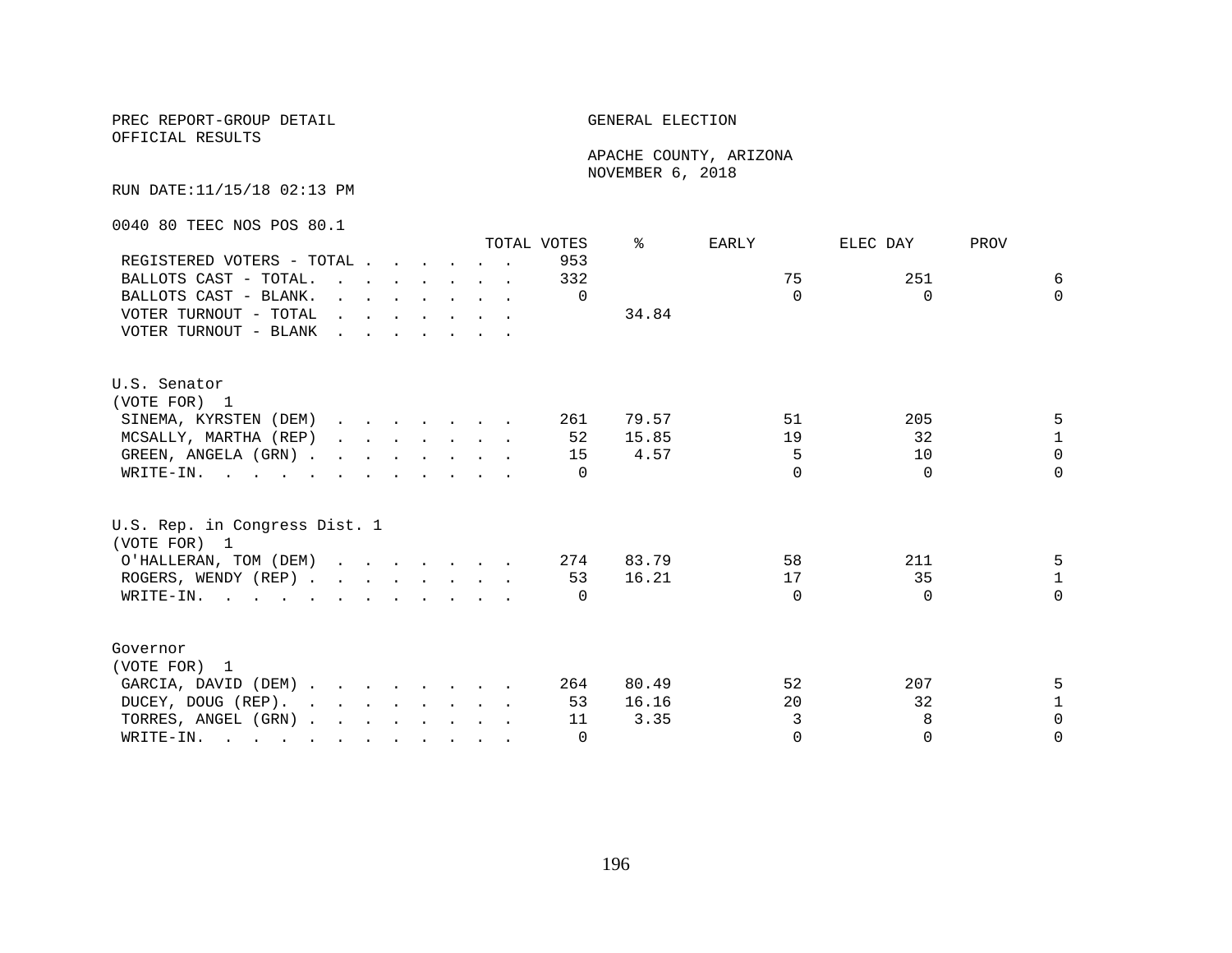| State Senator Dist. 7<br>(VOTE FOR)<br>$\overline{1}$                                                                                                                                                                                                                                                                                                                                                                                                                                                                                                                                      |                      |              |  |                              |                         |                            |                              |                                    |
|--------------------------------------------------------------------------------------------------------------------------------------------------------------------------------------------------------------------------------------------------------------------------------------------------------------------------------------------------------------------------------------------------------------------------------------------------------------------------------------------------------------------------------------------------------------------------------------------|----------------------|--------------|--|------------------------------|-------------------------|----------------------------|------------------------------|------------------------------------|
| PESHLAKAI, JAMESCITA (DEM).<br>MEALER, JL (REP)<br>WRITE-IN.<br>$\mathbf{r}$ , $\mathbf{r}$ , $\mathbf{r}$ , $\mathbf{r}$ , $\mathbf{r}$ , $\mathbf{r}$ , $\mathbf{r}$ , $\mathbf{r}$                                                                                                                                                                                                                                                                                                                                                                                                      |                      |              |  | 282<br>44<br>$\mathbf 0$     | 86.50<br>13.50          | 59<br>15<br>$\Omega$       | 218<br>28<br>$\Omega$        | 5<br>$\mathbf{1}$<br>$\Omega$      |
| State Rep Dist. 7<br>(VOTE FOR) 2<br>TELLER, ARLANDO (DEM)<br>$\mathbf{r}$ . The set of the set of the set of the set of the set of the set of the set of the set of the set of the set of the set of the set of the set of the set of the set of the set of the set of the set of the set of t<br>TSOSIE, MYRON (DEM)<br>SHAMLEY, DOYEL (REP).<br>$\mathbf{r}$ , $\mathbf{r}$ , $\mathbf{r}$ , $\mathbf{r}$ , $\mathbf{r}$ , $\mathbf{r}$<br>WRITE-IN.                                                                                                                                    |                      |              |  | 130<br>246<br>54<br>$\Omega$ | 30.23<br>57.21<br>12.56 | 25<br>48<br>21<br>$\Omega$ | 102<br>194<br>32<br>$\Omega$ | 3<br>4<br>$\mathbf{1}$<br>$\Omega$ |
| Secretary of State<br>(VOTE FOR) 1<br>HOBBS, KATIE (DEM)<br>GAYNOR, STEVE (REP)<br>WRITE-IN.<br>$\mathbf{r}$ , and $\mathbf{r}$ , and $\mathbf{r}$ , and $\mathbf{r}$ , and $\mathbf{r}$                                                                                                                                                                                                                                                                                                                                                                                                   |                      |              |  | 271<br>55<br>$\Omega$        | 83.13<br>16.87          | 55<br>19<br>$\Omega$       | 211<br>35<br>$\Omega$        | 5<br>$\mathbf{1}$<br>$\Omega$      |
| Attorney General<br>(VOTE FOR) 1<br>CONTRERAS, JANUARY (DEM)<br>BRNOVICH, MARK (REP).<br>WRITE-IN.                                                                                                                                                                                                                                                                                                                                                                                                                                                                                         |                      |              |  | 257<br>59<br>1               | 81.07<br>18.61<br>.32   | 52<br>20<br>$\Omega$       | 200<br>38<br>$\mathbf{1}$    | 5<br>$\mathbf 1$<br>$\Omega$       |
| State Treasurer<br>(VOTE FOR) 1<br>MANOIL, MARK (DEM)<br>YEE, KIMBERLY (REP)<br>WRITE-IN.<br>$\mathbf{r}$ , and $\mathbf{r}$ , and $\mathbf{r}$ , and $\mathbf{r}$ , and $\mathbf{r}$                                                                                                                                                                                                                                                                                                                                                                                                      |                      |              |  | 259<br>64<br>$\mathbf{1}$    | 79.94<br>19.75<br>.31   | 52<br>22<br>$\Omega$       | 202<br>41<br>$\mathbf{1}$    | 5<br>$\mathbf{1}$<br>$\Omega$      |
| Superintendent of Public Instruction<br>(VOTE FOR) 1<br>HOFFMAN, KATHY (DEM).<br><u>in the contract of the contract of the contract of the contract of the contract of the contract of the contract of the contract of the contract of the contract of the contract of the contract of the contract of the contra</u><br>RIGGS, FRANK (REP)<br>WRITE-IN.<br>and the contract of the contract of the contract of the contract of the contract of the contract of the contract of the contract of the contract of the contract of the contract of the contract of the contract of the contra | <b>Service</b> State | $\mathbf{L}$ |  | 267<br>59<br>1               | 81.65<br>18.04<br>.31   | 51<br>21<br>$\Omega$       | 211<br>37<br>$\mathbf{1}$    | 5<br>$\mathbf{1}$<br>$\Omega$      |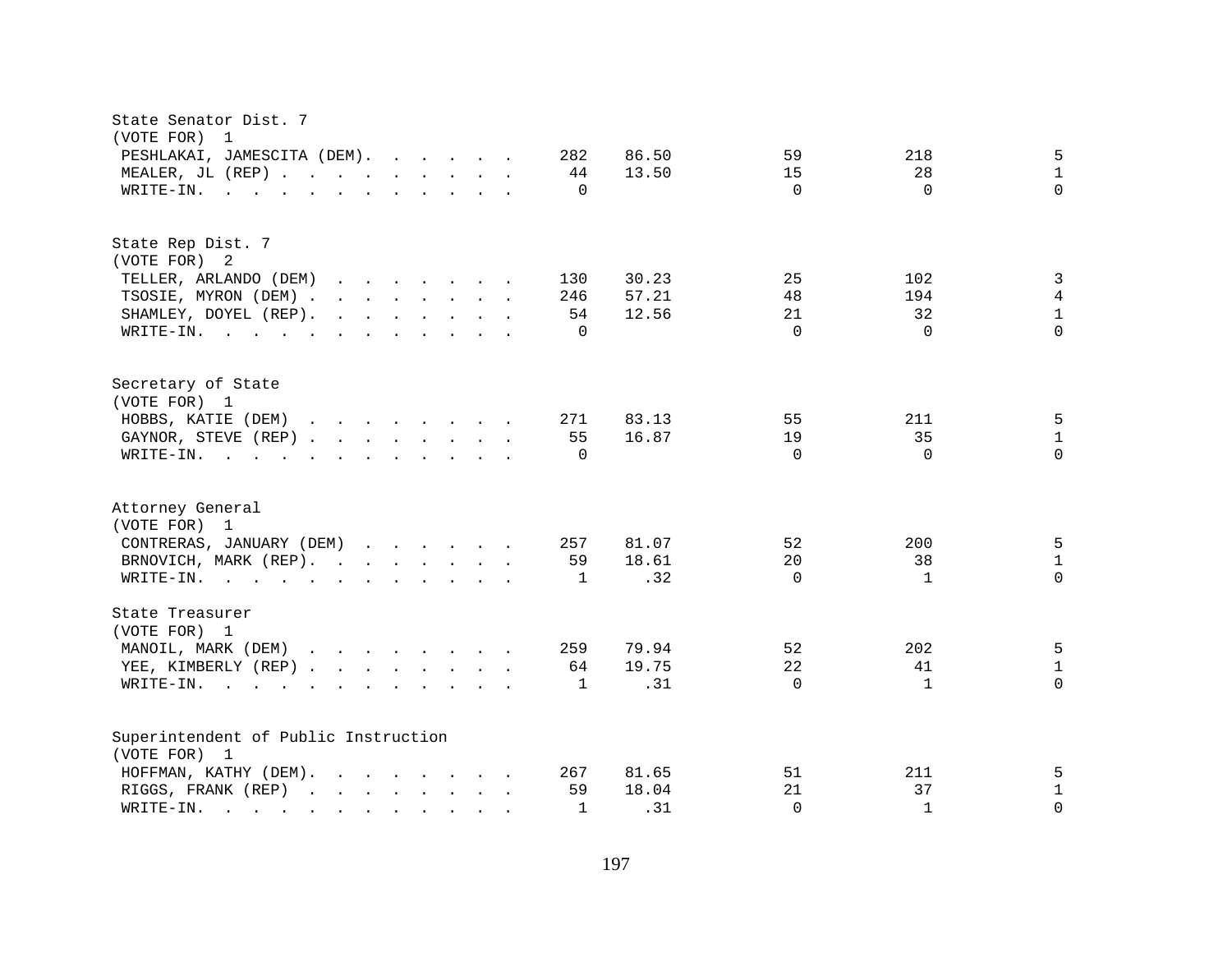| State Mine Inspector<br>(VOTE FOR) 1<br>PIERCE, WILLIAM "BILL" (DEM)<br>HART, JOE (REP)<br>WRITE-IN.                                                                 |  |  | 270<br>56<br>$\overline{1}$        | 82.57<br>17.13<br>.31          | 56<br>18<br>$\Omega$             | 210<br>36<br>$\mathbf{1}$          | 4<br>$\overline{2}$<br>$\Omega$                    |
|----------------------------------------------------------------------------------------------------------------------------------------------------------------------|--|--|------------------------------------|--------------------------------|----------------------------------|------------------------------------|----------------------------------------------------|
| Corporation Commissioner<br>(VOTE FOR) 2<br>KENNEDY, SANDRA (DEM)<br>SEARS, KIANA MARIA (DEM)<br>GLASSMAN, RODNEY (REP)<br>OLSON, JUSTIN (REP)<br>WRITE-IN.          |  |  | 221<br>167<br>40<br>36<br>$\Omega$ | 47.63<br>35.99<br>8.62<br>7.76 | 50<br>30<br>15<br>11<br>$\Omega$ | 170<br>132<br>24<br>24<br>$\Omega$ | 1<br>5<br>$\mathbf{1}$<br>$\mathbf{1}$<br>$\Omega$ |
| Clerk of the Superior Court<br>(VOTE FOR) 1<br>HOUNSHELL, ANNELL (DEM).<br>WRITE-IN.                                                                                 |  |  | 302<br>$\overline{4}$              | 98.69<br>1.31                  | 65<br>2                          | 232<br>2                           | 5<br>$\Omega$                                      |
| Justice of the Peace Dist. 4 Chinle<br>(VOTE FOR) 1<br>CLYDE, VICTOR J. (DEM)<br>WRITE-IN.                                                                           |  |  | 303<br>6                           | 98.06<br>1.94                  | 67<br>$\overline{2}$             | 232<br>4                           | 4<br>$\Omega$                                      |
| Constable Dist. 4 Chinle<br>(VOTE FOR) 1<br>WRITE-IN.                                                                                                                |  |  | 42                                 | 100.00                         | 9                                | 33                                 | 0                                                  |
| Judge of the Superior Court<br>(VOTE FOR) 1<br>LATHAM, MIKE<br>WRITE-IN.<br>$\mathbf{r}$ , and $\mathbf{r}$ , and $\mathbf{r}$ , and $\mathbf{r}$ , and $\mathbf{r}$ |  |  | 242<br>4                           | 98.37<br>1.63                  | 57<br>2                          | 180<br>2                           | 5<br>$\Omega$                                      |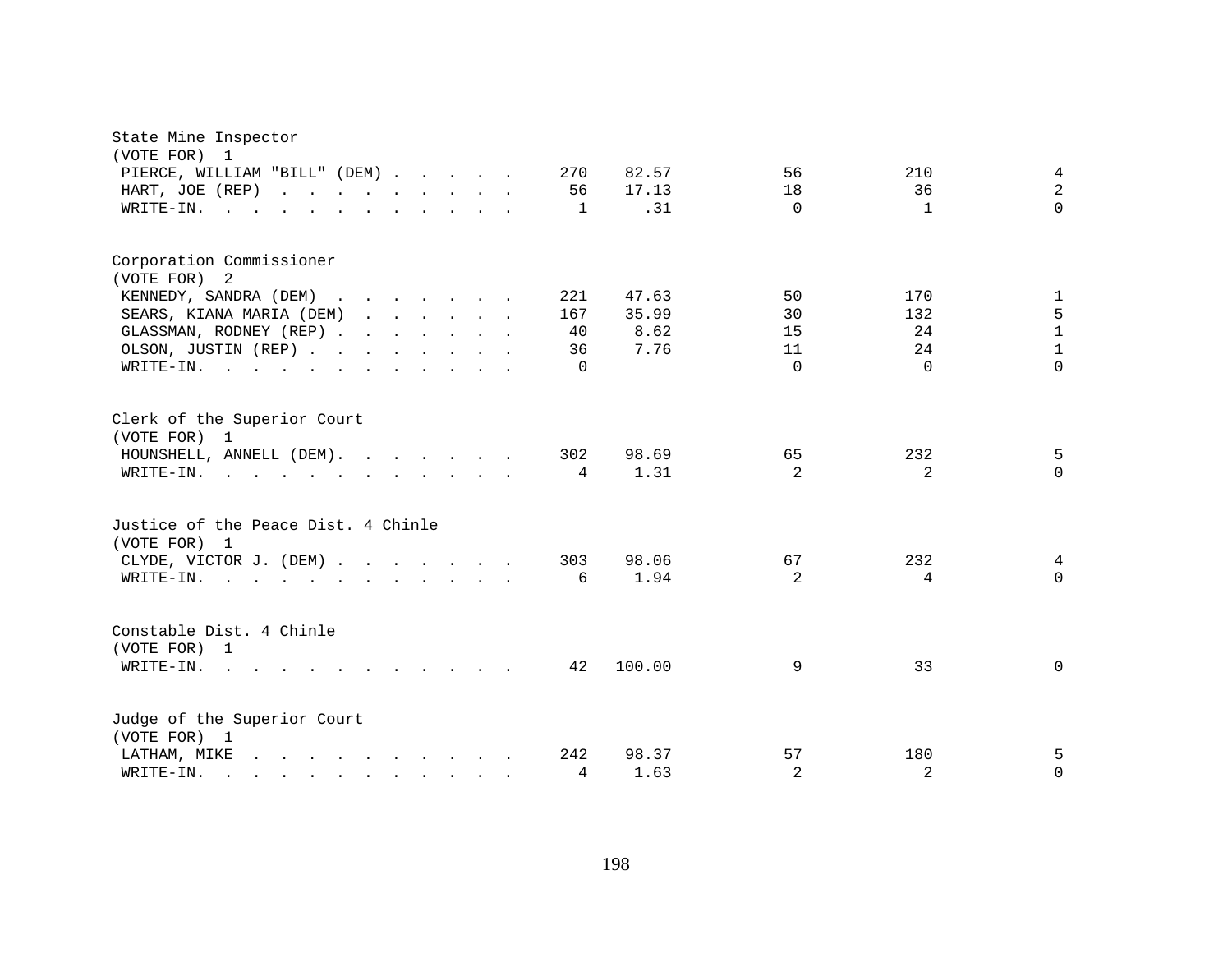| Retain Justice Supreme-Bolick<br>(VOTE FOR) |                                                                                                                                                                                | $\mathbf{1}$ |                                                                                                                    |                      |                                                                                                                                                                                                                                |                          |                                        |  |     |       |    |     |                |
|---------------------------------------------|--------------------------------------------------------------------------------------------------------------------------------------------------------------------------------|--------------|--------------------------------------------------------------------------------------------------------------------|----------------------|--------------------------------------------------------------------------------------------------------------------------------------------------------------------------------------------------------------------------------|--------------------------|----------------------------------------|--|-----|-------|----|-----|----------------|
| YES                                         | $\mathbf{r}$ , and $\mathbf{r}$ , and $\mathbf{r}$ , and $\mathbf{r}$ , and $\mathbf{r}$ , and $\mathbf{r}$                                                                    |              |                                                                                                                    |                      |                                                                                                                                                                                                                                |                          |                                        |  | 150 | 52.26 | 29 | 118 | $\mathbf{3}$   |
| NO.                                         | $\mathbf{r} = \mathbf{r} - \mathbf{r}$ , $\mathbf{r} = \mathbf{r} - \mathbf{r}$ , $\mathbf{r} = \mathbf{r} - \mathbf{r} - \mathbf{r}$ , $\mathbf{r} = \mathbf{r} - \mathbf{r}$ |              |                                                                                                                    |                      |                                                                                                                                                                                                                                |                          |                                        |  | 137 | 47.74 | 40 | 94  | $\overline{3}$ |
|                                             |                                                                                                                                                                                |              |                                                                                                                    |                      |                                                                                                                                                                                                                                |                          |                                        |  |     |       |    |     |                |
| Retain Justice Supreme-Pelander             |                                                                                                                                                                                |              |                                                                                                                    |                      |                                                                                                                                                                                                                                |                          |                                        |  |     |       |    |     |                |
| (VOTE FOR) 1                                |                                                                                                                                                                                |              |                                                                                                                    |                      |                                                                                                                                                                                                                                |                          |                                        |  |     |       |    |     |                |
| YES                                         | $\mathbf{r}$ , and $\mathbf{r}$ , and $\mathbf{r}$ , and $\mathbf{r}$ , and $\mathbf{r}$ , and $\mathbf{r}$                                                                    |              |                                                                                                                    |                      |                                                                                                                                                                                                                                |                          |                                        |  | 169 | 60.14 | 31 | 134 | $\overline{4}$ |
| NO.                                         | $\mathbf{r}$ , and $\mathbf{r}$ , and $\mathbf{r}$ , and $\mathbf{r}$ , and $\mathbf{r}$ , and $\mathbf{r}$                                                                    |              |                                                                                                                    |                      |                                                                                                                                                                                                                                |                          |                                        |  | 112 | 39.86 | 36 | 75  | $\mathbf{1}$   |
| APACHE COUNTY LEVY                          |                                                                                                                                                                                |              |                                                                                                                    |                      |                                                                                                                                                                                                                                |                          |                                        |  |     |       |    |     |                |
| (VOTE FOR) 1                                |                                                                                                                                                                                |              |                                                                                                                    |                      |                                                                                                                                                                                                                                |                          |                                        |  |     |       |    |     |                |
| YES                                         | the contract of the contract of the contract of the contract of the contract of the contract of the contract of                                                                |              |                                                                                                                    |                      |                                                                                                                                                                                                                                |                          |                                        |  | 97  | 32.44 | 16 | 79  | $\overline{a}$ |
| NO.                                         |                                                                                                                                                                                |              |                                                                                                                    |                      | $\mathbf{r}$ . The set of the set of $\mathbf{r}$                                                                                                                                                                              |                          |                                        |  | 202 | 67.56 | 55 | 143 | $\overline{4}$ |
|                                             |                                                                                                                                                                                |              |                                                                                                                    |                      |                                                                                                                                                                                                                                |                          |                                        |  |     |       |    |     |                |
| PROPOSITION 125                             |                                                                                                                                                                                |              |                                                                                                                    |                      |                                                                                                                                                                                                                                |                          |                                        |  |     |       |    |     |                |
| (VOTE FOR)                                  |                                                                                                                                                                                | $\mathbf{1}$ |                                                                                                                    |                      |                                                                                                                                                                                                                                |                          |                                        |  |     |       |    |     |                |
| YES                                         | the contract of the contract of the contract of the contract of the contract of the contract of the contract of                                                                |              |                                                                                                                    |                      |                                                                                                                                                                                                                                |                          |                                        |  | 180 | 59.02 | 41 | 137 | 2              |
| NO.                                         |                                                                                                                                                                                |              |                                                                                                                    | $\ddot{\phantom{a}}$ | and the contract of the contract of the contract of the contract of the contract of the contract of the contract of the contract of the contract of the contract of the contract of the contract of the contract of the contra |                          |                                        |  | 125 | 40.98 | 32 | 89  | $\overline{4}$ |
| PROPOSITION 126                             |                                                                                                                                                                                |              |                                                                                                                    |                      |                                                                                                                                                                                                                                |                          |                                        |  |     |       |    |     |                |
| (VOTE FOR) 1                                |                                                                                                                                                                                |              |                                                                                                                    |                      |                                                                                                                                                                                                                                |                          |                                        |  |     |       |    |     |                |
| YES                                         | $\mathbf{r}$ , and $\mathbf{r}$ , and $\mathbf{r}$ , and $\mathbf{r}$ , and $\mathbf{r}$ , and $\mathbf{r}$                                                                    |              |                                                                                                                    |                      |                                                                                                                                                                                                                                |                          |                                        |  | 154 | 50.00 | 33 | 118 | $\mathbf{3}$   |
| NO.                                         | $\mathbf{r}$ , and $\mathbf{r}$ , and $\mathbf{r}$ , and $\mathbf{r}$ , and $\mathbf{r}$ , and $\mathbf{r}$                                                                    |              |                                                                                                                    |                      |                                                                                                                                                                                                                                |                          |                                        |  | 154 | 50.00 | 40 | 111 | $\overline{3}$ |
|                                             |                                                                                                                                                                                |              |                                                                                                                    |                      |                                                                                                                                                                                                                                |                          |                                        |  |     |       |    |     |                |
| PROPOSITION 127                             |                                                                                                                                                                                |              |                                                                                                                    |                      |                                                                                                                                                                                                                                |                          |                                        |  |     |       |    |     |                |
| (VOTE FOR) 1                                |                                                                                                                                                                                |              |                                                                                                                    |                      |                                                                                                                                                                                                                                |                          |                                        |  |     |       |    |     |                |
| YES                                         |                                                                                                                                                                                |              |                                                                                                                    |                      |                                                                                                                                                                                                                                |                          |                                        |  | 122 | 40.67 | 27 | 93  | $\overline{a}$ |
| NO.                                         | <b>Contract Contract Contract</b>                                                                                                                                              |              | $\mathbf{r}$ and $\mathbf{r}$ and $\mathbf{r}$ and $\mathbf{r}$ and $\mathbf{r}$ and $\mathbf{r}$ and $\mathbf{r}$ |                      |                                                                                                                                                                                                                                |                          |                                        |  | 178 | 59.33 | 44 | 130 | $\overline{4}$ |
|                                             |                                                                                                                                                                                |              |                                                                                                                    |                      |                                                                                                                                                                                                                                |                          |                                        |  |     |       |    |     |                |
| PROPOSITION 305                             |                                                                                                                                                                                |              |                                                                                                                    |                      |                                                                                                                                                                                                                                |                          |                                        |  |     |       |    |     |                |
| (VOTE FOR) 1                                |                                                                                                                                                                                |              |                                                                                                                    |                      |                                                                                                                                                                                                                                |                          |                                        |  |     |       |    |     |                |
| YES                                         | $\mathbf{r} = \mathbf{r} - \mathbf{r}$ , $\mathbf{r} = \mathbf{r} - \mathbf{r}$ , $\mathbf{r} = \mathbf{r} - \mathbf{r} - \mathbf{r}$ , $\mathbf{r} = \mathbf{r} - \mathbf{r}$ |              |                                                                                                                    |                      |                                                                                                                                                                                                                                |                          |                                        |  | 182 | 62.33 | 43 | 136 | $\mathbf{3}$   |
| NO.                                         |                                                                                                                                                                                |              |                                                                                                                    |                      | $\sim$                                                                                                                                                                                                                         | <b>Contract Contract</b> | $\mathbf{r}$ . The set of $\mathbf{r}$ |  | 110 | 37.67 | 27 | 80  | $\mathbf{3}$   |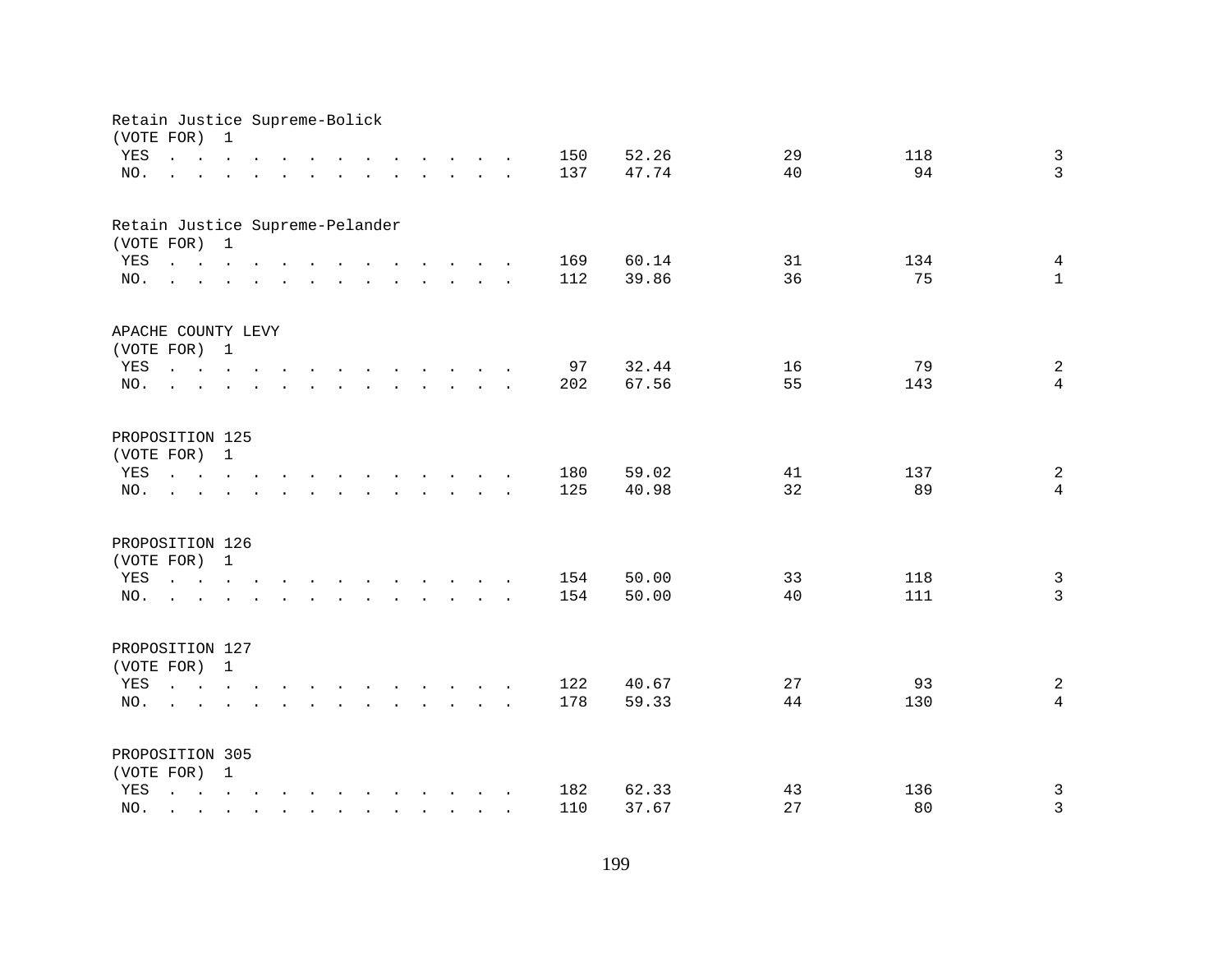| PROPOSITION 306 |  |  |  |  |  |  |  |               |      |      |                |
|-----------------|--|--|--|--|--|--|--|---------------|------|------|----------------|
| (VOTE FOR) 1    |  |  |  |  |  |  |  |               |      |      |                |
|                 |  |  |  |  |  |  |  | YES 145 50.17 | 40 D | 103  |                |
|                 |  |  |  |  |  |  |  | NO. 144 49.83 | 30 L | 11 N | $\overline{4}$ |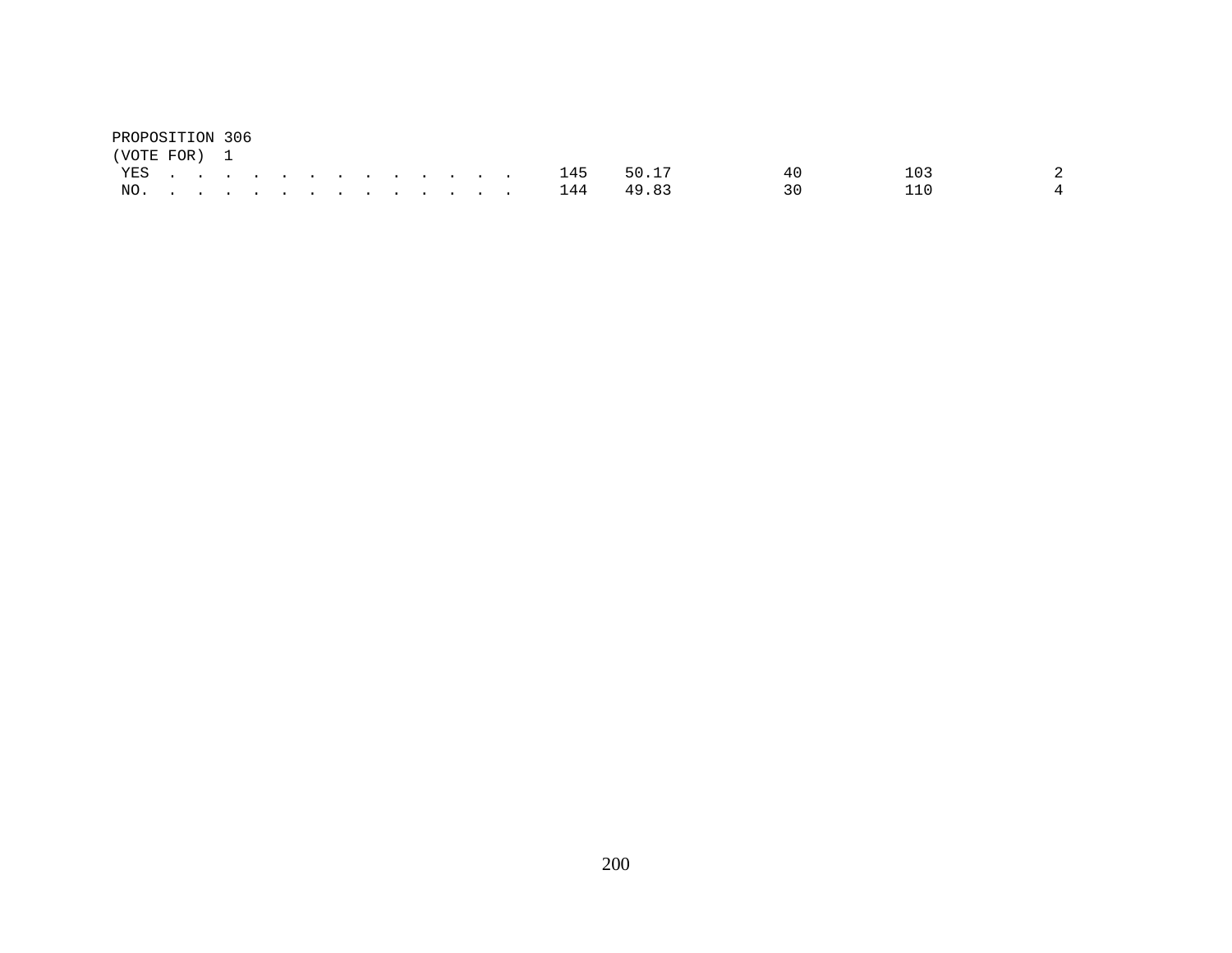PREC REPORT-GROUP DETAIL GENERAL ELECTION

OFFICIAL RESULTS

 APACHE COUNTY, ARIZONA NOVEMBER 6, 2018

RUN DATE:11/15/18 02:13 PM

0041 82 VERNON 82.1-82.6

|                                                                                                                          |                                                                                         |  |  |                                                                       | TOTAL VOTES | °     | EARLY          | ELEC DAY | PROV         |
|--------------------------------------------------------------------------------------------------------------------------|-----------------------------------------------------------------------------------------|--|--|-----------------------------------------------------------------------|-------------|-------|----------------|----------|--------------|
| REGISTERED VOTERS - TOTAL                                                                                                |                                                                                         |  |  |                                                                       | 1,393       |       |                |          |              |
| BALLOTS CAST - TOTAL.                                                                                                    |                                                                                         |  |  | $\mathbf{r}$ , and $\mathbf{r}$ , and $\mathbf{r}$ , and $\mathbf{r}$ | 1,032       |       | 800            | 231      | $\mathbf{1}$ |
| BALLOTS CAST - BLANK.                                                                                                    | $\mathbf{r}$ and $\mathbf{r}$ and $\mathbf{r}$ and $\mathbf{r}$ and $\mathbf{r}$        |  |  |                                                                       | 0           |       | $\Omega$       | $\Omega$ | $\Omega$     |
| VOTER TURNOUT - TOTAL                                                                                                    | $\mathbf{r}$ , $\mathbf{r}$ , $\mathbf{r}$ , $\mathbf{r}$ , $\mathbf{r}$ , $\mathbf{r}$ |  |  |                                                                       |             | 74.08 |                |          |              |
| VOTER TURNOUT - BLANK                                                                                                    |                                                                                         |  |  |                                                                       |             |       |                |          |              |
| U.S. Senator                                                                                                             |                                                                                         |  |  |                                                                       |             |       |                |          |              |
| (VOTE FOR) 1                                                                                                             |                                                                                         |  |  |                                                                       |             |       |                |          |              |
| SINEMA, KYRSTEN (DEM)                                                                                                    |                                                                                         |  |  |                                                                       | 224         | 21.92 | 184            | 39       | $\mathbf{1}$ |
| MCSALLY, MARTHA (REP)                                                                                                    | $\mathbf{r}$ , $\mathbf{r}$ , $\mathbf{r}$ , $\mathbf{r}$ , $\mathbf{r}$ , $\mathbf{r}$ |  |  |                                                                       | 764         | 74.76 | 581            | 183      | $\Omega$     |
| GREEN, ANGELA (GRN).                                                                                                     |                                                                                         |  |  |                                                                       | 32          | 3.13  | 26             | 6        | $\Omega$     |
| WRITE-IN.                                                                                                                |                                                                                         |  |  |                                                                       |             | .20   | 1              |          | $\Omega$     |
| U.S. Rep. in Congress Dist. 1<br>(VOTE FOR) 1                                                                            |                                                                                         |  |  |                                                                       |             |       |                |          |              |
| O'HALLERAN, TOM (DEM)                                                                                                    |                                                                                         |  |  |                                                                       | 257         | 25.37 | 214            | 42       | $\mathbf{1}$ |
| ROGERS, WENDY (REP)                                                                                                      |                                                                                         |  |  |                                                                       | 752         | 74.23 | 567            | 185      | $\Omega$     |
| WRITE-IN.                                                                                                                |                                                                                         |  |  |                                                                       | 4           | .39   | $\mathfrak{D}$ | 2        | $\Omega$     |
| Governor                                                                                                                 |                                                                                         |  |  |                                                                       |             |       |                |          |              |
| (VOTE FOR) 1                                                                                                             |                                                                                         |  |  |                                                                       |             |       |                |          |              |
| GARCIA, DAVID (DEM)                                                                                                      |                                                                                         |  |  |                                                                       | 135         | 13.22 | 114            | 20       | $\mathbf{1}$ |
| DUCEY, DOUG (REP).                                                                                                       |                                                                                         |  |  |                                                                       | 866         | 84.82 | 658            | 208      | $\Omega$     |
| TORRES, ANGEL (GRN)                                                                                                      |                                                                                         |  |  |                                                                       | 19          | 1.86  | 19             | $\Omega$ | $\Omega$     |
| WRITE-IN.<br>$\mathbf{r}$ , and $\mathbf{r}$ , and $\mathbf{r}$ , and $\mathbf{r}$ , and $\mathbf{r}$ , and $\mathbf{r}$ |                                                                                         |  |  |                                                                       | 1           | .10   | $\Omega$       |          | $\Omega$     |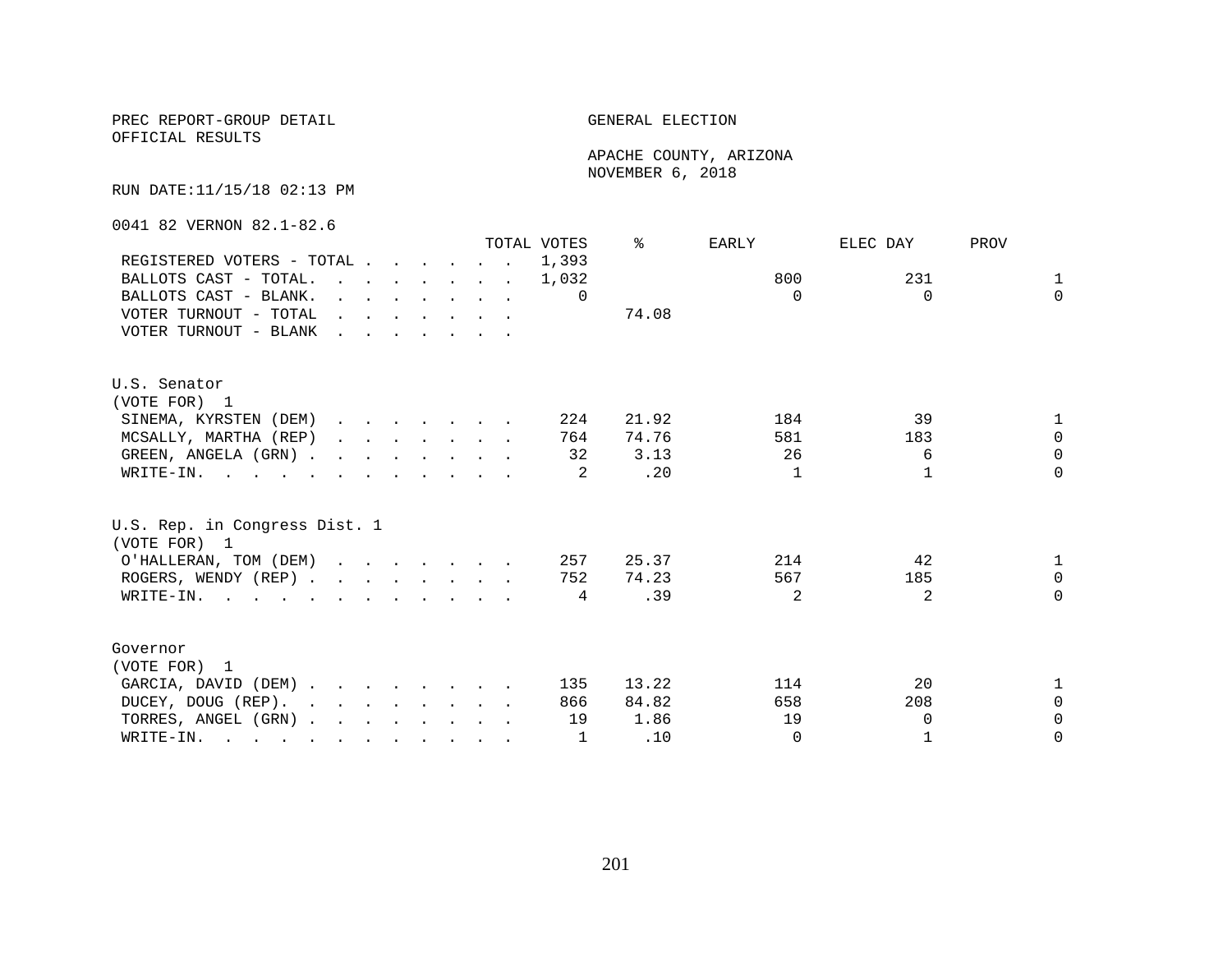| State Senator Dist. 7<br>(VOTE FOR)<br>$\overline{1}$                                                                                                                                                                                                                                                             |                                             |
|-------------------------------------------------------------------------------------------------------------------------------------------------------------------------------------------------------------------------------------------------------------------------------------------------------------------|---------------------------------------------|
| PESHLAKAI, JAMESCITA (DEM).<br>189                                                                                                                                                                                                                                                                                | 22<br>19.01<br>166<br>$\mathbf{1}$          |
| MEALER, JL (REP)<br>804                                                                                                                                                                                                                                                                                           | 80.89<br>604<br>200<br>$\mathbf 0$          |
| WRITE-IN.<br>$\mathbf{1}$<br>$\mathbf{r}$ , $\mathbf{r}$ , $\mathbf{r}$ , $\mathbf{r}$ , $\mathbf{r}$ , $\mathbf{r}$ , $\mathbf{r}$ , $\mathbf{r}$                                                                                                                                                                | $\Omega$<br>.10<br>$\Omega$<br>$\mathbf{1}$ |
| State Rep Dist. 7                                                                                                                                                                                                                                                                                                 |                                             |
| (VOTE FOR) 2                                                                                                                                                                                                                                                                                                      |                                             |
| TELLER, ARLANDO (DEM)<br>162<br>$\mathbf{r} = \mathbf{r} \cdot \mathbf{r}$ , where $\mathbf{r} = \mathbf{r} \cdot \mathbf{r}$                                                                                                                                                                                     | 14.09<br>135<br>26<br>$\mathbf{1}$          |
| TSOSIE, MYRON (DEM).<br>$\mathbf{r}$ , $\mathbf{r}$ , $\mathbf{r}$ , $\mathbf{r}$ , $\mathbf{r}$ , $\mathbf{r}$<br>148                                                                                                                                                                                            | 12.87<br>131<br>16<br>$\mathbf{1}$          |
| SHAMLEY, DOYEL (REP).<br>$\mathbf{r}$ . The contract of the contract of the contract of the contract of the contract of the contract of the contract of the contract of the contract of the contract of the contract of the contract of the contract of th<br>834                                                 | $\mathbf 0$<br>638<br>196<br>72.52          |
| WRITE-IN.<br>6                                                                                                                                                                                                                                                                                                    | .52<br>$\Omega$<br>$\Omega$<br>6            |
| Secretary of State                                                                                                                                                                                                                                                                                                |                                             |
| (VOTE FOR) 1                                                                                                                                                                                                                                                                                                      |                                             |
| HOBBS, KATIE (DEM)<br>$\mathbf{r}$ . The contract of the contract of the contract of the contract of the contract of the contract of the contract of the contract of the contract of the contract of the contract of the contract of the contract of th<br>215                                                    | 21.18<br>34<br>180<br>$\mathbf{1}$          |
| GAYNOR, STEVE (REP)<br>800                                                                                                                                                                                                                                                                                        | 78.82<br>606<br>194<br>$\mathbf 0$          |
| $\Omega$<br>WRITE-IN.<br>$\mathbf{r}$ , and $\mathbf{r}$ , and $\mathbf{r}$ , and $\mathbf{r}$ , and $\mathbf{r}$                                                                                                                                                                                                 | $\Omega$<br>$\Omega$<br>$\Omega$            |
| Attorney General                                                                                                                                                                                                                                                                                                  |                                             |
| (VOTE FOR) 1                                                                                                                                                                                                                                                                                                      |                                             |
| CONTRERAS, JANUARY (DEM)<br>188                                                                                                                                                                                                                                                                                   | 18.69<br>26<br>161<br>$\mathbf{1}$          |
| BRNOVICH, MARK (REP).<br>817                                                                                                                                                                                                                                                                                      | 617<br>200<br>81.21<br>0                    |
| $\mathbf{1}$<br>WRITE-IN.<br>$\mathbf{r}$ , and $\mathbf{r}$ , and $\mathbf{r}$ , and $\mathbf{r}$ , and $\mathbf{r}$                                                                                                                                                                                             | $\Omega$<br>.10<br>$\mathbf{1}$<br>$\Omega$ |
| State Treasurer<br>(VOTE FOR) 1                                                                                                                                                                                                                                                                                   |                                             |
| MANOIL, MARK (DEM)<br>191                                                                                                                                                                                                                                                                                         | 19.22<br>159<br>31<br>$\mathbf{1}$          |
| YEE, KIMBERLY (REP)<br>801                                                                                                                                                                                                                                                                                        | 80.58<br>609<br>192<br>$\mathbf 0$          |
| 2<br>WRITE-IN.<br>$\sim$ $\sim$ $\sim$ $\sim$ $\sim$<br>$\mathbf{r}$ . The contract of the contract of the contract of the contract of the contract of the contract of the contract of the contract of the contract of the contract of the contract of the contract of the contract of th<br>$\ddot{\phantom{a}}$ | 2<br>$\Omega$<br>.20<br>$\Omega$            |
|                                                                                                                                                                                                                                                                                                                   |                                             |
| Superintendent of Public Instruction                                                                                                                                                                                                                                                                              |                                             |
| (VOTE FOR) 1                                                                                                                                                                                                                                                                                                      |                                             |
| 219<br>HOFFMAN, KATHY (DEM).<br>$\mathbf{r}$ , $\mathbf{r}$ , $\mathbf{r}$ , $\mathbf{r}$ , $\mathbf{r}$ , $\mathbf{r}$                                                                                                                                                                                           | 21.97<br>186<br>32<br>1                     |
| RIGGS, FRANK (REP)<br>777<br>$\mathbf{r}$ , $\mathbf{r}$ , $\mathbf{r}$ , $\mathbf{r}$ , $\mathbf{r}$ , $\mathbf{r}$ , $\mathbf{r}$                                                                                                                                                                               | 77.93<br>$\mathbf 0$<br>584<br>193          |
| $\mathbf{1}$<br>WRITE-IN.<br>and the contract of the contract of                                                                                                                                                                                                                                                  | $\Omega$<br>.10<br>$\mathbf{1}$<br>$\Omega$ |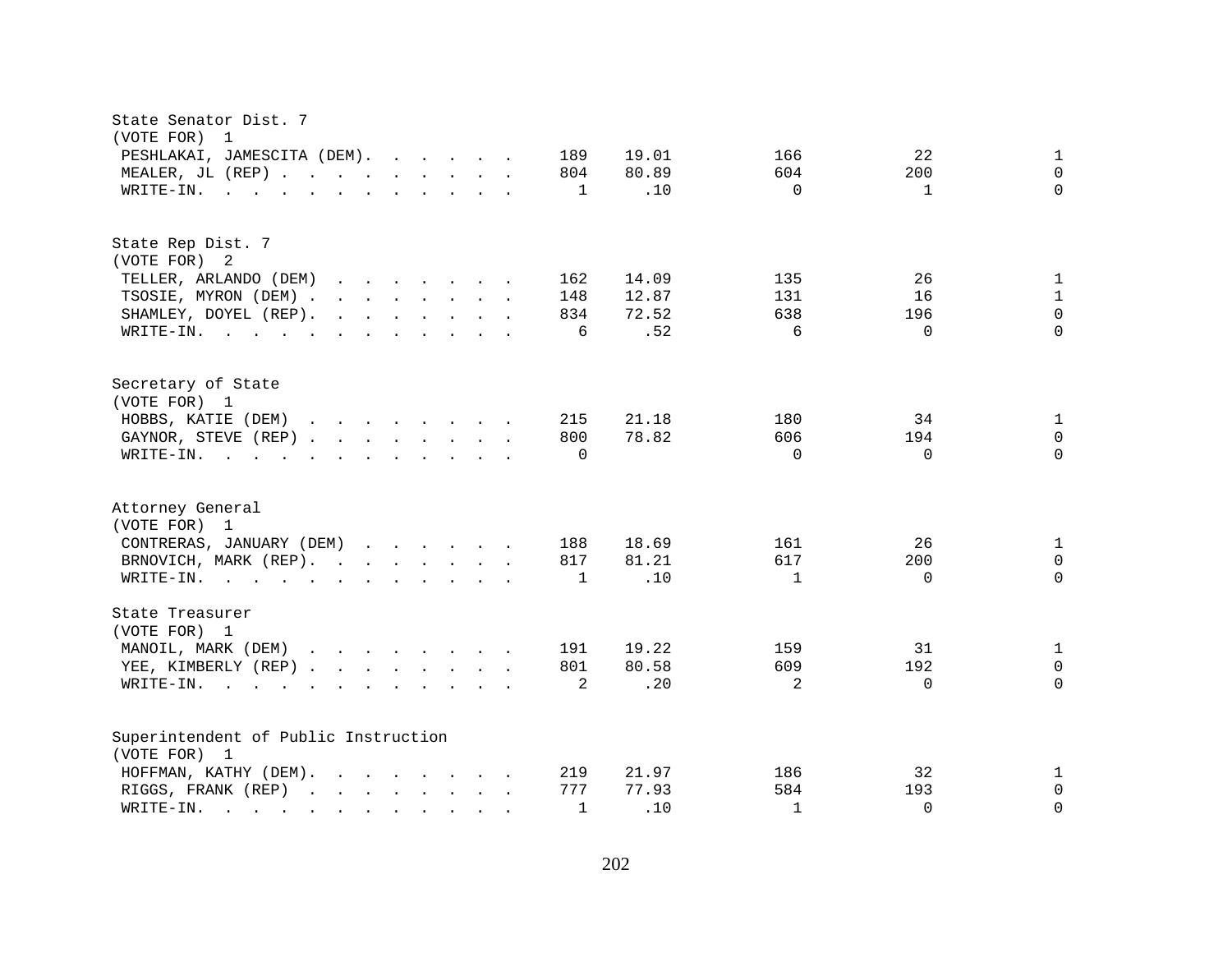| State Mine Inspector                                                                                                                     |          |       |          |                |              |
|------------------------------------------------------------------------------------------------------------------------------------------|----------|-------|----------|----------------|--------------|
| (VOTE FOR)<br>1<br>PIERCE, WILLIAM "BILL" (DEM)                                                                                          | 209      | 21.01 | 176      | 32             | $\mathbf 1$  |
| HART, JOE (REP)                                                                                                                          | 784      | 78.79 | 592      | 192            | $\Omega$     |
| and the contract of the contract of<br>$\cdot$ $\cdot$<br>WRITE-IN.<br>$\sim$ $\sim$                                                     | 2        | .20   | 2        | $\Omega$       | $\Omega$     |
|                                                                                                                                          |          |       |          |                |              |
| Corporation Commissioner                                                                                                                 |          |       |          |                |              |
| (VOTE FOR) 2                                                                                                                             |          |       |          |                |              |
| KENNEDY, SANDRA (DEM)<br>$\mathbf{r}$ , $\mathbf{r}$ , $\mathbf{r}$ , $\mathbf{r}$ , $\mathbf{r}$<br>$\sim$                              | 199      | 11.40 | 168      | 30             | $\mathbf{1}$ |
| SEARS, KIANA MARIA (DEM)<br>$\mathbf{r}$ and $\mathbf{r}$ and $\mathbf{r}$ and $\mathbf{r}$                                              | 178      | 10.19 | 153      | 24             | $\mathbf{1}$ |
| GLASSMAN, RODNEY (REP)                                                                                                                   | 707      | 40.49 | 538      | 169            | $\mathbf 0$  |
| OLSON, JUSTIN (REP)                                                                                                                      | 662      | 37.92 | 519      | 143            | $\mathbf 0$  |
| WRITE-IN.<br>$\sim$                                                                                                                      | $\Omega$ |       | $\Omega$ | $\Omega$       | $\Omega$     |
| Clerk of the Superior Court<br>(VOTE FOR) 1                                                                                              |          |       |          |                |              |
| HOUNSHELL, ANNELL (DEM).                                                                                                                 | 427      | 89.71 | 337      | 89             | $\mathbf{1}$ |
| WRITE-IN.<br>$\mathbf{r}$ , and $\mathbf{r}$ , and $\mathbf{r}$ , and $\mathbf{r}$ , and $\mathbf{r}$                                    | 49       | 10.29 | 40       | 9              | $\Omega$     |
| Justice of the Peace Dist. 1 Round Valley<br>(VOTE FOR) 1                                                                                |          |       |          |                |              |
| GREGORY, MARSHA (REP)<br>$\mathbf{r}$ , $\mathbf{r}$ , $\mathbf{r}$ , $\mathbf{r}$ , $\mathbf{r}$                                        | 849      | 97.70 | 640      | 208            | 1            |
| WRITE-IN.                                                                                                                                | 20       | 2.30  | 17       | 3              | $\Omega$     |
| Constable Dist. 1 Round Valley<br>(VOTE FOR) 1                                                                                           |          |       |          |                |              |
| CURTIS, ROGER (REP)                                                                                                                      | 856      | 98.73 | 651      | 204            | $\mathbf{1}$ |
| WRITE-IN.<br>$\mathbf{r}$ . The contract of $\mathbf{r}$                                                                                 | 11       | 1.27  | 9        | $\overline{2}$ | $\Omega$     |
| Judge of the Superior Court<br>(VOTE FOR) 1                                                                                              |          |       |          |                |              |
| $\mathbf{r} = \mathbf{r} - \mathbf{r}$ , $\mathbf{r} = \mathbf{r} - \mathbf{r}$ , $\mathbf{r} = \mathbf{r} - \mathbf{r}$<br>LATHAM, MIKE | 609      | 96.82 | 470      | 138            | 1            |
| WRITE-IN.<br>$\mathbf{r}$ , $\mathbf{r}$ , $\mathbf{r}$ , $\mathbf{r}$ , $\mathbf{r}$ , $\mathbf{r}$ , $\mathbf{r}$                      | 20       | 3.18  | 15       | 5              | $\mathbf 0$  |
|                                                                                                                                          |          |       |          |                |              |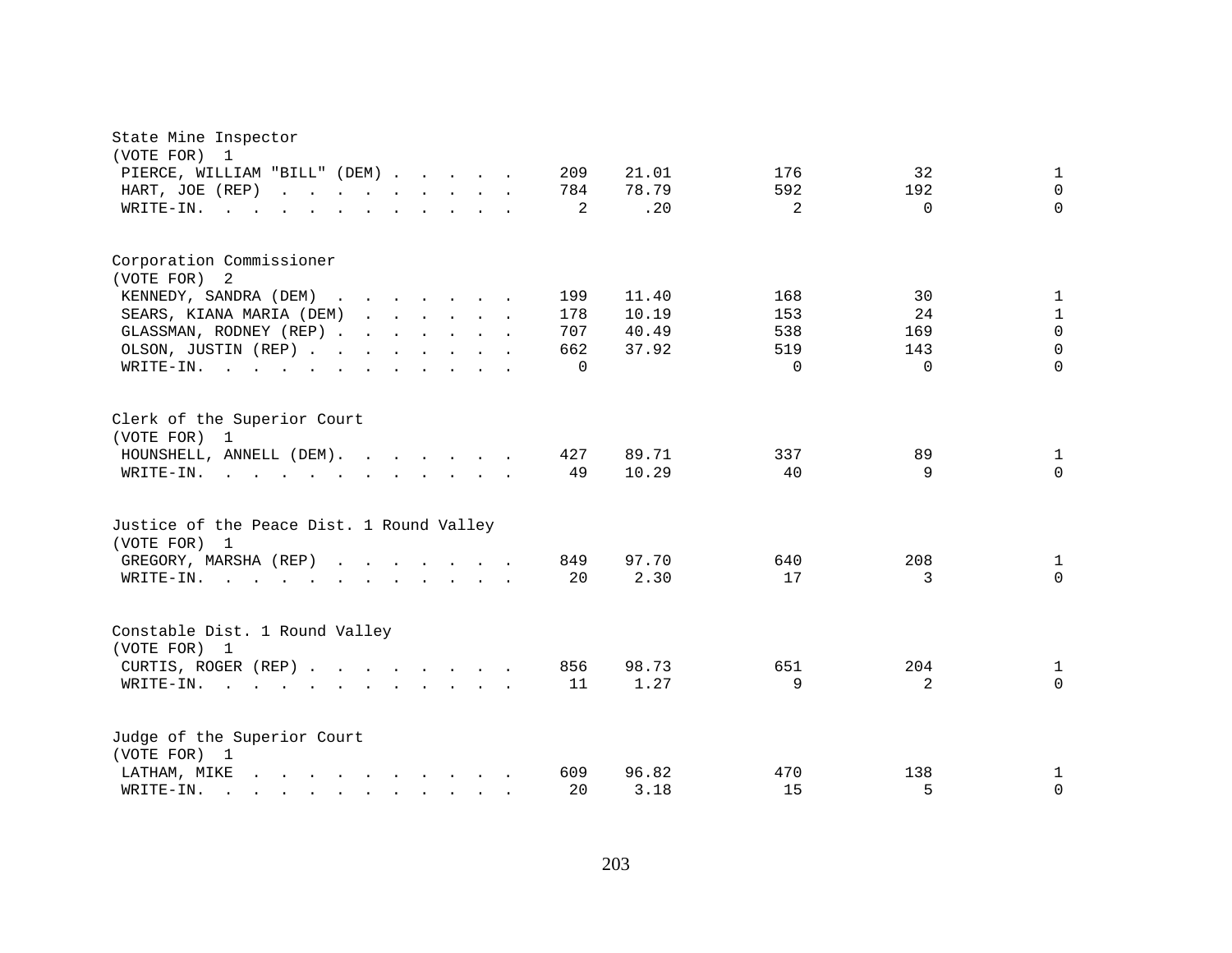| Retain Justice Supreme-Bolick<br>(VOTE FOR) |                                                                                                                                                                                | $\mathbf 1$  |        |  |                                                                                                                                                                                                                                      |                                                                                                                                                                                                                                   |                             |  |        |     |       |     |     |                |
|---------------------------------------------|--------------------------------------------------------------------------------------------------------------------------------------------------------------------------------|--------------|--------|--|--------------------------------------------------------------------------------------------------------------------------------------------------------------------------------------------------------------------------------------|-----------------------------------------------------------------------------------------------------------------------------------------------------------------------------------------------------------------------------------|-----------------------------|--|--------|-----|-------|-----|-----|----------------|
| YES                                         | $\mathbf{r}$ , $\mathbf{r}$ , $\mathbf{r}$ , $\mathbf{r}$ , $\mathbf{r}$                                                                                                       |              |        |  |                                                                                                                                                                                                                                      | $\mathbf{r}$ . The contract of the contract of the contract of the contract of the contract of the contract of the contract of the contract of the contract of the contract of the contract of the contract of the contract of th |                             |  |        | 580 | 74.55 | 446 | 133 | $\mathbf{1}$   |
| NO.                                         |                                                                                                                                                                                | $\sim$       |        |  | $\mathbf{r}$ and $\mathbf{r}$ are the set of the set of the set of the set of the set of the set of the set of the set of the set of the set of the set of the set of the set of the set of the set of the set of the set of the set |                                                                                                                                                                                                                                   |                             |  |        | 198 | 25.45 | 157 | 41  | $\Omega$       |
|                                             |                                                                                                                                                                                |              |        |  |                                                                                                                                                                                                                                      |                                                                                                                                                                                                                                   |                             |  |        |     |       |     |     |                |
| Retain Justice Supreme-Pelander             |                                                                                                                                                                                |              |        |  |                                                                                                                                                                                                                                      |                                                                                                                                                                                                                                   |                             |  |        |     |       |     |     |                |
| (VOTE FOR) 1                                |                                                                                                                                                                                |              |        |  |                                                                                                                                                                                                                                      |                                                                                                                                                                                                                                   |                             |  |        |     |       |     |     |                |
| YES                                         | $\mathbf{r}$ , $\mathbf{r}$ , $\mathbf{r}$ , $\mathbf{r}$ , $\mathbf{r}$ , $\mathbf{r}$ , $\mathbf{r}$ , $\mathbf{r}$ , $\mathbf{r}$ , $\mathbf{r}$                            |              |        |  |                                                                                                                                                                                                                                      |                                                                                                                                                                                                                                   |                             |  |        | 564 | 74.60 | 435 | 128 | $\mathbf{1}$   |
| NO.                                         | $\mathbf{r}$ , and $\mathbf{r}$ , and $\mathbf{r}$ , and $\mathbf{r}$ , and $\mathbf{r}$ , and $\mathbf{r}$                                                                    |              |        |  |                                                                                                                                                                                                                                      |                                                                                                                                                                                                                                   |                             |  |        | 192 | 25.40 | 152 | 40  | $\Omega$       |
| APACHE COUNTY LEVY                          |                                                                                                                                                                                |              |        |  |                                                                                                                                                                                                                                      |                                                                                                                                                                                                                                   |                             |  |        |     |       |     |     |                |
| (VOTE FOR) 1                                |                                                                                                                                                                                |              |        |  |                                                                                                                                                                                                                                      |                                                                                                                                                                                                                                   |                             |  |        |     |       |     |     |                |
| YES                                         | design and a strain of the state of the state of the                                                                                                                           |              |        |  |                                                                                                                                                                                                                                      |                                                                                                                                                                                                                                   |                             |  |        | 56  | 5.64  | 45  | 11  | $\mathsf{O}$   |
| NO.                                         | $\mathcal{L}^{\text{max}}$                                                                                                                                                     |              |        |  | $\mathbf{r}$ , and $\mathbf{r}$ , and $\mathbf{r}$ , and $\mathbf{r}$ , and $\mathbf{r}$                                                                                                                                             |                                                                                                                                                                                                                                   |                             |  |        | 937 | 94.36 | 729 | 207 | $\mathbf{1}$   |
|                                             |                                                                                                                                                                                |              |        |  |                                                                                                                                                                                                                                      |                                                                                                                                                                                                                                   |                             |  |        |     |       |     |     |                |
| PROPOSITION 125                             |                                                                                                                                                                                |              |        |  |                                                                                                                                                                                                                                      |                                                                                                                                                                                                                                   |                             |  |        |     |       |     |     |                |
| (VOTE FOR)                                  |                                                                                                                                                                                | $\mathbf{1}$ |        |  |                                                                                                                                                                                                                                      |                                                                                                                                                                                                                                   |                             |  |        |     |       |     |     |                |
| YES                                         |                                                                                                                                                                                |              | $\sim$ |  |                                                                                                                                                                                                                                      |                                                                                                                                                                                                                                   | $\sim$ $\sim$ $\sim$ $\sim$ |  | $\sim$ | 381 | 38.21 | 291 | 90  | $\mathsf{O}$   |
| NO.                                         |                                                                                                                                                                                |              |        |  |                                                                                                                                                                                                                                      |                                                                                                                                                                                                                                   |                             |  |        | 616 | 61.79 | 483 | 132 | $\mathbf{1}$   |
| PROPOSITION 126                             |                                                                                                                                                                                |              |        |  |                                                                                                                                                                                                                                      |                                                                                                                                                                                                                                   |                             |  |        |     |       |     |     |                |
| (VOTE FOR)                                  |                                                                                                                                                                                | $\mathbf{1}$ |        |  |                                                                                                                                                                                                                                      |                                                                                                                                                                                                                                   |                             |  |        |     |       |     |     |                |
| YES                                         | $\mathbf{r} = \mathbf{r} - \mathbf{r}$ , and $\mathbf{r} = \mathbf{r} - \mathbf{r}$ , and $\mathbf{r} = \mathbf{r} - \mathbf{r}$ , and $\mathbf{r} = \mathbf{r} - \mathbf{r}$  |              |        |  |                                                                                                                                                                                                                                      |                                                                                                                                                                                                                                   |                             |  |        | 790 | 77.83 | 634 | 155 | $\mathbf{1}$   |
| NO.                                         | $\sim$ $\sim$ $\sim$                                                                                                                                                           |              |        |  | $\mathbf{r}$ , $\mathbf{r}$ , $\mathbf{r}$ , $\mathbf{r}$ , $\mathbf{r}$ , $\mathbf{r}$ , $\mathbf{r}$ , $\mathbf{r}$                                                                                                                |                                                                                                                                                                                                                                   |                             |  |        | 225 | 22.17 | 153 | 72  | $\Omega$       |
|                                             |                                                                                                                                                                                |              |        |  |                                                                                                                                                                                                                                      |                                                                                                                                                                                                                                   |                             |  |        |     |       |     |     |                |
| PROPOSITION 127                             |                                                                                                                                                                                |              |        |  |                                                                                                                                                                                                                                      |                                                                                                                                                                                                                                   |                             |  |        |     |       |     |     |                |
| (VOTE FOR) 1                                |                                                                                                                                                                                |              |        |  |                                                                                                                                                                                                                                      |                                                                                                                                                                                                                                   |                             |  |        |     |       |     |     |                |
| YES                                         | $\mathbf{r} = \mathbf{r} - \mathbf{r}$ , $\mathbf{r} = \mathbf{r} - \mathbf{r}$ , $\mathbf{r} = \mathbf{r} - \mathbf{r} - \mathbf{r}$ , $\mathbf{r} = \mathbf{r} - \mathbf{r}$ |              |        |  |                                                                                                                                                                                                                                      |                                                                                                                                                                                                                                   |                             |  |        | 115 | 11.33 | 97  | 18  | $\mathbf 0$    |
| NO.                                         | $\mathbf{L}$                                                                                                                                                                   |              |        |  | $\mathbf{r} = \mathbf{r} - \mathbf{r}$ , $\mathbf{r} = \mathbf{r} - \mathbf{r}$ , $\mathbf{r} = \mathbf{r} - \mathbf{r} - \mathbf{r}$                                                                                                |                                                                                                                                                                                                                                   |                             |  |        | 900 | 88.67 | 687 | 212 | $\mathbf{1}$   |
|                                             |                                                                                                                                                                                |              |        |  |                                                                                                                                                                                                                                      |                                                                                                                                                                                                                                   |                             |  |        |     |       |     |     |                |
| PROPOSITION 305                             |                                                                                                                                                                                |              |        |  |                                                                                                                                                                                                                                      |                                                                                                                                                                                                                                   |                             |  |        |     |       |     |     |                |
| (VOTE FOR)                                  |                                                                                                                                                                                | $\mathbf{1}$ |        |  |                                                                                                                                                                                                                                      |                                                                                                                                                                                                                                   |                             |  |        |     |       |     |     |                |
| YES                                         | $\mathbf{L}$                                                                                                                                                                   |              |        |  | $\mathbf{r} = \mathbf{r} - \mathbf{r}$ , $\mathbf{r} = \mathbf{r} - \mathbf{r}$ , $\mathbf{r} = \mathbf{r} - \mathbf{r} - \mathbf{r}$                                                                                                |                                                                                                                                                                                                                                   |                             |  |        | 327 | 32.90 | 233 | 93  | $\mathbf 1$    |
| NO.                                         |                                                                                                                                                                                |              |        |  |                                                                                                                                                                                                                                      | $\mathbf{r}$ , $\mathbf{r}$ , $\mathbf{r}$ , $\mathbf{r}$                                                                                                                                                                         |                             |  |        | 667 | 67.10 | 537 | 130 | $\overline{0}$ |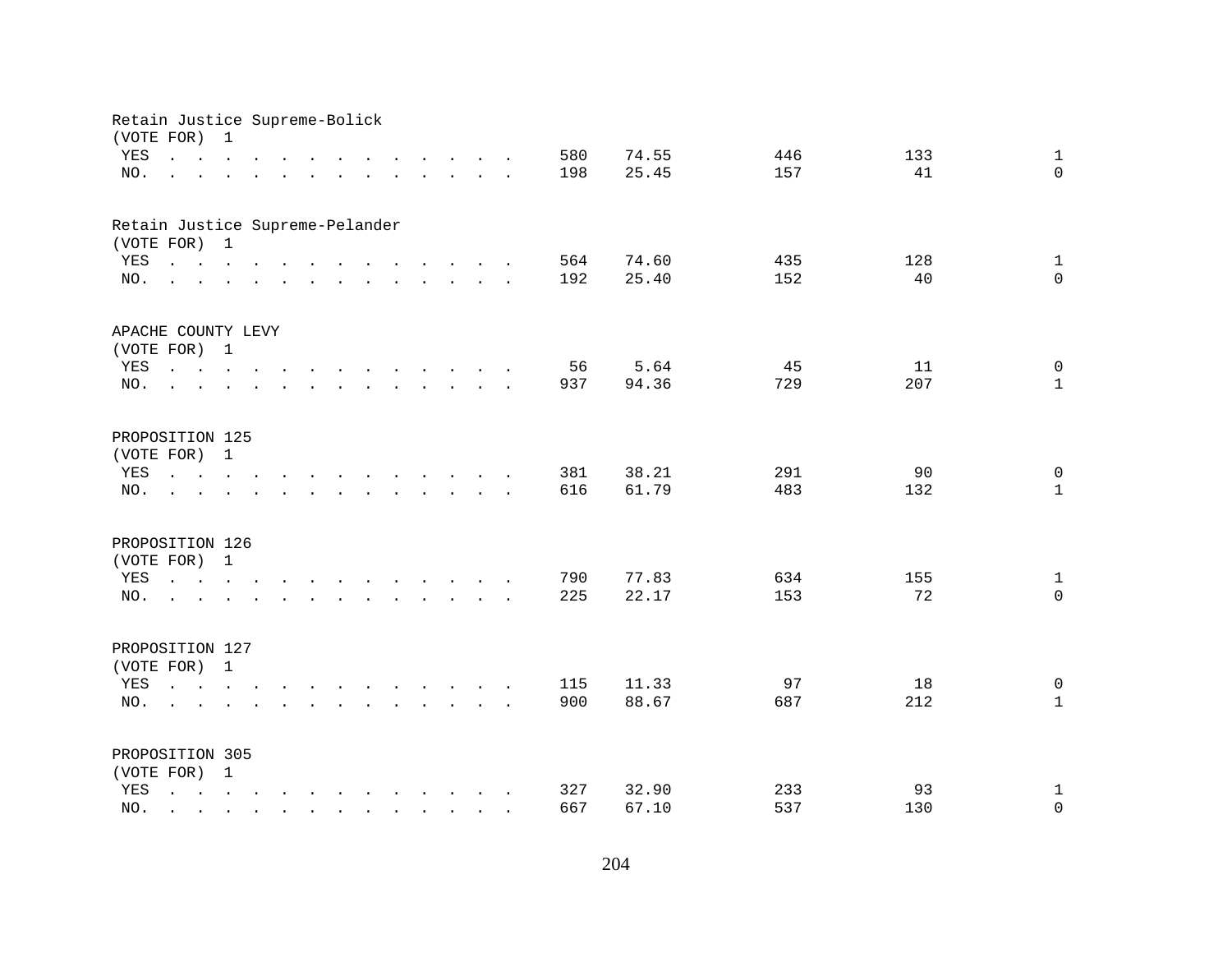| PROPOSITION 306 |  |  |  |  |  |  |               |               |     |     |  |
|-----------------|--|--|--|--|--|--|---------------|---------------|-----|-----|--|
| (VOTE FOR) 1    |  |  |  |  |  |  |               |               |     |     |  |
|                 |  |  |  |  |  |  |               | YES 591 59.64 | 475 | 116 |  |
|                 |  |  |  |  |  |  | NO. 400 40.36 |               | 296 | 103 |  |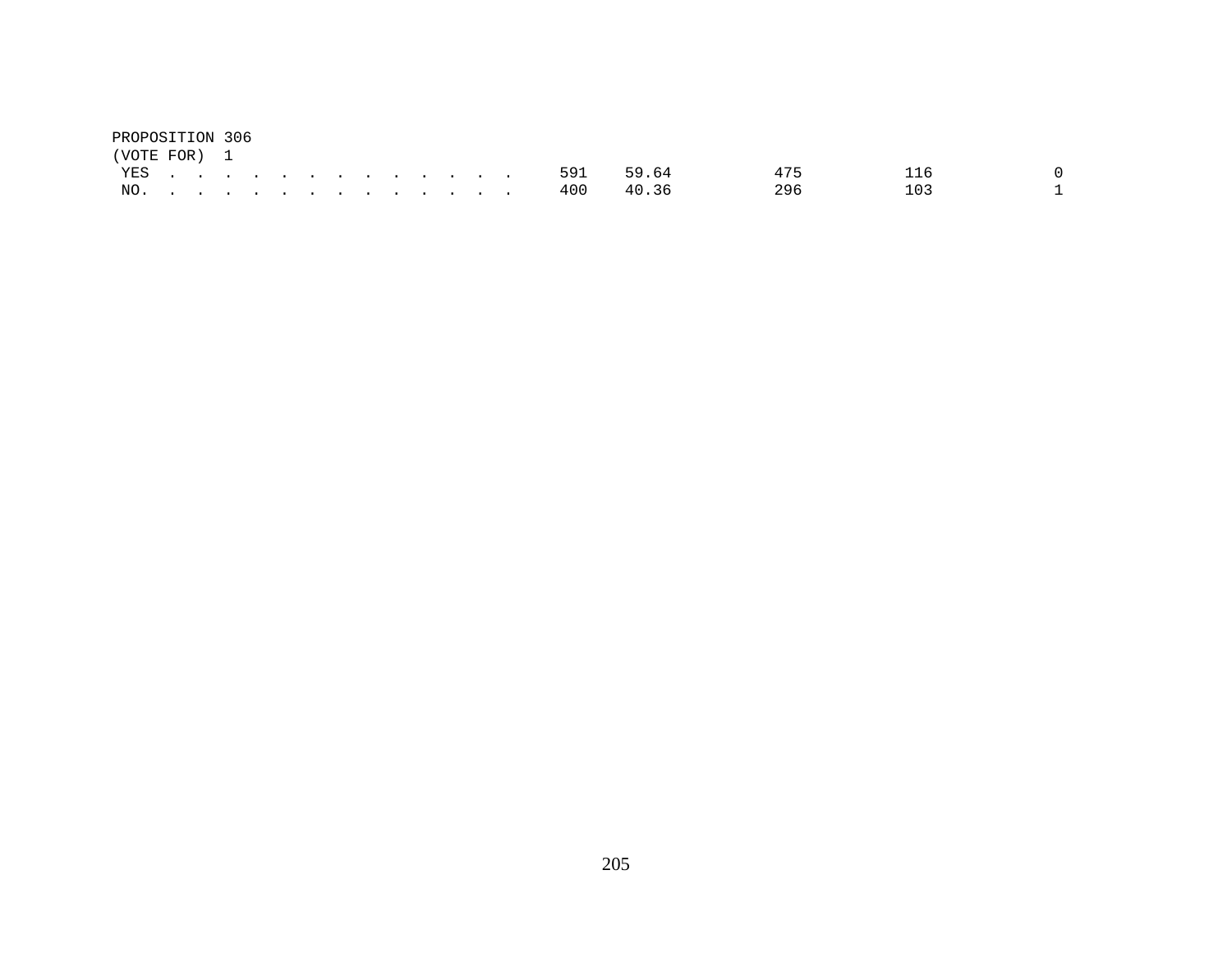## PREC REPORT-GROUP DETAIL **ELECTION**

OFFICIAL RESULTS

 APACHE COUNTY, ARIZONA NOVEMBER 6, 2018

RUN DATE:11/15/18 02:13 PM

0042 84 WHEATFIELDS 84.1

|                                                                                                       |                                                                                                                                                                                                                                   |  |  |                                                                                                                                                                                                                                      | TOTAL VOTES | ిన    | EARLY    | ELEC DAY     | PROV           |
|-------------------------------------------------------------------------------------------------------|-----------------------------------------------------------------------------------------------------------------------------------------------------------------------------------------------------------------------------------|--|--|--------------------------------------------------------------------------------------------------------------------------------------------------------------------------------------------------------------------------------------|-------------|-------|----------|--------------|----------------|
| REGISTERED VOTERS - TOTAL                                                                             |                                                                                                                                                                                                                                   |  |  |                                                                                                                                                                                                                                      | 1,571       |       |          |              |                |
| BALLOTS CAST - TOTAL.                                                                                 | $\mathbf{r}$ . The contract of the contract of the contract of the contract of the contract of the contract of the contract of the contract of the contract of the contract of the contract of the contract of the contract of th |  |  |                                                                                                                                                                                                                                      | 766         |       | 230      | 503          | 33             |
| BALLOTS CAST - BLANK.                                                                                 |                                                                                                                                                                                                                                   |  |  | $\mathbf{r}$ and $\mathbf{r}$ and $\mathbf{r}$ and $\mathbf{r}$ and $\mathbf{r}$                                                                                                                                                     | $\Omega$    |       | $\Omega$ | $\Omega$     | $\Omega$       |
| VOTER TURNOUT - TOTAL                                                                                 |                                                                                                                                                                                                                                   |  |  | $\mathbf{r}$ and $\mathbf{r}$ are the set of the set of the set of the set of the set of the set of the set of the set of the set of the set of the set of the set of the set of the set of the set of the set of the set of the set |             | 48.76 |          |              |                |
| VOTER TURNOUT - BLANK                                                                                 | <u>and the second contract of the second second</u>                                                                                                                                                                               |  |  |                                                                                                                                                                                                                                      |             |       |          |              |                |
| U.S. Senator                                                                                          |                                                                                                                                                                                                                                   |  |  |                                                                                                                                                                                                                                      |             |       |          |              |                |
| (VOTE FOR) 1                                                                                          |                                                                                                                                                                                                                                   |  |  |                                                                                                                                                                                                                                      |             |       |          |              |                |
| SINEMA, KYRSTEN (DEM)                                                                                 |                                                                                                                                                                                                                                   |  |  |                                                                                                                                                                                                                                      | 656         | 87.47 | 195      | 436          | 25             |
| MCSALLY, MARTHA (REP)                                                                                 |                                                                                                                                                                                                                                   |  |  | $\mathbf{r}$ , $\mathbf{r}$ , $\mathbf{r}$ , $\mathbf{r}$ , $\mathbf{r}$                                                                                                                                                             | 55          | 7.33  | 20       | 33           | $\sqrt{2}$     |
| GREEN, ANGELA (GRN).                                                                                  |                                                                                                                                                                                                                                   |  |  |                                                                                                                                                                                                                                      | 38          | 5.07  | 12       | 23           | $\overline{3}$ |
| WRITE-IN.                                                                                             |                                                                                                                                                                                                                                   |  |  |                                                                                                                                                                                                                                      | 1           | .13   | $\Omega$ | 1            | $\Omega$       |
| U.S. Rep. in Congress Dist. 1<br>(VOTE FOR) 1                                                         |                                                                                                                                                                                                                                   |  |  |                                                                                                                                                                                                                                      |             |       |          |              |                |
| O'HALLERAN, TOM (DEM)                                                                                 |                                                                                                                                                                                                                                   |  |  |                                                                                                                                                                                                                                      | 667         | 88.70 | 206      | 433          | 28             |
| ROGERS, WENDY (REP)                                                                                   |                                                                                                                                                                                                                                   |  |  |                                                                                                                                                                                                                                      | 84          | 11.17 | 21       | 59           | $\overline{4}$ |
| WRITE-IN.                                                                                             |                                                                                                                                                                                                                                   |  |  |                                                                                                                                                                                                                                      | 1           | .13   | $\Omega$ | $\mathbf{1}$ | $\Omega$       |
| Governor                                                                                              |                                                                                                                                                                                                                                   |  |  |                                                                                                                                                                                                                                      |             |       |          |              |                |
| (VOTE FOR) 1                                                                                          |                                                                                                                                                                                                                                   |  |  |                                                                                                                                                                                                                                      |             |       |          |              |                |
| GARCIA, DAVID (DEM)                                                                                   |                                                                                                                                                                                                                                   |  |  |                                                                                                                                                                                                                                      | 658         | 87.27 | 191      | 437          | 30             |
| DUCEY, DOUG (REP).                                                                                    |                                                                                                                                                                                                                                   |  |  |                                                                                                                                                                                                                                      | 66          | 8.75  | 29       | 36           | 1              |
| TORRES, ANGEL (GRN)                                                                                   |                                                                                                                                                                                                                                   |  |  |                                                                                                                                                                                                                                      | 29          | 3.85  | 7        | 21           | $\mathbf{1}$   |
| WRITE-IN.<br>$\mathbf{r}$ , and $\mathbf{r}$ , and $\mathbf{r}$ , and $\mathbf{r}$ , and $\mathbf{r}$ |                                                                                                                                                                                                                                   |  |  |                                                                                                                                                                                                                                      |             | .13   | $\Omega$ | $\mathbf{1}$ | $\Omega$       |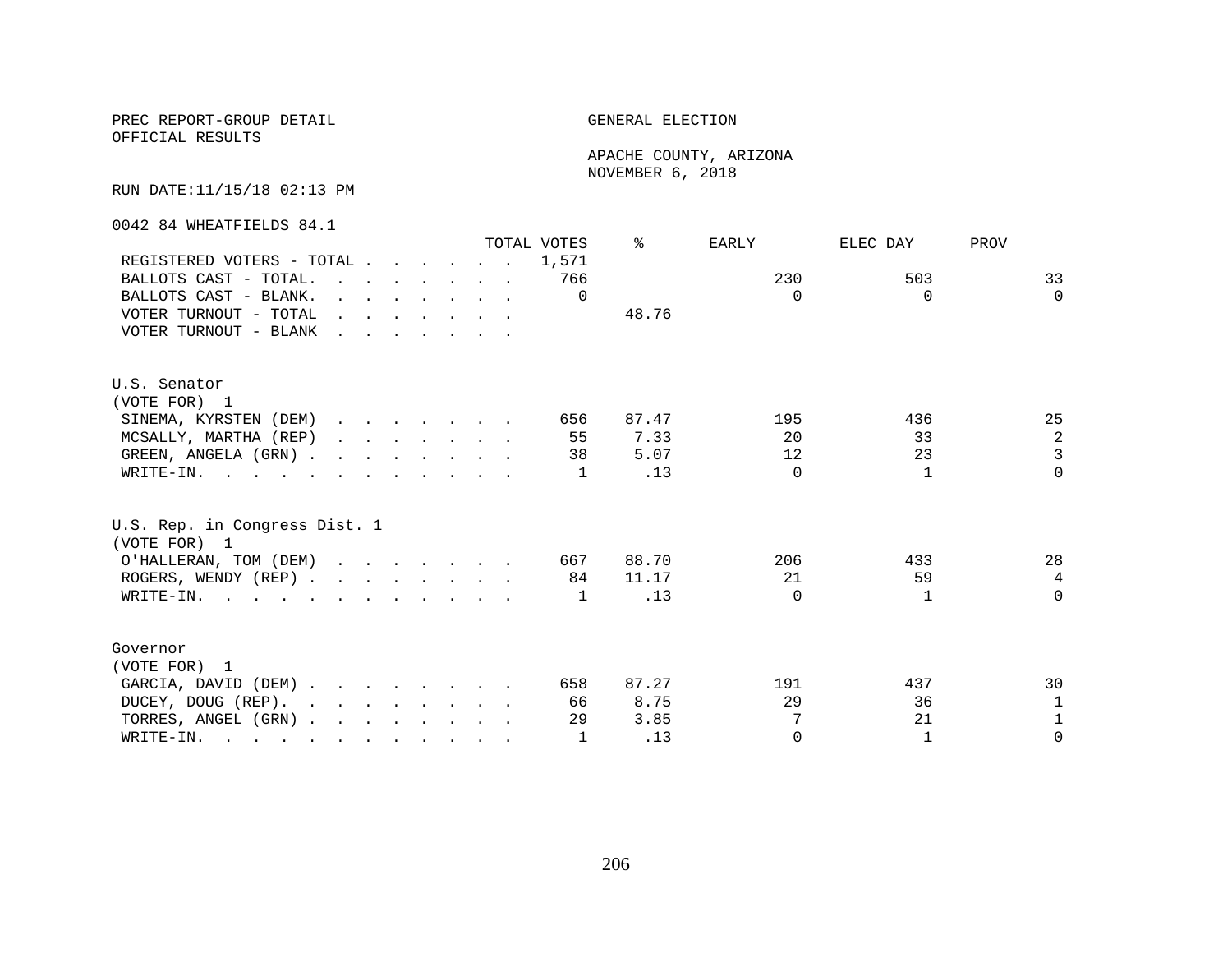| State Senator Dist. 7<br>(VOTE FOR)<br>$\mathbf 1$                                                                                                                                                                                                                |                                               |
|-------------------------------------------------------------------------------------------------------------------------------------------------------------------------------------------------------------------------------------------------------------------|-----------------------------------------------|
| PESHLAKAI, JAMESCITA (DEM).<br>706                                                                                                                                                                                                                                | 94.01<br>210<br>466<br>30                     |
| MEALER, JL (REP)<br>43                                                                                                                                                                                                                                            | 5.73<br>17<br>23<br>$\mathbf{3}$              |
| 2<br>WRITE-IN.<br>$\mathbf{r}$ . The set of the set of the set of the set of the set of the set of the set of the set of the set of the set of the set of the set of the set of the set of the set of the set of the set of the set of the set of t               | $\Omega$<br>$\overline{2}$<br>$\Omega$<br>.27 |
|                                                                                                                                                                                                                                                                   |                                               |
| State Rep Dist. 7                                                                                                                                                                                                                                                 |                                               |
| (VOTE FOR) 2                                                                                                                                                                                                                                                      |                                               |
| TELLER, ARLANDO (DEM)<br>$\mathbf{r}$ , $\mathbf{r}$ , $\mathbf{r}$ , $\mathbf{r}$ , $\mathbf{r}$ , $\mathbf{r}$<br>380                                                                                                                                           | 37.77<br>127<br>236<br>17                     |
| TSOSIE, MYRON (DEM)<br>582                                                                                                                                                                                                                                        | 25<br>381<br>57.85<br>176                     |
| SHAMLEY, DOYEL (REP).<br>$\mathbf{r}$ , $\mathbf{r}$ , $\mathbf{r}$ , $\mathbf{r}$ , $\mathbf{r}$ , $\mathbf{r}$<br>42                                                                                                                                            | 22<br>4.17<br>19<br>$\mathbf{1}$              |
| WRITE-IN.<br>2                                                                                                                                                                                                                                                    | .20<br>$\Omega$<br>$\overline{2}$<br>$\Omega$ |
| Secretary of State                                                                                                                                                                                                                                                |                                               |
| (VOTE FOR) 1                                                                                                                                                                                                                                                      |                                               |
| HOBBS, KATIE (DEM)<br>694                                                                                                                                                                                                                                         | 29<br>91.68<br>207<br>458                     |
| GAYNOR, STEVE (REP)<br>61                                                                                                                                                                                                                                         | 8.06<br>20<br>37<br>$\overline{4}$            |
| 2<br>WRITE-IN.<br>$\mathbf{r}$ , and $\mathbf{r}$ , and $\mathbf{r}$ , and $\mathbf{r}$ , and $\mathbf{r}$                                                                                                                                                        | $\Omega$<br>$\overline{2}$<br>$\Omega$<br>.26 |
|                                                                                                                                                                                                                                                                   |                                               |
| Attorney General                                                                                                                                                                                                                                                  |                                               |
| (VOTE FOR) 1                                                                                                                                                                                                                                                      |                                               |
| CONTRERAS, JANUARY (DEM)<br>681                                                                                                                                                                                                                                   | 91.29<br>202<br>448<br>31                     |
| BRNOVICH, MARK (REP).<br>63                                                                                                                                                                                                                                       | 8.45<br>21<br>41<br>$\mathbf{1}$              |
| 2<br>WRITE-IN.                                                                                                                                                                                                                                                    | $\overline{2}$<br>.27<br>$\Omega$<br>$\Omega$ |
| State Treasurer<br>(VOTE FOR) 1                                                                                                                                                                                                                                   |                                               |
| 672                                                                                                                                                                                                                                                               | 28<br>89.24<br>199<br>445                     |
| MANOIL, MARK (DEM)                                                                                                                                                                                                                                                | 26<br>$\overline{4}$                          |
| YEE, KIMBERLY (REP)<br>80                                                                                                                                                                                                                                         | 10.62<br>50                                   |
| WRITE-IN.<br>1<br>$\sim$ $\sim$ $\sim$ $\sim$ $\sim$<br>$\mathbf{r}$ , $\mathbf{r}$ , $\mathbf{r}$ , $\mathbf{r}$ , $\mathbf{r}$ , $\mathbf{r}$<br>$\sim$                                                                                                         | $\Omega$<br>.13<br>$\Omega$<br>1              |
| Superintendent of Public Instruction                                                                                                                                                                                                                              |                                               |
| (VOTE FOR) 1                                                                                                                                                                                                                                                      |                                               |
| HOFFMAN, KATHY (DEM).<br>$\mathbf{r}$ . The set of the set of the set of the set of the set of the set of the set of the set of the set of the set of the set of the set of the set of the set of the set of the set of the set of the set of the set of t<br>684 | 91.08<br>204<br>31<br>449                     |
| RIGGS, FRANK (REP)<br>66                                                                                                                                                                                                                                          | $\sqrt{2}$<br>8.79<br>19<br>45                |
| $\mathbf{1}$<br>WRITE-IN.<br>$\mathbf{r}$ , $\mathbf{r}$ , $\mathbf{r}$ , $\mathbf{r}$<br>$\sim$<br><b>Contract</b><br>$\sim$ $\sim$                                                                                                                              | $\mathbf{1}$<br>$\Omega$<br>.13<br>$\Omega$   |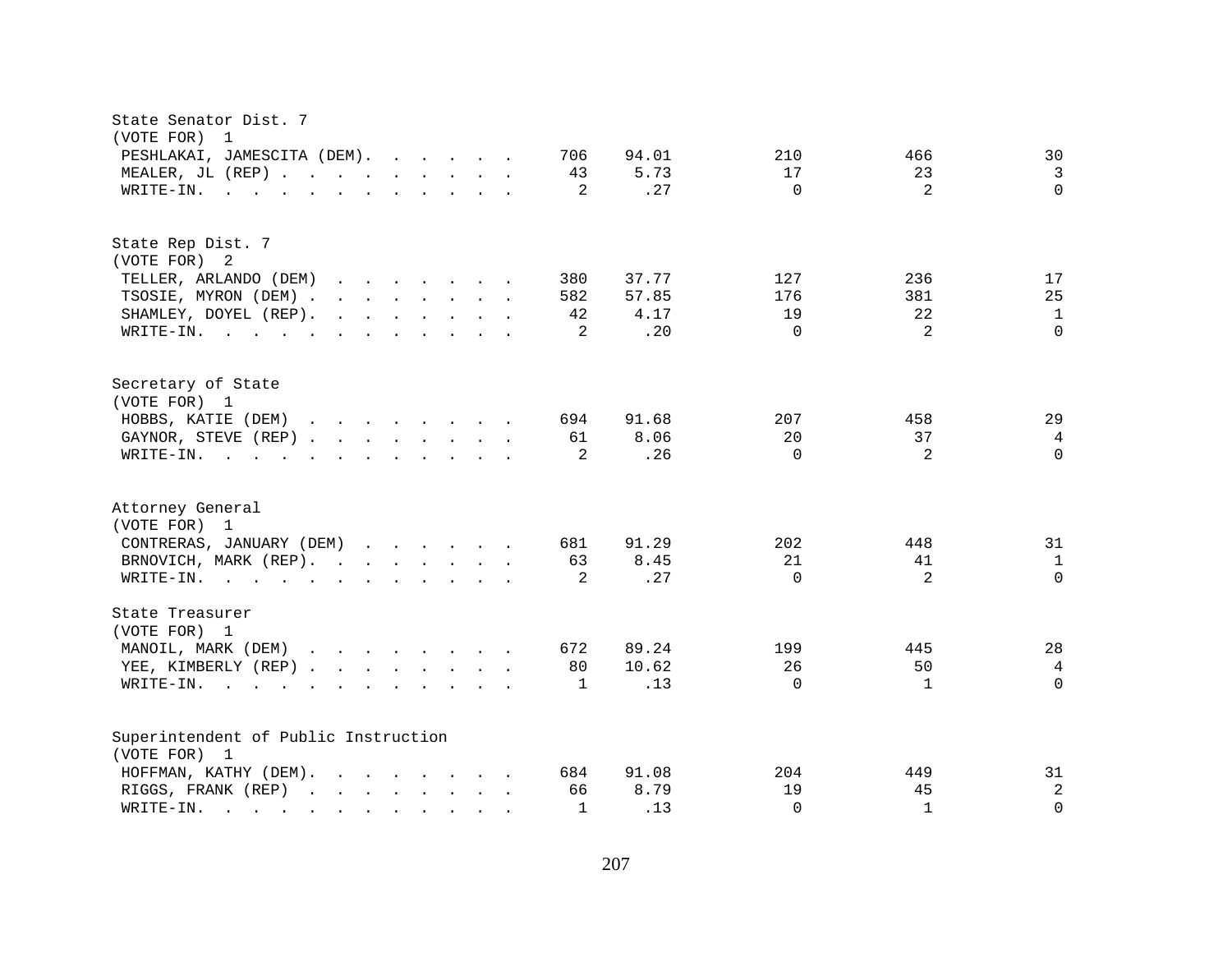| State Mine Inspector<br>(VOTE FOR) 1                                                                                         |  |  |                |        |                 |               |          |
|------------------------------------------------------------------------------------------------------------------------------|--|--|----------------|--------|-----------------|---------------|----------|
| PIERCE, WILLIAM "BILL" (DEM)                                                                                                 |  |  | 678            | 90.16  | 198             | 450           | 30       |
| HART, JOE (REP)                                                                                                              |  |  | 71             | 9.44   | 24              | 44            | 3        |
| WRITE-IN.<br>the contract of the contract of the contract of the contract of the contract of the contract of the contract of |  |  | 3              | .40    | $\Omega$        | $\mathcal{E}$ | $\Omega$ |
| Corporation Commissioner                                                                                                     |  |  |                |        |                 |               |          |
| (VOTE FOR) 2                                                                                                                 |  |  |                |        |                 |               |          |
| KENNEDY, SANDRA (DEM)                                                                                                        |  |  | 562            | 54.35  | 178             | 363           | 21       |
| SEARS, KIANA MARIA (DEM)                                                                                                     |  |  | 393            | 38.01  | 136             | 238           | 19       |
| GLASSMAN, RODNEY (REP)                                                                                                       |  |  | 31             | 3.00   | 11              | 20            | $\Omega$ |
| OLSON, JUSTIN (REP)                                                                                                          |  |  | 46             | 4.45   | 11              | 31            | 4        |
| WRITE-IN.                                                                                                                    |  |  | $\overline{2}$ | .19    | $\Omega$        | $\mathcal{L}$ | $\Omega$ |
| Clerk of the Superior Court                                                                                                  |  |  |                |        |                 |               |          |
| (VOTE FOR) 1                                                                                                                 |  |  |                |        |                 |               |          |
| HOUNSHELL, ANNELL (DEM).                                                                                                     |  |  | 732            | 99.19  | 217<br>$\Omega$ | 484<br>6      | 31       |
| WRITE-IN.<br>the contract of the contract of the contract of                                                                 |  |  | 6              | .81    |                 |               | $\Omega$ |
| Justice of the Peace Dist. 4 Chinle<br>(VOTE FOR) 1                                                                          |  |  |                |        |                 |               |          |
|                                                                                                                              |  |  | 717            | 98.76  | 215             | 470           | 32       |
| CLYDE, VICTOR J. (DEM)<br>WRITE-IN.                                                                                          |  |  | 9              | 1.24   | 2               | 7             | $\Omega$ |
| $\mathbf{r}$ , and $\mathbf{r}$ , and $\mathbf{r}$ , and $\mathbf{r}$ , and $\mathbf{r}$                                     |  |  |                |        |                 |               |          |
| Constable Dist. 4 Chinle<br>(VOTE FOR) 1                                                                                     |  |  |                |        |                 |               |          |
| WRITE-IN.<br>$\mathbf{r}$ , and $\mathbf{r}$ , and $\mathbf{r}$ , and $\mathbf{r}$ , and $\mathbf{r}$                        |  |  | 106            | 100.00 | 32              | 69            | 5        |
| Judge of the Superior Court                                                                                                  |  |  |                |        |                 |               |          |
| (VOTE FOR) 1                                                                                                                 |  |  |                |        |                 |               |          |
| $\mathbf{r}$ . The state of the state of the state $\mathbf{r}$<br>LATHAM, MIKE                                              |  |  | 623            | 98.89  | 190             | 408           | 25       |
| WRITE-IN.<br>$\mathbf{r}$ , and $\mathbf{r}$ , and $\mathbf{r}$ , and $\mathbf{r}$ , and $\mathbf{r}$                        |  |  | 7              | 1.11   | 2               | 5             | $\Omega$ |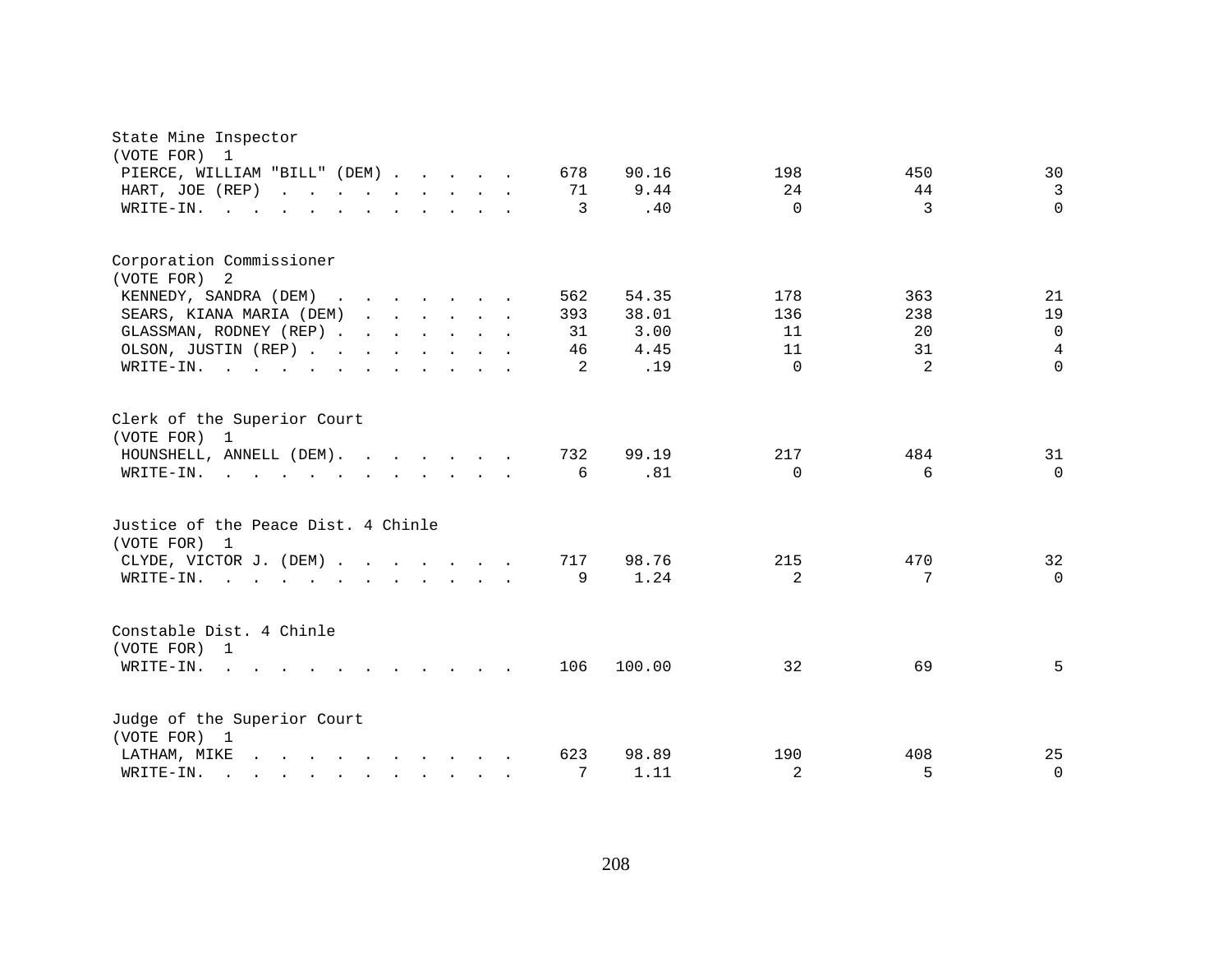| Retain Justice Supreme-Bolick<br>(VOTE FOR) |                                                                                                                                                                                | $\mathbf{1}$ |  |  |  |                                 |                                                                                                                                                                                                                                |  |     |       |     |     |                 |
|---------------------------------------------|--------------------------------------------------------------------------------------------------------------------------------------------------------------------------------|--------------|--|--|--|---------------------------------|--------------------------------------------------------------------------------------------------------------------------------------------------------------------------------------------------------------------------------|--|-----|-------|-----|-----|-----------------|
| YES                                         | $\cdot$ $\cdot$ $\cdot$ $\cdot$ $\cdot$ $\cdot$ $\cdot$                                                                                                                        |              |  |  |  |                                 | $\mathbf{r}$ , $\mathbf{r}$ , $\mathbf{r}$ , $\mathbf{r}$ , $\mathbf{r}$ , $\mathbf{r}$                                                                                                                                        |  | 395 | 57.75 | 119 | 261 | 15              |
| NO.                                         |                                                                                                                                                                                |              |  |  |  |                                 |                                                                                                                                                                                                                                |  | 289 | 42.25 | 81  | 196 | 12              |
|                                             | and a series of the contract of the contract of the contract of                                                                                                                |              |  |  |  |                                 |                                                                                                                                                                                                                                |  |     |       |     |     |                 |
| Retain Justice Supreme-Pelander             |                                                                                                                                                                                |              |  |  |  |                                 |                                                                                                                                                                                                                                |  |     |       |     |     |                 |
| (VOTE FOR) 1                                |                                                                                                                                                                                |              |  |  |  |                                 |                                                                                                                                                                                                                                |  |     |       |     |     |                 |
| YES                                         | $\mathbf{r}$ , and $\mathbf{r}$ , and $\mathbf{r}$ , and $\mathbf{r}$ , and $\mathbf{r}$ , and $\mathbf{r}$                                                                    |              |  |  |  |                                 |                                                                                                                                                                                                                                |  | 367 | 55.69 | 110 | 244 | 13              |
| NO.                                         | $\mathbf{r}$ , and $\mathbf{r}$ , and $\mathbf{r}$ , and $\mathbf{r}$ , and $\mathbf{r}$ , and $\mathbf{r}$                                                                    |              |  |  |  |                                 |                                                                                                                                                                                                                                |  | 292 | 44.31 | 87  | 193 | 12              |
| APACHE COUNTY LEVY                          |                                                                                                                                                                                |              |  |  |  |                                 |                                                                                                                                                                                                                                |  |     |       |     |     |                 |
| (VOTE FOR) 1                                |                                                                                                                                                                                |              |  |  |  |                                 |                                                                                                                                                                                                                                |  |     |       |     |     |                 |
| YES                                         |                                                                                                                                                                                |              |  |  |  |                                 |                                                                                                                                                                                                                                |  | 230 | 31.64 | 73  | 150 | $7\overline{ }$ |
| NO.                                         | and the state of the                                                                                                                                                           |              |  |  |  |                                 | and the contract of the contract of the contract of the contract of the contract of the contract of the contract of the contract of the contract of the contract of the contract of the contract of the contract of the contra |  | 497 | 68.36 | 143 | 331 | 23              |
|                                             |                                                                                                                                                                                |              |  |  |  |                                 |                                                                                                                                                                                                                                |  |     |       |     |     |                 |
| PROPOSITION 125                             |                                                                                                                                                                                |              |  |  |  |                                 |                                                                                                                                                                                                                                |  |     |       |     |     |                 |
| (VOTE FOR) 1                                |                                                                                                                                                                                |              |  |  |  |                                 |                                                                                                                                                                                                                                |  |     |       |     |     |                 |
| YES                                         | $\mathbf{r}$ , $\mathbf{r}$ , $\mathbf{r}$ , $\mathbf{r}$                                                                                                                      |              |  |  |  |                                 |                                                                                                                                                                                                                                |  | 334 | 45.88 | 101 | 215 | 18              |
| NO.                                         |                                                                                                                                                                                |              |  |  |  |                                 |                                                                                                                                                                                                                                |  | 394 | 54.12 | 117 | 264 | 13              |
| PROPOSITION 126                             |                                                                                                                                                                                |              |  |  |  |                                 |                                                                                                                                                                                                                                |  |     |       |     |     |                 |
| (VOTE FOR) 1                                |                                                                                                                                                                                |              |  |  |  |                                 |                                                                                                                                                                                                                                |  |     |       |     |     |                 |
| YES                                         | $\mathbf{r} = \mathbf{r} - \mathbf{r}$ , $\mathbf{r} = \mathbf{r} - \mathbf{r}$ , $\mathbf{r} = \mathbf{r} - \mathbf{r} - \mathbf{r}$ , $\mathbf{r} = \mathbf{r} - \mathbf{r}$ |              |  |  |  |                                 |                                                                                                                                                                                                                                |  | 308 | 41.79 | 112 | 184 | 12              |
| NO.                                         | the contract of the contract of the contract of the contract of the contract of the contract of the contract of                                                                |              |  |  |  |                                 |                                                                                                                                                                                                                                |  | 429 | 58.21 | 108 | 302 | 19              |
|                                             |                                                                                                                                                                                |              |  |  |  |                                 |                                                                                                                                                                                                                                |  |     |       |     |     |                 |
| PROPOSITION 127                             |                                                                                                                                                                                |              |  |  |  |                                 |                                                                                                                                                                                                                                |  |     |       |     |     |                 |
| (VOTE FOR) 1                                |                                                                                                                                                                                |              |  |  |  |                                 |                                                                                                                                                                                                                                |  |     |       |     |     |                 |
| YES                                         | $\mathbf{r} = \mathbf{r} - \mathbf{r}$ , $\mathbf{r} = \mathbf{r} - \mathbf{r}$ , $\mathbf{r} = \mathbf{r} - \mathbf{r} - \mathbf{r}$ , $\mathbf{r} = \mathbf{r} - \mathbf{r}$ |              |  |  |  |                                 |                                                                                                                                                                                                                                |  | 262 | 35.65 | 73  | 177 | 12              |
| NO.                                         | <b>Contract Contract Contract</b>                                                                                                                                              |              |  |  |  |                                 |                                                                                                                                                                                                                                |  | 473 | 64.35 | 147 | 307 | 19              |
|                                             |                                                                                                                                                                                |              |  |  |  |                                 |                                                                                                                                                                                                                                |  |     |       |     |     |                 |
| PROPOSITION 305                             |                                                                                                                                                                                |              |  |  |  |                                 |                                                                                                                                                                                                                                |  |     |       |     |     |                 |
| (VOTE FOR) 1                                |                                                                                                                                                                                |              |  |  |  |                                 |                                                                                                                                                                                                                                |  |     |       |     |     |                 |
| YES                                         | $\mathbf{r} = \mathbf{r} - \mathbf{r}$ , $\mathbf{r} = \mathbf{r} - \mathbf{r}$ , $\mathbf{r} = \mathbf{r} - \mathbf{r} - \mathbf{r}$ , $\mathbf{r} = \mathbf{r} - \mathbf{r}$ |              |  |  |  |                                 |                                                                                                                                                                                                                                |  | 320 | 43.78 | 109 | 196 | 15              |
| NO.                                         |                                                                                                                                                                                |              |  |  |  | <b>Contract Contract Street</b> |                                                                                                                                                                                                                                |  | 411 | 56.22 | 108 | 288 | 15              |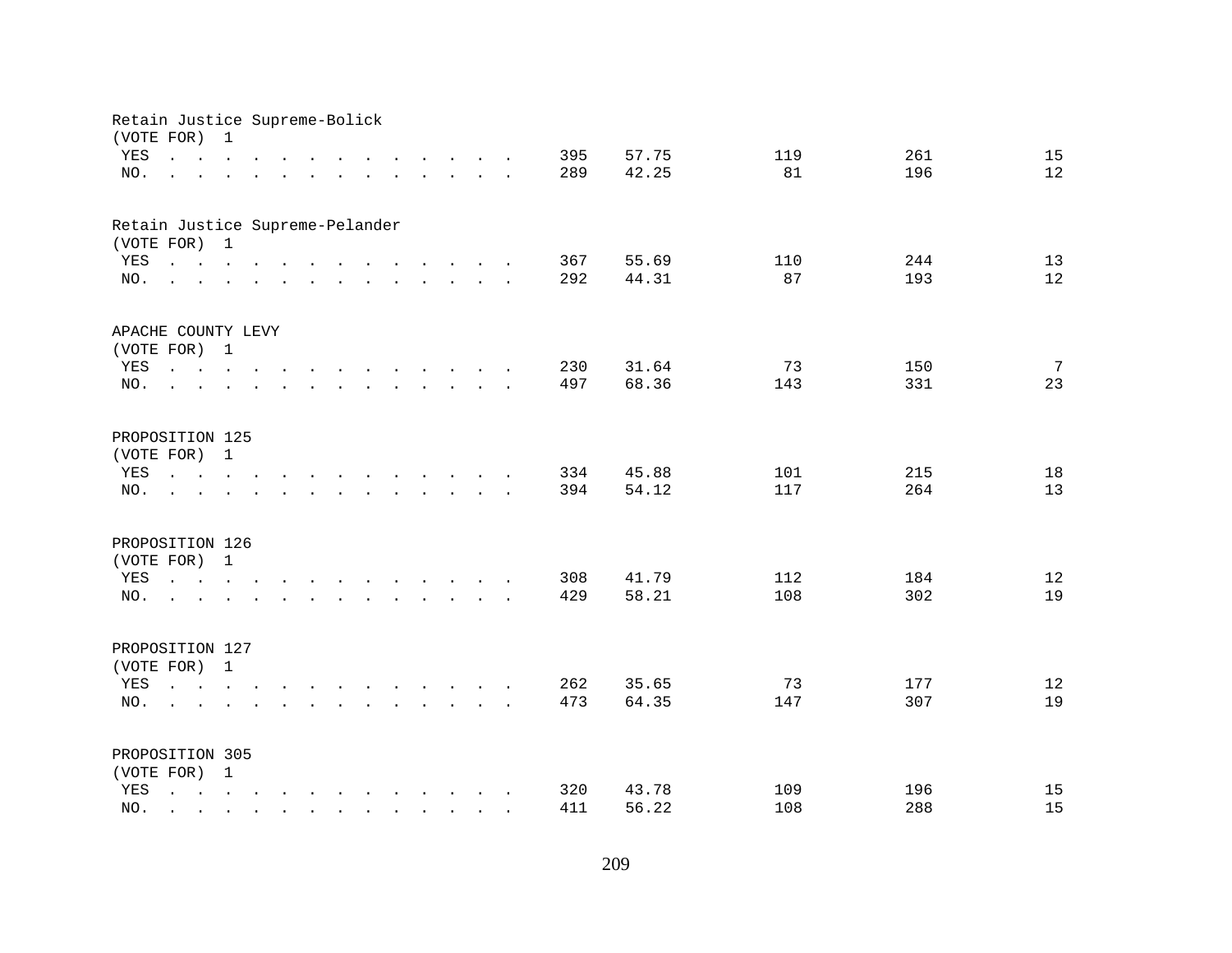| PROPOSITION 306 |  |  |  |  |  |  |               |               |     |     |    |
|-----------------|--|--|--|--|--|--|---------------|---------------|-----|-----|----|
| (VOTE FOR) 1    |  |  |  |  |  |  |               |               |     |     |    |
|                 |  |  |  |  |  |  |               | YES 277 38.05 | 98  | 167 | 12 |
|                 |  |  |  |  |  |  | NO. 451 61.95 |               | 120 | 313 | 18 |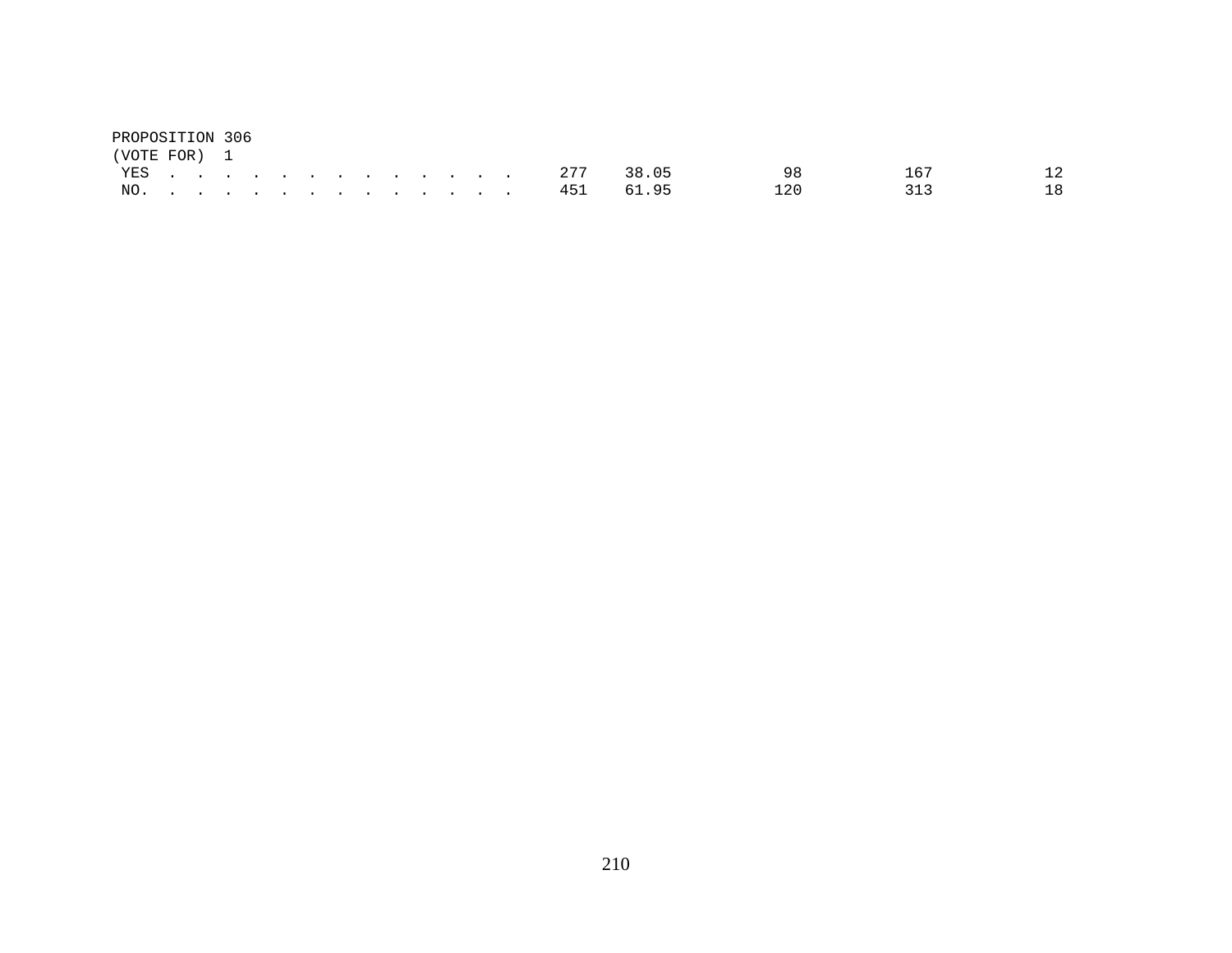## PREC REPORT-GROUP DETAIL GENERAL ELECTION

OFFICIAL RESULTS

 APACHE COUNTY, ARIZONA NOVEMBER 6, 2018

RUN DATE:11/15/18 02:13 PM

0043 86 WIDE RUINS 86.1 SD18

|                                                                                                                          |                                                                                         |  |  |                                                                          | TOTAL VOTES | ⊱     | EARLY          | ELEC DAY | PROV         |
|--------------------------------------------------------------------------------------------------------------------------|-----------------------------------------------------------------------------------------|--|--|--------------------------------------------------------------------------|-------------|-------|----------------|----------|--------------|
| REGISTERED VOTERS - TOTAL                                                                                                |                                                                                         |  |  |                                                                          | 720         |       |                |          |              |
| BALLOTS CAST - TOTAL.                                                                                                    |                                                                                         |  |  | $\mathbf{r}$ , $\mathbf{r}$ , $\mathbf{r}$ , $\mathbf{r}$ , $\mathbf{r}$ | 379         |       | 134            | 244      | $\mathbf{1}$ |
| BALLOTS CAST - BLANK.                                                                                                    |                                                                                         |  |  | $\mathbf{r}$ , $\mathbf{r}$ , $\mathbf{r}$ , $\mathbf{r}$ , $\mathbf{r}$ | $\Omega$    |       | $\Omega$       | $\Omega$ | $\Omega$     |
| VOTER TURNOUT - TOTAL                                                                                                    |                                                                                         |  |  | $\mathbf{r}$ and $\mathbf{r}$ are the set of $\mathbf{r}$                |             | 52.64 |                |          |              |
| VOTER TURNOUT - BLANK                                                                                                    | $\mathbf{r}$ , $\mathbf{r}$ , $\mathbf{r}$ , $\mathbf{r}$ , $\mathbf{r}$ , $\mathbf{r}$ |  |  |                                                                          |             |       |                |          |              |
| U.S. Senator                                                                                                             |                                                                                         |  |  |                                                                          |             |       |                |          |              |
| (VOTE FOR) 1                                                                                                             |                                                                                         |  |  |                                                                          |             |       |                |          |              |
| SINEMA, KYRSTEN (DEM)                                                                                                    |                                                                                         |  |  |                                                                          | 320         | 85.11 | 110            | 209      | $\mathbf{1}$ |
| MCSALLY, MARTHA (REP)                                                                                                    |                                                                                         |  |  | $\mathbf{r}$ , $\mathbf{r}$ , $\mathbf{r}$ , $\mathbf{r}$ , $\mathbf{r}$ | 36          | 9.57  | 15             | 21       | $\Omega$     |
| GREEN, ANGELA (GRN).                                                                                                     |                                                                                         |  |  |                                                                          | 18          | 4.79  | 6              | 12       | $\Omega$     |
| WRITE-IN.                                                                                                                |                                                                                         |  |  |                                                                          | 2           | .53   | 1              | 1        | $\Omega$     |
| U.S. Rep. in Congress Dist. 1<br>(VOTE FOR) 1                                                                            |                                                                                         |  |  |                                                                          |             |       |                |          |              |
| O'HALLERAN, TOM (DEM)                                                                                                    |                                                                                         |  |  |                                                                          | 335         | 88.62 | 121            | 213      | 1            |
| ROGERS, WENDY (REP)                                                                                                      |                                                                                         |  |  |                                                                          | 43          | 11.38 | 13             | 30       | $\Omega$     |
| WRITE-IN.                                                                                                                |                                                                                         |  |  |                                                                          | $\Omega$    |       | $\Omega$       | $\Omega$ | $\Omega$     |
|                                                                                                                          |                                                                                         |  |  |                                                                          |             |       |                |          |              |
| Governor                                                                                                                 |                                                                                         |  |  |                                                                          |             |       |                |          |              |
| (VOTE FOR) 1                                                                                                             |                                                                                         |  |  |                                                                          |             |       |                |          |              |
| GARCIA, DAVID (DEM)                                                                                                      |                                                                                         |  |  |                                                                          | 277         | 74.66 | 89             | 187      | 1            |
| DUCEY, DOUG (REP).                                                                                                       |                                                                                         |  |  |                                                                          | 74          | 19.95 | 33             | 41       | $\Omega$     |
| TORRES, ANGEL (GRN)                                                                                                      |                                                                                         |  |  |                                                                          | 18          | 4.85  | 6              | 12       | $\Omega$     |
| WRITE-IN.<br>$\mathbf{r}$ , and $\mathbf{r}$ , and $\mathbf{r}$ , and $\mathbf{r}$ , and $\mathbf{r}$ , and $\mathbf{r}$ |                                                                                         |  |  |                                                                          | 2           | .54   | $\overline{2}$ | $\Omega$ | $\Omega$     |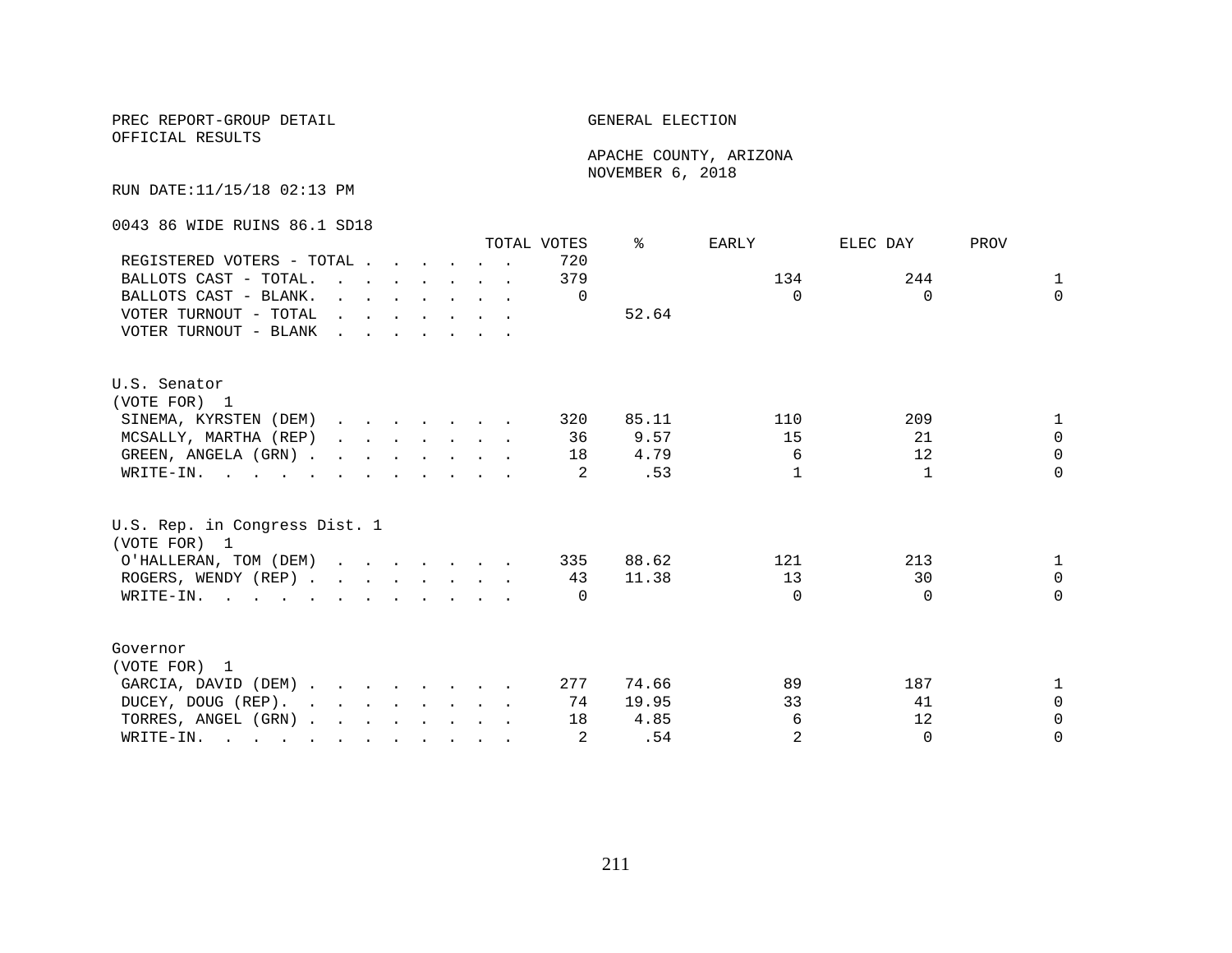| State Senator Dist. 7<br>(VOTE FOR) 1                                                                                                                                                                                                                             |                                               |
|-------------------------------------------------------------------------------------------------------------------------------------------------------------------------------------------------------------------------------------------------------------------|-----------------------------------------------|
| PESHLAKAI, JAMESCITA (DEM).<br>343                                                                                                                                                                                                                                | $\mathbf{1}$<br>91.71<br>117<br>225           |
| MEALER, JL (REP)<br>31                                                                                                                                                                                                                                            | 8.29<br>12<br>19<br>$\mathbf 0$               |
| WRITE-IN.<br>$\mathbf{r}$ . The set of the set of the set of the set of the set of the set of the set of the set of the set of the set of the set of the set of the set of the set of the set of the set of the set of the set of the set of t<br>$\Omega$        | $\Omega$<br>$\Omega$<br>$\Omega$              |
|                                                                                                                                                                                                                                                                   |                                               |
| State Rep Dist. 7                                                                                                                                                                                                                                                 |                                               |
| (VOTE FOR) 2                                                                                                                                                                                                                                                      |                                               |
| TELLER, ARLANDO (DEM)<br>$\mathbf{r}$ . The set of the set of the set of the set of the set of the set of the set of the set of the set of the set of the set of the set of the set of the set of the set of the set of the set of the set of the set of t<br>233 | 43.96<br>82<br>151<br>$\mathbf 0$             |
| TSOSIE, MYRON (DEM)<br>253                                                                                                                                                                                                                                        | 98<br>$\mathbf{1}$<br>47.74<br>154            |
| SHAMLEY, DOYEL (REP).<br>$\mathbf{r}$ , $\mathbf{r}$ , $\mathbf{r}$ , $\mathbf{r}$ , $\mathbf{r}$ , $\mathbf{r}$<br>43                                                                                                                                            | $\mathsf 0$<br>13<br>30<br>8.11               |
| WRITE-IN.<br>1                                                                                                                                                                                                                                                    | .19<br>$\mathbf{1}$<br>$\Omega$<br>$\Omega$   |
| Secretary of State                                                                                                                                                                                                                                                |                                               |
| (VOTE FOR) 1                                                                                                                                                                                                                                                      |                                               |
| HOBBS, KATIE (DEM)<br>334                                                                                                                                                                                                                                         | 89.30<br>216<br>$\mathbf{1}$<br>117           |
| 10.70<br>GAYNOR, STEVE (REP)<br>40                                                                                                                                                                                                                                | 25<br>15<br>0                                 |
| $\mathbf{r}$ , and $\mathbf{r}$ , and $\mathbf{r}$ , and $\mathbf{r}$ , and $\mathbf{r}$<br>$\Omega$<br>WRITE-IN.                                                                                                                                                 | $\Omega$<br>$\Omega$<br>$\Omega$              |
| Attorney General<br>(VOTE FOR) 1                                                                                                                                                                                                                                  |                                               |
| CONTRERAS, JANUARY (DEM)<br>323                                                                                                                                                                                                                                   | 86.83<br>207<br>115<br>$\mathbf{1}$           |
| BRNOVICH, MARK (REP).<br>46                                                                                                                                                                                                                                       | 12.37<br>14<br>32<br>0                        |
| WRITE-IN.<br>3                                                                                                                                                                                                                                                    | 2<br>$\Omega$<br>.81<br>$\mathbf{1}$          |
| State Treasurer                                                                                                                                                                                                                                                   |                                               |
| (VOTE FOR) 1                                                                                                                                                                                                                                                      |                                               |
| MANOIL, MARK (DEM)<br>325                                                                                                                                                                                                                                         | $\mathbf{1}$<br>87.84<br>109<br>215           |
| YEE, KIMBERLY (REP)<br>44                                                                                                                                                                                                                                         | 26<br>11.89<br>18<br>$\mathbf 0$              |
| WRITE-IN.<br>1<br>$\mathbf{r}$ and $\mathbf{r}$ are the set of the set of the set of the set of the set of the set of the set of the set of the set of the set of the set of the set of the set of the set of the set of the set of the set of the set            | .27<br>$\mathbf{1}$<br>$\Omega$<br>$\Omega$   |
| Superintendent of Public Instruction                                                                                                                                                                                                                              |                                               |
| (VOTE FOR) 1                                                                                                                                                                                                                                                      |                                               |
| 89.28<br>HOFFMAN, KATHY (DEM).<br>333                                                                                                                                                                                                                             | 117<br>215<br>1                               |
| RIGGS, FRANK (REP)<br>38                                                                                                                                                                                                                                          | 14<br>24<br>$\mathbf 0$<br>10.19              |
| 2<br>WRITE-IN.<br>$\mathbf{r}$ . The set of $\mathbf{r}$<br>$\mathbf{r}$ , $\mathbf{r}$ , $\mathbf{r}$ , $\mathbf{r}$ , $\mathbf{r}$ , $\mathbf{r}$                                                                                                               | $\overline{2}$<br>.54<br>$\Omega$<br>$\Omega$ |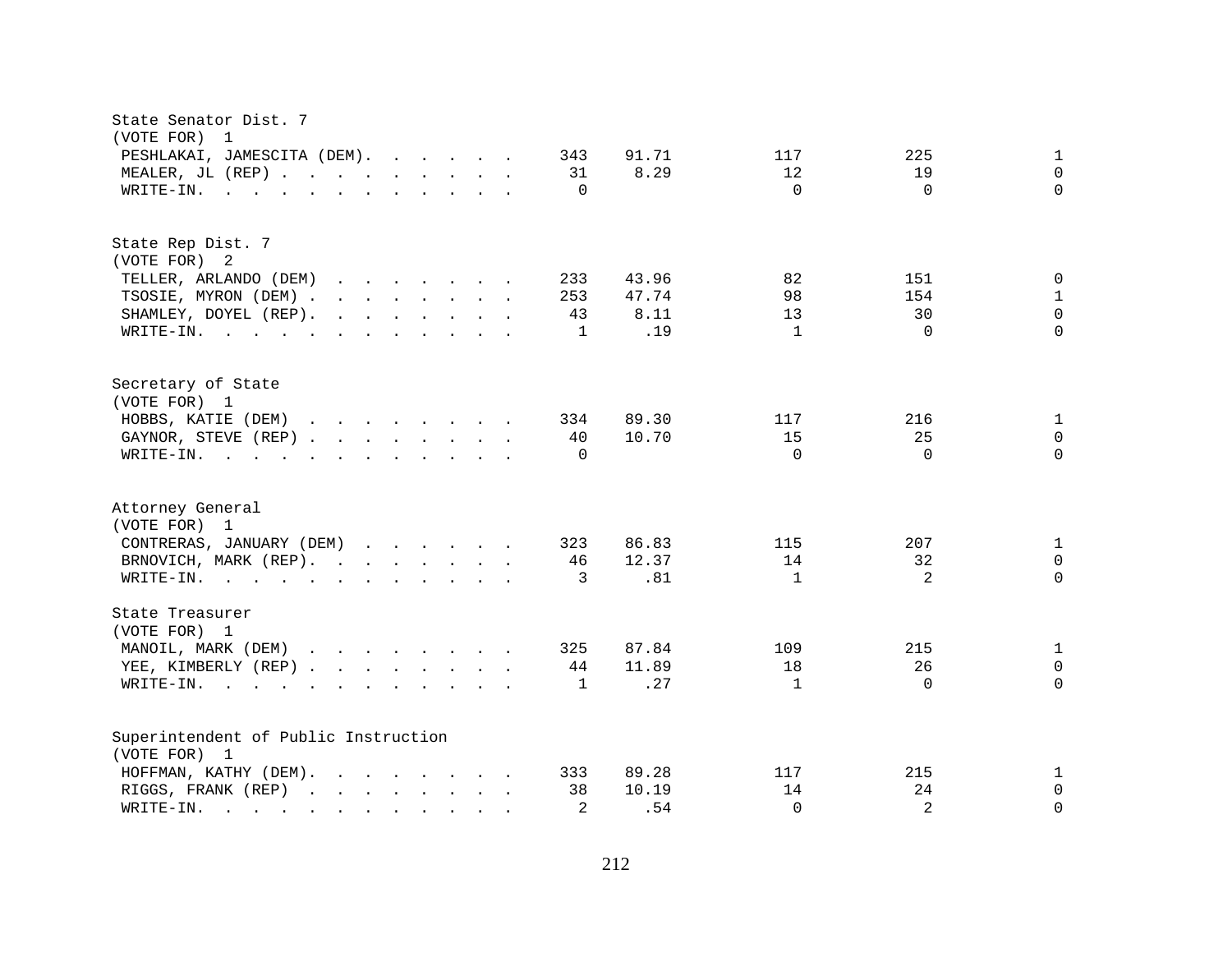| State Mine Inspector<br>(VOTE FOR)<br>$\mathbf{1}$                                                                                                                                                                                             |              |       |              |          |              |
|------------------------------------------------------------------------------------------------------------------------------------------------------------------------------------------------------------------------------------------------|--------------|-------|--------------|----------|--------------|
| PIERCE, WILLIAM "BILL" (DEM)                                                                                                                                                                                                                   | 334          | 89.78 | 114          | 219      | 1            |
| HART, JOE (REP)<br>and the contract of the contract of the                                                                                                                                                                                     | 37           | 9.95  | 15           | 22       | $\Omega$     |
| WRITE-IN.<br><b>Contract</b>                                                                                                                                                                                                                   | $\mathbf{1}$ | .27   | $\mathbf{1}$ | $\Omega$ | $\Omega$     |
| Corporation Commissioner                                                                                                                                                                                                                       |              |       |              |          |              |
| (VOTE FOR)<br>2                                                                                                                                                                                                                                |              |       |              |          |              |
| KENNEDY, SANDRA (DEM)                                                                                                                                                                                                                          | 303          | 53.06 | 102          | 200      | $\mathbf{1}$ |
| SEARS, KIANA MARIA (DEM)                                                                                                                                                                                                                       | 211          | 36.95 | 80           | 131      | 0            |
| GLASSMAN, RODNEY (REP)                                                                                                                                                                                                                         | 28           | 4.90  | 12           | 16       | $\mathbf 0$  |
| OLSON, JUSTIN (REP)                                                                                                                                                                                                                            | 29           | 5.08  | 11           | 18       | $\Omega$     |
| WRITE-IN.<br>the contract of the contract of the contract of the contract of the contract of the contract of the contract of                                                                                                                   | $\Omega$     |       | $\Omega$     | $\Omega$ | $\Omega$     |
| Clerk of the Superior Court<br>(VOTE FOR) 1                                                                                                                                                                                                    |              |       |              |          |              |
| HOUNSHELL, ANNELL (DEM).                                                                                                                                                                                                                       | 357          | 98.35 | 123          | 233      | 1            |
| WRITE-IN.<br>$\mathbf{r}$ . The contract of the contract of the contract of the contract of the contract of the contract of the contract of the contract of the contract of the contract of the contract of the contract of the contract of th | 6            | 1.65  | 4            | 2        | $\Omega$     |
| Justice of the Peace Dist. 3 Puerco<br>(VOTE FOR) 1                                                                                                                                                                                            |              |       |              |          |              |
| YELLOWHORSE, JAY (DEM)                                                                                                                                                                                                                         | 310          | 83.11 | 111          | 198      | $\mathbf{1}$ |
| ASERET, LOMARDO (REP)                                                                                                                                                                                                                          | 62           | 16.62 | 19           | 43       | $\mathbf 0$  |
| WRITE-IN.<br>$\mathbf{L}$ and $\mathbf{L}$ and $\mathbf{L}$                                                                                                                                                                                    | $\mathbf{1}$ | .27   | $\mathbf{1}$ | $\Omega$ | 0            |
| Constable Dist. 3 Puerco<br>(VOTE FOR) 1                                                                                                                                                                                                       |              |       |              |          |              |
| ANDERSON, CHARLI (DEM)                                                                                                                                                                                                                         | 352          | 99.15 | 126          | 225      | 1            |
| WRITE-IN.<br>. The contract of the contract of the contract of the contract of the contract of the contract of the contract of the contract of the contract of the contract of the contract of the contract of the contract of the contrac     | 3            | .85   | $\mathbf{1}$ | 2        | $\Omega$     |
| Judge of the Superior Court<br>(VOTE FOR) 1                                                                                                                                                                                                    |              |       |              |          |              |
| LATHAM, MIKE<br>$\mathbf{r}$ , and $\mathbf{r}$ , and $\mathbf{r}$ , and $\mathbf{r}$ , and $\mathbf{r}$                                                                                                                                       | 317          | 98.14 | 114          | 202      | $\mathbf 1$  |
| WRITE-IN.<br><b>Professor Professor Professor Professor</b>                                                                                                                                                                                    | 6            | 1.86  | 3            | 3        | 0            |
|                                                                                                                                                                                                                                                |              |       |              |          |              |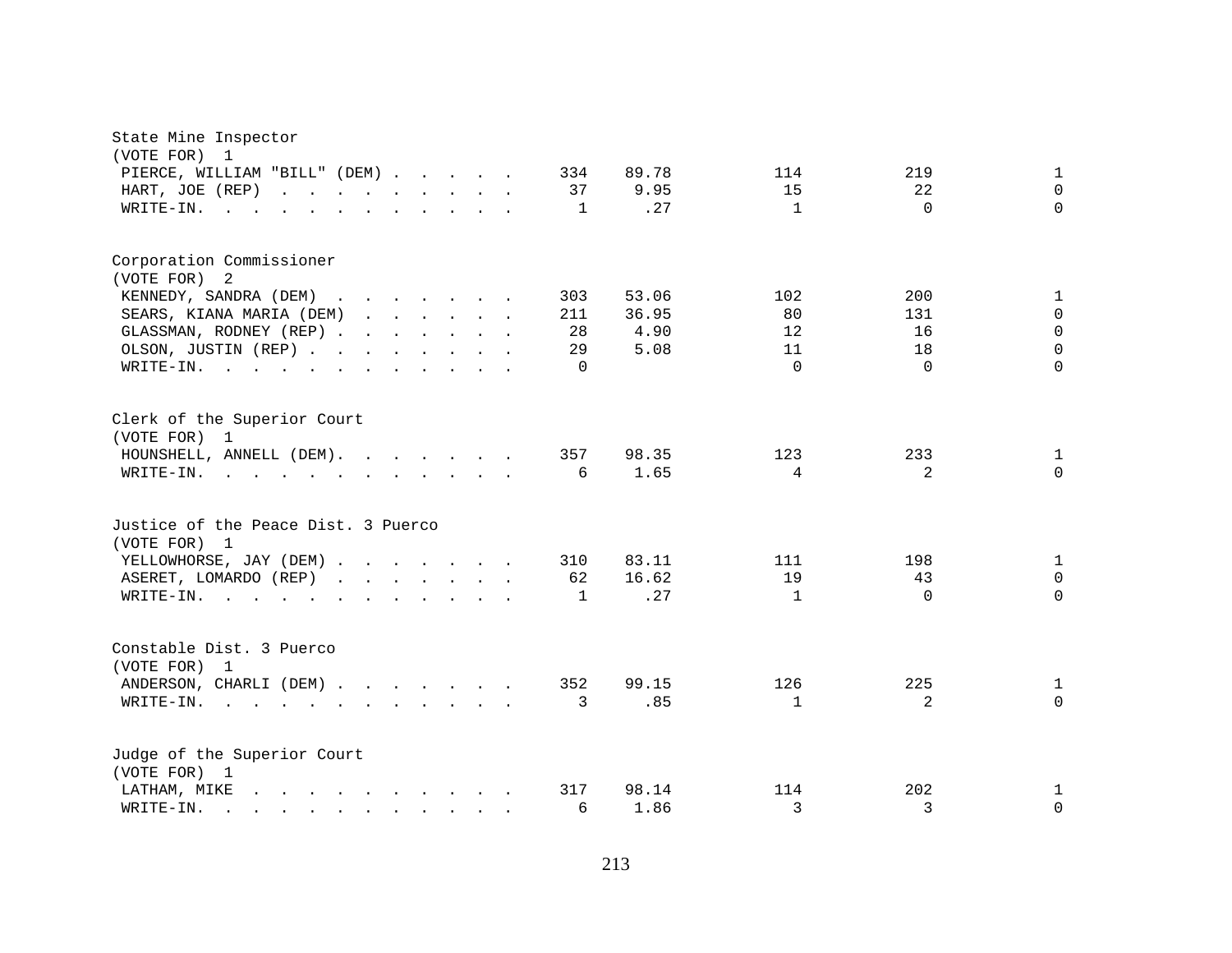| Board Member Sanders USD #18<br>(VOTE FOR)<br>3                                                                                                                                  |                                                                                                                                                                                                                                                                                                                                                                                                                                                                  |  |  |              |                |          |              |                                |
|----------------------------------------------------------------------------------------------------------------------------------------------------------------------------------|------------------------------------------------------------------------------------------------------------------------------------------------------------------------------------------------------------------------------------------------------------------------------------------------------------------------------------------------------------------------------------------------------------------------------------------------------------------|--|--|--------------|----------------|----------|--------------|--------------------------------|
| APACHEE, MARLENE S.                                                                                                                                                              |                                                                                                                                                                                                                                                                                                                                                                                                                                                                  |  |  | 196          | 24.47          | 76       | 120          | $\mathbf 0$                    |
| ASERET, LOMARDO<br>$\sim 10^7$                                                                                                                                                   | $\mathbf{r}$ , $\mathbf{r}$ , $\mathbf{r}$ , $\mathbf{r}$ , $\mathbf{r}$ , $\mathbf{r}$                                                                                                                                                                                                                                                                                                                                                                          |  |  | 129          | 16.10          | 29       | 100          | $\mathsf{O}$                   |
| SLIM, DAISY.<br>$\mathbf{r}$ . The state of the state $\mathbf{r}$ is the state of the state $\mathbf{r}$                                                                        |                                                                                                                                                                                                                                                                                                                                                                                                                                                                  |  |  | 158          | 19.73          | 62       | 96           | $\mathbf 0$                    |
| WATCHMAN, ANITA                                                                                                                                                                  | $\mathbf{r}$ , $\mathbf{r}$ , $\mathbf{r}$ , $\mathbf{r}$ , $\mathbf{r}$ , $\mathbf{r}$ , $\mathbf{r}$                                                                                                                                                                                                                                                                                                                                                           |  |  | 198          | 24.72          | 84       | 113          | $1\,$                          |
| YAZZIE, JR., JACKIE                                                                                                                                                              |                                                                                                                                                                                                                                                                                                                                                                                                                                                                  |  |  | 119          | 14.86          | 45       | 74           | $\mathbf 0$                    |
| WRITE-IN.<br>$\mathbf{r}$ , and $\mathbf{r}$ , and $\mathbf{r}$ , and $\mathbf{r}$ , and $\mathbf{r}$                                                                            |                                                                                                                                                                                                                                                                                                                                                                                                                                                                  |  |  | $\mathbf{1}$ | .12            | $\Omega$ | $\mathbf{1}$ | $\Omega$                       |
| Retain Justice Supreme-Bolick<br>(VOTE FOR) 1                                                                                                                                    |                                                                                                                                                                                                                                                                                                                                                                                                                                                                  |  |  |              |                |          |              |                                |
| $\mathbf{r}$ , and $\mathbf{r}$ , and $\mathbf{r}$ , and $\mathbf{r}$ , and $\mathbf{r}$ , and $\mathbf{r}$<br>YES                                                               |                                                                                                                                                                                                                                                                                                                                                                                                                                                                  |  |  | 216          | 60.85          | 69       | 147          | $\mathbf 0$                    |
| $\mathbf{r}$ , and $\mathbf{r}$ , and $\mathbf{r}$ , and $\mathbf{r}$ , and $\mathbf{r}$ , and $\mathbf{r}$<br>NO.                                                               |                                                                                                                                                                                                                                                                                                                                                                                                                                                                  |  |  | 139          | 39.15          | 54       | 84           | $\mathbf{1}$                   |
| Retain Justice Supreme-Pelander<br>(VOTE FOR) 1<br>YES<br>NO.<br>the contract of the contract of the contract of the contract of the contract of the contract of the contract of |                                                                                                                                                                                                                                                                                                                                                                                                                                                                  |  |  | 222<br>127   | 63.61<br>36.39 | 71<br>50 | 151<br>76    | $\mathbf 0$<br>$\mathbf{1}$    |
| APACHE COUNTY LEVY<br>(VOTE FOR) 1<br>YES<br>$\mathbf{r}$ , $\mathbf{r}$ , $\mathbf{r}$ , $\mathbf{r}$<br>$\sim$<br>NO.<br>$\mathbf{r}$ , $\mathbf{r}$ , $\mathbf{r}$            | and the contract of the contract of the contract of the contract of the contract of the contract of the contract of the contract of the contract of the contract of the contract of the contract of the contract of the contra<br>and the contract of the contract of the contract of the contract of the contract of the contract of the contract of the contract of the contract of the contract of the contract of the contract of the contract of the contra |  |  | 113<br>247   | 31.39<br>68.61 | 42<br>84 | 71<br>162    | $\mathbf 0$<br>$\mathbf{1}$    |
| PROPOSITION 125<br>(VOTE FOR) 1<br>YES<br>NO.                                                                                                                                    | $\mathbf{r} = \mathbf{r} \cdot \mathbf{r}$ , $\mathbf{r} = \mathbf{r} \cdot \mathbf{r}$                                                                                                                                                                                                                                                                                                                                                                          |  |  | 180<br>184   | 49.45<br>50.55 | 62<br>65 | 118<br>118   | $\overline{0}$<br>$\mathbf{1}$ |
| PROPOSITION 126<br>(VOTE FOR) 1                                                                                                                                                  |                                                                                                                                                                                                                                                                                                                                                                                                                                                                  |  |  |              |                |          |              |                                |
| YES<br>and a series of the contract of the contract of the contract of the contract of the contract of the contract of                                                           |                                                                                                                                                                                                                                                                                                                                                                                                                                                                  |  |  | 169          | 46.17          | 73       | 96           | 0                              |
| NO.<br>$\mathbf{r}$ , $\mathbf{r}$ , $\mathbf{r}$ , $\mathbf{r}$ , $\mathbf{r}$ , $\mathbf{r}$ , $\mathbf{r}$ , $\mathbf{r}$ , $\mathbf{r}$                                      |                                                                                                                                                                                                                                                                                                                                                                                                                                                                  |  |  | 197          | 53.83          | 59       | 137          | $\mathbf 1$                    |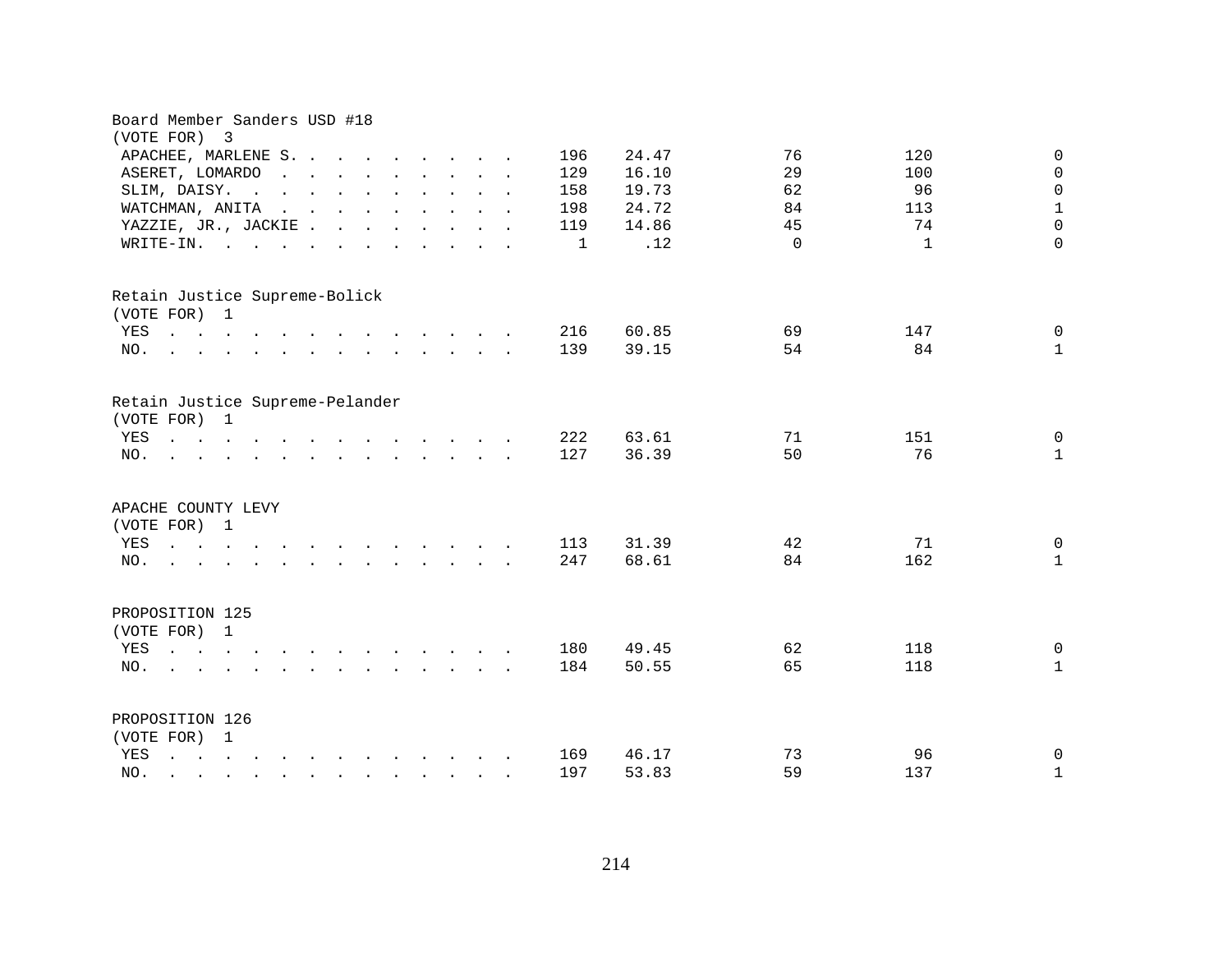# PROPOSITION 127 (VOTE FOR) 1 YES . . . . . . . . . . . . . 78 21.85 18 60 0<br>NO. . . . . . . . . . . . . 279 78.15 113 165 1 NO. . . . . . . . . . . . . . PROPOSITION 305 (VOTE FOR) 1 YES . . . . . . . . . . . . . 228 65.33 88 139 1<br>NO. . . . . . . . . . . . . 121 34.67 40 81 0 NO. . . . . . . . . . . . . . PROPOSITION 306 (VOTE FOR) 1 YES . . . . . . . . . . . . . . 147 42.73 50 96 1<br>NO. . . . . . . . . . . . . 197 57.27 75 122 0

NO. . . . . . . . . . . . . . 197 57.27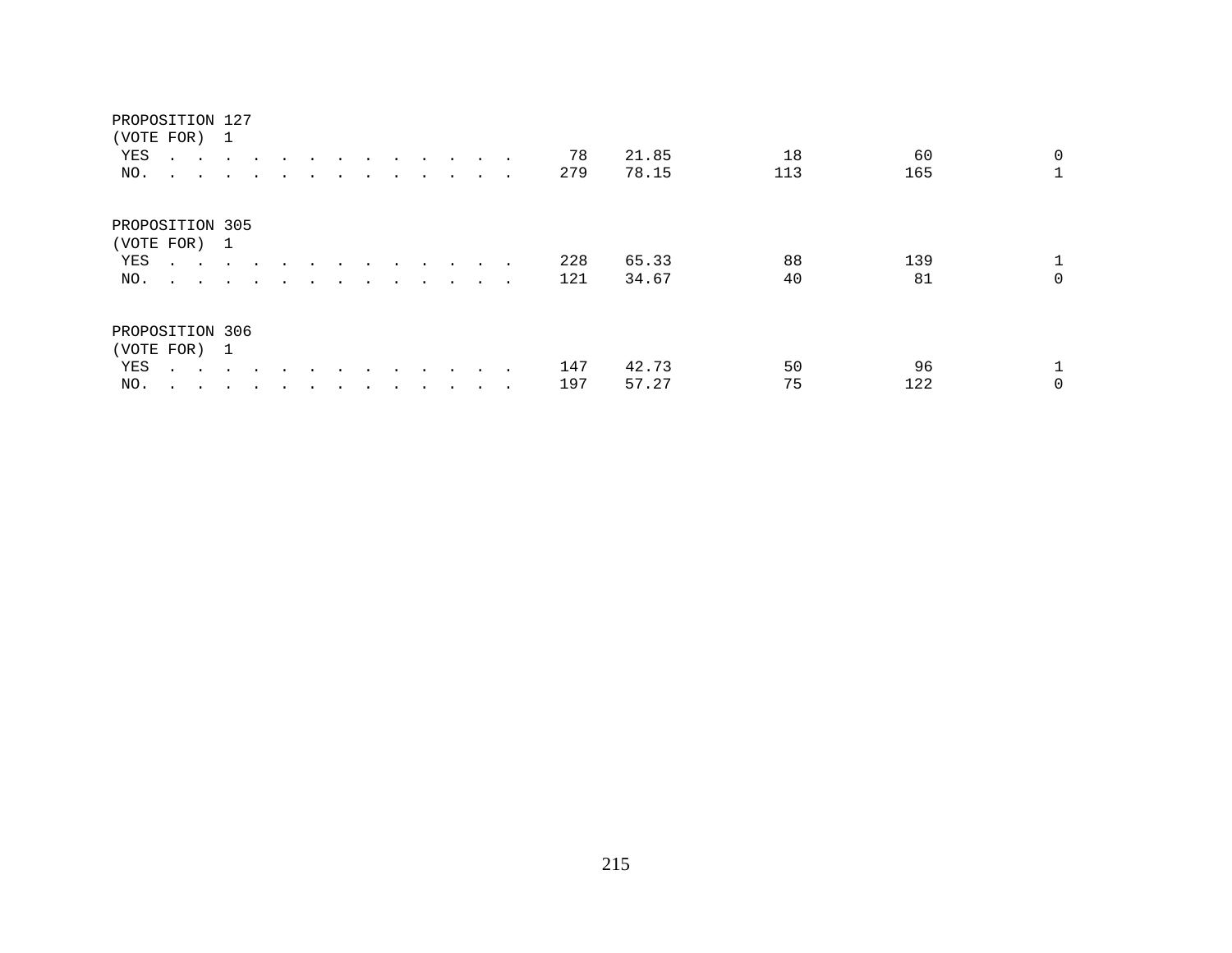## PREC REPORT-GROUP DETAIL **ELECTION**

OFFICIAL RESULTS

 APACHE COUNTY, ARIZONA NOVEMBER 6, 2018

RUN DATE:11/15/18 02:13 PM

0044 88 WINDOW ROCK 88.1 SD08

|                                                                                                                                                                                                                                                |                                                                                                                                                                                                                                   |  |  |                                                                                                 | TOTAL VOTES | ⊱     | EARLY        | ELEC DAY       | PROV        |
|------------------------------------------------------------------------------------------------------------------------------------------------------------------------------------------------------------------------------------------------|-----------------------------------------------------------------------------------------------------------------------------------------------------------------------------------------------------------------------------------|--|--|-------------------------------------------------------------------------------------------------|-------------|-------|--------------|----------------|-------------|
| REGISTERED VOTERS - TOTAL                                                                                                                                                                                                                      |                                                                                                                                                                                                                                   |  |  |                                                                                                 | 1,770       |       |              |                |             |
| BALLOTS CAST - TOTAL.                                                                                                                                                                                                                          | $\sim$ $\sim$                                                                                                                                                                                                                     |  |  | $\mathbf{r}$ , $\mathbf{r}$ , $\mathbf{r}$ , $\mathbf{r}$ , $\mathbf{r}$                        | 852         |       | 499          | 349            | 4           |
| BALLOTS CAST - BLANK.                                                                                                                                                                                                                          |                                                                                                                                                                                                                                   |  |  | $\mathbf{r}$ and $\mathbf{r}$ and $\mathbf{r}$ and $\mathbf{r}$ and $\mathbf{r}$                | $\Omega$    |       | $\Omega$     | $\Omega$       | $\Omega$    |
| VOTER TURNOUT - TOTAL                                                                                                                                                                                                                          | $\mathbf{r}$ , $\mathbf{r}$ , $\mathbf{r}$ , $\mathbf{r}$ , $\mathbf{r}$ , $\mathbf{r}$                                                                                                                                           |  |  |                                                                                                 |             | 48.14 |              |                |             |
| VOTER TURNOUT - BLANK                                                                                                                                                                                                                          | $\mathbf{r}$ . The contract of the contract of the contract of the contract of the contract of the contract of the contract of the contract of the contract of the contract of the contract of the contract of the contract of th |  |  |                                                                                                 |             |       |              |                |             |
| U.S. Senator                                                                                                                                                                                                                                   |                                                                                                                                                                                                                                   |  |  |                                                                                                 |             |       |              |                |             |
| (VOTE FOR) 1                                                                                                                                                                                                                                   |                                                                                                                                                                                                                                   |  |  |                                                                                                 |             |       |              |                |             |
| SINEMA, KYRSTEN (DEM)                                                                                                                                                                                                                          |                                                                                                                                                                                                                                   |  |  |                                                                                                 | 672         | 80.00 | 393          | 275            | 4           |
| MCSALLY, MARTHA (REP)                                                                                                                                                                                                                          |                                                                                                                                                                                                                                   |  |  | $\mathbf{r} = \mathbf{r} \times \mathbf{r}$ , where $\mathbf{r} = \mathbf{r} \times \mathbf{r}$ | 125         | 14.88 | 76           | 49             | $\Omega$    |
| GREEN, ANGELA (GRN).                                                                                                                                                                                                                           |                                                                                                                                                                                                                                   |  |  |                                                                                                 | 41          | 4.88  | 20           | 21             | $\mathbf 0$ |
| WRITE-IN.                                                                                                                                                                                                                                      |                                                                                                                                                                                                                                   |  |  |                                                                                                 | 2           | .24   | $\mathbf{1}$ | $\mathbf{1}$   | $\Omega$    |
| U.S. Rep. in Congress Dist. 1<br>(VOTE FOR) 1                                                                                                                                                                                                  |                                                                                                                                                                                                                                   |  |  |                                                                                                 |             |       |              |                |             |
|                                                                                                                                                                                                                                                |                                                                                                                                                                                                                                   |  |  |                                                                                                 | 682         | 81.38 | 401          | 277            | 4           |
| O'HALLERAN, TOM (DEM)                                                                                                                                                                                                                          |                                                                                                                                                                                                                                   |  |  |                                                                                                 |             | 18.38 | 93           | 61             | $\Omega$    |
| ROGERS, WENDY (REP)                                                                                                                                                                                                                            |                                                                                                                                                                                                                                   |  |  |                                                                                                 | 154         |       | $\Omega$     | $\mathfrak{D}$ | $\Omega$    |
| WRITE-IN.                                                                                                                                                                                                                                      |                                                                                                                                                                                                                                   |  |  |                                                                                                 | 2           | .24   |              |                |             |
| Governor                                                                                                                                                                                                                                       |                                                                                                                                                                                                                                   |  |  |                                                                                                 |             |       |              |                |             |
| (VOTE FOR) 1                                                                                                                                                                                                                                   |                                                                                                                                                                                                                                   |  |  |                                                                                                 |             |       |              |                |             |
| GARCIA, DAVID (DEM)                                                                                                                                                                                                                            |                                                                                                                                                                                                                                   |  |  |                                                                                                 | 617         | 73.37 | 358          | 255            | 4           |
| DUCEY, DOUG (REP).<br>$\mathbf{r}$ , and $\mathbf{r}$ , and $\mathbf{r}$ , and $\mathbf{r}$                                                                                                                                                    |                                                                                                                                                                                                                                   |  |  |                                                                                                 | 184         | 21.88 | 117          | 67             | $\Omega$    |
| TORRES, ANGEL (GRN)                                                                                                                                                                                                                            |                                                                                                                                                                                                                                   |  |  |                                                                                                 | 40          | 4.76  | 20           | 20             | $\mathbf 0$ |
| WRITE-IN.<br>$\mathbf{r}$ . The contribution of the contribution of the contribution of the contribution of the contribution of the contribution of the contribution of the contribution of the contribution of the contribution of the contri |                                                                                                                                                                                                                                   |  |  |                                                                                                 | $\Omega$    |       | $\Omega$     | $\Omega$       | 0           |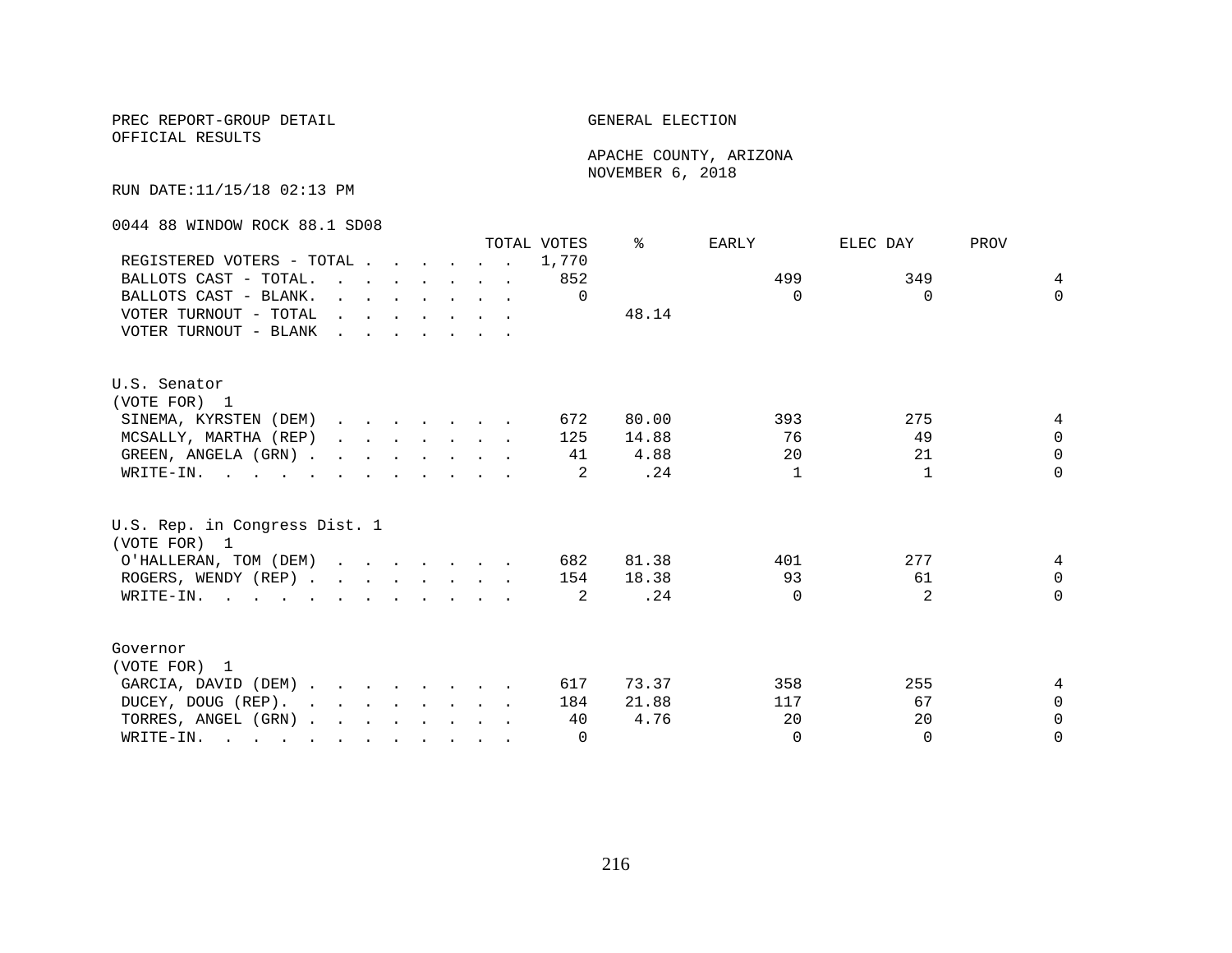| State Senator Dist. 7<br>(VOTE FOR)<br>$\overline{1}$                                                                                                                                                                                                                      |                              |                |
|----------------------------------------------------------------------------------------------------------------------------------------------------------------------------------------------------------------------------------------------------------------------------|------------------------------|----------------|
| PESHLAKAI, JAMESCITA (DEM).<br>88.11<br>741                                                                                                                                                                                                                                | 303<br>434                   | 4              |
| MEALER, JL (REP)<br>98<br>11.65                                                                                                                                                                                                                                            | 60<br>38                     | $\mathbf 0$    |
| 2<br>.24<br>WRITE-IN.<br>$\mathbf{r}$ , and $\mathbf{r}$ , and $\mathbf{r}$ , and $\mathbf{r}$ , and $\mathbf{r}$                                                                                                                                                          | 2<br>$\Omega$                | $\Omega$       |
|                                                                                                                                                                                                                                                                            |                              |                |
| State Rep Dist. 7                                                                                                                                                                                                                                                          |                              |                |
| (VOTE FOR) 2                                                                                                                                                                                                                                                               |                              |                |
| TELLER, ARLANDO (DEM)<br>38.54<br>$\mathbf{r}$ , $\mathbf{r}$ , $\mathbf{r}$ , $\mathbf{r}$ , $\mathbf{r}$ , $\mathbf{r}$<br>476                                                                                                                                           | 285<br>188                   | $\mathbf{3}$   |
| 48.42<br>TSOSIE, MYRON (DEM)<br>598                                                                                                                                                                                                                                        | 359<br>237                   | $\overline{a}$ |
| SHAMLEY, DOYEL (REP).<br>12.87<br>159                                                                                                                                                                                                                                      | 93<br>65                     | $\mathbf{1}$   |
| .16<br>WRITE-IN.<br>2                                                                                                                                                                                                                                                      | $\mathbf{1}$<br>$\mathbf{1}$ | $\Omega$       |
| Secretary of State                                                                                                                                                                                                                                                         |                              |                |
| (VOTE FOR) 1                                                                                                                                                                                                                                                               |                              |                |
| HOBBS, KATIE (DEM)<br>84.42<br>710                                                                                                                                                                                                                                         | 291<br>415                   | 4              |
| 14.98<br>GAYNOR, STEVE (REP)<br>126                                                                                                                                                                                                                                        | 78<br>48                     | $\Omega$       |
| .59<br>WRITE-IN.<br>5<br>$\mathbf{r}$ , and $\mathbf{r}$ , and $\mathbf{r}$ , and $\mathbf{r}$ , and $\mathbf{r}$                                                                                                                                                          | $\mathbf{1}$<br>4            | $\Omega$       |
| Attorney General<br>(VOTE FOR) 1                                                                                                                                                                                                                                           |                              |                |
| CONTRERAS, JANUARY (DEM)<br>673<br>80.89                                                                                                                                                                                                                                   | 395<br>274                   | $\overline{4}$ |
| BRNOVICH, MARK (REP).<br>18.63<br>155                                                                                                                                                                                                                                      | 90<br>65                     | $\mathsf{O}$   |
| .48<br>WRITE-IN.<br>4                                                                                                                                                                                                                                                      | 4<br>$\Omega$                | $\Omega$       |
|                                                                                                                                                                                                                                                                            |                              |                |
| State Treasurer<br>(VOTE FOR) 1                                                                                                                                                                                                                                            |                              |                |
| MANOIL, MARK (DEM)<br>658<br>78.80                                                                                                                                                                                                                                         | 385<br>269                   | $\overline{4}$ |
| YEE, KIMBERLY (REP)<br>176<br>21.08                                                                                                                                                                                                                                        | 104<br>72                    | $\mathsf{O}$   |
| .12<br>$\mathbf{1}$<br>$W\text{RITE}-\text{IN}.$<br>$\mathbf{r}$ , and $\mathbf{r}$ , and $\mathbf{r}$ , and $\mathbf{r}$                                                                                                                                                  | $\mathbf{1}$<br>$\Omega$     | $\Omega$       |
| Superintendent of Public Instruction                                                                                                                                                                                                                                       |                              |                |
| (VOTE FOR) 1                                                                                                                                                                                                                                                               |                              |                |
| 83.80<br>HOFFMAN, KATHY (DEM).<br>$\mathbf{r}$ . The contract of the contract of the contract of the contract of the contract of the contract of the contract of the contract of the contract of the contract of the contract of the contract of the contract of th<br>693 | 284<br>405                   | 4              |
| 128<br>15.48<br>RIGGS, FRANK (REP)                                                                                                                                                                                                                                         | 74<br>54                     | 0              |
| .73<br>WRITE-IN.<br>6<br>$\mathcal{L}(\mathbf{r})$ , and $\mathcal{L}(\mathbf{r})$ , and $\mathcal{L}(\mathbf{r})$<br>$\ddot{\phantom{0}}$                                                                                                                                 | 5<br>$\mathbf{1}$            | $\Omega$       |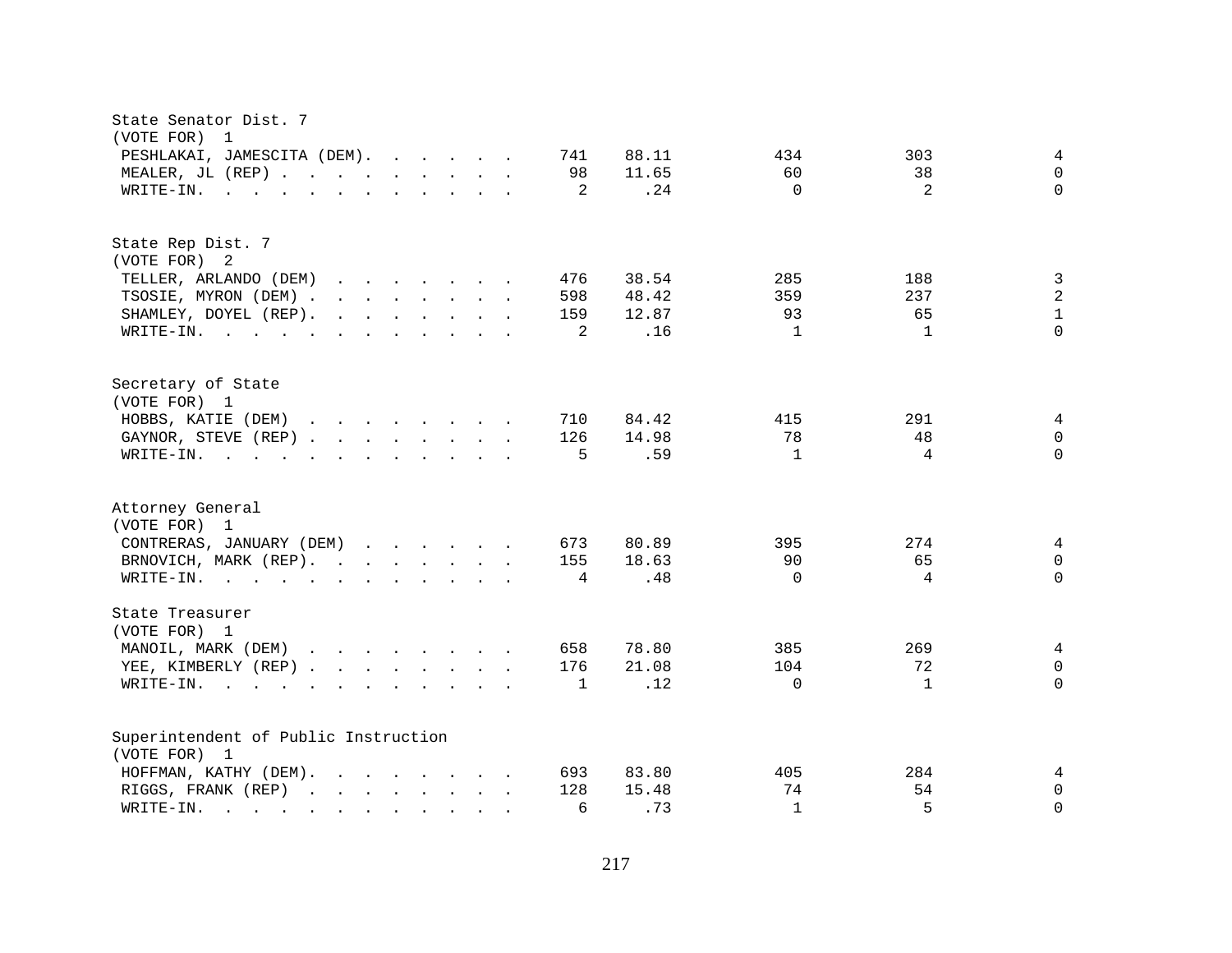| State Mine Inspector<br>(VOTE FOR)<br>$\overline{1}$                                                                                                                                                                                                                          |                     |              |                |
|-------------------------------------------------------------------------------------------------------------------------------------------------------------------------------------------------------------------------------------------------------------------------------|---------------------|--------------|----------------|
| PIERCE, WILLIAM "BILL" (DEM)<br>714                                                                                                                                                                                                                                           | 85.20<br>417        | 293          | 4              |
| 123<br>HART, JOE (REP)<br>$\mathbf{r}$ , $\mathbf{r}$ , $\mathbf{r}$ , $\mathbf{r}$ , $\mathbf{r}$ , $\mathbf{r}$<br>$\mathbf{L}$                                                                                                                                             | 14.68<br>73         | 50           | $\Omega$       |
| WRITE-IN.<br>$\mathbf 1$                                                                                                                                                                                                                                                      | .12<br>$\Omega$     | $\mathbf{1}$ | $\Omega$       |
|                                                                                                                                                                                                                                                                               |                     |              |                |
| Corporation Commissioner                                                                                                                                                                                                                                                      |                     |              |                |
| (VOTE FOR)<br>2                                                                                                                                                                                                                                                               |                     |              |                |
| KENNEDY, SANDRA (DEM)<br>$\mathcal{L}(\mathbf{r},\mathbf{r})$ . The contribution of the contribution of the contribution of the contribution of the contribution of the contribution of the contribution of the contribution of the contribution of the contribution o<br>630 | 46.15<br>367        | 260          | 3              |
| 514<br>SEARS, KIANA MARIA (DEM)                                                                                                                                                                                                                                               | 37.66<br>309        | 201          | $\overline{4}$ |
| GLASSMAN, RODNEY (REP)<br>97                                                                                                                                                                                                                                                  | 7.11<br>59          | 38           | $\Omega$       |
| OLSON, JUSTIN (REP)<br>119                                                                                                                                                                                                                                                    | 8.72<br>81          | 38           | $\Omega$       |
| WRITE-IN.<br>5<br>the contract of the contract of the contract of the contract of the contract of the contract of the contract of                                                                                                                                             | 2<br>.37            | 3            | $\Omega$       |
| Clerk of the Superior Court<br>(VOTE FOR) 1                                                                                                                                                                                                                                   |                     |              |                |
| 780<br>HOUNSHELL, ANNELL (DEM).                                                                                                                                                                                                                                               | 98.36<br>458        | 318          | 4              |
| 13<br>WRITE-IN.<br><u>na kama sa sa sa sa sa sa sa sa sa sa</u>                                                                                                                                                                                                               | 1.64<br>4           | 9            | $\Omega$       |
| Justice of the Peace Dist. 3 Puerco<br>(VOTE FOR) 1                                                                                                                                                                                                                           |                     |              |                |
| YELLOWHORSE, JAY (DEM)<br>694                                                                                                                                                                                                                                                 | 83.31<br>409        | 281          | 4              |
| ASERET, LOMARDO (REP)<br>137<br>$\mathbf{r}$ , $\mathbf{r}$ , $\mathbf{r}$ , $\mathbf{r}$ , $\mathbf{r}$ , $\mathbf{r}$                                                                                                                                                       | 16.45<br>77         | 60           | $\mathbf 0$    |
| $\overline{2}$<br>WRITE-IN.                                                                                                                                                                                                                                                   | .24<br>$\mathbf{1}$ | $\mathbf{1}$ | $\Omega$       |
| Constable Dist. 3 Puerco<br>(VOTE FOR) 1                                                                                                                                                                                                                                      |                     |              |                |
| ANDERSON, CHARLI (DEM)<br>758                                                                                                                                                                                                                                                 | 98.06<br>449        | 305          | 4              |
| 15<br>WRITE-IN.                                                                                                                                                                                                                                                               | 1.94<br>6           | 9            | $\Omega$       |
| Judge of the Superior Court<br>(VOTE FOR) 1                                                                                                                                                                                                                                   |                     |              |                |
| 688<br>LATHAM, MIKE<br>$\mathbf{r}$ , and $\mathbf{r}$ , and $\mathbf{r}$ , and $\mathbf{r}$ , and $\mathbf{r}$                                                                                                                                                               | 98.29<br>409        | 276          | 3              |
| 12<br>WRITE-IN.<br>$\mathbf{r}$ , and $\mathbf{r}$ , and $\mathbf{r}$ , and $\mathbf{r}$                                                                                                                                                                                      | 1.71<br>6           | 6            | $\mathbf 0$    |
|                                                                                                                                                                                                                                                                               |                     |              |                |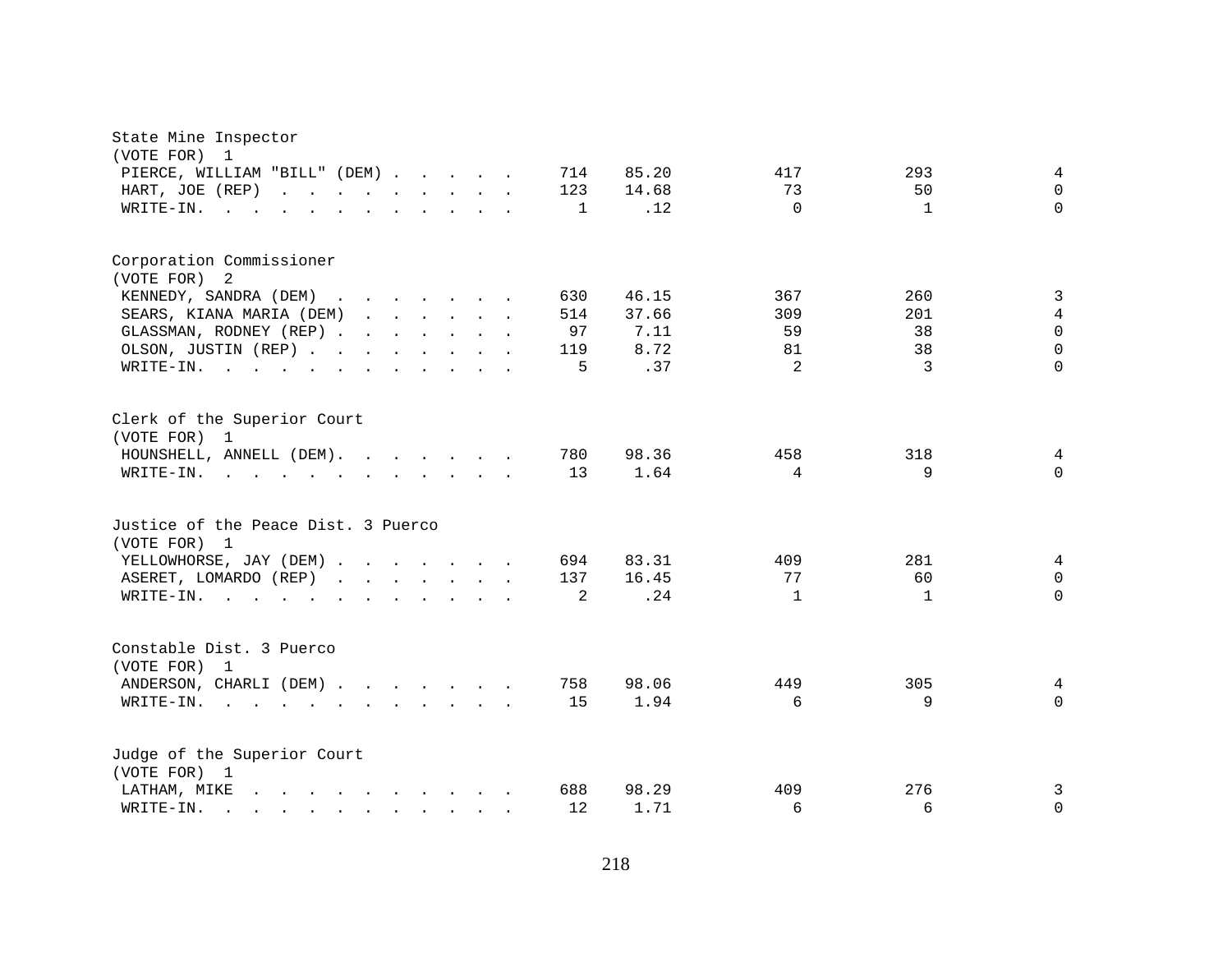| Board Member Window Rock USD #08<br>(VOTE FOR) 3                                                                                                                                                                                                                                                                                                                                                                  |            |                |            |                |                                |
|-------------------------------------------------------------------------------------------------------------------------------------------------------------------------------------------------------------------------------------------------------------------------------------------------------------------------------------------------------------------------------------------------------------------|------------|----------------|------------|----------------|--------------------------------|
| BOWMAN, MARTY                                                                                                                                                                                                                                                                                                                                                                                                     | 267        | 12.45          | 145        | 121            | $\mathbf 1$                    |
| FOSTER, E.R. OREE.                                                                                                                                                                                                                                                                                                                                                                                                | 251        | 11.71          | 178        | 72             | $\mathbf 1$                    |
| HILLIS, CARL<br>the contract of the contract of the con-                                                                                                                                                                                                                                                                                                                                                          | 225        | 10.49          | 150        | 73             | $\overline{a}$                 |
| KEE-BILLISON, YVONNE.                                                                                                                                                                                                                                                                                                                                                                                             | 439        | 20.48          | 264        | 174            | $1\,$                          |
| PERRY, LANBERT.<br>$\mathbf{r}$ , and $\mathbf{r}$ , and $\mathbf{r}$ , and $\mathbf{r}$ , and $\mathbf{r}$                                                                                                                                                                                                                                                                                                       | 145        | 6.76           | 89         | 56             | $\mathbf 0$                    |
| STEWART, JR., WILSON C                                                                                                                                                                                                                                                                                                                                                                                            | 336        | 15.67          | 209        | 124            | $\overline{3}$                 |
| WAUNEKA, JACQUELYNE D.                                                                                                                                                                                                                                                                                                                                                                                            | 327        | 15.25          | 168        | 158            | 1                              |
| WILLIE, SPENCER                                                                                                                                                                                                                                                                                                                                                                                                   | 143        | 6.67           | 88         | 54             | $\mathbf 1$                    |
| WRITE-IN.                                                                                                                                                                                                                                                                                                                                                                                                         | 11         | .51            | 7          | $\overline{4}$ | $\Omega$                       |
|                                                                                                                                                                                                                                                                                                                                                                                                                   |            |                |            |                |                                |
| Retain Justice Supreme-Bolick<br>(VOTE FOR) 1                                                                                                                                                                                                                                                                                                                                                                     |            |                |            |                |                                |
| YES<br>the contract of the contract of the contract of the contract of the contract of the contract of the contract of                                                                                                                                                                                                                                                                                            | 473        | 60.64          | 289        | 181            | 3                              |
| NO.<br>the contract of the contract of the contract of the contract of the contract of the contract of the contract of                                                                                                                                                                                                                                                                                            | 307        | 39.36          | 160        | 146            | $\mathbf{1}$                   |
| Retain Justice Supreme-Pelander<br>(VOTE FOR) 1<br>YES<br>the contract of the contract of the contract of the contract of the contract of the contract of the contract of<br>NO.<br>the contract of the contract of the contract of the contract of the contract of the contract of the contract of                                                                                                               | 475<br>304 | 60.98<br>39.02 | 290<br>159 | 183<br>143     | $\mathbf{2}$<br>$\overline{2}$ |
| APACHE COUNTY LEVY                                                                                                                                                                                                                                                                                                                                                                                                |            |                |            |                |                                |
| (VOTE FOR) 1                                                                                                                                                                                                                                                                                                                                                                                                      |            |                |            |                |                                |
| YES<br>the contract of the contract of the contract of the contract of the contract of the contract of the contract of                                                                                                                                                                                                                                                                                            | 206        | 25.28          | 134        | 71             | 1                              |
| NO.<br>$\mathbf{r}$ . The contract of the contract of the contract of the contract of the contract of the contract of the contract of the contract of the contract of the contract of the contract of the contract of the contract of th<br>$\ddot{\phantom{a}}$<br>$\begin{array}{cccccccccccccc} \bullet & \bullet & \bullet & \bullet & \bullet & \bullet & \bullet & \bullet & \bullet & \bullet \end{array}$ | 609        | 74.72          | 342        | 264            | $\overline{3}$                 |
| PROPOSITION 125<br>(VOTE FOR) 1                                                                                                                                                                                                                                                                                                                                                                                   |            |                |            |                |                                |
| YES<br>$\mathbf{r}$ , $\mathbf{r}$ , $\mathbf{r}$ , $\mathbf{r}$<br>$\mathbf{r}$ , and $\mathbf{r}$ , and $\mathbf{r}$ , and $\mathbf{r}$                                                                                                                                                                                                                                                                         | 401        | 48.90          | 227        | 170            | $\overline{4}$                 |
| NO.<br>$\mathbf{r}$ . The set of the set of the set of the set of the set of the set of the set of the set of the set of the set of the set of the set of the set of the set of the set of the set of the set of the set of the set of t<br>$\mathbf{r}$ . The contract of $\mathbf{r}$                                                                                                                           | 419        | 51.10          | 253        | 166            | $\Omega$                       |
| PROPOSITION 126<br>(VOTE FOR) 1                                                                                                                                                                                                                                                                                                                                                                                   |            |                |            |                |                                |
| YES                                                                                                                                                                                                                                                                                                                                                                                                               | 433        | 52.36          | 264        | 166            | 3                              |
|                                                                                                                                                                                                                                                                                                                                                                                                                   | 394        | 47.64          | 220        | 173            | $1\,$                          |
| NO.<br>$\mathbf{r}$ , $\mathbf{r}$ , $\mathbf{r}$ , $\mathbf{r}$<br>$\mathbf{r} = \mathbf{r} \cdot \mathbf{r}$<br>$\sim$<br>$\sim$                                                                                                                                                                                                                                                                                |            |                |            |                |                                |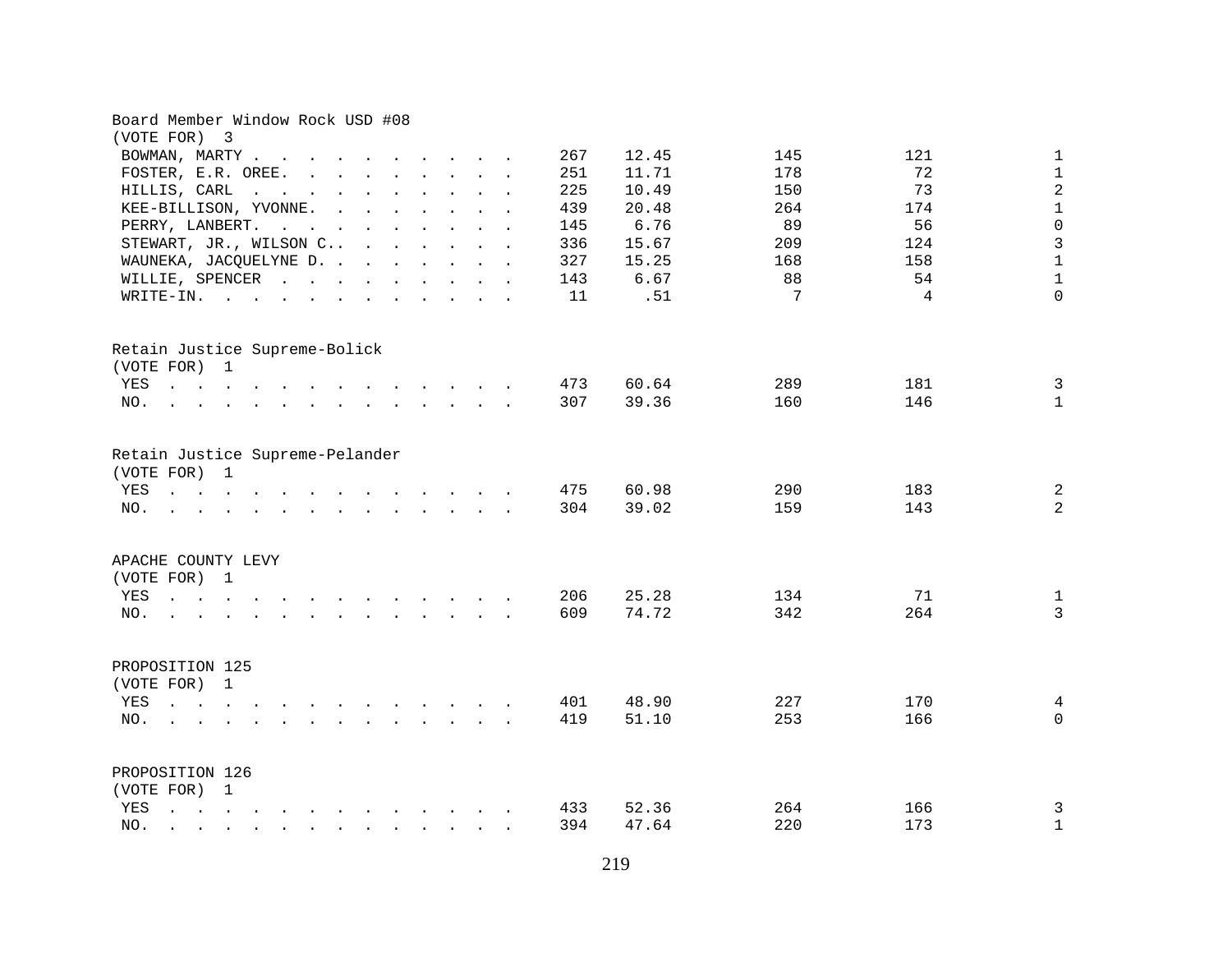#### PROPOSITION 127

| (VOTE FOR) 1                     |                                                                                           |                                                                                                                 |                      |        |        |                      |                      |                             |               |        |     |       |     |     |   |
|----------------------------------|-------------------------------------------------------------------------------------------|-----------------------------------------------------------------------------------------------------------------|----------------------|--------|--------|----------------------|----------------------|-----------------------------|---------------|--------|-----|-------|-----|-----|---|
| YES                              | <b>All Contracts</b>                                                                      |                                                                                                                 | $\ddot{\phantom{a}}$ |        |        |                      | $\ddot{\phantom{a}}$ | $\cdot$                     |               |        | 297 | 36.31 | 176 | 119 | 2 |
| NO.                              |                                                                                           | the contract of the contract of the contract of the contract of the contract of the contract of the contract of |                      |        |        |                      | $\sim$               | $\ddot{\phantom{0}}$        | $\sim$ $\sim$ | $\sim$ | 521 | 63.69 | 302 | 217 | 2 |
|                                  |                                                                                           |                                                                                                                 |                      |        |        |                      |                      |                             |               |        |     |       |     |     |   |
| PROPOSITION 305                  |                                                                                           |                                                                                                                 |                      |        |        |                      |                      |                             |               |        |     |       |     |     |   |
| (VOTE FOR) 1                     |                                                                                           |                                                                                                                 |                      |        |        |                      |                      |                             |               |        |     |       |     |     |   |
| YES                              | $\mathcal{L}(\mathbf{z})$ , and $\mathcal{L}(\mathbf{z})$ , and $\mathcal{L}(\mathbf{z})$ |                                                                                                                 | $\sim$               | $\sim$ |        |                      | $\sim$               | $\sim$ $\sim$ $\sim$ $\sim$ |               |        | 477 | 58.53 | 288 | 186 | 3 |
| $NO.$ $\cdots$ $\cdots$ $\cdots$ |                                                                                           |                                                                                                                 |                      |        | $\sim$ | $\sim$ $\sim$ $\sim$ |                      | $\sim 100$ km s $^{-1}$     |               |        | 338 | 41.47 | 187 | 150 |   |
| PROPOSITION 306                  |                                                                                           |                                                                                                                 |                      |        |        |                      |                      |                             |               |        |     |       |     |     |   |
| (VOTE FOR) 1                     |                                                                                           |                                                                                                                 |                      |        |        |                      |                      |                             |               |        |     |       |     |     |   |
| YES                              | $\mathbf{r}$ , $\mathbf{r}$ , $\mathbf{r}$                                                |                                                                                                                 |                      |        |        |                      |                      |                             |               |        | 403 | 50.06 | 252 | 148 | 3 |
| NO.                              |                                                                                           |                                                                                                                 | $\cdot$              |        |        |                      |                      |                             | $\bullet$     | $\sim$ | 402 | 49.94 | 214 | 187 |   |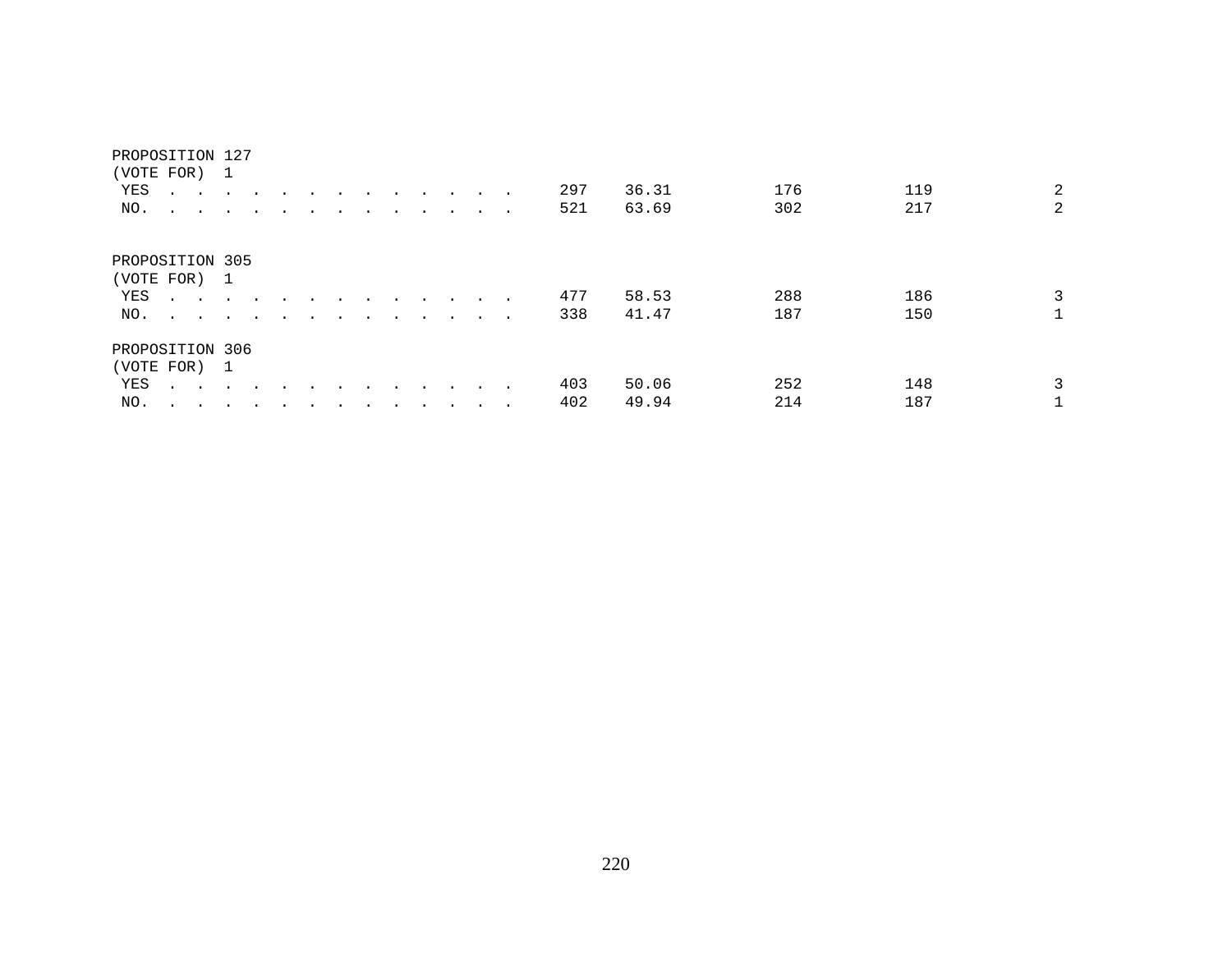

## November 6, 2018 GENERAL ELECTION

## OFFICIAL STATEMENT OF VOTES CAST FOR REGISTERED WRITE-IN CANDIDATES

## **U.S. SENATOR**

| KAY, ROBERT (REP)<br>BILLYEU, SHEILA (DEM)<br>HESS, BARRY (LBT)<br>DAVIDA, EDWARD (ATP)<br>DECARLO, MICHAEL (NONE)                                 | 3<br>6<br>$\overline{2}$<br>0<br>$\mathbf{1}$   |
|----------------------------------------------------------------------------------------------------------------------------------------------------|-------------------------------------------------|
| PEARCE, JEFF, (IND)                                                                                                                                | 5                                               |
| RINGHAM B, JONATHAN (TOR)                                                                                                                          | $\mathbf{1}$                                    |
| <b>U.S. REPRESENTATIVE IN CONGRESS - DIST. 1</b>                                                                                                   |                                                 |
| SHOCK, DAVID (IND)                                                                                                                                 | 10                                              |
| <b>GOVERNOR</b>                                                                                                                                    |                                                 |
| DOLEGO, CARY D. (GRN)<br>ARVIZU, ARTHUR RAY "RT" (RTO)<br>GIBSON, JAMES "MARVELMAN", II (HUM)<br>KOMOR, CHRISTIAN (NONE)<br>MASOYA, PATRICK (NONE) | 3<br>0<br>0<br>$\overline{2}$<br>$\overline{2}$ |
| <b>SECRETARY OF STATE</b>                                                                                                                          |                                                 |
| NOVOA, ALICE (REP)                                                                                                                                 | 4                                               |
| <b>ATTORNEY GENERAL</b>                                                                                                                            |                                                 |
| CAMBONI, ANTHONY (NONE)                                                                                                                            | 11                                              |
| SUPERINTENDENT OF PUBLIC INSTRUCTION                                                                                                               |                                                 |
| HARRIS, MATTHEW (DEM)                                                                                                                              | 10                                              |
| <b>CORPORATION COMMISSIONER</b>                                                                                                                    |                                                 |
| DESANTI, NEIL (REP)                                                                                                                                | $\overline{7}$                                  |